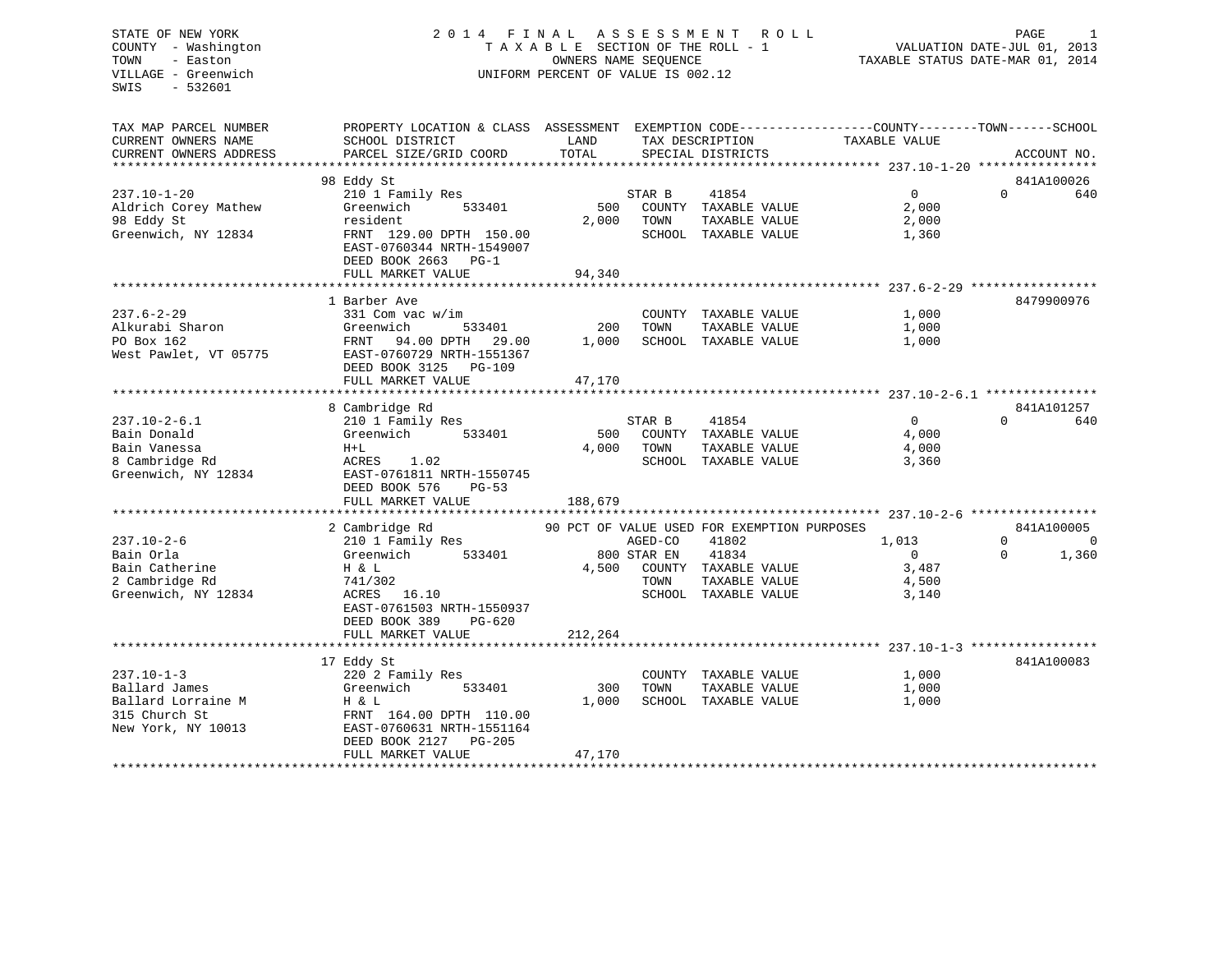| STATE OF NEW YORK<br>COUNTY - Washington<br>TOWN<br>- Easton<br>VILLAGE - Greenwich<br>SWIS<br>- 532601 |                                                                                                                    |         | 2014 FINAL ASSESSMENT ROLL<br>TAXABLE SECTION OF THE ROLL - 1<br>OWNERS NAME SEQUENCE<br>UNIFORM PERCENT OF VALUE IS 002.12 | VALUATION DATE-JUL 01, 2013<br>TAXABLE STATUS DATE-MAR 01, 2014 | PAGE      |                |
|---------------------------------------------------------------------------------------------------------|--------------------------------------------------------------------------------------------------------------------|---------|-----------------------------------------------------------------------------------------------------------------------------|-----------------------------------------------------------------|-----------|----------------|
| TAX MAP PARCEL NUMBER<br>CURRENT OWNERS NAME                                                            | PROPERTY LOCATION & CLASS ASSESSMENT EXEMPTION CODE----------------COUNTY-------TOWN-----SCHOOL<br>SCHOOL DISTRICT | LAND    | TAX DESCRIPTION                                                                                                             | TAXABLE VALUE                                                   |           |                |
| CURRENT OWNERS ADDRESS                                                                                  | PARCEL SIZE/GRID COORD                                                                                             | TOTAL   | SPECIAL DISTRICTS                                                                                                           |                                                                 |           | ACCOUNT NO.    |
| ******************                                                                                      |                                                                                                                    |         |                                                                                                                             | ******************* 237.-2-12.4 ****************                |           |                |
| $237. - 2 - 12.4$                                                                                       | 22 Safford Hill Rd                                                                                                 |         |                                                                                                                             | $\Omega$                                                        | $\Omega$  | 640            |
| Beck George                                                                                             | 210 1 Family Res<br>Greenwich<br>533401                                                                            |         | STAR B<br>41854<br>500 COUNTY TAXABLE VALUE                                                                                 | 6,600                                                           |           |                |
| Beck Karen                                                                                              | Sub Lot 1                                                                                                          |         | 6,600 TOWN<br>TAXABLE VALUE                                                                                                 | 6,600                                                           |           |                |
| 22 Safford Hill Rd                                                                                      | $237. - 1 - 12.4$                                                                                                  |         | SCHOOL TAXABLE VALUE                                                                                                        | 5,960                                                           |           |                |
| Greenwich, NY 12834                                                                                     | ACRES 1.85                                                                                                         |         |                                                                                                                             |                                                                 |           |                |
|                                                                                                         | EAST-0760047 NRTH-1549690                                                                                          |         |                                                                                                                             |                                                                 |           |                |
|                                                                                                         | DEED BOOK 2022    PG-330                                                                                           |         |                                                                                                                             |                                                                 |           |                |
|                                                                                                         | FULL MARKET VALUE                                                                                                  | 311,321 |                                                                                                                             |                                                                 |           |                |
|                                                                                                         | 27 Barber Ave                                                                                                      |         |                                                                                                                             |                                                                 |           | 841A100060     |
| $237.6 - 2 - 24$                                                                                        | 220 2 Family Res                                                                                                   |         | AGED-CO<br>41802                                                                                                            | 1,100                                                           | $\Omega$  | $\overline{0}$ |
| Benoit Jane LE                                                                                          | 533401<br>Greenwich                                                                                                |         | 300 AGE-TN/SCH 41806                                                                                                        | $\Omega$                                                        | 990       | 990            |
| Benoit Peter E LE                                                                                       | H & L                                                                                                              |         | 2,200 STAR EN<br>41834                                                                                                      | $\overline{0}$                                                  | $\bigcap$ | 1,210          |
| 27 Barber Ave                                                                                           | FRNT 42.00 DPTH 135.00                                                                                             |         | COUNTY TAXABLE VALUE                                                                                                        | 1,100                                                           |           |                |
| Greenwich, NY 12834                                                                                     | EAST-0761192 NRTH-1551470                                                                                          |         | TOWN<br>TAXABLE VALUE                                                                                                       | 1,210                                                           |           |                |
|                                                                                                         | DEED BOOK 947<br>$PG-1$                                                                                            |         | SCHOOL TAXABLE VALUE                                                                                                        | $\Omega$                                                        |           |                |
|                                                                                                         | FULL MARKET VALUE                                                                                                  | 103,774 |                                                                                                                             |                                                                 |           |                |
|                                                                                                         | 19 Rock St                                                                                                         |         |                                                                                                                             |                                                                 |           | 841A100011     |
| $237.6 - 2 - 2$                                                                                         | 210 1 Family Res                                                                                                   |         | STAR EN<br>41834                                                                                                            | $\overline{0}$                                                  | $\Omega$  | 1,360          |
| Blake John J                                                                                            | Greenwich<br>533401                                                                                                | 200     | COUNTY TAXABLE VALUE                                                                                                        | 2,300                                                           |           |                |
| Blake Marcia                                                                                            | H & L                                                                                                              | 2,300   | TOWN<br>TAXABLE VALUE                                                                                                       | 2,300                                                           |           |                |
| 19 Rock St                                                                                              | FRNT 61.00 DPTH 246.00<br>EAST-0760779 NRTH-1551966                                                                |         | SCHOOL TAXABLE VALUE                                                                                                        | 940                                                             |           |                |
| Greenwich, NY 12834                                                                                     |                                                                                                                    |         |                                                                                                                             |                                                                 |           |                |
|                                                                                                         | DEED BOOK 425 PG-721                                                                                               |         |                                                                                                                             |                                                                 |           |                |
|                                                                                                         | FULL MARKET VALUE                                                                                                  | 108,491 |                                                                                                                             |                                                                 |           |                |
|                                                                                                         | 25 Eddy St                                                                                                         |         |                                                                                                                             |                                                                 |           | 841A100050     |
| $237.10 - 1 - 4$                                                                                        | 874 Elec-hydro                                                                                                     |         | COUNTY TAXABLE VALUE                                                                                                        | 4,000                                                           |           |                |
| Brereton Patrick R                                                                                      | 533401<br>Greenwich                                                                                                |         | 1,000 TOWN TAXABLE VALUE<br>4,000 SCHOOL TAXABLE VALUE                                                                      | 4,000                                                           |           |                |
| PO Box 358                                                                                              | Hydro Plant & Glassworks                                                                                           |         |                                                                                                                             | 4,000                                                           |           |                |
| Saratoga Springs, NY 12866                                                                              | 7.20<br>ACRES                                                                                                      |         |                                                                                                                             |                                                                 |           |                |
|                                                                                                         | EAST-0760651 NRTH-1550528                                                                                          |         |                                                                                                                             |                                                                 |           |                |
|                                                                                                         | DEED BOOK 1925 PG-195<br>FULL MARKET VALUE                                                                         | 188,679 |                                                                                                                             |                                                                 |           |                |
|                                                                                                         |                                                                                                                    |         |                                                                                                                             |                                                                 |           |                |
|                                                                                                         | 76 Eddy St                                                                                                         |         |                                                                                                                             |                                                                 |           | 841A100088     |
| $237 - 2 - 2$                                                                                           | 240 Rural res                                                                                                      |         | COUNTY TAXABLE VALUE                                                                                                        | 8,000                                                           |           |                |
| Brookhill Colony LLC                                                                                    | Greenwich<br>533401                                                                                                | 1,000   | TOWN<br>TAXABLE VALUE                                                                                                       | 8,000                                                           |           |                |
| 563 North Broadway                                                                                      | Farm                                                                                                               | 8,000   | SCHOOL TAXABLE VALUE                                                                                                        | 8,000                                                           |           |                |

Farm  $8,000$  SCHOOL TAXABLE VALUE  $237. -1 - 2. -100$ 

\*\*\*\*\*\*\*\*\*\*\*\*\*\*\*\*\*\*\*\*\*\*\*\*\*\*\*\*\*\*\*\*\*\*\*\*\*\*\*\*\*\*\*\*\*\*\*\*\*\*\*\*\*\*\*\*\*\*\*\*\*\*\*\*\*\*\*\*\*\*\*\*\*\*\*\*\*\*\*\*\*\*\*\*\*\*\*\*\*\*\*\*\*\*\*\*\*\*\*\*\*\*\*\*\*\*\*\*\*\*\*\*\*\*\*\*\*\*\*\*\*\*\*\*\*\*\*\*\*\*\*\*

Saratoga Springs, NY 12866

ACRES 58.10

DEED BOOK 2093 PG-59

EAST-0761388 NRTH-1549280

FULL MARKET VALUE 377,358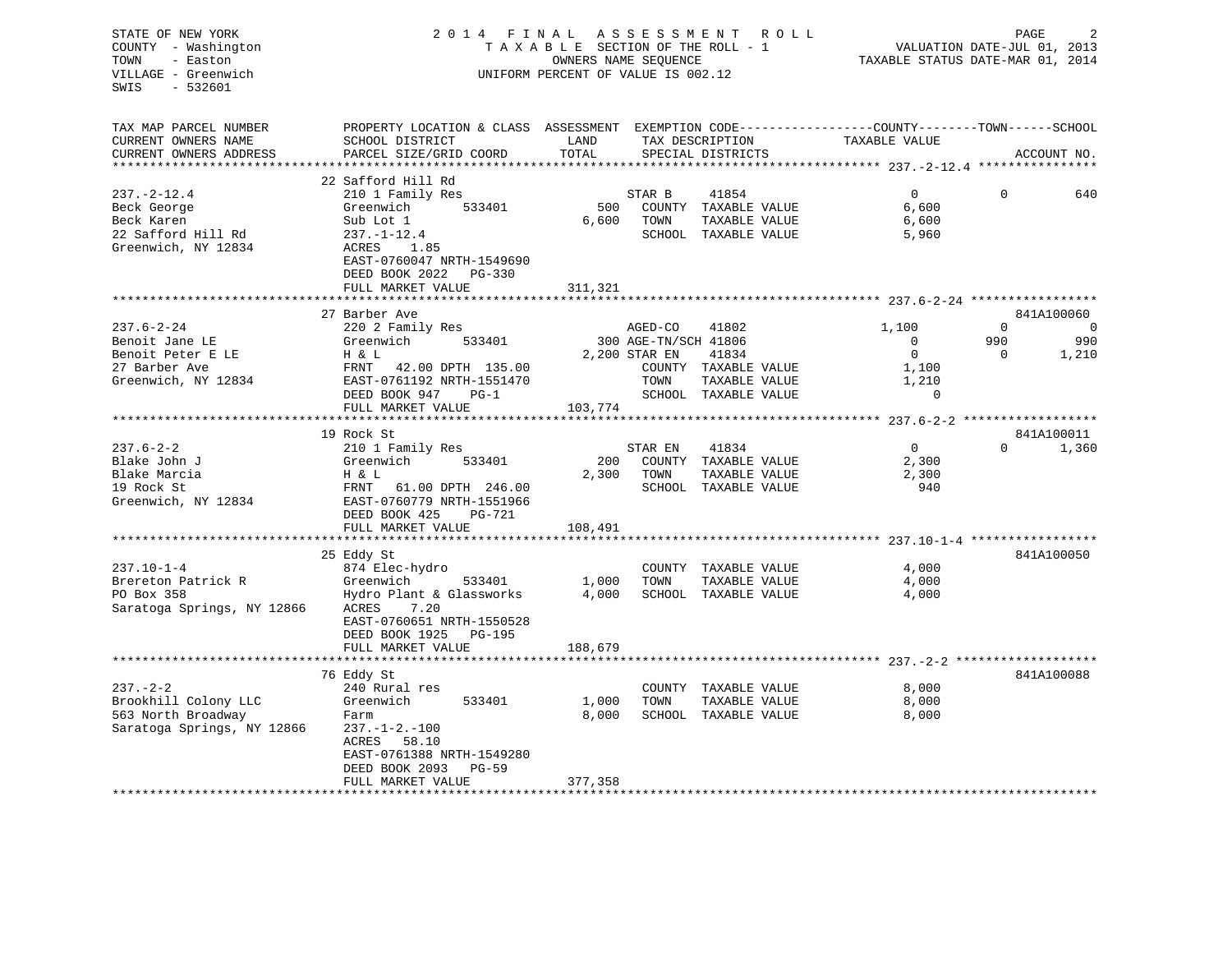STATE OF NEW YORK 2 0 1 4 F I N A L A S S E S S M E N T R O L L PAGE 3 COUNTY - Washington T A X A B L E SECTION OF THE ROLL - 1 VALUATION DATE-JUL 01, 2013 TOWN - Easton OWNERS NAME SEQUENCE TAXABLE STATUS DATE-MAR 01, 2014 VILLAGE - Greenwich UNIFORM PERCENT OF VALUE IS 002.12 SWIS - 532601TAX MAP PARCEL NUMBER PROPERTY LOCATION & CLASS ASSESSMENT EXEMPTION CODE------------------COUNTY--------TOWN------SCHOOL CURRENT OWNERS NAME SCHOOL DISTRICT THE LAND TAX DESCRIPTION TAXABLE VALUE CURRENT OWNERS ADDRESS PARCEL SIZE/GRID COORD TOTAL SPECIAL DISTRICTS ACCOUNT NO. \*\*\*\*\*\*\*\*\*\*\*\*\*\*\*\*\*\*\*\*\*\*\*\*\*\*\*\*\*\*\*\*\*\*\*\*\*\*\*\*\*\*\*\*\*\*\*\*\*\*\*\*\*\*\*\*\*\*\*\*\*\*\*\*\*\*\*\*\*\*\*\*\*\*\*\*\*\*\*\*\*\*\*\*\*\*\*\*\*\*\*\*\*\*\*\*\*\*\*\*\*\*\* 237.10-1-27 \*\*\*\*\*\*\*\*\*\*\*\*\*\*\*\* 79 Eddy St 841A101125 237.10-1-27 270 Mfg housing COUNTY TAXABLE VALUE 1,300 Brookhill Colony LLC Greenwich 533401 400 TOWN TAXABLE VALUE 1,300 563 North Broadway Lot & Tra 1,300 SCHOOL TAXABLE VALUE 1,300 SCHOOL TAXABLE VALUE 1,300 Saratoga Springs, NY 12866 ACRES 5.20 EAST-0760403 NRTH-1549994 DEED BOOK 2093 PG-59FULL MARKET VALUE 61,321 \*\*\*\*\*\*\*\*\*\*\*\*\*\*\*\*\*\*\*\*\*\*\*\*\*\*\*\*\*\*\*\*\*\*\*\*\*\*\*\*\*\*\*\*\*\*\*\*\*\*\*\*\*\*\*\*\*\*\*\*\*\*\*\*\*\*\*\*\*\*\*\*\*\*\*\*\*\*\*\*\*\*\*\*\*\*\*\*\*\*\*\*\*\*\*\*\*\*\*\*\*\*\* 237.6-2-27 \*\*\*\*\*\*\*\*\*\*\*\*\*\*\*\*\*15 Barber Ave 841A100043 237.6-2-27 220 2 Family Res COUNTY TAXABLE VALUE 2,800 Brophy Dean E Greenwich 533401 400 TOWN TAXABLE VALUE 2,800 Brophy Kathleen R M B H & L 2,800 SCHOOL TAXABLE VALUE 2,800 2,800 2628 St Rt 29 FRNT 80.00 DPTH 135.00Greenwich, NY 12834 EAST-0761010 NRTH-1551409 DEED BOOK 495 PG-601FULL MARKET VALUE 132,075 \*\*\*\*\*\*\*\*\*\*\*\*\*\*\*\*\*\*\*\*\*\*\*\*\*\*\*\*\*\*\*\*\*\*\*\*\*\*\*\*\*\*\*\*\*\*\*\*\*\*\*\*\*\*\*\*\*\*\*\*\*\*\*\*\*\*\*\*\*\*\*\*\*\*\*\*\*\*\*\*\*\*\*\*\*\*\*\*\*\*\*\*\*\*\*\*\*\*\*\*\*\*\* 237.-2-4.2 \*\*\*\*\*\*\*\*\*\*\*\*\*\*\*\*\*Cambridge Rd/s Off 845J101191 237.-2-4.2 105 Vac farmland COUNTY TAXABLE VALUE 400Brown James Greenwich 533401 400 TOWN TAXABLE VALUE 400Bouyea Kim Ag Vacant Land 400 SCHOOL TAXABLE VALUE 400 1317 State Route 372 Greenwich, NY 12834 237.-1-4.2 ACRES 24.20 EAST-0762274 NRTH-1548164 DEED BOOK 831 PG-244FULL MARKET VALUE 18,868 \*\*\*\*\*\*\*\*\*\*\*\*\*\*\*\*\*\*\*\*\*\*\*\*\*\*\*\*\*\*\*\*\*\*\*\*\*\*\*\*\*\*\*\*\*\*\*\*\*\*\*\*\*\*\*\*\*\*\*\*\*\*\*\*\*\*\*\*\*\*\*\*\*\*\*\*\*\*\*\*\*\*\*\*\*\*\*\*\*\*\*\*\*\*\*\*\*\*\*\*\*\*\* 237.10-1-1 \*\*\*\*\*\*\*\*\*\*\*\*\*\*\*\*\* 5 Eddy St 841A100027 237.10-1-1 210 1 Family Res COUNTY TAXABLE VALUE 1,200 Brown William L Greenwich 533401 100 TOWN TAXABLE VALUE 1,200 Brown Marynell M **H&l** 1,200 SCHOOL TAXABLE VALUE 1,200 1,200 23 Birch Hollow Rd FRNT 33.00 DPTH 90.00Greenwich, NY 12834 EAST-0760591 NRTH-1551258 DEED BOOK 2314 PG-107FULL MARKET VALUE 56,604 \*\*\*\*\*\*\*\*\*\*\*\*\*\*\*\*\*\*\*\*\*\*\*\*\*\*\*\*\*\*\*\*\*\*\*\*\*\*\*\*\*\*\*\*\*\*\*\*\*\*\*\*\*\*\*\*\*\*\*\*\*\*\*\*\*\*\*\*\*\*\*\*\*\*\*\*\*\*\*\*\*\*\*\*\*\*\*\*\*\*\*\*\*\*\*\*\*\*\*\*\*\*\* 237.6-2-10 \*\*\*\*\*\*\*\*\*\*\*\*\*\*\*\*\* 5 Rock St 841A100085 $0$  640 237.6-2-10 210 1 Family Res STAR B 41854 0 0 640 Burgess Colleen Greenwich 533401 300 COUNTY TAXABLE VALUE 2,000 5 Rock St H & L 2,000 TOWN TAXABLE VALUE 2,000 Greenwich, NY 12834 FRNT 59.00 DPTH 207.00 SCHOOL TAXABLE VALUE 1,360 EAST-0760798 NRTH-1551592 DEED BOOK 904 PG-116FULL MARKET VALUE 94,340 \*\*\*\*\*\*\*\*\*\*\*\*\*\*\*\*\*\*\*\*\*\*\*\*\*\*\*\*\*\*\*\*\*\*\*\*\*\*\*\*\*\*\*\*\*\*\*\*\*\*\*\*\*\*\*\*\*\*\*\*\*\*\*\*\*\*\*\*\*\*\*\*\*\*\*\*\*\*\*\*\*\*\*\*\*\*\*\*\*\*\*\*\*\*\*\*\*\*\*\*\*\*\*\*\*\*\*\*\*\*\*\*\*\*\*\*\*\*\*\*\*\*\*\*\*\*\*\*\*\*\*\*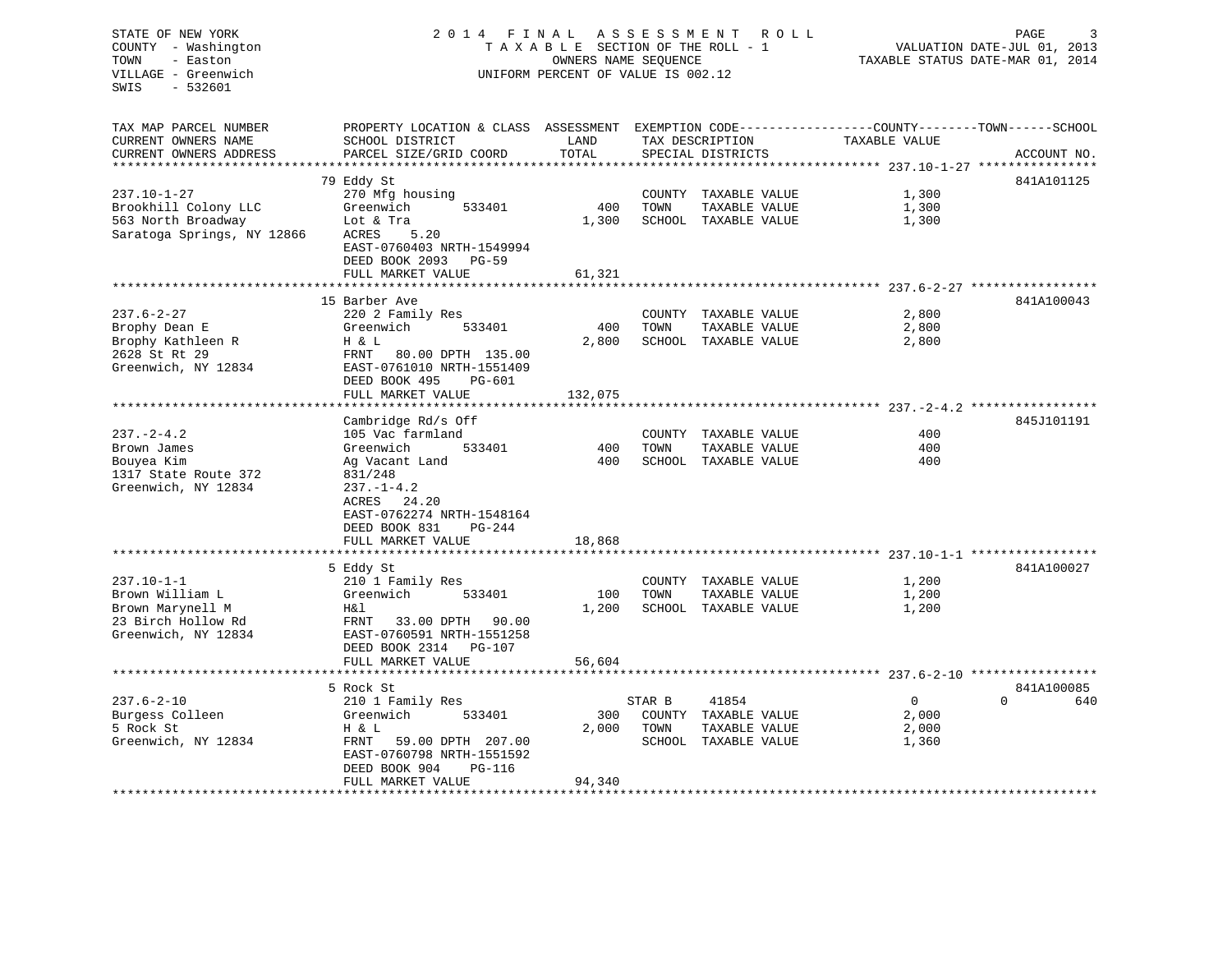# STATE OF NEW YORK 2 0 1 4 F I N A L A S S E S S M E N T R O L L PAGE 4 COUNTY - Washington T A X A B L E SECTION OF THE ROLL - 1 VALUATION DATE-JUL 01, 2013 TOWN - Easton OWNERS NAME SEQUENCE TAXABLE STATUS DATE-MAR 01, 2014 VILLAGE - Greenwich UNIFORM PERCENT OF VALUE IS 002.12

| TAX MAP PARCEL NUMBER  | PROPERTY LOCATION & CLASS ASSESSMENT EXEMPTION CODE----------------COUNTY-------TOWN------SCHOOL |         |                        |                |             |             |
|------------------------|--------------------------------------------------------------------------------------------------|---------|------------------------|----------------|-------------|-------------|
| CURRENT OWNERS NAME    | SCHOOL DISTRICT                                                                                  | LAND    | TAX DESCRIPTION        | TAXABLE VALUE  |             |             |
| CURRENT OWNERS ADDRESS | PARCEL SIZE/GRID COORD                                                                           | TOTAL   | SPECIAL DISTRICTS      |                |             | ACCOUNT NO. |
|                        |                                                                                                  |         |                        |                |             |             |
|                        | 18 Barber Ave                                                                                    |         |                        |                |             | 841A100039  |
|                        |                                                                                                  |         |                        |                |             |             |
| $237.6 - 2 - 13$       | 220 2 Family Res                                                                                 |         | COUNTY TAXABLE VALUE   | 2,400          |             |             |
| Butler Thomas G        | Greenwich<br>533401                                                                              | 300     | TAXABLE VALUE<br>TOWN  | 2,400          |             |             |
| 708 County Route 52    | H & L                                                                                            | 2,400   | SCHOOL TAXABLE VALUE   | 2,400          |             |             |
| Greenwich, NY 12834    | FRNT<br>59.00 DPTH 214.00                                                                        |         |                        |                |             |             |
|                        | EAST-0761026 NRTH-1551656                                                                        |         |                        |                |             |             |
|                        | DEED BOOK 630<br>$PG-129$                                                                        |         |                        |                |             |             |
|                        | FULL MARKET VALUE                                                                                | 113,208 |                        |                |             |             |
|                        |                                                                                                  |         |                        |                |             |             |
|                        |                                                                                                  |         |                        |                |             | 841A100019  |
|                        | 14 Safford Hill Rd                                                                               |         |                        |                |             |             |
| $237.10 - 1 - 28$      | 210 1 Family Res                                                                                 |         | AGED-CO<br>41802       | 1,600          | $\Omega$    | $\sim$ 0    |
| Cameron David J        | 533401<br>Greenwich                                                                              |         | 400 AGE-TN/SCH 41806   | $\overline{0}$ | 480         | 480         |
| Lebarron Yvonne A      | House & Lot                                                                                      |         | 3,200 STAR EN<br>41834 | $\Omega$       | $\Omega$    | 1,360       |
| 14 Safford Hill Rd     | ACRES 3.98                                                                                       |         | COUNTY TAXABLE VALUE   | 1,600          |             |             |
| Greenwich, NY 12834    | EAST-0760296 NRTH-1549933                                                                        |         | TOWN<br>TAXABLE VALUE  | 2,720          |             |             |
|                        | DEED BOOK 621<br>PG-302                                                                          |         | SCHOOL TAXABLE VALUE   | 1,360          |             |             |
|                        | FULL MARKET VALUE                                                                                | 150,943 |                        |                |             |             |
|                        |                                                                                                  |         |                        |                |             |             |
|                        | 42 Safford Hill Rd                                                                               |         |                        |                |             | 841A100020  |
|                        |                                                                                                  |         |                        |                | $\Omega$    |             |
| $237. - 2 - 11$        | 210 1 Family Res                                                                                 |         | 41854<br>STAR B        | $\overline{0}$ |             | 640         |
| Cameron Michael H      | Greenwich<br>533401                                                                              | 300     | COUNTY TAXABLE VALUE   | 3,000          |             |             |
| 42 Safford Hill Rd     | H & L                                                                                            | 3,000   | TAXABLE VALUE<br>TOWN  | 3,000          |             |             |
| Greenwich, NY 12834    | $237. -1 - 11. -100$                                                                             |         | SCHOOL TAXABLE VALUE   | 2,360          |             |             |
|                        | FRNT 199.00 DPTH 139.00                                                                          |         |                        |                |             |             |
|                        | EAST-0759489 NRTH-1549486                                                                        |         |                        |                |             |             |
|                        | DEED BOOK 463<br>PG-1042                                                                         |         |                        |                |             |             |
|                        | FULL MARKET VALUE                                                                                | 141,509 |                        |                |             |             |
|                        |                                                                                                  |         |                        |                |             |             |
|                        | 30 Eddy St                                                                                       |         |                        |                |             |             |
|                        |                                                                                                  |         |                        |                |             |             |
| $237.10 - 2 - 6.2$     | 210 1 Family Res                                                                                 |         | 41854<br>STAR B        | $\overline{0}$ | $\Omega$    | 640         |
| Cenate Peter L         | Greenwich 533401                                                                                 | 500     | COUNTY TAXABLE VALUE   | 2,500          |             |             |
| Cenate Beverly         | H&l                                                                                              | 2,500   | TAXABLE VALUE<br>TOWN  | 2,500          |             |             |
| 30 Eddy St             | Highway taking '09                                                                               |         | SCHOOL TAXABLE VALUE   | 1,860          |             |             |
| Greenwich, NY 12834    | FRNT 119.00 DPTH 192.00                                                                          |         |                        |                |             |             |
|                        | EAST-0760941 NRTH-1550987                                                                        |         |                        |                |             |             |
|                        | $PG-302$<br>DEED BOOK 741                                                                        |         |                        |                |             |             |
|                        | FULL MARKET VALUE                                                                                | 117,925 |                        |                |             |             |
|                        |                                                                                                  |         |                        |                |             |             |
|                        | 26 Barber Ave                                                                                    |         |                        |                |             | 841A100028  |
|                        |                                                                                                  |         |                        |                |             |             |
| $237.6 - 2 - 17$       | 210 1 Family Res                                                                                 |         | VET WAR CT 41121       | 300            | 300         | $\Omega$    |
| Corcoran Theresa A     | Greenwich<br>533401                                                                              |         | 400 AGED-CO<br>41802   | 510            | $\mathbf 0$ | $\Omega$    |
| 26 Barber Ave          | H & L                                                                                            |         | 2,000 STAR EN<br>41834 | $\Omega$       | $\Omega$    | 1,360       |
| Greenwich, NY 12834    | FRNT<br>50.00 DPTH 124.00                                                                        |         | COUNTY TAXABLE VALUE   | 1,190          |             |             |
|                        | EAST-0761225 NRTH-1551665                                                                        |         | TOWN<br>TAXABLE VALUE  | 1,700          |             |             |
|                        | DEED BOOK 616<br>PG-261                                                                          |         | SCHOOL TAXABLE VALUE   | 640            |             |             |
|                        | FULL MARKET VALUE                                                                                | 94,340  |                        |                |             |             |
|                        |                                                                                                  |         |                        |                |             |             |
|                        |                                                                                                  |         |                        |                |             |             |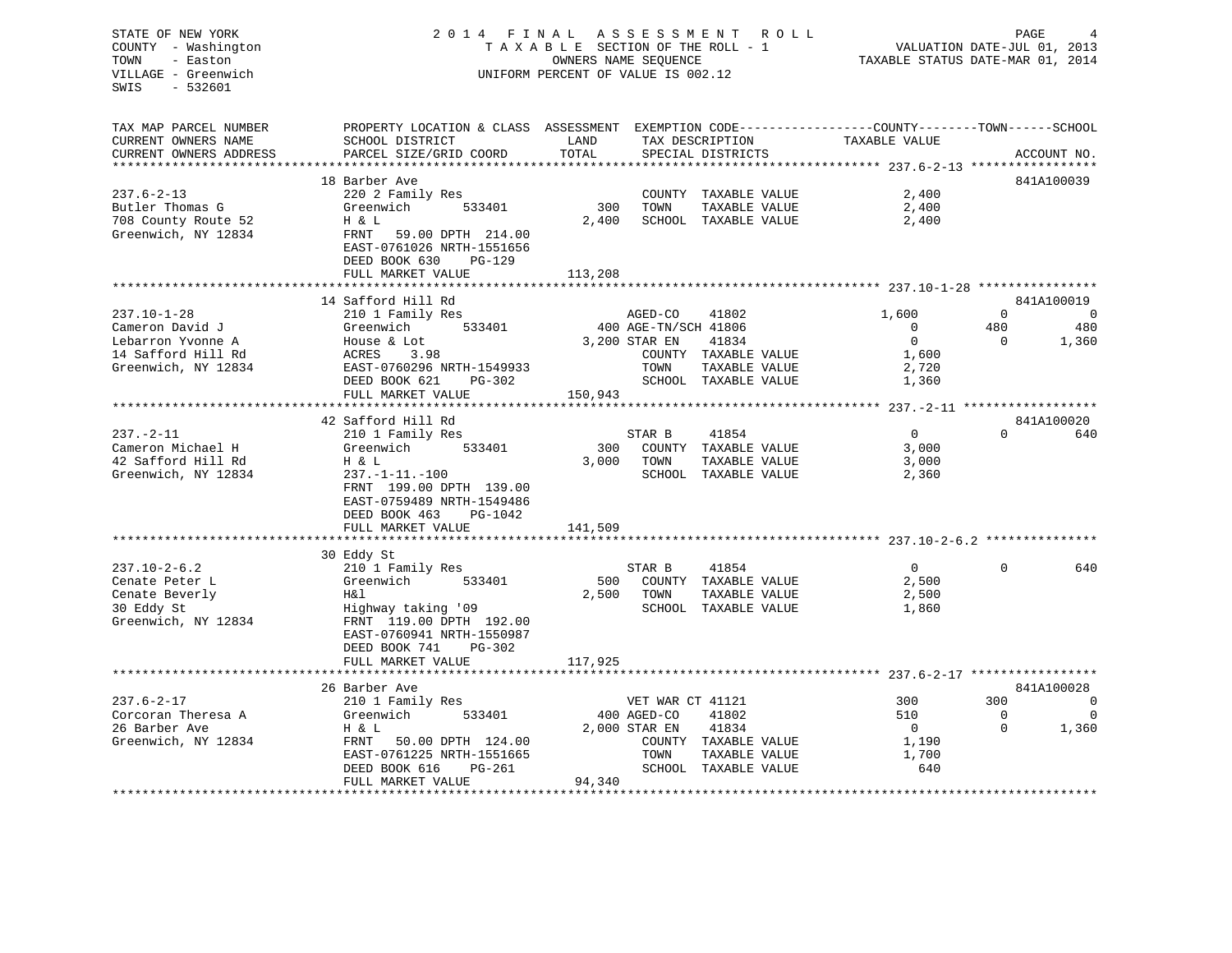| PROPERTY LOCATION & CLASS ASSESSMENT EXEMPTION CODE---------------COUNTY-------TOWN-----SCHOOL<br>TAX MAP PARCEL NUMBER<br>CURRENT OWNERS NAME<br>SCHOOL DISTRICT<br>LAND<br>TAX DESCRIPTION<br>TAXABLE VALUE<br>CURRENT OWNERS ADDRESS<br>PARCEL SIZE/GRID COORD<br>TOTAL<br>ACCOUNT NO.<br>SPECIAL DISTRICTS<br>**********************<br>*****************************<br>14 Barber Ave<br>3,000<br>$237.6 - 2 - 12$<br>220 2 Family Res<br>COUNTY TAXABLE VALUE<br>400<br>3,000<br>Couse Tyler<br>Greenwich<br>533401<br>TOWN<br>TAXABLE VALUE<br>H & L<br>3,000<br>SCHOOL TAXABLE VALUE<br>3,000<br>14 Barber Ave Fl 2nd<br>Greenwich, NY 12834<br>3235/231<br>FRNT 141.00 DPTH 214.00<br>EAST-0760943 NRTH-1551608<br>DEED BOOK 3235 PG-227<br>FULL MARKET VALUE<br>141,509<br>84 Eddy St<br>$237.10 - 1 - 16$<br>41854<br>$\overline{0}$<br>$\Omega$<br>210 1 Family Res<br>STAR B<br>533401<br>100<br>2,300<br>Cullen Thomas P<br>Greenwich<br>COUNTY TAXABLE VALUE<br>Cullen Ruth<br>H & L<br>2,300<br>TOWN<br>TAXABLE VALUE<br>2,300<br>84 Eddy St<br>FRNT 142.00 DPTH 180.00<br>SCHOOL TAXABLE VALUE<br>1,660<br>Greenwich, NY 12834<br>EAST-0760594 NRTH-1549419<br>DEED BOOK 436<br>PG-903<br>FULL MARKET VALUE<br>108,491<br>*********************<br>120 Eddy St<br>841A100072<br>95 PCT OF VALUE USED FOR EXEMPTION PURPOSES<br>$237. - 2 - 9$<br>572<br>210 1 Family Res<br>VET WAR CT 41121<br>636<br>$\overline{0}$<br>Dauenhauer Thomas P<br>533401<br>Greenwich<br>800 STAR B<br>41854<br>$\mathbf 0$<br>4,864<br>Davenhauer Sarah J<br>5,500<br>Vacant Lot<br>COUNTY TAXABLE VALUE<br>120 Eddy St<br>$237. - 1 - 9. - 100$<br>TOWN<br>TAXABLE VALUE<br>4,928<br>Greenwich, NY 12834<br>ACRES<br>SCHOOL TAXABLE VALUE<br>4,860<br>5.44<br>EAST-0760527 NRTH-1548686<br>DEED BOOK 954<br>PG-348<br>FULL MARKET VALUE<br>259,434<br>Eddy St<br>$237. - 2 - 9.1$<br>310 Res Vac<br>COUNTY TAXABLE VALUE<br>100<br>Dauenhauer Thomas P<br>100<br>TAXABLE VALUE<br>100<br>Greenwich<br>533401<br>TOWN<br>Dauenhauer Sarah J<br>filed subd. 12151<br>100<br>SCHOOL TAXABLE VALUE<br>100<br>120 Eddy St<br>FRNT 100.00 DPTH 180.00<br>Greenwich, NY 12834<br>EAST-0760516 NRTH-1548992 | STATE OF NEW YORK<br>COUNTY - Washington<br>TOWN<br>- Easton<br>VILLAGE - Greenwich<br>SWIS<br>- 532601 | 2014 FINAL ASSESSMENT ROLL<br>TAXABLE SECTION OF THE ROLL - 1<br>OWNERS NAME SEQUENCE<br>UNIFORM PERCENT OF VALUE IS 002.12 |  |  | PAGE<br>VALUATION DATE-JUL 01, 2013<br>TAXABLE STATUS DATE-MAR 01, 2014 |  |            |
|------------------------------------------------------------------------------------------------------------------------------------------------------------------------------------------------------------------------------------------------------------------------------------------------------------------------------------------------------------------------------------------------------------------------------------------------------------------------------------------------------------------------------------------------------------------------------------------------------------------------------------------------------------------------------------------------------------------------------------------------------------------------------------------------------------------------------------------------------------------------------------------------------------------------------------------------------------------------------------------------------------------------------------------------------------------------------------------------------------------------------------------------------------------------------------------------------------------------------------------------------------------------------------------------------------------------------------------------------------------------------------------------------------------------------------------------------------------------------------------------------------------------------------------------------------------------------------------------------------------------------------------------------------------------------------------------------------------------------------------------------------------------------------------------------------------------------------------------------------------------------------------------------------------------------------------------------------------------------------------------------------------------------------------------------------------------------------------------------------------------------------------------------------------------------------------------------|---------------------------------------------------------------------------------------------------------|-----------------------------------------------------------------------------------------------------------------------------|--|--|-------------------------------------------------------------------------|--|------------|
|                                                                                                                                                                                                                                                                                                                                                                                                                                                                                                                                                                                                                                                                                                                                                                                                                                                                                                                                                                                                                                                                                                                                                                                                                                                                                                                                                                                                                                                                                                                                                                                                                                                                                                                                                                                                                                                                                                                                                                                                                                                                                                                                                                                                      |                                                                                                         |                                                                                                                             |  |  |                                                                         |  |            |
|                                                                                                                                                                                                                                                                                                                                                                                                                                                                                                                                                                                                                                                                                                                                                                                                                                                                                                                                                                                                                                                                                                                                                                                                                                                                                                                                                                                                                                                                                                                                                                                                                                                                                                                                                                                                                                                                                                                                                                                                                                                                                                                                                                                                      |                                                                                                         |                                                                                                                             |  |  |                                                                         |  |            |
|                                                                                                                                                                                                                                                                                                                                                                                                                                                                                                                                                                                                                                                                                                                                                                                                                                                                                                                                                                                                                                                                                                                                                                                                                                                                                                                                                                                                                                                                                                                                                                                                                                                                                                                                                                                                                                                                                                                                                                                                                                                                                                                                                                                                      |                                                                                                         |                                                                                                                             |  |  |                                                                         |  | 841A100033 |
|                                                                                                                                                                                                                                                                                                                                                                                                                                                                                                                                                                                                                                                                                                                                                                                                                                                                                                                                                                                                                                                                                                                                                                                                                                                                                                                                                                                                                                                                                                                                                                                                                                                                                                                                                                                                                                                                                                                                                                                                                                                                                                                                                                                                      |                                                                                                         |                                                                                                                             |  |  |                                                                         |  |            |
|                                                                                                                                                                                                                                                                                                                                                                                                                                                                                                                                                                                                                                                                                                                                                                                                                                                                                                                                                                                                                                                                                                                                                                                                                                                                                                                                                                                                                                                                                                                                                                                                                                                                                                                                                                                                                                                                                                                                                                                                                                                                                                                                                                                                      |                                                                                                         |                                                                                                                             |  |  |                                                                         |  |            |
|                                                                                                                                                                                                                                                                                                                                                                                                                                                                                                                                                                                                                                                                                                                                                                                                                                                                                                                                                                                                                                                                                                                                                                                                                                                                                                                                                                                                                                                                                                                                                                                                                                                                                                                                                                                                                                                                                                                                                                                                                                                                                                                                                                                                      |                                                                                                         |                                                                                                                             |  |  |                                                                         |  |            |
|                                                                                                                                                                                                                                                                                                                                                                                                                                                                                                                                                                                                                                                                                                                                                                                                                                                                                                                                                                                                                                                                                                                                                                                                                                                                                                                                                                                                                                                                                                                                                                                                                                                                                                                                                                                                                                                                                                                                                                                                                                                                                                                                                                                                      |                                                                                                         |                                                                                                                             |  |  |                                                                         |  |            |
|                                                                                                                                                                                                                                                                                                                                                                                                                                                                                                                                                                                                                                                                                                                                                                                                                                                                                                                                                                                                                                                                                                                                                                                                                                                                                                                                                                                                                                                                                                                                                                                                                                                                                                                                                                                                                                                                                                                                                                                                                                                                                                                                                                                                      |                                                                                                         |                                                                                                                             |  |  |                                                                         |  |            |
|                                                                                                                                                                                                                                                                                                                                                                                                                                                                                                                                                                                                                                                                                                                                                                                                                                                                                                                                                                                                                                                                                                                                                                                                                                                                                                                                                                                                                                                                                                                                                                                                                                                                                                                                                                                                                                                                                                                                                                                                                                                                                                                                                                                                      |                                                                                                         |                                                                                                                             |  |  |                                                                         |  | 841A100029 |
|                                                                                                                                                                                                                                                                                                                                                                                                                                                                                                                                                                                                                                                                                                                                                                                                                                                                                                                                                                                                                                                                                                                                                                                                                                                                                                                                                                                                                                                                                                                                                                                                                                                                                                                                                                                                                                                                                                                                                                                                                                                                                                                                                                                                      |                                                                                                         |                                                                                                                             |  |  |                                                                         |  | 640        |
|                                                                                                                                                                                                                                                                                                                                                                                                                                                                                                                                                                                                                                                                                                                                                                                                                                                                                                                                                                                                                                                                                                                                                                                                                                                                                                                                                                                                                                                                                                                                                                                                                                                                                                                                                                                                                                                                                                                                                                                                                                                                                                                                                                                                      |                                                                                                         |                                                                                                                             |  |  |                                                                         |  |            |
|                                                                                                                                                                                                                                                                                                                                                                                                                                                                                                                                                                                                                                                                                                                                                                                                                                                                                                                                                                                                                                                                                                                                                                                                                                                                                                                                                                                                                                                                                                                                                                                                                                                                                                                                                                                                                                                                                                                                                                                                                                                                                                                                                                                                      |                                                                                                         |                                                                                                                             |  |  |                                                                         |  |            |
|                                                                                                                                                                                                                                                                                                                                                                                                                                                                                                                                                                                                                                                                                                                                                                                                                                                                                                                                                                                                                                                                                                                                                                                                                                                                                                                                                                                                                                                                                                                                                                                                                                                                                                                                                                                                                                                                                                                                                                                                                                                                                                                                                                                                      |                                                                                                         |                                                                                                                             |  |  |                                                                         |  |            |
|                                                                                                                                                                                                                                                                                                                                                                                                                                                                                                                                                                                                                                                                                                                                                                                                                                                                                                                                                                                                                                                                                                                                                                                                                                                                                                                                                                                                                                                                                                                                                                                                                                                                                                                                                                                                                                                                                                                                                                                                                                                                                                                                                                                                      |                                                                                                         |                                                                                                                             |  |  |                                                                         |  |            |
|                                                                                                                                                                                                                                                                                                                                                                                                                                                                                                                                                                                                                                                                                                                                                                                                                                                                                                                                                                                                                                                                                                                                                                                                                                                                                                                                                                                                                                                                                                                                                                                                                                                                                                                                                                                                                                                                                                                                                                                                                                                                                                                                                                                                      |                                                                                                         |                                                                                                                             |  |  |                                                                         |  |            |
|                                                                                                                                                                                                                                                                                                                                                                                                                                                                                                                                                                                                                                                                                                                                                                                                                                                                                                                                                                                                                                                                                                                                                                                                                                                                                                                                                                                                                                                                                                                                                                                                                                                                                                                                                                                                                                                                                                                                                                                                                                                                                                                                                                                                      |                                                                                                         |                                                                                                                             |  |  |                                                                         |  |            |
|                                                                                                                                                                                                                                                                                                                                                                                                                                                                                                                                                                                                                                                                                                                                                                                                                                                                                                                                                                                                                                                                                                                                                                                                                                                                                                                                                                                                                                                                                                                                                                                                                                                                                                                                                                                                                                                                                                                                                                                                                                                                                                                                                                                                      |                                                                                                         |                                                                                                                             |  |  |                                                                         |  |            |
|                                                                                                                                                                                                                                                                                                                                                                                                                                                                                                                                                                                                                                                                                                                                                                                                                                                                                                                                                                                                                                                                                                                                                                                                                                                                                                                                                                                                                                                                                                                                                                                                                                                                                                                                                                                                                                                                                                                                                                                                                                                                                                                                                                                                      |                                                                                                         |                                                                                                                             |  |  |                                                                         |  | - 0        |
|                                                                                                                                                                                                                                                                                                                                                                                                                                                                                                                                                                                                                                                                                                                                                                                                                                                                                                                                                                                                                                                                                                                                                                                                                                                                                                                                                                                                                                                                                                                                                                                                                                                                                                                                                                                                                                                                                                                                                                                                                                                                                                                                                                                                      |                                                                                                         |                                                                                                                             |  |  |                                                                         |  | 640        |
|                                                                                                                                                                                                                                                                                                                                                                                                                                                                                                                                                                                                                                                                                                                                                                                                                                                                                                                                                                                                                                                                                                                                                                                                                                                                                                                                                                                                                                                                                                                                                                                                                                                                                                                                                                                                                                                                                                                                                                                                                                                                                                                                                                                                      |                                                                                                         |                                                                                                                             |  |  |                                                                         |  |            |
|                                                                                                                                                                                                                                                                                                                                                                                                                                                                                                                                                                                                                                                                                                                                                                                                                                                                                                                                                                                                                                                                                                                                                                                                                                                                                                                                                                                                                                                                                                                                                                                                                                                                                                                                                                                                                                                                                                                                                                                                                                                                                                                                                                                                      |                                                                                                         |                                                                                                                             |  |  |                                                                         |  |            |
|                                                                                                                                                                                                                                                                                                                                                                                                                                                                                                                                                                                                                                                                                                                                                                                                                                                                                                                                                                                                                                                                                                                                                                                                                                                                                                                                                                                                                                                                                                                                                                                                                                                                                                                                                                                                                                                                                                                                                                                                                                                                                                                                                                                                      |                                                                                                         |                                                                                                                             |  |  |                                                                         |  |            |
|                                                                                                                                                                                                                                                                                                                                                                                                                                                                                                                                                                                                                                                                                                                                                                                                                                                                                                                                                                                                                                                                                                                                                                                                                                                                                                                                                                                                                                                                                                                                                                                                                                                                                                                                                                                                                                                                                                                                                                                                                                                                                                                                                                                                      |                                                                                                         |                                                                                                                             |  |  |                                                                         |  |            |
|                                                                                                                                                                                                                                                                                                                                                                                                                                                                                                                                                                                                                                                                                                                                                                                                                                                                                                                                                                                                                                                                                                                                                                                                                                                                                                                                                                                                                                                                                                                                                                                                                                                                                                                                                                                                                                                                                                                                                                                                                                                                                                                                                                                                      |                                                                                                         |                                                                                                                             |  |  |                                                                         |  |            |
|                                                                                                                                                                                                                                                                                                                                                                                                                                                                                                                                                                                                                                                                                                                                                                                                                                                                                                                                                                                                                                                                                                                                                                                                                                                                                                                                                                                                                                                                                                                                                                                                                                                                                                                                                                                                                                                                                                                                                                                                                                                                                                                                                                                                      |                                                                                                         |                                                                                                                             |  |  |                                                                         |  |            |
|                                                                                                                                                                                                                                                                                                                                                                                                                                                                                                                                                                                                                                                                                                                                                                                                                                                                                                                                                                                                                                                                                                                                                                                                                                                                                                                                                                                                                                                                                                                                                                                                                                                                                                                                                                                                                                                                                                                                                                                                                                                                                                                                                                                                      |                                                                                                         |                                                                                                                             |  |  |                                                                         |  |            |
|                                                                                                                                                                                                                                                                                                                                                                                                                                                                                                                                                                                                                                                                                                                                                                                                                                                                                                                                                                                                                                                                                                                                                                                                                                                                                                                                                                                                                                                                                                                                                                                                                                                                                                                                                                                                                                                                                                                                                                                                                                                                                                                                                                                                      |                                                                                                         |                                                                                                                             |  |  |                                                                         |  |            |
|                                                                                                                                                                                                                                                                                                                                                                                                                                                                                                                                                                                                                                                                                                                                                                                                                                                                                                                                                                                                                                                                                                                                                                                                                                                                                                                                                                                                                                                                                                                                                                                                                                                                                                                                                                                                                                                                                                                                                                                                                                                                                                                                                                                                      |                                                                                                         |                                                                                                                             |  |  |                                                                         |  |            |
|                                                                                                                                                                                                                                                                                                                                                                                                                                                                                                                                                                                                                                                                                                                                                                                                                                                                                                                                                                                                                                                                                                                                                                                                                                                                                                                                                                                                                                                                                                                                                                                                                                                                                                                                                                                                                                                                                                                                                                                                                                                                                                                                                                                                      |                                                                                                         |                                                                                                                             |  |  |                                                                         |  |            |
|                                                                                                                                                                                                                                                                                                                                                                                                                                                                                                                                                                                                                                                                                                                                                                                                                                                                                                                                                                                                                                                                                                                                                                                                                                                                                                                                                                                                                                                                                                                                                                                                                                                                                                                                                                                                                                                                                                                                                                                                                                                                                                                                                                                                      |                                                                                                         |                                                                                                                             |  |  |                                                                         |  |            |
|                                                                                                                                                                                                                                                                                                                                                                                                                                                                                                                                                                                                                                                                                                                                                                                                                                                                                                                                                                                                                                                                                                                                                                                                                                                                                                                                                                                                                                                                                                                                                                                                                                                                                                                                                                                                                                                                                                                                                                                                                                                                                                                                                                                                      |                                                                                                         |                                                                                                                             |  |  |                                                                         |  |            |
|                                                                                                                                                                                                                                                                                                                                                                                                                                                                                                                                                                                                                                                                                                                                                                                                                                                                                                                                                                                                                                                                                                                                                                                                                                                                                                                                                                                                                                                                                                                                                                                                                                                                                                                                                                                                                                                                                                                                                                                                                                                                                                                                                                                                      |                                                                                                         | DEED BOOK 954<br>PG-348                                                                                                     |  |  |                                                                         |  |            |
| 4,717<br>FULL MARKET VALUE<br>***********************                                                                                                                                                                                                                                                                                                                                                                                                                                                                                                                                                                                                                                                                                                                                                                                                                                                                                                                                                                                                                                                                                                                                                                                                                                                                                                                                                                                                                                                                                                                                                                                                                                                                                                                                                                                                                                                                                                                                                                                                                                                                                                                                                |                                                                                                         |                                                                                                                             |  |  |                                                                         |  |            |
| 15 Rock St                                                                                                                                                                                                                                                                                                                                                                                                                                                                                                                                                                                                                                                                                                                                                                                                                                                                                                                                                                                                                                                                                                                                                                                                                                                                                                                                                                                                                                                                                                                                                                                                                                                                                                                                                                                                                                                                                                                                                                                                                                                                                                                                                                                           |                                                                                                         |                                                                                                                             |  |  |                                                                         |  | 841A100048 |
| $237.6 - 2 - 6$<br>COUNTY TAXABLE VALUE<br>2,600<br>210 1 Family Res                                                                                                                                                                                                                                                                                                                                                                                                                                                                                                                                                                                                                                                                                                                                                                                                                                                                                                                                                                                                                                                                                                                                                                                                                                                                                                                                                                                                                                                                                                                                                                                                                                                                                                                                                                                                                                                                                                                                                                                                                                                                                                                                 |                                                                                                         |                                                                                                                             |  |  |                                                                         |  |            |
| 533401<br>500<br>Day Thomas<br>Greenwich<br>TOWN<br>TAXABLE VALUE<br>2,600                                                                                                                                                                                                                                                                                                                                                                                                                                                                                                                                                                                                                                                                                                                                                                                                                                                                                                                                                                                                                                                                                                                                                                                                                                                                                                                                                                                                                                                                                                                                                                                                                                                                                                                                                                                                                                                                                                                                                                                                                                                                                                                           |                                                                                                         |                                                                                                                             |  |  |                                                                         |  |            |
| 15 Rock St<br>2,600<br>SCHOOL TAXABLE VALUE<br>2,600<br>H & L                                                                                                                                                                                                                                                                                                                                                                                                                                                                                                                                                                                                                                                                                                                                                                                                                                                                                                                                                                                                                                                                                                                                                                                                                                                                                                                                                                                                                                                                                                                                                                                                                                                                                                                                                                                                                                                                                                                                                                                                                                                                                                                                        |                                                                                                         |                                                                                                                             |  |  |                                                                         |  |            |
| Greenwich, NY 12834<br>2423/115                                                                                                                                                                                                                                                                                                                                                                                                                                                                                                                                                                                                                                                                                                                                                                                                                                                                                                                                                                                                                                                                                                                                                                                                                                                                                                                                                                                                                                                                                                                                                                                                                                                                                                                                                                                                                                                                                                                                                                                                                                                                                                                                                                      |                                                                                                         |                                                                                                                             |  |  |                                                                         |  |            |
| ACRES<br>1.50                                                                                                                                                                                                                                                                                                                                                                                                                                                                                                                                                                                                                                                                                                                                                                                                                                                                                                                                                                                                                                                                                                                                                                                                                                                                                                                                                                                                                                                                                                                                                                                                                                                                                                                                                                                                                                                                                                                                                                                                                                                                                                                                                                                        |                                                                                                         |                                                                                                                             |  |  |                                                                         |  |            |
| EAST-0760971 NRTH-1551886                                                                                                                                                                                                                                                                                                                                                                                                                                                                                                                                                                                                                                                                                                                                                                                                                                                                                                                                                                                                                                                                                                                                                                                                                                                                                                                                                                                                                                                                                                                                                                                                                                                                                                                                                                                                                                                                                                                                                                                                                                                                                                                                                                            |                                                                                                         |                                                                                                                             |  |  |                                                                         |  |            |
| DEED BOOK 3165 PG-288                                                                                                                                                                                                                                                                                                                                                                                                                                                                                                                                                                                                                                                                                                                                                                                                                                                                                                                                                                                                                                                                                                                                                                                                                                                                                                                                                                                                                                                                                                                                                                                                                                                                                                                                                                                                                                                                                                                                                                                                                                                                                                                                                                                |                                                                                                         |                                                                                                                             |  |  |                                                                         |  |            |
| FULL MARKET VALUE<br>122,642                                                                                                                                                                                                                                                                                                                                                                                                                                                                                                                                                                                                                                                                                                                                                                                                                                                                                                                                                                                                                                                                                                                                                                                                                                                                                                                                                                                                                                                                                                                                                                                                                                                                                                                                                                                                                                                                                                                                                                                                                                                                                                                                                                         |                                                                                                         |                                                                                                                             |  |  |                                                                         |  |            |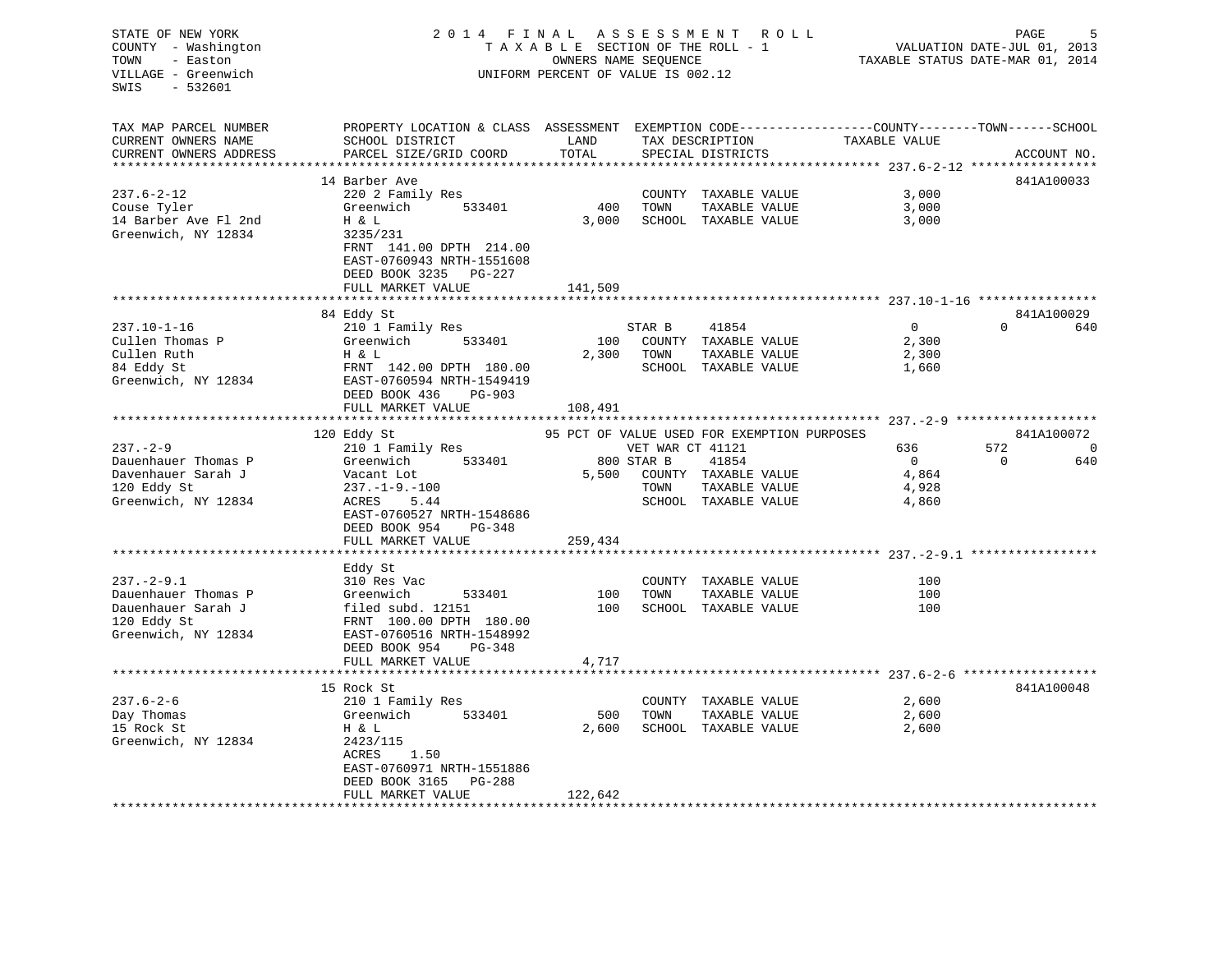# STATE OF NEW YORK 2 0 1 4 F I N A L A S S E S S M E N T R O L L PAGE 6 COUNTY - Washington T A X A B L E SECTION OF THE ROLL - 1 VALUATION DATE-JUL 01, 2013 TOWN - Easton OWNERS NAME SEQUENCE TAXABLE STATUS DATE-MAR 01, 2014 VILLAGE - Greenwich UNIFORM PERCENT OF VALUE IS 002.12

| TAX MAP PARCEL NUMBER<br>CURRENT OWNERS NAME | PROPERTY LOCATION & CLASS ASSESSMENT<br>SCHOOL DISTRICT | LAND<br>TAX DESCRIPTION        | EXEMPTION CODE-----------------COUNTY-------TOWN------SCHOOL<br>TAXABLE VALUE |
|----------------------------------------------|---------------------------------------------------------|--------------------------------|-------------------------------------------------------------------------------|
| CURRENT OWNERS ADDRESS                       | PARCEL SIZE/GRID COORD                                  | TOTAL<br>SPECIAL DISTRICTS     | ACCOUNT NO.                                                                   |
|                                              | 50 Cambridge Rd                                         |                                | 841A100037                                                                    |
| $237.10 - 3 - 1$                             | 210 1 Family Res                                        | VET COM CT 41131               | 750<br>750<br>$\overline{0}$                                                  |
| Deforge James M                              | Greenwich<br>533401                                     | 400 STAR EN<br>41834           | $\mathbf{0}$<br>$\Omega$<br>1,360                                             |
| 50 Cambridge Rd                              | H & L                                                   | 3,000<br>COUNTY TAXABLE VALUE  | 2,250                                                                         |
| Greenwich, NY 12834                          | FRNT<br>65.00 DPTH 151.00                               | TOWN<br>TAXABLE VALUE          | 2,250                                                                         |
|                                              | EAST-0762404 NRTH-1550405                               | SCHOOL TAXABLE VALUE           | 1,640                                                                         |
|                                              | DEED BOOK 607<br>$PG-82$                                |                                |                                                                               |
|                                              | FULL MARKET VALUE                                       | 141,509                        |                                                                               |
|                                              | 58 Cambridge Rd                                         |                                | 841A101278                                                                    |
| $237.10 - 3 - 4.1$                           | 210 1 Family Res                                        | VET COM CT 41131               | 975<br>954<br>$\overline{0}$                                                  |
| Dempsey Linda M                              | 533401<br>Greenwich                                     | 400 VET DIS CT 41141           | 975<br>975<br>$\Omega$                                                        |
| 58 Cambridge Rd                              | H & L                                                   | 3,900 STAR B<br>41854          | $\overline{0}$<br>$\Omega$<br>640                                             |
| Greenwich, NY 12834                          | ACRES<br>2.10                                           | COUNTY TAXABLE VALUE           | 1,950                                                                         |
|                                              | EAST-0762733 NRTH-1550365                               | TOWN<br>TAXABLE VALUE          | 1,971                                                                         |
|                                              | DEED BOOK 2387<br>$PG-129$                              | SCHOOL TAXABLE VALUE           | 3,260                                                                         |
|                                              | FULL MARKET VALUE                                       | 183,962                        |                                                                               |
|                                              |                                                         |                                |                                                                               |
|                                              | 88 Eddy St                                              |                                | 841A100049                                                                    |
| $237.10 - 1 - 17$                            | 210 1 Family Res                                        | 41854<br>STAR B                | $\overline{0}$<br>$\Omega$<br>640                                             |
| Denaker George Jr                            | Greenwich<br>533401                                     | 500<br>COUNTY TAXABLE VALUE    | 2,600                                                                         |
| Denaker Sarah                                | H & L                                                   | 2,600<br>TOWN<br>TAXABLE VALUE | 2,600                                                                         |
| 88 Eddy St<br>Greenwich, NY 12834            | 74.00 DPTH 217.00<br>FRNT<br>EAST-0760552 NRTH-1549313  | SCHOOL TAXABLE VALUE           | 1,960                                                                         |
|                                              | DEED BOOK 762<br>$PG-182$                               |                                |                                                                               |
|                                              | FULL MARKET VALUE                                       | 122,642                        |                                                                               |
|                                              |                                                         |                                |                                                                               |
|                                              | 99 Eddy St                                              |                                | 841A100087                                                                    |
| $237.10 - 1 - 22$                            | 210 1 Family Res                                        | VET WAR CT 41121               | 330<br>330<br>$\Omega$                                                        |
| Desnoyers April                              | Greenwich<br>533401                                     | 400 STAR EN<br>41834           | $\Omega$<br>$\Omega$<br>1,360                                                 |
| 99 Eddy St                                   | H & L                                                   | 2,200<br>COUNTY TAXABLE VALUE  | 1,870                                                                         |
| Greenwich, NY 12834                          | FRNT<br>42.00 DPTH 314.00                               | TOWN<br>TAXABLE VALUE          | 1,870                                                                         |
|                                              | EAST-0760080 NRTH-1549201                               | SCHOOL TAXABLE VALUE           | 840                                                                           |
|                                              | DEED BOOK 874<br>$PG-183$                               |                                |                                                                               |
|                                              | FULL MARKET VALUE                                       | 103,774                        |                                                                               |
|                                              | 25 Barber Ave                                           |                                | 841A100080                                                                    |
| $237.6 - 2 - 25$                             | 210 1 Family Res                                        | COUNTY TAXABLE VALUE           | 2,500                                                                         |
| Dixson Carole                                | Greenwich<br>533401                                     | 300<br>TOWN<br>TAXABLE VALUE   | 2,500                                                                         |
| 25 Barber Ave                                | H & L                                                   | 2,500<br>SCHOOL TAXABLE VALUE  | 2,500                                                                         |
| Greenwich, NY 12834                          | FRNT<br>38.00 DPTH 135.00                               |                                |                                                                               |
|                                              | EAST-0761154 NRTH-1551459                               |                                |                                                                               |
|                                              | DEED BOOK 2981<br>$PG-247$                              |                                |                                                                               |
|                                              | FULL MARKET VALUE                                       | 117,925                        |                                                                               |
|                                              |                                                         |                                |                                                                               |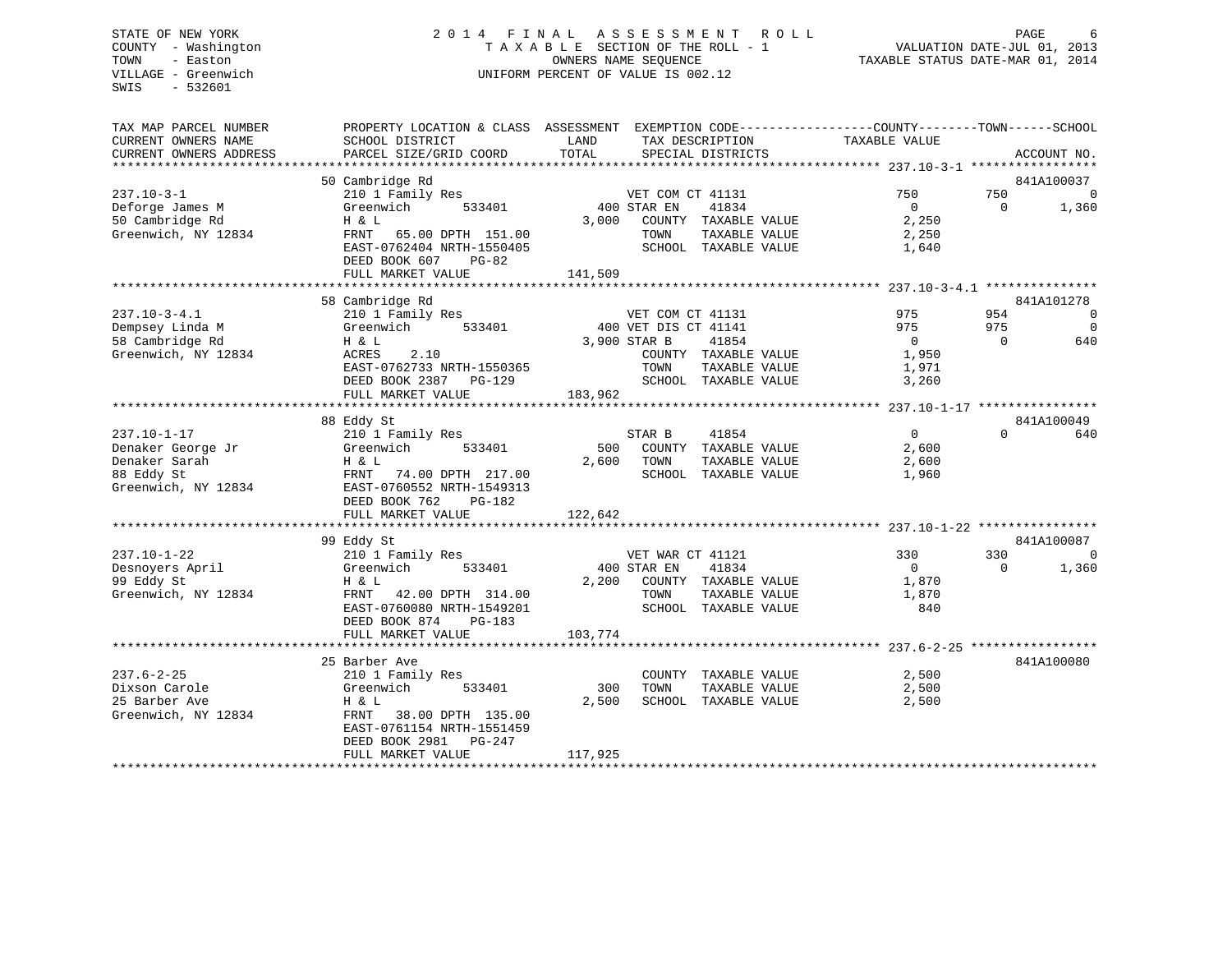# STATE OF NEW YORK 2 0 1 4 F I N A L A S S E S S M E N T R O L L PAGE 7 COUNTY - Washington T A X A B L E SECTION OF THE ROLL - 1 VALUATION DATE-JUL 01, 2013 TOWN - Easton OWNERS NAME SEQUENCE TAXABLE STATUS DATE-MAR 01, 2014 VILLAGE - Greenwich UNIFORM PERCENT OF VALUE IS 002.12

| TAX MAP PARCEL NUMBER                             | PROPERTY LOCATION & CLASS ASSESSMENT EXEMPTION CODE----------------COUNTY-------TOWN------SCHOOL |         |                            |                |                   |
|---------------------------------------------------|--------------------------------------------------------------------------------------------------|---------|----------------------------|----------------|-------------------|
| CURRENT OWNERS NAME                               | SCHOOL DISTRICT                                                                                  | LAND    | TAX DESCRIPTION            | TAXABLE VALUE  |                   |
| CURRENT OWNERS ADDRESS<br>*********************** | PARCEL SIZE/GRID COORD                                                                           | TOTAL   | SPECIAL DISTRICTS          |                | ACCOUNT NO.       |
|                                                   |                                                                                                  |         |                            |                |                   |
|                                                   | 90 Eddy St                                                                                       |         |                            |                | 841A100004        |
| $237.10 - 1 - 18$                                 | 210 1 Family Res                                                                                 |         | COUNTY TAXABLE VALUE       | 2,800          |                   |
| Donahue Robert C Jr                               | Greenwich<br>533401                                                                              | 400     | TOWN<br>TAXABLE VALUE      | 2,800          |                   |
| Donahue Karen B                                   | H & L                                                                                            | 2,800   | SCHOOL TAXABLE VALUE       | 2,800          |                   |
| 90 Eddy St                                        | FRNT<br>89.00 DPTH 182.00                                                                        |         |                            |                |                   |
| Greenwich, NY 12834                               | EAST-0760481 NRTH-1549270                                                                        |         |                            |                |                   |
|                                                   | DEED BOOK 611<br>PG-106                                                                          |         |                            |                |                   |
|                                                   | FULL MARKET VALUE                                                                                | 132,075 |                            |                |                   |
|                                                   |                                                                                                  |         |                            |                |                   |
|                                                   | 45 Barber Ave                                                                                    |         |                            |                | 841E201158        |
| $237.6 - 3 - 1.1$                                 | 210 1 Family Res                                                                                 |         | VET COM CT 41131           | 1,060          | 954<br>$\Omega$   |
| Erbe Arthur                                       | Greenwich<br>533401                                                                              |         | 700 STAR EN<br>41834       | $\overline{0}$ | $\Omega$<br>1,360 |
| Erbe Sharon                                       | H/L                                                                                              |         | 4,500 COUNTY TAXABLE VALUE | 3,440          |                   |
| 45 Barber Ave                                     | 703/124                                                                                          |         | TOWN<br>TAXABLE VALUE      | 3,546          |                   |
| Greenwich, NY 12834                               | 6.10<br>ACRES                                                                                    |         | SCHOOL TAXABLE VALUE       | 3,140          |                   |
|                                                   | EAST-0761975 NRTH-1551911                                                                        |         |                            |                |                   |
|                                                   | DEED BOOK 2588 PG-254                                                                            |         |                            |                |                   |
|                                                   | FULL MARKET VALUE                                                                                | 212,264 |                            |                |                   |
|                                                   |                                                                                                  |         |                            |                |                   |
|                                                   | 39 Barber Ave                                                                                    |         |                            |                | 841A100001        |
| $237.6 - 2 - 20$                                  | 210 1 Family Res                                                                                 |         | COUNTY TAXABLE VALUE       | 1,600          |                   |
| Erbe Arthur W                                     | Greenwich<br>533401                                                                              | 300     | TAXABLE VALUE<br>TOWN      | 1,600          |                   |
| Erbe Sharon M                                     | H & L                                                                                            | 1,600   | SCHOOL TAXABLE VALUE       | 1,600          |                   |
| 45 Barber Ave                                     | 600/193                                                                                          |         |                            |                |                   |
| Greenwich, NY 12834                               | 26.00 DPTH 165.00<br>FRNT                                                                        |         |                            |                |                   |
|                                                   | EAST-0761470 NRTH-1551581                                                                        |         |                            |                |                   |
|                                                   | DEED BOOK 771<br>PG-246                                                                          |         |                            |                |                   |
|                                                   | FULL MARKET VALUE                                                                                | 75,472  |                            |                |                   |
|                                                   |                                                                                                  |         |                            |                |                   |
|                                                   | 53 Eddy St                                                                                       |         |                            |                | 841A100076        |
| $237.10 - 1 - 8$                                  | 210 1 Family Res                                                                                 |         | STAR B<br>41854            | $\overline{0}$ | $\Omega$<br>640   |
| Feuerstack Cordula                                | Greenwich<br>533401                                                                              | 400     | COUNTY TAXABLE VALUE       | 2,250          |                   |
| 53 Eddy St                                        | H & L                                                                                            | 2,250   | TOWN<br>TAXABLE VALUE      | 2,250          |                   |
| Greenwich, NY 12834                               | FRNT 90.00 DPTH 165.00                                                                           |         | SCHOOL TAXABLE VALUE       | 1,610          |                   |
|                                                   | EAST-0760981 NRTH-1550288                                                                        |         |                            |                |                   |
|                                                   | DEED BOOK 2787 PG-38                                                                             |         |                            |                |                   |
|                                                   | FULL MARKET VALUE                                                                                | 106,132 |                            |                |                   |
|                                                   |                                                                                                  |         |                            |                |                   |
|                                                   | 29 Safford Hill Rd                                                                               |         |                            |                | 841A101009        |
| $237. - 2 - 12.3$                                 | 210 1 Family Res                                                                                 |         | COUNTY TAXABLE VALUE       | 4,500          |                   |
| Fortunato Michael V                               | Greenwich<br>533401                                                                              | 400     | TOWN<br>TAXABLE VALUE      | 4,500          |                   |
| 29 Safford Hill Rd                                | H & L                                                                                            | 4,500   | SCHOOL TAXABLE VALUE       | 4,500          |                   |
| Greenwich, NY 12834                               | $237. - 1 - 12.3$                                                                                |         |                            |                |                   |
|                                                   | <b>ACRES</b><br>1.00                                                                             |         |                            |                |                   |
|                                                   | EAST-0759718 NRTH-1549292                                                                        |         |                            |                |                   |
|                                                   | DEED BOOK 887<br>$PG-204$                                                                        |         |                            |                |                   |
|                                                   |                                                                                                  |         |                            |                |                   |
|                                                   | FULL MARKET VALUE                                                                                | 212,264 |                            |                |                   |
|                                                   |                                                                                                  |         |                            |                |                   |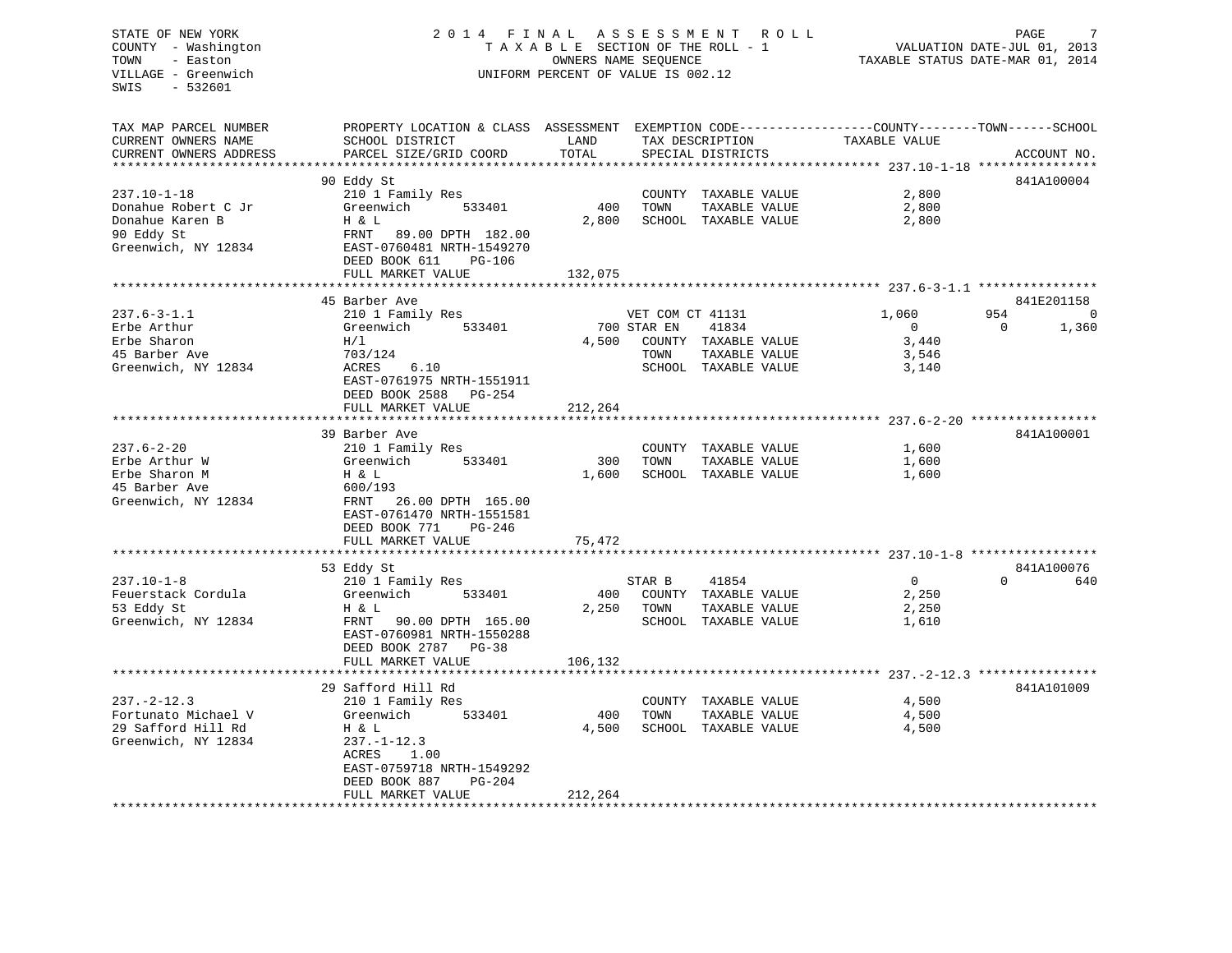# STATE OF NEW YORK 2 0 1 4 F I N A L A S S E S S M E N T R O L L PAGE 8 COUNTY - Washington T A X A B L E SECTION OF THE ROLL - 1 VALUATION DATE-JUL 01, 2013 TOWN - Easton OWNERS NAME SEQUENCE TAXABLE STATUS DATE-MAR 01, 2014 VILLAGE - Greenwich UNIFORM PERCENT OF VALUE IS 002.12

| TAX MAP PARCEL NUMBER  | PROPERTY LOCATION & CLASS ASSESSMENT |         |        |                      | EXEMPTION CODE-----------------COUNTY-------TOWN------SCHOOL |          |             |
|------------------------|--------------------------------------|---------|--------|----------------------|--------------------------------------------------------------|----------|-------------|
| CURRENT OWNERS NAME    | SCHOOL DISTRICT                      | LAND    |        | TAX DESCRIPTION      | TAXABLE VALUE                                                |          |             |
| CURRENT OWNERS ADDRESS | PARCEL SIZE/GRID COORD               | TOTAL   |        | SPECIAL DISTRICTS    |                                                              |          | ACCOUNT NO. |
|                        |                                      |         |        |                      |                                                              |          |             |
|                        | 19 Barber Ave                        |         |        |                      |                                                              |          | 841A100013  |
| $237.6 - 2 - 26$       | 220 2 Family Res                     |         | STAR B | 41854                | $\Omega$                                                     | $\Omega$ | 640         |
|                        | 533401<br>Greenwich                  | 300     | COUNTY | TAXABLE VALUE        | 2,400                                                        |          |             |
| Gottesman Alan R       |                                      |         |        |                      |                                                              |          |             |
| Healey M L             | H & L                                | 2,400   | TOWN   | TAXABLE VALUE        | 2,400                                                        |          |             |
| PO Box 111             | FRNT 100.00 DPTH 135.00              |         |        | SCHOOL TAXABLE VALUE | 1,760                                                        |          |             |
| Greenwich, NY 12834    | EAST-0761092 NRTH-1551436            |         |        |                      |                                                              |          |             |
|                        | DEED BOOK 2136 PG-261                |         |        |                      |                                                              |          |             |
|                        | FULL MARKET VALUE                    | 113,208 |        |                      |                                                              |          |             |
|                        |                                      |         |        |                      |                                                              |          |             |
|                        | 82 Eddy St                           |         |        |                      |                                                              |          | 841C100063  |
| $237.10 - 1 - 15$      | 210 1 Family Res                     |         |        | COUNTY TAXABLE VALUE | 2,000                                                        |          |             |
| Grogan Daniel J        | Greenwich<br>533401                  | 400     | TOWN   | TAXABLE VALUE        | 2,000                                                        |          |             |
| Leining Christine      | H & L                                | 2,000   |        | SCHOOL TAXABLE VALUE | 2,000                                                        |          |             |
| 1468 Shunpike St       |                                      |         |        |                      |                                                              |          |             |
|                        | FRNT 40.00 DPTH 108.00               |         |        |                      |                                                              |          |             |
| Cambridge, NY 12816    | EAST-0760616 NRTH-1549512            |         |        |                      |                                                              |          |             |
|                        | DEED BOOK 734<br>$PG-209$            |         |        |                      |                                                              |          |             |
|                        | FULL MARKET VALUE                    | 94,340  |        |                      |                                                              |          |             |
|                        | *****************************        |         |        |                      |                                                              |          |             |
|                        | 60 Eddy St                           |         |        |                      |                                                              |          | 841A100082  |
| $237.10 - 2 - 10$      | 210 1 Family Res                     |         |        | COUNTY TAXABLE VALUE | 2,400                                                        |          |             |
| Grogan Michele F       | Greenwich<br>533401                  | 500     | TOWN   | TAXABLE VALUE        | 2,400                                                        |          |             |
| Grogan Timothy V       | H-Lot/gar                            | 2,400   |        | SCHOOL TAXABLE VALUE | 2,400                                                        |          |             |
| 700 Center Falls Rd    | FRNT 116.00 DPTH 112.00              |         |        |                      |                                                              |          |             |
| Greenwich, NY 12834    | EAST-0761071 NRTH-1550117            |         |        |                      |                                                              |          |             |
|                        | DEED BOOK 2827<br>$PG-22$            |         |        |                      |                                                              |          |             |
|                        | FULL MARKET VALUE                    | 113,208 |        |                      |                                                              |          |             |
|                        |                                      |         |        |                      |                                                              |          |             |
|                        |                                      |         |        |                      |                                                              |          |             |
|                        | 85 Eddy St                           |         |        |                      | $\overline{0}$                                               | $\Omega$ | 841A100047  |
| $237.10 - 1 - 26$      | 210 1 Family Res                     |         | STAR B | 41854                |                                                              |          | 640         |
| Harsha Janet S         | 533401<br>Greenwich                  | 500     |        | COUNTY TAXABLE VALUE | 2,300                                                        |          |             |
| 85 Eddy St             | H & L                                | 2,300   | TOWN   | TAXABLE VALUE        | 2,300                                                        |          |             |
| Greenwich, NY 12834    | 1.05<br>ACRES                        |         |        | SCHOOL TAXABLE VALUE | 1,660                                                        |          |             |
|                        | EAST-0760256 NRTH-1549356            |         |        |                      |                                                              |          |             |
|                        | DEED BOOK 648<br>$PG-273$            |         |        |                      |                                                              |          |             |
|                        | FULL MARKET VALUE                    | 108,491 |        |                      |                                                              |          |             |
|                        |                                      |         |        |                      |                                                              |          |             |
|                        | 155 Eddy St                          |         |        |                      |                                                              |          | 841A100073  |
| $237. - 2 - 5$         | 210 1 Family Res                     |         |        | COUNTY TAXABLE VALUE | 3,400                                                        |          |             |
| Hornish Neil A         | Greenwich<br>533401                  | 300     | TOWN   | TAXABLE VALUE        | 3,400                                                        |          |             |
| Loe Kirk E             | H L                                  | 3,400   |        | SCHOOL TAXABLE VALUE | 3,400                                                        |          |             |
|                        |                                      |         |        |                      |                                                              |          |             |
| 4633 County Route 74   | $237. - 1 - 5. - 100$                |         |        |                      |                                                              |          |             |
| Greenwich, NY 12834    | FRNT 340.00 DPTH 150.00              |         |        |                      |                                                              |          |             |
|                        | EAST-0760408 NRTH-1547297            |         |        |                      |                                                              |          |             |
|                        | DEED BOOK 2401<br>$PG-29$            |         |        |                      |                                                              |          |             |
|                        | FULL MARKET VALUE                    | 160,377 |        |                      |                                                              |          |             |
|                        |                                      |         |        |                      |                                                              |          |             |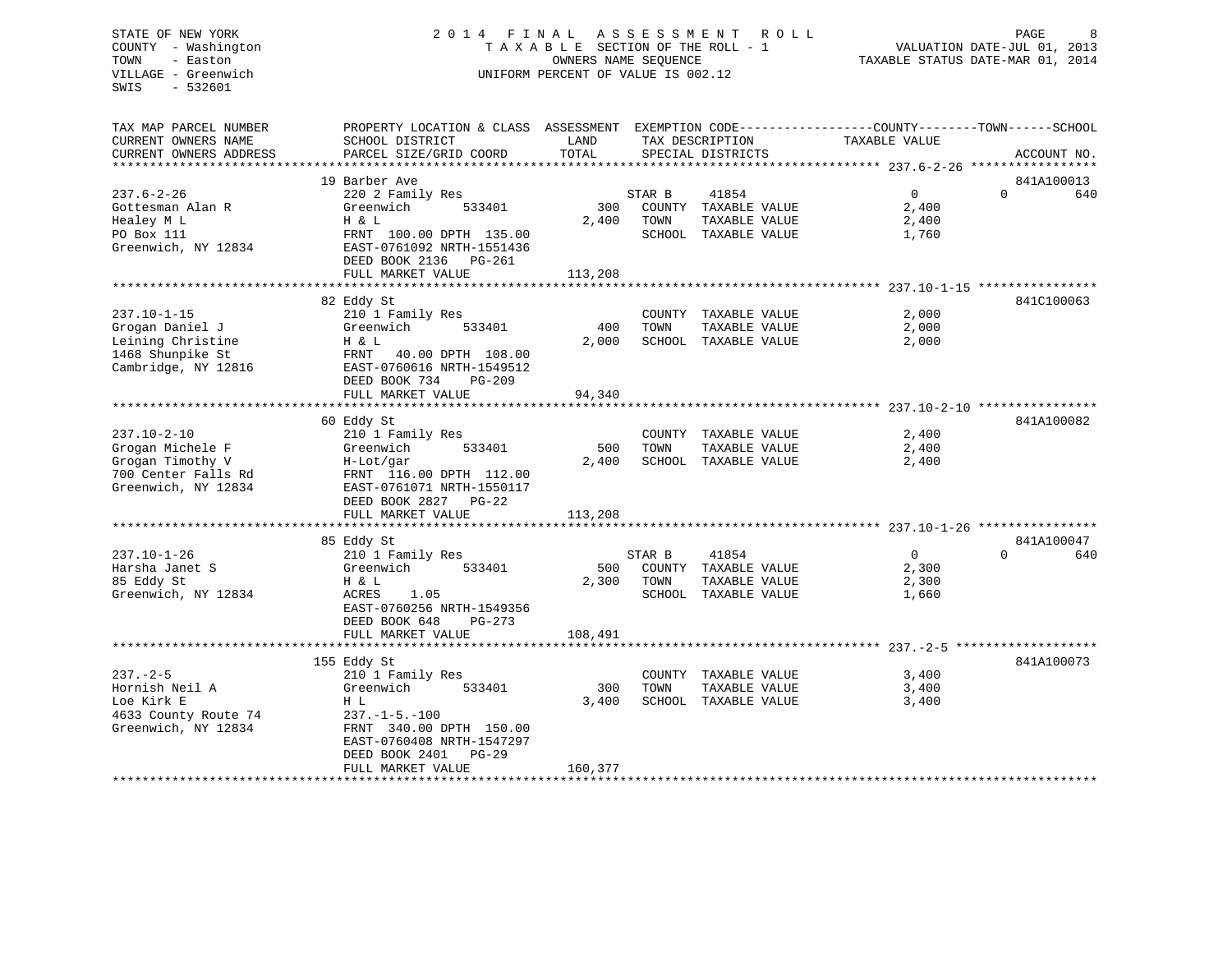STATE OF NEW YORK 2 0 1 4 F I N A L A S S E S S M E N T R O L L PAGE 9 COUNTY - Washington T A X A B L E SECTION OF THE ROLL - 1 VALUATION DATE-JUL 01, 2013 TOWN - Easton OWNERS NAME SEQUENCE TAXABLE STATUS DATE-MAR 01, 2014 VILLAGE - Greenwich UNIFORM PERCENT OF VALUE IS 002.12SWIS - 532601TAX MAP PARCEL NUMBER PROPERTY LOCATION & CLASS ASSESSMENT EXEMPTION CODE------------------COUNTY--------TOWN------SCHOOL CURRENT OWNERS NAME SCHOOL DISTRICT THE LAND TAX DESCRIPTION TAXABLE VALUE CURRENT OWNERS ADDRESS PARCEL SIZE/GRID COORD TOTAL SPECIAL DISTRICTS ACCOUNT NO. \*\*\*\*\*\*\*\*\*\*\*\*\*\*\*\*\*\*\*\*\*\*\*\*\*\*\*\*\*\*\*\*\*\*\*\*\*\*\*\*\*\*\*\*\*\*\*\*\*\*\*\*\*\*\*\*\*\*\*\*\*\*\*\*\*\*\*\*\*\*\*\*\*\*\*\*\*\*\*\*\*\*\*\*\*\*\*\*\*\*\*\*\*\*\*\*\*\*\*\*\*\*\* 237.-2-3 \*\*\*\*\*\*\*\*\*\*\*\*\*\*\*\*\*\*\* 33 Cambridge Rd 841A100044 237.-2-3 210 1 Family Res COUNTY TAXABLE VALUE 2,400 Horton Gayle Greenwich 533401 400 TOWN TAXABLE VALUE 2,400<br>Brown Walter C H & L<br>33 Cambridge Rd 237.-1-3.-100<br>Greenwich NV 12924 -----Brown Walter C **H** & L 2,400 SCHOOL TAXABLE VALUE 2,400 33 Cambridge Rd Greenwich, NY 12834 FRNT 84.00 DPTH 371.00 EAST-0762025 NRTH-1550124 DEED BOOK 3004 PG-46FULL MARKET VALUE 113,208 \*\*\*\*\*\*\*\*\*\*\*\*\*\*\*\*\*\*\*\*\*\*\*\*\*\*\*\*\*\*\*\*\*\*\*\*\*\*\*\*\*\*\*\*\*\*\*\*\*\*\*\*\*\*\*\*\*\*\*\*\*\*\*\*\*\*\*\*\*\*\*\*\*\*\*\*\*\*\*\*\*\*\*\*\*\*\*\*\*\*\*\*\*\*\*\*\*\*\*\*\*\*\* 237.6-2-19 \*\*\*\*\*\*\*\*\*\*\*\*\*\*\*\*\*841A100014 30 Barber Ave  $0 640$ 237.6-2-19 210 1 Family Res 37AR B 41854 0<br>
2237.6-2-19 210 Hunter John P Jr Greenwich 533401 500 COUNTY TAXABLE VALUE 3,000<br>
2000 Hunter Vicki 3.000 Hunter Vicki 3.000 Hunter John P Jr Greenwich 533401 500 COUNTY TAXABLE VALUE 3,000 Hunter Vicki H Lot/gar 3,000 TOWN TAXABLE VALUE 3,000 30 Barber Ave ACRES 1.50 SCHOOL TAXABLE VALUE 2,360 Greenwich, NY 12834 EAST-0761367 NRTH-1551769 DEED BOOK 791 PG-181FULL MARKET VALUE 141,509 \*\*\*\*\*\*\*\*\*\*\*\*\*\*\*\*\*\*\*\*\*\*\*\*\*\*\*\*\*\*\*\*\*\*\*\*\*\*\*\*\*\*\*\*\*\*\*\*\*\*\*\*\*\*\*\*\*\*\*\*\*\*\*\*\*\*\*\*\*\*\*\*\*\*\*\*\*\*\*\*\*\*\*\*\*\*\*\*\*\*\*\*\*\*\*\*\*\*\*\*\*\*\* 237.10-1-11 \*\*\*\*\*\*\*\*\*\*\*\*\*\*\*\*841A100038 63 Eddy St 841A100038 237.10-1-11 210 1 Family Res STAR B 41854 0 0 640<br>
2237.10-1-11 210 1 Family Res STAR B 41854 0 0 640<br>
300 COUNTY TAXABLE VALUE 1,000<br>
62 Feder St Hurd Clifford W Greenwich 533401 300 COUNTY TAXABLE VALUE 1,000 63 Eddy St H & L 1,000 TOWN TAXABLE VALUE 1,000 Greenwich, NY 12834 FRNT 85.00 DPTH 119.00 SCHOOL TAXABLE VALUE 360 EAST-0760782 NRTH-1550065 DEED BOOK 3108 PG-12FULL MARKET VALUE 47,170 \*\*\*\*\*\*\*\*\*\*\*\*\*\*\*\*\*\*\*\*\*\*\*\*\*\*\*\*\*\*\*\*\*\*\*\*\*\*\*\*\*\*\*\*\*\*\*\*\*\*\*\*\*\*\*\*\*\*\*\*\*\*\*\*\*\*\*\*\*\*\*\*\*\*\*\*\*\*\*\*\*\*\*\*\*\*\*\*\*\*\*\*\*\*\*\*\*\*\*\*\*\*\* 237.10-1-10 \*\*\*\*\*\*\*\*\*\*\*\*\*\*\*\*841A100084 61 Eddy St 841A100084 237.10-1-10 210 1 Family Res WET WAR CT 41121 330 Jones Francis I Greenwich 533401 400 STAR B 41854 0 0 64061 Eddy St H & L 2,200 COUNTY TAXABLE VALUE 1,870 Greenwich, NY 12834 873/1 873 873/1 TOWN TAXABLE VALUE 1,870 FRNT 65.00 DPTH 148.00 SCHOOL TAXABLE VALUE 1,560 EAST-0760827 NRTH-1550118 DEED BOOK 873 PG-1FULL MARKET VALUE 103,774 \*\*\*\*\*\*\*\*\*\*\*\*\*\*\*\*\*\*\*\*\*\*\*\*\*\*\*\*\*\*\*\*\*\*\*\*\*\*\*\*\*\*\*\*\*\*\*\*\*\*\*\*\*\*\*\*\*\*\*\*\*\*\*\*\*\*\*\*\*\*\*\*\*\*\*\*\*\*\*\*\*\*\*\*\*\*\*\*\*\*\*\*\*\*\*\*\*\*\*\*\*\*\* 237.6-2-9 \*\*\*\*\*\*\*\*\*\*\*\*\*\*\*\*\*\* 7 Rock St 841A100052 $0$  640 237.6-2-9 220 2 Family Res STAR B 41854 0 0 640 Kelly Trustee Eugene J Jr Greenwich 533401 400 COUNTY TAXABLE VALUE Kelly Eugene H & L 2,200 TOWN TAXABLE VALUE 2,200 FRNT 60.00 DPTH 199.00 SCHOOL TAXABLE VALUE 1,560 Greenwich, NY 12834 EAST-0760790 NRTH-1551653 DEED BOOK 2208 PG-126FULL MARKET VALUE 103,774 \*\*\*\*\*\*\*\*\*\*\*\*\*\*\*\*\*\*\*\*\*\*\*\*\*\*\*\*\*\*\*\*\*\*\*\*\*\*\*\*\*\*\*\*\*\*\*\*\*\*\*\*\*\*\*\*\*\*\*\*\*\*\*\*\*\*\*\*\*\*\*\*\*\*\*\*\*\*\*\*\*\*\*\*\*\*\*\*\*\*\*\*\*\*\*\*\*\*\*\*\*\*\*\*\*\*\*\*\*\*\*\*\*\*\*\*\*\*\*\*\*\*\*\*\*\*\*\*\*\*\*\*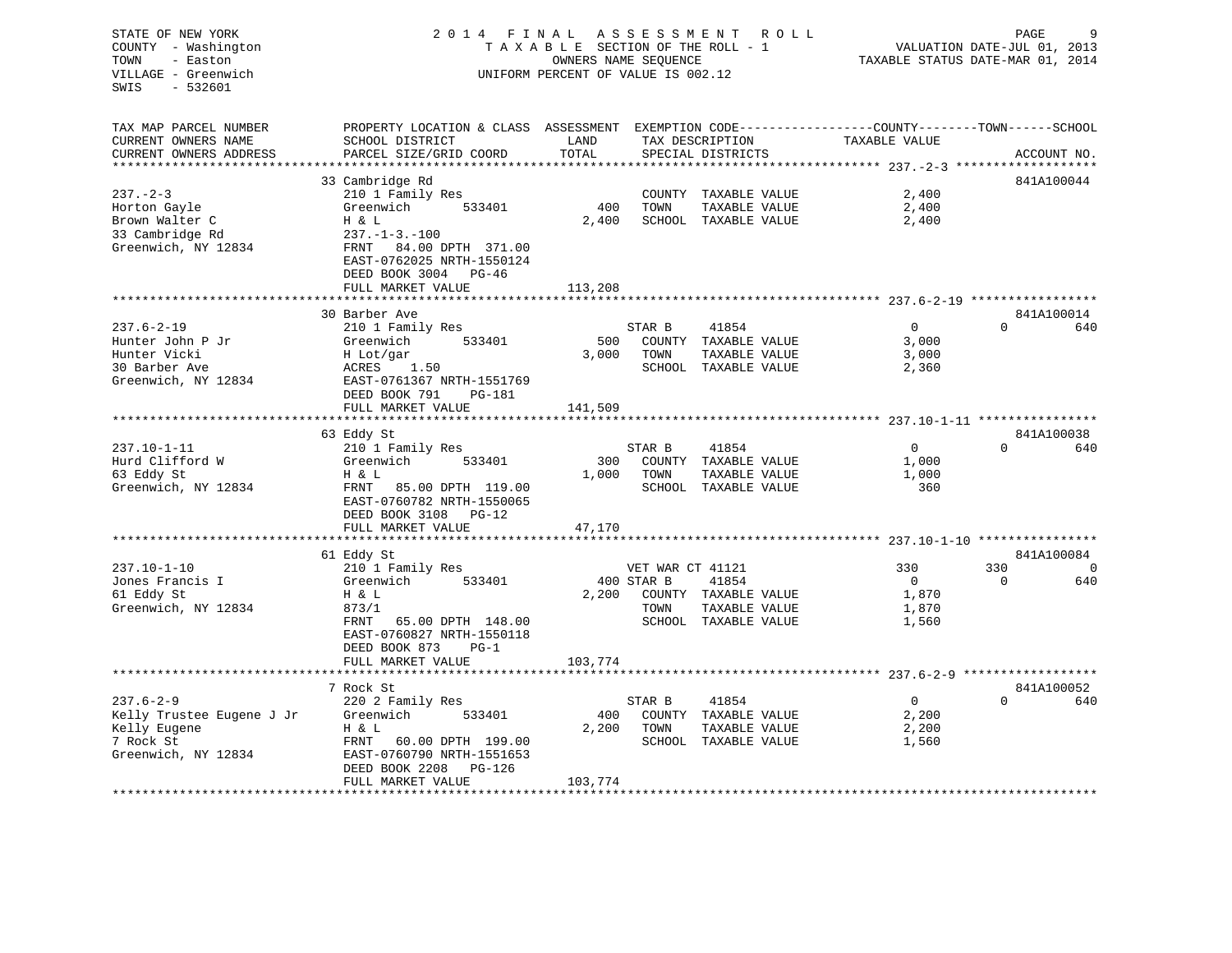# STATE OF NEW YORK 2 0 1 4 F I N A L A S S E S S M E N T R O L L PAGE 10 COUNTY - Washington T A X A B L E SECTION OF THE ROLL - 1 VALUATION DATE-JUL 01, 2013 TOWN - Easton OWNERS NAME SEQUENCE TAXABLE STATUS DATE-MAR 01, 2014 VILLAGE - Greenwich UNIFORM PERCENT OF VALUE IS 002.12

| TAX MAP PARCEL NUMBER<br>CURRENT OWNERS NAME | PROPERTY LOCATION & CLASS ASSESSMENT EXEMPTION CODE----------------COUNTY-------TOWN------SCHOOL<br>SCHOOL DISTRICT | LAND    | TAX DESCRIPTION         | TAXABLE VALUE                                         |                               |
|----------------------------------------------|---------------------------------------------------------------------------------------------------------------------|---------|-------------------------|-------------------------------------------------------|-------------------------------|
| CURRENT OWNERS ADDRESS                       | PARCEL SIZE/GRID COORD                                                                                              | TOTAL   | SPECIAL DISTRICTS       |                                                       | ACCOUNT NO.                   |
| *********************                        |                                                                                                                     |         |                         |                                                       |                               |
|                                              | 51 Eddy St                                                                                                          |         |                         |                                                       | 841A100056                    |
| $237.10 - 1 - 7$                             | 210 1 Family Res                                                                                                    |         | VET COM CT 41131        | 500                                                   | 500<br>$\Omega$               |
| Kirk Florence                                | 533401<br>Greenwich                                                                                                 |         | 200 AGED-ALL<br>41800   | 750                                                   | 750<br>1,000                  |
| 51 Eddy St                                   | H & 2 Lots                                                                                                          |         | 2,000 STAR EN<br>41834  | $\Omega$                                              | $\Omega$<br>1,000             |
| Greenwich, NY 12834                          | FRNT 170.00 DPTH 231.00                                                                                             |         | COUNTY TAXABLE VALUE    | 750                                                   |                               |
|                                              | EAST-0761033 NRTH-1550393                                                                                           |         | TAXABLE VALUE<br>TOWN   | 750                                                   |                               |
|                                              | DEED BOOK 433<br>PG-992                                                                                             |         | SCHOOL TAXABLE VALUE    | 0                                                     |                               |
|                                              | FULL MARKET VALUE                                                                                                   | 94,340  |                         |                                                       |                               |
|                                              |                                                                                                                     |         |                         | ************************ 237.6-2-23 ***************** |                               |
|                                              | 29 Barber Ave                                                                                                       |         |                         |                                                       | 841C100062                    |
| $237.6 - 2 - 23$                             | 220 2 Family Res                                                                                                    |         | COUNTY<br>TAXABLE VALUE | 2,400                                                 |                               |
| Kuzmich Chris                                | 533401<br>Greenwich                                                                                                 | 400     | TOWN<br>TAXABLE VALUE   | 2,400                                                 |                               |
| Kuzmich Jennifer                             | H & L                                                                                                               | 2,400   | SCHOOL TAXABLE VALUE    | 2,400                                                 |                               |
| 47 Gray Ave                                  | FRNT<br>49.00 DPTH 135.00                                                                                           |         |                         |                                                       |                               |
| Greenwich, NY 12834                          | EAST-0761235 NRTH-1551485                                                                                           |         |                         |                                                       |                               |
|                                              | DEED BOOK 2820<br>PG-260                                                                                            |         |                         |                                                       |                               |
|                                              | FULL MARKET VALUE                                                                                                   | 113,208 |                         |                                                       |                               |
|                                              |                                                                                                                     |         |                         |                                                       |                               |
|                                              | 7 Barber Ave                                                                                                        |         |                         |                                                       | 841A100017                    |
| $237.6 - 2 - 28$                             | 220 2 Family Res                                                                                                    |         | COUNTY<br>TAXABLE VALUE | 3,300                                                 |                               |
| Kuzmich Jennifer S                           | Greenwich<br>533401                                                                                                 | 400     | TOWN<br>TAXABLE VALUE   | 3,300                                                 |                               |
| 47 Gray Ave                                  | H & L                                                                                                               | 3,300   | SCHOOL<br>TAXABLE VALUE | 3,300                                                 |                               |
| Greenwich, NY 12834                          | FRNT 192.00 DPTH 118.00                                                                                             |         |                         |                                                       |                               |
|                                              | EAST-0760882 NRTH-1551388                                                                                           |         |                         |                                                       |                               |
|                                              | DEED BOOK 945<br>$PG-22$                                                                                            |         |                         |                                                       |                               |
|                                              | FULL MARKET VALUE                                                                                                   | 155,660 |                         |                                                       |                               |
|                                              |                                                                                                                     |         |                         |                                                       |                               |
| $237.6 - 2 - 21$                             | 33 Barber Ave<br>210 1 Family Res                                                                                   |         | STAR B<br>41854         | $\overline{0}$                                        | 841A100090<br>$\Omega$<br>640 |
| Lamb Edward T                                | Greenwich<br>533401                                                                                                 | 300     | COUNTY TAXABLE VALUE    | 2,400                                                 |                               |
| 37 Barber Ave                                | H & L                                                                                                               | 2,400   | TOWN<br>TAXABLE VALUE   |                                                       |                               |
| Greenwich, NY 12834                          | FRNT 104.00 DPTH 156.00                                                                                             |         | SCHOOL TAXABLE VALUE    | 2,400<br>1,760                                        |                               |
|                                              | EAST-0761365 NRTH-1551522                                                                                           |         |                         |                                                       |                               |
|                                              | DEED BOOK 3208<br>$PG-320$                                                                                          |         |                         |                                                       |                               |
|                                              | FULL MARKET VALUE                                                                                                   | 113,208 |                         |                                                       |                               |
|                                              | *******************************                                                                                     |         |                         |                                                       |                               |
|                                              | 62 Eddy St                                                                                                          |         |                         |                                                       | 841A100036                    |
| $237. - 2 - 1$                               | 210 1 Family Res                                                                                                    |         | COUNTY TAXABLE VALUE    | 2,500                                                 |                               |
| Lamb Melanie L                               | Greenwich<br>533401                                                                                                 | 400     | TAXABLE VALUE<br>TOWN   | 2,500                                                 |                               |
| 62 Eddy St                                   | H & L                                                                                                               | 2,500   | SCHOOL<br>TAXABLE VALUE | 2,500                                                 |                               |
| Greenwich, NY 12834                          | $237. - 1 - 1$                                                                                                      |         |                         |                                                       |                               |
|                                              | FRNT 210.00 DPTH 130.00                                                                                             |         |                         |                                                       |                               |
|                                              | EAST-0760932 NRTH-1549958                                                                                           |         |                         |                                                       |                               |
|                                              | DEED BOOK 771<br>PG-84                                                                                              |         |                         |                                                       |                               |
|                                              | FULL MARKET VALUE                                                                                                   | 117,925 |                         |                                                       |                               |
|                                              |                                                                                                                     |         |                         |                                                       |                               |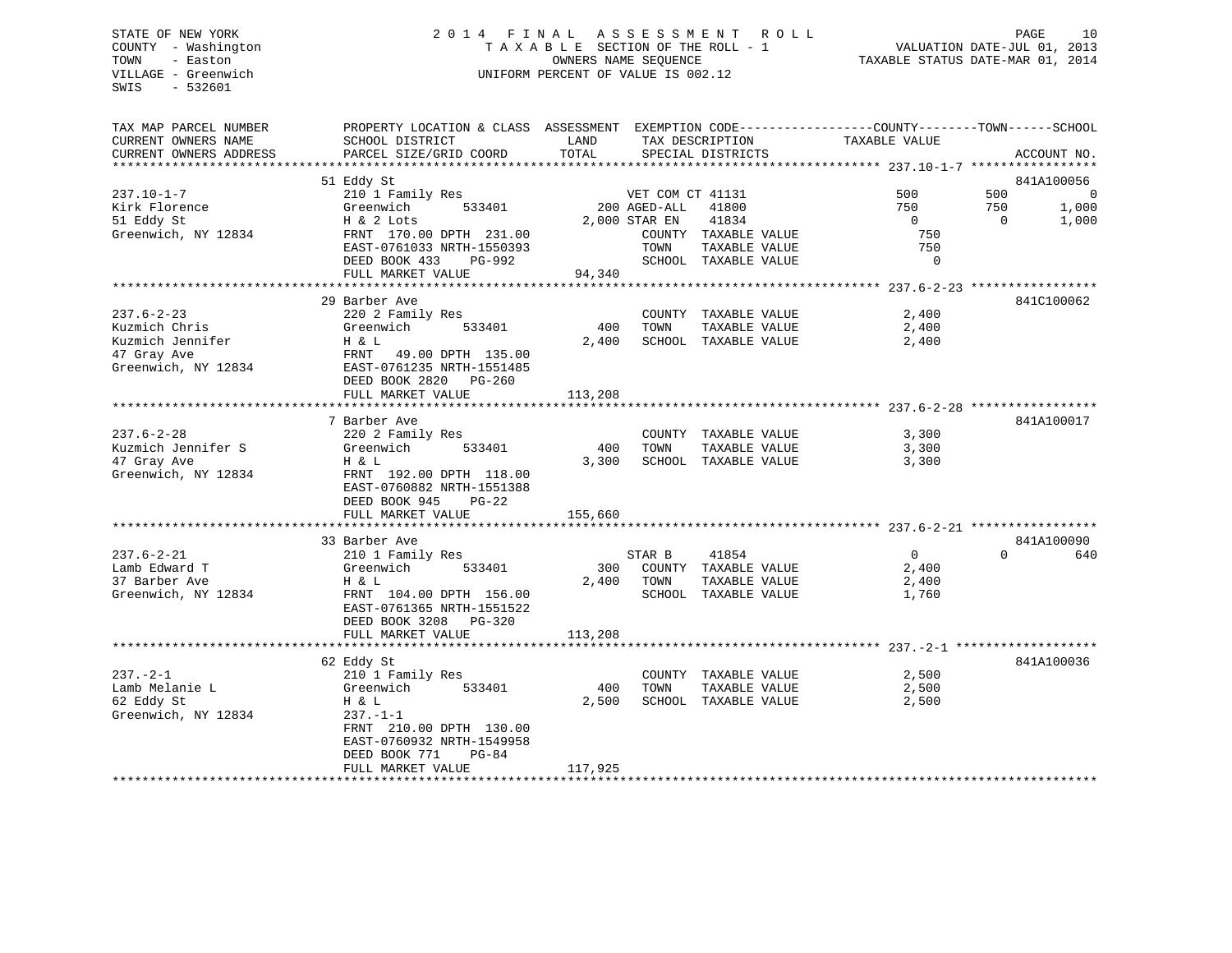STATE OF NEW YORK 2 0 1 4 F I N A L A S S E S S M E N T R O L L PAGE 11VALUATION DATE-JUL 01, 2013 COUNTY - Washington T A X A B L E SECTION OF THE ROLL - 1 TOWN - Easton OWNERS NAME SEQUENCE TAXABLE STATUS DATE-MAR 01, 2014 VILLAGE - Greenwich UNIFORM PERCENT OF VALUE IS 002.12 SWIS - 532601TAX MAP PARCEL NUMBER PROPERTY LOCATION & CLASS ASSESSMENT EXEMPTION CODE----------------COUNTY-------TOWN-----SCHOOL CURRENT OWNERS NAME SCHOOL DISTRICT LAND TAX DESCRIPTION TAXABLE VALUECURRENT OWNERS ADDRESS PARCEL SIZE/GRID COORD TOTAL SPECIAL DISTRICTS ACCOUNT NO. \*\*\*\*\*\*\*\*\*\*\*\*\*\*\*\*\*\*\*\*\*\*\*\*\*\*\*\*\*\*\*\*\*\*\*\*\*\*\*\*\*\*\*\*\*\*\*\*\*\*\*\*\*\*\*\*\*\*\*\*\*\*\*\*\*\*\*\*\*\*\*\*\*\*\*\*\*\*\*\*\*\*\*\*\*\*\*\*\*\*\*\*\*\*\*\*\*\*\*\*\*\*\* 237.10-1-5 \*\*\*\*\*\*\*\*\*\*\*\*\*\*\*\*\* 31 Eddy St 841A100030 237.10-1-5 210 1 Family Res COUNTY TAXABLE VALUE 1,800 Lamotte Tonya Greenwich 533401 200 TOWN TAXABLE VALUE 1,800 Dandrow Terry L **H** & L 1,800 SCHOOL TAXABLE VALUE 1,800 88 Church St Apt 1 Highway taking '09 Schuylerville, NY 12871 ACRES 1.50 EAST-0760925 NRTH-1550653 DEED BOOK 3378 PG-166FULL MARKET VALUE 84,906 \*\*\*\*\*\*\*\*\*\*\*\*\*\*\*\*\*\*\*\*\*\*\*\*\*\*\*\*\*\*\*\*\*\*\*\*\*\*\*\*\*\*\*\*\*\*\*\*\*\*\*\*\*\*\*\*\*\*\*\*\*\*\*\*\*\*\*\*\*\*\*\*\*\*\*\*\*\*\*\*\*\*\*\*\*\*\*\*\*\*\*\*\*\*\*\*\*\*\*\*\*\*\* 237.10-3-4 \*\*\*\*\*\*\*\*\*\*\*\*\*\*\*\*\*841A100034 70 Cambridge Rd 237.10-3-4 210 1 Family Res STAR B 41854 0 0 640 Levitas Christopher L Greenwich 533401 200 COUNTY TAXABLE VALUE 4,000 Levitas Aria A 1,000 H&l 4,000 H&l 4,000 H&l 4,000 H&l 4,000 H&l 4,000 H&l 4,000 H&l 4,000 H&l 4,000 H&l 4,000 70 Cambridge Rd FRNT 165.00 DPTH 206.00 SCHOOL TAXABLE VALUE 3,360 Greenwich, NY 12834 EAST-0762847 NRTH-1550162 DEED BOOK 2297 PG-295FULL MARKET VALUE 188,679 \*\*\*\*\*\*\*\*\*\*\*\*\*\*\*\*\*\*\*\*\*\*\*\*\*\*\*\*\*\*\*\*\*\*\*\*\*\*\*\*\*\*\*\*\*\*\*\*\*\*\*\*\*\*\*\*\*\*\*\*\*\*\*\*\*\*\*\*\*\*\*\*\*\*\*\*\*\*\*\*\*\*\*\*\*\*\*\*\*\*\*\*\*\*\*\*\*\*\*\*\*\*\* 237.10-1-23 \*\*\*\*\*\*\*\*\*\*\*\*\*\*\*\*21 Safford Hill Rd 237.10-1-23 210 1 Family Res STAR B 41854 0 0 640 Loveland Roger Greenwich 533401 200 COUNTY TAXABLE VALUE 2,100 H & L 2,100 TOWN TAXABLE VALUE 2,100 Greenwich, NY 12834 ACRES 1.40 SCHOOL TAXABLE VALUE 1,460 EAST-0759903 NRTH-1549315 DEED BOOK 2737 PG-219FULL MARKET VALUE 99,057 \*\*\*\*\*\*\*\*\*\*\*\*\*\*\*\*\*\*\*\*\*\*\*\*\*\*\*\*\*\*\*\*\*\*\*\*\*\*\*\*\*\*\*\*\*\*\*\*\*\*\*\*\*\*\*\*\*\*\*\*\*\*\*\*\*\*\*\*\*\*\*\*\*\*\*\*\*\*\*\*\*\*\*\*\*\*\*\*\*\*\*\*\*\*\*\*\*\*\*\*\*\*\* 237.10-2-9 \*\*\*\*\*\*\*\*\*\*\*\*\*\*\*\*\* 54 Eddy St 841A100070 237.10-2-9 210 1 Family Res COUNTY TAXABLE VALUE 2,500 Lynn Daniel Greenwich 533401 200 TOWN TAXABLE VALUE 2,500 Lynn Kathleen H & L 2,500 SCHOOL TAXABLE VALUE 2,500 1454 State Route 28N FRNT 93.00 DPTH 112.00Minerva, NY 12851-2407 EAST-0761139 NRTH-1550186 DEED BOOK 507 PG-744FULL MARKET VALUE 117,925 \*\*\*\*\*\*\*\*\*\*\*\*\*\*\*\*\*\*\*\*\*\*\*\*\*\*\*\*\*\*\*\*\*\*\*\*\*\*\*\*\*\*\*\*\*\*\*\*\*\*\*\*\*\*\*\*\*\*\*\*\*\*\*\*\*\*\*\*\*\*\*\*\*\*\*\*\*\*\*\*\*\*\*\*\*\*\*\*\*\*\*\*\*\*\*\*\*\*\*\*\*\*\* 237.10-3-5 \*\*\*\*\*\*\*\*\*\*\*\*\*\*\*\*\*841A100021 44 Cambridge Rd 237.10-3-5 322 Rural vac>10 AG DIST 41720 163 163 163Mackenzie Melody A Greenwich 533401 750 COUNTY TAXABLE VALUE 587 Gitlen Philip H Vl 750 TOWN TAXABLE VALUE 587 46 Cambridge Rd ACRES 32.80 SCHOOL TAXABLE VALUE 587 Greenwich, NY 12834 EAST-0762351 NRTH-1551205 DEED BOOK 1995 PG-119MAY BE SUBJECT TO PAYMENT FULL MARKET VALUE 35,377 UNDER AGDIST LAW TIL 2018\*\*\*\*\*\*\*\*\*\*\*\*\*\*\*\*\*\*\*\*\*\*\*\*\*\*\*\*\*\*\*\*\*\*\*\*\*\*\*\*\*\*\*\*\*\*\*\*\*\*\*\*\*\*\*\*\*\*\*\*\*\*\*\*\*\*\*\*\*\*\*\*\*\*\*\*\*\*\*\*\*\*\*\*\*\*\*\*\*\*\*\*\*\*\*\*\*\*\*\*\*\*\*\*\*\*\*\*\*\*\*\*\*\*\*\*\*\*\*\*\*\*\*\*\*\*\*\*\*\*\*\*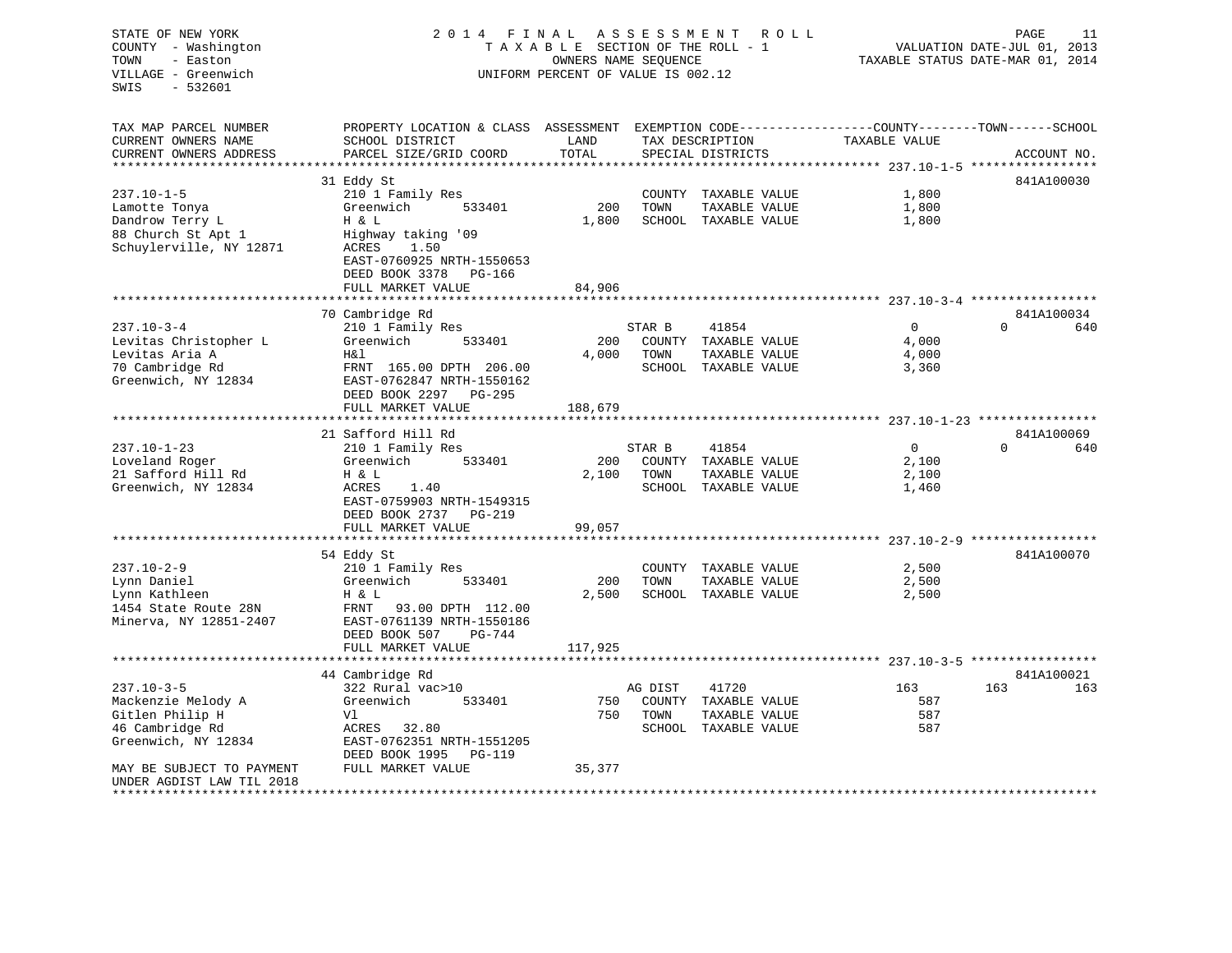# STATE OF NEW YORK 2 0 1 4 F I N A L A S S E S S M E N T R O L L PAGE 12 COUNTY - Washington T A X A B L E SECTION OF THE ROLL - 1 VALUATION DATE-JUL 01, 2013 TOWN - Easton OWNERS NAME SEQUENCE TAXABLE STATUS DATE-MAR 01, 2014 VILLAGE - Greenwich UNIFORM PERCENT OF VALUE IS 002.12

| TAX MAP PARCEL NUMBER                             | PROPERTY LOCATION & CLASS ASSESSMENT EXEMPTION CODE----------------COUNTY-------TOWN-----SCHOOL |               |                                               |                |                        |
|---------------------------------------------------|-------------------------------------------------------------------------------------------------|---------------|-----------------------------------------------|----------------|------------------------|
| CURRENT OWNERS NAME                               | SCHOOL DISTRICT                                                                                 | LAND<br>TOTAL | TAX DESCRIPTION                               | TAXABLE VALUE  |                        |
| CURRENT OWNERS ADDRESS<br>*********************** | PARCEL SIZE/GRID COORD                                                                          |               | SPECIAL DISTRICTS                             |                | ACCOUNT NO.            |
|                                                   |                                                                                                 |               |                                               |                |                        |
|                                                   | 129 Eddy St                                                                                     |               |                                               |                | 841A100055<br>$\Omega$ |
| $237. - 2 - 8$                                    | 210 1 Family Res                                                                                |               | 41854<br>STAR B                               | $\overline{0}$ | 640                    |
| Magowan Adrian J<br>Magowan Kristi E              | Greenwich<br>533401<br>$237. - 1 - 8. - 100$                                                    | 400<br>2,600  | COUNTY TAXABLE VALUE<br>TOWN<br>TAXABLE VALUE | 2,600<br>2,600 |                        |
| 129 Eddy St                                       | FRNT 200.00 DPTH 150.00                                                                         |               | SCHOOL TAXABLE VALUE                          | 1,960          |                        |
| Greenwich, NY 12834                               | EAST-0760374 NRTH-1548239                                                                       |               |                                               |                |                        |
|                                                   | DEED BOOK 2011    PG-171                                                                        |               |                                               |                |                        |
|                                                   | FULL MARKET VALUE                                                                               | 122,642       |                                               |                |                        |
|                                                   | **********************                                                                          |               |                                               |                |                        |
|                                                   | 9 Rock St                                                                                       |               |                                               |                | 841A100061             |
| $237.6 - 2 - 8$                                   | 210 1 Family Res                                                                                |               | COUNTY TAXABLE VALUE                          | 2,000          |                        |
| Mclean Lawrence E                                 | Greenwich<br>533401                                                                             | 300           | TOWN<br>TAXABLE VALUE                         | 2,000          |                        |
| 9 Rock St                                         | H & L                                                                                           | 2,000         | SCHOOL TAXABLE VALUE                          | 2,000          |                        |
| Greenwich, NY 12834                               | FRNT 35.00 DPTH 655.00                                                                          |               |                                               |                |                        |
|                                                   | EAST-0761005 NRTH-1551777                                                                       |               |                                               |                |                        |
|                                                   | DEED BOOK 614<br>PG-89                                                                          |               |                                               |                |                        |
|                                                   | FULL MARKET VALUE                                                                               | 94,340        |                                               |                |                        |
|                                                   |                                                                                                 |               |                                               |                |                        |
|                                                   | 105 Eddy St                                                                                     |               | 90 PCT OF VALUE USED FOR EXEMPTION PURPOSES   |                | 841A100012             |
| $237. - 2 - 10$                                   | 240 Rural res                                                                                   |               | AGED-ALL<br>41800                             | 1,440          | 1,440<br>1,440         |
| Miller Henry                                      | Greenwich<br>533401                                                                             |               | 600 STAR EN<br>41834                          | $\overline{0}$ | $\Omega$<br>1,360      |
| 105 Eddy St                                       | H & Lot                                                                                         | 3,200         | COUNTY TAXABLE VALUE                          | 1,760          |                        |
| Greenwich, NY 12834                               | $237. - 1 - 10$                                                                                 |               | TAXABLE VALUE<br>TOWN                         | 1,760          |                        |
|                                                   | ACRES 18.29                                                                                     |               | SCHOOL TAXABLE VALUE                          | 400            |                        |
|                                                   | EAST-0759806 NRTH-1548658                                                                       |               |                                               |                |                        |
|                                                   | DEED BOOK 2626<br>$PG-19$                                                                       |               |                                               |                |                        |
|                                                   | FULL MARKET VALUE                                                                               | 150,943       |                                               |                |                        |
|                                                   |                                                                                                 |               |                                               |                |                        |
|                                                   | 138 Eddy St                                                                                     |               |                                               |                | 841A100075             |
| $237 - 2 - 6.3$                                   | 210 1 Family Res                                                                                |               | STAR B<br>41854                               | $\overline{0}$ | $\Omega$<br>640        |
| Nolan Shane D                                     | 533401<br>Greenwich                                                                             | 200           | COUNTY TAXABLE VALUE                          | 2,300          |                        |
| 138 Eddy St                                       | H                                                                                               | 2,300         | TOWN<br>TAXABLE VALUE                         | 2,300          |                        |
| Greenwich, NY 12834                               | 2809/275                                                                                        |               | SCHOOL TAXABLE VALUE                          | 1,660          |                        |
|                                                   | $237. - 1 - 6.3$                                                                                |               |                                               |                |                        |
|                                                   | FRNT 135.00 DPTH 125.00                                                                         |               |                                               |                |                        |
|                                                   | EAST-0760560 NRTH-1548004                                                                       |               |                                               |                |                        |
|                                                   | DEED BOOK 2809<br>PG-279                                                                        |               |                                               |                |                        |
|                                                   | FULL MARKET VALUE                                                                               | 108,491       |                                               |                |                        |
|                                                   |                                                                                                 |               |                                               |                |                        |
|                                                   | 24 Eddy St                                                                                      |               |                                               |                | 841A100041             |
| $237.10 - 2 - 3$                                  | 300 Vacant Land                                                                                 |               | COUNTY TAXABLE VALUE                          | 600            |                        |
| O'Donnell John Francis                            | 533401<br>Greenwich                                                                             | 600           | TOWN<br>TAXABLE VALUE                         | 600            |                        |
| 24 Eddy St                                        | H & Lot                                                                                         | 600           | SCHOOL TAXABLE VALUE                          | 600            |                        |
| Greenwich, NY 12834                               | 810/93                                                                                          |               |                                               |                |                        |
|                                                   | 1.50<br>ACRES                                                                                   |               |                                               |                |                        |
|                                                   | EAST-0760896 NRTH-1551153                                                                       |               |                                               |                |                        |
|                                                   | DEED BOOK 819<br>PG-336<br>FULL MARKET VALUE                                                    | 28,302        |                                               |                |                        |
|                                                   |                                                                                                 |               |                                               |                |                        |
|                                                   |                                                                                                 |               |                                               |                |                        |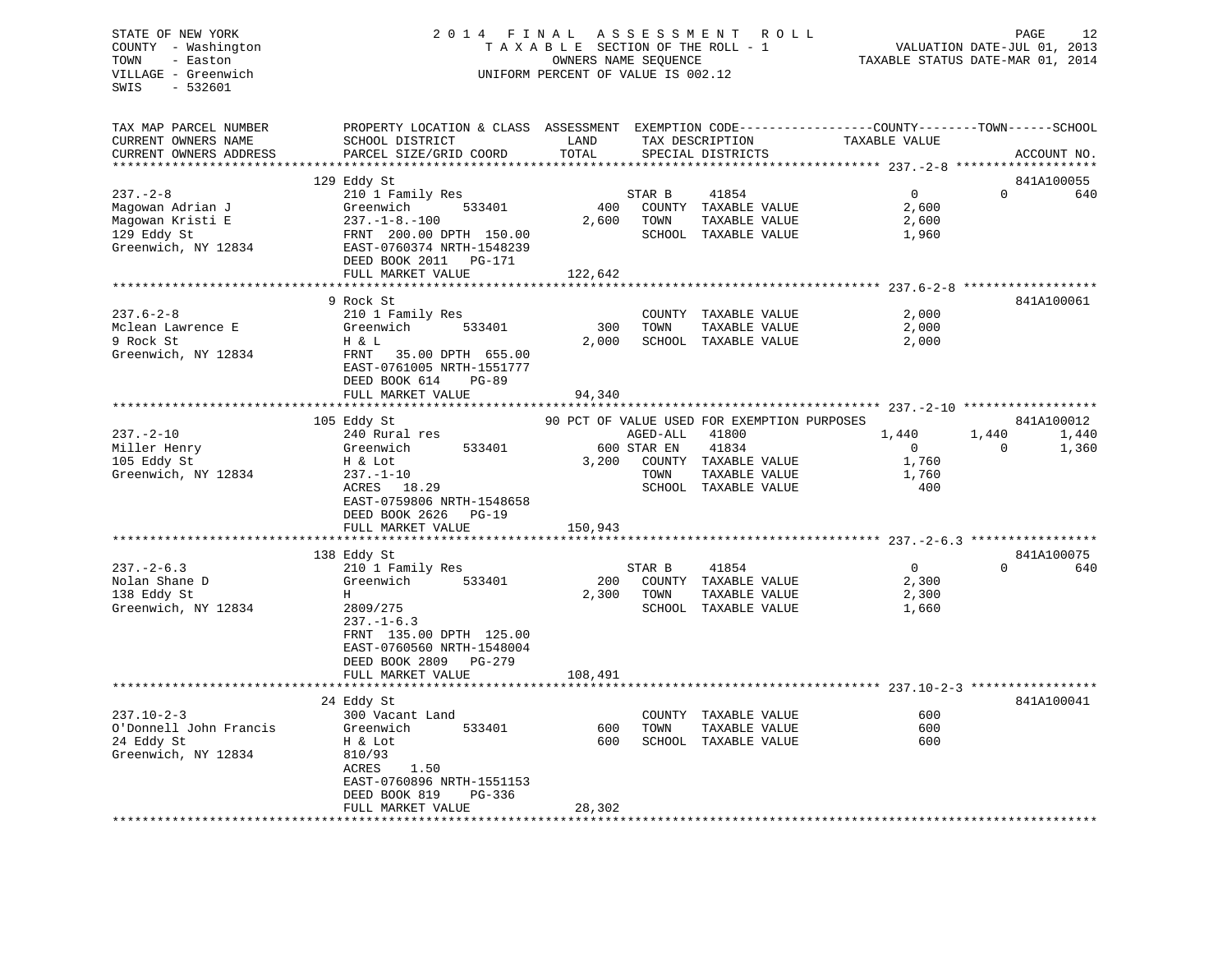# STATE OF NEW YORK 2 0 1 4 F I N A L A S S E S S M E N T R O L L PAGE 13 COUNTY - Washington T A X A B L E SECTION OF THE ROLL - 1 VALUATION DATE-JUL 01, 2013 TOWN - Easton **CONNERS NAME SEQUENCE** TAXABLE STATUS DATE-MAR 01, 2014 VILLAGE - Greenwich UNIFORM PERCENT OF VALUE IS 002.12

| TAX MAP PARCEL NUMBER<br>CURRENT OWNERS NAME<br>CURRENT OWNERS ADDRESS     | PROPERTY LOCATION & CLASS ASSESSMENT EXEMPTION CODE---------------COUNTY-------TOWN-----SCHOOL<br>SCHOOL DISTRICT<br>PARCEL SIZE/GRID COORD                                              | LAND<br>TOTAL           |                                 | TAX DESCRIPTION<br>SPECIAL DISTRICTS                                                   | TAXABLE VALUE                                   | ACCOUNT NO.                                       |
|----------------------------------------------------------------------------|------------------------------------------------------------------------------------------------------------------------------------------------------------------------------------------|-------------------------|---------------------------------|----------------------------------------------------------------------------------------|-------------------------------------------------|---------------------------------------------------|
| $237.10 - 1 - 25$<br>Parent Geneva<br>95 Eddy St<br>Greenwich, NY 12834    | 95 Eddy St<br>210 1 Family Res<br>Greenwich<br>533401<br>H&l<br>FRNT<br>84.00 DPTH 191.00<br>EAST-0760210 NRTH-1549243<br>DEED BOOK 436<br>PG-1026<br>FULL MARKET VALUE                  | 2,400<br>113,208        | AGED-ALL<br>400 STAR EN<br>TOWN | 41800<br>41834<br>COUNTY TAXABLE VALUE<br>TAXABLE VALUE<br>SCHOOL TAXABLE VALUE        | 1,200<br>$\Omega$<br>1,200<br>1,200<br>$\Omega$ | 841A100024<br>1,200<br>1,200<br>1,200<br>$\Omega$ |
| $237.6 - 2 - 1$<br>Peck Benjamin<br>20 Rock St<br>Greenwich, NY 12834      | 20 Rock St<br>220 2 Family Res<br>533401<br>Greenwich<br>H & L<br>FRNT 152.00 DPTH<br>93.00<br>EAST-0760590 NRTH-1551987<br>DEED BOOK 953<br>PG-341<br>FULL MARKET VALUE                 | 300<br>3,400<br>160,377 | STAR B<br>TOWN                  | 41854<br>COUNTY TAXABLE VALUE<br>TAXABLE VALUE<br>SCHOOL TAXABLE VALUE                 | $\Omega$<br>3,400<br>3,400<br>2,760             | 841A100016<br>640<br>$\Omega$                     |
| $237.10 - 1 - 13$<br>Perez George<br>PO Box 865<br>Bayport, NY 11705       | 69 Eddy St<br>210 1 Family Res<br>Greenwich<br>533401<br>H & L<br>FRNT 104.00 DPTH 112.00<br>EAST-0760683 NRTH-1549915<br>DEED BOOK 2936<br>PG-323<br>FULL MARKET VALUE                  | 300<br>800<br>37,736    | TOWN                            | COUNTY TAXABLE VALUE<br>TAXABLE VALUE<br>SCHOOL TAXABLE VALUE                          | 800<br>800<br>800                               | 841A100002                                        |
| $237.6 - 2 - 15$<br>Pertak Randy<br>22 Barber Ave<br>Greenwich, NY 12834   | 22 Barber Ave<br>210 1 Family Res<br>Greenwich<br>533401<br>H & L<br>FRNT<br>48.00 DPTH 222.00<br>BANK<br>185<br>EAST-0761118 NRTH-1551682<br>DEED BOOK 1797 PG-349<br>FULL MARKET VALUE | 400<br>2,600<br>122,642 | TOWN<br>SCHOOL                  | COUNTY TAXABLE VALUE<br>TAXABLE VALUE<br>TAXABLE VALUE                                 | 2,600<br>2,600<br>2,600                         | 841A100007                                        |
| $237. - 2 - 6.4$<br>Petteys Daniel S<br>134 Eddy St<br>Greenwich, NY 12834 | Eddy St<br>310 Res Vac<br>Greenwich<br>533401<br>FRNT<br>62.00 DPTH 130.00<br>EAST-0760564 NRTH-1548224<br>DEED BOOK 3058<br>$PG-328$<br>FULL MARKET VALUE                               | 200<br>200<br>9,434     | TOWN                            | COUNTY TAXABLE VALUE<br>TAXABLE VALUE<br>SCHOOL TAXABLE VALUE<br>CA003 Cons agri dst 3 | 200<br>200<br>200<br>200 TO                     |                                                   |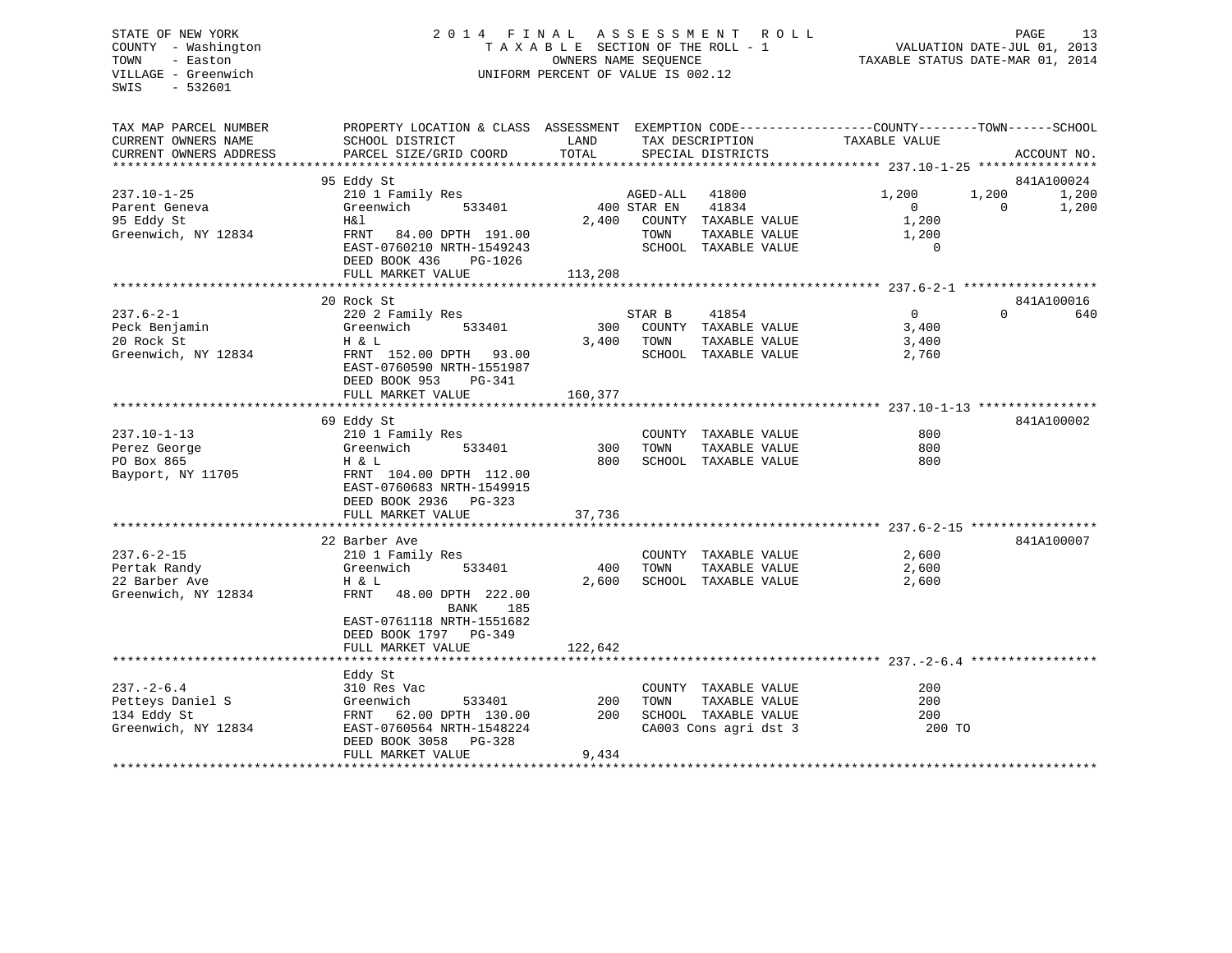# STATE OF NEW YORK 2 0 1 4 F I N A L A S S E S S M E N T R O L L PAGE 14COUNTY - Washington  $\begin{array}{ccc} 1 & 0 & 0 \\ 0 & 0 & 0 \end{array}$  T A X A B L E SECTION OF THE ROLL - 1 TOWN VILLAGE - Greenwich UNIFORM PERCENT OF VALUE IS 002.12

TAXABLE STATUS DATE-MAR 01, 2014

| TAX MAP PARCEL NUMBER         | PROPERTY LOCATION & CLASS ASSESSMENT EXEMPTION CODE---------------COUNTY-------TOWN------SCHOOL |         |                             |                |          |             |
|-------------------------------|-------------------------------------------------------------------------------------------------|---------|-----------------------------|----------------|----------|-------------|
| CURRENT OWNERS NAME           | SCHOOL DISTRICT                                                                                 | LAND    | TAX DESCRIPTION             | TAXABLE VALUE  |          |             |
| CURRENT OWNERS ADDRESS        | PARCEL SIZE/GRID COORD                                                                          | TOTAL   | SPECIAL DISTRICTS           |                |          | ACCOUNT NO. |
|                               | 134 Eddy St                                                                                     |         |                             |                |          | 841A100092  |
| 237.-2-7                      | 210 1 Family Res                                                                                |         | STAR B<br>41854             | $\overline{0}$ | $\Omega$ | 640         |
| Petteys Daniel S              | Greenwich<br>533401                                                                             | 300     | COUNTY TAXABLE VALUE        | 1,600          |          |             |
| 134 Eddy St                   | H & L                                                                                           | 1,600   | TOWN<br>TAXABLE VALUE       | 1,600          |          |             |
| Greenwich, NY 12834           | FRNT 130.00 DPTH 125.00                                                                         |         | SCHOOL TAXABLE VALUE        | 960            |          |             |
|                               | EAST-0760564 NRTH-1548129                                                                       |         |                             |                |          |             |
|                               | DEED BOOK 3058 PG-328                                                                           |         |                             |                |          |             |
|                               | FULL MARKET VALUE                                                                               | 75,472  |                             |                |          |             |
|                               |                                                                                                 |         |                             |                |          |             |
|                               | 140 Eddy St                                                                                     |         |                             |                |          | 841A100074  |
| 237.-2-6.1                    | 210 1 Family Res                                                                                |         | COUNTY TAXABLE VALUE        | 5,400          |          |             |
| Petteys Stephen               | 533401<br>Greenwich                                                                             | 800     | TOWN<br>TAXABLE VALUE       | 5,400          |          |             |
| 140 Eddy St                   | H & Tra                                                                                         | 5,400   | SCHOOL TAXABLE VALUE        | 5,400          |          |             |
| Greenwich, NY 12834           | filed survey 12345                                                                              |         | CA003 Cons agri dst 3       | 5,400 TO       |          |             |
|                               | ACRES 24.46                                                                                     |         |                             |                |          |             |
|                               | EAST-0761181 NRTH-1547938                                                                       |         |                             |                |          |             |
|                               | DEED BOOK 3309 PG-60                                                                            |         |                             |                |          |             |
|                               | FULL MARKET VALUE                                                                               | 254,717 |                             |                |          |             |
|                               |                                                                                                 |         |                             |                |          |             |
| 237. – 2–6.6                  | County Route 74<br>105 Vac farmland                                                             |         | COUNTY TAXABLE VALUE        | 50             |          |             |
| Petteys Stephen               | Greenwich<br>533401                                                                             |         | 50 TOWN<br>TAXABLE VALUE    | 50             |          |             |
| 140 Eddy St                   |                                                                                                 |         | 50 SCHOOL TAXABLE VALUE     | 50             |          |             |
| Greenwich, NY 12834           | filed survey 22c-130<br>FRNT 162.00 DPTH 230.00                                                 |         | CA003 Cons agri dst 3       | 50 TO          |          |             |
|                               | EAST-0759681 NRTH-1547136                                                                       |         |                             |                |          |             |
|                               | DEED BOOK 2904 PG-80                                                                            |         |                             |                |          |             |
|                               | FULL MARKET VALUE                                                                               | 2,358   |                             |                |          |             |
|                               |                                                                                                 |         |                             |                |          |             |
|                               | Eddy St                                                                                         |         |                             |                |          |             |
| $237. - 2 - 6.7$              | 105 Vac farmland                                                                                |         | COUNTY TAXABLE VALUE        | 750            |          |             |
| 237.-2-o.,<br>Petteys Stephen | 533401                                                                                          |         | 750 TOWN<br>TAXABLE VALUE   | 750            |          |             |
| 140 Eddy St                   | Greenwich<br>ACRES 24.60                                                                        | 750     | SCHOOL TAXABLE VALUE        | 750            |          |             |
| Greenwich, NY 12834           | EAST-0760036 NRTH-1547765                                                                       |         | CA003 Cons agri dst 3       | 750 TO         |          |             |
|                               | DEED BOOK 3309 PG-60                                                                            |         |                             |                |          |             |
|                               | FULL MARKET VALUE                                                                               | 35,377  |                             |                |          |             |
|                               |                                                                                                 |         |                             |                |          |             |
|                               | 6 Barber Ave                                                                                    |         |                             |                |          | 841A100032  |
| $237.6 - 2 - 30$              | 220 2 Family Res                                                                                |         | 41854<br>STAR B             | $\overline{0}$ | $\Omega$ | 640         |
| Porter Willard F              | 533401<br>Greenwich                                                                             | 200     | COUNTY TAXABLE VALUE        | 2,000          |          |             |
| 6 Barber Ave                  | H&l, 2354/305                                                                                   |         | 2,000 TOWN<br>TAXABLE VALUE | 2,000          |          |             |
| Greenwich, NY 12834           | Highway taking '09                                                                              |         | SCHOOL TAXABLE VALUE        | 1,360          |          |             |
|                               | FRNT 100.00 DPTH 100.00                                                                         |         |                             |                |          |             |
|                               | EAST-0760647 NRTH-1551460                                                                       |         |                             |                |          |             |
|                               | DEED BOOK 656<br>PG-167<br>FULL MARKET VALUE                                                    | 94,340  |                             |                |          |             |
|                               |                                                                                                 |         |                             |                |          |             |
|                               |                                                                                                 |         |                             |                |          |             |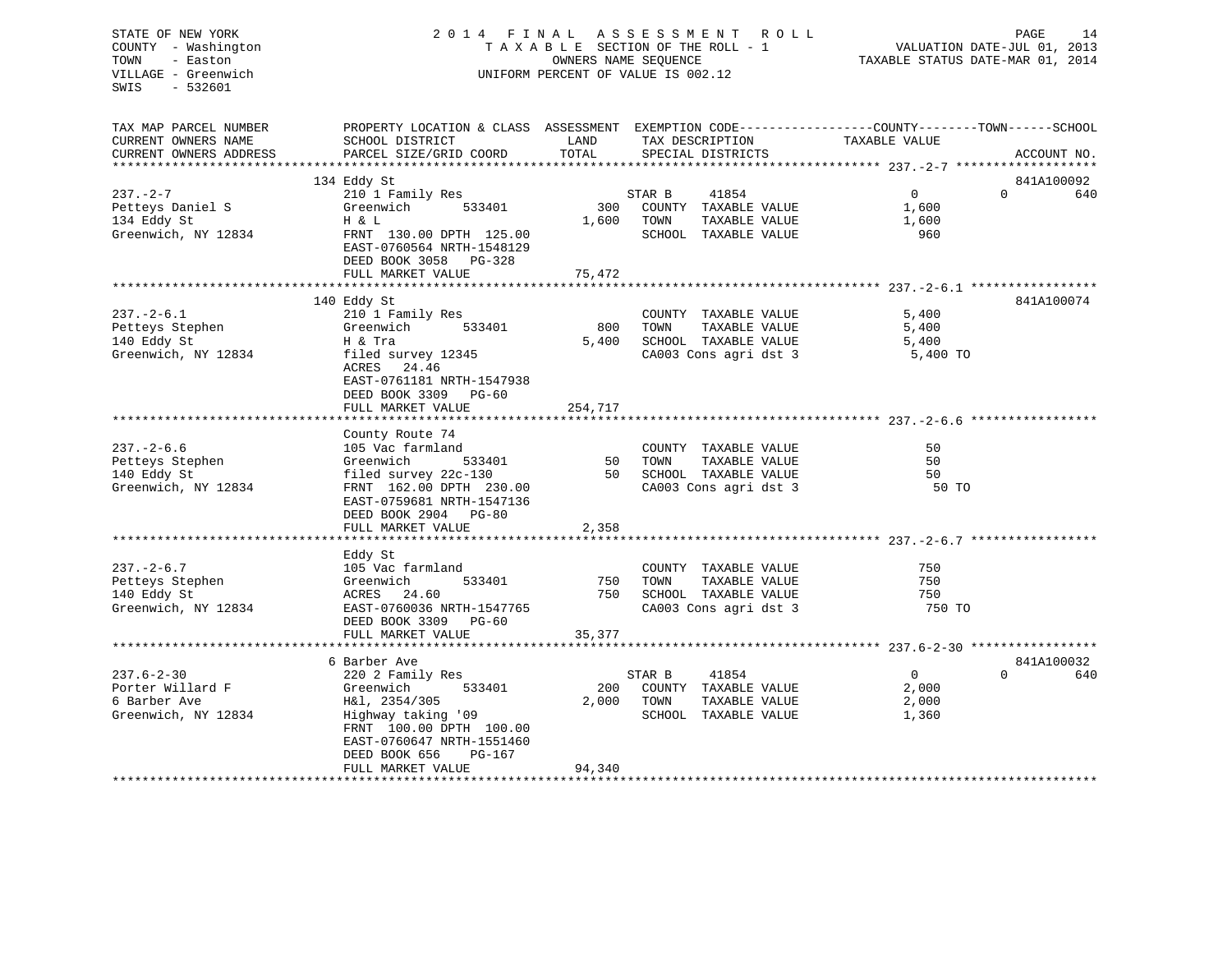# STATE OF NEW YORK 2 0 1 4 F I N A L A S S E S S M E N T R O L L PAGE 15 COUNTY - Washington T A X A B L E SECTION OF THE ROLL - 1 VALUATION DATE-JUL 01, 2013 TOWN - Easton OWNERS NAME SEQUENCE TAXABLE STATUS DATE-MAR 01, 2014 VILLAGE - Greenwich UNIFORM PERCENT OF VALUE IS 002.12

| TAX MAP PARCEL NUMBER<br>CURRENT OWNERS NAME | PROPERTY LOCATION & CLASS ASSESSMENT<br>SCHOOL DISTRICT | LAND    |        | TAX DESCRIPTION      | EXEMPTION CODE-----------------COUNTY-------TOWN------SCHOOL<br>TAXABLE VALUE |                 |
|----------------------------------------------|---------------------------------------------------------|---------|--------|----------------------|-------------------------------------------------------------------------------|-----------------|
| CURRENT OWNERS ADDRESS                       | PARCEL SIZE/GRID COORD                                  | TOTAL   |        | SPECIAL DISTRICTS    |                                                                               | ACCOUNT NO.     |
|                                              |                                                         |         |        |                      |                                                                               |                 |
|                                              | 24 Barber Ave                                           |         |        |                      |                                                                               | 841A100089      |
| $237.6 - 2 - 16$                             | 220 2 Family Res                                        |         |        | COUNTY TAXABLE VALUE | 2,200                                                                         |                 |
| Roman Nancy                                  | Greenwich<br>533401                                     | 300     | TOWN   | TAXABLE VALUE        | 2,200                                                                         |                 |
| 22 Sherman Ave                               | H & L                                                   | 2,200   |        | SCHOOL TAXABLE VALUE | 2,200                                                                         |                 |
| Greenwich, NY 12834                          | FRNT<br>48.00 DPTH 222.00                               |         |        |                      |                                                                               |                 |
|                                              | EAST-0761164 NRTH-1551705                               |         |        |                      |                                                                               |                 |
|                                              | DEED BOOK 894<br>PG-309                                 |         |        |                      |                                                                               |                 |
|                                              | FULL MARKET VALUE                                       | 103,774 |        |                      |                                                                               |                 |
|                                              | 52 Cambridge Rd                                         |         |        |                      |                                                                               | 841A100022      |
| $237.10 - 3 - 2$                             | 210 1 Family Res                                        |         |        | COUNTY TAXABLE VALUE | 2,200                                                                         |                 |
| Rowland Rachel                               | Greenwich<br>533401                                     | 400     | TOWN   | TAXABLE VALUE        | 2,200                                                                         |                 |
| Rowland Gregory                              | H&l                                                     | 2,200   |        | SCHOOL TAXABLE VALUE | 2,200                                                                         |                 |
| 52 Cambridge Rd                              | FRNT<br>62.00 DPTH 205.00                               |         |        |                      |                                                                               |                 |
| Greenwich, NY 12834                          | <b>BANK</b><br>40                                       |         |        |                      |                                                                               |                 |
|                                              | EAST-0762478 NRTH-1550411                               |         |        |                      |                                                                               |                 |
|                                              | DEED BOOK 936<br><b>PG-134</b>                          |         |        |                      |                                                                               |                 |
|                                              | FULL MARKET VALUE                                       | 103,774 |        |                      |                                                                               |                 |
|                                              |                                                         |         |        |                      |                                                                               |                 |
|                                              | Battenkill Riv                                          |         |        |                      |                                                                               | 841A100920      |
| $237. - 2 - 13$                              | 312 Vac w/imprv - WTRFNT                                |         |        | COUNTY TAXABLE VALUE | 250                                                                           |                 |
| Rue Eric W                                   | Greenwich<br>533401                                     | 200     | TOWN   | TAXABLE VALUE        | 250                                                                           |                 |
| 32 Rykowski Ln                               | Vacant Land                                             | 250     |        | SCHOOL TAXABLE VALUE | 250                                                                           |                 |
| Granville, NY 12832                          | $237. -1 - 13. -100$                                    |         |        |                      |                                                                               |                 |
|                                              | FRNT 350.00 DPTH 172.00                                 |         |        |                      |                                                                               |                 |
|                                              | EAST-0758185 NRTH-1550817                               |         |        |                      |                                                                               |                 |
|                                              | DEED BOOK 3311<br>PG-129                                | 11,792  |        |                      |                                                                               |                 |
|                                              | FULL MARKET VALUE<br>*************                      |         |        |                      |                                                                               |                 |
|                                              | 59 Eddy St                                              |         |        |                      |                                                                               | 841A100054      |
| $237.10 - 1 - 9$                             | 210 1 Family Res                                        |         | STAR B | 41854                | $\overline{0}$                                                                | $\Omega$<br>640 |
| Sawtelle James D                             | Greenwich<br>533401                                     | 500     |        | COUNTY TAXABLE VALUE | 3,500                                                                         |                 |
| Sawtelle Martha                              | H & L                                                   | 3,500   | TOWN   | TAXABLE VALUE        | 3,500                                                                         |                 |
| 59 Eddy St                                   | FRNT 158.00 DPTH 150.00                                 |         |        | SCHOOL TAXABLE VALUE | 2,860                                                                         |                 |
| Greenwich, NY 12834                          | EAST-0760906 NRTH-1550195                               |         |        |                      |                                                                               |                 |
|                                              | DEED BOOK 468<br>$PG-924$                               |         |        |                      |                                                                               |                 |
|                                              | FULL MARKET VALUE                                       | 165,094 |        |                      |                                                                               |                 |
|                                              |                                                         |         |        |                      |                                                                               |                 |
|                                              | 45 Rock St                                              |         |        |                      |                                                                               |                 |
| $237.6 - 2 - 5.1$                            | 470 Misc service                                        |         | COUNTY | TAXABLE VALUE        | 2,000                                                                         |                 |
| Sipperly Robert                              | Greenwich<br>533401                                     | 400     | TOWN   | TAXABLE VALUE        | 2,000                                                                         |                 |
| 76 Salem St                                  | Sales/service                                           | 2,000   |        | SCHOOL TAXABLE VALUE | 2,000                                                                         |                 |
| Greenwich, NY 12834                          | Sub Lot 2 lease 2808/307                                |         |        |                      |                                                                               |                 |
|                                              | ACRES<br>2.23<br>EAST-0761090 NRTH-1552091              |         |        |                      |                                                                               |                 |
|                                              | DEED BOOK 2749<br>PG-119                                |         |        |                      |                                                                               |                 |
|                                              | FULL MARKET VALUE                                       | 94,340  |        |                      |                                                                               |                 |
|                                              |                                                         |         |        |                      |                                                                               |                 |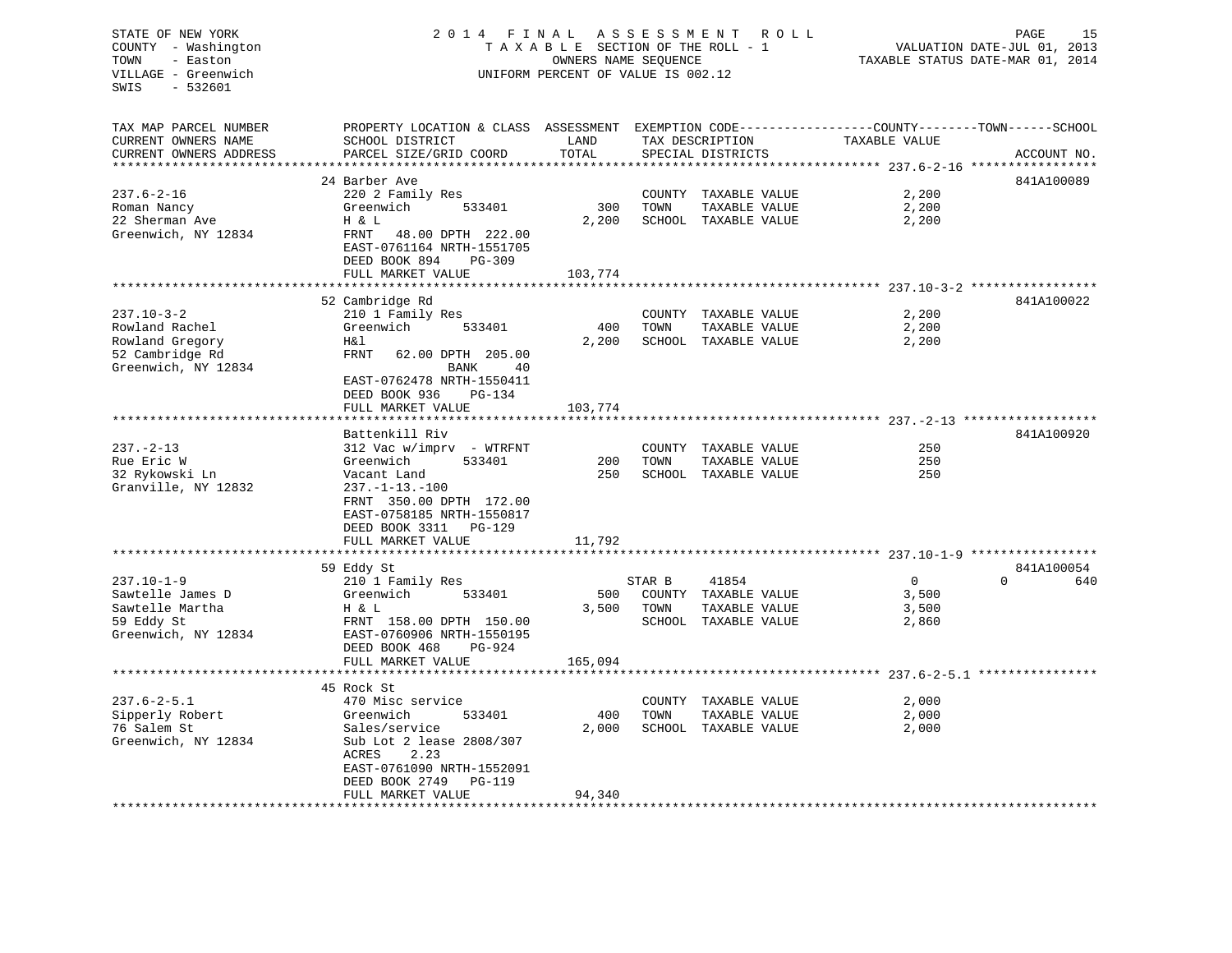# STATE OF NEW YORK 2 0 1 4 F I N A L A S S E S S M E N T R O L L PAGE 16 COUNTY - Washington T A X A B L E SECTION OF THE ROLL - 1 VALUATION DATE-JUL 01, 2013 TOWN - Easton OWNERS NAME SEQUENCE TAXABLE STATUS DATE-MAR 01, 2014 VILLAGE - Greenwich UNIFORM PERCENT OF VALUE IS 002.12

| TAX MAP PARCEL NUMBER  | PROPERTY LOCATION & CLASS ASSESSMENT EXEMPTION CODE---------------COUNTY-------TOWN------SCHOOL |         |                       |                |                         |
|------------------------|-------------------------------------------------------------------------------------------------|---------|-----------------------|----------------|-------------------------|
| CURRENT OWNERS NAME    | SCHOOL DISTRICT                                                                                 | LAND    | TAX DESCRIPTION       | TAXABLE VALUE  |                         |
| CURRENT OWNERS ADDRESS | PARCEL SIZE/GRID COORD                                                                          | TOTAL   | SPECIAL DISTRICTS     |                | ACCOUNT NO.             |
|                        |                                                                                                 |         |                       |                |                         |
|                        |                                                                                                 |         |                       |                |                         |
|                        | 34 Eddy St                                                                                      |         |                       |                | 841A100064              |
| $237.10 - 2 - 5$       | 210 1 Family Res                                                                                |         | COUNTY TAXABLE VALUE  | 1,100          |                         |
| Sipperly Robert        | Greenwich<br>533401                                                                             | 500     | TOWN<br>TAXABLE VALUE | 1,100          |                         |
| Sipperly Julie         | H & L                                                                                           | 1,100   | SCHOOL TAXABLE VALUE  | 1,100          |                         |
| 76 Salem St            | FRNT 83.00 DPTH 94.00                                                                           |         |                       |                |                         |
| Greenwich, NY 12834    | EAST-0761045 NRTH-1550831                                                                       |         |                       |                |                         |
|                        | DEED BOOK 785<br>PG-166                                                                         |         |                       |                |                         |
|                        | FULL MARKET VALUE                                                                               | 51,887  |                       |                |                         |
|                        | ***********************************                                                             |         |                       |                |                         |
|                        | 54 Cambridge Rd                                                                                 |         |                       |                | 841A100079              |
| 237.10-3-3             |                                                                                                 |         | 41854<br>STAR B       | $\overline{0}$ | $\Omega$<br>640         |
|                        | 210 1 Family Res                                                                                |         |                       |                |                         |
| Smith Michael          | Greenwich<br>533401                                                                             | 400     | COUNTY TAXABLE VALUE  | 3,000          |                         |
| Smith Maureen          | H & L                                                                                           | 3,000   | TOWN<br>TAXABLE VALUE | 3,000          |                         |
| 54 Cambridge Rd        | FRNT 81.00 DPTH 205.00                                                                          |         | SCHOOL TAXABLE VALUE  | 2,360          |                         |
| Greenwich, NY 12834    | EAST-0762559 NRTH-1550402                                                                       |         |                       |                |                         |
|                        | DEED BOOK 500<br>PG-138                                                                         |         |                       |                |                         |
|                        | FULL MARKET VALUE                                                                               | 141,509 |                       |                |                         |
|                        |                                                                                                 |         |                       |                |                         |
|                        | 20 Barber Ave                                                                                   |         |                       |                | 841A100086              |
| 237.6-2-14             | 210 1 Family Res                                                                                |         | ELG F VET 41101       | 2,000          | 2,000<br>$\overline{0}$ |
| St Clair Jerald E      | Greenwich<br>533401                                                                             |         | 200 STAR EN<br>41834  | $\mathbf{0}$   | 1,360<br>$\Omega$       |
|                        |                                                                                                 |         |                       | $\mathbf 0$    |                         |
| St Clair Helen E       | H & L                                                                                           | 2,000   | COUNTY TAXABLE VALUE  |                |                         |
| 20 Barber Ave          | FRNT 51.00 DPTH 222.00                                                                          |         | TAXABLE VALUE<br>TOWN | $\Omega$       |                         |
| Greenwich, NY 12834    | EAST-0761081 NRTH-1551659                                                                       |         | SCHOOL TAXABLE VALUE  | 640            |                         |
|                        | DEED BOOK 3001 PG-187                                                                           |         |                       |                |                         |
|                        | FULL MARKET VALUE                                                                               | 94,340  |                       |                |                         |
|                        |                                                                                                 |         |                       |                |                         |
|                        | 28 Barber Ave                                                                                   |         |                       |                | 841C100071              |
| $237.6 - 2 - 18$       | 210 1 Family Res                                                                                |         | STAR B<br>41854       | $\Omega$       | $\Omega$<br>640         |
| Sutlift Sheila L       | 533401<br>Greenwich                                                                             | 500     | COUNTY TAXABLE VALUE  | 2,000          |                         |
| 28 Barber Ave          | H & L                                                                                           | 2,000   | TOWN<br>TAXABLE VALUE | 2,000          |                         |
| Greenwich, NY 12834    | FRNT 50.00 DPTH 125.00                                                                          |         | SCHOOL TAXABLE VALUE  | 1,360          |                         |
|                        | EAST-0761271 NRTH-1551682                                                                       |         |                       |                |                         |
|                        | DEED BOOK 2981<br>PG-107                                                                        |         |                       |                |                         |
|                        |                                                                                                 |         |                       |                |                         |
|                        | FULL MARKET VALUE                                                                               | 94,340  |                       |                |                         |
|                        |                                                                                                 |         |                       |                |                         |
|                        | Louse Hill Rd/n Off                                                                             |         |                       |                | 841A101090              |
| 237.-2-14              | 323 Vacant rural                                                                                |         | COUNTY TAXABLE VALUE  | 100            |                         |
| Thomas Paul            | Greenwich<br>533401                                                                             | 100     | TOWN<br>TAXABLE VALUE | 100            |                         |
| Thomas Rosemary        | Vl                                                                                              | 100     | SCHOOL TAXABLE VALUE  | 100            |                         |
| 135 Louse Hill Rd      | $237. - 1 - 14$                                                                                 |         |                       |                |                         |
| Greenwich, NY 12834    | ACRES<br>4.00                                                                                   |         |                       |                |                         |
|                        | EAST-0757686 NRTH-1550912                                                                       |         |                       |                |                         |
|                        | DEED BOOK 2187<br>PG-178                                                                        |         |                       |                |                         |
|                        | FULL MARKET VALUE                                                                               | 4,717   |                       |                |                         |
|                        |                                                                                                 |         |                       |                |                         |
|                        |                                                                                                 |         |                       |                |                         |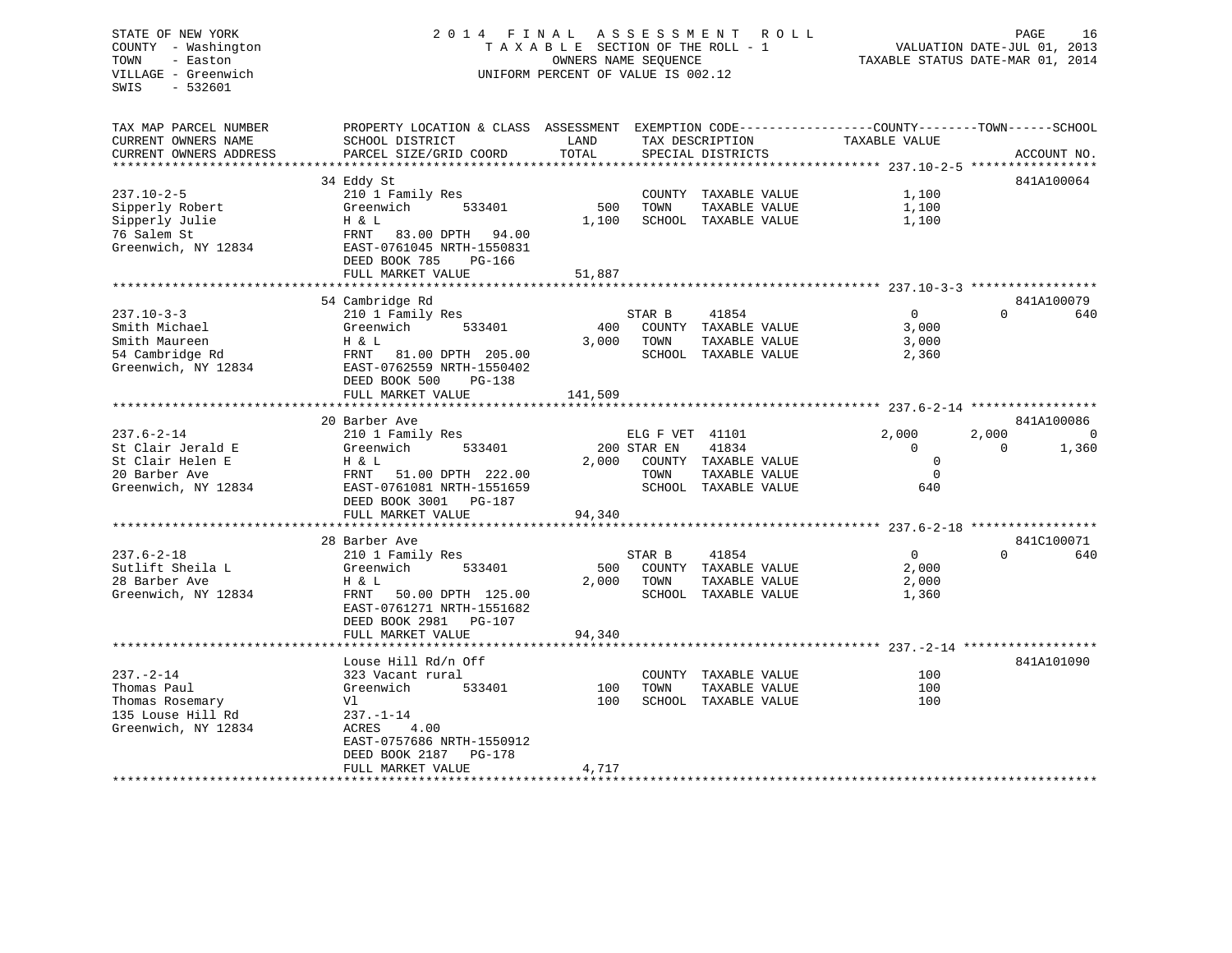| STATE OF NEW YORK<br>COUNTY - Washington<br>TOWN<br>- Easton<br>VILLAGE - Greenwich<br>$-532601$<br>SWIS | 2014 FINAL ASSESSMENT ROLL<br>TAXABLE SECTION OF THE ROLL - 1<br>OWNERS NAME SEQUENCE<br>UNIFORM PERCENT OF VALUE IS 002.12      |         |            | PAGE<br>17<br>VALUATION DATE-JUL 01, 2013<br>TAXABLE STATUS DATE-MAR 01, 2014 |                |          |                            |
|----------------------------------------------------------------------------------------------------------|----------------------------------------------------------------------------------------------------------------------------------|---------|------------|-------------------------------------------------------------------------------|----------------|----------|----------------------------|
| TAX MAP PARCEL NUMBER<br>CURRENT OWNERS NAME                                                             | PROPERTY LOCATION & CLASS ASSESSMENT EXEMPTION CODE---------------COUNTY-------TOWN-----SCHOOL<br><b>LAND</b><br>SCHOOL DISTRICT |         |            | TAX DESCRIPTION TAXABLE VALUE                                                 |                |          |                            |
| CURRENT OWNERS ADDRESS                                                                                   | PARCEL SIZE/GRID COORD                                                                                                           | TOTAL   |            | SPECIAL DISTRICTS                                                             |                |          | ACCOUNT NO.                |
| ***********************                                                                                  |                                                                                                                                  |         |            |                                                                               |                |          |                            |
|                                                                                                          | 17 Rock St                                                                                                                       |         |            |                                                                               |                |          | 841A100008                 |
| $237.6 - 2 - 5$<br>Toto Mauro                                                                            | 210 1 Family Res<br>Greenwich 533401                                                                                             |         | 400 TOWN   | COUNTY TAXABLE VALUE<br>TAXABLE VALUE                                         | 2,250<br>2,250 |          |                            |
| 17 Rock St                                                                                               | H & Sub lot 1                                                                                                                    | 2,250   |            | SCHOOL TAXABLE VALUE                                                          | 2,250          |          |                            |
| Greenwich, NY 12834                                                                                      | 824/94                                                                                                                           |         |            |                                                                               |                |          |                            |
|                                                                                                          | FRNT 73.00 DPTH 175.00<br>EAST-0760729 NRTH-1551891<br>DEED BOOK 908<br>PG-182                                                   |         |            |                                                                               |                |          |                            |
|                                                                                                          | FULL MARKET VALUE                                                                                                                | 106,132 |            |                                                                               |                |          |                            |
|                                                                                                          |                                                                                                                                  |         |            |                                                                               |                |          |                            |
|                                                                                                          | 31 Barber Ave                                                                                                                    |         |            |                                                                               |                |          | 841A100018                 |
| $237.6 - 2 - 22$                                                                                         | 220 2 Family Res                                                                                                                 |         |            | COUNTY TAXABLE VALUE                                                          | 2,400          |          |                            |
| Toto Mauro                                                                                               | Greenwich 533401                                                                                                                 | 400     | TOWN       | TAXABLE VALUE                                                                 | 2,400          |          |                            |
| 21 Rock St<br>Greenwich, NY 12834                                                                        | Η & L<br>FRNT 57.00 DPTH 133.00                                                                                                  | 2,400   |            | SCHOOL TAXABLE VALUE                                                          | 2,400          |          |                            |
|                                                                                                          | EAST-0761285 NRTH-1551502<br>DEED BOOK 2744 PG-144                                                                               |         |            |                                                                               |                |          |                            |
|                                                                                                          | FULL MARKET VALUE                                                                                                                | 113,208 |            |                                                                               |                |          |                            |
|                                                                                                          |                                                                                                                                  |         |            |                                                                               |                |          |                            |
| $237.6 - 2 - 3$                                                                                          | 21 Rock St                                                                                                                       |         |            |                                                                               | $\overline{0}$ |          | 841A100058<br>$0 \t\t 640$ |
| Toto Mauro S                                                                                             | 210 1 Family Res<br>Greenwich 533401                                                                                             |         | STAR B     | 41854<br>400 COUNTY TAXABLE VALUE                                             | 2,900          |          |                            |
| 21 Rock St                                                                                               | H & L                                                                                                                            |         | 2,900 TOWN | TAXABLE VALUE                                                                 | 2,900          |          |                            |
| Greenwich, NY 12834                                                                                      | FRNT 89.00 DPTH 281.00                                                                                                           |         |            | SCHOOL TAXABLE VALUE                                                          | 2,260          |          |                            |
|                                                                                                          | EAST-0760793 NRTH-1552036<br>DEED BOOK 634 PG-91                                                                                 |         |            |                                                                               |                |          |                            |
|                                                                                                          | FULL MARKET VALUE                                                                                                                | 136,792 |            |                                                                               |                |          |                            |
|                                                                                                          |                                                                                                                                  |         |            |                                                                               |                |          |                            |
|                                                                                                          | 11 Rock St                                                                                                                       |         |            |                                                                               |                |          | 841A100051                 |
| $237.6 - 2 - 7$                                                                                          | 210 1 Family Res                                                                                                                 |         | STAR EN    | 41834                                                                         | $\overline{0}$ |          | $0 \t 1,360$               |
| Toto Mauro S<br>Toto maure -<br>Toto Catherine A                                                         | Greenwich 533401                                                                                                                 |         |            | 200 COUNTY TAXABLE VALUE                                                      | 1,950<br>1,950 |          |                            |
| 11 Rock St                                                                                               | H&l<br>FRNT 53.00 DPTH 655.00                                                                                                    |         | 1,950 TOWN | TAXABLE VALUE<br>SCHOOL TAXABLE VALUE                                         | 590            |          |                            |
| Greenwich, NY 12834                                                                                      | EAST-0760993 NRTH-1551819                                                                                                        |         |            |                                                                               |                |          |                            |
|                                                                                                          | DEED BOOK 2598 PG-350                                                                                                            |         |            |                                                                               |                |          |                            |
|                                                                                                          | FULL MARKET VALUE                                                                                                                | 91,981  |            |                                                                               |                |          |                            |
|                                                                                                          | *********************                                                                                                            |         |            |                                                                               |                |          |                            |
|                                                                                                          | 101 Eddy St                                                                                                                      |         |            |                                                                               |                |          | 841C100066                 |
| $237.10 - 1 - 21$                                                                                        | 210 1 Family Res                                                                                                                 |         | STAR B     | 41854                                                                         | $\overline{0}$ | $\Omega$ | 640                        |
| Towne Kevin                                                                                              | Greenwich 533401                                                                                                                 |         |            | 500 COUNTY TAXABLE VALUE                                                      | 2,400          |          |                            |
| Towne Lisa                                                                                               | H & L                                                                                                                            |         | 2,400 TOWN | TAXABLE VALUE                                                                 | 2,400          |          |                            |
| 101 Eddy St                                                                                              | FRNT 138.00 DPTH 314.00                                                                                                          |         |            | SCHOOL TAXABLE VALUE                                                          | 1,760          |          |                            |
| Greenwich, NY 12834                                                                                      | EAST-0760106 NRTH-1549075<br>PG-103<br>DEED BOOK 847                                                                             |         |            |                                                                               |                |          |                            |
|                                                                                                          | FULL MARKET VALUE                                                                                                                | 113,208 |            |                                                                               |                |          |                            |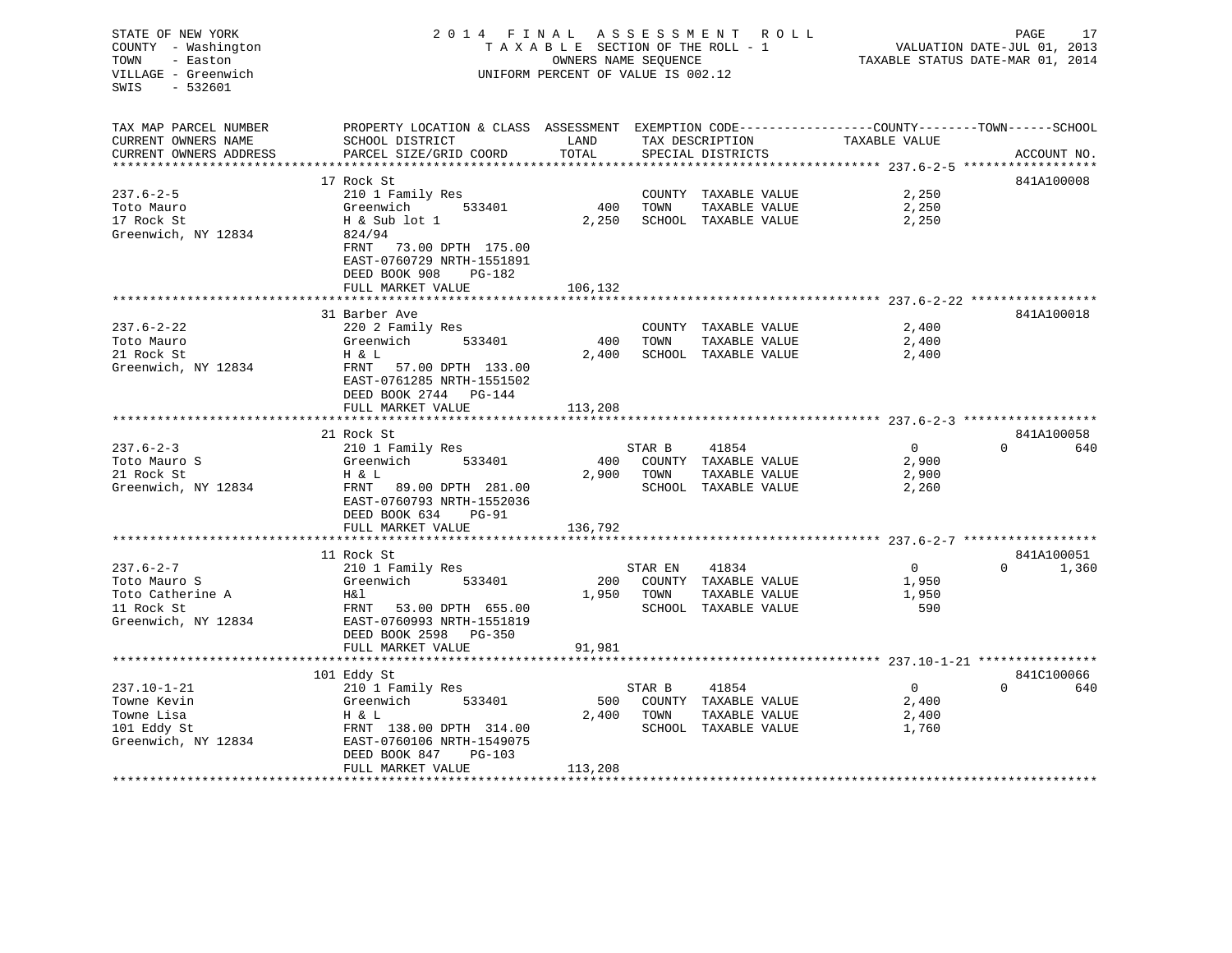# STATE OF NEW YORK 2 0 1 4 F I N A L A S S E S S M E N T R O L L PAGE 18 COUNTY - Washington T A X A B L E SECTION OF THE ROLL - 1 VALUATION DATE-JUL 01, 2013 TOWN - Easton **CONNERS NAME SEQUENCE** TAXABLE STATUS DATE-MAR 01, 2014 VILLAGE - Greenwich UNIFORM PERCENT OF VALUE IS 002.12

| TAX MAP PARCEL NUMBER<br>CURRENT OWNERS NAME                                                    | PROPERTY LOCATION & CLASS ASSESSMENT EXEMPTION CODE----------------COUNTY-------TOWN------SCHOOL<br>SCHOOL DISTRICT                                                     | LAND             |                                 | TAX DESCRIPTION                                                                 | TAXABLE VALUE                                   |                   |                              |
|-------------------------------------------------------------------------------------------------|-------------------------------------------------------------------------------------------------------------------------------------------------------------------------|------------------|---------------------------------|---------------------------------------------------------------------------------|-------------------------------------------------|-------------------|------------------------------|
| CURRENT OWNERS ADDRESS                                                                          | PARCEL SIZE/GRID COORD                                                                                                                                                  | TOTAL            |                                 | SPECIAL DISTRICTS                                                               |                                                 |                   | ACCOUNT NO.                  |
|                                                                                                 | 32 Safford Hill Rd                                                                                                                                                      |                  |                                 |                                                                                 |                                                 |                   | 841A101010                   |
| 237.-2-12.2<br>Vurraro Frank E<br>Vurraro Claire K<br>32 Safford Hill Rd<br>Greenwich, NY 12834 | 240 Rural res<br>Greenwich<br>533401<br>Sub Lot 2<br>$237. - 1 - 12.2$<br>ACRES<br>8.64<br>EAST-0759914 NRTH-1550069<br>DEED BOOK 2022 PG-330                           | 400<br>6,500     | STAR EN<br>TOWN                 | 41834<br>COUNTY TAXABLE VALUE<br>TAXABLE VALUE<br>SCHOOL TAXABLE VALUE          | $\Omega$<br>6,500<br>6,500<br>5,140             | $\Omega$          | 1,360                        |
|                                                                                                 | FULL MARKET VALUE                                                                                                                                                       | 306,604          |                                 |                                                                                 |                                                 |                   |                              |
|                                                                                                 |                                                                                                                                                                         |                  |                                 |                                                                                 |                                                 |                   |                              |
| $237.6 - 2 - 11$<br>Waite Charles E<br>Waite Carol A<br>3 Rock St<br>Greenwich, NY 12834        | 3 Rock St<br>220 2 Family Res<br>Greenwich<br>533401<br>H & L<br>FRNT 100.00 DPTH 170.00<br>EAST-0760802 NRTH-1551513<br>DEED BOOK 948<br>$PG-339$<br>FULL MARKET VALUE | 2,800<br>132,075 | AGED-ALL<br>300 STAR EN<br>TOWN | 41800<br>41834<br>COUNTY TAXABLE VALUE<br>TAXABLE VALUE<br>SCHOOL TAXABLE VALUE | 1,400<br>$\overline{0}$<br>1,400<br>1,400<br>40 | 1,400<br>$\Omega$ | 841A100035<br>1,400<br>1,360 |
|                                                                                                 | 1 Cambridge Rd                                                                                                                                                          |                  |                                 |                                                                                 |                                                 |                   | 841A100068                   |
| 237.10-2-7<br>Walsh Eileen R<br>1 Cambridge Rd<br>Greenwich, NY 12834                           | 210 1 Family Res<br>Greenwich<br>533401<br>H & L<br>highway taking '09<br>FRNT 130.00 DPTH 150.00<br>EAST-0761257 NRTH-1550350<br>DEED BOOK 2029 PG-213                 | 500<br>3,350     | TOWN                            | COUNTY TAXABLE VALUE<br>TAXABLE VALUE<br>SCHOOL TAXABLE VALUE                   | 3,350<br>3,350<br>3,350                         |                   |                              |
|                                                                                                 | FULL MARKET VALUE                                                                                                                                                       | 158,019          |                                 |                                                                                 |                                                 |                   |                              |
| $237.10 - 2 - 8$<br>Watkins Michelle L<br>52 Eddy St<br>Greenwich, NY 12834                     | 50 Eddy St<br>210 1 Family Res<br>Greenwich<br>533401<br>H & L<br>FRNT 199.00 DPTH 227.00<br>EAST-0761187 NRTH-1550261<br>DEED BOOK 866<br>$PG - 304$                   | 300<br>2,000     | STAR B<br>TOWN                  | 41854<br>COUNTY TAXABLE VALUE<br>TAXABLE VALUE<br>SCHOOL TAXABLE VALUE          | $\overline{0}$<br>2,000<br>2,000<br>1,360       | $\Omega$          | 841A100046<br>640            |
|                                                                                                 | FULL MARKET VALUE                                                                                                                                                       | 94,340           |                                 |                                                                                 |                                                 |                   |                              |
|                                                                                                 |                                                                                                                                                                         |                  |                                 |                                                                                 |                                                 |                   |                              |
| 237.10-1-19<br>Wilber Brian<br>Wilber Melissa<br>92 Eddy St<br>Greenwich, NY 12834              | 92 Eddy St<br>210 1 Family Res<br>533401<br>Greenwich<br>H&l<br>ACRES<br>1.30<br>EAST-0760489 NRTH-1549145<br>DEED BOOK 2984 PG-177                                     | 400<br>2,000     | STAR B<br>TOWN                  | 41854<br>COUNTY TAXABLE VALUE<br>TAXABLE VALUE<br>SCHOOL TAXABLE VALUE          | $\overline{0}$<br>2,000<br>2,000<br>1,360       | $\Omega$          | 841A100078<br>640            |
|                                                                                                 | FULL MARKET VALUE                                                                                                                                                       | 94,340           |                                 |                                                                                 |                                                 |                   |                              |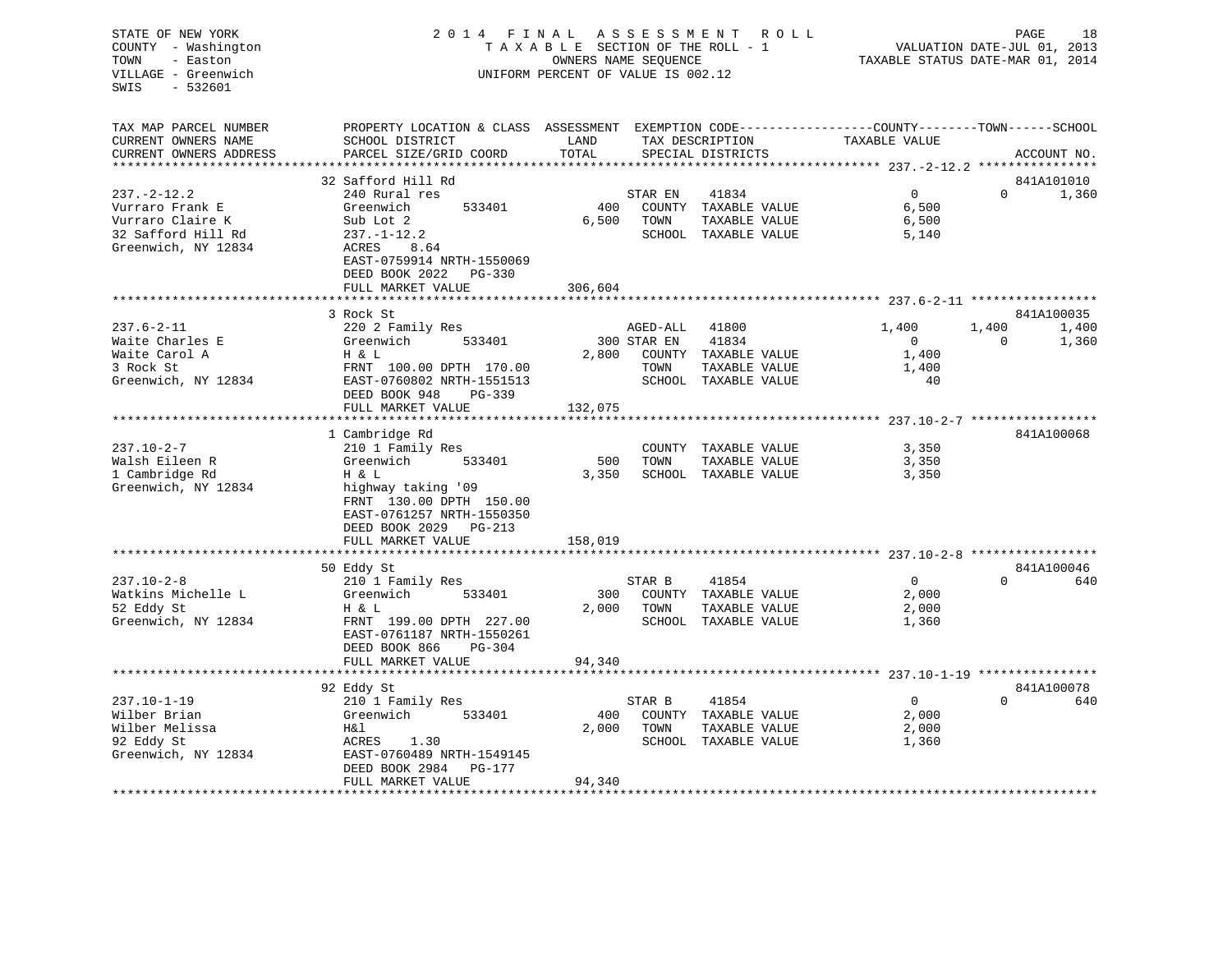| STATE OF NEW YORK<br>COUNTY - Washington<br>TOWN<br>- Easton<br>VILLAGE - Greenwich<br>$-532601$<br>SWIS | 2 0 1 4<br>FINAL<br>ASSESSMENT<br>R O L L<br>TAXABLE SECTION OF THE ROLL - 1<br>OWNERS NAME SEOUENCE<br>UNIFORM PERCENT OF VALUE IS 002.12 |        |                         | PAGE<br>19<br>VALUATION DATE-JUL 01, 2013<br>TAXABLE STATUS DATE-MAR 01, 2014 |                               |  |
|----------------------------------------------------------------------------------------------------------|--------------------------------------------------------------------------------------------------------------------------------------------|--------|-------------------------|-------------------------------------------------------------------------------|-------------------------------|--|
| TAX MAP PARCEL NUMBER                                                                                    | PROPERTY LOCATION & CLASS ASSESSMENT EXEMPTION CODE---------------COUNTY-------TOWN------SCHOOL                                            |        |                         |                                                                               |                               |  |
| CURRENT OWNERS NAME                                                                                      | SCHOOL DISTRICT                                                                                                                            | LAND   | TAX DESCRIPTION         | TAXABLE VALUE                                                                 |                               |  |
| CURRENT OWNERS ADDRESS                                                                                   | PARCEL SIZE/GRID COORD                                                                                                                     | TOTAL  | SPECIAL DISTRICTS       |                                                                               | ACCOUNT NO.                   |  |
|                                                                                                          | Cambridge Rd                                                                                                                               |        |                         |                                                                               | 845J101190                    |  |
| $237. - 2 - 4.1$                                                                                         | 323 Vacant rural                                                                                                                           |        | TAXABLE VALUE<br>COUNTY | 1,500                                                                         |                               |  |
| Wojciechowski Mark S                                                                                     | Greenwich<br>533401                                                                                                                        | 1,500  | TAXABLE VALUE<br>TOWN   | 1,500                                                                         |                               |  |
| Wojciechowski Karin L                                                                                    | Ag Vacant Land                                                                                                                             | 1,500  | SCHOOL TAXABLE VALUE    | 1,500                                                                         |                               |  |
| 50 Prospect Ave                                                                                          | $237. - 1 - 4.1$                                                                                                                           |        | CA003 Cons agri dst 3   | 1,500 TO                                                                      |                               |  |
| Larchmont, NY 10538                                                                                      | ACRES 39.60<br>EAST-0762632 NRTH-1549128<br>DEED BOOK 2282<br>$PG-73$<br>FULL MARKET VALUE                                                 | 70,755 |                         |                                                                               |                               |  |
|                                                                                                          |                                                                                                                                            |        |                         |                                                                               |                               |  |
| $237.10 - 2 - 4$                                                                                         | 32 Eddy St                                                                                                                                 |        | STAR B<br>41854         | $\mathbf{0}$                                                                  | 841A100091<br>640<br>$\Omega$ |  |
| Young Corina                                                                                             | 210 1 Family Res<br>Greenwich<br>533401                                                                                                    | 200    | COUNTY<br>TAXABLE VALUE | 1,200                                                                         |                               |  |
| 32 Eddy St                                                                                               | H & L                                                                                                                                      | 1,200  | TOWN<br>TAXABLE VALUE   | 1,200                                                                         |                               |  |
| Greenwich, NY 12834                                                                                      | FRNT 110.00 DPTH 155.00                                                                                                                    |        | SCHOOL<br>TAXABLE VALUE | 560                                                                           |                               |  |
|                                                                                                          | EAST-0761000 NRTH-1550897<br>DEED BOOK 3193 PG-55                                                                                          |        |                         |                                                                               |                               |  |
|                                                                                                          | FULL MARKET VALUE                                                                                                                          | 56,604 |                         |                                                                               |                               |  |
|                                                                                                          |                                                                                                                                            |        |                         |                                                                               |                               |  |
| $237.10 - 1 - 12$                                                                                        | 67 Eddy St<br>210 1 Family Res                                                                                                             |        | COUNTY<br>TAXABLE VALUE | 1,800                                                                         | 841A100065                    |  |
| Young Lawrence D                                                                                         | Greenwich<br>533401                                                                                                                        | 300    | TOWN<br>TAXABLE VALUE   | 1,800                                                                         |                               |  |
| 67 Eddy St                                                                                               | H & L                                                                                                                                      | 1,800  | SCHOOL TAXABLE VALUE    | 1,800                                                                         |                               |  |
| Greenwich, NY 12834                                                                                      | FRNT 101.00 DPTH 119.00<br>EAST-0760734 NRTH-1549990<br>DEED BOOK 907<br>$PG-317$                                                          |        |                         |                                                                               |                               |  |
|                                                                                                          | FULL MARKET VALUE                                                                                                                          | 84,906 |                         |                                                                               |                               |  |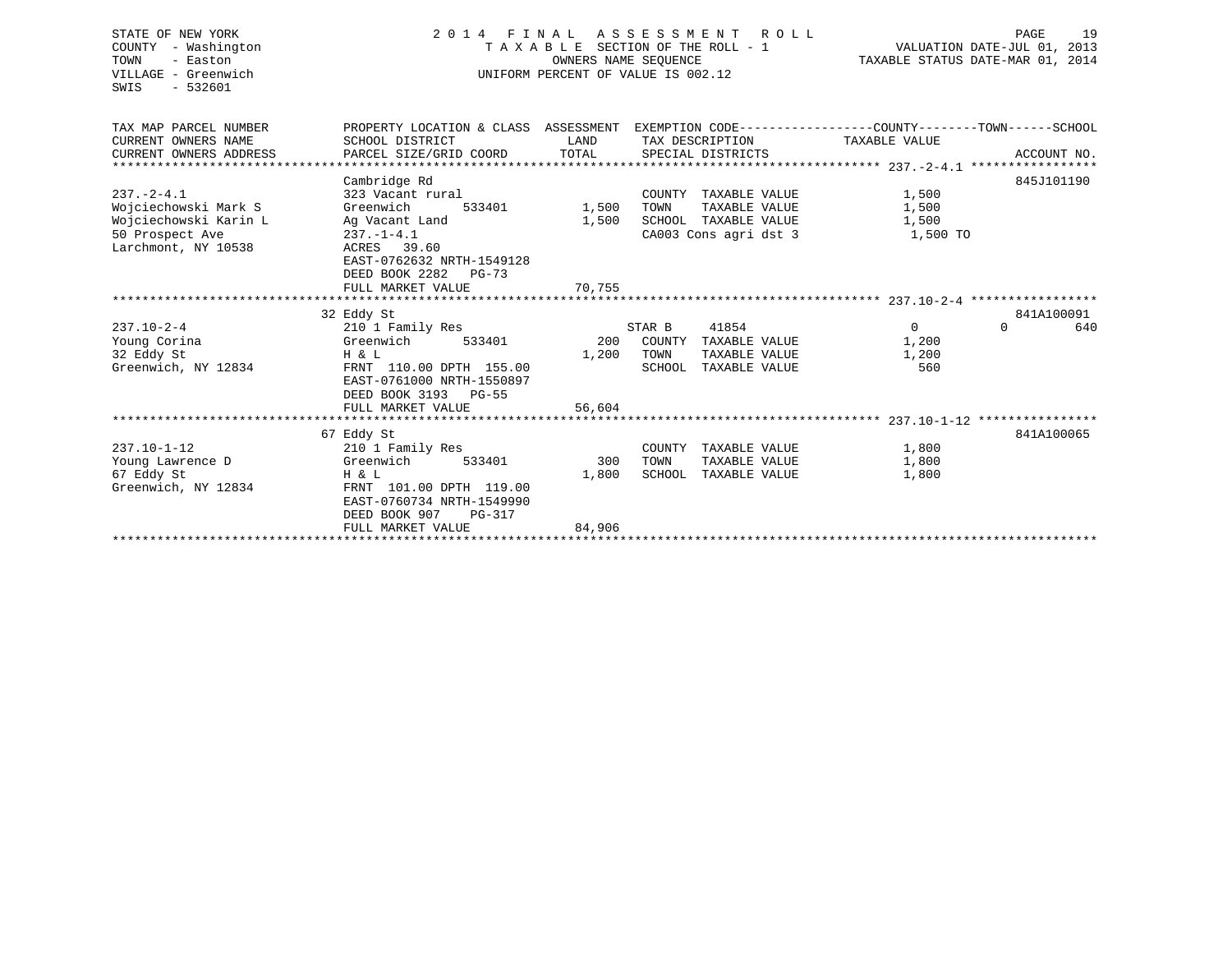| STATE OF NEW YORK   | 2014 FINAL ASSESSMENT ROLL         | 20<br>PAGE                       |
|---------------------|------------------------------------|----------------------------------|
| COUNTY - Washington | TAXABLE SECTION OF THE ROLL - 1    | VALUATION DATE-JUL 01, 2013      |
| TOWN - Easton       |                                    | TAXABLE STATUS DATE-MAR 01, 2014 |
| VILLAGE - Greenwich |                                    | RPS150/V04/L015                  |
| SWIS - 532601       | UNIFORM PERCENT OF VALUE IS 002.12 | CURRENT DATE 6/30/2014           |
|                     |                                    |                                  |

# ROLL SUB SECTION - - TOTALS

### \*\*\* S P E C I A L D I S T R I C T S U M M A R Y \*\*\*

|                               | EXTENSION<br>TOTAL | EXTENSION    | AD VALOREM   | <b>EXEMPT</b> | TAXABLE |
|-------------------------------|--------------------|--------------|--------------|---------------|---------|
| CODE<br>DISTRICT NAME PARCELS | TYPE.              | <b>VALUE</b> | <b>VALUE</b> | AMOUNT        | VALUE   |
| CA003 Cons agri dst           | 5 TOTAL            |              | 7,900        |               | 7,900   |

### \*\*\* S C H O O L D I S T R I C T S U M M A R Y \*\*\*

| CODE   | DISTRICT NAME | TOTAL<br>PARCELS | ASSESSED<br>LAND | ASSESSED<br>TOTAL | EXEMPT<br>AMOUNT | TOTAL<br>TAXABLE | <b>STAR</b><br>AMOUNT | <b>STAR</b><br>TAXABLE |
|--------|---------------|------------------|------------------|-------------------|------------------|------------------|-----------------------|------------------------|
| 533401 | Greenwich     | 93               | 37,250           | 228,100           | 6,673            | 221,427          | 40,850                | 180,577                |
|        | SUB-TOTAL     | 93               | 37,250           | 228,100           | 6,673            | 221,427          | 40,850                | 180,577                |
|        | TOTAL         | 93               | 37,250           | 228,100           | 6,673            | 221,427          | 40,850                | 180,577                |

## \*\*\* S Y S T E M C O D E S S U M M A R Y \*\*\*

### NO SYSTEM EXEMPTIONS AT THIS LEVEL

#### \*\*\* E X E M P T I O N S U M M A R Y \*\*\*

| CODE  | DESCRIPTION   | TOTAL<br>PARCELS | COUNTY | TOWN   | SCHOOL |
|-------|---------------|------------------|--------|--------|--------|
| 41101 | ELG F VET     |                  | 2,000  | 2,000  |        |
| 41121 | VET WAR CT    | 4                | 1,596  | 1,532  |        |
| 41131 | COM CT<br>VET | 4                | 3,285  | 3,158  |        |
| 41141 | VET DIS CT    |                  | 975    | 975    |        |
| 41720 | AG DIST       |                  | 163    | 163    | 163    |
| 41800 | AGED-ALL      | 4                | 4,790  | 4,790  | 5,040  |
| 41802 | AGED-CO       | 4                | 4,223  |        |        |
| 41806 | AGE-TN/SCH    |                  |        | 1,470  | 1,470  |
| 41834 | STAR EN       | 15               |        |        | 19,730 |
| 41854 | STAR B        | 33               |        |        | 21,120 |
|       | TOTAL         | 69               | 17,032 | 14,088 | 47,523 |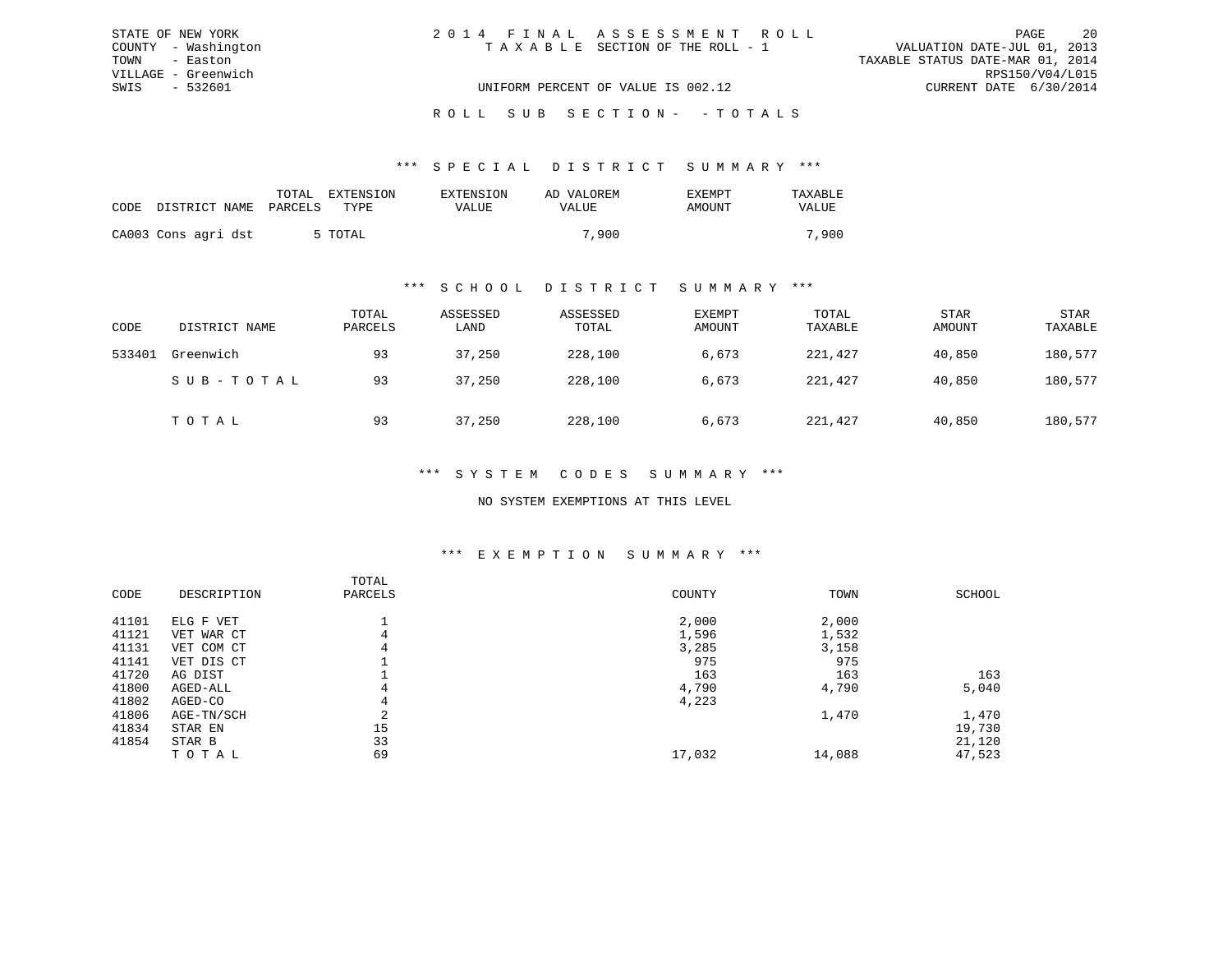|      | STATE OF NEW YORK   | 2014 FINAL ASSESSMENT ROLL         | PAGE                             | 21 |
|------|---------------------|------------------------------------|----------------------------------|----|
|      | COUNTY - Washington | TAXABLE SECTION OF THE ROLL - 1    | VALUATION DATE-JUL 01, 2013      |    |
| TOWN | - Easton            |                                    | TAXABLE STATUS DATE-MAR 01, 2014 |    |
|      | VILLAGE - Greenwich |                                    | RPS150/V04/L015                  |    |
| SWIS | $-532601$           | UNIFORM PERCENT OF VALUE IS 002.12 | CURRENT DATE 6/30/2014           |    |
|      |                     |                                    |                                  |    |
|      |                     | ROLL SUB SECTION- -TOTALS          |                                  |    |

| ROLL       |             | TOTAL   | ASSESSED | ASSESSED | TAXABLE | TAXABLE | TAXABLE       | STAR    |
|------------|-------------|---------|----------|----------|---------|---------|---------------|---------|
| <b>SEC</b> | DESCRIPTION | PARCELS | LAND     | TOTAL    | COUNTY  | TOWN    | <b>SCHOOL</b> | TAXABLE |
|            | TAXABLE     |         | २7,250   | 228,100  | 211,068 | 214,012 | 221,427       | 180,577 |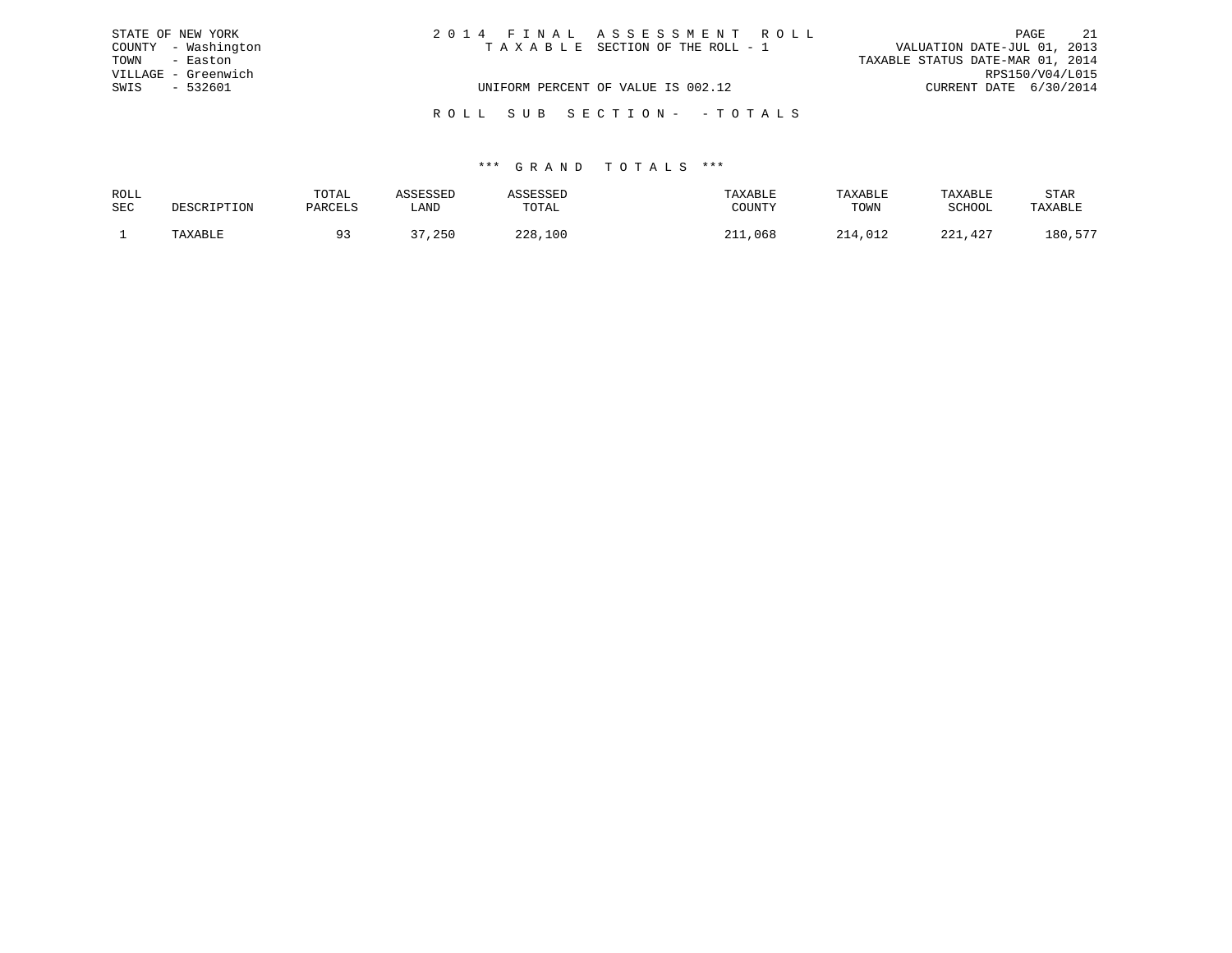|      | STATE OF NEW YORK   | 2014 FINAL ASSESSMENT ROLL         |                                  |                        | PAGE | 2.2 |
|------|---------------------|------------------------------------|----------------------------------|------------------------|------|-----|
|      | COUNTY - Washington | TAXABLE SECTION OF THE ROLL - 1    | VALUATION DATE-JUL 01, 2013      |                        |      |     |
|      | TOWN - Easton       |                                    | TAXABLE STATUS DATE-MAR 01, 2014 |                        |      |     |
|      | VILLAGE - Greenwich | UNIFORM PERCENT OF VALUE IS 002.12 |                                  | RPS150/V04/L015        |      |     |
| SWIS | - 532601            |                                    |                                  | CURRENT DATE 6/30/2014 |      |     |
|      |                     |                                    |                                  |                        |      |     |

# ROLL SECTION TOTALS

### \*\*\* S P E C I A L D I S T R I C T S U M M A R Y \*\*\*

|                            | EXTENSION<br>TOTAL | EXTENSION    | AD VALOREM | <b>EXEMPT</b> | TAXABLE |
|----------------------------|--------------------|--------------|------------|---------------|---------|
| CODE DISTRICT NAME PARCELS | TYPE.              | <b>VALUE</b> | VALUE      | AMOUNT        | VALUE   |
| CA003 Cons agri dst        | 5 TOTAL            |              | 7,900      |               | 7,900   |

### \*\*\* S C H O O L D I S T R I C T S U M M A R Y \*\*\*

| CODE   | DISTRICT NAME | TOTAL<br>PARCELS | ASSESSED<br>LAND | ASSESSED<br>TOTAL | EXEMPT<br>AMOUNT | TOTAL<br>TAXABLE | <b>STAR</b><br>AMOUNT | <b>STAR</b><br>TAXABLE |
|--------|---------------|------------------|------------------|-------------------|------------------|------------------|-----------------------|------------------------|
| 533401 | Greenwich     | 93               | 37,250           | 228,100           | 6,673            | 221,427          | 40,850                | 180,577                |
|        | SUB-TOTAL     | 93               | 37,250           | 228,100           | 6,673            | 221,427          | 40,850                | 180,577                |
|        | TOTAL         | 93               | 37,250           | 228,100           | 6,673            | 221,427          | 40,850                | 180,577                |

## \*\*\* S Y S T E M C O D E S S U M M A R Y \*\*\*

### NO SYSTEM EXEMPTIONS AT THIS LEVEL

#### \*\*\* E X E M P T I O N S U M M A R Y \*\*\*

| CODE  | DESCRIPTION | TOTAL<br>PARCELS | COUNTY | TOWN   | SCHOOL |
|-------|-------------|------------------|--------|--------|--------|
| 41101 | ELG F VET   |                  | 2,000  | 2,000  |        |
| 41121 | VET WAR CT  |                  | 1,596  | 1,532  |        |
| 41131 | VET COM CT  | 4                | 3,285  | 3,158  |        |
| 41141 | VET DIS CT  |                  | 975    | 975    |        |
| 41720 | AG DIST     |                  | 163    | 163    | 163    |
| 41800 | AGED-ALL    | 4                | 4,790  | 4,790  | 5,040  |
| 41802 | AGED-CO     | 4                | 4,223  |        |        |
| 41806 | AGE-TN/SCH  | $\sim$<br>∠      |        | 1,470  | 1,470  |
| 41834 | STAR EN     | 15               |        |        | 19,730 |
| 41854 | STAR B      | 33               |        |        | 21,120 |
|       | TOTAL       | 69               | 17,032 | 14,088 | 47,523 |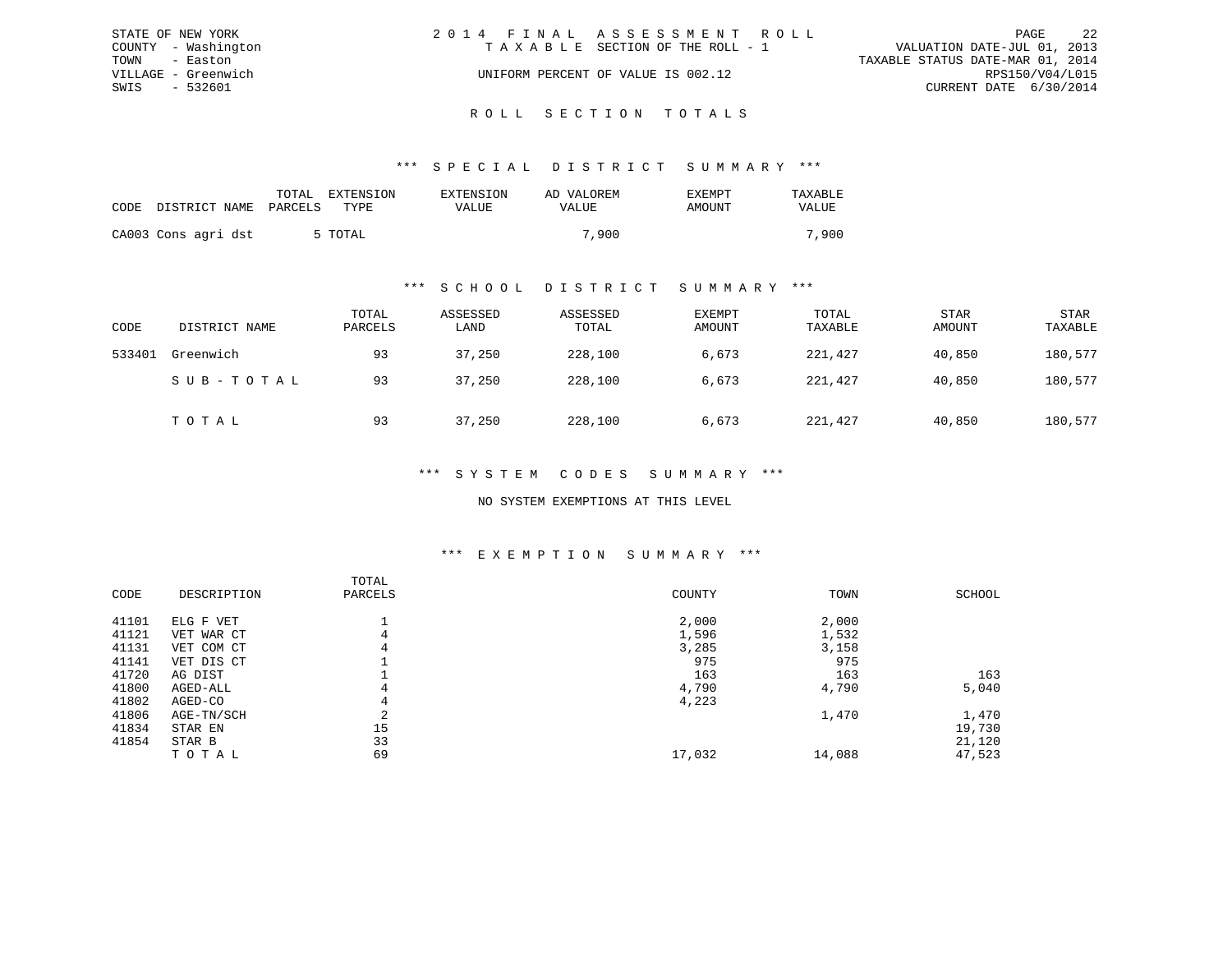| STATE OF NEW YORK   | 2014 FINAL ASSESSMENT ROLL         | 23<br>PAGE                       |
|---------------------|------------------------------------|----------------------------------|
| COUNTY - Washington | TAXABLE SECTION OF THE ROLL - 1    | VALUATION DATE-JUL 01, 2013      |
| TOWN<br>- Easton    |                                    | TAXABLE STATUS DATE-MAR 01, 2014 |
| VILLAGE - Greenwich | UNIFORM PERCENT OF VALUE IS 002.12 | RPS150/V04/L015                  |
| SWIS<br>- 532601    |                                    | CURRENT DATE 6/30/2014           |
|                     |                                    |                                  |
|                     | ROLL SECTION TOTALS                |                                  |

| ROLL       |         | TOTAL   |       |                | TAXABLE       | TAXABLE | TAXABLE | STAR          |
|------------|---------|---------|-------|----------------|---------------|---------|---------|---------------|
| <b>SEC</b> |         | PARCELS | LAND  | TOTAL          | COUNTY        | TOWN    | SCHOOL  | TAXABLE       |
|            | TAXABLE |         | , 250 | つつR<br>228,100 | 211<br>11,068 | 214,012 | 221,427 | ---<br>180,57 |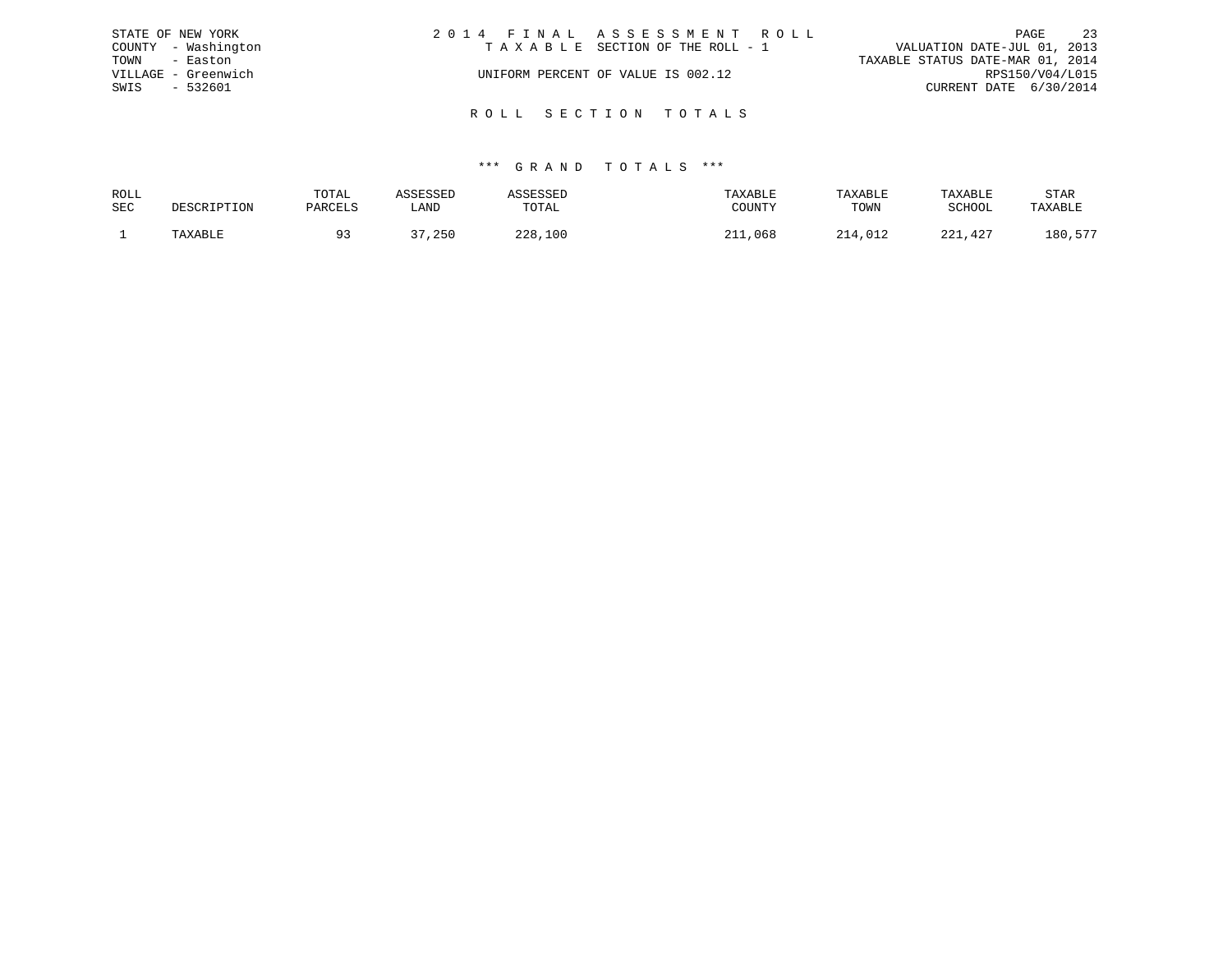# STATE OF NEW YORK 2 0 1 4 F I N A L A S S E S S M E N T R O L L PAGE 24 COUNTY - Washington SPECIAL FRANCHISE SECTION OF THE ROLL - 5 VALUATION DATE-JUL 01, 2013 TOWN - Easton **CONNERS NAME SEQUENCE** TAXABLE STATUS DATE-MAR 01, 2014 VILLAGE - Greenwich UNIFORM PERCENT OF VALUE IS 002.12

| TAX MAP PARCEL NUMBER        |                              | PROPERTY LOCATION & CLASS ASSESSMENT |                          | EXEMPTION CODE-----------------COUNTY-------TOWN------SCHOOL |                 |  |  |               |             |
|------------------------------|------------------------------|--------------------------------------|--------------------------|--------------------------------------------------------------|-----------------|--|--|---------------|-------------|
| CURRENT OWNERS NAME          | SCHOOL DISTRICT              |                                      | LAND                     |                                                              | TAX DESCRIPTION |  |  | TAXABLE VALUE |             |
| CURRENT OWNERS ADDRESS       | PARCEL SIZE/GRID COORD TOTAL |                                      |                          | SPECIAL DISTRICTS                                            |                 |  |  |               | ACCOUNT NO. |
|                              |                              |                                      |                          |                                                              |                 |  |  |               |             |
|                              | Special Franchise-Village    |                                      |                          |                                                              |                 |  |  |               | 841F300929  |
| $500. -15 - 1$               | 861 Elec & gas               |                                      |                          | COUNTY                                                       | TAXABLE VALUE   |  |  | 4,385         |             |
| National Grid                | Greenwich                    | 533401                               | $\overline{\phantom{0}}$ | TOWN                                                         | TAXABLE VALUE   |  |  | 4,385         |             |
| Real Estate Tax Dept         |                              |                                      | 4,385                    | SCHOOL                                                       | TAXABLE VALUE   |  |  | 4,385         |             |
| 300 Erie Boulevard West      | FULL MARKET VALUE            |                                      | 206,840                  |                                                              |                 |  |  |               |             |
| Syracuse, NY 13202           |                              |                                      |                          |                                                              |                 |  |  |               |             |
|                              |                              |                                      |                          |                                                              |                 |  |  |               |             |
|                              | Special Franchise Vlg        |                                      |                          |                                                              |                 |  |  |               | 841F301165  |
| $500.-53-1$                  | 869 Television               |                                      |                          | COUNTY                                                       | TAXABLE VALUE   |  |  | 135           |             |
| Time Warner Of Troy          | Greenwich                    | 533401                               | $\overline{0}$           | TOWN                                                         | TAXABLE VALUE   |  |  | 135           |             |
| Attn: Time Warner Cable -DTS |                              |                                      | 135                      | SCHOOL                                                       | TAXABLE VALUE   |  |  | 135           |             |
| PO Box 7467                  | FULL MARKET VALUE            |                                      | 6,368                    |                                                              |                 |  |  |               |             |
| Charlotte, NC 28241          |                              |                                      |                          |                                                              |                 |  |  |               |             |
|                              |                              |                                      |                          |                                                              |                 |  |  |               |             |
|                              | Special Franchise-Village    |                                      |                          |                                                              |                 |  |  |               | 841F300928  |
| $500 - 60 - 3$               | 866 Telephone                |                                      |                          | COUNTY                                                       | TAXABLE VALUE   |  |  | 1,786         |             |
| Verizon New York Inc         | Greenwich                    | 533401                               | 0                        | TOWN                                                         | TAXABLE VALUE   |  |  | 1,786         |             |
| Property Tax Department      |                              |                                      | 1,786                    | SCHOOL                                                       | TAXABLE VALUE   |  |  | 1,786         |             |
| PO Box 2749                  | FULL MARKET VALUE            |                                      | 84,245                   |                                                              |                 |  |  |               |             |
| Addison, TX 75001            |                              |                                      |                          |                                                              |                 |  |  |               |             |
|                              |                              |                                      |                          |                                                              |                 |  |  |               |             |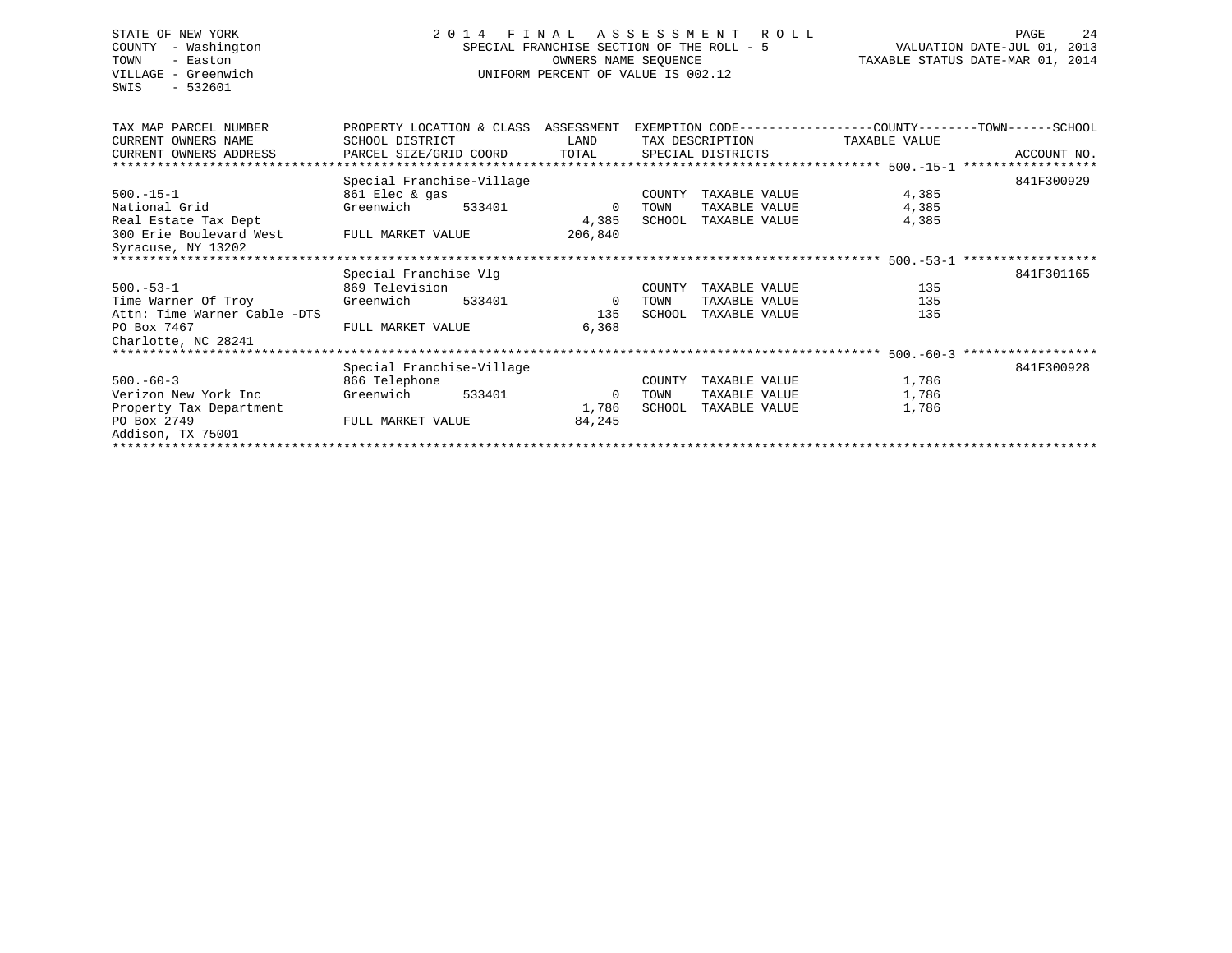| STATE OF NEW YORK   | 2014 FINAL ASSESSMENT ROLL                | -25<br>PAGE                      |
|---------------------|-------------------------------------------|----------------------------------|
| COUNTY - Washington | SPECIAL FRANCHISE SECTION OF THE ROLL - 5 | VALUATION DATE-JUL 01, 2013      |
| TOWN - Easton       |                                           | TAXABLE STATUS DATE-MAR 01, 2014 |
| VILLAGE - Greenwich |                                           | RPS150/V04/L015                  |
| SWIS - 532601       | UNIFORM PERCENT OF VALUE IS 002.12        | CURRENT DATE 6/30/2014           |
|                     | ROLL SUB SECTION- - TOTALS                |                                  |

|                 |     | ON. | 51 |  |
|-----------------|-----|-----|----|--|
| יחי<br>л п<br>w | m v | ш   |    |  |

## NO SPECIAL DISTRICTS AT THIS LEVEL

# \*\*\* S C H O O L D I S T R I C T S U M M A R Y \*\*\*

| CODE   | DISTRICT NAME | TOTAL<br>PARCELS | ASSESSED<br>LAND | ASSESSED<br>TOTAL | EXEMPT<br>AMOUNT | TOTAL<br>TAXABLE | STAR<br>AMOUNT | STAR<br>TAXABLE |
|--------|---------------|------------------|------------------|-------------------|------------------|------------------|----------------|-----------------|
| 533401 | Greenwich     |                  |                  | 6,306             |                  | 6,306            |                | 6,306           |
|        | SUB-TOTAL     |                  |                  | 6,306             |                  | 6,306            |                | 6,306           |
|        | TOTAL         |                  |                  | 6,306             |                  | 6,306            |                | 6,306           |

### \*\*\* S Y S T E M C O D E S S U M M A R Y \*\*\*

## NO SYSTEM EXEMPTIONS AT THIS LEVEL

## \*\*\* E X E M P T I O N S U M M A R Y \*\*\*

#### NO EXEMPTIONS AT THIS LEVEL

| ROLL |                                               | TOTAL |      |       |          | $^{\circ}$ A H i.e. |        | STAR |
|------|-----------------------------------------------|-------|------|-------|----------|---------------------|--------|------|
| SEC  | ואר דידים דפור ז                              |       | LAND | UIAL  | COTINTTL | TOWN                | SCHOOL |      |
|      |                                               |       |      |       |          |                     |        |      |
|      | <b>ED ANOUT CE</b><br>ו ב⊿<br>T. TATTACTIT OT |       |      | 3 N F | 306      | 306                 | 306    | 306  |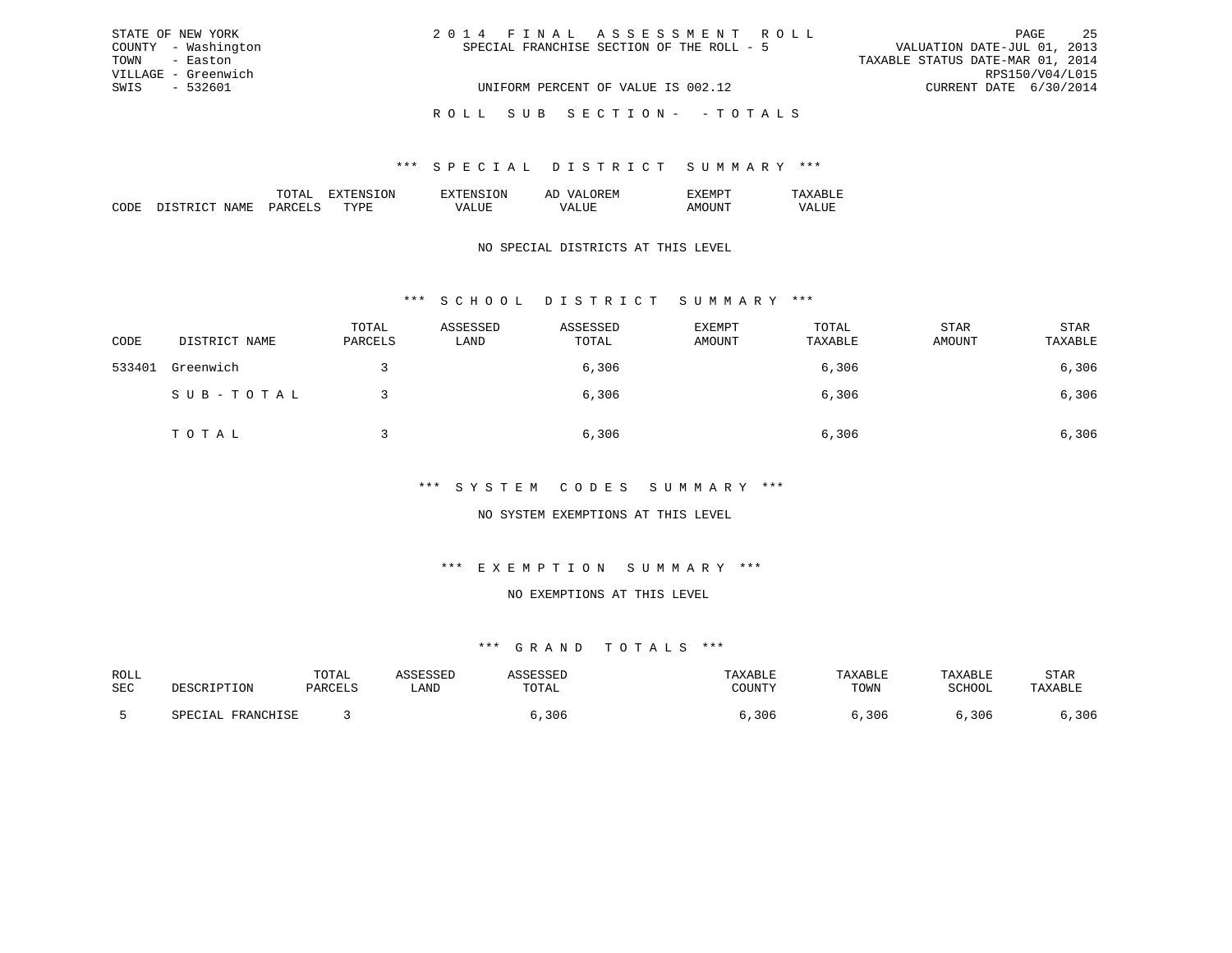| STATE OF NEW YORK   | 2014 FINAL ASSESSMENT ROLL                | -26<br>PAGE                      |
|---------------------|-------------------------------------------|----------------------------------|
| COUNTY - Washington | SPECIAL FRANCHISE SECTION OF THE ROLL - 5 | VALUATION DATE-JUL 01, 2013      |
| TOWN - Easton       |                                           | TAXABLE STATUS DATE-MAR 01, 2014 |
| VILLAGE - Greenwich | UNIFORM PERCENT OF VALUE IS 002.12        | RPS150/V04/L015                  |
| SWIS - 532601       |                                           | CURRENT DATE 6/30/2014           |
|                     |                                           |                                  |

R O L L S E C T I O N T O T A L S

|  | 'NN | : IVI |  |
|--|-----|-------|--|
|  |     |       |  |

## NO SPECIAL DISTRICTS AT THIS LEVEL

# \*\*\* S C H O O L D I S T R I C T S U M M A R Y \*\*\*

| CODE   | DISTRICT NAME | TOTAL<br>PARCELS | ASSESSED<br>LAND | ASSESSED<br>TOTAL | EXEMPT<br>AMOUNT | TOTAL<br>TAXABLE | STAR<br>AMOUNT | STAR<br>TAXABLE |
|--------|---------------|------------------|------------------|-------------------|------------------|------------------|----------------|-----------------|
| 533401 | Greenwich     |                  |                  | 6,306             |                  | 6,306            |                | 6,306           |
|        | SUB-TOTAL     |                  |                  | 6,306             |                  | 6,306            |                | 6,306           |
|        | TOTAL         |                  |                  | 6,306             |                  | 6,306            |                | 6,306           |

## \*\*\* S Y S T E M C O D E S S U M M A R Y \*\*\*

## NO SYSTEM EXEMPTIONS AT THIS LEVEL

# \*\*\* E X E M P T I O N S U M M A R Y \*\*\*

### NO EXEMPTIONS AT THIS LEVEL

| ROLL |                                               | TOTAL |      |       |          | $^{\circ}$ A H i.e. |        | STAR |
|------|-----------------------------------------------|-------|------|-------|----------|---------------------|--------|------|
| SEC  | ואר דידים דפור ז                              |       | LAND | UIAL  | COTINTTL | TOWN                | SCHOOL |      |
|      |                                               |       |      |       |          |                     |        |      |
|      | <b>ED ANOUT CE</b><br>ו ב⊿<br>T. TATTACTIT OT |       |      | 3 N F | 306      | 306                 | 306    | 306  |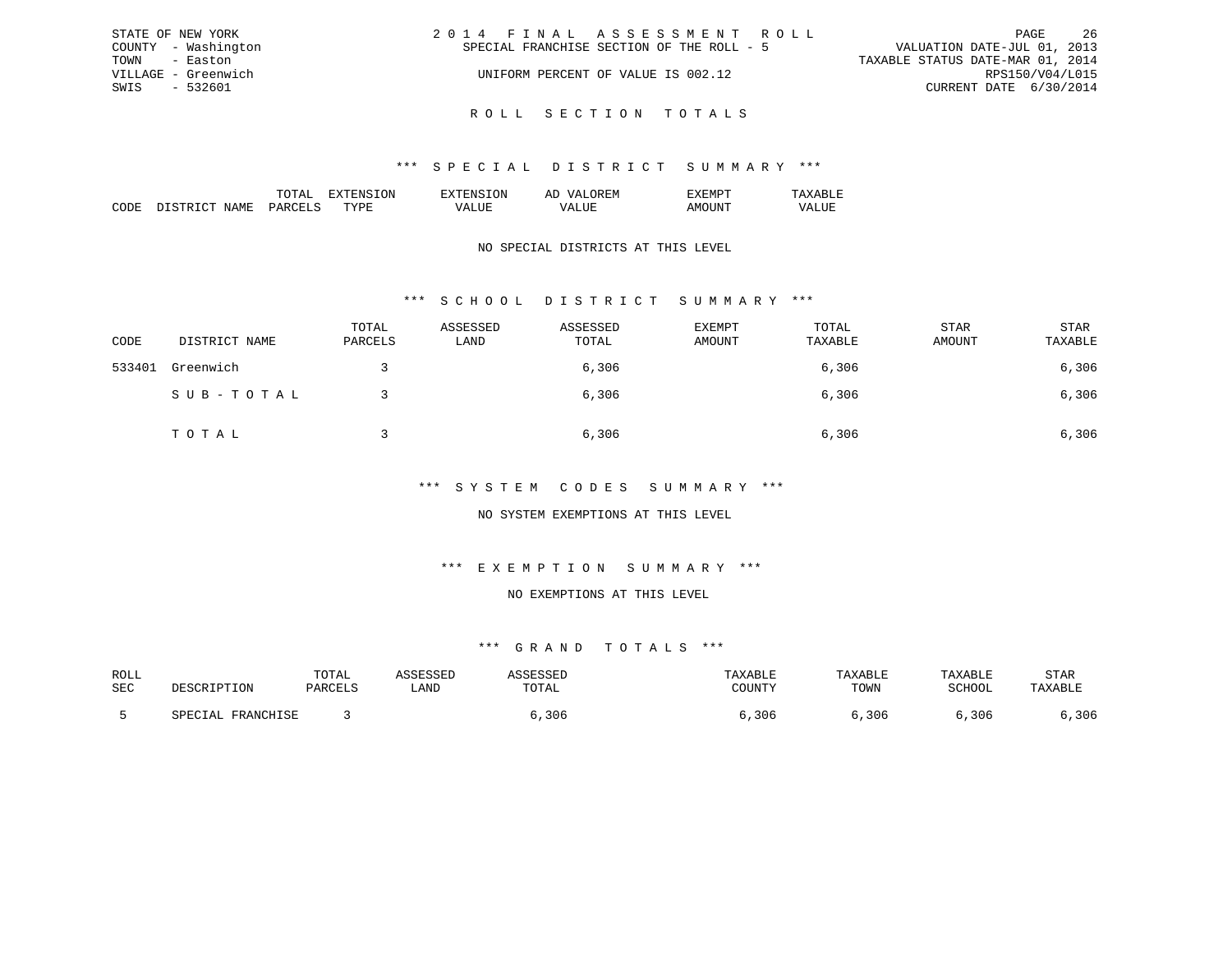| STATE OF NEW YORK<br>COUNTY - Washington<br>TOWN<br>- Easton<br>VILLAGE - Greenwich<br>SWIS<br>$-532601$                                                         | 2014 FINAL                                                                                                                                                                                         | OWNERS NAME SEQUENCE      | ASSESSMENT ROLL<br>UTILITY & R.R. SECTION OF THE ROLL - 6<br>UNIFORM PERCENT OF VALUE IS 002.12 | TAXABLE STATUS DATE-MAR 01, 2014 | 27<br>PAGE<br>VALUATION DATE-JUL 01, 2013 |
|------------------------------------------------------------------------------------------------------------------------------------------------------------------|----------------------------------------------------------------------------------------------------------------------------------------------------------------------------------------------------|---------------------------|-------------------------------------------------------------------------------------------------|----------------------------------|-------------------------------------------|
| TAX MAP PARCEL NUMBER<br>CURRENT OWNERS NAME<br>CURRENT OWNERS ADDRESS                                                                                           | PROPERTY LOCATION & CLASS ASSESSMENT EXEMPTION CODE---------------COUNTY-------TOWN------SCHOOL<br>SCHOOL DISTRICT<br>PARCEL SIZE/GRID COORD                                                       | LAND<br>TOTAL             | TAX DESCRIPTION<br>SPECIAL DISTRICTS                                                            | TAXABLE VALUE                    | ACCOUNT NO.                               |
| $237.6 - 2 - 4.1$<br>Battenkill Hydro Assoc<br>KE1 (US) Power Management Inc. Hydro Plant<br>37 Alfred A Plourde Pkwy 2 ACRES<br>Lewiston, ME 04240              | 40 Rock St<br>874 Elec-hydro<br>Greenwich<br>533401<br>5.00<br>EAST-0760595 NRTH-1552368<br>DEED BOOK 557<br>$PG-6$<br>FULL MARKET VALUE                                                           | 1,000<br>6,743<br>318,066 | COUNTY TAXABLE VALUE<br>TOWN<br>TAXABLE VALUE<br>SCHOOL TAXABLE VALUE                           | 6,743<br>6,743<br>6,743          | 841A101225                                |
|                                                                                                                                                                  |                                                                                                                                                                                                    |                           |                                                                                                 |                                  |                                           |
| $237.10 - 2 - 1$<br>Delaware & Hudson Railway Comp Greenwich<br>Clarence Churchill Lessee<br>Tax Department<br>120 S 6th St Fl 7th<br>Minneapolis, MN 55402-1803 | 8 Eddy St<br>843 Non-ceil. rr<br>Non Trans Land<br>Salem Branch<br>FRNT 80.00 DPTH 200.00<br>EAST-0760746 NRTH-1551266<br>DEED BOOK 639<br>PG-168                                                  | 533401 300<br>300         | COUNTY TAXABLE VALUE<br>TOWN<br>TAXABLE VALUE<br>SCHOOL TAXABLE VALUE                           | 300<br>300<br>300                | 841E200885                                |
|                                                                                                                                                                  | FULL MARKET VALUE                                                                                                                                                                                  | 14,151                    |                                                                                                 |                                  |                                           |
| $237. - 2 - 14.1$<br>National Grid<br>Real Estate Tax Dept<br>300 Erie Blvd West<br>Syracuse, NY 13202                                                           | Louse Hill Rd/n Off<br>871 Elec-Gas Facil<br>Greenwich<br>533401<br>Utility Vacant Land<br>325/426<br>$237. - 1 - 14.1$<br>ACRES<br>1.00<br>EAST-0757660 NRTH-1550914<br>DEED BOOK 325<br>$PG-421$ | 2,513                     | COUNTY TAXABLE VALUE<br>45 TOWN<br>TAXABLE VALUE<br>SCHOOL TAXABLE VALUE                        | 2,513<br>2,513<br>2,513          | 841A101277                                |
|                                                                                                                                                                  | FULL MARKET VALUE                                                                                                                                                                                  | 118,538                   |                                                                                                 |                                  |                                           |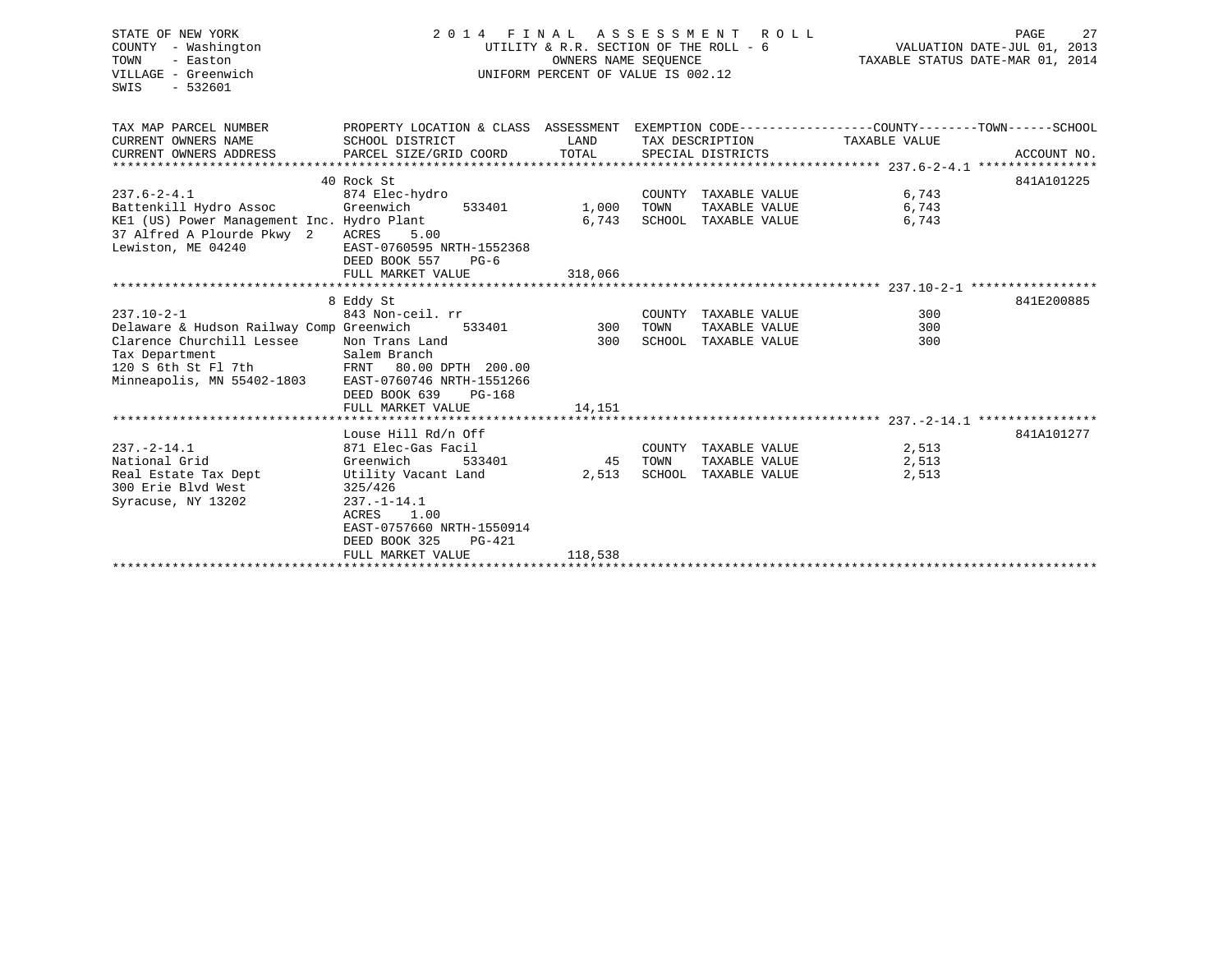| STATE OF NEW YORK   | 2014 FINAL ASSESSMENT ROLL             | -28<br>PAGE                      |
|---------------------|----------------------------------------|----------------------------------|
| COUNTY - Washington | UTILITY & R.R. SECTION OF THE ROLL - 6 | VALUATION DATE-JUL 01, 2013      |
| TOWN - Easton       |                                        | TAXABLE STATUS DATE-MAR 01, 2014 |
| VILLAGE - Greenwich |                                        | RPS150/V04/L015                  |
| SWIS - 532601       | UNIFORM PERCENT OF VALUE IS 002.12     | CURRENT DATE 6/30/2014           |
|                     | ROLL SUB SECTION- - TOTALS             |                                  |

|                       |    | . IN . | – |  |
|-----------------------|----|--------|---|--|
| . <del>. .</del><br>. | ᠇᠇ | .      |   |  |

## NO SPECIAL DISTRICTS AT THIS LEVEL

# \*\*\* S C H O O L D I S T R I C T S U M M A R Y \*\*\*

| CODE   | DISTRICT NAME | TOTAL<br>PARCELS | ASSESSED<br>LAND | ASSESSED<br>TOTAL | <b>EXEMPT</b><br>AMOUNT | TOTAL<br>TAXABLE | <b>STAR</b><br>AMOUNT | STAR<br>TAXABLE |
|--------|---------------|------------------|------------------|-------------------|-------------------------|------------------|-----------------------|-----------------|
| 533401 | Greenwich     |                  | 1,345            | 9,556             |                         | 9,556            |                       | 9,556           |
|        | SUB-TOTAL     |                  | 1,345            | 9,556             |                         | 9,556            |                       | 9,556           |
|        | TOTAL         |                  | 1,345            | 9,556             |                         | 9,556            |                       | 9,556           |

## \*\*\* S Y S T E M C O D E S S U M M A R Y \*\*\*

## NO SYSTEM EXEMPTIONS AT THIS LEVEL

## \*\*\* E X E M P T I O N S U M M A R Y \*\*\*

#### NO EXEMPTIONS AT THIS LEVEL

| ROLL |                                      | TOTAL    |                 |        |        | <b><i>LAXABLE</i></b> | TAXABLE | STAR |
|------|--------------------------------------|----------|-----------------|--------|--------|-----------------------|---------|------|
| SEC  | <b>TDTTON</b>                        | D∆RCFT.⊂ | LAND            | UTAL   | ∩UINTV | TOWN                  | SCHOOL  |      |
|      | TTTPC .<br>$\mathbf{M}$ $\mathbf{C}$ |          | 24I<br><u>.</u> | h<br>. | っっと    | סכל                   | っっぺ     | 6 לכ |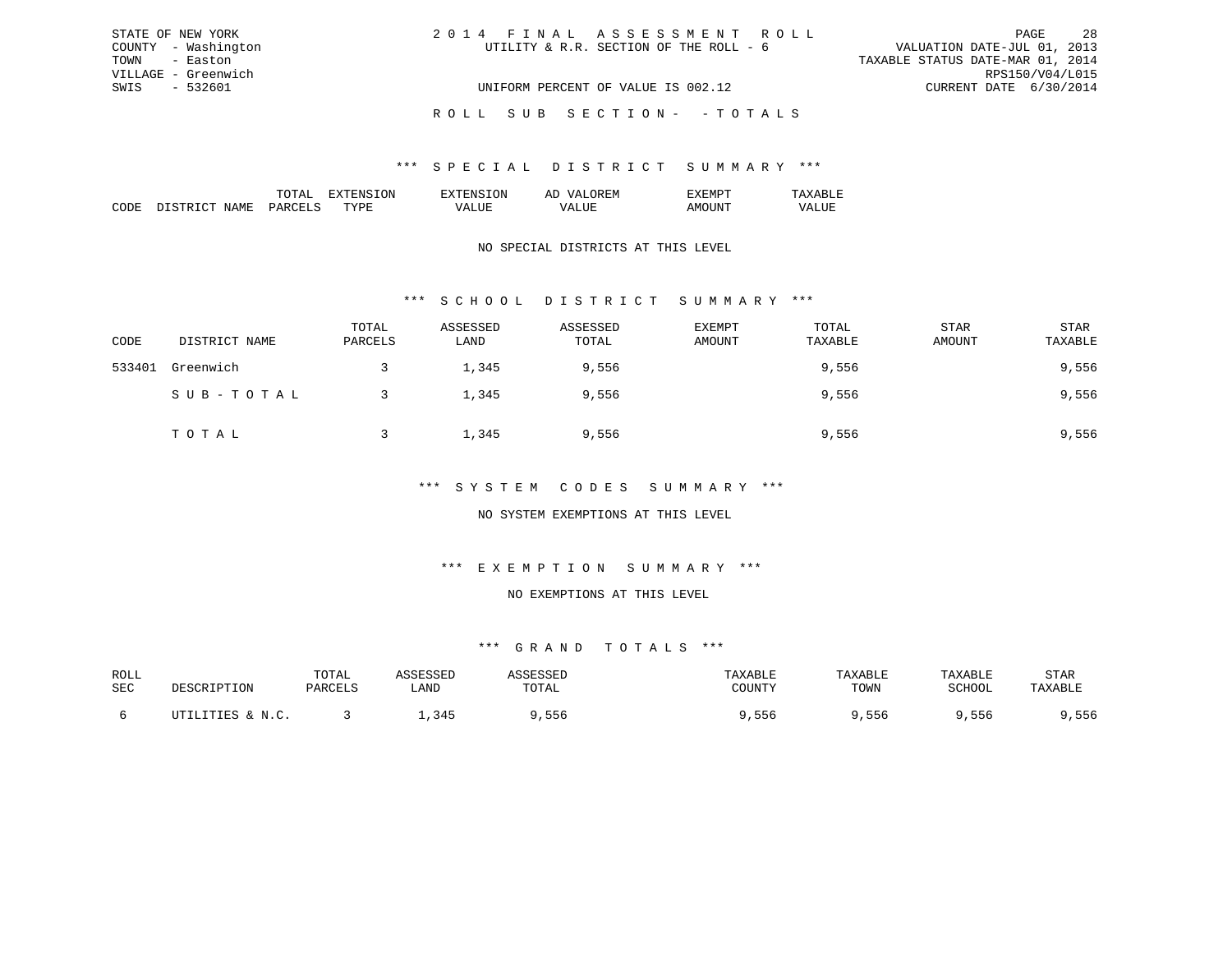| STATE OF NEW YORK   | 2014 FINAL ASSESSMENT ROLL             | - 29<br>PAGE                     |
|---------------------|----------------------------------------|----------------------------------|
| COUNTY - Washington | UTILITY & R.R. SECTION OF THE ROLL - 6 | VALUATION DATE-JUL 01, 2013      |
| TOWN - Easton       |                                        | TAXABLE STATUS DATE-MAR 01, 2014 |
| VILLAGE - Greenwich | UNIFORM PERCENT OF VALUE IS 002.12     | RPS150/V04/L015                  |
| SWIS - 532601       |                                        | CURRENT DATE 6/30/2014           |
|                     |                                        |                                  |

R O L L S E C T I O N T O T A L S

|  |    | . IVI<br>. . |  |
|--|----|--------------|--|
|  | ᠇᠇ |              |  |

## NO SPECIAL DISTRICTS AT THIS LEVEL

# \*\*\* S C H O O L D I S T R I C T S U M M A R Y \*\*\*

| CODE   | DISTRICT NAME | TOTAL<br>PARCELS | ASSESSED<br>LAND | ASSESSED<br>TOTAL | <b>EXEMPT</b><br>AMOUNT | TOTAL<br>TAXABLE | <b>STAR</b><br>AMOUNT | STAR<br>TAXABLE |
|--------|---------------|------------------|------------------|-------------------|-------------------------|------------------|-----------------------|-----------------|
| 533401 | Greenwich     |                  | 1,345            | 9,556             |                         | 9,556            |                       | 9,556           |
|        | SUB-TOTAL     |                  | 1,345            | 9,556             |                         | 9,556            |                       | 9,556           |
|        | TOTAL         |                  | 1,345            | 9,556             |                         | 9,556            |                       | 9,556           |

## \*\*\* S Y S T E M C O D E S S U M M A R Y \*\*\*

## NO SYSTEM EXEMPTIONS AT THIS LEVEL

# \*\*\* E X E M P T I O N S U M M A R Y \*\*\*

#### NO EXEMPTIONS AT THIS LEVEL

| ROLL |                              | TOTAL   |                | <i>L</i> C C C C C L | TAXABLF | TAXABLE | TAXABLE | STAR    |
|------|------------------------------|---------|----------------|----------------------|---------|---------|---------|---------|
| SEC  | DESCRIPTION                  | PARCELS | LAND           | TOTAL                | COUNTY  | TOWN    | SCHOOL  | TAXABLE |
|      |                              |         |                |                      |         |         |         |         |
|      | UTILITIES & N.C.<br>$\cdots$ |         | 34F<br>, , , , | , 556                | 556,    | , 556   | ,556    | ,556    |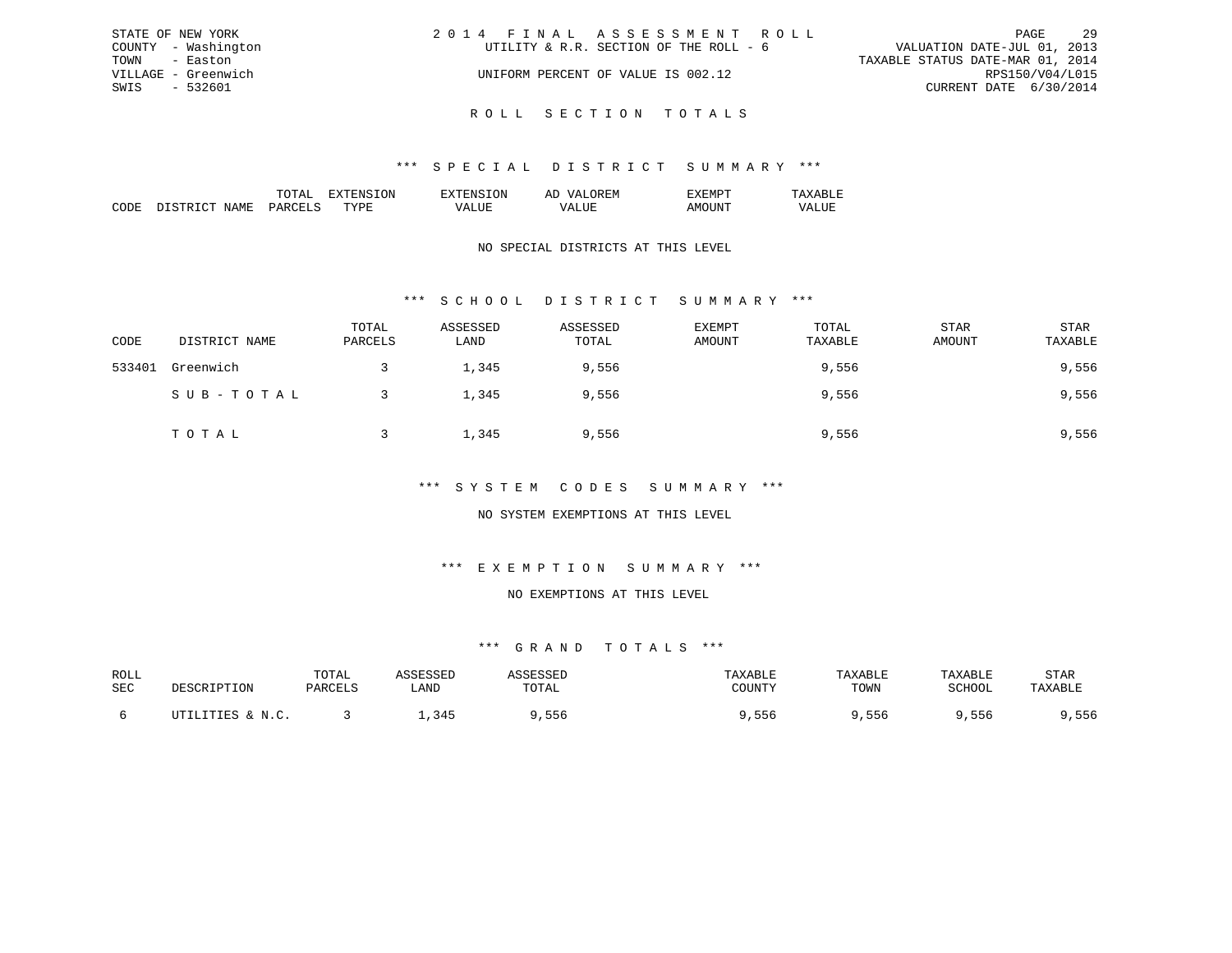| STATE OF NEW YORK<br>COUNTY - Washington<br>TOWN<br>- Easton<br>VILLAGE - Greenwich<br>$-532601$<br>SWIS | 2014 FINAL ASSESSMENT<br>WHOLLY EXEMPT SECTION OF THE ROLL - 8<br>OWNERS NAME SEQUENCE<br>UNIFORM PERCENT OF VALUE IS 002.12 |               |                  | R O L L<br>TAXABLE STATUS DATE-MAR 01, 2014 |                                                                               |                | 30<br>PAGE<br>VALUATION DATE-JUL 01, 2013 |
|----------------------------------------------------------------------------------------------------------|------------------------------------------------------------------------------------------------------------------------------|---------------|------------------|---------------------------------------------|-------------------------------------------------------------------------------|----------------|-------------------------------------------|
| TAX MAP PARCEL NUMBER<br>CURRENT OWNERS NAME<br>CURRENT OWNERS ADDRESS                                   | PROPERTY LOCATION & CLASS ASSESSMENT<br>SCHOOL DISTRICT<br>PARCEL SIZE/GRID COORD                                            | LAND<br>TOTAL |                  | TAX DESCRIPTION<br>SPECIAL DISTRICTS        | EXEMPTION CODE-----------------COUNTY-------TOWN------SCHOOL<br>TAXABLE VALUE |                | ACCOUNT NO.                               |
|                                                                                                          | ************************                                                                                                     |               |                  |                                             |                                                                               |                |                                           |
| $237. - 2 - 12.1$                                                                                        | 36 + 68 Safford Hill Rd<br>620 Religious                                                                                     |               | NON-PR REL 25110 |                                             | 8,000                                                                         | 8,000          | 841A100031<br>8,000                       |
| Diocese of Albany Trustees of Greenwich                                                                  | 533401                                                                                                                       | 2,500         |                  | COUNTY TAXABLE VALUE                        | $\mathbf 0$                                                                   |                |                                           |
| Attn: Matt Baker                                                                                         | Res                                                                                                                          | 8,000         | TOWN             | TAXABLE VALUE                               | $\mathbf 0$                                                                   |                |                                           |
| 575 Burton Rd                                                                                            | $237. - 1 - 12.1$                                                                                                            |               |                  | SCHOOL TAXABLE VALUE                        | $\Omega$                                                                      |                |                                           |
| Greenwich, NY 12834                                                                                      | ACRES 155.90                                                                                                                 |               |                  | CA003 Cons agri dst 3                       |                                                                               | 0 <sub>T</sub> |                                           |
|                                                                                                          | EAST-0758606 NRTH-1548882<br>DEED BOOK 923<br>PG-157                                                                         |               |                  | 8,000 EX                                    |                                                                               |                |                                           |
|                                                                                                          | FULL MARKET VALUE                                                                                                            | 377,358       |                  |                                             |                                                                               |                |                                           |
|                                                                                                          | 156 Eddy St                                                                                                                  |               |                  |                                             |                                                                               |                | 8479901077                                |
| $237. - 2 - 6.2$                                                                                         | 845 Water Transp                                                                                                             |               | OTHER VILL 13650 |                                             | 6.000                                                                         | 6.000          | 6,000                                     |
| Greenwich Village Of                                                                                     | Greenwich<br>533401                                                                                                          | 500           |                  | COUNTY TAXABLE VALUE                        | $\mathbf 0$                                                                   |                |                                           |
| 6 Academy St                                                                                             | Treat Plant                                                                                                                  | 6,000         | TOWN             | TAXABLE VALUE                               | $\mathbf 0$                                                                   |                |                                           |
| Greenwich, NY 12834                                                                                      | $237. - 1 - 6.2$                                                                                                             |               |                  | SCHOOL TAXABLE VALUE                        | $\Omega$                                                                      |                |                                           |
|                                                                                                          | ACRES<br>2.70                                                                                                                |               |                  |                                             |                                                                               |                |                                           |
|                                                                                                          | EAST-0760728 NRTH-1547389<br>DEED BOOK 373<br>PG-168                                                                         |               |                  |                                             |                                                                               |                |                                           |
|                                                                                                          | FULL MARKET VALUE                                                                                                            | 283,019       |                  |                                             |                                                                               |                |                                           |
|                                                                                                          | ***********************                                                                                                      |               |                  |                                             |                                                                               |                |                                           |
|                                                                                                          | Greenwich Vlg                                                                                                                |               |                  |                                             |                                                                               |                | 841E200883                                |
| $237.6 - 3 - 1$                                                                                          | 843 Non-ceil. rr                                                                                                             |               | IND UDC          | 18180                                       | 19,180                                                                        | 19,180         | 19,180                                    |
| Northeastern Ny Railroad                                                                                 | Greenwich<br>533401                                                                                                          | 530           |                  | COUNTY TAXABLE VALUE                        | 0                                                                             |                |                                           |
| Preservation Group Inc<br>1 Elbow St                                                                     | .47 Mi Main Tr<br>ACRES<br>3.90                                                                                              | 19,180        | TOWN             | TAXABLE VALUE<br>SCHOOL TAXABLE VALUE       | $\mathbf 0$<br>$\mathbf 0$                                                    |                |                                           |
| Greenwich, NY 12834                                                                                      | EAST-0761736 NRTH-1551671                                                                                                    |               |                  |                                             |                                                                               |                |                                           |
|                                                                                                          | DEED BOOK 719<br>$PG-202$                                                                                                    |               |                  |                                             |                                                                               |                |                                           |
|                                                                                                          | FULL MARKET VALUE                                                                                                            | 904,717       |                  |                                             |                                                                               |                |                                           |
|                                                                                                          | ******************                                                                                                           |               |                  |                                             |                                                                               |                |                                           |
|                                                                                                          | Eddy St                                                                                                                      |               |                  |                                             |                                                                               |                | 841E200884                                |
| $237.6 - 3 - 2$                                                                                          | 843 Non-ceil. rr<br>Greenwich<br>533401                                                                                      | 100           | IND UDC          | 18180<br>COUNTY TAXABLE VALUE               | 100<br>$\mathbf{0}$                                                           | 100            | 100                                       |
| Northeastern Ny Railroad<br>Perservation Group Inc                                                       | Non Trans Land                                                                                                               | 100           | TOWN             | TAXABLE VALUE                               | $\mathbf 0$                                                                   |                |                                           |
| 1 Elbow St                                                                                               | FRNT 28.00 DPTH 110.00                                                                                                       |               |                  | SCHOOL TAXABLE VALUE                        | $\Omega$                                                                      |                |                                           |
| Greenwich, NY 12834                                                                                      | EAST-0760574 NRTH-1551311                                                                                                    |               |                  |                                             |                                                                               |                |                                           |
|                                                                                                          | DEED BOOK 719<br>PG-202                                                                                                      |               |                  |                                             |                                                                               |                |                                           |
|                                                                                                          | FULL MARKET VALUE                                                                                                            | 4,717         |                  |                                             |                                                                               |                |                                           |
|                                                                                                          |                                                                                                                              |               |                  |                                             |                                                                               |                |                                           |
| $237.6 - 2 - 4$                                                                                          | 35 Rock St<br>874 Elec-hydro                                                                                                 |               | OTHER VILL 13650 |                                             | 10,000                                                                        | 10,000         | 841E200888<br>10,000                      |
| Village of Greenwich                                                                                     | Greenwich<br>533401                                                                                                          | 10,000        |                  | COUNTY TAXABLE VALUE                        | $\mathbf 0$                                                                   |                |                                           |
| 6 Academy St                                                                                             | $1/2$ Dam & $1/2$ Wr                                                                                                         | 10,000        | TOWN             | TAXABLE VALUE                               | $\mathbf 0$                                                                   |                |                                           |
| Greenwich, NY 12834                                                                                      | ACRES<br>5.00                                                                                                                |               |                  | SCHOOL TAXABLE VALUE                        | $\mathbf 0$                                                                   |                |                                           |
|                                                                                                          | EAST-0761347 NRTH-1552096                                                                                                    |               |                  |                                             |                                                                               |                |                                           |
|                                                                                                          | DEED BOOK 2588<br>$PG-254$                                                                                                   | 471,698       |                  |                                             |                                                                               |                |                                           |
|                                                                                                          | FULL MARKET VALUE                                                                                                            |               |                  |                                             |                                                                               |                |                                           |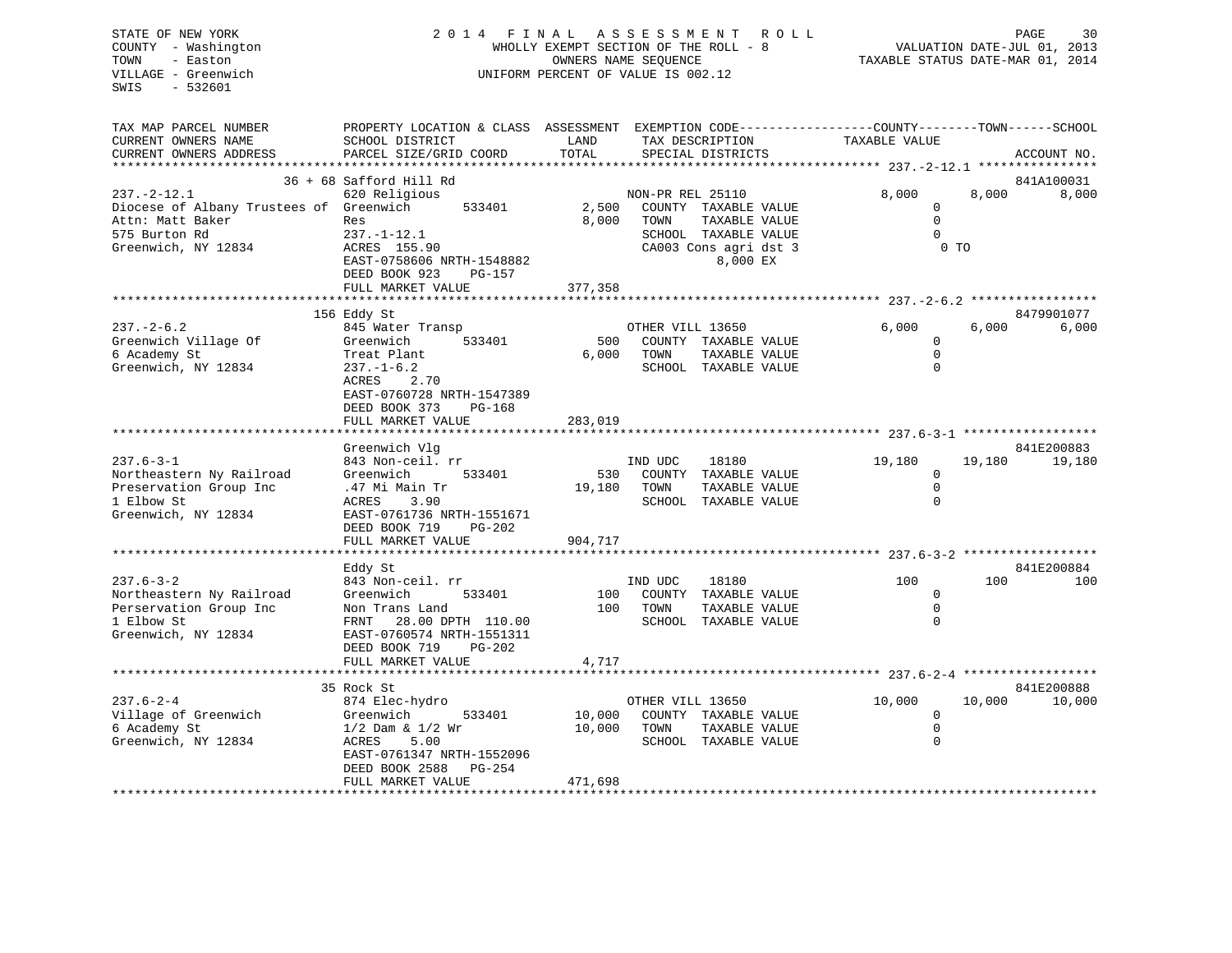| STATE OF NEW YORK   | 2014 FINAL ASSESSMENT ROLL            | 31<br>PAGE                       |
|---------------------|---------------------------------------|----------------------------------|
| COUNTY - Washington | WHOLLY EXEMPT SECTION OF THE ROLL - 8 | VALUATION DATE-JUL 01, 2013      |
| TOWN - Easton       |                                       | TAXABLE STATUS DATE-MAR 01, 2014 |
| VILLAGE - Greenwich |                                       | RPS150/V04/L015                  |
| SWIS - 532601       | UNIFORM PERCENT OF VALUE IS 002.12    | CURRENT DATE 6/30/2014           |
|                     |                                       |                                  |

## ROLL SUB SECTION - - TOTALS

#### \*\*\* S P E C I A L D I S T R I C T S U M M A R Y \*\*\*

| CODE | DISTRICT NAME PARCELS | TOTAL | EXTENSION<br>TYPE. | EXTENSION<br>VALUE | AD VALOREM<br>VALUE | EXEMPT<br>AMOUNT | TAXABLE<br>VALUE |
|------|-----------------------|-------|--------------------|--------------------|---------------------|------------------|------------------|
|      | CA003 Cons agri dst   |       | ' TOTAL            |                    | 8,000               | 8,000            |                  |

#### \*\*\* S C H O O L D I S T R I C T S U M M A R Y \*\*\*

| CODE   | DISTRICT NAME | TOTAL<br>PARCELS | ASSESSED<br>LAND | ASSESSED<br>TOTAL | EXEMPT<br>AMOUNT | TOTAL<br>TAXABLE | STAR<br>AMOUNT | STAR<br>TAXABLE |
|--------|---------------|------------------|------------------|-------------------|------------------|------------------|----------------|-----------------|
| 533401 | Greenwich     |                  | 13,630           | 43,280            | 43,280           |                  |                |                 |
|        | SUB-TOTAL     |                  | 13,630           | 43,280            | 43,280           |                  |                |                 |
|        | TOTAL         |                  | 13,630           | 43,280            | 43,280           |                  |                |                 |

## \*\*\* S Y S T E M C O D E S S U M M A R Y \*\*\*

### NO SYSTEM EXEMPTIONS AT THIS LEVEL

#### \*\*\* E X E M P T I O N S U M M A R Y \*\*\*

| CODE  | DESCRIPTION | TOTAL<br>PARCELS | COUNTY | TOWN   | SCHOOL |
|-------|-------------|------------------|--------|--------|--------|
| 13650 | OTHER VILL  |                  | 16,000 | 16,000 | 16,000 |
| 18180 | IND UDC     |                  | 19,280 | 19,280 | 19,280 |
| 25110 | NON-PR REL  |                  | 8,000  | 8,000  | 8,000  |
|       | TOTAL       | ь.               | 43,280 | 43,280 | 43,280 |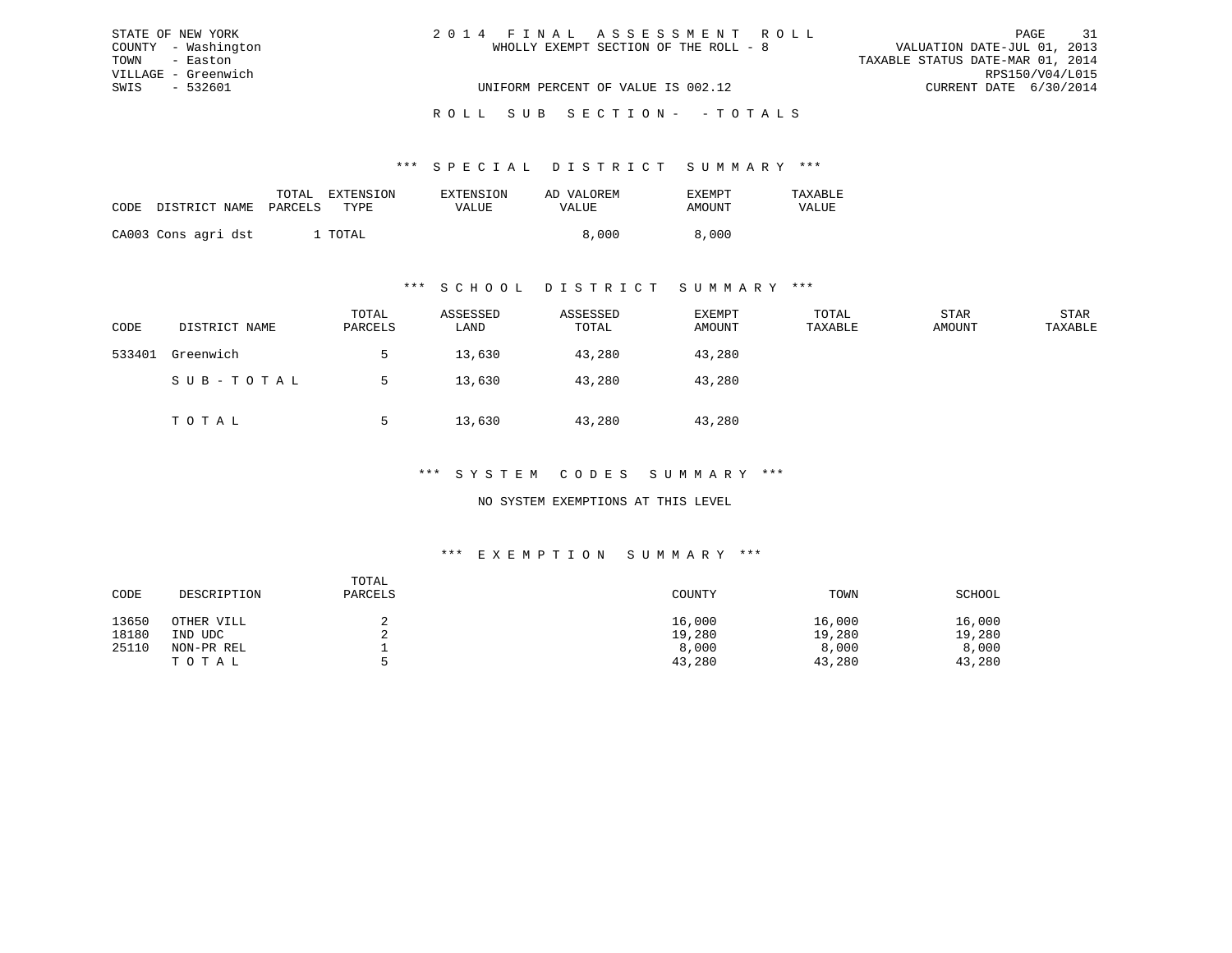|      | STATE OF NEW YORK   | 2014 FINAL ASSESSMENT ROLL            | 32<br>PAGE                       |
|------|---------------------|---------------------------------------|----------------------------------|
|      | COUNTY - Washington | WHOLLY EXEMPT SECTION OF THE ROLL - 8 | VALUATION DATE-JUL 01, 2013      |
| TOWN | - Easton            |                                       | TAXABLE STATUS DATE-MAR 01, 2014 |
|      | VILLAGE - Greenwich |                                       | RPS150/V04/L015                  |
| SWIS | $-532601$           | UNIFORM PERCENT OF VALUE IS 002.12    | CURRENT DATE 6/30/2014           |
|      |                     | ROLL SUB SECTION- -TOTALS             |                                  |

| ROLL |        | TOTAL |            | .                         | <b>AXABLF</b> |      |        | STAR    |
|------|--------|-------|------------|---------------------------|---------------|------|--------|---------|
| SEC  |        |       | ∴AND       | TOTA <sup>-</sup><br>◡⊥љ⊥ | CCTNTM        | TOWN | SCHOOL | 'AXABLE |
|      |        |       |            |                           |               |      |        |         |
|      | FYFMDT |       | <b>UJV</b> | 280                       |               |      |        |         |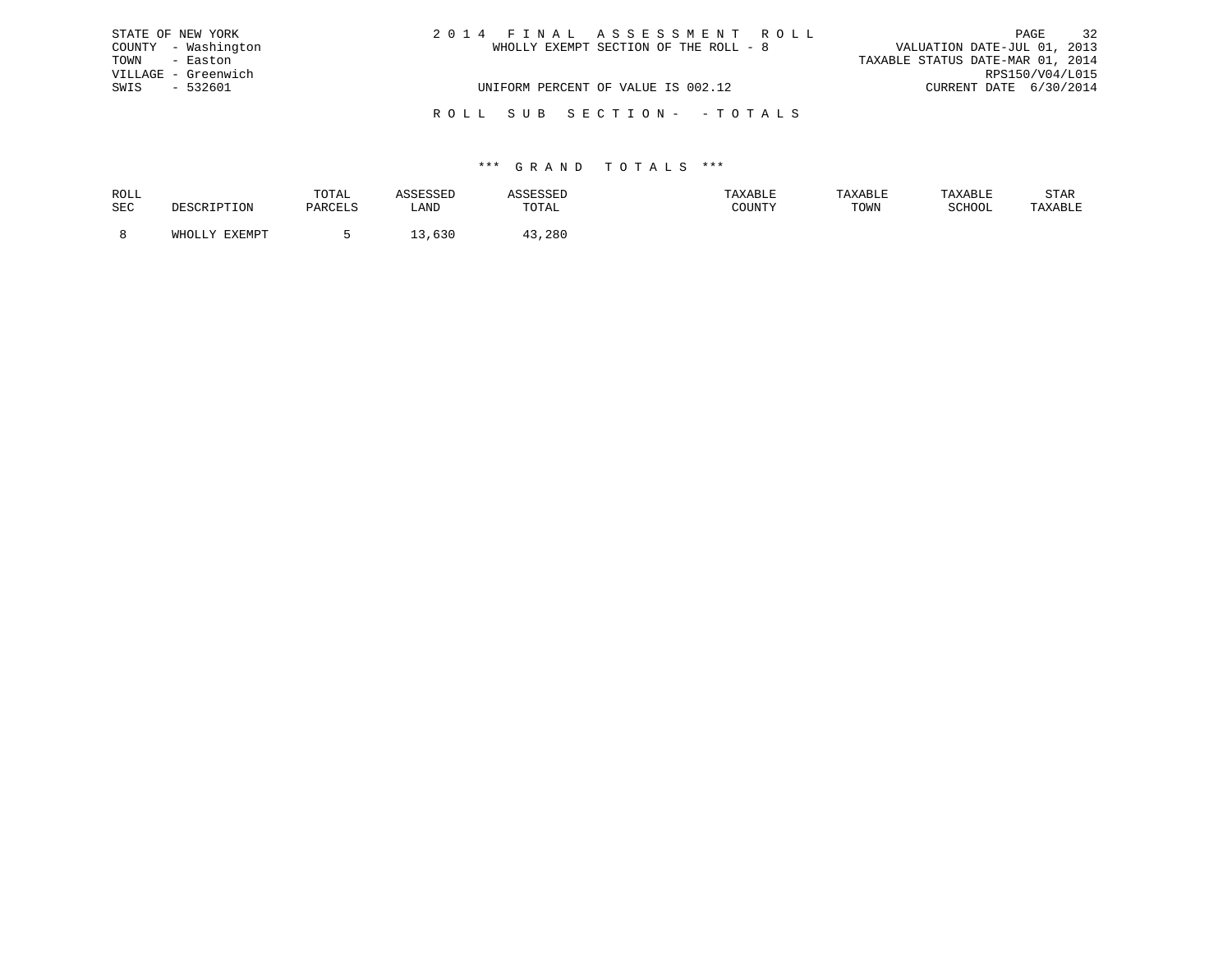|               | STATE OF NEW YORK   | 2014 FINAL ASSESSMENT ROLL |                                       |                                  |                        | PAGE | 33 |
|---------------|---------------------|----------------------------|---------------------------------------|----------------------------------|------------------------|------|----|
|               | COUNTY - Washington |                            | WHOLLY EXEMPT SECTION OF THE ROLL - 8 | VALUATION DATE-JUL 01, 2013      |                        |      |    |
| TOWN - Easton |                     |                            |                                       | TAXABLE STATUS DATE-MAR 01, 2014 |                        |      |    |
|               | VILLAGE - Greenwich |                            | UNIFORM PERCENT OF VALUE IS 002.12    |                                  | RPS150/V04/L015        |      |    |
| SWIS          | - 532601            |                            |                                       |                                  | CURRENT DATE 6/30/2014 |      |    |
|               |                     |                            |                                       |                                  |                        |      |    |

# ROLL SECTION TOTALS

### \*\*\* S P E C I A L D I S T R I C T S U M M A R Y \*\*\*

| CODE | DISTRICT NAME       | TOTAL<br>PARCELS | EXTENSION<br>TYPE | <b>EXTENSION</b><br>VALUE | AD VALOREM<br>VALUE | <b>EXEMPT</b><br>AMOUNT | TAXABLE<br>VALUE |
|------|---------------------|------------------|-------------------|---------------------------|---------------------|-------------------------|------------------|
|      |                     |                  | . TOTAL           |                           | 8,000               | 8,000                   |                  |
|      | CA003 Cons agri dst |                  |                   |                           |                     |                         |                  |

#### \*\*\* S C H O O L D I S T R I C T S U M M A R Y \*\*\*

| CODE   | DISTRICT NAME | TOTAL<br>PARCELS | ASSESSED<br>LAND | ASSESSED<br>TOTAL | EXEMPT<br>AMOUNT | TOTAL<br>TAXABLE | STAR<br>AMOUNT | STAR<br>TAXABLE |
|--------|---------------|------------------|------------------|-------------------|------------------|------------------|----------------|-----------------|
| 533401 | Greenwich     |                  | 13,630           | 43,280            | 43,280           |                  |                |                 |
|        | SUB-TOTAL     |                  | 13,630           | 43,280            | 43,280           |                  |                |                 |
|        | TOTAL         |                  | 13,630           | 43,280            | 43,280           |                  |                |                 |

## \*\*\* S Y S T E M C O D E S S U M M A R Y \*\*\*

## NO SYSTEM EXEMPTIONS AT THIS LEVEL

#### \*\*\* E X E M P T I O N S U M M A R Y \*\*\*

| CODE  | DESCRIPTION | TOTAL<br>PARCELS | COUNTY | TOWN   | SCHOOL |
|-------|-------------|------------------|--------|--------|--------|
| 13650 | OTHER VILL  |                  | 16,000 | 16,000 | 16,000 |
| 18180 | UDC<br>IND  |                  | 19,280 | 19,280 | 19,280 |
| 25110 | NON-PR REL  |                  | 8,000  | 8,000  | 8,000  |
|       | TOTAL       |                  | 43,280 | 43,280 | 43,280 |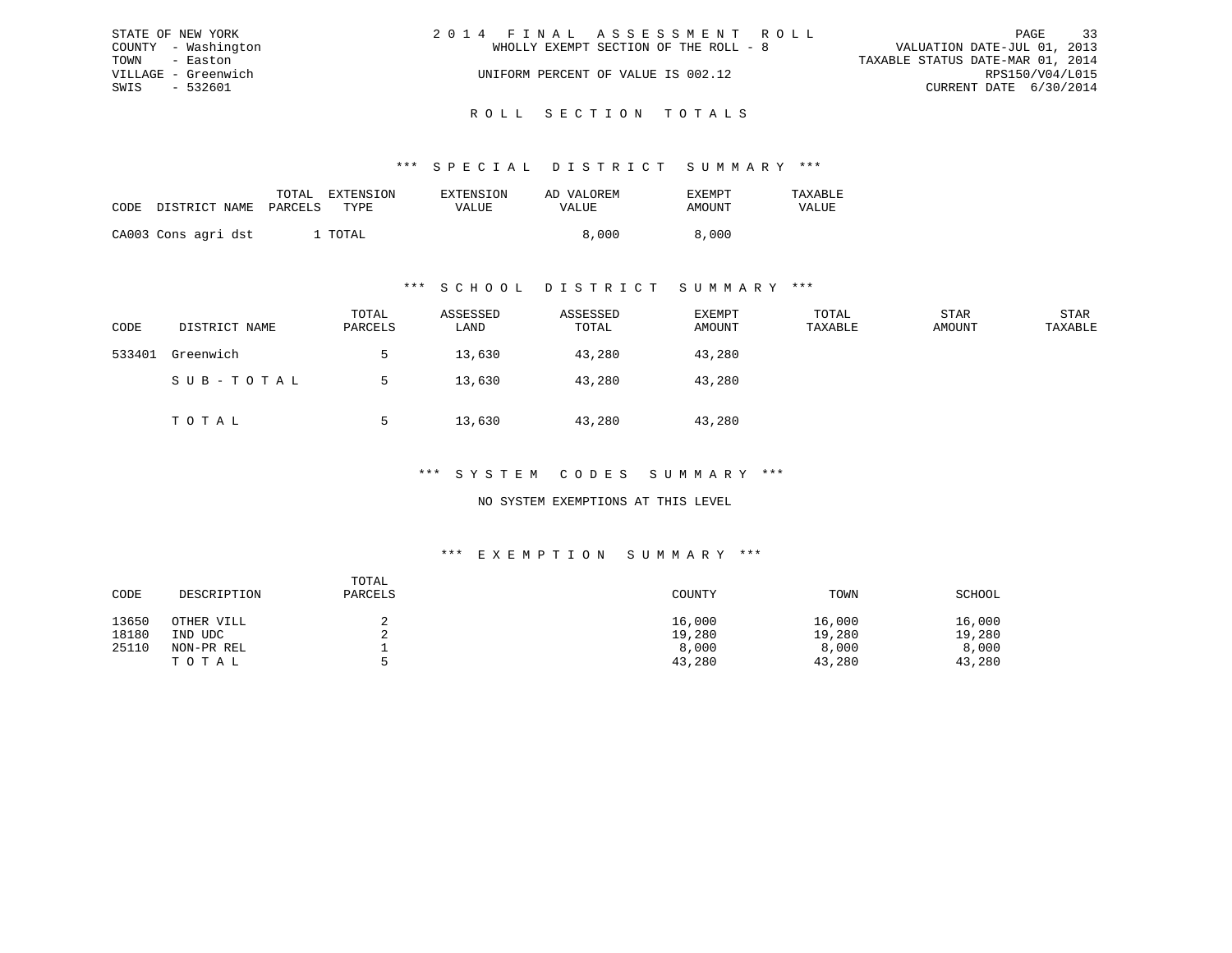|               | STATE OF NEW YORK   | 2014 FINAL ASSESSMENT ROLL            | PAGE                             | 34 |
|---------------|---------------------|---------------------------------------|----------------------------------|----|
|               | COUNTY - Washington | WHOLLY EXEMPT SECTION OF THE ROLL - 8 | VALUATION DATE-JUL 01, 2013      |    |
| TOWN - Easton |                     |                                       | TAXABLE STATUS DATE-MAR 01, 2014 |    |
|               | VILLAGE - Greenwich | UNIFORM PERCENT OF VALUE IS 002.12    | RPS150/V04/L015                  |    |
| SWIS          | - 532601            |                                       | CURRENT DATE 6/30/2014           |    |
|               |                     |                                       |                                  |    |
|               |                     | ROLL SECTION TOTALS                   |                                  |    |

| ROLL |                        | TOTAL   |      |        | TAXABLE | TAXABLE | TAYARI.R | STAR    |
|------|------------------------|---------|------|--------|---------|---------|----------|---------|
| SEC  |                        | PARCELS | LANI | TOTAL  | COUNTY  | TOWN    | SCHOOL   | TAXABLE |
|      |                        |         |      |        |         |         |          |         |
|      | <b>EXEMPT</b><br>WHOLL |         | ししぃ  | l3,28C |         |         |          |         |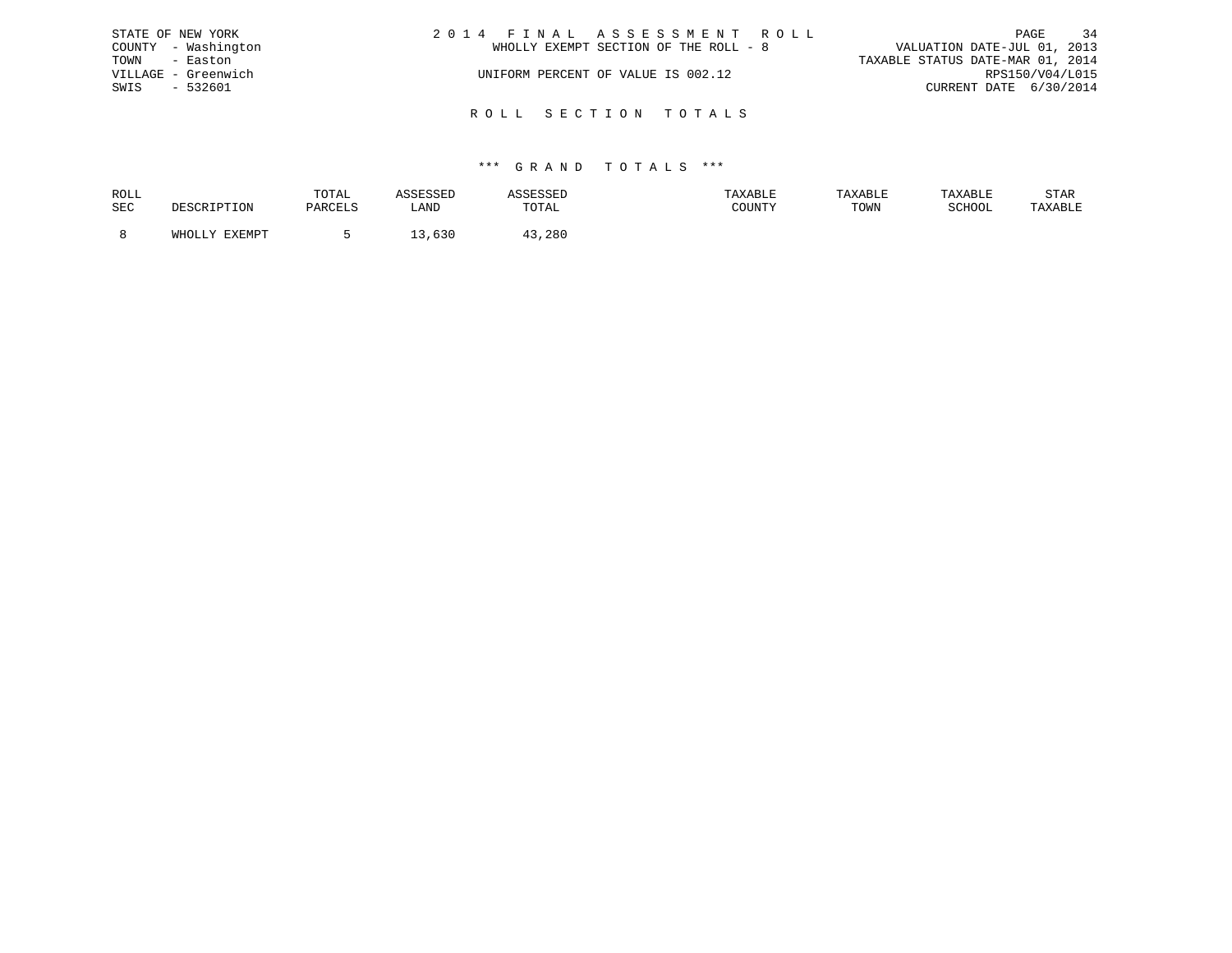| STATE OF NEW YORK   | 2014 FINAL ASSESSMENT ROLL         | 35<br>PAGE                       |
|---------------------|------------------------------------|----------------------------------|
| COUNTY - Washington |                                    | VALUATION DATE-JUL 01, 2013      |
| TOWN - Easton       | SWIS TOTALS                        | TAXABLE STATUS DATE-MAR 01, 2014 |
| VILLAGE - Greenwich | UNIFORM PERCENT OF VALUE IS 002.12 | RPS150/V04/L015                  |
| SWIS - 532601       |                                    | CURRENT DATE 6/30/2014           |

| CODE DISTRICT NAME  | TOTAL<br>PARCELS | EXTENSION<br>TYPE | EXTENSION<br>VALUE | AD VALOREM<br>VALUE | EXEMPT<br>AMOUNT | TAXABLE<br>VALUE |
|---------------------|------------------|-------------------|--------------------|---------------------|------------------|------------------|
| CA003 Cons agri dst |                  | 6 TOTAL           |                    | 15,900              | 8,000            | 7,900            |

## \*\*\* S C H O O L D I S T R I C T S U M M A R Y \*\*\*

| CODE   | DISTRICT NAME | TOTAL<br>PARCELS | ASSESSED<br>LAND | ASSESSED<br>TOTAL | <b>EXEMPT</b><br>AMOUNT | TOTAL<br>TAXABLE | <b>STAR</b><br>AMOUNT | <b>STAR</b><br>TAXABLE |
|--------|---------------|------------------|------------------|-------------------|-------------------------|------------------|-----------------------|------------------------|
| 533401 | Greenwich     | 104              | 52,225           | 287,242           | 49,953                  | 237,289          | 40,850                | 196,439                |
|        | SUB-TOTAL     | 104              | 52,225           | 287,242           | 49,953                  | 237,289          | 40,850                | 196,439                |
|        | T O T A L     | 104              | 52,225           | 287,242           | 49,953                  | 237,289          | 40,850                | 196,439                |

### \*\*\* S Y S T E M C O D E S S U M M A R Y \*\*\*

#### NO SYSTEM EXEMPTIONS AT THIS LEVEL

## \*\*\* E X E M P T I O N S U M M A R Y \*\*\*

|       |             | TOTAL   |        |        |        |
|-------|-------------|---------|--------|--------|--------|
| CODE  | DESCRIPTION | PARCELS | COUNTY | TOWN   | SCHOOL |
| 13650 | OTHER VILL  | 2       | 16,000 | 16,000 | 16,000 |
| 18180 | IND UDC     | 2       | 19,280 | 19,280 | 19,280 |
| 25110 | NON-PR REL  |         | 8,000  | 8,000  | 8,000  |
| 41101 | ELG F VET   |         | 2,000  | 2,000  |        |
| 41121 | VET WAR CT  | 4       | 1,596  | 1,532  |        |
| 41131 | VET COM CT  | 4       | 3,285  | 3,158  |        |
| 41141 | VET DIS CT  |         | 975    | 975    |        |
| 41720 | AG DIST     |         | 163    | 163    | 163    |
| 41800 | AGED-ALL    | 4       | 4,790  | 4,790  | 5,040  |
| 41802 | AGED-CO     | 4       | 4,223  |        |        |
| 41806 | AGE-TN/SCH  |         |        | 1,470  | 1,470  |
| 41834 | STAR EN     | 15      |        |        | 19,730 |
| 41854 | STAR B      | 33      |        |        | 21,120 |
|       | TOTAL       | 74      | 60,312 | 57,368 | 90,803 |
|       |             |         |        |        |        |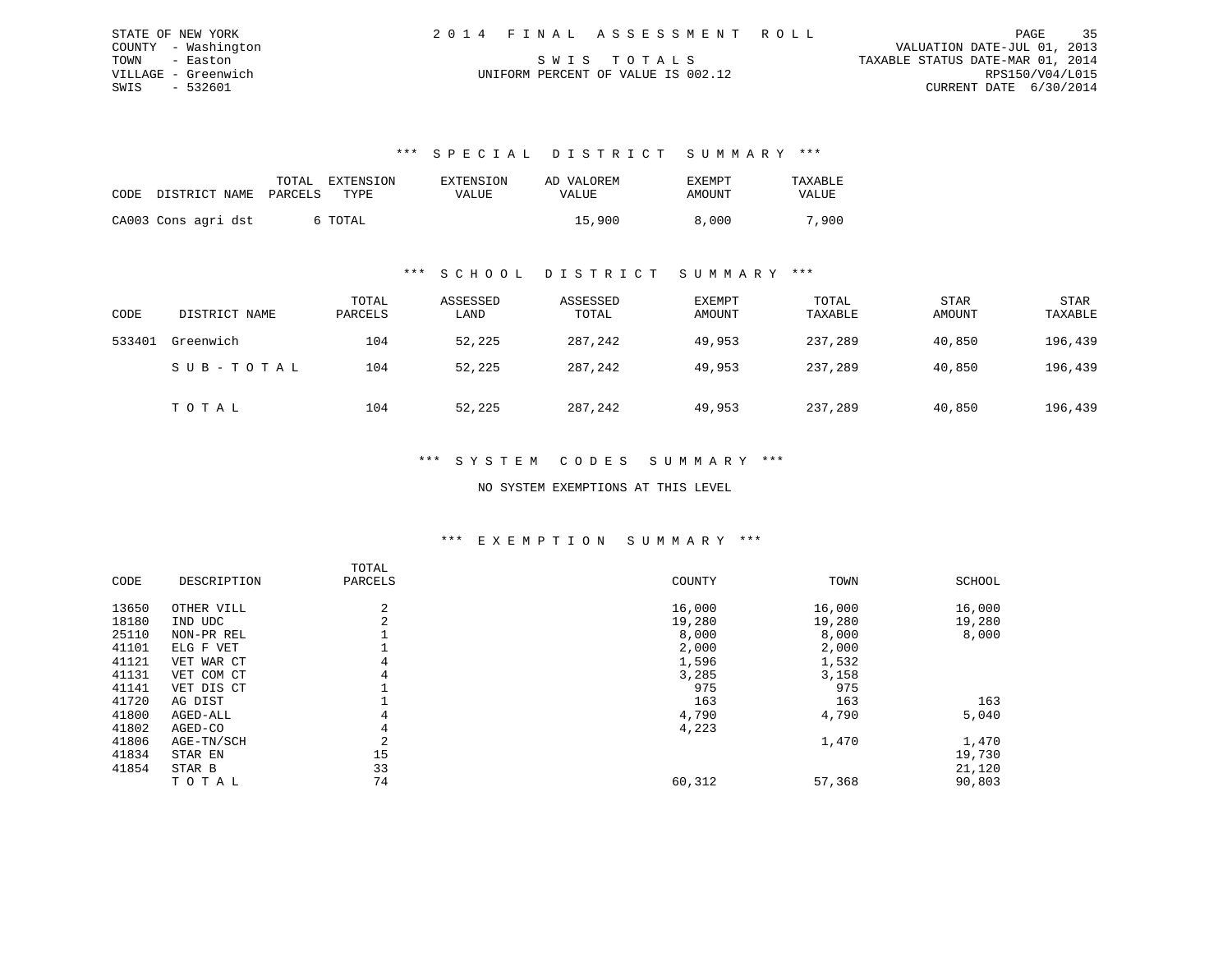| STATE OF NEW YORK   |  | 2014 FINAL ASSESSMENT ROLL         |                                  |                        | PAGE | 36 |
|---------------------|--|------------------------------------|----------------------------------|------------------------|------|----|
| COUNTY - Washington |  |                                    | VALUATION DATE-JUL 01, 2013      |                        |      |    |
| TOWN - Easton       |  | SWIS TOTALS                        | TAXABLE STATUS DATE-MAR 01, 2014 |                        |      |    |
| VILLAGE - Greenwich |  | UNIFORM PERCENT OF VALUE IS 002.12 |                                  | RPS150/V04/L015        |      |    |
| SWIS - 532601       |  |                                    |                                  | CURRENT DATE 6/30/2014 |      |    |

| ROLL<br><b>SEC</b> | DESCRIPTION         | TOTAL<br>PARCELS | ASSESSED<br>LAND | ASSESSED<br>TOTAL | TAXABLE<br>COUNTY | TAXABLE<br>TOWN | TAXABLE<br>SCHOOL | <b>STAR</b><br>TAXABLE |
|--------------------|---------------------|------------------|------------------|-------------------|-------------------|-----------------|-------------------|------------------------|
| 1                  | TAXABLE             | 93               | 37,250           | 228,100           | 211,068           | 214,012         | 221,427           | 180,577                |
| 5.                 | SPECIAL FRANCHISE   | 3                |                  | 6,306             | 6,306             | 6,306           | 6,306             | 6,306                  |
| 6                  | UTILITIES & N.C.    | 3                | 1,345            | 9,556             | 9,556             | 9,556           | 9,556             | 9,556                  |
| 8                  | WHOLLY EXEMPT       | 5                | 13,630           | 43,280            |                   |                 |                   |                        |
| $\star$            | TOTAL<br><b>SUB</b> | 104              | 52,225           | 287,242           | 226,930           | 229,874         | 237,289           | 196,439                |
| $***$              | GRAND TOTAL         | 104              | 52,225           | 287,242           | 226,930           | 229,874         | 237,289           | 196,439                |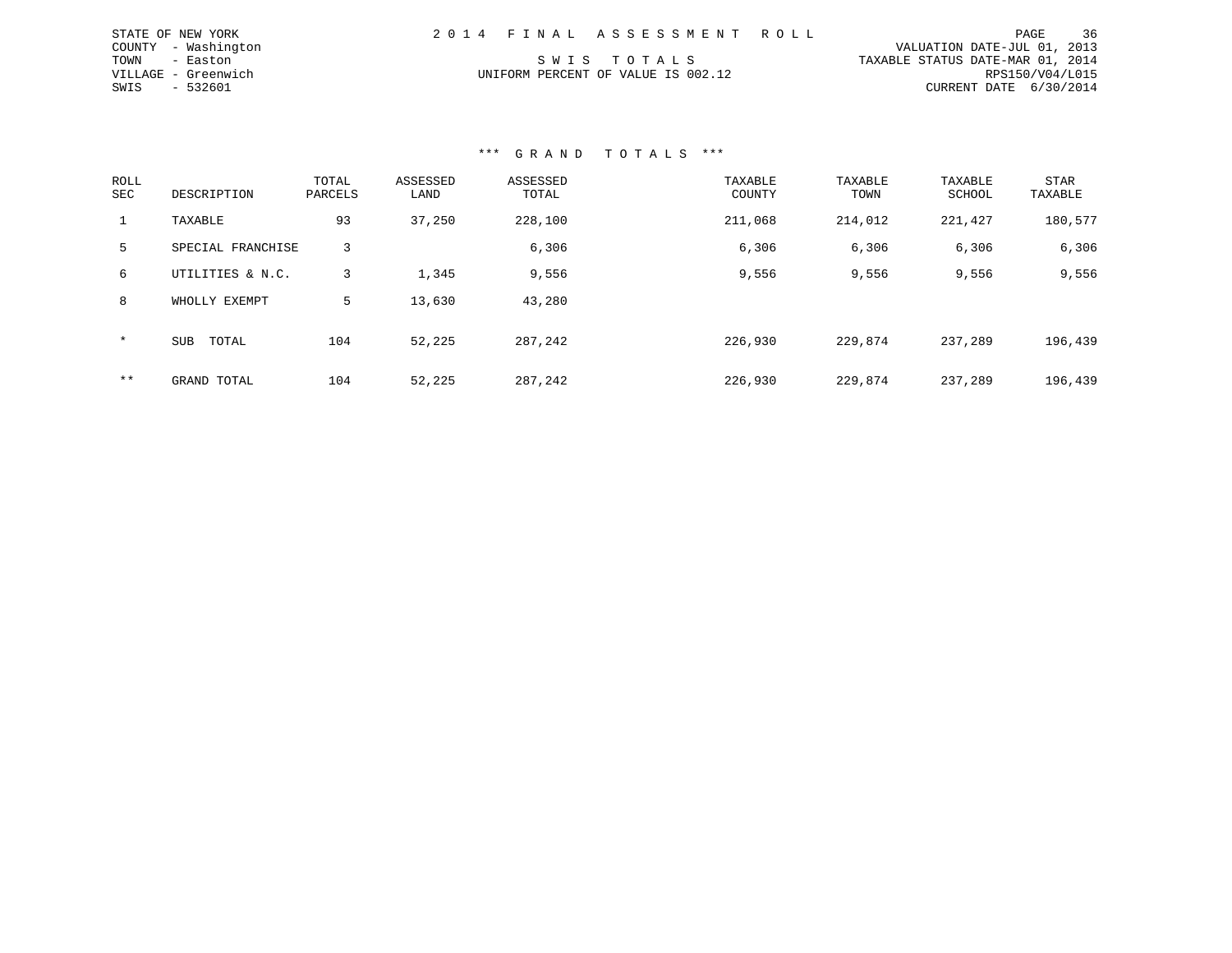### STATE OF NEW YORK 2 0 1 4 F I N A L A S S E S S M E N T R O L L PAGE 37 COUNTY - Washington T A X A B L E SECTION OF THE ROLL - 1 VALUATION DATE-JUL 01, 2013 TOWN - Easton OWNERS NAME SEQUENCE TAXABLE STATUS DATE-MAR 01, 2014 SWIS - 532689 UNIFORM PERCENT OF VALUE IS 002.12

| TAX MAP PARCEL NUMBER                                                                                                     | PROPERTY LOCATION & CLASS ASSESSMENT EXEMPTION CODE----------------COUNTY-------TOWN------SCHOOL |                   |          |                                                                  |                |                                         |       |             |
|---------------------------------------------------------------------------------------------------------------------------|--------------------------------------------------------------------------------------------------|-------------------|----------|------------------------------------------------------------------|----------------|-----------------------------------------|-------|-------------|
| CURRENT OWNERS NAME                                                                                                       | SCHOOL DISTRICT                                                                                  | LAND              |          | TAX DESCRIPTION TAXABLE VALUE                                    |                |                                         |       |             |
| CURRENT OWNERS ADDRESS                                                                                                    | PARCEL SIZE/GRID COORD                                                                           | TOTAL             |          | SPECIAL DISTRICTS                                                |                |                                         |       | ACCOUNT NO. |
|                                                                                                                           |                                                                                                  |                   |          |                                                                  |                |                                         |       |             |
|                                                                                                                           | 11043 State Route 40                                                                             |                   |          |                                                                  |                |                                         |       | 845J100799  |
| $286. - 1 - 25.1$                                                                                                         | 117 Horse farm                                                                                   |                   | AG BUILD | 41700                                                            | $\overline{0}$ | 110                                     | 110   | 110         |
| 11073 State Route 40 LLC                                                                                                  | 533401<br>Greenwich                                                                              | 2,400 AG BUILD    |          | 41700                                                            | $\mathbf 0$    | 6,430                                   | 6,430 | 6,430       |
|                                                                                                                           |                                                                                                  | 25,800 AG BUILD   |          | 41700                                                            | $\mathbf{0}$   | 5,925                                   | 5,925 | 5,925       |
|                                                                                                                           |                                                                                                  |                   | AG BUILD | 41700                                                            | $\mathbf 0$    | 295                                     | 295   | 295         |
|                                                                                                                           |                                                                                                  |                   | AG BUILD | 41700                                                            | $\mathbf 0$    | $\frac{1}{295}$                         | 295   | 295         |
|                                                                                                                           | EAST-0738561 NRTH-1499411 AG BUILD                                                               |                   |          | 41700                                                            | $\Omega$       | 295<br>295<br>295                       | 295   | 295         |
| PRIOR OWNER ON 3/01/2014                                                                                                  | DEED BOOK 2520 PG-22                                                                             |                   | AG BUILD | 41700                                                            | $\Omega$       |                                         | 295   | 295         |
| 11073 State Route 40 LLC FULL MARKET VALUE                                                                                |                                                                                                  | 1216,981 AG BUILD |          | 41700                                                            | $\mathbf{0}$   | 295                                     | 295   | 295         |
|                                                                                                                           |                                                                                                  |                   | AG BUILD | 41700                                                            | $\Omega$       | 250                                     | 250   | 250         |
| MAY BE SUBJECT TO PAYMENT                                                                                                 |                                                                                                  |                   | AG BUILD | 41700                                                            | $\mathbf 0$    | 250<br>250                              | 250   | 250         |
| UNDER RPTL483 UNTIL 2018                                                                                                  |                                                                                                  |                   | AG BUILD | 41700                                                            | $\Omega$       |                                         | 250   | 250         |
|                                                                                                                           |                                                                                                  |                   | AG BUILD | 41700                                                            | $\mathbf 0$    | $\begin{array}{c} 80 \\ 80 \end{array}$ | 80    | 80          |
|                                                                                                                           |                                                                                                  |                   | AG BUILD | 41700                                                            | $\mathbf 0$    |                                         | 80    | 80          |
|                                                                                                                           |                                                                                                  |                   | AG BUILD | 41700                                                            | $\Omega$       | 80 80                                   |       | 80          |
|                                                                                                                           |                                                                                                  |                   | AG BUILD | 41700                                                            | $\overline{0}$ | $\frac{80}{20}$                         | 80    | 80          |
|                                                                                                                           |                                                                                                  |                   | AG BUILD | 41700                                                            | $\overline{0}$ | 80                                      | 80    | 80          |
|                                                                                                                           |                                                                                                  |                   | AG BUILD | 41700                                                            | $\Omega$       | 110                                     | 110   | 110         |
|                                                                                                                           |                                                                                                  |                   |          | COUNTY TAXABLE VALUE                                             |                |                                         |       |             |
|                                                                                                                           |                                                                                                  |                   | TOWN     | TAXABLE VALUE                                                    |                | $10, 0.$<br>$10, 600$<br>$10, 600$      |       |             |
|                                                                                                                           |                                                                                                  |                   |          | SCHOOL TAXABLE VALUE                                             |                | 10,600                                  |       |             |
|                                                                                                                           |                                                                                                  |                   |          | CA003 Cons agri dst 3 25,800 TO<br>FD261 Easton fire 25,800 TO M |                |                                         |       |             |
|                                                                                                                           |                                                                                                  |                   |          |                                                                  |                |                                         |       |             |
|                                                                                                                           |                                                                                                  |                   |          |                                                                  |                |                                         |       |             |
|                                                                                                                           | State Route 40                                                                                   |                   |          |                                                                  |                |                                         |       |             |
| $286. - 1 - 25.3$                                                                                                         | 300 Vacant Land                                                                                  |                   |          | COUNTY TAXABLE VALUE                                             |                | 1,000                                   |       |             |
| 11073 State Route 40 LLC Greenwich 533401<br>W.J. Donvan ACRES 4.80<br>4403 West Tradewinds Ave EAST-0740169 NRTH-1500132 |                                                                                                  | 1,000 TOWN        |          | TAXABLE VALUE                                                    |                | $1,000$<br>$1,000$                      |       |             |
|                                                                                                                           |                                                                                                  |                   |          | 1,000 SCHOOL TAXABLE VALUE                                       |                |                                         |       |             |
|                                                                                                                           |                                                                                                  |                   |          | CA003 Cons agri dst 3 1,000 TO                                   |                |                                         |       |             |
| Fort Lauderdale, FL 33308                                                                                                 | DEED BOOK 2520 PG-22                                                                             |                   |          | FD261 Easton fire                                                |                | 1,000 TO M                              |       |             |
|                                                                                                                           | FULL MARKET VALUE                                                                                | 47,170            |          |                                                                  |                |                                         |       |             |
|                                                                                                                           |                                                                                                  |                   |          |                                                                  |                |                                         |       |             |
|                                                                                                                           | 45 Marcellus Ln                                                                                  |                   |          |                                                                  |                |                                         |       | 845J100228  |
| $285. - 1 - 34$                                                                                                           | 260 Seasonal res - WTRFNT                                                                        |                   |          | COUNTY TAXABLE VALUE                                             |                | 2,000                                   |       |             |
| Abbey Robert G                                                                                                            | Stillwater Cent 415201                                                                           | 600               | TOWN     | TAXABLE VALUE                                                    |                | 2,000                                   |       |             |
| Abbey Ann P                                                                                                               | H+wl                                                                                             | 2,000             |          | SCHOOL TAXABLE VALUE 2,000<br>CA003 Cons agri dst 3 2,000 TO     |                |                                         |       |             |
| 8506 Ashbury Dr                                                                                                           | 860/346                                                                                          |                   |          |                                                                  |                |                                         |       |             |
| Hudson, FL 34667                                                                                                          | FRNT 100.00 DPTH 170.00                                                                          |                   |          | FD261 Easton fire 2,000 TO M                                     |                |                                         |       |             |
|                                                                                                                           | EAST-0725810 NRTH-1502546                                                                        |                   |          |                                                                  |                |                                         |       |             |
|                                                                                                                           | DEED BOOK 2623 PG-43                                                                             |                   |          |                                                                  |                |                                         |       |             |
|                                                                                                                           | FULL MARKET VALUE                                                                                | 94,340            |          |                                                                  |                |                                         |       |             |
|                                                                                                                           |                                                                                                  |                   |          |                                                                  |                |                                         |       |             |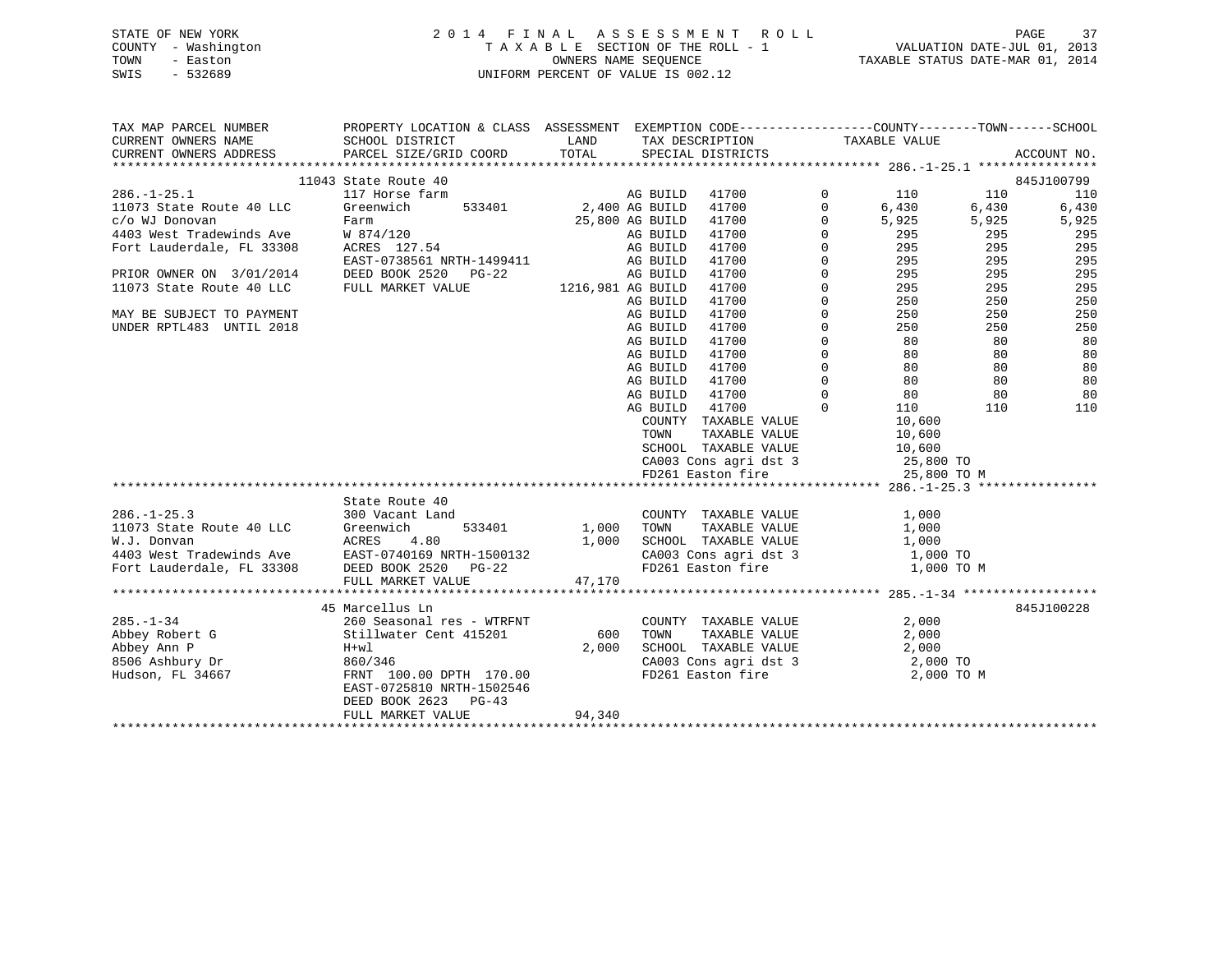### STATE OF NEW YORK 2 0 1 4 F I N A L A S S E S S M E N T R O L L PAGE 38 COUNTY - Washington T A X A B L E SECTION OF THE ROLL - 1 VALUATION DATE-JUL 01, 2013 TOWN - Easton OWNERS NAME SEQUENCE TAXABLE STATUS DATE-MAR 01, 2014 SWIS - 532689 UNIFORM PERCENT OF VALUE IS 002.12

TAX MAP PARCEL NUMBER PROPERTY LOCATION & CLASS ASSESSMENT EXEMPTION CODE------------------COUNTY--------TOWN------SCHOOL CURRENT OWNERS NAME SCHOOL DISTRICT THE LAND TAX DESCRIPTION TAXABLE VALUE CURRENT OWNERS ADDRESS PARCEL SIZE/GRID COORD TOTAL SPECIAL DISTRICTS ACCOUNT NO. \*\*\*\*\*\*\*\*\*\*\*\*\*\*\*\*\*\*\*\*\*\*\*\*\*\*\*\*\*\*\*\*\*\*\*\*\*\*\*\*\*\*\*\*\*\*\*\*\*\*\*\*\*\*\*\*\*\*\*\*\*\*\*\*\*\*\*\*\*\*\*\*\*\*\*\*\*\*\*\*\*\*\*\*\*\*\*\*\*\*\*\*\*\*\*\*\*\*\*\*\*\*\* 259.-1-39 \*\*\*\*\*\*\*\*\*\*\*\*\*\*\*\*\*\* 88 St Canvinette Way 845J100423 259.-1-39 210 1 Family Res COUNTY TAXABLE VALUE 2,000 Abrams Rudolph G Greenwich 533401 400 TOWN TAXABLE VALUE 2,000 47 Tyrell Rd House & Lot 2,000 SCHOOL TAXABLE VALUE 2,000 Pleasant Valley, NY 12569 FRNT 100.00 DPTH 130.00 CA003 Cons agri dst 3 2,000 TO EAST-0734239 NRTH-1522338 FD261 Easton fire 2,000 TO M DEED BOOK 944 PG-1FULL MARKET VALUE 94,340 \*\*\*\*\*\*\*\*\*\*\*\*\*\*\*\*\*\*\*\*\*\*\*\*\*\*\*\*\*\*\*\*\*\*\*\*\*\*\*\*\*\*\*\*\*\*\*\*\*\*\*\*\*\*\*\*\*\*\*\*\*\*\*\*\*\*\*\*\*\*\*\*\*\*\*\*\*\*\*\*\*\*\*\*\*\*\*\*\*\*\*\*\*\*\*\*\*\*\*\*\*\*\* 261.-1-11 \*\*\*\*\*\*\*\*\*\*\*\*\*\*\*\*\*\*County Route 74 845J100855 261.-1-11 323 Vacant rural COUNTY TAXABLE VALUE 300Adams David G Greenwich 533401 300 TOWN TAXABLE VALUE 300 1093 Vly Summit Rd Farm 300 SCHOOL TAXABLE VALUE 300 Greenwich, NY 12834 ACRES 20.00 FD261 Easton fire 300 TO M EAST-0764226 NRTH-1527231 DEED BOOK 875 PG-142FULL MARKET VALUE 14,151 \*\*\*\*\*\*\*\*\*\*\*\*\*\*\*\*\*\*\*\*\*\*\*\*\*\*\*\*\*\*\*\*\*\*\*\*\*\*\*\*\*\*\*\*\*\*\*\*\*\*\*\*\*\*\*\*\*\*\*\*\*\*\*\*\*\*\*\*\*\*\*\*\*\*\*\*\*\*\*\*\*\*\*\*\*\*\*\*\*\*\*\*\*\*\*\*\*\*\*\*\*\*\* 261.-1-16 \*\*\*\*\*\*\*\*\*\*\*\*\*\*\*\*\*\*845J100093 Birch Rd 845J100093261.-1-16 321 Abandoned ag COUNTY TAXABLE VALUE 900 Adams David G Cambridge 535010 900 TOWN TAXABLE VALUE 900 1093 Vly Summit Rd Vacant Land 900 SCHOOL TAXABLE VALUE 900 Greenwich, NY 12834 ACRES 46.90 FD261 Easton fire 900 TO M EAST-0764762 NRTH-1526641 DEED BOOK 876 PG-235FULL MARKET VALUE 42.453 \*\*\*\*\*\*\*\*\*\*\*\*\*\*\*\*\*\*\*\*\*\*\*\*\*\*\*\*\*\*\*\*\*\*\*\*\*\*\*\*\*\*\*\*\*\*\*\*\*\*\*\*\*\*\*\*\*\*\*\*\*\*\*\*\*\*\*\*\*\*\*\*\*\*\*\*\*\*\*\*\*\*\*\*\*\*\*\*\*\*\*\*\*\*\*\*\*\*\*\*\*\*\* 277.-1-14 \*\*\*\*\*\*\*\*\*\*\*\*\*\*\*\*\*\* Mcgowan Rd 845J100703 277.-1-14 120 Field crops COUNTY TAXABLE VALUE 2,000 Albany Ranch LLC Greenwich 533401 2,000 TOWN TAXABLE VALUE 2,000 John Sentiwany Farm 2,000 SCHOOL TAXABLE VALUE 2,000 Cerberus Capital Management ACRES 92.83 CA003 Cons agri dst 3 2,000 TO 299 Park Ave EAST-0737849 NRTH-1509104 FD261 Easton fire 2,000 TO M New York, NY 10171 DEED BOOK 2624 PG-126 FULL MARKET VALUE 94,340 \*\*\*\*\*\*\*\*\*\*\*\*\*\*\*\*\*\*\*\*\*\*\*\*\*\*\*\*\*\*\*\*\*\*\*\*\*\*\*\*\*\*\*\*\*\*\*\*\*\*\*\*\*\*\*\*\*\*\*\*\*\*\*\*\*\*\*\*\*\*\*\*\*\*\*\*\*\*\*\*\*\*\*\*\*\*\*\*\*\*\*\*\*\*\*\*\*\*\*\*\*\*\* 277.-1-15.1 \*\*\*\*\*\*\*\*\*\*\*\*\*\*\*\* 331 Mcgowan Rd 845J101283 277.-1-15.1 241 Rural res&ag COUNTY TAXABLE VALUE 7,800 Albany Ranch LLC Greenwich 533401 4,050 TOWN TAXABLE VALUE 7,800 c/o Cereberus Partners LP Farm 7,800 SCHOOL TAXABLE VALUE 7,800 Attn: John Sentiwany ACRES 184.40 CA003 Cons agri dst 3 7,800 TO 299 Park Ave EAST-0736728 NRTH-1510952 FD261 Easton fire 7,800 TO M 299 Park Ave EAST-0736728 NKTH-1510952<br>New York, NY 10171 DEED BOOK 2036 PG-249 FULL MARKET VALUE 367,925 \*\*\*\*\*\*\*\*\*\*\*\*\*\*\*\*\*\*\*\*\*\*\*\*\*\*\*\*\*\*\*\*\*\*\*\*\*\*\*\*\*\*\*\*\*\*\*\*\*\*\*\*\*\*\*\*\*\*\*\*\*\*\*\*\*\*\*\*\*\*\*\*\*\*\*\*\*\*\*\*\*\*\*\*\*\*\*\*\*\*\*\*\*\*\*\*\*\*\*\*\*\*\*\*\*\*\*\*\*\*\*\*\*\*\*\*\*\*\*\*\*\*\*\*\*\*\*\*\*\*\*\*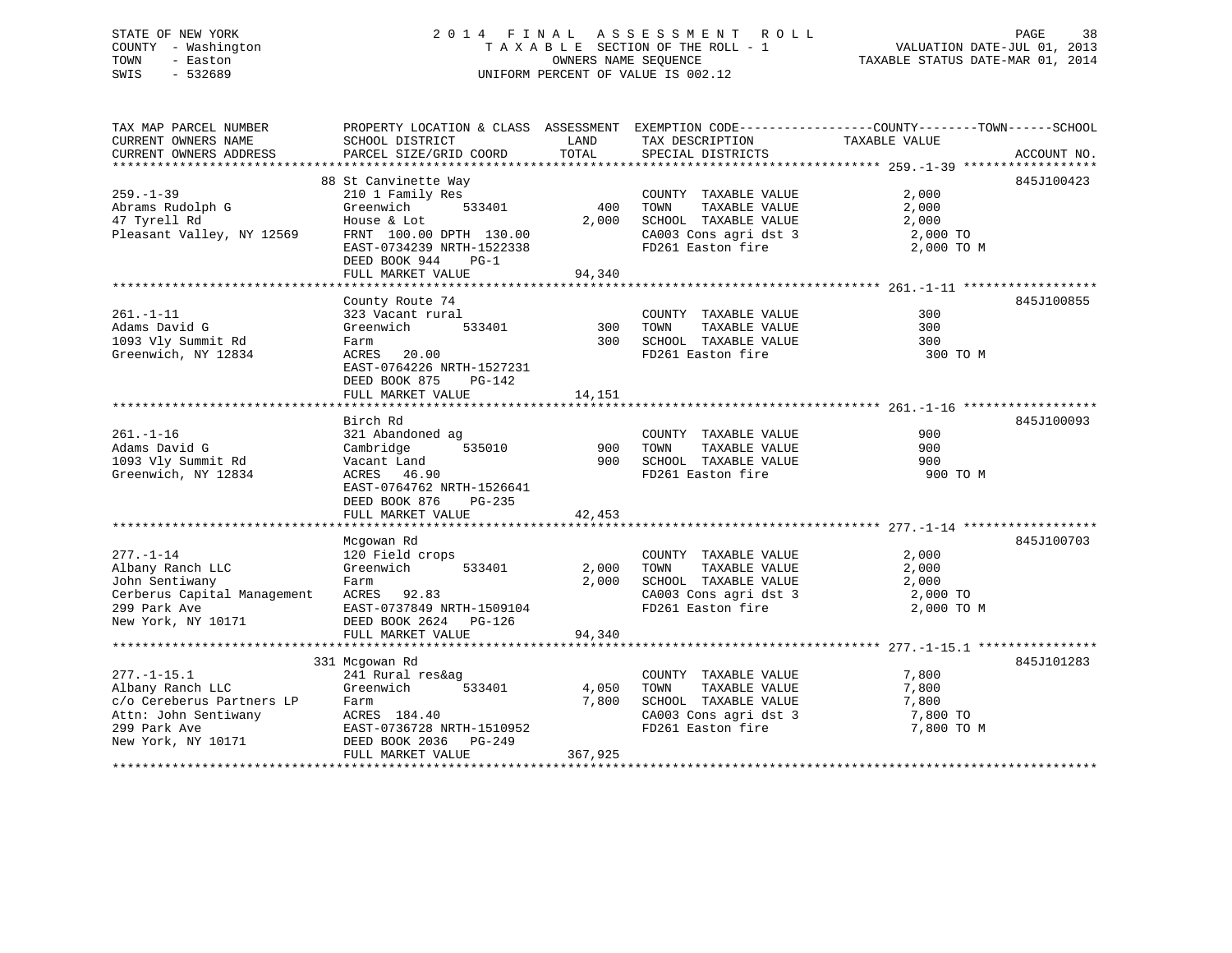### STATE OF NEW YORK 2 0 1 4 F I N A L A S S E S S M E N T R O L L PAGE 39 COUNTY - Washington T A X A B L E SECTION OF THE ROLL - 1 VALUATION DATE-JUL 01, 2013 TOWN - Easton **CONNERS NAME SEQUENCE** TAXABLE STATUS DATE-MAR 01, 2014 SWIS - 532689 UNIFORM PERCENT OF VALUE IS 002.12

| TAX MAP PARCEL NUMBER<br>CURRENT OWNERS NAME<br>CURRENT OWNERS ADDRESS                                                                  | SCHOOL DISTRICT<br>PARCEL SIZE/GRID COORD                                                                                                                       | LAND<br>TOTAL            | TAX DESCRIPTION<br>SPECIAL DISTRICTS                                                                                                                               | PROPERTY LOCATION & CLASS ASSESSMENT EXEMPTION CODE---------------COUNTY-------TOWN-----SCHOOL<br>TAXABLE VALUE | ACCOUNT NO.       |
|-----------------------------------------------------------------------------------------------------------------------------------------|-----------------------------------------------------------------------------------------------------------------------------------------------------------------|--------------------------|--------------------------------------------------------------------------------------------------------------------------------------------------------------------|-----------------------------------------------------------------------------------------------------------------|-------------------|
|                                                                                                                                         |                                                                                                                                                                 |                          |                                                                                                                                                                    |                                                                                                                 |                   |
| $286. - 1 - 3$<br>Albany Ranch LLC<br>John Sentiwany                                                                                    | 311 County Route 54<br>117 Horse farm<br>533401<br>Greenwich<br>Farm Land<br>FULL MARKET VALUE                                                                  | 1,980<br>1,980<br>93,396 | COUNTY TAXABLE VALUE<br>TOWN<br>TAXABLE VALUE<br>SCHOOL TAXABLE VALUE<br>CA003 Cons agri dst 3<br>FD261 Easton fire                                                | 1,980<br>1,980<br>1,980<br>1,980 TO<br>1,980 TO M                                                               | 845J100156        |
|                                                                                                                                         |                                                                                                                                                                 |                          |                                                                                                                                                                    |                                                                                                                 |                   |
| $286. - 1 - 5.1$<br>Albany Ranch LLC<br>John Sentiwany<br>Cerberus Capital Management ACRES 89.60<br>299 Park Ave<br>New York, NY 10171 | County Route 54<br>105 Vac farmland<br>533401<br>Greenwich<br>Ag Land<br>EAST-0737250 NRTH-1504195<br>DEED BOOK 2036 PG-249<br>FULL MARKET VALUE                | 1,950<br>1,950<br>91,981 | COUNTY TAXABLE VALUE<br>TOWN<br>TAXABLE VALUE<br>SCHOOL TAXABLE VALUE<br>CA003 Cons agri dst 3<br>FD261 Easton fire                                                | 1,950<br>1,950<br>1,950<br>1,950 TO<br>1,950 TO M                                                               | 845J100880        |
|                                                                                                                                         |                                                                                                                                                                 |                          |                                                                                                                                                                    |                                                                                                                 |                   |
| $286. - 1 - 31$<br>Albany Ranch LLC<br>New York, NY 10171                                                                               | County Route 54/N Off<br>310 Res Vac<br>Greenwich<br>533401<br>FULL MARKET VALUE                                                                                | 600<br>600<br>28,302     | COUNTY TAXABLE VALUE<br>TOWN<br>TAXABLE VALUE<br>SCHOOL TAXABLE VALUE<br>$CA003$ Cons agri dst 3<br>FD261 Easton fire                                              | 600<br>600<br>600<br>600 TO<br>600 TO M                                                                         |                   |
|                                                                                                                                         |                                                                                                                                                                 |                          |                                                                                                                                                                    |                                                                                                                 |                   |
| $253. - 1 - 20$<br>Alessi Thomas N<br>Alessi Suzanne F<br>85 Waters Rd<br>Greenwich, NY 12834                                           | 85 Waters Rd<br>210 1 Family Res<br>Greenwich<br>533401<br>Wl/res<br>6.87<br>ACRES<br>EAST-0762438 NRTH-1532945<br>PG-346<br>DEED BOOK 711<br>FULL MARKET VALUE | 4,000<br>188,679         | STAR B<br>41854<br>500 COUNTY TAXABLE VALUE<br>TAXABLE VALUE<br>TOWN<br>SCHOOL TAXABLE VALUE<br>SCHOOL TAXABLE VALUE<br>CA003 Cons agri dst 3<br>FD261 Easton fire | $\mathbf 0$<br>$\overline{0}$<br>$\Omega$<br>4,000<br>4,000<br>3,360<br>4,000 TO<br>4,000 TO M                  | 845J100477<br>640 |
|                                                                                                                                         |                                                                                                                                                                 |                          |                                                                                                                                                                    |                                                                                                                 |                   |
| $285. - 1 - 3$<br>Alexander Elaine M<br>Alexander Jeffrey P<br>2689 South Hillis Pl<br>Meridian, ID 83642                               | County Route 54/N Off<br>105 Vac farmland<br>Stillwater Cent 415201<br>Land<br>ACRES 107.64<br>EAST-0732380 NRTH-1505454<br>DEED BOOK 2869<br>PG-85             | 2,100<br>2,100           | AG DIST<br>41720<br>COUNTY TAXABLE VALUE<br>TOWN<br>TAXABLE VALUE<br>SCHOOL TAXABLE VALUE<br>CA003 Cons agri dst 3<br>229 EX                                       | $\Omega$<br>229<br>229<br>1,871<br>1,871<br>1,871<br>1,871 TO                                                   | 845J100860<br>229 |
| MAY BE SUBJECT TO PAYMENT<br>UNDER AGDIST LAW TIL 2018                                                                                  | FULL MARKET VALUE                                                                                                                                               |                          | 99,057 FD261 Easton fire                                                                                                                                           | 2,100 TO M                                                                                                      |                   |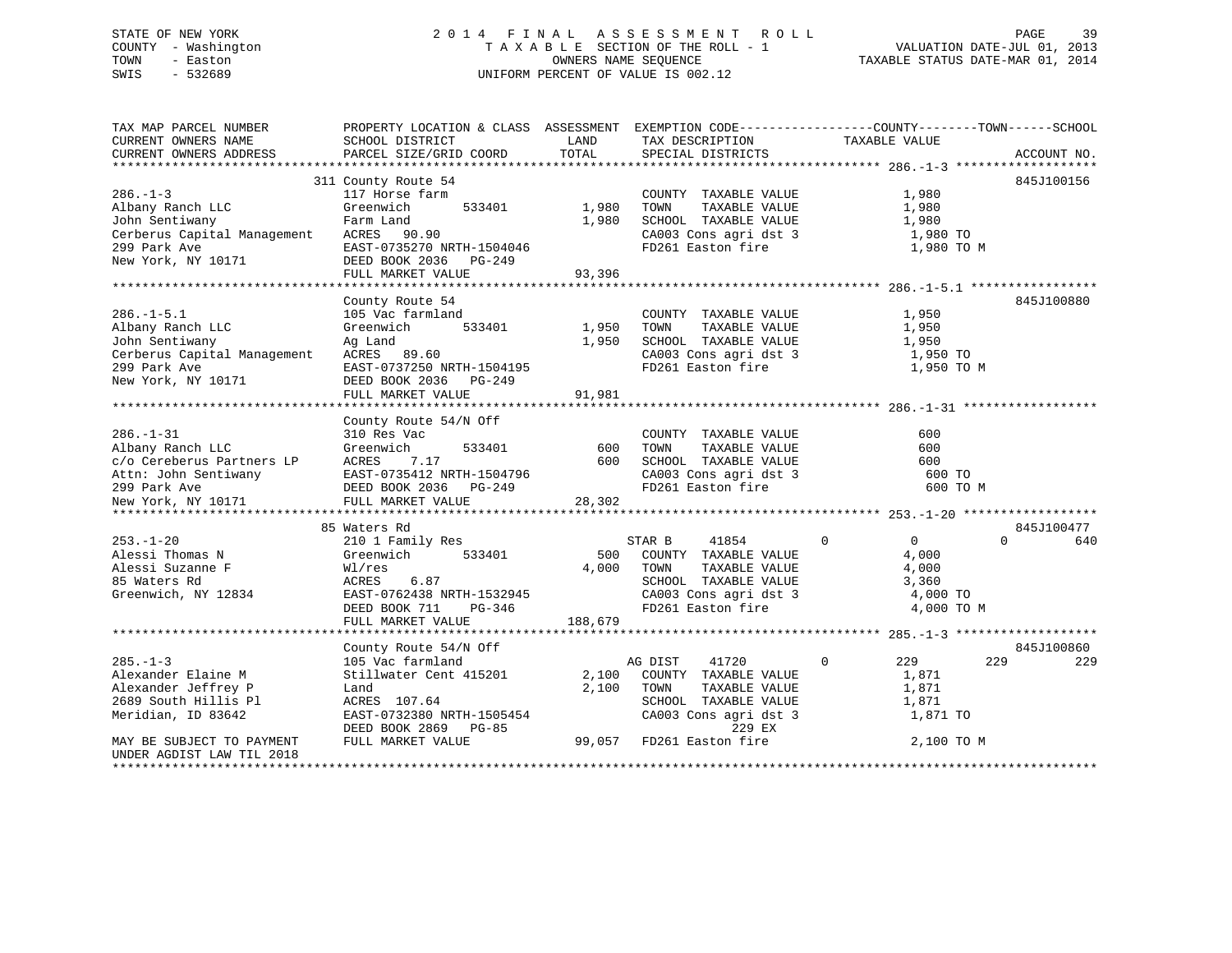| TOWN<br>SWIS | STATE OF NEW YORK<br>COUNTY - Washington<br>- Easton<br>- 532689 | 2014 FINAL ASSESSMENT ROLL<br>TAXABLE SECTION OF THE ROLL - 1<br>OWNERS NAME SEOUENCE<br>UNIFORM PERCENT OF VALUE IS 002.12 | TAXABLE STATUS DATE-MAR 01, 2014 | PAGE<br>VALUATION DATE-JUL 01, 2013 | 40 |
|--------------|------------------------------------------------------------------|-----------------------------------------------------------------------------------------------------------------------------|----------------------------------|-------------------------------------|----|
|              | TAX MAP PARCEL NIIMBER                                           | PROPERTY LOCATION & CLASS ASSESSMENT EXEMPTION CODE----------------COUNTY-------TOWN------SCHOOL                            |                                  |                                     |    |

| TAX MAP PARCEL NUMBER                                                                    | PROPERTY LOCATION & CLASS ASSESSMENT EXEMPTION CODE----------------COUNTY-------TOWN------SCHOOL |         |                                            |                                                          |                 |
|------------------------------------------------------------------------------------------|--------------------------------------------------------------------------------------------------|---------|--------------------------------------------|----------------------------------------------------------|-----------------|
| CURRENT OWNERS NAME                                                                      | SCHOOL DISTRICT                                                                                  | LAND    | TAX DESCRIPTION                            | TAXABLE VALUE                                            |                 |
| CURRENT OWNERS ADDRESS                                                                   | PARCEL SIZE/GRID COORD                                                                           | TOTAL   | SPECIAL DISTRICTS                          |                                                          | ACCOUNT NO.     |
|                                                                                          |                                                                                                  |         |                                            |                                                          |                 |
|                                                                                          | 4769 County Route 74                                                                             |         |                                            |                                                          | 845J101206      |
| $245. - 1 - 6.4$                                                                         | 210 1 Family Res                                                                                 |         | STAR B<br>41854                            | $\Omega$<br>$\Omega$                                     | $\Omega$<br>640 |
|                                                                                          | 533401<br>Greenwich                                                                              | 500     | COUNTY TAXABLE VALUE                       | 3,600                                                    |                 |
| $\begin{array}{ll}\n & -\cos y & A \\ \text{Allen Amanda A} \\  & 4769 & 0\n\end{array}$ |                                                                                                  |         |                                            |                                                          |                 |
|                                                                                          | lot & pool                                                                                       | 3,600   | TOWN<br>TAXABLE VALUE                      | 3,600                                                    |                 |
| 4769 County Route 74                                                                     | CO 245/15                                                                                        |         | SCHOOL TAXABLE VALUE                       | 2,960                                                    |                 |
| Greenwich, NY 12834                                                                      | 1.06<br>ACRES                                                                                    |         | FD261 Easton fire                          | 3,600 TO M                                               |                 |
|                                                                                          | EAST-0759908 NRTH-1547072                                                                        |         |                                            |                                                          |                 |
|                                                                                          | DEED BOOK 1714 PG-257                                                                            |         |                                            |                                                          |                 |
|                                                                                          | FULL MARKET VALUE                                                                                | 169,811 |                                            |                                                          |                 |
|                                                                                          |                                                                                                  |         |                                            |                                                          |                 |
|                                                                                          | 11851 State Route 40                                                                             |         |                                            |                                                          | 845J100097      |
|                                                                                          | 283 Res w/Comuse                                                                                 |         | 41854 0                                    | $\overline{0}$                                           | $\Omega$        |
| $268. - 1 - 8.2$                                                                         |                                                                                                  |         | STAR B                                     |                                                          | 640             |
| Allen Eric D                                                                             | Greenwich                                                                                        |         | 533401 1,200 COUNTY TAXABLE VALUE          | 15,200                                                   |                 |
| Allen Leslie H                                                                           | Residence & Machine Sales 15,200 TOWN                                                            |         | TAXABLE VALUE                              | 15,200                                                   |                 |
| 11851 St Rt 40                                                                           | ACRES 16.21                                                                                      |         | SCHOOL TAXABLE VALUE                       | 14,560                                                   |                 |
| Schaghticoke, NY 12154                                                                   | EAST-0745526 NRTH-1517916                                                                        |         | CA003 Cons agri dst 3                      | 15,200 TO                                                |                 |
|                                                                                          | DEED BOOK 486<br>PG-890                                                                          |         | FD261 Easton fire                          | 15,200 TO M                                              |                 |
|                                                                                          | FULL MARKET VALUE                                                                                | 716,981 |                                            |                                                          |                 |
|                                                                                          |                                                                                                  |         |                                            |                                                          |                 |
|                                                                                          |                                                                                                  |         |                                            |                                                          | 845J100839      |
|                                                                                          | 541 County Route 113                                                                             |         |                                            |                                                          |                 |
| $285. - 1 - 23$                                                                          | 210 1 Family Res - WTRFNT                                                                        |         | STAR B<br>41854                            | $\overline{0}$<br>$\mathbf 0$                            | $\Omega$<br>640 |
| Allen Ethan                                                                              | Stillwater Cent 415201                                                                           | 400     | COUNTY TAXABLE VALUE                       | 3,200                                                    |                 |
| 541 County Route 113                                                                     | H&l                                                                                              | 3,200   | TOWN<br>TAXABLE VALUE                      | 3,200                                                    |                 |
| Schaghticoke, NY 12154                                                                   | 238/553-443/441                                                                                  |         | SCHOOL TAXABLE VALUE                       | 2,560                                                    |                 |
|                                                                                          | ACRES<br>1.20                                                                                    |         |                                            | 3,200 TO                                                 |                 |
|                                                                                          | EAST-0724970 NRTH-1498460                                                                        |         | CA003 Cons agri dst 3<br>FD261 Easton fire | 3,200 TO M                                               |                 |
|                                                                                          | DEED BOOK 3209 PG-201                                                                            |         |                                            |                                                          |                 |
|                                                                                          |                                                                                                  |         |                                            |                                                          |                 |
|                                                                                          | FULL MARKET VALUE                                                                                | 150,943 |                                            |                                                          |                 |
|                                                                                          |                                                                                                  |         |                                            |                                                          |                 |
|                                                                                          | 443 Herrington Hill Rd                                                                           |         |                                            |                                                          | 845J100482      |
| $253. - 1 - 29$                                                                          | 240 Rural res                                                                                    |         | COUNTY TAXABLE VALUE                       | 7,500                                                    |                 |
| Allen Lawrence R                                                                         | Greenwich 533401                                                                                 | 4,000   | TAXABLE VALUE<br>TOWN                      | 7,500                                                    |                 |
| 443 Herrington Hill Rd                                                                   | Farm                                                                                             | 7,500   | SCHOOL TAXABLE VALUE                       | 7,500                                                    |                 |
| Greenwich, NY 12834                                                                      | ACRES 230.83                                                                                     |         | CA003 Cons agri dst 3                      | 7,500 TO                                                 |                 |
|                                                                                          | EAST-0759773 NRTH-1530423                                                                        |         | FD261 Easton fire                          | 7,500 TO M                                               |                 |
|                                                                                          | DEED BOOK 2764 PG-137                                                                            |         |                                            |                                                          |                 |
|                                                                                          | FULL MARKET VALUE                                                                                | 353,774 |                                            |                                                          |                 |
|                                                                                          |                                                                                                  |         |                                            |                                                          |                 |
|                                                                                          |                                                                                                  |         |                                            |                                                          |                 |
|                                                                                          | Wells Rd/w Off                                                                                   |         |                                            |                                                          | 845J101044      |
| $259. - 1 - 24$                                                                          | 323 Vacant rural                                                                                 |         | COUNTY TAXABLE VALUE                       | 400                                                      |                 |
| Allen Norman                                                                             | Greenwich<br>533401                                                                              | 400     | TAXABLE VALUE<br>TOWN                      | 400                                                      |                 |
| Allen Gertrude                                                                           | W L                                                                                              | 400     | SCHOOL TAXABLE VALUE                       | 400                                                      |                 |
| 142 Wrights Rd                                                                           | ACRES 22.80                                                                                      |         |                                            | SCHOOL TAXABLE VALUE 400<br>CA003 Cons agri dst 3 400 TO |                 |
| Schaghticoke, NY 12154                                                                   | EAST-0741358 NRTH-1522035                                                                        |         | FD261 Easton fire                          | 400 TO M                                                 |                 |
|                                                                                          | DEED BOOK 405<br>PG-1081                                                                         |         |                                            |                                                          |                 |
|                                                                                          |                                                                                                  |         |                                            |                                                          |                 |
|                                                                                          | FULL MARKET VALUE                                                                                | 18,868  |                                            |                                                          |                 |
|                                                                                          |                                                                                                  |         |                                            |                                                          |                 |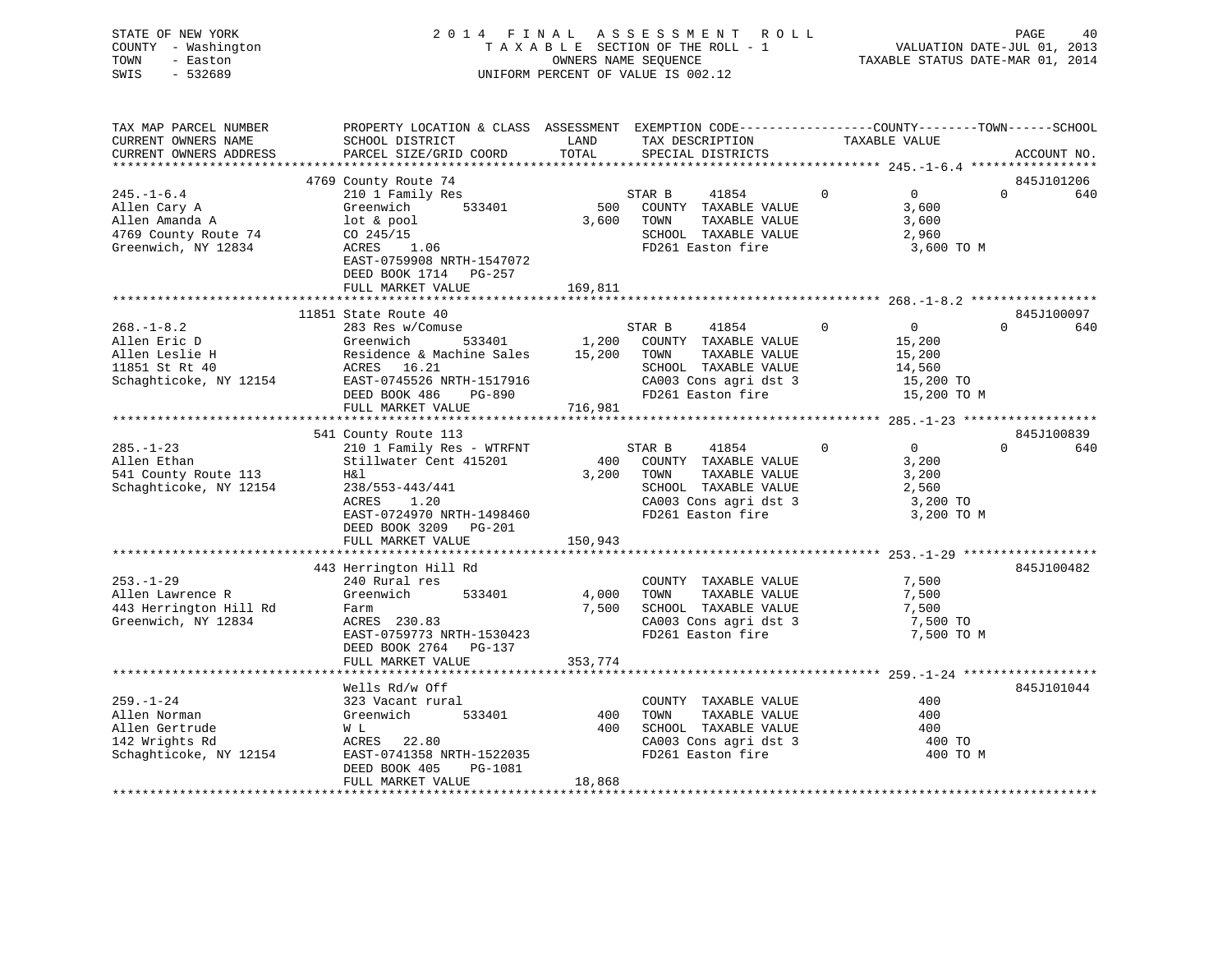### STATE OF NEW YORK 2 0 1 4 F I N A L A S S E S S M E N T R O L L PAGE 41 COUNTY - Washington T A X A B L E SECTION OF THE ROLL - 1 VALUATION DATE-JUL 01, 2013 TOWN - Easton **CONNERS NAME SEQUENCE** TAXABLE STATUS DATE-MAR 01, 2014 SWIS - 532689 UNIFORM PERCENT OF VALUE IS 002.12

| TAX MAP PARCEL NUMBER<br>CURRENT OWNERS NAME<br>CURRENT OWNERS ADDRESS                                         | PROPERTY LOCATION & CLASS ASSESSMENT EXEMPTION CODE----------------COUNTY-------TOWN------SCHOOL<br>SCHOOL DISTRICT<br>PARCEL SIZE/GRID COORD                                                                                                                                            | LAND<br>TOTAL            | TAX DESCRIPTION<br>SPECIAL DISTRICTS                                                                                                                                                                  |                                     | TAXABLE VALUE                                                        |                                  | ACCOUNT NO.                       |
|----------------------------------------------------------------------------------------------------------------|------------------------------------------------------------------------------------------------------------------------------------------------------------------------------------------------------------------------------------------------------------------------------------------|--------------------------|-------------------------------------------------------------------------------------------------------------------------------------------------------------------------------------------------------|-------------------------------------|----------------------------------------------------------------------|----------------------------------|-----------------------------------|
|                                                                                                                |                                                                                                                                                                                                                                                                                          |                          |                                                                                                                                                                                                       |                                     |                                                                      |                                  |                                   |
|                                                                                                                | 142 Allens Ln                                                                                                                                                                                                                                                                            |                          |                                                                                                                                                                                                       |                                     |                                                                      |                                  | 845J101032                        |
| $268. - 1 - 8.3$<br>Allen Norman W<br>e and and<br>Allen Gertrude D<br>142 Allens Ln<br>Schaghticoke, NY 12154 | 105 Vac farmland<br>Greenwich<br>533401<br>Vl<br>ACRES 87.50<br>EAST-0741329 NRTH-1514050<br>DEED BOOK 425<br>PG-773                                                                                                                                                                     | 1,500<br>1,500           | AG DIST<br>41720<br>COUNTY TAXABLE VALUE<br>TAXABLE VALUE<br>TOWN<br>SCHOOL TAXABLE VALUE<br>CA003 Cons agri dst 3<br>530 EX                                                                          | $\mathbf{0}$                        | 530<br>970<br>970<br>970<br>970 TO                                   | 530                              | 530                               |
| MAY BE SUBJECT TO PAYMENT<br>UNDER AGDIST LAW TIL 2018                                                         | FULL MARKET VALUE                                                                                                                                                                                                                                                                        |                          | 70,755 FD261 Easton fire                                                                                                                                                                              |                                     | 1,500 TO M                                                           |                                  |                                   |
|                                                                                                                |                                                                                                                                                                                                                                                                                          |                          |                                                                                                                                                                                                       |                                     |                                                                      |                                  |                                   |
| $268. - 1 - 8.1$<br>Allenwaite Farms Inc<br>414 Waite Rd<br>Schaghticoke, NY 12154                             | 335 Waite Rd<br>112 Dairy farm<br>533401<br>Greenwich<br>Farm -287/101<br>$452/673+679$ $425/773$ $437/5$<br>ACRES 566.50                                                                                                                                                                | AG DIST<br>10,000 STAR B | AG DIST<br>41720<br>41854<br>$\overline{0}$<br>46,500 STAR B<br>41854<br>COUNTY TAXABLE VALUE<br>TOWN<br>TAXABLE VALUE                                                                                | $0 \qquad \qquad$<br>$\overline{0}$ | 1,655<br>$\overline{0}$<br>$\overline{0}$<br>$0$<br>44,845<br>44,845 | 1,655<br>$\mathbf 0$<br>$\Omega$ | 845J100100<br>1,655<br>640<br>640 |
| MAY BE SUBJECT TO PAYMENT<br>UNDER AGDIST LAW TIL 2018                                                         | EAST-0741869 NRTH-1517654<br>DEED BOOK 452 PG-676<br>FULL MARKET VALUE                                                                                                                                                                                                                   |                          | SCHOOL TAXABLE VALUE<br>CA003 Cons agri dst 3<br>2193,396<br>1,655 EX<br>$FD261$ Easton fire $46,500$ TO M                                                                                            |                                     | 43,565<br>44,845 TO                                                  |                                  |                                   |
|                                                                                                                |                                                                                                                                                                                                                                                                                          |                          |                                                                                                                                                                                                       |                                     |                                                                      |                                  |                                   |
|                                                                                                                | 251 South Cambridge Rd                                                                                                                                                                                                                                                                   |                          |                                                                                                                                                                                                       |                                     |                                                                      |                                  | 845J100688                        |
| $278. - 1 - 13$                                                                                                | 112 Dairy farm                                                                                                                                                                                                                                                                           |                          | AG DIST<br>41720                                                                                                                                                                                      |                                     | $0 \t 1,025$                                                         | 1,025                            | 1,025                             |
| Allenwaite Farms Inc<br>414 Waite Rd                                                                           | Greenwich<br>Farm<br>Schaghticoke, NY 12154<br>MAY BE SUBJECT TO PAYMENT<br>MAY BE SUBJECT TO PAYMENT<br>UNDER AGDIST LAW TIL 2018<br>FULL MARKET VALUE 424,528                                                                                                                          | 533401 3,600 STAR B      | 41854<br>9,000 COUNTY TAXABLE VALUE<br>9,000 COWN TAXABLE VALUE<br>TOWN TAXABLE VALUE<br>SCHOOL TAXABLE VALUE<br>CA003 Cons agri dst 3 7,975 TO<br>424,528 1,025 EX<br>FD261 Easton fire 9,000 TO M   | $\overline{0}$                      | $\overline{0}$<br>7,975                                              | $\mathbf{0}$                     | 640                               |
|                                                                                                                |                                                                                                                                                                                                                                                                                          |                          |                                                                                                                                                                                                       |                                     |                                                                      |                                  |                                   |
|                                                                                                                |                                                                                                                                                                                                                                                                                          |                          |                                                                                                                                                                                                       |                                     |                                                                      |                                  |                                   |
|                                                                                                                | 1003 Beadle Hill Rd                                                                                                                                                                                                                                                                      |                          |                                                                                                                                                                                                       |                                     |                                                                      |                                  | 845J100823                        |
| $278. - 1 - 21$<br>Allenwaite Farms Inc                                                                        | 120 Field crops<br>Greenwich<br>533401                                                                                                                                                                                                                                                   | 2,500                    | AG DIST<br>41720<br>COUNTY TAXABLE VALUE<br>TOWN<br>TAXABLE VALUE<br>SCHOOL TAXABLE VALUE 7,646<br>CA001 TAXABLE VALUE 7,646<br>CA003 Cons agri dst 3 7,646 TO<br>354 EX<br>377,358 FD261 Easton fire | $\overline{0}$                      | 354<br>7,646<br>7,646<br>8,000 TO M                                  | 354                              | 354                               |
|                                                                                                                |                                                                                                                                                                                                                                                                                          |                          |                                                                                                                                                                                                       |                                     |                                                                      |                                  |                                   |
| $269. - 1 - 23$                                                                                                | 52 Grove Rd<br>210 1 Family Res<br>Anatriello Vincent M<br>Anatriello Caryn E<br>S8 Grove Rd<br>Schaghticoke, NY 12154<br>TRNT 79.00 DPTH 120.00<br>Schaghticoke, NY 12154<br>DREN POOK 3028 NRTH-1516196<br>DREN POOK 3028 NRTH-1516196<br>DEED BOOK 3028<br>PG-44<br>FULL MARKET VALUE | 56,604                   | COUNTY TAXABLE VALUE 1,200<br>TOWN<br>TAXABLE VALUE<br>SCHOOL TAXABLE VALUE 1,200<br>CA003 Cons agri dst 3<br>FD261 Easton fire                                                                       |                                     | 1,200<br>1,200 TO<br>1,200 TO M                                      |                                  | 845J100571                        |
|                                                                                                                |                                                                                                                                                                                                                                                                                          |                          |                                                                                                                                                                                                       |                                     |                                                                      |                                  |                                   |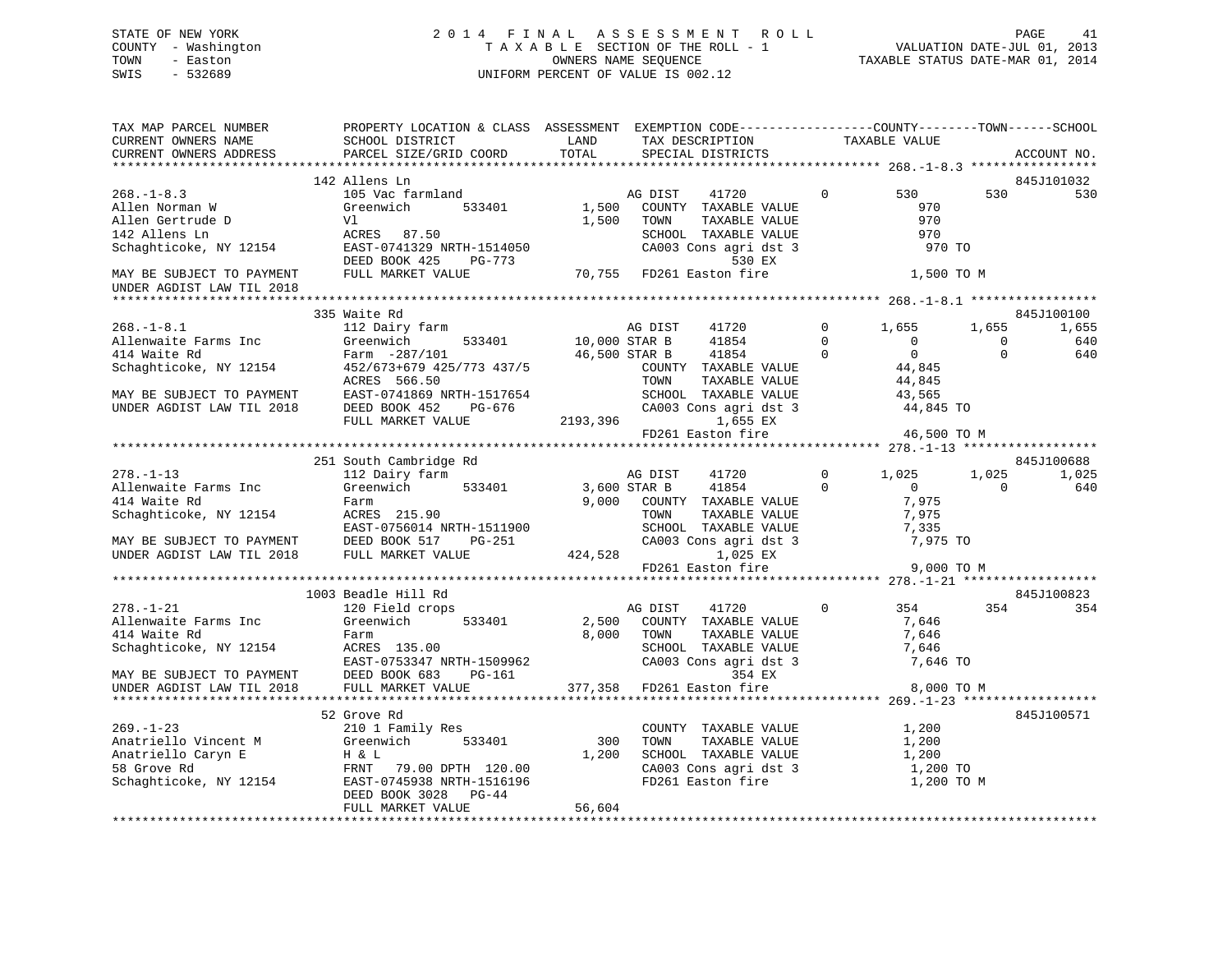| STATE OF NEW YORK   | 2014 FINAL ASSESSMENT ROLL         | 42<br>PAGE                       |
|---------------------|------------------------------------|----------------------------------|
| COUNTY - Washington | TAXABLE SECTION OF THE ROLL - 1    | VALUATION DATE-JUL 01, 2013      |
| TOWN<br>- Easton    | OWNERS NAME SEOUENCE               | TAXABLE STATUS DATE-MAR 01, 2014 |
| SWIS<br>- 532689    | UNIFORM PERCENT OF VALUE IS 002.12 |                                  |
|                     |                                    |                                  |

| TAX MAP PARCEL NUMBER                                                 | PROPERTY LOCATION & CLASS ASSESSMENT EXEMPTION CODE----------------COUNTY-------TOWN------SCHOOL |            |                                                                                                |                   |                |          |             |
|-----------------------------------------------------------------------|--------------------------------------------------------------------------------------------------|------------|------------------------------------------------------------------------------------------------|-------------------|----------------|----------|-------------|
| CURRENT OWNERS NAME                                                   | SCHOOL DISTRICT                                                                                  | LAND       | TAX DESCRIPTION                                                                                | TAXABLE VALUE     |                |          |             |
| CURRENT OWNERS ADDRESS                                                | PARCEL SIZE/GRID COORD TOTAL                                                                     |            | SPECIAL DISTRICTS                                                                              |                   |                |          | ACCOUNT NO. |
|                                                                       |                                                                                                  |            |                                                                                                |                   |                |          |             |
|                                                                       | 58 Grove Rd                                                                                      |            |                                                                                                |                   |                |          | 845J100635  |
| $269. - 1 - 24$                                                       | 210 1 Family Res                                                                                 |            | STAR B<br>41854                                                                                | $\Omega$          | $\overline{0}$ | $\Omega$ | 640         |
| Anatriello Vincent M                                                  | Greenwich 533401                                                                                 | 500        | COUNTY TAXABLE VALUE                                                                           |                   | 3,500          |          |             |
| Anatriello Caryn E                                                    | H & L                                                                                            | 3,500      | TAXABLE VALUE<br>TOWN                                                                          |                   | 3,500          |          |             |
|                                                                       |                                                                                                  |            | SCHOOL TAXABLE VALUE                                                                           |                   | 2,860          |          |             |
| 862/36<br>Schaghticoke, NY 12154 ACRES                                | 1.30                                                                                             |            |                                                                                                |                   |                |          |             |
|                                                                       | EAST-0745997 NRTH-1516341                                                                        |            | CA003 Cons agri dst 3 3,500 TO<br>FD261 Easton fire 3 3,500 TO M                               |                   |                |          |             |
|                                                                       | DEED BOOK 2331 PG-329                                                                            |            |                                                                                                |                   |                |          |             |
|                                                                       | FULL MARKET VALUE                                                                                | 165,094    |                                                                                                |                   |                |          |             |
|                                                                       |                                                                                                  |            |                                                                                                |                   |                |          |             |
|                                                                       | 11223 State Route 40                                                                             |            |                                                                                                |                   |                |          | 845J100705  |
| $286. - 1 - 11$                                                       | 210 1 Family Res                                                                                 |            | STAR B<br>41854                                                                                | $0 \qquad \qquad$ | $\overline{0}$ | $\Omega$ | 640         |
| Anuszewski Anthony J                                                  | Greenwich 533401                                                                                 |            | 500 COUNTY TAXABLE VALUE                                                                       |                   | 3,300          |          |             |
| Anuszewski Robbin                                                     | Η & L                                                                                            | 3,300 TOWN | TAXABLE VALUE                                                                                  |                   | 3,300          |          |             |
|                                                                       |                                                                                                  |            |                                                                                                |                   |                |          |             |
| 11223 State Route 40<br>Schaghticoke, NY 12154<br>ROCRES 1.28         |                                                                                                  |            | SCHOOL TAXABLE VALUE $2,660$<br>CA003 Cons agri dst 3 3,300 TO<br>FD261 Easton fire 3,300 TO M |                   |                |          |             |
|                                                                       | EAST-0740901 NRTH-1503571                                                                        |            |                                                                                                |                   |                |          |             |
|                                                                       | DEED BOOK 760 PG-240                                                                             |            |                                                                                                |                   |                |          |             |
|                                                                       | FULL MARKET VALUE                                                                                | 155,660    |                                                                                                |                   |                |          |             |
|                                                                       |                                                                                                  |            |                                                                                                |                   |                |          |             |
|                                                                       | 167 Mountain Rd                                                                                  |            |                                                                                                |                   |                |          |             |
| $260. - 1 - 15.6$                                                     | 210 1 Family Res                                                                                 |            | STAR B<br>41854                                                                                | $\Omega$          | $\overline{0}$ | $\Omega$ | 640         |
| Anuszewski Jason E                                                    | 533401<br>Greenwich                                                                              |            | 500 COUNTY TAXABLE VALUE                                                                       |                   | 4,200          |          |             |
| 167 Mountain Rd                                                       |                                                                                                  |            | TAXABLE VALUE                                                                                  |                   | 4,200          |          |             |
| Greenwich, NY 12834                                                   |                                                                                                  |            |                                                                                                |                   |                |          |             |
|                                                                       |                                                                                                  |            | SCHOOL TAXABLE VALUE 3,560<br>FD261 Easton fire 3,200 TO M                                     |                   |                |          |             |
|                                                                       |                                                                                                  |            |                                                                                                |                   |                |          |             |
|                                                                       |                                                                                                  |            |                                                                                                |                   |                |          |             |
|                                                                       | 107 Fryer Rd                                                                                     |            |                                                                                                |                   |                |          |             |
| $277. - 1 - 9.9$                                                      | 210 1 Family Res                                                                                 |            | STAR B<br>41854                                                                                | $\mathbf{0}$      | $\overline{0}$ | $\Omega$ | 640         |
|                                                                       | 533401                                                                                           |            | 500 COUNTY TAXABLE VALUE                                                                       |                   | 3,700          |          |             |
| 210 1 Fami<br>Anuszewski Jeremy R Greenwich<br>107 Fryer Rd sub lot 4 |                                                                                                  | 3,700 TOWN | TAXABLE VALUE                                                                                  |                   | 3,700          |          |             |
| Schaghticoke, NY 12154                                                | 1774/175                                                                                         |            | SCHOOL TAXABLE VALUE                                                                           |                   | 3,060          |          |             |
|                                                                       | 2.62<br>ACRES                                                                                    |            |                                                                                                |                   | 3,700 TO       |          |             |
|                                                                       | EAST-0741781 NRTH-1506117                                                                        |            | CA003 Cons agri dst 3<br>FD261 Easton fire                                                     |                   | 3,700 TO M     |          |             |
|                                                                       | DEED BOOK 1814 PG-1                                                                              |            |                                                                                                |                   |                |          |             |
|                                                                       | FULL MARKET VALUE                                                                                | 174,528    |                                                                                                |                   |                |          |             |
|                                                                       |                                                                                                  |            |                                                                                                |                   |                |          |             |
|                                                                       | 215 County Route 54                                                                              |            |                                                                                                |                   |                |          | 845L100119  |
| $285. - 1 - 9$                                                        | 210 1 Family Res                                                                                 |            | COUNTY TAXABLE VALUE                                                                           |                   | 3,500          |          |             |
| ---- - -<br>Anuszewski Joseph                                         | Stillwater Cent 415201 400                                                                       |            | TOWN<br>TAXABLE VALUE                                                                          | 3,500             |                |          |             |
| 89 Anuszewski Ln                                                      |                                                                                                  |            |                                                                                                |                   |                |          |             |
| Greenwich, NY 12834                                                   | H & L                                                                                            | 3,500      | SCHOOL TAXABLE VALUE<br>CA003 Cons agri dst 3 3,500 TO                                         |                   | 3,500          |          |             |
|                                                                       | ACRES<br>1.38<br>EAST-0731652 NRTH-1502448                                                       |            | FD261 Easton fire                                                                              |                   |                |          |             |
|                                                                       | DEED BOOK 711<br>PG-247                                                                          |            |                                                                                                |                   | 3,500 TO M     |          |             |
|                                                                       | FULL MARKET VALUE                                                                                | 165,094    |                                                                                                |                   |                |          |             |
|                                                                       |                                                                                                  |            |                                                                                                |                   |                |          |             |
|                                                                       |                                                                                                  |            |                                                                                                |                   |                |          |             |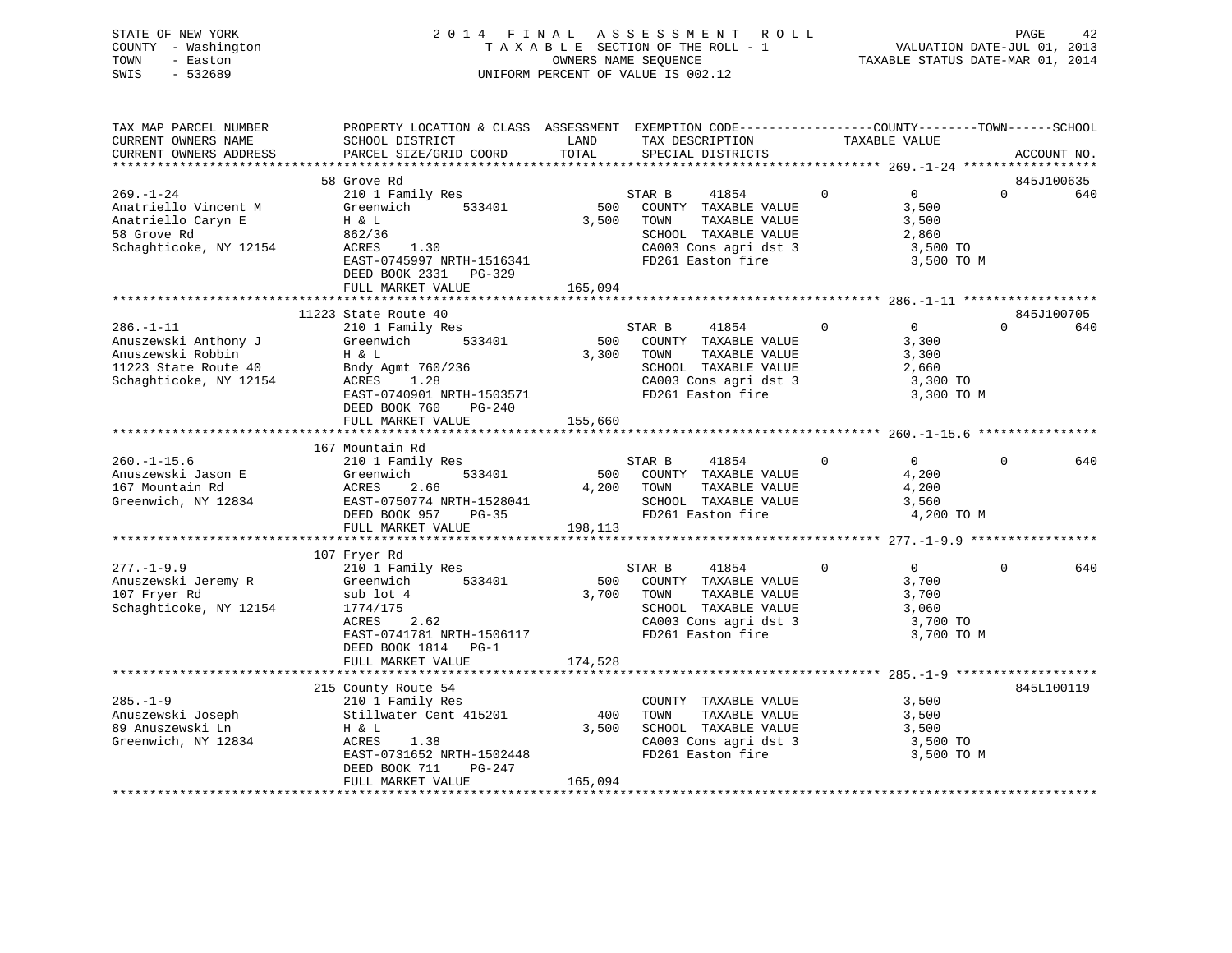# STATE OF NEW YORK 2 0 1 4 F I N A L A S S E S S M E N T R O L L PAGE 43COUNTY - Washington  $T A X A B L E$  SECTION OF THE ROLL - 1<br>TOWN - Easton DATE-JUL 000NERS NAME SEQUENCE SWIS - 532689 UNIFORM PERCENT OF VALUE IS 002.12

TAXABLE STATUS DATE-MAR 01, 2014

| TAX MAP PARCEL NUMBER<br>CURRENT OWNERS NAME<br>CURRENT OWNERS ADDRESS             | PROPERTY LOCATION & CLASS ASSESSMENT EXEMPTION CODE---------------COUNTY-------TOWN------SCHOOL<br>SCHOOL DISTRICT<br>PARCEL SIZE/GRID COORD                                                                                                                               | LAND<br>TOTAL                | TAX DESCRIPTION<br>SPECIAL DISTRICTS                                                                                                                         | TAXABLE VALUE                                         |                                                                                                        |                                   | ACCOUNT NO.                                  |
|------------------------------------------------------------------------------------|----------------------------------------------------------------------------------------------------------------------------------------------------------------------------------------------------------------------------------------------------------------------------|------------------------------|--------------------------------------------------------------------------------------------------------------------------------------------------------------|-------------------------------------------------------|--------------------------------------------------------------------------------------------------------|-----------------------------------|----------------------------------------------|
|                                                                                    |                                                                                                                                                                                                                                                                            |                              |                                                                                                                                                              |                                                       |                                                                                                        |                                   |                                              |
| $235. - 2 - 11$<br>Anuszewski Mark<br>417 Wilbur Ave<br>Greenwich, NY 12834        | 417 Wilbur Ave<br>210 1 Family Res<br>533401<br>Greenwich<br>Lot & House<br>EAST-0745075 NRTH-1545864<br>DEED BOOK 2767 PG-260<br>FULL MARKET VALUE<br>FULL MARKET VALUE 141,509                                                                                           | $rac{S!}{300}$<br>3,000 TOWN | STAR B<br>41854<br>COUNTY TAXABLE VALUE<br>TAXABLE VALUE<br>SCHOOL TAXABLE VALUE<br>CA003 Cons agri dst 3 3,000 TO<br>FD262 Middle Falls Fire 3,000 TO       | $\Omega$                                              | $\overline{0}$<br>3,000<br>3,000<br>2,360                                                              | $\Omega$                          | 845J100549<br>640                            |
|                                                                                    |                                                                                                                                                                                                                                                                            |                              |                                                                                                                                                              |                                                       |                                                                                                        |                                   |                                              |
| $252. - 1 - 10$<br>Anuszewski Rosemarie<br>89 Anuszewski Ln<br>Greenwich, NY 12834 | 89 Anuszewski Ln<br>112 Dairy farm<br>Greenwich 533401<br>Farm<br>Conservation Easement 205<br>ACRES 213.00<br>MAY BE SUBJECT TO PAYMENT<br>UNDER AGDIST LAW TIL 2018 DEED BOOK 758 PG-338 683 EX<br>FULL MARKET VALUE 518,868 FD261 Easton fire                           |                              | 41720<br>AG DIST<br>3,500 STAR B<br>41854<br>11,000 COUNTY TAXABLE VALUE<br>TOWN<br>TAXABLE VALUE<br>SCHOOL TAXABLE VALUE<br>CA003 Cons agri dst 3<br>683 EX | $\mathbf 0$<br>$\overline{0}$<br>$10,317$<br>$10,317$ | 683<br>$\overline{0}$<br>9,677<br>10,317 TO<br>11,000 TO M                                             | 683<br>$\overline{0}$             | 845J100103<br>683<br>640                     |
|                                                                                    |                                                                                                                                                                                                                                                                            |                              |                                                                                                                                                              |                                                       |                                                                                                        |                                   |                                              |
|                                                                                    | 24 Vly Summit Rd<br>260.-1-27<br>2101 Family Res<br>Archambeault Joseph L Greenwich 533401 500<br>Archambeault Sharon H&l 3,500<br>24 Vly Summit Rd 463/749 463/751<br>Greenwich, NY 12834 ACRES 1.10<br>EAST-0746799 NRTH-1522965<br>FULL MARKET VALUE                    | 3,500 TOWN<br>165,094        | STAR B<br>41854<br>500 COUNTY TAXABLE VALUE<br>TAXABLE VALUE<br>SCHOOL TAXABLE VALUE 2,860<br>CA003 Cons agri dst 3 3,500 TO<br>FD261 Easton fire 3,500 TO   | $\overline{0}$ 0                                      | 3,500<br>3,500<br>3,500 TO M                                                                           | $\Omega$                          | 845J100271<br>640                            |
|                                                                                    | 346 State Route 29                                                                                                                                                                                                                                                         |                              |                                                                                                                                                              |                                                       |                                                                                                        |                                   | 845J100555                                   |
| $235. - 2 - 8$                                                                     | state Route 29<br>210 1 Family Res<br>Ash Michael Greenwich 533401 500<br>Ash Sharon H & L 4,200<br>346 State Route 29 FRNT 125.00 DPTH 250.00<br>Greenwich, NY 12834 EAST-0747478 NRTH-1552966<br>FRNT 125.00 DPTH 250.00<br>DEED BOOK 584<br>PG-152<br>FULL MARKET VALUE | 198,113                      | $\sim$ 0<br>STAR B<br>41854<br>500 COUNTY TAXABLE VALUE<br>4,200 TOWN<br>TAXABLE VALUE                                                                       |                                                       | $\overline{0}$<br>4,200<br>4,200                                                                       | $\Omega$                          | 640                                          |
|                                                                                    |                                                                                                                                                                                                                                                                            |                              |                                                                                                                                                              |                                                       |                                                                                                        |                                   |                                              |
|                                                                                    | 36 Ashcroft Ln<br>244.-1-11<br>244.-1-11<br>244.-1-11<br>244.-1-11<br>244.-1-11<br>26 Ashcroft Lawrence J<br>34 Ashcroft Ln<br>26 Ashcroft Lawrence J<br>34 Ashcroft Ln<br>24400 AGED-CO 41802<br>26 AGED-CO 41802<br>26 AGED-CO 41802<br>26 AGED-CO 41802<br>26 AGED-CO 4 |                              | 45 PCT OF VALUE USED FOR EXEMPTION PURPOSES<br>217 EX                                                                                                        |                                                       | $\begin{array}{ccc} 0 & \quad & 217 \\ 0 & \quad & 608 \\ 0 & \quad & 0 \end{array}$<br>8,175<br>8,783 | 217<br>$\overline{0}$<br>$\Omega$ | 845J100105<br>217<br>$\overline{0}$<br>1,360 |
|                                                                                    |                                                                                                                                                                                                                                                                            |                              |                                                                                                                                                              |                                                       |                                                                                                        |                                   |                                              |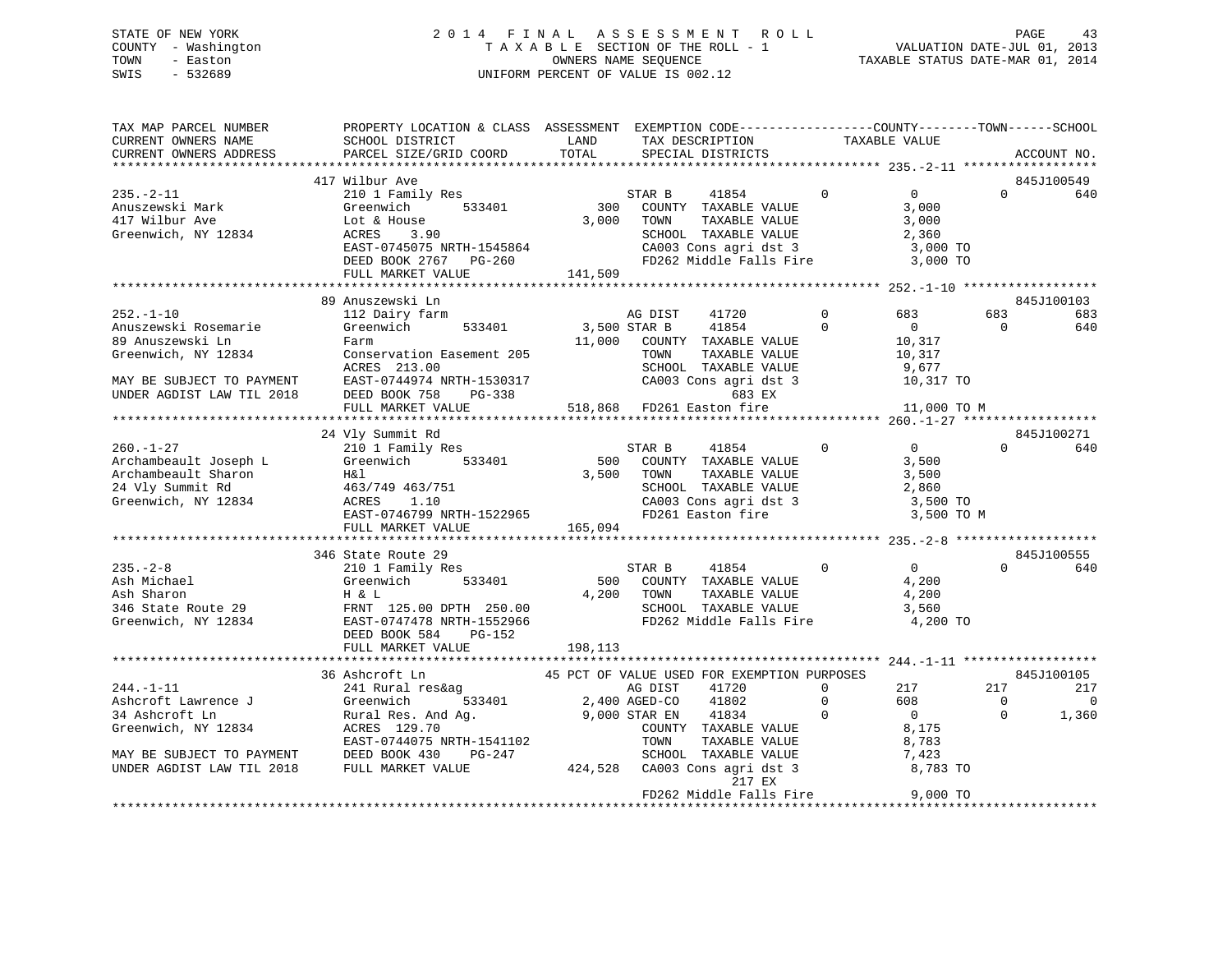| STATE OF NEW YORK<br>- Washington<br>COUNTY<br>TOWN<br>- Easton<br>SWIS<br>$-532689$        | 2014 FINAL                                                                                                                |                    | ASSESSMENT ROLL<br>T A X A B L E SECTION OF THE ROLL - 1<br>OWNERS NAME SEOUENCE<br>UNIFORM PERCENT OF VALUE IS 002.12    |                                                             | PAGE<br>44<br>VALUATION DATE-JUL 01, 2013<br>TAXABLE STATUS DATE-MAR 01, 2014 |
|---------------------------------------------------------------------------------------------|---------------------------------------------------------------------------------------------------------------------------|--------------------|---------------------------------------------------------------------------------------------------------------------------|-------------------------------------------------------------|-------------------------------------------------------------------------------|
| TAX MAP PARCEL NUMBER<br>CURRENT OWNERS NAME                                                | PROPERTY LOCATION & CLASS<br>SCHOOL DISTRICT                                                                              | ASSESSMENT<br>LAND | EXEMPTION CODE-----------------COUNTY--------TOWN------SCHOOL<br>TAX DESCRIPTION                                          | TAXABLE VALUE                                               |                                                                               |
| CURRENT OWNERS ADDRESS                                                                      | PARCEL SIZE/GRID COORD                                                                                                    | TOTAL              | SPECIAL DISTRICTS                                                                                                         |                                                             | ACCOUNT NO.                                                                   |
|                                                                                             | 246 Windy Hill Rd                                                                                                         |                    |                                                                                                                           |                                                             | 845J101219                                                                    |
| $228. - 5 - 35$<br>Ashdown David<br>Ashdown Amy<br>246 Windy Hill Rd<br>Greenwich, NY 12834 | 210 1 Family Res<br>Schuylerville 415001<br>Lot 11/H & L<br>$228. - 1 - 35$<br>2.65<br>ACRES<br>EAST-0747810 NRTH-1559402 | 500<br>4,200       | 41854<br>STAR B<br>COUNTY<br>TAXABLE VALUE<br>TOWN<br>TAXABLE VALUE<br>TAXABLE VALUE<br>SCHOOL<br>FD262 Middle Falls Fire | $\Omega$<br>$\Omega$<br>4,200<br>4,200<br>3,560<br>4,200 TO | 640<br>0                                                                      |

|                                                           | DEED BOOK 922<br>$PG-335$<br>FULL MARKET VALUE                            |              |                                                                          |             |                            |                               |
|-----------------------------------------------------------|---------------------------------------------------------------------------|--------------|--------------------------------------------------------------------------|-------------|----------------------------|-------------------------------|
|                                                           |                                                                           | 198,113      |                                                                          |             |                            |                               |
|                                                           | 38 Ashdown Way                                                            |              |                                                                          |             |                            | 845J101287                    |
| $228. - 5 - 38$<br>Ashdown Wayne R                        | 210 1 Family Res<br>Schuylerville<br>415001                               | 500          | STAR B<br>41854<br>COUNTY<br>TAXABLE VALUE                               | 0           | $\mathbf{0}$<br>4,500      | $\Omega$<br>640               |
| Ashdown Bonnie M<br>38 Ashdown Way<br>Greenwich, NY 12834 | House & Lot<br>Agmt 807/65<br>$228. - 1 - 38$<br>ACRES<br>1.72            | 4,500        | TAXABLE VALUE<br>TOWN<br>SCHOOL TAXABLE VALUE<br>FD262 Middle Falls Fire |             | 4,500<br>3,860<br>4,500 TO |                               |
|                                                           | EAST-0746996 NRTH-1559276<br>DEED BOOK 614<br>$PG-3$<br>FULL MARKET VALUE | 212,264      |                                                                          |             |                            |                               |
|                                                           |                                                                           |              |                                                                          |             |                            |                               |
|                                                           | 292 Hoag Rd                                                               |              |                                                                          |             |                            | 845J101108                    |
| $278. - 1 - 38.5$                                         | 210 1 Family Res                                                          |              | STAR B<br>41854                                                          | $\Omega$    | $\Omega$                   | $\Omega$<br>640               |
| Askew John C<br>Askew Vicki L                             | Greenwich<br>533401<br>H & L                                              | 500<br>4,500 | COUNTY TAXABLE VALUE<br>TOWN<br>TAXABLE VALUE                            |             | 4,500<br>4,500             |                               |
| 292 Hoag Rd                                               | ACRES<br>3.98                                                             |              | SCHOOL TAXABLE VALUE                                                     |             | 3,860                      |                               |
| Valley Falls, NY 12185                                    | EAST-0749475 NRTH-1509944                                                 |              | CA003 Cons agri dst 3                                                    |             | 4,500 TO                   |                               |
|                                                           | DEED BOOK 731<br>PG-137<br>FULL MARKET VALUE                              | 212,264      | FD261 Easton fire                                                        |             | 4,500 TO M                 |                               |
|                                                           |                                                                           |              |                                                                          |             |                            |                               |
|                                                           | 680 Vly Summit Rd                                                         |              |                                                                          |             |                            | 845J100686                    |
| $261. - 1 - 23.1$<br>Atwell Leonard                       | 210 1 Family Res<br>Greenwich<br>533401                                   | 500          | COUNTY<br>TAXABLE VALUE<br>TAXABLE VALUE<br>TOWN                         |             | 2,000<br>2,000             |                               |
| Atwell Veronica                                           | H & L                                                                     | 2,000        | SCHOOL TAXABLE VALUE                                                     |             | 2,000                      |                               |
| 646 Vly Summit Rd                                         | 7.82<br>ACRES                                                             |              | CA003 Cons agri dst 3                                                    |             | 2,000 TO                   |                               |
| Cambridge, NY 12816                                       | EAST-0761589 NRTH-1523288<br>DEED BOOK 3314 PG-120                        |              | FD261 Easton fire                                                        |             | 2,000 TO M                 |                               |
|                                                           | FULL MARKET VALUE                                                         | 94,340       |                                                                          |             |                            |                               |
|                                                           |                                                                           |              |                                                                          |             |                            |                               |
| $261. - 1 - 24$                                           | 646 Vly Summit Rd                                                         |              | STAR B<br>41854                                                          | $\mathbf 0$ | $\Omega$                   | 845J100617<br>$\Omega$<br>640 |
| Atwell Leonard                                            | 210 1 Family Res<br>Greenwich<br>533401                                   | 400          | COUNTY TAXABLE VALUE                                                     |             | 1,200                      |                               |
| 646 Vly Summit Rd                                         | H1                                                                        | 1,200        | TOWN<br>TAXABLE VALUE                                                    |             | 1,200                      |                               |
| Cambridge, NY 12816                                       | 5.00<br>ACRES                                                             |              | SCHOOL<br>TAXABLE VALUE                                                  |             | 560                        |                               |
|                                                           | EAST-0761910 NRTH-1522630                                                 |              | CA003 Cons agri dst 3                                                    |             | 1,200 TO                   |                               |
|                                                           | DEED BOOK 720<br>$PG-130$                                                 |              | FD261 Easton fire                                                        |             | 1,200 TO M                 |                               |
|                                                           | FULL MARKET VALUE                                                         | 56,604       |                                                                          |             |                            |                               |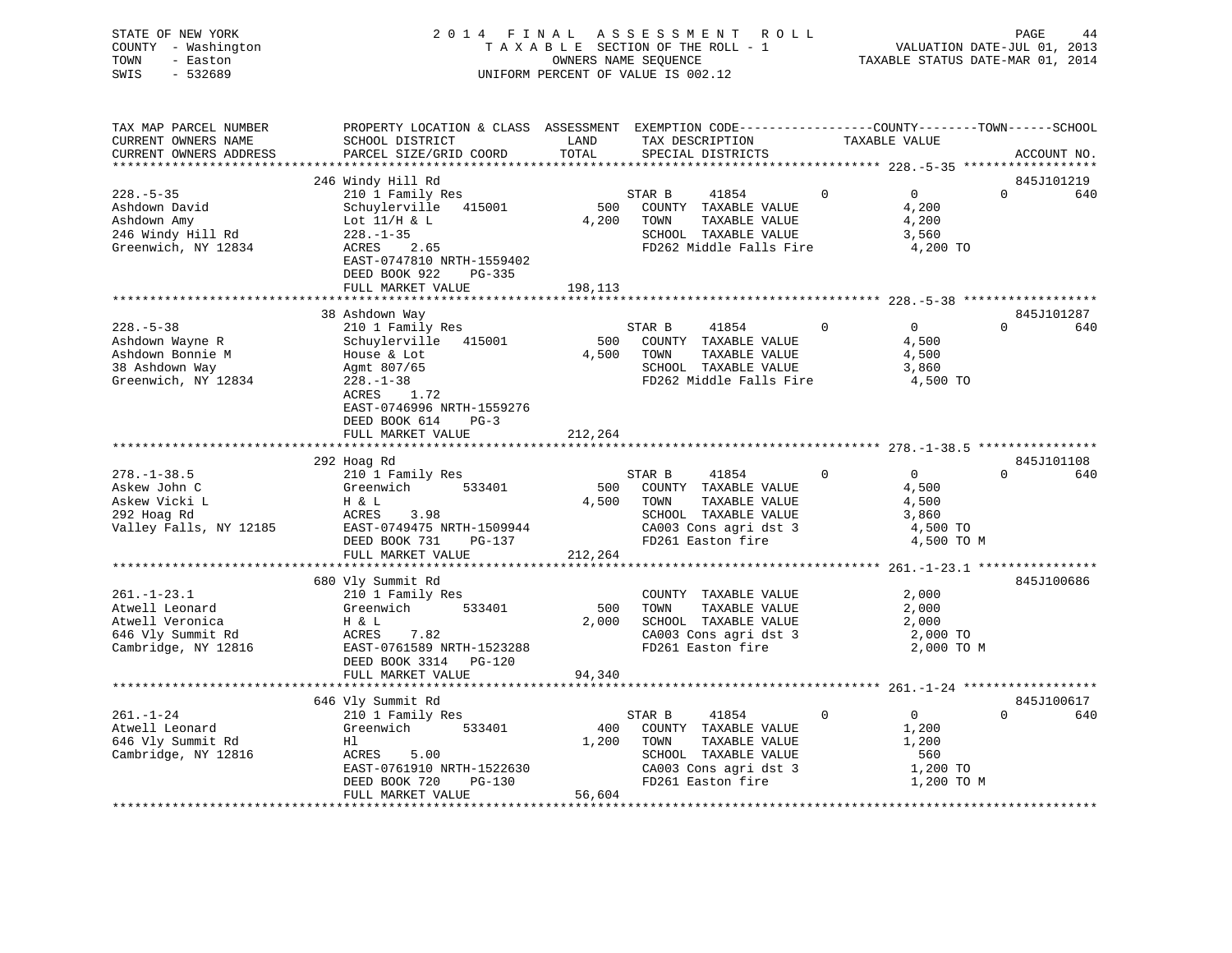### STATE OF NEW YORK 2 0 1 4 F I N A L A S S E S S M E N T R O L L PAGE 45 COUNTY - Washington T A X A B L E SECTION OF THE ROLL - 1 VALUATION DATE-JUL 01, 2013 TOWN - Easton OWNERS NAME SEQUENCE TAXABLE STATUS DATE-MAR 01, 2014 SWIS - 532689 UNIFORM PERCENT OF VALUE IS 002.12

| TAX MAP PARCEL NUMBER<br>CURRENT OWNERS NAME<br>CURRENT OWNERS ADDRESS                    | PROPERTY LOCATION & CLASS ASSESSMENT EXEMPTION CODE----------------COUNTY-------TOWN------SCHOOL<br>SCHOOL DISTRICT<br>PARCEL SIZE/GRID COORD           | LAND<br>TOTAL   | TAX DESCRIPTION<br>SPECIAL DISTRICTS                                                                                                                                              |                      | TAXABLE VALUE                                                     |                         | ACCOUNT NO.       |
|-------------------------------------------------------------------------------------------|---------------------------------------------------------------------------------------------------------------------------------------------------------|-----------------|-----------------------------------------------------------------------------------------------------------------------------------------------------------------------------------|----------------------|-------------------------------------------------------------------|-------------------------|-------------------|
| **************************                                                                | ****************************                                                                                                                            |                 |                                                                                                                                                                                   |                      |                                                                   |                         |                   |
|                                                                                           | 4 Cheese Factory Rd                                                                                                                                     |                 |                                                                                                                                                                                   |                      |                                                                   |                         | 845J100107        |
| $251. - 1 - 14$<br>Aubin Joan LE<br>Aubin Edward<br>4 Cheese Factory Rd                   | 210 1 Family Res<br>Greenwich<br>533401<br>H & L<br>899/283                                                                                             | 3,000           | AGED-ALL 41800<br>400 STAR EN<br>41834<br>COUNTY TAXABLE VALUE<br>TAXABLE VALUE<br>TOWN                                                                                           | $\Omega$<br>$\Omega$ | 1,500<br>$\sim$ 0<br>1,500<br>1,500                               | 1,500<br>$\overline{0}$ | 1,500<br>1,360    |
| Greenwich, NY 12834                                                                       | 3.50<br>ACRES<br>EAST-0737797 NRTH-1530697<br>DEED BOOK 899<br>PG-286<br>FULL MARKET VALUE                                                              | 141,509         | SCHOOL TAXABLE VALUE<br>CA003 Cons agri dst 3<br>FD261 Easton fire                                                                                                                |                      | 140<br>3,000 TO<br>3,000 TO M                                     |                         |                   |
|                                                                                           |                                                                                                                                                         |                 |                                                                                                                                                                                   |                      |                                                                   |                         |                   |
| $251. - 1 - 15$<br>Aubin Wayne<br>4 Cheese Factory Rd<br>Greenwich, NY 12834              | 2 Cheese Factory Rd<br>210 1 Family Res<br>Greenwich 533401<br>H & L<br>FRNT 100.00 DPTH 180.00<br>EAST-0737631 NRTH-1530667<br>DEED BOOK 899<br>PG-280 | $56.60^{\circ}$ | 41854<br>STAR B<br>200 COUNTY TAXABLE VALUE<br>TOWN TAXABLE VALUE<br>SCHOOL TAXABLE VALUE<br>1,200 TOWN<br>CA003 Cons agri dst 3<br>FD261 Easton fire                             | $\mathbf 0$          | $\overline{0}$<br>1,200<br>1,200<br>560<br>1,200 TO<br>1,200 TO M | $\Omega$                | 845J100108<br>640 |
|                                                                                           | FULL MARKET VALUE                                                                                                                                       |                 |                                                                                                                                                                                   |                      |                                                                   |                         |                   |
| $228. - 5 - 11.1$                                                                         | 511 State Route 29<br>453 Large retail                                                                                                                  |                 | BUSIN97 47610                                                                                                                                                                     | $\circ$              | 1,200                                                             | 1,200                   | 1,200             |
| Aubuchon Realty Co Inc<br>23 West Main St<br>Westminster, MA 01473                        | 533401<br>Greenwich<br>sub lot 1<br>eas $2137/42$<br>ACRES<br>1.87<br>EAST-0751538 NRTH-1553836<br>DEED BOOK 2137 PG-49                                 | 18,000 TOWN     | 5,000 COUNTY TAXABLE VALUE<br>TAXABLE VALUE<br>SCHOOL TAXABLE VALUE<br>FD261 Easton fire                                                                                          |                      | 16,800<br>16,800<br>16,800<br>18,000 TO M                         |                         |                   |
|                                                                                           | FULL MARKET VALUE                                                                                                                                       | 849,057         |                                                                                                                                                                                   |                      |                                                                   |                         |                   |
|                                                                                           |                                                                                                                                                         |                 |                                                                                                                                                                                   |                      |                                                                   |                         | 845J101170        |
| $243. - 1 - 12$<br>B J Farms Inc<br>109 General Fellows Rd<br>Greenwich, NY 12834         | County Route 113 $W/s$<br>110 Livestock<br>Schuylerville 415001<br>ACRES 36.30<br>EAST-0738706 NRTH-1543480<br>DEED BOOK 498<br>PG-1100                 | 1,500           | AG DIST<br>41720<br>1,500 COUNTY TAXABLE VALUE<br>TOWN TAXABLE VALUE<br>SCHOOL TAXABLE VALUE<br>CA003 Cons agri dst 3<br>1,218 EX                                                 | $0 \qquad \qquad$    | 1,218<br>282<br>282<br>282<br>282 TO                              | 1,218                   | 1,218             |
| MAY BE SUBJECT TO PAYMENT<br>UNDER AGDIST LAW TIL 2018                                    | FULL MARKET VALUE                                                                                                                                       | 70,755          | FD261 Easton fire                                                                                                                                                                 |                      | 1,500 TO M                                                        |                         |                   |
|                                                                                           | 236 Hogsback Rd                                                                                                                                         |                 |                                                                                                                                                                                   |                      |                                                                   |                         |                   |
| $227. - 1 - 19.3$<br>Bain Edwin<br>Bain Lavonne<br>236 Hogsback Rd<br>Greenwich, NY 12834 | 210 1 Family Res<br>Schuylerville 415001<br>$H+L$<br>Sub Lot #3<br>ACRES<br>8.12<br>EAST-0743045 NRTH-1557749<br>DEED BOOK 831<br>PG-202                |                 | STAR EN<br>41834<br>600 COUNTY TAXABLE VALUE<br>4,300 TOWN<br>TAXABLE VALUE<br>SCHOOL TAXABLE VALUE<br>CA003 Cons agri dst 3 (a) 4,300 TO<br>FD262 Middle Falls Fire (a) 4,300 TO | $\mathbf{0}$         | $\overline{0}$<br>4,300<br>4,300<br>2,940<br>4,300 TO             | $\Omega$                | 1,360             |
|                                                                                           | FULL MARKET VALUE                                                                                                                                       | 202,830         |                                                                                                                                                                                   |                      |                                                                   |                         |                   |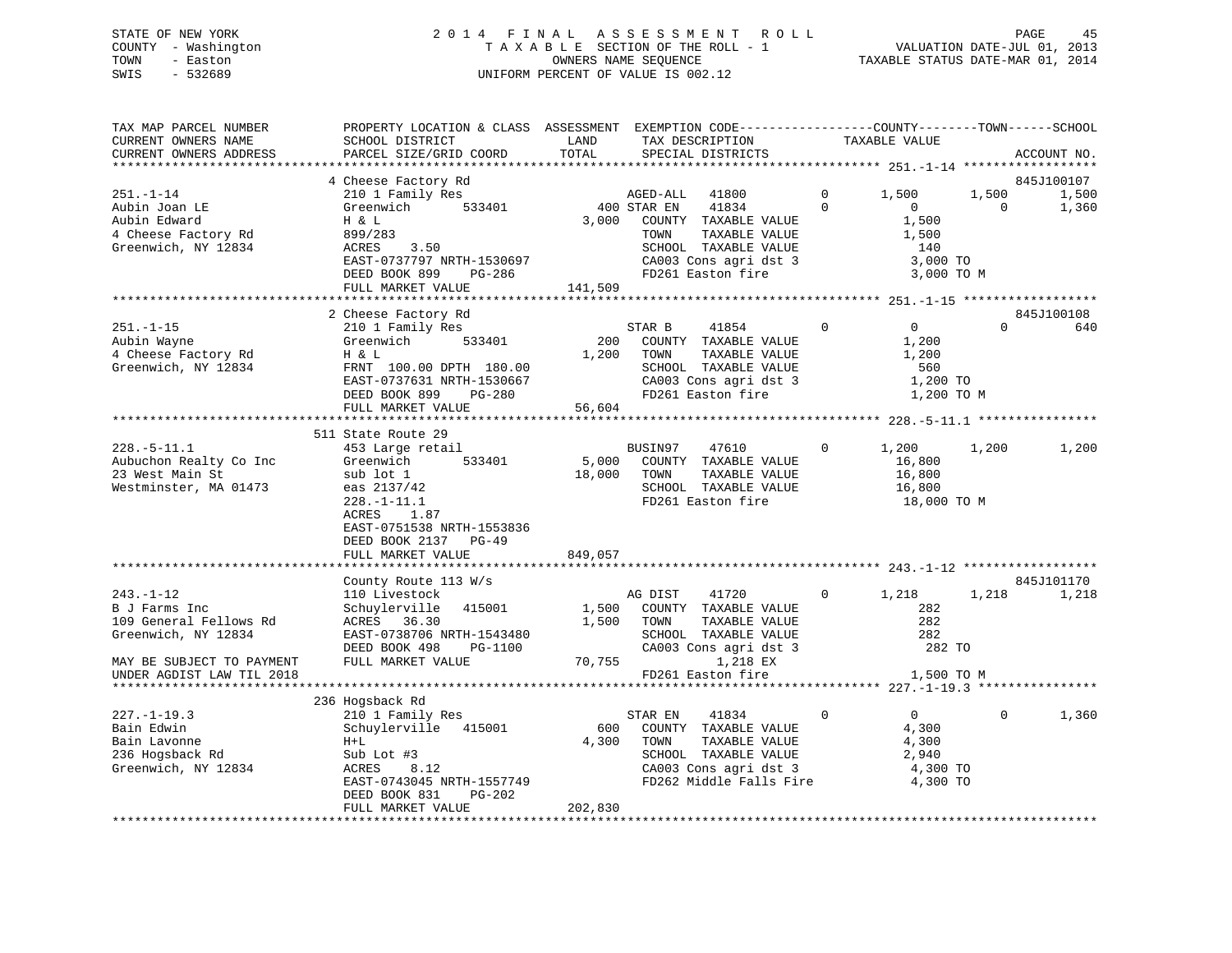### STATE OF NEW YORK 2 0 1 4 F I N A L A S S E S S M E N T R O L L PAGE 46 COUNTY - Washington T A X A B L E SECTION OF THE ROLL - 1 VALUATION DATE-JUL 01, 2013 TOWN - Easton **CONNERS NAME SEQUENCE** TAXABLE STATUS DATE-MAR 01, 2014 SWIS - 532689 UNIFORM PERCENT OF VALUE IS 002.12

| TAX MAP PARCEL NUMBER<br>CURRENT OWNERS NAME<br>CURRENT OWNERS ADDRESS | PROPERTY LOCATION & CLASS ASSESSMENT EXEMPTION CODE----------------COUNTY-------TOWN------SCHOOL<br>SCHOOL DISTRICT<br>PARCEL SIZE/GRID COORD | LAND<br>TOTAL | TAX DESCRIPTION<br>SPECIAL DISTRICTS          | TAXABLE VALUE        |                                    | ACCOUNT NO.    |
|------------------------------------------------------------------------|-----------------------------------------------------------------------------------------------------------------------------------------------|---------------|-----------------------------------------------|----------------------|------------------------------------|----------------|
|                                                                        |                                                                                                                                               |               |                                               |                      |                                    |                |
|                                                                        | 380 Wrights Rd                                                                                                                                |               |                                               |                      |                                    | 845J101018     |
| $268. - 1 - 12.2$                                                      | 210 1 Family Res                                                                                                                              |               | VET WAR CT 41121                              | $\Omega$<br>$\Omega$ | 525<br>525<br>$\Omega$<br>$\Omega$ | $\overline{0}$ |
| Bain Garry A<br>Bain Edyth                                             | 533401<br>Greenwich<br>Res                                                                                                                    | 3,500         | 500 STAR B<br>41854<br>COUNTY TAXABLE VALUE   |                      | 2,975                              | 640            |
| 380 Wright Rd                                                          | ACRES<br>2.03                                                                                                                                 |               | TAXABLE VALUE<br>TOWN                         |                      | 2,975                              |                |
| Schaghticoke, NY 12154                                                 | EAST-0740639 NRTH-1513237                                                                                                                     |               | SCHOOL TAXABLE VALUE                          |                      | 2,860                              |                |
|                                                                        | DEED BOOK 591<br>PG-101                                                                                                                       |               | CA003 Cons agri dst 3                         |                      | 3,500 TO                           |                |
|                                                                        | FULL MARKET VALUE                                                                                                                             |               | 165,094 FD261 Easton fire                     |                      | 3,500 TO M                         |                |
|                                                                        |                                                                                                                                               |               |                                               |                      |                                    |                |
|                                                                        | 64 Deerfield Ln                                                                                                                               |               |                                               |                      |                                    | 845J100258     |
| $259. - 1 - 46$                                                        | 210 1 Family Res - WTRFNT                                                                                                                     |               | AGED-CO<br>41802                              | $\Omega$<br>1,250    | $\Omega$                           | $\bigcirc$     |
| Baker Faith M                                                          | Greenwich<br>533401                                                                                                                           |               | 500 AGE-TN/SCH 41806                          | $\Omega$             | 750<br>$\Omega$                    | 750            |
| PO Box 30                                                              | H&l                                                                                                                                           |               | 2,500 STAR EN<br>41834                        | $\Omega$             | $\Omega$<br>$\Omega$               | 1,360          |
| Stillwater, NY 12170                                                   | 75.00 DPTH 160.00<br>FRNT                                                                                                                     |               | COUNTY TAXABLE VALUE                          |                      | 1,250                              |                |
|                                                                        | EAST-0734824 NRTH-1524483                                                                                                                     |               | TOWN<br>TAXABLE VALUE                         |                      | 1,750                              |                |
|                                                                        | DEED BOOK 2608 PG-64                                                                                                                          |               | SCHOOL TAXABLE VALUE                          |                      | 390                                |                |
|                                                                        | FULL MARKET VALUE                                                                                                                             |               | 117,925 CA003 Cons agri dst 3                 |                      | 2,500 TO                           |                |
|                                                                        |                                                                                                                                               |               | FD261 Easton fire                             |                      | 2,500 TO M                         |                |
|                                                                        | 56 Colonel Baum Rd                                                                                                                            |               |                                               |                      |                                    | 845J100117     |
| $245. - 2 - 1$                                                         | 210 1 Family Res                                                                                                                              |               | VET COM CT 41131                              | $\Omega$             | 950<br>950                         | $\Omega$       |
| Baker Jack T                                                           | 533401<br>Greenwich                                                                                                                           |               | 300 STAR EN<br>41834                          | $\Omega$             | $\Omega$<br>$\Omega$               | 1,360          |
| 56 Colonel Baum Rd                                                     | H & L                                                                                                                                         | 3,800         | COUNTY TAXABLE VALUE                          |                      | 2,850                              |                |
| Greenwich, NY 12834                                                    | <b>ACRES</b><br>1.80                                                                                                                          |               | TOWN<br>TAXABLE VALUE                         |                      | 2,850                              |                |
|                                                                        | EAST-0761540 NRTH-1545579                                                                                                                     |               | SCHOOL TAXABLE VALUE                          |                      | 2,440                              |                |
|                                                                        | DEED BOOK 2440<br>$PG-293$                                                                                                                    |               | CA003 Cons agri dst 3                         |                      | 3,800 TO                           |                |
|                                                                        | FULL MARKET VALUE                                                                                                                             |               | 179,245 FD261 Easton fire                     |                      | 3,800 TO M                         |                |
|                                                                        |                                                                                                                                               |               |                                               |                      |                                    |                |
|                                                                        | 514 Mountain Rd                                                                                                                               |               |                                               |                      |                                    | 845J100592     |
| $252 - 2 - 2$                                                          | 240 Rural res                                                                                                                                 |               | 41834<br>STAR EN                              | $\Omega$             | $\overline{0}$<br>$\Omega$         | 1,360          |
| Baldwin Margaret L                                                     | 533401<br>Greenwich                                                                                                                           | 600           | COUNTY TAXABLE VALUE                          |                      | 5,200                              |                |
| 514 Mountain Rd                                                        | H & L<br>ACRES 17.60                                                                                                                          | 5,200         | TOWN<br>TAXABLE VALUE<br>SCHOOL TAXABLE VALUE |                      | 5,200                              |                |
| Greenwich, NY 12834                                                    | EAST-0754539 NRTH-1534873                                                                                                                     |               | FD261 Easton fire                             |                      | 3,840<br>5,200 TO M                |                |
|                                                                        | DEED BOOK 2893<br>PG-142                                                                                                                      |               |                                               |                      |                                    |                |
|                                                                        | FULL MARKET VALUE                                                                                                                             | 245,283       |                                               |                      |                                    |                |
|                                                                        |                                                                                                                                               |               |                                               |                      |                                    |                |
|                                                                        | Mountain Rd/e Off                                                                                                                             |               |                                               |                      |                                    | 845J100724     |
| $252 - 2 - 8$                                                          | 323 Vacant rural                                                                                                                              |               | COUNTY TAXABLE VALUE                          |                      | 100                                |                |
| Baldwin Margaret L                                                     | Greenwich<br>533401                                                                                                                           | 100           | TOWN<br>TAXABLE VALUE                         |                      | 100                                |                |
| 514 Mountain Rd                                                        | W L                                                                                                                                           | 100           | SCHOOL TAXABLE VALUE                          |                      | 100                                |                |
| Greenwich, NY 12834                                                    | 5.71<br>ACRES                                                                                                                                 |               | FD261 Easton fire                             |                      | 100 TO M                           |                |
|                                                                        | EAST-0754712 NRTH-1534108                                                                                                                     |               |                                               |                      |                                    |                |
|                                                                        | DEED BOOK 2893<br>PG-142                                                                                                                      |               |                                               |                      |                                    |                |
|                                                                        | FULL MARKET VALUE                                                                                                                             | 4,717         |                                               |                      |                                    |                |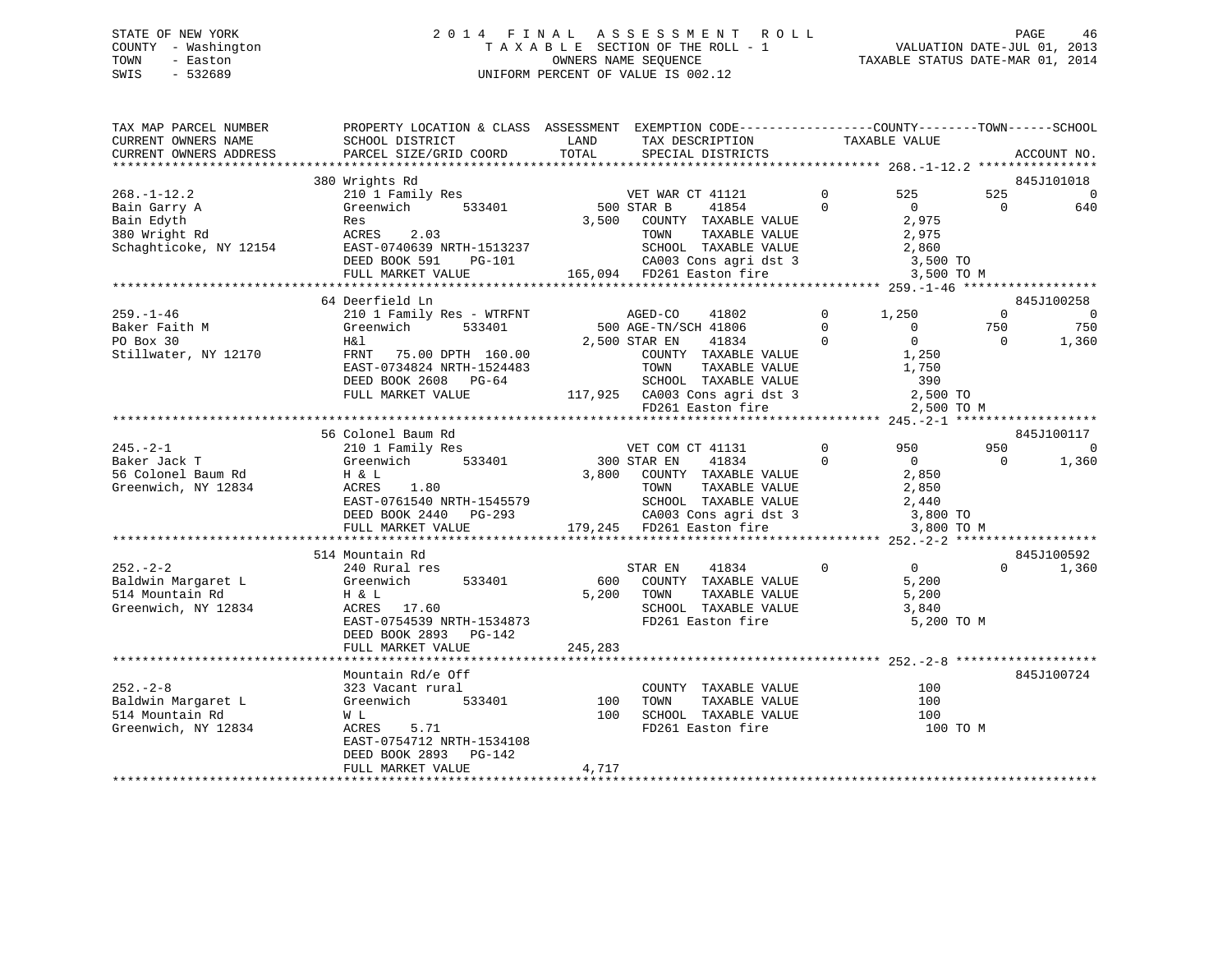### STATE OF NEW YORK 2 0 1 4 F I N A L A S S E S S M E N T R O L L PAGE 47 COUNTY - Washington T A X A B L E SECTION OF THE ROLL - 1 VALUATION DATE-JUL 01, 2013 TOWN - Easton COMPUTERS NAME SEQUENCE TAXABLE STATUS DATE-MAR 01, 2014<br>SWIS - 532689 SWIS - 532689 UNIFORM PERCENT OF VALUE IS 002.12

| TAX MAP PARCEL NUMBER                                                            | PROPERTY LOCATION & CLASS ASSESSMENT EXEMPTION CODE-----------------COUNTY-------TOWN------SCHOOL                    |         |                                                                                                    |                |                |                |             |
|----------------------------------------------------------------------------------|----------------------------------------------------------------------------------------------------------------------|---------|----------------------------------------------------------------------------------------------------|----------------|----------------|----------------|-------------|
| CURRENT OWNERS NAME                                                              | SCHOOL DISTRICT                                                                                                      | LAND    | TAX DESCRIPTION                                                                                    | TAXABLE VALUE  |                |                |             |
| CURRENT OWNERS ADDRESS                                                           | PARCEL SIZE/GRID COORD TOTAL                                                                                         |         | SPECIAL DISTRICTS                                                                                  |                |                |                | ACCOUNT NO. |
|                                                                                  |                                                                                                                      |         |                                                                                                    |                |                |                |             |
|                                                                                  | 271 County Route 54 90 PCT OF VALUE USED FOR EXEMPTION PURPOSES                                                      |         |                                                                                                    |                |                |                |             |
| $285. - 1 - 4.2$                                                                 | 240 Rural res<br>Stillwater Cent 415201 500 VET DIS CT 41141 0<br>2000 CET DIS CT 41141 0<br>2000 CET DIS CT 41141 0 |         |                                                                                                    |                | 459            | 459            |             |
| Banks John W                                                                     |                                                                                                                      |         |                                                                                                    |                | 1,530          | 1,530          | $\Omega$    |
| 271 County Route 54                                                              | House/lot                                                                                                            |         | 3,400 STAR B<br>41854                                                                              | $\overline{0}$ | $\overline{0}$ | $\overline{0}$ | 640         |
| Schaghticoke, NY 12154                                                           | 53<br>ACRES 10.53                                                                                                    |         | COUNTY TAXABLE VALUE                                                                               |                | 1,411          |                |             |
|                                                                                  | EAST-0732998 NRTH-1503345                                                                                            |         | TOWN<br>TAXABLE VALUE                                                                              |                | 1,411          |                |             |
|                                                                                  | DEED BOOK 796<br>PG-74                                                                                               |         |                                                                                                    |                |                |                |             |
|                                                                                  | FULL MARKET VALUE                                                                                                    |         |                                                                                                    |                |                |                |             |
|                                                                                  |                                                                                                                      |         | SCHOOL TAXABLE VALUE 2,760<br>160,377 CA003 Cons agri dst 3 3,400 TO<br>FD261 Easton fire 3,400 TO |                | 3,400 TO M     |                |             |
|                                                                                  |                                                                                                                      |         |                                                                                                    |                |                |                |             |
|                                                                                  | 378 Vly Summit Rd                                                                                                    |         |                                                                                                    |                |                |                |             |
| $260. - 1 - 21.3$                                                                | 117 Horse farm                                                                                                       |         | COUNTY TAXABLE VALUE                                                                               |                | 2,500          |                |             |
| Baranski James                                                                   | Greenwich 533401                                                                                                     | 1,000   | TOWN<br>TAXABLE VALUE                                                                              |                | 2,500          |                |             |
|                                                                                  |                                                                                                                      |         | $2,500$ SCHOOL TAXABLE VALUE $2,500$                                                               |                |                |                |             |
| Baranski Susan<br>378 Vly Summit Rd                                              | Farm<br>lot 4                                                                                                        |         |                                                                                                    |                |                |                |             |
| Cambridge, NY 12816                                                              | ACRES 28.26                                                                                                          |         | CA003 Cons agri dst 3 2,500 TO<br>FD261 Easton fire 2,500 TO M                                     |                |                |                |             |
|                                                                                  | EAST-0754855 NRTH-1522468                                                                                            |         |                                                                                                    |                |                |                |             |
|                                                                                  | DEED BOOK 2583 PG-107                                                                                                |         |                                                                                                    |                |                |                |             |
|                                                                                  | FULL MARKET VALUE                                                                                                    | 117,925 |                                                                                                    |                |                |                |             |
|                                                                                  |                                                                                                                      |         |                                                                                                    |                |                |                |             |
|                                                                                  | 113 Old Schuylerville Rd                                                                                             |         |                                                                                                    |                |                |                |             |
| $227. - 1 - 11.4$                                                                | 210 1 Family Res                                                                                                     |         | STAR B<br>41854<br>$\sim$ 0                                                                        |                | $\overline{0}$ | $\Omega$       | 640         |
| Barcomb Jeremy E                                                                 | Schuylerville 415001                                                                                                 |         | 500 COUNTY TAXABLE VALUE                                                                           |                | 3,200          |                |             |
| 113 Old Schuylerville Rd                                                         | Vl                                                                                                                   |         | 3,200 TOWN<br>TAXABLE VALUE                                                                        |                | 3,200          |                |             |
| Greenwich, NY 12834                                                              | Sub Lot 4<br>ACRES 3.95                                                                                              |         |                                                                                                    |                |                |                |             |
|                                                                                  |                                                                                                                      |         | SCHOOL TAXABLE VALUE 2,560<br>CA003 Cons agri dst 3 3,200 TO                                       |                |                |                |             |
|                                                                                  | EAST-0741950 NRTH-1556445                                                                                            |         | FD262 Middle Falls Fire 3,200 TO                                                                   |                |                |                |             |
|                                                                                  | DEED BOOK 1951 PG-64                                                                                                 |         |                                                                                                    |                |                |                |             |
|                                                                                  | FULL MARKET VALUE 150,943                                                                                            |         |                                                                                                    |                |                |                |             |
|                                                                                  |                                                                                                                      |         |                                                                                                    |                |                |                |             |
|                                                                                  | 24 Church Ln                                                                                                         |         |                                                                                                    |                |                |                | 845J100291  |
|                                                                                  | 210 1 Family Res                                                                                                     |         | STAR B<br>41854                                                                                    | $\Omega$       | $\overline{0}$ | $\Omega$       | 640         |
|                                                                                  | Greenwich 533401                                                                                                     | 400     | COUNTY TAXABLE VALUE                                                                               |                | 3,600          |                |             |
|                                                                                  |                                                                                                                      | 3,600   | TAXABLE VALUE<br>TOWN                                                                              |                | 3,600          |                |             |
|                                                                                  |                                                                                                                      |         | SCHOOL TAXABLE VALUE                                                                               |                | 2,960          |                |             |
| 259.-1-67<br>Barnhart Gerald<br>Annart Mary<br>Schaghticoke, NY 12154 ACRES 1.00 | $H \propto L$<br>269.-1-7                                                                                            |         |                                                                                                    |                | 3,600 TO       |                |             |
|                                                                                  | EAST-0746131 NRTH-1522210                                                                                            |         | CA003 Cons agri dst 3<br>FD261 Easton fire                                                         |                | 3,600 TO M     |                |             |
|                                                                                  | DEED BOOK 486<br>PG-505                                                                                              |         |                                                                                                    |                |                |                |             |
|                                                                                  | FULL MARKET VALUE                                                                                                    | 169,811 |                                                                                                    |                |                |                |             |
|                                                                                  |                                                                                                                      |         |                                                                                                    |                |                |                |             |
|                                                                                  |                                                                                                                      |         |                                                                                                    |                |                |                | 845J100094  |
|                                                                                  | State Route 40                                                                                                       |         |                                                                                                    |                |                |                |             |
|                                                                                  |                                                                                                                      |         | COUNTY TAXABLE VALUE                                                                               |                | 3,700          |                |             |
|                                                                                  | 533401 3,200                                                                                                         |         | TAXABLE VALUE<br>TOWN                                                                              |                | 3,700          |                |             |
|                                                                                  |                                                                                                                      | 3,700   |                                                                                                    |                |                |                |             |
|                                                                                  |                                                                                                                      |         | SCHOOL TAXABLE VALUE 3,700<br>CA003 Cons agri dst 3 3,700 TO<br>FD261 Easton fire 3 3,700 TO       |                |                |                |             |
|                                                                                  |                                                                                                                      | 174,528 |                                                                                                    |                | 3,700 TO M     |                |             |
|                                                                                  |                                                                                                                      |         |                                                                                                    |                |                |                |             |
|                                                                                  |                                                                                                                      |         |                                                                                                    |                |                |                |             |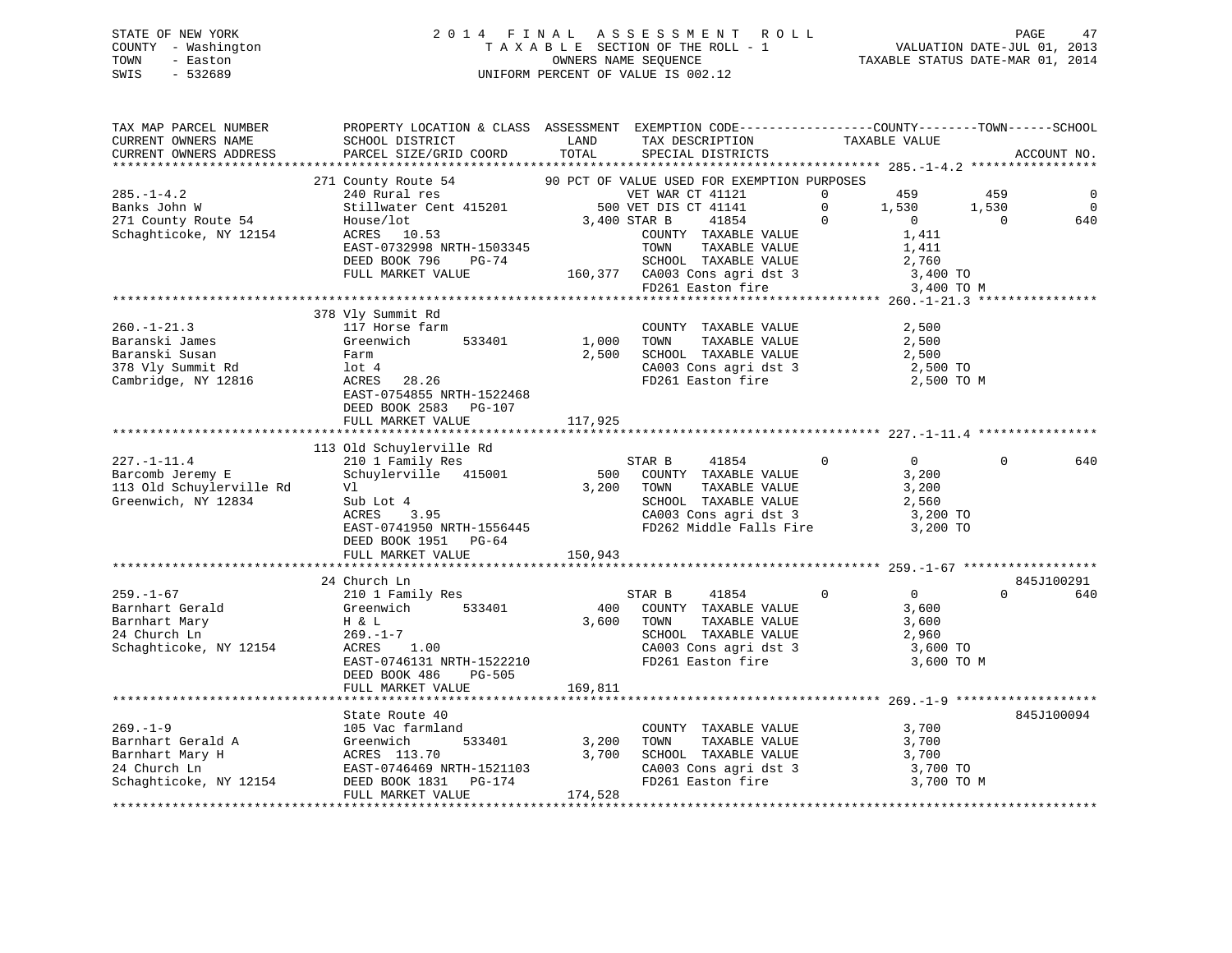### STATE OF NEW YORK 2 0 1 4 F I N A L A S S E S S M E N T R O L L PAGE 48 COUNTY - Washington T A X A B L E SECTION OF THE ROLL - 1 VALUATION DATE-JUL 01, 2013 TOWN - Easton OWNERS NAME SEQUENCE TAXABLE STATUS DATE-MAR 01, 2014 SWIS - 532689 UNIFORM PERCENT OF VALUE IS 002.12

| TAX MAP PARCEL NUMBER<br>CURRENT OWNERS NAME<br>CURRENT OWNERS ADDRESS                                                         | PROPERTY LOCATION & CLASS ASSESSMENT EXEMPTION CODE----------------COUNTY-------TOWN-----SCHOOL<br>SCHOOL DISTRICT<br>PARCEL SIZE/GRID COORD                                                      | LAND<br>TOTAL           | TAX DESCRIPTION<br>SPECIAL DISTRICTS                                                                                                                                   | TAXABLE VALUE                                                                                                   |                                             | ACCOUNT NO.                                       |
|--------------------------------------------------------------------------------------------------------------------------------|---------------------------------------------------------------------------------------------------------------------------------------------------------------------------------------------------|-------------------------|------------------------------------------------------------------------------------------------------------------------------------------------------------------------|-----------------------------------------------------------------------------------------------------------------|---------------------------------------------|---------------------------------------------------|
|                                                                                                                                |                                                                                                                                                                                                   |                         |                                                                                                                                                                        |                                                                                                                 |                                             |                                                   |
| $278. - 1 - 24$<br>Barot Lenora<br>Ligon Lee<br>648 South Cambridge Rd<br>Johnsonville, NY 12094                               | Gifford Rd/e Off<br>323 Vacant rural<br>533401<br>Greenwich<br>W L<br>ACRES<br>3.68<br>EAST-0756733 NRTH-1508352<br>DEED BOOK 2986 PG-159<br>FULL MARKET VALUE                                    | 400<br>400<br>18,868    | COUNTY TAXABLE VALUE<br>TAXABLE VALUE<br>TOWN<br>SCHOOL TAXABLE VALUE<br>CA003 Cons agri dst 3<br>FD261 Easton fire                                                    | 400<br>400<br>400<br>400 TO                                                                                     | 400 TO M                                    | 845J100642                                        |
|                                                                                                                                |                                                                                                                                                                                                   |                         |                                                                                                                                                                        |                                                                                                                 |                                             |                                                   |
| $228. - 5 - 30$<br>Barrows James<br>Barrows Sandra<br>144 Windy Hill Rd<br>Greenwich, NY 12834                                 | 144 Windy Hill Rd<br>210 1 Family Res<br>Schuylerville 415001<br>H & L<br>Lot 7<br>$228. - 1 - 30$<br>ACRES<br>4.06<br>EAST-0746497 NRTH-1560119<br>DEED BOOK 650                                 |                         | STAR B<br>41854<br>500 COUNTY TAXABLE VALUE<br>3,500 TOWN<br>TAXABLE VALUE<br>SCHOOL TAXABLE VALUE<br>FD262 Middle Falls Fire                                          | $\overline{0}$<br>$\overline{0}$<br>3,500<br>3,500<br>2,860<br>3,500 TO                                         | $\Omega$                                    | 845J101197<br>640                                 |
|                                                                                                                                | PG-337<br>FULL MARKET VALUE                                                                                                                                                                       | 165,094                 |                                                                                                                                                                        |                                                                                                                 |                                             |                                                   |
|                                                                                                                                |                                                                                                                                                                                                   |                         |                                                                                                                                                                        |                                                                                                                 |                                             |                                                   |
|                                                                                                                                | 521 County Route 113                                                                                                                                                                              |                         |                                                                                                                                                                        |                                                                                                                 |                                             | 845J100627                                        |
| $285. - 1 - 20$<br>Bartlett Ronald C<br>Bartlett Marie A<br>Bartlett Marie A<br>521 County Route 113<br>Schaghticoke, NY 12154 | 210 1 Family Res - WTRFNT<br>Stillwater Cent 415201<br>H & Gar<br>ACRES<br>1.50<br>EAST-0724652 NRTH-1498156<br>DEED BOOK 2101 PG-232<br>FULL MARKET VALUE                                        | 600<br>4,000<br>188,679 | 41854<br>STAR B<br>COUNTY TAXABLE VALUE<br>TAXABLE VALUE<br>TOWN<br>SCHOOL TAXABLE VALUE<br>CA003 Cons agri dst 3<br>FD261 Easton fire                                 | $\overline{0}$<br>$\overline{0}$<br>4,000<br>4,000<br>3,360<br>4,000 TO<br>4,000 TO M                           | $\Omega$                                    | 640                                               |
|                                                                                                                                |                                                                                                                                                                                                   |                         |                                                                                                                                                                        |                                                                                                                 |                                             |                                                   |
| $236.1 - 3 - 8.1$<br>Barton Marion<br>44 Orchard Dr<br>Greenwich, NY 12834                                                     | Orchard Dr<br>323 Vacant rural<br>533401<br>Greenwich<br>Vl<br>$236. - 3 - 8.1$<br>FRNT 120.00 DPTH 177.00<br>EAST-0750243 NRTH-1552937<br>DEED BOOK 797<br>PG-297                                | 300<br>300              | COUNTY TAXABLE VALUE<br>TAXABLE VALUE<br>TOWN<br>SCHOOL TAXABLE VALUE<br>FD262 Middle Falls Fire 300 TO                                                                | 300<br>300<br>300                                                                                               |                                             |                                                   |
|                                                                                                                                | FULL MARKET VALUE                                                                                                                                                                                 | 14,151                  |                                                                                                                                                                        |                                                                                                                 |                                             |                                                   |
|                                                                                                                                |                                                                                                                                                                                                   |                         |                                                                                                                                                                        |                                                                                                                 |                                             |                                                   |
| $236.1 - 3 - 8$<br>Barton Marion J<br>44 Orchard Dr<br>Greenwich, NY 12834                                                     | 44 Orchard Dr<br>210 1 Family Res<br>533401<br>Greenwich<br>H/lots 37/38<br>$236. - 3 - 8$<br>FRNT 118.00 DPTH 205.00<br>EAST-0750299 NRTH-1553158<br>DEED BOOK 801<br>PG-64<br>FULL MARKET VALUE | 188,679                 | VET COM CT 41131<br>400 AGED-CO<br>41802<br>4,000 STAR EN<br>41834<br>COUNTY TAXABLE VALUE<br>TAXABLE VALUE<br>TOWN<br>SCHOOL TAXABLE VALUE<br>FD262 Middle Falls Fire | 1,000<br>$\overline{0}$<br>$\Omega$<br>150<br>$\Omega$<br>$\overline{0}$<br>2,850<br>3,046<br>2,640<br>4,000 TO | 954<br>$\overline{\phantom{0}}$<br>$\Omega$ | 845J100773<br>$\mathbf 0$<br>$\mathbf 0$<br>1,360 |
|                                                                                                                                |                                                                                                                                                                                                   |                         |                                                                                                                                                                        |                                                                                                                 |                                             |                                                   |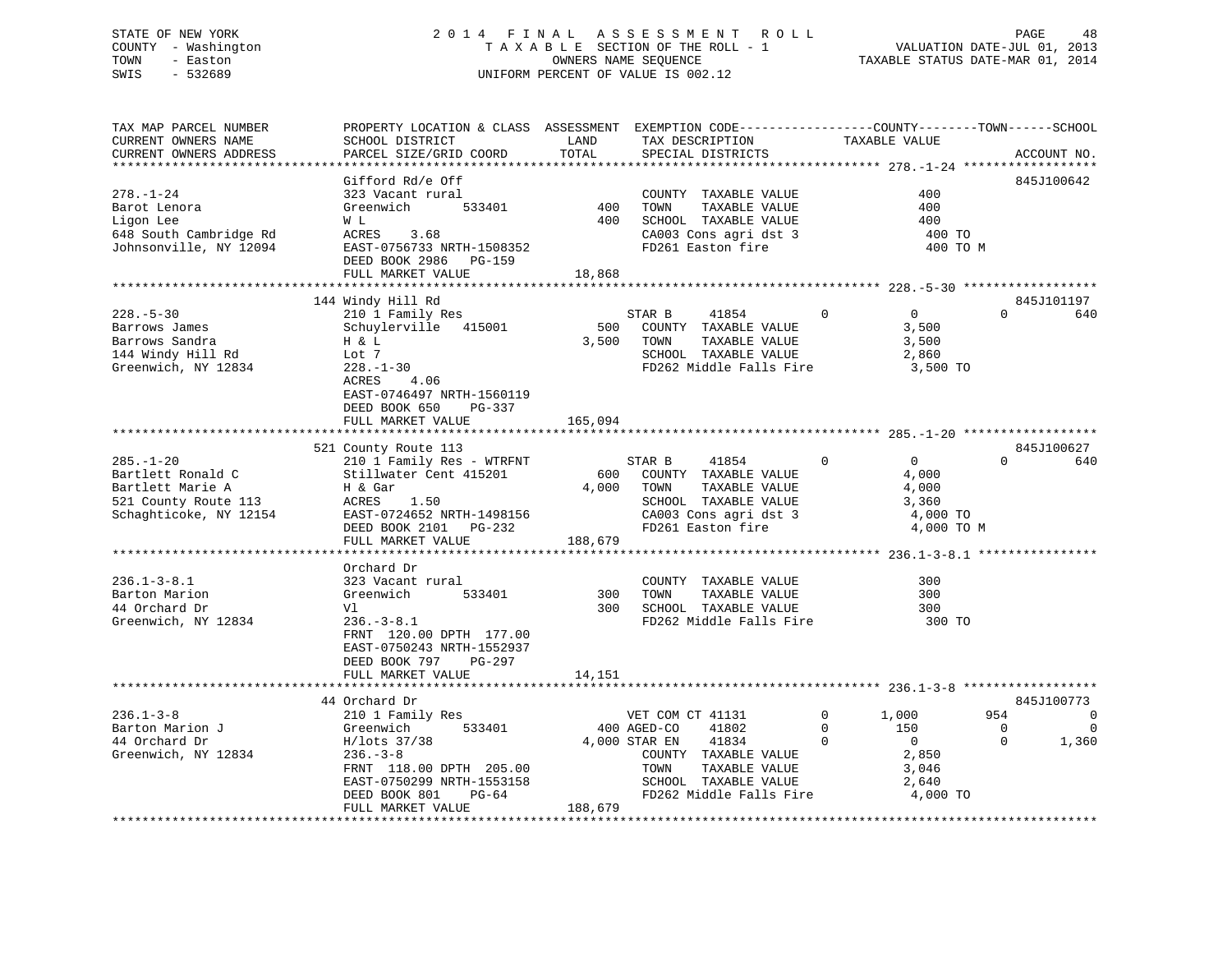### STATE OF NEW YORK 2 0 1 4 F I N A L A S S E S S M E N T R O L L PAGE 49 COUNTY - Washington T A X A B L E SECTION OF THE ROLL - 1 VALUATION DATE-JUL 01, 2013 TOWN - Easton **CONNERS NAME SEQUENCE** TAXABLE STATUS DATE-MAR 01, 2014 SWIS - 532689 UNIFORM PERCENT OF VALUE IS 002.12

| TAX MAP PARCEL NUMBER<br>CURRENT OWNERS NAME                                               | PROPERTY LOCATION & CLASS ASSESSMENT EXEMPTION CODE---------------COUNTY-------TOWN------SCHOOL<br>SCHOOL DISTRICT                                                                                                                      | LAND               |            | TAX DESCRIPTION                                                                                                                | TAXABLE VALUE |                                     |          |                     |
|--------------------------------------------------------------------------------------------|-----------------------------------------------------------------------------------------------------------------------------------------------------------------------------------------------------------------------------------------|--------------------|------------|--------------------------------------------------------------------------------------------------------------------------------|---------------|-------------------------------------|----------|---------------------|
| CURRENT OWNERS ADDRESS                                                                     | PARCEL SIZE/GRID COORD                                                                                                                                                                                                                  | TOTAL              |            | SPECIAL DISTRICTS                                                                                                              |               |                                     |          | ACCOUNT NO.         |
|                                                                                            |                                                                                                                                                                                                                                         |                    |            |                                                                                                                                |               |                                     |          |                     |
| $261. -1 - 1.3$                                                                            | 417 Herrington Hill Rd                                                                                                                                                                                                                  |                    |            | STAR EN 41834 0<br>400 COUNTY TAXABLE VALUE                                                                                    |               | $\overline{0}$<br>4,300             | $\Omega$ | 845J101098<br>1,360 |
|                                                                                            | 261.-1-1.3 210 1 Family Res 5<br>Bass Gilson R LE Greenwich 533401 400<br>Bass Kathleen $H/I$ 4,300<br>417 Herrington Hill Rd ACRES 9.09<br>Greenwich, NY 12834 EAST-0760801 NRTH-1528531<br>ERED POOK 936 DC-69<br>DEED BOOK 826 PG-69 |                    | 4,300 TOWN | TAXABLE VALUE<br>SCHOOL TAXABLE VALUE<br>FD261 Easton fire                                                                     |               | 4,300<br>2,940<br>4,300 TO M        |          |                     |
|                                                                                            | FULL MARKET VALUE                                                                                                                                                                                                                       | 202,830            |            |                                                                                                                                |               |                                     |          |                     |
|                                                                                            | 2265 State Route 40                                                                                                                                                                                                                     |                    |            |                                                                                                                                |               |                                     |          | 845J100827          |
| $236. - 1 - 20$                                                                            | 210 1 Family Res<br>210 1 Family Res<br>Batchelder Randall Greenwich 533401 400<br>Batchelder Carol H & L 4,000<br>2265 St Rt 40 ACRES 1.22 4,000<br>Greenwich, NY 12834 EAST-0750921 NRTH-1551419                                      | 4,000 TOWN         |            | STAR B 41854 0<br>400 COUNTY TAXABLE VALUE<br>TAXABLE VALUE<br>SCHOOL TAXABLE VALUE 3,360<br>FD262 Middle Falls Fire           | 4,000         | $\overline{0}$<br>4,000<br>4,000 TO | $\Omega$ | 640                 |
|                                                                                            |                                                                                                                                                                                                                                         |                    |            |                                                                                                                                |               |                                     |          |                     |
|                                                                                            |                                                                                                                                                                                                                                         |                    |            |                                                                                                                                |               |                                     |          |                     |
| $236. - 2 - 18.1$                                                                          | 2320 State Route 40<br>472 Kennel / vet                                                                                                                                                                                                 |                    |            | COUNTY TAXABLE VALUE                                                                                                           |               | 8,000                               |          |                     |
| Battenkill Bovine Prop. LLC Greenwich                                                      | 533401                                                                                                                                                                                                                                  | 500 TOWN           |            | TAXABLE VALUE                                                                                                                  |               | 8,000                               |          |                     |
| 2320 State Route 40                                                                        |                                                                                                                                                                                                                                         |                    |            | $8,000$ SCHOOL TAXABLE VALUE $8,000$                                                                                           |               |                                     |          |                     |
| Greenwich, NY 12834                                                                        | new vet clinic<br>ACRES 1.13<br>EAST-0751432 NRTH-1552804<br>DEED BOOK 1745 PG-326<br>FULL MARKET VALUE                                                                                                                                 | 377,358            |            | FD262 Middle Falls Fire                                                                                                        |               | 8,000 TO                            |          |                     |
|                                                                                            |                                                                                                                                                                                                                                         |                    |            |                                                                                                                                |               |                                     |          |                     |
| $228. - 5 - 8.8$<br>Battenkill Country Club Greenwich<br>PO Box 127<br>Greenwich, NY 12834 | State Route 29<br>553 Country club<br>593 State Route 29<br>Golf Course<br>228.-1-8.8<br>ACRES 77.79<br>EAST-0750505 NRTH-1554845<br>DEED BOOK 492<br>PG-356                                                                            | 533401 10,500 TOWN |            | COUNTY TAXABLE VALUE 14,000<br>TAXABLE VALUE 14,000<br>14,000 SCHOOL TAXABLE VALUE 14,000<br>FD262 Middle Falls Fire 14,000 TO |               |                                     |          | 845J101148          |
|                                                                                            | FULL MARKET VALUE                                                                                                                                                                                                                       | 660,377            |            |                                                                                                                                |               |                                     |          |                     |
|                                                                                            |                                                                                                                                                                                                                                         |                    |            |                                                                                                                                |               |                                     |          |                     |
| $253. - 1 - 2$                                                                             | 3654 County Route 74                                                                                                                                                                                                                    |                    |            | COUNTY TAXABLE VALUE                                                                                                           |               | 4,800                               |          | 845J100192          |
| Lake George, NY 12845 MARES 4.50                                                           | EAST-0760625 NRTH-1536973<br>DEED BOOK 1891 PG-292                                                                                                                                                                                      | 500<br>4,800       | TOWN       | TAXABLE VALUE 4,800<br>SCHOOL TAXABLE VALUE 4,800<br>CA003 Cons agri dst 3 4,800 TO<br>FD261 Easton fire                       |               | 4,800 TO M                          |          |                     |
|                                                                                            |                                                                                                                                                                                                                                         |                    |            |                                                                                                                                |               |                                     |          |                     |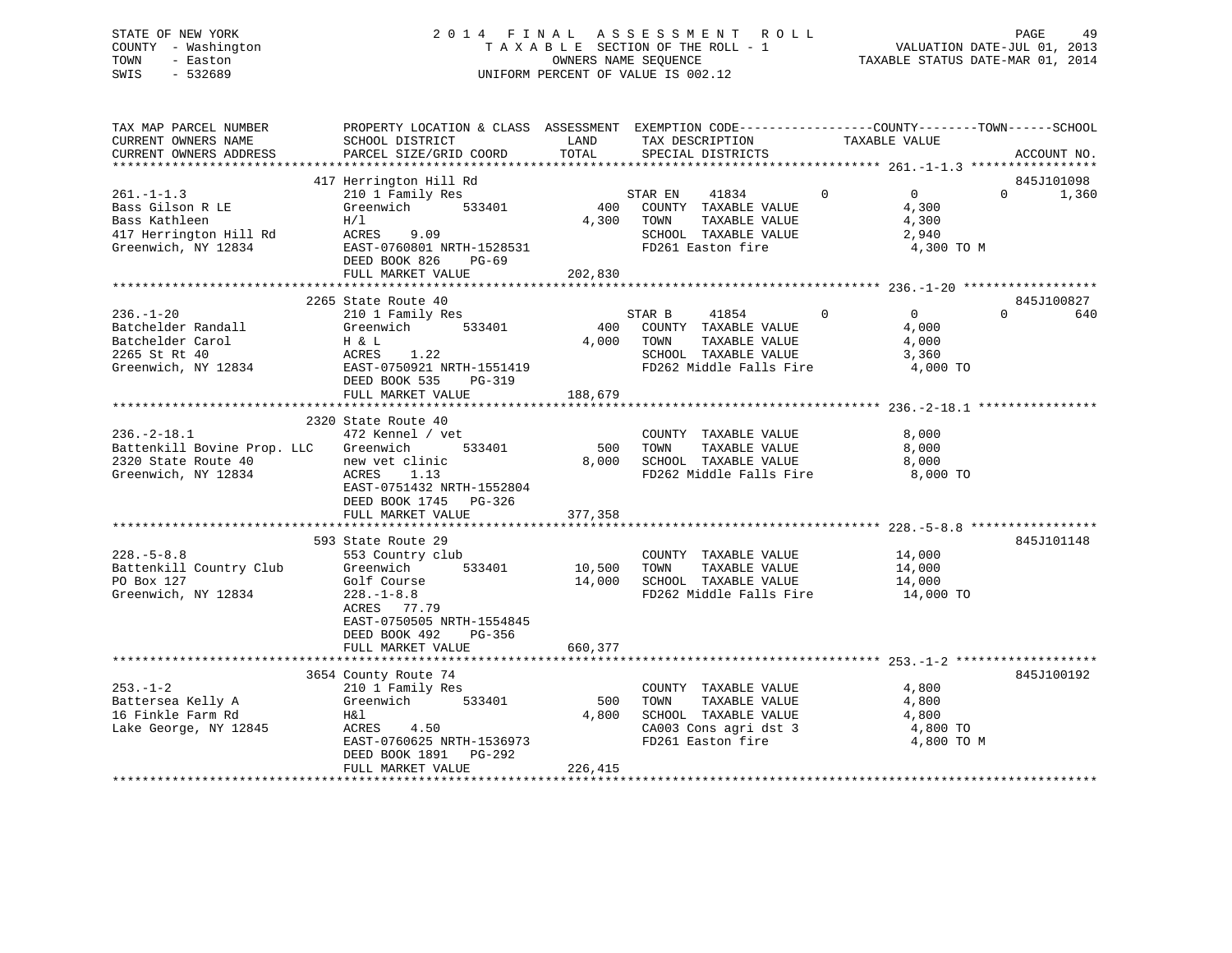### STATE OF NEW YORK 2 0 1 4 F I N A L A S S E S S M E N T R O L L PAGE 50 COUNTY - Washington T A X A B L E SECTION OF THE ROLL - 1 VALUATION DATE-JUL 01, 2013 TOWN - Easton COMPUTERS NAME SEQUENCE TAXABLE STATUS DATE-MAR 01, 2014<br>SWIS - 532689 SWIS - 532689 UNIFORM PERCENT OF VALUE IS 002.12

| TAX MAP PARCEL NUMBER                           | PROPERTY LOCATION & CLASS ASSESSMENT EXEMPTION CODE---------------COUNTY-------TOWN-----SCHOOL                                                                                                                                                                                                                                                                                                     |          |                                                                                                   |                     |                          |
|-------------------------------------------------|----------------------------------------------------------------------------------------------------------------------------------------------------------------------------------------------------------------------------------------------------------------------------------------------------------------------------------------------------------------------------------------------------|----------|---------------------------------------------------------------------------------------------------|---------------------|--------------------------|
| CURRENT OWNERS NAME                             | SCHOOL DISTRICT                                                                                                                                                                                                                                                                                                                                                                                    |          | LAND TAX DESCRIPTION TAXABLE VALUE                                                                |                     |                          |
| CURRENT OWNERS ADDRESS                          | PARCEL SIZE/GRID COORD                                                                                                                                                                                                                                                                                                                                                                             | TOTAL    | SPECIAL DISTRICTS                                                                                 |                     | ACCOUNT NO.              |
|                                                 |                                                                                                                                                                                                                                                                                                                                                                                                    |          |                                                                                                   |                     |                          |
|                                                 |                                                                                                                                                                                                                                                                                                                                                                                                    |          |                                                                                                   |                     | 845J100242               |
| $286. - 1 - 12$                                 | Greenwich 533401 2,600 AG DIST 41720                                                                                                                                                                                                                                                                                                                                                               |          |                                                                                                   |                     | $\overline{\phantom{0}}$ |
| Batty Frederick<br>16 Fryer Rd                  |                                                                                                                                                                                                                                                                                                                                                                                                    |          |                                                                                                   |                     | 494                      |
| 16 Fryer Rd                                     |                                                                                                                                                                                                                                                                                                                                                                                                    |          | VET WAR CT 41121 0 636 572<br>2,600 AG DIST 41720 0 494 494<br>7,100 AGED-ALL 41800 0 1,990 2,022 |                     | 2,308                    |
| Schaghticoke, NY 12154                          | Farm<br>929/319<br>ACRES 157.10                                                                                                                                                                                                                                                                                                                                                                    |          | STAR EN 41834 0<br>COUNTY TAXABLE VALUE 3,980<br>TOWN TAXABLE VALUE 4,012                         |                     | 1,360<br>$\overline{0}$  |
| MAY BE SUBJECT TO PAYMENT<br>----- LAW TIL 2018 |                                                                                                                                                                                                                                                                                                                                                                                                    |          |                                                                                                   |                     |                          |
|                                                 |                                                                                                                                                                                                                                                                                                                                                                                                    |          |                                                                                                   |                     |                          |
|                                                 | EAST-0742604 NRTH-1503918<br>EAST-0742604 NRTH-1503918<br>DEED BOOK W 505 PG-894<br>FULL MARKET VALUE 334,906 CA003 Cons agri dst 3 6,606 TO                                                                                                                                                                                                                                                       |          |                                                                                                   |                     |                          |
|                                                 |                                                                                                                                                                                                                                                                                                                                                                                                    |          |                                                                                                   |                     |                          |
|                                                 |                                                                                                                                                                                                                                                                                                                                                                                                    |          | 494 EX                                                                                            |                     |                          |
|                                                 |                                                                                                                                                                                                                                                                                                                                                                                                    |          | FD261 Easton fire 7,100 TO M                                                                      |                     |                          |
|                                                 | 167 Fryer Rd                                                                                                                                                                                                                                                                                                                                                                                       |          |                                                                                                   |                     |                          |
| $277. - 1 - 9.6$                                | 240 Rural res                                                                                                                                                                                                                                                                                                                                                                                      |          | COUNTY TAXABLE VALUE                                                                              | 7,400               |                          |
| Bauer Nicholas                                  | Greenwich 533401 1,000 TOWN                                                                                                                                                                                                                                                                                                                                                                        |          |                                                                                                   | TAXABLE VALUE 7,400 |                          |
| Bauer Melissa                                   |                                                                                                                                                                                                                                                                                                                                                                                                    |          |                                                                                                   |                     |                          |
| $H \& L$<br>$H \& L$<br>20ad<br>167 Fryer Rd    |                                                                                                                                                                                                                                                                                                                                                                                                    |          | 7,400 SCHOOL TAXABLE VALUE 7,400<br>CA003 Cons agri dst 3 7,400 TO                                |                     |                          |
|                                                 |                                                                                                                                                                                                                                                                                                                                                                                                    |          |                                                                                                   |                     |                          |
|                                                 | Schaghticoke, NY 12154 Trans Exempt Repay 2014<br>ACRES 20.30<br>ACRES<br>20.30                                                                                                                                                                                                                                                                                                                    |          | FD261 Easton fire 7,400 TO M<br>TE533 Trans exmt repay-flg .00 MT                                 |                     |                          |
|                                                 | EAST-0741801 NRTH-1507185                                                                                                                                                                                                                                                                                                                                                                          |          |                                                                                                   |                     |                          |
|                                                 | DEED BOOK 3327 PG-297                                                                                                                                                                                                                                                                                                                                                                              |          |                                                                                                   |                     |                          |
|                                                 | FULL MARKET VALUE                                                                                                                                                                                                                                                                                                                                                                                  | 349,057  |                                                                                                   |                     |                          |
|                                                 |                                                                                                                                                                                                                                                                                                                                                                                                    |          |                                                                                                   |                     |                          |
|                                                 |                                                                                                                                                                                                                                                                                                                                                                                                    |          |                                                                                                   |                     | 845J100104               |
| $235. -2 - 6$                                   | 354 State Route 29<br>710 Manufacture                                                                                                                                                                                                                                                                                                                                                              |          | COUNTY TAXABLE VALUE 21,000                                                                       |                     |                          |
|                                                 |                                                                                                                                                                                                                                                                                                                                                                                                    |          |                                                                                                   |                     |                          |
|                                                 |                                                                                                                                                                                                                                                                                                                                                                                                    |          |                                                                                                   |                     |                          |
|                                                 | PDP Industries<br>PDP Industries<br>PDP Industries<br>PO Box 118<br>Mach Sh 21,000 SCHOO!<br>Greenwich, NY 12834<br>ACRES 1.80<br>PO Box 118<br>PO Box 118<br>PO Box 118<br>PO Box 118<br>PO Box 118<br>PO Box 118<br>PO Box 118<br>PO Box 12834<br>Greenwich 533401 1,000 TOWN TAXABLE VALUE 21,000<br>Mach Sh 21,000 SCHOOL TAXABLE VALUE 21,000<br>ACRES 1.80 FD262 Middle Falls Fire 21,000 TO |          |                                                                                                   |                     |                          |
|                                                 | EAST-0747712 NRTH-1552957                                                                                                                                                                                                                                                                                                                                                                          |          |                                                                                                   |                     |                          |
|                                                 | DEED BOOK 584 PG-154                                                                                                                                                                                                                                                                                                                                                                               |          |                                                                                                   |                     |                          |
|                                                 | FULL MARKET VALUE                                                                                                                                                                                                                                                                                                                                                                                  | 990, 566 |                                                                                                   |                     |                          |
|                                                 |                                                                                                                                                                                                                                                                                                                                                                                                    |          |                                                                                                   |                     |                          |
|                                                 | 350 State Route 29                                                                                                                                                                                                                                                                                                                                                                                 |          |                                                                                                   |                     | 875J101255               |
| $235. - 2 - 6.1$                                |                                                                                                                                                                                                                                                                                                                                                                                                    |          | COUNTY TAXABLE VALUE 3,500                                                                        |                     |                          |
|                                                 |                                                                                                                                                                                                                                                                                                                                                                                                    |          |                                                                                                   |                     |                          |
| BDP Industries<br>20 Der 118                    |                                                                                                                                                                                                                                                                                                                                                                                                    |          |                                                                                                   |                     |                          |
| Greenwich, NY 12834                             |                                                                                                                                                                                                                                                                                                                                                                                                    |          | FD262 Middle Falls Fire 3,500 TO                                                                  |                     |                          |
|                                                 | COUNT<br>Multi Use Small Busn 3,500 TOWN<br>Multi Use Small Busn 3,500 SCHNOOL<br>FRNT 97.00 DPTH 97.00<br>EAST-0747500                                                                                                                                                                                                                                                                            |          |                                                                                                   |                     |                          |
|                                                 | EAST-0747599 NRTH-1553051                                                                                                                                                                                                                                                                                                                                                                          |          |                                                                                                   |                     |                          |
|                                                 | DEED BOOK 584 PG-154                                                                                                                                                                                                                                                                                                                                                                               |          |                                                                                                   |                     |                          |
|                                                 | FULL MARKET VALUE                                                                                                                                                                                                                                                                                                                                                                                  | 165,094  |                                                                                                   |                     |                          |
|                                                 |                                                                                                                                                                                                                                                                                                                                                                                                    |          |                                                                                                   |                     |                          |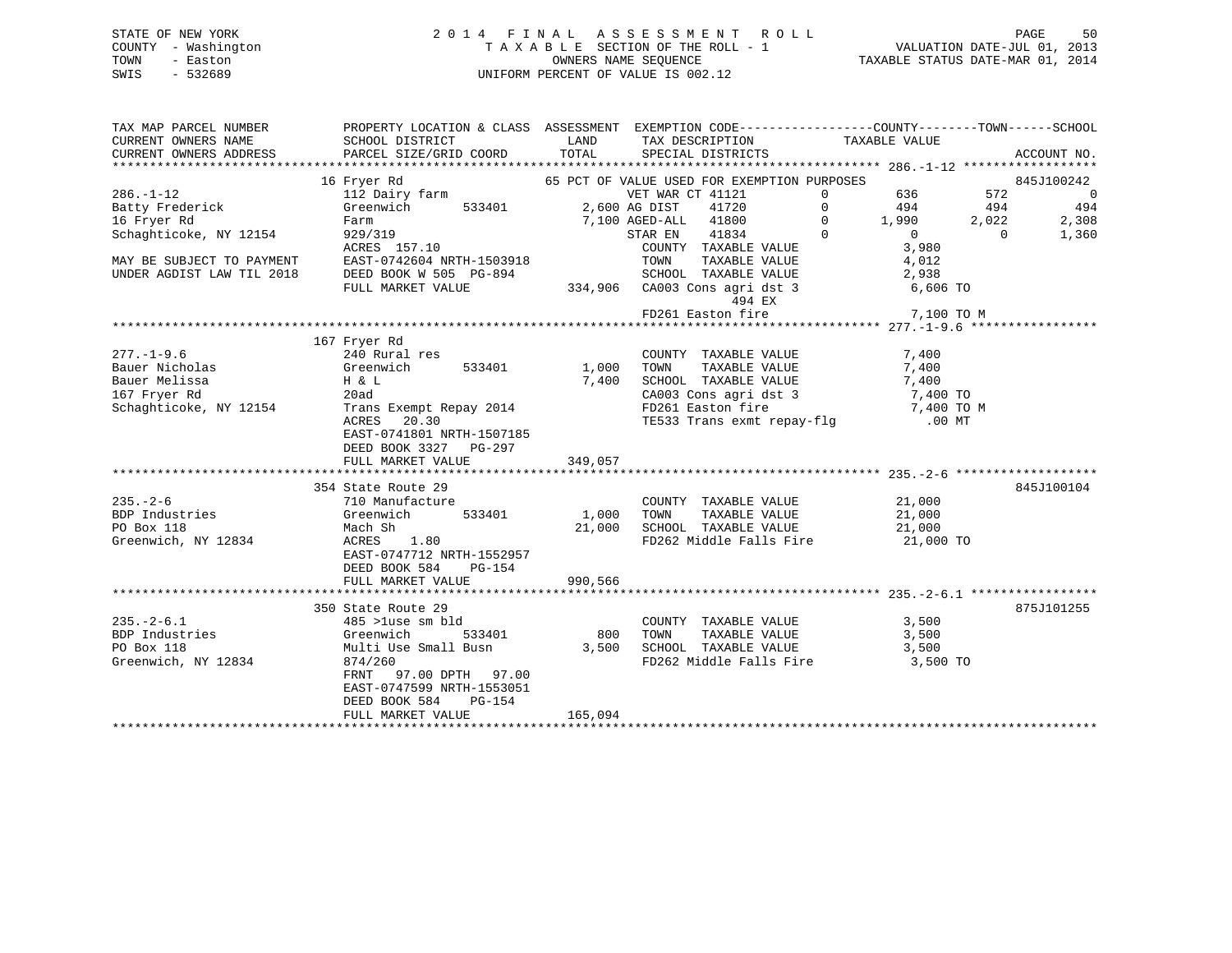### STATE OF NEW YORK 2 0 1 4 F I N A L A S S E S S M E N T R O L L PAGE 51 COUNTY - Washington T A X A B L E SECTION OF THE ROLL - 1 VALUATION DATE-JUL 01, 2013 TOWN - Easton **CONNERS NAME SEQUENCE** TAXABLE STATUS DATE-MAR 01, 2014 SWIS - 532689 UNIFORM PERCENT OF VALUE IS 002.12

| TAX MAP PARCEL NUMBER<br>CURRENT OWNERS NAME<br>CURRENT OWNERS ADDRESS                                             | PROPERTY LOCATION & CLASS ASSESSMENT EXEMPTION CODE----------------COUNTY-------TOWN------SCHOOL<br>SCHOOL DISTRICT<br>PARCEL SIZE/GRID COORD                                            | LAND<br>TOTAL           | TAX DESCRIPTION<br>SPECIAL DISTRICTS                                                                                                                                                  |                      | TAXABLE VALUE                                                                    | ACCOUNT NO.       |
|--------------------------------------------------------------------------------------------------------------------|------------------------------------------------------------------------------------------------------------------------------------------------------------------------------------------|-------------------------|---------------------------------------------------------------------------------------------------------------------------------------------------------------------------------------|----------------------|----------------------------------------------------------------------------------|-------------------|
| $237. - 1 - 19$<br>Beadle Angela J<br>1262 State Route 372<br>Greenwich, NY 12834                                  | 1262 State Route 372<br>210 1 Family Res<br>Greenwich<br>533401<br>H & L<br>W915/44<br>ACRES<br>1.10<br>EAST-0764502 NRTH-1545657<br>DEED BOOK 2410 PG-264<br>FULL MARKET VALUE          | 400<br>3,500<br>165,094 | STAR B<br>41854<br>COUNTY TAXABLE VALUE<br>TOWN<br>TAXABLE VALUE<br>SCHOOL TAXABLE VALUE<br>CA003 Cons agri dst 3<br>FD261 Easton fire                                                | $\mathbf 0$          | $\overline{0}$<br>$\Omega$<br>3,500<br>3,500<br>2,860<br>3,500 TO<br>3,500 TO M  | 845J100131<br>640 |
|                                                                                                                    | 309 Herrington Hill Rd                                                                                                                                                                   |                         | 93 PCT OF VALUE USED FOR EXEMPTION PURPOSES                                                                                                                                           |                      |                                                                                  | 845J101162        |
| $261. - 1 - 1.6$<br>Beatty Gloria<br>309 Herrington Hill Rd<br>Greenwich, NY 12834                                 | 240 Rural res<br>Greenwich<br>533401<br>$H+L$<br>ACRES 14.40<br>EAST-0759351 NRTH-1526346<br>DEED BOOK 827<br>$PG-153$<br>FULL MARKET VALUE                                              | 4,300<br>202,830        | VET COM CT 41131<br>700 STAR EN<br>41834<br>COUNTY TAXABLE VALUE<br>TOWN<br>TAXABLE VALUE<br>SCHOOL TAXABLE VALUE<br>FD261 Easton fire                                                | $\Omega$             | 1,000<br>954<br>$\Omega$<br>$\mathbf 0$<br>3,300<br>3,346<br>2,940<br>4,300 TO M | $\Omega$<br>1,360 |
|                                                                                                                    |                                                                                                                                                                                          |                         |                                                                                                                                                                                       |                      |                                                                                  | 845J101053        |
| $261. - 1 - 1.2$<br>Beauregard John M LE<br>Beauregard Jennifer M<br>372 Herrington Hill Rd<br>Greenwich, NY 12834 | 372 Herrington Hill Rd<br>210 1 Family Res<br>Greenwich<br>533401<br>Res<br>ACRES 17.15<br>EAST-0761071 NRTH-1527724<br>DEED BOOK 2813 PG-179<br>FULL MARKET VALUE                       | 3,000<br>141,509        | 90 PCT OF VALUE USED FOR EXEMPTION PURPOSES<br>VET COM CT 41131<br>500 STAR EN<br>41834<br>COUNTY TAXABLE VALUE<br>TAXABLE VALUE<br>TOWN<br>SCHOOL TAXABLE VALUE<br>FD261 Easton fire | $\Omega$<br>$\Omega$ | 675<br>675<br>$\mathbf{0}$<br>0<br>2,325<br>2,325<br>1,640<br>3,000 TO M         | $\Omega$<br>1,360 |
|                                                                                                                    | Herrington Hill Rd                                                                                                                                                                       |                         |                                                                                                                                                                                       |                      |                                                                                  | 845J100480        |
| $261. - 1 - 3$<br>Beauregard John M LE<br>Beauregard Joseph M<br>372 Herrington Hill Rd<br>Greenwich, NY 12834     | 323 Vacant rural<br>533401<br>Greenwich<br>W L<br>ACRES<br>18.76<br>EAST-0760929 NRTH-1526920<br>DEED BOOK 2813 PG-176                                                                   | 300<br>300              | COUNTY TAXABLE VALUE<br>TAXABLE VALUE<br>TOWN<br>SCHOOL TAXABLE VALUE<br>FD261 Easton fire                                                                                            |                      | 300<br>300<br>300<br>300 TO M                                                    |                   |
|                                                                                                                    | FULL MARKET VALUE                                                                                                                                                                        | 14,151                  |                                                                                                                                                                                       |                      |                                                                                  |                   |
|                                                                                                                    |                                                                                                                                                                                          |                         |                                                                                                                                                                                       |                      |                                                                                  |                   |
| $278. - 1 - 22.1$<br>Bechard Michael D Jr<br>Bechard Crystal L<br>8 Peregrim Ln<br>Johnsonville, NY 12094          | 8 Peregrim Ln<br>210 1 Family Res<br>Greenwich<br>533401<br>sub lot 2<br>Easement 3344/127<br>ACRES<br>1.51<br>EAST-0753777 NRTH-1508510<br>DEED BOOK 881<br>PG-311<br>FULL MARKET VALUE | 500<br>4,600<br>216,981 | STAR B<br>41854<br>COUNTY TAXABLE VALUE<br>TOWN<br>TAXABLE VALUE<br>SCHOOL TAXABLE VALUE<br>CA003 Cons agri dst 3<br>FD261 Easton fire                                                | $\Omega$             | $\overline{0}$<br>$\Omega$<br>4,600<br>4,600<br>3,960<br>4,600 TO<br>4,600 TO M  | 640               |
|                                                                                                                    |                                                                                                                                                                                          |                         |                                                                                                                                                                                       |                      |                                                                                  |                   |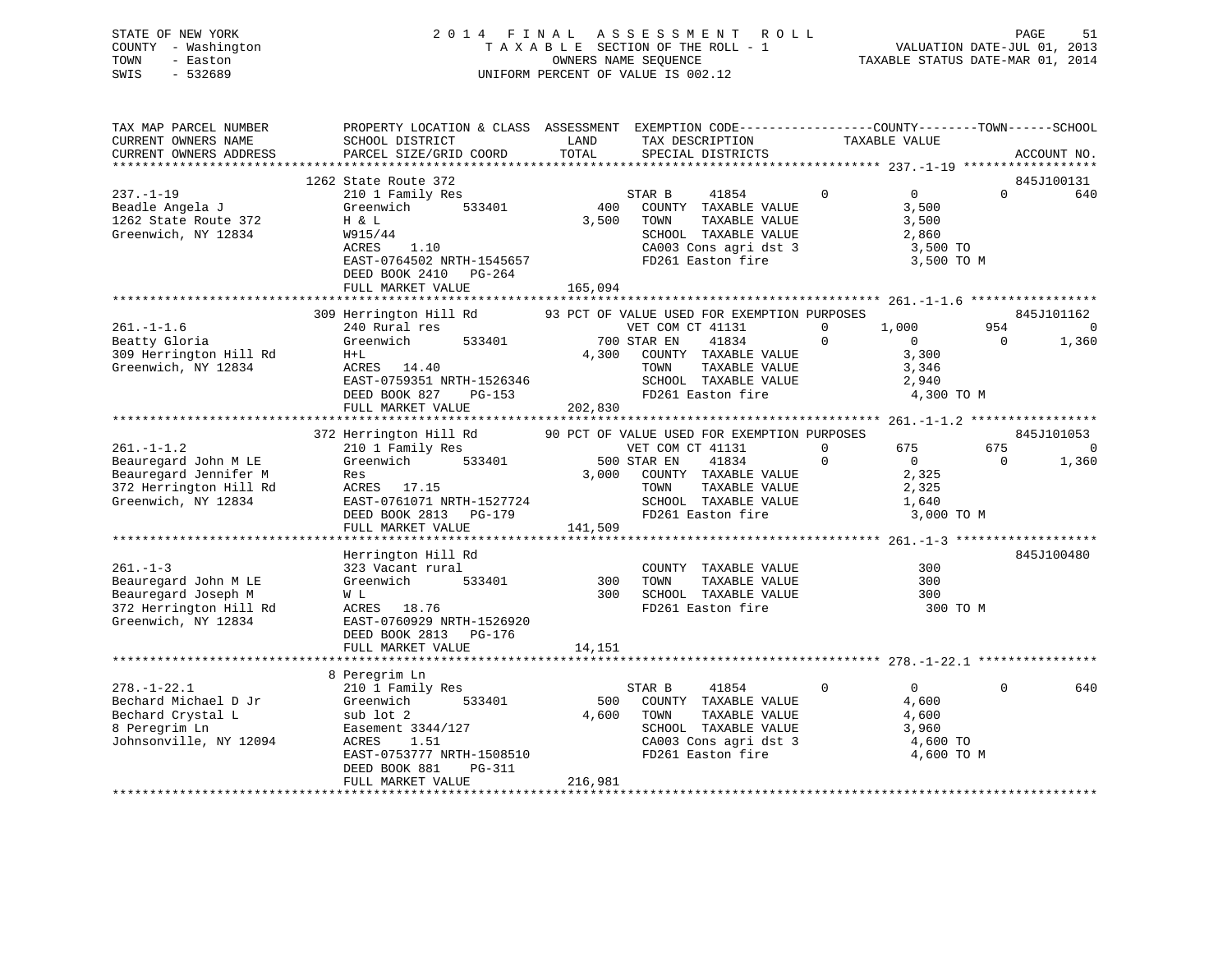| STATE OF NEW YORK<br>COUNTY - Washington<br>TOWN<br>- Easton<br>$-532689$<br>SWIS |                                                                                                                                          |                                                                                                                                                                                                                                                                                                                       | $\begin{tabular}{ccccc} 2 & 0 & 1 & 4 & F & I & N & A & L & A & S & S & E & S & S & M & E & N & T & R & O & L & D \\ & T & A & X & A & B & L & E & SECTION OF THE ROLL & - & 1 & VALLUATION DATE–JUL & 01, 2013 \\ & \hspace{2.5cm} & \hspace{2.5cm} & \hspace{2.5cm} & \hspace{2.5cm} & \hspace{2.5cm} & \hspace{2.5cm} & \hspace{2.5cm} & \hspace{2.5cm} & \hspace{2.5cm} & \hspace{2.5cm} & \hspace{2.5cm} & \hs$ |
|-----------------------------------------------------------------------------------|------------------------------------------------------------------------------------------------------------------------------------------|-----------------------------------------------------------------------------------------------------------------------------------------------------------------------------------------------------------------------------------------------------------------------------------------------------------------------|----------------------------------------------------------------------------------------------------------------------------------------------------------------------------------------------------------------------------------------------------------------------------------------------------------------------------------------------------------------------------------------------------------------------|
| TAX MAP PARCEL NUMBER                                                             |                                                                                                                                          |                                                                                                                                                                                                                                                                                                                       | PROPERTY LOCATION & CLASS ASSESSMENT EXEMPTION CODE----------------COUNTY-------TOWN------SCHOOL                                                                                                                                                                                                                                                                                                                     |
| $278. - 1 - 22$                                                                   | 924 Gifford Rd<br>Bechard Michael D Sr (Greenwich 533401 600 COUNT<br>Bechard Elizabeth House/agreage 3,500 TOWN<br>DEED BOOK 505 PG-279 | 240 Rural res<br>Greenwich 533401 600 COUNTY TAXABLE VALUE 3,500<br>924 Gifford Rd 3,500 TO 12094<br>3,500 TO 12094<br>EAST-0754119 NRTH-1508258<br>EAST-0754119 NRTH-1508258<br>EAST-0754119 NRTH-1508258<br>PD261 Easton fire<br>PD261 Easton fire<br>PD261 Easton fire<br>3,500 TO M<br>3,500 TO M<br>NRTH-076 RD2 | 845J100479<br>$\begin{matrix} 41854 & 0 & 0 \end{matrix}$<br>$\Omega$<br>640<br>TAXABLE VALUE 3,500                                                                                                                                                                                                                                                                                                                  |
|                                                                                   |                                                                                                                                          |                                                                                                                                                                                                                                                                                                                       | 845J100138                                                                                                                                                                                                                                                                                                                                                                                                           |
|                                                                                   |                                                                                                                                          | Exercise John Greenwich S33401 600 STAR B 41854 0<br>Schaghticoke, NY 12154 393/176 7,600 COUNTY TAXABLE VALUE 6,540<br>Schaghticoke, NY 12154 393/176 7000 STAR B 41854 0<br>EAST-0740553 NRTH-1500585 CA003 Cons agri dst 3<br>DEED                                                                                 | 0 1,060 954<br>$\overline{\phantom{0}}$<br>640<br>$\overline{0}$                                                                                                                                                                                                                                                                                                                                                     |
| $286. - 1 - 14.7$<br>Beecroft John B<br>11108 St Rt 40<br>Schaghticoke, NY 12154  | FULL MARKET VALUE<br>DEED BOOK 473<br>PG-1065                                                                                            | 358,491<br>Valley Falls Rd/w Off<br>323 Vacant rural 200<br>Greenwich 533401 200 TOWN TAXABLE VALUE 200<br>Wood Lot 200 SCHOOL TAXABLE VALUE 200<br>ACRES 8.33 CA003 Cons agri dst 3 200 TO<br>EAST-0742309 NRTH-1499295 FD261 Easton fire 200 TO<br>                                                                 | 845J101112<br>200 TO M                                                                                                                                                                                                                                                                                                                                                                                               |
|                                                                                   | FULL MARKET VALUE                                                                                                                        | 9,434                                                                                                                                                                                                                                                                                                                 |                                                                                                                                                                                                                                                                                                                                                                                                                      |

|                        | 11138 State Route 40      |         |                         | 845J100585 |  |
|------------------------|---------------------------|---------|-------------------------|------------|--|
| $286. - 1 - 19$        | 120 Field crops           |         | COUNTY<br>TAXABLE VALUE | 6,000      |  |
| Beecroft John B        | 533401<br>Greenwich       | 1,800   | TOWN<br>TAXABLE VALUE   | 6,000      |  |
| Beecroft Barbara       | Farm                      | 6,000   | SCHOOL TAXABLE VALUE    | 6,000      |  |
| 11106 State Route 40   | ACRES 108.30              |         | CA003 Cons agri dst 3   | 6,000 TO   |  |
| Schaghticoke, NY 12150 | EAST-0741245 NRTH-1500449 |         | FD261 Easton fire       | 6,000 TO M |  |
|                        | DEED BOOK 3211 PG-171     |         |                         |            |  |
|                        | FULL MARKET VALUE         | 283,019 |                         |            |  |
|                        |                           |         |                         |            |  |
|                        | State Route 40 E/off      |         |                         |            |  |
| $286. - 1 - 20.4$      | 105 Vac farmland          |         | TAXABLE VALUE<br>COUNTY | 600        |  |
| Beecroft John B        | 533401<br>Greenwich       | 600     | TOWN<br>TAXABLE VALUE   | 600        |  |
| Beecroft Barbara       | sub 12277                 | 600     | SCHOOL TAXABLE VALUE    | 600        |  |
| 11106 State Route 40   | ACRES 10.26               |         | CA003 Cons agri dst 3   | 600 TO     |  |
| Schaghticoke, NY 12150 | EAST-0741724 NRTH-1501474 |         | FD261 Easton fire       | 600 TO M   |  |
|                        | DEED BOOK 3211<br>PG-171  |         |                         |            |  |
|                        | FULL MARKET VALUE         | 28,302  |                         |            |  |
|                        |                           |         |                         |            |  |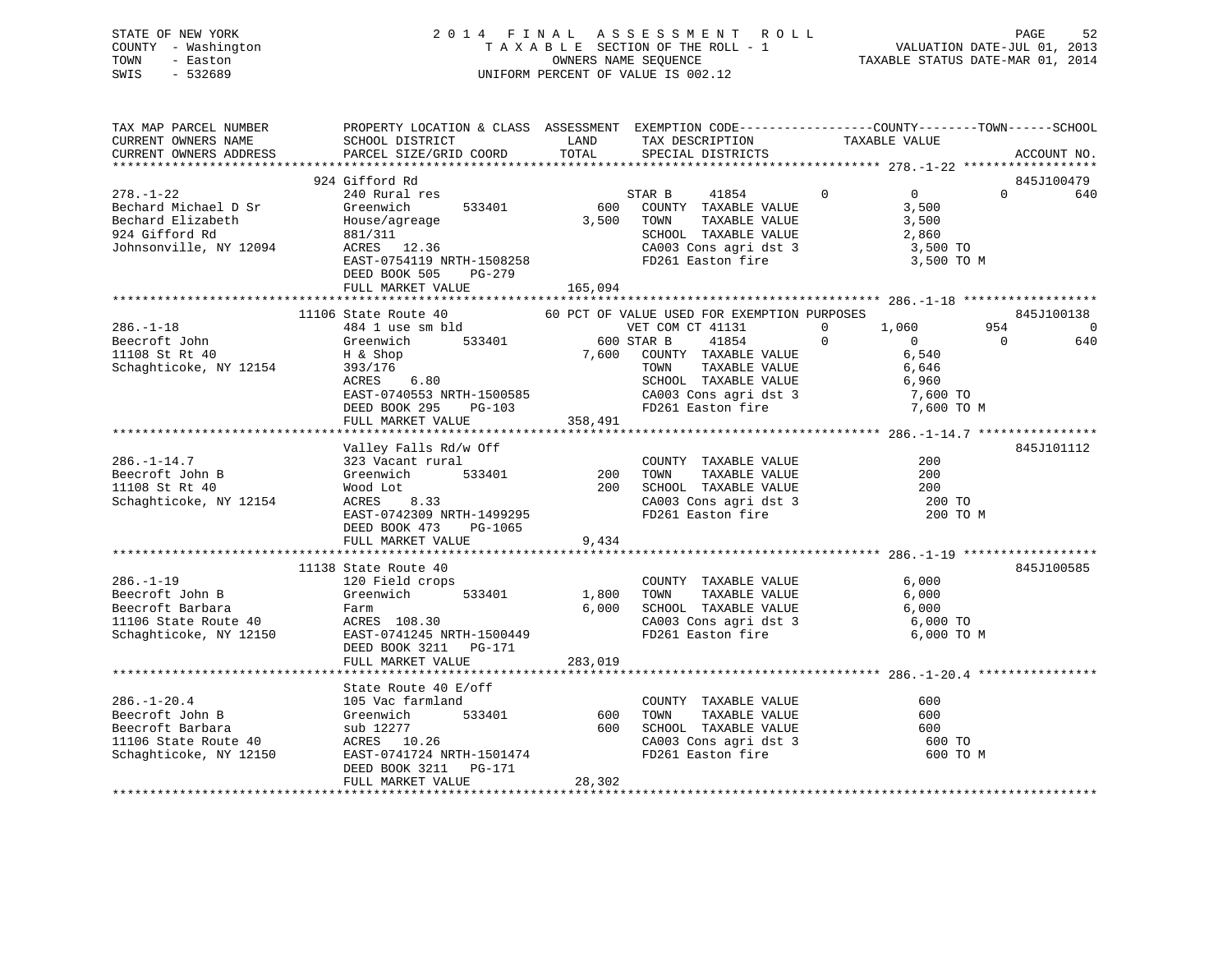### STATE OF NEW YORK 2 0 1 4 F I N A L A S S E S S M E N T R O L L PAGE 53 COUNTY - Washington T A X A B L E SECTION OF THE ROLL - 1 VALUATION DATE-JUL 01, 2013 TOWN - Easton **CONNERS NAME SEQUENCE** TAXABLE STATUS DATE-MAR 01, 2014 SWIS - 532689 UNIFORM PERCENT OF VALUE IS 002.12

| TAX MAP PARCEL NUMBER                                                                                                 | PROPERTY LOCATION & CLASS ASSESSMENT EXEMPTION CODE---------------COUNTY-------TOWN------SCHOOL                                                                                    |                         |                                                                                                                                        |                                                                           |                               |
|-----------------------------------------------------------------------------------------------------------------------|------------------------------------------------------------------------------------------------------------------------------------------------------------------------------------|-------------------------|----------------------------------------------------------------------------------------------------------------------------------------|---------------------------------------------------------------------------|-------------------------------|
| CURRENT OWNERS NAME<br>CURRENT OWNERS ADDRESS                                                                         | SCHOOL DISTRICT<br>PARCEL SIZE/GRID COORD                                                                                                                                          | LAND<br>TOTAL           | TAX DESCRIPTION<br>SPECIAL DISTRICTS                                                                                                   | TAXABLE VALUE                                                             | ACCOUNT NO.                   |
|                                                                                                                       |                                                                                                                                                                                    |                         |                                                                                                                                        |                                                                           |                               |
| $286. - 1 - 20.3$<br>Beecroft's LLC                                                                                   | State Route 40<br>105 Vac farmland<br>533401<br>Greenwich                                                                                                                          | 500<br>500              | COUNTY TAXABLE VALUE<br>TOWN<br>TAXABLE VALUE                                                                                          | 500<br>500<br>500                                                         |                               |
| 11106 State Route 40<br>Schaghticoke, NY 12154                                                                        | Lot 4<br>ACRES<br>6.47<br>EAST-0740826 NRTH-1502244<br>DEED BOOK 3183 PG-212<br>FULL MARKET VALUE                                                                                  | 23,585                  | SCHOOL TAXABLE VALUE<br>CA003 Cons agri dst 3<br>FD261 Easton fire                                                                     | 500 TO<br>500 TO M                                                        |                               |
|                                                                                                                       |                                                                                                                                                                                    |                         |                                                                                                                                        |                                                                           |                               |
|                                                                                                                       | 364 McGowan Rd                                                                                                                                                                     |                         |                                                                                                                                        |                                                                           |                               |
| $277. - 1 - 2.3$<br>Below William C Jr.<br>Below Candace<br>364 Mcgowan Rd<br>Schaghticoke, NY 12154                  | 210 1 Family Res<br>533401<br>Greenwich<br>sub lot 5<br>ACRES 13.60<br>EAST-0739837 NRTH-1512367<br>DEED BOOK 1880 PG-150<br>FULL MARKET VALUE                                     | 700<br>5,000<br>235,849 | STAR B<br>41854<br>COUNTY TAXABLE VALUE<br>TOWN<br>TAXABLE VALUE<br>SCHOOL TAXABLE VALUE<br>CA003 Cons agri dst 3<br>FD261 Easton fire | $\Omega$<br>$\Omega$<br>5,000<br>5,000<br>4,360<br>5,000 TO<br>5,000 TO M | $\Omega$<br>640               |
|                                                                                                                       |                                                                                                                                                                                    |                         |                                                                                                                                        |                                                                           |                               |
| $227. - 1 - 6.3$<br>Beneficial Homeowner Svc Corp Schuylerville 415001<br>636 Grand Regency Blvd<br>Brandon, FL 33510 | 39 Windy Hill Rd<br>210 1 Family Res<br>H / L<br>Lot 1<br>FRNT 381.00 DPTH 243.00<br>EAST-0744259 NRTH-1560123<br>DEED BOOK 3393 PG-197                                            | 500<br>1,800            | COUNTY TAXABLE VALUE<br>TOWN<br>TAXABLE VALUE<br>SCHOOL TAXABLE VALUE<br>FD262 Middle Falls Fire                                       | 1,800<br>1,800<br>1,800<br>1,800 TO                                       |                               |
|                                                                                                                       | FULL MARKET VALUE                                                                                                                                                                  | 84,906                  |                                                                                                                                        |                                                                           |                               |
| $252. - 1 - 12$<br>Bentzen Michael<br>Bentzen Jeannine<br>481 Cheese Factory Rd<br>Greenwich, NY 12834                | 485 Cheese Factory Rd<br>$215$ 1 Fam Res w/<br>533401<br>Greenwich<br>Multi Res<br>ACRES 1.57<br>EAST-0748115 NRTH-1534486<br>DEED BOOK 2561 PG-340                                | 500<br>800              | COUNTY TAXABLE VALUE<br>TOWN<br>TAXABLE VALUE<br>SCHOOL TAXABLE VALUE<br>CA003 Cons agri dst 3<br>FD261 Easton fire                    | 800<br>800<br>800<br>800 TO<br>800 TO M                                   | 845J100347                    |
|                                                                                                                       | FULL MARKET VALUE                                                                                                                                                                  | 37,736                  |                                                                                                                                        |                                                                           |                               |
|                                                                                                                       |                                                                                                                                                                                    |                         |                                                                                                                                        |                                                                           |                               |
| $252. - 1 - 14$<br>Bentzen Michael<br>Bentzen Jeannine<br>481 Cheese Factory Rd<br>Greenwich, NY 12834                | 481 Cheese Factory Rd<br>210 1 Family Res<br>Greenwich<br>533401<br>House/lot<br>FRNT 424.00 DPTH 74.00<br>EAST-0748186 NRTH-1534328<br>DEED BOOK 2561 PG-340<br>FULL MARKET VALUE | 500<br>2,900<br>136,792 | STAR B<br>41854<br>COUNTY TAXABLE VALUE<br>TOWN<br>TAXABLE VALUE<br>SCHOOL TAXABLE VALUE<br>CA003 Cons agri dst 3<br>FD261 Easton fire | $\Omega$<br>0<br>2,900<br>2,900<br>2,260<br>2,900 TO<br>2,900 TO M        | 845J100137<br>$\Omega$<br>640 |
|                                                                                                                       |                                                                                                                                                                                    |                         |                                                                                                                                        |                                                                           |                               |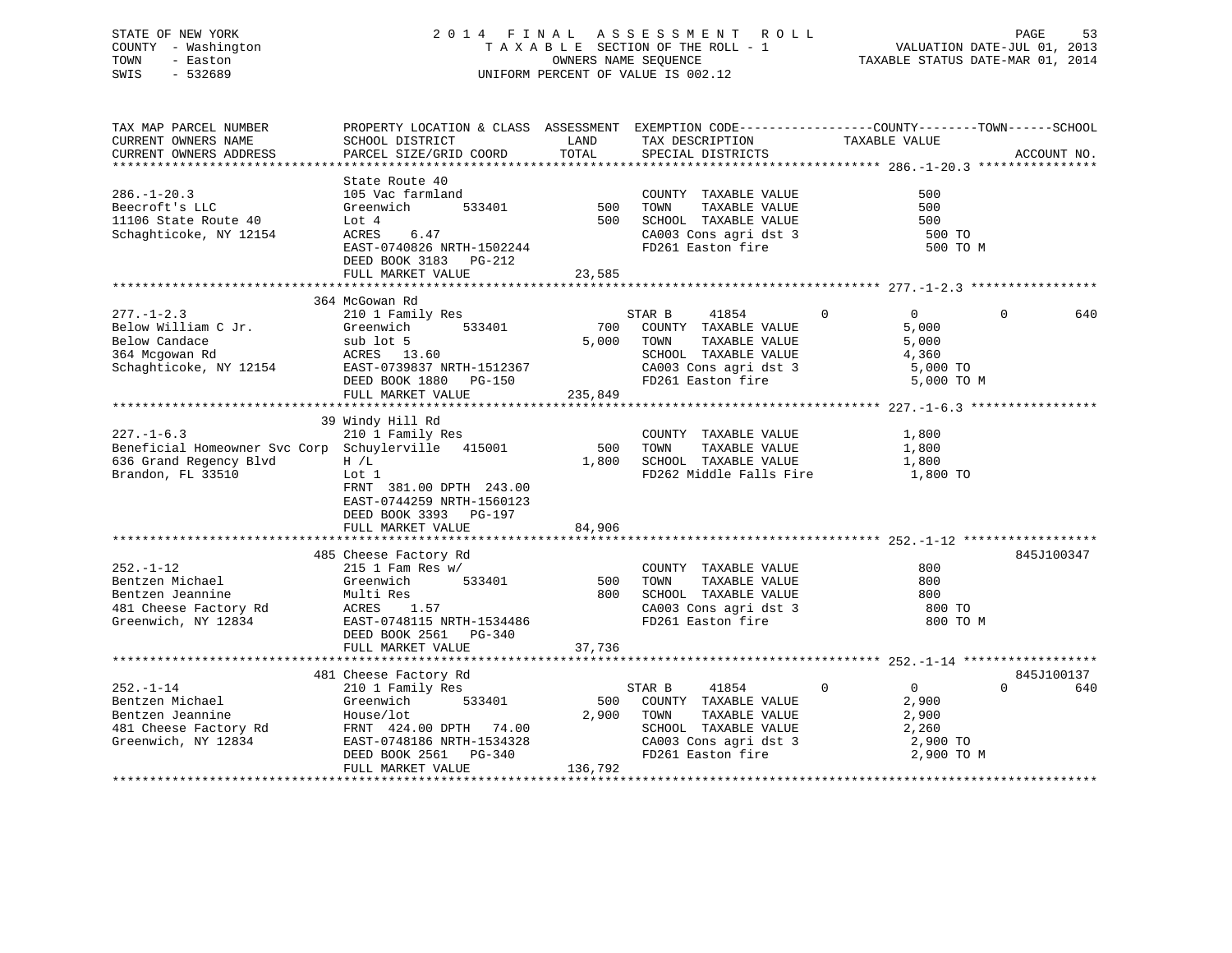### STATE OF NEW YORK 2 0 1 4 F I N A L A S S E S S M E N T R O L L PAGE 54 COUNTY - Washington T A X A B L E SECTION OF THE ROLL - 1 VALUATION DATE-JUL 01, 2013 TOWN - Easton OWNERS NAME SEQUENCE TAXABLE STATUS DATE-MAR 01, 2014 SWIS - 532689 UNIFORM PERCENT OF VALUE IS 002.12

| TAX MAP PARCEL NUMBER<br>CURRENT OWNERS NAME<br>CURRENT OWNERS ADDRESS                            | SCHOOL DISTRICT<br>PARCEL SIZE/GRID COORD                                                                                                                                                                                 | LAND<br>TAX DESCRIPTION<br>TOTAL<br>SPECIAL DISTRICTS                                                                                                                                                        | PROPERTY LOCATION & CLASS ASSESSMENT EXEMPTION CODE----------------COUNTY-------TOWN------SCHOOL<br>TAXABLE VALUE<br>ACCOUNT NO.          |
|---------------------------------------------------------------------------------------------------|---------------------------------------------------------------------------------------------------------------------------------------------------------------------------------------------------------------------------|--------------------------------------------------------------------------------------------------------------------------------------------------------------------------------------------------------------|-------------------------------------------------------------------------------------------------------------------------------------------|
| $278. - 1 - 27$<br>Bernhard Kathleen<br>8 Jay Rd E<br>Lake George, NY 12845                       | 736 Gifford Rd<br>210 1 Family Res<br>533401<br>Greenwich<br>Res<br>FRNT 281.00 DPTH 307.00<br>EAST-0754310 NRTH-1503661<br>DEED BOOK 787<br>PG-146<br>FULL MARKET VALUE                                                  | COUNTY TAXABLE VALUE<br>500<br>TOWN<br>TAXABLE VALUE<br>3,800<br>SCHOOL TAXABLE VALUE<br>CA003 Cons agri dst 3<br>FD261 Easton fire<br>179,245                                                               | 845J101021<br>3,800<br>3,800<br>3,800<br>3,800 TO<br>3,800 TO M                                                                           |
| $236. - 1 - 19$                                                                                   | 112 Bulson Rd<br>240 Rural res<br>Billings Leonard Greenwich 533401<br>Billings Helen H & L<br>112 Bulson Rd ACRES 15.20<br>Greenwich, NY 12834 EAST-0750428 NRTH-1550814<br>DEED BOOK 415<br>PG-945<br>FULL MARKET VALUE | 75 PCT OF VALUE USED FOR EXEMPTION PURPOSES<br>VET WAR CT 41121<br>500 STAR EN<br>41834<br>3,800 COUNTY TAXABLE VALUE<br>TAXABLE VALUE<br>TOWN<br>SCHOOL TAXABLE VALUE<br>FD262 Middle Falls Fire<br>179,245 | 845J100151<br>$\overline{0}$<br>428<br>428<br>0<br>$\Omega$<br>$\overline{0}$<br>1,360<br>$\Omega$<br>3,372<br>3,372<br>2,440<br>3,800 TO |
| $244. -1 - 16.1$                                                                                  | 224 Wilbur Ave<br>210 1 Family Res<br>DEED BOOK 1735 PG-162<br>FULL MARKET VALUE                                                                                                                                          | STAR B<br>41854<br>500 COUNTY TAXABLE VALUE<br>1,500 TOWN<br>TOWN      TAXABLE VALUE<br>SCHOOL   TAXABLE VALUE<br>CA003 Cons agri dst 3<br>70,755 FD262 Middle Falls Fire                                    | $0 \qquad \qquad$<br>$\Omega$<br>$\mathbf{0}$<br>640<br>1,500<br>1,500<br>860<br>1,500 TO<br>1,500 TO                                     |
| $244. -1 - 16$<br>Billings Ronald<br>Billings William LE<br>208 Wilbur Ave<br>Greenwich, NY 12834 | 208 Wilbur Ave<br>240 Rural res<br>533401<br>Greenwich<br>Farm<br>ACRES 41.99<br>EAST-0746699 NRTH-1541719<br>DEED BOOK 1918 PG-4<br>FULL MARKET VALUE                                                                    | COUNTY TAXABLE VALUE<br>TOWN      TAXABLE VALUE<br>800<br>3,200<br>150,943                                                                                                                                   | 845J100153<br>3,200<br>3,200<br>SCHOOL TAXABLE VALUE 3,200<br>CA003 Cons agri dst 3 3,200 TO<br>FD262 Middle Falls Fire 3,200 TO          |
| $252. -1 - 1.1$<br>Billings Ronald<br>Billings Lisa<br>7 Burton Rd<br>Greenwich, NY 12834         | State Route 40<br>105 Vac farmland<br>Greenwich<br>533401<br>Farm<br>882/131<br>ACRES 231.10<br>EAST-0748717 NRTH-1536752<br>DEED BOOK 500<br>PG-1052<br>FULL MARKET VALUE                                                | COUNTY TAXABLE VALUE<br>3,600<br>TOWN<br>TAXABLE VALUE<br>5,400<br>SCHOOL TAXABLE VALUE<br>CA003 Cons agri dst 3<br>FD261 Easton fire<br>254,717                                                             | 845J100184<br>5,400<br>5,400<br>5,400<br>5,400 TO<br>5,400 TO M                                                                           |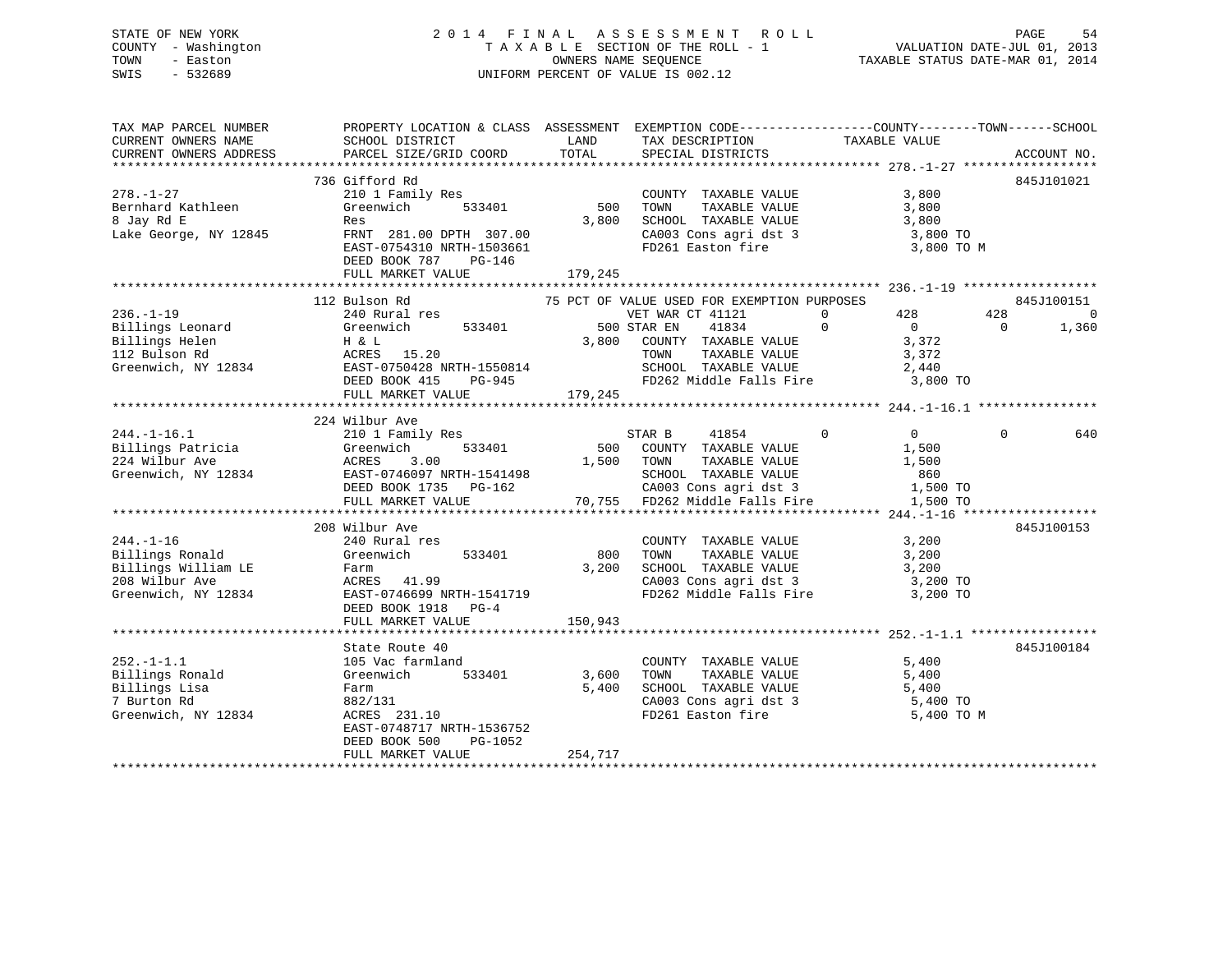### STATE OF NEW YORK 2 0 1 4 F I N A L A S S E S S M E N T R O L L PAGE 55 COUNTY - Washington T A X A B L E SECTION OF THE ROLL - 1 VALUATION DATE-JUL 01, 2013 TOWN - Easton OWNERS NAME SEQUENCE TAXABLE STATUS DATE-MAR 01, 2014 SWIS - 532689 UNIFORM PERCENT OF VALUE IS 002.12

| TAX MAP PARCEL NUMBER<br>CURRENT OWNERS NAME | PROPERTY LOCATION & CLASS ASSESSMENT EXEMPTION CODE----------------COUNTY-------TOWN------SCHOOL<br>SCHOOL DISTRICT LAND |         | TAX DESCRIPTION                                   | TAXABLE VALUE                    |                   |
|----------------------------------------------|--------------------------------------------------------------------------------------------------------------------------|---------|---------------------------------------------------|----------------------------------|-------------------|
| CURRENT OWNERS ADDRESS                       | PARCEL SIZE/GRID COORD                                                                                                   | TOTAL   | SPECIAL DISTRICTS                                 |                                  | ACCOUNT NO.       |
|                                              |                                                                                                                          |         |                                                   |                                  |                   |
|                                              | 7 Burton Rd                                                                                                              |         |                                                   |                                  | 845J101178        |
| $252. - 1 - 1.4$                             | 210 1 Family Res                                                                                                         | STAR B  | 41854 0                                           | $\overline{0}$                   | $\Omega$<br>640   |
| Billings Ronald                              | Greenwich<br>533401                                                                                                      |         | 400 COUNTY TAXABLE VALUE                          | 3,500                            |                   |
| Billings Lisa E                              | House & Lot<br>ACRES 1.40                                                                                                |         | 3,500 TOWN<br>TAXABLE VALUE                       | 3,500                            |                   |
| 7 Burton Rd                                  |                                                                                                                          |         | SCHOOL TAXABLE VALUE 2,860                        |                                  |                   |
| Greenwich, NY 12834                          | EAST-0749701 NRTH-1535787                                                                                                |         |                                                   |                                  |                   |
|                                              | DEED BOOK 500<br>PG-1052                                                                                                 |         |                                                   |                                  |                   |
|                                              | FULL MARKET VALUE                                                                                                        | 165,094 |                                                   |                                  |                   |
|                                              |                                                                                                                          |         |                                                   |                                  |                   |
|                                              | Burton Rd/s Off                                                                                                          |         |                                                   |                                  | 845J101140        |
| $252 - 2 - 24$                               |                                                                                                                          |         |                                                   | 200                              |                   |
| Billings Ronald                              |                                                                                                                          |         |                                                   | 200<br>$\frac{200}{200}$         |                   |
| Billings Lisa                                |                                                                                                                          |         |                                                   |                                  |                   |
| 7 Burton Rd                                  | EAST-0753003 NRTH-1537034                                                                                                |         | CA003 Cons agri dst 3<br>FD261 Easton fire        | 200 TO                           |                   |
| Greenwich, NY 12934                          | Greenwill<br>Vac Land<br>ACRES 4.31<br>TAST-0753003 NRT                                                                  |         |                                                   | 200 TO M                         |                   |
|                                              | DEED BOOK 924<br>PG-237                                                                                                  |         |                                                   |                                  |                   |
|                                              | FULL MARKET VALUE                                                                                                        | 9,434   |                                                   |                                  |                   |
|                                              | 212 General Fellows Rd                                                                                                   |         |                                                   |                                  | 845J100543        |
| $235. - 2 - 3$                               |                                                                                                                          |         | 41834                                             | $\overline{0}$<br>$\overline{0}$ | $\Omega$<br>1,360 |
| BJ Farm Inc                                  | 280 Res Multiple 533401 STAR EN Greenwich 533401 5,000 STAR B                                                            |         | 41854                                             | $\Omega$<br>$\overline{0}$       | $\Omega$<br>640   |
|                                              |                                                                                                                          |         |                                                   |                                  |                   |
| Greenwich, NY 12834                          |                                                                                                                          |         | TAXABLE VALUE                                     | 24,750<br>24,750<br>24,750       |                   |
|                                              | EAST-0745385 NRTH-1550652                                                                                                |         |                                                   | 22,750                           |                   |
|                                              | DEED BOOK 491 PG-764                                                                                                     |         |                                                   | 24,750 TO                        |                   |
|                                              | FULL MARKET VALUE                                                                                                        |         |                                                   | 24,750 TO                        |                   |
|                                              |                                                                                                                          |         |                                                   |                                  |                   |
|                                              | 525 State Route 29                                                                                                       |         |                                                   |                                  | 845J100844        |
| $228. - 5 - 10$                              |                                                                                                                          |         |                                                   | 3,000                            |                   |
| BJ Farms                                     | 330 Vacant comm<br>Greenwich 533401 3,000 TOWN<br>Greenwich                                                              |         | COUNTY TAXABLE VALUE<br>TOWN      TAXABLE VALUE   | 3,000                            |                   |
| 276 General Fellows Rd                       |                                                                                                                          |         |                                                   | 3,000                            |                   |
| Greenwich, NY 12834                          | filed survey 22c-121       3,000  SCHOOL TAXABLE VALUE<br>ACRES   2.61                  FD262 Middle Falls Fire          |         | FD262 Middle Falls Fire                           | 3,000 TO                         |                   |
|                                              | EAST-0751719 NRTH-1553943                                                                                                |         |                                                   |                                  |                   |
|                                              | DEED BOOK 3141 PG-165                                                                                                    |         |                                                   |                                  |                   |
|                                              | FULL MARKET VALUE                                                                                                        | 141,509 |                                                   |                                  |                   |
|                                              |                                                                                                                          |         |                                                   |                                  |                   |
|                                              | 474 State Route 29                                                                                                       |         |                                                   |                                  | 845J100552        |
| $236. - 1 - 11$                              | 331 Com vac w/im                                                                                                         |         | AGRI-D IND 41730 0 1,686                          |                                  | 1,686<br>1,686    |
| <b>BJ</b> Farms                              | Greenwich                                                                                                                |         | 533401 3,750 COUNTY TAXABLE VALUE                 | 2,314                            |                   |
| 276 General Fellows Rd                       | Auto Sales                                                                                                               |         | 4,000 TOWN                                        |                                  |                   |
| Greenwich, NY 12834                          | ACRES<br>8.01                                                                                                            |         | TOWN      TAXABLE VALUE<br>SCHOOL   TAXABLE VALUE | 2,314<br>2,314                   |                   |
|                                              | EAST-0750530 NRTH-1552971                                                                                                |         | FD262 Middle Falls Fire 4,000 TO                  |                                  |                   |
|                                              | MAY BE SUBJECT TO PAYMENT DEED BOOK 2744 PG-157                                                                          |         |                                                   |                                  |                   |
| UNDER AGDIST LAW TIL 2021                    | FULL MARKET VALUE                                                                                                        | 188,679 |                                                   |                                  |                   |
|                                              |                                                                                                                          |         |                                                   |                                  |                   |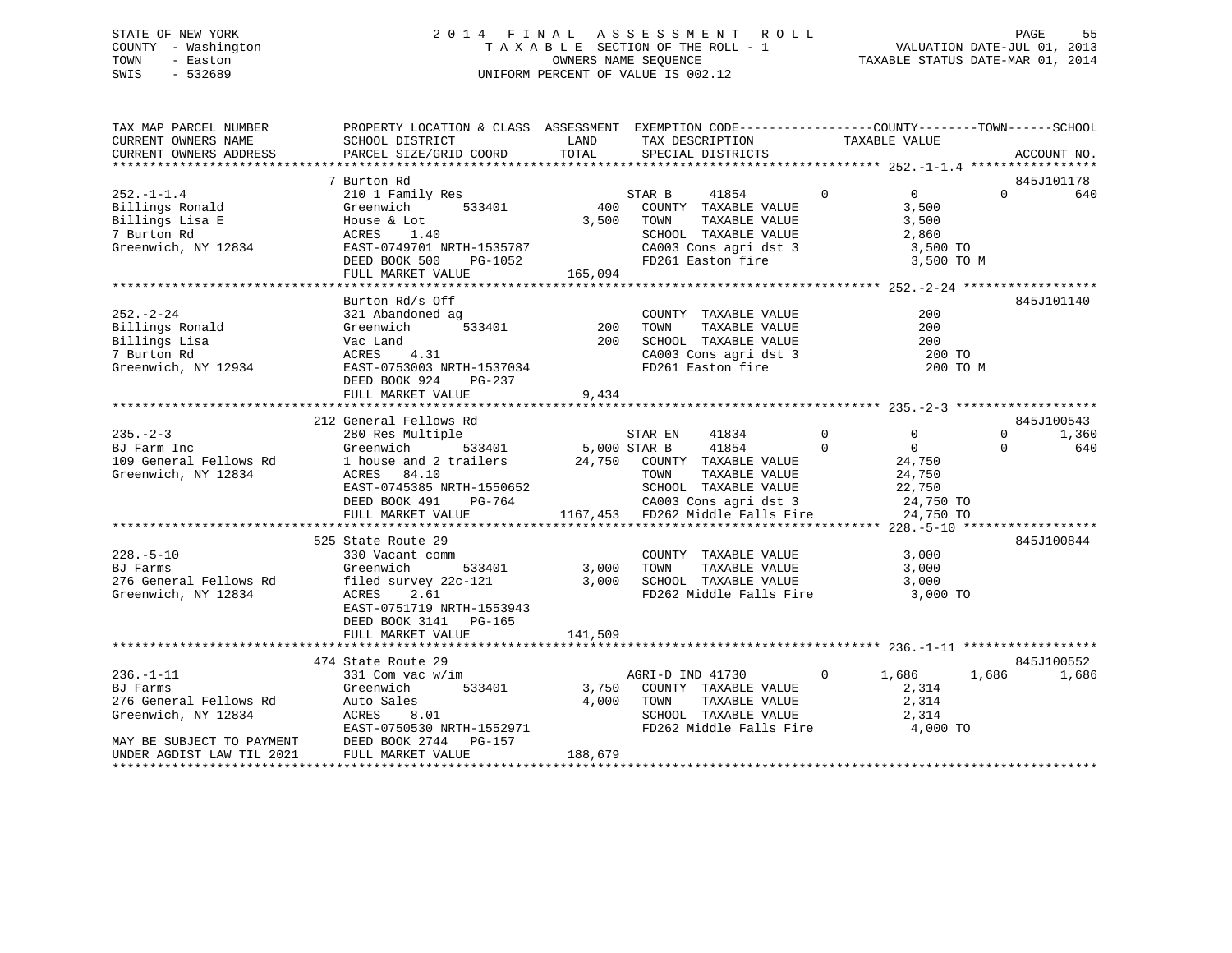### STATE OF NEW YORK 2 0 1 4 F I N A L A S S E S S M E N T R O L L PAGE 56 COUNTY - Washington T A X A B L E SECTION OF THE ROLL - 1 VALUATION DATE-JUL 01, 2013 TOWN - Easton **CONNERS NAME SEQUENCE** TAXABLE STATUS DATE-MAR 01, 2014 SWIS - 532689 UNIFORM PERCENT OF VALUE IS 002.12

| TAX MAP PARCEL NUMBER<br>CURRENT OWNERS NAME<br>CURRENT OWNERS ADDRESS              | PROPERTY LOCATION & CLASS ASSESSMENT EXEMPTION CODE----------------COUNTY-------TOWN-----SCHOOL                                                                                                                                                                                                                                                                                                                                                                     |         |                                                                                                                                                         | ACCOUNT NO. |
|-------------------------------------------------------------------------------------|---------------------------------------------------------------------------------------------------------------------------------------------------------------------------------------------------------------------------------------------------------------------------------------------------------------------------------------------------------------------------------------------------------------------------------------------------------------------|---------|---------------------------------------------------------------------------------------------------------------------------------------------------------|-------------|
|                                                                                     | DEED BOOK 911 PG-141                                                                                                                                                                                                                                                                                                                                                                                                                                                |         | 400 TO M                                                                                                                                                | 845J101038  |
|                                                                                     | 701 Brownell Rd                                                                                                                                                                                                                                                                                                                                                                                                                                                     |         |                                                                                                                                                         | 845J100493  |
| $261. -1 - 10$                                                                      | ECOMPLETE ROUND RESERVE STAR BASES<br>210 1 Family Res<br>Greenwich 533401 500 COUNTY TAXABLE VALUE                                                                                                                                                                                                                                                                                                                                                                 |         | $\begin{tabular}{lcccccc} \texttt{STAR} & B & 41854 & 0 & 0 \\ \texttt{500} & \texttt{COUNTY} & \texttt{TXABLE} & \texttt{VALUE} & 5,000 \end{tabular}$ | $0$ 640     |
|                                                                                     | 110 Tabor Rd                                                                                                                                                                                                                                                                                                                                                                                                                                                        |         |                                                                                                                                                         | 845J101123  |
|                                                                                     |                                                                                                                                                                                                                                                                                                                                                                                                                                                                     |         |                                                                                                                                                         |             |
|                                                                                     | Brownell Rd                                                                                                                                                                                                                                                                                                                                                                                                                                                         |         |                                                                                                                                                         | 845J100157  |
| $261. - 1 - 7$<br>Blair Walter<br>425 Willow Oak Drive Sw<br>Roanoke, VA 24014-3114 | Vac Land<br>EAST-0762853 NRTH-1526523<br>DEED BOOK 346 PG-357                                                                                                                                                                                                                                                                                                                                                                                                       |         | 300 TO M                                                                                                                                                |             |
|                                                                                     |                                                                                                                                                                                                                                                                                                                                                                                                                                                                     |         |                                                                                                                                                         |             |
|                                                                                     | 710 Colonel Burch Rd<br>${\small \begin{tabular}{lcccc} 287.-1-3 & 710\text{ Colone1 Burcn Ka} & 2101 Family Res & 2101 Family Res & 4,200Blakeslee Donald & 4,200710 Col Burch Rd & 533401 & 400 TOWN & TAXABLE VALUE & 4,200710 Col Burch Rd & 4,200Valley Falls, NY 12185 & 2.01 & 4,200A,2004,200TMXABLE VALUE & 4,200CAO03 Cons agri dst 3 & 4,200FDCR1 Exabilc YALUE & 4,200FACRES$<br>EAST-0750040 NRTH-1503531<br>DEED BOOK 742 PG-102<br>FULL MARKET VALUE | 198,113 | AAABLE VALUE 4,200<br>TAXABLE VALUE 4,200<br>TAXABLE VALUE 4,200<br>CA003 Cons agri dst 3 degree at 4,200 TO<br>FD261 Easton fire 1 degree 4,200 TO M   | 845J100415  |
|                                                                                     |                                                                                                                                                                                                                                                                                                                                                                                                                                                                     |         |                                                                                                                                                         |             |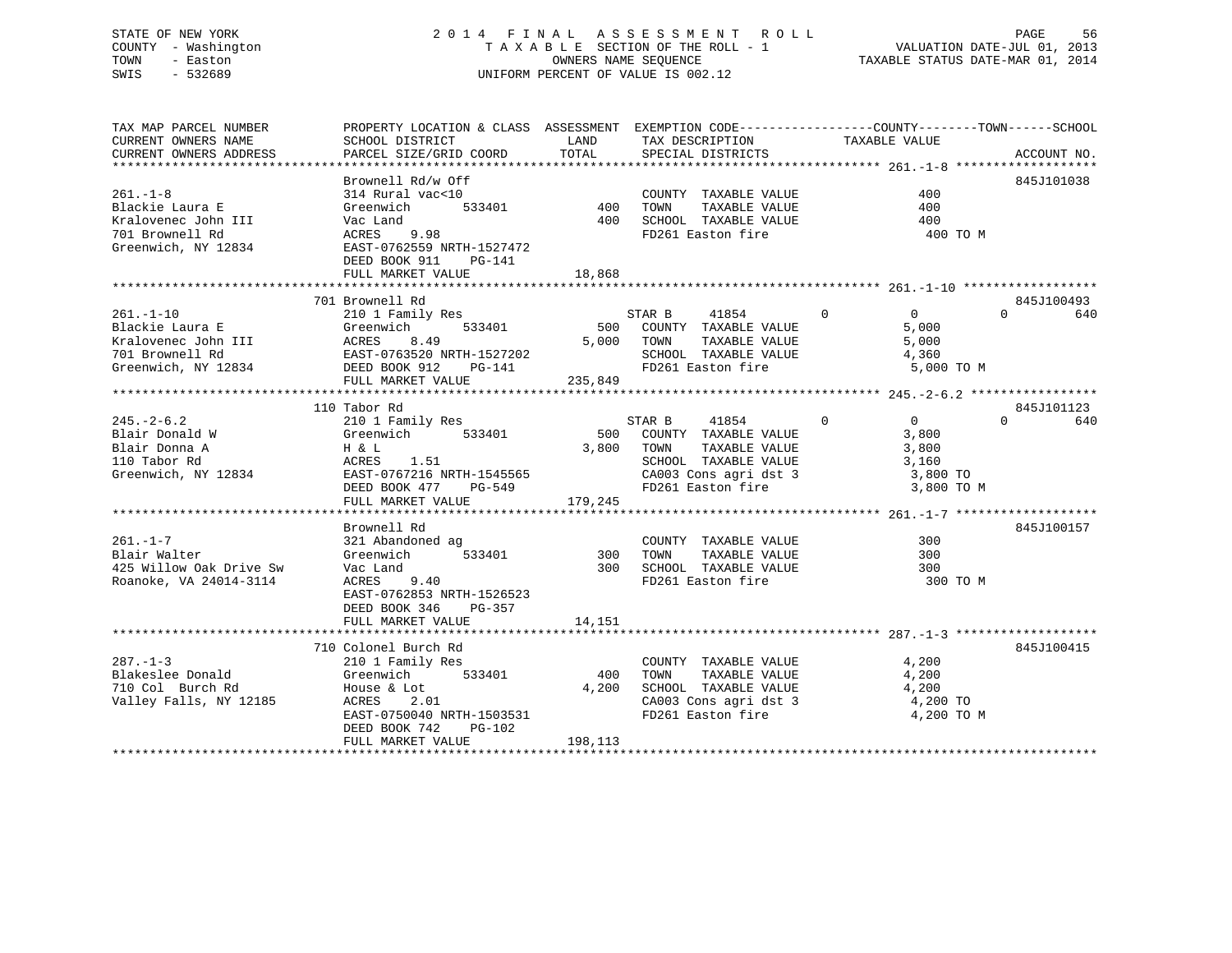| STATE OF NEW YORK   | 2014 FINAL ASSESSMENT ROLL         | 57<br>PAGE                       |
|---------------------|------------------------------------|----------------------------------|
| COUNTY - Washington | TAXABLE SECTION OF THE ROLL - 1    | VALUATION DATE-JUL 01, 2013      |
| TOWN<br>- Easton    | OWNERS NAME SEOUENCE               | TAXABLE STATUS DATE-MAR 01, 2014 |
| $-532689$<br>SWIS   | UNIFORM PERCENT OF VALUE IS 002.12 |                                  |
|                     |                                    |                                  |

| TAX MAP PARCEL NUMBER<br>CURRENT OWNERS NAME                                                                   | SCHOOL DISTRICT                                                                                                                                                                                     | LAND<br>TAX DESCRIPTION                                                                                                                                             | PROPERTY LOCATION & CLASS ASSESSMENT EXEMPTION CODE---------------COUNTY-------TOWN-----SCHOOL<br>TAXABLE VALUE  |
|----------------------------------------------------------------------------------------------------------------|-----------------------------------------------------------------------------------------------------------------------------------------------------------------------------------------------------|---------------------------------------------------------------------------------------------------------------------------------------------------------------------|------------------------------------------------------------------------------------------------------------------|
| CURRENT OWNERS ADDRESS                                                                                         | PARCEL SIZE/GRID COORD                                                                                                                                                                              | TOTAL<br>SPECIAL DISTRICTS                                                                                                                                          | ACCOUNT NO.                                                                                                      |
|                                                                                                                | 65 Cooke Hollow Rd                                                                                                                                                                                  |                                                                                                                                                                     | 845L100756                                                                                                       |
| $270. - 2 - 11.2$<br>Blanchette Brian D<br>Blanchette Shayna K<br>65 Cooke Hollow Rd<br>Valley Falls, NY 12185 | 210 1 Family Res<br>Greenwich<br>533401<br>House & Lot<br>$270. - 1 - 11.2$<br>ACRES<br>3.00<br>EAST-0754961 NRTH-1513304<br>DEED BOOK 2026 PG-40<br>FULL MARKET VALUE                              | STAR B<br>41854<br>400<br>COUNTY TAXABLE VALUE<br>3,000<br>TAXABLE VALUE<br>TOWN<br>SCHOOL TAXABLE VALUE<br>CA003 Cons agri dst 3<br>FD261 Easton fire<br>141,509   | $\Omega$<br>$\overline{0}$<br>$\Omega$<br>640<br>3,000<br>3,000<br>2,360<br>3,000 TO<br>3,000 TO M               |
| $261. - 1 - 27$<br>Bliss Zaidee M<br>616 Vly Summit Rd<br>Cambridge, NY 12816                                  | 616 Vly Summit Rd<br>240 Rural res<br>Greenwich<br>533401<br>Farm Land<br>924/1 cons. easement<br>ACRES<br>54.00<br>EAST-0760222 NRTH-1523542<br>DEED BOOK 2406 PG-289                              | COUNTY TAXABLE VALUE<br>TAXABLE VALUE<br>1,200<br>TOWN<br>5,800<br>SCHOOL TAXABLE VALUE<br>FD261 Easton fire                                                        | 845J100339<br>5,800<br>5,800<br>5,800<br>CA003 Cons agri dst 3 5,800 TO<br>5,800 TO M                            |
|                                                                                                                | FULL MARKET VALUE                                                                                                                                                                                   | 273,585                                                                                                                                                             |                                                                                                                  |
|                                                                                                                |                                                                                                                                                                                                     |                                                                                                                                                                     |                                                                                                                  |
| $270. - 2 - 14.1$<br>Blomgren Theodore<br>Blomgren Janice<br>585 Meeting House Rd<br>Valley Falls, NY 12185    | 585 Meeting House Rd<br>240 Rural res<br>Greenwich<br>533401<br>H & Land<br>garage<br>$270. - 1 - 14.1$<br>ACRES 38.61<br>EAST-0757977 NRTH-1518411<br>DEED BOOK 836<br>PG-230<br>FULL MARKET VALUE | STAR B<br>41854<br>COUNTY TAXABLE VALUE<br>1,300<br>5,100<br>TAXABLE VALUE<br>TOWN<br>SCHOOL TAXABLE VALUE<br>CA003 Cons agri dst 3<br>FD261 Easton fire<br>240,566 | 845J101253<br>$\Omega$<br>$\overline{0}$<br>$\Omega$<br>640<br>5,100<br>5,100<br>4,460<br>5,100 TO<br>5,100 TO M |
|                                                                                                                |                                                                                                                                                                                                     |                                                                                                                                                                     |                                                                                                                  |
| $245. - 2 - 12$<br>Boardman Thomas<br>37 Gillis Rd<br>Greenwich, NY 12834                                      | 37 Gillis Rd<br>240 Rural res<br>533401<br>Greenwich<br>Farm<br>ACRES<br>39.50<br>EAST-0766899 NRTH-1538940<br>DEED BOOK 3328<br>PG-275                                                             | COUNTY TAXABLE VALUE<br>1,000<br>TAXABLE VALUE<br>TOWN<br>6,000<br>SCHOOL TAXABLE VALUE<br>CA003 Cons agri dst 3<br>FD261 Easton fire                               | 845J100359<br>6,000<br>6,000<br>6,000<br>6,000 TO<br>6,000 TO M                                                  |
|                                                                                                                | FULL MARKET VALUE                                                                                                                                                                                   | 283,019                                                                                                                                                             |                                                                                                                  |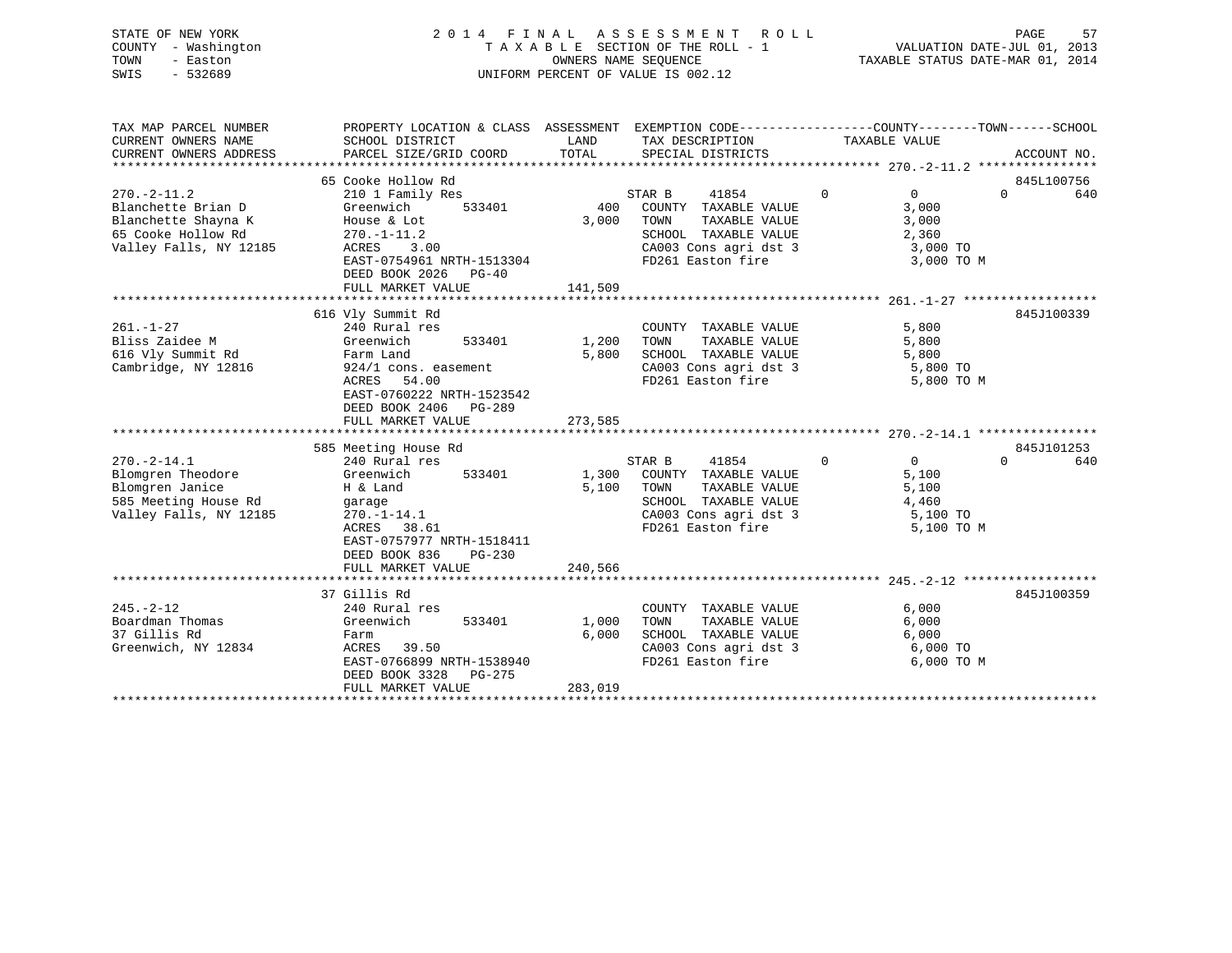### STATE OF NEW YORK 2 0 1 4 F I N A L A S S E S S M E N T R O L L PAGE 58 COUNTY - Washington T A X A B L E SECTION OF THE ROLL - 1 VALUATION DATE-JUL 01, 2013 TOWN - Easton **CONNERS NAME SEQUENCE** TAXABLE STATUS DATE-MAR 01, 2014 SWIS - 532689 UNIFORM PERCENT OF VALUE IS 002.12

| TAX MAP PARCEL NUMBER<br>CURRENT OWNERS NAME | PROPERTY LOCATION & CLASS ASSESSMENT EXEMPTION CODE----------------COUNTY-------TOWN------SCHOOL<br>SCHOOL DISTRICT | LAND    |                | TAX DESCRIPTION       |             | TAXABLE VALUE     |          |             |
|----------------------------------------------|---------------------------------------------------------------------------------------------------------------------|---------|----------------|-----------------------|-------------|-------------------|----------|-------------|
| CURRENT OWNERS ADDRESS                       | PARCEL SIZE/GRID COORD                                                                                              | TOTAL   |                | SPECIAL DISTRICTS     |             |                   |          | ACCOUNT NO. |
|                                              |                                                                                                                     |         |                |                       |             |                   |          |             |
|                                              | 217 Old Cambridge Rd                                                                                                |         |                |                       |             |                   |          | 845J100693  |
| $237. - 1 - 26$                              | 210 1 Family Res                                                                                                    |         | STAR B         | 41854                 | $\Omega$    | $\overline{0}$    | $\Omega$ | 640         |
| Boland Charles J                             | Greenwich<br>533401                                                                                                 | 500     |                | COUNTY TAXABLE VALUE  |             | 5,000             |          |             |
| 217 Old Cambridge Rd                         | House and Lot                                                                                                       | 5,000   | TOWN           | TAXABLE VALUE         |             | 5,000             |          |             |
| Greenwich, NY 12834                          | 869/310, 2605/266                                                                                                   |         |                | SCHOOL TAXABLE VALUE  |             | 4,360             |          |             |
|                                              | ACRES<br>1.40                                                                                                       |         |                | CA003 Cons agri dst 3 |             | 5,000 TO          |          |             |
|                                              | EAST-0764485 NRTH-1549366                                                                                           |         |                | FD261 Easton fire     |             | 5,000 TO M        |          |             |
|                                              | DEED BOOK 3337 PG-153                                                                                               |         |                |                       |             |                   |          |             |
|                                              | FULL MARKET VALUE                                                                                                   | 235,849 |                |                       |             |                   |          |             |
|                                              | 69 Marcellus Ln                                                                                                     |         |                |                       |             |                   |          | 845J100424  |
| $285. - 1 - 40$                              | 270 Mfg housing - WTRFNT                                                                                            |         | STAR B         | 41854                 | $\Omega$    | $\Omega$          | $\Omega$ | 640         |
| Bombard Charles                              | Stillwater Cent 415201                                                                                              | 500     |                | COUNTY TAXABLE VALUE  |             | 2,600             |          |             |
| Bombard Kathy S                              | Trailer                                                                                                             | 2,600   | TOWN           | TAXABLE VALUE         |             | 2,600             |          |             |
| Attn: Harriet Layman                         | FRNT 100.00 DPTH 75.00                                                                                              |         |                | SCHOOL TAXABLE VALUE  |             | 1,960             |          |             |
| 21 Lynn Dr                                   | EAST-0725769 NRTH-1503172                                                                                           |         |                | CA003 Cons agri dst 3 |             | 2,600 TO          |          |             |
| Albany, NY 12205                             | DEED BOOK 800<br>PG-268                                                                                             |         |                | FD261 Easton fire     |             | 2,600 TO M        |          |             |
|                                              | FULL MARKET VALUE                                                                                                   | 122,642 |                |                       |             |                   |          |             |
|                                              |                                                                                                                     |         |                |                       |             |                   |          |             |
|                                              | 60 Meeting House Rd                                                                                                 |         |                |                       |             |                   |          | 845J100230  |
| $269. - 1 - 41$                              | 210 1 Family Res                                                                                                    |         | STAR B         | 41854                 | $\mathbf 0$ | $0 \qquad \qquad$ | $\Omega$ | 640         |
| Bombard Timothy                              | Greenwich<br>533401                                                                                                 | 300     |                | COUNTY TAXABLE VALUE  |             | 3,850             |          |             |
| Bombard Deborah                              | H&l                                                                                                                 | 3,850   | TOWN           | TAXABLE VALUE         |             | 3,850             |          |             |
| 60 Meeting House Rd                          | FRNT 129.00 DPTH 221.00                                                                                             |         |                | SCHOOL TAXABLE VALUE  |             | 3,210             |          |             |
| Schaghticoke, NY 12154                       | EAST-0745453 NRTH-1514124                                                                                           |         |                | CA003 Cons agri dst 3 |             | 3,850 TO          |          |             |
|                                              | DEED BOOK 3231 PG-1                                                                                                 |         |                | FD261 Easton fire     |             | 3,850 TO M        |          |             |
|                                              | FULL MARKET VALUE                                                                                                   | 181,604 |                |                       |             |                   |          |             |
|                                              |                                                                                                                     |         |                |                       |             |                   |          |             |
|                                              | 56 General Fellows Rd                                                                                               |         |                |                       |             |                   |          | 845J100162  |
| $235. -1 - 10$                               | 210 1 Family Res                                                                                                    |         | STAR EN        | 41834                 | $\Omega$    | $\overline{0}$    | $\Omega$ | 1,360       |
| Booth Harry R II                             | Schuylerville 415001                                                                                                | 300     |                | COUNTY TAXABLE VALUE  |             | 3,300             |          |             |
| 56 General Fellows Rd                        | H & L                                                                                                               | 3,300   | TOWN           | TAXABLE VALUE         |             | 3,300             |          |             |
| Greenwich, NY 12834                          | FRNT 164.00 DPTH 232.00                                                                                             |         |                | SCHOOL TAXABLE VALUE  |             | 1,940             |          |             |
|                                              | EAST-0740528 NRTH-1548136                                                                                           |         |                | CA003 Cons agri dst 3 |             | 3,300 TO          |          |             |
|                                              | DEED BOOK 390<br>PG-871                                                                                             | 155,660 |                | FD261 Easton fire     |             | 3,300 TO M        |          |             |
|                                              | FULL MARKET VALUE                                                                                                   |         |                |                       |             |                   |          |             |
|                                              | 2668 County Route 113                                                                                               |         |                |                       |             |                   |          | 845J100166  |
| $235. - 1 - 11.1$                            | 112 Dairy farm                                                                                                      |         | AG DIST        | 41720                 | $\Omega$    | 492               | 492      | 492         |
| Booth Harry R II                             | Schuylerville 415001                                                                                                |         | 2,800 FOR 480A | 47460                 | $\Omega$    | 506               | 506      | 506         |
| Booth Joanne                                 | Farm                                                                                                                | 7,500   |                | COUNTY TAXABLE VALUE  |             | 6,502             |          |             |
| 56 General Fellows Rd                        | ACRES 155.30                                                                                                        |         | TOWN           | TAXABLE VALUE         |             | 6,502             |          |             |
| Greenwich, NY 12834                          | EAST-0740371 NRTH-1547085                                                                                           |         |                | SCHOOL TAXABLE VALUE  |             | 6,502             |          |             |
|                                              | DEED BOOK 473<br>PG-387                                                                                             |         |                | CA003 Cons agri dst 3 |             | 7,008 TO          |          |             |
| MAY BE SUBJECT TO PAYMENT                    | FULL MARKET VALUE                                                                                                   | 353,774 |                | 492 EX                |             |                   |          |             |
| UNDER RPTL480A UNTIL 2023                    |                                                                                                                     |         |                | FD261 Easton fire     |             | 7,500 TO M        |          |             |
|                                              |                                                                                                                     |         |                |                       |             |                   |          |             |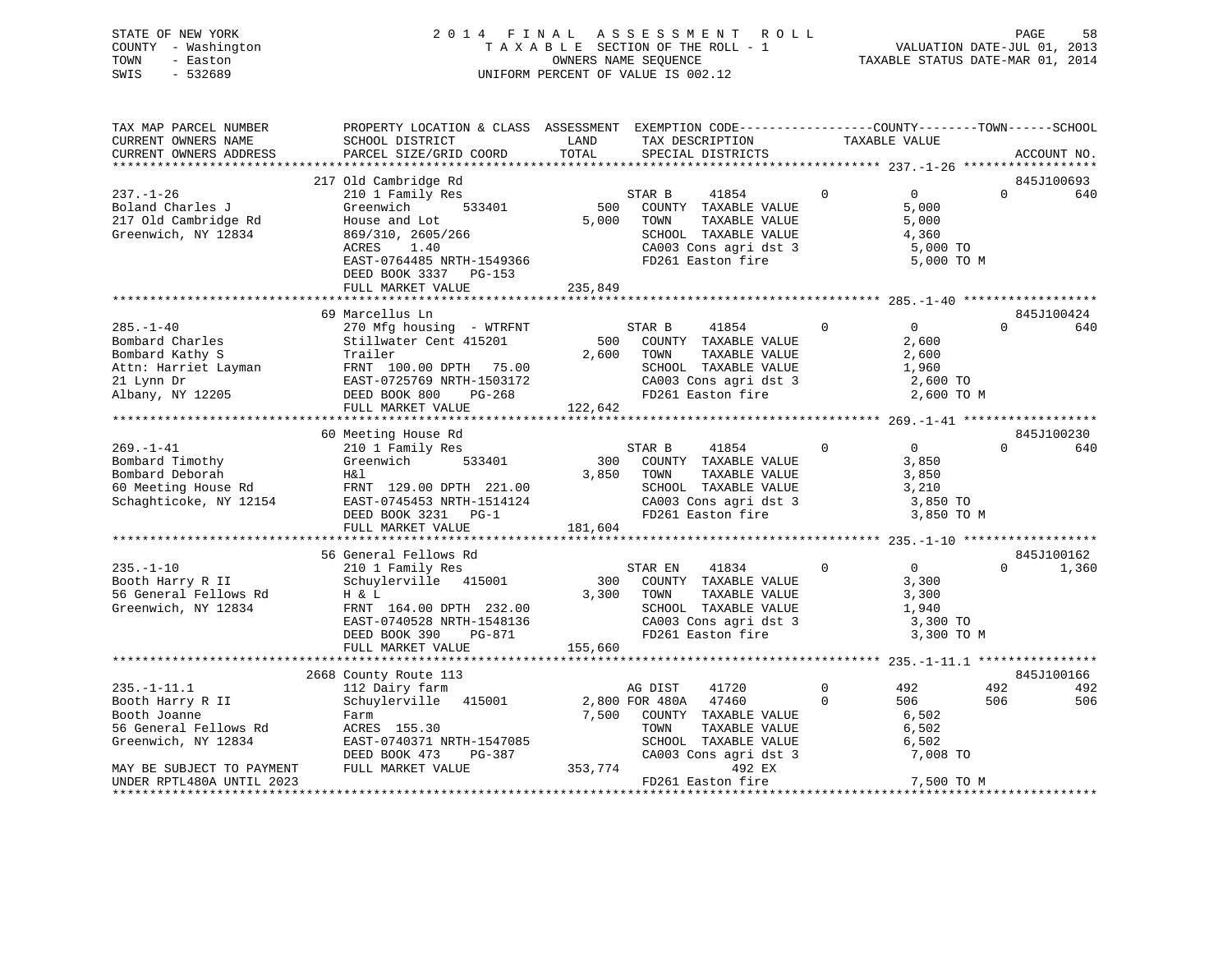### STATE OF NEW YORK 2 0 1 4 F I N A L A S S E S S M E N T R O L L PAGE 59 COUNTY - Washington T A X A B L E SECTION OF THE ROLL - 1 VALUATION DATE-JUL 01, 2013 TOWN - Easton OWNERS NAME SEQUENCE TAXABLE STATUS DATE-MAR 01, 2014 SWIS - 532689 UNIFORM PERCENT OF VALUE IS 002.12

| $\begin{tabular}{lllllllllll} \textsc{rank} & & & & & & & \textsc{propERTY LOCATION & & & & & \textsc{SSESSMENT} & & & & \textsc{EXEMPTION CODE------------------COUNTY------TOWN------SCHOOL \\ \textsc{CURENT OWNERS NAME} & & & & & & & \textsc{SCHOOL DISTRICT} & & & & \textsc{LAND} & & \textsc{TAX} & & \textsc{DESCRIPTION} & & & \textsc{TAXABLE VALUE} & & & \textsc{ACCUNT NO} \\ \textsc{CURENT OWNERS ADDRESS} & & & & & & \textsc{PARCEL SIZE/GRID COORD} & & \textsc{TOTAL} & & &$ |                                                                                                                |         |                                                                                         |             |     |            |
|---------------------------------------------------------------------------------------------------------------------------------------------------------------------------------------------------------------------------------------------------------------------------------------------------------------------------------------------------------------------------------------------------------------------------------------------------------------------------------------------------|----------------------------------------------------------------------------------------------------------------|---------|-----------------------------------------------------------------------------------------|-------------|-----|------------|
|                                                                                                                                                                                                                                                                                                                                                                                                                                                                                                   |                                                                                                                |         |                                                                                         |             |     | 845J100164 |
|                                                                                                                                                                                                                                                                                                                                                                                                                                                                                                   |                                                                                                                |         |                                                                                         |             | 116 | 116        |
|                                                                                                                                                                                                                                                                                                                                                                                                                                                                                                   |                                                                                                                |         |                                                                                         |             | 106 | 106        |
|                                                                                                                                                                                                                                                                                                                                                                                                                                                                                                   |                                                                                                                |         |                                                                                         |             |     |            |
|                                                                                                                                                                                                                                                                                                                                                                                                                                                                                                   |                                                                                                                |         |                                                                                         |             |     |            |
|                                                                                                                                                                                                                                                                                                                                                                                                                                                                                                   |                                                                                                                |         |                                                                                         |             |     |            |
|                                                                                                                                                                                                                                                                                                                                                                                                                                                                                                   |                                                                                                                |         |                                                                                         |             |     |            |
|                                                                                                                                                                                                                                                                                                                                                                                                                                                                                                   |                                                                                                                |         |                                                                                         |             |     |            |
|                                                                                                                                                                                                                                                                                                                                                                                                                                                                                                   |                                                                                                                |         |                                                                                         |             |     |            |
|                                                                                                                                                                                                                                                                                                                                                                                                                                                                                                   |                                                                                                                |         |                                                                                         |             |     |            |
|                                                                                                                                                                                                                                                                                                                                                                                                                                                                                                   |                                                                                                                |         |                                                                                         |             |     | 845J100167 |
|                                                                                                                                                                                                                                                                                                                                                                                                                                                                                                   |                                                                                                                |         |                                                                                         |             |     |            |
|                                                                                                                                                                                                                                                                                                                                                                                                                                                                                                   |                                                                                                                |         |                                                                                         |             |     |            |
|                                                                                                                                                                                                                                                                                                                                                                                                                                                                                                   |                                                                                                                |         |                                                                                         |             |     |            |
|                                                                                                                                                                                                                                                                                                                                                                                                                                                                                                   |                                                                                                                |         |                                                                                         |             |     |            |
|                                                                                                                                                                                                                                                                                                                                                                                                                                                                                                   |                                                                                                                |         |                                                                                         |             |     |            |
|                                                                                                                                                                                                                                                                                                                                                                                                                                                                                                   |                                                                                                                |         |                                                                                         |             |     |            |
|                                                                                                                                                                                                                                                                                                                                                                                                                                                                                                   |                                                                                                                |         |                                                                                         |             |     |            |
|                                                                                                                                                                                                                                                                                                                                                                                                                                                                                                   |                                                                                                                |         |                                                                                         |             |     |            |
|                                                                                                                                                                                                                                                                                                                                                                                                                                                                                                   |                                                                                                                |         |                                                                                         |             |     |            |
|                                                                                                                                                                                                                                                                                                                                                                                                                                                                                                   | County Route 113<br>300 Vacant Land<br>Schuylerville 415001 400 COUNTY TAXABLE VALUE<br>400 TOWN TAXABLE VALUE |         |                                                                                         |             |     | 845J100165 |
| $243. -1 - 9$                                                                                                                                                                                                                                                                                                                                                                                                                                                                                     |                                                                                                                |         |                                                                                         | $0$ 127 127 |     | 127        |
| Booth Harry R II                                                                                                                                                                                                                                                                                                                                                                                                                                                                                  |                                                                                                                |         |                                                                                         | 273         |     |            |
| Booth Joanne<br>Booth Joanne<br>Second Tellows Rd<br>Second Tellows Rd<br>Second Tellows Rd<br>CRES 22<br>Second Tellows Rd<br>SEED BOOK 473<br>DEED BOOK 473<br>DEED BOOK 473<br>PG-387<br>18,868<br>FD261 Easton fire<br>18,868<br>FD261 Easton fire                                                                                                                                                                                                                                            |                                                                                                                |         | TOWN TAXABLE VALUE<br>SCHOOL TAXABLE VALUE<br>CA003 Cons agri dst 3<br>127 EX<br>127 EX |             |     |            |
|                                                                                                                                                                                                                                                                                                                                                                                                                                                                                                   |                                                                                                                |         |                                                                                         |             |     |            |
|                                                                                                                                                                                                                                                                                                                                                                                                                                                                                                   |                                                                                                                |         |                                                                                         |             |     |            |
|                                                                                                                                                                                                                                                                                                                                                                                                                                                                                                   |                                                                                                                |         |                                                                                         |             |     |            |
|                                                                                                                                                                                                                                                                                                                                                                                                                                                                                                   |                                                                                                                |         |                                                                                         | 400 TO M    |     |            |
| UNDER AGDIST LAW TIL 2018                                                                                                                                                                                                                                                                                                                                                                                                                                                                         |                                                                                                                |         |                                                                                         |             |     |            |
|                                                                                                                                                                                                                                                                                                                                                                                                                                                                                                   |                                                                                                                |         |                                                                                         |             |     |            |
|                                                                                                                                                                                                                                                                                                                                                                                                                                                                                                   | 1839 State Route 40                                                                                            |         |                                                                                         |             |     | 845J100567 |
|                                                                                                                                                                                                                                                                                                                                                                                                                                                                                                   |                                                                                                                | AG DIST |                                                                                         |             |     | 233        |
|                                                                                                                                                                                                                                                                                                                                                                                                                                                                                                   |                                                                                                                |         |                                                                                         |             |     |            |
|                                                                                                                                                                                                                                                                                                                                                                                                                                                                                                   |                                                                                                                |         |                                                                                         |             |     |            |
|                                                                                                                                                                                                                                                                                                                                                                                                                                                                                                   |                                                                                                                |         |                                                                                         |             |     |            |
|                                                                                                                                                                                                                                                                                                                                                                                                                                                                                                   |                                                                                                                |         |                                                                                         |             |     |            |
|                                                                                                                                                                                                                                                                                                                                                                                                                                                                                                   |                                                                                                                |         |                                                                                         |             |     |            |
|                                                                                                                                                                                                                                                                                                                                                                                                                                                                                                   |                                                                                                                |         |                                                                                         |             |     |            |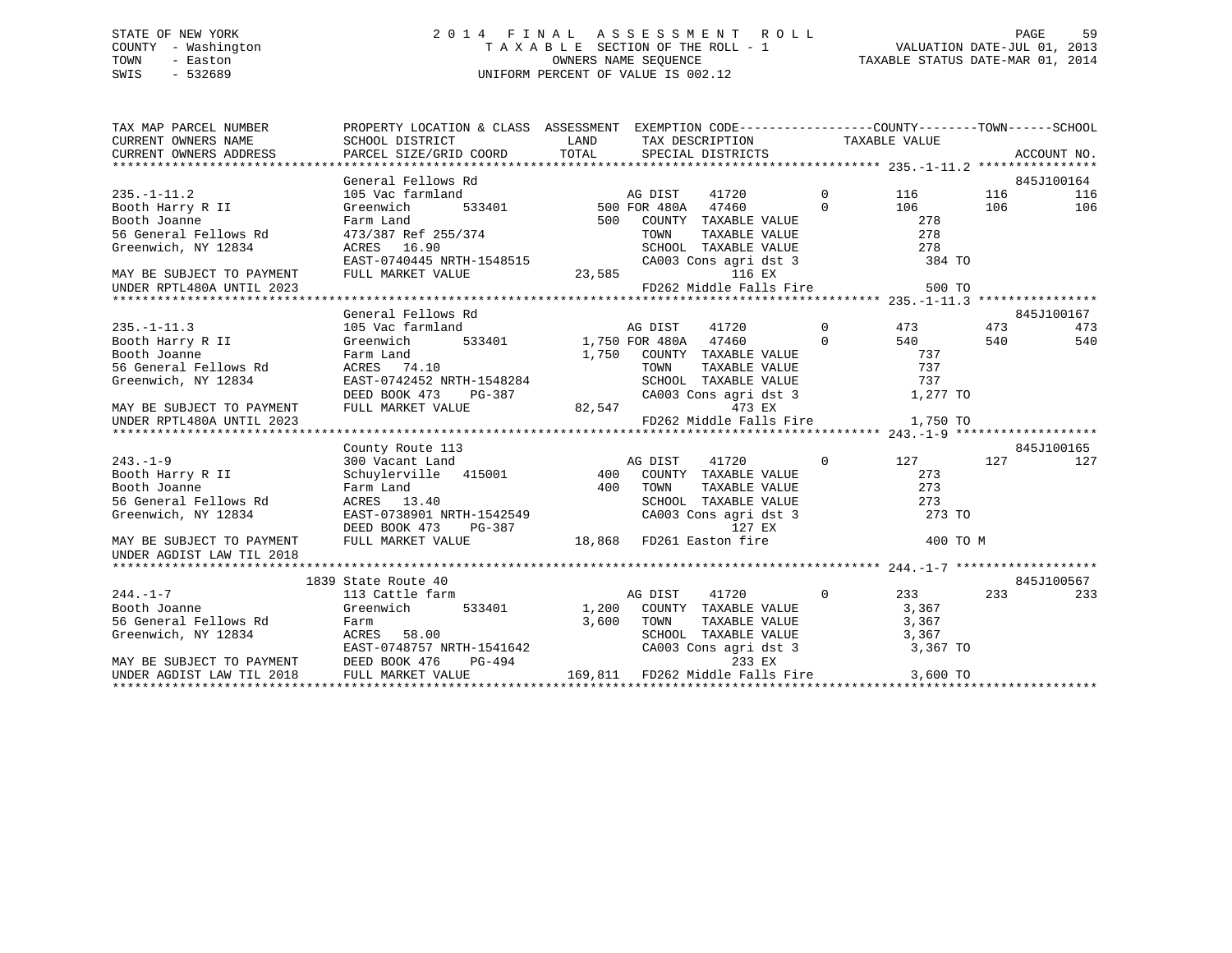# STATE OF NEW YORK GOOD CONSULTED A LIMIT A S S E S S M E N T R O L L CONSULTED AGE 60 COUNTY - Washington  $T A X A B L E$  SECTION OF THE ROLL - 1<br>TOWN - Easton DATE-JUL 2014 OWNERS NAME SEQUENCE SWIS - 532689 UNIFORM PERCENT OF VALUE IS 002.12

TAXABLE STATUS DATE-MAR 01, 2014

| TAX MAP PARCEL NUMBER                                                                                                                                                                                                                                                                                                                                                                     | PROPERTY LOCATION & CLASS ASSESSMENT EXEMPTION CODE---------------COUNTY-------TOWN------SCHOOL                                                                                       |            |                                                                                                                                                                                                                                                                                          |                |                      |                                          |
|-------------------------------------------------------------------------------------------------------------------------------------------------------------------------------------------------------------------------------------------------------------------------------------------------------------------------------------------------------------------------------------------|---------------------------------------------------------------------------------------------------------------------------------------------------------------------------------------|------------|------------------------------------------------------------------------------------------------------------------------------------------------------------------------------------------------------------------------------------------------------------------------------------------|----------------|----------------------|------------------------------------------|
| $286. - 1 - 14.8$<br>Borden + sons 0 A<br>2817 Valley Falls Rd<br>Schaghticoke, NY 12154<br>Schaghticoke, NY 12154 706/42<br>MAY BE SUBJECT TO PAYMENT REST-0744717 NRTH-1499390<br>MAY BE SUBJECT TO PAYMENT EAST-0744717 NRTH-1499390 27 EX<br>UNDER AGDIST LAW TIL 2018 DEED BOOK 706 PG-49 FD261 Easton fire 18,868<br>*******                                                        | Valley Falls Rd<br>$\begin{array}{ccc}\n 8 & \text{AU} \\  \text{rural} & 533401 & 400 \\  \hline\n & 400 & 400\n \end{array}$<br>323 Vacant rural<br>Greenwich<br>Vac Land<br>706/42 | 400        | AG DIST<br>41720<br>COUNTY TAXABLE VALUE<br>TOWN<br>TOWN TAXABLE VALUE<br>SCHOOL TAXABLE VALUE<br>CA003 Cons agri dst 3 373 TO<br>The state of the state of the state of the state of the state of the state of the state of the state of the state of the state of the state of the sta | $\overline{0}$ | 27 — 27<br>27<br>373 | 27                                       |
| $\begin{array}{lllllllll} \textbf{278.-1--41} & \textbf{210} & \textbf{I} \textbf{-Family Res} & \textbf{COUNT} \\ \textbf{Borden Erich} & \textbf{310} & \textbf{31401} & \textbf{400} & \textbf{TOWN} \\ \textbf{2750 Valley Falls Rd} & \textbf{H & L} & \textbf{533401} & \textbf{3,600} & \textbf{SCHOO} \\ \end{array}$<br>Schaghticoke, NY 12154                                   | 2750 Valley Falls Rd<br>H & L<br>2744/323<br>ACRES 2.75<br>EAST-0744827 NRTH-1504321<br>DEED BOOK 2744 PG-323<br>FULL MARKET VALUE                                                    | 169,811    | COUNTY TAXABLE VALUE 3,600<br>TOWN TAXABLE VALUE 3,600<br>SCHOOL TAXABLE VALUE 3,600<br>CA003 Cons agri dst 3 3,600<br>FD261 Easton fire 3,600 TO                                                                                                                                        |                | 3,600 TO M           | 845J100172                               |
| $\begin{array}{ccccccccc} 278.-1-42 & 2805 \text{ Valley Falls Rd} & & & & & & & 2005 \text{ Valley falls Rd} & & & & & & & & & 2009 \text{G} & 2142 & 2142 & 2142 & 2142 & 2142 & 2142 & 2142 & 2142 & 2142 & 2142 & 2142 & 2142 & 2142 & 2142 & 2142 & 2142 & 2142 & 2142 & 2142 & 2142 & 2142 & 2142 & 2142 & 2142 & 2142 &$<br>MAY BE SUBJECT TO PAYMENT<br>UNDER AGDIST LAW TIL 2018 | EAST-0745151 NRTH-1506069<br>DEED BOOK 394<br>PG-566<br>FULL MARKET VALUE                                                                                                             |            | TAXABLE VALUE 34,358<br>TOWN<br>G-566 SCHOOL TAXABLE VALUE 32,488<br>1721,698 CA003 Cons agri dst 3 34,358 TO<br>2,142 EX<br>FD261 Easton fire                                                                                                                                           |                | 36,500 TO M          | 845J100171<br>2,142<br>640<br>640<br>590 |
| $286. - 1 - 14.1$<br>Borden 0 A Sons Inc Creenwich<br>2817 Valley Falls Rd<br>Schaghticoke, NY 12154<br>EAST-0745425 NRTH-1501571<br>EAST-0745425 NRTH-1501571<br>MAY BE SUBJECT TO PAYMENT DEED BOOK 594<br>UNDER AGDIST LAW TIL 2018 FULL MARKET V                                                                                                                                      | Valley Falls Rd<br>120 Field crops<br>$PG-31$<br>FULL MARKET VALUE                                                                                                                    | 3,500 TOWN | AG DIST $41720$ 0 $1,192$ 1,192<br>533401 3,500 COUNTY TAXABLE VALUE<br>FOWN TAXABLE VALUE 2,308<br>SCHOOL TAXABLE VALUE 2,308<br>CA003 Cons agri dst 3 2,308 TO<br>1,192 EX<br>3-31 1,192 EX<br>165,094 FD261 Easton fire 3,500 TO M                                                    |                | 2,308                | 845J100216<br>1,192                      |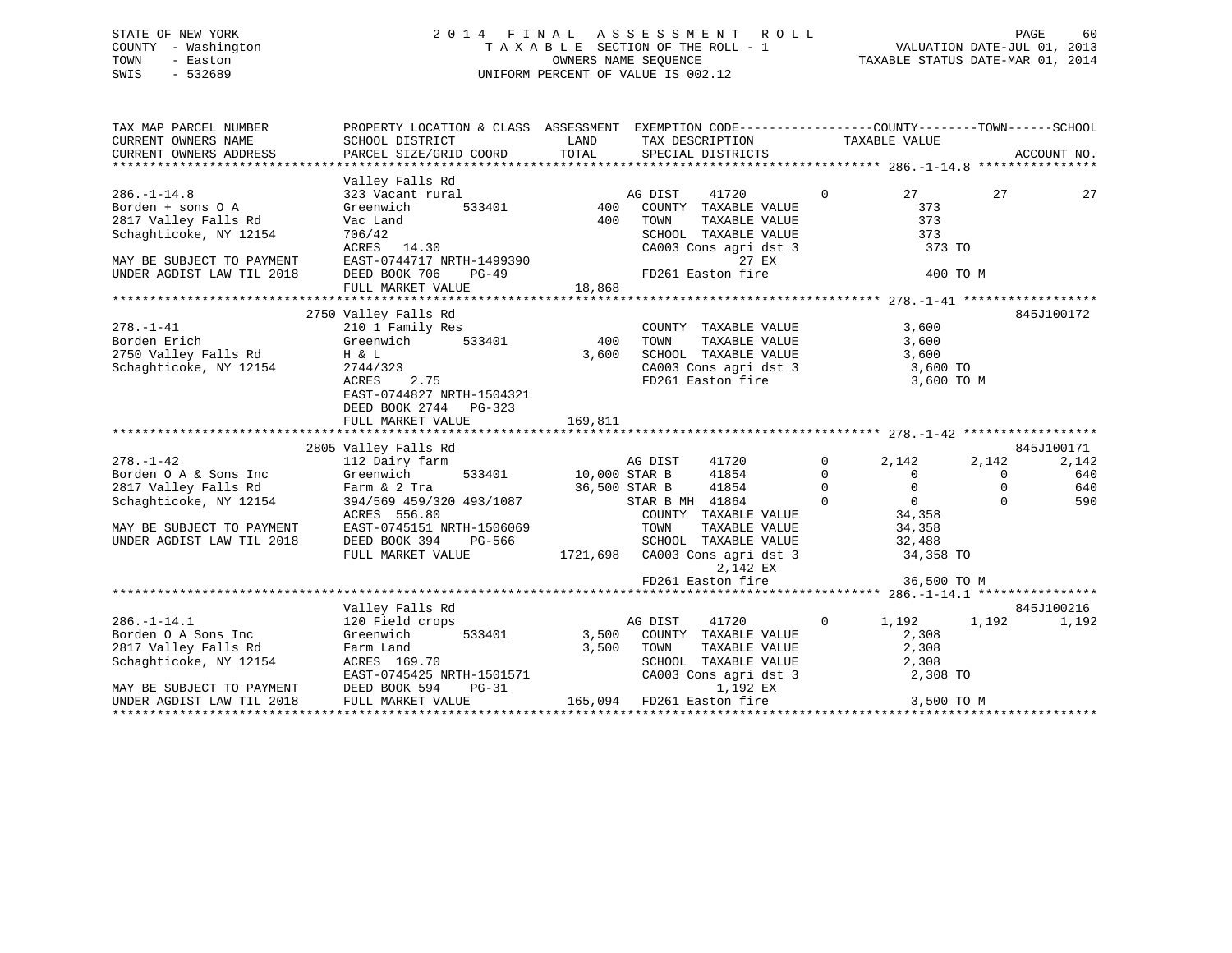### STATE OF NEW YORK 2 0 1 4 F I N A L A S S E S S M E N T R O L L PAGE 61 COUNTY - Washington T A X A B L E SECTION OF THE ROLL - 1 VALUATION DATE-JUL 01, 2013 TOWN - Easton OWNERS NAME SEQUENCE TAXABLE STATUS DATE-MAR 01, 2014 SWIS - 532689 UNIFORM PERCENT OF VALUE IS 002.12

| TAX MAP PARCEL NUMBER<br>CURRENT OWNERS NAME<br>CURRENT OWNERS ADDRESS | PROPERTY LOCATION & CLASS ASSESSMENT EXEMPTION CODE-----------------COUNTY-------TOWN------SCHOOL<br>SCHOOL DISTRICT<br>PARCEL SIZE/GRID COORD                                                                                | LAND TAX DESCRIPTION<br>TOTAL SPECIAL DISTRICTS                      |                            | TAXABLE VALUE                                                                                      |                | ACCOUNT NO. |
|------------------------------------------------------------------------|-------------------------------------------------------------------------------------------------------------------------------------------------------------------------------------------------------------------------------|----------------------------------------------------------------------|----------------------------|----------------------------------------------------------------------------------------------------|----------------|-------------|
|                                                                        |                                                                                                                                                                                                                               |                                                                      |                            |                                                                                                    |                |             |
|                                                                        | Valley Falls Rd                                                                                                                                                                                                               |                                                                      |                            |                                                                                                    |                | 845J101110  |
| $286. - 1 - 14.5$                                                      | 105 Vac farmland                                                                                                                                                                                                              | mland<br>533401 500 COUNTY TAXABLE VALUE<br>FOO TOUNTY TAXABLE VALUE |                            | $0 \qquad \qquad 36$                                                                               | 36             | 36          |
| Borden O A Sons Inc                                                    | Greenwich                                                                                                                                                                                                                     |                                                                      |                            | 464                                                                                                |                |             |
| 2817 Valley Falls Rd                                                   | Vac Land                                                                                                                                                                                                                      | 500 TOWN                                                             | TAXABLE VALUE              | 464                                                                                                |                |             |
| Schaghticoke, NY 12154                                                 |                                                                                                                                                                                                                               |                                                                      | SCHOOL TAXABLE VALUE 464   |                                                                                                    |                |             |
|                                                                        |                                                                                                                                                                                                                               |                                                                      |                            | CA003 Cons agri dst 3 464 TO                                                                       |                |             |
|                                                                        |                                                                                                                                                                                                                               |                                                                      |                            | 500 TO M                                                                                           |                |             |
|                                                                        | Schaghticoke, NY 12154 706/42<br>ACRES 18.77 CA003 Cons agridst 3<br>MAY BE SUBJECT TO PAYMENT EAST-0744586 NRTH-1500186 36 EX<br>UNDER AGDIST LAW TIL 2018 DEED BOOK 706 PG-49 FD261 Easton fire<br>FULL MARKET VALUE 23,585 |                                                                      |                            |                                                                                                    |                |             |
|                                                                        |                                                                                                                                                                                                                               |                                                                      |                            |                                                                                                    |                |             |
|                                                                        | 277 Meeting House Rd                                                                                                                                                                                                          |                                                                      |                            |                                                                                                    |                | 845J100174  |
| $269 - 2 - 5$                                                          | 240 Rural res                                                                                                                                                                                                                 |                                                                      |                            | ELG F VET 41101 0 2,100                                                                            | 2,100          | 0           |
|                                                                        |                                                                                                                                                                                                                               |                                                                      |                            |                                                                                                    | $\overline{0}$ | 1,360       |
|                                                                        |                                                                                                                                                                                                                               |                                                                      |                            |                                                                                                    |                |             |
|                                                                        |                                                                                                                                                                                                                               |                                                                      |                            |                                                                                                    |                |             |
|                                                                        |                                                                                                                                                                                                                               |                                                                      | SCHOOL TAXABLE VALUE 4,440 |                                                                                                    |                |             |
|                                                                        |                                                                                                                                                                                                                               |                                                                      |                            |                                                                                                    |                |             |
|                                                                        | FULL MARKET VALUE                                                                                                                                                                                                             | 273,585                                                              |                            |                                                                                                    |                |             |
|                                                                        |                                                                                                                                                                                                                               |                                                                      |                            |                                                                                                    |                |             |
|                                                                        | 102 Becker Rd                                                                                                                                                                                                                 |                                                                      |                            |                                                                                                    |                |             |
| $269. -2 - 5.2$                                                        | 210 1 Family Res                                                                                                                                                                                                              | STAR B                                                               | 41854                      | $\begin{matrix} 0 & 0 \end{matrix}$                                                                | $\Omega$       | 640         |
|                                                                        |                                                                                                                                                                                                                               |                                                                      |                            |                                                                                                    |                |             |
| Valley Falls, NY 12185                                                 | $H$ & $L$<br>691/38                                                                                                                                                                                                           |                                                                      |                            | TOWN TAXABLE VALUE 3,800<br>SCHOOL TAXABLE VALUE 3,160                                             |                |             |
|                                                                        | ACRES<br>5.10                                                                                                                                                                                                                 |                                                                      |                            | CA003 Cons agri dst 3 3,800 TO                                                                     |                |             |
|                                                                        | EAST-0751059 NRTH-1518300                                                                                                                                                                                                     |                                                                      | FD261 Easton fire          | 3,800 TO M                                                                                         |                |             |
|                                                                        | DEED BOOK 2371 PG-193                                                                                                                                                                                                         |                                                                      |                            |                                                                                                    |                |             |
|                                                                        | FULL MARKET VALUE                                                                                                                                                                                                             | 179,245                                                              |                            |                                                                                                    |                |             |
|                                                                        |                                                                                                                                                                                                                               |                                                                      |                            |                                                                                                    |                |             |
| $269. - 1 - 13$                                                        | Becker Rd<br>105 Vac farmland                                                                                                                                                                                                 |                                                                      |                            |                                                                                                    |                | 845J100173  |
| Bott Robert D                                                          | 533401 1,400<br>Greenwich                                                                                                                                                                                                     | TOWN                                                                 | TAXABLE VALUE 1,400        | COUNTY TAXABLE VALUE 1,400                                                                         |                |             |
|                                                                        |                                                                                                                                                                                                                               | 1,400                                                                |                            |                                                                                                    |                |             |
| Bott Dorothy M<br>5 Carousel Ln                                        | Ag Land<br>261/91 448/603                                                                                                                                                                                                     |                                                                      |                            |                                                                                                    |                |             |
| Latham, NY 12110                                                       | ACRES 60.30                                                                                                                                                                                                                   |                                                                      |                            | SCHOOL TAXABLE VALUE $1,400$<br>CA003 Cons agri dst 3 $1,400$ TO<br>FD261 Easton fire $1,400$ TO M |                |             |
|                                                                        | EAST-0749104 NRTH-1517115                                                                                                                                                                                                     |                                                                      |                            |                                                                                                    |                |             |
|                                                                        | DEED BOOK 454 PG-561                                                                                                                                                                                                          |                                                                      |                            |                                                                                                    |                |             |
|                                                                        | FULL MARKET VALUE                                                                                                                                                                                                             | 66,038                                                               |                            |                                                                                                    |                |             |
|                                                                        |                                                                                                                                                                                                                               |                                                                      |                            |                                                                                                    |                |             |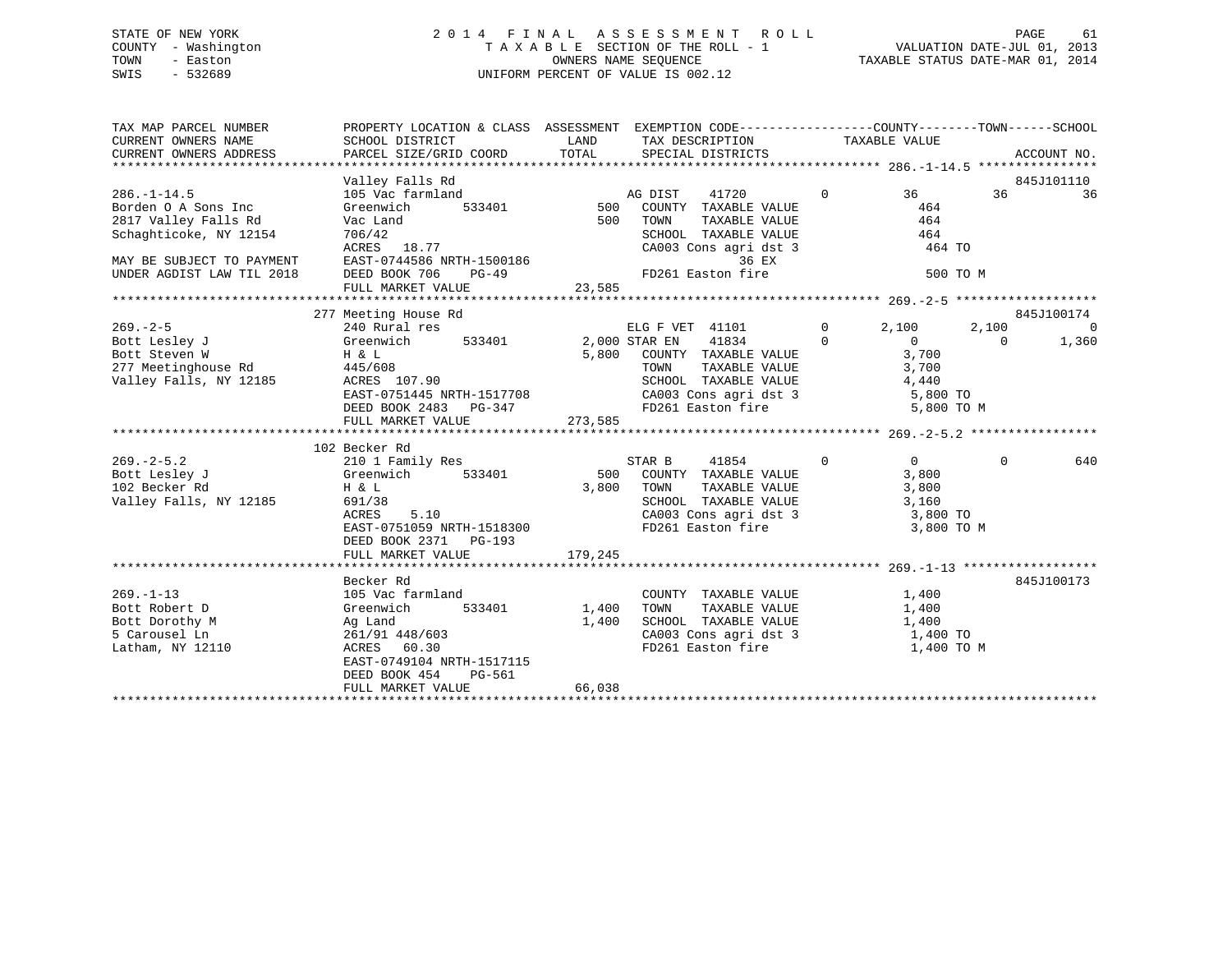### STATE OF NEW YORK 2 0 1 4 F I N A L A S S E S S M E N T R O L L PAGE 62 COUNTY - Washington T A X A B L E SECTION OF THE ROLL - 1 VALUATION DATE-JUL 01, 2013 TOWN - Easton OWNERS NAME SEQUENCE TAXABLE STATUS DATE-MAR 01, 2014 SWIS - 532689 UNIFORM PERCENT OF VALUE IS 002.12

| TAX MAP PARCEL NUMBER<br>CURRENT OWNERS NAME<br>CURRENT OWNERS ADDRESS                                                                                                      | PROPERTY LOCATION & CLASS ASSESSMENT EXEMPTION CODE----------------COUNTY-------TOWN-----SCHOOL<br>SCHOOL DISTRICT<br>PARCEL SIZE/GRID COORD                                                                                                                                             | TOTAL   | TAX DESCRIPTION TAXABLE VALUE SPECIAL DISTRICTS<br>LAND TAX DESCRIPTION                                                                                        |                                                                                                                                                                                     | ACCOUNT NO.                                  |
|-----------------------------------------------------------------------------------------------------------------------------------------------------------------------------|------------------------------------------------------------------------------------------------------------------------------------------------------------------------------------------------------------------------------------------------------------------------------------------|---------|----------------------------------------------------------------------------------------------------------------------------------------------------------------|-------------------------------------------------------------------------------------------------------------------------------------------------------------------------------------|----------------------------------------------|
|                                                                                                                                                                             |                                                                                                                                                                                                                                                                                          |         |                                                                                                                                                                |                                                                                                                                                                                     |                                              |
|                                                                                                                                                                             | 359 Meeting House Rd                                                                                                                                                                                                                                                                     |         |                                                                                                                                                                |                                                                                                                                                                                     | 845J101251                                   |
| $269. - 2 - 5.1$<br>Bott Steven W Greenwich 533401<br>Bott Linda L H & L<br>359 Meeting House Rd ACRES 5.00 BANK 40<br>Valley Falls, NY 12185 EAST-0751974 NRTH-1516826     | Meeting House Rd<br>210 1 Family Res<br>DEED BOOK 566 PG-256<br>FULL MARKET VALUE                                                                                                                                                                                                        | 188,679 | STAR B 41854 0<br>500 COUNTY TAXABLE VALUE<br>TAXABLE VALUE<br>4,000 TOWN<br>SCHOOL TAXABLE VALUE 3,360<br>CA003 Cons agri dst 3 4,000 TO<br>FD261 Easton fire | $\overline{0}$<br>4,000<br>4,000<br>4,000 TO M                                                                                                                                      | 640<br>$\Omega$                              |
|                                                                                                                                                                             |                                                                                                                                                                                                                                                                                          |         |                                                                                                                                                                |                                                                                                                                                                                     |                                              |
| $269. - 2 - 14$<br>Bouchard Connie M<br>Bouchard Connie M<br>501 Hoag Rd<br>H & L<br>H & L<br>Valley Falls, NY 12185                                                        | 501 Hoag Rd<br>210 1 Family Res<br>H & L<br>ACRES 3.50<br>ACRES 3.50 SCHOOL TAXABLE VALUE 3,640<br>EAST-0749468 NRTH-1515005 CA003 Cons agri dst 3 5,000 TO<br>DEED BOOK 476 POST POST POST REDGE EAST TO FORE 5,000 TO M<br>THE STERIES STERIES FOR THE 5,000 TO M<br>FULL MARKET VALUE | 235,849 | STAR EN 41834 0 0<br>400 COUNTY TAXABLE VALUE<br>5,000 TOWN<br>TAXABLE VALUE                                                                                   | $5,000$<br>$5,000$                                                                                                                                                                  | 845J100176<br>1,360<br>$\Omega$ and $\Omega$ |
|                                                                                                                                                                             | 1707 State Route 40                                                                                                                                                                                                                                                                      |         |                                                                                                                                                                |                                                                                                                                                                                     | 845J101259                                   |
| $244. -1 - 9.1$<br>Boudreau Ronald<br>Boudreau Christine D<br>1707 State Route 40<br>Greenwich, NY 12834                                                                    | or state Route 40<br>230 3 Family Res<br>Greenwich 533401<br>H & Trailer<br>lot 2<br>ACRES 19.00<br>EAST-0749462 NRTH-1538211<br>DEED BOOK 627 PG-255<br>FULL MARKET VALUE                                                                                                               | 271,226 | STAR B 41854 0<br>750 COUNTY TAXABLE VALUE<br>750 COUNTY TAXABLE VALUE<br>5,750 TOWN<br>TAXABLE VALUE                                                          | $\overline{0}$<br>5,750<br>TOWN TAXABLE VALUE<br>SCHOOL TAXABLE VALUE 5,110<br>And Consider the 13 state 5,750 TO<br>CA003 Cons agri dst 3 5,750 TO<br>FD261 Easton fire 5,750 TO M | $\Omega$<br>640                              |
|                                                                                                                                                                             |                                                                                                                                                                                                                                                                                          |         |                                                                                                                                                                |                                                                                                                                                                                     |                                              |
| $244. -1 - 9.2$<br>Boudreau Ronald<br>Boudreau Christine<br>1707 State Route 40<br>Greenwich, NY 12834                                                                      | State Route 40<br>310 Res Vac<br>310 Res vac<br>Greenwich 533401<br>1ot 3<br>ACRES 10.00<br>EAST-0749495 NRTH-1538782<br>DEED BOOK 627<br>PG-255                                                                                                                                         |         | COUNTY TAXABLE VALUE<br>533401 500 TOWN TAXABLE VALUE<br>500 SCHOOL TAXABLE VALUE<br>CA003 Cons agri dst 3<br>FD261 Easton fire                                | 500<br>500<br>500<br>500 TO<br>500 TO M                                                                                                                                             |                                              |
|                                                                                                                                                                             | FULL MARKET VALUE                                                                                                                                                                                                                                                                        | 23,585  |                                                                                                                                                                |                                                                                                                                                                                     |                                              |
|                                                                                                                                                                             |                                                                                                                                                                                                                                                                                          |         |                                                                                                                                                                |                                                                                                                                                                                     |                                              |
| $236. - 1 - 26.2$<br>236.-1-26.2<br>Boulette Jonathan M Greenwich 533401<br>230 Manchester Rd House With Acreage<br>Schenectady, NY 12304 Sub Lot #2<br>ACRES 9.03<br>20031 | 2213 State Route 40<br>240 Rural res<br>EAST-0750775 NRTH-1550034<br>DEED BOOK 836<br>PG-269                                                                                                                                                                                             |         | COUNTY TAXABLE VALUE<br>533401 400 TOWN TAXABLE VALUE<br>Acreage 1,900 SCHOOL TAXABLE VALUE<br>FD262 Middle Falls Fire 1,900 TO                                | 1,900<br>TAXABLE VALUE 1,900<br>TAXABLE VALUE 1,900                                                                                                                                 |                                              |
|                                                                                                                                                                             | FULL MARKET VALUE                                                                                                                                                                                                                                                                        | 89,623  |                                                                                                                                                                |                                                                                                                                                                                     |                                              |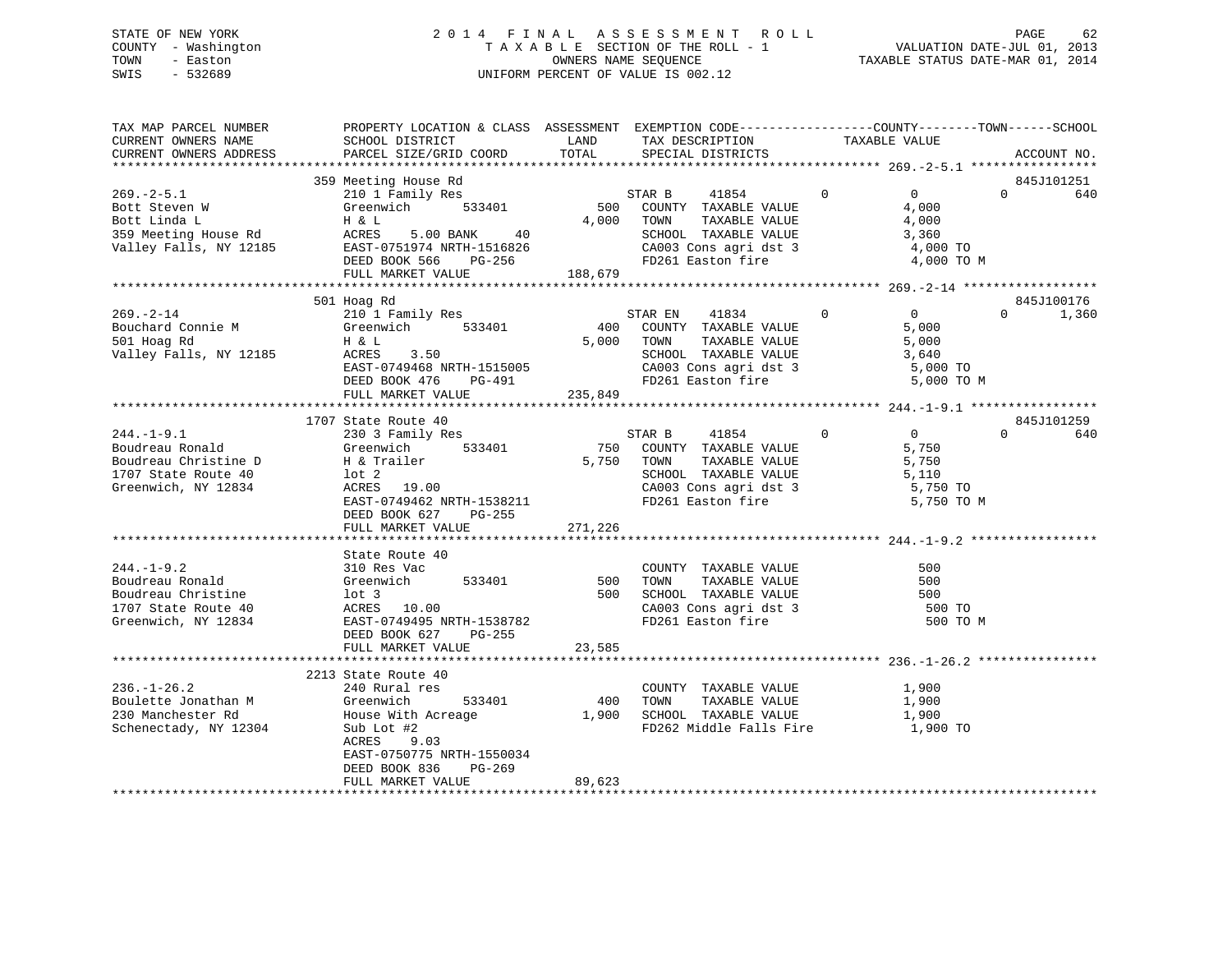### STATE OF NEW YORK 2 0 1 4 F I N A L A S S E S S M E N T R O L L PAGE 63 COUNTY - Washington T A X A B L E SECTION OF THE ROLL - 1 VALUATION DATE-JUL 01, 2013 TOWN - Easton OWNERS NAME SEQUENCE TAXABLE STATUS DATE-MAR 01, 2014 SWIS - 532689 UNIFORM PERCENT OF VALUE IS 002.12

TAX MAP PARCEL NUMBER PROPERTY LOCATION & CLASS ASSESSMENT EXEMPTION CODE------------------COUNTY--------TOWN------SCHOOL

CURRENT OWNERS NAME SCHOOL DISTRICT LAND TAX DESCRIPTION TAXABLE VALUE CURRENT OWNERS ADDRESS PARCEL SIZE/GRID COORD TOTAL SPECIAL DISTRICTS ACCOUNT NO. \*\*\*\*\*\*\*\*\*\*\*\*\*\*\*\*\*\*\*\*\*\*\*\*\*\*\*\*\*\*\*\*\*\*\*\*\*\*\*\*\*\*\*\*\*\*\*\*\*\*\*\*\*\*\*\*\*\*\*\*\*\*\*\*\*\*\*\*\*\*\*\*\*\*\*\*\*\*\*\*\*\*\*\*\*\*\*\*\*\*\*\*\*\*\*\*\*\*\*\*\*\*\* 245.-1-11 \*\*\*\*\*\*\*\*\*\*\*\*\*\*\*\*\*\*98 Birch Hollow Rd 90 PCT OF VALUE USED FOR EXEMPTION PURPOSES 845J100133<br>210 1 Family Res VET COM CT 41131 0 1,013 954 0 Bounds William F Greenwich 533401 800 STAR EN 41834 0 0 0 1,360 Bounds Sandra H & L 4,500 COUNTY TAXABLE VALUE 3,487 98 Birch Hollow Rd ACRES 9.64 TOWN TAXABLE VALUE 3,546 Greenwich, NY 12834 EAST-0758921 NRTH-1540084 SCHOOL TAXABLE VALUE 3,140 DEED BOOK 469 PG-607 CA003 Cons agri dst 3 4,500 TO FULL MARKET VALUE 212,264 FD261 Easton fire 4,500 TO M \*\*\*\*\*\*\*\*\*\*\*\*\*\*\*\*\*\*\*\*\*\*\*\*\*\*\*\*\*\*\*\*\*\*\*\*\*\*\*\*\*\*\*\*\*\*\*\*\*\*\*\*\*\*\*\*\*\*\*\*\*\*\*\*\*\*\*\*\*\*\*\*\*\*\*\*\*\*\*\*\*\*\*\*\*\*\*\*\*\*\*\*\*\*\*\*\*\*\*\*\*\*\* 228.-5-31 \*\*\*\*\*\*\*\*\*\*\*\*\*\*\*\*\*\* 236 Windy Hill Rd 845J101198 228.-5-31 210 1 Family Res VET COM CT 41131 0 1,025 954 0 Bowden David L Schuylerville 415001 500 STAR B 41854 0 0 0 640 Bowden Andrea H & L 4,100 COUNTY TAXABLE VALUE 3,075 236 Windy Hill Rd 228.-1-31 TOWN TAXABLE VALUE 3,146 Greenwich, NY 12834 ACRES 5.00 SCHOOL TAXABLE VALUE 3,460 EAST-0747721 NRTH-1559761 FD262 Middle Falls Fire 4,100 TO DEED BOOK 680 PG-222 FULL MARKET VALUE 193,396 \*\*\*\*\*\*\*\*\*\*\*\*\*\*\*\*\*\*\*\*\*\*\*\*\*\*\*\*\*\*\*\*\*\*\*\*\*\*\*\*\*\*\*\*\*\*\*\*\*\*\*\*\*\*\*\*\*\*\*\*\*\*\*\*\*\*\*\*\*\*\*\*\*\*\*\*\*\*\*\*\*\*\*\*\*\*\*\*\*\*\*\*\*\*\*\*\*\*\*\*\*\*\* 228.-5-34 \*\*\*\*\*\*\*\*\*\*\*\*\*\*\*\*\*\*845J101218 161 Windy Hill Rd 845J101218 228.-5-34 210 1 Family Res VET WAR CT 41121 0 510 510 0 Bowden Thomas W Schuylerville 415001 600 CLERGY 41400 0 1,500 1,500 1,500 Bowden Geraldine M Lot 12/H & L 4,900 STAR EN 41834 0 0 0 1,360 161 Windy Hill Rd 228.-1-34 COUNTY TAXABLE VALUE 2,890 Greenwich, NY 12834 ACRES 4.64 TOWN TAXABLE VALUE 2,890 EAST-0746855 NRTH-1560854 SCHOOL TAXABLE VALUE 2,040 DEED BOOK 543 PG-245 FD262 Middle Falls Fire 4,900 TO FULL MARKET VALUE 231,132 \*\*\*\*\*\*\*\*\*\*\*\*\*\*\*\*\*\*\*\*\*\*\*\*\*\*\*\*\*\*\*\*\*\*\*\*\*\*\*\*\*\*\*\*\*\*\*\*\*\*\*\*\*\*\*\*\*\*\*\*\*\*\*\*\*\*\*\*\*\*\*\*\*\*\*\*\*\*\*\*\*\*\*\*\*\*\*\*\*\*\*\*\*\*\*\*\*\*\*\*\*\*\* 235.-1-14 \*\*\*\*\*\*\*\*\*\*\*\*\*\*\*\*\*\*845J100178 2691 County Route 113 845J100178 235.-1-14 210 1 Family Res STAR B 41854 0 0 0 640 Boyce James F Jr Schuylerville 415001 400 COUNTY TAXABLE VALUE 3,000 Boyce Kathy A H&l 3,000 TOWN TAXABLE VALUE 3,000 2691 County Route 113 FRNT 166.00 DPTH 195.00 SCHOOL TAXABLE VALUE 2,360 Greenwich, NY 12834 EAST-0739169 NRTH-1548102 CA003 Cons agri dst 3 3,000 TO DEED BOOK 470 PG-320 FD261 Easton fire 3,000 TO M FULL MARKET VALUE 141,509 \*\*\*\*\*\*\*\*\*\*\*\*\*\*\*\*\*\*\*\*\*\*\*\*\*\*\*\*\*\*\*\*\*\*\*\*\*\*\*\*\*\*\*\*\*\*\*\*\*\*\*\*\*\*\*\*\*\*\*\*\*\*\*\*\*\*\*\*\*\*\*\*\*\*\*\*\*\*\*\*\*\*\*\*\*\*\*\*\*\*\*\*\*\*\*\*\*\*\*\*\*\*\* 259.-1-31 \*\*\*\*\*\*\*\*\*\*\*\*\*\*\*\*\*\*1696 County Route 113 80 PCT OF VALUE USED FOR EXEMPTION PURPOSES 845J100177<br>21 240 Rural res vET WAR CT 41121 0 636 572<br>259.-1-31 Greenwich 533401 1,500 STAR EN 41834 0 0 0 1,360 Boyce Carolyn Farm 5,300 COUNTY TAXABLE VALUE 4,664 1696 County Route 113 ACRES 70.00 TOWN TAXABLE VALUE 4,728 Schaghticoke, NY 12154 EAST-0736726 NRTH-1523896 SCHOOL TAXABLE VALUE 3,940 DEED BOOK 427 PG-182 CA003 Cons agri dst 3 5,300 TO FULL MARKET VALUE 250,000 FD261 Easton fire 5,300 TO M \*\*\*\*\*\*\*\*\*\*\*\*\*\*\*\*\*\*\*\*\*\*\*\*\*\*\*\*\*\*\*\*\*\*\*\*\*\*\*\*\*\*\*\*\*\*\*\*\*\*\*\*\*\*\*\*\*\*\*\*\*\*\*\*\*\*\*\*\*\*\*\*\*\*\*\*\*\*\*\*\*\*\*\*\*\*\*\*\*\*\*\*\*\*\*\*\*\*\*\*\*\*\*\*\*\*\*\*\*\*\*\*\*\*\*\*\*\*\*\*\*\*\*\*\*\*\*\*\*\*\*\*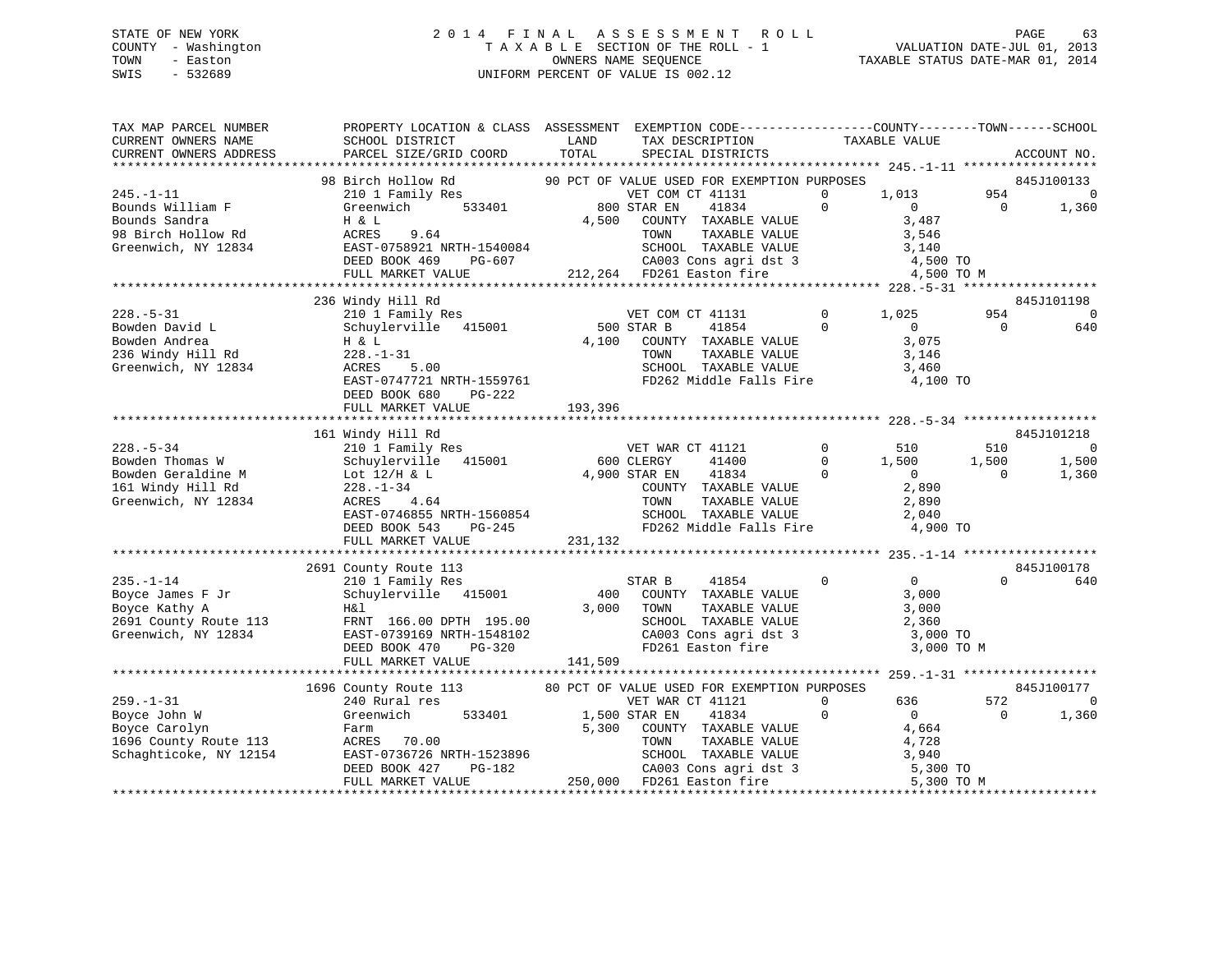### STATE OF NEW YORK 2 0 1 4 F I N A L A S S E S S M E N T R O L L PAGE 64 COUNTY - Washington T A X A B L E SECTION OF THE ROLL - 1 VALUATION DATE-JUL 01, 2013 TOWN - Easton OWNERS NAME SEQUENCE TAXABLE STATUS DATE-MAR 01, 2014 SWIS - 532689 UNIFORM PERCENT OF VALUE IS 002.12

| TAX MAP PARCEL NUMBER<br>CURRENT OWNERS NAME<br>CURRENT OWNERS ADDRESS                                                              | PROPERTY LOCATION & CLASS ASSESSMENT EXEMPTION CODE----------------COUNTY-------TOWN------SCHOOL<br>SCHOOL DISTRICT<br>PARCEL SIZE/GRID COORD                           | LAND<br>TOTAL           | TAX DESCRIPTION<br>SPECIAL DISTRICTS                                                                                                                      | TAXABLE VALUE                                                                              | ACCOUNT NO.                                |
|-------------------------------------------------------------------------------------------------------------------------------------|-------------------------------------------------------------------------------------------------------------------------------------------------------------------------|-------------------------|-----------------------------------------------------------------------------------------------------------------------------------------------------------|--------------------------------------------------------------------------------------------|--------------------------------------------|
|                                                                                                                                     |                                                                                                                                                                         |                         |                                                                                                                                                           |                                                                                            |                                            |
| $259. - 1 - 30$<br>Boyce John W Jr<br>Boyce Lisa<br>1702 County Route 113<br>Schaghticoke, NY 12154                                 | 1702 County Route 113<br>210 1 Family Res<br>533401<br>Greenwich<br>H & L<br>ACRES<br>3.00<br>EAST-0736491 NRTH-1524355<br>DEED BOOK 582<br>PG-308<br>FULL MARKET VALUE | 400<br>3,000<br>141,509 | 41854<br>STAR B<br>COUNTY TAXABLE VALUE<br>TOWN<br>TAXABLE VALUE<br>SCHOOL TAXABLE VALUE<br>CA003 Cons agri dst 3<br>FD261 Easton fire                    | $\overline{0}$<br>$\mathbf 0$<br>3,000<br>3,000<br>2,360<br>3,000 TO<br>3,000 TO M         | 845J100678<br>$\Omega$<br>640              |
|                                                                                                                                     |                                                                                                                                                                         |                         |                                                                                                                                                           |                                                                                            |                                            |
| $235. -2 - 12.1$<br>Boyce William Jr<br>Boyce Juanita<br>109 General Fellows Rd<br>Greenwich, NY 12834<br>MAY BE SUBJECT TO PAYMENT | 479 Wilbur Ave<br>140 Truck crops<br>533401<br>Greenwich<br>Farm<br>809/74<br>ACRES 125.30<br>EAST-0744396 NRTH-1547493<br>DEED BOOK 790<br>PG-322                      | 5,500                   | AG BUILD<br>41700<br>4,500 AG DIST<br>41720<br>COUNTY TAXABLE VALUE<br>TOWN<br>TAXABLE VALUE<br>SCHOOL TAXABLE VALUE<br>CA003 Cons agri dst 3<br>2,759 EX | $\mathbf{0}$<br>650<br>$\Omega$<br>2,759<br>2,091<br>2,091<br>2,091<br>2,741 TO            | 845J100267<br>650<br>650<br>2,759<br>2,759 |
| UNDER AGDIST LAW TIL 2021                                                                                                           | FULL MARKET VALUE                                                                                                                                                       |                         | 259,434 FD262 Middle Falls Fire                                                                                                                           | 5,500 TO                                                                                   |                                            |
|                                                                                                                                     | 580 Brownell Rd                                                                                                                                                         |                         | 95 PCT OF VALUE USED FOR EXEMPTION PURPOSES                                                                                                               |                                                                                            | 845J100842                                 |
| $261. - 1 - 21$<br>Bramski Robert<br>580 Brownell Rd<br>Greenwich, NY 12834                                                         | 210 1 Family Res<br>533401<br>Greenwich<br>Wl<br>ACRES 10.14<br>EAST-0762918 NRTH-1524963<br>DEED BOOK 2425<br>PG-76<br>FULL MARKET VALUE                               | 136,792                 | VET WAR CT 41121<br>400 STAR B<br>41854<br>2,900 COUNTY TAXABLE VALUE<br>TOWN<br>TAXABLE VALUE<br>SCHOOL TAXABLE VALUE<br>FD261 Easton fire               | $\mathbf{0}$<br>413<br>$\overline{0}$<br>$\Omega$<br>2,487<br>2,487<br>2,260<br>2,900 TO M | 413<br>- 0<br>$\Omega$<br>640              |
|                                                                                                                                     |                                                                                                                                                                         |                         |                                                                                                                                                           |                                                                                            |                                            |
| $260. - 1 - 21.1$<br>Braymer David C<br>Braymer Jill<br>346 Vly Summit Rd<br>Cambridge, NY 12816                                    | 346 Vly Summit Rd<br>210 1 Family Res<br>Greenwich<br>533401<br>H & L<br>ACRES<br>4.74<br>EAST-0754198 NRTH-1522993<br>DEED BOOK 605<br>$PG-22$                         |                         | STAR B<br>41854<br>500 COUNTY TAXABLE VALUE<br>5,500 TOWN<br>TAXABLE VALUE<br>SCHOOL TAXABLE VALUE<br>CA003 Cons agri dst 3<br>FD261 Easton fire          | $\mathbf{0}$<br>$\sim$ 0<br>5,500<br>5,500<br>4,860<br>5,500 TO<br>5,500 TO M              | 845J101280<br>$\Omega$<br>640              |
|                                                                                                                                     | FULL MARKET VALUE<br>****************************                                                                                                                       | 259,434                 |                                                                                                                                                           |                                                                                            |                                            |
| $252 - 1 - 1.3$                                                                                                                     | 1660 State Route 40<br>210 1 Family Res                                                                                                                                 |                         | VET WAR CT 41121                                                                                                                                          | $\mathbf{0}$<br>636                                                                        | 845J101144<br>572<br>$\Omega$              |
| Briggs Irene N<br>1660 State Route 40<br>Greenwich, NY 12834                                                                        | Greenwich<br>533401<br>H & L<br>ACRES<br>3.31<br>EAST-0750074 NRTH-1537263<br>DEED BOOK 2881<br>PG-162<br>FULL MARKET VALUE                                             | 4,700                   | 400 STAR EN<br>41834<br>COUNTY TAXABLE VALUE<br>TAXABLE VALUE<br>TOWN<br>SCHOOL TAXABLE VALUE<br>CA003 Cons agri dst 3<br>221,698 FD261 Easton fire       | $\bigcirc$<br>$\Omega$<br>4,064<br>4,128<br>3,340<br>4,700 TO<br>4,700 TO M                | $\Omega$<br>1,360                          |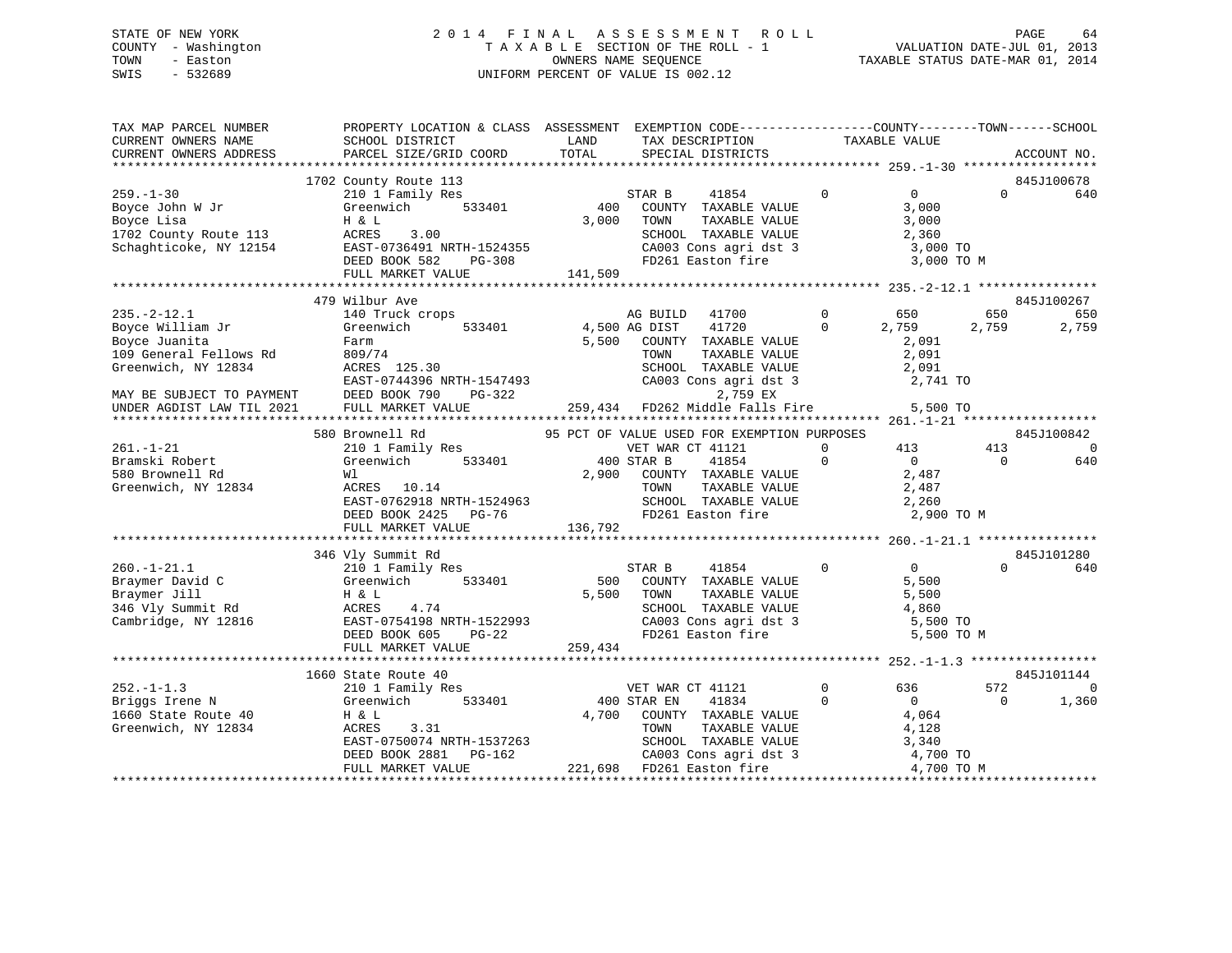### STATE OF NEW YORK 2 0 1 4 F I N A L A S S E S S M E N T R O L L PAGE 65 COUNTY - Washington T A X A B L E SECTION OF THE ROLL - 1 VALUATION DATE-JUL 01, 2013 TOWN - Easton OWNERS NAME SEQUENCE TAXABLE STATUS DATE-MAR 01, 2014 SWIS - 532689 UNIFORM PERCENT OF VALUE IS 002.12

| TAX MAP PARCEL NUMBER<br>CURRENT OWNERS NAME<br>CURRENT OWNERS ADDRESS                                                                     | PROPERTY LOCATION & CLASS ASSESSMENT EXEMPTION CODE---------------COUNTY-------TOWN------SCHOOL<br>SCHOOL DISTRICT<br>PARCEL SIZE/GRID COORD                                                                                          | LAND<br>TOTAL | TAX DESCRIPTION<br>SPECIAL DISTRICTS                                                                                                                                                            |                                       | TAXABLE VALUE                                  |                | ACCOUNT NO. |
|--------------------------------------------------------------------------------------------------------------------------------------------|---------------------------------------------------------------------------------------------------------------------------------------------------------------------------------------------------------------------------------------|---------------|-------------------------------------------------------------------------------------------------------------------------------------------------------------------------------------------------|---------------------------------------|------------------------------------------------|----------------|-------------|
|                                                                                                                                            |                                                                                                                                                                                                                                       |               |                                                                                                                                                                                                 |                                       |                                                |                |             |
|                                                                                                                                            | 162 Cozy Hollow Rd<br>112 Dairy farm                                                                                                                                                                                                  |               |                                                                                                                                                                                                 |                                       |                                                |                | 845J100130  |
| $237. - 1 - 12$                                                                                                                            |                                                                                                                                                                                                                                       |               |                                                                                                                                                                                                 | $\overline{0}$                        | 400                                            | 400            | 400         |
| Briggs William                                                                                                                             |                                                                                                                                                                                                                                       |               | $\overline{0}$                                                                                                                                                                                  | $\begin{array}{c} 0 \\ 0 \end{array}$ | $749$<br>0<br>3,351<br>$-251$                  | 749            | 749         |
| Eagle-Clark Kathy A                                                                                                                        | Farm<br>$ACRES$ 42.96                                                                                                                                                                                                                 |               | 4,500 STAR B<br>41854                                                                                                                                                                           |                                       |                                                | $\overline{0}$ | 640         |
| 162 Cozy Hollow Rd                                                                                                                         |                                                                                                                                                                                                                                       |               | COUNTY TAXABLE VALUE<br>TOWN                                                                                                                                                                    |                                       |                                                |                |             |
| Greenwich, NY 12834                                                                                                                        | EAST-0768901 NRTH-1552697                                                                                                                                                                                                             |               | TAXABLE VALUE                                                                                                                                                                                   |                                       | 3,351                                          |                |             |
| MAY BE SUBJECT TO PAYMENT                                                                                                                  | DEED BOOK 2950 PG-295<br>FULL MARKET VALUE                                                                                                                                                                                            |               |                                                                                                                                                                                                 |                                       |                                                |                |             |
| UNDER AGDIST LAW TIL 2021                                                                                                                  |                                                                                                                                                                                                                                       |               | 749 EX                                                                                                                                                                                          |                                       |                                                |                |             |
|                                                                                                                                            |                                                                                                                                                                                                                                       |               | $FD261$ Easton fire $4,500$ TO M                                                                                                                                                                |                                       |                                                |                |             |
|                                                                                                                                            |                                                                                                                                                                                                                                       |               |                                                                                                                                                                                                 |                                       |                                                |                |             |
|                                                                                                                                            | McCormack Rd                                                                                                                                                                                                                          |               |                                                                                                                                                                                                 |                                       |                                                |                |             |
| $237. - 1 - 12.2$                                                                                                                          |                                                                                                                                                                                                                                       |               |                                                                                                                                                                                                 |                                       | 600                                            |                |             |
| Briggs William G                                                                                                                           |                                                                                                                                                                                                                                       |               |                                                                                                                                                                                                 |                                       | 600                                            |                |             |
| Briggs William G Greenwich<br>Eagle-Clark Kathy A Lot 2<br>221 Cozy Hollow Rd ACRES 21.80<br>Greenwich, NY 12834 EAST-0768846 NRTH-1551332 | 105 Vac farmland<br>GOUNTY TAXABLE VALUE<br>Greenwich 533401 600 TOWN TAXABLE VALUE<br>Lot 2 600 SCHOOL TAXABLE VALUE                                                                                                                 |               |                                                                                                                                                                                                 |                                       | 600                                            |                |             |
|                                                                                                                                            |                                                                                                                                                                                                                                       |               |                                                                                                                                                                                                 |                                       | 600 TO                                         |                |             |
|                                                                                                                                            |                                                                                                                                                                                                                                       |               | CA003 Cons agri dst 3<br>FD261 Easton fire                                                                                                                                                      |                                       | 600 TO M                                       |                |             |
|                                                                                                                                            | DEED BOOK 3348 PG-123                                                                                                                                                                                                                 |               |                                                                                                                                                                                                 |                                       |                                                |                |             |
|                                                                                                                                            | FULL MARKET VALUE                                                                                                                                                                                                                     | 28,302        |                                                                                                                                                                                                 |                                       |                                                |                |             |
|                                                                                                                                            |                                                                                                                                                                                                                                       |               |                                                                                                                                                                                                 |                                       |                                                |                |             |
|                                                                                                                                            | 85 Easton Station Rd                                                                                                                                                                                                                  |               |                                                                                                                                                                                                 |                                       |                                                |                | 845J100600  |
| $245. - 1 - 26$                                                                                                                            | 312 Vac w/imprv                                                                                                                                                                                                                       |               | COUNTY TAXABLE VALUE                                                                                                                                                                            |                                       | 700                                            |                |             |
| Brock Janet                                                                                                                                | Greenwich<br>garage only                                                                                                                                                                                                              |               | COUNTY TAXABLE VALUE<br>533401 500 TOWN TAXABLE VALUE<br>700 SCHOOL TAXABLE VALUE<br>700 SCHOOL TAXABLE VALUE<br>700 CA002 Care                                                                 |                                       | 700                                            |                |             |
| 497 Mountain Rd                                                                                                                            |                                                                                                                                                                                                                                       |               |                                                                                                                                                                                                 |                                       | 700                                            |                |             |
| Greenwich, NY 12834                                                                                                                        | ACRES 3.10                                                                                                                                                                                                                            |               | CA003 Cons agri dst 3<br>FD261 Easton fire                                                                                                                                                      |                                       | 700 TO                                         |                |             |
|                                                                                                                                            | EAST-0757255 NRTH-1538614                                                                                                                                                                                                             |               |                                                                                                                                                                                                 |                                       | 700 TO M                                       |                |             |
|                                                                                                                                            | DEED BOOK 2975 PG-247                                                                                                                                                                                                                 |               |                                                                                                                                                                                                 |                                       |                                                |                |             |
|                                                                                                                                            | FULL MARKET VALUE 33,019                                                                                                                                                                                                              |               |                                                                                                                                                                                                 |                                       |                                                |                |             |
|                                                                                                                                            |                                                                                                                                                                                                                                       |               |                                                                                                                                                                                                 |                                       |                                                |                |             |
|                                                                                                                                            | 497 Mountain Rd<br>210 1 Family Res                                                                                                                                                                                                   |               |                                                                                                                                                                                                 |                                       |                                                |                | 875J101226  |
| $252 - 2 - 1.1$                                                                                                                            |                                                                                                                                                                                                                                       |               | VET COM CT 41131                                                                                                                                                                                |                                       | $0 \t 1,060$                                   | 954            | $\Omega$    |
| Brock Janet                                                                                                                                | Greenwich 533401                                                                                                                                                                                                                      | 500 STAR EN   | 41834                                                                                                                                                                                           | $\Omega$                              | $\begin{array}{c} 0 \\ 4 \, , 940 \end{array}$ | $\Omega$       | 1,360       |
| 497 Mountain Rd                                                                                                                            | H & L                                                                                                                                                                                                                                 |               | 6,000 COUNTY TAXABLE VALUE                                                                                                                                                                      |                                       |                                                |                |             |
| Greenwich, NY 12834                                                                                                                        |                                                                                                                                                                                                                                       |               |                                                                                                                                                                                                 |                                       |                                                |                |             |
|                                                                                                                                            |                                                                                                                                                                                                                                       |               |                                                                                                                                                                                                 |                                       |                                                |                |             |
|                                                                                                                                            |                                                                                                                                                                                                                                       |               |                                                                                                                                                                                                 |                                       |                                                |                |             |
|                                                                                                                                            | TOWN TAXABLE VALUE<br>EAST-0753621 NRTH-1535170 SCHOOL TAXABLE VALUE 5,046<br>DEED BOOK 1704 PG-104 283,019 FD261 Easton fire 6,000 TO<br>FULL MARKET VALUE 283,019 FD261 Easton fire 6,000 TO<br>*********************************** |               |                                                                                                                                                                                                 |                                       | 6,000 TO M                                     |                |             |
|                                                                                                                                            | 91 Easton Station Rd                                                                                                                                                                                                                  |               |                                                                                                                                                                                                 |                                       |                                                |                | 845J100414  |
| $245. - 1 - 24$                                                                                                                            |                                                                                                                                                                                                                                       |               |                                                                                                                                                                                                 |                                       | 2,600                                          |                |             |
| Brock Properties LLC                                                                                                                       |                                                                                                                                                                                                                                       | 400           | $\begin{tabular}{lllllllll} \multicolumn{2}{c}{\textbf{COUNTY}} & \textbf{TAXABLE VALUE} & & & & 2,600 \\ \multicolumn{2}{c}{\textbf{TONN}} & \textbf{TAXABLE VALUE} & & & 2,600 \end{tabular}$ |                                       |                                                |                |             |
| 497 Mountain Rd                                                                                                                            |                                                                                                                                                                                                                                       |               |                                                                                                                                                                                                 |                                       |                                                |                |             |
| Greenwich, NY 12834                                                                                                                        |                                                                                                                                                                                                                                       |               | SCHOOL TAXABLE VALUE 2,600<br>CA003 Cons agri dst 3 2,600 TO                                                                                                                                    |                                       |                                                |                |             |
|                                                                                                                                            | 1 1 2,600<br>FRNT 130.00 DPTH 180.00<br>EAST-0757531 NPTH 1500106<br>EAST-0757531 NRTH-1538186                                                                                                                                        |               | FD261 Easton fire                                                                                                                                                                               |                                       | 2,600 TO M                                     |                |             |
|                                                                                                                                            | DEED BOOK 3301 PG-256                                                                                                                                                                                                                 |               |                                                                                                                                                                                                 |                                       |                                                |                |             |
|                                                                                                                                            | FULL MARKET VALUE                                                                                                                                                                                                                     | 122,642       |                                                                                                                                                                                                 |                                       |                                                |                |             |
|                                                                                                                                            |                                                                                                                                                                                                                                       |               |                                                                                                                                                                                                 |                                       |                                                |                |             |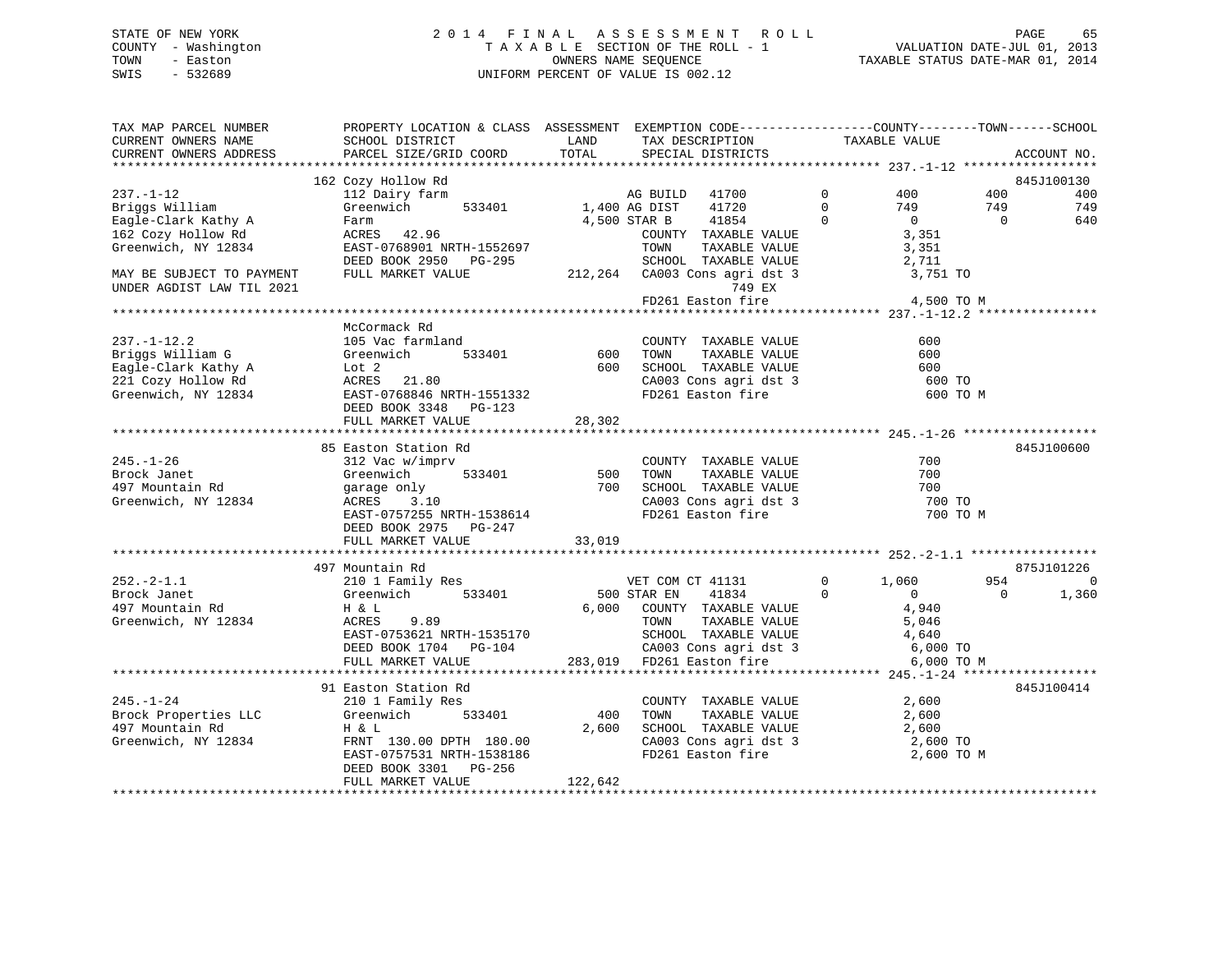### STATE OF NEW YORK 2 0 1 4 F I N A L A S S E S S M E N T R O L L PAGE 66 COUNTY - Washington T A X A B L E SECTION OF THE ROLL - 1 VALUATION DATE-JUL 01, 2013 TOWN - Easton OWNERS NAME SEQUENCE TAXABLE STATUS DATE-MAR 01, 2014 SWIS - 532689 UNIFORM PERCENT OF VALUE IS 002.12

TAX MAP PARCEL NUMBER PROPERTY LOCATION & CLASS ASSESSMENT EXEMPTION CODE------------------COUNTY--------TOWN------SCHOOL CURRENT OWNERS NAME SCHOOL DISTRICT LAND TAX DESCRIPTION TAXABLE VALUE CURRENT OWNERS ADDRESS PARCEL SIZE/GRID COORD TOTAL SPECIAL DISTRICTS ACCOUNT NO. \*\*\*\*\*\*\*\*\*\*\*\*\*\*\*\*\*\*\*\*\*\*\*\*\*\*\*\*\*\*\*\*\*\*\*\*\*\*\*\*\*\*\*\*\*\*\*\*\*\*\*\*\*\*\*\*\*\*\*\*\*\*\*\*\*\*\*\*\*\*\*\*\*\*\*\*\*\*\*\*\*\*\*\*\*\*\*\*\*\*\*\*\*\*\*\*\*\*\*\*\*\*\* 252.-2-3.4 \*\*\*\*\*\*\*\*\*\*\*\*\*\*\*\*\* 113 Easton Station Rd270 Mfg housing 252.-2-3.4 270 Mfg housing COUNTY TAXABLE VALUE 1,500 Brock Properties LLC Greenwich 533401 400 TOWN TAXABLE VALUE 1,500 497 Mountain Rd Tra & Lot 1,500 SCHOOL TAXABLE VALUE 1,500 Greenwich, NY 12834 FRNT 135.00 DPTH 90.00 CA003 Cons agri dst 3 1,500 TO EAST-0757922 NRTH-1537843 FD261 Easton fire 1,500 TO M DEED BOOK 3301 PG-253 FULL MARKET VALUE 70.755 \*\*\*\*\*\*\*\*\*\*\*\*\*\*\*\*\*\*\*\*\*\*\*\*\*\*\*\*\*\*\*\*\*\*\*\*\*\*\*\*\*\*\*\*\*\*\*\*\*\*\*\*\*\*\*\*\*\*\*\*\*\*\*\*\*\*\*\*\*\*\*\*\*\*\*\*\*\*\*\*\*\*\*\*\*\*\*\*\*\*\*\*\*\*\*\*\*\*\*\*\*\*\* 252.-2-3.5 \*\*\*\*\*\*\*\*\*\*\*\*\*\*\*\*\* Easton Station Rd252.-2-3.5 120 Field crops COUNTY TAXABLE VALUE 500 Brock Properties LLC 6 Greenwich 533401 500 TOWN TAXABLE VALUE 500 497 Mountain Rd Ag Land 500 SCHOOL TAXABLE VALUE 500 סטס ברב – ברב – בעיר – בישראל ב-12834 ב-1283 ב-1283 ב-1284 ב-12834 ב-12834 ב-12834 ב-12834 ב-12834 ב-12834 ב-1<br>Greenwich, NY 12834 ACRES 24.20 ב-12834 ב-12834 ב-12834 ב-1284 ב-1284 ב-1284 ב-1284 ב-1284 ב-1284 ב-1284 ב-128 EAST-0758449 NRTH-1537961 FD261 Easton fire 500 TO M DEED BOOK 3301 PG-250 FULL MARKET VALUE 23,585 \*\*\*\*\*\*\*\*\*\*\*\*\*\*\*\*\*\*\*\*\*\*\*\*\*\*\*\*\*\*\*\*\*\*\*\*\*\*\*\*\*\*\*\*\*\*\*\*\*\*\*\*\*\*\*\*\*\*\*\*\*\*\*\*\*\*\*\*\*\*\*\*\*\*\*\*\*\*\*\*\*\*\*\*\*\*\*\*\*\*\*\*\*\*\*\*\*\*\*\*\*\*\* 253.-1-16.2 \*\*\*\*\*\*\*\*\*\*\*\*\*\*\*\* Easton Station Rd253.-1-16.2 105 Vac farmland COUNTY TAXABLE VALUE 600Brock Properties LLC Greenwich 533401 600 TOWN TAXABLE VALUE 600 497 Mountain Rd Vacant Land 600 SCHOOL TAXABLE VALUE 600600 TO Greenwich, NY 12834 ACRES 21.70 CA003 Cons agri dst 3 600 TO EAST-0759339 NRTH-1537276 FD261 Easton fire 600 TO M DEED BOOK 3301 PG-247 FULL MARKET VALUE 28,302 \*\*\*\*\*\*\*\*\*\*\*\*\*\*\*\*\*\*\*\*\*\*\*\*\*\*\*\*\*\*\*\*\*\*\*\*\*\*\*\*\*\*\*\*\*\*\*\*\*\*\*\*\*\*\*\*\*\*\*\*\*\*\*\*\*\*\*\*\*\*\*\*\*\*\*\*\*\*\*\*\*\*\*\*\*\*\*\*\*\*\*\*\*\*\*\*\*\*\*\*\*\*\* 260.-1-15.4 \*\*\*\*\*\*\*\*\*\*\*\*\*\*\*\* 222 Mountain Rd 845J101228260.-1-15.4 240 Rural res COUNTY TAXABLE VALUE 8,500 Brod Arthur F Jr Greenwich 533401 800 TOWN TAXABLE VALUE 8,500 222 Mountain Rd House & Land 8,500 SCHOOL TAXABLE VALUE 8,500 Greenwich, NY 12834 Sub Lot 1 FD261 Easton fire 8,500 TO M ACRES 22.50 EAST-0751545 NRTH-1527451 DEED BOOK 880 PG-38FULL MARKET VALUE 400,943 \*\*\*\*\*\*\*\*\*\*\*\*\*\*\*\*\*\*\*\*\*\*\*\*\*\*\*\*\*\*\*\*\*\*\*\*\*\*\*\*\*\*\*\*\*\*\*\*\*\*\*\*\*\*\*\*\*\*\*\*\*\*\*\*\*\*\*\*\*\*\*\*\*\*\*\*\*\*\*\*\*\*\*\*\*\*\*\*\*\*\*\*\*\*\*\*\*\*\*\*\*\*\* 260.-1-15.5 \*\*\*\*\*\*\*\*\*\*\*\*\*\*\*\* Mountain Rd 845J101229260.-1-15.5 323 Vacant rural COUNTY TAXABLE VALUE 2,000 Brod Arthur F Jr Greenwich 533401 2,000 TOWN TAXABLE VALUE 2,000 222 Mountain Rd Vacant Ag 2,000 SCHOOL TAXABLE VALUE 2,000 Greenwich, NY 12834 ACRES 87.81 FD261 Easton fire 2,000 TO M EAST-0751036 NRTH-1529783 DEED BOOK 880 PG-67FULL MARKET VALUE 94,340 \*\*\*\*\*\*\*\*\*\*\*\*\*\*\*\*\*\*\*\*\*\*\*\*\*\*\*\*\*\*\*\*\*\*\*\*\*\*\*\*\*\*\*\*\*\*\*\*\*\*\*\*\*\*\*\*\*\*\*\*\*\*\*\*\*\*\*\*\*\*\*\*\*\*\*\*\*\*\*\*\*\*\*\*\*\*\*\*\*\*\*\*\*\*\*\*\*\*\*\*\*\*\*\*\*\*\*\*\*\*\*\*\*\*\*\*\*\*\*\*\*\*\*\*\*\*\*\*\*\*\*\*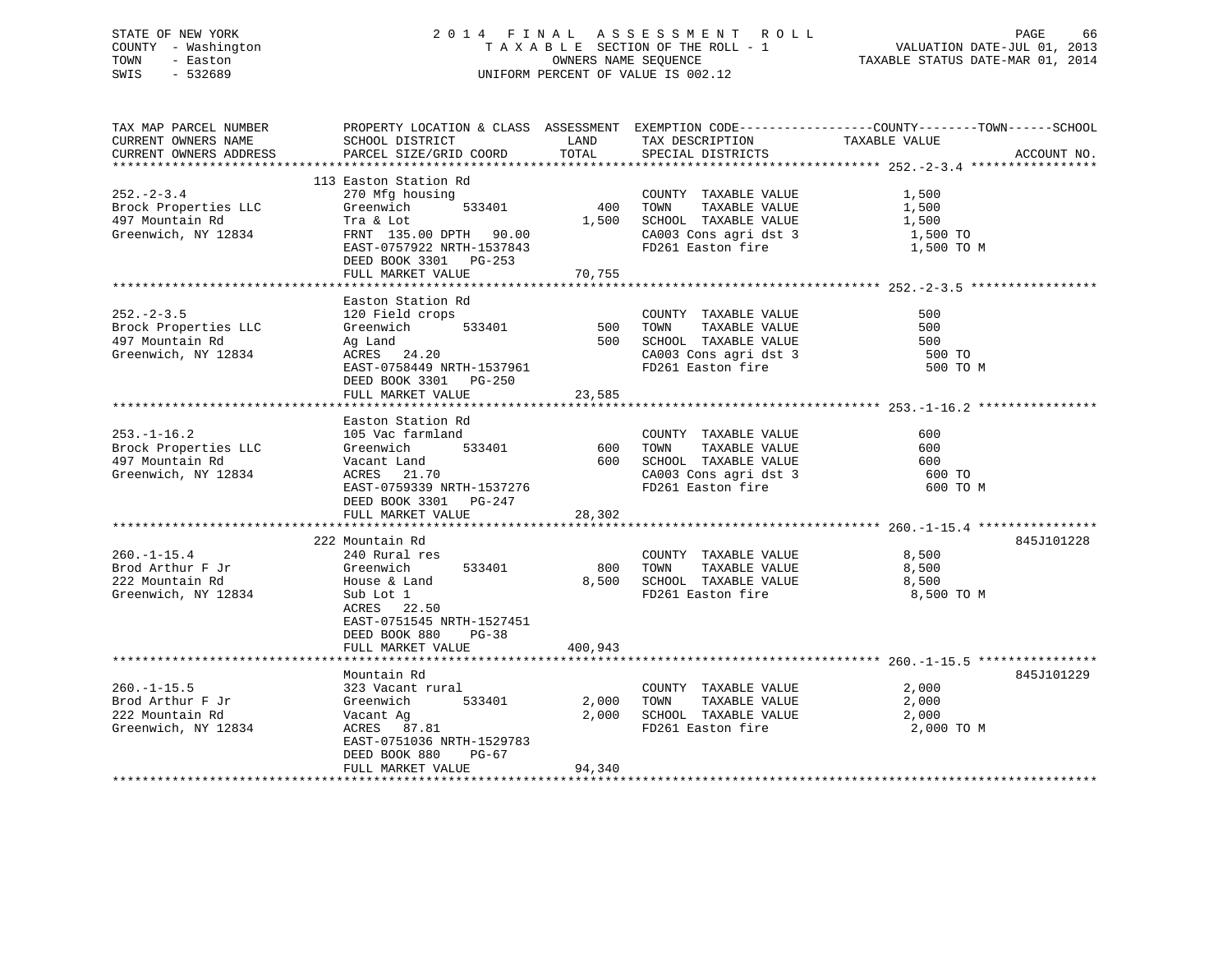### STATE OF NEW YORK 2 0 1 4 F I N A L A S S E S S M E N T R O L L PAGE 67 COUNTY - Washington T A X A B L E SECTION OF THE ROLL - 1 VALUATION DATE-JUL 01, 2013 TOWN - Easton OWNERS NAME SEQUENCE TAXABLE STATUS DATE-MAR 01, 2014 SWIS - 532689 UNIFORM PERCENT OF VALUE IS 002.12

| TAX MAP PARCEL NUMBER  |                               |        |                                     | PROPERTY LOCATION & CLASS ASSESSMENT EXEMPTION CODE-----------------COUNTY-------TOWN------SCHOOL |
|------------------------|-------------------------------|--------|-------------------------------------|---------------------------------------------------------------------------------------------------|
| CURRENT OWNERS NAME    | SCHOOL DISTRICT               | LAND   | TAX DESCRIPTION                     | TAXABLE VALUE                                                                                     |
| CURRENT OWNERS ADDRESS | PARCEL SIZE/GRID COORD        | TOTAL  | SPECIAL DISTRICTS                   | ACCOUNT NO.                                                                                       |
| *******************    |                               |        |                                     |                                                                                                   |
|                        | Mountain Rd                   |        |                                     |                                                                                                   |
| $260. -1 - 15.8$       | 310 Res Vac                   |        | COUNTY TAXABLE VALUE                | 500                                                                                               |
| Brod Arthur F Jr       | Greenwich<br>533401           | 500    | TAXABLE VALUE<br>TOWN               | 500                                                                                               |
| 222 Mountain Rd        | Vl                            |        | 500 SCHOOL TAXABLE VALUE            | 500                                                                                               |
| Greenwich, NY 12834    | Sub Lot 2                     |        | FD261 Easton fire                   | 500 TO M                                                                                          |
|                        | ACRES 6.18                    |        |                                     |                                                                                                   |
|                        | EAST-0751748 NRTH-1529413     |        |                                     |                                                                                                   |
|                        | DEED BOOK 880<br>$PG-63$      |        |                                     |                                                                                                   |
|                        | FULL MARKET VALUE             | 23,585 |                                     |                                                                                                   |
|                        |                               |        |                                     |                                                                                                   |
|                        | Mountain Rd                   |        |                                     |                                                                                                   |
| $260. -1 - 15.9$       | 310 Res Vac                   |        | COUNTY TAXABLE VALUE                | 600                                                                                               |
| Brod Arthur F Jr       | 533401<br>Greenwich           | 600    | TOWN<br>TAXABLE VALUE               | 600                                                                                               |
| 222 Mountain Rd        | Vl                            | 600    | SCHOOL TAXABLE VALUE                | 600                                                                                               |
| Greenwich, NY 12834    | Sub Lot 3                     |        | FD261 Easton fire                   | 600 TO M                                                                                          |
|                        | ACRES 17.83                   |        |                                     |                                                                                                   |
|                        | EAST-0751819 NRTH-1528898     |        |                                     |                                                                                                   |
|                        | DEED BOOK 880<br>$PG-59$      |        |                                     |                                                                                                   |
|                        | FULL MARKET VALUE             | 28,302 |                                     |                                                                                                   |
|                        |                               |        |                                     |                                                                                                   |
|                        | Mountain Rd                   |        |                                     |                                                                                                   |
| $260. -1 - 15.10$      | 310 Res Vac                   |        | COUNTY TAXABLE VALUE                | 500                                                                                               |
| Brod Arthur F Jr       | 533401<br>Greenwich           | 500    | TAXABLE VALUE<br>TOWN               | 500                                                                                               |
| 222 Mountain Rd        | Vl                            |        | 500 SCHOOL TAXABLE VALUE            | 500                                                                                               |
| Greenwich, NY 12834    | Sub Lot 4                     |        | FD261 Easton fire                   | 500 TO M                                                                                          |
|                        | ACRES<br>7.17                 |        |                                     |                                                                                                   |
|                        | EAST-0751453 NRTH-1528425     |        |                                     |                                                                                                   |
|                        | DEED BOOK 880<br><b>PG-51</b> |        |                                     |                                                                                                   |
|                        | FULL MARKET VALUE             | 23,585 |                                     |                                                                                                   |
|                        |                               |        |                                     |                                                                                                   |
|                        | Mountain Rd                   |        |                                     |                                                                                                   |
| $260. -1 - 15.11$      | 310 Res Vac                   |        | COUNTY TAXABLE VALUE                | 500                                                                                               |
| Brod Arthur F Jr       | Greenwich<br>533401           | 500    | TAXABLE VALUE<br>TOWN               | 500                                                                                               |
| 222 Mountain Rd        | Vl                            |        | 500 SCHOOL TAXABLE VALUE            | 500                                                                                               |
| Greenwich, NY 12834    | Sub Lot 5                     |        | FD261 Easton fire                   | 500 TO M                                                                                          |
|                        | ACRES<br>7.16                 |        |                                     |                                                                                                   |
|                        | EAST-0751279 NRTH-1527985     |        |                                     |                                                                                                   |
|                        | DEED BOOK 880<br>PG-55        |        |                                     |                                                                                                   |
|                        | FULL MARKET VALUE             | 23,585 |                                     |                                                                                                   |
|                        |                               |        |                                     |                                                                                                   |
|                        | Mountain Rd                   |        |                                     |                                                                                                   |
| $260. -1 - 15.12$      | 310 Res Vac                   |        | COUNTY TAXABLE VALUE                | 500                                                                                               |
| Brod Arthur F Jr       | Greenwich<br>533401           | 500    | TOWN<br>TAXABLE VALUE               | 500                                                                                               |
| 222 Mountain Rd        | Vl                            | 500    | SCHOOL TAXABLE VALUE                | 500                                                                                               |
| Greenwich, NY 12834    | Sub Lot 6                     |        | FD261 Easton fire                   | 500 TO M                                                                                          |
|                        | 5.38<br>ACRES                 |        |                                     |                                                                                                   |
|                        | EAST-0750979 NRTH-1527605     |        |                                     |                                                                                                   |
|                        | DEED BOOK 880<br>PG-47        |        |                                     |                                                                                                   |
|                        | FULL MARKET VALUE             | 23,585 |                                     |                                                                                                   |
|                        |                               |        | *********************************** |                                                                                                   |
|                        |                               |        |                                     |                                                                                                   |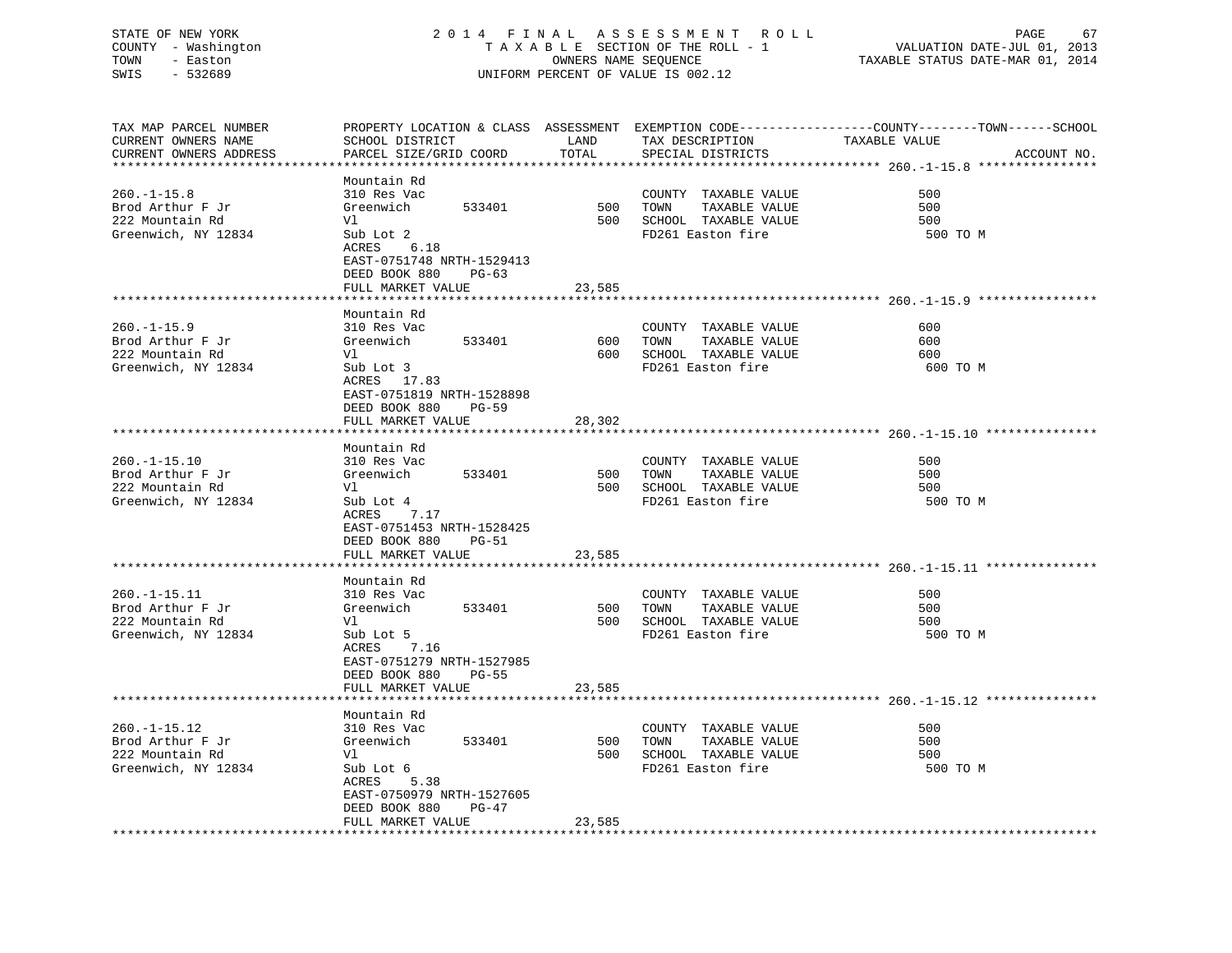### STATE OF NEW YORK 2 0 1 4 F I N A L A S S E S S M E N T R O L L PAGE 68 COUNTY - Washington T A X A B L E SECTION OF THE ROLL - 1 VALUATION DATE-JUL 01, 2013 TOWN - Easton COMPUTERS NAME SEQUENCE TAXABLE STATUS DATE-MAR 01, 2014<br>SWIS - 532689 SWIS - 532689 UNIFORM PERCENT OF VALUE IS 002.12

| TAX MAP PARCEL NUMBER     | PROPERTY LOCATION & CLASS ASSESSMENT EXEMPTION CODE----------------COUNTY-------TOWN------SCHOOL                                        |                          |          |                                                                    |                |          |             |
|---------------------------|-----------------------------------------------------------------------------------------------------------------------------------------|--------------------------|----------|--------------------------------------------------------------------|----------------|----------|-------------|
| CURRENT OWNERS NAME       | SCHOOL DISTRICT<br><b>EXAMPLE THE STATE OF STATE OF STATE</b>                                                                           |                          |          | TAX DESCRIPTION                                                    | TAXABLE VALUE  |          |             |
| CURRENT OWNERS ADDRESS    | PARCEL SIZE/GRID COORD                                                                                                                  | TOTAL                    |          | SPECIAL DISTRICTS                                                  |                |          | ACCOUNT NO. |
|                           |                                                                                                                                         |                          |          |                                                                    |                |          |             |
|                           | Mountain Rd                                                                                                                             |                          |          |                                                                    |                |          |             |
| $260. -1 - 15.13$         | 310 Res Vac                                                                                                                             | 500                      |          | COUNTY TAXABLE VALUE                                               | 500            |          |             |
| Brod Arthur F Jr          | Greenwich 533401                                                                                                                        |                          | TOWN     | TAXABLE VALUE                                                      | 500            |          |             |
| 222 Mountain Rd           | Vl                                                                                                                                      |                          |          | 500 SCHOOL TAXABLE VALUE                                           | 500            |          |             |
| Greenwich, NY 12834       | Sub Lot 7                                                                                                                               |                          |          | FD261 Easton fire                                                  | 500 TO M       |          |             |
|                           | ACRES 11.88                                                                                                                             |                          |          |                                                                    |                |          |             |
|                           | EAST-0750802 NRTH-1526972                                                                                                               |                          |          |                                                                    |                |          |             |
|                           | DEED BOOK 880<br>$PG-43$                                                                                                                |                          |          |                                                                    |                |          |             |
|                           | FULL MARKET VALUE                                                                                                                       | 23,585                   |          |                                                                    |                |          |             |
|                           |                                                                                                                                         |                          |          |                                                                    |                |          |             |
|                           | 67 Becker Rd                                                                                                                            |                          |          |                                                                    |                |          |             |
| $269. - 1 - 13.3$         | 240 Rural res                                                                                                                           |                          | STAR B   | 41854<br>$\sim$ 0                                                  | $\overline{0}$ | $\Omega$ | 640         |
| Broestler Herbert         | Greenwich 533401                                                                                                                        |                          |          | 700 COUNTY TAXABLE VALUE                                           | 4,500          |          |             |
| Broestler Karen           |                                                                                                                                         | 4,500 TOWN               |          | TAXABLE VALUE                                                      | 4,500          |          |             |
|                           | H & L<br>H & L<br>ACRES 20.00                                                                                                           |                          |          |                                                                    | 3,860          |          |             |
|                           |                                                                                                                                         |                          |          | CA003 Cons agri dst 3 4,500 TO                                     |                |          |             |
|                           |                                                                                                                                         |                          |          |                                                                    |                |          |             |
|                           |                                                                                                                                         |                          |          |                                                                    | 4,500 TO M     |          |             |
|                           | FULL MARKET VALUE                                                                                                                       | 212,264                  |          |                                                                    |                |          |             |
|                           |                                                                                                                                         |                          |          |                                                                    |                |          |             |
|                           | 2976 County Route 113                                                                                                                   |                          |          |                                                                    |                |          | 845J100159  |
| $227. - 1 - 14$           | 210 1 Family Res                                                                                                                        |                          |          | COUNTY TAXABLE VALUE                                               | 2,500          |          |             |
| Brown Daniel              | Schuylerville 415001                                                                                                                    |                          | 400 TOWN | TAXABLE VALUE                                                      | 2,500          |          |             |
| 1001 Verbeck Ave          | H & L                                                                                                                                   |                          |          | 2,500 SCHOOL TAXABLE VALUE 2,500<br>CA003 Cons agri dst 3 2,500 TO |                |          |             |
| Schaghticoke, NY 12154    | FRNT 100.00 DPTH 125.00                                                                                                                 |                          |          |                                                                    |                |          |             |
|                           | EAST-0741330 NRTH-1554827                                                                                                               |                          |          | FD263 Schuylerville Fire                                           | 2,500 TO       |          |             |
|                           | DEED BOOK 3263 PG-217                                                                                                                   |                          |          |                                                                    |                |          |             |
|                           | FULL MARKET VALUE                                                                                                                       | 117,925                  |          |                                                                    |                |          |             |
|                           |                                                                                                                                         |                          |          |                                                                    |                |          |             |
|                           | County Route 74A                                                                                                                        |                          |          |                                                                    |                |          | 845J100197  |
| $245. - 2 - 15$           |                                                                                                                                         |                          |          | 41720 0 125                                                        |                | 125      | 125         |
| Brown David H             |                                                                                                                                         |                          |          |                                                                    | 775            |          |             |
| 535 Eaton Station Rd      | 105 Vac farmland<br>Greenwich 533401 900 COUNTY TAXABLE VALUE<br>Farm 900 TOWN TAXABLE VALUE<br>Greenwich 533401<br>Farm<br>ACRES 31.60 |                          |          | TAXABLE VALUE                                                      | 775            |          |             |
| Greenwich, NY 12834       | ACRES 31.60                                                                                                                             |                          |          |                                                                    |                |          |             |
|                           | ACRES 31.60<br>EAST-0764770 NRTH-1538678<br>2000 1266 PG-101                                                                            |                          |          | SCHOOL TAXABLE VALUE 775 775<br>CA003 Cons agri dst 3 775 70       |                |          |             |
| MAY BE SUBJECT TO PAYMENT |                                                                                                                                         |                          |          | 125 EX                                                             |                |          |             |
| UNDER AGDIST LAW TIL 2018 | FULL MARKET VALUE                                                                                                                       | 42,453 FD261 Easton fire |          |                                                                    | 900 TO M       |          |             |
|                           |                                                                                                                                         |                          |          |                                                                    |                |          |             |
|                           | 1001 Verbeck Ave                                                                                                                        |                          |          |                                                                    |                |          | 845J100110  |
| $285. - 1 - 12$           | 210 1 Family Res                                                                                                                        |                          |          | COUNTY TAXABLE VALUE                                               | 2,500          |          |             |
| Brown Gerald T            | Stillwater Cent 415201                                                                                                                  | 400                      | TOWN     | TAXABLE VALUE                                                      | 2,500          |          |             |
| 1001 Verbeck Ave          | H & L                                                                                                                                   | 2,500                    |          | SCHOOL TAXABLE VALUE                                               | 2,500          |          |             |
| Schaghticoke, NY 12154    | ACRES<br>2.50                                                                                                                           |                          |          | CA003 Cons agri dst 3 2,500 TO                                     |                |          |             |
|                           | EAST-0728983 NRTH-1498128                                                                                                               |                          |          | FD261 Easton fire                                                  | 2,500 TO M     |          |             |
|                           | DEED BOOK 602<br>$PG-14$                                                                                                                |                          |          |                                                                    |                |          |             |
|                           | FULL MARKET VALUE                                                                                                                       | 117,925                  |          |                                                                    |                |          |             |
|                           |                                                                                                                                         |                          |          |                                                                    |                |          |             |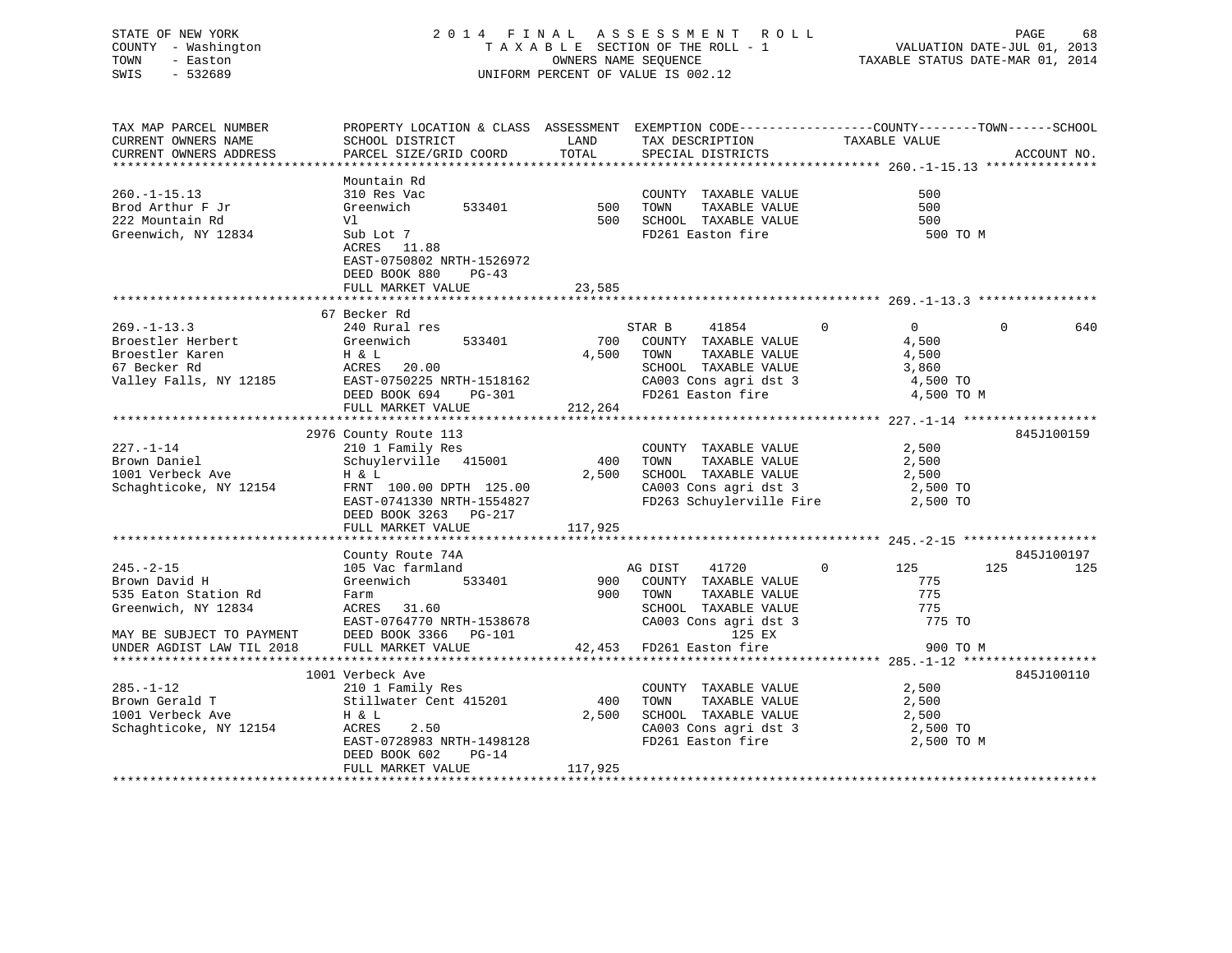### STATE OF NEW YORK 2 0 1 4 F I N A L A S S E S S M E N T R O L L PAGE 69 COUNTY - Washington T A X A B L E SECTION OF THE ROLL - 1 VALUATION DATE-JUL 01, 2013 TOWN - Easton OWNERS NAME SEQUENCE TAXABLE STATUS DATE-MAR 01, 2014 SWIS - 532689 UNIFORM PERCENT OF VALUE IS 002.12

| TAX MAP PARCEL NUMBER<br>CURRENT OWNERS NAME<br>CURRENT OWNERS ADDRESS                                                                                     | PROPERTY LOCATION & CLASS ASSESSMENT EXEMPTION CODE----------------COUNTY-------TOWN------SCHOOL<br>SCHOOL DISTRICT<br>PARCEL SIZE/GRID COORD                                | LAND<br>TOTAL             | TAX DESCRIPTION<br>SPECIAL DISTRICTS                                                                                                                        | TAXABLE VALUE                                                                   |                 | ACCOUNT NO.         |
|------------------------------------------------------------------------------------------------------------------------------------------------------------|------------------------------------------------------------------------------------------------------------------------------------------------------------------------------|---------------------------|-------------------------------------------------------------------------------------------------------------------------------------------------------------|---------------------------------------------------------------------------------|-----------------|---------------------|
|                                                                                                                                                            |                                                                                                                                                                              |                           |                                                                                                                                                             |                                                                                 |                 |                     |
| $253. - 1 - 7$<br>Brown Howard G<br>Conway James<br>535 Easton Station Rd<br>Greenwich, NY 12834<br>MAY BE SUBJECT TO PAYMENT<br>UNDER AGDIST LAW TIL 2018 | 535 Easton Station Rd<br>112 Dairy farm<br>Greenwich<br>533401<br>Farm<br>ACRES 186.50<br>EAST-0765029 NRTH-1535000<br>DEED BOOK 2155 PG-336<br>FULL MARKET VALUE            | 4,500<br>8,500            | AG DIST<br>41720<br>COUNTY TAXABLE VALUE<br>TOWN<br>TAXABLE VALUE<br>SCHOOL TAXABLE VALUE<br>CA003 Cons agri dst 3<br>2,466 EX<br>400,943 FD261 Easton fire | $\Omega$<br>2,466<br>6,034<br>6,034<br>6,034<br>6,034 TO<br>8,500 TO M          | 2,466           | 845J100198<br>2,466 |
|                                                                                                                                                            |                                                                                                                                                                              |                           |                                                                                                                                                             |                                                                                 |                 |                     |
| $253. - 1 - 14.2$<br>Brown Howard G<br>535 Easton Station Rd<br>Greenwich, NY 12834<br>MAY BE SUBJECT TO PAYMENT<br>UNDER AGDIST LAW TIL 2018              | Waters Rd<br>321 Abandoned ag<br>533401<br>Greenwich<br>Vl<br>ACRES 38.40<br>EAST-0762161 NRTH-1534213<br>DEED BOOK 494<br>PG-1107<br>FULL MARKET VALUE                      | 800<br>800<br>37,736      | AG DIST<br>41720<br>COUNTY TAXABLE VALUE<br>TAXABLE VALUE<br>TOWN<br>SCHOOL TAXABLE VALUE<br>CA003 Cons agri dst 3<br>211 EX<br>FD261 Easton fire           | 211<br>$\Omega$<br>589<br>589<br>589<br>589 TO                                  | 211<br>800 TO M | 845J101101<br>211   |
|                                                                                                                                                            |                                                                                                                                                                              |                           |                                                                                                                                                             |                                                                                 |                 |                     |
| $237. - 1 - 21$<br>Brown James D<br>Brown Kimberly A<br>1317 State Route 372<br>Greenwich, NY 12834                                                        | 1317 State Route 372<br>240 Rural res<br>533401<br>Greenwich<br>$H+L$<br>831/248<br>ACRES 58.10<br>EAST-0762982 NRTH-1546989<br>DEED BOOK 831<br>PG-244<br>FULL MARKET VALUE | 1,500<br>6,500<br>306,604 | STAR B<br>41854<br>COUNTY TAXABLE VALUE<br>TAXABLE VALUE<br>TOWN<br>SCHOOL TAXABLE VALUE<br>FD261 Easton fire                                               | $\mathbf 0$<br>$\overline{0}$<br>6,500<br>6,500<br>5,860<br>6,500 TO M          | $\Omega$        | 845J100473<br>640   |
|                                                                                                                                                            |                                                                                                                                                                              |                           |                                                                                                                                                             |                                                                                 |                 |                     |
| $245. - 1 - 23.4$<br>Brown William<br>Morgan Mary Nell<br>23 Birch Hollow Rd<br>Greenwich, NY 12834                                                        | Birch Hollow Rd<br>320 Rural vacant<br>Greenwich<br>533401<br>Vl<br>Lot 6<br>ACRES<br>10.40<br>EAST-0758179 NRTH-1539870                                                     | 500<br>500                | COUNTY TAXABLE VALUE<br>TOWN<br>TAXABLE VALUE<br>SCHOOL TAXABLE VALUE<br>CA003 Cons agri dst 3<br>FD261 Easton fire                                         | 500<br>500<br>500<br>500 TO                                                     | 500 TO M        |                     |
|                                                                                                                                                            | DEED BOOK 1769 PG-127                                                                                                                                                        |                           |                                                                                                                                                             |                                                                                 |                 |                     |
|                                                                                                                                                            | FULL MARKET VALUE                                                                                                                                                            | 23,585                    |                                                                                                                                                             |                                                                                 |                 |                     |
|                                                                                                                                                            | 23 Birch Hollow Rd                                                                                                                                                           |                           |                                                                                                                                                             |                                                                                 |                 | 845J100202          |
| $245. - 1 - 23.2$<br>Brown William L<br>Morgan Mary Nell<br>23 Birch Hollow Rd<br>Greenwich, NY 12834                                                      | 240 Rural res<br>Greenwich<br>533401<br>H & L<br>ACRES 18.49<br>EAST-0757558 NRTH-1539365<br>DEED BOOK 1769 PG-127<br>FULL MARKET VALUE                                      | 600<br>4,000<br>188,679   | STAR B<br>41854<br>COUNTY TAXABLE VALUE<br>TOWN<br>TAXABLE VALUE<br>SCHOOL TAXABLE VALUE<br>CA003 Cons agri dst 3<br>FD261 Easton fire                      | $\Omega$<br>$\overline{0}$<br>4,000<br>4,000<br>3,360<br>4,000 TO<br>4,000 TO M | $\Omega$        | 640                 |
|                                                                                                                                                            |                                                                                                                                                                              |                           |                                                                                                                                                             |                                                                                 |                 |                     |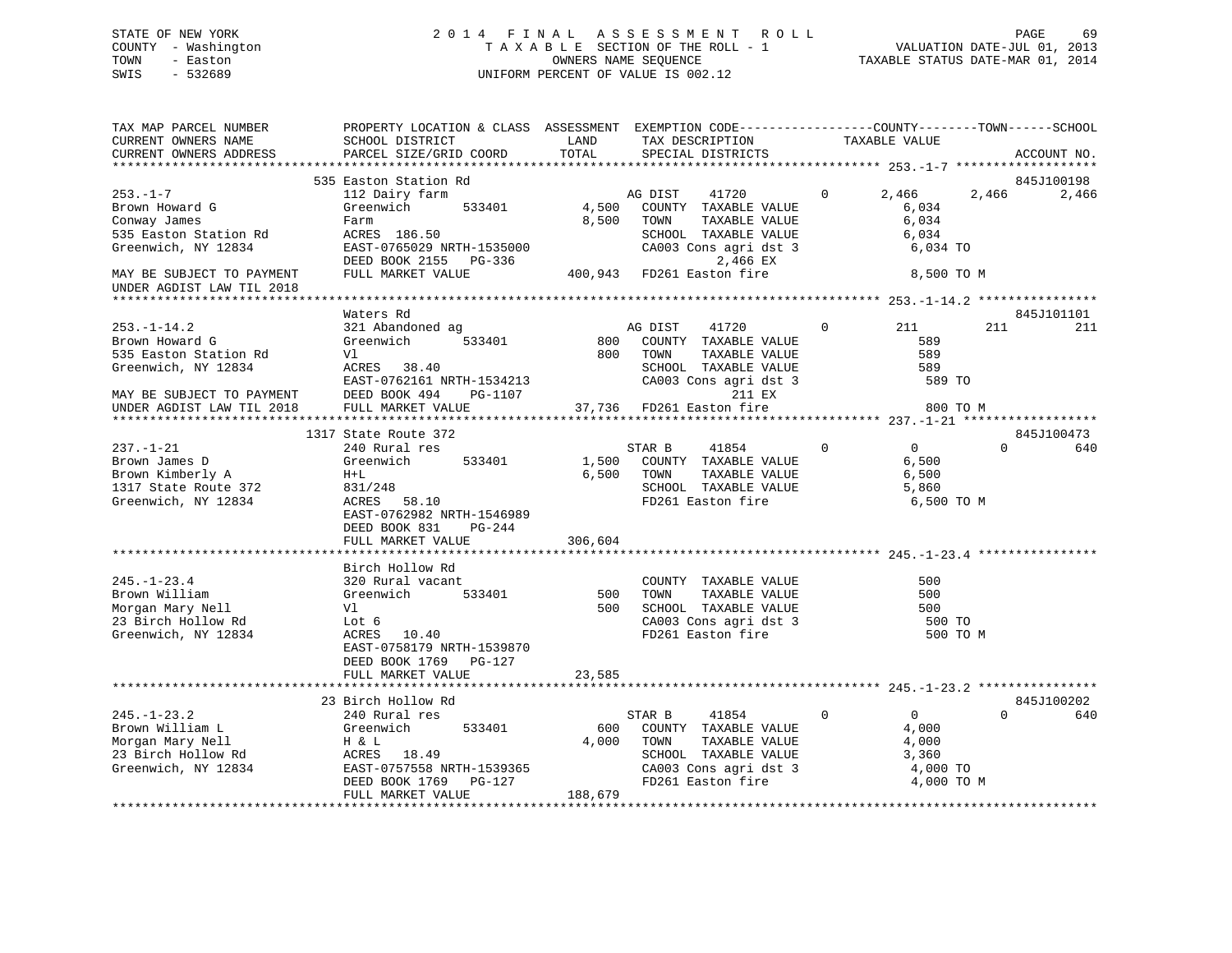### STATE OF NEW YORK 2 0 1 4 F I N A L A S S E S S M E N T R O L L PAGE 70 COUNTY - Washington T A X A B L E SECTION OF THE ROLL - 1 VALUATION DATE-JUL 01, 2013 TOWN - Easton **CONNERS NAME SEQUENCE** TAXABLE STATUS DATE-MAR 01, 2014 SWIS - 532689 UNIFORM PERCENT OF VALUE IS 002.12

| TAX MAP PARCEL NUMBER                                                                                                                                                                                                     | PROPERTY LOCATION & CLASS ASSESSMENT EXEMPTION CODE----------------COUNTY-------TOWN------SCHOOL                                                                                                                                                     |                                            |                                                                                                    |                                                                                                                          |                       |
|---------------------------------------------------------------------------------------------------------------------------------------------------------------------------------------------------------------------------|------------------------------------------------------------------------------------------------------------------------------------------------------------------------------------------------------------------------------------------------------|--------------------------------------------|----------------------------------------------------------------------------------------------------|--------------------------------------------------------------------------------------------------------------------------|-----------------------|
| CURRENT OWNERS NAME                                                                                                                                                                                                       | SCHOOL DISTRICT                                                                                                                                                                                                                                      | <b>EXAMPLE THE STATE OF STATE OF STATE</b> | TAX DESCRIPTION TAXABLE VALUE                                                                      |                                                                                                                          |                       |
|                                                                                                                                                                                                                           |                                                                                                                                                                                                                                                      |                                            |                                                                                                    |                                                                                                                          |                       |
|                                                                                                                                                                                                                           | 35 Meeting House Rd<br>310 Pee Vac                                                                                                                                                                                                                   |                                            |                                                                                                    |                                                                                                                          | 845J100437            |
| $269. - 1 - 36$                                                                                                                                                                                                           |                                                                                                                                                                                                                                                      |                                            | COUNTY TAXABLE VALUE                                                                               | 450                                                                                                                      |                       |
|                                                                                                                                                                                                                           |                                                                                                                                                                                                                                                      |                                            |                                                                                                    | 450                                                                                                                      |                       |
|                                                                                                                                                                                                                           |                                                                                                                                                                                                                                                      |                                            | 533401 450 TOWN TAXABLE VALUE<br>450 SCHOOL TAXABLE VALUE                                          | 450                                                                                                                      |                       |
|                                                                                                                                                                                                                           |                                                                                                                                                                                                                                                      |                                            |                                                                                                    | 450 TO                                                                                                                   |                       |
| Brownell Alvin A Greenwich 533401 450<br>Brownell Leona S Residence 450<br>11674 St Rt 40 ACRES 1.00<br>Schaghticoke, NY 12154 EAST-0744904 NRTH-1513957<br>THE RT 2013                                                   |                                                                                                                                                                                                                                                      |                                            | CA003 Cons agri dst 3<br>FD261 Easton fire                                                         | 450 TO M                                                                                                                 |                       |
|                                                                                                                                                                                                                           | DEED BOOK 485<br>PG-991                                                                                                                                                                                                                              |                                            |                                                                                                    |                                                                                                                          |                       |
|                                                                                                                                                                                                                           | FULL MARKET VALUE                                                                                                                                                                                                                                    | 21,226                                     |                                                                                                    |                                                                                                                          |                       |
|                                                                                                                                                                                                                           |                                                                                                                                                                                                                                                      |                                            |                                                                                                    |                                                                                                                          |                       |
|                                                                                                                                                                                                                           | 11674 State Route 40                                                                                                                                                                                                                                 |                                            |                                                                                                    |                                                                                                                          | 845J100204            |
|                                                                                                                                                                                                                           |                                                                                                                                                                                                                                                      | VET WAR<br>500 STAR B                      | VET WAR CT 41121 0 636                                                                             |                                                                                                                          | 572<br>$\overline{0}$ |
|                                                                                                                                                                                                                           |                                                                                                                                                                                                                                                      |                                            | 41854 0                                                                                            | $\overline{0}$                                                                                                           | $\overline{0}$<br>640 |
|                                                                                                                                                                                                                           |                                                                                                                                                                                                                                                      |                                            |                                                                                                    |                                                                                                                          |                       |
|                                                                                                                                                                                                                           |                                                                                                                                                                                                                                                      |                                            |                                                                                                    |                                                                                                                          |                       |
|                                                                                                                                                                                                                           |                                                                                                                                                                                                                                                      |                                            |                                                                                                    |                                                                                                                          |                       |
|                                                                                                                                                                                                                           |                                                                                                                                                                                                                                                      |                                            |                                                                                                    |                                                                                                                          |                       |
|                                                                                                                                                                                                                           | 1 6 L<br>H & L<br>H & L<br>ACRES 4.20<br>EAST-0744635 NRTH-1513864<br>DEED BOOK 393 PG-359<br>FULL MARKET VALUE<br>254,717 FD261 Easton fire<br>254,717 FD261 Easton fire<br>254,717 FD261 Easton fire<br>254,717 FD261 Easton fire<br>254,717 FD261 |                                            |                                                                                                    |                                                                                                                          |                       |
|                                                                                                                                                                                                                           |                                                                                                                                                                                                                                                      |                                            |                                                                                                    |                                                                                                                          |                       |
|                                                                                                                                                                                                                           | 364 Mcgowan Rd                                                                                                                                                                                                                                       |                                            |                                                                                                    |                                                                                                                          | 845J100205            |
| $277. - 1 - 2$<br>Brownell Alvin Jr.                                                                                                                                                                                      |                                                                                                                                                                                                                                                      |                                            | COUNTY TAXABLE VALUE<br>TOWN TAXABLE VALUE                                                         | 1,325<br>1,325                                                                                                           |                       |
|                                                                                                                                                                                                                           |                                                                                                                                                                                                                                                      |                                            |                                                                                                    |                                                                                                                          |                       |
| Erownell Leona<br>1,325<br>1,325<br>Schaghticoke, NY 12154<br>EAST-0741103_NRTH-1511850<br>EAST-0741103_NRTH-1511850                                                                                                      |                                                                                                                                                                                                                                                      |                                            | 1,325 SCHOOL TAXABLE VALUE 1,325<br>CA003 Cons agri dst 3 1,325 TO<br>FD261 Easton fire 1,325 TO M |                                                                                                                          |                       |
|                                                                                                                                                                                                                           |                                                                                                                                                                                                                                                      |                                            |                                                                                                    |                                                                                                                          |                       |
|                                                                                                                                                                                                                           | DEED BOOK 405<br>PG-292                                                                                                                                                                                                                              |                                            |                                                                                                    |                                                                                                                          |                       |
|                                                                                                                                                                                                                           | FULL MARKET VALUE                                                                                                                                                                                                                                    | 62,500                                     |                                                                                                    |                                                                                                                          |                       |
|                                                                                                                                                                                                                           |                                                                                                                                                                                                                                                      |                                            |                                                                                                    |                                                                                                                          |                       |
|                                                                                                                                                                                                                           | Vly Summit Rd/s Off                                                                                                                                                                                                                                  |                                            |                                                                                                    |                                                                                                                          | 845J100206            |
| $261. - 1 - 23.3$                                                                                                                                                                                                         | 323 Vacant rural                                                                                                                                                                                                                                     |                                            | COUNTY TAXABLE VALUE                                                                               | 400                                                                                                                      |                       |
| Brownell Charles H III                                                                                                                                                                                                    | Greenwich 533401 400                                                                                                                                                                                                                                 |                                            | TOWN                                                                                               | TAXABLE VALUE 400                                                                                                        |                       |
| Brownell Sefi D                                                                                                                                                                                                           |                                                                                                                                                                                                                                                      |                                            |                                                                                                    |                                                                                                                          |                       |
| 24850 Bruce St                                                                                                                                                                                                            |                                                                                                                                                                                                                                                      |                                            |                                                                                                    |                                                                                                                          |                       |
| Plaquemine, LA 70764                                                                                                                                                                                                      | EAST-0761289 NRTH-1522963                                                                                                                                                                                                                            |                                            | 400 SCHOOL TAXABLE VALUE 400<br>CA003 Cons agri dst 3 400 TO<br>FD261 Easton fire 400 TO           | 400 TO M                                                                                                                 |                       |
|                                                                                                                                                                                                                           | DEED BOOK 2112    PG-118                                                                                                                                                                                                                             |                                            |                                                                                                    |                                                                                                                          |                       |
|                                                                                                                                                                                                                           | FULL MARKET VALUE                                                                                                                                                                                                                                    | 18,868                                     |                                                                                                    |                                                                                                                          |                       |
|                                                                                                                                                                                                                           |                                                                                                                                                                                                                                                      |                                            |                                                                                                    |                                                                                                                          |                       |
|                                                                                                                                                                                                                           | 396 Mcgowan Rd                                                                                                                                                                                                                                       |                                            |                                                                                                    |                                                                                                                          | 845J101175            |
| $277. - 1 - 16$                                                                                                                                                                                                           | 220 2 Family Res                                                                                                                                                                                                                                     |                                            | STAR B<br>41854                                                                                    | $\overline{0}$<br>$\overline{0}$                                                                                         | $\Omega$<br>640       |
|                                                                                                                                                                                                                           |                                                                                                                                                                                                                                                      | 400                                        | COUNTY TAXABLE VALUE 4,600                                                                         |                                                                                                                          |                       |
| 277.-1-16<br>Brownell David W Greenwich 533401 400<br>Lantz Nicole R H & L 4,600<br>396 McGowan Rd ACRES 4.06<br>Schaghticoke, NY 12154 EAST-0739719 NRTH-1512993<br>DEED BOOK 3081 PG-312<br>THE PROSES ON SCHAGE PG-312 |                                                                                                                                                                                                                                                      | 4,600                                      |                                                                                                    | TOWN TAXABLE VALUE 4,600<br>SCHOOL TAXABLE VALUE 3,960<br>CA003 Cons agri dst 3 4,600 TO<br>FD261 Easton fire 4,600 TO M |                       |
|                                                                                                                                                                                                                           |                                                                                                                                                                                                                                                      |                                            |                                                                                                    |                                                                                                                          |                       |
|                                                                                                                                                                                                                           |                                                                                                                                                                                                                                                      |                                            |                                                                                                    |                                                                                                                          |                       |
|                                                                                                                                                                                                                           | FULL MARKET VALUE                                                                                                                                                                                                                                    | 216,981                                    |                                                                                                    |                                                                                                                          |                       |
|                                                                                                                                                                                                                           |                                                                                                                                                                                                                                                      |                                            |                                                                                                    |                                                                                                                          |                       |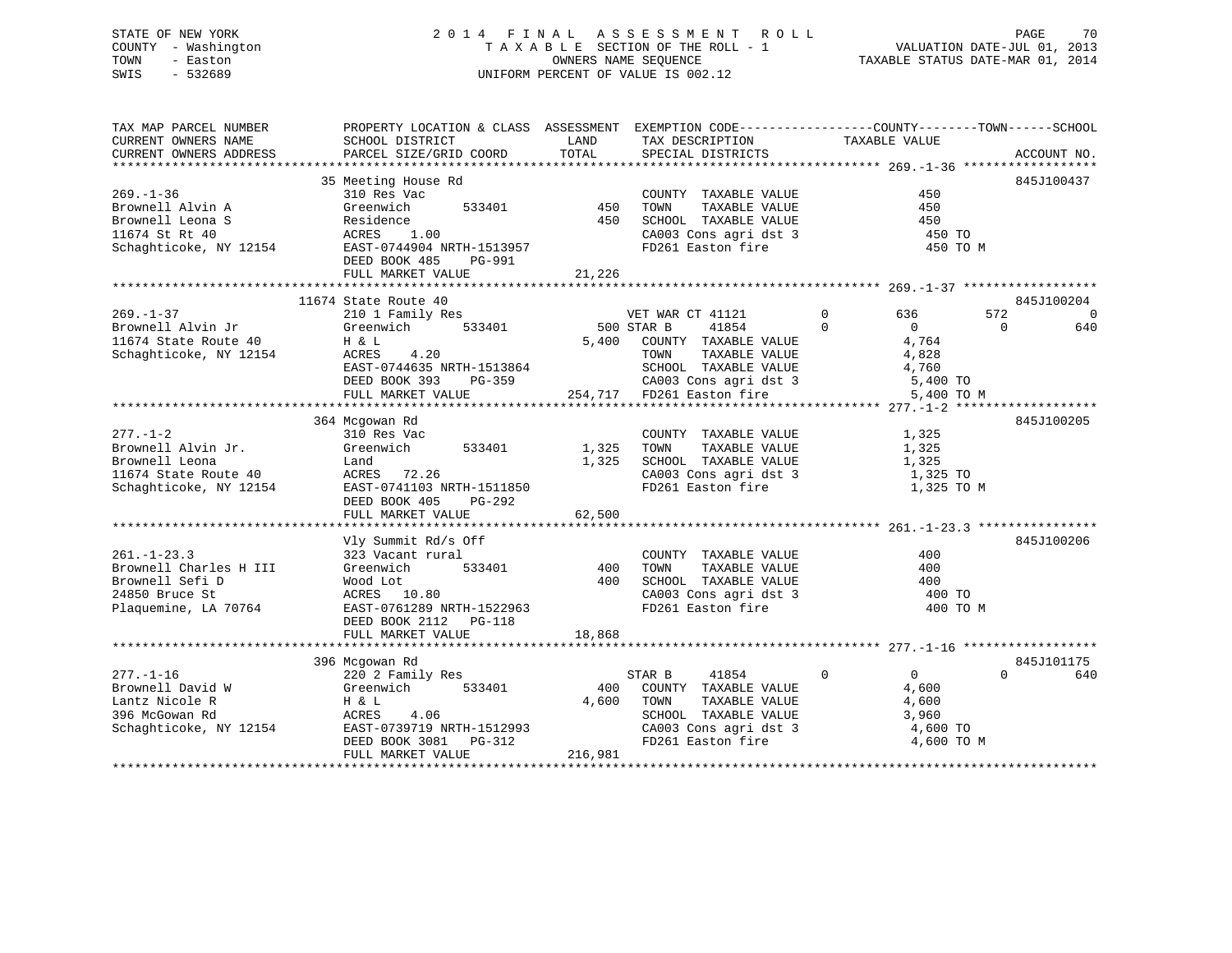### STATE OF NEW YORK 2 0 1 4 F I N A L A S S E S S M E N T R O L L PAGE 71 COUNTY - Washington T A X A B L E SECTION OF THE ROLL - 1 VALUATION DATE-JUL 01, 2013 TOWN - Easton COMPUTERS NAME SEQUENCE TAXABLE STATUS DATE-MAR 01, 2014<br>SWIS - 532689 SWIS - 532689 UNIFORM PERCENT OF VALUE IS 002.12

| TAX MAP PARCEL NUMBER<br>CURRENT OWNERS NAME | SCHOOL DISTRICT           | PROPERTY LOCATION & CLASS ASSESSMENT EXEMPTION CODE-----------------COUNTY-------TOWN------SCHOOL<br>LAND<br>TAX DESCRIPTION |                                            | TAXABLE VALUE  |                |          |                |
|----------------------------------------------|---------------------------|------------------------------------------------------------------------------------------------------------------------------|--------------------------------------------|----------------|----------------|----------|----------------|
| CURRENT OWNERS ADDRESS                       | PARCEL SIZE/GRID COORD    | TOTAL                                                                                                                        | SPECIAL DISTRICTS                          |                |                |          | ACCOUNT NO.    |
|                                              |                           |                                                                                                                              |                                            |                |                |          |                |
|                                              | 305 County Route 74A      |                                                                                                                              |                                            |                |                |          | 845J100210     |
| $245. - 2 - 14$                              | 210 1 Family Res          |                                                                                                                              | VET COM CT 41131                           | $\Omega$       | 850            | 850      | $\overline{0}$ |
| Brownell Douglas                             | 533401<br>Greenwich       | 600 STAR B                                                                                                                   | 41854                                      | $\Omega$       | $\overline{0}$ | $\Omega$ | 640            |
| 305 County Route 74A                         | H & L                     | 3,400                                                                                                                        | COUNTY TAXABLE VALUE                       |                | 2,550          |          |                |
| Greenwich, NY 12834                          | Sub Lot 1                 |                                                                                                                              | TOWN<br>TAXABLE VALUE                      |                | 2,550          |          |                |
|                                              | ACRES<br>8.15             |                                                                                                                              | SCHOOL TAXABLE VALUE                       |                | 2,760          |          |                |
|                                              | EAST-0765275 NRTH-1537680 |                                                                                                                              | CA003 Cons agri dst 3                      |                | 3,400 TO       |          |                |
|                                              | DEED BOOK 3002 PG-337     |                                                                                                                              | FD261 Easton fire                          |                | 3,400 TO M     |          |                |
|                                              | FULL MARKET VALUE         | 160,377                                                                                                                      |                                            |                |                |          |                |
|                                              |                           |                                                                                                                              |                                            |                |                |          |                |
|                                              | 165 Old Cambridge Rd      |                                                                                                                              |                                            |                |                |          | 845J100244     |
| $237. - 1 - 16$                              | 112 Dairy farm            |                                                                                                                              | AG DIST<br>41720                           | $\overline{0}$ | 599            | 599      | 599            |
| Brownell Gary                                | 533401<br>Greenwich       | 1,500 STAR B                                                                                                                 | 41854                                      | $\mathbf 0$    | $\overline{0}$ | $\Omega$ | 640            |
| Brownell Maryann                             | Farm                      | 5,200                                                                                                                        | COUNTY TAXABLE VALUE                       |                | 4,601          |          |                |
| 165 Old Cambridge Rd                         | 838/229                   |                                                                                                                              | TAXABLE VALUE<br>TOWN                      |                | 4,601          |          |                |
| Greenwich, NY 12834                          | <b>ACRES</b><br>71.10     |                                                                                                                              | SCHOOL TAXABLE VALUE                       |                | 3,961          |          |                |
|                                              | EAST-0767837 NRTH-1547594 |                                                                                                                              | CA003 Cons agri dst 3                      |                | 4,601 TO       |          |                |
| MAY BE SUBJECT TO PAYMENT                    | DEED BOOK 2850 PG-72      |                                                                                                                              | 599 EX                                     |                |                |          |                |
| UNDER AGDIST LAW TIL 2018                    | FULL MARKET VALUE         |                                                                                                                              | 245,283 FD261 Easton fire                  |                | 5,200 TO M     |          |                |
|                                              |                           |                                                                                                                              |                                            |                |                |          |                |
|                                              | 641 Meeting House Rd      |                                                                                                                              |                                            |                |                |          | 845J100203     |
| $270. - 2 - 16$                              | 120 Field crops           |                                                                                                                              | STAR B<br>41854                            | $\mathbf 0$    | $\overline{0}$ | $\Omega$ | 640            |
| Brownell John A                              | Cambridge<br>535010       | 2,500                                                                                                                        | COUNTY TAXABLE VALUE                       |                | 6,000          |          |                |
| Brownell Charles H                           | Farm                      | 6,000                                                                                                                        | TOWN<br>TAXABLE VALUE                      |                | 6,000          |          |                |
| 641 Meeting House Rd                         | $270. - 1 - 16$           |                                                                                                                              | SCHOOL TAXABLE VALUE                       |                | 5,360          |          |                |
| Valley Falls, NY 12185                       | ACRES 117.00              |                                                                                                                              |                                            |                | 6,000 TO       |          |                |
|                                              | EAST-0759378 NRTH-1518603 |                                                                                                                              | CA003 Cons agri dst 3<br>FD261 Easton fire |                | 6,000 TO M     |          |                |
|                                              | DEED BOOK 896<br>PG-284   |                                                                                                                              |                                            |                |                |          |                |
|                                              | FULL MARKET VALUE         | 283,019                                                                                                                      |                                            |                |                |          |                |
|                                              |                           |                                                                                                                              |                                            |                |                |          |                |
|                                              | 1985 State Route 40       |                                                                                                                              |                                            |                |                |          | 845J100209     |
| $244. -1 - 3$                                | 210 1 Family Res          |                                                                                                                              | STAR EN<br>41834                           | $\Omega$       | $\overline{0}$ | $\Omega$ | 1,360          |
| Brownell Richard                             | Greenwich<br>533401       | 400                                                                                                                          | COUNTY TAXABLE VALUE                       |                | 4,200          |          |                |
| Brownell Helen                               | Res                       | 4,200                                                                                                                        | TAXABLE VALUE<br>TOWN                      |                | 4,200          |          |                |
| 1985 State Route 40                          | ACRES<br>2.20             |                                                                                                                              | SCHOOL TAXABLE VALUE                       |                | 2,840          |          |                |
| Greenwich, NY 12834                          | EAST-0750157 NRTH-1545032 |                                                                                                                              | CA003 Cons agri dst 3                      |                | 4,200 TO       |          |                |
|                                              | DEED BOOK 416<br>PG-666   |                                                                                                                              | FD262 Middle Falls Fire                    |                | 4,200 TO       |          |                |
|                                              | FULL MARKET VALUE         | 198,113                                                                                                                      |                                            |                |                |          |                |
|                                              |                           |                                                                                                                              |                                            |                |                |          |                |
|                                              | 11541 State Route 40      |                                                                                                                              |                                            |                |                |          |                |
| $277. - 1 - 2.2$                             | 283 Res w/Comuse          |                                                                                                                              | STAR B<br>41854                            | $\mathbf 0$    | $\overline{0}$ | $\Omega$ | 640            |
| Brownell Scott Allen                         | 533401<br>Greenwich       | 500                                                                                                                          | COUNTY TAXABLE VALUE                       |                | 9,500          |          |                |
| Brownell Kymberly A                          | H & L                     | 9,500                                                                                                                        | TAXABLE VALUE<br>TOWN                      |                | 9,500          |          |                |
| 11541 St Rt 40                               | ACRES<br>12.30            |                                                                                                                              | SCHOOL TAXABLE VALUE                       |                | 8,860          |          |                |
| Schaghticoke, NY 12154                       | EAST-0742279 NRTH-1511274 |                                                                                                                              |                                            |                | 9,500 TO       |          |                |
|                                              | DEED BOOK 791<br>PG-154   |                                                                                                                              | FD261 Easton fire                          |                | 9,500 TO M     |          |                |
|                                              | FULL MARKET VALUE         | 448,113                                                                                                                      |                                            |                |                |          |                |
|                                              |                           |                                                                                                                              |                                            |                |                |          |                |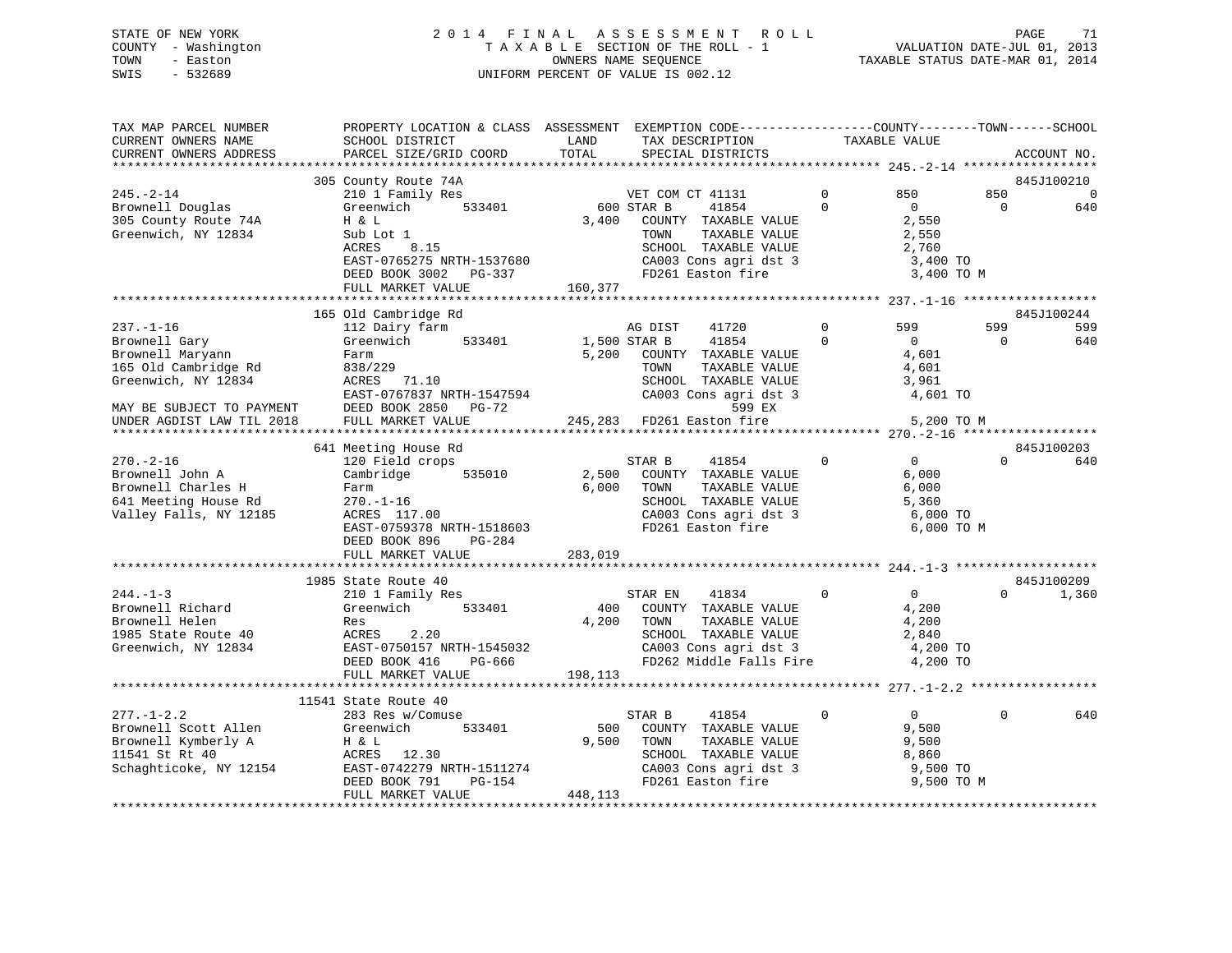### STATE OF NEW YORK 2 0 1 4 F I N A L A S S E S S M E N T R O L L PAGE 72 COUNTY - Washington T A X A B L E SECTION OF THE ROLL - 1 VALUATION DATE-JUL 01, 2013 TOWN - Easton OWNERS NAME SEQUENCE TAXABLE STATUS DATE-MAR 01, 2014 SWIS - 532689 UNIFORM PERCENT OF VALUE IS 002.12

TAX MAP PARCEL NUMBER PROPERTY LOCATION & CLASS ASSESSMENT EXEMPTION CODE------------------COUNTY--------TOWN------SCHOOL CURRENT OWNERS NAME SCHOOL DISTRICT THE LAND TAX DESCRIPTION TAXABLE VALUE CURRENT OWNERS ADDRESS PARCEL SIZE/GRID COORD TOTAL SPECIAL DISTRICTS ACCOUNT NO. \*\*\*\*\*\*\*\*\*\*\*\*\*\*\*\*\*\*\*\*\*\*\*\*\*\*\*\*\*\*\*\*\*\*\*\*\*\*\*\*\*\*\*\*\*\*\*\*\*\*\*\*\*\*\*\*\*\*\*\*\*\*\*\*\*\*\*\*\*\*\*\*\*\*\*\*\*\*\*\*\*\*\*\*\*\*\*\*\*\*\*\*\*\*\*\*\*\*\*\*\*\*\* 259.-1-45 \*\*\*\*\*\*\*\*\*\*\*\*\*\*\*\*\*\* 68 Deerfield Ln 845J101027259.-1-45 311 Res vac land - WTRFNT COUNTY TAXABLE VALUE 400Brundage Donald J Greenwich 533401 400 TOWN TAXABLE VALUE 400 Attn: Pmb 219 Vl 400 SCHOOL TAXABLE VALUE 400400 TO 17 W. Spofford Ave FRNT 75.00 DPTH 170.00 CA003 Cons agri dst 3 400 TO Dolgeville, NY 13329 EAST-0734797 NRTH-1524411 FD261 Easton fire 400 TO M DEED BOOK 918 PG-126 FULL MARKET VALUE 18,868 \*\*\*\*\*\*\*\*\*\*\*\*\*\*\*\*\*\*\*\*\*\*\*\*\*\*\*\*\*\*\*\*\*\*\*\*\*\*\*\*\*\*\*\*\*\*\*\*\*\*\*\*\*\*\*\*\*\*\*\*\*\*\*\*\*\*\*\*\*\*\*\*\*\*\*\*\*\*\*\*\*\*\*\*\*\*\*\*\*\*\*\*\*\*\*\*\*\*\*\*\*\*\* 236.1-3-20 \*\*\*\*\*\*\*\*\*\*\*\*\*\*\*\*\* 4 Park Dr 845J100346236.1-3-20 210 1 Family Res STAR B 41854 0 0 0 640 Bruneau Todd E Greenwich 533401 500 COUNTY TAXABLE VALUE 3,600 Bruneau Todd E<br>
Barton Jennifer 1990 Communication COUNTY TAXABLE VALUE 3,600<br>
Barton Jennifer 1990 Lot House 3,600<br>
3,600<br>
3,600<br>
3,600<br>
3,600<br>
3,600 4 Park Dr 236.-3-20 SCHOOL TAXABLE VALUE 2,960 Greenwich, NY 12834 FRNT 136.00 DPTH 212.00 FD262 Middle Falls Fire 3,600 TO EAST-0749581 NRTH-1552811 DEED BOOK 804 PG-108FULL MARKET VALUE 169,811 \*\*\*\*\*\*\*\*\*\*\*\*\*\*\*\*\*\*\*\*\*\*\*\*\*\*\*\*\*\*\*\*\*\*\*\*\*\*\*\*\*\*\*\*\*\*\*\*\*\*\*\*\*\*\*\*\*\*\*\*\*\*\*\*\*\*\*\*\*\*\*\*\*\*\*\*\*\*\*\*\*\*\*\*\*\*\*\*\*\*\*\*\*\*\*\*\*\*\*\*\*\*\* 261.-1-15 \*\*\*\*\*\*\*\*\*\*\*\*\*\*\*\*\*\*Birch Rd<br>Birch Rd 261.-1-15 112 Dairy farm AG DIST 41720 0 834 834 834 Buckley Abdon Cambridge 535010 1,500 COUNTY TAXABLE VALUE 666 Buckley Marie Farm 1,500 TOWN TAXABLE VALUE 666 54 Scully Ln sub lot #1 SCHOOL TAXABLE VALUE 666 Greenwich, NY 12834 ACRES 73.90 CA003 Cons agri dst 3 666 TO EAST-0765353 NRTH-1529420 834 EX MAY BE SUBJECT TO PAYMENT DEED BOOK 430 PG-314 FD261 Easton fire 1,500 TO M UNDER AGDIST LAW TIL 2018 FULL MARKET VALUE 70,755 \*\*\*\*\*\*\*\*\*\*\*\*\*\*\*\*\*\*\*\*\*\*\*\*\*\*\*\*\*\*\*\*\*\*\*\*\*\*\*\*\*\*\*\*\*\*\*\*\*\*\*\*\*\*\*\*\*\*\*\*\*\*\*\*\*\*\*\*\*\*\*\*\*\*\*\*\*\*\*\*\*\*\*\*\*\*\*\*\*\*\*\*\*\*\*\*\*\*\*\*\*\*\* 261.-1-15.1 \*\*\*\*\*\*\*\*\*\*\*\*\*\*\*\* 71 Birch Rd 261.-1-15.1 210 1 Family Res STAR B 41854 0 0 0 640 Buckley Andrew J Cambridge 535010 500 COUNTY TAXABLE VALUE 4,000 71 Birch Rd H&L 4,000 TOWN TAXABLE VALUE 4,000 Greenwich, NY 12834 sub lot #2 SCHOOL TAXABLE VALUE 3,360 ACRES 3.00 CA003 Cons agri dst 3 4,000 TO EAST-0765635 NRTH-1528617 FD261 Easton fire 4,000 TO M DEED BOOK 2834 PG-107FULL MARKET VALUE 188,679 \*\*\*\*\*\*\*\*\*\*\*\*\*\*\*\*\*\*\*\*\*\*\*\*\*\*\*\*\*\*\*\*\*\*\*\*\*\*\*\*\*\*\*\*\*\*\*\*\*\*\*\*\*\*\*\*\*\*\*\*\*\*\*\*\*\*\*\*\*\*\*\*\*\*\*\*\*\*\*\*\*\*\*\*\*\*\*\*\*\*\*\*\*\*\*\*\*\*\*\*\*\*\* 236.-1-1.2 \*\*\*\*\*\*\*\*\*\*\*\*\*\*\*\*\* 11 Bulson Rd 845J101062236.-1-1.2 210 1 Family Res STAR EN 41834 0 0 0 1,360 Buckley Charles T Greenwich 533401 400 COUNTY TAXABLE VALUE 3,600 Buckley Carol Res 3,600 TOWN TAXABLE VALUE 3,600 11 Bulson Rd ACRES 2.00 SCHOOL TAXABLE VALUE 2,240 Greenwich, NY 12834 EAST-0748150 NRTH-1552447 FD262 Middle Falls Fire 3,600 TO DEED BOOK 461 PG-810 FULL MARKET VALUE 169,811 \*\*\*\*\*\*\*\*\*\*\*\*\*\*\*\*\*\*\*\*\*\*\*\*\*\*\*\*\*\*\*\*\*\*\*\*\*\*\*\*\*\*\*\*\*\*\*\*\*\*\*\*\*\*\*\*\*\*\*\*\*\*\*\*\*\*\*\*\*\*\*\*\*\*\*\*\*\*\*\*\*\*\*\*\*\*\*\*\*\*\*\*\*\*\*\*\*\*\*\*\*\*\*\*\*\*\*\*\*\*\*\*\*\*\*\*\*\*\*\*\*\*\*\*\*\*\*\*\*\*\*\*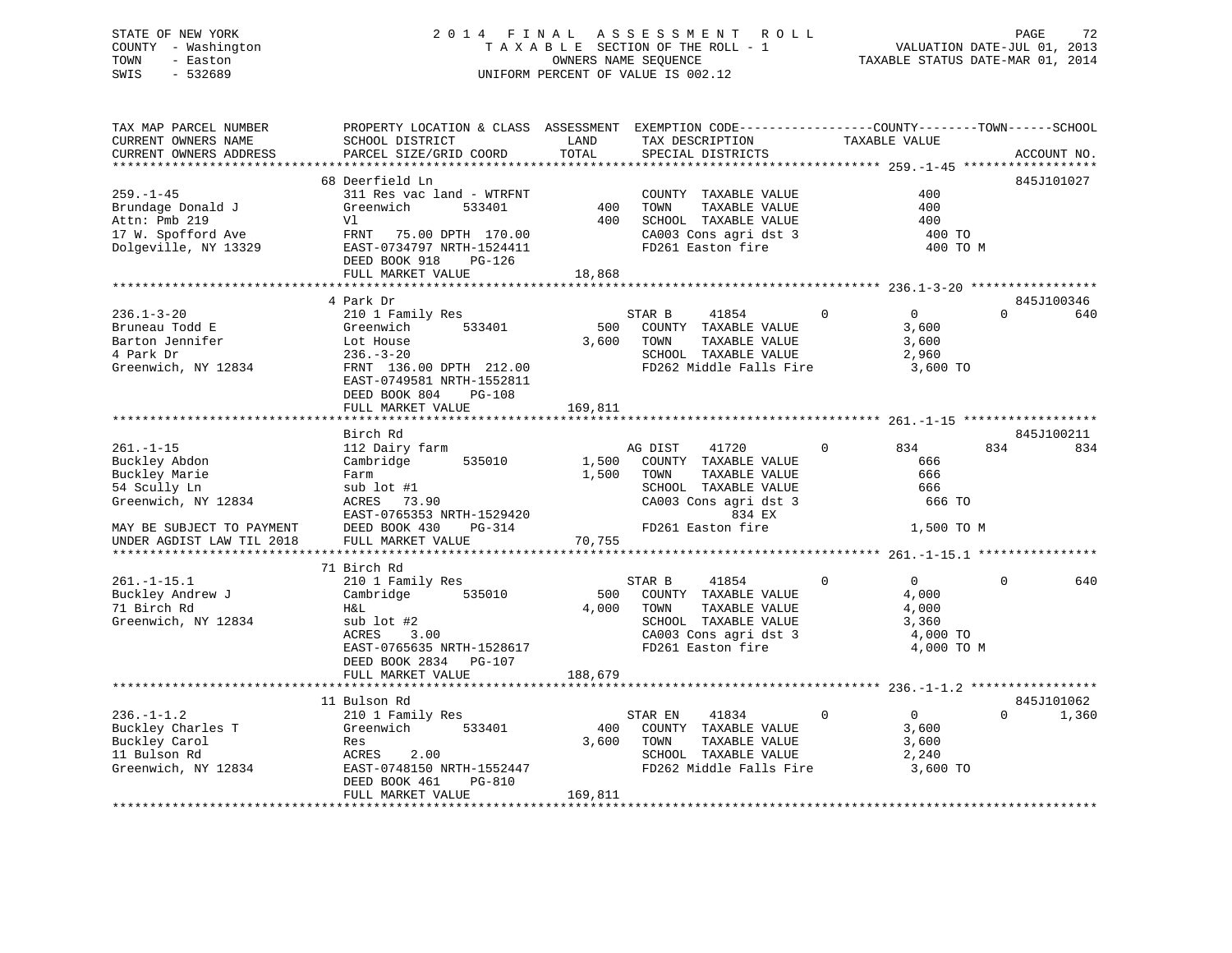### STATE OF NEW YORK 2 0 1 4 F I N A L A S S E S S M E N T R O L L PAGE 73 COUNTY - Washington T A X A B L E SECTION OF THE ROLL - 1 VALUATION DATE-JUL 01, 2013 TOWN - Easton **CONNERS NAME SEQUENCE** TAXABLE STATUS DATE-MAR 01, 2014 SWIS - 532689 UNIFORM PERCENT OF VALUE IS 002.12

| TAX MAP PARCEL NUMBER<br>CURRENT OWNERS NAME<br>CURRENT OWNERS ADDRESS                              | PROPERTY LOCATION & CLASS ASSESSMENT EXEMPTION CODE---------------COUNTY-------TOWN------SCHOOL<br>SCHOOL DISTRICT<br>PARCEL SIZE/GRID COORD                          | LAND<br>TOTAL           | TAX DESCRIPTION<br>SPECIAL DISTRICTS                                                                                                          |             | TAXABLE VALUE                                                       |                                 | ACCOUNT NO.         |
|-----------------------------------------------------------------------------------------------------|-----------------------------------------------------------------------------------------------------------------------------------------------------------------------|-------------------------|-----------------------------------------------------------------------------------------------------------------------------------------------|-------------|---------------------------------------------------------------------|---------------------------------|---------------------|
|                                                                                                     |                                                                                                                                                                       |                         |                                                                                                                                               |             |                                                                     |                                 |                     |
| $268. - 1 - 8.4$<br>Bulger Timothy M<br>Bulger Cynthia<br>405 Wrights Rd<br>Schaghticoke, NY 12154  | 405 Wrights Rd<br>210 1 Family Res<br>533401<br>Greenwich<br>H & L<br>2.50<br>ACRES<br>EAST-0741428 NRTH-1513387<br>DEED BOOK 2327<br>PG-230<br>FULL MARKET VALUE     | 500<br>4,800<br>226,415 | STAR B<br>41854<br>COUNTY TAXABLE VALUE<br>TOWN<br>TAXABLE VALUE<br>SCHOOL TAXABLE VALUE<br>CA003 Cons agri dst 3<br>FD261 Easton fire        | $\mathbf 0$ | $\overline{0}$<br>4,800<br>4,800<br>4,160<br>4,800 TO<br>4,800 TO M | $\Omega$                        | 845J101188<br>640   |
|                                                                                                     |                                                                                                                                                                       |                         |                                                                                                                                               |             |                                                                     |                                 |                     |
| $244. - 1 - 4$<br>Burch Harold<br>Burch Carol<br>1967 State Route 40<br>Greenwich, NY 12834         | 1967 State Route 40<br>210 1 Family Res<br>Greenwich<br>533401<br>H & L<br>1.00<br>ACRES<br>EAST-0750099 NRTH-1544571<br>DEED BOOK 446<br>PG-188<br>FULL MARKET VALUE | 300<br>2,200<br>103,774 | STAR EN<br>41834<br>COUNTY TAXABLE VALUE<br>TAXABLE VALUE<br>TOWN<br>SCHOOL TAXABLE VALUE<br>CA003 Cons agri dst 3<br>FD262 Middle Falls Fire | $\Omega$    | $\overline{0}$<br>2,200<br>2,200<br>840<br>2,200 TO<br>2,200 TO     | $\Omega$                        | 845J100201<br>1,360 |
|                                                                                                     | 333 Mountain Rd                                                                                                                                                       |                         |                                                                                                                                               |             |                                                                     |                                 | 845J101033          |
| $252. - 2 - 19.2$<br>Burgess William<br>Burgess Alina<br>333 Mountain Rd<br>Greenwich, NY 12834     | 280 Res Multiple<br>533401<br>Greenwich<br>Res & 2 Lots<br>ACRES<br>5.49<br>EAST-0751910 NRTH-1531402<br>DEED BOOK 652<br>PG-125<br>FULL MARKET VALUE                 | 700<br>7,700<br>363,208 | STAR EN<br>41834<br>COUNTY TAXABLE VALUE<br>TOWN<br>TAXABLE VALUE<br>SCHOOL TAXABLE VALUE<br>FD261 Easton fire                                | $\Omega$    | $\overline{0}$<br>7,700<br>7,700<br>6,340<br>7,700 TO M             | $\Omega$                        | 1,360               |
|                                                                                                     |                                                                                                                                                                       |                         |                                                                                                                                               |             |                                                                     |                                 |                     |
| $252. - 2 - 19.3$<br>Burgess William M<br>Burgess Alina M<br>335 Mountain Rd<br>Greenwich, NY 12834 | 335 Mountain Rd<br>210 1 Family Res<br>533401<br>Greenwich<br>652/123<br>4.78<br>ACRES<br>EAST-0751784 NRTH-1531861<br>DEED BOOK 652<br>$PG-123$                      | 500<br>4,000            | COUNTY TAXABLE VALUE<br>TAXABLE VALUE<br>TOWN<br>SCHOOL TAXABLE VALUE<br>FD261 Easton fire                                                    |             | 4,000<br>4,000<br>4,000<br>4,000 TO M                               |                                 |                     |
|                                                                                                     | FULL MARKET VALUE                                                                                                                                                     | 188,679                 |                                                                                                                                               |             |                                                                     |                                 |                     |
|                                                                                                     | 2424 County Route 113                                                                                                                                                 |                         |                                                                                                                                               |             |                                                                     |                                 | 845J100714          |
| $243. -1 - 2$                                                                                       | 240 Rural res                                                                                                                                                         |                         | AG DIST<br>41720                                                                                                                              | $\Omega$    | 258                                                                 | 258                             | 258                 |
| Burkly Andrew J<br>Burkly Catherine A<br>2424 County Route 113<br>Greenwich, NY 12834               | 415001<br>Schuylerville<br>Farm<br>519/16<br>ACRES 198.80<br>EAST-0740802 NRTH-1542883                                                                                | 7,000                   | 3,500 STAR B<br>41854<br>COUNTY TAXABLE VALUE<br>TOWN<br>TAXABLE VALUE<br>SCHOOL TAXABLE VALUE<br>CA003 Cons agri dst 3                       | $\Omega$    | $\Omega$<br>6,742<br>6,742<br>6,102<br>6,742 TO                     | $\Omega$                        | 640                 |
| MAY BE SUBJECT TO PAYMENT<br>UNDER AGDIST LAW TIL 2018<br>**********************                    | DEED BOOK 3207<br>PG-342<br>FULL MARKET VALUE                                                                                                                         |                         | 258 EX<br>330,189 FD261 Easton fire                                                                                                           |             | 7,000 TO M                                                          | * * * * * * * * * * * * * * * * |                     |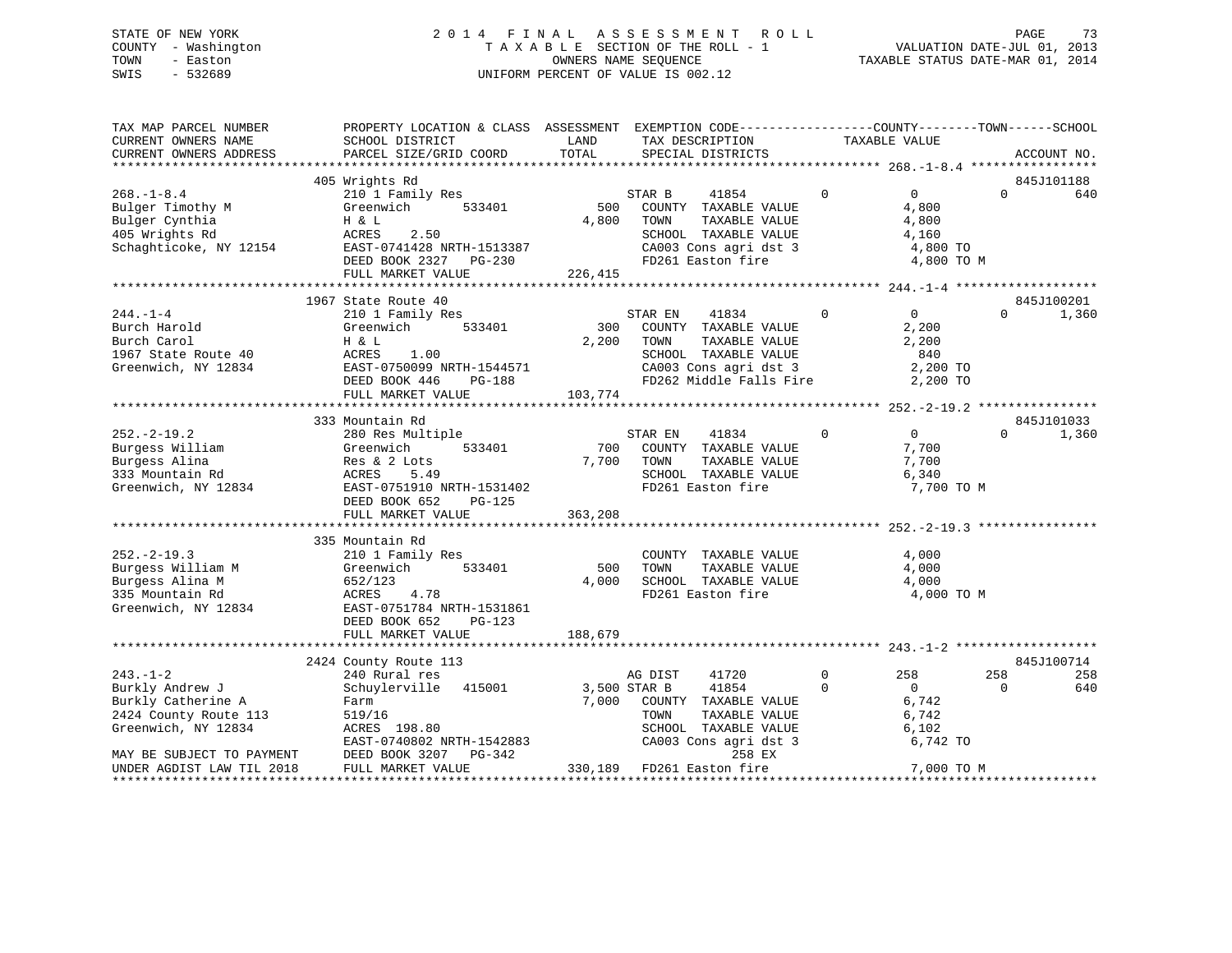# STATE OF NEW YORK 2 0 1 4 F I N A L A S S E S S M E N T R O L L PAGE 74COUNTY - Washington  $T A X A B L E$  SECTION OF THE ROLL - 1<br>TOWN - Easton DATE-JUL 2014 OWNERS NAME SEQUENCE SWIS - 532689 UNIFORM PERCENT OF VALUE IS 002.12

VALUATION DATE-JUL 01, 2013

TAXABLE STATUS DATE-MAR 01, 2014

| TAX MAP PARCEL NUMBER<br>CURRENT OWNERS NAME | PROPERTY LOCATION & CLASS ASSESSMENT EXEMPTION CODE----------------COUNTY-------TOWN------SCHOOL<br>SCHOOL DISTRICT         |            | LAND TAX DESCRIPTION                                         | TAXABLE VALUE          |                 |
|----------------------------------------------|-----------------------------------------------------------------------------------------------------------------------------|------------|--------------------------------------------------------------|------------------------|-----------------|
| CURRENT OWNERS ADDRESS                       | PARCEL SIZE/GRID COORD                                                                                                      | TOTAL      | SPECIAL DISTRICTS                                            |                        | ACCOUNT NO.     |
|                                              | Beadle Hill Rd                                                                                                              |            |                                                              |                        | 845J100472      |
| $287. - 1 - 19$                              | 105 Vac farmland                                                                                                            |            | COUNTY TAXABLE VALUE 2,200                                   |                        |                 |
| Burmon Transportation LLC                    | 533401<br>Greenwich                                                                                                         | 2,200 TOWN | 2,200 TOWN TAXABLE VALUE<br>2,200 SCHOOL TAXABLE VALUE       | 2,200<br>2,200         |                 |
| 615 Colonel Burch Rd                         | $1$ ot $1$                                                                                                                  |            |                                                              |                        |                 |
| Valley Falls, NY 12185                       | Ag Easement 2401/130<br>ACRES 92.91                                                                                         |            | CA003 Cons agri dst 3<br>FD261 Easton fire                   | 2,200 TO<br>2,200 TO M |                 |
|                                              | EAST-0747614 NRTH-1502465<br>DEED BOOK 3233 PG-142                                                                          |            |                                                              |                        |                 |
|                                              |                                                                                                                             |            |                                                              |                        |                 |
|                                              |                                                                                                                             |            |                                                              |                        |                 |
|                                              | Crandalls Corners Rd                                                                                                        |            |                                                              |                        | 845J100215      |
| $286. - 1 - 14.3$                            | 323 Vacant rural COUNT Creenwich 533401 500 TOWN M1 500 SCHOO                                                               |            | COUNTY TAXABLE VALUE                                         | 500                    |                 |
| Burns Daniel R                               |                                                                                                                             |            | TAXABLE VALUE                                                | 500                    |                 |
| Burns Jeanne B                               |                                                                                                                             |            | SCHOOL TAXABLE VALUE                                         | 500                    |                 |
| 1921 State Route 40                          |                                                                                                                             |            | CA003 Cons agri dst 3<br>FD261 Easton fire                   | 500 TO<br>500 TO M     |                 |
| Greenwich, NY 12834                          | EAST-0743730 NRTH-1502822<br>DEED BOOK 456 PG-189                                                                           |            |                                                              |                        |                 |
|                                              | FULL MARKET VALUE                                                                                                           | 23,585     |                                                              |                        |                 |
|                                              |                                                                                                                             |            |                                                              |                        | 845J101109      |
| $286. - 1 - 14.4$                            | Valley Falls Rd/w Off<br>323 Vacant rural<br>323 Vacant rural                                                               |            | COUNTY TAXABLE VALUE                                         | 400                    |                 |
| Burns Daniel R                               | 533401 400 TOWN<br>Greenwich                                                                                                |            | TAXABLE VALUE                                                | 400                    |                 |
|                                              | V1<br>1921 State Route 40<br>Greenwich, NY 12834<br>DEED BOOK 659 PG-310                                                    |            |                                                              | 400                    |                 |
|                                              |                                                                                                                             |            | 400 SCHOOL TAXABLE VALUE<br>CA003 Cons agri dst 3            | 400 TO                 |                 |
|                                              | EAST-0743479 NRTH-1501998                                                                                                   |            | FD261 Easton fire                                            | 400 TO M               |                 |
|                                              |                                                                                                                             |            |                                                              |                        |                 |
|                                              | FULL MARKET VALUE                                                                                                           | 18,868     |                                                              |                        |                 |
|                                              |                                                                                                                             |            |                                                              |                        |                 |
|                                              | 77 Mountain Rd                                                                                                              |            |                                                              |                        | 845J100219      |
| $260. -1 - 11$                               | 210 1 Family Res                                                                                                            |            | 41854 0<br>STAR B                                            | $\overline{0}$         | $\Omega$<br>640 |
|                                              |                                                                                                                             |            | 400 COUNTY TAXABLE VALUE<br>3,600 TOWN TAXABLE VALUE         | 3,600                  |                 |
|                                              |                                                                                                                             |            |                                                              | 3,600                  |                 |
|                                              | Burr Douglas<br>Burr Joanne House & Lot 3,600<br>77 Mountain Rd ACRES 5.20<br>Greenwich, NY 12834 EAST-0750047 NRTH-1525369 |            | SCHOOL TAXABLE VALUE 2,960<br>CA003 Cons agri dst 3 3,600 TO |                        |                 |
|                                              |                                                                                                                             |            |                                                              |                        |                 |
|                                              | DEED BOOK 425 PG-392                                                                                                        |            | FD261 Easton fire                                            | 3,600 TO M             |                 |
|                                              | FULL MARKET VALUE                                                                                                           | 169,811    |                                                              |                        |                 |
|                                              | 2685 County Route 113                                                                                                       |            |                                                              |                        | 845J100220      |
| $235. -1 - 13$                               | 210 1 Family Res - WTRFNT                                                                                                   |            | STAR B<br>41854                                              | 0<br>$\overline{0}$    | $\cap$<br>640   |
| Butz Jason                                   | Schuylerville 415001 500 COUNTY TAXABLE VALUE 2,500                                                                         |            |                                                              |                        |                 |
|                                              | H & L                                                                                                                       | 2,500 TOWN |                                                              | 2,500                  |                 |
| 2685 County Route 113<br>Greenwich, NY 12834 | n w 1<br>FRNT 180.00 DPTH 230.00<br>EAST-0739122 NRTH-1547933<br>DEED BOOK 2951 PG-85                                       |            | TOWN      TAXABLE VALUE<br>SCHOOL   TAXABLE VALUE            | 1,860                  |                 |
|                                              |                                                                                                                             |            |                                                              | 2,500 TO               |                 |
|                                              |                                                                                                                             |            | CA003 Cons agri dst 3<br>FD261 Easton fire                   | $2,500$ TO M           |                 |
|                                              | FULL MARKET VALUE                                                                                                           | 117,925    |                                                              |                        |                 |
|                                              |                                                                                                                             |            |                                                              |                        |                 |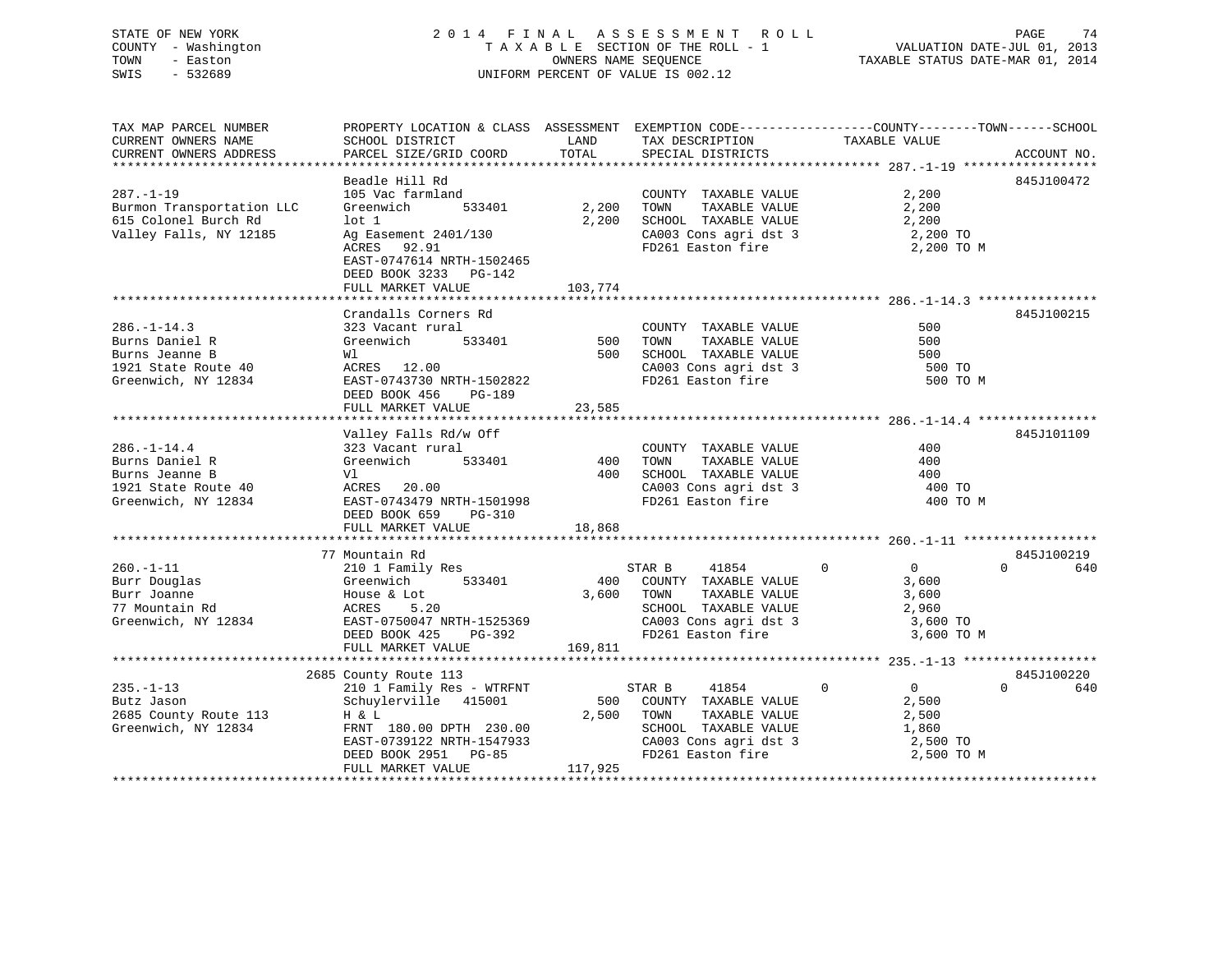| STATE OF NEW YORK<br>- Washington<br>COUNTY<br>TOWN<br>- Easton<br>SWIS<br>$-532689$ |                                                                        |                             | 2014 FINAL ASSESSMENT ROLL<br>TAXABLE SECTION OF THE ROLL - 1<br>OWNERS NAME SEOUENCE<br>UNIFORM PERCENT OF VALUE IS 002.12 |                                                                               | 75<br>PAGE<br>VALUATION DATE-JUL 01, 2013<br>TAXABLE STATUS DATE-MAR 01, 2014 |
|--------------------------------------------------------------------------------------|------------------------------------------------------------------------|-----------------------------|-----------------------------------------------------------------------------------------------------------------------------|-------------------------------------------------------------------------------|-------------------------------------------------------------------------------|
| TAX MAP PARCEL NUMBER<br>CURRENT OWNERS NAME<br>CURRENT OWNERS ADDRESS               | PROPERTY LOCATION & CLASS<br>SCHOOL DISTRICT<br>PARCEL SIZE/GRID COORD | ASSESSMENT<br>LAND<br>TOTAL | TAX DESCRIPTION<br>SPECIAL DISTRICTS                                                                                        | EXEMPTION CODE-----------------COUNTY-------TOWN------SCHOOL<br>TAXABLE VALUE | ACCOUNT NO.                                                                   |
|                                                                                      | 218 Windy Hill Rd                                                      |                             |                                                                                                                             |                                                                               | 845J101209                                                                    |

| $228. - 5 - 33$             | 210 1 Family Res          |          | STAR EN<br>41834        | $\Omega$     | $\Omega$   | $\Omega$ | 1,360      |
|-----------------------------|---------------------------|----------|-------------------------|--------------|------------|----------|------------|
| Cahan Jeffrey A             | Schuylerville 415001      | 500      | COUNTY TAXABLE VALUE    |              | 4,200      |          |            |
| Cahan Sally A               | House & Lot               | 4,200    | TOWN<br>TAXABLE VALUE   |              | 4,200      |          |            |
| 218 Windy Hill Rd           | $228. - 1 - 33$           |          | SCHOOL TAXABLE VALUE    |              | 2,840      |          |            |
| Greenwich, NY 12834         | 5.06<br>ACRES             |          | FD262 Middle Falls Fire |              | 4,200 TO   |          |            |
|                             | EAST-0747760 NRTH-1560120 |          |                         |              |            |          |            |
|                             | DEED BOOK 663<br>PG-286   |          |                         |              |            |          |            |
|                             | FULL MARKET VALUE         | 198,113  |                         |              |            |          |            |
|                             |                           |          |                         |              |            |          |            |
|                             | 216 Bulson Rd             |          |                         |              |            |          |            |
| $236. - 2 - 3.10$           | 210 1 Family Res          |          | STAR B<br>41854         | $\mathbf{0}$ | $\Omega$   | $\Omega$ | 640        |
| Calcagni John               | Greenwich<br>533401       | 500      | COUNTY TAXABLE VALUE    |              | 4,600      |          |            |
| Calcagni Susan              | H & L                     | 4,600    | TOWN<br>TAXABLE VALUE   |              | 4,600      |          |            |
| 216 Bulson Rd               | FRNT 190.00 DPTH 308.00   |          | SCHOOL TAXABLE VALUE    |              | 3,960      |          |            |
| Greenwich, NY 12834         | EAST-0753111 NRTH-1551494 |          | FD262 Middle Falls Fire |              | 4,600 TO   |          |            |
|                             | DEED BOOK 1779 PG-12      |          |                         |              |            |          |            |
|                             | FULL MARKET VALUE         | 216,981  |                         |              |            |          |            |
|                             |                           |          |                         |              |            |          |            |
|                             | 516 State Route 29        |          |                         |              |            |          | 845J101132 |
| $236. - 2 - 18$             | 472 Kennel / vet          |          | COUNTY TAXABLE VALUE    |              | 21,500     |          |            |
| Cali Lutgens                | 533401<br>Greenwich       | 2,000    | TOWN<br>TAXABLE VALUE   |              | 21,500     |          |            |
| Cali Allen                  | Vet Clinic                | 21,500   | SCHOOL TAXABLE VALUE    |              | 21,500     |          |            |
| Attn: Battenkill Veterinary | 504/767                   |          | FD262 Middle Falls Fire |              | 21,500 TO  |          |            |
| 518 State Route 29          | 4.30<br>ACRES             |          |                         |              |            |          |            |
| PO Box 112                  | EAST-0751737 NRTH-1553383 |          |                         |              |            |          |            |
| Middle Falls, NY 12848      | DEED BOOK 504<br>PG-765   |          |                         |              |            |          |            |
|                             |                           | 1014,151 |                         |              |            |          |            |
|                             | FULL MARKET VALUE         |          |                         |              |            |          |            |
|                             | 66 Ferry Ln               |          |                         |              |            |          | 845J100221 |
| $268. - 1 - 1$              | 260 Seasonal res - WTRFNT |          | COUNTY TAXABLE VALUE    |              | 2,000      |          |            |
| Calicchia Carl J LE         | Stillwater Cent 415201    | 500      | TOWN<br>TAXABLE VALUE   |              | 2,000      |          |            |
| Calicchia Carl J Jr         |                           | 2,000    | SCHOOL TAXABLE VALUE    |              | 2,000      |          |            |
|                             | Camp                      |          |                         |              |            |          |            |
| 20 Vanness Rd               | Row 583/108               |          | CA003 Cons agri dst 3   |              | 2,000 TO   |          |            |
| Mechanicville, NY 12118     | FRNT 125.00 DPTH 136.00   |          | FD261 Easton fire       |              | 2,000 TO M |          |            |
|                             | EAST-0733719 NRTH-1521623 |          |                         |              |            |          |            |
|                             | DEED BOOK 906<br>$PG-217$ |          |                         |              |            |          |            |
|                             | FULL MARKET VALUE         | 94,340   |                         |              |            |          |            |
|                             |                           |          |                         |              |            |          |            |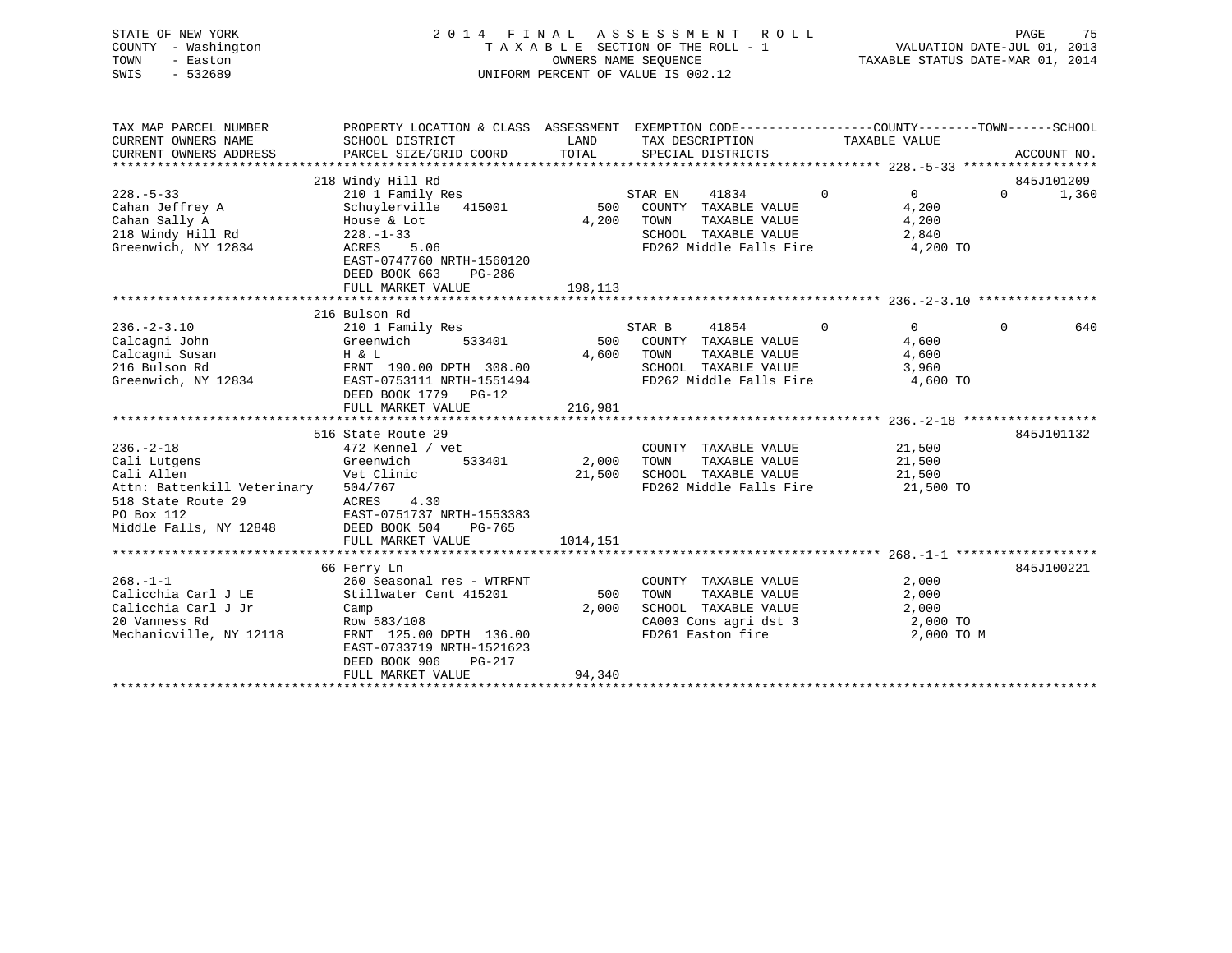### STATE OF NEW YORK 2 0 1 4 F I N A L A S S E S S M E N T R O L L PAGE 76 COUNTY - Washington T A X A B L E SECTION OF THE ROLL - 1 VALUATION DATE-JUL 01, 2013 TOWN - Easton COMPUTERS NAME SEQUENCE TAXABLE STATUS DATE-MAR 01, 2014<br>SWIS - 532689 SWIS - 532689 UNIFORM PERCENT OF VALUE IS 002.12

| TAX MAP PARCEL NUMBER<br>CURRENT OWNERS NAME<br>CURRENT OWNERS ADDRESS                                                                                                            | PROPERTY LOCATION & CLASS ASSESSMENT EXEMPTION CODE----------------COUNTY-------TOWN------SCHOOL<br>SCHOOL DISTRICT<br>PARCEL SIZE/GRID COORD                                           | LAND<br>TOTAL           | TAX DESCRIPTION<br>SPECIAL DISTRICTS                                                                                                                | TAXABLE VALUE                                             | ACCOUNT NO.                        |       |
|-----------------------------------------------------------------------------------------------------------------------------------------------------------------------------------|-----------------------------------------------------------------------------------------------------------------------------------------------------------------------------------------|-------------------------|-----------------------------------------------------------------------------------------------------------------------------------------------------|-----------------------------------------------------------|------------------------------------|-------|
|                                                                                                                                                                                   |                                                                                                                                                                                         |                         |                                                                                                                                                     |                                                           |                                    |       |
| $285. - 1 - 11.3$<br>Camfiled-Hopeck Corinne Marie Stillwater Cent 415201<br>1178 Verbeck Ave<br>Schaghticoke, NY 12154<br>MAY BE SUBJECT TO PAYMENT<br>UNDER AGDIST LAW TIL 2018 | Verbeck Ave<br>310 Res Vac<br>sub lot 1<br>955/315<br>ACRES 68.84<br>EAST-0731419 NRTH-1498784<br>DEED BOOK 1735 PG-25                                                                  | 2,100<br>2,100          | AG DIST<br>41720<br>COUNTY TAXABLE VALUE<br>TOWN<br>TAXABLE VALUE<br>SCHOOL TAXABLE VALUE<br>CA003 Cons agri dst 3<br>1,067 EX<br>FD261 Easton fire | 1,067<br>0<br>1,033<br>1,033<br>1,033                     | 1,067<br>1,033 TO<br>2,100 TO M    | 1,067 |
|                                                                                                                                                                                   | FULL MARKET VALUE                                                                                                                                                                       | 99,057                  |                                                                                                                                                     |                                                           |                                    |       |
| **********************                                                                                                                                                            | *******************************                                                                                                                                                         |                         |                                                                                                                                                     |                                                           |                                    |       |
| $228. - 5 - 37$<br>Cardella Santino M<br>Cardella Barbara E<br>102 Windy Hill Rd<br>Greenwich, NY 12834                                                                           | 102 Windy Hill Rd<br>210 1 Family Res<br>Schuylerville<br>415001<br>H & Tra & Lot<br>Lot 5<br>$228. - 1 - 37$<br>ACRES<br>4.85<br>EAST-0745528 NRTH-1560408<br>DEED BOOK 612<br>PG-35   | 600<br>5,000            | STAR B<br>41854<br>COUNTY TAXABLE VALUE<br>TAXABLE VALUE<br>TOWN<br>SCHOOL TAXABLE VALUE<br>FD262 Middle Falls Fire                                 | $\Omega$<br>$\Omega$<br>5,000<br>5,000<br>4,360           | 845J101221<br>$\Omega$<br>5,000 TO | 640   |
|                                                                                                                                                                                   | FULL MARKET VALUE                                                                                                                                                                       | 235,849                 |                                                                                                                                                     |                                                           |                                    |       |
|                                                                                                                                                                                   |                                                                                                                                                                                         |                         |                                                                                                                                                     |                                                           |                                    |       |
| $278. - 1 - 12$<br>Carlo Christopher<br>Carlo Cinda<br>232 South Cambridge Rd<br>Valley Falls, NY 12185                                                                           | 232 South Cambridge Rd<br>210 1 Family Res<br>533401<br>Greenwich<br>H & L<br>ACRES<br>3.57<br>EAST-0754430 NRTH-1512371                                                                | 400                     | STAR B<br>41854<br>COUNTY TAXABLE VALUE<br>1,500 TOWN<br>TAXABLE VALUE<br>SCHOOL TAXABLE VALUE<br>CA003 Cons agri dst 3                             | $\mathbf 0$<br>$\overline{0}$<br>1,500<br>1,500<br>860    | 845L100439<br>$\Omega$<br>1,500 TO | 640   |
|                                                                                                                                                                                   | DEED BOOK 1890 PG-292<br>FULL MARKET VALUE                                                                                                                                              | 70,755                  | FD261 Easton fire                                                                                                                                   |                                                           | 1,500 TO M                         |       |
|                                                                                                                                                                                   |                                                                                                                                                                                         |                         |                                                                                                                                                     |                                                           |                                    |       |
|                                                                                                                                                                                   | 593 Brownell Rd                                                                                                                                                                         |                         |                                                                                                                                                     |                                                           | 845J100147                         |       |
| $261. - 1 - 18$<br>Carney Brenda<br>593 Brownell Rd<br>Greenwich, NY 12834                                                                                                        | 210 1 Family Res<br>Greenwich<br>533401<br>H & L<br>FRNT 182.00 DPTH 94.00<br>EAST-0762983 NRTH-1525023<br>DEED BOOK 2351<br>PG-346<br>FULL MARKET VALUE                                | 500<br>2,500<br>117,925 | STAR B<br>41854<br>COUNTY TAXABLE VALUE<br>TOWN<br>TAXABLE VALUE<br>SCHOOL TAXABLE VALUE<br>FD261 Easton fire                                       | $\mathbf{0}$<br>$\overline{0}$<br>2,500<br>2,500<br>1,860 | $\Omega$<br>2,500 TO M             | 640   |
|                                                                                                                                                                                   |                                                                                                                                                                                         |                         |                                                                                                                                                     |                                                           |                                    |       |
| $228. - 5 - 41$<br>Carr Robert<br>Ashdown Wayne R<br>51 Ashdown Way<br>Greenwich, NY 12834                                                                                        | Windy Hill Rd<br>320 Rural vacant<br>Schuylerville 415001<br>Sub Lot 1A<br>861/302;861/305<br>$228. - 1 - 41$<br>1.57<br>ACRES<br>EAST-0747294 NRTH-1559141<br>DEED BOOK 1940<br>PG-301 | 300<br>300              | COUNTY TAXABLE VALUE<br>TAXABLE VALUE<br>TOWN<br>SCHOOL TAXABLE VALUE<br>FD262 Middle Falls Fire                                                    | 300<br>300<br>300                                         | 300 TO                             |       |
|                                                                                                                                                                                   | FULL MARKET VALUE                                                                                                                                                                       | 14,151                  |                                                                                                                                                     |                                                           |                                    |       |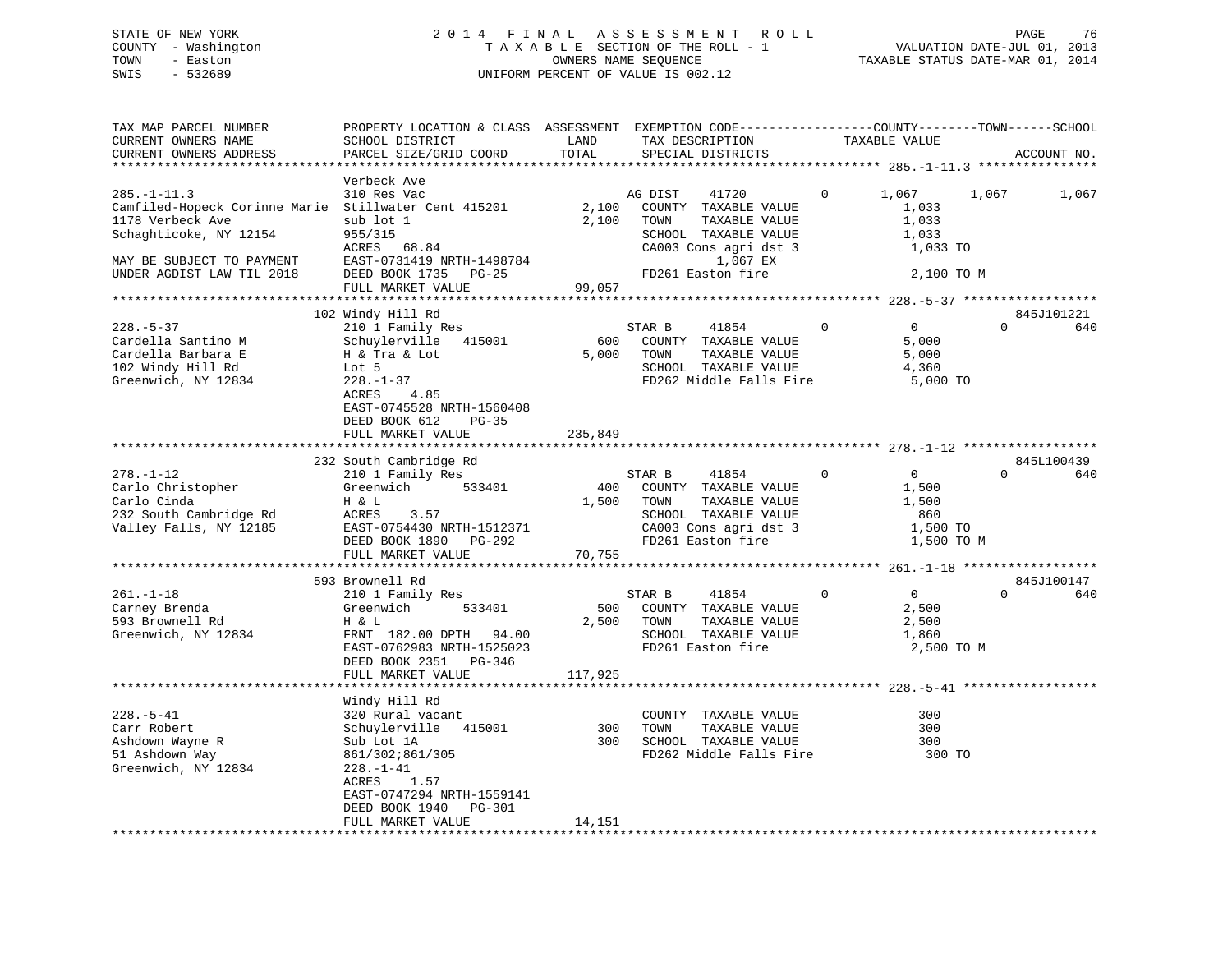| STATE OF NEW YORK<br>COUNTY - Washington<br>- Easton<br>TOWN<br>SWIS<br>$-532689$ | 2014 FINAL ASSESSMENT ROLL<br>TAXABLE SECTION OF THE ROLL - 1<br>UNIFORM PERCENT OF VALUE IS 002.12 |              | VALUATION DATE-JUL 01, 2013<br>TAXABLE STATUS DATE-MAR 01, 2014 | PAGE                                       | 77             |                        |              |             |
|-----------------------------------------------------------------------------------|-----------------------------------------------------------------------------------------------------|--------------|-----------------------------------------------------------------|--------------------------------------------|----------------|------------------------|--------------|-------------|
| TAX MAP PARCEL NUMBER                                                             | PROPERTY LOCATION & CLASS ASSESSMENT EXEMPTION CODE---------------COUNTY-------TOWN-----SCHOOL      |              |                                                                 |                                            |                |                        |              |             |
| CURRENT OWNERS NAME                                                               | SCHOOL DISTRICT                                                                                     | LAND         |                                                                 | TAX DESCRIPTION                            |                | TAXABLE VALUE          |              |             |
| CURRENT OWNERS ADDRESS                                                            | PARCEL SIZE/GRID COORD                                                                              | TOTAL        |                                                                 | SPECIAL DISTRICTS                          |                |                        |              | ACCOUNT NO. |
|                                                                                   |                                                                                                     |              |                                                                 |                                            |                |                        |              |             |
|                                                                                   | 51 Ashdown Way                                                                                      |              |                                                                 |                                            |                |                        |              |             |
| $228. - 5 - 42$                                                                   | 210 1 Family Res                                                                                    |              | STAR B                                                          | 41854                                      | $\overline{0}$ | 0                      | $\mathbf{0}$ | 640         |
| Carr Robert<br>Carr Karen J                                                       | Schuylerville 415001<br>H&l                                                                         | 600<br>6,200 | TOWN                                                            | COUNTY TAXABLE VALUE<br>TAXABLE VALUE      |                | 6,200<br>6,200         |              |             |
| 51 Ashdown Way                                                                    | Agmt 807/65                                                                                         |              |                                                                 | SCHOOL TAXABLE VALUE                       |                | 5,560                  |              |             |
| Greenwich, NY 12834                                                               | $228. - 1 - 42$                                                                                     |              |                                                                 | FD262 Middle Falls Fire                    |                | 6,200 TO               |              |             |
|                                                                                   | ACRES<br>2.85                                                                                       |              |                                                                 |                                            |                |                        |              |             |
|                                                                                   | EAST-0746633 NRTH-1559157                                                                           |              |                                                                 |                                            |                |                        |              |             |
|                                                                                   | DEED BOOK 738<br>PG-157                                                                             |              |                                                                 |                                            |                |                        |              |             |
|                                                                                   | FULL MARKET VALUE                                                                                   | 292,453      |                                                                 |                                            |                |                        |              |             |
|                                                                                   |                                                                                                     |              |                                                                 |                                            |                |                        |              |             |
|                                                                                   | 32 Windy Hill Rd                                                                                    |              |                                                                 |                                            |                |                        |              |             |
| $227. - 1 - 6.4$                                                                  | 210 1 Family Res                                                                                    |              | STAR B                                                          | 41854                                      | $\overline{0}$ | $\overline{0}$         | $\mathbf 0$  | 640         |
| Carr Robert D<br>Carr Kimberly                                                    | Schuylerville 415001<br>H & Lot 4                                                                   | 500<br>4,600 | TOWN                                                            | COUNTY TAXABLE VALUE<br>TAXABLE VALUE      |                | 4,600<br>4,600         |              |             |
| 58 Windy Hill Rd                                                                  | .27<br>779/316                                                                                      |              |                                                                 | SCHOOL TAXABLE VALUE                       |                | 3,960                  |              |             |
| Greenwich, NY 12834                                                               | ACRES<br>7.27                                                                                       |              |                                                                 | FD262 Middle Falls Fire                    |                | 4,600 TO               |              |             |
|                                                                                   | EAST-0744226 NRTH-1559184                                                                           |              |                                                                 |                                            |                |                        |              |             |
|                                                                                   | DEED BOOK 793 PG-116                                                                                |              |                                                                 |                                            |                |                        |              |             |
|                                                                                   | FULL MARKET VALUE                                                                                   | 216,981      |                                                                 |                                            |                |                        |              |             |
|                                                                                   |                                                                                                     |              |                                                                 |                                            |                |                        |              |             |
|                                                                                   | 389 Burton Rd                                                                                       |              |                                                                 |                                            |                |                        |              | 845J100158  |
| $245. - 1 - 21$                                                                   | 210 1 Family Res                                                                                    |              | STAR B                                                          | 41854                                      | $\Omega$       | $\overline{0}$         |              | $0$ 640     |
| Carson John                                                                       | 533401<br>Greenwich                                                                                 |              | 4,300 TOWN                                                      | 500 COUNTY TAXABLE VALUE                   |                | 4,300<br>4,300         |              |             |
| Carson Brand Margaret<br>389 Burton Rd                                            | House/lot<br>ACRES 5.30                                                                             |              |                                                                 | TAXABLE VALUE<br>SCHOOL TAXABLE VALUE      |                | 3,660                  |              |             |
| Greenwich, NY 12834                                                               | EAST-0755837 NRTH-1540257                                                                           |              |                                                                 | CA003 Cons agri dst 3                      |                | 4,300 TO               |              |             |
|                                                                                   | DEED BOOK 515 PG-178                                                                                |              |                                                                 | FD261 Easton fire                          |                | 4,300 TO M             |              |             |
|                                                                                   | FULL MARKET VALUE                                                                                   | 202,830      |                                                                 |                                            |                |                        |              |             |
|                                                                                   |                                                                                                     |              |                                                                 |                                            |                |                        |              |             |
|                                                                                   | 70 Meeting House Rd                                                                                 |              |                                                                 |                                            |                |                        |              | 845J100229  |
| $269. - 1 - 42.2$                                                                 | 210 1 Family Res                                                                                    |              | STAR B                                                          | 41854                                      | $\overline{0}$ | $\overline{0}$         | $\Omega$     | 640         |
| Carter Elizabeth A                                                                | Greenwich 533401                                                                                    | 600          |                                                                 | COUNTY TAXABLE VALUE                       |                | 6,000                  |              |             |
| 70 Meetinghouse Rd                                                                | H & L<br>8.55                                                                                       | 6,000        | TOWN                                                            | TAXABLE VALUE                              |                | 6,000                  |              |             |
| Schaghticoke, NY 12154                                                            | ACRES                                                                                               |              |                                                                 | SCHOOL TAXABLE VALUE                       |                | 5,360                  |              |             |
|                                                                                   | EAST-0745786 NRTH-1513976<br>DEED BOOK 622<br>PG-238                                                |              |                                                                 | CA003 Cons agri dst 3<br>FD261 Easton fire |                | 6,000 TO<br>6,000 TO M |              |             |
|                                                                                   | FULL MARKET VALUE                                                                                   | 283,019      |                                                                 |                                            |                |                        |              |             |
|                                                                                   |                                                                                                     |              |                                                                 |                                            |                |                        |              |             |
|                                                                                   | Meeting House Rd                                                                                    |              |                                                                 |                                            |                |                        |              | 845J101163  |
| $269. - 1 - 42.1$                                                                 | 314 Rural vac<10                                                                                    |              |                                                                 | COUNTY TAXABLE VALUE                       |                | 500                    |              |             |
| Carter John M III                                                                 | Greenwich<br>533401                                                                                 | 500          | TOWN                                                            | TAXABLE VALUE                              |                | 500                    |              |             |
| Carter Eliz                                                                       | Vl                                                                                                  | 500          |                                                                 | SCHOOL TAXABLE VALUE                       |                | 500                    |              |             |
| 70 Meeting House Rd                                                               | ACRES<br>2.81                                                                                       |              |                                                                 | CA003 Cons agri dst 3<br>FD261 Easton fire |                | 500 TO                 |              |             |
| Schaghticoke, NY 12154                                                            | EAST-0745845 NRTH-1514490                                                                           |              |                                                                 |                                            |                | 500 TO M               |              |             |
|                                                                                   | DEED BOOK 499<br>PG-124                                                                             |              |                                                                 |                                            |                |                        |              |             |
| ************************                                                          | FULL MARKET VALUE                                                                                   | 23,585       |                                                                 |                                            |                |                        |              |             |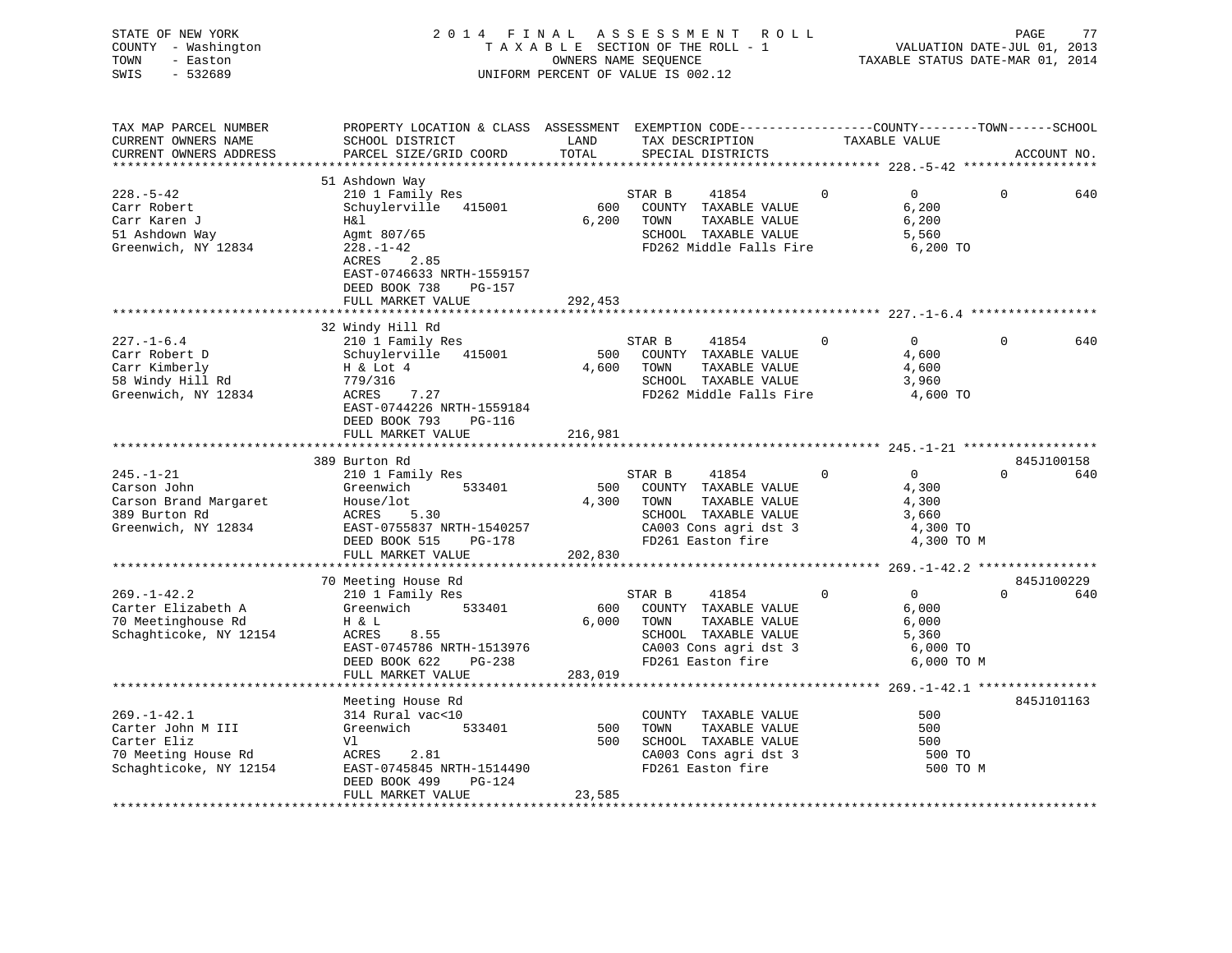### STATE OF NEW YORK 2 0 1 4 F I N A L A S S E S S M E N T R O L L PAGE 78 COUNTY - Washington T A X A B L E SECTION OF THE ROLL - 1 VALUATION DATE-JUL 01, 2013 TOWN - Easton COMPUTERS NAME SEQUENCE TAXABLE STATUS DATE-MAR 01, 2014<br>SWIS - 532689 SWIS - 532689 UNIFORM PERCENT OF VALUE IS 002.12

| TAX MAP PARCEL NUMBER<br>CURRENT OWNERS NAME                                                              | PROPERTY LOCATION & CLASS ASSESSMENT EXEMPTION CODE----------------COUNTY-------TOWN------SCHOOL<br>SCHOOL DISTRICT                                                                 | LAND                     | TAX DESCRIPTION                                                                                                                         | TAXABLE VALUE                                                                 |          |                     |
|-----------------------------------------------------------------------------------------------------------|-------------------------------------------------------------------------------------------------------------------------------------------------------------------------------------|--------------------------|-----------------------------------------------------------------------------------------------------------------------------------------|-------------------------------------------------------------------------------|----------|---------------------|
| CURRENT OWNERS ADDRESS                                                                                    | PARCEL SIZE/GRID COORD                                                                                                                                                              | TOTAL                    | SPECIAL DISTRICTS                                                                                                                       |                                                                               |          | ACCOUNT NO.         |
|                                                                                                           | 407 Mountain Rd                                                                                                                                                                     |                          |                                                                                                                                         |                                                                               |          | 845J100449          |
| $252 - 2 - 22$<br>Carter Kathryn L<br>407 Mountain Rd<br>Greenwich, NY 12834                              | 210 1 Family Res<br>Greenwich<br>533401<br>House<br>ACRES<br>6.00<br>EAST-0752166 NRTH-1532986<br>DEED BOOK 682<br>PG-224<br>FULL MARKET VALUE                                      | 400<br>2,700<br>127,358  | 41854<br>STAR B<br>COUNTY TAXABLE VALUE<br>TAXABLE VALUE<br>TOWN<br>SCHOOL TAXABLE VALUE<br>FD261 Easton fire                           | $\Omega$<br>$\overline{0}$<br>2,700<br>2,700<br>2,060<br>2,700 TO M           | $\Omega$ | 640                 |
|                                                                                                           |                                                                                                                                                                                     |                          |                                                                                                                                         |                                                                               |          |                     |
| $278. - 1 - 34$<br>Caruso Margaret C<br>1083 Beadle Hill Rd<br>Valley Falls, NY 12185                     | 1083 Beadle Hill Rd<br>240 Rural res<br>Greenwich<br>533401<br>H & L<br>ACRES<br>25.00 BANK<br>59<br>EAST-0752702 NRTH-1511349<br>DEED BOOK 689<br>PG-249<br>FULL MARKET VALUE      | 700<br>4,000<br>188,679  | STAR EN<br>41834<br>COUNTY TAXABLE VALUE<br>TOWN<br>TAXABLE VALUE<br>SCHOOL TAXABLE VALUE<br>CA003 Cons agri dst 3<br>FD261 Easton fire | $\mathbf 0$<br>$\Omega$<br>4,000<br>4,000<br>2,640<br>4,000 TO<br>4,000 TO M  | $\Omega$ | 845J100232<br>1,360 |
|                                                                                                           | Center Falls Rd                                                                                                                                                                     |                          |                                                                                                                                         |                                                                               |          | 845J101073          |
| $237. - 1 - 10$<br>Cary David A<br>7651 3rd Ave<br>Hesperia, CA 92345                                     | 323 Vacant rural<br>533401<br>Greenwich<br>Vl<br>ACRES<br>3.50<br>EAST-0770006 NRTH-1554175<br>DEED BOOK 464<br>$PG-439$<br>FULL MARKET VALUE                                       | 200<br>200<br>9,434      | COUNTY TAXABLE VALUE<br>TAXABLE VALUE<br>TOWN<br>SCHOOL TAXABLE VALUE<br>CA003 Cons agri dst 3<br>FD261 Easton fire                     | 200<br>200<br>200<br>100 TO                                                   | 200 TO M |                     |
|                                                                                                           |                                                                                                                                                                                     |                          |                                                                                                                                         |                                                                               |          |                     |
| $285. - 1 - 11$<br>Cefferillo David W<br>Cefferillo Karen A<br>1105 Verbeck Ave<br>Schaghticoke, NY 12154 | 1105 Verbeck Ave<br>210 1 Family Res<br>Stillwater Cent 415201<br>H/L<br>ACRES<br>5.00<br>EAST-0731249 NRTH-1499683<br>DEED BOOK 2809 PG-27<br>FULL MARKET VALUE                    | 800<br>5,200<br>245,283  | STAR B<br>41854<br>COUNTY TAXABLE VALUE<br>TOWN<br>TAXABLE VALUE<br>SCHOOL TAXABLE VALUE<br>CA003 Cons agri dst 3<br>FD261 Easton fire  | $\mathbf{0}$<br>$\Omega$<br>5,200<br>5,200<br>4,560<br>5,200 TO<br>5,200 TO M | $\Omega$ | 845J100222<br>640   |
|                                                                                                           |                                                                                                                                                                                     |                          |                                                                                                                                         |                                                                               |          |                     |
| $260. -1 - 19.6$<br>Celeste Gere P<br>Celeste Bonnie J<br>306 Burgoyne Rd<br>Saratoga Springs, NY 12866   | 76 Herrington Hill Rd<br>312 Vac w/imprv<br>533401<br>Greenwich<br>Ag Land<br>Lot 1A<br>ACRES 29.06<br>EAST-0754217 NRTH-1524439<br>DEED BOOK 2095<br>$PG-158$<br>FULL MARKET VALUE | 1,000<br>1,500<br>70,755 | COUNTY TAXABLE VALUE<br>TAXABLE VALUE<br>TOWN<br>SCHOOL TAXABLE VALUE<br>CA003 Cons agri dst 3<br>FD261 Easton fire                     | 1,500<br>1,500<br>1,500<br>1,500 TO<br>1,500 TO M                             |          |                     |
|                                                                                                           |                                                                                                                                                                                     |                          |                                                                                                                                         |                                                                               |          |                     |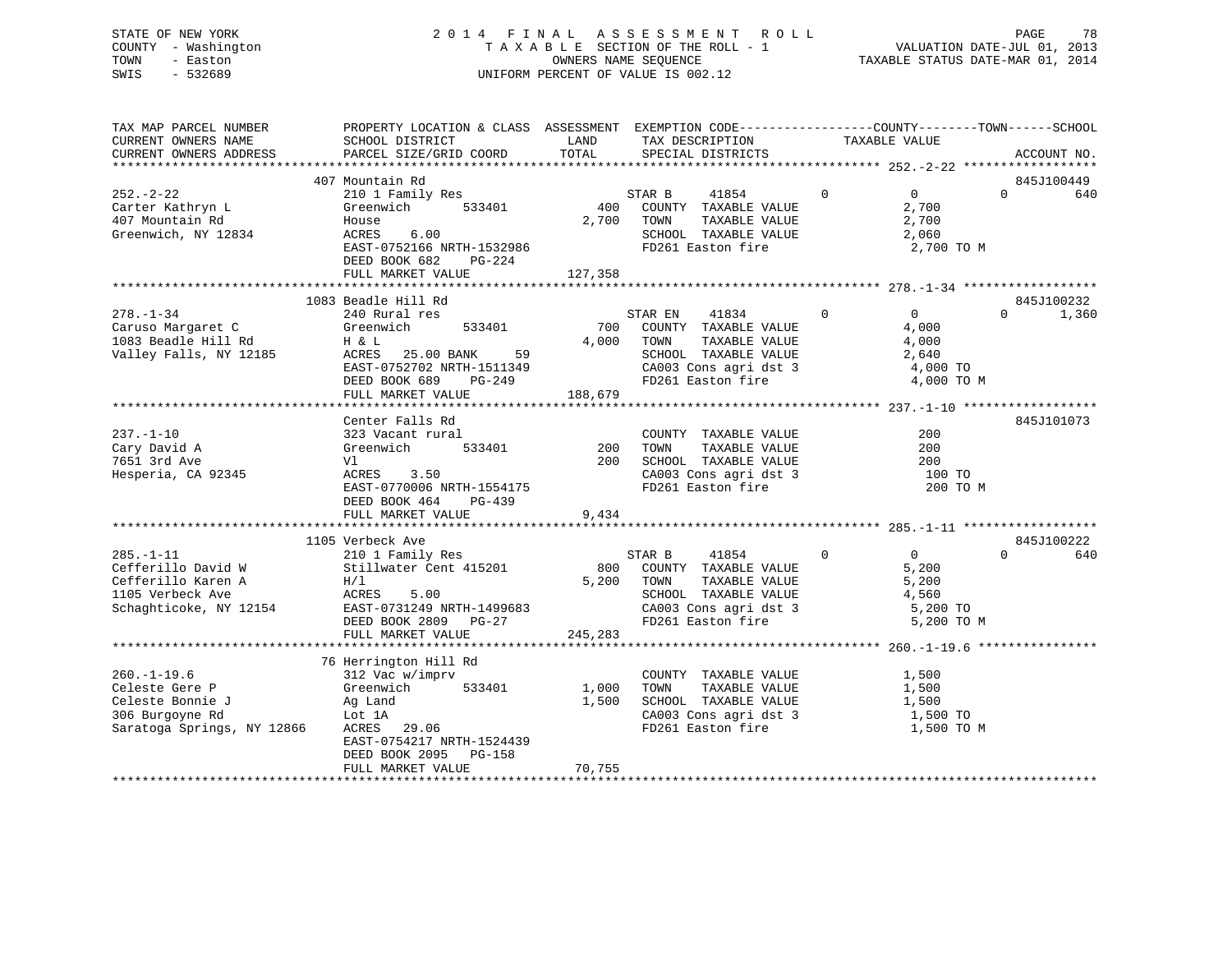### STATE OF NEW YORK 2 0 1 4 F I N A L A S S E S S M E N T R O L L PAGE 79 COUNTY - Washington T A X A B L E SECTION OF THE ROLL - 1 VALUATION DATE-JUL 01, 2013 TOWN - Easton COMPUTERS NAME SEQUENCE TAXABLE STATUS DATE-MAR 01, 2014<br>SWIS - 532689 SWIS - 532689 UNIFORM PERCENT OF VALUE IS 002.12

| TAX MAP PARCEL NUMBER<br>CURRENT OWNERS NAME<br>CURRENT OWNERS ADDRESS                        | PROPERTY LOCATION & CLASS ASSESSMENT EXEMPTION CODE---------------COUNTY-------TOWN-----SCHOOL<br>SCHOOL DISTRICT<br>PARCEL SIZE/GRID COORD                       | LAND<br>TOTAL        | TAX DESCRIPTION<br>SPECIAL DISTRICTS                                                                                                        |                                        | TAXABLE VALUE                                                       |                                  | ACCOUNT NO.                         |
|-----------------------------------------------------------------------------------------------|-------------------------------------------------------------------------------------------------------------------------------------------------------------------|----------------------|---------------------------------------------------------------------------------------------------------------------------------------------|----------------------------------------|---------------------------------------------------------------------|----------------------------------|-------------------------------------|
|                                                                                               |                                                                                                                                                                   |                      |                                                                                                                                             |                                        |                                                                     |                                  |                                     |
| $236. - 2 - 8$<br>Cerilli David<br>Cerilli Wendy<br>68 Louse Hill Rd                          | 68 Louse Hill Rd<br>117 Horse farm<br>Greenwich<br>533401<br>Farm<br>874/212 Forest tax                                                                           |                      | STAR B<br>41854<br>4,000 FOR 480A 47460<br>14,900 BUSIN97<br>47610<br>COUNTY TAXABLE VALUE                                                  | $\mathbf 0$<br>$\mathbf 0$<br>$\Omega$ | 0<br>1,333<br>2,600<br>10,967                                       | $\overline{0}$<br>1,333<br>2,600 | 845J100690<br>640<br>1,333<br>2,600 |
| Greenwich, NY 12834<br>MAY BE SUBJECT TO PAYMENT<br>UNDER RPTL480A UNTIL 2023                 | ACRES 285.77<br>EAST-0754145 NRTH-1547805<br>DEED BOOK 798<br>PG-273<br>FULL MARKET VALUE                                                                         | 702,830              | TAXABLE VALUE<br>TOWN<br>SCHOOL TAXABLE VALUE<br>FD262 Middle Falls Fire 14,900 TO                                                          |                                        | 10,967<br>10,327                                                    |                                  |                                     |
|                                                                                               | State Route 40/E Off                                                                                                                                              |                      |                                                                                                                                             |                                        |                                                                     |                                  | 845J100613                          |
| $244. - 2 - 6.1$<br>Cerilli David<br>Cerilli Wendy<br>68 Louse Hill Rd<br>Greenwich, NY 12834 | 323 Vacant rural<br>533401<br>Greenwich<br>Wl sub lot 1<br>W1 sup ioc 1<br>797/111 817/247 874/212 f<br>ACRES 44.02<br>EAST-0754254 NRTH-1544682                  |                      | FOR 480A 47460<br>750 COUNTY TAXABLE VALUE<br>750 TOWN<br>TOWN      TAXABLE  VALUE<br>SCHOOL    TAXABLE  VALUE<br>FD262 Middle Falls Fire   | $\mathbf 0$                            | 586 1<br>164<br>164<br>164<br>750 TO                                | 586                              | 586                                 |
| MAY BE SUBJECT TO PAYMENT<br>UNDER RPTL480A UNTIL 2023                                        | DEED BOOK 923<br>PG-152<br>FULL MARKET VALUE                                                                                                                      | 35,377               |                                                                                                                                             |                                        |                                                                     |                                  |                                     |
|                                                                                               | 98 St Canvinette Way                                                                                                                                              |                      |                                                                                                                                             |                                        |                                                                     |                                  | 845J100238                          |
| $259. - 1 - 38$<br>Charbonneau Roger L<br>98 St Canvinette Way<br>Schaghticoke, NY 12154      | 210 1 Family Res - WTRFNT<br>Greenwich<br>533401<br>H & L<br>FRNT 145.00 DPTH 100.00<br>EAST-0734162 NRTH-1522223<br>DEED BOOK 431<br>PG-689<br>FULL MARKET VALUE | 2,000<br>94,340      | STAR EN 41834<br>400 COUNTY TAXABLE VALUE<br>TAXABLE VALUE<br>TOWN<br>SCHOOL TAXABLE VALUE<br>CA003 Cons agri dst 3<br>FD261 Easton fire    | $\mathbf 0$                            | $\overline{0}$<br>2,000<br>2,000<br>640<br>2,000 TO<br>2,000 TO M   | $\Omega$                         | 1,360                               |
|                                                                                               |                                                                                                                                                                   |                      |                                                                                                                                             |                                        |                                                                     |                                  |                                     |
| $252 - 2 - 6.1$<br>Chennault Sarah J B<br>249 Orchard Ave<br>Hurley, NY 12443                 | The Intervale Rd<br>105 Vac farmland<br>Greenwich<br>533401<br>Vac<br>7.70<br>ACRES<br>EAST-0757756 NRTH-1535315<br>DEED BOOK 836<br>PG-140<br>FULL MARKET VALUE  | 300<br>300<br>14,151 | COUNTY TAXABLE VALUE<br>TAXABLE VALUE<br>TOWN<br>SCHOOL TAXABLE VALUE<br>SCHOOL TAXABLE VALUE<br>CA003 Cons agri dst 3<br>FD261 Easton fire |                                        | 300<br>300<br>300<br>300 TO<br>300 TO M                             |                                  |                                     |
|                                                                                               |                                                                                                                                                                   |                      |                                                                                                                                             |                                        |                                                                     |                                  |                                     |
| $269. - 1 - 12.4$<br>Christy John<br>Christy Nadia<br>153 Becker Rd<br>Greenwich, NY 12834    | 153 Becker Rd<br>210 1 Family Res<br>Greenwich 533401<br>H & L<br>2.34<br>ACRES<br>EAST-0751284 NRTH-1519864<br>DEED BOOK 665<br>PG-113                           | 500<br>4,700         | STAR B<br>41854<br>COUNTY TAXABLE VALUE<br>TOWN<br>TAXABLE VALUE<br>SCHOOL TAXABLE VALUE<br>CA003 Cons agri dst 3<br>FD261 Easton fire      | $\mathbf 0$                            | $\overline{0}$<br>4,700<br>4,700<br>4,060<br>4,700 TO<br>4,700 TO M | $\Omega$                         | 845J101282<br>640                   |
|                                                                                               | FULL MARKET VALUE                                                                                                                                                 | 221,698              |                                                                                                                                             |                                        |                                                                     |                                  |                                     |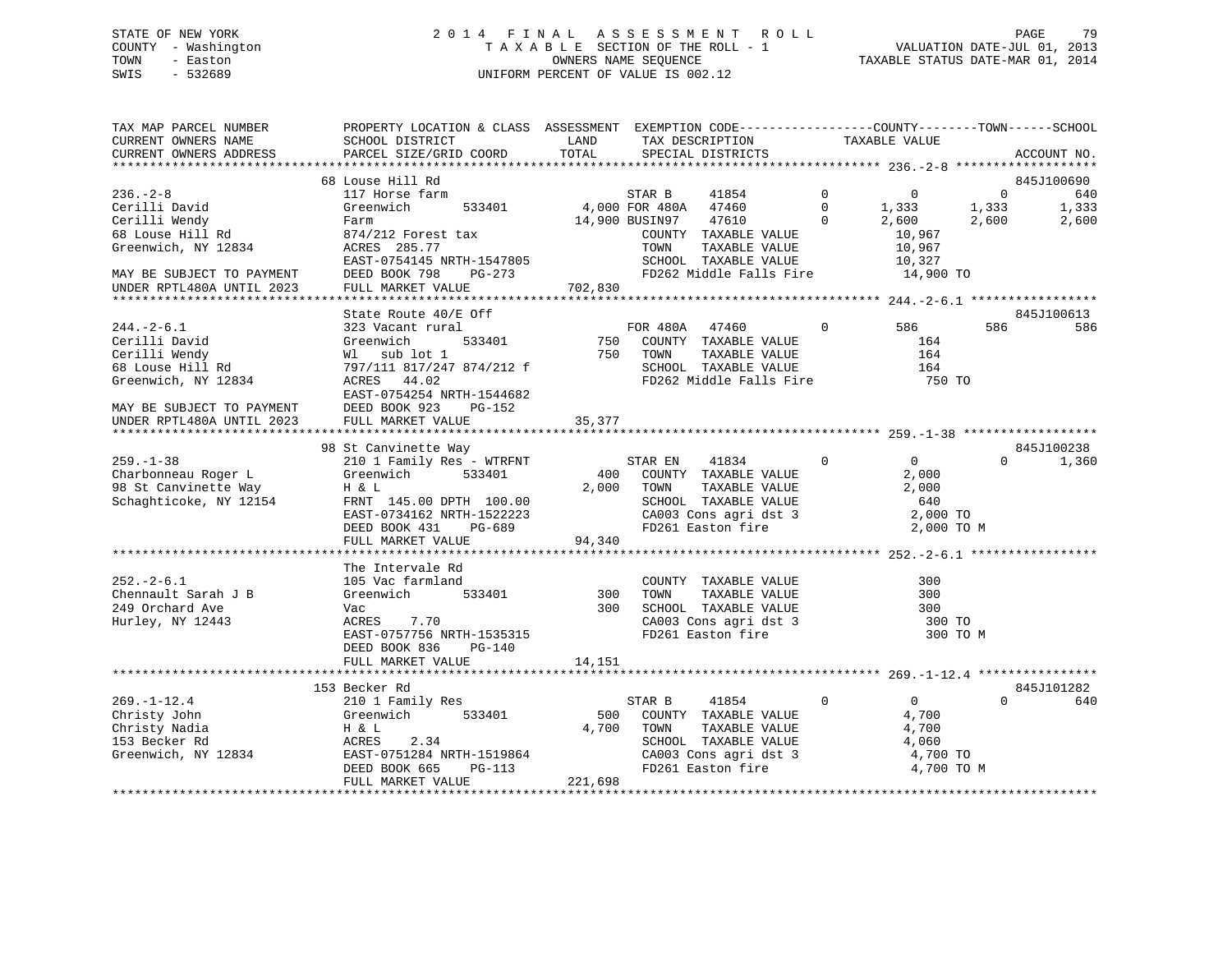### STATE OF NEW YORK 2 0 1 4 F I N A L A S S E S S M E N T R O L L PAGE 80 COUNTY - Washington T A X A B L E SECTION OF THE ROLL - 1 VALUATION DATE-JUL 01, 2013 TOWN - Easton COMPUTERS NAME SEQUENCE TAXABLE STATUS DATE-MAR 01, 2014<br>SWIS - 532689 SWIS - 532689 UNIFORM PERCENT OF VALUE IS 002.12

| TAX MAP PARCEL NUMBER<br>CURRENT OWNERS NAME | PROPERTY LOCATION & CLASS ASSESSMENT EXEMPTION CODE---------------COUNTY-------TOWN-----SCHOOL<br>SCHOOL DISTRICT | LAND         | TAX DESCRIPTION                                                                                                                                                                                                                                                                                                                                                          | TAXABLE VALUE                 |                |             |
|----------------------------------------------|-------------------------------------------------------------------------------------------------------------------|--------------|--------------------------------------------------------------------------------------------------------------------------------------------------------------------------------------------------------------------------------------------------------------------------------------------------------------------------------------------------------------------------|-------------------------------|----------------|-------------|
| CURRENT OWNERS ADDRESS                       | PARCEL SIZE/GRID COORD                                                                                            | TOTAL        | SPECIAL DISTRICTS                                                                                                                                                                                                                                                                                                                                                        |                               |                | ACCOUNT NO. |
|                                              |                                                                                                                   |              |                                                                                                                                                                                                                                                                                                                                                                          |                               |                |             |
|                                              | 113 Mountain Rd                                                                                                   |              |                                                                                                                                                                                                                                                                                                                                                                          |                               |                |             |
| $260. - 1 - 12.4$                            | 240 Rural res                                                                                                     |              | AG DIST<br>41720                                                                                                                                                                                                                                                                                                                                                         | $\mathbf{0}$<br>18            | 18             | -18         |
| Cifarelli Mark A                             | Greenwich<br>533401                                                                                               | 2,500 STAR B | 41854                                                                                                                                                                                                                                                                                                                                                                    | $\Omega$<br>$\overline{0}$    | $\overline{0}$ | 640         |
| Giammattei Lori A                            | sub lot 5                                                                                                         |              | 9,640 COUNTY TAXABLE VALUE                                                                                                                                                                                                                                                                                                                                               | 9,622                         |                |             |
| 113 Mountain Rd                              | $ACRES$ 102.22                                                                                                    |              | TOWN<br>TAXABLE VALUE                                                                                                                                                                                                                                                                                                                                                    | 9,622                         |                |             |
| Greenwich, NY 12834                          | EAST-0749169 NRTH-1527254                                                                                         |              | SCHOOL TAXABLE VALUE                                                                                                                                                                                                                                                                                                                                                     | 8,982                         |                |             |
|                                              | DEED BOOK 2380 $PG-206$                                                                                           |              | CA003 Cons agri dst 3                                                                                                                                                                                                                                                                                                                                                    | 9,622 TO                      |                |             |
| MAY BE SUBJECT TO PAYMENT                    | FULL MARKET VALUE                                                                                                 | 454,717      | 18 EX                                                                                                                                                                                                                                                                                                                                                                    |                               |                |             |
| UNDER AGDIST LAW TIL 2018                    |                                                                                                                   |              | FD261 Easton fire                                                                                                                                                                                                                                                                                                                                                        | 9,640 TO M                    |                |             |
|                                              |                                                                                                                   |              |                                                                                                                                                                                                                                                                                                                                                                          |                               |                |             |
|                                              | 100 Windy Hill Rd                                                                                                 |              |                                                                                                                                                                                                                                                                                                                                                                          |                               |                | 875J101288  |
| $228. - 5 - 39$                              | 210 1 Family Res                                                                                                  |              | COUNTY TAXABLE VALUE                                                                                                                                                                                                                                                                                                                                                     | 6,200                         |                |             |
| Clemens James R                              | Schuylerville 415001                                                                                              |              | 500 TOWN<br>TAXABLE VALUE                                                                                                                                                                                                                                                                                                                                                | 6,200                         |                |             |
| Clemens Jacqueline<br>100 Windy Hill Rd      | H & L                                                                                                             |              | $\begin{tabular}{lllllllllll} \hline 6,200 & \multicolumn{3}{l}{{\bf SCHOOL}} & \multicolumn{3}{l}{\bf TAXABLE} & \multicolumn{3}{l}{\bf VALUE} & \multicolumn{3}{l}{\bf 6,200} \\ & \multicolumn{3}{l}{\bf FD262} & \multicolumn{3}{l}{\bf Middle} & \multicolumn{3}{l}{\bf F111} & \multicolumn{3}{l}{\bf 6,200} & \multicolumn{3}{l}{\bf TO} \\ \hline \end{tabular}$ |                               |                |             |
|                                              | $228. - 1 - 39$                                                                                                   |              |                                                                                                                                                                                                                                                                                                                                                                          |                               |                |             |
| Greenwich, NY 12834                          | ACRES 2.46 BANK<br>$\overline{3}$                                                                                 |              |                                                                                                                                                                                                                                                                                                                                                                          |                               |                |             |
|                                              | EAST-0745209 NRTH-1560266                                                                                         |              |                                                                                                                                                                                                                                                                                                                                                                          |                               |                |             |
|                                              | DEED BOOK 1810 PG-349                                                                                             |              |                                                                                                                                                                                                                                                                                                                                                                          |                               |                |             |
|                                              | FULL MARKET VALUE                                                                                                 | 292,453      |                                                                                                                                                                                                                                                                                                                                                                          |                               |                |             |
|                                              | 34 Orchard Dr                                                                                                     |              |                                                                                                                                                                                                                                                                                                                                                                          |                               |                | 845J100213  |
| $236.1 - 3 - 9$                              | 210 1 Family Res                                                                                                  |              | STAR B<br>41854                                                                                                                                                                                                                                                                                                                                                          | $\overline{0}$<br>$\Omega$    | $\Omega$       | 640         |
| Cloutier Paul A                              | 533401                                                                                                            | 200          | COUNTY TAXABLE VALUE                                                                                                                                                                                                                                                                                                                                                     | 3,300                         |                |             |
| Cloutier Sheila                              | Greenwich<br>H & Lot 39                                                                                           | 3,300        | TOWN<br>TAXABLE VALUE                                                                                                                                                                                                                                                                                                                                                    | 3,300                         |                |             |
|                                              |                                                                                                                   |              | SCHOOL TAXABLE VALUE                                                                                                                                                                                                                                                                                                                                                     | 2,660                         |                |             |
| 34 Orchard Dr<br>Greenwich, NY 12834         | 236.-3-9<br>FRNT 106.00 DPTH 177.00                                                                               |              | FD262 Middle Falls Fire                                                                                                                                                                                                                                                                                                                                                  | 3,300 TO                      |                |             |
|                                              | EAST-0750238 NRTH-1552784                                                                                         |              |                                                                                                                                                                                                                                                                                                                                                                          |                               |                |             |
|                                              | DEED BOOK 467<br>$PG-45$                                                                                          |              |                                                                                                                                                                                                                                                                                                                                                                          |                               |                |             |
|                                              | FULL MARKET VALUE                                                                                                 | 155,660      |                                                                                                                                                                                                                                                                                                                                                                          |                               |                |             |
|                                              |                                                                                                                   |              |                                                                                                                                                                                                                                                                                                                                                                          |                               |                |             |
|                                              | 263 The Intervale Rd                                                                                              |              |                                                                                                                                                                                                                                                                                                                                                                          |                               |                | 845J100248  |
| $252 - 2 - 11$                               | 240 Rural res                                                                                                     |              | STAR B<br>41854                                                                                                                                                                                                                                                                                                                                                          | $\mathbf 0$<br>$\overline{0}$ | $\Omega$       | 640         |
| Cocheo Millicent C                           | Greenwich 533401                                                                                                  |              | 1,200 COUNTY TAXABLE VALUE                                                                                                                                                                                                                                                                                                                                               | 4,100                         |                |             |
| 263 The Intervale Rd                         | Res                                                                                                               |              | 4,100 TOWN<br>TAXABLE VALUE                                                                                                                                                                                                                                                                                                                                              | 4,100                         |                |             |
| Greenwich, NY 12834                          | ACRES 48.80                                                                                                       |              | SCHOOL TAXABLE VALUE                                                                                                                                                                                                                                                                                                                                                     | 3,460                         |                |             |
|                                              | EAST-0757092 NRTH-1531410                                                                                         |              | FD261 Easton fire                                                                                                                                                                                                                                                                                                                                                        | 4,100 TO M                    |                |             |
|                                              | DEED BOOK 418<br>PG-318                                                                                           |              |                                                                                                                                                                                                                                                                                                                                                                          |                               |                |             |
|                                              | FULL MARKET VALUE                                                                                                 | 193,396      |                                                                                                                                                                                                                                                                                                                                                                          |                               |                |             |
|                                              |                                                                                                                   |              |                                                                                                                                                                                                                                                                                                                                                                          |                               |                |             |
|                                              | 2896 County Route 113                                                                                             |              |                                                                                                                                                                                                                                                                                                                                                                          |                               |                | 845J100250  |
| $227. - 1 - 33.1$                            | 210 1 Family Res                                                                                                  |              | STAR B<br>41854                                                                                                                                                                                                                                                                                                                                                          | $\Omega$<br>$\overline{0}$    | $\Omega$       | 640         |
| Coffin Joe                                   | Schuylerville 415001                                                                                              | 500          | COUNTY TAXABLE VALUE                                                                                                                                                                                                                                                                                                                                                     | 3,600                         |                |             |
| Coffin Joe<br>2929 County Route 113 ACRES    | 3.72                                                                                                              |              | 3,600 TOWN<br>TAXABLE VALUE                                                                                                                                                                                                                                                                                                                                              | 3,600                         |                |             |
| Greenwich, NY 12834                          | EAST-0740755 NRTH-1553633                                                                                         |              | SCHOOL TAXABLE VALUE                                                                                                                                                                                                                                                                                                                                                     | 2,960                         |                |             |
|                                              | DEED BOOK 2851 PG-139                                                                                             |              | CA003 Cons agri dst 3                                                                                                                                                                                                                                                                                                                                                    | 3,600 TO                      |                |             |
|                                              | FULL MARKET VALUE                                                                                                 |              | 169,811 FD263 Schuylerville Fire 3,600 TO                                                                                                                                                                                                                                                                                                                                |                               |                |             |
|                                              |                                                                                                                   |              |                                                                                                                                                                                                                                                                                                                                                                          |                               |                |             |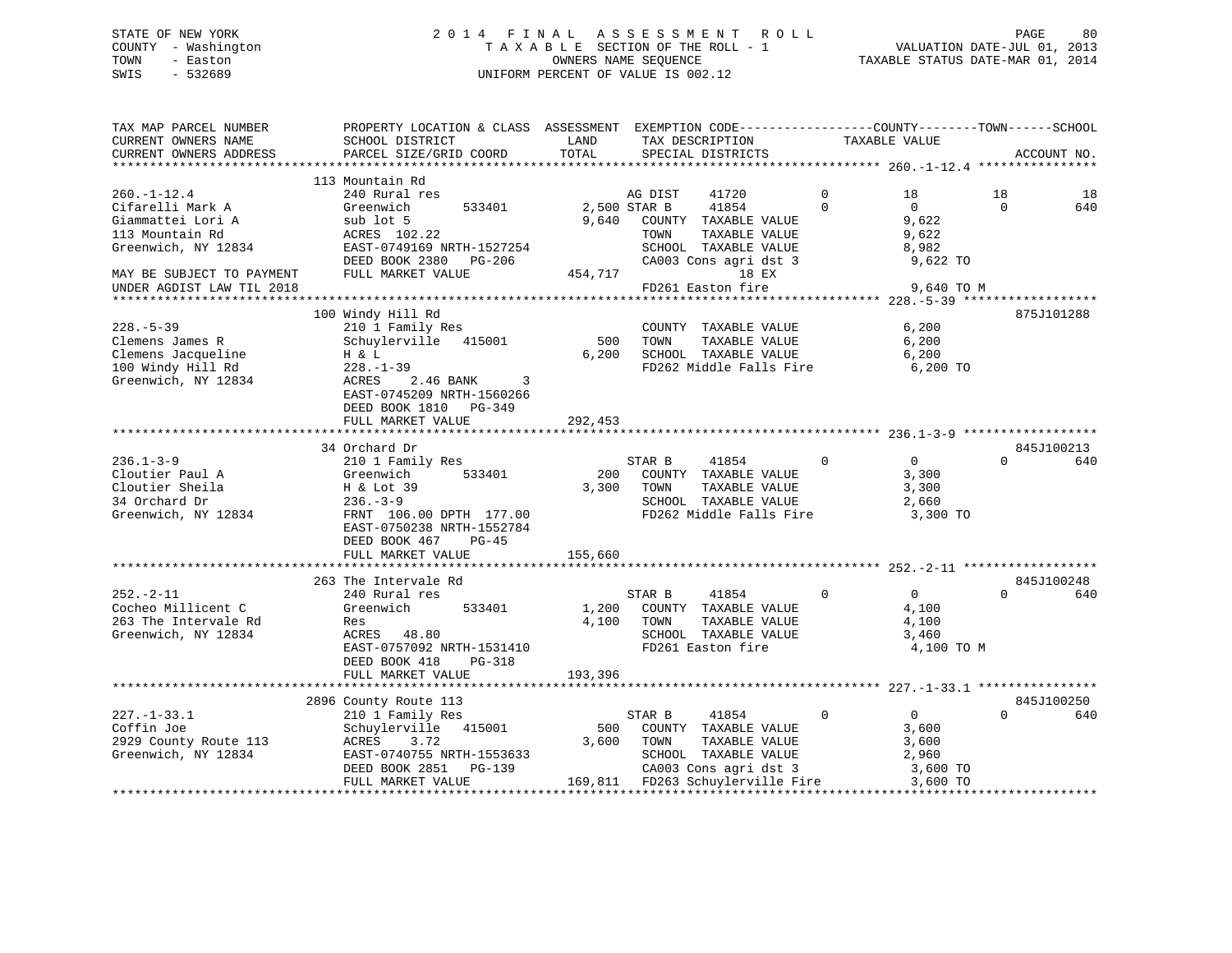### STATE OF NEW YORK 2 0 1 4 F I N A L A S S E S S M E N T R O L L PAGE 81 COUNTY - Washington T A X A B L E SECTION OF THE ROLL - 1 VALUATION DATE-JUL 01, 2013 TOWN - Easton COMPUTERS NAME SEQUENCE TAXABLE STATUS DATE-MAR 01, 2014<br>SWIS - 532689 SWIS - 532689 UNIFORM PERCENT OF VALUE IS 002.12

| TAX MAP PARCEL NUMBER          | PROPERTY LOCATION & CLASS ASSESSMENT EXEMPTION CODE---------------COUNTY-------TOWN-----SCHOOL                                                                                                                                                     |        |                   |                                            |                                                                                                          |          |            |
|--------------------------------|----------------------------------------------------------------------------------------------------------------------------------------------------------------------------------------------------------------------------------------------------|--------|-------------------|--------------------------------------------|----------------------------------------------------------------------------------------------------------|----------|------------|
|                                |                                                                                                                                                                                                                                                    |        |                   |                                            |                                                                                                          |          |            |
|                                |                                                                                                                                                                                                                                                    |        |                   |                                            |                                                                                                          |          |            |
|                                |                                                                                                                                                                                                                                                    |        |                   |                                            |                                                                                                          |          |            |
|                                | State Route 29                                                                                                                                                                                                                                     |        |                   |                                            |                                                                                                          |          |            |
| $227. - 1 - 33.5$              |                                                                                                                                                                                                                                                    |        |                   | COUNTY TAXABLE VALUE<br>TOWN TAXABLE VALUE | 600                                                                                                      |          |            |
| Coffin Joe                     |                                                                                                                                                                                                                                                    |        |                   |                                            | 600                                                                                                      |          |            |
| 2929 County Route 113          |                                                                                                                                                                                                                                                    |        |                   |                                            |                                                                                                          |          |            |
| Greenwich, NY 12834 ACRES 8.91 |                                                                                                                                                                                                                                                    |        |                   |                                            | SCHOOL TAXABLE VALUE 600<br>CA003 Cons agri dst 3 600<br>FD262 Middle Falls Fire 600<br>600 TO<br>600 TO |          |            |
|                                | V1 600<br>ACRES 8.91 600<br>EAST-0743608 NRTH-1553949                                                                                                                                                                                              |        |                   |                                            |                                                                                                          |          |            |
|                                | DEED BOOK 2851 PG-134                                                                                                                                                                                                                              |        |                   |                                            |                                                                                                          |          |            |
|                                |                                                                                                                                                                                                                                                    | 28,302 |                   |                                            |                                                                                                          |          |            |
|                                |                                                                                                                                                                                                                                                    |        |                   |                                            |                                                                                                          |          |            |
|                                | 204 Herrington Hill Rd                                                                                                                                                                                                                             |        |                   |                                            |                                                                                                          |          |            |
| $261. -1 - 33.2$               |                                                                                                                                                                                                                                                    |        |                   |                                            | $\overline{0}$<br>542                                                                                    | 542      | 542        |
| Cole Laurel                    | 241 Rural res&ag<br>333401 Creenwich 533401 1,600 COUNTY TAXABLE VALUE<br>Greenwich                                                                                                                                                                |        |                   |                                            | 5,758                                                                                                    |          |            |
|                                |                                                                                                                                                                                                                                                    |        |                   |                                            |                                                                                                          |          |            |
|                                |                                                                                                                                                                                                                                                    |        |                   |                                            |                                                                                                          |          |            |
|                                |                                                                                                                                                                                                                                                    |        |                   |                                            |                                                                                                          |          |            |
|                                |                                                                                                                                                                                                                                                    |        |                   |                                            |                                                                                                          |          |            |
|                                |                                                                                                                                                                                                                                                    |        |                   |                                            |                                                                                                          |          |            |
|                                | Cole Laurel<br>441 Christie Rd 856/92<br>6,300 TOWN TAXABLE VALUE<br>SCHOOL TAXABLE VALUE<br>5,758<br>MAY BE SUBJECT TO PAYMENT RAST-0756124 NRTH-1524827<br>MAY BE SUBJECT TO PAYMENT EAST-0756124 NRTH-1524827<br>EAST-0756124 NRTH-152482       |        |                   |                                            |                                                                                                          |          |            |
|                                |                                                                                                                                                                                                                                                    |        |                   |                                            |                                                                                                          |          | 845J100445 |
|                                | 378. -1-33<br>278. -1-33<br>278. -1-33<br>240 Rural res S33401<br>240 Rural res S33401<br>240 Rural res S33401<br>240 Rural res S33401<br>26,000 TOMN TAXABLE VALUE 6,000<br>26,000 TOMN TAXABLE VALUE 6,000<br>273 Beadle Hill Rd<br>273 Beadle H |        |                   |                                            |                                                                                                          | $\Omega$ | 640        |
|                                |                                                                                                                                                                                                                                                    |        |                   |                                            |                                                                                                          |          |            |
|                                |                                                                                                                                                                                                                                                    |        |                   |                                            |                                                                                                          |          |            |
|                                |                                                                                                                                                                                                                                                    |        |                   |                                            |                                                                                                          |          |            |
|                                |                                                                                                                                                                                                                                                    |        |                   |                                            |                                                                                                          |          |            |
|                                |                                                                                                                                                                                                                                                    |        |                   |                                            |                                                                                                          |          |            |
|                                |                                                                                                                                                                                                                                                    |        |                   |                                            |                                                                                                          |          |            |
|                                |                                                                                                                                                                                                                                                    |        |                   |                                            |                                                                                                          |          |            |
|                                | 112 Dairy Foute 113<br>2014 County Route 113<br>2014 County Route 113<br>2014 County Factors (113<br>2014 County Factors (113<br>2014 County Factors (113<br>2014 County Factors (113<br>2011 112 Dairy farm<br>3,100 STAR EN 41834<br>2011 1183   |        |                   |                                            |                                                                                                          |          | 845J100631 |
|                                |                                                                                                                                                                                                                                                    |        |                   |                                            |                                                                                                          |          | 906        |
|                                |                                                                                                                                                                                                                                                    |        |                   |                                            |                                                                                                          |          | 1,360      |
|                                | Collins Jill A<br>Collins Jill A<br>2044 County Route 113<br>Greenwich, NY 12834<br>RAST-0737557 NRTH-1532377<br>EAST-0737557 NRTH-1532377                                                                                                         |        |                   |                                            |                                                                                                          |          | 640        |
|                                |                                                                                                                                                                                                                                                    |        |                   |                                            | COUNTY TAXABLE VALUE 8,094                                                                               |          |            |
|                                |                                                                                                                                                                                                                                                    |        |                   |                                            | TOWN TAXABLE VALUE 8,094<br>SCHOOL TAXABLE VALUE 6,094<br>CA003 Cons agri dst 3 8,094 TO                 |          |            |
|                                |                                                                                                                                                                                                                                                    |        |                   |                                            |                                                                                                          |          |            |
|                                | MAY BE SUBJECT TO PAYMENT DEED BOOK 2061 PG-281 $-281$ (UNDER AGDIST LAW TIL 2018 FULL MARKET VALUE 424,528                                                                                                                                        |        |                   |                                            |                                                                                                          |          |            |
|                                |                                                                                                                                                                                                                                                    |        |                   | 906 EX                                     |                                                                                                          |          |            |
|                                |                                                                                                                                                                                                                                                    |        | FD261 Easton fire |                                            | $9,000$ TO M                                                                                             |          |            |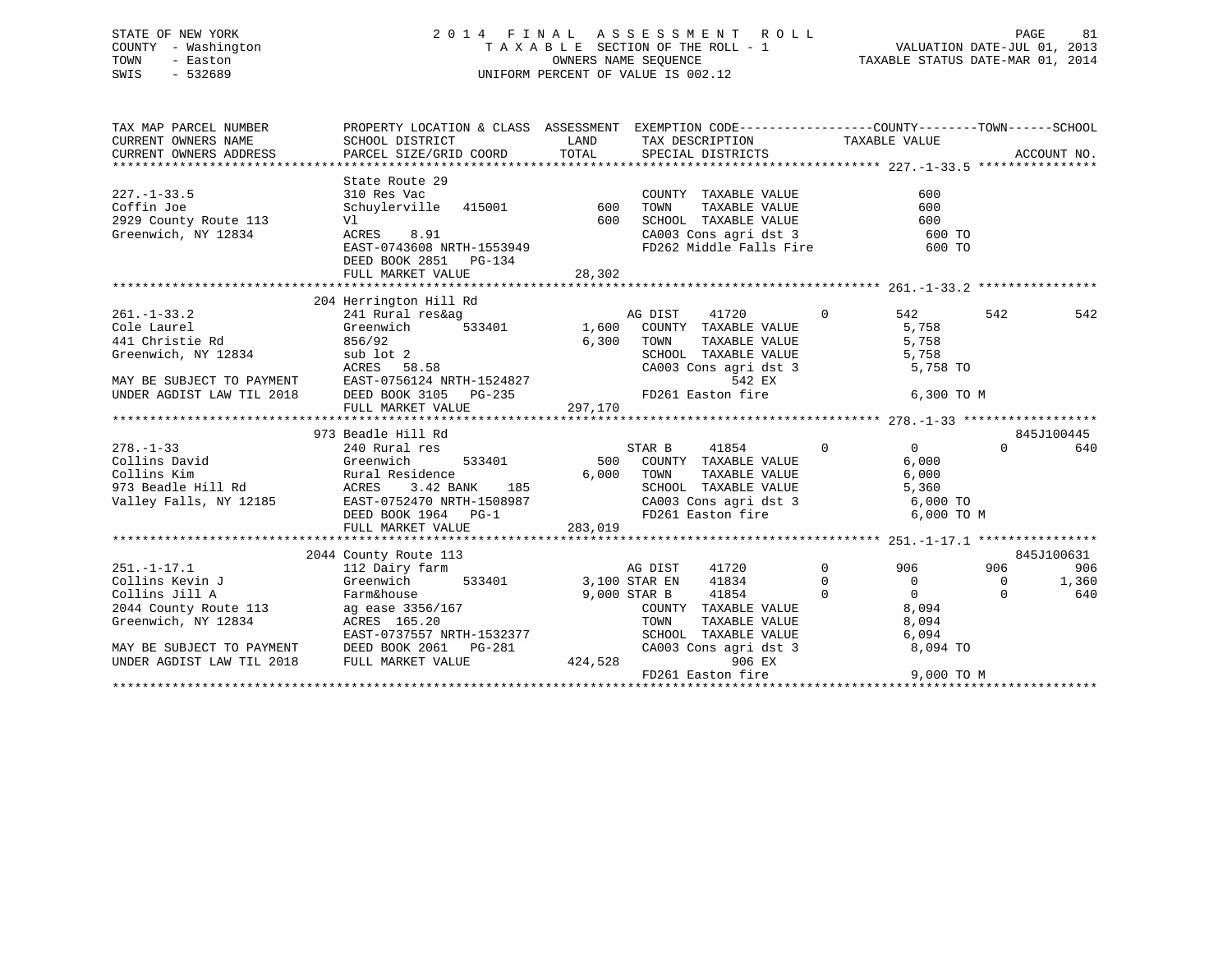### STATE OF NEW YORK 2 0 1 4 F I N A L A S S E S S M E N T R O L L PAGE 82 COUNTY - Washington T A X A B L E SECTION OF THE ROLL - 1 VALUATION DATE-JUL 01, 2013 TOWN - Easton **CONNERS NAME SEQUENCE** TAXABLE STATUS DATE-MAR 01, 2014 SWIS - 532689 UNIFORM PERCENT OF VALUE IS 002.12

| TAX MAP PARCEL NUMBER<br>CURRENT OWNERS NAME<br>CURRENT OWNERS ADDRESS                                                                                           | PROPERTY LOCATION & CLASS ASSESSMENT EXEMPTION CODE----------------COUNTY-------TOWN------SCHOOL<br>SCHOOL DISTRICT<br>PARCEL SIZE/GRID COORD                                                    | LAND<br>TOTAL            | TAX DESCRIPTION<br>SPECIAL DISTRICTS                                                                                                                     | TAXABLE VALUE                                                        | ACCOUNT NO. |
|------------------------------------------------------------------------------------------------------------------------------------------------------------------|--------------------------------------------------------------------------------------------------------------------------------------------------------------------------------------------------|--------------------------|----------------------------------------------------------------------------------------------------------------------------------------------------------|----------------------------------------------------------------------|-------------|
|                                                                                                                                                                  |                                                                                                                                                                                                  |                          |                                                                                                                                                          |                                                                      |             |
| $251. - 1 - 17.5$<br>Collins Kevin J<br>Collins Jill A<br>2044 County Route 113<br>Greenwich, NY 12834<br>MAY BE SUBJECT TO PAYMENT<br>UNDER AGDIST LAW TIL 2018 | County Route 113<br>120 Field crops<br>Greenwich<br>533401<br>Ag Land ag ease $3356/167$<br>sub lot 6A<br>ACRES 33.41<br>EAST-0736237 NRTH-1530920<br>DEED BOOK 2061 PG-281<br>FULL MARKET VALUE | 1,000<br>1,000<br>47,170 | AG DIST<br>41720<br>COUNTY TAXABLE VALUE<br>TOWN<br>TAXABLE VALUE<br>SCHOOL TAXABLE VALUE<br>CA003 Cons agri dst 3<br>219 EX<br>FD261 Easton fire        | $\Omega$<br>219<br>781<br>781<br>781<br>781 TO<br>1,000 TO M         | 219<br>219  |
|                                                                                                                                                                  |                                                                                                                                                                                                  |                          |                                                                                                                                                          |                                                                      |             |
| $287. - 1 - 6.1$<br>Comiskey Amber<br>Comiskey Anne M<br>PO Box 41<br>Troy, NY 12182                                                                             | 107 Lees Crossing Rd<br>240 Rural res<br>Greenwich<br>533401<br>Res<br>ACRES 25.73<br>EAST-0752421 NRTH-1504306<br>DEED BOOK 3192 PG-99<br>FULL MARKET VALUE                                     | 800<br>4,300<br>202,830  | COUNTY TAXABLE VALUE<br>TOWN<br>TAXABLE VALUE<br>SCHOOL TAXABLE VALUE<br>CA003 Cons agri dst 3<br>FD261 Easton fire                                      | 4,300<br>4,300<br>4,300<br>4,300 TO<br>4,300 TO M                    | 845J100404  |
|                                                                                                                                                                  | County Route 54                                                                                                                                                                                  |                          |                                                                                                                                                          |                                                                      | 845J100226  |
| $285. - 1 - 6$<br>Conifers Tree Farm LP<br>342 County Route 54<br>Schaghticoke, NY 12154                                                                         | 120 Field crops<br>Stillwater Cent 415201<br>Vacant Land<br>ACRES<br>4.20<br>EAST-0733742 NRTH-1502808<br>DEED BOOK 725<br>PG-91<br>FULL MARKET VALUE                                            | 200<br>200<br>9,434      | COUNTY TAXABLE VALUE<br>TOWN<br>TAXABLE VALUE<br>SCHOOL TAXABLE VALUE<br>CA003 Cons agri dst 3<br>FD261 Easton fire                                      | 200<br>200<br>200<br>200 TO<br>200 TO M                              |             |
|                                                                                                                                                                  |                                                                                                                                                                                                  |                          |                                                                                                                                                          |                                                                      |             |
| $286. - 1 - 29.1$<br>Conifers Tree Farm LP<br>342 Co Rt 54<br>Schaghticoke, NY 12154                                                                             | County Route 54/S Off<br>120 Field crops<br>Stillwater Cent 415201<br>Farm Land<br>ACRES 67.32<br>EAST-0733236 NRTH-1501521<br>DEED BOOK 725<br>PG-89<br>FULL MARKET VALUE                       | 1,600<br>1,600<br>75,472 | COUNTY TAXABLE VALUE<br>TOWN<br>TAXABLE VALUE<br>SCHOOL TAXABLE VALUE<br>CA003 Cons agri dst 3<br>FD261 Easton fire                                      | 1,600<br>1,600<br>1,600<br>1,600 TO<br>1,600 TO M                    | 845J100227  |
|                                                                                                                                                                  |                                                                                                                                                                                                  |                          |                                                                                                                                                          |                                                                      |             |
|                                                                                                                                                                  | Meeting House Rd                                                                                                                                                                                 |                          |                                                                                                                                                          |                                                                      | 845J100834  |
| $269. - 2 - 4$<br>Connor Elizabeth A Etal<br>Connor Kathleen M Etal<br>232 Cooke Hollow Rd<br>Cambridge, NY 12816<br>MAY BE SUBJECT TO PAYMENT                   | 120 Field crops<br>533401<br>Greenwich<br>Farm Land<br>ACRES 71.75<br>EAST-0753156 NRTH-1517952<br>DEED BOOK 517<br>PG-300<br>FULL MARKET VALUE                                                  | 1,500<br>1,500           | 41720<br>AG DIST<br>COUNTY TAXABLE VALUE<br>TOWN<br>TAXABLE VALUE<br>SCHOOL TAXABLE VALUE<br>CA003 Cons agri dst 3<br>387 EX<br>70,755 FD261 Easton fire | $\Omega$<br>387<br>1,113<br>1,113<br>1,113<br>1,113 TO<br>1,500 TO M | 387<br>387  |
| UNDER AGDIST LAW TIL 2018                                                                                                                                        |                                                                                                                                                                                                  |                          |                                                                                                                                                          |                                                                      |             |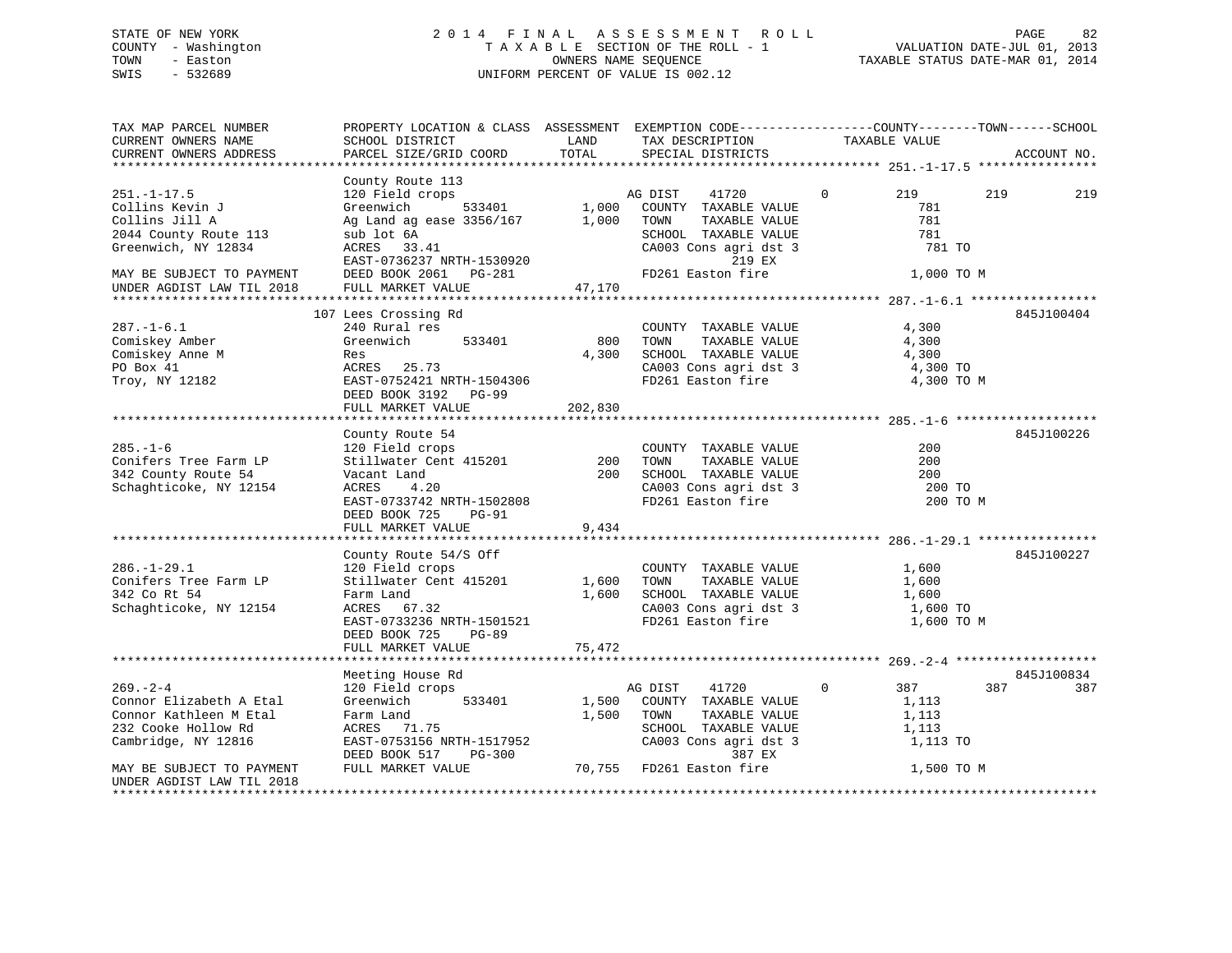### STATE OF NEW YORK 2 0 1 4 F I N A L A S S E S S M E N T R O L L PAGE 83 COUNTY - Washington T A X A B L E SECTION OF THE ROLL - 1 VALUATION DATE-JUL 01, 2013 TOWN - Easton **CONNERS NAME SEQUENCE** TAXABLE STATUS DATE-MAR 01, 2014 SWIS - 532689 UNIFORM PERCENT OF VALUE IS 002.12

| TAXABLE VALUE<br>CURRENT OWNERS NAME<br>TAX DESCRIPTION<br>SCHOOL DISTRICT<br>LAND<br>TOTAL<br>PARCEL SIZE/GRID COORD<br>CURRENT OWNERS ADDRESS<br>SPECIAL DISTRICTS<br>ACCOUNT NO.<br>334 Cooke Hollow Rd<br>845J100263<br>4,000<br>$270. - 2 - 2$<br>210 1 Family Res<br>COUNTY TAXABLE VALUE<br>533401<br>500<br>Connor William J Jr<br>Greenwich<br>TOWN<br>TAXABLE VALUE<br>4,000<br>4,000<br>SCHOOL TAXABLE VALUE<br>Connor Ann N<br>Η & L<br>4,000<br>$\frac{1}{2}$ $\frac{1}{2}$ $\frac{1}{2}$ $\frac{1}{2}$ $\frac{1}{2}$ $\frac{1}{2}$ $\frac{1}{2}$ $\frac{1}{2}$ $\frac{1}{2}$ $\frac{1}{2}$ $\frac{1}{2}$ $\frac{1}{2}$ $\frac{1}{2}$ $\frac{1}{2}$ $\frac{1}{2}$ $\frac{1}{2}$ $\frac{1}{2}$ $\frac{1}{2}$ $\frac{1}{2}$ $\frac{1}{2}$ $\frac{1}{2}$ $\frac{1}{2}$<br>$270. - 1 - 2$<br>334 Cooke Hollow Rd<br>Cambridge, NY 12816<br>ACRES 2.30<br>FD261 Easton fire<br>4,000 TO M<br>EAST-0756957 NRTH-1519721<br>DEED BOOK 322<br>PG-221<br>188,679<br>FULL MARKET VALUE<br>232 Cooke Hollow Rd<br>845J100264<br>$\overline{0}$<br>$270. - 2 - 15$<br>112 Dairy farm<br>547<br>AG DIST<br>41720<br>547<br>547<br>1,500 STAR B<br>Greenwich 533401<br>41854<br>$\Omega$<br>Connor William J Jr -Eta<br>$\overline{0}$<br>$\Omega$<br>640<br>Connor Mary Jane Etal<br>5,800 COUNTY TAXABLE VALUE<br>5,253<br>Farm<br>334 Cooke Hollow Rd<br>$270. - 1 - 15$<br>TOWN<br>TAXABLE VALUE<br>5,253<br>$270. -1 - 15$<br>ACRES 70.50<br>EAST-0757034 NRTH-1518285<br>SCHOOL TAXABLE VALUE<br>CA003 Cons agri dst 3<br>Cambridge, NY 12816<br>4,613<br>5,253 TO<br>DEED BOOK 823<br>547 EX<br>MAY BE SUBJECT TO PAYMENT<br>PG-189<br>MAY BE SUBJECT TO PAYMENT<br>UNDER AGDIST LAW TIL 2018<br>273,585 FD261 Easton fire<br>FULL MARKET VALUE<br>5,800 TO M<br>845J100645<br>5 Herrington Hill Rd<br>$\overline{0}$<br>612<br>$260. - 1 - 20$<br>612<br>612<br>112 Dairy farm<br>AG DIST<br>41720<br>41854<br>$\overline{0}$<br>533401 1,500 STAR B<br>$\overline{0}$<br>Cook Keith W<br>Greenwich<br>$\mathbf{0}$<br>640<br>Cook Cheryl A<br>4,000 COUNTY TAXABLE VALUE<br>3,388<br>Farm<br>5 Herrington Hill Rd<br>ACRES 43.80<br>3,388<br>TOWN<br>TAXABLE VALUE<br>$\frac{1}{2}$ , 748<br>Greenwich, NY 12834<br>EAST-0752437 NRTH-1524201 SCHOO<br>DEED BOOK 955 PG-175 2A003<br>FULL MARKET VALUE 188,679<br>SCHOOL TAXABLE VALUE<br>$CA003$ Cons agri dst 3<br>3,388 TO<br>612 EX<br>MAY BE SUBJECT TO PAYMENT<br>FD261 Easton fire<br>4,000 TO M<br>UNDER AGDIST LAW TIL 2018<br>45 Grove Rd<br>845J100214<br>$\overline{0}$<br>$\overline{0}$<br>$\Omega$<br>$269. - 1 - 29$<br>STAR EN<br>41834<br>1,360<br>Cooke Deane M<br>500 COUNTY TAXABLE VALUE<br>3,500<br>3,500 TOWN<br>TOWN       TAXABLE  VALUE<br>SCHOOL    TAXABLE  VALUE<br>3,500<br>2,140<br>Schaghticoke, NY 12154<br>EAST-0745718 NRTH-1516095<br>DEED BOOK 3195 PG-261<br>CA003 Cons agri dst 3<br>FD261 Easton fire<br>3,500 TO<br>3,500 TO M<br>FULL MARKET VALUE<br>165,094<br>509 County Route 74A<br>845J100538<br>210 1 Family Res<br>Greenwich 533401<br>$\overline{0}$<br>$245. - 2 - 21$<br>$\sim$ 0<br>$\Omega$<br>STAR B<br>41854<br>640<br>400<br>Cornog Martha P<br>3,400<br>COUNTY TAXABLE VALUE<br>3,400<br>Cornog martina F<br>Cornog Kenneth<br>509 County Route 74A<br>Greenwich, NY 12834<br>FRNT 237.00 DPTH 197.00<br>EAST-0764525 NRTH-1542561<br>DEED BOOK 700<br>PG-54<br>THE PG-54<br>THE PG-54<br>THE PG-54<br>TOWN<br>TAXABLE VALUE<br>3,400<br>SCHOOL TAXABLE VALUE<br>CA002 Cors<br>2,760<br>$\begin{array}{lllllll} \texttt{CA003} & \texttt{Cons}\ \texttt{agri}\ \texttt{dst}\ 3 & & & 3,400\ \texttt{TO} & & & \\ \texttt{FD261}\ \texttt{Easton}\ \texttt{fire} & & & 3,400\ \texttt{TO}\ \texttt{M} \end{array}$<br>FULL MARKET VALUE<br>160,377 | TAX MAP PARCEL NUMBER | PROPERTY LOCATION & CLASS ASSESSMENT EXEMPTION CODE----------------COUNTY-------TOWN------SCHOOL |  |  |  |
|-----------------------------------------------------------------------------------------------------------------------------------------------------------------------------------------------------------------------------------------------------------------------------------------------------------------------------------------------------------------------------------------------------------------------------------------------------------------------------------------------------------------------------------------------------------------------------------------------------------------------------------------------------------------------------------------------------------------------------------------------------------------------------------------------------------------------------------------------------------------------------------------------------------------------------------------------------------------------------------------------------------------------------------------------------------------------------------------------------------------------------------------------------------------------------------------------------------------------------------------------------------------------------------------------------------------------------------------------------------------------------------------------------------------------------------------------------------------------------------------------------------------------------------------------------------------------------------------------------------------------------------------------------------------------------------------------------------------------------------------------------------------------------------------------------------------------------------------------------------------------------------------------------------------------------------------------------------------------------------------------------------------------------------------------------------------------------------------------------------------------------------------------------------------------------------------------------------------------------------------------------------------------------------------------------------------------------------------------------------------------------------------------------------------------------------------------------------------------------------------------------------------------------------------------------------------------------------------------------------------------------------------------------------------------------------------------------------------------------------------------------------------------------------------------------------------------------------------------------------------------------------------------------------------------------------------------------------------------------------------------------------------------------------------------------------------------------------------------------------------------------------------------------------------------------------------------------------------------------------------------------------------------------------------------------------------------------------------------------------------------------------------------------------------------------------------------------------------------------------------------------------------------------------------------------------------------------------------------------------------------------------------------------------------------------------------------------------------------------------------------------------------------|-----------------------|--------------------------------------------------------------------------------------------------|--|--|--|
|                                                                                                                                                                                                                                                                                                                                                                                                                                                                                                                                                                                                                                                                                                                                                                                                                                                                                                                                                                                                                                                                                                                                                                                                                                                                                                                                                                                                                                                                                                                                                                                                                                                                                                                                                                                                                                                                                                                                                                                                                                                                                                                                                                                                                                                                                                                                                                                                                                                                                                                                                                                                                                                                                                                                                                                                                                                                                                                                                                                                                                                                                                                                                                                                                                                                                                                                                                                                                                                                                                                                                                                                                                                                                                                                                                       |                       |                                                                                                  |  |  |  |
|                                                                                                                                                                                                                                                                                                                                                                                                                                                                                                                                                                                                                                                                                                                                                                                                                                                                                                                                                                                                                                                                                                                                                                                                                                                                                                                                                                                                                                                                                                                                                                                                                                                                                                                                                                                                                                                                                                                                                                                                                                                                                                                                                                                                                                                                                                                                                                                                                                                                                                                                                                                                                                                                                                                                                                                                                                                                                                                                                                                                                                                                                                                                                                                                                                                                                                                                                                                                                                                                                                                                                                                                                                                                                                                                                                       |                       |                                                                                                  |  |  |  |
|                                                                                                                                                                                                                                                                                                                                                                                                                                                                                                                                                                                                                                                                                                                                                                                                                                                                                                                                                                                                                                                                                                                                                                                                                                                                                                                                                                                                                                                                                                                                                                                                                                                                                                                                                                                                                                                                                                                                                                                                                                                                                                                                                                                                                                                                                                                                                                                                                                                                                                                                                                                                                                                                                                                                                                                                                                                                                                                                                                                                                                                                                                                                                                                                                                                                                                                                                                                                                                                                                                                                                                                                                                                                                                                                                                       |                       |                                                                                                  |  |  |  |
|                                                                                                                                                                                                                                                                                                                                                                                                                                                                                                                                                                                                                                                                                                                                                                                                                                                                                                                                                                                                                                                                                                                                                                                                                                                                                                                                                                                                                                                                                                                                                                                                                                                                                                                                                                                                                                                                                                                                                                                                                                                                                                                                                                                                                                                                                                                                                                                                                                                                                                                                                                                                                                                                                                                                                                                                                                                                                                                                                                                                                                                                                                                                                                                                                                                                                                                                                                                                                                                                                                                                                                                                                                                                                                                                                                       |                       |                                                                                                  |  |  |  |
|                                                                                                                                                                                                                                                                                                                                                                                                                                                                                                                                                                                                                                                                                                                                                                                                                                                                                                                                                                                                                                                                                                                                                                                                                                                                                                                                                                                                                                                                                                                                                                                                                                                                                                                                                                                                                                                                                                                                                                                                                                                                                                                                                                                                                                                                                                                                                                                                                                                                                                                                                                                                                                                                                                                                                                                                                                                                                                                                                                                                                                                                                                                                                                                                                                                                                                                                                                                                                                                                                                                                                                                                                                                                                                                                                                       |                       |                                                                                                  |  |  |  |
|                                                                                                                                                                                                                                                                                                                                                                                                                                                                                                                                                                                                                                                                                                                                                                                                                                                                                                                                                                                                                                                                                                                                                                                                                                                                                                                                                                                                                                                                                                                                                                                                                                                                                                                                                                                                                                                                                                                                                                                                                                                                                                                                                                                                                                                                                                                                                                                                                                                                                                                                                                                                                                                                                                                                                                                                                                                                                                                                                                                                                                                                                                                                                                                                                                                                                                                                                                                                                                                                                                                                                                                                                                                                                                                                                                       |                       |                                                                                                  |  |  |  |
|                                                                                                                                                                                                                                                                                                                                                                                                                                                                                                                                                                                                                                                                                                                                                                                                                                                                                                                                                                                                                                                                                                                                                                                                                                                                                                                                                                                                                                                                                                                                                                                                                                                                                                                                                                                                                                                                                                                                                                                                                                                                                                                                                                                                                                                                                                                                                                                                                                                                                                                                                                                                                                                                                                                                                                                                                                                                                                                                                                                                                                                                                                                                                                                                                                                                                                                                                                                                                                                                                                                                                                                                                                                                                                                                                                       |                       |                                                                                                  |  |  |  |
|                                                                                                                                                                                                                                                                                                                                                                                                                                                                                                                                                                                                                                                                                                                                                                                                                                                                                                                                                                                                                                                                                                                                                                                                                                                                                                                                                                                                                                                                                                                                                                                                                                                                                                                                                                                                                                                                                                                                                                                                                                                                                                                                                                                                                                                                                                                                                                                                                                                                                                                                                                                                                                                                                                                                                                                                                                                                                                                                                                                                                                                                                                                                                                                                                                                                                                                                                                                                                                                                                                                                                                                                                                                                                                                                                                       |                       |                                                                                                  |  |  |  |
|                                                                                                                                                                                                                                                                                                                                                                                                                                                                                                                                                                                                                                                                                                                                                                                                                                                                                                                                                                                                                                                                                                                                                                                                                                                                                                                                                                                                                                                                                                                                                                                                                                                                                                                                                                                                                                                                                                                                                                                                                                                                                                                                                                                                                                                                                                                                                                                                                                                                                                                                                                                                                                                                                                                                                                                                                                                                                                                                                                                                                                                                                                                                                                                                                                                                                                                                                                                                                                                                                                                                                                                                                                                                                                                                                                       |                       |                                                                                                  |  |  |  |
|                                                                                                                                                                                                                                                                                                                                                                                                                                                                                                                                                                                                                                                                                                                                                                                                                                                                                                                                                                                                                                                                                                                                                                                                                                                                                                                                                                                                                                                                                                                                                                                                                                                                                                                                                                                                                                                                                                                                                                                                                                                                                                                                                                                                                                                                                                                                                                                                                                                                                                                                                                                                                                                                                                                                                                                                                                                                                                                                                                                                                                                                                                                                                                                                                                                                                                                                                                                                                                                                                                                                                                                                                                                                                                                                                                       |                       |                                                                                                  |  |  |  |
|                                                                                                                                                                                                                                                                                                                                                                                                                                                                                                                                                                                                                                                                                                                                                                                                                                                                                                                                                                                                                                                                                                                                                                                                                                                                                                                                                                                                                                                                                                                                                                                                                                                                                                                                                                                                                                                                                                                                                                                                                                                                                                                                                                                                                                                                                                                                                                                                                                                                                                                                                                                                                                                                                                                                                                                                                                                                                                                                                                                                                                                                                                                                                                                                                                                                                                                                                                                                                                                                                                                                                                                                                                                                                                                                                                       |                       |                                                                                                  |  |  |  |
|                                                                                                                                                                                                                                                                                                                                                                                                                                                                                                                                                                                                                                                                                                                                                                                                                                                                                                                                                                                                                                                                                                                                                                                                                                                                                                                                                                                                                                                                                                                                                                                                                                                                                                                                                                                                                                                                                                                                                                                                                                                                                                                                                                                                                                                                                                                                                                                                                                                                                                                                                                                                                                                                                                                                                                                                                                                                                                                                                                                                                                                                                                                                                                                                                                                                                                                                                                                                                                                                                                                                                                                                                                                                                                                                                                       |                       |                                                                                                  |  |  |  |
|                                                                                                                                                                                                                                                                                                                                                                                                                                                                                                                                                                                                                                                                                                                                                                                                                                                                                                                                                                                                                                                                                                                                                                                                                                                                                                                                                                                                                                                                                                                                                                                                                                                                                                                                                                                                                                                                                                                                                                                                                                                                                                                                                                                                                                                                                                                                                                                                                                                                                                                                                                                                                                                                                                                                                                                                                                                                                                                                                                                                                                                                                                                                                                                                                                                                                                                                                                                                                                                                                                                                                                                                                                                                                                                                                                       |                       |                                                                                                  |  |  |  |
|                                                                                                                                                                                                                                                                                                                                                                                                                                                                                                                                                                                                                                                                                                                                                                                                                                                                                                                                                                                                                                                                                                                                                                                                                                                                                                                                                                                                                                                                                                                                                                                                                                                                                                                                                                                                                                                                                                                                                                                                                                                                                                                                                                                                                                                                                                                                                                                                                                                                                                                                                                                                                                                                                                                                                                                                                                                                                                                                                                                                                                                                                                                                                                                                                                                                                                                                                                                                                                                                                                                                                                                                                                                                                                                                                                       |                       |                                                                                                  |  |  |  |
|                                                                                                                                                                                                                                                                                                                                                                                                                                                                                                                                                                                                                                                                                                                                                                                                                                                                                                                                                                                                                                                                                                                                                                                                                                                                                                                                                                                                                                                                                                                                                                                                                                                                                                                                                                                                                                                                                                                                                                                                                                                                                                                                                                                                                                                                                                                                                                                                                                                                                                                                                                                                                                                                                                                                                                                                                                                                                                                                                                                                                                                                                                                                                                                                                                                                                                                                                                                                                                                                                                                                                                                                                                                                                                                                                                       |                       |                                                                                                  |  |  |  |
|                                                                                                                                                                                                                                                                                                                                                                                                                                                                                                                                                                                                                                                                                                                                                                                                                                                                                                                                                                                                                                                                                                                                                                                                                                                                                                                                                                                                                                                                                                                                                                                                                                                                                                                                                                                                                                                                                                                                                                                                                                                                                                                                                                                                                                                                                                                                                                                                                                                                                                                                                                                                                                                                                                                                                                                                                                                                                                                                                                                                                                                                                                                                                                                                                                                                                                                                                                                                                                                                                                                                                                                                                                                                                                                                                                       |                       |                                                                                                  |  |  |  |
|                                                                                                                                                                                                                                                                                                                                                                                                                                                                                                                                                                                                                                                                                                                                                                                                                                                                                                                                                                                                                                                                                                                                                                                                                                                                                                                                                                                                                                                                                                                                                                                                                                                                                                                                                                                                                                                                                                                                                                                                                                                                                                                                                                                                                                                                                                                                                                                                                                                                                                                                                                                                                                                                                                                                                                                                                                                                                                                                                                                                                                                                                                                                                                                                                                                                                                                                                                                                                                                                                                                                                                                                                                                                                                                                                                       |                       |                                                                                                  |  |  |  |
|                                                                                                                                                                                                                                                                                                                                                                                                                                                                                                                                                                                                                                                                                                                                                                                                                                                                                                                                                                                                                                                                                                                                                                                                                                                                                                                                                                                                                                                                                                                                                                                                                                                                                                                                                                                                                                                                                                                                                                                                                                                                                                                                                                                                                                                                                                                                                                                                                                                                                                                                                                                                                                                                                                                                                                                                                                                                                                                                                                                                                                                                                                                                                                                                                                                                                                                                                                                                                                                                                                                                                                                                                                                                                                                                                                       |                       |                                                                                                  |  |  |  |
|                                                                                                                                                                                                                                                                                                                                                                                                                                                                                                                                                                                                                                                                                                                                                                                                                                                                                                                                                                                                                                                                                                                                                                                                                                                                                                                                                                                                                                                                                                                                                                                                                                                                                                                                                                                                                                                                                                                                                                                                                                                                                                                                                                                                                                                                                                                                                                                                                                                                                                                                                                                                                                                                                                                                                                                                                                                                                                                                                                                                                                                                                                                                                                                                                                                                                                                                                                                                                                                                                                                                                                                                                                                                                                                                                                       |                       |                                                                                                  |  |  |  |
|                                                                                                                                                                                                                                                                                                                                                                                                                                                                                                                                                                                                                                                                                                                                                                                                                                                                                                                                                                                                                                                                                                                                                                                                                                                                                                                                                                                                                                                                                                                                                                                                                                                                                                                                                                                                                                                                                                                                                                                                                                                                                                                                                                                                                                                                                                                                                                                                                                                                                                                                                                                                                                                                                                                                                                                                                                                                                                                                                                                                                                                                                                                                                                                                                                                                                                                                                                                                                                                                                                                                                                                                                                                                                                                                                                       |                       |                                                                                                  |  |  |  |
|                                                                                                                                                                                                                                                                                                                                                                                                                                                                                                                                                                                                                                                                                                                                                                                                                                                                                                                                                                                                                                                                                                                                                                                                                                                                                                                                                                                                                                                                                                                                                                                                                                                                                                                                                                                                                                                                                                                                                                                                                                                                                                                                                                                                                                                                                                                                                                                                                                                                                                                                                                                                                                                                                                                                                                                                                                                                                                                                                                                                                                                                                                                                                                                                                                                                                                                                                                                                                                                                                                                                                                                                                                                                                                                                                                       |                       |                                                                                                  |  |  |  |
|                                                                                                                                                                                                                                                                                                                                                                                                                                                                                                                                                                                                                                                                                                                                                                                                                                                                                                                                                                                                                                                                                                                                                                                                                                                                                                                                                                                                                                                                                                                                                                                                                                                                                                                                                                                                                                                                                                                                                                                                                                                                                                                                                                                                                                                                                                                                                                                                                                                                                                                                                                                                                                                                                                                                                                                                                                                                                                                                                                                                                                                                                                                                                                                                                                                                                                                                                                                                                                                                                                                                                                                                                                                                                                                                                                       |                       |                                                                                                  |  |  |  |
|                                                                                                                                                                                                                                                                                                                                                                                                                                                                                                                                                                                                                                                                                                                                                                                                                                                                                                                                                                                                                                                                                                                                                                                                                                                                                                                                                                                                                                                                                                                                                                                                                                                                                                                                                                                                                                                                                                                                                                                                                                                                                                                                                                                                                                                                                                                                                                                                                                                                                                                                                                                                                                                                                                                                                                                                                                                                                                                                                                                                                                                                                                                                                                                                                                                                                                                                                                                                                                                                                                                                                                                                                                                                                                                                                                       |                       |                                                                                                  |  |  |  |
|                                                                                                                                                                                                                                                                                                                                                                                                                                                                                                                                                                                                                                                                                                                                                                                                                                                                                                                                                                                                                                                                                                                                                                                                                                                                                                                                                                                                                                                                                                                                                                                                                                                                                                                                                                                                                                                                                                                                                                                                                                                                                                                                                                                                                                                                                                                                                                                                                                                                                                                                                                                                                                                                                                                                                                                                                                                                                                                                                                                                                                                                                                                                                                                                                                                                                                                                                                                                                                                                                                                                                                                                                                                                                                                                                                       |                       |                                                                                                  |  |  |  |
|                                                                                                                                                                                                                                                                                                                                                                                                                                                                                                                                                                                                                                                                                                                                                                                                                                                                                                                                                                                                                                                                                                                                                                                                                                                                                                                                                                                                                                                                                                                                                                                                                                                                                                                                                                                                                                                                                                                                                                                                                                                                                                                                                                                                                                                                                                                                                                                                                                                                                                                                                                                                                                                                                                                                                                                                                                                                                                                                                                                                                                                                                                                                                                                                                                                                                                                                                                                                                                                                                                                                                                                                                                                                                                                                                                       |                       |                                                                                                  |  |  |  |
|                                                                                                                                                                                                                                                                                                                                                                                                                                                                                                                                                                                                                                                                                                                                                                                                                                                                                                                                                                                                                                                                                                                                                                                                                                                                                                                                                                                                                                                                                                                                                                                                                                                                                                                                                                                                                                                                                                                                                                                                                                                                                                                                                                                                                                                                                                                                                                                                                                                                                                                                                                                                                                                                                                                                                                                                                                                                                                                                                                                                                                                                                                                                                                                                                                                                                                                                                                                                                                                                                                                                                                                                                                                                                                                                                                       |                       |                                                                                                  |  |  |  |
|                                                                                                                                                                                                                                                                                                                                                                                                                                                                                                                                                                                                                                                                                                                                                                                                                                                                                                                                                                                                                                                                                                                                                                                                                                                                                                                                                                                                                                                                                                                                                                                                                                                                                                                                                                                                                                                                                                                                                                                                                                                                                                                                                                                                                                                                                                                                                                                                                                                                                                                                                                                                                                                                                                                                                                                                                                                                                                                                                                                                                                                                                                                                                                                                                                                                                                                                                                                                                                                                                                                                                                                                                                                                                                                                                                       |                       |                                                                                                  |  |  |  |
|                                                                                                                                                                                                                                                                                                                                                                                                                                                                                                                                                                                                                                                                                                                                                                                                                                                                                                                                                                                                                                                                                                                                                                                                                                                                                                                                                                                                                                                                                                                                                                                                                                                                                                                                                                                                                                                                                                                                                                                                                                                                                                                                                                                                                                                                                                                                                                                                                                                                                                                                                                                                                                                                                                                                                                                                                                                                                                                                                                                                                                                                                                                                                                                                                                                                                                                                                                                                                                                                                                                                                                                                                                                                                                                                                                       |                       |                                                                                                  |  |  |  |
|                                                                                                                                                                                                                                                                                                                                                                                                                                                                                                                                                                                                                                                                                                                                                                                                                                                                                                                                                                                                                                                                                                                                                                                                                                                                                                                                                                                                                                                                                                                                                                                                                                                                                                                                                                                                                                                                                                                                                                                                                                                                                                                                                                                                                                                                                                                                                                                                                                                                                                                                                                                                                                                                                                                                                                                                                                                                                                                                                                                                                                                                                                                                                                                                                                                                                                                                                                                                                                                                                                                                                                                                                                                                                                                                                                       |                       |                                                                                                  |  |  |  |
|                                                                                                                                                                                                                                                                                                                                                                                                                                                                                                                                                                                                                                                                                                                                                                                                                                                                                                                                                                                                                                                                                                                                                                                                                                                                                                                                                                                                                                                                                                                                                                                                                                                                                                                                                                                                                                                                                                                                                                                                                                                                                                                                                                                                                                                                                                                                                                                                                                                                                                                                                                                                                                                                                                                                                                                                                                                                                                                                                                                                                                                                                                                                                                                                                                                                                                                                                                                                                                                                                                                                                                                                                                                                                                                                                                       |                       |                                                                                                  |  |  |  |
|                                                                                                                                                                                                                                                                                                                                                                                                                                                                                                                                                                                                                                                                                                                                                                                                                                                                                                                                                                                                                                                                                                                                                                                                                                                                                                                                                                                                                                                                                                                                                                                                                                                                                                                                                                                                                                                                                                                                                                                                                                                                                                                                                                                                                                                                                                                                                                                                                                                                                                                                                                                                                                                                                                                                                                                                                                                                                                                                                                                                                                                                                                                                                                                                                                                                                                                                                                                                                                                                                                                                                                                                                                                                                                                                                                       |                       |                                                                                                  |  |  |  |
|                                                                                                                                                                                                                                                                                                                                                                                                                                                                                                                                                                                                                                                                                                                                                                                                                                                                                                                                                                                                                                                                                                                                                                                                                                                                                                                                                                                                                                                                                                                                                                                                                                                                                                                                                                                                                                                                                                                                                                                                                                                                                                                                                                                                                                                                                                                                                                                                                                                                                                                                                                                                                                                                                                                                                                                                                                                                                                                                                                                                                                                                                                                                                                                                                                                                                                                                                                                                                                                                                                                                                                                                                                                                                                                                                                       |                       |                                                                                                  |  |  |  |
|                                                                                                                                                                                                                                                                                                                                                                                                                                                                                                                                                                                                                                                                                                                                                                                                                                                                                                                                                                                                                                                                                                                                                                                                                                                                                                                                                                                                                                                                                                                                                                                                                                                                                                                                                                                                                                                                                                                                                                                                                                                                                                                                                                                                                                                                                                                                                                                                                                                                                                                                                                                                                                                                                                                                                                                                                                                                                                                                                                                                                                                                                                                                                                                                                                                                                                                                                                                                                                                                                                                                                                                                                                                                                                                                                                       |                       |                                                                                                  |  |  |  |
|                                                                                                                                                                                                                                                                                                                                                                                                                                                                                                                                                                                                                                                                                                                                                                                                                                                                                                                                                                                                                                                                                                                                                                                                                                                                                                                                                                                                                                                                                                                                                                                                                                                                                                                                                                                                                                                                                                                                                                                                                                                                                                                                                                                                                                                                                                                                                                                                                                                                                                                                                                                                                                                                                                                                                                                                                                                                                                                                                                                                                                                                                                                                                                                                                                                                                                                                                                                                                                                                                                                                                                                                                                                                                                                                                                       |                       |                                                                                                  |  |  |  |
|                                                                                                                                                                                                                                                                                                                                                                                                                                                                                                                                                                                                                                                                                                                                                                                                                                                                                                                                                                                                                                                                                                                                                                                                                                                                                                                                                                                                                                                                                                                                                                                                                                                                                                                                                                                                                                                                                                                                                                                                                                                                                                                                                                                                                                                                                                                                                                                                                                                                                                                                                                                                                                                                                                                                                                                                                                                                                                                                                                                                                                                                                                                                                                                                                                                                                                                                                                                                                                                                                                                                                                                                                                                                                                                                                                       |                       |                                                                                                  |  |  |  |
|                                                                                                                                                                                                                                                                                                                                                                                                                                                                                                                                                                                                                                                                                                                                                                                                                                                                                                                                                                                                                                                                                                                                                                                                                                                                                                                                                                                                                                                                                                                                                                                                                                                                                                                                                                                                                                                                                                                                                                                                                                                                                                                                                                                                                                                                                                                                                                                                                                                                                                                                                                                                                                                                                                                                                                                                                                                                                                                                                                                                                                                                                                                                                                                                                                                                                                                                                                                                                                                                                                                                                                                                                                                                                                                                                                       |                       |                                                                                                  |  |  |  |
|                                                                                                                                                                                                                                                                                                                                                                                                                                                                                                                                                                                                                                                                                                                                                                                                                                                                                                                                                                                                                                                                                                                                                                                                                                                                                                                                                                                                                                                                                                                                                                                                                                                                                                                                                                                                                                                                                                                                                                                                                                                                                                                                                                                                                                                                                                                                                                                                                                                                                                                                                                                                                                                                                                                                                                                                                                                                                                                                                                                                                                                                                                                                                                                                                                                                                                                                                                                                                                                                                                                                                                                                                                                                                                                                                                       |                       |                                                                                                  |  |  |  |
|                                                                                                                                                                                                                                                                                                                                                                                                                                                                                                                                                                                                                                                                                                                                                                                                                                                                                                                                                                                                                                                                                                                                                                                                                                                                                                                                                                                                                                                                                                                                                                                                                                                                                                                                                                                                                                                                                                                                                                                                                                                                                                                                                                                                                                                                                                                                                                                                                                                                                                                                                                                                                                                                                                                                                                                                                                                                                                                                                                                                                                                                                                                                                                                                                                                                                                                                                                                                                                                                                                                                                                                                                                                                                                                                                                       |                       |                                                                                                  |  |  |  |
|                                                                                                                                                                                                                                                                                                                                                                                                                                                                                                                                                                                                                                                                                                                                                                                                                                                                                                                                                                                                                                                                                                                                                                                                                                                                                                                                                                                                                                                                                                                                                                                                                                                                                                                                                                                                                                                                                                                                                                                                                                                                                                                                                                                                                                                                                                                                                                                                                                                                                                                                                                                                                                                                                                                                                                                                                                                                                                                                                                                                                                                                                                                                                                                                                                                                                                                                                                                                                                                                                                                                                                                                                                                                                                                                                                       |                       |                                                                                                  |  |  |  |
|                                                                                                                                                                                                                                                                                                                                                                                                                                                                                                                                                                                                                                                                                                                                                                                                                                                                                                                                                                                                                                                                                                                                                                                                                                                                                                                                                                                                                                                                                                                                                                                                                                                                                                                                                                                                                                                                                                                                                                                                                                                                                                                                                                                                                                                                                                                                                                                                                                                                                                                                                                                                                                                                                                                                                                                                                                                                                                                                                                                                                                                                                                                                                                                                                                                                                                                                                                                                                                                                                                                                                                                                                                                                                                                                                                       |                       |                                                                                                  |  |  |  |
|                                                                                                                                                                                                                                                                                                                                                                                                                                                                                                                                                                                                                                                                                                                                                                                                                                                                                                                                                                                                                                                                                                                                                                                                                                                                                                                                                                                                                                                                                                                                                                                                                                                                                                                                                                                                                                                                                                                                                                                                                                                                                                                                                                                                                                                                                                                                                                                                                                                                                                                                                                                                                                                                                                                                                                                                                                                                                                                                                                                                                                                                                                                                                                                                                                                                                                                                                                                                                                                                                                                                                                                                                                                                                                                                                                       |                       |                                                                                                  |  |  |  |
|                                                                                                                                                                                                                                                                                                                                                                                                                                                                                                                                                                                                                                                                                                                                                                                                                                                                                                                                                                                                                                                                                                                                                                                                                                                                                                                                                                                                                                                                                                                                                                                                                                                                                                                                                                                                                                                                                                                                                                                                                                                                                                                                                                                                                                                                                                                                                                                                                                                                                                                                                                                                                                                                                                                                                                                                                                                                                                                                                                                                                                                                                                                                                                                                                                                                                                                                                                                                                                                                                                                                                                                                                                                                                                                                                                       |                       |                                                                                                  |  |  |  |
|                                                                                                                                                                                                                                                                                                                                                                                                                                                                                                                                                                                                                                                                                                                                                                                                                                                                                                                                                                                                                                                                                                                                                                                                                                                                                                                                                                                                                                                                                                                                                                                                                                                                                                                                                                                                                                                                                                                                                                                                                                                                                                                                                                                                                                                                                                                                                                                                                                                                                                                                                                                                                                                                                                                                                                                                                                                                                                                                                                                                                                                                                                                                                                                                                                                                                                                                                                                                                                                                                                                                                                                                                                                                                                                                                                       |                       |                                                                                                  |  |  |  |
|                                                                                                                                                                                                                                                                                                                                                                                                                                                                                                                                                                                                                                                                                                                                                                                                                                                                                                                                                                                                                                                                                                                                                                                                                                                                                                                                                                                                                                                                                                                                                                                                                                                                                                                                                                                                                                                                                                                                                                                                                                                                                                                                                                                                                                                                                                                                                                                                                                                                                                                                                                                                                                                                                                                                                                                                                                                                                                                                                                                                                                                                                                                                                                                                                                                                                                                                                                                                                                                                                                                                                                                                                                                                                                                                                                       |                       |                                                                                                  |  |  |  |
|                                                                                                                                                                                                                                                                                                                                                                                                                                                                                                                                                                                                                                                                                                                                                                                                                                                                                                                                                                                                                                                                                                                                                                                                                                                                                                                                                                                                                                                                                                                                                                                                                                                                                                                                                                                                                                                                                                                                                                                                                                                                                                                                                                                                                                                                                                                                                                                                                                                                                                                                                                                                                                                                                                                                                                                                                                                                                                                                                                                                                                                                                                                                                                                                                                                                                                                                                                                                                                                                                                                                                                                                                                                                                                                                                                       |                       |                                                                                                  |  |  |  |
|                                                                                                                                                                                                                                                                                                                                                                                                                                                                                                                                                                                                                                                                                                                                                                                                                                                                                                                                                                                                                                                                                                                                                                                                                                                                                                                                                                                                                                                                                                                                                                                                                                                                                                                                                                                                                                                                                                                                                                                                                                                                                                                                                                                                                                                                                                                                                                                                                                                                                                                                                                                                                                                                                                                                                                                                                                                                                                                                                                                                                                                                                                                                                                                                                                                                                                                                                                                                                                                                                                                                                                                                                                                                                                                                                                       |                       |                                                                                                  |  |  |  |
|                                                                                                                                                                                                                                                                                                                                                                                                                                                                                                                                                                                                                                                                                                                                                                                                                                                                                                                                                                                                                                                                                                                                                                                                                                                                                                                                                                                                                                                                                                                                                                                                                                                                                                                                                                                                                                                                                                                                                                                                                                                                                                                                                                                                                                                                                                                                                                                                                                                                                                                                                                                                                                                                                                                                                                                                                                                                                                                                                                                                                                                                                                                                                                                                                                                                                                                                                                                                                                                                                                                                                                                                                                                                                                                                                                       |                       |                                                                                                  |  |  |  |
|                                                                                                                                                                                                                                                                                                                                                                                                                                                                                                                                                                                                                                                                                                                                                                                                                                                                                                                                                                                                                                                                                                                                                                                                                                                                                                                                                                                                                                                                                                                                                                                                                                                                                                                                                                                                                                                                                                                                                                                                                                                                                                                                                                                                                                                                                                                                                                                                                                                                                                                                                                                                                                                                                                                                                                                                                                                                                                                                                                                                                                                                                                                                                                                                                                                                                                                                                                                                                                                                                                                                                                                                                                                                                                                                                                       |                       |                                                                                                  |  |  |  |
|                                                                                                                                                                                                                                                                                                                                                                                                                                                                                                                                                                                                                                                                                                                                                                                                                                                                                                                                                                                                                                                                                                                                                                                                                                                                                                                                                                                                                                                                                                                                                                                                                                                                                                                                                                                                                                                                                                                                                                                                                                                                                                                                                                                                                                                                                                                                                                                                                                                                                                                                                                                                                                                                                                                                                                                                                                                                                                                                                                                                                                                                                                                                                                                                                                                                                                                                                                                                                                                                                                                                                                                                                                                                                                                                                                       |                       |                                                                                                  |  |  |  |
|                                                                                                                                                                                                                                                                                                                                                                                                                                                                                                                                                                                                                                                                                                                                                                                                                                                                                                                                                                                                                                                                                                                                                                                                                                                                                                                                                                                                                                                                                                                                                                                                                                                                                                                                                                                                                                                                                                                                                                                                                                                                                                                                                                                                                                                                                                                                                                                                                                                                                                                                                                                                                                                                                                                                                                                                                                                                                                                                                                                                                                                                                                                                                                                                                                                                                                                                                                                                                                                                                                                                                                                                                                                                                                                                                                       |                       |                                                                                                  |  |  |  |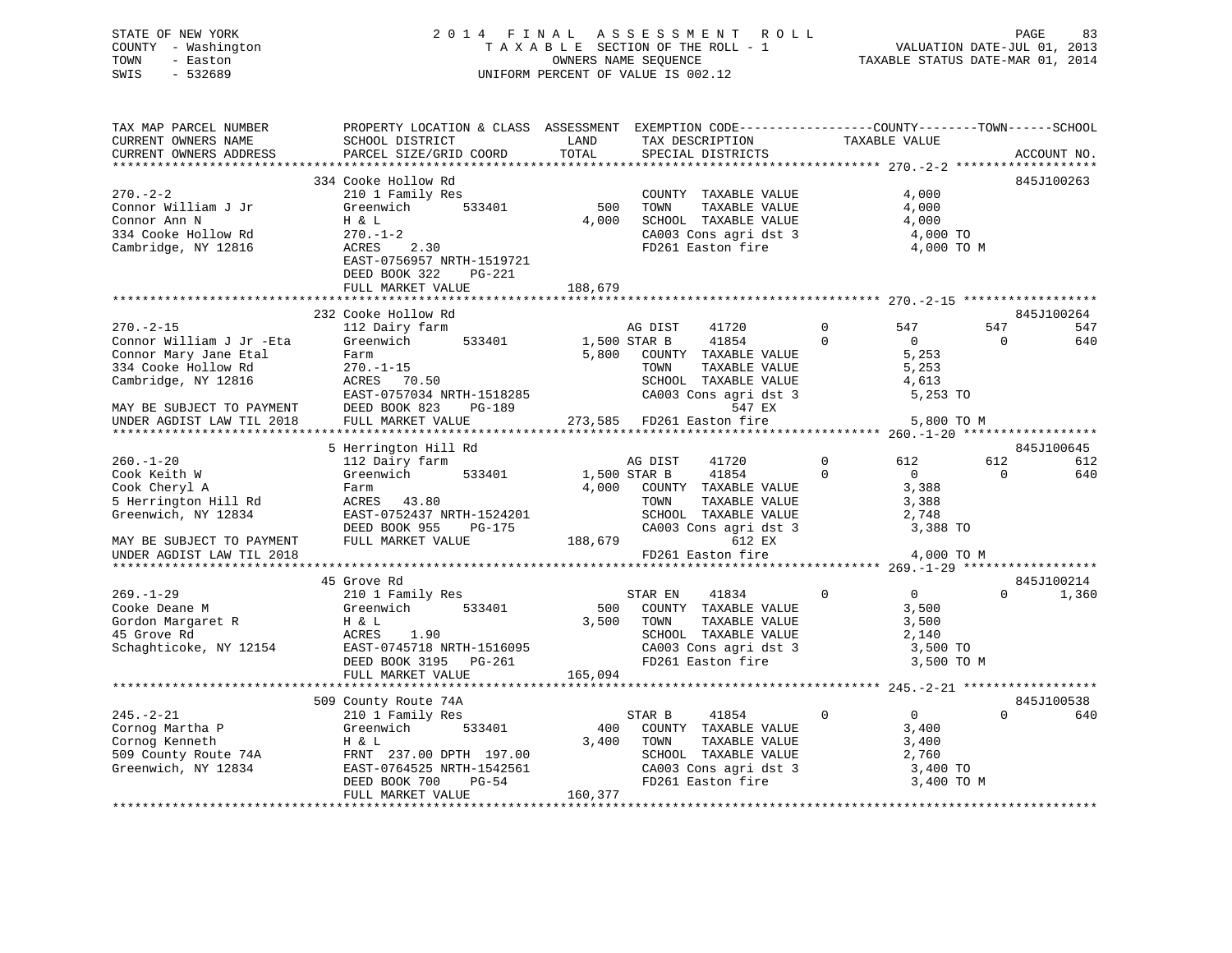### STATE OF NEW YORK 2 0 1 4 F I N A L A S S E S S M E N T R O L L PAGE 84 COUNTY - Washington T A X A B L E SECTION OF THE ROLL - 1 VALUATION DATE-JUL 01, 2013 TOWN - Easton OWNERS NAME SEQUENCE TAXABLE STATUS DATE-MAR 01, 2014 SWIS - 532689 UNIFORM PERCENT OF VALUE IS 002.12

| TAX MAP PARCEL NUMBER<br>CURRENT OWNERS NAME                                                                                         | PROPERTY LOCATION & CLASS ASSESSMENT EXEMPTION CODE---------------COUNTY-------TOWN-----SCHOOL<br>SCHOOL DISTRICT                                                                      | LAND                      | TAX DESCRIPTION                                                                                                                                       |                         | TAXABLE VALUE                                                       |                 |                   |
|--------------------------------------------------------------------------------------------------------------------------------------|----------------------------------------------------------------------------------------------------------------------------------------------------------------------------------------|---------------------------|-------------------------------------------------------------------------------------------------------------------------------------------------------|-------------------------|---------------------------------------------------------------------|-----------------|-------------------|
| CURRENT OWNERS ADDRESS                                                                                                               | PARCEL SIZE/GRID COORD                                                                                                                                                                 | TOTAL                     | SPECIAL DISTRICTS                                                                                                                                     |                         |                                                                     |                 | ACCOUNT NO.       |
|                                                                                                                                      | 3065 County Route 113                                                                                                                                                                  |                           |                                                                                                                                                       |                         |                                                                     |                 | 845J100112        |
| $227. - 1 - 25$<br>Corrigan William<br>Corrigan Bernice<br>3065 County Route 113<br>Greenwich, NY 12834<br>MAY BE SUBJECT TO PAYMENT | 240 Rural res<br>Schuylerville 415001<br>House With Acres<br>ACRES 12.31<br>EAST-0740814 NRTH-1556872<br>DEED BOOK 2388 PG-169<br>FULL MARKET VALUE                                    | 1,000 STAR EN<br>292,453  | AG DIST<br>41720<br>41834<br>6,200 COUNTY TAXABLE VALUE<br>TOWN<br>TAXABLE VALUE<br>SCHOOL TAXABLE VALUE<br>CA003 Cons agri dst 3<br>228 EX           | $\Omega$<br>$\mathbf 0$ | 228<br>$\overline{0}$<br>5,972<br>5,972<br>4,612<br>5,972 TO        | 228<br>$\Omega$ | 228<br>1,360      |
| UNDER AGDIST LAW TIL 2018                                                                                                            |                                                                                                                                                                                        |                           | FD263 Schuylerville Fire                                                                                                                              |                         | 6,200 TO                                                            |                 |                   |
|                                                                                                                                      |                                                                                                                                                                                        |                           |                                                                                                                                                       |                         |                                                                     |                 |                   |
| $227. - 1 - 19.2$<br>Corsetti Wendy S<br>Corsetti Gerard T<br>232 Hogsback Rd<br>Greenwich, NY 12834                                 | 232 Hogsback Rd<br>210 1 Family Res<br>Schuylerville 415001<br>h & 1<br>sub lot #2<br>ACRES<br>9.11<br>EAST-0743102 NRTH-1558049<br>DEED BOOK 879<br>PG-256                            | 500<br>4,500              | STAR B<br>41854<br>COUNTY TAXABLE VALUE<br>TOWN<br>TAXABLE VALUE<br>SCHOOL TAXABLE VALUE<br>CA003 Cons agri dst 3<br>FD262 Middle Falls Fire          | $\mathbf 0$             | $\overline{0}$<br>4,500<br>4,500<br>3,860<br>4,500 TO<br>4,500 TO   | $\Omega$        | 640               |
|                                                                                                                                      | FULL MARKET VALUE                                                                                                                                                                      | 212,264                   |                                                                                                                                                       |                         |                                                                     |                 |                   |
| $260. -1 - 14$<br>Corsi Dominick<br>Corsi Valerie A<br>1 Berkshire Rd<br>Sandy Hook, CT 06482                                        | 180 Dead End Ln<br>321 Abandoned ag<br>533401<br>Greenwich<br>ACRES 159.56<br>EAST-0753660 NRTH-1529660<br>FAA2 DEED BOOK 3311 PG-302                                                  | 5,500<br>5,500<br>259,434 | COUNTY TAXABLE VALUE<br>TAXABLE VALUE<br>TOWN<br>SCHOOL TAXABLE VALUE<br>FD261 Easton fire                                                            |                         | 5,500<br>5,500<br>5,500<br>5,500 TO M                               |                 | 845J100345        |
|                                                                                                                                      |                                                                                                                                                                                        |                           |                                                                                                                                                       |                         |                                                                     |                 |                   |
| $227. - 1 - 19$<br>Cottrell Christopher M<br>Cottrell Dawn S<br>228 Hogsback Rd<br>Greenwich, NY 12834                               | 228 Hogsback Rd<br>210 1 Family Res<br>Schuylerville 415001<br>H/1<br>Subdivision Lot #1<br>ACRES<br>6.45<br>EAST-0742811 NRTH-1558288<br>DEED BOOK 922<br>PG-148<br>FULL MARKET VALUE | 500<br>3,800<br>179,245   | STAR B<br>41854<br>COUNTY TAXABLE VALUE<br>TOWN<br>TAXABLE VALUE<br>SCHOOL TAXABLE VALUE<br>CA003 Cons agri dst 3<br>FD262 Middle Falls Fire 3,800 TO | $\mathbf{0}$            | $\overline{0}$<br>3,800<br>3,800<br>3,160<br>3,800 TO               | $\Omega$        | 845J100375<br>640 |
|                                                                                                                                      |                                                                                                                                                                                        |                           |                                                                                                                                                       |                         |                                                                     |                 |                   |
|                                                                                                                                      | 17 Waters Rd                                                                                                                                                                           |                           |                                                                                                                                                       |                         |                                                                     |                 | 845J100269        |
| $253. - 1 - 21$<br>253.-1-41<br>Coulter Frederick<br>Coulter Mary<br>17 Waters Rd<br>Greenwich, NY 12834                             | 210 1 Family Res<br>533401<br>Greenwich<br>H & Gar<br>ACRES<br>5.93<br>EAST-0763519 NRTH-1531917<br>DEED BOOK 930<br>PG-327<br>FULL MARKET VALUE                                       | 500<br>5,400<br>254,717   | 41834<br>STAR EN<br>COUNTY TAXABLE VALUE<br>TAXABLE VALUE<br>TOWN<br>SCHOOL TAXABLE VALUE<br>CA003 Cons agri dst 3<br>FD261 Easton fire               | $\Omega$                | $\overline{0}$<br>5,400<br>5,400<br>4,040<br>5,400 TO<br>5,400 TO M | $\Omega$        | 1,360             |
|                                                                                                                                      |                                                                                                                                                                                        |                           |                                                                                                                                                       |                         |                                                                     |                 |                   |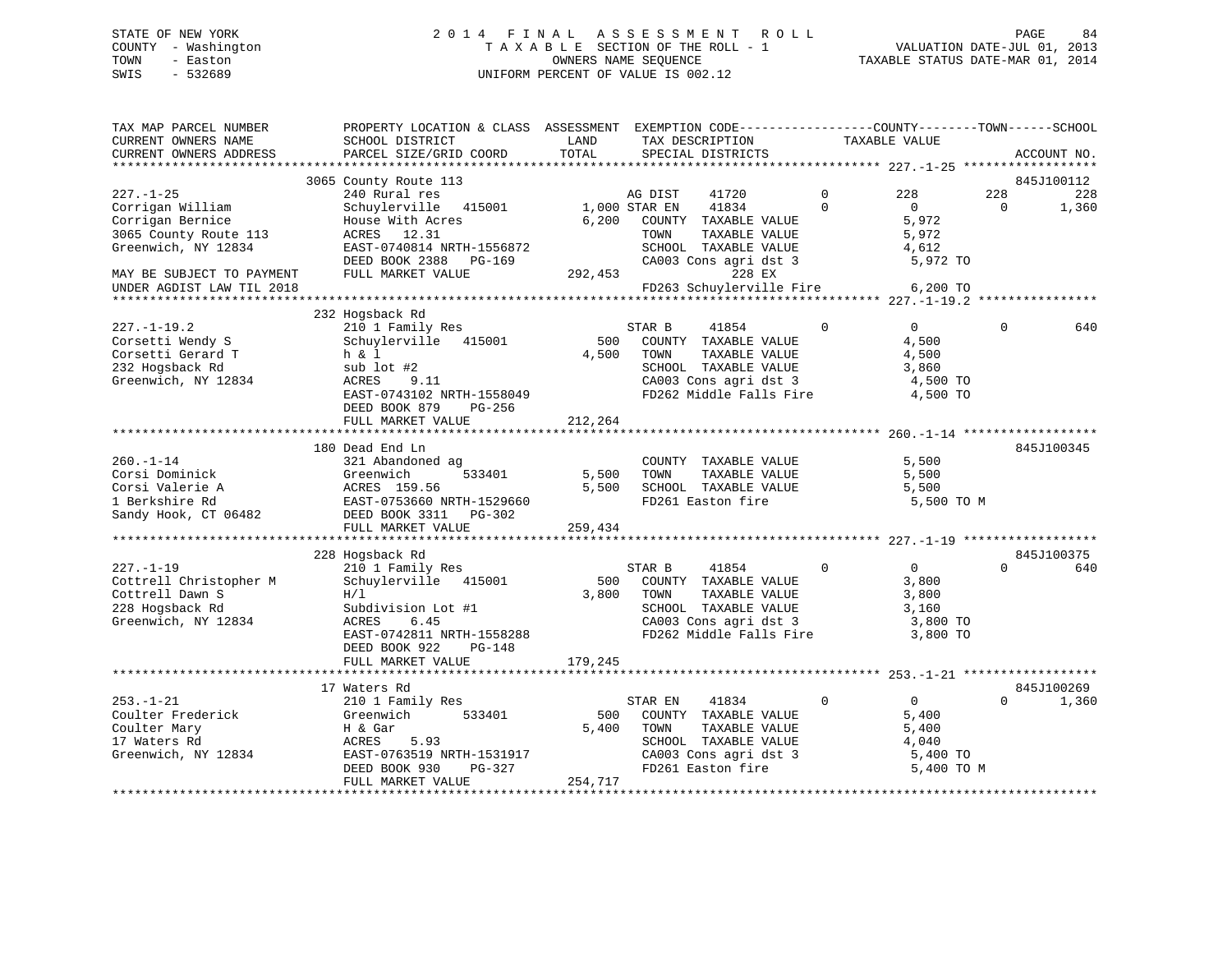### STATE OF NEW YORK 2 0 1 4 F I N A L A S S E S S M E N T R O L L PAGE 85 COUNTY - Washington T A X A B L E SECTION OF THE ROLL - 1 VALUATION DATE-JUL 01, 2013 TOWN - Easton OWNERS NAME SEQUENCE TAXABLE STATUS DATE-MAR 01, 2014 SWIS - 532689 UNIFORM PERCENT OF VALUE IS 002.12

| TAX MAP PARCEL NUMBER<br>CURRENT OWNERS NAME                            | PROPERTY LOCATION & CLASS ASSESSMENT EXEMPTION CODE----------------COUNTY-------TOWN------SCHOOL<br>SCHOOL DISTRICT | LAND    | TAX DESCRIPTION                                                                              | TAXABLE VALUE |                |                |             |
|-------------------------------------------------------------------------|---------------------------------------------------------------------------------------------------------------------|---------|----------------------------------------------------------------------------------------------|---------------|----------------|----------------|-------------|
| CURRENT OWNERS ADDRESS                                                  | PARCEL SIZE/GRID COORD                                                                                              | TOTAL   | SPECIAL DISTRICTS                                                                            |               |                |                | ACCOUNT NO. |
|                                                                         |                                                                                                                     |         |                                                                                              |               |                |                |             |
|                                                                         | 312 Windy Hill Rd                                                                                                   |         | 93 PCT OF VALUE USED FOR EXEMPTION PURPOSES                                                  |               |                |                | 845J101174  |
| $228. - 5 - 8.11$                                                       |                                                                                                                     |         | VET WAR CT 41121                                                                             | $\Omega$      | 628            | 572            | $\Omega$    |
| Couse Clifton                                                           | 210 1 Family Res<br>Schuylerville 415001 500 STAR B                                                                 |         | 41854                                                                                        | $\Omega$      | $\overline{0}$ | $\overline{0}$ | 640         |
| Couse Holly                                                             | H & L                                                                                                               | 4,500   | COUNTY TAXABLE VALUE                                                                         |               | 3,872          |                |             |
|                                                                         |                                                                                                                     |         | TOWN<br>TAXABLE VALUE                                                                        |               | 3,928          |                |             |
| 312 Windy Hill Rd<br>Greenwich, NY 12834 ACRES<br>Greenwich, NY 12834   | 9.10                                                                                                                |         | SCHOOL TAXABLE VALUE                                                                         |               | 3,860          |                |             |
|                                                                         | EAST-0747924 NRTH-1557882                                                                                           |         | FD262 Middle Falls Fire 4,500 TO                                                             |               |                |                |             |
|                                                                         | DEED BOOK 2901 PG-84                                                                                                |         |                                                                                              |               |                |                |             |
|                                                                         | FULL MARKET VALUE                                                                                                   | 212,264 |                                                                                              |               |                |                |             |
|                                                                         |                                                                                                                     |         |                                                                                              |               |                |                |             |
|                                                                         | Cukrovany Ln                                                                                                        |         |                                                                                              |               |                |                | 845J100273  |
| $286. - 1 - 30.1$                                                       | 312 Vac w/imprv<br>Stillwater Cent 415201 300<br>Vacant Lot 400<br>ACRES 1.31 400                                   |         | COUNTY TAXABLE VALUE                                                                         |               | 400            |                |             |
| Couser Robin                                                            |                                                                                                                     |         | TAXABLE VALUE<br>TOWN                                                                        |               | 400            |                |             |
| 274 Cottontail Run                                                      |                                                                                                                     |         | 400 SCHOOL TAXABLE VALUE                                                                     |               | 400            |                |             |
| Newport, NC 28570                                                       |                                                                                                                     |         |                                                                                              |               | 400 TO         |                |             |
|                                                                         |                                                                                                                     |         | CA003 Cons agri dst 3<br>FD261 Easton fire                                                   |               | 400 TO M       |                |             |
|                                                                         | EAST-0732547 NRTH-1498939<br>DEED BOOK 816 PG-66                                                                    |         |                                                                                              |               |                |                |             |
|                                                                         | FULL MARKET VALUE                                                                                                   | 18,868  |                                                                                              |               |                |                |             |
|                                                                         |                                                                                                                     |         |                                                                                              |               |                |                |             |
|                                                                         | 245 Easton Station Rd                                                                                               |         |                                                                                              |               |                |                | 845J100680  |
|                                                                         | 210 1 Family Res                                                                                                    |         | STAR B<br>41854                                                                              | $\Omega$      | $\overline{0}$ | $\Omega$       | 640         |
| 253.-1-1<br>Cowart Stephen                                              | Greenwich 533401                                                                                                    |         | 400 COUNTY TAXABLE VALUE                                                                     |               | 3,900          |                |             |
| 245 Easton Station Rd                                                   | H & L                                                                                                               |         | 3,900 TOWN                                                                                   |               | 3,900          |                |             |
|                                                                         |                                                                                                                     |         | TAXABLE VALUE                                                                                |               |                |                |             |
| Greenwich, NY 12834                                                     | 690/103 919/111<br>FRNT 140.00 DPTH 280.00                                                                          |         | SCHOOL TAXABLE VALUE                                                                         |               | 3,260          |                |             |
|                                                                         |                                                                                                                     |         | CA003 Cons agri dst 3<br>FD261 Easton fire                                                   |               | 3,900 TO       |                |             |
|                                                                         | EAST-0759331 NRTH-1535018                                                                                           |         |                                                                                              |               | 3,900 TO M     |                |             |
|                                                                         | DEED BOOK 2320 PG-312                                                                                               |         |                                                                                              |               |                |                |             |
|                                                                         | FULL MARKET VALUE                                                                                                   | 183,962 |                                                                                              |               |                |                |             |
|                                                                         |                                                                                                                     |         |                                                                                              |               |                |                |             |
|                                                                         | Easton Station Rd                                                                                                   |         |                                                                                              |               |                |                | 845J100747  |
| $253. - 1 - 16$                                                         | 323 Vacant rural                                                                                                    |         | COUNTY TAXABLE VALUE                                                                         |               | 500            |                |             |
| Cowart Stephen                                                          | Greenwich 533401 500                                                                                                |         | TAXABLE VALUE<br>TOWN                                                                        |               | 500            |                |             |
| 245 Easton Station Rd                                                   | Vl                                                                                                                  |         |                                                                                              |               | 500            |                |             |
| Greenwich, NY 12834                                                     | Sub Lot 1A                                                                                                          |         | 500 SCHOOL TAXABLE VALUE<br>CA003 Cons agri dst 3                                            |               | 500 TO         |                |             |
|                                                                         | ACRES<br>4.50                                                                                                       |         | FD261 Easton fire                                                                            |               | 500 TO M       |                |             |
|                                                                         | EAST-0759460 NRTH-1535267                                                                                           |         |                                                                                              |               |                |                |             |
|                                                                         | DEED BOOK 2320 PG-307                                                                                               |         |                                                                                              |               |                |                |             |
|                                                                         | FULL MARKET VALUE                                                                                                   | 23,585  |                                                                                              |               |                |                |             |
|                                                                         |                                                                                                                     |         |                                                                                              |               |                |                |             |
|                                                                         | 227 Easton Station Rd                                                                                               |         |                                                                                              |               |                |                |             |
| $253. - 1 - 16.4$                                                       | 210 1 Family Res                                                                                                    |         | STAR B<br>41854                                                                              | $\Omega$      | $\overline{0}$ | $\Omega$       | 640         |
| Cox James S                                                             | Greenwich 533401                                                                                                    | 500     | COUNTY TAXABLE VALUE                                                                         |               | 4,500          |                |             |
| Cox Susan V                                                             | Vl                                                                                                                  | 4,500   | TOWN<br>TAXABLE VALUE                                                                        |               | 4,500          |                |             |
|                                                                         |                                                                                                                     |         |                                                                                              |               |                |                |             |
| 227 Easton Station Rd<br>Greenwich, NY 12834<br>EAST-0759194 NRTH-15355 | EAST-0759194 NRTH-1535508<br>DEED BOOK 883 PG-194                                                                   |         |                                                                                              |               |                |                |             |
|                                                                         |                                                                                                                     |         | SCHOOL TAXABLE VALUE 3,860<br>CA003 Cons agri dst 3 4,500 TO<br>FD261 Easton fire 4,500 TO M |               |                |                |             |
|                                                                         | FULL MARKET VALUE                                                                                                   | 212,264 |                                                                                              |               |                |                |             |
|                                                                         |                                                                                                                     |         |                                                                                              |               |                |                |             |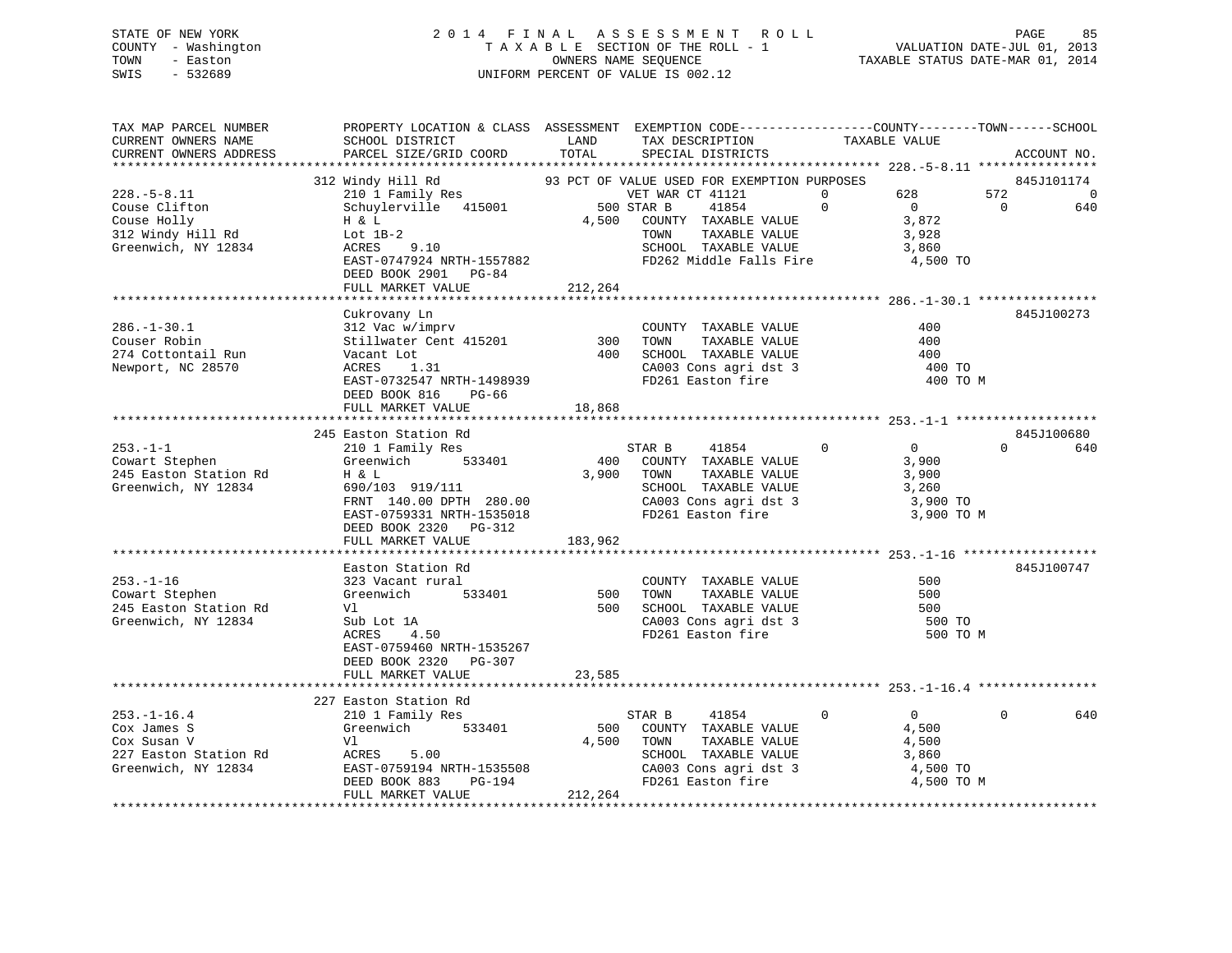# STATE OF NEW YORK 2 0 1 4 F I N A L A S S E S S M E N T R O L L PAGE 86COUNTY - Washington  $T A X A B L E$  SECTION OF THE ROLL - 1<br>TOWN - Easton DATE-JUL 2014 OWNERS NAME SEQUENCE SWIS - 532689 UNIFORM PERCENT OF VALUE IS 002.12

TAXABLE STATUS DATE-MAR 01, 2014

| TAX MAP PARCEL NUMBER<br>CURRENT OWNERS NAME<br>CURRENT OWNERS ADDRESS                                                                                   | PROPERTY LOCATION & CLASS ASSESSMENT EXEMPTION CODE---------------COUNTY-------TOWN-----SCHOOL<br>SCHOOL DISTRICT<br>PARCEL SIZE/GRID COORD                                                                                                                                                                                                                                                                                                                                                                          | LAND<br>TOTAL                                                | TAX DESCRIPTION<br>SPECIAL DISTRICTS                                                                                                                                         |                          | TAXABLE VALUE                                            |                      | ACCOUNT NO.              |
|----------------------------------------------------------------------------------------------------------------------------------------------------------|----------------------------------------------------------------------------------------------------------------------------------------------------------------------------------------------------------------------------------------------------------------------------------------------------------------------------------------------------------------------------------------------------------------------------------------------------------------------------------------------------------------------|--------------------------------------------------------------|------------------------------------------------------------------------------------------------------------------------------------------------------------------------------|--------------------------|----------------------------------------------------------|----------------------|--------------------------|
| $227. - 1 - 26$<br>Craine Sean W<br>67 Old Schuylerville Rd<br>Greenwich, NY 12834                                                                       | 67 Old Schuylerville Rd<br>210 1 Family Res<br>Schuylerville 415001<br>H & L<br>ACRES<br>2.88<br>EAST-0741083 NRTH-1556217<br>DEED BOOK 2623 PG-73<br>DEED BOOK 2623 PG-73<br>FULL MARKET VALUE                                                                                                                                                                                                                                                                                                                      | $\begin{array}{c} S' \\ 400 \end{array}$<br>3,700<br>174,528 | STAR B<br>41854<br>COUNTY TAXABLE VALUE<br>TOWN<br>TOWN      TAXABLE VALUE<br>SCHOOL   TAXABLE VALUE<br>CA003 Cons agri dst 3 (3,700 TO<br>FD263 Schuylerville Fire 3,700 TO | $\overline{0}$           | $\overline{0}$<br>3,700<br>$3,060$<br>$3,70$             | $\Omega$             | 845J100696<br>640        |
| $285. -1 - 42$<br>Crandall Cullen<br>PO Box 773<br>Stillwater, NY 12170                                                                                  | 30 County Route 54<br>280 Res Multiple<br>280 Res Multiple<br>STAR B MH 41854<br>STAR B MH 41864<br>TLE THE MELLINGERY CONTROL STAR B MH 41864<br>H & Trailer<br>848/132<br>60.00 DPTH 279.00<br>FRNT<br>$\begin{array}{lllllllllllll} \texttt{EAST-0727451 NRTH-1503477} & \texttt{CA003 Cons april dist 3} & 4,300\texttt{\color{red}TO} \\ \texttt{DEED BOK 818} & \texttt{PG-119} & \texttt{FD261 Easton fire} & 4,300\texttt{\color{red}TO M} \\ \texttt{FULL MARKET VALUE} & 202,830 & & & & & \\ \end{array}$ |                                                              | 4,300 COUNTY TAXABLE VALUE<br>TOWN      TAXABLE VALUE<br>SCHOOL   TAXABLE VALUE                                                                                              | $\mathbf{0}$<br>$\Omega$ | $\Omega$<br>$\overline{0}$<br>4,300<br>4,300<br>3,070    | $\Omega$<br>$\Omega$ | 845J100270<br>640<br>590 |
| $286. - 1 - 10$<br>Crandalls Corners Farm LLC<br>567 County Route 54<br>Schaghticoke, NY 12154<br>MAY BE SUBJECT TO PAYMENT<br>UNDER AGDIST LAW TIL 2018 | 567 County Route 54<br>112 Dairy farm<br>533401<br>Greenwich<br>Farm<br>Bndy Agmt 760/236<br>Achre 111 37<br>FULL MARKET VALUE                                                                                                                                                                                                                                                                                                                                                                                       | 377,358                                                      | AG DIST<br>41720<br>2,300 COUNTY TAXABLE VALUE<br>8,000 TOWN<br>TAXABLE VALUE<br>SCHOOL TAXABLE VALUE<br>CA003 Cons agri dst 3<br>738 EX<br>FD261 Easton fire                | $\overline{0}$           | 738<br>7,262<br>7,262<br>7,262<br>7,262 TO<br>8,000 TO M | 738                  | 845J100704<br>738        |
| $236. - 1 - 22$<br>Cripps Christopher<br>Cali Joseph<br>2219 State Route 40<br>Greenwich, NY 12834                                                       | 2223 State Route 40<br>210 1 Family Res<br>Greenwich<br>533401<br>H & L<br>ROW-899/247<br>ACRES<br>7.30<br>EAST-0750823 NRTH-1550413<br>DEED BOOK 859<br>PG-213<br>FULL MARKET VALUE                                                                                                                                                                                                                                                                                                                                 | 400<br>117,925                                               | COUNTY TAXABLE VALUE<br>TAXABLE VALUE<br>TOWN<br>2,500 SCHOOL TAXABLE VALUE<br>FD262 Middle Falls Fire 2,500 TO                                                              |                          | 2,500<br>2,500<br>2,500                                  |                      | 845J100826               |
| $236. - 1 - 24$<br>Cripps Christopher<br>2219 State Route 40<br>Greenwich, NY 12834                                                                      | 2219 State Route 40<br>210 1 Family Res<br>533401<br>Greenwich<br>H & Gar<br>863/249 & 863/258 bdny ag<br>FRNT 149.00 DPTH 222.00<br>EAST-0751321 NRTH-1550432<br>DEED BOOK 863<br>PG-254<br>FULL MARKET VALUE                                                                                                                                                                                                                                                                                                       | 400<br>2,200<br>103,774                                      | COUNTY TAXABLE VALUE<br>TOWN<br>TAXABLE VALUE                                                                                                                                |                          | 2,200<br>2,200                                           |                      | 845J100106               |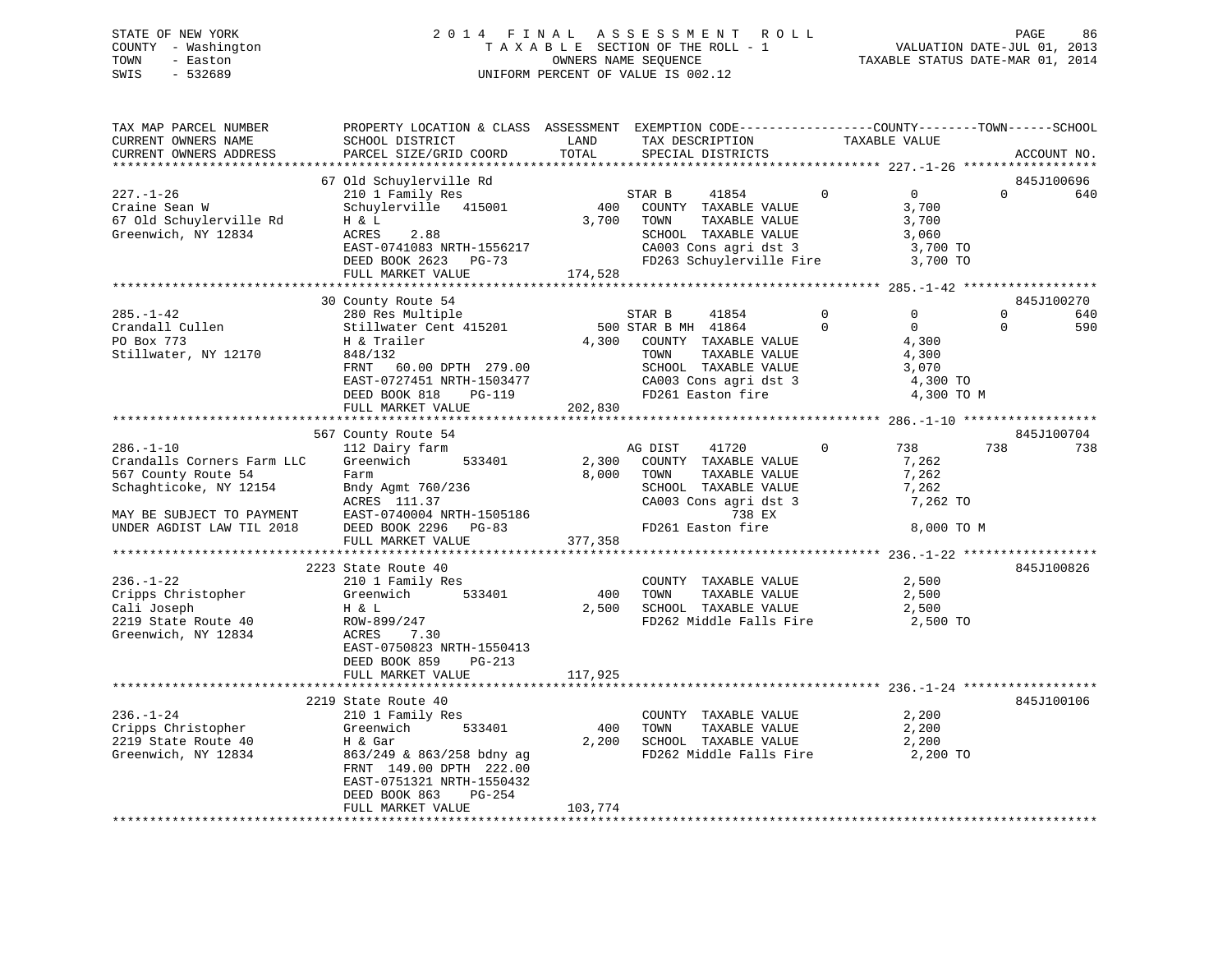| STATE OF NEW YORK<br>COUNTY - Washington<br>TOWN<br>- Easton<br>SWIS<br>$-532689$                        |                                                                                                                                                                                      |                       | 2014 FINAL ASSESSMENT ROLL<br>TAXABLE SECTION OF THE ROLL - 1<br>OWNERS NAME SEQUENCE<br>UNIFORM PERCENT OF VALUE IS 002.12                            |                | VALUATION DATE-JUL 01, 2013<br>TAXABLE STATUS DATE-MAR 01, 2014     | PAGE         | 87                |
|----------------------------------------------------------------------------------------------------------|--------------------------------------------------------------------------------------------------------------------------------------------------------------------------------------|-----------------------|--------------------------------------------------------------------------------------------------------------------------------------------------------|----------------|---------------------------------------------------------------------|--------------|-------------------|
| TAX MAP PARCEL NUMBER<br>CURRENT OWNERS NAME<br>CURRENT OWNERS ADDRESS                                   | PROPERTY LOCATION & CLASS ASSESSMENT EXEMPTION CODE----------------COUNTY-------TOWN------SCHOOL<br>SCHOOL DISTRICT<br>PARCEL SIZE/GRID COORD                                        | LAND<br>TOTAL         | TAX DESCRIPTION TAXABLE VALUE<br>SPECIAL DISTRICTS                                                                                                     |                |                                                                     |              | ACCOUNT NO.       |
| $236. - 1 - 16.1$<br>Cripps Christopher J<br>Schug Sarah D<br>2317 State Route 40<br>Greenwich, NY 12834 | 2317 State Route 40<br>210 1 Family Res<br>533401<br>Greenwich<br>H & L<br>Bndy Agmnt 2885/5<br>ACRES 1.75<br>EAST-0751110 NRTH-1552754<br>DEED BOOK 2885 PG-10<br>FULL MARKET VALUE | 3,200 TOWN<br>150,943 | 41854<br>STAR B<br>500 COUNTY TAXABLE VALUE<br>TAXABLE VALUE<br>SCHOOL TAXABLE VALUE<br>FD262 Middle Falls Fire                                        | $\Omega$       | $\overline{0}$<br>3,200<br>3,200<br>2,560<br>3,200 TO               | $0$ 640      | 845J101201        |
|                                                                                                          |                                                                                                                                                                                      |                       |                                                                                                                                                        |                |                                                                     |              |                   |
| $285. - 1 - 29$                                                                                          | 35 Marcellus Ln<br>210 1 Family Res - WTRFNT                                                                                                                                         |                       | STAR B<br>41854                                                                                                                                        | $\overline{0}$ | $\overline{0}$                                                      | $\Omega$     | 845J100679<br>640 |
| Crowley William S<br>Crowley Peri M<br>35 Marcellus Ln<br>Schaghticoke, NY 12154                         | Stillwater Cent 415201<br>Η & L<br>FRNT 50.00 DPTH 165.00<br>EAST-0725804 NRTH-1502313<br>DEED BOOK 2613 PG-61                                                                       |                       | 500 COUNTY TAXABLE VALUE<br>2,000 TOWN<br>TAXABLE VALUE<br>SCHOOL TAXABLE VALUE<br>CA003 Cons agri dst 3<br>FD261 Easton fire                          |                | 2,000<br>2,000<br>1,360<br>2,000 TO<br>2,000 TO M                   |              |                   |
|                                                                                                          | FULL MARKET VALUE                                                                                                                                                                    | 94,340                |                                                                                                                                                        |                |                                                                     |              |                   |
|                                                                                                          | 2217 State Route 40                                                                                                                                                                  |                       |                                                                                                                                                        |                |                                                                     |              | 845J100272        |
| $236. - 1 - 25$                                                                                          | 210 1 Family Res                                                                                                                                                                     |                       | VET WAR CT 41121                                                                                                                                       | $\overline{0}$ | 360                                                                 | 360          | $\overline{0}$    |
| Crum Marshall<br>2217 State Route 40<br>Greenwich, NY 12834                                              | Greenwich<br>337/507, 405/1019, 2796/2<br>Ease 2160/139<br>FRNT 134.00 DPTH 220.00<br>EAST-0751386 NRTH-1550292<br>DEED BOOK 2796 PG-207                                             | 533401 500 STAR EN    | 41834<br>2,400 COUNTY TAXABLE VALUE<br>TOWN<br>TAXABLE VALUE<br>SCHOOL TAXABLE VALUE<br>FD262 Middle Falls Fire                                        | $\Omega$       | $\overline{0}$<br>2,040<br>2,040<br>1,040<br>2,400 TO               | $\mathbf{0}$ | 1,360             |
|                                                                                                          | FULL MARKET VALUE                                                                                                                                                                    | 113,208               |                                                                                                                                                        |                |                                                                     |              |                   |
|                                                                                                          |                                                                                                                                                                                      |                       |                                                                                                                                                        |                |                                                                     |              |                   |
| 285.-1-11.4<br>Cukrovany David<br>Cukrovany Catherine<br>1101 Verbeck Ave<br>Schaghticoke, NY 12154      | 1101 Verbeck Ave<br>240 Rural res<br>Stillwater Cent 415201<br>sub lot 5<br>ACRES 38.99<br>EASI-0730382 NRTH-1498898<br>DEED BOOK 1948 PG-264<br>FULL MARKET WALLER                  |                       | STAR B<br>41854<br>1,300 COUNTY TAXABLE VALUE<br>4,500 TOWN<br>TAXABLE VALUE<br>SCHOOL TAXABLE VALUE<br>SCHOOL TAXADLE WILLET<br>CA003 Cons agri dst 3 | $\Omega$       | $\overline{0}$<br>4,500<br>4,500<br>3,860<br>4,500 TO<br>4,500 TO M | $\Omega$     | 640               |
|                                                                                                          | FULL MARKET VALUE                                                                                                                                                                    | 212,264               |                                                                                                                                                        |                |                                                                     |              |                   |
|                                                                                                          |                                                                                                                                                                                      |                       |                                                                                                                                                        |                |                                                                     |              |                   |
| $285. - 1 - 11.5$<br>Cukrovany David<br>Cukrovany Catherine<br>Verbeck Ave<br>Easton, NY                 | Verbeck Ave<br>310 Res Vac<br>Stillwater Cent 415201<br>ACRES<br>3.19<br>EAST-0729569 NRTH-1497973<br>DEED BOOK 1948 PG-264                                                          | 500<br>500            | COUNTY TAXABLE VALUE<br>TOWN<br>TAXABLE VALUE<br>SCHOOL TAXABLE VALUE<br>CA003 Cons agri dst 3<br>FD261 Easton fire                                    |                | 500<br>500<br>500<br>500 TO<br>500 TO M                             |              |                   |

FULL MARKET VALUE 23,585 \*\*\*\*\*\*\*\*\*\*\*\*\*\*\*\*\*\*\*\*\*\*\*\*\*\*\*\*\*\*\*\*\*\*\*\*\*\*\*\*\*\*\*\*\*\*\*\*\*\*\*\*\*\*\*\*\*\*\*\*\*\*\*\*\*\*\*\*\*\*\*\*\*\*\*\*\*\*\*\*\*\*\*\*\*\*\*\*\*\*\*\*\*\*\*\*\*\*\*\*\*\*\*\*\*\*\*\*\*\*\*\*\*\*\*\*\*\*\*\*\*\*\*\*\*\*\*\*\*\*\*\*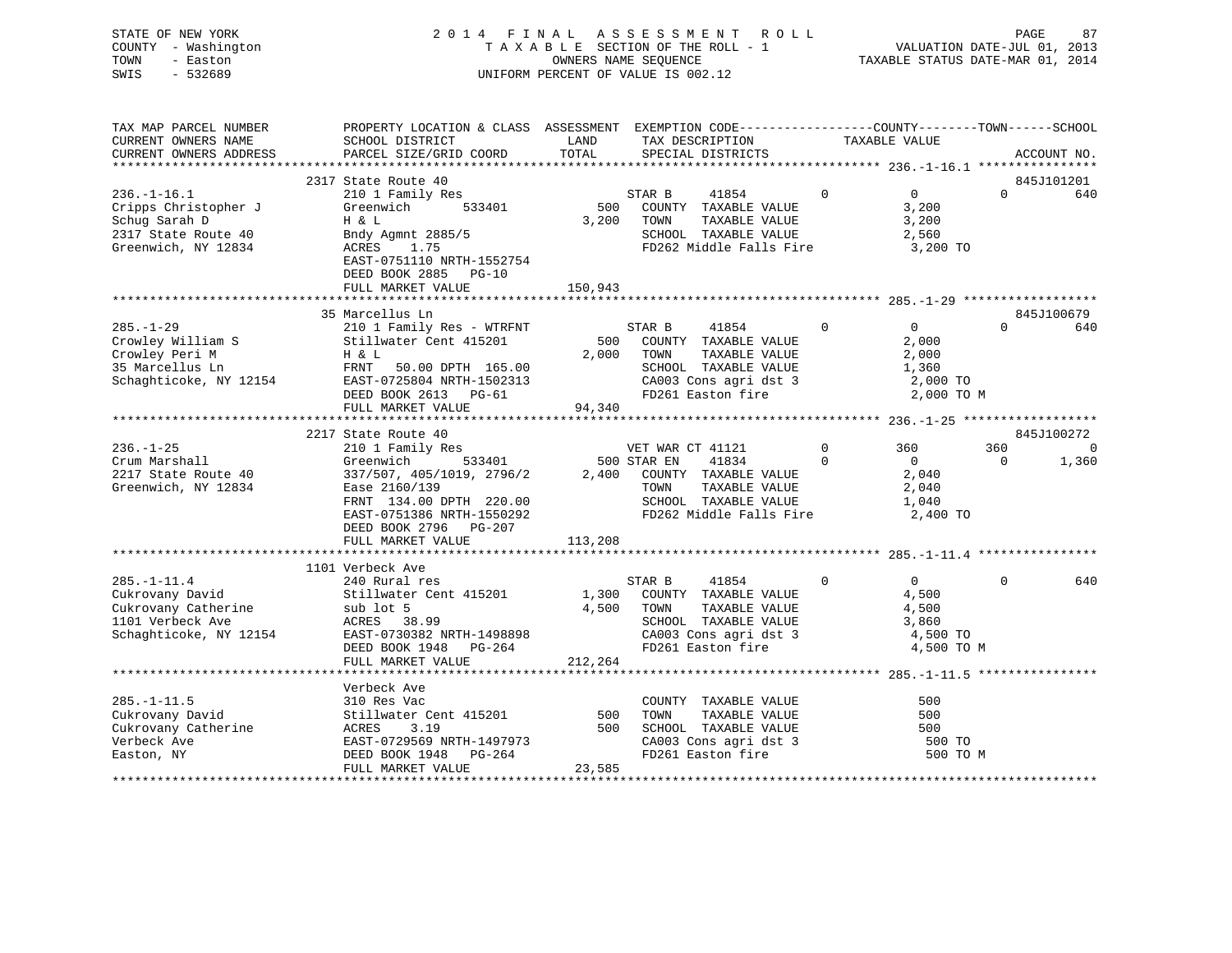## STATE OF NEW YORK 2 0 1 4 F I N A L A S S E S S M E N T R O L L PAGE 88 COUNTY - Washington T A X A B L E SECTION OF THE ROLL - 1 VALUATION DATE-JUL 01, 2013 TOWN - Easton OWNERS NAME SEQUENCE TAXABLE STATUS DATE-MAR 01, 2014 SWIS - 532689 UNIFORM PERCENT OF VALUE IS 002.12

TAX MAP PARCEL NUMBER PROPERTY LOCATION & CLASS ASSESSMENT EXEMPTION CODE------------------COUNTY--------TOWN------SCHOOL

CURRENT OWNERS NAME SCHOOL DISTRICT LAND TAX DESCRIPTION TAXABLE VALUECURRENT OWNERS ADDRESS PARCEL SIZE/GRID COORD TOTAL SPECIAL DISTRICTS ACCOUNT NO. \*\*\*\*\*\*\*\*\*\*\*\*\*\*\*\*\*\*\*\*\*\*\*\*\*\*\*\*\*\*\*\*\*\*\*\*\*\*\*\*\*\*\*\*\*\*\*\*\*\*\*\*\*\*\*\*\*\*\*\*\*\*\*\*\*\*\*\*\*\*\*\*\*\*\*\*\*\*\*\*\*\*\*\*\*\*\*\*\*\*\*\*\*\*\*\*\*\*\*\*\*\*\* 286.-1-20 \*\*\*\*\*\*\*\*\*\*\*\*\*\*\*\*\*\* 11200 State Route 40 845J100154286.-1-20 210 1 Family Res COUNTY TAXABLE VALUE 5,200 Cullinan Jonathan Greenwich 533401 1,350 TOWN TAXABLE VALUE 5,200 333 Second Ave Lot 1 5,200 SCHOOL TAXABLE VALUE 5,200 Troy, NY 12182 ACRES 13.34 CA003 Cons agri dst 3 5,200 TO Lot 1 5,200 SCHOOL TAXABLE VALUE 5,200<br>
ACRES 13.34 CA003 Cons agri dst 3 5,200 TO<br>
EAST-0741274 NRTH-1502532 FD261 Easton fire 5,200 TO M DEED BOOK 947 PG-11 FULL MARKET VALUE 245,283 \*\*\*\*\*\*\*\*\*\*\*\*\*\*\*\*\*\*\*\*\*\*\*\*\*\*\*\*\*\*\*\*\*\*\*\*\*\*\*\*\*\*\*\*\*\*\*\*\*\*\*\*\*\*\*\*\*\*\*\*\*\*\*\*\*\*\*\*\*\*\*\*\*\*\*\*\*\*\*\*\*\*\*\*\*\*\*\*\*\*\*\*\*\*\*\*\*\*\*\*\*\*\* 286.-1-20.2 \*\*\*\*\*\*\*\*\*\*\*\*\*\*\*\* Crandalls Corners Rd286.-1-20.2 105 Vac farmland COUNTY TAXABLE VALUE 1,000 Cullinan Jonathan W Greenwich 533401 1,000 TOWN TAXABLE VALUE 1,000 333 Second St Lot 3 1,000 SCHOOL TAXABLE VALUE 1,000 Troy, NY 12182 ACRES 35.04 CA003 Cons agri dst 3 1,000 TO EAST-0742127 NRTH-1502140 FD261 Easton fire 1,000 TO M DEED BOOK 947 PG-11  $\begin{array}{lll} \text{EAST-0742127 mm} & \text{F6-11} \\ \text{DEED BOOK 947} & \text{PG-11} \\ & & \text{F6-11} \end{array}$ \*\*\*\*\*\*\*\*\*\*\*\*\*\*\*\*\*\*\*\*\*\*\*\*\*\*\*\*\*\*\*\*\*\*\*\*\*\*\*\*\*\*\*\*\*\*\*\*\*\*\*\*\*\*\*\*\*\*\*\*\*\*\*\*\*\*\*\*\*\*\*\*\*\*\*\*\*\*\*\*\*\*\*\*\*\*\*\*\*\*\*\*\*\*\*\*\*\*\*\*\*\*\* 253.-1-15 \*\*\*\*\*\*\*\*\*\*\*\*\*\*\*\*\*\*845J100745 152 Waters Rd 253.-1-15 210 1 Family Res STAR B 41854 0 0 0 640 Culver Gregory Greenwich 533401 500 COUNTY TAXABLE VALUE 4,500 152 Waters Rd H & L 4,500 TOWN TAXABLE VALUE 4,500 Fraction (1983)<br>Greenwich, NY 12834 485/1066;486/484 899/313<br>4,500 4.500 4.500 4.500 4.500 50HOOL TAXABLE VALUE 3,860<br>4,500 4.500 4.500 4.500 4.500 4.500 4.500 4.500 4.500 4.500 4.500 4.500 4.500 4.500 4.500 4.500 4.500 4. ACRES 4.50 CA003 Cons agri dst 3 4,500 TO EAST-0761250 NRTH-1534024 FD261 Easton fire 4,500 TO M DEED BOOK 776 PG-17FULL MARKET VALUE 212,264 \*\*\*\*\*\*\*\*\*\*\*\*\*\*\*\*\*\*\*\*\*\*\*\*\*\*\*\*\*\*\*\*\*\*\*\*\*\*\*\*\*\*\*\*\*\*\*\*\*\*\*\*\*\*\*\*\*\*\*\*\*\*\*\*\*\*\*\*\*\*\*\*\*\*\*\*\*\*\*\*\*\*\*\*\*\*\*\*\*\*\*\*\*\*\*\*\*\*\*\*\*\*\* 269.-1-30 \*\*\*\*\*\*\*\*\*\*\*\*\*\*\*\*\*\* 11767 State Route 40 845J100864269.-1-30 210 1 Family Res COUNTY TAXABLE VALUE 3,800 Curry Wayne M Greenwich 533401 400 TOWN TAXABLE VALUE 3,800 Curry Avona H & L/g 3,800 SCHOOL TAXABLE VALUE 3,800 11767 State Route 40 ACRES 4.20 CA003 Cons agri dst 3 3,800 TO Schaghticoke, NY 12154 EAST-0745232 NRTH-1515954 FD261 Easton fire 3,800 TO M DEED BOOK 2416 PG-187  $\begin{array}{lll} \texttt{EAST-0745232} & \texttt{NRLI} & \texttt{02012} \\ \texttt{DEED BOOK} & 2416 & \texttt{PG-187} \\ & - & \texttt{0313} & \texttt{0313} \\ \end{array}$ \*\*\*\*\*\*\*\*\*\*\*\*\*\*\*\*\*\*\*\*\*\*\*\*\*\*\*\*\*\*\*\*\*\*\*\*\*\*\*\*\*\*\*\*\*\*\*\*\*\*\*\*\*\*\*\*\*\*\*\*\*\*\*\*\*\*\*\*\*\*\*\*\*\*\*\*\*\*\*\*\*\*\*\*\*\*\*\*\*\*\*\*\*\*\*\*\*\*\*\*\*\*\* 253.-1-3.1 \*\*\*\*\*\*\*\*\*\*\*\*\*\*\*\*\* 3454 County Route 74 253.-1-3.1 450 Retail srvce COUNTY TAXABLE VALUE 3,200 Curtis Allen Greenwich 533401 500 TOWN TAXABLE VALUE 3,200 3454 County Route 74 Farm Store 3,200 SCHOOL TAXABLE VALUE 3,200 Greenwich, NY 12834 ACRES 3.30 CA003 Cons agri dst 3 3,200 TO ACRES 3.30<br>EAST-0760617 NRTH-1535328 CA003 Cons agri dst 3 3,200 TO 3,200 TO<br>REED BOOK 314 ROMAN CONSTRUES DEED BOOK 914 PG-125FULL MARKET VALUE 150,943 \*\*\*\*\*\*\*\*\*\*\*\*\*\*\*\*\*\*\*\*\*\*\*\*\*\*\*\*\*\*\*\*\*\*\*\*\*\*\*\*\*\*\*\*\*\*\*\*\*\*\*\*\*\*\*\*\*\*\*\*\*\*\*\*\*\*\*\*\*\*\*\*\*\*\*\*\*\*\*\*\*\*\*\*\*\*\*\*\*\*\*\*\*\*\*\*\*\*\*\*\*\*\*\*\*\*\*\*\*\*\*\*\*\*\*\*\*\*\*\*\*\*\*\*\*\*\*\*\*\*\*\*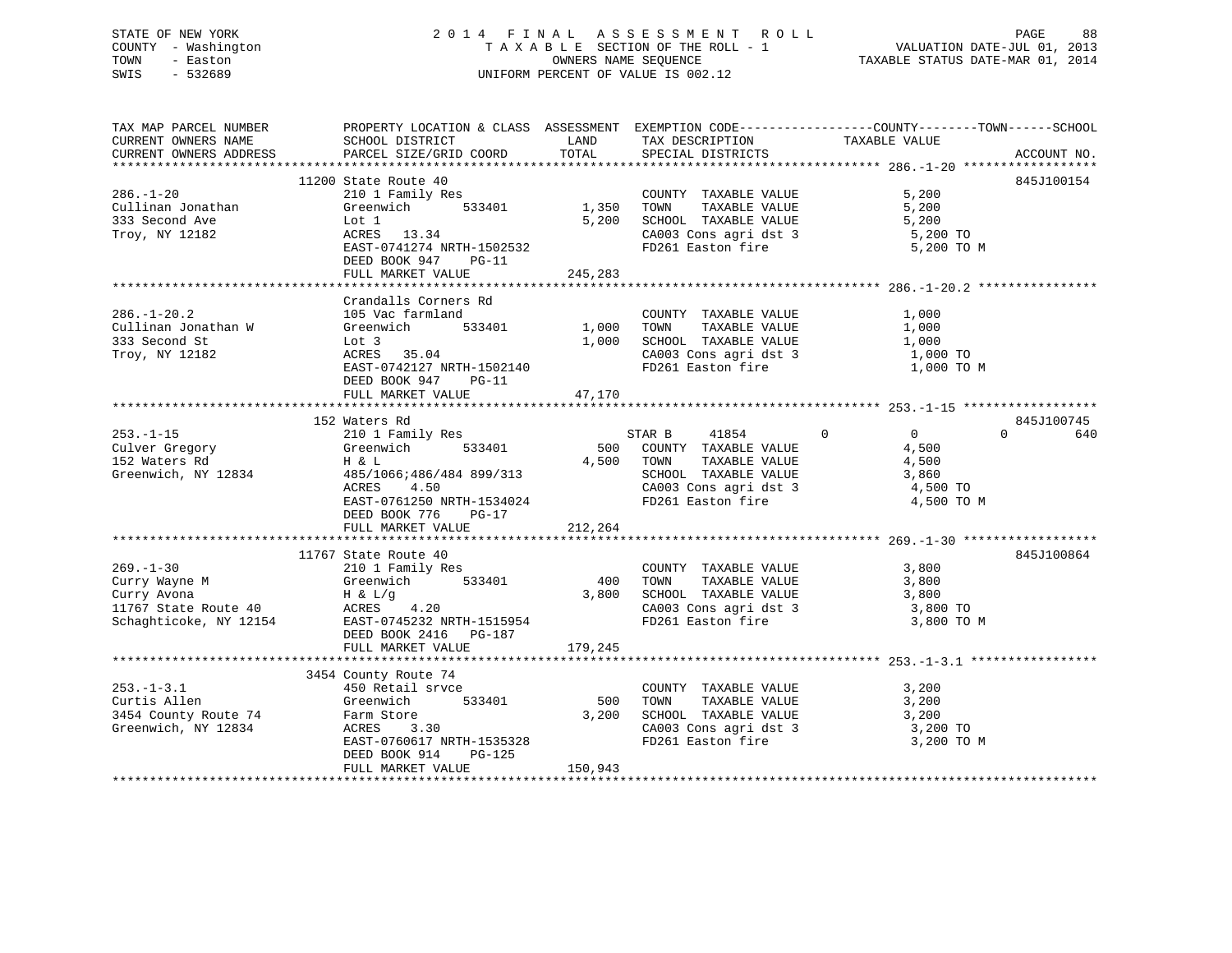### STATE OF NEW YORK 2 0 1 4 F I N A L A S S E S S M E N T R O L L PAGE 89 COUNTY - Washington T A X A B L E SECTION OF THE ROLL - 1 VALUATION DATE-JUL 01, 2013 TOWN - Easton **CONNERS NAME SEQUENCE** TAXABLE STATUS DATE-MAR 01, 2014 SWIS - 532689 UNIFORM PERCENT OF VALUE IS 002.12

| TAX MAP PARCEL NUMBER<br>CURRENT OWNERS NAME<br>CURRENT OWNERS ADDRESS | PROPERTY LOCATION & CLASS ASSESSMENT EXEMPTION CODE----------------COUNTY-------TOWN------SCHOOL<br>SCHOOL DISTRICT<br>PARCEL SIZE/GRID COORD | LAND<br>TOTAL  | TAX DESCRIPTION TAXABLE VALUE<br>SPECIAL DISTRICTS |          |                |          | ACCOUNT NO. |
|------------------------------------------------------------------------|-----------------------------------------------------------------------------------------------------------------------------------------------|----------------|----------------------------------------------------|----------|----------------|----------|-------------|
|                                                                        | 467 Easton Station Rd                                                                                                                         |                |                                                    |          |                |          | 845J100276  |
| $253 - 1 - 3$                                                          | 112 Dairy farm<br>533401                                                                                                                      |                | 41720<br>AG DIST                                   | $\Omega$ | 1,804          | 1,804    | 1,804       |
| Curtis Allen P<br>Curtis Natalie L                                     | Greenwich                                                                                                                                     | 3,500<br>5,700 | COUNTY TAXABLE VALUE                               |          | 3,896<br>3,896 |          |             |
| 3454 County Route 74                                                   | Farm<br>lot 1                                                                                                                                 |                | TOWN<br>TAXABLE VALUE<br>SCHOOL TAXABLE VALUE      |          | 3,896          |          |             |
| Greenwich, NY 12834                                                    | ACRES 158.00                                                                                                                                  |                | CA003 Cons agri dst 3                              |          | 3,896 TO       |          |             |
|                                                                        | EAST-0763088 NRTH-1536395                                                                                                                     |                | 1,804 EX                                           |          |                |          |             |
| MAY BE SUBJECT TO PAYMENT                                              | DEED BOOK 2753 PG-338                                                                                                                         |                | FD261 Easton fire                                  |          | 5,700 TO M     |          |             |
| UNDER AGDIST LAW TIL 2018                                              | FULL MARKET VALUE                                                                                                                             | 268,868        |                                                    |          |                |          |             |
|                                                                        |                                                                                                                                               |                |                                                    |          |                |          |             |
|                                                                        | 3293 County Route 74                                                                                                                          |                |                                                    |          |                |          | 845J100290  |
| $253. -1 - 5$                                                          | 240 Rural res                                                                                                                                 |                | 41720<br>AG DIST                                   | $\Omega$ | 134            | 134      | 134         |
| Curtis Allen P                                                         | 533401<br>Greenwich                                                                                                                           | 500            | COUNTY TAXABLE VALUE                               |          | 1,766          |          |             |
| 3129 County Route 74                                                   | Rural Res                                                                                                                                     | 1,900          | TOWN<br>TAXABLE VALUE                              |          | 1,766          |          |             |
| Greenwich, NY 12834                                                    | ACRES 10.30                                                                                                                                   |                | SCHOOL TAXABLE VALUE                               |          | 1,766          |          |             |
|                                                                        | EAST-0762632 NRTH-1535098                                                                                                                     |                | CA003 Cons agri dst 3                              |          | 1,766 TO       |          |             |
| MAY BE SUBJECT TO PAYMENT                                              | DEED BOOK 2417 PG-102                                                                                                                         |                | 134 EX                                             |          |                |          |             |
| UNDER AGDIST LAW TIL 2018                                              | FULL MARKET VALUE                                                                                                                             |                | 89,623 FD261 Easton fire                           |          | 1,900 TO M     |          |             |
|                                                                        |                                                                                                                                               |                |                                                    |          |                |          |             |
|                                                                        | County Route 74                                                                                                                               |                |                                                    |          |                |          | 845J100277  |
| $253. - 1 - 12.5$                                                      | 120 Field crops                                                                                                                               |                | AG DIST<br>41720                                   | $\Omega$ | 708            | 708      | 708         |
| Curtis Allen P                                                         | Greenwich<br>533401                                                                                                                           | 1,000          | COUNTY TAXABLE VALUE                               |          | 292            |          |             |
| Curtis Natalie                                                         | Farm                                                                                                                                          | 1,000          | TOWN<br>TAXABLE VALUE                              |          | 292            |          |             |
| 3454 County Route 74                                                   | ACRES 27.50                                                                                                                                   |                | SCHOOL TAXABLE VALUE                               |          | 292            |          |             |
| Greenwich, NY 12834                                                    | EAST-0762977 NRTH-1533952                                                                                                                     |                | CA003 Cons agri dst 3                              |          | 292 TO         |          |             |
|                                                                        | DEED BOOK 1814    PG-211                                                                                                                      |                | 708 EX                                             |          |                |          |             |
| MAY BE SUBJECT TO PAYMENT<br>UNDER AGDIST LAW TIL 2018                 | FULL MARKET VALUE                                                                                                                             |                | 47,170 FD261 Easton fire                           |          | 1,000 TO M     |          |             |
|                                                                        |                                                                                                                                               |                |                                                    |          |                |          |             |
|                                                                        | 3129 County Route 74                                                                                                                          |                |                                                    |          |                |          |             |
| $253. - 1 - 12.10$                                                     | 240 Rural res                                                                                                                                 |                | AG DIST<br>41720                                   | $\Omega$ | 227            | 227      | 227         |
| Curtis Allen P                                                         | Greenwich<br>533401                                                                                                                           | 800 STAR B     | 41854                                              | $\Omega$ | $\Omega$       | $\Omega$ | 640         |
| Curtis Natalie L                                                       | $H+L$                                                                                                                                         | 4,500          | COUNTY TAXABLE VALUE                               |          | 4,273          |          |             |
| 3129 County Route 74                                                   | ACRES 21.00                                                                                                                                   |                | TOWN<br>TAXABLE VALUE                              |          | 4,273          |          |             |
| Greenwich, NY 12834                                                    | EAST-0763512 NRTH-1533921                                                                                                                     |                | SCHOOL TAXABLE VALUE                               |          | 3,633          |          |             |
|                                                                        | DEED BOOK 827<br>$PG-226$                                                                                                                     |                | CA003 Cons agri dst 3                              |          | 4,273 TO       |          |             |
| MAY BE SUBJECT TO PAYMENT                                              | FULL MARKET VALUE                                                                                                                             | 212,264        | 227 EX                                             |          |                |          |             |
| UNDER AGDIST LAW TIL 2018                                              |                                                                                                                                               |                | FD261 Easton fire                                  |          | 4,500 TO M     |          |             |
|                                                                        |                                                                                                                                               |                |                                                    |          |                |          |             |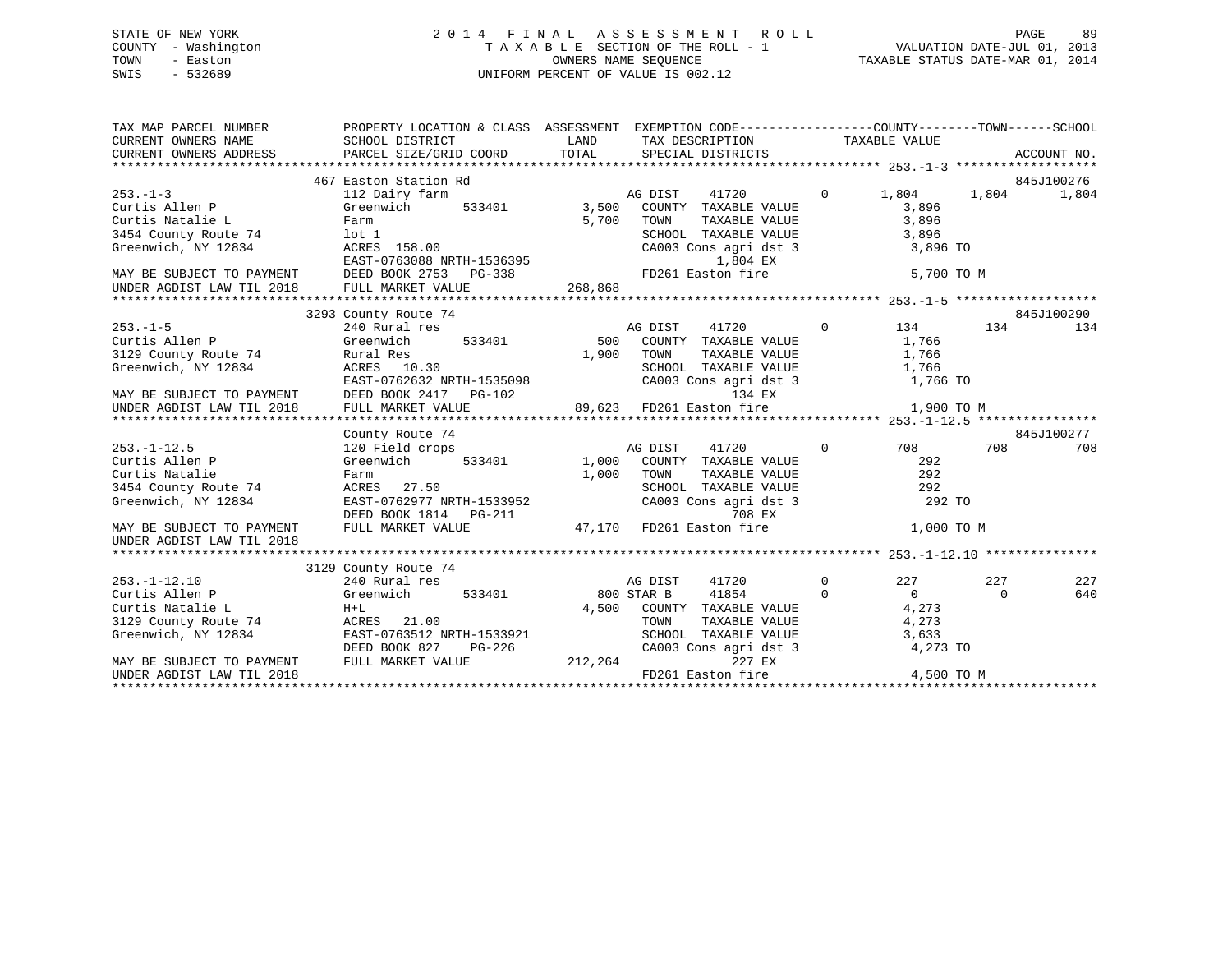### STATE OF NEW YORK 2 0 1 4 F I N A L A S S E S S M E N T R O L L PAGE 90 COUNTY - Washington T A X A B L E SECTION OF THE ROLL - 1 VALUATION DATE-JUL 01, 2013 TOWN - Easton OWNERS NAME SEQUENCE TAXABLE STATUS DATE-MAR 01, 2014 SWIS - 532689 UNIFORM PERCENT OF VALUE IS 002.12

TAX MAP PARCEL NUMBER PROPERTY LOCATION & CLASS ASSESSMENT EXEMPTION CODE------------------COUNTY--------TOWN------SCHOOL CURRENT OWNERS NAME SCHOOL DISTRICT LAND TAX DESCRIPTION TAXABLE VALUECURRENT OWNERS ADDRESS PARCEL SIZE/GRID COORD TOTAL SPECIAL DISTRICTS ACCOUNT NO. \*\*\*\*\*\*\*\*\*\*\*\*\*\*\*\*\*\*\*\*\*\*\*\*\*\*\*\*\*\*\*\*\*\*\*\*\*\*\*\*\*\*\*\*\*\*\*\*\*\*\*\*\*\*\*\*\*\*\*\*\*\*\*\*\*\*\*\*\*\*\*\*\*\*\*\*\*\*\*\*\*\*\*\*\*\*\*\*\*\*\*\*\*\*\*\*\*\*\*\*\*\*\* 259.-1-1 \*\*\*\*\*\*\*\*\*\*\*\*\*\*\*\*\*\*\*97 Sarles Ferry Rd 55 PCT OF VALUE USED FOR EXEMPTION PURPOSES 845J100381 259.-1-1 241 Rural res&ag VET COM CT 41131 0 743 743 0 Cushing Dwight LE Greenwich 533401 2,400 STAR EN 41834 0 0 0 1,360 Cushing Matthew Farm 5,400 COUNTY TAXABLE VALUE 4,657 97 Sarles Ferry Rd ACRES 133.78 TOWN TAXABLE VALUE 4,657 Schaghticoke, NY 12154 EAST-0739124 NRTH-1527847 SCHOOL TAXABLE VALUE 4,040 DEED BOOK 2096 PG-59 CA003 Cons agri dst 3 5,400 TO FULL MARKET VALUE 254,717 FD261 Easton fire 5,400 TO M \*\*\*\*\*\*\*\*\*\*\*\*\*\*\*\*\*\*\*\*\*\*\*\*\*\*\*\*\*\*\*\*\*\*\*\*\*\*\*\*\*\*\*\*\*\*\*\*\*\*\*\*\*\*\*\*\*\*\*\*\*\*\*\*\*\*\*\*\*\*\*\*\*\*\*\*\*\*\*\*\*\*\*\*\*\*\*\*\*\*\*\*\*\*\*\*\*\*\*\*\*\*\* 252.-2-15 \*\*\*\*\*\*\*\*\*\*\*\*\*\*\*\*\*\*845J100801 338 Mountain Rd 845J100801252.-2-15 260 Seasonal res STAR B 41854 0 0 0 640Cushing Matthew D Greenwich 533401 1,700 COUNTY TAXABLE VALUE 4,600 Huffman Jennifer L Farm 4,600 TOWN TAXABLE VALUE 4,600 338 Mountain Rd ACRES 89.10 SCHOOL TAXABLE VALUE 3,960 Greenwich, NY 12834 EAST-0753081 NRTH-1532361 FD261 Easton fire 4,600 TO M DEED BOOK 904 PG-185FULL MARKET VALUE 216,981 \*\*\*\*\*\*\*\*\*\*\*\*\*\*\*\*\*\*\*\*\*\*\*\*\*\*\*\*\*\*\*\*\*\*\*\*\*\*\*\*\*\*\*\*\*\*\*\*\*\*\*\*\*\*\*\*\*\*\*\*\*\*\*\*\*\*\*\*\*\*\*\*\*\*\*\*\*\*\*\*\*\*\*\*\*\*\*\*\*\*\*\*\*\*\*\*\*\*\*\*\*\*\* 287.-1-12 \*\*\*\*\*\*\*\*\*\*\*\*\*\*\*\*\*\* Colonel Burch Rd 845J101129287.-1-12 323 Vacant rural COUNTY TAXABLE VALUE 200Cushman Christopher Hoosic Valley 384201 200 TOWN TAXABLE VALUE 200 Attn: Evva Cushman Land 200 SCHOOL TAXABLE VALUE 200407 N Sixth Ave ACRES 2.30 CA003 Cons agri dst 3 200 TO Mechanicville, NY 12118 EAST-0752706 NRTH-1498870 FD261 Easton fire 200 TO M DEED BOOK 711 PG-116 FULL MARKET VALUE 9,434 \*\*\*\*\*\*\*\*\*\*\*\*\*\*\*\*\*\*\*\*\*\*\*\*\*\*\*\*\*\*\*\*\*\*\*\*\*\*\*\*\*\*\*\*\*\*\*\*\*\*\*\*\*\*\*\*\*\*\*\*\*\*\*\*\*\*\*\*\*\*\*\*\*\*\*\*\*\*\*\*\*\*\*\*\*\*\*\*\*\*\*\*\*\*\*\*\*\*\*\*\*\*\* 269.-1-16.1 \*\*\*\*\*\*\*\*\*\*\*\*\*\*\*\* 157 Meeting House Rd 845J101169 269.-1-16.1 210 1 Family Res STAR B 41854 0 0 0 640 D'acchille Jerry Greenwich 533401 500 COUNTY TAXABLE VALUE 4,700 D'acchille Lisa I H & L 4,700 TOWN TAXABLE VALUE 4,700 157 Meeting House Rd ACRES 4.09 SCHOOL TAXABLE VALUE 4,060 Valley Falls, NY 12185 EAST-0746955 NRTH-1515856 CA003 Cons agri dst 3 4,700 TO DEED BOOK 728 PG-171 FD261 Easton fire 4,700 TO M FULL MARKET VALUE 221,698 \*\*\*\*\*\*\*\*\*\*\*\*\*\*\*\*\*\*\*\*\*\*\*\*\*\*\*\*\*\*\*\*\*\*\*\*\*\*\*\*\*\*\*\*\*\*\*\*\*\*\*\*\*\*\*\*\*\*\*\*\*\*\*\*\*\*\*\*\*\*\*\*\*\*\*\*\*\*\*\*\*\*\*\*\*\*\*\*\*\*\*\*\*\*\*\*\*\*\*\*\*\*\* 269.-1-11 \*\*\*\*\*\*\*\*\*\*\*\*\*\*\*\*\*\* 11872 State Route 40 845J100279500 0 269.-1-11 484 1 use sm bld ELG F VET 41101 0 500 500 0Dambro John V Jr Greenwich 533401 500 COUNTY TAXABLE VALUE 3,500 537 Co Rt 113 Comm 4,000 TOWN TAXABLE VALUE 3,500 Schaghticoke, NY 12154 FRNT 351.00 DPTH 110.00 SCHOOL TAXABLE VALUE 4,000 EAST-0746167 NRTH-1518545 CA003 Cons agri dst 3 4,000 TO DEED BOOK 440 PG-970 FD261 Easton fire 4,000 TO M FULL MARKET VALUE 188,679 \*\*\*\*\*\*\*\*\*\*\*\*\*\*\*\*\*\*\*\*\*\*\*\*\*\*\*\*\*\*\*\*\*\*\*\*\*\*\*\*\*\*\*\*\*\*\*\*\*\*\*\*\*\*\*\*\*\*\*\*\*\*\*\*\*\*\*\*\*\*\*\*\*\*\*\*\*\*\*\*\*\*\*\*\*\*\*\*\*\*\*\*\*\*\*\*\*\*\*\*\*\*\*\*\*\*\*\*\*\*\*\*\*\*\*\*\*\*\*\*\*\*\*\*\*\*\*\*\*\*\*\*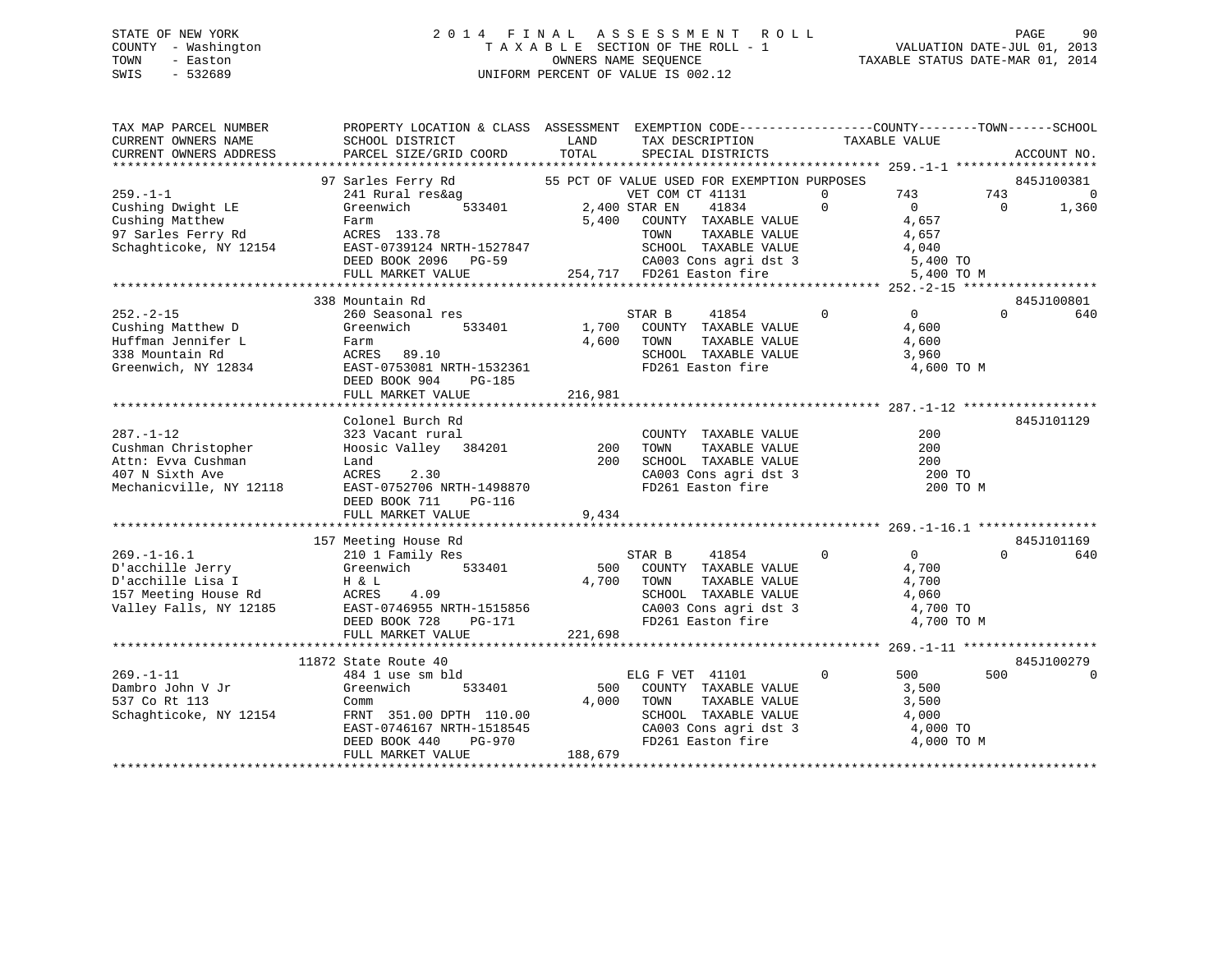### STATE OF NEW YORK 2 0 1 4 F I N A L A S S E S S M E N T R O L L PAGE 91 COUNTY - Washington T A X A B L E SECTION OF THE ROLL - 1 VALUATION DATE-JUL 01, 2013 TOWN - Easton OWNERS NAME SEQUENCE TAXABLE STATUS DATE-MAR 01, 2014 SWIS - 532689 UNIFORM PERCENT OF VALUE IS 002.12

| TAX MAP PARCEL NUMBER<br>CURRENT OWNERS NAME<br>CURRENT OWNERS ADDRESS                                   | PROPERTY LOCATION & CLASS ASSESSMENT EXEMPTION CODE----------------COUNTY-------TOWN------SCHOOL<br>SCHOOL DISTRICT<br>PARCEL SIZE/GRID COORD                                                  | LAND<br>TOTAL             | TAX DESCRIPTION<br>SPECIAL DISTRICTS                                                                                                                                    | TAXABLE VALUE                                                                           |                                 | ACCOUNT NO.                           |
|----------------------------------------------------------------------------------------------------------|------------------------------------------------------------------------------------------------------------------------------------------------------------------------------------------------|---------------------------|-------------------------------------------------------------------------------------------------------------------------------------------------------------------------|-----------------------------------------------------------------------------------------|---------------------------------|---------------------------------------|
| *************************                                                                                |                                                                                                                                                                                                |                           |                                                                                                                                                                         |                                                                                         |                                 |                                       |
| $285. - 1 - 22$<br>Dambro John V Jr<br>Dambro Sandra<br>537 County Route 113<br>Schaghticoke, NY 12154   | 537 County Route 113<br>210 1 Family Res - WTRFNT<br>Stillwater Cent 415201<br>H & L<br>443/426<br>1.80<br>ACRES<br>EAST-0724876 NRTH-1498379<br>DEED BOOK 412<br>PG-1041<br>FULL MARKET VALUE | 4,500<br>212,264          | ELG F VET 41101<br>500 STAR B<br>41854<br>COUNTY TAXABLE VALUE<br>TOWN<br>TAXABLE VALUE<br>SCHOOL TAXABLE VALUE<br>CA003 Cons agri dst 3<br>FD261 Easton fire           | $\Omega$<br>4,500<br>$\Omega$<br>$\Omega$<br>0<br>$\mathbf 0$<br>3,860<br>4,500 TO      | 4,500<br>$\Omega$<br>4,500 TO M | 845J100280<br>$\Omega$<br>640         |
|                                                                                                          |                                                                                                                                                                                                |                           |                                                                                                                                                                         |                                                                                         |                                 |                                       |
| $269. - 1 - 39$<br>Darrow Clayton<br>34 Meeting House Rd<br>Schaghticoke, NY 12154                       | 34 Meeting House Rd<br>210 1 Family Res<br>Greenwich<br>533401<br>H&l<br>ACRES 1.41<br>EAST-0744891 NRTH-1513592<br>DEED BOOK 372<br>PG-740<br>FULL MARKET VALUE                               | 2,500                     | VET COM CT 41131<br>400 STAR EN<br>41834<br>COUNTY TAXABLE VALUE<br>TAXABLE VALUE<br>TOWN<br>SCHOOL TAXABLE VALUE<br>CA003 Cons agri dst 3<br>117,925 FD261 Easton fire | $\mathbf 0$<br>625<br>$\Omega$<br>$\overline{0}$<br>1,875<br>1,875<br>1,140<br>2,500 TO | 625<br>$\Omega$<br>2,500 TO M   | 845J100282<br>$\overline{0}$<br>1,360 |
|                                                                                                          | 14 Meeting House Rd                                                                                                                                                                            |                           |                                                                                                                                                                         |                                                                                         |                                 |                                       |
| $269. - 1 - 39.1$<br>Darrow Robert W<br>Darrow Cynthia<br>14 Meeting House Rd<br>Schaghticoke, NY 12154  | 210 1 Family Res<br>Greenwich<br>533401<br>H & L<br>Lot #2<br>ACRES<br>1.07<br>EAST-0744657 NRTH-1513533<br>DEED BOOK 686<br>$PG-71$<br>FULL MARKET VALUE                                      | 400<br>3,300<br>155,660   | STAR EN<br>41834<br>COUNTY TAXABLE VALUE<br>TOWN<br>TAXABLE VALUE<br>SCHOOL TAXABLE VALUE<br>CA003 Cons agri dst 3<br>FD261 Easton fire                                 | $\mathbf 0$<br>$\overline{0}$<br>3,300<br>3,300<br>1,940<br>3,300 TO<br>3,300 TO M      | $\Omega$                        | 1,360                                 |
|                                                                                                          | ***********************<br>204 Meeting House Rd                                                                                                                                                | * * * * * * * * * * * * * |                                                                                                                                                                         |                                                                                         |                                 |                                       |
| $269. - 1 - 45.1$<br>Daus Richard<br>Lamb-Daus Deborah<br>204 Meeting House Rd<br>Valley Falls, NY 12185 | 210 1 Family Res<br>Greenwich<br>533401<br>$1$ ot $2$<br>subd 22C-115<br>ACRES<br>7.46<br>EAST-0748623 NRTH-1515484<br>DEED BOOK 3196<br>PG-317                                                | 600<br>4,500              | STAR B<br>41854<br>COUNTY TAXABLE VALUE<br>TAXABLE VALUE<br>TOWN<br>SCHOOL TAXABLE VALUE<br>CA003 Cons agri dst 3<br>FD261 Easton fire                                  | $\overline{0}$<br>$\circ$<br>4,500<br>4,500<br>3,860<br>4,500 TO                        | $\Omega$<br>4,500 TO M          | 640                                   |
|                                                                                                          | FULL MARKET VALUE                                                                                                                                                                              | 212,264                   |                                                                                                                                                                         |                                                                                         |                                 |                                       |
|                                                                                                          | Meeting House Rd                                                                                                                                                                               |                           |                                                                                                                                                                         |                                                                                         |                                 |                                       |
| $269. - 1 - 45.3$<br>Daus Richard<br>Lamb-Daus Deborah<br>204 Meeting House Rd<br>Valley Falls, NY 12185 | 105 Vac farmland<br>533401<br>Greenwich<br>lot 4<br>4.26<br>ACRES<br>EAST-0748184 NRTH-1515432<br>DEED BOOK 3196<br>PG-317                                                                     | 750<br>750                | COUNTY TAXABLE VALUE<br>TOWN<br>TAXABLE VALUE<br>SCHOOL TAXABLE VALUE<br>CA003 Cons agri dst 3<br>FD261 Easton fire                                                     | 750<br>750<br>750<br>750 TO                                                             | 750 TO M                        |                                       |
| ***********************                                                                                  | FULL MARKET VALUE                                                                                                                                                                              | 35,377                    |                                                                                                                                                                         |                                                                                         |                                 |                                       |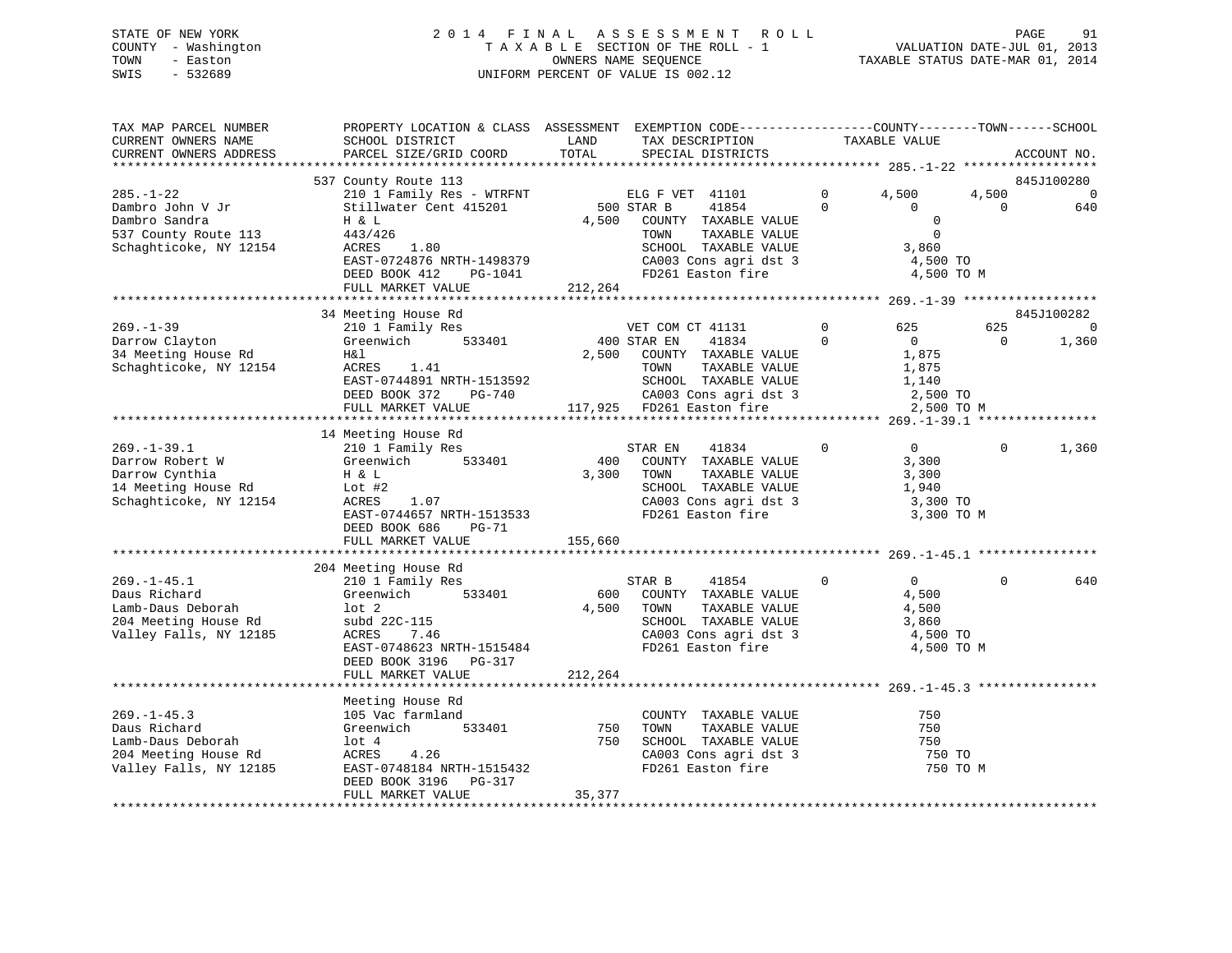### STATE OF NEW YORK 2 0 1 4 F I N A L A S S E S S M E N T R O L L PAGE 92 COUNTY - Washington T A X A B L E SECTION OF THE ROLL - 1 VALUATION DATE-JUL 01, 2013 TOWN - Easton **CONNERS NAME SEQUENCE** TAXABLE STATUS DATE-MAR 01, 2014 SWIS - 532689 UNIFORM PERCENT OF VALUE IS 002.12

| TAX MAP PARCEL NUMBER<br>CURRENT OWNERS NAME<br>CURRENT OWNERS ADDRESS                                                                                                                 | PROPERTY LOCATION & CLASS ASSESSMENT EXEMPTION CODE----------------COUNTY-------TOWN------SCHOOL<br>SCHOOL DISTRICT<br>PARCEL SIZE/GRID COORD                                                                                                           | LAND<br>TOTAL    | TAX DESCRIPTION<br>SPECIAL DISTRICTS                                                                                                                                          | TAXABLE VALUE         |                                                                                | ACCOUNT NO.                         |
|----------------------------------------------------------------------------------------------------------------------------------------------------------------------------------------|---------------------------------------------------------------------------------------------------------------------------------------------------------------------------------------------------------------------------------------------------------|------------------|-------------------------------------------------------------------------------------------------------------------------------------------------------------------------------|-----------------------|--------------------------------------------------------------------------------|-------------------------------------|
|                                                                                                                                                                                        |                                                                                                                                                                                                                                                         |                  |                                                                                                                                                                               |                       |                                                                                |                                     |
|                                                                                                                                                                                        | 283 & 291 Cheese Factory Rd<br>EAST-0743440 NRTH-1533755<br>DEED BOOK 3344 PG-88                                                                                                                                                                        |                  | COUNTY TAXABLE VALUE<br>TOWN TAXABLE VALUE<br>4,600<br>SCHOOL TAXABLE VALUE 4,600<br>CA003 Cons agri dst 3 4,600 TO<br>FD261 Easton fire 4,600 TO                             |                       | 4,600<br>4,600<br>4,600 TO M                                                   | 845J100563                          |
|                                                                                                                                                                                        |                                                                                                                                                                                                                                                         |                  |                                                                                                                                                                               |                       |                                                                                |                                     |
|                                                                                                                                                                                        | 35 Colonel Baum Rd                                                                                                                                                                                                                                      |                  |                                                                                                                                                                               |                       |                                                                                | 845J100289                          |
| 245.-1-4<br>Davis Winifred<br>35 Colonel Baum Rd<br>Greenwich, NY 12834<br>EAST-07                                                                                                     | 210 1 Family Res<br>Greenwich 533401<br>$\overline{00}$<br>8.00<br>EAST-0760994 NRTH-1546073<br>DEED BOOK 427<br>PG-529                                                                                                                                 | 4,000 TOWN       | 41834 0<br>STAR EN<br>500 COUNTY TAXABLE VALUE<br>TAXABLE VALUE<br>SCHOOL TAXABLE VALUE<br>FD261 Taxable VALUE<br>FD261 Easton fire                                           |                       | $\begin{array}{c} 0 \\ 4 \end{array}$<br>4,000<br>4,000<br>2,640<br>4,000 TO M | $\Omega$<br>1,360                   |
|                                                                                                                                                                                        | FULL MARKET VALUE                                                                                                                                                                                                                                       | 188,679          |                                                                                                                                                                               |                       |                                                                                |                                     |
|                                                                                                                                                                                        |                                                                                                                                                                                                                                                         |                  |                                                                                                                                                                               |                       |                                                                                |                                     |
|                                                                                                                                                                                        | 101 Meeting House Rd                                                                                                                                                                                                                                    |                  |                                                                                                                                                                               |                       |                                                                                | 845J100524                          |
| $269 - 1 - 43$<br>DeCarlo Clifford<br>DeCarlo Jennifer<br>DeCarlo Jennifer<br>101 Meeting House Rd<br>Schaghticoke, NY 12154<br>MAY BE SUBJECT TO PAYMENT<br>UNDER AGDIST LAW TIL 2017 | 210 1 Family Res<br>Greenwich 533401<br>House<br>Subdivision Lot #1<br>ACRES 7.75<br>EAST-0746398 NRTH-1515528<br>DEED BOOK 3122    PG-179<br>FULL MARKET VALUE                                                                                         | 5,500<br>259,434 | STAR B 41854 0<br>500 COUNTY TAXABLE VALUE<br>TOWN<br>TAXABLE VALUE<br>SCHOOL TAXABLE VALUE<br>CA003 Cons agri dst 3 5,500 TO<br>FD261 Easton fire 5,500 TO M                 |                       | $\overline{0}$<br>$\Omega$<br>5,500<br>5,500<br>4,860                          | 640                                 |
|                                                                                                                                                                                        | 5 Wrights Rd                                                                                                                                                                                                                                            |                  |                                                                                                                                                                               |                       |                                                                                |                                     |
| $268. - 1 - 14.6$<br>Deikis Lukas G<br>5 Wrights Rd<br>5 Wrights Rd<br>Schaghticoke, NY 12154<br>MAY BE SUBJECT TO PAYMENT<br>UNDER AGDIST LAW TIL 2018                                | 112 Dairy farm<br>Stillwater Cent 415201 1,200 STAR B 41854 0 0 0<br>cons eas 2969/158 4,800 COUNTY TAXABLE VALUE 4,501<br>Subd. 22C-123<br>ACRES 48.53<br>ACRES 46.53<br>EAST-0732163 NRTH-1516415<br>---- poor 9060 - DO 195<br>DEED BOOK 2969 PG-195 |                  | 41720<br>AG DIST<br>1,501<br>TOWN TAXABLE VALUE<br>SCHOOL TAXABLE VALUE<br>SCHOOL TAXABLE VALUE<br>226,415 FD261 Easton fire<br>226,415 FD261 Easton fire<br>299 EX<br>24,800 | $0 \qquad \qquad 299$ | 299<br>$\Omega$<br>4,501 TO                                                    | 299<br>640                          |
|                                                                                                                                                                                        | FULL MARKET VALUE                                                                                                                                                                                                                                       |                  |                                                                                                                                                                               |                       | 4,800 TO M                                                                     |                                     |
|                                                                                                                                                                                        |                                                                                                                                                                                                                                                         |                  |                                                                                                                                                                               |                       |                                                                                |                                     |
|                                                                                                                                                                                        | 1419 County Route 113 50 PCT OF VALUE USED FOR EXEMPTION PURPOSES<br>210 1 Family Res VET WAR CT 41121 0<br>FRNT 369.00 DPTH 246.00<br>EAST-0733524 NRTH-1517913<br>DEED BOOK 433 PG-222                                                                |                  | 41854<br>5,000 COUNTY TAXABLE VALUE<br>TOWN TAXABLE VALUE<br>SCHOOL TAXABLE VALUE<br>CA003 Cons agri dst 3 5,000 TO<br>FD261 Easton fire 5,000 TO M                           | $\mathbf 0$           | 375<br>375<br>$\overline{0}$<br>$\overline{0}$<br>4,625                        | 845J100292<br>$\overline{0}$<br>640 |
|                                                                                                                                                                                        | FULL MARKET VALUE                                                                                                                                                                                                                                       | 235,849          |                                                                                                                                                                               |                       |                                                                                |                                     |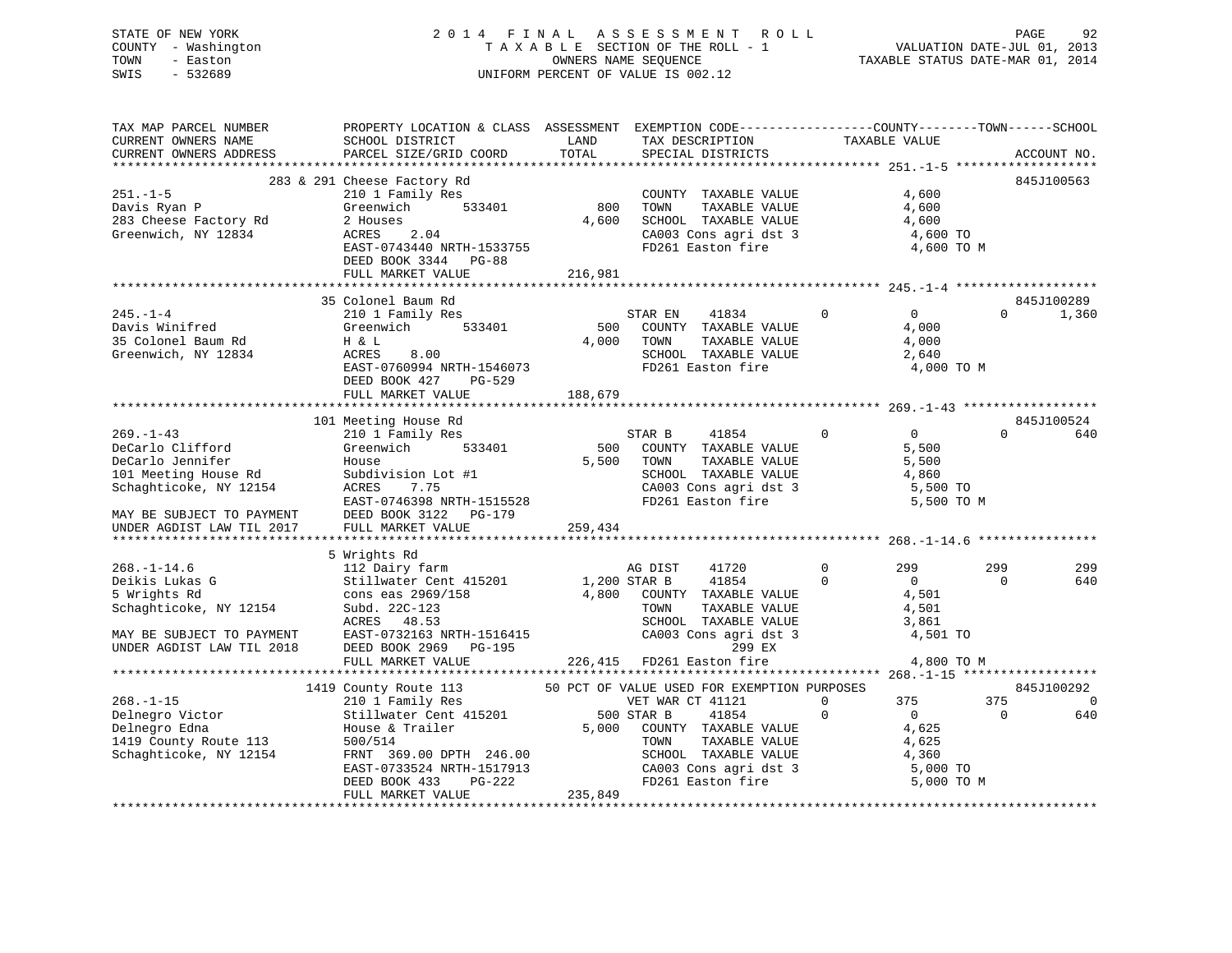### STATE OF NEW YORK 2 0 1 4 F I N A L A S S E S S M E N T R O L L PAGE 93 COUNTY - Washington T A X A B L E SECTION OF THE ROLL - 1 VALUATION DATE-JUL 01, 2013 TOWN - Easton OWNERS NAME SEQUENCE TAXABLE STATUS DATE-MAR 01, 2014 SWIS - 532689 UNIFORM PERCENT OF VALUE IS 002.12

TAX MAP PARCEL NUMBER PROPERTY LOCATION & CLASS ASSESSMENT EXEMPTION CODE------------------COUNTY--------TOWN------SCHOOL

| CURRENT OWNERS NAME       | SCHOOL DISTRICT                       | LAND    | TAX DESCRIPTION         |             | TAXABLE VALUE                                   |          |             |
|---------------------------|---------------------------------------|---------|-------------------------|-------------|-------------------------------------------------|----------|-------------|
| CURRENT OWNERS ADDRESS    | PARCEL SIZE/GRID COORD                | TOTAL   | SPECIAL DISTRICTS       |             |                                                 |          | ACCOUNT NO. |
| ********************      |                                       |         |                         |             |                                                 |          |             |
|                           | Cambridge Rd/n Off                    |         |                         |             |                                                 |          | 845J101276  |
| $237. - 1 - 1.1$          | 314 Rural vac<10                      |         | COUNTY TAXABLE VALUE    |             | 100                                             |          |             |
| Dempsey Linda M           | Greenwich<br>533401                   | 100     | TAXABLE VALUE<br>TOWN   |             | 100                                             |          |             |
| 58 Cambridge Rd           | Vl                                    | 100     | SCHOOL TAXABLE VALUE    |             | 100                                             |          |             |
|                           |                                       |         |                         |             |                                                 |          |             |
| Greenwich, NY 12834       | FRNT<br>12.00 DPTH 276.00             |         | FD261 Easton fire       |             | 100 TO M                                        |          |             |
|                           | EAST-0762873 NRTH-1550462             |         |                         |             |                                                 |          |             |
|                           | DEED BOOK 2387 PG-129                 |         |                         |             |                                                 |          |             |
|                           | FULL MARKET VALUE                     | 4,717   |                         |             |                                                 |          |             |
|                           |                                       |         |                         |             |                                                 |          |             |
|                           | 59 Cheese Factory Rd                  |         |                         |             |                                                 |          |             |
| $251. - 1 - 17.7$         | 210 1 Family Res                      |         | AG DIST<br>41720        | $\mathbf 0$ | 209                                             | 209      | 209         |
| Dempster Jeffrey L        | Greenwich<br>533401                   |         | 41854<br>800 STAR B     | $\Omega$    | $\Omega$                                        | $\Omega$ | 640         |
| PO Box 73                 | sub lot 6                             | 6,500   | COUNTY TAXABLE VALUE    |             | 6,291                                           |          |             |
|                           | ACRES<br>26.87                        |         | TAXABLE VALUE<br>TOWN   |             | 6,291                                           |          |             |
| Middle Falls, NY 12848    |                                       |         |                         |             |                                                 |          |             |
|                           | EAST-0738547 NRTH-1531355             |         | SCHOOL TAXABLE VALUE    |             | 5,651                                           |          |             |
| MAY BE SUBJECT TO PAYMENT | DEED BOOK 1915<br>PG-349              |         | CA003 Cons agri dst 3   |             | 6,291 TO                                        |          |             |
| UNDER AGDIST LAW TIL 2018 | FULL MARKET VALUE                     | 306,604 | 209 EX                  |             |                                                 |          |             |
|                           |                                       |         | FD261 Easton fire       |             | 6,500 TO M                                      |          |             |
|                           | ***********************************   |         |                         |             | ***************** 286.-1-21 ******************* |          |             |
|                           | 572 County Route 54                   |         |                         |             |                                                 |          | 845J100584  |
| $286. - 1 - 21$           | 210 1 Family Res                      |         | STAR B<br>41854         | $\Omega$    | $\Omega$                                        | $\Omega$ | 640         |
| Denier Patrick F          | Greenwich<br>533401                   | 400     | COUNTY TAXABLE VALUE    |             | 3,600                                           |          |             |
|                           |                                       |         |                         |             |                                                 |          |             |
| 572 County Route 54       | H & L                                 | 3,600   | TOWN<br>TAXABLE VALUE   |             | 3,600                                           |          |             |
| Schaghticoke, NY 12154    | 568/107                               |         | SCHOOL TAXABLE VALUE    |             | 2,960                                           |          |             |
|                           | FRNT 172.00 DPTH 100.00               |         | CA003 Cons agri dst 3   |             | 3,600 TO                                        |          |             |
|                           | EAST-0740420 NRTH-1502821             |         | FD261 Easton fire       |             | 3,600 TO M                                      |          |             |
|                           | DEED BOOK 788<br>PG-322               |         |                         |             |                                                 |          |             |
|                           | FULL MARKET VALUE                     | 169,811 |                         |             |                                                 |          |             |
|                           |                                       |         |                         |             |                                                 |          |             |
|                           | 18 Orchard Dr                         |         |                         |             |                                                 |          | 845J100241  |
| $236.1 - 3 - 11$          | 210 1 Family Res                      |         | STAR B<br>41854         | $\Omega$    | $\overline{0}$                                  | $\Omega$ | 640         |
| Desorbe Rebecca           | Greenwich<br>533401                   | 400     |                         |             | 3,600                                           |          |             |
|                           |                                       |         | COUNTY TAXABLE VALUE    |             |                                                 |          |             |
| 18 Orchard Dr             | House & Lot                           | 3,600   | TOWN<br>TAXABLE VALUE   |             | 3,600                                           |          |             |
| Greenwich, NY 12834       | $236. - 3 - 11$                       |         | SCHOOL TAXABLE VALUE    |             | 2,960                                           |          |             |
|                           | FRNT 135.00 DPTH 151.00               |         | FD262 Middle Falls Fire |             | 3,600 TO                                        |          |             |
|                           | EAST-0750201 NRTH-1552374             |         |                         |             |                                                 |          |             |
|                           | DEED BOOK 779<br>$PG-21$              |         |                         |             |                                                 |          |             |
|                           | FULL MARKET VALUE                     | 169,811 |                         |             |                                                 |          |             |
|                           | * * * * * * * * * * * * * * * * * * * |         |                         |             |                                                 |          |             |
|                           | Orchard Dr                            |         |                         |             |                                                 |          | 845J101205  |
| $236.1 - 3 - 12.1$        | 314 Rural vac<10                      |         | COUNTY TAXABLE VALUE    |             | 200                                             |          |             |
| Desorbe Rebecca           |                                       | 200     | TOWN                    |             | 200                                             |          |             |
|                           | Greenwich<br>533401                   |         | TAXABLE VALUE           |             |                                                 |          |             |
| 18 Orchard Dr             | Lot $43$                              | $200 -$ | SCHOOL TAXABLE VALUE    |             | 200                                             |          |             |
| Greenwich, NY 12834       | $236. - 3 - 12.1$                     |         | FD262 Middle Falls Fire |             | 200 TO                                          |          |             |
|                           | FRNT 135.00 DPTH 151.00               |         |                         |             |                                                 |          |             |
|                           | EAST-0750188 NRTH-1552241             |         |                         |             |                                                 |          |             |
|                           | DEED BOOK 779<br>$PG-21$              |         |                         |             |                                                 |          |             |
|                           | FULL MARKET VALUE                     | 9,434   |                         |             |                                                 |          |             |
|                           |                                       |         |                         |             |                                                 |          |             |
|                           |                                       |         |                         |             |                                                 |          |             |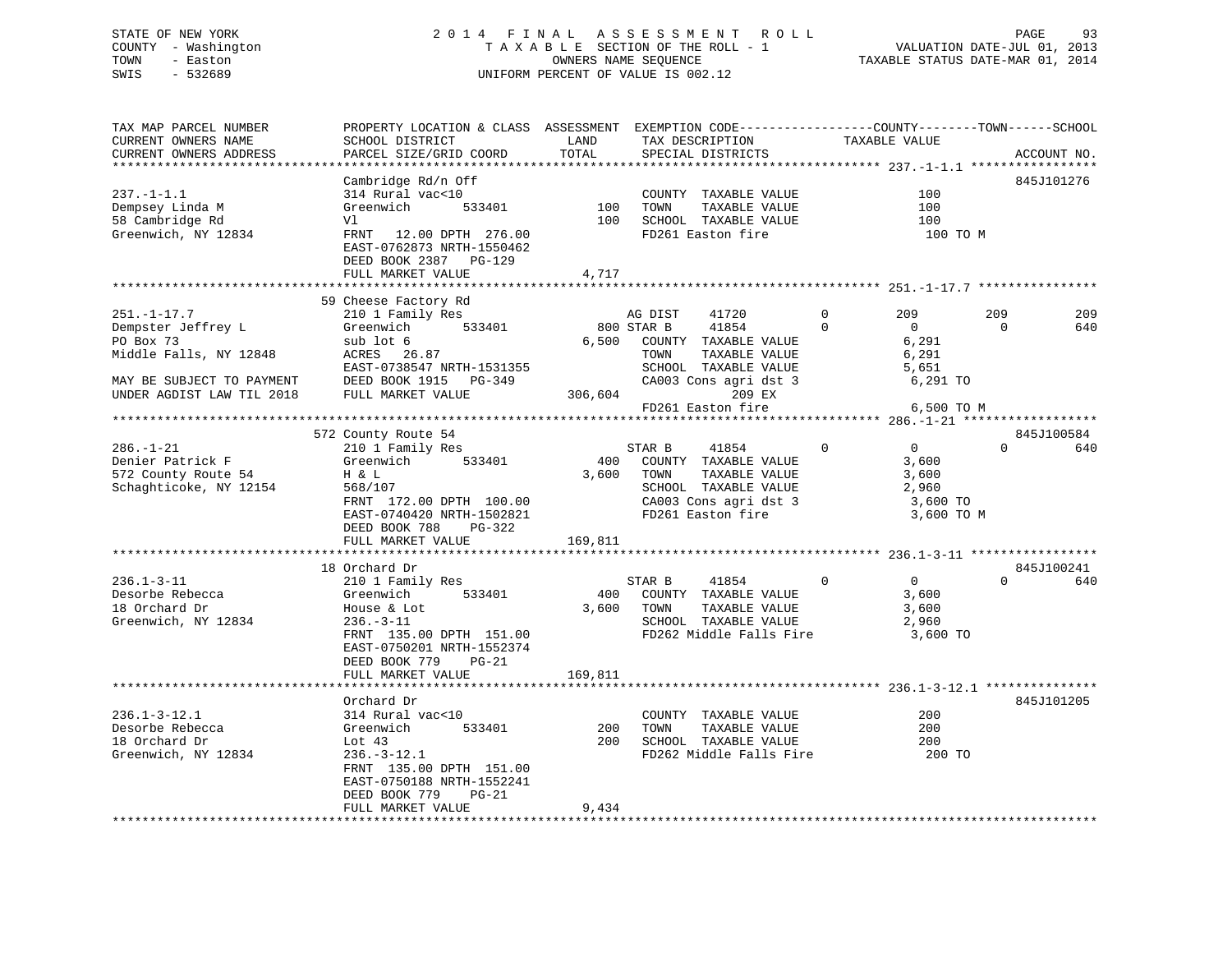### STATE OF NEW YORK 2 0 1 4 F I N A L A S S E S S M E N T R O L L PAGE 94 COUNTY - Washington T A X A B L E SECTION OF THE ROLL - 1 VALUATION DATE-JUL 01, 2013 TOWN - Easton OWNERS NAME SEQUENCE TAXABLE STATUS DATE-MAR 01, 2014 SWIS - 532689 UNIFORM PERCENT OF VALUE IS 002.12

| TAX MAP PARCEL NUMBER<br>CURRENT OWNERS NAME<br>CURRENT OWNERS ADDRESS                                                                                                        | PROPERTY LOCATION & CLASS ASSESSMENT EXEMPTION CODE---------------COUNTY-------TOWN-----SCHOOL<br>SCHOOL DISTRICT<br>PARCEL SIZE/GRID COORD                               | LAND<br>TOTAL           | TAX DESCRIPTION<br>SPECIAL DISTRICTS                                                                                                                                                                       | TAXABLE VALUE                                                                                                                         | ACCOUNT NO.                   |
|-------------------------------------------------------------------------------------------------------------------------------------------------------------------------------|---------------------------------------------------------------------------------------------------------------------------------------------------------------------------|-------------------------|------------------------------------------------------------------------------------------------------------------------------------------------------------------------------------------------------------|---------------------------------------------------------------------------------------------------------------------------------------|-------------------------------|
|                                                                                                                                                                               |                                                                                                                                                                           |                         |                                                                                                                                                                                                            |                                                                                                                                       |                               |
| $269. - 1 - 18$<br>Deuel William<br>20 Grove Rd                                                                                                                               | 20 Grove Rd<br>210 1 Family Res<br>533401<br>Greenwich<br>ACRES<br>2.50<br>Schaghticoke, NY 12154 EAST-0746151 NRTH-1515401<br>DEED BOOK 3070 PG-179<br>FULL MARKET VALUE | 400                     | $\sim$ 0<br>STAR B<br>41854<br>COUNTY TAXABLE VALUE<br>3,000 TOWN<br>TAXABLE VALUE<br>SCHOOL TAXABLE VALUE 2,360<br>-179 CA003 Cons agri dst 3<br>141,509 FD261 Easton fire                                | $\overline{0}$<br>3,000<br>3,000<br>3,000 TO<br>3,000 TO M                                                                            | 845J100109<br>$\Omega$<br>640 |
|                                                                                                                                                                               | 649 Beadle Hill Rd                                                                                                                                                        |                         |                                                                                                                                                                                                            |                                                                                                                                       |                               |
| $287. - 1 - 19.1$<br>Di Ianni Mark<br>Valley Falls, NY 12185                                                                                                                  | 240 Rural res<br>Greenwich<br>533401<br>EAST-0748670 NRTH-1502506<br>DEED BOOK 2449<br>PG-247<br>FULL MARKET VALUE                                                        | 800<br>5,550<br>261,792 | COUNTY TAXABLE VALUE<br>FD261 Easton fire                                                                                                                                                                  | 5,550<br>COMM TAXABLE VALUE<br>TOWN TAXABLE VALUE<br>SCHOOL TAXABLE VALUE<br>5,550<br>CA003 Cons agri dst 3<br>5,550 TO<br>5,550 TO M |                               |
|                                                                                                                                                                               | 24 The Intervale Rd                                                                                                                                                       |                         |                                                                                                                                                                                                            |                                                                                                                                       | 845J101281                    |
| $261. - 1 - 33.1$<br>Di Santo Irr. Trust Joseph H Greenwich<br>Di Santo Irr. Trust Gloria R Farm<br>Gary DiSanto<br>14 Waverly Dr<br>Columbus, NJ 08022 DEED BOOK 2140 PG-308 | 117 Horse farm<br>533401<br>ACRES 56.56<br>EAST-0756535 NRTH-1526321<br>FULL MARKET VALUE                                                                                 | 10,600<br>500,000       | STAR EN 41834 0 0<br>2,000 COUNTY TAXABLE VALUE<br>TOWN<br>TAXABLE VALUE<br>SCHOOL TAXABLE VALUE<br>CA003 Cons agri dst 3<br>FD261 Easton fire                                                             | $\begin{array}{c} 10,600 \\ 10,600 \end{array}$<br>9,240<br>10,600 TO<br>10,600 TO M                                                  | 1,360<br>$\Omega$             |
|                                                                                                                                                                               | 503 State Route 29                                                                                                                                                        |                         |                                                                                                                                                                                                            |                                                                                                                                       | 845J100711                    |
| $228. - 5 - 11$<br>Dickinson Kevin<br>401 County Route 46<br>Fort Edward, NY 12828                                                                                            | 331 Com vac w/im<br>533401<br>Greenwich<br>sub lot 2<br>$228. - 1 - 11$<br>ACRES<br>1.53<br>EAST-0751386 NRTH-1553873                                                     |                         | COUNTY TAXABLE VALUE 2,800<br>$\begin{tabular}{lllllllllll} 2,000 & TOWN & TAXABLE VALUE & & & & 2,800 \\ 2,800 & SCHOOL & TAXABLE VALUE & & & 2,800 \\ \end{tabular}$<br>FD262 Middle Falls Fire 2,800 TO |                                                                                                                                       |                               |
|                                                                                                                                                                               | DEED BOOK 2276 PG-317<br>FULL MARKET VALUE                                                                                                                                | 132,075                 |                                                                                                                                                                                                            |                                                                                                                                       |                               |
|                                                                                                                                                                               |                                                                                                                                                                           |                         |                                                                                                                                                                                                            |                                                                                                                                       |                               |
| $285. - 1 - 44$<br>DiNallo Anthony<br>DiNallo Marybeth<br>15 Spice Mill Blvd<br>Clifton Park, NY 12065                                                                        | County Route 54<br>320 Rural vacant<br>Greenwich<br>Vl<br>ACRES<br>9.40<br>EAST-0729250 NRTH-1503218<br>DEED BOOK 2335 PG-131                                             | 533401 500<br>500       | COUNTY TAXABLE VALUE<br>TOWN<br>TAXABLE VALUE<br>SCHOOL TAXABLE VALUE<br>SCHOOL TAXABLE VALUE<br>CA003 Cons agri dst 3<br>FD261 Easton fire                                                                | 500<br>500<br>500<br>500 TO<br>500 TO M                                                                                               | 845J100557                    |
|                                                                                                                                                                               | FULL MARKET VALUE                                                                                                                                                         | 23,585                  |                                                                                                                                                                                                            |                                                                                                                                       |                               |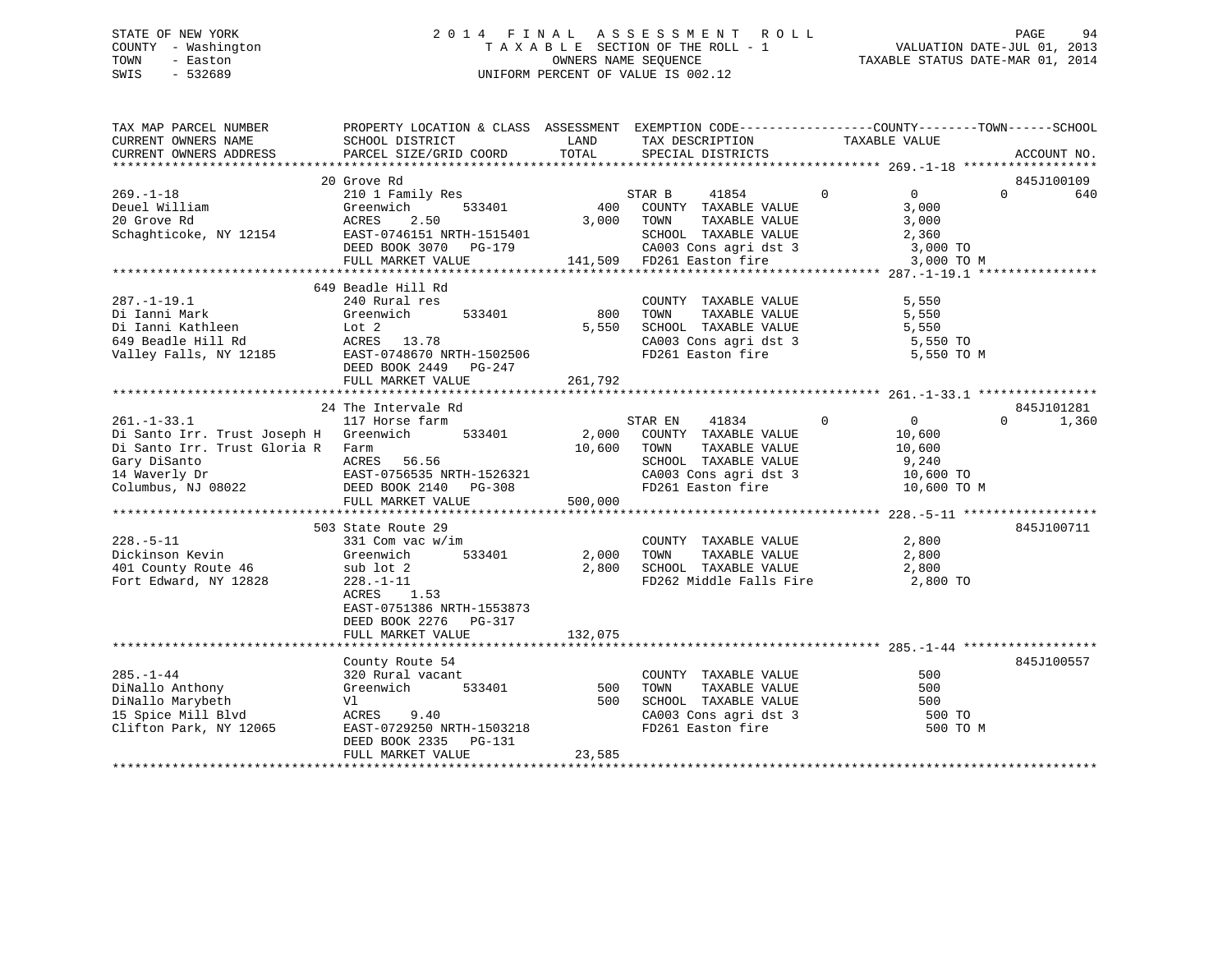### STATE OF NEW YORK 2 0 1 4 F I N A L A S S E S S M E N T R O L L PAGE 95 COUNTY - Washington T A X A B L E SECTION OF THE ROLL - 1 VALUATION DATE-JUL 01, 2013 TOWN - Easton OWNERS NAME SEQUENCE TAXABLE STATUS DATE-MAR 01, 2014 SWIS - 532689 UNIFORM PERCENT OF VALUE IS 002.12

| TAX MAP PARCEL NUMBER<br>CURRENT OWNERS NAME<br>CURRENT OWNERS ADDRESS                                                                                 | PROPERTY LOCATION & CLASS ASSESSMENT EXEMPTION CODE---------------COUNTY-------TOWN------SCHOOL<br>SCHOOL DISTRICT<br>PARCEL SIZE/GRID COORD                                                                                                                                                                                                             | TOTAL          | LAND TAX DESCRIPTION<br>SPECIAL DISTRICTS                                                                                                | TAXABLE VALUE                                                                |          | ACCOUNT NO.         |
|--------------------------------------------------------------------------------------------------------------------------------------------------------|----------------------------------------------------------------------------------------------------------------------------------------------------------------------------------------------------------------------------------------------------------------------------------------------------------------------------------------------------------|----------------|------------------------------------------------------------------------------------------------------------------------------------------|------------------------------------------------------------------------------|----------|---------------------|
|                                                                                                                                                        |                                                                                                                                                                                                                                                                                                                                                          |                |                                                                                                                                          |                                                                              |          |                     |
|                                                                                                                                                        | 721 County Route 113                                                                                                                                                                                                                                                                                                                                     |                |                                                                                                                                          | 200<br>200<br>200<br>200 TO                                                  | 200 TO M |                     |
|                                                                                                                                                        | FULL MARKET VALUE                                                                                                                                                                                                                                                                                                                                        | د 1439, 9, 434 |                                                                                                                                          |                                                                              |          |                     |
|                                                                                                                                                        |                                                                                                                                                                                                                                                                                                                                                          |                |                                                                                                                                          |                                                                              |          |                     |
| $285. - 1 - 43$                                                                                                                                        | 761 County Route 113<br>312 Vac w/imprv<br>312 vac w/impiv<br>Stillwater Cent 415201 3,000<br>Forest Tax 1988/315 4,000<br>285.-1-43<br>Dinallo Anthony J Jr Stillwater Cent 415201 3,000<br>Dinallo Marybeth K Forest Tax 1988/315 4,000<br>15 Spicemill Blvd ACRES 140.20<br>Clifton Park, NY 12065 EAST-0727984 NRTH-1502888<br>DEED BOOK 1774 PG-193 | 188,679        | FOR 480A 47460<br>COUNTY TAXABLE VALUE<br>TOWN<br>TAXABLE VALUE<br>SCHOOL TAXABLE VALUE<br>CA003 Cons agri dst 3<br>FD261 Easton fire    | 1,190<br>$\overline{0}$<br>2,810<br>2,810<br>2,810<br>4,000 TO<br>4,000 TO M | 1,190    | 845J100523<br>1,190 |
| MAY BE SUBJECT TO PAYMENT<br>UNDER RPTL480A UNTIL 2023                                                                                                 | FULL MARKET VALUE                                                                                                                                                                                                                                                                                                                                        |                |                                                                                                                                          |                                                                              |          |                     |
|                                                                                                                                                        |                                                                                                                                                                                                                                                                                                                                                          |                |                                                                                                                                          |                                                                              |          |                     |
|                                                                                                                                                        | Herrington Hill Rd                                                                                                                                                                                                                                                                                                                                       |                |                                                                                                                                          |                                                                              |          |                     |
| $261. - 1 - 33.3$<br>Disanto Glen<br>Disanto Melanie<br>32 Freeman Rd<br>Greenwich, NY 12834<br>MAY BE SUBJECT TO PAYMENT<br>UNDER AGDIST LAW TIL 2018 | 117 Horse farm<br>Greenwich 533401<br>Sub-<br>Sub-Lot 3<br>ACRES 45 1<br>$ACRES$ 45.14<br>EACRES 45.14<br>EAST-0758171 NRTH-1525033<br>DEED BOOK 856 PG-93 PD261 Easton fire<br>FULL MARKET VALUE 47,170<br>32 Freeman Rd                                                                                                                                | 1,000          | AG DIST 41720<br>1,000 COUNTY TAXABLE VALUE<br>TOWN<br>TOWN TAXABLE VALUE<br>SCHOOL TAXABLE VALUE<br>$CA003$ Cons agri dst 3<br>94 EX    | $\overline{0}$<br>94<br>906<br>906<br>906<br>906 TO<br>1,000 TO M            | 94       | 94<br>845J101017    |
| $261. - 1 - 32$                                                                                                                                        | 120 Field crops                                                                                                                                                                                                                                                                                                                                          |                | AG DIST<br>41720                                                                                                                         | $0 \qquad \qquad$<br>972                                                     | 972      | 972                 |
| Disanto Glenn B<br>Disanto Melanie R<br>32 Freeman Rd<br>Greenwich, NY 12834                                                                           | Greenwich 533401<br>ACRES 48.87<br>NORES 48.87<br>RAST-0758198 NRTH-1523847 SCHOOL TAXABLE VOLU<br>DEED BOOK 848 PG-210 (2003 Cons agri dst 3<br>FULL MARKET VALUE 641,509 972 EX<br>PD261 Easton fire                                                                                                                                                   |                | 2,000 STAR B 41854<br>13,600 COUNTY TAXABLE VALUE                                                                                        | $\Omega$<br>$\overline{0}$<br>12,628<br>12,628<br>11,988<br>12,628 TO        | $\Omega$ | 640                 |
| MAY BE SUBJECT TO PAYMENT<br>UNDER AGDIST LAW TIL 2018                                                                                                 |                                                                                                                                                                                                                                                                                                                                                          |                |                                                                                                                                          | 13,600 TO M                                                                  |          |                     |
|                                                                                                                                                        | Wrights Rd                                                                                                                                                                                                                                                                                                                                               |                |                                                                                                                                          |                                                                              |          | 845J100877          |
| $268. - 1 - 14.2$<br>Dixson Charlie<br>Dixson Diane<br>2618 County Route 113<br>Greenwich, NY 12834                                                    | 105 Vac farmland<br>Stillwater Cent 415201<br>Land<br>2659/250<br>ACRES 122.30<br>ACRES 122.30 CA003 Cons<br>EAST-0734558 NRTH-1516287 CA003 Cons<br>DEED BOOK 2501 PG-331 FD261 Easto                                                                                                                                                                   |                | AG DIST<br>41720<br>2,450 COUNTY TAXABLE VALUE<br>2,450 TOWN<br>TAXABLE VALUE<br>SCHOOL TAXABLE VALUE<br>CA003 Cons agri dst 3<br>683 EX | $\circ$<br>683 — 10<br>1,767<br>1,767<br>1,767<br>1,767 TO                   | 683      | 683                 |
| MAY BE SUBJECT TO PAYMENT<br>UNDER AGDIST LAW TIL 2018                                                                                                 | DEED BOOK 2501 PG-331<br>FULL MARKET VALUE                                                                                                                                                                                                                                                                                                               | 115,566        | FD261 Easton fire                                                                                                                        | 2,450 TO M                                                                   |          |                     |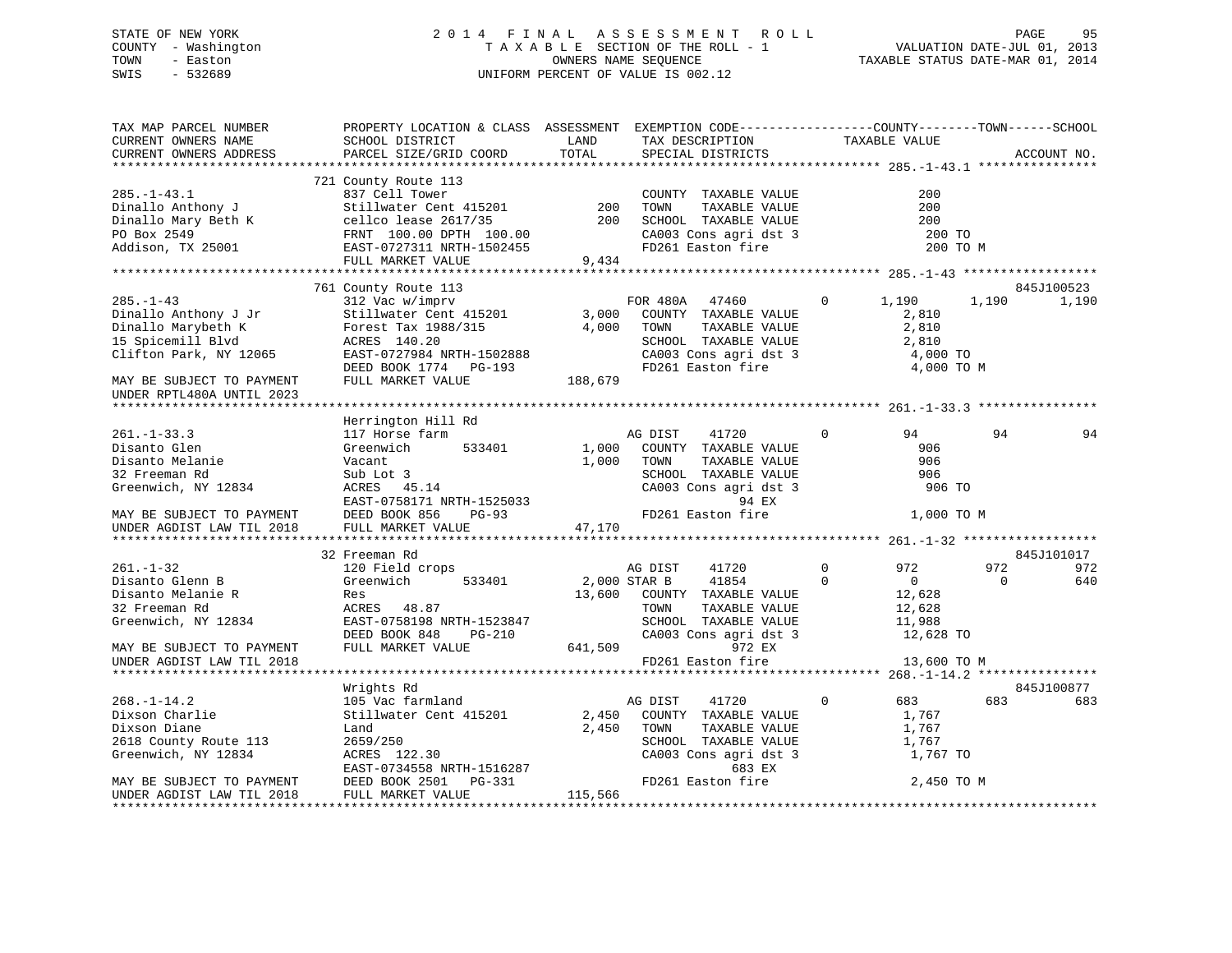### STATE OF NEW YORK 2 0 1 4 F I N A L A S S E S S M E N T R O L L PAGE 96 COUNTY - Washington T A X A B L E SECTION OF THE ROLL - 1 VALUATION DATE-JUL 01, 2013 TOWN - Easton **CONNERS NAME SEQUENCE** TAXABLE STATUS DATE-MAR 01, 2014 SWIS - 532689 UNIFORM PERCENT OF VALUE IS 002.12

| TAX MAP PARCEL NUMBER<br>CURRENT OWNERS NAME<br>CURRENT OWNERS ADDRESS | PROPERTY LOCATION & CLASS ASSESSMENT EXEMPTION CODE---------------COUNTY-------TOWN------SCHOOL<br>SCHOOL DISTRICT<br>PARCEL SIZE/GRID COORD | LAND<br>TOTAL | TAX DESCRIPTION<br>SPECIAL DISTRICTS            | TAXABLE VALUE                 | ACCOUNT NO.     |
|------------------------------------------------------------------------|----------------------------------------------------------------------------------------------------------------------------------------------|---------------|-------------------------------------------------|-------------------------------|-----------------|
|                                                                        |                                                                                                                                              |               |                                                 |                               |                 |
|                                                                        | 273 Old Schuylerville Rd 88 PCT OF VALUE USED FOR EXEMPTION PURPOSES                                                                         |               |                                                 |                               | 845J100582      |
| $228. - 5 - 19$                                                        | 240 Rural res                                                                                                                                |               | VET COM CT 41131                                | 1,060<br>$\Omega$             | 954<br>$\Omega$ |
| Dixson Gary                                                            | Schuylerville 415001 1,000 STAR B                                                                                                            |               | 41854                                           | $\Omega$<br>$\Omega$          | $\Omega$<br>640 |
| Dixson Margaret S                                                      | H + Acreage                                                                                                                                  |               | 5,300 COUNTY TAXABLE VALUE                      | 4,240                         |                 |
| 240 Old Schuylerville Rd                                               | $228. - 1 - 19$                                                                                                                              |               | TAXABLE VALUE<br>TOWN                           | 4,346                         |                 |
| Greenwich, NY 12834                                                    | ACRES 38.25                                                                                                                                  |               | SCHOOL TAXABLE VALUE                            | 4,660                         |                 |
|                                                                        | EAST-0744880 NRTH-1555674                                                                                                                    |               | FD262 Middle Falls Fire                         | 5,300 TO                      |                 |
|                                                                        | DEED BOOK 785<br>PG-192                                                                                                                      |               |                                                 |                               |                 |
|                                                                        | FULL MARKET VALUE                                                                                                                            | 250,000       |                                                 |                               |                 |
|                                                                        | 354 General Fellows Rd                                                                                                                       |               |                                                 |                               | 845J100298      |
| $235. - 2 - 21$                                                        | 210 1 Family Res                                                                                                                             |               | COUNTY TAXABLE VALUE                            | 4,000                         |                 |
| Dixson Gary T                                                          | Greenwich<br>533401                                                                                                                          | 400           | TOWN<br>TAXABLE VALUE                           | 4,000                         |                 |
| 354 General Fellows Rd                                                 | Res                                                                                                                                          | 4,000         |                                                 | 4,000                         |                 |
| Greenwich, NY 12834                                                    | FRNT 205.00 DPTH 184.00                                                                                                                      |               | SCHOOL TAXABLE VALUE<br>FD262 Middle Falls Fire | 4,000 TO                      |                 |
|                                                                        | EAST-0746768 NRTH-1551457                                                                                                                    |               |                                                 |                               |                 |
|                                                                        | DEED BOOK 442<br>$PG-173$                                                                                                                    |               |                                                 |                               |                 |
|                                                                        | FULL MARKET VALUE                                                                                                                            | 188,679       |                                                 |                               |                 |
|                                                                        |                                                                                                                                              |               |                                                 |                               |                 |
|                                                                        | County Route 113                                                                                                                             |               |                                                 |                               |                 |
| $268. - 1 - 14.5$                                                      | 311 Res vac land                                                                                                                             |               | COUNTY TAXABLE VALUE                            | 500                           |                 |
| Dixson Johnathon E                                                     | Stillwater Cent 415201                                                                                                                       | 500           | TOWN<br>TAXABLE VALUE                           | 500                           |                 |
| Dixson Nicole E                                                        | Lot 1B                                                                                                                                       | 500           | SCHOOL TAXABLE VALUE                            | 500                           |                 |
| 1384 County Route 113                                                  | 5.10<br>ACRES                                                                                                                                |               |                                                 | 500 TO                        |                 |
| Schaghticoke, NY 12154                                                 | EAST-0733520 NRTH-1517029                                                                                                                    |               | CA003 Cons agri dst 3<br>FD261 Easton fire      | 500 TO M                      |                 |
|                                                                        | DEED BOOK 2659 PG-243                                                                                                                        |               |                                                 |                               |                 |
|                                                                        | FULL MARKET VALUE                                                                                                                            | 23,585        |                                                 |                               |                 |
|                                                                        |                                                                                                                                              |               |                                                 |                               |                 |
|                                                                        | 1384 County Route 113                                                                                                                        |               |                                                 |                               |                 |
| $268. - 1 - 16.1$                                                      | 210 1 Family Res                                                                                                                             |               | STAR B<br>41854                                 | $\Omega$<br>$\overline{0}$    | $\Omega$<br>640 |
| Dixson Jonathon E                                                      | Stillwater Cent 415201                                                                                                                       | 500           | COUNTY TAXABLE VALUE                            | 4,500                         |                 |
| Dixson Nicole E                                                        | vac land                                                                                                                                     | 4,500         | TOWN<br>TAXABLE VALUE                           | 4,500                         |                 |
| 1384 County Route 113                                                  | log house- partial                                                                                                                           |               | SCHOOL TAXABLE VALUE                            | 3,860                         |                 |
| Schaghticoke, NY 12154                                                 | 2.00<br>ACRES                                                                                                                                |               | CA003 Cons agri dst 3                           | 4,500 TO                      |                 |
|                                                                        | EAST-0733504 NRTH-1517267                                                                                                                    |               | FD261 Easton fire                               | 4,500 TO M                    |                 |
|                                                                        | DEED BOOK 899<br>PG-311                                                                                                                      |               |                                                 |                               |                 |
|                                                                        | FULL MARKET VALUE                                                                                                                            | 212,264       |                                                 |                               |                 |
|                                                                        |                                                                                                                                              |               |                                                 |                               |                 |
|                                                                        | 2618 County Route 113                                                                                                                        |               |                                                 |                               | 845J100251      |
| $235. - 1 - 12.1$                                                      | 112 Dairy farm                                                                                                                               |               | STAR B<br>41854                                 | $\mathbf 0$<br>$\overline{0}$ | $\Omega$<br>640 |
| Dixson M & M Farms Inc                                                 | Schuylerville 415001                                                                                                                         | 3,500         | COUNTY TAXABLE VALUE                            | 22,000                        |                 |
| 2618 County Route 113                                                  | Farm                                                                                                                                         | 22,000        | TOWN<br>TAXABLE VALUE                           | 22,000                        |                 |
| Greenwich, NY 12834                                                    | ACRES 223.67                                                                                                                                 |               | SCHOOL TAXABLE VALUE                            | 21,360                        |                 |
|                                                                        | EAST-0740298 NRTH-1545300                                                                                                                    |               | $CA003$ Cons agri dst 3                         | 22,000 TO                     |                 |
|                                                                        | PG-936<br>DEED BOOK 490                                                                                                                      |               | FD261 Easton fire                               | 22,000 TO M                   |                 |
|                                                                        | FULL MARKET VALUE                                                                                                                            | 1037,736      |                                                 |                               |                 |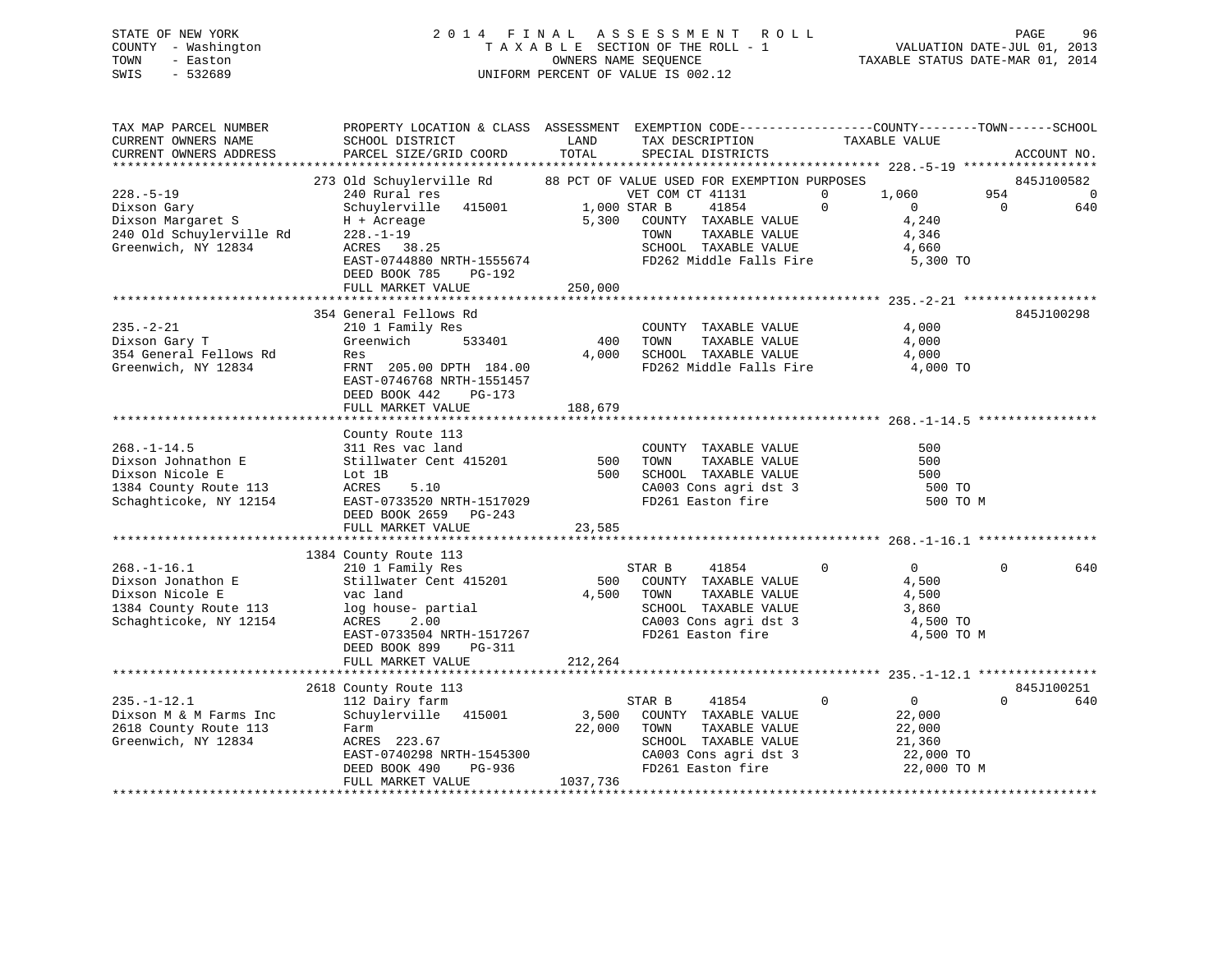#### STATE OF NEW YORK 2014 FINAL ASSESSMENT ROLL PAGE 97 COUNTY - Washington T A X A B L E SECTION OF THE ROLL - 1 TOWN - Easton **CONNERS NAME SEQUENCE** TAXABLE STATUS DATE-MAR 01, 2014 SWIS - 532689 UNIFORM PERCENT OF VALUE IS 002.12

/ PAGE 9<br>VALUATION DATE-JUL 01, 2013

| TAX MAP PARCEL NUMBER                                            |                                                                        |         | PROPERTY LOCATION & CLASS ASSESSMENT EXEMPTION CODE---------------COUNTY-------TOWN-----SCHOOL |                                  |             |
|------------------------------------------------------------------|------------------------------------------------------------------------|---------|------------------------------------------------------------------------------------------------|----------------------------------|-------------|
| CURRENT OWNERS NAME                                              | SCHOOL DISTRICT                                                        | LAND    | TAX DESCRIPTION                                                                                | TAXABLE VALUE                    |             |
| CURRENT OWNERS ADDRESS                                           | PARCEL SIZE/GRID COORD                                                 | TOTAL   | SPECIAL DISTRICTS                                                                              |                                  | ACCOUNT NO. |
|                                                                  | Wilbur Ave                                                             |         |                                                                                                |                                  | 845J100300  |
| $244. -1 - 14$                                                   | 120 Field crops                                                        |         | COUNTY TAXABLE VALUE                                                                           | 5,200                            |             |
| Dixson M & M Farms Inc                                           | 533401<br>Greenwich                                                    | 1,500   | TOWN<br>TAXABLE VALUE                                                                          | 5,200                            |             |
| 2618 County Route 113                                            | Farm                                                                   | 5,200   | SCHOOL TAXABLE VALUE                                                                           | 5,200                            |             |
| Greenwich, NY 12834                                              | 496/242                                                                |         | CA003 Cons agri dst 3                                                                          | 5,200 TO                         |             |
|                                                                  | $430/242$<br>ACRES 70.90                                               |         | FD262 Middle Falls Fire                                                                        | 5,200 TO                         |             |
|                                                                  | EAST-0743423 NRTH-1542765                                              |         |                                                                                                |                                  |             |
|                                                                  | DEED BOOK 490<br>PG-936                                                |         |                                                                                                |                                  |             |
|                                                                  | FULL MARKET VALUE                                                      | 245,283 |                                                                                                |                                  |             |
|                                                                  |                                                                        |         |                                                                                                |                                  |             |
|                                                                  | Wilbur Ave                                                             |         |                                                                                                |                                  | 845J100252  |
| $244. -1 -15$                                                    | 105 Vac farmland                                                       |         | COUNTY TAXABLE VALUE                                                                           | 1,500                            |             |
| Dixson M & M Farms Inc                                           | 533401<br>Greenwich                                                    | 1,500   | TAXABLE VALUE<br>TOWN                                                                          | 1,500                            |             |
| 2618 County Route 113                                            | Farm                                                                   | 1,500   | SCHOOL TAXABLE VALUE 1,500<br>CA003 Cons agri dst 3 1,500 TO                                   |                                  |             |
| Greenwich, NY 12834                                              | ACRES 67.80                                                            |         |                                                                                                |                                  |             |
|                                                                  | EAST-0746518 NRTH-1543372                                              |         | FD262 Middle Falls Fire 1,500 TO                                                               |                                  |             |
|                                                                  | DEED BOOK 490 PG-936                                                   |         |                                                                                                |                                  |             |
|                                                                  | FULL MARKET VALUE                                                      | 70,755  |                                                                                                |                                  |             |
|                                                                  |                                                                        |         |                                                                                                |                                  |             |
|                                                                  | County Route 113                                                       |         |                                                                                                |                                  | 845J100253  |
| $268. - 1 - 16$                                                  | 120 Field crops<br>Stillwater Cent 415201                              |         | COUNTY TAXABLE VALUE                                                                           | 8,500                            |             |
| Dixson M & M Farms Inc                                           |                                                                        | 8,000   | TAXABLE VALUE<br>TOWN                                                                          | 8,500                            |             |
| 2618 Co Rt 113                                                   | Farm                                                                   | 8,500   | SCHOOL TAXABLE VALUE<br>CA003 Cons agri dst 3                                                  | 8,500<br>8,500 TO                |             |
| Greenwich, NY 12834                                              | ACRES 474.30<br>EAST-0734663 NRTH-1518235                              |         | FD261 Easton fire                                                                              | 8,500 TO M                       |             |
|                                                                  | DEED BOOK 490<br>PG-936                                                |         |                                                                                                |                                  |             |
|                                                                  | FULL MARKET VALUE                                                      | 400,943 |                                                                                                |                                  |             |
|                                                                  |                                                                        |         |                                                                                                |                                  |             |
|                                                                  | 11911 State Route 40                                                   |         |                                                                                                |                                  | 845J100572  |
| $268. - 1 - 7$                                                   | 210 1 Family Res                                                       |         | 41854<br>STAR B                                                                                | $\Omega$<br>$\Omega$<br>$\Omega$ | 640         |
| Dixson Ronna L                                                   | Greenwich 533401                                                       |         | 500 COUNTY TAXABLE VALUE                                                                       | 4,500                            |             |
| 11911 State Route 40                                             | H & L                                                                  | 4,500   | TOWN<br>TAXABLE VALUE                                                                          | 4,500                            |             |
| Schaghticoke, NY 12154                                           | ACRES<br>1.60                                                          |         | SCHOOL TAXABLE VALUE                                                                           | 3,860                            |             |
|                                                                  |                                                                        |         |                                                                                                | 4,500 TO                         |             |
|                                                                  | EAST-0745922 NRTH-1519496<br>DEED BOOK 625 PG-326<br>FULL MADEER VALUE |         | CA003 Cons agri dst 3<br>FD261 Easton fire                                                     | 4,500 TO M                       |             |
|                                                                  | FULL MARKET VALUE                                                      | 212,264 |                                                                                                |                                  |             |
|                                                                  |                                                                        |         |                                                                                                |                                  |             |
|                                                                  | State Route 40                                                         |         |                                                                                                |                                  | 845J100299  |
| $269. - 1 - 10$                                                  | 120 Field crops<br>Greenwich                                           |         | COUNTY TAXABLE VALUE                                                                           | 2,400                            |             |
| Dixson Ronna L                                                   | 533401                                                                 | 2,400   | TAXABLE VALUE<br>TOWN                                                                          | 2,400                            |             |
| Peluso aka Donovan Linda L ACRES 101.60                          |                                                                        | 2,400   | SCHOOL TAXABLE VALUE                                                                           | 2,400                            |             |
| 649 Grooms Rd<br>Clifton Park, NY 12065<br>DEED BOOK 2761 PG-318 |                                                                        |         | CA003 Cons agri dst 3                                                                          | 2,400 TO                         |             |
|                                                                  |                                                                        |         | FD261 Easton fire                                                                              | 2,400 TO M                       |             |
|                                                                  | FULL MARKET VALUE                                                      | 113,208 |                                                                                                |                                  |             |
|                                                                  |                                                                        |         |                                                                                                |                                  |             |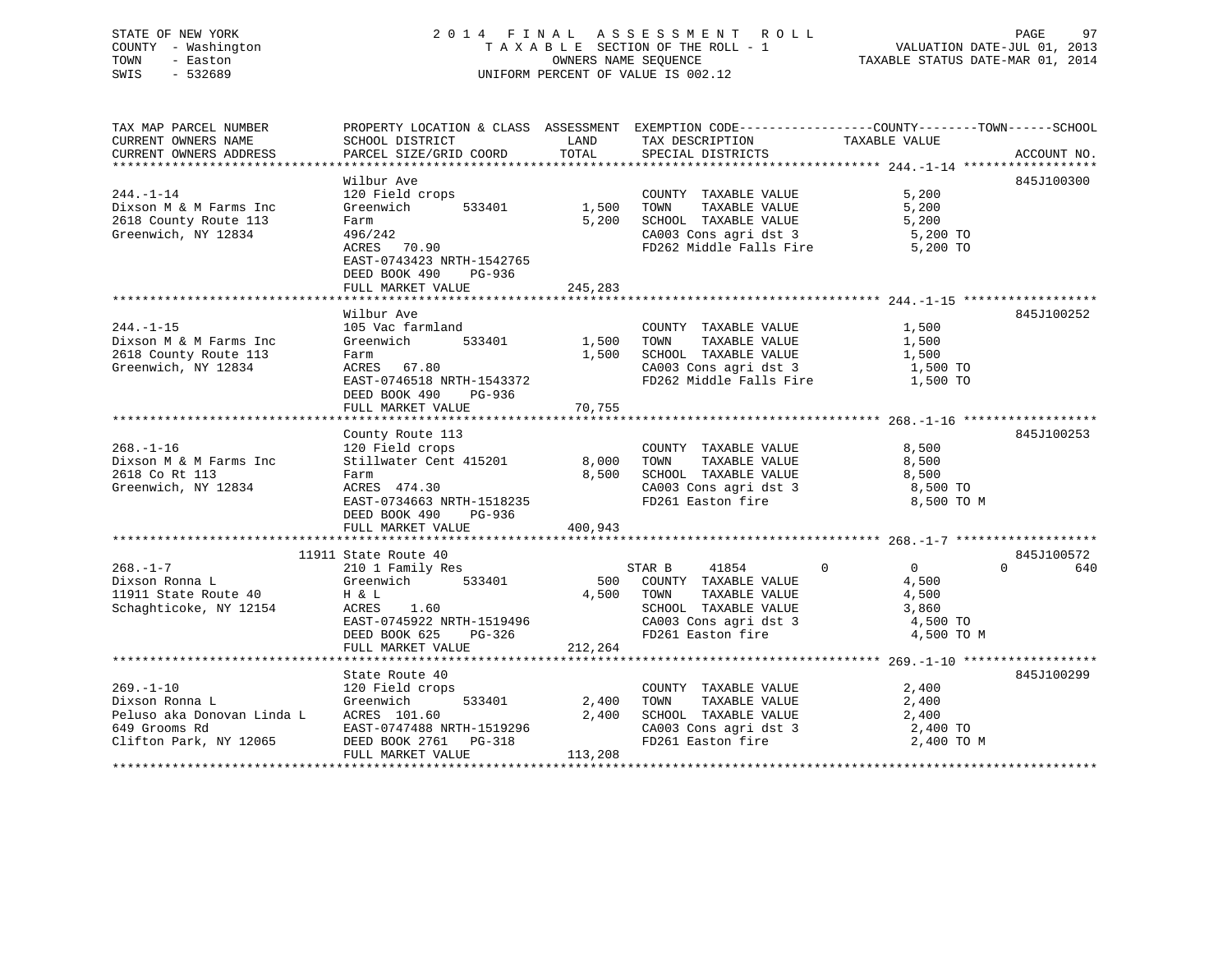### STATE OF NEW YORK 2 0 1 4 F I N A L A S S E S S M E N T R O L L PAGE 98 COUNTY - Washington T A X A B L E SECTION OF THE ROLL - 1 VALUATION DATE-JUL 01, 2013 TOWN - Easton COMPUTERS NAME SEQUENCE TAXABLE STATUS DATE-MAR 01, 2014<br>SWIS - 532689 SWIS - 532689 UNIFORM PERCENT OF VALUE IS 002.12

| TAX MAP PARCEL NUMBER | PROPERTY LOCATION & CLASS ASSESSMENT EXEMPTION CODE-----------------COUNTY-------TOWN------SCHOOL<br>CURRENT OWNERS NAME SCHOOL DISTRICT WE LAND TAX DESCRIPTION TAXABLE VALUE                                                                                                                                                                                                                                                                                                                                                                                                                                                                                                           |                                                                                                                                                                                                                                                                                                                                                                                                                                                                   |                 |
|-----------------------|------------------------------------------------------------------------------------------------------------------------------------------------------------------------------------------------------------------------------------------------------------------------------------------------------------------------------------------------------------------------------------------------------------------------------------------------------------------------------------------------------------------------------------------------------------------------------------------------------------------------------------------------------------------------------------------|-------------------------------------------------------------------------------------------------------------------------------------------------------------------------------------------------------------------------------------------------------------------------------------------------------------------------------------------------------------------------------------------------------------------------------------------------------------------|-----------------|
|                       |                                                                                                                                                                                                                                                                                                                                                                                                                                                                                                                                                                                                                                                                                          |                                                                                                                                                                                                                                                                                                                                                                                                                                                                   |                 |
|                       | 433 Waite Rd                                                                                                                                                                                                                                                                                                                                                                                                                                                                                                                                                                                                                                                                             |                                                                                                                                                                                                                                                                                                                                                                                                                                                                   |                 |
|                       | $269.-1-10.1$<br>$2101$ Family Res<br>Dixson Ronna L<br>$2101$ Family Res<br>$533401$<br>$6,000$ SCHOOI<br>$1100$<br>$1200$<br>$1300$<br>$1500$<br>$16,000$<br>$15000$<br>$15000$<br>$15000$<br>$15000$<br>$15000$<br>$15000$<br>$15000$<br>$15000$<br>$15000$<br>$150$<br>$\begin{tabular}{lcccccc} \texttt{FELUSO} & \texttt{AKA} & \texttt{DDIOVAN} & \texttt{J1} & \texttt{S1} & \texttt{S2} & \texttt{S3} & \texttt{S3} & \texttt{S3} & \texttt{S3} & \texttt{S3} & \texttt{S3} & \texttt{S3} & \texttt{S3} & \texttt{S3} & \texttt{S3} & \texttt{S3} & \texttt{S3} & \texttt{S3} & \texttt{S3} & \texttt{S3} & \texttt{S3} & \texttt{S3} & \texttt{S3} & \texttt{S3} & \texttt{S3$ | COUNTY TAXABLE VALUE 6,000                                                                                                                                                                                                                                                                                                                                                                                                                                        |                 |
|                       | 12058 State Route 40                                                                                                                                                                                                                                                                                                                                                                                                                                                                                                                                                                                                                                                                     |                                                                                                                                                                                                                                                                                                                                                                                                                                                                   | 845J100755      |
|                       |                                                                                                                                                                                                                                                                                                                                                                                                                                                                                                                                                                                                                                                                                          |                                                                                                                                                                                                                                                                                                                                                                                                                                                                   | $\Omega$<br>640 |
|                       | 127 Mountain Rd 60 SO PCT OF VALUE USED FOR EXEMPTION PURPOSES                                                                                                                                                                                                                                                                                                                                                                                                                                                                                                                                                                                                                           |                                                                                                                                                                                                                                                                                                                                                                                                                                                                   | 845J100766      |
|                       | $\begin{tabular}{c c c c c c} \multicolumn{1}{c c c c} \multicolumn{1}{c c c} \multicolumn{1}{c c c} \multicolumn{1}{c c c} \multicolumn{1}{c c c} \multicolumn{1}{c c c} \multicolumn{1}{c c c} \multicolumn{1}{c c c} \multicolumn{1}{c c c} \multicolumn{1}{c c c} \multicolumn{1}{c c c} \multicolumn{1}{c c c} \multicolumn{1}{c c c} \multicolumn{1}{c c c} \multicolumn{1}{c c c} \multicolumn{$                                                                                                                                                                                                                                                                                  |                                                                                                                                                                                                                                                                                                                                                                                                                                                                   |                 |
|                       | Mountain Rd<br>Nountain Rd Mountain Rd 260.-1-12.1 Mountain Rd 27 Mountain Rd 27 Mountain Rd 27 Mountain Rd 27 Mountain Rd 27 Mountain Rd 27 Mountain Rd 27 Mountain Rd 27 Mountain Rd 27 Mountain Rd 27 Mountain Rd 27 Mountain Rd 27 Mounta<br>DEED BOOK 857 PG-243                                                                                                                                                                                                                                                                                                                                                                                                                    | CA003 Cons agri dst 3 2,000 TO<br>FD261 Easton fire 2,000 TO M                                                                                                                                                                                                                                                                                                                                                                                                    |                 |
|                       |                                                                                                                                                                                                                                                                                                                                                                                                                                                                                                                                                                                                                                                                                          |                                                                                                                                                                                                                                                                                                                                                                                                                                                                   | 845J101047      |
|                       | 103 Bulson Rd<br>236.-1-9 103 Bulson Rd<br>220 2 Family Res<br>220 2 Family Res<br>220 2 Family Res<br>230 2 Family Res<br>236.-1-9 5,000<br>236.-1-9 5,000<br>236.-1-9 5,000<br>236.-1-9 5,000<br>236.49<br>236.41 5,000<br>236.41 5,000<br>236.41 5,00                                                                                                                                                                                                                                                                                                                                                                                                                                 | $\begin{tabular}{lcccc} \multicolumn{2}{c}{\text{STAR B}} & & & 41854 & & 0 & & 0 \\ \multicolumn{2}{c}{\text{500}} & \multicolumn{2}{c}{\text{COUNTY}} & \multicolumn{2}{c}{\text{TAXABLE VALUE}} & & 5,000 \\ \multicolumn{2}{c}{\text{5,000}} & \multicolumn{2}{c}{\text{TOWny}} & \multicolumn{2}{c}{\text{TAXABLE VALUE}} & & 5,000 \\ \multicolumn{2}{c}{\text{5,000}} & \multicolumn{2}{c}{\text{SCHOOL}} & \multicolumn{2}{c}{\text{TAXARLE VALUE}} & & $ | $\Omega$<br>640 |
|                       |                                                                                                                                                                                                                                                                                                                                                                                                                                                                                                                                                                                                                                                                                          |                                                                                                                                                                                                                                                                                                                                                                                                                                                                   |                 |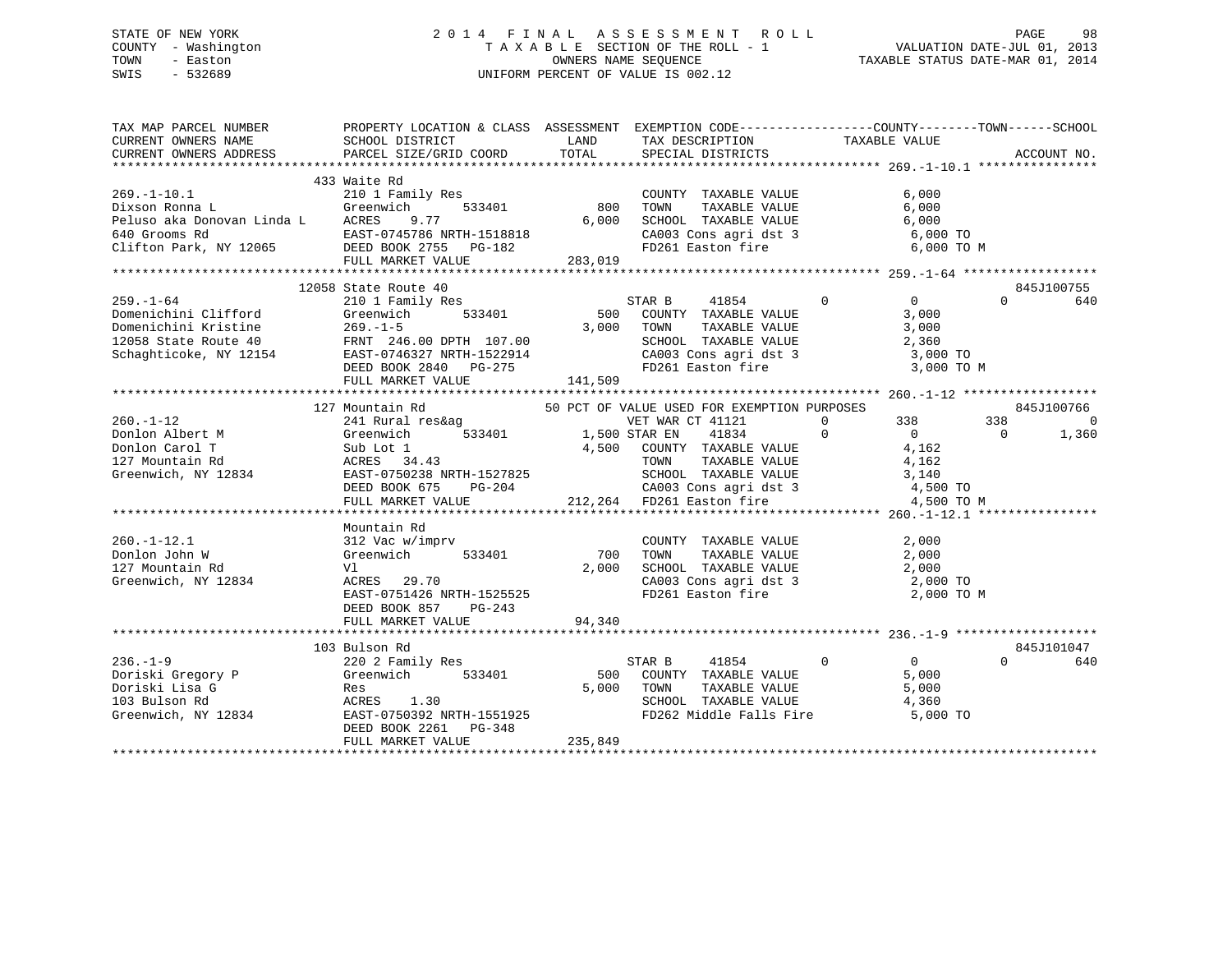### STATE OF NEW YORK 2 0 1 4 F I N A L A S S E S S M E N T R O L L PAGE 99 COUNTY - Washington T A X A B L E SECTION OF THE ROLL - 1 VALUATION DATE-JUL 01, 2013 TOWN - Easton **CONNERS NAME SEQUENCE** TAXABLE STATUS DATE-MAR 01, 2014 SWIS - 532689 UNIFORM PERCENT OF VALUE IS 002.12

| TAX MAP PARCEL NUMBER<br>CURRENT OWNERS NAME<br>CURRENT OWNERS ADDRESS                                                                                                                                                                                                                                                                                                           | PROPERTY LOCATION & CLASS ASSESSMENT EXEMPTION CODE----------------COUNTY-------TOWN------SCHOOL<br>SCHOOL DISTRICT<br>PARCEL SIZE/GRID COORD                                                                                                                                                 | LAND<br>TOTAL              | TAX DESCRIPTION<br>SPECIAL DISTRICTS                                                                                                                                | TAXABLE VALUE                                | ACCOUNT NO.                                                        |
|----------------------------------------------------------------------------------------------------------------------------------------------------------------------------------------------------------------------------------------------------------------------------------------------------------------------------------------------------------------------------------|-----------------------------------------------------------------------------------------------------------------------------------------------------------------------------------------------------------------------------------------------------------------------------------------------|----------------------------|---------------------------------------------------------------------------------------------------------------------------------------------------------------------|----------------------------------------------|--------------------------------------------------------------------|
|                                                                                                                                                                                                                                                                                                                                                                                  |                                                                                                                                                                                                                                                                                               |                            |                                                                                                                                                                     |                                              |                                                                    |
| $259. - 1 - 9$<br>Doriski Helen<br>Doriski Anne H & L<br>560 County Route 54 FRNT 50.00 DPTH 300.00<br>Schaghticoke, NY 12154 EAST-0746000 NRTH-1524622<br>FRNT 50.00 NRTH-1524622<br>FRNT 50.00 NRTH-1524622                                                                                                                                                                    | 1125 State Route 40<br>210 1 Family Res<br>Greenwich 533401<br>DEED BOOK 2776 PG-267<br>FULL MARKET VALUE                                                                                                                                                                                     | 500<br>4,200<br>198,113    | COUNTY TAXABLE VALUE<br>TOWN<br>TAXABLE VALUE<br>TOWN TAXABLE VALUE 1,200<br>CA003 Cons agri dst 3<br>FD261 Easton fire                                             | 4,200<br>4,200<br>4,200 TO<br>4,200 TO M     | 845J100304                                                         |
|                                                                                                                                                                                                                                                                                                                                                                                  |                                                                                                                                                                                                                                                                                               |                            |                                                                                                                                                                     |                                              |                                                                    |
| $\begin{tabular}{lllllllllllllllllllll} \textbf{286.}--1-22 & \textbf{210111} & \textbf{33401} & \textbf{400} & \textbf{5101} & \textbf{521} & \textbf{533401} & \textbf{533401} & \textbf{540} & \textbf{5540} & \textbf{560} & \textbf{160} & \textbf{160} & \textbf{160} & \textbf{160} & \textbf{160} & \textbf{160} & \textbf{160} & \textbf{160} & \textbf{160} & \textbf$ | 560 County Route 54<br>210 1 Family Res<br>Greenwich 533401 400 STAR EN<br>3 000 COUNTY                                                                                                                                                                                                       |                            |                                                                                                                                                                     | 3,000 TO M                                   | 845L100303<br>750 750<br>$\overline{0}$<br>$\overline{0}$<br>1,360 |
|                                                                                                                                                                                                                                                                                                                                                                                  | State Route 40/E Off                                                                                                                                                                                                                                                                          |                            |                                                                                                                                                                     |                                              | 845J101164                                                         |
| $286. - 1 - 25.2$<br>200.-1-23.2<br>200 San Antonio Trl (379-4/120)<br>200 San Antonio Trl (38546)<br>200 San Antonio Trl (38546)<br>279/295 ROW 961/175                                                                                                                                                                                                                         | 120 Field crops<br>ACRES 16.72<br>EAST-0740882 NRTH-1498589<br>DEED BOOK 893 PG-232<br>FULL MARKET VALUE                                                                                                                                                                                      | 533401 200<br>200<br>9,434 | COUNTY TAXABLE VALUE<br>TOWN TAXABLE VALUE<br>SCHOOL TAXABLE VALUE 200<br>CA003 Cons agri dst 3 200 TO<br>FD261 Easton fire 200 TO M                                | 200<br>200                                   |                                                                    |
|                                                                                                                                                                                                                                                                                                                                                                                  |                                                                                                                                                                                                                                                                                               |                            |                                                                                                                                                                     |                                              | 845L100246                                                         |
| $286. - 1 - 13$<br>Doriski Virginia<br>2683 Valley Falls Rd<br>Schaghticoke, NY 12154                                                                                                                                                                                                                                                                                            | 2683 Valley Falls Rd 78 PCT OF VALUE USED FOR EXEMPTION PURPOSES<br>240 Rural res<br>Greenwich<br>Res<br>ACRES 39.63<br>EAST-0745458 NRTH-1502756<br>DEED BOOK 798 PG-305<br>FULL MARKET VALUE 165,094 CA003 Consagridst 3 3,500 TO<br>FULL MARKET VALUE 165,094 CA003 Consagridst 3 3,500 TO |                            | VET COM CT 41131 0 683 683                                                                                                                                          | 3,500 TO M                                   | $\overline{0}$<br>1,365<br>1,360                                   |
|                                                                                                                                                                                                                                                                                                                                                                                  |                                                                                                                                                                                                                                                                                               |                            |                                                                                                                                                                     |                                              |                                                                    |
|                                                                                                                                                                                                                                                                                                                                                                                  | 608 Herrington Hill Rd                                                                                                                                                                                                                                                                        |                            |                                                                                                                                                                     |                                              | 845J101057                                                         |
| 253.-1-12.6<br>Drost James H<br>Drost Donna M<br>608 Herrington Hill Rd<br>Greenwich, NY 12834                                                                                                                                                                                                                                                                                   | 210 1 Family Res<br>Greenwich 533401 400 STAR EN 41834<br>Lot/res<br>ACRES<br>ACRES<br>2011.11 533401 3,000 COUNTY TAXABLE VALUE<br>ACRES<br>2011.11 TOWN TAXABLE VALUE<br>EAST-0764137 NRTH-1531480<br>DEED BOOK 455 PG-118<br>FULL MARKET VALUE                                             |                            | 3,000 COUNTY TAXABLE VALUE 2,250<br>TAXABLE VALUE<br>531480<br>-118 CA003 Cons agri dst 3 1,640<br>141,509 FD261 Easton fire 3 3,000 TO 141,509 FD261 Easton fire 3 | 0 750<br>$\Omega$<br>$\overline{0}$<br>2,250 | 750<br>$\Omega$<br>$\overline{0}$<br>1,360                         |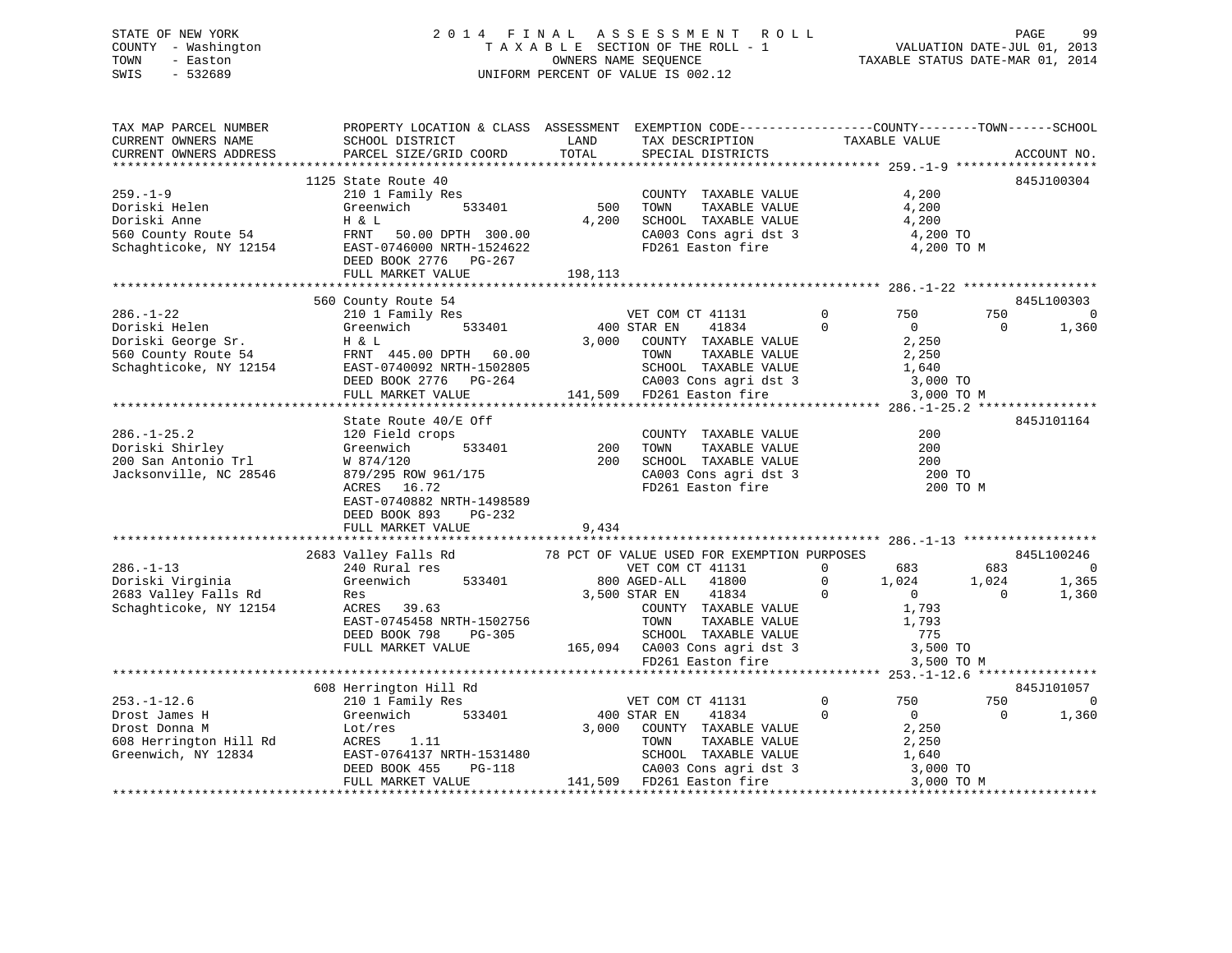### STATE OF NEW YORK 2 0 1 4 F I N A L A S S E S S M E N T R O L L PAGE 100 COUNTY - Washington T A X A B L E SECTION OF THE ROLL - 1 VALUATION DATE-JUL 01, 2013 TOWN - Easton OWNERS NAME SEQUENCE TAXABLE STATUS DATE-MAR 01, 2014 SWIS - 532689 UNIFORM PERCENT OF VALUE IS 002.12

| TAX MAP PARCEL NUMBER<br>CURRENT OWNERS NAME                                                                              | PROPERTY LOCATION & CLASS ASSESSMENT EXEMPTION CODE----------------COUNTY-------TOWN------SCHOOL<br>SCHOOL DISTRICT                                                            | LAND       | TAX DESCRIPTION                                                          | TAXABLE VALUE                    |                       |                        |
|---------------------------------------------------------------------------------------------------------------------------|--------------------------------------------------------------------------------------------------------------------------------------------------------------------------------|------------|--------------------------------------------------------------------------|----------------------------------|-----------------------|------------------------|
| CURRENT OWNERS ADDRESS                                                                                                    | PARCEL SIZE/GRID COORD                                                                                                                                                         | TOTAL      | SPECIAL DISTRICTS                                                        |                                  |                       | ACCOUNT NO.            |
|                                                                                                                           |                                                                                                                                                                                |            |                                                                          |                                  |                       |                        |
|                                                                                                                           | 162 Easton Station Rd 65 PCT OF VALUE USED FOR EXEMPTION PURPOSES                                                                                                              |            |                                                                          | 485<br>$\Omega$                  |                       | 845J100311<br>$\Omega$ |
| 232.-2-5 VET WARREL 240 Rural res<br>Dubas Living Trust Richard M Greenwich 533401 600 STAR B                             |                                                                                                                                                                                |            | VET WAR CT 41121                                                         | $\Omega$<br>$\overline{0}$       | 485<br>$\overline{0}$ |                        |
| 162 Easton Station Rd                                                                                                     |                                                                                                                                                                                | 3,800      | 41854                                                                    | 3,315                            |                       | 640                    |
| Greenwich, NY 12834                                                                                                       | H & L<br>ACRES 16.70                                                                                                                                                           |            | COUNTY TAXABLE VALUE<br>TOWN<br>TAXABLE VALUE                            | 3,315                            |                       |                        |
|                                                                                                                           |                                                                                                                                                                                |            |                                                                          | 3,160                            |                       |                        |
|                                                                                                                           |                                                                                                                                                                                |            | SCHOOL TAXABLE VALUE 3,160<br>CA003 Cons agri dst 3 3,800 TO             |                                  |                       |                        |
|                                                                                                                           | ACRES 16.70 TOWN TAXABLE VALUE<br>EAST-0758172 NRTH-1536628 SCHOOL TAXABLE VALUE<br>DEED BOOK 1843 PG-238 CA003 Cons agri dst 3<br>FULL MARKET VALUE 179,245 FD261 Easton fire |            |                                                                          | 3,800 TO M                       |                       |                        |
|                                                                                                                           |                                                                                                                                                                                |            |                                                                          |                                  |                       |                        |
|                                                                                                                           | 239 Windy Hill Rd                                                                                                                                                              |            |                                                                          |                                  |                       | 845J100328             |
| $228. - 5 - 7$                                                                                                            | 210 1 Family Res                                                                                                                                                               |            | $\overline{0}$<br>STAR B<br>41854                                        | $\overline{0}$                   | $\Omega$              | 640                    |
| Dubois Alice J                                                                                                            | Schuylerville 415001                                                                                                                                                           |            | 400 COUNTY TAXABLE VALUE                                                 | 4,000                            |                       |                        |
|                                                                                                                           |                                                                                                                                                                                | 4,000 TOWN |                                                                          | 4,000                            |                       |                        |
|                                                                                                                           |                                                                                                                                                                                |            | TOWN      TAXABLE VALUE<br>SCHOOL   TAXABLE VALUE                        | 3,360                            |                       |                        |
| Dubois Alice J<br>Dubois Marvin H<br>Dubois Marvin H<br>239 Windy Hill Rd<br>228.-1-7<br>Greenwich, NY 12834<br>ACRES 2.9 | House & Lot<br>228.-1-7<br>ACRES 2.93                                                                                                                                          |            | FD262 Middle Falls Fire 4,000 TO                                         |                                  |                       |                        |
|                                                                                                                           | EAST-0748290 NRTH-1559760                                                                                                                                                      |            |                                                                          |                                  |                       |                        |
|                                                                                                                           | DEED BOOK 943 PG-162                                                                                                                                                           |            |                                                                          |                                  |                       |                        |
|                                                                                                                           | FULL MARKET VALUE                                                                                                                                                              | 188,679    |                                                                          |                                  |                       |                        |
|                                                                                                                           |                                                                                                                                                                                |            |                                                                          |                                  |                       |                        |
|                                                                                                                           | and DT<br>210 1 Family Res<br>Greenwich                                                                                                                                        |            |                                                                          |                                  |                       | 845J100324             |
| $236.1 - 3 - 18$                                                                                                          |                                                                                                                                                                                |            | 41802<br>AGED-CO                                                         | $0 \t 1.440$                     | $\Omega$              | $\Omega$               |
| Duket Doris                                                                                                               | Greenwich 533401                                                                                                                                                               |            | 500 AGE-TN/SCH 41806                                                     | $\overline{0}$<br>$\overline{0}$ | 720                   | 720                    |
| 20 Park Dr                                                                                                                | Η & L                                                                                                                                                                          |            | $41834$ 0<br>3,600 STAR EN                                               | $\overline{0}$                   | $\overline{0}$        | 1,360                  |
| Greenwich, NY 12834                                                                                                       | Lot 16 & 1/2 17                                                                                                                                                                |            | COUNTY TAXABLE VALUE<br>TOWN     TAXABLE VALUE                           | 2,160                            |                       |                        |
|                                                                                                                           | $236. - 3 - 18$                                                                                                                                                                |            |                                                                          | 2,880                            |                       |                        |
|                                                                                                                           | FRNT 125.00 DPTH 219.00                                                                                                                                                        |            | SCHOOL TAXABLE VALUE                                                     | 1,520                            |                       |                        |
|                                                                                                                           | EAST-0749983 NRTH-1552887                                                                                                                                                      |            | FD262 Middle Falls Fire 3,600 TO                                         |                                  |                       |                        |
|                                                                                                                           | DEED BOOK 516 PG-342                                                                                                                                                           |            |                                                                          |                                  |                       |                        |
|                                                                                                                           | FULL MARKET VALUE                                                                                                                                                              | 169,811    |                                                                          |                                  |                       |                        |
|                                                                                                                           |                                                                                                                                                                                |            |                                                                          |                                  |                       |                        |
|                                                                                                                           | Old Cambridge Rd                                                                                                                                                               |            |                                                                          |                                  |                       | 845J100817             |
| $237. - 1 - 4$                                                                                                            | 113 Cattle farm                                                                                                                                                                |            | COUNTY TAXABLE VALUE                                                     | 1,000                            |                       |                        |
| Dulmer Donald W                                                                                                           | 533401<br>Greenwich                                                                                                                                                            | 1,000      | TAXABLE VALUE<br>TOWN                                                    | 1,000                            |                       |                        |
| Dulmer Maureen                                                                                                            | Farm Land<br>ACRES    45.54                                                                                                                                                    |            | 1,000 SCHOOL TAXABLE VALUE                                               | 1,000                            |                       |                        |
| 204 Old Cambridge Rd                                                                                                      |                                                                                                                                                                                |            | CA003 Cons agri dst 3 1,000 TO<br>FD261 Easton fire 1,000 TO M           |                                  |                       |                        |
| Greenwich, NY 12834                                                                                                       | EAST-0764762 NRTH-1550278                                                                                                                                                      |            |                                                                          |                                  |                       |                        |
|                                                                                                                           | DEED BOOK 603<br><b>PG-93</b>                                                                                                                                                  | 47,170     |                                                                          |                                  |                       |                        |
|                                                                                                                           | FULL MARKET VALUE                                                                                                                                                              |            |                                                                          |                                  |                       |                        |
|                                                                                                                           | 204 Old Cambridge Rd                                                                                                                                                           |            |                                                                          |                                  |                       | 875J101233             |
| $237. - 1 - 28$                                                                                                           | 113 Cattle farm                                                                                                                                                                |            | STAR B 41854                                                             | $\overline{0}$<br>$\overline{0}$ | $\Omega$              | 640                    |
| Dulmer Donald W                                                                                                           | Greenwich 533401                                                                                                                                                               |            | 1,000 COUNTY TAXABLE VALUE                                               | 5,500                            |                       |                        |
| Dulmer Maurreen A                                                                                                         | Farm                                                                                                                                                                           |            | TAXABLE VALUE<br>5,500 TOWN                                              | 5,500                            |                       |                        |
| 204 Old Cambridge Rd                                                                                                      | ACRES 23.70                                                                                                                                                                    |            | SCHOOL TAXABLE VALUE 4,860<br>CA003 Cons agri dst 3 5,500 TO<br>5,500 TO |                                  |                       |                        |
| Greenwich, NY 12834                                                                                                       | EAST-0766218 NRTH-1549848<br>DEED BOOK 564 PG-67                                                                                                                               |            |                                                                          |                                  |                       |                        |
|                                                                                                                           |                                                                                                                                                                                |            | FD261 Easton fire                                                        | 5,500 TO M                       |                       |                        |
|                                                                                                                           | FULL MARKET VALUE                                                                                                                                                              | 259,434    |                                                                          |                                  |                       |                        |
|                                                                                                                           |                                                                                                                                                                                |            |                                                                          |                                  |                       |                        |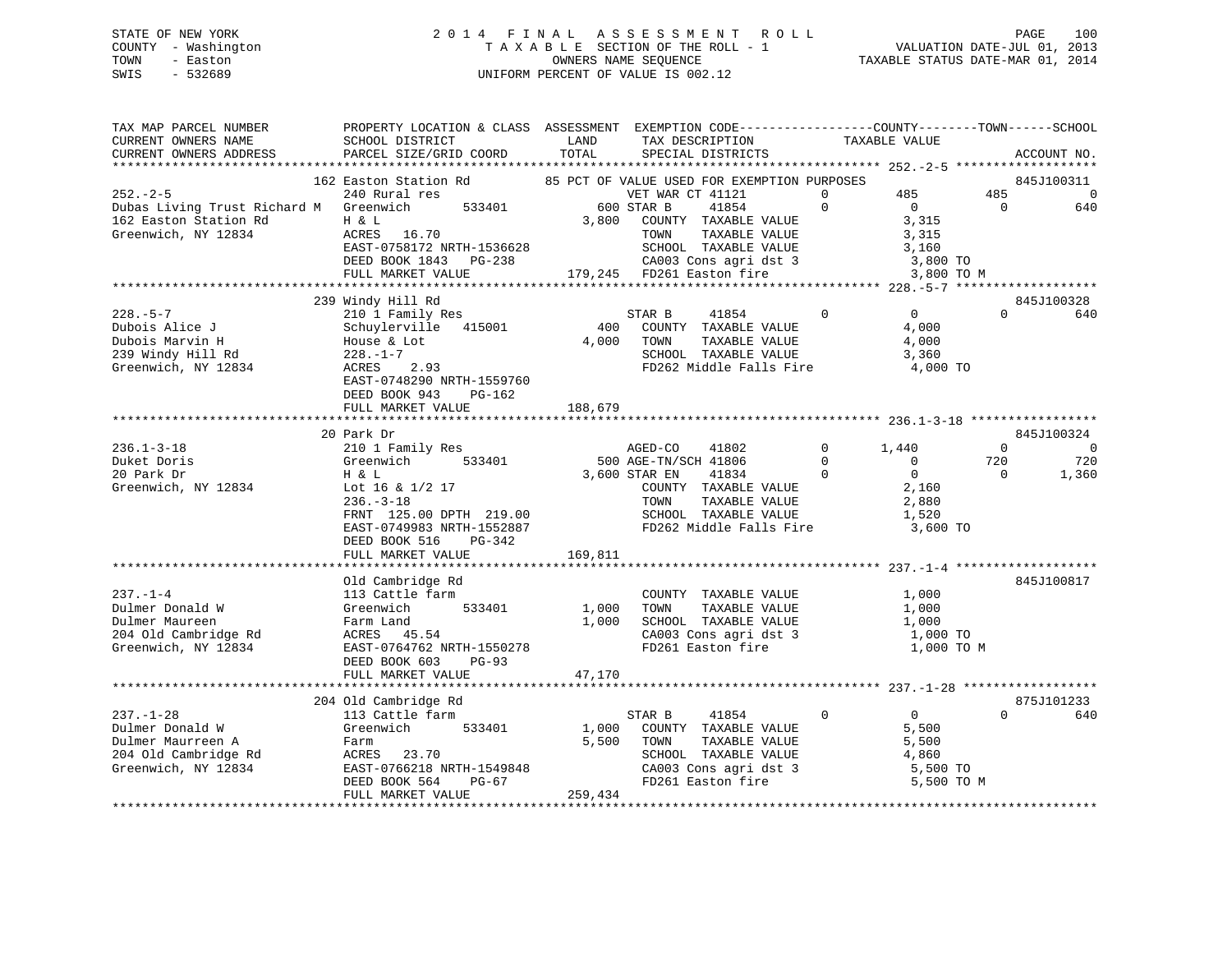### STATE OF NEW YORK 2 0 1 4 F I N A L A S S E S S M E N T R O L L PAGE 101 COUNTY - Washington T A X A B L E SECTION OF THE ROLL - 1 VALUATION DATE-JUL 01, 2013 TOWN - Easton OWNERS NAME SEQUENCE TAXABLE STATUS DATE-MAR 01, 2014 SWIS - 532689 UNIFORM PERCENT OF VALUE IS 002.12

| TAX MAP PARCEL NUMBER<br>CURRENT OWNERS NAME<br>CURRENT OWNERS ADDRESS | PROPERTY LOCATION & CLASS ASSESSMENT EXEMPTION CODE----------------COUNTY-------TOWN------SCHOOL<br>SCHOOL DISTRICT<br>PARCEL SIZE/GRID COORD | LAND<br>TOTAL | TAX DESCRIPTION<br>SPECIAL DISTRICTS                   |               | TAXABLE VALUE  |              | ACCOUNT NO.              |
|------------------------------------------------------------------------|-----------------------------------------------------------------------------------------------------------------------------------------------|---------------|--------------------------------------------------------|---------------|----------------|--------------|--------------------------|
|                                                                        | 67 Tabor Rd                                                                                                                                   |               | 70 PCT OF VALUE USED FOR EXEMPTION PURPOSES            |               |                |              | 845J100265               |
| $245. - 2 - 6.1$                                                       | 240 Rural res                                                                                                                                 |               | VET COM CT 41131                                       | $\Omega$      |                | 954          | $\overline{\phantom{0}}$ |
|                                                                        |                                                                                                                                               |               |                                                        | $\Omega$      | 1,060          |              |                          |
| Duvall Richard<br>Duvall Wendy                                         | 533401<br>Greenwich                                                                                                                           |               | 2,200 AG DIST<br>41720<br>7,200 AGED-ALL 41800         |               | 728<br>1,990   | 728<br>2,043 | 728<br>2,520             |
| 67 Tabor Rd                                                            | Farm<br>ACRES 118.38                                                                                                                          |               | STAR EN<br>41834                                       | 0<br>$\Omega$ | $\Omega$       | $\Omega$     |                          |
| Greenwich, NY 12834                                                    |                                                                                                                                               |               |                                                        |               | 3,422          |              | 1,360                    |
|                                                                        | EAST-0766671 NRTH-1545001                                                                                                                     |               | COUNTY TAXABLE VALUE                                   |               |                |              |                          |
|                                                                        | DEED BOOK 843<br>$PG-18$                                                                                                                      |               | TOWN<br>TAXABLE VALUE                                  |               | 3,475          |              |                          |
| MAY BE SUBJECT TO PAYMENT                                              | FULL MARKET VALUE                                                                                                                             |               | 339,623 SCHOOL TAXABLE VALUE                           |               | 2,592          |              |                          |
| UNDER AGDIST LAW TIL 2018                                              |                                                                                                                                               |               | CA003 Cons agri dst 3                                  |               | 6,472 TO       |              |                          |
|                                                                        |                                                                                                                                               |               | 728 EX                                                 |               |                |              |                          |
|                                                                        |                                                                                                                                               |               | FD261 Easton fire                                      |               | 7,200 TO M     |              |                          |
|                                                                        |                                                                                                                                               |               |                                                        |               |                |              |                          |
| $259. - 1 - 27$                                                        | 150+152 Sarles Ferry Rd                                                                                                                       |               |                                                        | $\mathbf 0$   | $\overline{0}$ | $\Omega$     | 845J100373<br>640        |
|                                                                        | 210 1 Family Res                                                                                                                              |               | STAR B<br>41854                                        |               |                |              |                          |
| Dyke Robert                                                            | 533401<br>Greenwich                                                                                                                           |               | 600 COUNTY TAXABLE VALUE                               |               | 3,800          |              |                          |
| Dyke Bonnie                                                            | H & L                                                                                                                                         | 3,800         | TOWN<br>TAXABLE VALUE                                  |               | 3,800          |              |                          |
| 150 Sarles Ferry Rd                                                    | ACRES<br>5.90                                                                                                                                 |               | SCHOOL TAXABLE VALUE                                   |               | 3,160          |              |                          |
| Schaghticoke, NY 12154                                                 | EAST-0740596 NRTH-1526371                                                                                                                     |               | CA003 Cons agri dst 3                                  |               | 3,800 TO       |              |                          |
|                                                                        | DEED BOOK 1705<br>PG-176                                                                                                                      |               | FD261 Easton fire                                      |               | 3,800 TO M     |              |                          |
|                                                                        | FULL MARKET VALUE                                                                                                                             | 179,245       |                                                        |               |                |              |                          |
|                                                                        |                                                                                                                                               |               |                                                        |               |                |              | 845J100126               |
|                                                                        | 107 Old Schuylerville Rd                                                                                                                      |               | STAR B<br>41854                                        | $\Omega$      | $\overline{0}$ | $\Omega$     |                          |
| $227. - 1 - 17$                                                        | 210 1 Family Res                                                                                                                              |               |                                                        |               |                |              | 640                      |
| Dymond Frank E II                                                      | Schuylerville 415001                                                                                                                          |               | 500 COUNTY TAXABLE VALUE                               |               | 3,200          |              |                          |
| Dymond Lisa R                                                          | Η&l                                                                                                                                           | 3,200         | TOWN<br>TAXABLE VALUE                                  |               | 3,200          |              |                          |
| 107 Old Schuylerville Rd                                               | FRNT 410.00 DPTH 137.00                                                                                                                       |               | SCHOOL TAXABLE VALUE                                   |               | 2,560          |              |                          |
| Greenwich, NY 12834                                                    | EAST-0741818 NRTH-1556163                                                                                                                     |               | CA003 Cons agri dst 3                                  |               | 3,200 TO       |              |                          |
|                                                                        | DEED BOOK 2835 PG-302                                                                                                                         |               | FD262 Middle Falls Fire                                |               | 3,200 TO       |              |                          |
|                                                                        | FULL MARKET VALUE                                                                                                                             | 150,943       |                                                        |               |                |              |                          |
|                                                                        |                                                                                                                                               |               |                                                        |               |                |              |                          |
|                                                                        | 82 St Canvinette Way                                                                                                                          |               |                                                        |               |                |              | 845J100294               |
| $259. - 1 - 40$                                                        | 260 Seasonal res - WTRFNT                                                                                                                     |               | COUNTY TAXABLE VALUE                                   |               | 2,500          |              |                          |
| Eagan Vincent M III                                                    | Greenwich<br>533401                                                                                                                           | 400           | TAXABLE VALUE<br>TOWN                                  |               | 2,500          |              |                          |
| 28 Mollys Way                                                          | Camp                                                                                                                                          | 2,500         | SCHOOL TAXABLE VALUE<br>CA003 Cons agri dst 3 2,500 TO |               | 2,500          |              |                          |
| Poughkeepsie, NY 12601                                                 | Bdy Agree 626/92                                                                                                                              |               |                                                        |               |                |              |                          |
|                                                                        | FRNT 158.00 DPTH 151.00                                                                                                                       |               | FD261 Easton fire                                      |               | 2,500 TO M     |              |                          |
|                                                                        | EAST-0734272 NRTH-1522465                                                                                                                     |               |                                                        |               |                |              |                          |
|                                                                        | DEED BOOK 2731 PG-143                                                                                                                         |               |                                                        |               |                |              |                          |
|                                                                        | FULL MARKET VALUE                                                                                                                             | 117,925       |                                                        |               |                |              |                          |
|                                                                        |                                                                                                                                               |               |                                                        |               |                |              |                          |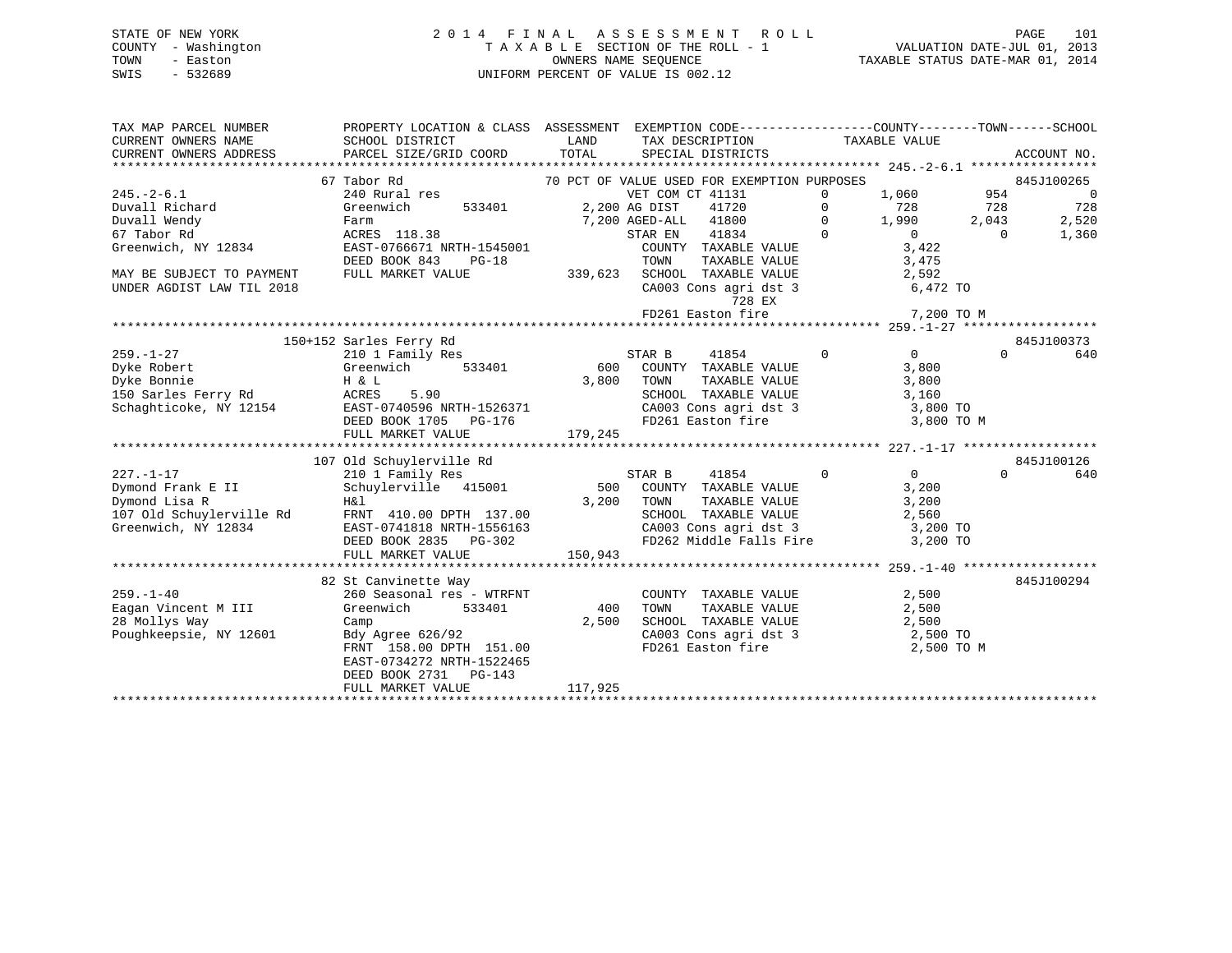### STATE OF NEW YORK 2 0 1 4 F I N A L A S S E S S M E N T R O L L PAGE 102 COUNTY - Washington T A X A B L E SECTION OF THE ROLL - 1 VALUATION DATE-JUL 01, 2013 TOWN - Easton OWNERS NAME SEQUENCE TAXABLE STATUS DATE-MAR 01, 2014 SWIS - 532689 UNIFORM PERCENT OF VALUE IS 002.12

| TAX MAP PARCEL NUMBER<br>CURRENT OWNERS NAME                                                                          | PROPERTY LOCATION & CLASS ASSESSMENT EXEMPTION CODE---------------COUNTY-------TOWN------SCHOOL<br>SCHOOL DISTRICT                                                     | LAND            | TAX DESCRIPTION                                                                                                                                                                |                          | TAXABLE VALUE                                                       |              |              |
|-----------------------------------------------------------------------------------------------------------------------|------------------------------------------------------------------------------------------------------------------------------------------------------------------------|-----------------|--------------------------------------------------------------------------------------------------------------------------------------------------------------------------------|--------------------------|---------------------------------------------------------------------|--------------|--------------|
| CURRENT OWNERS ADDRESS<br>*************************                                                                   | PARCEL SIZE/GRID COORD                                                                                                                                                 | TOTAL           | SPECIAL DISTRICTS                                                                                                                                                              |                          |                                                                     |              | ACCOUNT NO.  |
|                                                                                                                       | 1272 County Route 113                                                                                                                                                  |                 |                                                                                                                                                                                |                          |                                                                     |              | 845J100869   |
| $268. - 1 - 18$<br>Easton Line Trust<br>1272 County Route 113<br>Schaghticoke, NY 12154                               | 113 Cattle farm<br>Stillwater Cent 415201<br>Farm<br>Forest Tax 749/312<br>$276. - 1 - 2.1$                                                                            | 8,800           | AG DIST<br>41720<br>5,300 FOR 480A 47460<br>COUNTY TAXABLE VALUE<br>TOWN<br>TAXABLE VALUE<br>SCHOOL TAXABLE VALUE                                                              | $\mathbf{0}$<br>$\Omega$ | 251<br>2,033<br>6,516<br>6,516<br>6,516                             | 251<br>2,033 | 251<br>2,033 |
| MAY BE SUBJECT TO PAYMENT<br>UNDER RPTL480A UNTIL 2023                                                                | ACRES 363.30<br>EAST-0733489 NRTH-1513567<br>DEED BOOK 961<br>$PG-34$                                                                                                  |                 | CA003 Cons agri dst 3<br>251 EX<br>FD261 Easton fire                                                                                                                           |                          | 8,549 TO<br>8,800 TO M                                              |              |              |
|                                                                                                                       | FULL MARKET VALUE                                                                                                                                                      | 415,094         |                                                                                                                                                                                |                          |                                                                     |              |              |
|                                                                                                                       |                                                                                                                                                                        |                 |                                                                                                                                                                                |                          |                                                                     |              |              |
| $236. - 1 - 30$<br>Easton Realty Corporation<br>2105 St Rt 40<br>Greenwich, NY 12834                                  | 2105 State Route 40<br>120 Field crops<br>Greenwich<br>533401<br>Farm<br>ACRES 125.10<br>EAST-0750369 NRTH-1546985<br>DEED BOOK 712<br>PG-315                          | 3,500<br>19,500 | COUNTY TAXABLE VALUE<br>TAXABLE VALUE<br>TOWN<br>SCHOOL TAXABLE VALUE<br>CA003 Cons agri dst 3 19,500 TO<br>FD262 Middle Falls Fire 19,500 TO                                  |                          | 19,500<br>19,500<br>19,500                                          |              | 845J100316   |
|                                                                                                                       | FULL MARKET VALUE                                                                                                                                                      | 919,811         |                                                                                                                                                                                |                          |                                                                     |              |              |
|                                                                                                                       | Colonel Baum Rd                                                                                                                                                        |                 |                                                                                                                                                                                |                          |                                                                     |              | 845J101069   |
| $245. - 2 - 3.2$<br>Easton View Angus LLC<br>434 County Route 74A<br>Greenwich, NY 12834<br>MAY BE SUBJECT TO PAYMENT | 113 Cattle farm<br>Greenwich<br>533401<br>Farm<br>ACRES 106.20<br>EAST-0762343 NRTH-1544808<br>DEED BOOK 3166 PG-79                                                    | 2,100<br>2,100  | AG DIST<br>41720 0<br>COUNTY TAXABLE VALUE<br>TOWN<br>TAXABLE VALUE<br>SCHOOL TAXABLE VALUE<br>CA003 Cons agri dst 3 928 TO<br>1,172 EX<br>99,057 FD261 Easton fire 2,100 TO M |                          | 1,172<br>928<br>928<br>928                                          | 1,172        | 1,172        |
| UNDER AGDIST LAW TIL 2018                                                                                             | FULL MARKET VALUE                                                                                                                                                      |                 |                                                                                                                                                                                |                          |                                                                     |              |              |
|                                                                                                                       | 11815 State Route 40                                                                                                                                                   |                 |                                                                                                                                                                                |                          |                                                                     |              | 845J100736   |
| $269. - 1 - 26$<br>Eddy Randall<br>Eddy Daneille<br>11815 State Route 40<br>Schaghticoke, NY 12154                    | 210 1 Family Res<br>533401<br>Greenwich<br>H & L<br>ACRES<br>3.00<br>EAST-0745639 NRTH-1516912<br>DEED BOOK 538 DC-153<br>DEED BOOK 529<br>PG-153<br>FULL MARKET VALUE | 221,698         | STAR B<br>41854<br>600 COUNTY TAXABLE VALUE<br>4,700 TOWN<br>TAXABLE VALUE<br>SCHOOL TAXABLE VALUE<br>CA003 Cons agri dst 3<br>FD261 Easton fire                               | $\circ$                  | $\overline{0}$<br>4,700<br>4,700<br>4,060<br>4,700 TO<br>4,700 TO M | $\Omega$     | 640          |
|                                                                                                                       |                                                                                                                                                                        |                 |                                                                                                                                                                                |                          |                                                                     |              |              |
|                                                                                                                       | 20 Ashdown Way                                                                                                                                                         |                 |                                                                                                                                                                                |                          |                                                                     |              |              |
| $228. - 5 - 35.1$<br>Edwards Mark<br>Edwards Jennifer<br>20 Ashdown Way<br>Greenwich, NY 12834                        | 210 1 Family Res<br>Schuylerville 415001<br>$H+L$<br>sub lot 18<br>$228. - 1 - 35.1$<br>ACRES<br>2.65<br>EAST-0747496 NRTH-1559389<br>DEED BOOK 861<br>PG-309          |                 | 41854<br>STAR B<br>500 COUNTY TAXABLE VALUE<br>TAXABLE VALUE<br>5,500 TOWN<br>SCHOOL TAXABLE VALUE<br>FD262 Middle Falls Fire 5,500 TO                                         | $\mathbf 0$              | $\overline{0}$<br>5,500<br>5,500<br>4,860                           | $\mathbf 0$  | 640          |
|                                                                                                                       | FULL MARKET VALUE                                                                                                                                                      | 259,434         |                                                                                                                                                                                |                          |                                                                     |              |              |
|                                                                                                                       |                                                                                                                                                                        |                 |                                                                                                                                                                                |                          |                                                                     |              |              |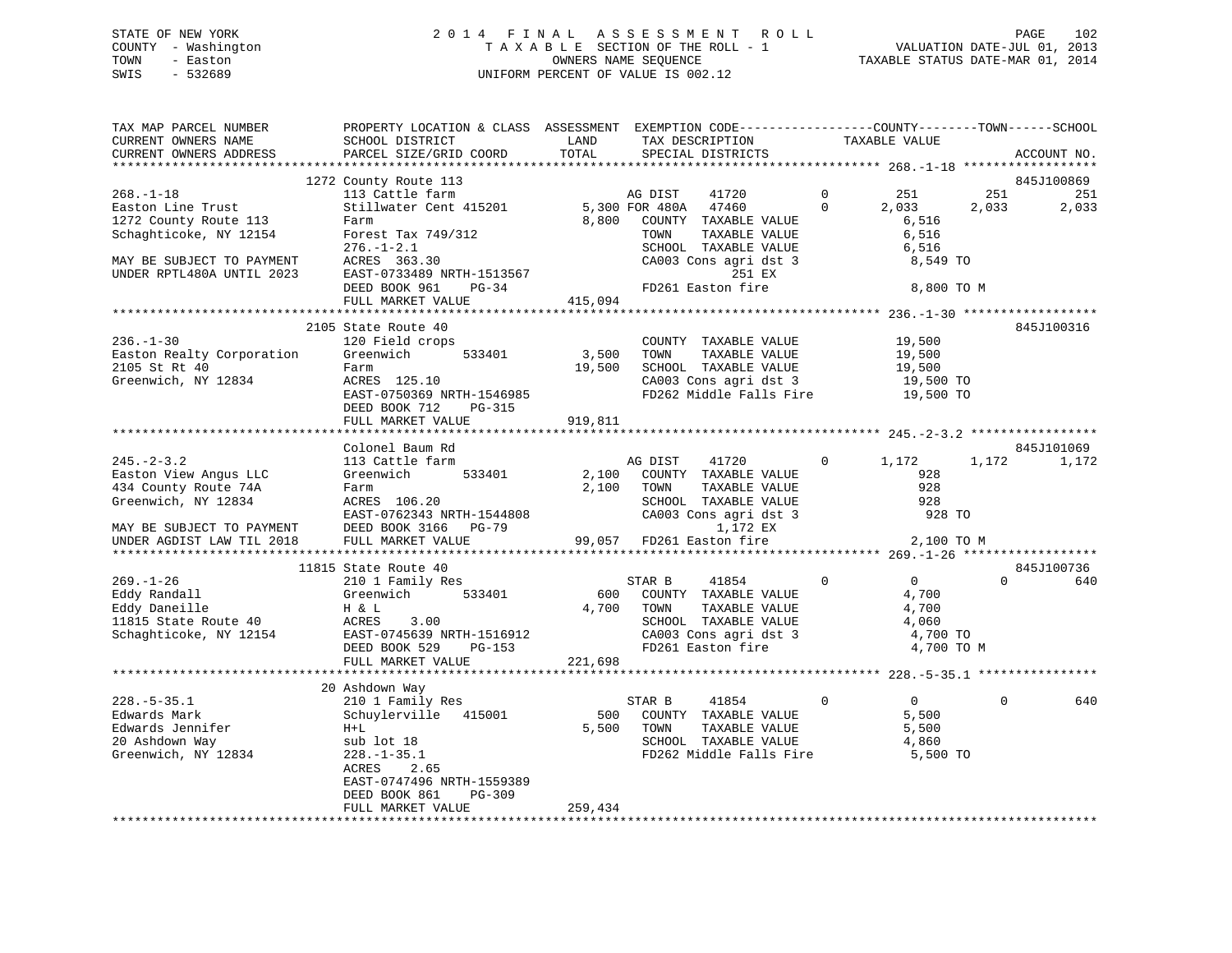### STATE OF NEW YORK 2 0 1 4 F I N A L A S S E S S M E N T R O L L PAGE 103 COUNTY - Washington T A X A B L E SECTION OF THE ROLL - 1 VALUATION DATE-JUL 01, 2013 TOWN - Easton **CONNERS NAME SEQUENCE** TAXABLE STATUS DATE-MAR 01, 2014 SWIS - 532689 UNIFORM PERCENT OF VALUE IS 002.12

| TAX MAP PARCEL NUMBER                         | PROPERTY LOCATION & CLASS ASSESSMENT EXEMPTION CODE---------------COUNTY-------TOWN------SCHOOL |              |                       |               |                |                     |
|-----------------------------------------------|-------------------------------------------------------------------------------------------------|--------------|-----------------------|---------------|----------------|---------------------|
| CURRENT OWNERS NAME                           | SCHOOL DISTRICT                                                                                 | LAND         | TAX DESCRIPTION       | TAXABLE VALUE |                |                     |
| CURRENT OWNERS ADDRESS                        | PARCEL SIZE/GRID COORD                                                                          | TOTAL        | SPECIAL DISTRICTS     |               |                | ACCOUNT NO.         |
|                                               |                                                                                                 |              |                       |               |                |                     |
|                                               | Waters Rd                                                                                       |              |                       |               |                | 845J101262          |
| $253. - 1 - 14.3$                             | 320 Rural vacant                                                                                |              | COUNTY TAXABLE VALUE  |               | 400            |                     |
| Ellermann Marti A                             | Greenwich<br>533401                                                                             | 400          | TAXABLE VALUE<br>TOWN |               | 400            |                     |
| Ellermann Raymond C                           | Vacant Lot                                                                                      | 400          | SCHOOL TAXABLE VALUE  |               | 400            |                     |
| 123 Waters Rd                                 | ACRES<br>2.88                                                                                   |              | CA003 Cons agri dst 3 |               | 400 TO         |                     |
| Grenwich, NY 12834                            | EAST-0761763 NRTH-1533747                                                                       |              | FD261 Easton fire     |               | 400 TO M       |                     |
|                                               | DEED BOOK 591<br>PG-342                                                                         |              |                       |               |                |                     |
|                                               | FULL MARKET VALUE                                                                               | 18,868       |                       |               |                |                     |
|                                               |                                                                                                 |              |                       |               |                |                     |
|                                               | 123 Waters Rd                                                                                   |              |                       |               |                | 845J100521          |
| $253. - 1 - 14.1$                             | 240 Rural res                                                                                   |              | STAR B<br>41854       | $\Omega$      | $\Omega$       | $\Omega$<br>640     |
| Ellermann Raymond                             | Greenwich<br>533401                                                                             | 600          | COUNTY TAXABLE VALUE  |               | 4,800          |                     |
| Ellermann Marti                               | $H \& Latu$<br>ACRES 19.00                                                                      | 4,800        | TOWN<br>TAXABLE VALUE |               | 4,800          |                     |
| 123 Waters Rd                                 |                                                                                                 |              | SCHOOL TAXABLE VALUE  |               | 4,160          |                     |
| Greenwich, NY 12834 EAST-0761809 NRTH-1533028 |                                                                                                 |              | CA003 Cons agri dst 3 |               | 4,800 TO       |                     |
|                                               | DEED BOOK 472<br>PG-525                                                                         |              | FD261 Easton fire     |               | 4,800 TO M     |                     |
|                                               | FULL MARKET VALUE                                                                               | 226,415      |                       |               |                |                     |
|                                               |                                                                                                 |              |                       |               |                |                     |
|                                               | 3149 Valley Falls Rd                                                                            |              |                       |               |                | 845J101065          |
| $278. - 1 - 1.4$                              | 210 1 Family Res                                                                                |              | AG DIST<br>41720      | $\Omega$      | 493            | 493<br>493          |
| Elsworth William J                            | 533401<br>Greenwich                                                                             | 1,000 STAR B | 41854                 | $\Omega$      | $\overline{0}$ | $\mathbf{0}$<br>640 |
| Elsworth Janet L                              | Res and farm                                                                                    | 5,000        | COUNTY TAXABLE VALUE  |               | 4,507          |                     |
| 3149 Valley Falls Rd                          | ACRES 15.00                                                                                     |              | TOWN<br>TAXABLE VALUE |               | 4,507          |                     |
| Schaghticoke, NY 12154                        | EAST-0746266 NRTH-1511229                                                                       |              | SCHOOL TAXABLE VALUE  |               | 3,867          |                     |
|                                               | DEED BOOK 461<br>PG-453                                                                         |              | CA003 Cons agri dst 3 |               | 4,507 TO       |                     |
| MAY BE SUBJECT TO PAYMENT                     | FULL MARKET VALUE                                                                               | 235,849      | 493 EX                |               |                |                     |
| UNDER AGDIST LAW TIL 2018                     |                                                                                                 |              | FD261 Easton fire     |               | 5,000 TO M     |                     |
|                                               |                                                                                                 |              |                       |               |                |                     |
|                                               | Cheese Factory Rd/n Off                                                                         |              |                       |               |                |                     |
| $251. - 1 - 24$                               | 323 Vacant rural                                                                                |              | COUNTY TAXABLE VALUE  |               | 400            |                     |
| Emerick Paul                                  | Schuylerville 415001                                                                            | 400          | TOWN<br>TAXABLE VALUE |               | 400            |                     |
| Emerick Marilyn                               | Vl/landlocked                                                                                   | 400          | SCHOOL TAXABLE VALUE  |               | 400            |                     |
| 243 Cheese Factory Rd                         | ACRES 20.39                                                                                     |              | CA003 Cons agri dst 3 |               | 400 TO         |                     |
| Greenwich, NY 12834                           | EAST-0741697 NRTH-1536127                                                                       |              | FD261 Easton fire     |               | 400 TO M       |                     |
|                                               | DEED BOOK 781<br>PG-131                                                                         |              |                       |               |                |                     |
|                                               | FULL MARKET VALUE                                                                               | 18,868       |                       |               |                |                     |
|                                               |                                                                                                 |              |                       |               |                |                     |
|                                               | 243 Cheese Factory Rd                                                                           |              |                       |               |                | 845J100146          |
| $251. - 1 - 4$                                | 120 Field crops                                                                                 |              | AG DIST<br>41720      | $\Omega$      | 192            | 192<br>192          |
| Emerick Paul E                                | 533401<br>Greenwich                                                                             |              | 2,250 STAR B<br>41854 | $\Omega$      | $\overline{0}$ | 640<br>$\Omega$     |
| Emerick Marilyn                               | Farm                                                                                            | 9,000        | COUNTY TAXABLE VALUE  |               | 8,808          |                     |
| 243 Cheese Factory Rd                         | ACRES 114.08                                                                                    |              | TAXABLE VALUE<br>TOWN |               | 8,808          |                     |
| Greenwich, NY 12834                           | EAST-0742364 NRTH-1534540                                                                       |              | SCHOOL TAXABLE VALUE  |               | 8,168          |                     |
|                                               | DEED BOOK 463<br>PG-917                                                                         |              | CA003 Cons agri dst 3 |               | 8,808 TO       |                     |
| MAY BE SUBJECT TO PAYMENT                     | FULL MARKET VALUE                                                                               | 424,528      | 192 EX                |               |                |                     |
| UNDER AGDIST LAW TIL 2018                     |                                                                                                 |              | FD261 Easton fire     |               | 9,000 TO M     |                     |
|                                               |                                                                                                 |              |                       |               |                |                     |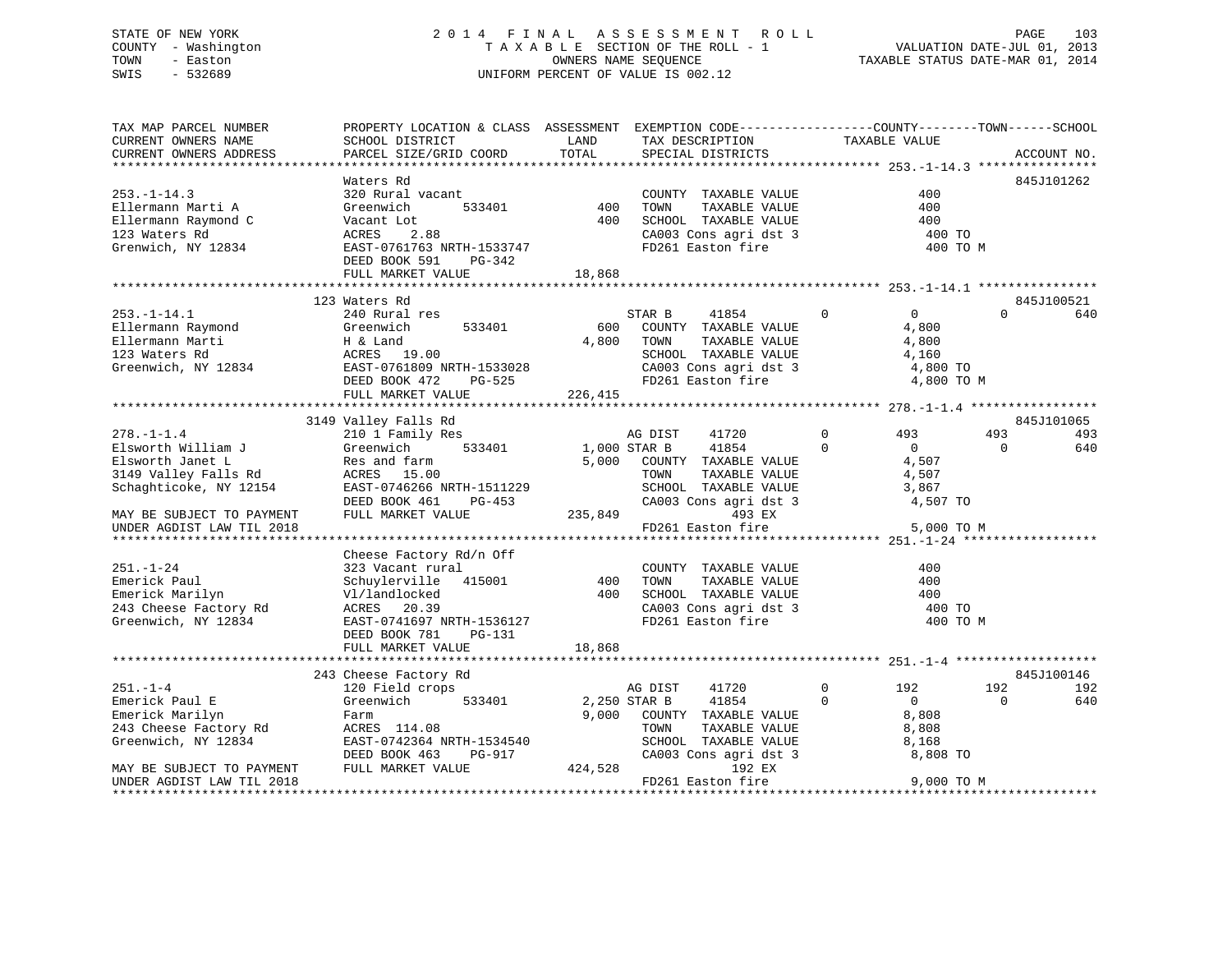### STATE OF NEW YORK 2 0 1 4 F I N A L A S S E S S M E N T R O L L PAGE 104 COUNTY - Washington T A X A B L E SECTION OF THE ROLL - 1 VALUATION DATE-JUL 01, 2013 TOWN - Easton **CONNERS NAME SEQUENCE** TAXABLE STATUS DATE-MAR 01, 2014 SWIS - 532689 UNIFORM PERCENT OF VALUE IS 002.12

| TAX MAP PARCEL NUMBER<br>CURRENT OWNERS NAME                                                                                                                                                                                                        | PROPERTY LOCATION & CLASS ASSESSMENT EXEMPTION CODE---------------COUNTY-------TOWN------SCHOOL<br>SCHOOL DISTRICT                                                                                                                                                                                                                   | LAND                          | TAX DESCRIPTION                                                                                                                                                                                                                                                                                        | TAXABLE VALUE                                                                                                                                      |                                           |
|-----------------------------------------------------------------------------------------------------------------------------------------------------------------------------------------------------------------------------------------------------|--------------------------------------------------------------------------------------------------------------------------------------------------------------------------------------------------------------------------------------------------------------------------------------------------------------------------------------|-------------------------------|--------------------------------------------------------------------------------------------------------------------------------------------------------------------------------------------------------------------------------------------------------------------------------------------------------|----------------------------------------------------------------------------------------------------------------------------------------------------|-------------------------------------------|
| CURRENT OWNERS ADDRESS                                                                                                                                                                                                                              | PARCEL SIZE/GRID COORD                                                                                                                                                                                                                                                                                                               | TOTAL                         | SPECIAL DISTRICTS                                                                                                                                                                                                                                                                                      |                                                                                                                                                    | ACCOUNT NO.                               |
|                                                                                                                                                                                                                                                     | *******************                                                                                                                                                                                                                                                                                                                  |                               |                                                                                                                                                                                                                                                                                                        |                                                                                                                                                    |                                           |
| $251. - 1 - 23$<br>Emerick Paul E<br>Emerick Marilyn<br>243 Cheese Factory Rd<br>Greenwich, NY 12834                                                                                                                                                | County Route 113/E Off<br>321 Abandoned ag<br>Schuylerville 415001<br>Wood Lot<br>2.75 Ad<br>2.34<br>ACRES<br>EAST-0741335 NRTH-1535374<br>DEED BOOK 570<br>PG-327                                                                                                                                                                   | 100<br>100                    | COUNTY TAXABLE VALUE<br>TOWN<br>TAXABLE VALUE<br>SCHOOL TAXABLE VALUE<br>CA003 Cons agri dst 3<br>FD261 Easton fire                                                                                                                                                                                    | 100<br>100<br>100<br>100 TO<br>100 TO M                                                                                                            | 845J101260                                |
|                                                                                                                                                                                                                                                     | FULL MARKET VALUE                                                                                                                                                                                                                                                                                                                    | 4,717                         |                                                                                                                                                                                                                                                                                                        |                                                                                                                                                    |                                           |
| $252 - 2 - 12.3$<br>Englebright Steven<br>34 Lake St<br>Setauket, NY 11733                                                                                                                                                                          | The Intervale Rd<br>311 Res vac land<br>533401<br>Greenwich<br>sub lot 4<br>ACRES 9.08<br>EAST-0756094 NRTH-1531071<br>DEED BOOK 2233 PG-116<br>FULL MARKET VALUE                                                                                                                                                                    | 750<br>750<br>35,377          | COUNTY TAXABLE VALUE<br>TOWN<br>TAXABLE VALUE<br>SCHOOL TAXABLE VALUE<br>CA003 Cons agri dst 3<br>FD261 Easton fire                                                                                                                                                                                    | 750<br>750<br>750<br>750 TO<br>750 TO M                                                                                                            |                                           |
|                                                                                                                                                                                                                                                     |                                                                                                                                                                                                                                                                                                                                      |                               |                                                                                                                                                                                                                                                                                                        |                                                                                                                                                    |                                           |
| $269. - 2 - 3.1$<br>English Angela M<br>469 Meeting House Rd<br>Valley Falls, NY 12185<br>MAY BE SUBJECT TO PAYMENT<br>UNDER AGDIST LAW TIL 2018<br>$260. - 1 - 23.1$<br>English David<br>English Donna<br>191 Vly Summit Rd<br>Greenwich, NY 12834 | 469 Meeting House Rd<br>240 Rural res<br>Greenwich<br>533401<br>Hl<br>Lot 2<br>ACRES 20.50<br>EAST-0754597 NRTH-1517449<br>DEED BOOK 2599 PG-13<br>FULL MARKET VALUE<br>275 Becker Rd<br>210 1 Family Res<br>Greenwich<br>533401<br>Res<br>ACRES<br>3.03<br>EAST-0751803 NRTH-1522659<br>DEED BOOK 812<br>PG-87<br>FULL MARKET VALUE | 4,600<br>600<br>800<br>37,736 | 41720<br>AG DIST<br>700 STAR B<br>41854<br>COUNTY TAXABLE VALUE<br>TOWN<br>TAXABLE VALUE<br>SCHOOL TAXABLE VALUE<br>CA003 Cons agri dst 3<br>84 EX<br>216,981 FD261 Easton fire<br>COUNTY TAXABLE VALUE<br>TOWN<br>TAXABLE VALUE<br>SCHOOL TAXABLE VALUE<br>CA003 Cons agri dst 3<br>FD261 Easton fire | $\mathbf 0$<br>84<br>$\mathbf 0$<br>$\overline{0}$<br>4,516<br>4,516<br>3,876<br>4,516 TO<br>4,600 TO M<br>800<br>800<br>800<br>800 TO<br>800 TO M | 84<br>84<br>$\Omega$<br>640<br>845J100837 |
|                                                                                                                                                                                                                                                     |                                                                                                                                                                                                                                                                                                                                      |                               |                                                                                                                                                                                                                                                                                                        |                                                                                                                                                    |                                           |
|                                                                                                                                                                                                                                                     | Sarles Ferry Rd                                                                                                                                                                                                                                                                                                                      |                               |                                                                                                                                                                                                                                                                                                        |                                                                                                                                                    | 845J100376                                |
| $259. - 1 - 3$<br>English David C<br>English Donna H<br>191 Vly Summit Rd<br>Greenwich, NY 12834<br>MAY BE SUBJECT TO PAYMENT                                                                                                                       | 310 Res Vac<br>Greenwich<br>533401<br>Farm<br>Sub Lot 2<br>ACRES 48.09<br>EAST-0742047 NRTH-1526642<br>DEED BOOK 2544<br>PG-185                                                                                                                                                                                                      | 1,400<br>1,400                | AG DIST<br>41720<br>COUNTY TAXABLE VALUE<br>TOWN<br>TAXABLE VALUE<br>SCHOOL TAXABLE VALUE<br>CA003 Cons agri dst 3<br>539 EX<br>FD261 Easton fire                                                                                                                                                      | $\Omega$<br>539<br>861<br>861<br>861<br>861 TO<br>1,400 TO M                                                                                       | 539<br>539                                |
| UNDER AGDIST LAW TIL 2018<br>*********************                                                                                                                                                                                                  | FULL MARKET VALUE                                                                                                                                                                                                                                                                                                                    | 66,038                        |                                                                                                                                                                                                                                                                                                        |                                                                                                                                                    |                                           |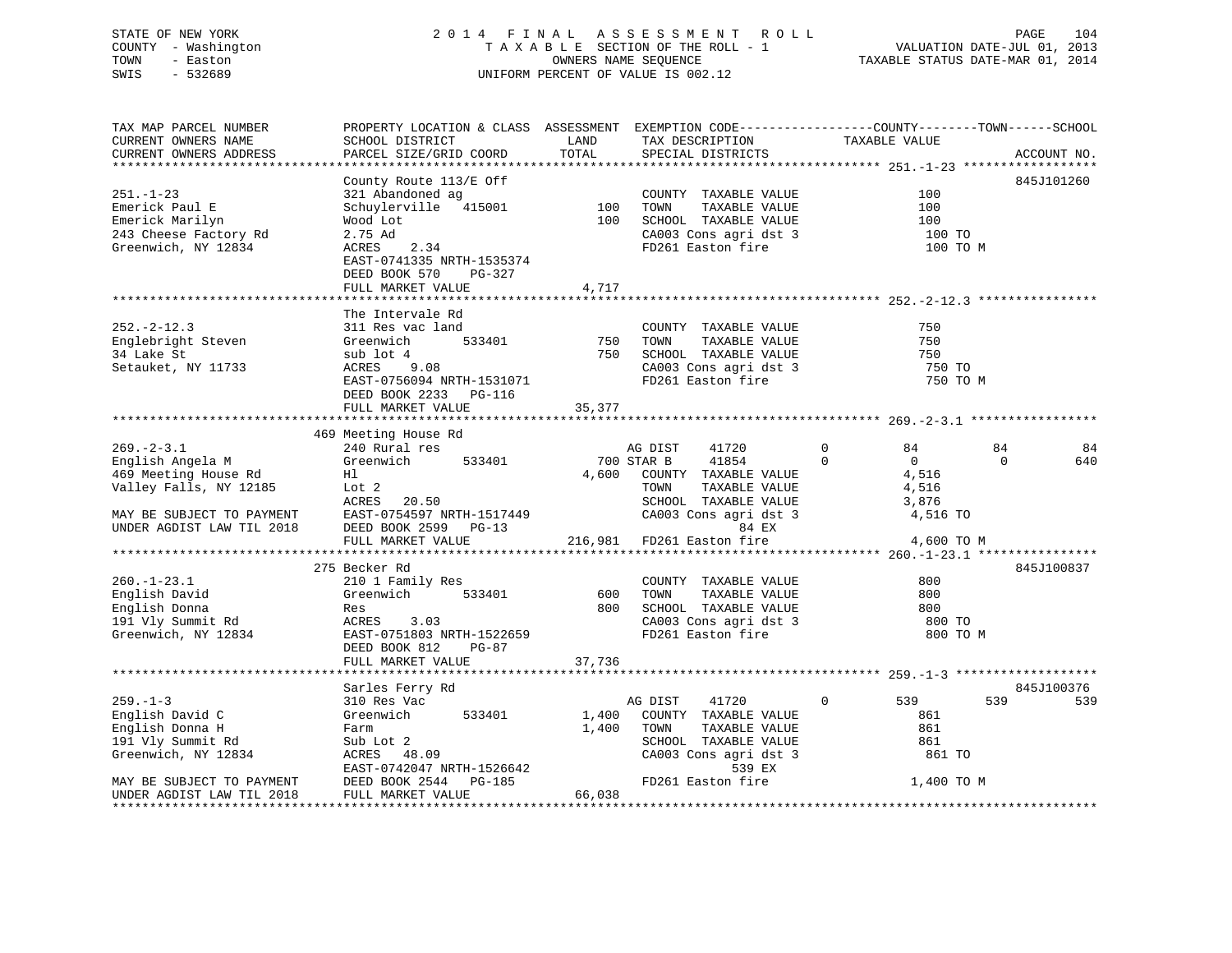### STATE OF NEW YORK 2 0 1 4 F I N A L A S S E S S M E N T R O L L PAGE 105 COUNTY - Washington T A X A B L E SECTION OF THE ROLL - 1 VALUATION DATE-JUL 01, 2013 TOWN - Easton **CONNERS NAME SEQUENCE** TAXABLE STATUS DATE-MAR 01, 2014 SWIS - 532689 UNIFORM PERCENT OF VALUE IS 002.12

| TAX MAP PARCEL NUMBER<br>CURRENT OWNERS NAME<br>CURRENT OWNERS ADDRESS | PROPERTY LOCATION & CLASS ASSESSMENT EXEMPTION CODE----------------COUNTY-------TOWN------SCHOOL<br>SCHOOL DISTRICT<br>PARCEL SIZE/GRID COORD | LAND<br>TOTAL                        |              | TAX DESCRIPTION TAXABLE VALUE<br>SPECIAL DISTRICTS |                |                |          | ACCOUNT NO. |
|------------------------------------------------------------------------|-----------------------------------------------------------------------------------------------------------------------------------------------|--------------------------------------|--------------|----------------------------------------------------|----------------|----------------|----------|-------------|
|                                                                        |                                                                                                                                               |                                      |              |                                                    |                |                |          |             |
|                                                                        | Mountain Rd                                                                                                                                   |                                      |              |                                                    |                |                |          | 845J101264  |
| $260. - 1 - 20.1$                                                      | 112 Dairy farm                                                                                                                                |                                      | AG DIST      | 41720                                              | $\overline{0}$ | 355            | 355      | 355         |
| English David C                                                        | Greenwich                                                                                                                                     | 533401 750                           |              | COUNTY TAXABLE VALUE                               |                | 395            |          |             |
| English Donna H                                                        | Farm Land                                                                                                                                     | 750                                  | TOWN         | TAXABLE VALUE                                      |                | 395            |          |             |
| 191 Vly Summit Rd                                                      | ACRES 20.60                                                                                                                                   |                                      |              | SCHOOL TAXABLE VALUE                               |                | 395            |          |             |
| Greenwich, NY 12834                                                    | EAST-0751138 NRTH-1524241<br>DEED BOOK 580<br>PG-329                                                                                          |                                      |              | CA003 Cons agri dst 3<br>355 EX                    |                | 395 TO         |          |             |
| MAY BE SUBJECT TO PAYMENT                                              | FULL MARKET VALUE                                                                                                                             | 355 EX<br>35,377   FD261 Easton fire |              |                                                    |                | 750 TO M       |          |             |
| UNDER AGDIST LAW TIL 2018                                              |                                                                                                                                               |                                      |              |                                                    |                |                |          |             |
|                                                                        |                                                                                                                                               |                                      |              |                                                    |                |                |          |             |
|                                                                        | 191 Vly Summit Rd                                                                                                                             |                                      |              |                                                    |                |                |          | 845J100321  |
| $260. -1 - 25$                                                         | 112 Dairy farm                                                                                                                                |                                      |              | AG BUILD 41700 0                                   |                | 500            | 500      | 500         |
| English David C                                                        | Greenwich                                                                                                                                     | 533401 1,700 AG DIST                 |              | 41720                                              | $\Omega$       | 201            | 201      | 201         |
| English Donna H                                                        | Farm                                                                                                                                          |                                      | 6,500 STAR B | 41854                                              | $\Omega$       | $\overline{0}$ | $\Omega$ | 640         |
| 191 Vly Summit Rd                                                      | ACRES 94.70                                                                                                                                   |                                      |              | COUNTY TAXABLE VALUE                               |                | 5,799          |          |             |
| Greenwich, NY 12834                                                    | EAST-0750452 NRTH-1523356                                                                                                                     |                                      | TOWN         | TAXABLE VALUE                                      |                | 5,799          |          |             |
|                                                                        | DEED BOOK 405<br>PG-1102                                                                                                                      |                                      |              | SCHOOL TAXABLE VALUE                               |                | 5,159          |          |             |
| MAY BE SUBJECT TO PAYMENT                                              | FULL MARKET VALUE                                                                                                                             |                                      |              | 306,604 CA003 Cons agri dst 3                      |                | 6,299 TO       |          |             |
| UNDER AGDIST LAW TIL 2019                                              |                                                                                                                                               |                                      |              | 201 EX                                             |                |                |          |             |
|                                                                        |                                                                                                                                               |                                      |              | FD261 Easton fire                                  |                | 6,500 TO M     |          |             |
|                                                                        |                                                                                                                                               |                                      |              |                                                    |                |                |          |             |
|                                                                        | 73 Meeting House Rd                                                                                                                           |                                      |              |                                                    | $\overline{0}$ |                | $\Omega$ | 845J100134  |
| $269. - 1 - 34$                                                        | 210 1 Family Res                                                                                                                              |                                      | STAR B       | 41854                                              |                | $\overline{0}$ |          | 640         |
| Erbe Arthur L                                                          | 533401<br>Greenwich                                                                                                                           |                                      |              | 500 COUNTY TAXABLE VALUE                           |                | 2,650          |          |             |
| 73 Meeting House Rd                                                    | H & L                                                                                                                                         | 2,650                                | TOWN         | TAXABLE VALUE<br>SCHOOL TAXABLE VALUE              |                | 2,650          |          |             |
| Schaghticoke, NY 12154                                                 | ACRES<br>4.17                                                                                                                                 |                                      |              | CA003 Cons agri dst 3 2,650 TO                     |                | 2,010          |          |             |
|                                                                        | EAST-0745374 NRTH-1514690                                                                                                                     |                                      |              |                                                    |                |                |          |             |
|                                                                        | DEED BOOK 2714 PG-40                                                                                                                          | 125,000                              |              | FD261 Easton fire                                  |                | 2,650 TO M     |          |             |
|                                                                        | FULL MARKET VALUE                                                                                                                             |                                      |              |                                                    |                |                |          |             |
|                                                                        | Battenkill River                                                                                                                              |                                      |              |                                                    |                |                |          | 845N201156  |
| $237. - 1 - 3.1$                                                       | 314 Rural vac<10                                                                                                                              |                                      |              | COUNTY TAXABLE VALUE                               |                | 50             |          |             |
| Erbe Arthur W                                                          |                                                                                                                                               | 50                                   |              |                                                    |                |                |          |             |
|                                                                        | Greenwich<br>533401                                                                                                                           |                                      | TOWN         | TAXABLE VALUE                                      |                | 50             |          |             |
| Erbe Sharon M<br>45 Barber Ave                                         | Vl                                                                                                                                            | 50                                   |              | SCHOOL TAXABLE VALUE<br>FD261 Easton fire          |                | 50             |          |             |
|                                                                        | 703/124                                                                                                                                       |                                      |              |                                                    |                | 50 TO M        |          |             |
| Greenwich, NY 12834                                                    | 1.00<br>ACRES<br>EAST-0762875 NRTH-1552544                                                                                                    |                                      |              |                                                    |                |                |          |             |
|                                                                        | DEED BOOK 703<br>PG-120                                                                                                                       |                                      |              |                                                    |                |                |          |             |
|                                                                        | FULL MARKET VALUE                                                                                                                             | 2,358                                |              |                                                    |                |                |          |             |
|                                                                        |                                                                                                                                               |                                      |              |                                                    |                |                |          |             |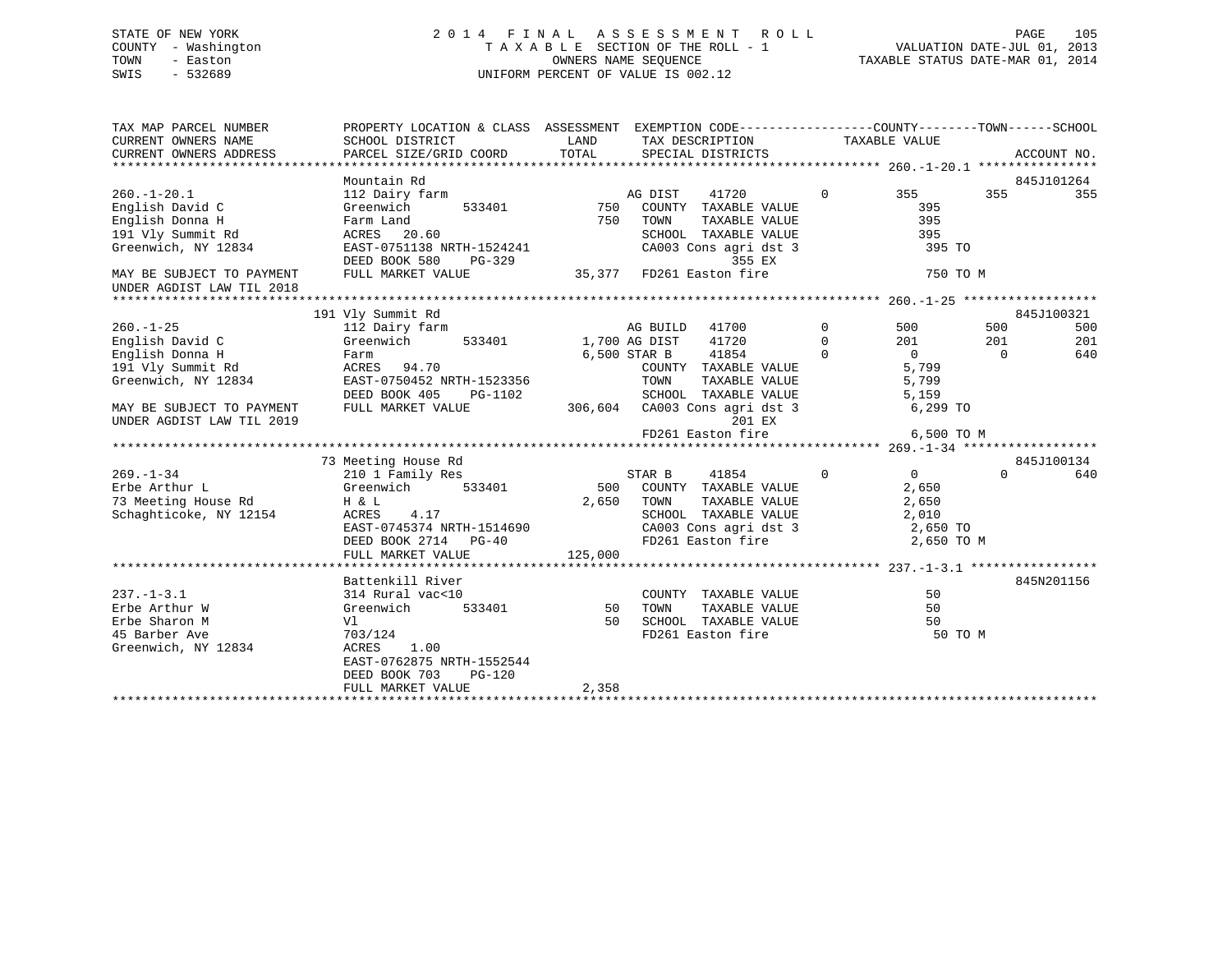### STATE OF NEW YORK 2 0 1 4 F I N A L A S S E S S M E N T R O L L PAGE 106 COUNTY - Washington T A X A B L E SECTION OF THE ROLL - 1 VALUATION DATE-JUL 01, 2013 TOWN - Easton OWNERS NAME SEQUENCE TAXABLE STATUS DATE-MAR 01, 2014 SWIS - 532689 UNIFORM PERCENT OF VALUE IS 002.12

| TAX MAP PARCEL NUMBER<br>CURRENT OWNERS NAME<br>CURRENT OWNERS ADDRESS                                                                                   | PROPERTY LOCATION & CLASS ASSESSMENT EXEMPTION CODE---------------COUNTY-------TOWN-----SCHOOL<br>SCHOOL DISTRICT<br>PARCEL SIZE/GRID COORD                                      | LAND<br>TOTAL              | TAX DESCRIPTION<br>SPECIAL DISTRICTS                                                                                                                |                                     | TAXABLE VALUE                                                       |                                  | ACCOUNT NO.                                    |
|----------------------------------------------------------------------------------------------------------------------------------------------------------|----------------------------------------------------------------------------------------------------------------------------------------------------------------------------------|----------------------------|-----------------------------------------------------------------------------------------------------------------------------------------------------|-------------------------------------|---------------------------------------------------------------------|----------------------------------|------------------------------------------------|
|                                                                                                                                                          |                                                                                                                                                                                  |                            |                                                                                                                                                     |                                     |                                                                     |                                  |                                                |
| $269. -2 - 12.4$<br>Estes Yvonne M<br>284 Meeting House Rd<br>Valley Falls, NY 12185                                                                     | 284 Meeting House Rd<br>240 Rural res<br>533401<br>Greenwich<br>H & L<br>ACRES 12.63                                                                                             |                            | AGED-CO 41802<br>600 AGE-TN/SCH 41806<br>3,800 STAR EN<br>41834<br>COUNTY TAXABLE VALUE                                                             | $\mathbf 0$<br>$\Omega$<br>$\Omega$ | 1,900<br>$\overline{0}$<br>$\Omega$<br>1,900                        | $\mathbf 0$<br>1,710<br>$\Omega$ | 845J101232<br>$\overline{0}$<br>1,710<br>1,360 |
|                                                                                                                                                          | EAST-0750540 NRTH-1516061<br>DEED BOOK 554<br>PG-226<br>FULL MARKET VALUE                                                                                                        |                            | TOWN<br>TAXABLE VALUE                                                                                                                               |                                     | 2,090<br>730<br>3,800 TO<br>3,800 TO M                              |                                  |                                                |
|                                                                                                                                                          |                                                                                                                                                                                  |                            |                                                                                                                                                     |                                     |                                                                     |                                  |                                                |
| $259. - 1 - 53$<br>Everts Henry R<br>Everts Marion A<br>PO Box 118<br>Stillwater, NY 12170                                                               | 115 Deerfield Ln<br>210 1 Family Res - WTRFNT<br>Greenwich<br>533401<br>H & L<br>FRNT 75.00 DPTH 210.00<br>EAST-0735090 NRTH-1525186<br>DEED BOOK 448<br>PG-1017                 |                            | STAR EN<br>41834<br>500 COUNTY TAXABLE VALUE<br>3,000 TOWN<br>TAXABLE VALUE<br>SCHOOL TAXABLE VALUE<br>CA003 Cons agri dst 3<br>FD261 Easton fire   | $\Omega$                            | $\overline{0}$<br>3,000<br>3,000<br>1,640<br>3,000 TO<br>3,000 TO M | $\Omega$                         | 845J100285<br>1,360                            |
|                                                                                                                                                          | FULL MARKET VALUE                                                                                                                                                                | 141,509                    |                                                                                                                                                     |                                     |                                                                     |                                  |                                                |
|                                                                                                                                                          |                                                                                                                                                                                  |                            |                                                                                                                                                     |                                     |                                                                     |                                  |                                                |
| $236. - 1 - 1.4$<br>Farm Credit East, ACA<br>394 State Route 29<br>Greenwich, NY 12834                                                                   | 394 State Route 29<br>464 Office bldg.<br>Greenwich<br>533401<br>Office Bldg<br>ACRES<br>4.50<br>EAST-0748696 NRTH-1552827<br>DEED BOOK 642<br>$PG-74$<br>FULL MARKET VALUE      | 2,500<br>20,000<br>943,396 | COUNTY TAXABLE VALUE<br>TOWN<br>TAXABLE VALUE<br>SCHOOL TAXABLE VALUE<br>FD262 Middle Falls Fire                                                    |                                     | 20,000<br>20,000<br>20,000<br>20,000 TO                             |                                  |                                                |
|                                                                                                                                                          |                                                                                                                                                                                  |                            |                                                                                                                                                     |                                     |                                                                     |                                  |                                                |
| $237. - 1 - 5$<br>Fedler Hugh J<br>Fedler Catherine H<br>237 Petteys Rd<br>Greenwich, NY 12834<br>MAY BE SUBJECT TO PAYMENT<br>UNDER AGDIST LAW TIL 2018 | 72 McCormack Rd<br>113 Cattle farm<br>Greenwich<br>533401<br>Farm<br>ag Ease 3354/250<br>ACRES 191.50<br>EAST-0766227 NRTH-1551572<br>DEED BOOK 2841 PG-288<br>FULL MARKET VALUE | 4,000<br>4,800<br>226,415  | AG DIST<br>41720<br>COUNTY TAXABLE VALUE<br>TAXABLE VALUE<br>TOWN<br>SCHOOL TAXABLE VALUE<br>CA003 Cons agri dst 3<br>1,385 EX<br>FD261 Easton fire | $\circ$                             | 1,385<br>3,415<br>3,415<br>3,415<br>3,415 TO<br>4,800 TO M          | 1,385                            | 845J100881<br>1,385                            |
|                                                                                                                                                          | 1111 Beadle Hill Rd                                                                                                                                                              |                            |                                                                                                                                                     |                                     |                                                                     |                                  | 845J101002                                     |
| $278. - 1 - 9$<br>Feidner Jon<br>Avery Clare<br>1111 Beadle Hill Rd<br>Valley Falls, NY 12185                                                            | 210 1 Family Res<br>Greenwich<br>533401<br>H & L<br>1.10<br>ACRES<br>EAST-0753697 NRTH-1512061<br>DEED BOOK 915<br>$PG-85$<br>FULL MARKET VALUE                                  | 500<br>4,200<br>198,113    | STAR B<br>41854<br>COUNTY TAXABLE VALUE<br>TOWN<br>TAXABLE VALUE<br>SCHOOL TAXABLE VALUE<br>CA003 Cons agri dst 3<br>FD261 Easton fire              | $\mathbf 0$                         | $\overline{0}$<br>4,200<br>4,200<br>3,560<br>4,200 TO<br>4,200 TO M | $\Omega$                         | 640                                            |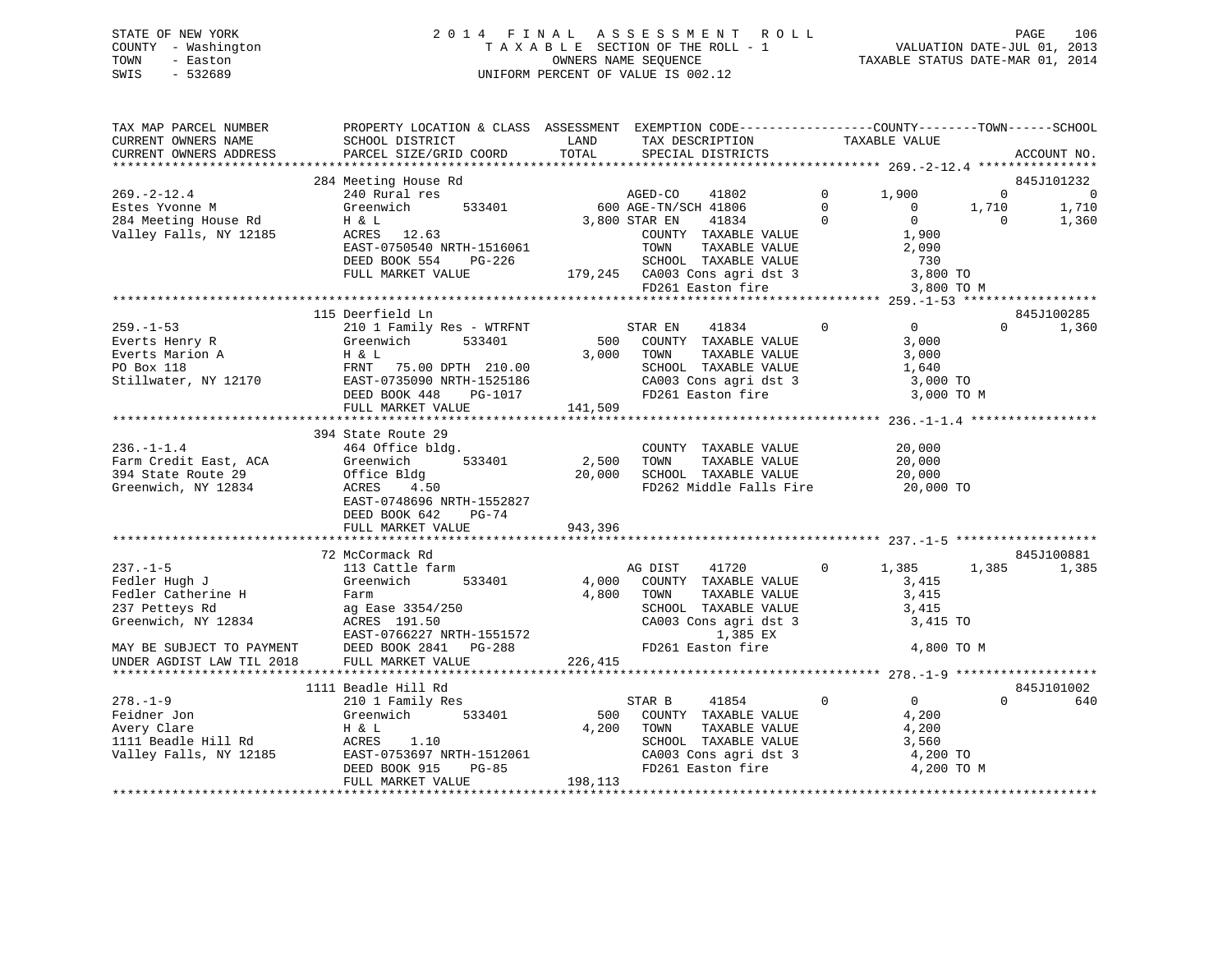### STATE OF NEW YORK 2 0 1 4 F I N A L A S S E S S M E N T R O L L PAGE 107 COUNTY - Washington T A X A B L E SECTION OF THE ROLL - 1 VALUATION DATE-JUL 01, 2013 TOWN - Easton OWNERS NAME SEQUENCE TAXABLE STATUS DATE-MAR 01, 2014 SWIS - 532689 UNIFORM PERCENT OF VALUE IS 002.12

| TAX MAP PARCEL NUMBER<br>CURRENT OWNERS NAME<br>CURRENT OWNERS ADDRESS                                                        | PROPERTY LOCATION & CLASS ASSESSMENT EXEMPTION CODE----------------COUNTY-------TOWN------SCHOOL<br>SCHOOL DISTRICT<br>PARCEL SIZE/GRID COORD                                                                                                 | LAND<br>TOTAL       | TAX DESCRIPTION<br>SPECIAL DISTRICTS                                                                                                                                                                                                                                                                                                                                                          |                         | TAXABLE VALUE                                                |                                         | ACCOUNT NO.                                            |
|-------------------------------------------------------------------------------------------------------------------------------|-----------------------------------------------------------------------------------------------------------------------------------------------------------------------------------------------------------------------------------------------|---------------------|-----------------------------------------------------------------------------------------------------------------------------------------------------------------------------------------------------------------------------------------------------------------------------------------------------------------------------------------------------------------------------------------------|-------------------------|--------------------------------------------------------------|-----------------------------------------|--------------------------------------------------------|
|                                                                                                                               |                                                                                                                                                                                                                                               |                     |                                                                                                                                                                                                                                                                                                                                                                                               |                         |                                                              |                                         |                                                        |
|                                                                                                                               | 1105 County Route 113                                                                                                                                                                                                                         |                     |                                                                                                                                                                                                                                                                                                                                                                                               |                         |                                                              |                                         | 845J100383                                             |
| $276. - 1 - 10$<br>Feller Wayne A<br>Feller Elizabeth<br>1105 County Route 113 480/797 480/799<br>Schaghticoke, NY 12154      | 210 1 Family Res - WTRFNT<br>Stillwater Cent 415201<br>H L Tra<br>ACRES 1.40                                                                                                                                                                  | 400 STAR B<br>3,900 | VET WAR CT 41121<br>41854<br>COUNTY TAXABLE VALUE<br>TAXABLE VALUE<br>TOWN<br>SCHOOL TAXABLE VALUE<br>CA003 Cons agri dst 3                                                                                                                                                                                                                                                                   | $\mathbf 0$<br>$\Omega$ | 585<br>$\overline{0}$<br>3,315<br>3,328<br>3,260<br>3,900 TO | 572<br>$\overline{0}$                   | $\overline{0}$<br>640                                  |
|                                                                                                                               | EAST-0729587 NRTH-1511484<br>DEED BOOK 917 PG-314<br>FULL MARKET VALUE                                                                                                                                                                        | 183,962             | FD261 Easton fire                                                                                                                                                                                                                                                                                                                                                                             |                         | 3,900 TO M                                                   |                                         |                                                        |
|                                                                                                                               |                                                                                                                                                                                                                                               |                     |                                                                                                                                                                                                                                                                                                                                                                                               |                         |                                                              |                                         |                                                        |
| $245. - 1 - 10$<br>Felt Raymond<br>Hurd Janet B                                                                               | 18 Birch Hollow Rd<br>210 1 Family Res<br>H&l<br>18 Birch Hollow Rd<br>18 Birch Hollow Rd<br>Greenwich, NY 12834<br>EAST-0758277 NRTH-1538482                                                                                                 |                     | 90 PCT OF VALUE USED FOR EXEMPTION PURPOSES<br>GE-TN/SCH 41806 $\begin{array}{ccc} 0 & 0 & 0 \\ 0 & 0 & 0 \\ 0 & 0 & 0 \\ 0 & 0 & 1,370 \\ 0 & 0 & 1,370 \\ 0 & 0 & 0 \\ 0 & 0 & 0 \\ 0 & 0 & 0 \\ 0 & 0 & 0 \\ 0 & 0 & 0 \\ 0 & 0 & 0 \\ 0 & 0 & 0 \\ 0 & 0 & 0 \\ 0 & 0 & 0 \\ 0 & 0 & 0 \\ 0 & 0 & 0 \\ 0 & 0 & 0 \\ 0 & 0 & 0 \\ 0 & 0 & 0 \\ 0 & 0 & 0 \\ 0 & 0 & 0 \\$<br>2,000 STAR EN | $\overline{0}$          | 630<br>$\overline{0}$<br>$\overline{0}$<br>1,730             | $\overline{0}$<br>270<br>$\overline{0}$ | 845J100329<br>$\overline{\phantom{0}}$<br>270<br>1,360 |
|                                                                                                                               | DEED BOOK 3109 PG-299<br>FULL MARKET VALUE                                                                                                                                                                                                    |                     | TOWN TAXABLE VALUE<br>SCHOOL TAXABLE VALUE<br>94,340 CA003 Cons agri dst 3<br>FD261 Easton fire                                                                                                                                                                                                                                                                                               |                         | 370<br>$2,000$ TO<br>2,000 TO M                              |                                         |                                                        |
|                                                                                                                               |                                                                                                                                                                                                                                               |                     |                                                                                                                                                                                                                                                                                                                                                                                               |                         |                                                              |                                         |                                                        |
| $236. - 2 - 7.7$                                                                                                              | 111 Louse Hill Rd<br>210 1 Family Res<br>Finan Joseph H (210 1 Family Res)<br>Finan Joseph H (310 1 Family Res)<br>The S33401<br>The H & L<br>Ill Louse Hill Rd (4 RCRES)<br>Creenwich, NY 12834<br>DEED BOOK 669 PG-305<br>FULL MARKET VALUE | 500<br>188,679      | STAR B<br>41854<br>COUNTY TAXABLE VALUE<br>4,000 TOWN<br>TAXABLE VALUE<br>SCHOOL TAXABLE VALUE<br>FD262 Middle Falls Fire                                                                                                                                                                                                                                                                     | $\overline{0}$          | $0 \qquad \qquad$<br>4,000<br>4,000<br>3,360<br>4,000 TO     | $\Omega$                                | 640                                                    |
|                                                                                                                               |                                                                                                                                                                                                                                               |                     |                                                                                                                                                                                                                                                                                                                                                                                               |                         |                                                              |                                         |                                                        |
| $236. - 2 - 7.8$<br>Finan Joseph H<br>Finan Mary<br>111 Louse Hill Rd<br>Greenwich, NY 12834                                  | Louse Hill Rd<br>323 Vacant rural<br>Greenwich<br>V/1<br>Sub Lot 4A<br>ACRES 1<br>533401<br>Sub Lot 4A<br>1.30<br>EAST-0755360 NRTH-1550667<br>DEED BOOK 797<br>$PG-18$<br>FULL MARKET VALUE                                                  | 14,151              | COUNTY TAXABLE VALUE<br>300 TOWN TAXABLE VALUE<br>300 SCHOOL TAXABLE VALUE<br>FD262 Middle Falls Fire                                                                                                                                                                                                                                                                                         |                         | 300<br>300<br>300<br>300 TO                                  |                                         |                                                        |
|                                                                                                                               |                                                                                                                                                                                                                                               |                     |                                                                                                                                                                                                                                                                                                                                                                                               |                         |                                                              |                                         |                                                        |
| $236. - 2 - 7.9$<br>Finan Joseph H Greenwich<br>Finan Mary V/1<br>111 Louse Hill Rd Sub Lot 4B<br>Greenwich, NY 12834 ACRES 7 | Louse Hill Rd<br>$320$ Rural vacant<br>533401<br>Sub Lot 4B<br>7.90<br>EAST-0754735 NRTH-1550823<br>DEED BOOK 797<br>$PG-18$                                                                                                                  | 200<br>200          | COUNTY TAXABLE VALUE<br>TAXABLE VALUE<br>TOWN<br>SCHOOL TAXABLE VALUE<br>FD262 Middle Falls Fire 200 TO                                                                                                                                                                                                                                                                                       |                         | 200<br>200<br>200                                            |                                         |                                                        |
|                                                                                                                               | FULL MARKET VALUE                                                                                                                                                                                                                             | 9,434               |                                                                                                                                                                                                                                                                                                                                                                                               |                         |                                                              |                                         |                                                        |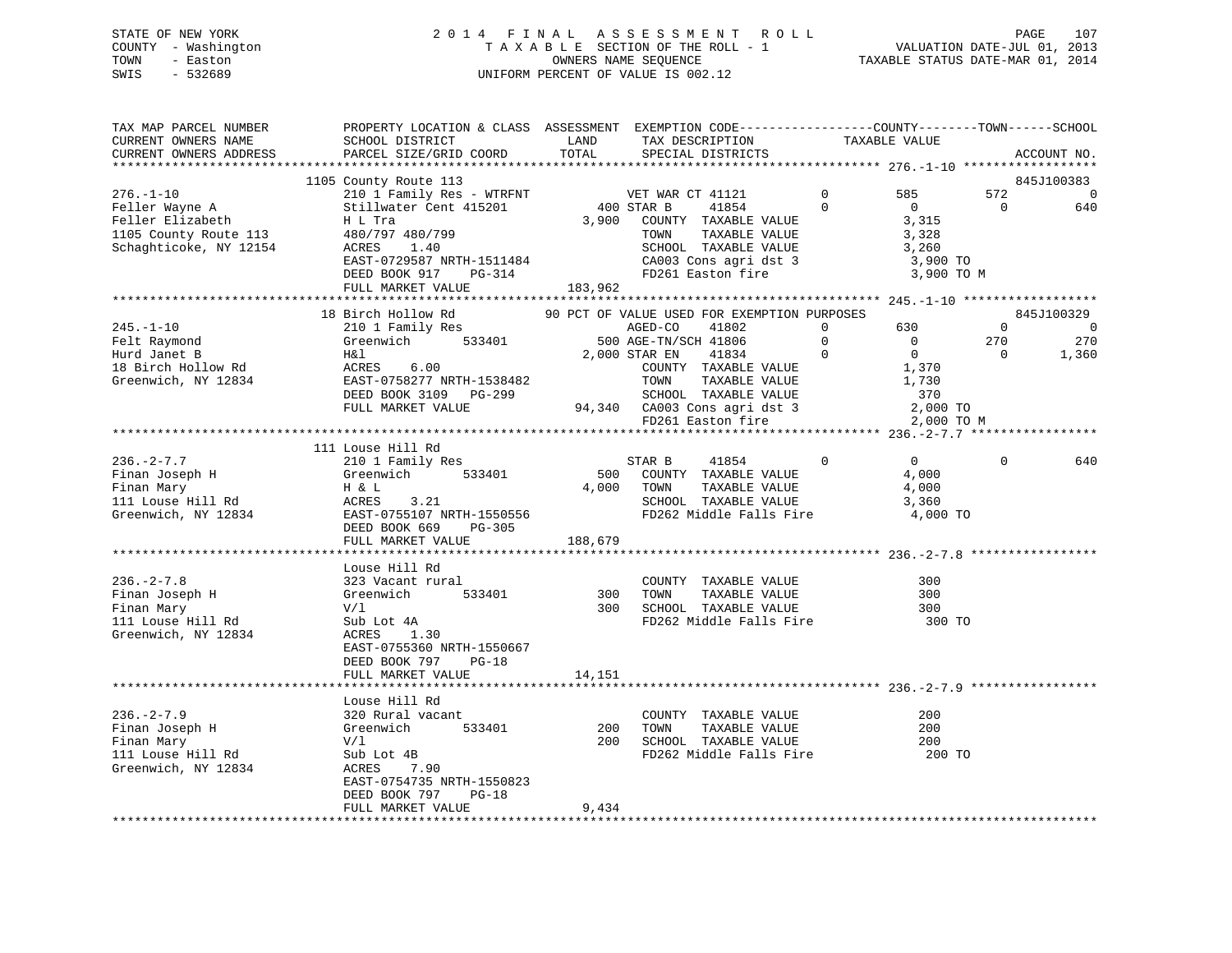### STATE OF NEW YORK 2 0 1 4 F I N A L A S S E S S M E N T R O L L PAGE 108 COUNTY - Washington T A X A B L E SECTION OF THE ROLL - 1 VALUATION DATE-JUL 01, 2013 TOWN - Easton OWNERS NAME SEQUENCE TAXABLE STATUS DATE-MAR 01, 2014 SWIS - 532689 UNIFORM PERCENT OF VALUE IS 002.12

TAX MAP PARCEL NUMBER PROPERTY LOCATION & CLASS ASSESSMENT EXEMPTION CODE------------------COUNTY--------TOWN------SCHOOL

CURRENT OWNERS NAME SCHOOL DISTRICT LAND TAX DESCRIPTION TAXABLE VALUE CURRENT OWNERS ADDRESS PARCEL SIZE/GRID COORD TOTAL SPECIAL DISTRICTS ACCOUNT NO. \*\*\*\*\*\*\*\*\*\*\*\*\*\*\*\*\*\*\*\*\*\*\*\*\*\*\*\*\*\*\*\*\*\*\*\*\*\*\*\*\*\*\*\*\*\*\*\*\*\*\*\*\*\*\*\*\*\*\*\*\*\*\*\*\*\*\*\*\*\*\*\*\*\*\*\*\*\*\*\*\*\*\*\*\*\*\*\*\*\*\*\*\*\*\*\*\*\*\*\*\*\*\* 269.-1-40 \*\*\*\*\*\*\*\*\*\*\*\*\*\*\*\*\*\* 52 Meeting House Rd 845J100354 269.-1-40 210 1 Family Res COUNTY TAXABLE VALUE 3,500 Fitzgerald Gary J Greenwich 533401 500 TOWN TAXABLE VALUE 3,500 Fitzgerald Kim E H & L 3,500 SCHOOL TAXABLE VALUE 3,500 52 Meetinghouse Rd ACRES 5.23 CA003 Cons agri dst 3 3,500 TO S2 Meetinghouse Rd
52 Meetinghouse Rd
52 Meetinghouse Rd
52 Meetinghouse Rd
53,500 TO
52 Schaghticoke, NY 12154
52 Schaghticoke, NY 12154
52 Schaghticoke, NY 12154
52 Schaghticoke, NY 12154
52 Baston fire
52 Schaghticoke, DEED BOOK 711 PG-342 FULL MARKET VALUE 165,094 \*\*\*\*\*\*\*\*\*\*\*\*\*\*\*\*\*\*\*\*\*\*\*\*\*\*\*\*\*\*\*\*\*\*\*\*\*\*\*\*\*\*\*\*\*\*\*\*\*\*\*\*\*\*\*\*\*\*\*\*\*\*\*\*\*\*\*\*\*\*\*\*\*\*\*\*\*\*\*\*\*\*\*\*\*\*\*\*\*\*\*\*\*\*\*\*\*\*\*\*\*\*\* 259.-1-65 \*\*\*\*\*\*\*\*\*\*\*\*\*\*\*\*\*\* 6 Church Ln 845J100589259.-1-65 210 1 Family Res STAR B 41854 0 0 640 Fitzgerald Jeffery Greenwich 533401 500 COUNTY TAXABLE VALUE 3,500 Fitzgerald Monique H & L 3,500 TOWN TAXABLE VALUE 3,500 6 Church Ln 269.-1-6 SCHOOL TAXABLE VALUE 2,860 Schaghticoke, NY 12154 ACRES 1.00 CA003 Cons agri dst 3 3,500 TO ACRES 1.00<br>
EAST-0746086 NRTH-1522632 FD261 Easton fire 3,500 TO M<br>
FD261 Easton fire 3,500 TO M DEED BOOK 812 PG-180 FULL MARKET VALUE 165,094 \*\*\*\*\*\*\*\*\*\*\*\*\*\*\*\*\*\*\*\*\*\*\*\*\*\*\*\*\*\*\*\*\*\*\*\*\*\*\*\*\*\*\*\*\*\*\*\*\*\*\*\*\*\*\*\*\*\*\*\*\*\*\*\*\*\*\*\*\*\*\*\*\*\*\*\*\*\*\*\*\*\*\*\*\*\*\*\*\*\*\*\*\*\*\*\*\*\*\*\*\*\*\* 228.-5-15 \*\*\*\*\*\*\*\*\*\*\*\*\*\*\*\*\*\*447 State Route 29 845J101046 228.-5-15 450 Retail srvce COUNTY TAXABLE VALUE 7,250 Fitzgerald Wayne Greenwich 533401 1,500 TOWN TAXABLE VALUE 7,250 731 County Route 52 new bldg 7,250 SCHOOL TAXABLE VALUE 7,250 Greenwich, NY 12834 rd front 229' FD262 Middle Falls Fire 7,250 TO 228.-1-15 ACRES 2.20 EAST-0750081 NRTH-1553666 DEED BOOK 906 PG-96FULL MARKET VALUE 341,981 \*\*\*\*\*\*\*\*\*\*\*\*\*\*\*\*\*\*\*\*\*\*\*\*\*\*\*\*\*\*\*\*\*\*\*\*\*\*\*\*\*\*\*\*\*\*\*\*\*\*\*\*\*\*\*\*\*\*\*\*\*\*\*\*\*\*\*\*\*\*\*\*\*\*\*\*\*\*\*\*\*\*\*\*\*\*\*\*\*\*\*\*\*\*\*\*\*\*\*\*\*\*\* 278.-1-20 \*\*\*\*\*\*\*\*\*\*\*\*\*\*\*\*\*\* 1032 Beadle Hill Rd 845J100689278.-1-20 210 1 Family Res STAR EN 41834 0 0 0 1,360 Fitzgibbons Ann E Greenwich 533401 500 COUNTY TAXABLE VALUE 4,900 Hackney Edward J H & Lot 4,900 TOWN TAXABLE VALUE 4,900 1032 Beadle Hill Rd ACRES 2.10 SCHOOL TAXABLE VALUE 3,540 Valley Falls, NY 12185 EAST-0753461 NRTH-1510135 CA003 Cons agri dst 3 4,900 TO DEED BOOK 2589 PG-281 FD261 Easton fire 4,900 TO M DEED BOOK 2589 PG-281<br>FULL MARKET VALUE 231,132 \*\*\*\*\*\*\*\*\*\*\*\*\*\*\*\*\*\*\*\*\*\*\*\*\*\*\*\*\*\*\*\*\*\*\*\*\*\*\*\*\*\*\*\*\*\*\*\*\*\*\*\*\*\*\*\*\*\*\*\*\*\*\*\*\*\*\*\*\*\*\*\*\*\*\*\*\*\*\*\*\*\*\*\*\*\*\*\*\*\*\*\*\*\*\*\*\*\*\*\*\*\*\* 243.-1-4 \*\*\*\*\*\*\*\*\*\*\*\*\*\*\*\*\*\*\* 2259 County Route 113 845J100333 243.-1-4 240 Rural res COUNTY TAXABLE VALUE 3,500 Flatley F. Joseph Schuylerville 415001 1,000 TOWN TAXABLE VALUE 3,500 186 Danbury Circle South Rural Res 3,500 SCHOOL TAXABLE VALUE 3,500 Rochester, NY 14618-2753 ACRES 15.10 CA003 Cons agri dst 3 3,500 TO EXES 15.10<br>
EAST-0738044 NRTH-1537995 FD261 Easton fire 3,500 TO M<br>
EAST-0738044 NRTH-1537995 FD261 Easton fire 3,500 TO M DEED BOOK W 556 PG-224 FULL MARKET VALUE 165,094 \*\*\*\*\*\*\*\*\*\*\*\*\*\*\*\*\*\*\*\*\*\*\*\*\*\*\*\*\*\*\*\*\*\*\*\*\*\*\*\*\*\*\*\*\*\*\*\*\*\*\*\*\*\*\*\*\*\*\*\*\*\*\*\*\*\*\*\*\*\*\*\*\*\*\*\*\*\*\*\*\*\*\*\*\*\*\*\*\*\*\*\*\*\*\*\*\*\*\*\*\*\*\*\*\*\*\*\*\*\*\*\*\*\*\*\*\*\*\*\*\*\*\*\*\*\*\*\*\*\*\*\*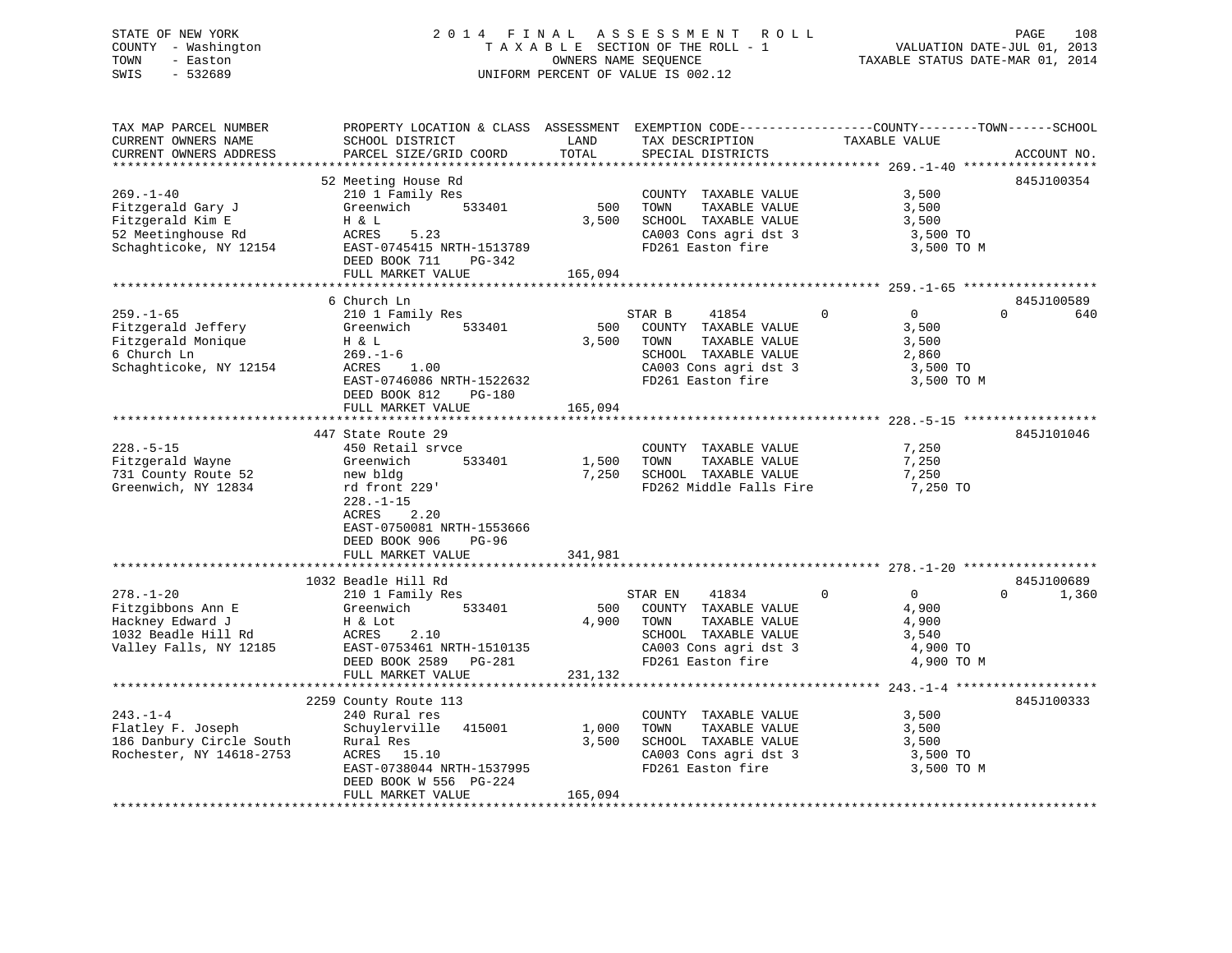# STATE OF NEW YORK 2 0 1 4 F I N A L A S S E S S M E N T R O L L PAGE 109 COUNTY - Washington T A X A B L E SECTION OF THE ROLL - 1 VALUATION DATE-JUL 01, 2013 TOWN - Easton OWNERS NAME SEQUENCE TAXABLE STATUS DATE-MAR 01, 2014 SWIS - 532689 UNIFORM PERCENT OF VALUE IS 002.12

| TAX MAP PARCEL NUMBER<br>CURRENT OWNERS NAME                                     | PROPERTY LOCATION & CLASS ASSESSMENT EXEMPTION CODE----------------COUNTY-------TOWN------SCHOOL<br>SCHOOL DISTRICT | LAND    | TAX DESCRIPTION                                                                                                                                                                                                                |                                      | TAXABLE VALUE    |                |                          |
|----------------------------------------------------------------------------------|---------------------------------------------------------------------------------------------------------------------|---------|--------------------------------------------------------------------------------------------------------------------------------------------------------------------------------------------------------------------------------|--------------------------------------|------------------|----------------|--------------------------|
| CURRENT OWNERS ADDRESS                                                           | PARCEL SIZE/GRID COORD                                                                                              | TOTAL   | SPECIAL DISTRICTS                                                                                                                                                                                                              |                                      |                  |                | ACCOUNT NO.              |
|                                                                                  | SPEC:<br>210 1 Family Res<br>Greenwich 533401 300 AGED-CO<br>2,450 AGE-TWIC<br>ACRES 1 40                           |         |                                                                                                                                                                                                                                |                                      |                  |                |                          |
|                                                                                  |                                                                                                                     |         |                                                                                                                                                                                                                                |                                      |                  |                | 845J100261               |
| $236.1 - 3 - 19$                                                                 |                                                                                                                     |         | VET WAR CT 41121                                                                                                                                                                                                               | $\mathbf 0$                          | 368              | 368            | $\overline{\phantom{0}}$ |
| Fleming Terrance                                                                 |                                                                                                                     |         | 41802                                                                                                                                                                                                                          | $\overline{0}$                       | 833              | $\overline{0}$ | $\overline{\phantom{0}}$ |
| Fleming Joan                                                                     |                                                                                                                     |         | 2,450 AGE-TN/SCH 41806                                                                                                                                                                                                         |                                      | $\overline{0}$   | 104            | 123                      |
| 14 Park Dr                                                                       |                                                                                                                     |         | 41834 0                                                                                                                                                                                                                        | $\begin{matrix} 0 \\ 0 \end{matrix}$ | $\overline{0}$   | $\Omega$       | 1,360                    |
| Greenwich, NY 12834                                                              |                                                                                                                     |         | COUNTY TAXABLE VALUE                                                                                                                                                                                                           |                                      | 1,249            |                |                          |
|                                                                                  | EAST-0749780 NRTH-1552795                                                                                           |         | TAXABLE VALUE 1,978                                                                                                                                                                                                            |                                      |                  |                |                          |
|                                                                                  | DEED BOOK 494<br>$PG-8$                                                                                             |         | TOWN TAXABLE VALUE<br>SCHOOL TAXABLE VALUE                                                                                                                                                                                     |                                      | 967              |                |                          |
|                                                                                  | FULL MARKET VALUE                                                                                                   |         | 115,566 FD262 Middle Falls Fire 2,450 TO                                                                                                                                                                                       |                                      |                  |                |                          |
|                                                                                  |                                                                                                                     |         |                                                                                                                                                                                                                                |                                      |                  |                |                          |
|                                                                                  | 2187 State Route 40                                                                                                 |         |                                                                                                                                                                                                                                |                                      |                  |                | 845J100336               |
| $236. -1 - 27$                                                                   | 240 Rural res                                                                                                       |         | STAR B<br>41854                                                                                                                                                                                                                | $\overline{0}$                       | $\overline{0}$   | $\Omega$       | 640                      |
|                                                                                  | Greenwich 533401                                                                                                    |         | 400 COUNTY TAXABLE VALUE                                                                                                                                                                                                       |                                      | 1,800            |                |                          |
| Fletcher Burns Lauren L<br>2187 State Route 40 Farm<br>Greenwich, NY 12834 ACRES |                                                                                                                     |         | 1,800 TOWN<br>TAXABLE VALUE                                                                                                                                                                                                    |                                      | 1,800            |                |                          |
|                                                                                  | $ACRES$ 16.40                                                                                                       |         | SCHOOL TAXABLE VALUE                                                                                                                                                                                                           |                                      | 1,160            |                |                          |
|                                                                                  | EAST-0750757 NRTH-1549678                                                                                           |         | FD262 Middle Falls Fire 1,800 TO                                                                                                                                                                                               |                                      |                  |                |                          |
|                                                                                  | DEED BOOK 608 PG-280                                                                                                |         |                                                                                                                                                                                                                                |                                      |                  |                |                          |
|                                                                                  | FULL MARKET VALUE                                                                                                   | 84,906  |                                                                                                                                                                                                                                |                                      |                  |                |                          |
|                                                                                  |                                                                                                                     |         |                                                                                                                                                                                                                                |                                      |                  |                |                          |
|                                                                                  | 235 Waters Rd                                                                                                       |         |                                                                                                                                                                                                                                |                                      |                  |                | 845J100337               |
| $253. -1 - 18$                                                                   | 210 1 Family Res                                                                                                    |         | AGED-ALL 41800                                                                                                                                                                                                                 | $0 \qquad \qquad$                    | 1,250            | 1,250          | 1,250                    |
| Flynn John P                                                                     | 533401<br>Greenwich                                                                                                 |         | 300 STAR EN<br>41834                                                                                                                                                                                                           | $\Omega$                             | $\overline{0}$   | $\Omega$       | 1,250                    |
| 235 Waters Rd                                                                    | H & L                                                                                                               |         | 2,500 COUNTY TAXABLE VALUE                                                                                                                                                                                                     |                                      | 1,250            |                |                          |
| Greenwich, NY 12834                                                              | FRNT 200.00 DPTH 125.00                                                                                             |         |                                                                                                                                                                                                                                |                                      | 1,250            |                |                          |
|                                                                                  | EAST-0759282 NRTH-1534368                                                                                           |         |                                                                                                                                                                                                                                |                                      | $\overline{0}$   |                |                          |
|                                                                                  | DEED BOOK 344<br>PG-113                                                                                             |         | TOWN TAXABLE VALUE<br>SCHOOL TAXABLE VALUE<br>CA003 Cons agri dst 3<br>117,925 FD261 Easton fire                                                                                                                               |                                      | 2,500 TO         |                |                          |
|                                                                                  | FULL MARKET VALUE                                                                                                   |         |                                                                                                                                                                                                                                |                                      | 2,500 TO M       |                |                          |
|                                                                                  |                                                                                                                     |         |                                                                                                                                                                                                                                |                                      |                  |                |                          |
|                                                                                  | County Route 113                                                                                                    |         |                                                                                                                                                                                                                                |                                      |                  |                |                          |
| $235. - 1 - 2.9$                                                                 | 720 Mine/quarry                                                                                                     |         | COUNTY TAXABLE VALUE                                                                                                                                                                                                           |                                      | 5,000            |                |                          |
| Fort Miller Co                                                                   | Greenwich 533401                                                                                                    |         |                                                                                                                                                                                                                                |                                      |                  |                |                          |
| PO Box 98                                                                        | Sand/gravel                                                                                                         |         | COUNTY TRANSPORT COUNTY TRANSPORT OF STREET STREET AND STREET STREET STREET STREET STREET STREET STREET STREET STREET STREET STREET STREET STREET STREET STREET STREET STREET STREET STREET STREET STREET STREET STREET STREET |                                      |                  |                |                          |
| Schuylerville, NY 12871                                                          | Sub Lot 3<br>$ACRES$ 106.59                                                                                         |         | FD263 Schuylerville Fire 5,000 TO                                                                                                                                                                                              |                                      |                  |                |                          |
|                                                                                  |                                                                                                                     |         |                                                                                                                                                                                                                                |                                      |                  |                |                          |
|                                                                                  | EAST-0740580 NRTH-1550101<br>DEED BOOK 805<br>$PG-44$                                                               |         |                                                                                                                                                                                                                                |                                      |                  |                |                          |
|                                                                                  | FULL MARKET VALUE                                                                                                   | 235,849 |                                                                                                                                                                                                                                |                                      |                  |                |                          |
|                                                                                  |                                                                                                                     |         |                                                                                                                                                                                                                                |                                      |                  |                |                          |
|                                                                                  | General Fellows Rd                                                                                                  |         |                                                                                                                                                                                                                                |                                      |                  |                |                          |
| $235. - 1 - 2.10$                                                                | 320 Rural vacant                                                                                                    |         | COUNTY TAXABLE VALUE                                                                                                                                                                                                           |                                      | 200              |                |                          |
| Fort Miller Co                                                                   | Greenwich 533401                                                                                                    | 200     | TAXABLE VALUE<br>TOWN                                                                                                                                                                                                          |                                      | 200              |                |                          |
| PO Box 98                                                                        | Lot                                                                                                                 | 200     | SCHOOL TAXABLE VALUE                                                                                                                                                                                                           |                                      | 200              |                |                          |
| Schuylerville, NY 12871                                                          | Sub Lot 3D                                                                                                          |         |                                                                                                                                                                                                                                |                                      |                  |                |                          |
|                                                                                  | FRNT 121.00 DPTH 123.00                                                                                             |         | CA003 Cons agri dst 3<br>FD262 Middle Falls Fire                                                                                                                                                                               |                                      | 200 TO<br>200 TO |                |                          |
|                                                                                  | EAST-0741742 NRTH-1548892                                                                                           |         |                                                                                                                                                                                                                                |                                      |                  |                |                          |
|                                                                                  | DEED BOOK 805<br>PG-44                                                                                              |         |                                                                                                                                                                                                                                |                                      |                  |                |                          |
|                                                                                  | FULL MARKET VALUE                                                                                                   | 9,434   |                                                                                                                                                                                                                                |                                      |                  |                |                          |
|                                                                                  |                                                                                                                     |         |                                                                                                                                                                                                                                |                                      |                  |                |                          |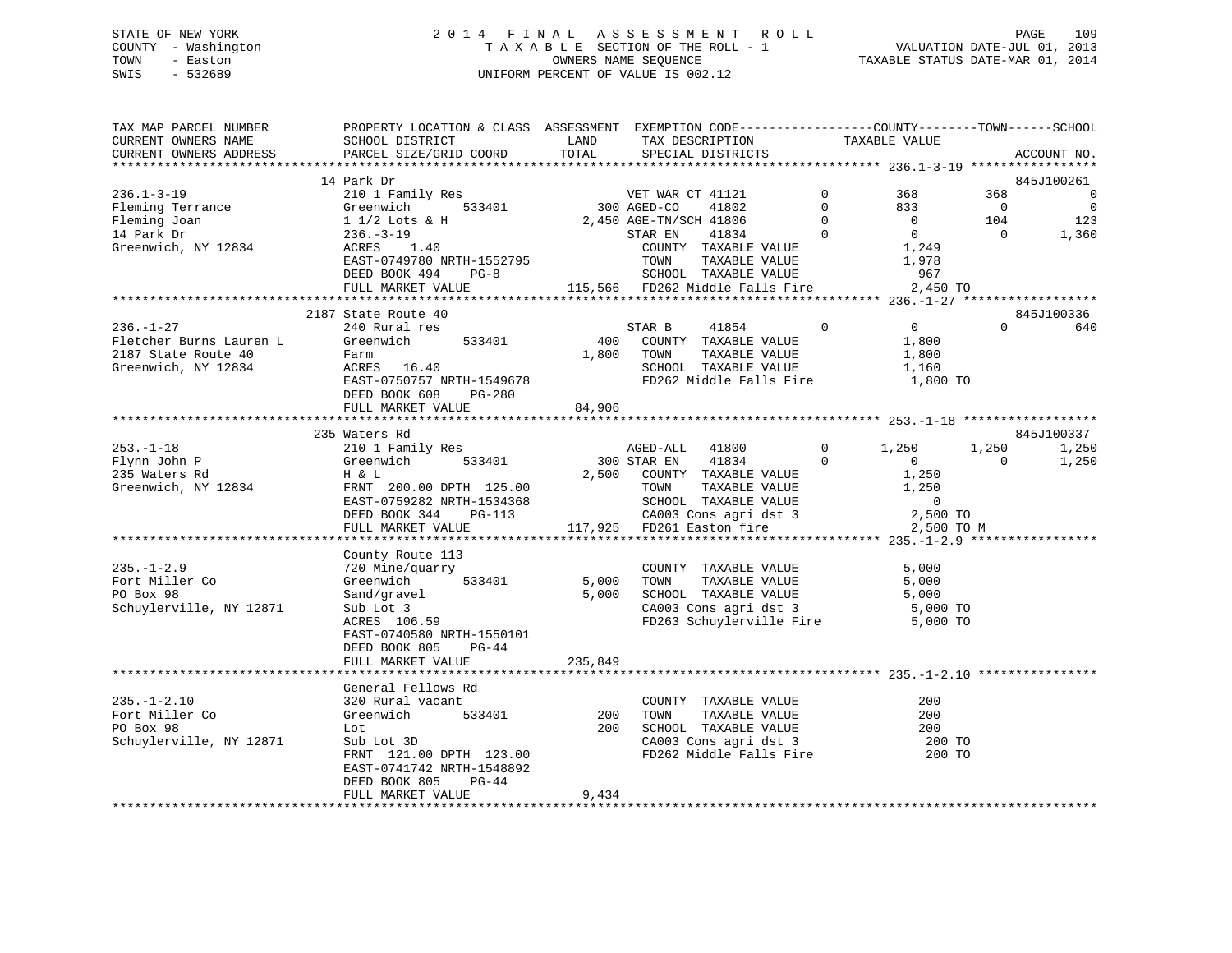# STATE OF NEW YORK 2 0 1 4 F I N A L A S S E S S M E N T R O L L PAGE 110 COUNTY - Washington T A X A B L E SECTION OF THE ROLL - 1 VALUATION DATE-JUL 01, 2013 TOWN - Easton OWNERS NAME SEQUENCE TAXABLE STATUS DATE-MAR 01, 2014 SWIS - 532689 UNIFORM PERCENT OF VALUE IS 002.12

| TAX MAP PARCEL NUMBER                      | PROPERTY LOCATION & CLASS ASSESSMENT EXEMPTION CODE----------------COUNTY-------TOWN------SCHOOL |          |                                                             |               |             |
|--------------------------------------------|--------------------------------------------------------------------------------------------------|----------|-------------------------------------------------------------|---------------|-------------|
| CURRENT OWNERS NAME                        | SCHOOL DISTRICT                                                                                  | LAND     | TAX DESCRIPTION                                             | TAXABLE VALUE |             |
| CURRENT OWNERS ADDRESS                     | PARCEL SIZE/GRID COORD                                                                           | TOTAL    | SPECIAL DISTRICTS                                           |               | ACCOUNT NO. |
|                                            |                                                                                                  |          |                                                             |               |             |
|                                            | General Fellows Rd                                                                               |          |                                                             |               | 845L100787  |
| $235. - 2 - 2$                             | 240 Rural res                                                                                    |          | COUNTY TAXABLE VALUE                                        | 2,600         |             |
| Fort Miller Co Inc                         | Greenwich<br>533401                                                                              | 500      | TAXABLE VALUE<br>TOWN                                       | 2,600         |             |
| PO Box 98                                  | H&l                                                                                              | 2,600    | SCHOOL TAXABLE VALUE                                        | 2,600         |             |
| Schuylerville, NY 12871                    | ACRES 11.50                                                                                      |          | CA003 Cons agri dst 3                                       | 2,600 TO      |             |
|                                            | EAST-0743912 NRTH-1551032                                                                        |          | FD262 Middle Falls Fire                                     | 2,600 TO      |             |
|                                            | DEED BOOK 3266 PG-94<br>FULL MARKET VALUE                                                        | 122,642  |                                                             |               |             |
|                                            |                                                                                                  |          |                                                             |               |             |
|                                            | General Fellows Rd                                                                               |          |                                                             |               | 845J101210  |
| $235. - 2 - 2.2$                           | 314 Rural vac<10                                                                                 |          | COUNTY TAXABLE VALUE                                        | 600           |             |
| Fort Miller Co Inc                         | 533401<br>Greenwich                                                                              | 600      | TAXABLE VALUE<br>TOWN                                       | 600           |             |
| PO Box 98                                  | Vacant Lot                                                                                       |          | 600 SCHOOL TAXABLE VALUE                                    | 600           |             |
| Schuylerville, NY 12871                    | ACRES<br>2.84                                                                                    |          | CA003 Cons agri dst 3                                       | 600 TO        |             |
|                                            | EAST-0744021 NRTH-1551014                                                                        |          | FD262 Middle Falls Fire                                     | 600 TO        |             |
|                                            | DEED BOOK 3266 PG-99                                                                             |          |                                                             |               |             |
|                                            | FULL MARKET VALUE                                                                                | 28,302   |                                                             |               |             |
|                                            |                                                                                                  |          |                                                             |               |             |
|                                            | 687 Wilbur Ave                                                                                   |          |                                                             |               | 845J101272  |
| $235. - 2 - 4.1$                           | 710 Manufacture                                                                                  |          | COUNTY TAXABLE VALUE                                        | 70,000        |             |
| Fort Miller Co Inc                         | 533401<br>Greenwich                                                                              | 1,000    | TOWN<br>TAXABLE VALUE                                       | 70,000        |             |
| PO Box 98                                  | Manu Pl                                                                                          | 70,000   | SCHOOL TAXABLE VALUE                                        | 70,000        |             |
| Schuylerville, NY 12871                    | Lot 3                                                                                            |          | FD262 Middle Falls Fire 70,000 TO                           |               |             |
|                                            | ACRES<br>1.47                                                                                    |          |                                                             |               |             |
|                                            | EAST-0747372 NRTH-1552156                                                                        |          |                                                             |               |             |
|                                            | DEED BOOK 684<br>PG-276                                                                          |          |                                                             |               |             |
|                                            | FULL MARKET VALUE                                                                                | 3301,887 |                                                             |               |             |
|                                            | 717 Wilbur Ave                                                                                   |          |                                                             |               |             |
| $235. - 2 - 4.3$                           | 710 Manufacture                                                                                  |          |                                                             |               |             |
| Fort Miller Co Inc                         | 533401<br>Greenwich                                                                              |          | COUNTY TAXABLE VALUE 120,000<br>6,600 TOWN<br>TAXABLE VALUE | 120,000       |             |
| PO Box 98                                  | Manu Plant                                                                                       |          | 120,000 SCHOOL TAXABLE VALUE                                | 120,000       |             |
| Schuylerville, NY 12871-0098 972/60, lot 1 |                                                                                                  |          | FD262 Middle Falls Fire                                     | 120,000 TO    |             |
|                                            | ACRES 43.66                                                                                      |          |                                                             |               |             |
|                                            | EAST-0747055 NRTH-1552364                                                                        |          |                                                             |               |             |
|                                            | DEED BOOK 679 PG-236                                                                             |          |                                                             |               |             |
|                                            | FULL MARKET VALUE                                                                                | 5660,377 |                                                             |               |             |
|                                            |                                                                                                  |          |                                                             |               |             |
|                                            | Wilbur Ave                                                                                       |          |                                                             |               |             |
| $235. - 2 - 4.6$                           | 710 Manufacture                                                                                  |          | COUNTY TAXABLE VALUE                                        | 1,000         |             |
| Fort Miller Co Inc                         | 533401<br>Greenwich                                                                              |          | TAXABLE VALUE<br>1,000 TOWN                                 | 1,000         |             |
| PO Box 98                                  | Manuf                                                                                            |          | 1,000 SCHOOL TAXABLE VALUE                                  | 1,000         |             |
| Schuylerville, NY 12871                    | Sub Lot 4A                                                                                       |          | FD262 Middle Falls Fire 1,000 TO                            |               |             |
|                                            | ACRES<br>3.67                                                                                    |          |                                                             |               |             |
|                                            | EAST-0746096 NRTH-1552306                                                                        |          |                                                             |               |             |
|                                            | DEED BOOK 3282 PG-186                                                                            |          |                                                             |               |             |
|                                            | FULL MARKET VALUE                                                                                | 47,170   |                                                             |               |             |
|                                            |                                                                                                  |          |                                                             |               |             |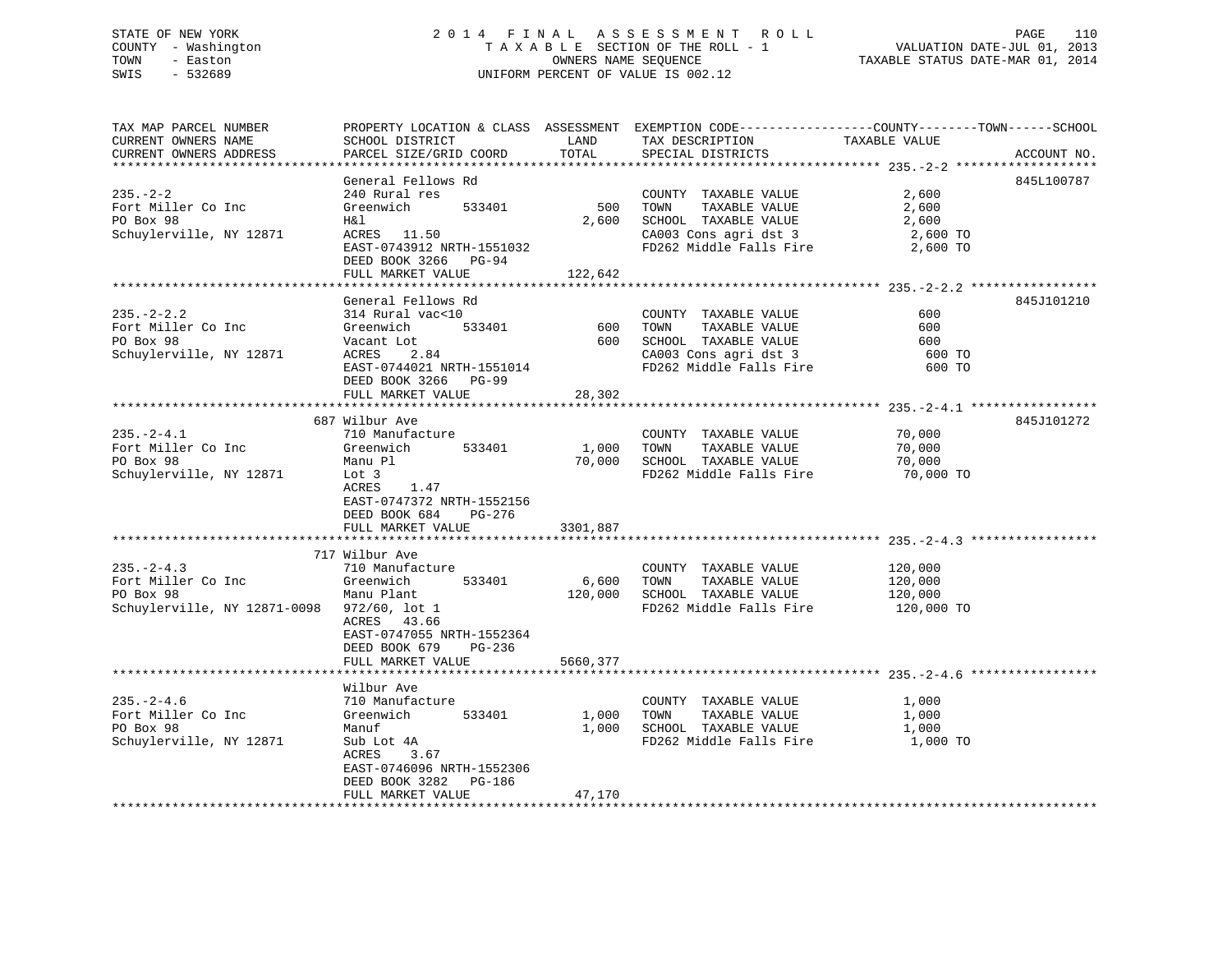# STATE OF NEW YORK 2 0 1 4 F I N A L A S S E S S M E N T R O L L PAGE 111 COUNTY - Washington T A X A B L E SECTION OF THE ROLL - 1 VALUATION DATE-JUL 01, 2013 TOWN - Easton **CONNERS NAME SEQUENCE** TAXABLE STATUS DATE-MAR 01, 2014 SWIS - 532689 UNIFORM PERCENT OF VALUE IS 002.12

| TAX MAP PARCEL NUMBER   |                           |          |                                   | PROPERTY LOCATION & CLASS ASSESSMENT EXEMPTION CODE----------------COUNTY-------TOWN-----SCHOOL |  |
|-------------------------|---------------------------|----------|-----------------------------------|-------------------------------------------------------------------------------------------------|--|
| CURRENT OWNERS NAME     | SCHOOL DISTRICT           | LAND     | TAX DESCRIPTION                   | TAXABLE VALUE                                                                                   |  |
| CURRENT OWNERS ADDRESS  | PARCEL SIZE/GRID COORD    | TOTAL    | SPECIAL DISTRICTS                 | ACCOUNT NO.                                                                                     |  |
|                         |                           |          |                                   |                                                                                                 |  |
|                         | Bulson Rd                 |          |                                   | 845J100341                                                                                      |  |
| $236. - 1 - 7$          | 323 Vacant rural          |          | COUNTY TAXABLE VALUE              | 500                                                                                             |  |
| Fort Miller Co Inc      | 533401<br>Greenwich       | 500      | TOWN<br>TAXABLE VALUE             | 500                                                                                             |  |
| PO Box 98               | Farm                      | 500      | SCHOOL TAXABLE VALUE              | 500                                                                                             |  |
| Schuylerville, NY 12871 | ACRES 25.44               |          | FD262 Middle Falls Fire           | 500 TO                                                                                          |  |
|                         | EAST-0749056 NRTH-1551342 |          |                                   |                                                                                                 |  |
|                         | DEED BOOK 419<br>PG-692   |          |                                   |                                                                                                 |  |
|                         | FULL MARKET VALUE         | 23,585   |                                   |                                                                                                 |  |
|                         |                           |          |                                   |                                                                                                 |  |
|                         | State Route 29            |          |                                   |                                                                                                 |  |
| $235. - 1 - 18.1$       | 710 Manufacture           |          | COUNTY TAXABLE VALUE              | 1,000                                                                                           |  |
| Fort Miller Co Inc.     | Schuylerville 415001      | 1,000    | TAXABLE VALUE<br>TOWN             | 1,000                                                                                           |  |
| PO Box 98               | Manuf                     | 1,000    | SCHOOL TAXABLE VALUE              | 1,000                                                                                           |  |
| Schuylerville, NY 12871 | ACRES 17.08               |          | CA003 Cons agri dst 3             | 1,000 TO                                                                                        |  |
|                         | EAST-0743452 NRTH-1552336 |          | FD262 Middle Falls Fire           | 1,000 TO                                                                                        |  |
|                         | DEED BOOK 3282 PG-177     |          |                                   |                                                                                                 |  |
|                         | FULL MARKET VALUE         | 47,170   |                                   |                                                                                                 |  |
|                         |                           |          |                                   |                                                                                                 |  |
|                         | 212 General Fellows Rd    |          |                                   |                                                                                                 |  |
| $235. - 2 - 3.1$        | 151 Fruit crop            |          | COUNTY TAXABLE VALUE              | 750                                                                                             |  |
| Fort Miller Co Inc.     | 533401<br>Greenwich       | 750      | TAXABLE VALUE<br>TOWN             | 750                                                                                             |  |
| PO Box 98               | sub lot 2                 | 750      | SCHOOL TAXABLE VALUE              | 750                                                                                             |  |
| Schuylerville, NY 12871 | 9.77<br>ACRES             |          | CA003 Cons agri dst 3             | 750 TO                                                                                          |  |
|                         | EAST-0745067 NRTH-1551411 |          | FD262 Middle Falls Fire           | 750 TO                                                                                          |  |
|                         | DEED BOOK 3282 PG-177     |          |                                   |                                                                                                 |  |
|                         | FULL MARKET VALUE         | 35,377   |                                   |                                                                                                 |  |
|                         |                           |          |                                   |                                                                                                 |  |
|                         | State Route 29            |          |                                   | 845J100342                                                                                      |  |
| $235. - 2 - 4$          | 710 Manufacture           |          | COUNTY TAXABLE VALUE              | 1,300                                                                                           |  |
| Fort Miller Co Inc.     | 533401<br>Greenwich       | 1,300    | TOWN<br>TAXABLE VALUE             | 1,300                                                                                           |  |
| PO Box 98               | Manu Plant                | 1,300    | SCHOOL TAXABLE VALUE              | 1,300                                                                                           |  |
| Schuylerville, NY 12871 | 398/903 383/774 404/156   |          | FD262 Middle Falls Fire 1,300 TO  |                                                                                                 |  |
|                         | ACRES 68.00               |          |                                   |                                                                                                 |  |
|                         | EAST-0744596 NRTH-1552348 |          |                                   |                                                                                                 |  |
|                         | DEED BOOK 3282 PG-177     |          |                                   |                                                                                                 |  |
|                         |                           |          |                                   |                                                                                                 |  |
|                         | FULL MARKET VALUE         | 61,321   |                                   |                                                                                                 |  |
|                         | 678 Wilbur Ave            |          |                                   | 845J101200                                                                                      |  |
|                         |                           |          |                                   |                                                                                                 |  |
| $236. - 1 - 7.1$        | 464 Office bldg.          |          | COUNTY TAXABLE VALUE              | 76,200                                                                                          |  |
| Fort Miller Fab3 Corp   | Greenwich<br>533401       | 2,000    | TOWN<br>TAXABLE VALUE             | 76,200                                                                                          |  |
| 688 Wilbur Ave          | Office Bldg               | 76,200   | SCHOOL TAXABLE VALUE              | 76,200                                                                                          |  |
| Greenwich, NY 12834     | ACRES 42.26               |          | FD262 Middle Falls Fire 76,200 TO |                                                                                                 |  |
|                         | EAST-0748094 NRTH-1551296 |          |                                   |                                                                                                 |  |
|                         | DEED BOOK 3317 PG-41      |          |                                   |                                                                                                 |  |
|                         | FULL MARKET VALUE         | 3594,340 |                                   |                                                                                                 |  |
|                         |                           |          |                                   |                                                                                                 |  |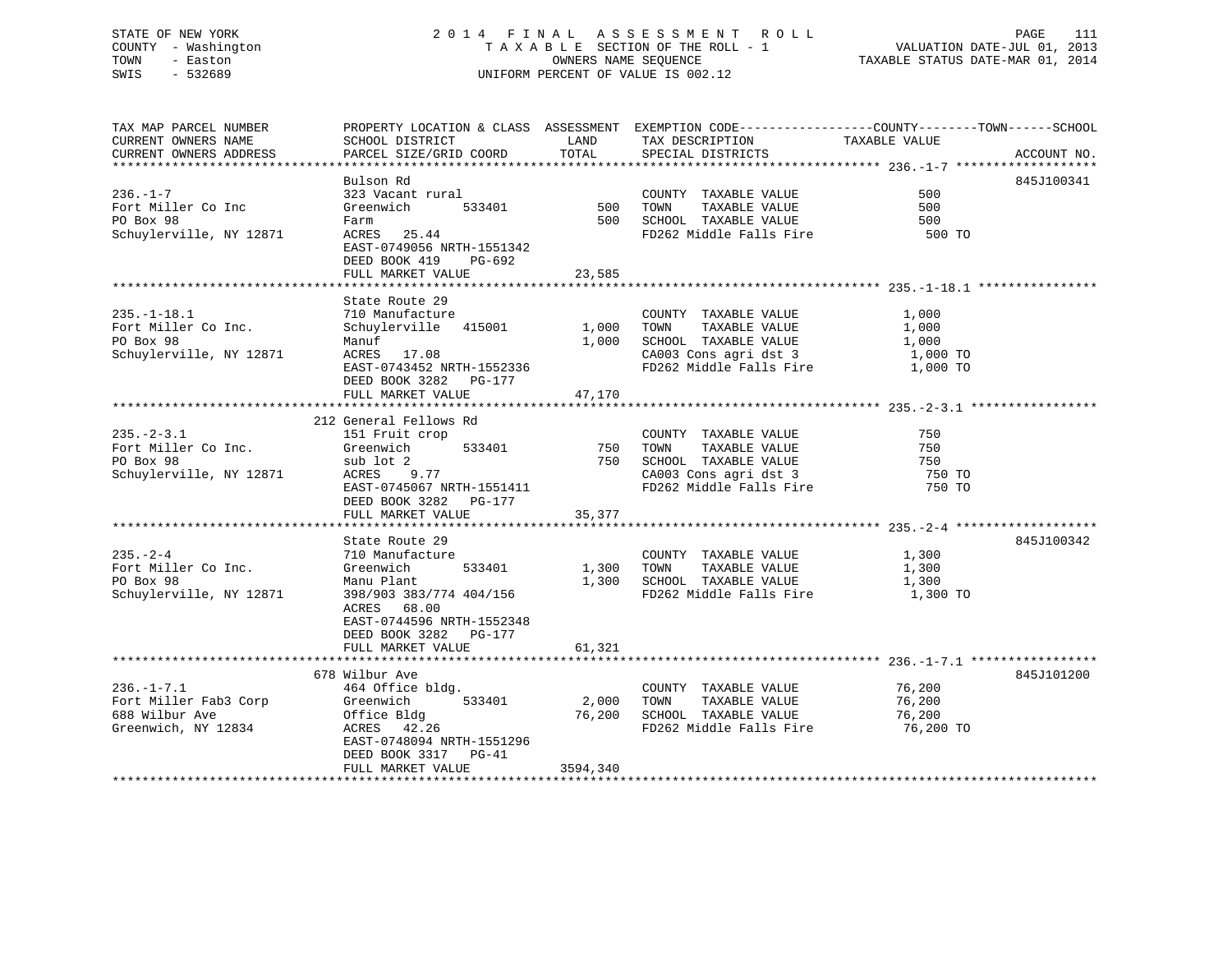## STATE OF NEW YORK 2014 FINAL ASSESSMENT ROLL PAGE 112 COUNTY - Washington  $T A X A B L E$  SECTION OF THE ROLL - 1<br>TOWN - Easton DATE-JUL 001, 2014 OWNERS NAME SEQUENCE TOWN - Easton **CONNERS NAME SEQUENCE** TAXABLE STATUS DATE-MAR 01, 2014 SWIS - 532689 UNIFORM PERCENT OF VALUE IS 002.12

| TAX MAP PARCEL NUMBER<br>CURRENT OWNERS NAME<br>CURRENT OWNERS ADDRESS                                         | SCHOOL DISTRICT<br>PARCEL SIZE/GRID COORD                                                                                                                                                       | LAND<br>TOTAL                       | TAX DESCRIPTION<br>SPECIAL DISTRICTS<br>SPECIAL DISTRICTS                                                                                                  | PROPERTY LOCATION & CLASS ASSESSMENT EXEMPTION CODE---------------COUNTY-------TOWN------SCHOOL<br>ACCOUNT NO. |
|----------------------------------------------------------------------------------------------------------------|-------------------------------------------------------------------------------------------------------------------------------------------------------------------------------------------------|-------------------------------------|------------------------------------------------------------------------------------------------------------------------------------------------------------|----------------------------------------------------------------------------------------------------------------|
| $235. - 1 - 2.3$<br>Fort Miller Group<br>688 Wilbur Ave<br>Greenwich, NY 12834 FRNT 180.00 DPTH 30.00          | County Route 113<br>140 Truck crops<br>Greenwich<br>Agl<br>EAST-0741570 NRTH-1548915<br>DEED BOOK 2644 PG-108<br>FULL MARKET VALUE                                                              | 533401 200<br>200<br>9,434          | COUNTY TAXABLE VALUE<br>TAXABLE VALUE<br>TOWN<br>SCHOOL TAXABLE VALUE 200<br>CA003 Cons agri dst 3 200 TO<br>FD262 Middle Falls Fire                       | 845J101137<br>200<br>200<br>200 TO                                                                             |
| $235. - 1 - 6$<br>688 Wilbur Ave<br>Greenwich, NY 12834                                                        | 109 General Fellows Rd<br>210 1 Family Res<br>533401<br>Res<br>ACRES 1.20<br>EAST-0741780 NRTH-1548627<br>DEED BOOK 2644 PG-108<br>FULL MARKET VALUE                                            | 500<br>6,000<br>283,019             | COUNTY TAXABLE VALUE 6,000<br>TOWN TAXABLE VALUE 6,000<br>SCHOOL TAXABLE VALUE 6,000<br>CA003 Cons agri dst 3 6,000 TO<br>FD262 Middle Falls Fire 6,000 TO | 845J100179                                                                                                     |
| Greenwich, NY 12834                                                                                            | General Fellows Rd<br>533401<br>Lot #B<br>ACRES 1.35<br>EAST-0741664 NRTH-1548783<br>DEED BOOK 2644 PG-108<br>FULL MARKET VALUE                                                                 | $533401$ 200<br>200<br>200<br>9,434 | COUNTY TAXABLE VALUE<br>TOWN<br>TAXABLE VALUE<br>SCHOOL TAXABLE VALUE 200<br>CA003 Cons agri dst 3 and 200 TO<br>FD262 Middle Falls Fire 200 TO            | 200<br>200<br>200 TO                                                                                           |
| 235.-2-15 210 1 Family Res<br>Fort Miller Group 61 6 Greenwich 5<br>PO Box 98 H & L<br>Schuylerville, NY 12871 | 378 General Fellows Rd<br>533401<br>FRNT 322.00 DPTH 206.00<br>EAST-0747451 NRTH-1551563<br>DEED BOOK 917 PG-307<br>FULL MARKET VALUE                                                           | 400<br>3,800<br>179,245             | COUNTY TAXABLE VALUE<br>TOWN      TAXABLE  VALUE<br>SCHOOL   TAXABLE  VALUE<br>FD262 Middle Falls Fire 3,800 TO                                            | 845J100861<br>3,800<br>3,800<br>3,800                                                                          |
| $227. - 1 - 33.4$<br>Fort Miller Group Inc<br>PO Box 98<br>Schuylerville, NY 12871                             | State Route 29<br>The Nouve 29<br>710 Manufacture<br>Schuylerville 415001<br>ACRES 58.20<br>EAST-0742155 NRTH-1553362<br>EAST-0742155 NRTH-1553362<br>DEED BOOK 724 PG-199<br>FULL MARKET VALUE | 6,200<br>8,000<br>377,358           | COUNTY TAXABLE VALUE<br>TAXABLE VALUE<br>TOWN<br>SCHOOL TAXABLE VALUE<br>CA003 Cons agri dst 3<br>8,000 TO FD262 Middle Falls Fire 8,000 TO                | 8,000<br>8,000<br>8,000                                                                                        |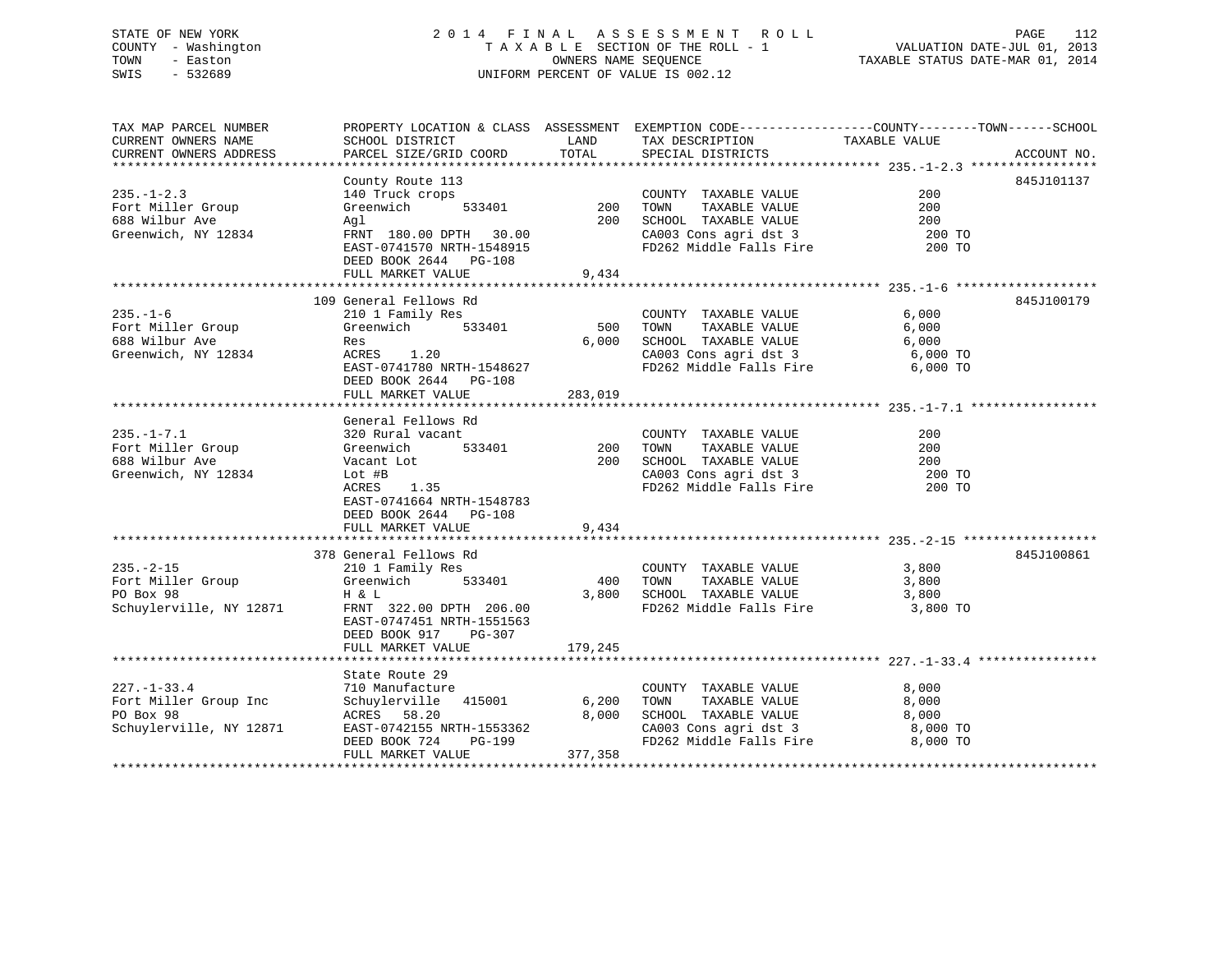# STATE OF NEW YORK 2 0 1 4 F I N A L A S S E S S M E N T R O L L PAGE 113 COUNTY - Washington T A X A B L E SECTION OF THE ROLL - 1 VALUATION DATE-JUL 01, 2013 TOWN - Easton OWNERS NAME SEQUENCE TAXABLE STATUS DATE-MAR 01, 2014 SWIS - 532689 UNIFORM PERCENT OF VALUE IS 002.12

| TAX MAP PARCEL NUMBER<br>CURRENT OWNERS NAME<br>CURRENT OWNERS ADDRESS                    | SCHOOL DISTRICT<br>PARCEL SIZE/GRID COORD                                                                                                                                  | LAND<br>TOTAL   | TAX DESCRIPTION<br>SPECIAL DISTRICTS                                                                                       | PROPERTY LOCATION & CLASS ASSESSMENT EXEMPTION CODE----------------COUNTY-------TOWN------SCHOOL<br>TAXABLE VALUE | ACCOUNT NO. |
|-------------------------------------------------------------------------------------------|----------------------------------------------------------------------------------------------------------------------------------------------------------------------------|-----------------|----------------------------------------------------------------------------------------------------------------------------|-------------------------------------------------------------------------------------------------------------------|-------------|
|                                                                                           |                                                                                                                                                                            |                 |                                                                                                                            |                                                                                                                   |             |
| $235. - 1 - 2.5$<br>Fort Miller Group Inc                                                 | 2728 County Route 113<br>464 Office bldg.<br>533401<br>Greenwich                                                                                                           | 500             | COUNTY TAXABLE VALUE<br>TAXABLE VALUE<br>TOWN                                                                              | 5,500<br>5,500                                                                                                    |             |
| PO Box 98<br>Schuylerville, NY 12871                                                      | Lot No 4<br>ACRES<br>3.71<br>EAST-0739635 NRTH-1549024<br>DEED BOOK 838<br>PG-232                                                                                          | 5,500           | SCHOOL TAXABLE VALUE<br>CA003 Cons agri dst 3<br>FD263 Schuylerville Fire                                                  | 5,500<br>5,500 TO<br>5,500 TO                                                                                     |             |
|                                                                                           | FULL MARKET VALUE                                                                                                                                                          | 259,434         |                                                                                                                            |                                                                                                                   |             |
|                                                                                           |                                                                                                                                                                            |                 |                                                                                                                            |                                                                                                                   |             |
| $235. - 1 - 2.7$<br>Fort Miller Group Inc<br>PO Box 98<br>Schuylerville, NY 12871         | County Route 113<br>320 Rural vacant<br>533401<br>Greenwich<br>Vl<br>Sub Lot 4A<br>ACRES<br>2.94<br>EAST-0739918 NRTH-1549073<br>DEED BOOK 838<br>$PG-232$                 | 400<br>400      | COUNTY TAXABLE VALUE<br>TOWN<br>TAXABLE VALUE<br>SCHOOL TAXABLE VALUE<br>CA003 Cons agri dst 3<br>FD263 Schuylerville Fire | 400<br>400<br>400<br>400 TO<br>400 TO                                                                             |             |
|                                                                                           | FULL MARKET VALUE                                                                                                                                                          | 18,868          |                                                                                                                            |                                                                                                                   |             |
|                                                                                           |                                                                                                                                                                            |                 |                                                                                                                            |                                                                                                                   |             |
| $235. - 1 - 17$<br>Fort Miller Group Inc<br>PO Box 98<br>Schuylerville, NY 12871          | County Route 113<br>311 Res vac land - WTRFNT<br>Greenwich<br>533401<br>Lot<br>Sale With 3 Others<br>ACRES<br>1.20<br>EAST-0739353 NRTH-1549129<br>DEED BOOK 838<br>PG-232 | 500<br>500      | COUNTY TAXABLE VALUE<br>TOWN<br>TAXABLE VALUE<br>CA003 Cons agri dst 3<br>FD263 Schurley 1:<br>FD263 Schuylerville Fire    | 500<br>500<br>500<br>500 TO<br>500 TO                                                                             | 845J100406  |
|                                                                                           | FULL MARKET VALUE                                                                                                                                                          | 23,585          |                                                                                                                            |                                                                                                                   |             |
| $227. - 1 - 33.6$<br>Fort Miller Group, Inc. The<br>6881 Wilbur Ave                       | County Route 113<br>105 Vac farmland<br>Schuylerville 415001<br>ACRES 51.87                                                                                                | 3,000<br>3,000  | COUNTY TAXABLE VALUE<br>TAXABLE VALUE<br>TOWN<br>SCHOOL TAXABLE VALUE                                                      | 3,000<br>3,000<br>3,000                                                                                           |             |
| Greenwich, NY 12834                                                                       | EAST-0739953 NRTH-1553403<br>DEED BOOK 2659 PG-57<br>FULL MARKET VALUE                                                                                                     | 141,509         | CA003 Cons agri dst 3<br>FD263 Schuylerville Fire                                                                          | 3,000 TO<br>3,000 TO                                                                                              |             |
|                                                                                           |                                                                                                                                                                            |                 |                                                                                                                            |                                                                                                                   |             |
| $235. - 2 - 4.4$<br>Fort Miller Service Corp<br>PO Box 98<br>Schuylerville, NY 12871-0098 | 310 State Route 29<br>710 Manufacture<br>Greenwich<br>533401<br>Manu<br>Lot 4<br>ACRES 11.37<br>EAST-0746139 NRTH-1552828<br>DEED BOOK 679<br>$PG-239$                     | 2,100<br>22,100 | COUNTY TAXABLE VALUE<br>TOWN<br>TAXABLE VALUE<br>SCHOOL TAXABLE VALUE<br>FD262 Middle Falls Fire                           | 22,100<br>22,100<br>22,100<br>22,100 TO                                                                           |             |
|                                                                                           | FULL MARKET VALUE                                                                                                                                                          | 1042,453        |                                                                                                                            |                                                                                                                   |             |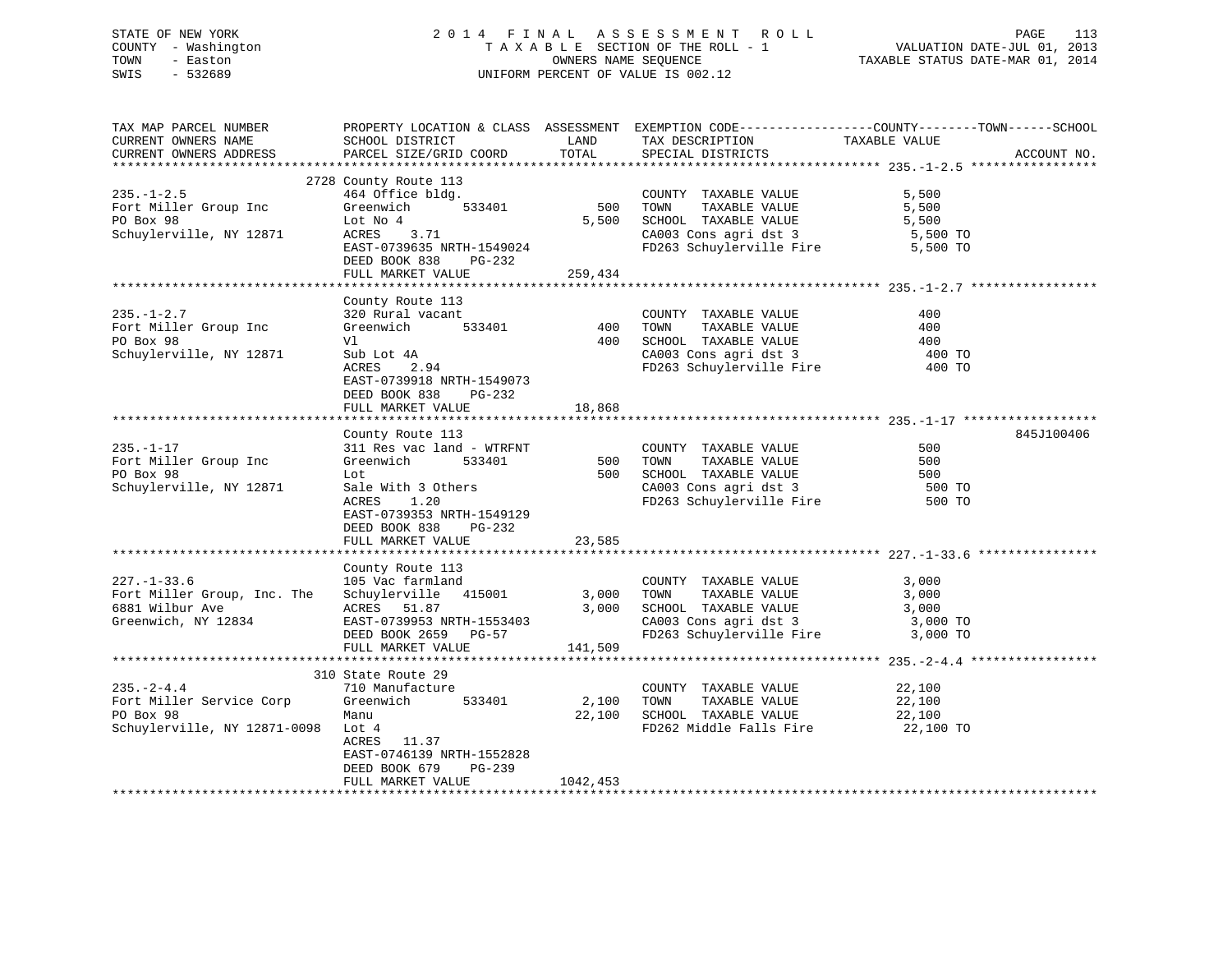# STATE OF NEW YORK 2 0 1 4 F I N A L A S S E S S M E N T R O L L PAGE 114 COUNTY - Washington T A X A B L E SECTION OF THE ROLL - 1 VALUATION DATE-JUL 01, 2013 TOWN - Easton OWNERS NAME SEQUENCE TAXABLE STATUS DATE-MAR 01, 2014 SWIS - 532689 UNIFORM PERCENT OF VALUE IS 002.12

| TAX MAP PARCEL NUMBER<br>CURRENT OWNERS NAME                                                             | PROPERTY LOCATION & CLASS ASSESSMENT EXEMPTION CODE---------------COUNTY-------TOWN------SCHOOL<br>SCHOOL DISTRICT                                                                 | LAND<br>TOTAL           | TAX DESCRIPTION                                                                                                                                          | TAXABLE VALUE                                                                                  |                 |
|----------------------------------------------------------------------------------------------------------|------------------------------------------------------------------------------------------------------------------------------------------------------------------------------------|-------------------------|----------------------------------------------------------------------------------------------------------------------------------------------------------|------------------------------------------------------------------------------------------------|-----------------|
| CURRENT OWNERS ADDRESS                                                                                   | PARCEL SIZE/GRID COORD                                                                                                                                                             |                         | SPECIAL DISTRICTS                                                                                                                                        |                                                                                                | ACCOUNT NO.     |
|                                                                                                          | 80 Deerfield Ln                                                                                                                                                                    |                         |                                                                                                                                                          |                                                                                                | 845J100180      |
| $259. - 1 - 42$<br>Fortin Ronald<br>Fortin Frances<br>3 Tremont St<br>Cohoes, NY 12047                   | 260 Seasonal res - WTRFNT<br>Greenwich<br>533401<br>Camp & Lot<br>FRNT 75.00 DPTH 225.00<br>EAST-0734717 NRTH-1524120<br>DEED BOOK 937<br>PG-216<br>FULL MARKET VALUE              | 400<br>1,200<br>56,604  | COUNTY TAXABLE VALUE<br>TOWN<br>TAXABLE VALUE<br>SCHOOL TAXABLE VALUE<br>CA003 Cons agri dst 3<br>FD261 Easton fire                                      | 1,200<br>1,200<br>1,200<br>1,200 TO<br>1,200 TO M                                              |                 |
|                                                                                                          |                                                                                                                                                                                    |                         |                                                                                                                                                          |                                                                                                |                 |
| $235. - 2 - 19$<br>Foss Helen<br>5330 County Route 113<br>Greenwich, NY 12834                            | 368 General Fellows Rd<br>210 1 Family Res<br>Greenwich<br>533401<br>H&l<br>FRNT<br>90.00 DPTH 287.00<br>BANK<br>26<br>EAST-0747009 NRTH-1551350<br>DEED BOOK 444<br><b>PG-741</b> | 200<br>3,500            | COUNTY TAXABLE VALUE<br>TOWN<br>TAXABLE VALUE<br>SCHOOL TAXABLE VALUE<br>FD262 Middle Falls Fire                                                         | 3,500<br>3,500<br>3,500<br>3,500 TO                                                            | 845J100541      |
|                                                                                                          | FULL MARKET VALUE                                                                                                                                                                  | 165,094                 |                                                                                                                                                          |                                                                                                |                 |
|                                                                                                          | 2659 Valley Falls Rd                                                                                                                                                               |                         |                                                                                                                                                          |                                                                                                | 845J101005      |
| $286. - 1 - 14.2$<br>Foster Virginia<br>Couture Sean N<br>2659 Valley Falls Rd<br>Schaghticoke, NY 12154 | 210 1 Family Res<br>Greenwich<br>533401<br>H & L<br>ACRES<br>2.90<br>EAST-0744475 NRTH-1502432<br>DEED BOOK 3367 PG-67<br>FULL MARKET VALUE                                        | 500<br>4,200<br>198,113 | $\overline{0}$<br>STAR B<br>41854<br>COUNTY TAXABLE VALUE<br>TOWN<br>TAXABLE VALUE<br>SCHOOL TAXABLE VALUE<br>CA003 Cons agri dst 3<br>FD261 Easton fire | 0<br>4,200<br>4,200<br>3,560<br>4,200 TO<br>4,200 TO M                                         | $\Omega$<br>640 |
|                                                                                                          |                                                                                                                                                                                    |                         |                                                                                                                                                          |                                                                                                |                 |
| $286. - 1 - 20.1$<br>Fowler Josh H<br>Fowler Erin<br>60 Crandalls Corners Rd<br>Schaghticoke, NY 12154   | 60 Crandalls Corners Rd<br>210 1 Family Res<br>533401<br>Greenwich<br>sub lot 2<br>ACRES 3.31<br>EAST-0742433 NRTH-1502624<br>DEED BOOK 2876 PG-267<br>FULL MARKET VALUE           | 4,500<br>212,264        | STAR B<br>41854<br>600 COUNTY TAXABLE VALUE<br>TOWN<br>TAXABLE VALUE<br>SCHOOL TAXABLE VALUE<br>CA003 Cons agri dst 3<br>FD261 Easton fire               | $\Omega$<br>$\Omega$<br>$0 \qquad \qquad$<br>4,500<br>4,500<br>3,860<br>4,500 TO<br>4,500 TO M | 640             |
|                                                                                                          |                                                                                                                                                                                    |                         |                                                                                                                                                          |                                                                                                |                 |
| $261. -1 - 5$<br>Frank Albert Thomas<br>8 Maplewood Dr<br>Ballston Lake, NY 12019                        | Brownell Rd/w Off<br>321 Abandoned ag<br>Greenwich<br>533401<br>Wl<br>ACRES<br>3.39<br>EAST-0762139 NRTH-1524620<br>DEED BOOK 470<br>PG-526<br>FULL MARKET VALUE                   | 200<br>200<br>9,434     | COUNTY TAXABLE VALUE<br>TAXABLE VALUE<br>TOWN<br>SCHOOL TAXABLE VALUE<br>FD261 Easton fire                                                               | 200<br>$200 -$<br>200<br>200 TO M                                                              | 845J100481      |
|                                                                                                          |                                                                                                                                                                                    |                         |                                                                                                                                                          |                                                                                                |                 |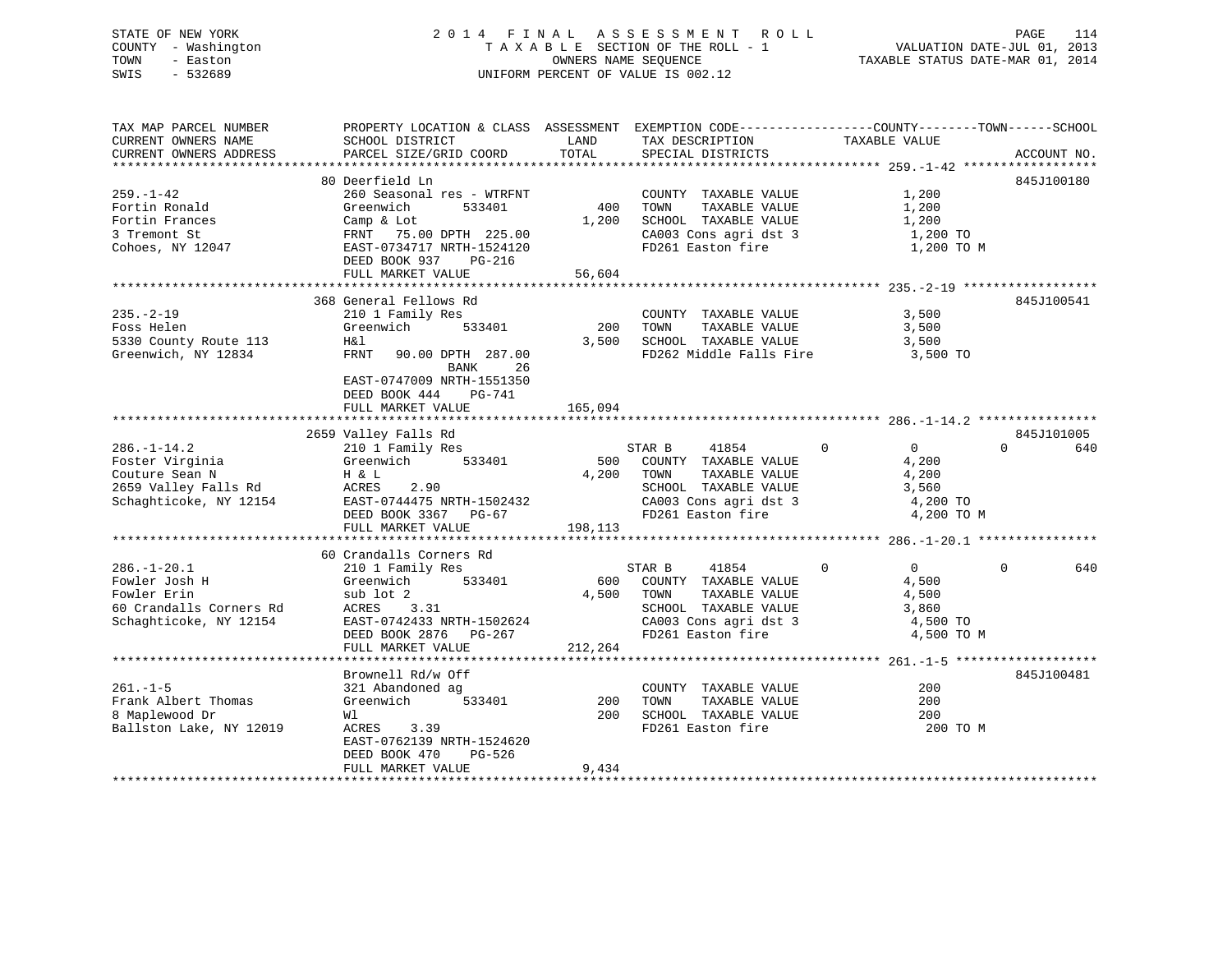# STATE OF NEW YORK 2 0 1 4 F I N A L A S S E S S M E N T R O L L PAGE 115 COUNTY - Washington T A X A B L E SECTION OF THE ROLL - 1 VALUATION DATE-JUL 01, 2013 TOWN - Easton OWNERS NAME SEQUENCE TAXABLE STATUS DATE-MAR 01, 2014 SWIS - 532689 UNIFORM PERCENT OF VALUE IS 002.12

| TAX MAP PARCEL NUMBER<br>CURRENT OWNERS NAME | PROPERTY LOCATION & CLASS ASSESSMENT EXEMPTION CODE----------------COUNTY-------TOWN------SCHOOL<br>SCHOOL DISTRICT | LAND       | TAX DESCRIPTION                                           | TAXABLE VALUE                    |                   |
|----------------------------------------------|---------------------------------------------------------------------------------------------------------------------|------------|-----------------------------------------------------------|----------------------------------|-------------------|
| CURRENT OWNERS ADDRESS                       | PARCEL SIZE/GRID COORD                                                                                              | TOTAL      | SPECIAL DISTRICTS                                         |                                  | ACCOUNT NO.       |
|                                              | 1885 State Route 40                                                                                                 |            |                                                           |                                  | 845J100735        |
| $244. - 2 - 2$                               | 260 Seasonal res                                                                                                    |            | COUNTY TAXABLE VALUE                                      | 900                              |                   |
| Friday Shirley G LE                          | Greenwich                                                                                                           | 533401 500 | TAXABLE VALUE<br>TOWN                                     | 900                              |                   |
| Friday-Martin Jean                           | Camp                                                                                                                | 900        | SCHOOL TAXABLE VALUE                                      | 900                              |                   |
| 2156 State Route 29                          | ACRES 21.40                                                                                                         |            | CA003 Cons agri dst 3<br>CA003 Cons agri dst 3            | 900 TO                           |                   |
| Greenwich, NY 12834                          | EAST-0750107 NRTH-1542926<br>DEED BOOK 1877 PG-175                                                                  |            |                                                           | 900 TO                           |                   |
|                                              | FULL MARKET VALUE                                                                                                   | 42,453     |                                                           |                                  |                   |
|                                              |                                                                                                                     |            |                                                           |                                  |                   |
|                                              | 333 Old Schuylerville Rd                                                                                            |            |                                                           |                                  |                   |
| $228. - 5 - 20.4$                            | 210 1 Family Res 5.<br>Schuylerville 415001 500                                                                     |            | STAR EN<br>41834                                          | $\overline{0}$<br>$\overline{0}$ | 1,360<br>$\Omega$ |
| Fromme Henry C                               |                                                                                                                     |            | COUNTY TAXABLE VALUE                                      | 2,500                            |                   |
| Fromme Maureen T<br>333 Old Schuylerville Rd | H &L<br>$228. - 1 - 20.4$                                                                                           | 2,500      | TOWN<br>TAXABLE VALUE<br>SCHOOL TAXABLE VALUE             | 2,500<br>1,140                   |                   |
| Greenwich, NY 12834                          | ACRES<br>3.12                                                                                                       |            | FD262 Middle Falls Fire 2,500 TO                          |                                  |                   |
|                                              | EAST-0746396 NRTH-1555322                                                                                           |            |                                                           |                                  |                   |
|                                              | DEED BOOK 785<br>$PG-30$                                                                                            |            |                                                           |                                  |                   |
|                                              | FULL MARKET VALUE                                                                                                   | 117,925    |                                                           |                                  |                   |
|                                              |                                                                                                                     |            |                                                           |                                  |                   |
|                                              | 441 Wilbur Ave                                                                                                      |            |                                                           |                                  | 845J101223        |
| $235. - 2 - 9.3$                             | 710 Manufacture                                                                                                     |            | COUNTY TAXABLE VALUE                                      | 9,000                            |                   |
| Fron-Tec Inc                                 | 533401<br>Greenwich                                                                                                 | 500 TOWN   | TAXABLE VALUE                                             | 9,000                            |                   |
| 419 County Route 49                          | Plant                                                                                                               | 9,000      | SCHOOL TAXABLE VALUE                                      | 9,000                            |                   |
| Salem, NY 12865                              | ACRES<br>2.25                                                                                                       |            | CA003 Cons agri dst 3                                     | 9,000 TO                         |                   |
|                                              | EAST-0745153 NRTH-1546371                                                                                           |            | FD262 Middle Falls Fire                                   | 9,000 TO                         |                   |
|                                              | $PG-8$<br>DEED BOOK 638                                                                                             |            |                                                           |                                  |                   |
|                                              | FULL MARKET VALUE                                                                                                   | 424,528    |                                                           |                                  |                   |
|                                              |                                                                                                                     |            |                                                           |                                  |                   |
|                                              | 126 Windy Hill Rd                                                                                                   |            |                                                           |                                  | 845J101220        |
| $228. - 5 - 36$                              | 210 1 Family Res                                                                                                    |            | 41854<br>STAR B                                           | $\mathbf 0$<br>$\overline{0}$    | $\Omega$<br>640   |
| Fruchter Jacob                               | Schuylerville 415001                                                                                                |            | 500 COUNTY TAXABLE VALUE                                  | 3,500                            |                   |
| Fruchter R Jordan                            | Η & L                                                                                                               | 3,500      | TOWN<br>TOWN      TAXABLE VALUE<br>SCHOOL   TAXABLE VALUE | 3,500                            |                   |
| 300 Hunter Rd                                | Lot 4                                                                                                               |            |                                                           | 2,860                            |                   |
| Greenwich, NY 12834                          | $228. - 1 - 36$                                                                                                     |            | FD262 Middle Falls Fire 3,500 TO                          |                                  |                   |
|                                              | 1.61 BANK<br>ACRES<br>40                                                                                            |            |                                                           |                                  |                   |
|                                              | EAST-0746135 NRTH-1560478                                                                                           |            |                                                           |                                  |                   |
|                                              | DEED BOOK 916<br>PG-128                                                                                             |            |                                                           |                                  |                   |
|                                              | FULL MARKET VALUE                                                                                                   | 165,094    |                                                           |                                  |                   |
|                                              |                                                                                                                     |            |                                                           |                                  |                   |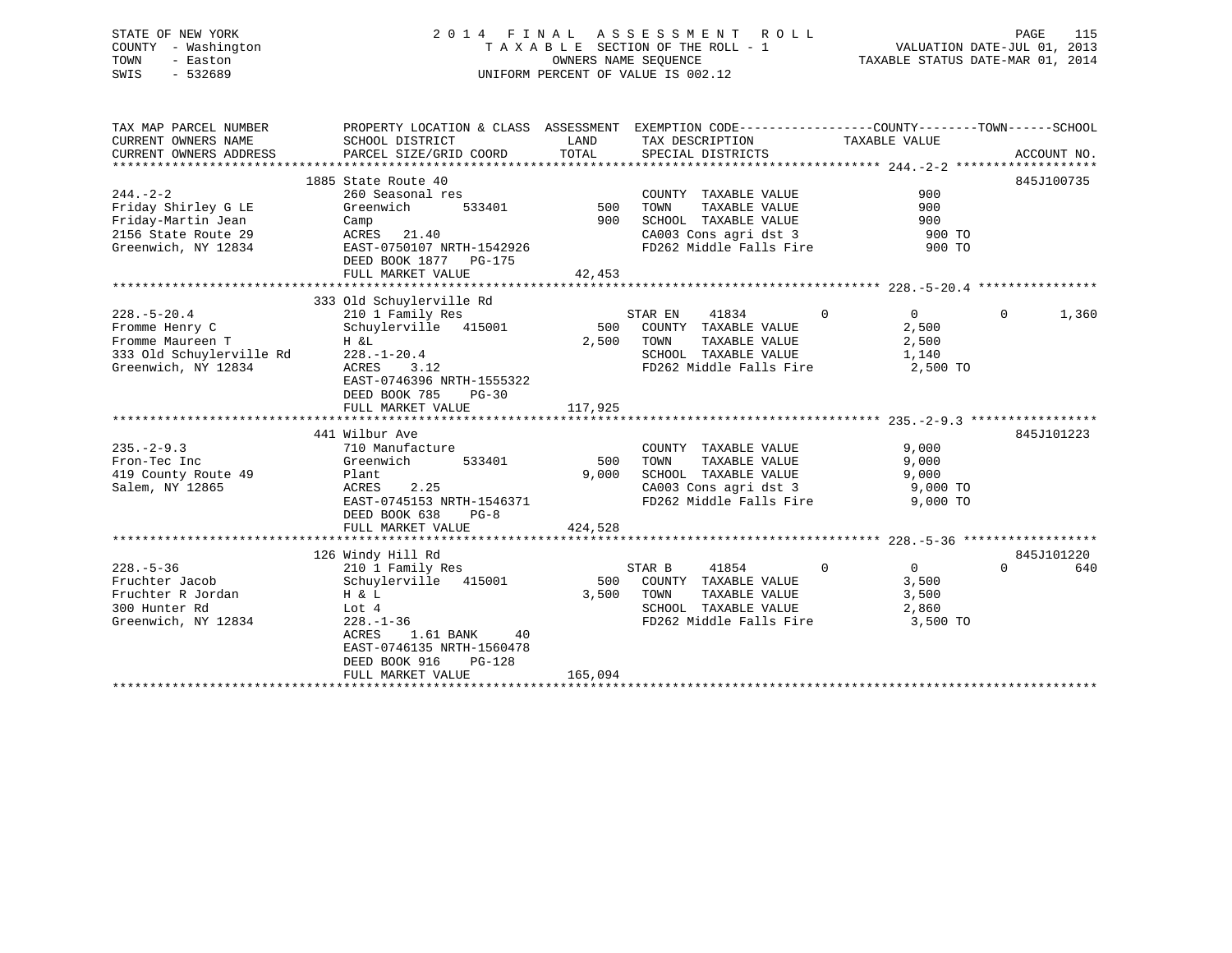# STATE OF NEW YORK 2 0 1 4 F I N A L A S S E S S M E N T R O L L PAGE 116 COUNTY - Washington T A X A B L E SECTION OF THE ROLL - 1 VALUATION DATE-JUL 01, 2013 TOWN - Easton OWNERS NAME SEQUENCE TAXABLE STATUS DATE-MAR 01, 2014 SWIS - 532689 UNIFORM PERCENT OF VALUE IS 002.12

| TAX MAP PARCEL NUMBER<br>CURRENT OWNERS NAME<br>CURRENT OWNERS ADDRESS                                                                      | PROPERTY LOCATION & CLASS ASSESSMENT EXEMPTION CODE----------------COUNTY-------TOWN------SCHOOL<br>SCHOOL DISTRICT<br>PARCEL SIZE/GRID COORD              | LAND<br>TOTAL   | TAX DESCRIPTION<br>SPECIAL DISTRICTS                                                                                                    |             | TAXABLE VALUE                                                          |          | ACCOUNT NO.       |
|---------------------------------------------------------------------------------------------------------------------------------------------|------------------------------------------------------------------------------------------------------------------------------------------------------------|-----------------|-----------------------------------------------------------------------------------------------------------------------------------------|-------------|------------------------------------------------------------------------|----------|-------------------|
|                                                                                                                                             |                                                                                                                                                            |                 |                                                                                                                                         |             |                                                                        |          |                   |
|                                                                                                                                             | Waite Rd                                                                                                                                                   |                 |                                                                                                                                         |             |                                                                        |          | 845J100596        |
| $259. - 1 - 33.2$<br>Gabriel Aaron<br>Gabriel Tara M<br>119 Waite Rd                                                                        | 120 Field crops<br>Stillwater Cent 415201<br>Farm<br>ACRES<br>54.00                                                                                        | 1,000<br>1,000  | AG DIST<br>41720<br>COUNTY TAXABLE VALUE<br>TOWN<br>TAXABLE VALUE<br>SCHOOL TAXABLE VALUE                                               | 0           | 270<br>730<br>730<br>730                                               | 270      | 270               |
| Schaghticoke, NY 12154                                                                                                                      | EAST-0737452 NRTH-1521669<br>DEED BOOK 820<br>PG-297                                                                                                       |                 | CA003 Cons agri dst 3<br>270 EX                                                                                                         |             | 730 TO                                                                 |          |                   |
| MAY BE SUBJECT TO PAYMENT<br>UNDER AGDIST LAW TIL 2018                                                                                      | FULL MARKET VALUE                                                                                                                                          | 47,170          | FD261 Easton fire                                                                                                                       |             | 1,000 TO M                                                             |          |                   |
|                                                                                                                                             |                                                                                                                                                            |                 |                                                                                                                                         |             |                                                                        |          |                   |
| $259. - 1 - 33.1$<br>Gabriel Aaron D<br>Gabriel Cynthia I<br>119 Waite Rd<br>Schaghticoke, NY 12154                                         | County Route 113<br>120 Field crops<br>533401<br>Greenwich<br>Farm<br>Bdy Agree 626/92<br>ACRES 68.60<br>EAST-0736709 NRTH-1522574                         | 1,500<br>1,500  | AG DIST<br>41720<br>COUNTY TAXABLE VALUE<br>TOWN<br>TAXABLE VALUE<br>SCHOOL TAXABLE VALUE<br>CA003 Cons agri dst 3<br>416 EX            | $\mathbf 0$ | 416<br>1,084<br>1,084<br>1,084<br>1,084 TO                             | 416      | 845J100595<br>416 |
| MAY BE SUBJECT TO PAYMENT                                                                                                                   | DEED BOOK 660<br>PG-115                                                                                                                                    |                 | FD261 Easton fire                                                                                                                       |             | 1,500 TO M                                                             |          |                   |
| UNDER AGDIST LAW TIL 2018                                                                                                                   | FULL MARKET VALUE                                                                                                                                          | 70,755          |                                                                                                                                         |             |                                                                        |          |                   |
|                                                                                                                                             |                                                                                                                                                            |                 |                                                                                                                                         |             |                                                                        |          |                   |
| $259. - 1 - 33.3$                                                                                                                           | 107 Waite Rd<br>241 Rural res&ag                                                                                                                           |                 | 41720<br>AG DIST                                                                                                                        | $\mathbf 0$ | 187                                                                    | 187      | 845J100594<br>187 |
| Gabriel Aaron D                                                                                                                             | Greenwich<br>533401                                                                                                                                        |                 | 41854<br>1,200 STAR B                                                                                                                   | $\Omega$    | $\overline{0}$                                                         | $\Omega$ | 640               |
| Gabriel Tara M<br>119 Waite Rd<br>Schaghticoke, NY 12154                                                                                    | Farm<br>46.60<br>ACRES<br>EAST-0739150 NRTH-1521478<br>DEED BOOK 660<br><b>PG-115</b>                                                                      | 7,500           | COUNTY TAXABLE VALUE<br>TOWN<br>TAXABLE VALUE<br>SCHOOL TAXABLE VALUE<br>CA003 Cons agri dst 3                                          |             | 7,313<br>7,313<br>6,673<br>7,313 TO                                    |          |                   |
| MAY BE SUBJECT TO PAYMENT<br>UNDER AGDIST LAW TIL 2018                                                                                      | FULL MARKET VALUE                                                                                                                                          | 353,774         | 187 EX<br>FD261 Easton fire                                                                                                             |             | 7,500 TO M                                                             |          |                   |
|                                                                                                                                             |                                                                                                                                                            |                 |                                                                                                                                         |             |                                                                        |          |                   |
| $235. - 2 - 5$<br>Gabriel Cynthia Irene<br>107 Waite Rd<br>Schaghticoke, NY 12154                                                           | 336 State Route 29<br>642 Health bldg<br>Greenwich<br>533401<br>Clinic<br>FRNT 200.00 DPTH 205.00<br>EAST-0747303 NRTH-1553001<br>DEED BOOK 670<br>PG-277  | 1,000<br>4,500  | COUNTY TAXABLE VALUE<br>TAXABLE VALUE<br>TOWN<br>SCHOOL TAXABLE VALUE<br>FD262 Middle Falls Fire                                        |             | 4,500<br>4,500<br>4,500<br>4,500 TO                                    |          | 845J100515        |
|                                                                                                                                             | FULL MARKET VALUE                                                                                                                                          | 212,264         |                                                                                                                                         |             |                                                                        |          |                   |
|                                                                                                                                             | 17 Williams Ln                                                                                                                                             |                 |                                                                                                                                         |             |                                                                        |          | 845J100274        |
| $245. - 2 - 16$<br>Gaess Linda<br>75 Wheatfield Cove Rd<br>Narragansett, RI 02882<br>MAY BE SUBJECT TO PAYMENT<br>UNDER AGDIST LAW TIL 2018 | 240 Rural res<br>Greenwich<br>533401<br>House & Lot #17<br>Ag Stewardship 2067/226<br>ACRES 122.00<br>EAST-0762015 NRTH-1537897<br>DEED BOOK 858<br>$PG-9$ | 1,600<br>17,000 | AG DIST<br>41720<br>COUNTY TAXABLE VALUE<br>TOWN<br>TAXABLE VALUE<br>SCHOOL TAXABLE VALUE<br>CA003 Cons agri dst 3<br>FD261 Easton fire | $\mathbf 0$ | $\mathsf{O}$<br>17,000<br>17,000<br>17,000<br>17,000 TO<br>17,000 TO M | $\Omega$ |                   |
|                                                                                                                                             | FULL MARKET VALUE                                                                                                                                          | 801,887         |                                                                                                                                         |             |                                                                        |          |                   |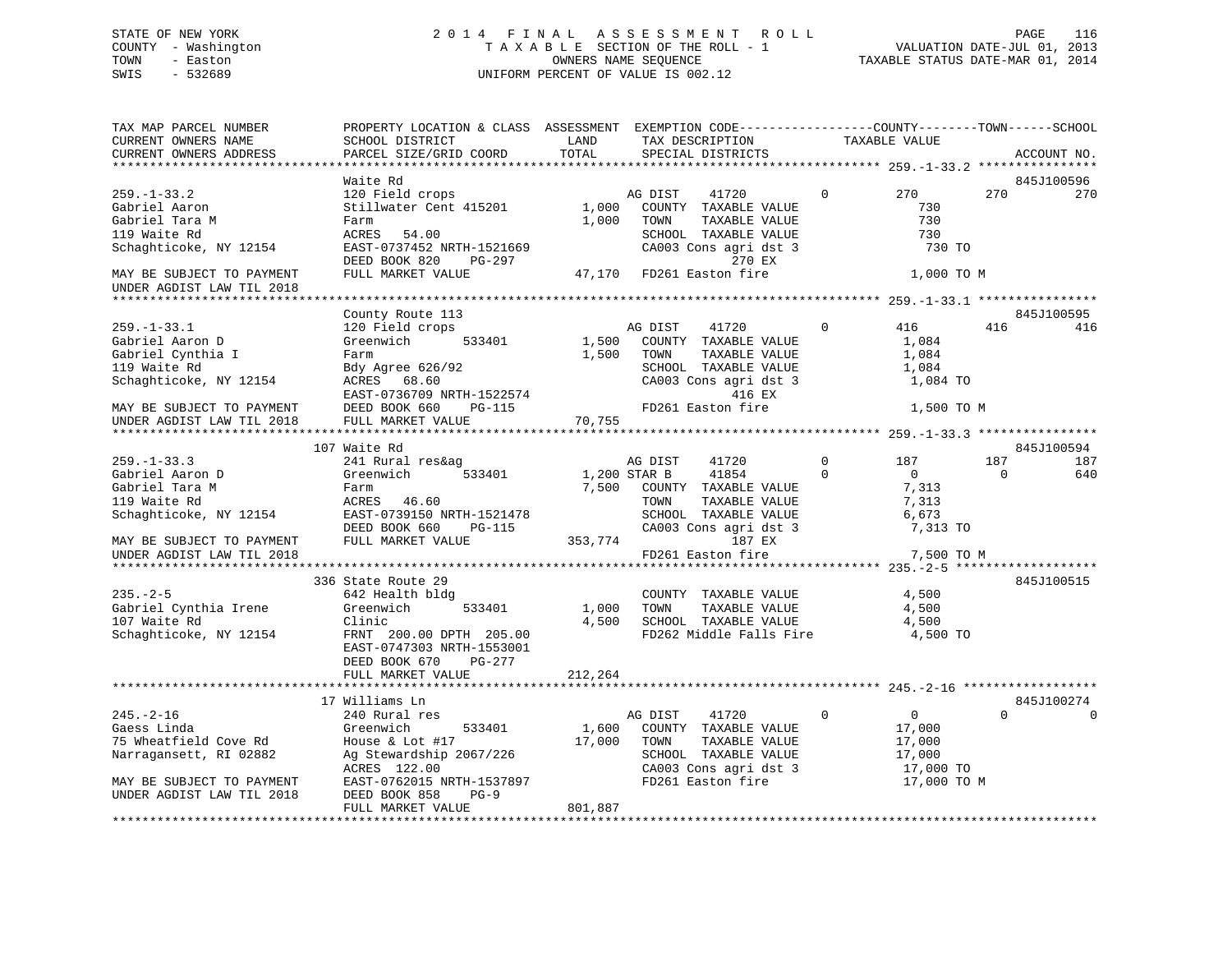# STATE OF NEW YORK 2 0 1 4 F I N A L A S S E S S M E N T R O L L PAGE 117 COUNTY - Washington T A X A B L E SECTION OF THE ROLL - 1 VALUATION DATE-JUL 01, 2013 TOWN - Easton OWNERS NAME SEQUENCE TAXABLE STATUS DATE-MAR 01, 2014 SWIS - 532689 UNIFORM PERCENT OF VALUE IS 002.12

| TAX MAP PARCEL NUMBER<br>CURRENT OWNERS NAME<br>CURRENT OWNERS ADDRESS | PROPERTY LOCATION & CLASS ASSESSMENT EXEMPTION CODE---------------COUNTY-------TOWN-----SCHOOL<br>SCHOOL DISTRICT<br>PARCEL SIZE/GRID COORD | LAND<br>TOTAL | TAX DESCRIPTION<br>SPECIAL DISTRICTS        | TAXABLE VALUE                       | ACCOUNT NO.             |
|------------------------------------------------------------------------|---------------------------------------------------------------------------------------------------------------------------------------------|---------------|---------------------------------------------|-------------------------------------|-------------------------|
|                                                                        |                                                                                                                                             |               |                                             |                                     |                         |
|                                                                        | 113 Deerfield Ln                                                                                                                            |               |                                             |                                     | 845J100484              |
| $259. - 1 - 52$                                                        | 210 1 Family Res - WTRFNT                                                                                                                   |               | COUNTY TAXABLE VALUE                        | 2,100                               |                         |
| Gagnon Donald                                                          | 533401<br>Greenwich                                                                                                                         | 500           | TOWN<br>TAXABLE VALUE                       | 2,100                               |                         |
| Gagnon Mary Lynn                                                       | H & L                                                                                                                                       | 2,100         | SCHOOL TAXABLE VALUE                        | 2,100                               |                         |
| 250 North Pole Rd                                                      | FRNT 75.00 DPTH 225.00                                                                                                                      |               | CA003 Cons agri dst 3                       | 2,100 TO                            |                         |
| Melrose, NY 12121                                                      | EAST-0735078 NRTH-1525110                                                                                                                   |               | FD261 Easton fire                           | 2,100 TO M                          |                         |
|                                                                        | DEED BOOK 3153 PG-231                                                                                                                       |               |                                             |                                     |                         |
|                                                                        | FULL MARKET VALUE                                                                                                                           | 99,057        |                                             |                                     |                         |
|                                                                        | 354 County Route 74A                                                                                                                        |               |                                             |                                     | 845J100815              |
| $245. - 2 - 11$                                                        | 240 Rural res                                                                                                                               |               | STAR B<br>41854                             | $0 \qquad \qquad$<br>$\overline{0}$ | $\Omega$<br>640         |
| Galbraith Paul J                                                       | 533401<br>Greenwich                                                                                                                         | 600           | COUNTY TAXABLE VALUE                        | 3,800                               |                         |
| Galbraith Sherry L                                                     | H & Land                                                                                                                                    | 3,800         | TAXABLE VALUE<br>TOWN                       | 3,800                               |                         |
| 354 County Route 74A                                                   | ACRES 10.90                                                                                                                                 |               | SCHOOL TAXABLE VALUE                        | 3,160                               |                         |
| Greenwich, NY 12834                                                    | EAST-0765817 NRTH-1538943                                                                                                                   |               | CA003 Cons agri dst 3                       | 3,800 TO                            |                         |
|                                                                        | DEED BOOK 585 PG-16                                                                                                                         |               | FD261 Easton fire                           | 3,800 TO M                          |                         |
|                                                                        | FULL MARKET VALUE                                                                                                                           | 179,245       |                                             |                                     |                         |
|                                                                        |                                                                                                                                             |               |                                             |                                     |                         |
|                                                                        | 34 Louse Hill Rd                                                                                                                            |               | 95 PCT OF VALUE USED FOR EXEMPTION PURPOSES |                                     | 845J100351              |
| $236. - 2 - 9$                                                         | 210 1 Family Res                                                                                                                            |               | VET WAR CT 41121                            | $\Omega$<br>570                     | 570<br>$\overline{0}$   |
| Gannon Robert T                                                        | 533401<br>Greenwich                                                                                                                         |               | 500 STAR EN<br>41834                        | $\Omega$<br>$\overline{0}$          | $\overline{0}$<br>1,360 |
| Gannon Barbara                                                         | H & L                                                                                                                                       | 4,000         | COUNTY TAXABLE VALUE                        | 3,430                               |                         |
| 34 Louse Hill Rd                                                       | ACRES<br>5.60                                                                                                                               |               | TAXABLE VALUE<br>TOWN                       | 3,430                               |                         |
| Greenwich, NY 12834                                                    | EAST-0753571 NRTH-1550576                                                                                                                   |               | SCHOOL TAXABLE VALUE                        | 2,640                               |                         |
|                                                                        | DEED BOOK 459<br>PG-873                                                                                                                     |               | FD262 Middle Falls Fire 4,000 TO            |                                     |                         |
|                                                                        | FULL MARKET VALUE                                                                                                                           | 188,679       |                                             |                                     |                         |
|                                                                        |                                                                                                                                             |               |                                             |                                     |                         |
|                                                                        | 337 Mountain Rd                                                                                                                             |               |                                             |                                     | 845J100247              |
| $252 - 2 - 18$                                                         | 210 1 Family Res                                                                                                                            |               | COUNTY TAXABLE VALUE                        | 5,200                               |                         |
| Garbarino Richard                                                      | 533401<br>Greenwich                                                                                                                         | 1,000         | TAXABLE VALUE<br>TOWN                       | 5,200                               |                         |
| Goehring Farrell                                                       | Lot & H                                                                                                                                     | 5,200         | SCHOOL TAXABLE VALUE                        | 5,200                               |                         |
| 337 Mountain Rd                                                        | 1965/303                                                                                                                                    |               | FD261 Easton fire                           | 5,200 TO M                          |                         |
| Greenwich, NY 12834                                                    | ACRES 35.37                                                                                                                                 |               |                                             |                                     |                         |
|                                                                        | EAST-0751184 NRTH-1532226                                                                                                                   |               |                                             |                                     |                         |
|                                                                        | DEED BOOK 2472 PG-321                                                                                                                       |               |                                             |                                     |                         |
|                                                                        | FULL MARKET VALUE                                                                                                                           | 245,283       |                                             |                                     |                         |
|                                                                        |                                                                                                                                             |               |                                             |                                     |                         |
|                                                                        | Mcgowan Rd                                                                                                                                  |               |                                             |                                     |                         |
| $277. - 1 - 11.1$                                                      | 321 Abandoned ag                                                                                                                            |               | COUNTY TAXABLE VALUE                        | 800                                 |                         |
| Gaston Donald E                                                        | Greenwich<br>533401                                                                                                                         | 800           | TAXABLE VALUE<br>TOWN                       | 800                                 |                         |
| 287 Hudson River Rd                                                    | Vacant                                                                                                                                      | 800           | SCHOOL TAXABLE VALUE                        | 800                                 |                         |
| Waterford, NY 12188                                                    | ACRES 43.30                                                                                                                                 |               | CA003 Cons agri dst 3                       | 800 TO                              |                         |
|                                                                        | EAST-0739088 NRTH-1507361                                                                                                                   |               | FD261 Easton fire                           | 800 TO M                            |                         |
|                                                                        | DEED BOOK 869<br>PG-156                                                                                                                     |               |                                             |                                     |                         |
|                                                                        | FULL MARKET VALUE                                                                                                                           | 37,736        |                                             |                                     |                         |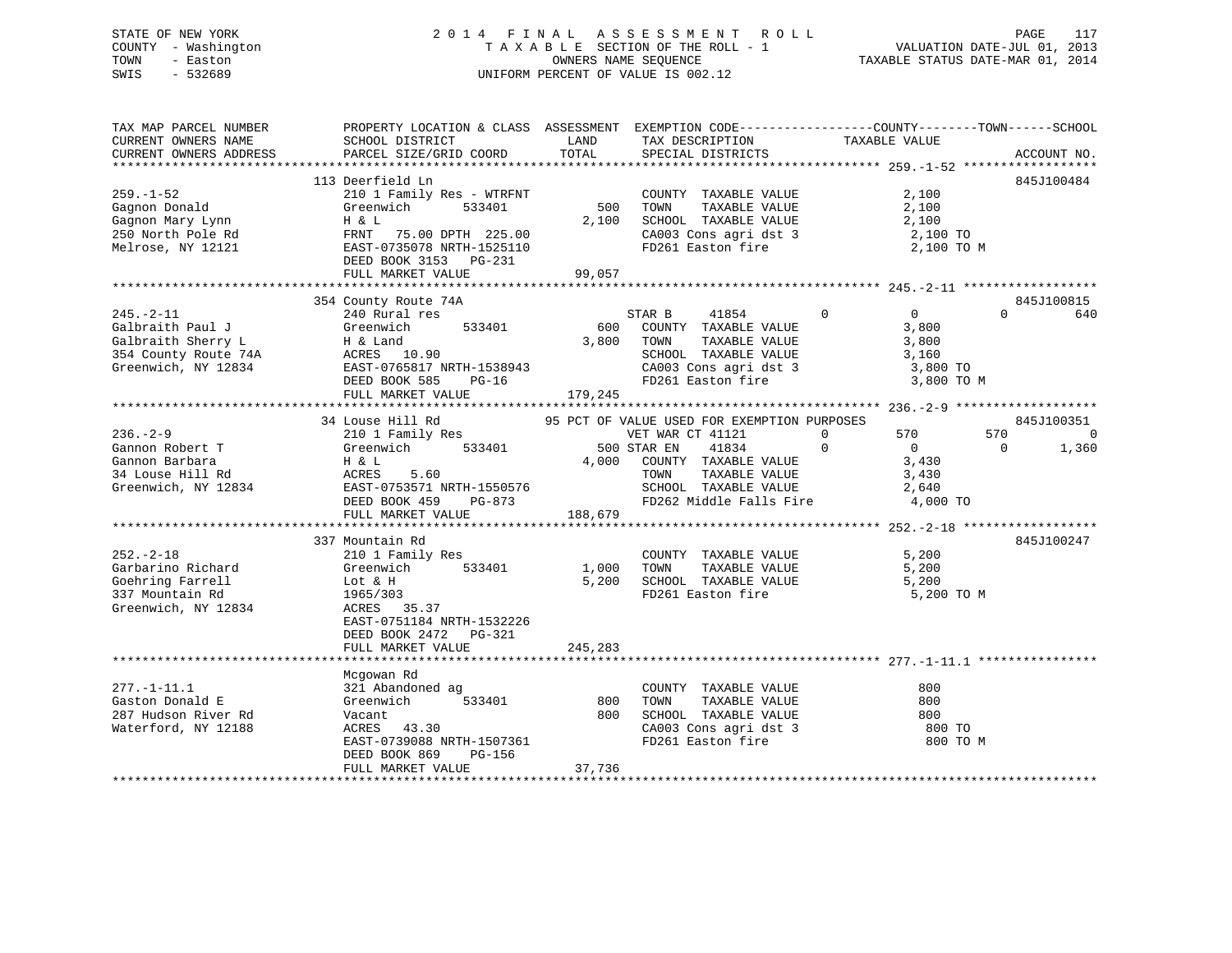# STATE OF NEW YORK 2 0 1 4 F I N A L A S S E S S M E N T R O L L PAGE 118 COUNTY - Washington T A X A B L E SECTION OF THE ROLL - 1 VALUATION DATE-JUL 01, 2013 TOWN - Easton OWNERS NAME SEQUENCE TAXABLE STATUS DATE-MAR 01, 2014 SWIS - 532689 UNIFORM PERCENT OF VALUE IS 002.12

| TAX MAP PARCEL NUMBER<br>CURRENT OWNERS NAME<br>CURRENT OWNERS ADDRESS                             | PROPERTY LOCATION & CLASS ASSESSMENT EXEMPTION CODE----------------COUNTY-------TOWN-----SCHOOL<br>SCHOOL DISTRICT<br>PARCEL SIZE/GRID COORD                      | LAND<br>TOTAL           | TAX DESCRIPTION<br>SPECIAL DISTRICTS                                                                                                                                       |                            | TAXABLE VALUE                                                       |                                 | ACCOUNT NO.                                    |
|----------------------------------------------------------------------------------------------------|-------------------------------------------------------------------------------------------------------------------------------------------------------------------|-------------------------|----------------------------------------------------------------------------------------------------------------------------------------------------------------------------|----------------------------|---------------------------------------------------------------------|---------------------------------|------------------------------------------------|
|                                                                                                    |                                                                                                                                                                   |                         |                                                                                                                                                                            |                            |                                                                     |                                 |                                                |
| $245. - 2 - 9.2$<br>Gates Norman F                                                                 | 12 Petteys Road Ext<br>210 1 Family Res<br>Greenwich<br>533401                                                                                                    |                         | 95 PCT OF VALUE USED FOR EXEMPTION PURPOSES<br>VET WAR CT 41121<br>600 AGED-CO<br>41802                                                                                    | $\mathbf 0$<br>$\mathbf 0$ | 636<br>1,234                                                        | 572<br>$\overline{\phantom{0}}$ | 845J101289<br>$\overline{0}$<br>$\overline{0}$ |
| 12 Petteys Rd Ext<br>Greenwich, NY 12834                                                           | H & L<br>ACRES<br>8.88<br>EAST-0769659 NRTH-1543973<br>DEED BOOK 937<br>PG-84<br>FULL MARKET VALUE                                                                |                         | 41834<br>5,000 STAR EN<br>COUNTY TAXABLE VALUE<br>TOWN<br>TAXABLE VALUE<br>SCHOOL TAXABLE VALUE<br>235,849 CA003 Cons agri dst 3<br>FD261 Easton fire<br>FD261 Easton fire | $\Omega$                   | $\overline{0}$<br>3,130<br>4,428<br>3,640<br>5,000 TO<br>5,000 TO M | $\Omega$                        | 1,360                                          |
|                                                                                                    |                                                                                                                                                                   |                         |                                                                                                                                                                            |                            |                                                                     |                                 |                                                |
|                                                                                                    | 88 Deerfield Ln                                                                                                                                                   |                         |                                                                                                                                                                            |                            |                                                                     |                                 | 845J100455                                     |
| $259. - 1 - 41$<br>Gaughan Richard<br>88 Deerfield Ln<br>Schaghticoke, NY 12154                    | 210 1 Family Res - WTRFNT<br>Greenwich<br>533401<br>FRNT 180.00 DPTH 120.00<br>EAST-0734626 NRTH-1523972<br>DEED BOOK 735<br>PG-339                               |                         | 41834<br>STAR EN<br>500 COUNTY TAXABLE VALUE<br>3,800 TOWN<br>TAXABLE VALUE<br>SCHOOL TAXABLE VALUE<br>CA003 Cons agri dst 3 3,800 TO                                      | $\mathbf 0$                | $\overline{0}$<br>3,800<br>3,800<br>2,440                           | $\Omega$                        | 1,360                                          |
|                                                                                                    | FULL MARKET VALUE<br>***************************                                                                                                                  |                         | 179,245 FD261 Easton fire                                                                                                                                                  |                            | 3,800 TO M                                                          |                                 |                                                |
|                                                                                                    | 2229 State Route 40                                                                                                                                               |                         |                                                                                                                                                                            |                            |                                                                     |                                 | 845J100113                                     |
| $236. - 1 - 23$<br>Gauthier Elizabeth<br>Becker John<br>2229 State Route 40<br>Greenwich, NY 12834 | 210 1 Family Res<br>533401<br>Greenwich<br>$H+L$<br>863/258 bndy agmt<br>1.20<br>ACRES<br>EAST-0751251 NRTH-1550603<br>DEED BOOK 2880 PG-236<br>FULL MARKET VALUE | 400<br>2,800<br>132,075 | STAR B<br>41854<br>COUNTY TAXABLE VALUE<br>TAXABLE VALUE<br>TOWN<br>SCHOOL TAXABLE VALUE<br>FD262 Middle Falls Fire                                                        | $\mathbf 0$                | $\overline{0}$<br>2,800<br>2,800<br>2,160<br>2,800 TO               | $\Omega$                        | 640                                            |
|                                                                                                    | 494 Mountain Rd                                                                                                                                                   |                         |                                                                                                                                                                            |                            |                                                                     |                                 |                                                |
| $252. - 2 - 15.2$<br>Gaynor James<br>Gaynor Mary<br>494 Mountain Rd<br>Greenwich, NY 12834         | 210 1 Family Res<br>Greenwich<br>533401<br>H&l<br>$1$ ot 3<br>ACRES<br>9.84<br>EAST-0753888 NRTH-1534488<br>DEED BOOK 703<br>PG-258                               | 500<br>4,000            | STAR B<br>41854<br>COUNTY TAXABLE VALUE<br>TOWN<br>TAXABLE VALUE<br>SCHOOL TAXABLE VALUE<br>FD261 Easton fire                                                              | 0                          | $\overline{0}$<br>4,000<br>4,000<br>3,360<br>4,000 TO M             | $\Omega$                        | 640                                            |
|                                                                                                    | FULL MARKET VALUE                                                                                                                                                 | 188,679                 |                                                                                                                                                                            |                            |                                                                     |                                 |                                                |
|                                                                                                    |                                                                                                                                                                   |                         |                                                                                                                                                                            |                            |                                                                     |                                 |                                                |
|                                                                                                    | 549 County Route 74A                                                                                                                                              |                         |                                                                                                                                                                            |                            |                                                                     |                                 | 845J100118                                     |
| $245. - 2 - 23$<br>Geelan Mary<br>Geelan Darrell<br>549 County Route 74A<br>Greenwich, NY 12834    | 210 1 Family Res<br>533401<br>Greenwich<br>H & L<br>1797/94<br>ACRES<br>5.61<br>EAST-0764651 NRTH-1543295<br>DEED BOOK 1812 PG-233<br>FULL MARKET VALUE           | 500<br>4,200<br>198,113 | 41854<br>STAR B<br>COUNTY TAXABLE VALUE<br>TOWN<br>TAXABLE VALUE<br>SCHOOL TAXABLE VALUE<br>CA003 Cons agri dst 3<br>FD261 Easton fire                                     | $\mathbf 0$                | $\overline{0}$<br>4,200<br>4,200<br>3,560<br>4,200 TO<br>4,200 TO M | $\Omega$                        | 640                                            |
|                                                                                                    |                                                                                                                                                                   |                         |                                                                                                                                                                            |                            |                                                                     |                                 |                                                |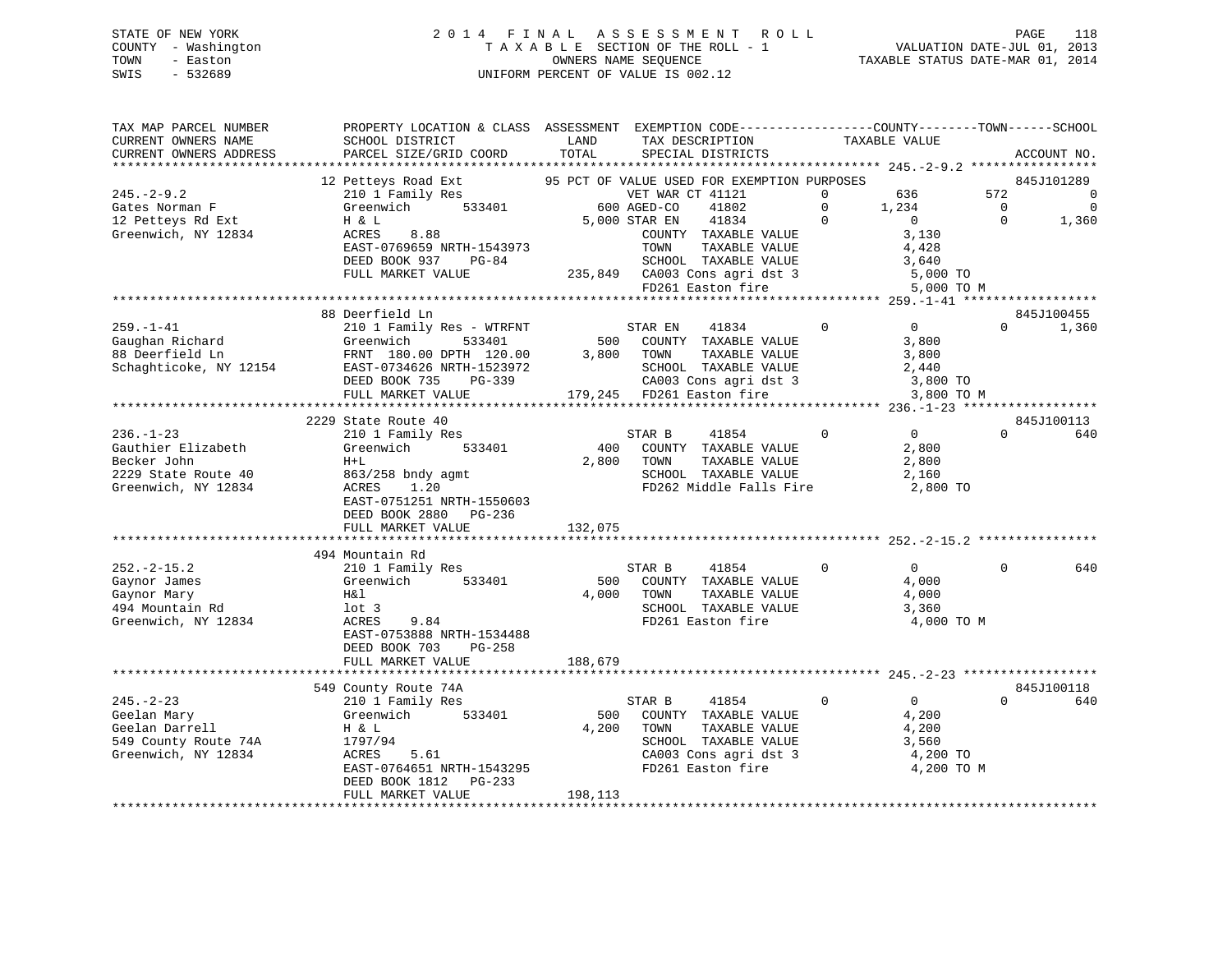|      | STATE OF NEW YORK   | 2014 FINAL ASSESSMENT ROLL                                     | PAGE | 119 |
|------|---------------------|----------------------------------------------------------------|------|-----|
|      | COUNTY - Washington | VALUATION DATE-JUL 01, 2013<br>TAXABLE SECTION OF THE ROLL - 1 |      |     |
| TOWN | - Easton            | TAXABLE STATUS DATE-MAR 01, 2014<br>OWNERS NAME SEOUENCE       |      |     |
| SWIS | - 532689            | UNIFORM PERCENT OF VALUE IS 002.12                             |      |     |
|      |                     |                                                                |      |     |
|      |                     |                                                                |      |     |

| TAX MAP PARCEL NUMBER<br>CURRENT OWNERS NAME<br>CURRENT OWNERS ADDRESS                                 | PROPERTY LOCATION & CLASS ASSESSMENT EXEMPTION CODE----------------COUNTY-------TOWN------SCHOOL<br>SCHOOL DISTRICT<br>PARCEL SIZE/GRID COORD                                                          | LAND<br>TOTAL           | TAX DESCRIPTION<br>SPECIAL DISTRICTS                                                                                                                            | TAXABLE VALUE                                                                                       | ACCOUNT NO.                                        |
|--------------------------------------------------------------------------------------------------------|--------------------------------------------------------------------------------------------------------------------------------------------------------------------------------------------------------|-------------------------|-----------------------------------------------------------------------------------------------------------------------------------------------------------------|-----------------------------------------------------------------------------------------------------|----------------------------------------------------|
| $251. - 1 - 17.2$<br>Gerardi Richard E<br>13 Cheese Factory Rd<br>Greenwich, NY 12834                  | 13 Cheese Factory Rd<br>210 1 Family Res<br>533401<br>Greenwich<br>House & Lot<br>FRNT 160.00 DPTH 130.00<br>141<br>BANK<br>EAST-0737892 NRTH-1530998<br>DEED BOOK 898<br>$PG-76$<br>FULL MARKET VALUE | 400<br>3,500<br>165,094 | COUNTY TAXABLE VALUE<br>TOWN<br>TAXABLE VALUE<br>SCHOOL TAXABLE VALUE<br>CA003 Cons agri dst 3<br>FD261 Easton fire                                             | 3,500<br>3,500<br>3,500<br>3,500 TO<br>3,500 TO M                                                   | 845J101058                                         |
|                                                                                                        | 1082 State Route 40                                                                                                                                                                                    |                         |                                                                                                                                                                 |                                                                                                     | 845J100749                                         |
| $259. - 1 - 11$<br>Gillio Anthony J<br>Gillio Margaret M<br>1082 State Route 40<br>Greenwich, NY 12834 | 210 1 Family Res<br>533401<br>Greenwich<br>H & L<br>1915/331<br>3.13<br>ACRES<br>EAST-0746439 NRTH-1523728<br>DEED BOOK 613<br>$PG-248$<br>FULL MARKET VALUE                                           | 5,200<br>245,283        | AGED-CO<br>41802<br>600 STAR EN<br>41834<br>COUNTY TAXABLE VALUE<br>TAXABLE VALUE<br>TOWN<br>SCHOOL TAXABLE VALUE<br>CA003 Cons agri dst 3<br>FD261 Easton fire | $\circ$<br>520<br>$\Omega$<br>$\overline{0}$<br>4,680<br>5,200<br>3,840<br>$5,200$ TO<br>5,200 TO M | $\mathbf 0$<br>$\overline{0}$<br>$\Omega$<br>1,360 |
|                                                                                                        |                                                                                                                                                                                                        |                         |                                                                                                                                                                 |                                                                                                     |                                                    |
| $259. - 1 - 61$<br>Gillis Joseph E<br>208 Wells Rd<br>Schaghticoke, NY 12154                           | 228 Wells Rd<br>210 1 Family Res<br>Greenwich<br>533401<br>H & L<br>$269. - 1 - 2.1$<br>FRNT 220.00 DPTH 124.00<br>EAST-0745997 NRTH-1522949<br>DEED BOOK 482<br><b>PG-116</b><br>FULL MARKET VALUE    | 300<br>3,300<br>155,660 | COUNTY TAXABLE VALUE<br>TOWN<br>TAXABLE VALUE<br>SCHOOL TAXABLE VALUE<br>CA003 Cons agri dst 3<br>FD261 Easton fire                                             | 3,300<br>3,300<br>3,300<br>3,300 TO<br>3,300 TO M                                                   | 845J100528                                         |
|                                                                                                        |                                                                                                                                                                                                        |                         |                                                                                                                                                                 |                                                                                                     |                                                    |
| $259. - 1 - 60$<br>Gillis Mary Alice L<br>208 Wells Rd<br>Schaghticoke, NY 12154                       | 208 Wells Rd<br>240 Rural res<br>533401<br>Greenwich<br>$H \& L$<br>W 342/370<br>$269. - 1 - 1$<br>ACRES 10.83<br>EAST-0745363 NRTH-1522434<br>DEED BOOK 463<br>PG-283                                 | 600<br>4,000            | 41834<br>STAR EN<br>COUNTY TAXABLE VALUE<br>TAXABLE VALUE<br>TOWN<br>SCHOOL TAXABLE VALUE<br>CA003 Cons agri dst 3<br>FD261 Easton fire                         | $\mathbf 0$<br>$\overline{0}$<br>4,000<br>4,000<br>2,640<br>4,000 TO<br>4,000 TO M                  | 845J100358<br>$\Omega$<br>1,360                    |
|                                                                                                        | FULL MARKET VALUE                                                                                                                                                                                      | 188,679                 |                                                                                                                                                                 |                                                                                                     |                                                    |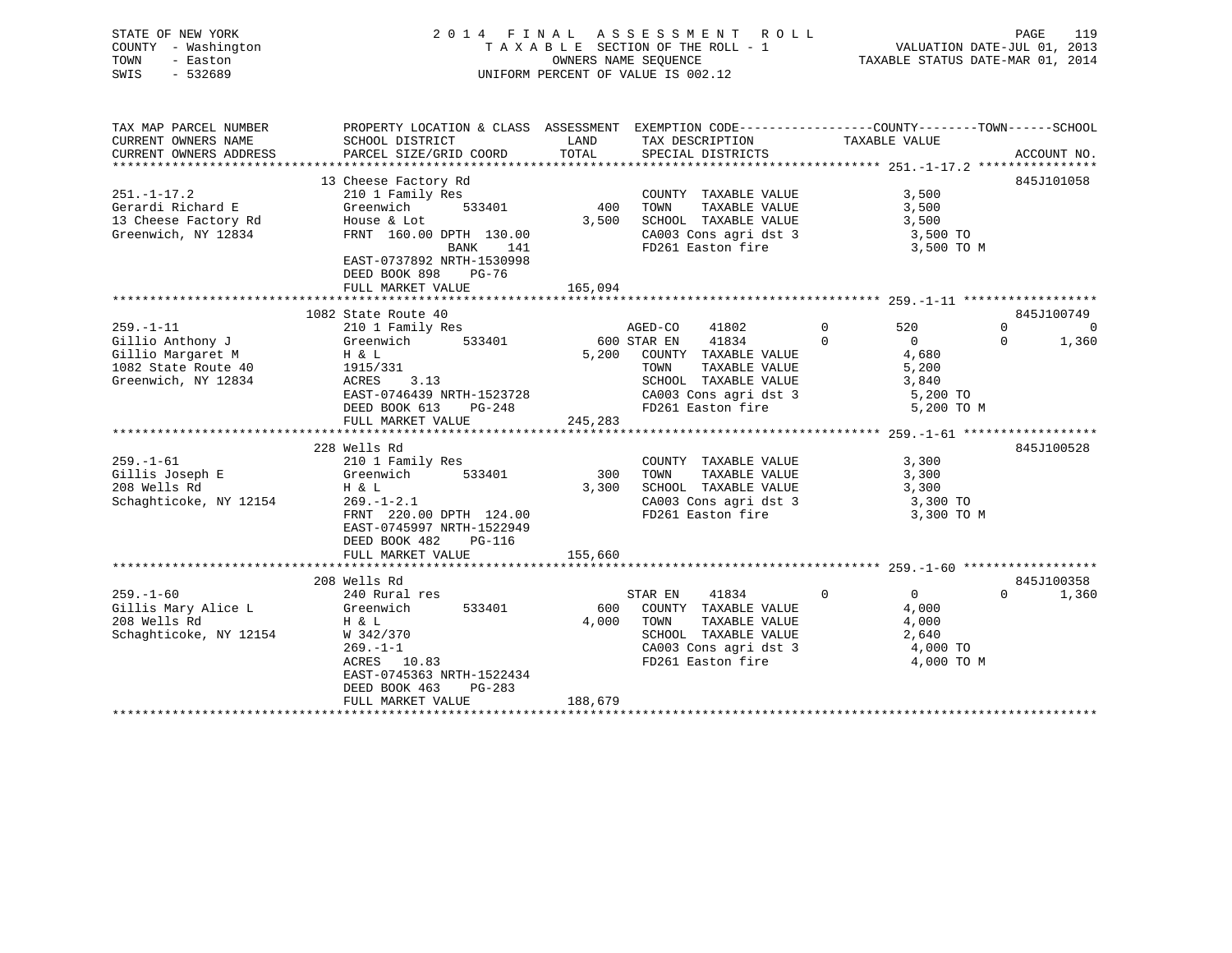# STATE OF NEW YORK 2 0 1 4 F I N A L A S S E S S M E N T R O L L PAGE 120 COUNTY - Washington T A X A B L E SECTION OF THE ROLL - 1 VALUATION DATE-JUL 01, 2013 TOWN - Easton OWNERS NAME SEQUENCE TAXABLE STATUS DATE-MAR 01, 2014 SWIS - 532689 UNIFORM PERCENT OF VALUE IS 002.12

TAX MAP PARCEL NUMBER PROPERTY LOCATION & CLASS ASSESSMENT EXEMPTION CODE------------------COUNTY--------TOWN------SCHOOL CURRENT OWNERS NAME SCHOOL DISTRICT THE LAND TAX DESCRIPTION TAXABLE VALUE CURRENT OWNERS ADDRESS PARCEL SIZE/GRID COORD TOTAL SPECIAL DISTRICTS ACCOUNT NO. \*\*\*\*\*\*\*\*\*\*\*\*\*\*\*\*\*\*\*\*\*\*\*\*\*\*\*\*\*\*\*\*\*\*\*\*\*\*\*\*\*\*\*\*\*\*\*\*\*\*\*\*\*\*\*\*\*\*\*\*\*\*\*\*\*\*\*\*\*\*\*\*\*\*\*\*\*\*\*\*\*\*\*\*\*\*\*\*\*\*\*\*\*\*\*\*\*\*\*\*\*\*\* 259.-1-62 \*\*\*\*\*\*\*\*\*\*\*\*\*\*\*\*\*\* State Route 40/W Off 845J101076 259.-1-62 310 Res Vac COUNTY TAXABLE VALUE 300Gillis Mary Alice L Greenwich 533401 300 TOWN TAXABLE VALUE 300 208 Wells Rd Vac Land 300 SCHOOL TAXABLE VALUE 300ال کار اللہ کا کا کرتے ہو کہ اللہ کا معامل کرتے ہیں۔<br>Schaghticoke, NY 12154 269.-1-2.2 CA003 Cons agri dst 3 300 TO<br>ACRES 1.80 TO FD261 Easton fire 3 300 TO FD261 Easton fire 300 TO M EAST-0745719 NRTH-1522874 DEED BOOK 463 PG-281FULL MARKET VALUE 14,151 \*\*\*\*\*\*\*\*\*\*\*\*\*\*\*\*\*\*\*\*\*\*\*\*\*\*\*\*\*\*\*\*\*\*\*\*\*\*\*\*\*\*\*\*\*\*\*\*\*\*\*\*\*\*\*\*\*\*\*\*\*\*\*\*\*\*\*\*\*\*\*\*\*\*\*\*\*\*\*\*\*\*\*\*\*\*\*\*\*\*\*\*\*\*\*\*\*\*\*\*\*\*\* 287.-1-12.1 \*\*\*\*\*\*\*\*\*\*\*\*\*\*\*\* Colonel Burch Rd 845J101214287.-1-12.1 323 Vacant rural COUNTY TAXABLE VALUE 100Gomes Thomas G Hoosic Valley 384201 100 TOWN TAXABLE VALUE 100 Gomes Colleen B Vacant Land 100 SCHOOL TAXABLE VALUE 100315 Ridge Rd ACRES 4.70 CA003 Cons agri dst 3 100 TO Valley Falls, NY 12185 **EAST-0752147 NRTH-1498882** FD261 Easton fire 100 TO M DEED BOOK 542 PG-3FULL MARKET VALUE 4,717 \*\*\*\*\*\*\*\*\*\*\*\*\*\*\*\*\*\*\*\*\*\*\*\*\*\*\*\*\*\*\*\*\*\*\*\*\*\*\*\*\*\*\*\*\*\*\*\*\*\*\*\*\*\*\*\*\*\*\*\*\*\*\*\*\*\*\*\*\*\*\*\*\*\*\*\*\*\*\*\*\*\*\*\*\*\*\*\*\*\*\*\*\*\*\*\*\*\*\*\*\*\*\* 261.-1-17.5 \*\*\*\*\*\*\*\*\*\*\*\*\*\*\*\* 2128 County Route 74 261.-1-17.5 210 1 Family Res STAR B 41854 0 0 640 Goodling Cynthia Greenwich 533401 600 COUNTY TAXABLE VALUE 3,800 2128 County Route 74 H & L w/ garage 3,800 TOWN TAXABLE VALUE 3,800 Greenwich, NY 12834 Lot 3 SCHOOL TAXABLE VALUE 3,160 ACRES 9.70 **FD261** Easton fire 3,800 TO M EAST-0763840 NRTH-1525835 DEED BOOK 782 PG-305FULL MARKET VALUE 179,245 \*\*\*\*\*\*\*\*\*\*\*\*\*\*\*\*\*\*\*\*\*\*\*\*\*\*\*\*\*\*\*\*\*\*\*\*\*\*\*\*\*\*\*\*\*\*\*\*\*\*\*\*\*\*\*\*\*\*\*\*\*\*\*\*\*\*\*\*\*\*\*\*\*\*\*\*\*\*\*\*\*\*\*\*\*\*\*\*\*\*\*\*\*\*\*\*\*\*\*\*\*\*\* 269.-2-3 \*\*\*\*\*\*\*\*\*\*\*\*\*\*\*\*\*\*\* Meeting House Rd 845J100503 269.-2-3 112 Dairy farm AG DIST 41720 0 552 552 552 Gordon Elizabeth R Greenwich 533401 2,200 COUNTY TAXABLE VALUE 1,648 Christenfeld Thomas Farm, ag ease 3362/275 2,200 TOWN TAXABLE VALUE 1,648 209 Cooke Hollow Rd Cons Ease 843/265 SCHOOL TAXABLE VALUE 1,648 Valley Falls, NY 12185 ACRES 116.87 CA003 Cons agri dst 3 1,648 TO<br>EAST-0754776 NRTH-1518303 552 EX EAST-0754776 NRTH-1518303 MAY BE SUBJECT TO PAYMENT DEED BOOK 775 PG-266 FD261 Easton fire 2,200 TO M UNDER AGDIST LAW TIL 2018 FULL MARKET VALUE 103,774 \*\*\*\*\*\*\*\*\*\*\*\*\*\*\*\*\*\*\*\*\*\*\*\*\*\*\*\*\*\*\*\*\*\*\*\*\*\*\*\*\*\*\*\*\*\*\*\*\*\*\*\*\*\*\*\*\*\*\*\*\*\*\*\*\*\*\*\*\*\*\*\*\*\*\*\*\*\*\*\*\*\*\*\*\*\*\*\*\*\*\*\*\*\*\*\*\*\*\*\*\*\*\*\*\*\*\*\*\*\*\*\*\*\*\*\*\*\*\*\*\*\*\*\*\*\*\*\*\*\*\*\*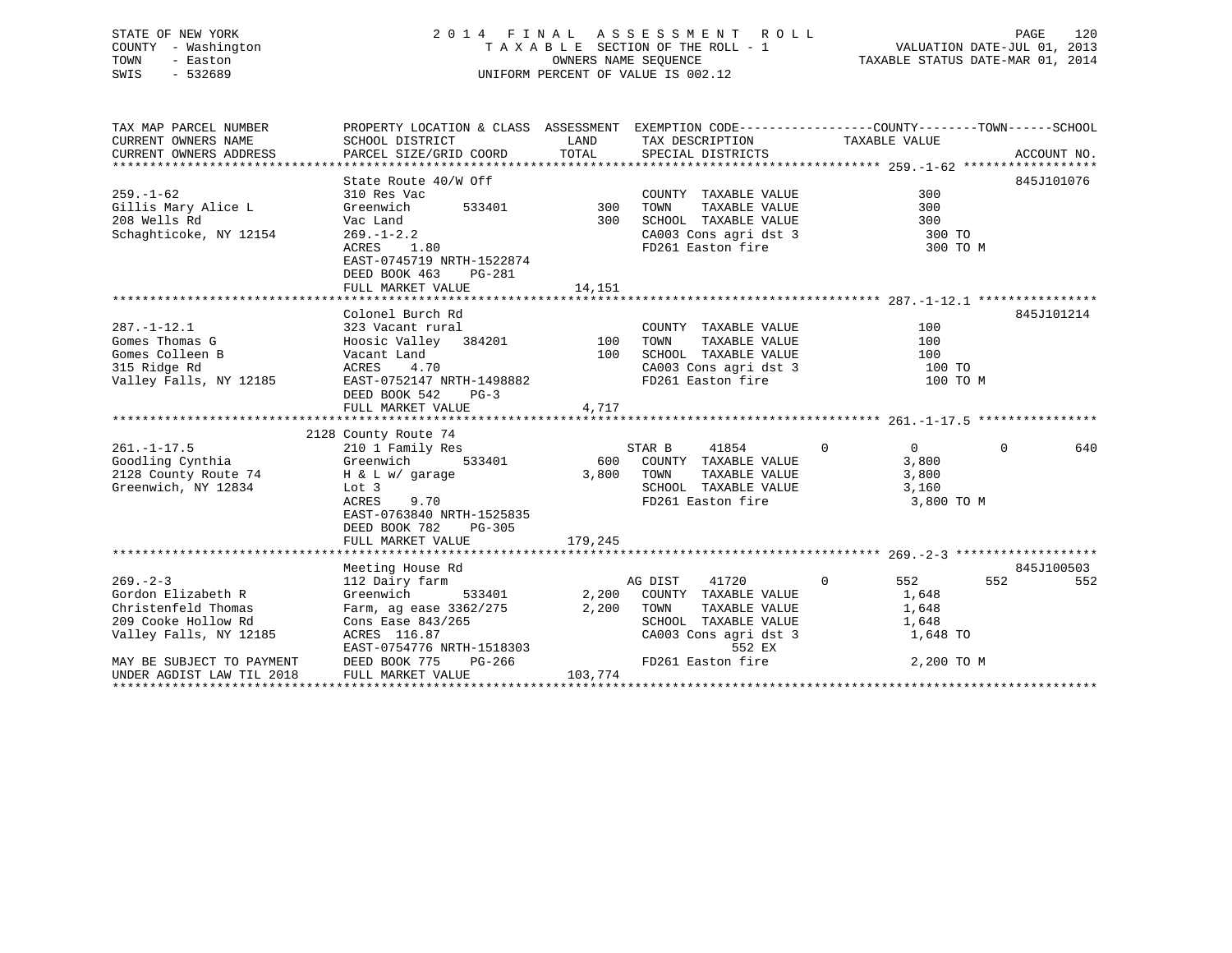# STATE OF NEW YORK 2 0 1 4 F I N A L A S S E S S M E N T R O L L PAGE 121 COUNTY - Washington T A X A B L E SECTION OF THE ROLL - 1 VALUATION DATE-JUL 01, 2013 TOWN - Easton OWNERS NAME SEQUENCE TAXABLE STATUS DATE-MAR 01, 2014 SWIS - 532689 UNIFORM PERCENT OF VALUE IS 002.12

| TAX MAP PARCEL NUMBER<br>CURRENT OWNERS NAME<br>CURRENT OWNERS ADDRESS                                                                                                                                                                                   | PROPERTY LOCATION & CLASS ASSESSMENT EXEMPTION CODE---------------COUNTY-------TOWN-----SCHOOL<br>SCHOOL DISTRICT<br>PARCEL SIZE/GRID COORD          | LAND<br>TOTAL           | TAX DESCRIPTION<br>SPECIAL DISTRICTS                                                                                            |                                                     | TAXABLE VALUE                                                                                                              |                 | ACCOUNT NO.                |
|----------------------------------------------------------------------------------------------------------------------------------------------------------------------------------------------------------------------------------------------------------|------------------------------------------------------------------------------------------------------------------------------------------------------|-------------------------|---------------------------------------------------------------------------------------------------------------------------------|-----------------------------------------------------|----------------------------------------------------------------------------------------------------------------------------|-----------------|----------------------------|
|                                                                                                                                                                                                                                                          |                                                                                                                                                      |                         |                                                                                                                                 |                                                     |                                                                                                                            |                 |                            |
|                                                                                                                                                                                                                                                          | 209 Cooke Hollow Rd                                                                                                                                  |                         |                                                                                                                                 |                                                     |                                                                                                                            |                 | 845J100641                 |
| $270. - 2 - 14$<br>Gordon Elizabeth R<br>Christenfeld Thomas<br>209 Cooke Hollow Rd<br>Valley Falls, NY 12185                                                                                                                                            | 105 Vac farmland<br>Greenwich<br>533401<br>Ag Land<br>Ag Ease 3362/275<br>270.-1-14                                                                  | 2,500 STAR B            | AG DIST<br>41720<br>41854<br>7,000 COUNTY TAXABLE VALUE<br>TOWN<br>TAXABLE VALUE<br>SCHOOL TAXABLE VALUE                        | $\mathbf{0}$<br>$\Omega$                            | 527<br>$\Omega$<br>6,473<br>6,473<br>5,833                                                                                 | 527<br>$\Omega$ | 527<br>640                 |
| MAY BE SUBJECT TO PAYMENT THE TAST-0756132 NRTH-1516222 THE TO A THE TAST OF SAST-0756132 NRTH-1516222 THE TO A THE TO BOOK 712 PG-184                                                                                                                   | ACRES 148.48<br>FULL MARKET VALUE                                                                                                                    | 330,189                 | CA003 Cons agri dst 3<br>527 EX                                                                                                 |                                                     | 6,473 TO<br>7,000 TO M                                                                                                     |                 |                            |
|                                                                                                                                                                                                                                                          |                                                                                                                                                      |                         |                                                                                                                                 |                                                     |                                                                                                                            |                 |                            |
|                                                                                                                                                                                                                                                          | Vly Summit Rd                                                                                                                                        |                         |                                                                                                                                 |                                                     |                                                                                                                            |                 | 845J100717                 |
| $260. -1 - 6.1$<br>Gorsky Brothers Foothill Farms Greenwich<br>18 Vly Summit Rd<br>Greenwich, NY 12834<br>MAY BE SUBJECT TO PAYMENT<br>UNDER RPTL483 UNTIL 2016<br>FULL MARKET VALUE<br>CON S341 PG-114<br>UNDER RPTL483 UNTIL 2016<br>PULL MARKET VALUE | 112 Dairy farm<br>533401                                                                                                                             | 3,500 TOWN              | AG BUILD 41700<br>500 COUNTY TAXABLE VALUE<br>SCHOOL TAXABLE VALUE 500<br>CA003 Cons agri dst 3 3,500 TO                        | $0 \qquad \qquad$<br>TAXABLE VALUE<br>TAXABLE VALUE | 3,000<br>500<br>500                                                                                                        | 3,000           | 3,000                      |
|                                                                                                                                                                                                                                                          |                                                                                                                                                      | 165,094                 | FD261 Easton fire                                                                                                               |                                                     | 3,500 TO M                                                                                                                 |                 |                            |
|                                                                                                                                                                                                                                                          |                                                                                                                                                      |                         |                                                                                                                                 |                                                     |                                                                                                                            |                 |                            |
|                                                                                                                                                                                                                                                          | Vly Summit Rd                                                                                                                                        |                         |                                                                                                                                 |                                                     |                                                                                                                            |                 |                            |
| $260. - 1 - 20.3$<br>Gorsky Brothers Foothill Farms Greenwich<br>118 Vly Summit Rd<br>Greenwich, NY 12834                                                                                                                                                | 120 Field crops<br>533401<br>subd 12216<br>ACRES 63.46<br>ACRES 63.46<br>EAST-0753579 NRTH-1522456<br>ERED BOOK 3341 DG-114<br>DEED BOOK 3341 PG-114 | 3,500<br>3,500          | AG DIST<br>41720<br>COUNTY TAXABLE VALUE<br>TOWN                                                                                | $\mathbf{0}$<br>TAXABLE VALUE                       | 2,804<br>696<br>696<br>696<br>696 TO                                                                                       | 2,804           | 2,804                      |
| MAY BE SUBJECT TO PAYMENT<br>UNDER AGDIST LAW TIL 2018                                                                                                                                                                                                   | FULL MARKET VALUE                                                                                                                                    |                         |                                                                                                                                 |                                                     | 3,500 TO M                                                                                                                 |                 |                            |
|                                                                                                                                                                                                                                                          |                                                                                                                                                      |                         |                                                                                                                                 |                                                     |                                                                                                                            |                 |                            |
| $260. - 1 - 26$<br>Gorsky Brothers Foothill Farms Greenwich 533401<br>118 Vly Summit Rd<br>Greenwich, NY 12834<br>MAY BE SUBJECT TO PAYMENT EAST-0750844 NRTH-1521763<br>UNDER AGDIST LAW TIL 2018 DEED BOOK 3341 PG-114                                 | 110 Vly Summit Rd<br>112 Dairy farm<br>Farm<br>New Mobile Home<br>ACRES 371 70<br>ACRES 371.70                                                       |                         | AG BUILD 41700<br>6,000 AG DIST<br>41720<br>17,000 COUNTY TAXABLE VALUE<br>TOWN TAXABLE VALUE<br>SCHOOL TAXABLE VALUE<br>914 EX | $\mathbf{0}$<br>$\Omega$                            | 2,250<br>914<br>13,836<br>13,836<br>SCHOOL TAXABLE VALUE 13,836<br>CA003 Cons agri dst 3 16,086 TO                         | 2,250<br>914    | 845J100369<br>2,250<br>914 |
|                                                                                                                                                                                                                                                          | FULL MARKET VALUE                                                                                                                                    |                         | 801,887 FD261 Easton fire                                                                                                       |                                                     | 17,000 TO M                                                                                                                |                 |                            |
|                                                                                                                                                                                                                                                          |                                                                                                                                                      |                         |                                                                                                                                 |                                                     |                                                                                                                            |                 |                            |
| $260. - 1 - 26.1$<br>Gorsky Brothers Foothill Farms Greenwich<br>GOESAY BLUCHELD CUCHILLE<br>118 Vly Summit Rd<br>Greenwich, NY 12834 EAST-0749020 NRTH-1522453                                                                                          | 118 Vly Summit Rd<br>112 Dairy farm<br>533401<br>FULL MARKET VALUE                                                                                   | 300<br>3,000<br>141,509 | COUNTY TAXABLE VALUE<br>TOWN<br>TAXABLE VALUE                                                                                   |                                                     | 3,000<br>3,000<br>SCHOOL TAXABLE VALUE 3,000<br>CA003 Cons agri dst 3 3,000 TO<br>FD261 Easton fire 3,000 TO<br>3,000 TO M |                 |                            |
|                                                                                                                                                                                                                                                          |                                                                                                                                                      |                         |                                                                                                                                 |                                                     |                                                                                                                            |                 |                            |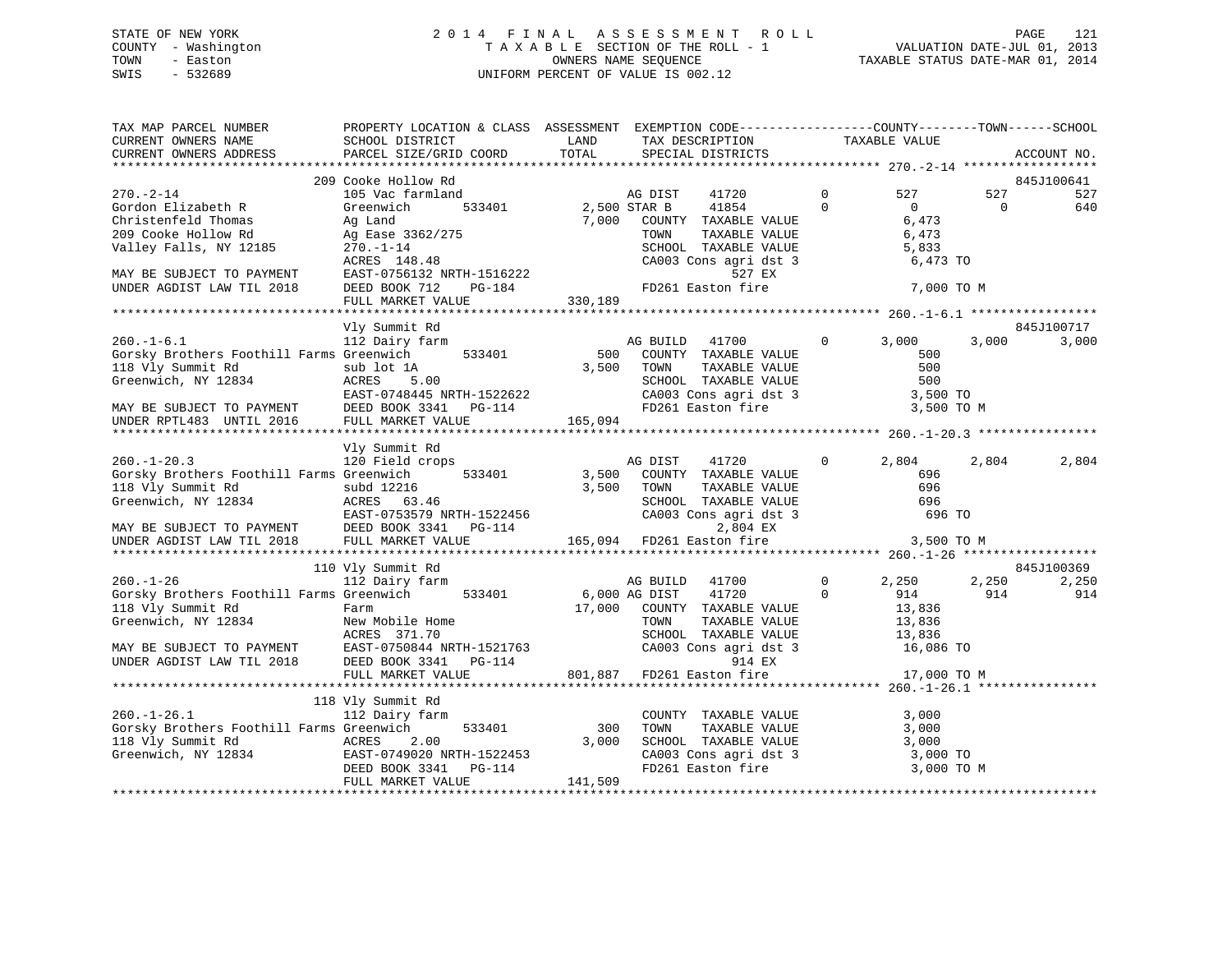# STATE OF NEW YORK 2 0 1 4 F I N A L A S S E S S M E N T R O L L PAGE 122 COUNTY - Washington T A X A B L E SECTION OF THE ROLL - 1 VALUATION DATE-JUL 01, 2013 TOWN - Easton OWNERS NAME SEQUENCE TAXABLE STATUS DATE-MAR 01, 2014 SWIS - 532689 UNIFORM PERCENT OF VALUE IS 002.12

| TAX MAP PARCEL NUMBER<br>CURRENT OWNERS NAME           | PROPERTY LOCATION & CLASS ASSESSMENT EXEMPTION CODE---------------COUNTY-------TOWN-----SCHOOL<br>SCHOOL DISTRICT | LAND    | TAX DESCRIPTION                                                       | TAXABLE VALUE              |          |             |
|--------------------------------------------------------|-------------------------------------------------------------------------------------------------------------------|---------|-----------------------------------------------------------------------|----------------------------|----------|-------------|
| CURRENT OWNERS ADDRESS                                 | PARCEL SIZE/GRID COORD                                                                                            | TOTAL   | SPECIAL DISTRICTS                                                     |                            |          | ACCOUNT NO. |
|                                                        |                                                                                                                   |         |                                                                       |                            |          |             |
|                                                        | Vly Summit Rd/s Off                                                                                               |         |                                                                       |                            |          | 845J100371  |
| $261. - 1 - 23.2$                                      | 323 Vacant rural                                                                                                  |         | 41720<br>AG DIST                                                      | 84<br>$\Omega$             | 84       | 84          |
| Gorsky Brothers Foothill Farms Greenwich               | 533401                                                                                                            | 300     | COUNTY TAXABLE VALUE                                                  | 216                        |          |             |
| 118 Vly Summit Rd                                      | Wood Lot                                                                                                          | 300     | TAXABLE VALUE<br>TOWN                                                 | 216                        |          |             |
| Greenwich, NY 12834                                    | ACRES 10.00                                                                                                       |         | SCHOOL TAXABLE VALUE<br>SCHOOL TAXABLE VALUE<br>CA003 Cons agri dst 3 | 216                        |          |             |
|                                                        | EAST-0762240 NRTH-1523224                                                                                         |         |                                                                       | 216 TO                     |          |             |
| MAY BE SUBJECT TO PAYMENT<br>UNDER AGDIST LAW TIL 2018 | DEED BOOK 3341 PG-114                                                                                             |         | 84 EX                                                                 |                            |          |             |
|                                                        | FULL MARKET VALUE                                                                                                 |         | 14,151 FD261 Easton fire                                              | 300 TO M                   |          |             |
|                                                        |                                                                                                                   |         |                                                                       |                            |          |             |
| $286. - 1 - 27.1$                                      | County Route 54                                                                                                   |         |                                                                       | $\mathsf{O}$               |          | 845J100593  |
| Gorsky Brothers Foothill Farms Greenwich               | 105 Vac farmland<br>533401                                                                                        | 3,500   | AG DIST<br>41720<br>COUNTY TAXABLE VALUE                              | 1,314<br>2,186             | 1,314    | 1,314       |
| 118 Vly Summit Rd                                      | Farm                                                                                                              | 3,500   | TAXABLE VALUE<br>TOWN                                                 | 2,186                      |          |             |
| Greenwich, NY 12834                                    | ACRES 174.30                                                                                                      |         | SCHOOL TAXABLE VALUE                                                  | 2,186                      |          |             |
|                                                        | EAST-0736016 NRTH-1501274                                                                                         |         |                                                                       | 2,186 TO                   |          |             |
|                                                        | DEED BOOK 3341 PG-114                                                                                             |         | CA003 Cons agri dst 3<br>1,314 EX                                     |                            |          |             |
| MAY BE SUBJECT TO PAYMENT<br>UNDER AGDIST LAW TIL 2018 | FULL MARKET VALUE                                                                                                 |         | 165,094 FD261 Easton fire                                             | 3,500 TO M                 |          |             |
|                                                        |                                                                                                                   |         |                                                                       |                            |          |             |
|                                                        | 85 Vly Summit Rd                                                                                                  |         |                                                                       |                            |          | 845J100640  |
| $260. -1 - 8$                                          | 210 1 Family Res                                                                                                  |         | STAR B<br>41854                                                       | $\overline{0}$<br>$\Omega$ | $\Omega$ | 640         |
| Gorsky William J                                       | 533401<br>Greenwich                                                                                               |         | 500 COUNTY TAXABLE VALUE                                              | 2,500                      |          |             |
| Brummitt Jill                                          | ACRES<br>2.50                                                                                                     | 2,500   | TOWN<br>TAXABLE VALUE                                                 | 2,500                      |          |             |
| 95 Vly Summit Rd                                       | EAST-0748412 NRTH-1523184                                                                                         |         |                                                                       | 1,860                      |          |             |
| Greenwich, NY 12834                                    | EASITU/40412 NKIHTID23184<br>DEED BOOK 3341 PG-122                                                                |         | SCHOOL TAXABLE VALUE<br>CA003 Cons agri dst 3                         | 2,500 TO                   |          |             |
|                                                        | FULL MARKET VALUE                                                                                                 |         | 117,925 FD261 Easton fire                                             | 2,500 TO M                 |          |             |
|                                                        |                                                                                                                   |         |                                                                       |                            |          |             |
|                                                        | 95 Vly Summit Rd                                                                                                  |         |                                                                       |                            |          | 845J100821  |
| $260. -1 - 9$                                          | 210 1 Family Res                                                                                                  |         | COUNTY TAXABLE VALUE                                                  | 3,000                      |          |             |
| Gorsky William J                                       | 533401<br>Greenwich                                                                                               | 400     | TAXABLE VALUE<br>TOWN                                                 | 3,000                      |          |             |
| Brummitt Jill                                          | H & L                                                                                                             | 3,000   | SCHOOL TAXABLE VALUE                                                  | 3,000                      |          |             |
| 95 Vly Summit Rd                                       | 446/25                                                                                                            |         | CA003 Cons agri dst 3                                                 | 3,000 TO                   |          |             |
| Greenwich, NY 12834                                    | ACRES<br>1.20                                                                                                     |         | FD261 Easton fire                                                     | 3,000 TO M                 |          |             |
|                                                        | EAST-0748573 NRTH-1523078                                                                                         |         |                                                                       |                            |          |             |
|                                                        | DEED BOOK 2906<br>$PG-333$                                                                                        |         |                                                                       |                            |          |             |
|                                                        | FULL MARKET VALUE                                                                                                 | 141,509 |                                                                       |                            |          |             |
|                                                        |                                                                                                                   |         |                                                                       |                            |          |             |
|                                                        | 715 Meeting House Rd                                                                                              |         |                                                                       |                            |          | 845J100838  |
| $270. - 2 - 5$                                         | 240 Rural res                                                                                                     |         | COUNTY TAXABLE VALUE                                                  | 5,500                      |          |             |
| Gracey George                                          | Cambridge<br>535010                                                                                               | 1,300   | TOWN<br>TAXABLE VALUE                                                 | 5,500                      |          |             |
| Gracey Cynthia W                                       | Farm                                                                                                              | 5,500   | SCHOOL TAXABLE VALUE                                                  | 5,500                      |          |             |
| 715 Meeting House Rd                                   | $270. - 1 - 5$                                                                                                    |         | CA003 Cons agri dst 3                                                 | 5,500 TO                   |          |             |
| Cambridge, NY 12816                                    | ACRES 65.70                                                                                                       |         | FD261 Easton fire                                                     | 5,500 TO M                 |          |             |
|                                                        | EAST-0761136 NRTH-1518386                                                                                         |         |                                                                       |                            |          |             |
|                                                        | DEED BOOK 731<br>$PG-10$<br>FULL MARKET VALUE                                                                     | 259,434 |                                                                       |                            |          |             |
|                                                        |                                                                                                                   |         |                                                                       |                            |          |             |
|                                                        |                                                                                                                   |         |                                                                       |                            |          |             |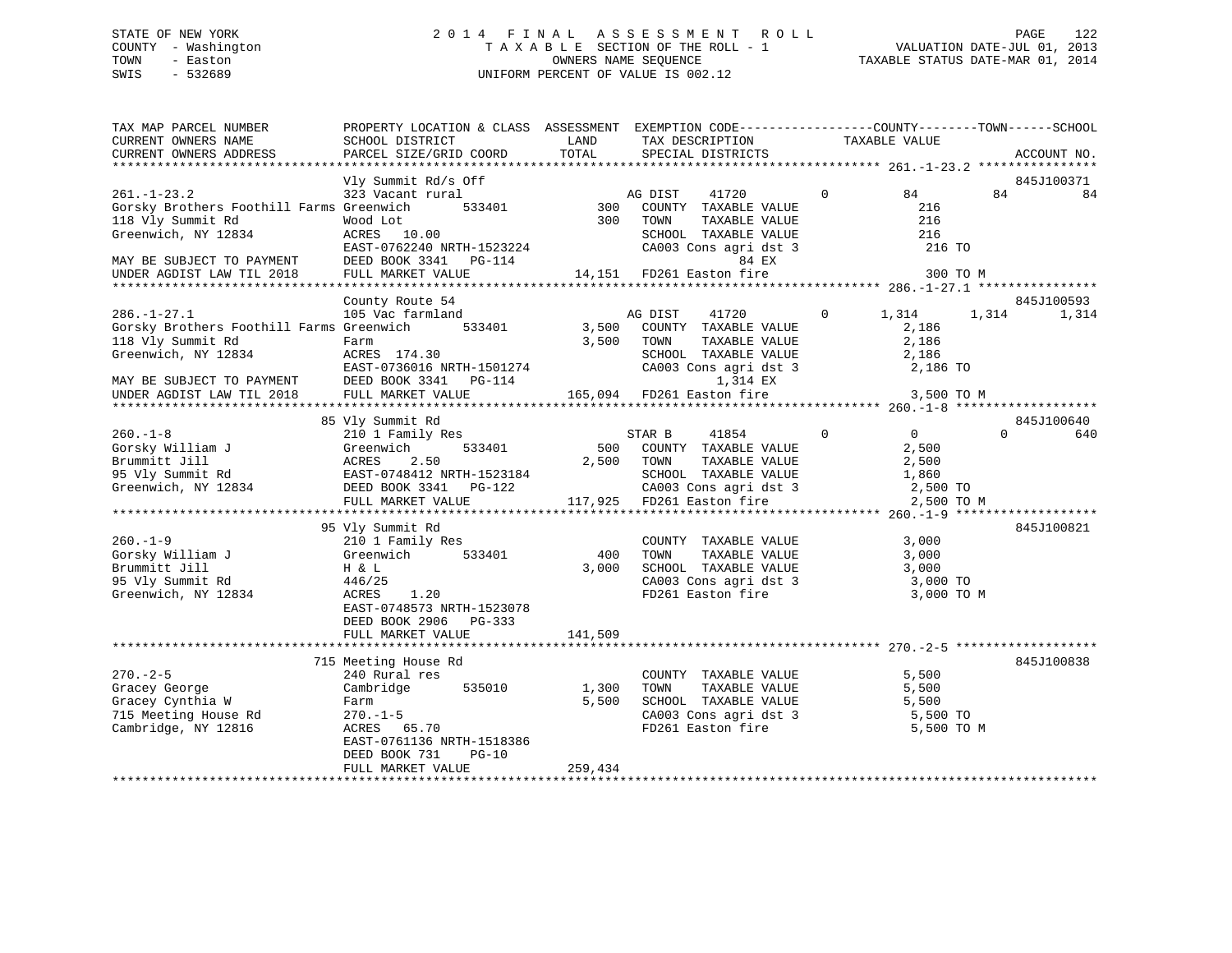# STATE OF NEW YORK 2 0 1 4 F I N A L A S S E S S M E N T R O L L PAGE 123 COUNTY - Washington T A X A B L E SECTION OF THE ROLL - 1 VALUATION DATE-JUL 01, 2013 TOWN - Easton OWNERS NAME SEQUENCE TAXABLE STATUS DATE-MAR 01, 2014 SWIS - 532689 UNIFORM PERCENT OF VALUE IS 002.12

| TAX MAP PARCEL NUMBER<br>CURRENT OWNERS NAME<br>CURRENT OWNERS ADDRESS                          | PROPERTY LOCATION & CLASS ASSESSMENT EXEMPTION CODE---------------COUNTY-------TOWN-----SCHOOL<br>SCHOOL DISTRICT<br>PARCEL SIZE/GRID COORD                                                        | LAND<br>TOTAL             | TAX DESCRIPTION<br>SPECIAL DISTRICTS                                                                                                   | TAXABLE VALUE                                                                   | ACCOUNT NO.                   |
|-------------------------------------------------------------------------------------------------|----------------------------------------------------------------------------------------------------------------------------------------------------------------------------------------------------|---------------------------|----------------------------------------------------------------------------------------------------------------------------------------|---------------------------------------------------------------------------------|-------------------------------|
| $270. - 2 - 6$<br>Gracey George<br>Gracey Wands Cynthia<br>43 Chase Ln<br>Cambridge, NY 12816   | 43 Chases Ln<br>240 Rural res<br>Cambridge<br>535010<br>Farm<br>$270. - 1 - 6$<br>ACRES 20.36<br>EAST-0762057 NRTH-1518588<br>DEED BOOK 678<br><b>PG-120</b><br>FULL MARKET VALUE                  | 700<br>3,500<br>165,094   | COUNTY TAXABLE VALUE<br>TAXABLE VALUE<br>TOWN<br>SCHOOL TAXABLE VALUE<br>CA003 Cons agri dst 3<br>FD261 Easton fire                    | 3,500<br>3,500<br>3,500<br>3,500 TO<br>3,500 TO M                               | 845J100850                    |
| $253. - 1 - 12.9$<br>Gravel Sales Llc<br>159 Brick Church Rd<br>Troy, NY 12180                  | ***************************<br>County Route 74<br>720 Mine/quarry<br>533401<br>Greenwich<br>Gravel Bed<br>ACRES 28.28<br>EAST-0764219 NRTH-1532362<br>DEED BOOK 761<br>PG-317<br>FULL MARKET VALUE | 8,000<br>8,000<br>377,358 | COUNTY TAXABLE VALUE<br>TAXABLE VALUE<br>TOWN<br>SCHOOL TAXABLE VALUE<br>CA003 Cons agri dst 3<br>FD261 Easton fire                    | 8,000<br>8,000<br>8,000<br>8,000 TO<br>8,000 TO M                               |                               |
| $261. - 1 - 17.3$<br>Gray Deborrah M<br>2133 County Route 74<br>Greenwich, NY 12834             | 2133 County Route 74<br>210 1 Family Res<br>Greenwich<br>533401<br>H&L<br>ACRES<br>2.43<br>EAST-0763310 NRTH-1525266<br>DEED BOOK 2426 PG-23<br>FULL MARKET VALUE                                  | 500<br>3,900<br>183,962   | 41854<br>STAR B<br>COUNTY TAXABLE VALUE<br>TOWN<br>TAXABLE VALUE<br>SCHOOL TAXABLE VALUE<br>FD261 Easton fire                          | $\overline{0}$<br>$\mathbf 0$<br>3,900<br>3,900<br>3,260<br>3,900 TO M          | 845J101088<br>$\Omega$<br>640 |
| $252 - 2 - 9$<br>Graziano Mark A<br>Graziano Sally L<br>193 Waters Rd<br>Greenwich, NY 12834    | Mountain Rd/e Off<br>323 Vacant rural<br>533401<br>Greenwich<br>Wl<br>Row 836/143<br>ACRES 14.25<br>EAST-0755224 NRTH-1533326<br>DEED BOOK 930<br>PG-167<br>FULL MARKET VALUE                      | 300<br>300<br>14,151      | COUNTY TAXABLE VALUE<br>TAXABLE VALUE<br>TOWN<br>SCHOOL TAXABLE VALUE<br>CA003 Cons agri dst 3<br>FD261 Easton fire                    | 300<br>300<br>300<br>300 TO<br>300 TO M                                         | 845J100733                    |
| $253. -1 - 17.1$<br>Graziano Mark A<br>Graziano Sally S<br>193 Waters Rd<br>Greenwich, NY 12834 | 193 Waters Rd<br>210 1 Family Res<br>Greenwich<br>533401<br>H & L<br>652/86 Waiver<br>ACRES<br>3.41<br>EAST-0759907 NRTH-1533340<br>DEED BOOK 592<br>$PG-300$<br>FULL MARKET VALUE                 | 500<br>4,200<br>198,113   | STAR B<br>41854<br>COUNTY TAXABLE VALUE<br>TOWN<br>TAXABLE VALUE<br>SCHOOL TAXABLE VALUE<br>CA003 Cons agri dst 3<br>FD261 Easton fire | $\Omega$<br>$\overline{0}$<br>4,200<br>4,200<br>3,560<br>4,200 TO<br>4,200 TO M | 845J101269<br>$\Omega$<br>640 |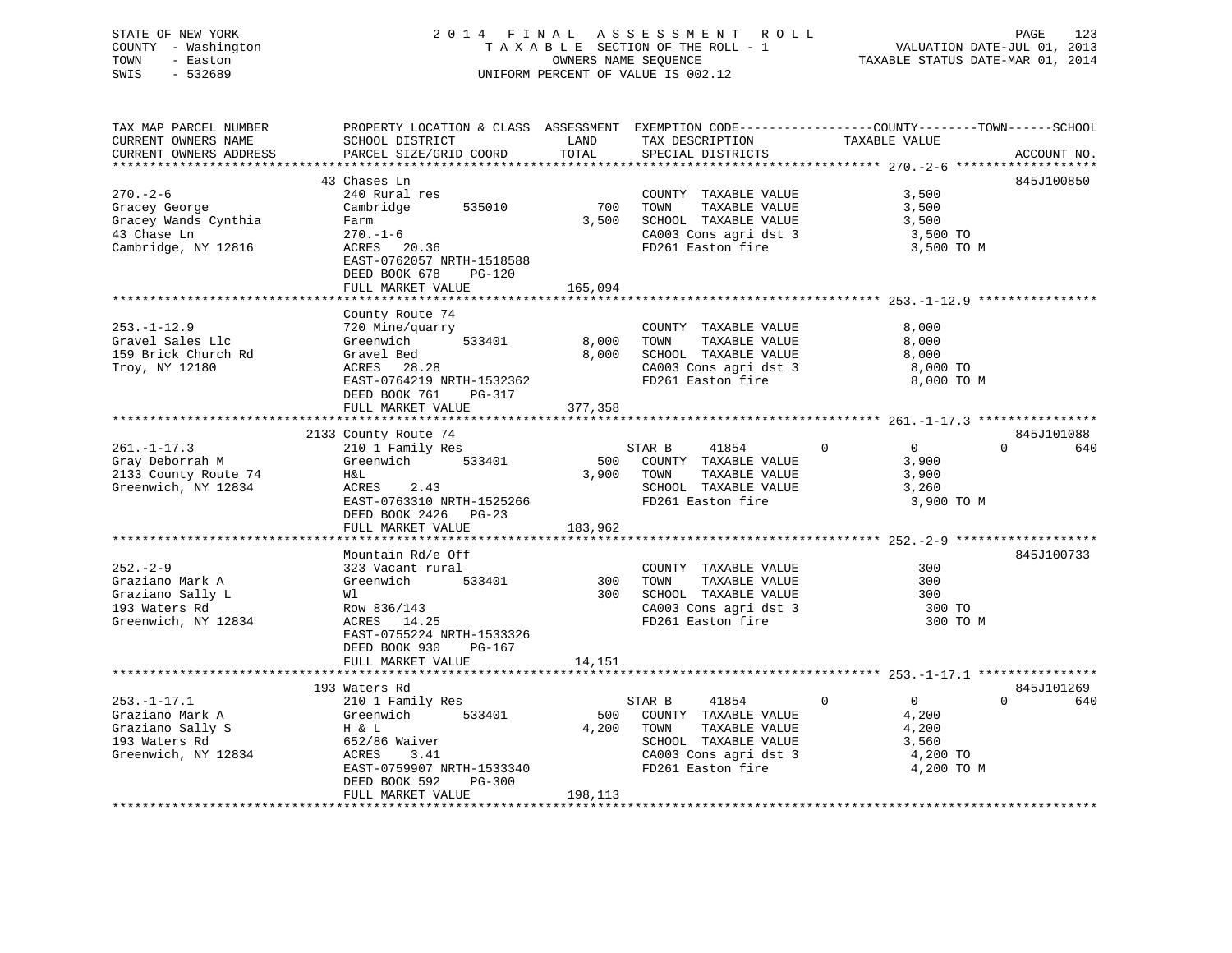# STATE OF NEW YORK 2 0 1 4 F I N A L A S S E S S M E N T R O L L PAGE 124 COUNTY - Washington T A X A B L E SECTION OF THE ROLL - 1 VALUATION DATE-JUL 01, 2013 TOWN - Easton OWNERS NAME SEQUENCE TAXABLE STATUS DATE-MAR 01, 2014 SWIS - 532689 UNIFORM PERCENT OF VALUE IS 002.12

| TAX MAP PARCEL NUMBER<br>CURRENT OWNERS NAME<br>CURRENT OWNERS ADDRESS                                             | PROPERTY LOCATION & CLASS ASSESSMENT EXEMPTION CODE-----------------COUNTY-------TOWN-----SCHOOL<br>SCHOOL DISTRICT<br>PARCEL SIZE/GRID COORD                                             | LAND<br>TOTAL           | TAX DESCRIPTION<br>SPECIAL DISTRICTS                                                                                                              | TAXABLE VALUE                                                                       | ACCOUNT NO.     |
|--------------------------------------------------------------------------------------------------------------------|-------------------------------------------------------------------------------------------------------------------------------------------------------------------------------------------|-------------------------|---------------------------------------------------------------------------------------------------------------------------------------------------|-------------------------------------------------------------------------------------|-----------------|
|                                                                                                                    |                                                                                                                                                                                           |                         |                                                                                                                                                   |                                                                                     |                 |
| $253. - 1 - 17.3$<br>Graziano Mark A<br>Graziano Sally L<br>193 Waters Rd<br>Greenwich, NY 12834                   | Waters Rd<br>120 Field crops<br>533401<br>Greenwich<br>subdivision 4<br>ACRES 32.50<br>EAST-0759702 NRTH-1533051<br>DEED BOOK 930<br>PG-165<br>FULL MARKET VALUE                          | 700<br>700<br>33,019    | COUNTY TAXABLE VALUE<br>TAXABLE VALUE<br>TOWN<br>SCHOOL TAXABLE VALUE<br>CA003 Cons agri dst 3<br>FD261 Easton fire                               | 700<br>700<br>700<br>700 TO<br>700 TO M                                             |                 |
|                                                                                                                    |                                                                                                                                                                                           |                         |                                                                                                                                                   |                                                                                     |                 |
| $270. - 2 - 11.1$<br>Green George M<br>Green Carol B<br>106 Cooke Hollow Rd<br>Valley Falls, NY 12185              | Cooke Hollow Rd<br>120 Field crops<br>533401<br>Greenwich<br>Ag Land<br>$270. - 1 - 11.1$<br>ACRES 16.77<br>EAST-0754818 NRTH-1513871<br>DEED BOOK 1967 PG-336<br>FULL MARKET VALUE       | 600<br>600 -<br>28,302  | COUNTY TAXABLE VALUE<br>TOWN<br>TAXABLE VALUE<br>SCHOOL TAXABLE VALUE<br>CA003 Cons agri dst 3<br>FD261 Easton fire                               | 600<br>600<br>600<br>600 TO<br>600 TO M                                             | 845J101217      |
|                                                                                                                    | 106 Cooke Hollow Rd                                                                                                                                                                       |                         |                                                                                                                                                   |                                                                                     | 845J101103      |
| $270. - 2 - 11.3$<br>Green George M<br>Green Carol B<br>106 Cooke Hollow Rd<br>Valley Falls, NY 12185              | 210 1 Family Res<br>533401<br>Greenwich<br>Res<br>$270. - 1 - 11.3$<br>ACRES<br>2.86<br>EAST-0755405 NRTH-1514271<br>DEED BOOK 472<br>PG-86<br>FULL MARKET VALUE                          | 500<br>3,000<br>141,509 | STAR B<br>41854<br>COUNTY TAXABLE VALUE<br>TAXABLE VALUE<br>TOWN<br>SCHOOL TAXABLE VALUE<br>CA003 Cons agri dst 3<br>FD261 Easton fire            | $\mathbf{0}$<br>$\overline{0}$<br>3,000<br>3,000<br>2,360<br>3,000 TO<br>3,000 TO M | $\Omega$<br>640 |
|                                                                                                                    | 379 Vly Summit Rd                                                                                                                                                                         |                         |                                                                                                                                                   |                                                                                     | 845J100511      |
| $260. - 1 - 21$<br>Green Mark<br>Flournoy Anne<br>240 W 12th St<br>New York, NY 10014<br>MAY BE SUBJECT TO PAYMENT | 241 Rural res&ag<br>Greenwich<br>533401<br>Farm<br>$P/O$ Lot $1$<br>42.25<br>ACRES<br>EAST-0754811 NRTH-1523671<br>DEED BOOK 3137 PG-217                                                  | 1,200<br>3,200          | AG DIST<br>41720<br>COUNTY TAXABLE VALUE<br>TOWN<br>TAXABLE VALUE<br>SCHOOL TAXABLE VALUE<br>CA003 Cons agri dst 3<br>226 EX<br>FD261 Easton fire | 226<br>$\mathbf{0}$<br>2,974<br>2,974<br>2,974<br>2,974 TO<br>3,200 TO M            | 226<br>226      |
| UNDER AGDIST LAW TIL 2018                                                                                          | FULL MARKET VALUE                                                                                                                                                                         | 150,943                 |                                                                                                                                                   |                                                                                     |                 |
| $270. - 2 - 7$<br>Greenberg Dolores<br>759 Meeting House Rd<br>Cambridge, NY 12816                                 | 759 Meeting House Rd<br>210 1 Family Res<br>Cambridge<br>535010<br>H & L<br>$270. - 1 - 7$<br>1.90<br>ACRES<br>EAST-0762188 NRTH-1517381<br>DEED BOOK 868<br>$PG-59$<br>FULL MARKET VALUE | 600<br>4,500<br>212,264 | COUNTY TAXABLE VALUE<br>TOWN<br>TAXABLE VALUE<br>SCHOOL TAXABLE VALUE<br>CA003 Cons agri dst 3<br>FD261 Easton fire                               | 4,500<br>4,500<br>4,500<br>4,500 TO<br>4,500 TO M                                   | 845L100879      |
|                                                                                                                    |                                                                                                                                                                                           |                         |                                                                                                                                                   |                                                                                     |                 |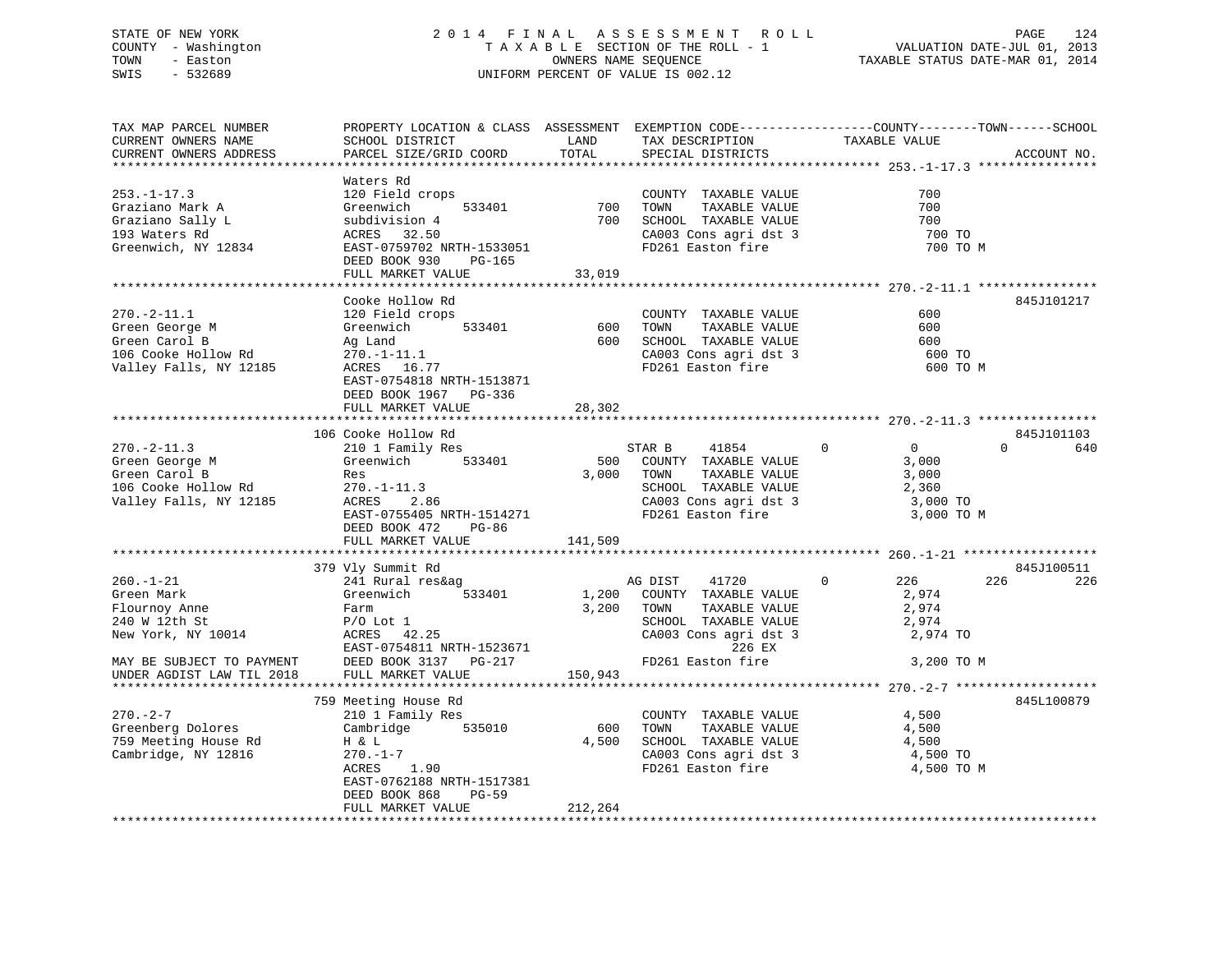# STATE OF NEW YORK 2 0 1 4 F I N A L A S S E S S M E N T R O L L PAGE 125 COUNTY - Washington T A X A B L E SECTION OF THE ROLL - 1 VALUATION DATE-JUL 01, 2013 TOWN - Easton OWNERS NAME SEQUENCE TAXABLE STATUS DATE-MAR 01, 2014 SWIS - 532689 UNIFORM PERCENT OF VALUE IS 002.12

| TAX MAP PARCEL NUMBER<br>CURRENT OWNERS NAME<br>CURRENT OWNERS ADDRESS                                  | PROPERTY LOCATION & CLASS ASSESSMENT<br>SCHOOL DISTRICT<br>PARCEL SIZE/GRID COORD                                                                                                                    | LAND<br>TOTAL           | EXEMPTION CODE-----------------COUNTY-------TOWN------SCHOOL<br>TAX DESCRIPTION<br>SPECIAL DISTRICTS                                       | TAXABLE VALUE                                                                      | ACCOUNT NO.                   |
|---------------------------------------------------------------------------------------------------------|------------------------------------------------------------------------------------------------------------------------------------------------------------------------------------------------------|-------------------------|--------------------------------------------------------------------------------------------------------------------------------------------|------------------------------------------------------------------------------------|-------------------------------|
| ************************                                                                                |                                                                                                                                                                                                      |                         |                                                                                                                                            |                                                                                    |                               |
| $269. - 1 - 13.1$<br>Greenquist Roy A Jr<br>Greenquist Cynthia<br>9 Becker Rd<br>Valley Falls, NY 12185 | 9 Becker Rd<br>210 1 Family Res<br>Greenwich<br>533401<br>House & Lot<br>ACRES<br>5.03<br>EAST-0749796 NRTH-1516518<br>DEED BOOK 495<br>PG-599<br>FULL MARKET VALUE                                  | 5,500<br>259,434        | STAR B<br>41854<br>500 COUNTY TAXABLE VALUE<br>TOWN<br>TAXABLE VALUE<br>SCHOOL TAXABLE VALUE<br>CA003 Cons agri dst 3<br>FD261 Easton fire | $\mathbf 0$<br>$\overline{0}$<br>5,500<br>5,500<br>4,860<br>5,500 TO<br>5,500 TO M | 845J101167<br>$\Omega$<br>640 |
|                                                                                                         |                                                                                                                                                                                                      |                         |                                                                                                                                            |                                                                                    |                               |
| $236. - 2 - 3.2$<br>Greenwich Elks Lodge No 2223 Greenwich<br>130 Bulson Rd<br>Greenwich, NY 12834      | 130 Bulson Rd<br>534 Social org.<br>533401<br>Social Org<br>ACRES<br>8.90<br>EAST-0751404 NRTH-1551277<br>DEED BOOK 2329 PG-27                                                                       | 1,000<br>8,000          | COUNTY TAXABLE VALUE<br>TOWN<br>TAXABLE VALUE<br>SCHOOL TAXABLE VALUE<br>FD262 Middle Falls Fire                                           | 8,000<br>8,000<br>8,000<br>8,000 TO                                                | 845J101064                    |
|                                                                                                         | FULL MARKET VALUE                                                                                                                                                                                    | 377,358                 |                                                                                                                                            |                                                                                    |                               |
|                                                                                                         | 21 Wood Rd                                                                                                                                                                                           |                         |                                                                                                                                            |                                                                                    | 845J100225                    |
| $277. - 1 - 7$<br>Gregorek Vincent A<br>Gregorek Eva M<br>21 Wood Rd<br>Schaghticoke, NY 12154          | 210 1 Family Res<br>Greenwich<br>533401<br>H & L<br>FRNT 90.00 DPTH 193.00<br>EAST-0742885 NRTH-1510599<br>DEED BOOK 578<br>PG-106<br>FULL MARKET VALUE                                              | 300<br>2,900<br>136,792 | STAR B<br>41854<br>COUNTY TAXABLE VALUE<br>TOWN<br>TAXABLE VALUE<br>SCHOOL TAXABLE VALUE<br>CA003 Cons agri dst 3<br>FD261 Easton fire     | $\overline{0}$<br>$\Omega$<br>2,900<br>2,900<br>2,260<br>2,900 TO<br>2,900 TO M    | $\Omega$<br>640               |
|                                                                                                         |                                                                                                                                                                                                      |                         |                                                                                                                                            |                                                                                    |                               |
| $276. - 1 - 5$<br>Griffin Joseph<br>Griffin Zoe<br>4 Appletree Ln<br>Latham, NY 12110                   | 42 Starboard Way<br>260 Seasonal res - WTRFNT<br>Stillwater Cent 415201<br>Camp<br>FRNT<br>75.00 DPTH 110.00<br>EAST-0728847 NRTH-1511041<br>DEED BOOK 1777 PG-289<br>FULL MARKET VALUE              | 300<br>1,500<br>70,755  | COUNTY TAXABLE VALUE<br>TOWN<br>TAXABLE VALUE<br>SCHOOL TAXABLE VALUE<br>CA003 Cons agri dst 3<br>FD261 Easton fire                        | 1,500<br>1,500<br>1,500<br>1,500 TO<br>1,500 TO M                                  | 845J100702                    |
|                                                                                                         |                                                                                                                                                                                                      |                         |                                                                                                                                            |                                                                                    |                               |
| $276. - 1 - 6$<br>Griffin Joseph P<br>1720 Route 9<br>Clifton Park, NY 12065                            | 38 Starboard Way<br>260 Seasonal res - WTRFNT<br>Stillwater Cent 415201<br>Campsite<br>680/3<br>FRNT 177.00 DPTH 100.00<br>EAST-0728945 NRTH-1511137<br>DEED BOOK 539<br>PG-187<br>FULL MARKET VALUE | 400<br>2,300<br>108,491 | COUNTY TAXABLE VALUE<br>TOWN<br>TAXABLE VALUE<br>SCHOOL TAXABLE VALUE<br>CA003 Cons agri dst 3<br>FD261 Easton fire                        | 2,300<br>2,300<br>2,300<br>2,300 TO<br>2,300 TO M                                  | 845J100377                    |
|                                                                                                         |                                                                                                                                                                                                      |                         |                                                                                                                                            |                                                                                    |                               |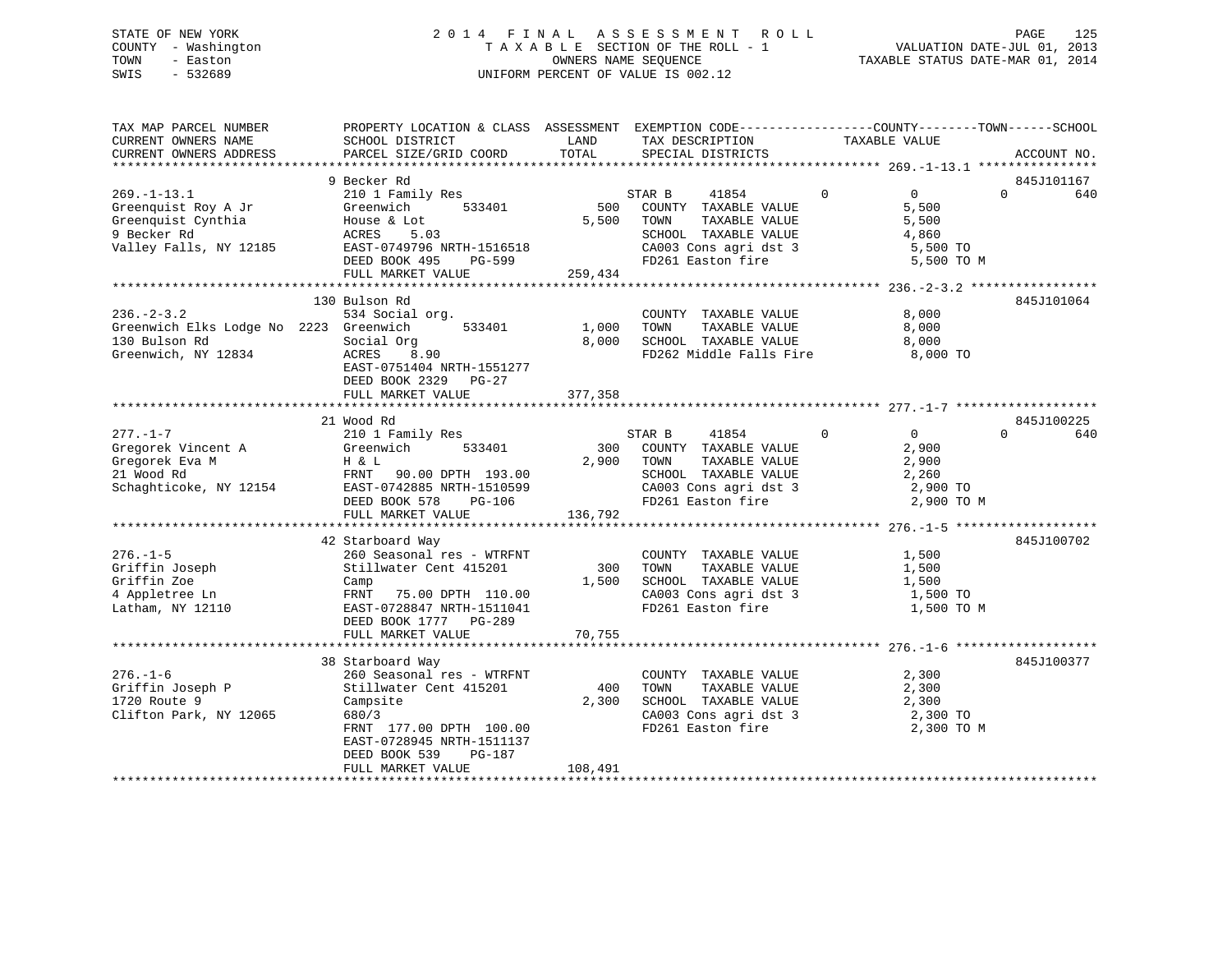# STATE OF NEW YORK 2 0 1 4 F I N A L A S S E S S M E N T R O L L PAGE 126 COUNTY - Washington T A X A B L E SECTION OF THE ROLL - 1 VALUATION DATE-JUL 01, 2013 TOWN - Easton OWNERS NAME SEQUENCE TAXABLE STATUS DATE-MAR 01, 2014 SWIS - 532689 UNIFORM PERCENT OF VALUE IS 002.12

| 221 Old Cambridge Rd<br>845J100692<br>$\Omega$<br>210 1 Family Res<br>AGED-ALL 41800<br>1,000<br>1,000<br>1,000<br>$\Omega$<br>Grimes Walter J III<br>Greenwich<br>533401<br>300 STAR EN<br>41834<br>$\bigcirc$<br>$\Omega$<br>1,000<br>1,000<br>H&l<br>2,000 COUNTY TAXABLE VALUE<br>1,000<br>ACRES<br>1.40<br>TOWN<br>TAXABLE VALUE<br>EAST-0764280 NRTH-1549378<br>$\overline{0}$<br>SCHOOL TAXABLE VALUE<br>SCHOOL TAXABLE VALUE<br>CA003 Cons agri dst 3<br>2,000 TO<br>DEED BOOK 470<br>PG-589<br>94,340 FD261 Easton fire<br>2,000 TO M<br>FULL MARKET VALUE<br>853 Brownell Rd<br>$253. - 1 - 12.8$<br>210 1 Family Res<br>$\mathbf 0$<br>STAR B<br>41854<br>$\overline{0}$<br>$\Omega$<br>640<br>533401<br>500 COUNTY TAXABLE VALUE<br>3,200<br>Grogan Glenn<br>Greenwich<br>Grogan Judy A<br>3,200 TOWN<br>TAXABLE VALUE<br>3,200<br>H & L<br>853 Brownell Rd<br>SCHOOL TAXABLE VALUE<br>ACRES<br>9.16<br>2,560<br>SCHOOL TAXABLE VALUE<br>CA003 Cons agri dst 3<br>EAST-0763960 NRTH-1531176<br>Greenwich, NY 12834<br>3,200 TO<br>FD261 Easton fire<br>DEED BOOK 657<br>PG-317<br>3,200 TO M<br>FULL MARKET VALUE<br>150,943<br>845J100833<br>545 County Route 113<br>$\overline{0}$<br>210 1 Family Res - WTRFNT<br>STAR B<br>41854<br>$\mathbf 0$<br>$\Omega$<br>640<br>400 COUNTY TAXABLE VALUE<br>Guilbeault Henry J<br>Guilbealt Mary C<br>545 County Route 113<br>Stillwater Cent 415201<br>3,000<br>3,000<br>TOWN<br>TAXABLE VALUE<br>3,000<br>House & Lot<br>545 County Route 113<br>SCHOOL TAXABLE VALUE<br>2,360<br>ACRES 1.27<br>EAST-0725053 NRTH-1498525<br>Schaghticoke, NY 12154<br>FD261 Easton fire<br>3,000 TO M<br>DEED BOOK 862<br>PG-299<br>FULL MARKET VALUE<br>141,509<br>845J100296<br>326 Meeting House Rd<br>$\mathsf{O}$<br>$\overline{0}$<br>210 1 Family Res<br>41854<br>$\Omega$<br>640<br>STAR B<br>500 COUNTY TAXABLE VALUE<br>Greenwich<br>533401<br>4,200<br>H & L<br>4,200<br>TOWN<br>TAXABLE VALUE<br>4,200<br>ACRES<br>2.96 BANK<br>185<br>3,560<br>SCHOOL TAXABLE VALUE<br>CA003 Cons agri dst 3<br>--066 --<br>EAST-0751228 NRTH-1516073<br>Valley Falls, NY 12185<br>4,200 TO<br>FD261 Easton fire<br>DEED BOOK 798<br>PG-187<br>4,200 TO M<br>FULL MARKET VALUE<br>198,113<br>293 County Route 54<br>845J101185<br>$285. - 1 - 6.2$<br>$\Omega$<br>$\overline{0}$<br>41854<br>$\Omega$<br>640<br>241 Rural res&ag<br>STAR B<br>Stillwater Cent 415201<br>1,200<br>COUNTY TAXABLE VALUE<br>Halebsky Nina R<br>7,500<br>7,500<br>TOWN<br>TAXABLE VALUE<br>7,500<br>Farm<br>ACRES 44.75<br>SCHOOL TAXABLE VALUE<br>6,860<br>EAST-0733720 NRTH-1503990<br>CA003 Cons agri dst 3<br>ED261 Faston fire<br>7,500 TO<br>7,500 TO M<br>FD261 Easton fire<br>DEED BOOK 640<br>PG-299<br>FULL MARKET VALUE<br>353,774 | TAX MAP PARCEL NUMBER<br>CURRENT OWNERS NAME<br>CURRENT OWNERS ADDRESS | PROPERTY LOCATION & CLASS ASSESSMENT EXEMPTION CODE---------------COUNTY-------TOWN-----SCHOOL<br>SCHOOL DISTRICT<br>PARCEL SIZE/GRID COORD | LAND<br>TOTAL | TAX DESCRIPTION<br>SPECIAL DISTRICTS | TAXABLE VALUE | ACCOUNT NO. |
|-----------------------------------------------------------------------------------------------------------------------------------------------------------------------------------------------------------------------------------------------------------------------------------------------------------------------------------------------------------------------------------------------------------------------------------------------------------------------------------------------------------------------------------------------------------------------------------------------------------------------------------------------------------------------------------------------------------------------------------------------------------------------------------------------------------------------------------------------------------------------------------------------------------------------------------------------------------------------------------------------------------------------------------------------------------------------------------------------------------------------------------------------------------------------------------------------------------------------------------------------------------------------------------------------------------------------------------------------------------------------------------------------------------------------------------------------------------------------------------------------------------------------------------------------------------------------------------------------------------------------------------------------------------------------------------------------------------------------------------------------------------------------------------------------------------------------------------------------------------------------------------------------------------------------------------------------------------------------------------------------------------------------------------------------------------------------------------------------------------------------------------------------------------------------------------------------------------------------------------------------------------------------------------------------------------------------------------------------------------------------------------------------------------------------------------------------------------------------------------------------------------------------------------------------------------------------------------------------------------------------------------------------------------------------------------------------------------------------------------------------------------------|------------------------------------------------------------------------|---------------------------------------------------------------------------------------------------------------------------------------------|---------------|--------------------------------------|---------------|-------------|
|                                                                                                                                                                                                                                                                                                                                                                                                                                                                                                                                                                                                                                                                                                                                                                                                                                                                                                                                                                                                                                                                                                                                                                                                                                                                                                                                                                                                                                                                                                                                                                                                                                                                                                                                                                                                                                                                                                                                                                                                                                                                                                                                                                                                                                                                                                                                                                                                                                                                                                                                                                                                                                                                                                                                                                 |                                                                        |                                                                                                                                             |               |                                      |               |             |
|                                                                                                                                                                                                                                                                                                                                                                                                                                                                                                                                                                                                                                                                                                                                                                                                                                                                                                                                                                                                                                                                                                                                                                                                                                                                                                                                                                                                                                                                                                                                                                                                                                                                                                                                                                                                                                                                                                                                                                                                                                                                                                                                                                                                                                                                                                                                                                                                                                                                                                                                                                                                                                                                                                                                                                 | $237. - 1 - 24$                                                        |                                                                                                                                             |               |                                      |               |             |
|                                                                                                                                                                                                                                                                                                                                                                                                                                                                                                                                                                                                                                                                                                                                                                                                                                                                                                                                                                                                                                                                                                                                                                                                                                                                                                                                                                                                                                                                                                                                                                                                                                                                                                                                                                                                                                                                                                                                                                                                                                                                                                                                                                                                                                                                                                                                                                                                                                                                                                                                                                                                                                                                                                                                                                 | 221 Old Cambridge Rd<br>Greenwich, NY 12834                            |                                                                                                                                             |               |                                      |               |             |
|                                                                                                                                                                                                                                                                                                                                                                                                                                                                                                                                                                                                                                                                                                                                                                                                                                                                                                                                                                                                                                                                                                                                                                                                                                                                                                                                                                                                                                                                                                                                                                                                                                                                                                                                                                                                                                                                                                                                                                                                                                                                                                                                                                                                                                                                                                                                                                                                                                                                                                                                                                                                                                                                                                                                                                 |                                                                        |                                                                                                                                             |               |                                      |               |             |
|                                                                                                                                                                                                                                                                                                                                                                                                                                                                                                                                                                                                                                                                                                                                                                                                                                                                                                                                                                                                                                                                                                                                                                                                                                                                                                                                                                                                                                                                                                                                                                                                                                                                                                                                                                                                                                                                                                                                                                                                                                                                                                                                                                                                                                                                                                                                                                                                                                                                                                                                                                                                                                                                                                                                                                 |                                                                        |                                                                                                                                             |               |                                      |               |             |
|                                                                                                                                                                                                                                                                                                                                                                                                                                                                                                                                                                                                                                                                                                                                                                                                                                                                                                                                                                                                                                                                                                                                                                                                                                                                                                                                                                                                                                                                                                                                                                                                                                                                                                                                                                                                                                                                                                                                                                                                                                                                                                                                                                                                                                                                                                                                                                                                                                                                                                                                                                                                                                                                                                                                                                 |                                                                        |                                                                                                                                             |               |                                      |               |             |
|                                                                                                                                                                                                                                                                                                                                                                                                                                                                                                                                                                                                                                                                                                                                                                                                                                                                                                                                                                                                                                                                                                                                                                                                                                                                                                                                                                                                                                                                                                                                                                                                                                                                                                                                                                                                                                                                                                                                                                                                                                                                                                                                                                                                                                                                                                                                                                                                                                                                                                                                                                                                                                                                                                                                                                 |                                                                        |                                                                                                                                             |               |                                      |               |             |
|                                                                                                                                                                                                                                                                                                                                                                                                                                                                                                                                                                                                                                                                                                                                                                                                                                                                                                                                                                                                                                                                                                                                                                                                                                                                                                                                                                                                                                                                                                                                                                                                                                                                                                                                                                                                                                                                                                                                                                                                                                                                                                                                                                                                                                                                                                                                                                                                                                                                                                                                                                                                                                                                                                                                                                 |                                                                        |                                                                                                                                             |               |                                      |               |             |
|                                                                                                                                                                                                                                                                                                                                                                                                                                                                                                                                                                                                                                                                                                                                                                                                                                                                                                                                                                                                                                                                                                                                                                                                                                                                                                                                                                                                                                                                                                                                                                                                                                                                                                                                                                                                                                                                                                                                                                                                                                                                                                                                                                                                                                                                                                                                                                                                                                                                                                                                                                                                                                                                                                                                                                 |                                                                        |                                                                                                                                             |               |                                      |               |             |
|                                                                                                                                                                                                                                                                                                                                                                                                                                                                                                                                                                                                                                                                                                                                                                                                                                                                                                                                                                                                                                                                                                                                                                                                                                                                                                                                                                                                                                                                                                                                                                                                                                                                                                                                                                                                                                                                                                                                                                                                                                                                                                                                                                                                                                                                                                                                                                                                                                                                                                                                                                                                                                                                                                                                                                 |                                                                        |                                                                                                                                             |               |                                      |               |             |
|                                                                                                                                                                                                                                                                                                                                                                                                                                                                                                                                                                                                                                                                                                                                                                                                                                                                                                                                                                                                                                                                                                                                                                                                                                                                                                                                                                                                                                                                                                                                                                                                                                                                                                                                                                                                                                                                                                                                                                                                                                                                                                                                                                                                                                                                                                                                                                                                                                                                                                                                                                                                                                                                                                                                                                 |                                                                        |                                                                                                                                             |               |                                      |               |             |
|                                                                                                                                                                                                                                                                                                                                                                                                                                                                                                                                                                                                                                                                                                                                                                                                                                                                                                                                                                                                                                                                                                                                                                                                                                                                                                                                                                                                                                                                                                                                                                                                                                                                                                                                                                                                                                                                                                                                                                                                                                                                                                                                                                                                                                                                                                                                                                                                                                                                                                                                                                                                                                                                                                                                                                 |                                                                        |                                                                                                                                             |               |                                      |               |             |
|                                                                                                                                                                                                                                                                                                                                                                                                                                                                                                                                                                                                                                                                                                                                                                                                                                                                                                                                                                                                                                                                                                                                                                                                                                                                                                                                                                                                                                                                                                                                                                                                                                                                                                                                                                                                                                                                                                                                                                                                                                                                                                                                                                                                                                                                                                                                                                                                                                                                                                                                                                                                                                                                                                                                                                 |                                                                        |                                                                                                                                             |               |                                      |               |             |
|                                                                                                                                                                                                                                                                                                                                                                                                                                                                                                                                                                                                                                                                                                                                                                                                                                                                                                                                                                                                                                                                                                                                                                                                                                                                                                                                                                                                                                                                                                                                                                                                                                                                                                                                                                                                                                                                                                                                                                                                                                                                                                                                                                                                                                                                                                                                                                                                                                                                                                                                                                                                                                                                                                                                                                 |                                                                        |                                                                                                                                             |               |                                      |               |             |
|                                                                                                                                                                                                                                                                                                                                                                                                                                                                                                                                                                                                                                                                                                                                                                                                                                                                                                                                                                                                                                                                                                                                                                                                                                                                                                                                                                                                                                                                                                                                                                                                                                                                                                                                                                                                                                                                                                                                                                                                                                                                                                                                                                                                                                                                                                                                                                                                                                                                                                                                                                                                                                                                                                                                                                 | $285. - 1 - 24$                                                        |                                                                                                                                             |               |                                      |               |             |
|                                                                                                                                                                                                                                                                                                                                                                                                                                                                                                                                                                                                                                                                                                                                                                                                                                                                                                                                                                                                                                                                                                                                                                                                                                                                                                                                                                                                                                                                                                                                                                                                                                                                                                                                                                                                                                                                                                                                                                                                                                                                                                                                                                                                                                                                                                                                                                                                                                                                                                                                                                                                                                                                                                                                                                 |                                                                        |                                                                                                                                             |               |                                      |               |             |
|                                                                                                                                                                                                                                                                                                                                                                                                                                                                                                                                                                                                                                                                                                                                                                                                                                                                                                                                                                                                                                                                                                                                                                                                                                                                                                                                                                                                                                                                                                                                                                                                                                                                                                                                                                                                                                                                                                                                                                                                                                                                                                                                                                                                                                                                                                                                                                                                                                                                                                                                                                                                                                                                                                                                                                 |                                                                        |                                                                                                                                             |               |                                      |               |             |
|                                                                                                                                                                                                                                                                                                                                                                                                                                                                                                                                                                                                                                                                                                                                                                                                                                                                                                                                                                                                                                                                                                                                                                                                                                                                                                                                                                                                                                                                                                                                                                                                                                                                                                                                                                                                                                                                                                                                                                                                                                                                                                                                                                                                                                                                                                                                                                                                                                                                                                                                                                                                                                                                                                                                                                 |                                                                        |                                                                                                                                             |               |                                      |               |             |
|                                                                                                                                                                                                                                                                                                                                                                                                                                                                                                                                                                                                                                                                                                                                                                                                                                                                                                                                                                                                                                                                                                                                                                                                                                                                                                                                                                                                                                                                                                                                                                                                                                                                                                                                                                                                                                                                                                                                                                                                                                                                                                                                                                                                                                                                                                                                                                                                                                                                                                                                                                                                                                                                                                                                                                 |                                                                        |                                                                                                                                             |               |                                      |               |             |
|                                                                                                                                                                                                                                                                                                                                                                                                                                                                                                                                                                                                                                                                                                                                                                                                                                                                                                                                                                                                                                                                                                                                                                                                                                                                                                                                                                                                                                                                                                                                                                                                                                                                                                                                                                                                                                                                                                                                                                                                                                                                                                                                                                                                                                                                                                                                                                                                                                                                                                                                                                                                                                                                                                                                                                 |                                                                        |                                                                                                                                             |               |                                      |               |             |
|                                                                                                                                                                                                                                                                                                                                                                                                                                                                                                                                                                                                                                                                                                                                                                                                                                                                                                                                                                                                                                                                                                                                                                                                                                                                                                                                                                                                                                                                                                                                                                                                                                                                                                                                                                                                                                                                                                                                                                                                                                                                                                                                                                                                                                                                                                                                                                                                                                                                                                                                                                                                                                                                                                                                                                 |                                                                        |                                                                                                                                             |               |                                      |               |             |
|                                                                                                                                                                                                                                                                                                                                                                                                                                                                                                                                                                                                                                                                                                                                                                                                                                                                                                                                                                                                                                                                                                                                                                                                                                                                                                                                                                                                                                                                                                                                                                                                                                                                                                                                                                                                                                                                                                                                                                                                                                                                                                                                                                                                                                                                                                                                                                                                                                                                                                                                                                                                                                                                                                                                                                 |                                                                        |                                                                                                                                             |               |                                      |               |             |
|                                                                                                                                                                                                                                                                                                                                                                                                                                                                                                                                                                                                                                                                                                                                                                                                                                                                                                                                                                                                                                                                                                                                                                                                                                                                                                                                                                                                                                                                                                                                                                                                                                                                                                                                                                                                                                                                                                                                                                                                                                                                                                                                                                                                                                                                                                                                                                                                                                                                                                                                                                                                                                                                                                                                                                 | $269. - 2 - 10$                                                        |                                                                                                                                             |               |                                      |               |             |
|                                                                                                                                                                                                                                                                                                                                                                                                                                                                                                                                                                                                                                                                                                                                                                                                                                                                                                                                                                                                                                                                                                                                                                                                                                                                                                                                                                                                                                                                                                                                                                                                                                                                                                                                                                                                                                                                                                                                                                                                                                                                                                                                                                                                                                                                                                                                                                                                                                                                                                                                                                                                                                                                                                                                                                 | Gwin Shawn                                                             |                                                                                                                                             |               |                                      |               |             |
|                                                                                                                                                                                                                                                                                                                                                                                                                                                                                                                                                                                                                                                                                                                                                                                                                                                                                                                                                                                                                                                                                                                                                                                                                                                                                                                                                                                                                                                                                                                                                                                                                                                                                                                                                                                                                                                                                                                                                                                                                                                                                                                                                                                                                                                                                                                                                                                                                                                                                                                                                                                                                                                                                                                                                                 | Gwin Heather                                                           |                                                                                                                                             |               |                                      |               |             |
|                                                                                                                                                                                                                                                                                                                                                                                                                                                                                                                                                                                                                                                                                                                                                                                                                                                                                                                                                                                                                                                                                                                                                                                                                                                                                                                                                                                                                                                                                                                                                                                                                                                                                                                                                                                                                                                                                                                                                                                                                                                                                                                                                                                                                                                                                                                                                                                                                                                                                                                                                                                                                                                                                                                                                                 | 326 Meeting House Rd                                                   |                                                                                                                                             |               |                                      |               |             |
|                                                                                                                                                                                                                                                                                                                                                                                                                                                                                                                                                                                                                                                                                                                                                                                                                                                                                                                                                                                                                                                                                                                                                                                                                                                                                                                                                                                                                                                                                                                                                                                                                                                                                                                                                                                                                                                                                                                                                                                                                                                                                                                                                                                                                                                                                                                                                                                                                                                                                                                                                                                                                                                                                                                                                                 |                                                                        |                                                                                                                                             |               |                                      |               |             |
|                                                                                                                                                                                                                                                                                                                                                                                                                                                                                                                                                                                                                                                                                                                                                                                                                                                                                                                                                                                                                                                                                                                                                                                                                                                                                                                                                                                                                                                                                                                                                                                                                                                                                                                                                                                                                                                                                                                                                                                                                                                                                                                                                                                                                                                                                                                                                                                                                                                                                                                                                                                                                                                                                                                                                                 |                                                                        |                                                                                                                                             |               |                                      |               |             |
|                                                                                                                                                                                                                                                                                                                                                                                                                                                                                                                                                                                                                                                                                                                                                                                                                                                                                                                                                                                                                                                                                                                                                                                                                                                                                                                                                                                                                                                                                                                                                                                                                                                                                                                                                                                                                                                                                                                                                                                                                                                                                                                                                                                                                                                                                                                                                                                                                                                                                                                                                                                                                                                                                                                                                                 |                                                                        |                                                                                                                                             |               |                                      |               |             |
|                                                                                                                                                                                                                                                                                                                                                                                                                                                                                                                                                                                                                                                                                                                                                                                                                                                                                                                                                                                                                                                                                                                                                                                                                                                                                                                                                                                                                                                                                                                                                                                                                                                                                                                                                                                                                                                                                                                                                                                                                                                                                                                                                                                                                                                                                                                                                                                                                                                                                                                                                                                                                                                                                                                                                                 |                                                                        |                                                                                                                                             |               |                                      |               |             |
|                                                                                                                                                                                                                                                                                                                                                                                                                                                                                                                                                                                                                                                                                                                                                                                                                                                                                                                                                                                                                                                                                                                                                                                                                                                                                                                                                                                                                                                                                                                                                                                                                                                                                                                                                                                                                                                                                                                                                                                                                                                                                                                                                                                                                                                                                                                                                                                                                                                                                                                                                                                                                                                                                                                                                                 |                                                                        |                                                                                                                                             |               |                                      |               |             |
|                                                                                                                                                                                                                                                                                                                                                                                                                                                                                                                                                                                                                                                                                                                                                                                                                                                                                                                                                                                                                                                                                                                                                                                                                                                                                                                                                                                                                                                                                                                                                                                                                                                                                                                                                                                                                                                                                                                                                                                                                                                                                                                                                                                                                                                                                                                                                                                                                                                                                                                                                                                                                                                                                                                                                                 |                                                                        |                                                                                                                                             |               |                                      |               |             |
|                                                                                                                                                                                                                                                                                                                                                                                                                                                                                                                                                                                                                                                                                                                                                                                                                                                                                                                                                                                                                                                                                                                                                                                                                                                                                                                                                                                                                                                                                                                                                                                                                                                                                                                                                                                                                                                                                                                                                                                                                                                                                                                                                                                                                                                                                                                                                                                                                                                                                                                                                                                                                                                                                                                                                                 | 293 County Route 54                                                    |                                                                                                                                             |               |                                      |               |             |
|                                                                                                                                                                                                                                                                                                                                                                                                                                                                                                                                                                                                                                                                                                                                                                                                                                                                                                                                                                                                                                                                                                                                                                                                                                                                                                                                                                                                                                                                                                                                                                                                                                                                                                                                                                                                                                                                                                                                                                                                                                                                                                                                                                                                                                                                                                                                                                                                                                                                                                                                                                                                                                                                                                                                                                 | Schaghticoke, NY 12154                                                 |                                                                                                                                             |               |                                      |               |             |
|                                                                                                                                                                                                                                                                                                                                                                                                                                                                                                                                                                                                                                                                                                                                                                                                                                                                                                                                                                                                                                                                                                                                                                                                                                                                                                                                                                                                                                                                                                                                                                                                                                                                                                                                                                                                                                                                                                                                                                                                                                                                                                                                                                                                                                                                                                                                                                                                                                                                                                                                                                                                                                                                                                                                                                 |                                                                        |                                                                                                                                             |               |                                      |               |             |
|                                                                                                                                                                                                                                                                                                                                                                                                                                                                                                                                                                                                                                                                                                                                                                                                                                                                                                                                                                                                                                                                                                                                                                                                                                                                                                                                                                                                                                                                                                                                                                                                                                                                                                                                                                                                                                                                                                                                                                                                                                                                                                                                                                                                                                                                                                                                                                                                                                                                                                                                                                                                                                                                                                                                                                 |                                                                        |                                                                                                                                             |               |                                      |               |             |
|                                                                                                                                                                                                                                                                                                                                                                                                                                                                                                                                                                                                                                                                                                                                                                                                                                                                                                                                                                                                                                                                                                                                                                                                                                                                                                                                                                                                                                                                                                                                                                                                                                                                                                                                                                                                                                                                                                                                                                                                                                                                                                                                                                                                                                                                                                                                                                                                                                                                                                                                                                                                                                                                                                                                                                 |                                                                        |                                                                                                                                             |               |                                      |               |             |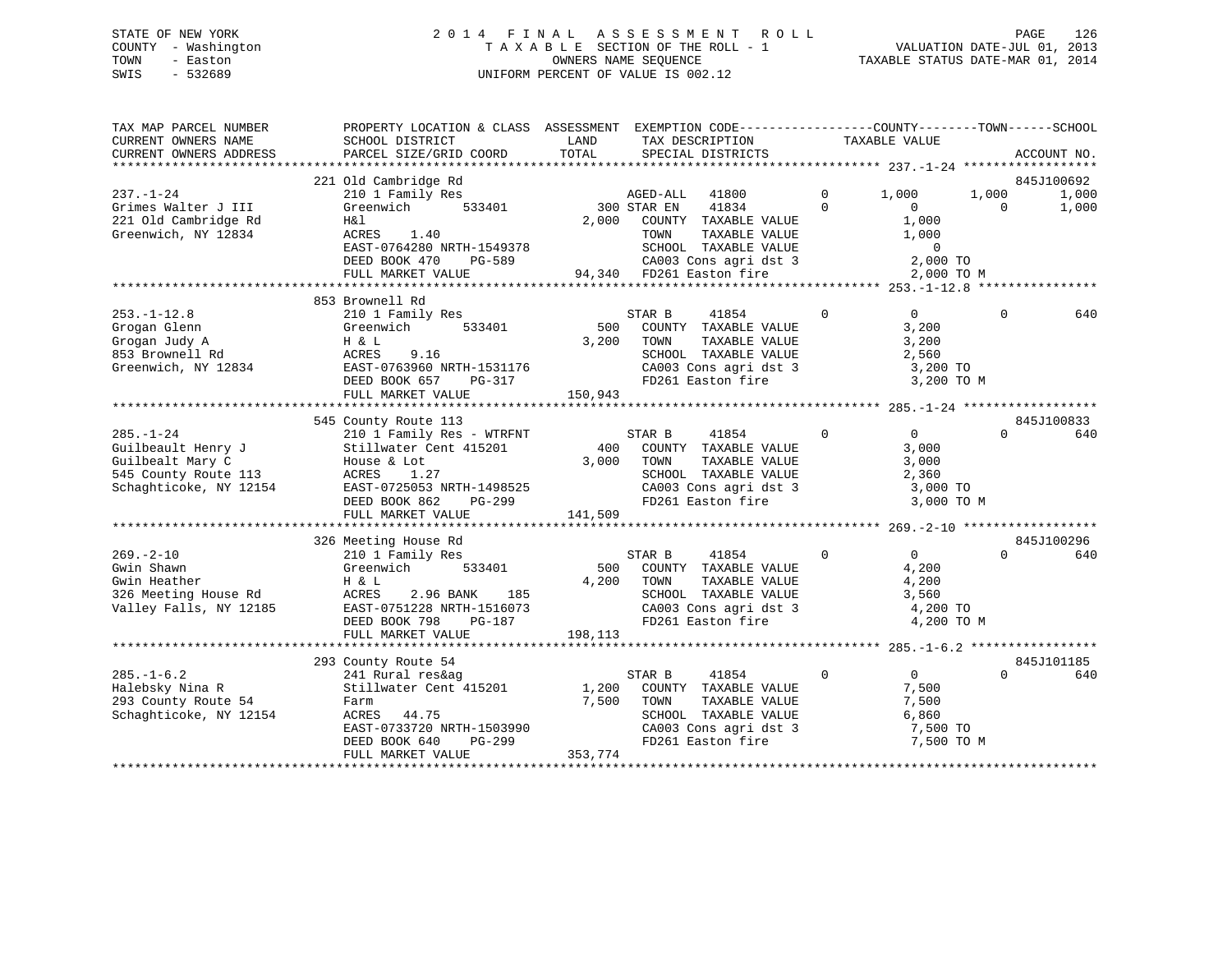# STATE OF NEW YORK 2 0 1 4 F I N A L A S S E S S M E N T R O L L PAGE 127 COUNTY - Washington T A X A B L E SECTION OF THE ROLL - 1 VALUATION DATE-JUL 01, 2013 TOWN - Easton OWNERS NAME SEQUENCE TAXABLE STATUS DATE-MAR 01, 2014 SWIS - 532689 UNIFORM PERCENT OF VALUE IS 002.12

| TAX MAP PARCEL NUMBER<br>CURRENT OWNERS NAME<br>CURRENT OWNERS ADDRESS                   | PROPERTY LOCATION & CLASS ASSESSMENT EXEMPTION CODE-----------------COUNTY--------TOWN------SCHOOL<br>PROPERTY LOCATIC<br>SCHOOL DISTRICT                                                                                                                                                                                                                                                                                                                                                                                                                                                         |         |                                                        |                         |                                |
|------------------------------------------------------------------------------------------|---------------------------------------------------------------------------------------------------------------------------------------------------------------------------------------------------------------------------------------------------------------------------------------------------------------------------------------------------------------------------------------------------------------------------------------------------------------------------------------------------------------------------------------------------------------------------------------------------|---------|--------------------------------------------------------|-------------------------|--------------------------------|
|                                                                                          |                                                                                                                                                                                                                                                                                                                                                                                                                                                                                                                                                                                                   |         |                                                        |                         | ACCOUNT NO.                    |
|                                                                                          | 78 Colonel Baum Rd                                                                                                                                                                                                                                                                                                                                                                                                                                                                                                                                                                                |         |                                                        |                         | 845J101082                     |
|                                                                                          |                                                                                                                                                                                                                                                                                                                                                                                                                                                                                                                                                                                                   |         |                                                        |                         | $0 \t\t 640$                   |
|                                                                                          |                                                                                                                                                                                                                                                                                                                                                                                                                                                                                                                                                                                                   |         |                                                        |                         |                                |
|                                                                                          |                                                                                                                                                                                                                                                                                                                                                                                                                                                                                                                                                                                                   |         |                                                        |                         |                                |
|                                                                                          |                                                                                                                                                                                                                                                                                                                                                                                                                                                                                                                                                                                                   |         |                                                        |                         |                                |
|                                                                                          |                                                                                                                                                                                                                                                                                                                                                                                                                                                                                                                                                                                                   |         |                                                        |                         | 845J100385                     |
|                                                                                          | DEED BOOK 2799 PG-246                                                                                                                                                                                                                                                                                                                                                                                                                                                                                                                                                                             |         |                                                        |                         |                                |
|                                                                                          | FULL MARKET VALUE                                                                                                                                                                                                                                                                                                                                                                                                                                                                                                                                                                                 | 117,925 |                                                        |                         |                                |
|                                                                                          |                                                                                                                                                                                                                                                                                                                                                                                                                                                                                                                                                                                                   |         |                                                        |                         |                                |
|                                                                                          |                                                                                                                                                                                                                                                                                                                                                                                                                                                                                                                                                                                                   |         |                                                        |                         |                                |
|                                                                                          | 335. -2-9.1<br>396 Wilbur Ave and Lands LLC (See State March 2010 1988)<br>396 Wilbur Ave and Lands LLC (Seenwich 333401 750 COUNTY TAXABLE VALUE 5,000 0 1,360<br>33 Wilbur Ave and Marker 11.94 5,000 TOWN TAXABLE VALUE 5,000<br>33                                                                                                                                                                                                                                                                                                                                                            |         |                                                        |                         |                                |
|                                                                                          |                                                                                                                                                                                                                                                                                                                                                                                                                                                                                                                                                                                                   |         |                                                        |                         |                                |
|                                                                                          | Wilbur Ave                                                                                                                                                                                                                                                                                                                                                                                                                                                                                                                                                                                        |         |                                                        |                         | 845J100388                     |
|                                                                                          | 333 Wilbur Ave Farm Faxable VALUE 3,300 TOWN TAXABLE VALUE 1,670<br>Greenwich, NY 12834 ACRES 166.19<br>MAY BE SUBJECT TO PAYMENT DEED BOOK 841 PG-96 1,630 EX<br>UNDER AGDIST LAW TIL 2018 FULL MARKET VALUE 155,660 FD262 Middle F                                                                                                                                                                                                                                                                                                                                                              |         | TOWN TAXABLE VALUE 1,670<br>SCHOOL TAXABLE VALUE 1,670 |                         | $0 \t 1,630 \t 1,630 \t 1,630$ |
|                                                                                          |                                                                                                                                                                                                                                                                                                                                                                                                                                                                                                                                                                                                   |         |                                                        |                         |                                |
|                                                                                          |                                                                                                                                                                                                                                                                                                                                                                                                                                                                                                                                                                                                   |         |                                                        |                         |                                |
|                                                                                          | 553 Wilbur Ave                                                                                                                                                                                                                                                                                                                                                                                                                                                                                                                                                                                    |         |                                                        |                         |                                |
| $235. -2 - 9.4$<br>235.-2-9.4<br>Hand Lands LLC<br>533 Wilbur Ave<br>Greenwich, NY 12834 | $\begin{tabular}{lllllllllllll} \bf 210 & I\text{ Family Res} & \text{STAR B} & \text{41854} \\ \bf {\texttt{Greenwich}} & \text{533401} & \text{500} & \text{COUNTY} & \text{TAXABLE VALUE} \end{tabular}$<br>$\begin{tabular}{lllllllll} \textsc{House & Lot} & & & & 4,500 & TOWN \\ \textsc{ACRES} & & 2.08 & & & & \textsc{SCHOO} \end{tabular}$<br>House & Lot<br>ACRES 2.08<br>EAST-0746436 NRTH-1548985<br>DEED BOOK 700 PG-346<br>PEED BOOK 700 PG-346<br>PEED BOOK 700 PG-346<br>PEED BOOK 700 PG-346<br>PEED BOOK 700 PG-346<br>PEED BOOK 700 PG-346<br>PEED BOOK 700 PG-346<br>PEED B |         | 41854 0                                                | $\overline{0}$<br>4,500 | $\Omega$<br>640                |
|                                                                                          | FULL MARKET VALUE                                                                                                                                                                                                                                                                                                                                                                                                                                                                                                                                                                                 | 212,264 |                                                        |                         |                                |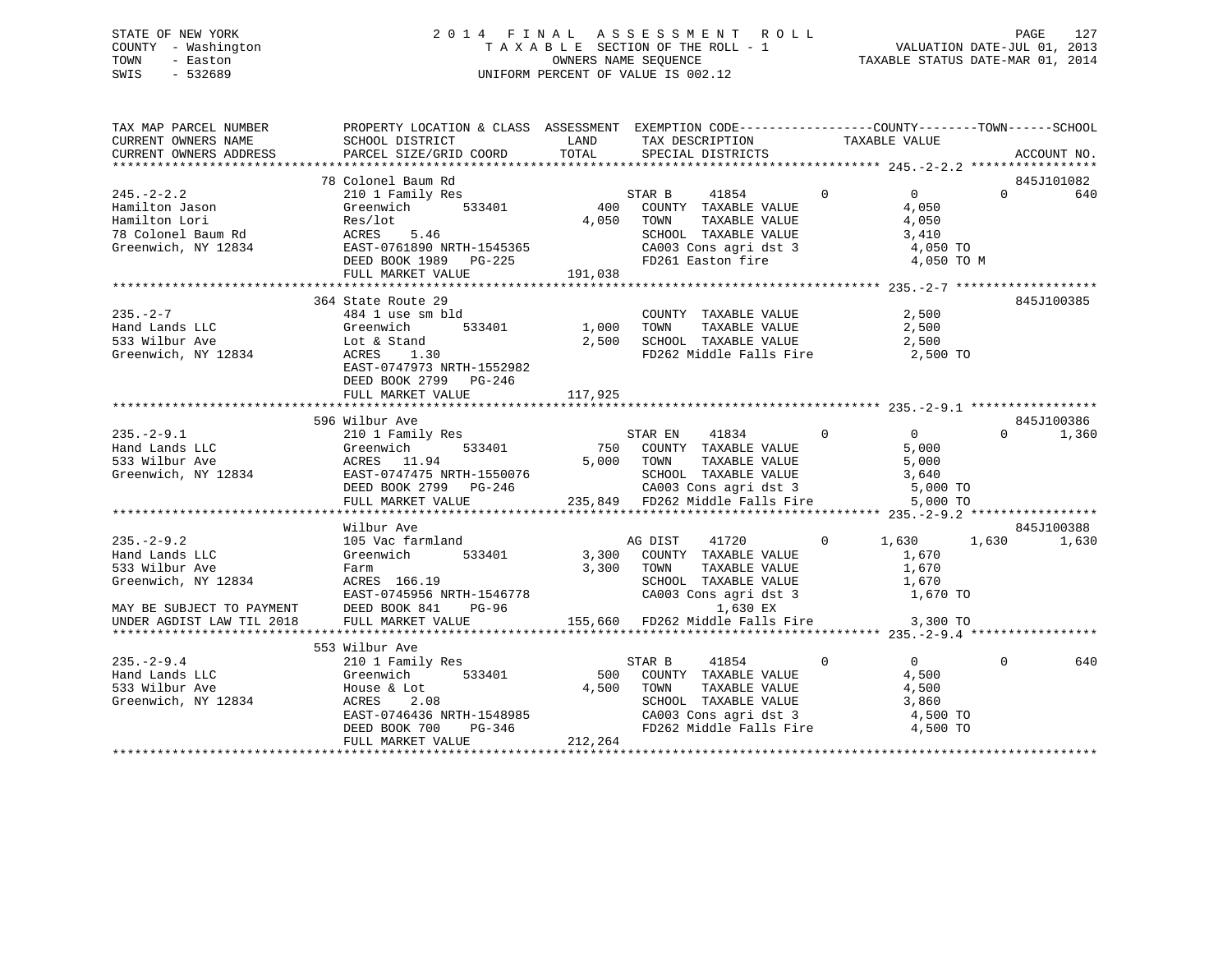# STATE OF NEW YORK 2 0 1 4 F I N A L A S S E S S M E N T R O L L PAGE 128 COUNTY - Washington T A X A B L E SECTION OF THE ROLL - 1 VALUATION DATE-JUL 01, 2013 TOWN - Easton **CONNERS NAME SEQUENCE** TAXABLE STATUS DATE-MAR 01, 2014 SWIS - 532689 UNIFORM PERCENT OF VALUE IS 002.12

| TAX MAP PARCEL NUMBER<br>CURRENT OWNERS NAME<br>CURRENT OWNERS ADDRESS                                                                                                                       | PROPERTY LOCATION & CLASS ASSESSMENT EXEMPTION CODE----------------COUNTY-------TOWN------SCHOOL<br>SCHOOL DISTRICT LAND<br>PARCEL SIZE/GRID COORD TOTAL                                                                                             |                                             | TAX DESCRIPTION TAXABLE VALUE<br>SPECIAL DISTRICTS                                                                                                                                                                                          |                                                                            |       | ACCOUNT NO.       |
|----------------------------------------------------------------------------------------------------------------------------------------------------------------------------------------------|------------------------------------------------------------------------------------------------------------------------------------------------------------------------------------------------------------------------------------------------------|---------------------------------------------|---------------------------------------------------------------------------------------------------------------------------------------------------------------------------------------------------------------------------------------------|----------------------------------------------------------------------------|-------|-------------------|
|                                                                                                                                                                                              |                                                                                                                                                                                                                                                      |                                             |                                                                                                                                                                                                                                             |                                                                            |       |                   |
| $235. -2 - 9.5$<br>Hand Lands LLC<br>533 Wilbur Ave<br>Greenwich, NY 12834<br>MAY BE SUBJECT TO PAYMENT                                                                                      | 569 Wilbur Ave<br>140 Truck crops and Manuscript AG DIST<br>533401<br>Greenwich<br>ACRES 163.00<br>EAST-0746353 NRTH-1549498<br>DEED BOOK 2799 PG-246<br>DEED BOOK 2799 PG-246<br>FULL MARKET VALUE                                                  | 12,800 TOWN                                 | 41720<br>7,000 COUNTY TAXABLE VALUE<br>TAXABLE VALUE<br>SCHOOL TAXABLE VALUE<br>CA003 Cons agri dst 3 8,350 TO<br>603,774<br>4,450 EX                                                                                                       | $\Omega$<br>4,450<br>8,350<br>8,350<br>8,350                               | 4,450 | 4,450             |
| UNDER AGDIST LAW TIL 2018                                                                                                                                                                    |                                                                                                                                                                                                                                                      |                                             | FD261 Easton fire                                                                                                                                                                                                                           | 12,800 TO M                                                                |       |                   |
|                                                                                                                                                                                              |                                                                                                                                                                                                                                                      |                                             |                                                                                                                                                                                                                                             |                                                                            |       |                   |
| $235. - 2 - 12.2$<br>Hand Lands LLC<br>596 Wilbur Ave<br>Greenwich, NY 12834<br>MAY BE SUBJECT TO PAYMENT<br>UNDER AGDIST LAW TIL 2018                                                       | Wilbur Ave<br>105 Vac farmland<br>Greenwich<br>Farm<br>ACRES 10.26<br>EAST-0747083 NRTH-1548706<br>DEED BOOK 769<br>PG-221<br>FULL MARKET VALUE                                                                                                      |                                             | AG DIST<br>41720<br>533401 500 COUNTY TAXABLE VALUE<br>500 TOWN<br>TAXABLE VALUE<br>SCHOOL TAXABLE VALUE 389<br>CA003 Cons agri dst 3 389<br>23,585 FD262 Middle Falls Fire 500                                                             | $\Omega$<br>111<br>389<br>389<br>389 TO<br>500 TO                          | 111 7 | 845J101068<br>111 |
|                                                                                                                                                                                              |                                                                                                                                                                                                                                                      |                                             |                                                                                                                                                                                                                                             |                                                                            |       |                   |
| $235. - 2 - 12.3$<br>Hand Lands LLC<br>533 Wilbur Ave<br>Greenwich, NY 12834<br>MAY BE SUBJECT TO PAYMENT<br>UNDER AGDIST LAW TIL 2018<br>$236. - 1 - 5$<br>Hand Lands LLC<br>533 Wilbur Ave | Wilbur Ave<br>120 Field crops<br>533401<br>Greenwich<br>Ag/land<br>ACRES 25.00<br>EAST-0746293 NRTH-1547239<br>DEED BOOK 896 PG-254<br>FULL MARKET VALUE<br>410 State Route 29<br>450 Retail srvce<br>Greenwich 533401<br>Greenwich<br>Roadside Mart | 750 COUNT<br>750 COUNT<br>750 TOWN<br>1,000 | AG DIST<br>41720<br>COUNTY TAXABLE VALUE<br>TAXABLE VALUE<br>SCHOOL TAXABLE VALUE<br>CA003 Cons agri dst 3<br>221 EX<br>35,377 FD262 Middle Falls Fire<br>COUNTY TAXABLE VALUE<br>TOWN<br>TAXABLE VALUE<br>5,000 SCHOOL TAXABLE VALUE 5,000 | $\Omega$<br>221<br>529<br>529<br>529<br>529 TO<br>750 TO<br>5,000<br>5,000 | 221   | 221<br>845J100355 |
| Greenwich, NY 12834                                                                                                                                                                          | Easement 591/190<br>ACRES 10.67<br>EAST-0749165 NRTH-1552722<br>DEED BOOK 2799 PG-246<br>FULL MARKET VALUE<br>Bulson Rd                                                                                                                              | 235,849                                     | FD262 Middle Falls Fire                                                                                                                                                                                                                     | 5,000 TO                                                                   |       | 845J100152        |
| $236. - 1 - 8$<br>Hand Lands LLC<br>533 Wilbur Ave<br>Greenwich, NY 12834<br>MAY BE SUBJECT TO PAYMENT<br>UNDER AGDIST LAW TIL 2021                                                          | 323 Vacant rural<br>Greenwich<br>533401<br>Farm<br>841/96<br>ACRES 40.00<br>EAST-0749729 NRTH-1550475<br>DEED BOOK 2799 PG-246<br>FULL MARKET VALUE                                                                                                  | 800<br>37,736                               | AGRI-D IND 41730 0 188<br>COUNTY TAXABLE VALUE<br>TAXABLE VALUE<br>800 TOWN<br>TOWN TAXABLE VALUE<br>SCHOOL TAXABLE VALUE 612<br>FD262 Middle Falls Fire                                                                                    | 612<br>612<br>800 TO                                                       | 188   | 188               |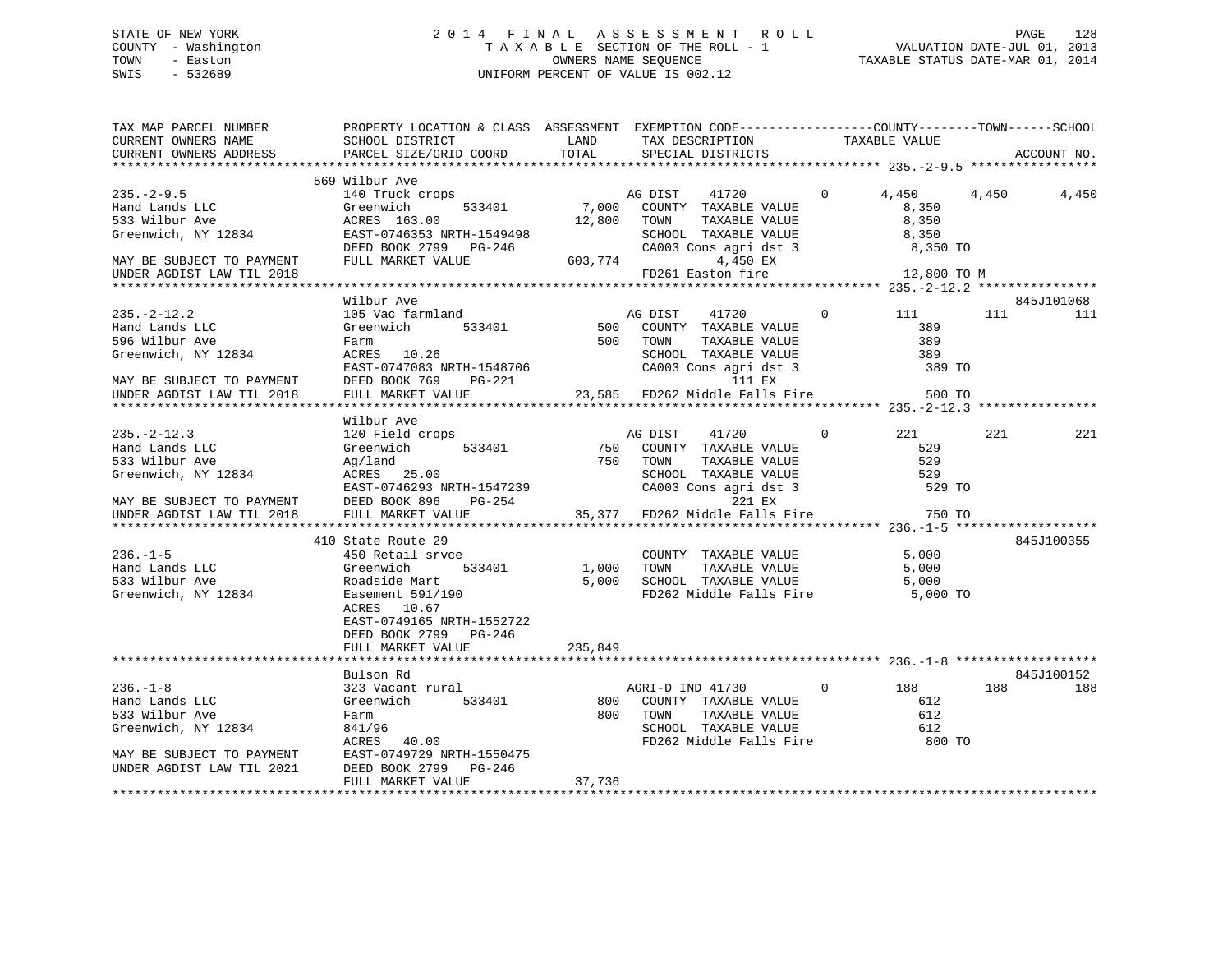# STATE OF NEW YORK 2 0 1 4 F I N A L A S S E S S M E N T R O L L PAGE 129 COUNTY - Washington T A X A B L E SECTION OF THE ROLL - 1 VALUATION DATE-JUL 01, 2013 TOWN - Easton OWNERS NAME SEQUENCE TAXABLE STATUS DATE-MAR 01, 2014 SWIS - 532689 UNIFORM PERCENT OF VALUE IS 002.12

| SCHOOL DISTRICT<br>PARCEL SIZE/GRID COORD                                                                                                                          | LAND<br>TOTAL                                                                                                                                | TAX DESCRIPTION<br>SPECIAL DISTRICTS                                      |                                                                                                                                                                               |                                                                                                                                                                                                                                                                                                                                                                                                               |                                                                                                                    | ACCOUNT NO.                                                                                                                                                                                                                                                                          |
|--------------------------------------------------------------------------------------------------------------------------------------------------------------------|----------------------------------------------------------------------------------------------------------------------------------------------|---------------------------------------------------------------------------|-------------------------------------------------------------------------------------------------------------------------------------------------------------------------------|---------------------------------------------------------------------------------------------------------------------------------------------------------------------------------------------------------------------------------------------------------------------------------------------------------------------------------------------------------------------------------------------------------------|--------------------------------------------------------------------------------------------------------------------|--------------------------------------------------------------------------------------------------------------------------------------------------------------------------------------------------------------------------------------------------------------------------------------|
|                                                                                                                                                                    |                                                                                                                                              |                                                                           |                                                                                                                                                                               |                                                                                                                                                                                                                                                                                                                                                                                                               |                                                                                                                    |                                                                                                                                                                                                                                                                                      |
| 210 1 Family Res<br>Greenwich 533401<br>H & L<br>ACRES<br>1.48<br>DEED BOOK 915 PG-240<br>FULL MARKET VALUE                                                        |                                                                                                                                              | 41854<br>TOWN                                                             | $\mathbf{0}$<br>$\Omega$                                                                                                                                                      | 630<br>$\Omega$<br>3,570<br>3,628<br>3,560                                                                                                                                                                                                                                                                                                                                                                    | 572<br>$\Omega$                                                                                                    | 845J101268<br>$\overline{0}$<br>640                                                                                                                                                                                                                                                  |
|                                                                                                                                                                    |                                                                                                                                              |                                                                           |                                                                                                                                                                               |                                                                                                                                                                                                                                                                                                                                                                                                               |                                                                                                                    |                                                                                                                                                                                                                                                                                      |
| 210 1 Family Res<br>Greenwich 533401<br>H & L<br>ACRES<br>5.01<br>EAST-0739814 NRTH-1549841<br>DEED BOOK 621<br>PG-275<br>FULL MARKET VALUE                        |                                                                                                                                              | 41800<br>AGED-ALL<br>41834<br>TOWN                                        | 0<br>$\Omega$                                                                                                                                                                 | 2,000<br>$\Omega$<br>2,000<br>2,000<br>640                                                                                                                                                                                                                                                                                                                                                                    | 2,000<br>$\Omega$                                                                                                  | 815J101294<br>2,000<br>1,360                                                                                                                                                                                                                                                         |
|                                                                                                                                                                    |                                                                                                                                              |                                                                           |                                                                                                                                                                               |                                                                                                                                                                                                                                                                                                                                                                                                               |                                                                                                                    |                                                                                                                                                                                                                                                                                      |
| 320 Rural vacant<br>533401<br>Greenwich<br>Wf<br>Sub Lot 1A<br>FRNT 372.00 DPTH 57.00<br>EAST-0739407 NRTH-1549836<br>DEED BOOK 797<br>PG-285<br>FULL MARKET VALUE | 9,434                                                                                                                                        |                                                                           |                                                                                                                                                                               | 200<br>200<br>200                                                                                                                                                                                                                                                                                                                                                                                             |                                                                                                                    |                                                                                                                                                                                                                                                                                      |
|                                                                                                                                                                    |                                                                                                                                              |                                                                           |                                                                                                                                                                               |                                                                                                                                                                                                                                                                                                                                                                                                               |                                                                                                                    | 845J101124                                                                                                                                                                                                                                                                           |
| 210 1 Family Res<br>533401<br>Greenwich<br>House & Lot<br>7.38<br>ACRES<br>DEED BOOK 3029 PG-121<br>FULL MARKET VALUE                                              |                                                                                                                                              | STAR B<br>41854<br>FD261 Easton fire                                      | $\mathbf 0$                                                                                                                                                                   | $\overline{0}$<br>4,600<br>4,600<br>3,960                                                                                                                                                                                                                                                                                                                                                                     | $\Omega$                                                                                                           | 640                                                                                                                                                                                                                                                                                  |
|                                                                                                                                                                    |                                                                                                                                              |                                                                           |                                                                                                                                                                               |                                                                                                                                                                                                                                                                                                                                                                                                               |                                                                                                                    |                                                                                                                                                                                                                                                                                      |
| 112 Dairy farm<br>Hoosic Valley<br>384201<br>Farm/house<br>ACRES 121.00<br>EAST-0754063 NRTH-1499975<br>DEED BOOK 2353<br>PG-137<br>FULL MARKET VALUE              |                                                                                                                                              | VET COM CT 41131<br>41720<br>41854<br>TOWN<br>323 EX<br>FD261 Easton fire | $\Omega$<br>$\mathbf 0$<br>$\Omega$                                                                                                                                           | 579<br>323<br>$\overline{0}$<br>7,998<br>7,998<br>7,937                                                                                                                                                                                                                                                                                                                                                       | 579<br>323<br>$\Omega$                                                                                             | 845J100390<br>$\overline{0}$<br>323<br>640                                                                                                                                                                                                                                           |
|                                                                                                                                                                    | 165 Bulson Rd<br>Greenwich, NY 12834 EAST-0752036 NRTH-1551887<br>2762 County Route 113<br>County Route 113<br>97 Fryer Rd<br>570 Gifford Rd | EAST-0741542 NRTH-1505751                                                 | VET WAL<br>500 STAR B<br>VET WAR CT 41121<br>4,200<br>COUNTY TAXABLE VALUE<br>198, 113<br>500 STAR EN<br>200<br>500<br>4,600 TOWN<br>216,981<br>2,400 AG DIST<br>8,900 STAR B | TAXABLE VALUE<br>SCHOOL TAXABLE VALUE<br>FD262 Middle Falls Fire<br>4,000 COUNTY TAXABLE VALUE<br>TAXABLE VALUE<br>SCHOOL TAXABLE VALUE<br>CA003 Cons agri dst 3<br>COUNTY TAXABLE VALUE<br>CA003 Cons agri dst 3<br>COUNTY TAXABLE VALUE<br>TAXABLE VALUE<br>SCHOOL TAXABLE VALUE<br>CA003 Cons agri dst 3<br>COUNTY TAXABLE VALUE<br>TAXABLE VALUE<br>SCHOOL TAXABLE VALUE<br>419,811 CA003 Cons agri dst 3 | TAXABLE VALUE<br>200 TOWN TAXABLE VALUE<br>200 SCHOOL TAXABLE VALUE<br>26 PCT OF VALUE USED FOR EXEMPTION PURPOSES | PROPERTY LOCATION & CLASS ASSESSMENT EXEMPTION CODE----------------COUNTY-------TOWN------SCHOOL<br>4,200 TO<br>4,000 TO<br>188,679 FD263 Schuylerville Fire 4,000 TO<br>$\frac{200}{200}$ TO<br>FD263 Schuylerville Fire 200 TO<br>4,600 TO<br>4,600 TO M<br>8,577 TO<br>8,900 TO M |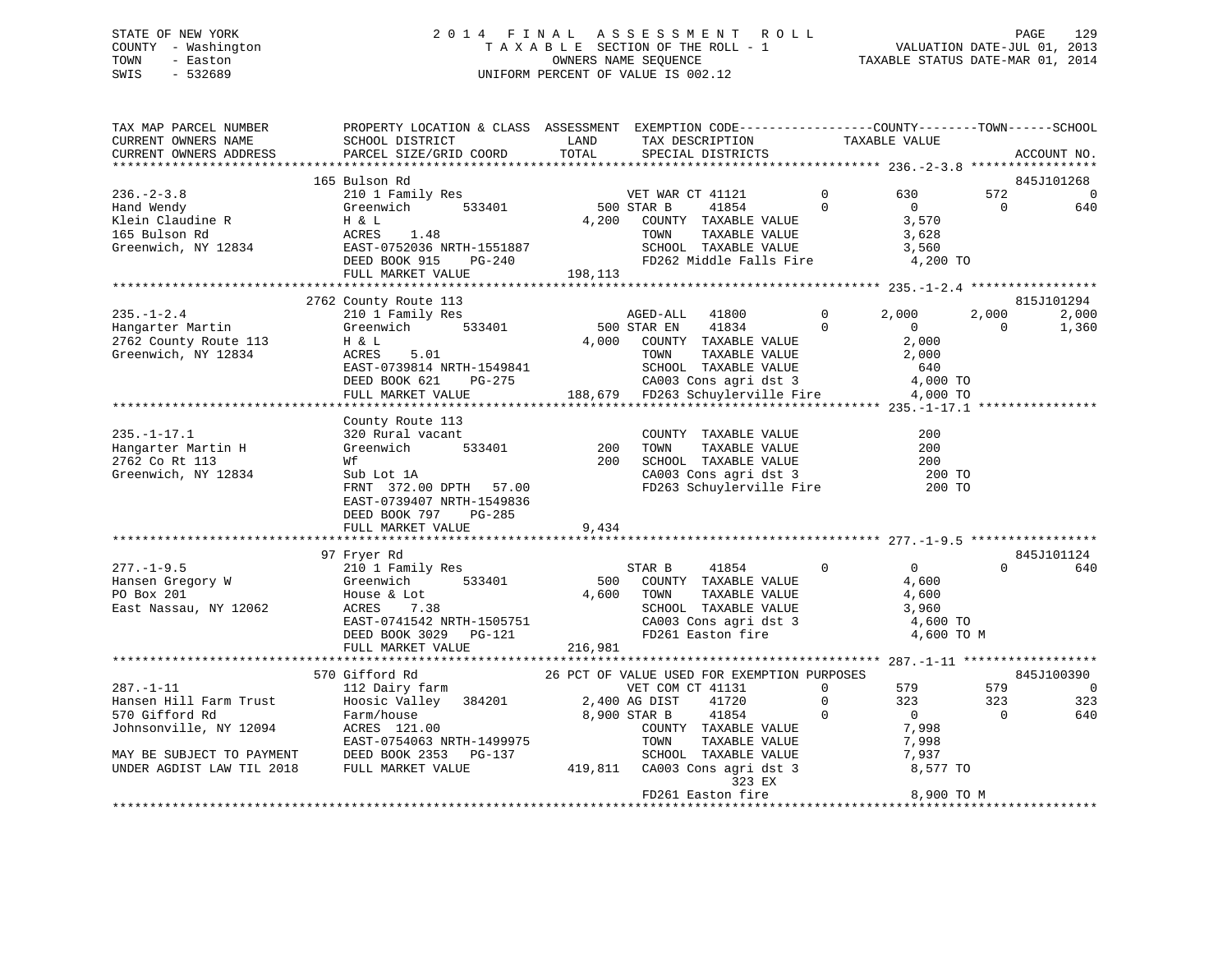# STATE OF NEW YORK 2 0 1 4 F I N A L A S S E S S M E N T R O L L PAGE 130 COUNTY - Washington T A X A B L E SECTION OF THE ROLL - 1 VALUATION DATE-JUL 01, 2013 TOWN - Easton OWNERS NAME SEQUENCE TAXABLE STATUS DATE-MAR 01, 2014 SWIS - 532689 UNIFORM PERCENT OF VALUE IS 002.12

| TAX MAP PARCEL NUMBER<br>CURRENT OWNERS NAME<br>CURRENT OWNERS ADDRESS                                  | PROPERTY LOCATION & CLASS ASSESSMENT EXEMPTION CODE----------------COUNTY-------TOWN------SCHOOL<br>SCHOOL DISTRICT<br>PARCEL SIZE/GRID COORD               | LAND<br>TOTAL             | TAX DESCRIPTION<br>SPECIAL DISTRICTS                                                                                                   | TAXABLE VALUE                                                                      | ACCOUNT NO.            |     |
|---------------------------------------------------------------------------------------------------------|-------------------------------------------------------------------------------------------------------------------------------------------------------------|---------------------------|----------------------------------------------------------------------------------------------------------------------------------------|------------------------------------------------------------------------------------|------------------------|-----|
|                                                                                                         |                                                                                                                                                             |                           |                                                                                                                                        |                                                                                    |                        |     |
|                                                                                                         | 701 Gifford Rd                                                                                                                                              |                           |                                                                                                                                        |                                                                                    | 845J100674             |     |
| $287. - 1 - 8$<br>Hansen Norman<br>2332 River Rd<br>Melrose, NY 12121<br>MAY BE SUBJECT TO PAYMENT      | 240 Rural res<br>Greenwich<br>533401<br>Farm<br>ACRES<br>27.90<br>EAST-0753388 NRTH-1503325<br>DEED BOOK 2784<br>PG-203                                     | 900<br>3,200              | 41720<br>AG DIST<br>COUNTY TAXABLE VALUE<br>TOWN<br>TAXABLE VALUE<br>SCHOOL TAXABLE VALUE<br>CA003 Cons agri dst 3<br>258 EX           | $\Omega$<br>258<br>2,942<br>2,942<br>2,942<br>2,942 TO                             | 258                    | 258 |
| UNDER AGDIST LAW TIL 2018                                                                               | FULL MARKET VALUE                                                                                                                                           |                           | 150,943 FD261 Easton fire                                                                                                              | 3,200 TO M                                                                         |                        |     |
|                                                                                                         |                                                                                                                                                             |                           |                                                                                                                                        |                                                                                    |                        |     |
| $278. - 1 - 38.4$<br>Hansen Ronald<br>Hansen Lisa<br>176 Ives Hill Rd<br>Valley Falls, NY 12185         | 176 Ives Hill Rd<br>240 Rural res<br>533401<br>Greenwich<br>H&l<br>ACRES 19.96<br>EAST-0751103 NRTH-1512236<br>DEED BOOK 691<br>PG-243<br>FULL MARKET VALUE | 1,000<br>6,250<br>294,811 | STAR B<br>41854<br>COUNTY TAXABLE VALUE<br>TAXABLE VALUE<br>TOWN<br>SCHOOL TAXABLE VALUE<br>CA003 Cons agri dst 3<br>FD261 Easton fire | $\mathbf 0$<br>$\overline{0}$<br>6,250<br>6,250<br>5,610<br>6,250 TO<br>6,250 TO M | 845J101107<br>$\Omega$ | 640 |
|                                                                                                         | 545 Herrington Hill Rd                                                                                                                                      |                           |                                                                                                                                        |                                                                                    | 845J100394             |     |
| $253. - 1 - 23$<br>Harrington Brian F<br>Harrington O. George<br>723 Brownell Rd<br>Greenwich, NY 12834 | 210 1 Family Res<br>533401<br>Greenwich<br>$H+L$<br>898/205<br>1.20<br>ACRES<br>EAST-0762851 NRTH-1531053<br>DEED BOOK 2798 PG-293                          | 400<br>3,000              | COUNTY TAXABLE VALUE<br>TOWN<br>TAXABLE VALUE<br>SCHOOL TAXABLE VALUE<br>CA003 Cons agri dst 3<br>FD261 Easton fire                    | 3,000<br>3,000<br>3,000<br>3,000 TO<br>3,000 TO M                                  |                        |     |
|                                                                                                         | FULL MARKET VALUE                                                                                                                                           | 141,509                   |                                                                                                                                        |                                                                                    |                        |     |
| $253. - 1 - 26$<br>Harrington Brian F<br>39 Catamount Rd<br>Goffstown, NH 03045                         | 465 Herrington Hill Rd<br>310 Res Vac<br>Greenwich<br>533401<br>ACRES<br>2.60<br>EAST-0761095 NRTH-1529632<br>DEED BOOK 554<br>PG-175                       | 400<br>400                | COUNTY TAXABLE VALUE<br>TOWN<br>TAXABLE VALUE<br>SCHOOL TAXABLE VALUE<br>CA003 Cons agri dst 3<br>FD261 Easton fire                    | 400<br>400<br>400<br>400 TO<br>400 TO M                                            | 845J100307             |     |
|                                                                                                         | FULL MARKET VALUE                                                                                                                                           | 18,868                    |                                                                                                                                        |                                                                                    |                        |     |
|                                                                                                         | 723 Brownell Rd                                                                                                                                             |                           |                                                                                                                                        |                                                                                    | 815J101298             |     |
| $261. - 1 - 37$<br>Harrington Scott J<br>Harrington Mickki L<br>723 Brownell Rd<br>Greenwich, NY 12834  | 210 1 Family Res<br>Greenwich<br>533401<br>H & L<br>ACRES<br>5.00<br>EAST-0763453 NRTH-1527762<br>DEED BOOK 698<br>PG-231<br>FULL MARKET VALUE              | 600<br>4,200<br>198,113   | 41854<br>STAR B<br>COUNTY TAXABLE VALUE<br>TOWN<br>TAXABLE VALUE<br>SCHOOL TAXABLE VALUE<br>FD261 Easton fire                          | $\mathbf 0$<br>0<br>4,200<br>4,200<br>3,560<br>4,200 TO M                          | $\cap$                 | 640 |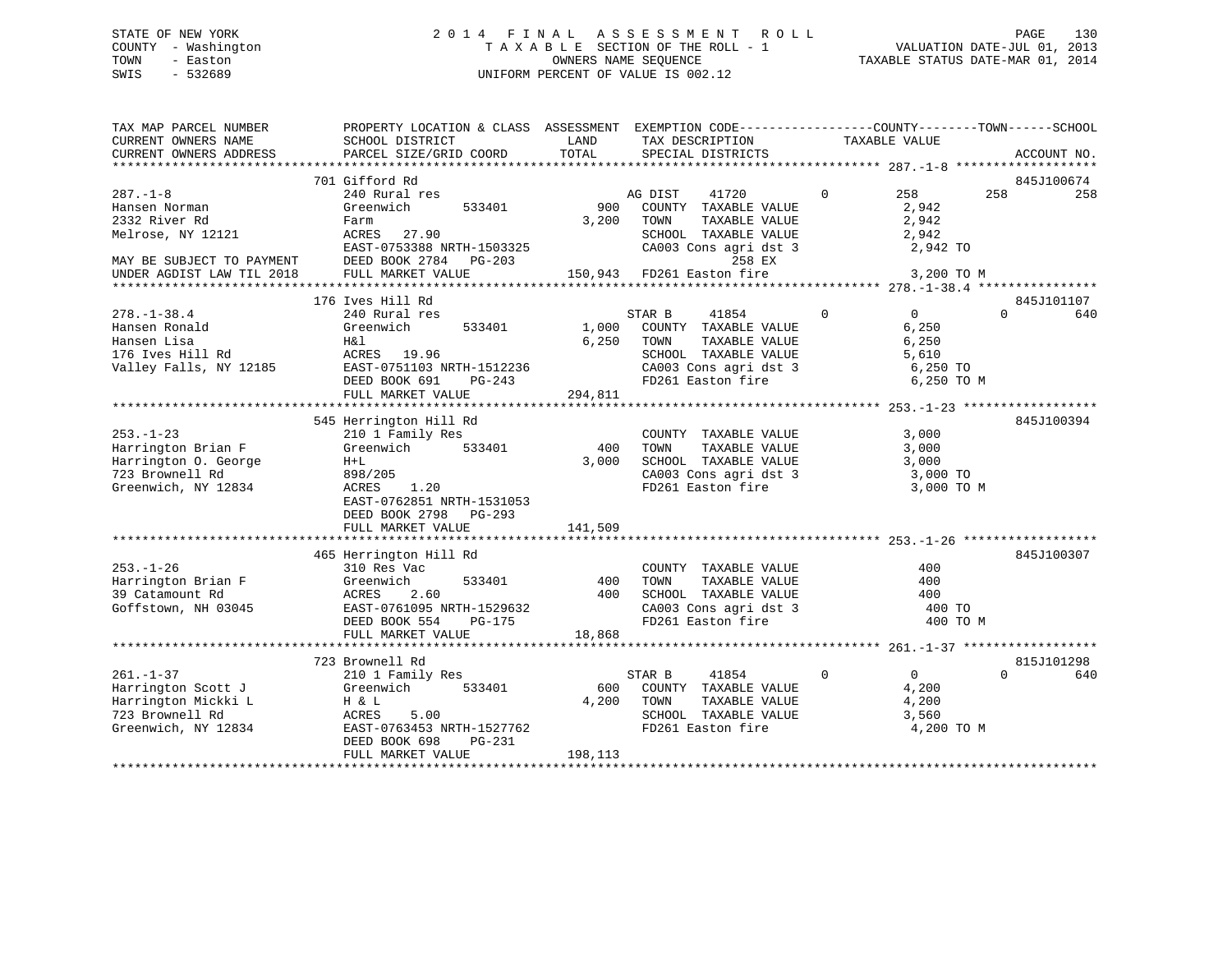# STATE OF NEW YORK 2 0 1 4 F I N A L A S S E S S M E N T R O L L PAGE 131 COUNTY - Washington T A X A B L E SECTION OF THE ROLL - 1 VALUATION DATE-JUL 01, 2013 TOWN - Easton **CONNERS NAME SEQUENCE** TAXABLE STATUS DATE-MAR 01, 2014 SWIS - 532689 UNIFORM PERCENT OF VALUE IS 002.12

| TAX MAP PARCEL NUMBER<br>CURRENT OWNERS NAME | PROPERTY LOCATION & CLASS ASSESSMENT EXEMPTION CODE----------------COUNTY-------TOWN-----SCHOOL<br>SCHOOL DISTRICT | LAND    | TAX DESCRIPTION                               | TAXABLE VALUE                 |                 |
|----------------------------------------------|--------------------------------------------------------------------------------------------------------------------|---------|-----------------------------------------------|-------------------------------|-----------------|
| CURRENT OWNERS ADDRESS                       | PARCEL SIZE/GRID COORD                                                                                             | TOTAL   | SPECIAL DISTRICTS                             |                               | ACCOUNT NO.     |
|                                              |                                                                                                                    |         |                                               |                               |                 |
|                                              | 517 Herrington Hill Rd                                                                                             |         |                                               |                               | 845J101146      |
| $253. - 1 - 24.1$                            | 240 Rural res                                                                                                      |         | COUNTY TAXABLE VALUE                          | 4,500                         |                 |
| Harrington Wayne G                           | Greenwich<br>533401                                                                                                | 500     | TAXABLE VALUE<br>TOWN                         | 4,500                         |                 |
| Harrington Edith M                           | House & Lot                                                                                                        | 4,500   | SCHOOL TAXABLE VALUE                          | 4,500                         |                 |
| 517 Herrington Hill Rd                       | ACRES 10.06                                                                                                        |         | CA003 Cons agri dst 3                         | 4,500 TO                      |                 |
| Greenwich, NY 12834                          | EAST-0762190 NRTH-1530593                                                                                          |         | FD261 Easton fire                             | 4,500 TO M                    |                 |
|                                              | DEED BOOK 2796 PG-142                                                                                              |         |                                               |                               |                 |
|                                              | FULL MARKET VALUE                                                                                                  | 212,264 |                                               |                               |                 |
|                                              |                                                                                                                    |         |                                               |                               |                 |
|                                              | 729 Brownell Rd                                                                                                    |         |                                               |                               | 845J100395      |
| $253. - 1 - 24$                              | 240 Rural res                                                                                                      |         | COUNTY TAXABLE VALUE                          | 4,500                         |                 |
| Harrington Wayne G etal                      | Greenwich<br>533401                                                                                                | 3,000   | TOWN<br>TAXABLE VALUE                         | 4,500                         |                 |
| Harrington Brian F etal                      | H & L                                                                                                              | 4,500   | SCHOOL TAXABLE VALUE                          | 4,500                         |                 |
| Attn: Harrington Scott                       | 666/290                                                                                                            |         | CA003 Cons agri dst 3                         | 4,500 TO                      |                 |
| 517 Herrington Hill Rd                       | ACRES 180.60                                                                                                       |         | FD261 Easton fire                             | 4,500 TO M                    |                 |
| Greenwich, NY 12834                          | EAST-0762778 NRTH-1529951                                                                                          |         |                                               |                               |                 |
|                                              | DEED BOOK 666<br>$PG-287$                                                                                          |         |                                               |                               |                 |
|                                              | FULL MARKET VALUE                                                                                                  | 212,264 |                                               |                               |                 |
|                                              | 443 State Route 29                                                                                                 |         |                                               |                               | 845J100397      |
| $236.1 - 3 - 5$                              | 210 1 Family Res                                                                                                   |         | 41854<br>STAR B                               | $\Omega$<br>$\overline{0}$    | $\Omega$<br>640 |
| Harsha Brian L                               | 533401<br>Greenwich                                                                                                | 400     | COUNTY TAXABLE VALUE                          | 3,400                         |                 |
| 443 State Route 29                           | Η&L                                                                                                                | 3,400   | TAXABLE VALUE<br>TOWN                         | 3,400                         |                 |
| Greenwich, NY 12834                          | $236. - 3 - 5$                                                                                                     |         | SCHOOL TAXABLE VALUE                          | 2,760                         |                 |
|                                              | FRNT 132.00 DPTH 141.00                                                                                            |         | FD262 Middle Falls Fire                       | 3,400 TO                      |                 |
|                                              | EAST-0749965 NRTH-1553292                                                                                          |         |                                               |                               |                 |
|                                              | DEED BOOK 958<br>$PG-65$                                                                                           |         |                                               |                               |                 |
|                                              | FULL MARKET VALUE                                                                                                  | 160,377 |                                               |                               |                 |
|                                              |                                                                                                                    |         |                                               |                               |                 |
|                                              | 245 Herrington Hill Rd                                                                                             |         |                                               |                               | 845J101230      |
| $261. - 1 - 1.8$                             | 240 Rural res                                                                                                      |         | STAR B<br>41854                               | $\mathbf 0$<br>$\overline{0}$ | $\Omega$<br>640 |
| Hasenkopf Alfred P                           | 533401<br>Greenwich                                                                                                | 800     | COUNTY TAXABLE VALUE                          | 4,200                         |                 |
| Hasenkopf Jeanine M                          | H & L                                                                                                              | 4,200   | TOWN<br>TAXABLE VALUE                         | 4,200                         |                 |
| 245 Herrington Hill Rd                       | 2285/67                                                                                                            |         | SCHOOL TAXABLE VALUE                          | 3,560                         |                 |
| Greenwich, NY 12834                          | ACRES 16.30                                                                                                        |         | FD261 Easton fire                             | 4,200 TO M                    |                 |
|                                              | EAST-0757833 NRTH-1526501                                                                                          |         |                                               |                               |                 |
|                                              | DEED BOOK 2728 PG-24                                                                                               |         |                                               |                               |                 |
|                                              | FULL MARKET VALUE                                                                                                  | 198,113 |                                               |                               |                 |
|                                              |                                                                                                                    |         |                                               |                               |                 |
|                                              | 51 Meeting House Rd                                                                                                |         |                                               |                               |                 |
| $269. - 1 - 35.3$                            | 210 1 Family Res                                                                                                   |         | STAR B<br>41854                               | $\Omega$<br>$\Omega$          | $\Omega$<br>640 |
| Haskell Bernice D                            | Greenwich<br>533401                                                                                                | 500     | COUNTY TAXABLE VALUE                          | 3,500                         |                 |
| 51 Meeting House Rd                          | H & L                                                                                                              | 3,500   | TOWN<br>TAXABLE VALUE                         | 3,500                         |                 |
| Schaghticoke, NY 12154                       | Lot 3<br>1.84<br>ACRES                                                                                             |         | SCHOOL TAXABLE VALUE<br>CA003 Cons agri dst 3 | 2,860<br>3,500 TO             |                 |
|                                              | EAST-0745242 NRTH-1514448                                                                                          |         | FD261 Easton fire                             | 3,500 TO M                    |                 |
|                                              | DEED BOOK 890<br>PG-165                                                                                            |         |                                               |                               |                 |
|                                              | FULL MARKET VALUE                                                                                                  | 165,094 |                                               |                               |                 |
|                                              |                                                                                                                    |         |                                               |                               |                 |
|                                              |                                                                                                                    |         |                                               |                               |                 |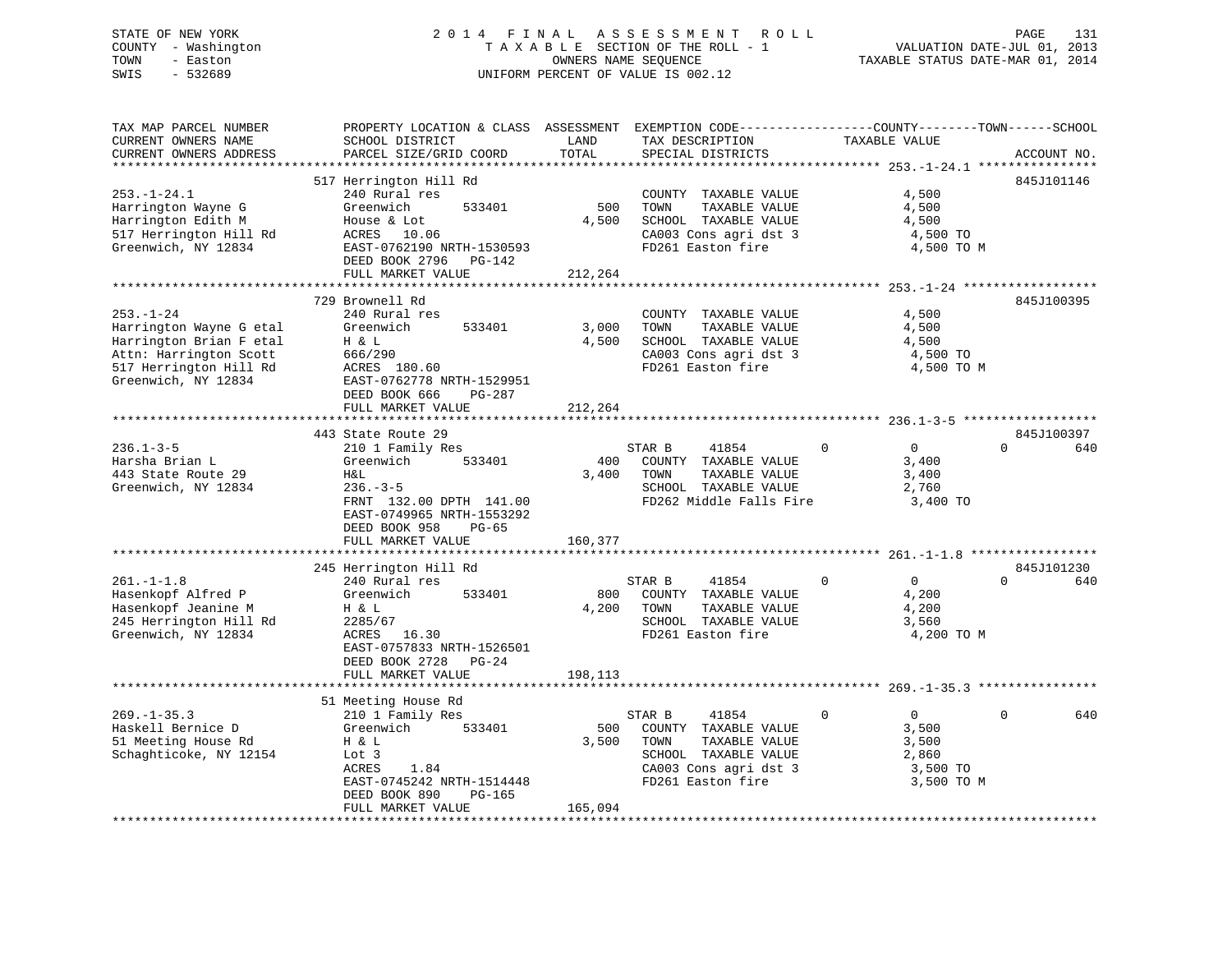# STATE OF NEW YORK 2 0 1 4 F I N A L A S S E S S M E N T R O L L PAGE 132 COUNTY - Washington T A X A B L E SECTION OF THE ROLL - 1 VALUATION DATE-JUL 01, 2013 TOWN - Easton **CONNERS NAME SEQUENCE** TAXABLE STATUS DATE-MAR 01, 2014 SWIS - 532689 UNIFORM PERCENT OF VALUE IS 002.12

| TAX MAP PARCEL NUMBER<br>CURRENT OWNERS NAME<br>CURRENT OWNERS ADDRESS                                                                                  | PROPERTY LOCATION & CLASS ASSESSMENT EXEMPTION CODE---------------COUNTY-------TOWN------SCHOOL<br>SCHOOL DISTRICT<br>PARCEL SIZE/GRID COORD                             | LAND<br>TOTAL           | TAX DESCRIPTION<br>SPECIAL DISTRICTS                                                                                                                     | TAXABLE VALUE |                                                                     | ACCOUNT NO.       |
|---------------------------------------------------------------------------------------------------------------------------------------------------------|--------------------------------------------------------------------------------------------------------------------------------------------------------------------------|-------------------------|----------------------------------------------------------------------------------------------------------------------------------------------------------|---------------|---------------------------------------------------------------------|-------------------|
|                                                                                                                                                         |                                                                                                                                                                          |                         |                                                                                                                                                          |               |                                                                     |                   |
|                                                                                                                                                         | 11044 State Route 40                                                                                                                                                     |                         |                                                                                                                                                          |               |                                                                     | 845J100400        |
| $286. - 1 - 17$<br>Hayes Daniel M<br>Hayes Mary T<br>11044 State Route 40<br>Schaghticoke, NY 12154                                                     | 112 Dairy farm<br>Greenwich<br>533401<br>Farm<br>ACRES 36.40<br>EAST-0740056 NRTH-1498963<br>DEED BOOK 1761 PG-64<br>FULL MARKET VALUE                                   | 900<br>6,250<br>294,811 | STAR EN<br>41834<br>COUNTY TAXABLE VALUE<br>TOWN<br>TAXABLE VALUE<br>SCHOOL TAXABLE VALUE<br>CA003 Cons agri dst 3<br>FD261 Easton fire                  | $\Omega$      | $\overline{0}$<br>6,250<br>6,250<br>4,890<br>6,250 TO<br>6,250 TO M | 1,360<br>$\Omega$ |
|                                                                                                                                                         |                                                                                                                                                                          |                         |                                                                                                                                                          |               |                                                                     |                   |
| $286. - 1 - 16.1$<br>Hayes John G<br>Hayes Carole J<br>363 Hayes Rd<br>Schaghticoke, NY 12154<br>MAY BE SUBJECT TO PAYMENT<br>UNDER AGDIST LAW TIL 2018 | 2502 Valley Falls Rd<br>210 1 Family Res<br>Greenwich<br>533401<br>Tra & Lot<br>ACRES 27.50<br>EAST-0744711 NRTH-1498764<br>DEED BOOK 594<br>PG-169<br>FULL MARKET VALUE | 800<br>2,500            | AG DIST<br>41720<br>COUNTY TAXABLE VALUE<br>TOWN<br>TAXABLE VALUE<br>SCHOOL TAXABLE VALUE<br>CA003 Cons agri dst 3<br>84 EX<br>117,925 FD261 Easton fire | $\Omega$      | 84<br>84<br>2,416<br>2,416<br>2,416<br>2,416 TO<br>2,500 TO M       | 845J101270<br>84  |
|                                                                                                                                                         | 2507 Valley Falls Rd                                                                                                                                                     |                         |                                                                                                                                                          |               |                                                                     |                   |
| $286. - 1 - 16.2$<br>Hayes Paul J<br>2507 Valley Falls Rd<br>Schaghticoke, NY 12154                                                                     | 210 1 Family Res<br>Greenwich<br>533401<br>ACRES<br>2.80<br>EAST-0743644 NRTH-1498665<br>DEED BOOK 918<br>PG-244<br>FULL MARKET VALUE                                    | 3,800                   | STAR B<br>41854<br>500 COUNTY TAXABLE VALUE<br>TOWN<br>TAXABLE VALUE<br>SCHOOL TAXABLE VALUE<br>CA003 Cons agri dst 3<br>179,245 FD261 Easton fire       | $\Omega$      | $\overline{0}$<br>3,800<br>3,800<br>3,160<br>3,800 TO<br>3,800 TO M | 640<br>$\Omega$   |
|                                                                                                                                                         |                                                                                                                                                                          |                         |                                                                                                                                                          |               |                                                                     |                   |
| $286. - 1 - 16$<br>Hayes William C<br>Hayes Patricia A<br>1016 Hayes Rd<br>Schaghticoke, NY 12154                                                       | Valley Falls Rd<br>320 Rural vacant<br>Greenwich<br>533401<br>Farm<br>ACRES 29.20<br>EAST-0742469 NRTH-1498633<br>DEED BOOK 918<br>PG-244                                | 900<br>900              | AG DIST<br>41720<br>COUNTY TAXABLE VALUE<br>TOWN<br>TAXABLE VALUE<br>SCHOOL TAXABLE VALUE<br>CA003 Cons agri dst 3<br>415 EX                             | $\Omega$      | 415<br>415<br>485<br>485<br>485<br>485 TO                           | 845J100398<br>415 |
| MAY BE SUBJECT TO PAYMENT<br>UNDER AGDIST LAW TIL 2018                                                                                                  | FULL MARKET VALUE                                                                                                                                                        |                         | 42,453 FD261 Easton fire                                                                                                                                 |               | 900 TO M                                                            |                   |
|                                                                                                                                                         | Hoag Rd                                                                                                                                                                  |                         |                                                                                                                                                          |               |                                                                     |                   |
| $278. - 1 - 2.7$<br>Hebert Robert<br>Hebert Patricia<br>452 Hoag Rd<br>Valley Falls, NY 12185<br>MAY BE SUBJECT TO PAYMENT                              | 120 Field crops<br>Greenwich<br>533401<br>Ag Land<br>Lot 7A<br>ACRES 14.50<br>EAST-0749869 NRTH-1512704<br>PG-332<br>DEED BOOK 810                                       | 700<br>700              | 41720<br>AG DIST<br>COUNTY TAXABLE VALUE<br>TOWN<br>TAXABLE VALUE<br>SCHOOL TAXABLE VALUE<br>CA003 Cons agri dst 3<br>151 EX<br>FD261 Easton fire        | $\mathbf 0$   | 151<br>151<br>549<br>549<br>549<br>549 TO<br>700 TO M               | 151               |
| UNDER AGDIST LAW TIL 2018                                                                                                                               | FULL MARKET VALUE                                                                                                                                                        | 33,019                  |                                                                                                                                                          |               |                                                                     |                   |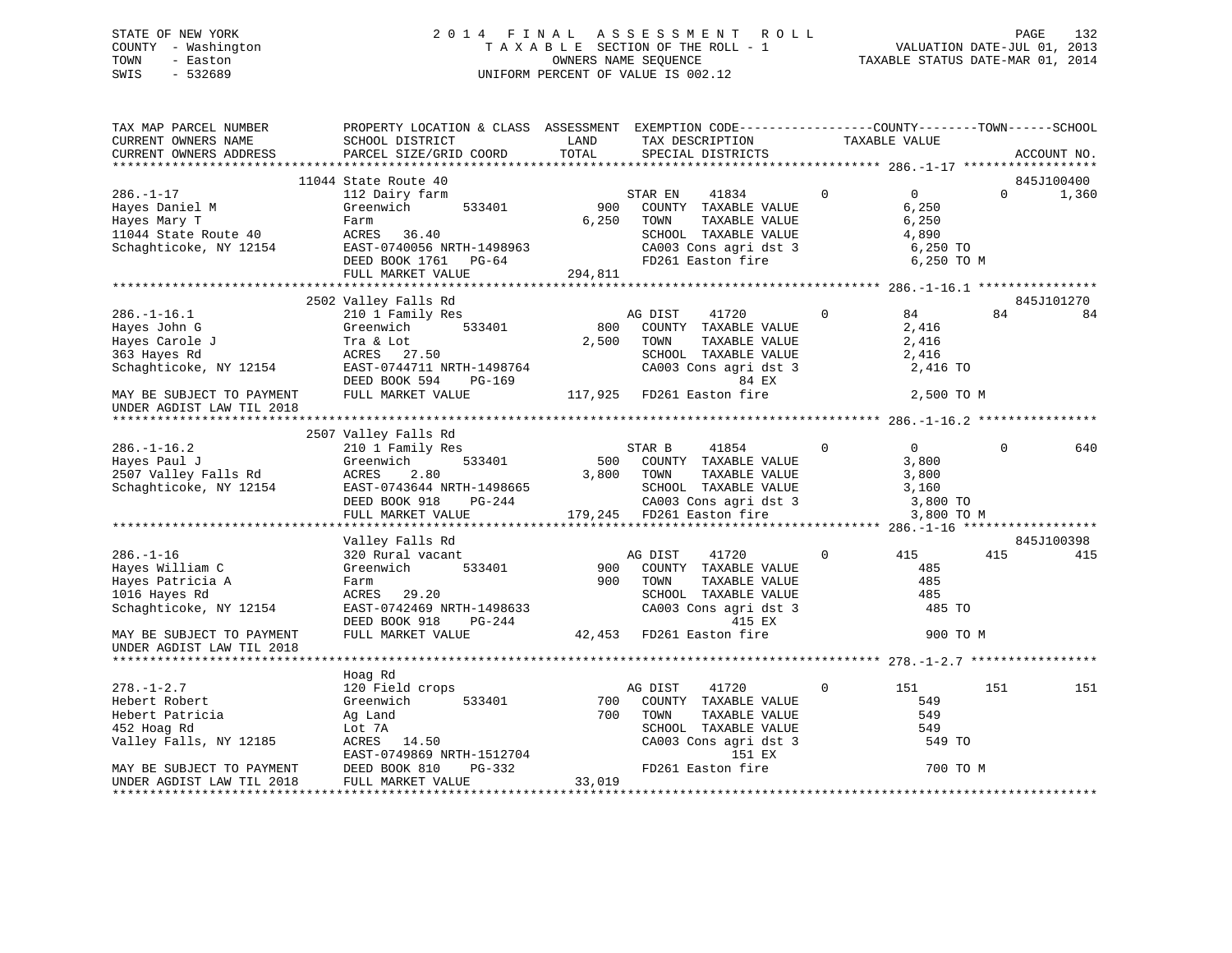# STATE OF NEW YORK 2 0 1 4 F I N A L A S S E S S M E N T R O L L PAGE 133 COUNTY - Washington T A X A B L E SECTION OF THE ROLL - 1 VALUATION DATE-JUL 01, 2013 TOWN - Easton OWNERS NAME SEQUENCE TAXABLE STATUS DATE-MAR 01, 2014 SWIS - 532689 UNIFORM PERCENT OF VALUE IS 002.12

| TAX MAP PARCEL NUMBER<br>CURRENT OWNERS NAME<br>CURRENT OWNERS ADDRESS                             | PROPERTY LOCATION & CLASS ASSESSMENT EXEMPTION CODE----------------COUNTY-------TOWN------SCHOOL<br>SCHOOL DISTRICT<br>PARCEL SIZE/GRID COORD                                             | LAND<br>TOTAL             | TAX DESCRIPTION<br>SPECIAL DISTRICTS                                                                                                                                                       | TAXABLE VALUE                                                                                          | ACCOUNT NO.                               |
|----------------------------------------------------------------------------------------------------|-------------------------------------------------------------------------------------------------------------------------------------------------------------------------------------------|---------------------------|--------------------------------------------------------------------------------------------------------------------------------------------------------------------------------------------|--------------------------------------------------------------------------------------------------------|-------------------------------------------|
| $269. - 2 - 12.5$<br>Hebert Robert J<br>Hebert Patricia A<br>452 Hoag Rd<br>Valley Falls, NY 12185 | Hoag Rd<br>320 Rural vacant<br>533401<br>Greenwich<br>Vl<br>ACRES 1.50<br>EAST-0750133 NRTH-1514011<br>DEED BOOK 642<br>PG-84<br>FULL MARKET VALUE                                        | 200<br>200<br>9,434       | COUNTY TAXABLE VALUE<br>TOWN<br>TAXABLE VALUE<br>LOWN TAXABLE VALUE<br>SCHOOL TAXABLE VALUE<br>CA003 Cons agri dst 3<br>FD261 Easton fire                                                  | 200<br>200<br>200<br>200 TO<br>200 TO M                                                                |                                           |
|                                                                                                    |                                                                                                                                                                                           |                           |                                                                                                                                                                                            |                                                                                                        |                                           |
| $269. - 2 - 13$<br>Hebert Robt J<br>Hebert Patricia A<br>452 Hoag Rd<br>Valley Falls, NY 12185     | 452 Hoag Rd<br>210 1 Family Res<br>Greenwich<br>533401<br>House & Lot<br>438/831<br>FRNT 300.00 DPTH 242.00<br>EAST-0749907 NRTH-1513962<br>DEED BOOK 413<br>PG-1165<br>FULL MARKET VALUE | 4,500<br>212,264          | ELG F VET 41101<br>400 STAR B<br>41854<br>COUNTY TAXABLE VALUE<br>TOWN<br>TAXABLE VALUE<br>TOWN      TAXABLE VALUE<br>SCHOOL   TAXABLE VALUE<br>CA003 Cons agri dst 3<br>FD261 Easton fire | $\mathbf 0$<br>3,800<br>3,800<br>$\Omega$<br>$\Omega$<br>700<br>700<br>3,860<br>4,500 TO<br>4,500 TO M | 845J100407<br>$\Omega$<br>640<br>$\Omega$ |
|                                                                                                    | 2170 County Route 113                                                                                                                                                                     |                           |                                                                                                                                                                                            |                                                                                                        |                                           |
| $251. - 1 - 3.2$<br>Hedbring Foundation<br>PO Box 47<br>Saratoga Springs, NY 12866                 | 105 Vac farmland<br>533401<br>Greenwich<br>subd lot 2<br>ACRES 28.11<br>EAST-0739148 NRTH-1535095<br>DEED BOOK 1675 PG-248<br>FULL MARKET VALUE                                           | 2,200<br>2,300<br>108,491 | COUNTY TAXABLE VALUE<br>TOWN<br>TAXABLE VALUE<br>SCHOOL TAXABLE VALUE<br>CA003 Cons agri dst 3<br>FD261 Easton fire                                                                        | 2,300<br>2,300<br>2,300<br>2,300 TO<br>2,300 TO M                                                      |                                           |
|                                                                                                    |                                                                                                                                                                                           |                           |                                                                                                                                                                                            |                                                                                                        |                                           |
| $235. - 1 - 2.2$<br>Hedbring John T<br>2754 County Route 113<br>Greenwich, NY 12834                | 2754 County Route 113<br>210 1 Family Res<br>533401<br>Greenwich<br>Res<br>2.82<br>ACRES<br>EAST-0739677 NRTH-1549472<br>DEED BOOK 3303 PG-123                                            | 600<br>3,500              | COUNTY TAXABLE VALUE<br>TOWN<br>TAXABLE VALUE<br>SCHOOL TAXABLE VALUE<br>CA003 Cons agri dst 3<br>FD263 Schuylerville Fire                                                                 | 3,500<br>3,500<br>3,500<br>3,500 TO<br>3,500 TO                                                        | 845J101122                                |
|                                                                                                    | FULL MARKET VALUE                                                                                                                                                                         | 165,094                   |                                                                                                                                                                                            |                                                                                                        |                                           |
| $235. - 1 - 2.8$<br>Hedbring John T<br>2754 County Route 113<br>Greenwich, NY 12834                | County Route 113<br>320 Rural vacant<br>Greenwich<br>533401<br>Vl<br>Sub Lot 2A<br>1.95<br>ACRES<br>EAST-0739956 NRTH-1549484<br>DEED BOOK 3303 PG-123<br>FULL MARKET VALUE               | 200<br>200<br>9,434       | COUNTY TAXABLE VALUE<br>TOWN<br>TAXABLE VALUE<br>SCHOOL TAXABLE VALUE<br>CA003 Cons agri dst 3<br>FD263 Schuylerville Fire                                                                 | 200<br>200<br>200<br>200 TO<br>200 TO                                                                  |                                           |
|                                                                                                    |                                                                                                                                                                                           |                           |                                                                                                                                                                                            |                                                                                                        |                                           |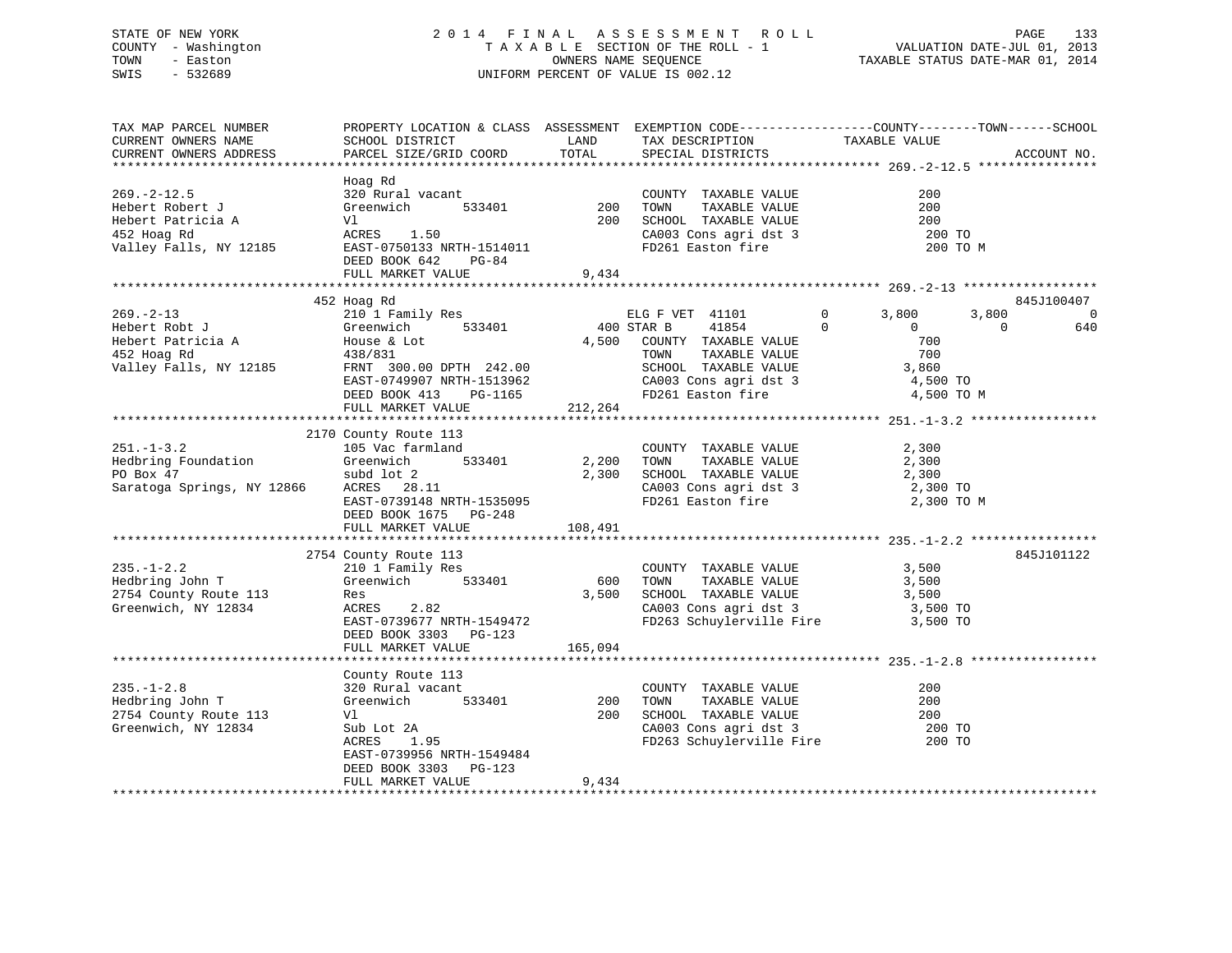|      | STATE OF NEW YORK   |  |  | 2014 FINAL ASSESSMENT ROLL         |                                  | PAGE                        | 134 |
|------|---------------------|--|--|------------------------------------|----------------------------------|-----------------------------|-----|
|      | COUNTY - Washington |  |  | TAXABLE SECTION OF THE ROLL - 1    |                                  | VALUATION DATE-JUL 01, 2013 |     |
| TOWN | - Easton            |  |  | OWNERS NAME SEQUENCE               | TAXABLE STATUS DATE-MAR 01, 2014 |                             |     |
| SWIS | - 532689            |  |  | UNIFORM PERCENT OF VALUE IS 002.12 |                                  |                             |     |
|      |                     |  |  |                                    |                                  |                             |     |

| TAX MAP PARCEL NUMBER                                                                                                                                       | PROPERTY LOCATION & CLASS ASSESSMENT EXEMPTION CODE---------------COUNTY-------TOWN-----SCHOOL                                                                                                                                           |             |                                                                    |                |                            |          |             |
|-------------------------------------------------------------------------------------------------------------------------------------------------------------|------------------------------------------------------------------------------------------------------------------------------------------------------------------------------------------------------------------------------------------|-------------|--------------------------------------------------------------------|----------------|----------------------------|----------|-------------|
| CURRENT OWNERS NAME                                                                                                                                         | SCHOOL DISTRICT                                                                                                                                                                                                                          | LAND        | TAX DESCRIPTION                                                    |                |                            |          |             |
| CURRENT OWNERS ADDRESS                                                                                                                                      | PARCEL SIZE/GRID COORD                                                                                                                                                                                                                   | TOTAL       | SPECIAL DISTRICTS                                                  |                | TAXABLE VALUE              |          | ACCOUNT NO. |
|                                                                                                                                                             |                                                                                                                                                                                                                                          |             |                                                                    |                |                            |          |             |
|                                                                                                                                                             | 1758 County Route 113                                                                                                                                                                                                                    |             |                                                                    |                |                            |          |             |
| $259. - 1 - 29.1$                                                                                                                                           | 210 1 Family Res                                                                                                                                                                                                                         |             | 41854<br>STAR B                                                    | $\Omega$       | $\Omega$                   | $\Omega$ | 640         |
| Heimbach Daniel                                                                                                                                             | 533401<br>Greenwich                                                                                                                                                                                                                      | 500         | COUNTY TAXABLE VALUE                                               |                | 5,800                      |          |             |
|                                                                                                                                                             | Vacant Land/ Rd Frontage                                                                                                                                                                                                                 |             | 5,800 TOWN<br>TAXABLE VALUE                                        |                | 5,800                      |          |             |
|                                                                                                                                                             | Subdivision No. 1                                                                                                                                                                                                                        |             | SCHOOL TAXABLE VALUE                                               |                | 5,160                      |          |             |
| Heimbach Michelle<br>1758 County Route 113<br>Schaghticoke, NY 12154                                                                                        | ACRES<br>5.00                                                                                                                                                                                                                            |             | CA003 Cons agri dst 3                                              |                | 5,800 TO                   |          |             |
|                                                                                                                                                             |                                                                                                                                                                                                                                          |             |                                                                    |                |                            |          |             |
|                                                                                                                                                             | EAST-0736742 NRTH-1525539                                                                                                                                                                                                                |             | FD261 Easton fire                                                  |                | 5,800 TO M                 |          |             |
|                                                                                                                                                             | DEED BOOK 820<br>PG-107                                                                                                                                                                                                                  |             |                                                                    |                |                            |          |             |
|                                                                                                                                                             | FULL MARKET VALUE                                                                                                                                                                                                                        | 273,585     |                                                                    |                |                            |          |             |
|                                                                                                                                                             |                                                                                                                                                                                                                                          |             |                                                                    |                |                            |          |             |
|                                                                                                                                                             | 1948 State Route 40                                                                                                                                                                                                                      |             |                                                                    |                |                            |          | 845J100236  |
| $244. - 2 - 1$                                                                                                                                              | 210 1 Family Res                                                                                                                                                                                                                         |             | STAR B<br>41854                                                    | $\overline{0}$ | $\overline{0}$             | $\Omega$ | 640         |
| Helmig Michael G                                                                                                                                            | 210 1 Family Res<br>Greenwich 533401                                                                                                                                                                                                     | 500         | COUNTY TAXABLE VALUE                                               |                | 3,000                      |          |             |
| 1948 State Route 40<br>Greenwich, NY 12834                                                                                                                  | H & L                                                                                                                                                                                                                                    | 3,000       | TAXABLE VALUE<br>TOWN                                              |                | 3,000                      |          |             |
|                                                                                                                                                             | ACRES 4.23                                                                                                                                                                                                                               |             | TOWN TAXABLE VALUE<br>SCHOOL TAXABLE VALUE                         |                | 2,360                      |          |             |
|                                                                                                                                                             |                                                                                                                                                                                                                                          |             |                                                                    |                |                            |          |             |
|                                                                                                                                                             |                                                                                                                                                                                                                                          |             | CA003 Cons agri dst 3 3,000 TO<br>FD262 Middle Falls Fire 3,000 TO |                |                            |          |             |
|                                                                                                                                                             | AUKES 4.23<br>EAST-0750289 NRTH-1544262<br>DEED BOOK 569 PG-215<br>FULL MARKET VALUE 141,509                                                                                                                                             |             |                                                                    |                |                            |          |             |
|                                                                                                                                                             |                                                                                                                                                                                                                                          |             |                                                                    |                |                            |          |             |
|                                                                                                                                                             | 129 Wells Rd                                                                                                                                                                                                                             |             |                                                                    |                |                            |          | 845J100412  |
| $259. - 1 - 25.1$                                                                                                                                           | 112 Dairy farm                                                                                                                                                                                                                           |             | AG DIST<br>41720                                                   | $\overline{0}$ | 1,502                      | 1,502    | 1,502       |
| Experiment Mann (Speedwich Henderson Alan (Speedwich Farm 129 Wells Rd (S2)<br>Schaghticoke, NY 12154 (S2)<br>Schaghticoke, NY 12154 (S2)<br>RAST-0742852 N | Greenwich 533401                                                                                                                                                                                                                         |             | 6,700 STAR B 41854                                                 | $\Omega$       | $\overline{0}$             | $\Omega$ | 640         |
|                                                                                                                                                             |                                                                                                                                                                                                                                          |             | 22,000 COUNTY TAXABLE VALUE                                        |                |                            |          |             |
|                                                                                                                                                             |                                                                                                                                                                                                                                          |             | TOWN<br>TAXABLE VALUE                                              |                | 20,498<br>20,498<br>20,498 |          |             |
|                                                                                                                                                             | 638/156 711/97<br>ACRES 371.00                                                                                                                                                                                                           |             |                                                                    |                |                            |          |             |
|                                                                                                                                                             |                                                                                                                                                                                                                                          |             | SCHOOL TAXABLE VALUE 19,858<br>CA003 Cons agri dst 3 1 20,498 TO   |                |                            |          |             |
|                                                                                                                                                             |                                                                                                                                                                                                                                          |             | 1,502 EX                                                           |                |                            |          |             |
|                                                                                                                                                             |                                                                                                                                                                                                                                          |             | 1037,736 FD261 Easton fire 22,000 TO M                             |                |                            |          |             |
|                                                                                                                                                             |                                                                                                                                                                                                                                          |             |                                                                    |                |                            |          |             |
|                                                                                                                                                             | 127 Wells Rd                                                                                                                                                                                                                             |             |                                                                    |                |                            |          | 845J100418  |
| $259. - 1 - 25.2$                                                                                                                                           | 210 1 Family Res                                                                                                                                                                                                                         |             | AGED-ALL 41800                                                     | $\Omega$       | 1,600                      | 1,600    | 1,600       |
|                                                                                                                                                             | Henderson Alan Etal Greenwich 533401                                                                                                                                                                                                     | 400 STAR EN | 41834                                                              | $\Omega$       | $\overline{0}$             | $\Omega$ | 1,360       |
|                                                                                                                                                             |                                                                                                                                                                                                                                          |             |                                                                    |                |                            |          |             |
|                                                                                                                                                             |                                                                                                                                                                                                                                          |             |                                                                    |                |                            |          |             |
|                                                                                                                                                             |                                                                                                                                                                                                                                          |             |                                                                    |                |                            |          |             |
|                                                                                                                                                             |                                                                                                                                                                                                                                          |             |                                                                    |                |                            |          |             |
|                                                                                                                                                             |                                                                                                                                                                                                                                          |             |                                                                    |                |                            |          |             |
|                                                                                                                                                             | Example 150.00 DPTH 120.00<br>Henderson Taylor J Etal H & L FRNT 150.00 DPTH 120.00<br>Schaghticoke, NY 12154<br>EXST-0743482 NRTH-1522818<br>DEED BOOK 485 PG-1070 CA003 Cons agri dst 3 3,200 TO<br>FULL MARKET VALUE 150,943 FD261 Ea |             |                                                                    |                | 3,200 TO M                 |          |             |
|                                                                                                                                                             |                                                                                                                                                                                                                                          |             |                                                                    |                |                            |          |             |
|                                                                                                                                                             | 224 Waite Rd                                                                                                                                                                                                                             |             |                                                                    |                |                            |          | 845J100470  |
| $268. - 1 - 3$                                                                                                                                              | 112 Dairy farm                                                                                                                                                                                                                           |             | AG DIST<br>41720                                                   | $\Omega$       | 994                        | 994      | 994         |
| Henderson Alan G                                                                                                                                            | 533401<br>Greenwich                                                                                                                                                                                                                      |             | 6,000 COUNTY TAXABLE VALUE                                         |                | 8,506                      |          |             |
| Henderson Taylor                                                                                                                                            | Farm                                                                                                                                                                                                                                     |             | 9,500 TOWN<br>TAXABLE VALUE                                        |                | 8,506                      |          |             |
| 129 Wells Rd                                                                                                                                                | 489/905;459/423;711/95                                                                                                                                                                                                                   |             | SCHOOL TAXABLE VALUE                                               |                | 8,506                      |          |             |
|                                                                                                                                                             |                                                                                                                                                                                                                                          |             | $CA003$ Cons agri dst 3                                            |                | 8,506 TO                   |          |             |
|                                                                                                                                                             |                                                                                                                                                                                                                                          |             | 994 EX                                                             |                |                            |          |             |
|                                                                                                                                                             | Schaghticoke, NY 12154<br>MAY BE SUBJECT TO PAYMENT<br>MAY BE SUBJECT TO PAYMENT<br>UNDER AGDIST LAN TIL 2018<br>FULL MARKET VALUE 448,113                                                                                               |             | FD261 Easton fire                                                  |                | 9,500 TO M                 |          |             |
|                                                                                                                                                             |                                                                                                                                                                                                                                          | 448,113     |                                                                    |                |                            |          |             |
|                                                                                                                                                             |                                                                                                                                                                                                                                          |             |                                                                    |                |                            |          |             |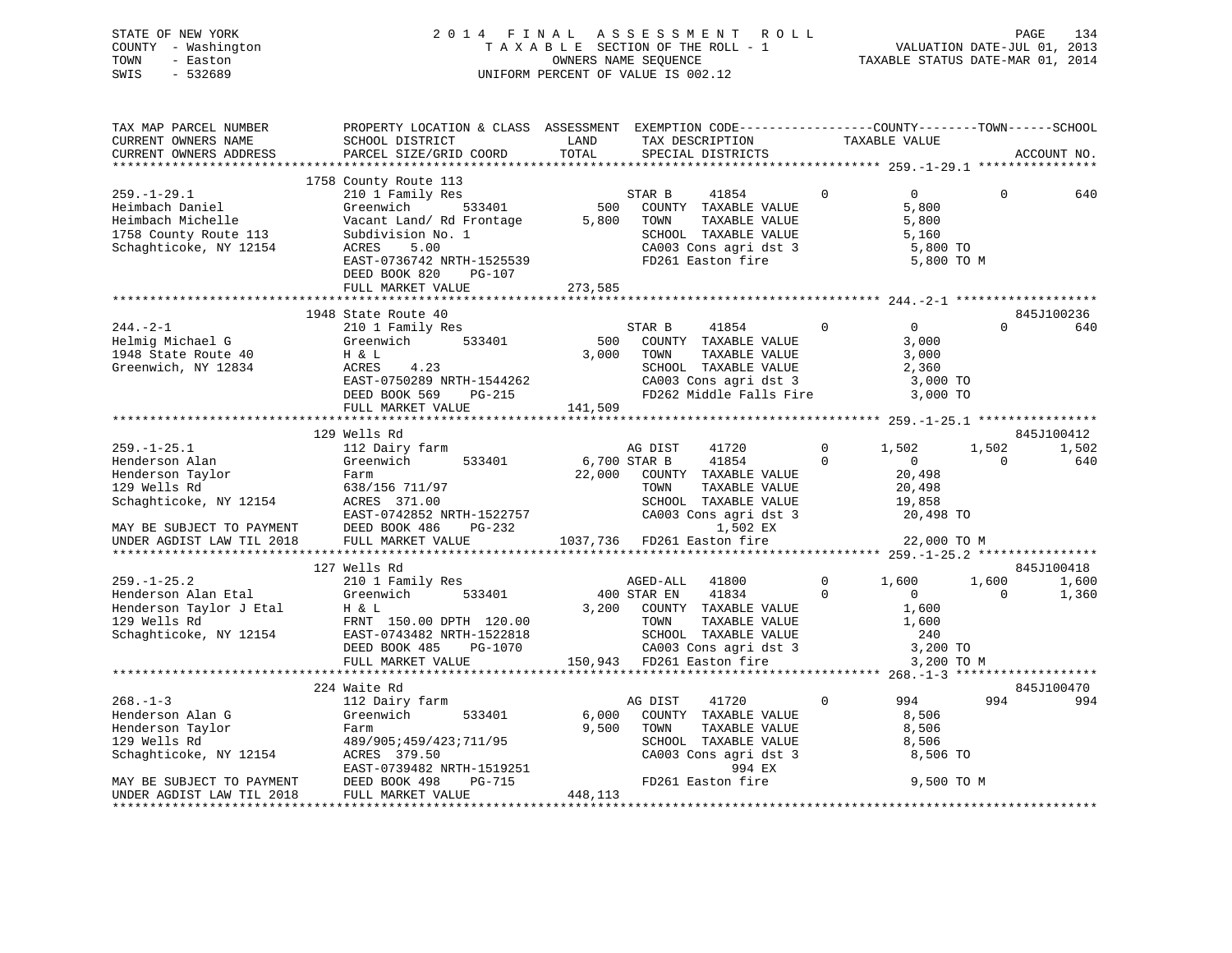# STATE OF NEW YORK 2 0 1 4 F I N A L A S S E S S M E N T R O L L PAGE 135 COUNTY - Washington T A X A B L E SECTION OF THE ROLL - 1 VALUATION DATE-JUL 01, 2013 TOWN - Easton OWNERS NAME SEQUENCE TAXABLE STATUS DATE-MAR 01, 2014 SWIS - 532689 UNIFORM PERCENT OF VALUE IS 002.12

| TAX MAP PARCEL NUMBER<br>CURRENT OWNERS NAME | PROPERTY LOCATION & CLASS ASSESSMENT EXEMPTION CODE-----------------COUNTY--------TOWN------SCHOOL<br>SCHOOL DISTRICT                          | LAND    | TAX DESCRIPTION                                              |                | TAXABLE VALUE  |          |             |
|----------------------------------------------|------------------------------------------------------------------------------------------------------------------------------------------------|---------|--------------------------------------------------------------|----------------|----------------|----------|-------------|
| CURRENT OWNERS ADDRESS                       | PARCEL SIZE/GRID COORD                                                                                                                         | TOTAL   | SPECIAL DISTRICTS                                            |                |                |          | ACCOUNT NO. |
|                                              | 194 Wells Rd                                                                                                                                   |         |                                                              |                |                |          | 845J100409  |
| $259. - 1 - 23$                              |                                                                                                                                                |         |                                                              | $\mathbf{0}$   | $\overline{0}$ | $\Omega$ | 640         |
| Henderson Dael                               | 210 1 Family Res<br>533401<br>Greenwich                                                                                                        | 500     | STAR B<br>41854<br>COUNTY TAXABLE VALUE                      |                | 3,000          |          |             |
| 194 Wells Rd                                 | H & L                                                                                                                                          | 3,000   | TAXABLE VALUE<br>TOWN                                        |                | 3,000          |          |             |
| Schaghticoke, NY 12154                       | 427/511                                                                                                                                        |         | SCHOOL TAXABLE VALUE                                         |                | 2,360          |          |             |
|                                              | FRNT 100.00 DPTH 170.00                                                                                                                        |         |                                                              |                | 3,000 TO       |          |             |
|                                              | EAST-0745180 NRTH-1522840                                                                                                                      |         | CA003 Cons agri dst 3<br>FD261 Easton fire                   |                | 3,000 TO M     |          |             |
|                                              | DEED BOOK 1897 PG-88                                                                                                                           |         |                                                              |                |                |          |             |
|                                              |                                                                                                                                                |         |                                                              |                |                |          |             |
|                                              | FULL MARKET VALUE                                                                                                                              | 141,509 |                                                              |                |                |          |             |
|                                              | County Route 113                                                                                                                               |         |                                                              |                |                |          | 845J101093  |
| $235. -1 - 18$                               | 120 Field crops                                                                                                                                |         | AG DIST<br>41720                                             | $\overline{0}$ | 695            | 695      | 695         |
| Henderson Elsie                              | Schuylerville 415001                                                                                                                           |         | 2,400 COUNTY TAXABLE VALUE                                   |                | 4,705          |          |             |
| Henderson Taylor                             | Farm                                                                                                                                           | 5,400   | TAXABLE VALUE<br>TOWN                                        |                | 4,705          |          |             |
| 129 Wells Rd                                 |                                                                                                                                                |         | SCHOOL TAXABLE VALUE                                         |                | 4,705          |          |             |
| Schaghticoke, NY 12154                       |                                                                                                                                                |         | CA003 Cons agri dst 3                                        |                | 4,705 TO       |          |             |
|                                              | 818/328<br>ACRES 131.70<br>EAST-0741182 NRTH-1552126<br>DEED BOOK 502 PG-215                                                                   |         | 695 EX                                                       |                |                |          |             |
| MAY BE SUBJECT TO PAYMENT                    |                                                                                                                                                |         | FD263 Schuylerville Fire 5,400 TO                            |                |                |          |             |
| UNDER AGDIST LAW TIL 2018                    | FULL MARKET VALUE                                                                                                                              | 254,717 |                                                              |                |                |          |             |
|                                              |                                                                                                                                                |         |                                                              |                |                |          |             |
|                                              | 30 State Route 29                                                                                                                              |         |                                                              |                |                |          | 845J101118  |
| $227. - 1 - 33.3$                            | 105 Vac farmland                                                                                                                               |         | 41720<br>AG DIST                                             | $\mathbf 0$    | 574            | 574      | 574         |
| Henderson Elsie R                            | Schuylerville 415001                                                                                                                           | 1,500   | COUNTY TAXABLE VALUE                                         |                | 2,126          |          |             |
|                                              |                                                                                                                                                |         | 2,700 TOWN<br>TAXABLE VALUE                                  |                | 2,126          |          |             |
|                                              |                                                                                                                                                |         | SCHOOL TAXABLE VALUE                                         |                | 2,126          |          |             |
|                                              |                                                                                                                                                |         | CA003 Cons agri dst 3                                        |                | 2,126 TO       |          |             |
| MAY BE SUBJECT TO PAYMENT                    | EAST-0740349 NRTH-1554763<br>DEED BOOK 476 PG-1075<br>DEED BOOK 476                                                                            |         | 574 EX                                                       |                |                |          |             |
| UNDER AGDIST LAW TIL 2018                    | FULL MARKET VALUE                                                                                                                              |         | 127,358 FD263 Schuylerville Fire 2,700 TO                    |                |                |          |             |
|                                              |                                                                                                                                                |         |                                                              |                |                |          |             |
|                                              | 1109 State Route 40                                                                                                                            |         |                                                              |                |                |          | 845J101160  |
| $259. - 1 - 25.3$                            | 210 1 Family Res                                                                                                                               |         | COUNTY TAXABLE VALUE                                         |                | 3,600          |          |             |
| Henderson Taylor                             | Greenwich 533401                                                                                                                               | 400     | TOWN<br>TAXABLE VALUE                                        |                | 3,600          |          |             |
| Henderson Logan                              | Res                                                                                                                                            | 3,600   |                                                              |                |                |          |             |
| 129 Wells Rd                                 | 960/128                                                                                                                                        |         | SCHOOL TAXABLE VALUE 3,600<br>CA003 Cons agri dst 3 3,600 TO |                |                |          |             |
| Schaghticoke, NY 12154                       | FRNT 265.00 DPTH 129.00                                                                                                                        |         | FD261 Easton fire                                            |                | 3,600 TO M     |          |             |
|                                              | EAST-0746054 NRTH-1524313                                                                                                                      |         |                                                              |                |                |          |             |
|                                              | DEED BOOK 3334 PG-59                                                                                                                           |         |                                                              |                |                |          |             |
|                                              | FULL MARKET VALUE                                                                                                                              | 169,811 |                                                              |                |                |          |             |
|                                              |                                                                                                                                                |         |                                                              |                |                |          |             |
|                                              | 166 Waters Rd                                                                                                                                  |         |                                                              |                |                |          | 845J101279  |
| $253. - 1 - 16.1$                            | 240 Rural res                                                                                                                                  |         | STAR B<br>41854                                              | $\mathbf{0}$   | $\overline{0}$ | $\Omega$ | 640         |
|                                              |                                                                                                                                                | 800     | COUNTY TAXABLE VALUE                                         |                | 7,500          |          |             |
|                                              | Herrick William (Seenwich 533401)<br>Herrick Elaine H & 2 Lots<br>166 Waters Rd (ACRES 24.17)<br>Greenwich, NY 12834 EAST-0761020 NRTH-1534135 | 7,500   | TOWN<br>TAXABLE VALUE                                        |                | 7,500          |          |             |
|                                              |                                                                                                                                                |         |                                                              |                | 6,860          |          |             |
|                                              |                                                                                                                                                |         | SCHOOL TAXABLE VALUE<br>CA003 Cons agri dst 3                |                | 7,500 TO       |          |             |
|                                              | DEED BOOK 635<br>PG-240                                                                                                                        |         | FD261 Easton fire                                            |                | 7,500 TO M     |          |             |
|                                              | FULL MARKET VALUE                                                                                                                              | 353,774 |                                                              |                |                |          |             |
|                                              |                                                                                                                                                |         |                                                              |                |                |          |             |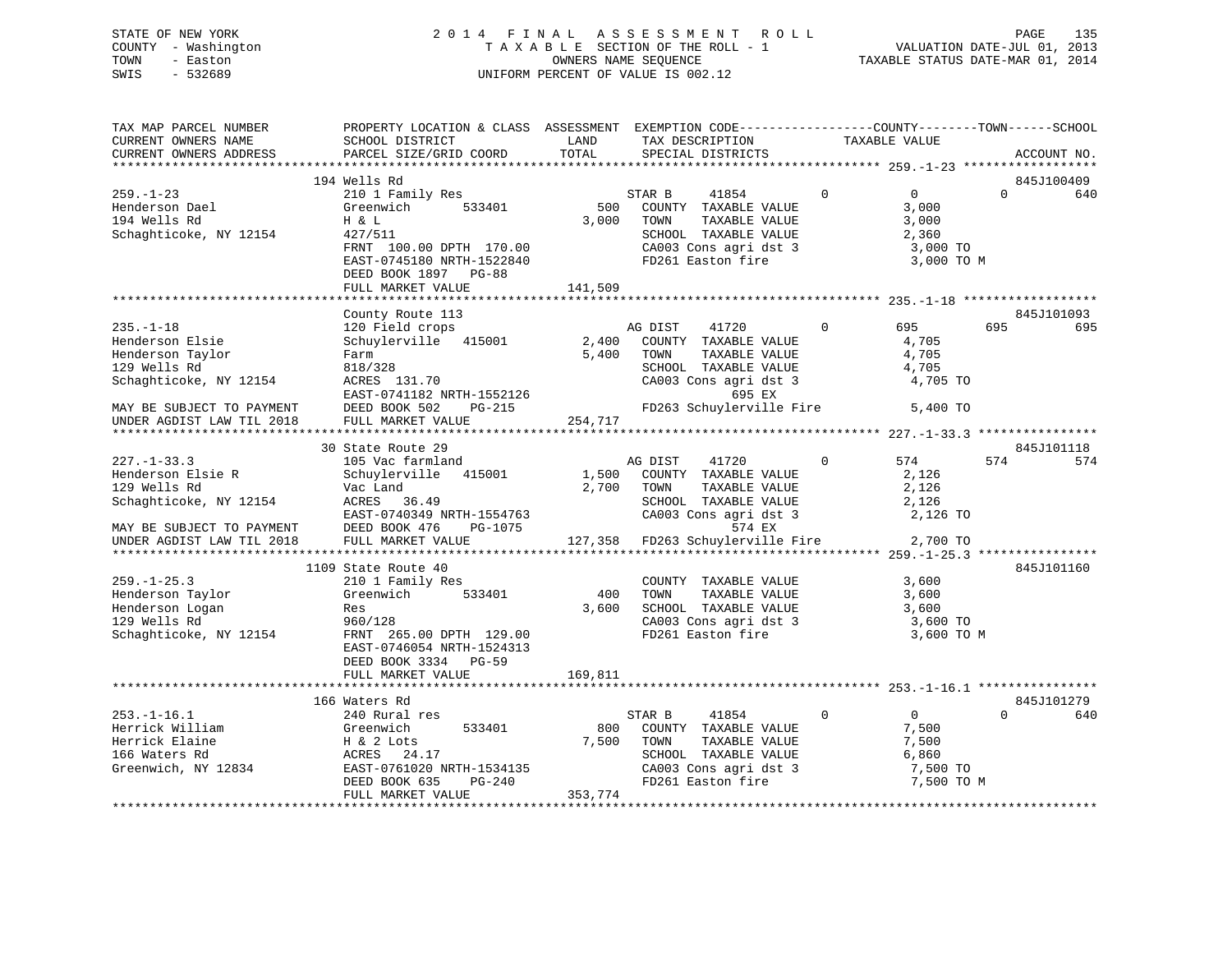# STATE OF NEW YORK 2 0 1 4 F I N A L A S S E S S M E N T R O L L PAGE 136 COUNTY - Washington T A X A B L E SECTION OF THE ROLL - 1 VALUATION DATE-JUL 01, 2013 TOWN - Easton OWNERS NAME SEQUENCE TAXABLE STATUS DATE-MAR 01, 2014 SWIS - 532689 UNIFORM PERCENT OF VALUE IS 002.12

| TAX MAP PARCEL NUMBER<br>CURRENT OWNERS NAME<br>CURRENT OWNERS ADDRESS                                                                                                                                                                                                             | PROPERTY LOCATION & CLASS ASSESSMENT<br>SCHOOL DISTRICT<br>PARCEL SIZE/GRID COORD                                                                                                                                                                                                                                                                                               | LAND<br>TOTAL                                | EXEMPTION CODE----------------COUNTY-------TOWN-----SCHOOL<br>TAX DESCRIPTION<br>SPECIAL DISTRICTS                                                                                                                                                                                    | TAXABLE VALUE                                                                                                                                             | ACCOUNT NO.                                           |
|------------------------------------------------------------------------------------------------------------------------------------------------------------------------------------------------------------------------------------------------------------------------------------|---------------------------------------------------------------------------------------------------------------------------------------------------------------------------------------------------------------------------------------------------------------------------------------------------------------------------------------------------------------------------------|----------------------------------------------|---------------------------------------------------------------------------------------------------------------------------------------------------------------------------------------------------------------------------------------------------------------------------------------|-----------------------------------------------------------------------------------------------------------------------------------------------------------|-------------------------------------------------------|
| $253. - 1 - 16.7$<br>Herrick William<br>Herrick Elaine<br>166 Waters Rd<br>Greenwich, NY 12834                                                                                                                                                                                     | County Route 74<br>323 Vacant rural<br>Greenwich<br>533401<br>Vl<br>Sub Lot 5B<br>ACRES<br>2.30<br>EAST-0760628 NRTH-1534761<br>DEED BOOK 797<br>PG-273<br>FULL MARKET VALUE                                                                                                                                                                                                    | 300<br>300<br>14,151                         | COUNTY TAXABLE VALUE<br>TAXABLE VALUE<br>TOWN<br>SCHOOL TAXABLE VALUE<br>CA003 Cons agri dst 3<br>FD261 Easton fire                                                                                                                                                                   | 300<br>300<br>300<br>300 TO<br>300 TO M                                                                                                                   |                                                       |
|                                                                                                                                                                                                                                                                                    |                                                                                                                                                                                                                                                                                                                                                                                 |                                              |                                                                                                                                                                                                                                                                                       |                                                                                                                                                           |                                                       |
| $269. - 2 - 1$<br>Herrington Donald J<br>Herrington Debra A<br>275 Cooke Hollow Rd<br>Cambridge, NY 12816<br>MAY BE SUBJECT TO PAYMENT<br>UNDER AGDIST LAW TIL 2018<br>$269. - 2 - 1.2$<br>Herrington Donald J<br>Herrington Debra A<br>275 Cooke Hollow Rd<br>Cambridge, NY 12816 | 275 Cooke Hollow Rd<br>112 Dairy farm<br>Greenwich<br>533401<br>Farm<br>SUBDIVISION LOT 1<br>33.27<br>ACRES<br>EAST-0755788 NRTH-1518990<br>DEED BOOK 890<br>PG-161<br>FULL MARKET VALUE<br>Cooke Hollow Rd<br>105 Vac farmland<br>Greenwich<br>533401<br>lot 1A<br>filed subd. 12289<br>ACRES 43.83<br>EAST-0754997 NRTH-1519954<br>DEED BOOK 3327 PG-129<br>FULL MARKET VALUE | 4,200<br>198,113<br>1,000<br>1,000<br>47,170 | AG DIST<br>41720<br>41854<br>700 STAR B<br>COUNTY TAXABLE VALUE<br>TOWN<br>TAXABLE VALUE<br>SCHOOL TAXABLE VALUE<br>CA003 Cons agri dst 3<br>FD261 Easton fire<br>COUNTY TAXABLE VALUE<br>TOWN<br>TAXABLE VALUE<br>SCHOOL TAXABLE VALUE<br>CA003 Cons agri dst 3<br>FD261 Easton fire | $\mathbf 0$<br>$\Omega$<br>$\Omega$<br>$\Omega$<br>4,200<br>4,200<br>3,560<br>4,200 TO<br>4,200 TO M<br>1,000<br>1,000<br>1,000<br>1,000 TO<br>1,000 TO M | 845J100536<br>$\Omega$<br>$\Omega$<br>$\Omega$<br>640 |
|                                                                                                                                                                                                                                                                                    |                                                                                                                                                                                                                                                                                                                                                                                 |                                              |                                                                                                                                                                                                                                                                                       |                                                                                                                                                           |                                                       |
| $278. - 1 - 38.1$<br>Herrington Matthew<br>Herrington Allyson<br>188 Ives Hill Rd<br>Valley Falls, NY 12185                                                                                                                                                                        | 188 Ives Hill Rd<br>240 Rural res<br>533401<br>Greenwich<br>H & L<br>543/267<br>ACRES<br>25.30<br>EAST-0750433 NRTH-1511918<br>DEED BOOK 3074 PG-196<br>FULL MARKET VALUE                                                                                                                                                                                                       | 1,000<br>4,800<br>226,415                    | 41854<br>STAR B<br>COUNTY TAXABLE VALUE<br>TOWN<br>TAXABLE VALUE<br>SCHOOL TAXABLE VALUE<br>CA003 Cons agri dst 3<br>FD261 Easton fire                                                                                                                                                | $\mathbf 0$<br>$\overline{0}$<br>4,800<br>4,800<br>4,160<br>4,800 TO<br>4,800 TO M                                                                        | 845J100768<br>640<br>$\Omega$                         |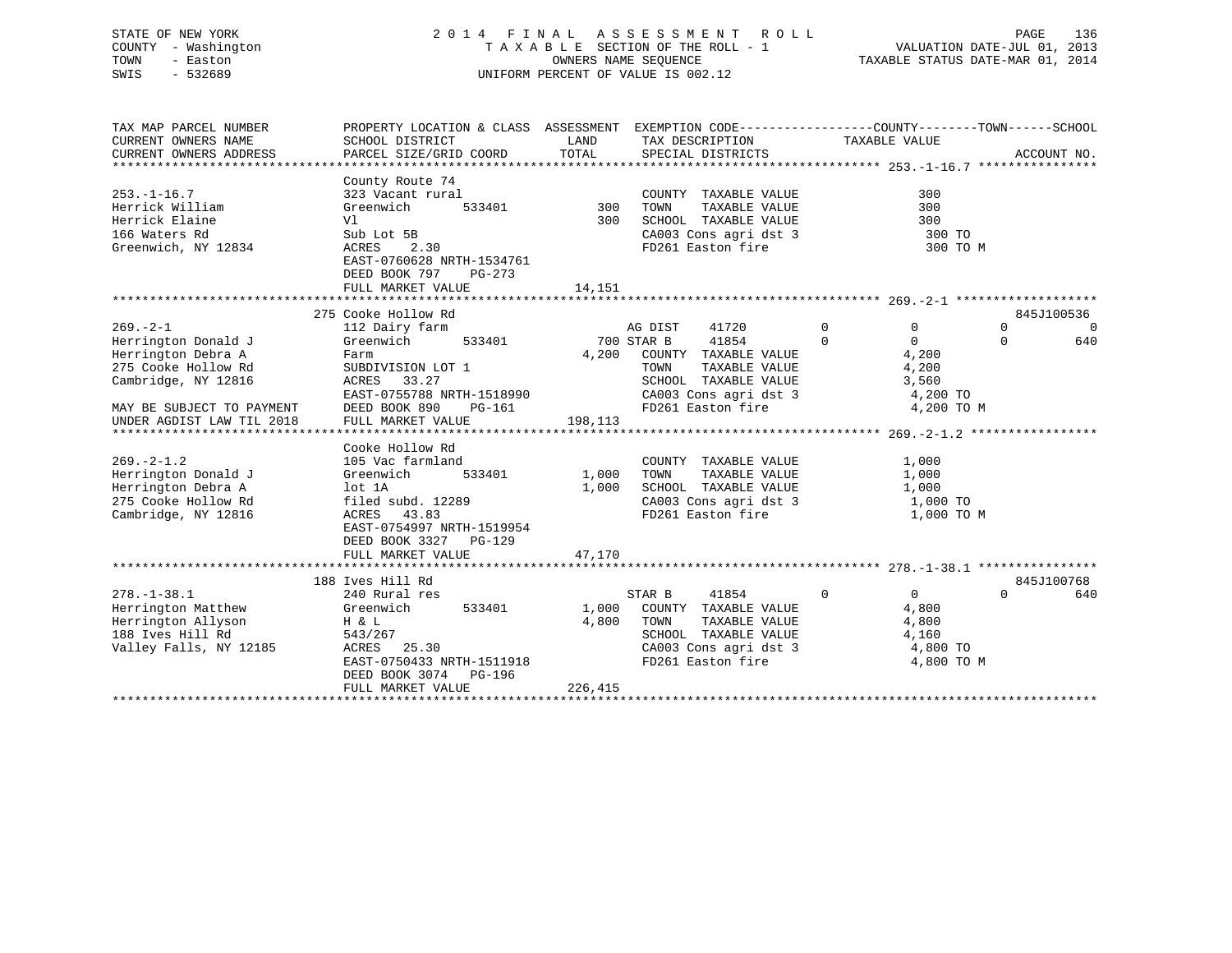STATE OF NEW YORK 2 0 1 4 F I N A L A S S E S S M E N T R O L L PAGE 137 COUNTY - Washington T A X A B L E SECTION OF THE ROLL - 1 VALUATION DATE-JUL 01, 2013 TOWN - Easton OWNERS NAME SEQUENCE TAXABLE STATUS DATE-MAR 01, 2014 SWIS - 532689 UNIFORM PERCENT OF VALUE IS 002.12

| TAX MAP PARCEL NUMBER                                                                                                                                                                                                                                      | PROPERTY LOCATION & CLASS ASSESSMENT EXEMPTION CODE---------------COUNTY-------TOWN------SCHOOL |          |  |                       |
|------------------------------------------------------------------------------------------------------------------------------------------------------------------------------------------------------------------------------------------------------------|-------------------------------------------------------------------------------------------------|----------|--|-----------------------|
|                                                                                                                                                                                                                                                            |                                                                                                 |          |  |                       |
| CURRENT OWNERS ADDRESS PARCEL SIZE/GRID COORD TOTAL SECCRIPTION TAX DESCRIPTION TAXABLE VALUE PARCEL SIZE/GRID COORD TOTAL SPECIAL DISTRICTS                                                                                                               |                                                                                                 |          |  | ACCOUNT NO.           |
|                                                                                                                                                                                                                                                            |                                                                                                 |          |  |                       |
|                                                                                                                                                                                                                                                            | 1810 State Route 40                                                                             |          |  | 845J100416            |
| 1810 State Route 40<br>Hill Darrell J<br>1810 State Route 40<br>1810 State Route 40<br>1810 State Route 40<br>1810 State Route 40<br>1820 STAR B<br>18254<br>1820 COUNTY TAXABLE VALUE<br>3,000<br>1820 TOWN TAXABLE VALUE<br>2,360<br>2,360<br>2,360<br>2 |                                                                                                 |          |  | $\overline{0}$<br>640 |
|                                                                                                                                                                                                                                                            |                                                                                                 |          |  |                       |
|                                                                                                                                                                                                                                                            |                                                                                                 |          |  |                       |
|                                                                                                                                                                                                                                                            |                                                                                                 |          |  |                       |
|                                                                                                                                                                                                                                                            |                                                                                                 |          |  |                       |
|                                                                                                                                                                                                                                                            |                                                                                                 |          |  |                       |
|                                                                                                                                                                                                                                                            |                                                                                                 |          |  |                       |
|                                                                                                                                                                                                                                                            | DEED BOOK 2264 PG-238<br>FULL MARKET VALUE 141,509                                              |          |  |                       |
|                                                                                                                                                                                                                                                            |                                                                                                 |          |  |                       |
|                                                                                                                                                                                                                                                            |                                                                                                 |          |  |                       |
|                                                                                                                                                                                                                                                            | State Route 40                                                                                  |          |  |                       |
|                                                                                                                                                                                                                                                            |                                                                                                 |          |  |                       |
|                                                                                                                                                                                                                                                            |                                                                                                 |          |  |                       |
|                                                                                                                                                                                                                                                            |                                                                                                 |          |  |                       |
|                                                                                                                                                                                                                                                            |                                                                                                 |          |  |                       |
| 244.-2-17.1<br>Hill Darrell J<br>Hill Darrell J<br>Sol Vacant Land<br>Sol Vacant Land<br>Sol Vacant Land<br>Sol TOWN TAXABLE VALUE<br>TOWN TAXABLE VALUE<br>TOWN TAXABLE VALUE<br>TOWN TAXABLE VALUE<br>TAXABLE VALUE<br>SOL TAXABLE VALUE<br>SOL TAXA     |                                                                                                 |          |  |                       |
|                                                                                                                                                                                                                                                            | EAST-0750398 NRTH-1540913                                                                       |          |  |                       |
|                                                                                                                                                                                                                                                            | DEED BOOK 2264 PG-238                                                                           |          |  |                       |
|                                                                                                                                                                                                                                                            | FULL MARKET VALUE 23,585                                                                        |          |  |                       |
|                                                                                                                                                                                                                                                            |                                                                                                 |          |  |                       |
|                                                                                                                                                                                                                                                            | 166 Tabor Rd                                                                                    |          |  |                       |
|                                                                                                                                                                                                                                                            |                                                                                                 |          |  | $\Omega$<br>640       |
|                                                                                                                                                                                                                                                            |                                                                                                 |          |  |                       |
|                                                                                                                                                                                                                                                            |                                                                                                 |          |  |                       |
|                                                                                                                                                                                                                                                            |                                                                                                 |          |  |                       |
|                                                                                                                                                                                                                                                            |                                                                                                 |          |  |                       |
|                                                                                                                                                                                                                                                            |                                                                                                 |          |  |                       |
| 237.-1-15.1<br>Hill Kenneth L Jr. (210 1 Family Res STAR B 41854 0 0<br>166 Tabor Rd sub lot 2 3,000 TOWN TAXABLE VALUE 3,000<br>3,000 TOWN TAXABLE VALUE 3,000<br>STAR B 41854 0 0<br>2,360<br>3,000 TOWN TAXABLE VALUE 3,000<br>SCHOOL TA                | DEED BOOK 2329 PG-67                                                                            |          |  |                       |
|                                                                                                                                                                                                                                                            | FULL MARKET VALUE 141,509                                                                       |          |  |                       |
|                                                                                                                                                                                                                                                            |                                                                                                 |          |  |                       |
|                                                                                                                                                                                                                                                            | 38 Meeting House Rd                                                                             |          |  |                       |
|                                                                                                                                                                                                                                                            |                                                                                                 |          |  | $\Omega$<br>640       |
|                                                                                                                                                                                                                                                            |                                                                                                 |          |  |                       |
|                                                                                                                                                                                                                                                            |                                                                                                 |          |  |                       |
|                                                                                                                                                                                                                                                            |                                                                                                 |          |  |                       |
|                                                                                                                                                                                                                                                            |                                                                                                 |          |  |                       |
| 38 Meeting House Rd<br>Hill Ronald C Greenwich 533401 500 COUNTY TAXABLE VALUE<br>Hill Diane E Tr & Store 2,000 TOWN TAXABLE VALUE<br>38 Meeting House Rd Lot 1<br>Schaghticoke, NY 12154 ACRES 1.40<br>EXET-0745054 NRTH-1513656 FD261                    |                                                                                                 |          |  |                       |
|                                                                                                                                                                                                                                                            |                                                                                                 |          |  |                       |
|                                                                                                                                                                                                                                                            | DEED BOOK 3302 PG-220                                                                           |          |  |                       |
|                                                                                                                                                                                                                                                            | FULL MARKET VALUE                                                                               | 94,340   |  |                       |
|                                                                                                                                                                                                                                                            |                                                                                                 |          |  |                       |
|                                                                                                                                                                                                                                                            | 3235 County Route 113                                                                           |          |  | 845J100891            |
|                                                                                                                                                                                                                                                            |                                                                                                 |          |  |                       |
|                                                                                                                                                                                                                                                            |                                                                                                 |          |  |                       |
|                                                                                                                                                                                                                                                            |                                                                                                 |          |  |                       |
|                                                                                                                                                                                                                                                            |                                                                                                 |          |  |                       |
| COUNTY TAXABLE VALUE<br>Hollingsworth & Vose Co Schuylerville 415001 3,250 TOWN TAXABLE VALUE 183,000<br>3235 Co Rt 113 Mill/2 Dams 183,000 SCHOOL TAXABLE VALUE 183,000<br>Greenwich, NY 12834 410/235<br>ACRES 80.80<br>FD263 Schuyler                   |                                                                                                 |          |  |                       |
|                                                                                                                                                                                                                                                            | EAST-0740789 NRTH-1560089                                                                       |          |  |                       |
|                                                                                                                                                                                                                                                            | DEED BOOK 348 PG-594                                                                            |          |  |                       |
|                                                                                                                                                                                                                                                            | FULL MARKET VALUE                                                                               | 8632,075 |  |                       |
|                                                                                                                                                                                                                                                            |                                                                                                 |          |  |                       |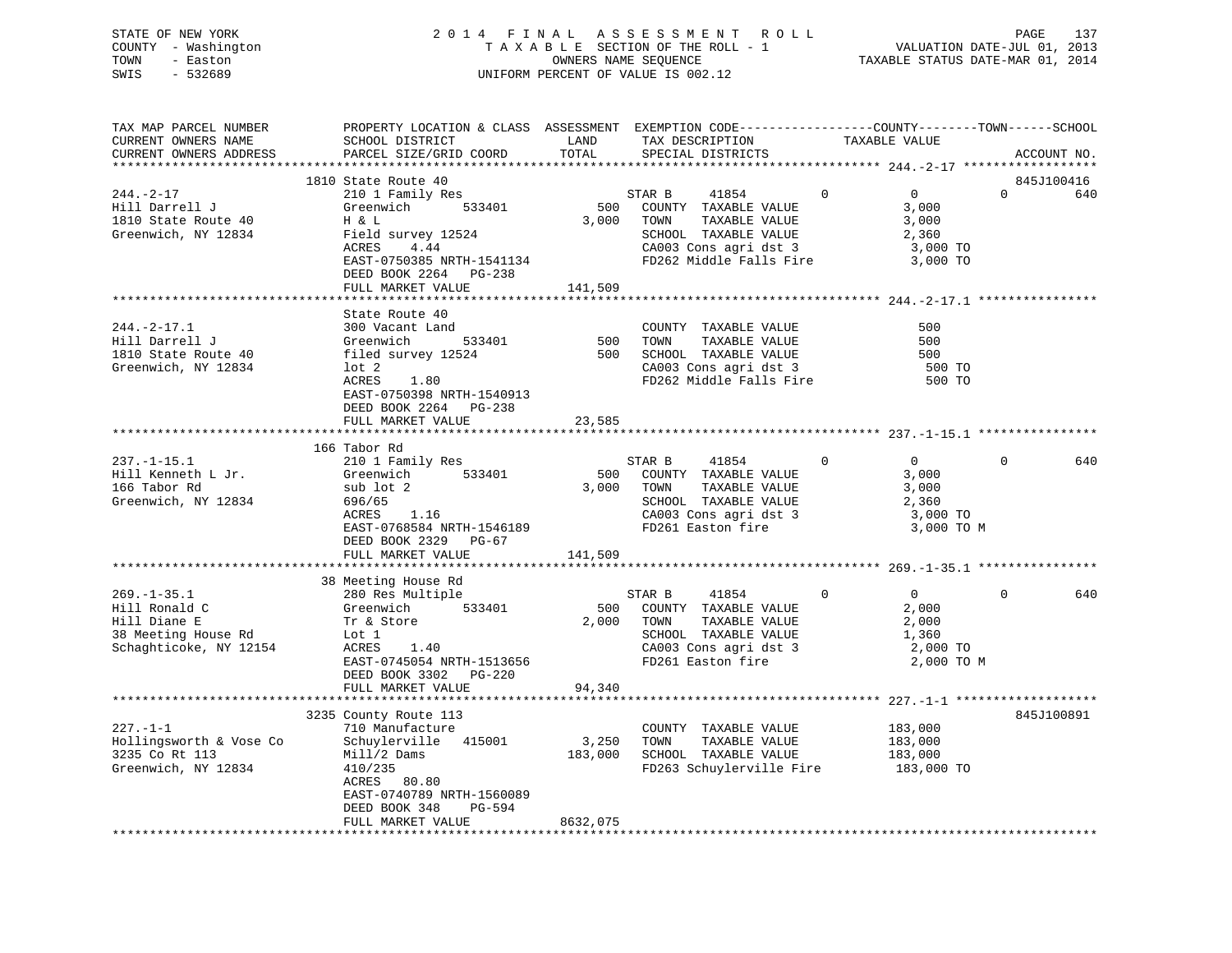# STATE OF NEW YORK 2 0 1 4 F I N A L A S S E S S M E N T R O L L PAGE 138 COUNTY - Washington T A X A B L E SECTION OF THE ROLL - 1 VALUATION DATE-JUL 01, 2013 TOWN - Easton **CONNERS NAME SEQUENCE** TAXABLE STATUS DATE-MAR 01, 2014 SWIS - 532689 UNIFORM PERCENT OF VALUE IS 002.12

| TAX MAP PARCEL NUMBER   |                           |                | PROPERTY LOCATION & CLASS ASSESSMENT EXEMPTION CODE----------------COUNTY-------TOWN------SCHOOL |               |             |
|-------------------------|---------------------------|----------------|--------------------------------------------------------------------------------------------------|---------------|-------------|
| CURRENT OWNERS NAME     | SCHOOL DISTRICT           | LAND           | TAX DESCRIPTION                                                                                  | TAXABLE VALUE |             |
| CURRENT OWNERS ADDRESS  | PARCEL SIZE/GRID COORD    | TOTAL          | SPECIAL DISTRICTS                                                                                |               | ACCOUNT NO. |
|                         |                           |                |                                                                                                  |               |             |
|                         | Windy Hill Rd/e Off       |                |                                                                                                  |               | 845J101092  |
| $228. - 5 - 3.2$        | 323 Vacant rural          |                | COUNTY TAXABLE VALUE                                                                             | 400           |             |
| Hollingsworth & Vose Co | Schuylerville 415001      | 400            | TOWN<br>TAXABLE VALUE                                                                            | 400           |             |
| 3235 Ct Rt 113          | Land                      |                | 400 SCHOOL TAXABLE VALUE                                                                         | 400           |             |
| Greenwich, NY 12834     | $228. - 1 - 3.2$          |                | FD262 Middle Falls Fire 400 TO                                                                   |               |             |
|                         | 6.10<br>ACRES             |                |                                                                                                  |               |             |
|                         | EAST-0750121 NRTH-1559910 |                |                                                                                                  |               |             |
|                         | FULL MARKET VALUE         | 18,868         |                                                                                                  |               |             |
|                         |                           |                |                                                                                                  |               |             |
|                         | Windy Hill Rd/n Off       |                |                                                                                                  |               | 845J101091  |
| $228. - 5 - 26$         | 323 Vacant rural          |                | COUNTY TAXABLE VALUE                                                                             | 800           |             |
| Hollingsworth & Vose Co | Schuylerville 415001      | 800 TOWN       | TAXABLE VALUE                                                                                    | 800           |             |
| 3235 Ct Rt 113          | Land                      |                | 800 SCHOOL TAXABLE VALUE                                                                         | 800           |             |
| Greenwich, NY 12834     | Ref 121/409               |                | FD262 Middle Falls Fire                                                                          | 800 TO        |             |
|                         | $228. - 1 - 26$           |                |                                                                                                  |               |             |
|                         | ACRES 21.60               |                |                                                                                                  |               |             |
|                         | EAST-0747626 NRTH-1562402 |                |                                                                                                  |               |             |
|                         | FULL MARKET VALUE         | 37,736         |                                                                                                  |               |             |
|                         |                           |                |                                                                                                  |               |             |
|                         | 204 Cozy Hollow Rd        |                |                                                                                                  |               | 845J100708  |
| $237. - 1 - 8$          | 311 Res vac land          |                | COUNTY TAXABLE VALUE                                                                             | 300           |             |
| Hollingsworth & Vose Co | Greenwich<br>533401       | 300            | TAXABLE VALUE<br>TOWN                                                                            | 300           |             |
| 3235 Co Rt 113          | Junk Yard                 | 300            | SCHOOL TAXABLE VALUE                                                                             | 300           |             |
| Greenwich, NY 12834     | ACRES<br>2.60             |                | FD261 Easton fire                                                                                | 300 TO M      |             |
|                         |                           |                |                                                                                                  |               |             |
|                         | EAST-0769580 NRTH-1553717 |                |                                                                                                  |               |             |
|                         | DEED BOOK 495<br>PG-423   |                |                                                                                                  |               |             |
|                         | FULL MARKET VALUE         | 14,151         |                                                                                                  |               |             |
|                         |                           |                |                                                                                                  |               |             |
|                         | Center Falls Rd           |                |                                                                                                  |               | 845J100893  |
| $237. - 1 - 9$          | 710 Manufacture           |                | COUNTY TAXABLE VALUE                                                                             | 12,000        |             |
| Hollingsworth & Vose Co | Greenwich<br>533401       | $\Omega$       | TOWN<br>TAXABLE VALUE                                                                            | 12,000        |             |
| 3235 Co Rt 113          | 1 Dam                     | 12,000         | SCHOOL TAXABLE VALUE                                                                             | 12,000        |             |
| Greenwich, NY 12834     | <b>ACRES</b><br>5.97      |                | FD261 Easton fire                                                                                | 12,000 TO M   |             |
|                         | EAST-0769902 NRTH-1555103 |                |                                                                                                  |               |             |
|                         | FULL MARKET VALUE         | 566,038        |                                                                                                  |               |             |
|                         |                           |                |                                                                                                  |               |             |
|                         | Center Falls Rd           |                |                                                                                                  |               | 845J100892  |
| $237. -1 - 9. -8801$    | 449 Other Storag          |                | COUNTY TAXABLE VALUE                                                                             | 1,000         |             |
| Hollingsworth & Vose Co | 533401<br>Greenwich       | $\overline{0}$ | TOWN<br>TAXABLE VALUE                                                                            | 1,000         |             |
| 3235 Co Rt 113          | Warehouse                 | 1,000          | SCHOOL TAXABLE VALUE                                                                             | 1,000         |             |
| Greenwich, NY 12834     | EAST-0733160 NRTH-1129710 |                | FD261 Easton fire                                                                                | 1,000 TO M    |             |
|                         | FULL MARKET VALUE         | 47,170         |                                                                                                  |               |             |
|                         |                           |                |                                                                                                  |               |             |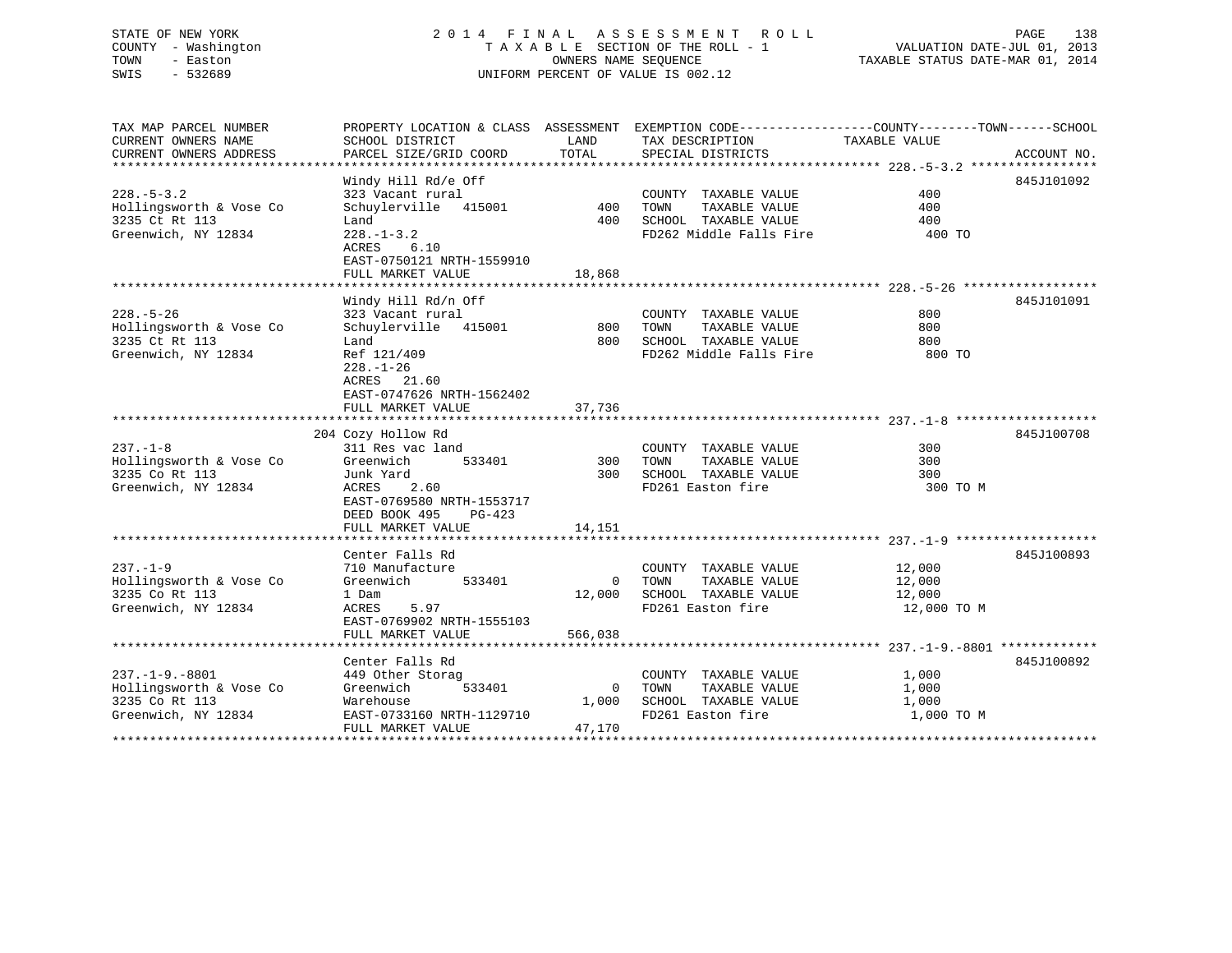# STATE OF NEW YORK 2 0 1 4 F I N A L A S S E S S M E N T R O L L PAGE 139 COUNTY - Washington T A X A B L E SECTION OF THE ROLL - 1 VALUATION DATE-JUL 01, 2013 TOWN - Easton OWNERS NAME SEQUENCE TAXABLE STATUS DATE-MAR 01, 2014 SWIS - 532689 UNIFORM PERCENT OF VALUE IS 002.12

| TAX MAP PARCEL NUMBER<br>CURRENT OWNERS NAME<br>CURRENT OWNERS ADDRESS                                              | PROPERTY LOCATION & CLASS ASSESSMENT EXEMPTION CODE----------------COUNTY-------TOWN-----SCHOOL<br>SCHOOL DISTRICT<br>PARCEL SIZE/GRID COORD                                                  | LAND<br>TOTAL            | TAX DESCRIPTION<br>SPECIAL DISTRICTS                                                                                | TAXABLE VALUE                           | ACCOUNT NO. |
|---------------------------------------------------------------------------------------------------------------------|-----------------------------------------------------------------------------------------------------------------------------------------------------------------------------------------------|--------------------------|---------------------------------------------------------------------------------------------------------------------|-----------------------------------------|-------------|
| *************************<br>$228. - 5 - 21.1$<br>Hollingsworth & Vose Co.<br>3235 Co Rt 113<br>Greenwich, NY 12834 | Old Schuylerville Rd<br>852 Landfill<br>Schuylerville<br>415001<br>Land Fill<br>$228. - 1 - 21.1$<br>ACRES 81.56<br>EAST-0745519 NRTH-1557641<br>DEED BOOK 442<br>PG-880<br>FULL MARKET VALUE | 1,900<br>2,000<br>94,340 | COUNTY TAXABLE VALUE<br>TOWN<br>TAXABLE VALUE<br>SCHOOL TAXABLE VALUE<br>FD262 Middle Falls Fire                    | 2,000<br>2,000<br>2,000<br>2,000 TO     | 845J100427  |
| $237. - 1 - 11$<br>Hollingsworth & Vose Co.<br>112 Washington St<br>East Walpole, MA 02032                          | Center Falls Rd<br>105 Vac farmland<br>Greenwich<br>533401<br>Farm<br>ACRES 12.90<br>EAST-0769776 NRTH-1553019<br>DEED BOOK 861<br>PG-214<br>FULL MARKET VALUE                                | 200<br>500<br>23,585     | COUNTY TAXABLE VALUE<br>TAXABLE VALUE<br>TOWN<br>SCHOOL TAXABLE VALUE<br>CA003 Cons agri dst 3<br>FD261 Easton fire | 500<br>500<br>500<br>500 TO<br>500 TO M | 845J100233  |
| $227. -1 - 1.1$<br>Hollingsworth & Vose Company<br>112 Washington St                                                | 3235 County Route 113<br>710 Manufacture<br>Schuylerville 415001<br>Mill                                                                                                                      | 2,480<br>32,480          | COUNTY TAXABLE VALUE<br>TOWN<br>TAXABLE VALUE<br>SCHOOL TAXABLE VALUE                                               | 32,480<br>32,480<br>32,480              |             |
| Walpole, MA 02032                                                                                                   | FRNT 101.00 DPTH 240.00<br>EAST-0740528 NRTH-1560741<br>DEED BOOK 2922<br>$PG-50$<br>FULL MARKET VALUE                                                                                        | 1532,075                 | FD263 Schuylerville Fire                                                                                            | 32,480 TO                               |             |
|                                                                                                                     |                                                                                                                                                                                               |                          |                                                                                                                     |                                         |             |
| $228. - 5 - 3.5$<br>Hollingsworth & Vose Company<br>112 Washington St<br>East Walpole, MA 02032                     | Windy Hill Rd<br>323 Vacant rural<br>Greenwich<br>533401<br>Vl<br>term easement 3253/55<br>$228. - 1 - 3.5$<br>7.16<br>ACRES<br>EAST-0744803 NRTH-1562142<br>DEED BOOK 3253<br>$PG-49$        | 200<br>200               | COUNTY TAXABLE VALUE<br>TOWN<br>TAXABLE VALUE<br>SCHOOL TAXABLE VALUE<br>FD262 Middle Falls Fire                    | 200<br>200<br>200<br>200 TO             |             |
|                                                                                                                     | FULL MARKET VALUE<br>*****************************                                                                                                                                            | 9,434                    |                                                                                                                     |                                         |             |
|                                                                                                                     | Hogsback Rd E/off                                                                                                                                                                             |                          |                                                                                                                     |                                         |             |
| $227. - 1 - 19.8$<br>Holllingsworth & Vose Co.<br>3235 County Route 113<br>Greenwich, NY 12834                      | 310 Res Vac<br>415001<br>Schuylerville<br>subd. lot 5A<br>ACRES 10.19<br>EAST-0744383 NRTH-1558284<br>DEED BOOK 1826<br>PG-201                                                                | 1,000<br>1,000           | COUNTY TAXABLE VALUE<br>TAXABLE VALUE<br>TOWN<br>SCHOOL TAXABLE VALUE<br>FD262 Middle Falls Fire                    | 1,000<br>1,000<br>1,000<br>1,000 TO     |             |
|                                                                                                                     | FULL MARKET VALUE<br>***********************                                                                                                                                                  | 47,170                   |                                                                                                                     |                                         |             |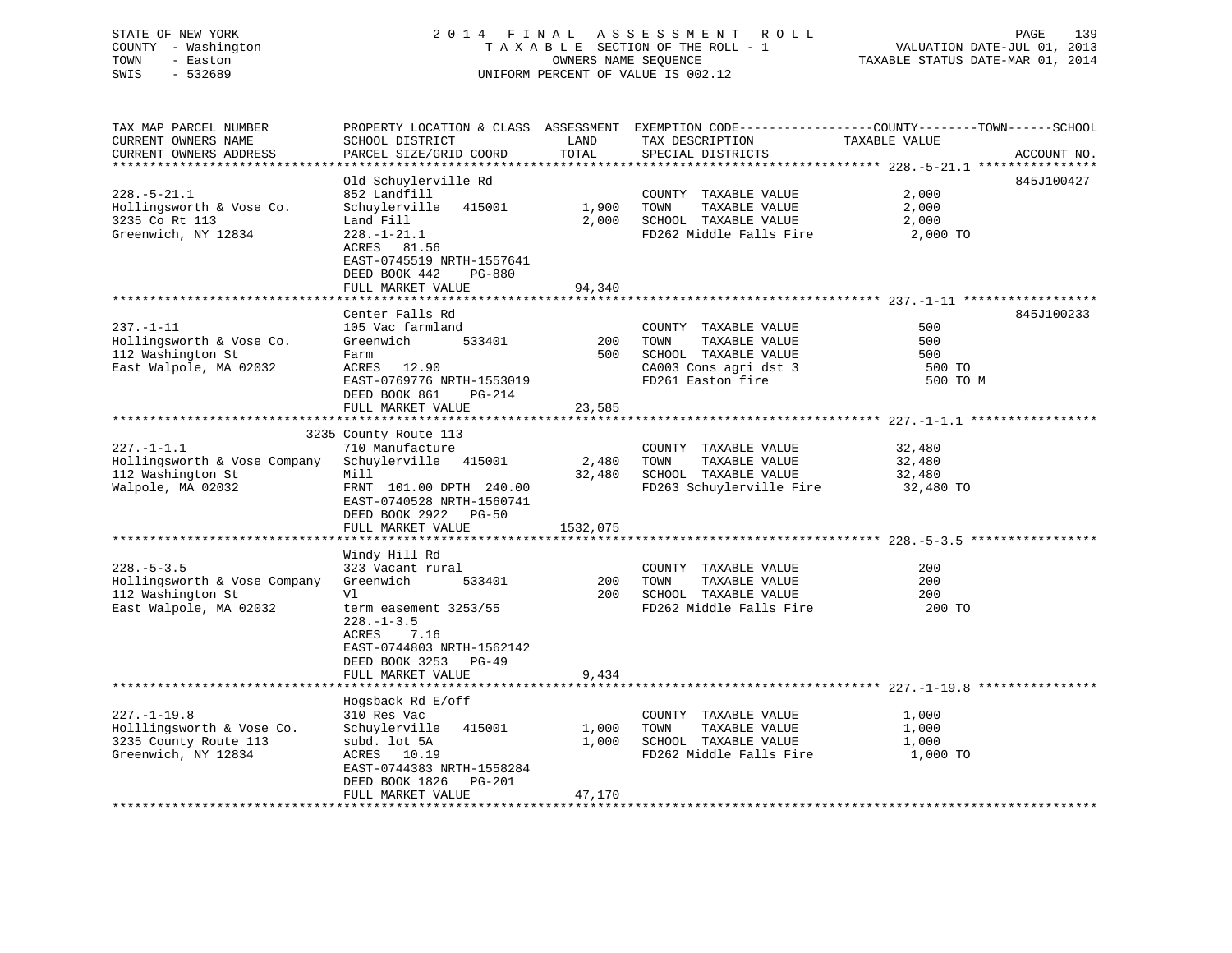# STATE OF NEW YORK 2 0 1 4 F I N A L A S S E S S M E N T R O L L PAGE 140 COUNTY - Washington T A X A B L E SECTION OF THE ROLL - 1 VALUATION DATE-JUL 01, 2013 TOWN - Easton OWNERS NAME SEQUENCE TAXABLE STATUS DATE-MAR 01, 2014 SWIS - 532689 UNIFORM PERCENT OF VALUE IS 002.12

| TAX MAP PARCEL NUMBER<br>CURRENT OWNERS NAME<br>CURRENT OWNERS ADDRESS                                        | PROPERTY LOCATION & CLASS ASSESSMENT EXEMPTION CODE----------------COUNTY-------TOWN------SCHOOL<br>SCHOOL DISTRICT<br>PARCEL SIZE/GRID COORD                                       | LAND<br>TOTAL           | TAX DESCRIPTION<br>SPECIAL DISTRICTS                                                                                                                      | TAXABLE VALUE |                                                                     |          | ACCOUNT NO.         |
|---------------------------------------------------------------------------------------------------------------|-------------------------------------------------------------------------------------------------------------------------------------------------------------------------------------|-------------------------|-----------------------------------------------------------------------------------------------------------------------------------------------------------|---------------|---------------------------------------------------------------------|----------|---------------------|
|                                                                                                               | 11665 State Route 40                                                                                                                                                                |                         |                                                                                                                                                           |               |                                                                     |          |                     |
| $268. - 1 - 11.1$<br>Holmes Christopher<br>Holmes Elizabeth<br>11665 State Route 40<br>Schaghticoke, NY 12154 | 210 1 Family Res<br>533401<br>Greenwich<br>H & L<br>ACRES 2.61<br>EAST-0744012 NRTH-1513610<br>DEED BOOK 2335 PG-294<br>FULL MARKET VALUE                                           | 259,434                 | STAR B<br>41854<br>500 COUNTY TAXABLE VALUE<br>5,500 TOWN<br>TAXABLE VALUE<br>SCHOOL TAXABLE VALUE<br>CA003 Cons agri dst 3<br>FD261 Easton fire          | $\mathbf 0$   | $\overline{0}$<br>5,500<br>5,500<br>4,860<br>5,500 TO<br>5,500 TO M | $\Omega$ | 640                 |
|                                                                                                               |                                                                                                                                                                                     |                         |                                                                                                                                                           |               |                                                                     |          |                     |
| $228. - 5 - 23$<br>Holmes Gerald J<br>270 Windy Hill Rd<br>Greenwich, NY 12834                                | 270 Windy Hill Rd<br>210 1 Family Res<br>Schuylerville 415001<br>H & L<br>$228. - 1 - 23$<br>FRNT 135.00 DPTH 200.00<br>EAST-0747835 NRTH-1558985<br>DEED BOOK 907<br><b>PG-201</b> | 200<br>1,400            | STAR EN<br>41834<br>COUNTY TAXABLE VALUE<br>TOWN<br>TAXABLE VALUE<br>SCHOOL TAXABLE VALUE<br>FD262 Middle Falls Fire                                      | $\Omega$      | $\Omega$<br>1,400<br>1,400<br>40<br>1,400 TO                        | $\Omega$ | 845J100429<br>1,360 |
|                                                                                                               | FULL MARKET VALUE                                                                                                                                                                   | 66,038                  |                                                                                                                                                           |               |                                                                     |          |                     |
|                                                                                                               | 510 Burton Rd                                                                                                                                                                       |                         |                                                                                                                                                           |               |                                                                     |          | 845L101115          |
| $245. - 1 - 13.2$<br>Holmquist Albert A<br>Holmquist Mary P<br>510 Burton Rd                                  | 240 Rural res<br>533401<br>Greenwich<br>Η & L<br>ACRES 49.00<br>Greenwich, NY 12834 EAST-0758653 NRTH-1543382<br>DEED BOOK 486 PG-950<br>FULL MARKET VALUE                          | 212,264                 | STAR EN 41834<br>1,000 COUNTY TAXABLE VALUE<br>4,500 TOWN<br>TAXABLE VALUE<br>SCHOOL TAXABLE VALUE<br>CA003 Cons agri dst 3 4,500 TO<br>FD261 Easton fire | $\Omega$      | $\overline{0}$<br>4,500<br>4,500<br>3,140<br>4,500 TO M             | $\Omega$ | 1,360               |
|                                                                                                               |                                                                                                                                                                                     |                         |                                                                                                                                                           |               |                                                                     |          |                     |
| $269. - 1 - 19$<br>Hoover Julia<br>Beavers Thurman<br>32 Grove Rd<br>Schaghticoke, NY 12154                   | 32 Grove Rd<br>280 Res Multiple<br>Greenwich<br>2 homes +<br>533401<br>2 homes + lot<br>ACRES<br>2.60<br>EAST-0746134 NRTH-1515677<br>$PG-36$<br>DEED BOOK 657<br>FULL MARKET VALUE | 500<br>4,800<br>226,415 | STAR B<br>41854<br>COUNTY TAXABLE VALUE<br>TOWN<br>TAXABLE VALUE<br>SCHOOL TAXABLE VALUE<br>CA003 Cons agri dst 3<br>FD261 Easton fire                    | $\mathbf 0$   | $\overline{0}$<br>4,800<br>4,800<br>4,160<br>4,800 TO<br>4,800 TO M | $\Omega$ | 845J100681<br>640   |
|                                                                                                               | 1178 Verbeck Ave                                                                                                                                                                    |                         |                                                                                                                                                           |               |                                                                     |          |                     |
| $285. - 1 - 11.1$<br>1178 Verbeck Ave<br>Schaghticoke, NY 12154                                               | 210 1 Family Res<br>Hopeck Corinne Marie 50 Stillwater Cent 415201<br>H & L<br>Lot 2<br>ACRES<br>6.46<br>EAST-0732131 NRTH-1499443<br>DEED BOOK 783<br>PG-37                        | 8,500                   | STAR B<br>41854<br>700 COUNTY TAXABLE VALUE<br>TOWN<br>TAXABLE VALUE<br>SCHOOL TAXABLE VALUE<br>CA003 Cons agri dst 3<br>FD261 Easton fire                | $\Omega$      | $\Omega$<br>8,500<br>8,500<br>7,860<br>8,500 TO<br>8,500 TO M       | $\Omega$ | 640                 |
|                                                                                                               | FULL MARKET VALUE                                                                                                                                                                   | 400,943                 |                                                                                                                                                           |               |                                                                     |          |                     |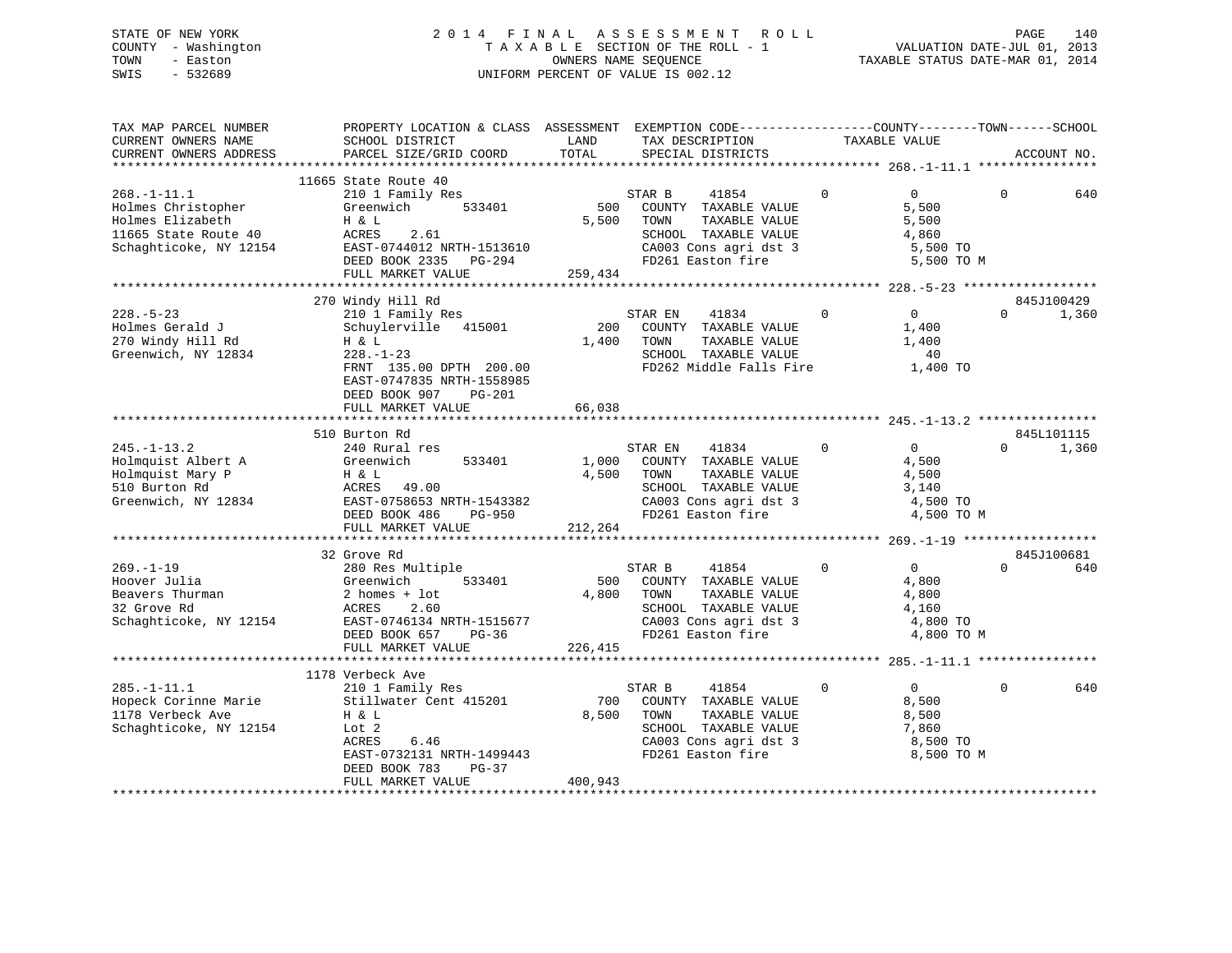# STATE OF NEW YORK 2 0 1 4 F I N A L A S S E S S M E N T R O L L PAGE 141 COUNTY - Washington T A X A B L E SECTION OF THE ROLL - 1 VALUATION DATE-JUL 01, 2013 TOWN - Easton OWNERS NAME SEQUENCE TAXABLE STATUS DATE-MAR 01, 2014 SWIS - 532689 UNIFORM PERCENT OF VALUE IS 002.12

| PROPERTY LOCATION & CLASS ASSESSMENT EXEMPTION CODE----------------COUNTY-------TOWN-----SCHOOL<br>CURRENT OWNERS NAME<br>SCHOOL DISTRICT<br>LAND<br>TAX DESCRIPTION TAXABLE VALUE<br>TOTAL<br>PARCEL SIZE/GRID COORD<br>SPECIAL DISTRICTS<br>ACCOUNT NO.<br>CURRENT OWNERS ADDRESS                                                                                                                                                                                                                                                                      |       |
|----------------------------------------------------------------------------------------------------------------------------------------------------------------------------------------------------------------------------------------------------------------------------------------------------------------------------------------------------------------------------------------------------------------------------------------------------------------------------------------------------------------------------------------------------------|-------|
|                                                                                                                                                                                                                                                                                                                                                                                                                                                                                                                                                          |       |
| County Route 74<br>845J100606<br>$245. - 1 - 8$<br>112 Dairy farm<br>41720<br>$\Omega$<br>1,178<br>AG DIST<br>1,178<br>3,400<br>COUNTY TAXABLE VALUE<br>Horn David<br>Greenwich<br>533401<br>2,222<br>2,222<br>3,400<br>Horn Margaret<br>Farm Lot $1 - 889/3$<br>TOWN<br>TAXABLE VALUE                                                                                                                                                                                                                                                                   | 1,178 |
| 2,222<br>4090 County Route 74<br>842/167 Cons Ease<br>SCHOOL TAXABLE VALUE<br>Greenwich, NY 12834<br>CA003 Cons agri dst 3<br>ACRES 195.50<br>2,222 TO<br>EAST-0760357 NRTH-1540764<br>1,178 EX                                                                                                                                                                                                                                                                                                                                                          |       |
| FD261 Easton fire<br>DEED BOOK 2907 PG-5<br>3,400 TO M<br>MAY BE SUBJECT TO PAYMENT<br>160,377<br>FULL MARKET VALUE<br>UNDER AGDIST LAW TIL 2018                                                                                                                                                                                                                                                                                                                                                                                                         |       |
| 4090 County Route 74                                                                                                                                                                                                                                                                                                                                                                                                                                                                                                                                     |       |
| $245. -1 - 8.2$<br>41854<br>$\mathbf 0$<br>$\overline{0}$<br>$\Omega$<br>241 Rural res&ag<br>STAR B<br>Horn David<br>Greenwich<br>533401<br>500<br>COUNTY TAXABLE VALUE<br>5,300<br>Horn Margaret<br>5,300<br>TOWN<br>TAXABLE VALUE<br>5,300<br>Farm<br>4090 County Route 74<br>SCHOOL TAXABLE VALUE<br>4,660<br>Lot $#2$<br>Greenwich, NY 12834<br>ACRES<br>9.00<br>CA003 Cons agri dst 3<br>5,300 TO<br>EAST-0759756 NRTH-1540687<br>FD261 Easton fire<br>5,300 TO M<br>DEED BOOK 696<br>PG-122                                                        | 640   |
| 250,000<br>FULL MARKET VALUE                                                                                                                                                                                                                                                                                                                                                                                                                                                                                                                             |       |
|                                                                                                                                                                                                                                                                                                                                                                                                                                                                                                                                                          |       |
| 4045 County Route 74                                                                                                                                                                                                                                                                                                                                                                                                                                                                                                                                     |       |
| $245. -1 - 8.3$<br>240 Rural res<br>4,200<br>COUNTY TAXABLE VALUE                                                                                                                                                                                                                                                                                                                                                                                                                                                                                        |       |
| Horn David D<br>533401<br>500<br>TAXABLE VALUE<br>4,200<br>Greenwich<br>TOWN                                                                                                                                                                                                                                                                                                                                                                                                                                                                             |       |
| Horn Margaret A<br>4,200<br>SCHOOL TAXABLE VALUE<br>4,200<br>H & L                                                                                                                                                                                                                                                                                                                                                                                                                                                                                       |       |
| CA003 Cons agri dst 3<br>4090 County Route 74<br>4,200 TO<br>Lot #3<br>Greenwich, NY 12834<br>ACRES<br>10.00<br>FD261 Easton fire<br>4,200 TO M<br>EAST-0759346 NRTH-1540203<br>DEED BOOK 3205 PG-301<br>198,113<br>FULL MARKET VALUE                                                                                                                                                                                                                                                                                                                    |       |
|                                                                                                                                                                                                                                                                                                                                                                                                                                                                                                                                                          |       |
| 101 Herrington Hill Rd<br>$260. -1 - 19.7$<br>41854<br>$\Omega$<br>$\overline{0}$<br>$\Omega$<br>210 1 Family Res<br>STAR B<br>Horning Richard<br>COUNTY TAXABLE VALUE<br>Greenwich<br>533401<br>500<br>4,000<br>Horning Cheryl<br>$H$ & $L$<br>4,000<br>TOWN<br>TAXABLE VALUE<br>4,000<br>101 Herrington Hill Rd<br>SCHOOL TAXABLE VALUE<br>3,360<br>Lot #5<br>Greenwich, NY 12834<br>FRNT 199.00 DPTH<br>CA003 Cons agri dst 3<br>4,000 TO<br>5.94<br>FD261 Easton fire<br>ACRES<br>4,000 TO M<br>EAST-0754458 NRTH-1525410<br>DEED BOOK 735<br>PG-194 | 640   |
| FULL MARKET VALUE<br>188,679                                                                                                                                                                                                                                                                                                                                                                                                                                                                                                                             |       |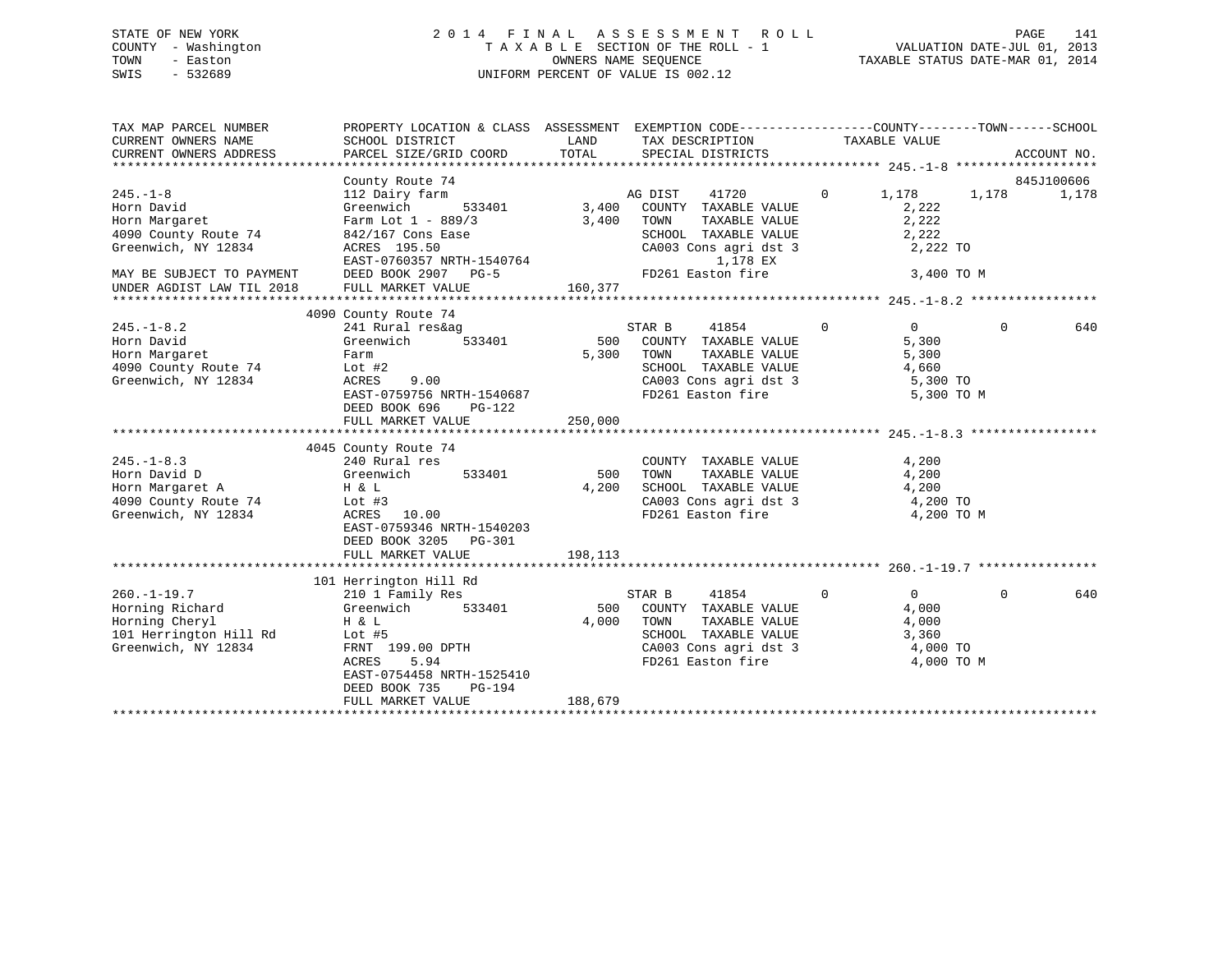# STATE OF NEW YORK 2 0 1 4 F I N A L A S S E S S M E N T R O L L PAGE 142 COUNTY - Washington T A X A B L E SECTION OF THE ROLL - 1 VALUATION DATE-JUL 01, 2013 TOWN - Easton OWNERS NAME SEQUENCE TAXABLE STATUS DATE-MAR 01, 2014 SWIS - 532689 UNIFORM PERCENT OF VALUE IS 002.12

| TAX MAP PARCEL NUMBER                                                                                                                                                                                                                                                                                                                                                          | PROPERTY LOCATION & CLASS ASSESSMENT EXEMPTION CODE----------------COUNTY-------TOWN------SCHOOL |         |                                  |          |             |
|--------------------------------------------------------------------------------------------------------------------------------------------------------------------------------------------------------------------------------------------------------------------------------------------------------------------------------------------------------------------------------|--------------------------------------------------------------------------------------------------|---------|----------------------------------|----------|-------------|
| CURRENT OWNERS NAME SOME SCHOOL DISTRICT THAND TAX DESCRIPTION TAXABLE VALUE<br>CURRENT OWNERS ADDRESS PARCEL SIZE/GRID COORD TOTAL SPECIAL DISTRICTS                                                                                                                                                                                                                          |                                                                                                  |         |                                  |          | ACCOUNT NO. |
|                                                                                                                                                                                                                                                                                                                                                                                |                                                                                                  |         |                                  |          |             |
|                                                                                                                                                                                                                                                                                                                                                                                |                                                                                                  |         |                                  |          |             |
|                                                                                                                                                                                                                                                                                                                                                                                |                                                                                                  |         |                                  |          |             |
|                                                                                                                                                                                                                                                                                                                                                                                |                                                                                                  |         |                                  |          |             |
|                                                                                                                                                                                                                                                                                                                                                                                |                                                                                                  |         |                                  |          |             |
|                                                                                                                                                                                                                                                                                                                                                                                |                                                                                                  |         | $CA003$ Cons agri dst 3 $100$ TO |          |             |
|                                                                                                                                                                                                                                                                                                                                                                                |                                                                                                  |         |                                  | 100 TO M |             |
|                                                                                                                                                                                                                                                                                                                                                                                | FULL MARKET VALUE 4,717                                                                          |         |                                  |          |             |
|                                                                                                                                                                                                                                                                                                                                                                                |                                                                                                  |         |                                  |          |             |
| 1089 State Route 40<br>259.-1-22<br>2.500<br>2.500<br>2.500<br>2.500<br>1089 State Route 40<br>2.500<br>33401<br>2.500<br>2.500<br>2.500<br>2.500<br>2.500<br>2.500<br>2.500<br>2.500<br>2.500<br>2.500<br>2.500<br>2.500<br>2.500<br>2.500<br>2.500<br>2.500<br>2.500<br>2.500<br>2                                                                                           |                                                                                                  |         |                                  |          | 845J100816  |
|                                                                                                                                                                                                                                                                                                                                                                                |                                                                                                  |         |                                  |          |             |
|                                                                                                                                                                                                                                                                                                                                                                                |                                                                                                  |         |                                  |          |             |
|                                                                                                                                                                                                                                                                                                                                                                                |                                                                                                  |         |                                  |          |             |
|                                                                                                                                                                                                                                                                                                                                                                                |                                                                                                  |         |                                  |          |             |
|                                                                                                                                                                                                                                                                                                                                                                                |                                                                                                  |         |                                  |          |             |
|                                                                                                                                                                                                                                                                                                                                                                                |                                                                                                  |         |                                  |          |             |
|                                                                                                                                                                                                                                                                                                                                                                                | FULL MARKET VALUE                                                                                | 117,925 |                                  |          |             |
|                                                                                                                                                                                                                                                                                                                                                                                |                                                                                                  |         |                                  |          |             |
| $\begin{tabular}{lllllllllllllllllllll} \text{\texttt{M482} & \texttt{M482} & \texttt{M482} & \texttt{M482} & \texttt{M482} & \texttt{M482} & \texttt{M482} & \texttt{M482} & \texttt{M482} & \texttt{M482} & \texttt{M482} & \texttt{M482} & \texttt{M482} & \texttt{M482} & \texttt{M482} & \texttt{M482} & \texttt{M482} & \texttt{M482} & \texttt{M482} & \texttt{M482} &$ |                                                                                                  |         |                                  |          | 845J100434  |
|                                                                                                                                                                                                                                                                                                                                                                                |                                                                                                  |         |                                  |          | 98 98       |
|                                                                                                                                                                                                                                                                                                                                                                                |                                                                                                  |         |                                  |          | 640         |
|                                                                                                                                                                                                                                                                                                                                                                                |                                                                                                  |         |                                  |          |             |
|                                                                                                                                                                                                                                                                                                                                                                                |                                                                                                  |         |                                  |          |             |
|                                                                                                                                                                                                                                                                                                                                                                                |                                                                                                  |         |                                  |          |             |
|                                                                                                                                                                                                                                                                                                                                                                                |                                                                                                  |         |                                  |          |             |
|                                                                                                                                                                                                                                                                                                                                                                                |                                                                                                  |         |                                  |          |             |
|                                                                                                                                                                                                                                                                                                                                                                                |                                                                                                  |         |                                  |          |             |
|                                                                                                                                                                                                                                                                                                                                                                                |                                                                                                  |         |                                  |          |             |
|                                                                                                                                                                                                                                                                                                                                                                                | Verbeck Ave                                                                                      |         |                                  |          | 845J100433  |
|                                                                                                                                                                                                                                                                                                                                                                                |                                                                                                  |         |                                  |          | 526         |
|                                                                                                                                                                                                                                                                                                                                                                                |                                                                                                  |         |                                  |          |             |
|                                                                                                                                                                                                                                                                                                                                                                                |                                                                                                  |         |                                  |          |             |
|                                                                                                                                                                                                                                                                                                                                                                                |                                                                                                  |         |                                  |          |             |
|                                                                                                                                                                                                                                                                                                                                                                                |                                                                                                  |         |                                  |          |             |
|                                                                                                                                                                                                                                                                                                                                                                                |                                                                                                  |         |                                  |          |             |
|                                                                                                                                                                                                                                                                                                                                                                                |                                                                                                  |         |                                  |          |             |
| Houser Earline M<br>PO Box 4<br>Middle Falls, NY 12848<br>MAY BE SUBJECT TO PAYMENT<br>MAY BE SUBJECT TO PAYMENT<br>DEED BOOK 930 PG-278<br>UNDER AGDIST LAW TIL 2018 FULL MARKET VALUE<br>TULL MARKET VALUE<br>THE MAY BE SUBJECT TO PAYMENT                                                                                                                                  |                                                                                                  |         |                                  |          |             |
|                                                                                                                                                                                                                                                                                                                                                                                | State Route 40                                                                                   |         |                                  |          | 845J100432  |
|                                                                                                                                                                                                                                                                                                                                                                                |                                                                                                  |         |                                  |          |             |
|                                                                                                                                                                                                                                                                                                                                                                                |                                                                                                  |         |                                  |          |             |
|                                                                                                                                                                                                                                                                                                                                                                                |                                                                                                  |         |                                  |          |             |
|                                                                                                                                                                                                                                                                                                                                                                                |                                                                                                  |         |                                  |          |             |
|                                                                                                                                                                                                                                                                                                                                                                                |                                                                                                  |         |                                  |          |             |
|                                                                                                                                                                                                                                                                                                                                                                                |                                                                                                  |         |                                  |          |             |
|                                                                                                                                                                                                                                                                                                                                                                                |                                                                                                  |         |                                  |          |             |
|                                                                                                                                                                                                                                                                                                                                                                                |                                                                                                  |         |                                  |          |             |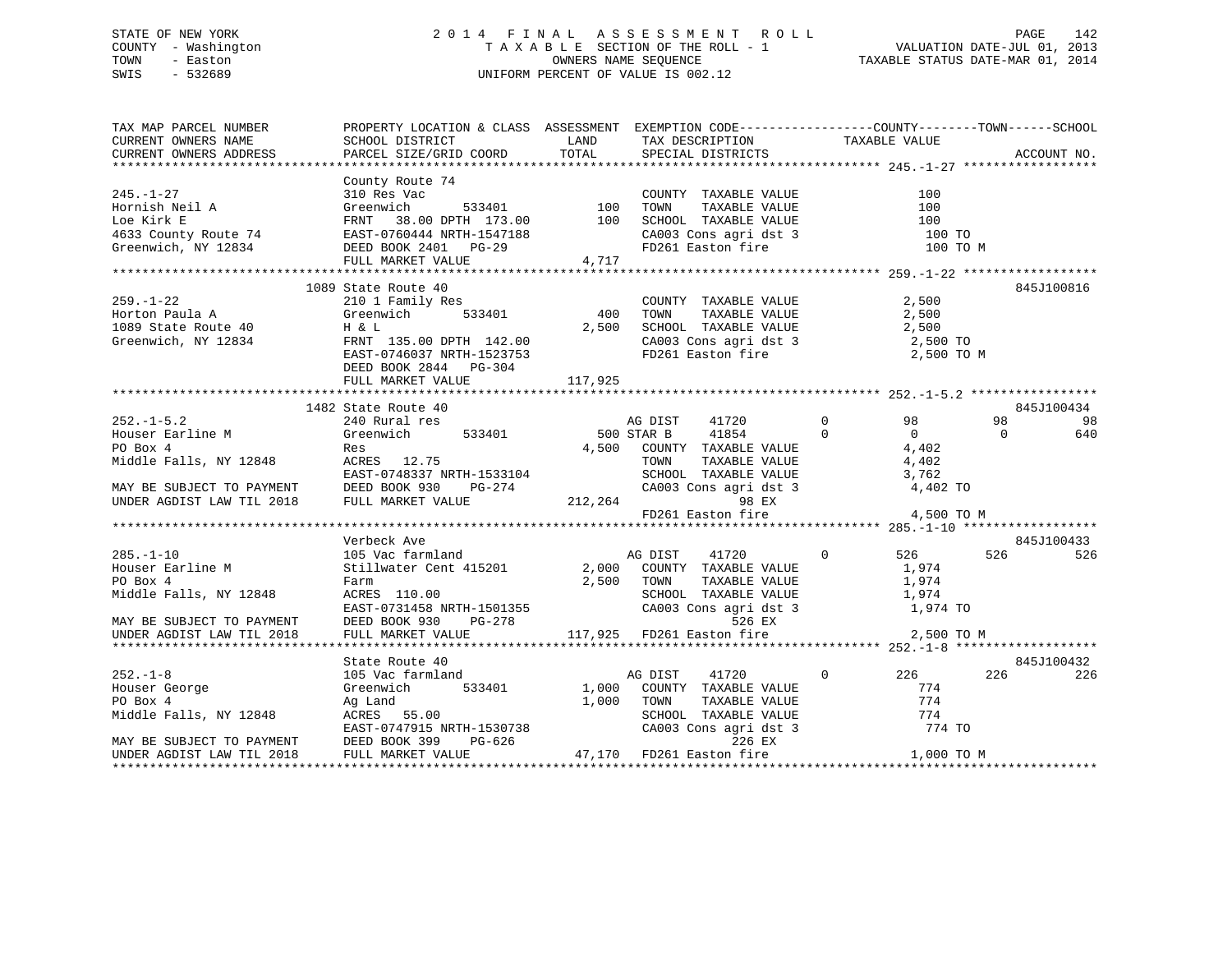# STATE OF NEW YORK 2 0 1 4 F I N A L A S S E S S M E N T R O L L PAGE 143 COUNTY - Washington T A X A B L E SECTION OF THE ROLL - 1 VALUATION DATE-JUL 01, 2013 TOWN - Easton OWNERS NAME SEQUENCE TAXABLE STATUS DATE-MAR 01, 2014 SWIS - 532689 UNIFORM PERCENT OF VALUE IS 002.12

| $\begin{tabular}{lllllllllll} \textsc{rank} & & & & & & & \textsc{propERTY LOCATION & & & & & \textsc{SSESSMENT} & & & \textsc{EXEMPTION CODE----------------COUNTY------TOWN------SCHOOL \\ \textsc{CURENT OWNERS NAME} & & & & & & & \textsc{SCHOOL DISTRICT} & & & & \textsc{LAND} & & \textsc{TAX} & \textsc{DESCRIPTION} & & & \textsc{TAXABLE VALUE} & & & \textsc{ACCOUNT NO} & & \textsc{CURRENT OWNNES ADDRESS} & & & & \textsc{PARCEL SIZE/GRID COORD} & & & \textsc{TOTAL} & & &$ | PROPERTY LOCATION & CLASS ASSESSMENT EXEMPTION CODE-----------------COUNTY-------TOWN------SCHOOL |                       |                           |                   |
|----------------------------------------------------------------------------------------------------------------------------------------------------------------------------------------------------------------------------------------------------------------------------------------------------------------------------------------------------------------------------------------------------------------------------------------------------------------------------------------------|---------------------------------------------------------------------------------------------------|-----------------------|---------------------------|-------------------|
| $251. - 1 - 7$                                                                                                                                                                                                                                                                                                                                                                                                                                                                               | Cheese Factory Rd<br>105 Vac farmland<br>2007 - An annual Cheap and Ag DIST                       |                       | $41720$ 0 866 866 9450100 | 845J100851<br>866 |
| Example 2 Jr (134 - 135 - 137 - 1384)<br>Houser George C Jr (134 - 137 - 137 - 1384)<br>Middle Falls, NY 12848 Ag Stewardship 2069/186 (186 - 137 - 1384)<br>Middle Falls, NY 12848 Ag Stewardship 2069/186 (187 - 1384)                                                                                                                                                                                                                                                                     |                                                                                                   |                       |                           |                   |
|                                                                                                                                                                                                                                                                                                                                                                                                                                                                                              |                                                                                                   |                       |                           |                   |
|                                                                                                                                                                                                                                                                                                                                                                                                                                                                                              |                                                                                                   |                       |                           |                   |
|                                                                                                                                                                                                                                                                                                                                                                                                                                                                                              |                                                                                                   |                       |                           |                   |
|                                                                                                                                                                                                                                                                                                                                                                                                                                                                                              |                                                                                                   |                       |                           |                   |
| FOR A FRING PAIRS of the Middle Falls, NY 12848 and Ag Stewardship 2069/186 and the SCHOOL TAXABLE VALUE 7,134<br>MAY BE SUBJECT TO PAYMENT EAST-0743577 NRTH-1534200<br>MAY BE SUBJECT TO PAYMENT EAST-0743577 NRTH-1534200<br>UNDE                                                                                                                                                                                                                                                         |                                                                                                   |                       |                           |                   |
|                                                                                                                                                                                                                                                                                                                                                                                                                                                                                              |                                                                                                   |                       |                           |                   |
|                                                                                                                                                                                                                                                                                                                                                                                                                                                                                              | State Route 40                                                                                    |                       |                           | 845J100422        |
|                                                                                                                                                                                                                                                                                                                                                                                                                                                                                              |                                                                                                   | AG DIST 41720 0 45 45 |                           | 45                |
|                                                                                                                                                                                                                                                                                                                                                                                                                                                                                              |                                                                                                   |                       |                           |                   |
|                                                                                                                                                                                                                                                                                                                                                                                                                                                                                              |                                                                                                   |                       |                           |                   |
|                                                                                                                                                                                                                                                                                                                                                                                                                                                                                              |                                                                                                   |                       |                           |                   |
|                                                                                                                                                                                                                                                                                                                                                                                                                                                                                              |                                                                                                   |                       |                           |                   |
|                                                                                                                                                                                                                                                                                                                                                                                                                                                                                              |                                                                                                   |                       |                           |                   |
|                                                                                                                                                                                                                                                                                                                                                                                                                                                                                              |                                                                                                   |                       |                           |                   |
|                                                                                                                                                                                                                                                                                                                                                                                                                                                                                              | DEED BOOK 834 PG-279                                                                              |                       |                           |                   |
|                                                                                                                                                                                                                                                                                                                                                                                                                                                                                              |                                                                                                   |                       |                           |                   |
|                                                                                                                                                                                                                                                                                                                                                                                                                                                                                              | 1415 State Route 40                                                                               |                       |                           | 845J100421        |
|                                                                                                                                                                                                                                                                                                                                                                                                                                                                                              |                                                                                                   |                       |                           |                   |
|                                                                                                                                                                                                                                                                                                                                                                                                                                                                                              |                                                                                                   |                       |                           |                   |
|                                                                                                                                                                                                                                                                                                                                                                                                                                                                                              |                                                                                                   |                       |                           |                   |
|                                                                                                                                                                                                                                                                                                                                                                                                                                                                                              |                                                                                                   |                       |                           |                   |
|                                                                                                                                                                                                                                                                                                                                                                                                                                                                                              |                                                                                                   |                       |                           |                   |
|                                                                                                                                                                                                                                                                                                                                                                                                                                                                                              |                                                                                                   |                       |                           |                   |
|                                                                                                                                                                                                                                                                                                                                                                                                                                                                                              |                                                                                                   |                       |                           |                   |
|                                                                                                                                                                                                                                                                                                                                                                                                                                                                                              |                                                                                                   |                       |                           |                   |
|                                                                                                                                                                                                                                                                                                                                                                                                                                                                                              |                                                                                                   |                       |                           |                   |
|                                                                                                                                                                                                                                                                                                                                                                                                                                                                                              |                                                                                                   |                       |                           |                   |
|                                                                                                                                                                                                                                                                                                                                                                                                                                                                                              |                                                                                                   |                       |                           |                   |
|                                                                                                                                                                                                                                                                                                                                                                                                                                                                                              |                                                                                                   |                       |                           |                   |
|                                                                                                                                                                                                                                                                                                                                                                                                                                                                                              |                                                                                                   |                       |                           |                   |
|                                                                                                                                                                                                                                                                                                                                                                                                                                                                                              |                                                                                                   |                       |                           |                   |
|                                                                                                                                                                                                                                                                                                                                                                                                                                                                                              |                                                                                                   |                       |                           |                   |
|                                                                                                                                                                                                                                                                                                                                                                                                                                                                                              |                                                                                                   |                       |                           |                   |
|                                                                                                                                                                                                                                                                                                                                                                                                                                                                                              |                                                                                                   |                       |                           |                   |
|                                                                                                                                                                                                                                                                                                                                                                                                                                                                                              |                                                                                                   |                       |                           |                   |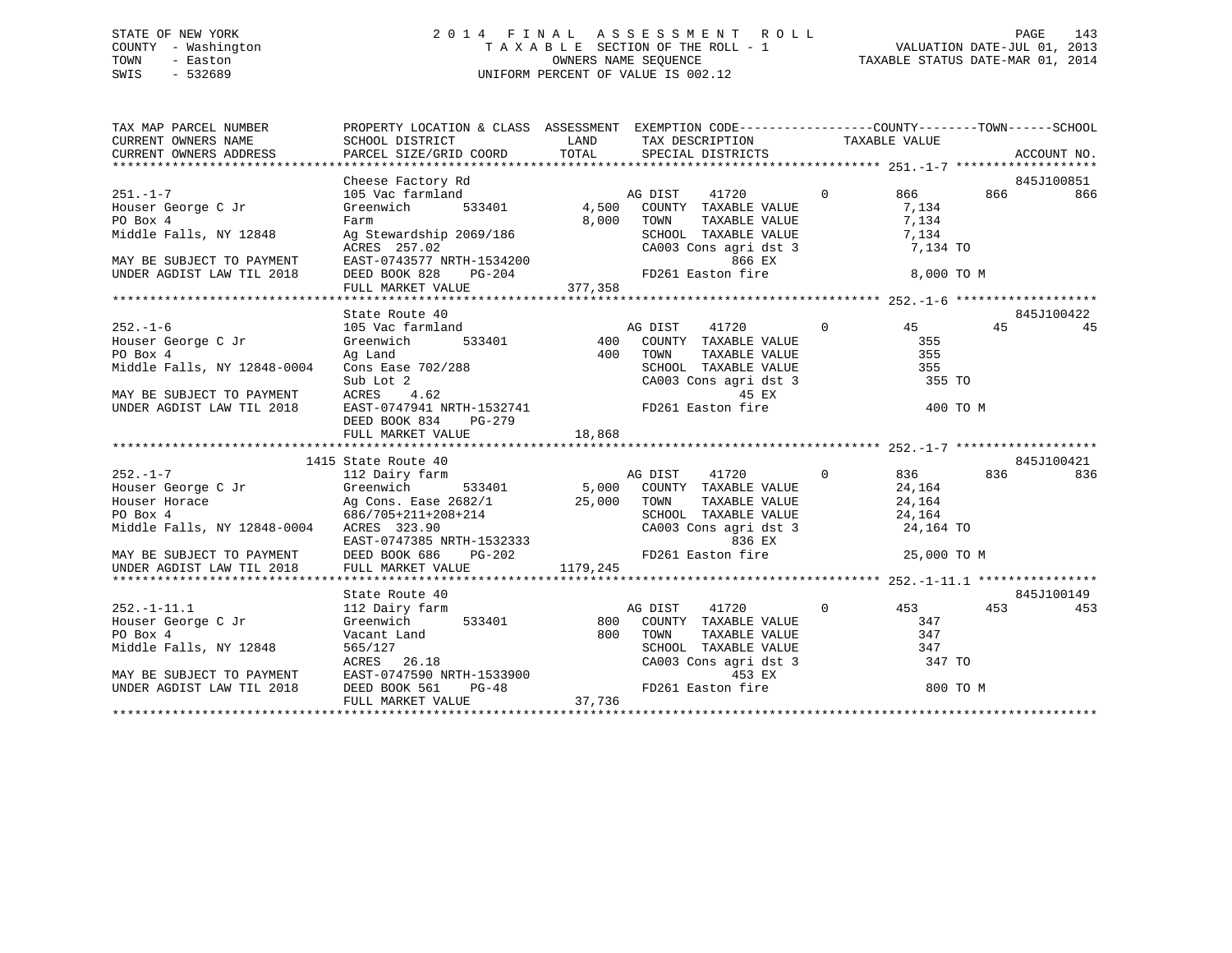# STATE OF NEW YORK 2 0 1 4 F I N A L A S S E S S M E N T R O L L PAGE 144 COUNTY - Washington T A X A B L E SECTION OF THE ROLL - 1 VALUATION DATE-JUL 01, 2013 TOWN - Easton OWNERS NAME SEQUENCE TAXABLE STATUS DATE-MAR 01, 2014 SWIS - 532689 UNIFORM PERCENT OF VALUE IS 002.12

| TAX MAP PARCEL NUMBER<br>CURRENT OWNERS NAME | PROPERTY LOCATION & CLASS ASSESSMENT EXEMPTION CODE---------------COUNTY-------TOWN------SCHOOL<br>SCHOOL DISTRICT | LAND    | TAX DESCRIPTION                                                                                                              |                   | TAXABLE VALUE  |          |             |
|----------------------------------------------|--------------------------------------------------------------------------------------------------------------------|---------|------------------------------------------------------------------------------------------------------------------------------|-------------------|----------------|----------|-------------|
| CURRENT OWNERS ADDRESS                       | PARCEL SIZE/GRID COORD                                                                                             | TOTAL   | SPECIAL DISTRICTS                                                                                                            |                   |                |          | ACCOUNT NO. |
|                                              |                                                                                                                    |         |                                                                                                                              |                   |                |          |             |
|                                              | Wrights Rd                                                                                                         |         |                                                                                                                              |                   |                |          | 845J100420  |
| $277. - 1 - 1$                               | 105 Vac farmland                                                                                                   |         | AG DIST<br>41720                                                                                                             | $\mathbf{0}$      | 931            | 931      | 931         |
| Houser George C Jr                           | 533401<br>Greenwich                                                                                                |         | 4,500 COUNTY TAXABLE VALUE                                                                                                   |                   | 3,569          |          |             |
| PO Box 4                                     | Farm                                                                                                               | 4,500   | TOWN      TAXABLE VALUE<br>SCHOOL   TAXABLE VALUE                                                                            |                   | 3,569          |          |             |
| Middle Falls, NY 12848-0004                  | 789/323                                                                                                            |         |                                                                                                                              |                   | 3,569          |          |             |
|                                              | ACRES 237.50<br>ACRES 237.30<br>EAST-0738097 NRTH-1513307                                                          |         | CA003 Cons agri dst 3                                                                                                        |                   | 3,569 TO       |          |             |
| MAY BE SUBJECT TO PAYMENT                    |                                                                                                                    |         | 931 EX<br>FD261 Easton fire                                                                                                  |                   |                |          |             |
| UNDER AGDIST LAW TIL 2018                    | FULL MARKET VALUE                                                                                                  | 212,264 |                                                                                                                              |                   | 4,500 TO M     |          |             |
|                                              |                                                                                                                    |         |                                                                                                                              |                   |                |          |             |
|                                              | State Route 40                                                                                                     |         |                                                                                                                              |                   |                |          | 845J100431  |
| $252. -1 - 5.1$                              | 105 Vac farmland                                                                                                   |         | AG DIST 41720                                                                                                                | $0 \qquad \qquad$ | 483            | 483      | 483         |
| Houser George E Jr                           | 533401<br>Greenwich                                                                                                |         | 1,200 COUNTY TAXABLE VALUE                                                                                                   |                   | 717            |          |             |
| PO Box 4                                     | Pasture                                                                                                            |         | TAXABLE VALUE<br>TAXABLE VALUE<br>1,200 TOWN                                                                                 |                   | 717            |          |             |
| Middle Falls, NY 12848-0004                  | 401/561 385/539                                                                                                    |         |                                                                                                                              |                   | 717            |          |             |
|                                              | ACRES 51.20                                                                                                        |         | SCHOOL TAXABLE VALUE<br>CA003 Cons agri dst 3                                                                                |                   | 717 TO         |          |             |
| MAY BE SUBJECT TO PAYMENT                    | ACRES 51.20<br>EAST-0749727 NRTH-1533306<br>DEED BOOK 385 PG-535 56,604<br>THE MARKET VALUE 56,604                 |         | 483 EX                                                                                                                       |                   |                |          |             |
| UNDER AGDIST LAW TIL 2018                    |                                                                                                                    |         | FD261 Easton fire                                                                                                            |                   | 1,200 TO M     |          |             |
|                                              |                                                                                                                    |         |                                                                                                                              |                   |                |          |             |
|                                              |                                                                                                                    |         |                                                                                                                              |                   |                |          |             |
|                                              | 494 State Route 29                                                                                                 |         |                                                                                                                              |                   |                |          | 845J100435  |
| $236. - 1 - 13$                              | 210 1 Family Res                                                                                                   |         | STAR B 41854                                                                                                                 | $\sim$ 0          | $\overline{0}$ | $\Omega$ | 640         |
| Hughes Peter J Greenwich                     | 533401                                                                                                             |         | 400 COUNTY TAXABLE VALUE                                                                                                     |                   | 3,600          |          |             |
| 494 State Route 29                           | H & L                                                                                                              |         | 3,600 TOWN<br>TOWN TAXABLE VALUE 3,600<br>SCHOOL TAXABLE VALUE 2,960<br>2,600                                                |                   |                |          |             |
| Greenwich, NY 12834                          | ACRES 1.40                                                                                                         |         |                                                                                                                              |                   |                |          |             |
|                                              |                                                                                                                    |         | CA003 Cons agri dst 3                                                                                                        |                   | 3,600 TO       |          |             |
|                                              | $PG-347$                                                                                                           |         | FD262 Middle Falls Fire 3,600 TO                                                                                             |                   |                |          |             |
|                                              | FULL MARKET VALUE                                                                                                  | 169,811 |                                                                                                                              |                   |                |          |             |
|                                              |                                                                                                                    |         |                                                                                                                              |                   |                |          |             |
|                                              | State Route 29                                                                                                     |         |                                                                                                                              |                   |                |          | 845J100436  |
| $228. - 5 - 18$                              | 323 Vacant rural                                                                                                   |         | COUNTY TAXABLE VALUE                                                                                                         |                   | 1,200          |          |             |
| Hulka Kent D                                 | Schuylerville 415001 1,200 TOWN                                                                                    |         | TAXABLE VALUE                                                                                                                |                   | 1,200          |          |             |
| 201 Southard Rd                              | lot 1                                                                                                              |         | 1,200 SCHOOL TAXABLE VALUE                                                                                                   |                   | 1,200          |          |             |
| Saratoga Springs, NY 12866                   | ACRES 17.53                                                                                                        |         | FD262 Middle Falls Fire 1,200 TO                                                                                             |                   |                |          |             |
|                                              | EAST-0744358 NRTH-1554268                                                                                          |         |                                                                                                                              |                   |                |          |             |
|                                              | DEED BOOK 2254 PG-94<br>FULL MARKET VALUE                                                                          | 56,604  |                                                                                                                              |                   |                |          |             |
|                                              |                                                                                                                    |         |                                                                                                                              |                   |                |          |             |
|                                              | Easton Station Rd                                                                                                  |         |                                                                                                                              |                   |                |          |             |
| $253. - 1 - 3.2$                             | 120 Field crops                                                                                                    |         | AG DIST 41720                                                                                                                |                   | 563            | 563      | 563         |
| Humiston Elizabeth                           | Greenwich<br>Greenwich<br>lot 1<br>sub 22c-11<br>ACRES 19<br>533401                                                |         | 800 COUNTY TAXABLE VALUE                                                                                                     |                   | 237            |          |             |
| Humiston William G                           |                                                                                                                    |         | 800 TOWN                                                                                                                     |                   | 237            |          |             |
| 448 County Route 46                          |                                                                                                                    |         |                                                                                                                              |                   | 237            |          |             |
| Fort Edward, NY 12828                        |                                                                                                                    |         |                                                                                                                              |                   | 237 TO         |          |             |
|                                              | EAST-0762155 NRTH-1536447<br>EAST-0762155 NRTH-1536447<br>DEED BOOK 2573 PG-335                                    |         | DIST 41<br>COUNTY TAXABLE VALUE<br>TOWN TAXABLE VALUE<br>SCHOOL TAXABLE VALUE<br>CA003 Cons agri dst 3<br>563 EX<br>The fire |                   |                |          |             |
| MAY BE SUBJECT TO PAYMENT                    |                                                                                                                    |         |                                                                                                                              |                   | 800 TO M       |          |             |
| UNDER AGDIST LAW TIL 2018                    | FULL MARKET VALUE                                                                                                  | 37,736  |                                                                                                                              |                   |                |          |             |
| *********************                        |                                                                                                                    |         |                                                                                                                              |                   |                |          |             |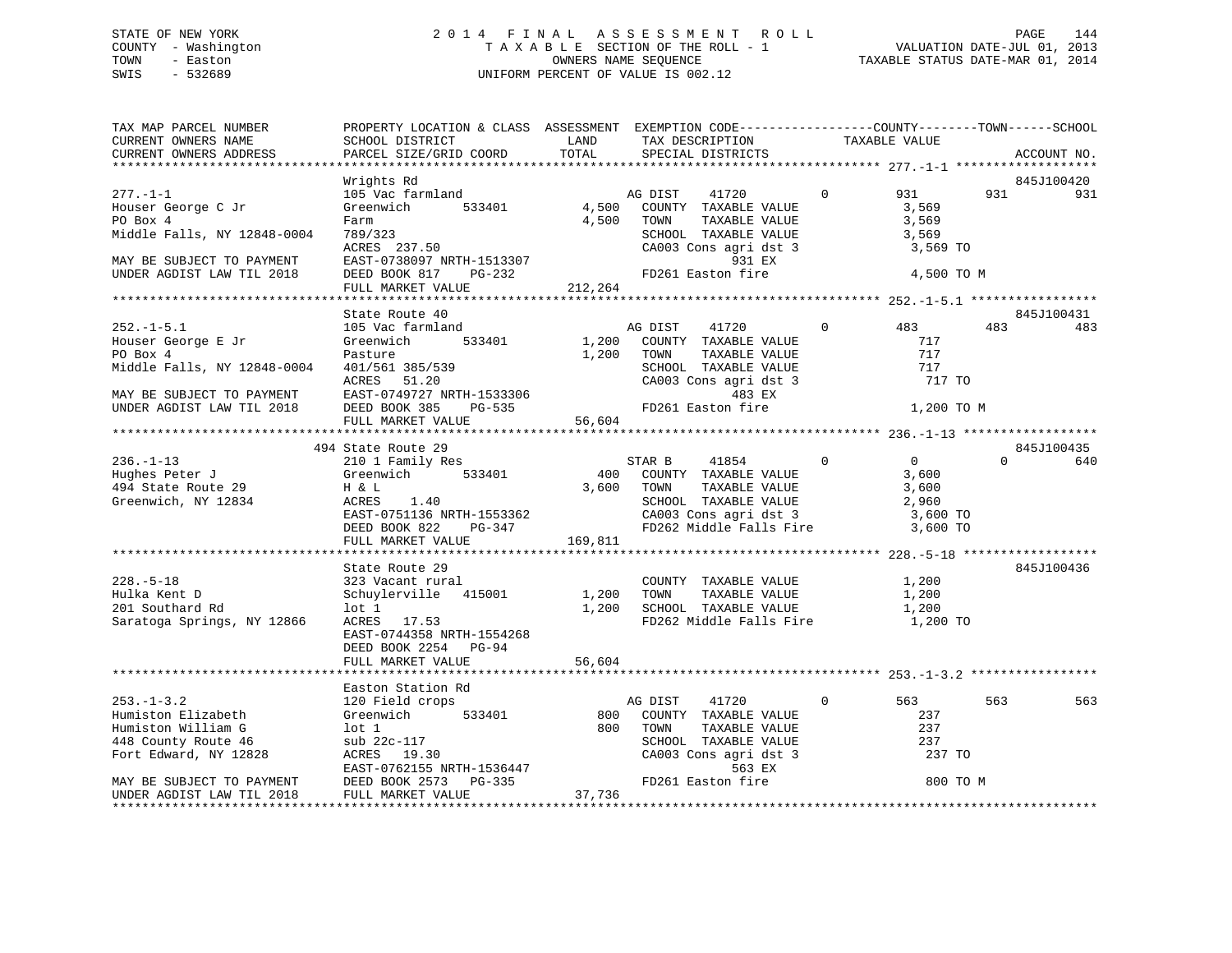## STATE OF NEW YORK 2 0 1 4 F I N A L A S S E S S M E N T R O L L PAGE 145 COUNTY - Washington T A X A B L E SECTION OF THE ROLL - 1 VALUATION DATE-JUL 01, 2013 TOWN - Easton OWNERS NAME SEQUENCE TAXABLE STATUS DATE-MAR 01, 2014 SWIS - 532689 UNIFORM PERCENT OF VALUE IS 002.12

| TAX MAP PARCEL NUMBER<br>CURRENT OWNERS NAME                                                                                                                                                                                                                           | PROPERTY LOCATION & CLASS ASSESSMENT EXEMPTION CODE---------------COUNTY-------TOWN-----SCHOOL<br>SCHOOL DISTRICT                                                                                                                                                                                                                                                                                                                                                                                                                     | LAND    | TAX DESCRIPTION                                                                                                                                                           | TAXABLE VALUE |                                         |                       |                               |
|------------------------------------------------------------------------------------------------------------------------------------------------------------------------------------------------------------------------------------------------------------------------|---------------------------------------------------------------------------------------------------------------------------------------------------------------------------------------------------------------------------------------------------------------------------------------------------------------------------------------------------------------------------------------------------------------------------------------------------------------------------------------------------------------------------------------|---------|---------------------------------------------------------------------------------------------------------------------------------------------------------------------------|---------------|-----------------------------------------|-----------------------|-------------------------------|
| CURRENT OWNERS ADDRESS                                                                                                                                                                                                                                                 | PARCEL SIZE/GRID COORD                                                                                                                                                                                                                                                                                                                                                                                                                                                                                                                | TOTAL   | SPECIAL DISTRICTS                                                                                                                                                         |               |                                         |                       | ACCOUNT NO.                   |
| $259. - 1 - 66$<br>259.-1-00<br>Hunisak Michael<br>Palm<br>Schaghticoke, NY 12154                                                                                                                                                                                      | Church Ln<br>210 1 Family Res<br>210 1 Family Res<br>533401<br>220 1 Family Res<br>233401<br>220 STAR B<br>220 STAR B<br>220 STAR B<br>220 STAR B<br>220 STAR B<br>220 STAR B<br>220 STAR B<br>220 STAR B<br>220 STAR B<br>220 STAR B<br>220 STAR B<br>220 STAR<br>12 Church Ln<br>9.200 COUNTY TAXABLE VALUE 2,744<br>269.-1-3 TOWN TAXABLE VALUE 2,744<br>ACRES 5.20 SCHOOL TAXABLE VALUE 2,744<br>EAST-0745877 NRTH-1522507 CA003 Cons agri dst 3 3,200 TO<br>DEED BOOK 761 PG-206 FD261 Easton fire 3,200 TO<br>FULL MARKET VALUE | 150,943 |                                                                                                                                                                           |               | 3,200 TO M                              | 456<br>$\overline{0}$ | 845J100440<br>$\sim$ 0<br>640 |
|                                                                                                                                                                                                                                                                        |                                                                                                                                                                                                                                                                                                                                                                                                                                                                                                                                       |         |                                                                                                                                                                           |               |                                         |                       | 845J100438                    |
| 148 Fryer Rd<br>278.-1-43<br>Hunisak Peter J Greenwich 533401<br>148 Fryer Rd<br>3,600<br>148 Fryer Rd<br>210 1 Family Res<br>3,600<br>20001 TAXABLE VALUE<br>3,600<br>3,600<br>3,600<br>2,960<br>2,960<br>2,960<br>2,960<br>ACRES<br>2,960<br>ACRES<br>2,960<br>2,960 |                                                                                                                                                                                                                                                                                                                                                                                                                                                                                                                                       |         |                                                                                                                                                                           |               |                                         | $\Omega$              | 640                           |
|                                                                                                                                                                                                                                                                        | FULL MARKET VALUE                                                                                                                                                                                                                                                                                                                                                                                                                                                                                                                     | 169,811 |                                                                                                                                                                           |               |                                         |                       |                               |
|                                                                                                                                                                                                                                                                        | 60 Hunt Ln                                                                                                                                                                                                                                                                                                                                                                                                                                                                                                                            |         | 55 PCT OF VALUE USED FOR EXEMPTION PURPOSES                                                                                                                               |               |                                         |                       | 845J100441                    |
|                                                                                                                                                                                                                                                                        |                                                                                                                                                                                                                                                                                                                                                                                                                                                                                                                                       |         |                                                                                                                                                                           |               | $347$ $347$ $347$                       |                       |                               |
|                                                                                                                                                                                                                                                                        |                                                                                                                                                                                                                                                                                                                                                                                                                                                                                                                                       |         |                                                                                                                                                                           |               |                                         | 1,238                 | 1,238                         |
|                                                                                                                                                                                                                                                                        |                                                                                                                                                                                                                                                                                                                                                                                                                                                                                                                                       |         |                                                                                                                                                                           |               |                                         | $\overline{0}$        | 1,360                         |
|                                                                                                                                                                                                                                                                        |                                                                                                                                                                                                                                                                                                                                                                                                                                                                                                                                       |         |                                                                                                                                                                           |               |                                         |                       |                               |
| $277. - 1 - 4$<br>277.-1-4<br>Hunt Susan M<br>Carlo John H Jr<br>11554 State Route 40<br>Schaghticoke, NY 12154<br>PEED BOOK 1890 PG-23<br>FAST-0742949 NRTH-1511391<br>DEED BOOK 1890 PG-23<br>PEED BOOK 1890 PG-23<br>PEED BOOK 1890 PG-23<br>PEED BOOK 1890 PG-23   | 11554 State Route 40<br>210 1 Family Res<br>Greenwich 533401<br>FULL MARKET VALUE                                                                                                                                                                                                                                                                                                                                                                                                                                                     | 179,245 | 41854 0<br>STAR B<br>400 COUNTY TAXABLE VALUE<br>3,800 TOWN<br>TOWN TAXABLE VALUE<br>SCHOOL TAXABLE VALUE<br>CA003 Cons agri dst 3 3,800 TO<br>FD261 Easton fire 3,800 TO | 3,800         | $\overline{0}$<br>3,800 TO M            | $\Omega$              | 845J100809<br>640             |
|                                                                                                                                                                                                                                                                        |                                                                                                                                                                                                                                                                                                                                                                                                                                                                                                                                       |         |                                                                                                                                                                           |               |                                         |                       |                               |
| 285.-1-4.1<br>Hurd Mary LE Stillwater Cent 415201<br>Hurd James Land James Land County Route 54<br>268 County Route 54<br>268 County Route 54<br>268 County Route 54<br>268 County Route 54<br>268 County Route 54<br>268 County Route 54<br>268                       | DEED BOOK 3232<br>PG-7<br>FULL MARKET VALUE                                                                                                                                                                                                                                                                                                                                                                                                                                                                                           | 14,151  |                                                                                                                                                                           |               | 300<br>300<br>300<br>300 TO<br>300 TO M |                       |                               |
|                                                                                                                                                                                                                                                                        |                                                                                                                                                                                                                                                                                                                                                                                                                                                                                                                                       |         |                                                                                                                                                                           |               |                                         |                       |                               |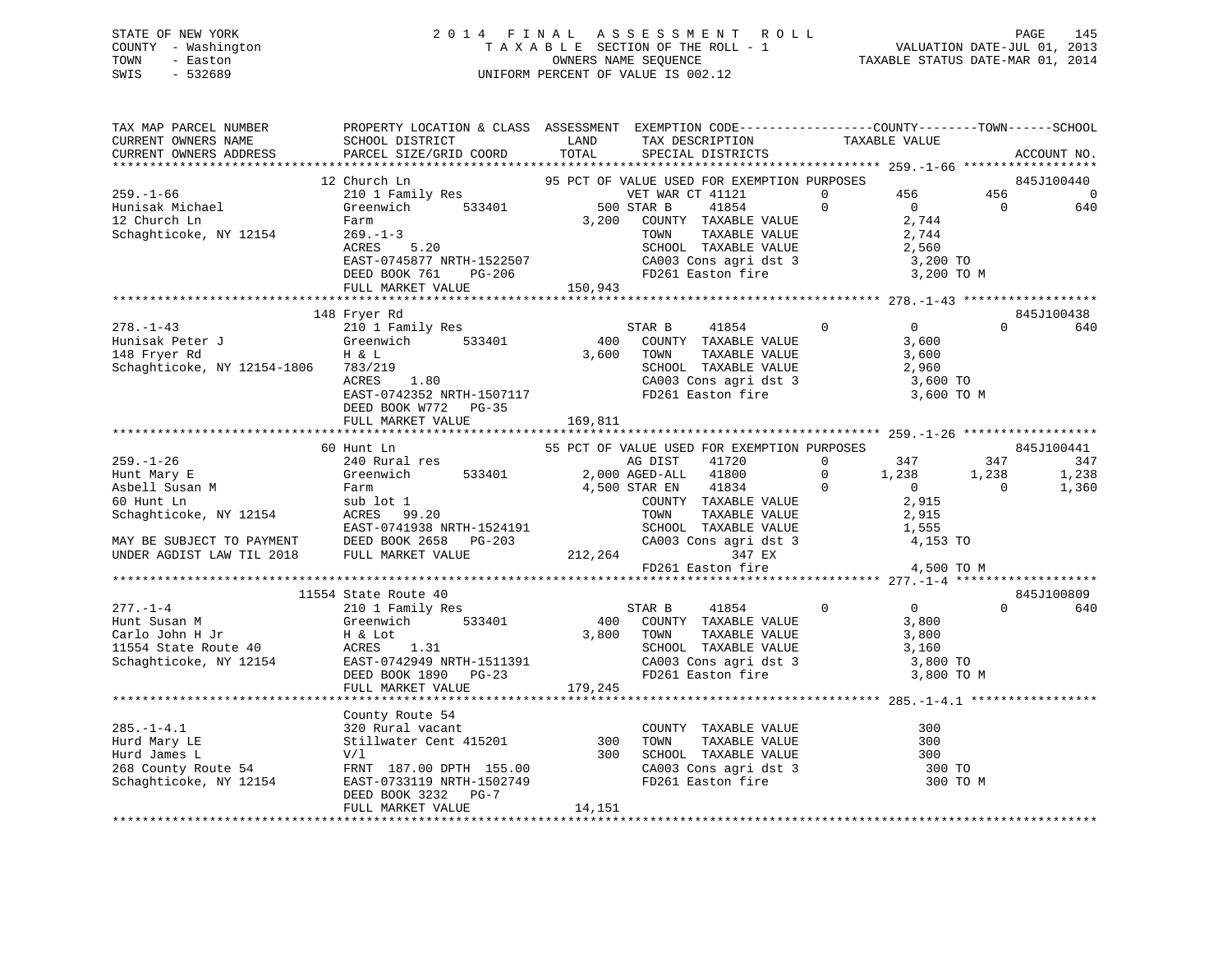## STATE OF NEW YORK 2 0 1 4 F I N A L A S S E S S M E N T R O L L PAGE 146 COUNTY - Washington T A X A B L E SECTION OF THE ROLL - 1 VALUATION DATE-JUL 01, 2013 TOWN - Easton OWNERS NAME SEQUENCE TAXABLE STATUS DATE-MAR 01, 2014 SWIS - 532689 UNIFORM PERCENT OF VALUE IS 002.12

| TAX MAP PARCEL NUMBER<br>CURRENT OWNERS NAME<br>CURRENT OWNERS ADDRESS                                                                  | PROPERTY LOCATION & CLASS ASSESSMENT EXEMPTION CODE----------------COUNTY-------TOWN------SCHOOL<br>SCHOOL DISTRICT<br>PARCEL SIZE/GRID COORD                                                              | LAND<br>TOTAL         | TAX DESCRIPTION<br>SPECIAL DISTRICTS                                                                                                                | TAXABLE VALUE        |                                                              |                      | ACCOUNT NO.                        |
|-----------------------------------------------------------------------------------------------------------------------------------------|------------------------------------------------------------------------------------------------------------------------------------------------------------------------------------------------------------|-----------------------|-----------------------------------------------------------------------------------------------------------------------------------------------------|----------------------|--------------------------------------------------------------|----------------------|------------------------------------|
|                                                                                                                                         |                                                                                                                                                                                                            |                       |                                                                                                                                                     |                      |                                                              |                      |                                    |
| $285. - 1 - 5$<br>Hurd Mary LE<br>Hurd James L<br>268 County Route 54<br>Schaghticoke, NY 12154                                         | 268 County Route 54<br>270 Mfg housing<br>Stillwater Cent 415201<br>Lot & Tra<br>FRNT 283.00 DPTH 113.00<br>EAST-0732886 NRTH-1502725<br>DEED BOOK 3232 PG-7<br>FULL MARKET VALUE                          |                       | AGED-CO<br>400 STAR EN<br>41802<br>41834<br>1,900 COUNTY TAXABLE VALUE<br>TOWN<br>TAXABLE VALUE<br>SCHOOL TAXABLE VALUE<br>89,623 FD261 Easton fire | $\Omega$<br>$\Omega$ | 190<br>$\overline{0}$<br>1,710<br>1,900<br>540<br>1,900 TO M | $\Omega$<br>$\Omega$ | 845J100442<br>$\mathbf 0$<br>1,360 |
|                                                                                                                                         |                                                                                                                                                                                                            |                       |                                                                                                                                                     |                      |                                                              |                      |                                    |
| $228. - 5 - 8.17$<br>Ice Cream Man, LTD<br>417 State Route 29<br>Greenwich, NY 12834                                                    | 417 State Route 29<br>423 Snack bar<br>533401<br>Greenwich<br>Ice Cream Shop<br>Sub Lot 4A<br>$228. - 1 - 8.17$<br>1.32<br>ACRES<br>EAST-0749168 NRTH-1553381<br>DEED BOOK 2541 PG-46<br>FULL MARKET VALUE | 1,500 TOWN<br>316,038 | COUNTY TAXABLE VALUE<br>TAXABLE VALUE<br>6,700 SCHOOL TAXABLE VALUE<br>FD262 Middle Falls Fire                                                      |                      | 6,700<br>6,700<br>6,700<br>6,700 TO                          |                      |                                    |
|                                                                                                                                         |                                                                                                                                                                                                            |                       |                                                                                                                                                     |                      |                                                              |                      |                                    |
| $227. - 1 - 10$<br>Irish Kristi L<br>Trish Christopher L<br>236 Old Schuylerville Rd<br>236 Old Schuylerville Rd<br>Greenwich, NY 12834 | 236 Old Schuylerville Rd<br>210 1 Family Res<br>Schuylerville 415001<br>H& l<br>FRNT 193.00 DPTH 120.00<br>EAST-0744317 NRTH-1556567<br>DEED BOOK 730<br>PG-240<br>FULL MARKET VALUE                       | 141,509               | STAR B 41854<br>$\overline{0}$<br>500 COUNTY TAXABLE VALUE<br>3,000 TOWN<br>TAXABLE VALUE<br>SCHOOL TAXABLE VALUE<br>FD262 Middle Falls Fire        |                      | $\overline{0}$<br>3,000<br>3,000<br>2,360<br>3,000 TO        | $\Omega$             | 845J100604<br>640                  |
|                                                                                                                                         |                                                                                                                                                                                                            |                       |                                                                                                                                                     |                      |                                                              |                      |                                    |
| $236.1 - 3 - 14$<br>Ivanoff Patricia<br>65 Bulson Rd<br>Greenwich, NY 12834                                                             | 65 Bulson Rd<br>210 1 Family Res<br>533401<br>Greenwich<br>$H$ & $L$ /4 $L$ ots<br>460/285<br>$236. - 3 - 14$<br>ACRES<br>1.70<br>EAST-0749650 NRTH-1552130<br>DEED BOOK 2949 PG-285                       |                       | STAR EN<br>41834<br>600 COUNTY TAXABLE VALUE<br>5,100 TOWN<br>TAXABLE VALUE<br>SCHOOL TAXABLE VALUE<br>FD262 Middle Falls Fire                      | $\overline{0}$       | $\overline{0}$<br>5,100<br>5,100<br>3,740<br>5,100 TO        | $\Omega$             | 845J100448<br>1,360                |
|                                                                                                                                         | FULL MARKET VALUE                                                                                                                                                                                          | 240,566               |                                                                                                                                                     |                      |                                                              |                      |                                    |
|                                                                                                                                         |                                                                                                                                                                                                            |                       |                                                                                                                                                     |                      |                                                              |                      |                                    |
| $236.1 - 3 - 14.1$<br>Ivanoff Patricia<br>65 Bulson Rd<br>Greenwich, NY 12834                                                           | 12 Milton Dr<br>311 Res vac land<br>533401<br>Greenwich<br>FRNT 150.00 DPTH 165.00<br>EAST-0749545 NRTH-1552277<br>DEED BOOK 2949<br>PG-285                                                                | 500<br>500            | COUNTY TAXABLE VALUE<br>TOWN<br>TAXABLE VALUE<br>SCHOOL TAXABLE VALUE<br>FD262 Middle Falls Fire                                                    |                      | 500<br>500<br>500<br>500 TO                                  |                      |                                    |
|                                                                                                                                         | FULL MARKET VALUE                                                                                                                                                                                          | 23,585                |                                                                                                                                                     |                      |                                                              |                      |                                    |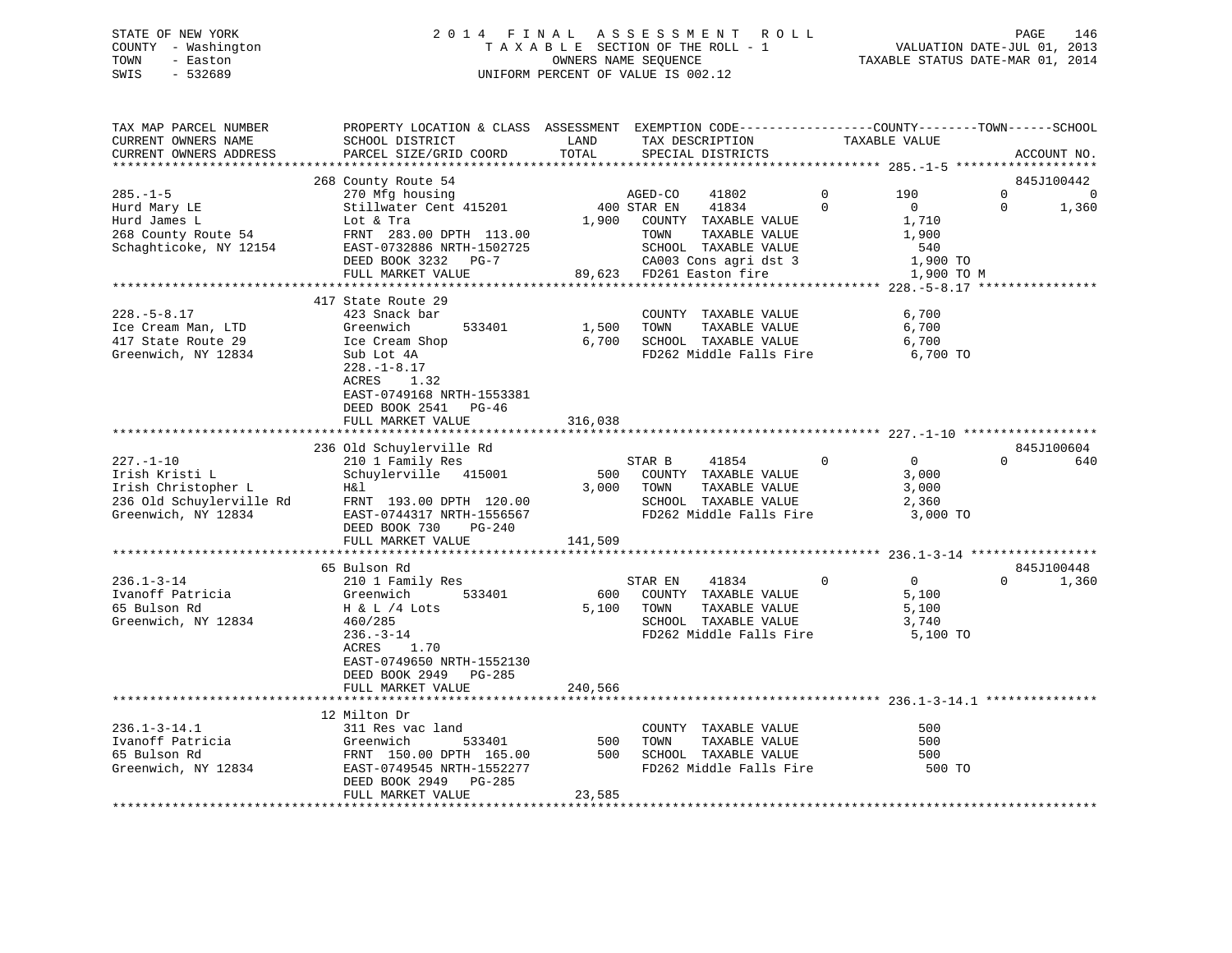## STATE OF NEW YORK 2 0 1 4 F I N A L A S S E S S M E N T R O L L PAGE 147 COUNTY - Washington T A X A B L E SECTION OF THE ROLL - 1 VALUATION DATE-JUL 01, 2013 TOWN - Easton OWNERS NAME SEQUENCE TAXABLE STATUS DATE-MAR 01, 2014 SWIS - 532689 UNIFORM PERCENT OF VALUE IS 002.12

| TAX MAP PARCEL NUMBER<br>CURRENT OWNERS NAME<br>CURRENT OWNERS ADDRESS                                                             | PROPERTY LOCATION & CLASS ASSESSMENT EXEMPTION CODE---------------COUNTY-------TOWN-----SCHOOL<br>SCHOOL DISTRICT<br>PARCEL SIZE/GRID COORD                                     | LAND<br>TOTAL           | TAX DESCRIPTION<br>SPECIAL DISTRICTS                                                                                                                                | TAXABLE VALUE                                                                 | ACCOUNT NO.                   |
|------------------------------------------------------------------------------------------------------------------------------------|---------------------------------------------------------------------------------------------------------------------------------------------------------------------------------|-------------------------|---------------------------------------------------------------------------------------------------------------------------------------------------------------------|-------------------------------------------------------------------------------|-------------------------------|
|                                                                                                                                    |                                                                                                                                                                                 |                         |                                                                                                                                                                     |                                                                               |                               |
| $278. - 1 - 8$<br>Jacques Christopher S<br>Jacques Leslie G<br>66 Ives Hill Rd<br>Valley Falls, NY 12185 EAST-0753404 NRTH-1512003 | 66 Ives Hill Rd<br>210 1 Family Res<br>Greenwich 533401<br>H & L<br>ACRES<br>1.10<br>DEED BOOK 3302 PG-85<br>FULL MARKET VALUE                                                  | 400<br>4,200<br>198,113 | COUNTY TAXABLE VALUE<br>TOWN<br>TAXABLE VALUE<br>SCHOOL TAXABLE VALUE<br>CA003 Cons agri dst 3<br>FD261 Easton fire                                                 | 4,200<br>4,200<br>4,200<br>4,200 TO<br>4,200 TO M                             | 845J100135                    |
|                                                                                                                                    |                                                                                                                                                                                 |                         |                                                                                                                                                                     |                                                                               |                               |
| $235. - 1 - 15$<br>Janiszewski Paul<br>2704 County Route 113<br>Greenwich, NY 12834                                                | 2704 County Route 113<br>210 1 Family Res - WTRFNT<br>Greenwich 533401<br>H & L<br>ACRES<br>1.10<br>EAST-0739221 NRTH-1548351<br>$PG-265$<br>DEED BOOK 672<br>FULL MARKET VALUE | 3,500<br>165,094        | STAR B<br>41854<br>500 COUNTY TAXABLE VALUE<br>TAXABLE VALUE<br>TOWN<br>SCHOOL TAXABLE VALUE<br>CA003 Cons agri dst 3 3,500 TO<br>FD263 Schuylerville Fire 3,500 TO | 0<br>$\mathbf{0}$<br>3,500<br>3,500<br>2,860                                  | 845J100169<br>$\Omega$<br>640 |
|                                                                                                                                    |                                                                                                                                                                                 |                         |                                                                                                                                                                     |                                                                               |                               |
| $261. - 1 - 22$<br>Jennings Althea<br>695 $Vly$ Summit Rd<br>Cambridge, NY 12816                                                   | 695 Vly Summit Rd<br>240 Rural res<br>Greenwich 533401<br>Η & L<br>392/541-546<br>ACRES 16.22<br>EAST-0762497 NRTH-1524054<br>FULL MARKET VALUE                                 | 400<br>1,500<br>70,755  | STAR B<br>41854<br>COUNTY TAXABLE VALUE<br>TOWN<br>TAXABLE VALUE<br>SCHOOL TAXABLE VALUE<br>CA003 Cons agri dst 3<br>FD261 Easton fire                              | $\Omega$<br>$\overline{0}$<br>1,500<br>1,500<br>860<br>1,500 TO<br>1,500 TO M | 845J100451<br>$\Omega$<br>640 |
|                                                                                                                                    |                                                                                                                                                                                 |                         |                                                                                                                                                                     |                                                                               |                               |
| $261. - 1 - 9$<br>Jennings Brett<br>Drew Tammy<br>695 Vly Summit Rd<br>Cambridge, NY 12816                                         | 655 Brownell Rd<br>321 Abandoned ag<br>533401<br>Greenwich<br>Wl<br>ACRES 16.56<br>EAST-0762615 NRTH-1527073<br>$PG-291$<br>DEED BOOK 892<br>FULL MARKET VALUE                  | 400<br>400<br>18,868    | COUNTY TAXABLE VALUE<br>TOWN<br>TAXABLE VALUE<br>SCHOOL TAXABLE VALUE<br>FD261 Easton fire                                                                          | 400<br>400<br>400<br>400 TO M                                                 | 845J100748                    |
|                                                                                                                                    |                                                                                                                                                                                 |                         |                                                                                                                                                                     |                                                                               |                               |
| $261. - 1 - 4$<br>Jennings Henry<br>695 Vly Summit Rd<br>Cambridge, NY 12816                                                       | Herrington Hill Rd<br>321 Abandoned ag<br>533401<br>Greenwich<br>Ag Land<br>238/496<br>ACRES 147.49<br>EAST-0760898 NRTH-1525408<br>DEED BOOK 238<br>PG-494                     | 2,940<br>2,940          | COUNTY TAXABLE VALUE<br>TOWN<br>TAXABLE VALUE<br>SCHOOL TAXABLE VALUE<br>FD261 Easton fire                                                                          | 2,940<br>2,940<br>2,940<br>2,940 TO M                                         | 845J100452                    |
|                                                                                                                                    | FULL MARKET VALUE                                                                                                                                                               | 138,679                 |                                                                                                                                                                     |                                                                               |                               |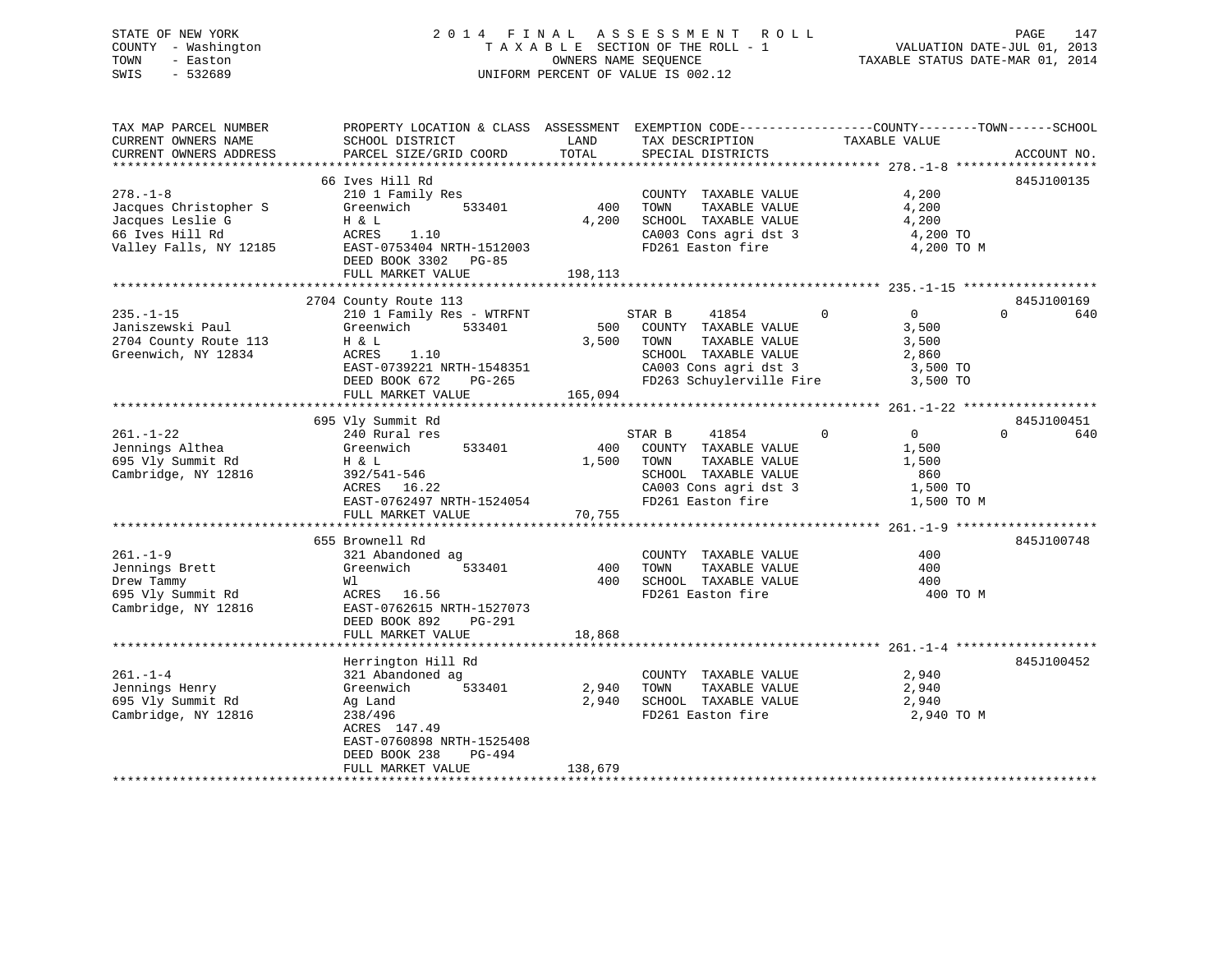## STATE OF NEW YORK 2 0 1 4 F I N A L A S S E S S M E N T R O L L PAGE 148 COUNTY - Washington T A X A B L E SECTION OF THE ROLL - 1 VALUATION DATE-JUL 01, 2013 TOWN - Easton OWNERS NAME SEQUENCE TAXABLE STATUS DATE-MAR 01, 2014 SWIS - 532689 UNIFORM PERCENT OF VALUE IS 002.12

| TAX MAP PARCEL NUMBER<br>CURRENT OWNERS NAME<br>CURRENT OWNERS ADDRESS                                         | PROPERTY LOCATION & CLASS ASSESSMENT EXEMPTION CODE---------------COUNTY-------TOWN-----SCHOOL<br>SCHOOL DISTRICT<br>PARCEL SIZE/GRID COORD                                                        | LAND<br>TOTAL        | TAX DESCRIPTION<br>SPECIAL DISTRICTS                                                                                                         | TAXABLE VALUE                                                                                    |                   | ACCOUNT NO.              |
|----------------------------------------------------------------------------------------------------------------|----------------------------------------------------------------------------------------------------------------------------------------------------------------------------------------------------|----------------------|----------------------------------------------------------------------------------------------------------------------------------------------|--------------------------------------------------------------------------------------------------|-------------------|--------------------------|
| *******************                                                                                            | * * * * * * * * * * * * * * * * * * * *                                                                                                                                                            |                      |                                                                                                                                              |                                                                                                  |                   |                          |
| $228. - 5 - 25$<br>Jennings Joseph R<br>Jennings Diane L<br>94 Windy Hill Rd<br>Greenwich, NY 12834            | 94 Windy Hill Rd<br>210 1 Family Res<br>Schuylerville 415001<br>H & L<br>$228. - 1 - 25$<br>ACRES<br>3.89<br>EAST-0745173 NRTH-1560533                                                             | 3,200                | ELG F VET 41101<br>400 STAR EN<br>41834<br>COUNTY TAXABLE VALUE<br>TOWN<br>TAXABLE VALUE<br>SCHOOL TAXABLE VALUE<br>FD262 Middle Falls Fire  | 3,200<br>$\mathbf{0}$<br>$\Omega$<br>$\Omega$<br>$\mathbf 0$<br>$\mathbf 0$<br>1,840<br>3,200 TO | 3,200<br>$\Omega$ | 845J100453<br>0<br>1,360 |
|                                                                                                                | DEED BOOK 426<br>PG-687<br>FULL MARKET VALUE                                                                                                                                                       | 150,943              |                                                                                                                                              |                                                                                                  |                   |                          |
|                                                                                                                |                                                                                                                                                                                                    |                      |                                                                                                                                              |                                                                                                  |                   |                          |
| $276. - 1 - 15$<br>Jensen Gloria C LE<br>Jensen Doreen M<br>182 Stillwater Bridge Rd<br>Schaghticoke, NY 12154 | County Route 113<br>311 Res vac land - WTRFNT<br>Stillwater Cent 415201<br>Campsite<br>sale 2138/91<br>ACRES<br>8.10<br>EAST-0730979 NRTH-1511961<br>DEED BOOK 2138 PG-91<br>FULL MARKET VALUE     | 200<br>200<br>9,434  | COUNTY TAXABLE VALUE<br>TOWN<br>TAXABLE VALUE<br>SCHOOL TAXABLE VALUE<br>CA003 Cons agri dst 3<br>FD261 Easton fire                          | 200<br>200<br>200<br>200 TO                                                                      | 200 TO M          | 845J100319               |
|                                                                                                                |                                                                                                                                                                                                    |                      |                                                                                                                                              |                                                                                                  |                   |                          |
| $276. - 1 - 3$<br>Jensen James K<br>Jensen Doreen M<br>182 Stillwater Bridge Rd<br>Schaghticoke, NY 12154      | County Route 113/E Off<br>323 Vacant rural<br>Stillwater Cent 415201<br>Vacant Land<br>sale 2138/91<br>21.70<br>ACRES<br>EAST-0731829 NRTH-1510486<br>DEED BOOK 2138<br>PG-91<br>FULL MARKET VALUE | 500<br>500<br>23,585 | COUNTY TAXABLE VALUE<br>TOWN<br>TAXABLE VALUE<br>SCHOOL TAXABLE VALUE<br>CA003 Cons agri dst 3<br>FD261 Easton fire                          | 500<br>500<br>500<br>500 TO                                                                      | 500 TO M          | 845J100624               |
|                                                                                                                |                                                                                                                                                                                                    |                      |                                                                                                                                              |                                                                                                  |                   |                          |
| $235. - 2 - 20$<br>Johnson Family Trust<br>362 General Fellows Rd<br>Greenwich, NY 12834                       | 362 General Fellows Rd<br>210 1 Family Res<br>Greenwich<br>533401<br>H & L<br>FRNT 205.00 DPTH 184.00<br>EAST-0746958 NRTH-1551489<br>DEED BOOK 933<br>PG-112                                      | 3,800                | VET COM CT 41131<br>400 STAR EN<br>41834<br>COUNTY TAXABLE VALUE<br>TOWN<br>TAXABLE VALUE<br>SCHOOL TAXABLE VALUE<br>FD262 Middle Falls Fire | $\mathbf{0}$<br>950<br>$\Omega$<br>$\overline{0}$<br>2,850<br>2,850<br>2,440<br>3,800 TO         | 950<br>$\Omega$   | 845J100461<br>0<br>1,360 |
|                                                                                                                | FULL MARKET VALUE                                                                                                                                                                                  | 179,245              |                                                                                                                                              |                                                                                                  |                   |                          |
|                                                                                                                | 341 Mountain Rd                                                                                                                                                                                    |                      |                                                                                                                                              |                                                                                                  |                   | 845J100802               |
| $252 - 2 - 16$<br>Johnson Joseph B<br>341 Mountain Rd<br>Greenwich, NY 12834                                   | 210 1 Family Res<br>533401<br>Greenwich<br>Res<br>3.5A<br>ACRES<br>3.00<br>EAST-0752358 NRTH-1531820<br>DEED BOOK 545<br>PG-91                                                                     | 500<br>4,200         | STAR B<br>41854<br>COUNTY TAXABLE VALUE<br>TOWN<br>TAXABLE VALUE<br>SCHOOL TAXABLE VALUE<br>FD261 Easton fire                                | $\Omega$<br>$\Omega$<br>4,200<br>4,200<br>3,560<br>4,200 TO M                                    | $\Omega$          | 640                      |
|                                                                                                                | FULL MARKET VALUE                                                                                                                                                                                  | 198,113              |                                                                                                                                              |                                                                                                  |                   |                          |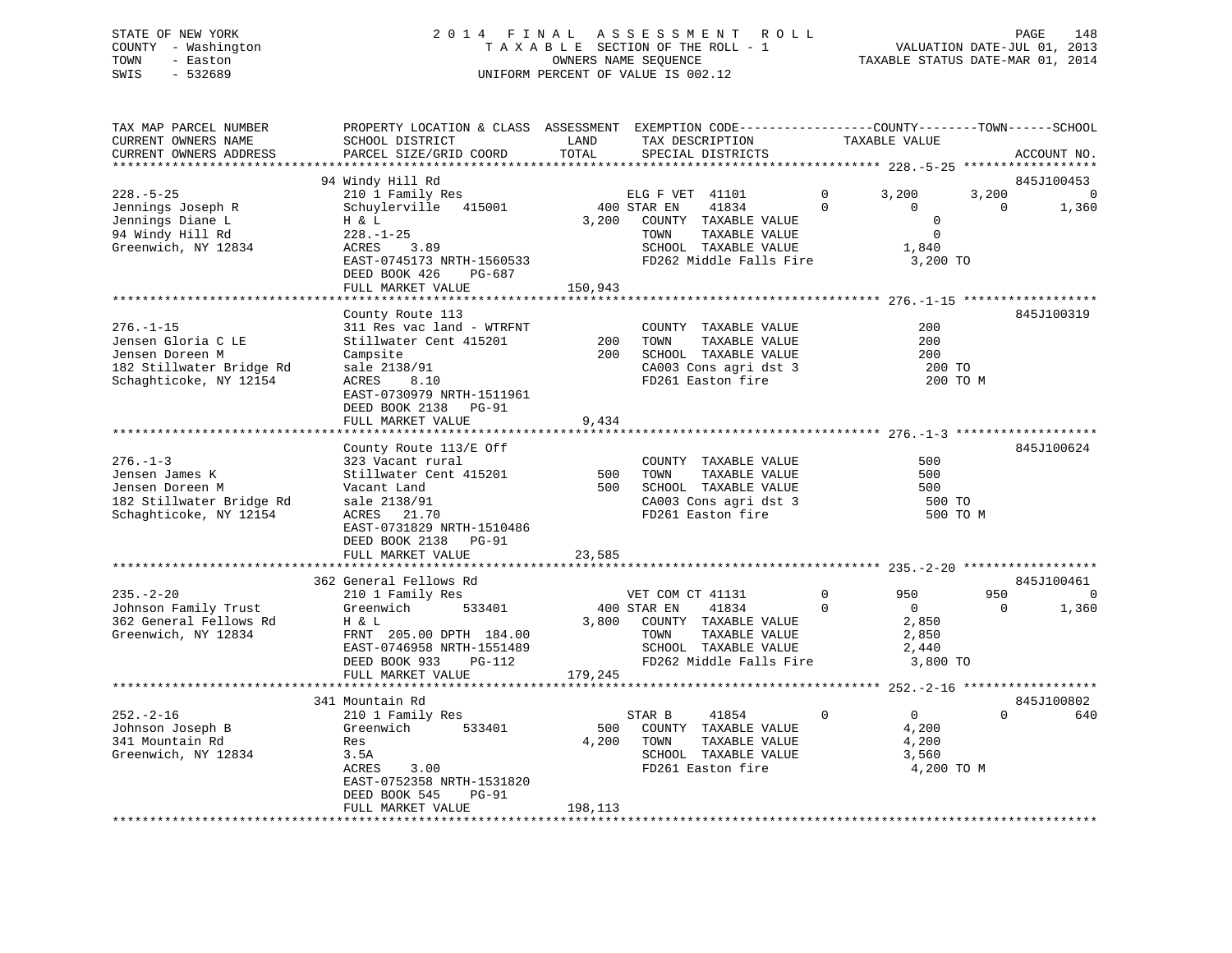## STATE OF NEW YORK 2 0 1 4 F I N A L A S S E S S M E N T R O L L PAGE 149 COUNTY - Washington T A X A B L E SECTION OF THE ROLL - 1 VALUATION DATE-JUL 01, 2013 TOWN - Easton **CONNERS NAME SEQUENCE** TAXABLE STATUS DATE-MAR 01, 2014 SWIS - 532689 UNIFORM PERCENT OF VALUE IS 002.12

| TOTAL<br>PARCEL SIZE/GRID COORD<br>SPECIAL DISTRICTS<br>CURRENT OWNERS ADDRESS<br>ACCOUNT NO.<br>Wood Rd<br>845J100458<br>$277. - 1 - 9.1$<br>120 Field crops<br>2,000<br>COUNTY TAXABLE VALUE<br>2,000<br>TAXABLE VALUE<br>2,000<br>Johnson Raymond LE<br>Greenwich<br>533401<br>TOWN<br>2,000<br>SCHOOL TAXABLE VALUE<br>2,000<br>Johnson William R<br>Farm<br>2,000 TO<br>11447 St Rt 40<br>ACRES 95.80<br>CA003 Cons agri dst 3<br>Schaghticoke, NY 12154<br>EAST-0743949 NRTH-1509243<br>FD261 Easton fire<br>2,000 TO M<br>DEED BOOK 950<br>PG-225<br>94,340<br>FULL MARKET VALUE<br>State Route 40<br>845J100459<br>$277. - 1 - 9.3$<br>700<br>120 Field crops<br>COUNTY TAXABLE VALUE<br>700<br>700<br>Johnson Raymond LE<br>Greenwich<br>533401<br>TOWN<br>TAXABLE VALUE<br>700<br>Johnson Robert D<br>SCHOOL TAXABLE VALUE<br>700<br>Dairy Farm<br>11447 St Rt 40<br>CA003 Cons agri dst 3<br>ACRES 30.60<br>700 TO<br>FD261 Easton fire<br>700 TO M<br>Schaghticoke, NY 12154<br>EAST-0741084 NRTH-1507105<br>DEED BOOK 954<br>PG-186<br>33,019<br>FULL MARKET VALUE<br>11447 State Route 40<br>845J100462<br>$\mathbf 0$<br>$277. - 1 - 9.4$<br>112 Dairy farm<br>STAR EN<br>41834<br>0<br>$\mathbf{0}$<br>1,360<br>41854<br>Johnson Raymond LE<br>533401<br>4,000 STAR B<br>$\Omega$<br>$\overline{0}$<br>$\Omega$<br>640<br>Greenwich<br>Johnson Edward R<br>13,000 COUNTY TAXABLE VALUE<br>Farm<br>13,000<br>11447 State Route 40<br>ACRES 214.40<br>TAXABLE VALUE<br>TOWN<br>13,000<br>EAST-0741556 NRTH-1509177<br>SCHOOL TAXABLE VALUE<br>Schaghticoke, NY 12154<br>11,000<br>DEED BOOK 961<br>$PG-85$<br>CA003 Cons agri dst 3<br>13,000 TO<br>FULL MARKET VALUE<br>613,208 FD261 Easton fire<br>13,000 TO M<br>109 Fryer Rd<br>$277. - 1 - 9.7$<br>210 1 Family Res<br>COUNTY TAXABLE VALUE<br>3,200<br>Johnson Raymond LE<br>Greenwich<br>533401<br>500<br>TOWN<br>TAXABLE VALUE<br>3,200<br>Johnson Robert D<br>3,200<br>SCHOOL TAXABLE VALUE<br>3,200<br>H & L<br>CA003 Cons agri dst 3<br>11447 State Route 40<br>1745/100;954/190<br>3,200 TO<br>Schaghticoke, NY 12154<br>5.34<br>FD261 Easton fire<br>3,200 TO M<br>ACRES<br>EAST-0741506 NRTH-1506278<br>DEED BOOK 1874 PG-331<br>150,943<br>FULL MARKET VALUE<br>58 Wood Rd<br>845J100123<br>$277 - 1 - 8$<br>3,600<br>210 1 Family Res<br>COUNTY TAXABLE VALUE<br>Johnson William Richard<br>400<br>Greenwich<br>533401<br>TOWN<br>TAXABLE VALUE<br>3,600<br>320 Shawmut Ave<br>H & L<br>3,600<br>SCHOOL TAXABLE VALUE<br>3,600<br>CA003 Cons agri dst 3<br>Boston, MA 02118<br>ACRES<br>5.67<br>3,600 TO<br>FD261 Easton fire<br>EAST-0743558 NRTH-1509944<br>3,600 TO M<br>DEED BOOK 666<br>PG-68<br>169,811<br>FULL MARKET VALUE | TAX MAP PARCEL NUMBER | PROPERTY LOCATION & CLASS ASSESSMENT EXEMPTION CODE----------------COUNTY-------TOWN------SCHOOL |      |                 |               |  |
|-------------------------------------------------------------------------------------------------------------------------------------------------------------------------------------------------------------------------------------------------------------------------------------------------------------------------------------------------------------------------------------------------------------------------------------------------------------------------------------------------------------------------------------------------------------------------------------------------------------------------------------------------------------------------------------------------------------------------------------------------------------------------------------------------------------------------------------------------------------------------------------------------------------------------------------------------------------------------------------------------------------------------------------------------------------------------------------------------------------------------------------------------------------------------------------------------------------------------------------------------------------------------------------------------------------------------------------------------------------------------------------------------------------------------------------------------------------------------------------------------------------------------------------------------------------------------------------------------------------------------------------------------------------------------------------------------------------------------------------------------------------------------------------------------------------------------------------------------------------------------------------------------------------------------------------------------------------------------------------------------------------------------------------------------------------------------------------------------------------------------------------------------------------------------------------------------------------------------------------------------------------------------------------------------------------------------------------------------------------------------------------------------------------------------------------------------------------------------------------------------------------------------------------------------------------------------------------------------------------------------------------------------------------------------------------------------------------------|-----------------------|--------------------------------------------------------------------------------------------------|------|-----------------|---------------|--|
|                                                                                                                                                                                                                                                                                                                                                                                                                                                                                                                                                                                                                                                                                                                                                                                                                                                                                                                                                                                                                                                                                                                                                                                                                                                                                                                                                                                                                                                                                                                                                                                                                                                                                                                                                                                                                                                                                                                                                                                                                                                                                                                                                                                                                                                                                                                                                                                                                                                                                                                                                                                                                                                                                                                   | CURRENT OWNERS NAME   | SCHOOL DISTRICT                                                                                  | LAND | TAX DESCRIPTION | TAXABLE VALUE |  |
|                                                                                                                                                                                                                                                                                                                                                                                                                                                                                                                                                                                                                                                                                                                                                                                                                                                                                                                                                                                                                                                                                                                                                                                                                                                                                                                                                                                                                                                                                                                                                                                                                                                                                                                                                                                                                                                                                                                                                                                                                                                                                                                                                                                                                                                                                                                                                                                                                                                                                                                                                                                                                                                                                                                   |                       |                                                                                                  |      |                 |               |  |
|                                                                                                                                                                                                                                                                                                                                                                                                                                                                                                                                                                                                                                                                                                                                                                                                                                                                                                                                                                                                                                                                                                                                                                                                                                                                                                                                                                                                                                                                                                                                                                                                                                                                                                                                                                                                                                                                                                                                                                                                                                                                                                                                                                                                                                                                                                                                                                                                                                                                                                                                                                                                                                                                                                                   |                       |                                                                                                  |      |                 |               |  |
|                                                                                                                                                                                                                                                                                                                                                                                                                                                                                                                                                                                                                                                                                                                                                                                                                                                                                                                                                                                                                                                                                                                                                                                                                                                                                                                                                                                                                                                                                                                                                                                                                                                                                                                                                                                                                                                                                                                                                                                                                                                                                                                                                                                                                                                                                                                                                                                                                                                                                                                                                                                                                                                                                                                   |                       |                                                                                                  |      |                 |               |  |
|                                                                                                                                                                                                                                                                                                                                                                                                                                                                                                                                                                                                                                                                                                                                                                                                                                                                                                                                                                                                                                                                                                                                                                                                                                                                                                                                                                                                                                                                                                                                                                                                                                                                                                                                                                                                                                                                                                                                                                                                                                                                                                                                                                                                                                                                                                                                                                                                                                                                                                                                                                                                                                                                                                                   |                       |                                                                                                  |      |                 |               |  |
|                                                                                                                                                                                                                                                                                                                                                                                                                                                                                                                                                                                                                                                                                                                                                                                                                                                                                                                                                                                                                                                                                                                                                                                                                                                                                                                                                                                                                                                                                                                                                                                                                                                                                                                                                                                                                                                                                                                                                                                                                                                                                                                                                                                                                                                                                                                                                                                                                                                                                                                                                                                                                                                                                                                   |                       |                                                                                                  |      |                 |               |  |
|                                                                                                                                                                                                                                                                                                                                                                                                                                                                                                                                                                                                                                                                                                                                                                                                                                                                                                                                                                                                                                                                                                                                                                                                                                                                                                                                                                                                                                                                                                                                                                                                                                                                                                                                                                                                                                                                                                                                                                                                                                                                                                                                                                                                                                                                                                                                                                                                                                                                                                                                                                                                                                                                                                                   |                       |                                                                                                  |      |                 |               |  |
|                                                                                                                                                                                                                                                                                                                                                                                                                                                                                                                                                                                                                                                                                                                                                                                                                                                                                                                                                                                                                                                                                                                                                                                                                                                                                                                                                                                                                                                                                                                                                                                                                                                                                                                                                                                                                                                                                                                                                                                                                                                                                                                                                                                                                                                                                                                                                                                                                                                                                                                                                                                                                                                                                                                   |                       |                                                                                                  |      |                 |               |  |
|                                                                                                                                                                                                                                                                                                                                                                                                                                                                                                                                                                                                                                                                                                                                                                                                                                                                                                                                                                                                                                                                                                                                                                                                                                                                                                                                                                                                                                                                                                                                                                                                                                                                                                                                                                                                                                                                                                                                                                                                                                                                                                                                                                                                                                                                                                                                                                                                                                                                                                                                                                                                                                                                                                                   |                       |                                                                                                  |      |                 |               |  |
|                                                                                                                                                                                                                                                                                                                                                                                                                                                                                                                                                                                                                                                                                                                                                                                                                                                                                                                                                                                                                                                                                                                                                                                                                                                                                                                                                                                                                                                                                                                                                                                                                                                                                                                                                                                                                                                                                                                                                                                                                                                                                                                                                                                                                                                                                                                                                                                                                                                                                                                                                                                                                                                                                                                   |                       |                                                                                                  |      |                 |               |  |
|                                                                                                                                                                                                                                                                                                                                                                                                                                                                                                                                                                                                                                                                                                                                                                                                                                                                                                                                                                                                                                                                                                                                                                                                                                                                                                                                                                                                                                                                                                                                                                                                                                                                                                                                                                                                                                                                                                                                                                                                                                                                                                                                                                                                                                                                                                                                                                                                                                                                                                                                                                                                                                                                                                                   |                       |                                                                                                  |      |                 |               |  |
|                                                                                                                                                                                                                                                                                                                                                                                                                                                                                                                                                                                                                                                                                                                                                                                                                                                                                                                                                                                                                                                                                                                                                                                                                                                                                                                                                                                                                                                                                                                                                                                                                                                                                                                                                                                                                                                                                                                                                                                                                                                                                                                                                                                                                                                                                                                                                                                                                                                                                                                                                                                                                                                                                                                   |                       |                                                                                                  |      |                 |               |  |
|                                                                                                                                                                                                                                                                                                                                                                                                                                                                                                                                                                                                                                                                                                                                                                                                                                                                                                                                                                                                                                                                                                                                                                                                                                                                                                                                                                                                                                                                                                                                                                                                                                                                                                                                                                                                                                                                                                                                                                                                                                                                                                                                                                                                                                                                                                                                                                                                                                                                                                                                                                                                                                                                                                                   |                       |                                                                                                  |      |                 |               |  |
|                                                                                                                                                                                                                                                                                                                                                                                                                                                                                                                                                                                                                                                                                                                                                                                                                                                                                                                                                                                                                                                                                                                                                                                                                                                                                                                                                                                                                                                                                                                                                                                                                                                                                                                                                                                                                                                                                                                                                                                                                                                                                                                                                                                                                                                                                                                                                                                                                                                                                                                                                                                                                                                                                                                   |                       |                                                                                                  |      |                 |               |  |
|                                                                                                                                                                                                                                                                                                                                                                                                                                                                                                                                                                                                                                                                                                                                                                                                                                                                                                                                                                                                                                                                                                                                                                                                                                                                                                                                                                                                                                                                                                                                                                                                                                                                                                                                                                                                                                                                                                                                                                                                                                                                                                                                                                                                                                                                                                                                                                                                                                                                                                                                                                                                                                                                                                                   |                       |                                                                                                  |      |                 |               |  |
|                                                                                                                                                                                                                                                                                                                                                                                                                                                                                                                                                                                                                                                                                                                                                                                                                                                                                                                                                                                                                                                                                                                                                                                                                                                                                                                                                                                                                                                                                                                                                                                                                                                                                                                                                                                                                                                                                                                                                                                                                                                                                                                                                                                                                                                                                                                                                                                                                                                                                                                                                                                                                                                                                                                   |                       |                                                                                                  |      |                 |               |  |
|                                                                                                                                                                                                                                                                                                                                                                                                                                                                                                                                                                                                                                                                                                                                                                                                                                                                                                                                                                                                                                                                                                                                                                                                                                                                                                                                                                                                                                                                                                                                                                                                                                                                                                                                                                                                                                                                                                                                                                                                                                                                                                                                                                                                                                                                                                                                                                                                                                                                                                                                                                                                                                                                                                                   |                       |                                                                                                  |      |                 |               |  |
|                                                                                                                                                                                                                                                                                                                                                                                                                                                                                                                                                                                                                                                                                                                                                                                                                                                                                                                                                                                                                                                                                                                                                                                                                                                                                                                                                                                                                                                                                                                                                                                                                                                                                                                                                                                                                                                                                                                                                                                                                                                                                                                                                                                                                                                                                                                                                                                                                                                                                                                                                                                                                                                                                                                   |                       |                                                                                                  |      |                 |               |  |
|                                                                                                                                                                                                                                                                                                                                                                                                                                                                                                                                                                                                                                                                                                                                                                                                                                                                                                                                                                                                                                                                                                                                                                                                                                                                                                                                                                                                                                                                                                                                                                                                                                                                                                                                                                                                                                                                                                                                                                                                                                                                                                                                                                                                                                                                                                                                                                                                                                                                                                                                                                                                                                                                                                                   |                       |                                                                                                  |      |                 |               |  |
|                                                                                                                                                                                                                                                                                                                                                                                                                                                                                                                                                                                                                                                                                                                                                                                                                                                                                                                                                                                                                                                                                                                                                                                                                                                                                                                                                                                                                                                                                                                                                                                                                                                                                                                                                                                                                                                                                                                                                                                                                                                                                                                                                                                                                                                                                                                                                                                                                                                                                                                                                                                                                                                                                                                   |                       |                                                                                                  |      |                 |               |  |
|                                                                                                                                                                                                                                                                                                                                                                                                                                                                                                                                                                                                                                                                                                                                                                                                                                                                                                                                                                                                                                                                                                                                                                                                                                                                                                                                                                                                                                                                                                                                                                                                                                                                                                                                                                                                                                                                                                                                                                                                                                                                                                                                                                                                                                                                                                                                                                                                                                                                                                                                                                                                                                                                                                                   |                       |                                                                                                  |      |                 |               |  |
|                                                                                                                                                                                                                                                                                                                                                                                                                                                                                                                                                                                                                                                                                                                                                                                                                                                                                                                                                                                                                                                                                                                                                                                                                                                                                                                                                                                                                                                                                                                                                                                                                                                                                                                                                                                                                                                                                                                                                                                                                                                                                                                                                                                                                                                                                                                                                                                                                                                                                                                                                                                                                                                                                                                   |                       |                                                                                                  |      |                 |               |  |
|                                                                                                                                                                                                                                                                                                                                                                                                                                                                                                                                                                                                                                                                                                                                                                                                                                                                                                                                                                                                                                                                                                                                                                                                                                                                                                                                                                                                                                                                                                                                                                                                                                                                                                                                                                                                                                                                                                                                                                                                                                                                                                                                                                                                                                                                                                                                                                                                                                                                                                                                                                                                                                                                                                                   |                       |                                                                                                  |      |                 |               |  |
|                                                                                                                                                                                                                                                                                                                                                                                                                                                                                                                                                                                                                                                                                                                                                                                                                                                                                                                                                                                                                                                                                                                                                                                                                                                                                                                                                                                                                                                                                                                                                                                                                                                                                                                                                                                                                                                                                                                                                                                                                                                                                                                                                                                                                                                                                                                                                                                                                                                                                                                                                                                                                                                                                                                   |                       |                                                                                                  |      |                 |               |  |
|                                                                                                                                                                                                                                                                                                                                                                                                                                                                                                                                                                                                                                                                                                                                                                                                                                                                                                                                                                                                                                                                                                                                                                                                                                                                                                                                                                                                                                                                                                                                                                                                                                                                                                                                                                                                                                                                                                                                                                                                                                                                                                                                                                                                                                                                                                                                                                                                                                                                                                                                                                                                                                                                                                                   |                       |                                                                                                  |      |                 |               |  |
|                                                                                                                                                                                                                                                                                                                                                                                                                                                                                                                                                                                                                                                                                                                                                                                                                                                                                                                                                                                                                                                                                                                                                                                                                                                                                                                                                                                                                                                                                                                                                                                                                                                                                                                                                                                                                                                                                                                                                                                                                                                                                                                                                                                                                                                                                                                                                                                                                                                                                                                                                                                                                                                                                                                   |                       |                                                                                                  |      |                 |               |  |
|                                                                                                                                                                                                                                                                                                                                                                                                                                                                                                                                                                                                                                                                                                                                                                                                                                                                                                                                                                                                                                                                                                                                                                                                                                                                                                                                                                                                                                                                                                                                                                                                                                                                                                                                                                                                                                                                                                                                                                                                                                                                                                                                                                                                                                                                                                                                                                                                                                                                                                                                                                                                                                                                                                                   |                       |                                                                                                  |      |                 |               |  |
|                                                                                                                                                                                                                                                                                                                                                                                                                                                                                                                                                                                                                                                                                                                                                                                                                                                                                                                                                                                                                                                                                                                                                                                                                                                                                                                                                                                                                                                                                                                                                                                                                                                                                                                                                                                                                                                                                                                                                                                                                                                                                                                                                                                                                                                                                                                                                                                                                                                                                                                                                                                                                                                                                                                   |                       |                                                                                                  |      |                 |               |  |
|                                                                                                                                                                                                                                                                                                                                                                                                                                                                                                                                                                                                                                                                                                                                                                                                                                                                                                                                                                                                                                                                                                                                                                                                                                                                                                                                                                                                                                                                                                                                                                                                                                                                                                                                                                                                                                                                                                                                                                                                                                                                                                                                                                                                                                                                                                                                                                                                                                                                                                                                                                                                                                                                                                                   |                       |                                                                                                  |      |                 |               |  |
|                                                                                                                                                                                                                                                                                                                                                                                                                                                                                                                                                                                                                                                                                                                                                                                                                                                                                                                                                                                                                                                                                                                                                                                                                                                                                                                                                                                                                                                                                                                                                                                                                                                                                                                                                                                                                                                                                                                                                                                                                                                                                                                                                                                                                                                                                                                                                                                                                                                                                                                                                                                                                                                                                                                   |                       |                                                                                                  |      |                 |               |  |
|                                                                                                                                                                                                                                                                                                                                                                                                                                                                                                                                                                                                                                                                                                                                                                                                                                                                                                                                                                                                                                                                                                                                                                                                                                                                                                                                                                                                                                                                                                                                                                                                                                                                                                                                                                                                                                                                                                                                                                                                                                                                                                                                                                                                                                                                                                                                                                                                                                                                                                                                                                                                                                                                                                                   |                       |                                                                                                  |      |                 |               |  |
|                                                                                                                                                                                                                                                                                                                                                                                                                                                                                                                                                                                                                                                                                                                                                                                                                                                                                                                                                                                                                                                                                                                                                                                                                                                                                                                                                                                                                                                                                                                                                                                                                                                                                                                                                                                                                                                                                                                                                                                                                                                                                                                                                                                                                                                                                                                                                                                                                                                                                                                                                                                                                                                                                                                   |                       |                                                                                                  |      |                 |               |  |
|                                                                                                                                                                                                                                                                                                                                                                                                                                                                                                                                                                                                                                                                                                                                                                                                                                                                                                                                                                                                                                                                                                                                                                                                                                                                                                                                                                                                                                                                                                                                                                                                                                                                                                                                                                                                                                                                                                                                                                                                                                                                                                                                                                                                                                                                                                                                                                                                                                                                                                                                                                                                                                                                                                                   |                       |                                                                                                  |      |                 |               |  |
|                                                                                                                                                                                                                                                                                                                                                                                                                                                                                                                                                                                                                                                                                                                                                                                                                                                                                                                                                                                                                                                                                                                                                                                                                                                                                                                                                                                                                                                                                                                                                                                                                                                                                                                                                                                                                                                                                                                                                                                                                                                                                                                                                                                                                                                                                                                                                                                                                                                                                                                                                                                                                                                                                                                   |                       |                                                                                                  |      |                 |               |  |
|                                                                                                                                                                                                                                                                                                                                                                                                                                                                                                                                                                                                                                                                                                                                                                                                                                                                                                                                                                                                                                                                                                                                                                                                                                                                                                                                                                                                                                                                                                                                                                                                                                                                                                                                                                                                                                                                                                                                                                                                                                                                                                                                                                                                                                                                                                                                                                                                                                                                                                                                                                                                                                                                                                                   |                       |                                                                                                  |      |                 |               |  |
|                                                                                                                                                                                                                                                                                                                                                                                                                                                                                                                                                                                                                                                                                                                                                                                                                                                                                                                                                                                                                                                                                                                                                                                                                                                                                                                                                                                                                                                                                                                                                                                                                                                                                                                                                                                                                                                                                                                                                                                                                                                                                                                                                                                                                                                                                                                                                                                                                                                                                                                                                                                                                                                                                                                   |                       |                                                                                                  |      |                 |               |  |
|                                                                                                                                                                                                                                                                                                                                                                                                                                                                                                                                                                                                                                                                                                                                                                                                                                                                                                                                                                                                                                                                                                                                                                                                                                                                                                                                                                                                                                                                                                                                                                                                                                                                                                                                                                                                                                                                                                                                                                                                                                                                                                                                                                                                                                                                                                                                                                                                                                                                                                                                                                                                                                                                                                                   |                       |                                                                                                  |      |                 |               |  |
|                                                                                                                                                                                                                                                                                                                                                                                                                                                                                                                                                                                                                                                                                                                                                                                                                                                                                                                                                                                                                                                                                                                                                                                                                                                                                                                                                                                                                                                                                                                                                                                                                                                                                                                                                                                                                                                                                                                                                                                                                                                                                                                                                                                                                                                                                                                                                                                                                                                                                                                                                                                                                                                                                                                   |                       |                                                                                                  |      |                 |               |  |
|                                                                                                                                                                                                                                                                                                                                                                                                                                                                                                                                                                                                                                                                                                                                                                                                                                                                                                                                                                                                                                                                                                                                                                                                                                                                                                                                                                                                                                                                                                                                                                                                                                                                                                                                                                                                                                                                                                                                                                                                                                                                                                                                                                                                                                                                                                                                                                                                                                                                                                                                                                                                                                                                                                                   |                       |                                                                                                  |      |                 |               |  |
|                                                                                                                                                                                                                                                                                                                                                                                                                                                                                                                                                                                                                                                                                                                                                                                                                                                                                                                                                                                                                                                                                                                                                                                                                                                                                                                                                                                                                                                                                                                                                                                                                                                                                                                                                                                                                                                                                                                                                                                                                                                                                                                                                                                                                                                                                                                                                                                                                                                                                                                                                                                                                                                                                                                   |                       |                                                                                                  |      |                 |               |  |
|                                                                                                                                                                                                                                                                                                                                                                                                                                                                                                                                                                                                                                                                                                                                                                                                                                                                                                                                                                                                                                                                                                                                                                                                                                                                                                                                                                                                                                                                                                                                                                                                                                                                                                                                                                                                                                                                                                                                                                                                                                                                                                                                                                                                                                                                                                                                                                                                                                                                                                                                                                                                                                                                                                                   |                       |                                                                                                  |      |                 |               |  |
|                                                                                                                                                                                                                                                                                                                                                                                                                                                                                                                                                                                                                                                                                                                                                                                                                                                                                                                                                                                                                                                                                                                                                                                                                                                                                                                                                                                                                                                                                                                                                                                                                                                                                                                                                                                                                                                                                                                                                                                                                                                                                                                                                                                                                                                                                                                                                                                                                                                                                                                                                                                                                                                                                                                   |                       |                                                                                                  |      |                 |               |  |
|                                                                                                                                                                                                                                                                                                                                                                                                                                                                                                                                                                                                                                                                                                                                                                                                                                                                                                                                                                                                                                                                                                                                                                                                                                                                                                                                                                                                                                                                                                                                                                                                                                                                                                                                                                                                                                                                                                                                                                                                                                                                                                                                                                                                                                                                                                                                                                                                                                                                                                                                                                                                                                                                                                                   |                       |                                                                                                  |      |                 |               |  |
|                                                                                                                                                                                                                                                                                                                                                                                                                                                                                                                                                                                                                                                                                                                                                                                                                                                                                                                                                                                                                                                                                                                                                                                                                                                                                                                                                                                                                                                                                                                                                                                                                                                                                                                                                                                                                                                                                                                                                                                                                                                                                                                                                                                                                                                                                                                                                                                                                                                                                                                                                                                                                                                                                                                   |                       |                                                                                                  |      |                 |               |  |
|                                                                                                                                                                                                                                                                                                                                                                                                                                                                                                                                                                                                                                                                                                                                                                                                                                                                                                                                                                                                                                                                                                                                                                                                                                                                                                                                                                                                                                                                                                                                                                                                                                                                                                                                                                                                                                                                                                                                                                                                                                                                                                                                                                                                                                                                                                                                                                                                                                                                                                                                                                                                                                                                                                                   |                       |                                                                                                  |      |                 |               |  |
|                                                                                                                                                                                                                                                                                                                                                                                                                                                                                                                                                                                                                                                                                                                                                                                                                                                                                                                                                                                                                                                                                                                                                                                                                                                                                                                                                                                                                                                                                                                                                                                                                                                                                                                                                                                                                                                                                                                                                                                                                                                                                                                                                                                                                                                                                                                                                                                                                                                                                                                                                                                                                                                                                                                   |                       |                                                                                                  |      |                 |               |  |
|                                                                                                                                                                                                                                                                                                                                                                                                                                                                                                                                                                                                                                                                                                                                                                                                                                                                                                                                                                                                                                                                                                                                                                                                                                                                                                                                                                                                                                                                                                                                                                                                                                                                                                                                                                                                                                                                                                                                                                                                                                                                                                                                                                                                                                                                                                                                                                                                                                                                                                                                                                                                                                                                                                                   |                       |                                                                                                  |      |                 |               |  |
|                                                                                                                                                                                                                                                                                                                                                                                                                                                                                                                                                                                                                                                                                                                                                                                                                                                                                                                                                                                                                                                                                                                                                                                                                                                                                                                                                                                                                                                                                                                                                                                                                                                                                                                                                                                                                                                                                                                                                                                                                                                                                                                                                                                                                                                                                                                                                                                                                                                                                                                                                                                                                                                                                                                   |                       |                                                                                                  |      |                 |               |  |
|                                                                                                                                                                                                                                                                                                                                                                                                                                                                                                                                                                                                                                                                                                                                                                                                                                                                                                                                                                                                                                                                                                                                                                                                                                                                                                                                                                                                                                                                                                                                                                                                                                                                                                                                                                                                                                                                                                                                                                                                                                                                                                                                                                                                                                                                                                                                                                                                                                                                                                                                                                                                                                                                                                                   |                       |                                                                                                  |      |                 |               |  |
|                                                                                                                                                                                                                                                                                                                                                                                                                                                                                                                                                                                                                                                                                                                                                                                                                                                                                                                                                                                                                                                                                                                                                                                                                                                                                                                                                                                                                                                                                                                                                                                                                                                                                                                                                                                                                                                                                                                                                                                                                                                                                                                                                                                                                                                                                                                                                                                                                                                                                                                                                                                                                                                                                                                   |                       |                                                                                                  |      |                 |               |  |
|                                                                                                                                                                                                                                                                                                                                                                                                                                                                                                                                                                                                                                                                                                                                                                                                                                                                                                                                                                                                                                                                                                                                                                                                                                                                                                                                                                                                                                                                                                                                                                                                                                                                                                                                                                                                                                                                                                                                                                                                                                                                                                                                                                                                                                                                                                                                                                                                                                                                                                                                                                                                                                                                                                                   |                       |                                                                                                  |      |                 |               |  |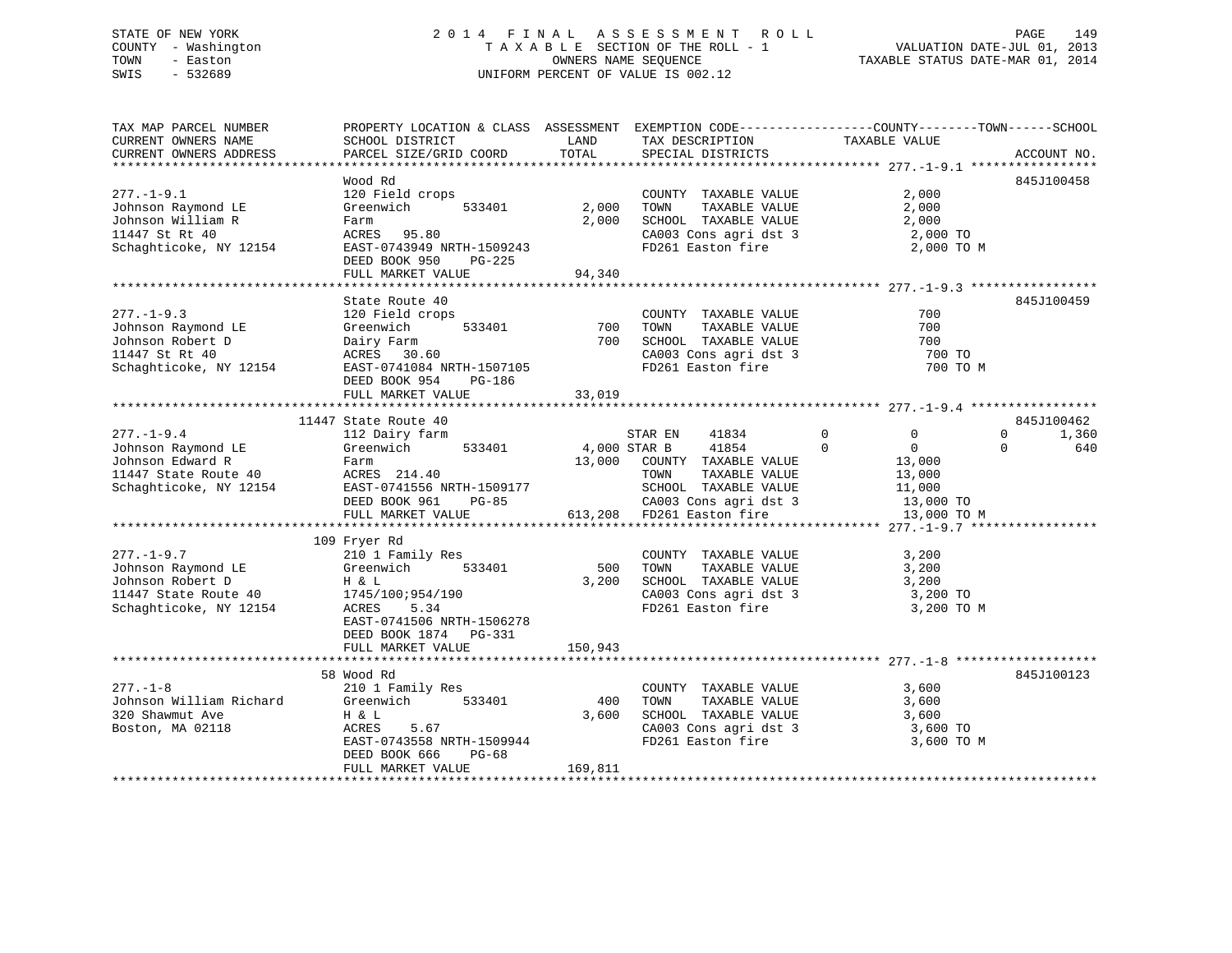## STATE OF NEW YORK 2 0 1 4 F I N A L A S S E S S M E N T R O L L PAGE 150 COUNTY - Washington T A X A B L E SECTION OF THE ROLL - 1 VALUATION DATE-JUL 01, 2013 TOWN - Easton OWNERS NAME SEQUENCE TAXABLE STATUS DATE-MAR 01, 2014 SWIS - 532689 UNIFORM PERCENT OF VALUE IS 002.12

| TAX MAP PARCEL NUMBER<br>CURRENT OWNERS NAME<br>CURRENT OWNERS ADDRESS | PROPERTY LOCATION & CLASS ASSESSMENT EXEMPTION CODE----------------COUNTY-------TOWN------SCHOOL<br>SCHOOL DISTRICT<br>PARCEL SIZE/GRID COORD | LAND<br>TOTAL     | TAX DESCRIPTION<br>SPECIAL DISTRICTS | TAXABLE VALUE                 |             | ACCOUNT NO. |
|------------------------------------------------------------------------|-----------------------------------------------------------------------------------------------------------------------------------------------|-------------------|--------------------------------------|-------------------------------|-------------|-------------|
|                                                                        | ********                                                                                                                                      | * * * * * * * * * |                                      |                               |             |             |
| $268. - 1 - 14.1$                                                      | County Route 113<br>120 Field crops                                                                                                           |                   | COUNTY TAXABLE VALUE                 | 900                           |             | 845J100876  |
| Jonathan Wright D                                                      | Stillwater Cent 415201                                                                                                                        | 900               | TOWN<br>TAXABLE VALUE                | 900                           |             |             |
| 12 Laurendale St                                                       | Lot 3                                                                                                                                         | 900               | SCHOOL TAXABLE VALUE                 | 900                           |             |             |
| Colonie, NY 12205                                                      | subd. 22C-123                                                                                                                                 |                   | CA003 Cons agri dst 3                | 900 TO                        |             |             |
|                                                                        | 16.40<br>ACRES                                                                                                                                |                   | FD261 Easton fire                    | 900 TO M                      |             |             |
|                                                                        | EAST-0731773 NRTH-1515563                                                                                                                     |                   |                                      |                               |             |             |
|                                                                        | DEED BOOK 2934<br>PG-333                                                                                                                      |                   |                                      |                               |             |             |
|                                                                        | FULL MARKET VALUE                                                                                                                             | 42,453            |                                      |                               |             |             |
|                                                                        |                                                                                                                                               |                   |                                      |                               |             |             |
|                                                                        | 653 Brownell Rd                                                                                                                               |                   |                                      |                               |             |             |
| $261. - 1 - 2$                                                         |                                                                                                                                               |                   |                                      | 500                           |             | 845J100259  |
|                                                                        | 312 Vac w/imprv                                                                                                                               |                   | COUNTY TAXABLE VALUE                 | 500                           |             |             |
| Jones Vance G                                                          | Greenwich<br>533401                                                                                                                           | 200               | TOWN<br>TAXABLE VALUE                |                               |             |             |
| 119 Dunsbach Ferry Rd                                                  | Wl                                                                                                                                            | 500               | SCHOOL TAXABLE VALUE                 | 500                           |             |             |
| Cohoes, NY 12047                                                       | ACRES<br>7.00                                                                                                                                 |                   | FD261 Easton fire                    | 500 TO M                      |             |             |
|                                                                        | EAST-0762625 NRTH-1526716                                                                                                                     |                   |                                      |                               |             |             |
|                                                                        | DEED BOOK 1742 PG-261                                                                                                                         |                   |                                      |                               |             |             |
|                                                                        | FULL MARKET VALUE                                                                                                                             | 23,585            |                                      |                               |             |             |
|                                                                        | *****************                                                                                                                             |                   |                                      |                               |             |             |
|                                                                        | 300 Hoag Rd                                                                                                                                   |                   |                                      |                               |             |             |
| $278. - 1 - 38.8$                                                      | 210 1 Family Res                                                                                                                              |                   | VET WAR CT 41121                     | $\Omega$<br>636               | 572         | $\Omega$    |
| Jordan Bruce                                                           | 533401<br>Greenwich                                                                                                                           |                   | 600 STAR B<br>41854                  | $\Omega$<br>$\overline{0}$    | $\Omega$    | 640         |
| Mitchell Amy                                                           | $H+L$                                                                                                                                         | 4,500             | COUNTY TAXABLE VALUE                 | 3,864                         |             |             |
| 300 Hoag Rd                                                            | sub lot 2                                                                                                                                     |                   | TOWN<br>TAXABLE VALUE                | 3,928                         |             |             |
| Valley Falls, NY 12185                                                 | ACRES<br>4.75                                                                                                                                 |                   | SCHOOL TAXABLE VALUE                 | 3,860                         |             |             |
|                                                                        | EAST-0749494 NRTH-1510285                                                                                                                     |                   | CA003 Cons agri dst 3                | 4,500 TO                      |             |             |
|                                                                        | DEED BOOK 933<br>PG-179                                                                                                                       |                   | FD261 Easton fire                    | 4,500 TO M                    |             |             |
|                                                                        | FULL MARKET VALUE                                                                                                                             | 212,264           |                                      |                               |             |             |
|                                                                        |                                                                                                                                               |                   |                                      |                               |             |             |
|                                                                        | 124 Windy Hill Rd                                                                                                                             |                   |                                      |                               |             |             |
| $228. - 5 - 36.1$                                                      | 210 1 Family Res                                                                                                                              |                   | STAR B<br>41854                      | $\overline{0}$<br>$\mathbf 0$ | $\mathbf 0$ | 640         |
| Jordan Lisa                                                            | Schuylerville 415001                                                                                                                          | 500               | COUNTY TAXABLE VALUE                 | 5,200                         |             |             |
| Jordan Daniel                                                          | h&l                                                                                                                                           | 5,200             | TOWN<br>TAXABLE VALUE                | 5,200                         |             |             |
| 124 Windy Hill Rd                                                      | subdiv lot 19                                                                                                                                 |                   | SCHOOL TAXABLE VALUE                 | 4,560                         |             |             |
| Greenwich, NY 12834                                                    | $228. - 1 - 36.1$                                                                                                                             |                   | FD262 Middle Falls Fire              | 5,200 TO                      |             |             |
|                                                                        | ACRES<br>3.40                                                                                                                                 |                   |                                      |                               |             |             |
|                                                                        | EAST-0746042 NRTH-1560121                                                                                                                     |                   |                                      |                               |             |             |
|                                                                        | DEED BOOK 916<br>PG-132                                                                                                                       |                   |                                      |                               |             |             |
|                                                                        | FULL MARKET VALUE                                                                                                                             | 245,283           |                                      |                               |             |             |
|                                                                        |                                                                                                                                               |                   |                                      |                               |             |             |
|                                                                        | 551 County Route 113                                                                                                                          |                   |                                      |                               |             | 845J100626  |
| $285. - 1 - 25$                                                        | 210 1 Family Res - WTRFNT                                                                                                                     |                   | COUNTY TAXABLE VALUE                 | 2,500                         |             |             |
| Joseph T. Mayer Irrev. Trust                                           | Stillwater Cent 415201                                                                                                                        | 400               | TAXABLE VALUE<br>TOWN                | 2,500                         |             |             |
| Eileen T. Mayer Irrev. Trust                                           | House & Lot                                                                                                                                   | 2,500             | SCHOOL TAXABLE VALUE                 | 2,500                         |             |             |
| Eileen T. Mayer, Trustee                                               | 2273/250                                                                                                                                      |                   | CA003 Cons agri dst 3                | 2,500 TO                      |             |             |
| 313 Roosevelt Ave                                                      | ACRES<br>1.40                                                                                                                                 |                   | FD261 Easton fire                    | 2,500 TO M                    |             |             |
| Troy, NY 12182                                                         | EAST-0725129 NRTH-1498605                                                                                                                     |                   |                                      |                               |             |             |
|                                                                        | DEED BOOK 505<br>PG-1117                                                                                                                      |                   |                                      |                               |             |             |
|                                                                        | FULL MARKET VALUE                                                                                                                             | 117,925           |                                      |                               |             |             |
|                                                                        |                                                                                                                                               |                   |                                      |                               |             |             |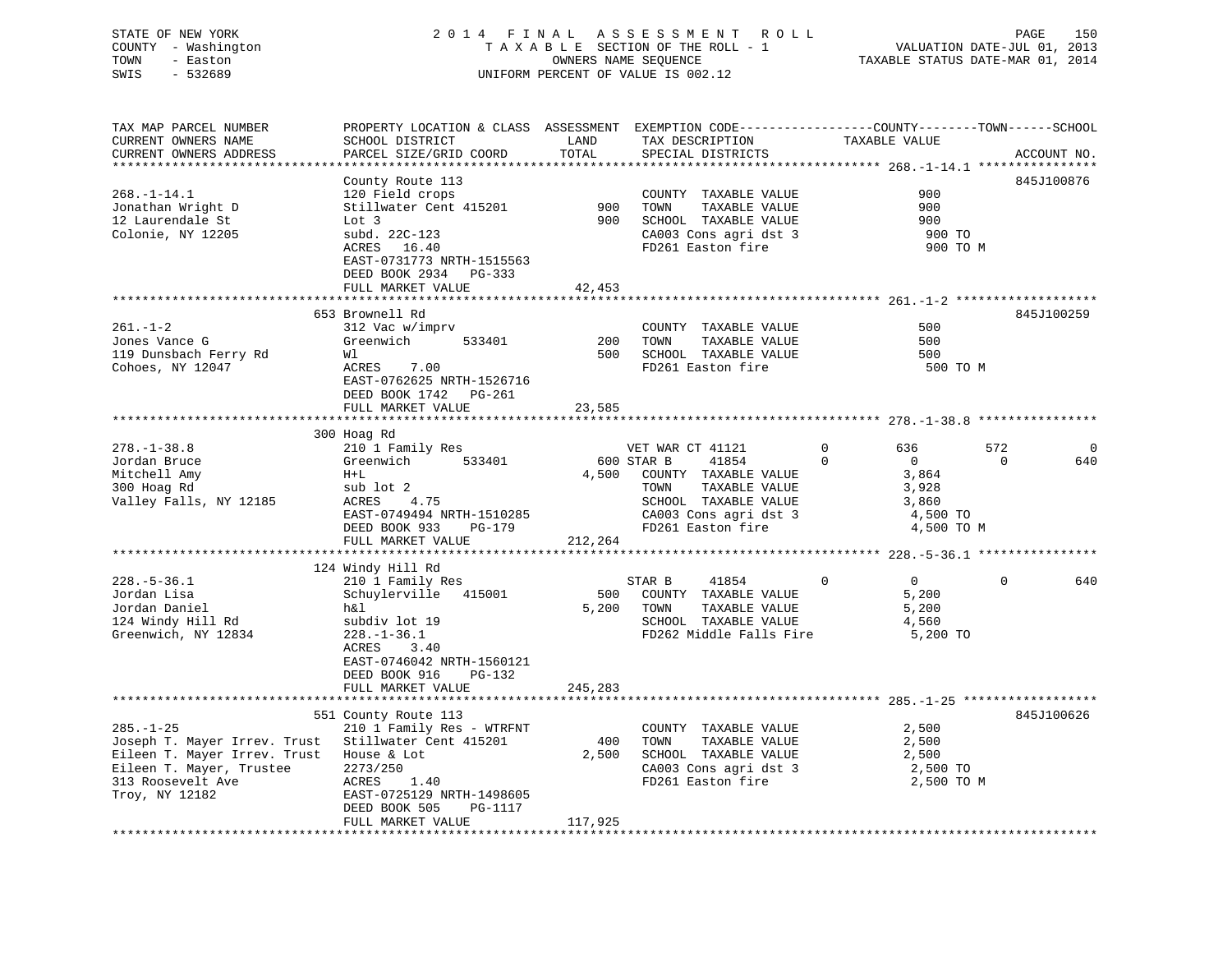## STATE OF NEW YORK 2 0 1 4 F I N A L A S S E S S M E N T R O L L PAGE 151 COUNTY - Washington T A X A B L E SECTION OF THE ROLL - 1 VALUATION DATE-JUL 01, 2013 TOWN - Easton OWNERS NAME SEQUENCE TAXABLE STATUS DATE-MAR 01, 2014 SWIS - 532689 UNIFORM PERCENT OF VALUE IS 002.12

| TAX MAP PARCEL NUMBER<br>CURRENT OWNERS NAME<br>CURRENT OWNERS ADDRESS                                                                 | PROPERTY LOCATION & CLASS ASSESSMENT EXEMPTION CODE---------------COUNTY-------TOWN-----SCHOOL<br>SCHOOL DISTRICT<br>PARCEL SIZE/GRID COORD                                            | LAND<br>TOTAL           | TAX DESCRIPTION<br>SPECIAL DISTRICTS                                                                                                                                                | TAXABLE VALUE           |                                                                            |                 | ACCOUNT NO.              |
|----------------------------------------------------------------------------------------------------------------------------------------|----------------------------------------------------------------------------------------------------------------------------------------------------------------------------------------|-------------------------|-------------------------------------------------------------------------------------------------------------------------------------------------------------------------------------|-------------------------|----------------------------------------------------------------------------|-----------------|--------------------------|
|                                                                                                                                        |                                                                                                                                                                                        |                         |                                                                                                                                                                                     |                         |                                                                            |                 |                          |
| $252 - 2 - 10$<br>Joyce Rita<br>297 The Intervale Rd<br>Greenwich, NY 12834<br>MAY BE SUBJECT TO PAYMENT<br>UNDER AGDIST LAW TIL 2018  | 297 The Intervale Rd<br>240 Rural res<br>Greenwich<br>533401<br>Farm<br>171/163<br>ACRES 89.31<br>EAST-0755713 NRTH-1532702<br>DEED BOOK 2619 PG-86<br>FULL MARKET VALUE               | 2,000 STAR B<br>4,800   | AG DIST<br>41720<br>41854<br>COUNTY TAXABLE VALUE<br>TOWN<br>TAXABLE VALUE<br>SCHOOL TAXABLE VALUE<br>CA003 Cons agri dst 3<br>584 EX<br>226,415 FD261 Easton fire                  | $\mathbf 0$<br>$\Omega$ | 584<br>$\overline{0}$<br>4,216<br>4,216<br>3,576<br>4,216 TO<br>4,800 TO M | 584<br>$\Omega$ | 845J100463<br>584<br>640 |
|                                                                                                                                        |                                                                                                                                                                                        |                         |                                                                                                                                                                                     |                         |                                                                            |                 |                          |
| $253. - 1 - 16.6$<br>Joyce Rita M<br>297 Intervale Rd<br>Greenwich, NY 12834<br>MAY BE SUBJECT TO PAYMENT<br>UNDER AGDIST LAW TIL 2018 | Easton Station Rd<br>105 Vac farmland<br>533401<br>Greenwich<br>Vl & Barn<br>Sub Lot 10<br>ACRES 7.00<br>EAST-0760399 NRTH-1535958<br>DEED BOOK 797 PG-266<br>THIT MAPKET VALUE 28,302 | 400<br>600              | AG DIST<br>41720<br>COUNTY TAXABLE VALUE<br>TOWN<br>TAXABLE VALUE<br>SCHOOL TAXABLE VALUE<br>CA003 Cons agri dst 3<br>344 EX<br>FD261 Easton fire                                   | $\Omega$                | 344<br>256<br>256<br>256<br>256 TO<br>600 TO M                             | 344             | 344                      |
|                                                                                                                                        |                                                                                                                                                                                        |                         |                                                                                                                                                                                     |                         |                                                                            |                 |                          |
|                                                                                                                                        | 1211 County Route 113                                                                                                                                                                  |                         |                                                                                                                                                                                     |                         |                                                                            |                 | 845J100331               |
| $276. - 1 - 14$<br>Joyce William<br>Joyce Maureen<br>1211 County Route 113<br>Schaghticoke, NY 12154                                   | 210 1 Family Res - WTRFNT<br>Stillwater Cent 415201<br>H &L<br>2.16 Ac Deed<br>ACRES<br>1.80<br>EAST-0729968 NRTH-1511706<br>DEED BOOK 778<br>PG-326                                   | 500<br>5,200            | STAR B<br>41854<br>COUNTY TAXABLE VALUE<br>TOWN<br>TAXABLE VALUE<br>SCHOOL TAXABLE VALUE<br>CA003 Cons agri dst 3<br>FD261 Easton fire                                              | $\mathbf 0$             | $\overline{0}$<br>5,200<br>5,200<br>4,560<br>5,200 TO<br>5,200 TO M        | $\Omega$        | 640                      |
|                                                                                                                                        | FULL MARKET VALUE                                                                                                                                                                      | 245,283                 |                                                                                                                                                                                     |                         |                                                                            |                 |                          |
| $277. - 1 - 2.1$<br>Joyner John D                                                                                                      | 395 Mcgowan Rd<br>210 1 Family Res<br>533401<br>Greenwich                                                                                                                              | 500                     | STAR B<br>41854<br>COUNTY TAXABLE VALUE                                                                                                                                             | $\Omega$                | $\overline{0}$<br>4,000                                                    | $\Omega$        | 640                      |
| Joyner Barbara J<br>394 Mcgowan Rd                                                                                                     | H & L<br>ACRES<br>2.00<br>Schaghticoke, NY 12154 EAST-0739529 NRTH-1512750<br>DEED BOOK 675<br>PG-289<br>FULL MARKET VALUE                                                             | 4,000<br>188,679        | TOWN<br>TAXABLE VALUE<br>SCHOOL TAXABLE VALUE<br>CA003 Cons agri dst 3<br>FD261 Easton fire                                                                                         |                         | 4,000<br>3,360<br>4,000 TO<br>4,000 TO M                                   |                 |                          |
|                                                                                                                                        |                                                                                                                                                                                        |                         |                                                                                                                                                                                     |                         |                                                                            |                 |                          |
|                                                                                                                                        | 426 Mountain Rd                                                                                                                                                                        |                         |                                                                                                                                                                                     |                         |                                                                            |                 | 845J101297               |
| $252. - 1 - 4.1$<br>Jurgens William B IV<br>426 Mountain Rd<br>Greenwich, NY 12834                                                     | 240 Rural res<br>533401<br>Greenwich<br>H & L<br>ACRES<br>10.92<br>EAST-0752842 NRTH-1533812<br>DEED BOOK 907<br>PG-85<br>FULL MARKET VALUE                                            | 500<br>4,500<br>212,264 | STAR B<br>41854<br>COUNTY TAXABLE VALUE<br>TAXABLE VALUE<br>TOWN<br>SCHOOL TAXABLE VALUE<br>SCHOOL TAXABLE VALUE<br>CA003 Cons agri dst 3<br>ED361 Easter fire<br>FD261 Easton fire | $\Omega$                | $\overline{0}$<br>4,500<br>4,500<br>3,860<br>4,500 TO<br>4,500 TO M        | $\Omega$        | 640                      |
|                                                                                                                                        |                                                                                                                                                                                        |                         |                                                                                                                                                                                     |                         |                                                                            |                 |                          |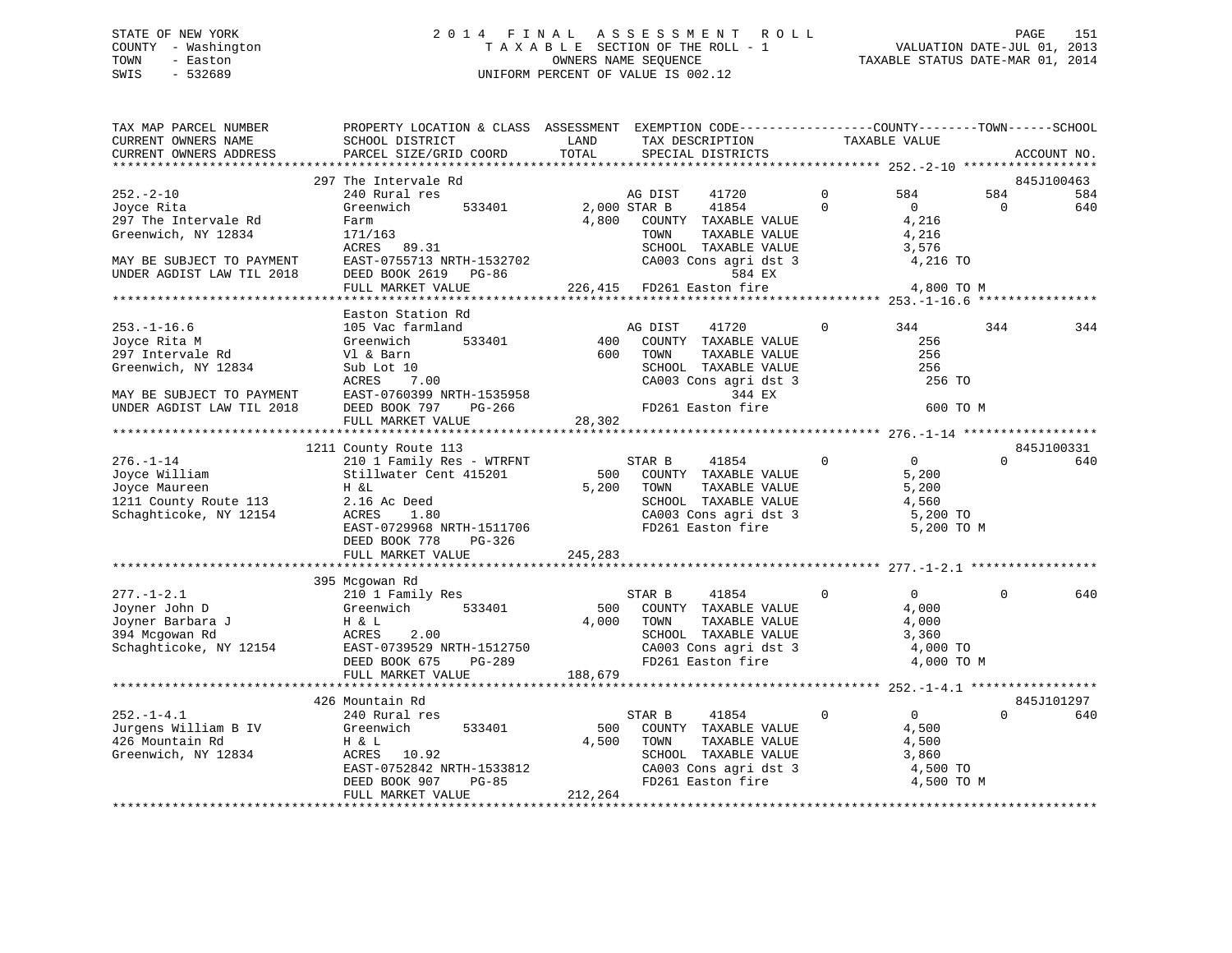## STATE OF NEW YORK 2 0 1 4 F I N A L A S S E S S M E N T R O L L PAGE 152 COUNTY - Washington T A X A B L E SECTION OF THE ROLL - 1 VALUATION DATE-JUL 01, 2013 TOWN - Easton **CONNERS NAME SEQUENCE** TAXABLE STATUS DATE-MAR 01, 2014 SWIS - 532689 UNIFORM PERCENT OF VALUE IS 002.12

| TAX DESCRIPTION TAXABLE VALUE<br>SCHOOL DISTRICT LAND<br>CURRENT OWNERS NAME<br>PARCEL SIZE/GRID COORD TOTAL<br>CURRENT OWNERS ADDRESS<br>SPECIAL DISTRICTS<br>ACCOUNT NO.<br>361 Mountain Rd<br>845J100488<br>210 1 Family Res<br>STAR B 41854 0 0<br>$252 - 2 - 20$<br>$0 \t\t 640$<br>0 0<br>500 COUNTY TAXABLE VALUE 3,900<br>3,900 TOWN TAXABLE VALUE 3,900<br>Greenwich 533401<br>Kalbfliesh Julianne<br>361 Mountain Rd<br>Greenwich, NY 12834<br>SCHOOL TAXABLE VALUE 3,260<br>FD261 Easton fire 3,900<br>EAST-0751988 NRTH-1532122<br>3,900 TO M<br>DEED BOOK 903<br>PG-90<br>$\begin{tabular}{lllllllllll} \multicolumn{3}{c {1.5cm}c@{1.5cm}c@{1.5cm}c@{1.5cm}c@{1.5cm}c@{1.5cm}c@{1.5cm}c@{1.5cm}c@{1.5cm}c@{1.5cm}c@{1.5cm}c@{1.5cm}c@{1.5cm}c@{1.5cm}c@{1.5cm}c@{1.5cm}c@{1.5cm}c@{1.5cm}c@{1.5cm}c@{1.5cm}c@{1.5cm}c@{1.5cm}c@{1.5cm}c@{1.5cm}c@{1.5cm}$<br>845J100190<br>Cheese Factory Rd/w Off<br>323 Vacant rural (COUNT)<br>Greenwich 533401 300 TOWN<br>$251. - 1 - 19$<br>300<br>COUNTY TAXABLE VALUE<br>TOWN       TAXABLE  VALUE<br>Kalme Harvey<br>300<br>2113 County Route 113<br>Greenwich, NY 12834<br>W L<br>W L<br>ACRES 13.18 300 SCHOOL TAXABLE VALUE<br>EAST-0739856 NRTH-1533819 FD261 Easton fire 300 TO<br>EAST-0739856 NRTH-1533819<br>300 TO M<br>DEED BOOK 1911 PG-55<br>845J100853<br>Cheese Factory Rd/n Off<br>Cheese Factory Ra/fi Off<br>323 Vacant rural<br>Greenwich 533401 400<br>COUNTY TAXABLE VALUE 400<br>$251. - 1 - 20$<br>$\begin{array}{cccccccc} \text{251. -1-20} & \text{323 Vacant rural} & \text{COUNTY TAXABLE VALUE} & \text{400} \\ \text{Kalme Neeme} & \text{Greenwich} & \text{533401} & \text{400 TOWN TAXABLE VALUE} & \text{400} \\ \text{Kalme Harvey} & \text{W1} & \text{ACRES} & \text{36.85} & \text{CAO0L TAXABLE VALUE} & \text{400} \\ \text{33 Co Rt 113} & \text{ACRES} & \text{36.85} & \text{CAO13 Cons agri dst 3} & \text{400 TO} \\ \text{Greenwich, NY 12$<br>400 TO M<br>18,868<br>FULL MARKET VALUE<br>2133 County Route 113<br>2133 County koute 113<br>210 1 Family Res<br>Greenwich 533401 500 COUNTY TAXABLE VALUE 3,500<br>H/1 3,500 TOWN TAXABLE VALUE 3,500<br>ACRES 2.00 SCHOOL TAXABLE VALUE 2,860<br>EAST-0737613 NRTH-1534486 CA003 Cons agri dst 3 3,500 TO<br><br>$251. - 1 - 21.1$<br>$\Omega$<br>640<br>Kalme Neeme<br>2133 County Route 113<br>Greenwich, NY 12834 | TAX MAP PARCEL NUMBER | PROPERTY LOCATION & CLASS ASSESSMENT EXEMPTION CODE----------------COUNTY-------TOWN------SCHOOL |  |  |
|---------------------------------------------------------------------------------------------------------------------------------------------------------------------------------------------------------------------------------------------------------------------------------------------------------------------------------------------------------------------------------------------------------------------------------------------------------------------------------------------------------------------------------------------------------------------------------------------------------------------------------------------------------------------------------------------------------------------------------------------------------------------------------------------------------------------------------------------------------------------------------------------------------------------------------------------------------------------------------------------------------------------------------------------------------------------------------------------------------------------------------------------------------------------------------------------------------------------------------------------------------------------------------------------------------------------------------------------------------------------------------------------------------------------------------------------------------------------------------------------------------------------------------------------------------------------------------------------------------------------------------------------------------------------------------------------------------------------------------------------------------------------------------------------------------------------------------------------------------------------------------------------------------------------------------------------------------------------------------------------------------------------------------------------------------------------------------------------------------------------------------------------------------------------------------------------------------------------------------------------------------------------------------------------------------------------------------------------------------------------------|-----------------------|--------------------------------------------------------------------------------------------------|--|--|
|                                                                                                                                                                                                                                                                                                                                                                                                                                                                                                                                                                                                                                                                                                                                                                                                                                                                                                                                                                                                                                                                                                                                                                                                                                                                                                                                                                                                                                                                                                                                                                                                                                                                                                                                                                                                                                                                                                                                                                                                                                                                                                                                                                                                                                                                                                                                                                           |                       |                                                                                                  |  |  |
|                                                                                                                                                                                                                                                                                                                                                                                                                                                                                                                                                                                                                                                                                                                                                                                                                                                                                                                                                                                                                                                                                                                                                                                                                                                                                                                                                                                                                                                                                                                                                                                                                                                                                                                                                                                                                                                                                                                                                                                                                                                                                                                                                                                                                                                                                                                                                                           |                       |                                                                                                  |  |  |
|                                                                                                                                                                                                                                                                                                                                                                                                                                                                                                                                                                                                                                                                                                                                                                                                                                                                                                                                                                                                                                                                                                                                                                                                                                                                                                                                                                                                                                                                                                                                                                                                                                                                                                                                                                                                                                                                                                                                                                                                                                                                                                                                                                                                                                                                                                                                                                           |                       |                                                                                                  |  |  |
|                                                                                                                                                                                                                                                                                                                                                                                                                                                                                                                                                                                                                                                                                                                                                                                                                                                                                                                                                                                                                                                                                                                                                                                                                                                                                                                                                                                                                                                                                                                                                                                                                                                                                                                                                                                                                                                                                                                                                                                                                                                                                                                                                                                                                                                                                                                                                                           |                       |                                                                                                  |  |  |
|                                                                                                                                                                                                                                                                                                                                                                                                                                                                                                                                                                                                                                                                                                                                                                                                                                                                                                                                                                                                                                                                                                                                                                                                                                                                                                                                                                                                                                                                                                                                                                                                                                                                                                                                                                                                                                                                                                                                                                                                                                                                                                                                                                                                                                                                                                                                                                           |                       |                                                                                                  |  |  |
|                                                                                                                                                                                                                                                                                                                                                                                                                                                                                                                                                                                                                                                                                                                                                                                                                                                                                                                                                                                                                                                                                                                                                                                                                                                                                                                                                                                                                                                                                                                                                                                                                                                                                                                                                                                                                                                                                                                                                                                                                                                                                                                                                                                                                                                                                                                                                                           |                       |                                                                                                  |  |  |
|                                                                                                                                                                                                                                                                                                                                                                                                                                                                                                                                                                                                                                                                                                                                                                                                                                                                                                                                                                                                                                                                                                                                                                                                                                                                                                                                                                                                                                                                                                                                                                                                                                                                                                                                                                                                                                                                                                                                                                                                                                                                                                                                                                                                                                                                                                                                                                           |                       |                                                                                                  |  |  |
|                                                                                                                                                                                                                                                                                                                                                                                                                                                                                                                                                                                                                                                                                                                                                                                                                                                                                                                                                                                                                                                                                                                                                                                                                                                                                                                                                                                                                                                                                                                                                                                                                                                                                                                                                                                                                                                                                                                                                                                                                                                                                                                                                                                                                                                                                                                                                                           |                       |                                                                                                  |  |  |
|                                                                                                                                                                                                                                                                                                                                                                                                                                                                                                                                                                                                                                                                                                                                                                                                                                                                                                                                                                                                                                                                                                                                                                                                                                                                                                                                                                                                                                                                                                                                                                                                                                                                                                                                                                                                                                                                                                                                                                                                                                                                                                                                                                                                                                                                                                                                                                           |                       |                                                                                                  |  |  |
|                                                                                                                                                                                                                                                                                                                                                                                                                                                                                                                                                                                                                                                                                                                                                                                                                                                                                                                                                                                                                                                                                                                                                                                                                                                                                                                                                                                                                                                                                                                                                                                                                                                                                                                                                                                                                                                                                                                                                                                                                                                                                                                                                                                                                                                                                                                                                                           |                       |                                                                                                  |  |  |
|                                                                                                                                                                                                                                                                                                                                                                                                                                                                                                                                                                                                                                                                                                                                                                                                                                                                                                                                                                                                                                                                                                                                                                                                                                                                                                                                                                                                                                                                                                                                                                                                                                                                                                                                                                                                                                                                                                                                                                                                                                                                                                                                                                                                                                                                                                                                                                           |                       |                                                                                                  |  |  |
|                                                                                                                                                                                                                                                                                                                                                                                                                                                                                                                                                                                                                                                                                                                                                                                                                                                                                                                                                                                                                                                                                                                                                                                                                                                                                                                                                                                                                                                                                                                                                                                                                                                                                                                                                                                                                                                                                                                                                                                                                                                                                                                                                                                                                                                                                                                                                                           |                       |                                                                                                  |  |  |
|                                                                                                                                                                                                                                                                                                                                                                                                                                                                                                                                                                                                                                                                                                                                                                                                                                                                                                                                                                                                                                                                                                                                                                                                                                                                                                                                                                                                                                                                                                                                                                                                                                                                                                                                                                                                                                                                                                                                                                                                                                                                                                                                                                                                                                                                                                                                                                           |                       |                                                                                                  |  |  |
|                                                                                                                                                                                                                                                                                                                                                                                                                                                                                                                                                                                                                                                                                                                                                                                                                                                                                                                                                                                                                                                                                                                                                                                                                                                                                                                                                                                                                                                                                                                                                                                                                                                                                                                                                                                                                                                                                                                                                                                                                                                                                                                                                                                                                                                                                                                                                                           |                       |                                                                                                  |  |  |
|                                                                                                                                                                                                                                                                                                                                                                                                                                                                                                                                                                                                                                                                                                                                                                                                                                                                                                                                                                                                                                                                                                                                                                                                                                                                                                                                                                                                                                                                                                                                                                                                                                                                                                                                                                                                                                                                                                                                                                                                                                                                                                                                                                                                                                                                                                                                                                           |                       |                                                                                                  |  |  |
|                                                                                                                                                                                                                                                                                                                                                                                                                                                                                                                                                                                                                                                                                                                                                                                                                                                                                                                                                                                                                                                                                                                                                                                                                                                                                                                                                                                                                                                                                                                                                                                                                                                                                                                                                                                                                                                                                                                                                                                                                                                                                                                                                                                                                                                                                                                                                                           |                       |                                                                                                  |  |  |
|                                                                                                                                                                                                                                                                                                                                                                                                                                                                                                                                                                                                                                                                                                                                                                                                                                                                                                                                                                                                                                                                                                                                                                                                                                                                                                                                                                                                                                                                                                                                                                                                                                                                                                                                                                                                                                                                                                                                                                                                                                                                                                                                                                                                                                                                                                                                                                           |                       |                                                                                                  |  |  |
|                                                                                                                                                                                                                                                                                                                                                                                                                                                                                                                                                                                                                                                                                                                                                                                                                                                                                                                                                                                                                                                                                                                                                                                                                                                                                                                                                                                                                                                                                                                                                                                                                                                                                                                                                                                                                                                                                                                                                                                                                                                                                                                                                                                                                                                                                                                                                                           |                       |                                                                                                  |  |  |
|                                                                                                                                                                                                                                                                                                                                                                                                                                                                                                                                                                                                                                                                                                                                                                                                                                                                                                                                                                                                                                                                                                                                                                                                                                                                                                                                                                                                                                                                                                                                                                                                                                                                                                                                                                                                                                                                                                                                                                                                                                                                                                                                                                                                                                                                                                                                                                           |                       |                                                                                                  |  |  |
|                                                                                                                                                                                                                                                                                                                                                                                                                                                                                                                                                                                                                                                                                                                                                                                                                                                                                                                                                                                                                                                                                                                                                                                                                                                                                                                                                                                                                                                                                                                                                                                                                                                                                                                                                                                                                                                                                                                                                                                                                                                                                                                                                                                                                                                                                                                                                                           |                       |                                                                                                  |  |  |
|                                                                                                                                                                                                                                                                                                                                                                                                                                                                                                                                                                                                                                                                                                                                                                                                                                                                                                                                                                                                                                                                                                                                                                                                                                                                                                                                                                                                                                                                                                                                                                                                                                                                                                                                                                                                                                                                                                                                                                                                                                                                                                                                                                                                                                                                                                                                                                           |                       |                                                                                                  |  |  |
|                                                                                                                                                                                                                                                                                                                                                                                                                                                                                                                                                                                                                                                                                                                                                                                                                                                                                                                                                                                                                                                                                                                                                                                                                                                                                                                                                                                                                                                                                                                                                                                                                                                                                                                                                                                                                                                                                                                                                                                                                                                                                                                                                                                                                                                                                                                                                                           |                       |                                                                                                  |  |  |
|                                                                                                                                                                                                                                                                                                                                                                                                                                                                                                                                                                                                                                                                                                                                                                                                                                                                                                                                                                                                                                                                                                                                                                                                                                                                                                                                                                                                                                                                                                                                                                                                                                                                                                                                                                                                                                                                                                                                                                                                                                                                                                                                                                                                                                                                                                                                                                           |                       |                                                                                                  |  |  |
|                                                                                                                                                                                                                                                                                                                                                                                                                                                                                                                                                                                                                                                                                                                                                                                                                                                                                                                                                                                                                                                                                                                                                                                                                                                                                                                                                                                                                                                                                                                                                                                                                                                                                                                                                                                                                                                                                                                                                                                                                                                                                                                                                                                                                                                                                                                                                                           |                       |                                                                                                  |  |  |
|                                                                                                                                                                                                                                                                                                                                                                                                                                                                                                                                                                                                                                                                                                                                                                                                                                                                                                                                                                                                                                                                                                                                                                                                                                                                                                                                                                                                                                                                                                                                                                                                                                                                                                                                                                                                                                                                                                                                                                                                                                                                                                                                                                                                                                                                                                                                                                           |                       |                                                                                                  |  |  |
|                                                                                                                                                                                                                                                                                                                                                                                                                                                                                                                                                                                                                                                                                                                                                                                                                                                                                                                                                                                                                                                                                                                                                                                                                                                                                                                                                                                                                                                                                                                                                                                                                                                                                                                                                                                                                                                                                                                                                                                                                                                                                                                                                                                                                                                                                                                                                                           |                       |                                                                                                  |  |  |
|                                                                                                                                                                                                                                                                                                                                                                                                                                                                                                                                                                                                                                                                                                                                                                                                                                                                                                                                                                                                                                                                                                                                                                                                                                                                                                                                                                                                                                                                                                                                                                                                                                                                                                                                                                                                                                                                                                                                                                                                                                                                                                                                                                                                                                                                                                                                                                           |                       |                                                                                                  |  |  |
|                                                                                                                                                                                                                                                                                                                                                                                                                                                                                                                                                                                                                                                                                                                                                                                                                                                                                                                                                                                                                                                                                                                                                                                                                                                                                                                                                                                                                                                                                                                                                                                                                                                                                                                                                                                                                                                                                                                                                                                                                                                                                                                                                                                                                                                                                                                                                                           |                       |                                                                                                  |  |  |
|                                                                                                                                                                                                                                                                                                                                                                                                                                                                                                                                                                                                                                                                                                                                                                                                                                                                                                                                                                                                                                                                                                                                                                                                                                                                                                                                                                                                                                                                                                                                                                                                                                                                                                                                                                                                                                                                                                                                                                                                                                                                                                                                                                                                                                                                                                                                                                           |                       |                                                                                                  |  |  |
|                                                                                                                                                                                                                                                                                                                                                                                                                                                                                                                                                                                                                                                                                                                                                                                                                                                                                                                                                                                                                                                                                                                                                                                                                                                                                                                                                                                                                                                                                                                                                                                                                                                                                                                                                                                                                                                                                                                                                                                                                                                                                                                                                                                                                                                                                                                                                                           |                       |                                                                                                  |  |  |
|                                                                                                                                                                                                                                                                                                                                                                                                                                                                                                                                                                                                                                                                                                                                                                                                                                                                                                                                                                                                                                                                                                                                                                                                                                                                                                                                                                                                                                                                                                                                                                                                                                                                                                                                                                                                                                                                                                                                                                                                                                                                                                                                                                                                                                                                                                                                                                           |                       |                                                                                                  |  |  |
|                                                                                                                                                                                                                                                                                                                                                                                                                                                                                                                                                                                                                                                                                                                                                                                                                                                                                                                                                                                                                                                                                                                                                                                                                                                                                                                                                                                                                                                                                                                                                                                                                                                                                                                                                                                                                                                                                                                                                                                                                                                                                                                                                                                                                                                                                                                                                                           |                       |                                                                                                  |  |  |
|                                                                                                                                                                                                                                                                                                                                                                                                                                                                                                                                                                                                                                                                                                                                                                                                                                                                                                                                                                                                                                                                                                                                                                                                                                                                                                                                                                                                                                                                                                                                                                                                                                                                                                                                                                                                                                                                                                                                                                                                                                                                                                                                                                                                                                                                                                                                                                           |                       |                                                                                                  |  |  |
|                                                                                                                                                                                                                                                                                                                                                                                                                                                                                                                                                                                                                                                                                                                                                                                                                                                                                                                                                                                                                                                                                                                                                                                                                                                                                                                                                                                                                                                                                                                                                                                                                                                                                                                                                                                                                                                                                                                                                                                                                                                                                                                                                                                                                                                                                                                                                                           |                       |                                                                                                  |  |  |
|                                                                                                                                                                                                                                                                                                                                                                                                                                                                                                                                                                                                                                                                                                                                                                                                                                                                                                                                                                                                                                                                                                                                                                                                                                                                                                                                                                                                                                                                                                                                                                                                                                                                                                                                                                                                                                                                                                                                                                                                                                                                                                                                                                                                                                                                                                                                                                           |                       |                                                                                                  |  |  |
|                                                                                                                                                                                                                                                                                                                                                                                                                                                                                                                                                                                                                                                                                                                                                                                                                                                                                                                                                                                                                                                                                                                                                                                                                                                                                                                                                                                                                                                                                                                                                                                                                                                                                                                                                                                                                                                                                                                                                                                                                                                                                                                                                                                                                                                                                                                                                                           |                       |                                                                                                  |  |  |
|                                                                                                                                                                                                                                                                                                                                                                                                                                                                                                                                                                                                                                                                                                                                                                                                                                                                                                                                                                                                                                                                                                                                                                                                                                                                                                                                                                                                                                                                                                                                                                                                                                                                                                                                                                                                                                                                                                                                                                                                                                                                                                                                                                                                                                                                                                                                                                           |                       |                                                                                                  |  |  |
|                                                                                                                                                                                                                                                                                                                                                                                                                                                                                                                                                                                                                                                                                                                                                                                                                                                                                                                                                                                                                                                                                                                                                                                                                                                                                                                                                                                                                                                                                                                                                                                                                                                                                                                                                                                                                                                                                                                                                                                                                                                                                                                                                                                                                                                                                                                                                                           |                       |                                                                                                  |  |  |
|                                                                                                                                                                                                                                                                                                                                                                                                                                                                                                                                                                                                                                                                                                                                                                                                                                                                                                                                                                                                                                                                                                                                                                                                                                                                                                                                                                                                                                                                                                                                                                                                                                                                                                                                                                                                                                                                                                                                                                                                                                                                                                                                                                                                                                                                                                                                                                           |                       |                                                                                                  |  |  |
|                                                                                                                                                                                                                                                                                                                                                                                                                                                                                                                                                                                                                                                                                                                                                                                                                                                                                                                                                                                                                                                                                                                                                                                                                                                                                                                                                                                                                                                                                                                                                                                                                                                                                                                                                                                                                                                                                                                                                                                                                                                                                                                                                                                                                                                                                                                                                                           |                       |                                                                                                  |  |  |
|                                                                                                                                                                                                                                                                                                                                                                                                                                                                                                                                                                                                                                                                                                                                                                                                                                                                                                                                                                                                                                                                                                                                                                                                                                                                                                                                                                                                                                                                                                                                                                                                                                                                                                                                                                                                                                                                                                                                                                                                                                                                                                                                                                                                                                                                                                                                                                           |                       |                                                                                                  |  |  |
|                                                                                                                                                                                                                                                                                                                                                                                                                                                                                                                                                                                                                                                                                                                                                                                                                                                                                                                                                                                                                                                                                                                                                                                                                                                                                                                                                                                                                                                                                                                                                                                                                                                                                                                                                                                                                                                                                                                                                                                                                                                                                                                                                                                                                                                                                                                                                                           |                       |                                                                                                  |  |  |
|                                                                                                                                                                                                                                                                                                                                                                                                                                                                                                                                                                                                                                                                                                                                                                                                                                                                                                                                                                                                                                                                                                                                                                                                                                                                                                                                                                                                                                                                                                                                                                                                                                                                                                                                                                                                                                                                                                                                                                                                                                                                                                                                                                                                                                                                                                                                                                           |                       |                                                                                                  |  |  |
|                                                                                                                                                                                                                                                                                                                                                                                                                                                                                                                                                                                                                                                                                                                                                                                                                                                                                                                                                                                                                                                                                                                                                                                                                                                                                                                                                                                                                                                                                                                                                                                                                                                                                                                                                                                                                                                                                                                                                                                                                                                                                                                                                                                                                                                                                                                                                                           |                       |                                                                                                  |  |  |
|                                                                                                                                                                                                                                                                                                                                                                                                                                                                                                                                                                                                                                                                                                                                                                                                                                                                                                                                                                                                                                                                                                                                                                                                                                                                                                                                                                                                                                                                                                                                                                                                                                                                                                                                                                                                                                                                                                                                                                                                                                                                                                                                                                                                                                                                                                                                                                           |                       |                                                                                                  |  |  |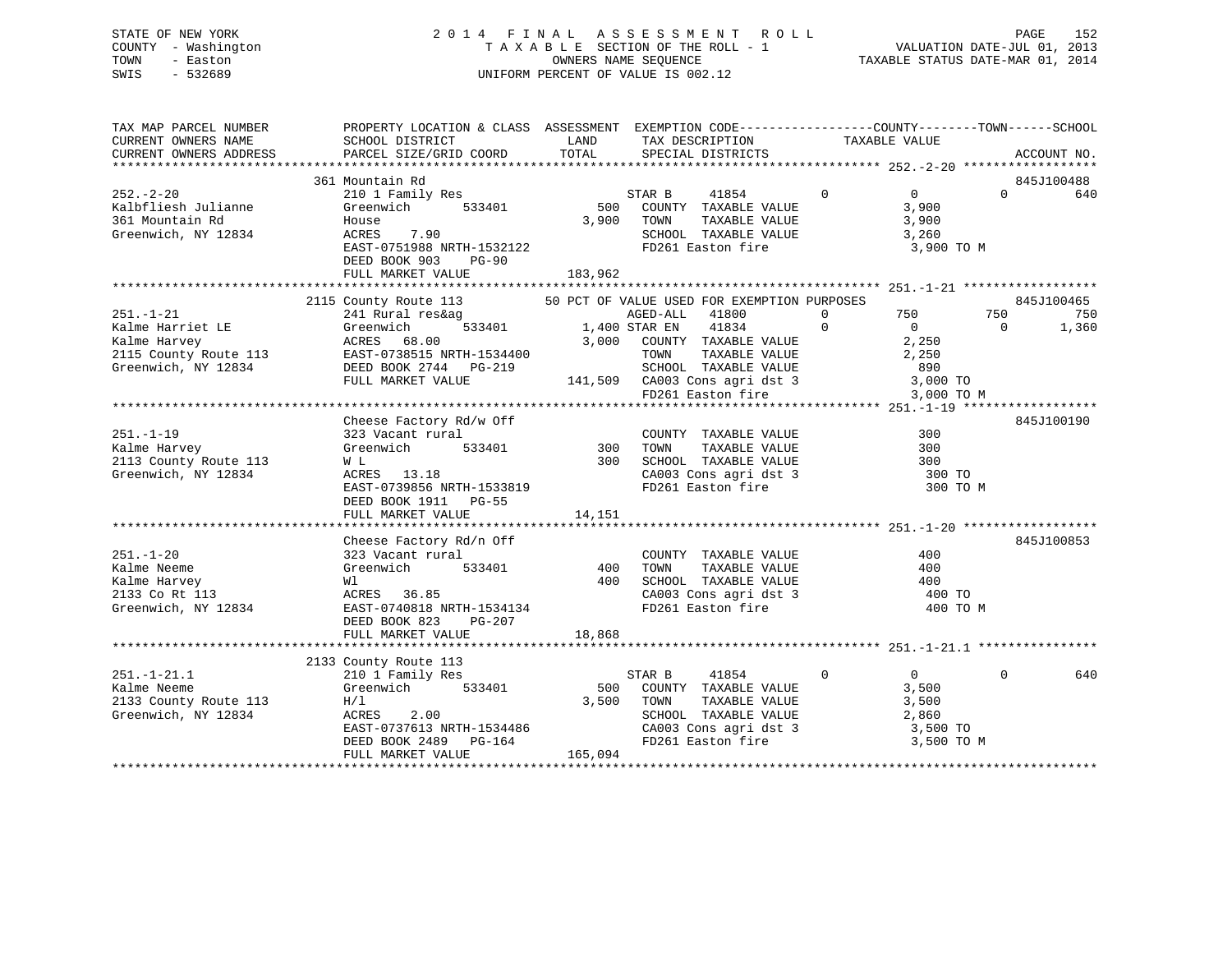## STATE OF NEW YORK 2 0 1 4 F I N A L A S S E S S M E N T R O L L PAGE 153 COUNTY - Washington T A X A B L E SECTION OF THE ROLL - 1 VALUATION DATE-JUL 01, 2013 TOWN - Easton OWNERS NAME SEQUENCE TAXABLE STATUS DATE-MAR 01, 2014 SWIS - 532689 UNIFORM PERCENT OF VALUE IS 002.12

| 491 Herrington Hill Rd<br>845J100393<br>Herrington Hill Rd<br>210 1 Family Res<br>Greenwich 533401 500 COUNTY TAXABLE VALUE 4,000<br>4.000 TOWN TAXABLE VALUE 4,000<br>- -------- 3,360<br>$253. - 1 - 27$<br>$\overline{0}$<br>$\Omega$<br>640<br>253.-1-27 210 1 Family Res<br>Kapper Edmund Greenwich 533401<br>Kapper Kerri H&l w/garage<br>491 Herrington Hill Rd 465/572 466/195<br>Greenwich, NY 12834 ACRES 3.49<br>466/195<br>SCHOOL TAXABLE VALUE 3,360<br>CA003 Cons agri dst 3 4,000 TO<br>FD261 Easton fire<br>EAST-0761924 NRTH-1530047<br>4,000 TO M<br>DEED BOOK 809<br>$PG-5$<br>Beadle Hill Rd<br>845J100467<br>41720 0 429<br>429<br>$287. - 1 - 17.2$<br>105 Vac farmland<br>AG DIST<br>429<br>533401 1,700 COUNTY TAXABLE VALUE<br>1,271<br>1,700 TOWN<br>TAXABLE VALUE 1,271<br>SCHOOL TAXABLE VALUE 1,271<br>CA003 Cons agri dst 3 1,271 TO<br>VALLEY FAILS, NY 12185<br>EAST-0746069 NRTH-1499740<br>EAST-0746069 NRTH-1499740<br>MAY BE SUBJECT TO PAYMENT DEED BOOK 931 PG-228<br>UNDER AGDIST LAW TIL 2018 FULL MARKET VALUE 80,189 FD261 Easton fire 1,700 TO M<br>Beadle Hill Rd<br>845J100468<br>$105$ Vac farmland<br>AG DIST 41720<br>0 749<br>$287. - 1 - 17.1$<br>749<br>749<br>Greenwich 533401 1,300 COUNTY TAXABLE VALUE 551<br>Vac Farm Land 1,300 TOWN TAXABLE VALUE 551<br>Kardas Ronald E<br>$1,300$ TOWN<br>270 Kardas Rd<br>Valley Falls, NY 12185-1704 ACRES 72.10<br>EAST-0749195 NRTH-1499312<br>DEED BOOK 747 PG-74 749 8X<br>551 TO<br>MAY BE SUBJECT TO PAYMENT<br>UNDER AGDIST LAW TIL 2018<br>61,321 FD261 Easton fire 31,300 TO M<br>FULL MARKET VALUE<br>Beadle Hill Rd<br>$287. - 1 - 17.4$<br>Kardas Ronald E<br>270 Kardas Rd<br>Valley Falls, NY 12185-1704<br>CA003 Cons agri dst 3<br>FD261 Easton fire<br>100 TO<br>EAST-0747217 NRTH-1498657<br>100 TO M<br>DEED BOOK 662<br>PG-202<br>4,717<br>FULL MARKET VALUE<br>Beadle Hill Rd<br>COUNTY TAXABLE VALUE<br>l<br>533401 100<br>100<br>TAXABLE VALUE<br>TOWN<br>100<br>100 SCHOOL TAXABLE VALUE 100 100<br>CA003 Cons agri dst 3 100 TO<br>270 Kardas Rd<br>Vac Lot<br>Valley Falls, NY 12185-1704 ACRES<br>1.50<br>EAST-0748976 NRTH-1498721<br>FD261 Easton fire<br>100 TO M<br>DEED BOOK 662<br>PG-202<br>4,717<br>FULL MARKET VALUE | TAX MAP PARCEL NUMBER |  | PROPERTY LOCATION & CLASS ASSESSMENT EXEMPTION CODE----------------COUNTY-------TOWN------SCHOOL |  |  |
|--------------------------------------------------------------------------------------------------------------------------------------------------------------------------------------------------------------------------------------------------------------------------------------------------------------------------------------------------------------------------------------------------------------------------------------------------------------------------------------------------------------------------------------------------------------------------------------------------------------------------------------------------------------------------------------------------------------------------------------------------------------------------------------------------------------------------------------------------------------------------------------------------------------------------------------------------------------------------------------------------------------------------------------------------------------------------------------------------------------------------------------------------------------------------------------------------------------------------------------------------------------------------------------------------------------------------------------------------------------------------------------------------------------------------------------------------------------------------------------------------------------------------------------------------------------------------------------------------------------------------------------------------------------------------------------------------------------------------------------------------------------------------------------------------------------------------------------------------------------------------------------------------------------------------------------------------------------------------------------------------------------------------------------------------------------------------------------------------------------------------------------------------------------------------------------------------------------------------------------------------------|-----------------------|--|--------------------------------------------------------------------------------------------------|--|--|
|                                                                                                                                                                                                                                                                                                                                                                                                                                                                                                                                                                                                                                                                                                                                                                                                                                                                                                                                                                                                                                                                                                                                                                                                                                                                                                                                                                                                                                                                                                                                                                                                                                                                                                                                                                                                                                                                                                                                                                                                                                                                                                                                                                                                                                                        |                       |  |                                                                                                  |  |  |
|                                                                                                                                                                                                                                                                                                                                                                                                                                                                                                                                                                                                                                                                                                                                                                                                                                                                                                                                                                                                                                                                                                                                                                                                                                                                                                                                                                                                                                                                                                                                                                                                                                                                                                                                                                                                                                                                                                                                                                                                                                                                                                                                                                                                                                                        |                       |  |                                                                                                  |  |  |
|                                                                                                                                                                                                                                                                                                                                                                                                                                                                                                                                                                                                                                                                                                                                                                                                                                                                                                                                                                                                                                                                                                                                                                                                                                                                                                                                                                                                                                                                                                                                                                                                                                                                                                                                                                                                                                                                                                                                                                                                                                                                                                                                                                                                                                                        |                       |  |                                                                                                  |  |  |
|                                                                                                                                                                                                                                                                                                                                                                                                                                                                                                                                                                                                                                                                                                                                                                                                                                                                                                                                                                                                                                                                                                                                                                                                                                                                                                                                                                                                                                                                                                                                                                                                                                                                                                                                                                                                                                                                                                                                                                                                                                                                                                                                                                                                                                                        |                       |  |                                                                                                  |  |  |
|                                                                                                                                                                                                                                                                                                                                                                                                                                                                                                                                                                                                                                                                                                                                                                                                                                                                                                                                                                                                                                                                                                                                                                                                                                                                                                                                                                                                                                                                                                                                                                                                                                                                                                                                                                                                                                                                                                                                                                                                                                                                                                                                                                                                                                                        |                       |  |                                                                                                  |  |  |
|                                                                                                                                                                                                                                                                                                                                                                                                                                                                                                                                                                                                                                                                                                                                                                                                                                                                                                                                                                                                                                                                                                                                                                                                                                                                                                                                                                                                                                                                                                                                                                                                                                                                                                                                                                                                                                                                                                                                                                                                                                                                                                                                                                                                                                                        |                       |  |                                                                                                  |  |  |
|                                                                                                                                                                                                                                                                                                                                                                                                                                                                                                                                                                                                                                                                                                                                                                                                                                                                                                                                                                                                                                                                                                                                                                                                                                                                                                                                                                                                                                                                                                                                                                                                                                                                                                                                                                                                                                                                                                                                                                                                                                                                                                                                                                                                                                                        |                       |  |                                                                                                  |  |  |
|                                                                                                                                                                                                                                                                                                                                                                                                                                                                                                                                                                                                                                                                                                                                                                                                                                                                                                                                                                                                                                                                                                                                                                                                                                                                                                                                                                                                                                                                                                                                                                                                                                                                                                                                                                                                                                                                                                                                                                                                                                                                                                                                                                                                                                                        |                       |  |                                                                                                  |  |  |
|                                                                                                                                                                                                                                                                                                                                                                                                                                                                                                                                                                                                                                                                                                                                                                                                                                                                                                                                                                                                                                                                                                                                                                                                                                                                                                                                                                                                                                                                                                                                                                                                                                                                                                                                                                                                                                                                                                                                                                                                                                                                                                                                                                                                                                                        |                       |  |                                                                                                  |  |  |
|                                                                                                                                                                                                                                                                                                                                                                                                                                                                                                                                                                                                                                                                                                                                                                                                                                                                                                                                                                                                                                                                                                                                                                                                                                                                                                                                                                                                                                                                                                                                                                                                                                                                                                                                                                                                                                                                                                                                                                                                                                                                                                                                                                                                                                                        |                       |  |                                                                                                  |  |  |
|                                                                                                                                                                                                                                                                                                                                                                                                                                                                                                                                                                                                                                                                                                                                                                                                                                                                                                                                                                                                                                                                                                                                                                                                                                                                                                                                                                                                                                                                                                                                                                                                                                                                                                                                                                                                                                                                                                                                                                                                                                                                                                                                                                                                                                                        |                       |  |                                                                                                  |  |  |
|                                                                                                                                                                                                                                                                                                                                                                                                                                                                                                                                                                                                                                                                                                                                                                                                                                                                                                                                                                                                                                                                                                                                                                                                                                                                                                                                                                                                                                                                                                                                                                                                                                                                                                                                                                                                                                                                                                                                                                                                                                                                                                                                                                                                                                                        |                       |  |                                                                                                  |  |  |
|                                                                                                                                                                                                                                                                                                                                                                                                                                                                                                                                                                                                                                                                                                                                                                                                                                                                                                                                                                                                                                                                                                                                                                                                                                                                                                                                                                                                                                                                                                                                                                                                                                                                                                                                                                                                                                                                                                                                                                                                                                                                                                                                                                                                                                                        |                       |  |                                                                                                  |  |  |
|                                                                                                                                                                                                                                                                                                                                                                                                                                                                                                                                                                                                                                                                                                                                                                                                                                                                                                                                                                                                                                                                                                                                                                                                                                                                                                                                                                                                                                                                                                                                                                                                                                                                                                                                                                                                                                                                                                                                                                                                                                                                                                                                                                                                                                                        |                       |  |                                                                                                  |  |  |
|                                                                                                                                                                                                                                                                                                                                                                                                                                                                                                                                                                                                                                                                                                                                                                                                                                                                                                                                                                                                                                                                                                                                                                                                                                                                                                                                                                                                                                                                                                                                                                                                                                                                                                                                                                                                                                                                                                                                                                                                                                                                                                                                                                                                                                                        |                       |  |                                                                                                  |  |  |
|                                                                                                                                                                                                                                                                                                                                                                                                                                                                                                                                                                                                                                                                                                                                                                                                                                                                                                                                                                                                                                                                                                                                                                                                                                                                                                                                                                                                                                                                                                                                                                                                                                                                                                                                                                                                                                                                                                                                                                                                                                                                                                                                                                                                                                                        |                       |  |                                                                                                  |  |  |
|                                                                                                                                                                                                                                                                                                                                                                                                                                                                                                                                                                                                                                                                                                                                                                                                                                                                                                                                                                                                                                                                                                                                                                                                                                                                                                                                                                                                                                                                                                                                                                                                                                                                                                                                                                                                                                                                                                                                                                                                                                                                                                                                                                                                                                                        |                       |  |                                                                                                  |  |  |
|                                                                                                                                                                                                                                                                                                                                                                                                                                                                                                                                                                                                                                                                                                                                                                                                                                                                                                                                                                                                                                                                                                                                                                                                                                                                                                                                                                                                                                                                                                                                                                                                                                                                                                                                                                                                                                                                                                                                                                                                                                                                                                                                                                                                                                                        |                       |  |                                                                                                  |  |  |
|                                                                                                                                                                                                                                                                                                                                                                                                                                                                                                                                                                                                                                                                                                                                                                                                                                                                                                                                                                                                                                                                                                                                                                                                                                                                                                                                                                                                                                                                                                                                                                                                                                                                                                                                                                                                                                                                                                                                                                                                                                                                                                                                                                                                                                                        |                       |  |                                                                                                  |  |  |
|                                                                                                                                                                                                                                                                                                                                                                                                                                                                                                                                                                                                                                                                                                                                                                                                                                                                                                                                                                                                                                                                                                                                                                                                                                                                                                                                                                                                                                                                                                                                                                                                                                                                                                                                                                                                                                                                                                                                                                                                                                                                                                                                                                                                                                                        |                       |  |                                                                                                  |  |  |
|                                                                                                                                                                                                                                                                                                                                                                                                                                                                                                                                                                                                                                                                                                                                                                                                                                                                                                                                                                                                                                                                                                                                                                                                                                                                                                                                                                                                                                                                                                                                                                                                                                                                                                                                                                                                                                                                                                                                                                                                                                                                                                                                                                                                                                                        |                       |  |                                                                                                  |  |  |
|                                                                                                                                                                                                                                                                                                                                                                                                                                                                                                                                                                                                                                                                                                                                                                                                                                                                                                                                                                                                                                                                                                                                                                                                                                                                                                                                                                                                                                                                                                                                                                                                                                                                                                                                                                                                                                                                                                                                                                                                                                                                                                                                                                                                                                                        |                       |  |                                                                                                  |  |  |
|                                                                                                                                                                                                                                                                                                                                                                                                                                                                                                                                                                                                                                                                                                                                                                                                                                                                                                                                                                                                                                                                                                                                                                                                                                                                                                                                                                                                                                                                                                                                                                                                                                                                                                                                                                                                                                                                                                                                                                                                                                                                                                                                                                                                                                                        |                       |  |                                                                                                  |  |  |
|                                                                                                                                                                                                                                                                                                                                                                                                                                                                                                                                                                                                                                                                                                                                                                                                                                                                                                                                                                                                                                                                                                                                                                                                                                                                                                                                                                                                                                                                                                                                                                                                                                                                                                                                                                                                                                                                                                                                                                                                                                                                                                                                                                                                                                                        |                       |  |                                                                                                  |  |  |
|                                                                                                                                                                                                                                                                                                                                                                                                                                                                                                                                                                                                                                                                                                                                                                                                                                                                                                                                                                                                                                                                                                                                                                                                                                                                                                                                                                                                                                                                                                                                                                                                                                                                                                                                                                                                                                                                                                                                                                                                                                                                                                                                                                                                                                                        |                       |  |                                                                                                  |  |  |
|                                                                                                                                                                                                                                                                                                                                                                                                                                                                                                                                                                                                                                                                                                                                                                                                                                                                                                                                                                                                                                                                                                                                                                                                                                                                                                                                                                                                                                                                                                                                                                                                                                                                                                                                                                                                                                                                                                                                                                                                                                                                                                                                                                                                                                                        |                       |  |                                                                                                  |  |  |
|                                                                                                                                                                                                                                                                                                                                                                                                                                                                                                                                                                                                                                                                                                                                                                                                                                                                                                                                                                                                                                                                                                                                                                                                                                                                                                                                                                                                                                                                                                                                                                                                                                                                                                                                                                                                                                                                                                                                                                                                                                                                                                                                                                                                                                                        |                       |  |                                                                                                  |  |  |
|                                                                                                                                                                                                                                                                                                                                                                                                                                                                                                                                                                                                                                                                                                                                                                                                                                                                                                                                                                                                                                                                                                                                                                                                                                                                                                                                                                                                                                                                                                                                                                                                                                                                                                                                                                                                                                                                                                                                                                                                                                                                                                                                                                                                                                                        |                       |  |                                                                                                  |  |  |
|                                                                                                                                                                                                                                                                                                                                                                                                                                                                                                                                                                                                                                                                                                                                                                                                                                                                                                                                                                                                                                                                                                                                                                                                                                                                                                                                                                                                                                                                                                                                                                                                                                                                                                                                                                                                                                                                                                                                                                                                                                                                                                                                                                                                                                                        |                       |  |                                                                                                  |  |  |
|                                                                                                                                                                                                                                                                                                                                                                                                                                                                                                                                                                                                                                                                                                                                                                                                                                                                                                                                                                                                                                                                                                                                                                                                                                                                                                                                                                                                                                                                                                                                                                                                                                                                                                                                                                                                                                                                                                                                                                                                                                                                                                                                                                                                                                                        |                       |  |                                                                                                  |  |  |
|                                                                                                                                                                                                                                                                                                                                                                                                                                                                                                                                                                                                                                                                                                                                                                                                                                                                                                                                                                                                                                                                                                                                                                                                                                                                                                                                                                                                                                                                                                                                                                                                                                                                                                                                                                                                                                                                                                                                                                                                                                                                                                                                                                                                                                                        |                       |  |                                                                                                  |  |  |
|                                                                                                                                                                                                                                                                                                                                                                                                                                                                                                                                                                                                                                                                                                                                                                                                                                                                                                                                                                                                                                                                                                                                                                                                                                                                                                                                                                                                                                                                                                                                                                                                                                                                                                                                                                                                                                                                                                                                                                                                                                                                                                                                                                                                                                                        |                       |  |                                                                                                  |  |  |
|                                                                                                                                                                                                                                                                                                                                                                                                                                                                                                                                                                                                                                                                                                                                                                                                                                                                                                                                                                                                                                                                                                                                                                                                                                                                                                                                                                                                                                                                                                                                                                                                                                                                                                                                                                                                                                                                                                                                                                                                                                                                                                                                                                                                                                                        |                       |  |                                                                                                  |  |  |
|                                                                                                                                                                                                                                                                                                                                                                                                                                                                                                                                                                                                                                                                                                                                                                                                                                                                                                                                                                                                                                                                                                                                                                                                                                                                                                                                                                                                                                                                                                                                                                                                                                                                                                                                                                                                                                                                                                                                                                                                                                                                                                                                                                                                                                                        |                       |  |                                                                                                  |  |  |
|                                                                                                                                                                                                                                                                                                                                                                                                                                                                                                                                                                                                                                                                                                                                                                                                                                                                                                                                                                                                                                                                                                                                                                                                                                                                                                                                                                                                                                                                                                                                                                                                                                                                                                                                                                                                                                                                                                                                                                                                                                                                                                                                                                                                                                                        |                       |  |                                                                                                  |  |  |
|                                                                                                                                                                                                                                                                                                                                                                                                                                                                                                                                                                                                                                                                                                                                                                                                                                                                                                                                                                                                                                                                                                                                                                                                                                                                                                                                                                                                                                                                                                                                                                                                                                                                                                                                                                                                                                                                                                                                                                                                                                                                                                                                                                                                                                                        |                       |  |                                                                                                  |  |  |
|                                                                                                                                                                                                                                                                                                                                                                                                                                                                                                                                                                                                                                                                                                                                                                                                                                                                                                                                                                                                                                                                                                                                                                                                                                                                                                                                                                                                                                                                                                                                                                                                                                                                                                                                                                                                                                                                                                                                                                                                                                                                                                                                                                                                                                                        |                       |  |                                                                                                  |  |  |
|                                                                                                                                                                                                                                                                                                                                                                                                                                                                                                                                                                                                                                                                                                                                                                                                                                                                                                                                                                                                                                                                                                                                                                                                                                                                                                                                                                                                                                                                                                                                                                                                                                                                                                                                                                                                                                                                                                                                                                                                                                                                                                                                                                                                                                                        |                       |  |                                                                                                  |  |  |
|                                                                                                                                                                                                                                                                                                                                                                                                                                                                                                                                                                                                                                                                                                                                                                                                                                                                                                                                                                                                                                                                                                                                                                                                                                                                                                                                                                                                                                                                                                                                                                                                                                                                                                                                                                                                                                                                                                                                                                                                                                                                                                                                                                                                                                                        |                       |  |                                                                                                  |  |  |
|                                                                                                                                                                                                                                                                                                                                                                                                                                                                                                                                                                                                                                                                                                                                                                                                                                                                                                                                                                                                                                                                                                                                                                                                                                                                                                                                                                                                                                                                                                                                                                                                                                                                                                                                                                                                                                                                                                                                                                                                                                                                                                                                                                                                                                                        |                       |  |                                                                                                  |  |  |
|                                                                                                                                                                                                                                                                                                                                                                                                                                                                                                                                                                                                                                                                                                                                                                                                                                                                                                                                                                                                                                                                                                                                                                                                                                                                                                                                                                                                                                                                                                                                                                                                                                                                                                                                                                                                                                                                                                                                                                                                                                                                                                                                                                                                                                                        |                       |  |                                                                                                  |  |  |
|                                                                                                                                                                                                                                                                                                                                                                                                                                                                                                                                                                                                                                                                                                                                                                                                                                                                                                                                                                                                                                                                                                                                                                                                                                                                                                                                                                                                                                                                                                                                                                                                                                                                                                                                                                                                                                                                                                                                                                                                                                                                                                                                                                                                                                                        |                       |  |                                                                                                  |  |  |
|                                                                                                                                                                                                                                                                                                                                                                                                                                                                                                                                                                                                                                                                                                                                                                                                                                                                                                                                                                                                                                                                                                                                                                                                                                                                                                                                                                                                                                                                                                                                                                                                                                                                                                                                                                                                                                                                                                                                                                                                                                                                                                                                                                                                                                                        |                       |  |                                                                                                  |  |  |
|                                                                                                                                                                                                                                                                                                                                                                                                                                                                                                                                                                                                                                                                                                                                                                                                                                                                                                                                                                                                                                                                                                                                                                                                                                                                                                                                                                                                                                                                                                                                                                                                                                                                                                                                                                                                                                                                                                                                                                                                                                                                                                                                                                                                                                                        |                       |  |                                                                                                  |  |  |
|                                                                                                                                                                                                                                                                                                                                                                                                                                                                                                                                                                                                                                                                                                                                                                                                                                                                                                                                                                                                                                                                                                                                                                                                                                                                                                                                                                                                                                                                                                                                                                                                                                                                                                                                                                                                                                                                                                                                                                                                                                                                                                                                                                                                                                                        |                       |  |                                                                                                  |  |  |
|                                                                                                                                                                                                                                                                                                                                                                                                                                                                                                                                                                                                                                                                                                                                                                                                                                                                                                                                                                                                                                                                                                                                                                                                                                                                                                                                                                                                                                                                                                                                                                                                                                                                                                                                                                                                                                                                                                                                                                                                                                                                                                                                                                                                                                                        |                       |  |                                                                                                  |  |  |
|                                                                                                                                                                                                                                                                                                                                                                                                                                                                                                                                                                                                                                                                                                                                                                                                                                                                                                                                                                                                                                                                                                                                                                                                                                                                                                                                                                                                                                                                                                                                                                                                                                                                                                                                                                                                                                                                                                                                                                                                                                                                                                                                                                                                                                                        |                       |  |                                                                                                  |  |  |
|                                                                                                                                                                                                                                                                                                                                                                                                                                                                                                                                                                                                                                                                                                                                                                                                                                                                                                                                                                                                                                                                                                                                                                                                                                                                                                                                                                                                                                                                                                                                                                                                                                                                                                                                                                                                                                                                                                                                                                                                                                                                                                                                                                                                                                                        |                       |  |                                                                                                  |  |  |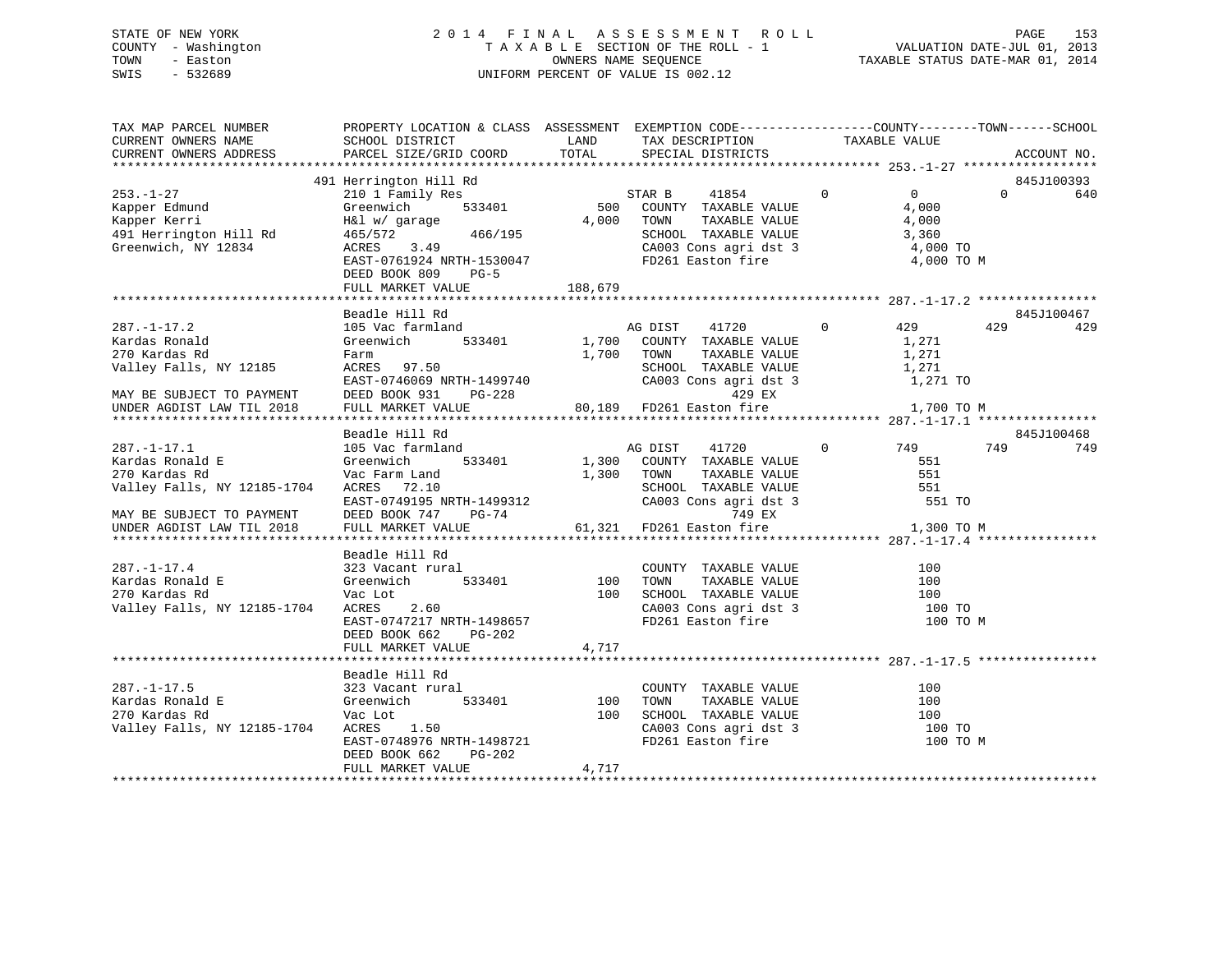## STATE OF NEW YORK 2 0 1 4 F I N A L A S S E S S M E N T R O L L PAGE 154 COUNTY - Washington T A X A B L E SECTION OF THE ROLL - 1 VALUATION DATE-JUL 01, 2013 TOWN - Easton OWNERS NAME SEQUENCE TAXABLE STATUS DATE-MAR 01, 2014 SWIS - 532689 UNIFORM PERCENT OF VALUE IS 002.12

| TAX MAP PARCEL NUMBER<br>CURRENT OWNERS NAME<br>CURRENT OWNERS ADDRESS                                           | PROPERTY LOCATION & CLASS ASSESSMENT EXEMPTION CODE----------------COUNTY-------TOWN------SCHOOL<br>SCHOOL DISTRICT<br>PARCEL SIZE/GRID COORD            | LAND<br>TOTAL  | TAX DESCRIPTION<br>SPECIAL DISTRICTS                                                                                                             | TAXABLE VALUE  |                                                                                 | ACCOUNT NO.       |
|------------------------------------------------------------------------------------------------------------------|----------------------------------------------------------------------------------------------------------------------------------------------------------|----------------|--------------------------------------------------------------------------------------------------------------------------------------------------|----------------|---------------------------------------------------------------------------------|-------------------|
|                                                                                                                  | 551 County Route 54                                                                                                                                      |                |                                                                                                                                                  |                |                                                                                 | 845J100722        |
| $286. - 1 - 9$<br>Karl Anita W<br>Karl Jon D<br>551 County Route 54<br>Schaghticoke, NY 12154                    | 210 1 Family Res<br>533401<br>Greenwich<br>H & L<br>FRNT 100.00 DPTH 185.00<br>EAST-0740025 NRTH-1502974<br>DEED BOOK 547<br>PG-192<br>FULL MARKET VALUE | 400<br>108,491 | STAR B<br>41854<br>COUNTY TAXABLE VALUE<br>2,300 TOWN<br>TAXABLE VALUE<br>SCHOOL TAXABLE VALUE<br>CA003 Cons agri dst 3<br>FD261 Easton fire     | $\overline{0}$ | $\overline{0}$<br>$\Omega$<br>2,300<br>2,300<br>1,660<br>2,300 TO<br>2,300 TO M | 640               |
|                                                                                                                  | 1444 State Route 372                                                                                                                                     |                |                                                                                                                                                  |                |                                                                                 |                   |
| $237. - 1 - 2.1$<br>Karp Carol<br>1448 State Route 372<br>Greenwich, NY 12834                                    | 210 1 Family Res<br>533401<br>Greenwich<br>552/14<br>Sub Lot 3<br>ACRES 16.28<br>EAST-0763263 NRTH-1550354<br>DEED BOOK 552<br>PG-46                     | 800<br>3,000   | 41834<br>STAR EN<br>COUNTY TAXABLE VALUE<br>TAXABLE VALUE<br>TOWN<br>SCHOOL TAXABLE VALUE<br>FD261 Easton fire                                   | $\mathbf{0}$   | $\overline{0}$<br>$\Omega$<br>3,000<br>3,000<br>1,640<br>3,000 TO M             | 1,360             |
|                                                                                                                  | FULL MARKET VALUE                                                                                                                                        | 141,509        |                                                                                                                                                  |                |                                                                                 |                   |
|                                                                                                                  |                                                                                                                                                          |                |                                                                                                                                                  |                |                                                                                 |                   |
| $237. - 1 - 2.2$<br>Karp Kelsey J<br>Karp Kelly J<br>22 John St<br>Greenwich, NY 12834                           | 226 Old Cambridge Rd<br>310 Res Vac<br>Greenwich 533401<br>ACRES 16.00<br>EAST-0763836 NRTH-1550299<br>DEED BOOK 1811    PG-263                          | 800<br>800     | COUNTY TAXABLE VALUE<br>TAXABLE VALUE<br>TOWN<br>SCHOOL TAXABLE VALUE<br>FD261 Easton fire                                                       |                | 800<br>800<br>800<br>800 TO M                                                   |                   |
|                                                                                                                  | FULL MARKET VALUE                                                                                                                                        | 37,736         |                                                                                                                                                  |                |                                                                                 |                   |
|                                                                                                                  | 1129 State Route 40                                                                                                                                      |                |                                                                                                                                                  |                |                                                                                 | 845J100597        |
| $259. - 1 - 8$<br>Kasenko Helene<br>1129 State Route 40<br>Greenwich, NY 12834                                   | 210 1 Family Res<br>Greenwich<br>533401<br>H & L<br>FRNT 104.00 DPTH 299.00<br>EAST-0746000 NRTH-1524708<br>DEED BOOK 765<br>PG-297                      |                | 41854<br>STAR B<br>500 COUNTY TAXABLE VALUE<br>3,600 TOWN<br>TAXABLE VALUE<br>SCHOOL TAXABLE VALUE<br>CA003 Cons agri dst 3<br>FD261 Easton fire | $\mathbf{0}$   | $\overline{0}$<br>$\Omega$<br>3,600<br>3,600<br>2,960<br>3,600 TO<br>3,600 TO M | 640               |
|                                                                                                                  | FULL MARKET VALUE                                                                                                                                        | 169,811        |                                                                                                                                                  |                |                                                                                 |                   |
| $236. - 1 - 21$<br>Kazyaka Raymond Trustee<br>Kazyaka Anna Trustee<br>2243 State Route 40<br>Greenwich, NY 12834 | 2243 State Route 40<br>210 1 Family Res<br>Greenwich<br>533401<br>Farm<br>ACRES<br>8.57<br>EAST-0750931 NRTH-1550923<br>DEED BOOK 2023 PG-33             | 800<br>5,000   | 41854<br>STAR B<br>COUNTY TAXABLE VALUE<br>TOWN<br>TAXABLE VALUE<br>SCHOOL TAXABLE VALUE<br>FD262 Middle Falls Fire                              | $\mathbf{0}$   | $\overline{0}$<br>$\Omega$<br>5,000<br>5,000<br>4,360<br>5,000 TO               | 845J100262<br>640 |
|                                                                                                                  | FULL MARKET VALUE                                                                                                                                        | 235,849        |                                                                                                                                                  |                |                                                                                 |                   |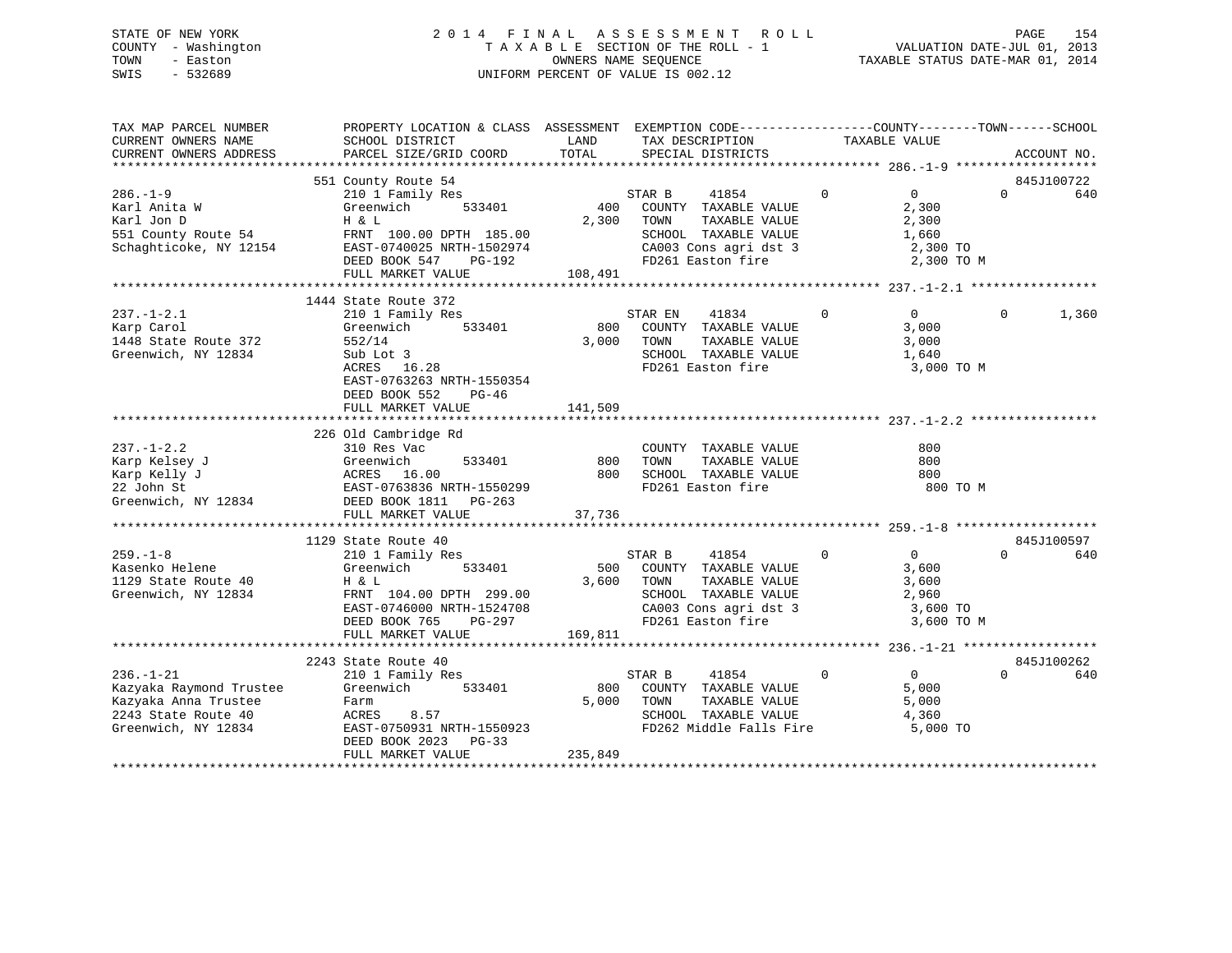| STATE OF NEW YORK   | 2014 FINAL ASSESSMENT ROLL         | 155<br>PAGE                      |
|---------------------|------------------------------------|----------------------------------|
| COUNTY - Washington | TAXABLE SECTION OF THE ROLL - 1    | VALUATION DATE-JUL 01, 2013      |
| TOWN<br>- Easton    | OWNERS NAME SEOUENCE               | TAXABLE STATUS DATE-MAR 01, 2014 |
| - 532689<br>SWIS    | UNIFORM PERCENT OF VALUE IS 002.12 |                                  |

| TAX MAP PARCEL NUMBER  | PROPERTY LOCATION & CLASS ASSESSMENT |                         |        | EXEMPTION CODE-----------------COUNTY-------TOWN------SCHOOL |               |                |          |             |
|------------------------|--------------------------------------|-------------------------|--------|--------------------------------------------------------------|---------------|----------------|----------|-------------|
| CURRENT OWNERS NAME    | SCHOOL DISTRICT                      | LAND                    |        | TAX DESCRIPTION                                              | TAXABLE VALUE |                |          |             |
| CURRENT OWNERS ADDRESS | PARCEL SIZE/GRID COORD               | TOTAL                   |        | SPECIAL DISTRICTS                                            |               |                |          | ACCOUNT NO. |
|                        |                                      |                         |        |                                                              |               |                |          |             |
|                        | 25 & 25A Birch Hollow Rd             |                         |        |                                                              |               |                |          |             |
| $245. - 1 - 23.3$      | 210 1 Family Res                     |                         | STAR B | 41854                                                        | $\Omega$      | $\Omega$       | $\Omega$ | 640         |
| Keating William P      | 533401<br>Greenwich                  | 500                     |        | COUNTY TAXABLE VALUE                                         |               | 4,200          |          |             |
| Keating Patricia       | H & L                                | 4,200                   | TOWN   | TAXABLE VALUE                                                |               | 4,200          |          |             |
| 25 A Birch Hollow Rd   | 726/118 Agmt, lot 7                  |                         |        | SCHOOL TAXABLE VALUE                                         |               | 3,560          |          |             |
| Greenwich, NY 12834    | ACRES<br>8.40                        |                         |        | CA003 Cons agri dst 3                                        |               | 4,200 TO       |          |             |
|                        | EAST-0757948 NRTH-1539154            |                         |        | FD261 Easton fire                                            |               | 4,200 TO M     |          |             |
|                        | DEED BOOK 925<br>PG-237              |                         |        |                                                              |               |                |          |             |
|                        | FULL MARKET VALUE                    | 198,113                 |        |                                                              |               |                |          |             |
|                        |                                      |                         |        |                                                              |               |                |          |             |
|                        | 298 County Route 74A                 |                         |        |                                                              |               |                |          |             |
| $245. - 2 - 13.1$      | 210 1 Family Res                     |                         | STAR B |                                                              | $\circ$       | $\overline{0}$ | $\Omega$ | 640         |
|                        | 533401                               | 500                     |        | 41854                                                        |               |                |          |             |
| Keays Ronald L         | Greenwich                            |                         |        | COUNTY TAXABLE VALUE                                         |               | 2,500          |          |             |
| 298 County Route 74A   | H & L                                | 2,500                   | TOWN   | TAXABLE VALUE                                                |               | 2,500          |          |             |
| Greenwich, NY 12834    | 2.00<br>ACRES                        |                         |        | SCHOOL TAXABLE VALUE                                         |               | 1,860          |          |             |
|                        | EAST-0765945 NRTH-1537515            |                         |        | CA003 Cons agri dst 3                                        |               | 2,500 TO       |          |             |
|                        | DEED BOOK 3199 PG-154                |                         |        | FD261 Easton fire                                            |               | 2,500 TO M     |          |             |
|                        | FULL MARKET VALUE                    | 117,925                 |        |                                                              |               |                |          |             |
|                        |                                      |                         |        |                                                              |               |                |          |             |
|                        | 127 Louse Hill Rd                    |                         |        |                                                              |               |                |          |             |
| $236. - 2 - 7.10$      | 210 1 Family Res                     |                         | STAR B | 41854                                                        | $\Omega$      | $\overline{0}$ | $\Omega$ | 640         |
| Keays Thomas           | 533401<br>Greenwich                  | 500                     |        | COUNTY TAXABLE VALUE                                         |               | 2,400          |          |             |
| Keays Sherry           | TR+Addition                          | 2,400                   | TOWN   | TAXABLE VALUE                                                |               | 2,400          |          |             |
| 127 Louse Hill Rd      | Sub Lot 5                            |                         |        | SCHOOL TAXABLE VALUE                                         |               | 1,760          |          |             |
| Greenwich, NY 12834    | 4.00<br>ACRES                        |                         |        | FD262 Middle Falls Fire                                      |               | 2,400 TO       |          |             |
|                        | EAST-0755584 NRTH-1550939            |                         |        |                                                              |               |                |          |             |
|                        | DEED BOOK 799<br>$PG-27$             |                         |        |                                                              |               |                |          |             |
|                        | FULL MARKET VALUE                    | 113,208                 |        |                                                              |               |                |          |             |
|                        |                                      |                         |        |                                                              |               |                |          |             |
|                        | 207 Windy Hill Rd                    |                         |        |                                                              |               |                |          | 845J100655  |
| $228. - 5 - 2$         | 552 Golf course                      |                         |        | COUNTY TAXABLE VALUE                                         |               | 20,000         |          |             |
| Kehn Karen             | Schuylerville 415001                 | 15,000                  | TOWN   | TAXABLE VALUE                                                |               | 20,000         |          |             |
| 10 Kestner Ln          | Golf Course                          | 20,000                  |        | SCHOOL TAXABLE VALUE                                         |               | 20,000         |          |             |
| Troy, NY 12180         | 729/301;774/221                      |                         |        | FD262 Middle Falls Fire                                      |               | 20,000 TO      |          |             |
|                        | $228. - 1 - 2$                       |                         |        |                                                              |               |                |          |             |
|                        | ACRES 150.50                         |                         |        |                                                              |               |                |          |             |
|                        | EAST-0748979 NRTH-1560794            |                         |        |                                                              |               |                |          |             |
|                        | DEED BOOK 707<br>PG-167              |                         |        |                                                              |               |                |          |             |
|                        | FULL MARKET VALUE                    | 943,396                 |        |                                                              |               |                |          |             |
|                        | ***********************              | * * * * * * * * * * * * |        |                                                              |               |                |          |             |
|                        | 11931 State Route 40                 |                         |        |                                                              |               |                |          | 845J100127  |
| $268. - 1 - 5$         | 210 1 Family Res                     |                         |        | COUNTY TAXABLE VALUE                                         |               | 4,500          |          |             |
| Kelley Brian           | Greenwich<br>533401                  | 500                     | TOWN   | TAXABLE VALUE                                                |               | 4,500          |          |             |
| 11931 State Route 40   | H&l                                  | 4,500                   |        | SCHOOL TAXABLE VALUE                                         |               | 4,500          |          |             |
| Schaghticoke, NY 12154 | ACRES 8.91                           |                         |        | CA003 Cons agri dst 3                                        |               | 4,500 TO       |          |             |
|                        | EAST-0745650 NRTH-1520245            |                         |        | FD261 Easton fire                                            |               | 4,500 TO M     |          |             |
|                        | DEED BOOK 3127 PG-107                |                         |        |                                                              |               |                |          |             |
|                        | FULL MARKET VALUE                    | 212,264                 |        |                                                              |               |                |          |             |
|                        |                                      |                         |        |                                                              |               |                |          |             |
|                        |                                      |                         |        |                                                              |               |                |          |             |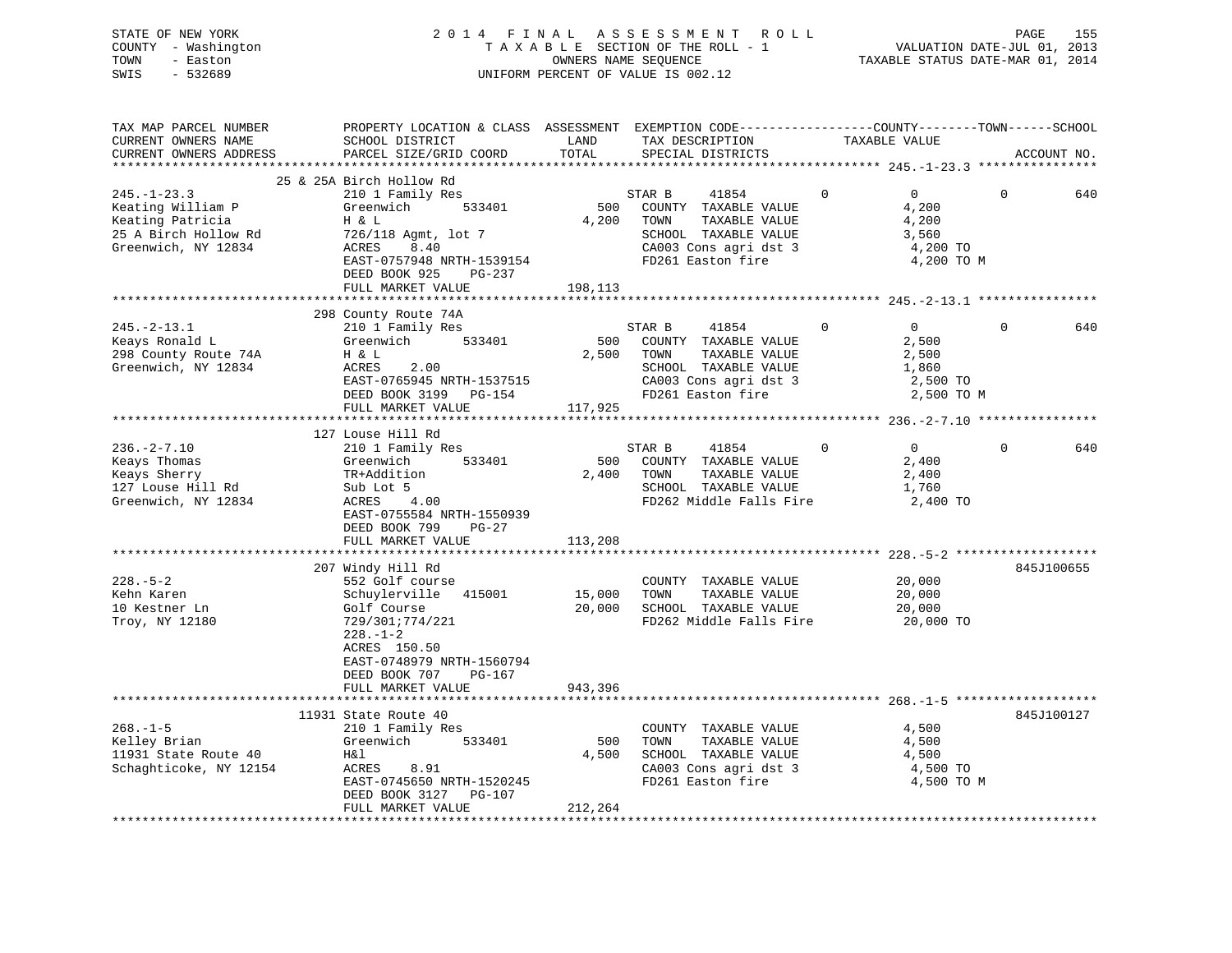## STATE OF NEW YORK 2 0 1 4 F I N A L A S S E S S M E N T R O L L PAGE 156 COUNTY - Washington T A X A B L E SECTION OF THE ROLL - 1 VALUATION DATE-JUL 01, 2013 TOWN - Easton OWNERS NAME SEQUENCE TAXABLE STATUS DATE-MAR 01, 2014 SWIS - 532689 UNIFORM PERCENT OF VALUE IS 002.12

| TAX MAP PARCEL NUMBER<br>CURRENT OWNERS NAME<br>CURRENT OWNERS ADDRESS                                                                                                                                              | PROPERTY LOCATION & CLASS ASSESSMENT EXEMPTION CODE---------------COUNTY-------TOWN------SCHOOL<br>SCHOOL DISTRICT<br>PARCEL SIZE/GRID COORD                                                                                                                                    | LAND<br>TOTAL           | TAX DESCRIPTION<br>SPECIAL DISTRICTS                                                                                                                                                                                                                                      |                                                             | TAXABLE VALUE                                                                                                  |                                               | ACCOUNT NO.                                                             |
|---------------------------------------------------------------------------------------------------------------------------------------------------------------------------------------------------------------------|---------------------------------------------------------------------------------------------------------------------------------------------------------------------------------------------------------------------------------------------------------------------------------|-------------------------|---------------------------------------------------------------------------------------------------------------------------------------------------------------------------------------------------------------------------------------------------------------------------|-------------------------------------------------------------|----------------------------------------------------------------------------------------------------------------|-----------------------------------------------|-------------------------------------------------------------------------|
| **********************                                                                                                                                                                                              |                                                                                                                                                                                                                                                                                 |                         |                                                                                                                                                                                                                                                                           |                                                             |                                                                                                                |                                               |                                                                         |
| $278. - 1 - 2.8$<br>Kelondis Robert<br>418 Hoag Rd<br>Valley Falls, NY 12185<br>MAY BE SUBJECT TO PAYMENT<br>UNDER AGDIST LAW TIL 2018                                                                              | Hoag Rd<br>120 Field crops<br>Greenwich<br>533401<br>Ag Land<br>Lot 7B<br>ACRES<br>22.10<br>EAST-0749978 NRTH-1513496<br>DEED BOOK 810<br>PG-184                                                                                                                                | 800<br>800              | AG DIST<br>41720<br>COUNTY TAXABLE VALUE<br>TOWN<br>TAXABLE VALUE<br>SCHOOL TAXABLE VALUE<br>CA003 Cons agri dst 3<br>104 EX<br>FD261 Easton fire                                                                                                                         | 0                                                           | 104<br>696<br>696<br>696<br>696 TO<br>800 TO M                                                                 | 104                                           | 104                                                                     |
|                                                                                                                                                                                                                     | FULL MARKET VALUE                                                                                                                                                                                                                                                               | 37,736                  |                                                                                                                                                                                                                                                                           |                                                             |                                                                                                                |                                               |                                                                         |
|                                                                                                                                                                                                                     |                                                                                                                                                                                                                                                                                 |                         |                                                                                                                                                                                                                                                                           |                                                             |                                                                                                                |                                               |                                                                         |
| $278. - 1 - 3$<br>Kelondis Robert<br>418 Hoag Rd<br>Valley Falls, NY 12185                                                                                                                                          | 418 Hoag Rd<br>210 1 Family Res<br>Greenwich<br>533401<br>H & L<br>ACRES<br>1.10<br>EAST-0749533 NRTH-1513111<br>DEED BOOK 379<br>PG-607                                                                                                                                        | 500<br>3,500            | STAR EN<br>41834<br>COUNTY TAXABLE VALUE<br>TOWN<br>TAXABLE VALUE<br>SCHOOL TAXABLE VALUE<br>SCHOOL Innover<br>CA003 Cons agri dst 3<br>- In fire                                                                                                                         | $\mathbf 0$                                                 | $\overline{0}$<br>3,500<br>3,500<br>2,140<br>3,500 TO<br>3,500 TO M                                            | $\Omega$                                      | 845J100475<br>1,360                                                     |
|                                                                                                                                                                                                                     | FULL MARKET VALUE                                                                                                                                                                                                                                                               | 165,094                 |                                                                                                                                                                                                                                                                           |                                                             |                                                                                                                |                                               |                                                                         |
|                                                                                                                                                                                                                     |                                                                                                                                                                                                                                                                                 |                         |                                                                                                                                                                                                                                                                           |                                                             |                                                                                                                |                                               |                                                                         |
| $251. - 1 - 11$<br>Kennedy Eric<br>Kennedy Karin<br>1930 County Route 113<br>Greenwich, NY 12834<br>MAY BE SUBJECT TO PAYMENT<br>UNDER AGDIST LAW TIL 2018<br>$228. - 5 - 20.3$<br>Kennedy Joan M<br>Kennedy John C | 1930 County Route 113<br>114 Sheep farm<br>Greenwich<br>533401<br>Farm<br>ACRES 202.00<br>EAST-0739065 NRTH-1529382<br>DEED BOOK 1704 PG-51<br>FULL MARKET VALUE<br>321 Old Schuylerville Rd<br>240 Rural res<br>Schuylerville 415001 1,100 AGED-TOWN 41803<br>House With Acres | 6,750<br>318,396        | AG DIST<br>41720<br>3,500 STAR B<br>41854<br>COUNTY TAXABLE VALUE<br>TOWN<br>TAXABLE VALUE<br>SCHOOL TAXABLE VALUE<br>CA003 Cons agri dst 3<br>1,150 EX<br>FD261 Easton fire<br>80 PCT OF VALUE USED FOR EXEMPTION PURPOSES<br>AGRI-D IND 41730<br>4,500 AGE-CO/SCH 41805 | $\Omega$<br>$\Omega$<br>$\Omega$<br>$\Omega$<br>$\mathbf 0$ | 1,150<br>$\overline{0}$<br>5,600<br>5,600<br>4,960<br>5,600 TO<br>6,750 TO M<br>112<br>$\overline{0}$<br>1,800 | 1,150<br>$\Omega$<br>112<br>1,440<br>$\Omega$ | 845J100419<br>1,150<br>640<br>875J101254<br>112<br>$\mathbf 0$<br>1,800 |
| 321 Old Schuylerville Rd<br>Greenwich, NY 12834<br>MAY BE SUBJECT TO PAYMENT<br>UNDER AGDIST LAW TIL 2021                                                                                                           | $228. - 1 - 20.3$<br>ACRES 52.15<br>EAST-0746761 NRTH-1555688<br>DEED BOOK 585<br>PG-165<br>FULL MARKET VALUE                                                                                                                                                                   |                         | STAR EN<br>41834<br>COUNTY TAXABLE VALUE<br>TOWN<br>TAXABLE VALUE<br>SCHOOL TAXABLE VALUE<br>212,264 FD262 Middle Falls Fire                                                                                                                                              | $\Omega$                                                    | $\overline{0}$<br>2,588<br>2,948<br>1,228<br>4,500 TO<br>**************** 253.-1-25.2 ****                     | $\Omega$                                      | 1,360                                                                   |
|                                                                                                                                                                                                                     | 454 Herrington Hill Rd                                                                                                                                                                                                                                                          |                         |                                                                                                                                                                                                                                                                           |                                                             |                                                                                                                |                                               | 845J101301                                                              |
| $253. - 1 - 25.2$<br>Kent Carol L<br>Ball Jennifer LE<br>454 Herrington Hill Rd<br>Greenwich, NY 12834                                                                                                              | 312 Vac w/imprv<br>Greenwich<br>533401<br>H & L<br>Lot 2<br>ACRES 23.06<br>EAST-0761766 NRTH-1528899<br>DEED BOOK 2327<br>$PG-4$<br>FULL MARKET VALUE                                                                                                                           | 800<br>2,600<br>122,642 | 41854<br>STAR B<br>COUNTY TAXABLE VALUE<br>TOWN<br>TAXABLE VALUE<br>SCHOOL TAXABLE VALUE<br>CA003 Cons agri dst 3<br>FD261 Easton fire                                                                                                                                    | $\mathbf 0$                                                 | $\overline{0}$<br>2,600<br>2,600<br>1,960<br>2,600 TO<br>2,600 TO M                                            | $\Omega$                                      | 640                                                                     |
|                                                                                                                                                                                                                     |                                                                                                                                                                                                                                                                                 |                         |                                                                                                                                                                                                                                                                           |                                                             |                                                                                                                |                                               |                                                                         |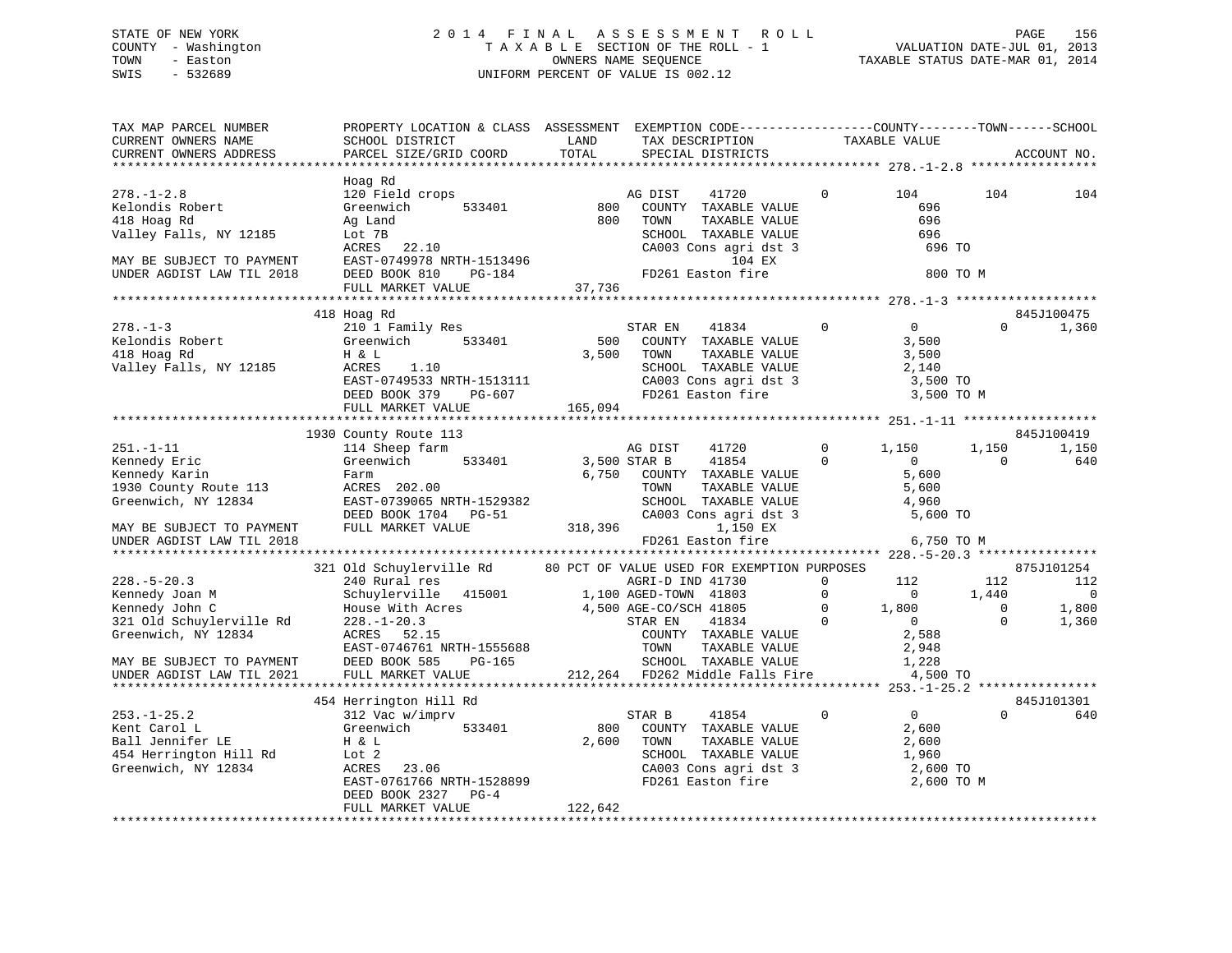## STATE OF NEW YORK 2 0 1 4 F I N A L A S S E S S M E N T R O L L PAGE 157 COUNTY - Washington T A X A B L E SECTION OF THE ROLL - 1 VALUATION DATE-JUL 01, 2013 TOWN - Easton OWNERS NAME SEQUENCE TAXABLE STATUS DATE-MAR 01, 2014 SWIS - 532689 UNIFORM PERCENT OF VALUE IS 002.12

| TAX MAP PARCEL NUMBER                                                                                                              | PROPERTY LOCATION & CLASS ASSESSMENT EXEMPTION CODE---------------COUNTY-------TOWN-----SCHOOL |                     |                                                               |                                |                 |
|------------------------------------------------------------------------------------------------------------------------------------|------------------------------------------------------------------------------------------------|---------------------|---------------------------------------------------------------|--------------------------------|-----------------|
| CURRENT OWNERS NAME                                                                                                                | SCHOOL DISTRICT                                                                                | LAND                | TAX DESCRIPTION                                               | TAXABLE VALUE                  |                 |
| CURRENT OWNERS ADDRESS                                                                                                             | PARCEL SIZE/GRID COORD                                                                         | TOTAL               | SPECIAL DISTRICTS                                             |                                | ACCOUNT NO.     |
|                                                                                                                                    |                                                                                                |                     |                                                               |                                |                 |
|                                                                                                                                    | 61 Old Schuylerville Rd                                                                        |                     |                                                               |                                | 845J100546      |
| $227. - 1 - 28$                                                                                                                    | 210 1 Family Res                                                                               |                     | COUNTY TAXABLE VALUE<br>TOWN      TAXABLE VALUE               | 2,800                          |                 |
| Kenyon Luke N<br>Kenyon Elaine G                                                                                                   | 210 1 Family Res<br>Schuylerville 415001                                                       | 400                 |                                                               | 2,800                          |                 |
| Kenyon Elaine G                                                                                                                    | H & L                                                                                          | 2,800               | SCHOOL TAXABLE VALUE                                          | 2,800                          |                 |
| 61 Old Schuylerville Rd                                                                                                            | FRNT 121.00 DPTH 175.00                                                                        |                     | $CAO03$ Cons agri dst 3 2,800 TO                              |                                |                 |
| Greenwich, NY 12834                                                                                                                | $\text{EAST}-0740858 \text{ NRTH}-1556037$                                                     |                     | FD263 Schuylerville Fire 2,800 TO                             |                                |                 |
|                                                                                                                                    | DEED BOOK 3149 PG-172                                                                          |                     |                                                               |                                |                 |
|                                                                                                                                    |                                                                                                |                     |                                                               |                                |                 |
|                                                                                                                                    |                                                                                                |                     |                                                               |                                |                 |
|                                                                                                                                    | 179 Louse Hill Rd                                                                              |                     |                                                               |                                | 845J101000      |
| $236. - 2 - 5$                                                                                                                     | 210 1 Family Res                                                                               |                     | COUNTY TAXABLE VALUE 3,750                                    |                                |                 |
|                                                                                                                                    | Greenwich 533401                                                                               | $\frac{300}{2}$     | TAXABLE VALUE<br>TOWN                                         | 3,750                          |                 |
|                                                                                                                                    |                                                                                                |                     | 3,750 SCHOOL TAXABLE VALUE $3,750$                            |                                |                 |
| Exerbow Bryan<br>Kerbow Karen<br>179 Louse HI11 Rd<br>333401<br>Steenwich, NY 12834<br>The ROCK 3264 PG-93<br>REED ROCK 3264 PG-93 |                                                                                                |                     | FD262 Middle Falls Fire                                       | 3,750 TO                       |                 |
|                                                                                                                                    |                                                                                                |                     |                                                               |                                |                 |
|                                                                                                                                    | DEED BOOK 3264 PG-93                                                                           |                     |                                                               |                                |                 |
|                                                                                                                                    | FULL MARKET VALUE                                                                              | 176,887             |                                                               |                                |                 |
|                                                                                                                                    |                                                                                                |                     |                                                               |                                |                 |
|                                                                                                                                    | 249 Sarles Ferry Rd                                                                            |                     |                                                               |                                |                 |
| $259. -1 - 5.1$                                                                                                                    | saries rerry Ru<br>180 Special farm                                                            |                     | AG BUILD 41700                                                | $\overline{0}$<br>4,000        | 4,000<br>4,000  |
| Kernal Acres Sunsetview Farms Greenwich 533401                                                                                     |                                                                                                |                     | 2,000 COUNTY TAXABLE VALUE<br>12,500 TOWN TAXABLE VALUE       |                                |                 |
|                                                                                                                                    |                                                                                                |                     |                                                               | 8,500<br>8,500                 |                 |
|                                                                                                                                    | Ag Bus<br>Lease 847/333<br>ACRES 31.35                                                         |                     |                                                               |                                |                 |
|                                                                                                                                    |                                                                                                |                     | SCHOOL TAXABLE VALUE 8,500<br>CA003 Cons agri dst 3 12,500 TO |                                |                 |
|                                                                                                                                    | EAST-0743451 NRTH-1526330                                                                      |                     | FD261 Easton fire                                             | 12,500 TO M                    |                 |
|                                                                                                                                    | DEED BOOK 942 PG-202                                                                           |                     |                                                               |                                |                 |
|                                                                                                                                    | FULL MARKET VALUE                                                                              | 589,623             |                                                               |                                |                 |
|                                                                                                                                    |                                                                                                |                     |                                                               |                                |                 |
|                                                                                                                                    | County Route 54                                                                                |                     |                                                               |                                | 845J100399      |
| $285. -1 - 1$                                                                                                                      | 105 Vac farmland                                                                               |                     | AG DIST<br>41720                                              | $0 \t 1,818$                   | 1,818 1,818     |
| Kernel Acres LLC                                                                                                                   |                                                                                                |                     |                                                               | 1,682                          |                 |
| 1548 State Route 40                                                                                                                | Stillwater Cent 415201 3,500 COUNTY TAXABLE VALUE<br>Farm 3,500 TOWN TAXABLE VALUE             |                     | TAXABLE VALUE                                                 | 1,682                          |                 |
| Greenwich, NY 12834                                                                                                                | ACRES 144.70                                                                                   |                     |                                                               |                                |                 |
|                                                                                                                                    | EAST-0730958 NRTH-1503656<br>DEED BOOK 866 PG-164                                              |                     | SCHOOL TAXABLE VALUE 1,682<br>CA003 Cons agri dst 3 1,682 TO  |                                |                 |
| MAY BE SUBJECT TO PAYMENT                                                                                                          |                                                                                                |                     | 1,818 EX                                                      |                                |                 |
| UNDER AGDIST LAW TIL 2018                                                                                                          | FULL MARKET VALUE                                                                              |                     | 165,094 FD261 Easton fire                                     | 3,500 TO M                     |                 |
|                                                                                                                                    |                                                                                                |                     |                                                               |                                |                 |
|                                                                                                                                    | 262 Sarles Ferry Rd                                                                            |                     |                                                               |                                | 845J100607      |
| $259. - 1 - 5$                                                                                                                     | 112 Dairy farm                                                                                 |                     | AG DIST<br>41720                                              | $0 \qquad \qquad$<br>606       | 606<br>606      |
| Kernel Acres Sunset View Farm Greenwich                                                                                            |                                                                                                |                     | 41854                                                         | $\mathbf{0}$<br>$\overline{0}$ | $\Omega$<br>640 |
|                                                                                                                                    | Farm                                                                                           | 533401 2,500 STAR B |                                                               |                                |                 |
| 249 Sarles Ferry Rd                                                                                                                |                                                                                                |                     | 8,800 COUNTY TAXABLE VALUE                                    | 8,194                          |                 |
| Schaghticoke, NY 12154                                                                                                             | Ag.Con Ease. 873/107                                                                           |                     | TOWN<br>TAXABLE VALUE                                         | 8,194                          |                 |
|                                                                                                                                    | ACRES 125.38                                                                                   |                     | SCHOOL TAXABLE VALUE                                          | 7,554<br>7,554<br>8,194 TO     |                 |
| MAY BE SUBJECT TO PAYMENT                                                                                                          | EAST-0744495 NRTH-1525897                                                                      |                     | CA003 Cons agri dst 3                                         |                                |                 |
| UNDER AGDIST LAW TIL 2018                                                                                                          | $PG-30$<br>DEED BOOK 883                                                                       |                     | 606 EX<br>415,094 FD261 Easton fire                           |                                |                 |
|                                                                                                                                    | FULL MARKET VALUE                                                                              |                     |                                                               | 8,800 TO M                     |                 |
|                                                                                                                                    |                                                                                                |                     |                                                               |                                |                 |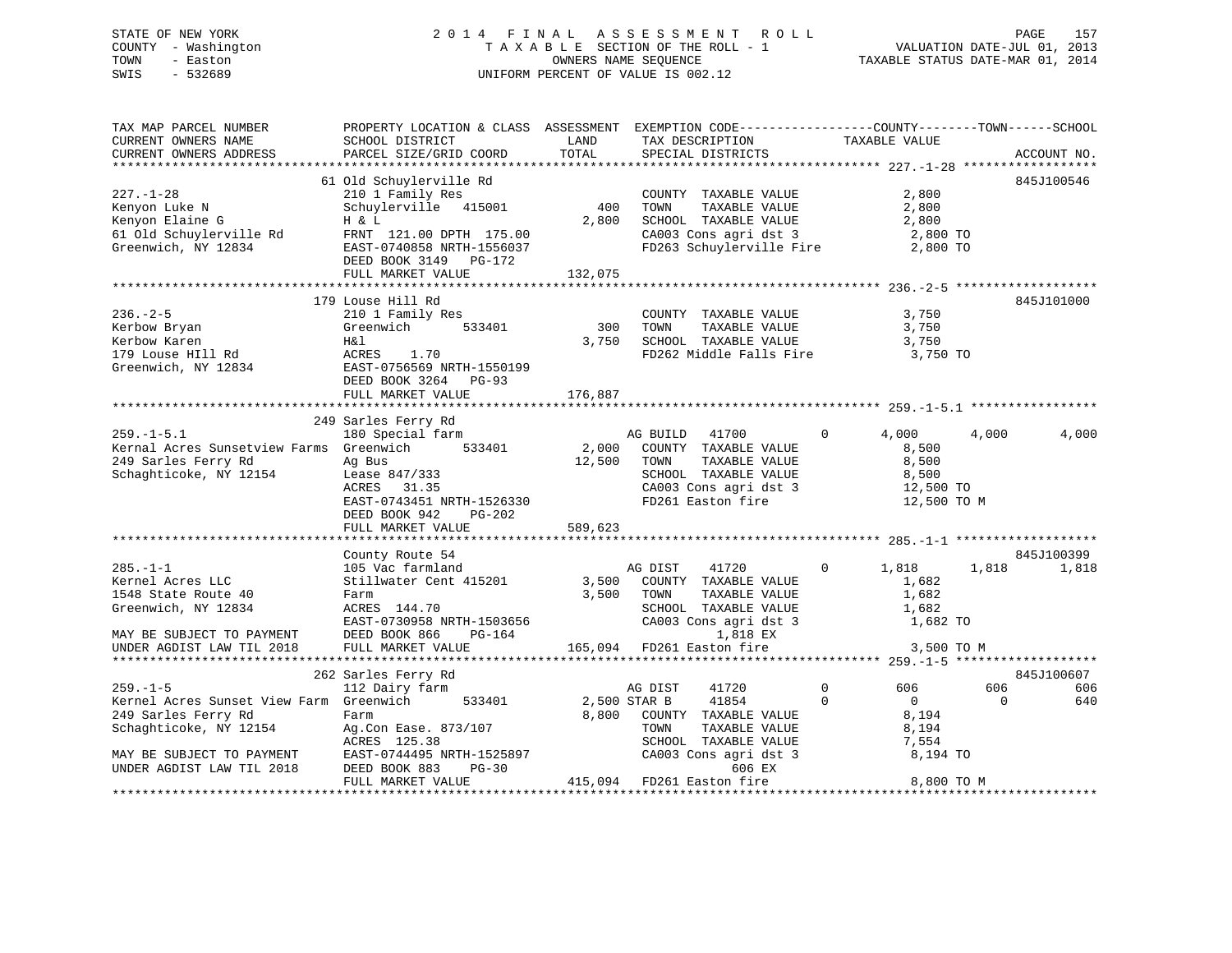## STATE OF NEW YORK 2 0 1 4 F I N A L A S S E S S M E N T R O L L PAGE 158 COUNTY - Washington T A X A B L E SECTION OF THE ROLL - 1 VALUATION DATE-JUL 01, 2013 TOWN - Easton **CONNERS NAME SEQUENCE** TAXABLE STATUS DATE-MAR 01, 2014 SWIS - 532689 UNIFORM PERCENT OF VALUE IS 002.12

| TAX MAP PARCEL NUMBER<br>CURRENT OWNERS NAME<br>CURRENT OWNERS ADDRESS                              | PROPERTY LOCATION & CLASS ASSESSMENT EXEMPTION CODE----------------COUNTY-------TOWN------SCHOOL<br>SCHOOL DISTRICT<br>PARCEL SIZE/GRID COORD                                      | LAND<br>TOTAL           | TAX DESCRIPTION<br>SPECIAL DISTRICTS                                                                                                   | TAXABLE VALUE                                                                         | ACCOUNT NO.                     |
|-----------------------------------------------------------------------------------------------------|------------------------------------------------------------------------------------------------------------------------------------------------------------------------------------|-------------------------|----------------------------------------------------------------------------------------------------------------------------------------|---------------------------------------------------------------------------------------|---------------------------------|
|                                                                                                     |                                                                                                                                                                                    |                         |                                                                                                                                        |                                                                                       |                                 |
| $260. -1 - 15.2$<br>Keyes Lynda A<br>Kosowsky Philip Jr<br>PO Box 308<br>Shokan, NY 12481-0308      | 77 The Intervale Rd<br>551 Ski area<br>533401<br>Greenwich<br>Lodge & Land<br>ACRES 73.40<br>EAST-0754978 NRTH-1527659<br>DEED BOOK 564<br>PG-177                                  | 9,000<br>21,500         | COUNTY TAXABLE VALUE<br>TOWN<br>TAXABLE VALUE<br>SCHOOL TAXABLE VALUE<br>FD261 Easton fire                                             | 21,500<br>21,500<br>21,500<br>21,500 TO M                                             | 845J100491                      |
|                                                                                                     | FULL MARKET VALUE                                                                                                                                                                  | 1014,151                |                                                                                                                                        |                                                                                       |                                 |
|                                                                                                     |                                                                                                                                                                                    |                         |                                                                                                                                        |                                                                                       |                                 |
| $236. - 1 - 15$<br>Kirk Delbert G<br>Kirk Lola J<br>2329 State Route 40<br>Greenwich, NY 12834      | 2329 State Route 40<br>210 1 Family Res<br>533401<br>Greenwich<br>H & L<br>404/934<br>ACRES<br>1.55<br>EAST-0751180 NRTH-1553114<br>DEED BOOK 2624<br>$PG-83$<br>FULL MARKET VALUE | 400<br>2,400<br>113,208 | 41834<br>STAR EN<br>COUNTY TAXABLE VALUE<br>TOWN<br>TAXABLE VALUE<br>SCHOOL TAXABLE VALUE<br>FD262 Middle Falls Fire                   | $\Omega$<br>$\Omega$<br>2,400<br>2,400<br>1,040<br>2,400 TO                           | 845J100483<br>$\Omega$<br>1,360 |
|                                                                                                     |                                                                                                                                                                                    |                         |                                                                                                                                        |                                                                                       |                                 |
| $236. - 2 - 3.6$<br>Kirk Douglas J<br>Kirk Colleen J<br>75 Hegeman Bridge Rd<br>Greenwich, NY 12834 | 75 Hegeman Bridge Rd<br>210 1 Family Res<br>Greenwich<br>533401<br>V/1<br>Lot 1<br>1.05<br>ACRES<br>EAST-0752841 NRTH-1550965<br>DEED BOOK 864<br>PG-214<br>FULL MARKET VALUE      | 800<br>4,000<br>188,679 | STAR B<br>41854<br>COUNTY TAXABLE VALUE<br>TOWN<br>TAXABLE VALUE<br>SCHOOL TAXABLE VALUE<br>FD262 Middle Falls Fire                    | $\overline{0}$<br>$\overline{0}$<br>4,000<br>4,000<br>3,360<br>4,000 TO               | 845J101204<br>$\Omega$<br>640   |
|                                                                                                     |                                                                                                                                                                                    |                         |                                                                                                                                        |                                                                                       |                                 |
| $260. - 1 - 19.4$<br>Kirk John E<br>Kirk Patricia C<br>39 Herrington Hill Rd<br>Greenwich, NY 12834 | Herrington Hill Rd/n Off<br>320 Rural vacant<br>533401<br>Greenwich<br>Vacant Land<br>ACRES<br>9.62<br>EAST-0752902 NRTH-1525508<br>DEED BOOK 648<br>$PG-183$<br>FULL MARKET VALUE | 200<br>200<br>9,434     | COUNTY TAXABLE VALUE<br>TAXABLE VALUE<br>TOWN<br>SCHOOL TAXABLE VALUE<br>CA003 Cons agri dst 3<br>FD261 Easton fire                    | 200<br>200<br>200<br>200 TO<br>200 TO M                                               |                                 |
|                                                                                                     |                                                                                                                                                                                    |                         |                                                                                                                                        |                                                                                       |                                 |
| $260. -1 - 19.1$<br>Kirk John E Jr<br>Kirk Patricia<br>39 Herrington Hill Rd<br>Greenwich, NY 12834 | 39 Herrington Hill Rd<br>210 1 Family Res<br>Greenwich 533401<br>Res<br>3.01<br>ACRES<br>EAST-0753035 NRTH-1524555<br>DEED BOOK 491<br>PG-514                                      | 500<br>4,600            | STAR B<br>41854<br>COUNTY TAXABLE VALUE<br>TAXABLE VALUE<br>TOWN<br>SCHOOL TAXABLE VALUE<br>CA003 Cons agri dst 3<br>FD261 Easton fire | $\mathbf 0$<br>$0 \qquad \qquad$<br>4,600<br>4,600<br>3,960<br>4,600 TO<br>4,600 TO M | 845J101152<br>$\Omega$<br>640   |
|                                                                                                     | FULL MARKET VALUE                                                                                                                                                                  | 216,981                 |                                                                                                                                        |                                                                                       |                                 |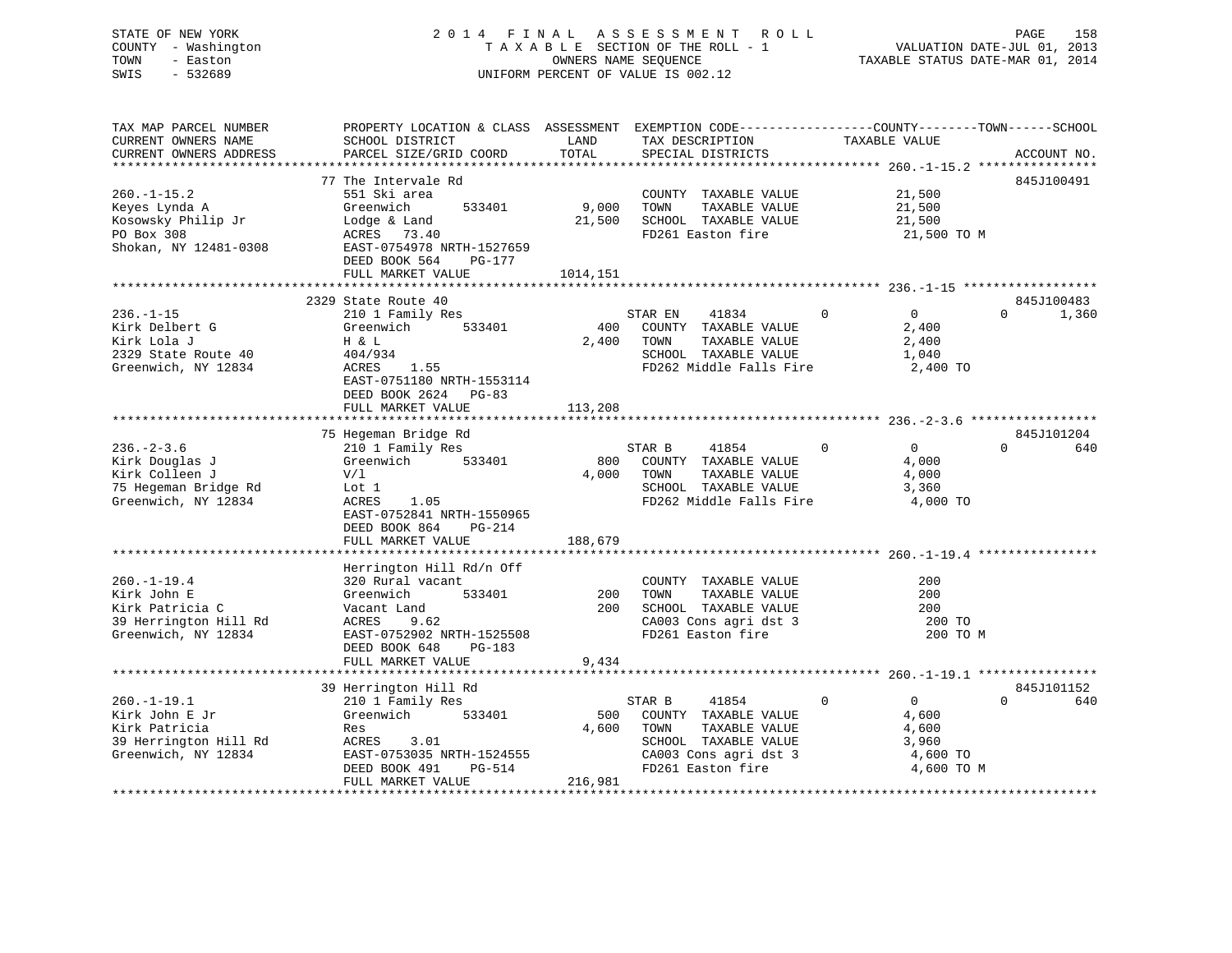## STATE OF NEW YORK 2 0 1 4 F I N A L A S S E S S M E N T R O L L PAGE 159 COUNTY - Washington T A X A B L E SECTION OF THE ROLL - 1 VALUATION DATE-JUL 01, 2013 TOWN - Easton OWNERS NAME SEQUENCE TAXABLE STATUS DATE-MAR 01, 2014 SWIS - 532689 UNIFORM PERCENT OF VALUE IS 002.12

| TAX MAP PARCEL NUMBER                              | PROPERTY LOCATION & CLASS ASSESSMENT EXEMPTION CODE----------------COUNTY-------TOWN------SCHOOL |         |                                       |                                |                 |
|----------------------------------------------------|--------------------------------------------------------------------------------------------------|---------|---------------------------------------|--------------------------------|-----------------|
| CURRENT OWNERS NAME                                | SCHOOL DISTRICT                                                                                  | LAND    | TAX DESCRIPTION                       | TAXABLE VALUE                  |                 |
| CURRENT OWNERS ADDRESS                             | PARCEL SIZE/GRID COORD                                                                           | TOTAL   | SPECIAL DISTRICTS                     |                                | ACCOUNT NO.     |
|                                                    |                                                                                                  |         |                                       |                                |                 |
|                                                    | Herrington Hill Rd                                                                               |         |                                       |                                |                 |
| $260. -1 - 19.5$                                   | 323 Vacant rural                                                                                 |         | COUNTY TAXABLE VALUE                  | 500                            |                 |
| Kirk John Jr                                       | Greenwich<br>533401                                                                              | 500     | TAXABLE VALUE<br>TOWN                 | 500                            |                 |
| Kirk Patricia                                      | Vac Lot                                                                                          | 500     | SCHOOL TAXABLE VALUE                  | 500                            |                 |
| 39 Herrington Hill Rd                              | Lot 3B                                                                                           |         | CA003 Cons agri dst 3                 | 500 TO                         |                 |
| Greenwich, NY 12834                                | 2.64<br>ACRES                                                                                    |         | FD261 Easton fire                     | 500 TO M                       |                 |
|                                                    | EAST-0753104 NRTH-1524109                                                                        |         |                                       |                                |                 |
|                                                    | DEED BOOK 657<br>PG-337                                                                          |         |                                       |                                |                 |
|                                                    | FULL MARKET VALUE                                                                                | 23,585  |                                       |                                |                 |
|                                                    |                                                                                                  |         |                                       |                                |                 |
|                                                    | Hoag Rd                                                                                          |         |                                       |                                | 845J101035      |
| $278. - 1 - 38.2$                                  | 310 Res Vac                                                                                      |         | COUNTY TAXABLE VALUE                  | 400                            |                 |
| Kirk Paul                                          | Greenwich<br>533401                                                                              | 400     | TOWN<br>TAXABLE VALUE                 | 400                            |                 |
| Kirk Dawn M                                        | RL                                                                                               | 400     | SCHOOL TAXABLE VALUE                  | 400                            |                 |
| 101 Petteys Rd                                     | Sub Lot 5                                                                                        |         | CA003 Cons agri dst 3                 | 400 TO                         |                 |
| Greenwich, NY 12834                                | ACRES<br>5.25                                                                                    |         | FD261 Easton fire                     | 400 TO M                       |                 |
|                                                    | EAST-0749479 NRTH-1510685                                                                        |         |                                       |                                |                 |
|                                                    | DEED BOOK 561<br>$PG-82$                                                                         |         |                                       |                                |                 |
|                                                    | FULL MARKET VALUE                                                                                | 18,868  |                                       |                                |                 |
|                                                    | Lees Crossing Rd                                                                                 |         |                                       |                                | 845J101121      |
| $287. - 1 - 6.3$                                   | 105 Vac farmland                                                                                 |         | 41720<br>AG DIST                      | $\Omega$<br>521                | 521<br>521      |
| Klein Patrick                                      | Greenwich<br>533401                                                                              | 800     | COUNTY TAXABLE VALUE                  | 279                            |                 |
| Wagner-Klein Christiane                            | Vac Land                                                                                         | 800     | TOWN<br>TAXABLE VALUE                 | 279                            |                 |
| Neuffenstrasse 13                                  | ACRES 27.98                                                                                      |         | SCHOOL TAXABLE VALUE                  | 279                            |                 |
| Rohrer-Strasse 180                                 | EAST-0751861 NRTH-1504779                                                                        |         | CA003 Cons agri dst 3                 | 279 TO                         |                 |
| leinfelden-EchterdingGermany DEED BOOK 2322 PG-280 |                                                                                                  |         | 521 EX                                |                                |                 |
|                                                    | 7077A FULL MARKET VALUE                                                                          |         | مط 124 در<br>37,736 FD261 Easton fire | 800 TO M                       |                 |
|                                                    |                                                                                                  |         |                                       |                                |                 |
| MAY BE SUBJECT TO PAYMENT                          |                                                                                                  |         |                                       |                                |                 |
| UNDER AGDIST LAW TIL 2018                          |                                                                                                  |         |                                       |                                |                 |
|                                                    |                                                                                                  |         |                                       |                                |                 |
|                                                    | 115 County Route 74A                                                                             |         |                                       |                                | 845J100485      |
| $253 - 1 - 9$                                      | 210 1 Family Res                                                                                 |         | STAR B<br>41854                       | $\overline{0}$<br>$\mathbf{0}$ | $\Omega$<br>640 |
| Knapp Frank C                                      | 533401<br>Greenwich                                                                              | 600     | COUNTY TAXABLE VALUE                  | 2,500                          |                 |
| 115 County Route 74A                               | H & L                                                                                            | 2,500   | TOWN<br>TAXABLE VALUE                 | 2,500                          |                 |
| Greenwich, NY 12834                                | 497/919;703/175                                                                                  |         | SCHOOL TAXABLE VALUE                  | 1,860                          |                 |
|                                                    | ACRES<br>1.10                                                                                    |         | CA003 Cons agri dst 3                 | 2,500 TO                       |                 |
|                                                    | EAST-0766438 NRTH-1533177                                                                        |         | FD261 Easton fire                     | 2,500 TO M                     |                 |
|                                                    | DEED BOOK 493<br>PG-368                                                                          |         |                                       |                                |                 |
|                                                    | FULL MARKET VALUE                                                                                | 117,925 |                                       |                                |                 |
|                                                    |                                                                                                  |         |                                       |                                |                 |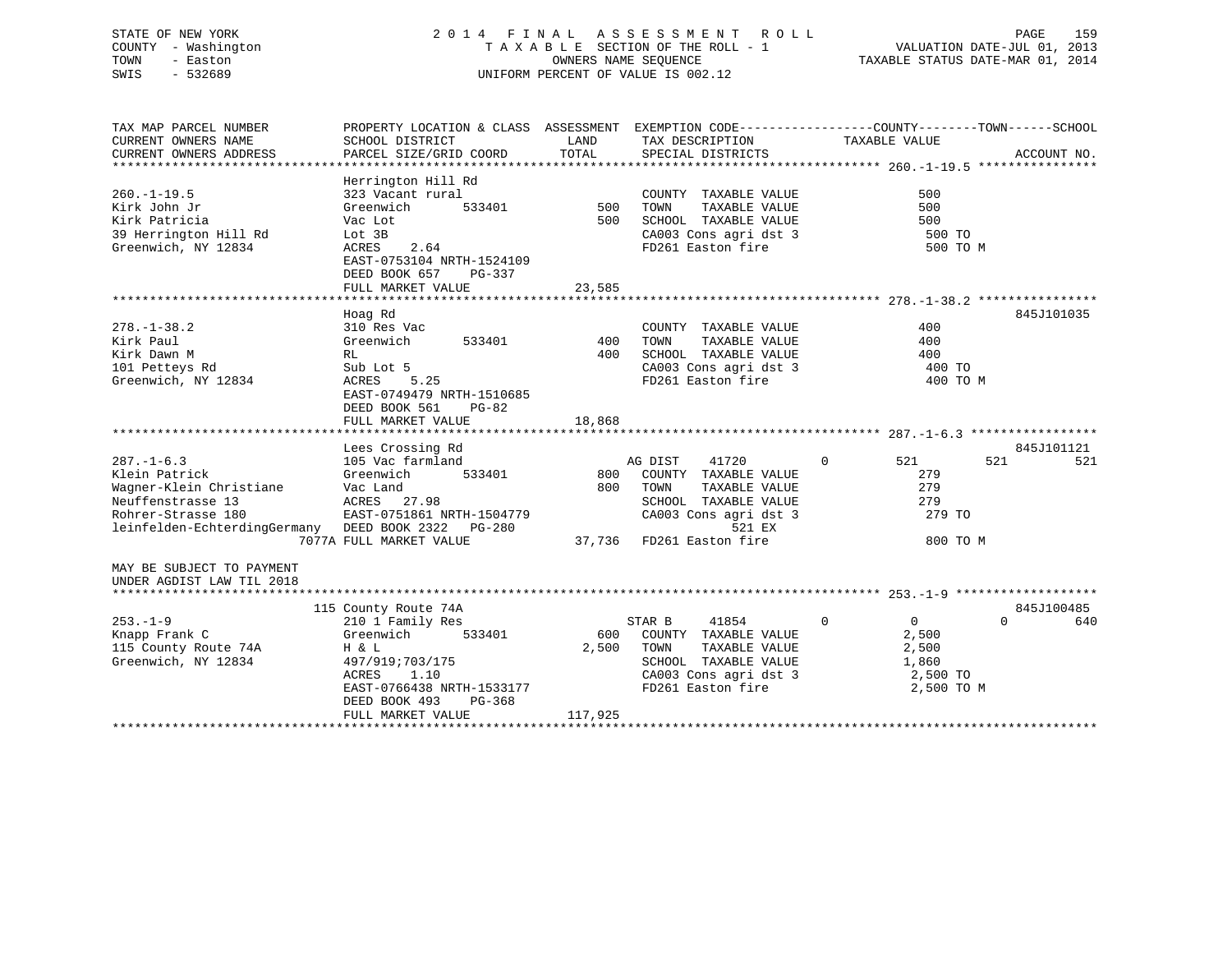STATE OF NEW YORK 2 0 1 4 F I N A L A S S E S S M E N T R O L L PAGE 160 COUNTY - Washington T A X A B L E SECTION OF THE ROLL - 1 VALUATION DATE-JUL 01, 2013 TOWN - Easton OWNERS NAME SEQUENCE TAXABLE STATUS DATE-MAR 01, 2014 SWIS - 532689 UNIFORM PERCENT OF VALUE IS 002.12

| TAX MAP PARCEL NUMBER                                                 | PROPERTY LOCATION & CLASS ASSESSMENT EXEMPTION CODE----------------COUNTY-------TOWN------SCHOOL |              |                                                  |             |                |          |             |
|-----------------------------------------------------------------------|--------------------------------------------------------------------------------------------------|--------------|--------------------------------------------------|-------------|----------------|----------|-------------|
| CURRENT OWNERS NAME                                                   | SCHOOL DISTRICT                                                                                  | LAND         | TAX DESCRIPTION                                  |             | TAXABLE VALUE  |          |             |
| CURRENT OWNERS ADDRESS                                                | PARCEL SIZE/GRID COORD                                                                           | TOTAL        | SPECIAL DISTRICTS                                |             |                |          | ACCOUNT NO. |
|                                                                       |                                                                                                  |              |                                                  |             |                |          |             |
|                                                                       | 525 Beadle Hill Rd                                                                               |              |                                                  |             |                |          | 845J100487  |
| $287. - 1 - 18$                                                       | 241 Rural res&ag                                                                                 |              | STAR EN<br>41834                                 | $\Omega$    | $\Omega$       | $\Omega$ | 1,360       |
| Knight Karen J                                                        | Greenwich<br>533401                                                                              | 1,200        | COUNTY TAXABLE VALUE                             |             | 6,000          |          |             |
| 525 Beadle Hill Rd                                                    | Farm                                                                                             | 6,000        | TOWN<br>TAXABLE VALUE                            |             | 6,000          |          |             |
| Valley Falls, NY 12185                                                | 847/54 847/52                                                                                    |              | SCHOOL TAXABLE VALUE                             |             | 4,640          |          |             |
|                                                                       | ACRES<br>56.36                                                                                   |              | CA003 Cons agri dst 3                            |             | 6,000 TO       |          |             |
|                                                                       | EAST-0744762 NRTH-1500548                                                                        |              | FD261 Easton fire                                |             | 6,000 TO M     |          |             |
|                                                                       | DEED BOOK 847<br>$PG-49$                                                                         |              |                                                  |             |                |          |             |
|                                                                       | FULL MARKET VALUE                                                                                | 283,019      |                                                  |             |                |          |             |
|                                                                       |                                                                                                  |              |                                                  |             |                |          |             |
|                                                                       | 142 Ives Hill Rd                                                                                 |              |                                                  |             |                |          |             |
| $278. - 1 - 38.7$                                                     | 210 1 Family Res                                                                                 |              | STAR B<br>41854                                  | $\mathbf 0$ | $\overline{0}$ | $\Omega$ | 640         |
| Knight Richard S                                                      | Greenwich<br>533401                                                                              | 500          | COUNTY TAXABLE VALUE                             |             | 4,500          |          |             |
| Hoffman Regina M                                                      | $H+L$                                                                                            | 4,500        | TAXABLE VALUE<br>TOWN                            |             | 4,500          |          |             |
| 142 Ives Hill Rd                                                      | 6.72<br>ACRES                                                                                    |              | SCHOOL TAXABLE VALUE                             |             | 3,860          |          |             |
| Valley Falls, NY 12185                                                |                                                                                                  |              | CA003 Cons agri dst 3<br>CA003 Cons agri dst 3   |             | 4,500 TO       |          |             |
|                                                                       | EAST-0751367 NRTH-1511800<br>EAST-0751367 NRTH-1511800<br>$PG-87$                                |              | FD261 Easton fire                                |             | 4,500 TO M     |          |             |
|                                                                       | FULL MARKET VALUE                                                                                | 212,264      |                                                  |             |                |          |             |
|                                                                       |                                                                                                  |              |                                                  |             |                |          |             |
|                                                                       | 189 Old Schuylerville Rd                                                                         |              |                                                  |             |                |          |             |
| $227. - 1 - 19.4$                                                     | 240 Rural res                                                                                    |              | STAR B<br>41854                                  | $\mathbf 0$ | $\overline{0}$ | $\Omega$ | 640         |
| Knoeller Mark A II                                                    | Schuylerville 415001                                                                             | 600          | COUNTY TAXABLE VALUE                             |             | 4,500          |          |             |
|                                                                       | H & L                                                                                            | 4,500        | TOWN<br>TAXABLE VALUE                            |             | 4,500          |          |             |
|                                                                       | Sub Lot#4                                                                                        |              | SCHOOL TAXABLE VALUE                             |             | 3,860          |          |             |
| Knoeller Stephanie<br>189 Old Schuylerville Rd<br>Greenwich, NY 12834 | ACRES 12.32                                                                                      |              | CA003 Cons agri dst 3<br>FD262 Middle Falls Fire |             | 4,500 TO       |          |             |
|                                                                       | EAST-0742826 NRTH-1557349                                                                        |              |                                                  |             | 4,500 TO       |          |             |
|                                                                       | DEED BOOK 3214 PG-189                                                                            |              |                                                  |             |                |          |             |
|                                                                       | FULL MARKET VALUE                                                                                | 212,264      |                                                  |             |                |          |             |
|                                                                       |                                                                                                  |              |                                                  |             |                |          |             |
|                                                                       | 775 Beadle Hill Rd                                                                               |              |                                                  |             |                |          | 845J100599  |
| $287. - 1 - 1$                                                        | 240 Rural res                                                                                    |              | 41720<br>AG DIST                                 | $\Omega$    | 492            | 492      | 492         |
| Kozlowski Mark J                                                      | 533401<br>Greenwich                                                                              | 2,600 STAR B | 41854                                            | $\Omega$    | $\overline{0}$ | $\Omega$ | 640         |
| Kozlowski Hollys                                                      | Farm                                                                                             |              | 8,200 COUNTY TAXABLE VALUE                       |             | 7,708          |          |             |
| 775 Beadle Hill Rd                                                    | ACRES 168.50                                                                                     |              | TOWN<br>TAXABLE VALUE                            |             | 7,708          |          |             |
| Valley Falls, NY 12185                                                | EAST-0748810 NRTH-1504667                                                                        |              | SCHOOL TAXABLE VALUE                             |             | 7,068          |          |             |
|                                                                       | DEED BOOK 490<br>PG-397                                                                          |              | CA003 Cons agri dst 3                            |             | 7,708 TO       |          |             |
| MAY BE SUBJECT TO PAYMENT                                             | FULL MARKET VALUE                                                                                |              | 386,792<br>492 EX                                |             |                |          |             |
| UNDER AGDIST LAW TIL 2018                                             |                                                                                                  |              | FD261 Easton fire                                |             | 8,200 TO M     |          |             |
|                                                                       |                                                                                                  |              |                                                  |             |                |          |             |
|                                                                       | 418 Vly Summit Rd                                                                                |              |                                                  |             |                |          |             |
| $260. - 1 - 21.2$                                                     | 240 Rural res                                                                                    |              | STAR B<br>41854                                  | $\mathbf 0$ | $\overline{0}$ | $\Omega$ | 640         |
| Kuzmich Brian                                                         | 533401<br>Greenwich                                                                              | 1,250        | COUNTY TAXABLE VALUE                             |             | 5,900          |          |             |
| Kapper Candace M                                                      | H&L                                                                                              | 5,900        | TOWN<br>TAXABLE VALUE                            |             | 5,900          |          |             |
| 418 Vly Summit Rd                                                     | ACRES 54.67                                                                                      |              | SCHOOL TAXABLE VALUE                             |             | 5,260          |          |             |
| Cambridge, NY 12816                                                   | EAST-0756008 NRTH-1523037                                                                        |              |                                                  |             | 5,900 TO       |          |             |
|                                                                       | DEED BOOK 909                                                                                    | $PG-332$     | CA003 Cons agri dst 3<br>FD261 Easton fire       |             | 5,900 TO M     |          |             |
|                                                                       | FULL MARKET VALUE                                                                                | 278,302      |                                                  |             |                |          |             |
|                                                                       |                                                                                                  |              | ************************************             |             |                |          |             |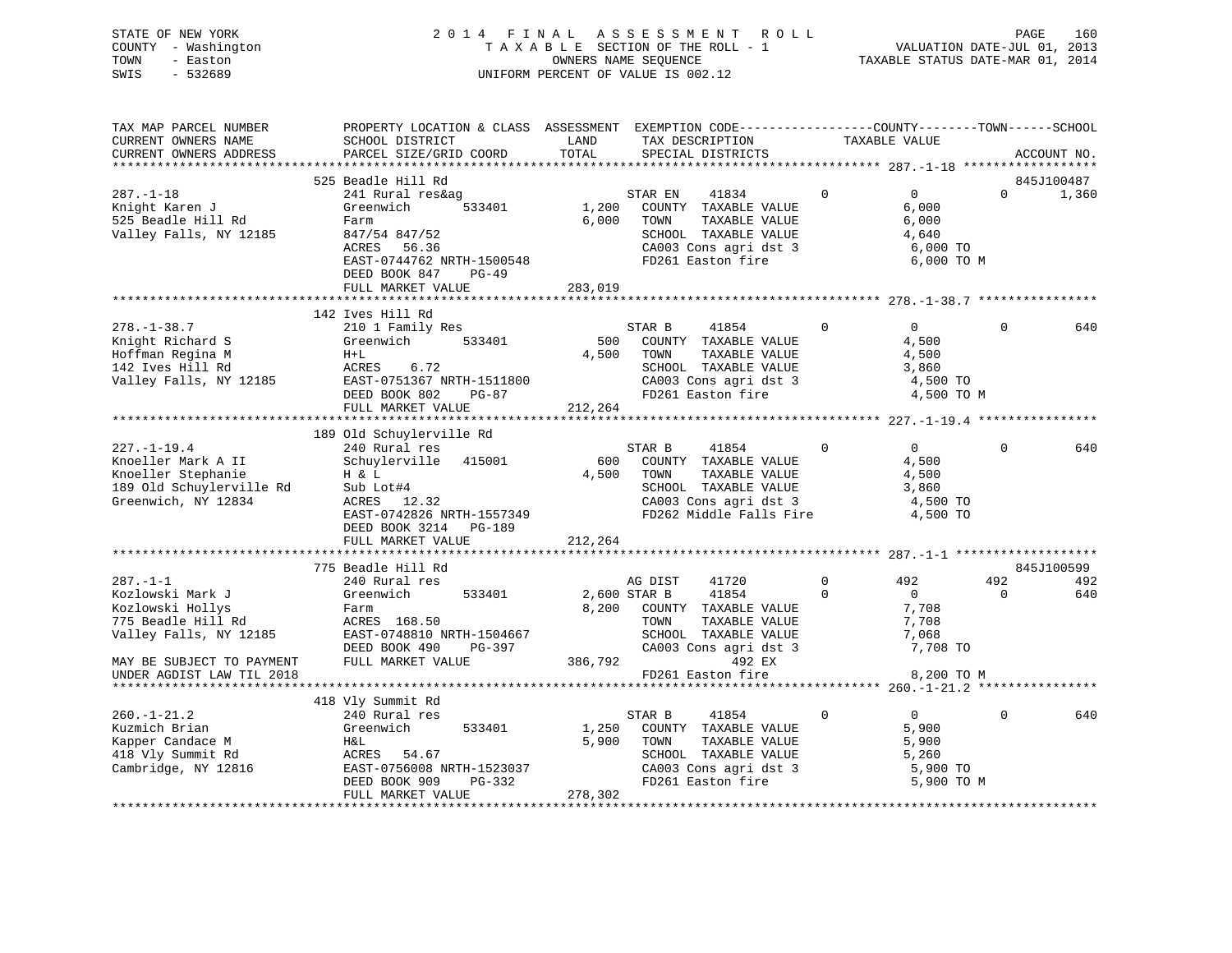## STATE OF NEW YORK 2 0 1 4 F I N A L A S S E S S M E N T R O L L PAGE 161 COUNTY - Washington T A X A B L E SECTION OF THE ROLL - 1 VALUATION DATE-JUL 01, 2013 TOWN - Easton OWNERS NAME SEQUENCE TAXABLE STATUS DATE-MAR 01, 2014 SWIS - 532689 UNIFORM PERCENT OF VALUE IS 002.12

| TAX MAP PARCEL NUMBER  | PROPERTY LOCATION & CLASS ASSESSMENT EXEMPTION CODE----------------COUNTY-------TOWN------SCHOOL |         |                            |                                  |                   |
|------------------------|--------------------------------------------------------------------------------------------------|---------|----------------------------|----------------------------------|-------------------|
| CURRENT OWNERS NAME    | SCHOOL DISTRICT                                                                                  | LAND    | TAX DESCRIPTION            | TAXABLE VALUE                    |                   |
| CURRENT OWNERS ADDRESS | PARCEL SIZE/GRID COORD                                                                           | TOTAL   | SPECIAL DISTRICTS          |                                  | ACCOUNT NO.       |
|                        |                                                                                                  |         |                            |                                  |                   |
|                        | Herrington Hill Rd                                                                               |         |                            |                                  | 845J101302        |
| $260. - 1 - 19.3$      | 323 Vacant rural                                                                                 |         | COUNTY TAXABLE VALUE       | 300                              |                   |
| Kuzmich David J        | Greenwich<br>533401                                                                              | 300     | TOWN<br>TAXABLE VALUE      | 300                              |                   |
| Kuzmich Dianne R       | V1/ Land Locked                                                                                  | 300     | SCHOOL TAXABLE VALUE       | 300                              |                   |
| 35 Intervale Rd        | Lot 2                                                                                            |         | CA003 Cons agri dst 3      | 300 TO                           |                   |
| Greenwich, NY 12834    | 9.01<br>ACRES                                                                                    |         | FD261 Easton fire          | 300 TO M                         |                   |
|                        | EAST-0754476 NRTH-1526138                                                                        |         |                            |                                  |                   |
|                        | DEED BOOK 3253<br>PG-247                                                                         |         |                            |                                  |                   |
|                        | FULL MARKET VALUE                                                                                | 14,151  |                            |                                  |                   |
|                        |                                                                                                  |         |                            |                                  |                   |
|                        | 35 The Intervale Rd                                                                              |         |                            |                                  | 845J100498        |
| $261. - 1 - 33$        | 210 1 Family Res                                                                                 |         | STAR B<br>41854            | $\overline{0}$<br>$\overline{0}$ | $\Omega$<br>640   |
| Kuzmich David J        | 533401<br>Greenwich                                                                              |         | 1,000 COUNTY TAXABLE VALUE | 5,000                            |                   |
| Kuzmich Dianne R       | H & L                                                                                            | 5,000   | TAXABLE VALUE<br>TOWN      | 5,000                            |                   |
| 35 Intervale Rd        | ACRES 28.48                                                                                      |         | SCHOOL TAXABLE VALUE       | 4,360                            |                   |
| Greenwich, NY 12834    | EAST-0755263 NRTH-1525945                                                                        |         | CA003 Cons agri dst 3      | 5,000 TO                         |                   |
|                        | DEED BOOK 3253 PG-242                                                                            |         | FD261 Easton fire          | 5,000 TO M                       |                   |
|                        | FULL MARKET VALUE                                                                                | 235,849 |                            |                                  |                   |
|                        |                                                                                                  |         |                            |                                  |                   |
|                        | Herrington Hill Rd                                                                               |         |                            |                                  | 845J101207        |
| $261. -1 - 1.7$        | 320 Rural vacant                                                                                 |         | COUNTY TAXABLE VALUE       | 1,500                            |                   |
| Kuzmich Paul           | Greenwich<br>533401                                                                              | 1,500   | TOWN<br>TAXABLE VALUE      | 1,500                            |                   |
| 15 Sherman Ave         | Vacant Land                                                                                      | 1,500   | SCHOOL TAXABLE VALUE       | 1,500                            |                   |
| Greenwich, NY 12834    | 2285/67                                                                                          |         | FD261 Easton fire          | 1,500 TO M                       |                   |
|                        | ACRES 28.91                                                                                      |         |                            |                                  |                   |
|                        | EAST-0758452 NRTH-1526418                                                                        |         |                            |                                  |                   |
|                        | DEED BOOK 858<br>$PG-14$                                                                         |         |                            |                                  |                   |
|                        | FULL MARKET VALUE                                                                                | 70,755  |                            |                                  |                   |
|                        |                                                                                                  |         |                            |                                  |                   |
|                        | 137 Herrington Hill Rd                                                                           |         |                            |                                  | 845J101114        |
| $261. - 1 - 36$        | 210 1 Family Res                                                                                 |         | AGED-ALL 41800             | $\Omega$<br>1,750                | 1,750<br>1,750    |
| Kuzmich Theresa LE     | 533401<br>Greenwich                                                                              |         | 41834<br>500 STAR EN       | $\Omega$<br>$\Omega$             | 1,360<br>$\Omega$ |
| Stewart Barbara M      | Res                                                                                              |         | 3,500 COUNTY TAXABLE VALUE | 1,750                            |                   |
| 137 Herrington Hill Rd | FRNT 315.00 DPTH 186.00                                                                          |         | TOWN<br>TAXABLE VALUE      | 1,750                            |                   |
| Greenwich, NY 12834    | EAST-0755452 NRTH-1525418                                                                        |         | SCHOOL TAXABLE VALUE       | 390                              |                   |
|                        | DEED BOOK 2908 PG-106                                                                            |         | CA003 Cons agri dst 3      | 3,500 TO                         |                   |
|                        | FULL MARKET VALUE                                                                                | 165,094 | FD261 Easton fire          | 3,500 TO M                       |                   |
|                        |                                                                                                  |         |                            |                                  |                   |
|                        | 13 Ives Hill Rd                                                                                  |         |                            |                                  | 845J100501        |
| $278. - 1 - 15$        | 210 1 Family Res                                                                                 |         | COUNTY TAXABLE VALUE       | 1,500                            |                   |
| Labombard Howard       | Greenwich<br>533401                                                                              | 300     | TOWN<br>TAXABLE VALUE      | 1,500                            |                   |
| Labombard Joann        | $H & L$ 3                                                                                        | 1,500   | SCHOOL TAXABLE VALUE       | 1,500                            |                   |
| 13 Ives Hill Rd        | FRNT 149.00 DPTH 115.00                                                                          |         | CA003 Cons agri dst 3      | 1,500 TO                         |                   |
| Valley Falls, NY 12185 | EAST-0754649 NRTH-1511855                                                                        |         | FD261 Easton fire          | 1,500 TO M                       |                   |
|                        | DEED BOOK 443<br>PG-328                                                                          |         |                            |                                  |                   |
|                        | FULL MARKET VALUE                                                                                | 70,755  |                            |                                  |                   |
|                        |                                                                                                  |         |                            |                                  |                   |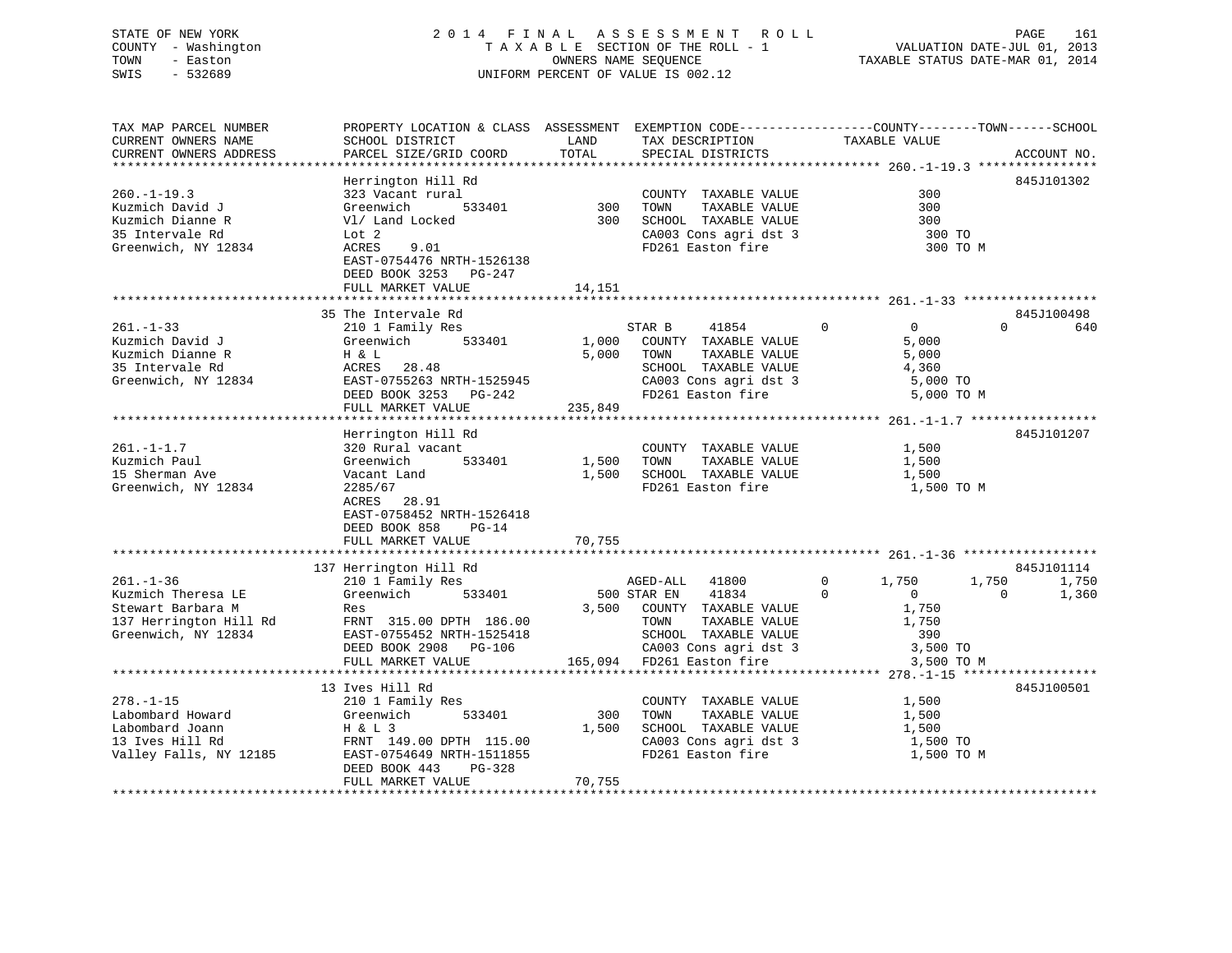## STATE OF NEW YORK 2 0 1 4 F I N A L A S S E S S M E N T R O L L PAGE 162 COUNTY - Washington T A X A B L E SECTION OF THE ROLL - 1 VALUATION DATE-JUL 01, 2013 TOWN - Easton OWNERS NAME SEQUENCE TAXABLE STATUS DATE-MAR 01, 2014 SWIS - 532689 UNIFORM PERCENT OF VALUE IS 002.12

| TAX MAP PARCEL NUMBER<br>CURRENT OWNERS NAME<br>CURRENT OWNERS ADDRESS                                                                                        | PROPERTY LOCATION & CLASS ASSESSMENT EXEMPTION CODE----------------COUNTY-------TOWN------SCHOOL<br>SCHOOL DISTRICT<br>PARCEL SIZE/GRID COORD                                                 | LAND<br>TOTAL             | TAX DESCRIPTION<br>SPECIAL DISTRICTS                                                                                                                                                              |                                  | TAXABLE VALUE                                                                    | ACCOUNT NO.                                                              |
|---------------------------------------------------------------------------------------------------------------------------------------------------------------|-----------------------------------------------------------------------------------------------------------------------------------------------------------------------------------------------|---------------------------|---------------------------------------------------------------------------------------------------------------------------------------------------------------------------------------------------|----------------------------------|----------------------------------------------------------------------------------|--------------------------------------------------------------------------|
| $278. - 1 - 18$<br>LaBombard Mildred LE<br>LaBombard Philip<br>1090 Beadle Hill Rd<br>Valley Falls, NY 12185                                                  | 1090 Beadle Hill Rd<br>210 1 Family Res<br>Greenwich<br>533401<br>H&l<br>FRNT 154.00 DPTH 123.00<br>EAST-0753831 NRTH-1511547<br>DEED BOOK 2838 PG-212<br>FULL MARKET VALUE                   |                           | ELG F VET 41101<br>400 AGED-ALL<br>41800<br>2,200 STAR EN<br>41834<br>COUNTY TAXABLE VALUE<br>TOWN<br>TAXABLE VALUE<br>SCHOOL TAXABLE VALUE<br>103,774 CA003 Cons agri dst 3<br>FD261 Easton fire | $\Omega$<br>$\Omega$<br>$\Omega$ | 900<br>650<br>$\Omega$<br>650<br>650<br>$\overline{0}$<br>2,200 TO<br>2,200 TO M | 845J100500<br>900<br>$\overline{0}$<br>1,100<br>650<br>1,100<br>$\Omega$ |
| $237. - 1 - 27$<br>LaCroix Larry<br>LaCroix Lisa<br>350 College Hwy<br>Southhampton, MA 01073                                                                 | 213 Old Cambridge Rd<br>240 Rural res<br>Greenwich<br>533401<br>H & L<br>sub lot 2<br>ACRES<br>4.96<br>EAST-0764844 NRTH-1549242<br>DEED BOOK 2277 PG-333<br>FULL MARKET VALUE                | 400<br>2,700<br>127,358   | COUNTY TAXABLE VALUE<br>TOWN<br>TAXABLE VALUE<br>SCHOOL TAXABLE VALUE<br>CA003 Cons agri dst 3<br>FD261 Easton fire                                                                               |                                  | 2,700<br>2,700<br>2,700<br>2,700 TO<br>2,700 TO M                                | 845J100712                                                               |
| $237. - 1 - 27.1$<br>LaCroix Larry<br>Lacroix Lisa<br>350 College Hwy<br>Southampton, MA 01073                                                                | Old Cambridge Rd<br>105 Vac farmland<br>533401<br>Greenwich<br>sub lot 2a<br>ACRES 11.18<br>EAST-0764954 NRTH-1548539<br>DEED BOOK 2277 PG-333<br>FULL MARKET VALUE                           | 450<br>450<br>21,226      | COUNTY TAXABLE VALUE<br>TAXABLE VALUE<br>TOWN<br>SCHOOL TAXABLE VALUE<br>CA003 Cons agri dst 3 450 TO<br>FD261 Easton fire                                                                        |                                  | 450<br>450<br>450<br>450 TO M                                                    |                                                                          |
| $237. -1 - 14.1$<br>Lacroix Larry R<br>Lacroix Lisa M<br>350 College Hwy<br>South Hampton, MA 01073<br>MAY BE SUBJECT TO PAYMENT<br>UNDER AGDIST LAW TIL 2018 | 205 Old Cambridge Rd<br>260 Seasonal res<br>Greenwich<br>533401<br>Mobile Home on Lot<br>1990/95<br>ACRES 58.50<br>EAST-0766189 NRTH-1548829<br>DEED BOOK 2705<br>$PG-1$<br>FULL MARKET VALUE | 1,000<br>3.000<br>141,509 | 41720<br>AG DIST<br>COUNTY TAXABLE VALUE<br>TOWN<br>TAXABLE VALUE<br>SCHOOL TAXABLE VALUE<br>CA003 Cons agri dst 3<br>40 EX<br>FD261 Easton fire                                                  | $\mathbf 0$                      | 40<br>2,960<br>2,960<br>2,960<br>2,960 TO<br>3,000 TO M                          | 845J100401<br>40<br>40                                                   |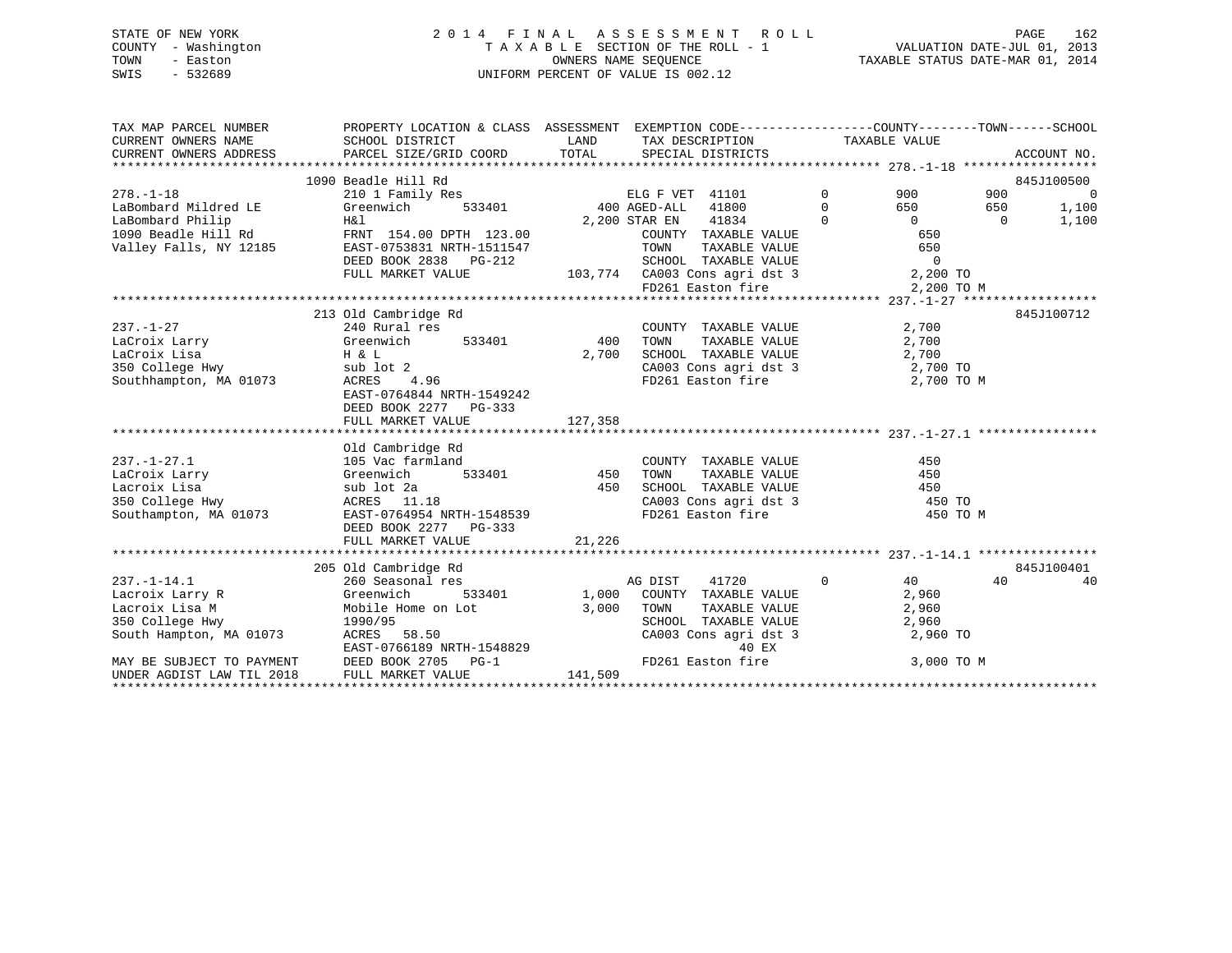## STATE OF NEW YORK 2 0 1 4 F I N A L A S S E S S M E N T R O L L PAGE 163 COUNTY - Washington T A X A B L E SECTION OF THE ROLL - 1 VALUATION DATE-JUL 01, 2013 TOWN - Easton OWNERS NAME SEQUENCE TAXABLE STATUS DATE-MAR 01, 2014 SWIS - 532689 UNIFORM PERCENT OF VALUE IS 002.12

| TAX MAP PARCEL NUMBER<br>CURRENT OWNERS NAME<br>CURRENT OWNERS ADDRESS | PROPERTY LOCATION & CLASS ASSESSMENT EXEMPTION CODE---------------COUNTY-------TOWN-----SCHOOL<br>SCHOOL DISTRICT<br>PARCEL SIZE/GRID COORD | LAND<br>TOTAL | TAX DESCRIPTION<br>SPECIAL DISTRICTS  |             | TAXABLE VALUE  | ACCOUNT NO. |             |
|------------------------------------------------------------------------|---------------------------------------------------------------------------------------------------------------------------------------------|---------------|---------------------------------------|-------------|----------------|-------------|-------------|
|                                                                        | 184 Old Cambridge Rd                                                                                                                        |               |                                       |             |                |             |             |
| $237. - 1 - 14.3$                                                      | 241 Rural res&ag                                                                                                                            |               | 41720<br>AG DIST                      | $\Omega$    | 434            | 434         | 434         |
|                                                                        | 533401                                                                                                                                      | 1,500         |                                       |             | 6,566          |             |             |
| Lacroix Larry R<br>Lacroix Lisa M                                      | Greenwich                                                                                                                                   | 7,000         | COUNTY TAXABLE VALUE<br>TAXABLE VALUE |             |                |             |             |
| 350 College Hwy                                                        | 1914/300 1914/295<br>ACRES 74.90                                                                                                            |               | TOWN<br>SCHOOL TAXABLE VALUE          |             | 6,566<br>6,566 |             |             |
|                                                                        | EAST-0767940 NRTH-1549735                                                                                                                   |               |                                       |             | 6,566 TO       |             |             |
| Southampton, MA 01073                                                  | DEED BOOK 2772 PG-247                                                                                                                       |               | CA003 Cons agri dst 3<br>434 EX       |             |                |             |             |
| MAY BE SUBJECT TO PAYMENT                                              | FULL MARKET VALUE                                                                                                                           |               | 330,189    FD261    Easton fire       |             | 7,000 TO M     |             |             |
| UNDER AGDIST LAW TIL 2018                                              |                                                                                                                                             |               |                                       |             |                |             |             |
|                                                                        |                                                                                                                                             |               |                                       |             |                |             |             |
|                                                                        | 174 Old Cambridge Rd                                                                                                                        |               |                                       |             |                |             |             |
| $237. - 1 - 14.2$                                                      | 210 1 Family Res                                                                                                                            |               | VET COM CT 41131                      | $\mathbf 0$ | 1,060          | 954         | $\mathbf 0$ |
| LaCroix Russel H                                                       | 533401<br>Greenwich                                                                                                                         |               | 500 STAR EN<br>41834                  | $\Omega$    | $\Omega$       | $\Omega$    | 1,360       |
| LaCroix Elizabeth                                                      | sub lot 2                                                                                                                                   | 5,000         | COUNTY TAXABLE VALUE                  |             | 3,940          |             |             |
| 174 Old Cambridge Rd                                                   | ACRES 2.50                                                                                                                                  |               | TOWN<br>TAXABLE VALUE                 |             | 4,046          |             |             |
| Greenwich, NY 12834                                                    | EAST-0767796 NRTH-1548672                                                                                                                   |               | SCHOOL TAXABLE VALUE                  |             | 3,640          |             |             |
|                                                                        | DEED BOOK 452<br>PG-936                                                                                                                     |               | CA003 Cons agri dst 3                 |             | 5,000 TO       |             |             |
|                                                                        | FULL MARKET VALUE                                                                                                                           |               | 235,849 FD261 Easton fire             |             | 5,000 TO M     |             |             |
|                                                                        |                                                                                                                                             |               |                                       |             |                |             |             |
|                                                                        | 140 Cooke Hollow Rd                                                                                                                         |               |                                       |             |                | 845J100502  |             |
| $270. - 2 - 13$                                                        | 240 Rural res                                                                                                                               |               | COUNTY TAXABLE VALUE                  |             | 4,500          |             |             |
| Laendner Geoffrey                                                      | Greenwich<br>533401                                                                                                                         | 1,000         | TAXABLE VALUE<br>TOWN                 |             | 4,500          |             |             |
| PO Box 424                                                             | Res                                                                                                                                         | 4,500         | SCHOOL TAXABLE VALUE                  |             | 4,500          |             |             |
| Stony Brook, NY 11790                                                  | 901/223                                                                                                                                     |               | CA003 Cons agri dst 3                 |             | 4,500 TO       |             |             |
|                                                                        | $270. - 1 - 13$                                                                                                                             |               | FD261 Easton fire                     |             | 4,500 TO M     |             |             |
|                                                                        | ACRES 23.17                                                                                                                                 |               |                                       |             |                |             |             |
|                                                                        | EAST-0756628 NRTH-1515075                                                                                                                   |               |                                       |             |                |             |             |
|                                                                        | DEED BOOK 870<br>$PG-28$                                                                                                                    |               |                                       |             |                |             |             |
|                                                                        | FULL MARKET VALUE                                                                                                                           | 212,264       |                                       |             |                |             |             |
|                                                                        |                                                                                                                                             |               |                                       |             |                |             |             |
|                                                                        | 30 Orchard Dr                                                                                                                               |               |                                       |             |                | 845J100318  |             |
| $236.1 - 3 - 10$                                                       | 210 1 Family Res                                                                                                                            |               | 41854<br>STAR B                       | $\mathbf 0$ | 0              | $\Omega$    | 640         |
| Laird Benjamin                                                         | Greenwich<br>533401                                                                                                                         | 300           | COUNTY TAXABLE VALUE                  |             | 3,600          |             |             |
| Laird Kelly                                                            | Lot,res                                                                                                                                     | 3,600         | TAXABLE VALUE<br>TOWN                 |             | 3,600          |             |             |
| 30 Orchard Dr                                                          | $236. - 3 - 10$                                                                                                                             |               | SCHOOL TAXABLE VALUE                  |             | 2,960          |             |             |
| Greenwich, NY 12834                                                    | 1.00<br>ACRES                                                                                                                               |               | FD262 Middle Falls Fire               |             | 3,600 TO       |             |             |
|                                                                        | EAST-0750221 NRTH-1552580                                                                                                                   |               |                                       |             |                |             |             |
|                                                                        | DEED BOOK 2498 PG-282                                                                                                                       |               |                                       |             |                |             |             |
|                                                                        | FULL MARKET VALUE                                                                                                                           | 169,811       |                                       |             |                |             |             |
|                                                                        |                                                                                                                                             |               |                                       |             |                |             |             |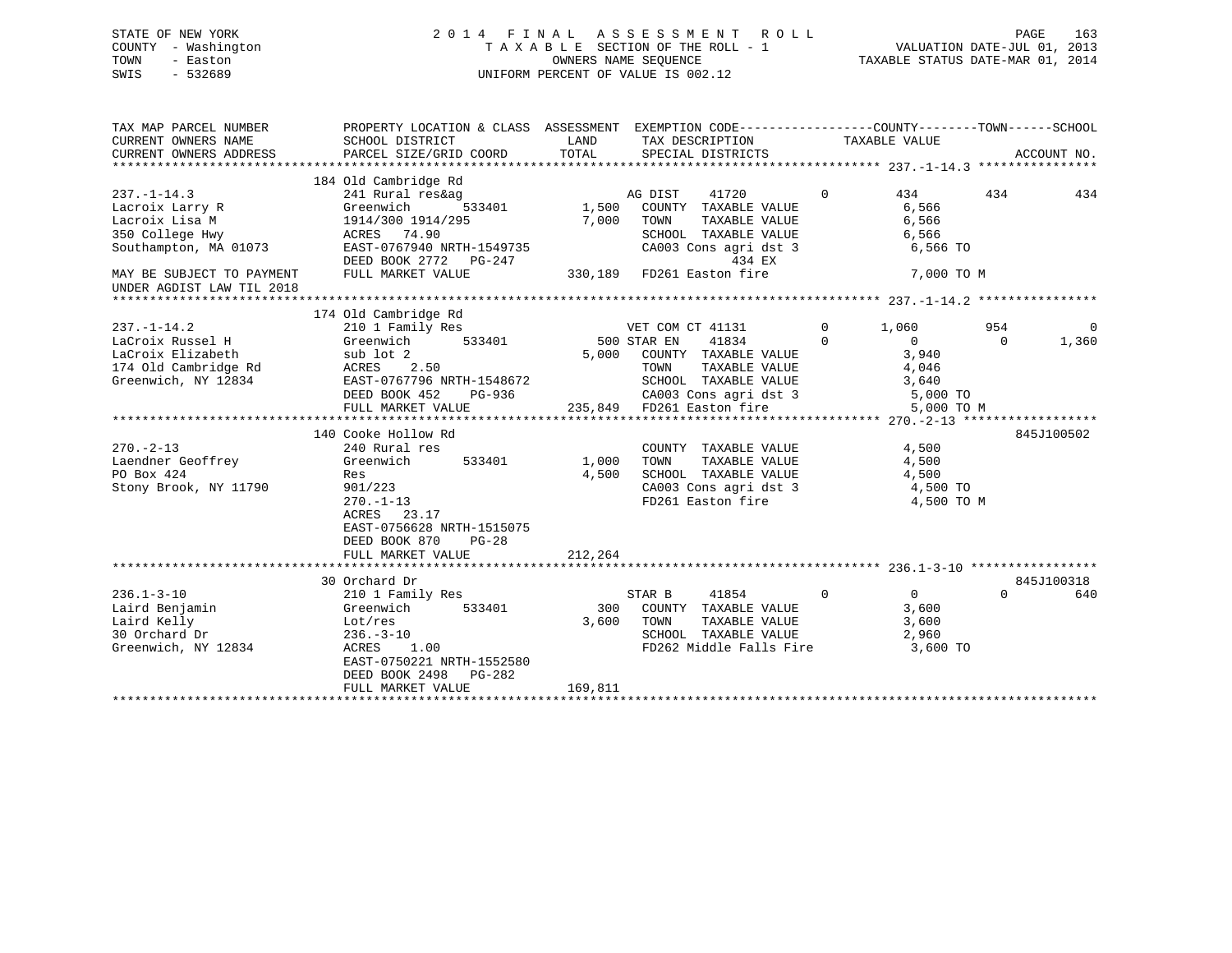## STATE OF NEW YORK 2 0 1 4 F I N A L A S S E S S M E N T R O L L PAGE 164 COUNTY - Washington T A X A B L E SECTION OF THE ROLL - 1 VALUATION DATE-JUL 01, 2013 TOWN - Easton OWNERS NAME SEQUENCE TAXABLE STATUS DATE-MAR 01, 2014 SWIS - 532689 UNIFORM PERCENT OF VALUE IS 002.12

| TAX MAP PARCEL NUMBER<br>CURRENT OWNERS NAME | PROPERTY LOCATION & CLASS ASSESSMENT EXEMPTION CODE----------------COUNTY-------TOWN------SCHOOL<br>SCHOOL DISTRICT | LAND    | TAX DESCRIPTION           |             | TAXABLE VALUE                       |          |             |
|----------------------------------------------|---------------------------------------------------------------------------------------------------------------------|---------|---------------------------|-------------|-------------------------------------|----------|-------------|
| CURRENT OWNERS ADDRESS                       | PARCEL SIZE/GRID COORD                                                                                              | TOTAL   | SPECIAL DISTRICTS         |             |                                     |          | ACCOUNT NO. |
|                                              | 3286 Valley Falls Rd                                                                                                |         |                           |             |                                     |          | 845J100504  |
| $269. - 1 - 45$                              | 112 Dairy farm                                                                                                      |         | AG DIST<br>41720          | $\mathbf 0$ | 763                                 | 763      | 763         |
| Lamb Edward                                  | Greenwich<br>533401                                                                                                 |         | 3,500 STAR B<br>41854     | $\Omega$    | $\Omega$                            | $\Omega$ | 640         |
| Lamb Randy                                   | Farm                                                                                                                | 8,500   | COUNTY TAXABLE VALUE      |             | 7,737                               |          |             |
| 3286 Valley Falls Rd                         | Lot 1                                                                                                               |         | TOWN<br>TAXABLE VALUE     |             | 7,737                               |          |             |
| Schaghticoke, NY 12154                       | ACRES 187.00                                                                                                        |         | SCHOOL TAXABLE VALUE      |             | 7,097                               |          |             |
|                                              | EAST-0747788 NRTH-1513454                                                                                           |         | CA003 Cons agri dst 3     |             | 7,737 TO                            |          |             |
| MAY BE SUBJECT TO PAYMENT                    | DEED BOOK 453<br><b>PG-415</b>                                                                                      |         | 763 EX                    |             |                                     |          |             |
| UNDER AGDIST LAW TIL 2018                    | FULL MARKET VALUE                                                                                                   |         | 400,943 FD261 Easton fire |             | 8,500 TO M                          |          |             |
|                                              |                                                                                                                     |         |                           |             |                                     |          |             |
|                                              | 71 Brayton Rd                                                                                                       |         |                           |             |                                     |          |             |
| $278. - 1 - 2.4$                             | 112 Dairy farm                                                                                                      |         | AG DIST<br>41720          | $\mathbf 0$ | 1,020                               | 1,020    | 1,020       |
| Lamb Edward                                  | 533401<br>Greenwich                                                                                                 | 3,800   | COUNTY TAXABLE VALUE      |             | 10,980                              |          |             |
| Lamb Randy                                   | Dairy Farm                                                                                                          | 12,000  | TOWN<br>TAXABLE VALUE     |             | 10,980                              |          |             |
| 71 Brayton Rd                                | ACRES 214.85                                                                                                        |         | SCHOOL TAXABLE VALUE      |             | 10,980                              |          |             |
| Schaghticoke, NY 12154                       | EAST-0747951 NRTH-1510324                                                                                           |         | CA003 Cons agri dst 3     |             | 10,980 TO                           |          |             |
|                                              | DEED BOOK 775<br>PG-232                                                                                             |         | 1,020 EX                  |             |                                     |          |             |
| MAY BE SUBJECT TO PAYMENT                    | FULL MARKET VALUE                                                                                                   |         | 566,038 FD261 Easton fire |             | 12,000 TO M                         |          |             |
| UNDER AGDIST LAW TIL 2018                    |                                                                                                                     |         |                           |             |                                     |          |             |
|                                              |                                                                                                                     |         |                           |             |                                     |          |             |
|                                              | Meeting House Rd                                                                                                    |         |                           |             |                                     |          |             |
| $269. - 1 - 45.2$                            | 310 Res Vac                                                                                                         |         | COUNTY TAXABLE VALUE      |             | 600                                 |          |             |
| Lamb Randy                                   | Greenwich<br>533401                                                                                                 | 600     | TOWN<br>TAXABLE VALUE     |             | 600                                 |          |             |
| Lamb Edward D                                | $1$ ot $3$                                                                                                          | 600     | SCHOOL TAXABLE VALUE      |             | 600                                 |          |             |
| 3286 Valley Falls Rd                         | subd 22C-115                                                                                                        |         | CA003 Cons agri dst 3     |             | 600 TO                              |          |             |
| Schaghticoke, NY 12154                       | ACRES 11.28                                                                                                         |         | FD261 Easton fire         |             | 600 TO M                            |          |             |
|                                              | EAST-0747648 NRTH-1515369                                                                                           |         |                           |             |                                     |          |             |
|                                              | DEED BOOK 453<br>$PG-415$                                                                                           |         |                           |             |                                     |          |             |
|                                              | FULL MARKET VALUE                                                                                                   | 28,302  |                           |             |                                     |          |             |
|                                              |                                                                                                                     |         |                           |             |                                     |          |             |
|                                              | 108 Colonel Baum Rd                                                                                                 |         |                           |             |                                     |          | 845J100506  |
| $245. - 2 - 3.1$                             | 240 Rural res                                                                                                       |         | STAR EN<br>41834          | $\Omega$    | $\overline{0}$                      | $\Omega$ | 1,360       |
| Langdon Paula V                              | Greenwich<br>533401                                                                                                 | 500     | COUNTY TAXABLE VALUE      |             | 5,000                               |          |             |
| 108 Colonel Baum Rd                          | Res/land                                                                                                            | 5,000   | TOWN<br>TAXABLE VALUE     |             | 5,000                               |          |             |
| Greenwich, NY 12834                          | W591/197                                                                                                            |         | SCHOOL TAXABLE VALUE      |             | 3,640                               |          |             |
|                                              | ACRES 10.30                                                                                                         |         | CA003 Cons agri dst 3     |             | 5,000 TO                            |          |             |
|                                              | EAST-0762895 NRTH-1545129                                                                                           |         | FD261 Easton fire         |             | 5,000 TO M                          |          |             |
|                                              | DEED BOOK 426<br>PG-1153                                                                                            |         |                           |             |                                     |          |             |
|                                              | FULL MARKET VALUE                                                                                                   | 235,849 |                           |             |                                     |          |             |
|                                              | ************************************                                                                                |         |                           |             |                                     |          |             |
|                                              | Colonel Baum Rd                                                                                                     |         |                           |             |                                     |          | 845J101071  |
| $245. - 2 - 26.2$                            | 314 Rural vac<10                                                                                                    |         | COUNTY TAXABLE VALUE      |             | 800                                 |          |             |
| Langdon Paula V                              | Greenwich<br>533401                                                                                                 | 800     | TOWN<br>TAXABLE VALUE     |             | 800                                 |          |             |
| 108 Col Baum Rd                              | Vac                                                                                                                 | 800     | SCHOOL TAXABLE VALUE      |             | 800                                 |          |             |
| Greenwich, NY 12834                          | 25.80<br>ACRES                                                                                                      |         | CA003 Cons agri dst 3     |             | 800 TO                              |          |             |
|                                              | EAST-0763496 NRTH-1544487                                                                                           |         | FD261 Easton fire         |             | 800 TO M                            |          |             |
|                                              | PG-664<br>DEED BOOK 462                                                                                             |         |                           |             |                                     |          |             |
|                                              | FULL MARKET VALUE                                                                                                   | 37,736  |                           |             |                                     |          |             |
|                                              |                                                                                                                     |         |                           |             | *********************************** |          |             |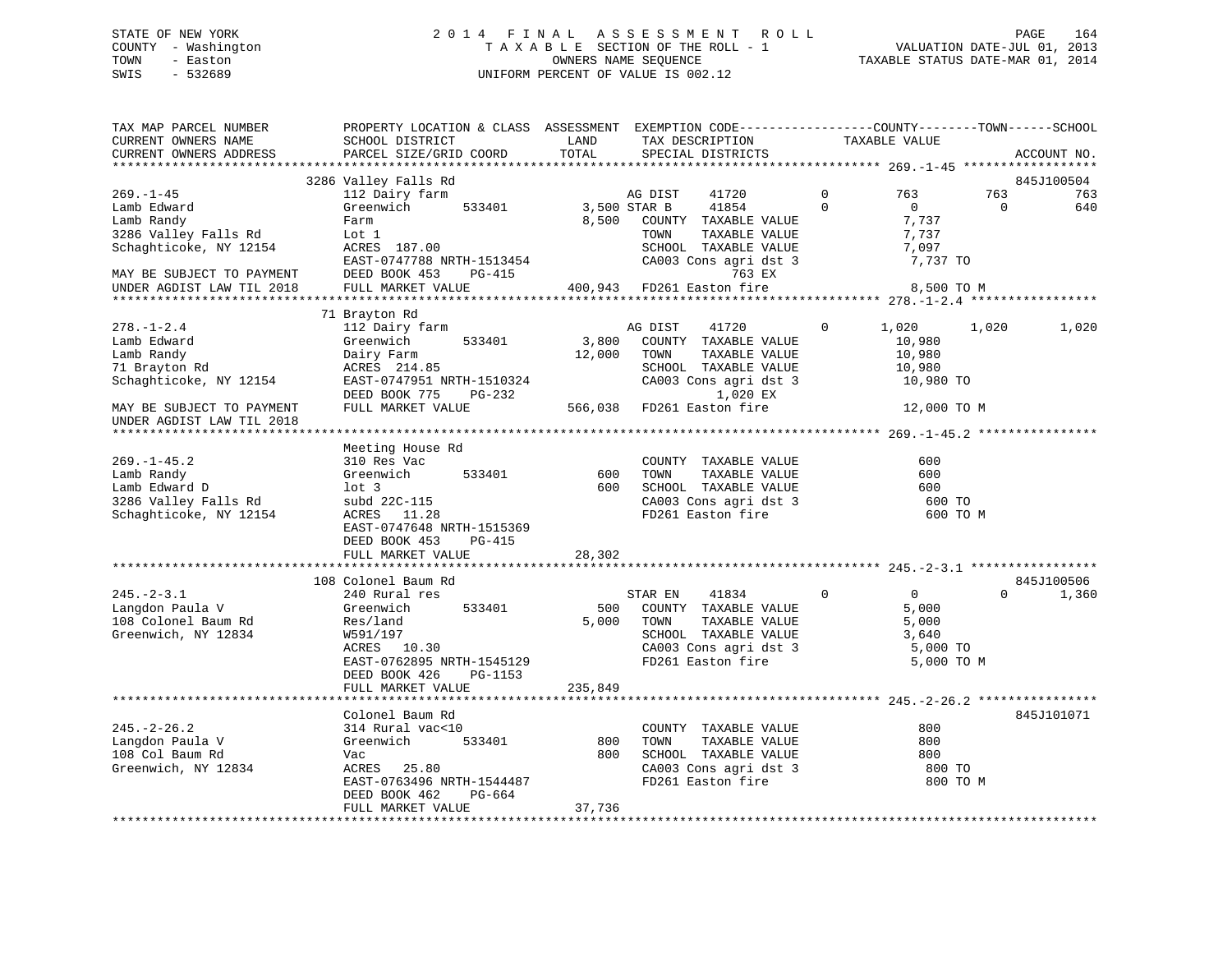STATE OF NEW YORK 2 0 1 4 F I N A L A S S E S S M E N T R O L L PAGE 165 COUNTY - Washington T A X A B L E SECTION OF THE ROLL - 1 VALUATION DATE-JUL 01, 2013 TOWN - Easton OWNERS NAME SEQUENCE TAXABLE STATUS DATE-MAR 01, 2014 SWIS - 532689 UNIFORM PERCENT OF VALUE IS 002.12

| TAX MAP PARCEL NUMBER  | PROPERTY LOCATION & CLASS ASSESSMENT EXEMPTION CODE----------------COUNTY-------TOWN------SCHOOL |         |                              |              |                |             |             |
|------------------------|--------------------------------------------------------------------------------------------------|---------|------------------------------|--------------|----------------|-------------|-------------|
| CURRENT OWNERS NAME    | SCHOOL DISTRICT                                                                                  | LAND    | TAX DESCRIPTION              |              | TAXABLE VALUE  |             |             |
| CURRENT OWNERS ADDRESS | PARCEL SIZE/GRID COORD                                                                           | TOTAL   | SPECIAL DISTRICTS            |              |                |             | ACCOUNT NO. |
|                        |                                                                                                  |         |                              |              |                |             |             |
|                        | 90 Mccormack Rd                                                                                  |         |                              |              |                |             | 845J100507  |
| $237. - 1 - 13$        | 210 1 Family Res                                                                                 |         | VET WAR CT 41121             | $\Omega$     | 300            | 300         | $\mathbf 0$ |
| Langlois Daniel        | Greenwich<br>533401                                                                              |         | 200 AGED-CO<br>41802         | $\Omega$     | 255            | $\mathbf 0$ | $\mathbf 0$ |
| 90 McCormack Rd        | Lot & House                                                                                      |         | 2,000 STAR EN<br>41834       | $\Omega$     | $\overline{0}$ | $\Omega$    | 1,360       |
| Greenwich, NY 12834    | ACRES<br>1.50                                                                                    |         | COUNTY TAXABLE VALUE         |              | 1,445          |             |             |
|                        | EAST-0767694 NRTH-1551249                                                                        |         | TOWN<br>TAXABLE VALUE        |              | 1,700          |             |             |
|                        | DEED BOOK 470<br>PG-1040                                                                         |         | SCHOOL TAXABLE VALUE         |              | 640            |             |             |
|                        | FULL MARKET VALUE                                                                                |         | 94,340 CA003 Cons agri dst 3 |              | 2,000 TO       |             |             |
|                        |                                                                                                  |         | FD261 Easton fire            |              | 2,000 TO M     |             |             |
|                        |                                                                                                  |         |                              |              |                |             |             |
|                        | 553 County Route 113                                                                             |         |                              |              |                |             | 845J100508  |
| $285. - 1 - 26$        | 210 1 Family Res - WTRFNT                                                                        |         | STAR EN<br>41834             | $\mathbf{0}$ | $\overline{0}$ | $\Omega$    | 1,360       |
| Lavoie Raymond E       | Stillwater Cent 415201                                                                           | 500     | COUNTY TAXABLE VALUE         |              | 3,750          |             |             |
| 553 County Route 113   | Res                                                                                              | 3,750   | TOWN<br>TAXABLE VALUE        |              | 3,750          |             |             |
| Schaghticoke, NY 12154 | 443/430                                                                                          |         | SCHOOL TAXABLE VALUE         |              | 2,390          |             |             |
|                        | ACRES<br>3.10                                                                                    |         | CA003 Cons agri dst 3        |              | 3,750 TO       |             |             |
|                        | EAST-0725285 NRTH-1498704                                                                        |         | FD261 Easton fire            |              | 3,750 TO M     |             |             |
|                        | DEED BOOK 380<br>$PG-36$                                                                         |         |                              |              |                |             |             |
|                        | FULL MARKET VALUE                                                                                | 176,887 |                              |              |                |             |             |
|                        |                                                                                                  |         |                              |              |                |             |             |
|                        | 706 Colonel Burch Rd                                                                             |         |                              |              |                |             | 845J101271  |
| $287. - 1 - 15.1$      | 210 1 Family Res                                                                                 |         | STAR B<br>41854              | $\Omega$     | $\Omega$       | $\Omega$    | 640         |
| Lawson Timothy J       | Hoosic Valley 384201                                                                             | 500     | COUNTY TAXABLE VALUE         |              | 4,000          |             |             |
| Lawson Susan           | H & L                                                                                            | 4,000   | TOWN<br>TAXABLE VALUE        |              | 4,000          |             |             |
| 706 Colonel Burch Rd   | sale 2120/142                                                                                    |         | SCHOOL TAXABLE VALUE         |              | 3,360          |             |             |
| Valley Falls, NY 12185 | ACRES<br>3.02                                                                                    |         | CA003 Cons agri dst 3        |              | 4,000 TO       |             |             |
|                        | EAST-0750361 NRTH-1503287                                                                        |         | FD261 Easton fire            |              | 4,000 TO M     |             |             |
|                        | DEED BOOK 2120<br>PG-142                                                                         |         |                              |              |                |             |             |
|                        | FULL MARKET VALUE                                                                                | 188,679 |                              |              |                |             |             |
|                        |                                                                                                  |         |                              |              |                |             |             |
|                        | Brownell Rd                                                                                      |         |                              |              |                |             | 845J100513  |
| $261. - 1 - 6$         | 323 Vacant rural                                                                                 |         | COUNTY TAXABLE VALUE         |              | 500            |             |             |
| Lebarron Clyde R       | Greenwich<br>533401                                                                              | 500     | TOWN<br>TAXABLE VALUE        |              | 500            |             |             |
| Lebarron Marilyn Y     | Wl                                                                                               | 500     | SCHOOL TAXABLE VALUE         |              | 500            |             |             |
| 581 Brownell Rd        | 12ad                                                                                             |         | FD261 Easton fire            |              | 500 TO M       |             |             |
| Greenwich, NY 12834    | ACRES<br>23.20                                                                                   |         |                              |              |                |             |             |
|                        | EAST-0762591 NRTH-1525859                                                                        |         |                              |              |                |             |             |
|                        | DEED BOOK 484<br>PG-442                                                                          |         |                              |              |                |             |             |
|                        | FULL MARKET VALUE                                                                                | 23,585  |                              |              |                |             |             |
|                        |                                                                                                  |         |                              |              |                |             |             |
|                        | 585 Brownell Rd                                                                                  |         |                              |              |                |             | 845J100829  |
| $261. - 1 - 19$        | 260 Seasonal res                                                                                 |         | COUNTY TAXABLE VALUE         |              | 600            |             |             |
| Lebarron Clyde R       | Greenwich<br>533401                                                                              | 200     | TOWN<br>TAXABLE VALUE        |              | 600            |             |             |
| lebarron Marilyn Y     | Farm & Tra                                                                                       | 600     | SCHOOL TAXABLE VALUE         |              | 600            |             |             |
| 581 Brownell Rd        | 9.00<br>ACRES                                                                                    |         | FD261 Easton fire            |              | 600 TO M       |             |             |
| Greenwich, NY 12834    | EAST-0762565 NRTH-1524800                                                                        |         |                              |              |                |             |             |
|                        | DEED BOOK 875<br>PG-282                                                                          |         |                              |              |                |             |             |
|                        | FULL MARKET VALUE                                                                                | 28,302  |                              |              |                |             |             |
|                        |                                                                                                  |         |                              |              |                |             |             |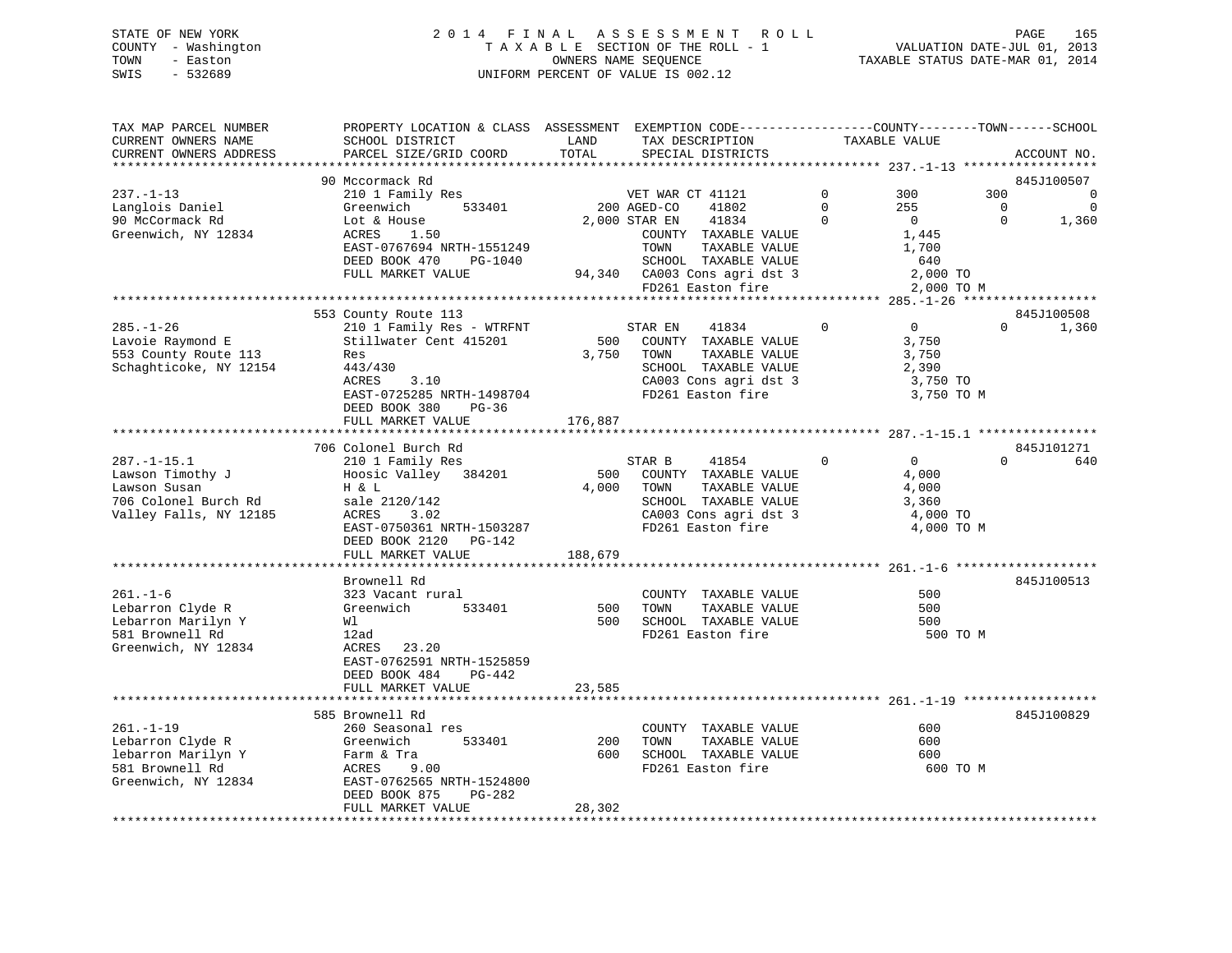| STATE OF NEW YORK<br>COUNTY - Washington<br>TOWN<br>- Easton<br>SWIS - 532689 |                                                                                                                                                                                                                                                                              |         | F I N A L A S S E S S M E N T R O L L DAGE 166<br>T A X A B L E SECTION OF THE ROLL - 1 VALUATION DATE-JUL 01, 2013<br>OWNERS NAME SEQUENCE TAXABLE STATUS DATE-MAR 01, 2014<br>2014 FINAL ASSESSMENT ROLL<br>UNIFORM PERCENT OF VALUE IS 002.12 |                |                |             |
|-------------------------------------------------------------------------------|------------------------------------------------------------------------------------------------------------------------------------------------------------------------------------------------------------------------------------------------------------------------------|---------|--------------------------------------------------------------------------------------------------------------------------------------------------------------------------------------------------------------------------------------------------|----------------|----------------|-------------|
| TAX MAP PARCEL NUMBER<br>CURRENT OWNERS NAME<br>CURRENT OWNERS ADDRESS        | PROPERTY LOCATION & CLASS ASSESSMENT EXEMPTION CODE----------------COUNTY-------TOWN------SCHOOL                                                                                                                                                                             |         |                                                                                                                                                                                                                                                  |                |                | ACCOUNT NO. |
|                                                                               | 581 Brownell Rd<br>210 1 Family Res<br>Greenwich 533401 500 TOWN TAXABLE VALUE 1,500<br>H & L<br>Trans Exempt Repay 2014 1,500 SCHOOL TAXABLE VALUE 1,500<br>Trans Exempt Repay 2014 TE533 Trans exmt repay-flg<br>1,500 TO M<br>TE533 Trans                                 |         |                                                                                                                                                                                                                                                  |                |                | 845J100512  |
| $261. - 1 - 20$                                                               |                                                                                                                                                                                                                                                                              |         |                                                                                                                                                                                                                                                  |                |                |             |
| Lebarron Clyde R<br>581 Brownell Rd                                           |                                                                                                                                                                                                                                                                              |         |                                                                                                                                                                                                                                                  |                |                |             |
|                                                                               |                                                                                                                                                                                                                                                                              |         |                                                                                                                                                                                                                                                  |                |                |             |
| Greenwich, NY 12834                                                           |                                                                                                                                                                                                                                                                              |         |                                                                                                                                                                                                                                                  |                |                |             |
|                                                                               |                                                                                                                                                                                                                                                                              |         |                                                                                                                                                                                                                                                  |                |                |             |
|                                                                               |                                                                                                                                                                                                                                                                              |         |                                                                                                                                                                                                                                                  |                |                |             |
|                                                                               | DEED BOOK 484 PG-442                                                                                                                                                                                                                                                         |         |                                                                                                                                                                                                                                                  |                |                |             |
|                                                                               | FULL MARKET VALUE                                                                                                                                                                                                                                                            | 70,755  |                                                                                                                                                                                                                                                  |                |                |             |
|                                                                               |                                                                                                                                                                                                                                                                              |         |                                                                                                                                                                                                                                                  |                |                | 845J101083  |
| $252. -1 - 11.2$                                                              | 1500 State Route 40<br>210 1 Family Res<br>Greenwich 533401<br>Res Communication                                                                                                                                                                                             |         | STAR B 41854 0 0                                                                                                                                                                                                                                 |                |                | $0$ 640     |
|                                                                               |                                                                                                                                                                                                                                                                              |         | 400 COUNTY TAXABLE VALUE                                                                                                                                                                                                                         |                | 3,000          |             |
|                                                                               |                                                                                                                                                                                                                                                                              |         |                                                                                                                                                                                                                                                  |                |                |             |
| Lebarron Colleen H<br>1500 State Route 40<br>Greenwich, NY 12834              | Res<br>RES<br>FRNT 255.00 DPTH 152.00<br>EAST-0748230 NRTH-1533591<br>DEED BOOK 685<br>PG-262<br>PG-262<br>PG-262<br>PG-262<br>PG-262<br>PG-262<br>PG-262<br>PG-262<br>PG-262<br>PG-262<br>PG-262<br>PG-262<br>PG-262<br>PG-262<br>PG-262<br>PG-262<br>PG-262<br>PG-262<br>P |         |                                                                                                                                                                                                                                                  |                |                |             |
|                                                                               |                                                                                                                                                                                                                                                                              |         |                                                                                                                                                                                                                                                  |                |                |             |
|                                                                               |                                                                                                                                                                                                                                                                              |         |                                                                                                                                                                                                                                                  |                |                |             |
|                                                                               | FULL MARKET VALUE 141,509                                                                                                                                                                                                                                                    |         |                                                                                                                                                                                                                                                  |                |                |             |
|                                                                               | XAMINE VALUE<br>127 General Fellows Rd<br>235.-1-7 127 General Fellows Rd<br>240 Rural res<br>240 Rural res<br>240 Rural res<br>533401 800 COUNTY TAXABLE VALUE<br>260 COUNTY TAXABLE VALUE<br>260 COUNTY TAXABLE VALUE<br>260 COUNTY TAXABLE VA                             |         |                                                                                                                                                                                                                                                  |                |                |             |
|                                                                               |                                                                                                                                                                                                                                                                              |         |                                                                                                                                                                                                                                                  |                |                | 845J100683  |
|                                                                               |                                                                                                                                                                                                                                                                              |         |                                                                                                                                                                                                                                                  |                |                | $0$ 640     |
|                                                                               |                                                                                                                                                                                                                                                                              |         |                                                                                                                                                                                                                                                  |                |                |             |
|                                                                               |                                                                                                                                                                                                                                                                              |         |                                                                                                                                                                                                                                                  |                |                |             |
|                                                                               |                                                                                                                                                                                                                                                                              |         |                                                                                                                                                                                                                                                  |                |                |             |
|                                                                               |                                                                                                                                                                                                                                                                              |         |                                                                                                                                                                                                                                                  |                |                |             |
|                                                                               |                                                                                                                                                                                                                                                                              |         |                                                                                                                                                                                                                                                  |                |                |             |
|                                                                               |                                                                                                                                                                                                                                                                              |         |                                                                                                                                                                                                                                                  |                |                |             |
|                                                                               |                                                                                                                                                                                                                                                                              |         |                                                                                                                                                                                                                                                  |                |                |             |
|                                                                               | 1941 State Route 40                                                                                                                                                                                                                                                          |         |                                                                                                                                                                                                                                                  |                |                | 845J100822  |
| $244. -1 - 5.1$                                                               | 120 Field crops                                                                                                                                                                                                                                                              |         | STAR B 41854                                                                                                                                                                                                                                     | $\overline{0}$ | $\overline{0}$ | $0$ 640     |
| Leighton Nancy Trustee                                                        | Greenwich 533401                                                                                                                                                                                                                                                             |         | 1,500 COUNTY TAXABLE VALUE<br>6,000 TOWN TAXABLE VALUE                                                                                                                                                                                           |                | 6,000          |             |
|                                                                               |                                                                                                                                                                                                                                                                              |         |                                                                                                                                                                                                                                                  |                | 6,000          |             |
|                                                                               | $\frac{1}{2711}$ state koute 40 Farm<br>Greenwich, NY 12834 ACRES 45.30<br>Parm<br>ACRES 45.30<br>EAST-0748916 NRTH-1543800<br>DEED BOOK 2664 PG-257<br>CASS CALL PROBER MINITE PROBAGAN PG-257 PD262 Middle Falls Fire 6,000 TO                                             |         |                                                                                                                                                                                                                                                  |                |                |             |
|                                                                               |                                                                                                                                                                                                                                                                              |         |                                                                                                                                                                                                                                                  |                |                |             |
|                                                                               | FULL MARKET VALUE 283,019                                                                                                                                                                                                                                                    |         |                                                                                                                                                                                                                                                  |                |                |             |
|                                                                               |                                                                                                                                                                                                                                                                              |         |                                                                                                                                                                                                                                                  |                |                |             |
|                                                                               | 175 Old Schuylerville Rd                                                                                                                                                                                                                                                     |         |                                                                                                                                                                                                                                                  |                |                |             |
| $227. -1 - 11.3$                                                              | 210 1 Family Res                                                                                                                                                                                                                                                             |         | COUNTY TAXABLE VALUE                                                                                                                                                                                                                             |                | 4,000          |             |
| 227.-1-11.3<br>Lemelin Curtis<br>Lemelin Donna                                | Schuylerville 415001                                                                                                                                                                                                                                                         |         | TAXABLE VALUE<br>600 TOWN                                                                                                                                                                                                                        |                | 4,000          |             |
|                                                                               | V1<br>Sub Lot 3<br>ACRES 3.97                                                                                                                                                                                                                                                |         | 4,000 SCHOOL TAXABLE VALUE                                                                                                                                                                                                                       |                | 4,000          |             |
| 107 Old Schuylerville Rd<br>Creenwigh NY 12824                                |                                                                                                                                                                                                                                                                              |         | CA003 Cons agri dst 3 (2000 TO<br>FD262 Middle Falls Fire 4,000 TO                                                                                                                                                                               |                |                |             |
| Greenwich, NY 12834                                                           |                                                                                                                                                                                                                                                                              |         |                                                                                                                                                                                                                                                  |                |                |             |
|                                                                               | EAST-0742454 NRTH-1556558                                                                                                                                                                                                                                                    |         |                                                                                                                                                                                                                                                  |                |                |             |
|                                                                               | DEED BOOK 3150 PG-213                                                                                                                                                                                                                                                        |         |                                                                                                                                                                                                                                                  |                |                |             |
|                                                                               | FULL MARKET VALUE                                                                                                                                                                                                                                                            | 188,679 |                                                                                                                                                                                                                                                  |                |                |             |

\*\*\*\*\*\*\*\*\*\*\*\*\*\*\*\*\*\*\*\*\*\*\*\*\*\*\*\*\*\*\*\*\*\*\*\*\*\*\*\*\*\*\*\*\*\*\*\*\*\*\*\*\*\*\*\*\*\*\*\*\*\*\*\*\*\*\*\*\*\*\*\*\*\*\*\*\*\*\*\*\*\*\*\*\*\*\*\*\*\*\*\*\*\*\*\*\*\*\*\*\*\*\*\*\*\*\*\*\*\*\*\*\*\*\*\*\*\*\*\*\*\*\*\*\*\*\*\*\*\*\*\*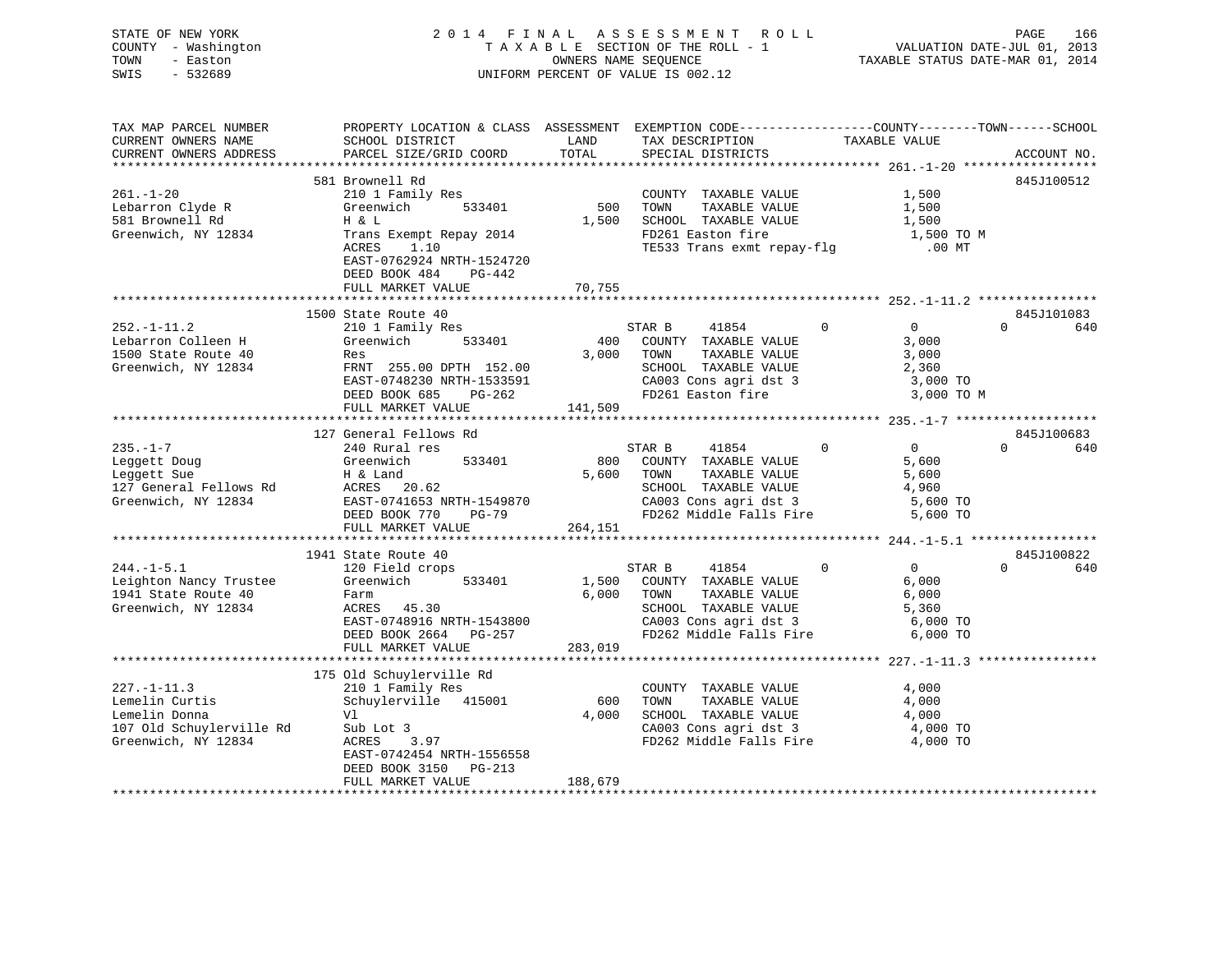## STATE OF NEW YORK 2 0 1 4 F I N A L A S S E S S M E N T R O L L PAGE 167 COUNTY - Washington T A X A B L E SECTION OF THE ROLL - 1 VALUATION DATE-JUL 01, 2013 TOWN - Easton **CONNERS NAME SEQUENCE** TAXABLE STATUS DATE-MAR 01, 2014 SWIS - 532689 UNIFORM PERCENT OF VALUE IS 002.12

| TAX MAP PARCEL NUMBER<br>CURRENT OWNERS NAME | PROPERTY LOCATION & CLASS ASSESSMENT EXEMPTION CODE----------------COUNTY-------TOWN------SCHOOL<br>SCHOOL DISTRICT | LAND    | TAX DESCRIPTION                             | TAXABLE VALUE              |                               |
|----------------------------------------------|---------------------------------------------------------------------------------------------------------------------|---------|---------------------------------------------|----------------------------|-------------------------------|
| CURRENT OWNERS ADDRESS                       | PARCEL SIZE/GRID COORD                                                                                              | TOTAL   | SPECIAL DISTRICTS                           |                            | ACCOUNT NO.                   |
| **********************                       |                                                                                                                     |         |                                             |                            |                               |
|                                              | Old Schuylerville Rd                                                                                                |         |                                             |                            | 845J101285                    |
| $227. - 1 - 11.1$                            | 321 Abandoned ag                                                                                                    |         | COUNTY TAXABLE VALUE                        | 200                        |                               |
| Lenseth Peter                                | Schuylerville 415001                                                                                                | 200     | TOWN<br>TAXABLE VALUE                       | 200                        |                               |
| Lenseth Susan                                | Vacant Lot                                                                                                          | 200     | SCHOOL TAXABLE VALUE                        | 200                        |                               |
| 154 Old Schuylerville Rd                     | FRNT 260.00 DPTH 180.00                                                                                             |         | CA003 Cons agri dst 3                       | 200 TO                     |                               |
| Greenwich, NY 12834                          | EAST-0743256 NRTH-1556509                                                                                           |         | FD262 Middle Falls Fire                     | 200 TO                     |                               |
|                                              | DEED BOOK 2532 PG-60                                                                                                |         |                                             |                            |                               |
|                                              | FULL MARKET VALUE                                                                                                   | 9,434   |                                             |                            |                               |
|                                              |                                                                                                                     |         |                                             |                            |                               |
| $227. - 1 - 11.2$                            | 154 Old Schuylerville Rd                                                                                            |         | STAR B                                      | $\Omega$<br>$\overline{0}$ | 845J101292<br>$\Omega$<br>640 |
| Lenseth Susan                                | 210 1 Family Res<br>Schuylerville 415001                                                                            | 500     | 41854<br>COUNTY TAXABLE VALUE               | 3,800                      |                               |
| Lenseth Peter                                |                                                                                                                     | 3,800   | TOWN<br>TAXABLE VALUE                       | 3,800                      |                               |
| 154 Old Schuylerville Rd                     | H & L<br>ACRES<br>3.39                                                                                              |         | SCHOOL TAXABLE VALUE                        | 3,160                      |                               |
| Greenwich, NY 12834                          | EAST-0742896 NRTH-1556528                                                                                           |         | CA003 Cons agri dst 3                       | 3,800 TO                   |                               |
|                                              | DEED BOOK 3276 PG-243                                                                                               |         | FD262 Middle Falls Fire                     | 3,800 TO                   |                               |
|                                              | FULL MARKET VALUE                                                                                                   | 179,245 |                                             |                            |                               |
|                                              |                                                                                                                     |         |                                             |                            |                               |
|                                              | Windy Hill Rd/e Off                                                                                                 |         |                                             |                            | 845J101029                    |
| $228. - 5 - 6$                               | 321 Abandoned ag                                                                                                    |         | COUNTY TAXABLE VALUE                        | 200                        |                               |
| Leone Michael J                              | Schuylerville 415001                                                                                                | 200     | TOWN<br>TAXABLE VALUE                       | 200                        |                               |
| 4167 Windy Hill Rd                           | Vl                                                                                                                  | 200     | SCHOOL TAXABLE VALUE                        | 200                        |                               |
| Greenwich, NY 12834                          | $228. - 1 - 6$                                                                                                      |         | FD262 Middle Falls Fire                     | 200 TO                     |                               |
|                                              | FRNT 396.00 DPTH 135.00                                                                                             |         |                                             |                            |                               |
|                                              | EAST-0749676 NRTH-1559263                                                                                           |         |                                             |                            |                               |
|                                              | DEED BOOK 668<br>PG-110                                                                                             |         |                                             |                            |                               |
|                                              | FULL MARKET VALUE                                                                                                   | 9,434   |                                             |                            |                               |
|                                              |                                                                                                                     |         |                                             |                            |                               |
|                                              | 275 Windy Hill Rd                                                                                                   |         | 90 PCT OF VALUE USED FOR EXEMPTION PURPOSES |                            |                               |
| $228. - 5 - 22.1$                            | 240 Rural res                                                                                                       |         | VET WAR CT 41121                            | 432<br>0                   | 432<br>$\mathbf 0$            |
| Leone Michael J                              | Schuylerville 415001                                                                                                |         | 500 STAR B<br>41854                         | $\Omega$<br>$\Omega$       | $\Omega$<br>640               |
| 275 Windy Hill Rd                            | H & L                                                                                                               | 3,200   | COUNTY TAXABLE VALUE                        | 2,768                      |                               |
| Greenwich, NY 12834                          | $228. - 1 - 22.1$                                                                                                   |         | TOWN<br>TAXABLE VALUE                       | 2,768                      |                               |
|                                              | ACRES 10.80                                                                                                         |         | SCHOOL TAXABLE VALUE                        | 2,560                      |                               |
|                                              | EAST-0748353 NRTH-1558907                                                                                           |         | FD262 Middle Falls Fire                     | 3,200 TO                   |                               |
|                                              | DEED BOOK 668<br>$PG-110$                                                                                           |         |                                             |                            |                               |
|                                              | FULL MARKET VALUE                                                                                                   | 150,943 |                                             |                            |                               |
|                                              |                                                                                                                     |         |                                             |                            |                               |
|                                              | State Route 372/N Off                                                                                               |         |                                             |                            | 845J100305                    |
| $237. -1 -1$                                 | 314 Rural vac<10                                                                                                    |         | COUNTY TAXABLE VALUE                        | 200                        |                               |
| Levitas Christopher L                        | Greenwich<br>533401                                                                                                 | 200     | TOWN<br>TAXABLE VALUE                       | 200                        |                               |
| Levitas Aria A                               | Vl                                                                                                                  | 200     | SCHOOL TAXABLE VALUE                        | 200                        |                               |
| 70 Cambridge Rd                              | FRNT 196.00 DPTH 124.00                                                                                             |         | FD261 Easton fire                           | 200 TO M                   |                               |
| Greenwich, NY 12834                          | EAST-0762937 NRTH-1550221                                                                                           |         |                                             |                            |                               |
|                                              | DEED BOOK 2297 PG-295                                                                                               |         |                                             |                            |                               |
|                                              | FULL MARKET VALUE                                                                                                   | 9,434   |                                             |                            |                               |
|                                              |                                                                                                                     |         |                                             |                            |                               |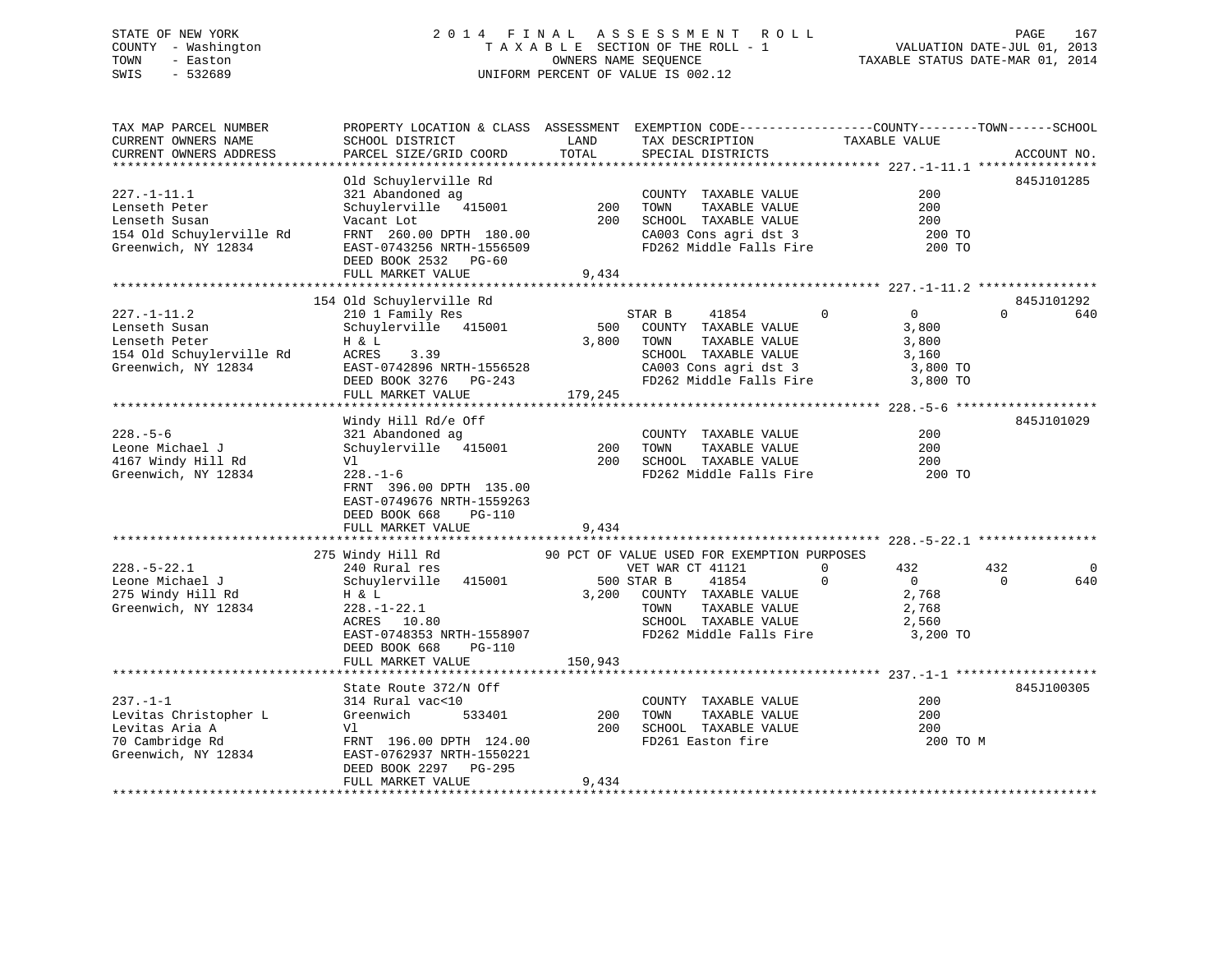## STATE OF NEW YORK 2 0 1 4 F I N A L A S S E S S M E N T R O L L PAGE 168 COUNTY - Washington T A X A B L E SECTION OF THE ROLL - 1 VALUATION DATE-JUL 01, 2013 TOWN - Easton OWNERS NAME SEQUENCE TAXABLE STATUS DATE-MAR 01, 2014 SWIS - 532689 UNIFORM PERCENT OF VALUE IS 002.12

| TAX MAP PARCEL NUMBER<br>CURRENT OWNERS NAME                          | PROPERTY LOCATION & CLASS ASSESSMENT EXEMPTION CODE-----------------COUNTY-------TOWN------SCHOOL<br>SCHOOL DISTRICT                                                                                                                                     | LAND                   | TAX DESCRIPTION                                                  | TAXABLE VALUE                 |          |                   |
|-----------------------------------------------------------------------|----------------------------------------------------------------------------------------------------------------------------------------------------------------------------------------------------------------------------------------------------------|------------------------|------------------------------------------------------------------|-------------------------------|----------|-------------------|
| CURRENT OWNERS ADDRESS                                                | PARCEL SIZE/GRID COORD                                                                                                                                                                                                                                   | TOTAL                  | SPECIAL DISTRICTS                                                |                               |          | ACCOUNT NO.       |
|                                                                       |                                                                                                                                                                                                                                                          |                        |                                                                  |                               |          |                   |
|                                                                       | 2131 State Route 40                                                                                                                                                                                                                                      |                        |                                                                  |                               |          | 845J100517        |
| $236. - 1 - 29$                                                       | 120 Field crops                                                                                                                                                                                                                                          |                        | AG DIST<br>41720                                                 | 723<br>$\Omega$               | 723      | 723               |
| Liddell Eddy                                                          | 533401<br>Greenwich                                                                                                                                                                                                                                      | $2,000$ <sup>---</sup> | COUNTY TAXABLE VALUE                                             | 4,977                         |          |                   |
| Liddell Paula                                                         | Farm                                                                                                                                                                                                                                                     | 5,700                  | TAXABLE VALUE<br>TOWN                                            | 4,977                         |          |                   |
| 322 Burton Rd                                                         | ACRES 104.30                                                                                                                                                                                                                                             |                        | SCHOOL TAXABLE VALUE                                             | 4,977                         |          |                   |
| Greenwich, NY 12834                                                   |                                                                                                                                                                                                                                                          |                        |                                                                  | 4,977 TO                      |          |                   |
|                                                                       |                                                                                                                                                                                                                                                          |                        |                                                                  |                               |          |                   |
| MAY BE SUBJECT TO PAYMENT                                             | EAST-0750453 NRTH-1547969<br>DEED BOOK 844 PG-149 (26003 Cons agri dst 3<br>FULL MARKET VALUE 268,868 FD262 Middle Falls Fire                                                                                                                            |                        |                                                                  | 5,700 TO                      |          |                   |
| UNDER AGDIST LAW TIL 2018                                             |                                                                                                                                                                                                                                                          |                        |                                                                  |                               |          |                   |
|                                                                       |                                                                                                                                                                                                                                                          |                        |                                                                  |                               |          |                   |
|                                                                       | 33 Easton Station Rd                                                                                                                                                                                                                                     |                        |                                                                  |                               |          | 845J100520        |
| $244. - 2 - 13$                                                       | 210 1 Family Res                                                                                                                                                                                                                                         |                        | COUNTY TAXABLE VALUE                                             | 3,000                         |          |                   |
|                                                                       | 533401                                                                                                                                                                                                                                                   |                        | 300 TOWN<br>TAXABLE VALUE                                        | 3,000                         |          |                   |
|                                                                       | Eiddell Eddy<br>Liddell Paula<br>322 Burton Rd<br>Greenwich, NY 12834<br>EAST-0755930 NRTH-1538123<br>FRNT 135.00 DPTH 135.00<br>FRNT 135.00 DPTH 135.00<br>FRNT 135.00<br>FRNT 135.00<br>FRNT 135.00<br>FRNT 135.00<br>FRNT 135.00<br>FRNT 135.00<br>FR |                        | 3,000 SCHOOL TAXABLE VALUE                                       | 3,000                         |          |                   |
|                                                                       | FRNT 135.00 DPTH 135.00                                                                                                                                                                                                                                  |                        |                                                                  | 3,000 TO                      |          |                   |
|                                                                       |                                                                                                                                                                                                                                                          |                        | CA003 Cons agri dst 3<br>FD261 Easton fire                       | 3,000 TO M                    |          |                   |
|                                                                       |                                                                                                                                                                                                                                                          |                        |                                                                  |                               |          |                   |
|                                                                       | DEED BOOK 844 PG-149                                                                                                                                                                                                                                     | 141,509                |                                                                  |                               |          |                   |
|                                                                       | FULL MARKET VALUE                                                                                                                                                                                                                                        |                        |                                                                  |                               |          |                   |
|                                                                       | Mountain Rd                                                                                                                                                                                                                                              |                        |                                                                  |                               |          |                   |
| $252 - 2 - 1$                                                         | 105 Vac farmland                                                                                                                                                                                                                                         |                        | AG DIST<br>41720                                                 | $0 \qquad \qquad$<br>666 —    | 666      | 845J100518<br>666 |
|                                                                       |                                                                                                                                                                                                                                                          |                        |                                                                  |                               |          |                   |
| Liddell Eddy                                                          | Greenwich<br>533401                                                                                                                                                                                                                                      | 1,200                  | COUNTY TAXABLE VALUE                                             | 534<br>534                    |          |                   |
| Liddell Paula                                                         | Farm                                                                                                                                                                                                                                                     |                        | 1,200 TOWN<br>TAXABLE VALUE                                      |                               |          |                   |
| 322 Burton Rd<br>Greenwich, NY 12834                                  | ACRES 63.08                                                                                                                                                                                                                                              |                        | SCHOOL TAXABLE VALUE<br>CA003 Cons agri dst 3                    | 534                           |          |                   |
|                                                                       | EAST-0753727 NRTH-1536501<br>התקופה פתח מ- 844 – פרהם                                                                                                                                                                                                    |                        |                                                                  | 534 TO                        |          |                   |
|                                                                       | DEED BOOK 844 PG-149                                                                                                                                                                                                                                     |                        | 666 EX                                                           |                               |          |                   |
| MAY BE SUBJECT TO PAYMENT                                             | FULL MARKET VALUE                                                                                                                                                                                                                                        |                        | 56,604 FD261 Easton fire                                         | 1,200 TO M                    |          |                   |
| UNDER AGDIST LAW TIL 2018                                             |                                                                                                                                                                                                                                                          |                        |                                                                  |                               |          |                   |
|                                                                       |                                                                                                                                                                                                                                                          |                        |                                                                  |                               |          |                   |
|                                                                       | 322 Burton Rd                                                                                                                                                                                                                                            |                        |                                                                  |                               |          | 845J100519        |
| $244. - 2 - 12$                                                       | 112 Dairy farm                                                                                                                                                                                                                                           |                        | AG DIST<br>41720                                                 | $\Omega$<br>699               | 699      | 699               |
| Liddell Eddy G                                                        | 533401<br>Greenwich                                                                                                                                                                                                                                      | 2,000 STAR B           | 41854                                                            | $\Omega$<br>$\overline{0}$    | $\Omega$ | 640               |
| Liddell Paula J                                                       | Farm                                                                                                                                                                                                                                                     |                        | 8,500 COUNTY TAXABLE VALUE                                       | 7,801                         |          |                   |
| 322 Burton Rd                                                         | ACRES 106.66                                                                                                                                                                                                                                             |                        | TOWN<br>TAXABLE VALUE                                            | 7,801                         |          |                   |
| Greenwich, NY 12834                                                   | EAST-0755989 NRTH-1538989                                                                                                                                                                                                                                |                        |                                                                  | 7,161                         |          |                   |
|                                                                       | DEED BOOK 844<br>PG-149                                                                                                                                                                                                                                  |                        | 10001 1AAABLE VALUE<br>SCHOOL TAXABLE VALUE<br>400,943 699 EX    | 7,161<br>7,801 TO             |          |                   |
| MAY BE SUBJECT TO PAYMENT                                             | FULL MARKET VALUE                                                                                                                                                                                                                                        |                        |                                                                  |                               |          |                   |
| UNDER AGDIST LAW TIL 2018                                             |                                                                                                                                                                                                                                                          |                        | FD261 Easton fire                                                | 8,500 TO M                    |          |                   |
|                                                                       |                                                                                                                                                                                                                                                          |                        |                                                                  |                               |          |                   |
|                                                                       | 68 Birch Hollow Rd                                                                                                                                                                                                                                       |                        |                                                                  |                               |          | 845J100661        |
| $245. - 1 - 23.1$                                                     | 240 Rural res                                                                                                                                                                                                                                            |                        | STAR EN<br>41834                                                 | $\mathbf 0$<br>$\overline{0}$ | $\Omega$ | 1,360             |
|                                                                       | Greenwich<br>533401                                                                                                                                                                                                                                      |                        | 800 COUNTY TAXABLE VALUE                                         | 4,200                         |          |                   |
| 245.-1-23.1<br>Light Maryellen T<br>68 Birch Hollow Rd<br>12 MV 12834 | Res                                                                                                                                                                                                                                                      |                        | 4,200 TOWN<br>TAXABLE VALUE                                      | 4,200                         |          |                   |
|                                                                       | ACRES 26.90 BANK<br>61                                                                                                                                                                                                                                   |                        |                                                                  | 2,840                         |          |                   |
|                                                                       | EAST-0758727 NRTH-1539125                                                                                                                                                                                                                                |                        |                                                                  | 4,200 TO<br>4,200 TO M        |          |                   |
|                                                                       | DEED BOOK 530<br>$PG-48$                                                                                                                                                                                                                                 |                        | CAOOB AAABLE VALUE<br>CAOO3 Cons agri dst 3<br>FD261 Easton fire |                               |          |                   |
|                                                                       | FULL MARKET VALUE                                                                                                                                                                                                                                        | 198, 113               |                                                                  |                               |          |                   |
|                                                                       |                                                                                                                                                                                                                                                          |                        |                                                                  |                               |          |                   |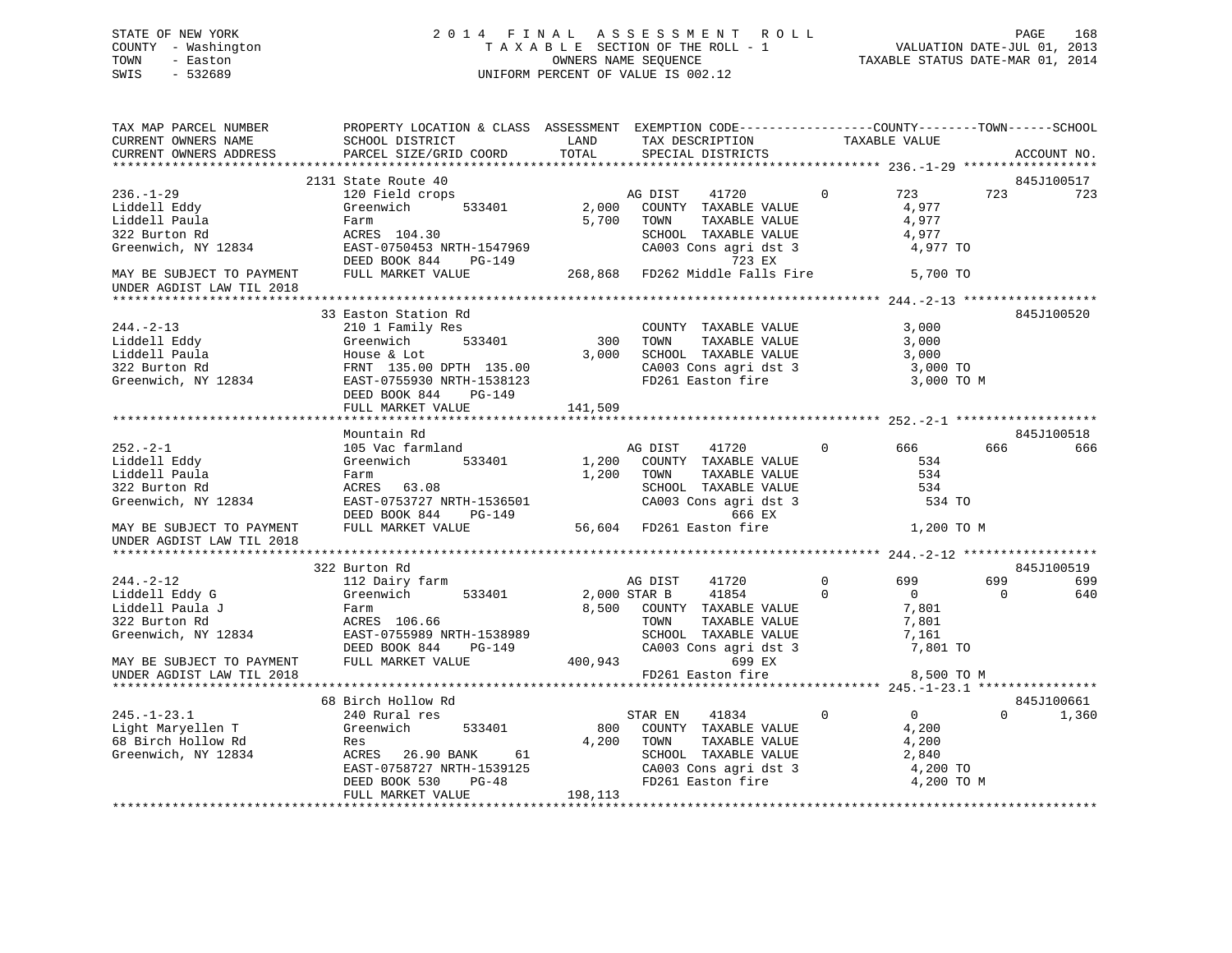## STATE OF NEW YORK 2 0 1 4 F I N A L A S S E S S M E N T R O L L PAGE 169 COUNTY - Washington T A X A B L E SECTION OF THE ROLL - 1 VALUATION DATE-JUL 01, 2013 TOWN - Easton OWNERS NAME SEQUENCE TAXABLE STATUS DATE-MAR 01, 2014 SWIS - 532689 UNIFORM PERCENT OF VALUE IS 002.12

| TAX MAP PARCEL NUMBER<br>CURRENT OWNERS NAME<br>CURRENT OWNERS ADDRESS                               | PROPERTY LOCATION & CLASS ASSESSMENT EXEMPTION CODE---------------COUNTY-------TOWN-----SCHOOL<br>SCHOOL DISTRICT<br>PARCEL SIZE/GRID COORD                                                                                | LAND<br>TOTAL           | TAX DESCRIPTION<br>SPECIAL DISTRICTS                                                                                                                                                                             | TAXABLE VALUE                                         | ACCOUNT NO.                   |
|------------------------------------------------------------------------------------------------------|----------------------------------------------------------------------------------------------------------------------------------------------------------------------------------------------------------------------------|-------------------------|------------------------------------------------------------------------------------------------------------------------------------------------------------------------------------------------------------------|-------------------------------------------------------|-------------------------------|
|                                                                                                      |                                                                                                                                                                                                                            |                         |                                                                                                                                                                                                                  |                                                       |                               |
| $236 - 2 - 3.5$<br>Linendoll Millard K<br>Linendoll Debbie L<br>161 Bulson Rd<br>Greenwich, NY 12834 | 161 Bulson Rd<br>210 1 Family Res<br>Greenwich 533401<br>Greenwich 533401<br>H & L<br>ACRES 1.51<br>EAST-0751915 NRTH-1551975<br>DEED BOOK 2621 PG-40<br>FULL MARKET VALUE                                                 | 216,981                 | 41854 0<br>STAR B<br>500 COUNTY TAXABLE VALUE<br>4,600 TOWN TAXABLE VALUE<br>SCHOOL TAXABLE VALUE<br>FD262 Middle Falls Fire                                                                                     | $\overline{0}$<br>4,600<br>4,600<br>3,960<br>4,600 TO | 845J101203<br>$\Omega$<br>640 |
|                                                                                                      |                                                                                                                                                                                                                            |                         |                                                                                                                                                                                                                  |                                                       |                               |
| $245. - 1 - 6.2$<br>Loe Kirk E<br>Hornish Neil A<br>4633 County Route 74<br>Greenwich, NY 12834      | 4633 County Route 74<br>210 1 Family Res<br>Greenwich 533401<br>Res<br>ACRES 5.55<br>EAST-0759918 NRTH-1546325<br>DEED BOOK 1974 PG-5<br>FULL MARKET VALUE                                                                 | 600<br>5,500<br>259,434 | COUNTY TAXABLE VALUE 5,500<br>TOWN TAXABLE VALUE 5,500<br>SCHOOL TAXABLE VALUE<br>FD261 Easton fire                                                                                                              | 5,500<br>5,500 TO M                                   | 845J101054                    |
|                                                                                                      | 722 Wilbur Ave                                                                                                                                                                                                             |                         |                                                                                                                                                                                                                  |                                                       | 845J101066                    |
| $236. -1 - 1.3$<br>Lofgren Steven<br>Lofgren Carolyn<br>744 West River Rd                            | 431 Auto dealer<br>Gansevoort, NY 12831 EAST-0748207 NRTH-1552797<br>DEED BOOK 2170 PG-149<br>FULL MARKET VALUE                                                                                                            | 2,600 TOWN<br>424,528   | COUNTY TAXABLE VALUE<br>$\begin{tabular}{lllllllllll} 2,600& {\tt TOWN} & {\tt TAXABLE VALUE} & & & & 9,000 \\ 9,000& {\tt SCHOOL} & {\tt TAXABLE VALUE} & & & & 9,000 \end{tabular}$<br>FD262 Middle Falls Fire | 9,000<br>9,000 TO                                     |                               |
|                                                                                                      |                                                                                                                                                                                                                            |                         |                                                                                                                                                                                                                  |                                                       |                               |
| $251. - 1 - 13.2$<br>Loomis Joan K<br>PO Box 77<br>Middle Falls, NY 12848                            | 70 Cheese Factory Rd<br>Cheese Factory Rd<br>210 1 Family Res<br>533401<br>Greenwich<br>Vl<br>ACRES<br>2.97<br>EAST-0739365 NRTH-1530912<br>DEED BOOK 2863 PG-184<br>FULL MARKET VALUE                                     | 500<br>5,000<br>235,849 | COUNTY TAXABLE VALUE<br>TAXABLE VALUE<br>TOWN<br>SCHOOL TAXABLE VALUE 5,000<br>CA003 Cons agri dst 3 5,000 TO<br>FD261 Easton fire                                                                               | 5,000<br>5,000<br>5,000 TO M                          | 845J101022                    |
|                                                                                                      |                                                                                                                                                                                                                            |                         |                                                                                                                                                                                                                  |                                                       |                               |
| $251. - 1 - 17.3$<br>Loomis Joan K<br>PO Box 77<br>Middle Falls, NY 12848                            | Cheese Factory Rd<br>0<br>533401<br>322 Rural vac>10<br>Greenwich<br>Easement 3162/265 200 SCHOOL TAXABLE VALUE<br>Land Locked<br>ACRES 11.25<br>EAST-0740676 NRTH-1533066<br>DEED BOOK 851<br>PG-111<br>FULL MARKET VALUE | 200<br>9,434            | COUNTY TAXABLE VALUE<br>TAXABLE VALUE<br>TOWN<br>CA003 Cons agri dst 3<br>FD261 Easton fire                                                                                                                      | 200<br>200<br>200<br>200 TO<br>200 TO M               |                               |
|                                                                                                      |                                                                                                                                                                                                                            |                         |                                                                                                                                                                                                                  |                                                       |                               |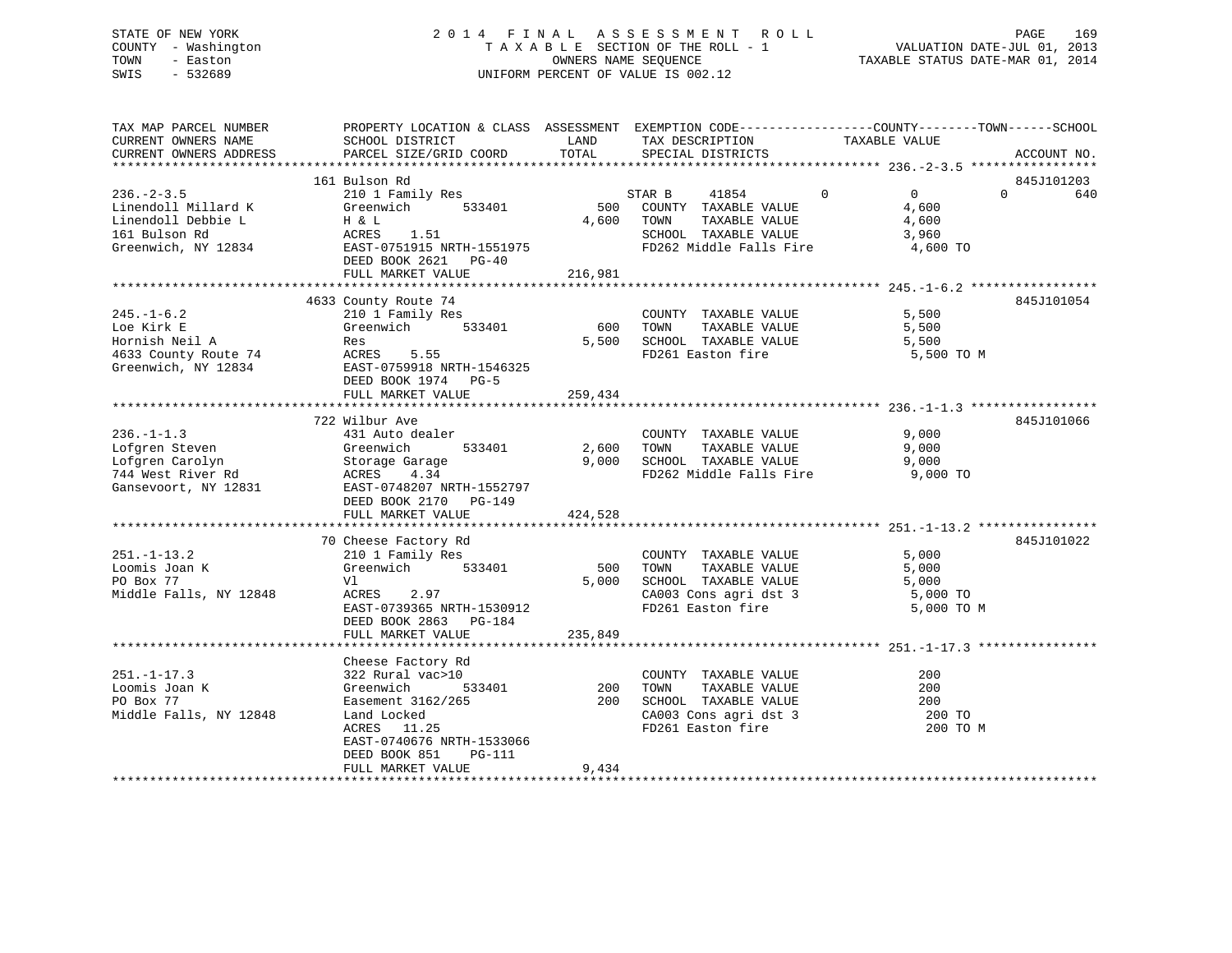## STATE OF NEW YORK 2 0 1 4 F I N A L A S S E S S M E N T R O L L PAGE 170 COUNTY - Washington T A X A B L E SECTION OF THE ROLL - 1 VALUATION DATE-JUL 01, 2013 TOWN - Easton **CONNERS NAME SEQUENCE** TAXABLE STATUS DATE-MAR 01, 2014 SWIS - 532689 UNIFORM PERCENT OF VALUE IS 002.12

| TAX MAP PARCEL NUMBER<br>CURRENT OWNERS NAME<br>CURRENT OWNERS ADDRESS | PROPERTY LOCATION & CLASS ASSESSMENT EXEMPTION CODE----------------COUNTY-------TOWN------SCHOOL<br>SCHOOL DISTRICT<br>PARCEL SIZE/GRID COORD | LAND<br>TOTAL | TAX DESCRIPTION<br>SPECIAL DISTRICTS                               | TAXABLE VALUE              |                | ACCOUNT NO.              |
|------------------------------------------------------------------------|-----------------------------------------------------------------------------------------------------------------------------------------------|---------------|--------------------------------------------------------------------|----------------------------|----------------|--------------------------|
|                                                                        |                                                                                                                                               |               |                                                                    |                            |                |                          |
|                                                                        | 145 Cheese Factory Rd                                                                                                                         |               |                                                                    |                            |                |                          |
| $251. - 1 - 17.4$                                                      | 241 Rural res&aq                                                                                                                              |               | COUNTY TAXABLE VALUE                                               | 4,100                      |                |                          |
| Loomis Joan K                                                          | Greenwich<br>533401                                                                                                                           | 1,600         | TOWN<br>TAXABLE VALUE                                              | 4,100                      |                |                          |
| PO Box 77                                                              | Sub Lot 1                                                                                                                                     | 4,100         | SCHOOL TAXABLE VALUE                                               | 4,100                      |                |                          |
| Middle Falls, NY 12848                                                 | ACRES 49.15                                                                                                                                   |               | CA003 Cons agri dst 3                                              | 4,100 TO                   |                |                          |
|                                                                        | EAST-0740208 NRTH-1531989                                                                                                                     |               | FD261 Easton fire                                                  | 4,100 TO M                 |                |                          |
|                                                                        | DEED BOOK 1680 PG-24                                                                                                                          |               |                                                                    |                            |                |                          |
| MAY BE SUBJECT TO PAYMENT<br>UNDER AGDIST LAW TIL 2018                 | FULL MARKET VALUE                                                                                                                             | 193,396       |                                                                    |                            |                |                          |
|                                                                        |                                                                                                                                               |               |                                                                    |                            |                |                          |
|                                                                        | Burton Rd                                                                                                                                     |               |                                                                    |                            |                | 845J100245               |
| $245. - 1 - 16$                                                        | 314 Rural vac<10                                                                                                                              |               | COUNTY TAXABLE VALUE                                               | 200                        |                |                          |
| Lorenz Alfred J                                                        | Greenwich<br>533401                                                                                                                           | 200           | TOWN<br>TAXABLE VALUE                                              | 200                        |                |                          |
| Lorenz Florence E                                                      | Lot                                                                                                                                           | 200           |                                                                    | 200                        |                |                          |
| 641 Burton Rd                                                          | ACRES<br>2.20                                                                                                                                 |               | SCHOOL TAXABLE VALUE<br>CA003 Cons agri dst 3<br>FD261 Easton fire | 200 TO                     |                |                          |
| Greenwich, NY 12834                                                    | EAST-0759618 NRTH-1545304                                                                                                                     |               |                                                                    |                            | 200 TO M       |                          |
|                                                                        | DEED BOOK 494<br>PG-792                                                                                                                       |               |                                                                    |                            |                |                          |
|                                                                        | FULL MARKET VALUE                                                                                                                             | 9,434         |                                                                    |                            |                |                          |
|                                                                        |                                                                                                                                               |               |                                                                    |                            |                |                          |
|                                                                        | 641 Burton Rd                                                                                                                                 |               |                                                                    |                            |                | 845J100813               |
| $245. - 1 - 17$                                                        | 210 1 Family Res                                                                                                                              |               | ELG F VET 41101                                                    | $\mathbf 0$<br>500         | 500            | $\overline{0}$           |
| Lorenz Alfred J                                                        | Greenwich 533401                                                                                                                              | 400 AGED-CO   | 41802                                                              | $\Omega$<br>1,550          | $\overline{0}$ | $\overline{0}$           |
| Lorenz Florence E                                                      | $H & \& L$                                                                                                                                    |               | 3,600 AGE-TN/SCH 41806                                             | $\Omega$<br>$\overline{0}$ | 930            | 1,080                    |
| 641 Burton Rd                                                          | ACRES<br>3.30                                                                                                                                 |               | 41834<br>STAR EN                                                   | $\Omega$<br>$\overline{0}$ | $\Omega$       | 1,360                    |
| Greenwich, NY 12834                                                    | EAST-0759185 NRTH-1545274                                                                                                                     |               | COUNTY TAXABLE VALUE                                               | 1,550                      |                |                          |
|                                                                        | DEED BOOK 450<br>PG-346                                                                                                                       |               | TOWN<br>TAXABLE VALUE<br>169,811 SCHOOL TAXABLE VALUE              | 2,170                      |                |                          |
|                                                                        | FULL MARKET VALUE                                                                                                                             |               | CA003 Cons agri dst 3<br>FD261 Easton fire<br>FD261 Easton fire    | 1,160<br>3,600 TO          |                |                          |
|                                                                        |                                                                                                                                               |               |                                                                    | 3,600 TO M                 |                |                          |
|                                                                        |                                                                                                                                               |               |                                                                    |                            |                |                          |
|                                                                        | 821 Brownell Rd                                                                                                                               |               |                                                                    |                            |                | 845L100591               |
| $261. - 1 - 13$                                                        | 240 Rural res                                                                                                                                 |               | STAR B<br>41854                                                    | $\Omega$<br>$\Omega$       | $\Omega$       | 640                      |
| Lorenz Paul C                                                          | Greenwich<br>533401                                                                                                                           |               | 600 DISAB-CO 41932                                                 | $\Omega$<br>1,350          | $\Omega$       | $\overline{0}$           |
| 821 Brownell Rd                                                        | Farm                                                                                                                                          |               | 2,700 DISAB-T/S 41936                                              | $\Omega$<br>$\overline{0}$ | 675            | 675                      |
| Greenwich, NY 12834                                                    | ACRES 21.83                                                                                                                                   |               | COUNTY TAXABLE VALUE                                               | 1,350                      |                |                          |
|                                                                        | EAST-0763682 NRTH-1530130                                                                                                                     |               | TOWN<br>TAXABLE VALUE                                              | 2,025                      |                |                          |
|                                                                        | DEED BOOK 811<br>PG-328                                                                                                                       |               | SCHOOL TAXABLE VALUE                                               | 1,385                      |                |                          |
|                                                                        | FULL MARKET VALUE                                                                                                                             |               | 127,358 CA003 Cons agri dst 3                                      | 2,700 TO                   |                |                          |
|                                                                        |                                                                                                                                               |               | FD261 Easton fire                                                  | 2,700 TO M                 |                |                          |
|                                                                        |                                                                                                                                               |               |                                                                    |                            |                |                          |
|                                                                        | 112 Mountain Rd                                                                                                                               |               |                                                                    |                            |                | 845J101161               |
| $260. -1 - 15.3$                                                       | 210 1 Family Res                                                                                                                              |               | VET COM CT 41131                                                   | $\Omega$<br>1,060          | 954            | $\overline{\phantom{0}}$ |
| Luckey Frederick                                                       | Greenwich 533401                                                                                                                              |               | 500 STAR B<br>41854                                                | $\Omega$<br>$\overline{0}$ | $\Omega$       | 640                      |
| Luckey Florence                                                        | Res                                                                                                                                           |               | 4,500 COUNTY TAXABLE VALUE                                         | 3,440                      |                |                          |
| 112 Mountain Rd                                                        | ACRES<br>3.39                                                                                                                                 |               | TOWN<br>TAXABLE VALUE                                              | 3,546                      |                |                          |
| Greenwich, NY 12834                                                    | EAST-0750553 NRTH-1526344<br>DEED BOOK 694 PG-48                                                                                              |               | SCHOOL TAXABLE VALUE                                               | 3,860                      |                |                          |
|                                                                        | DEED BOOK 694<br>PG-48                                                                                                                        |               | FD261 Easton fire                                                  | 4,500 TO M                 |                |                          |
|                                                                        | FULL MARKET VALUE                                                                                                                             | 212,264       |                                                                    |                            |                |                          |
|                                                                        |                                                                                                                                               |               |                                                                    |                            |                |                          |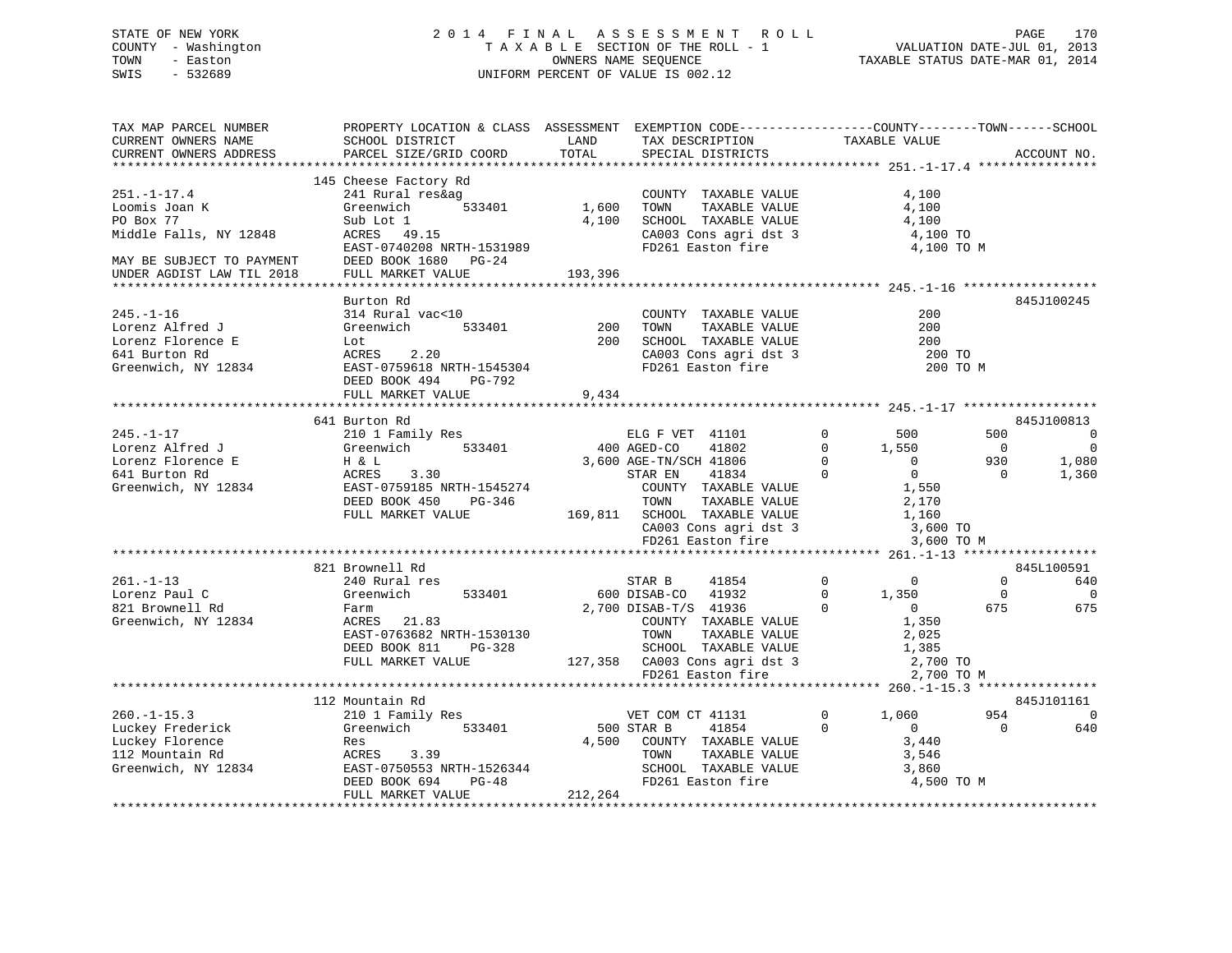## STATE OF NEW YORK 2 0 1 4 F I N A L A S S E S S M E N T R O L L PAGE 171 COUNTY - Washington T A X A B L E SECTION OF THE ROLL - 1 VALUATION DATE-JUL 01, 2013 TOWN - Easton OWNERS NAME SEQUENCE TAXABLE STATUS DATE-MAR 01, 2014 SWIS - 532689 UNIFORM PERCENT OF VALUE IS 002.12

| TAX MAP PARCEL NUMBER     | PROPERTY LOCATION & CLASS ASSESSMENT EXEMPTION CODE----------------COUNTY-------TOWN------SCHOOL |         |                         |                            |                   |
|---------------------------|--------------------------------------------------------------------------------------------------|---------|-------------------------|----------------------------|-------------------|
| CURRENT OWNERS NAME       | SCHOOL DISTRICT                                                                                  | LAND    | TAX DESCRIPTION         | TAXABLE VALUE              |                   |
| CURRENT OWNERS ADDRESS    | PARCEL SIZE/GRID COORD                                                                           | TOTAL   | SPECIAL DISTRICTS       |                            | ACCOUNT NO.       |
|                           |                                                                                                  |         |                         |                            |                   |
|                           | Mountain Rd                                                                                      |         |                         |                            |                   |
| $260. -1 - 15.14$         | 310 Res Vac                                                                                      |         | COUNTY TAXABLE VALUE    | 600                        |                   |
| Luckey Frederick          | Greenwich<br>533401                                                                              | 600     | TAXABLE VALUE<br>TOWN   | 600                        |                   |
| Luckey Florence           | Vl                                                                                               | 600     | SCHOOL TAXABLE VALUE    | 600                        |                   |
| 112 Mountain Rd           | Sub Lot 8                                                                                        |         | FD261 Easton fire       | 600 TO M                   |                   |
| Greenwich, NY 12834       | ACRES 15.53                                                                                      |         |                         |                            |                   |
|                           | EAST-0751140 NRTH-1526255                                                                        |         |                         |                            |                   |
|                           | DEED BOOK 823<br>PG-251                                                                          |         |                         |                            |                   |
|                           | FULL MARKET VALUE                                                                                | 28,302  |                         |                            |                   |
|                           |                                                                                                  |         |                         |                            |                   |
|                           | Mountain Rd                                                                                      |         |                         |                            |                   |
| $260. - 1 - 12.2$         | 310 Res Vac                                                                                      |         | COUNTY TAXABLE VALUE    | 1,200                      |                   |
| Luckey Frederick J        | Greenwich<br>533401                                                                              | 1,200   | TAXABLE VALUE<br>TOWN   | 1,200                      |                   |
| Luckey Florence           | sub lot 4                                                                                        | 1,200   | SCHOOL TAXABLE VALUE    | 1,200                      |                   |
| 112 Mountain Rd           | ACRES 10.12                                                                                      |         | CA003 Cons agri dst 3   | 1,200 TO                   |                   |
| Greenwich, NY 12834       | EAST-0750015 NRTH-1525799                                                                        |         | FD261 Easton fire       | 1,200 TO M                 |                   |
|                           | DEED BOOK 2356<br>$PG-36$                                                                        |         |                         |                            |                   |
|                           | FULL MARKET VALUE                                                                                | 56,604  |                         |                            |                   |
|                           |                                                                                                  |         |                         |                            |                   |
|                           | Mountain Rd                                                                                      |         |                         |                            |                   |
| $260. -1 - 12.3$          | 310 Res Vac                                                                                      |         | COUNTY TAXABLE VALUE    | 700                        |                   |
| Luckey Frederick J        | 533401<br>Greenwich                                                                              | 700     | TOWN<br>TAXABLE VALUE   | 700                        |                   |
| Luckey Florence Z         | sub lot 3                                                                                        | 700     | SCHOOL TAXABLE VALUE    | 700                        |                   |
| 112 Mountain Rd           | ACRES<br>5.26                                                                                    |         | CA003 Cons agri dst 3   | 700 TO                     |                   |
| Greenwich, NY 12834       | EAST-0750122 NRTH-1526472                                                                        |         | FD261 Easton fire       | 700 TO M                   |                   |
|                           | DEED BOOK 2139 PG-224                                                                            |         |                         |                            |                   |
|                           | FULL MARKET VALUE                                                                                | 33,019  |                         |                            |                   |
|                           |                                                                                                  |         |                         |                            |                   |
|                           | 290 Mcgowan Rd                                                                                   |         |                         |                            |                   |
| $277. - 1 - 9.8$          | 210 1 Family Res                                                                                 |         | AG DIST<br>41720        | $\mathbf 0$<br>220         | 220<br>220        |
| Lucowitz James            | Greenwich<br>533401                                                                              | 800     | COUNTY TAXABLE VALUE    | 2,780                      |                   |
| Whitfield Cynthia         | 7.67<br>ACRES                                                                                    | 3,000   | TOWN<br>TAXABLE VALUE   | 2,780                      |                   |
| 290 McGowan Rd            | EAST-0739977 NRTH-1510580                                                                        |         | SCHOOL TAXABLE VALUE    | 2,780                      |                   |
| Schaghticoke, NY 12154    | DEED BOOK 1704 PG-183                                                                            |         | CA003 Cons agri dst 3   | 2,780 TO                   |                   |
|                           | FULL MARKET VALUE                                                                                | 141,509 | 220 EX                  |                            |                   |
| MAY BE SUBJECT TO PAYMENT |                                                                                                  |         | FD261 Easton fire       | 3,000 TO M                 |                   |
| UNDER AGDIST LAW TIL 2018 |                                                                                                  |         |                         |                            |                   |
|                           |                                                                                                  |         |                         |                            |                   |
|                           | 10 Orchard Dr                                                                                    |         |                         |                            |                   |
| $236.1 - 3 - 12.2$        | 210 1 Family Res                                                                                 |         | 41834<br>STAR EN        | $\overline{0}$<br>$\Omega$ | 1,360<br>$\Omega$ |
| Luke Kenneth W            | Greenwich<br>533401                                                                              | 400     | COUNTY TAXABLE VALUE    | 3,300                      |                   |
| Luke Doris A              | Res                                                                                              | 3,300   | TAXABLE VALUE<br>TOWN   | 3,300                      |                   |
| 10 Orchard Dr             | Lot 44                                                                                           |         | SCHOOL TAXABLE VALUE    | 1,940                      |                   |
| Greenwich, NY 12834       | $236. - 3 - 12.2$                                                                                |         | FD262 Middle Falls Fire | 3,300 TO                   |                   |
|                           | FRNT 135.00 DPTH 151.00                                                                          |         |                         |                            |                   |
|                           | EAST-0750175 NRTH-1552108                                                                        |         |                         |                            |                   |
|                           | DEED BOOK 867<br>PG-173                                                                          |         |                         |                            |                   |
|                           | FULL MARKET VALUE                                                                                | 155,660 |                         |                            |                   |
|                           |                                                                                                  |         |                         |                            |                   |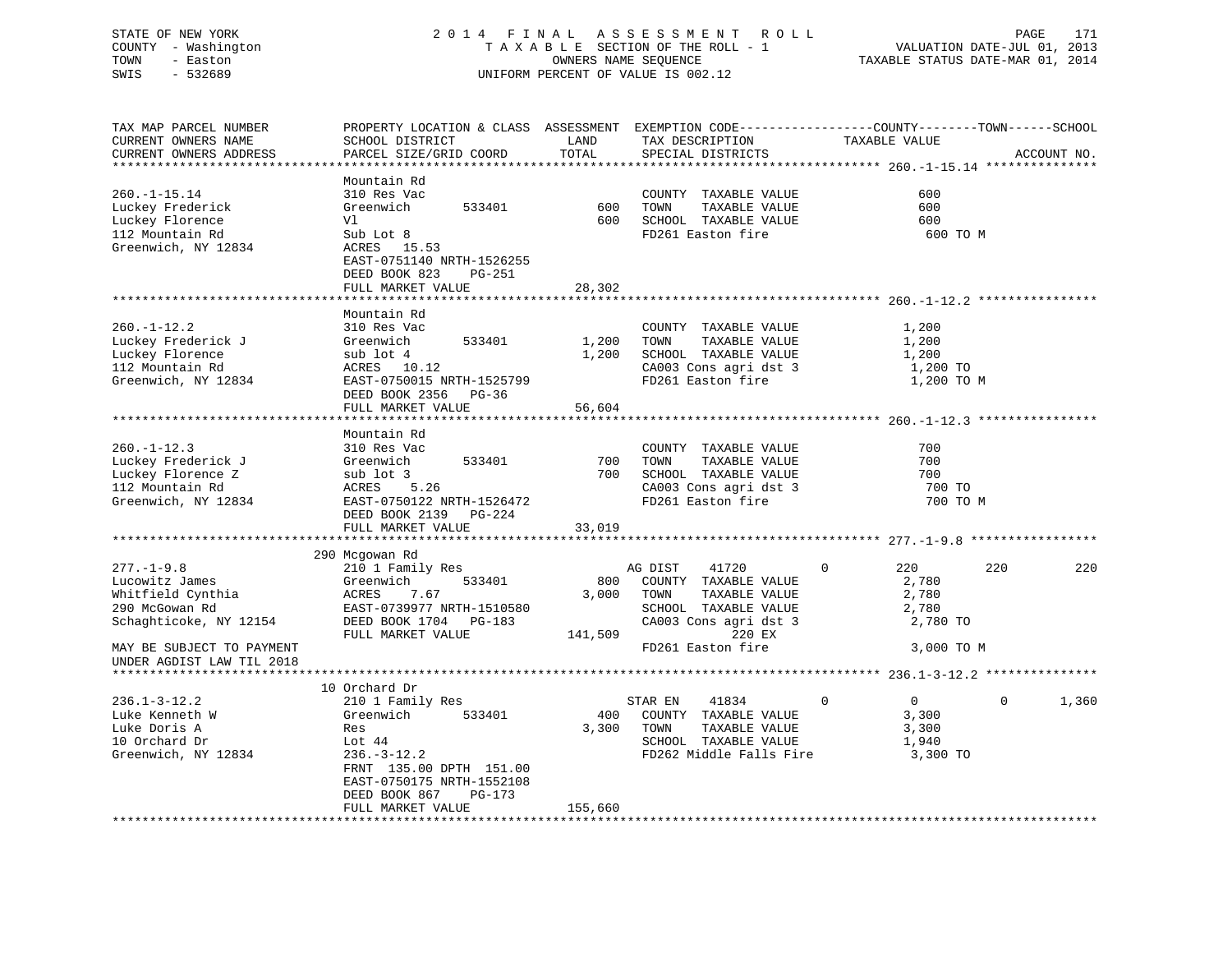## STATE OF NEW YORK 2 0 1 4 F I N A L A S S E S S M E N T R O L L PAGE 172 COUNTY - Washington T A X A B L E SECTION OF THE ROLL - 1 VALUATION DATE-JUL 01, 2013 TOWN - Easton OWNERS NAME SEQUENCE TAXABLE STATUS DATE-MAR 01, 2014 SWIS - 532689 UNIFORM PERCENT OF VALUE IS 002.12

| TOTAL<br>PARCEL SIZE/GRID COORD<br>ACCOUNT NO.<br>CURRENT OWNERS ADDRESS<br>SPECIAL DISTRICTS<br>845J101059<br>State Route 40<br>$278. - 1 - 1.3$<br>1,500<br>105 Vac farmland<br>COUNTY TAXABLE VALUE<br>1,500<br>Lundberg David<br>533401<br>TOWN<br>TAXABLE VALUE<br>1,500<br>Greenwich<br>4421 Blackstump Rd<br>1,500<br>SCHOOL TAXABLE VALUE<br>vac land<br>1,500<br>Weems, VA 22576<br>CA003 Cons agri dst 3<br>ACRES 62.60<br>1,500 TO<br>FD261 Easton fire<br>EAST-0744553 NRTH-1512393<br>1,500 TO M<br>DEED BOOK 912<br>PG-127<br>70,755<br>FULL MARKET VALUE<br>185 Becker Rd<br>$269. - 1 - 12.5$<br>$\Omega$<br>210 1 Family Res<br>STAR B<br>41854<br>$\Omega$<br>$\Omega$<br>640<br>Lundberg Edward<br>533401<br>500<br>4,000<br>COUNTY TAXABLE VALUE<br>Greenwich<br>Timms-Lundberg Keisha<br>4,000<br>TAXABLE VALUE<br>House And Lot<br>TOWN<br>4,000<br>185 Becker Rd<br>Lot $#2$<br>SCHOOL TAXABLE VALUE<br>3,360<br>Greenwich, NY 12834<br>ACRES<br>2.44<br>CA003 Cons agri dst 3<br>4,000 TO<br>FD261 Easton fire<br>EAST-0751138 NRTH-1520596<br>4,000 TO M<br>DEED BOOK 901<br>PG-149<br>188,679<br>FULL MARKET VALUE<br>119 Becker Rd<br>$269. - 1 - 12.7$<br>$\overline{0}$<br>640<br>240 Rural res<br>41854<br>$\mathbf 0$<br>$\Omega$<br>STAR B<br>Lundberg Eric<br>600<br>Greenwich<br>533401<br>COUNTY TAXABLE VALUE<br>4,800<br>Lundberg Gina<br>4,800<br>TAXABLE VALUE<br>house and lot<br>TOWN<br>4,800<br>901/88<br>SCHOOL TAXABLE VALUE<br>4,160<br>ACRES 11.04<br>CA003 Cons agri dst 3<br>4,800 TO<br>FD261 Easton fire<br>4,800 TO M<br>EAST-0750524 NRTH-1519100<br>DEED BOOK 907<br>PG-293<br>226,415<br>FULL MARKET VALUE<br>Becker Rd<br>310 Res Vac<br>COUNTY TAXABLE VALUE<br>350<br>Greenwich<br>533401<br>350<br>TAXABLE VALUE<br>350<br>TOWN<br>Lundberg Judith<br>350<br>SCHOOL TAXABLE VALUE<br>350<br>la<br>CA003 Cons agri dst $3$<br>6.60<br>ACRES<br>350 TO<br>FD261 Easton fire<br>Schaghticoke, NY 12154<br>EAST-0750748 NRTH-1520534<br>350 TO M<br>DEED BOOK 902<br>PG-286<br>16,509<br>FULL MARKET VALUE<br>10 Meeting House Rd<br>640<br>$278. - 1 - 1.6$<br>STAR B<br>41854<br>$\mathbf 0$<br>$\overline{0}$<br>$\Omega$<br>210 1 Family Res<br>Lundberg Jack<br>533401<br>1,000<br>COUNTY TAXABLE VALUE<br>6,500<br>Greenwich<br>6,500<br>Lundberg Judith A<br>subdiv lot 2<br>TOWN<br>TAXABLE VALUE<br>6,500<br>10 Meeting House Rd<br>ACRES 14.58<br>SCHOOL TAXABLE VALUE<br>5,860<br>CA003 Cons agri dst 3<br>Schaghticoke, NY 12154<br>EAST-0744077 NRTH-1512726<br>6,500 TO<br>FD261 Easton fire<br>6,500 TO M<br>DEED BOOK 912<br>PG-127<br>306,604<br>FULL MARKET VALUE | TAX MAP PARCEL NUMBER | PROPERTY LOCATION & CLASS ASSESSMENT EXEMPTION CODE----------------COUNTY-------TOWN------SCHOOL |      |                 |               |  |
|--------------------------------------------------------------------------------------------------------------------------------------------------------------------------------------------------------------------------------------------------------------------------------------------------------------------------------------------------------------------------------------------------------------------------------------------------------------------------------------------------------------------------------------------------------------------------------------------------------------------------------------------------------------------------------------------------------------------------------------------------------------------------------------------------------------------------------------------------------------------------------------------------------------------------------------------------------------------------------------------------------------------------------------------------------------------------------------------------------------------------------------------------------------------------------------------------------------------------------------------------------------------------------------------------------------------------------------------------------------------------------------------------------------------------------------------------------------------------------------------------------------------------------------------------------------------------------------------------------------------------------------------------------------------------------------------------------------------------------------------------------------------------------------------------------------------------------------------------------------------------------------------------------------------------------------------------------------------------------------------------------------------------------------------------------------------------------------------------------------------------------------------------------------------------------------------------------------------------------------------------------------------------------------------------------------------------------------------------------------------------------------------------------------------------------------------------------------------------------------------------------------------------------------------------------------------------------------------------------------------------------------------|-----------------------|--------------------------------------------------------------------------------------------------|------|-----------------|---------------|--|
|                                                                                                                                                                                                                                                                                                                                                                                                                                                                                                                                                                                                                                                                                                                                                                                                                                                                                                                                                                                                                                                                                                                                                                                                                                                                                                                                                                                                                                                                                                                                                                                                                                                                                                                                                                                                                                                                                                                                                                                                                                                                                                                                                                                                                                                                                                                                                                                                                                                                                                                                                                                                                                            | CURRENT OWNERS NAME   | SCHOOL DISTRICT                                                                                  | LAND | TAX DESCRIPTION | TAXABLE VALUE |  |
|                                                                                                                                                                                                                                                                                                                                                                                                                                                                                                                                                                                                                                                                                                                                                                                                                                                                                                                                                                                                                                                                                                                                                                                                                                                                                                                                                                                                                                                                                                                                                                                                                                                                                                                                                                                                                                                                                                                                                                                                                                                                                                                                                                                                                                                                                                                                                                                                                                                                                                                                                                                                                                            |                       |                                                                                                  |      |                 |               |  |
|                                                                                                                                                                                                                                                                                                                                                                                                                                                                                                                                                                                                                                                                                                                                                                                                                                                                                                                                                                                                                                                                                                                                                                                                                                                                                                                                                                                                                                                                                                                                                                                                                                                                                                                                                                                                                                                                                                                                                                                                                                                                                                                                                                                                                                                                                                                                                                                                                                                                                                                                                                                                                                            |                       |                                                                                                  |      |                 |               |  |
|                                                                                                                                                                                                                                                                                                                                                                                                                                                                                                                                                                                                                                                                                                                                                                                                                                                                                                                                                                                                                                                                                                                                                                                                                                                                                                                                                                                                                                                                                                                                                                                                                                                                                                                                                                                                                                                                                                                                                                                                                                                                                                                                                                                                                                                                                                                                                                                                                                                                                                                                                                                                                                            |                       |                                                                                                  |      |                 |               |  |
|                                                                                                                                                                                                                                                                                                                                                                                                                                                                                                                                                                                                                                                                                                                                                                                                                                                                                                                                                                                                                                                                                                                                                                                                                                                                                                                                                                                                                                                                                                                                                                                                                                                                                                                                                                                                                                                                                                                                                                                                                                                                                                                                                                                                                                                                                                                                                                                                                                                                                                                                                                                                                                            |                       |                                                                                                  |      |                 |               |  |
|                                                                                                                                                                                                                                                                                                                                                                                                                                                                                                                                                                                                                                                                                                                                                                                                                                                                                                                                                                                                                                                                                                                                                                                                                                                                                                                                                                                                                                                                                                                                                                                                                                                                                                                                                                                                                                                                                                                                                                                                                                                                                                                                                                                                                                                                                                                                                                                                                                                                                                                                                                                                                                            |                       |                                                                                                  |      |                 |               |  |
|                                                                                                                                                                                                                                                                                                                                                                                                                                                                                                                                                                                                                                                                                                                                                                                                                                                                                                                                                                                                                                                                                                                                                                                                                                                                                                                                                                                                                                                                                                                                                                                                                                                                                                                                                                                                                                                                                                                                                                                                                                                                                                                                                                                                                                                                                                                                                                                                                                                                                                                                                                                                                                            |                       |                                                                                                  |      |                 |               |  |
|                                                                                                                                                                                                                                                                                                                                                                                                                                                                                                                                                                                                                                                                                                                                                                                                                                                                                                                                                                                                                                                                                                                                                                                                                                                                                                                                                                                                                                                                                                                                                                                                                                                                                                                                                                                                                                                                                                                                                                                                                                                                                                                                                                                                                                                                                                                                                                                                                                                                                                                                                                                                                                            |                       |                                                                                                  |      |                 |               |  |
|                                                                                                                                                                                                                                                                                                                                                                                                                                                                                                                                                                                                                                                                                                                                                                                                                                                                                                                                                                                                                                                                                                                                                                                                                                                                                                                                                                                                                                                                                                                                                                                                                                                                                                                                                                                                                                                                                                                                                                                                                                                                                                                                                                                                                                                                                                                                                                                                                                                                                                                                                                                                                                            |                       |                                                                                                  |      |                 |               |  |
|                                                                                                                                                                                                                                                                                                                                                                                                                                                                                                                                                                                                                                                                                                                                                                                                                                                                                                                                                                                                                                                                                                                                                                                                                                                                                                                                                                                                                                                                                                                                                                                                                                                                                                                                                                                                                                                                                                                                                                                                                                                                                                                                                                                                                                                                                                                                                                                                                                                                                                                                                                                                                                            |                       |                                                                                                  |      |                 |               |  |
|                                                                                                                                                                                                                                                                                                                                                                                                                                                                                                                                                                                                                                                                                                                                                                                                                                                                                                                                                                                                                                                                                                                                                                                                                                                                                                                                                                                                                                                                                                                                                                                                                                                                                                                                                                                                                                                                                                                                                                                                                                                                                                                                                                                                                                                                                                                                                                                                                                                                                                                                                                                                                                            |                       |                                                                                                  |      |                 |               |  |
|                                                                                                                                                                                                                                                                                                                                                                                                                                                                                                                                                                                                                                                                                                                                                                                                                                                                                                                                                                                                                                                                                                                                                                                                                                                                                                                                                                                                                                                                                                                                                                                                                                                                                                                                                                                                                                                                                                                                                                                                                                                                                                                                                                                                                                                                                                                                                                                                                                                                                                                                                                                                                                            |                       |                                                                                                  |      |                 |               |  |
|                                                                                                                                                                                                                                                                                                                                                                                                                                                                                                                                                                                                                                                                                                                                                                                                                                                                                                                                                                                                                                                                                                                                                                                                                                                                                                                                                                                                                                                                                                                                                                                                                                                                                                                                                                                                                                                                                                                                                                                                                                                                                                                                                                                                                                                                                                                                                                                                                                                                                                                                                                                                                                            |                       |                                                                                                  |      |                 |               |  |
|                                                                                                                                                                                                                                                                                                                                                                                                                                                                                                                                                                                                                                                                                                                                                                                                                                                                                                                                                                                                                                                                                                                                                                                                                                                                                                                                                                                                                                                                                                                                                                                                                                                                                                                                                                                                                                                                                                                                                                                                                                                                                                                                                                                                                                                                                                                                                                                                                                                                                                                                                                                                                                            |                       |                                                                                                  |      |                 |               |  |
|                                                                                                                                                                                                                                                                                                                                                                                                                                                                                                                                                                                                                                                                                                                                                                                                                                                                                                                                                                                                                                                                                                                                                                                                                                                                                                                                                                                                                                                                                                                                                                                                                                                                                                                                                                                                                                                                                                                                                                                                                                                                                                                                                                                                                                                                                                                                                                                                                                                                                                                                                                                                                                            |                       |                                                                                                  |      |                 |               |  |
|                                                                                                                                                                                                                                                                                                                                                                                                                                                                                                                                                                                                                                                                                                                                                                                                                                                                                                                                                                                                                                                                                                                                                                                                                                                                                                                                                                                                                                                                                                                                                                                                                                                                                                                                                                                                                                                                                                                                                                                                                                                                                                                                                                                                                                                                                                                                                                                                                                                                                                                                                                                                                                            |                       |                                                                                                  |      |                 |               |  |
|                                                                                                                                                                                                                                                                                                                                                                                                                                                                                                                                                                                                                                                                                                                                                                                                                                                                                                                                                                                                                                                                                                                                                                                                                                                                                                                                                                                                                                                                                                                                                                                                                                                                                                                                                                                                                                                                                                                                                                                                                                                                                                                                                                                                                                                                                                                                                                                                                                                                                                                                                                                                                                            |                       |                                                                                                  |      |                 |               |  |
|                                                                                                                                                                                                                                                                                                                                                                                                                                                                                                                                                                                                                                                                                                                                                                                                                                                                                                                                                                                                                                                                                                                                                                                                                                                                                                                                                                                                                                                                                                                                                                                                                                                                                                                                                                                                                                                                                                                                                                                                                                                                                                                                                                                                                                                                                                                                                                                                                                                                                                                                                                                                                                            |                       |                                                                                                  |      |                 |               |  |
|                                                                                                                                                                                                                                                                                                                                                                                                                                                                                                                                                                                                                                                                                                                                                                                                                                                                                                                                                                                                                                                                                                                                                                                                                                                                                                                                                                                                                                                                                                                                                                                                                                                                                                                                                                                                                                                                                                                                                                                                                                                                                                                                                                                                                                                                                                                                                                                                                                                                                                                                                                                                                                            |                       |                                                                                                  |      |                 |               |  |
|                                                                                                                                                                                                                                                                                                                                                                                                                                                                                                                                                                                                                                                                                                                                                                                                                                                                                                                                                                                                                                                                                                                                                                                                                                                                                                                                                                                                                                                                                                                                                                                                                                                                                                                                                                                                                                                                                                                                                                                                                                                                                                                                                                                                                                                                                                                                                                                                                                                                                                                                                                                                                                            |                       |                                                                                                  |      |                 |               |  |
|                                                                                                                                                                                                                                                                                                                                                                                                                                                                                                                                                                                                                                                                                                                                                                                                                                                                                                                                                                                                                                                                                                                                                                                                                                                                                                                                                                                                                                                                                                                                                                                                                                                                                                                                                                                                                                                                                                                                                                                                                                                                                                                                                                                                                                                                                                                                                                                                                                                                                                                                                                                                                                            |                       |                                                                                                  |      |                 |               |  |
|                                                                                                                                                                                                                                                                                                                                                                                                                                                                                                                                                                                                                                                                                                                                                                                                                                                                                                                                                                                                                                                                                                                                                                                                                                                                                                                                                                                                                                                                                                                                                                                                                                                                                                                                                                                                                                                                                                                                                                                                                                                                                                                                                                                                                                                                                                                                                                                                                                                                                                                                                                                                                                            |                       |                                                                                                  |      |                 |               |  |
|                                                                                                                                                                                                                                                                                                                                                                                                                                                                                                                                                                                                                                                                                                                                                                                                                                                                                                                                                                                                                                                                                                                                                                                                                                                                                                                                                                                                                                                                                                                                                                                                                                                                                                                                                                                                                                                                                                                                                                                                                                                                                                                                                                                                                                                                                                                                                                                                                                                                                                                                                                                                                                            |                       |                                                                                                  |      |                 |               |  |
|                                                                                                                                                                                                                                                                                                                                                                                                                                                                                                                                                                                                                                                                                                                                                                                                                                                                                                                                                                                                                                                                                                                                                                                                                                                                                                                                                                                                                                                                                                                                                                                                                                                                                                                                                                                                                                                                                                                                                                                                                                                                                                                                                                                                                                                                                                                                                                                                                                                                                                                                                                                                                                            |                       |                                                                                                  |      |                 |               |  |
|                                                                                                                                                                                                                                                                                                                                                                                                                                                                                                                                                                                                                                                                                                                                                                                                                                                                                                                                                                                                                                                                                                                                                                                                                                                                                                                                                                                                                                                                                                                                                                                                                                                                                                                                                                                                                                                                                                                                                                                                                                                                                                                                                                                                                                                                                                                                                                                                                                                                                                                                                                                                                                            |                       |                                                                                                  |      |                 |               |  |
|                                                                                                                                                                                                                                                                                                                                                                                                                                                                                                                                                                                                                                                                                                                                                                                                                                                                                                                                                                                                                                                                                                                                                                                                                                                                                                                                                                                                                                                                                                                                                                                                                                                                                                                                                                                                                                                                                                                                                                                                                                                                                                                                                                                                                                                                                                                                                                                                                                                                                                                                                                                                                                            | 119 Becker Rd         |                                                                                                  |      |                 |               |  |
|                                                                                                                                                                                                                                                                                                                                                                                                                                                                                                                                                                                                                                                                                                                                                                                                                                                                                                                                                                                                                                                                                                                                                                                                                                                                                                                                                                                                                                                                                                                                                                                                                                                                                                                                                                                                                                                                                                                                                                                                                                                                                                                                                                                                                                                                                                                                                                                                                                                                                                                                                                                                                                            | Greenwich, NY 12834   |                                                                                                  |      |                 |               |  |
|                                                                                                                                                                                                                                                                                                                                                                                                                                                                                                                                                                                                                                                                                                                                                                                                                                                                                                                                                                                                                                                                                                                                                                                                                                                                                                                                                                                                                                                                                                                                                                                                                                                                                                                                                                                                                                                                                                                                                                                                                                                                                                                                                                                                                                                                                                                                                                                                                                                                                                                                                                                                                                            |                       |                                                                                                  |      |                 |               |  |
|                                                                                                                                                                                                                                                                                                                                                                                                                                                                                                                                                                                                                                                                                                                                                                                                                                                                                                                                                                                                                                                                                                                                                                                                                                                                                                                                                                                                                                                                                                                                                                                                                                                                                                                                                                                                                                                                                                                                                                                                                                                                                                                                                                                                                                                                                                                                                                                                                                                                                                                                                                                                                                            |                       |                                                                                                  |      |                 |               |  |
|                                                                                                                                                                                                                                                                                                                                                                                                                                                                                                                                                                                                                                                                                                                                                                                                                                                                                                                                                                                                                                                                                                                                                                                                                                                                                                                                                                                                                                                                                                                                                                                                                                                                                                                                                                                                                                                                                                                                                                                                                                                                                                                                                                                                                                                                                                                                                                                                                                                                                                                                                                                                                                            |                       |                                                                                                  |      |                 |               |  |
|                                                                                                                                                                                                                                                                                                                                                                                                                                                                                                                                                                                                                                                                                                                                                                                                                                                                                                                                                                                                                                                                                                                                                                                                                                                                                                                                                                                                                                                                                                                                                                                                                                                                                                                                                                                                                                                                                                                                                                                                                                                                                                                                                                                                                                                                                                                                                                                                                                                                                                                                                                                                                                            |                       |                                                                                                  |      |                 |               |  |
|                                                                                                                                                                                                                                                                                                                                                                                                                                                                                                                                                                                                                                                                                                                                                                                                                                                                                                                                                                                                                                                                                                                                                                                                                                                                                                                                                                                                                                                                                                                                                                                                                                                                                                                                                                                                                                                                                                                                                                                                                                                                                                                                                                                                                                                                                                                                                                                                                                                                                                                                                                                                                                            |                       |                                                                                                  |      |                 |               |  |
|                                                                                                                                                                                                                                                                                                                                                                                                                                                                                                                                                                                                                                                                                                                                                                                                                                                                                                                                                                                                                                                                                                                                                                                                                                                                                                                                                                                                                                                                                                                                                                                                                                                                                                                                                                                                                                                                                                                                                                                                                                                                                                                                                                                                                                                                                                                                                                                                                                                                                                                                                                                                                                            | $269. - 1 - 12.6$     |                                                                                                  |      |                 |               |  |
|                                                                                                                                                                                                                                                                                                                                                                                                                                                                                                                                                                                                                                                                                                                                                                                                                                                                                                                                                                                                                                                                                                                                                                                                                                                                                                                                                                                                                                                                                                                                                                                                                                                                                                                                                                                                                                                                                                                                                                                                                                                                                                                                                                                                                                                                                                                                                                                                                                                                                                                                                                                                                                            | Lundberg Jack         |                                                                                                  |      |                 |               |  |
|                                                                                                                                                                                                                                                                                                                                                                                                                                                                                                                                                                                                                                                                                                                                                                                                                                                                                                                                                                                                                                                                                                                                                                                                                                                                                                                                                                                                                                                                                                                                                                                                                                                                                                                                                                                                                                                                                                                                                                                                                                                                                                                                                                                                                                                                                                                                                                                                                                                                                                                                                                                                                                            |                       |                                                                                                  |      |                 |               |  |
|                                                                                                                                                                                                                                                                                                                                                                                                                                                                                                                                                                                                                                                                                                                                                                                                                                                                                                                                                                                                                                                                                                                                                                                                                                                                                                                                                                                                                                                                                                                                                                                                                                                                                                                                                                                                                                                                                                                                                                                                                                                                                                                                                                                                                                                                                                                                                                                                                                                                                                                                                                                                                                            | 10 Meetinghouse Rd    |                                                                                                  |      |                 |               |  |
|                                                                                                                                                                                                                                                                                                                                                                                                                                                                                                                                                                                                                                                                                                                                                                                                                                                                                                                                                                                                                                                                                                                                                                                                                                                                                                                                                                                                                                                                                                                                                                                                                                                                                                                                                                                                                                                                                                                                                                                                                                                                                                                                                                                                                                                                                                                                                                                                                                                                                                                                                                                                                                            |                       |                                                                                                  |      |                 |               |  |
|                                                                                                                                                                                                                                                                                                                                                                                                                                                                                                                                                                                                                                                                                                                                                                                                                                                                                                                                                                                                                                                                                                                                                                                                                                                                                                                                                                                                                                                                                                                                                                                                                                                                                                                                                                                                                                                                                                                                                                                                                                                                                                                                                                                                                                                                                                                                                                                                                                                                                                                                                                                                                                            |                       |                                                                                                  |      |                 |               |  |
|                                                                                                                                                                                                                                                                                                                                                                                                                                                                                                                                                                                                                                                                                                                                                                                                                                                                                                                                                                                                                                                                                                                                                                                                                                                                                                                                                                                                                                                                                                                                                                                                                                                                                                                                                                                                                                                                                                                                                                                                                                                                                                                                                                                                                                                                                                                                                                                                                                                                                                                                                                                                                                            |                       |                                                                                                  |      |                 |               |  |
|                                                                                                                                                                                                                                                                                                                                                                                                                                                                                                                                                                                                                                                                                                                                                                                                                                                                                                                                                                                                                                                                                                                                                                                                                                                                                                                                                                                                                                                                                                                                                                                                                                                                                                                                                                                                                                                                                                                                                                                                                                                                                                                                                                                                                                                                                                                                                                                                                                                                                                                                                                                                                                            |                       |                                                                                                  |      |                 |               |  |
|                                                                                                                                                                                                                                                                                                                                                                                                                                                                                                                                                                                                                                                                                                                                                                                                                                                                                                                                                                                                                                                                                                                                                                                                                                                                                                                                                                                                                                                                                                                                                                                                                                                                                                                                                                                                                                                                                                                                                                                                                                                                                                                                                                                                                                                                                                                                                                                                                                                                                                                                                                                                                                            |                       |                                                                                                  |      |                 |               |  |
|                                                                                                                                                                                                                                                                                                                                                                                                                                                                                                                                                                                                                                                                                                                                                                                                                                                                                                                                                                                                                                                                                                                                                                                                                                                                                                                                                                                                                                                                                                                                                                                                                                                                                                                                                                                                                                                                                                                                                                                                                                                                                                                                                                                                                                                                                                                                                                                                                                                                                                                                                                                                                                            |                       |                                                                                                  |      |                 |               |  |
|                                                                                                                                                                                                                                                                                                                                                                                                                                                                                                                                                                                                                                                                                                                                                                                                                                                                                                                                                                                                                                                                                                                                                                                                                                                                                                                                                                                                                                                                                                                                                                                                                                                                                                                                                                                                                                                                                                                                                                                                                                                                                                                                                                                                                                                                                                                                                                                                                                                                                                                                                                                                                                            |                       |                                                                                                  |      |                 |               |  |
|                                                                                                                                                                                                                                                                                                                                                                                                                                                                                                                                                                                                                                                                                                                                                                                                                                                                                                                                                                                                                                                                                                                                                                                                                                                                                                                                                                                                                                                                                                                                                                                                                                                                                                                                                                                                                                                                                                                                                                                                                                                                                                                                                                                                                                                                                                                                                                                                                                                                                                                                                                                                                                            |                       |                                                                                                  |      |                 |               |  |
|                                                                                                                                                                                                                                                                                                                                                                                                                                                                                                                                                                                                                                                                                                                                                                                                                                                                                                                                                                                                                                                                                                                                                                                                                                                                                                                                                                                                                                                                                                                                                                                                                                                                                                                                                                                                                                                                                                                                                                                                                                                                                                                                                                                                                                                                                                                                                                                                                                                                                                                                                                                                                                            |                       |                                                                                                  |      |                 |               |  |
|                                                                                                                                                                                                                                                                                                                                                                                                                                                                                                                                                                                                                                                                                                                                                                                                                                                                                                                                                                                                                                                                                                                                                                                                                                                                                                                                                                                                                                                                                                                                                                                                                                                                                                                                                                                                                                                                                                                                                                                                                                                                                                                                                                                                                                                                                                                                                                                                                                                                                                                                                                                                                                            |                       |                                                                                                  |      |                 |               |  |
|                                                                                                                                                                                                                                                                                                                                                                                                                                                                                                                                                                                                                                                                                                                                                                                                                                                                                                                                                                                                                                                                                                                                                                                                                                                                                                                                                                                                                                                                                                                                                                                                                                                                                                                                                                                                                                                                                                                                                                                                                                                                                                                                                                                                                                                                                                                                                                                                                                                                                                                                                                                                                                            |                       |                                                                                                  |      |                 |               |  |
|                                                                                                                                                                                                                                                                                                                                                                                                                                                                                                                                                                                                                                                                                                                                                                                                                                                                                                                                                                                                                                                                                                                                                                                                                                                                                                                                                                                                                                                                                                                                                                                                                                                                                                                                                                                                                                                                                                                                                                                                                                                                                                                                                                                                                                                                                                                                                                                                                                                                                                                                                                                                                                            |                       |                                                                                                  |      |                 |               |  |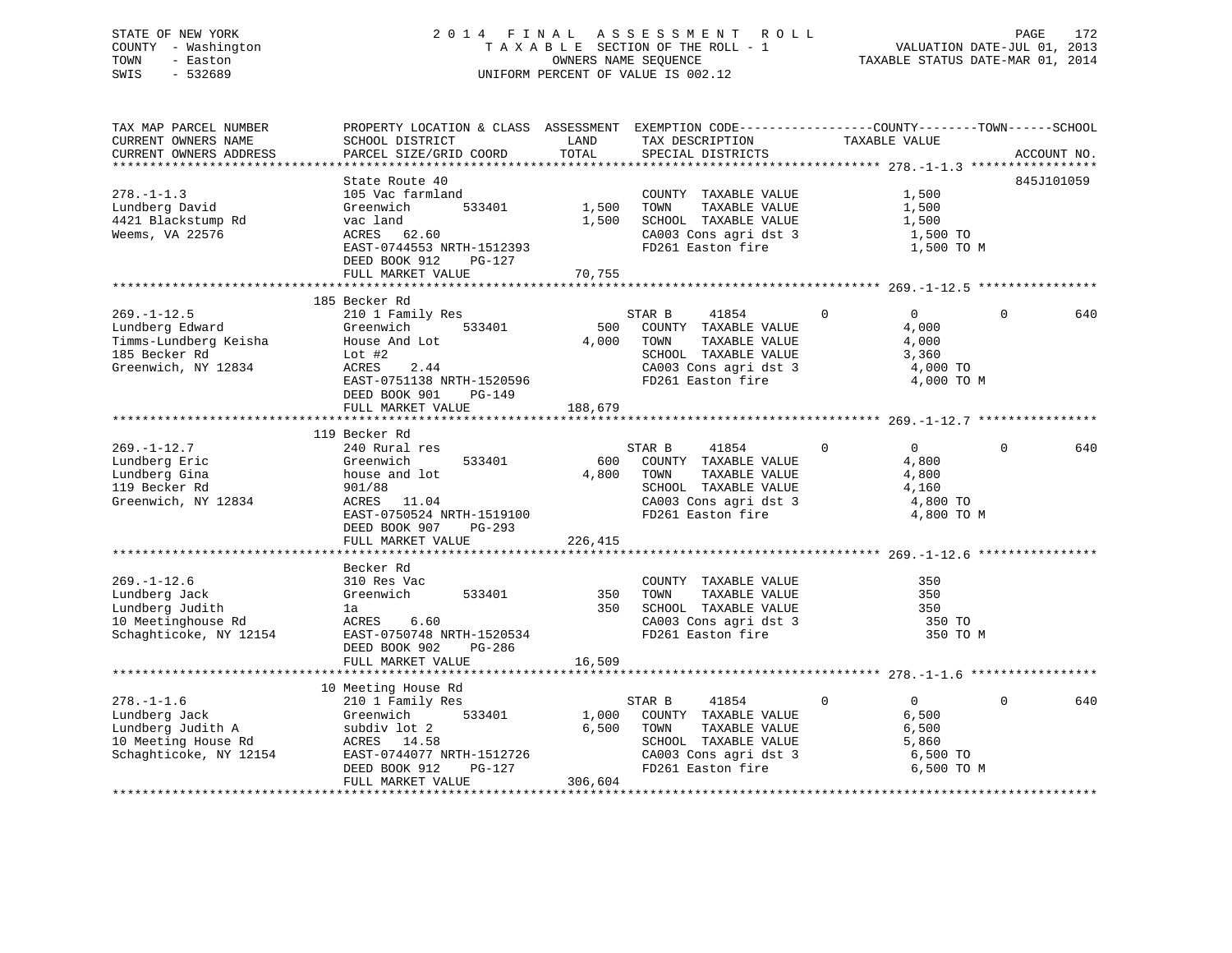## STATE OF NEW YORK 2 0 1 4 F I N A L A S S E S S M E N T R O L L PAGE 173 COUNTY - Washington T A X A B L E SECTION OF THE ROLL - 1 VALUATION DATE-JUL 01, 2013 TOWN - Easton **CONNERS NAME SEQUENCE** TAXABLE STATUS DATE-MAR 01, 2014 SWIS - 532689 UNIFORM PERCENT OF VALUE IS 002.12

| TAX MAP PARCEL NUMBER<br>CURRENT OWNERS NAME | PROPERTY LOCATION & CLASS ASSESSMENT EXEMPTION CODE----------------COUNTY-------TOWN------SCHOOL<br>SCHOOL DISTRICT | LAND       | TAX DESCRIPTION                            | TAXABLE VALUE                    |                 |
|----------------------------------------------|---------------------------------------------------------------------------------------------------------------------|------------|--------------------------------------------|----------------------------------|-----------------|
| CURRENT OWNERS ADDRESS                       | PARCEL SIZE/GRID COORD                                                                                              | TOTAL      | SPECIAL DISTRICTS                          |                                  | ACCOUNT NO.     |
|                                              |                                                                                                                     |            |                                            |                                  |                 |
|                                              | 172 Wrights Rd                                                                                                      |            |                                            |                                  | 845J100532      |
| $268. - 1 - 13$                              | 105 Vac farmland                                                                                                    |            | 41720<br>AG DIST                           | $\Omega$<br>262                  | 262<br>262      |
| Lundberg Jack N                              | Stillwater Cent 415201                                                                                              | 1,000      | COUNTY TAXABLE VALUE                       | 738                              |                 |
| Lundberg Judith A                            | Farm                                                                                                                | 1,000      | TAXABLE VALUE<br>TOWN                      | 738                              |                 |
| 10 Meeting House Rd                          | ACRES 56.50                                                                                                         |            | SCHOOL TAXABLE VALUE                       | 738                              |                 |
| Schaghticoke, NY 12154                       | EAST-0736329 NRTH-1514224                                                                                           |            | CA003 Cons agri dst 3                      | 738 TO                           |                 |
|                                              | DEED BOOK 2948 PG-213                                                                                               |            | 262 EX                                     |                                  |                 |
| MAY BE SUBJECT TO PAYMENT                    | FULL MARKET VALUE                                                                                                   |            | 47,170 FD261 Easton fire                   | 1,000 TO M                       |                 |
| UNDER AGDIST LAW TIL 2018                    |                                                                                                                     |            |                                            |                                  |                 |
|                                              |                                                                                                                     |            |                                            |                                  |                 |
|                                              | State Route 40                                                                                                      |            |                                            |                                  | 845J100535      |
| $268. - 1 - 9$                               | 112 Dairy farm                                                                                                      |            | COUNTY TAXABLE VALUE                       | 2,000                            |                 |
| Lundberg Paul R                              | Greenwich<br>533401                                                                                                 | 2,000      | TOWN<br>TAXABLE VALUE                      | 2,000                            |                 |
| Lundberg Judith P                            | Farm                                                                                                                | 2,000      | SCHOOL TAXABLE VALUE                       | 2,000                            |                 |
| 68 Grove Rd                                  | ACRES 96.60                                                                                                         |            | CA003 Cons agri dst 3                      | 2,000 TO                         |                 |
| Schaghticoke, NY 12154                       | EAST-0743742 NRTH-1514971                                                                                           |            | FD261 Easton fire                          | 2,000 TO M                       |                 |
|                                              | DEED BOOK 619<br>PG-157                                                                                             |            |                                            |                                  |                 |
|                                              | FULL MARKET VALUE                                                                                                   | 94,340     |                                            |                                  |                 |
|                                              |                                                                                                                     |            |                                            |                                  |                 |
|                                              | 68 Grove Rd                                                                                                         |            |                                            |                                  | 845J100530      |
| $269. - 1 - 16$                              | 112 Dairy farm                                                                                                      |            | STAR B<br>41854                            | $\overline{0}$<br>$\overline{0}$ | $\Omega$<br>640 |
| Lundberg Paul R                              | Greenwich<br>533401                                                                                                 | 1,200      | COUNTY TAXABLE VALUE                       | 5,800                            |                 |
| Lundberg Judith                              | Farm                                                                                                                | 5,800      | TAXABLE VALUE<br>TOWN                      | 5,800                            |                 |
| 68 Grove Rd                                  | ACRES 45.30                                                                                                         |            | SCHOOL TAXABLE VALUE                       | 5,160                            |                 |
| Schaghticoke, NY 12154                       | EAST-0747350 NRTH-1516359                                                                                           |            | CA003 Cons agri dst 3                      | 5,800 TO                         |                 |
|                                              | DEED BOOK 619<br>PG-154                                                                                             |            | FD261 Easton fire                          | 5,800 TO M                       |                 |
|                                              | FULL MARKET VALUE                                                                                                   | 273,585    |                                            |                                  |                 |
|                                              |                                                                                                                     |            |                                            |                                  |                 |
|                                              | Valley Falls Rd                                                                                                     |            |                                            |                                  | 845J100566      |
| $286. - 1 - 15$                              | 312 Vac w/imprv                                                                                                     |            | COUNTY TAXABLE VALUE                       | 600                              |                 |
| Lynch Nancy<br>443 Bell Rd                   | 533401<br>Greenwich                                                                                                 | 200<br>600 | TOWN<br>TAXABLE VALUE                      | 600                              |                 |
|                                              | Barn & Lot                                                                                                          |            | SCHOOL TAXABLE VALUE                       | 600                              |                 |
| Schaghticoke, NY 12154                       | FRNT 84.00 DPTH 170.00                                                                                              |            | CA003 Cons agri dst 3<br>FD261 Easton fire | 600 TO                           |                 |
|                                              | EAST-0743739 NRTH-1498426<br>PG-328                                                                                 |            |                                            | 600 TO M                         |                 |
|                                              | DEED BOOK 2138<br>FULL MARKET VALUE                                                                                 | 28,302     |                                            |                                  |                 |
|                                              |                                                                                                                     |            |                                            |                                  |                 |
|                                              | 11921 State Route 40                                                                                                |            |                                            |                                  | 845J100128      |
| $268. - 1 - 6$                               | 210 1 Family Res                                                                                                    |            | COUNTY TAXABLE VALUE                       | 4,700                            |                 |
| Lyng James F                                 | 533401<br>Greenwich                                                                                                 | 500        | TAXABLE VALUE<br>TOWN                      | 4,700                            |                 |
| Lyng Gail H                                  | H & L                                                                                                               | 4,700      | SCHOOL TAXABLE VALUE                       | 4,700                            |                 |
| PO Box 356                                   | ACRES<br>5.70                                                                                                       |            | CA003 Cons agri dst 3                      | 4,700 TO                         |                 |
| Stillwater, NY 12170                         | EAST-0745763 NRTH-1519801                                                                                           |            | FD261 Easton fire                          | 4,700 TO M                       |                 |
|                                              | DEED BOOK 2754 PG-242                                                                                               |            |                                            |                                  |                 |
|                                              | FULL MARKET VALUE                                                                                                   | 221,698    |                                            |                                  |                 |
|                                              |                                                                                                                     |            |                                            |                                  |                 |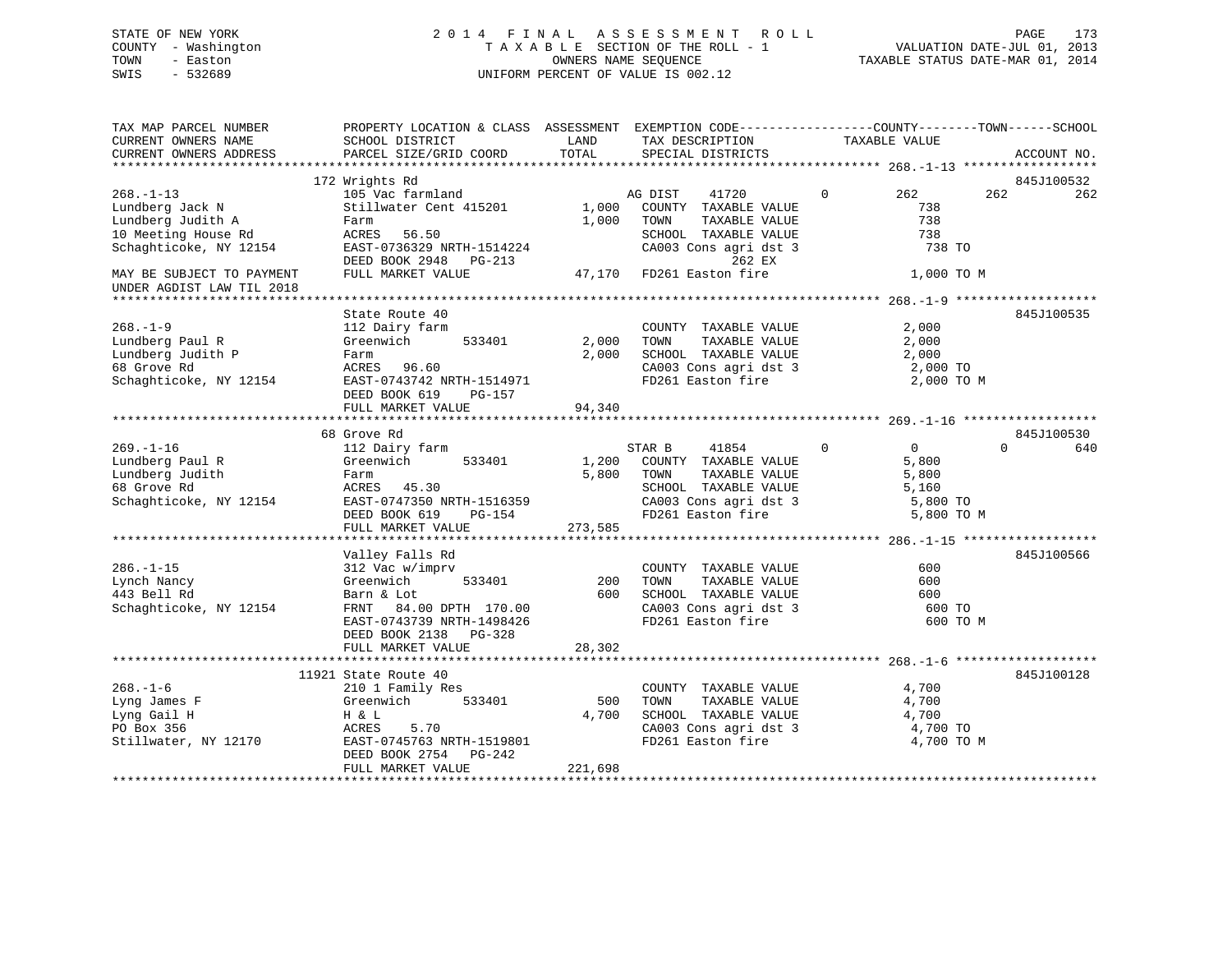## STATE OF NEW YORK 2 0 1 4 F I N A L A S S E S S M E N T R O L L PAGE 174 COUNTY - Washington T A X A B L E SECTION OF THE ROLL - 1 VALUATION DATE-JUL 01, 2013 TOWN - Easton OWNERS NAME SEQUENCE TAXABLE STATUS DATE-MAR 01, 2014 SWIS - 532689 UNIFORM PERCENT OF VALUE IS 002.12

| TAX MAP PARCEL NUMBER<br>CURRENT OWNERS NAME<br>CURRENT OWNERS ADDRESS                                                        | PROPERTY LOCATION & CLASS ASSESSMENT EXEMPTION CODE----------------COUNTY-------TOWN------SCHOOL<br>SCHOOL DISTRICT<br>PARCEL SIZE/GRID COORD                                                              | LAND<br>TOTAL           | TAX DESCRIPTION<br>SPECIAL DISTRICTS                                                                                                                      |                                              | TAXABLE VALUE                                                                     |                                   | ACCOUNT NO.                                             |
|-------------------------------------------------------------------------------------------------------------------------------|------------------------------------------------------------------------------------------------------------------------------------------------------------------------------------------------------------|-------------------------|-----------------------------------------------------------------------------------------------------------------------------------------------------------|----------------------------------------------|-----------------------------------------------------------------------------------|-----------------------------------|---------------------------------------------------------|
|                                                                                                                               |                                                                                                                                                                                                            |                         |                                                                                                                                                           |                                              |                                                                                   |                                   |                                                         |
| $245. - 2 - 22$<br>Lyons Robert<br>Lyons Ann<br>523 County Route 74A<br>Greenwich, NY 12834                                   | 523 County Route 74A<br>210 1 Family Res<br>210 1 Family Res<br>533401 400 AGED-CO 41802<br>H & L<br>514/294<br>1.04<br>ACRES<br>EAST-0764552 NRTH-1542778<br>DEED BOOK 403<br>PG-201<br>FULL MARKET VALUE | 4,200 STAR EN           | 41834<br>COUNTY TAXABLE VALUE<br>TAXABLE VALUE<br>TOWN<br>SCHOOL TAXABLE VALUE<br>CA003 Cons agri dst 3<br>FD261 Easton fire<br>198,113 FD261 Easton fire | $\overline{0}$<br>$\Omega$<br>$\overline{0}$ | 630<br>179<br>$\overline{0}$<br>3,391<br>3,628<br>2,840<br>4,200 TO<br>4,200 TO M | 572<br>$\overline{0}$<br>$\Omega$ | 845J100539<br>$\overline{0}$<br>$\overline{0}$<br>1,360 |
|                                                                                                                               |                                                                                                                                                                                                            |                         |                                                                                                                                                           |                                              |                                                                                   |                                   |                                                         |
| $237 - 1 - 3$<br>Mackenzie Melody A<br>Gitlen Philip H<br>46 Cambridge Rd<br>Greenwich, NY 12834<br>MAY BE SUBJECT TO PAYMENT | 46 Cambridge Rd<br>240 Rural res<br>533401<br>Greenwich 533401<br>Rural Res<br>ACRES 67.30<br>EAST-0763550 NRTH-155185<br>EAST-0763550 NRTH-1551854<br>DEED BOOK 1995 PG-119<br>FULL MARKET VALUE          | 2,000 STAR B<br>566,038 | 41720<br>AG DIST<br>41854<br>12,000 COUNTY TAXABLE VALUE<br>TAXABLE VALUE<br>TOWN<br>SCHOOL TAXABLE VALUE<br>FD261 Easton fire                            | $\overline{0}$<br>$\Omega$                   | 555<br>$\overline{0}$<br>11,445<br>11,445<br>10,805<br>12,000 TO M                | 555<br>$\Omega$                   | 845J100224<br>555<br>640                                |
| UNDER AGDIST LAW TIL 2018                                                                                                     |                                                                                                                                                                                                            |                         |                                                                                                                                                           |                                              |                                                                                   |                                   |                                                         |
| $236. - 2 - 3.15$<br>MacMillan Donald A Greenwich                                                                             | 168 Bulson Rd<br>281 Multiple res<br>533401<br>MacMillan Donald A III Lot 2<br>21 Homestead Rd 2 ACRES 6.51<br>Saratoga Springs, NY 12866 EAST-0752788 NRTH-1551310<br>FULL MARKET VALUE                   | 1,000<br>273,585        | COUNTY TAXABLE VALUE<br>TAXABLE VALUE<br>TOWN<br>5,800 SCHOOL TAXABLE VALUE<br>FD262 Middle Falls Fire                                                    |                                              | 5,800<br>5,800<br>5,800<br>5,800 TO                                               |                                   |                                                         |
|                                                                                                                               | 199 Bulson Rd                                                                                                                                                                                              |                         |                                                                                                                                                           |                                              |                                                                                   |                                   | 845J100499                                              |
| $236. - 2 - 3.1$<br>MacNeil Kenneth C<br>217 Bulson Rd<br>Greenwich, NY 12834                                                 | 314 Rural vac<10<br>533401<br>Greenwich<br>Rural Lot<br>Lot 11<br>ACRES<br>1.15<br>EAST-0752894 NRTH-1551680<br>DEED BOOK 2548 PG-214                                                                      | 200                     | COUNTY TAXABLE VALUE<br>200     TOWN        TAXABLE  VALUE<br>200      SCHOOL    TAXABLE  VALUE<br>FD262 Middle Falls Fire                                |                                              | 200<br>200<br>200<br>200 TO                                                       |                                   |                                                         |
|                                                                                                                               | FULL MARKET VALUE                                                                                                                                                                                          | 9,434                   |                                                                                                                                                           |                                              |                                                                                   |                                   |                                                         |
|                                                                                                                               |                                                                                                                                                                                                            |                         |                                                                                                                                                           |                                              |                                                                                   |                                   |                                                         |
| $236. - 2 - 3.11$<br>MacNeil Kenneth C<br>217 Bulson Rd<br>Greenwich, NY 12834                                                | 217 Bulson Rd<br>210 1 Family Res<br>Greenwich<br>533401<br>Vl<br>Lot #12<br>1.02<br>ACRES<br>EAST-0753217 NRTH-1551699<br>DEED BOOK 2548<br>PG-214                                                        | 300                     | 41854<br>STAR B<br>COUNTY TAXABLE VALUE<br>4,400 TOWN<br>TAXABLE VALUE<br>SCHOOL TAXABLE VALUE<br>FD262 Middle Falls Fire                                 | $\Omega$                                     | $\overline{0}$<br>4,400<br>4,400<br>3,760<br>4,400 TO                             | $\Omega$                          | 640                                                     |
|                                                                                                                               | FULL MARKET VALUE                                                                                                                                                                                          | 207,547                 |                                                                                                                                                           |                                              |                                                                                   |                                   |                                                         |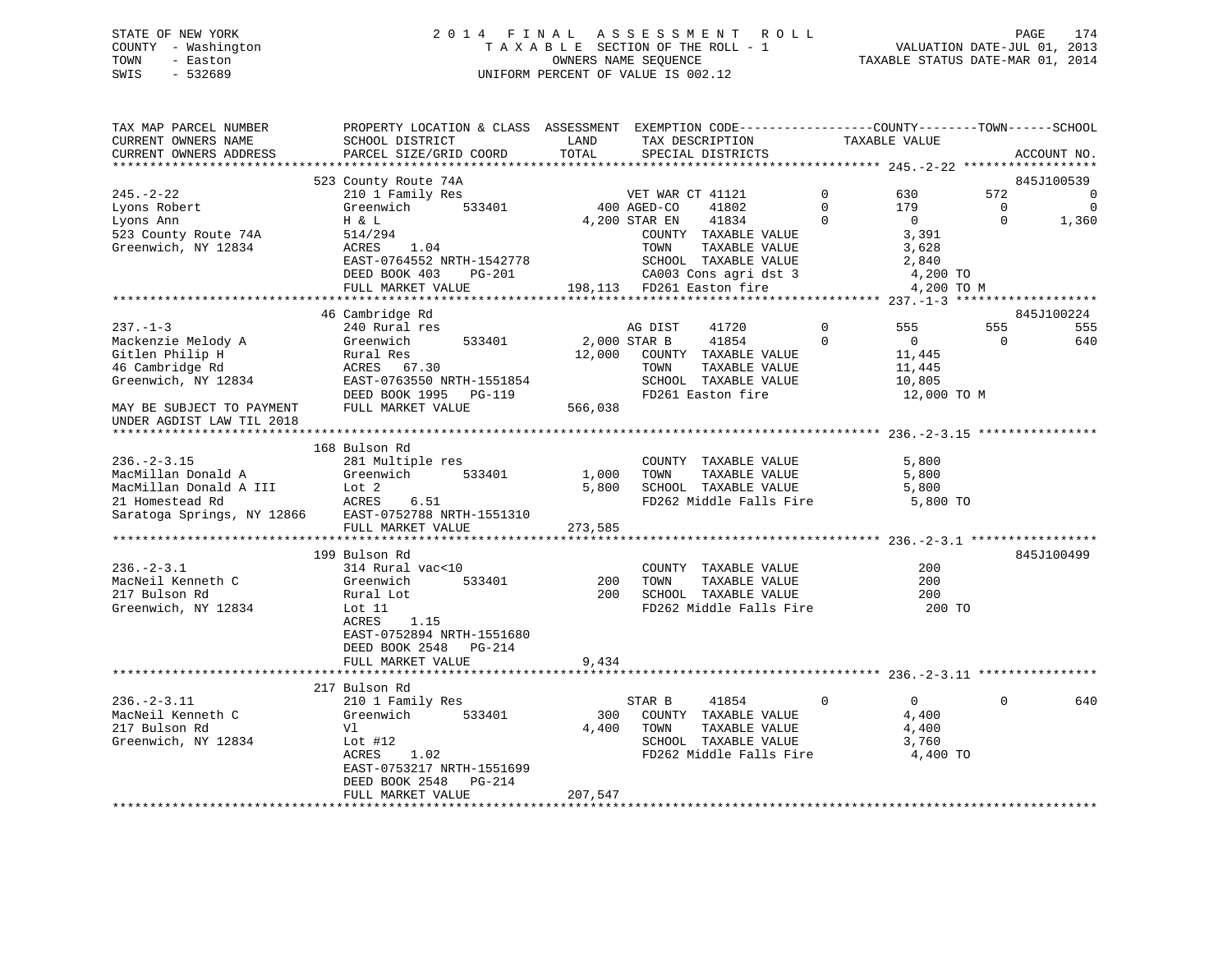## STATE OF NEW YORK 2 0 1 4 F I N A L A S S E S S M E N T R O L L PAGE 175 COUNTY - Washington T A X A B L E SECTION OF THE ROLL - 1 VALUATION DATE-JUL 01, 2013 TOWN - Easton OWNERS NAME SEQUENCE TAXABLE STATUS DATE-MAR 01, 2014 SWIS - 532689 UNIFORM PERCENT OF VALUE IS 002.12

| TAX MAP PARCEL NUMBER<br>CURRENT OWNERS NAME<br>CURRENT OWNERS ADDRESS                               | PROPERTY LOCATION & CLASS ASSESSMENT EXEMPTION CODE----------------COUNTY-------TOWN------SCHOOL<br>SCHOOL DISTRICT<br>PARCEL SIZE/GRID COORD                                                     | LAND<br>TOTAL           | TAX DESCRIPTION<br>SPECIAL DISTRICTS                                                                                                                                                                                       | TAXABLE VALUE                                                                                                                                     | ACCOUNT NO.                                                                     |
|------------------------------------------------------------------------------------------------------|---------------------------------------------------------------------------------------------------------------------------------------------------------------------------------------------------|-------------------------|----------------------------------------------------------------------------------------------------------------------------------------------------------------------------------------------------------------------------|---------------------------------------------------------------------------------------------------------------------------------------------------|---------------------------------------------------------------------------------|
| $236. - 2 - 3.12$<br>MacNeil Kenneth C<br>217 Bulson Rd<br>Greenwich, NY 12834                       | Bulson Rd<br>314 Rural vac<10<br>Greenwich<br>533401<br>Vl<br>Lot 2<br>FRNT 198.00 DPTH 311.00<br>EAST-0753653 NRTH-1551811<br>DEED BOOK 2548 PG-214<br>FULL MARKET VALUE                         | 200<br>200<br>9,434     | COUNTY TAXABLE VALUE<br>TOWN<br>TAXABLE VALUE<br>SCHOOL TAXABLE VALUE<br>FD262 Middle Falls Fire                                                                                                                           | 200<br>200<br>200<br>200 TO                                                                                                                       |                                                                                 |
| $235. -2 - 10$<br>Macneil Ronald K<br>373 Wilbur Ave<br>Greenwich, NY 12834                          | 373 Wilbur Ave<br>483 Converted Re<br>533401<br>Greenwich<br>2 Houses & Car Salvage<br>ACRES 53.00<br>EAST-0743816 NRTH-1544909<br>DEED BOOK 844 PG-192<br>FULL MARKET VALUE                      | 1,500 STAR EN           | 30 PCT OF VALUE USED FOR EXEMPTION PURPOSES<br>AGED-ALL 41800<br>41834<br>5,700 COUNTY TAXABLE VALUE<br>TOWN<br>TAXABLE VALUE<br>SCHOOL TAXABLE VALUE<br>CA003 Cons agri dst 3<br>268,868 FD262 Middle Falls Fire 5,700 TO | 855<br>$\Omega$<br>$\mathbf 0$<br>$\overline{0}$<br>4,845<br>4,845<br>3,485<br>5,700 TO                                                           | 845J100550<br>855<br>855<br>$\overline{0}$<br>1,360                             |
| $243. - 1 - 3.1$<br>Mahl Amy E<br>331 Butterfield Ave<br>Alplaus, NY 12008                           | 2310 County Route 113<br>310 Res Vac<br>Schuylerville 415001<br>subdivision lot 2<br>1842/289, 2677/260<br>ACRES 12.86<br>EAST-0739079 NRTH-1538646<br>DEED BOOK 2677 PG-260<br>FULL MARKET VALUE | 800<br>800<br>37,736    | COUNTY TAXABLE VALUE<br>TAXABLE VALUE<br>TOWN<br>SCHOOL TAXABLE VALUE<br>CA003 Cons agri dst 3<br>FD261 Easton fire                                                                                                        | 800<br>800<br>800<br>800 TO<br>800 TO M                                                                                                           |                                                                                 |
| $287. - 1 - 2$<br>Mailloux Ernest<br>Mailloux Martha<br>740 Beadle Hill Rd<br>Valley Falls, NY 12185 | 740 Beadle Hill Rd<br>210 1 Family Res<br>Greenwich 533401<br>H&l<br>335/57 463/1129<br>ACRES 1.06<br>EAST-0749522 NRTH-1504291<br>FULL MARKET VALUE                                              |                         | AGED-CO<br>41802<br>400 AGE-TN/SCH 41806<br>3,800 STAR EN<br>41834<br>COUNTY TAXABLE VALUE<br>TOWN<br>TAXABLE VALUE<br>SCHOOL TAXABLE VALUE<br>179,245 CA003 Cons agri dst 3<br>FD261 Easton fire                          | $\mathbf 0$<br>1,520<br>$\overline{0}$<br>$\overline{0}$<br>$\overline{0}$<br>$\overline{0}$<br>2,280<br>3,420<br>2,060<br>3,800 TO<br>3,800 TO M | 845J100553<br>$\overline{0}$<br>$\Omega$<br>380<br>380<br>$\mathbf{0}$<br>1,360 |
| $287. - 1 - 1.1$<br>Mailloux Stephen Mark<br>724 Beadle Hill Rd<br>Valley Falls, NY 12185            | 724 Beadle Hill Rd<br>210 1 Family Res<br>Greenwich<br>533401<br>H & L<br>ACRES<br>2.00<br>EAST-0749596 NRTH-1503914<br>DEED BOOK 611<br>PG-233<br>FULL MARKET VALUE                              | 500<br>4,300<br>202,830 | STAR B<br>41854<br>COUNTY TAXABLE VALUE<br>TAXABLE VALUE<br>TOWN<br>SCHOOL TAXABLE VALUE<br>CA003 Cons agri dst 3<br>FD261 Easton fire<br>FD261 Easton fire                                                                | $\mathbf 0$<br>$\overline{0}$<br>4,300<br>4,300<br>3,660<br>4,300 TO<br>4,300 TO M                                                                | 845J101284<br>$\Omega$<br>640                                                   |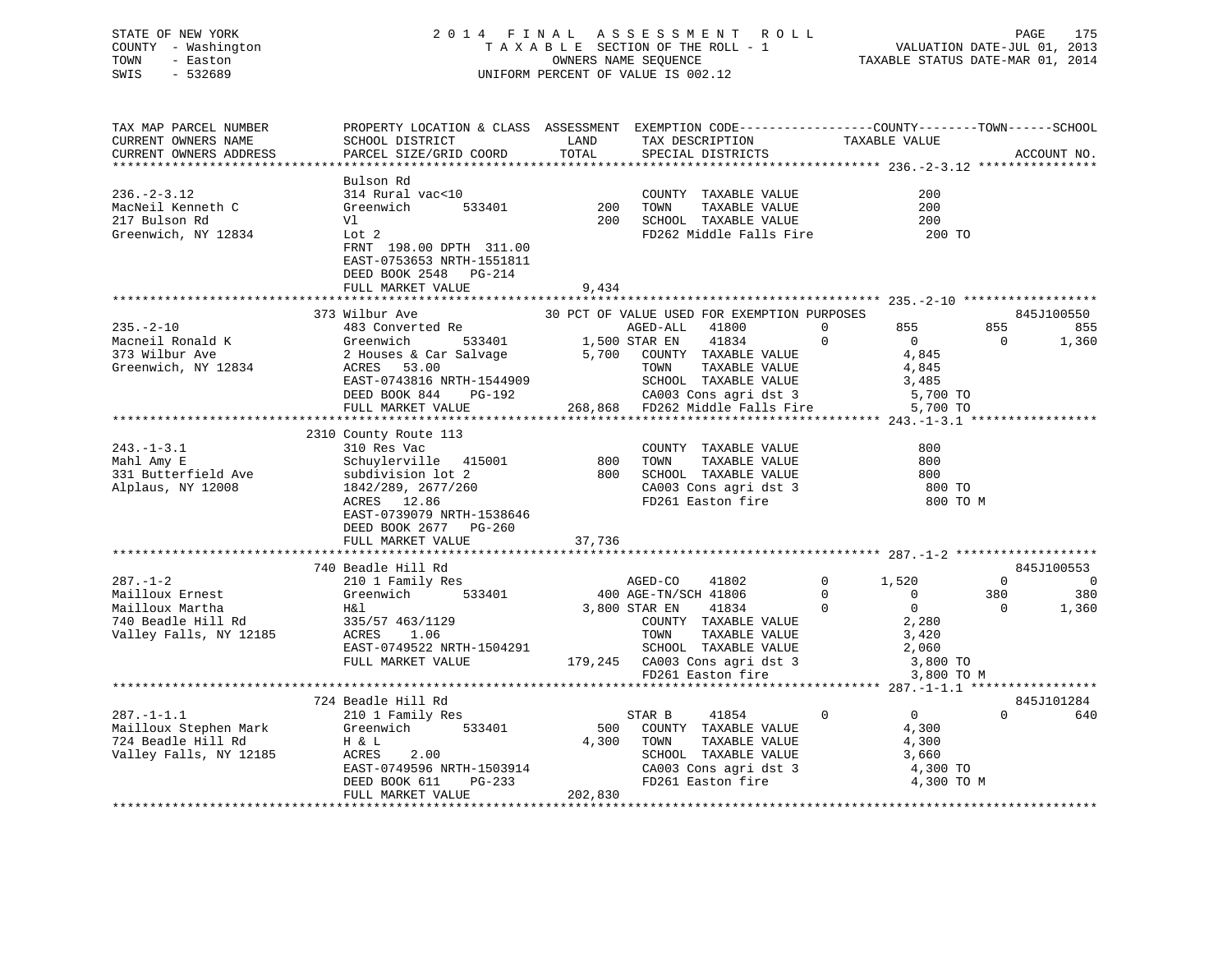## STATE OF NEW YORK 2 0 1 4 F I N A L A S S E S S M E N T R O L L PAGE 176 COUNTY - Washington T A X A B L E SECTION OF THE ROLL - 1 VALUATION DATE-JUL 01, 2013 TOWN - Easton OWNERS NAME SEQUENCE TAXABLE STATUS DATE-MAR 01, 2014 SWIS - 532689 UNIFORM PERCENT OF VALUE IS 002.12

| SCHOOL DISTRICT<br>PARCEL SIZE/GRID COORD                                                                                                                                                                                               | LAND<br>TOTAL           | TAX DESCRIPTION<br>SPECIAL DISTRICTS                                                                                         | TAXABLE VALUE                                                                      | ACCOUNT NO.                                                                                                                                                                     |
|-----------------------------------------------------------------------------------------------------------------------------------------------------------------------------------------------------------------------------------------|-------------------------|------------------------------------------------------------------------------------------------------------------------------|------------------------------------------------------------------------------------|---------------------------------------------------------------------------------------------------------------------------------------------------------------------------------|
| 141 Mcgowan Rd<br>240 Rural res<br>Greenwich<br>533401<br>Res<br>ACRES 17.62<br>EAST-0737997 NRTH-1505879<br>DEED BOOK 506<br>PG-175<br>FULL MARKET VALUE                                                                               | 500<br>3,000<br>141,509 | 41834<br>COUNTY TAXABLE VALUE<br>TAXABLE VALUE<br>TOWN<br>SCHOOL TAXABLE VALUE<br>CA003 Cons agri dst 3<br>FD261 Easton fire | $\mathbf 0$<br>$\overline{0}$<br>3,000<br>3,000<br>1,640<br>3,000 TO<br>3,000 TO M | 845J100492<br>$\Omega$<br>1,360                                                                                                                                                 |
| 547 Burton Rd<br>260 Seasonal res<br>533401<br>Greenwich<br>H & L<br>8.30<br>ACRES<br>EAST-0757511 NRTH-1543712<br>DEED BOOK 2826 PG-82<br>FULL MARKET VALUE                                                                            | 300<br>1,500<br>70,755  | COUNTY TAXABLE VALUE<br>TOWN<br>TAXABLE VALUE<br>SCHOOL TAXABLE VALUE<br>CA003 Cons agri dst 3<br>FD261 Easton fire          | 1,500<br>1,500<br>1,500<br>1,500 TO<br>1,500 TO M                                  | 845J100360                                                                                                                                                                      |
| 10 Windy Hill Rd<br>320 Rural vacant<br>Greenwich<br>533401<br>Rural Vacant<br>2ac Comm Vacant, Lot 4<br>$228. - 1 - 8.5$<br>ACRES 17.54<br>EAST-0749227 NRTH-1554141<br>DEED BOOK 488<br>$PG-479$<br>FULL MARKET VALUE                 | 47,170                  | COUNTY TAXABLE VALUE<br>TAXABLE VALUE<br>TOWN                                                                                | 1,000<br>1,000<br>1,000<br>1,000 TO                                                | 845J101135                                                                                                                                                                      |
| Windy Hill Rd<br>323 Vacant rural<br>Greenwich<br>533401<br>Vac Land<br>$228. - 1 - 8.12$<br>ACRES<br>9.79<br>EAST-0748856 NRTH-1555755<br>DEED BOOK 499<br>$PG-693$<br>FULL MARKET VALUE                                               | 300<br>300<br>14,151    | COUNTY TAXABLE VALUE<br>TOWN<br>TAXABLE VALUE<br>SCHOOL TAXABLE VALUE                                                        | 300<br>300<br>300<br>300 TO                                                        |                                                                                                                                                                                 |
| *********************************<br>469 Windy Hill Rd<br>210 1 Family Res<br>533401<br>Greenwich<br>H & L<br>Lot 4C<br>$228. - 1 - 8.15$<br>ACRES<br>1.60<br>EAST-0749056 NRTH-1554045<br>DEED BOOK 488<br>PG-479<br>FULL MARKET VALUE | 400<br>3,800<br>179,245 | COUNTY TAXABLE VALUE<br>TAXABLE VALUE<br>TOWN<br>SCHOOL TAXABLE VALUE                                                        | 3,800<br>3,800<br>3,800<br>3,800 TO                                                |                                                                                                                                                                                 |
|                                                                                                                                                                                                                                         |                         |                                                                                                                              | STAR EN<br>1,000<br>1,000 SCHOOL TAXABLE VALUE                                     | PROPERTY LOCATION & CLASS ASSESSMENT EXEMPTION CODE---------------COUNTY-------TOWN-----SCHOOL<br>FD262 Middle Falls Fire<br>FD262 Middle Falls Fire<br>FD262 Middle Falls Fire |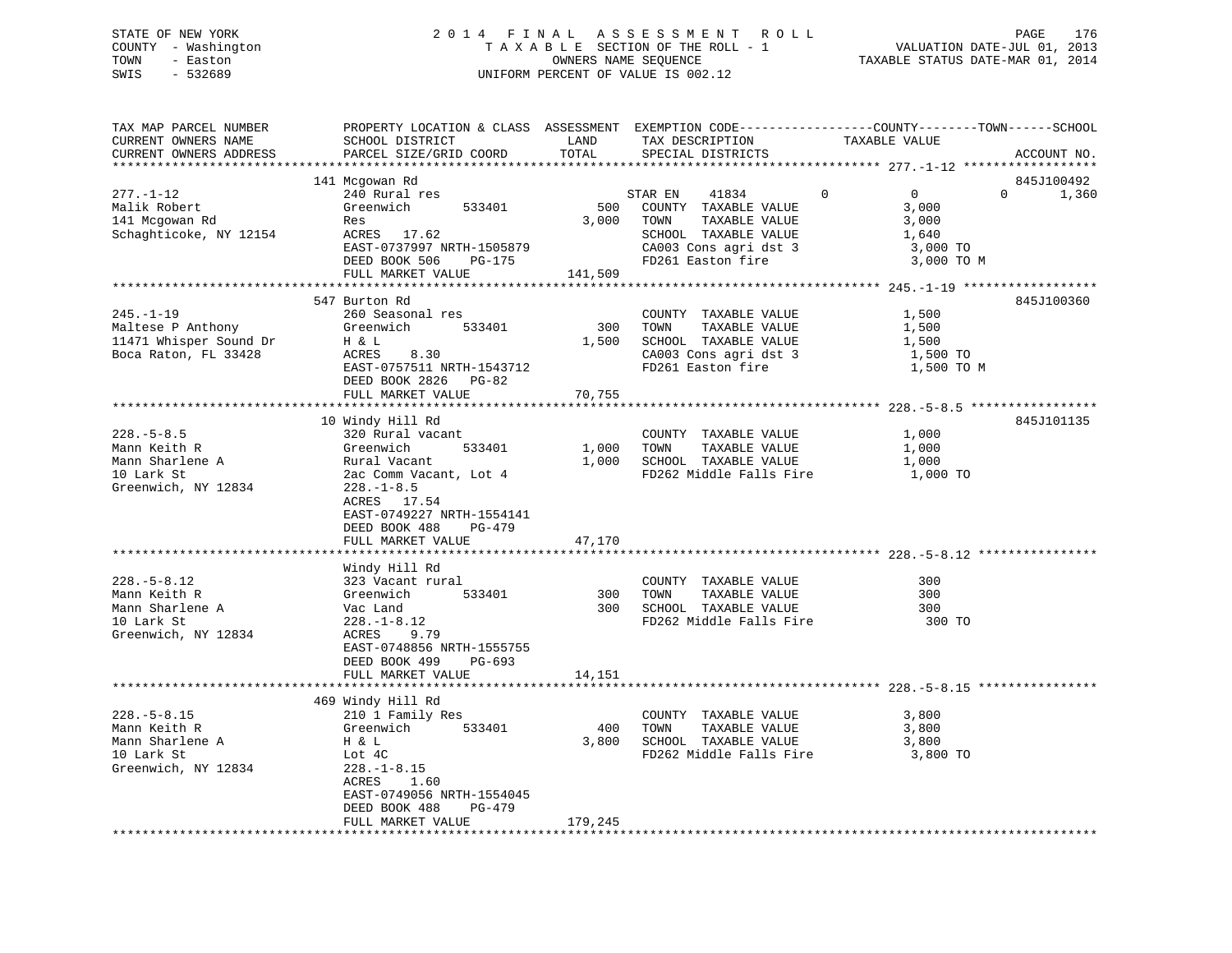STATE OF NEW YORK 2 0 1 4 F I N A L A S S E S S M E N T R O L L PAGE 177 COUNTY - Washington T A X A B L E SECTION OF THE ROLL - 1 VALUATION DATE-JUL 01, 2013 TOWN - Easton OWNERS NAME SEQUENCE TAXABLE STATUS DATE-MAR 01, 2014 SWIS - 532689 UNIFORM PERCENT OF VALUE IS 002.12

| TAX MAP PARCEL NUMBER<br>CURRENT OWNERS NAME                                                                                                              | PROPERTY LOCATION & CLASS ASSESSMENT EXEMPTION CODE---------------COUNTY-------TOWN------SCHOOL<br>SCHOOL DISTRICT                                                    | LAND                  | TAX DESCRIPTION                                                                                                                                           |                | TAXABLE VALUE                                                       |          |                     |
|-----------------------------------------------------------------------------------------------------------------------------------------------------------|-----------------------------------------------------------------------------------------------------------------------------------------------------------------------|-----------------------|-----------------------------------------------------------------------------------------------------------------------------------------------------------|----------------|---------------------------------------------------------------------|----------|---------------------|
| CURRENT OWNERS ADDRESS                                                                                                                                    | PARCEL SIZE/GRID COORD                                                                                                                                                | TOTAL                 | SPECIAL DISTRICTS                                                                                                                                         |                |                                                                     |          | ACCOUNT NO.         |
|                                                                                                                                                           | 431 Windy Hill Rd                                                                                                                                                     |                       |                                                                                                                                                           |                |                                                                     |          |                     |
| $228. - 5 - 8.13$<br>Mann Keith R Jr<br>Mann Laura A<br>431 Windy Hill Rd<br>Greenwich, NY 12834                                                          | 210 1 Family Res<br>533401<br>Greenwich<br>House And Lot<br>$228. - 1 - 8.13$<br>1.80<br>ACRES<br>EAST-0748998 NRTH-1555009<br>DEED BOOK 732<br>PG-285                |                       | STAR B<br>41854<br>500 COUNTY TAXABLE VALUE<br>4,800 TOWN<br>TAXABLE VALUE<br>SCHOOL TAXABLE VALUE<br>FD262 Middle Falls Fire 4,800 TO                    | $\Omega$       | $\Omega$<br>4,800<br>4,800<br>4,160                                 | $\Omega$ | 640                 |
|                                                                                                                                                           | FULL MARKET VALUE                                                                                                                                                     | 226,415               |                                                                                                                                                           |                |                                                                     |          |                     |
|                                                                                                                                                           |                                                                                                                                                                       |                       |                                                                                                                                                           |                |                                                                     |          |                     |
| $228. - 5 - 8.14$<br>Mann Scott A<br>Mann Jeannette A<br>433 State Route 29<br>Greenwich, NY 12834                                                        | 433 State Route 29<br>210 1 Family Res<br>Greenwich 533401<br>H & L & Gar<br>228.-1-8.14<br>ACRES 5.06 BANK 40<br>EAST-0749729 NRTH-1553802<br>DEED BOOK 944 PG-293   |                       | STAR B<br>41854<br>800 COUNTY TAXABLE VALUE<br>4,500 TOWN<br>TAXABLE VALUE<br>SCHOOL TAXABLE VALUE<br>FD262 Middle Falls Fire                             | $\overline{0}$ | $\overline{0}$<br>4,500<br>4,500<br>3,860<br>4,500 TO               | $\Omega$ | 640                 |
|                                                                                                                                                           | FULL MARKET VALUE                                                                                                                                                     | 212,264               |                                                                                                                                                           |                |                                                                     |          |                     |
|                                                                                                                                                           |                                                                                                                                                                       |                       |                                                                                                                                                           |                |                                                                     |          |                     |
| $244. -2 - 11.1$<br>Marchaland Andrew L<br>Marchaland Mary Ann<br>157 Burton Rd<br>Greenwich, NY 12834                                                    | 157 Burton Rd<br>210 1 Family Res<br>Greenwich 533401<br>$H+L$<br>EAST-0752422 NRTH-1537842<br>EAST-0752422 NRTH-1537842<br>DEED BOOK 882 PG-133<br>FULL MARKET VALUE | 3,200 TOWN<br>150,943 | STAR B<br>41854<br>500 COUNTY TAXABLE VALUE<br>TAXABLE VALUE                                                                                              | $\overline{0}$ | $\overline{0}$<br>3,200<br>3,200<br>2,560<br>3,200 TO<br>3,200 TO M | $\Omega$ | 640                 |
|                                                                                                                                                           |                                                                                                                                                                       |                       |                                                                                                                                                           |                |                                                                     |          |                     |
| $244. - 1 - 9$<br>Marchaland Daniel<br>Marchaland Louis<br>211 Burton Rd<br>Greenwich, NY 12834<br>MAY BE SUBJECT TO PAYMENT<br>UNDER AGDIST LAW TIL 2018 | State Route 40<br>105 Vac farmland<br>533401<br>Greenwich<br>Vacant Ag Land<br>ACRES 294.20<br>EAST-0746126 NRTH-1537698<br>DEED BOOK 874 PG-195<br>FULL MARKET VALUE | 6,000 TOWN            | AG DIST<br>41720<br>6,000 COUNTY TAXABLE VALUE<br>TAXABLE VALUE<br>SCHOOL TAXABLE VALUE<br>CA003 Cons agri dst 3<br>1,966 EX<br>283,019 FD261 Easton fire | 0              | 1,966<br>4,034<br>4,034<br>4,034<br>4,034 TO<br>6,000 TO M          | 1,966    | 845J100129<br>1,966 |
|                                                                                                                                                           | State Route 40/E Off                                                                                                                                                  |                       |                                                                                                                                                           |                |                                                                     |          | 845J100616          |
| $244. - 2 - 6.2$<br>Marchaland Daniel C<br>211 Burton Rd<br>Greenwich, NY 12834                                                                           | 323 Vacant rural<br>Greenwich 533401<br>Wl<br>ACRES 11.20<br>EAST-0754002 NRTH-1542418<br>DEED BOOK 2888 PG-91<br>FULL MARKET VALUE                                   | 200<br>9,434          | COUNTY TAXABLE VALUE<br>TOWN<br>TAXABLE VALUE<br>200 SCHOOL TAXABLE VALUE<br>SCHOOL TAXABLE VALUE<br>CA003 Cons agri dst 3<br>FD261 Easton fire           |                | 200<br>200<br>200<br>200 TO<br>200 TO M                             |          |                     |
|                                                                                                                                                           |                                                                                                                                                                       |                       |                                                                                                                                                           |                |                                                                     |          |                     |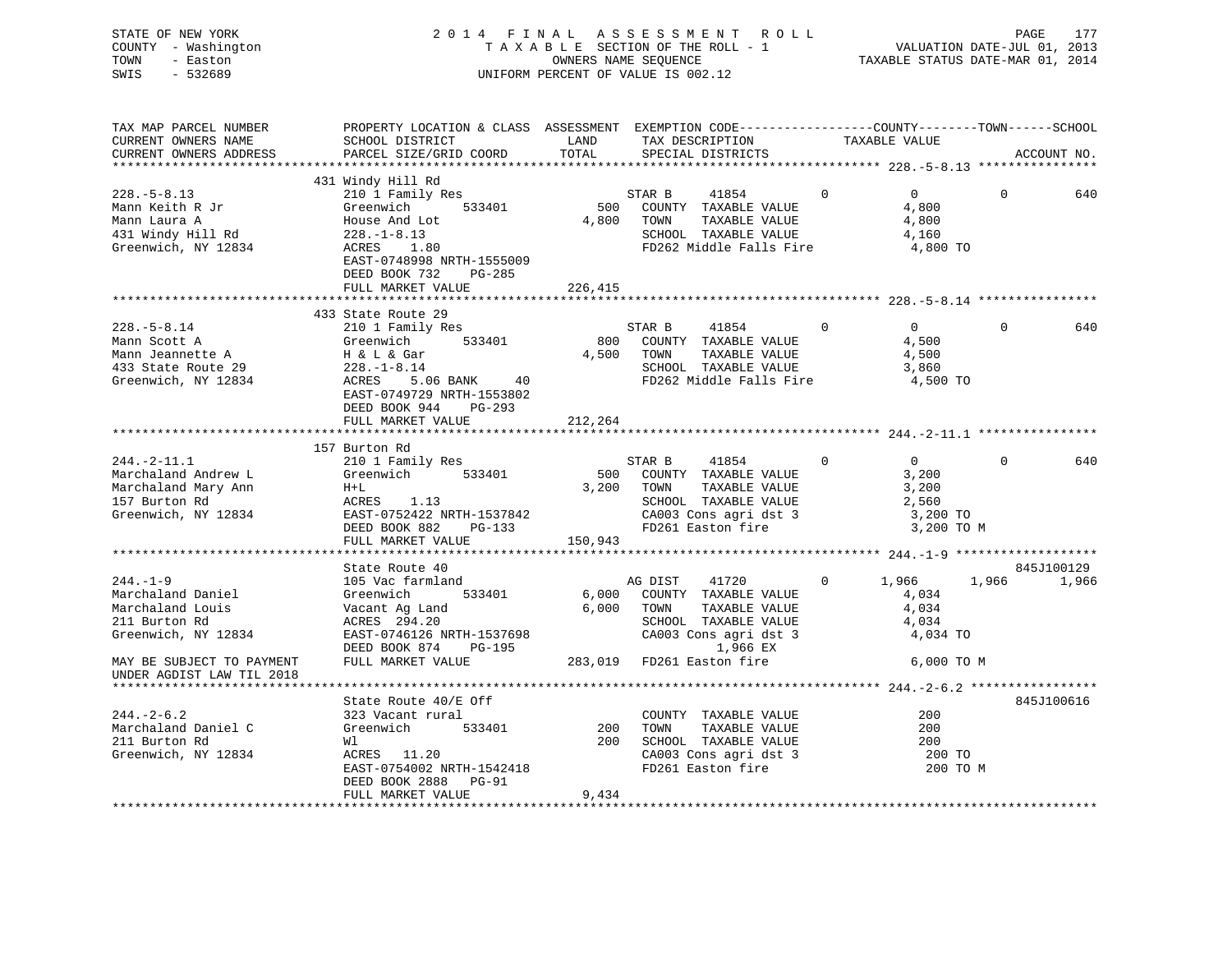# STATE OF NEW YORK 2014 FINAL ASSESSMENT ROLL PAGE 178 COUNTY - Washington  $T A X A B L E$  SECTION OF THE ROLL - 1<br>TOWN - Easton DATE-JUL 2001 OWNERS NAME SEQUENCE SWIS - 532689 UNIFORM PERCENT OF VALUE IS 002.12

TAXABLE STATUS DATE-MAR 01, 2014

| TAX MAP PARCEL NUMBER           | PROPERTY LOCATION & CLASS ASSESSMENT EXEMPTION CODE---------------COUNTY-------TOWN-----SCHOOL                                                                                                                                                                                                                                                                                                                                 |                        |                                                                                                                                                                                        |                                                     |                 |
|---------------------------------|--------------------------------------------------------------------------------------------------------------------------------------------------------------------------------------------------------------------------------------------------------------------------------------------------------------------------------------------------------------------------------------------------------------------------------|------------------------|----------------------------------------------------------------------------------------------------------------------------------------------------------------------------------------|-----------------------------------------------------|-----------------|
| CURRENT OWNERS NAME             | SCHOOL DISTRICT                                                                                                                                                                                                                                                                                                                                                                                                                |                        | TAX DESCRIPTION TAXABLE VALUE                                                                                                                                                          |                                                     |                 |
| CURRENT OWNERS ADDRESS          | PARCEL SIZE/GRID COORD                                                                                                                                                                                                                                                                                                                                                                                                         |                        | SPECIAL DISTRICTS                                                                                                                                                                      |                                                     | ACCOUNT NO.     |
|                                 |                                                                                                                                                                                                                                                                                                                                                                                                                                |                        |                                                                                                                                                                                        |                                                     |                 |
|                                 | Burton Rd/w Off                                                                                                                                                                                                                                                                                                                                                                                                                |                        |                                                                                                                                                                                        |                                                     | 845J100578      |
| $244. - 2 - 7$                  | 323 Vacant rural                                                                                                                                                                                                                                                                                                                                                                                                               |                        | rural COUNTY TAXABLE VALUE 533401 200 TOWN TAXABLE VALUE 200 SCHOOL TAXABLE VALUE                                                                                                      | 200                                                 |                 |
| Marchaland Daniel C             | Greenwich                                                                                                                                                                                                                                                                                                                                                                                                                      |                        |                                                                                                                                                                                        |                                                     |                 |
| 211 Burton Rd                   | Wl                                                                                                                                                                                                                                                                                                                                                                                                                             |                        |                                                                                                                                                                                        |                                                     |                 |
| Greenwich, NY 12834             | ACRES 10.27                                                                                                                                                                                                                                                                                                                                                                                                                    |                        | CA003 Cons agri dst 3<br>FD261 Easton fire                                                                                                                                             | $\begin{array}{c} 200 \\ 200 \\ 200 \end{array}$ TO |                 |
|                                 | EAST-0754827 NRTH-1542541                                                                                                                                                                                                                                                                                                                                                                                                      |                        |                                                                                                                                                                                        |                                                     | 200 TO M        |
|                                 | DEED BOOK 2888 PG-86                                                                                                                                                                                                                                                                                                                                                                                                           |                        |                                                                                                                                                                                        |                                                     |                 |
|                                 | FULL MARKET VALUE                                                                                                                                                                                                                                                                                                                                                                                                              | 9,434                  |                                                                                                                                                                                        |                                                     |                 |
|                                 |                                                                                                                                                                                                                                                                                                                                                                                                                                |                        |                                                                                                                                                                                        |                                                     |                 |
|                                 | State Route 40/E Off                                                                                                                                                                                                                                                                                                                                                                                                           |                        |                                                                                                                                                                                        |                                                     | 845J100638      |
| $244. - 2 - 8$                  | 323 Vacant rural                                                                                                                                                                                                                                                                                                                                                                                                               |                        | COUNTY TAXABLE VALUE                                                                                                                                                                   | 200                                                 |                 |
| Marchaland Daniel C             | Greenwich                                                                                                                                                                                                                                                                                                                                                                                                                      | $\frac{1}{533401}$ 200 | TAXABLE VALUE<br>TOWN                                                                                                                                                                  | 200                                                 |                 |
| 211 Burton Rd                   | Wl                                                                                                                                                                                                                                                                                                                                                                                                                             |                        | 200 SCHOOL TAXABLE VALUE<br>SCHOOL TAXABLE VALUE<br>CA003 Cons agri dst 3                                                                                                              | 200                                                 |                 |
| Greenwich, NY 12834 ACRES 10.00 | ACRES 10.00<br>EAST-0753100 NRTH-1542275                                                                                                                                                                                                                                                                                                                                                                                       |                        |                                                                                                                                                                                        | 200 TO                                              |                 |
|                                 |                                                                                                                                                                                                                                                                                                                                                                                                                                |                        | FD261 Easton fire                                                                                                                                                                      |                                                     | 200 TO M        |
|                                 | DEED BOOK 2888 PG-95                                                                                                                                                                                                                                                                                                                                                                                                           |                        |                                                                                                                                                                                        |                                                     |                 |
|                                 | FULL MARKET VALUE                                                                                                                                                                                                                                                                                                                                                                                                              | 9,434                  |                                                                                                                                                                                        |                                                     |                 |
|                                 |                                                                                                                                                                                                                                                                                                                                                                                                                                |                        |                                                                                                                                                                                        |                                                     |                 |
|                                 | 239 Burton Rd                                                                                                                                                                                                                                                                                                                                                                                                                  |                        |                                                                                                                                                                                        |                                                     | 845J100558      |
| $244. -2 - 11.2$                | 112 Dairy farm<br>Greenwich 533401<br>Farm/tra<br>882/133                                                                                                                                                                                                                                                                                                                                                                      |                        | AG DIST 41720                                                                                                                                                                          | $0 \t 1,436$                                        | 1,436 1,436     |
| Marchaland Daniel C             | 533401                                                                                                                                                                                                                                                                                                                                                                                                                         |                        | 3,200 COUNTY TAXABLE VALUE                                                                                                                                                             | 8,364                                               |                 |
|                                 | 211 Burton Rd<br>Greenwich, NY 12834<br>Greenwich, NY 12834<br>ACRES 197.11<br>MAY BE SUBJECT TO PAYMENT<br>EAST-0753506 NRTH-1539666<br>UNDER AGDIST LAW TIL 2018<br>TOWN TAXABLE VALU<br>CA003 Cons agri dst<br>1,436 EX<br>UNDER AGDIST LAW TIL                                                                                                                                                                             |                        |                                                                                                                                                                                        | TAXABLE VALUE 8,364<br>TAXABLE VALUE 8,364          |                 |
|                                 |                                                                                                                                                                                                                                                                                                                                                                                                                                |                        | SCHOOL TAXABLE VALUE 8,364<br>CA003 Cons agri dst 3 8,364 TO                                                                                                                           |                                                     |                 |
|                                 |                                                                                                                                                                                                                                                                                                                                                                                                                                |                        |                                                                                                                                                                                        |                                                     |                 |
|                                 |                                                                                                                                                                                                                                                                                                                                                                                                                                |                        |                                                                                                                                                                                        |                                                     |                 |
|                                 |                                                                                                                                                                                                                                                                                                                                                                                                                                |                        |                                                                                                                                                                                        | 9,800 TO M                                          |                 |
|                                 | FULL MARKET VALUE                                                                                                                                                                                                                                                                                                                                                                                                              | 462,264                |                                                                                                                                                                                        |                                                     |                 |
|                                 |                                                                                                                                                                                                                                                                                                                                                                                                                                |                        |                                                                                                                                                                                        |                                                     |                 |
|                                 | $\begin{tabular}{llllllll} 244.-2-14 & 210&\text{Burton }\kappa\texttt{a} & 210&\text{Family }\kappa\texttt{es} & S \\ \texttt{Marchaland Daniel C} & \texttt{Greenwich} & 533401 & 300 \\ \texttt{Marchaland Joan} & \texttt{Ioann D} & \texttt{H\&l} & 3,000 \\ \texttt{211 Burton }\kappa\texttt{d} & \texttt{ACRES} & 1.60 & 3,000 \\ \texttt{Greenwich, NY 12834} & \texttt{EAST-0753350 NRTH-1538351} & \\ \texttt{DRED$ |                        |                                                                                                                                                                                        |                                                     | 845L100559      |
|                                 |                                                                                                                                                                                                                                                                                                                                                                                                                                |                        |                                                                                                                                                                                        |                                                     | $\Omega$<br>640 |
|                                 |                                                                                                                                                                                                                                                                                                                                                                                                                                |                        | $\begin{tabular}{lcccccc} \texttt{STAR} & B & & 41854 & & 0 & & 0 \\ \texttt{COUNTY} & \texttt{TAXABLE VALUE} & & & 3,000 \end{tabular}$<br>STAR B 41854 0<br>300 COUNTY TAXABLE VALUE |                                                     |                 |
|                                 |                                                                                                                                                                                                                                                                                                                                                                                                                                | 3,000 TOWN             |                                                                                                                                                                                        | TAXABLE VALUE 3,000                                 |                 |
|                                 |                                                                                                                                                                                                                                                                                                                                                                                                                                |                        | SCHOOL TAXABLE VALUE 2,360<br>CA003 Cons agri dst 3 3 3,000 TO                                                                                                                         |                                                     |                 |
|                                 |                                                                                                                                                                                                                                                                                                                                                                                                                                |                        |                                                                                                                                                                                        |                                                     |                 |
|                                 |                                                                                                                                                                                                                                                                                                                                                                                                                                |                        | FD261 Easton fire                                                                                                                                                                      | 3,000 TO M                                          |                 |
|                                 | FULL MARKET VALUE                                                                                                                                                                                                                                                                                                                                                                                                              | 141,509                |                                                                                                                                                                                        |                                                     |                 |
|                                 |                                                                                                                                                                                                                                                                                                                                                                                                                                |                        |                                                                                                                                                                                        |                                                     |                 |
|                                 | 476 Burton Rd                                                                                                                                                                                                                                                                                                                                                                                                                  |                        |                                                                                                                                                                                        |                                                     | 845J100581      |
|                                 |                                                                                                                                                                                                                                                                                                                                                                                                                                |                        | AG DIST 41720 0 831                                                                                                                                                                    |                                                     | 831 831         |
|                                 |                                                                                                                                                                                                                                                                                                                                                                                                                                |                        | 533401 2,500 COUNTY TAXABLE VALUE                                                                                                                                                      | 6,169                                               |                 |
|                                 |                                                                                                                                                                                                                                                                                                                                                                                                                                |                        |                                                                                                                                                                                        |                                                     |                 |
|                                 |                                                                                                                                                                                                                                                                                                                                                                                                                                |                        |                                                                                                                                                                                        |                                                     |                 |
|                                 |                                                                                                                                                                                                                                                                                                                                                                                                                                |                        |                                                                                                                                                                                        | 6,169 TO                                            |                 |
|                                 |                                                                                                                                                                                                                                                                                                                                                                                                                                |                        |                                                                                                                                                                                        |                                                     |                 |
|                                 | 245.-1-22.2<br>Marchaland Daniel C<br>2.500 COUNTY<br>211 Burton Rd<br>Greenwich, NY 12834<br>MAY BE SUBJECT TO PAYMENT<br>MAY BE SUBJECT TO PAYMENT<br>TO PAYMENT<br>ERST-0757713 NRTH-1541425<br>MAY BE SUBJECT TO PAYMENT<br>DEED BOOK 2888 PG-<br>ACRES 124.89<br>EAST-0757713 NRTH-1541425<br>DEED BOOK 2888 PG-86<br>FULL MARKET VALUE 330,189 FD261 Easton fire<br>FULL MARKET VALUE 330,189 FD261 Easton fire          |                        |                                                                                                                                                                                        | 7,000 TO M                                          |                 |
|                                 |                                                                                                                                                                                                                                                                                                                                                                                                                                |                        |                                                                                                                                                                                        |                                                     |                 |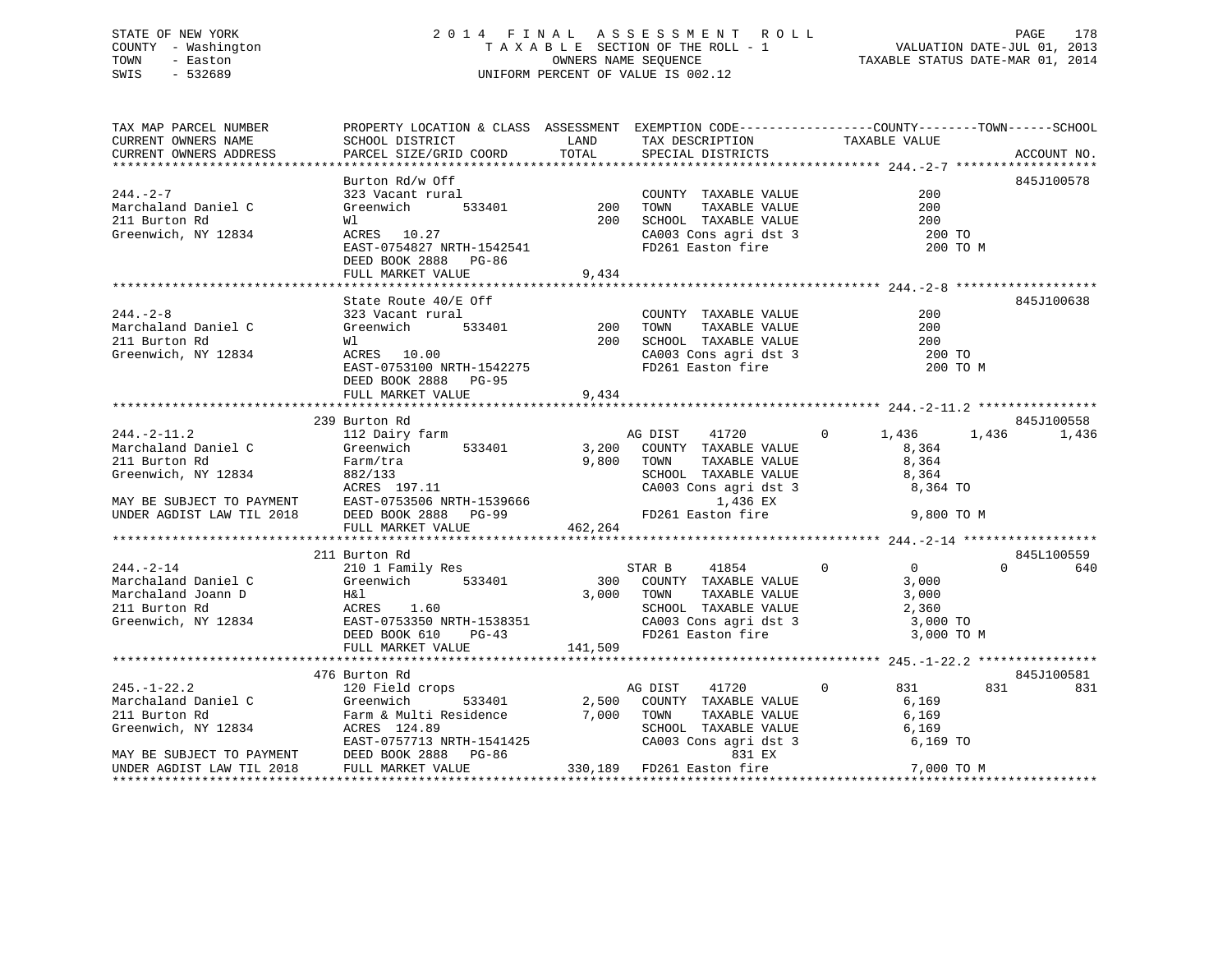STATE OF NEW YORK 2 0 1 4 F I N A L A S S E S S M E N T R O L L PAGE 179 COUNTY - Washington T A X A B L E SECTION OF THE ROLL - 1 VALUATION DATE-JUL 01, 2013 TOWN - Easton OWNERS NAME SEQUENCE TAXABLE STATUS DATE-MAR 01, 2014 SWIS - 532689 UNIFORM PERCENT OF VALUE IS 002.12

TAX MAP PARCEL NUMBER PROPERTY LOCATION & CLASS ASSESSMENT EXEMPTION CODE------------------COUNTY--------TOWN------SCHOOL CURRENT OWNERS NAME SCHOOL DISTRICT LAND TAX DESCRIPTION TAXABLE VALUE CURRENT OWNERS ADDRESS PARCEL SIZE/GRID COORD TOTAL SPECIAL DISTRICTS ACCOUNT NO. \*\*\*\*\*\*\*\*\*\*\*\*\*\*\*\*\*\*\*\*\*\*\*\*\*\*\*\*\*\*\*\*\*\*\*\*\*\*\*\*\*\*\*\*\*\*\*\*\*\*\*\*\*\*\*\*\*\*\*\*\*\*\*\*\*\*\*\*\*\*\*\*\*\*\*\*\*\*\*\*\*\*\*\*\*\*\*\*\*\*\*\*\*\*\*\*\*\*\*\*\*\*\* 244.-2-11 \*\*\*\*\*\*\*\*\*\*\*\*\*\*\*\*\*\* 225 Burton Rd 845J100558244.-2-11 210 1 Family Res COUNTY TAXABLE VALUE 4,000 Marchaland Louis Greenwich 533401 500 TOWN TAXABLE VALUE 4,000 Marchaland Daniel C sub lot 4,000 SCHOOL TAXABLE VALUE 4,000 211 Burton Rd ACRES 2.00 CA003 Cons agri dst 3 4,000 TO Greenwich, NY 12834 EAST-0753817 NRTH-1538429 FD261 Easton fire 4,000 TO M DEED BOOK 2888 PG-99MAY BE SUBJECT TO PAYMENT FULL MARKET VALUE 188,679 UNDER AGDIST LAW TIL 2015 \*\*\*\*\*\*\*\*\*\*\*\*\*\*\*\*\*\*\*\*\*\*\*\*\*\*\*\*\*\*\*\*\*\*\*\*\*\*\*\*\*\*\*\*\*\*\*\*\*\*\*\*\*\*\*\*\*\*\*\*\*\*\*\*\*\*\*\*\*\*\*\*\*\*\*\*\*\*\*\*\*\*\*\*\*\*\*\*\*\*\*\*\*\*\*\*\*\*\*\*\*\*\* 245.-1-22.3 \*\*\*\*\*\*\*\*\*\*\*\*\*\*\*\*Birch Hollow Rd 845J100579 245.-1-22.3 120 Field crops COUNTY TAXABLE VALUE 400 Marchaland Louis E Greenwich 533401 400 TOWN TAXABLE VALUE 400Marchaland Daniel C Farm 400 SCHOOL TAXABLE VALUE 400221 Burton Rd ACRES 9.27 CA003 Cons agri dst 3 400 TO Greenwich, NY 12834 EAST-0758588 NRTH-1540824 FD261 Easton fire 400 TO M DEED BOOK 453 PG-295 FULL MARKET VALUE 18,868 \*\*\*\*\*\*\*\*\*\*\*\*\*\*\*\*\*\*\*\*\*\*\*\*\*\*\*\*\*\*\*\*\*\*\*\*\*\*\*\*\*\*\*\*\*\*\*\*\*\*\*\*\*\*\*\*\*\*\*\*\*\*\*\*\*\*\*\*\*\*\*\*\*\*\*\*\*\*\*\*\*\*\*\*\*\*\*\*\*\*\*\*\*\*\*\*\*\*\*\*\*\*\* 252.-1-15.1 \*\*\*\*\*\*\*\*\*\*\*\*\*\*\*\*Cheese Factory Rd 845J101261 252.-1-15.1 120 Field crops COUNTY TAXABLE VALUE 900 Marchaland Louis E Greenwich 533401 900 TOWN TAXABLE VALUE 900225 Burton Rd Ag Land 900 SCHOOL TAXABLE VALUE 900 Greenwich, NY 12834 ACRES 38.19 CA003 Cons agri dst 3 900 TO ACRES 38.19<br>
EAST-0747403 NRTH-1534993 FD261 Easton fire 900 TO M DEED BOOK 573 PG-249 FULL MARKET VALUE 42,453 \*\*\*\*\*\*\*\*\*\*\*\*\*\*\*\*\*\*\*\*\*\*\*\*\*\*\*\*\*\*\*\*\*\*\*\*\*\*\*\*\*\*\*\*\*\*\*\*\*\*\*\*\*\*\*\*\*\*\*\*\*\*\*\*\*\*\*\*\*\*\*\*\*\*\*\*\*\*\*\*\*\*\*\*\*\*\*\*\*\*\*\*\*\*\*\*\*\*\*\*\*\*\* 260.-1-17 \*\*\*\*\*\*\*\*\*\*\*\*\*\*\*\*\*\* 50 Mountain Rd 95 PCT OF VALUE USED FOR EXEMPTION PURPOSES 845J100547 260.-1-17 240 Rural res VET COM CT 41131 0 1,060 954 0 Marchaland Louis Jr. Greenwich 533401 500 STAR B 41854 0 0 0 640 50 Mountain Rd H & L 4,800 COUNTY TAXABLE VALUE 3,740 Greenwich, NY 12834 ACRES 10.40 TOWN TAXABLE VALUE 3,846 EAST-0751095 NRTH-1525025 SCHOOL TAXABLE VALUE 4,160 DEED BOOK 2415 PG-137 CA003 Cons agri dst 3 4,800 TO FULL MARKET VALUE 226,415 FD261 Easton fire 4,800 TO M \*\*\*\*\*\*\*\*\*\*\*\*\*\*\*\*\*\*\*\*\*\*\*\*\*\*\*\*\*\*\*\*\*\*\*\*\*\*\*\*\*\*\*\*\*\*\*\*\*\*\*\*\*\*\*\*\*\*\*\*\*\*\*\*\*\*\*\*\*\*\*\*\*\*\*\*\*\*\*\*\*\*\*\*\*\*\*\*\*\*\*\*\*\*\*\*\*\*\*\*\*\*\* 245.-1-22.1 \*\*\*\*\*\*\*\*\*\*\*\*\*\*\*\* 374 Burton Rd 845J100580 245.-1-22.1 210 1 Family Res AG DIST 41720 0 133 133 133 Marchaland Stephen P Greenwich 533401 600 COUNTY TAXABLE VALUE 4,567 374 Burton Rd H & L 4,700 TOWN TAXABLE VALUE 4,567 Greenwich, NY 12834 ACRES 8.00 SCHOOL TAXABLE VALUE 4,567 EAST-0756320 NRTH-1540326 CA003 Cons agri dst 3 4,567 TO MAY BE SUBJECT TO PAYMENT DEED BOOK 652 PG-127 133 EXUNDER AGDIST LAW TIL 2018 FULL MARKET VALUE 221,698 FD261 Easton fire 4,700 TO M \*\*\*\*\*\*\*\*\*\*\*\*\*\*\*\*\*\*\*\*\*\*\*\*\*\*\*\*\*\*\*\*\*\*\*\*\*\*\*\*\*\*\*\*\*\*\*\*\*\*\*\*\*\*\*\*\*\*\*\*\*\*\*\*\*\*\*\*\*\*\*\*\*\*\*\*\*\*\*\*\*\*\*\*\*\*\*\*\*\*\*\*\*\*\*\*\*\*\*\*\*\*\*\*\*\*\*\*\*\*\*\*\*\*\*\*\*\*\*\*\*\*\*\*\*\*\*\*\*\*\*\*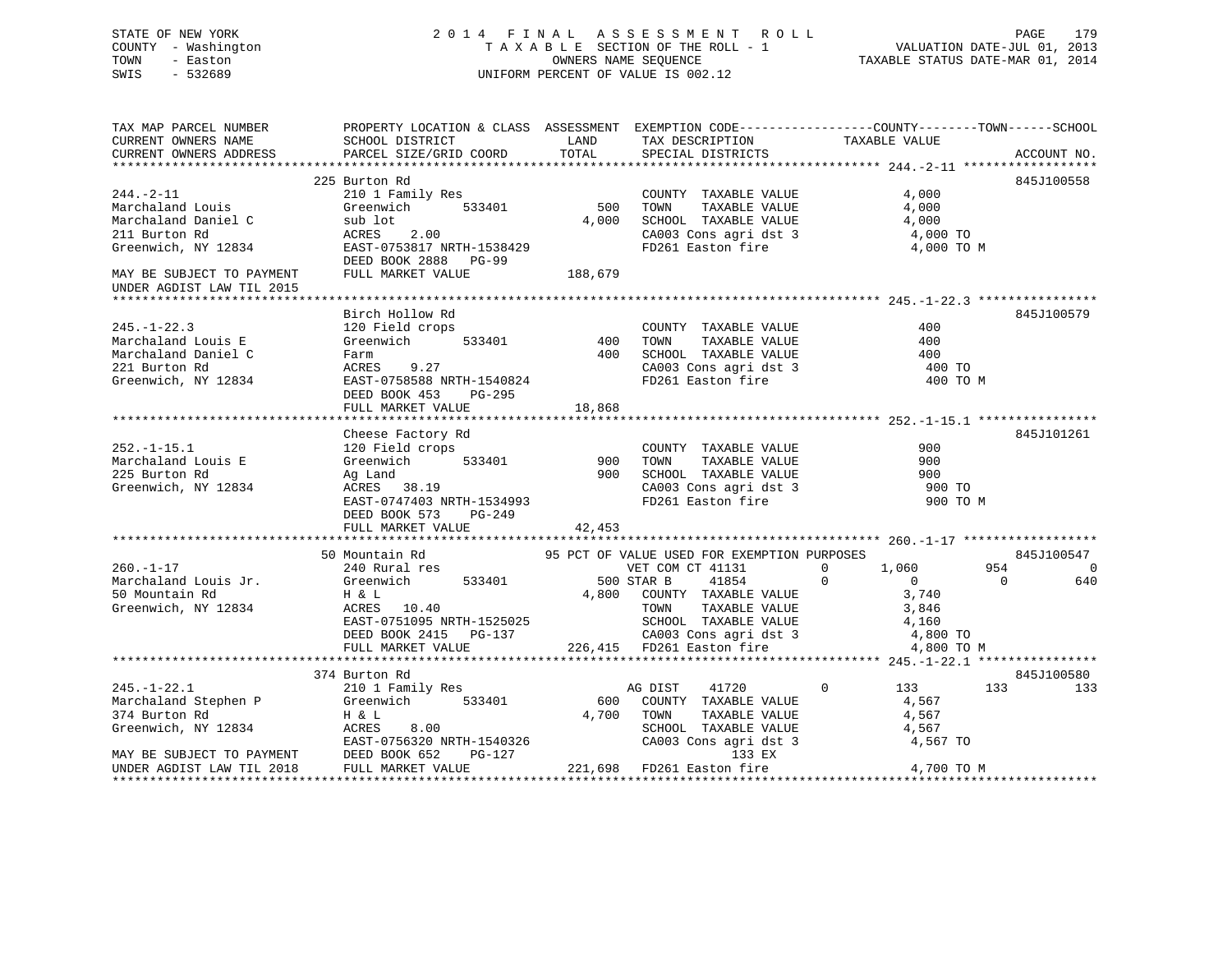| STATE OF NEW YORK   | 2014 FINAL ASSESSMENT ROLL         | 180<br>PAGE                      |
|---------------------|------------------------------------|----------------------------------|
| COUNTY - Washington | TAXABLE SECTION OF THE ROLL - 1    | VALUATION DATE-JUL 01, 2013      |
| TOWN<br>- Easton    | OWNERS NAME SEOUENCE               | TAXABLE STATUS DATE-MAR 01, 2014 |
| $-532689$<br>SWIS   | UNIFORM PERCENT OF VALUE IS 002.12 |                                  |

| TAX MAP PARCEL NUMBER     |                           |            |                                            | PROPERTY LOCATION & CLASS ASSESSMENT EXEMPTION CODE---------------COUNTY-------TOWN-----SCHOOL |                   |          |             |
|---------------------------|---------------------------|------------|--------------------------------------------|------------------------------------------------------------------------------------------------|-------------------|----------|-------------|
| CURRENT OWNERS NAME       | SCHOOL DISTRICT           | LAND       | TAX DESCRIPTION                            |                                                                                                | TAXABLE VALUE     |          |             |
| CURRENT OWNERS ADDRESS    | PARCEL SIZE/GRID COORD    | TOTAL      | SPECIAL DISTRICTS                          |                                                                                                |                   |          | ACCOUNT NO. |
|                           |                           |            |                                            |                                                                                                |                   |          |             |
|                           | 1742 County Route 113     |            |                                            |                                                                                                |                   |          | 845J100125  |
| $259. - 1 - 29$           | 210 1 Family Res          |            | 41854<br>STAR B                            | $\mathbf{0}$                                                                                   | $0 \qquad \qquad$ | $\Omega$ | 640         |
| Marchewka Mary            | 533401<br>Greenwich       | 1,400      | COUNTY TAXABLE VALUE                       |                                                                                                | 3,400             |          |             |
| 1742 County Route 113     | 849/158                   | 3,400      | TOWN<br>TAXABLE VALUE                      |                                                                                                | 3,400             |          |             |
| Schaghticoke, NY 12154    | sub Lot 3                 |            | SCHOOL TAXABLE VALUE                       |                                                                                                | 2,760             |          |             |
|                           | ACRES 52.70               |            |                                            |                                                                                                | 3,400 TO          |          |             |
|                           | EAST-0737572 NRTH-1525023 |            | CA003 Cons agri dst 3<br>FD261 Easton fire |                                                                                                | 3,400 TO M        |          |             |
|                           | DEED BOOK 910<br>PG-345   |            |                                            |                                                                                                |                   |          |             |
|                           | FULL MARKET VALUE         | 160,377    |                                            |                                                                                                |                   |          |             |
|                           |                           |            |                                            |                                                                                                |                   |          |             |
|                           | 1080 State Route 40       |            |                                            |                                                                                                |                   |          | 845J100587  |
| $259. - 1 - 12$           |                           |            | STAR B<br>41854                            | $\overline{0}$                                                                                 | $\overline{0}$    | $\Omega$ | 640         |
|                           | 210 1 Family Res          |            |                                            |                                                                                                |                   |          |             |
| Marcy Joseph A Jr         | 533401<br>Greenwich       |            | 400 COUNTY TAXABLE VALUE                   |                                                                                                | 3,200             |          |             |
| Marcy Susan               | H & L                     | 3,200 TOWN | TAXABLE VALUE                              |                                                                                                | 3,200             |          |             |
| 1080 St Rt 40             | ACRES<br>1.70             |            | SCHOOL TAXABLE VALUE                       |                                                                                                | 2,560             |          |             |
| Greenwich, NY 12834       | EAST-0746510 NRTH-1523572 |            | CA003 Cons agri dst 3                      |                                                                                                | 3,200 TO          |          |             |
|                           | DEED BOOK 605<br>PG-65    |            | FD261 Easton fire                          |                                                                                                | 3,200 TO M        |          |             |
|                           | FULL MARKET VALUE         | 150,943    |                                            |                                                                                                |                   |          |             |
|                           |                           |            |                                            |                                                                                                |                   |          |             |
|                           | 206 Sarles Ferry Rd       |            |                                            |                                                                                                |                   |          |             |
| $259. - 1 - 26.1$         | 210 1 Family Res          |            | STAR B<br>41854                            | $\Omega$                                                                                       | $\Omega$          | $\Omega$ | 640         |
| Margosian Kevin           | 533401<br>Greenwich       | 500        | COUNTY TAXABLE VALUE                       |                                                                                                | 4,900             |          |             |
| Margosian Jennifer        | sub lot 2                 | 4,900      | TOWN<br>TAXABLE VALUE                      |                                                                                                | 4,900             |          |             |
| 206 Sarles Ferry Rd       | ACRES 20.00               |            | SCHOOL TAXABLE VALUE                       |                                                                                                | 4,260             |          |             |
| Schaghticoke, NY 12154    | EAST-0741816 NRTH-1525605 |            |                                            |                                                                                                | 4,900 TO          |          |             |
|                           | DEED BOOK 1978 PG-113     |            | CA003 Cons agri dst 3<br>FD261 Easton fire |                                                                                                | 4,900 TO M        |          |             |
|                           | FULL MARKET VALUE         | 231,132    |                                            |                                                                                                |                   |          |             |
|                           |                           |            |                                            |                                                                                                |                   |          |             |
|                           | 2297 State Route 40       |            |                                            |                                                                                                |                   |          | 845J101004  |
| $236. - 1 - 17$           |                           |            | STAR B<br>41854                            | $\mathbf 0$                                                                                    | $\overline{0}$    | $\Omega$ | 640         |
|                           | 210 1 Family Res          |            |                                            |                                                                                                |                   |          |             |
| Martin Caine T            | Greenwich<br>533401       | 400        | COUNTY TAXABLE VALUE                       |                                                                                                | 3,750             |          |             |
| Timmins Heather R         | H & L                     | 3,750 TOWN | TAXABLE VALUE                              |                                                                                                | 3,750             |          |             |
| 2297 State Route 40       | ACRES<br>2.51             |            | SCHOOL TAXABLE VALUE                       |                                                                                                | 3,110             |          |             |
| Greenwich, NY 12834       | EAST-0750828 NRTH-1552272 |            | FD262 Middle Falls Fire                    |                                                                                                | 3,750 TO          |          |             |
|                           | DEED BOOK 2713 PG-70      |            |                                            |                                                                                                |                   |          |             |
|                           | FULL MARKET VALUE         | 176,887    |                                            |                                                                                                |                   |          |             |
|                           |                           |            |                                            |                                                                                                |                   |          |             |
|                           | 4464 County Route 74      |            |                                            |                                                                                                |                   |          | 845J100726  |
| $245. - 1 - 13.1$         | 310 Res Vac               |            | COUNTY TAXABLE VALUE                       |                                                                                                | 750               |          |             |
| Martin Peter              | Greenwich<br>533401       | 750        | TOWN<br>TAXABLE VALUE                      |                                                                                                | 750               |          |             |
| Martin Timothy            | Farm                      | 750        | SCHOOL TAXABLE VALUE                       |                                                                                                | 750               |          |             |
| 6127 Laurel Grove Ave     | 850/106                   |            | CA003 Cons agri dst 3                      |                                                                                                | 750 TO            |          |             |
| North Hollywood, CA 91606 | ACRES<br>20.43            |            | FD261 Easton fire                          |                                                                                                | 750 TO M          |          |             |
|                           | EAST-0759732 NRTH-1543451 |            |                                            |                                                                                                |                   |          |             |
|                           | DEED BOOK 1862 PG-281     |            |                                            |                                                                                                |                   |          |             |
|                           | FULL MARKET VALUE         | 35,377     |                                            |                                                                                                |                   |          |             |
|                           |                           |            |                                            |                                                                                                |                   |          |             |
|                           |                           |            |                                            |                                                                                                |                   |          |             |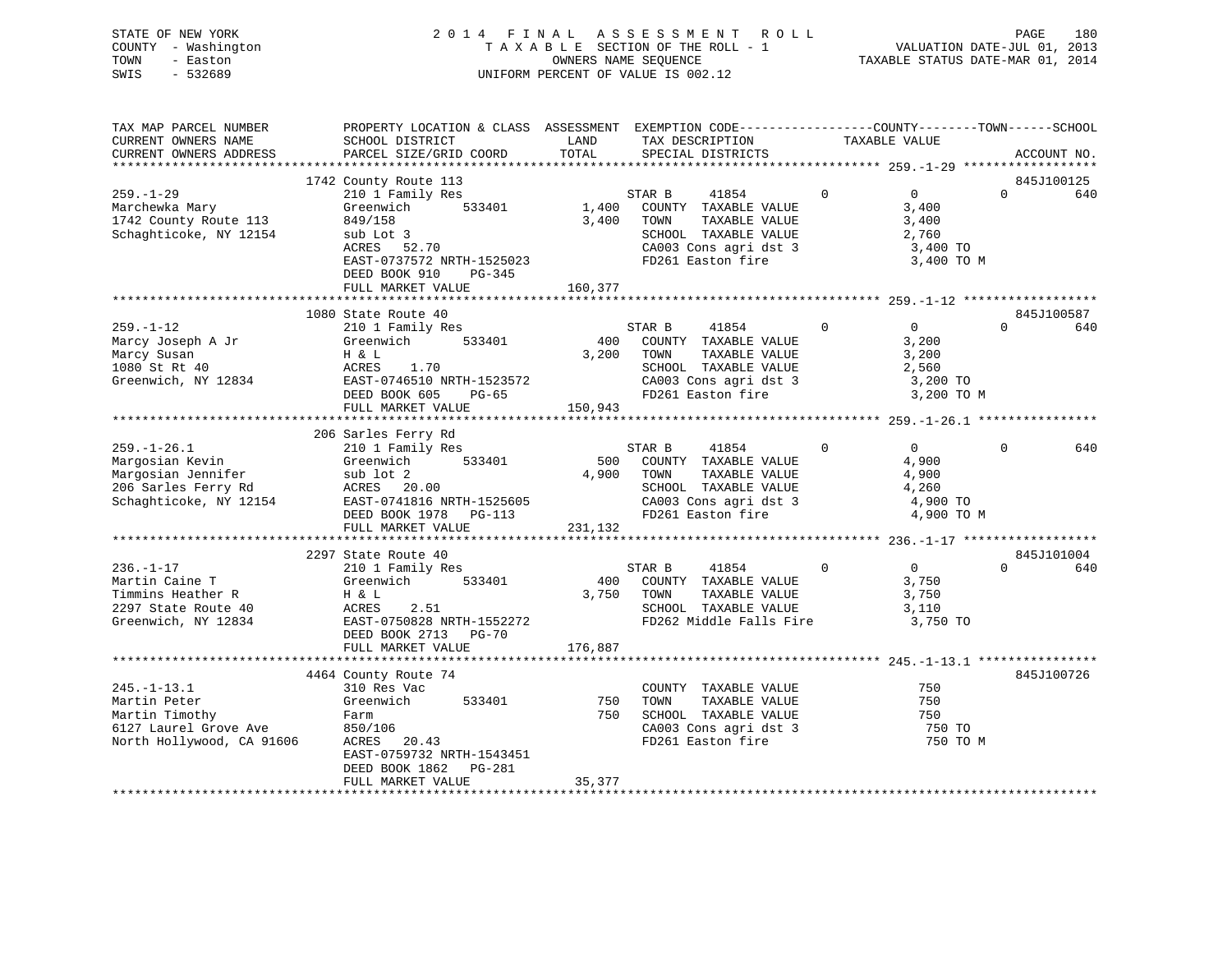# STATE OF NEW YORK 2 0 1 4 F I N A L A S S E S S M E N T R O L L PAGE 181 COUNTY - Washington T A X A B L E SECTION OF THE ROLL - 1 VALUATION DATE-JUL 01, 2013 TOWN - Easton OWNERS NAME SEQUENCE TAXABLE STATUS DATE-MAR 01, 2014 SWIS - 532689 UNIFORM PERCENT OF VALUE IS 002.12

| TAX MAP PARCEL NUMBER                        | PROPERTY LOCATION & CLASS ASSESSMENT EXEMPTION CODE---------------COUNTY-------TOWN-----SCHOOL |         |                                                                                                         |                                                        |                |                |
|----------------------------------------------|------------------------------------------------------------------------------------------------|---------|---------------------------------------------------------------------------------------------------------|--------------------------------------------------------|----------------|----------------|
| CURRENT OWNERS NAME                          | SCHOOL DISTRICT                                                                                | LAND    | TAX DESCRIPTION                                                                                         | TAXABLE VALUE                                          |                |                |
|                                              |                                                                                                |         |                                                                                                         |                                                        |                |                |
|                                              |                                                                                                |         |                                                                                                         |                                                        |                |                |
|                                              | County Route 113                                                                               |         |                                                                                                         |                                                        |                | 845J101067     |
| $259. - 1 - 33.4$                            | 310 Res Vac<br>Greenwich 533401 300                                                            |         | COUNTY TAXABLE VALUE<br>TOWN TAXABLE VALUE                                                              | 300                                                    |                |                |
| Matala Paul M                                |                                                                                                |         | TOWN                                                                                                    | 300                                                    |                |                |
|                                              | Vl                                                                                             |         |                                                                                                         |                                                        |                |                |
| Matala Cheryl Lynn<br>2433 SE Sistina St     | ACRES 1.97                                                                                     |         | 300 SCHOOL TAXABLE VALUE 300<br>CA003 Cons agri dst 3 300 TO<br>FD261 Easton fire 300 TO                |                                                        |                |                |
| Port St. Lucie, FL 34952                     | EAST-0736308 NRTH-1522297                                                                      |         |                                                                                                         | 300 TO M                                               |                |                |
|                                              | DEED BOOK 461<br>PG-1014                                                                       |         |                                                                                                         |                                                        |                |                |
|                                              | FULL MARKET VALUE                                                                              | 14,151  |                                                                                                         |                                                        |                |                |
|                                              |                                                                                                |         |                                                                                                         |                                                        |                |                |
|                                              | 342 Wrights Rd                                                                                 |         | 94 PCT OF VALUE USED FOR EXEMPTION PURPOSES                                                             |                                                        |                | 845J100610     |
| $268. - 1 - 12.1$                            | 240 Rural res                                                                                  |         | VET COM CT 41131                                                                                        | $0 \t 1,060$                                           | 954            | $\overline{0}$ |
| Mather Thomas                                | 533401                                                                                         |         | 900 AG DIST<br>41720                                                                                    | $\begin{array}{ccc} 0 & 202 \end{array}$               | 202            | 202            |
| Mather Victoria                              | Greenwich 533401<br>ACRES 20.97<br>EAST-0739862 NRTH-1513473                                   |         | 6,500 STAR B                                                                                            |                                                        | $\overline{0}$ | 640            |
| 342 Wrights Rd                               |                                                                                                |         |                                                                                                         |                                                        |                |                |
| Schaghticoke, NY 12154 DEED BOOK 1849 PG-342 |                                                                                                |         |                                                                                                         |                                                        |                |                |
|                                              | FULL MARKET VALUE                                                                              |         |                                                                                                         |                                                        |                |                |
| MAY BE SUBJECT TO PAYMENT                    |                                                                                                |         | 99-342 TOWN TAXABLE VALUE 5,344<br>306,604 SCHOOL TAXABLE VALUE 5,658<br>CA003 Cons agri dst 3 6,298 TO |                                                        |                |                |
| UNDER AGDIST LAW TIL 2018                    |                                                                                                |         | 202 EX                                                                                                  |                                                        |                |                |
|                                              |                                                                                                |         |                                                                                                         |                                                        |                |                |
|                                              |                                                                                                |         |                                                                                                         |                                                        |                |                |
|                                              | 23 Orchard Dr                                                                                  |         |                                                                                                         |                                                        |                | 845J101216     |
| $236.1 - 3 - 17.2$                           | 210 1 Family Res                                                                               |         | 41854<br>STAR B                                                                                         | $\begin{array}{ccc} & & & 0 & \quad & & 0 \end{array}$ | $\Omega$       | 640            |
| Mattison Clark A Greenwich                   | 533401                                                                                         |         | 600 COUNTY TAXABLE VALUE                                                                                | 3,800                                                  |                |                |
| Mattison Deborah M<br>23 Orchard Dr          |                                                                                                | 3,800   | TOWN<br>TAXABLE VALUE                                                                                   | 3,800                                                  |                |                |
|                                              | Н & L<br>720/335                                                                               |         | SCHOOL TAXABLE VALUE                                                                                    | 3,160                                                  |                |                |
| Greenwich, NY 12834                          | $236. - 3 - 17.2$                                                                              |         | FD262 Middle Falls Fire 3,800 TO                                                                        |                                                        |                |                |
|                                              | 1.30 BANK 40<br>ACRES                                                                          |         |                                                                                                         |                                                        |                |                |
|                                              | EAST-0749934 NRTH-1552547                                                                      |         |                                                                                                         |                                                        |                |                |
|                                              | DEED BOOK 671 PG-313                                                                           |         |                                                                                                         |                                                        |                |                |
|                                              | FULL MARKET VALUE                                                                              | 179,245 |                                                                                                         |                                                        |                |                |
|                                              |                                                                                                |         |                                                                                                         |                                                        |                |                |
|                                              | 15 Orchard Dr                                                                                  |         |                                                                                                         |                                                        |                | 845J101215     |
| $236.1 - 3 - 17.1$                           | 210 1 Family Res                                                                               |         | STAR EN<br>41834                                                                                        | $\begin{array}{ccc} & & & 0 & \quad & & 0 \end{array}$ | $\Omega$       | 1,360          |
| Mattison Clark W                             | Greenwich 533401                                                                               | 600     | COUNTY TAXABLE VALUE                                                                                    | 3,600                                                  |                |                |
| Mattison Patricia<br>11 Oktober Dr           | $H$ & $L$                                                                                      | 3,600   |                                                                                                         | 3,600                                                  |                |                |
|                                              | 739/162                                                                                        |         | TOWN      TAXABLE  VALUE<br>SCHOOL   TAXABLE  VALUE                                                     | 2,240                                                  |                |                |
| Greenwich, NY 12834                          | $236. - 3 - 17.1$                                                                              |         | FD262 Middle Falls Fire 3,600 TO                                                                        |                                                        |                |                |
|                                              | ACRES<br>1.30                                                                                  |         |                                                                                                         |                                                        |                |                |
|                                              | EAST-0749916 NRTH-1552372                                                                      |         |                                                                                                         |                                                        |                |                |
|                                              | DEED BOOK 531<br>$PG-219$                                                                      |         |                                                                                                         |                                                        |                |                |
|                                              | FULL MARKET VALUE                                                                              | 169,811 |                                                                                                         |                                                        |                |                |
|                                              |                                                                                                |         |                                                                                                         |                                                        |                |                |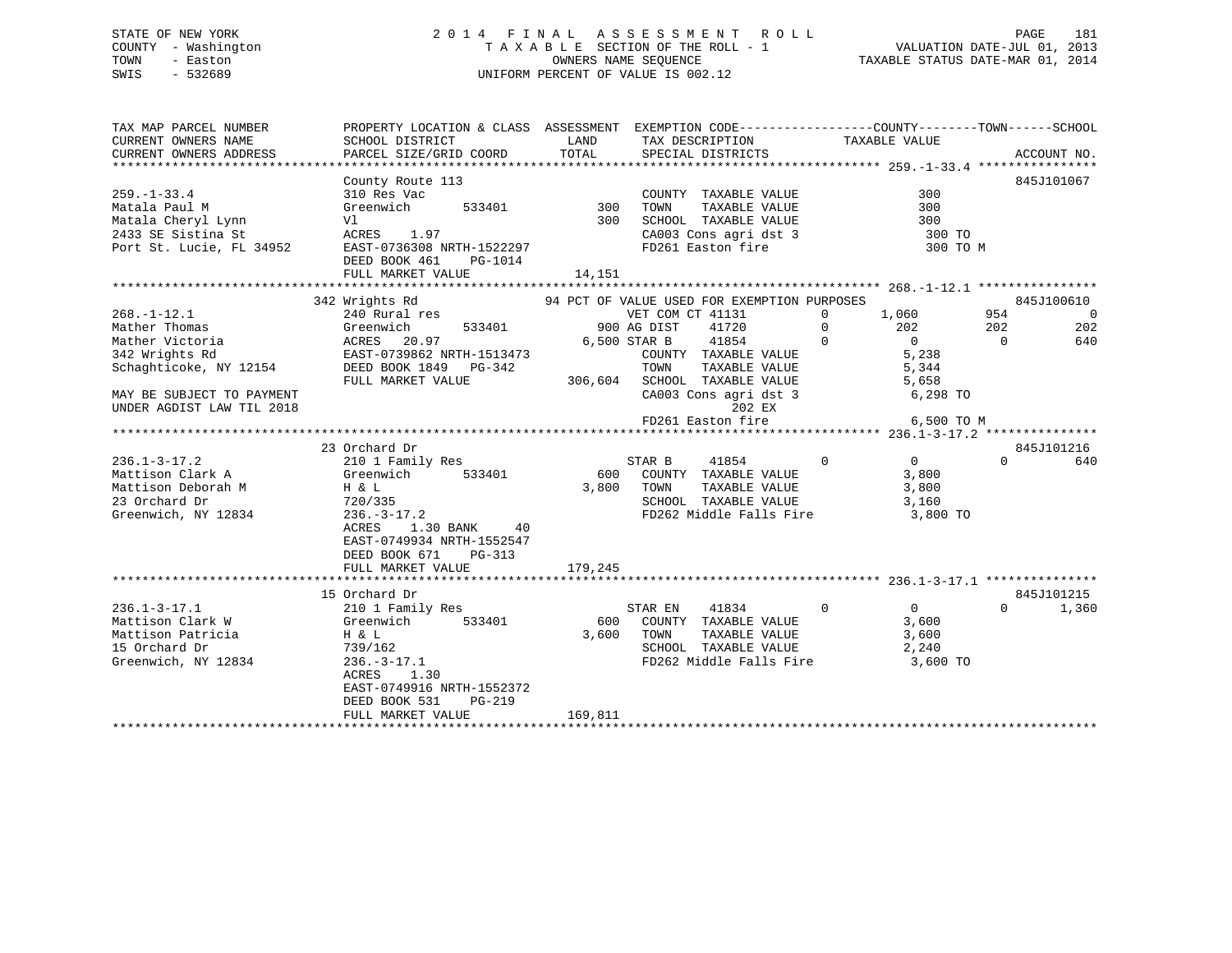| STATE OF NEW YORK   | 2014 FINAL ASSESSMENT ROLL         | 182<br>PAGE                      |
|---------------------|------------------------------------|----------------------------------|
| COUNTY - Washington | TAXABLE SECTION OF THE ROLL - 1    | VALUATION DATE-JUL 01, 2013      |
| TOWN<br>- Easton    | OWNERS NAME SEOUENCE               | TAXABLE STATUS DATE-MAR 01, 2014 |
| SWIS<br>- 532689    | UNIFORM PERCENT OF VALUE IS 002.12 |                                  |

| TAX MAP PARCEL NUMBER<br>CURRENT OWNERS NAME<br>CURRENT OWNERS ADDRESS                            | PROPERTY LOCATION & CLASS ASSESSMENT EXEMPTION CODE---------------COUNTY-------TOWN-----SCHOOL<br>SCHOOL DISTRICT<br>PARCEL SIZE/GRID COORD                                              | LAND<br>TOTAL           | TAX DESCRIPTION<br>SPECIAL DISTRICTS                                                                                                   | TAXABLE VALUE  |                                                                     |          | ACCOUNT NO.       |
|---------------------------------------------------------------------------------------------------|------------------------------------------------------------------------------------------------------------------------------------------------------------------------------------------|-------------------------|----------------------------------------------------------------------------------------------------------------------------------------|----------------|---------------------------------------------------------------------|----------|-------------------|
|                                                                                                   |                                                                                                                                                                                          |                         |                                                                                                                                        |                |                                                                     |          |                   |
| $236. - 2 - 4.1$<br>May Joseph A<br>May Debra A<br>92 Hegeman Bridge Rd<br>Greenwich, NY 12834    | 92 Hegeman Bridge Rd<br>210 1 Family Res<br>533401<br>Greenwich<br>House & Lot<br>Lot $#2$<br>2.30<br>ACRES<br>EAST-0753442 NRTH-1551241<br>DEED BOOK 700<br>PG-325<br>FULL MARKET VALUE | 500<br>5,100<br>240,566 | STAR B<br>41854<br>COUNTY TAXABLE VALUE<br>TOWN<br>TAXABLE VALUE<br>SCHOOL TAXABLE VALUE<br>FD262 Middle Falls Fire                    | $\Omega$       | $\Omega$<br>5,100<br>5,100<br>4,460<br>5,100 TO                     | $\Omega$ | 640               |
|                                                                                                   | 567 County Route 113                                                                                                                                                                     |                         |                                                                                                                                        |                |                                                                     |          | 845J100490        |
| $285. - 1 - 27$<br>Mayer Joseph T<br>567 County Route 113<br>Schaghticoke, NY 12154               | 210 1 Family Res - WTRFNT<br>Stillwater Cent 415201<br>H & Lot<br>6.10<br>ACRES<br>EAST-0725305 NRTH-1499074<br>DEED BOOK 367<br>PG-79<br>FULL MARKET VALUE                              | 4,300 TOWN<br>202,830   | STAR B<br>41854<br>500 COUNTY TAXABLE VALUE<br>TAXABLE VALUE<br>SCHOOL TAXABLE VALUE<br>CA003 Cons agri dst 3<br>FD261 Easton fire     | $\mathbf 0$    | $\overline{0}$<br>4,300<br>4,300<br>3,660<br>4,300 TO<br>4,300 TO M | $\Omega$ | 640               |
|                                                                                                   |                                                                                                                                                                                          |                         |                                                                                                                                        |                |                                                                     |          |                   |
| $268. - 1 - 14.3$<br>McBride Keith A<br>McBride Beth<br>24 Wrights Rd<br>Schaghticoke, NY 12154   | 24 Wrights Rd<br>210 1 Family Res<br>Stillwater Cent 415201<br>Vl<br>ACRES 10.00<br>EAST-0733017 NRTH-1515568<br>DEED BOOK 1827 PG-1<br>FULL MARKET VALUE                                | 500<br>4,500<br>212,264 | STAR B<br>41854<br>COUNTY TAXABLE VALUE<br>TAXABLE VALUE<br>TOWN<br>SCHOOL TAXABLE VALUE<br>CA003 Cons agri dst 3<br>FD261 Easton fire | $\overline{0}$ | $\overline{0}$<br>4,500<br>4,500<br>3,860<br>4,500 TO<br>4,500 TO M | 0        | 640               |
|                                                                                                   |                                                                                                                                                                                          |                         |                                                                                                                                        |                |                                                                     |          |                   |
| $286. - 1 - 10.1$<br>Mccaskill Clyde<br>Mccaskill Laurie<br>79 Fryer Rd<br>Schaghticoke, NY 12154 | 79 Fryer Rd<br>210 1 Family Res<br>533401<br>Greenwich<br>House And Lot<br>Lot 2<br>ACRES<br>2.63<br>EAST-0741533 NRTH-1505454<br>DEED BOOK 722<br>$PG-53$<br>FULL MARKET VALUE          | 500<br>3,500<br>165,094 | STAR B<br>41854<br>COUNTY TAXABLE VALUE<br>TOWN<br>TAXABLE VALUE<br>SCHOOL TAXABLE VALUE<br>CA003 Cons agri dst 3<br>FD261 Easton fire | $\mathbf{0}$   | $\overline{0}$<br>3,500<br>3,500<br>2,860<br>3,500 TO<br>3,500 TO M | $\Omega$ | 640               |
|                                                                                                   |                                                                                                                                                                                          |                         |                                                                                                                                        |                |                                                                     |          |                   |
| $269. - 1 - 35$                                                                                   | 40 Meeting House Rd<br>210 1 Family Res                                                                                                                                                  |                         | STAR B<br>41854                                                                                                                        | $\mathbf 0$    | $\overline{0}$                                                      | $\Omega$ | 845J100417<br>640 |
| Mccauley Kevin M<br>Mccauley Susan<br>40 Meeting House Rd<br>Schaghticoke, NY 12154               | 533401<br>Greenwich<br>H & L & Tra<br>ACRES<br>2.80<br>EAST-0745130 NRTH-1513851<br>DEED BOOK 837 PG-64<br>FULL MARKET VALUE                                                             | 500<br>2,800<br>132,075 | COUNTY TAXABLE VALUE<br>TOWN<br>TAXABLE VALUE<br>SCHOOL TAXABLE VALUE<br>CA003 Cons agri dst 3<br>FD261 Easton fire                    |                | 2,800<br>2,800<br>2,160<br>2,800 TO<br>2,800 TO M                   |          |                   |
|                                                                                                   |                                                                                                                                                                                          |                         |                                                                                                                                        |                |                                                                     |          |                   |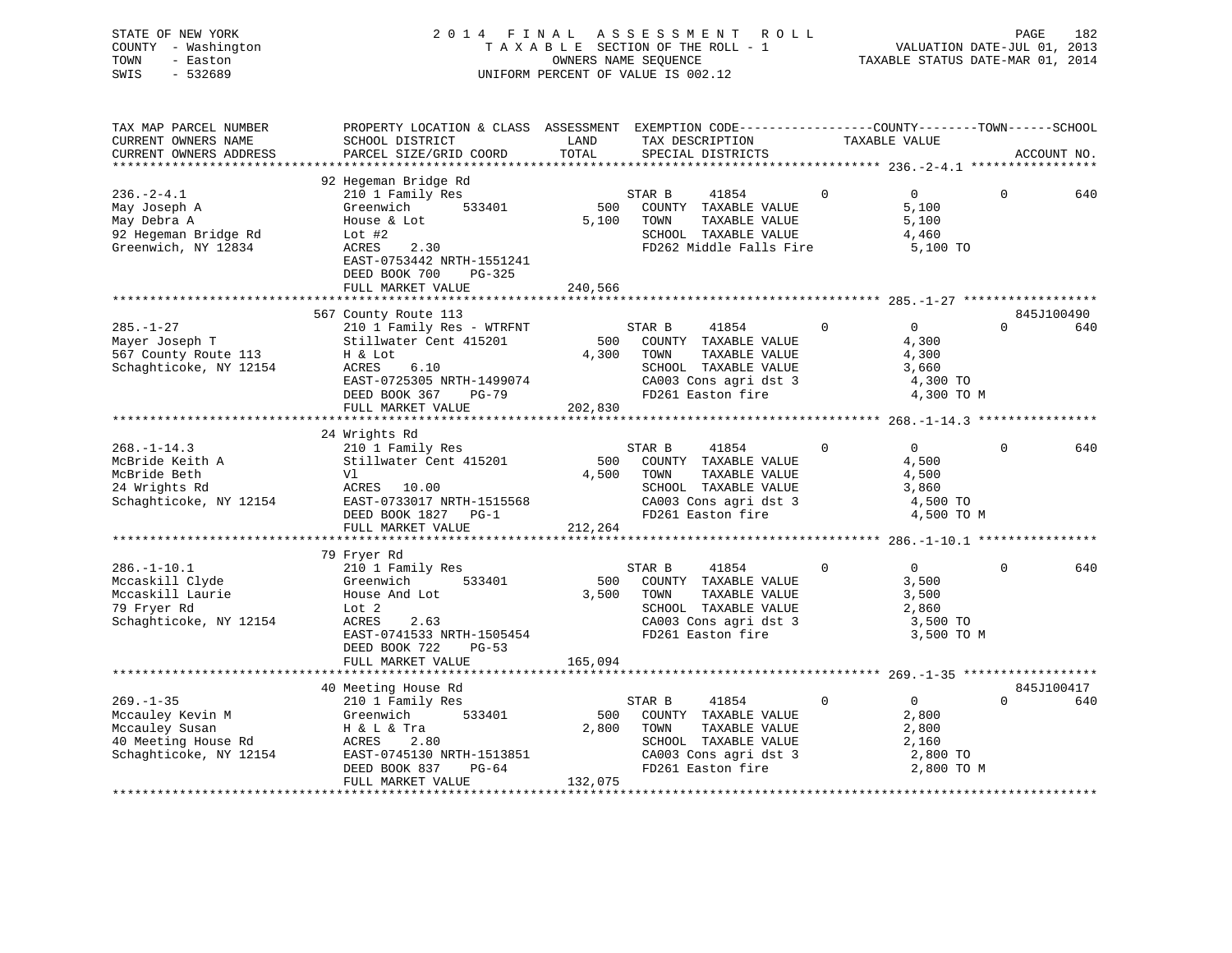# STATE OF NEW YORK 2 0 1 4 F I N A L A S S E S S M E N T R O L L PAGE 183 COUNTY - Washington T A X A B L E SECTION OF THE ROLL - 1 VALUATION DATE-JUL 01, 2013 TOWN - Easton OWNERS NAME SEQUENCE TAXABLE STATUS DATE-MAR 01, 2014 SWIS - 532689 UNIFORM PERCENT OF VALUE IS 002.12

| TAX MAP PARCEL NUMBER<br>CURRENT OWNERS NAME<br>CURRENT OWNERS ADDRESS                                     | PROPERTY LOCATION & CLASS ASSESSMENT<br>SCHOOL DISTRICT<br>PARCEL SIZE/GRID COORD                                                                                                                      | LAND<br>TOTAL             | EXEMPTION CODE-----------------COUNTY-------TOWN------SCHOOL<br>TAX DESCRIPTION<br>SPECIAL DISTRICTS                                                                   |                         | TAXABLE VALUE                                                                                                                |                 | ACCOUNT NO.       |
|------------------------------------------------------------------------------------------------------------|--------------------------------------------------------------------------------------------------------------------------------------------------------------------------------------------------------|---------------------------|------------------------------------------------------------------------------------------------------------------------------------------------------------------------|-------------------------|------------------------------------------------------------------------------------------------------------------------------|-----------------|-------------------|
| $278. - 1 - 36.1$<br>McClellan Donald S<br>McClellan Angelika<br>97 Ives Hill Rd<br>Valley Falls, NY 12185 | 97 Ives Hill Rd<br>210 1 Family Res<br>Greenwich<br>533401<br>Sub Lot 1<br>3.00<br>ACRES<br>EAST-0752700 NRTH-1511702<br>DEED BOOK 947<br>PG-252<br>FULL MARKET VALUE<br>***************************** | 500<br>4,500<br>212,264   | STAR EN<br>41834<br>COUNTY TAXABLE VALUE<br>TOWN<br>TAXABLE VALUE<br>SCHOOL TAXABLE VALUE<br>CA003 Cons agri dst 3<br>FD261 Easton fire                                | $\Omega$                | $\overline{0}$<br>4,500<br>4,500<br>3,140<br>4,500 TO<br>4,500 TO M                                                          | $\Omega$        | 1,360             |
|                                                                                                            | 119 Deerfield Ln                                                                                                                                                                                       |                           |                                                                                                                                                                        |                         |                                                                                                                              |                 | 845J100478        |
| $259. - 1 - 54$<br>Mccormick Dennis<br>Mccormick Laura<br>PO Box 34<br>Schuylerville, NY 12871             | 270 Mfg housing - WTRFNT<br>Greenwich<br>533401<br>Campsite & Tra/lot 29<br>FRNT 75.00 DPTH 200.00<br>EAST-0735160 NRTH-1525251<br>DEED BOOK 505<br>PG-851<br>FULL MARKET VALUE                        | 1,800                     | VET WAR CT 41121<br>500 STAR EN<br>41834<br>COUNTY TAXABLE VALUE<br>TOWN<br>TAXABLE VALUE<br>SCHOOL TAXABLE VALUE<br>CA003 Cons agri dst 3<br>84,906 FD261 Easton fire | $\mathbf 0$<br>$\Omega$ | 270<br>$\overline{0}$<br>1,530<br>1,530<br>440<br>1,800 TO<br>1,800 TO M<br>****************** 236.-2-10 ******************* | 270<br>$\Omega$ | 0<br>1,360        |
|                                                                                                            | 36 Hegeman Bridge Rd                                                                                                                                                                                   |                           |                                                                                                                                                                        |                         |                                                                                                                              |                 | 845J100570        |
| $236. - 2 - 10$<br>McCormick Joseph<br>36 Hegeman Bridge Rd<br>Greenwich, NY 12834                         | 270 Mfg housing<br>533401<br>Greenwich<br>Lot & Tra<br>436/561<br>ACRES<br>4.80<br>EAST-0752922 NRTH-1550111<br>DEED BOOK 383<br>PG-436<br>FULL MARKET VALUE                                           | 700<br>4,200<br>198,113   | 41834<br>STAR EN<br>COUNTY TAXABLE VALUE<br>TOWN<br>TAXABLE VALUE<br>SCHOOL TAXABLE VALUE<br>FD262 Middle Falls Fire                                                   | $\Omega$                | $\Omega$<br>4,200<br>4,200<br>2,840<br>4,200 TO                                                                              | $\Omega$        | 1,360             |
|                                                                                                            |                                                                                                                                                                                                        |                           |                                                                                                                                                                        |                         |                                                                                                                              |                 |                   |
| $236. - 2 - 10.1$<br>Mccormick Yvette<br>64 Hegeman Bridge Rd<br>Greenwich, NY 12834                       | 64 Hegeman Bridge Rd<br>210 1 Family Res<br>Greenwich<br>533401<br>H & L<br>5.30<br>ACRES<br>EAST-0753112 NRTH-1550623<br>DEED BOOK 543<br>$PG-221$<br>FULL MARKET VALUE                               | 500<br>3,600<br>169,811   | STAR B<br>41854<br>COUNTY TAXABLE VALUE<br>TAXABLE VALUE<br>TOWN<br>SCHOOL TAXABLE VALUE<br>FD262 Middle Falls Fire                                                    | $\overline{0}$          | $\overline{0}$<br>3,600<br>3,600<br>2,960<br>3,600 TO                                                                        | $\Omega$        | 845J101222<br>640 |
|                                                                                                            |                                                                                                                                                                                                        | * * * * * * * * * * * * * |                                                                                                                                                                        |                         |                                                                                                                              |                 |                   |
| $236. - 2 - 7.2$<br>McDonald Jean A<br>Thomas Tammy Lee<br>1750 State Route 40<br>Greenwich, NY 12834      | 37 Louse Hill Rd<br>113 Cattle farm<br>Greenwich<br>533401<br>Agr<br>ACRES 10.20<br>EAST-0754255 NRTH-1550732<br>DEED BOOK 3004<br>$PG-36$                                                             | 1,100<br>1,700            | COUNTY TAXABLE VALUE<br>TAXABLE VALUE<br>TOWN<br>SCHOOL TAXABLE VALUE<br>FD262 Middle Falls Fire                                                                       |                         | 1,700<br>1,700<br>1,700<br>1,700 TO                                                                                          |                 | 845J101015        |
|                                                                                                            | FULL MARKET VALUE                                                                                                                                                                                      | 80,189                    |                                                                                                                                                                        |                         |                                                                                                                              |                 |                   |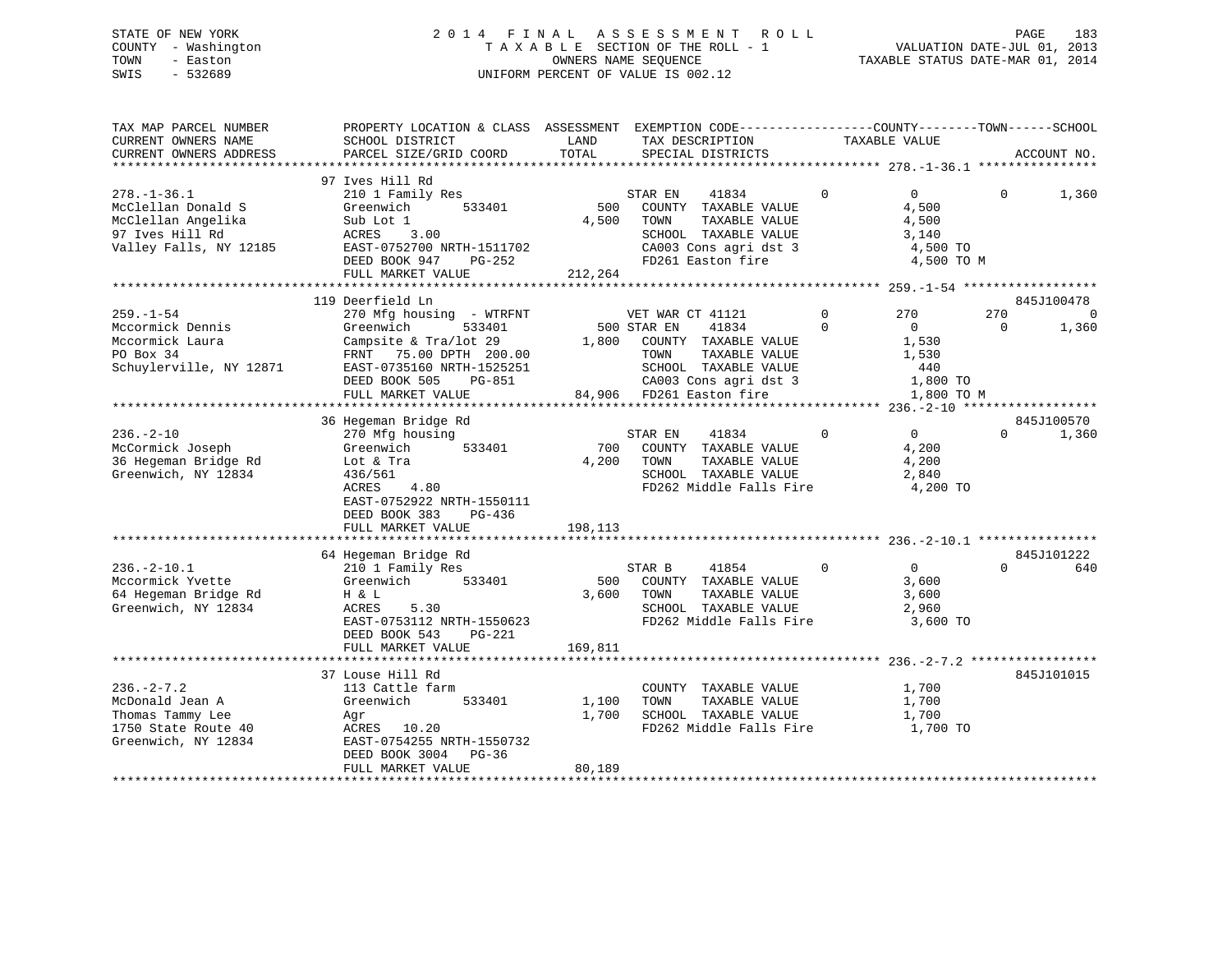# STATE OF NEW YORK 2 0 1 4 F I N A L A S S E S S M E N T R O L L PAGE 184 COUNTY - Washington T A X A B L E SECTION OF THE ROLL - 1 VALUATION DATE-JUL 01, 2013 TOWN - Easton OWNERS NAME SEQUENCE TAXABLE STATUS DATE-MAR 01, 2014 SWIS - 532689 UNIFORM PERCENT OF VALUE IS 002.12

| TAX MAP PARCEL NUMBER<br>CURRENT OWNERS NAME<br>CURRENT OWNERS ADDRESS                                          | PROPERTY LOCATION & CLASS ASSESSMENT EXEMPTION CODE----------------COUNTY-------TOWN------SCHOOL<br>SCHOOL DISTRICT<br>PARCEL SIZE/GRID COORD                                                             | LAND<br>TOTAL           | TAX DESCRIPTION<br>SPECIAL DISTRICTS                                                                                                          | TAXABLE VALUE                                                                      | ACCOUNT NO.                   |
|-----------------------------------------------------------------------------------------------------------------|-----------------------------------------------------------------------------------------------------------------------------------------------------------------------------------------------------------|-------------------------|-----------------------------------------------------------------------------------------------------------------------------------------------|------------------------------------------------------------------------------------|-------------------------------|
|                                                                                                                 |                                                                                                                                                                                                           |                         |                                                                                                                                               |                                                                                    |                               |
| $252. - 2 - 12.1$<br>Mcfee Daniel<br>Mcfee Patricia L<br>155 Intervale Rd<br>Greenwich, NY 12834                | 155 The Intervale Rd<br>240 Rural res<br>533401<br>Greenwich<br>H & L<br>Lot 2<br>ACRES 17.48<br>EAST-0755438 NRTH-1529214<br>DEED BOOK 794<br>PG-270<br>FULL MARKET VALUE                                | 800<br>4,200<br>198,113 | STAR B<br>41854<br>COUNTY TAXABLE VALUE<br>TAXABLE VALUE<br>TOWN<br>SCHOOL TAXABLE VALUE<br>CA003 Cons agri dst 3<br>FD261 Easton fire        | $\Omega$<br>$\overline{0}$<br>4,200<br>4,200<br>3,560<br>4,200 TO<br>4,200 TO M    | $\Omega$<br>640               |
|                                                                                                                 |                                                                                                                                                                                                           |                         |                                                                                                                                               |                                                                                    |                               |
| $252 - 2 - 13$<br>McFee Daniel N<br>McFee Patricia L<br>176 Intervale Rd<br>Greenwich, NY 12834                 | 176 The Intervale Rd<br>260 Seasonal res<br>533401<br>Greenwich<br>H&l<br>ACRES<br>1.20<br>EAST-0756185 NRTH-1529612<br>DEED BOOK 2480<br>PG-42<br>FULL MARKET VALUE                                      | 400<br>2,800<br>132,075 | COUNTY TAXABLE VALUE<br>TOWN<br>TAXABLE VALUE<br>SCHOOL TAXABLE VALUE<br>CA003 Cons agri dst 3<br>FD261 Easton fire                           | 2,800<br>2,800<br>2,800<br>2,800 TO<br>2,800 TO M                                  | 845J100701                    |
|                                                                                                                 |                                                                                                                                                                                                           |                         |                                                                                                                                               |                                                                                    |                               |
| $259. - 1 - 55$<br>McGreevy Thomas P<br>McGreevy Virginia L<br>7777 New York Route 66<br>Averill Park, NY 12018 | 121 Deerfield Ln<br>210 1 Family Res - WTRFNT<br>Greenwich<br>533401<br>H & L<br>Bdy Agmt 1898/343<br>FRNT<br>75.00 DPTH 200.00<br>EAST-0735126 NRTH-1525335<br>DEED BOOK 2605 PG-22<br>FULL MARKET VALUE | 600<br>2,400<br>113,208 | COUNTY TAXABLE VALUE<br>TOWN<br>TAXABLE VALUE<br>SCHOOL TAXABLE VALUE<br>CA003 Cons agri dst 3<br>FD261 Easton fire                           | 2,400<br>2,400<br>2,400<br>2,400 TO<br>2,400 TO M                                  | 845J100494                    |
|                                                                                                                 |                                                                                                                                                                                                           |                         |                                                                                                                                               |                                                                                    |                               |
| $285. - 1 - 4$<br>McGuire Austin J<br>McGuire Jennifer A<br>256 Country Route 54<br>Schaghticoke, NY 12154      | 256 County Route 54<br>210 1 Family Res<br>Stillwater Cent 415201<br>H/1<br>ACRES 1.30<br>EAST-0732531 NRTH-1502609<br>DEED BOOK 3343<br>$PG-5$<br>FULL MARKET VALUE                                      | 400<br>3,800<br>179,245 | STAR B<br>41854<br>COUNTY TAXABLE VALUE<br>TOWN<br>TAXABLE VALUE<br>SCHOOL TAXABLE VALUE<br>CA003 Cons agri dst 3<br>FD261 Easton fire        | $\mathbf 0$<br>$\overline{0}$<br>3,800<br>3,800<br>3,160<br>3,800 TO<br>3,800 TO M | 845J100443<br>$\Omega$<br>640 |
|                                                                                                                 |                                                                                                                                                                                                           |                         |                                                                                                                                               |                                                                                    |                               |
| $227. - 1 - 22$<br>Mckernon Peter M<br>Mckernon Wendy<br>3121 County Route 113<br>Greenwich, NY 12834           | 3121 County Route 113<br>210 1 Family Res<br>Schuylerville 415001<br>H & L<br>FRNT 167.00 DPTH 89.00<br>EAST-0741006 NRTH-1558357<br>DEED BOOK 585<br>PG-231<br>FULL MARKET VALUE                         | 400<br>3,000<br>141,509 | STAR B<br>41854<br>COUNTY TAXABLE VALUE<br>TAXABLE VALUE<br>TOWN<br>SCHOOL TAXABLE VALUE<br>CA003 Cons agri dst 3<br>FD263 Schuylerville Fire | $\overline{0}$<br>$\Omega$<br>3,000<br>3,000<br>2,360<br>3,000 TO<br>3,000 TO      | 845J100474<br>$\Omega$<br>640 |
|                                                                                                                 |                                                                                                                                                                                                           |                         |                                                                                                                                               |                                                                                    |                               |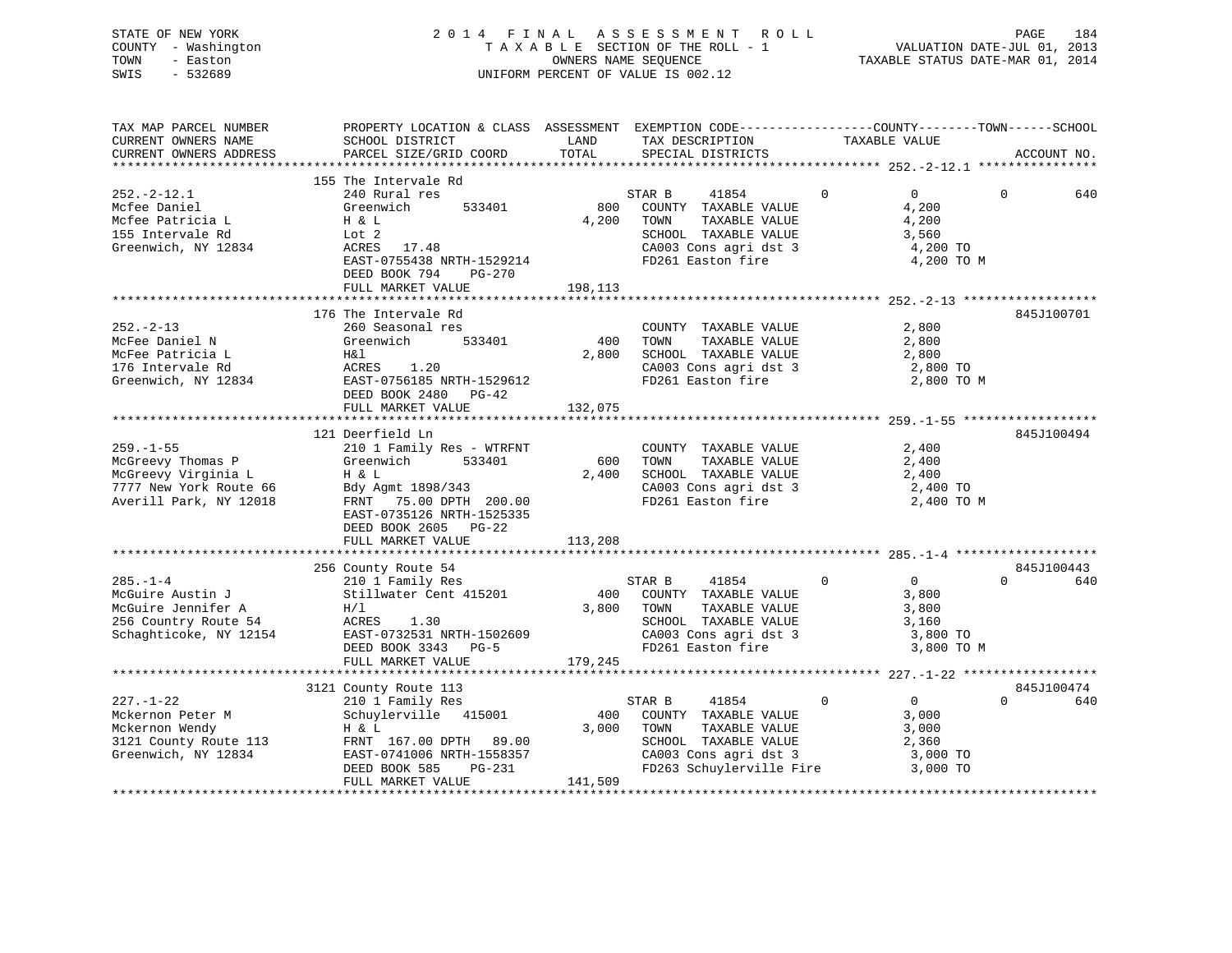# STATE OF NEW YORK 2 0 1 4 F I N A L A S S E S S M E N T R O L L PAGE 185 COUNTY - Washington T A X A B L E SECTION OF THE ROLL - 1 VALUATION DATE-JUL 01, 2013 TOWN - Easton OWNERS NAME SEQUENCE TAXABLE STATUS DATE-MAR 01, 2014 SWIS - 532689 UNIFORM PERCENT OF VALUE IS 002.12

| TAX MAP PARCEL NUMBER<br>CURRENT OWNERS NAME<br>CURRENT OWNERS ADDRESS | PROPERTY LOCATION & CLASS ASSESSMENT EXEMPTION CODE----------------COUNTY-------TOWN------SCHOOL<br>SCHOOL DISTRICT<br>PARCEL SIZE/GRID COORD | LAND<br>TOTAL | TAX DESCRIPTION<br>SPECIAL DISTRICTS    | TAXABLE VALUE                                   |                      | ACCOUNT NO.    |
|------------------------------------------------------------------------|-----------------------------------------------------------------------------------------------------------------------------------------------|---------------|-----------------------------------------|-------------------------------------------------|----------------------|----------------|
|                                                                        |                                                                                                                                               |               |                                         |                                                 |                      |                |
|                                                                        | 1 Windy Hill Rd                                                                                                                               |               |                                         |                                                 |                      | 845J100181     |
| $227. - 1 - 4$                                                         | 210 1 Family Res                                                                                                                              |               | AGED-TOWN 41803<br>700 AGE-CO/SCH 41805 | $\overline{0}$<br>$\mathbf{0}$                  | 1,800                | $\overline{0}$ |
| Mclaren Virginia G<br>1 Windy Hill Rd                                  | Schuylerville 415001<br>House/grooming shop                                                                                                   | 4,500 STAR EN | 41834                                   | $\Omega$<br>2,250<br>$\overline{0}$<br>$\Omega$ | $\Omega$<br>$\Omega$ | 2,250<br>1,360 |
| Greenwich, NY 12834                                                    | ACRES<br>5.00                                                                                                                                 |               | COUNTY TAXABLE VALUE                    | 2,250                                           |                      |                |
|                                                                        | EAST-0743605 NRTH-1559839                                                                                                                     |               | TOWN<br>TAXABLE VALUE                   | 2,700                                           |                      |                |
|                                                                        | DEED BOOK 485<br>PG-440                                                                                                                       |               | SCHOOL TAXABLE VALUE                    | 890                                             |                      |                |
|                                                                        | FULL MARKET VALUE                                                                                                                             |               | 212,264 FD262 Middle Falls Fire         | 4,500 TO                                        |                      |                |
|                                                                        |                                                                                                                                               |               |                                         |                                                 |                      |                |
|                                                                        | 531 Windy Hill Rd                                                                                                                             |               |                                         |                                                 |                      | 845L100777     |
| $236. - 1 - 4$                                                         | 210 1 Family Res                                                                                                                              |               | COUNTY TAXABLE VALUE                    | 1,600                                           |                      |                |
| McLean Jennifer P                                                      | 533401<br>Greenwich                                                                                                                           | 400           | TAXABLE VALUE<br>TOWN                   | 1,600                                           |                      |                |
| 253 Cottrell Rd                                                        | H& 1                                                                                                                                          | 1,600         | SCHOOL TAXABLE VALUE                    | 1,600                                           |                      |                |
| Greenwich, NY 12834                                                    | FRNT 75.00 DPTH 100.00                                                                                                                        |               | FD262 Middle Falls Fire 1,600 TO        |                                                 |                      |                |
|                                                                        | EAST-0748934 NRTH-1552560                                                                                                                     |               |                                         |                                                 |                      |                |
|                                                                        | DEED BOOK 911<br>PG-74                                                                                                                        |               |                                         |                                                 |                      |                |
|                                                                        | FULL MARKET VALUE                                                                                                                             | 75,472        |                                         |                                                 |                      |                |
|                                                                        | 2528 Valley Falls Rd                                                                                                                          |               |                                         |                                                 |                      | 845J101111     |
| $286. - 1 - 14.6$                                                      | 240 Rural res                                                                                                                                 |               | COUNTY TAXABLE VALUE                    | 4,000                                           |                      |                |
| McManus Brian S                                                        | 533401<br>Greenwich                                                                                                                           | 600           | TOWN<br>TAXABLE VALUE                   | 4,000                                           |                      |                |
| 2528 Valley Falls Rd                                                   | H & L                                                                                                                                         | 4,000         | SCHOOL TAXABLE VALUE                    | 4,000                                           |                      |                |
| Schaghticoke, NY 12154                                                 | 2472/191                                                                                                                                      |               | CA003 Cons agri dst 3                   | 4,000 TO                                        |                      |                |
|                                                                        | 5.98<br>ACRES                                                                                                                                 |               | FD261 Easton fire                       | 4,000 TO M                                      |                      |                |
|                                                                        | EAST-0743972 NRTH-1499353                                                                                                                     |               |                                         |                                                 |                      |                |
|                                                                        | DEED BOOK 3034 PG-248                                                                                                                         |               |                                         |                                                 |                      |                |
|                                                                        | FULL MARKET VALUE                                                                                                                             | 188,679       |                                         |                                                 |                      |                |
|                                                                        |                                                                                                                                               |               |                                         |                                                 |                      |                |
|                                                                        | 47 Marcellus Ln                                                                                                                               |               |                                         |                                                 |                      | 845J100807     |
| $285. - 1 - 35$<br>Mcneil John                                         | 260 Seasonal res - WTRFNT                                                                                                                     | 400           | COUNTY TAXABLE VALUE<br>TAXABLE VALUE   | 1,000                                           |                      |                |
| Mcneil Maureen                                                         | Stillwater Cent 415201<br>Campsite & Tr                                                                                                       | 1,000         | TOWN<br>SCHOOL TAXABLE VALUE            | 1,000<br>1,000                                  |                      |                |
| PO Box 362                                                             | FRNT 50.00 DPTH 175.00                                                                                                                        |               | CA003 Cons agri dst 3                   | 1,000 TO                                        |                      |                |
| Stillwater, NY 12170                                                   | EAST-0725812 NRTH-1502621                                                                                                                     |               | FD261 Easton fire                       | 1,000 TO M                                      |                      |                |
|                                                                        | DEED BOOK 805<br>$PG-50$                                                                                                                      |               |                                         |                                                 |                      |                |
|                                                                        | FULL MARKET VALUE                                                                                                                             | 47,170        |                                         |                                                 |                      |                |
|                                                                        |                                                                                                                                               |               |                                         |                                                 |                      |                |
|                                                                        | 2355 County Route 113                                                                                                                         |               |                                         |                                                 |                      | 845J100738     |
| $243. - 1 - 6$                                                         | 210 1 Family Res                                                                                                                              |               | VET WAR CT 41121                        | $\mathbf 0$<br>636                              | 572                  | $\Omega$       |
| McPhail Ronald G                                                       | Schuylerville 415001                                                                                                                          |               | 500 STAR EN<br>41834                    | $\Omega$<br>$\overline{0}$                      | $\Omega$             | 1,360          |
| McPhail Ruth M                                                         | $H+L$                                                                                                                                         |               | 4,900 COUNTY TAXABLE VALUE              | 4,264                                           |                      |                |
| 2355 County Route 113                                                  | 867/39                                                                                                                                        |               | TAXABLE VALUE<br>TOWN                   | 4,328                                           |                      |                |
| Greenwich, NY 12834                                                    | 2.08<br>ACRES                                                                                                                                 |               | SCHOOL TAXABLE VALUE                    | 3,540                                           |                      |                |
|                                                                        | EAST-0739148 NRTH-1540047                                                                                                                     |               | CA003 Cons agri dst 3                   | 4,900 TO                                        |                      |                |
|                                                                        | DEED BOOK 867<br>$PG-39$<br>FULL MARKET VALUE                                                                                                 | 231,132       | FD261 Easton fire                       | 4,900 TO M                                      |                      |                |
|                                                                        |                                                                                                                                               |               |                                         |                                                 |                      |                |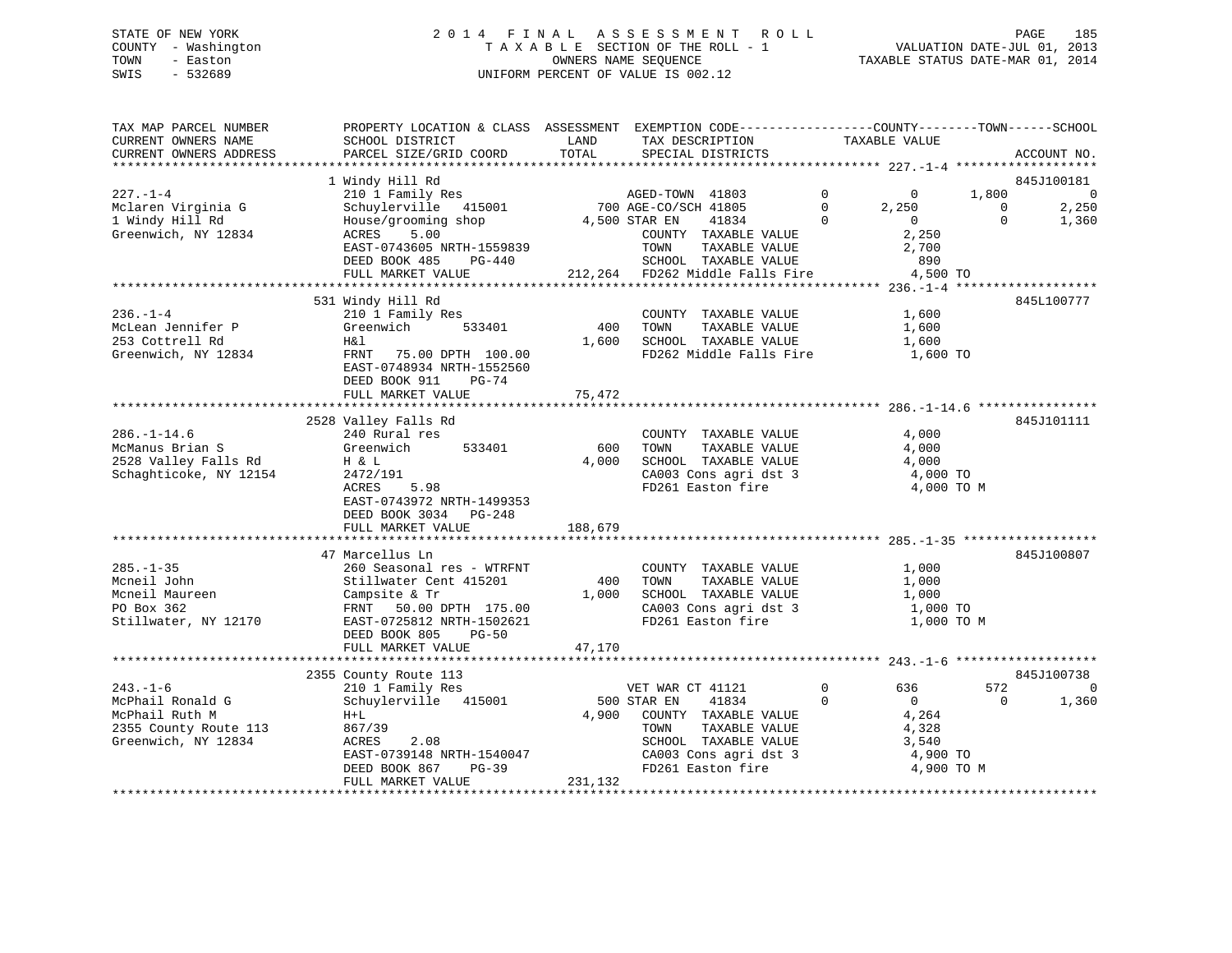# STATE OF NEW YORK 2 0 1 4 F I N A L A S S E S S M E N T R O L L PAGE 186 COUNTY - Washington T A X A B L E SECTION OF THE ROLL - 1 VALUATION DATE-JUL 01, 2013 TOWN - Easton OWNERS NAME SEQUENCE TAXABLE STATUS DATE-MAR 01, 2014 SWIS - 532689 UNIFORM PERCENT OF VALUE IS 002.12

| TAX MAP PARCEL NUMBER     | PROPERTY LOCATION & CLASS ASSESSMENT EXEMPTION CODE---------------COUNTY-------TOWN------SCHOOL |            |                                                                |                                  |                 |
|---------------------------|-------------------------------------------------------------------------------------------------|------------|----------------------------------------------------------------|----------------------------------|-----------------|
| CURRENT OWNERS NAME       | SCHOOL DISTRICT                                                                                 | LAND       | TAX DESCRIPTION                                                | TAXABLE VALUE                    |                 |
| CURRENT OWNERS ADDRESS    | PARCEL SIZE/GRID COORD                                                                          | TOTAL      | SPECIAL DISTRICTS                                              |                                  | ACCOUNT NO.     |
|                           |                                                                                                 |            |                                                                |                                  |                 |
|                           | 2349 County Route 113                                                                           |            |                                                                |                                  | 845J101258      |
| $243. - 1 - 6.1$          | 210 1 Family Res                                                                                |            | COUNTY TAXABLE VALUE                                           | 3,000                            |                 |
| McPhail Ronald K          | Schuylerville 415001                                                                            | 1,100      | TAXABLE VALUE<br>TOWN                                          | 3,000                            |                 |
| 19 Morehouse Ln           | Η & L                                                                                           | 3,000      | SCHOOL TAXABLE VALUE                                           | 3,000                            |                 |
| PO Box 53                 | 2.84<br>ACRES                                                                                   |            |                                                                | 3,000 TO                         |                 |
|                           | Middle Falls, NY 12848 EAST-0739089 NRTH-1539774                                                |            | CA003 Cons agri dst 3<br>FD261 Easton fire                     |                                  |                 |
|                           |                                                                                                 |            |                                                                | 3,000 TO M                       |                 |
|                           | DEED BOOK 2053 PG-75                                                                            |            |                                                                |                                  |                 |
|                           | FULL MARKET VALUE                                                                               | 141,509    |                                                                |                                  |                 |
|                           |                                                                                                 |            |                                                                |                                  |                 |
|                           | 181 Bulson Rd                                                                                   |            |                                                                |                                  | 845J101202      |
| $236. - 2 - 3.4$          | 210 1 Family Res                                                                                |            | 41854 0<br>STAR B                                              | $\overline{0}$                   | 640<br>$\Omega$ |
| McPhail Todd              | 533401<br>Greenwich                                                                             |            | 500 COUNTY TAXABLE VALUE                                       | 5,000                            |                 |
| McPhail Amy               | Lot                                                                                             |            | 5,000 TOWN<br>TAXABLE VALUE                                    | 5,000                            |                 |
| 181 Bulson Rd             | ACRES 1.07                                                                                      |            | SCHOOL TAXABLE VALUE 4,360<br>FD262 Middle Falls Fire 5,000 TO |                                  |                 |
|                           | Greenwich, NY 12834<br>EAST-0752160 NRTH-1551791                                                |            |                                                                |                                  |                 |
|                           | DEED BOOK 920<br>PG-243                                                                         |            |                                                                |                                  |                 |
|                           | FULL MARKET VALUE                                                                               | 235,849    |                                                                |                                  |                 |
|                           |                                                                                                 |            |                                                                |                                  |                 |
|                           |                                                                                                 |            |                                                                |                                  | 845J100713      |
| $278. - 1 - 2$            | Hoag Rd                                                                                         |            |                                                                |                                  |                 |
|                           | 112 Dairy farm                                                                                  |            | AG DIST<br>41720                                               | 327<br>$\overline{0}$            | 327<br>327      |
| Mcquade David M           | Greenwich<br>533401                                                                             |            | 1,200 COUNTY TAXABLE VALUE                                     | 873                              |                 |
| Mcquade Doreen            | Farm                                                                                            | 1,200 TOWN | TAXABLE VALUE                                                  | 873                              |                 |
| 483 Master St             | ACRES 31.30                                                                                     |            | SCHOOL TAXABLE VALUE<br>CA003 Cons agri dst 3                  | 873                              |                 |
| Valley Falls, NY 12185    | EAST-0749682 NRTH-1511724                                                                       |            |                                                                | 873 TO                           |                 |
|                           | DEED BOOK 819 PG-327                                                                            |            | 327 EX                                                         |                                  |                 |
| MAY BE SUBJECT TO PAYMENT | FULL MARKET VALUE                                                                               |            | 56,604 FD261 Easton fire                                       | 1,200 TO M                       |                 |
| UNDER AGDIST LAW TIL 2018 |                                                                                                 |            |                                                                |                                  |                 |
|                           |                                                                                                 |            |                                                                |                                  |                 |
|                           | 1718 County Route 113                                                                           |            |                                                                |                                  |                 |
| $259. - 1 - 29.3$         | 210 1 Family Res                                                                                |            | STAR B<br>41854                                                | $\overline{0}$<br>$\overline{0}$ | $\Omega$<br>640 |
| Meaker Nathan R           | Greenwich 533401                                                                                |            | 500 COUNTY TAXABLE VALUE                                       | 4,800                            |                 |
| Meaker Erica M            | Η & L                                                                                           | 4,800      | TOWN<br>TAXABLE VALUE                                          | 4,800                            |                 |
| 1718 County Route 113     | Lot #4                                                                                          |            | SCHOOL TAXABLE VALUE                                           | 4,160                            |                 |
| Schaghticoke, NY 12154    |                                                                                                 |            |                                                                | 4,800 TO                         |                 |
|                           | FRNT 396.00 DPTH                                                                                |            | CA003 Cons agri dst 3<br>FD261 Easton fire                     |                                  |                 |
|                           | ACRES<br>7.44                                                                                   |            |                                                                | 4,800 TO M                       |                 |
|                           | EAST-0736573 NRTH-1524727                                                                       |            |                                                                |                                  |                 |
|                           | DEED BOOK 3272 PG-61                                                                            |            |                                                                |                                  |                 |
|                           | FULL MARKET VALUE                                                                               | 226,415    |                                                                |                                  |                 |
|                           |                                                                                                 |            |                                                                |                                  |                 |
|                           | 11683 State Route 40                                                                            |            |                                                                |                                  | 845J100709      |
| $268. - 1 - 10$           | 210 1 Family Res                                                                                |            | COUNTY TAXABLE VALUE                                           | 2,000                            |                 |
| Meins Steven R            | Greenwich 533401                                                                                | 500        | TOWN<br>TAXABLE VALUE                                          | 2,000                            |                 |
| 11683 State Rte 40        | H&l                                                                                             | 2,000      | SCHOOL TAXABLE VALUE                                           |                                  |                 |
| Schaghticoke, NY 12154    | ACRES 2.60                                                                                      |            | CA003 Cons agri dst 3                                          | 2,000<br>2,000 TO                |                 |
|                           | EAST-0706970 NRTH-1089750                                                                       |            | FD261 Easton fire                                              | 2,000 TO M                       |                 |
|                           | DEED BOOK 2561 PG-293                                                                           |            |                                                                |                                  |                 |
|                           | FULL MARKET VALUE                                                                               | 94,340     |                                                                |                                  |                 |
|                           |                                                                                                 |            |                                                                |                                  |                 |
|                           |                                                                                                 |            |                                                                |                                  |                 |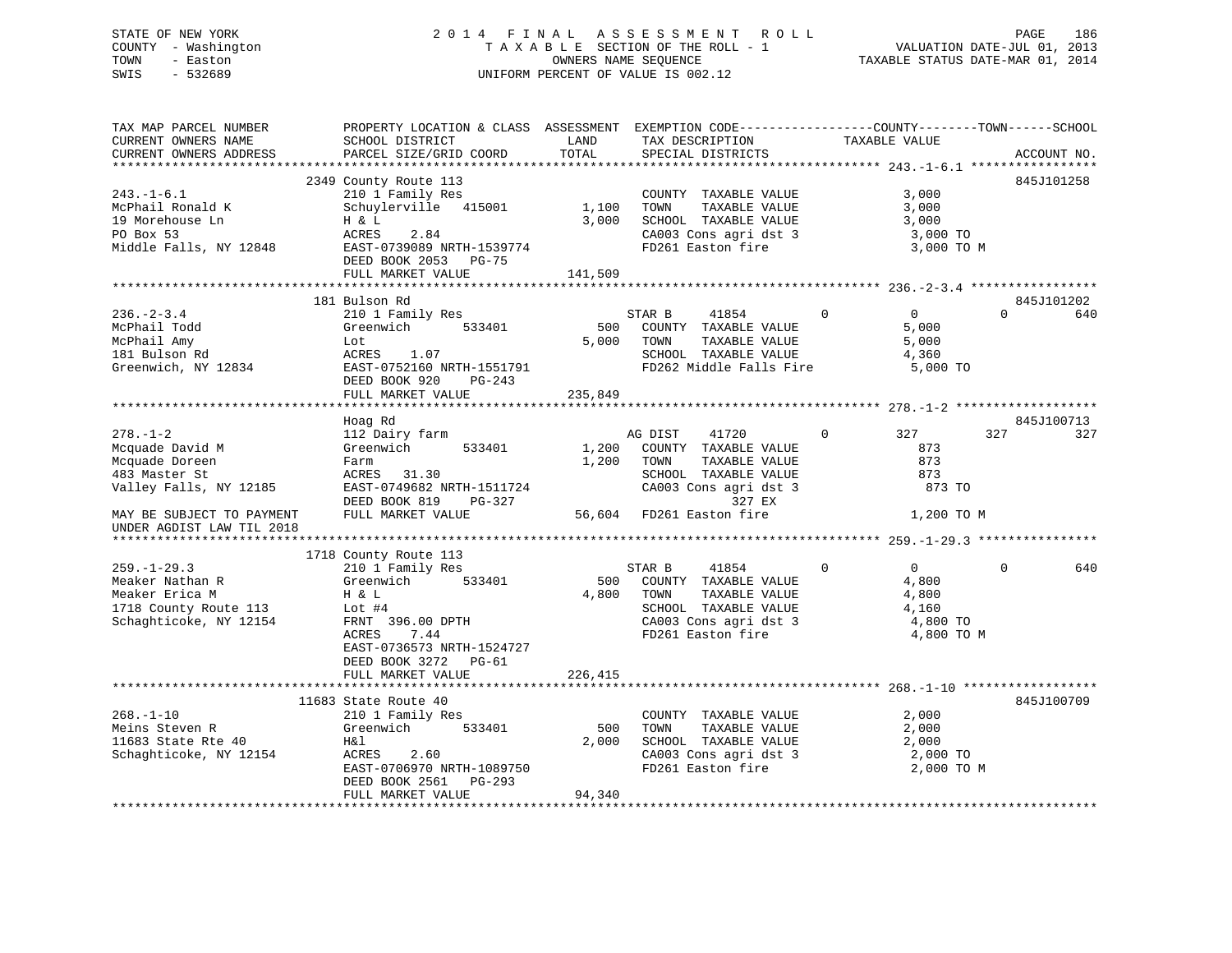# STATE OF NEW YORK 2 0 1 4 F I N A L A S S E S S M E N T R O L L PAGE 187 COUNTY - Washington T A X A B L E SECTION OF THE ROLL - 1 VALUATION DATE-JUL 01, 2013 TOWN - Easton **CONNERS NAME SEQUENCE** TAXABLE STATUS DATE-MAR 01, 2014 SWIS - 532689 UNIFORM PERCENT OF VALUE IS 002.12

| TAX MAP PARCEL NUMBER<br>CURRENT OWNERS NAME<br>CURRENT OWNERS ADDRESS                                                | PROPERTY LOCATION & CLASS ASSESSMENT EXEMPTION CODE---------------COUNTY-------TOWN------SCHOOL<br>SCHOOL DISTRICT<br>PARCEL SIZE/GRID COORD | LAND<br>TOTAL           | TAX DESCRIPTION<br>SPECIAL DISTRICTS                                                                                                                     | TAXABLE VALUE  | ACCOUNT NO.                                                                                 |
|-----------------------------------------------------------------------------------------------------------------------|----------------------------------------------------------------------------------------------------------------------------------------------|-------------------------|----------------------------------------------------------------------------------------------------------------------------------------------------------|----------------|---------------------------------------------------------------------------------------------|
|                                                                                                                       |                                                                                                                                              |                         |                                                                                                                                                          |                |                                                                                             |
| $285. - 1 - 13$<br>Merluzzo Angela R<br>PO Box 286                                                                    | Verbeck Ave<br>323 Vacant rural<br>Stillwater Cent 415201<br>W L                                                                             | 1,200<br>1,200          | COUNTY TAXABLE VALUE 1,200<br>TOWN<br>TAXABLE VALUE<br>SCHOOL TAXABLE VALUE                                                                              |                | 845J100743<br>1,200<br>1,200                                                                |
| Schaghticoke, NY 12154                                                                                                | ACRES 31.76<br>EAST-0728132 NRTH-1498298<br>DEED BOOK 2849 PG-193<br>FULL MARKET VALUE                                                       | 56,604                  | CA003 Cons agri dst 3<br>FD261 Easton fire                                                                                                               |                | 1,200 TO<br>1,200 TO M                                                                      |
|                                                                                                                       |                                                                                                                                              |                         |                                                                                                                                                          |                |                                                                                             |
|                                                                                                                       | 1080 Beadle Hill Rd                                                                                                                          |                         |                                                                                                                                                          |                | 845J100368                                                                                  |
| $278. - 1 - 19$<br>Mero Shelly W<br>Palmer Waite J<br>Palmer Waite J<br>1080 Beadle Hill Rd<br>Valley Falls, NY 12185 | 210 1 Family Res<br>533401<br>Greenwich<br>Farm<br>ACRES 8.30<br>EAST-0754138 NRTH-1511342<br>DEED BOOK 2846 PG-77<br>FULL MARKET VALUE      | 600<br>4,200<br>198,113 | STAR B<br>41854<br>COUNTY TAXABLE VALUE<br>TOWN<br>TAXABLE VALUE<br>SCHOOL TAXABLE VALUE<br>CA003 Cons agri dst 3<br>FD261 Easton fire                   | $\overline{0}$ | $0 \qquad \qquad$<br>$\Omega$<br>640<br>4,200<br>4,200<br>3,560<br>$4,200$ TO<br>4,200 TO M |
|                                                                                                                       |                                                                                                                                              |                         |                                                                                                                                                          |                |                                                                                             |
|                                                                                                                       | 138 Windy Hill Rd                                                                                                                            |                         |                                                                                                                                                          |                | 845J101196                                                                                  |
| $228. - 5 - 29$<br>Merryman James<br>Merryman Priscilla<br>138 Windy Hill Rd<br>Greenwich, NY 12834                   | 210 1 Family Res<br>Schuylerville 415001<br>H & L<br><b>ACRES</b><br>4.01<br>EAST-0746294 NRTH-1560191<br>DEED BOOK 2473 PG-203              | 4,500                   | 41854 0<br>STAR B<br>500 COUNTY TAXABLE VALUE<br>TOWN<br>TAXABLE VALUE<br>SCHOOL TAXABLE VALUE<br>FD262 Middle Falls Fire                                |                | $\overline{0}$<br>$\Omega$<br>640<br>4,500<br>4,500<br>3,860<br>4,500 TO                    |
|                                                                                                                       | FULL MARKET VALUE                                                                                                                            | 212,264                 |                                                                                                                                                          |                |                                                                                             |
|                                                                                                                       |                                                                                                                                              |                         |                                                                                                                                                          |                |                                                                                             |
|                                                                                                                       | 637 Colonel Burch Rd                                                                                                                         |                         | 75 PCT OF VALUE USED FOR EXEMPTION PURPOSES                                                                                                              |                | 845J100509                                                                                  |
| $287. - 1 - 15$                                                                                                       | 240 Rural res                                                                                                                                |                         | 41720<br>AG DIST                                                                                                                                         | 0 528          | 528<br>528                                                                                  |
| Messina Joseph                                                                                                        | Hoosic Valley 384201 2,000 AGED-ALL 41800                                                                                                    |                         |                                                                                                                                                          | $\overline{0}$ | 2,175<br>2,175<br>2,175                                                                     |
| 637 Colonel Burch Rd<br>Valley Falls, NY 12185<br>MAY BE SUBJECT TO PAYMENT DEED BOOK 896                             | H & Land<br>ACRES 108.00<br>TILL<br>EAST-0751514 NRTH-1502591<br>PG-258                                                                      |                         | 5,800 STAR EN<br>41834<br>$\sim$ 0<br>COUNTY TAXABLE VALUE<br>TOWN TAXABLE VALUE<br>SCHOOL TAXABLE VALUE                                                 | $\overline{0}$ | 1,360<br>$\overline{0}$<br>3,097<br>3,097<br>1,737                                          |
| UNDER AGDIST LAW TIL 2018                                                                                             | FULL MARKET VALUE                                                                                                                            |                         | 273,585 CA003 Cons agri dst 3<br>528 EX                                                                                                                  |                | 5,272 TO                                                                                    |
|                                                                                                                       |                                                                                                                                              |                         | FD261 Easton fire                                                                                                                                        |                | 5,800 TO M                                                                                  |
|                                                                                                                       | 25 Ives Hill Rd                                                                                                                              |                         |                                                                                                                                                          |                | 845J100643                                                                                  |
| $278. - 1 - 14$                                                                                                       | 210 1 Family Res                                                                                                                             |                         | STAR B                                                                                                                                                   | $\overline{0}$ | $\overline{0}$<br>$\mathbf 0$<br>640                                                        |
| Meyer Jerrine<br>25 Ives Hill Rd<br>Valley Falls, NY 12185                                                            | Greenwich<br>533401<br>H&l<br>ACRES 2.37<br>ACKES<br>EAST-0754458 NRTH-1511708<br>DEED BOOK 687<br>$PG-1$                                    | 2,500                   | 41854<br>500 COUNTY TAXABLE VALUE<br>TOWN<br>TAXABLE VALUE<br>SCHOOL TAXABLE VALUE 1,860<br>CA003 Cons agri dst 3 2,500 TO<br>FD261 Easton fire 2,500 TO |                | 2,500<br>2,500<br>2,500 TO M                                                                |
|                                                                                                                       | FULL MARKET VALUE                                                                                                                            | 117,925                 |                                                                                                                                                          |                |                                                                                             |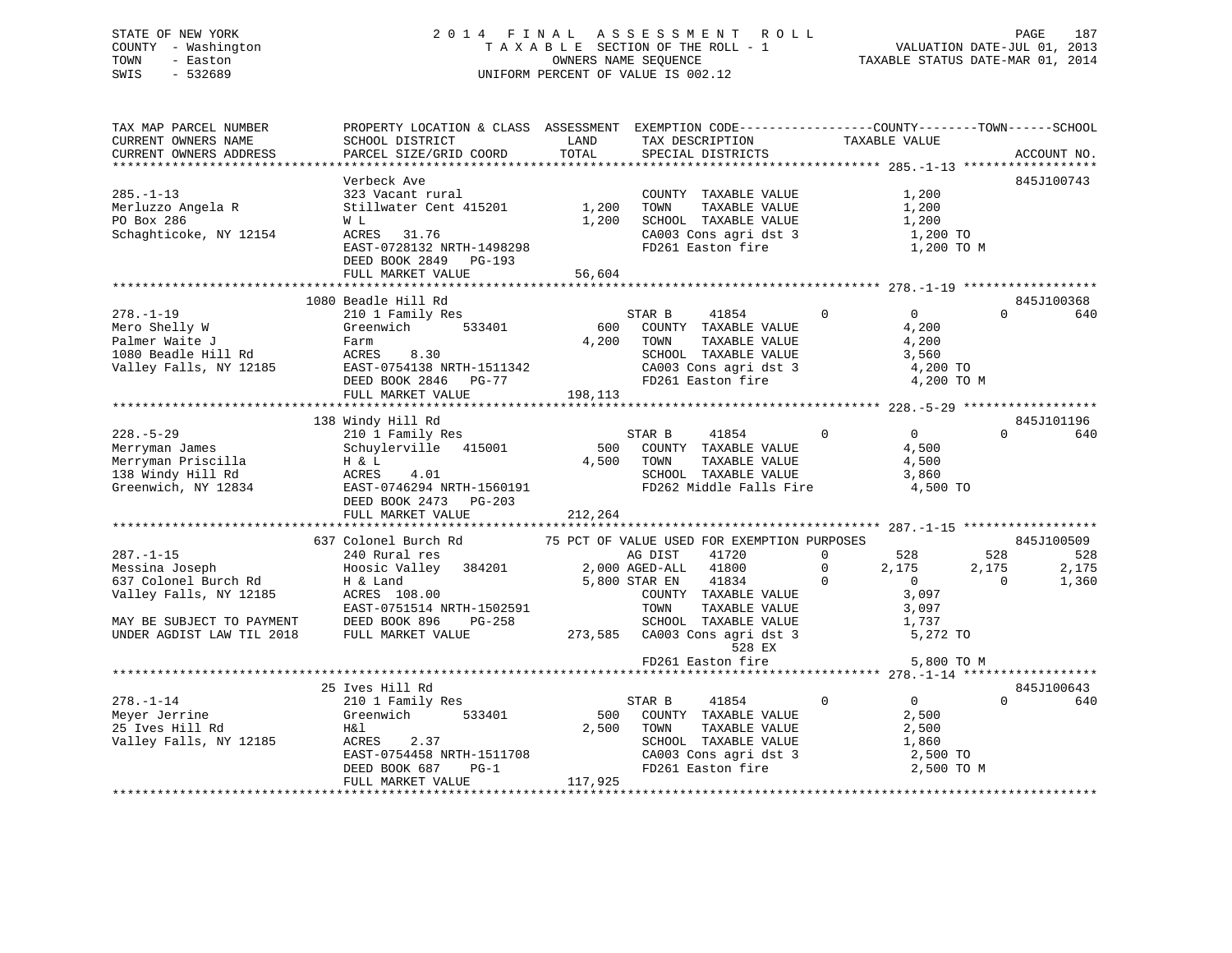# STATE OF NEW YORK 2 0 1 4 F I N A L A S S E S S M E N T R O L L PAGE 188 COUNTY - Washington T A X A B L E SECTION OF THE ROLL - 1 VALUATION DATE-JUL 01, 2013 TOWN - Easton OWNERS NAME SEQUENCE TAXABLE STATUS DATE-MAR 01, 2014 SWIS - 532689 UNIFORM PERCENT OF VALUE IS 002.12

| TAX MAP PARCEL NUMBER<br>CURRENT OWNERS NAME<br>CURRENT OWNERS ADDRESS                                                                                  | PROPERTY LOCATION & CLASS ASSESSMENT EXEMPTION CODE---------------COUNTY-------TOWN------SCHOOL<br>SCHOOL DISTRICT<br>PARCEL SIZE/GRID COORD | LAND<br>TOTAL | TAX DESCRIPTION                       | SPECIAL DISTRICTS                                                                                                                         |                            | TAXABLE VALUE                                  |                       | ACCOUNT NO. |
|---------------------------------------------------------------------------------------------------------------------------------------------------------|----------------------------------------------------------------------------------------------------------------------------------------------|---------------|---------------------------------------|-------------------------------------------------------------------------------------------------------------------------------------------|----------------------------|------------------------------------------------|-----------------------|-------------|
|                                                                                                                                                         |                                                                                                                                              |               |                                       |                                                                                                                                           |                            |                                                |                       |             |
| $152 + 211$ Hoag Rd                                                                                                                                     |                                                                                                                                              |               |                                       |                                                                                                                                           |                            |                                                |                       | 845J100633  |
| $278. - 1 - 39$<br>Michel Scott P<br>Michel Kelly L<br>152 Hoag Rd<br>Valley Falls, NY 12185 EAST-0749151 NRTH-1507477                                  | 240 Rural res<br>Greenwich 533401<br>Farm<br>ACRES 174.87                                                                                    |               | AG DIST<br>3,000 STAR B 41854<br>TOWN | 41720<br>8,800 COUNTY TAXABLE VALUE<br>TAXABLE VALUE                                                                                      | $\overline{0}$<br>$\Omega$ | 383<br>$\Omega$<br>8,417<br>8,417<br>7,777     | 383<br>$\overline{0}$ | 383<br>640  |
| MAY BE SUBJECT TO PAYMENT<br>UNDER AGDIST LAW TIL 2018                                                                                                  | DEED BOOK 3362 PG-248<br>FULL MARKET VALUE                                                                                                   |               |                                       | SCHOOL TAXABLE VALUE<br>CA003 Cons agri dst 3<br>415,094 383 EX<br>FD261 Easton fire                                                      |                            | 8,417 TO<br>8,800 TO M                         |                       |             |
|                                                                                                                                                         |                                                                                                                                              |               |                                       |                                                                                                                                           |                            |                                                |                       |             |
|                                                                                                                                                         | 39 Ives Hill Rd                                                                                                                              |               |                                       |                                                                                                                                           |                            |                                                |                       | 845L100782  |
| $278. - 1 - 17.1$<br>Miclette Jeanette<br>39 Ives Hill Rd<br>39 Ives Hill Rd<br>Valley Falls, NY 12185                                                  | 210 1 Family Res<br>Greenwich 533401<br>H & L<br>ACRES 2.00<br>EAST-0753974 NRTH-1511726<br>DEED BOOK 502<br>PG-722<br>FULL MARKET VALUE     | 188,679       | STAR B<br>4,000 TOWN                  | 41854 0<br>400 COUNTY TAXABLE VALUE<br>TAXABLE VALUE<br>SCHOOL TAXABLE VALUE 3,360<br>CA003 Cons agri dst 3 4,000 TO<br>FD261 Easton fire |                            | $\overline{0}$<br>4,000<br>4,000<br>4,000 TO M | $\Omega$              | 640         |
|                                                                                                                                                         |                                                                                                                                              |               |                                       |                                                                                                                                           |                            |                                                |                       |             |
| $236. - 2 - 19.1$<br>Middle Falls Limtd Partnership Greenwich<br>39 Hudson Falls Rd Mydroplant<br>South Glens Falls, NY 12803 Mid Falls Ltd Partnership | State Route 29<br>874 Elec-hydro<br>533401<br>2.00<br>ACRES<br>EAST-0752200 NRTH-1555339<br>DEED BOOK 2127 PG-107                            | 1,000 TOWN    |                                       | COUNTY TAXABLE VALUE<br>1,000 TOWN TAXABLE VALUE<br>42,400 SCHOOL TAXABLE VALUE<br>FD262 Middle Falls Fire 42,400 TO                      |                            | 42,400<br>42,400<br>42,400                     |                       | 845J101304  |
|                                                                                                                                                         | FULL MARKET VALUE                                                                                                                            | 2000,000      |                                       |                                                                                                                                           |                            |                                                |                       |             |
|                                                                                                                                                         | 391 The Intervale Rd                                                                                                                         |               |                                       |                                                                                                                                           |                            |                                                |                       | 845J100588  |
| $252 - 2 - 6$<br>252.-2-0<br>Migdal Lester C<br>58 E 92Nd St<br>New York, NY 10128<br>MAY BE SUBJECT TO PAYMENT                                         | 210 1 Family Res<br>Greenwich 533401<br>Farm<br>836/140 Rt Way 836/143<br>ACRES 111.60<br>$RAST-0756879$ NRTH-1534213                        | 7,000         | AG DIST 41720<br>TOWN                 | 2,600 COUNTY TAXABLE VALUE<br>TAXABLE VALUE<br>SCHOOL TAXABLE VALUE<br>CA003 Cons agri dst 3<br>202 EX                                    | $\overline{0}$             | 202<br>6,798<br>6,798<br>6,798<br>6,798 TO     | 202                   | 202         |
| UNDER AGDIST LAW TIL 2018                                                                                                                               | DEED BOOK 759                                                                                                                                | 330,189       |                                       | FD261 Easton fire                                                                                                                         |                            | 7,000 TO M                                     |                       |             |
|                                                                                                                                                         | FULL MARKET VALUE                                                                                                                            |               |                                       |                                                                                                                                           |                            |                                                |                       |             |
|                                                                                                                                                         | The Intervale Rd                                                                                                                             |               |                                       |                                                                                                                                           |                            |                                                |                       |             |
| $252 - 2 - 6.2$<br>Migdal Lester C<br>58 E 92Nd St<br>New York, NY 10128-1317                                                                           | 323 Vacant rural<br>Greenwich 533401<br>V/1<br>ACRES 13.70<br>EAST-0758184 NRTH-1535324<br>DEED BOOK 759<br>PG-326                           |               |                                       | COUNTY TAXABLE VALUE<br>500 TOWN TAXABLE VALUE<br>500 SCHOOL TAXABLE VALUE<br>CA003 Cons agri dst 3<br>FD261 Easton fire                  |                            | 500<br>500<br>500<br>500 TO<br>500 TO M        |                       |             |
|                                                                                                                                                         | FULL MARKET VALUE                                                                                                                            | 23,585        |                                       |                                                                                                                                           |                            |                                                |                       |             |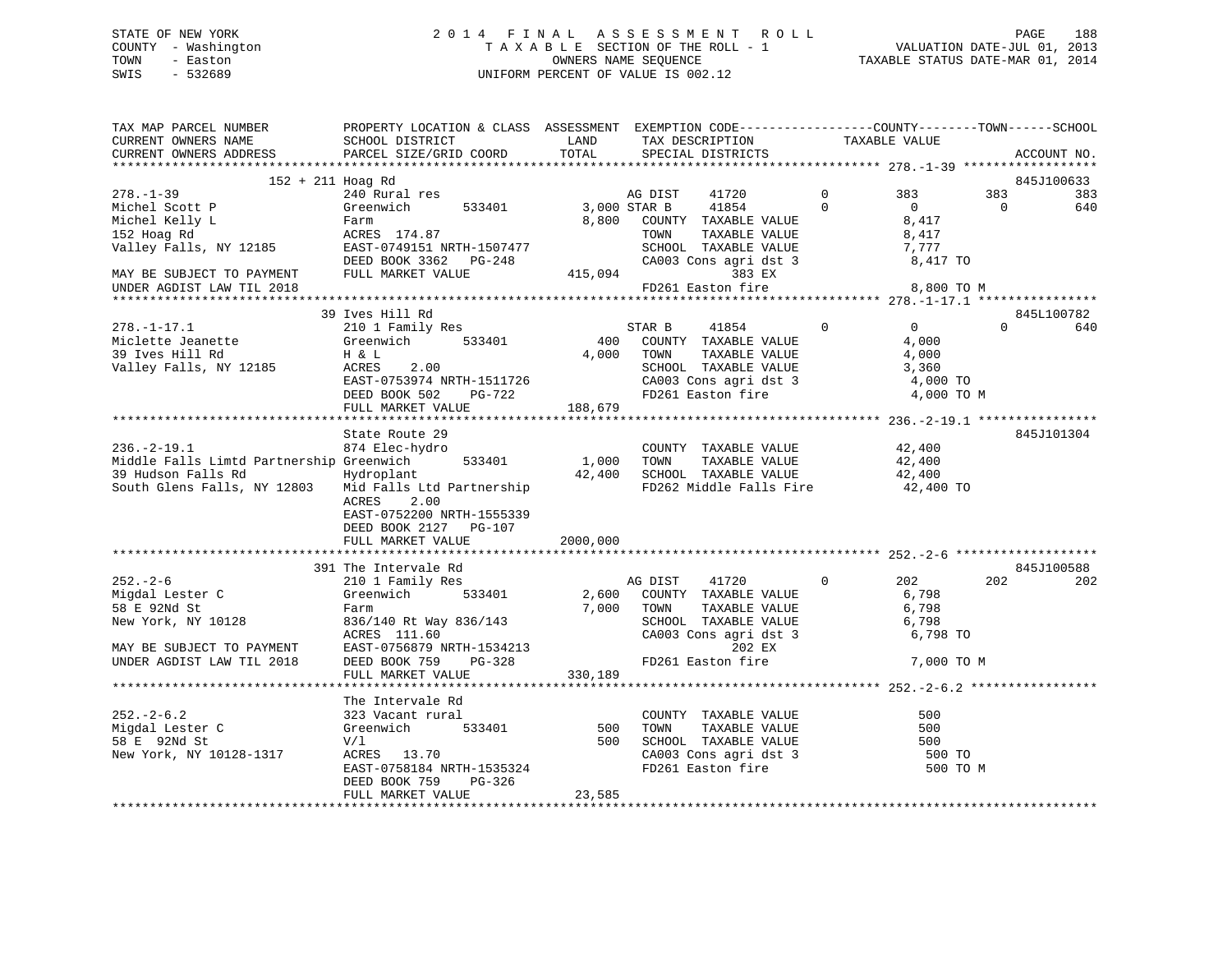| STATE OF NEW YORK<br>COUNTY - Washington<br>- Easton<br>TOWN<br>SWIS<br>$-532689$                                                         | 2014 FINAL ASSESSMENT ROLL<br>TAXABLE SECTION OF THE ROLL - 1<br>UNIFORM PERCENT OF VALUE IS 002.12                                                                                                             | PAGE<br>189<br>VALUATION DATE-JUL 01, 2013<br>TAXABLE STATUS DATE-MAR 01, 2014 |                                                                                                                                                                   |                |                                                                     |                               |
|-------------------------------------------------------------------------------------------------------------------------------------------|-----------------------------------------------------------------------------------------------------------------------------------------------------------------------------------------------------------------|--------------------------------------------------------------------------------|-------------------------------------------------------------------------------------------------------------------------------------------------------------------|----------------|---------------------------------------------------------------------|-------------------------------|
| TAX MAP PARCEL NUMBER<br>CURRENT OWNERS NAME<br>CURRENT OWNERS ADDRESS                                                                    | PROPERTY LOCATION & CLASS ASSESSMENT EXEMPTION CODE----------------COUNTY-------TOWN-----SCHOOL<br>SCHOOL DISTRICT<br>PARCEL SIZE/GRID COORD                                                                    | LAND<br>TOTAL                                                                  | TAX DESCRIPTION TAXABLE VALUE<br>SPECIAL DISTRICTS                                                                                                                |                |                                                                     | ACCOUNT NO.                   |
| $236.1 - 3 - 15$<br>Mihill Christie<br>20 Milton Dr<br>Greenwich, NY 12834                                                                | 20 Milton Dr<br>210 1 Family Res<br>533401<br>Greenwich<br>House/4 Lots<br>W 686/84, 898/121<br>$236. - 3 - 15$<br>2.50<br>ACRES<br>EAST-0749619 NRTH-1552530<br>DEED BOOK 898<br>$PG-121$<br>FULL MARKET VALUE | 600<br>188,679                                                                 | $\overline{0}$<br>STAR B<br>41854<br>COUNTY TAXABLE VALUE<br>4,000 TOWN<br>TAXABLE VALUE<br>SCHOOL TAXABLE VALUE<br>FD262 Middle Falls Fire 4,000 TO              |                | $0 \qquad \qquad$<br>4,000<br>4,000<br>3,360                        | 845J100257<br>$\Omega$<br>640 |
| $278. - 1 - 1.5$<br>Miles Sue A<br>153 Wood Rd<br>Schaghticoke, NY 12154                                                                  | 153 Wood Rd<br>210 1 Family Res<br>533401<br>Greenwich<br>H & L<br>ACRES<br>1.50<br>EAST-0745970 NRTH-1510524<br>DEED BOOK 830<br>PG-274<br>FULL MARKET VALUE                                                   | 400<br>2,800<br>132,075                                                        | 41854<br>STAR B<br>COUNTY TAXABLE VALUE<br>TOWN<br>TAXABLE VALUE<br>SCHOOL TAXABLE VALUE<br>CA003 Cons agri dst 3<br>FD261 Easton fire                            | $\Omega$       | $\overline{0}$<br>2,800<br>2,800<br>2,160<br>2,800 TO<br>2,800 TO M | 845J101104<br>$\Omega$<br>640 |
| $286. - 1 - 7$<br>Mill Hollow, LLC<br>141 Verbeck Ave<br>Schaghticoke, NY 12154<br>MAY BE SUBJECT TO PAYMENT<br>UNDER AGDIST LAW TIL 2018 | County Route 54<br>105 Vac farmland<br>533401<br>Greenwich<br>Farm<br>ACRES 107.10<br>EAST-0739194 NRTH-1504132<br>DEED BOOK 3367 PC-146<br>DEED BOOK 3367 PG-146<br>FULL MARKET VALUE                          | 2,500                                                                          | AG DIST<br>41720<br>2,500 COUNTY TAXABLE VALUE<br>TOWN<br>TAXABLE VALUE<br>SCHOOL TAXABLE VALUE<br>CA003 Cons agri dst 3<br>1,073 EX<br>117,925 FD261 Easton fire | $\overline{0}$ | 1,073<br>1,073<br>1,427<br>1,427<br>1,427<br>1,427 TO<br>2,500 TO M | 845J100155<br>1,073           |
| $261. - 1 - 31$<br>Millbrook Dairy Farms LLC<br>65 Master St<br>Valley Falls, NY 12185                                                    | Vly Summit Rd<br>105 Vac farmland<br>Greenwich<br>533401<br>Farm<br>Ag Easement 2547/205 2689<br>ACRES<br>28.74<br>EAST-0757172 NRTH-1523371<br>DEED BOOK 3078 PG-137<br>FULL MARKET VALUE                      | 600<br>600<br>28,302                                                           | COUNTY TAXABLE VALUE<br>TOWN<br>TAXABLE VALUE<br>SCHOOL TAXABLE VALUE<br>CA003 Cons agri dst 3<br>FD261 Easton fire                                               |                | 600<br>600<br>600<br>600 TO<br>600 TO M                             | 845J100234                    |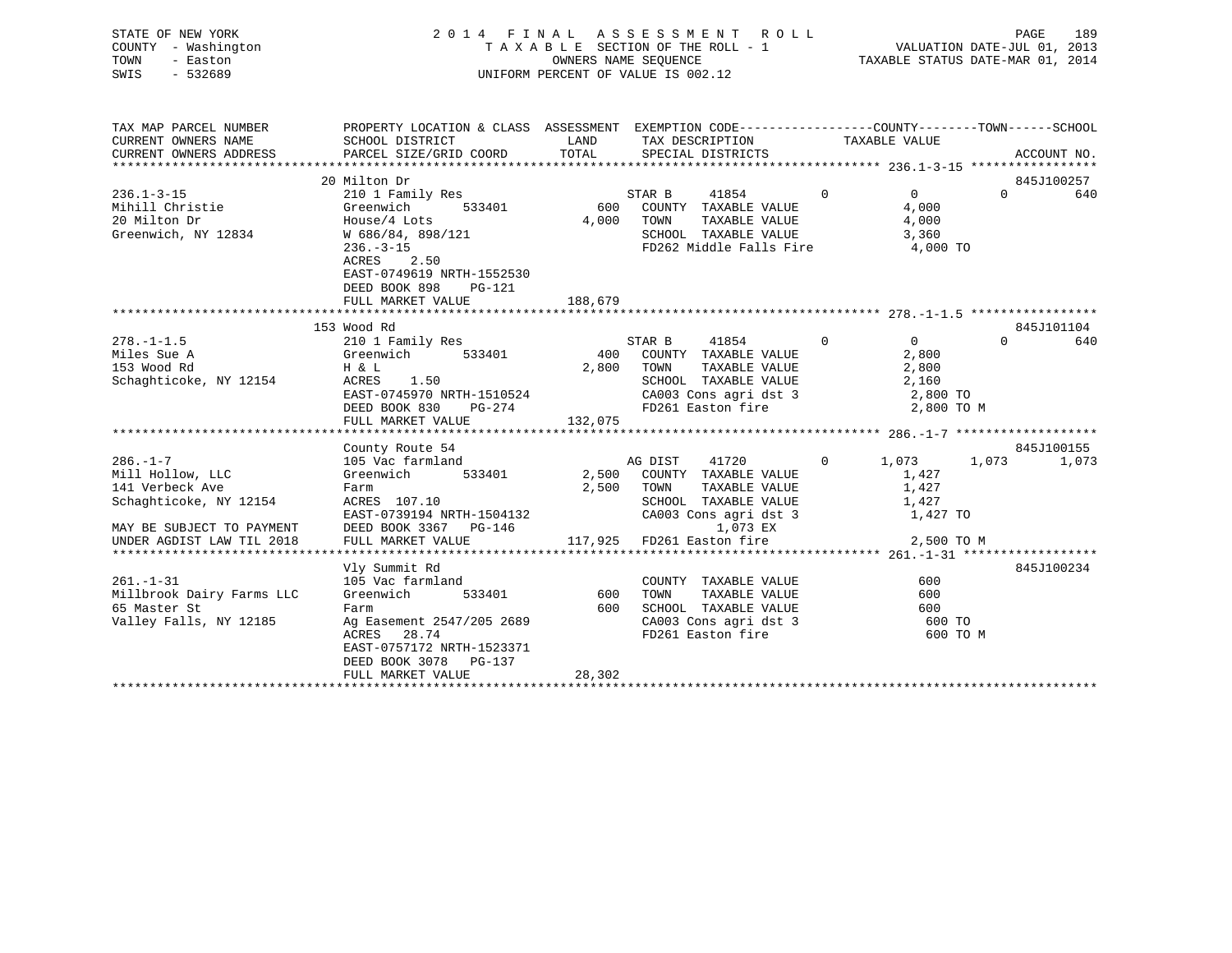# STATE OF NEW YORK 2 0 1 4 F I N A L A S S E S S M E N T R O L L PAGE 190 COUNTY - Washington T A X A B L E SECTION OF THE ROLL - 1 VALUATION DATE-JUL 01, 2013 TOWN - Easton OWNERS NAME SEQUENCE TAXABLE STATUS DATE-MAR 01, 2014 SWIS - 532689 UNIFORM PERCENT OF VALUE IS 002.12

| TAX MAP PARCEL NUMBER<br>CURRENT OWNERS NAME<br>CURRENT OWNERS ADDRESS | PROPERTY LOCATION & CLASS ASSESSMENT EXEMPTION CODE----------------COUNTY-------TOWN-----SCHOOL<br>SCHOOL DISTRICT<br>PARCEL SIZE/GRID COORD | LAND<br>TOTAL | TAX DESCRIPTION<br>SPECIAL DISTRICTS                                                 |                | TAXABLE VALUE                             |                | ACCOUNT NO.       |
|------------------------------------------------------------------------|----------------------------------------------------------------------------------------------------------------------------------------------|---------------|--------------------------------------------------------------------------------------|----------------|-------------------------------------------|----------------|-------------------|
|                                                                        |                                                                                                                                              |               |                                                                                      |                |                                           |                |                   |
| $270. - 2 - 1$                                                         | 383 Cooke Hollow Rd<br>112 Dairy farm                                                                                                        |               | 41720<br>AG DIST                                                                     | $\mathbf{0}$   | 474                                       | 474            | 845J100235<br>474 |
| Millbrook Dairy Farms, LLC<br>65 Master St<br>Valley Falls, NY 12185   | Greenwich<br>533401<br>Farm<br>Ag Easement 2547/205<br>$270. - 1 - 1$                                                                        | 2,500 STAR B  | 41854<br>7,500 COUNTY TAXABLE VALUE<br>TOWN<br>TAXABLE VALUE<br>SCHOOL TAXABLE VALUE | $\Omega$       | $\overline{0}$<br>7,026<br>7,026<br>6,386 | $\Omega$       | 640               |
| MAY BE SUBJECT TO PAYMENT<br>UNDER AGDIST LAW TIL 2018                 | ACRES 172.34<br>EAST-0756940 NRTH-1521148<br>DEED BOOK 2699 PG-56                                                                            |               | CA003 Cons agri dst 3<br>474 EX<br>FD261 Easton fire                                 |                | 7,026 TO<br>7,500 TO M                    |                |                   |
|                                                                        | FULL MARKET VALUE                                                                                                                            | 353,774       |                                                                                      |                |                                           |                |                   |
|                                                                        | 195 Cheese Factory Rd                                                                                                                        |               |                                                                                      |                |                                           |                | 845J101172        |
| $251. - 1 - 4.1$                                                       | 210 1 Family Res                                                                                                                             |               | VET WAR CT 41121                                                                     | $\overline{0}$ | 540                                       | 540            | $\Omega$          |
| Miller Joseph                                                          | Greenwich 533401                                                                                                                             | 500 STAR EN   | 41834                                                                                | $\overline{0}$ | $\overline{0}$                            | $\overline{0}$ | 1,360             |
| Miller Denise                                                          | Res                                                                                                                                          | 3,600         | COUNTY TAXABLE VALUE                                                                 |                | 3,060                                     |                |                   |
| 195 Cheese Factory Rd                                                  | ACRES 2.42                                                                                                                                   |               | TAXABLE VALUE<br>TOWN                                                                |                | 3,060                                     |                |                   |
| Greenwich, NY 12834                                                    | EAST-0741210 NRTH-1533060<br>DEED BOOK 499 PG-170                                                                                            |               | SCHOOL TAXABLE VALUE                                                                 |                | 2,240                                     |                |                   |
|                                                                        |                                                                                                                                              |               | SCHOOL TAXABLE VALUE<br>CA003 Cons agri dst 3                                        |                | 3,600 TO                                  |                |                   |
|                                                                        | FULL MARKET VALUE                                                                                                                            |               | 169,811 FD261 Easton fire                                                            |                | 3,600 TO M                                |                |                   |
|                                                                        |                                                                                                                                              |               |                                                                                      |                |                                           |                |                   |
|                                                                        | Ives Hill Rd                                                                                                                                 |               |                                                                                      |                |                                           |                | 845J101105        |
| $278. - 1 - 10.3$                                                      | 323 Vacant rural                                                                                                                             |               | COUNTY TAXABLE VALUE                                                                 |                | 200                                       |                |                   |
| Miller Russel C                                                        | Greenwich<br>533401                                                                                                                          | 200           | IAAABLE VALUE<br>TAXABLE VALUE<br>TAVADIE VIIII<br>TOWN                              |                | 200                                       |                |                   |
| Bashaw Colleen C                                                       | Land                                                                                                                                         |               | 200 SCHOOL TAXABLE VALUE<br>CA003 Cons agri dst 3<br>FD261 Easton fire               |                | 200                                       |                |                   |
| 32 Ives Hill Rd                                                        | FRNT 193.00 DPTH 109.00                                                                                                                      |               |                                                                                      |                | 200 TO                                    |                |                   |
| Valley Falls, NY 12185                                                 | EAST-0754259 NRTH-1512016<br>DEED BOOK 2695 PG-344                                                                                           |               |                                                                                      |                | 200 TO M                                  |                |                   |
|                                                                        | FULL MARKET VALUE                                                                                                                            | 9,434         |                                                                                      |                |                                           |                |                   |
|                                                                        | 32 Ives Hill Rd                                                                                                                              |               |                                                                                      |                |                                           |                | 845J100348        |
| $278. - 1 - 10.2$                                                      | 210 1 Family Res                                                                                                                             |               | STAR B<br>41854                                                                      | $\overline{0}$ | $\overline{0}$                            | $\Omega$       | 640               |
| Miller Russell C                                                       | Greenwich<br>533401                                                                                                                          | 300           | COUNTY TAXABLE VALUE                                                                 |                | 2,500                                     |                |                   |
| Bashaw Colleen C                                                       | Res                                                                                                                                          |               | 2,500 TOWN<br>TAXABLE VALUE                                                          |                | 2,500                                     |                |                   |
| 32 Ives Hill Rd                                                        | FRNT 75.00 DPTH 75.00                                                                                                                        |               | SCHOOL TAXABLE VALUE                                                                 |                | 1,860                                     |                |                   |
| Valley Falls, NY 12185                                                 | EAST-0754173 NRTH-1511991                                                                                                                    |               | CA003 Cons agri dst 3<br>FD261 Easton fire                                           |                | 2,500 TO                                  |                |                   |
|                                                                        | DEED BOOK 2695 PG-344                                                                                                                        |               |                                                                                      |                | 2,500 TO M                                |                |                   |
|                                                                        | FULL MARKET VALUE                                                                                                                            | 117,925       |                                                                                      |                |                                           |                |                   |
|                                                                        |                                                                                                                                              |               |                                                                                      |                |                                           |                |                   |
|                                                                        | 398 County Route 54                                                                                                                          |               |                                                                                      |                |                                           |                | 845J100598        |
| $286. - 1 - 27.2$                                                      | 210 1 Family Res                                                                                                                             |               | COUNTY TAXABLE VALUE                                                                 |                | 3,000                                     |                |                   |
| Molisky Michael                                                        | Greenwich<br>533401                                                                                                                          | 400           | TAXABLE VALUE<br>TOWN                                                                |                | 3,000                                     |                |                   |
| 398 Route 54                                                           | H&l                                                                                                                                          | 3,000         | SCHOOL TAXABLE VALUE                                                                 |                | 3,000                                     |                |                   |
| Schaghticoke, NY 12154                                                 | 1991/189                                                                                                                                     |               | CA003 Cons agri dst 3                                                                |                | 3,000 TO                                  |                |                   |
|                                                                        | 2.00<br>ACRES                                                                                                                                |               | FD261 Easton fire                                                                    |                | 3,000 TO M                                |                |                   |
|                                                                        | EAST-0736137 NRTH-1502759                                                                                                                    |               |                                                                                      |                |                                           |                |                   |
|                                                                        | DEED BOOK 3214 PG-230<br>FULL MARKET VALUE                                                                                                   | 141,509       |                                                                                      |                |                                           |                |                   |
|                                                                        |                                                                                                                                              |               |                                                                                      |                |                                           |                |                   |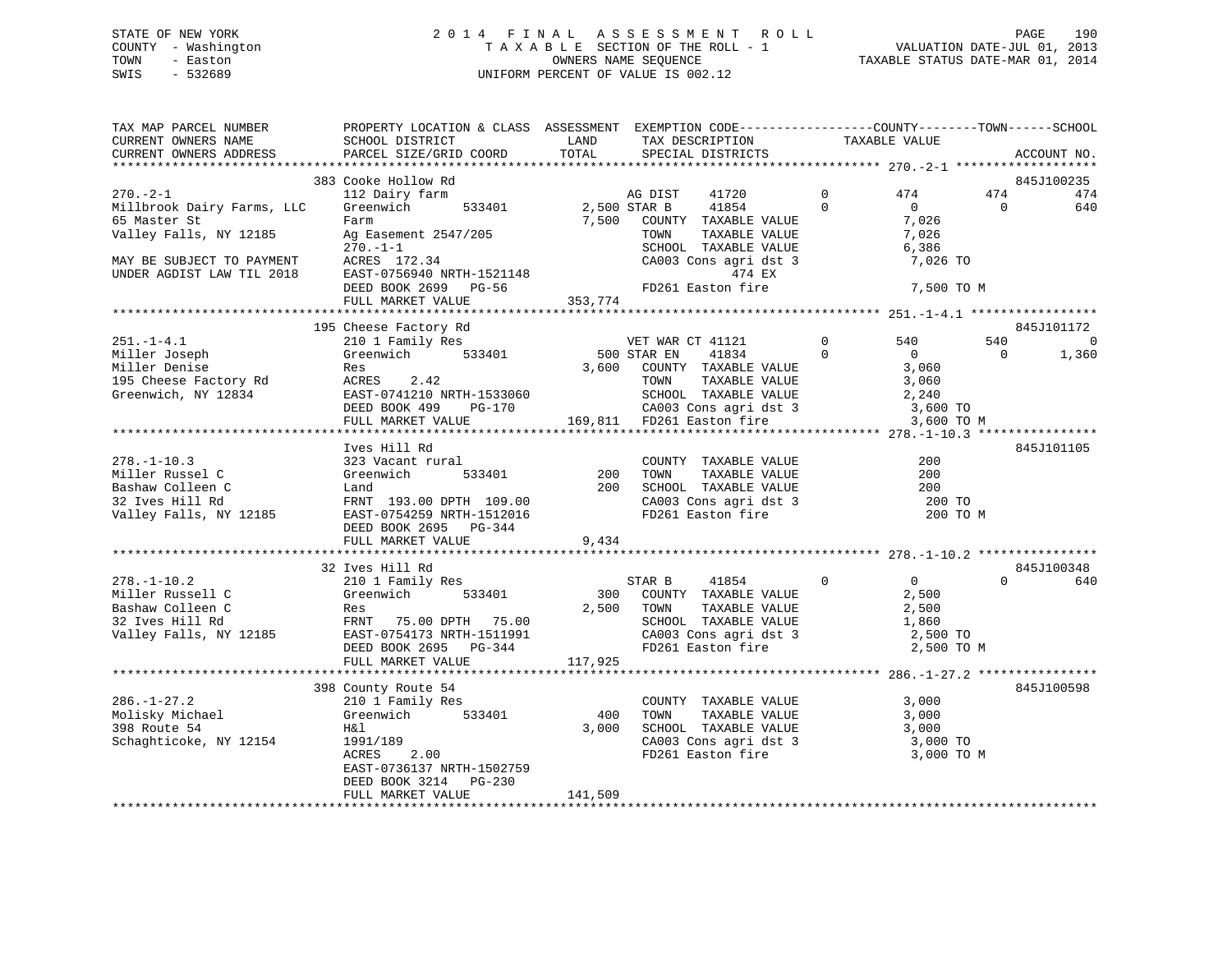# STATE OF NEW YORK 2 0 1 4 F I N A L A S S E S S M E N T R O L L PAGE 191 COUNTY - Washington T A X A B L E SECTION OF THE ROLL - 1 VALUATION DATE-JUL 01, 2013 TOWN - Easton OWNERS NAME SEQUENCE TAXABLE STATUS DATE-MAR 01, 2014 SWIS - 532689 UNIFORM PERCENT OF VALUE IS 002.12

| TAX MAP PARCEL NUMBER<br>CURRENT OWNERS NAME<br>CURRENT OWNERS ADDRESS<br>*************************   | PROPERTY LOCATION & CLASS ASSESSMENT EXEMPTION CODE----------------COUNTY-------TOWN------SCHOOL<br>SCHOOL DISTRICT<br>PARCEL SIZE/GRID COORD                              | LAND<br>TOTAL             | TAX DESCRIPTION<br>SPECIAL DISTRICTS                                                                                                   | TAXABLE VALUE                                                            | ACCOUNT NO.                   |
|-------------------------------------------------------------------------------------------------------|----------------------------------------------------------------------------------------------------------------------------------------------------------------------------|---------------------------|----------------------------------------------------------------------------------------------------------------------------------------|--------------------------------------------------------------------------|-------------------------------|
| $236. - 1 - 8.1$<br>Mollnow Joseph<br>Mollnow Sally<br>98 Bulson Rd<br>Greenwich, NY 12834            | 98 Bulson Rd<br>210 1 Family Res<br>533401<br>Greenwich<br>H & L<br>ACRES<br>4.01<br>EAST-0750269 NRTH-1551601<br>DEED BOOK 507<br>PG-989<br>FULL MARKET VALUE             | 500<br>4,500<br>212,264   | STAR B<br>41854<br>COUNTY TAXABLE VALUE<br>TOWN<br>TAXABLE VALUE<br>SCHOOL TAXABLE VALUE<br>FD262 Middle Falls Fire                    | $\Omega$<br>$\overline{0}$<br>4,500<br>4,500<br>3,860<br>4,500 TO        | 845J101186<br>$\Omega$<br>640 |
| $278. - 1 - 23$<br>Morrissey Richard T<br>Morrissey Elizabeth G<br>PO Box 1628<br>Troy, NY 12181-1628 | 51 Peregrim Ln<br>120 Field crops<br>Greenwich<br>533401<br>Farm<br>ACRES 168.10<br>EAST-0755282 NRTH-1507782<br>DEED BOOK 887 PG-129<br>FULL MARKET VALUE                 | 2,800<br>7,000<br>330,189 | STAR B<br>41854<br>COUNTY TAXABLE VALUE<br>TOWN<br>TAXABLE VALUE<br>SCHOOL TAXABLE VALUE<br>CA003 Cons agri dst 3<br>FD261 Easton fire | $\overline{0}$<br>0<br>7,000<br>7,000<br>6,360<br>7,000 TO<br>7,000 TO M | 845J100652<br>$\Omega$<br>640 |
| $245. - 1 - 2$<br>Morse Stephen A<br>Morse Nancy<br>671 Burton Rd<br>Greenwich, NY 12834              | 671 Burton Rd<br>210 1 Family Res<br>533401<br>Greenwich<br>House & Lot<br>ACRES<br>5.80<br>EAST-0759944 NRTH-1545987<br>DEED BOOK 440<br>PG-347<br>FULL MARKET VALUE      | 400<br>4,500<br>212,264   | 41854<br>STAR B<br>COUNTY TAXABLE VALUE<br>TOWN<br>TAXABLE VALUE<br>SCHOOL TAXABLE VALUE<br>FD261 Easton fire                          | $\Omega$<br>$\mathbf 0$<br>4,500<br>4,500<br>3,860<br>4,500 TO M         | 845J100605<br>$\Omega$<br>640 |
| $277. - 1 - 10.1$<br>Moses Jeff<br>Moses Sarah<br>286 McGowan Rd<br>Schaghticoke, NY 12154            | 286 Mcgowan Rd<br>240 Rural res<br>Greenwich<br>533401<br>V/1<br>Sub Lot 2<br>ACRES 10.19<br>EAST-0740040 NRTH-1510153<br>DEED BOOK 879<br>PG-177<br>FULL MARKET VALUE     | 600<br>1,900<br>89,623    | COUNTY TAXABLE VALUE<br>TAXABLE VALUE<br>TOWN<br>SCHOOL TAXABLE VALUE<br>CA003 Cons agri dst 3<br>FD261 Easton fire                    | 1,900<br>1,900<br>1,900<br>1,900 TO<br>1,900 TO M                        |                               |
| $261. -1 - 35$<br>Mountain Top Retreat LLC<br>391 Harrington Hill Rd<br>Greenwich, NY 12834           | The Intervale Rd/e Off<br>323 Vacant rural<br>Greenwich<br>533401<br>Wood Lot<br>ACRES 19.00<br>EAST-0756240 NRTH-1527803<br>DEED BOOK 2183<br>PG-284<br>FULL MARKET VALUE | 500<br>500<br>23,585      | COUNTY TAXABLE VALUE<br>TOWN<br>TAXABLE VALUE<br>SCHOOL TAXABLE VALUE<br>FD261 Easton fire                                             | 500<br>500<br>500<br>500 TO M                                            | 845J100540                    |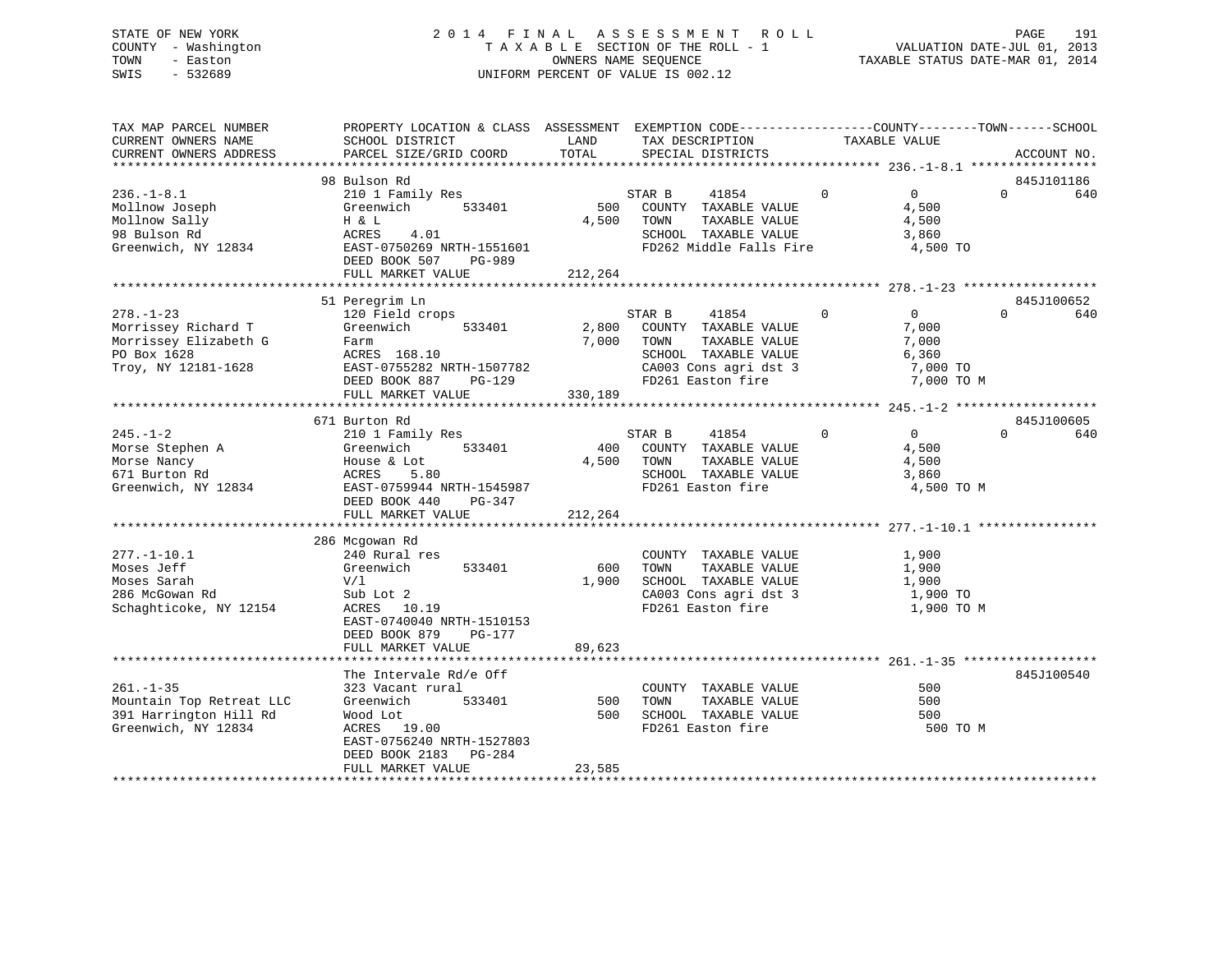# STATE OF NEW YORK 2 0 1 4 F I N A L A S S E S S M E N T R O L L PAGE 192 COUNTY - Washington T A X A B L E SECTION OF THE ROLL - 1 VALUATION DATE-JUL 01, 2013 TOWN - Easton OWNERS NAME SEQUENCE TAXABLE STATUS DATE-MAR 01, 2014 SWIS - 532689 UNIFORM PERCENT OF VALUE IS 002.12

| TAX MAP PARCEL NUMBER<br>CURRENT OWNERS NAME | PROPERTY LOCATION & CLASS ASSESSMENT EXEMPTION CODE----------------COUNTY-------TOWN------SCHOOL<br>SCHOOL DISTRICT | LAND<br>TOTAL | TAX DESCRIPTION                                                    |                | TAXABLE VALUE  |            |                |
|----------------------------------------------|---------------------------------------------------------------------------------------------------------------------|---------------|--------------------------------------------------------------------|----------------|----------------|------------|----------------|
| CURRENT OWNERS ADDRESS                       | PARCEL SIZE/GRID COORD                                                                                              |               | SPECIAL DISTRICTS                                                  |                |                |            | ACCOUNT NO.    |
|                                              | 2201 State Route 40                                                                                                 |               |                                                                    |                |                |            | 845J100614     |
| $236. - 1 - 26$                              | 210 1 Family Res                                                                                                    |               | VET WAR CT 41121                                                   | $\overline{0}$ | 480            | 480        | $\overline{0}$ |
| Mowrey Stuart C                              | Greenwich $533401$                                                                                                  | 500 STAR EN   | 41834                                                              | $\Omega$       | $\overline{0}$ | $\bigcirc$ | 1,360          |
| Mowrey Muriel E                              | Vl                                                                                                                  | 3,200         | COUNTY TAXABLE VALUE                                               |                | 2,720          |            |                |
| 2201 State Route 40                          | Sub.div Lot#3                                                                                                       |               | TAXABLE VALUE<br>TOWN                                              |                | 2,720          |            |                |
| Greenwich, NY 12834                          | ACRES 1.50                                                                                                          |               | SCHOOL TAXABLE VALUE                                               |                | 1,840          |            |                |
|                                              | EAST-0751399 NRTH-1550021                                                                                           |               | FD262 Middle Falls Fire 3,200 TO                                   |                |                |            |                |
|                                              | DEED BOOK 895<br>PG-129                                                                                             |               |                                                                    |                |                |            |                |
|                                              | FULL MARKET VALUE                                                                                                   | 150,943       |                                                                    |                |                |            |                |
|                                              |                                                                                                                     |               |                                                                    |                |                |            |                |
|                                              | 1830 County Route 113                                                                                               |               |                                                                    |                |                |            | 845J100609     |
| $259. - 1 - 28$                              | 241 Rural res&ag                                                                                                    |               | ELG F VET 41101                                                    | $\Omega$       | 5,000          | 5,000      | $\Omega$       |
| Moy Ann                                      | 533401<br>Greenwich                                                                                                 | 1,700 STAR EN | 41834                                                              | $\Omega$       | $\overline{0}$ | $\Omega$   | 1,360          |
| 1830 County Route 113                        | Farm                                                                                                                |               | 5,800 COUNTY TAXABLE VALUE                                         |                | 800            |            |                |
| Schaghticoke, NY 12154                       | Sub Lot 1                                                                                                           |               | TAXABLE VALUE<br>TOWN                                              |                | 800            |            |                |
|                                              | $ACRES$ 113.54                                                                                                      |               | SCHOOL TAXABLE VALUE                                               |                | 4,440          |            |                |
|                                              | EAST-0736390 NRTH-1527166                                                                                           |               | CA003 Cons agri dst 3<br>FD261 Easton fire                         |                | 5,800 TO       |            |                |
|                                              | DEED BOOK 2772 PG-266                                                                                               |               |                                                                    |                | 5,800 TO M     |            |                |
|                                              | FULL MARKET VALUE                                                                                                   | 273,585       |                                                                    |                |                |            |                |
|                                              |                                                                                                                     |               |                                                                    |                |                |            |                |
|                                              | 74 Mountain Rd<br>210 1 Family Res                                                                                  |               | $\sim$ 0                                                           |                | $\overline{0}$ | $\Omega$   | 845J100170     |
| $260. - 1 - 16$<br>Moy Beverly               | 533401<br>Greenwich                                                                                                 |               | STAR EN<br>41834<br>500 COUNTY TAXABLE VALUE                       |                | 4,000          |            | 1,360          |
| 74 Mountain Rd                               | H & L                                                                                                               |               | 4,000 TOWN<br>TAXABLE VALUE                                        |                | 4,000          |            |                |
| Greenwich, NY 12834                          | 2.29<br>ACRES                                                                                                       |               | SCHOOL TAXABLE VALUE                                               |                | 2,640          |            |                |
|                                              | EAST-0750616 NRTH-1525320                                                                                           |               | CA003 Cons agri dst 3                                              |                | 4,000 TO       |            |                |
|                                              | PG-296<br>DEED BOOK 601                                                                                             |               | FD261 Easton fire                                                  |                | 4,000 TO M     |            |                |
|                                              | FULL MARKET VALUE                                                                                                   | 188,679       |                                                                    |                |                |            |                |
|                                              |                                                                                                                     |               |                                                                    |                |                |            |                |
|                                              | 89 Easton Station Rd                                                                                                |               |                                                                    |                |                |            | 845J100725     |
| $245. - 1 - 25$                              | 210 1 Family Res                                                                                                    |               | 41854<br>STAR B                                                    | $\overline{0}$ | $\overline{0}$ | $\Omega$   | 640            |
| Moy Brady Lee                                | 533401<br>Greenwich                                                                                                 | 400           | COUNTY TAXABLE VALUE                                               |                | 2,800          |            |                |
| 89 Easton Station Rd                         | House/lot                                                                                                           | 2,800         | TOWN<br>TAXABLE VALUE                                              |                | 2,800          |            |                |
| Greenwich, NY 12834                          | 2.90<br>ACRES                                                                                                       |               |                                                                    |                | 2,160          |            |                |
|                                              | EAST-0757404 NRTH-1538616                                                                                           |               |                                                                    |                | 2,800 TO       |            |                |
| PRIOR OWNER ON 3/01/2014                     | DEED BOOK 3399 PG-251                                                                                               |               | SCHOOL TAXABLE VALUE<br>CA003 Cons agri dst 3<br>FD261 Easton fire |                | 2,800 TO M     |            |                |
| Moy Brady L                                  | FULL MARKET VALUE                                                                                                   | 132,075       |                                                                    |                |                |            |                |
|                                              |                                                                                                                     |               |                                                                    |                |                |            |                |
|                                              | 491 Windy Hill Rd                                                                                                   |               |                                                                    |                |                |            |                |
| $228. - 5 - 8.16$                            | 210 1 Family Res                                                                                                    |               | STAR B<br>41854                                                    | $\mathbf{0}$   | $\overline{0}$ | $\Omega$   | 640            |
| Moy Guy                                      | Greenwich<br>533401                                                                                                 | 400           | COUNTY TAXABLE VALUE                                               |                | 4,600          |            |                |
| Moy Lyn                                      | Sub Lot 4B                                                                                                          | 4,600         | TAXABLE VALUE<br>TOWN                                              |                | 4,600          |            |                |
| 491 Windy Hill Rd                            | $228. - 1 - 8.16$                                                                                                   |               |                                                                    |                | 3,960          |            |                |
| Greenwich, NY 12834                          | ACRES<br>1.30                                                                                                       |               | SCHOOL TAXABLE VALUE<br>FD262 Middle Falls Fire                    |                | 4,600 TO       |            |                |
|                                              | EAST-0749036 NRTH-1553560                                                                                           |               |                                                                    |                |                |            |                |
|                                              | DEED BOOK 1767 PG-92                                                                                                |               |                                                                    |                |                |            |                |
|                                              | FULL MARKET VALUE                                                                                                   | 216,981       |                                                                    |                |                |            |                |
|                                              |                                                                                                                     |               |                                                                    |                |                |            |                |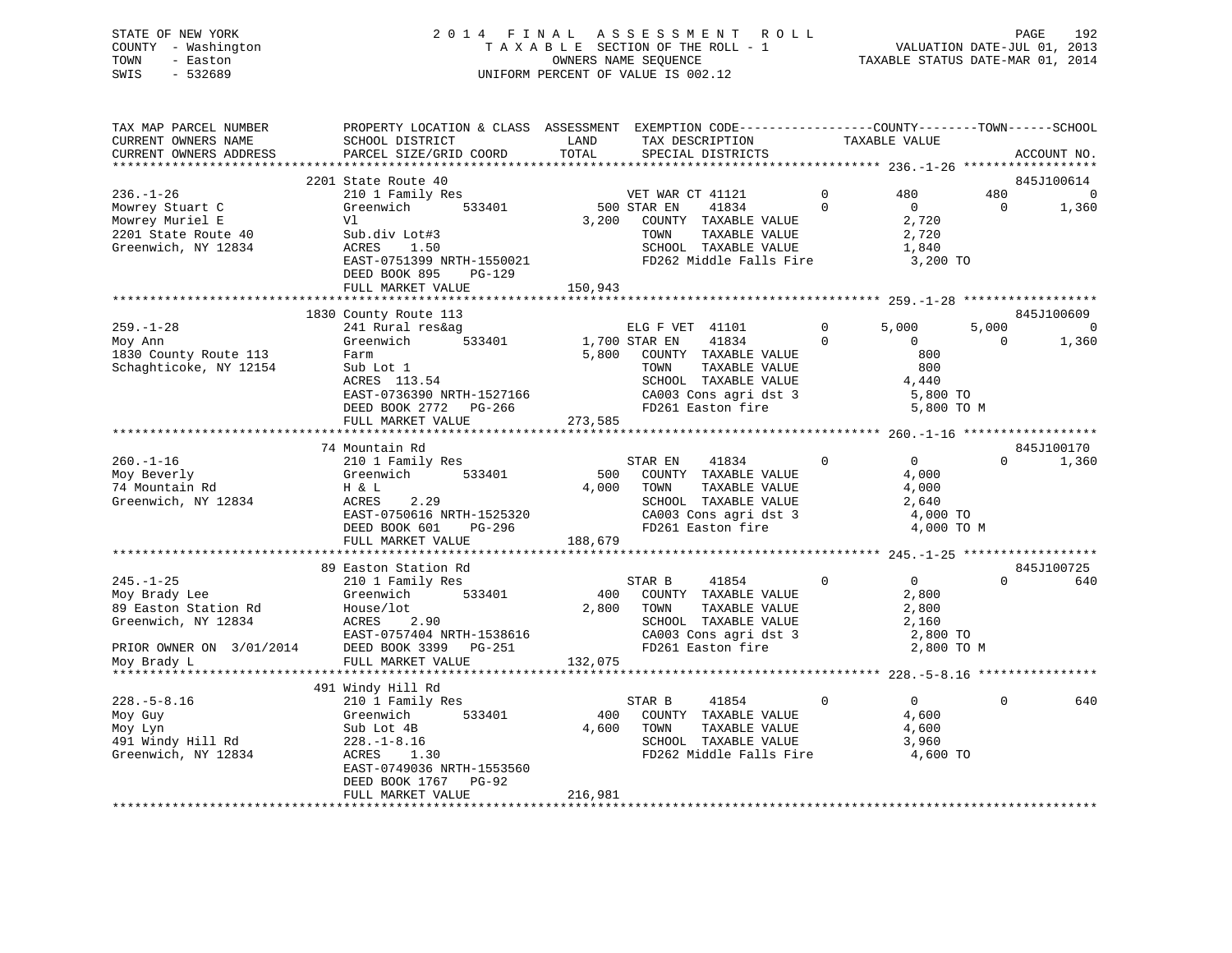|      | STATE OF NEW YORK   | 2014 FINAL ASSESSMENT ROLL                               | PAGE                        | 193 |
|------|---------------------|----------------------------------------------------------|-----------------------------|-----|
|      | COUNTY - Washington | TAXABLE SECTION OF THE ROLL - 1                          | VALUATION DATE-JUL 01, 2013 |     |
| TOWN | - Easton            | TAXABLE STATUS DATE-MAR 01, 2014<br>OWNERS NAME SEOUENCE |                             |     |
| SWIS | $-532689$           | UNIFORM PERCENT OF VALUE IS 002.12                       |                             |     |
|      |                     |                                                          |                             |     |

| TAX MAP PARCEL NUMBER                                                         | PROPERTY LOCATION & CLASS ASSESSMENT EXEMPTION CODE---------------COUNTY-------TOWN------SCHOOL |         |                                                                |                                       |                            |             |
|-------------------------------------------------------------------------------|-------------------------------------------------------------------------------------------------|---------|----------------------------------------------------------------|---------------------------------------|----------------------------|-------------|
| CURRENT OWNERS NAME                                                           | SCHOOL DISTRICT                                                                                 | LAND    | TAX DESCRIPTION                                                | TAXABLE VALUE                         |                            |             |
| CURRENT OWNERS ADDRESS                                                        | PARCEL SIZE/GRID COORD                                                                          | TOTAL   | SPECIAL DISTRICTS                                              |                                       |                            | ACCOUNT NO. |
|                                                                               |                                                                                                 |         |                                                                |                                       |                            |             |
|                                                                               | Sarles Ferry Rd                                                                                 |         |                                                                |                                       |                            |             |
| $259. - 1 - 28.3$                                                             | 120 Field crops                                                                                 |         | COUNTY TAXABLE VALUE                                           |                                       | 2,700                      |             |
|                                                                               | 533401                                                                                          | 2,700   | TAXABLE VALUE<br>TOWN                                          |                                       | 2,700                      |             |
| Moy Michael                                                                   | Greenwich                                                                                       |         |                                                                |                                       |                            |             |
| Moy Kristin<br>Moy Alistin<br>1830 County Route 113<br>Cabachticoke, NY 12154 | ag land                                                                                         | 2,700   | SCHOOL TAXABLE VALUE<br>CA003 Cons agri dst 3                  | 2,700                                 |                            |             |
|                                                                               | sub lot 3                                                                                       |         |                                                                |                                       | 2,700 TO                   |             |
|                                                                               | ACRES 152.09                                                                                    |         | FD261 Easton fire                                              |                                       | 2,700 TO M                 |             |
|                                                                               | EAST-0739375 NRTH-1525747                                                                       |         |                                                                |                                       |                            |             |
|                                                                               | DEED BOOK 914<br>$PG-49$                                                                        |         |                                                                |                                       |                            |             |
|                                                                               | FULL MARKET VALUE                                                                               | 127,358 |                                                                |                                       |                            |             |
|                                                                               |                                                                                                 |         |                                                                |                                       |                            |             |
|                                                                               | 143 Becker Rd                                                                                   |         |                                                                |                                       |                            | 845J100338  |
| $269. - 1 - 12.2$                                                             | 210 1 Family Res                                                                                |         | STAR B<br>41854                                                | $\mathbf{0}$                          | $\overline{0}$<br>$\Omega$ | 640         |
| Moy Randy S                                                                   | Greenwich 533401                                                                                |         | 500 COUNTY TAXABLE VALUE                                       |                                       | 5,000                      |             |
| Moy Therese M                                                                 |                                                                                                 |         | 5,000 TOWN<br>TAXABLE VALUE                                    |                                       | 5,000                      |             |
| 143 Becker Rd                                                                 | H & L<br>647/57                                                                                 |         | SCHOOL TAXABLE VALUE                                           |                                       |                            |             |
|                                                                               | 4.56                                                                                            |         |                                                                | 4,360                                 |                            |             |
| Greenwich, NY 12834                                                           | ACRES                                                                                           |         | CA003 Cons agri dst 3<br>FD261 Easton fire                     |                                       | 5,000 TO                   |             |
|                                                                               | EAST-0751123 NRTH-1519248                                                                       |         |                                                                |                                       | 5,000 TO M                 |             |
|                                                                               | DEED BOOK 647 PG-55                                                                             |         |                                                                |                                       |                            |             |
|                                                                               | FULL MARKET VALUE                                                                               | 235,849 |                                                                |                                       |                            |             |
|                                                                               |                                                                                                 |         |                                                                |                                       |                            |             |
|                                                                               | 1175 State Route 40                                                                             |         |                                                                |                                       |                            | 845J100611  |
| $260 - 1 - 2$                                                                 | 210 1 Family Res                                                                                |         | STAR B 41854 0                                                 | $\overline{0}$                        | $\Omega$                   | 640         |
| Moy Robert C Jr                                                               | Greenwich 533401                                                                                |         | 300 COUNTY TAXABLE VALUE                                       |                                       | 2,200                      |             |
| Moy Robert C Jr<br>1175 State Route 40<br>Greenwich, NY 12834                 | H & L                                                                                           |         | 2,200 TOWN<br>TAXABLE VALUE                                    | 2,200                                 |                            |             |
|                                                                               | FRNT 80.00 DPTH 290.00                                                                          |         | SCHOOL TAXABLE VALUE                                           | 1,560                                 |                            |             |
|                                                                               | EAST-0746115 NRTH-1525951                                                                       |         | CA003 Cons agri dst 3                                          | 2,200 TO                              |                            |             |
|                                                                               |                                                                                                 |         | FD261 Easton fire                                              |                                       | 2,200 TO M                 |             |
|                                                                               | DEED BOOK 1793 PG-341                                                                           | 103,774 |                                                                |                                       |                            |             |
|                                                                               | FULL MARKET VALUE                                                                               |         |                                                                |                                       |                            |             |
|                                                                               |                                                                                                 |         |                                                                |                                       |                            |             |
|                                                                               | 1392 State Route 372                                                                            |         |                                                                |                                       |                            | 845J100537  |
| $237. - 1 - 23$                                                               | 241 Rural res&ag                                                                                |         | 41720<br>AG DIST                                               | 535<br>$\Omega$                       | 535                        | 535         |
| Mueller Steven W                                                              | 533401<br>Greenwich                                                                             |         | 1,300 STAR B 41854                                             | $\Omega$<br>$\overline{0}$            | $\overline{0}$             | 640         |
| 1392 State Route 372                                                          | sub lot 2                                                                                       |         | 4,600 COUNTY TAXABLE VALUE                                     |                                       | 4,065                      |             |
| Greenwich, NY 12834                                                           | highway taking $'09$                                                                            |         |                                                                | 4,065                                 |                            |             |
|                                                                               | ACRES 29.07                                                                                     |         | TOWN      TAXABLE  VALUE<br>SCHOOL   TAXABLE  VALUE            | 3,425                                 |                            |             |
| MAY BE SUBJECT TO PAYMENT                                                     | $RAST-0764224ERST-0764224NTR = 0004 2361 04-125$                                                |         | CA003 Cons agri dst 3                                          |                                       | 4,065 TO                   |             |
| UNDER AGDIST LAW TIL 2018                                                     | DEED BOOK 2361<br>PG-125                                                                        |         | 535 EX                                                         |                                       |                            |             |
|                                                                               | FULL MARKET VALUE                                                                               |         | 216,981 FD261 Easton fire                                      |                                       | 4,600 TO M                 |             |
|                                                                               |                                                                                                 |         |                                                                |                                       |                            |             |
|                                                                               | 342 County Route 54                                                                             |         |                                                                |                                       |                            | 845J101063  |
|                                                                               |                                                                                                 |         |                                                                | $\overline{0}$                        | $\Omega$                   |             |
| $286. - 1 - 29.2$                                                             | 112 Dairy farm                                                                                  |         | STAR B<br>41854                                                | $\overline{0}$                        |                            | 640         |
| Muir W Jay                                                                    | Stillwater Cent 415201                                                                          |         | 1,000 COUNTY TAXABLE VALUE                                     |                                       | 4,500                      |             |
| Muir Donna                                                                    | Farm                                                                                            |         | 4,500 TOWN<br>TAXABLE VALUE                                    |                                       | 4,500                      |             |
| 342 County Route 54 MCRES 51.26                                               |                                                                                                 |         | SCHOOL TAXABLE VALUE                                           | 3,860                                 |                            |             |
| Schaghticoke, NY 12154                                                        |                                                                                                 |         |                                                                |                                       |                            |             |
|                                                                               | EAST-0734334 NRTH-1501690<br>DEED BOOK 2037 PG-158<br>FULL MARKET VALUE                         |         | CA003 Cons agri dst 3 4,500 TO<br>FD261 Easton fire 4,500 TO M |                                       |                            |             |
|                                                                               | FULL MARKET VALUE                                                                               | 212,264 |                                                                |                                       |                            |             |
|                                                                               |                                                                                                 |         |                                                                | ************************************* |                            |             |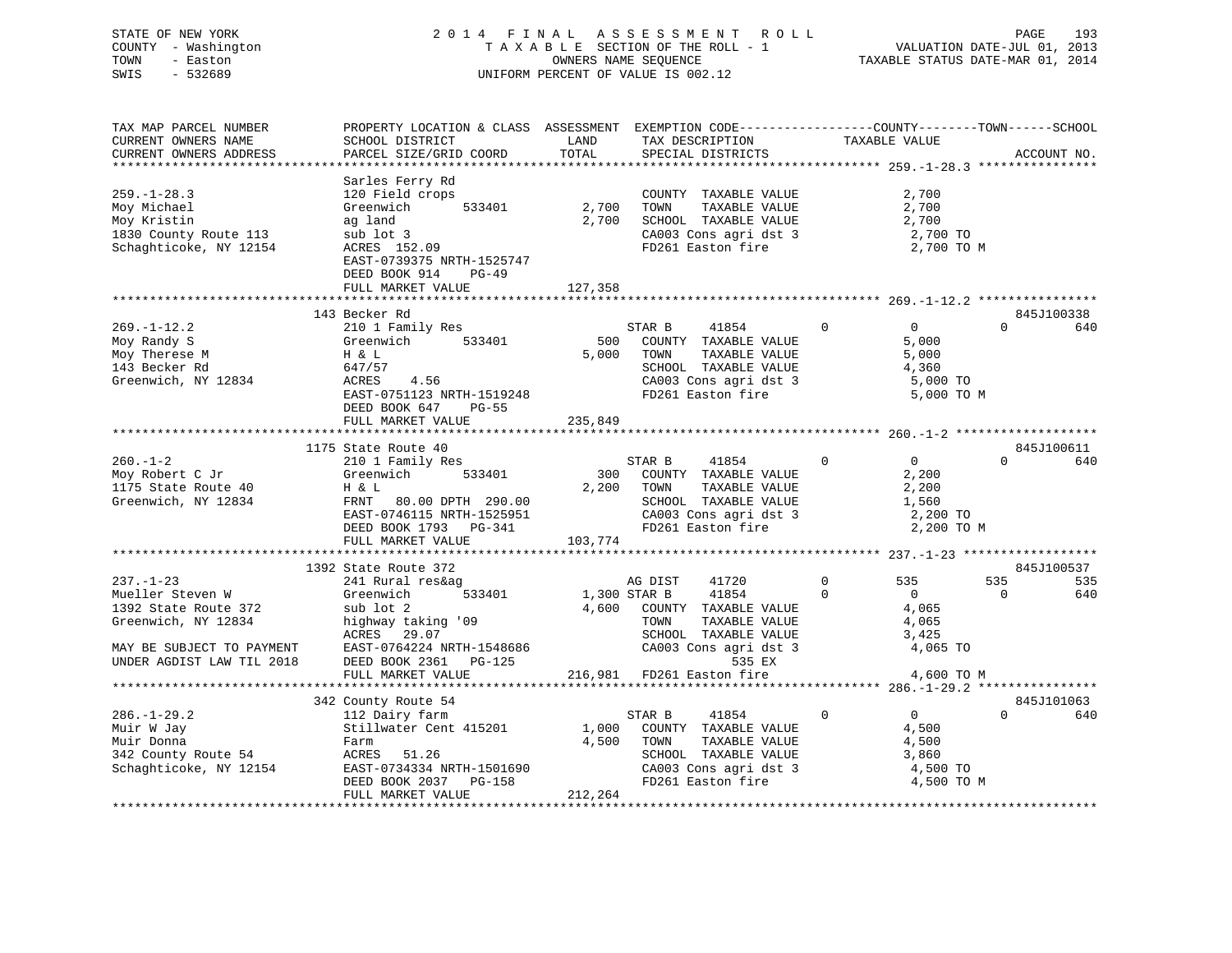# STATE OF NEW YORK 2 0 1 4 F I N A L A S S E S S M E N T R O L L PAGE 194 COUNTY - Washington T A X A B L E SECTION OF THE ROLL - 1 VALUATION DATE-JUL 01, 2013 TOWN - Easton OWNERS NAME SEQUENCE TAXABLE STATUS DATE-MAR 01, 2014 SWIS - 532689 UNIFORM PERCENT OF VALUE IS 002.12

| TAX MAP PARCEL NUMBER<br>CURRENT OWNERS NAME                                    | PROPERTY LOCATION & CLASS ASSESSMENT EXEMPTION CODE---------------COUNTY-------TOWN-----SCHOOL<br>SCHOOL DISTRICT TAND TAX DESCRIPTION                                                                                                                                                                                                                                                                                                                                                            |         | TAX DESCRIPTION TAXABLE VALUE<br>SPECIAL DISTRICTS                                                                                                                                                                                                              |                              |                               |
|---------------------------------------------------------------------------------|---------------------------------------------------------------------------------------------------------------------------------------------------------------------------------------------------------------------------------------------------------------------------------------------------------------------------------------------------------------------------------------------------------------------------------------------------------------------------------------------------|---------|-----------------------------------------------------------------------------------------------------------------------------------------------------------------------------------------------------------------------------------------------------------------|------------------------------|-------------------------------|
| CURRENT OWNERS ADDRESS                                                          | PARCEL SIZE/GRID COORD                                                                                                                                                                                                                                                                                                                                                                                                                                                                            | TOTAL   |                                                                                                                                                                                                                                                                 |                              | ACCOUNT NO.                   |
|                                                                                 | 491 County Route 74A                                                                                                                                                                                                                                                                                                                                                                                                                                                                              |         |                                                                                                                                                                                                                                                                 |                              | 845J100142                    |
| $245. - 2 - 20$<br>Nulder Sonja<br>491 County Route 74A<br>Greenwich, NY 12834  | 210 1 Family Res<br>Greenwich<br>H & L<br>FRNT 145.00 DPTH 127.00<br>EAST-0764481 NRTH-1541938 CA003 Cons agri dst 3 3,100 TO<br>DEED BOOK 3243 PG-27 FD261 Easton fire 3,100 TO M<br>FULL MARKET VALUE                                                                                                                                                                                                                                                                                           | 146,226 | 1974<br>1 1975 1988 1974<br>1 1976 1974<br>1 1854 1975 1989<br>1 1854 1989<br>1 1854 1980<br>1 3,100<br>1 1876 1980<br>1 1876 1980<br>1 1876 1980<br>1 1876 1980<br>1 1876 1980<br>1 1876 1980<br>1 1876 1980<br>1 1876 1980<br>1 1876 1980<br>1 1876 1980<br>1 |                              | $0 \qquad 640$                |
|                                                                                 |                                                                                                                                                                                                                                                                                                                                                                                                                                                                                                   |         |                                                                                                                                                                                                                                                                 |                              | 845J100612                    |
|                                                                                 | County Route 74<br>210 1 Family Res 600 COUNTY TAXABLE VALUE 4,500<br>H & Tra & Gar 4,500 TOWN TAXABLE VALUE 4,500<br>A TRA & Tra & Gar 4,500 TOWN TAXABLE VALUE 4,500<br>A TRA & CHOOL TAXABLE VALUE 3,860<br>2 1 100<br>245.-1-7<br>Mullen Richard L<br>Mullen Susan<br>468 County Route 74<br>Greenwich, NY 12834<br>ACRES 2.30<br>210 1 Family Res<br>533401<br>533401<br>533401<br>500 C<br>533401<br>500 C<br>533401<br>600 C<br>533401<br>600 C<br>500 T<br>4,500 T<br>2.500 T<br>2.20<br> |         | SCHOOL TAXABLE VALUE 3,860<br>CA003 Cons agri dst 3 4,500 TO<br>FD261 Easton fire 4,500 TO M                                                                                                                                                                    | 41854 0 0                    | $\Omega$<br>640               |
|                                                                                 |                                                                                                                                                                                                                                                                                                                                                                                                                                                                                                   |         |                                                                                                                                                                                                                                                                 |                              |                               |
|                                                                                 | 537 Hoag Rd                                                                                                                                                                                                                                                                                                                                                                                                                                                                                       |         | 93 PCT OF VALUE USED FOR EXEMPTION PURPOSES<br>VET COM CT 41131 0 1,060 954                                                                                                                                                                                     |                              | 845J101006<br>0               |
|                                                                                 |                                                                                                                                                                                                                                                                                                                                                                                                                                                                                                   |         |                                                                                                                                                                                                                                                                 |                              | $\overline{0}$<br>640         |
|                                                                                 |                                                                                                                                                                                                                                                                                                                                                                                                                                                                                                   |         |                                                                                                                                                                                                                                                                 |                              |                               |
| 1993 County Route 113 H & L<br>Greenwich, NY 12834 ACRES<br>Greenwich, NY 12834 | 1993 County Route 113<br>$\begin{array}{ccc}\n\text{H} & \&text{L} & \&text{S} & \text{100} & \text{1000} \\ \text{ACRES} & 5.20 & & & & \\ \end{array}$<br>ACRES 5.20<br>EAST-0737281 NRTH-1531269<br>DEED BOOK 1676 PG-120                                                                                                                                                                                                                                                                      |         | TOWN TAXABLE VALUE 3,000<br>SCHOOL TAXABLE VALUE 2,360<br>CA003 Cons agri dst 3 3,000 TO<br>FD261 Easton fire 3,000 TO                                                                                                                                          | $\overline{0}$<br>3,000 TO M | 845L100601<br>$\Omega$<br>640 |
|                                                                                 | FULL MARKET VALUE                                                                                                                                                                                                                                                                                                                                                                                                                                                                                 | 141,509 |                                                                                                                                                                                                                                                                 |                              |                               |
|                                                                                 | 1089 Beadle Hill Rd<br>DEED BOOK 2903 PG-283                                                                                                                                                                                                                                                                                                                                                                                                                                                      |         | COUNTY TAXABLE VALUE<br>TOWN TAXABLE VALUE<br>SCHOOL TAXABLE VALUE 1,600<br>CA003 Cons agri dst 3 1,600 TO<br>FD261 Easton fire                                                                                                                                 | 1,600<br>1,600<br>1,600 TO M | 845J100322                    |
|                                                                                 | FULL MARKET VALUE                                                                                                                                                                                                                                                                                                                                                                                                                                                                                 | 75,472  |                                                                                                                                                                                                                                                                 |                              |                               |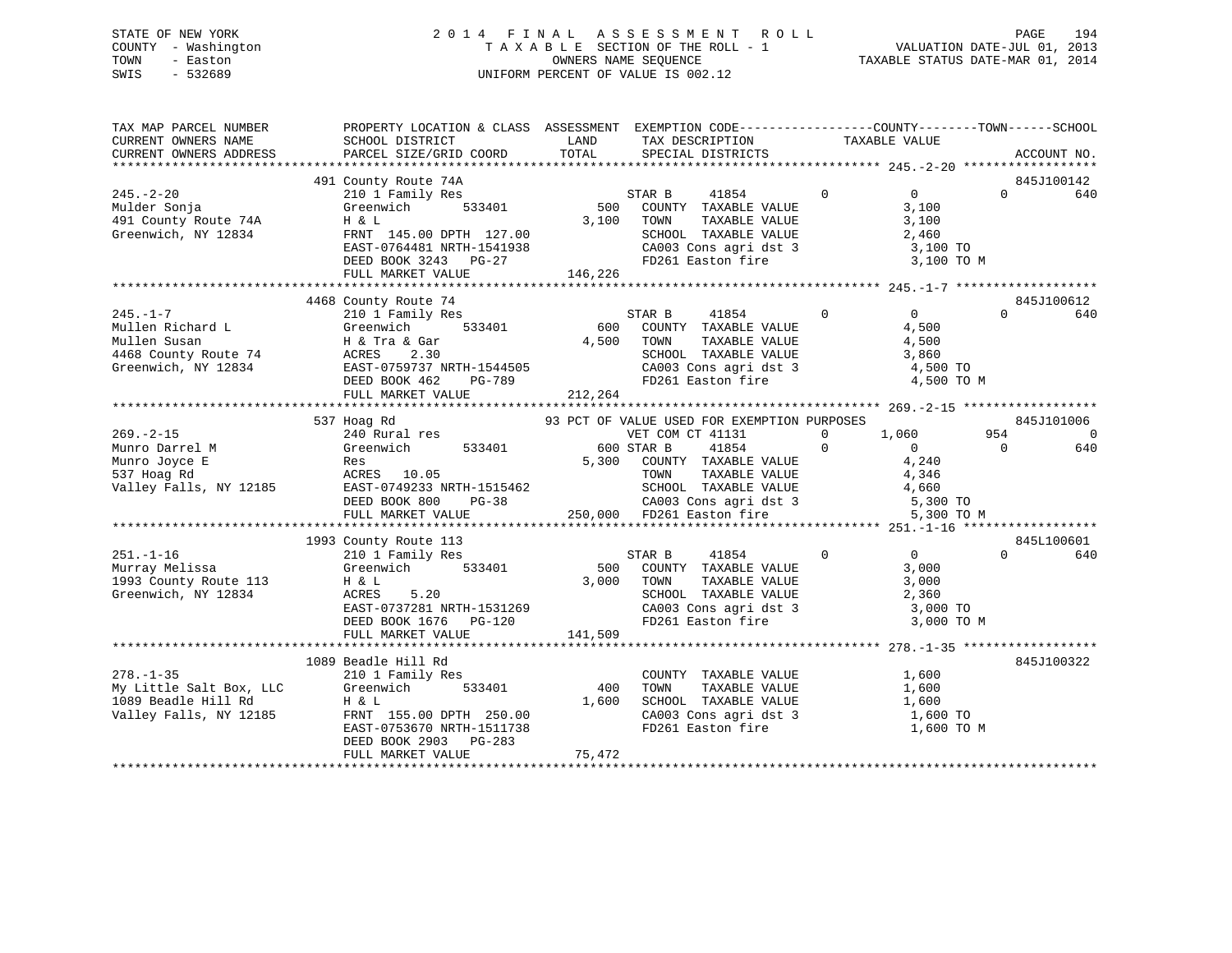# STATE OF NEW YORK 2 0 1 4 F I N A L A S S E S S M E N T R O L L PAGE 195 COUNTY - Washington T A X A B L E SECTION OF THE ROLL - 1 VALUATION DATE-JUL 01, 2013 TOWN - Easton **CONNERS NAME SEQUENCE** TAXABLE STATUS DATE-MAR 01, 2014 SWIS - 532689 UNIFORM PERCENT OF VALUE IS 002.12

| TAX MAP PARCEL NUMBER                                                                           | PROPERTY LOCATION & CLASS ASSESSMENT EXEMPTION CODE----------------COUNTY-------TOWN------SCHOOL |               |                                                                                                                                                              |                                     |                 |
|-------------------------------------------------------------------------------------------------|--------------------------------------------------------------------------------------------------|---------------|--------------------------------------------------------------------------------------------------------------------------------------------------------------|-------------------------------------|-----------------|
| CURRENT OWNERS NAME                                                                             | SCHOOL DISTRICT                                                                                  | LAND<br>TOTAL | TAX DESCRIPTION                                                                                                                                              | TAXABLE VALUE                       |                 |
| CURRENT OWNERS ADDRESS                                                                          | PARCEL SIZE/GRID COORD                                                                           |               | SPECIAL DISTRICTS                                                                                                                                            |                                     | ACCOUNT NO.     |
|                                                                                                 | 31 Burton Rd                                                                                     |               |                                                                                                                                                              |                                     | 845J100332      |
| $252 - 1 - 3$                                                                                   | 113 Cattle farm                                                                                  |               | COUNTY TAXABLE VALUE                                                                                                                                         | 5,800                               |                 |
| Myers Ann                                                                                       | 533401<br>Greenwich                                                                              | 2,400         |                                                                                                                                                              | 5,800                               |                 |
| 16 Malibu Hl                                                                                    | Farm                                                                                             | 5,800         | TOWN        TAXABLE  VALUE<br>SCHOOL    TAXABLE  VALUE                                                                                                       | 5,800                               |                 |
| Rensselaer, NY 12144                                                                            | ACRES 133.35<br>FAST 0751111                                                                     |               |                                                                                                                                                              | 5,800 TO                            |                 |
|                                                                                                 | EAST-0751419 NRTH-1536050                                                                        |               | CA003 Cons agri dst 3<br>FD261 Easton fire                                                                                                                   | 5,800 TO M                          |                 |
|                                                                                                 | DEED BOOK 758<br>PG-206                                                                          |               |                                                                                                                                                              |                                     |                 |
|                                                                                                 | FULL MARKET VALUE                                                                                | 273,585       |                                                                                                                                                              |                                     |                 |
|                                                                                                 |                                                                                                  |               |                                                                                                                                                              |                                     |                 |
|                                                                                                 | 346 General Fellows Rd                                                                           |               |                                                                                                                                                              |                                     | 845J100619      |
| 235.-2-22<br>Myers Martin Greenwich<br>346 General Fellows Rd H & 2 Lots<br>16 MY 12834 ACRES 4 | 210 1 Family Res                                                                                 |               | 41854 0<br>STAR B                                                                                                                                            | $\overline{0}$                      | $\Omega$<br>640 |
|                                                                                                 | Greenwich 533401                                                                                 |               | 600 COUNTY TAXABLE VALUE                                                                                                                                     | 4,800                               |                 |
|                                                                                                 |                                                                                                  | 4,800 TOWN    | TAXABLE VALUE                                                                                                                                                | 4,800                               |                 |
|                                                                                                 | H & 2 Lots<br>ACRES 4.30                                                                         |               |                                                                                                                                                              |                                     |                 |
|                                                                                                 | EAST-0746535 NRTH-1551299                                                                        |               | SCHOOL TAXABLE VALUE $4,160$<br>FD262 Middle Falls Fire $4,800$ TO                                                                                           |                                     |                 |
|                                                                                                 | DEED BOOK 433<br>PG-52                                                                           |               |                                                                                                                                                              |                                     |                 |
|                                                                                                 | FULL MARKET VALUE                                                                                | 226,415       |                                                                                                                                                              |                                     |                 |
|                                                                                                 |                                                                                                  |               |                                                                                                                                                              |                                     |                 |
|                                                                                                 | 3020 County Route 113                                                                            |               |                                                                                                                                                              |                                     | 845J100820      |
| $227. - 1 - 16$                                                                                 |                                                                                                  |               | 41854 0<br>STAR B                                                                                                                                            | $\overline{0}$                      | $\Omega$<br>640 |
| Nadeau Dennis                                                                                   | 210 1 Family Res<br>Greenwich 533401                                                             |               | 400 COUNTY TAXABLE VALUE                                                                                                                                     | 3,500                               |                 |
| Nadeau Linda                                                                                    | H&l                                                                                              | 3,500 TOWN    |                                                                                                                                                              |                                     |                 |
|                                                                                                 |                                                                                                  |               |                                                                                                                                                              |                                     |                 |
| Nadeau Linda<br>3020 County Route 113<br>Greenwich, NY 12834<br>EAST-0741460 NRTH-1555972       |                                                                                                  |               | TOWN TAXABLE VALUE 3,500<br>SCHOOL TAXABLE VALUE 2,860<br>CA003 Cons agri dst 3 3,500 TO                                                                     |                                     |                 |
|                                                                                                 | DEED BOOK 835 PG-191                                                                             |               | FD263 Schuylerville Fire                                                                                                                                     | 3,500 TO                            |                 |
|                                                                                                 | FULL MARKET VALUE                                                                                | 165,094       |                                                                                                                                                              |                                     |                 |
|                                                                                                 |                                                                                                  |               |                                                                                                                                                              |                                     |                 |
|                                                                                                 | 525 County Route 113                                                                             |               |                                                                                                                                                              |                                     | 845J100625      |
| $285. - 1 - 21$                                                                                 | 210 1 Family Res - WTRFNT                                                                        |               | STAR B<br>41854                                                                                                                                              | $0 \qquad \qquad$<br>$\overline{0}$ | $\Omega$<br>640 |
| Neilson Ann Marie                                                                               | Stillwater Cent 415201                                                                           |               | 300 COUNTY TAXABLE VALUE                                                                                                                                     | 2,300                               |                 |
| 525 County Route 113                                                                            | H & L                                                                                            | 2,300         | TOWN                                                                                                                                                         |                                     |                 |
| Schaghticoke, NY 12154-9626                                                                     | ACRES<br>1.90                                                                                    |               | $\begin{tabular}{lllllllllll} \textbf{TONN} & \textbf{TAXABLE VALUE} & & & & 2,300 \\ \textbf{SCHOOL} & \textbf{TAXABLE VALUE} & & & 1,660 \\ \end{tabular}$ |                                     |                 |
|                                                                                                 |                                                                                                  |               |                                                                                                                                                              | 2,300 TO                            |                 |
|                                                                                                 | EAST-0724775 NRTH-1498263<br>DEED BOOK 705 PG-115                                                |               | CA003 Cons agri dst 3<br>FD261 Easton fire                                                                                                                   | 2,300 TO M                          |                 |
|                                                                                                 | FULL MARKET VALUE                                                                                | 108,491       |                                                                                                                                                              |                                     |                 |
|                                                                                                 |                                                                                                  |               |                                                                                                                                                              |                                     |                 |
|                                                                                                 | 228 Old Schuylerville Rd                                                                         |               |                                                                                                                                                              |                                     | 845J100794      |
| $227. - 1 - 11$                                                                                 | 240 Rural res                                                                                    |               | COUNTY TAXABLE VALUE                                                                                                                                         | 3,100                               |                 |
| Neilson Jacob C                                                                                 | Schuylerville 415001                                                                             | 500           | TAXABLE VALUE<br>TOWN                                                                                                                                        | 3,100                               |                 |
|                                                                                                 | H & L                                                                                            | 3,100         | SCHOOL TAXABLE VALUE                                                                                                                                         | 3,100                               |                 |
| Neilson Jacob J<br>Nevins Katherine A<br>Thursh St                                              | ACRES<br>9.43                                                                                    |               | $\frac{1}{2}$ CA003 Cons agri dst 3 3,100 TO                                                                                                                 |                                     |                 |
| Schuylerville, NY 12871                                                                         | EAST-0743627 NRTH-1556680                                                                        |               | FD262 Middle Falls Fire                                                                                                                                      | 3,100 TO                            |                 |
|                                                                                                 | DEED BOOK 3089 PG-38                                                                             |               |                                                                                                                                                              |                                     |                 |
|                                                                                                 | FULL MARKET VALUE                                                                                | 146,226       |                                                                                                                                                              |                                     |                 |
|                                                                                                 |                                                                                                  |               |                                                                                                                                                              |                                     |                 |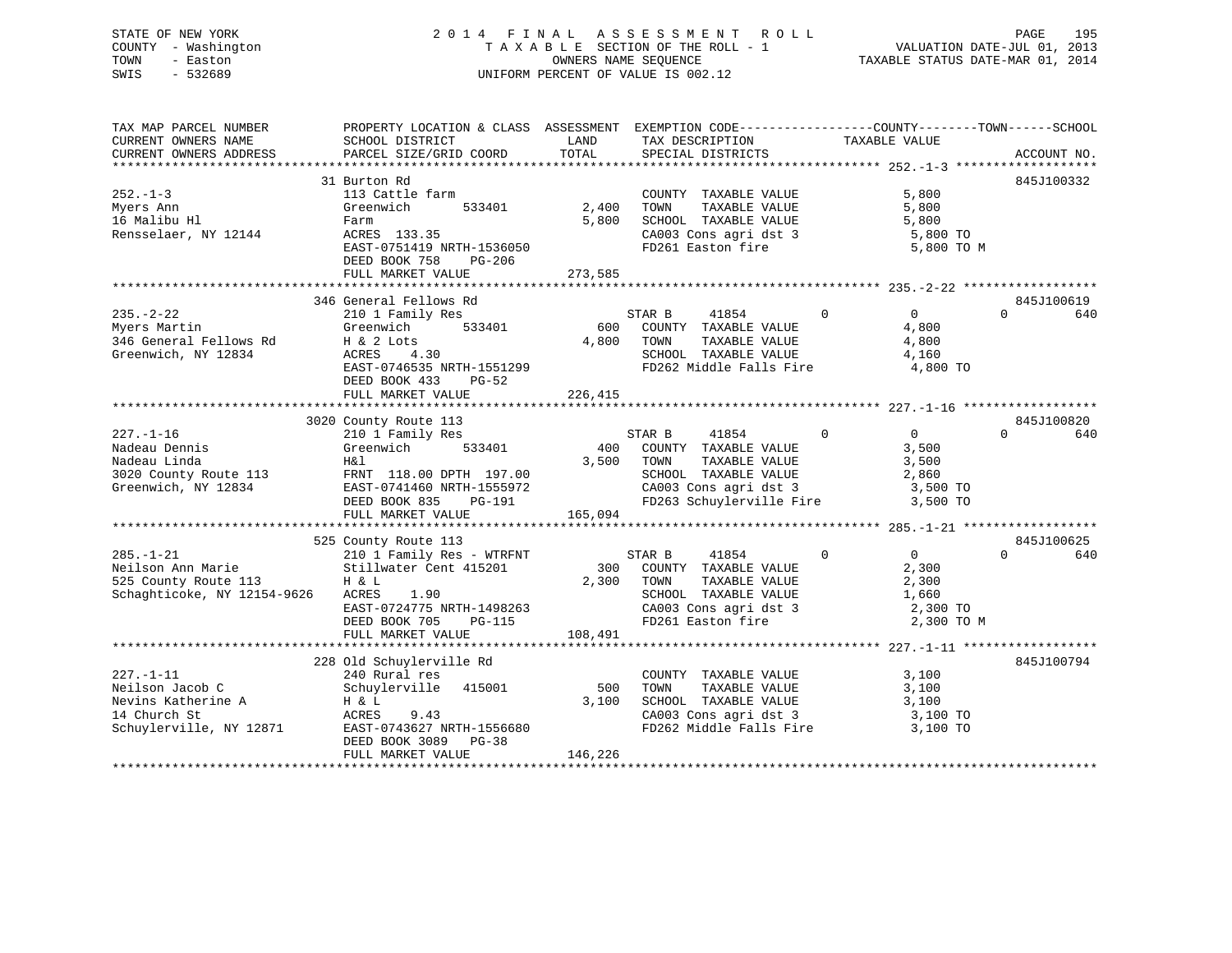# STATE OF NEW YORK 2 0 1 4 F I N A L A S S E S S M E N T R O L L PAGE 196 COUNTY - Washington T A X A B L E SECTION OF THE ROLL - 1 VALUATION DATE-JUL 01, 2013 TOWN - Easton OWNERS NAME SEQUENCE TAXABLE STATUS DATE-MAR 01, 2014 SWIS - 532689 UNIFORM PERCENT OF VALUE IS 002.12

| TAX MAP PARCEL NUMBER                         | PROPERTY LOCATION & CLASS ASSESSMENT EXEMPTION CODE----------------COUNTY-------TOWN------SCHOOL                                                                             |               |                                                                                                                                                                                                     |                |                |          |             |
|-----------------------------------------------|------------------------------------------------------------------------------------------------------------------------------------------------------------------------------|---------------|-----------------------------------------------------------------------------------------------------------------------------------------------------------------------------------------------------|----------------|----------------|----------|-------------|
| CURRENT OWNERS NAME<br>CURRENT OWNERS ADDRESS | SCHOOL DISTRICT<br>PARCEL SIZE/GRID COORD                                                                                                                                    | LAND<br>TOTAL | TAX DESCRIPTION<br>SPECIAL DISTRICTS                                                                                                                                                                |                | TAXABLE VALUE  |          | ACCOUNT NO. |
|                                               |                                                                                                                                                                              |               |                                                                                                                                                                                                     |                |                |          |             |
|                                               | 221 Birch Rd                                                                                                                                                                 |               |                                                                                                                                                                                                     |                |                |          | 845J100622  |
| $253. - 1 - 10$                               | 210 1 Family Res                                                                                                                                                             |               | STAR B 41854                                                                                                                                                                                        |                |                |          |             |
| Nessle Elaine                                 | Greenwich<br>533401                                                                                                                                                          |               | 300 DISAB-ALL 41930                                                                                                                                                                                 |                |                |          |             |
| 221 Birch Rd                                  | H & L                                                                                                                                                                        |               | 2,600 COUNTY TAXABLE VALUE                                                                                                                                                                          |                |                |          |             |
| Greenwich, NY 12834                           |                                                                                                                                                                              |               |                                                                                                                                                                                                     |                |                |          |             |
|                                               |                                                                                                                                                                              |               |                                                                                                                                                                                                     |                |                |          |             |
|                                               |                                                                                                                                                                              |               |                                                                                                                                                                                                     |                |                |          |             |
|                                               |                                                                                                                                                                              |               |                                                                                                                                                                                                     |                | 2,600 TO M     |          |             |
|                                               | 301 The Intervale Rd                                                                                                                                                         |               |                                                                                                                                                                                                     |                |                |          | 845J101145  |
| $252. - 2 - 10.1$                             | 210 1 Family Res                                                                                                                                                             |               |                                                                                                                                                                                                     |                |                | $\Omega$ | 1,360       |
|                                               |                                                                                                                                                                              |               |                                                                                                                                                                                                     |                |                |          |             |
|                                               |                                                                                                                                                                              |               | $\begin{tabular}{lcccccc} \texttt{STAR EN} & 41834 & 0 & 0 \\ 500 & \texttt{COUNTY} & \texttt{TAXABLE VALUE} & & 3,800 \\ 3,800 & \texttt{TONN} & \texttt{TAXABLE VALUE} & & & 3,800 \end{tabular}$ |                |                |          |             |
|                                               |                                                                                                                                                                              |               |                                                                                                                                                                                                     |                |                |          |             |
|                                               | 252.-2-10.1 210 1 Family Res<br>Nessle Richard E Greenwich 533401<br>Joyce Theresa A Res<br>301 The Intervale Rd ACRES 4.00<br>Greenwich, NY 12834 EAST-0757257 NRTH-1532897 |               | SCHOOL TAXABLE VALUE 2,440<br>CA003 Cons agri dst 3 3,800 TO                                                                                                                                        |                |                |          |             |
|                                               | DEED BOOK 489 PG-58                                                                                                                                                          |               | FD261 Easton fire                                                                                                                                                                                   |                | 3,800 TO M     |          |             |
|                                               | FULL MARKET VALUE                                                                                                                                                            | 179,245       |                                                                                                                                                                                                     |                |                |          |             |
|                                               |                                                                                                                                                                              |               |                                                                                                                                                                                                     |                |                |          |             |
|                                               | 2835 County Route 74                                                                                                                                                         |               |                                                                                                                                                                                                     |                |                |          | 845J100672  |
|                                               |                                                                                                                                                                              |               | STAR B 41854 0<br>300 COUNTY TAXABLE VALUE                                                                                                                                                          | $\overline{0}$ | $\overline{0}$ | $\Omega$ | 640         |
|                                               |                                                                                                                                                                              |               |                                                                                                                                                                                                     |                | 3,000          |          |             |
|                                               |                                                                                                                                                                              | 3,000 TOWN    | TAXABLE VALUE                                                                                                                                                                                       |                | 3,000          |          |             |
|                                               | Necession and the Pack Markets 1.10<br>2835 County Route 74 (EAST-0764895 NRTH-1533057)<br>Speenwich, NY 12834 (Pack And Pack 450 (PG-913)                                   |               | SCHOOL TAXABLE VALUE                                                                                                                                                                                |                | 2,360          |          |             |
|                                               |                                                                                                                                                                              |               | CA003 Cons agri dst 3 3,000 TO                                                                                                                                                                      |                |                |          |             |
|                                               |                                                                                                                                                                              |               | FD261 Easton fire                                                                                                                                                                                   |                | 3,000 TO M     |          |             |
|                                               | FULL MARKET VALUE                                                                                                                                                            | 141,509       |                                                                                                                                                                                                     |                |                |          |             |
|                                               |                                                                                                                                                                              |               |                                                                                                                                                                                                     |                |                |          |             |
|                                               | 2935 County Route 74                                                                                                                                                         |               |                                                                                                                                                                                                     |                |                |          | 845J100621  |
| $253. - 1 - 13$                               | 480 Mult-use bld                                                                                                                                                             | 500           | $\begin{tabular}{lllllllllll} \multicolumn{2}{c}{\textbf{COUNTY}} & \textbf{TAXABLE VALUE} & & & & 4,200 \\ \multicolumn{2}{c}{\textbf{TOWN}} & \textbf{TAXABLE VALUE} & & & & 4,200 \end{tabular}$ |                | 4,200          |          |             |
| Nessle Robert<br>Nessle Richard               | 533401                                                                                                                                                                       | 4,200         |                                                                                                                                                                                                     |                |                |          |             |
| 2945 Co Rt 74                                 | Greenwich<br>Slaughterhse<br>ACRES 1.60                                                                                                                                      |               | SCHOOL TAXABLE VALUE 4,200<br>CA003 Cons agri dst 3 4,200 TO                                                                                                                                        |                |                |          |             |
| Greenwich, NY 12834                           |                                                                                                                                                                              |               | FD261 Easton fire                                                                                                                                                                                   |                | 4,200 TO M     |          |             |
|                                               | EAST-0764641 NRTH-1533298<br>DEED BOOK 434 PG-142                                                                                                                            |               |                                                                                                                                                                                                     |                |                |          |             |
|                                               | FULL MARKET VALUE                                                                                                                                                            | 198, 113      |                                                                                                                                                                                                     |                |                |          |             |
|                                               |                                                                                                                                                                              |               |                                                                                                                                                                                                     |                |                |          |             |
|                                               | McGowan Rd                                                                                                                                                                   |               |                                                                                                                                                                                                     |                |                |          |             |
| $277. - 1 - 11.2$                             | 310 Res Vac                                                                                                                                                                  |               | COUNTY TAXABLE VALUE                                                                                                                                                                                |                | 600            |          |             |
|                                               | Neudecker Donald (Greenwich 533401 600                                                                                                                                       |               | TAXABLE VALUE<br>TOWN                                                                                                                                                                               |                | 600            |          |             |
| 45 Kaufman Ln                                 | lot 3                                                                                                                                                                        | 600           |                                                                                                                                                                                                     |                | 600            |          |             |
| Johnsonville, NY 12094                        | ACRES 24.43                                                                                                                                                                  |               | SCHOOL TAXABLE VALUE<br>CA003 Cons agri dst 3                                                                                                                                                       |                | 600 TO         |          |             |
|                                               | EAST-0737785 NRTH-1508004                                                                                                                                                    |               | FD261 Easton fire                                                                                                                                                                                   |                | 600 TO M       |          |             |
|                                               | DEED BOOK 2474 PG-27                                                                                                                                                         |               |                                                                                                                                                                                                     |                |                |          |             |
|                                               | FULL MARKET VALUE                                                                                                                                                            | 28,302        |                                                                                                                                                                                                     |                |                |          |             |
|                                               |                                                                                                                                                                              |               |                                                                                                                                                                                                     |                |                |          |             |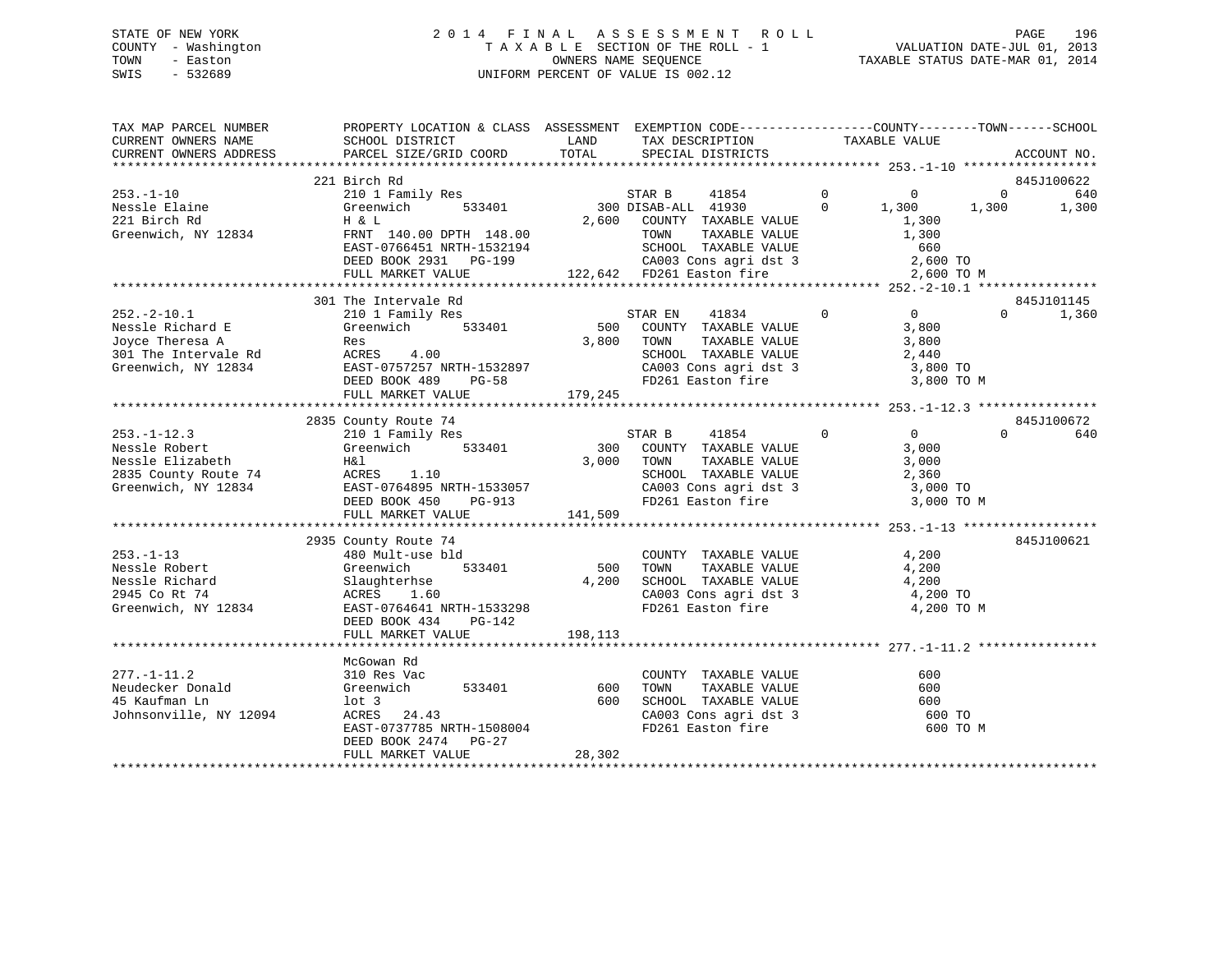# STATE OF NEW YORK 2 0 1 4 F I N A L A S S E S S M E N T R O L L PAGE 197 COUNTY - Washington T A X A B L E SECTION OF THE ROLL - 1 VALUATION DATE-JUL 01, 2013 TOWN - Easton OWNERS NAME SEQUENCE TAXABLE STATUS DATE-MAR 01, 2014 SWIS - 532689 UNIFORM PERCENT OF VALUE IS 002.12

| TAX MAP PARCEL NUMBER<br>CURRENT OWNERS NAME                                                       | PROPERTY LOCATION & CLASS ASSESSMENT EXEMPTION CODE----------------COUNTY-------TOWN------SCHOOL<br>SCHOOL DISTRICT                                           | LAND                    | TAX DESCRIPTION                                                                                                                        | TAXABLE VALUE                                                                      |                               |
|----------------------------------------------------------------------------------------------------|---------------------------------------------------------------------------------------------------------------------------------------------------------------|-------------------------|----------------------------------------------------------------------------------------------------------------------------------------|------------------------------------------------------------------------------------|-------------------------------|
| CURRENT OWNERS ADDRESS<br>***********************                                                  | PARCEL SIZE/GRID COORD                                                                                                                                        | TOTAL                   | SPECIAL DISTRICTS                                                                                                                      |                                                                                    | ACCOUNT NO.                   |
| $287. - 1 - 20$<br>Newton David S                                                                  | Colonel Burch Rd/w Off<br>105 Vac farmland<br>Hoosic Valley 384201                                                                                            | 200                     | COUNTY TAXABLE VALUE<br>TOWN<br>TAXABLE VALUE                                                                                          | 200<br>200                                                                         | 845J101130                    |
| Newton Margo E<br>71 Spink Rd<br>Valley Falls, NY 12185                                            | Agr<br>ACRES 10.80<br>EAST-0750617 NRTH-1498974<br>DEED BOOK 542<br>PG-347<br>FULL MARKET VALUE                                                               | 200<br>9,434            | SCHOOL TAXABLE VALUE<br>CA003 Cons agri dst 3<br>FD261 Easton fire                                                                     | 200<br>200 TO<br>200 TO M                                                          |                               |
|                                                                                                    |                                                                                                                                                               |                         |                                                                                                                                        |                                                                                    |                               |
| $287. - 1 - 6.4$                                                                                   | 118 Lees Crossing Rd<br>210 1 Family Res                                                                                                                      |                         | STAR B<br>41854                                                                                                                        | $\mathbf 0$<br>$\overline{0}$                                                      | 845J101303<br>$\Omega$<br>640 |
| Newton John C<br>118 Lees Crossing Rd<br>Valley Falls, NY 12185                                    | 533401<br>Greenwich<br>H & L<br>ACRES<br>5.36<br>EAST-0752768 NRTH-1504542<br>DEED BOOK 942<br>PG-100<br>FULL MARKET VALUE                                    | 500<br>4,100<br>193,396 | COUNTY TAXABLE VALUE<br>TOWN<br>TAXABLE VALUE<br>SCHOOL TAXABLE VALUE<br>CA003 Cons agri dst 3<br>FD261 Easton fire                    | 4,100<br>4,100<br>3,460<br>4,100 TO<br>4,100 TO M                                  |                               |
|                                                                                                    | 463 Herrington Hill Rd                                                                                                                                        |                         |                                                                                                                                        |                                                                                    | 845J100476                    |
| $253. - 1 - 25$<br>Nicholas Philip A Jr<br>463 Herrington Hill Rd<br>Greenwich, NY 12834           | 210 1 Family Res<br>533401<br>Greenwich<br>H & L<br>Lot 1<br><b>ACRES</b><br>3.06<br>EAST-0761350 NRTH-1529274<br>DEED BOOK 679<br>PG-70<br>FULL MARKET VALUE | 500<br>4,400<br>207,547 | 41854<br>STAR B<br>COUNTY TAXABLE VALUE<br>TAXABLE VALUE<br>TOWN<br>SCHOOL TAXABLE VALUE<br>CA003 Cons agri dst 3<br>FD261 Easton fire | $\mathbf 0$<br>$\overline{0}$<br>4,400<br>4,400<br>3,760<br>4,400 TO<br>4,400 TO M | $\Omega$<br>640               |
|                                                                                                    | Herrington Hill Rd                                                                                                                                            |                         |                                                                                                                                        |                                                                                    | 845J101300                    |
| $253. - 1 - 25.1$<br>Nicholas Philip A Jr<br>463 Herrington Hill Rd<br>Greenwich, NY 12834         | 321 Abandoned ag<br>533401<br>Greenwich<br>Lot<br>Lot 3<br>ACRES<br>6.01<br>EAST-0761492 NRTH-1529721<br>DEED BOOK 679<br>PG-70                               | 400<br>400              | COUNTY TAXABLE VALUE<br>TAXABLE VALUE<br>TOWN<br>SCHOOL TAXABLE VALUE<br>CA003 Cons agri dst 3<br>FD261 Easton fire                    | 400<br>400<br>400<br>400 TO<br>400 TO M                                            |                               |
|                                                                                                    | FULL MARKET VALUE                                                                                                                                             | 18,868                  |                                                                                                                                        |                                                                                    |                               |
|                                                                                                    |                                                                                                                                                               |                         |                                                                                                                                        |                                                                                    |                               |
| $287. - 1 - 10.2$<br>Niles Kathryn<br>Niles Lyle<br>250 Lees Crossing Rd<br>Johnsonville, NY 12094 | Lees Crossing Rd<br>323 Vacant rural<br>Greenwich<br>533401<br>Wl<br>ACRES 13.85<br>EAST-0755311 NRTH-1503270<br>DEED BOOK 3127 PG-264<br>FULL MARKET VALUE   | 500<br>500<br>23,585    | COUNTY TAXABLE VALUE<br>TAXABLE VALUE<br>TOWN<br>SCHOOL TAXABLE VALUE<br>CA003 Cons agri dst 3<br>FD261 Easton fire                    | 500<br>500<br>500<br>500 TO<br>500 TO M                                            | 845J100306                    |
|                                                                                                    |                                                                                                                                                               |                         |                                                                                                                                        |                                                                                    |                               |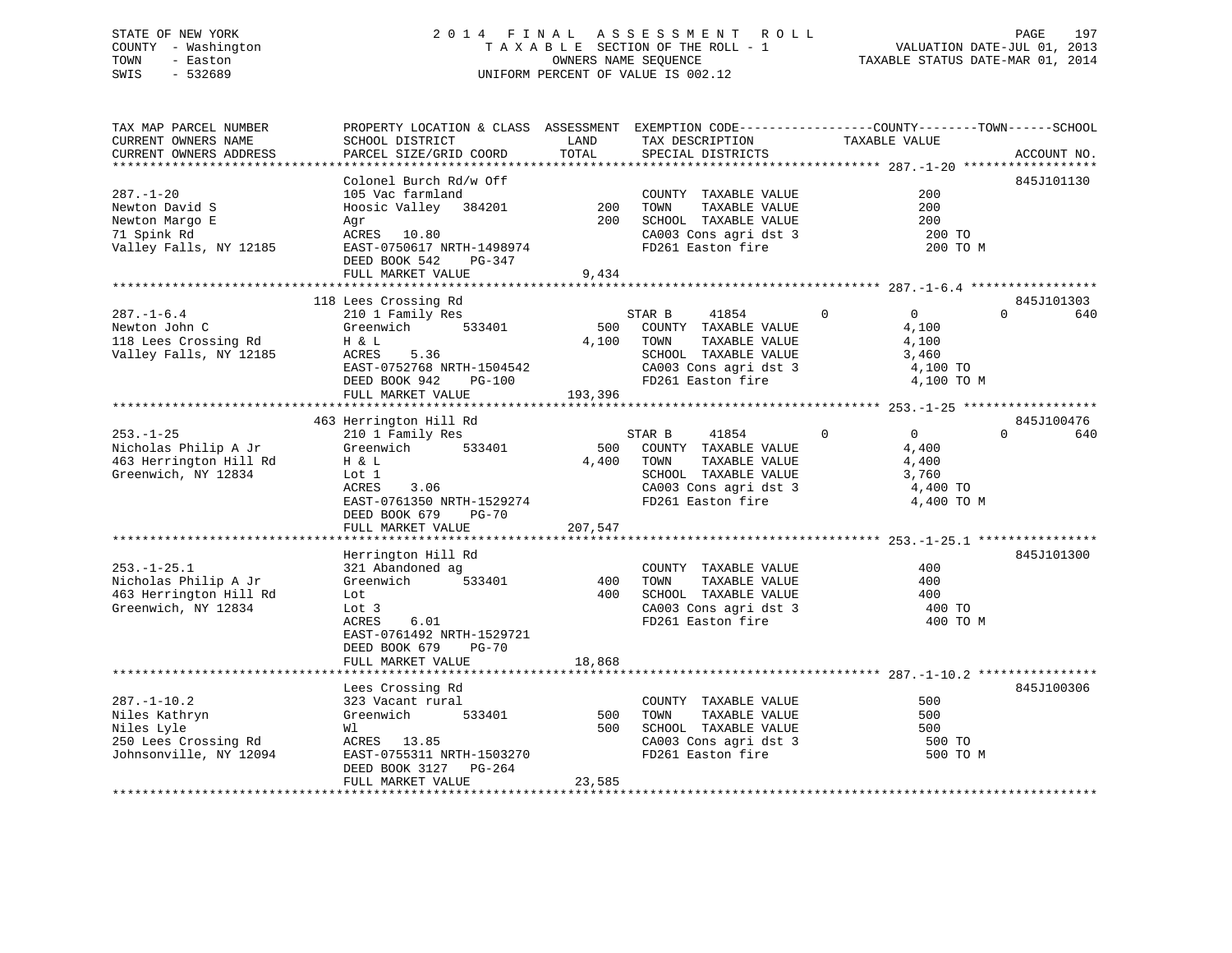# STATE OF NEW YORK 2 0 1 4 F I N A L A S S E S S M E N T R O L L PAGE 198 COUNTY - Washington T A X A B L E SECTION OF THE ROLL - 1 VALUATION DATE-JUL 01, 2013 TOWN - Easton OWNERS NAME SEQUENCE TAXABLE STATUS DATE-MAR 01, 2014 SWIS - 532689 UNIFORM PERCENT OF VALUE IS 002.12

| TAX MAP PARCEL NUMBER<br>CURRENT OWNERS NAME<br>CURRENT OWNERS ADDRESS | PROPERTY LOCATION & CLASS ASSESSMENT EXEMPTION CODE----------------COUNTY-------TOWN------SCHOOL<br>SCHOOL DISTRICT<br>PARCEL SIZE/GRID COORD | LAND<br>TOTAL             |         | TAX DESCRIPTION<br>SPECIAL DISTRICTS |          | TAXABLE VALUE                     | ACCOUNT NO.     |
|------------------------------------------------------------------------|-----------------------------------------------------------------------------------------------------------------------------------------------|---------------------------|---------|--------------------------------------|----------|-----------------------------------|-----------------|
|                                                                        |                                                                                                                                               |                           |         |                                      |          |                                   |                 |
|                                                                        | 250 Lees Crossing Rd                                                                                                                          |                           |         |                                      |          |                                   | 845J100573      |
| $287. - 1 - 7$                                                         | 210 1 Family Res                                                                                                                              |                           | STAR B  | 41854                                | $\Omega$ | $\Omega$                          | $\Omega$<br>640 |
| Niles Lyle A                                                           | 533401<br>Greenwich                                                                                                                           | 400                       |         | COUNTY TAXABLE VALUE                 |          | 4,500                             |                 |
| Niles Kathryn                                                          | Vl                                                                                                                                            | 4,500                     | TOWN    | TAXABLE VALUE                        |          | 4,500                             |                 |
| 250 Lees Crossing Rd                                                   | ACRES<br>1.00                                                                                                                                 |                           |         | SCHOOL TAXABLE VALUE                 |          | 3,860                             |                 |
| Johnsonville, NY 12094                                                 | EAST-0755242 NRTH-1503636                                                                                                                     |                           |         | CA003 Cons agri dst 3                |          | 4,500 TO                          |                 |
|                                                                        | DEED BOOK 957<br><b>PG-151</b>                                                                                                                |                           |         | FD261 Easton fire                    |          | 4,500 TO M                        |                 |
|                                                                        | FULL MARKET VALUE                                                                                                                             | 212,264                   |         |                                      |          |                                   |                 |
|                                                                        |                                                                                                                                               |                           |         |                                      |          |                                   |                 |
|                                                                        | 62 Colonel Baum Rd                                                                                                                            |                           |         |                                      |          |                                   | 845J101034      |
| $245. - 2 - 2.1$                                                       | 210 1 Family Res                                                                                                                              |                           | STAR B  | 41854                                | $\Omega$ | $\Omega$                          | $\Omega$<br>640 |
| Northrup Aaron                                                         | Greenwich<br>533401                                                                                                                           | 500                       |         | COUNTY TAXABLE VALUE                 |          | 4,500                             |                 |
| Northrup Susanna                                                       | H & G                                                                                                                                         | 4,500                     | TOWN    | TAXABLE VALUE                        |          | 4,500                             |                 |
| 62 Colonel Baum Rd                                                     | 1.62<br>ACRES                                                                                                                                 |                           |         | SCHOOL TAXABLE VALUE                 |          | 3,860                             |                 |
| Greenwich, NY 12834                                                    | EAST-0761887 NRTH-1545551                                                                                                                     |                           |         | CA003 Cons agri dst 3                |          | 4,500 TO                          |                 |
|                                                                        | DEED BOOK 3288 PG-76                                                                                                                          |                           |         | FD261 Easton fire                    |          | 4,500 TO M                        |                 |
|                                                                        | FULL MARKET VALUE                                                                                                                             | 212,264                   |         |                                      |          |                                   |                 |
|                                                                        |                                                                                                                                               |                           |         |                                      |          |                                   |                 |
|                                                                        | 42 Old Schuylerville Rd                                                                                                                       |                           |         |                                      |          |                                   | 845J100200      |
| $227. - 1 - 30$                                                        | 283 Res w/Comuse                                                                                                                              |                           |         | COUNTY TAXABLE VALUE                 |          | 5,900                             |                 |
| Northway Johnny's LLC                                                  | 415001<br>Schuylerville                                                                                                                       | 800                       | TOWN    | TAXABLE VALUE                        |          | 5,900                             |                 |
| 42 Old Schuylerville Rd                                                | Com                                                                                                                                           | 5,900                     |         | SCHOOL TAXABLE VALUE                 |          | 5,900                             |                 |
| Greenwich, NY 12834                                                    | ACRES<br>3.91                                                                                                                                 |                           |         | CA003 Cons agri dst 3                |          | 5,900 TO                          |                 |
|                                                                        | EAST-0740493 NRTH-1555627                                                                                                                     |                           |         |                                      |          | FD263 Schuylerville Fire 5,900 TO |                 |
|                                                                        | DEED BOOK 1904 PG-55                                                                                                                          |                           |         |                                      |          |                                   |                 |
|                                                                        | FULL MARKET VALUE                                                                                                                             | 278,302                   |         |                                      |          |                                   |                 |
|                                                                        |                                                                                                                                               |                           |         |                                      |          |                                   |                 |
|                                                                        | 1963 County Route 113                                                                                                                         |                           |         |                                      |          |                                   | 845J100878      |
| $251. - 1 - 13.1$                                                      | 483 Converted Re                                                                                                                              |                           | AG DIST | 41720                                | $\Omega$ | 375                               | 375<br>375      |
| Nulty Warren J IV                                                      | Greenwich<br>533401                                                                                                                           | 2,000                     |         | COUNTY TAXABLE VALUE                 |          | 4,625                             |                 |
| 1963 County Route 113                                                  | Mobile Home & Body Shop                                                                                                                       | 5,000                     | TOWN    | TAXABLE VALUE                        |          | 4,625                             |                 |
| Greenwich, NY 12834                                                    | ACRES 99.60                                                                                                                                   |                           |         | SCHOOL TAXABLE VALUE                 |          | 4,625                             |                 |
|                                                                        | EAST-0737477 NRTH-1530241                                                                                                                     |                           |         | CA003 Cons agri dst 3                |          | 4,625 TO                          |                 |
| MAY BE SUBJECT TO PAYMENT                                              | DEED BOOK 3162 PG-235                                                                                                                         |                           |         | 375 EX                               |          |                                   |                 |
| UNDER AGDIST LAW TIL 2018                                              | FULL MARKET VALUE                                                                                                                             | 235,849 FD261 Easton fire |         |                                      |          | 5,000 TO M                        |                 |
|                                                                        |                                                                                                                                               |                           |         |                                      |          |                                   |                 |
|                                                                        | 763 Brownell Rd                                                                                                                               |                           |         |                                      |          |                                   | 845J101085      |
| $261. - 1 - 12.2$                                                      | 240 Rural res                                                                                                                                 |                           | STAR B  | 41854                                | $\Omega$ | $\overline{0}$                    | $\Omega$<br>640 |
| O'Brien Dennis M                                                       | Greenwich<br>533401                                                                                                                           | 600                       |         | COUNTY TAXABLE VALUE                 |          | 4,400                             |                 |
| O'Brien Linda J                                                        | ACRES 19.20                                                                                                                                   | 4,400                     | TOWN    | TAXABLE VALUE                        |          | 4,400                             |                 |
| 763 Brownell Rd                                                        | EAST-0763625 NRTH-1529161                                                                                                                     |                           |         | SCHOOL TAXABLE VALUE                 |          | 3,760                             |                 |
| Greenwich, NY 12834                                                    | DEED BOOK 1941    PG-287                                                                                                                      |                           |         | CA003 Cons agri dst 3                |          | 4,400 TO                          |                 |
|                                                                        | FULL MARKET VALUE                                                                                                                             |                           |         | 207,547 FD261 Easton fire            |          | 4,400 TO M                        |                 |
|                                                                        |                                                                                                                                               |                           |         |                                      |          |                                   |                 |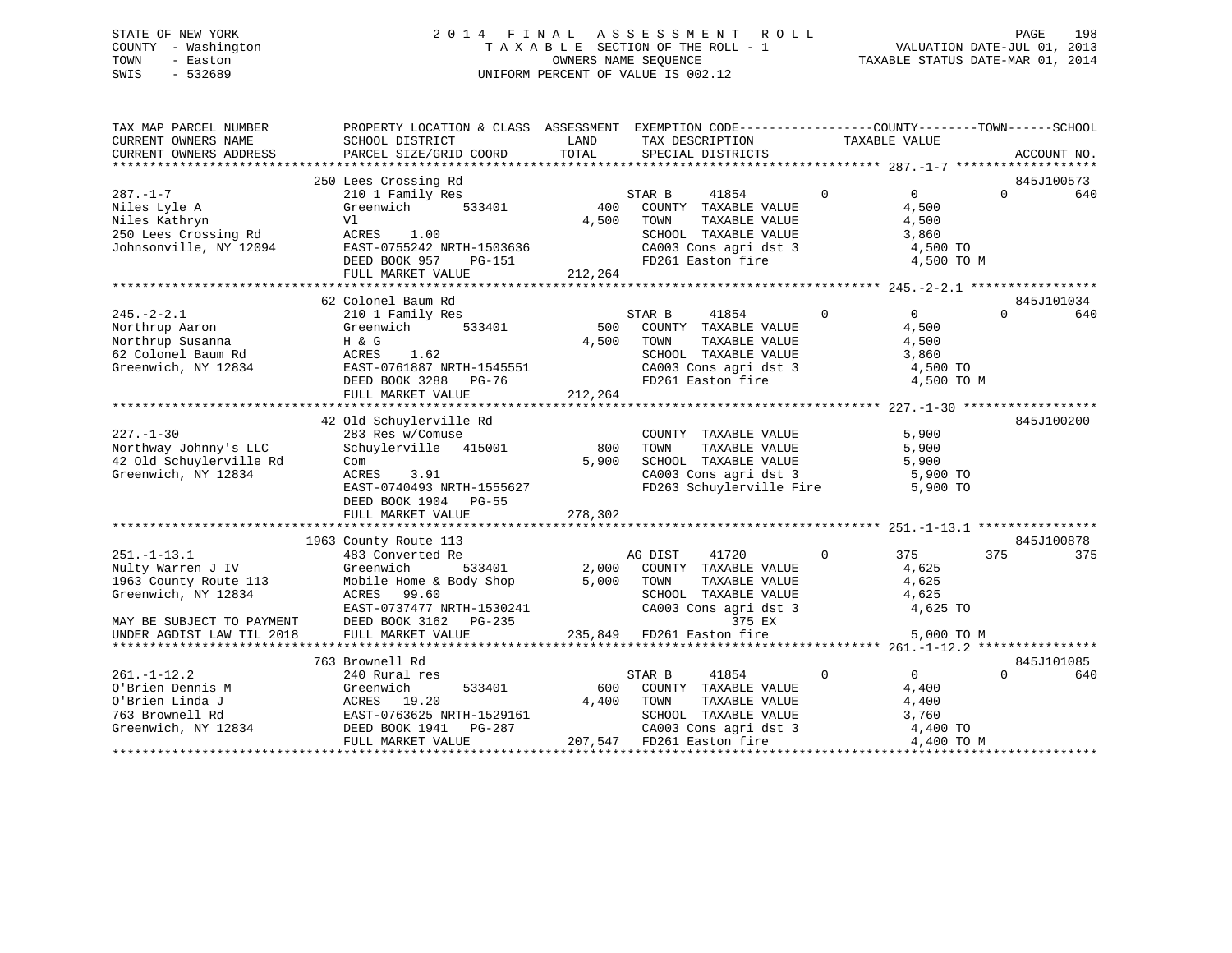# STATE OF NEW YORK 2 0 1 4 F I N A L A S S E S S M E N T R O L L PAGE 199 COUNTY - Washington T A X A B L E SECTION OF THE ROLL - 1 VALUATION DATE-JUL 01, 2013 TOWN - Easton OWNERS NAME SEQUENCE TAXABLE STATUS DATE-MAR 01, 2014 SWIS - 532689 UNIFORM PERCENT OF VALUE IS 002.12

| TAX MAP PARCEL NUMBER<br>CURRENT OWNERS NAME<br>CURRENT OWNERS ADDRESS                             | PROPERTY LOCATION & CLASS ASSESSMENT EXEMPTION CODE----------------COUNTY-------TOWN------SCHOOL                                                                                                                                                                                                                                                                                       |                          |                                                                                                                                                                                                                                                                                                                                                                                                                                                                                                                                                                      |                                                    | ACCOUNT NO.     |
|----------------------------------------------------------------------------------------------------|----------------------------------------------------------------------------------------------------------------------------------------------------------------------------------------------------------------------------------------------------------------------------------------------------------------------------------------------------------------------------------------|--------------------------|----------------------------------------------------------------------------------------------------------------------------------------------------------------------------------------------------------------------------------------------------------------------------------------------------------------------------------------------------------------------------------------------------------------------------------------------------------------------------------------------------------------------------------------------------------------------|----------------------------------------------------|-----------------|
|                                                                                                    |                                                                                                                                                                                                                                                                                                                                                                                        |                          |                                                                                                                                                                                                                                                                                                                                                                                                                                                                                                                                                                      |                                                    |                 |
| $269.-2-12.7$<br>O'Brien John J<br>C'hwien Laura M (Hal ACRES 27.92<br>ACRES 27.92<br>PRET-0750689 | 533401 1,000                                                                                                                                                                                                                                                                                                                                                                           | 6,500                    | STAR B<br>41854<br>COUNTY TAXABLE VALUE<br>TOWN<br>TAXABLE VALUE                                                                                                                                                                                                                                                                                                                                                                                                                                                                                                     | $\overline{0}$<br>$\overline{0}$<br>6,500<br>6,500 | $\Omega$<br>640 |
|                                                                                                    | FULL MARKET VALUE                                                                                                                                                                                                                                                                                                                                                                      | 306,604                  | SCHOOL TAXABLE VALUE<br>CA003 Cons agri dst 3 6,500 TO<br>FD261 Easton fire 6,500 TO M                                                                                                                                                                                                                                                                                                                                                                                                                                                                               |                                                    |                 |
|                                                                                                    |                                                                                                                                                                                                                                                                                                                                                                                        |                          |                                                                                                                                                                                                                                                                                                                                                                                                                                                                                                                                                                      |                                                    |                 |
| 244.-1-5.2<br>O'Donnell Rose<br>1921 State Route 40<br>Greenwich, NY 12834                         | 1921 State Route 40<br>220 2 Family Res<br>Greenwich<br>Res<br>ACRES 2.00                                                                                                                                                                                                                                                                                                              | s<br>533401 400<br>4,000 | COUNTY TAXABLE VALUE<br>TAXABLE VALUE<br>TOWN<br>SCHOOL TAXABLE VALUE 4,000                                                                                                                                                                                                                                                                                                                                                                                                                                                                                          | 4,000<br>4,000                                     | 845J101020      |
|                                                                                                    | EAST-0749660 NRTH-1543531<br>DEED BOOK 2183 PG-134                                                                                                                                                                                                                                                                                                                                     |                          | CA003 Cons agri dst 3 4,000 TO<br>FD262 Middle Falls Fire 4,000 TO                                                                                                                                                                                                                                                                                                                                                                                                                                                                                                   |                                                    |                 |
|                                                                                                    |                                                                                                                                                                                                                                                                                                                                                                                        |                          |                                                                                                                                                                                                                                                                                                                                                                                                                                                                                                                                                                      |                                                    |                 |
|                                                                                                    |                                                                                                                                                                                                                                                                                                                                                                                        |                          |                                                                                                                                                                                                                                                                                                                                                                                                                                                                                                                                                                      |                                                    | 845J101061      |
|                                                                                                    | 2262 County Route 113<br>243.-1-4.1<br>OESH LLC<br>PO Box 139<br>Schuylerville, NY 12871<br>271<br>271<br>271<br>271<br>271<br>271<br>27500<br>27500<br>27500<br>27500<br>27500<br>27500<br>27500<br>27500<br>27500<br>27500<br>27500<br>27500<br>27500<br>27500<br>27500<br>27500                                                                                                     |                          | AG DIST<br>41720<br>COUNTY TAXABLE VALUE<br>TAXABLE VALUE<br>TOWN<br>SCHOOL TAXABLE VALUE 2,536<br>CA003 Cons agri dst 3 2,536 TO                                                                                                                                                                                                                                                                                                                                                                                                                                    | 964<br>$\overline{0}$<br>2,536<br>2,536            | 964<br>964      |
|                                                                                                    |                                                                                                                                                                                                                                                                                                                                                                                        |                          |                                                                                                                                                                                                                                                                                                                                                                                                                                                                                                                                                                      |                                                    |                 |
| $244. - 1 - 8$<br>OESH LLC<br>PO Box 139<br>Schuylerville, NY 12871                                | 1733 State Route 40<br>ly Res<br>533401<br>210 1 Family Res<br>Greenwich<br>H & L<br>H & L<br>FRNT 148.00 DPTH 161.00<br>EAST-0749941 NRTH-1538960<br>DEED BOOK 2032 PG-337                                                                                                                                                                                                            | 400<br>2,500             | $\begin{array}{ccc}\n\text{COUNTY} & \text{TAXABLE} & \text{VALUE} & & 2,500 \\ \text{SVD} & \text{SVD} & \text{SVD} & \text{SVD} & \text{SVD} & \text{SVD} & \text{SVD} & \text{SVD} & \text{SVD} & \text{SVD} & \text{SVD} & \text{SVD} & \text{SVD} & \text{SVD} & \text{SVD} & \text{SVD} & \text{SVD} & \text{SVD} & \text{SVD} & \text{SVD} & \text{SVD} & \text{SVD} & \text{SVD} & \text{SVD} & \text{SVD} & \text{SVD} & \text$<br>TOWN TAXABLE VALUE 2,500<br>SCHOOL TAXABLE VALUE 2,500<br>CA003 Cons agri dst 3 2,500 TO<br>FD261 Easton fire 2,500 TO M |                                                    | 845J100132      |
|                                                                                                    |                                                                                                                                                                                                                                                                                                                                                                                        |                          |                                                                                                                                                                                                                                                                                                                                                                                                                                                                                                                                                                      |                                                    |                 |
| $251. - 1 - 3.3$                                                                                   | County Route 113<br>$\begin{array}{ccc}\n & -1 & -1 \\ \end{array}$<br>$\begin{array}{ccc}\n & 533401 & 900 \\  & & 900\n\end{array}$<br>105 Vac farmland<br>251.-1-3.3<br>OESH LLC<br>County Route 113<br>PO Box 139<br>NY 12871 DEED BOOK 1834 PG-334<br>NY 12871 DEED BOOK 1834 PG-334<br>NY 12871 DEED BOOK 1834 PG-334<br>NY 12871 DEED BOOK 1834 PG-334<br>NY 12871 MADKET VALUE | 42,453                   | COUNTY TAXABLE VALUE<br>TOWN TAXABLE VALUE<br>SCHOOL TAXABLE VALUE<br>CA003 Cons agri dst 3<br>FD261 Easton fire                                                                                                                                                                                                                                                                                                                                                                                                                                                     | 900<br>900<br>900<br>900 TO<br>900 TO M            |                 |
|                                                                                                    |                                                                                                                                                                                                                                                                                                                                                                                        |                          |                                                                                                                                                                                                                                                                                                                                                                                                                                                                                                                                                                      |                                                    |                 |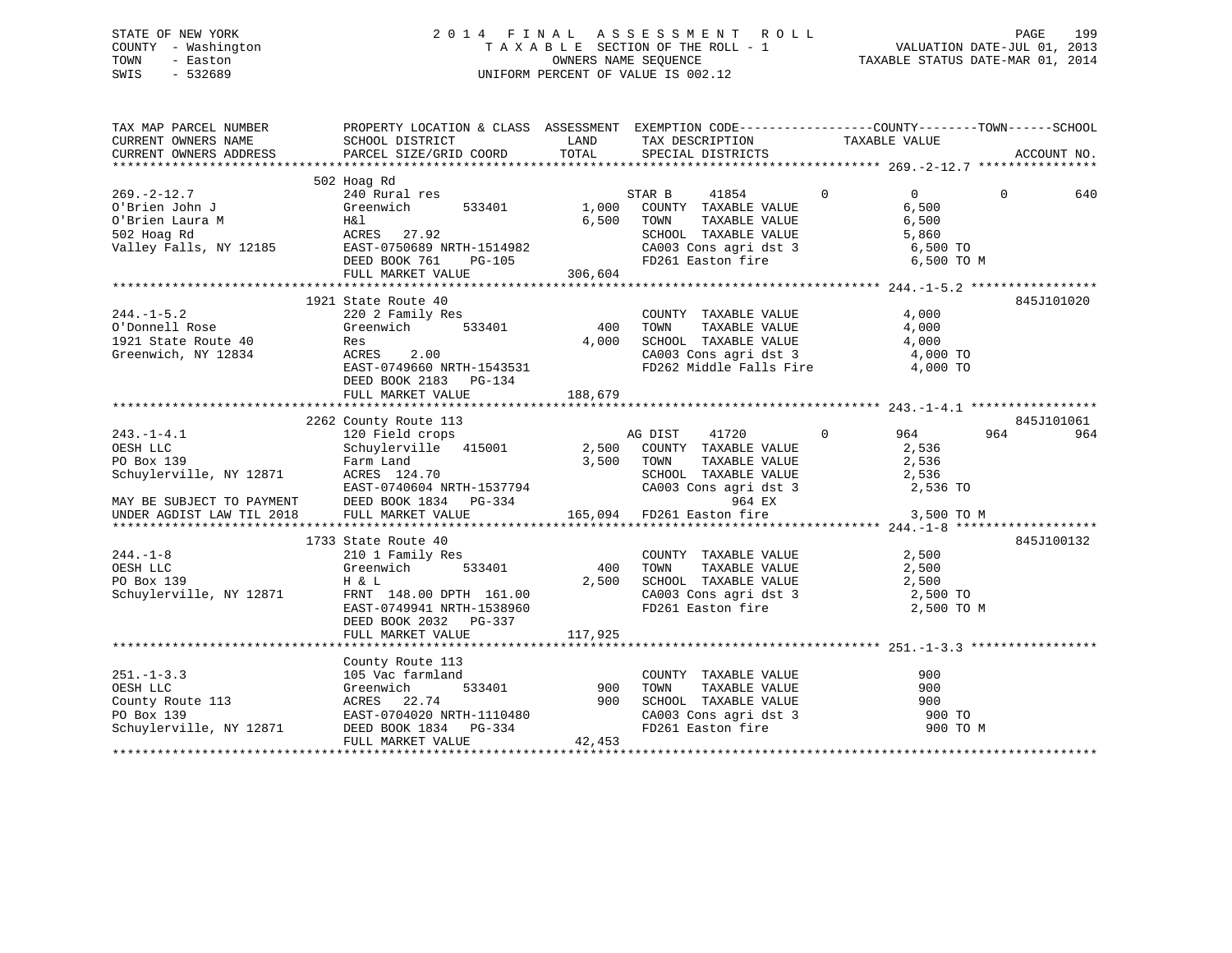# STATE OF NEW YORK 2 0 1 4 F I N A L A S S E S S M E N T R O L L PAGE 200 COUNTY - Washington T A X A B L E SECTION OF THE ROLL - 1 VALUATION DATE-JUL 01, 2013 TOWN - Easton **CONNERS NAME SEQUENCE** TAXABLE STATUS DATE-MAR 01, 2014 SWIS - 532689 UNIFORM PERCENT OF VALUE IS 002.12

| TAX MAP PARCEL NUMBER   | PROPERTY LOCATION & CLASS ASSESSMENT EXEMPTION CODE----------------COUNTY-------TOWN-----SCHOOL |            |                                |                      |             |
|-------------------------|-------------------------------------------------------------------------------------------------|------------|--------------------------------|----------------------|-------------|
| CURRENT OWNERS NAME     | SCHOOL DISTRICT                                                                                 | LAND       | TAX DESCRIPTION                | TAXABLE VALUE        |             |
| CURRENT OWNERS ADDRESS  | PARCEL SIZE/GRID COORD                                                                          | TOTAL      | SPECIAL DISTRICTS              |                      | ACCOUNT NO. |
|                         |                                                                                                 |            |                                |                      |             |
|                         | County Route 113                                                                                |            |                                |                      | 845J100168  |
| $235. -1 - 3$           | 314 Rural vac<10                                                                                |            | COUNTY TAXABLE VALUE           | 500                  |             |
| OESH, LLC               | Greenwich                                                                                       | 533401 500 | TAXABLE VALUE<br>TOWN          | 500                  |             |
| PO Box 139              | Lot                                                                                             | 500        | SCHOOL TAXABLE VALUE           | 500                  |             |
| Schuylerville, NY 12871 | ACRES 1.50                                                                                      |            | CA003 Cons agri dst 3          | 500 TO               |             |
|                         | EAST-0739452 NRTH-1548423                                                                       |            | FD262 Middle Falls Fire        | 500 TO               |             |
|                         | DEED BOOK 3282 PG-195                                                                           |            |                                |                      |             |
|                         |                                                                                                 |            |                                |                      |             |
|                         | FULL MARKET VALUE                                                                               | 23,585     |                                |                      |             |
|                         |                                                                                                 |            |                                |                      |             |
|                         | 13 General Fellows Rd                                                                           |            |                                |                      | 845J100163  |
| $235. - 1 - 4$          | 210 1 Family Res                                                                                |            | COUNTY TAXABLE VALUE           | 3,800                |             |
| OESH, LLC               | 533401<br>Greenwich                                                                             | 500        | TAXABLE VALUE<br>TOWN          | 3,800                |             |
| PO Box 139              | H & L                                                                                           | 3,800      | SCHOOL TAXABLE VALUE           | 3,800                |             |
| Schuylerville, NY 12871 | LE reserved 2004 1719/141                                                                       |            | CA003 Cons agri dst 3          | 3,800 TO<br>3,800 TO |             |
|                         | FRNT 150.00 DPTH 245.00                                                                         |            | FD262 Middle Falls Fire        |                      |             |
|                         | EAST-0739620 NRTH-1548417                                                                       |            |                                |                      |             |
|                         | DEED BOOK 3282 PG-195                                                                           |            |                                |                      |             |
|                         | FULL MARKET VALUE                                                                               | 179,245    |                                |                      |             |
|                         |                                                                                                 |            |                                |                      |             |
|                         | Bulson Rd                                                                                       |            |                                |                      | 845J101211  |
| $236. - 1 - 8.2$        | 314 Rural vac<10                                                                                |            | COUNTY TAXABLE VALUE           | 400                  |             |
| OESH, LLC               | 533401<br>Greenwich                                                                             | 400        | TOWN<br>TAXABLE VALUE          | 400                  |             |
| PO Box 139              | Vacant Lot                                                                                      | 400        | SCHOOL TAXABLE VALUE           | 400                  |             |
| Schuylerville, NY 12871 | ACRES<br>2.24                                                                                   |            | FD262 Middle Falls Fire 400 TO |                      |             |
|                         |                                                                                                 |            |                                |                      |             |
|                         | EAST-0749885 NRTH-1551686                                                                       |            |                                |                      |             |
|                         | DEED BOOK 3293 PG-323                                                                           |            |                                |                      |             |
|                         | FULL MARKET VALUE                                                                               | 18,868     |                                |                      |             |
|                         |                                                                                                 |            |                                |                      |             |
|                         | Bulson Rd                                                                                       |            |                                |                      | 845J101212  |
| $236. - 1 - 8.3$        | 314 Rural vac<10                                                                                |            | COUNTY TAXABLE VALUE           | 400                  |             |
| OESH, LLC               | 533401<br>Greenwich                                                                             | 400        | TOWN<br>TAXABLE VALUE          | 400                  |             |
| PO Box 139              | Vacant Lot                                                                                      | 400        | SCHOOL TAXABLE VALUE           | 400                  |             |
| Schuylerville, NY 12871 | ACRES<br>2.24                                                                                   |            | FD262 Middle Falls Fire        | 400 TO               |             |
|                         | EAST-0749644 NRTH-1551741                                                                       |            |                                |                      |             |
|                         | DEED BOOK 3293 PG-319                                                                           |            |                                |                      |             |
|                         | FULL MARKET VALUE                                                                               | 18,868     |                                |                      |             |
|                         |                                                                                                 |            |                                |                      |             |
|                         | 2270 County Route 113                                                                           |            |                                |                      | 845J100489  |
| $243. - 1 - 5$          | 210 1 Family Res                                                                                |            | COUNTY TAXABLE VALUE           | 3,500                |             |
| OESH, LLC               | Schuylerville 415001                                                                            | 400        | TAXABLE VALUE<br>TOWN          | 3,500                |             |
| PO Box 139              | H & L                                                                                           | 3,500      | SCHOOL TAXABLE VALUE           | 3,500                |             |
| Schuylerville, NY 12871 | ACRES<br>1.60                                                                                   |            | CA003 Cons agri dst 3          | 3,500 TO             |             |
|                         | EAST-0738622 NRTH-1538146                                                                       |            | FD261 Easton fire              | 3,500 TO M           |             |
|                         |                                                                                                 |            |                                |                      |             |
|                         | DEED BOOK 3282 PG-191                                                                           |            |                                |                      |             |
|                         | FULL MARKET VALUE                                                                               | 165,094    |                                |                      |             |
|                         |                                                                                                 |            |                                |                      |             |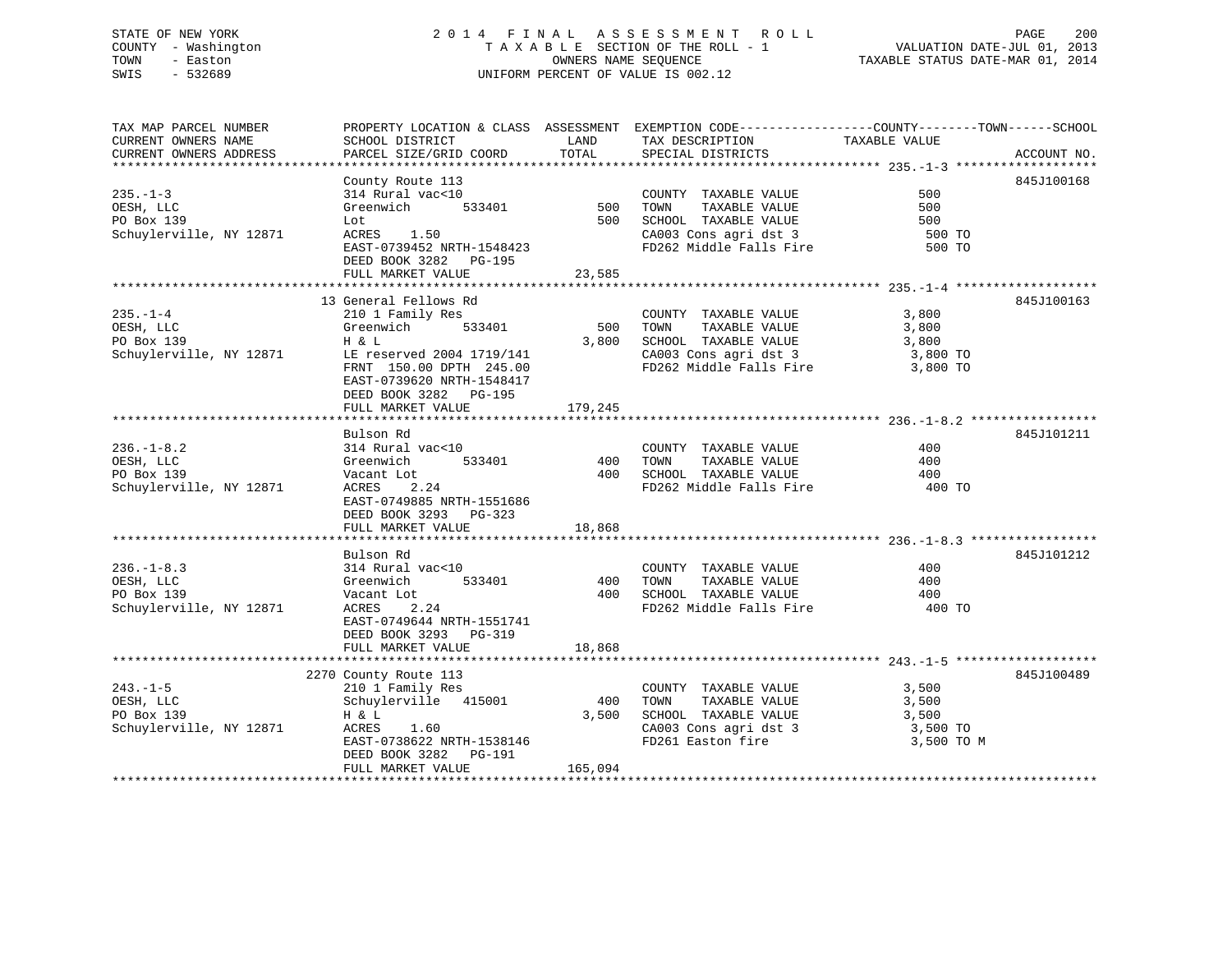#### STATE OF NEW YORK 2 0 1 4 F I N A L A S S E S S M E N T R O L L PAGE 201COUNTY - Washington T A X A B L E SECTION OF THE ROLL - 1 TOWN - Easton **CONNERS NAME SEQUENCE** TAXABLE STATUS DATE-MAR 01, 2014 SWIS - 532689 UNIFORM PERCENT OF VALUE IS 002.12

| TAX MAP PARCEL NUMBER                                                    | PROPERTY LOCATION & CLASS ASSESSMENT EXEMPTION CODE----------------COUNTY-------TOWN------SCHOOL                                                                                                                                                                                                                              |         |                                                                |                |                    |
|--------------------------------------------------------------------------|-------------------------------------------------------------------------------------------------------------------------------------------------------------------------------------------------------------------------------------------------------------------------------------------------------------------------------|---------|----------------------------------------------------------------|----------------|--------------------|
| CURRENT OWNERS NAME                                                      | SCHOOL DISTRICT                                                                                                                                                                                                                                                                                                               | LAND    | TAX DESCRIPTION TAXABLE VALUE                                  |                |                    |
| CURRENT OWNERS NAME<br>CURRENT OWNERS ADDRESS                            |                                                                                                                                                                                                                                                                                                                               |         | SPECIAL DISTRICTS                                              |                | ACCOUNT NO.        |
|                                                                          |                                                                                                                                                                                                                                                                                                                               |         |                                                                |                |                    |
|                                                                          | State Route 40                                                                                                                                                                                                                                                                                                                |         |                                                                |                | 845J100102         |
| $244. - 1 - 6$                                                           |                                                                                                                                                                                                                                                                                                                               |         | AG DIST 41720 0 1,561 1,561 1,561                              |                |                    |
| OESH, LLC                                                                | 105 Vac Iarmia<br>Greenwich<br>ACRES 55.20                                                                                                                                                                                                                                                                                    |         |                                                                | 939            |                    |
| PO Box 139                                                               |                                                                                                                                                                                                                                                                                                                               |         |                                                                | 939            |                    |
|                                                                          | Schuylerville, NY 12871 EAST-0748278 NRTH-1542672                                                                                                                                                                                                                                                                             |         | SCHOOL TAXABLE VALUE 939                                       |                |                    |
|                                                                          |                                                                                                                                                                                                                                                                                                                               |         |                                                                |                |                    |
|                                                                          |                                                                                                                                                                                                                                                                                                                               |         |                                                                |                |                    |
|                                                                          | Schuylerville, NY 12871 EAST-0748278 NRTH-1542672 SCHOOL TAXABLE VALUE 939<br>DEED BOOK 1902 PG-240 CA003 Cons agri dst 3 939 TO<br>UNDER AGDIST LAW TIL 2018 FULL MARKET VALUE 117,925 1,561 EX<br>UNDER AGDIST LAW TIL 2018 FULL MARK                                                                                       |         |                                                                |                |                    |
|                                                                          |                                                                                                                                                                                                                                                                                                                               |         |                                                                |                |                    |
|                                                                          | 34 Wilbur Ave                                                                                                                                                                                                                                                                                                                 |         |                                                                |                | 845J100698         |
| $244. - 1 - 10.1$                                                        | 112 Dairy farm<br>Greenwich 533401 6,000 COUNTY TAXABLE VALUE                                                                                                                                                                                                                                                                 |         | 41720 0                                                        | 298<br>17,702  | 298<br>298         |
| OESH, LLC                                                                |                                                                                                                                                                                                                                                                                                                               |         |                                                                |                |                    |
|                                                                          |                                                                                                                                                                                                                                                                                                                               |         |                                                                |                |                    |
|                                                                          |                                                                                                                                                                                                                                                                                                                               |         |                                                                |                |                    |
|                                                                          |                                                                                                                                                                                                                                                                                                                               |         |                                                                |                |                    |
|                                                                          | 0ESH, LLC (Speedwich 533401 b,000 COUNII IAAADLE VALUE 17,702<br>PO Box 139 Farm 18,000 TOWN TAXABLE VALUE 17,702<br>Schuylerville, NY 12871 ACRES 339.60 SCHOOL TAXABLE VALUE 17,702<br>EAST-0746162 NRTH-1539631 CA003 Cons agri d                                                                                          |         |                                                                |                |                    |
| MAY BE SUBJECT TO PAYMENT<br>UNDER AGDIST LAW TIL 2018 FULL MARKET VALUE | ACRES 339.60 SCHOOL TAXABLE VALUE 17,702<br>EAST-0746162 NRTH-1539631 CA003 Cons agri dst 3 17,702 TO<br>DEED BOOK 914 PG-253 298 EX<br>FULL MARKET VALUE 849,057 FD262 Middle Falls Fire 18,000 TO                                                                                                                           |         |                                                                |                |                    |
|                                                                          |                                                                                                                                                                                                                                                                                                                               |         |                                                                |                |                    |
|                                                                          | Wilbur Ave                                                                                                                                                                                                                                                                                                                    |         |                                                                |                |                    |
| $244. - 1 - 16.2$                                                        |                                                                                                                                                                                                                                                                                                                               |         |                                                                |                |                    |
| OESH, LLC                                                                |                                                                                                                                                                                                                                                                                                                               |         |                                                                |                |                    |
| PO Box 139                                                               |                                                                                                                                                                                                                                                                                                                               |         |                                                                |                |                    |
| Schuylerville, NY 12871                                                  |                                                                                                                                                                                                                                                                                                                               |         |                                                                |                |                    |
|                                                                          | EAST-0747468 NRTH-1541428                                                                                                                                                                                                                                                                                                     |         | CA003 Cons agri dst 3 550 TO<br>FD262 Middle Falls Fire 550 TO |                |                    |
|                                                                          | DEED BOOK 1902    PG-240                                                                                                                                                                                                                                                                                                      |         |                                                                |                |                    |
|                                                                          | FULL MARKET VALUE                                                                                                                                                                                                                                                                                                             | 25,943  |                                                                |                |                    |
|                                                                          |                                                                                                                                                                                                                                                                                                                               |         |                                                                |                |                    |
|                                                                          | 482 Mountain Rd                                                                                                                                                                                                                                                                                                               |         |                                                                |                |                    |
|                                                                          |                                                                                                                                                                                                                                                                                                                               |         | STAR B 41854 0                                                 | $\overline{0}$ | $\Omega$<br>640    |
|                                                                          |                                                                                                                                                                                                                                                                                                                               |         |                                                                |                |                    |
|                                                                          |                                                                                                                                                                                                                                                                                                                               |         | 500 COUNTY TAXABLE VALUE 4,000<br>4,000 TOWN<br>TAXABLE VALUE  | 4,000          |                    |
|                                                                          |                                                                                                                                                                                                                                                                                                                               |         |                                                                |                |                    |
|                                                                          | 252.-2-15.1<br>Oliviere Joseph G<br>482 Mountain Rd<br>Greenwich, NY 12834<br>$\begin{array}{ccc}\n & \text{if } 240 \text{ Rural res} \\  & 240 \text{ Rural res} \\  & \text{Greenwich} \\  & H & L \\  & \text{L} & \text{L} \\ \text{C} & 2 & 11 \text{ q1 RANK} \\  & 141\n\end{array}$<br>LOT 2<br>ACRES 11.91 BANK 141 |         | SCHOOL TAXABLE VALUE 3,360<br>FD261 Easton fire 3,360<br>4,000 | 4,000 TO M     |                    |
|                                                                          | EAST-0753366 NRTH-1534347                                                                                                                                                                                                                                                                                                     |         |                                                                |                |                    |
|                                                                          | DEED BOOK 704<br>PG-263                                                                                                                                                                                                                                                                                                       |         |                                                                |                |                    |
|                                                                          | FULL MARKET VALUE                                                                                                                                                                                                                                                                                                             | 188,679 |                                                                |                |                    |
|                                                                          |                                                                                                                                                                                                                                                                                                                               |         |                                                                |                |                    |
|                                                                          |                                                                                                                                                                                                                                                                                                                               |         |                                                                |                | 845N200925         |
|                                                                          |                                                                                                                                                                                                                                                                                                                               |         |                                                                |                |                    |
|                                                                          |                                                                                                                                                                                                                                                                                                                               |         |                                                                |                | 2,275 2,275<br>535 |
|                                                                          |                                                                                                                                                                                                                                                                                                                               |         |                                                                |                | 535                |
|                                                                          |                                                                                                                                                                                                                                                                                                                               |         |                                                                |                |                    |
|                                                                          |                                                                                                                                                                                                                                                                                                                               |         |                                                                |                |                    |
|                                                                          |                                                                                                                                                                                                                                                                                                                               |         |                                                                |                |                    |
|                                                                          |                                                                                                                                                                                                                                                                                                                               |         |                                                                |                |                    |
|                                                                          | $(276,-1-4) \t\t\t\t\t\t951 \t\t\tCoutput\n951 \t\tCoutput\n0000\n0112 \t\t\tDairy farm\n0000\n0112 \t\t\tDairy farm\n0000\n0112 \t\t\tDairy farm\n012 \t\t\tDairy farm\n012 \t\t\tDairy farm\n0132 \t\t\tDairy farm\n014 \t\t\tDairc Cent 415201\n014 \t\t\tDairc Cent 415201\n01535\n016,000 FOR 480A\n017$                 |         |                                                                |                |                    |
|                                                                          |                                                                                                                                                                                                                                                                                                                               |         |                                                                |                |                    |
|                                                                          |                                                                                                                                                                                                                                                                                                                               |         |                                                                |                |                    |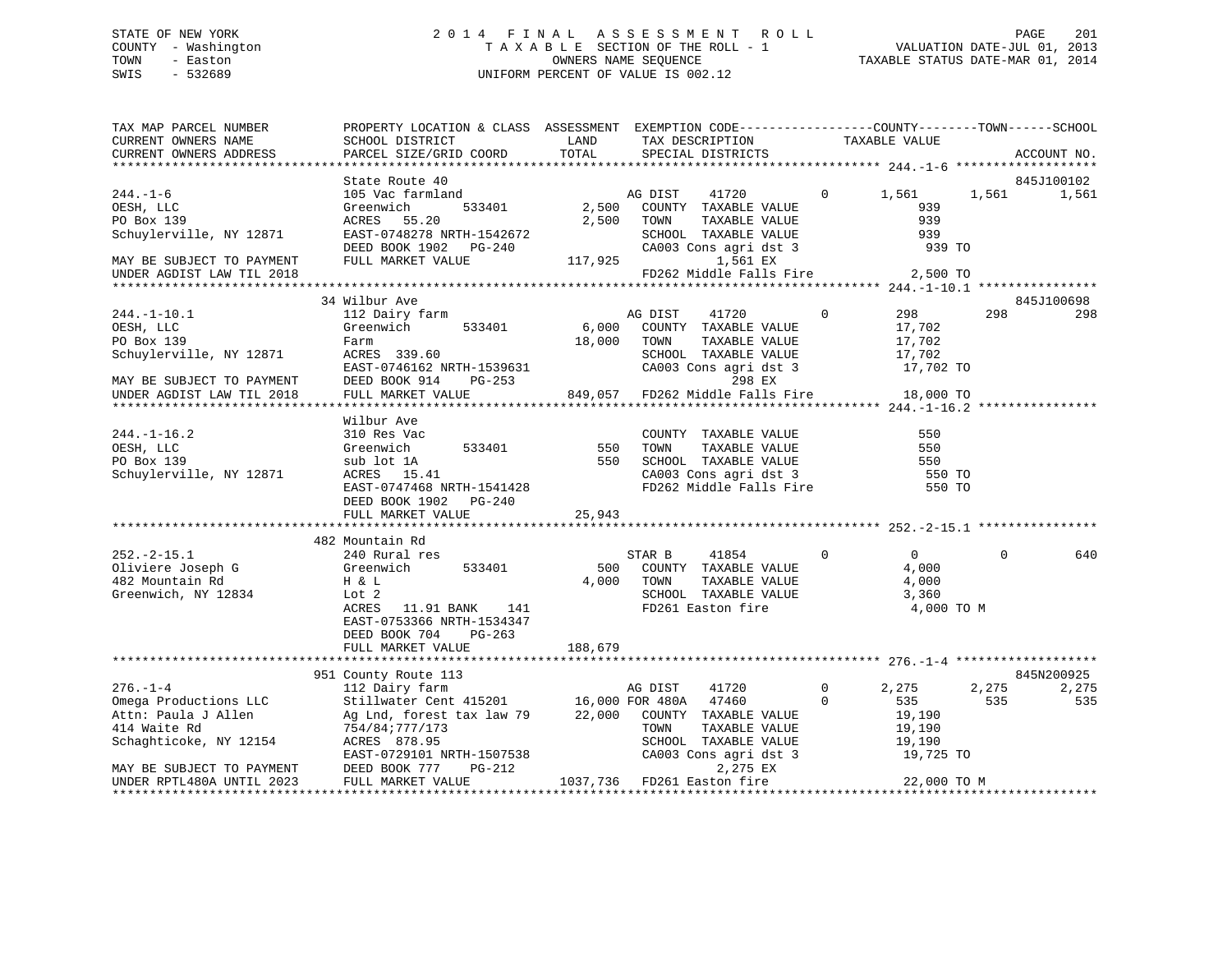# STATE OF NEW YORK 2 0 1 4 F I N A L A S S E S S M E N T R O L L PAGE 202 COUNTY - Washington T A X A B L E SECTION OF THE ROLL - 1 VALUATION DATE-JUL 01, 2013 TOWN - Easton OWNERS NAME SEQUENCE TAXABLE STATUS DATE-MAR 01, 2014 SWIS - 532689 UNIFORM PERCENT OF VALUE IS 002.12

| TAX MAP PARCEL NUMBER<br>CURRENT OWNERS NAME<br>CURRENT OWNERS ADDRESS                                                 | PROPERTY LOCATION & CLASS ASSESSMENT EXEMPTION CODE----------------COUNTY-------TOWN------SCHOOL<br>SCHOOL DISTRICT<br>PARCEL SIZE/GRID COORD                                                  | LAND<br>TOTAL            | TAX DESCRIPTION<br>SPECIAL DISTRICTS                                                                                                                            | TAXABLE VALUE                                                                         |                 | ACCOUNT NO.       |
|------------------------------------------------------------------------------------------------------------------------|------------------------------------------------------------------------------------------------------------------------------------------------------------------------------------------------|--------------------------|-----------------------------------------------------------------------------------------------------------------------------------------------------------------|---------------------------------------------------------------------------------------|-----------------|-------------------|
| **************************<br>$276. - 1 - 4.1$<br>Open Space Conservancy<br>1350 Broadway Rm 201<br>New York, NY 10018 | County Route 113<br>323 Vacant rural<br>Stillwater Cent 415201<br>Vr<br>Lot 2<br>ACRES<br>89.12<br>EAST-0725765 NRTH-1507649<br>DEED BOOK 777<br>PG-205<br>FULL MARKET VALUE                   | 1,600<br>1,600<br>75,472 | NON-PR CHA 25130<br>COUNTY TAXABLE VALUE<br>TAXABLE VALUE<br>TOWN<br>SCHOOL TAXABLE VALUE<br>CA003 Cons agri dst 3<br>1,600 EX<br>FD261 Easton fire<br>1,600 EX | $\mathbf{0}$<br>1,600<br>0<br>$\mathbf 0$<br>0<br>0 TO                                | 1,600<br>0 TO M | 1,600             |
| $269. - 1 - 35.2$<br>Osberg Leroy LE<br>Schreffler Debra<br>63 Meeting House Rd<br>Schaghticoke, NY 12154              | 63 Meeting House Rd<br>210 1 Family Res<br>Greenwich<br>533401<br>House And Lot<br>Lot 2<br>ACRES<br>2.03<br>EAST-0745126 NRTH-1514268<br>DEED BOOK 3381 PG-93                                 | 500<br>4,000             | 41834<br>STAR EN<br>COUNTY TAXABLE VALUE<br>TOWN<br>TAXABLE VALUE<br>SCHOOL TAXABLE VALUE<br>CA003 Cons agri dst 3<br>FD261 Easton fire                         | $\Omega$<br>$\overline{0}$<br>4,000<br>4,000<br>2,640<br>4,000 TO<br>4,000 TO M       | $\Omega$        | 1,360             |
|                                                                                                                        | FULL MARKET VALUE                                                                                                                                                                              | 188,679                  |                                                                                                                                                                 |                                                                                       |                 |                   |
| $269. -1 - 15$<br>Ouimet Bernard L<br>205 Meeting House Rd<br>Valley Falls, NY 12185                                   | 205 Meeting House Rd<br>210 1 Family Res<br>533401<br>Greenwich<br>H & L<br>453/664<br>FRNT 200.00 DPTH 165.00<br>EAST-0748377 NRTH-1515884<br>DEED BOOK 444<br>PG-767                         | 500<br>3,800             | STAR B<br>41854<br>COUNTY TAXABLE VALUE<br>TOWN<br>TAXABLE VALUE<br>SCHOOL TAXABLE VALUE<br>CA003 Cons agri dst 3<br>FD261 Easton fire                          | $\mathbf 0$<br>$0 \qquad \qquad$<br>3,800<br>3,800<br>3,160<br>3,800 TO<br>3,800 TO M | $\Omega$        | 845J100841<br>640 |
|                                                                                                                        | FULL MARKET VALUE                                                                                                                                                                              | 179,245                  |                                                                                                                                                                 |                                                                                       |                 |                   |
| $285. - 1 - 36$<br>Owens Frank<br>62 Loudon Rd<br>Saratoga Springs, NY 12866                                           | 49 Marcellus Ln<br>270 Mfg housing - WTRFNT<br>Stillwater Cent 415201<br>Campsite/trailor<br>FRNT 50.00 DPTH 175.00<br>EAST-0725818 NRTH-1502669<br>DEED BOOK 2153 PG-109<br>FULL MARKET VALUE | 200<br>700<br>33,019     | COUNTY TAXABLE VALUE<br>TOWN<br>TAXABLE VALUE<br>SCHOOL TAXABLE VALUE<br>CA003 Cons agri dst 3<br>FD261 Easton fire                                             | 700<br>700<br>700<br>700 TO<br>700 TO M                                               |                 | 845J100510        |
|                                                                                                                        | ************************                                                                                                                                                                       | ************             |                                                                                                                                                                 |                                                                                       |                 |                   |
| $285. - 1 - 37$<br>Owens Frank J<br>Owens Thomas E<br>62 Lounden Rd<br>Saratoga, NY 12866                              | 53 Marcellus Ln<br>270 Mfg housing - WTRFNT<br>Stillwater Cent 415201<br>Lot& Tra<br>75.00 DPTH 175.00<br>FRNT<br>EAST-0725815 NRTH-1502728<br>DEED BOOK 2659 PG-238<br>FULL MARKET VALUE      | 400<br>1,500<br>70,755   | COUNTY TAXABLE VALUE<br>TOWN<br>TAXABLE VALUE<br>SCHOOL TAXABLE VALUE<br>CA003 Cons agri dst 3<br>FD261 Easton fire                                             | 1,500<br>1,500<br>1,500<br>1,500 TO<br>1,500 TO M                                     |                 | 845J100231        |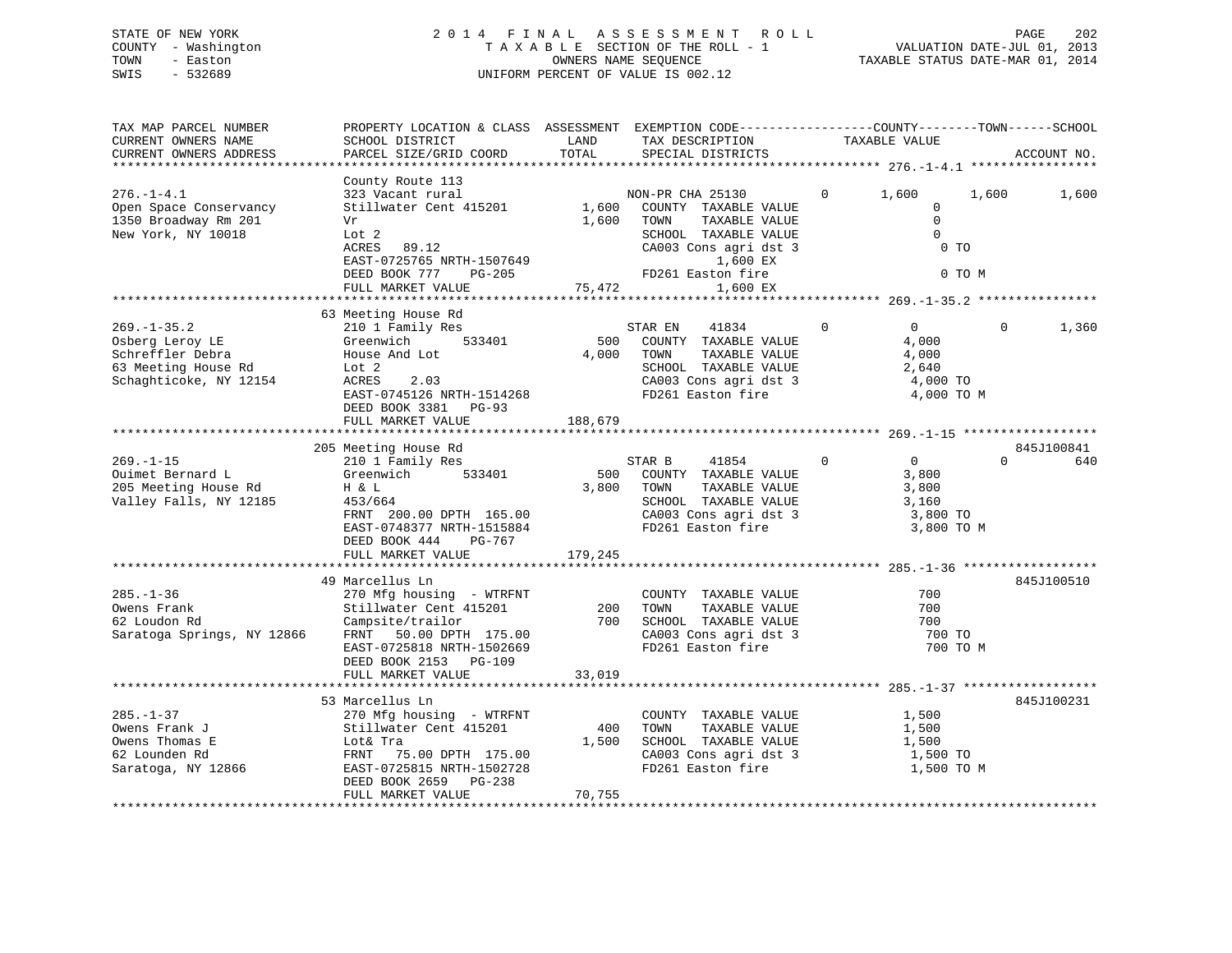# STATE OF NEW YORK 2 0 1 4 F I N A L A S S E S S M E N T R O L L PAGE 203 COUNTY - Washington T A X A B L E SECTION OF THE ROLL - 1 VALUATION DATE-JUL 01, 2013 TOWN - Easton OWNERS NAME SEQUENCE TAXABLE STATUS DATE-MAR 01, 2014 SWIS - 532689 UNIFORM PERCENT OF VALUE IS 002.12

| TAX MAP PARCEL NUMBER<br>CURRENT OWNERS NAME<br>CURRENT OWNERS ADDRESS                                          | PROPERTY LOCATION & CLASS ASSESSMENT EXEMPTION CODE---------------COUNTY-------TOWN------SCHOOL<br>SCHOOL DISTRICT<br>PARCEL SIZE/GRID COORD                                                                                                             | TOTAL       | LAND TAX DESCRIPTION<br>SPECIAL DISTRICTS                                                                                                                                                    | TAXABLE VALUE                                                                  | ACCOUNT NO.                                     |
|-----------------------------------------------------------------------------------------------------------------|----------------------------------------------------------------------------------------------------------------------------------------------------------------------------------------------------------------------------------------------------------|-------------|----------------------------------------------------------------------------------------------------------------------------------------------------------------------------------------------|--------------------------------------------------------------------------------|-------------------------------------------------|
|                                                                                                                 |                                                                                                                                                                                                                                                          |             |                                                                                                                                                                                              |                                                                                |                                                 |
| $236. - 2 - 3.9$<br>Owens Thomas E<br>Owens Linda M<br>171 Bulson Rd<br>Greenwich, NY 12834                     | 171 Bulson Rd<br>210 1 Family Res<br>Greenwich<br>533401<br>H & L<br>ACRES 1.27<br>EAST-0752337 NRTH-1551747<br>DEED BOOK 628 PG-118<br>------ ''ALITE                                                                                                   | 212,264     | 41854 0<br>STAR B<br>500 COUNTY TAXABLE VALUE<br>4,500 TOWN<br>TAXABLE VALUE<br>SCHOOL TAXABLE VALUE<br>FD262 Middle Falls Fire                                                              | $\overline{0}$<br>4,500<br>4,500<br>3,860<br>4,500 TO                          | 945J101299<br>$\Omega$<br>640                   |
|                                                                                                                 | 470 Hoag Rd                                                                                                                                                                                                                                              |             | 90 PCT OF VALUE USED FOR EXEMPTION PURPOSES                                                                                                                                                  |                                                                                | 845J101120                                      |
| $269. - 2 - 12.2$<br>Paine Carolyn<br>470 Hoag Rd<br>Valley Falls, NY 12185                                     | 240 Rural res<br>Greenwich 533401<br>Res<br>ACRES 28.51 TOWN TAXABLE VALUE 4,000<br>EAST-0750660 NRTH-1513960 SCHOOL TAXABLE VALUE 2,640<br>DEED BOOK 476 PG-1093 CA003 Cons agri dst 3 4,000 TO<br>FULL MARKET VALUE 188,679 FD261 Easton fire 4,000 TO | 600 STAR EN | AGED-CO<br>41802<br>41834<br>4,000 COUNTY TAXABLE VALUE                                                                                                                                      | $\mathbf{0}$<br>1,080<br>$\mathbf{0}$<br>$\overline{0}$<br>2,920<br>4,000 TO M | $\Omega$<br>$\overline{0}$<br>1,360<br>$\Omega$ |
|                                                                                                                 | 497 Wilbur Ave                                                                                                                                                                                                                                           |             |                                                                                                                                                                                              |                                                                                | 845J100796                                      |
| $235. -2 - 13$<br>Panza Karen L<br>497 Wilbur Ave<br>Greenwich, NY 12834                                        | 210 1 Family Res<br>Greenwich 533401<br>House & Lot<br>ACRES 1.90<br>EAST-0745895 NRTH-1547891<br>DEED BOOK 826 PG-260                                                                                                                                   | 3,500 TOWN  | $\sim$ 0<br>STAR B 41854 0<br>500 COUNTY TAXABLE VALUE<br>TAXABLE VALUE<br>SCHOOL TAXABLE VALUE 2,860<br>CA003 Cons agri dst 3 3 3,500 TO<br>FD262 Middle Falls Fire                         | $\overline{0}$<br>3,500<br>3,500<br>3,500 TO                                   | $\Omega$<br>640                                 |
|                                                                                                                 | FULL MARKET VALUE                                                                                                                                                                                                                                        | 165,094     |                                                                                                                                                                                              |                                                                                |                                                 |
|                                                                                                                 |                                                                                                                                                                                                                                                          |             |                                                                                                                                                                                              |                                                                                |                                                 |
| $251. - 1 - 3.1$<br>Paquin Michael J<br>2157 County Route 113<br>Greenwich, NY 12834                            | 2157 County Route 113<br>210 1 Family Res<br>533401<br>Greenwich<br>subd lot 1<br>ACRES 31.38<br>EAST-0737182 NRTH-1534998<br>DEED BOOK 2775 PG-28                                                                                                       |             | STAR B<br>41854<br>1,000 COUNTY TAXABLE VALUE<br>4,300 TOWN<br>TOWN TAXABLE VALUE 4,300<br>SCHOOL TAXABLE VALUE 3,660<br>CA003 CONS agri dst 3 4,300 TO<br>The 1,300 To<br>FD261 Easton fire | $\mathbf{0}$<br>$\overline{0}$<br>4,300<br>4,300 TO M                          | $\Omega$<br>640                                 |
|                                                                                                                 | FULL MARKET VALUE                                                                                                                                                                                                                                        | 202,830     |                                                                                                                                                                                              |                                                                                |                                                 |
| $251. - 1 - 9$<br>Parker Alan G<br>Parker Mary Grace<br>146 Cheese Factory Rd ACRES 8.53<br>Greenwich, NY 12834 | 146 Cheese Factory Rd<br>210 1 Family Res<br>Res<br>EAST-0741164 NRTH-1531667<br>DEED BOOK 719 PG-184                                                                                                                                                    |             | STAR B<br>41854<br>800 COUNTY TAXABLE VALUE<br>5,500 TOWN<br>TAXABLE VALUE<br>SCHOOL TAXABLE VALUE                                                                                           | $\mathbf{0}$<br>$\overline{0}$<br>5,500<br>5,500<br>4,860<br>5,500 TO          | 845J100770<br>$\Omega$<br>640                   |
|                                                                                                                 | FULL MARKET VALUE                                                                                                                                                                                                                                        | 259,434     | CA003 Cons agri dst 3<br>FD261 Easton fire                                                                                                                                                   | 5,500 TO M                                                                     |                                                 |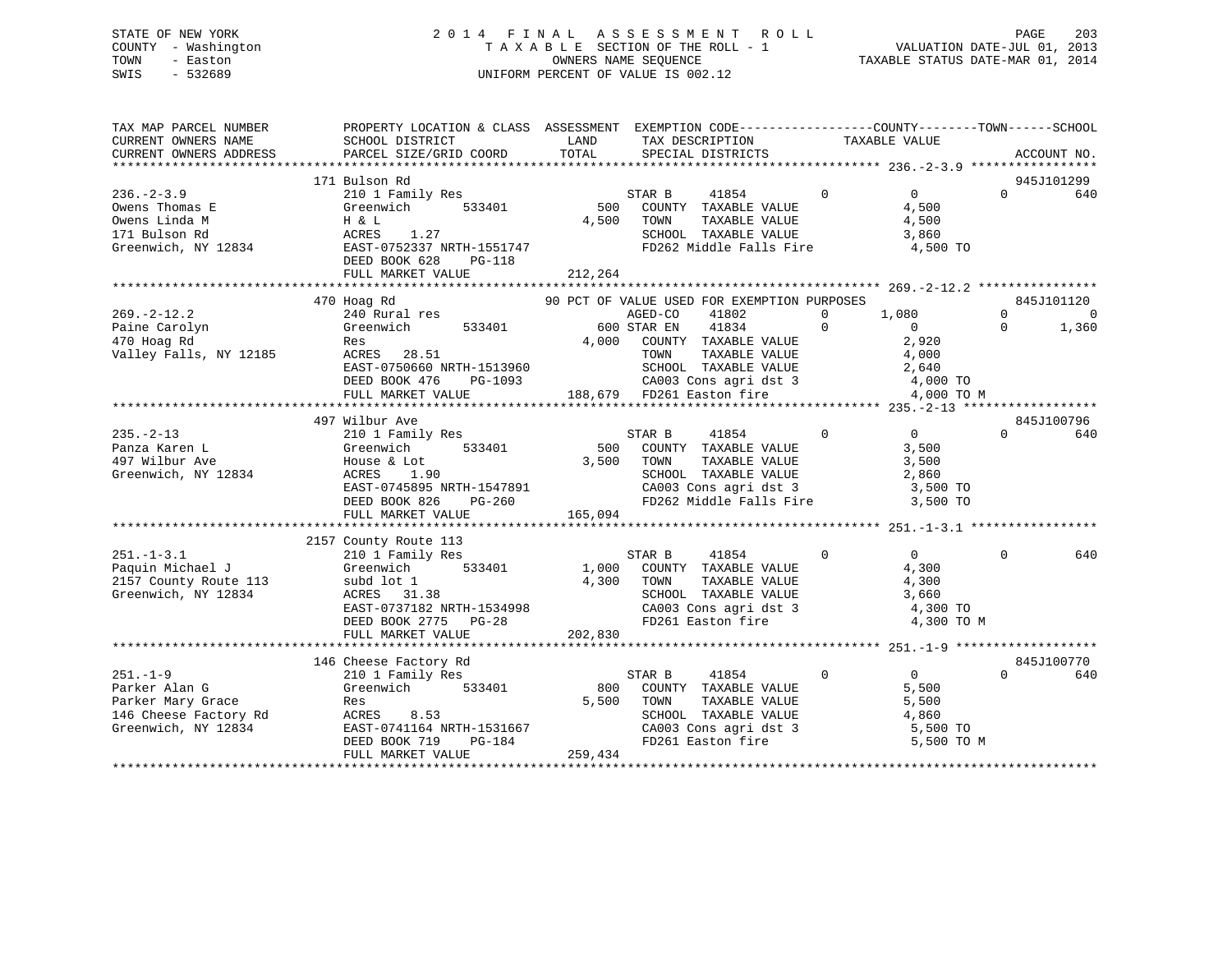STATE OF NEW YORK 2 0 1 4 F I N A L A S S E S S M E N T R O L L PAGE 204 COUNTY - Washington T A X A B L E SECTION OF THE ROLL - 1 VALUATION DATE-JUL 01, 2013 TOWN - Easton OWNERS NAME SEQUENCE TAXABLE STATUS DATE-MAR 01, 2014 SWIS - 532689 UNIFORM PERCENT OF VALUE IS 002.12

| TAX MAP PARCEL NUMBER     | PROPERTY LOCATION & CLASS ASSESSMENT |              |                           |                                                    |                   |
|---------------------------|--------------------------------------|--------------|---------------------------|----------------------------------------------------|-------------------|
| CURRENT OWNERS NAME       | SCHOOL DISTRICT                      | LAND         | TAX DESCRIPTION           | TAXABLE VALUE                                      |                   |
| CURRENT OWNERS ADDRESS    | PARCEL SIZE/GRID COORD               | TOTAL        | SPECIAL DISTRICTS         |                                                    | ACCOUNT NO.       |
|                           |                                      |              |                           | ********************* 285.-1-11.2 **************** |                   |
|                           | 1188 Verbeck Ave                     |              |                           |                                                    |                   |
| $285. - 1 - 11.2$         | 210 1 Family Res                     |              | COUNTY TAXABLE VALUE      | 4,500                                              |                   |
| Parker Camille            | Stillwater Cent 415201               | 500          | TOWN<br>TAXABLE VALUE     | 4,500                                              |                   |
| 1188 Verbeck Ave          | Lot 3                                | 4,500        | SCHOOL TAXABLE VALUE      | 4,500                                              |                   |
| Schaghticoke, NY 12154    | 2674/65, 2674/146                    |              | CA003 Cons agri dst 3     | 4,500 TO                                           |                   |
|                           |                                      |              | FD261 Easton fire         |                                                    |                   |
|                           | ACRES<br>6.45                        |              |                           | 4,500 TO M                                         |                   |
|                           | EAST-0732238 NRTH-1499982            |              |                           |                                                    |                   |
|                           | DEED BOOK 2674 PG-65                 |              |                           |                                                    |                   |
|                           | FULL MARKET VALUE                    | 212,264      |                           |                                                    |                   |
|                           |                                      |              |                           |                                                    |                   |
|                           | 272 Mcgowan Rd                       |              |                           |                                                    | 845J100639        |
| $277. - 1 - 10$           | 240 Rural res                        |              | STAR EN<br>41834          | $\mathbf{0}$<br>$\Omega$                           | $\Omega$<br>1,360 |
| Patterson James V         | Greenwich<br>533401                  | 500          | COUNTY TAXABLE VALUE      | 4,200                                              |                   |
| Patterson Judith M        | House W Acreage                      | 4,200        | TOWN<br>TAXABLE VALUE     | 4,200                                              |                   |
| 272 Mcgowan Rd            | Sub Lot 1                            |              | SCHOOL TAXABLE VALUE      | 2,840                                              |                   |
| Schaghticoke, NY 12154    | ACRES 10.00                          |              | CA003 Cons agri dst 3     | 4,200 TO                                           |                   |
|                           | EAST-0740059 NRTH-1509683            |              | FD261 Easton fire         | 4,200 TO M                                         |                   |
|                           | DEED BOOK 433<br>$PG-503$            |              |                           |                                                    |                   |
|                           | FULL MARKET VALUE                    | 198,113      |                           |                                                    |                   |
|                           |                                      |              |                           |                                                    |                   |
|                           | 74 Cukrovany Ln                      |              |                           |                                                    | 845J101267        |
| $286. - 1 - 30.3$         | 120 Field crops                      |              | AG DIST<br>41720          | 300<br>$\Omega$                                    | 300<br>300        |
| Paula's Broad Meadows LLC | Stillwater Cent 415201               |              | COUNTY TAXABLE VALUE      | 6,200                                              |                   |
|                           |                                      | 2,000        |                           |                                                    |                   |
| 414 Waite Rd              | Farm                                 | 6,500        | TAXABLE VALUE<br>TOWN     | 6,200                                              |                   |
| Schaghticoke, NY 12154    | ACRES 110.70                         |              | SCHOOL TAXABLE VALUE      | 6,200                                              |                   |
|                           | EAST-0733479 NRTH-1499183            |              | CA003 Cons agri dst 3     | 6,200 TO                                           |                   |
| MAY BE SUBJECT TO PAYMENT | DEED BOOK 2976<br>$PG-204$           |              | 300 EX                    |                                                    |                   |
| UNDER AGDIST LAW TIL 2018 | FULL MARKET VALUE                    |              | 306,604 FD261 Easton fire | 6,500 TO M                                         |                   |
|                           | ***********************              |              |                           |                                                    |                   |
|                           | 81 Herrington Hill Rd                |              |                           |                                                    | 845J100330        |
| $260. -1 - 19$            | 240 Rural res                        |              | STAR B<br>41854           | $\mathbf 0$<br>$\mathbf{0}$                        | $\Omega$<br>640   |
| Pearson Donald            | Greenwich<br>533401                  | 1,700        | COUNTY TAXABLE VALUE      | 4,200                                              |                   |
| Pearson Arlene            | H&l                                  | 4,200        | TOWN<br>TAXABLE VALUE     | 4,200                                              |                   |
| 81 Herrington Hl          | Lot 1                                |              | SCHOOL TAXABLE VALUE      | 3,560                                              |                   |
| Greenwich, NY 12834       | ACRES<br>46.68                       |              | CA003 Cons agri dst 3     | 4,200 TO                                           |                   |
|                           | EAST-0753642 NRTH-1525506            |              | FD261 Easton fire         | 4,200 TO M                                         |                   |
|                           | DEED BOOK 744<br>$PG-71$             |              |                           |                                                    |                   |
|                           | FULL MARKET VALUE                    | 198,113      |                           |                                                    |                   |
|                           | **********************               | ************ |                           |                                                    |                   |
|                           | State Route 29                       |              |                           |                                                    | 845J101149        |
| $228. - 5 - 8.9$          | 323 Vacant rural                     |              | COUNTY TAXABLE VALUE      | 200                                                |                   |
| Peckham Materials Corp    | Greenwich<br>533401                  | 200          | TOWN<br>TAXABLE VALUE     | 200                                                |                   |
| 20 Harlem Ave             | Vacant Land                          | 200          | SCHOOL TAXABLE VALUE      | 200                                                |                   |
|                           |                                      |              |                           |                                                    |                   |
| White Plains, NY 10603    | .2 acres for highway taki            |              | FD262 Middle Falls Fire   | 200 TO                                             |                   |
|                           | $228. - 1 - 8.9$                     |              |                           |                                                    |                   |
|                           | ACRES<br>1.75                        |              |                           |                                                    |                   |
|                           | EAST-0752499 NRTH-1554664            |              |                           |                                                    |                   |
|                           | DEED BOOK 499<br>PG-695              |              |                           |                                                    |                   |
|                           | FULL MARKET VALUE                    | 9,434        |                           |                                                    |                   |
|                           |                                      |              |                           |                                                    |                   |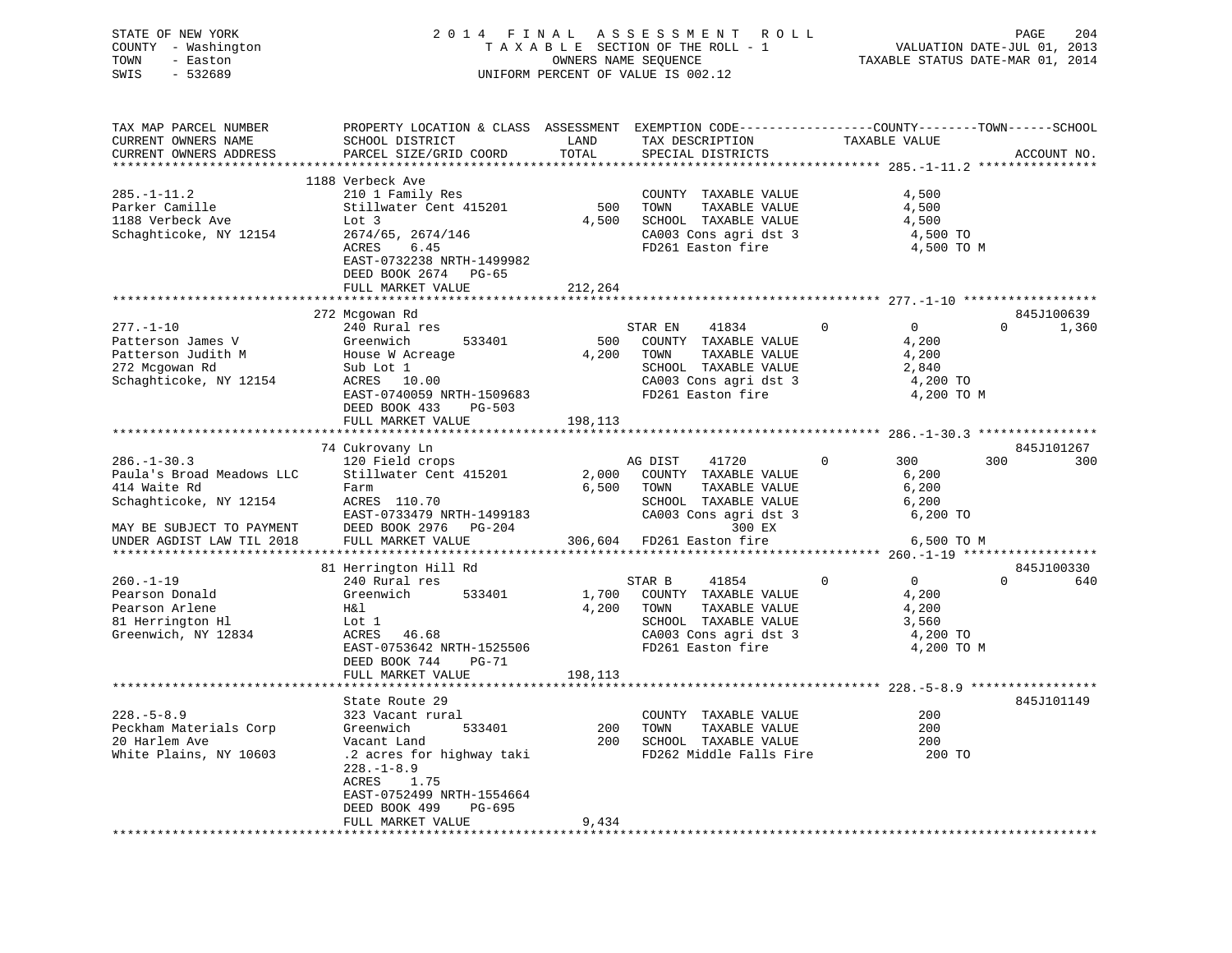| STATE OF NEW YORK<br>- Washington<br>COUNTY<br>TOWN<br>- Easton<br>SWIS<br>$-532689$   | 2014 FINAL                                                                                      |                             | ASSESSMENT ROLL<br>TAXABLE SECTION OF THE ROLL - 1<br>OWNERS NAME SEQUENCE<br>UNIFORM PERCENT OF VALUE IS 002.12 | TAXABLE STATUS DATE-MAR 01, 2014 | 205<br>PAGE<br>VALUATION DATE-JUL 01, 2013 |
|----------------------------------------------------------------------------------------|-------------------------------------------------------------------------------------------------|-----------------------------|------------------------------------------------------------------------------------------------------------------|----------------------------------|--------------------------------------------|
| TAX MAP PARCEL NUMBER<br>CURRENT OWNERS NAME<br>CURRENT OWNERS ADDRESS                 | PROPERTY LOCATION & CLASS<br>SCHOOL DISTRICT<br>PARCEL SIZE/GRID COORD                          | ASSESSMENT<br>LAND<br>TOTAL | EXEMPTION CODE-----------------COUNTY-------TOWN------SCHOOL<br>TAX DESCRIPTION<br>SPECIAL DISTRICTS             | TAXABLE VALUE                    | ACCOUNT NO.                                |
| $228. - 5 - 9.1$<br>Peckham Materials Corp<br>20 Haarlem Ave<br>White Plains, NY 10603 | State Route 29<br>330 Vacant comm<br>Greenwich<br>533401<br>highway taking in 2003<br>R 489/993 | 200<br>200                  | TAXABLE VALUE<br>COUNTY<br>TOWN<br>TAXABLE VALUE<br>SCHOOL<br>TAXABLE VALUE<br>FD262 Middle Falls Fire           | 200<br>200<br>200<br>200 TO      | 845N201154                                 |

|                        | $228. - 1 - 9.1$<br>FRNT 114.00 DPTH 351.00<br>EAST-0752461 NRTH-1554328                                             |         |                         |           |            |
|------------------------|----------------------------------------------------------------------------------------------------------------------|---------|-------------------------|-----------|------------|
|                        | DEED BOOK 786<br>$PG-44$                                                                                             |         |                         |           |            |
|                        | FULL MARKET VALUE                                                                                                    | 9,434   |                         |           |            |
|                        | State Route 29                                                                                                       |         |                         |           | 845N201155 |
| $228. - 5 - 9.2$       | 330 Vacant comm                                                                                                      |         | COUNTY<br>TAXABLE VALUE | 200       |            |
| Peckham Materials Corp | 533401<br>Greenwich                                                                                                  | 200     | TOWN<br>TAXABLE VALUE   | 200       |            |
| 20 Haarlem Ave         | V1                                                                                                                   | 200     | SCHOOL TAXABLE VALUE    | 200       |            |
| White Plains, NY 10603 | R 489/993                                                                                                            |         | FD262 Middle Falls Fire | 200 TO    |            |
|                        | $228. - 1 - 9.2$                                                                                                     |         |                         |           |            |
|                        | 93.00 DPTH 162.00<br>FRNT                                                                                            |         |                         |           |            |
|                        | EAST-0752563 NRTH-1555192                                                                                            |         |                         |           |            |
|                        | DEED BOOK 786<br>$PG-44$                                                                                             |         |                         |           |            |
|                        | FULL MARKET VALUE                                                                                                    | 9,434   |                         |           |            |
|                        |                                                                                                                      |         |                         |           |            |
|                        | 542 State Route 29                                                                                                   |         |                         |           | 845J100646 |
| $236. - 2 - 1$         | 720 Mine/quarry                                                                                                      |         | COUNTY TAXABLE VALUE    | 11,500    |            |
| Peckham Materials Corp | Greenwich<br>533401                                                                                                  | 5,500   | TOWN<br>TAXABLE VALUE   | 11,500    |            |
| 20 Haarlem Ave         | Quarry/mine                                                                                                          | 11,500  | SCHOOL TAXABLE VALUE    | 11,500    |            |
| White Plains, NY 10603 | $542$ (House No.)<br>.2 acres highway taking<br>ACRES 19.60<br>EAST-0751921 NRTH-1553084<br>DEED BOOK 402<br>PG-1007 |         | FD262 Middle Falls Fire | 11,500 TO |            |
|                        | FULL MARKET VALUE                                                                                                    | 542,453 |                         |           |            |
|                        |                                                                                                                      |         |                         |           |            |
|                        | State Route 40/E Off                                                                                                 |         |                         |           | 845J100240 |
| $244. - 2 - 5$         | 323 Vacant rural                                                                                                     |         | COUNTY TAXABLE VALUE    | 200       |            |
| Peckham Materials Corp | Greenwich<br>533401                                                                                                  | 200     | TOWN<br>TAXABLE VALUE   | 200       |            |
| 20 Harlem Ave          | Wl                                                                                                                   | 200     | SCHOOL TAXABLE VALUE    | 200       |            |
| White Plains, NY 10603 | 7.00<br>ACRES<br>EAST-0752811 NRTH-1543312<br>DEED BOOK 631<br>$PG-243$                                              |         | FD262 Middle Falls Fire | 200 TO    |            |
|                        | FULL MARKET VALUE                                                                                                    | 9,434   |                         |           |            |
|                        |                                                                                                                      |         |                         |           |            |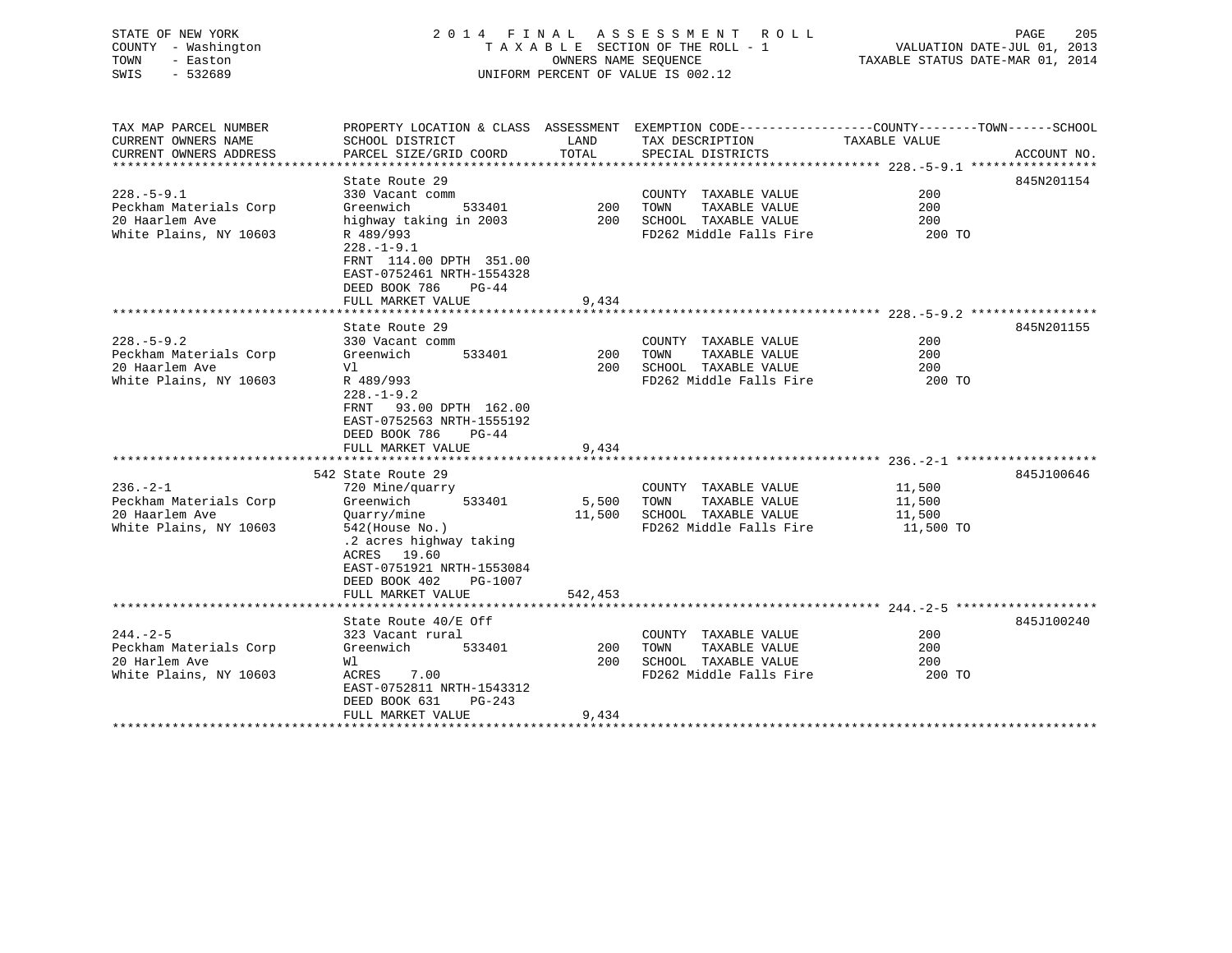# STATE OF NEW YORK 2 0 1 4 F I N A L A S S E S S M E N T R O L L PAGE 206 COUNTY - Washington T A X A B L E SECTION OF THE ROLL - 1 VALUATION DATE-JUL 01, 2013 TOWN - Easton OWNERS NAME SEQUENCE TAXABLE STATUS DATE-MAR 01, 2014 SWIS - 532689 UNIFORM PERCENT OF VALUE IS 002.12

| TAX MAP PARCEL NUMBER                    | PROPERTY LOCATION & CLASS ASSESSMENT EXEMPTION CODE----------------COUNTY-------TOWN-----SCHOOL |            |                                               |               |             |
|------------------------------------------|-------------------------------------------------------------------------------------------------|------------|-----------------------------------------------|---------------|-------------|
| CURRENT OWNERS NAME                      | SCHOOL DISTRICT                                                                                 | LAND       | TAX DESCRIPTION                               | TAXABLE VALUE |             |
| CURRENT OWNERS ADDRESS                   | PARCEL SIZE/GRID COORD                                                                          | TOTAL      | SPECIAL DISTRICTS                             |               | ACCOUNT NO. |
|                                          |                                                                                                 |            |                                               |               |             |
|                                          | State Route 40/E Off                                                                            |            |                                               |               | 845J100191  |
| $244. -2 - 9.1$                          | 323 Vacant rural                                                                                | 200        | COUNTY TAXABLE VALUE                          | 200           |             |
| Peckham Materials Corp<br>20 Haarlem Ave | 533401<br>Greenwich<br>Wood Lot                                                                 | 200        | TAXABLE VALUE<br>TOWN<br>SCHOOL TAXABLE VALUE | 200<br>200    |             |
| White Plains, NY 10603                   | ACRES<br>5.00                                                                                   |            | FD262 Middle Falls Fire                       | 200 TO        |             |
|                                          | EAST-0752742 NRTH-1542218                                                                       |            |                                               |               |             |
|                                          | DEED BOOK 631<br>PG-247                                                                         |            |                                               |               |             |
|                                          | FULL MARKET VALUE                                                                               | 9,434      |                                               |               |             |
|                                          |                                                                                                 |            |                                               |               |             |
|                                          | State Route 40/E Off                                                                            |            |                                               |               | 845J101024  |
| $244. - 2 - 9.2$                         | 323 Vacant rural                                                                                |            | COUNTY TAXABLE VALUE                          | 200           |             |
| Peckham Materials Corp                   | Greenwich<br>533401                                                                             | 200        | TOWN<br>TAXABLE VALUE                         | 200           |             |
| 20 Haarlem Ave                           | Wood Lot                                                                                        |            | 200 SCHOOL TAXABLE VALUE                      | 200           |             |
| White Plains, NY 10603                   | ACRES 7.50                                                                                      |            | FD262 Middle Falls Fire                       | 200 TO        |             |
|                                          | EAST-0752852 NRTH-1542950                                                                       |            |                                               |               |             |
|                                          | DEED BOOK 631<br>PG-243                                                                         |            |                                               |               |             |
|                                          | FULL MARKET VALUE                                                                               | 9,434      |                                               |               |             |
|                                          |                                                                                                 |            |                                               |               |             |
|                                          | State Route 40                                                                                  |            |                                               |               | 845J101025  |
| $244. - 2 - 10$                          | 323 Vacant rural                                                                                |            | COUNTY TAXABLE VALUE                          | 200           |             |
| Peckham Materials Corp                   | 533401<br>Greenwich                                                                             | 200        | TOWN<br>TAXABLE VALUE                         | 200           |             |
| 20 Haarlem Ave                           | Wood Lot                                                                                        |            | 200 SCHOOL TAXABLE VALUE                      | 200           |             |
| White Plains, NY 10603                   | ACRES 5.50                                                                                      |            | FD262 Middle Falls Fire                       | 200 TO        |             |
|                                          | EAST-0752472 NRTH-1542009                                                                       |            |                                               |               |             |
|                                          | DEED BOOK 631<br>$PG-243$                                                                       |            |                                               |               |             |
|                                          | FULL MARKET VALUE                                                                               | 9,434      |                                               |               |             |
|                                          |                                                                                                 |            |                                               |               |             |
| $236. - 2 - 19.2$                        | 582 State Route 29<br>720 Mine/quarry                                                           |            | COUNTY TAXABLE VALUE                          | 2,455         |             |
| Peckham Materials Corp.                  | 533401<br>Greenwich                                                                             | 2,455 TOWN | TAXABLE VALUE                                 | 2,455         |             |
| 438 Vaughn Rd                            | electric                                                                                        |            | 2,455 SCHOOL TAXABLE VALUE                    | 2,455         |             |
| Hudson Falls, NY 12839                   | 887/293                                                                                         |            | FD262 Middle Falls Fire                       | 2,455 TO      |             |
|                                          | ACRES 47.00                                                                                     |            |                                               |               |             |
|                                          | EAST-0753180 NRTH-1555182                                                                       |            |                                               |               |             |
|                                          | DEED BOOK 887<br>PG-302                                                                         |            |                                               |               |             |
|                                          | FULL MARKET VALUE                                                                               | 115,802    |                                               |               |             |
|                                          |                                                                                                 |            |                                               |               |             |
|                                          | 1968 State Route 40                                                                             |            |                                               |               | 845J100326  |
| $244. - 2 - 3$                           | 720 Mine/quarry                                                                                 |            | COUNTY TAXABLE VALUE                          | 11,500        |             |
| Peckham Materials Inc                    | 533401<br>Greenwich                                                                             | 3,500      | TOWN<br>TAXABLE VALUE                         | 11,500        |             |
| 20 Haarlem Ave                           | Quarry                                                                                          | 11,500     | SCHOOL TAXABLE VALUE                          | 11,500        |             |
| White Plains, NY 10603                   | 558/222                                                                                         |            | CA003 Cons agri dst 3                         | 11,500 TO     |             |
|                                          | ACRES 97.10                                                                                     |            | FD262 Middle Falls Fire                       | 11,500 TO     |             |
|                                          | EAST-0751631 NRTH-1543780                                                                       |            |                                               |               |             |
|                                          | DEED BOOK 558<br>$PG-219$                                                                       |            |                                               |               |             |
|                                          | FULL MARKET VALUE                                                                               | 542,453    |                                               |               |             |
|                                          |                                                                                                 |            |                                               |               |             |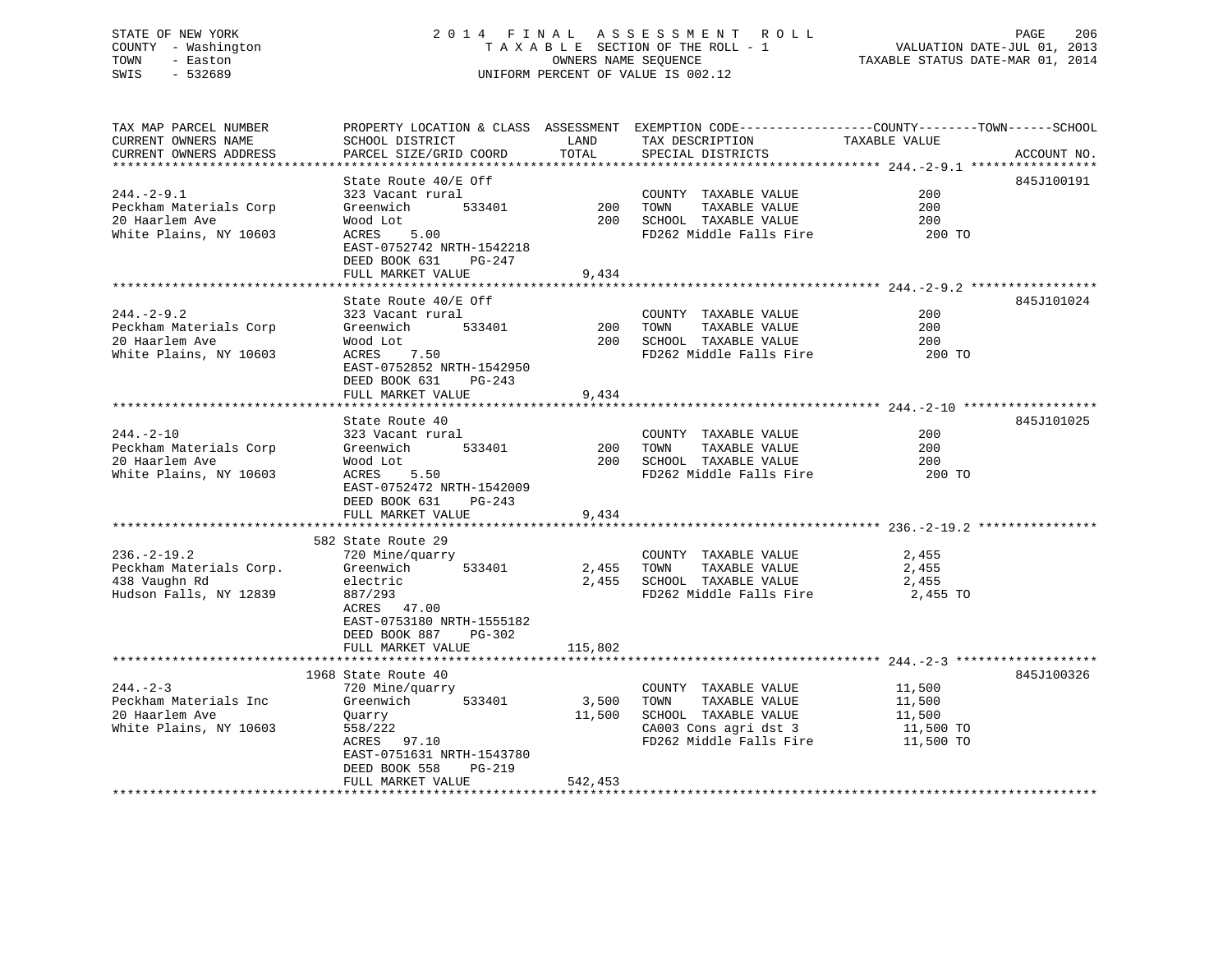# STATE OF NEW YORK 2 0 1 4 F I N A L A S S E S S M E N T R O L L PAGE 207 COUNTY - Washington T A X A B L E SECTION OF THE ROLL - 1 VALUATION DATE-JUL 01, 2013 TOWN - Easton OWNERS NAME SEQUENCE TAXABLE STATUS DATE-MAR 01, 2014 SWIS - 532689 UNIFORM PERCENT OF VALUE IS 002.12

| TAX MAP PARCEL NUMBER      | PROPERTY LOCATION & CLASS ASSESSMENT EXEMPTION CODE----------------COUNTY-------TOWN-----SCHOOL |         |                                               |                                     |                 |
|----------------------------|-------------------------------------------------------------------------------------------------|---------|-----------------------------------------------|-------------------------------------|-----------------|
| CURRENT OWNERS NAME        | SCHOOL DISTRICT                                                                                 | LAND    | TAX DESCRIPTION                               | TAXABLE VALUE                       |                 |
| CURRENT OWNERS ADDRESS     | PARCEL SIZE/GRID COORD                                                                          | TOTAL   | SPECIAL DISTRICTS                             |                                     | ACCOUNT NO.     |
|                            |                                                                                                 |         |                                               |                                     |                 |
|                            | 61 Marcellus Ln                                                                                 |         |                                               |                                     | 845J100425      |
| $285. - 1 - 38$            | 260 Seasonal res - WTRFNT                                                                       |         | COUNTY TAXABLE VALUE                          | 1,200                               |                 |
| Peek Ward L                | Stillwater Cent 415201                                                                          | 500     | TOWN<br>TAXABLE VALUE                         | 1,200                               |                 |
| 1 Winner Pl                | Camp                                                                                            | 1,200   | SCHOOL TAXABLE VALUE                          | 1,200                               |                 |
| Saratoga Springs, NY 12866 | FRNT 103.00 DPTH 165.00                                                                         |         | CA003 Cons agri dst 3                         | 1,200 TO                            |                 |
|                            | EAST-0725807 NRTH-1502880                                                                       |         | FD261 Easton fire                             | 1,200 TO M                          |                 |
|                            | DEED BOOK 2946 PG-295                                                                           |         |                                               |                                     |                 |
|                            | FULL MARKET VALUE                                                                               | 56,604  |                                               |                                     |                 |
|                            |                                                                                                 |         |                                               |                                     |                 |
|                            | County Route 113                                                                                |         |                                               |                                     | 845J100335      |
| $285. - 1 - 41$            | 310 Res Vac                                                                                     |         | COUNTY TAXABLE VALUE                          | 300                                 |                 |
| Peluso Francine            | Stillwater Cent 415201                                                                          | 300     | TAXABLE VALUE<br>TOWN                         | 300                                 |                 |
| 765 County Route 113       | Vl                                                                                              | 300     | SCHOOL TAXABLE VALUE                          | 300                                 |                 |
| Schaghticoke, NY 12154     | Lot1                                                                                            |         | CA003 Cons agri dst 3                         | 300 TO                              |                 |
|                            | ACRES 12.30                                                                                     |         | FD261 Easton fire                             | 300 TO M                            |                 |
|                            | EAST-0726064 NRTH-1503759                                                                       |         |                                               |                                     |                 |
|                            | DEED BOOK 2695 PG-218                                                                           |         |                                               |                                     |                 |
|                            | FULL MARKET VALUE                                                                               | 14,151  |                                               |                                     |                 |
|                            |                                                                                                 |         |                                               |                                     |                 |
|                            | 765 County Route 113                                                                            |         |                                               |                                     |                 |
| $285. - 1 - 41.1$          | 210 1 Family Res                                                                                |         | 41854<br>STAR B                               | $\overline{0}$<br>$0 \qquad \qquad$ | $\Omega$<br>640 |
| Peluso Joseph R            | Stillwater Cent 415201                                                                          |         | 500 COUNTY TAXABLE VALUE                      | 3,200                               |                 |
| Peluso Francine K          | H&l                                                                                             | 3,200   | TAXABLE VALUE<br>TOWN                         | 3,200                               |                 |
| 765 County Route 113       | Lot2                                                                                            |         | SCHOOL TAXABLE VALUE                          | 2,560                               |                 |
| Schaghticoke, NY 12154     | ACRES<br>1.58                                                                                   |         | CA003 Cons agri dst 3                         | 3,200 TO                            |                 |
|                            | EAST-0726493 NRTH-1503620                                                                       |         | FD261 Easton fire                             | 3,200 TO M                          |                 |
|                            | DEED BOOK 906<br>$PG-28$                                                                        |         |                                               |                                     |                 |
|                            | FULL MARKET VALUE                                                                               | 150,943 |                                               |                                     |                 |
|                            |                                                                                                 |         |                                               |                                     |                 |
|                            | 1826 State Route 40                                                                             |         |                                               |                                     | 845J100568      |
| $244. - 2 - 19$            | 240 Rural res                                                                                   |         | 41854<br>STAR B                               | $\overline{0}$<br>$\overline{0}$    | 640<br>$\Omega$ |
| Peregrim Keith             | 533401<br>Greenwich                                                                             |         | 500 COUNTY TAXABLE VALUE                      | 2,000                               |                 |
| 1826 State Route 40        | H&l                                                                                             |         | 2,000 TOWN<br>TAXABLE VALUE                   | 2,000                               |                 |
| Greenwich, NY 12834        | ACRES 27.10                                                                                     |         |                                               | 1,360                               |                 |
|                            | EAST-0751109 NRTH-1541906                                                                       |         | SCHOOL TAXABLE VALUE<br>CA003 Cons agri dst 3 | 2,000 TO                            |                 |
|                            | PG-228<br>DEED BOOK 927                                                                         |         | FD262 Middle Falls Fire 2,000 TO              |                                     |                 |
|                            | FULL MARKET VALUE                                                                               | 94,340  |                                               |                                     |                 |
|                            |                                                                                                 |         |                                               |                                     |                 |
|                            | 1852 State Route 40                                                                             |         |                                               |                                     | 845J101081      |
| $244. - 2 - 20$            | 260 Seasonal res                                                                                |         | COUNTY TAXABLE VALUE                          | 600                                 |                 |
| Peregrim Keith             | Greenwich<br>533401                                                                             | 500     | TOWN<br>TAXABLE VALUE                         | 600                                 |                 |
| 1852 State Route 40        | Camp                                                                                            | 600     | SCHOOL TAXABLE VALUE                          | 600                                 |                 |
| Greenwich, NY 12834        | ACRES 24.36                                                                                     |         | CA003 Cons agri dst 3                         | 600 TO                              |                 |
|                            | EAST-0750350 NRTH-1542161                                                                       |         | FD262 Middle Falls Fire                       | 600 TO                              |                 |
|                            | PG-232<br>DEED BOOK 927                                                                         |         |                                               |                                     |                 |
|                            | FULL MARKET VALUE                                                                               | 28,302  |                                               |                                     |                 |
|                            |                                                                                                 |         |                                               |                                     |                 |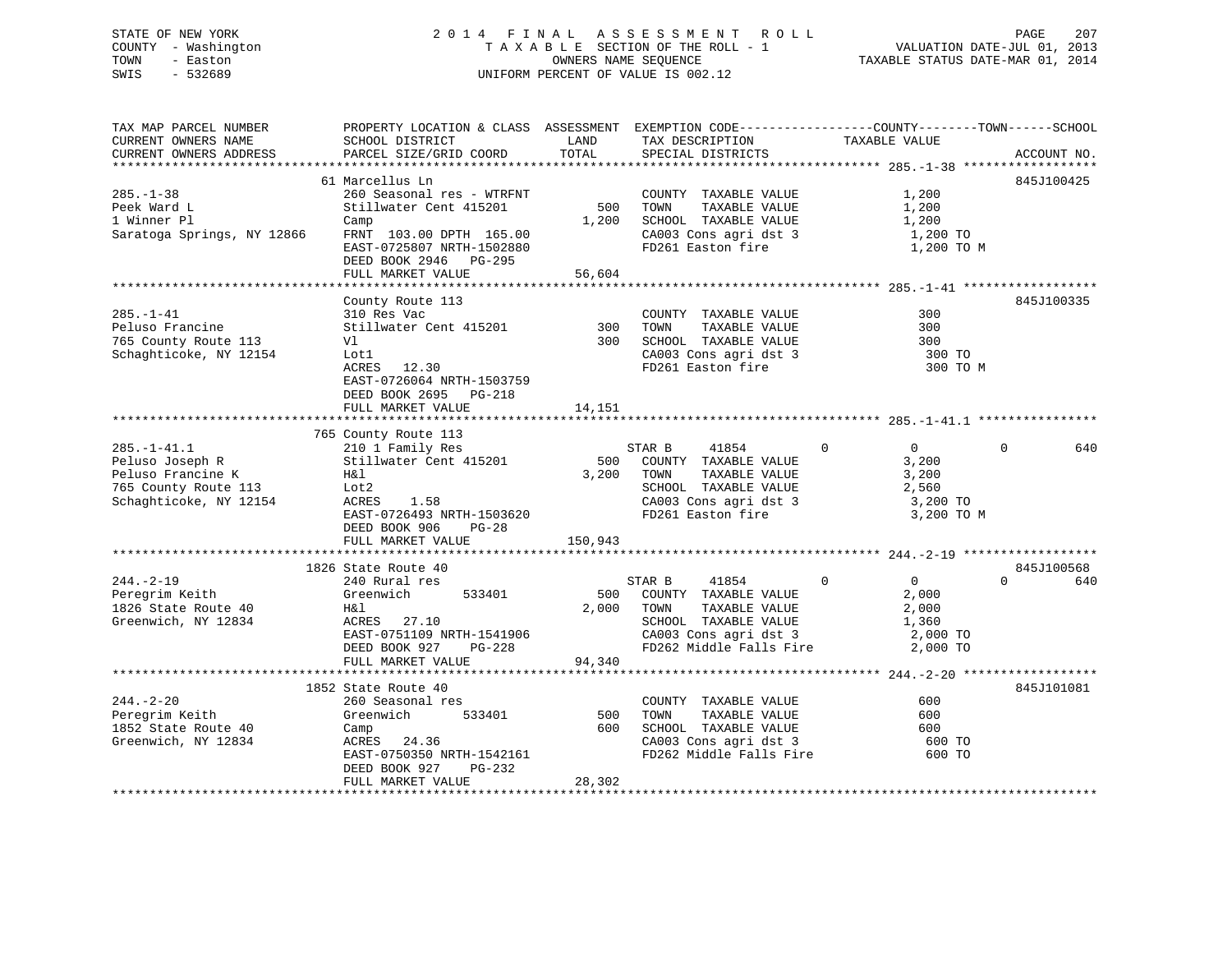# STATE OF NEW YORK 2 0 1 4 F I N A L A S S E S S M E N T R O L L PAGE 208 COUNTY - Washington T A X A B L E SECTION OF THE ROLL - 1 VALUATION DATE-JUL 01, 2013 TOWN - Easton **CONNERS NAME SEQUENCE** TAXABLE STATUS DATE-MAR 01, 2014 SWIS - 532689 UNIFORM PERCENT OF VALUE IS 002.12

| TAX MAP PARCEL NUMBER<br>CURRENT OWNERS NAME | PROPERTY LOCATION & CLASS ASSESSMENT EXEMPTION CODE----------------COUNTY-------TOWN------SCHOOL<br>SCHOOL DISTRICT | LAND    | TAX DESCRIPTION            |             | TAXABLE VALUE  |                   |
|----------------------------------------------|---------------------------------------------------------------------------------------------------------------------|---------|----------------------------|-------------|----------------|-------------------|
| CURRENT OWNERS ADDRESS                       | PARCEL SIZE/GRID COORD                                                                                              | TOTAL   | SPECIAL DISTRICTS          |             |                | ACCOUNT NO.       |
|                                              |                                                                                                                     |         |                            |             |                |                   |
|                                              | 284 Easton Station Rd                                                                                               |         |                            |             |                |                   |
| $253. - 1 - 16.5$                            | 241 Rural res&ag                                                                                                    |         | AG DIST<br>41720           | $\Omega$    | 399            | 399<br>399        |
| Perkins Erin                                 | Greenwich<br>533401                                                                                                 |         | 1,250 STAR B<br>41854      | $\Omega$    | $\overline{0}$ | $\Omega$<br>640   |
| Perkins Jeremy                               | Farm                                                                                                                | 6,000   | COUNTY TAXABLE VALUE       |             | 5,601          |                   |
| 284 Easton Station Rd                        | Sub Lot 1                                                                                                           |         | TOWN<br>TAXABLE VALUE      |             | 5,601          |                   |
| Greenwich, NY 12834                          | ACRES<br>49.70                                                                                                      |         | SCHOOL TAXABLE VALUE       |             | 4,961          |                   |
|                                              | EAST-0759849 NRTH-1535038                                                                                           |         | CA003 Cons agri dst 3      |             | 5,601 TO       |                   |
| MAY BE SUBJECT TO PAYMENT                    | DEED BOOK 2941 PG-72                                                                                                |         | 399 EX                     |             |                |                   |
| UNDER AGDIST LAW TIL 2018                    | FULL MARKET VALUE                                                                                                   |         | 283,019 FD261 Easton fire  |             | 6,000 TO M     |                   |
|                                              |                                                                                                                     |         |                            |             |                |                   |
|                                              | 161 Louse Hill Rd                                                                                                   |         |                            |             |                | 845J101213        |
| $236. - 2 - 7.5$                             | 210 1 Family Res                                                                                                    |         | 41854<br>STAR B            | $\mathbf 0$ | $\overline{0}$ | $\Omega$<br>640   |
| Perkins Timothy F                            | 533401<br>Greenwich                                                                                                 | 400     | COUNTY TAXABLE VALUE       |             | 3,200          |                   |
| Perkins Michelle R                           | H & L                                                                                                               | 3,200   | TOWN<br>TAXABLE VALUE      |             | 3,200          |                   |
| 161 Louse Hill Rd                            | ACRES<br>2.10                                                                                                       |         | SCHOOL TAXABLE VALUE       |             | 2,560          |                   |
| Greenwich, NY 12834                          | EAST-0756563 NRTH-1550576                                                                                           |         | FD262 Middle Falls Fire    |             | 3,200 TO       |                   |
|                                              | DEED BOOK 541<br>PG-230                                                                                             |         |                            |             |                |                   |
|                                              | FULL MARKET VALUE                                                                                                   | 150,943 |                            |             |                |                   |
|                                              |                                                                                                                     |         |                            |             |                |                   |
|                                              | 395 County Route 54                                                                                                 |         |                            |             |                | 845J100143        |
| $286. - 1 - 4$                               | 210 1 Family Res                                                                                                    |         | COUNTY TAXABLE VALUE       |             | 3,700          |                   |
| Perry William J Jr.                          | Greenwich 533401                                                                                                    | 400     | TOWN<br>TAXABLE VALUE      |             | 3,700          |                   |
| 395 County Route 54                          | Res                                                                                                                 | 3,700   | SCHOOL TAXABLE VALUE       |             | 3,700          |                   |
|                                              |                                                                                                                     |         |                            |             |                |                   |
| Schaghticoke, NY 12154                       | Trans Exempt Repay 2014                                                                                             |         | CA003 Cons agri dst 3      |             | 3,700 TO       |                   |
|                                              | ACRES<br>1.30                                                                                                       |         | FD261 Easton fire          |             | 3,700 TO M     |                   |
|                                              | EAST-0736136 NRTH-1503122<br>DEED BOOK 3299 PG-45                                                                   |         | TE533 Trans exmt repay-flq |             | $.00$ MT       |                   |
|                                              | FULL MARKET VALUE                                                                                                   | 174,528 |                            |             |                |                   |
|                                              |                                                                                                                     |         |                            |             |                |                   |
|                                              | 249 Windy Hill Rd                                                                                                   |         |                            |             |                | 845J101194        |
| $228. - 5 - 7.1$                             | 210 1 Family Res                                                                                                    |         | AGED-SCH<br>41804          | $\mathbf 0$ | 0              | 0<br>1,500        |
| Petar Maks                                   | Schuylerville 415001                                                                                                |         | 41834<br>500 STAR EN       | $\Omega$    | $\mathbf{0}$   | $\Omega$<br>1,360 |
| Petar Andrea M                               | Lot $2A \& 3/House$                                                                                                 | 5,000   | COUNTY TAXABLE VALUE       |             | 5,000          |                   |
| 249 Windy Hill Rd                            | 524/291                                                                                                             |         | TAXABLE VALUE<br>TOWN      |             | 5,000          |                   |
| Greenwich, NY 12834                          | $228. - 1 - 7.1$                                                                                                    |         | SCHOOL TAXABLE VALUE       |             | 2,140          |                   |
|                                              | ACRES<br>2.81                                                                                                       |         | FD262 Middle Falls Fire    |             | 5,000 TO       |                   |
|                                              | EAST-0748233 NRTH-1559433                                                                                           |         |                            |             |                |                   |
|                                              | DEED BOOK 524<br>PG-293                                                                                             |         |                            |             |                |                   |
|                                              | FULL MARKET VALUE                                                                                                   | 235,849 |                            |             |                |                   |
|                                              |                                                                                                                     |         |                            |             |                |                   |
|                                              | Park Dr                                                                                                             |         |                            |             |                | 845J100710        |
| $236.1 - 3 - 3$                              | 314 Rural vac<10                                                                                                    |         | COUNTY TAXABLE VALUE       |             | 300            |                   |
| Petar Maks                                   | 533401<br>Greenwich                                                                                                 | 300     | TOWN<br>TAXABLE VALUE      |             | 300            |                   |
| Petar Andrea M                               | Vacant Land                                                                                                         | 300     | SCHOOL TAXABLE VALUE       |             | 300            |                   |
| 249 Windy Hill Rd                            | $236. - 3 - 3$                                                                                                      |         | FD262 Middle Falls Fire    |             | 300 TO         |                   |
| Greenwich, NY 12834                          | FRNT 135.00 DPTH 197.00                                                                                             |         |                            |             |                |                   |
|                                              | EAST-0749857 NRTH-1553092                                                                                           |         |                            |             |                |                   |
|                                              | DEED BOOK 623<br>$PG-34$                                                                                            |         |                            |             |                |                   |
|                                              |                                                                                                                     | 14,151  |                            |             |                |                   |
|                                              | FULL MARKET VALUE                                                                                                   |         |                            |             |                |                   |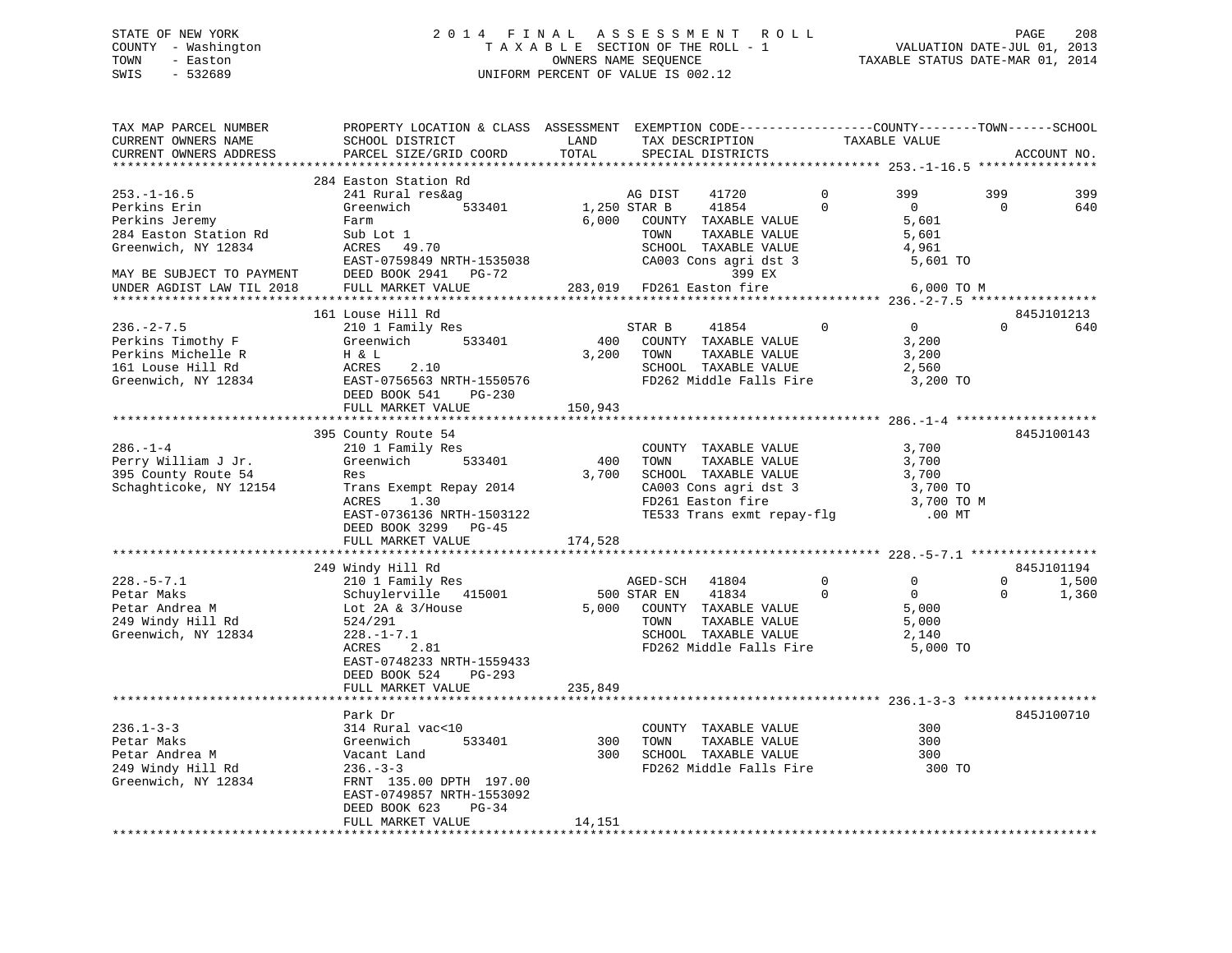# STATE OF NEW YORK 2 0 1 4 F I N A L A S S E S S M E N T R O L L PAGE 209 COUNTY - Washington T A X A B L E SECTION OF THE ROLL - 1 VALUATION DATE-JUL 01, 2013 TOWN - Easton **CONNERS NAME SEQUENCE** TAXABLE STATUS DATE-MAR 01, 2014 SWIS - 532689 UNIFORM PERCENT OF VALUE IS 002.12

| TAX MAP PARCEL NUMBER<br>CURRENT OWNERS NAME | PROPERTY LOCATION & CLASS ASSESSMENT EXEMPTION CODE----------------COUNTY-------TOWN------SCHOOL<br>SCHOOL DISTRICT                                                                                                                                  |            | LAND TAX DESCRIPTION TAXABLE VALUE                                 |                                                                |                                 |
|----------------------------------------------|------------------------------------------------------------------------------------------------------------------------------------------------------------------------------------------------------------------------------------------------------|------------|--------------------------------------------------------------------|----------------------------------------------------------------|---------------------------------|
|                                              |                                                                                                                                                                                                                                                      |            |                                                                    |                                                                |                                 |
|                                              |                                                                                                                                                                                                                                                      |            |                                                                    |                                                                |                                 |
|                                              | 1066 State Route 40<br>259.-1-16<br>Peters Miriam 210 1 Family Res<br>1066 State Route 40<br>Greenwich NY 19834<br>2011 Family Res<br>2011 Family Res<br>2012 Family Res<br>2013 Family Res<br>533401                                                |            | STAR EN 41834 0                                                    | $\overline{0}$                                                 | 845J100660<br>$\Omega$<br>1,360 |
|                                              |                                                                                                                                                                                                                                                      |            | STAR EN 41834 0<br>500 COUNTY TAXABLE VALUE                        | 5,000                                                          |                                 |
|                                              |                                                                                                                                                                                                                                                      | 5,000 TOWN | TAXABLE VALUE                                                      | 5,000                                                          |                                 |
| Greenwich, NY 12834                          | H & L<br>ACRES 1.30                                                                                                                                                                                                                                  |            | SCHOOL TAXABLE VALUE 3,640<br>CA003 Cons agri dst 3 5,000 TO       |                                                                |                                 |
|                                              |                                                                                                                                                                                                                                                      |            |                                                                    |                                                                |                                 |
|                                              | EAST-0746291 NRTH-1523217<br>DEED BOOK 444 – PG-816<br>DEED BOOK 444 PG-816                                                                                                                                                                          |            | FD261 Easton fire                                                  | 5,000 TO M                                                     |                                 |
|                                              | FULL MARKET VALUE                                                                                                                                                                                                                                    | 235,849    |                                                                    |                                                                |                                 |
|                                              |                                                                                                                                                                                                                                                      |            |                                                                    |                                                                |                                 |
|                                              | 11 Vly Summit Rd                                                                                                                                                                                                                                     |            |                                                                    |                                                                | 845J100849                      |
|                                              | 259.-1-14<br>Peters Miriam W 210 1 Family Res<br>Peters Miriam W 310 1 Family Res<br>11 Vly Summit Rd H & L 2,500<br>Greenwich, NY 12834<br>RGRES 1.30<br>EAST-0746566 NRTH-1523191                                                                  |            | COUNTY TAXABLE VALUE 2,500                                         |                                                                |                                 |
|                                              |                                                                                                                                                                                                                                                      |            | TOWN                                                               | TAXABLE VALUE 2,500                                            |                                 |
|                                              |                                                                                                                                                                                                                                                      |            |                                                                    |                                                                |                                 |
|                                              |                                                                                                                                                                                                                                                      |            | SCHOOL TAXABLE VALUE 2,500<br>CA003 Cons agri dst 3 2,500 TO       |                                                                |                                 |
|                                              |                                                                                                                                                                                                                                                      |            | FD261 Easton fire                                                  | 2,500 TO M                                                     |                                 |
|                                              |                                                                                                                                                                                                                                                      |            |                                                                    |                                                                |                                 |
|                                              |                                                                                                                                                                                                                                                      |            |                                                                    |                                                                |                                 |
|                                              |                                                                                                                                                                                                                                                      |            |                                                                    |                                                                |                                 |
|                                              | 1067 State Route 40                                                                                                                                                                                                                                  |            |                                                                    |                                                                | 845J100659                      |
| $259. - 1 - 18$                              |                                                                                                                                                                                                                                                      |            | COUNTY TAXABLE VALUE 2,800                                         |                                                                |                                 |
| Peters Miriam W<br>1066 St Rt 40             | 210 1 Family Res<br>Greenwich 533401<br>H & L                                                                                                                                                                                                        |            | 500 TOWN<br>TOWN TAXABLE VALUE 2,800<br>SCHOOL TAXABLE VALUE 2,800 |                                                                |                                 |
|                                              |                                                                                                                                                                                                                                                      | 2,800      |                                                                    |                                                                |                                 |
| Greenwich, NY 12834                          | 410/171                                                                                                                                                                                                                                              |            |                                                                    | CA003 Cons agri dst 3 2,800 TO<br>FD261 Easton fire 2,800 TO M |                                 |
|                                              | FRNT 84.00 DPTH 193.00                                                                                                                                                                                                                               |            |                                                                    |                                                                |                                 |
|                                              | EAST-0746024 NRTH-1523208                                                                                                                                                                                                                            |            |                                                                    |                                                                |                                 |
|                                              | DEED BOOK 444<br>PG-816                                                                                                                                                                                                                              |            |                                                                    |                                                                |                                 |
|                                              | FULL MARKET VALUE                                                                                                                                                                                                                                    | 132,075    |                                                                    |                                                                |                                 |
|                                              |                                                                                                                                                                                                                                                      |            |                                                                    |                                                                |                                 |
|                                              |                                                                                                                                                                                                                                                      |            |                                                                    |                                                                | 845J100691                      |
|                                              |                                                                                                                                                                                                                                                      |            | STAR B 41854 0<br>400 COUNTY TAXABLE VALUE<br>STAR B 41854 0       | $\overline{0}$                                                 | $\Omega$<br>640                 |
|                                              |                                                                                                                                                                                                                                                      |            |                                                                    | 4,000                                                          |                                 |
|                                              |                                                                                                                                                                                                                                                      | 4,000 TOWN |                                                                    | TAXABLE VALUE 4,000                                            |                                 |
|                                              |                                                                                                                                                                                                                                                      |            | SCHOOL TAXABLE VALUE 3,360<br>CA003 Cons agri dst 3 4,000 TO       |                                                                |                                 |
|                                              |                                                                                                                                                                                                                                                      |            |                                                                    |                                                                |                                 |
|                                              |                                                                                                                                                                                                                                                      |            | FD261 Easton fire                                                  | 4,000 TO M                                                     |                                 |
|                                              | FULL MARKET VALUE                                                                                                                                                                                                                                    | 188,679    |                                                                    |                                                                |                                 |
|                                              |                                                                                                                                                                                                                                                      |            |                                                                    |                                                                |                                 |
|                                              | County Route 74                                                                                                                                                                                                                                      |            |                                                                    |                                                                | 845J100665                      |
|                                              |                                                                                                                                                                                                                                                      |            | COUNTY TAXABLE VALUE                                               | 3,300                                                          |                                 |
|                                              |                                                                                                                                                                                                                                                      |            | TOWN                                                               | TAXABLE VALUE 3,300                                            |                                 |
|                                              |                                                                                                                                                                                                                                                      |            | SCHOOL TAXABLE VALUE                                               | 3,300                                                          |                                 |
|                                              | 245.-1-6.1<br>Petteys Daniel S<br>Petteys Daniel S<br>134 Eddy St<br>Greenwich, NY 12834<br>20 Filed survey 12345<br>20 ACRES 107.12<br>EAST-07667122 NRTH-1544873<br>FILED 2325<br>PEAST-07667122 NRTH-1544873<br>PEAST-0766712 NRTH-1544873<br>PEA |            |                                                                    | CA003 Cons agri dst 3 3,300 TO                                 |                                 |
|                                              |                                                                                                                                                                                                                                                      |            | FD261 Easton fire                                                  | 3,300 TO M                                                     |                                 |
|                                              | DEED BOOK 3325 PG-241                                                                                                                                                                                                                                |            |                                                                    |                                                                |                                 |
|                                              | FULL MARKET VALUE                                                                                                                                                                                                                                    | 155,660    |                                                                    |                                                                |                                 |
|                                              |                                                                                                                                                                                                                                                      |            |                                                                    |                                                                |                                 |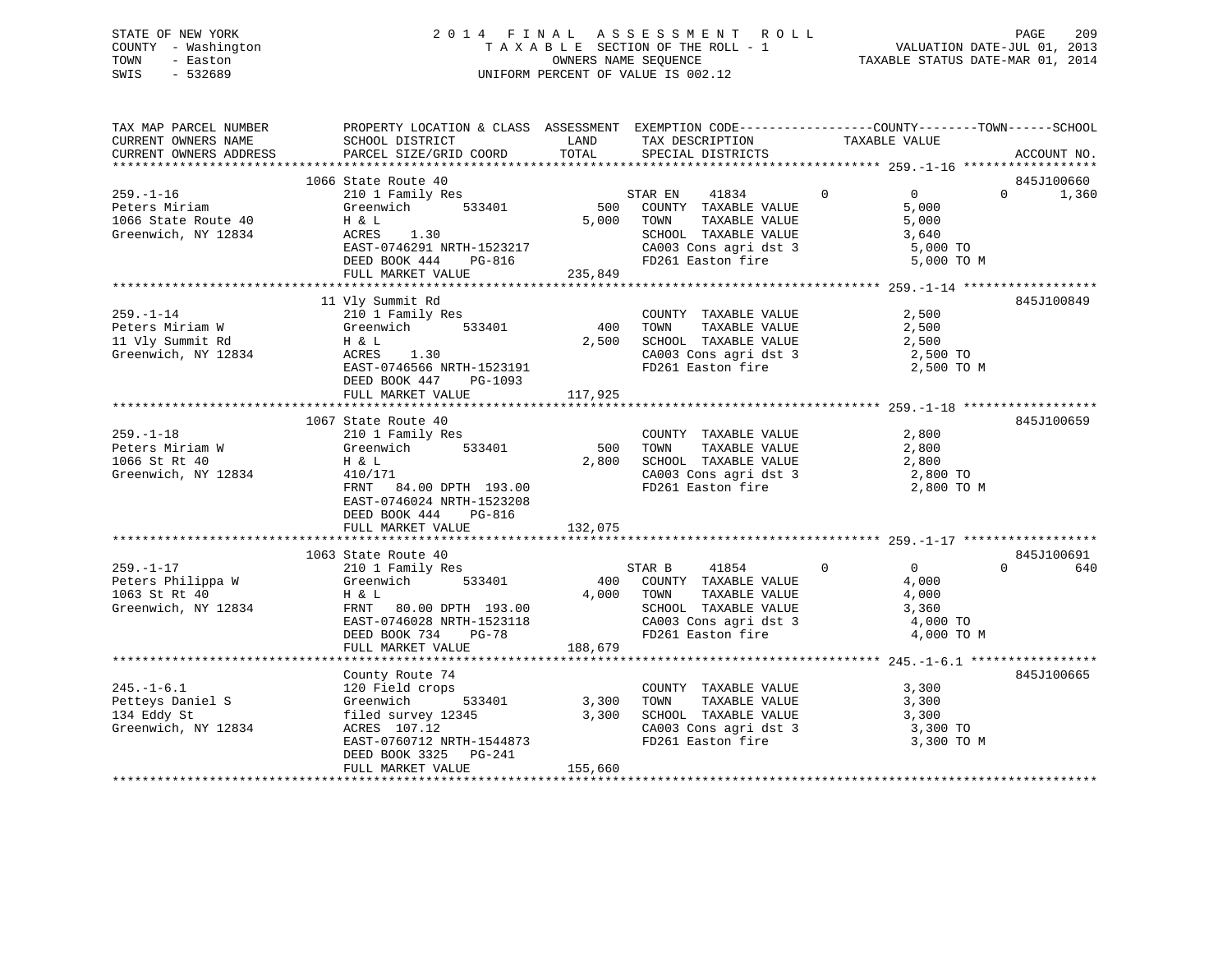# STATE OF NEW YORK 2 0 1 4 F I N A L A S S E S S M E N T R O L L PAGE 210 COUNTY - Washington T A X A B L E SECTION OF THE ROLL - 1 VALUATION DATE-JUL 01, 2013 TOWN - Easton OWNERS NAME SEQUENCE TAXABLE STATUS DATE-MAR 01, 2014 SWIS - 532689 UNIFORM PERCENT OF VALUE IS 002.12

| TAX MAP PARCEL NUMBER<br>CURRENT OWNERS NAME                                                                                                                                                                                                 | PROPERTY LOCATION & CLASS ASSESSMENT EXEMPTION CODE---------------COUNTY-------TOWN------SCHOOL<br>SCHOOL DISTRICT TAND TAX DESCRIPTION |            |                                                                                          | TAXABLE VALUE                    |                        |
|----------------------------------------------------------------------------------------------------------------------------------------------------------------------------------------------------------------------------------------------|-----------------------------------------------------------------------------------------------------------------------------------------|------------|------------------------------------------------------------------------------------------|----------------------------------|------------------------|
| CURRENT OWNERS ADDRESS                                                                                                                                                                                                                       | PARCEL SIZE/GRID COORD                                                                                                                  |            | TOTAL SPECIAL DISTRICTS                                                                  |                                  | ACCOUNT NO.            |
|                                                                                                                                                                                                                                              |                                                                                                                                         |            |                                                                                          |                                  |                        |
|                                                                                                                                                                                                                                              | 1116 State Route 372                                                                                                                    |            |                                                                                          |                                  | 845J100668             |
| $245. -2 - 7$                                                                                                                                                                                                                                | 220 2 Family Res                                                                                                                        |            | STAR B 41854 0<br>500 COUNTY TAXABLE VALUE                                               | $\overline{0}$                   | $\Omega$<br>640        |
|                                                                                                                                                                                                                                              |                                                                                                                                         |            |                                                                                          |                                  |                        |
|                                                                                                                                                                                                                                              |                                                                                                                                         |            |                                                                                          |                                  |                        |
|                                                                                                                                                                                                                                              |                                                                                                                                         |            |                                                                                          |                                  |                        |
|                                                                                                                                                                                                                                              |                                                                                                                                         |            |                                                                                          |                                  |                        |
|                                                                                                                                                                                                                                              |                                                                                                                                         |            |                                                                                          |                                  |                        |
| 249.-2-7<br>Petteys John D (220 2 Faulty Res 1.80 533401 500 COUNTY TAXABLE VALUE<br>Petteys Helen (200 COUNTY TAXABLE VALUE)<br>249.200 COUNTY TAXABLE VALUE 4,200<br>249.200 EAST-0767036 NRTH-1543921 500 COUNTY TAXABLE VALUE 4,20       |                                                                                                                                         |            |                                                                                          |                                  |                        |
| 245.-1-6.7 120 Field crops<br>Petteys Stephen Greenwich 533401 400<br>140 Eddy St ACRES 15.40 500<br>Greenwich, NY 12834 EAST-0760024 NRTH-1546808<br>DEED BOOK 2904 PG-80<br>THE MADKET VALUE 23,585                                        | County Route 74                                                                                                                         |            |                                                                                          |                                  |                        |
|                                                                                                                                                                                                                                              |                                                                                                                                         |            |                                                                                          | 500                              |                        |
|                                                                                                                                                                                                                                              |                                                                                                                                         |            |                                                                                          | 500                              |                        |
|                                                                                                                                                                                                                                              |                                                                                                                                         |            |                                                                                          | 500                              |                        |
|                                                                                                                                                                                                                                              |                                                                                                                                         |            | CA003 Cons agri dst 3<br>FD261 Easton fire                                               | 500 TO                           |                        |
|                                                                                                                                                                                                                                              |                                                                                                                                         |            |                                                                                          | 500 TO M                         |                        |
|                                                                                                                                                                                                                                              |                                                                                                                                         |            |                                                                                          |                                  |                        |
|                                                                                                                                                                                                                                              |                                                                                                                                         |            |                                                                                          |                                  |                        |
|                                                                                                                                                                                                                                              | County Route 74                                                                                                                         |            |                                                                                          |                                  |                        |
| $245. - 1 - 6.8$                                                                                                                                                                                                                             | 105 Vac farmland                                                                                                                        |            | COUNTY TAXABLE VALUE                                                                     | 750                              |                        |
|                                                                                                                                                                                                                                              | mland COUNT<br>533401 750 TOWN                                                                                                          |            | TAXABLE VALUE                                                                            | 750                              |                        |
| Petteys Stephen<br>Petteys Stephen<br>Survey 123<br>The Survey 123                                                                                                                                                                           | Survey 12345<br>ACRES 21.40                                                                                                             |            |                                                                                          | 750                              |                        |
| Greenwich, NY 12834                                                                                                                                                                                                                          |                                                                                                                                         |            | 750 SCHOOL TAXABLE VALUE<br>CA003 Cons agri dst 3<br>FD261 Easton fire                   | 750 TO                           |                        |
|                                                                                                                                                                                                                                              | EAST-0761487 NRTH-1546866                                                                                                               |            |                                                                                          | 750 TO M                         |                        |
|                                                                                                                                                                                                                                              | DEED BOOK 3309 PG-60                                                                                                                    |            |                                                                                          |                                  |                        |
|                                                                                                                                                                                                                                              | FULL MARKET VALUE                                                                                                                       | 35, 377    |                                                                                          |                                  |                        |
|                                                                                                                                                                                                                                              |                                                                                                                                         |            |                                                                                          |                                  |                        |
|                                                                                                                                                                                                                                              | 52 Waters Rd                                                                                                                            |            |                                                                                          |                                  | 845J100670<br>$\Omega$ |
| $253. -1 - 12.4$                                                                                                                                                                                                                             | 240 Rural res                                                                                                                           |            | STAR B 41854                                                                             | $\overline{0}$<br>$\overline{0}$ | 640                    |
|                                                                                                                                                                                                                                              | 533401                                                                                                                                  |            | 700 COUNTY TAXABLE VALUE 4,200                                                           |                                  |                        |
|                                                                                                                                                                                                                                              |                                                                                                                                         | 4,200 TOWN |                                                                                          |                                  |                        |
|                                                                                                                                                                                                                                              |                                                                                                                                         |            | TOWN TAXABLE VALUE 4,200<br>SCHOOL TAXABLE VALUE 3,560<br>CA003 Cons agri dst 3 4,200 TO |                                  |                        |
| Greenwich, NY 12834 EAST-0764172 NRTH-1533224<br>DEED BOOK 500 PG-1026                                                                                                                                                                       |                                                                                                                                         |            |                                                                                          |                                  |                        |
|                                                                                                                                                                                                                                              |                                                                                                                                         | 198,113    | FD261 Easton fire                                                                        | 4,200 TO M                       |                        |
|                                                                                                                                                                                                                                              | FULL MARKET VALUE                                                                                                                       |            |                                                                                          |                                  |                        |
|                                                                                                                                                                                                                                              | 64 County Route 74A                                                                                                                     |            |                                                                                          |                                  | 845J100669             |
| $253. - 1 - 12.1$                                                                                                                                                                                                                            |                                                                                                                                         |            | AG DIST 41720                                                                            | $\circ$<br>801                   | 801<br>801             |
|                                                                                                                                                                                                                                              | 112 Dairy farm<br>Greenwich 533401                                                                                                      |            | 2,000 COUNTY TAXABLE VALUE                                                               | 9,199                            |                        |
|                                                                                                                                                                                                                                              |                                                                                                                                         |            |                                                                                          |                                  |                        |
|                                                                                                                                                                                                                                              |                                                                                                                                         |            | TOWN TAXABLE VALUE 9,199<br>SCHOOL TAXABLE VALUE 9,199<br>CA003 Cons agri dst 3 9,199 TO |                                  |                        |
|                                                                                                                                                                                                                                              |                                                                                                                                         |            |                                                                                          |                                  |                        |
|                                                                                                                                                                                                                                              |                                                                                                                                         |            | 801 EX                                                                                   |                                  |                        |
| Pfeiffer John Greenwich<br>Pfeiffer Jacqueline Farm 10,000 TOWN TAX<br>70 Co Rt 74A 443/291 SCHOOL TAX<br>Greenwich, NY 12834 ACRES 88.50 CA003 Cons<br>EAST-0765415 NRTH-1531561 FD261 Eastc<br>The CHOOL TAX<br>CA003 Cons<br>EAST-0765415 |                                                                                                                                         |            | FD261 Easton fire                                                                        | 10,000 TO M                      |                        |
| MAY BE SUBJECT TO PAYMENT<br>UNDER AGDIST LAW TIL 2018 FULL MARKET VALUE                                                                                                                                                                     |                                                                                                                                         | 471,698    |                                                                                          |                                  |                        |
|                                                                                                                                                                                                                                              |                                                                                                                                         |            |                                                                                          |                                  |                        |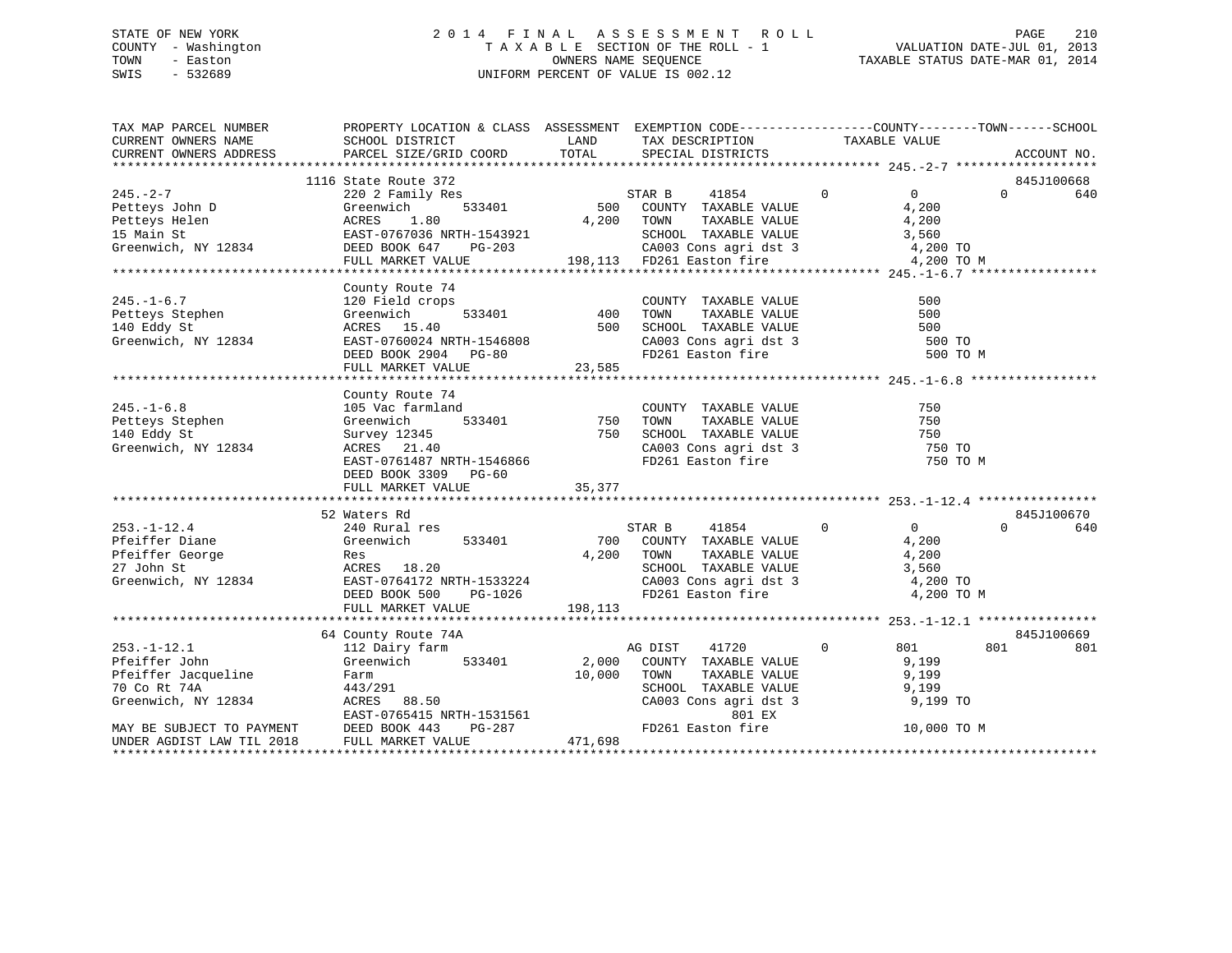# STATE OF NEW YORK 2 0 1 4 F I N A L A S S E S S M E N T R O L L PAGE 211 COUNTY - Washington T A X A B L E SECTION OF THE ROLL - 1 VALUATION DATE-JUL 01, 2013 TOWN - Easton OWNERS NAME SEQUENCE TAXABLE STATUS DATE-MAR 01, 2014 SWIS - 532689 UNIFORM PERCENT OF VALUE IS 002.12

| TAX MAP PARCEL NUMBER<br>CURRENT OWNERS NAME<br>CURRENT OWNERS ADDRESS                                | PROPERTY LOCATION & CLASS ASSESSMENT EXEMPTION CODE---------------COUNTY-------TOWN-----SCHOOL<br>SCHOOL DISTRICT<br>PARCEL SIZE/GRID COORD                          | LAND<br>TOTAL           | TAX DESCRIPTION<br>SPECIAL DISTRICTS                                                                                                                                                                           | TAXABLE VALUE                                                                                           |                                  | ACCOUNT NO.                                    |
|-------------------------------------------------------------------------------------------------------|----------------------------------------------------------------------------------------------------------------------------------------------------------------------|-------------------------|----------------------------------------------------------------------------------------------------------------------------------------------------------------------------------------------------------------|---------------------------------------------------------------------------------------------------------|----------------------------------|------------------------------------------------|
|                                                                                                       |                                                                                                                                                                      |                         |                                                                                                                                                                                                                |                                                                                                         |                                  |                                                |
| $253. - 1 - 12.2$<br>Pfeiffer John<br>70 County Route 74A<br>Greenwich, NY 12834                      | 70 County Route 74A<br>210 1 Family Res<br>533401<br>Greenwich<br>H&l<br>FRNT 125.00 DPTH 145.00                                                                     |                         | AGED-CO 11<br>300 AGE-TN/SCH 41806<br>2010 ENT 41834<br>COUNTY TAXABLE VALUE                                                                                                                                   | $\mathbf 0$<br>1,250<br>$\Omega$<br>$\Omega$<br>$\Omega$<br>$\overline{0}$<br>1,250                     | $\mathbf 0$<br>1,000<br>$\Omega$ | 845J100671<br>$\overline{0}$<br>1,000<br>1,360 |
|                                                                                                       | EAST-0766206 NRTH-1532087<br>DEED BOOK 454 PG-103<br>FULL MARKET VALUE                                                                                               |                         | TOWN<br>TAXABLE VALUE<br>SCHOOL TAXABLE VALUE<br>$117,925$ CA003 Cons agri dst 3<br>FD261 Easton fire                                                                                                          | 1,500<br>140<br>2,500 TO<br>2,500 TO M                                                                  |                                  |                                                |
| $253. - 1 - 11$<br>Pfeiffer John W                                                                    | 623 Herrington Hill Rd<br>210 1 Family Res<br>Greenwich<br>533401                                                                                                    | 400                     | COUNTY TAXABLE VALUE<br>TAXABLE VALUE<br>TOWN                                                                                                                                                                  | 3,000<br>3,000                                                                                          |                                  | 845J100457                                     |
| Pfeiffer Jacqueline M<br>70 County Route 74A<br>Greenwich, NY 12834                                   | H&l<br>FRNT 115.00 DPTH 120.00<br>EAST-0764512 NRTH-1531735<br>DEED BOOK 464<br>PG-685<br>FULL MARKET VALUE                                                          | 3,000<br>141,509        | SCHOOL TAXABLE VALUE<br>CA003 Cons agri dst 3<br>FD261 Easton fire                                                                                                                                             | 3,000<br>3,000 TO<br>3,000 TO M                                                                         |                                  |                                                |
|                                                                                                       |                                                                                                                                                                      |                         |                                                                                                                                                                                                                |                                                                                                         |                                  |                                                |
| $269. - 2 - 11$<br>Phillips Nicholas G<br>318 Meeting House Rd<br>Valley Falls, NY 12185              | 318 Meeting House Rd<br>210 1 Family Res<br>533401<br>Greenwich<br>H & L<br>ACRES<br>2.52<br>EAST-0751104 NRTH-1516246<br>DEED BOOK 3017 PG-211<br>FULL MARKET VALUE | 400<br>4,000<br>188,679 | STAR EN<br>41834<br>COUNTY TAXABLE VALUE<br>TOWN<br>TAXABLE VALUE<br>SCHOOL TAXABLE VALUE<br>CA003 Cons agri dst 3<br>ED261 Faster fire<br>FD261 Easton fire                                                   | $\mathbf 0$<br>$0 \qquad \qquad$<br>4,000<br>4,000<br>2,640<br>4,000 TO<br>4,000 TO M                   | $\Omega$                         | 845J100352<br>1,360                            |
|                                                                                                       | 487 Wrights Rd                                                                                                                                                       |                         | 90 PCT OF VALUE USED FOR EXEMPTION PURPOSES                                                                                                                                                                    |                                                                                                         |                                  | 845J100675                                     |
| $268. - 1 - 11$                                                                                       | 240 Rural res                                                                                                                                                        |                         | VET COM CT 41131                                                                                                                                                                                               | 833<br>$\Omega$                                                                                         | 833                              | $\Omega$                                       |
| Plog James F<br>Plog Paula<br>487 Wrights Rd<br>Schaghticoke, NY 12154                                | 533401<br>Greenwich<br>H & L<br>ACRES<br>22.60<br>EAST-0743663 NRTH-1513832<br>DEED BOOK 3153 PG-288                                                                 |                         | 600 STAR EN<br>41834<br>3,700 COUNTY TAXABLE VALUE<br>TOWN<br>TAXABLE VALUE<br>SCHOOL TAXABLE VALUE<br>CA003 Cons agri dst 3<br>FD261 Easton fire                                                              | $\Omega$<br>$\Omega$<br>2,867<br>2,867<br>2,340<br>3,700 TO                                             | $\Omega$                         | 1,360                                          |
|                                                                                                       | FULL MARKET VALUE                                                                                                                                                    |                         | 174,528 FD261 Easton fire                                                                                                                                                                                      |                                                                                                         | 3,700 TO M                       |                                                |
| $243. - 1 - 11$<br>Poirier David A<br>Poirier Joann N<br>2518 County Route 113<br>Greenwich, NY 12834 | 2518 County Route 113<br>210 1 Family Res<br>Schuylerville 415001<br>House & Lot<br>517/154<br>ACRES<br>8.37<br>EAST-0739806 NRTH-1543885<br>DEED BOOK 481<br>PG-355 | 4,200                   | 92 PCT OF VALUE USED FOR EXEMPTION PURPOSES<br>VET COM CT 41131<br>600 STAR EN<br>41834<br>COUNTY TAXABLE VALUE<br>TAXABLE VALUE<br>TOWN<br>SCHOOL TAXABLE VALUE<br>CA003 Cons agri dst 3<br>FD261 Easton fire | $\Omega$<br>966 —<br>$\mathbf 0$<br>$\overline{0}$<br>3,234<br>3,246<br>2,840<br>4,200 TO<br>4,200 TO M | 954<br>$\Omega$                  | 845J100160<br>$\mathbf 0$<br>1,360             |
|                                                                                                       | FULL MARKET VALUE                                                                                                                                                    | 198,113                 |                                                                                                                                                                                                                |                                                                                                         |                                  |                                                |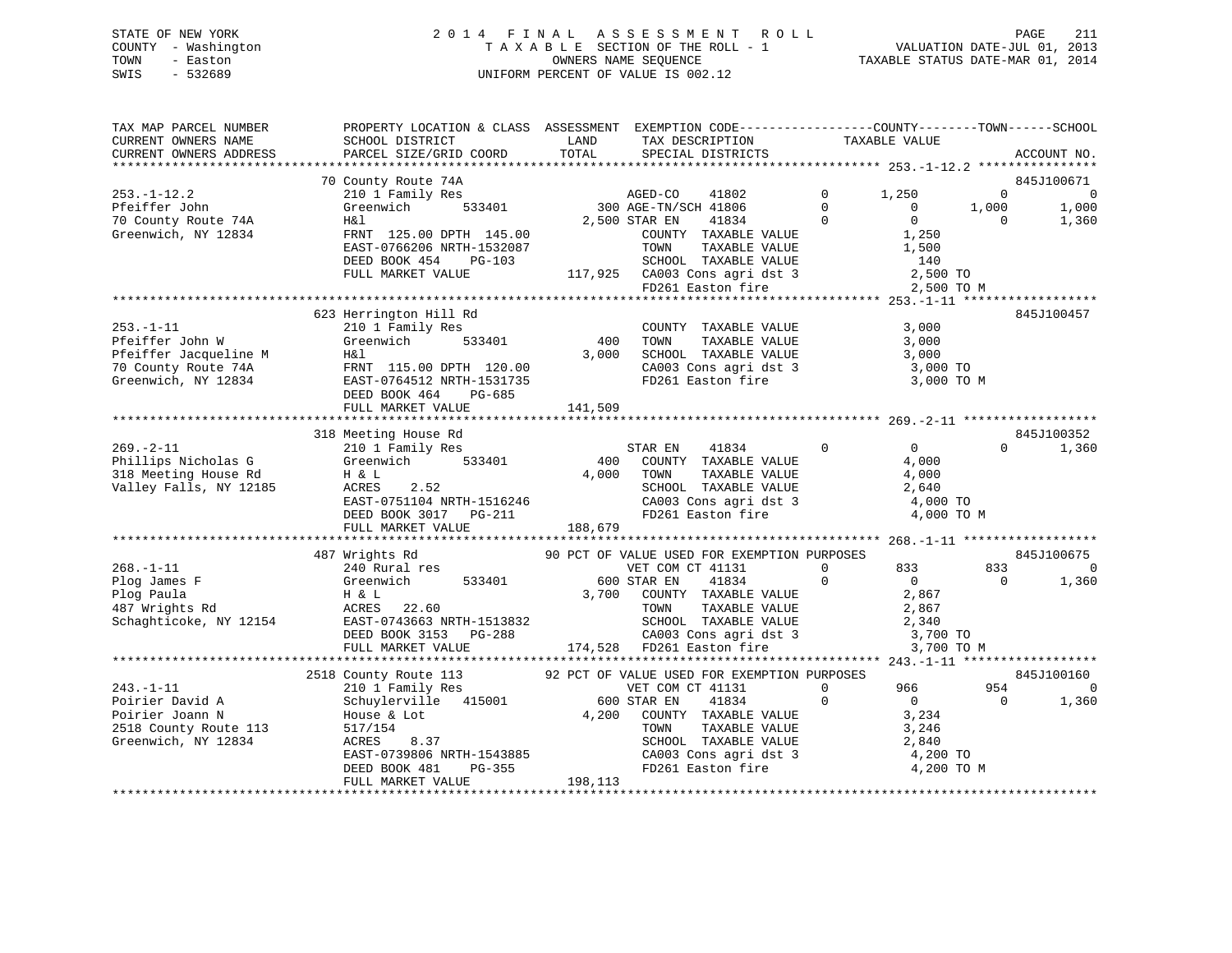# STATE OF NEW YORK 2 0 1 4 F I N A L A S S E S S M E N T R O L L PAGE 212 COUNTY - Washington T A X A B L E SECTION OF THE ROLL - 1 VALUATION DATE-JUL 01, 2013 TOWN - Easton OWNERS NAME SEQUENCE TAXABLE STATUS DATE-MAR 01, 2014 SWIS - 532689 UNIFORM PERCENT OF VALUE IS 002.12

| TAX MAP PARCEL NUMBER<br>CURRENT OWNERS NAME<br>CURRENT OWNERS ADDRESS                                  | PROPERTY LOCATION & CLASS ASSESSMENT EXEMPTION CODE----------------COUNTY-------TOWN------SCHOOL<br>SCHOOL DISTRICT<br>PARCEL SIZE/GRID COORD              | LAND<br>TOTAL   | TAX DESCRIPTION<br>SPECIAL DISTRICTS                                                                                | TAXABLE VALUE                                                         | ACCOUNT NO.     |
|---------------------------------------------------------------------------------------------------------|------------------------------------------------------------------------------------------------------------------------------------------------------------|-----------------|---------------------------------------------------------------------------------------------------------------------|-----------------------------------------------------------------------|-----------------|
| $285. - 1 - 18$<br>Pokrandt Gerhard<br>Pokrandt Jean<br>538 Co Rt 113                                   | County Route 113<br>323 Vacant rural<br>Stillwater Cent 415201<br>Vl<br>ACRES<br>2.66                                                                      | 300<br>300      | COUNTY TAXABLE VALUE<br>TOWN<br>TAXABLE VALUE<br>SCHOOL TAXABLE VALUE<br>CA003 Cons agri dst 3                      | 300<br>300<br>300<br>300 TO                                           | 845J101016      |
| Schaghticoke, NY 12154                                                                                  | EAST-0724596 NRTH-1497763<br>DEED BOOK 492<br>PG-359<br>FULL MARKET VALUE                                                                                  | 14,151          | FD261 Easton fire                                                                                                   | 300 TO M                                                              |                 |
|                                                                                                         |                                                                                                                                                            |                 |                                                                                                                     |                                                                       |                 |
| $285. - 1 - 17$<br>Pokrandt Gerhardt<br>Pokrandt Jean<br>538 County Route 113<br>Schaghticoke, NY 12154 | 538 County Route 113<br>240 Rural res<br>Stillwater Cent 415201<br>Farm<br>ACRES 62.50<br>EAST-0726292 NRTH-1498236<br>DEED BOOK 422<br>PG-969             | 2,500<br>12,000 | COUNTY TAXABLE VALUE<br>TOWN<br>TAXABLE VALUE<br>SCHOOL TAXABLE VALUE<br>CA003 Cons agri dst 3<br>FD261 Easton fire | 12,000<br>12,000<br>12,000<br>12,000 TO<br>12,000 TO M                | 845J100676      |
|                                                                                                         | FULL MARKET VALUE                                                                                                                                          | 566,038         |                                                                                                                     |                                                                       |                 |
|                                                                                                         | 7 Louse Hill Rd                                                                                                                                            |                 |                                                                                                                     |                                                                       |                 |
| $236. - 2 - 4.2$<br>Polley Anthony J<br>Polley Suzette S<br>7 Louse Hill Rd<br>Greenwich, NY 12834      | 210 1 Family Res<br>533401<br>Greenwich<br>House And Lot<br>Lot $#3$<br>ACRES<br>2.64<br>EAST-0753327 NRTH-1551028<br>DEED BOOK 714<br>PG-264              | 600<br>5,000    | STAR B<br>41854<br>COUNTY TAXABLE VALUE<br>TOWN<br>TAXABLE VALUE<br>SCHOOL TAXABLE VALUE<br>FD262 Middle Falls Fire | $\overline{0}$<br>$\mathbf{0}$<br>5,000<br>5,000<br>4,360<br>5,000 TO | 640<br>$\Omega$ |
|                                                                                                         | FULL MARKET VALUE                                                                                                                                          | 235,849         |                                                                                                                     |                                                                       |                 |
|                                                                                                         | 100 Hegeman Bridge Rd                                                                                                                                      |                 |                                                                                                                     |                                                                       | 845J100545      |
| $236. - 2 - 4$<br>Polley Herschel<br>Polley Margaret<br>100 Hegeman Bridge Rd<br>Greenwich, NY 12834    | 240 Rural res<br>533401<br>Greenwich<br>House & Lot<br>ACRES 26.60<br>EAST-0754248 NRTH-1551624<br>PG-582<br>DEED BOOK 498                                 | 800<br>5,800    | 41854<br>STAR B<br>COUNTY TAXABLE VALUE<br>TOWN<br>TAXABLE VALUE<br>SCHOOL TAXABLE VALUE<br>FD262 Middle Falls Fire | $\mathbf 0$<br>$\overline{0}$<br>5,800<br>5,800<br>5,160<br>5,800 TO  | 640<br>$\Omega$ |
|                                                                                                         | FULL MARKET VALUE                                                                                                                                          | 273,585         |                                                                                                                     |                                                                       |                 |
|                                                                                                         | 259 Windy Hill Rd                                                                                                                                          |                 |                                                                                                                     |                                                                       | 845J100677      |
| $228. - 5 - 4$<br>Polmateer Mary<br>259 Windy Hill Rd<br>Greenwich, NY 12834                            | 270 Mfg housing<br>Schuylerville 415001<br>Lot & Tra<br>$228. - 1 - 4$<br>FRNT 100.00 DPTH 200.00<br>EAST-0748083 NRTH-1559190<br>DEED BOOK 3096<br>PG-253 | 400<br>1,500    | STAR B<br>41854<br>COUNTY TAXABLE VALUE<br>TOWN<br>TAXABLE VALUE<br>SCHOOL TAXABLE VALUE<br>FD262 Middle Falls Fire | $\Omega$<br>$\Omega$<br>1,500<br>1,500<br>860<br>1,500 TO             | $\Omega$<br>640 |
|                                                                                                         | FULL MARKET VALUE                                                                                                                                          | 70,755          |                                                                                                                     |                                                                       |                 |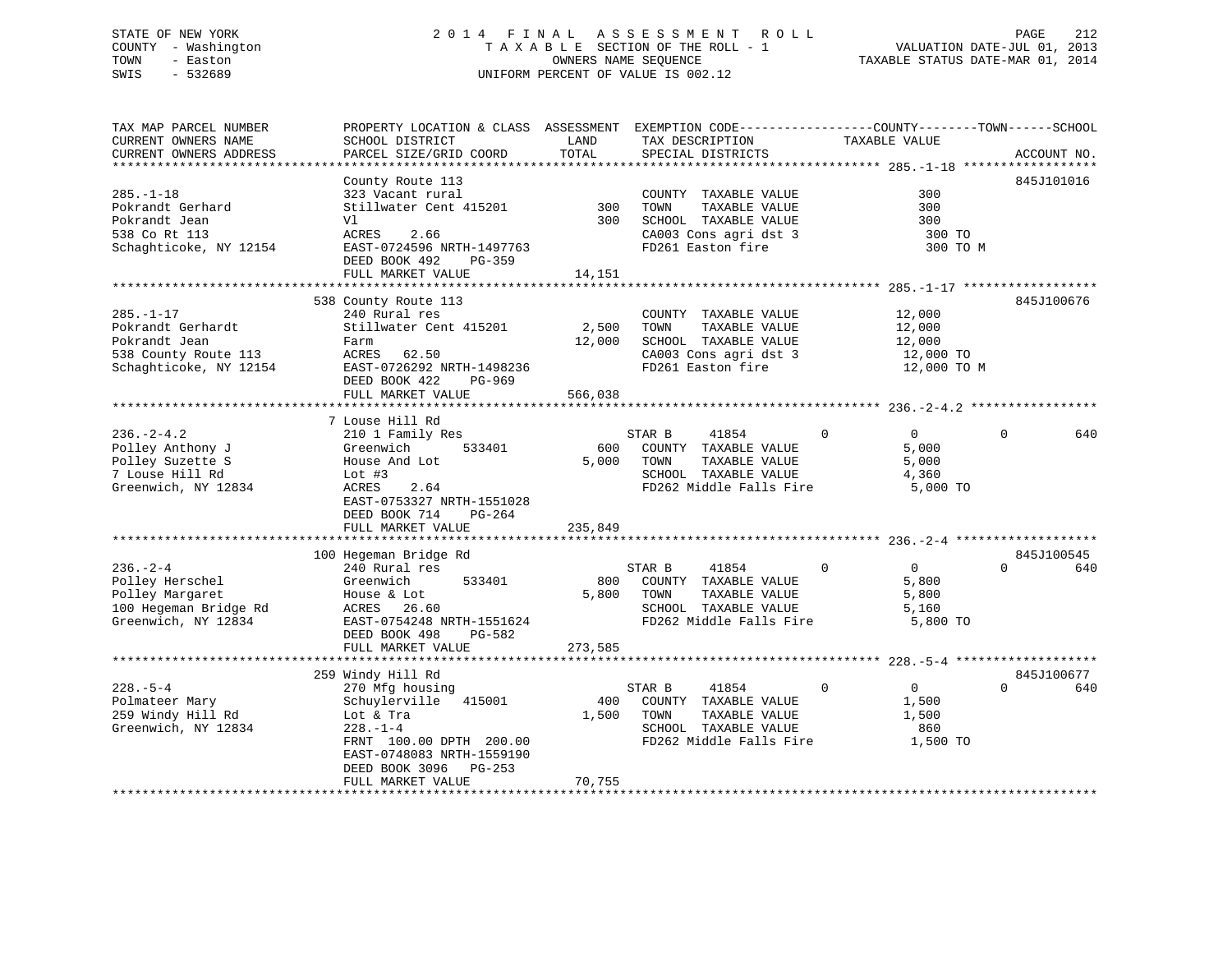# STATE OF NEW YORK 2 0 1 4 F I N A L A S S E S S M E N T R O L L PAGE 213 COUNTY - Washington T A X A B L E SECTION OF THE ROLL - 1 VALUATION DATE-JUL 01, 2013 TOWN - Easton OWNERS NAME SEQUENCE TAXABLE STATUS DATE-MAR 01, 2014 SWIS - 532689 UNIFORM PERCENT OF VALUE IS 002.12

| TAX MAP PARCEL NUMBER                                               | PROPERTY LOCATION & CLASS ASSESSMENT EXEMPTION CODE----------------COUNTY-------TOWN------SCHOOL                                                                                                                                                                                                                                                                                                                                                                                                                                                                                                                                                                  |               |                                                                                                                                                 |                                         |     |                                                 |
|---------------------------------------------------------------------|-------------------------------------------------------------------------------------------------------------------------------------------------------------------------------------------------------------------------------------------------------------------------------------------------------------------------------------------------------------------------------------------------------------------------------------------------------------------------------------------------------------------------------------------------------------------------------------------------------------------------------------------------------------------|---------------|-------------------------------------------------------------------------------------------------------------------------------------------------|-----------------------------------------|-----|-------------------------------------------------|
|                                                                     | $\begin{array}{ccccccccc} & & & & & & & 382 & \text{Sarles} & \text{Ferry Rd} & & & & & & & \text{STAR EN} & 41834 \\ & & & & & & 210 & 1 & \text{Family Res} & & & & & \text{STAR EN} & 41834 \\ \text{Pratt Gilbert} & & & & & & & & & 533401 & & & 400 & \text{COUNTY} & \text{TAXABLE VALUE} \\ \text{Pratt Theresa} & & & & & & & \text{H&l} & & & & & & & \text{TAVENT} & \text{Trivart} \\ & & & & & & & & & & & & \text{TAVENT} & \text{Trivart} & \$<br>Fract Uneresa<br>382 Sarles Ferry Rd<br>Greenwich, NY 12834<br>Sexander BAST-0745998 NRTH-1524896<br>DEED BOOK 446 PG-190<br>DEED BOOK 446 PG-190<br>CHEREN BOOK 446 PG-190<br>FULL MARKET VALUE | 198,113       | TOWN TAXABLE VALUE 4,200<br>SCHOOL TAXABLE VALUE 2,840<br>CA003 Cons agri dst 3 4,200 TO<br>FD261 Easton fire                                   | $\overline{0}$ 0<br>4,200<br>4,200 TO M |     | 845J101007<br>$\Omega$<br>1,360                 |
| $287. - 1 - 16$<br>Pratt Robert<br>Pratt Mary<br>654 Beadle Hill Rd | 654 Beadle Hill Rd             90 PCT OF VALUE USED FOR EXEMPTION PURPOSES<br>240 Rural res<br>240 Rural res<br>Greenwich 533401 1,100 AGED-CO 41802 0 2,520 0<br>Farm 5,600 AGE-TN/SCH 41806 0 0 1,008<br>RCRES 42.90 5TAR EN 41834 0 0 0 1,008<br>FAST-0749662 NRTH-1502249 COUNTY TRAVALLE UNIVERSE<br>654 Beadle Hill Rd acres 42.90<br>Valley Falls, NY 12185<br>MAY BE SUBJECT TO PAYMENT FULL MARKET VALUE 222 TONN TAXABLE VALUE 4,218<br>MAY BE SUBJECT TO PAYMENT FULL MARKET VALUE 264,151 SCHOOL TAXABLE VALUE 2,858<br>UNDER AGDI                                                                                                                    |               | 374 EX<br>$FD261$ Easton fire 5,600 TO M                                                                                                        |                                         |     | 845J100456<br>374<br>$\sim$ 0<br>1,008<br>1,360 |
|                                                                     | Beadle Hill Rd<br>287.-1-17.3<br>Pratt Robert W Greenwich 533401 1,500 COUNTI ACT<br>Pratt Mary T Vac Farm Land 1,500 TOWN TAXABLE VALUE<br>654 Beadle Hill Rd Wetland Ease. 747/10 SCHOOL TAXABLE VALUE<br>Valley Falls, NY 12185 ACRES 108.00 CA003 Co                                                                                                                                                                                                                                                                                                                                                                                                          |               | 533401 1,500 COUNTY TAXABLE VALUE 1,342<br>1,500 TOWN TAXABLE VALUE 1,342<br>47/10 SCHOOL TAXABLE VALUE 1,342<br>CA003 Cons agri dst 3 1,342 TO | 158<br>1,500 TO M                       | 158 | 158                                             |
|                                                                     | 1282 State Route 372<br>310 Res Vac<br>Greenwich 533401 500<br>300 M<br>Vl<br>Schuylerville, NY 12871 field survery 12508 lot2<br>ACRES 10.71<br>EAST-0764662 NRTH-1545609<br>DEED BOOK 3365 PG-97<br>FULL MARKET VALUE                                                                                                                                                                                                                                                                                                                                                                                                                                           | 500<br>23,585 | COUNTY TAXABLE VALUE<br>TOWN TAXABLE VALUE 500<br>SCHOOL TAXABLE VALUE 500<br>CA003 Cons agri dst 3 500 TO<br>FD261 Easton fire 500 TO          | 500 TO M                                |     | 845J100350                                      |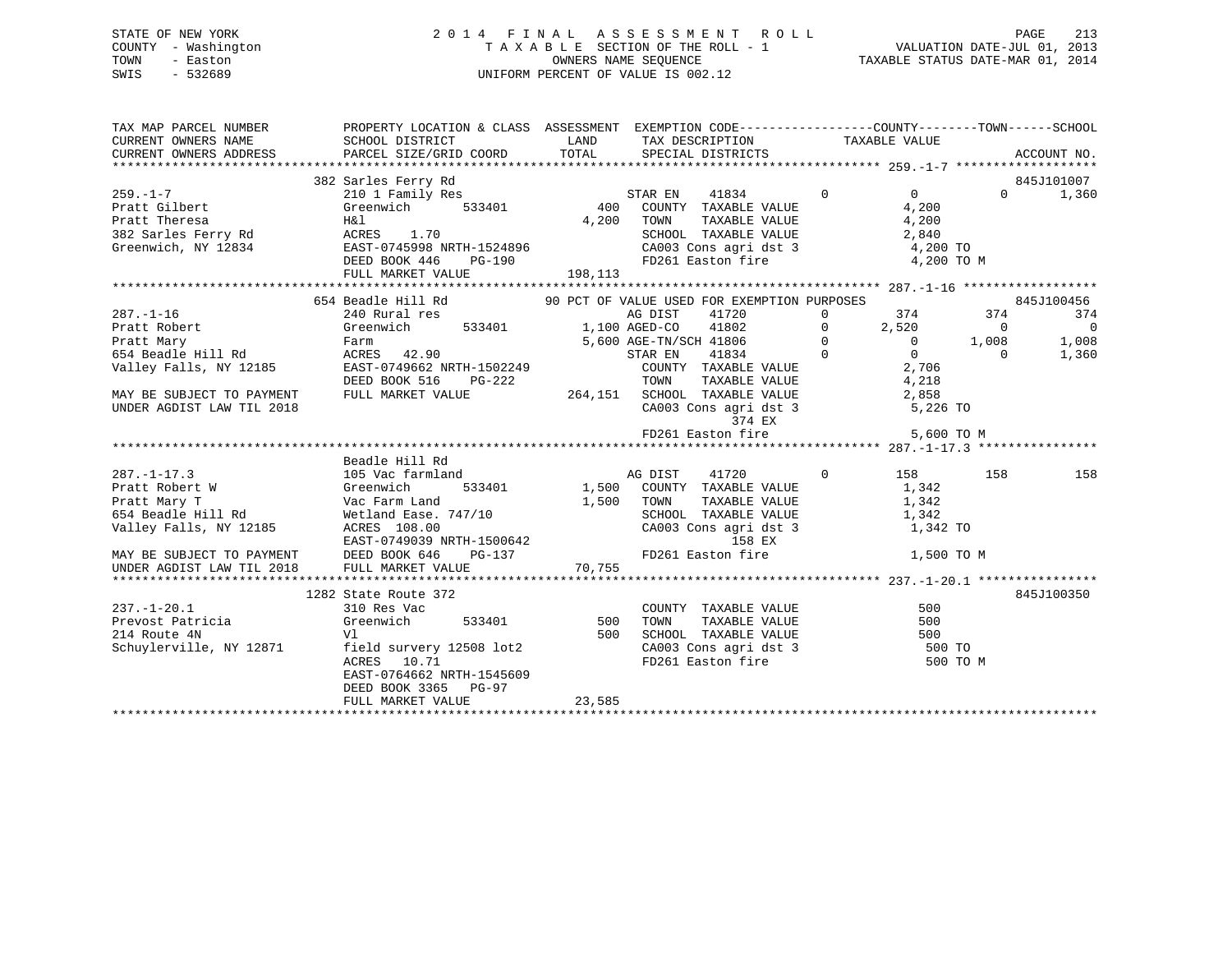# STATE OF NEW YORK 2 0 1 4 F I N A L A S S E S S M E N T R O L L PAGE 214 COUNTY - Washington T A X A B L E SECTION OF THE ROLL - 1 VALUATION DATE-JUL 01, 2013 TOWN - Easton **CONNERS NAME SEQUENCE** TAXABLE STATUS DATE-MAR 01, 2014 SWIS - 532689 UNIFORM PERCENT OF VALUE IS 002.12

| TAX MAP PARCEL NUMBER                         | PROPERTY LOCATION & CLASS ASSESSMENT EXEMPTION CODE----------------COUNTY-------TOWN------SCHOOL |               |                                            |                                  |                 |
|-----------------------------------------------|--------------------------------------------------------------------------------------------------|---------------|--------------------------------------------|----------------------------------|-----------------|
| CURRENT OWNERS NAME<br>CURRENT OWNERS ADDRESS | SCHOOL DISTRICT<br>PARCEL SIZE/GRID COORD                                                        | LAND<br>TOTAL | TAX DESCRIPTION<br>SPECIAL DISTRICTS       | TAXABLE VALUE                    | ACCOUNT NO.     |
|                                               |                                                                                                  |               |                                            |                                  |                 |
|                                               | Cooke Hollow Rd                                                                                  |               |                                            |                                  | 845J100384      |
| $270. - 2 - 10$                               | 120 Field crops                                                                                  |               | COUNTY TAXABLE VALUE                       | 1,000                            |                 |
| Prianti Robert C                              | 533401<br>Greenwich                                                                              | 1,000         | TOWN<br>TAXABLE VALUE                      | 1,000                            |                 |
| 6 Broad Path                                  | Farm                                                                                             | 1,000         | SCHOOL TAXABLE VALUE                       | 1,000                            |                 |
| Huntington, NY 11743                          | $270. - 1 - 10$                                                                                  |               |                                            | 1,000 TO                         |                 |
|                                               | ACRES 36.90                                                                                      |               | CA003 Cons agri dst 3<br>FD261 Easton fire | 1,000 TO M                       |                 |
|                                               | EAST-0756112 NRTH-1513931                                                                        |               |                                            |                                  |                 |
|                                               | DEED BOOK 445<br>PG-1043                                                                         |               |                                            |                                  |                 |
|                                               | FULL MARKET VALUE                                                                                | 47,170        |                                            |                                  |                 |
|                                               |                                                                                                  |               |                                            |                                  |                 |
|                                               | 1193 State Route 40                                                                              |               |                                            |                                  | 845J100343      |
| $260. -1 - 5$                                 | 240 Rural res                                                                                    |               | 41854<br>STAR B                            | $\Omega$<br>0                    | $\Omega$<br>640 |
| Pusateri Peter                                | Greenwich<br>533401                                                                              | 1,100         | COUNTY TAXABLE VALUE                       | 5,000                            |                 |
| Pusateri Cheryl                               | Farm                                                                                             | 5,000         | TAXABLE VALUE<br>TOWN                      | 5,000                            |                 |
| 1193 State Route 40                           |                                                                                                  |               | SCHOOL TAXABLE VALUE                       | 4,360                            |                 |
|                                               | ACRES 51.90<br>EAST-0746815 NRTH-1526009                                                         |               | CA003 Cons agri dst 3                      |                                  |                 |
| Greenwich, NY 12834                           |                                                                                                  |               |                                            | 5,000 TO                         |                 |
|                                               | DEED BOOK 500<br>PG-332                                                                          |               | FD261 Easton fire                          | 5,000 TO M                       |                 |
|                                               | FULL MARKET VALUE                                                                                | 235,849       |                                            |                                  |                 |
|                                               |                                                                                                  |               |                                            |                                  |                 |
|                                               | 241 Sarles Ferry Rd<br>210 1 Family Res                                                          |               |                                            |                                  |                 |
| $259. - 1 - 3.1$                              |                                                                                                  |               | STAR B<br>41854                            | $\overline{0}$<br>$\overline{0}$ | $\Omega$<br>640 |
| Ouinn Sandra L                                | 533401<br>Greenwich                                                                              | 500           | COUNTY TAXABLE VALUE                       | 5,000                            |                 |
| 241 Sarles Ferry Rd                           | Sub Lot 1                                                                                        | 5,000         | TOWN<br>TAXABLE VALUE                      | 5,000                            |                 |
| Schaghticoke, NY 12154                        | 5.23<br>ACRES                                                                                    |               | SCHOOL TAXABLE VALUE                       | 4,360                            |                 |
|                                               | EAST-0742814 NRTH-1526038                                                                        |               | CA003 Cons agri dst 3<br>FD261 Easton fire | 5,000 TO                         |                 |
|                                               | DEED BOOK 2844 PG-165                                                                            |               |                                            | 5,000 TO M                       |                 |
|                                               | FULL MARKET VALUE                                                                                | 235,849       |                                            |                                  |                 |
|                                               |                                                                                                  |               |                                            |                                  |                 |
|                                               | 13 Church Ln                                                                                     |               |                                            |                                  | 845J100447      |
| $259. - 1 - 68$                               | 210 1 Family Res                                                                                 |               | COUNTY TAXABLE VALUE                       | 2,000                            |                 |
| Ouinn Sean                                    | Greenwich 533401                                                                                 | 400           | TOWN<br>TAXABLE VALUE                      | 2,000                            |                 |
| 241 Sarles Ferry Rd                           | lot 1                                                                                            | 2,000         | SCHOOL TAXABLE VALUE                       | 2,000                            |                 |
| Schaghticoke, NY 12154                        | ACRES<br>1.09                                                                                    |               |                                            | 2,000 TO                         |                 |
|                                               | EAST-0746375 NRTH-1522132                                                                        |               | CA003 Cons agri dst 3<br>FD261 Easton fire | 2,000 TO M                       |                 |
|                                               | DEED BOOK 2095 PG-30                                                                             |               |                                            |                                  |                 |
|                                               | FULL MARKET VALUE                                                                                | 94,340        |                                            |                                  |                 |
|                                               |                                                                                                  |               |                                            |                                  |                 |
|                                               | State Route 40                                                                                   |               |                                            |                                  |                 |
| $259. - 1 - 68.1$                             | 105 Vac farmland                                                                                 |               | COUNTY TAXABLE VALUE                       | 1,000                            |                 |
| Ouinn Sean                                    | 533401<br>Greenwich                                                                              | 1,000         | TAXABLE VALUE<br>TOWN                      | 1,000                            |                 |
| 241 Sarles Ferry Rd                           | lot 2                                                                                            | 1,000         | SCHOOL TAXABLE VALUE                       | 1,000                            |                 |
| Schaghticoke, NY 12154                        | ACRES 6.51                                                                                       |               | CA003 Cons agri dst 3                      | 1,000 TO                         |                 |
|                                               | EAST-0746759 NRTH-1522229                                                                        |               | FD261 Easton fire                          | 1,000 TO M                       |                 |
|                                               | DEED BOOK 2095 PG-30                                                                             |               |                                            |                                  |                 |
|                                               | FULL MARKET VALUE                                                                                | 47,170        |                                            |                                  |                 |
|                                               |                                                                                                  |               |                                            |                                  |                 |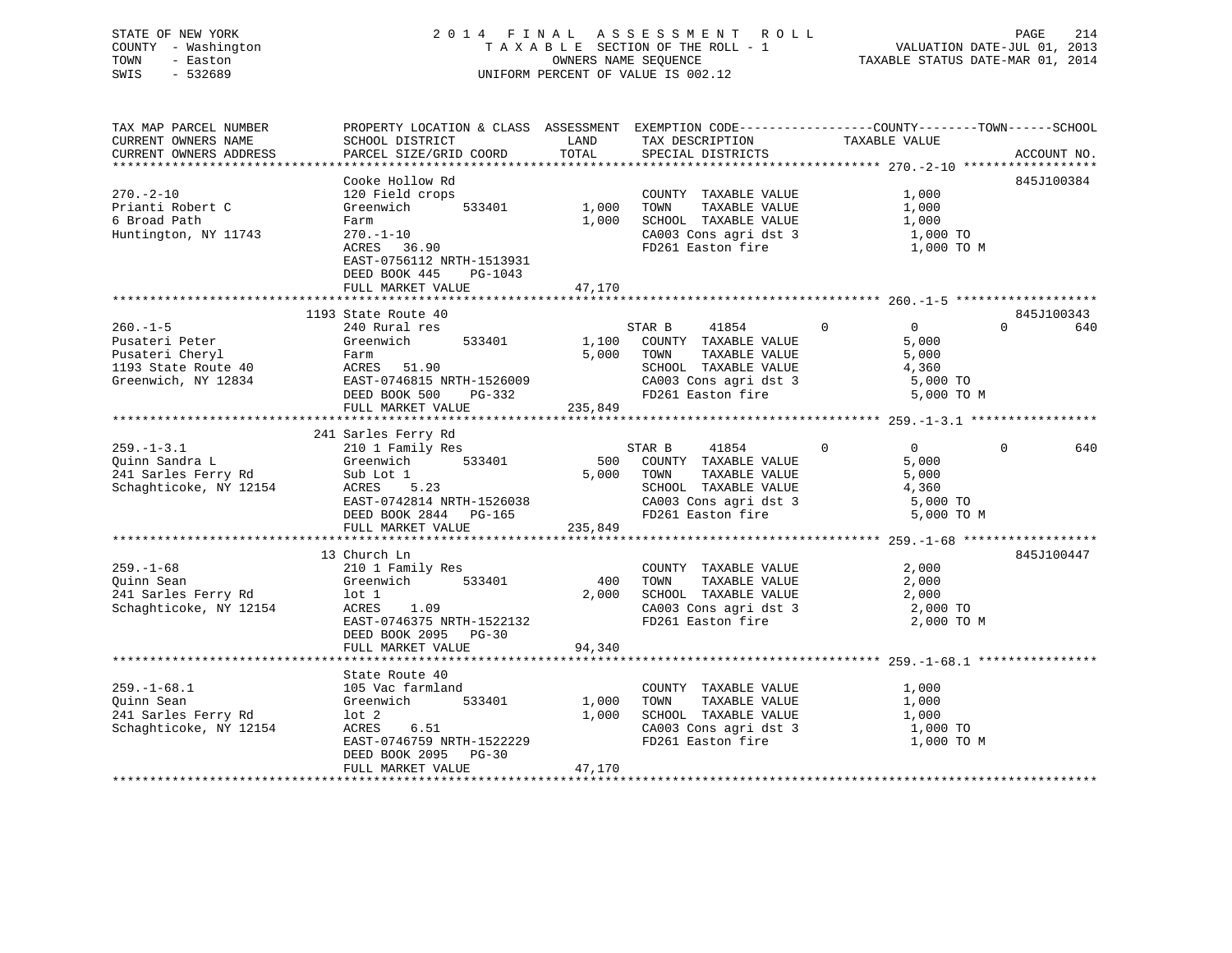# STATE OF NEW YORK 2 0 1 4 F I N A L A S S E S S M E N T R O L L PAGE 215COUNTY - Washington  $T A X A B L E$  SECTION OF THE ROLL - 1<br>TOWN - Easton DATE-JUL 2001 OWNERS NAME SEQUENCE SWIS - 532689 UNIFORM PERCENT OF VALUE IS 002.12

VALUATION DATE-JUL 01, 2013

TAXABLE STATUS DATE-MAR 01, 2014

| TAX MAP PARCEL NUMBER                         | PROPERTY LOCATION & CLASS ASSESSMENT EXEMPTION CODE---------------COUNTY-------TOWN------SCHOOL                                                                                                                                |               |                                                                    |                                  |          |             |
|-----------------------------------------------|--------------------------------------------------------------------------------------------------------------------------------------------------------------------------------------------------------------------------------|---------------|--------------------------------------------------------------------|----------------------------------|----------|-------------|
| CURRENT OWNERS NAME<br>CURRENT OWNERS ADDRESS | SCHOOL DISTRICT<br>PARCEL SIZE/GRID COORD                                                                                                                                                                                      | LAND<br>TOTAL | TAX DESCRIPTION<br>SPECIAL DISTRICTS                               | TAXABLE VALUE                    |          | ACCOUNT NO. |
|                                               |                                                                                                                                                                                                                                |               |                                                                    |                                  |          |             |
|                                               | 1561 State Route 40                                                                                                                                                                                                            |               |                                                                    |                                  |          | 845J100380  |
| $252. - 1 - 15$                               | 120 Field crops                                                                                                                                                                                                                |               | COUNTY TAXABLE VALUE                                               | 2,500                            |          |             |
| Ouinn Sean P                                  | 533401<br>Greenwich                                                                                                                                                                                                            | 400           | TOWN<br>TAXABLE VALUE                                              | 2,500                            |          |             |
| Quinn Sandra L                                |                                                                                                                                                                                                                                | 2,500         | SCHOOL TAXABLE VALUE                                               | 2,500                            |          |             |
|                                               |                                                                                                                                                                                                                                |               |                                                                    | 2,500 TO                         |          |             |
|                                               |                                                                                                                                                                                                                                |               | CA003 Cons agri dst 3<br>FD261 Easton fire                         | 2,500 TO M                       |          |             |
|                                               | DEED BOOK 2844 PG-161<br>FULL MARKET VALUE                                                                                                                                                                                     | 117,925       |                                                                    |                                  |          |             |
|                                               |                                                                                                                                                                                                                                |               |                                                                    |                                  |          |             |
|                                               | 13 Easton Station Rd                                                                                                                                                                                                           |               |                                                                    |                                  |          | 845J100728  |
| $252. - 2 - 3.1$                              | 210 1 Family Res                                                                                                                                                                                                               |               | COUNTY TAXABLE VALUE                                               | 2,500                            |          |             |
| Ouinn Sean P                                  | Greenwich 533401                                                                                                                                                                                                               | 500           | TAXABLE VALUE<br>TOWN                                              | 2,500                            |          |             |
| Quinn Sandra L                                | H&l                                                                                                                                                                                                                            | 2,500         | SCHOOL TAXABLE VALUE                                               | 2,500                            |          |             |
|                                               |                                                                                                                                                                                                                                |               | CA003 Cons agri dst 3 2,500 TO                                     |                                  |          |             |
|                                               | 262 Sarles Ferry Rd<br>262 Sarles Ferry Rd<br>Schaghticoke, NY 12154<br>263 EAST-0755441 NRTH-1538095                                                                                                                          |               | FD261 Easton fire                                                  | 2,500 TO M                       |          |             |
|                                               | DEED BOOK 2844 PG-169                                                                                                                                                                                                          |               |                                                                    |                                  |          |             |
|                                               |                                                                                                                                                                                                                                |               |                                                                    |                                  |          |             |
|                                               |                                                                                                                                                                                                                                |               |                                                                    |                                  |          |             |
|                                               | 6 Brayton Rd                                                                                                                                                                                                                   |               |                                                                    |                                  |          |             |
|                                               | and the control of the control of the control of the control of the control of the control of the control of the control of the control of the control of the control of the control of the control of the control of the cont |               | STAR B<br>41854                                                    | $\Omega$<br>$\Omega$             | $\Omega$ | 640         |
|                                               |                                                                                                                                                                                                                                |               | 500 COUNTY TAXABLE VALUE                                           | 4,500                            |          |             |
|                                               |                                                                                                                                                                                                                                | 4,500         | TOWN<br>TAXABLE VALUE                                              | 4,500                            |          |             |
|                                               |                                                                                                                                                                                                                                |               | SCHOOL TAXABLE VALUE                                               | 3,860                            |          |             |
| 6 Brayton Rd<br>Schaghticoke, NY 12154        | ACRES<br>7.68 BANK 185                                                                                                                                                                                                         |               | CA003 Cons agri dst 3                                              | 4,500 TO                         |          |             |
|                                               | EAST-0746969 NRTH-1510576                                                                                                                                                                                                      |               | FD261 Easton fire                                                  | 4,500 TO M                       |          |             |
|                                               | DEED BOOK 923<br>$PG-8$                                                                                                                                                                                                        |               |                                                                    |                                  |          |             |
|                                               | FULL MARKET VALUE                                                                                                                                                                                                              | 212,264       |                                                                    |                                  |          |             |
|                                               |                                                                                                                                                                                                                                |               |                                                                    |                                  |          |             |
|                                               | 50 Cukrovany Ln                                                                                                                                                                                                                |               |                                                                    |                                  |          | 845J101089  |
| $286. - 1 - 30.2$                             | 210 1 Family Res                                                                                                                                                                                                               |               | $\sim$ 0<br>STAR B<br>41854                                        | $\overline{0}$                   | $\Omega$ | 640         |
| Rafferty Ronald                               | Stillwater Cent 415201                                                                                                                                                                                                         |               | 400 COUNTY TAXABLE VALUE                                           | 3,500                            |          |             |
| 50 Curkovany Ln                               | Res                                                                                                                                                                                                                            |               | TAXABLE VALUE<br>3,500 TOWN                                        | 3,500                            |          |             |
| Schaghticoke, NY 12154                        | ACRES 1.34                                                                                                                                                                                                                     |               | SCHOOL TAXABLE VALUE 2,860<br>CA003 Cons agri dst 3 3,500 TO       |                                  |          |             |
|                                               | EAST-0732902 NRTH-1498822                                                                                                                                                                                                      |               |                                                                    |                                  |          |             |
|                                               | DEED BOOK 1834 PG-151                                                                                                                                                                                                          |               | FD261 Easton fire                                                  | 3,500 TO M                       |          |             |
|                                               | FULL MARKET VALUE                                                                                                                                                                                                              | 165,094       |                                                                    |                                  |          |             |
|                                               |                                                                                                                                                                                                                                |               |                                                                    |                                  |          |             |
|                                               | 49 Hogsback Rd                                                                                                                                                                                                                 |               |                                                                    |                                  |          |             |
| $227 - 1 - 3.3$                               | 210 1 Family Res                                                                                                                                                                                                               |               | STAR B<br>41854                                                    | $\mathbf 0$<br>$0 \qquad \qquad$ | $\Omega$ | 640         |
| Ranck Donald E                                | Schuylerville 415001                                                                                                                                                                                                           | 500           | COUNTY TAXABLE VALUE                                               | 5,900                            |          |             |
| Ranck Karen E                                 | Sub Lot 4                                                                                                                                                                                                                      | 5,900         | TOWN<br>TAXABLE VALUE                                              | 5,900                            |          |             |
| 49 Hogsback Rd                                | 1.51<br>ACRES                                                                                                                                                                                                                  |               | SCHOOL TAXABLE VALUE                                               | 5,260                            |          |             |
| Greenwich, NY 12834                           | EAST-0741085 NRTH-1560124<br>DEED BOOK 2303 PG-299                                                                                                                                                                             |               | CA003 Cons agri dst 3 5,900 TO<br>FD262 Middle Falls Fire 5,900 TO |                                  |          |             |
|                                               |                                                                                                                                                                                                                                |               |                                                                    |                                  |          |             |
|                                               | FULL MARKET VALUE                                                                                                                                                                                                              | 278,302       |                                                                    |                                  |          |             |
|                                               |                                                                                                                                                                                                                                |               |                                                                    |                                  |          |             |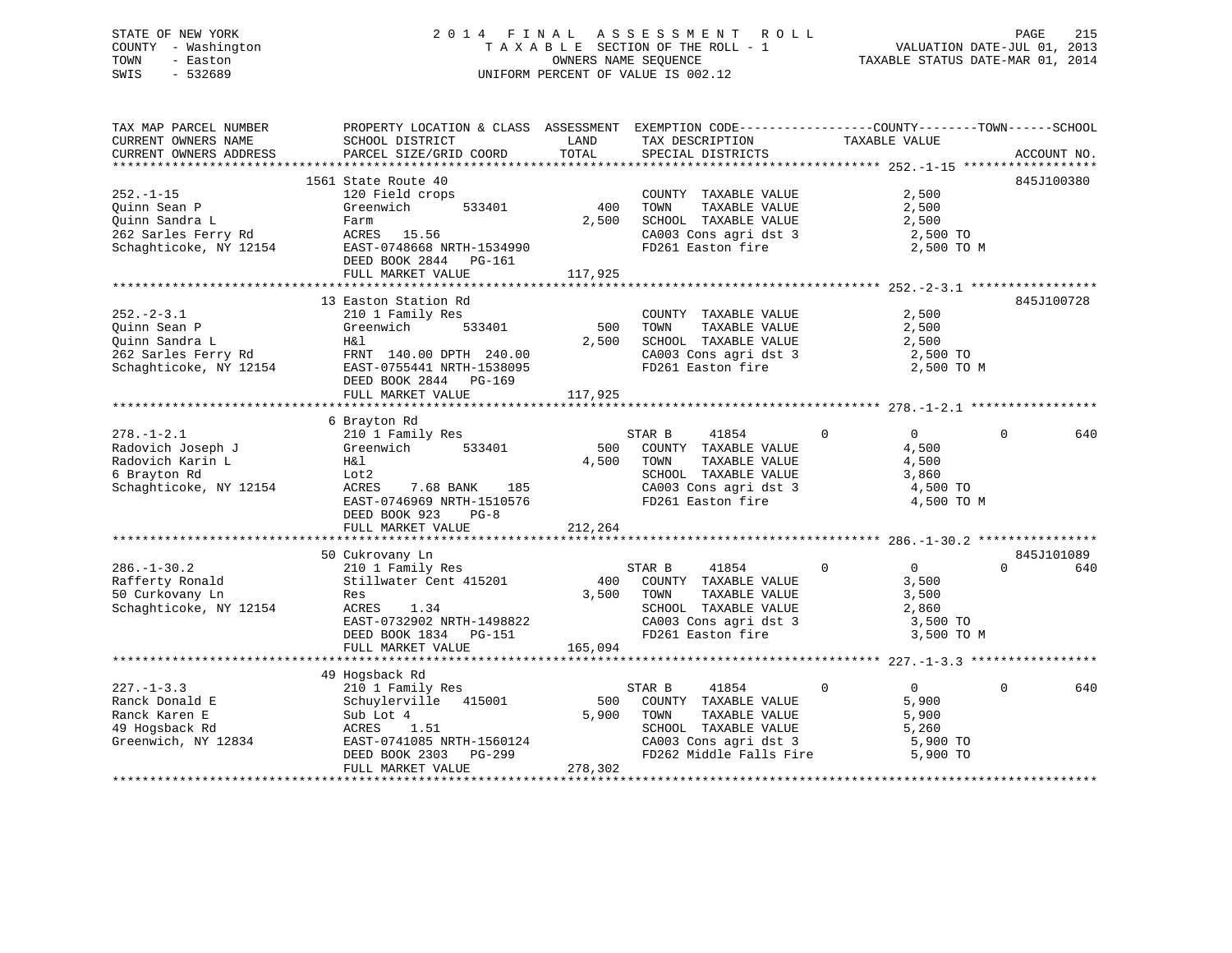# STATE OF NEW YORK 2 0 1 4 F I N A L A S S E S S M E N T R O L L PAGE 216 COUNTY - Washington T A X A B L E SECTION OF THE ROLL - 1 VALUATION DATE-JUL 01, 2013 TOWN - Easton OWNERS NAME SEQUENCE TAXABLE STATUS DATE-MAR 01, 2014 SWIS - 532689 UNIFORM PERCENT OF VALUE IS 002.12

| TAX MAP PARCEL NUMBER<br>CURRENT OWNERS NAME<br>CURRENT OWNERS ADDRESS                                                | PROPERTY LOCATION & CLASS ASSESSMENT EXEMPTION CODE----------------COUNTY-------TOWN------SCHOOL<br>SCHOOL DISTRICT<br>PARCEL SIZE/GRID COORD                                          | LAND<br>TOTAL                | TAX DESCRIPTION<br>SPECIAL DISTRICTS                                                                                                                       | TAXABLE VALUE                                          | ACCOUNT NO.                |
|-----------------------------------------------------------------------------------------------------------------------|----------------------------------------------------------------------------------------------------------------------------------------------------------------------------------------|------------------------------|------------------------------------------------------------------------------------------------------------------------------------------------------------|--------------------------------------------------------|----------------------------|
|                                                                                                                       |                                                                                                                                                                                        |                              |                                                                                                                                                            |                                                        |                            |
| $227. - 1 - 13$<br>Randle James<br>8 Matlock Rd<br>Broadholme DerbyshireUnited Ki ACRES 13.90<br>DE562JE              | 167 State Route 29<br>331 Com vac w/im<br>Schuylerville 415001<br>716/251 Esmt<br>EAST-0742254 NRTH-1554204<br>DEED BOOK 1909 PG-248<br>FULL MARKET VALUE                              | 3,000<br>4,300<br>202,830    | COUNTY TAXABLE VALUE<br>TOWN<br>TAXABLE VALUE<br>SCHOOL TAXABLE VALUE<br>SCHOOL TAXABLE VALUE<br>CA003 Cons agri dst 3<br>FD262 Middle Falls Fire 4,300 TO | 4,300<br>4,300<br>4,300<br>4,300 TO                    | 845J100514                 |
|                                                                                                                       |                                                                                                                                                                                        |                              |                                                                                                                                                            |                                                        |                            |
|                                                                                                                       | 26 Windy Hill Rd                                                                                                                                                                       |                              |                                                                                                                                                            |                                                        | 845J101056                 |
| $227. - 1 - 6.2$<br>227.-1-6.2<br>Raney David<br>Sickles-Hollner Stephanie<br>26 Windy Hill Rd<br>Greenwich, NY 12834 | 210 1 Family Res<br>Schuylerville 415001<br>H&l<br>2330/245<br>ACRES 1.39<br>EAST-0744080 NRTH-1559697<br>DEED BOOK 2972 PG-280                                                        | $400$ <sup>--</sup><br>2,000 | STAR B<br>41854<br>COUNTY TAXABLE VALUE<br>TOWN<br>TAXABLE VALUE<br>SCHOOL TAXABLE VALUE<br>FD262 Middle Falls Fire 2,000 TO                               | $\Omega$<br>$\Omega$<br>2,000<br>2,000<br>1,360        | $\Omega$<br>640            |
|                                                                                                                       | FULL MARKET VALUE                                                                                                                                                                      | 94,340                       |                                                                                                                                                            |                                                        |                            |
|                                                                                                                       | 2135 County Route 113                                                                                                                                                                  |                              |                                                                                                                                                            |                                                        | 845J100426                 |
| $251. - 1 - 22$                                                                                                       | 210 1 Family Res                                                                                                                                                                       |                              | AGED-CO<br>41802                                                                                                                                           | $0 \t 1,000$                                           | $\overline{0}$<br>$\sim$ 0 |
| Raney Shirley A                                                                                                       | 533401<br>Greenwich                                                                                                                                                                    |                              | 500 AGE-TN/SCH 41806                                                                                                                                       | $\bigcirc$<br>$\overline{0}$                           | 700<br>700                 |
| 2135 County Route 113                                                                                                 | $H+L$                                                                                                                                                                                  |                              | 2,000 STAR EN<br>41834                                                                                                                                     | $\bigcirc$<br>$\overline{0}$                           | $\overline{0}$<br>1,300    |
| Greenwich, NY 12834                                                                                                   | ACRES 1.60<br>ACRES 1.60<br>EAST-0737813 NRTH-1534721<br>DEED BOOK 881<br>PG-293<br>FULL MARKET VALUE                                                                                  |                              | COUNTY TAXABLE VALUE<br>TOWN      TAXABLE VALUE<br>TOWN<br>SCHOOL TAXABLE VALUE<br>FD261 Easton fire                                                       | 1,000<br>1,300<br>$\overline{0}$<br>2,000 TO M         |                            |
|                                                                                                                       |                                                                                                                                                                                        |                              |                                                                                                                                                            |                                                        |                            |
|                                                                                                                       | 911 Beadle Hill Rd                                                                                                                                                                     |                              |                                                                                                                                                            |                                                        | 845J100687                 |
| $278. - 1 - 31$<br>Rapp L Allen<br>Rapp Norma<br>911 Beadle Hill Rd<br>Valley Falls, NY 12185                         | 250 Estate<br>Greenwich<br>533401<br>Farm<br>ACRES 86.00<br>EAST-0751160 NRTH-1507452 CA003 Cons agri dst<br>DEED BOOK 854 PG-62 149 EX<br>FULL MARKET VALUE 353,774 FD261 Easton fire | 1,500<br>7,500               | AG DIST<br>41720<br>COUNTY TAXABLE VALUE<br>TAXABLE VALUE<br>TOWN<br>SCHOOL TAXABLE VALUE<br>CA003 Cons agri dst 3<br>149 EX                               | $\Omega$<br>149<br>7,351<br>7,351<br>7,351<br>7,351 TO | 149<br>149                 |
| MAY BE SUBJECT TO PAYMENT<br>UNDER AGDIST LAW TIL 2018                                                                |                                                                                                                                                                                        |                              |                                                                                                                                                            | 7,500 TO M                                             |                            |
|                                                                                                                       |                                                                                                                                                                                        |                              |                                                                                                                                                            |                                                        |                            |
|                                                                                                                       | County Route 74A                                                                                                                                                                       |                              |                                                                                                                                                            |                                                        | 845J100195                 |
| $245. - 2 - 13$                                                                                                       | 311 Res vac land<br>533401<br>Greenwich                                                                                                                                                | 1,500                        | COUNTY TAXABLE VALUE<br>TAXABLE VALUE<br>TOWN                                                                                                              | 1,500<br>1,500                                         |                            |
| Razzaq Cinda<br>410 Schauber Rd                                                                                       | Gravel Bed                                                                                                                                                                             | 1,500                        | SCHOOL TAXABLE VALUE                                                                                                                                       | 1,500                                                  |                            |
| Ballston Lake, NY 12019                                                                                               | ACRES 44.21                                                                                                                                                                            |                              |                                                                                                                                                            | 1,500 TO                                               |                            |
|                                                                                                                       | EAST-0766436 NRTH-1537662<br>DEED BOOK 3315 PG-9                                                                                                                                       |                              | CA003 Cons agri dst 3<br>FD261 Easton fire                                                                                                                 | 1,500 TO M                                             |                            |
|                                                                                                                       | FULL MARKET VALUE                                                                                                                                                                      | 70,755                       |                                                                                                                                                            |                                                        |                            |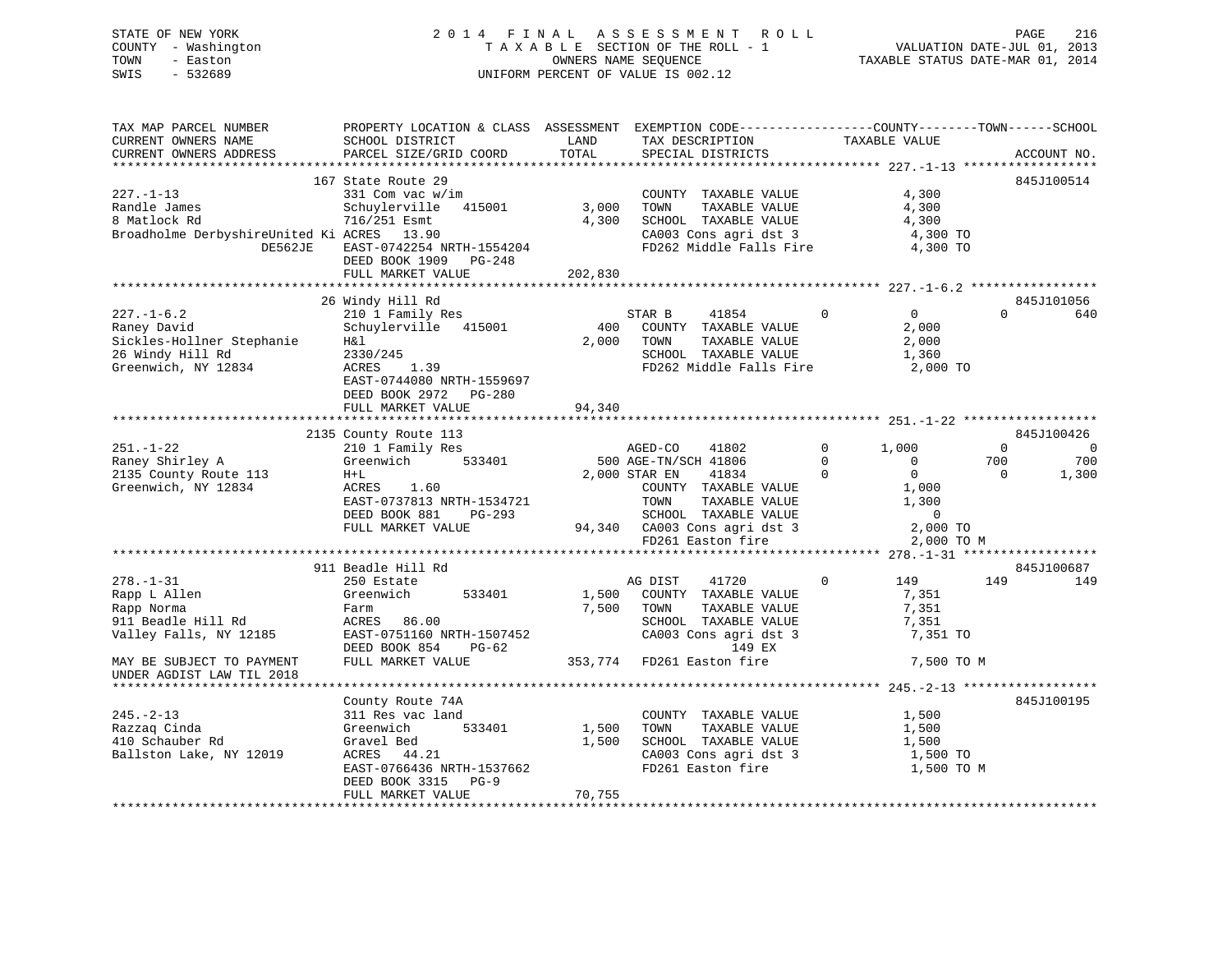# STATE OF NEW YORK 2 0 1 4 F I N A L A S S E S S M E N T R O L L PAGE 217 COUNTY - Washington T A X A B L E SECTION OF THE ROLL - 1 VALUATION DATE-JUL 01, 2013 TOWN - Easton OWNERS NAME SEQUENCE TAXABLE STATUS DATE-MAR 01, 2014 SWIS - 532689 UNIFORM PERCENT OF VALUE IS 002.12

| 2209 County Route 113<br>845J100334<br>$\overline{0}$<br>$251. - 1 - 3$<br>112 Dairy farm<br>41720<br>1,682<br>1,682<br>AG DIST<br>1,682<br>Greenwich<br>533401<br>3,200 STAR B<br>41854<br>$\Omega$<br>$\overline{0}$<br>640<br>Read Leona Ann<br>$\Omega$<br>4,818<br>Flatley Edward F<br>Farm<br>6,500<br>COUNTY TAXABLE VALUE<br>2185 County Route 113<br>606/211 886/182<br>TOWN<br>TAXABLE VALUE<br>4,818<br>Greenwich, NY 12834<br>ACRES 100.33<br>SCHOOL TAXABLE VALUE<br>4,178<br>4,818 TO<br>EAST-0738722 NRTH-1535975<br>CA003 Cons agri dst 3<br>DEED BOOK 606<br>PG-209<br>1,682 EX<br>MAY BE SUBJECT TO PAYMENT<br>306,604 FD261 Easton fire<br>FULL MARKET VALUE<br>6,500 TO M<br>488 Hoag Rd<br>$269. - 2 - 12.8$<br>210 1 Family Res<br>$\mathbf 0$<br>AGED-CO<br>41802<br>1,080<br>$\mathbf 0$<br>0<br>Greenwich<br>533401<br>$\Omega$<br>$\overline{0}$<br>$\Omega$<br>1,360<br>Reeve James L<br>500 STAR EN<br>41834<br>Reeve Carole A<br>2,520<br>House/lot<br>3,600<br>COUNTY TAXABLE VALUE<br>488 Hoag Rd<br>ACRES<br>2.00<br>TOWN<br>TAXABLE VALUE<br>3,600<br>Valley Falls, NY 12185<br>EAST-0750245 NRTH-1514680<br>2,240<br>SCHOOL TAXABLE VALUE<br>CA003 Cons agri dst 3<br>169,811 FD261 Easton fire<br>DEED BOOK 2138 PG-146<br>3,600 TO<br>FULL MARKET VALUE<br>3,600 TO M<br>Ives Hill Rd<br>$278. - 1 - 7.4$<br>COUNTY TAXABLE VALUE<br>310 Res Vac<br>500<br>Reiszel Jennifer<br>533401<br>TAXABLE VALUE<br>500<br>Greenwich<br>500<br>TOWN<br>SCHOOL TAXABLE VALUE<br>CAOOL TAXABLE VALUE<br>CAOO3 Cons agri dst 3<br>FD261 Easton fire<br>114 Ives Hill Rd<br>500<br>SD lot 1A<br>500<br>Valley Falls, NY 12185<br>2.00<br>ACRES<br>500 TO<br>EAST-0752032 NRTH-1511953<br>500 TO M<br>DEED BOOK 3021 PG-88<br>23,585<br>FULL MARKET VALUE<br>845J100694<br>114 Ives Hill Rd<br>210 1 Family Res<br>$278. - 1 - 6$<br>$\mathbf{0}$<br>$\overline{0}$<br>STAR EN<br>41834<br>$\Omega$<br>1,360<br>Reiszel John G<br>Greenwich<br>533401<br>400 COUNTY TAXABLE VALUE<br>4,700<br>Reiszel Jennifer<br>4,700<br>4,700<br>H & L<br>TOWN<br>TAXABLE VALUE<br>SCHOOL TAXABLE VALUE<br>1.10<br>114 Ives Hill Rd<br>ACRES<br>3,340<br>Valley Falls, NY 12185<br>CA003 Cons agri dst 3<br>FD261 Easton fire<br>EAST-0751959 NRTH-1511774<br>4,700 TO<br>4,700 TO M<br>DEED BOOK 3154 PG-98<br>221,698<br>FULL MARKET VALUE<br>County Route 113<br>COUNTY TAXABLE VALUE<br>500<br>310 Res Vac<br>500<br>Schuylerville 415001<br>TOWN<br>TAXABLE VALUE<br>500<br>Subdivision lot 3a<br>500<br>SCHOOL TAXABLE VALUE<br>500<br>2.37<br>SCHOOL TAAADDE<br>CA003 Cons agri dst 3<br>ACRES<br>500 TO<br>EAST-0738970 NRTH-1539536<br>500 TO M<br>DEED BOOK 1842 PG-285<br>FULL MARKET VALUE<br>23,585 | TAX MAP PARCEL NUMBER<br>CURRENT OWNERS NAME<br>CURRENT OWNERS ADDRESS | PROPERTY LOCATION & CLASS ASSESSMENT EXEMPTION CODE---------------COUNTY-------TOWN-----SCHOOL<br>SCHOOL DISTRICT<br>PARCEL SIZE/GRID COORD | LAND<br>TOTAL | TAX DESCRIPTION<br>SPECIAL DISTRICTS | TAXABLE VALUE | ACCOUNT NO. |
|--------------------------------------------------------------------------------------------------------------------------------------------------------------------------------------------------------------------------------------------------------------------------------------------------------------------------------------------------------------------------------------------------------------------------------------------------------------------------------------------------------------------------------------------------------------------------------------------------------------------------------------------------------------------------------------------------------------------------------------------------------------------------------------------------------------------------------------------------------------------------------------------------------------------------------------------------------------------------------------------------------------------------------------------------------------------------------------------------------------------------------------------------------------------------------------------------------------------------------------------------------------------------------------------------------------------------------------------------------------------------------------------------------------------------------------------------------------------------------------------------------------------------------------------------------------------------------------------------------------------------------------------------------------------------------------------------------------------------------------------------------------------------------------------------------------------------------------------------------------------------------------------------------------------------------------------------------------------------------------------------------------------------------------------------------------------------------------------------------------------------------------------------------------------------------------------------------------------------------------------------------------------------------------------------------------------------------------------------------------------------------------------------------------------------------------------------------------------------------------------------------------------------------------------------------------------------------------------------------------------------------------------------------------------------------------------------------------------------|------------------------------------------------------------------------|---------------------------------------------------------------------------------------------------------------------------------------------|---------------|--------------------------------------|---------------|-------------|
|                                                                                                                                                                                                                                                                                                                                                                                                                                                                                                                                                                                                                                                                                                                                                                                                                                                                                                                                                                                                                                                                                                                                                                                                                                                                                                                                                                                                                                                                                                                                                                                                                                                                                                                                                                                                                                                                                                                                                                                                                                                                                                                                                                                                                                                                                                                                                                                                                                                                                                                                                                                                                                                                                                                          |                                                                        |                                                                                                                                             |               |                                      |               |             |
|                                                                                                                                                                                                                                                                                                                                                                                                                                                                                                                                                                                                                                                                                                                                                                                                                                                                                                                                                                                                                                                                                                                                                                                                                                                                                                                                                                                                                                                                                                                                                                                                                                                                                                                                                                                                                                                                                                                                                                                                                                                                                                                                                                                                                                                                                                                                                                                                                                                                                                                                                                                                                                                                                                                          |                                                                        |                                                                                                                                             |               |                                      |               |             |
|                                                                                                                                                                                                                                                                                                                                                                                                                                                                                                                                                                                                                                                                                                                                                                                                                                                                                                                                                                                                                                                                                                                                                                                                                                                                                                                                                                                                                                                                                                                                                                                                                                                                                                                                                                                                                                                                                                                                                                                                                                                                                                                                                                                                                                                                                                                                                                                                                                                                                                                                                                                                                                                                                                                          |                                                                        |                                                                                                                                             |               |                                      |               |             |
|                                                                                                                                                                                                                                                                                                                                                                                                                                                                                                                                                                                                                                                                                                                                                                                                                                                                                                                                                                                                                                                                                                                                                                                                                                                                                                                                                                                                                                                                                                                                                                                                                                                                                                                                                                                                                                                                                                                                                                                                                                                                                                                                                                                                                                                                                                                                                                                                                                                                                                                                                                                                                                                                                                                          |                                                                        |                                                                                                                                             |               |                                      |               |             |
|                                                                                                                                                                                                                                                                                                                                                                                                                                                                                                                                                                                                                                                                                                                                                                                                                                                                                                                                                                                                                                                                                                                                                                                                                                                                                                                                                                                                                                                                                                                                                                                                                                                                                                                                                                                                                                                                                                                                                                                                                                                                                                                                                                                                                                                                                                                                                                                                                                                                                                                                                                                                                                                                                                                          |                                                                        |                                                                                                                                             |               |                                      |               |             |
|                                                                                                                                                                                                                                                                                                                                                                                                                                                                                                                                                                                                                                                                                                                                                                                                                                                                                                                                                                                                                                                                                                                                                                                                                                                                                                                                                                                                                                                                                                                                                                                                                                                                                                                                                                                                                                                                                                                                                                                                                                                                                                                                                                                                                                                                                                                                                                                                                                                                                                                                                                                                                                                                                                                          |                                                                        |                                                                                                                                             |               |                                      |               |             |
|                                                                                                                                                                                                                                                                                                                                                                                                                                                                                                                                                                                                                                                                                                                                                                                                                                                                                                                                                                                                                                                                                                                                                                                                                                                                                                                                                                                                                                                                                                                                                                                                                                                                                                                                                                                                                                                                                                                                                                                                                                                                                                                                                                                                                                                                                                                                                                                                                                                                                                                                                                                                                                                                                                                          |                                                                        |                                                                                                                                             |               |                                      |               |             |
|                                                                                                                                                                                                                                                                                                                                                                                                                                                                                                                                                                                                                                                                                                                                                                                                                                                                                                                                                                                                                                                                                                                                                                                                                                                                                                                                                                                                                                                                                                                                                                                                                                                                                                                                                                                                                                                                                                                                                                                                                                                                                                                                                                                                                                                                                                                                                                                                                                                                                                                                                                                                                                                                                                                          |                                                                        |                                                                                                                                             |               |                                      |               |             |
|                                                                                                                                                                                                                                                                                                                                                                                                                                                                                                                                                                                                                                                                                                                                                                                                                                                                                                                                                                                                                                                                                                                                                                                                                                                                                                                                                                                                                                                                                                                                                                                                                                                                                                                                                                                                                                                                                                                                                                                                                                                                                                                                                                                                                                                                                                                                                                                                                                                                                                                                                                                                                                                                                                                          | UNDER AGDIST LAW TIL 2018                                              |                                                                                                                                             |               |                                      |               |             |
|                                                                                                                                                                                                                                                                                                                                                                                                                                                                                                                                                                                                                                                                                                                                                                                                                                                                                                                                                                                                                                                                                                                                                                                                                                                                                                                                                                                                                                                                                                                                                                                                                                                                                                                                                                                                                                                                                                                                                                                                                                                                                                                                                                                                                                                                                                                                                                                                                                                                                                                                                                                                                                                                                                                          |                                                                        |                                                                                                                                             |               |                                      |               |             |
|                                                                                                                                                                                                                                                                                                                                                                                                                                                                                                                                                                                                                                                                                                                                                                                                                                                                                                                                                                                                                                                                                                                                                                                                                                                                                                                                                                                                                                                                                                                                                                                                                                                                                                                                                                                                                                                                                                                                                                                                                                                                                                                                                                                                                                                                                                                                                                                                                                                                                                                                                                                                                                                                                                                          |                                                                        |                                                                                                                                             |               |                                      |               |             |
|                                                                                                                                                                                                                                                                                                                                                                                                                                                                                                                                                                                                                                                                                                                                                                                                                                                                                                                                                                                                                                                                                                                                                                                                                                                                                                                                                                                                                                                                                                                                                                                                                                                                                                                                                                                                                                                                                                                                                                                                                                                                                                                                                                                                                                                                                                                                                                                                                                                                                                                                                                                                                                                                                                                          |                                                                        |                                                                                                                                             |               |                                      |               |             |
|                                                                                                                                                                                                                                                                                                                                                                                                                                                                                                                                                                                                                                                                                                                                                                                                                                                                                                                                                                                                                                                                                                                                                                                                                                                                                                                                                                                                                                                                                                                                                                                                                                                                                                                                                                                                                                                                                                                                                                                                                                                                                                                                                                                                                                                                                                                                                                                                                                                                                                                                                                                                                                                                                                                          |                                                                        |                                                                                                                                             |               |                                      |               |             |
|                                                                                                                                                                                                                                                                                                                                                                                                                                                                                                                                                                                                                                                                                                                                                                                                                                                                                                                                                                                                                                                                                                                                                                                                                                                                                                                                                                                                                                                                                                                                                                                                                                                                                                                                                                                                                                                                                                                                                                                                                                                                                                                                                                                                                                                                                                                                                                                                                                                                                                                                                                                                                                                                                                                          |                                                                        |                                                                                                                                             |               |                                      |               |             |
|                                                                                                                                                                                                                                                                                                                                                                                                                                                                                                                                                                                                                                                                                                                                                                                                                                                                                                                                                                                                                                                                                                                                                                                                                                                                                                                                                                                                                                                                                                                                                                                                                                                                                                                                                                                                                                                                                                                                                                                                                                                                                                                                                                                                                                                                                                                                                                                                                                                                                                                                                                                                                                                                                                                          |                                                                        |                                                                                                                                             |               |                                      |               |             |
|                                                                                                                                                                                                                                                                                                                                                                                                                                                                                                                                                                                                                                                                                                                                                                                                                                                                                                                                                                                                                                                                                                                                                                                                                                                                                                                                                                                                                                                                                                                                                                                                                                                                                                                                                                                                                                                                                                                                                                                                                                                                                                                                                                                                                                                                                                                                                                                                                                                                                                                                                                                                                                                                                                                          |                                                                        |                                                                                                                                             |               |                                      |               |             |
|                                                                                                                                                                                                                                                                                                                                                                                                                                                                                                                                                                                                                                                                                                                                                                                                                                                                                                                                                                                                                                                                                                                                                                                                                                                                                                                                                                                                                                                                                                                                                                                                                                                                                                                                                                                                                                                                                                                                                                                                                                                                                                                                                                                                                                                                                                                                                                                                                                                                                                                                                                                                                                                                                                                          |                                                                        |                                                                                                                                             |               |                                      |               |             |
|                                                                                                                                                                                                                                                                                                                                                                                                                                                                                                                                                                                                                                                                                                                                                                                                                                                                                                                                                                                                                                                                                                                                                                                                                                                                                                                                                                                                                                                                                                                                                                                                                                                                                                                                                                                                                                                                                                                                                                                                                                                                                                                                                                                                                                                                                                                                                                                                                                                                                                                                                                                                                                                                                                                          |                                                                        |                                                                                                                                             |               |                                      |               |             |
|                                                                                                                                                                                                                                                                                                                                                                                                                                                                                                                                                                                                                                                                                                                                                                                                                                                                                                                                                                                                                                                                                                                                                                                                                                                                                                                                                                                                                                                                                                                                                                                                                                                                                                                                                                                                                                                                                                                                                                                                                                                                                                                                                                                                                                                                                                                                                                                                                                                                                                                                                                                                                                                                                                                          |                                                                        |                                                                                                                                             |               |                                      |               |             |
|                                                                                                                                                                                                                                                                                                                                                                                                                                                                                                                                                                                                                                                                                                                                                                                                                                                                                                                                                                                                                                                                                                                                                                                                                                                                                                                                                                                                                                                                                                                                                                                                                                                                                                                                                                                                                                                                                                                                                                                                                                                                                                                                                                                                                                                                                                                                                                                                                                                                                                                                                                                                                                                                                                                          |                                                                        |                                                                                                                                             |               |                                      |               |             |
|                                                                                                                                                                                                                                                                                                                                                                                                                                                                                                                                                                                                                                                                                                                                                                                                                                                                                                                                                                                                                                                                                                                                                                                                                                                                                                                                                                                                                                                                                                                                                                                                                                                                                                                                                                                                                                                                                                                                                                                                                                                                                                                                                                                                                                                                                                                                                                                                                                                                                                                                                                                                                                                                                                                          |                                                                        |                                                                                                                                             |               |                                      |               |             |
|                                                                                                                                                                                                                                                                                                                                                                                                                                                                                                                                                                                                                                                                                                                                                                                                                                                                                                                                                                                                                                                                                                                                                                                                                                                                                                                                                                                                                                                                                                                                                                                                                                                                                                                                                                                                                                                                                                                                                                                                                                                                                                                                                                                                                                                                                                                                                                                                                                                                                                                                                                                                                                                                                                                          |                                                                        |                                                                                                                                             |               |                                      |               |             |
|                                                                                                                                                                                                                                                                                                                                                                                                                                                                                                                                                                                                                                                                                                                                                                                                                                                                                                                                                                                                                                                                                                                                                                                                                                                                                                                                                                                                                                                                                                                                                                                                                                                                                                                                                                                                                                                                                                                                                                                                                                                                                                                                                                                                                                                                                                                                                                                                                                                                                                                                                                                                                                                                                                                          |                                                                        |                                                                                                                                             |               |                                      |               |             |
|                                                                                                                                                                                                                                                                                                                                                                                                                                                                                                                                                                                                                                                                                                                                                                                                                                                                                                                                                                                                                                                                                                                                                                                                                                                                                                                                                                                                                                                                                                                                                                                                                                                                                                                                                                                                                                                                                                                                                                                                                                                                                                                                                                                                                                                                                                                                                                                                                                                                                                                                                                                                                                                                                                                          |                                                                        |                                                                                                                                             |               |                                      |               |             |
|                                                                                                                                                                                                                                                                                                                                                                                                                                                                                                                                                                                                                                                                                                                                                                                                                                                                                                                                                                                                                                                                                                                                                                                                                                                                                                                                                                                                                                                                                                                                                                                                                                                                                                                                                                                                                                                                                                                                                                                                                                                                                                                                                                                                                                                                                                                                                                                                                                                                                                                                                                                                                                                                                                                          |                                                                        |                                                                                                                                             |               |                                      |               |             |
|                                                                                                                                                                                                                                                                                                                                                                                                                                                                                                                                                                                                                                                                                                                                                                                                                                                                                                                                                                                                                                                                                                                                                                                                                                                                                                                                                                                                                                                                                                                                                                                                                                                                                                                                                                                                                                                                                                                                                                                                                                                                                                                                                                                                                                                                                                                                                                                                                                                                                                                                                                                                                                                                                                                          |                                                                        |                                                                                                                                             |               |                                      |               |             |
|                                                                                                                                                                                                                                                                                                                                                                                                                                                                                                                                                                                                                                                                                                                                                                                                                                                                                                                                                                                                                                                                                                                                                                                                                                                                                                                                                                                                                                                                                                                                                                                                                                                                                                                                                                                                                                                                                                                                                                                                                                                                                                                                                                                                                                                                                                                                                                                                                                                                                                                                                                                                                                                                                                                          |                                                                        |                                                                                                                                             |               |                                      |               |             |
|                                                                                                                                                                                                                                                                                                                                                                                                                                                                                                                                                                                                                                                                                                                                                                                                                                                                                                                                                                                                                                                                                                                                                                                                                                                                                                                                                                                                                                                                                                                                                                                                                                                                                                                                                                                                                                                                                                                                                                                                                                                                                                                                                                                                                                                                                                                                                                                                                                                                                                                                                                                                                                                                                                                          |                                                                        |                                                                                                                                             |               |                                      |               |             |
|                                                                                                                                                                                                                                                                                                                                                                                                                                                                                                                                                                                                                                                                                                                                                                                                                                                                                                                                                                                                                                                                                                                                                                                                                                                                                                                                                                                                                                                                                                                                                                                                                                                                                                                                                                                                                                                                                                                                                                                                                                                                                                                                                                                                                                                                                                                                                                                                                                                                                                                                                                                                                                                                                                                          |                                                                        |                                                                                                                                             |               |                                      |               |             |
|                                                                                                                                                                                                                                                                                                                                                                                                                                                                                                                                                                                                                                                                                                                                                                                                                                                                                                                                                                                                                                                                                                                                                                                                                                                                                                                                                                                                                                                                                                                                                                                                                                                                                                                                                                                                                                                                                                                                                                                                                                                                                                                                                                                                                                                                                                                                                                                                                                                                                                                                                                                                                                                                                                                          |                                                                        |                                                                                                                                             |               |                                      |               |             |
|                                                                                                                                                                                                                                                                                                                                                                                                                                                                                                                                                                                                                                                                                                                                                                                                                                                                                                                                                                                                                                                                                                                                                                                                                                                                                                                                                                                                                                                                                                                                                                                                                                                                                                                                                                                                                                                                                                                                                                                                                                                                                                                                                                                                                                                                                                                                                                                                                                                                                                                                                                                                                                                                                                                          |                                                                        |                                                                                                                                             |               |                                      |               |             |
|                                                                                                                                                                                                                                                                                                                                                                                                                                                                                                                                                                                                                                                                                                                                                                                                                                                                                                                                                                                                                                                                                                                                                                                                                                                                                                                                                                                                                                                                                                                                                                                                                                                                                                                                                                                                                                                                                                                                                                                                                                                                                                                                                                                                                                                                                                                                                                                                                                                                                                                                                                                                                                                                                                                          |                                                                        |                                                                                                                                             |               |                                      |               |             |
|                                                                                                                                                                                                                                                                                                                                                                                                                                                                                                                                                                                                                                                                                                                                                                                                                                                                                                                                                                                                                                                                                                                                                                                                                                                                                                                                                                                                                                                                                                                                                                                                                                                                                                                                                                                                                                                                                                                                                                                                                                                                                                                                                                                                                                                                                                                                                                                                                                                                                                                                                                                                                                                                                                                          |                                                                        |                                                                                                                                             |               |                                      |               |             |
|                                                                                                                                                                                                                                                                                                                                                                                                                                                                                                                                                                                                                                                                                                                                                                                                                                                                                                                                                                                                                                                                                                                                                                                                                                                                                                                                                                                                                                                                                                                                                                                                                                                                                                                                                                                                                                                                                                                                                                                                                                                                                                                                                                                                                                                                                                                                                                                                                                                                                                                                                                                                                                                                                                                          |                                                                        |                                                                                                                                             |               |                                      |               |             |
|                                                                                                                                                                                                                                                                                                                                                                                                                                                                                                                                                                                                                                                                                                                                                                                                                                                                                                                                                                                                                                                                                                                                                                                                                                                                                                                                                                                                                                                                                                                                                                                                                                                                                                                                                                                                                                                                                                                                                                                                                                                                                                                                                                                                                                                                                                                                                                                                                                                                                                                                                                                                                                                                                                                          |                                                                        |                                                                                                                                             |               |                                      |               |             |
|                                                                                                                                                                                                                                                                                                                                                                                                                                                                                                                                                                                                                                                                                                                                                                                                                                                                                                                                                                                                                                                                                                                                                                                                                                                                                                                                                                                                                                                                                                                                                                                                                                                                                                                                                                                                                                                                                                                                                                                                                                                                                                                                                                                                                                                                                                                                                                                                                                                                                                                                                                                                                                                                                                                          |                                                                        |                                                                                                                                             |               |                                      |               |             |
|                                                                                                                                                                                                                                                                                                                                                                                                                                                                                                                                                                                                                                                                                                                                                                                                                                                                                                                                                                                                                                                                                                                                                                                                                                                                                                                                                                                                                                                                                                                                                                                                                                                                                                                                                                                                                                                                                                                                                                                                                                                                                                                                                                                                                                                                                                                                                                                                                                                                                                                                                                                                                                                                                                                          | $243. - 1 - 3.2$                                                       |                                                                                                                                             |               |                                      |               |             |
|                                                                                                                                                                                                                                                                                                                                                                                                                                                                                                                                                                                                                                                                                                                                                                                                                                                                                                                                                                                                                                                                                                                                                                                                                                                                                                                                                                                                                                                                                                                                                                                                                                                                                                                                                                                                                                                                                                                                                                                                                                                                                                                                                                                                                                                                                                                                                                                                                                                                                                                                                                                                                                                                                                                          | Renauld David                                                          |                                                                                                                                             |               |                                      |               |             |
|                                                                                                                                                                                                                                                                                                                                                                                                                                                                                                                                                                                                                                                                                                                                                                                                                                                                                                                                                                                                                                                                                                                                                                                                                                                                                                                                                                                                                                                                                                                                                                                                                                                                                                                                                                                                                                                                                                                                                                                                                                                                                                                                                                                                                                                                                                                                                                                                                                                                                                                                                                                                                                                                                                                          | Renauld Shirley E LE                                                   |                                                                                                                                             |               |                                      |               |             |
|                                                                                                                                                                                                                                                                                                                                                                                                                                                                                                                                                                                                                                                                                                                                                                                                                                                                                                                                                                                                                                                                                                                                                                                                                                                                                                                                                                                                                                                                                                                                                                                                                                                                                                                                                                                                                                                                                                                                                                                                                                                                                                                                                                                                                                                                                                                                                                                                                                                                                                                                                                                                                                                                                                                          | 133 Turkey Hill Rd                                                     |                                                                                                                                             |               |                                      |               |             |
|                                                                                                                                                                                                                                                                                                                                                                                                                                                                                                                                                                                                                                                                                                                                                                                                                                                                                                                                                                                                                                                                                                                                                                                                                                                                                                                                                                                                                                                                                                                                                                                                                                                                                                                                                                                                                                                                                                                                                                                                                                                                                                                                                                                                                                                                                                                                                                                                                                                                                                                                                                                                                                                                                                                          | Florence, MA 01062                                                     |                                                                                                                                             |               |                                      |               |             |
|                                                                                                                                                                                                                                                                                                                                                                                                                                                                                                                                                                                                                                                                                                                                                                                                                                                                                                                                                                                                                                                                                                                                                                                                                                                                                                                                                                                                                                                                                                                                                                                                                                                                                                                                                                                                                                                                                                                                                                                                                                                                                                                                                                                                                                                                                                                                                                                                                                                                                                                                                                                                                                                                                                                          |                                                                        |                                                                                                                                             |               |                                      |               |             |
|                                                                                                                                                                                                                                                                                                                                                                                                                                                                                                                                                                                                                                                                                                                                                                                                                                                                                                                                                                                                                                                                                                                                                                                                                                                                                                                                                                                                                                                                                                                                                                                                                                                                                                                                                                                                                                                                                                                                                                                                                                                                                                                                                                                                                                                                                                                                                                                                                                                                                                                                                                                                                                                                                                                          |                                                                        |                                                                                                                                             |               |                                      |               |             |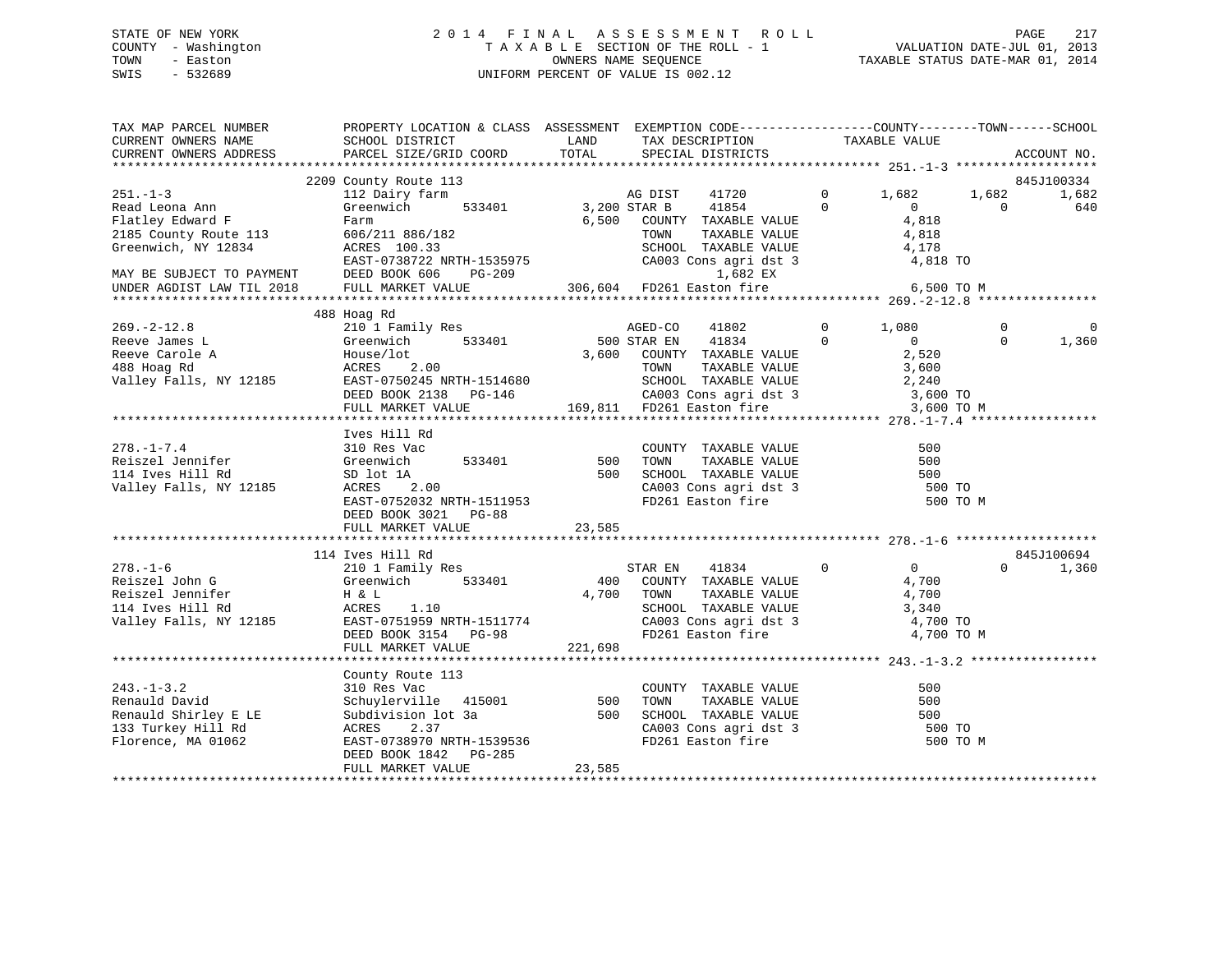# STATE OF NEW YORK 2 0 1 4 F I N A L A S S E S S M E N T R O L L PAGE 218 COUNTY - Washington T A X A B L E SECTION OF THE ROLL - 1 VALUATION DATE-JUL 01, 2013 TOWN - Easton OWNERS NAME SEQUENCE TAXABLE STATUS DATE-MAR 01, 2014 SWIS - 532689 UNIFORM PERCENT OF VALUE IS 002.12

| TAX MAP PARCEL NUMBER<br>CURRENT OWNERS NAME                                                                                      | PROPERTY LOCATION & CLASS ASSESSMENT EXEMPTION CODE-----------------COUNTY--------TOWN------SCHOOL<br>SCHOOL DISTRICT                                                            | LAND                      | TAX DESCRIPTION                                                                                                                                                                                                                                                                                       | TAXABLE VALUE                                                                                                   |                          |                                     |
|-----------------------------------------------------------------------------------------------------------------------------------|----------------------------------------------------------------------------------------------------------------------------------------------------------------------------------|---------------------------|-------------------------------------------------------------------------------------------------------------------------------------------------------------------------------------------------------------------------------------------------------------------------------------------------------|-----------------------------------------------------------------------------------------------------------------|--------------------------|-------------------------------------|
| CURRENT OWNERS ADDRESS                                                                                                            | PARCEL SIZE/GRID COORD                                                                                                                                                           | TOTAL                     | SPECIAL DISTRICTS                                                                                                                                                                                                                                                                                     |                                                                                                                 |                          | ACCOUNT NO.                         |
|                                                                                                                                   |                                                                                                                                                                                  |                           |                                                                                                                                                                                                                                                                                                       |                                                                                                                 |                          |                                     |
| $243. -1 - 3.3$<br>Renauld David<br>Renauld Shirley E LE<br>133 Turkey Hill Rd<br>Florence, MA 01062                              | County Route 113<br>310 Res Vac<br>schuylerville 415001<br>Subdivision lot 3<br>24.20<br>ACRES<br>EAST-0740024 NRTH-1540833<br>DEED BOOK 1842 PG-285<br>FULL MARKET VALUE        | 600<br>600<br>28,302      | COUNTY TAXABLE VALUE<br>TOWN<br>TAXABLE VALUE<br>SCHOOL TAXABLE VALUE<br>SCHOOL TAXABLE VALUE<br>CA003 Cons agri dst 3<br>FD261 Easton fire                                                                                                                                                           | 600<br>600<br>600<br>600 TO                                                                                     | 600 TO M                 |                                     |
|                                                                                                                                   |                                                                                                                                                                                  |                           |                                                                                                                                                                                                                                                                                                       |                                                                                                                 |                          |                                     |
| $243. - 1 - 3$<br>Renauld Shirley LE<br>Renauld Mark<br>2315 County Route 113<br>Greenwich, NY 12834<br>MAY BE SUBJECT TO PAYMENT | 2315 County Route 113<br>240 Rural res<br>Schuylerville 415001 3,000 AGED-ALL<br>Farm & Tra<br>Sub Lot 1<br>ACRES 162.10<br>EAST-0740790 NRTH-1539921<br>DEED BOOK 1842 PG-281   |                           | 60 PCT OF VALUE USED FOR EXEMPTION PURPOSES<br>41700<br>AG BUILD<br>41800<br>6,450 STAR EN<br>41834<br>COUNTY TAXABLE VALUE<br>TOWN<br>TAXABLE VALUE<br>SCHOOL TAXABLE VALUE<br>1539921 SCHOOL IAAABLE VALUE<br>3-281 CA003 Cons agri dst 3<br>304,245 FD261 Easton fire<br>304,245 FD261 Easton fire | 450<br>$\overline{0}$<br>$\Omega$<br>1,935<br>$\Omega$<br>$\overline{0}$<br>4,065<br>4,065<br>2,705<br>6,450 TO | 450<br>1,935<br>$\Omega$ | 845J100697<br>450<br>1,935<br>1,360 |
| UNDER RPTL483 UNTIL 2018                                                                                                          | FULL MARKET VALUE                                                                                                                                                                |                           |                                                                                                                                                                                                                                                                                                       | 6,450 TO M                                                                                                      |                          |                                     |
|                                                                                                                                   |                                                                                                                                                                                  |                           |                                                                                                                                                                                                                                                                                                       |                                                                                                                 |                          |                                     |
|                                                                                                                                   | 65 Vly Summit Rd                                                                                                                                                                 |                           |                                                                                                                                                                                                                                                                                                       |                                                                                                                 |                          | 845J100717                          |
| $260. - 1 - 6$<br>Reynolds Laura<br>Frazer Christine<br>65 Vly Summit Rd<br>Greenwich, NY 12834                                   | 112 Dairy farm<br>Greenwich<br>533401<br>Farm<br>ACRES 162.80<br>EAST-0747568 NRTH-1523250<br>PG-339<br>DEED BOOK 898<br>FULL MARKET VALUE                                       | 2,600<br>7,100<br>334,906 | STAR B<br>41854<br>COUNTY TAXABLE VALUE<br>TOWN<br>TAXABLE VALUE<br>SCHOOL TAXABLE VALUE<br>CA003 Cons agri dst 3<br>FD261 Easton fire                                                                                                                                                                | $\mathbf{0}$<br>$\overline{0}$<br>7,100<br>7,100<br>6,460<br>7,100 TO<br>7,100 TO M                             | $\Omega$                 | 640                                 |
|                                                                                                                                   | 40 Windy Hill Rd                                                                                                                                                                 |                           |                                                                                                                                                                                                                                                                                                       |                                                                                                                 |                          |                                     |
| $227. - 1 - 6.6$<br>Reynolds Morgan G<br>Reynolds Tara<br>40 Windy Hill Rd<br>Greenwich, NY 12384                                 | 210 1 Family Res<br>Schuylerville 415001<br>$H+L$<br>Lot 6<br>ACRES<br>4.90<br>EAST-0744638 NRTH-1559702<br>DEED BOOK 813<br>PG-333                                              | 500<br>4,800              | STAR B<br>41854<br>COUNTY TAXABLE VALUE<br>TOWN<br>TAXABLE VALUE<br>SCHOOL TAXABLE VALUE<br>CA003 Cons agri dst 3<br>FD262 Middle Falls Fire                                                                                                                                                          | $\overline{0}$<br>$\Omega$<br>4,800<br>4,800<br>4,160<br>4,800 TO<br>4,800 TO                                   | $\Omega$                 | 640                                 |
|                                                                                                                                   | FULL MARKET VALUE                                                                                                                                                                | 226,415                   |                                                                                                                                                                                                                                                                                                       |                                                                                                                 |                          |                                     |
|                                                                                                                                   |                                                                                                                                                                                  |                           |                                                                                                                                                                                                                                                                                                       |                                                                                                                 |                          |                                     |
| $227. - 1 - 6.8$<br>Reynolds William<br>Reynolds Susan<br>42 Windy Hill Rd<br>Greenwich, NY 12834                                 | 42 Windy Hill Rd<br>210 1 Family Res<br>415001<br>Schuylerville<br>sub lot 8<br>subd. 22C-125, eas 3128/7<br>2.60<br>ACRES<br>EAST-0744667 NRTH-1560035<br>DEED BOOK 2877 PG-264 | 500<br>4,900              | 41854<br>STAR B<br>COUNTY TAXABLE VALUE<br>TOWN<br>TAXABLE VALUE<br>SCHOOL TAXABLE VALUE<br>CA003 Cons agri dst 3<br>FD262 Middle Falls Fire 4,900 TO                                                                                                                                                 | $\overline{0}$<br>$\mathbf{0}$<br>4,900<br>4,900<br>4,260<br>4,900 TO                                           | $\Omega$                 | 640                                 |
|                                                                                                                                   | FULL MARKET VALUE                                                                                                                                                                | 231,132                   |                                                                                                                                                                                                                                                                                                       |                                                                                                                 |                          |                                     |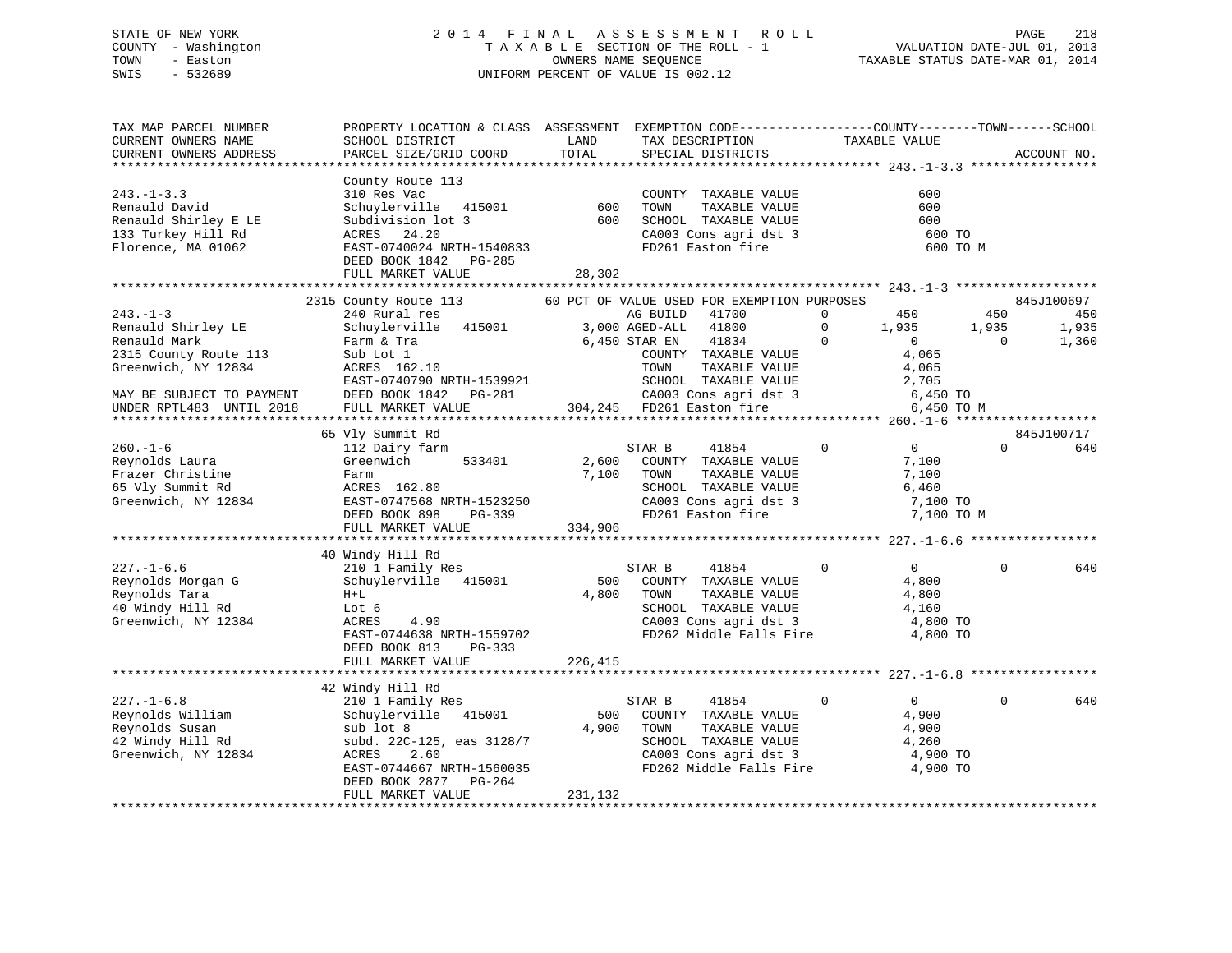# STATE OF NEW YORK 2 0 1 4 F I N A L A S S E S S M E N T R O L L PAGE 219 COUNTY - Washington T A X A B L E SECTION OF THE ROLL - 1 VALUATION DATE-JUL 01, 2013 TOWN - Easton OWNERS NAME SEQUENCE TAXABLE STATUS DATE-MAR 01, 2014 SWIS - 532689 UNIFORM PERCENT OF VALUE IS 002.12UNIFORM PERCENT OF VALUE IS 002.12

| TAX MAP PARCEL NUMBER  | PROPERTY LOCATION & CLASS ASSESSMENT EXEMPTION CODE----------------COUNTY-------TOWN------SCHOOL |         |                         |                      |                 |
|------------------------|--------------------------------------------------------------------------------------------------|---------|-------------------------|----------------------|-----------------|
| CURRENT OWNERS NAME    | SCHOOL DISTRICT                                                                                  | LAND    | TAX DESCRIPTION         | TAXABLE VALUE        |                 |
| CURRENT OWNERS ADDRESS | PARCEL SIZE/GRID COORD                                                                           | TOTAL   | SPECIAL DISTRICTS       |                      | ACCOUNT NO.     |
|                        |                                                                                                  |         |                         |                      |                 |
|                        | Windy Hill Rd                                                                                    |         |                         |                      |                 |
| $227. - 1 - 6.9$       | 312 Vac w/imprv                                                                                  |         | COUNTY TAXABLE VALUE    | 600                  |                 |
| Rich Paul              | Schuylerville 415001                                                                             | 500     | TAXABLE VALUE<br>TOWN   | 600                  |                 |
| Rich Nicholle          | Lot 9                                                                                            | 600     | SCHOOL TAXABLE VALUE    | 600                  |                 |
| 109 West Rd            | ACRES<br>1.14                                                                                    |         | FD262 Middle Falls Fire | 600 TO               |                 |
| Argyle, NY 12809       | EAST-0744243 NRTH-1560360                                                                        |         |                         |                      |                 |
|                        | DEED BOOK 3159 PG-306                                                                            |         |                         |                      |                 |
|                        | FULL MARKET VALUE                                                                                | 28,302  |                         |                      |                 |
|                        |                                                                                                  |         |                         |                      |                 |
|                        | Hegeman Bridge Rd                                                                                |         |                         |                      |                 |
| $236. - 2 - 3.13$      | 320 Rural vacant                                                                                 |         | COUNTY TAXABLE VALUE    | 500                  |                 |
| Richardson Barbara     | Greenwich<br>533401                                                                              | 500     | TAXABLE VALUE<br>TOWN   | 500                  |                 |
| 83 Hegeman Bridge Rd   | Vl                                                                                               | 500     | SCHOOL TAXABLE VALUE    | 500                  |                 |
| Greenwich, NY 12834    | Lot 3                                                                                            |         | FD262 Middle Falls Fire | 500 TO               |                 |
|                        | 1.09<br>ACRES                                                                                    |         |                         |                      |                 |
|                        | EAST-0753041 NRTH-1551325                                                                        |         |                         |                      |                 |
|                        | DEED BOOK 903<br>$PG-22$                                                                         |         |                         |                      |                 |
|                        | FULL MARKET VALUE                                                                                | 23,585  |                         |                      |                 |
|                        |                                                                                                  |         |                         |                      |                 |
|                        | 83 Hegeman Bridge Rd                                                                             |         |                         |                      |                 |
| $236. - 2 - 3.14$      | 210 1 Family Res                                                                                 |         | STAR B<br>41854         | $\Omega$<br>$\Omega$ | $\Omega$<br>640 |
| Richardson Barbara     | 533401<br>Greenwich                                                                              | 500     | COUNTY TAXABLE VALUE    | 4,000                |                 |
| 83 Hegeman Bridge Rd   | Vl                                                                                               | 4,000   | TOWN<br>TAXABLE VALUE   | 4,000                |                 |
| Greenwich, NY 12834    | Lot 2                                                                                            |         | SCHOOL TAXABLE VALUE    | 3,360                |                 |
|                        | 1.01<br>ACRES                                                                                    |         | FD262 Middle Falls Fire | 4,000 TO             |                 |
|                        | EAST-0752941 NRTH-1551140                                                                        |         |                         |                      |                 |
|                        | DEED BOOK 790<br>PG-168                                                                          |         |                         |                      |                 |
|                        | FULL MARKET VALUE                                                                                | 188,679 |                         |                      |                 |
|                        |                                                                                                  |         |                         |                      |                 |
|                        | 478 State Route 29                                                                               |         |                         |                      | 845J100367      |
| $236. - 1 - 12$        | 210 1 Family Res                                                                                 |         | COUNTY TAXABLE VALUE    | 4,600                |                 |
| Rieger John            | Greenwich<br>533401                                                                              | 700     | TOWN<br>TAXABLE VALUE   | 4,600                |                 |
| Rieger Millie          | H/L                                                                                              | 4,600   | SCHOOL TAXABLE VALUE    | 4,600                |                 |
| 478 State Route 29     | ACRES<br>5.90                                                                                    |         | FD262 Middle Falls Fire | 4,600 TO             |                 |
| Greenwich, NY 12834    | EAST-0750865 NRTH-1553022                                                                        |         |                         |                      |                 |
|                        | DEED BOOK 783<br>PG-341                                                                          |         |                         |                      |                 |
|                        | FULL MARKET VALUE                                                                                | 216,981 |                         |                      |                 |
|                        |                                                                                                  |         |                         |                      |                 |
|                        | 2339 State Route 40                                                                              |         |                         |                      | 845J100150      |
| $236. - 1 - 14$        | 450 Retail srvce                                                                                 |         | COUNTY TAXABLE VALUE    | 8,000                |                 |
| Rieger John A          | 533401<br>Greenwich                                                                              | 1,500   | TAXABLE VALUE<br>TOWN   | 8,000                |                 |
| 2339 St Rt 40          | Retail Service                                                                                   | 8,000   | SCHOOL TAXABLE VALUE    | 8,000                |                 |
| Greenwich, NY 12834    | ACRES<br>1.61                                                                                    |         | FD262 Middle Falls Fire | 8,000 TO             |                 |
|                        | EAST-0751338 NRTH-1553310                                                                        |         |                         |                      |                 |
|                        | DEED BOOK 628<br>$PG-165$                                                                        |         |                         |                      |                 |
|                        | FULL MARKET VALUE                                                                                | 377,358 |                         |                      |                 |
|                        |                                                                                                  |         |                         |                      |                 |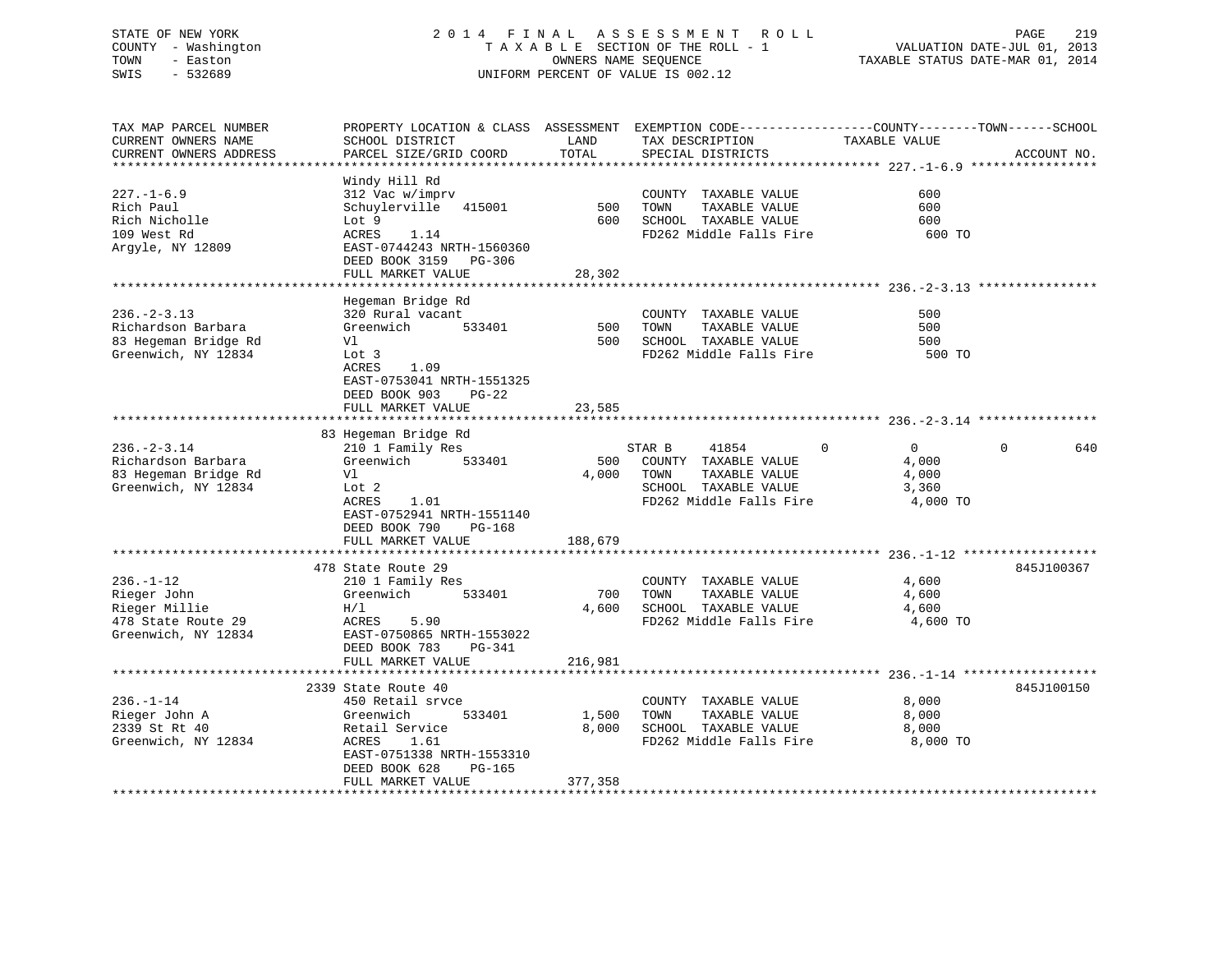# STATE OF NEW YORK 2 0 1 4 F I N A L A S S E S S M E N T R O L L PAGE 220 COUNTY - Washington T A X A B L E SECTION OF THE ROLL - 1 VALUATION DATE-JUL 01, 2013 TOWN - Easton OWNERS NAME SEQUENCE TAXABLE STATUS DATE-MAR 01, 2014 SWIS - 532689 UNIFORM PERCENT OF VALUE IS 002.12

| TAX MAP PARCEL NUMBER<br>CURRENT OWNERS NAME<br>CURRENT OWNERS ADDRESS               | SCHOOL DISTRICT<br>PARCEL SIZE/GRID COORD                                                                                                                                          | PROPERTY LOCATION & CLASS ASSESSMENT EXEMPTION CODE----------------COUNTY-------TOWN-----SCHOOL<br>LAND<br>TAX DESCRIPTION<br>TOTAL<br>SPECIAL DISTRICTS                  |                                     | TAXABLE VALUE                                                                                                | ACCOUNT NO.                                    |
|--------------------------------------------------------------------------------------|------------------------------------------------------------------------------------------------------------------------------------------------------------------------------------|---------------------------------------------------------------------------------------------------------------------------------------------------------------------------|-------------------------------------|--------------------------------------------------------------------------------------------------------------|------------------------------------------------|
| $236. - 2 - 16.2$<br>Riggio Anthony J<br>11 Hegeman Bridge Rd<br>Greenwich, NY 12834 | 11 Hegeman Bridge Rd<br>210 1 Family Res<br>Greenwich<br>533401<br>H & L<br>ACRES<br>1.43<br>EAST-0752010 NRTH-1549913<br>DEED BOOK 2915 PG-287<br>FULL MARKET VALUE               | VET WAR CT 41121<br>500 STAR EN<br>41834<br>3,800<br>COUNTY TAXABLE VALUE<br>TOWN<br>TAXABLE VALUE<br>SCHOOL TAXABLE VALUE<br>FD262 Middle Falls Fire 3,800 TO<br>179,245 | $\Omega$<br>$\Omega$                | 570<br>570<br>$\overline{0}$<br>$\Omega$<br>3,230<br>3,230<br>2,440                                          | 845J101224<br>$\Omega$<br>1,360                |
| $236. - 2 - 16$<br>Riggio Charles<br>2202 St Rt 40<br>Greenwich, NY 12834            | 2214 State Route 40<br>105 Vac farmland<br>Greenwich<br>533401<br>Farm<br>ACRES 18.30<br>EAST-0752257 NRTH-1550463<br>DEED BOOK 506<br>$PG-155$<br>FULL MARKET VALUE               | COUNTY TAXABLE VALUE<br>700<br>TOWN<br>TAXABLE VALUE<br>700<br>SCHOOL TAXABLE VALUE<br>FD262 Middle Falls Fire 700 TO<br>33,019                                           |                                     | 700<br>700<br>700                                                                                            | 845J100657                                     |
|                                                                                      |                                                                                                                                                                                    |                                                                                                                                                                           |                                     |                                                                                                              |                                                |
| $236. - 2 - 16.1$<br>Riggio Charles S<br>2202 State Route 40<br>Greenwich, NY 12834  | 2202 State Route 40<br>210 1 Family Res<br>Greenwich<br>533401<br>Res<br>614/247<br>ACRES<br>4.59<br>EAST-0751802 NRTH-1550292<br>DEED BOOK 499<br>$PG-212$                        | AGED-CO<br>41802<br>500 AGE-TN/SCH 41806<br>4,000 STAR EN<br>41834<br>COUNTY TAXABLE VALUE<br>TOWN<br>TAXABLE VALUE<br>SCHOOL TAXABLE VALUE<br>FD262 Middle Falls Fire    | $\mathbf 0$<br>$\Omega$<br>$\Omega$ | 2,000<br>$\mathbf 0$<br>$\mathbf{0}$<br>1,400<br>$\Omega$<br>$\Omega$<br>2,000<br>2,600<br>1,240<br>4,000 TO | 845J101171<br>$\overline{0}$<br>1,400<br>1,360 |
|                                                                                      | FULL MARKET VALUE                                                                                                                                                                  | 188,679                                                                                                                                                                   |                                     |                                                                                                              |                                                |
|                                                                                      |                                                                                                                                                                                    |                                                                                                                                                                           |                                     |                                                                                                              |                                                |
| $252 - 2 - 12.2$<br>Riley Colleen M<br>825 5th Ave Apt 1<br>Watervliet, NY 12189     | The Intervale Rd<br>321 Abandoned ag<br>533401<br>Greenwich<br>Vacant Lot<br>Lot 3<br>ACRES<br>1.98<br>EAST-0755495 NRTH-1528633<br>DEED BOOK 727<br>$PG-106$<br>FULL MARKET VALUE | COUNTY TAXABLE VALUE<br>300<br>TOWN<br>TAXABLE VALUE<br>300<br>SCHOOL TAXABLE VALUE<br>CA003 Cons agri dst 3<br>FD261 Easton fire<br>14,151                               |                                     | 300<br>300<br>300<br>300 TO<br>300 TO M                                                                      |                                                |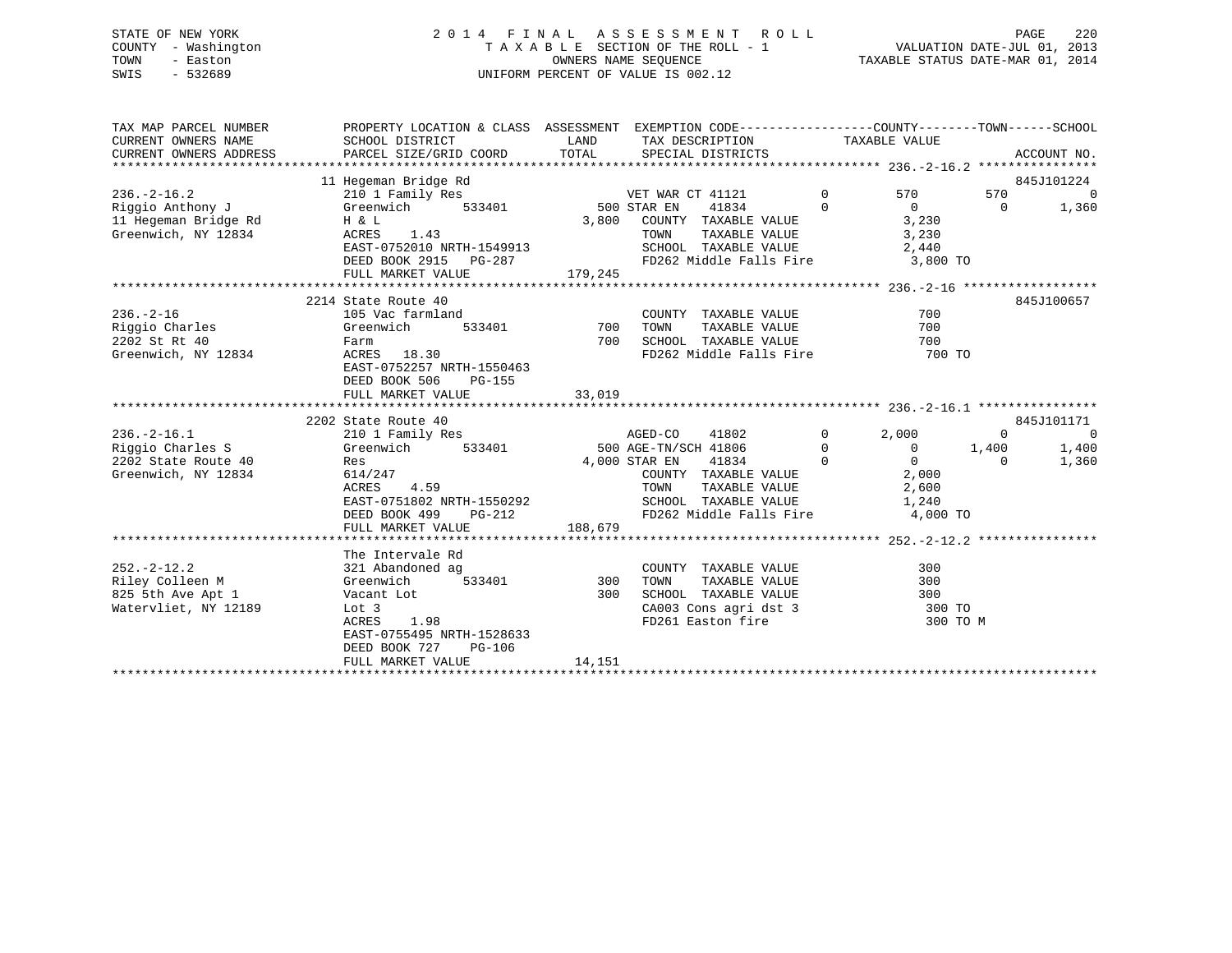# STATE OF NEW YORK 2 0 1 4 F I N A L A S S E S S M E N T R O L L PAGE 221 COUNTY - Washington T A X A B L E SECTION OF THE ROLL - 1 VALUATION DATE-JUL 01, 2013 TOWN - Easton OWNERS NAME SEQUENCE TAXABLE STATUS DATE-MAR 01, 2014 SWIS - 532689 UNIFORM PERCENT OF VALUE IS 002.12

| TAX MAP PARCEL NUMBER<br>CURRENT OWNERS NAME<br>CURRENT OWNERS ADDRESS                                                                                             | PROPERTY LOCATION & CLASS ASSESSMENT EXEMPTION CODE----------------COUNTY-------TOWN------SCHOOL<br>SCHOOL DISTRICT<br>PARCEL SIZE/GRID COORD                                   | LAND<br>TOTAL           | TAX DESCRIPTION<br>SPECIAL DISTRICTS                                                                                                                                                | TAXABLE VALUE                                 |                                                                                 | ACCOUNT NO.                |
|--------------------------------------------------------------------------------------------------------------------------------------------------------------------|---------------------------------------------------------------------------------------------------------------------------------------------------------------------------------|-------------------------|-------------------------------------------------------------------------------------------------------------------------------------------------------------------------------------|-----------------------------------------------|---------------------------------------------------------------------------------|----------------------------|
|                                                                                                                                                                    |                                                                                                                                                                                 |                         |                                                                                                                                                                                     |                                               |                                                                                 |                            |
| $252 - 2 - 12$<br>Riley Family Trust<br>197 Intervale Rd<br>Greenwich, NY 12834<br>MAY BE SUBJECT TO PAYMENT<br>UNDER AGDIST LAW TIL 2018                          | 197 The Intervale Rd<br>112 Dairy farm<br>Greenwich<br>533401<br>Farm<br>Lot $#1$<br>ACRES 138.70<br>EAST-0756444 NRTH-1529895<br>DEED BOOK 674<br>$PG-25$<br>FULL MARKET VALUE | 6,200                   | AG DIST<br>41720<br>2,700 STAR EN<br>41834<br>COUNTY TAXABLE VALUE<br>TOWN<br>TAXABLE VALUE<br>SCHOOL TAXABLE VALUE<br>CA003 Cons agri dst 3<br>319 EX<br>292,453 FD261 Easton fire | $\Omega$<br>319<br>$\Omega$<br>$\overline{0}$ | 319<br>$\Omega$<br>5,881<br>5,881<br>4,521<br>5,881 TO<br>6,200 TO M            | 845J100700<br>319<br>1,360 |
|                                                                                                                                                                    |                                                                                                                                                                                 |                         |                                                                                                                                                                                     |                                               |                                                                                 |                            |
| $286. - 1 - 10.2$<br>Rivenburgh Clinton Jr<br>Rivenburgh Sandra<br>71 Fryer Rd<br>Schaghticoke, NY 12154                                                           | 71 Fryer Rd<br>210 1 Family Res<br>533401<br>Greenwich<br>$H+L$<br>Lot 3<br>ACRES<br>2.63<br>EAST-0741564 NRTH-1505258<br>DEED BOOK 426<br>PG-533<br>FULL MARKET VALUE          | 500<br>4,000<br>188,679 | STAR EN<br>41834<br>COUNTY TAXABLE VALUE<br>TOWN<br>TAXABLE VALUE<br>SCHOOL TAXABLE VALUE<br>CA003 Cons agri dst 3<br>FD261 Easton fire                                             | $\mathbf{0}$                                  | $\overline{0}$<br>0<br>4,000<br>4,000<br>2,640<br>4,000 TO<br>4,000 TO M        | 1,360                      |
|                                                                                                                                                                    |                                                                                                                                                                                 |                         |                                                                                                                                                                                     |                                               |                                                                                 |                            |
| $286. - 1 - 10.3$<br>Rivenburgh Clinton jr<br>Rivenburgh Sandra<br>71 Fryer Rd<br>Schaghticoke, NY 12154<br>MAY BE SUBJECT TO PAYMENT<br>UNDER AGDIST LAW TIL 2018 | State Route 40<br>310 Res Vac<br>533401<br>Greenwich<br>$p/O$ #6<br>929/322<br>ACRES 10.31<br>EAST-0741356 NRTH-1504768<br>DEED BOOK 426<br>PG-533<br>FULL MARKET VALUE         | 500<br>500<br>23,585    | AG DIST<br>41720<br>COUNTY TAXABLE VALUE<br>TOWN<br>TAXABLE VALUE<br>SCHOOL TAXABLE VALUE<br>CA003 Cons agri dst 3<br>361 EX<br>FD261 Easton fire                                   | $\mathbf{0}$                                  | 361<br>361<br>139<br>139<br>139<br>139 TO<br>500 TO M                           | 361                        |
|                                                                                                                                                                    | 78 Deerfield Ln                                                                                                                                                                 |                         |                                                                                                                                                                                     |                                               |                                                                                 | 845J100362                 |
| $259. - 1 - 43$<br>Rivers Robert A<br>Rivers Chris<br>1017 Hudson Ave<br>Stillwater, NY 12170                                                                      | 260 Seasonal res - WTRFNT<br>Greenwich<br>533401<br>Campsite<br>FRNT 75.00 DPTH 120.00<br>EAST-0734730 NRTH-1524192<br>DEED BOOK 884<br>PG-342                                  | 500<br>1,800            | COUNTY TAXABLE VALUE<br>TAXABLE VALUE<br>TOWN<br>SCHOOL TAXABLE VALUE<br>CA003 Cons agri dst 3<br>FD261 Easton fire                                                                 |                                               | 1,800<br>1,800<br>1,800<br>1,800 TO<br>1,800 TO M                               |                            |
|                                                                                                                                                                    | FULL MARKET VALUE                                                                                                                                                               | 84,906                  |                                                                                                                                                                                     |                                               |                                                                                 |                            |
|                                                                                                                                                                    | 38 Grove Rd                                                                                                                                                                     |                         |                                                                                                                                                                                     |                                               |                                                                                 | 845J100586                 |
| $269. - 1 - 20$<br>Roberts Arthur J<br>Roberts Rose L<br>38 Grove Rd<br>Schaghticoke, NY 12154                                                                     | 210 1 Family Res<br>533401<br>Greenwich<br>H & L<br>ACRES<br>1.80<br>EAST-0746122 NRTH-1515893<br>DEED BOOK 3228<br><b>PG-55</b><br>FULL MARKET VALUE                           | 500<br>4,300<br>202,830 | 41834<br>STAR EN<br>COUNTY TAXABLE VALUE<br>TOWN<br>TAXABLE VALUE<br>SCHOOL TAXABLE VALUE<br>CA003 Cons agri dst 3<br>FD261 Easton fire                                             | $\mathbf{0}$                                  | $\overline{0}$<br>$\Omega$<br>4,300<br>4,300<br>2,940<br>4,300 TO<br>4,300 TO M | 1,360                      |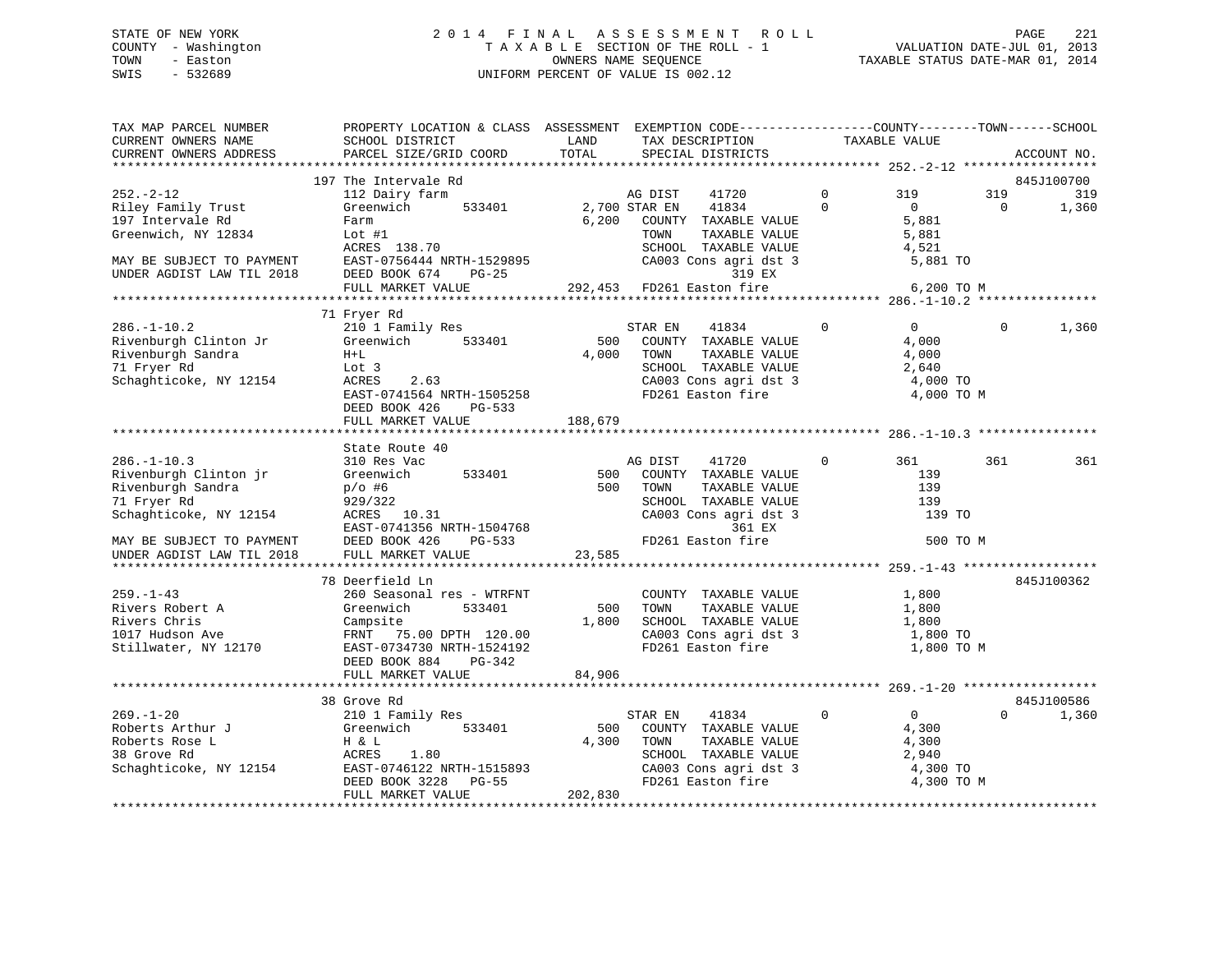# STATE OF NEW YORK 2 0 1 4 F I N A L A S S E S S M E N T R O L L PAGE 222 COUNTY - Washington T A X A B L E SECTION OF THE ROLL - 1 VALUATION DATE-JUL 01, 2013 TOWN - Easton **CONNERS NAME SEQUENCE** TAXABLE STATUS DATE-MAR 01, 2014 SWIS - 532689 UNIFORM PERCENT OF VALUE IS 002.12

| TAX MAP PARCEL NUMBER<br>CURRENT OWNERS NAME                                                                          | PROPERTY LOCATION & CLASS ASSESSMENT EXEMPTION CODE----------------COUNTY-------TOWN------SCHOOL<br>SCHOOL DISTRICT                                        | LAND                    | TAX DESCRIPTION                                                                                                                              | TAXABLE VALUE                                                                       |                               |
|-----------------------------------------------------------------------------------------------------------------------|------------------------------------------------------------------------------------------------------------------------------------------------------------|-------------------------|----------------------------------------------------------------------------------------------------------------------------------------------|-------------------------------------------------------------------------------------|-------------------------------|
| CURRENT OWNERS ADDRESS                                                                                                | PARCEL SIZE/GRID COORD                                                                                                                                     | TOTAL                   | SPECIAL DISTRICTS                                                                                                                            |                                                                                     | ACCOUNT NO.                   |
| $235. - 2 - 1$                                                                                                        | 232 State Route 29<br>433 Auto body                                                                                                                        |                         | COUNTY TAXABLE VALUE                                                                                                                         | 4,900                                                                               | 845J100706                    |
| Roberts Herbert E<br>Roberts Kathy Ann<br>527 Wilbur Ave<br>Greenwich, NY 12834                                       | 533401<br>Greenwich<br>Body Shop/tra<br>ACRES 2.48<br>EAST-0744720 NRTH-1553089                                                                            | 1,000<br>4,900          | TOWN<br>TAXABLE VALUE<br>SCHOOL TAXABLE VALUE<br>FD262 Middle Falls Fire                                                                     | 4,900<br>4,900<br>4,900 TO                                                          |                               |
|                                                                                                                       | DEED BOOK 636<br>PG-272<br>FULL MARKET VALUE                                                                                                               | 231,132                 |                                                                                                                                              |                                                                                     |                               |
|                                                                                                                       | 527 Wilbur Ave                                                                                                                                             |                         |                                                                                                                                              |                                                                                     | 845J100707                    |
| $235. - 2 - 14$<br>Roberts Robin<br>527 Wilbur Ave<br>Greenwich, NY 12834                                             | 210 1 Family Res<br>Greenwich<br>533401<br>H & L<br>FRNT 180.00 DPTH 350.00<br>EAST-0746282 NRTH-1548695<br>DEED BOOK 636<br>PG-274                        | 400<br>3,200            | STAR B<br>41854<br>COUNTY TAXABLE VALUE<br>TOWN<br>TAXABLE VALUE<br>SCHOOL TAXABLE VALUE<br>CA003 Cons agri dst 3<br>FD262 Middle Falls Fire | $\mathbf 0$<br>$0 \qquad \qquad$<br>3,200<br>3,200<br>2,560<br>3,200 TO<br>3,200 TO | $\Omega$<br>640               |
|                                                                                                                       | FULL MARKET VALUE                                                                                                                                          | 150,943                 |                                                                                                                                              |                                                                                     |                               |
|                                                                                                                       | 65 Marcellus Ln                                                                                                                                            |                         |                                                                                                                                              |                                                                                     | 845J100805                    |
| $285. - 1 - 39$<br>Roberts-Alexandrov Wilbert Car Stillwater Cent 415201<br>65 Marcellus Ln<br>Schaghticoke, NY 12154 | 210 1 Family Res - WTRFNT<br>Camp<br>FRNT 55.00 DPTH 75.00<br>EAST-0725769 NRTH-1503087<br>DEED BOOK 2788 PG-292<br>FULL MARKET VALUE                      | 500<br>2,800<br>132,075 | COUNTY TAXABLE VALUE<br>TAXABLE VALUE<br>TOWN<br>SCHOOL TAXABLE VALUE<br>CA003 Cons agri dst 3<br>FD261 Easton fire                          | 2,800<br>2,800<br>2,800<br>2,800 TO<br>2,800 TO M                                   |                               |
|                                                                                                                       |                                                                                                                                                            |                         |                                                                                                                                              |                                                                                     |                               |
| $259. - 1 - 6$<br>Rodd Jason E<br>379 Sarles Ferry Rd<br>Greenwich, NY 12834                                          | 379 Sarles Ferry Rd<br>210 1 Family Res<br>Greenwich<br>533401<br>H & L<br>FRNT 174.00 DPTH 87.00<br>EAST-0746064 NRTH-1525109<br>DEED BOOK 2828<br>PG-284 | 400<br>2,500            | STAR B<br>41854<br>COUNTY TAXABLE VALUE<br>TOWN<br>TAXABLE VALUE<br>SCHOOL TAXABLE VALUE<br>CA003 Cons agri dst 3<br>FD261 Easton fire       | $\Omega$<br>$\Omega$<br>2,500<br>2,500<br>1,860<br>2,500 TO<br>2,500 TO M           | 845J100831<br>$\Omega$<br>640 |
|                                                                                                                       | FULL MARKET VALUE                                                                                                                                          | 117,925                 |                                                                                                                                              |                                                                                     |                               |
|                                                                                                                       |                                                                                                                                                            |                         |                                                                                                                                              |                                                                                     |                               |
| $278. - 1 - 2.5$                                                                                                      | 3007 Valley Falls Rd<br>240 Rural res                                                                                                                      |                         | AG DIST<br>41720                                                                                                                             | $\Omega$<br>222                                                                     | 222<br>222                    |
| Rogers George<br>Rogers Marilyn<br>3007 Valley Falls Rd<br>Schaghticoke, NY 12154                                     | Greenwich<br>533401<br>House<br>ACRES 36.80<br>EAST-0745739 NRTH-1509661<br>DEED BOOK 777<br>PG-27                                                         | 6,000                   | 41834<br>800 STAR EN<br>COUNTY TAXABLE VALUE<br>TAXABLE VALUE<br>TOWN<br>SCHOOL TAXABLE VALUE<br>CA003 Cons agri dst 3                       | $\Omega$<br>0<br>5,778<br>5,778<br>4,418<br>5,778 TO                                | $\Omega$<br>1,360             |
| MAY BE SUBJECT TO PAYMENT<br>UNDER AGDIST LAW TIL 2018                                                                | FULL MARKET VALUE                                                                                                                                          | 283,019                 | 222 EX<br>FD261 Easton fire                                                                                                                  | 6,000 TO M<br>***********************                                               |                               |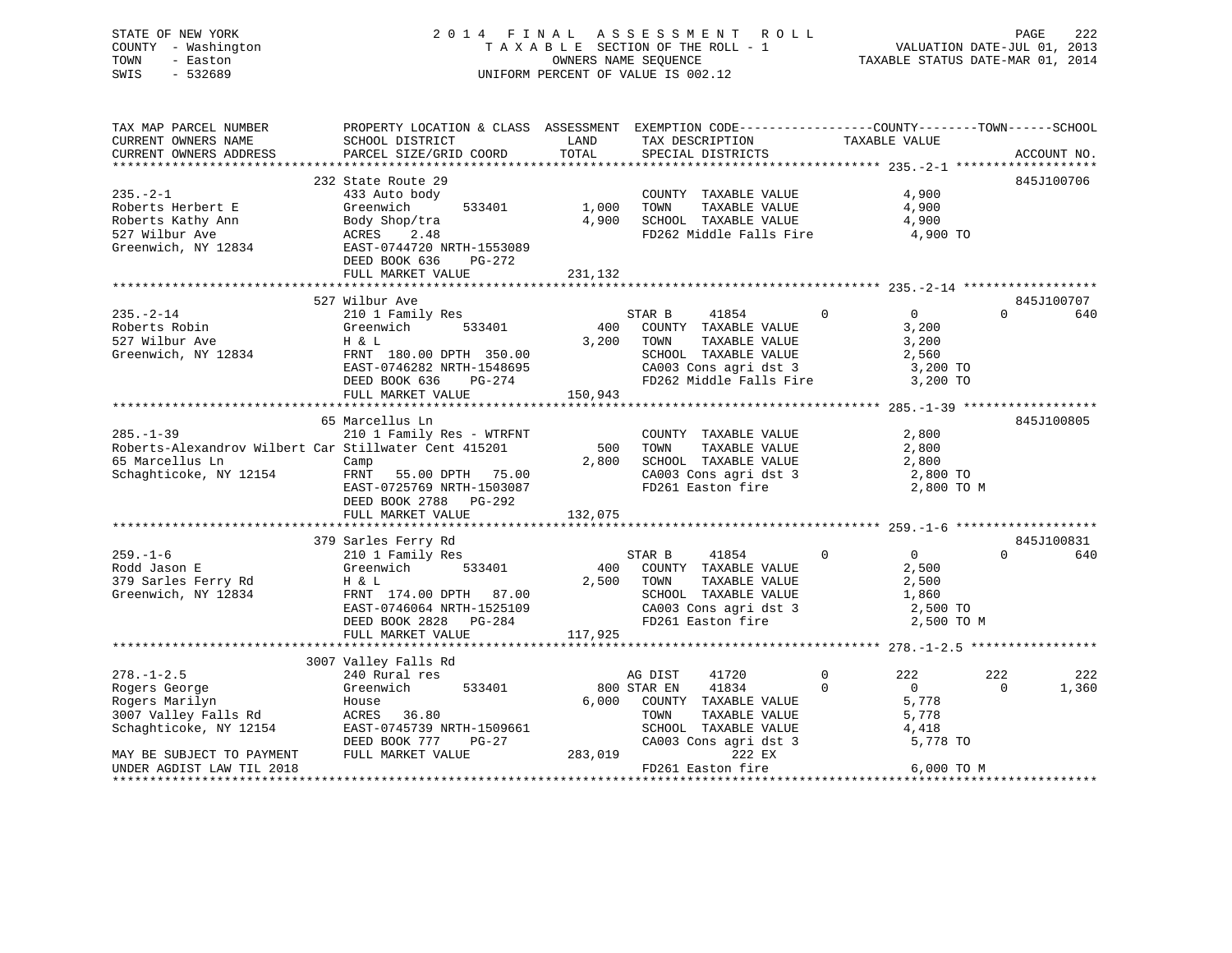| STATE OF NEW YORK   | 2014 FINAL ASSESSMENT ROLL         | 223<br>PAGE                      |
|---------------------|------------------------------------|----------------------------------|
| COUNTY - Washington | TAXABLE SECTION OF THE ROLL - 1    | VALUATION DATE-JUL 01, 2013      |
| TOWN<br>- Easton    | OWNERS NAME SEOUENCE               | TAXABLE STATUS DATE-MAR 01, 2014 |
| $-532689$<br>SWIS   | UNIFORM PERCENT OF VALUE IS 002.12 |                                  |
|                     |                                    |                                  |

| TAX MAP PARCEL NUMBER<br>CURRENT OWNERS NAME<br>CURRENT OWNERS ADDRESS                                    | PROPERTY LOCATION & CLASS ASSESSMENT EXEMPTION CODE--------------COUNTY-------TOWN-----SCHOOL<br>SCHOOL DISTRICT<br>PARCEL SIZE/GRID COORD                                                         | LAND<br>TOTAL           | TAX DESCRIPTION<br>SPECIAL DISTRICTS                                                                                                   | TAXABLE VALUE                                                             | ACCOUNT NO.                   |
|-----------------------------------------------------------------------------------------------------------|----------------------------------------------------------------------------------------------------------------------------------------------------------------------------------------------------|-------------------------|----------------------------------------------------------------------------------------------------------------------------------------|---------------------------------------------------------------------------|-------------------------------|
|                                                                                                           |                                                                                                                                                                                                    |                         |                                                                                                                                        |                                                                           |                               |
| $228. - 5 - 32$<br>Rogers Raymond L<br>Rogers June M<br>139 Windy Hill Rd<br>Greenwich, NY 12834          | 139 Windy Hill Rd<br>210 1 Family Res<br>Schuylerville<br>415001<br>House & Lot<br>$228. - 1 - 32$<br>ACRES<br>4.62<br>EAST-0746256 NRTH-1560836<br>DEED BOOK 571<br>$PG-149$<br>FULL MARKET VALUE | 500<br>4,000<br>188,679 | STAR B<br>41854<br>COUNTY TAXABLE VALUE<br>TOWN<br>TAXABLE VALUE<br>SCHOOL TAXABLE VALUE<br>FD262 Middle Falls Fire                    | $\Omega$<br>$\Omega$<br>4,000<br>4,000<br>3,360<br>4,000 TO               | 845J101208<br>$\Omega$<br>640 |
|                                                                                                           | 116 Windy Hill Rd                                                                                                                                                                                  |                         |                                                                                                                                        |                                                                           | 845J101195                    |
| $228. - 5 - 28$<br>Rogers Robert S<br>Rogers Katherine M<br>116 Windy Hill Rd<br>Greenwich, NY 12834      | 210 1 Family Res<br>Schuylerville 415001<br>House & Lot<br>$228. - 1 - 28$<br>5.35<br>ACRES<br>EAST-0745803 NRTH-1560353<br>DEED BOOK 527<br>PG-223                                                | 600<br>4,300            | 41834<br>STAR EN<br>COUNTY TAXABLE VALUE<br>TOWN<br>TAXABLE VALUE<br>SCHOOL TAXABLE VALUE<br>FD262 Middle Falls Fire                   | $\mathbf 0$<br>$\overline{0}$<br>4,300<br>4,300<br>2,940<br>4,300 TO      | 1,360<br>$\Omega$             |
|                                                                                                           | FULL MARKET VALUE                                                                                                                                                                                  | 202,830                 |                                                                                                                                        |                                                                           |                               |
|                                                                                                           | 2925 Valley Falls Rd                                                                                                                                                                               |                         |                                                                                                                                        |                                                                           |                               |
| $278. - 1 - 2.6$<br>Rogers Scott A<br>Rogers Margaret H<br>2925 Valley Falls Rd<br>Schaghticoke, NY 12154 | 240 Rural res<br>Greenwich<br>533401<br>Vacant Land<br>ACRES<br>4.20<br>EAST-0745433 NRTH-1508710<br>DEED BOOK 1769 PG-49<br>FULL MARKET VALUE                                                     | 300<br>3,700<br>174,528 | STAR B<br>41854<br>COUNTY TAXABLE VALUE<br>TOWN<br>TAXABLE VALUE<br>SCHOOL TAXABLE VALUE<br>CA003 Cons agri dst 3<br>FD261 Easton fire | $\Omega$<br>$\Omega$<br>3,700<br>3,700<br>3,060<br>3,700 TO<br>3,700 TO M | $\Omega$<br>640               |
|                                                                                                           |                                                                                                                                                                                                    |                         |                                                                                                                                        |                                                                           |                               |
| $236. - 2 - 14$<br>Roman Catholic Diocese, Albany Greenwich<br>40 North Main Ave<br>Albany, NY 12203      | State Route 40<br>311 Res vac land<br>533401<br>Lot<br>FRNT 150.00 DPTH 100.00<br>EAST-0751893 NRTH-1549776<br>DEED BOOK 534<br>$PG-208$<br>FULL MARKET VALUE                                      | 100<br>100<br>4,717     | COUNTY TAXABLE VALUE<br>TOWN<br>TAXABLE VALUE<br>SCHOOL TAXABLE VALUE<br>FD262 Middle Falls Fire                                       | 100<br>100<br>100<br>100 TO                                               | 845J100353                    |
|                                                                                                           |                                                                                                                                                                                                    |                         |                                                                                                                                        |                                                                           |                               |
| $245. - 2 - 17$                                                                                           | 3778 County Route 74<br>210 1 Family Res                                                                                                                                                           |                         | STAR B<br>41854                                                                                                                        | $\overline{0}$<br>$\Omega$                                                | 845J100806<br>$\Omega$<br>640 |
| Roods Craig A<br>Roods Susan A<br>3778 County Route 74<br>Greenwich, NY 12834                             | 533401<br>Greenwich<br>Camp<br>ACRES<br>2.40<br>EAST-0760897 NRTH-1537800<br>DEED BOOK 607<br>PG-156                                                                                               | 400<br>3,800            | COUNTY TAXABLE VALUE<br>TOWN<br>TAXABLE VALUE<br>SCHOOL TAXABLE VALUE<br>CA003 Cons agri dst 3<br>FD261 Easton fire                    | 3,800<br>3,800<br>3,160<br>3,800 TO<br>3,800 TO M                         |                               |
|                                                                                                           | FULL MARKET VALUE                                                                                                                                                                                  | 179,245                 |                                                                                                                                        |                                                                           |                               |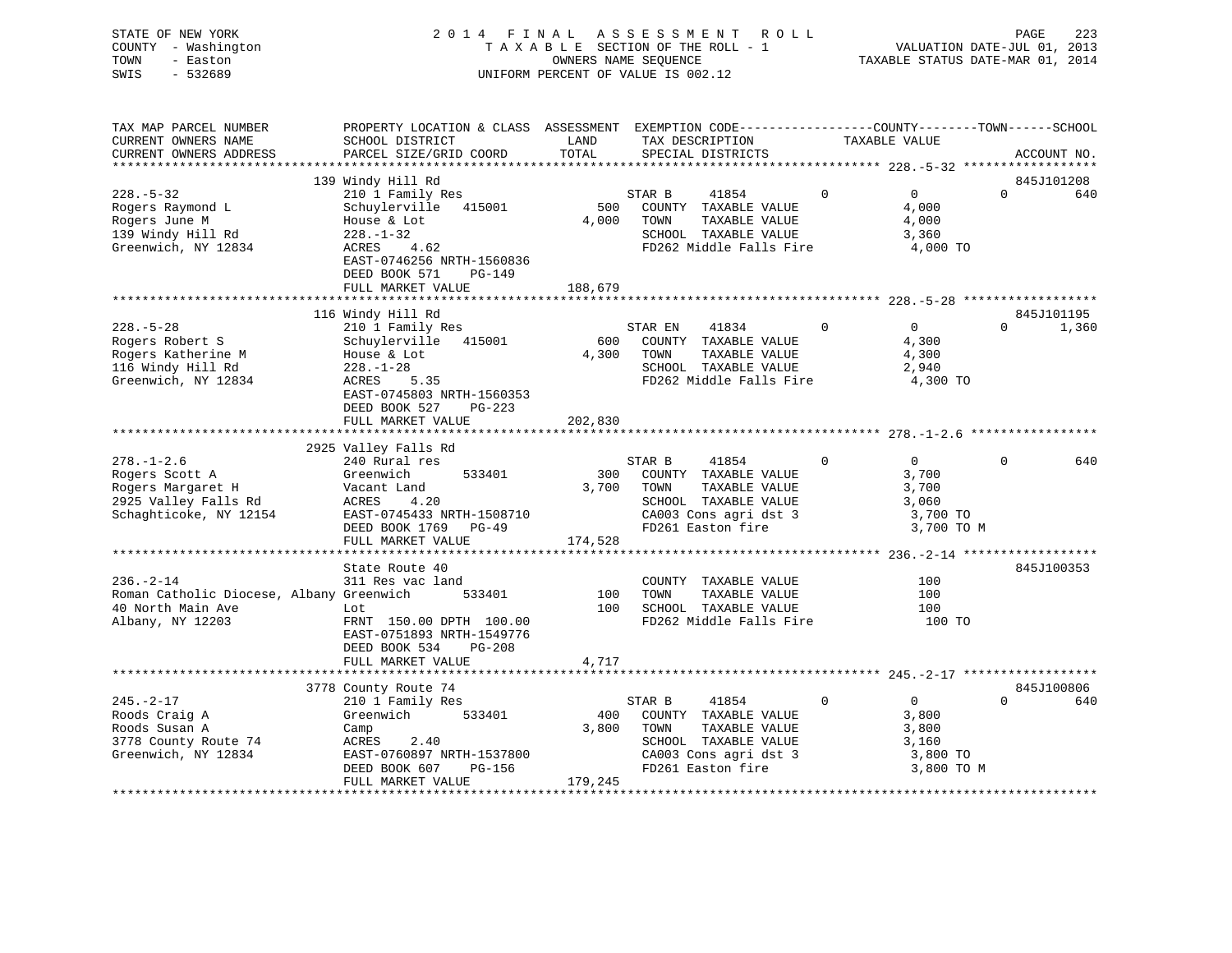# STATE OF NEW YORK 2 0 1 4 F I N A L A S S E S S M E N T R O L L PAGE 224 COUNTY - Washington T A X A B L E SECTION OF THE ROLL - 1 VALUATION DATE-JUL 01, 2013 TOWN - Easton **CONNERS NAME SEQUENCE** TAXABLE STATUS DATE-MAR 01, 2014 SWIS - 532689 UNIFORM PERCENT OF VALUE IS 002.12

| TAX MAP PARCEL NUMBER<br>CURRENT OWNERS NAME           | PROPERTY LOCATION & CLASS ASSESSMENT EXEMPTION CODE----------------COUNTY-------TOWN------SCHOOL<br>SCHOOL DISTRICT | LAND    | TAX DESCRIPTION                                                       |                | TAXABLE VALUE     |          |                   |
|--------------------------------------------------------|---------------------------------------------------------------------------------------------------------------------|---------|-----------------------------------------------------------------------|----------------|-------------------|----------|-------------------|
| CURRENT OWNERS ADDRESS                                 | PARCEL SIZE/GRID COORD                                                                                              | TOTAL   | SPECIAL DISTRICTS                                                     |                |                   |          | ACCOUNT NO.       |
| **********************                                 |                                                                                                                     |         |                                                                       |                |                   |          |                   |
|                                                        | State Route 40                                                                                                      |         |                                                                       |                |                   |          | 845J100718        |
| $277. - 1 - 6$                                         | 105 Vac farmland                                                                                                    |         | AG DIST<br>41720                                                      | $\mathbf{0}$   | 423               | 423      | 423               |
| Ropitzky Family Trust                                  | Greenwich<br>533401                                                                                                 | 1,000   | COUNTY TAXABLE VALUE                                                  |                | 577               |          |                   |
| Pauline M. Carknard, Trustee                           | Land                                                                                                                | 1,000   | TOWN<br>TAXABLE VALUE                                                 |                | 577               |          |                   |
| 533 County Route 54                                    | ACRES 52.20                                                                                                         |         | SCHOOL TAXABLE VALUE<br>CA003 Cons agri dst 3                         |                | 577               |          |                   |
| Schaghticoke, NY 12154                                 | EAST-0743549 NRTH-1510840<br>DEED BOOK 2448 PG-319                                                                  |         | 423 EX                                                                |                | 577 TO            |          |                   |
| MAY BE SUBJECT TO PAYMENT<br>UNDER AGDIST LAW TIL 2018 | FULL MARKET VALUE                                                                                                   |         | 47,170 FD261 Easton fire                                              |                | 1,000 TO M        |          |                   |
|                                                        |                                                                                                                     |         |                                                                       |                |                   |          |                   |
|                                                        | 533 County Route 54                                                                                                 |         |                                                                       |                |                   |          | 845J100719        |
| $286. - 1 - 8$                                         | 210 1 Family Res                                                                                                    |         | STAR B<br>41854                                                       | $\mathbf{0}$   | $0 \qquad \qquad$ | $\Omega$ | 640               |
| Ropitzky Family Trust                                  | Greenwich 533401                                                                                                    | 300     | COUNTY TAXABLE VALUE                                                  |                | 2,200             |          |                   |
| Pauline M. Carknard, Trustee H & L                     |                                                                                                                     | 2,200   | TOWN<br>TAXABLE VALUE                                                 |                | 2,200             |          |                   |
| 533 County Route 54                                    | Easement 592/168                                                                                                    |         | SCHOOL TAXABLE VALUE                                                  |                | 1,560             |          |                   |
| Schaghticoke, NY 12154                                 | FRNT 225.00 DPTH 206.00                                                                                             |         | CA003 Cons agri dst 3<br>FD261 Easton fire                            |                | 2,200 TO          |          |                   |
|                                                        | EAST-0739534 NRTH-1502907                                                                                           |         |                                                                       |                | 2,200 TO M        |          |                   |
|                                                        | DEED BOOK 2448 PG-313                                                                                               |         |                                                                       |                |                   |          |                   |
|                                                        | FULL MARKET VALUE                                                                                                   | 103,774 |                                                                       |                |                   |          |                   |
|                                                        |                                                                                                                     |         |                                                                       |                |                   |          |                   |
| $286. - 1 - 24$                                        | County Route 54                                                                                                     |         |                                                                       | $\overline{0}$ | 350               | 350      | 845J100716<br>350 |
| Ropitzky Family Trust                                  | 112 Dairy farm<br>Greenwich<br>533401                                                                               | 2,300   | AG DIST<br>41720<br>COUNTY TAXABLE VALUE                              |                |                   |          |                   |
| Pauline M. Carknard, Trustee Farm                      |                                                                                                                     | 3,000   | TOWN<br>TAXABLE VALUE                                                 |                | 2,650<br>2,650    |          |                   |
| 533 County Route 54                                    | ACRES 125.00                                                                                                        |         | SCHOOL TAXABLE VALUE                                                  |                | 2,650             |          |                   |
| Schaghticoke, NY 12154                                 | EAST-0739010 NRTH-1501659                                                                                           |         | CA003 Cons agri dst 3                                                 |                | 2,650 TO          |          |                   |
|                                                        | DEED BOOK 2448 PG-316                                                                                               |         | 350 EX                                                                |                |                   |          |                   |
| MAY BE SUBJECT TO PAYMENT<br>UNDER AGDIST LAW TIL 2018 | FULL MARKET VALUE                                                                                                   |         | 141,509 FD261 Easton fire                                             |                | 3,000 TO M        |          |                   |
|                                                        |                                                                                                                     |         |                                                                       |                |                   |          |                   |
|                                                        | 297 Hoag Rd                                                                                                         |         |                                                                       |                |                   |          |                   |
| $278. - 1 - 2.3$                                       | 210 1 Family Res                                                                                                    |         | COUNTY TAXABLE VALUE                                                  |                | 4,250             |          |                   |
| Rosenblum Joan                                         | 533401<br>Greenwich                                                                                                 | 500     | TOWN<br>TAXABLE VALUE                                                 |                | 4,250             |          |                   |
| Romanzo Linda                                          | Vacant Land                                                                                                         | 4,250   | SCHOOL TAXABLE VALUE                                                  |                | 4,250             |          |                   |
| 17347 Emerald Chase Dr                                 | ACRES<br>8.00                                                                                                       |         | CA003 Cons agri dst 3                                                 |                | 4,250 TO          |          |                   |
| Tampa, FL 33647                                        | EAST-0748852 NRTH-1510066                                                                                           |         | FD261 Easton fire                                                     |                | 4,250 TO M        |          |                   |
|                                                        | DEED BOOK 3384 PG-19                                                                                                |         |                                                                       |                |                   |          |                   |
| PRIOR OWNER ON 3/01/2014<br>Signorelli Peter J         | FULL MARKET VALUE                                                                                                   | 200,472 |                                                                       |                |                   |          |                   |
|                                                        |                                                                                                                     |         |                                                                       |                |                   |          |                   |
|                                                        | State Route 40                                                                                                      |         |                                                                       |                |                   |          | 845J101099        |
| $244. - 2 - 21$                                        | 323 Vacant rural                                                                                                    |         | COUNTY TAXABLE VALUE                                                  |                | 300               |          |                   |
| Rosner Seth                                            | Greenwich<br>533401                                                                                                 | 300     | TOWN<br>TAXABLE VALUE                                                 |                | 300               |          |                   |
| 26 Saratoga Cir                                        | Vl                                                                                                                  | 300     | SCHOOL TAXABLE VALUE<br>SCHOOL TAXABLE VALUE<br>CA003 Cons agri dst 3 |                | 300               |          |                   |
| Saratoga Springs, NY 12866                             | ACRES 10.59                                                                                                         |         |                                                                       |                | 300 TO            |          |                   |
|                                                        | EAST-0750276 NRTH-1543757                                                                                           |         | FD262 Middle Falls Fire                                               |                | 300 TO            |          |                   |
|                                                        | DEED BOOK 1888 PG-68                                                                                                |         |                                                                       |                |                   |          |                   |
|                                                        | FULL MARKET VALUE                                                                                                   | 14,151  |                                                                       |                |                   |          |                   |
|                                                        |                                                                                                                     |         |                                                                       |                |                   |          |                   |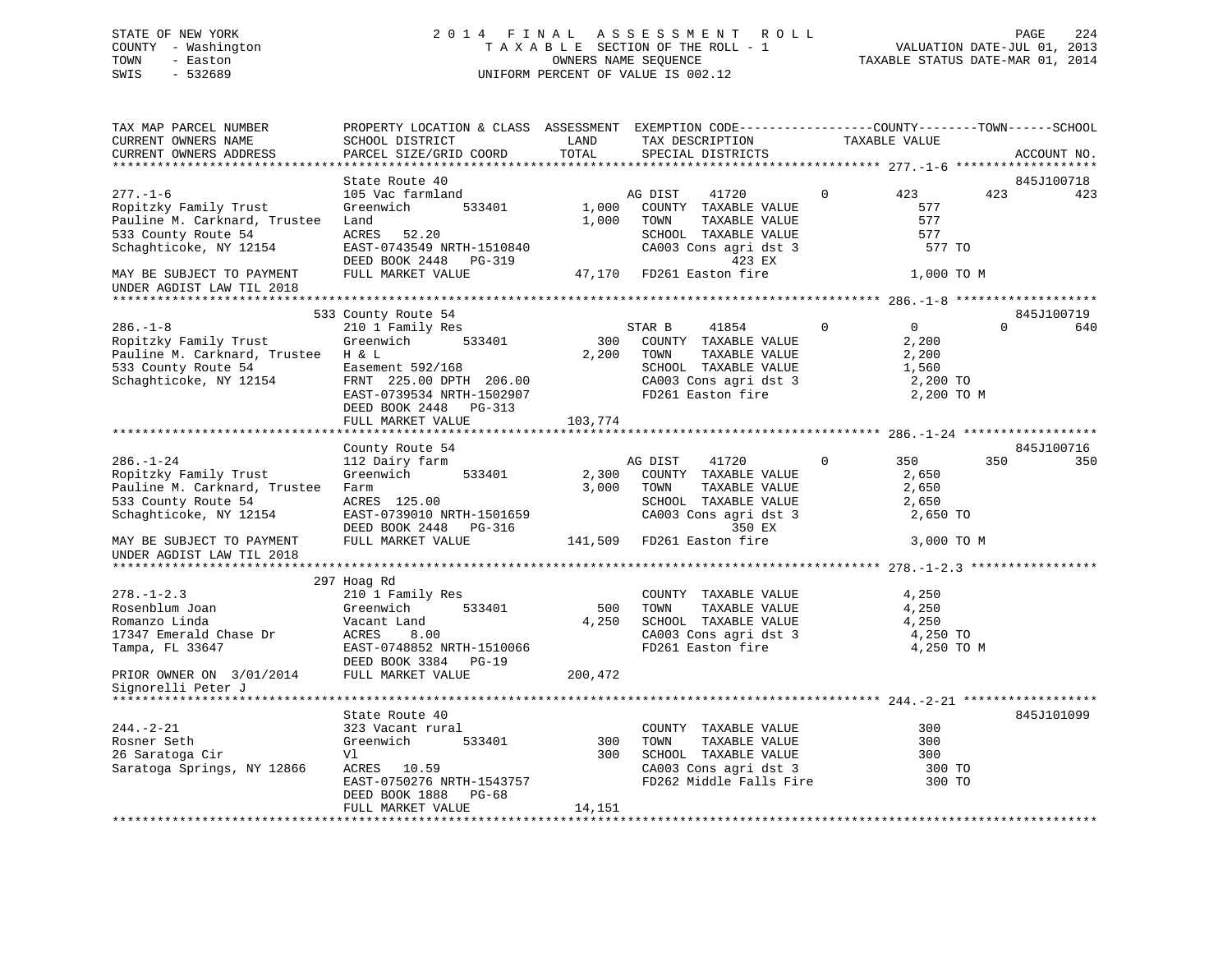# STATE OF NEW YORK 2 0 1 4 F I N A L A S S E S S M E N T R O L L PAGE 225 COUNTY - Washington T A X A B L E SECTION OF THE ROLL - 1 VALUATION DATE-JUL 01, 2013 TOWN - Easton OWNERS NAME SEQUENCE TAXABLE STATUS DATE-MAR 01, 2014 SWIS - 532689 UNIFORM PERCENT OF VALUE IS 002.12

| TAX MAP PARCEL NUMBER<br>CURRENT OWNERS NAME<br>CURRENT OWNERS ADDRESS                          | PROPERTY LOCATION & CLASS ASSESSMENT EXEMPTION CODE---------------COUNTY-------TOWN-----SCHOOL<br>SCHOOL DISTRICT<br>PARCEL SIZE/GRID COORD                                             | LAND<br>TOTAL                                                                                                                                                                                                                                                                                                                                                                              | TAX DESCRIPTION<br>SPECIAL DISTRICTS                                                                                                   | TAXABLE VALUE |                                                                                 | ACCOUNT NO.       |
|-------------------------------------------------------------------------------------------------|-----------------------------------------------------------------------------------------------------------------------------------------------------------------------------------------|--------------------------------------------------------------------------------------------------------------------------------------------------------------------------------------------------------------------------------------------------------------------------------------------------------------------------------------------------------------------------------------------|----------------------------------------------------------------------------------------------------------------------------------------|---------------|---------------------------------------------------------------------------------|-------------------|
|                                                                                                 |                                                                                                                                                                                         |                                                                                                                                                                                                                                                                                                                                                                                            |                                                                                                                                        |               |                                                                                 |                   |
| $227. - 1 - 19.21$<br>Roys Harold D<br>Roys Shelley A<br>230 Hogsback Rd<br>Greenwich, NY 12834 | 230 Hogsback Rd<br>210 1 Family Res<br>Schuylerville 415001<br>sub lot 8<br>ACRES 1.50<br>EAST-0743511 NRTH-1558361<br>DEED BOOK 2198 PG-307                                            | 500<br>4,000                                                                                                                                                                                                                                                                                                                                                                               | STAR B<br>41854<br>COUNTY TAXABLE VALUE<br>TOWN<br>TAXABLE VALUE<br>SCHOOL TAXABLE VALUE<br>CA003 Cons agri dst 3<br>FD261 Easton fire | $\mathbf 0$   | $\overline{0}$<br>$\Omega$<br>4,000<br>4,000<br>3,360<br>4,000 TO<br>4,000 TO M | 640               |
|                                                                                                 | FULL MARKET VALUE                                                                                                                                                                       | 188,679                                                                                                                                                                                                                                                                                                                                                                                    |                                                                                                                                        |               |                                                                                 |                   |
|                                                                                                 |                                                                                                                                                                                         |                                                                                                                                                                                                                                                                                                                                                                                            |                                                                                                                                        |               |                                                                                 |                   |
| $276. - 1 - 13$<br>Rucinski Lady A<br>1111 County Route 113<br>Schaghticoke, NY 12154           | 1111 County Route 113<br>210 1 Family Res - WTRFNT<br>Stillwater Cent 415201<br>House & Lot<br>ACRES<br>1.37<br>EAST-0729812 NRTH-1511619<br>DEED BOOK 2754 PG-187<br>FULL MARKET VALUE | 500<br>6,600<br>$\sum_{i=1}^{n} \frac{1}{i} \sum_{i=1}^{n} \frac{1}{i} \sum_{i=1}^{n} \frac{1}{i} \sum_{i=1}^{n} \frac{1}{i} \sum_{i=1}^{n} \frac{1}{i} \sum_{i=1}^{n} \frac{1}{i} \sum_{i=1}^{n} \frac{1}{i} \sum_{i=1}^{n} \frac{1}{i} \sum_{i=1}^{n} \frac{1}{i} \sum_{i=1}^{n} \frac{1}{i} \sum_{i=1}^{n} \frac{1}{i} \sum_{i=1}^{n} \frac{1}{i} \sum_{i=1}^{n} \frac{1}{i$<br>311,321 | 41854<br>STAR B<br>COUNTY TAXABLE VALUE<br>TOWN<br>TAXABLE VALUE<br>SCHOOL TAXABLE VALUE<br>CA003 Cons agri dst 3<br>FD261 Easton fire | $\mathbf 0$   | 0<br>$\Omega$<br>6,600<br>6,600<br>5,960<br>6,600 TO<br>6,600 TO M              | 845J100122<br>640 |
|                                                                                                 |                                                                                                                                                                                         |                                                                                                                                                                                                                                                                                                                                                                                            |                                                                                                                                        |               |                                                                                 |                   |
| $228. - 5 - 14$<br>Rudinger Adam C<br>Rudinger Penny M<br>156 Lowber Rd<br>Greenwich, NY 12834  | 455 State Route 29<br>465 Prof. bldg.<br>Greenwich<br>533401<br>Res<br>$228. - 1 - 14$<br>ACRES 1.50<br>EAST-0750283 NRTH-1553650<br>DEED BOOK 871<br>PG-270<br>FULL MARKET VALUE       | 500<br>5,200<br>245,283                                                                                                                                                                                                                                                                                                                                                                    | COUNTY TAXABLE VALUE<br>TOWN<br>TAXABLE VALUE                                                                                          |               | 5,200<br>5,200                                                                  | 845J100874        |
|                                                                                                 |                                                                                                                                                                                         |                                                                                                                                                                                                                                                                                                                                                                                            |                                                                                                                                        |               |                                                                                 |                   |
| $269. - 2 - 12.9$<br>Ruppel Jesse<br>493 Hoag Rd<br>Valley Falls, NY 12185                      | 493 Hoag Rd<br>210 1 Family Res<br>Greenwich<br>533401<br>Sub Lot 12<br>5.06<br>ACRES<br>EAST-0749559 NRTH-1514722<br>DEED BOOK 2145 PG-64<br>FULL MARKET VALUE                         | 500<br>4,800<br>226,415                                                                                                                                                                                                                                                                                                                                                                    | STAR B<br>41854<br>COUNTY TAXABLE VALUE<br>TAXABLE VALUE<br>TOWN<br>SCHOOL TAXABLE VALUE<br>CA003 Cons agri dst 3<br>FD261 Easton fire | $\Omega$      | $\Omega$<br>$\cap$<br>4,800<br>4,800<br>4,160<br>4,800 TO<br>4,800 TO M         | 845J101231<br>640 |
|                                                                                                 |                                                                                                                                                                                         |                                                                                                                                                                                                                                                                                                                                                                                            |                                                                                                                                        |               |                                                                                 |                   |
| $269. - 2 - 12.3$<br>Ruppel Patricia B<br>477 Hoag Rd<br>Valley Falls, NY 12185                 | 477 Hoag Rd<br>240 Rural res<br>Greenwich<br>533401<br>H & L<br>sub lot 7<br>ACRES<br>4.86<br>EAST-0749702 NRTH-1514297<br>DEED BOOK 708<br>PG-192<br>FULL MARKET VALUE                 | 400<br>3,800<br>179,245                                                                                                                                                                                                                                                                                                                                                                    | STAR B<br>41854<br>COUNTY TAXABLE VALUE<br>TOWN<br>TAXABLE VALUE<br>SCHOOL TAXABLE VALUE<br>CA003 Cons agri dst 3<br>FD261 Easton fire | $\Omega$      | $\Omega$<br>$\Omega$<br>3,800<br>3,800<br>3,160<br>3,800 TO<br>3,800 TO M       | 845J101231<br>640 |
|                                                                                                 |                                                                                                                                                                                         |                                                                                                                                                                                                                                                                                                                                                                                            |                                                                                                                                        |               |                                                                                 |                   |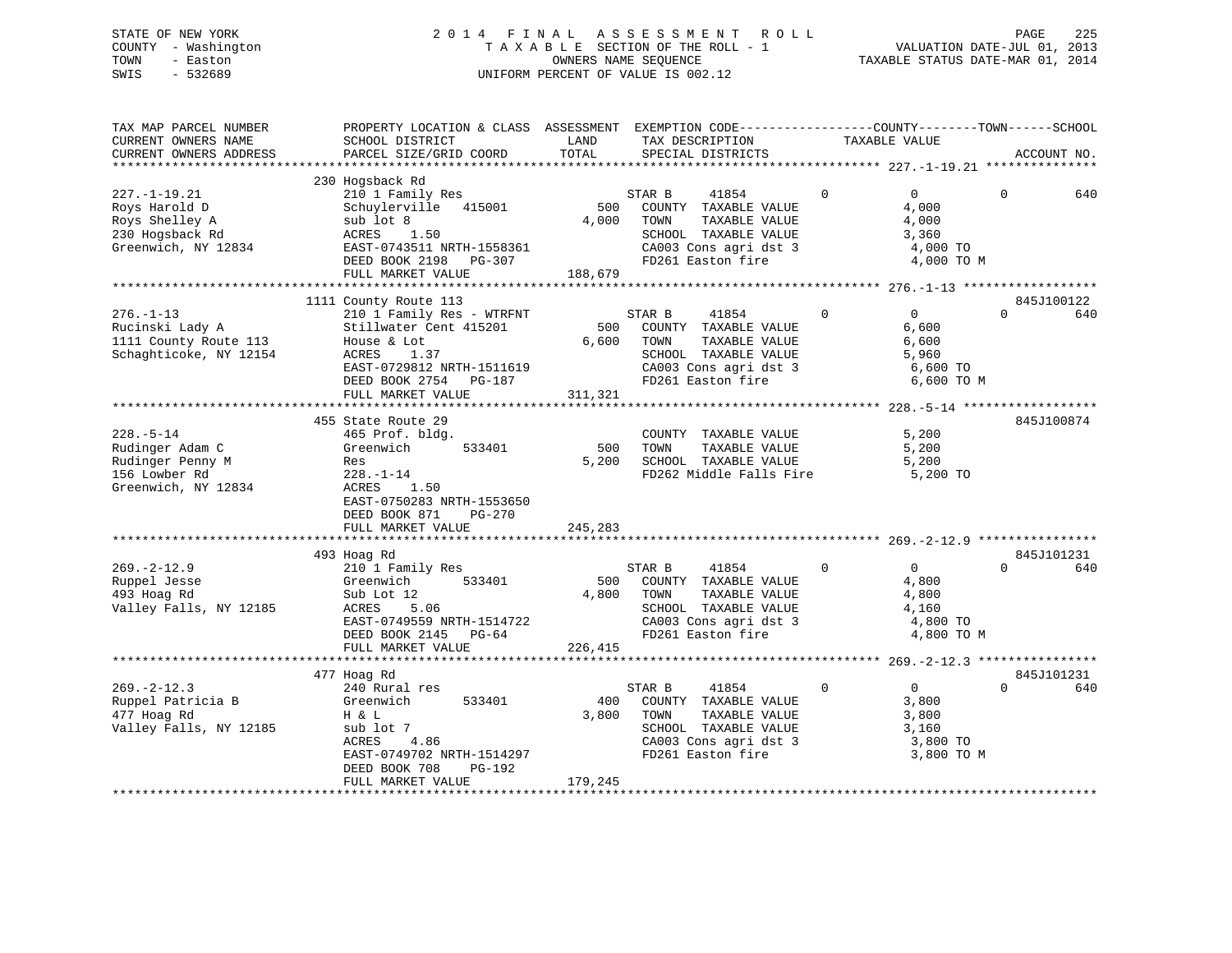# STATE OF NEW YORK 2 0 1 4 F I N A L A S S E S S M E N T R O L L PAGE 226 COUNTY - Washington T A X A B L E SECTION OF THE ROLL - 1 VALUATION DATE-JUL 01, 2013 TOWN - Easton OWNERS NAME SEQUENCE TAXABLE STATUS DATE-MAR 01, 2014 SWIS - 532689 UNIFORM PERCENT OF VALUE IS 002.12

| TAX MAP PARCEL NUMBER<br>CURRENT OWNERS NAME<br>CURRENT OWNERS ADDRESS                                                                     | PROPERTY LOCATION & CLASS ASSESSMENT EXEMPTION CODE-----------------COUNTY-------TOWN------SCHOOL<br>SCHOOL DISTRICT<br>PARCEL SIZE/GRID COORD                                                                                                                                                                                                                                                                                                                             | TOTAL                                                       | LAND TAX DESCRIPTION TAXABLE VALUE<br>SPECIAL DISTRICTS                                                                                                          |                           |                                                                     |          | ACCOUNT NO.       |     |     |     |     |     |     |     |     |     |     |     |     |     |  |                                             |  |  |                       |                                       |
|--------------------------------------------------------------------------------------------------------------------------------------------|----------------------------------------------------------------------------------------------------------------------------------------------------------------------------------------------------------------------------------------------------------------------------------------------------------------------------------------------------------------------------------------------------------------------------------------------------------------------------|-------------------------------------------------------------|------------------------------------------------------------------------------------------------------------------------------------------------------------------|---------------------------|---------------------------------------------------------------------|----------|-------------------|-----|-----|-----|-----|-----|-----|-----|-----|-----|-----|-----|-----|-----|--|---------------------------------------------|--|--|-----------------------|---------------------------------------|
|                                                                                                                                            |                                                                                                                                                                                                                                                                                                                                                                                                                                                                            |                                                             |                                                                                                                                                                  |                           |                                                                     |          |                   |     |     |     |     |     |     |     |     |     |     |     |     |     |  |                                             |  |  |                       |                                       |
|                                                                                                                                            | 247 Old Schuylerville Rd<br>240 Rural res<br>Schuylerville 415001<br>227.-1-9<br>Russo James V<br>Patterson Amy L<br>247 Old Schuylerville Rd<br>Creenwich, NY 12834<br>CRES 10.01<br>Creenwich, NY 12834<br>CRES 10.01<br>EAST-0744567 NRTH-1556776<br>DEED BOOK 868<br>PG-189<br>PG-189<br>PG-189<br>PG-189<br>PG-189<br>PG-189                                                                                                                                          | $\begin{array}{c} {\rm S1}\\ 700 \end{array}$<br>5,000 TOWN | STAR B<br>41854 0<br>COUNTY TAXABLE VALUE<br>TOWN      TAXABLE VALUE<br>SCHOOL   TAXABLE VALUE<br>FD262 Middle Falls Fire 5,000 TO                               |                           | $\overline{0}$<br>5,000<br>5,000<br>4,360                           | $\Omega$ | 845J100527<br>640 |     |     |     |     |     |     |     |     |     |     |     |     |     |  |                                             |  |  |                       |                                       |
|                                                                                                                                            |                                                                                                                                                                                                                                                                                                                                                                                                                                                                            |                                                             |                                                                                                                                                                  |                           |                                                                     |          |                   |     |     |     |     |     |     |     |     |     |     |     |     |     |  |                                             |  |  |                       |                                       |
|                                                                                                                                            | 3632 Valley Falls Rd                                                                                                                                                                                                                                                                                                                                                                                                                                                       |                                                             |                                                                                                                                                                  |                           | $\overline{0}$<br>5,500<br>5,500<br>4,860<br>5,500 TO<br>5,500 TO M | $\Omega$ | 640               |     |     |     |     |     |     |     |     |     |     |     |     |     |  |                                             |  |  |                       |                                       |
|                                                                                                                                            |                                                                                                                                                                                                                                                                                                                                                                                                                                                                            |                                                             |                                                                                                                                                                  |                           |                                                                     |          |                   |     |     |     |     |     |     |     |     |     |     |     |     |     |  |                                             |  |  |                       |                                       |
|                                                                                                                                            | 65 Ives Hill Rd<br>$\n\n\n278.-1-36\n65 VES HILLR\n95 FCLI OF VALUE VALUENET\n95 FCLI OF VALUE VALUEFOL OF RIMR CT 41121\n0\n542\n542\n542\n542\n542\n542\n542\n542\n542\n542\n542\n542\n542\n542\n$                                                                                                                                                                                                                                                                       | 278.-1-36                                                   | 65 VES HILLR                                                                                                                                                     | 95 FCLI OF VALUE VALUENET | 95 FCLI OF VALUE VALUEFOL OF RIMR CT 41121                          | 0        | 542               | 542 | 542 | 542 | 542 | 542 | 542 | 542 | 542 | 542 | 542 | 542 | 542 | 542 |  | 95 PCT OF VALUE USED FOR EXEMPTION PURPOSES |  |  | 542<br>$\overline{0}$ | 845J101040<br>$\overline{0}$<br>1,360 |
| 278.-1-36                                                                                                                                  | 65 VES HILLR                                                                                                                                                                                                                                                                                                                                                                                                                                                               | 95 FCLI OF VALUE VALUENET                                   | 95 FCLI OF VALUE VALUEFOL OF RIMR CT 41121                                                                                                                       | 0                         | 542                                                                 | 542      | 542               | 542 | 542 | 542 | 542 | 542 | 542 | 542 | 542 | 542 | 542 | 542 |     |     |  |                                             |  |  |                       |                                       |
|                                                                                                                                            | 242 County Route 74A                                                                                                                                                                                                                                                                                                                                                                                                                                                       |                                                             |                                                                                                                                                                  |                           |                                                                     |          | 845J100723        |     |     |     |     |     |     |     |     |     |     |     |     |     |  |                                             |  |  |                       |                                       |
| $253. - 1 - 6$                                                                                                                             | s county koute 74A<br>120 Field crops<br>$\begin{tabular}{l c c c c c c} \hline \textbf{Exym Frank J} & \textbf{Greenwich} & 533401 & 1,200 & \textbf{COUNTY} & \textbf{TAX} \\ \hline \textbf{Ryan Thomas} & \textbf{Frank J} & \textbf{344/541} & 4,200 & \textbf{TONITY} & \textbf{TAX} \\ \textbf{Ryan Thomas} & \textbf{Farm} & 4,200 & \textbf{TONTY} & \textbf{TAX} \\ \textbf{11 Saybrooke Dr} & 344/541 & \textbf{SCROOL TAX} \\ \textbf{120000L TAX} & \textbf{$ |                                                             | AG DIST<br>41720<br>1,200 COUNTY TAXABLE VALUE 3,894<br>4,200 TOWN TAXABLE VALUE 3,894<br>SCHOOL TAXABLE VALUE 3,894<br>CA003 Cons agri dst 3 3,894 TO<br>306 EX |                           | 0 306 306                                                           |          | 306               |     |     |     |     |     |     |     |     |     |     |     |     |     |  |                                             |  |  |                       |                                       |
|                                                                                                                                            |                                                                                                                                                                                                                                                                                                                                                                                                                                                                            |                                                             | FD261 Easton fire 4,200 TO M                                                                                                                                     |                           |                                                                     |          |                   |     |     |     |     |     |     |     |     |     |     |     |     |     |  |                                             |  |  |                       |                                       |
|                                                                                                                                            | Wilbur Ave                                                                                                                                                                                                                                                                                                                                                                                                                                                                 |                                                             |                                                                                                                                                                  |                           |                                                                     |          | 845J101045        |     |     |     |     |     |     |     |     |     |     |     |     |     |  |                                             |  |  |                       |                                       |
| $244. -1 - 13$<br>Rymph Donald<br>Rymph Thelma<br>1548 St Rt 40<br>Greenwich, NY 12834<br>MAY BE SUBJECT TO PAYMENT<br>Greenwich, NY 12834 | 105 Vac farmland<br>533401<br>Greenwich<br>V1<br>ACRES 50.70<br>ALTES 50.70 SCROOL TAAABLE MEDE<br>EAST-0747.05 NRTH-1542214 CA003 Cons agri dst 3 872 TO<br>DEED BOOK 672 PG-246 47,170 FD262 Middle Falls Fire 1,000 TO                                                                                                                                                                                                                                                  |                                                             | 41720<br>AG DIST<br>1,000 COUNTY TAXABLE VALUE<br>1,000 TOWN<br>TOWN      TAXABLE VALUE<br>SCHOOL   TAXABLE VALUE                                                | $\overline{0}$            | 128<br>872<br>872<br>872                                            | 128      | 128               |     |     |     |     |     |     |     |     |     |     |     |     |     |  |                                             |  |  |                       |                                       |
| UNDER AGDIST LAW TIL 2018                                                                                                                  |                                                                                                                                                                                                                                                                                                                                                                                                                                                                            |                                                             |                                                                                                                                                                  |                           |                                                                     |          |                   |     |     |     |     |     |     |     |     |     |     |     |     |     |  |                                             |  |  |                       |                                       |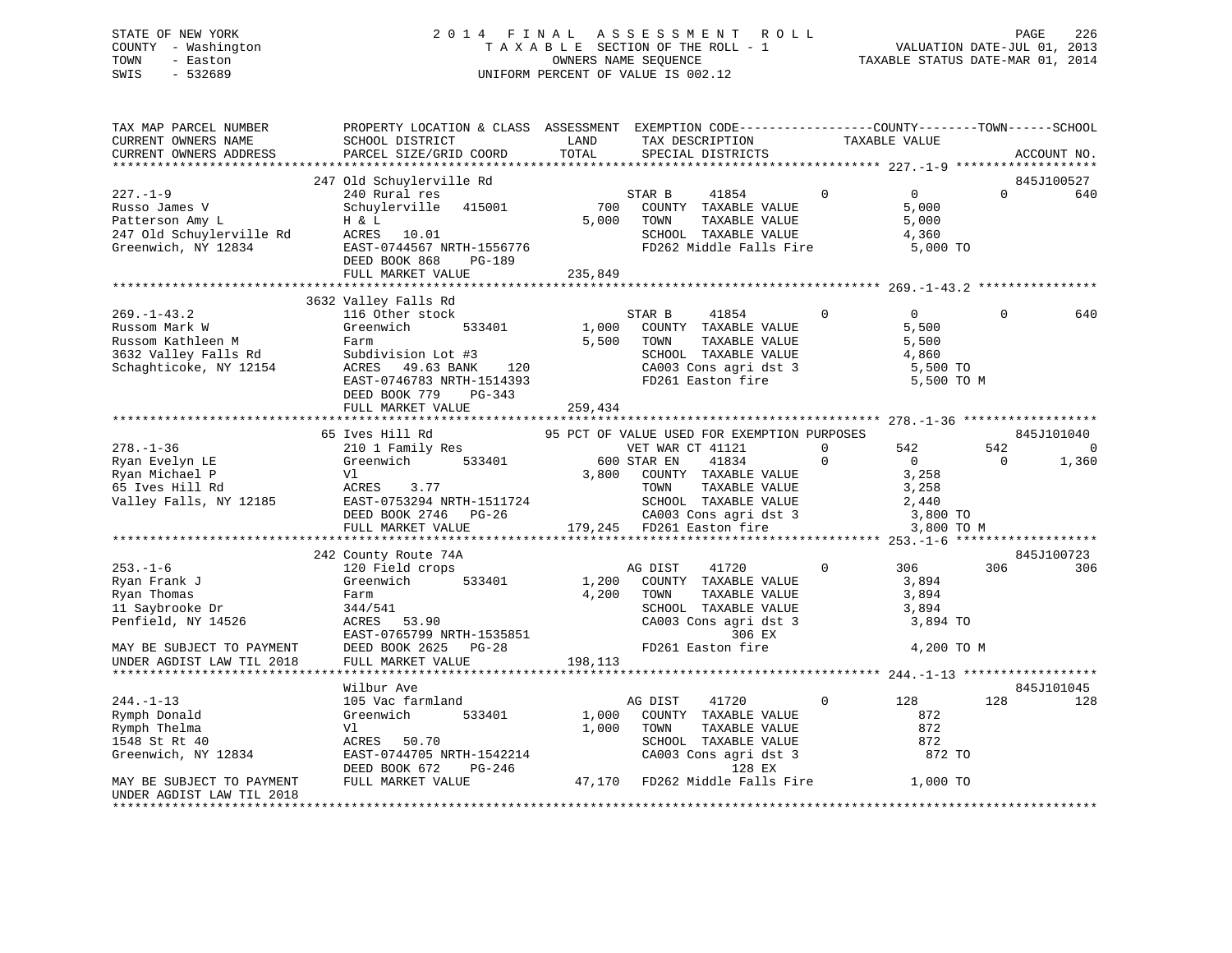# STATE OF NEW YORK 2 0 1 4 F I N A L A S S E S S M E N T R O L L PAGE 227 COUNTY - Washington T A X A B L E SECTION OF THE ROLL - 1 VALUATION DATE-JUL 01, 2013 TOWN - Easton OWNERS NAME SEQUENCE TAXABLE STATUS DATE-MAR 01, 2014 SWIS - 532689 UNIFORM PERCENT OF VALUE IS 002.12

| TAX MAP PARCEL NUMBER<br>CURRENT OWNERS NAME<br>CURRENT OWNERS ADDRESS | PROPERTY LOCATION & CLASS ASSESSMENT EXEMPTION CODE-----------------COUNTY--------TOWN------SCHOOL<br>SCHOOL DISTRICT<br>PARCEL SIZE/GRID COORD | LAND<br>TOTAL | TAX DESCRIPTION<br>SPECIAL DISTRICTS                                                                                                                                                                         |                | TAXABLE VALUE  |           | ACCOUNT NO. |
|------------------------------------------------------------------------|-------------------------------------------------------------------------------------------------------------------------------------------------|---------------|--------------------------------------------------------------------------------------------------------------------------------------------------------------------------------------------------------------|----------------|----------------|-----------|-------------|
|                                                                        |                                                                                                                                                 |               |                                                                                                                                                                                                              |                |                |           |             |
|                                                                        | 1548 State Route 40                                                                                                                             |               |                                                                                                                                                                                                              |                |                |           | 845J100727  |
| $252 - 1 - 4$                                                          | 120 Field crops                                                                                                                                 |               | AG DIST<br>41720                                                                                                                                                                                             | $\Omega$       | 980            | 980       | 980         |
| Rymph Donald                                                           | 533401<br>Greenwich                                                                                                                             | 2,800 STAR EN | 41834                                                                                                                                                                                                        | $\Omega$       | $\overline{0}$ | $\bigcap$ | 1,360       |
| Rymph Thelma                                                           | Farm                                                                                                                                            | 8,000         | COUNTY TAXABLE VALUE                                                                                                                                                                                         |                | 7,020          |           |             |
| 1548 State Route 40                                                    | ACRES 132.70                                                                                                                                    |               | TOWN<br>TAXABLE VALUE                                                                                                                                                                                        |                | 7,020          |           |             |
| Greenwich, NY 12834                                                    | EAST-0750688 NRTH-1534218                                                                                                                       |               | SCHOOL TAXABLE VALUE<br>CA003 Cons agri dst 3                                                                                                                                                                |                | 5,660          |           |             |
|                                                                        | DEED BOOK 403<br>PG-975                                                                                                                         |               | 377,358                                                                                                                                                                                                      |                | 7,020 TO       |           |             |
| MAY BE SUBJECT TO PAYMENT                                              | FULL MARKET VALUE                                                                                                                               |               | 980 EX<br>FD261 Easton fire                                                                                                                                                                                  |                | 8,000 TO M     |           |             |
| UNDER AGDIST LAW TIL 2018                                              |                                                                                                                                                 |               |                                                                                                                                                                                                              |                |                |           |             |
|                                                                        | 347 Wilbur Ave                                                                                                                                  |               |                                                                                                                                                                                                              |                |                |           | 845J100548  |
| $244. -1 - 1$                                                          | 120 Field crops                                                                                                                                 |               | AG DIST<br>41720                                                                                                                                                                                             | $\mathbf 0$    | 207            | 207       | 207         |
| Rymph Donald E                                                         | 533401<br>Greenwich                                                                                                                             | 2,100         | COUNTY TAXABLE VALUE                                                                                                                                                                                         |                | 5,293          |           |             |
| Rymph Thelma S                                                         | Farm                                                                                                                                            | 5,500         | TAXABLE VALUE<br>TOWN                                                                                                                                                                                        |                | 5,293          |           |             |
| 1548 St Rt 40                                                          | ACRES 115.90                                                                                                                                    |               | SCHOOL TAXABLE VALUE                                                                                                                                                                                         |                | 5,293          |           |             |
| Greenwich, NY 12834                                                    | EAST-0745166 NRTH-1544142<br>DEED BOOK 672 PG-246                                                                                               |               | CA003 Cons agri dst 3                                                                                                                                                                                        |                | 5,293 TO       |           |             |
|                                                                        | DEED BOOK 672<br>PG-246                                                                                                                         |               | 207 EX                                                                                                                                                                                                       |                |                |           |             |
| MAY BE SUBJECT TO PAYMENT                                              | FULL MARKET VALUE                                                                                                                               |               | 259,434 FD262 Middle Falls Fire                                                                                                                                                                              |                | 5,500 TO       |           |             |
| UNDER AGDIST LAW TIL 2018                                              |                                                                                                                                                 |               |                                                                                                                                                                                                              |                |                |           |             |
|                                                                        |                                                                                                                                                 |               |                                                                                                                                                                                                              |                |                |           |             |
|                                                                        | 557 Mountain Rd                                                                                                                                 |               |                                                                                                                                                                                                              |                |                |           |             |
| $252 - 2 - 3.6$                                                        | 210 1 Family Res                                                                                                                                |               | AG BUILD<br>41700                                                                                                                                                                                            | $\mathbf 0$    | 400            | 400       | 400         |
| Rymph James A                                                          | Greenwich 533401                                                                                                                                |               | $\begin{array}{cc}\n\text{A}\text{G} & \text{L}\text{G} \\ \text{A}\text{G} & \text{S} \\ \text{L}\text{G}\text{G} & \text{S} \\ \text{C}\text{G}\text{G} \\ \text{C}\text{G}\text{G}\n\end{array}$<br>41854 | $\Omega$       | $\overline{0}$ | $\Omega$  | 640         |
| Rymph Eileen M                                                         | $H+L$                                                                                                                                           | 4,800         | COUNTY TAXABLE VALUE                                                                                                                                                                                         |                | 4,400          |           |             |
| 557 Mountain Rd<br>Greenwich, NY 12834                                 | 857/135<br>ACRES<br>8.25                                                                                                                        |               | TOWN<br>TAXABLE VALUE<br>SCHOOL TAXABLE VALUE                                                                                                                                                                |                | 4,400<br>3,760 |           |             |
|                                                                        | EAST-0754784 NRTH-1536492                                                                                                                       |               | CA003 Cons agri dst 3                                                                                                                                                                                        |                | 4,800 TO       |           |             |
| MAY BE SUBJECT TO PAYMENT                                              | DEED BOOK 857 PG-135                                                                                                                            |               | FD261 Easton fire                                                                                                                                                                                            |                | 4,800 TO M     |           |             |
| UNDER RPTL483 UNTIL 2018                                               | FULL MARKET VALUE                                                                                                                               | 226,415       |                                                                                                                                                                                                              |                |                |           |             |
|                                                                        |                                                                                                                                                 |               |                                                                                                                                                                                                              |                |                |           |             |
|                                                                        | 4 Easton Station Rd                                                                                                                             |               |                                                                                                                                                                                                              |                |                |           | 845J101051  |
| $252 - 2 - 3.2$                                                        | 112 Dairy farm                                                                                                                                  |               | AG DIST<br>41720                                                                                                                                                                                             | $\overline{0}$ | 1,887          | 1,887     | 1,887       |
| Rymph John A                                                           | 533401<br>Greenwich                                                                                                                             | 4,200 STAR B  | 41854                                                                                                                                                                                                        | $\Omega$       | $\overline{0}$ | $\Omega$  | 640         |
| Rymph Barbara T                                                        | 453/876 476/649                                                                                                                                 |               | 8,700 COUNTY TAXABLE VALUE                                                                                                                                                                                   |                | 6,813          |           |             |
| 4 Easton Station Rd                                                    | ACRES 239.80                                                                                                                                    |               | TOWN<br>TAXABLE VALUE                                                                                                                                                                                        |                | 6,813          |           |             |
| Greenwich, NY 12834                                                    | EAST-0756086 NRTH-1536395                                                                                                                       |               | SCHOOL TAXABLE VALUE                                                                                                                                                                                         |                | 6,173          |           |             |
|                                                                        | DEED BOOK 453<br>PG-874                                                                                                                         |               | CA003 Cons agri dst 3                                                                                                                                                                                        |                | 6,813 TO       |           |             |
| MAY BE SUBJECT TO PAYMENT                                              | FULL MARKET VALUE                                                                                                                               |               | 410,377<br>1,887 EX                                                                                                                                                                                          |                |                |           |             |
| UNDER AGDIST LAW TIL 2018                                              |                                                                                                                                                 |               | FD261 Easton fire                                                                                                                                                                                            |                | 8,700 TO M     |           |             |
|                                                                        |                                                                                                                                                 |               |                                                                                                                                                                                                              |                |                |           | 845J100312  |
| $261. - 1 - 1.1$                                                       | 391 Herrington Hill Rd<br>582 Camping park                                                                                                      |               | COUNTY TAXABLE VALUE                                                                                                                                                                                         |                | 17,000         |           |             |
| $S.A.S.H.$ , $LLC$                                                     | 533401<br>Greenwich                                                                                                                             |               | 3,500 TOWN<br>TAXABLE VALUE                                                                                                                                                                                  |                | 17,000         |           |             |
| 391 Herrington Hill Rd                                                 | Camping Facility 17,000 SCHOOL TAXABLE VALUE                                                                                                    |               |                                                                                                                                                                                                              |                | 17,000         |           |             |
| Greenwich, NY 12834                                                    | ACRES 175.70                                                                                                                                    |               | FD261 Easton fire                                                                                                                                                                                            |                | 17,000 TO M    |           |             |
|                                                                        | EAST-0758774 NRTH-1527929                                                                                                                       |               |                                                                                                                                                                                                              |                |                |           |             |
|                                                                        | DEED BOOK 852<br>PG-219                                                                                                                         |               |                                                                                                                                                                                                              |                |                |           |             |
|                                                                        | FULL MARKET VALUE                                                                                                                               | 801,887       |                                                                                                                                                                                                              |                |                |           |             |
|                                                                        |                                                                                                                                                 |               |                                                                                                                                                                                                              |                |                |           |             |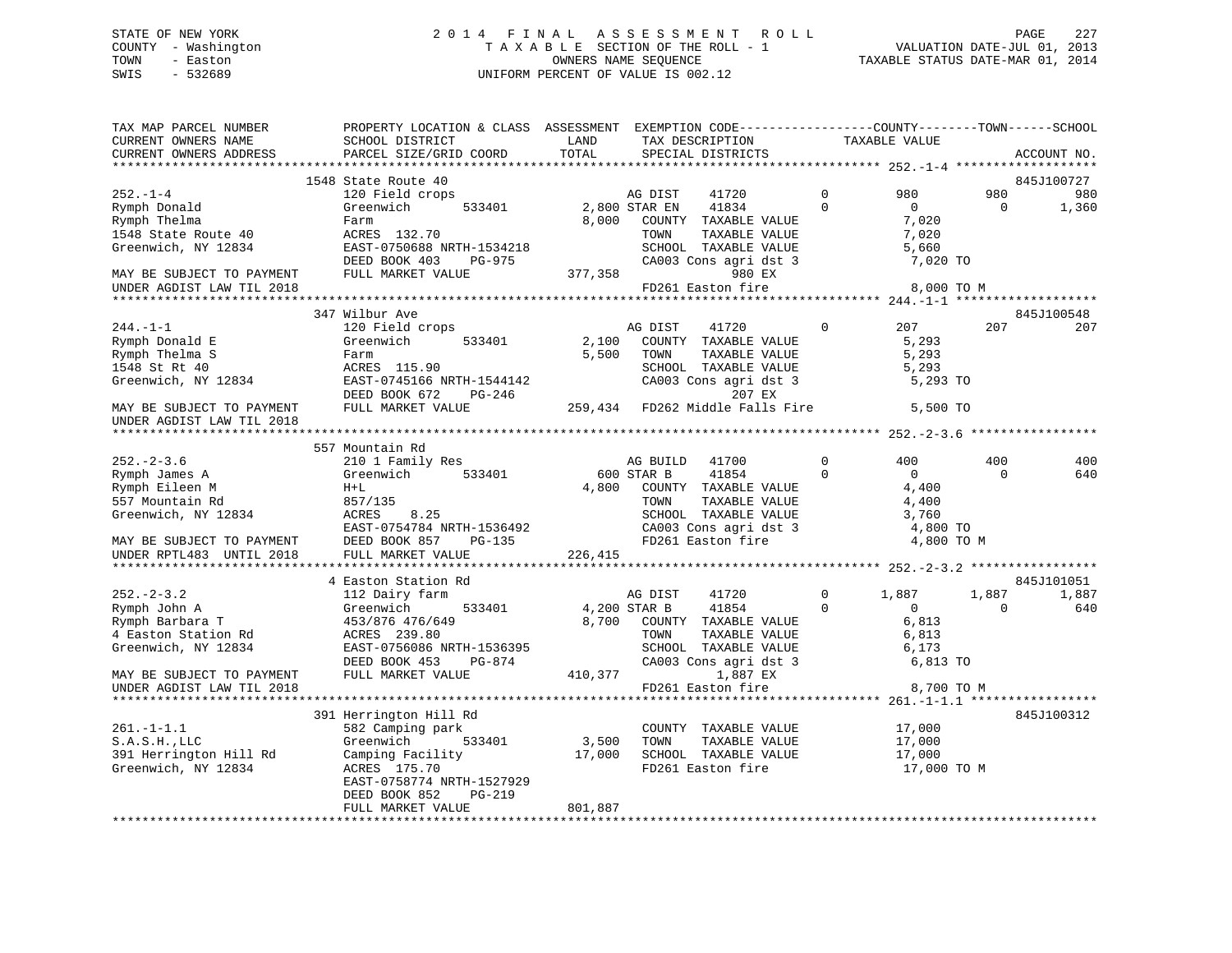# STATE OF NEW YORK 2 0 1 4 F I N A L A S S E S S M E N T R O L L PAGE 228 COUNTY - Washington T A X A B L E SECTION OF THE ROLL - 1 VALUATION DATE-JUL 01, 2013 TOWN - Easton OWNERS NAME SEQUENCE TAXABLE STATUS DATE-MAR 01, 2014 SWIS - 532689 UNIFORM PERCENT OF VALUE IS 002.12

| TAX MAP PARCEL NUMBER<br>CURRENT OWNERS NAME<br>CURRENT OWNERS ADDRESS                                 | PROPERTY LOCATION & CLASS ASSESSMENT EXEMPTION CODE----------------COUNTY-------TOWN-----SCHOOL<br>SCHOOL DISTRICT<br>PARCEL SIZE/GRID COORD                                                              | LAND<br>TOTAL     | TAX DESCRIPTION<br>SPECIAL DISTRICTS                                                                                                                                          | TAXABLE VALUE                                                                                      | ACCOUNT NO.                               |
|--------------------------------------------------------------------------------------------------------|-----------------------------------------------------------------------------------------------------------------------------------------------------------------------------------------------------------|-------------------|-------------------------------------------------------------------------------------------------------------------------------------------------------------------------------|----------------------------------------------------------------------------------------------------|-------------------------------------------|
|                                                                                                        |                                                                                                                                                                                                           |                   |                                                                                                                                                                               |                                                                                                    |                                           |
| $253. - 1 - 30$<br>Sallans Alan<br>38572 Canyon Rd<br>Westland, MI 48186                               | County Route 74<br>323 Vacant rural<br>Greenwich<br>533401<br>Vac Lot<br>ACRES 1.00<br>EAST-0764427 NRTH-1531324<br>DEED BOOK 466 PG-644<br>FULL MARKET VALUE                                             | 100 TOWN<br>4,717 | COUNTY TAXABLE VALUE<br>TAXABLE VALUE<br>100 SCHOOL TAXABLE VALUE<br>CA003 Cons agri dst 3<br>FD261 Easton fire                                                               | 100<br>100<br>100<br>100 TO<br>100 TO M                                                            | 845J100729                                |
|                                                                                                        |                                                                                                                                                                                                           |                   |                                                                                                                                                                               |                                                                                                    |                                           |
| $261. - 1 - 26$<br>Samsonoff William<br>Samsonoff Carol<br>4 Venture Ter<br>Glenmont, NY 12077         | 673 Vly Summit Rd<br>240 Rural res<br>533401<br>Greenwich<br>H & Trailer<br>ACRES    7.00<br>EAST-0761187 I<br>ACRES 7.00<br>EAST-0761187 NRTH-1523644<br>DEED BOOK 912<br>$PG-230$<br>FULL MARKET VALUE  | 700<br>268,868    | COUNTY TAXABLE VALUE<br>TAXABLE VALUE<br>TOWN<br>5,700 SCHOOL TAXABLE VALUE<br>FD261 Easton fire                                                                              | 5,700<br>5,700<br>5,700<br>5,700 TO M                                                              | 845J100779                                |
|                                                                                                        |                                                                                                                                                                                                           |                   |                                                                                                                                                                               |                                                                                                    |                                           |
| $236.1 - 3 - 13$<br>Sandbrook Melanie V<br>3 Orchard Dr<br>Greenwich, NY 12834                         | 3 Orchard Dr<br>210 1 Family Res<br>533401<br>Greenwich<br>4 Lots & House<br>1714/198<br>ACRES<br>2.40<br>EAST-0749894 NRTH-1552116<br>DEED BOOK 1714 PG-195<br>FULL MARKET VALUE                         | 179,245           | $\sim$ 0<br>STAR B<br>41854<br>600 COUNTY TAXABLE VALUE<br>3,800 TOWN<br>TAXABLE VALUE<br>SCHOOL TAXABLE VALUE<br>FD262 Middle Falls Fire                                     | $\overline{0}$<br>3,800<br>3,800<br>3,160<br>3,800 TO                                              | 845J100772<br>$\Omega$<br>640             |
|                                                                                                        | 1076 State Route 40                                                                                                                                                                                       |                   |                                                                                                                                                                               |                                                                                                    | 845J100750                                |
| $259. - 1 - 13$<br>Santelli Louis F<br>Santelli Mary Ann<br>1076 State Route 40<br>Greenwich, NY 12834 | 210 1 Family Res<br>Greenwich 533401<br>H & L<br>ACRES<br>EAST-0<br>ACRES<br>2.60<br>EAST-0746535 NRTH-1523400<br>DEED BOOK 868<br>PG-72<br>FULL MARKET VALUE                                             |                   | CW_10_VET/ 41152<br>500 STAR EN<br>41834<br>3,400 COUNTY TAXABLE VALUE<br>TOWN<br>TAXABLE VALUE<br>SCHOOL TAXABLE VALUE<br>CA003 Cons agri dst 3<br>160,377 FD261 Easton fire | $\Omega$<br>170<br>$\Omega$<br>$\overline{0}$<br>3,230<br>3,400<br>2,040<br>3,400 TO<br>3,400 TO M | $\Omega$<br>$\Omega$<br>1,360<br>$\Omega$ |
|                                                                                                        |                                                                                                                                                                                                           |                   |                                                                                                                                                                               |                                                                                                    |                                           |
| $259. - 1 - 56$<br>Sapone Madeline<br>PO Box 767<br>Stillwater, NY 12170                               | 125 Deerfield Ln<br>210 1 Family Res - WTRFNT<br>533401<br>Greenwich<br>H & L<br>Bdy Agmt 1898/343<br>FRNT 75.00 DPTH 200.00<br>EAST-0735148 NRTH-1525408<br>DEED BOOK 570<br>PG-317<br>FULL MARKET VALUE | 99,057            | STAR EN<br>41834<br>500 COUNTY TAXABLE VALUE<br>2,100 TOWN<br>TAXABLE VALUE<br>SCHOOL TAXABLE VALUE<br>CA003 Cons agri dst 3<br>FD261 Easton fire                             | $\mathbf 0$<br>$\overline{0}$<br>2,100<br>2,100<br>740<br>2,100 TO<br>2,100 TO M                   | 845J100136<br>$\Omega$<br>1,360           |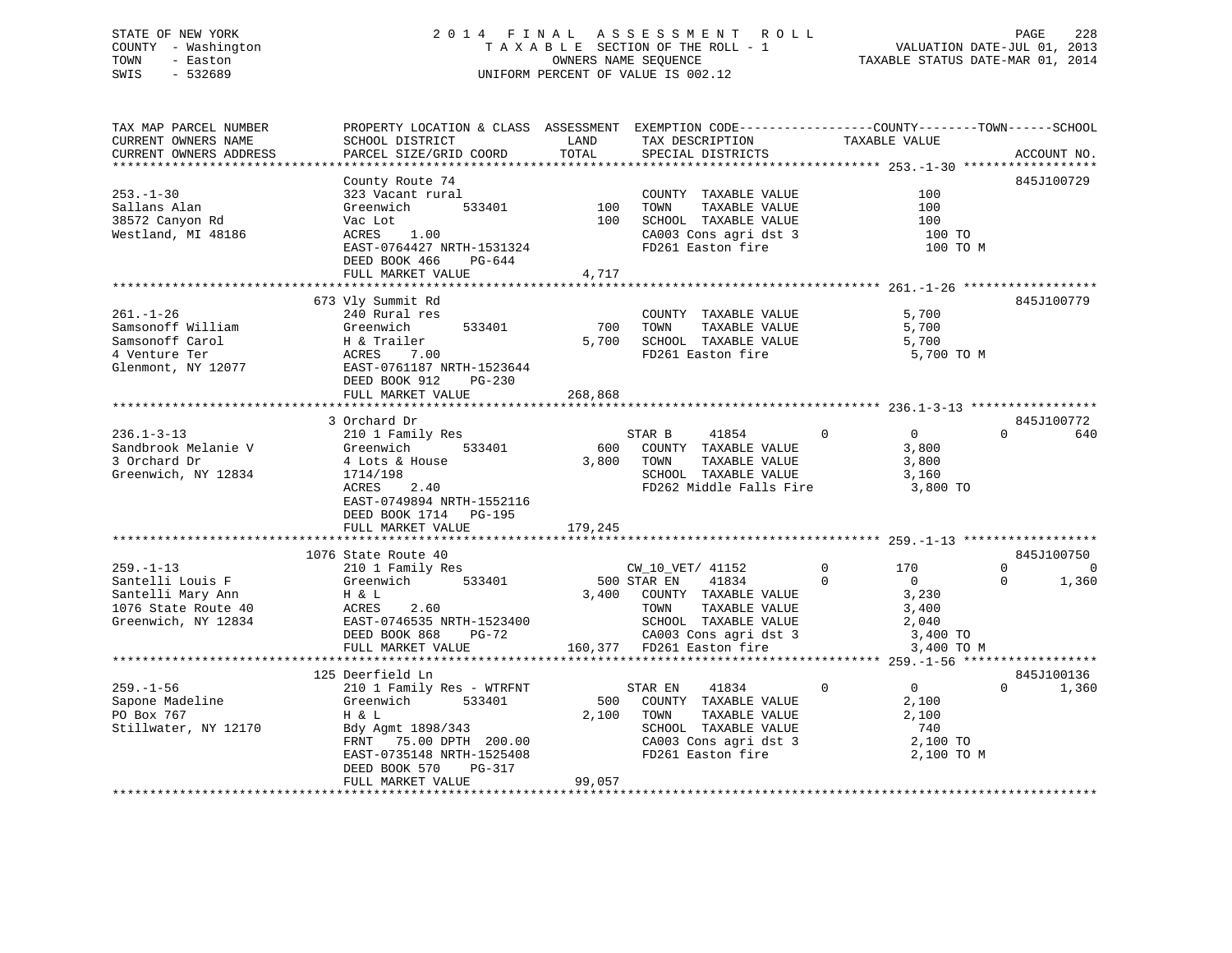| STATE OF NEW YORK<br>COUNTY - Washington<br>TOWN<br>- Easton<br>- 532689<br>SWIS                   |                                                                                                                                                                                             |               | 2014 FINAL ASSESSMENT ROLL<br>TAXABLE SECTION OF THE ROLL - 1<br>OWNERS NAME SEQUENCE<br>UNIFORM PERCENT OF VALUE IS 002.12 | PAGE<br>229<br>VALUATION DATE-JUL 01, 2013<br>TAXABLE STATUS DATE-MAR 01, 2014                                                  |
|----------------------------------------------------------------------------------------------------|---------------------------------------------------------------------------------------------------------------------------------------------------------------------------------------------|---------------|-----------------------------------------------------------------------------------------------------------------------------|---------------------------------------------------------------------------------------------------------------------------------|
| TAX MAP PARCEL NUMBER<br>CURRENT OWNERS NAME<br>CURRENT OWNERS ADDRESS                             | SCHOOL DISTRICT<br>PARCEL SIZE/GRID COORD                                                                                                                                                   | LAND<br>TOTAL | TAX DESCRIPTION<br>SPECIAL DISTRICTS                                                                                        | PROPERTY LOCATION & CLASS ASSESSMENT EXEMPTION CODE---------------COUNTY-------TOWN------SCHOOL<br>TAXABLE VALUE<br>ACCOUNT NO. |
|                                                                                                    |                                                                                                                                                                                             |               |                                                                                                                             | ****************** 228.-5-12.1 *****************                                                                                |
| $228. - 5 - 12.1$<br>Sarchino William J<br>477 State Route 29<br>PO Box 215<br>Greenwich, NY 12834 | 477 State Route 29<br>465 Prof. bldg.<br>Greenwich<br>533401<br>Medical Bldg<br>sub lot 1<br>$228. - 1 - 12.1$<br>ACRES<br>3.10<br>EAST-0750969 NRTH-1553791<br>DEED BOOK 893 PG-166        | 800 TOWN      | COUNTY TAXABLE VALUE<br>TAXABLE VALUE<br>7,500 SCHOOL TAXABLE VALUE<br>FD262 Middle Falls Fire                              | 845J100762<br>7,500<br>7,500<br>7,500<br>7,500 TO                                                                               |
|                                                                                                    | FULL MARKET VALUE                                                                                                                                                                           | 353,774       |                                                                                                                             |                                                                                                                                 |
| $228. - 5 - 12.3$<br>Sarchino William J<br>447 State Route 29<br>PO Box 215<br>Greenwich, NY 12834 | 481 State Route 29<br>330 Vacant comm<br>533401<br>$228. - 1 - 12.3$<br>ACRES 1.47<br>EAST-0751053 NRTH-1553668<br>DEED BOOK 893 PG-166<br>FULL MARKET VALUE                                | 37,736        | COUNTY TAXABLE VALUE<br>800 TOWN<br>TAXABLE VALUE<br>800 SCHOOL TAXABLE VALUE<br>FD262 Middle Falls Fire                    | 800<br>800<br>800<br>800 TO                                                                                                     |
|                                                                                                    |                                                                                                                                                                                             |               |                                                                                                                             |                                                                                                                                 |
| $228. - 5 - 12.4$<br>Sarchino William J<br>477 State Route 29<br>PO Box 215<br>Greenwich, NY 12834 | 473 State Route 29<br>330 Vacant comm<br>Greenwich<br>533401<br>Subdiv lot 4<br>$228. - 1 - 12.4$<br>$ACRES$ 1.37<br>EAST-0750625 NRTH-1553656<br>DEED BOOK 893 PG-166<br>FULL MARKET VALUE | 800<br>37,736 | COUNTY TAXABLE VALUE<br>800 TOWN<br>TAXABLE VALUE<br>SCHOOL TAXABLE VALUE<br>FD261 Easton fire<br>FD262 Middle Falls Fire   | 800<br>800<br>800<br>800 TO M<br>800 TO                                                                                         |
|                                                                                                    |                                                                                                                                                                                             |               |                                                                                                                             |                                                                                                                                 |
| $259. - 1 - 51$<br>Sass Christopher<br>56 Deerfield Ln<br>Schaghticoke, NY 12154                   | 111 Deerfield Ln<br>580 Camping fac - WTRFNT<br>Greenwich<br>533401<br>Camp<br>FRNT 75.00 DPTH 230.00<br>EAST-0735066 NRTH-1525035<br>DEED BOOK 919 PG-331<br>FULL MARKET VALUE             | 23,585        | COUNTY TAXABLE VALUE<br>400 TOWN<br>TAXABLE VALUE<br>500 SCHOOL TAXABLE VALUE<br>CA003 Cons agri dst 3<br>FD261 Easton fire | 845J100862<br>500<br>500<br>500<br>500 TO<br>500 TO M                                                                           |
|                                                                                                    |                                                                                                                                                                                             |               |                                                                                                                             |                                                                                                                                 |
| $259. - 1 - 52.1$<br>sass Christopher<br>56 Deerfield Ln<br>Schaghticoke, NY 12154                 | County Route 113<br>311 Res vac land<br>533401<br>Greenwich<br>Lot<br>FRNT 150.00 DPTH 100.00<br>EAST-0735265 NRTH-1525046<br>DEED BOOK 919 PG-327<br>FULL MARKET VALUE                     | 9,434         | COUNTY TAXABLE VALUE<br>200 TOWN<br>TAXABLE VALUE<br>200 SCHOOL TAXABLE VALUE<br>CA003 Cons agri dst 3<br>FD261 Easton fire | 200<br>200<br>200<br>200 TO<br>200 TO M                                                                                         |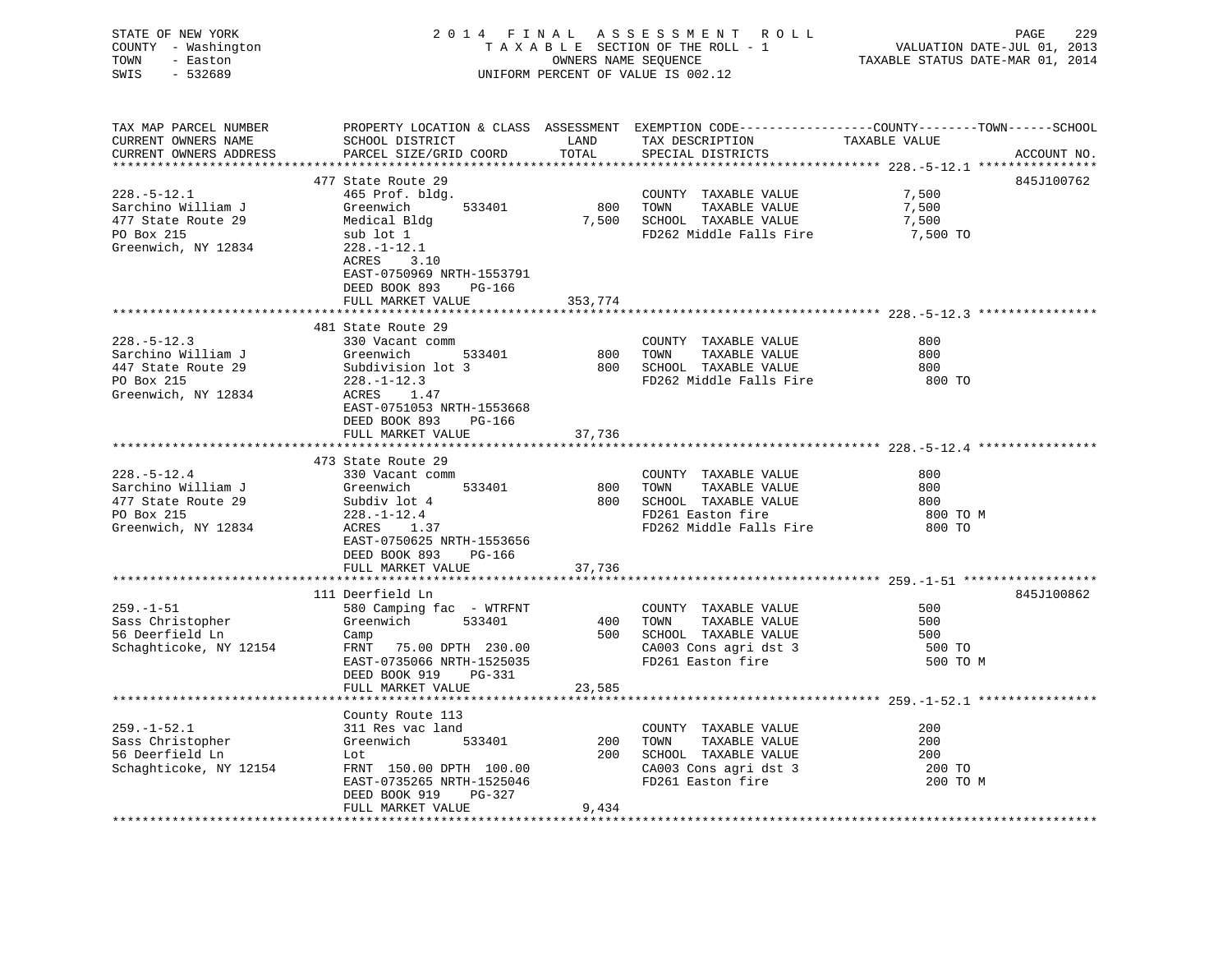| STATE OF NEW YORK<br>COUNTY - Washington<br>TOWN<br>- Easton<br>SWIS<br>$-532689$ |                                                                                                                                                                                                                                                               |        | FINAL ASSESSMENT ROLL<br>TAXABLE SECTION OF THE ROLL - 1 WALUATION DATE-JUL 01, 2013<br>CONNERS NAME SEQUENCE<br>TAXABLE STATUS DATE-MAR 01, 2014<br>2014 FINAL ASSESSMENT ROLL<br>UNIFORM PERCENT OF VALUE IS 002.12 |                                                                |                       |
|-----------------------------------------------------------------------------------|---------------------------------------------------------------------------------------------------------------------------------------------------------------------------------------------------------------------------------------------------------------|--------|-----------------------------------------------------------------------------------------------------------------------------------------------------------------------------------------------------------------------|----------------------------------------------------------------|-----------------------|
| TAX MAP PARCEL NUMBER<br>CURRENT OWNERS NAME<br>CURRENT OWNERS ADDRESS            | PROPERTY LOCATION & CLASS ASSESSMENT EXEMPTION CODE----------------COUNTY-------TOWN------SCHOOL<br>SCHOOL DISTRICT LAND<br>PARCEL SIZE/GRID COORD TOTAL                                                                                                      |        | TAX DESCRIPTION TAXABLE VALUE SPECIAL DISTRICTS<br>SPECIAL DISTRICTS                                                                                                                                                  |                                                                | ACCOUNT NO.           |
| $259. - 1 - 50$                                                                   | 56 Deerfield Ln                                                                                                                                                                                                                                               |        | COUNTY TAXABLE VALUE                                                                                                                                                                                                  | 4,200                                                          | 845J100742            |
| Sass Christopher J<br>56 Deerfield Ln<br>Schaghticoke, NY 12154                   | 260 Seasonal res - WTRFNT COUNTY TAXABLE VALUE<br>Greenwich 533401 600 TOWN TAXABLE VALUE<br>Camp<br>821/185<br>ACRES 1.10<br>EAST-0735050 NRTH-1524903<br>DEED BOOK 815 PG-63                                                                                |        | 4,200 SCHOOL TAXABLE VALUE<br>CA003 Cons agri dst 3<br>FD261 Easton fire                                                                                                                                              | 4,200<br>4,200<br>4,200 TO<br>4,200 TO M                       |                       |
|                                                                                   | FULL MARKET VALUE 198,113                                                                                                                                                                                                                                     |        |                                                                                                                                                                                                                       |                                                                |                       |
|                                                                                   | 120 Burton Rd                                                                                                                                                                                                                                                 |        |                                                                                                                                                                                                                       |                                                                | 845J101138            |
| $252. - 1 - 1.2$<br>Saunders Emily<br>120 Burton Rd<br>Greenwich, NY 12834        | 220 2 Family Res<br>Greenwich 533401<br>H & Lot<br>ACRES 2.44<br>H & LOC<br>ACRES 2.44<br>EAST-0752101 NRTH-1536763 CA003 Cons agri dst 3 4,500 TO<br>TEAST-0752101 NRTH-1536763 CA003 Cons agri dst 3 4,500 TO                                               |        | STAR B 41854 0<br>600 COUNTY TAXABLE VALUE<br>4,500 TOWN TAXABLE VALUE                                                                                                                                                | $\overline{0}$<br>4,500<br>4,500                               | $0$ 640               |
|                                                                                   |                                                                                                                                                                                                                                                               |        |                                                                                                                                                                                                                       | 4,500 TO M                                                     |                       |
|                                                                                   |                                                                                                                                                                                                                                                               |        |                                                                                                                                                                                                                       |                                                                |                       |
|                                                                                   | 29 Tabor Rd                                                                                                                                                                                                                                                   |        |                                                                                                                                                                                                                       |                                                                | 845J100731            |
|                                                                                   |                                                                                                                                                                                                                                                               |        |                                                                                                                                                                                                                       | 0 119<br>$\overline{0}$                                        | 119 119               |
|                                                                                   |                                                                                                                                                                                                                                                               |        |                                                                                                                                                                                                                       | 4,681                                                          | $\overline{0}$<br>640 |
|                                                                                   |                                                                                                                                                                                                                                                               |        |                                                                                                                                                                                                                       | 4,681                                                          |                       |
|                                                                                   |                                                                                                                                                                                                                                                               |        |                                                                                                                                                                                                                       | 4,041                                                          |                       |
|                                                                                   |                                                                                                                                                                                                                                                               |        |                                                                                                                                                                                                                       | 4,681 TO                                                       |                       |
|                                                                                   | 237.-1-18<br>Saunders Gary C<br>29 Tabor Rd<br>29 Tabor Rd<br>29 Tabor Rd<br>29 Tabor Rd<br>29 Tabor Rd<br>29 Tabor Rd<br>29 Tabor Rd<br>29 Tabor Rd<br>29 Tabor Rd<br>29 Tabor Rd<br>29 Tabor Rd<br>29 Tabor Rd<br>29 Tabor Rd<br>29 Tabor Rd<br>29 Tabor Rd |        | $FD261$ Easton fire $4,800$ TO M                                                                                                                                                                                      |                                                                |                       |
|                                                                                   |                                                                                                                                                                                                                                                               |        |                                                                                                                                                                                                                       |                                                                |                       |
|                                                                                   |                                                                                                                                                                                                                                                               |        |                                                                                                                                                                                                                       |                                                                |                       |
| $278. - 1 - 38.3$                                                                 | 139 Ives Hill Rd                                                                                                                                                                                                                                              |        | STAR B 41854                                                                                                                                                                                                          | $\begin{bmatrix} 0 \\ 4 & 222 \end{bmatrix}$<br>$\overline{0}$ | 845J101086<br>$0$ 640 |
|                                                                                   |                                                                                                                                                                                                                                                               |        | 500 COUNTY TAXABLE VALUE                                                                                                                                                                                              |                                                                |                       |
| z76.-1-36.3<br>Sawyer Paula<br>139 Ives Hill Rd                                   | 210 1 Family Res<br>Greenwich 533401<br>H & L<br>ACRES 7.52                                                                                                                                                                                                   |        | 4,200 TOWN<br>TAXABLE VALUE                                                                                                                                                                                           | 4,200                                                          |                       |
| Valley Falls, NY 12185                                                            | ACRES 7.52<br>EAST-0751644 NRTH-1511138<br>DEED BOOK 783 PG-138<br>PULL MARBLE VALUE 3,560<br>FULL MARKET VALUE<br>FULL MARKET VALUE<br>FULL MARKET VALUE<br>FULL MARKET VALUE<br>FULL MARKET VALUE<br>FULL MARKET VALUE<br>THE 198,113<br>FULL MARK          |        |                                                                                                                                                                                                                       |                                                                |                       |
|                                                                                   |                                                                                                                                                                                                                                                               |        |                                                                                                                                                                                                                       |                                                                |                       |
|                                                                                   |                                                                                                                                                                                                                                                               |        |                                                                                                                                                                                                                       | 4,200 TO M                                                     |                       |
|                                                                                   |                                                                                                                                                                                                                                                               |        |                                                                                                                                                                                                                       |                                                                |                       |
|                                                                                   |                                                                                                                                                                                                                                                               |        |                                                                                                                                                                                                                       |                                                                |                       |
|                                                                                   | County Route 113                                                                                                                                                                                                                                              |        |                                                                                                                                                                                                                       |                                                                |                       |
| $227. - 1 - 19.7$                                                                 | $322$ Rural vac>10                                                                                                                                                                                                                                            |        | COUNTY TAXABLE VALUE                                                                                                                                                                                                  | 700                                                            |                       |
| Saxton Andrew J                                                                   |                                                                                                                                                                                                                                                               |        |                                                                                                                                                                                                                       | 700                                                            |                       |
| 3090 Ct Rt 113                                                                    | COUNTY TAXABLE VALUE<br>Schuylerville 415001 700 TOWN TAXABLE VALUE<br>Vac Lot<br>Sub Lot #7 700 SCHOOL TAXABLE VALUE<br>Sub Lot #7 2003 Cons agri dst 3<br>ACRES 19.10 FD262 Middle Falls Fire                                                               |        |                                                                                                                                                                                                                       |                                                                |                       |
| Greenwich, NY 12834                                                               |                                                                                                                                                                                                                                                               |        |                                                                                                                                                                                                                       |                                                                |                       |
|                                                                                   |                                                                                                                                                                                                                                                               |        | FD262 Middle Falls Fire                                                                                                                                                                                               | 700 TO<br>700 TO<br>700 TO                                     |                       |
|                                                                                   | EAST-0741829 NRTH-1557844<br>DEED BOOK 756<br>PG-170                                                                                                                                                                                                          |        |                                                                                                                                                                                                                       |                                                                |                       |
|                                                                                   | FULL MARKET VALUE                                                                                                                                                                                                                                             | 33,019 |                                                                                                                                                                                                                       |                                                                |                       |
|                                                                                   |                                                                                                                                                                                                                                                               |        |                                                                                                                                                                                                                       |                                                                |                       |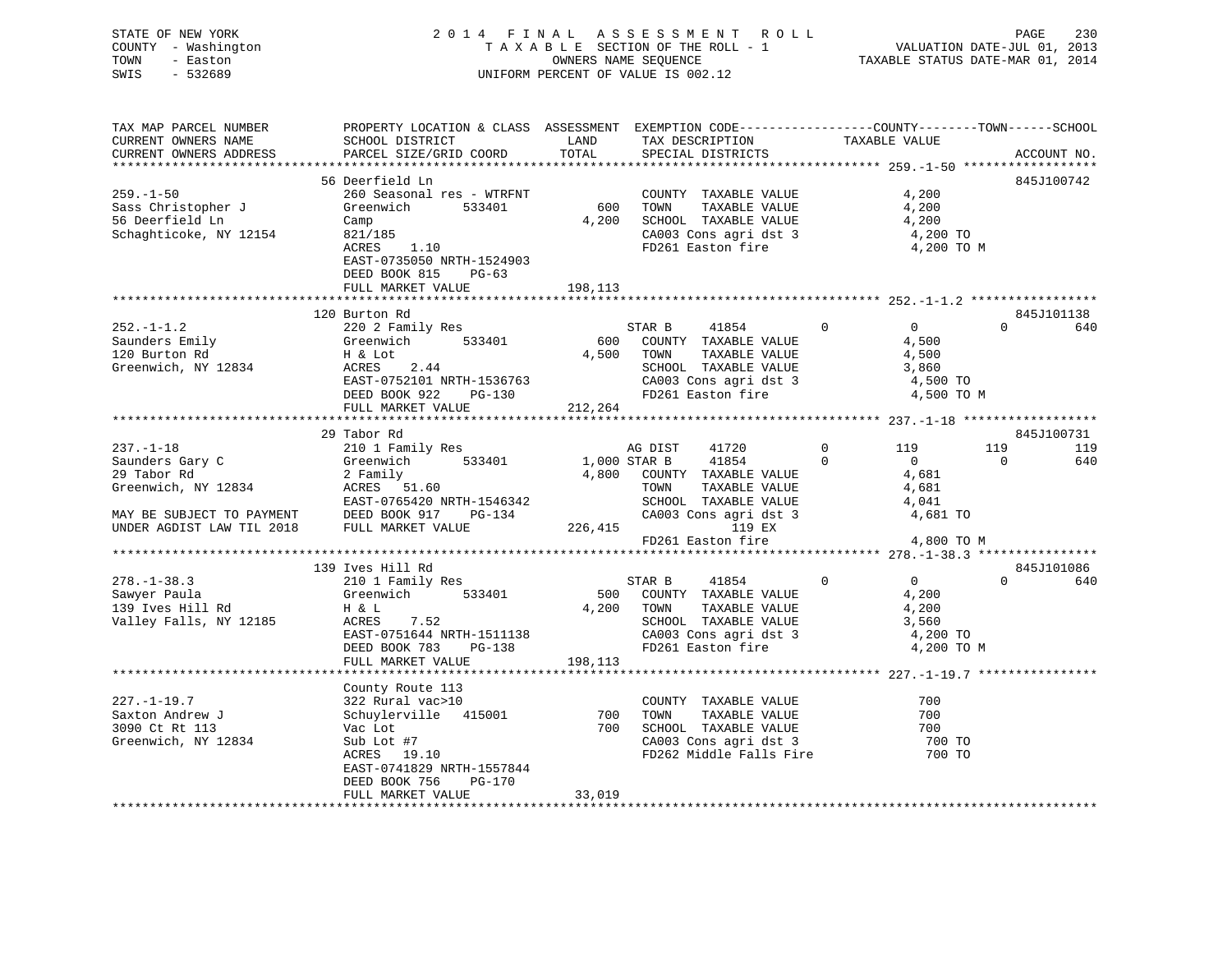# STATE OF NEW YORK 2 0 1 4 F I N A L A S S E S S M E N T R O L L PAGE 231 COUNTY - Washington T A X A B L E SECTION OF THE ROLL - 1 VALUATION DATE-JUL 01, 2013 TOWN - Easton OWNERS NAME SEQUENCE TAXABLE STATUS DATE-MAR 01, 2014 SWIS - 532689 UNIFORM PERCENT OF VALUE IS 002.12

| SCHOOL DISTRICT                                                                                                                                          | LAND                                                                                        | TAX DESCRIPTION                                                                                               |                                                                                                                                                                                                                                                 |                                                                                                                                                                                       |                                                                                                       | ACCOUNT NO.                                                                                                                                                         |
|----------------------------------------------------------------------------------------------------------------------------------------------------------|---------------------------------------------------------------------------------------------|---------------------------------------------------------------------------------------------------------------|-------------------------------------------------------------------------------------------------------------------------------------------------------------------------------------------------------------------------------------------------|---------------------------------------------------------------------------------------------------------------------------------------------------------------------------------------|-------------------------------------------------------------------------------------------------------|---------------------------------------------------------------------------------------------------------------------------------------------------------------------|
|                                                                                                                                                          |                                                                                             |                                                                                                               |                                                                                                                                                                                                                                                 |                                                                                                                                                                                       |                                                                                                       |                                                                                                                                                                     |
| 3090 County Route 113                                                                                                                                    |                                                                                             |                                                                                                               |                                                                                                                                                                                                                                                 |                                                                                                                                                                                       |                                                                                                       | 845J100207                                                                                                                                                          |
| 210 1 Family Res<br>Schuylerville 415001<br>Lot & H<br>444/1172;445/499<br>EAST-0741259 NRTH-1557539<br>DEED BOOK 780<br>PG-85                           |                                                                                             | 41854<br>STAR B<br>COUNTY TAXABLE VALUE<br>TAXABLE VALUE<br>TOWN<br>SCHOOL TAXABLE VALUE                      | $\Omega$                                                                                                                                                                                                                                        | $\overline{0}$<br>2,400<br>2,400<br>1,760<br>2,400 TO<br>2,400 TO                                                                                                                     | $\Omega$                                                                                              | 640                                                                                                                                                                 |
|                                                                                                                                                          |                                                                                             |                                                                                                               |                                                                                                                                                                                                                                                 |                                                                                                                                                                                       |                                                                                                       |                                                                                                                                                                     |
| 406 The Intervale Rd<br>210 1 Family Res<br>533401<br>Greenwich<br>ACRES<br>0.01<br>ACRES 0.01<br>EAST-0722270 NRTH-1107970<br>FULL MARKET VALUE         |                                                                                             | ELG F VET 41101<br>TOWN<br>TAXABLE VALUE<br>SCHOOL TAXABLE VALUE                                              | $\mathbf 0$<br>$\Omega$                                                                                                                                                                                                                         | 750<br>$\overline{0}$<br>2,050<br>2,050<br>1,630<br>2,800 TO                                                                                                                          | 750<br>$\Omega$                                                                                       | $\Omega$<br>1,170                                                                                                                                                   |
|                                                                                                                                                          |                                                                                             |                                                                                                               |                                                                                                                                                                                                                                                 |                                                                                                                                                                                       |                                                                                                       |                                                                                                                                                                     |
|                                                                                                                                                          |                                                                                             |                                                                                                               |                                                                                                                                                                                                                                                 |                                                                                                                                                                                       |                                                                                                       | 845J100732                                                                                                                                                          |
| 113 Cattle farm<br>Greenwich<br>533401<br>Farm&tra<br>subdivided<br>ACRES 109.60<br>DEED BOOK 2402 PG-109<br>FULL MARKET VALUE                           | 320,755                                                                                     | STAR B<br>41854<br>COUNTY TAXABLE VALUE<br>TOWN<br>TAXABLE VALUE<br>SCHOOL TAXABLE VALUE<br>FD261 Easton fire | $\mathbf 0$                                                                                                                                                                                                                                     | $\overline{0}$<br>6,800<br>6,800<br>6,160<br>6,800 TO                                                                                                                                 | $\Omega$                                                                                              | 640                                                                                                                                                                 |
|                                                                                                                                                          |                                                                                             |                                                                                                               |                                                                                                                                                                                                                                                 |                                                                                                                                                                                       |                                                                                                       |                                                                                                                                                                     |
| 210 1 Family Res<br>533401<br>Greenwich<br>H & L<br>ACRES<br>4.01<br>DEED BOOK 698<br>PG-98<br>FULL MARKET VALUE                                         |                                                                                             | STAR B<br>41854<br>TAXABLE VALUE<br>SCHOOL TAXABLE VALUE                                                      | $\mathbf 0$                                                                                                                                                                                                                                     | $\Omega$<br>3,200<br>3,200<br>2,560<br>3,200 TO                                                                                                                                       | $\Omega$                                                                                              | 640                                                                                                                                                                 |
|                                                                                                                                                          |                                                                                             |                                                                                                               |                                                                                                                                                                                                                                                 |                                                                                                                                                                                       |                                                                                                       |                                                                                                                                                                     |
| 187 Waters Rd                                                                                                                                            |                                                                                             |                                                                                                               |                                                                                                                                                                                                                                                 |                                                                                                                                                                                       |                                                                                                       | 845J100746                                                                                                                                                          |
| 210 1 Family Res<br>Greenwich<br>533401<br>$H/1$ ot<br>FRNT 115.00 DPTH 188.00<br>EAST-0760218 NRTH-1533773<br>DEED BOOK 2725 PG-43<br>FULL MARKET VALUE | 141,509                                                                                     | 41854<br>STAR B<br>COUNTY TAXABLE VALUE<br>TAXABLE VALUE<br>TOWN<br>SCHOOL TAXABLE VALUE                      |                                                                                                                                                                                                                                                 | 3,000<br>3,000<br>2,360<br>3,000 TO                                                                                                                                                   |                                                                                                       | 640                                                                                                                                                                 |
|                                                                                                                                                          | PARCEL SIZE/GRID COORD<br>FULL MARKET VALUE<br>406 The Intervale Rd<br>358 The Intervale Rd | TOTAL<br>FRNT 213.00 DPTH 144.00<br>EAST-0758695 NRTH-1533336<br>EAST-0758134 NRTH-1533647                    | SPECIAL DISTRICTS<br>$\begin{array}{c} {\rm SI} \\ 400 \end{array}$<br>2,400<br>113,208<br>400 STAR EN MH 41844<br>2,800 COUNTY TAXABLE VALUE<br>132,075<br>2,100<br>6,800<br>500 COUNTY TAXABLE VALUE<br>3,200 TOWN<br>150,943<br>400<br>3,000 | CA003 Cons agri dst 3<br>FD263 Schuylerville Fire<br>CA003 Cons agri dst 3<br>CA003 Cons agri dst 3<br>FD261 Easton fire<br>$\mathbf 0$<br>CA003 Cons agri dst 3<br>FD261 Easton fire | TAXABLE VALUE<br>SCHOOL TAXABLE VALUE<br>CA003 Cons agri dst 3<br>FD261 Easton fire<br>$\overline{0}$ | PROPERTY LOCATION & CLASS ASSESSMENT EXEMPTION CODE----------------COUNTY-------TOWN-----SCHOOL<br>2,800 TO M<br>6,800 TO M<br>3,200 TO M<br>$\Omega$<br>3,000 TO M |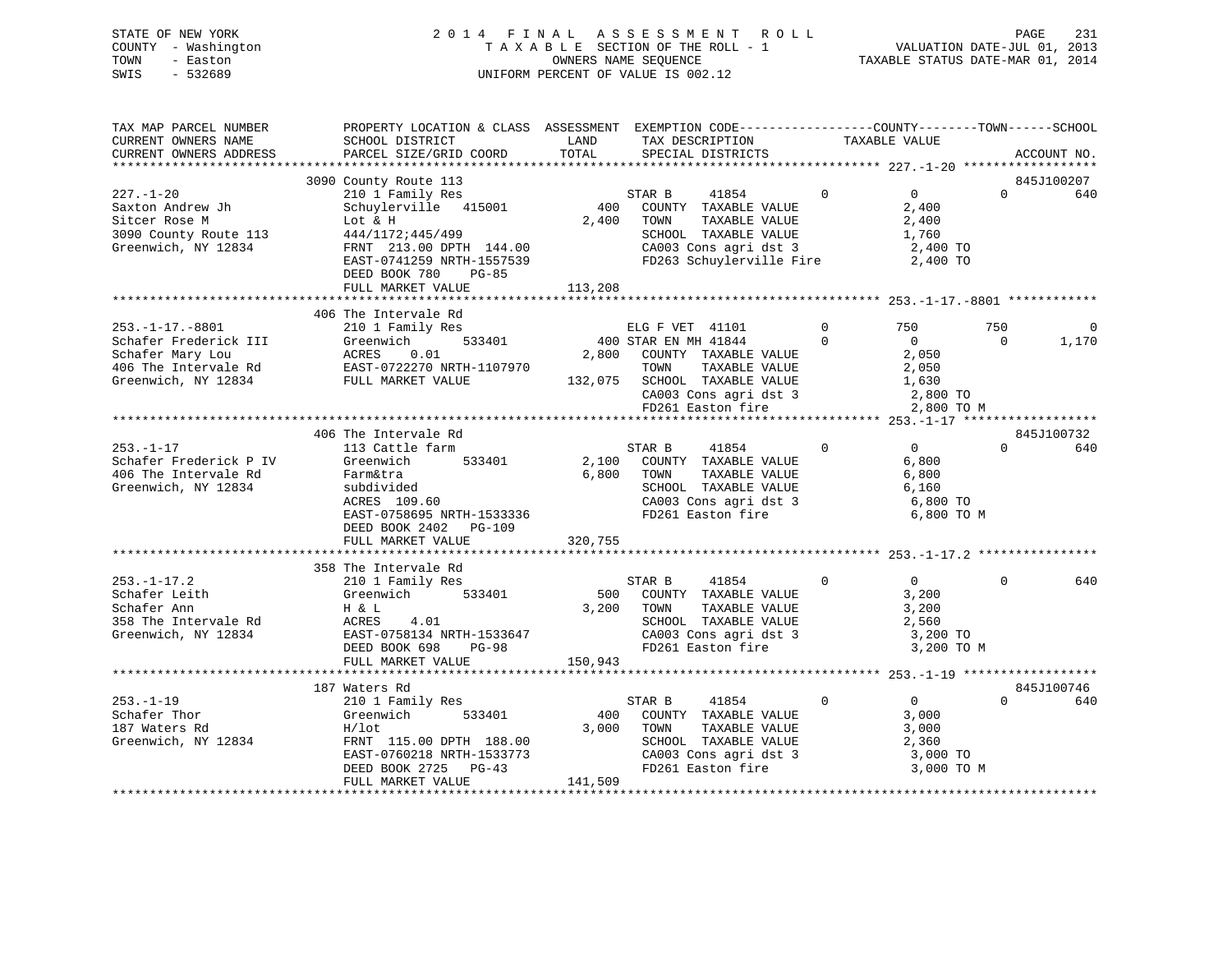# STATE OF NEW YORK 2 0 1 4 F I N A L A S S E S S M E N T R O L L PAGE 232 COUNTY - Washington T A X A B L E SECTION OF THE ROLL - 1 VALUATION DATE-JUL 01, 2013 TOWN - Easton OWNERS NAME SEQUENCE TAXABLE STATUS DATE-MAR 01, 2014 SWIS - 532689 UNIFORM PERCENT OF VALUE IS 002.12

| TAX MAP PARCEL NUMBER<br>CURRENT OWNERS NAME | SCHOOL DISTRICT                           | PROPERTY LOCATION & CLASS ASSESSMENT EXEMPTION CODE----------------COUNTY-------TOWN------SCHOOL<br>LAND<br>TAX DESCRIPTION<br>TOTAL | TAXABLE VALUE                 |                          |
|----------------------------------------------|-------------------------------------------|--------------------------------------------------------------------------------------------------------------------------------------|-------------------------------|--------------------------|
| CURRENT OWNERS ADDRESS                       | PARCEL SIZE/GRID COORD                    | SPECIAL DISTRICTS                                                                                                                    |                               | ACCOUNT NO.              |
|                                              | 39 Marcellus Ln                           |                                                                                                                                      |                               | 845J100847               |
| $285. - 1 - 31$                              |                                           | 270 Mfg housing - WTRFNT WET WAR CT 41121                                                                                            | $\Omega$<br>300               | 300<br>$\overline{0}$    |
| Schermerhorn Holly H                         | Stillwater Cent 415201                    | 400 AGED-ALL<br>41800                                                                                                                | $\Omega$<br>850               | 850<br>1,000             |
| 39 Marcellus Ln                              | Lot & Tr                                  | 2,000 STAR EN<br>41834                                                                                                               | $\Omega$<br>$\cap$            | $\bigcap$<br>1,000       |
| PO Box 315                                   | 892/11                                    | COUNTY TAXABLE VALUE                                                                                                                 | 850                           |                          |
| Stillwater, NY 12170                         | FRNT 100.00 DPTH 167.00                   | TOWN<br>TAXABLE VALUE                                                                                                                | 850                           |                          |
|                                              | EAST-0725807 NRTH-1502444                 | SCHOOL TAXABLE VALUE                                                                                                                 | $\overline{0}$                |                          |
|                                              | DEED BOOK 504 PG-434                      | CA003 Cons agri dst 3                                                                                                                | 2,000 TO                      |                          |
|                                              | FULL MARKET VALUE                         | 94,340 FD261 Easton fire                                                                                                             | 2,000 TO M                    |                          |
|                                              |                                           |                                                                                                                                      |                               |                          |
| $286. - 1 - 26$                              | 41 Molesky Rd<br>105 Vac farmland         | 41720<br>AG DIST                                                                                                                     | $\mathbf 0$<br>530            | 845J100734<br>530<br>530 |
| Schmidt Albert J                             | Hoosic Valley 384201                      | 2,000<br>COUNTY TAXABLE VALUE                                                                                                        | 1,470                         |                          |
| Schmidt Kyle M                               | Farm                                      | 2,000<br>TOWN<br>TAXABLE VALUE                                                                                                       | 1,470                         |                          |
| 41 Molesky Rd                                | ACRES 118.20                              | SCHOOL TAXABLE VALUE                                                                                                                 | 1,470                         |                          |
| Schaghticoke, NY 12154                       | EAST-0736110 NRTH-1499096                 | CA003 Cons agri dst 3                                                                                                                | 1,470 TO                      |                          |
|                                              | DEED BOOK 2657 PG-239                     | 530 EX                                                                                                                               |                               |                          |
| MAY BE SUBJECT TO PAYMENT                    | FULL MARKET VALUE                         | 94,340 FD261 Easton fire                                                                                                             | 2,000 TO M                    |                          |
| UNDER AGDIST LAW TIL 2018                    |                                           |                                                                                                                                      |                               |                          |
|                                              |                                           |                                                                                                                                      |                               |                          |
|                                              | 223 Herrington Hill Rd                    |                                                                                                                                      |                               | 845J101153               |
| $261. -1 -1.5$                               | 240 Rural res                             | STAR B<br>41854                                                                                                                      | $\overline{0}$<br>$\mathbf 0$ | $\Omega$<br>640          |
| Schneible Judith A                           | 533401<br>Greenwich                       | 600<br>COUNTY TAXABLE VALUE                                                                                                          | 4,000                         |                          |
| 223 Herrington Hill Rd                       | H & L                                     | 4,000<br>TOWN<br>TAXABLE VALUE                                                                                                       | 4,000                         |                          |
| Greenwich, NY 12834                          | ACRES 14.14                               | SCHOOL TAXABLE VALUE                                                                                                                 | 3,360                         |                          |
|                                              | EAST-0757457 NRTH-1526430                 | FD261 Easton fire                                                                                                                    | 4,000 TO M                    |                          |
|                                              | DEED BOOK 654<br>$PG-138$                 |                                                                                                                                      |                               |                          |
|                                              | FULL MARKET VALUE                         | 188,679                                                                                                                              |                               |                          |
|                                              |                                           |                                                                                                                                      |                               | 845J100577               |
| $251. - 1 - 12$                              | 1941 County Route 113<br>210 1 Family Res | STAR B<br>41854                                                                                                                      | $\mathbf 0$<br>$\overline{0}$ | $\Omega$<br>640          |
| Schreiner Michael                            | Greenwich<br>533401                       | 300<br>COUNTY TAXABLE VALUE                                                                                                          | 2,000                         |                          |
| Schreiner Michelle                           | H & L                                     | 2,000<br>TAXABLE VALUE<br>TOWN                                                                                                       | 2,000                         |                          |
| 1941 County Route 113                        | ACRES<br>1.58                             | SCHOOL TAXABLE VALUE                                                                                                                 | 1,360                         |                          |
| Greenwich, NY 12834                          | EAST-0737064 NRTH-1529934                 | CA003 Cons agri dst 3                                                                                                                | 2,000 TO                      |                          |
|                                              | DEED BOOK 2564 PG-172                     | FD261 Easton fire                                                                                                                    | 2,000 TO M                    |                          |
|                                              | FULL MARKET VALUE                         | 94,340                                                                                                                               |                               |                          |
|                                              |                                           |                                                                                                                                      |                               |                          |
|                                              | 51 Waters Rd                              |                                                                                                                                      |                               |                          |
| $253. - 1 - 24.2$                            | 210 1 Family Res                          | 41854<br>STAR B                                                                                                                      | $\Omega$<br>$\Omega$          | $\Omega$<br>640          |
| Schultz Lyle J                               | Greenwich<br>533401                       | 500<br>COUNTY TAXABLE VALUE                                                                                                          | 4,800                         |                          |
| Schultz Jacquelyn M                          | ACRES<br>4.11                             | 4,800<br>TOWN<br>TAXABLE VALUE                                                                                                       | 4,800                         |                          |
| 51 Waters Rd                                 | EAST-0763432 NRTH-1532504                 | SCHOOL TAXABLE VALUE                                                                                                                 | 4,160                         |                          |
| Greenwich, NY 12834                          | DEED BOOK 930<br>PG-322                   | CA003 Cons agri dst 3                                                                                                                | 4,800 TO                      |                          |
|                                              | FULL MARKET VALUE                         | 226,415 FD261 Easton fire                                                                                                            | 4,800 TO M                    |                          |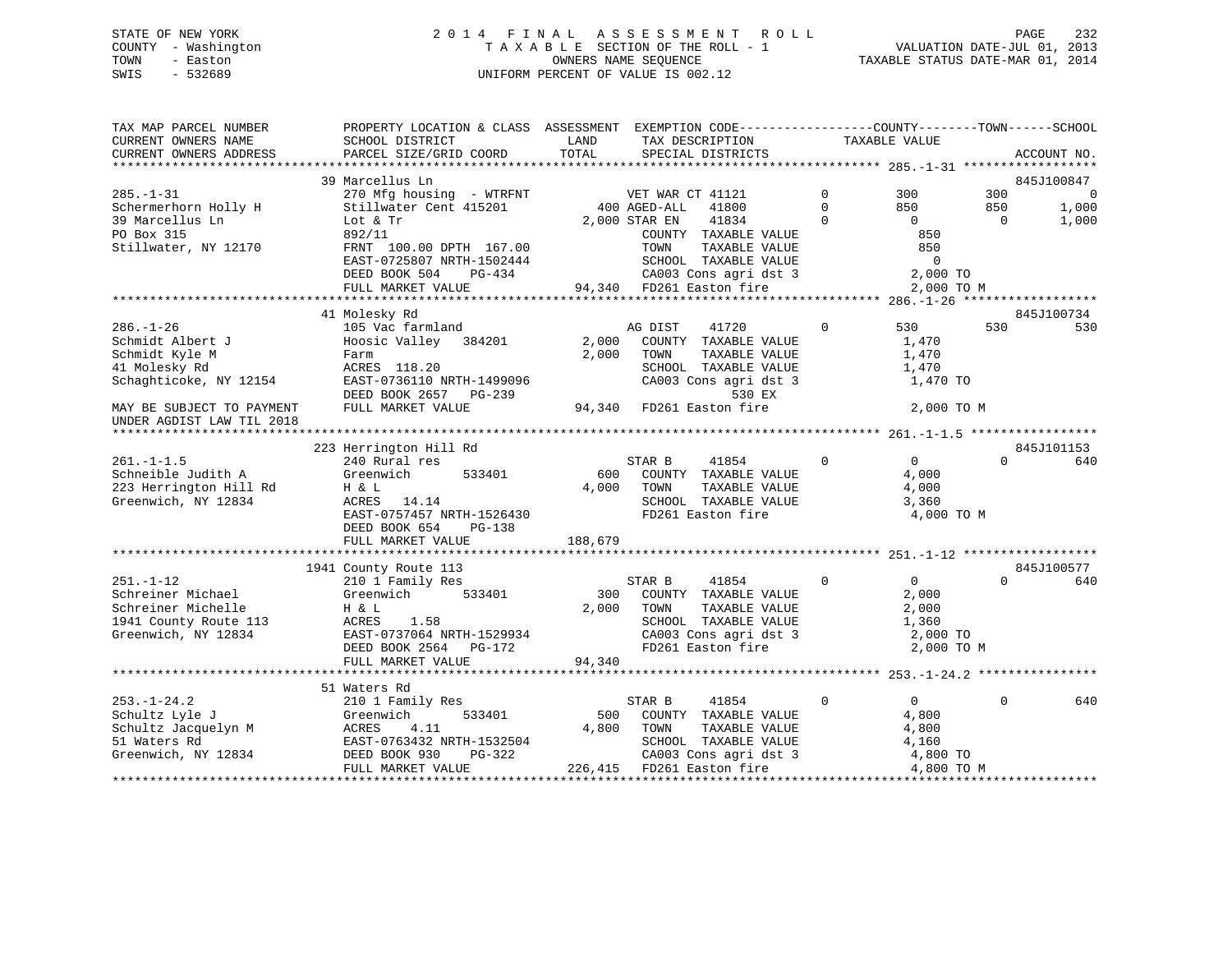# STATE OF NEW YORK 2 0 1 4 F I N A L A S S E S S M E N T R O L L PAGE 233 COUNTY - Washington T A X A B L E SECTION OF THE ROLL - 1 VALUATION DATE-JUL 01, 2013 TOWN - Easton OWNERS NAME SEQUENCE TAXABLE STATUS DATE-MAR 01, 2014 SWIS - 532689 UNIFORM PERCENT OF VALUE IS 002.12

| TAX MAP PARCEL NUMBER<br>CURRENT OWNERS NAME                                                       | PROPERTY LOCATION & CLASS ASSESSMENT EXEMPTION CODE----------------COUNTY-------TOWN------SCHOOL                                                                                |                  | TAX DESCRIPTION                                                                                                                                                                                                  | TAXABLE VALUE                                                                                      |                 |                                 |
|----------------------------------------------------------------------------------------------------|---------------------------------------------------------------------------------------------------------------------------------------------------------------------------------|------------------|------------------------------------------------------------------------------------------------------------------------------------------------------------------------------------------------------------------|----------------------------------------------------------------------------------------------------|-----------------|---------------------------------|
| CURRENT OWNERS ADDRESS                                                                             | SCHOOL DISTRICT<br>PARCEL SIZE/GRID COORD                                                                                                                                       | LAND<br>TOTAL    | SPECIAL DISTRICTS                                                                                                                                                                                                |                                                                                                    |                 | ACCOUNT NO.                     |
|                                                                                                    | 1650 State Route 40                                                                                                                                                             |                  |                                                                                                                                                                                                                  |                                                                                                    |                 | 845J100182                      |
| $252. - 1 - 2$<br>Schultz William<br>Schultz Barbara<br>1650 State Route 40<br>Greenwich, NY 12834 | 210 1 Family Res<br>Greenwich<br>533401<br>H & Lot<br>3.10<br>ACRES<br>EAST-0749925 NRTH-1536837<br>DEED BOOK 718<br>PG-247<br>FULL MARKET VALUE                                | 3,400            | VET COM CT 41131<br>600 STAR B<br>41854<br>COUNTY TAXABLE VALUE<br>TAXABLE VALUE<br>TOWN<br>SCHOOL TAXABLE VALUE<br>CA003 Cons agri dst 3<br>160,377 FD261 Easton fire                                           | $\Omega$<br>850<br>$\Omega$<br>$\Omega$<br>2,550<br>2,550<br>2,760<br>3,400 TO<br>3,400 TO M       | 850<br>$\Omega$ | $\Omega$<br>640                 |
|                                                                                                    |                                                                                                                                                                                 |                  |                                                                                                                                                                                                                  |                                                                                                    |                 |                                 |
| $227. - 1 - 3.4$<br>Schutze H John<br>Schutze Patricia A<br>59 Hogsback Rd<br>Greenwich, NY 12834  | 59 Hogsback Rd<br>210 1 Family Res<br>Schuylerville 415001<br>ACRES 1.71<br>ACRES 1.71<br>EAST-0741242 NRTH-1560132<br>DEED BOOK 2861 PG-152<br>FULL MARKET VALUE               | 500<br>6,500     | STAR B<br>41854<br>COUNTY TAXABLE VALUE<br>TOWN<br>TAXABLE VALUE<br>SCHOOL TAXABLE VALUE<br>CA003 Cons agri dst 3<br>306,604 FD262 Middle Falls Fire                                                             | $\mathbf 0$<br>$\overline{0}$<br>6,500<br>6,500<br>5,860<br>6,500 TO<br>6,500 TO                   | $\Omega$        | 640                             |
|                                                                                                    |                                                                                                                                                                                 |                  |                                                                                                                                                                                                                  |                                                                                                    |                 |                                 |
| $277. - 1 - 3$<br>Scott Donald<br>Scott Diane<br>33 Scott Rd<br>Schaghticoke, NY 12154             | 33 Scott Rd<br>240 Rural res<br>533401<br>Greenwich<br>Farm<br>partial busin garage<br>ACRES 65.60<br>EAST-0742029 NRTH-1512777<br>DEED BOOK 405<br>PG-302<br>FULL MARKET VALUE | 9,000<br>424,528 | 70 PCT OF VALUE USED FOR EXEMPTION PURPOSES<br>VET WAR CT 41121<br>41834<br>1,400 STAR EN<br>COUNTY TAXABLE VALUE<br>TAXABLE VALUE<br>TOWN<br>SCHOOL TAXABLE VALUE<br>CA003 Cons agri dst 3<br>FD261 Easton fire | 636<br>$\Omega$<br>$\Omega$<br>$\overline{0}$<br>8,364<br>8,428<br>7,640<br>9,000 TO<br>9,000 TO M | 572<br>$\Omega$ | 845J100737<br>$\Omega$<br>1,360 |
|                                                                                                    | 465 State Route 29                                                                                                                                                              |                  |                                                                                                                                                                                                                  |                                                                                                    |                 | 845J100656                      |
| $228. - 5 - 13$<br>Scott Florence<br>465 State Route 29<br>Greenwich, NY 12834                     | 210 1 Family Res<br>533401<br>Greenwich<br>House & Lot<br>$228. - 1 - 13$<br>ACRES<br>1.00<br>EAST-0750457 NRTH-1553641<br>DEED BOOK 789<br>$PG-309$                            | 500<br>4,000     | STAR EN<br>41834<br>COUNTY TAXABLE VALUE<br>TAXABLE VALUE<br>TOWN<br>SCHOOL TAXABLE VALUE<br>FD262 Middle Falls Fire                                                                                             | $\Omega$<br>$\Omega$<br>4,000<br>4,000<br>2,640<br>4,000 TO                                        | $\Omega$        | 1,360                           |
|                                                                                                    | FULL MARKET VALUE                                                                                                                                                               | 188,679          |                                                                                                                                                                                                                  |                                                                                                    |                 |                                 |
|                                                                                                    |                                                                                                                                                                                 |                  |                                                                                                                                                                                                                  |                                                                                                    |                 |                                 |
|                                                                                                    | 213 Tabor Rd                                                                                                                                                                    |                  |                                                                                                                                                                                                                  |                                                                                                    | 678             | 845J100739<br>678               |
| $237. - 1 - 15$<br>Seacord Richard<br>32 Old Cambridge Rd<br>Greenwich, NY 12834                   | 112 Dairy farm<br>Greenwich<br>533401<br>Farm<br>95.54<br>ACRES<br>EAST-0768888 NRTH-1546138                                                                                    | 2,000<br>7,000   | 41720<br>AG DIST<br>COUNTY TAXABLE VALUE<br>TAXABLE VALUE<br>TOWN<br>SCHOOL TAXABLE VALUE<br>CA003 Cons agri dst 3                                                                                               | 678<br>0<br>6,322<br>6,322<br>6,322<br>6,322 TO                                                    |                 |                                 |
| MAY BE SUBJECT TO PAYMENT<br>UNDER AGDIST LAW TIL 2018                                             | DEED BOOK 2329<br>PG-67<br>FULL MARKET VALUE                                                                                                                                    |                  | 678 EX<br>330,189 FD261 Easton fire                                                                                                                                                                              | 7,000 TO M                                                                                         |                 |                                 |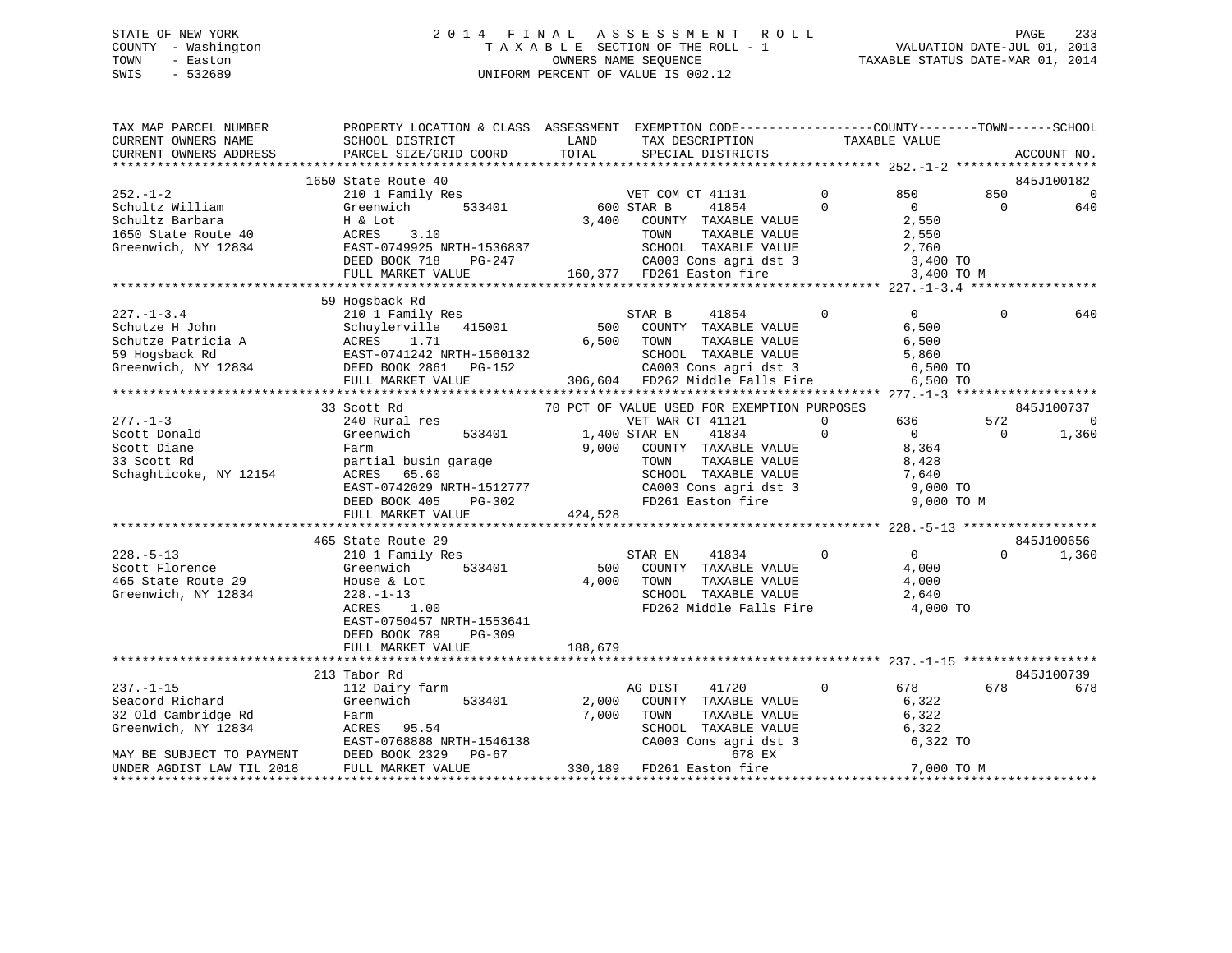# STATE OF NEW YORK 2 0 1 4 F I N A L A S S E S S M E N T R O L L PAGE 234 COUNTY - Washington T A X A B L E SECTION OF THE ROLL - 1 VALUATION DATE-JUL 01, 2013 TOWN - Easton **CONNERS NAME SEQUENCE** TAXABLE STATUS DATE-MAR 01, 2014 SWIS - 532689 UNIFORM PERCENT OF VALUE IS 002.12

| TAX MAP PARCEL NUMBER                                 | PROPERTY LOCATION & CLASS ASSESSMENT EXEMPTION CODE----------------COUNTY-------TOWN------SCHOOL |              |                                                                                                     |                |                 |             |                |
|-------------------------------------------------------|--------------------------------------------------------------------------------------------------|--------------|-----------------------------------------------------------------------------------------------------|----------------|-----------------|-------------|----------------|
| CURRENT OWNERS NAME                                   | SCHOOL DISTRICT                                                                                  | LAND         | TAX DESCRIPTION TAXABLE VALUE                                                                       |                |                 |             |                |
| CURRENT OWNERS ADDRESS                                | PARCEL SIZE/GRID COORD                                                                           | TOTAL        | SPECIAL DISTRICTS                                                                                   |                |                 |             | ACCOUNT NO.    |
|                                                       |                                                                                                  |              |                                                                                                     |                |                 |             |                |
|                                                       | Tabor Rd                                                                                         |              |                                                                                                     |                |                 |             | 845J101159     |
| $245. - 2 - 9.1$                                      | 105 Vac farmland                                                                                 |              | 41720<br>AG DIST                                                                                    | $\overline{0}$ | 180             | 180         | 180            |
| Seacord Richard T                                     | Greenwich                                                                                        | 533401 800   | COUNTY TAXABLE VALUE                                                                                |                | 620             |             |                |
| 32 Old Cambridge Rd                                   | Farm Land                                                                                        | 800          | TOWN<br>TAXABLE VALUE                                                                               |                | 620             |             |                |
| Greenwich, NY 12834                                   | 27.0 AC                                                                                          |              |                                                                                                     |                | 620             |             |                |
|                                                       | ACRES 34.20                                                                                      |              | SCHOOL TAXABLE VALUE<br>CA003 Cons agri dst 3<br>180 EX                                             |                | 620 TO          |             |                |
| MAY BE SUBJECT TO PAYMENT                             | EAST-0769125 NRTH-1544752                                                                        |              | <b>180 EX</b>                                                                                       |                |                 |             |                |
| UNDER AGDIST LAW TIL 2018                             | DEED BOOK 556<br>$PG-8$                                                                          |              | FD261 Easton fire                                                                                   |                | 800 TO M        |             |                |
|                                                       | FULL MARKET VALUE                                                                                | 37,736       |                                                                                                     |                |                 |             |                |
|                                                       | *********************************                                                                |              |                                                                                                     |                |                 |             |                |
|                                                       | 1144 State Route 40                                                                              |              |                                                                                                     |                |                 |             |                |
| $259. - 1 - 10.1$                                     | 210 1 Family Res                                                                                 |              | 41854<br>STAR B                                                                                     | $\overline{0}$ | $\overline{0}$  | $\Omega$    | 640            |
| Sequin Joseph P II                                    |                                                                                                  | 700          | COUNTY TAXABLE VALUE                                                                                |                | 3,900           |             |                |
| Sequin Robynn                                         |                                                                                                  |              | TOWN<br>TAXABLE VALUE                                                                               |                | 3,900           |             |                |
| 1144 State Route 40                                   |                                                                                                  |              | SCHOOL TAXABLE VALUE                                                                                |                | 3,260           |             |                |
| Greenwich, NY 12834                                   |                                                                                                  |              |                                                                                                     |                | 3,900 TO        |             |                |
|                                                       | September 1988<br>H & L<br>ACRES 8.80 3,900<br>EAST-0746439 NRTH-1524601<br>DEED BOOK 2574 PG-39 |              | CA003 Cons agri dst 3<br>FD261 Easton fire                                                          |                | 3,900 TO M      |             |                |
|                                                       | FULL MARKET VALUE                                                                                | 183,962      |                                                                                                     |                |                 |             |                |
|                                                       |                                                                                                  |              |                                                                                                     |                |                 |             |                |
|                                                       | 1177 State Route 40                                                                              |              |                                                                                                     |                |                 |             | 845J100741     |
| $260. - 1 - 1$                                        | 210 1 Family Res                                                                                 |              | VET WAR CT 41121                                                                                    | $0$ 480        |                 | 480         | $\overline{0}$ |
|                                                       |                                                                                                  |              | 400 AGED-ALL 41800                                                                                  |                | $1,360$ $1,360$ |             | 1,600          |
| Sharp Edward A<br>Sharp Phyllis<br>117 State Route 40 | Greenwich 533401<br>H & L<br>FRNT 174.00 DPTH 295.00<br>EAST-0746135 NRTH-1526061                |              | 41834<br>3,200 STAR EN                                                                              | $\overline{0}$ | $\overline{0}$  | $\Omega$    | 1,360          |
|                                                       |                                                                                                  |              | COUNTY TAXABLE VALUE                                                                                |                |                 |             |                |
| Greenwich, NY 12834                                   |                                                                                                  |              | TAXABLE VALUE<br>TOWN                                                                               |                | 1,360<br>1,360  |             |                |
|                                                       | DEED BOOK 2486 PG-247                                                                            |              |                                                                                                     |                |                 |             |                |
|                                                       | FULL MARKET VALUE                                                                                |              |                                                                                                     |                |                 |             |                |
|                                                       |                                                                                                  |              | 47 SCHOOL TAXABLE VALUE 240<br>150,943 CA003 Cons agri dst 3 3,200 TO<br>FD261 Easton fire 3,200 TO |                | 3,200 TO M      |             |                |
|                                                       |                                                                                                  |              |                                                                                                     |                |                 |             |                |
|                                                       | Windy Hill Rd                                                                                    |              |                                                                                                     |                |                 |             |                |
| $228. - 5 - 3.4$                                      | 323 Vacant rural                                                                                 |              | COUNTY TAXABLE VALUE                                                                                |                | 100             |             |                |
| Shaw Daniel B                                         | Greenwich                                                                                        | 533401 100   | TOWN<br>TAXABLE VALUE                                                                               |                | 100             |             |                |
|                                                       | Vl                                                                                               |              | 100 SCHOOL TAXABLE VALUE                                                                            |                | 100             |             |                |
| 167 Windy Hill Rd<br>Greenwick                        | $228. - 1 - 3.4$                                                                                 |              | FD262 Middle Falls Fire 100 TO                                                                      |                |                 |             |                |
| Greenwich, NY 12834                                   | 2.20<br>ACRES                                                                                    |              |                                                                                                     |                |                 |             |                |
|                                                       | EAST-0747676 NRTH-1562267                                                                        |              |                                                                                                     |                |                 |             |                |
|                                                       | DEED BOOK 806<br>PG-118                                                                          |              |                                                                                                     |                |                 |             |                |
|                                                       | FULL MARKET VALUE                                                                                | 4,717        |                                                                                                     |                |                 |             |                |
|                                                       |                                                                                                  |              |                                                                                                     |                |                 |             |                |
|                                                       | 167 Windy Hill Rd                                                                                |              |                                                                                                     |                |                 |             | 845J101150     |
| $228. - 5 - 27$                                       | 240 Rural res                                                                                    |              | STAR EN MH 41844                                                                                    | $\overline{0}$ | $\overline{0}$  | $\mathbf 0$ | 1,000          |
| Shaw Daniel B                                         |                                                                                                  | 1,150 STAR B | 41854                                                                                               | $\Omega$       | $\overline{0}$  | $\Omega$    | 640            |
|                                                       |                                                                                                  |              |                                                                                                     |                |                 |             |                |
| Shaw Judy K                                           |                                                                                                  |              | 11,300 COUNTY TAXABLE VALUE                                                                         |                | 11,300          |             |                |
| 169 Windy Hill Rd                                     | Schuylerville 415001<br>H & Trailer<br>228.-1-27<br>ACRES 31.33                                  |              | TAXABLE VALUE<br>TOWN                                                                               |                | 11,300<br>9,660 |             |                |
| Greenwich, NY 12834                                   |                                                                                                  |              | SCHOOL TAXABLE VALUE                                                                                |                |                 |             |                |
|                                                       | EAST-0747524 NRTH-1561669                                                                        |              | FD262 Middle Falls Fire 11,300 TO                                                                   |                |                 |             |                |
|                                                       | DEED BOOK 492<br>PG-713                                                                          |              |                                                                                                     |                |                 |             |                |
|                                                       | FULL MARKET VALUE                                                                                | 533,019      |                                                                                                     |                |                 |             |                |
|                                                       |                                                                                                  |              |                                                                                                     |                |                 |             |                |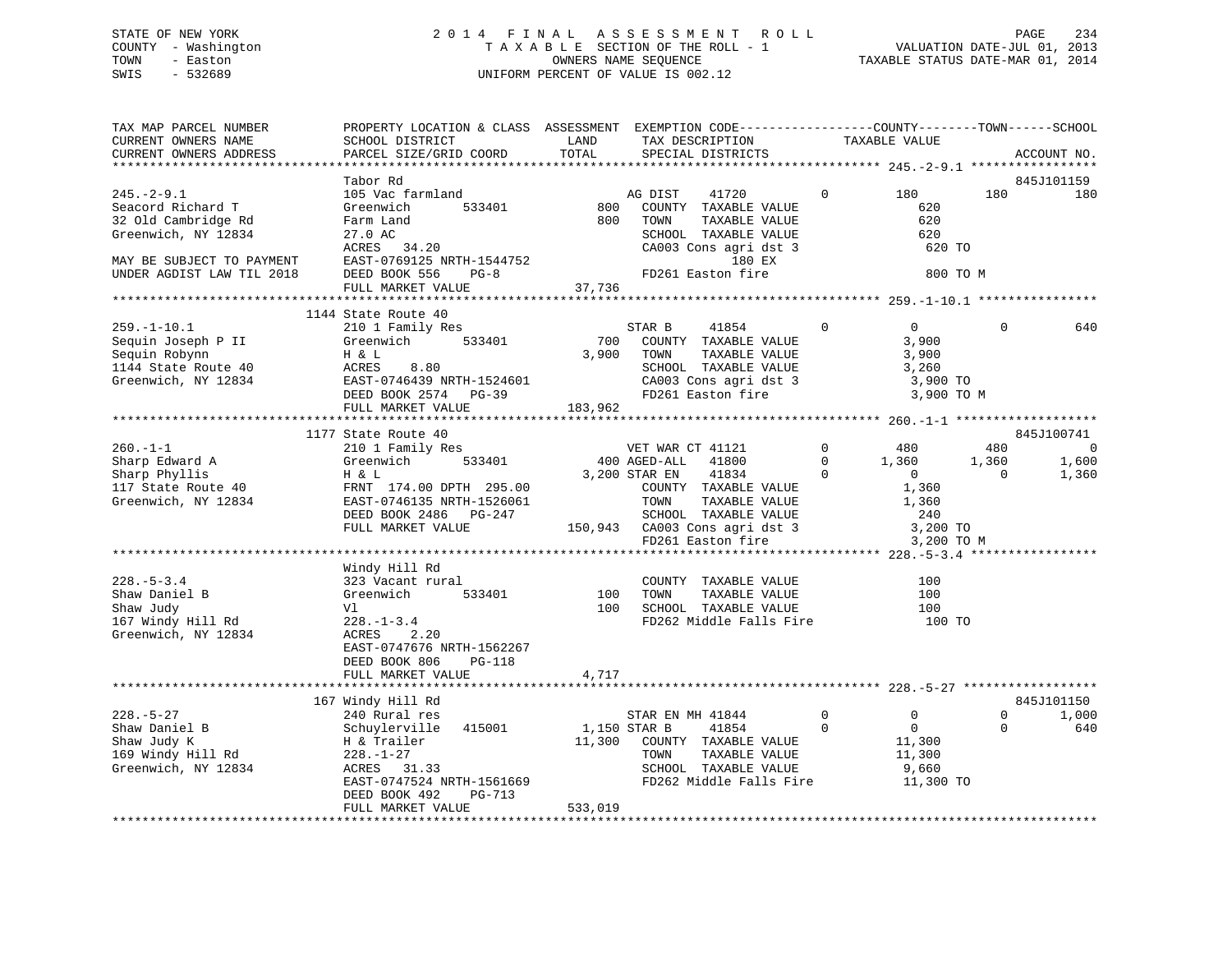# STATE OF NEW YORK 235 2 0 1 4 F I N A L A S S E S S M E N T R O L L PAGE 235 COUNTY - Washington  $\begin{array}{ccc}\n\text{T A X A B L E} & \text{SECTION OF THE ROLL - 1} \\
\text{T} & \text{N} & \text{N} & \text{N} \\
\text{N} & \text{S} & \text{N} & \text{N} \\
\end{array}$ SWIS - 532689 UNIFORM PERCENT OF VALUE IS 002.12

TAXABLE STATUS DATE-MAR 01, 2014

| TAX MAP PARCEL NUMBER<br>CURRENT OWNERS NAME<br>CURRENT OWNERS ADDRESS | PROPERTY LOCATION & CLASS ASSESSMENT EXEMPTION CODE---------------COUNTY-------TOWN-----SCHOOL<br>SCHOOL DISTRICT<br>PARCEL SIZE/GRID COORD | LAND<br>TOTAL | TAX DESCRIPTION<br>SPECIAL DISTRICTS |             | TAXABLE VALUE  |          | ACCOUNT NO. |
|------------------------------------------------------------------------|---------------------------------------------------------------------------------------------------------------------------------------------|---------------|--------------------------------------|-------------|----------------|----------|-------------|
|                                                                        |                                                                                                                                             |               |                                      |             |                |          |             |
|                                                                        | 58 Hogsback Rd                                                                                                                              |               |                                      |             |                |          | 845J101078  |
| $227. - 1 - 3.2$                                                       | 240 Rural res                                                                                                                               |               | 41854<br>STAR B                      | $\mathbf 0$ | $\overline{0}$ | $\Omega$ | 640         |
| Shaw Franklin                                                          | Schuylerville 415001                                                                                                                        | 1,000         | COUNTY TAXABLE VALUE                 |             | 5,000          |          |             |
| Shaw Susan                                                             | H & L & Gar                                                                                                                                 | 5,000         | TAXABLE VALUE<br>TOWN                |             | 5,000          |          |             |
| 58 Hogsback Rd                                                         | ACRES 12.34                                                                                                                                 |               | SCHOOL TAXABLE VALUE                 |             | 4,360          |          |             |
| Greenwich, NY 12834                                                    | EAST-0741111 NRTH-1559741                                                                                                                   |               | CA003 Cons agri dst 3                |             | 5,000 TO       |          |             |
|                                                                        | DEED BOOK 694<br>PG-346                                                                                                                     |               | FD262 Middle Falls Fire              |             | 5,000 TO       |          |             |
|                                                                        | FULL MARKET VALUE                                                                                                                           | 235,849       |                                      |             |                |          |             |
|                                                                        | 124 Cheese Factory Rd                                                                                                                       |               |                                      |             |                |          |             |
| $251. - 1 - 17.6$                                                      | 117 Horse farm                                                                                                                              |               | AG DIST<br>41720                     | 0           | 570            | 570      | 570         |
| Shea Howard J                                                          | Greenwich<br>533401                                                                                                                         | 2,100 STAR B  | 41854                                | $\Omega$    | $\overline{0}$ | $\Omega$ | 640         |
| Shea Julianne H                                                        | Sub Lot 2                                                                                                                                   | 7,000         | COUNTY TAXABLE VALUE                 |             | 6,430          |          |             |
| 124 Cheese Factory Rd                                                  | ACRES 109.74                                                                                                                                |               | TOWN<br>TAXABLE VALUE                |             | 6,430          |          |             |
| Greenwich, NY 12834                                                    | EAST-0741764 NRTH-1530828                                                                                                                   |               | SCHOOL TAXABLE VALUE                 |             | 5,790          |          |             |
|                                                                        | DEED BOOK 1685 PG-309                                                                                                                       |               | CA003 Cons agri dst 3                |             | 6,430 TO       |          |             |
| MAY BE SUBJECT TO PAYMENT                                              | FULL MARKET VALUE                                                                                                                           |               | 570 EX<br>330,189                    |             |                |          |             |
| UNDER AGDIST LAW TIL 2018                                              |                                                                                                                                             |               | FD261 Easton fire                    |             | 7,000 TO M     |          |             |
|                                                                        |                                                                                                                                             |               |                                      |             |                |          |             |
|                                                                        | 44 Grove Rd                                                                                                                                 |               |                                      |             |                |          | 845J100430  |
| $269. - 1 - 21$                                                        | 210 1 Family Res                                                                                                                            |               | COUNTY TAXABLE VALUE                 |             | 4,000          |          |             |
| Sheehan Laureen E                                                      | Greenwich<br>533401                                                                                                                         | 500           | TAXABLE VALUE<br>TOWN                |             | 4,000          |          |             |
| Tarsa Tessie A                                                         | H & L & Gar                                                                                                                                 | 4,000         | SCHOOL TAXABLE VALUE                 |             | 4,000          |          |             |
| 1 Harris Ave                                                           | ACRES<br>4.60                                                                                                                               |               | CA003 Cons agri dst 3                |             | 4,000 TO       |          |             |
| Mechanicville, NY 12118                                                | EAST-0746391 NRTH-1516131                                                                                                                   |               | FD261 Easton fire                    |             | 4,000 TO M     |          |             |
|                                                                        | DEED BOOK 3229 PG-225<br>FULL MARKET VALUE                                                                                                  | 188,679       |                                      |             |                |          |             |
|                                                                        |                                                                                                                                             |               |                                      |             |                |          |             |
|                                                                        | 2220 County Route 113                                                                                                                       |               |                                      |             |                |          | 845J100685  |
| $251. - 1 - 2.1$                                                       | 116 Other stock                                                                                                                             |               | COUNTY TAXABLE VALUE                 |             | 4,200          |          |             |
| Sherbrooke, Virginia Rev. Trust Schuylerville 415001                   |                                                                                                                                             | 1,200         | TAXABLE VALUE<br>TOWN                |             | 4,200          |          |             |
| Virginia Sherbrooke, Trustee Farm                                      |                                                                                                                                             | 4,200         | SCHOOL TAXABLE VALUE                 |             | 4,200          |          |             |
| 141 County Road 349                                                    | ACRES<br>44.50                                                                                                                              |               | CA003 Cons agri dst 3                |             | 4,200 TO       |          |             |
| Sweetwater, TN 37874                                                   | EAST-0739514 NRTH-1536902                                                                                                                   |               | FD261 Easton fire                    |             | 4,200 TO M     |          |             |
|                                                                        | DEED BOOK 2251 PG-53                                                                                                                        |               |                                      |             |                |          |             |
|                                                                        | FULL MARKET VALUE                                                                                                                           | 198,113       |                                      |             |                |          |             |
|                                                                        |                                                                                                                                             |               |                                      |             |                |          |             |
|                                                                        | 191 Waters Rd                                                                                                                               |               |                                      |             |                |          |             |
| $253. - 1 - 16.8$                                                      | 240 Rural res                                                                                                                               |               | AG DIST<br>41720                     | $\mathbf 0$ | 368            | 368      | 368         |
| Sheridan Harold                                                        | Greenwich<br>533401                                                                                                                         |               | 1,200 STAR B<br>41854                | $\Omega$    | $\overline{0}$ | $\Omega$ | 640         |
| Sheridan Catherine T                                                   | $H+L$                                                                                                                                       | 8,200         | COUNTY TAXABLE VALUE                 |             | 7,832          |          |             |
| 191 Waters Rd                                                          | Sub Lot 9                                                                                                                                   |               | TOWN<br>TAXABLE VALUE                |             | 7,832          |          |             |
| Greenwich, NY 12834                                                    | ACRES 42.00                                                                                                                                 |               | SCHOOL TAXABLE VALUE                 |             | 7,192          |          |             |
|                                                                        | EAST-0760643 NRTH-1532913                                                                                                                   |               | CA003 Cons agri dst 3                |             | 7,832 TO       |          |             |
| MAY BE SUBJECT TO PAYMENT<br>UNDER AGDIST LAW TIL 2018                 | DEED BOOK 797<br>PG-213<br>FULL MARKET VALUE                                                                                                |               | 368 EX<br>386,792 FD261 Easton fire  |             | 8,200 TO M     |          |             |
|                                                                        |                                                                                                                                             |               | ************************************ |             |                |          |             |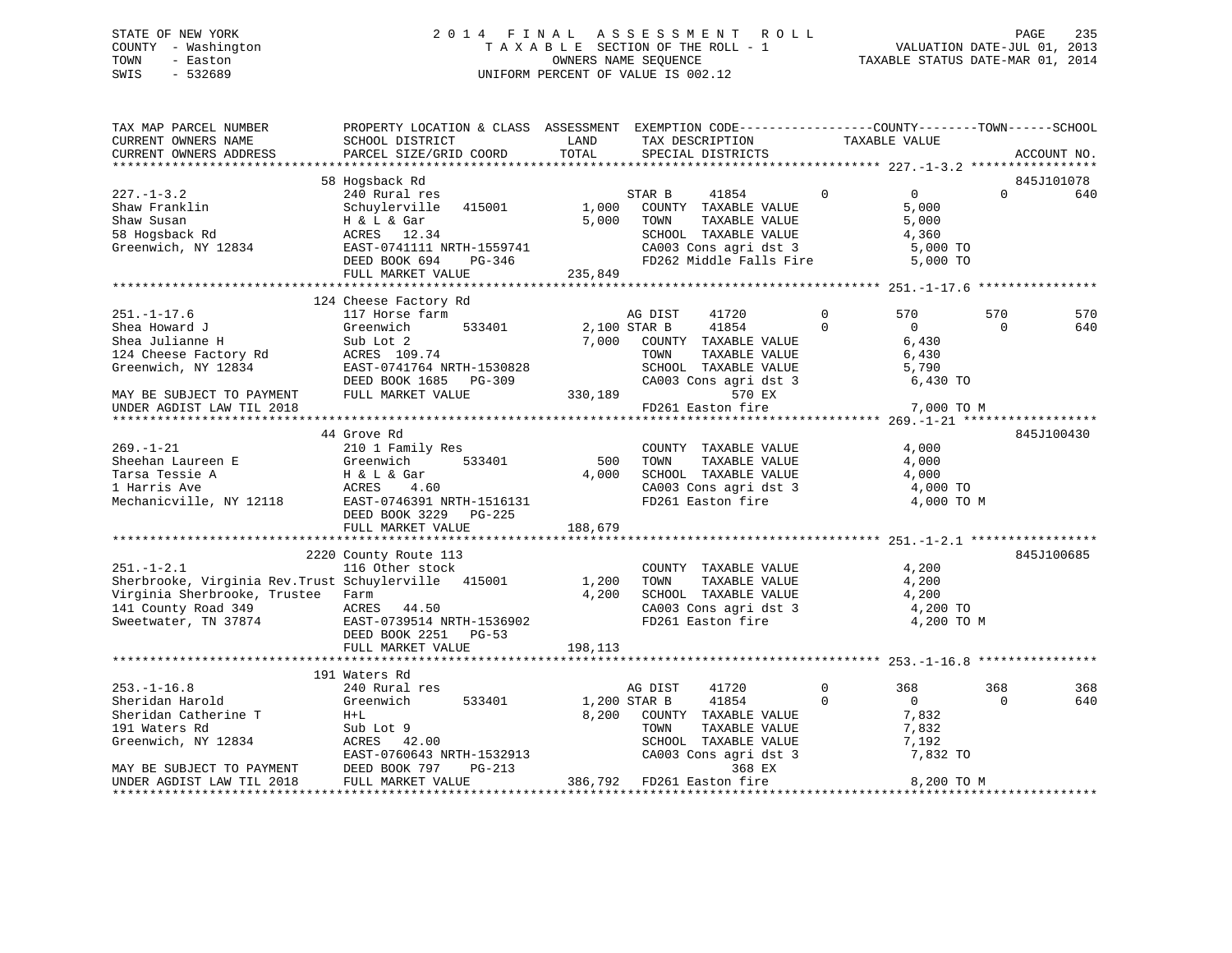# STATE OF NEW YORK 2 0 1 4 F I N A L A S S E S S M E N T R O L L PAGE 236 COUNTY - Washington T A X A B L E SECTION OF THE ROLL - 1 VALUATION DATE-JUL 01, 2013 TOWN - Easton OWNERS NAME SEQUENCE TAXABLE STATUS DATE-MAR 01, 2014 SWIS - 532689 UNIFORM PERCENT OF VALUE IS 002.12

| TAX MAP PARCEL NUMBER<br>CURRENT OWNERS NAME<br>CURRENT OWNERS ADDRESS                                                                          | PROPERTY LOCATION & CLASS ASSESSMENT EXEMPTION CODE----------------COUNTY-------TOWN-----SCHOOL<br>SCHOOL DISTRICT<br>PARCEL SIZE/GRID COORD                                          | LAND<br>TOTAL           | TAX DESCRIPTION<br>SPECIAL DISTRICTS                                                                                                                        |                      | TAXABLE VALUE                                                     |                 | ACCOUNT NO.       |
|-------------------------------------------------------------------------------------------------------------------------------------------------|---------------------------------------------------------------------------------------------------------------------------------------------------------------------------------------|-------------------------|-------------------------------------------------------------------------------------------------------------------------------------------------------------|----------------------|-------------------------------------------------------------------|-----------------|-------------------|
|                                                                                                                                                 |                                                                                                                                                                                       |                         |                                                                                                                                                             |                      |                                                                   |                 |                   |
| $244. -1 - 10.2$<br>Sheridan Loren T<br>177 Wilbur Ave<br>Greenwich, NY 12834                                                                   | 177 Wilbur Ave<br>210 1 Family Res<br>533401<br>Greenwich<br>H & L<br>ACRES<br>2.30<br>EAST-0745914 NRTH-1540515<br>DEED BOOK 465<br>$PG-11$<br>FULL MARKET VALUE                     | 400<br>3,500<br>165,094 | 41854<br>STAR B<br>COUNTY TAXABLE VALUE<br>TOWN<br>TAXABLE VALUE<br>SCHOOL TAXABLE VALUE<br>CA003 Cons agri dst 3<br>FD262 Middle Falls Fire                | $\mathbf 0$          | $\overline{0}$<br>3,500<br>3,500<br>2,860<br>3,500 TO<br>3,500 TO | $\Omega$        | 845J101075<br>640 |
|                                                                                                                                                 | 36 Windy Hill Rd                                                                                                                                                                      |                         |                                                                                                                                                             |                      |                                                                   |                 |                   |
| $227. - 1 - 6.5$<br>Sherin David<br>Sherin Starra<br>60 Windy Hill Rd<br>Greenwich, NY 12834                                                    | 210 1 Family Res<br>Schuylerville 415001<br>Η & L<br>Lot 5<br>ACRES<br>8.70<br>EAST-0744523 NRTH-1559253<br>DEED BOOK 775<br><b>PG-92</b><br>FULL MARKET VALUE                        | 500<br>4,000<br>188,679 | STAR B<br>41854<br>COUNTY TAXABLE VALUE<br>TOWN<br>TAXABLE VALUE<br>SCHOOL TAXABLE VALUE<br>FD262 Middle Falls Fire 4,000 TO                                | $\mathbf 0$          | $\overline{0}$<br>4,000<br>4,000<br>3,360                         | $\Omega$        | 640               |
|                                                                                                                                                 |                                                                                                                                                                                       |                         |                                                                                                                                                             |                      |                                                                   |                 |                   |
| 227.-1-6.7<br>Sherin David<br>Sherin Starra<br>60 Windy Hill Rd<br>Greenwich, NY 12834                                                          | Windy Hill Rd<br>323 Vacant rural<br>Schuylerville 415001<br>Vacant Land<br>Lot 7<br>6.00<br>ACRES<br>EAST-0744724 NRTH-1560392<br>DEED BOOK 775<br><b>PG-92</b><br>FULL MARKET VALUE | 500<br>23,585           | COUNTY TAXABLE VALUE<br>TOWN<br>TAXABLE VALUE<br>500 SCHOOL TAXABLE VALUE<br>FD262 Middle Falls Fire                                                        |                      | 500<br>500<br>500<br>500 TO                                       |                 |                   |
|                                                                                                                                                 | 1023 Verbeck Ave                                                                                                                                                                      |                         |                                                                                                                                                             |                      |                                                                   |                 | 845J100239        |
| $285. - 1 - 15$<br>Sherwood Donald S Jr<br>1023 Verbeck Ave<br>Schaghticoke, NY 12154<br>MAY BE SUBJECT TO PAYMENT<br>UNDER AGDIST LAW TIL 2018 | 240 Rural res<br>Stillwater Cent 415201<br>Η & Tr<br>790/307<br>ACRES 120.00<br>EAST-0729272 NRTH-1499871<br><b>PG-720</b><br>DEED BOOK 505                                           |                         | 41720<br>AG DIST<br>2,400 STAR B<br>41854<br>5,200 COUNTY TAXABLE VALUE<br>TOWN<br>TAXABLE VALUE<br>SCHOOL TAXABLE VALUE<br>CA003 Cons agri dst 3<br>568 EX | $\Omega$<br>$\Omega$ | 568<br>$\overline{0}$<br>4,632<br>4,632<br>3,992<br>4,632 TO      | 568<br>$\Omega$ | 568<br>640        |
|                                                                                                                                                 | FULL MARKET VALUE                                                                                                                                                                     |                         | 245,283 FD261 Easton fire                                                                                                                                   |                      | 5,200 TO M                                                        |                 |                   |
|                                                                                                                                                 | 2325 State Route 40                                                                                                                                                                   |                         |                                                                                                                                                             |                      |                                                                   |                 | 845J101295        |
| $236. - 1 - 15.1$<br>Shiels Patricia<br>2325 State Route 40<br>Greenwich, NY 12834                                                              | 210 1 Family Res<br>533401<br>Greenwich<br>H & L<br>Bndy Agment 2885/5<br>ACRES<br>1.10<br>EAST-0751119 NRTH-1552955<br>DEED BOOK 858<br>PG-202<br>FULL MARKET VALUE                  | 400<br>3,000<br>141,509 | STAR EN<br>41834<br>COUNTY TAXABLE VALUE<br>TOWN<br>TAXABLE VALUE<br>SCHOOL TAXABLE VALUE<br>FD262 Middle Falls Fire                                        | $\overline{0}$       | $\overline{0}$<br>3,000<br>3,000<br>1,640<br>3,000 TO             | $\Omega$        | 1,360             |
|                                                                                                                                                 |                                                                                                                                                                                       |                         |                                                                                                                                                             |                      |                                                                   |                 |                   |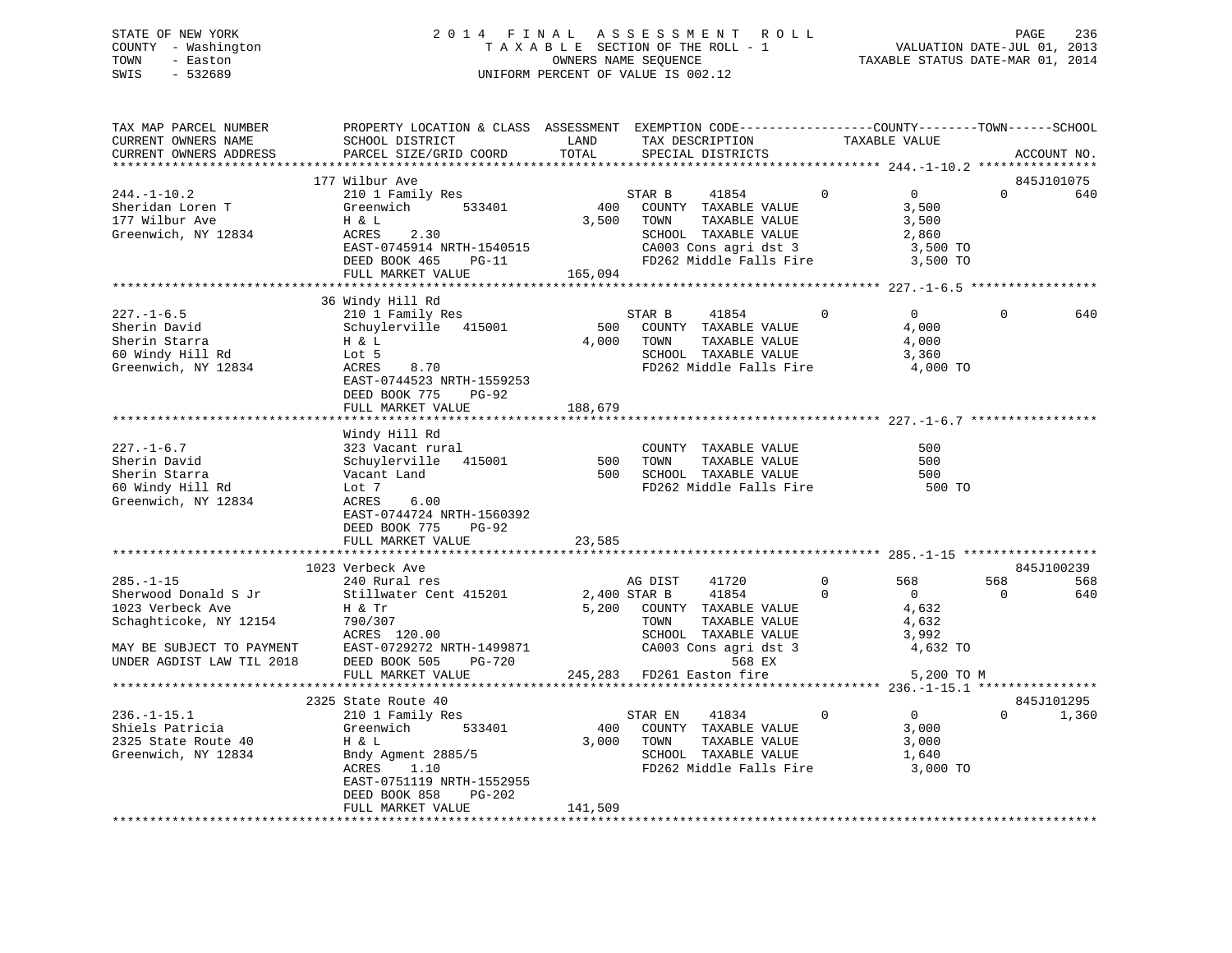# STATE OF NEW YORK 2 0 1 4 F I N A L A S S E S S M E N T R O L L PAGE 237 COUNTY - Washington T A X A B L E SECTION OF THE ROLL - 1 VALUATION DATE-JUL 01, 2013 TOWN - Easton OWNERS NAME SEQUENCE TAXABLE STATUS DATE-MAR 01, 2014 SWIS - 532689 UNIFORM PERCENT OF VALUE IS 002.12UNIFORM PERCENT OF VALUE IS 002.12

| TAX MAP PARCEL NUMBER<br>CURRENT OWNERS NAME<br>CURRENT OWNERS ADDRESS                                         | PROPERTY LOCATION & CLASS ASSESSMENT EXEMPTION CODE----------------COUNTY-------TOWN-----SCHOOL<br>SCHOOL DISTRICT<br>PARCEL SIZE/GRID COORD                                       | LAND<br>TOTAL           | TAX DESCRIPTION<br>SPECIAL DISTRICTS                                                                                                           |                           |                            | TAXABLE VALUE                                                          |                 | ACCOUNT NO.          |
|----------------------------------------------------------------------------------------------------------------|------------------------------------------------------------------------------------------------------------------------------------------------------------------------------------|-------------------------|------------------------------------------------------------------------------------------------------------------------------------------------|---------------------------|----------------------------|------------------------------------------------------------------------|-----------------|----------------------|
|                                                                                                                |                                                                                                                                                                                    |                         |                                                                                                                                                |                           |                            |                                                                        |                 |                      |
|                                                                                                                | 933 Beadle Hill Rd                                                                                                                                                                 |                         |                                                                                                                                                |                           |                            |                                                                        |                 | 845J100446           |
| $278. - 1 - 32$<br>Shippee Lindsay A<br>Connolly Ann E<br>933 Beadle Hill Rd<br>Valley Falls, NY 12185         | 240 Rural res<br>Greenwich<br>533401<br>H & Land<br>491/865<br>ACRES 11.00<br>EAST-0752005 NRTH-1508604<br>DEED BOOK 2826 PG-310<br>FULL MARKET VALUE                              | 4,300<br>202,830        | VET COM CT 41131<br>700 STAR EN<br>41834<br>COUNTY TAXABLE VALUE<br>TOWN<br>SCHOOL TAXABLE VALUE<br>CA003 Cons agri dst 3<br>FD261 Easton fire | TAXABLE VALUE             | $\overline{0}$<br>$\Omega$ | 1,060<br>$\Omega$<br>3,240<br>3,346<br>2,940<br>4,300 TO<br>4,300 TO M | 954<br>$\Omega$ | $\mathbf 0$<br>1,360 |
|                                                                                                                | ****************************                                                                                                                                                       |                         |                                                                                                                                                |                           |                            |                                                                        |                 |                      |
| $259. - 1 - 44$<br>Shorter Robert C<br>Shorter Karen<br>72 Deerfield Ln<br>Schaghticoke, NY 12154              | 72 Deerfield Ln<br>260 Seasonal res - WTRFNT<br>Greenwich<br>533401<br>Camp<br>FRNT 75.00 DPTH 180.00<br>EAST-0734746 NRTH-1524266<br>DEED BOOK 791<br>PG-274<br>FULL MARKET VALUE | 500<br>2,500<br>117,925 | STAR B<br>41854<br>COUNTY TAXABLE VALUE<br>TOWN<br>SCHOOL TAXABLE VALUE<br>CA003 Cons agri dst 3<br>FD261 Easton fire                          | TAXABLE VALUE             | $\Omega$                   | $\overline{0}$<br>2,500<br>2,500<br>1,860<br>2,500 TO<br>2,500 TO M    | $\Omega$        | 845J100284<br>640    |
|                                                                                                                |                                                                                                                                                                                    |                         |                                                                                                                                                |                           |                            |                                                                        |                 |                      |
| $243. - 1 - 7$<br>Sickles Raymond<br>Milonovich Valerie<br>2367 County Route 113<br>Greenwich, NY 12834        | 2367 County Route 113<br>210 1 Family Res<br>Schuylerville 415001<br>H & L<br>ACRES<br>2.20<br>EAST-0739197 NRTH-1540253<br>DEED BOOK 714<br>PG-305<br>FULL MARKET VALUE           | 500<br>4,300<br>202,830 | STAR B<br>41854<br>COUNTY TAXABLE VALUE<br>TOWN<br>SCHOOL TAXABLE VALUE<br>CA003 Cons agri dst 3<br>FD261 Easton fire                          | TAXABLE VALUE             | $\Omega$                   | $\overline{0}$<br>4,300<br>4,300<br>3,660<br>4,300 TO<br>4,300 TO M    | $\Omega$        | 845J100752<br>640    |
|                                                                                                                |                                                                                                                                                                                    |                         |                                                                                                                                                |                           |                            |                                                                        |                 |                      |
| $236. - 1 - 10$<br>Sielucka Mark<br>22 School St<br>Oyster Bay, NY 11771                                       | 2307 State Route 40<br>411 Apartment<br>533401<br>Greenwich<br>Apartment & Lots<br>ACRES<br>6.00<br>EAST-0750612 NRTH-1552361<br>DEED BOOK 3159 PG-29                              | 800<br>3,300            | COUNTY TAXABLE VALUE<br>TOWN<br>SCHOOL TAXABLE VALUE<br>FD262 Middle Falls Fire                                                                | TAXABLE VALUE             |                            | 3,300<br>3,300<br>3,300<br>3,300 TO                                    |                 | 845J100175           |
|                                                                                                                | FULL MARKET VALUE                                                                                                                                                                  | 155,660                 |                                                                                                                                                |                           |                            |                                                                        |                 |                      |
|                                                                                                                | 1284 State Route 40                                                                                                                                                                |                         |                                                                                                                                                |                           |                            |                                                                        |                 | 845J100608           |
| $252. - 1 - 9$                                                                                                 | 112 Dairy farm                                                                                                                                                                     |                         | AG DIST<br>41720                                                                                                                               |                           | $\Omega$                   | 1,435                                                                  | 1,435           | 1,435                |
| Sievers Justin<br>Sievers Christina<br>1284 State Route 40<br>Greenwich, NY 12834<br>MAY BE SUBJECT TO PAYMENT | Greenwich<br>533401<br>Farm<br>AG Easement 873/107<br>ACRES 167.77<br>EAST-0747570 NRTH-1529249<br>DEED BOOK 1848<br>PG-303                                                        | 7,200                   | 41854<br>3,500 STAR B<br>COUNTY TAXABLE VALUE<br>TOWN<br>SCHOOL TAXABLE VALUE<br>CA003 Cons agri dst 3                                         | TAXABLE VALUE<br>1,435 EX | $\Omega$                   | $\overline{0}$<br>5,765<br>5,765<br>5,125<br>5,765 TO                  | $\Omega$        | 640                  |
| UNDER AGDIST LAW TIL 2018                                                                                      | FULL MARKET VALUE                                                                                                                                                                  | 339,623                 | FD261 Easton fire                                                                                                                              |                           |                            | 7,200 TO M                                                             |                 |                      |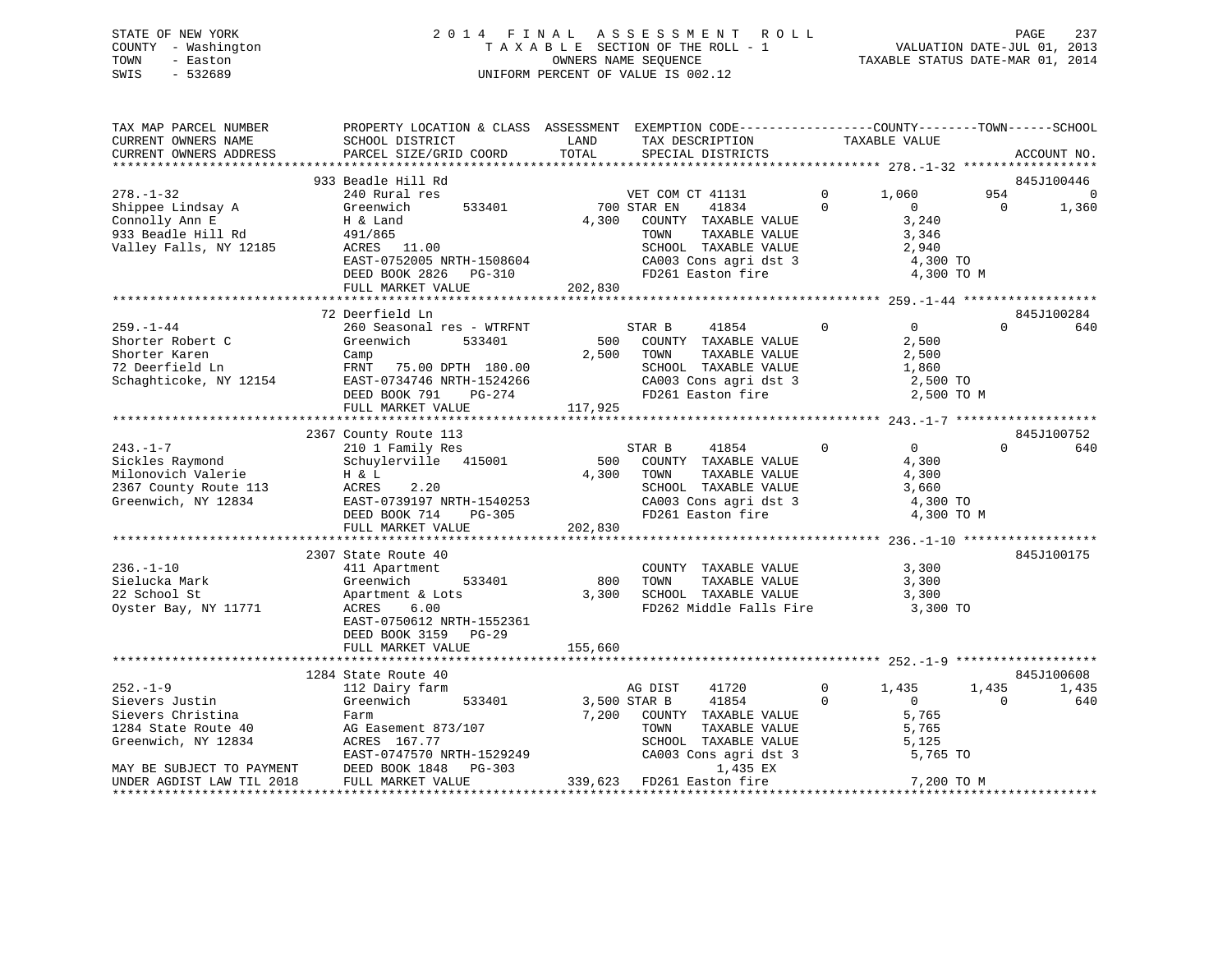# STATE OF NEW YORK 2 0 1 4 F I N A L A S S E S S M E N T R O L L PAGE 238 COUNTY - Washington T A X A B L E SECTION OF THE ROLL - 1 VALUATION DATE-JUL 01, 2013 TOWN - Easton OWNERS NAME SEQUENCE TAXABLE STATUS DATE-MAR 01, 2014 SWIS - 532689 UNIFORM PERCENT OF VALUE IS 002.12

| SCHOOL DISTRICT<br>PARCEL SIZE/GRID COORD                                                                                       | LAND<br>TOTAL                                                                                                  | SPECIAL DISTRICTS                                                                                                                                                                                                                                                                                                                                                  |                                                                                                                                                                  | ACCOUNT NO.                                                                                                                                                                                                                                                                                                                                                                                                                                                                                    |
|---------------------------------------------------------------------------------------------------------------------------------|----------------------------------------------------------------------------------------------------------------|--------------------------------------------------------------------------------------------------------------------------------------------------------------------------------------------------------------------------------------------------------------------------------------------------------------------------------------------------------------------|------------------------------------------------------------------------------------------------------------------------------------------------------------------|------------------------------------------------------------------------------------------------------------------------------------------------------------------------------------------------------------------------------------------------------------------------------------------------------------------------------------------------------------------------------------------------------------------------------------------------------------------------------------------------|
| 240 Rural res<br>533401<br>Greenwich<br>H & L<br>ACRES 10.74<br>DEED BOOK 2775 PG-218<br>FULL MARKET VALUE                      | 3,000                                                                                                          | COUNTY TAXABLE VALUE<br>TAXABLE VALUE                                                                                                                                                                                                                                                                                                                              | 3,000<br>3,000                                                                                                                                                   |                                                                                                                                                                                                                                                                                                                                                                                                                                                                                                |
| 210 1 Family Res<br>Greenwich<br>ACRES<br>1.12<br>FULL MARKET VALUE                                                             |                                                                                                                | STAR B<br>41854<br>TOWN<br>TAXABLE VALUE<br>SCHOOL TAXABLE VALUE                                                                                                                                                                                                                                                                                                   | $\overline{0}$<br>$\Omega$<br>2,600<br>2,600                                                                                                                     | $\Omega$<br>640                                                                                                                                                                                                                                                                                                                                                                                                                                                                                |
| 240 Rural res<br>Greenwich<br>DEED BOOK 3358 PG-316<br>FULL MARKET VALUE                                                        |                                                                                                                | STAR B<br>41854<br>TOWN<br>TAXABLE VALUE                                                                                                                                                                                                                                                                                                                           | $\Omega$<br>$\Omega$<br>5,800<br>5,800<br>5,800 TO M                                                                                                             | 845J100444<br>$\Omega$<br>640                                                                                                                                                                                                                                                                                                                                                                                                                                                                  |
| 210 1 Family Res<br>Greenwich<br>$H$ & $L$<br>900/100<br>EAST-0754734 NRTH-1525488<br>DEED BOOK 3306 PG-16<br>FULL MARKET VALUE | 400<br>4,200<br>198,113                                                                                        | STAR B<br>41854<br>COUNTY TAXABLE VALUE<br>TAXABLE VALUE<br>TOWN<br>SCHOOL TAXABLE VALUE<br>CA003 Cons agri dst 3<br>FD261 Easton fire                                                                                                                                                                                                                             | $\Omega$<br>$\overline{0}$<br>4,200<br>4,200<br>3,560<br>4,200 TO M                                                                                              | 845J101263<br>$\Omega$<br>640                                                                                                                                                                                                                                                                                                                                                                                                                                                                  |
|                                                                                                                                 | 475 County Route 54<br>259 General Fellows Rd<br>Sub lot 4<br>103 South Cambridge Rd<br>109 Herrington Hill Rd | EAST-0737855 NRTH-1503130<br>141,509<br>з<br>533401<br>Simoneau Christine T<br>20 Rabbit Rd<br>31 Rabbit Rd<br>31 Reproduction ACRES<br>20 Rabbit Rd<br>3234 RAST-0753409 NRTH-1515471<br>20 Rabbit Rd<br>20 Rabbit Rd<br>20 Rabbit Rd<br>20 Rabbit Rd<br>20 Rabbit Rd<br>20 Rabbit Rd<br>20 Rabbit Rd<br>20 Ra<br>533401<br>Trans Exempt Repay 2014<br>ACRES 3.10 | 750<br>500 COUNTY TAXABLE VALUE<br>2,600<br>EAST-0744513 NRTH-1551210<br>DEED BOOK 1746 PG-158<br>122,642<br>533401 500 COUNTY TAXABLE VALUE<br>5,800<br>273,585 | PROPERTY LOCATION & CLASS ASSESSMENT EXEMPTION CODE----------------COUNTY-------TOWN------SCHOOL<br>TAX DESCRIPTION TAXABLE VALUE<br>TOWN TAXABLE VALUE 3,000<br>SCHOOL TAXABLE VALUE 3,000<br>CA003 Cons agri dst 3 3,000 TO<br>FD261 Easton fire 3,000 TO M<br>1,960<br>CA003 Cons agri dst 3 2,600 TO<br>FD262 Middle Falls Fire 2,600 TO<br>SCHOOL TAXABLE VALUE<br>CA003 Cons agri dst 3 5,800 TO<br>FD261 Easton fire 5,800 TO<br>3,560<br>4,200 TO<br>TE533 Trans exmt repay-flg .00 MT |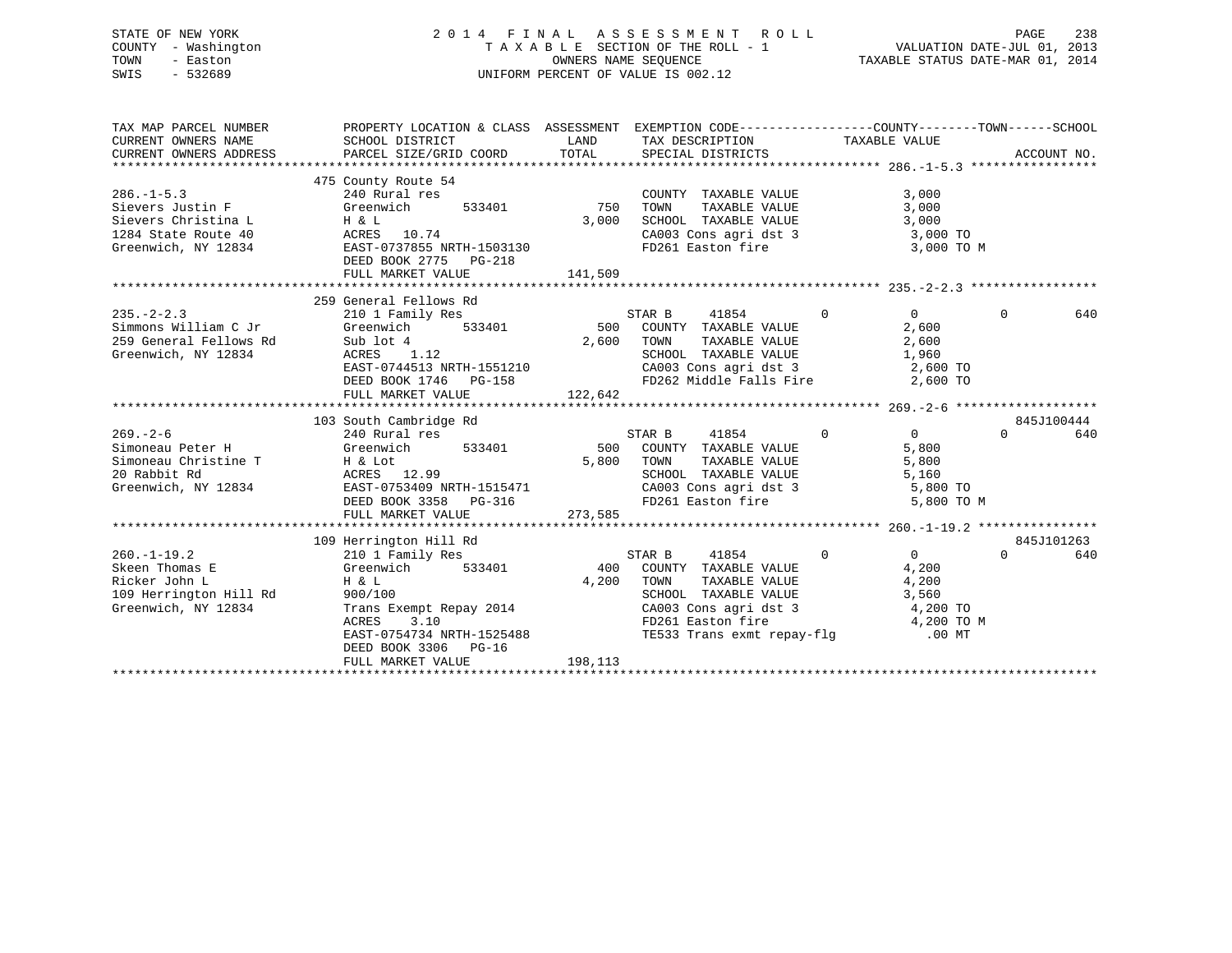# STATE OF NEW YORK 2 0 1 4 F I N A L A S S E S S M E N T R O L L PAGE 239 COUNTY - Washington T A X A B L E SECTION OF THE ROLL - 1 VALUATION DATE-JUL 01, 2013 TOWN - Easton **CONNERS NAME SEQUENCE** TAXABLE STATUS DATE-MAR 01, 2014 SWIS - 532689 UNIFORM PERCENT OF VALUE IS 002.12

| TAX MAP PARCEL NUMBER                                                              | PROPERTY LOCATION & CLASS ASSESSMENT EXEMPTION CODE----------------COUNTY-------TOWN------SCHOOL  |                                            |                                                                                                |                       |                |
|------------------------------------------------------------------------------------|---------------------------------------------------------------------------------------------------|--------------------------------------------|------------------------------------------------------------------------------------------------|-----------------------|----------------|
| CURRENT OWNERS NAME                                                                | SCHOOL DISTRICT                                                                                   | <b>EXAMPLE THE STATE OF STATE OF STATE</b> | TAX DESCRIPTION TAXABLE VALUE                                                                  |                       |                |
| CURRENT OWNERS ADDRESS                                                             | PARCEL SIZE/GRID COORD                                                                            | TOTAL                                      | SPECIAL DISTRICTS                                                                              |                       | ACCOUNT NO.    |
|                                                                                    |                                                                                                   |                                            |                                                                                                |                       |                |
|                                                                                    | 435 County Route 74A                                                                              |                                            |                                                                                                |                       | 845J100761     |
| $245. - 2 - 18$                                                                    | 112 Dairy farm                                                                                    |                                            | AG BUILD 41700                                                                                 | $\overline{0}$<br>750 | 750<br>750     |
| Skiff Farms Inc                                                                    | 533401 9,500 AG DIST<br>Greenwich                                                                 |                                            | 41720<br>$\overline{0}$                                                                        | 3,579                 | 3,579<br>3,579 |
| 435 County Route 74A                                                               | Farm                                                                                              |                                            | 27,250 COUNTY TAXABLE VALUE                                                                    | 22,921                |                |
| Greenwich, NY 12834                                                                | $ACRES$ 477.80                                                                                    |                                            | TAXABLE VALUE<br>TOWN                                                                          | $\frac{22}{22}$ , 921 |                |
|                                                                                    | EAST-0763920 NRTH-1541712                                                                         |                                            | SCHOOL TAXABLE VALUE                                                                           | 22,921                |                |
|                                                                                    |                                                                                                   |                                            | CA003 Cons agri dst 3 23,671 TO                                                                |                       |                |
|                                                                                    |                                                                                                   |                                            | 3,579 EX                                                                                       |                       |                |
|                                                                                    |                                                                                                   |                                            | FD261 Easton fire 27,250 TO M                                                                  |                       |                |
|                                                                                    |                                                                                                   |                                            |                                                                                                |                       |                |
|                                                                                    | 485 County Route 74A                                                                              |                                            |                                                                                                |                       | 845J100682     |
| $245. - 2 - 19$                                                                    | 210 1 Family Res                                                                                  |                                            | COUNTY TAXABLE VALUE                                                                           | 3,200                 |                |
| Skiff Farms Inc                                                                    | Greenwich                                                                                         | 533401 400                                 | TAXABLE VALUE<br>TOWN                                                                          | 3,200                 |                |
| 485 County Route 74A                                                               | H & L                                                                                             | 3,200                                      |                                                                                                |                       |                |
| Greenwich, NY 12834                                                                | 871/150                                                                                           |                                            | SCHOOL TAXABLE VALUE 3,200<br>CA003 Cons agri dst 3 3,200 TO<br>FD261 Easton fire 3 3,200 TO M |                       |                |
|                                                                                    | FRNT 127.00 DPTH 126.00                                                                           |                                            |                                                                                                |                       |                |
|                                                                                    | EAST-0764466 NRTH-1541801                                                                         |                                            |                                                                                                |                       |                |
|                                                                                    | DEED BOOK 3038 PG-256                                                                             |                                            |                                                                                                |                       |                |
|                                                                                    | FULL MARKET VALUE                                                                                 | 150,943                                    |                                                                                                |                       |                |
|                                                                                    |                                                                                                   |                                            |                                                                                                |                       |                |
|                                                                                    | 679 Meeting House Rd                                                                              |                                            |                                                                                                |                       | 845J100757     |
| $270. - 2 - 8.1$                                                                   | 113 Cattle farm                                                                                   |                                            | 41720<br>AG DIST                                                                               | $\overline{0}$<br>957 | 957<br>957     |
| Skiff Stewart                                                                      | Cambridge 535010 2,800 COUNTY TAXABLE VALUE                                                       |                                            |                                                                                                | 4,343                 |                |
| Skiff Carol                                                                        | Farm                                                                                              | 5,300                                      | TOWN                                                                                           | TAXABLE VALUE 4,343   |                |
| 642 Meeting House Rd<br>Valley Falls, NY 12185                                     | 270.-1-8.1<br>ACRES 130.00                                                                        |                                            | SCHOOL TAXABLE VALUE<br>CA003 Cons agri dst 3                                                  | 4,343                 |                |
|                                                                                    |                                                                                                   |                                            |                                                                                                | 4,343 TO              |                |
|                                                                                    | EAST-0760393 NRTH-1515988                                                                         |                                            | 957 EX                                                                                         |                       |                |
| MAY BE SUBJECT TO PAYMENT DEED BOOK 366<br>UNDER AGDIST LAW TIL 2018 FULL MARKET V | PG-372                                                                                            |                                            | FD261 Easton fire                                                                              | 5,300 TO M            |                |
|                                                                                    | FULL MARKET VALUE                                                                                 | 250,000                                    |                                                                                                |                       |                |
|                                                                                    |                                                                                                   |                                            |                                                                                                |                       |                |
|                                                                                    | South Cambridge Rd                                                                                |                                            |                                                                                                |                       | 845J100759     |
| $269. - 2 - 7$                                                                     | 105 Vac farmland                                                                                  |                                            | 41720<br>AG DIST                                                                               | 0 $1,273$ $1,273$     | 1,273          |
| Skiff Stewart W                                                                    | Greenwich<br>533401                                                                               |                                            | 3,300 COUNTY TAXABLE VALUE                                                                     | 2,227                 |                |
| Skiff Carol W<br>Skiff Carol w<br>642 Meeting House Rd<br>53 Mars November 12185   | Farm<br>ACRES 168.00                                                                              | 3,500                                      | TAXABLE VALUE<br>TOWN                                                                          | 2,227                 |                |
|                                                                                    |                                                                                                   |                                            | SCHOOL TAXABLE VALUE                                                                           | 2,227                 |                |
|                                                                                    | EAST-0753295 NRTH-1515218<br>DEED BOOK 405 PG-1025<br>FULL MARKET VALUE 165,094 FD261 Easton fire |                                            |                                                                                                | 2,227 TO              |                |
| MAY BE SUBJECT TO PAYMENT                                                          |                                                                                                   |                                            |                                                                                                | 3,500 TO M            |                |
| UNDER AGDIST LAW TIL 2018                                                          |                                                                                                   |                                            |                                                                                                |                       |                |
|                                                                                    |                                                                                                   |                                            |                                                                                                |                       |                |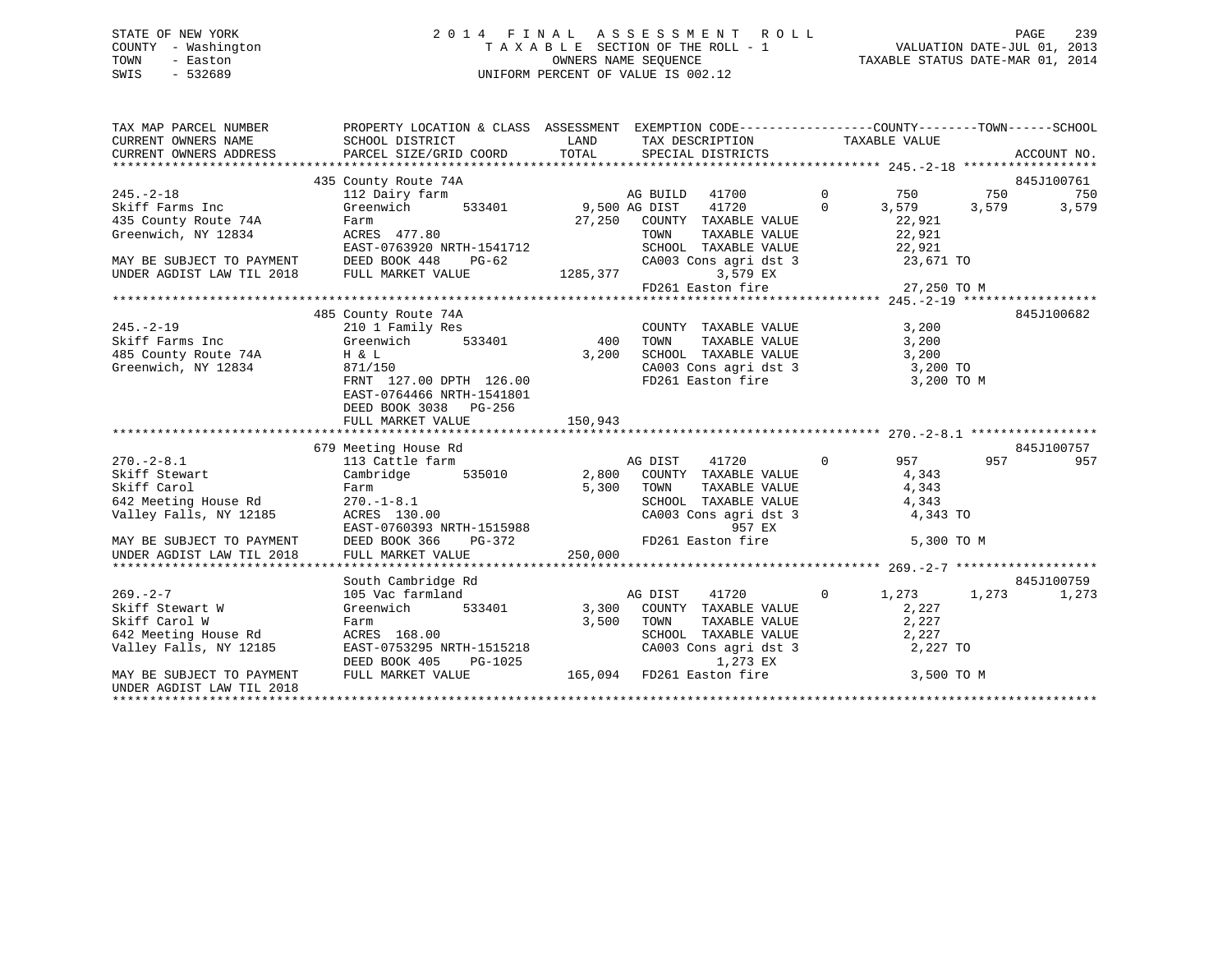# STATE OF NEW YORK 2 0 1 4 F I N A L A S S E S S M E N T R O L L PAGE 240 COUNTY - Washington T A X A B L E SECTION OF THE ROLL - 1 VALUATION DATE-JUL 01, 2013 TOWN - Easton **CONNERS NAME SEQUENCE** TAXABLE STATUS DATE-MAR 01, 2014 SWIS - 532689 UNIFORM PERCENT OF VALUE IS 002.12

| TAX MAP PARCEL NUMBER<br>CURRENT OWNERS NAME<br>CURRENT OWNERS ADDRESS                                  | PROPERTY LOCATION & CLASS ASSESSMENT EXEMPTION CODE---------------COUNTY-------TOWN------SCHOOL<br>SCHOOL DISTRICT<br>PARCEL SIZE/GRID COORD                              | LAND<br>TOTAL                          | TAX DESCRIPTION<br>SPECIAL DISTRICTS                                                                                                                | TAXABLE VALUE                                                                                                            | ACCOUNT NO.                                                                                               |
|---------------------------------------------------------------------------------------------------------|---------------------------------------------------------------------------------------------------------------------------------------------------------------------------|----------------------------------------|-----------------------------------------------------------------------------------------------------------------------------------------------------|--------------------------------------------------------------------------------------------------------------------------|-----------------------------------------------------------------------------------------------------------|
|                                                                                                         |                                                                                                                                                                           |                                        |                                                                                                                                                     |                                                                                                                          |                                                                                                           |
| $270. - 2 - 3$<br>Skiff Stewart W<br>Skiff Carol W<br>642 Meeting House Rd<br>Valley Falls, NY 12185    | Cooke Hollow Rd<br>105 Vac farmland<br>Greenwich<br>533401<br>Farm<br>$270. - 1 - 3$<br>ACRES 143.20<br>EAST-0759360 NRTH-1520771<br>DEED BOOK 405                        | 2,800<br>3,000<br>H-1520771<br>PG-1025 | AG DIST<br>41720<br>COUNTY TAXABLE VALUE<br>TOWN<br>TAXABLE VALUE<br>SCHOOL TAXABLE VALUE<br>CA003 Cons agri dst 3<br>1,004 EX<br>FD261 Easton fire | $\mathbf{0}$<br>1,004<br>1,996<br>1,996<br>1,996<br>1,996 TO<br>3,000 TO M                                               | 845J100758<br>1,004<br>1,004                                                                              |
| MAY BE SUBJECT TO PAYMENT<br>UNDER AGDIST LAW TIL 2018                                                  | FULL MARKET VALUE                                                                                                                                                         | 141,509                                |                                                                                                                                                     |                                                                                                                          |                                                                                                           |
|                                                                                                         |                                                                                                                                                                           |                                        |                                                                                                                                                     |                                                                                                                          |                                                                                                           |
| $270. - 2 - 8.2$<br>Skiff Stewart W<br>Skiff Carol W<br>642 Meeting House Rd                            | 642 Meeting House Rd<br>113 Cattle farm<br>Greenwich 533401<br>Farm<br>$270. - 1 - 8.2$                                                                                   | 1,600 AGED-CO                          | 80 PCT OF VALUE USED FOR EXEMPTION PURPOSES<br>41720<br>AG DIST<br>41802<br>5,500 AGE-TN/SCH 41806<br>41834<br>STAR EN                              | $\overline{0}$<br>179<br>$\overline{0}$<br>1,760<br>$\overline{0}$<br>$\overline{0}$<br>$\overline{0}$<br>$\overline{0}$ | 845J100760<br>179<br>179<br>$\overline{0}$<br>$\overline{\phantom{0}}$<br>440<br>440<br>$\Omega$<br>1,360 |
| Valley Falls, NY 12185<br>MAY BE SUBJECT TO PAYMENT<br>UNDER AGDIST LAW TIL 2018                        | ACRES 86.00<br>EAST-0758774 NRTH-1515936<br>DEED BOOK 405<br>PG-1024<br>FULL MARKET VALUE                                                                                 |                                        | COUNTY TAXABLE VALUE<br>TAXABLE VALUE<br>TOWN<br>SCHOOL TAXABLE VALUE<br>259,434 CA003 Cons agri dst 3<br>179 EX                                    | 3,561<br>4,881<br>3,521<br>5,321 TO                                                                                      |                                                                                                           |
|                                                                                                         |                                                                                                                                                                           |                                        | FD261 Easton fire                                                                                                                                   | 5,500 TO M                                                                                                               |                                                                                                           |
|                                                                                                         |                                                                                                                                                                           |                                        |                                                                                                                                                     |                                                                                                                          |                                                                                                           |
| $259. - 1 - 4$<br>Slocum Edward A<br>1154 State Route 40<br>Greenwich, NY 12834                         | 1260 State Route 40<br>112 Dairy farm<br>533401<br>Greenwich<br>Farm<br>ACRES 321.49<br>EAST-0744735 NRTH-1527834<br>DEED BOOK 3101 PG-182<br>FULL MARKET VALUE           | 5,000<br>10,000<br>471,698             | COUNTY TAXABLE VALUE<br>TAXABLE VALUE<br>TOWN<br>SCHOOL TAXABLE VALUE<br>CA003 Cons agri dst 3<br>FD261 Easton fire                                 | 10,000<br>10,000<br>10,000<br>10,000 TO<br>10,000 TO M                                                                   | 845J100764                                                                                                |
|                                                                                                         |                                                                                                                                                                           |                                        |                                                                                                                                                     |                                                                                                                          |                                                                                                           |
| $260. - 1 - 4$<br>Slocum Edward A<br>1154 State Route 40<br>Greenwich, NY 12834                         | 1154 State Route 40<br>210 1 Family Res<br>Greenwich 533401<br>H&l<br>470/270-273<br>ACRES<br>1.80<br>EAST-0746395 NRTH-1525268<br>FULL MARKET VALUE                      | 400<br>3,600<br>169,811                | COUNTY TAXABLE VALUE<br>TAXABLE VALUE<br>TOWN<br>SCHOOL TAXABLE VALUE<br>CA003 Cons agri dst 3<br>FD261 Easton fire                                 | 3,600<br>3,600<br>3,600<br>3,600 TO<br>3,600 TO M                                                                        | 845J100183                                                                                                |
|                                                                                                         |                                                                                                                                                                           |                                        |                                                                                                                                                     |                                                                                                                          |                                                                                                           |
| $259. - 1 - 34$<br>Slocum John F LE<br>English Donna<br>1610 County Route 113<br>Schaghticoke, NY 12154 | 1610 County Route 113<br>210 1 Family Res<br>Stillwater Cent 415201<br>H & Lot<br>ACRES 1.84<br>EAST-0736227 NRTH-1522027<br>DEED BOOK 951<br>PG-221<br>FULL MARKET VALUE | 400<br>2,200<br>103,774                | COUNTY TAXABLE VALUE<br>TOWN<br>TAXABLE VALUE<br>SCHOOL TAXABLE VALUE<br>CA003 Cons agri dst 3<br>CAOUS CONS agri dst 3<br>FD261 Easton fire        | 2,200<br>2,200<br>2,200<br>2,200 TO<br>2,200 TO M                                                                        | 845J100556                                                                                                |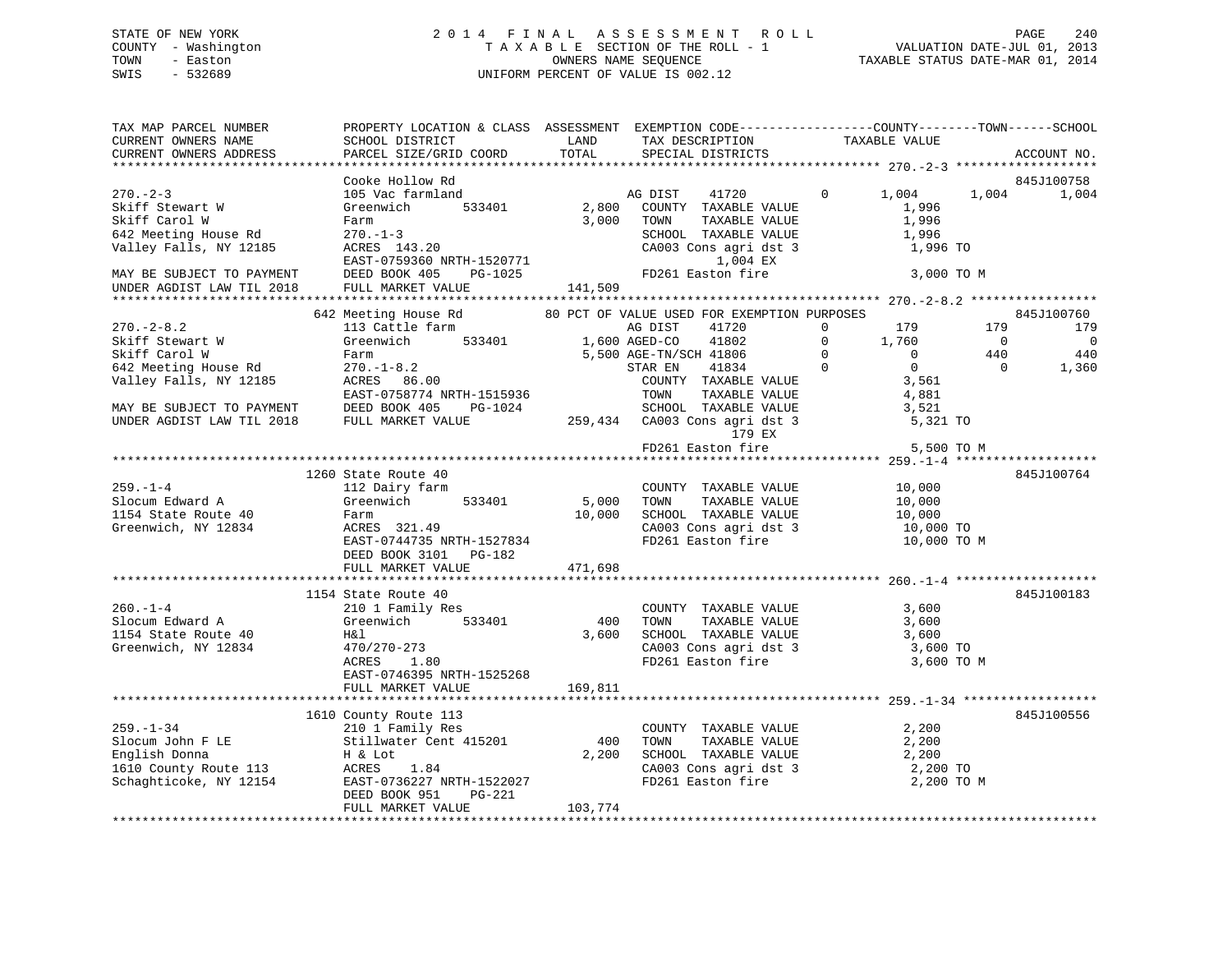# STATE OF NEW YORK 2 0 1 4 F I N A L A S S E S S M E N T R O L L PAGE 241 COUNTY - Washington T A X A B L E SECTION OF THE ROLL - 1 VALUATION DATE-JUL 01, 2013 TOWN - Easton **CONNERS NAME SEQUENCE** TAXABLE STATUS DATE-MAR 01, 2014 SWIS - 532689 UNIFORM PERCENT OF VALUE IS 002.12

| TAX MAP PARCEL NUMBER<br>CURRENT OWNERS NAME<br>CURRENT OWNERS ADDRESS                                                   | PROPERTY LOCATION & CLASS ASSESSMENT EXEMPTION CODE---------------COUNTY-------TOWN------SCHOOL<br>SCHOOL DISTRICT<br>PARCEL SIZE/GRID COORD                                                                                       | LAND<br>TOTAL           | TAX DESCRIPTION<br>SPECIAL DISTRICTS                                                                                                       | TAXABLE VALUE                                                                   | ACCOUNT NO.                   |
|--------------------------------------------------------------------------------------------------------------------------|------------------------------------------------------------------------------------------------------------------------------------------------------------------------------------------------------------------------------------|-------------------------|--------------------------------------------------------------------------------------------------------------------------------------------|---------------------------------------------------------------------------------|-------------------------------|
|                                                                                                                          |                                                                                                                                                                                                                                    |                         |                                                                                                                                            |                                                                                 |                               |
| $286. - 1 - 14.9$<br>Smith Charles A<br>Smith Lisa A<br>1549 State Route 67<br>Schaghticoke, NY 12154                    | 2568 Valley Falls Rd<br>210 1 Family Res<br>Greenwich 533401<br>H & L<br>ACRES 4.48<br>EAST-0744106 NRTH-1500023<br>DEED BOOK 724 PG-337<br>FULL MARKET VALUE                                                                      | 500<br>6,000<br>283,019 | COUNTY TAXABLE VALUE<br>TOWN<br>TAXABLE VALUE<br>SCHOOL TAXABLE VALUE<br>CA003 Cons agri dst 3<br>FD261 Easton fire                        | 6,000<br>6,000<br>6,000<br>6,000 TO<br>6,000 TO M                               |                               |
|                                                                                                                          |                                                                                                                                                                                                                                    |                         |                                                                                                                                            |                                                                                 |                               |
| $245. - 1 - 12$<br>Smith James J II<br>Smith Carolee C<br>526 Burton Rd<br>Greenwich, NY 12834 EAST-0758180 NRTH-1543369 | 526 Burton Rd<br>210 1 Family Res<br>Greenwich<br>533401<br>H&lot<br>ACRES<br>4.50<br>DEED BOOK 3129 PG-133<br>FULL MARKET VALUE                                                                                                   | 4,500<br>212,264        | STAR B<br>41854<br>500 COUNTY TAXABLE VALUE<br>TOWN<br>TAXABLE VALUE<br>SCHOOL TAXABLE VALUE<br>CA003 Cons agri dst 3<br>FD261 Easton fire | $\Omega$<br>$\overline{0}$<br>4,500<br>4,500<br>3,860<br>4,500 TO<br>4,500 TO M | 845J100323<br>$\Omega$<br>640 |
|                                                                                                                          |                                                                                                                                                                                                                                    |                         |                                                                                                                                            |                                                                                 |                               |
| $236.1 - 3 - 2$<br>Smith Joseph P<br>Smith Jodie J<br>434 State Route 29<br>Greenwich, NY 12834                          | 434 State Route 29<br>210 1 Family Res<br>Greenwich<br>533401<br>House $\&$ 2 Lots<br>236.-3-2<br>ACRES 1.10<br>EAST-0749755 NRTH-1553256<br>DEED BOOK 734<br>PG-169<br>FULL MARKET VALUE                                          | 600<br>3,600<br>169,811 | 41854 0<br>STAR B<br>COUNTY TAXABLE VALUE<br>TAXABLE VALUE<br>TOWN<br>SCHOOL TAXABLE VALUE<br>FD262 Middle Falls Fire                      | $\Omega$<br>3,600<br>3,600<br>2,960<br>3,600 TO                                 | 845J100469<br>$\Omega$<br>640 |
|                                                                                                                          |                                                                                                                                                                                                                                    |                         |                                                                                                                                            |                                                                                 |                               |
| $276. - 1 - 11$<br>Smith Mark E<br>Harris-Smith Catherine<br>1107 County Route 113<br>Schaghticoke, NY 12154             | 1107 County Route 113<br>280 Res Multiple - WTRFNT<br>Stillwater Cent 415201<br>Camp<br>eas 2362/344; 2398/266<br>ACRES 1.55<br>ACRES<br>1.55<br>EAST-0729697 NRTH-1511529<br>DEED BOOK 2632<br><b>PG-210</b><br>FULL MARKET VALUE | 600<br>4,200<br>198,113 | STAR B<br>41854<br>COUNTY TAXABLE VALUE<br>TOWN<br>TAXABLE VALUE<br>SCHOOL TAXABLE VALUE<br>CA003 Cons agri dst 3<br>FD261 Easton fire     | $\Omega$<br>0<br>4,200<br>4,200<br>3,560<br>4,200 TO<br>4,200 TO M              | 845J100364<br>$\Omega$<br>640 |
|                                                                                                                          |                                                                                                                                                                                                                                    |                         |                                                                                                                                            |                                                                                 |                               |
| $259. - 1 - 36$<br>Smith Patricia E<br>2 Ziemke Farm Ln<br>Cohoes, NY 12047                                              | County Route 113<br>314 Rural vac<10<br>Greenwich<br>533401<br>Lot<br>ACRES 1.50<br>EAST-0736114 NRTH-1521571<br>DEED BOOK 445<br>PG-561<br>FULL MARKET VALUE                                                                      | 500<br>500<br>23,585    | COUNTY TAXABLE VALUE<br>TOWN<br>TAXABLE VALUE<br>SCHOOL TAXABLE VALUE<br>$CAO03$ Cons agri dst 3<br>FD261 F<br>FD261 Easton fire           | 500<br>500<br>500<br>500 TO<br>500 TO M                                         | 845J100767                    |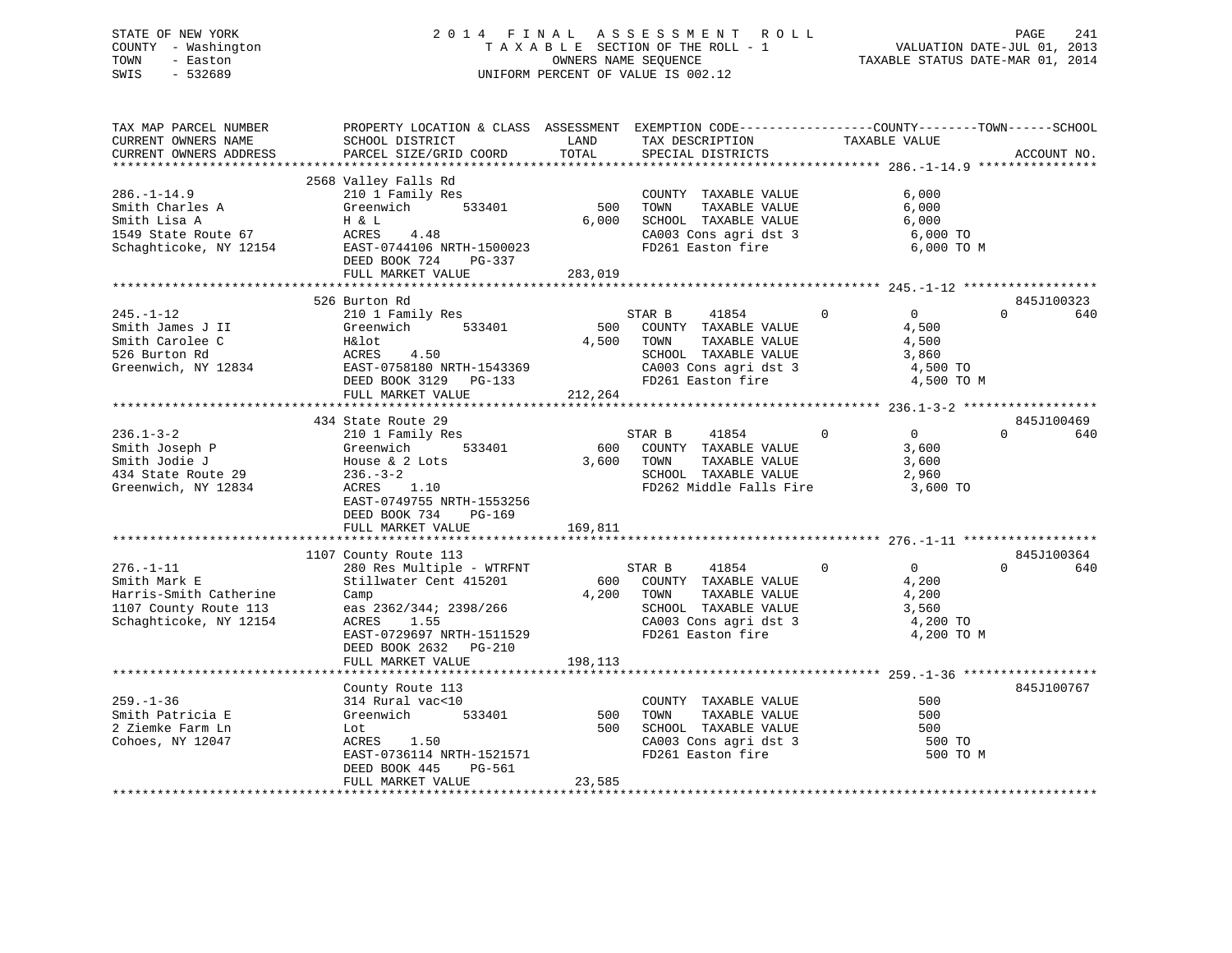# STATE OF NEW YORK 2 0 1 4 F I N A L A S S E S S M E N T R O L L PAGE 242 COUNTY - Washington T A X A B L E SECTION OF THE ROLL - 1 VALUATION DATE-JUL 01, 2013 TOWN - Easton OWNERS NAME SEQUENCE TAXABLE STATUS DATE-MAR 01, 2014 SWIS - 532689 UNIFORM PERCENT OF VALUE IS 002.12

| TAX MAP PARCEL NUMBER<br>CURRENT OWNERS NAME<br>CURRENT OWNERS ADDRESS                                                                                                                     | PROPERTY LOCATION & CLASS ASSESSMENT EXEMPTION CODE---------------COUNTY-------TOWN------SCHOOL<br>SCHOOL DISTRICT<br>PARCEL SIZE/GRID COORD                                                                                                                                  | LAND<br>TOTAL             | TAX DESCRIPTION<br>SPECIAL DISTRICTS                                                                                                                                                                                                                                                                                                          | TAXABLE VALUE                                                                                                                                                                     | ACCOUNT NO.                                                                                                                                                  |
|--------------------------------------------------------------------------------------------------------------------------------------------------------------------------------------------|-------------------------------------------------------------------------------------------------------------------------------------------------------------------------------------------------------------------------------------------------------------------------------|---------------------------|-----------------------------------------------------------------------------------------------------------------------------------------------------------------------------------------------------------------------------------------------------------------------------------------------------------------------------------------------|-----------------------------------------------------------------------------------------------------------------------------------------------------------------------------------|--------------------------------------------------------------------------------------------------------------------------------------------------------------|
| **********************                                                                                                                                                                     | **************************                                                                                                                                                                                                                                                    |                           |                                                                                                                                                                                                                                                                                                                                               |                                                                                                                                                                                   |                                                                                                                                                              |
| $261. - 1 - 12.3$<br>Smith Robert<br>Smith Cathryn A<br>737 Brownell Rd<br>Greenwich, NY 12834                                                                                             | 737 Brownell Rd<br>210 1 Family Res<br>Greenwich<br>533401<br>ACRES<br>2.61<br>EAST-0763527 NRTH-1528482<br>DEED BOOK 1941<br>PG-287<br>FULL MARKET VALUE<br>**********************************                                                                               | 231,132                   | VET WAR CT 41121<br>500 VET DIS CT 41141<br>41854<br>4,900 STAR B<br>COUNTY TAXABLE VALUE<br>TOWN<br>TAXABLE VALUE<br>SCHOOL TAXABLE VALUE<br>CA003 Cons agri dst 3<br>FD261 Easton fire                                                                                                                                                      | $\Omega$<br>636<br>$\Omega$<br>1,225<br>$\Omega$<br>$\overline{0}$<br>3,039<br>3,103<br>4,260                                                                                     | 572<br>1,225<br>$\Omega$<br>$\Omega$<br>640<br>4,900 TO<br>4,900 TO M                                                                                        |
| $228. - 5 - 8.20$<br>Smith Ronald E<br>788 County Route 74<br>Greenwich, NY 12834                                                                                                          | 301 Windy Hill Rd<br>721 Sand&gravel<br>Schuylerville 415001<br>subd 12265<br>7.09<br>ACRES<br>EAST-0748407 NRTH-1558299<br>DEED BOOK 3142<br>PG-59<br>FULL MARKET VALUE                                                                                                      | 1,600<br>3,000<br>141,509 | COUNTY TAXABLE VALUE<br>TOWN<br>TAXABLE VALUE<br>SCHOOL TAXABLE VALUE<br>FD262 Middle Falls Fire                                                                                                                                                                                                                                              | 3,000<br>3,000<br>3,000                                                                                                                                                           | 3,000 TO                                                                                                                                                     |
|                                                                                                                                                                                            | 29 Mcgowan Rd                                                                                                                                                                                                                                                                 |                           |                                                                                                                                                                                                                                                                                                                                               |                                                                                                                                                                                   | 845J100769                                                                                                                                                   |
| $286. - 1 - 6$<br>Smith Warren D<br>Smith Helen L<br>29 Mcgowan Rd<br>Schaghticoke, NY 12154<br>$236. - 2 - 3.7$<br>Snell Ashley H<br>Snell Toni J<br>191 Bulson Rd<br>Greenwich, NY 12834 | 210 1 Family Res<br>533401<br>Greenwich<br>H & L<br>364/503<br>ACRES<br>1.30<br>EAST-0738112 NRTH-1503617<br>DEED BOOK 373<br>$PG-36$<br>FULL MARKET VALUE<br>191 Bulson Rd<br>210 1 Family Res<br>Greenwich<br>533401<br>H & L<br>ACRES<br>1.00<br>EAST-0752573 NRTH-1551691 | 500<br>3,800              | VET COM CT 41131<br>400 AGED-CO<br>41802<br>3,300 AGE-TN/SCH 41806<br>STAR EN<br>41834<br>COUNTY TAXABLE VALUE<br>TOWN<br>TAXABLE VALUE<br>SCHOOL TAXABLE VALUE<br>155,660 CA003 Cons agri dst 3<br>FD261 Easton fire<br>STAR EN<br>41834<br>COUNTY TAXABLE VALUE<br>TOWN<br>TAXABLE VALUE<br>SCHOOL TAXABLE VALUE<br>FD262 Middle Falls Fire | $\Omega$<br>825<br>$\Omega$<br>1,238<br>$\Omega$<br>$\Omega$<br>$\Omega$<br>$\overline{0}$<br>1,237<br>1,856<br>1,115<br>$\mathbf 0$<br>$\overline{0}$<br>3,800<br>3,800<br>2,440 | 825<br>$\mathbf 0$<br>$\Omega$<br>$\overline{0}$<br>619<br>825<br>$\Omega$<br>1,360<br>3,300 TO<br>3,300 TO M<br>845J101256<br>$\Omega$<br>1,360<br>3,800 TO |
|                                                                                                                                                                                            | DEED BOOK 621<br>$PG-210$<br>FULL MARKET VALUE                                                                                                                                                                                                                                | 179,245<br>***********    |                                                                                                                                                                                                                                                                                                                                               |                                                                                                                                                                                   | ********* 269.-1-32 *****************                                                                                                                        |
|                                                                                                                                                                                            | 36 Grove Rd                                                                                                                                                                                                                                                                   |                           |                                                                                                                                                                                                                                                                                                                                               |                                                                                                                                                                                   | 845J100774                                                                                                                                                   |
| 269.-1-32<br>Snell Grace M<br>36 Grove Rd<br>Schaghticoke, NY 12154                                                                                                                        | 210 1 Family Res<br>Greenwich<br>533401<br>H & L<br>ACRES<br>2.20<br>EAST-0745675 NRTH-1515684<br>DEED BOOK 2204 PG-317<br>FULL MARKET VALUE                                                                                                                                  | 500<br>4,500<br>212,264   | STAR EN<br>41834<br>COUNTY TAXABLE VALUE<br>TOWN<br>TAXABLE VALUE<br>SCHOOL TAXABLE VALUE<br>CA003 Cons agri dst 3<br>FD261 Easton fire                                                                                                                                                                                                       | 0<br>$\overline{0}$<br>4,500<br>4,500<br>3,140                                                                                                                                    | $\Omega$<br>1,360<br>4,500 TO<br>4,500 TO M                                                                                                                  |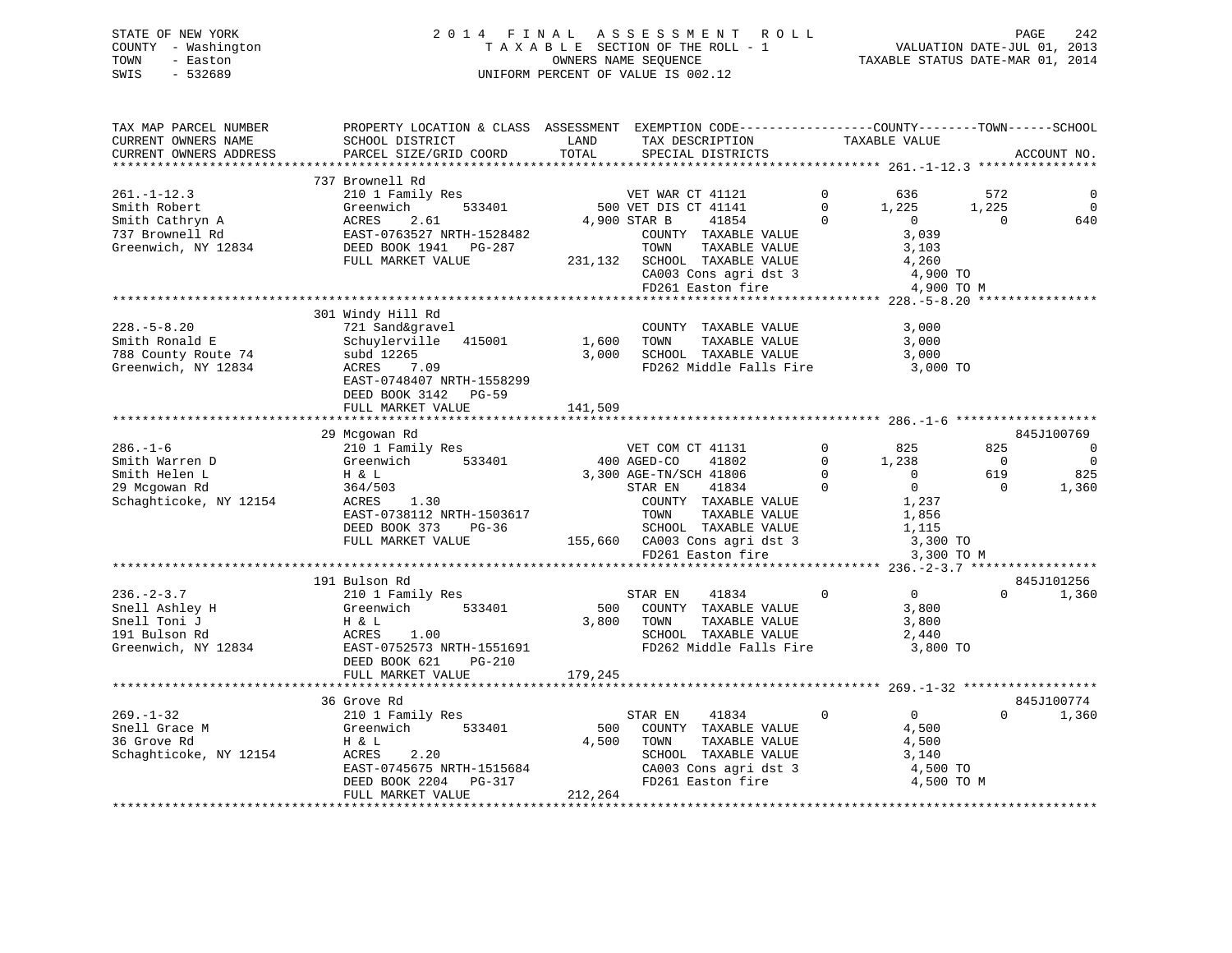| STATE OF NEW YORK<br>COUNTY - Washington<br>TOWN - Easton<br>SWIS<br>$-532689$                |                                                                                                                                                                                                                                                      |         | 2014 FINAL ASSESSMENT ROLL<br>TAXABLE SECTION OF THE ROLL - 1<br>OWNERS NAME SEQUENCE<br>UNIFORM PERCENT OF VALUE IS 002.12 | PAGE<br>243<br>VALUATION DATE-JUL 01, 2013<br>TAXABLE STATUS DATE-MAR 01, 2014                                                                                      |
|-----------------------------------------------------------------------------------------------|------------------------------------------------------------------------------------------------------------------------------------------------------------------------------------------------------------------------------------------------------|---------|-----------------------------------------------------------------------------------------------------------------------------|---------------------------------------------------------------------------------------------------------------------------------------------------------------------|
| TAX MAP PARCEL NUMBER<br>CURRENT OWNERS NAME<br>CURRENT OWNERS ADDRESS                        | PARCEL SIZE/GRID COORD                                                                                                                                                                                                                               | TOTAL   | SPECIAL DISTRICTS                                                                                                           | PROPERTY LOCATION & CLASS ASSESSMENT EXEMPTION CODE-----------------COUNTY-------TOWN------SCHOOL SCHOOL DISTRICT LAND TAX DESCRIPTION TAXABLE VALUE<br>ACCOUNT NO. |
|                                                                                               |                                                                                                                                                                                                                                                      |         |                                                                                                                             | ******************** 236.-1-16 *******************                                                                                                                  |
|                                                                                               | 155 Bulson Rd                                                                                                                                                                                                                                        |         |                                                                                                                             | 845J101014                                                                                                                                                          |
| $236. - 1 - 16$                                                                               | 331 Com vac w/im                                                                                                                                                                                                                                     |         | COUNTY TAXABLE VALUE                                                                                                        | 3,000<br>3,000                                                                                                                                                      |
| Snell Harold J<br>155 Bulson Rd                                                               | Greenwich 533401 600 TOWN TAXABLE VALUE<br>Commercial Structure 3,000 SCHOOL TAXABLE VALUE                                                                                                                                                           |         |                                                                                                                             | 3,000                                                                                                                                                               |
| Greenwich, NY 12834                                                                           | sub lot 1<br>ACRES 6.88<br>EAST-0751535 NRTH-1551932<br>DEED BOOK 2628 PG-308                                                                                                                                                                        |         | FD262 Middle Falls Fire                                                                                                     | 3,000 TO                                                                                                                                                            |
|                                                                                               | FULL MARKET VALUE                                                                                                                                                                                                                                    | 141,509 |                                                                                                                             |                                                                                                                                                                     |
| $269. - 1 - 43.3$<br>Snell Harold J                                                           | 83 Meeting House Rd<br>210 1 Family Res<br>Greenwich 533401                                                                                                                                                                                          | 500     | COUNTY TAXABLE VALUE<br>TOWN TAXABLE VALUE                                                                                  | 3,400<br>3,400                                                                                                                                                      |
|                                                                                               |                                                                                                                                                                                                                                                      |         | 3,400 SCHOOL TAXABLE VALUE                                                                                                  | 3,400                                                                                                                                                               |
| Hebert-Snell Tracy<br>83 Meeting House Rd<br>Schaghticoke, NY 12154<br>ACRES<br>ACRES<br>1.68 | EAST-0745585 NRTH-1514839<br>DEED BOOK 854 PG-1                                                                                                                                                                                                      |         | CA003 Cons agri dst 3<br>FD261 Easton fire                                                                                  | 3,400 TO<br>3,400 TO M                                                                                                                                              |
|                                                                                               | FULL MARKET VALUE                                                                                                                                                                                                                                    | 160,377 |                                                                                                                             |                                                                                                                                                                     |
|                                                                                               | 50 Grove Rd                                                                                                                                                                                                                                          |         |                                                                                                                             | 845J100775                                                                                                                                                          |
|                                                                                               |                                                                                                                                                                                                                                                      |         |                                                                                                                             | 500                                                                                                                                                                 |
|                                                                                               |                                                                                                                                                                                                                                                      |         |                                                                                                                             | 500                                                                                                                                                                 |
|                                                                                               |                                                                                                                                                                                                                                                      |         |                                                                                                                             | 500                                                                                                                                                                 |
|                                                                                               |                                                                                                                                                                                                                                                      |         |                                                                                                                             | 500 TO                                                                                                                                                              |
|                                                                                               |                                                                                                                                                                                                                                                      |         |                                                                                                                             | 500 TO M                                                                                                                                                            |
|                                                                                               | 269.-1-22<br>Snell Ronald<br>Snell Grace<br>Snell Grace<br>FRNT 51.00 DPTH 290.00<br>EAST-0746049 NRTH-1516165<br>Schaghticoke, NY 12154<br>DEED BOOK 404 PG-727<br>PULL MARKET VALUE<br>PULL MARKET VALUE<br>PULL MARKET VALUE<br>CA003 Cons agri d |         |                                                                                                                             |                                                                                                                                                                     |
|                                                                                               |                                                                                                                                                                                                                                                      |         |                                                                                                                             |                                                                                                                                                                     |
|                                                                                               | Bulson Rd                                                                                                                                                                                                                                            |         |                                                                                                                             |                                                                                                                                                                     |
| $236. - 1 - 16.2$                                                                             | 311 Res vac land                                                                                                                                                                                                                                     |         | COUNTY TAXABLE VALUE                                                                                                        | 800<br>800                                                                                                                                                          |
|                                                                                               |                                                                                                                                                                                                                                                      |         | 800 TOWN<br>TAXABLE VALUE<br>800 SCHOOL TAXABLE VALUE                                                                       | 800                                                                                                                                                                 |
|                                                                                               |                                                                                                                                                                                                                                                      |         | FD261 Easton fire                                                                                                           | 800 TO M                                                                                                                                                            |
| Schaghticoke, NY 12154                                                                        | Source The Creenwich<br>Shell Grace M<br>36 Grove Rd<br>36 Grove Rd<br>36 Grove Rd<br>37 CRES<br>37 CRES<br>37 CRES<br>38 CRES<br>38 CRES<br>38 CRES<br>38 CRES<br>38 CRES<br>38 CRES<br>EAST-0751154 NRTH-1551948<br>DEED BOOK 608 PG-10            |         |                                                                                                                             |                                                                                                                                                                     |
|                                                                                               | FULL MARKET VALUE                                                                                                                                                                                                                                    | 37,736  |                                                                                                                             |                                                                                                                                                                     |
|                                                                                               |                                                                                                                                                                                                                                                      |         |                                                                                                                             |                                                                                                                                                                     |
|                                                                                               | State Route 40                                                                                                                                                                                                                                       |         |                                                                                                                             |                                                                                                                                                                     |
| $236. - 1 - 16.3$                                                                             | 311 Res vac land                                                                                                                                                                                                                                     |         | COUNTY TAXABLE VALUE                                                                                                        | 500                                                                                                                                                                 |
| Snell Ronald G                                                                                | Greenwich 533401                                                                                                                                                                                                                                     |         | 500 TOWN<br>TAXABLE VALUE                                                                                                   | 500                                                                                                                                                                 |
| Snell Grace M                                                                                 | sub lot 3<br>ACRES 2.05                                                                                                                                                                                                                              |         | 500 SCHOOL TAXABLE VALUE                                                                                                    | 500                                                                                                                                                                 |
| 36 Grove Rd<br>Schaghticoke, NY 12154                                                         | ACRES 2.05<br>ACRES 2.05<br>EAST-0751306 NRTH-1552422<br>$PG-10$<br>DEED BOOK 608                                                                                                                                                                    |         | FD261 Easton fire                                                                                                           | 500 TO M                                                                                                                                                            |
|                                                                                               | FULL MARKET VALUE                                                                                                                                                                                                                                    | 23,585  |                                                                                                                             |                                                                                                                                                                     |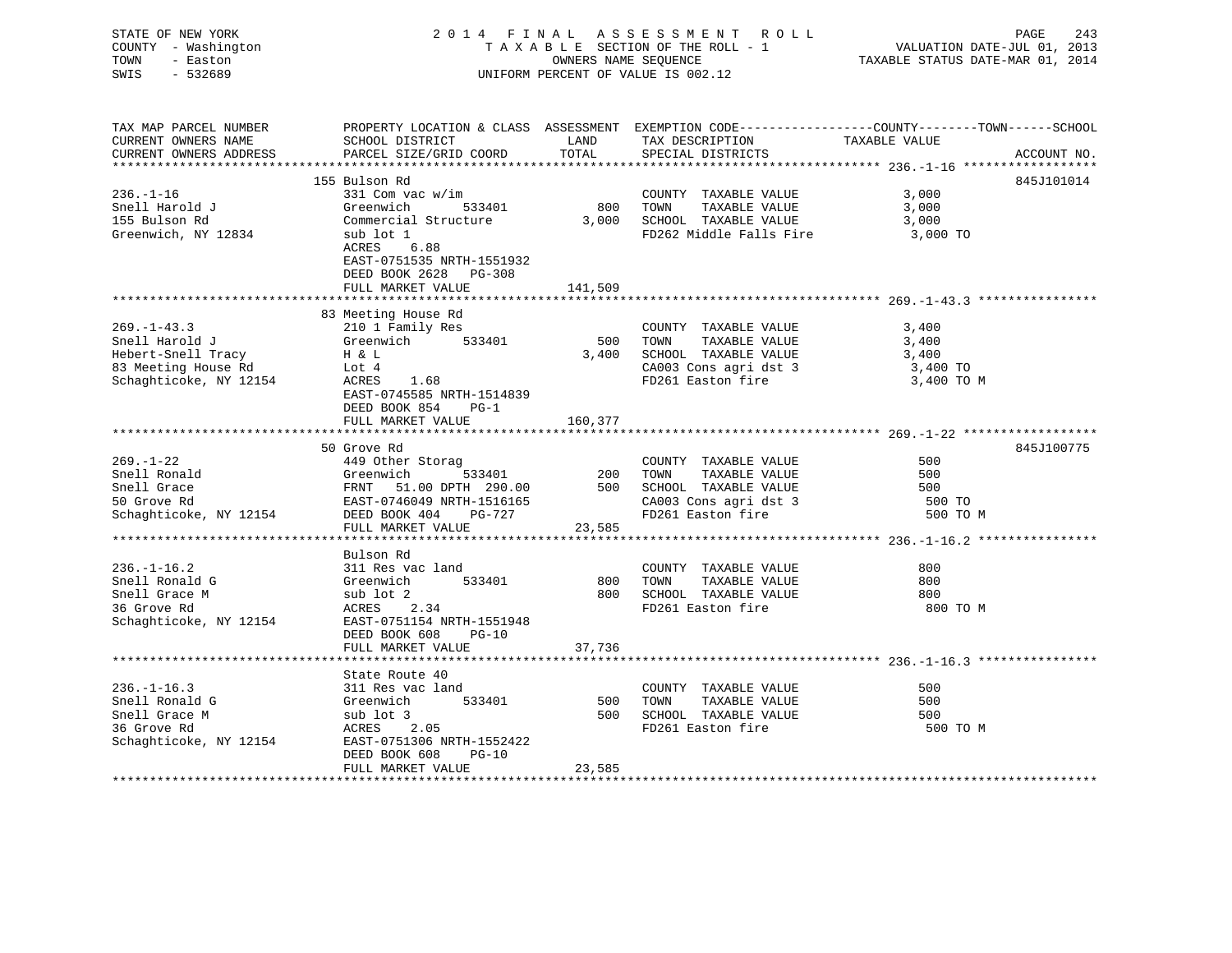STATE OF NEW YORK 2 0 1 4 F I N A L A S S E S S M E N T R O L L PAGE 244VALUATION DATE-JUL 01, 2013 COUNTY - Washington T A X A B L E SECTION OF THE ROLL - 1 TOWN - Easton **CONNERS NAME SEQUENCE** TAXABLE STATUS DATE-MAR 01, 2014 SWIS - 532689 UNIFORM PERCENT OF VALUE IS 002.12

| TAX MAP PARCEL NUMBER  | PROPERTY LOCATION & CLASS ASSESSMENT EXEMPTION CODE----------------COUNTY-------TOWN-----SCHOOL |            |                                                                           |                                |                 |
|------------------------|-------------------------------------------------------------------------------------------------|------------|---------------------------------------------------------------------------|--------------------------------|-----------------|
| CURRENT OWNERS NAME    | SCHOOL DISTRICT                                                                                 | LAND       | TAX DESCRIPTION                                                           | TAXABLE VALUE                  |                 |
| CURRENT OWNERS ADDRESS | PARCEL SIZE/GRID COORD                                                                          | TOTAL      | SPECIAL DISTRICTS                                                         |                                | ACCOUNT NO.     |
|                        |                                                                                                 |            |                                                                           |                                |                 |
|                        | Grove Rd                                                                                        |            |                                                                           |                                |                 |
| $269. - 1 - 43.1$      | 314 Rural vac<10                                                                                |            | COUNTY TAXABLE VALUE                                                      | 500                            |                 |
| Snell Ronald G         | Greenwich                                                                                       | 533401 500 | TAXABLE VALUE<br>TOWN                                                     | 500                            |                 |
| Snell Grace M          | Vacant Land                                                                                     | 500        | SCHOOL TAXABLE VALUE                                                      | 500                            |                 |
| 36 Grove Rd            | Subdivision Lot #2                                                                              |            | SCHOOL TAXABLE VALUE<br>CA003 Cons agri dst 3                             | 500 TO                         |                 |
| Schaghticoke, NY 12154 | ACRES<br>8.36                                                                                   |            | FD261 Easton fire                                                         | 500 TO M                       |                 |
|                        | EAST-0745649 NRTH-1515211                                                                       |            |                                                                           |                                |                 |
|                        | DEED BOOK 669<br>PG-280                                                                         |            |                                                                           |                                |                 |
|                        | FULL MARKET VALUE                                                                               | 23,585     |                                                                           |                                |                 |
|                        |                                                                                                 |            |                                                                           |                                |                 |
|                        | 135 Meeting House Rd                                                                            |            |                                                                           |                                | 845J100776      |
| $269. - 1 - 17$        | 210 1 Family Res                                                                                |            | $\overline{0}$<br>STAR B<br>41854                                         | $\overline{0}$                 | $\Omega$<br>640 |
| Snell Ronald G Jr      | 533401<br>Greenwich                                                                             | 500        | COUNTY TAXABLE VALUE                                                      | 3,200                          |                 |
| 135 Meeting House Rd   | Res                                                                                             | 3,200      | TOWN                                                                      | 3,200                          |                 |
|                        |                                                                                                 |            | TOWN      TAXABLE VALUE<br>SCHOOL   TAXABLE VALUE                         | 2,560                          |                 |
| Schaghticoke, NY 12154 | 725/288<br>2.10                                                                                 |            |                                                                           |                                |                 |
|                        | ACRES                                                                                           |            | CA003 Cons agri dst 3<br>FD261 Easton fire                                | 3,200 TO                       |                 |
|                        | EAST-0746719 NRTH-1515694                                                                       |            |                                                                           | 3,200 TO M                     |                 |
|                        | DEED BOOK 469<br><b>PG-58</b>                                                                   |            |                                                                           |                                |                 |
|                        | FULL MARKET VALUE                                                                               | 150,943    |                                                                           |                                |                 |
|                        |                                                                                                 |            |                                                                           |                                |                 |
|                        | 39 Grove Rd                                                                                     |            |                                                                           |                                | 845J100825      |
| $269. - 1 - 31$        | 210 1 Family Res                                                                                |            | COUNTY TAXABLE VALUE                                                      | 2,400                          |                 |
| Snell Ryan             | Greenwich<br>533401                                                                             | 400        | TAXABLE VALUE<br>TOWN                                                     | 2,400                          |                 |
| 155 Bulson Rd          | H & L                                                                                           | 2,400      | SCHOOL TAXABLE VALUE 2,400<br>CA003 Cons agri dst 3 2,400 TO              |                                |                 |
| Greenwich, NY 12834    | FRNT 100.00 DPTH 347.00                                                                         |            |                                                                           |                                |                 |
|                        | EAST-0745688 NRTH-1515866                                                                       |            | FD261 Easton fire                                                         | 2,400 TO M                     |                 |
|                        | DEED BOOK 2934 PG-346                                                                           |            |                                                                           |                                |                 |
|                        | FULL MARKET VALUE                                                                               | 113,208    |                                                                           |                                |                 |
|                        |                                                                                                 |            |                                                                           |                                |                 |
|                        | 28 Starboard Way                                                                                |            |                                                                           |                                | 845J100363      |
| $276. - 1 - 7$         | 210 1 Family Res - WTRFNT                                                                       |            | VET COM CT 41131                                                          | $\mathbf{0}$<br>1,060          | 954<br>0        |
| Snyder Bruce A         | Stillwater Cent 415201                                                                          |            | 500 STAR B<br>41854                                                       | $\mathbf{0}$<br>$\overline{0}$ | 640<br>$\Omega$ |
| Snyder Carolin         | H & L                                                                                           |            | 4,500 COUNTY TAXABLE VALUE                                                | 3,440                          |                 |
|                        | FRNT 150.00 DPTH 120.00                                                                         |            | TOWN      TAXABLE VALUE<br>SCHOOL   TAXABLE VALUE                         | 3,546                          |                 |
|                        | 28 Starboard Way FRNT 150.00 DPTH 120.00<br>Schaghticoke, NY 12154 EAST-0729065 NRTH-1511234    |            |                                                                           | 3,860                          |                 |
|                        | DEED BOOK 539<br>PG-78                                                                          |            |                                                                           |                                |                 |
|                        | FULL MARKET VALUE                                                                               |            | 78 CA003 Cons agri dst 3 4,500 TO<br>212,264 FD261 Easton fire 3 4,500 TO | 4,500 TO M                     |                 |
|                        |                                                                                                 |            |                                                                           |                                |                 |
|                        | 26 Starboard Way                                                                                |            |                                                                           |                                | 845J100551      |
| $276. - 1 - 8$         | 260 Seasonal res - WTRFNT                                                                       |            | COUNTY TAXABLE VALUE                                                      | 800                            |                 |
| Snyder Bruce A         | 533401<br>Greenwich                                                                             | 200        | TAXABLE VALUE<br>TOWN                                                     | 800                            |                 |
| Snyder Carolin W       |                                                                                                 | 800        |                                                                           | 800                            |                 |
| 28 Starboard Way       | 8 Campsite/2 Tra<br>FRNT 256.00 DPTH<br>FRNT 256.00 DPTH 116.00                                 |            | SCHOOL TAXABLE VALUE<br>CA003 Cons agri dst 3                             | 800 TO                         |                 |
| Schaghticoke, NY 12154 | EAST-0729232 NRTH-1511386                                                                       |            | FD261 Easton fire                                                         | 800 TO M                       |                 |
|                        | DEED BOOK 3049 PG-331                                                                           |            |                                                                           |                                |                 |
|                        | FULL MARKET VALUE                                                                               | 37,736     |                                                                           |                                |                 |
|                        |                                                                                                 |            |                                                                           |                                |                 |

\*\*\*\*\*\*\*\*\*\*\*\*\*\*\*\*\*\*\*\*\*\*\*\*\*\*\*\*\*\*\*\*\*\*\*\*\*\*\*\*\*\*\*\*\*\*\*\*\*\*\*\*\*\*\*\*\*\*\*\*\*\*\*\*\*\*\*\*\*\*\*\*\*\*\*\*\*\*\*\*\*\*\*\*\*\*\*\*\*\*\*\*\*\*\*\*\*\*\*\*\*\*\*\*\*\*\*\*\*\*\*\*\*\*\*\*\*\*\*\*\*\*\*\*\*\*\*\*\*\*\*\*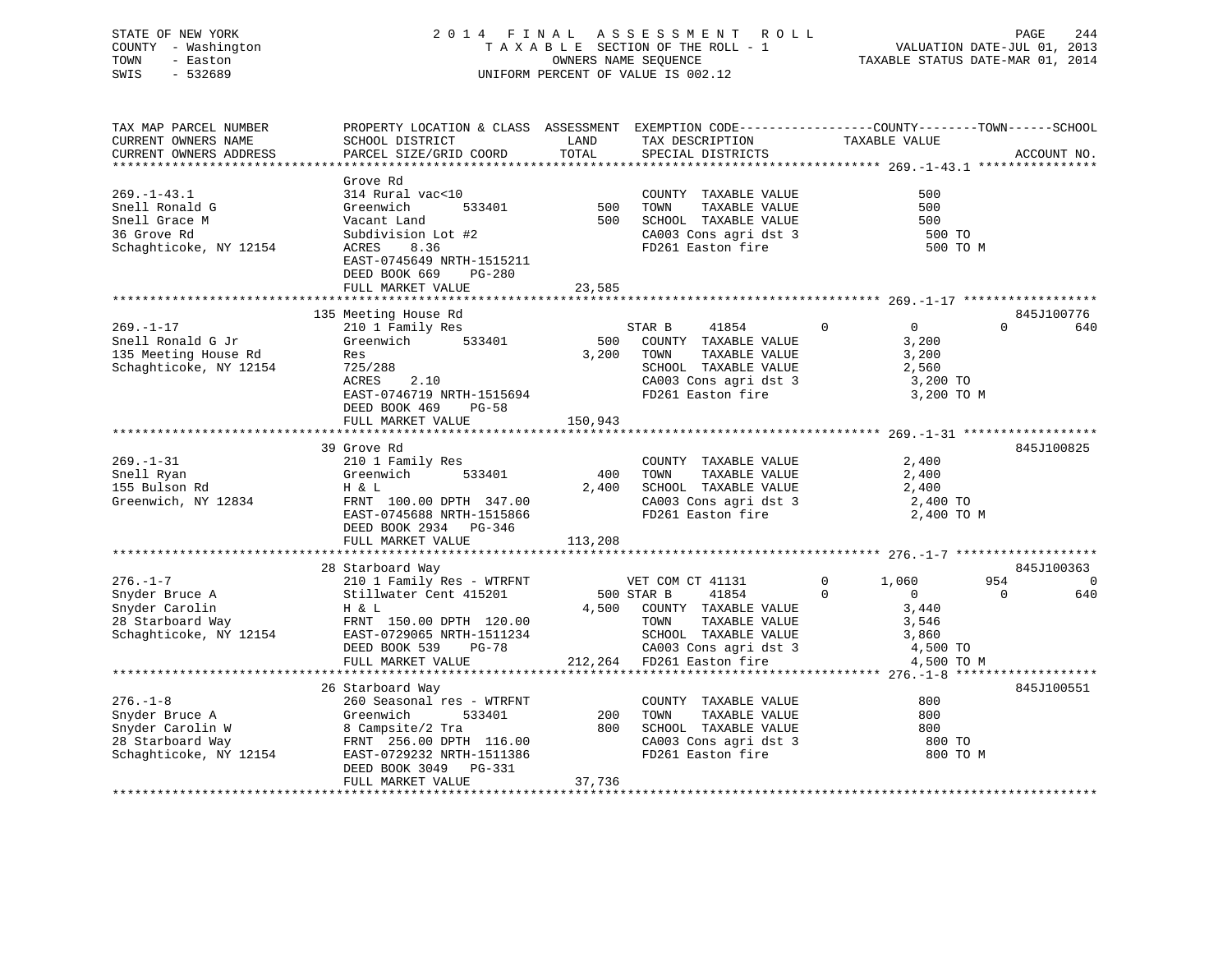# STATE OF NEW YORK 2 0 1 4 F I N A L A S S E S S M E N T R O L L PAGE 245 COUNTY - Washington T A X A B L E SECTION OF THE ROLL - 1 VALUATION DATE-JUL 01, 2013 TOWN - Easton OWNERS NAME SEQUENCE TAXABLE STATUS DATE-MAR 01, 2014 SWIS - 532689 UNIFORM PERCENT OF VALUE IS 002.12UNIFORM PERCENT OF VALUE IS 002.12

TAX MAP PARCEL NUMBER PROPERTY LOCATION & CLASS ASSESSMENT EXEMPTION CODE------------------COUNTY--------TOWN------SCHOOL

| CURRENT OWNERS NAME<br>CURRENT OWNERS ADDRESS                                                 | SCHOOL DISTRICT<br>PARCEL SIZE/GRID COORD                                                                                                                                                  | LAND<br>TOTAL             | TAX DESCRIPTION<br>SPECIAL DISTRICTS                                                                                                                           | TAXABLE VALUE                                                                       | ACCOUNT NO.                 |
|-----------------------------------------------------------------------------------------------|--------------------------------------------------------------------------------------------------------------------------------------------------------------------------------------------|---------------------------|----------------------------------------------------------------------------------------------------------------------------------------------------------------|-------------------------------------------------------------------------------------|-----------------------------|
|                                                                                               |                                                                                                                                                                                            |                           |                                                                                                                                                                |                                                                                     |                             |
| $252. - 1 - 16$<br>Solimene Kathleen P<br>101 Funston Ave<br>Albertson, NY 11507              | 421 Cheese Factory Rd<br>260 Seasonal res<br>533401<br>Greenwich<br>Farm<br>ACRES 43.79<br>EAST-0746218 NRTH-1535147<br>DEED BOOK 725<br>PG-97<br>FULL MARKET VALUE                        | 1,300<br>5,100<br>240,566 | COUNTY TAXABLE VALUE<br>TOWN<br>TAXABLE VALUE<br>SCHOOL TAXABLE VALUE<br>CA003 Cons agri dst 3<br>FD261 Easton fire                                            | 5,100<br>5,100<br>5,100<br>5,100 TO<br>5,100 TO M                                   | 845J100778                  |
| $252. - 1 - 17$<br>Solimene Kathleen P<br>101 Funston Ave<br>Albertson, NY 11507              | Cheese Factory Rd/n Off<br>321 Abandoned ag<br>533401<br>Greenwich<br>Wood Lot<br>2.80<br>ACRES<br>EAST-0746565 NRTH-1536161<br>DEED BOOK 568<br>$PG-24$<br>FULL MARKET VALUE              | 100<br>100<br>4,717       | COUNTY TAXABLE VALUE<br>TAXABLE VALUE<br>TOWN<br>SCHOOL TAXABLE VALUE<br>CA003 Cons agri dst 3<br>CA003 Cons agri dst 3                                        | 100<br>100<br>100<br>100 TO<br>100 TO M                                             | 845J101139                  |
| $245. - 2 - 14.1$<br>Sorel Bruce<br>Sorel Tina<br>329 County Route 74A<br>Greenwich, NY 12834 | 329 County Route 74A<br>210 1 Family Res<br>533401<br>Greenwich<br>Res<br>ACRES 6.46<br>EAST-0765131 NRTH-1538064<br>DEED BOOK 831<br>PG-286<br>FULL MARKET VALUE                          | 500<br>5,600<br>264,151   | STAR B<br>41854<br>COUNTY TAXABLE VALUE<br>TAXABLE VALUE<br>TOWN<br>SCHOOL TAXABLE VALUE<br>SCHOOL TAXABLE VALUE<br>CA003 Cons agri dst 3<br>FD261 Easton fire | $\overline{0}$<br>$\mathbf{0}$<br>5,600<br>5,600<br>4,960<br>5,600 TO<br>5,600 TO M | 0<br>640                    |
| $287. - 1 - 5$<br>Spear Jason<br>69 Lees Crossing<br>Valley Falls, NY 12185                   | 69 Lees Crossing Rd<br>210 1 Family Res<br>Greenwich<br>533401<br>H & L<br>FRNT 154.00 DPTH 125.00<br>EAST-0751410 NRTH-1505063<br>DEED BOOK 2589 PG-213<br>FULL MARKET VALUE              | 400<br>3,900<br>183,962   | STAR B<br>41854<br>COUNTY TAXABLE VALUE<br>TOWN<br>TAXABLE VALUE<br>SCHOOL TAXABLE VALUE<br>CA003 Cons agri dst 3<br>----- Fector fire                         | $\overline{0}$<br>$\Omega$<br>3,900<br>3,900<br>3,260<br>3,900 TO<br>3,900 TO M     | 845J101011<br>$\cap$<br>640 |
| $236. - 2 - 10.2$<br>Spiezio Craig<br>42 Hegeman Bridge Rd<br>Greenwich, NY 12834             | 42 Hegeman Bridge Rd<br>271 Mfg housings<br>533401<br>Greenwich<br>trailer and lot<br>FRNT 200.00 DPTH 150.00<br>EAST-0752703 NRTH-1550171<br>DEED BOOK 945<br>PG-311<br>FULL MARKET VALUE | 300<br>1,800<br>84,906    | STAR B<br>41854<br>COUNTY TAXABLE VALUE<br>TAXABLE VALUE<br>TOWN<br>SCHOOL TAXABLE VALUE<br>FD262 Middle Falls Fire                                            | 0<br>$\overline{0}$<br>1,800<br>1,800<br>1,160<br>1,800 TO                          | 640<br>0                    |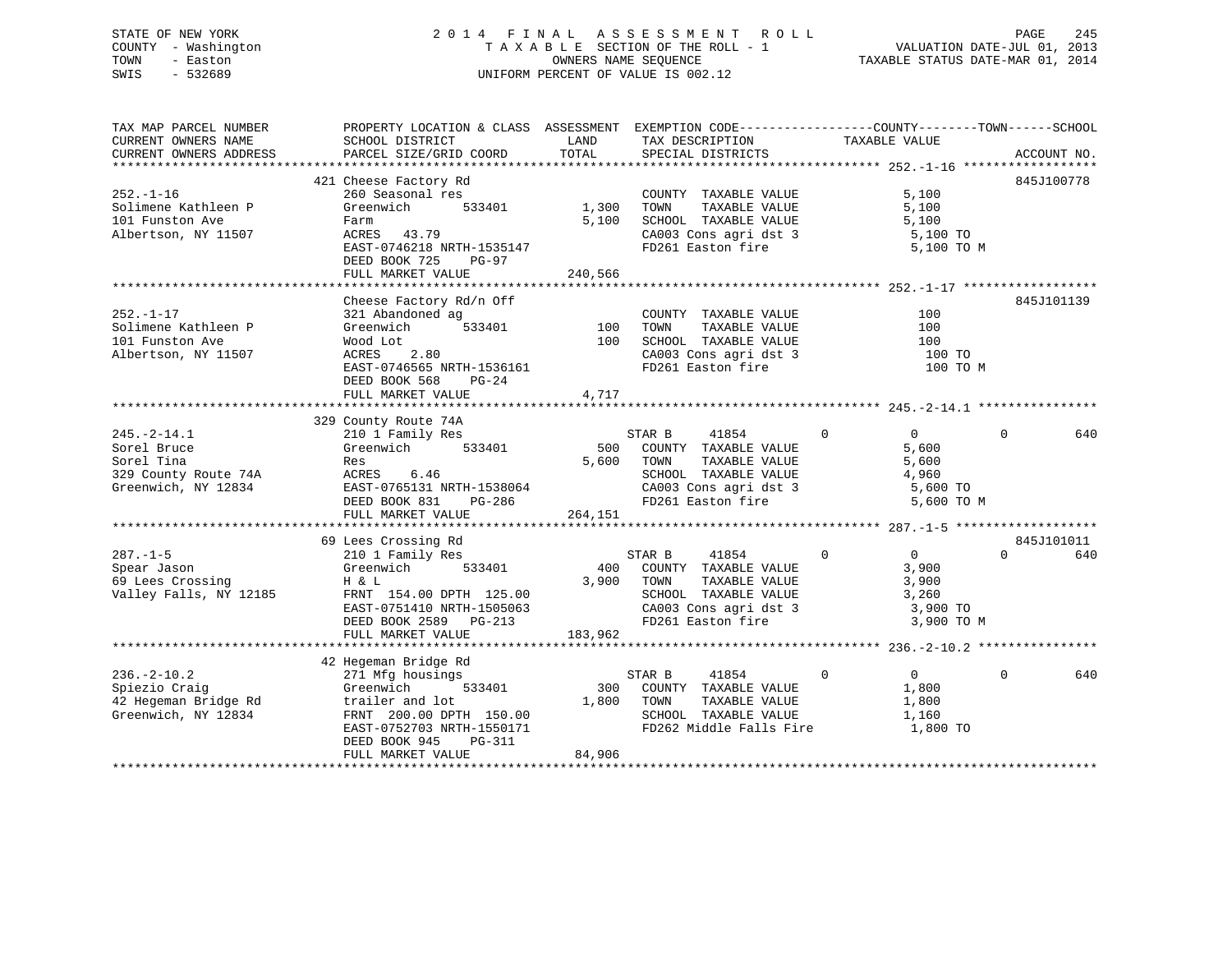# STATE OF NEW YORK 2 0 1 4 F I N A L A S S E S S M E N T R O L L PAGE 246 COUNTY - Washington T A X A B L E SECTION OF THE ROLL - 1 VALUATION DATE-JUL 01, 2013 TOWN - Easton OWNERS NAME SEQUENCE TAXABLE STATUS DATE-MAR 01, 2014 SWIS - 532689 UNIFORM PERCENT OF VALUE IS 002.12

| TAX MAP PARCEL NUMBER<br>CURRENT OWNERS NAME<br>CURRENT OWNERS ADDRESS                                  | PROPERTY LOCATION & CLASS ASSESSMENT EXEMPTION CODE----------------COUNTY-------TOWN------SCHOOL<br>SCHOOL DISTRICT<br>PARCEL SIZE/GRID COORD              | LAND<br>TOTAL           | TAX DESCRIPTION<br>SPECIAL DISTRICTS                                                                                           | TAXABLE VALUE                                             |          | ACCOUNT NO.         |
|---------------------------------------------------------------------------------------------------------|------------------------------------------------------------------------------------------------------------------------------------------------------------|-------------------------|--------------------------------------------------------------------------------------------------------------------------------|-----------------------------------------------------------|----------|---------------------|
|                                                                                                         |                                                                                                                                                            |                         |                                                                                                                                |                                                           |          |                     |
| $236.1 - 3 - 7$                                                                                         | 48 Orchard Dr<br>210 1 Family Res                                                                                                                          |                         | AGED-ALL<br>41800                                                                                                              | $\mathbf{0}$<br>1,600                                     | 1,600    | 845J100780<br>1,600 |
| Spiezio Nancy<br>46 Abiel Ave<br>Greenwich, NY 12834                                                    | Greenwich<br>533401<br>H & L<br>$236. - 3 - 7$<br>FRNT 220.00 DPTH 145.00<br>EAST-0750174 NRTH-1553139<br>DEED BOOK 482<br>PG-329                          | 3,200                   | 300 STAR EN<br>41834<br>COUNTY TAXABLE VALUE<br>TOWN<br>TAXABLE VALUE<br>SCHOOL TAXABLE VALUE<br>FD262 Middle Falls Fire       | $\Omega$<br>$\Omega$<br>1,600<br>1,600<br>240<br>3,200 TO | $\Omega$ | 1,360               |
|                                                                                                         | FULL MARKET VALUE                                                                                                                                          | 150,943                 |                                                                                                                                |                                                           |          |                     |
|                                                                                                         | State Route 40                                                                                                                                             |                         |                                                                                                                                |                                                           |          |                     |
| $244. -2 - 6.3$<br>Splescia Alberta<br>2450 Hempstead Ln<br>Wantagh, NY 11793                           | 105 Vac farmland<br>Greenwich<br>533401<br>sub lot 2<br>ACRES 44.02<br>EAST-0754063 NRTH-1543537<br>DEED BOOK 923<br><b>PG-150</b>                         | 750<br>750              | COUNTY TAXABLE VALUE<br>TOWN<br>TAXABLE VALUE<br>SCHOOL TAXABLE VALUE<br>FD262 Middle Falls Fire                               | 750<br>750<br>750<br>750 TO                               |          |                     |
|                                                                                                         | FULL MARKET VALUE                                                                                                                                          | 35,377                  |                                                                                                                                |                                                           |          |                     |
|                                                                                                         | 461 Burton Rd                                                                                                                                              |                         |                                                                                                                                |                                                           |          | 845J101001          |
| $245. - 1 - 20$<br>Splescia Alberta<br>2450 Hempstead Ln<br>Wanwaugh, NY 11793                          | 120 Field crops<br>533401<br>Greenwich<br>Farm<br>ACRES 203.00<br>EAST-0755627 NRTH-1542008<br>DEED BOOK 879<br>$PG-159$                                   | 4,000<br>9,000          | COUNTY TAXABLE VALUE<br>TAXABLE VALUE<br>TOWN<br>SCHOOL TAXABLE VALUE<br>CA003 Cons agri dst 3<br>FD261 Easton fire            | 9,000<br>9,000<br>9,000<br>9,000 TO<br>9,000 TO M         |          |                     |
|                                                                                                         | FULL MARKET VALUE                                                                                                                                          | 424,528                 |                                                                                                                                |                                                           |          |                     |
| $278. - 1 - 16$                                                                                         | 35 Ives Hill Rd                                                                                                                                            |                         | 41834                                                                                                                          | $\mathbf 0$<br>$\overline{0}$                             | $\Omega$ | 845J100783          |
| Spraque Lawrence R Jr<br>Sprague Mary A<br>31 Ives Hill Rd<br>Valley Falls, NY 12185                    | 210 1 Family Res<br>Greenwich<br>533401<br>412/712<br>FRNT 125.00 DPTH 315.00<br>EAST-0754163 NRTH-1511742<br>DEED BOOK 484<br>PG-377<br>FULL MARKET VALUE | 600<br>4,300<br>202,830 | STAR EN<br>COUNTY TAXABLE VALUE<br>TAXABLE VALUE<br>TOWN<br>SCHOOL TAXABLE VALUE<br>CA003 Cons agri dst 3<br>FD261 Easton fire | 4,300<br>4,300<br>2,940<br>4,300 TO<br>4,300 TO M         |          | 1,360               |
|                                                                                                         |                                                                                                                                                            |                         |                                                                                                                                |                                                           |          |                     |
|                                                                                                         | 79 Waters Rd                                                                                                                                               |                         |                                                                                                                                |                                                           |          | 845J101100          |
| $253. - 1 - 12.7$<br>Sprague Robert<br>Sprague Ruth<br>197 South Cambridge Rd<br>Valley Falls, NY 12185 | 311 Res vac land<br>Greenwich<br>533401<br>Res<br>ACRES<br>3.41<br>EAST-0762898 NRTH-1532861<br>DEED BOOK 3026<br>$PG-43$                                  | 600<br>600              | COUNTY TAXABLE VALUE<br>TOWN<br>TAXABLE VALUE<br>SCHOOL TAXABLE VALUE<br>CA003 Cons agri dst 3<br>FD261 Easton fire            | 600<br>600<br>600<br>600 TO<br>600 TO M                   |          |                     |
|                                                                                                         | FULL MARKET VALUE                                                                                                                                          | 28,302                  |                                                                                                                                |                                                           |          |                     |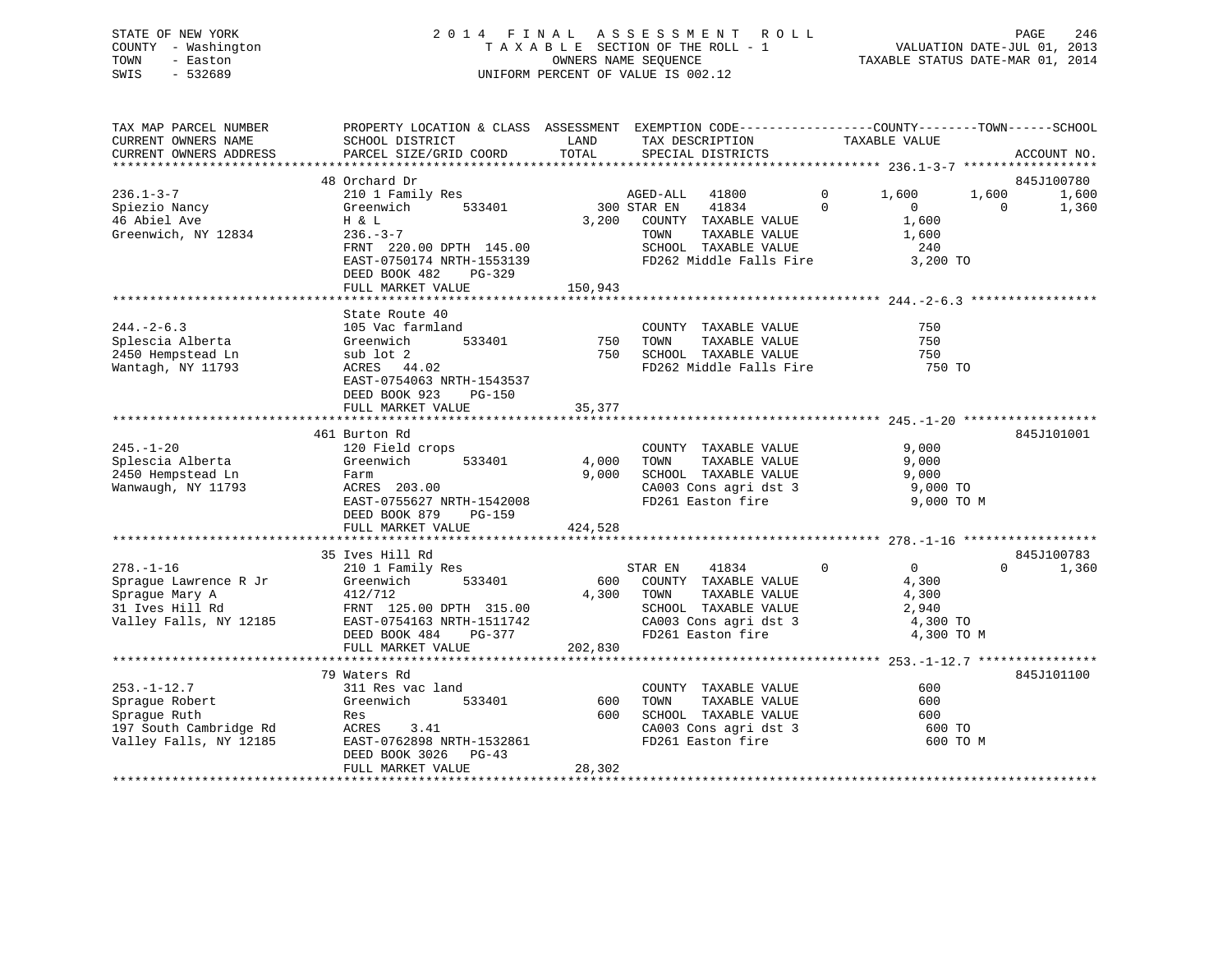# STATE OF NEW YORK 2 0 1 4 F I N A L A S S E S S M E N T R O L L PAGE 247 COUNTY - Washington T A X A B L E SECTION OF THE ROLL - 1 VALUATION DATE-JUL 01, 2013 TOWN - Easton **CONNERS NAME SEQUENCE** TAXABLE STATUS DATE-MAR 01, 2014 SWIS - 532689 UNIFORM PERCENT OF VALUE IS 002.12

| TAX MAP PARCEL NUMBER<br>CURRENT OWNERS NAME                              | PROPERTY LOCATION & CLASS ASSESSMENT EXEMPTION CODE---------------COUNTY-------TOWN------SCHOOL<br>SCHOOL DISTRICT | LAND    | TAX DESCRIPTION                                                    | TAXABLE VALUE                    |                    |
|---------------------------------------------------------------------------|--------------------------------------------------------------------------------------------------------------------|---------|--------------------------------------------------------------------|----------------------------------|--------------------|
| CURRENT OWNERS ADDRESS                                                    | PARCEL SIZE/GRID COORD                                                                                             | TOTAL   | SPECIAL DISTRICTS                                                  |                                  | ACCOUNT NO.        |
|                                                                           | 197 South Cambridge Rd 55 PCT OF VALUE USED FOR EXEMPTION PURPOSES                                                 |         |                                                                    |                                  |                    |
| $278. - 1 - 7.3$                                                          |                                                                                                                    |         | VET COM CT 41131                                                   | $\Omega$<br>1,060                | 954<br>$\mathbf 0$ |
| Sprague Robert                                                            | 210 1 Family Res WET COM CT 41131<br>Greenwich 533401 600 VET DIS CT 41141                                         |         |                                                                    | $\Omega$<br>2,120                | $\Omega$<br>1,908  |
| Sprague Ruth A                                                            | H/I                                                                                                                |         | 41854<br>5,200 STAR B                                              | $\overline{0}$<br>$\overline{0}$ | $\Omega$<br>640    |
| 197 South Cambridge Rd                                                    | 785/81                                                                                                             |         | COUNTY TAXABLE VALUE                                               | 2,020                            |                    |
| Valley Falls, NY 12185                                                    |                                                                                                                    |         |                                                                    | 2,338                            |                    |
|                                                                           |                                                                                                                    |         |                                                                    | 4,560                            |                    |
|                                                                           |                                                                                                                    |         |                                                                    | 5,200 TO                         |                    |
|                                                                           |                                                                                                                    |         |                                                                    | 5,200 TO M                       |                    |
|                                                                           |                                                                                                                    |         |                                                                    |                                  |                    |
|                                                                           | Ives Hill Rd                                                                                                       |         |                                                                    |                                  | 845J100765         |
| $278. - 1 - 5$                                                            | 323 Vacant rural                                                                                                   |         | COUNTY TAXABLE VALUE                                               | 500                              |                    |
| Sprague Robert J                                                          | 533401<br>Greenwich                                                                                                | 500     | TAXABLE VALUE<br>TOWN                                              | 500                              |                    |
| Sprague Ruth A                                                            | W L                                                                                                                | 500     |                                                                    | 500                              |                    |
| 197 South Cambridge Rd                                                    | ACRES 9.80                                                                                                         |         |                                                                    | 500 TO                           |                    |
| Valley Falls, NY 12185                                                    | EAST-0751677 NRTH-1512368                                                                                          |         | SCHOOL TAXABLE VALUE<br>CA003 Cons agri dst 3<br>FD261 Easton fire | 500 TO M                         |                    |
|                                                                           | DEED BOOK 2390 PG-228                                                                                              |         |                                                                    |                                  |                    |
|                                                                           | FULL MARKET VALUE                                                                                                  | 23,585  |                                                                    |                                  |                    |
|                                                                           |                                                                                                                    |         |                                                                    |                                  |                    |
|                                                                           | 27 Ives Hill Rd                                                                                                    |         |                                                                    |                                  | 845J101133         |
| $278. - 1 - 17.2$                                                         | 210 1 Family Res                                                                                                   |         | STAR B<br>41854                                                    | $\overline{0}$<br>$\overline{0}$ | $\Omega$<br>640    |
| Sprague Scott                                                             | Greenwich 533401                                                                                                   | 500     | COUNTY TAXABLE VALUE                                               | 4,000                            |                    |
| Sprague Patricia<br>27 Ives Hill Rd                                       | H & L                                                                                                              | 4,000   | LOWN TAXABLE VALUE<br>SCHOOL TAXABLE VALUE                         | 4,000                            |                    |
| 27 Ives Hill Rd                                                           | 658/1                                                                                                              |         |                                                                    | 3,360                            |                    |
| Valley Falls, NY 12185                                                    | FRNT 100.00 DPTH 370.00                                                                                            |         | CA003 Cons agri dst 3<br>FD261 Easton fire<br>FD261 Easton fire    | 4,000 TO                         |                    |
|                                                                           | EAST-0754275 NRTH-1511711<br>DEED BOOK 654<br>PG-277                                                               |         |                                                                    | 4,000 TO M                       |                    |
|                                                                           | FULL MARKET VALUE                                                                                                  | 188,679 |                                                                    |                                  |                    |
|                                                                           |                                                                                                                    |         |                                                                    |                                  |                    |
|                                                                           | 334 Meeting House Rd                                                                                               |         |                                                                    |                                  | 845J100781         |
| $269. - 2 - 9$                                                            | 210 1 Family Res                                                                                                   |         | COUNTY TAXABLE VALUE                                               | 2,500                            |                    |
| Sprague Terry                                                             | 533401<br>Greenwich                                                                                                | 400     | TOWN<br>TAXABLE VALUE                                              | 2,500                            |                    |
| Sprague Karen                                                             | H&l                                                                                                                | 2,500   | SCHOOL TAXABLE VALUE                                               | 2,500                            |                    |
|                                                                           | ACRES 2.40                                                                                                         |         | CA003 Cons agri dst 3                                              | 2,500 TO                         |                    |
| 20 South Cambridge Rd<br>Valley Falls, NY 12185<br>Valley Falls, NY 12185 | EAST-0751736 NRTH-1516421                                                                                          |         | FD261 Easton fire                                                  | 2,500 TO M                       |                    |
|                                                                           | DEED BOOK 2237 PG-297                                                                                              |         |                                                                    |                                  |                    |
|                                                                           | FULL MARKET VALUE                                                                                                  | 117,925 |                                                                    |                                  |                    |
|                                                                           |                                                                                                                    |         |                                                                    |                                  |                    |
|                                                                           | 20 South Cambridge Rd                                                                                              |         |                                                                    |                                  |                    |
| $269. - 2 - 9.1$                                                          | 210 1 Family Res                                                                                                   |         | STAR B<br>41854                                                    | $\overline{0}$<br>$\overline{0}$ | 640<br>0           |
| Sprague Terry R                                                           | Greenwich<br>533401                                                                                                | 500     | COUNTY TAXABLE VALUE                                               | 5,500                            |                    |
| 20 South Cambridge Rd                                                     | $H+L$                                                                                                              | 5,500   | TOWN<br>TAXABLE VALUE                                              | 5,500                            |                    |
| Valley Falls, NY 12185                                                    |                                                                                                                    |         | SCHOOL TAXABLE VALUE                                               | 4,860                            |                    |
|                                                                           | ACRES 4.49<br>EAST-0751541 NRTH-1516106                                                                            |         | CA003 Cons agri dst 3<br>FD261 Easton fire                         | 5,500 TO                         |                    |
|                                                                           | DEED BOOK 758<br>$PG-53$                                                                                           |         |                                                                    | 5,500 TO M                       |                    |
|                                                                           | FULL MARKET VALUE                                                                                                  | 259,434 |                                                                    |                                  |                    |
|                                                                           |                                                                                                                    |         |                                                                    |                                  |                    |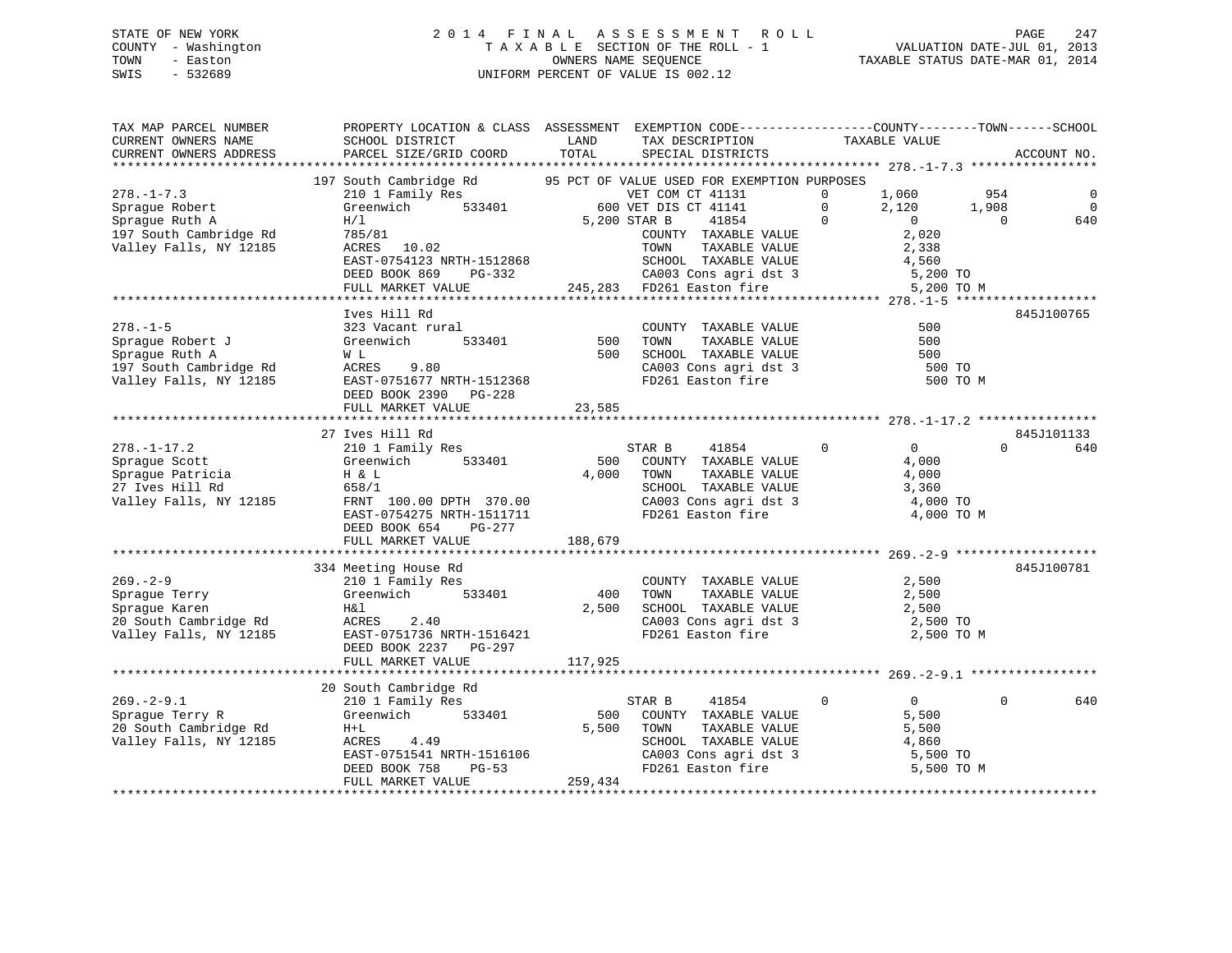# STATE OF NEW YORK 2 0 1 4 F I N A L A S S E S S M E N T R O L L PAGE 248 COUNTY - Washington T A X A B L E SECTION OF THE ROLL - 1 VALUATION DATE-JUL 01, 2013 TOWN - Easton OWNERS NAME SEQUENCE TAXABLE STATUS DATE-MAR 01, 2014 SWIS - 532689 UNIFORM PERCENT OF VALUE IS 002.12

| TAX MAP PARCEL NUMBER<br>CURRENT OWNERS NAME | PROPERTY LOCATION & CLASS ASSESSMENT EXEMPTION CODE---------------COUNTY-------TOWN-----SCHOOL<br>SCHOOL DISTRICT | LAND    | TAX DESCRIPTION                   |              | TAXABLE VALUE  |          |                |
|----------------------------------------------|-------------------------------------------------------------------------------------------------------------------|---------|-----------------------------------|--------------|----------------|----------|----------------|
| CURRENT OWNERS ADDRESS                       | PARCEL SIZE/GRID COORD                                                                                            | TOTAL   | SPECIAL DISTRICTS                 |              |                |          | ACCOUNT NO.    |
|                                              |                                                                                                                   |         |                                   |              |                |          |                |
|                                              |                                                                                                                   |         |                                   |              |                |          |                |
|                                              | County Route 113                                                                                                  |         |                                   |              |                |          | 845J100882     |
| $285. - 1 - 16$                              | 105 Vac farmland                                                                                                  |         | 41720<br>AG DIST                  | $\mathbf{0}$ | 1,233          | 1,233    | 1,233          |
| Squire Albert                                | Stillwater Cent 415201                                                                                            | 4,000   | COUNTY TAXABLE VALUE              |              | 3,767          |          |                |
| Squire Andrew                                | Field Crops                                                                                                       | 5,000   | TOWN<br>TAXABLE VALUE             |              | 3,767          |          |                |
| 620 Co Rt 113                                | ACRES 202.20                                                                                                      |         | SCHOOL TAXABLE VALUE              |              | 3,767          |          |                |
| Schaghticoke, NY 12154                       | EAST-0727012 NRTH-1500679<br>DEED BOOK 487<br>PG-561                                                              |         | CA003 Cons agri dst 3<br>1,233 EX |              | 3,767 TO       |          |                |
| MAY BE SUBJECT TO PAYMENT                    | FULL MARKET VALUE                                                                                                 |         | 235,849 FD261 Easton fire         |              | 5,000 TO M     |          |                |
|                                              |                                                                                                                   |         |                                   |              |                |          |                |
| UNDER AGDIST LAW TIL 2018                    |                                                                                                                   |         |                                   |              |                |          |                |
|                                              |                                                                                                                   |         |                                   |              |                |          |                |
|                                              | 612 County Route 113                                                                                              |         |                                   |              |                |          |                |
| $285. - 1 - 16.1$                            | 210 1 Family Res<br>Stillwater Cent 415201                                                                        |         | STAR B<br>41854                   | $\mathbf 0$  | $\overline{0}$ | $\Omega$ | 640            |
| Squire Andrew                                |                                                                                                                   | 600     | COUNTY TAXABLE VALUE              |              | 4,300          |          |                |
| Squire Lee Ann                               | H/1                                                                                                               | 4,300   | TOWN<br>TAXABLE VALUE             |              | 4,300          |          |                |
| 612 County Route 113                         | ACRES 10.00                                                                                                       |         | SCHOOL TAXABLE VALUE              |              | 3,660          |          |                |
| Schaghticoke, NY 12154                       | EAST-0726181 NRTH-1499285                                                                                         |         | CA003 Cons agri dst 3             |              | 4,300 TO       |          |                |
|                                              | DEED BOOK 790<br>PG-213                                                                                           |         | FD261 Easton fire                 |              | 4,300 TO M     |          |                |
|                                              | FULL MARKET VALUE                                                                                                 | 202,830 |                                   |              |                |          |                |
|                                              |                                                                                                                   |         |                                   |              |                |          |                |
|                                              | County Route 54/N Off                                                                                             |         |                                   |              |                |          | 845J101131     |
| $285. - 1 - 2$                               | 323 Vacant rural                                                                                                  |         | COUNTY TAXABLE VALUE              |              | 100            |          |                |
| Squire Andrew B II                           | Stillwater Cent 415201                                                                                            | 100     | TOWN<br>TAXABLE VALUE             |              | 100            |          |                |
| 612 Co Rt 113                                | Wood Lot                                                                                                          | 100     | SCHOOL TAXABLE VALUE              |              | 100            |          |                |
| Schaghticoke, NY 12154                       | 3.00<br>ACRES                                                                                                     |         |                                   |              | 100 TO         |          |                |
|                                              |                                                                                                                   |         | CA003 Cons agri dst 3             |              |                |          |                |
|                                              | EAST-0730730 NRTH-1505046                                                                                         |         | FD261 Easton fire                 |              | 100 TO M       |          |                |
|                                              | DEED BOOK 495<br>PG-118                                                                                           |         |                                   |              |                |          |                |
|                                              | FULL MARKET VALUE                                                                                                 | 4,717   |                                   |              |                |          |                |
|                                              |                                                                                                                   |         |                                   |              |                |          |                |
|                                              | County Route 54/N Off                                                                                             |         |                                   |              |                |          | 845J101168     |
| $285. - 1 - 6.1$                             |                                                                                                                   |         | AG DIST<br>41720                  | $\mathbf{0}$ | 656            | 656      | 656            |
| Squire Andrew B II                           | 120 Field crops<br>Stillwater Cent 415201                                                                         | 2,100   | COUNTY TAXABLE VALUE              |              | 1,444          |          |                |
| 612 Co Rt 113                                | 846/80                                                                                                            | 2,100   | TOWN<br>TAXABLE VALUE             |              | 1,444          |          |                |
| Schaghticoke, NY 12154                       | ACRES 102.10                                                                                                      |         | SCHOOL TAXABLE VALUE              |              | 1,444          |          |                |
|                                              | EAST-0732294 NRTH-1506652                                                                                         |         | CA003 Cons agri dst 3             |              | 1,444 TO       |          |                |
| MAY BE SUBJECT TO PAYMENT                    | DEED BOOK 495<br><b>PG-118</b>                                                                                    |         | 656 EX                            |              |                |          |                |
| UNDER AGDIST LAW TIL 2018                    | FULL MARKET VALUE                                                                                                 |         | 99,057 FD261 Easton fire          |              | 2,100 TO M     |          |                |
|                                              |                                                                                                                   |         |                                   |              |                |          |                |
|                                              | 619 County Route 113                                                                                              |         |                                   |              |                |          | 845J101003     |
| $285. - 1 - 28$                              | 210 1 Family Res - WTRFNT                                                                                         |         |                                   | $\mathbf{0}$ |                |          | $\overline{0}$ |
|                                              |                                                                                                                   |         | ELG F VET 41101                   |              | 2,350          | 2,350    |                |
| Squire Living Trust Lois R                   | Stillwater Cent 415201                                                                                            |         | 400 STAR EN<br>41834              | $\Omega$     | $\overline{0}$ | $\Omega$ | 1,360          |
| 619 County Route 113                         | H&l                                                                                                               | 7,400   | COUNTY TAXABLE VALUE              |              | 5,050          |          |                |
| Schaghticoke, NY 12154                       | ACRES<br>7.60                                                                                                     |         | TOWN<br>TAXABLE VALUE             |              | 5,050          |          |                |
|                                              | EAST-0725800 NRTH-1500143                                                                                         |         | SCHOOL TAXABLE VALUE              |              | 6,040          |          |                |
|                                              | PG-115<br>DEED BOOK 901                                                                                           |         | CA003 Cons agri dst 3             |              | 7,400 TO       |          |                |
|                                              | FULL MARKET VALUE                                                                                                 |         | 349,057 FD261 Easton fire         |              | 7,400 TO M     |          |                |
|                                              |                                                                                                                   |         |                                   |              |                |          |                |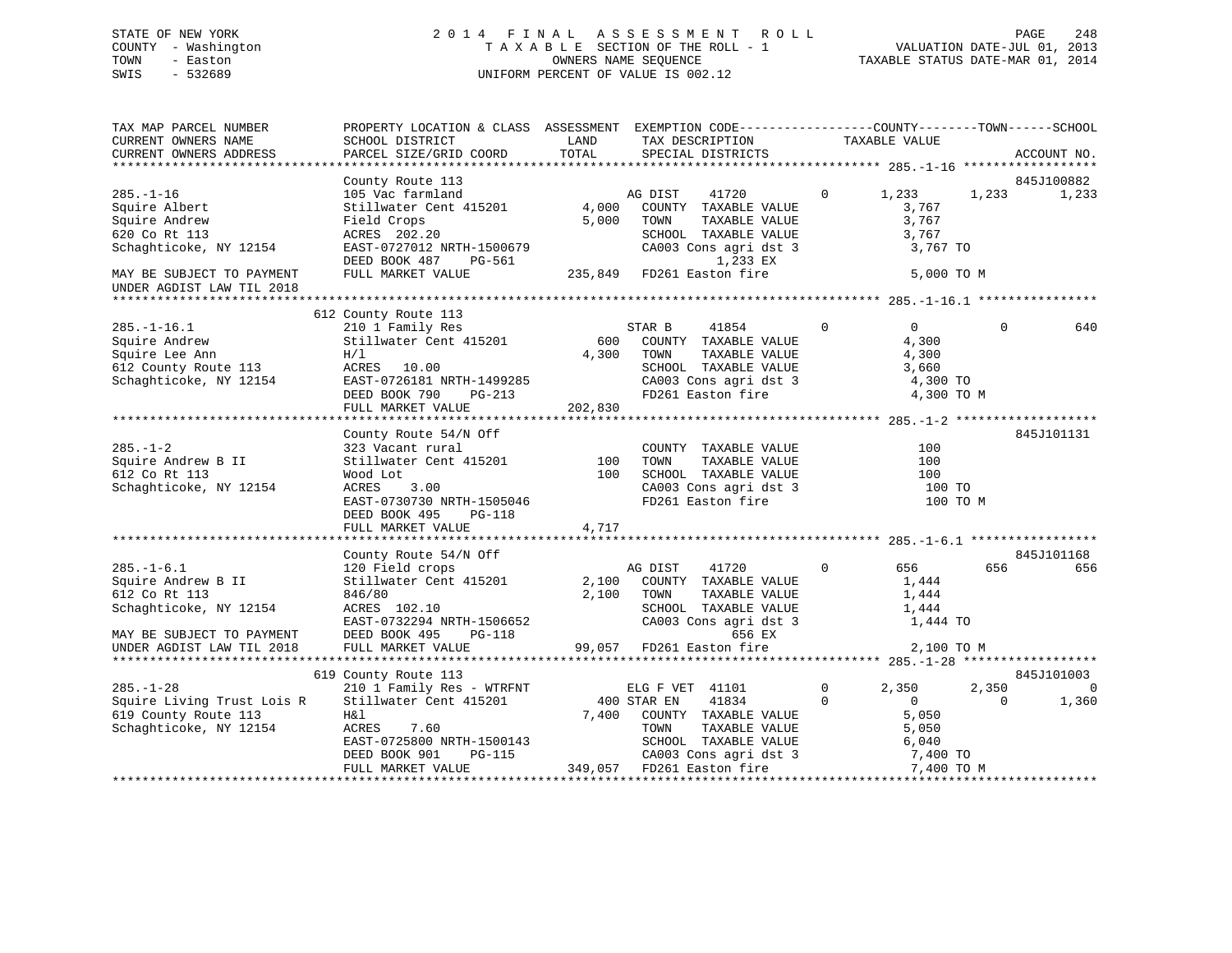|      | STATE OF NEW YORK   | 2014 FINAL ASSESSMENT ROLL         | 249<br>PAGE                      |
|------|---------------------|------------------------------------|----------------------------------|
|      | COUNTY - Washington | TAXABLE SECTION OF THE ROLL - 1    | VALUATION DATE-JUL 01, 2013      |
| TOWN | - Easton            | OWNERS NAME SEOUENCE               | TAXABLE STATUS DATE-MAR 01, 2014 |
| SWIS | $-532689$           | UNIFORM PERCENT OF VALUE IS 002.12 |                                  |

| TAX MAP PARCEL NUMBER                                  | PROPERTY LOCATION & CLASS ASSESSMENT EXEMPTION CODE----------------COUNTY-------TOWN------SCHOOL |         |                                 |                               |                   |
|--------------------------------------------------------|--------------------------------------------------------------------------------------------------|---------|---------------------------------|-------------------------------|-------------------|
| CURRENT OWNERS NAME                                    | SCHOOL DISTRICT                                                                                  | LAND    | TAX DESCRIPTION                 | TAXABLE VALUE                 |                   |
| CURRENT OWNERS ADDRESS                                 | PARCEL SIZE/GRID COORD                                                                           | TOTAL   | SPECIAL DISTRICTS               |                               | ACCOUNT NO.       |
|                                                        |                                                                                                  |         |                                 |                               |                   |
|                                                        | 97 General Fellows Rd                                                                            |         |                                 |                               | 845J100784        |
| $235. -1 - 5$                                          | 210 1 Family Res                                                                                 |         | COUNTY TAXABLE VALUE            | 3,600                         |                   |
| Squires Leonard                                        | Greenwich<br>533401                                                                              | 500     | TAXABLE VALUE<br>TOWN           | 3,600                         |                   |
| Squires Karen                                          | House & 2 Lots                                                                                   | 3,600   | SCHOOL TAXABLE VALUE            | 3,600                         |                   |
| 110 Haas Rd                                            | 457/473;691/71;819/246                                                                           |         | CA003 Cons agri dst 3           | 3,600 TO                      |                   |
| Schuylerville, NY 12871                                | 4.51<br>ACRES                                                                                    |         | FD262 Middle Falls Fire         | 3,600 TO                      |                   |
|                                                        | EAST-0741361 NRTH-1548608                                                                        |         |                                 |                               |                   |
|                                                        | DEED BOOK 2325 PG-326                                                                            |         |                                 |                               |                   |
|                                                        | FULL MARKET VALUE                                                                                | 169,811 |                                 |                               |                   |
|                                                        |                                                                                                  |         |                                 |                               |                   |
|                                                        | 406 State Route 29                                                                               |         |                                 |                               | 845J100141        |
| $236. - 1 - 3$                                         | 210 1 Family Res                                                                                 |         | COUNTY TAXABLE VALUE            | 2,800                         |                   |
| Squires Michelle                                       | 533401<br>Greenwich                                                                              | 400     | TOWN<br>TAXABLE VALUE           | 2,800                         |                   |
| 406 St Rt 29                                           | H & L                                                                                            | 2,800   | SCHOOL TAXABLE VALUE            | 2,800                         |                   |
| Greenwich, NY 12834                                    | ACRES<br>1.30                                                                                    |         | FD262 Middle Falls Fire         | 2,800 TO                      |                   |
|                                                        | EAST-0748962 NRTH-1552869                                                                        |         |                                 |                               |                   |
|                                                        | DEED BOOK 775<br>$PG-98$                                                                         |         |                                 |                               |                   |
|                                                        | FULL MARKET VALUE                                                                                | 132,075 |                                 |                               |                   |
|                                                        |                                                                                                  |         |                                 |                               |                   |
|                                                        | 23 Milton Dr                                                                                     |         |                                 |                               | 845J100140        |
| $236. - 1 - 6$                                         | 210 1 Family Res                                                                                 |         | STAR B<br>41854                 | $\Omega$<br>0                 | $\Omega$<br>640   |
| Squires Scott A                                        | Greenwich<br>533401                                                                              | 500     | COUNTY TAXABLE VALUE            | 4,200                         |                   |
| Squires Michelle A                                     | H & L                                                                                            | 4,200   | TOWN<br>TAXABLE VALUE           | 4,200                         |                   |
| 23 Milton Dr                                           | 2.20<br>ACRES                                                                                    |         | SCHOOL TAXABLE VALUE            | 3,560                         |                   |
| Greenwich, NY 12834                                    | EAST-0749327 NRTH-1552400                                                                        |         | FD262 Middle Falls Fire         | 4,200 TO                      |                   |
|                                                        | DEED BOOK 626<br>PG-61                                                                           |         |                                 |                               |                   |
|                                                        | FULL MARKET VALUE                                                                                | 198,113 |                                 |                               |                   |
|                                                        |                                                                                                  |         |                                 |                               |                   |
|                                                        | 538 Colonel Burch Rd                                                                             |         |                                 |                               | 845J100785        |
| $287. - 1 - 13$                                        | 112 Dairy farm                                                                                   |         | AG DIST<br>41720                | $\Omega$<br>799               | 799<br>799        |
| Stannard Alfred                                        | Hoosic Valley 384201                                                                             |         | 41834<br>3,000 STAR EN          | $\Omega$<br>$\Omega$          | 1,360<br>$\Omega$ |
| Stannard Dawn                                          | Farm                                                                                             | 7,500   | COUNTY TAXABLE VALUE            | 6,701                         |                   |
| 583 Colonel Burch Rd                                   | 1989-500                                                                                         |         | TOWN<br>TAXABLE VALUE           | 6,701                         |                   |
| Valley Falls, NY 12185                                 | ACRES 148.50                                                                                     |         | SCHOOL TAXABLE VALUE            | 5,341                         |                   |
|                                                        | EAST-0751760 NRTH-1500435                                                                        |         | CA003 Cons agri dst 3<br>799 EX | 6,701 TO                      |                   |
| MAY BE SUBJECT TO PAYMENT<br>UNDER AGDIST LAW TIL 2018 | DEED BOOK 787<br>$PG-11$<br>FULL MARKET VALUE                                                    |         | 353,774 FD261 Easton fire       | 7,500 TO M                    |                   |
|                                                        |                                                                                                  |         |                                 |                               |                   |
|                                                        | 615 Colonel Burch Rd                                                                             |         |                                 |                               | 845J100786        |
| $287. - 1 - 14$                                        | 210 1 Family Res                                                                                 |         | 41854<br>STAR B                 | $\Omega$<br>$0 \qquad \qquad$ | $\Omega$<br>640   |
| Stannard John B                                        | Hoosic Valley 384201                                                                             | 400     | COUNTY TAXABLE VALUE            | 3,200                         |                   |
| Stannard Judy                                          | Lot & H                                                                                          | 3,200   | TOWN<br>TAXABLE VALUE           | 3,200                         |                   |
| 615 Colonel Burch Rd                                   | FRNT 150.00 DPTH 292.00                                                                          |         | SCHOOL TAXABLE VALUE            | 2,560                         |                   |
| Valley Falls, NY 12185                                 | EAST-0751203 NRTH-1501349                                                                        |         | CA003 Cons agri dst 3           | 3,200 TO                      |                   |
|                                                        | DEED BOOK 1729<br>PG-329                                                                         |         | FD261 Easton fire               | 3,200 TO M                    |                   |
|                                                        | FULL MARKET VALUE                                                                                | 150,943 |                                 |                               |                   |
|                                                        |                                                                                                  |         |                                 |                               |                   |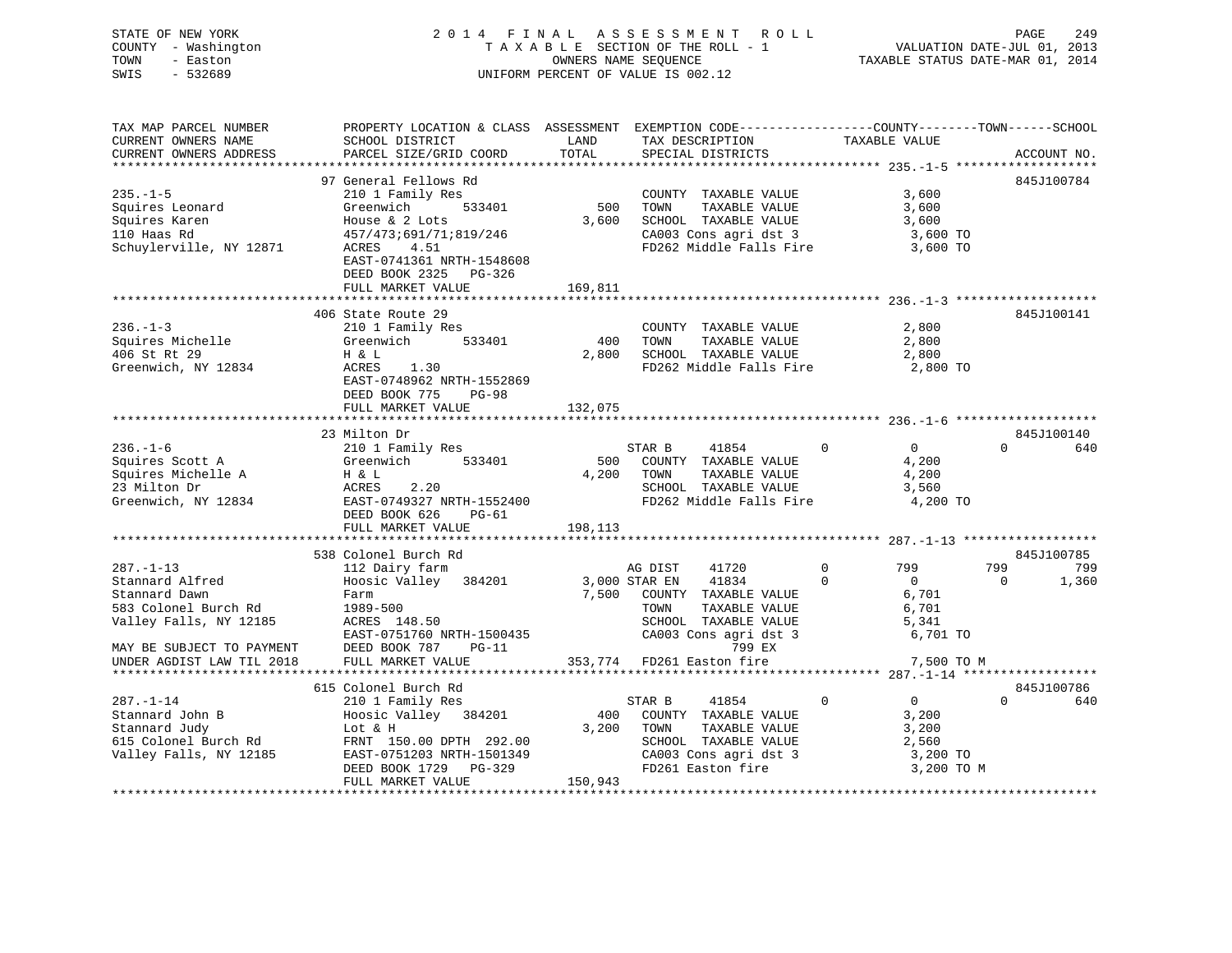# STATE OF NEW YORK 2 0 1 4 F I N A L A S S E S S M E N T R O L L PAGE 250 COUNTY - Washington T A X A B L E SECTION OF THE ROLL - 1 VALUATION DATE-JUL 01, 2013 TOWN - Easton **CONNERS NAME SEQUENCE** TAXABLE STATUS DATE-MAR 01, 2014 SWIS - 532689 UNIFORM PERCENT OF VALUE IS 002.12

| TAX MAP PARCEL NUMBER<br>CURRENT OWNERS NAME | PROPERTY LOCATION & CLASS ASSESSMENT EXEMPTION CODE----------------COUNTY-------TOWN------SCHOOL<br>SCHOOL DISTRICT | LAND    | TAX DESCRIPTION               |              | TAXABLE VALUE  |              |             |
|----------------------------------------------|---------------------------------------------------------------------------------------------------------------------|---------|-------------------------------|--------------|----------------|--------------|-------------|
| CURRENT OWNERS ADDRESS                       | PARCEL SIZE/GRID COORD                                                                                              | TOTAL   | SPECIAL DISTRICTS             |              |                |              | ACCOUNT NO. |
|                                              | 140 Meeting House Rd                                                                                                |         |                               |              |                |              | 845J100788  |
| $269. - 1 - 44$                              | 210 1 Family Res                                                                                                    |         | AGED-CO<br>41802              | $\mathbf{0}$ | 1,300          | $\mathbf{0}$ | $\mathbf 0$ |
| Steen Beatrice I                             | 533401<br>Greenwich                                                                                                 |         | 300 AGE-TN/SCH 41806          | $\Omega$     | $\Omega$       | 910          | 910         |
| 140 Meeting House Rd                         | Sub Lot 1                                                                                                           |         | 2,600 STAR EN<br>41834        | $\mathbf{0}$ | $\mathsf{O}$   | $\mathbf{0}$ | 1,360       |
| Schaghticoke, NY 12154                       | 1.20<br>ACRES                                                                                                       |         | COUNTY TAXABLE VALUE          |              | 1,300          |              |             |
|                                              | EAST-0747016 NRTH-1515407                                                                                           |         | TAXABLE VALUE<br>TOWN         |              | 1,690          |              |             |
|                                              | DEED BOOK 2019 PG-73                                                                                                |         | SCHOOL TAXABLE VALUE          |              | 330            |              |             |
|                                              | FULL MARKET VALUE                                                                                                   |         | 122,642 CA003 Cons agri dst 3 |              | 2,600 TO       |              |             |
|                                              |                                                                                                                     |         | FD261 Easton fire             |              | 2,600 TO M     |              |             |
|                                              |                                                                                                                     |         |                               |              |                |              |             |
|                                              | 152 Meeting House Rd                                                                                                |         |                               |              |                |              |             |
| $269. - 1 - 44.1$                            | 210 1 Family Res                                                                                                    |         | 41854<br>STAR B               | $\mathbf{0}$ | $\overline{0}$ | $\mathbf 0$  | 640         |
| Steen Kristin                                | 533401<br>Greenwich                                                                                                 | 500     | COUNTY TAXABLE VALUE          |              | 4,000          |              |             |
| Mullen Heath                                 | Sub Lot 2                                                                                                           | 4,000   | TOWN<br>TAXABLE VALUE         |              | 4,000          |              |             |
| 152 Meeting House Rd                         | ACRES<br>5.15                                                                                                       |         | SCHOOL TAXABLE VALUE          |              | 3,360          |              |             |
| Schaghticoke, NY 12154                       | EAST-0747197 NRTH-1515183                                                                                           |         | CA003 Cons agri dst 3         |              | 4,000 TO       |              |             |
|                                              | DEED BOOK 2019 PG-73                                                                                                |         | FD261 Easton fire             |              | 4,000 TO M     |              |             |
|                                              | FULL MARKET VALUE                                                                                                   | 188,679 |                               |              |                |              |             |
|                                              |                                                                                                                     |         |                               |              |                |              |             |
|                                              | 265 Windy Hill Rd                                                                                                   |         |                               |              |                |              | 845L100378  |
| $228. - 5 - 5$                               | 270 Mfg housing                                                                                                     |         | COUNTY TAXABLE VALUE          |              | 1,000          |              |             |
| Stephan Paul Louis                           | Schuylerville 415001                                                                                                | 300     | TOWN<br>TAXABLE VALUE         |              | 1,000          |              |             |
| Little Troy Rd                               | Lot & Trailer                                                                                                       | 1,000   | SCHOOL TAXABLE VALUE          |              | 1,000          |              |             |
| PO Box 46                                    | $228. - 1 - 5$                                                                                                      |         | FD262 Middle Falls Fire       |              | 1,000 TO       |              |             |
| Cossayuna, NY 12823                          | FRNT 100.00 DPTH 150.00                                                                                             |         |                               |              |                |              |             |
|                                              | EAST-0748074 NRTH-1559089                                                                                           |         |                               |              |                |              |             |
|                                              | PG-287<br>DEED BOOK 781<br>FULL MARKET VALUE                                                                        | 47,170  |                               |              |                |              |             |
|                                              |                                                                                                                     |         |                               |              |                |              |             |
|                                              | Windy Hill Rd/e Off                                                                                                 |         |                               |              |                |              | 845J100921  |
| $228. - 5 - 8.1$                             | 710 Manufacture                                                                                                     |         | COUNTY TAXABLE VALUE          |              | 300            |              |             |
| Stevens & Thompson Paper Co                  | Schuylerville 415001                                                                                                | 300     | TOWN<br>TAXABLE VALUE         |              | 300            |              |             |
| PO Box 189                                   | Vl                                                                                                                  | 300     | SCHOOL TAXABLE VALUE          |              | 300            |              |             |
| Greenwich, NY 12834                          | Stevens & Thomson Paper                                                                                             |         | FD262 Middle Falls Fire       |              | 300 TO         |              |             |
|                                              | 3.00<br>ACRES                                                                                                       |         |                               |              |                |              |             |
|                                              | EAST-0749262 NRTH-1557542                                                                                           |         |                               |              |                |              |             |
|                                              | DEED BOOK 2641 PG-27                                                                                                |         |                               |              |                |              |             |
|                                              | FULL MARKET VALUE                                                                                                   | 14,151  |                               |              |                |              |             |
|                                              |                                                                                                                     |         |                               |              |                |              |             |
|                                              | 375 Windy Hill Rd                                                                                                   |         |                               |              |                |              | 845J100922  |
| $228. - 5 - 8.2$                             | 710 Manufacture                                                                                                     |         | COUNTY TAXABLE VALUE          |              | 1,000          |              |             |
| Stevens & Thompson Paper Co                  | Greenwich<br>533401                                                                                                 | 1,000   | TOWN<br>TAXABLE VALUE         |              | 1,000          |              |             |
| PO Box 189                                   | V1                                                                                                                  | 1,000   | SCHOOL TAXABLE VALUE          |              | 1,000          |              |             |
| Greenwich, NY 12834                          | Stevens & Thomson Paper                                                                                             |         | FD262 Middle Falls Fire       |              | 1,000 TO       |              |             |
|                                              | 9.70<br>ACRES                                                                                                       |         |                               |              |                |              |             |
|                                              | EAST-0749337 NRTH-1556370                                                                                           |         |                               |              |                |              |             |
|                                              | DEED BOOK 2641<br>PG-27                                                                                             |         |                               |              |                |              |             |
|                                              | FULL MARKET VALUE                                                                                                   | 47,170  |                               |              |                |              |             |
|                                              |                                                                                                                     |         |                               |              |                |              |             |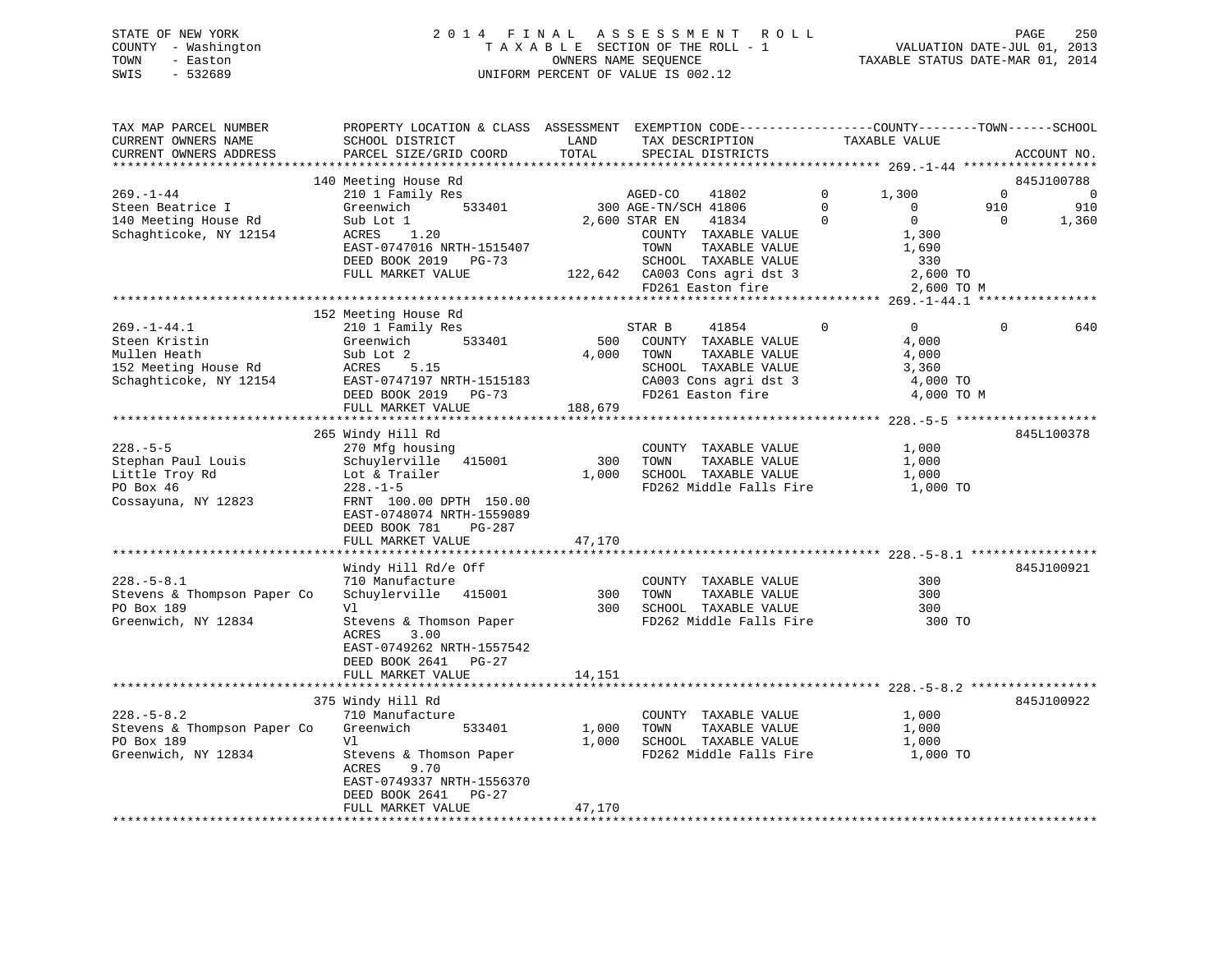# STATE OF NEW YORK 2 0 1 4 F I N A L A S S E S S M E N T R O L L PAGE 251 COUNTY - Washington T A X A B L E SECTION OF THE ROLL - 1 VALUATION DATE-JUL 01, 2013 TOWN - Easton **CONNERS NAME SEQUENCE** TAXABLE STATUS DATE-MAR 01, 2014 SWIS - 532689 UNIFORM PERCENT OF VALUE IS 002.12

| TAX MAP PARCEL NUMBER<br>CURRENT OWNERS NAME<br>CURRENT OWNERS ADDRESS | SCHOOL DISTRICT<br>PARCEL SIZE/GRID COORD         | LAND<br>TOTAL  | TAX DESCRIPTION<br>SPECIAL DISTRICTS |                                   |              | PROPERTY LOCATION & CLASS ASSESSMENT EXEMPTION CODE----------------COUNTY-------TOWN------SCHOOL<br>TAXABLE VALUE<br>ACCOUNT NO. |          |            |
|------------------------------------------------------------------------|---------------------------------------------------|----------------|--------------------------------------|-----------------------------------|--------------|----------------------------------------------------------------------------------------------------------------------------------|----------|------------|
|                                                                        |                                                   |                |                                      |                                   |              |                                                                                                                                  |          |            |
|                                                                        | Battenkill Riv                                    |                |                                      |                                   |              |                                                                                                                                  |          | 845J100923 |
| $228. - 5 - 8.2 - 8801$                                                | 710 Manufacture                                   |                |                                      | COUNTY TAXABLE VALUE              |              | 6,900                                                                                                                            |          |            |
| Stevens & Thompson Paper Co                                            | Greenwich<br>533401                               | $\overline{0}$ | TOWN                                 | TAXABLE VALUE                     |              | 6,900                                                                                                                            |          |            |
| PO Box 189                                                             | 1 Dam                                             | 6,900          |                                      | SCHOOL TAXABLE VALUE              |              | 6,900                                                                                                                            |          |            |
| Greenwich, NY 12834                                                    | Stevens & Thomson Paper                           |                |                                      | FD262 Middle Falls Fire           |              | 6,900 TO                                                                                                                         |          |            |
|                                                                        | EAST-0712220 NRTH-1131450<br>DEED BOOK 2641 PG-27 |                |                                      |                                   |              |                                                                                                                                  |          |            |
|                                                                        | FULL MARKET VALUE                                 | 325,472        |                                      |                                   |              |                                                                                                                                  |          |            |
|                                                                        |                                                   |                |                                      |                                   |              |                                                                                                                                  |          |            |
|                                                                        | 951 Gifford Rd                                    |                |                                      |                                   |              |                                                                                                                                  |          | 845J100789 |
| $278. - 1 - 29$                                                        | 210 1 Family Res                                  |                | STAR EN                              | 41834                             | $\mathbf{0}$ | $\overline{0}$                                                                                                                   | $\Omega$ | 1,360      |
| Stevens Jon                                                            | Greenwich<br>533401                               | 400            |                                      | COUNTY TAXABLE VALUE              |              | 5,200                                                                                                                            |          |            |
| Stevens Judith                                                         | H&l                                               | 5,200          | TOWN                                 | TAXABLE VALUE                     |              | 5,200                                                                                                                            |          |            |
| 951 Gifford Rd                                                         | 1.36<br>ACRES                                     |                |                                      | SCHOOL TAXABLE VALUE              |              | 3,840                                                                                                                            |          |            |
| Johnsonville, NY 12094                                                 | EAST-0753470 NRTH-1508524                         |                |                                      | CA003 Cons agri dst 3             |              | 5,200 TO                                                                                                                         |          |            |
|                                                                        | DEED BOOK 420<br><b>PG-95</b>                     |                |                                      |                                   |              | 5,200 TO M                                                                                                                       |          |            |
|                                                                        | FULL MARKET VALUE                                 | 245,283        |                                      |                                   |              |                                                                                                                                  |          |            |
|                                                                        |                                                   |                |                                      |                                   |              |                                                                                                                                  |          |            |
|                                                                        | 253 Mcgowan Rd                                    |                |                                      |                                   |              |                                                                                                                                  |          | 845J100564 |
| $277. - 1 - 15$                                                        | 240 Rural res                                     |                | STAR B                               | 41854                             | $\Omega$     | $\Omega$                                                                                                                         | $\Omega$ | 640        |
| Stevens Robert                                                         | 533401<br>Greenwich                               | 600            |                                      | COUNTY TAXABLE VALUE              |              | 4,000                                                                                                                            |          |            |
| Stevens Barbara                                                        |                                                   | 4,000          | TOWN                                 | TAXABLE VALUE                     |              | 4,000                                                                                                                            |          |            |
| 253 Mcgowan Rd                                                         | ACRES 20.00 BANK<br>120                           |                |                                      | SCHOOL TAXABLE VALUE              |              | 3,360                                                                                                                            |          |            |
| Schaghticoke, NY 12154 EAST-0739331 NRTH-1509247                       |                                                   |                |                                      | CA003 Cons agri dst 3             |              | 4,000 TO                                                                                                                         |          |            |
|                                                                        | DEED BOOK 820<br>PG-254                           |                |                                      | FD261 Easton fire                 |              | 4,000 TO M                                                                                                                       |          |            |
|                                                                        | FULL MARKET VALUE                                 | 188,679        |                                      |                                   |              |                                                                                                                                  |          |            |
|                                                                        |                                                   |                |                                      |                                   |              |                                                                                                                                  |          |            |
|                                                                        | 2045 State Route 40                               |                |                                      |                                   |              |                                                                                                                                  |          | 845J100790 |
| $244. - 1 - 2$                                                         | 112 Dairy farm                                    |                | AG DIST                              | 41720                             | $\mathbf{0}$ | 1,502                                                                                                                            | 1,502    | 1,502      |
| Stewart Farm LLC                                                       | 533401<br>Greenwich                               | 5,000 STAR EN  |                                      | 41834                             | $\Omega$     | $\overline{0}$                                                                                                                   | $\Omega$ | 1,360      |
| 2016 State Route 40                                                    | cons eas 2977/136                                 | 15,000         |                                      | COUNTY TAXABLE VALUE              |              | 13,498                                                                                                                           |          |            |
| Greenwich, NY 12834                                                    | 417/1151 499/692                                  |                | TOWN                                 | TAXABLE VALUE                     |              | 13,498                                                                                                                           |          |            |
|                                                                        | ACRES 288.64                                      |                |                                      | SCHOOL TAXABLE VALUE              |              | 12,138                                                                                                                           |          |            |
| MAY BE SUBJECT TO PAYMENT                                              | EAST-0749596 NRTH-1545487                         |                |                                      | CA003 Cons agri dst 3             |              | 13,498 TO                                                                                                                        |          |            |
| UNDER AGDIST LAW TIL 2018                                              | DEED BOOK 3333<br>$PG-73$                         |                |                                      | 1,502 EX                          |              |                                                                                                                                  |          |            |
|                                                                        | FULL MARKET VALUE                                 | 707,547        |                                      | FD262 Middle Falls Fire 15,000 TO |              |                                                                                                                                  |          |            |
|                                                                        |                                                   |                |                                      |                                   |              |                                                                                                                                  |          |            |
|                                                                        | State Route 40/E Off                              |                |                                      |                                   |              |                                                                                                                                  |          | 845J101019 |
| $244. - 2 - 18$                                                        | 323 Vacant rural                                  |                |                                      | COUNTY TAXABLE VALUE              |              | 400                                                                                                                              |          |            |
| Stewart Farm LLC                                                       | Greenwich<br>533401                               | 400            | TOWN                                 | TAXABLE VALUE                     |              | 400                                                                                                                              |          |            |
| 2016 State Route 40                                                    | Vl                                                | 400            |                                      | SCHOOL TAXABLE VALUE              |              | 400                                                                                                                              |          |            |
| Greenwich, NY 12834                                                    | ACRES 25.10                                       |                |                                      | FD262 Middle Falls Fire           |              | 400 TO                                                                                                                           |          |            |
|                                                                        | EAST-0752086 NRTH-1542320                         |                |                                      |                                   |              |                                                                                                                                  |          |            |
|                                                                        | DEED BOOK 3333<br><b>PG-73</b>                    |                |                                      |                                   |              |                                                                                                                                  |          |            |
|                                                                        | FULL MARKET VALUE                                 | 18,868         |                                      |                                   |              |                                                                                                                                  |          |            |
|                                                                        |                                                   |                |                                      |                                   |              |                                                                                                                                  |          |            |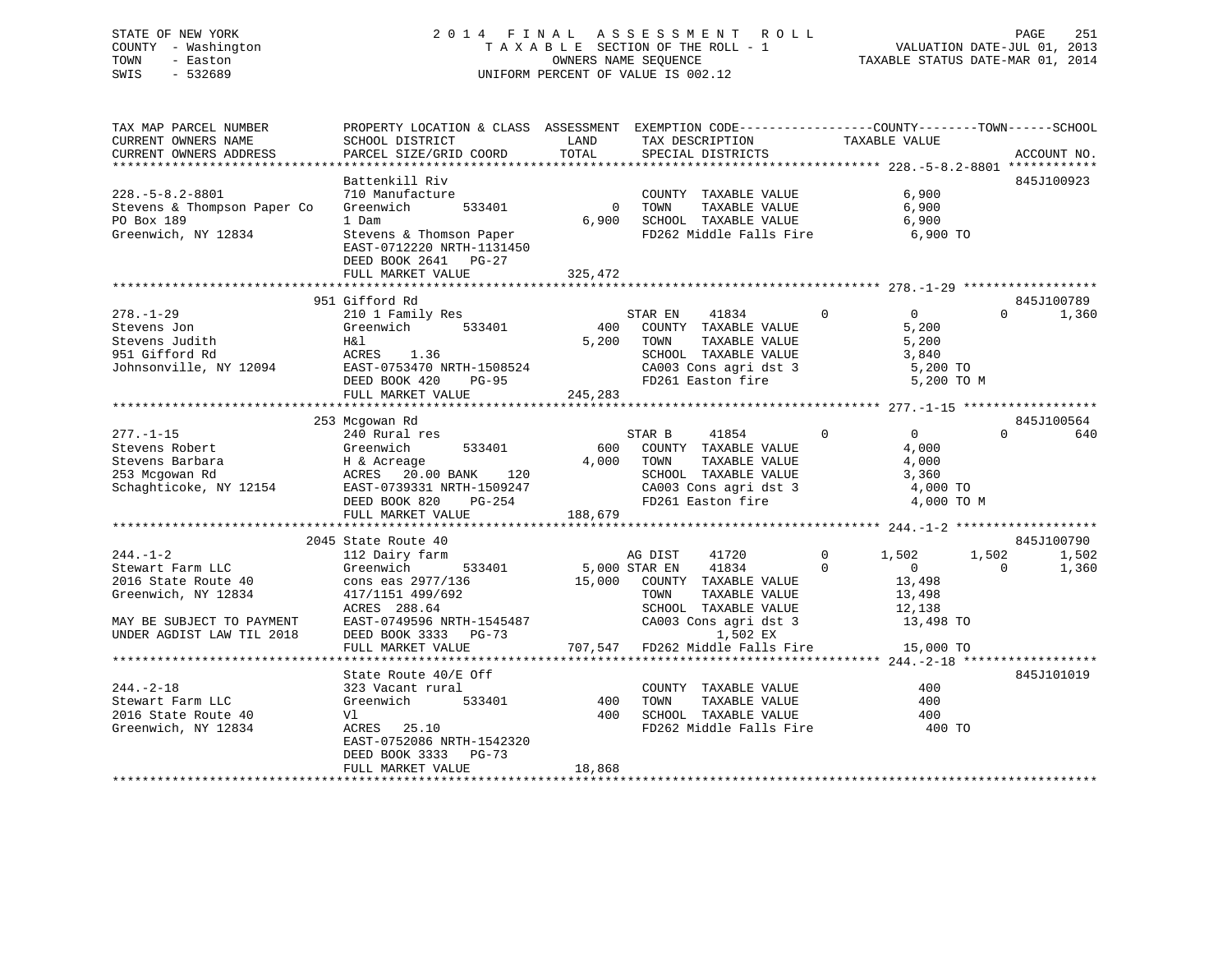# STATE OF NEW YORK 2 0 1 4 F I N A L A S S E S S M E N T R O L L PAGE 252 COUNTY - Washington T A X A B L E SECTION OF THE ROLL - 1 VALUATION DATE-JUL 01, 2013 TOWN - Easton OWNERS NAME SEQUENCE TAXABLE STATUS DATE-MAR 01, 2014 SWIS - 532689 UNIFORM PERCENT OF VALUE IS 002.12UNIFORM PERCENT OF VALUE IS 002.12

| TAX MAP PARCEL NUMBER<br>CURRENT OWNERS NAME                                                                                                                                                                                                       | PROPERTY LOCATION & CLASS ASSESSMENT EXEMPTION CODE----------------COUNTY-------TOWN------SCHOOL<br>SCHOOL DISTRICT | <b>LAND</b>       | TAX DESCRIPTION                                                                                                                                                                       | TAXABLE VALUE                                                                |                         |  |  |  |  |  |  |
|----------------------------------------------------------------------------------------------------------------------------------------------------------------------------------------------------------------------------------------------------|---------------------------------------------------------------------------------------------------------------------|-------------------|---------------------------------------------------------------------------------------------------------------------------------------------------------------------------------------|------------------------------------------------------------------------------|-------------------------|--|--|--|--|--|--|
|                                                                                                                                                                                                                                                    |                                                                                                                     |                   |                                                                                                                                                                                       |                                                                              | ACCOUNT NO.             |  |  |  |  |  |  |
|                                                                                                                                                                                                                                                    |                                                                                                                     |                   |                                                                                                                                                                                       |                                                                              |                         |  |  |  |  |  |  |
|                                                                                                                                                                                                                                                    |                                                                                                                     |                   |                                                                                                                                                                                       | 50                                                                           |                         |  |  |  |  |  |  |
|                                                                                                                                                                                                                                                    |                                                                                                                     |                   |                                                                                                                                                                                       | 50                                                                           |                         |  |  |  |  |  |  |
|                                                                                                                                                                                                                                                    |                                                                                                                     |                   |                                                                                                                                                                                       | 50                                                                           |                         |  |  |  |  |  |  |
|                                                                                                                                                                                                                                                    |                                                                                                                     |                   | CA003 Cons agri dst 3 50 TO                                                                                                                                                           |                                                                              |                         |  |  |  |  |  |  |
|                                                                                                                                                                                                                                                    |                                                                                                                     |                   |                                                                                                                                                                                       |                                                                              |                         |  |  |  |  |  |  |
|                                                                                                                                                                                                                                                    |                                                                                                                     |                   |                                                                                                                                                                                       |                                                                              |                         |  |  |  |  |  |  |
| USITRICTS<br>COLOREL Baum Rd<br>Stewart Michele<br>Stewart Michele<br>Stewart Fall Greenwich<br>Stewart Fall Greenwich<br>Stewart Fall Greenwich<br>Stewart Fall FRNT 64.00 DFTH 494.00<br>STED BOOK 2886 PG-143<br>TAXABLE VALUE<br>CREED BOOK 28 |                                                                                                                     |                   |                                                                                                                                                                                       |                                                                              |                         |  |  |  |  |  |  |
|                                                                                                                                                                                                                                                    | 34 Colonel Baum Rd<br>Colonel Baum Rd<br>210 1 Family Res<br>Greenwich 533401                                       |                   |                                                                                                                                                                                       |                                                                              | 845J101177              |  |  |  |  |  |  |
| $245. - 1 - 6.3$                                                                                                                                                                                                                                   |                                                                                                                     |                   | VET WAR CT 41121<br>500 STAR EN 41834                                                                                                                                                 | $\begin{array}{ccc} 0 & \qquad & 636 \\ 0 & \qquad & 0 \end{array}$<br>636 — | 572<br>$\overline{0}$   |  |  |  |  |  |  |
| Stewart Paul R                                                                                                                                                                                                                                     |                                                                                                                     |                   | 500 STAR EN                                                                                                                                                                           |                                                                              | $\overline{0}$<br>1,360 |  |  |  |  |  |  |
| Strewart Michele J<br>34 Colonel Baum Rd<br>500/268                                                                                                                                                                                                |                                                                                                                     |                   | 4,500 COUNTY TAXABLE VALUE $3,864$                                                                                                                                                    |                                                                              |                         |  |  |  |  |  |  |
| 34 Colonel Baum Rd                                                                                                                                                                                                                                 | 500/268                                                                                                             |                   | $\begin{tabular}{lllllllll} \textsc{TONN} & \textsc{TAXABLE} & \textsc{VALUE} & \textsc{3,928} \\ \textsc{SCHOOL} & \textsc{TAXABLE} & \textsc{VALUE} & \textsc{3,140} \end{tabular}$ |                                                                              |                         |  |  |  |  |  |  |
| Greenwich, NY 12834                                                                                                                                                                                                                                | 500/268<br>ACRES 1.64                                                                                               |                   |                                                                                                                                                                                       |                                                                              |                         |  |  |  |  |  |  |
|                                                                                                                                                                                                                                                    | EAST-0760931 NRTH-1545594                                                                                           |                   |                                                                                                                                                                                       | 4,500 TO                                                                     |                         |  |  |  |  |  |  |
|                                                                                                                                                                                                                                                    |                                                                                                                     |                   |                                                                                                                                                                                       | 4,500 TO M                                                                   |                         |  |  |  |  |  |  |
|                                                                                                                                                                                                                                                    | FULL MARKET VALUE                                                                                                   | 212, 264          |                                                                                                                                                                                       |                                                                              |                         |  |  |  |  |  |  |
|                                                                                                                                                                                                                                                    |                                                                                                                     |                   |                                                                                                                                                                                       |                                                                              |                         |  |  |  |  |  |  |
|                                                                                                                                                                                                                                                    |                                                                                                                     |                   |                                                                                                                                                                                       |                                                                              | 845J101030              |  |  |  |  |  |  |
| $251. - 1 - 2.2$                                                                                                                                                                                                                                   |                                                                                                                     |                   |                                                                                                                                                                                       | $41854 \qquad \qquad 0 \qquad \qquad 0$                                      | $0 \t\t 640$            |  |  |  |  |  |  |
| Stewart Scott F                                                                                                                                                                                                                                    |                                                                                                                     |                   |                                                                                                                                                                                       |                                                                              |                         |  |  |  |  |  |  |
|                                                                                                                                                                                                                                                    | H & L<br>ACRES 6.00                                                                                                 |                   | 3,200 TOWN                                                                                                                                                                            |                                                                              |                         |  |  |  |  |  |  |
| Hall Jessalyn<br>2242 County Route 113 ACRES                                                                                                                                                                                                       |                                                                                                                     |                   | TOWN TAXABLE VALUE 3,200<br>SCHOOL TAXABLE VALUE 2,560                                                                                                                                |                                                                              |                         |  |  |  |  |  |  |
|                                                                                                                                                                                                                                                    |                                                                                                                     |                   |                                                                                                                                                                                       | 3,200 TO                                                                     |                         |  |  |  |  |  |  |
| Greenwich, NY 12834<br>CAO3 Cons agri dst 3<br>DEED BOOK 3104 PG-312 FD261 Easton fire                                                                                                                                                             |                                                                                                                     |                   |                                                                                                                                                                                       | 3,200 TO M                                                                   |                         |  |  |  |  |  |  |
|                                                                                                                                                                                                                                                    | FULL MARKET VALUE 150,943                                                                                           |                   |                                                                                                                                                                                       |                                                                              |                         |  |  |  |  |  |  |
|                                                                                                                                                                                                                                                    |                                                                                                                     |                   |                                                                                                                                                                                       |                                                                              |                         |  |  |  |  |  |  |
|                                                                                                                                                                                                                                                    | 160 Bulson Rd<br>Bulson Rd<br>310 Res Vac                                                                           |                   |                                                                                                                                                                                       |                                                                              | 845J101176              |  |  |  |  |  |  |
| $236. - 2 - 3.3$                                                                                                                                                                                                                                   |                                                                                                                     |                   | COUNTY TAXABLE VALUE 1,000                                                                                                                                                            |                                                                              |                         |  |  |  |  |  |  |
| Stewart Thomas                                                                                                                                                                                                                                     | Greenwich 533401 1,000 TOWN                                                                                         |                   |                                                                                                                                                                                       | TAXABLE VALUE 1,000                                                          |                         |  |  |  |  |  |  |
|                                                                                                                                                                                                                                                    | 2.74                                                                                                                |                   | 1,000 SCHOOL TAXABLE VALUE 1,000 1,000 FD262 Middle Falls Fire 1,000 TO                                                                                                               |                                                                              |                         |  |  |  |  |  |  |
| Stewart Barbara<br>1231 State Route 372<br>Greenwich, NY 12834<br>EAST-0751780 NRTH-1551310<br>REED POOK 2547 PC-242                                                                                                                               |                                                                                                                     |                   |                                                                                                                                                                                       |                                                                              |                         |  |  |  |  |  |  |
|                                                                                                                                                                                                                                                    |                                                                                                                     |                   |                                                                                                                                                                                       |                                                                              |                         |  |  |  |  |  |  |
|                                                                                                                                                                                                                                                    | DEED BOOK 2547 PG-343                                                                                               |                   |                                                                                                                                                                                       |                                                                              |                         |  |  |  |  |  |  |
|                                                                                                                                                                                                                                                    | FULL MARKET VALUE                                                                                                   | 47,170            |                                                                                                                                                                                       |                                                                              |                         |  |  |  |  |  |  |
|                                                                                                                                                                                                                                                    |                                                                                                                     |                   |                                                                                                                                                                                       |                                                                              |                         |  |  |  |  |  |  |
|                                                                                                                                                                                                                                                    | 184 Bulson Rd<br>www.kd<br>281 Multiple res<br>Greenwist                                                            |                   |                                                                                                                                                                                       |                                                                              |                         |  |  |  |  |  |  |
| $236. - 2 - 3.16$                                                                                                                                                                                                                                  |                                                                                                                     |                   | COUNTY TAXABLE VALUE                                                                                                                                                                  | 8,000                                                                        |                         |  |  |  |  |  |  |
| Stewart Thomas                                                                                                                                                                                                                                     | Greenwich                                                                                                           | 533401 1,000 TOWN | TAXABLE VALUE                                                                                                                                                                         | 8,000                                                                        |                         |  |  |  |  |  |  |
|                                                                                                                                                                                                                                                    |                                                                                                                     |                   | 8,000 SCHOOL TAXABLE VALUE 8,000<br>FD262 Middle Falls Fire 8,000                                                                                                                     |                                                                              |                         |  |  |  |  |  |  |
|                                                                                                                                                                                                                                                    |                                                                                                                     |                   |                                                                                                                                                                                       | 8,000 TO                                                                     |                         |  |  |  |  |  |  |
| Stewart Barbara<br>1231 State Route 372<br>Greenwich, NY 12834<br>Greenwich, NY 12834<br>EAST-0752080 NRTH-1551230                                                                                                                                 |                                                                                                                     |                   |                                                                                                                                                                                       |                                                                              |                         |  |  |  |  |  |  |
|                                                                                                                                                                                                                                                    | FULL MARKET VALUE                                                                                                   | 377,358           |                                                                                                                                                                                       |                                                                              |                         |  |  |  |  |  |  |
|                                                                                                                                                                                                                                                    |                                                                                                                     |                   |                                                                                                                                                                                       |                                                                              |                         |  |  |  |  |  |  |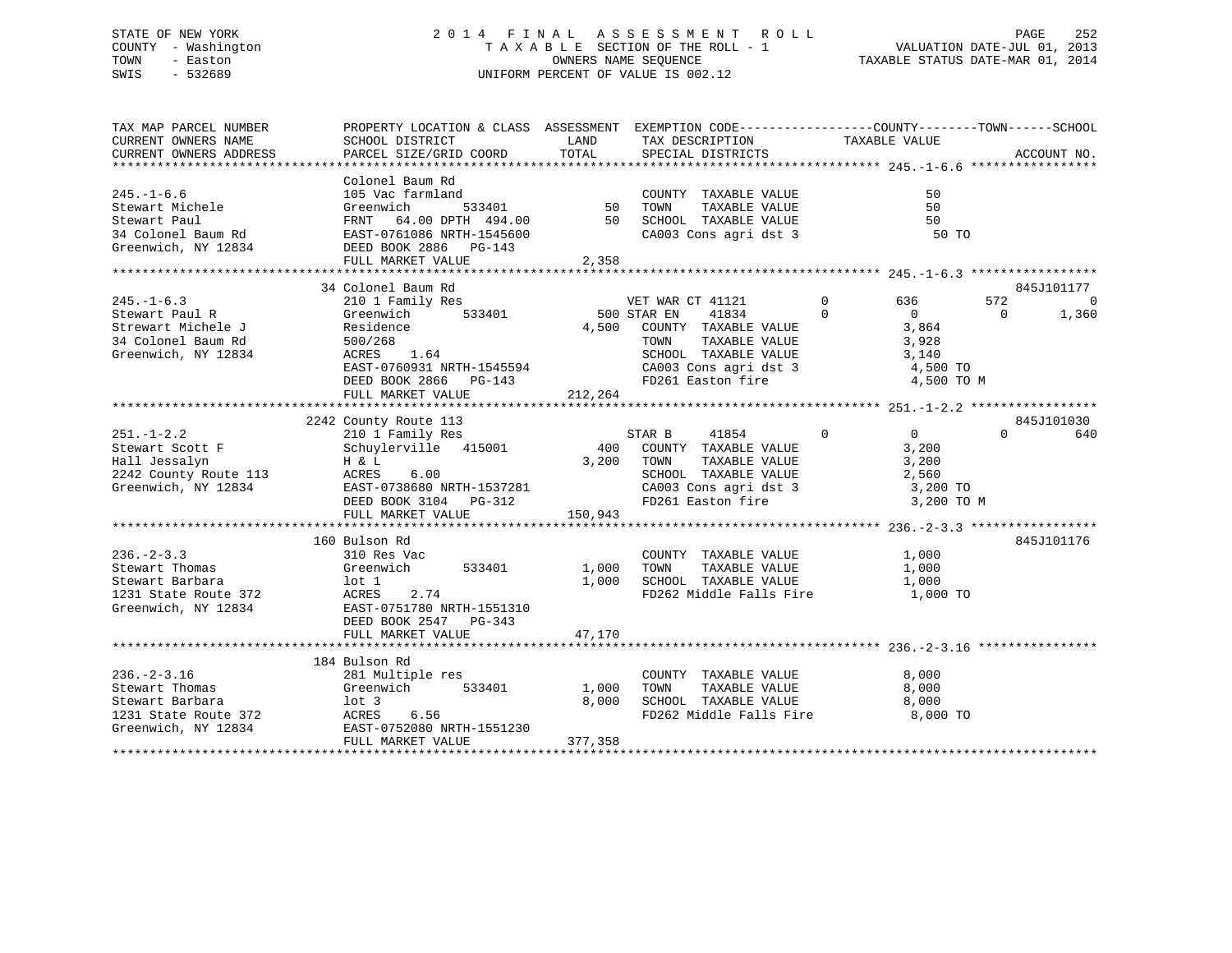# STATE OF NEW YORK 2 0 1 4 F I N A L A S S E S S M E N T R O L L PAGE 253 COUNTY - Washington T A X A B L E SECTION OF THE ROLL - 1 VALUATION DATE-JUL 01, 2013 TOWN - Easton OWNERS NAME SEQUENCE TAXABLE STATUS DATE-MAR 01, 2014 SWIS - 532689 UNIFORM PERCENT OF VALUE IS 002.12

| TAX MAP PARCEL NUMBER<br>CURRENT OWNERS NAME<br>CURRENT OWNERS ADDRESS                                                                                                                                     | PROPERTY LOCATION & CLASS ASSESSMENT EXEMPTION CODE---------------COUNTY-------TOWN-----SCHOOL<br>SCHOOL DISTRICT<br>PARCEL SIZE/GRID COORD  | <b>Example 12</b><br>TOTAL                  | TAX DESCRIPTION TAXABLE VALUE SPECIAL DISTRICTS                                                                                                                                    |                                       | ACCOUNT NO.                                |
|------------------------------------------------------------------------------------------------------------------------------------------------------------------------------------------------------------|----------------------------------------------------------------------------------------------------------------------------------------------|---------------------------------------------|------------------------------------------------------------------------------------------------------------------------------------------------------------------------------------|---------------------------------------|--------------------------------------------|
| $236. - 2 - 3.17$<br>Stewart Thomas<br>MacMillan Donald A 10t 4<br>1231 State Route 372 12834<br>Greenwich, NY 12834 EAST-0752470 NRTH-1551212                                                             | 198 Bulson Rd<br>310 Res Vac<br>533401 1,000 TOWN<br>Greenwich<br>FULL MARKET VALUE                                                          | 47,170                                      | COUNTY TAXABLE VALUE<br>TAXABLE VALUE<br>1,000 SCHOOL TAXABLE VALUE 1,000<br>FD262 Middle Falls Fire                                                                               | 1,000<br>1,000<br>1,000 TO            |                                            |
|                                                                                                                                                                                                            |                                                                                                                                              |                                             |                                                                                                                                                                                    |                                       |                                            |
| 245.-2-25<br>Stewart Thomas J<br>Stewart Barbara M<br>1231 State Route 372<br>Tramwich, NY 12834<br>259,434<br>259,434<br>259,434<br>259,434<br>259,434<br>259,434<br>259,434<br>259,434<br>259,434        | 1231 State Route 372<br>$\frac{1}{2}$ 372<br>1y Res 533401 400<br>533401 500                                                                 |                                             | $\sim$ 0<br>STAR B<br>41854<br>COUNTY TAXABLE VALUE<br>5,500 TOWN<br>TAXABLE VALUE<br>SCHOOL TAXABLE VALUE 4,860<br>CA003 Cons agri dst 3 5,500 TO<br>FD261 Easton fire 5,500 TO M | $\overline{0}$<br>5,500<br>5,500      | 845J100793<br>$\Omega$ and $\Omega$<br>640 |
|                                                                                                                                                                                                            |                                                                                                                                              |                                             |                                                                                                                                                                                    |                                       |                                            |
| $245. - 2 - 4$<br>Stiles Richard A Jr<br>Gre<br>Vl<br>Stiles Jessica R<br>270 Coach Rd<br>Argyle, NY 12809                                                                                                 | 155 Colonel Baum Rd<br>120 Field crops<br>Greenwich<br>ACRES 17.00<br>EAST-0763633 NRTH-1545885<br>DEED BOOK 3306 PG-49<br>FULL MARKET VALUE | $533401$ 800<br>800<br>800<br>800<br>37,736 | COUNTY TAXABLE VALUE<br>TAXABLE VALUE<br>TOWN<br>SCHOOL TAXABLE VALUE<br>FD261 Easton fire                                                                                         | 800<br>800<br>800<br>800 TO M         | 845J100287                                 |
|                                                                                                                                                                                                            |                                                                                                                                              |                                             |                                                                                                                                                                                    |                                       |                                            |
| $259. - 1 - 32$<br>Stillwater Rod & Gun Club Greenwich 533401 2,500<br>Attn: Steven A Hemstreet Picnic Grds 3,000<br>30 Hemstreet Rd ACRES 103.80<br>Schaghticoke, NY 12154-3505 EAST-0737953 NRTH-1523609 | 1664 County Route 113<br>593 Picnic site<br>DEED BOOK 298<br>$PG-240$                                                                        |                                             | COUNTY TAXABLE VALUE<br>TAXABLE VALUE<br>TOWN<br>SCHOOL TAXABLE VALUE<br>CA003 Cons agri dst 3 3,000 TO<br>FD261 Easton fire                                                       | 3,000<br>3,000<br>3,000<br>3,000 TO M | 845J100795                                 |
|                                                                                                                                                                                                            | FULL MARKET VALUE                                                                                                                            | 141,509                                     |                                                                                                                                                                                    |                                       |                                            |
|                                                                                                                                                                                                            | 125 Tabor Rd                                                                                                                                 |                                             |                                                                                                                                                                                    |                                       | 845J100797                                 |
| $245. - 2 - 5$<br>Stolle Ruth<br>24 Old Hawleyville Rd<br>Bethel, CT 06801                                                                                                                                 | 240 Rural res<br>Greenwich<br>533401<br>H & Land<br>ACRES 12.30<br>EAST-0767409 NRTH-1546038<br>DEED BOOK 423<br>PG-999<br>FULL MARKET VALUE | 400<br>3,000<br>141,509                     | COUNTY TAXABLE VALUE<br>TOWN<br>TAXABLE VALUE<br>SCHOOL TAXABLE VALUE<br>CA003 Cons agri dst 3 3,000 TO<br>FD261 Easton fire                                                       | 3,000<br>3,000<br>3,000<br>3,000 TO M |                                            |
|                                                                                                                                                                                                            |                                                                                                                                              |                                             |                                                                                                                                                                                    |                                       |                                            |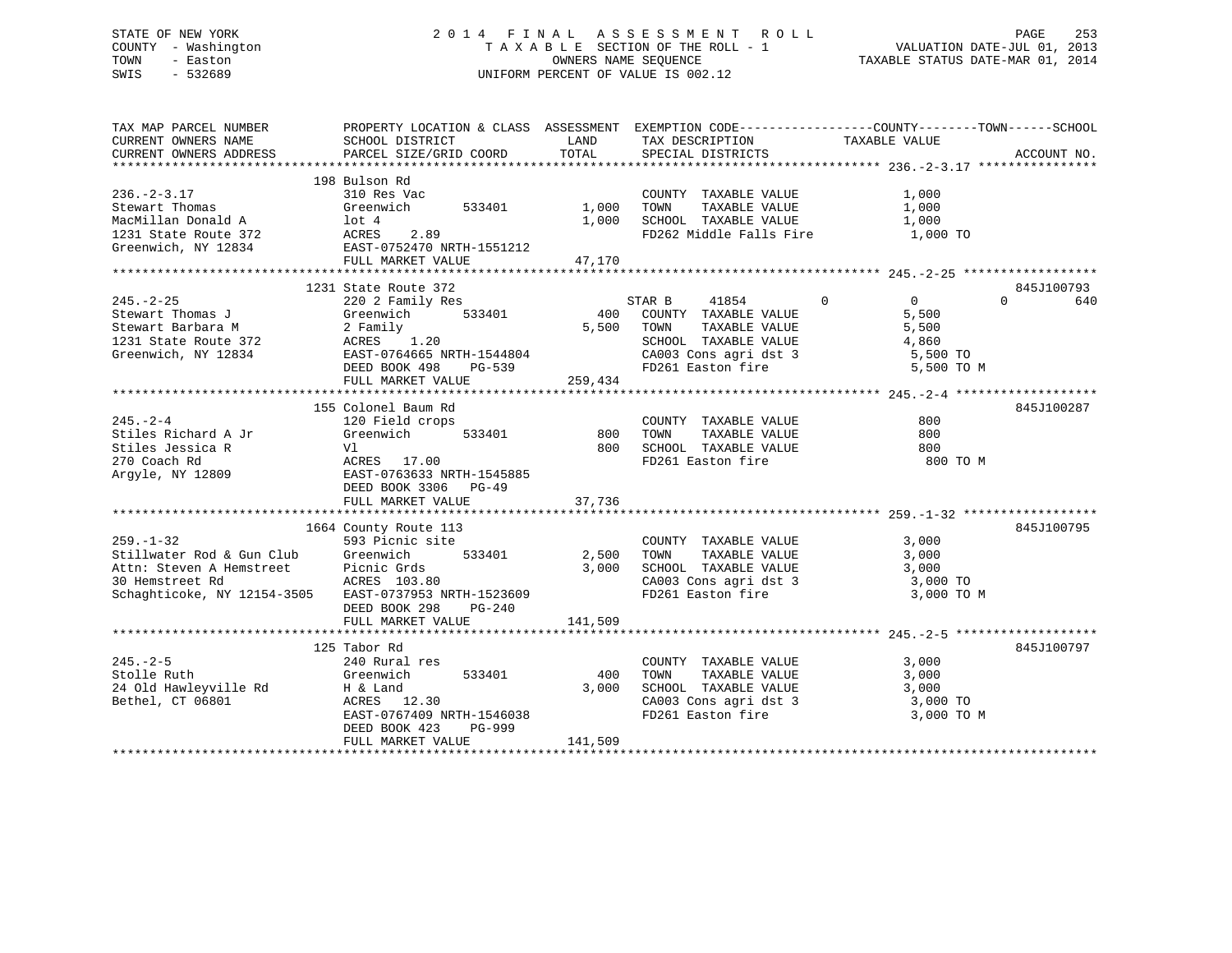# STATE OF NEW YORK 2 0 1 4 F I N A L A S S E S S M E N T R O L L PAGE 254 COUNTY - Washington T A X A B L E SECTION OF THE ROLL - 1 VALUATION DATE-JUL 01, 2013 TOWN - Easton OWNERS NAME SEQUENCE TAXABLE STATUS DATE-MAR 01, 2014 SWIS - 532689 UNIFORM PERCENT OF VALUE IS 002.12

| TAX MAP PARCEL NUMBER<br>CURRENT OWNERS NAME<br>CURRENT OWNERS ADDRESS | PROPERTY LOCATION & CLASS ASSESSMENT<br>SCHOOL DISTRICT<br>PARCEL SIZE/GRID COORD | LAND<br>TOTAL |                  | EXEMPTION CODE-----------------COUNTY-------TOWN------SCHOOL<br>TAX DESCRIPTION<br>SPECIAL DISTRICTS |              | TAXABLE VALUE  |          | ACCOUNT NO.         |
|------------------------------------------------------------------------|-----------------------------------------------------------------------------------|---------------|------------------|------------------------------------------------------------------------------------------------------|--------------|----------------|----------|---------------------|
|                                                                        | State Route 372                                                                   |               |                  |                                                                                                      |              |                |          | 845J100576          |
| $245. - 2 - 9$                                                         | 105 Vac farmland                                                                  |               | AG DIST          | 41720                                                                                                | $\Omega$     | 1,066          | 1,066    | 1,066               |
| Stone Daniel W                                                         | 533401<br>Greenwich                                                               | 2,200         |                  | COUNTY TAXABLE VALUE                                                                                 |              | 1,134          |          |                     |
| Stone Hideko L                                                         | Farm                                                                              | 2,200         | TOWN             | TAXABLE VALUE                                                                                        |              | 1,134          |          |                     |
| 402 County Route 74A                                                   | Ag Cons Easement 956/172                                                          |               |                  | SCHOOL TAXABLE VALUE                                                                                 |              | 1,134          |          |                     |
| Greenwich, NY 12834                                                    | ACRES<br>91.91                                                                    |               |                  | CA003 Cons agri dst 3                                                                                |              | 1,134 TO       |          |                     |
|                                                                        | EAST-0768187 NRTH-1543065                                                         |               |                  | 1,066 EX                                                                                             |              |                |          |                     |
| MAY BE SUBJECT TO PAYMENT                                              | DEED BOOK 932<br>PG-235                                                           |               |                  | FD261 Easton fire                                                                                    |              | 2,200 TO M     |          |                     |
| UNDER AGDIST LAW TIL 2018                                              | FULL MARKET VALUE                                                                 | 103,774       |                  |                                                                                                      |              |                |          |                     |
|                                                                        |                                                                                   |               |                  |                                                                                                      |              |                |          |                     |
|                                                                        | 402 County Route 74A                                                              |               |                  |                                                                                                      |              |                |          | 845J100288          |
| $245. - 2 - 10$                                                        | $215$ 1 Fam Res w/                                                                |               | AG BUILD         | 41700                                                                                                | $\mathbf 0$  | 500            | 500      | 500                 |
| Stone Daniel W                                                         | 533401<br>Greenwich                                                               |               | 5,100 AG BUILD   | 41700                                                                                                | $\Omega$     | 200            | 200      | 200                 |
| Stone Hideko L                                                         | Farm                                                                              |               | 18,200 AG BUILD  | 41700                                                                                                | $\Omega$     | 150            | 150      | 150                 |
| 402 County Route 74A                                                   | ACRES 164.89                                                                      |               | AG DIST          | 41720                                                                                                | $\mathbf 0$  | 2,805          | 2,805    | 2,805               |
| Greenwich, NY 12834                                                    | EAST-0766213 NRTH-1540329                                                         |               | Hist Barns 42112 |                                                                                                      | $\Omega$     | 400            | $\Omega$ | $\Omega$            |
|                                                                        | DEED BOOK 932<br>PG-235                                                           |               | Hist Barns 42112 |                                                                                                      | $\Omega$     | 400            | $\Omega$ | $\mathbf{0}$        |
| MAY BE SUBJECT TO PAYMENT                                              | FULL MARKET VALUE                                                                 | 858,491       |                  | COUNTY TAXABLE VALUE                                                                                 |              | 13,745         |          |                     |
| UNDER AGDIST LAW TIL 2018                                              |                                                                                   |               | TOWN             | TAXABLE VALUE                                                                                        |              | 14,545         |          |                     |
|                                                                        |                                                                                   |               |                  | SCHOOL TAXABLE VALUE                                                                                 |              | 14,545         |          |                     |
|                                                                        |                                                                                   |               |                  | CA003 Cons agri dst 3                                                                                |              | 15,395 TO      |          |                     |
|                                                                        |                                                                                   |               |                  | 2,805 EX                                                                                             |              |                |          |                     |
|                                                                        |                                                                                   |               |                  | FD261 Easton fire                                                                                    |              | 18,200 TO M    |          |                     |
|                                                                        |                                                                                   |               |                  |                                                                                                      |              |                |          |                     |
|                                                                        | 50 Hegeman Bridge Rd                                                              |               |                  |                                                                                                      |              |                |          | 845J100634          |
| $236. - 2 - 11$                                                        | 210 1 Family Res                                                                  |               | STAR B           | 41854                                                                                                | $\mathbf{0}$ | $\overline{0}$ | $\Omega$ | 640                 |
| Stone Linda                                                            | Greenwich<br>533401                                                               | 400           |                  | COUNTY TAXABLE VALUE                                                                                 |              | 3,200          |          |                     |
| Pulenskey Robert J Jr                                                  | H & L                                                                             | 3,200         | TOWN             | TAXABLE VALUE                                                                                        |              | 3,200          |          |                     |
| 50 Hegeman Bridge Rd                                                   | 377/817                                                                           |               |                  | SCHOOL TAXABLE VALUE                                                                                 |              | 2,560          |          |                     |
| Greenwich, NY 12834                                                    | FRNT 150.00 DPTH 150.00                                                           |               |                  | FD262 Middle Falls Fire                                                                              |              | 3,200 TO       |          |                     |
|                                                                        | EAST-0752770 NRTH-1550323                                                         |               |                  |                                                                                                      |              |                |          |                     |
|                                                                        | DEED BOOK 2640 PG-249                                                             |               |                  |                                                                                                      |              |                |          |                     |
|                                                                        | FULL MARKET VALUE                                                                 | 150,943       |                  |                                                                                                      |              |                |          |                     |
|                                                                        |                                                                                   |               |                  |                                                                                                      |              |                |          |                     |
| $253. - 1 - 4$                                                         | 399 Easton Station Rd<br>210 1 Family Res                                         |               |                  |                                                                                                      | $\mathbf{0}$ | $\overline{0}$ | $\Omega$ | 845J100196<br>1,360 |
| Storms-Valastro Rebecca Truste Greenwich                               | 533401                                                                            | 500           | STAR EN          | 41834<br>COUNTY TAXABLE VALUE                                                                        |              | 4,500          |          |                     |
| 399 Easton Station Rd                                                  | H & Gar                                                                           | 4,500         | TOWN             | TAXABLE VALUE                                                                                        |              | 4,500          |          |                     |
| Greenwich, NY 12834                                                    | ACRES<br>2.00                                                                     |               |                  | SCHOOL TAXABLE VALUE                                                                                 |              | 3,140          |          |                     |
|                                                                        | EAST-0762751 NRTH-1536306                                                         |               |                  | CA003 Cons agri dst 3                                                                                |              | 4,500 TO       |          |                     |
|                                                                        | DEED BOOK 3102<br>PG-177                                                          |               |                  | FD261 Easton fire                                                                                    |              | 4,500 TO M     |          |                     |
|                                                                        | FULL MARKET VALUE                                                                 | 212,264       |                  |                                                                                                      |              |                |          |                     |
|                                                                        |                                                                                   |               |                  |                                                                                                      |              |                |          |                     |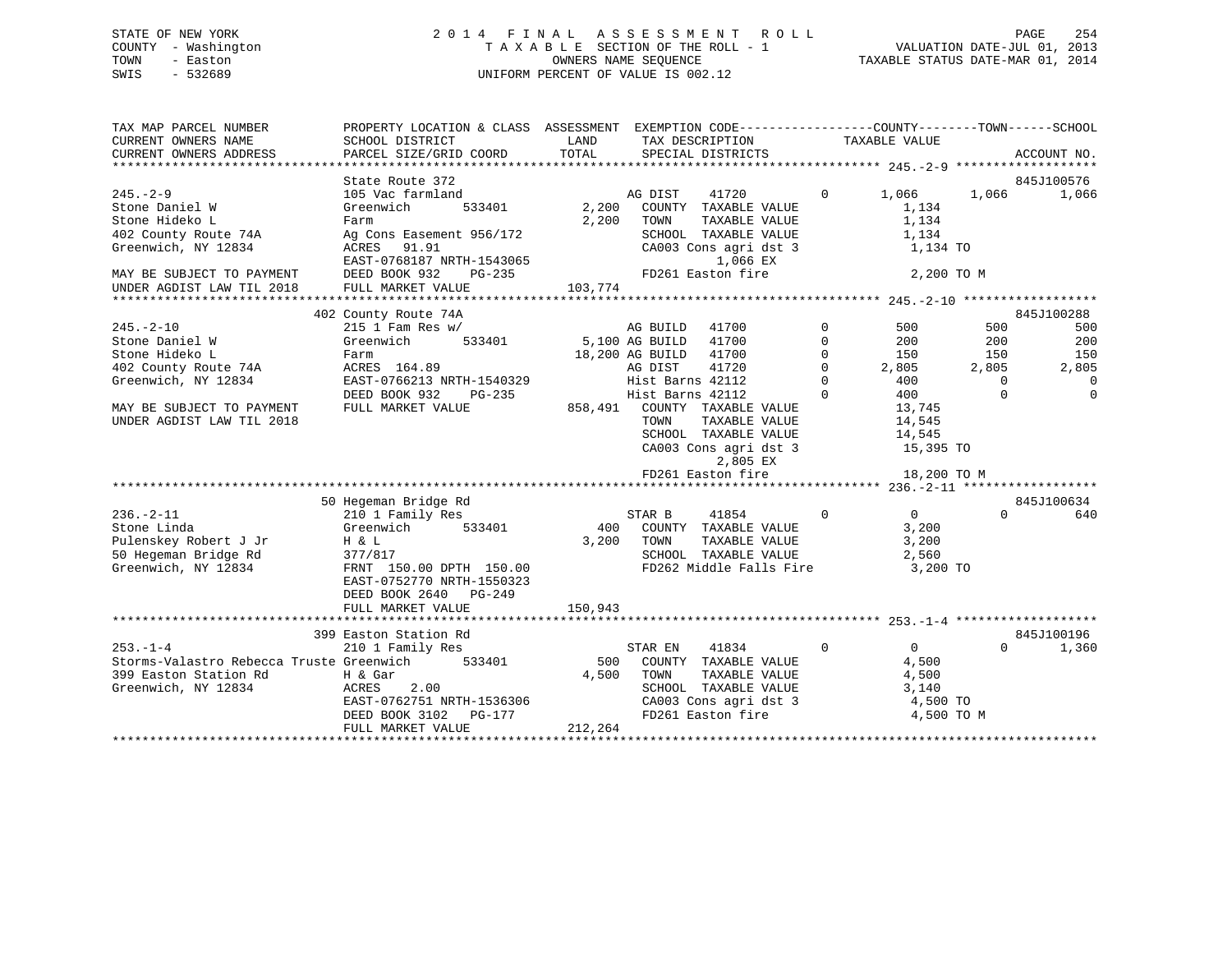# STATE OF NEW YORK 2 0 1 4 F I N A L A S S E S S M E N T R O L L PAGE 255 COUNTY - Washington T A X A B L E SECTION OF THE ROLL - 1 VALUATION DATE-JUL 01, 2013 TOWN - Easton OWNERS NAME SEQUENCE TAXABLE STATUS DATE-MAR 01, 2014 SWIS - 532689 UNIFORM PERCENT OF VALUE IS 002.12

TAX MAP PARCEL NUMBER PROPERTY LOCATION & CLASS ASSESSMENT EXEMPTION CODE------------------COUNTY--------TOWN------SCHOOL

CURRENT OWNERS NAME SCHOOL DISTRICT THE LAND TAX DESCRIPTION TAXABLE VALUE

CURRENT OWNERS ADDRESS PARCEL SIZE/GRID COORD TOTAL SPECIAL DISTRICTS ACCOUNT NO. \*\*\*\*\*\*\*\*\*\*\*\*\*\*\*\*\*\*\*\*\*\*\*\*\*\*\*\*\*\*\*\*\*\*\*\*\*\*\*\*\*\*\*\*\*\*\*\*\*\*\*\*\*\*\*\*\*\*\*\*\*\*\*\*\*\*\*\*\*\*\*\*\*\*\*\*\*\*\*\*\*\*\*\*\*\*\*\*\*\*\*\*\*\*\*\*\*\*\*\*\*\*\* 285.-1-14 \*\*\*\*\*\*\*\*\*\*\*\*\*\*\*\*\*\* Verbeck Ave/w Off 845J100529 285.-1-14 323 Vacant rural COUNTY TAXABLE VALUE 500Strainer Kevin E Stillwater Cent 415201 500 TOWN TAXABLE VALUE 500500 299 Spraguetown Rd Wl 500 SCHOOL TAXABLE VALUE 500 Greenwich, NY 12834 2396/59 2396/59 2396/59 2396/59 2396/59 2396/59 2396/59 2396/59 2396/59 2396/59 2396/59 23 ACRES 6.34 **FD261** Easton fire 500 TO M EAST-0728364 NRTH-1499673 DEED BOOK 2396 PG-59FULL MARKET VALUE 23,585 \*\*\*\*\*\*\*\*\*\*\*\*\*\*\*\*\*\*\*\*\*\*\*\*\*\*\*\*\*\*\*\*\*\*\*\*\*\*\*\*\*\*\*\*\*\*\*\*\*\*\*\*\*\*\*\*\*\*\*\*\*\*\*\*\*\*\*\*\*\*\*\*\*\*\*\*\*\*\*\*\*\*\*\*\*\*\*\*\*\*\*\*\*\*\*\*\*\*\*\*\*\*\* 227.-1-31 \*\*\*\*\*\*\*\*\*\*\*\*\*\*\*\*\*\* 14 Old Schuylerville Rd 845J100798 227.-1-31 210 1 Family Res COUNTY TAXABLE VALUE 4,200 Strait Roger and Schuylerville 415001 500 TOWN TAXABLE VALUE 4,200 Strait Peggy **H** & L **H** & L 4,200 SCHOOL TAXABLE VALUE 4,200 1270 5th Ave FRNT 175.00 DPTH 185.00 CA003 Cons agri dst 3 4,200 TO New York, NY 10029 EAST-0740109 NRTH-1555310 FD263 Schuylerville Fire 4,200 TO DEED BOOK 439 PG-648FULL MARKET VALUE 198,113 \*\*\*\*\*\*\*\*\*\*\*\*\*\*\*\*\*\*\*\*\*\*\*\*\*\*\*\*\*\*\*\*\*\*\*\*\*\*\*\*\*\*\*\*\*\*\*\*\*\*\*\*\*\*\*\*\*\*\*\*\*\*\*\*\*\*\*\*\*\*\*\*\*\*\*\*\*\*\*\*\*\*\*\*\*\*\*\*\*\*\*\*\*\*\*\*\*\*\*\*\*\*\* 261.-1-17.1 \*\*\*\*\*\*\*\*\*\*\*\*\*\*\*\* 620 Brownell Rd 845J100730261.-1-17.1 210 1 Family Res STAR B 41854 0 0 0 640 Strasswimmer Aaron Greenwich 533401 600 COUNTY TAXABLE VALUE 3,800 Strasswimmer Lisa H+L 3,800 TOWN TAXABLE VALUE 3,800 Strasswimmer Aaron (Greenwich 1933401 600 COUNTY TAXABLE VALUE 3,800 Strasswimmer Lisa H+L 3,800 H and the school of the school of the school of the school of the school of the school of the school of the school of the sch Greenwich, NY 12834 ACRES 5.22 FD261 Easton fire 3,800 TO M EAST-0763248 NRTH-1526008 DEED BOOK 844 PG-208FULL MARKET VALUE 179,245 \*\*\*\*\*\*\*\*\*\*\*\*\*\*\*\*\*\*\*\*\*\*\*\*\*\*\*\*\*\*\*\*\*\*\*\*\*\*\*\*\*\*\*\*\*\*\*\*\*\*\*\*\*\*\*\*\*\*\*\*\*\*\*\*\*\*\*\*\*\*\*\*\*\*\*\*\*\*\*\*\*\*\*\*\*\*\*\*\*\*\*\*\*\*\*\*\*\*\*\*\*\*\* 261.-1-17.4 \*\*\*\*\*\*\*\*\*\*\*\*\*\*\*\* Brownell Rd261.-1-17.4 323 Vacant rural COUNTY TAXABLE VALUE 300Strasswimmer Aaron Greenwich 533401 300 TOWN TAXABLE VALUE 300 $300$ Strasswimmer Lisa Vac Land 300 SCHOOL TAXABLE VALUE 300620 Brownell Rd Lot 2 FD261 Easton fire 300 TO MGreenwich, NY 12834 ACRES 5.56 EAST-0763491 NRTH-1526001 DEED BOOK 844 PG-206FULL MARKET VALUE 14,151 \*\*\*\*\*\*\*\*\*\*\*\*\*\*\*\*\*\*\*\*\*\*\*\*\*\*\*\*\*\*\*\*\*\*\*\*\*\*\*\*\*\*\*\*\*\*\*\*\*\*\*\*\*\*\*\*\*\*\*\*\*\*\*\*\*\*\*\*\*\*\*\*\*\*\*\*\*\*\*\*\*\*\*\*\*\*\*\*\*\*\*\*\*\*\*\*\*\*\*\*\*\*\* 278.-1-2.2 \*\*\*\*\*\*\*\*\*\*\*\*\*\*\*\*\* 2944 Valley Falls Rd 278.-1-2.2 210 1 Family Res STAR B 41854 0 0 0 640<br>210 1 Family Res STAR B 41854 0 0 0 640<br>210 Strope Scott D Greenwich 533401 500 COUNTY TAXABLE VALUE Strope Scott D Greenwich 533401 500 COUNTY TAXABLE VALUE 4,800<br>Strope Karen D Agl 4,800 4,800 TOWN TAXABLE VALUE 4,800<br>2044 Valley Falls Fd. 2044 Strope Karen D Agl 4,800 TOWN TAXABLE VALUE 4,800 2944 Valley Falls Rd Lot3 SCHOOL TAXABLE VALUE 4,160 Schaghticoke, NY 12154 ACRES 6.05 CA003 Cons agri dst 3 4,800 TO EAST-0746053 NRTH-1508793 FD261 Easton fire 4,800 TO M DEED BOOK 879 PG-32FULL MARKET VALUE 226,415 \*\*\*\*\*\*\*\*\*\*\*\*\*\*\*\*\*\*\*\*\*\*\*\*\*\*\*\*\*\*\*\*\*\*\*\*\*\*\*\*\*\*\*\*\*\*\*\*\*\*\*\*\*\*\*\*\*\*\*\*\*\*\*\*\*\*\*\*\*\*\*\*\*\*\*\*\*\*\*\*\*\*\*\*\*\*\*\*\*\*\*\*\*\*\*\*\*\*\*\*\*\*\*\*\*\*\*\*\*\*\*\*\*\*\*\*\*\*\*\*\*\*\*\*\*\*\*\*\*\*\*\*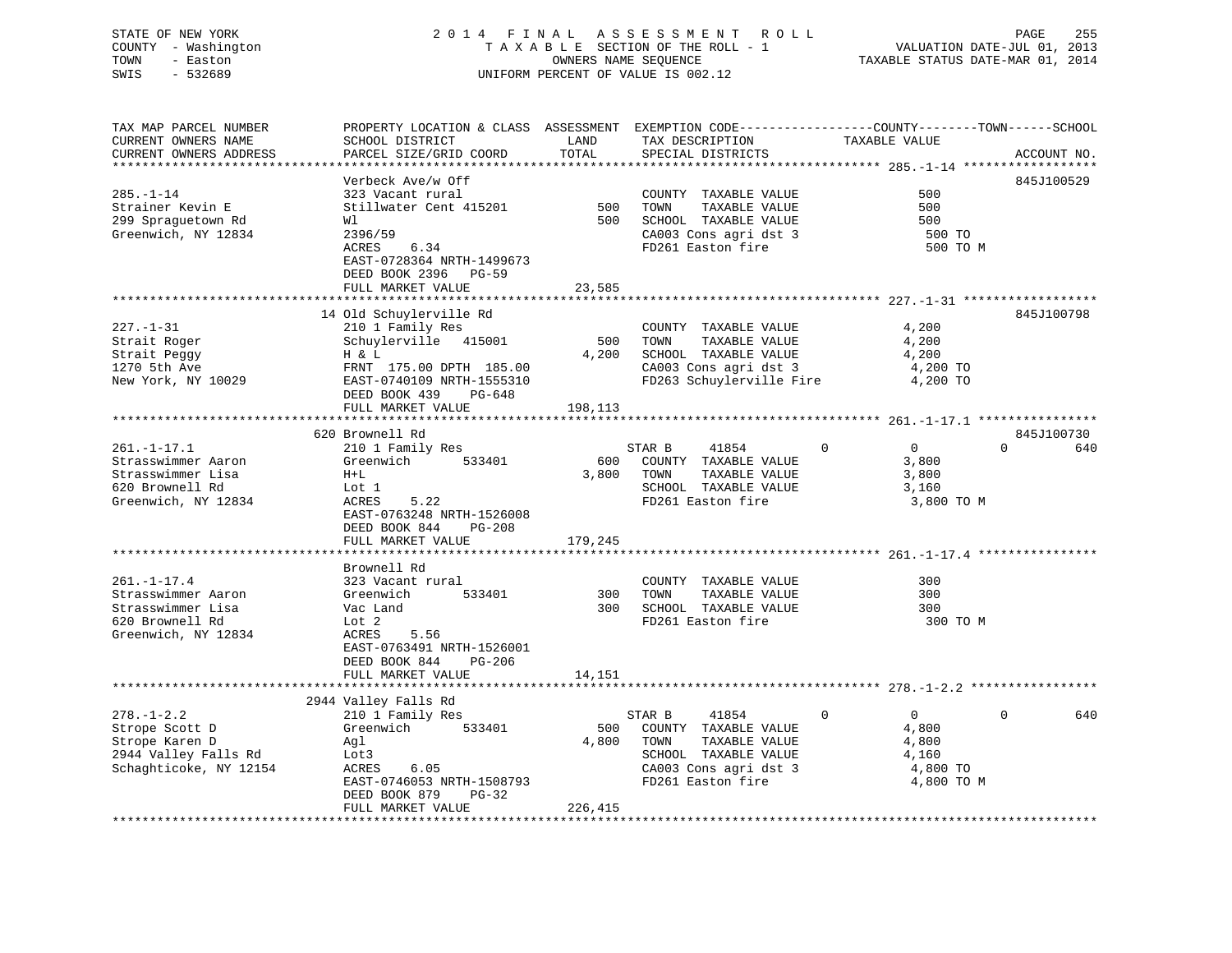# STATE OF NEW YORK 2 0 1 4 F I N A L A S S E S S M E N T R O L L PAGE 256 COUNTY - Washington T A X A B L E SECTION OF THE ROLL - 1 VALUATION DATE-JUL 01, 2013 TOWN - Easton OWNERS NAME SEQUENCE TAXABLE STATUS DATE-MAR 01, 2014 SWIS - 532689 UNIFORM PERCENT OF VALUE IS 002.12

| TAX MAP PARCEL NUMBER<br>CURRENT OWNERS NAME<br>CURRENT OWNERS ADDRESS PARCEL SIZE/GRID COORD | PROPERTY LOCATION & CLASS ASSESSMENT EXEMPTION CODE----------------COUNTY-------TOWN------SCHOOL<br>SCHOOL DISTRICT | LAND<br>TOTAL        | TAX DESCRIPTION<br>SPECIAL DISTRICTS                                                     |                | TAXABLE VALUE  |          | ACCOUNT NO.       |
|-----------------------------------------------------------------------------------------------|---------------------------------------------------------------------------------------------------------------------|----------------------|------------------------------------------------------------------------------------------|----------------|----------------|----------|-------------------|
|                                                                                               |                                                                                                                     |                      |                                                                                          |                |                |          |                   |
|                                                                                               | 1318 State Route 372                                                                                                |                      |                                                                                          |                |                |          | 845J100525        |
| $237. - 1 - 17$                                                                               | 240 Rural res                                                                                                       |                      | AG DIST<br>41720                                                                         | $\mathbf{0}$   | 338            | 338      | 338               |
| Sturm Hedy<br>Eldred Laurel                                                                   | Greenwich<br>533401 2,000 STAR B                                                                                    |                      | 41854                                                                                    | $\Omega$       | $\overline{0}$ | $\Omega$ | 640               |
|                                                                                               | H & L                                                                                                               |                      | 7,700 COUNTY TAXABLE VALUE<br>TOWN TAXABLE VALUE                                         |                | 7,362          |          |                   |
| 1318 State Route 372                                                                          | ACRES 98.24                                                                                                         |                      | SCHOOL TAXABLE VALUE                                                                     |                | 7,362          |          |                   |
| Greenwich, NY 12834 EAST-0765804 NRTH-1547359                                                 | DEED BOOK 2408 PG-194                                                                                               |                      |                                                                                          |                | 6,722          |          |                   |
| MAY BE SUBJECT TO PAYMENT FULL MARKET VALUE                                                   |                                                                                                                     | ، 363,208<br>363,208 | CA003 Cons agri dst 3<br>338 EX                                                          |                | 7,362 TO       |          |                   |
|                                                                                               |                                                                                                                     |                      | FD261 Easton fire                                                                        |                | 7,700 TO M     |          |                   |
| UNDER AGDIST LAW TIL 2018                                                                     |                                                                                                                     |                      |                                                                                          |                |                |          |                   |
|                                                                                               |                                                                                                                     |                      |                                                                                          |                |                |          |                   |
|                                                                                               | 165 Mcgowan Rd<br>240 Rural res                                                                                     |                      | 41720                                                                                    | $\overline{0}$ | 279 279        |          | 845J100562<br>279 |
| $277. - 1 - 11$<br>Stutzman Aaron                                                             | 533401<br>Greenwich                                                                                                 |                      | AG DIST<br>900 COUNTY TAXABLE VALUE                                                      |                |                |          |                   |
| Stutzman Sabrina                                                                              |                                                                                                                     |                      | 5,600 TOWN                                                                               |                | 5,321          |          |                   |
|                                                                                               | Lot 1<br>ACRES 24.00                                                                                                |                      |                                                                                          |                |                |          |                   |
| 4400 Growler Cir<br>Silverdale, WA 98315                                                      |                                                                                                                     |                      | TOWN TAXABLE VALUE 5,321<br>SCHOOL TAXABLE VALUE 5,321<br>CA003 Cons agri dst 3 5,321 TO |                |                |          |                   |
|                                                                                               | EAST-0738004 NRTH-1507112<br>DEED BOOK 2473 PG-347                                                                  |                      | 279 EX                                                                                   |                |                |          |                   |
| MAY BE SUBJECT TO PAYMENT FULL MARKET VALUE                                                   |                                                                                                                     |                      |                                                                                          |                |                |          |                   |
| UNDER AGDIST LAW TIL 2018                                                                     |                                                                                                                     |                      |                                                                                          |                | 5,600 TO M     |          |                   |
|                                                                                               |                                                                                                                     |                      |                                                                                          |                |                |          |                   |
|                                                                                               | 2988 County Route 113                                                                                               |                      |                                                                                          |                |                |          | 845J100255        |
| $227. - 1 - 33.2$                                                                             | 240 Rural res                                                                                                       |                      | 41854<br>STAR B                                                                          | $\overline{0}$ | $\overline{0}$ | $\Omega$ | 640               |
| Sullivan Edwin                                                                                | Schuylerville 415001                                                                                                | 500                  | COUNTY TAXABLE VALUE                                                                     |                | 4,700          |          |                   |
| 2999 County Route 113                                                                         | $H+L$                                                                                                               | 4,700                | TAXABLE VALUE<br>TOWN                                                                    |                | 4,700          |          |                   |
| Greenwich, NY 12834                                                                           | 890/60                                                                                                              |                      | SCHOOL TAXABLE VALUE                                                                     |                | 4,060          |          |                   |
|                                                                                               | ACRES 14.46                                                                                                         |                      | CA003 Cons agri dst 3 4,700 TO                                                           |                |                |          |                   |
|                                                                                               | EAST-0741712 NRTH-1554891                                                                                           |                      | FD263 Schuylerville Fire 4,700 TO                                                        |                |                |          |                   |
|                                                                                               | DEED BOOK 890<br>PG-60                                                                                              |                      |                                                                                          |                |                |          |                   |
|                                                                                               | FULL MARKET VALUE                                                                                                   | 221,698              |                                                                                          |                |                |          |                   |
|                                                                                               |                                                                                                                     |                      |                                                                                          |                |                |          |                   |
|                                                                                               | 2999 County Route 113                                                                                               |                      |                                                                                          |                |                |          | 845J100800        |
| $227. - 1 - 29$                                                                               | 210 1 Family Res                                                                                                    |                      | COUNTY TAXABLE VALUE                                                                     |                | 4,800          |          |                   |
| Sullivan Edwin J etal Schuylerville 415001                                                    |                                                                                                                     | 500                  | TOWN<br>TAXABLE VALUE                                                                    |                | 4,800          |          |                   |
|                                                                                               | H & L                                                                                                               | 4,800                |                                                                                          |                |                |          |                   |
| Sullivan Jennifer L Etal<br>2999 County Route 113<br>2999 County Route 113                    | 440/234                                                                                                             |                      | SCHOOL TAXABLE VALUE 4,800<br>CA003 Cons agri dst 3 4,800 TO                             |                |                |          |                   |
| Greenwich, NY 12834                                                                           | ACRES<br>7.40                                                                                                       |                      | FD263 Schuylerville Fire 4,800 TO                                                        |                |                |          |                   |
|                                                                                               | EAST-0741048 NRTH-1555672                                                                                           |                      |                                                                                          |                |                |          |                   |
|                                                                                               | DEED BOOK 890<br>PG-57                                                                                              |                      |                                                                                          |                |                |          |                   |
|                                                                                               | FULL MARKET VALUE                                                                                                   | 226,415              |                                                                                          |                |                |          |                   |
|                                                                                               |                                                                                                                     |                      |                                                                                          |                |                |          |                   |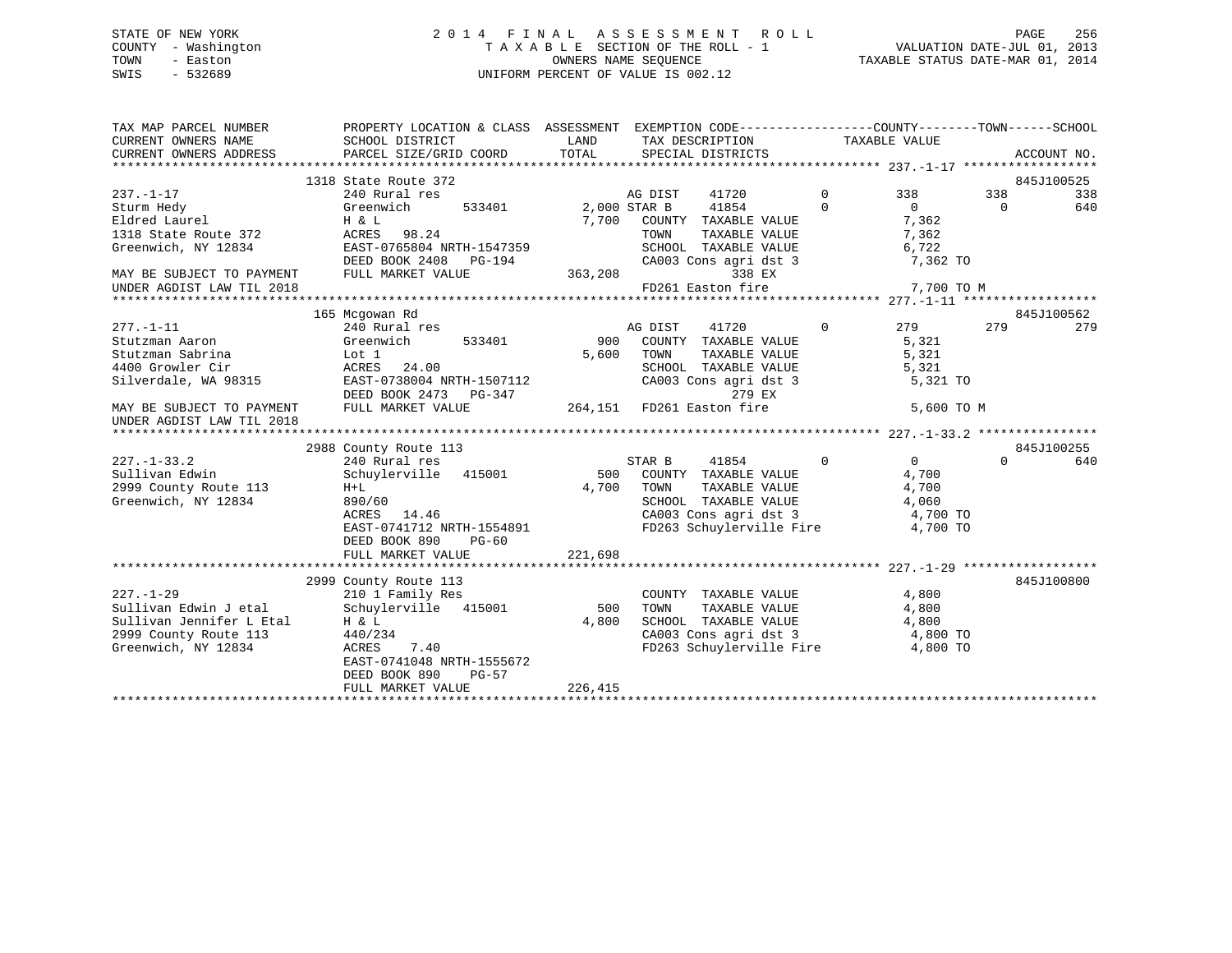# STATE OF NEW YORK 2 0 1 4 F I N A L A S S E S S M E N T R O L L PAGE 257 COUNTY - Washington T A X A B L E SECTION OF THE ROLL - 1 VALUATION DATE-JUL 01, 2013 TOWN - Easton **CONNERS NAME SEQUENCE** TAXABLE STATUS DATE-MAR 01, 2014 SWIS - 532689 UNIFORM PERCENT OF VALUE IS 002.12

| TAX MAP PARCEL NUMBER<br>CURRENT OWNERS NAME<br>CURRENT OWNERS ADDRESS                                                                                                               | PROPERTY LOCATION & CLASS ASSESSMENT<br>SCHOOL DISTRICT<br>PARCEL SIZE/GRID COORD                                                                                                                 | LAND<br>TOTAL           | EXEMPTION CODE-----------------COUNTY-------TOWN------SCHOOL<br>TAX DESCRIPTION<br>SPECIAL DISTRICTS                                                                               |                                        | TAXABLE VALUE                                                                     |                        | ACCOUNT NO.                            |
|--------------------------------------------------------------------------------------------------------------------------------------------------------------------------------------|---------------------------------------------------------------------------------------------------------------------------------------------------------------------------------------------------|-------------------------|------------------------------------------------------------------------------------------------------------------------------------------------------------------------------------|----------------------------------------|-----------------------------------------------------------------------------------|------------------------|----------------------------------------|
| *************************                                                                                                                                                            |                                                                                                                                                                                                   |                         |                                                                                                                                                                                    |                                        |                                                                                   |                        |                                        |
|                                                                                                                                                                                      | 898 Gifford Rd                                                                                                                                                                                    |                         |                                                                                                                                                                                    |                                        |                                                                                   |                        | 845J100803                             |
| $278. - 1 - 25$<br>Swanson Charlene<br>898 Gifford Rd<br>Johnsonville, NY 12094                                                                                                      | 210 1 Family Res<br>Greenwich<br>533401<br>H & Lot<br>1.80<br>ACRES<br>EAST-0753843 NRTH-1507253<br>DEED BOOK 405<br>PG-417<br>FULL MARKET VALUE                                                  | 400<br>2,000<br>94,340  | 41834<br>STAR EN<br>COUNTY TAXABLE VALUE<br>TOWN<br>TAXABLE VALUE<br>SCHOOL TAXABLE VALUE<br>CA003 Cons agri dst 3<br>FD261 Easton fire                                            | $\Omega$                               | $\overline{0}$<br>2,000<br>2,000<br>640<br>2,000 TO<br>2,000 TO M                 | $\Omega$               | 1,360                                  |
|                                                                                                                                                                                      |                                                                                                                                                                                                   |                         |                                                                                                                                                                                    |                                        |                                                                                   |                        |                                        |
| $278. - 1 - 30.1$<br>Taylor Curtis B<br>Taylor Margot<br>920 Beadle Hill Rd<br>Valley Falls, NY 12185<br>MAY BE SUBJECT TO PAYMENT<br>UNDER AGDIST LAW TIL 2018<br>$278. - 1 - 30.2$ | 920 Beadle Hill Rd<br>120 Field crops<br>533401<br>Greenwich<br>Farm<br>1990-400<br>44.54<br>ACRES<br>EAST-0752610 NRTH-1506995<br>DEED BOOK 472<br>PG-888<br>FULL MARKET VALUE<br>Beadle Hill Rd | 6,500                   | 41720<br>AG DIST<br>1,000 STAR B<br>41854<br>COUNTY TAXABLE VALUE<br>TOWN<br>TAXABLE VALUE<br>SCHOOL TAXABLE VALUE<br>CA003 Cons agri dst 3<br>271 EX<br>306,604 FD261 Easton fire | $\mathbf 0$<br>$\Omega$<br>$\mathbf 0$ | 271<br>$\overline{0}$<br>6,229<br>6,229<br>5,589<br>6,229 TO<br>6,500 TO M<br>700 | 271<br>$\Omega$<br>700 | 845J100684<br>271<br>640<br>845J101106 |
| Taylor Curtis B<br>Taylor Margot<br>920 Beadle Hill Rd<br>Valley Falls, NY 12185<br>MAY BE SUBJECT TO PAYMENT<br>UNDER AGDIST LAW TIL 2018                                           | 120 Field crops<br>Greenwich<br>533401<br>ACRES<br>43.47<br>EAST-0752982 NRTH-1507963<br>DEED BOOK 472<br>PG-886<br>FULL MARKET VALUE                                                             | 1,500                   | AG BUILD<br>41700<br>41720<br>800 AG DIST<br>COUNTY TAXABLE VALUE<br>TOWN<br>TAXABLE VALUE<br>SCHOOL TAXABLE VALUE<br>70,755 CA003 Cons agri dst 3<br>FD261 Easton fire            | $\Omega$                               | $\Omega$<br>800<br>800<br>800<br>1,500 TO<br>1,500 TO M                           | $\Omega$               | 700<br>$\mathbf 0$                     |
|                                                                                                                                                                                      | 963 Gifford Rd                                                                                                                                                                                    |                         |                                                                                                                                                                                    |                                        |                                                                                   |                        |                                        |
| $278. - 1 - 30.3$<br>Taylor Curtis II<br>Taylor Laura<br>963 Gifford Rd<br>Johnsonville, NY 12094                                                                                    | 210 1 Family Res<br>Greenwich<br>533401<br>V/1<br>ACRES<br>2.00<br>EAST-0753028 NRTH-1508695<br>DEED BOOK 847<br>PG-178<br>FULL MARKET VALUE                                                      | 500<br>4,500<br>212,264 | 41854<br>STAR B<br>COUNTY TAXABLE VALUE<br>TOWN<br>TAXABLE VALUE<br>SCHOOL TAXABLE VALUE<br>CA003 Cons agri dst 3<br>FD261 Easton fire                                             | $\Omega$                               | $\Omega$<br>4,500<br>4,500<br>3,860<br>4,500 TO<br>4,500 TO M                     | $\Omega$               | 640                                    |
|                                                                                                                                                                                      |                                                                                                                                                                                                   |                         |                                                                                                                                                                                    |                                        |                                                                                   |                        |                                        |
| $259. - 1 - 35$<br>Taylor Francis G Jr<br>Taylor Penelope<br>1608 County Route 113<br>Schaghticoke, NY 12154                                                                         | 1608 County Route 113<br>210 1 Family Res<br>Stillwater Cent 415201<br>H & L<br>1.60<br>ACRES<br>EAST-0736157 NRTH-1521794<br>DEED BOOK 414<br>PG-1191<br>FULL MARKET VALUE                       | 400<br>3,200<br>150,943 | STAR B<br>41854<br>COUNTY TAXABLE VALUE<br>TOWN<br>TAXABLE VALUE<br>SCHOOL TAXABLE VALUE<br>CA003 Cons agri dst 3<br>FD261 Easton fire                                             | $\circ$                                | $\overline{0}$<br>3,200<br>3,200<br>2,560<br>3,200 TO<br>3,200 TO M               | 0                      | 845J100808<br>640                      |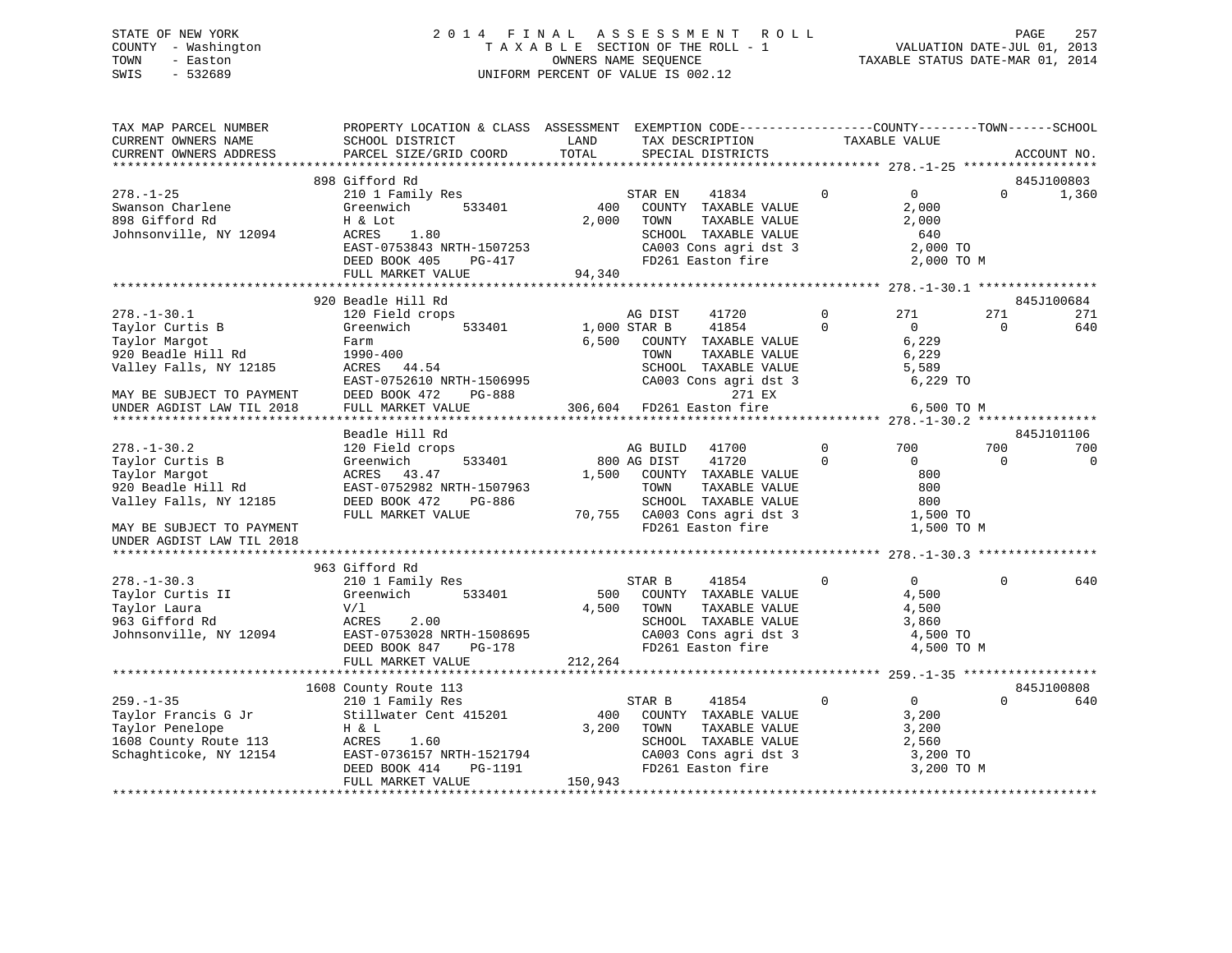# STATE OF NEW YORK 2 0 1 4 F I N A L A S S E S S M E N T R O L L PAGE 258 COUNTY - Washington T A X A B L E SECTION OF THE ROLL - 1 VALUATION DATE-JUL 01, 2013 TOWN - Easton OWNERS NAME SEQUENCE TAXABLE STATUS DATE-MAR 01, 2014 SWIS - 532689 UNIFORM PERCENT OF VALUE IS 002.12

| TAX MAP PARCEL NUMBER                             | PROPERTY LOCATION & CLASS ASSESSMENT EXEMPTION CODE----------------COUNTY-------TOWN------SCHOOL |            |                                                         |                            |                |                |
|---------------------------------------------------|--------------------------------------------------------------------------------------------------|------------|---------------------------------------------------------|----------------------------|----------------|----------------|
| CURRENT OWNERS NAME                               | SCHOOL DISTRICT                                                                                  | LAND       | TAX DESCRIPTION                                         | TAXABLE VALUE              |                |                |
| CURRENT OWNERS ADDRESS                            | PARCEL SIZE/GRID COORD                                                                           | TOTAL      | SPECIAL DISTRICTS                                       |                            | ACCOUNT NO.    |                |
|                                                   |                                                                                                  |            |                                                         |                            |                |                |
|                                                   | Lees Crossing Rd                                                                                 |            |                                                         |                            | 845J101072     |                |
| $287. - 1 - 6.2$                                  | 105 Vac farmland                                                                                 |            |                                                         | $\overline{0}$<br>69       | 69             | 69             |
| Taylor Margot                                     | Greenwich<br>533401                                                                              |            | AG DIST 41720<br>600 COUNTY TAXABLE VALUE               | 531                        |                |                |
| 920 Beadle Hill Rd                                | Vl                                                                                               | 600        | TOWN<br>TAXABLE VALUE                                   | 531                        |                |                |
| Valley Falls, NY 12185                            | ACRES 25.90                                                                                      |            |                                                         | 531                        |                |                |
|                                                   | EAST-0752754 NRTH-1505600                                                                        |            | SCHOOL TAXABLE VALUE<br>CA003 Cons agri dst 3           | 531 TO                     |                |                |
| MAY BE SUBJECT TO PAYMENT                         | DEED BOOK 836<br>PG-190                                                                          |            | 69 EX                                                   |                            |                |                |
| UNDER AGDIST LAW TIL 2018                         | FULL MARKET VALUE                                                                                |            | 28,302 FD261 Easton fire                                | 600 TO M                   |                |                |
|                                                   |                                                                                                  |            |                                                         |                            |                |                |
|                                                   | Colonel Baum Rd                                                                                  |            |                                                         |                            | 845J100145     |                |
| $245. - 2 - 26.1$                                 | 105 Vac farmland                                                                                 |            |                                                         | 3,000                      |                |                |
| Taylor Robert W                                   | 533401<br>Greenwich                                                                              | 1,000      | COUNTY TAXABLE VALUE<br>TOWN     TAXABLE VALUE          | 3,000                      |                |                |
| 233 Ross Ave                                      | Farm                                                                                             | 3,000      | SCHOOL TAXABLE VALUE                                    | 3,000                      |                |                |
| Hackensack, NJ 07601                              | ACRES 45.00                                                                                      |            | CA003 Cons agri dst 3                                   | 3,000 TO                   |                |                |
|                                                   | EAST-0764237 NRTH-1544497                                                                        |            | FD261 Easton fire                                       | 3,000 TO M                 |                |                |
|                                                   |                                                                                                  |            |                                                         |                            |                |                |
|                                                   | DEED BOOK 491 PG-663                                                                             |            |                                                         |                            |                |                |
|                                                   | FULL MARKET VALUE                                                                                | 141,509    |                                                         |                            |                |                |
|                                                   |                                                                                                  |            |                                                         |                            |                |                |
|                                                   | 331 General Fellows Rd                                                                           |            |                                                         |                            |                |                |
| $235. - 2 - 4.5$                                  | 710 Manufacture                                                                                  |            | COUNTY TAXABLE VALUE                                    | 70,000                     |                |                |
| The Fort Miller Company, Inc. Greenwich           | 533401                                                                                           | 5,000 TOWN | TAXABLE VALUE                                           | 70,000                     |                |                |
| 688 Wilbur Ave                                    |                                                                                                  |            | 70,000 SCHOOL TAXABLE VALUE                             | 70,000                     |                |                |
| PO Box 98                                         |                                                                                                  |            | FD262 Middle Falls Fire                                 | 70,000 TO                  |                |                |
| Schuylerville, NY 12871 EAST-0746149 NRTH-1551783 |                                                                                                  |            |                                                         |                            |                |                |
|                                                   | DEED BOOK 2742 PG-164                                                                            |            |                                                         |                            |                |                |
|                                                   | FULL MARKET VALUE                                                                                | 3301,887   |                                                         |                            |                |                |
|                                                   |                                                                                                  |            |                                                         |                            |                |                |
|                                                   | State Route 29                                                                                   |            |                                                         |                            |                |                |
| $235. - 2 - 4.7$                                  | 710 Manufacture                                                                                  |            | COUNTY TAXABLE VALUE                                    | 120,000                    |                |                |
| The Fort Miller Company, Inc. Greenwich           | 533401                                                                                           | 1,000 TOWN | TAXABLE VALUE                                           | 120,000                    |                |                |
| 688 Wilbur Ave                                    | Manuf                                                                                            |            | 120,000 SCHOOL TAXABLE VALUE                            | 120,000                    |                |                |
| PO Box 98                                         | Sub Lot 6                                                                                        |            | FD262 Middle Falls Fire                                 | 120,000 TO                 |                |                |
| Schuylerville, NY 12871                           | ACRES<br>5.40                                                                                    |            |                                                         |                            |                |                |
|                                                   | EAST-0745446 NRTH-1552935                                                                        |            |                                                         |                            |                |                |
|                                                   | DEED BOOK 2742 PG-164                                                                            |            |                                                         |                            |                |                |
|                                                   | FULL MARKET VALUE                                                                                | 5660,377   |                                                         |                            |                |                |
|                                                   |                                                                                                  |            |                                                         |                            |                |                |
|                                                   | 590 Burton Rd                                                                                    |            |                                                         |                            | 845J100814     |                |
| $245. - 1 - 15$                                   | 210 1 Family Res                                                                                 |            | VET WAR CT 41121                                        | $\overline{0}$<br>630      | 572            | $\overline{0}$ |
| Thomas Jerome                                     | Greenwich 533401                                                                                 | 500 STAR B | 41854                                                   | $\Omega$<br>$\overline{0}$ | $\overline{0}$ | 640            |
|                                                   |                                                                                                  |            |                                                         |                            |                |                |
| Thomas Diane L                                    | H & L                                                                                            |            | 4,200 COUNTY TAXABLE VALUE                              | 3,570                      |                |                |
| 608 Burton Rd                                     | ACRES<br>1.80                                                                                    |            | TAXABLE VALUE<br>TOWN                                   | 3,628                      |                |                |
| Greenwich, NY 12834                               | EAST-0758925 NRTH-1544724<br>EAST-0758925 NRTH-1544724                                           |            | SCHOOL TAXABLE VALUE                                    | 3,560                      |                |                |
|                                                   | DEED BOOK 432<br>PG-135                                                                          |            | -135 CA003 Cons agri dst 3<br>198,113 FD261 Easton fire | 4,200 TO                   |                |                |
|                                                   | FULL MARKET VALUE                                                                                |            |                                                         | 4,200 TO M                 |                |                |
|                                                   |                                                                                                  |            |                                                         |                            |                |                |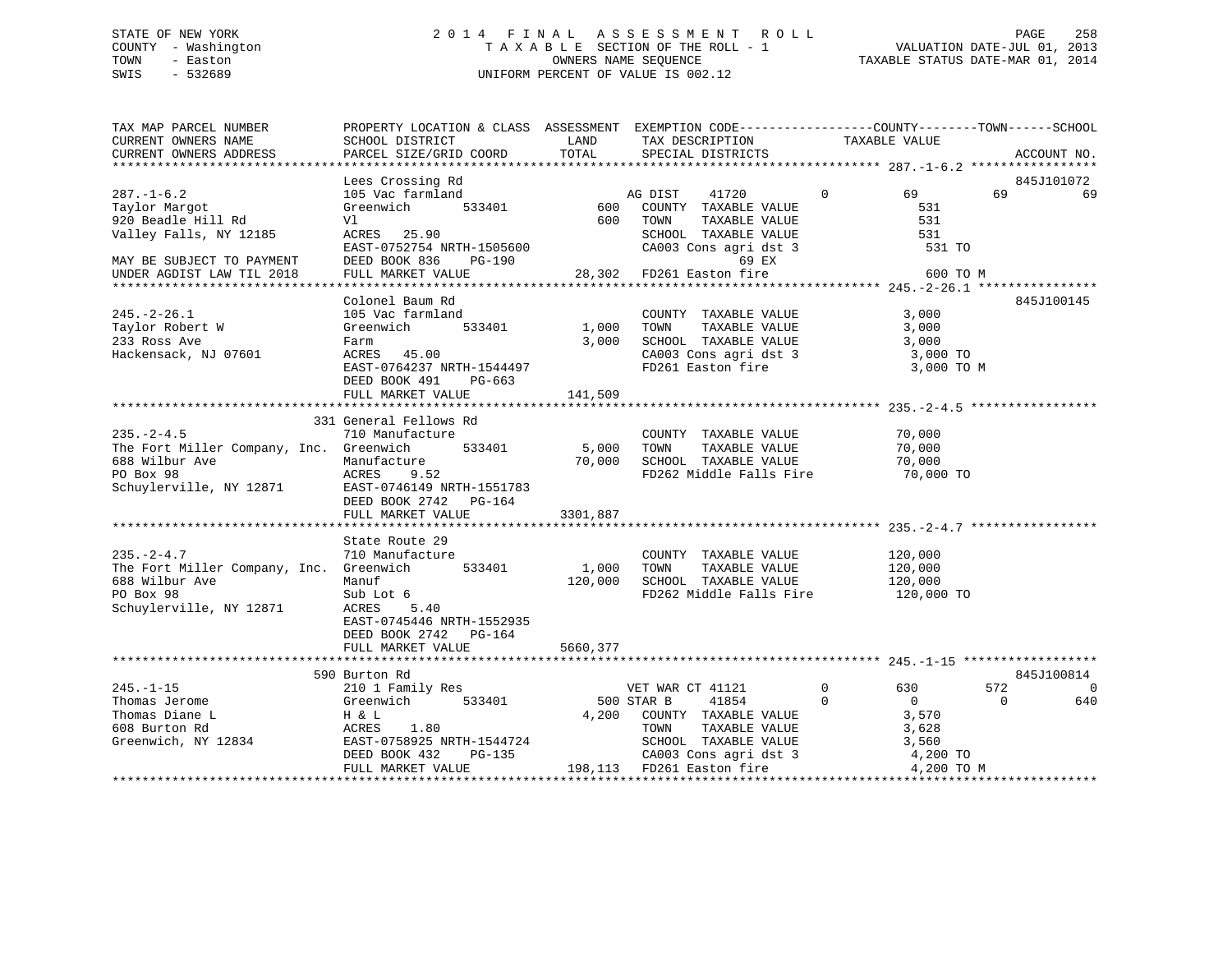# STATE OF NEW YORK 2 0 1 4 F I N A L A S S E S S M E N T R O L L PAGE 259 COUNTY - Washington T A X A B L E SECTION OF THE ROLL - 1 VALUATION DATE-JUL 01, 2013 TOWN - Easton OWNERS NAME SEQUENCE TAXABLE STATUS DATE-MAR 01, 2014 SWIS - 532689 UNIFORM PERCENT OF VALUE IS 002.12

| TAX MAP PARCEL NUMBER<br>CURRENT OWNERS NAME<br>CURRENT OWNERS ADDRESS                                                                                                                                                                                                                                                                                                                                                                                         | PROPERTY LOCATION & CLASS ASSESSMENT EXEMPTION CODE---------------COUNTY-------TOWN-----SCHOOL<br><b>LAND</b><br>SCHOOL DISTRICT<br>PARCEL SIZE/GRID COORD                                                                                                                                                                                                                                                                                                                                                                                              | TOTAL   | TAX DESCRIPTION TAXABLE VALUE SPECIAL DISTRICTS                                                                                                                                    |                                         | ACCOUNT NO.                                                                                                                  |
|----------------------------------------------------------------------------------------------------------------------------------------------------------------------------------------------------------------------------------------------------------------------------------------------------------------------------------------------------------------------------------------------------------------------------------------------------------------|---------------------------------------------------------------------------------------------------------------------------------------------------------------------------------------------------------------------------------------------------------------------------------------------------------------------------------------------------------------------------------------------------------------------------------------------------------------------------------------------------------------------------------------------------------|---------|------------------------------------------------------------------------------------------------------------------------------------------------------------------------------------|-----------------------------------------|------------------------------------------------------------------------------------------------------------------------------|
| $245. - 1 - 14.1$<br>$\begin{tabular}{lllllllllll} 245.-1-14.1 & \mbox{\texttt{Thomas Jerome C}} & \mbox{\texttt{Greenw}1cn} & \mbox{\texttt{3.500}} \\ \mbox{\texttt{Thomas Diane L}} & \mbox{\texttt{Ag Land}} & \mbox{\texttt{Ag Land}} & \mbox{\texttt{500}} \\ \mbox{\texttt{608 Burton Rd}} & \mbox{\texttt{ACRES}} & \mbox{\texttt{17.10}} & \mbox{\texttt{RMTH-1544610}} \\ \mbox{\texttt{Greenwich, NY 12834}} & \mbox{\texttt{EAST-0759221 NRTH-154$ | 608 Burton Rd<br>120 Field crops                                                                                                                                                                                                                                                                                                                                                                                                                                                                                                                        |         | crops<br>533401 500 TOWN TAXABLE VALUE<br>533401 500 TOWN TAXABLE VALUE<br>500 SCHOOL TAXABLE VALUE<br>7.10 CA003 Cons agri dst 3<br>FD261 Easton fire<br>COUNTY TAXABLE VALUE 500 | 500<br>500<br>500 TO<br>500 TO M        | 845J100811                                                                                                                   |
|                                                                                                                                                                                                                                                                                                                                                                                                                                                                |                                                                                                                                                                                                                                                                                                                                                                                                                                                                                                                                                         |         |                                                                                                                                                                                    |                                         |                                                                                                                              |
| $244. - 2 - 15$<br>Thomas Lloyd<br>Thomas Tammy L<br>1750 State Route 40<br>Greenwich, NY 12834                                                                                                                                                                                                                                                                                                                                                                | 1750 State Route 40<br>112 Dairy farm<br>Greenwich 533401 2,800 STAR B 41854<br>Farm<br>ACRES 169.10                                                                                                                                                                                                                                                                                                                                                                                                                                                    |         | AG DIST<br>41720<br>$\overline{0}$<br>9,100 COUNTY TAXABLE VALUE                                                                                                                   | $0$ 101<br>$\overline{0}$<br>8,999      | 845J100812<br>101<br>101<br>$\overline{0}$<br>640                                                                            |
| MAY BE SUBJECT TO PAYMENT                                                                                                                                                                                                                                                                                                                                                                                                                                      |                                                                                                                                                                                                                                                                                                                                                                                                                                                                                                                                                         |         |                                                                                                                                                                                    |                                         |                                                                                                                              |
| UNDER AGDIST LAW TIL 2018                                                                                                                                                                                                                                                                                                                                                                                                                                      |                                                                                                                                                                                                                                                                                                                                                                                                                                                                                                                                                         |         | FD261 Easton fire                                                                                                                                                                  | 9,100 TO M                              |                                                                                                                              |
|                                                                                                                                                                                                                                                                                                                                                                                                                                                                |                                                                                                                                                                                                                                                                                                                                                                                                                                                                                                                                                         |         |                                                                                                                                                                                    |                                         |                                                                                                                              |
| $236. -2 - 7.4$<br>Thomas Paul (Seenwich 533401 1,900 AG BUILD 41700 0 350<br>Thomas Rosemary ag land 6,250 AG DIST 41720 0 519<br>135 Louse Hill Rd ACRES 76.50<br>Greenwich, NY 12834 EAST-0756099 NRTH-1551474 COUNTY TAXABLE VALUE 4,321<br>DEED BOOK<br>MAY BE SUBJECT TO PAYMENT FULL MARKET VALUE $294,811$ SCHOOL TAXABLE VALUE $4,741$<br>UNDER AGDIST LAW TIL 2018 FULL MARKET VALUE FO262 Middle Falls Fire 6,250 TO                                | 135 Louse Hill Rd 75 PCT OF VALUE USED FOR EXEMPTION PURPOSES<br>241 Rural res&ag VET COM CT 41131 0 1,060<br>Greenwich 533401 1,900 AG BUILD 41700 0 350<br>11943 State Route 40<br>$\begin{tabular}{lllllllllllll} \texttt{State Route 40} & & & \texttt{STAR B} & & \texttt{41854} \\ \texttt{210 1 Family Res} & & & \texttt{STAR B} & & \texttt{41854} \\ \texttt{Greenwich} & & \texttt{533401} & & & \texttt{500} & \texttt{COUNTY} & \texttt{TAXABLE VALUE} \\ & & & \texttt{3.200} & \texttt{TONNY} & \texttt{TAXABLE VALUE} \\ \end{tabular}$ |         | $\overline{0}$                                                                                                                                                                     | 1,060 954<br>$\overline{0}$<br>3,200    | 845J101094<br>$\overline{\phantom{0}}$<br>350<br>350<br>519<br>519<br>$\overline{0}$<br>640<br>845J101183<br>$\Omega$<br>640 |
| 168.-1-5.1<br>Thompson Robert W Greenwich 533401<br>Fedak Mary Beth House & Lot<br>11943 State Route 40 ACRES 8.44<br>Schaghticoke, NY 12154 EAST-0746001 NRTH-1520495<br>FRAST-0746001 NRTH-1520495<br>PG-1                                                                                                                                                                                                                                                   | ACRES 8.44<br>EAST-0746001 NRTH-1520495<br>DEED BOOK 954 PG-1<br>FULL MARKET VALUE                                                                                                                                                                                                                                                                                                                                                                                                                                                                      | 150,943 | $3,200$ TOWN<br>TOWN TAXABLE VALUE 3,200<br>SCHOOL TAXABLE VALUE 2,560<br>CA003 Cons agri dst 3<br>FD261 Easton fire                                                               | 3,200 TO<br>3,200 TO M                  |                                                                                                                              |
| $237. - 1 - 7$<br>Thunder Mountain Inc<br>Attn: Tom Barber<br>PO Box 681064<br>Park City, UT 84068                                                                                                                                                                                                                                                                                                                                                             | Battenkill River<br>323 Vacant rural<br>Greenwich 533401 200<br>W L<br>ACRES 12.40<br>EAST-0766614 NRTH-1552586<br>DEED BOOK 799<br>PG-89<br>FULL MARKET VALUE                                                                                                                                                                                                                                                                                                                                                                                          | 9,434   | COUNTY TAXABLE VALUE<br>200 TOWN TAXABLE VALUE<br>200 SCHOOL TAXABLE VALUE<br>CA003 Cons agri dst 3<br>FD261 Easton fire                                                           | 200<br>200<br>200<br>200 TO<br>200 TO M | 845J100120                                                                                                                   |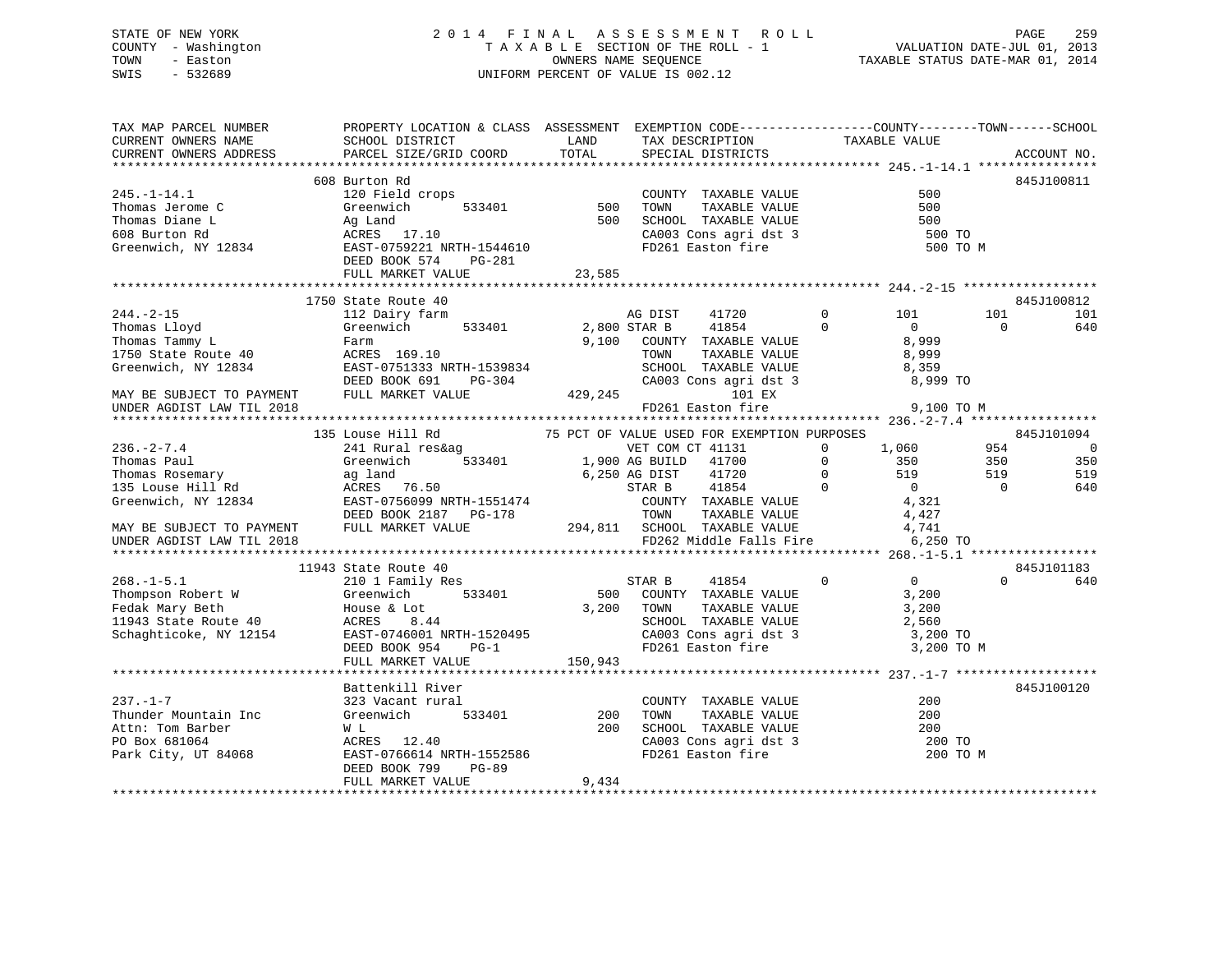# STATE OF NEW YORK 2 0 1 4 F I N A L A S S E S S M E N T R O L L PAGE 260 COUNTY - Washington T A X A B L E SECTION OF THE ROLL - 1 VALUATION DATE-JUL 01, 2013 TOWN - Easton OWNERS NAME SEQUENCE TAXABLE STATUS DATE-MAR 01, 2014 SWIS - 532689 UNIFORM PERCENT OF VALUE IS 002.12

| TAX MAP PARCEL NUMBER<br>CURRENT OWNERS NAME<br>CURRENT OWNERS ADDRESS | PROPERTY LOCATION & CLASS ASSESSMENT EXEMPTION CODE---------------COUNTY-------TOWN------SCHOOL<br>SCHOOL DISTRICT<br>PARCEL SIZE/GRID COORD | LAND<br>TOTAL | TAX DESCRIPTION TAXABLE VALUE<br>SPECIAL DISTRICTS<br>SPECIAL DISTRICTS                     |                |                |           | ACCOUNT NO.    |
|------------------------------------------------------------------------|----------------------------------------------------------------------------------------------------------------------------------------------|---------------|---------------------------------------------------------------------------------------------|----------------|----------------|-----------|----------------|
|                                                                        |                                                                                                                                              |               |                                                                                             |                |                |           |                |
|                                                                        | 235 Hogsback Rd                                                                                                                              |               | 92 PCT OF VALUE USED FOR EXEMPTION PURPOSES                                                 |                |                |           | 845J101245     |
| $227. - 1 - 19.1$                                                      | 117 Horse farm<br>VET WAR CT 41121<br>Schuylerville 415001 800 VET DIS CT 41141                                                              |               | VET WAR CT 41121                                                                            | $\Omega$       | 636            | 572       | $\overline{0}$ |
| Thurston Paul                                                          |                                                                                                                                              |               |                                                                                             | $\Omega$       | 230            | 230       | $\Omega$       |
| Thurston Tracy<br>834                                                  | Horse Farm                                                                                                                                   |               | 5,000 STAR B<br>41854<br>$\sim$ 0                                                           |                | $\overline{0}$ | $\bigcap$ | 640            |
| 235 Hogsback Rd                                                        | Subd. Lot 5                                                                                                                                  |               | COUNTY TAXABLE VALUE<br>TAXABLE VALUE                                                       |                | 4,134          |           |                |
| Greenwich, NY 12834                                                    | ACRES 12.79                                                                                                                                  |               | TOWN                                                                                        |                | 4,198          |           |                |
|                                                                        | EAST-0743989 NRTH-1557769                                                                                                                    |               | SCHOOL TAXABLE VALUE 4,360                                                                  |                |                |           |                |
|                                                                        | DEED BOOK 1733 PG-199                                                                                                                        | 235,849       | FD262 Middle Falls Fire 5,000 TO                                                            |                |                |           |                |
|                                                                        | FULL MARKET VALUE                                                                                                                            |               |                                                                                             |                |                |           |                |
|                                                                        |                                                                                                                                              |               |                                                                                             |                |                |           |                |
|                                                                        | 11822 State Route 40                                                                                                                         |               |                                                                                             |                |                |           | 845J100534     |
| $269. - 1 - 12.1$                                                      | 112 Dairy farm                                                                                                                               |               | AG DIST<br>41720                                                                            | $\overline{0}$ | 643            | 643       | 643            |
| Tiashoke Properties, LLC                                               | 533401 3,300 STAR B<br>Greenwich                                                                                                             |               | 41854                                                                                       | $\Omega$       | $\Omega$       | $\Omega$  | 640            |
| 140 Morris Rd                                                          | Farm                                                                                                                                         |               | 14,500 COUNTY TAXABLE VALUE                                                                 |                | 13,857         |           |                |
| Buskirk, NY 12028                                                      | raim<br>ag ease 2609/349<br>10050 187 31                                                                                                     |               |                                                                                             |                |                |           |                |
|                                                                        |                                                                                                                                              |               | TOWN TAXABLE VALUE 13,857<br>SCHOOL TAXABLE VALUE 13,217<br>CA003 Cons agri dst 3 13,857 TO |                |                |           |                |
| MAY BE SUBJECT TO PAYMENT                                              | EAST-0745683 NRTH-1517098                                                                                                                    |               |                                                                                             |                |                |           |                |
| UNDER AGDIST LAW TIL 2018                                              | DEED BOOK 911<br>PG-283<br>643 EX 643 EX<br>FULL MARKET VALUE 683,962 FD261 Easton fire                                                      |               | 643 EX                                                                                      |                |                |           |                |
|                                                                        |                                                                                                                                              |               |                                                                                             |                | 14,500 TO M    |           |                |
|                                                                        |                                                                                                                                              |               |                                                                                             |                |                |           |                |
|                                                                        | Becker Rd                                                                                                                                    |               |                                                                                             |                |                |           | 845J101265     |
| $269. -1 - 12.3$                                                       | 112 Dairy farm                                                                                                                               |               | 41720<br>AG DIST                                                                            | $\overline{0}$ | 669            | 669       | 669            |
| Tiashoke Properties, LLC                                               | 533401<br>Greenwich                                                                                                                          |               | 1,800 COUNTY TAXABLE VALUE                                                                  |                | 1,131          |           |                |
| 140 Morris Rd                                                          | Farm Land                                                                                                                                    | 1,800         | TOWN<br>TAXABLE VALUE                                                                       |                | 1,131          |           |                |
| Buskirk, NY 12028                                                      | Ag ease 2609/349                                                                                                                             |               | SCHOOL TAXABLE VALUE                                                                        |                | 1,131          |           |                |
|                                                                        | ACRES 79.00                                                                                                                                  |               | CA003 Cons agri dst 3                                                                       |                | 1,131 TO       |           |                |
| MAY BE SUBJECT TO PAYMENT                                              | EAST-0749681 NRTH-1519579                                                                                                                    |               | 669 EX                                                                                      |                |                |           |                |
| UNDER AGDIST LAW TIL 2018                                              | DEED BOOK 903<br>PG-217                                                                                                                      |               | FD261 Easton fire                                                                           |                | 1,800 TO M     |           |                |
|                                                                        | FULL MARKET VALUE                                                                                                                            | 84,906        |                                                                                             |                |                |           |                |
|                                                                        |                                                                                                                                              |               |                                                                                             |                |                |           |                |
|                                                                        | Wood Rd                                                                                                                                      |               |                                                                                             |                |                |           | 845J100754     |
| $278. - 1 - 1.1$                                                       | 105 Vac farmland                                                                                                                             |               | AG DIST<br>41720                                                                            | $\Omega$       | 674            | 674       | 674            |
| Tiashoke Properties, LLC                                               | 533401<br>Greenwich                                                                                                                          |               | 1,900 COUNTY TAXABLE VALUE                                                                  |                | 1,226          |           |                |
| 140 Morris Rd                                                          | Land                                                                                                                                         | 1,900         | TOWN<br>TAXABLE VALUE                                                                       |                | 1,226          |           |                |
| Buskirk, NY 12028                                                      | Ag ease 2609/349<br>ACRES 76.61                                                                                                              |               |                                                                                             |                | 1,226          |           |                |
|                                                                        | ACRES 76.61                                                                                                                                  |               | SCHOOL TAXABLE VALUE<br>CA003 Cons agri dst 3<br>674 FY                                     |                | 1,226 TO       |           |                |
| MAY BE SUBJECT TO PAYMENT                                              | EAST-0745570 NRTH-1511171<br>DEED BOOK 903 PG-217                                                                                            |               | 674 EX                                                                                      |                |                |           |                |
| UNDER AGDIST LAW TIL 2018                                              |                                                                                                                                              |               | FD261 Easton fire                                                                           |                | 1,900 TO M     |           |                |
|                                                                        | FULL MARKET VALUE                                                                                                                            | 89,623        |                                                                                             |                |                |           |                |
|                                                                        |                                                                                                                                              |               |                                                                                             |                |                |           |                |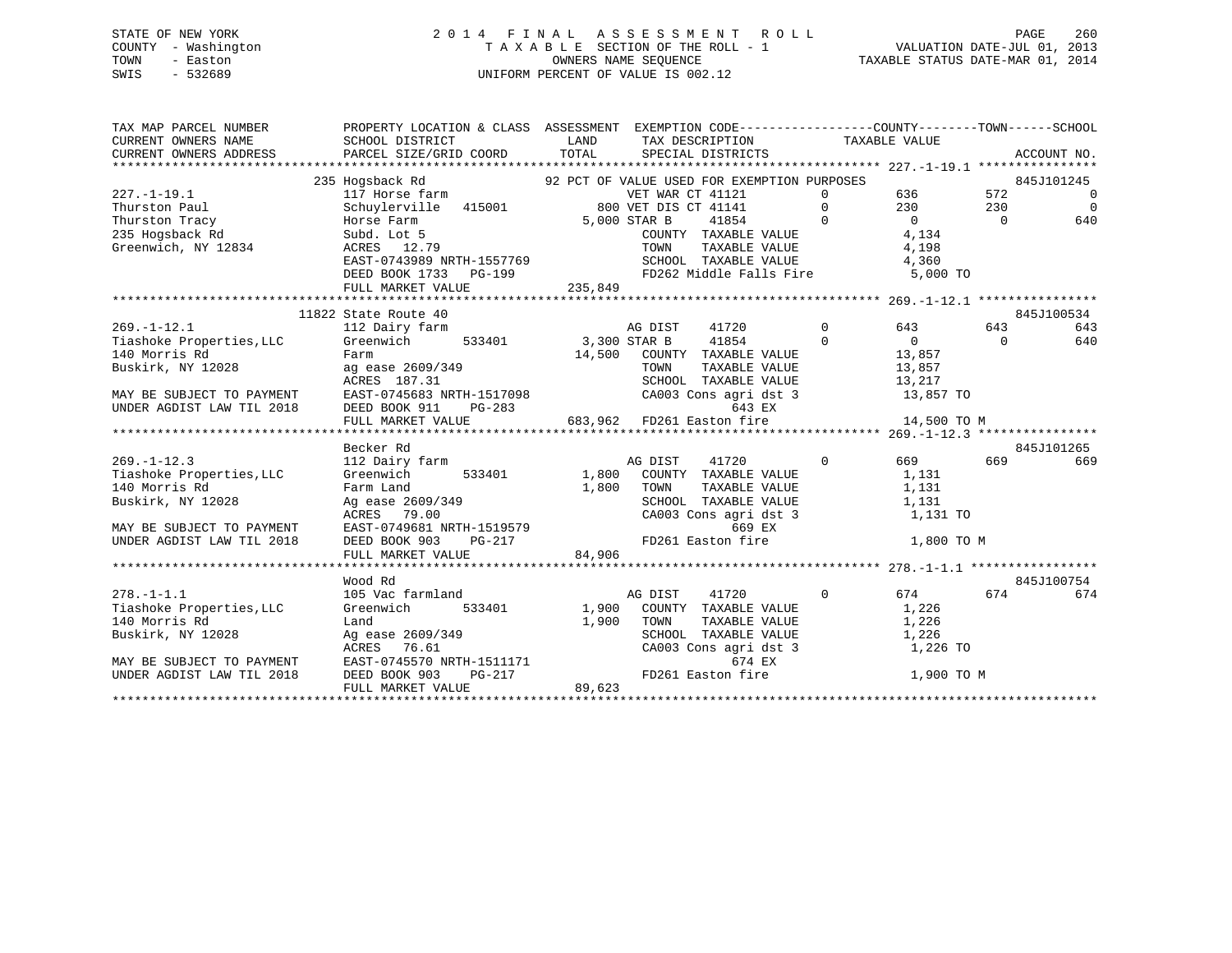# STATE OF NEW YORK 2 0 1 4 F I N A L A S S E S S M E N T R O L L PAGE 261 COUNTY - Washington T A X A B L E SECTION OF THE ROLL - 1 VALUATION DATE-JUL 01, 2013 TOWN - Easton OWNERS NAME SEQUENCE TAXABLE STATUS DATE-MAR 01, 2014 SWIS - 532689 UNIFORM PERCENT OF VALUE IS 002.12

| TAX MAP PARCEL NUMBER<br>CURRENT OWNERS NAME<br>CURRENT OWNERS ADDRESS                                                                        | PROPERTY LOCATION & CLASS ASSESSMENT EXEMPTION CODE---------------COUNTY-------TOWN------SCHOOL<br>SCHOOL DISTRICT<br>PARCEL SIZE/GRID COORD                                                          | LAND<br>TOTAL           | TAX DESCRIPTION<br>SPECIAL DISTRICTS                                                                                                          |                | TAXABLE VALUE                                                       |          | ACCOUNT NO.       |
|-----------------------------------------------------------------------------------------------------------------------------------------------|-------------------------------------------------------------------------------------------------------------------------------------------------------------------------------------------------------|-------------------------|-----------------------------------------------------------------------------------------------------------------------------------------------|----------------|---------------------------------------------------------------------|----------|-------------------|
|                                                                                                                                               |                                                                                                                                                                                                       |                         |                                                                                                                                               |                |                                                                     |          |                   |
| $278. - 1 - 37$<br>Tinker Jacquie<br>161 Ives Hill Rd<br>Valley Falls, NY 12185                                                               | 161 Ives Hill Rd<br>210 1 Family Res<br>Greenwich<br>533401<br>H & L<br>ACRES<br>3.41<br>EAST-0751192 NRTH-1511135<br>DEED BOOK 1761 PG-166<br>FULL MARKET VALUE                                      | 400<br>3,800<br>179,245 | STAR B<br>41854<br>COUNTY TAXABLE VALUE<br>TAXABLE VALUE<br>TOWN<br>SCHOOL TAXABLE VALUE<br>CA003 Cons agri dst 3<br>FD261 Easton fire        | $\Omega$       | $\overline{0}$<br>3,800<br>3,800<br>3,160<br>3,800 TO<br>3,800 TO M | $\Omega$ | 845J100327<br>640 |
|                                                                                                                                               |                                                                                                                                                                                                       |                         |                                                                                                                                               |                |                                                                     |          |                   |
| $236.1 - 3 - 16$<br>Todd Gail A<br>35 Orchard Dr<br>Greenwich, NY 12834                                                                       | 35 Orchard Dr<br>210 1 Family Res<br>533401<br>Greenwich<br>Lot & House<br>$236. - 3 - 16$<br>ACRES<br>1.00<br>EAST-0750009 NRTH-1552718<br>DEED BOOK 3036 PG-90                                      | 500<br>3,600            | STAR B<br>41854<br>COUNTY TAXABLE VALUE<br>TOWN<br>TAXABLE VALUE<br>SCHOOL TAXABLE VALUE<br>FD262 Middle Falls Fire 3,600 TO                  | $\mathbf 0$    | $\overline{0}$<br>3,600<br>3,600<br>2,960                           | $\Omega$ | 845J100357<br>640 |
|                                                                                                                                               | FULL MARKET VALUE                                                                                                                                                                                     | 169,811                 |                                                                                                                                               |                |                                                                     |          |                   |
| $227. - 1 - 32$<br>Tompkins Daniel D<br>Tompkins Diane E<br>6 Old Schuylerville Rd<br>Greenwich NY 12834<br>Greenwich, NY 12834               | 6 Old Schuylerville Rd<br>210 1 Family Res<br>Schuylerville 415001<br>H & L<br>FRNT 248.00 DPTH 157.00<br>EAST-0740013 NRTH-1555115<br>DEED BOOK 2467 PG-297<br>FULL MARKET VALUE<br>County Route 113 | 400<br>4,500<br>212,264 | STAR B<br>41854<br>COUNTY TAXABLE VALUE<br>TOWN<br>TAXABLE VALUE<br>SCHOOL TAXABLE VALUE<br>CA003 Cons agri dst 3<br>FD263 Schuylerville Fire | $\overline{0}$ | $\overline{0}$<br>4,500<br>4,500<br>3,860<br>4,500 TO<br>4,500 TO   |          | 845J100574<br>640 |
| $227. - 1 - 19.6$<br>Torgesen Grace<br>707 Maiden Choice Ln Apt 7311 Rural Vl<br>Catinsville, MD 21228-4092                                   | 322 Rural vac>10<br>Schuylerville 415001<br>Sub Lot #6<br>ACRES 15.54<br>EAST-0741443 NRTH-1556810<br>DEED BOOK 832<br>PG-166<br>FULL MARKET VALUE                                                    | 23,585                  | COUNTY TAXABLE VALUE<br>500 TOWN TAXABLE-VALUE<br>500 SCHOOL TAXABLE-VALUE<br>CA003 Cons agri dst 3 500 TO<br>FD262 Middle Falls Fire 500 TO  |                | 500<br>500<br>500                                                   |          |                   |
|                                                                                                                                               | Windy Hill Rd                                                                                                                                                                                         |                         |                                                                                                                                               |                |                                                                     |          | 845J101142        |
| $228. - 5 - 8.6$<br>Tracy Materials Inc<br>301 Windy Hill Rd<br>Greenwich, NY 12834<br>MAY BE SUBJECT TO PAYMENT<br>UNDER AGDIST LAW TIL 2018 | 120 Field crops<br>533401<br>Greenwich<br>ag land<br>$228. - 1 - 8.6$<br>ACRES 91.50<br>EAST-0747998 NRTH-1555762<br>DEED BOOK 501<br>PG-867                                                          | 3,000                   | AG DIST<br>41720<br>COUNTY TAXABLE VALUE<br>3,000 TOWN<br>TAXABLE VALUE<br>SCHOOL TAXABLE VALUE<br>FD262 Middle Falls Fire                    | $\mathbf{0}$   | 1,715<br>1,285<br>1,285<br>1,285<br>3,000 TO                        | 1,715    | 1,715             |
|                                                                                                                                               | FULL MARKET VALUE                                                                                                                                                                                     | 141,509                 |                                                                                                                                               |                |                                                                     |          |                   |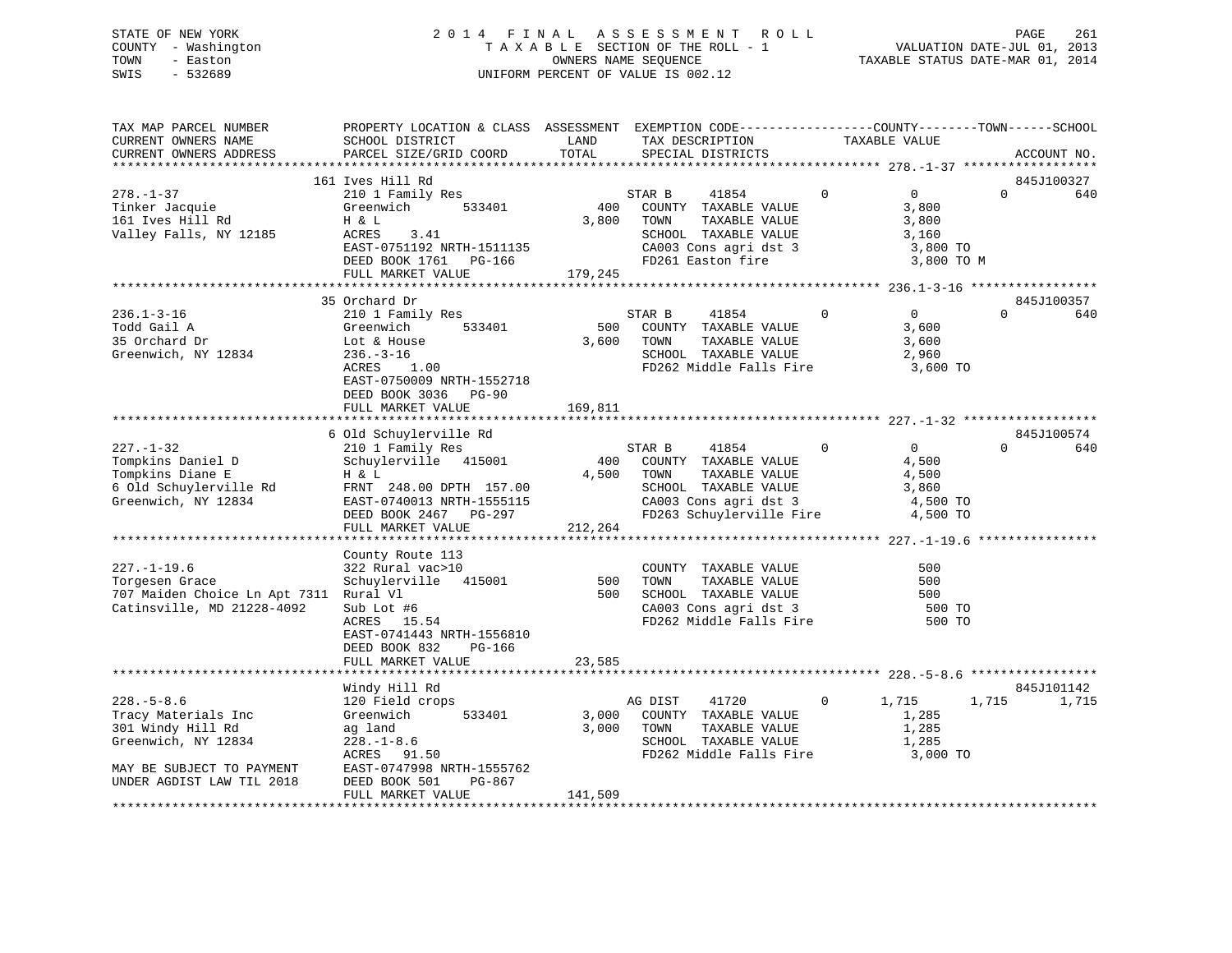# STATE OF NEW YORK 2 0 1 4 F I N A L A S S E S S M E N T R O L L PAGE 262 COUNTY - Washington T A X A B L E SECTION OF THE ROLL - 1 VALUATION DATE-JUL 01, 2013 TOWN - Easton OWNERS NAME SEQUENCE TAXABLE STATUS DATE-MAR 01, 2014 SWIS - 532689 UNIFORM PERCENT OF VALUE IS 002.12

| TAX MAP PARCEL NUMBER<br>CURRENT OWNERS NAME<br>CURRENT OWNERS ADDRESS                                                                           | PROPERTY LOCATION & CLASS ASSESSMENT EXEMPTION CODE----------------COUNTY-------TOWN------SCHOOL<br>SCHOOL DISTRICT<br>PARCEL SIZE/GRID COORD                                             | LAND<br>TOTAL             | TAX DESCRIPTION<br>SPECIAL DISTRICTS                                                                                 | TAXABLE VALUE                                          | ACCOUNT NO. |
|--------------------------------------------------------------------------------------------------------------------------------------------------|-------------------------------------------------------------------------------------------------------------------------------------------------------------------------------------------|---------------------------|----------------------------------------------------------------------------------------------------------------------|--------------------------------------------------------|-------------|
|                                                                                                                                                  |                                                                                                                                                                                           |                           |                                                                                                                      |                                                        |             |
| $228. - 5 - 8.7$<br>Tracy Materials Inc<br>301 Windy Hill Rd<br>Greenwich, NY 12834                                                              | Windy Hill Rd<br>720 Mine/quarry<br>Schuylerville<br>415001<br>Gravel Bed<br>$228. - 1 - 8.7$<br>ACRES 28.50<br>EAST-0748962 NRTH-1558015<br>DEED BOOK 501<br>PG-867<br>FULL MARKET VALUE | 2,800<br>2,800<br>132,075 | COUNTY TAXABLE VALUE<br>TAXABLE VALUE<br>TOWN<br>SCHOOL TAXABLE VALUE<br>FD262 Middle Falls Fire                     | 2,800<br>2,800<br>2,800<br>2,800 TO                    | 845J101143  |
|                                                                                                                                                  |                                                                                                                                                                                           |                           |                                                                                                                      |                                                        |             |
|                                                                                                                                                  | Windy Hill Rd                                                                                                                                                                             |                           |                                                                                                                      |                                                        | 845J100366  |
| $228. - 5 - 22$<br>Tracy Materials Inc<br>301 Windy Hill Rd<br>Greenwich, NY 12834<br>MAY BE SUBJECT TO PAYMENT                                  | 105 Vac farmland<br>Schuylerville<br>415001<br>$228. - 1 - 22$<br>ACRES 68.06<br>EAST-0746945 NRTH-1557979<br>DEED BOOK 703<br>PG-48                                                      | 1,700<br>1,700            | AG DIST<br>41720<br>COUNTY TAXABLE VALUE<br>TOWN<br>TAXABLE VALUE<br>SCHOOL TAXABLE VALUE<br>FD262 Middle Falls Fire | $\Omega$<br>658<br>1,042<br>1,042<br>1,042<br>1,700 TO | 658<br>658  |
| UNDER AGDIST LAW TIL 2018                                                                                                                        | FULL MARKET VALUE                                                                                                                                                                         | 80,189                    |                                                                                                                      |                                                        |             |
|                                                                                                                                                  |                                                                                                                                                                                           |                           |                                                                                                                      |                                                        |             |
| $228. - 5 - 22.2$<br>Tracy Materials Inc.<br>301 Windy Hill Rd<br>Greenwich, NY 12834<br>MAY BE SUBJECT TO PAYMENT<br>UNDER AGDIST LAW TIL 2018  | Windy Hill Rd<br>320 Rural vacant<br>Schuylerville<br>415001<br>Vl<br>$228. - 1 - 22.2$<br>ACRES<br>5.10<br>EAST-0747764 NRTH-1558790<br>DEED BOOK 2076 PG-114                            | 800<br>800                | AG DIST<br>41720<br>COUNTY TAXABLE VALUE<br>TAXABLE VALUE<br>TOWN<br>SCHOOL TAXABLE VALUE<br>FD262 Middle Falls Fire | 442<br>0<br>358<br>358<br>358<br>800 TO                | 442<br>442  |
|                                                                                                                                                  | FULL MARKET VALUE                                                                                                                                                                         | 37,736                    |                                                                                                                      |                                                        |             |
|                                                                                                                                                  |                                                                                                                                                                                           |                           |                                                                                                                      |                                                        |             |
| $228. - 5 - 8.18$<br>Tracy Materials, Inc.<br>301 Windy Hill Rd<br>Greenwich, NY 12834<br>MAY BE SUBJECT TO PAYMENT<br>UNDER AGDIST LAW TIL 2018 | Windy Hill Rd<br>320 Rural vacant<br>Schuylerville<br>415001<br>Vl<br>Lot $1B-3$<br>$228. - 1 - 8.18$<br>ACRES<br>2.30<br>EAST-0747791 NRTH-1558316                                       | 300<br>300                | AG DIST<br>41720<br>COUNTY TAXABLE VALUE<br>TOWN<br>TAXABLE VALUE<br>SCHOOL TAXABLE VALUE<br>FD262 Middle Falls Fire | $\Omega$<br>133<br>167<br>167<br>167<br>300 TO         | 133<br>133  |
|                                                                                                                                                  | DEED BOOK 904<br>PG-240<br>FULL MARKET VALUE                                                                                                                                              | 14,151                    |                                                                                                                      |                                                        |             |
|                                                                                                                                                  |                                                                                                                                                                                           |                           |                                                                                                                      |                                                        |             |
| $228. - 5 - 8.19$<br>Tracy Materials, Inc.<br>301 Windy Hill Rd<br>Greenwich, NY 12834                                                           | 338 Windy Hill Rd<br>210 1 Family Res<br>Schuylerville 415001<br>H & L<br>Lot $1B-1$<br>$228. - 1 - 8.19$<br>ACRES<br>7.50<br>EAST-0748002 NRTH-1557381<br>DEED BOOK 1950<br>PG-276       | 500<br>5,000              | COUNTY TAXABLE VALUE<br>TOWN<br>TAXABLE VALUE<br>SCHOOL TAXABLE VALUE<br>FD262 Middle Falls Fire                     | 5,000<br>5,000<br>5,000<br>5,000 TO                    |             |
|                                                                                                                                                  | FULL MARKET VALUE                                                                                                                                                                         | 235,849                   |                                                                                                                      |                                                        |             |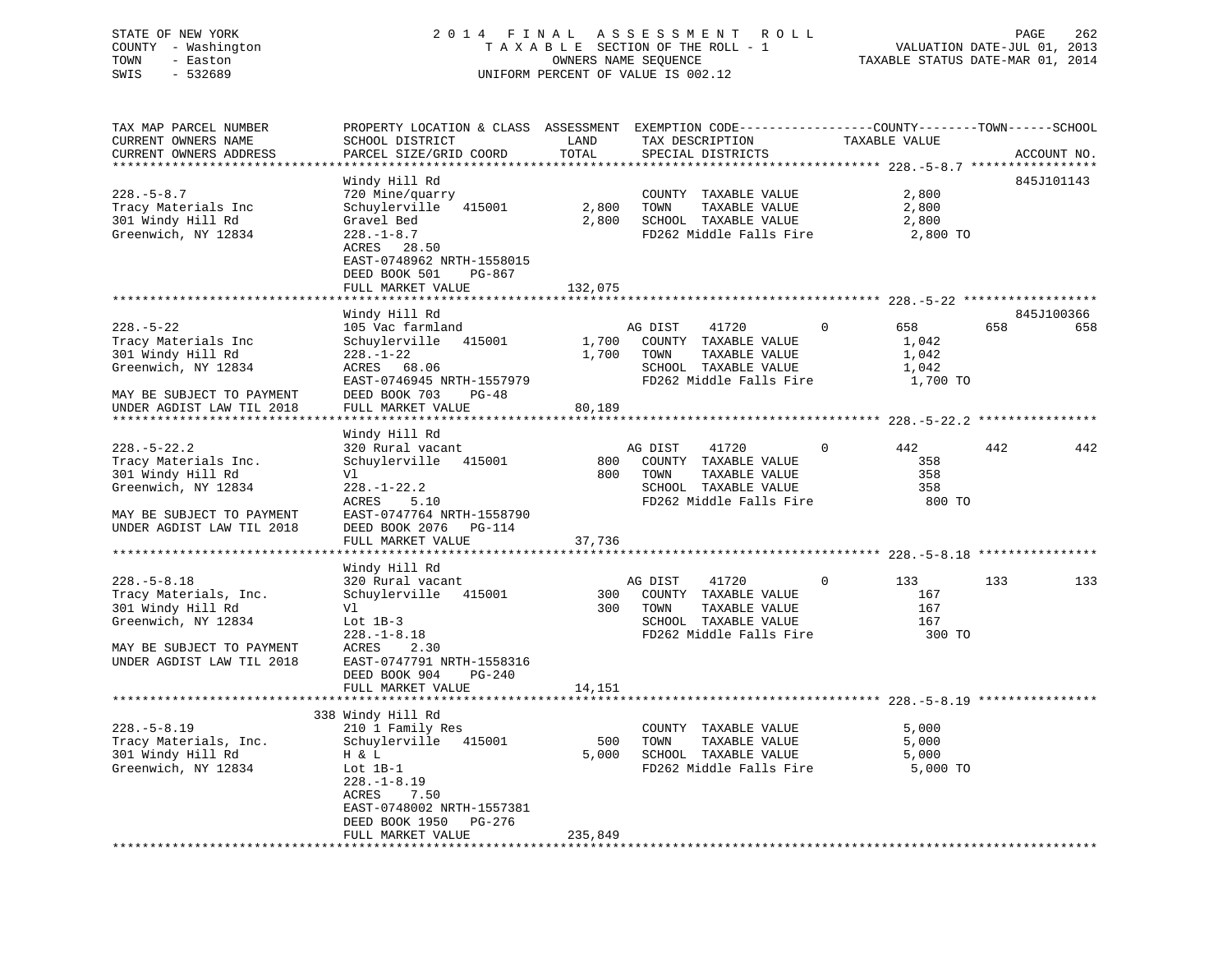| STATE OF NEW YORK<br>- Washington<br>COUNTY<br>- Easton<br>TOWN<br>SWIS<br>$-532689$ |                                                                        |                             | 2014 FINAL ASSESSMENT ROLL<br>TAXABLE SECTION OF THE ROLL - 1<br>OWNERS NAME SEOUENCE<br>UNIFORM PERCENT OF VALUE IS 002.12 | TAXABLE STATUS DATE-MAR 01, 2014                                               | PAGE<br>VALUATION DATE-JUL 01, 2013 | 263 |
|--------------------------------------------------------------------------------------|------------------------------------------------------------------------|-----------------------------|-----------------------------------------------------------------------------------------------------------------------------|--------------------------------------------------------------------------------|-------------------------------------|-----|
| TAX MAP PARCEL NUMBER<br>CURRENT OWNERS NAME<br>CURRENT OWNERS ADDRESS               | PROPERTY LOCATION & CLASS<br>SCHOOL DISTRICT<br>PARCEL SIZE/GRID COORD | ASSESSMENT<br>LAND<br>TOTAL | TAX DESCRIPTION<br>SPECIAL DISTRICTS                                                                                        | EXEMPTION CODE-----------------COUNTY--------TOWN------SCHOOL<br>TAXABLE VALUE | ACCOUNT NO.                         |     |

|                          |                           |         |                                                  |              |                           | $236.1 - 3 - 3.1$ **************** |
|--------------------------|---------------------------|---------|--------------------------------------------------|--------------|---------------------------|------------------------------------|
|                          | 11 Park Dr                |         |                                                  |              |                           | 875J101275                         |
| $236.1 - 3 - 3.1$        | 210 1 Family Res          |         | 41854<br>STAR B                                  | $\Omega$     | $\Omega$                  | $\Omega$<br>640                    |
| Tracy Robert S           | Greenwich<br>533401       | 500     | COUNTY TAXABLE VALUE                             |              | 3,600                     |                                    |
| Tracy Lori J             | H & L                     | 3,600   | TOWN<br>TAXABLE VALUE                            |              | 3,600                     |                                    |
| 11 Park Dr               | $236. - 3 - 3.1$          |         | SCHOOL TAXABLE VALUE                             |              | 2,960                     |                                    |
| Greenwich, NY 12834      | FRNT 150.00 DPTH 197.00   |         | FD262 Middle Falls Fire                          |              | 3,600 TO                  |                                    |
|                          | EAST-0749718 NRTH-1553070 |         |                                                  |              |                           |                                    |
|                          | DEED BOOK 603<br>PG-225   |         |                                                  |              |                           |                                    |
|                          | FULL MARKET VALUE         | 169,811 |                                                  |              |                           |                                    |
|                          |                           |         |                                                  |              |                           |                                    |
|                          | 1091 State Route 40       |         |                                                  |              |                           | 845J100189                         |
| $259. - 1 - 10$          | 210 1 Family Res          |         | COUNTY TAXABLE VALUE                             |              | 3,000                     |                                    |
| Traver Anthony John      | Greenwich<br>533401       | 500     | TAXABLE VALUE<br>TOWN                            |              | 3,000                     |                                    |
| Traver Kari Guillen      | H & L                     | 3,000   | SCHOOL TAXABLE VALUE                             |              | 3,000                     |                                    |
| 109 Addingtons           | ACRES<br>4.33             |         | CA003 Cons agri dst 3                            |              | 3,000 TO                  |                                    |
| Williamsburg, VA 23188   | EAST-0746364 NRTH-1524008 |         | FD261 Easton fire                                |              | 3,000 TO M                |                                    |
|                          | DEED BOOK 2612 PG-4       |         |                                                  |              |                           |                                    |
|                          | FULL MARKET VALUE         | 141,509 |                                                  |              |                           |                                    |
|                          |                           |         |                                                  |              |                           |                                    |
|                          | 312 McGowan Rd            |         |                                                  |              |                           |                                    |
| $277. - 1 - 9.10$        | 210 1 Family Res          |         | COUNTY TAXABLE VALUE                             |              | 1,500                     |                                    |
| Traver John M            | 533401<br>Greenwich       | 500     | TOWN<br>TAXABLE VALUE                            |              | 1,500                     |                                    |
| Johnson Raymond LE       | Lot 4                     | 1,500   | SCHOOL TAXABLE VALUE                             | 1,500        |                           |                                    |
| 13314 Palmers Crk        | ACRES<br>6.03             |         | CA003 Cons agri dst 3                            |              | 1,500 TO                  |                                    |
| Lakewood Ranch, FL 34202 | EAST-0739913 NRTH-1511004 |         | FD261 Easton fire                                |              | 1,500 TO M                |                                    |
|                          | DEED BOOK 2541 PG-185     |         |                                                  |              |                           |                                    |
|                          | FULL MARKET VALUE         | 70,755  |                                                  |              |                           |                                    |
|                          |                           |         |                                                  |              |                           |                                    |
|                          | 41 Hogsback Rd            |         |                                                  |              |                           | 845J100317                         |
| $227. - 1 - 2$           | 210 1 Family Res          |         | STAR B<br>41854                                  | $\mathbf{0}$ | $\overline{0}$            | $\Omega$<br>640                    |
| Trottier James T         | Schuylerville 415001      |         | 400 COUNTY TAXABLE VALUE                         |              | 4,600                     |                                    |
| Trottier Nancy E         | Res & Lot                 | 4,600   | TOWN<br>TAXABLE VALUE                            |              | 4,600                     |                                    |
| 41 Hogsback Rd           | 3.84<br>ACRES             |         | SCHOOL TAXABLE VALUE                             | 3,960        |                           |                                    |
| Greenwich, NY 12834      | EAST-0740878 NRTH-1560261 |         |                                                  |              | 4,600 TO                  |                                    |
|                          | DEED BOOK 1935<br>PG-257  |         | CA003 Cons agri dst 3<br>FD262 Middle Falls Fire |              | 4,600 TO                  |                                    |
|                          | FULL MARKET VALUE         | 216,981 |                                                  |              |                           |                                    |
|                          |                           |         |                                                  |              |                           |                                    |
|                          | 3014 County Route 113     |         |                                                  |              |                           | 845J100818                         |
| $227. - 1 - 15$          | 210 1 Family Res          |         | ELG F VET 41101                                  | $\mathsf{O}$ | 2,800                     | $\Omega$<br>2,800                  |
| Troy Mary                | Schuylerville 415001      |         | 500 STAR EN<br>41834                             | $\Omega$     | $\Omega$                  | 1,360<br>$\Omega$                  |
| PO Box 95                | Lot                       | 3,500   | COUNTY TAXABLE VALUE                             |              | 700                       |                                    |
| Greenwich, NY 12834      | ACRES<br>2.43             |         | TOWN<br>TAXABLE VALUE                            |              | 700                       |                                    |
|                          | EAST-0741734 NRTH-1555370 |         | SCHOOL TAXABLE VALUE                             | 2,140        |                           |                                    |
|                          | DEED BOOK 695<br>$PG-31$  |         | CA003 Cons agri dst 3                            |              | 3,500 TO                  |                                    |
|                          | FULL MARKET VALUE         |         | 165,094 FD263 Schuylerville Fire                 |              | 3,500 TO                  |                                    |
|                          |                           |         |                                                  |              | ************************* |                                    |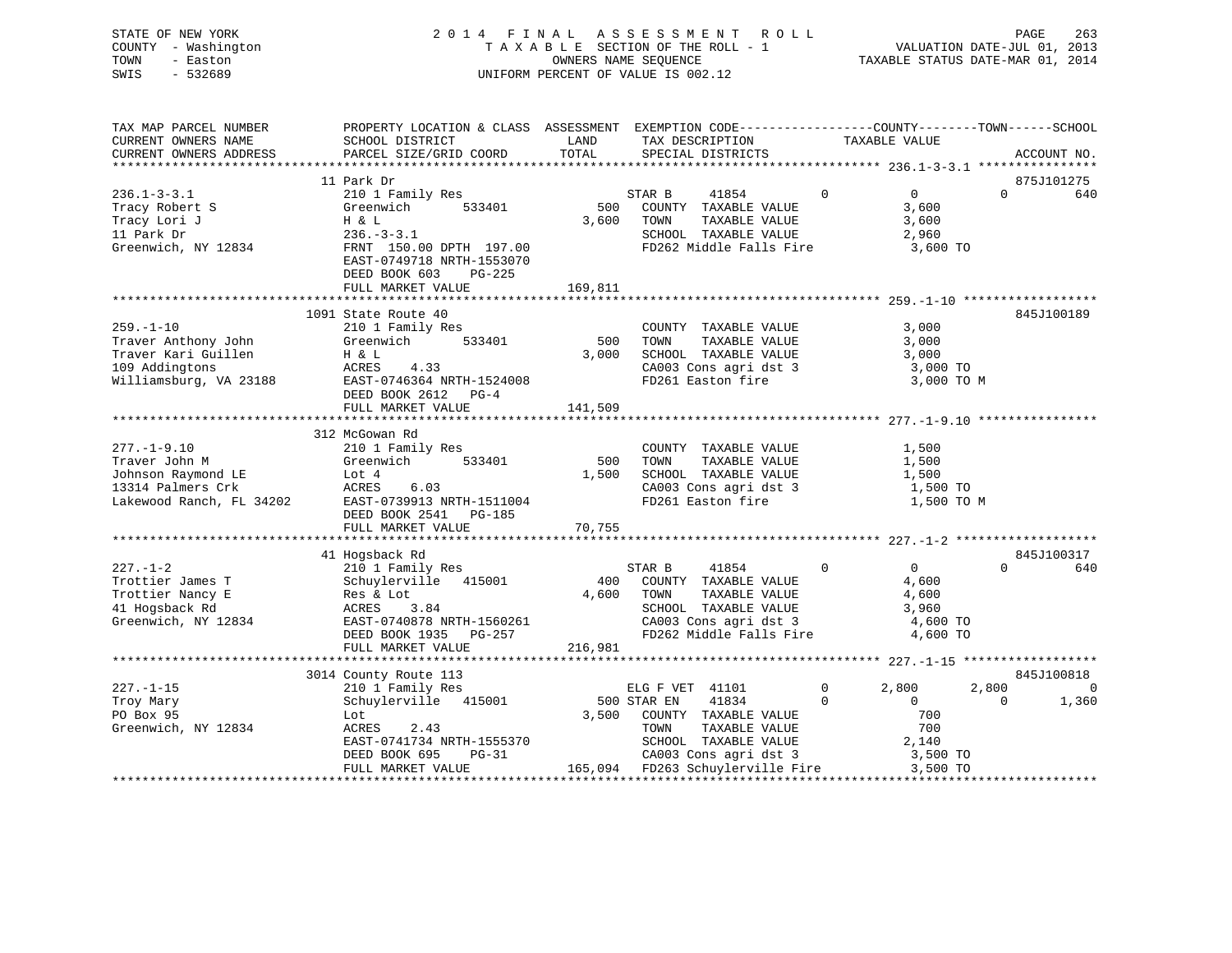# STATE OF NEW YORK 2 0 1 4 F I N A L A S S E S S M E N T R O L L PAGE 264 COUNTY - Washington T A X A B L E SECTION OF THE ROLL - 1 VALUATION DATE-JUL 01, 2013 TOWN - Easton OWNERS NAME SEQUENCE TAXABLE STATUS DATE-MAR 01, 2014 SWIS - 532689 UNIFORM PERCENT OF VALUE IS 002.12

| TAX MAP PARCEL NUMBER<br>CURRENT OWNERS NAME<br>CURRENT OWNERS ADDRESS           | PROPERTY LOCATION & CLASS ASSESSMENT EXEMPTION CODE---------------COUNTY-------TOWN-----SCHOOL<br>SCHOOL DISTRICT<br>PARCEL SIZE/GRID COORD                                                                                                    | LAND<br>TOTAL | TAX DESCRIPTION<br>SPECIAL DISTRICTS                                                                                                                     |                                  | TAXABLE VALUE                                              |                                   | ACCOUNT NO.                                  |
|----------------------------------------------------------------------------------|------------------------------------------------------------------------------------------------------------------------------------------------------------------------------------------------------------------------------------------------|---------------|----------------------------------------------------------------------------------------------------------------------------------------------------------|----------------------------------|------------------------------------------------------------|-----------------------------------|----------------------------------------------|
|                                                                                  |                                                                                                                                                                                                                                                |               |                                                                                                                                                          |                                  |                                                            |                                   |                                              |
| $235. - 1 - 9$<br>Trufant Bradley<br>Trufant Carolyn M<br>110 General Fellows Rd | 110 General Fellows Rd<br>210 1 Family Res<br>Schuylerville 415001 500 AGED-SCH 41804<br>Res<br>FRNT 150.00 DPTH 200.00                                                                                                                        |               | 2,800 STAR EN<br>41834<br>COUNTY TAXABLE VALUE                                                                                                           | $\Omega$<br>$\Omega$<br>$\Omega$ | 420<br>$\overline{0}$<br>$\Omega$<br>2,380                 | 420<br>$\overline{0}$<br>$\Omega$ | 845J100819<br>$\overline{0}$<br>420<br>1,360 |
| Greenwich, NY 12834                                                              | EAST-0741696 NRTH-1548351<br>DEED BOOK 2695 PG-77<br>FULL MARKET VALUE                                                                                                                                                                         |               | 51 TOWN TAXABLE VALUE 2,380<br>SCHOOL TAXABLE VALUE 1,020<br>132,075 CA003 Cons agri dst 3 2,800 TO<br>FD262 Middle Falls Fire 2,800 TO                  |                                  |                                                            |                                   |                                              |
|                                                                                  |                                                                                                                                                                                                                                                |               |                                                                                                                                                          |                                  |                                                            |                                   |                                              |
| $227 - 1 - 18$                                                                   | 250 Hogsback Rd<br>210 1 Family Res<br>Vanderwerker Richard E Schuylerville 415001 600<br>Vanderwerker Nancy House & Lot 4,000<br>250 Hogsback Rd ACRES 5.90<br>Greenwich, NY 12834 EAST-0743475 NRTH-1557287<br><b>PG-99</b><br>DEED BOOK 541 |               | 41834<br>STAR EN<br>600 COUNTY TAXABLE VALUE<br>TAXABLE VALUE<br>TAXABLE VALUE<br>4,000 TOWN<br>SCHOOL TAXABLE VALUE<br>FD262 Middle Falls Fire 4,000 TO | $\Omega$                         | $\overline{0}$<br>$\frac{4}{4}$ ,000<br>$\frac{4}{4}$ ,000 | $\Omega$                          | 845J100715<br>1,360                          |
|                                                                                  | FULL MARKET VALUE                                                                                                                                                                                                                              | 188,679       |                                                                                                                                                          |                                  |                                                            |                                   |                                              |
|                                                                                  |                                                                                                                                                                                                                                                |               |                                                                                                                                                          |                                  |                                                            |                                   |                                              |
| $261. - 1 - 12.1$                                                                | County Route 74<br>323 Vacant rural                                                                                                                                                                                                            |               | AG DIST<br>41720                                                                                                                                         | $\mathbf{0}$                     | 26                                                         | 26                                | 845J100413<br>26                             |
| Vanderzee David<br>508 Miller Rd<br>Clifton Park, NY 12065                       | Greenwich<br>Vl<br>ACRES 23.80                                                                                                                                                                                                                 | 300           | 533401 300 COUNTY TAXABLE VALUE<br>TOWN<br>TAXABLE VALUE<br>SCHOOL TAXABLE VALUE                                                                         |                                  | 274<br>274<br>274                                          |                                   |                                              |
| MAY BE SUBJECT TO PAYMENT                                                        | ACKES 23.00<br>EAST-0764419 NRTH-1529076<br>FEBR BOOK 2017 BC-203<br>DEED BOOK 3017 PG-203                                                                                                                                                     |               | CA003 Cons agri dst 3<br>26 EX                                                                                                                           |                                  | 274 TO                                                     |                                   |                                              |
| UNDER AGDIST LAW TIL 2018                                                        | FULL MARKET VALUE                                                                                                                                                                                                                              |               | 14,151 FD261 Easton fire                                                                                                                                 |                                  | 300 TO M                                                   |                                   |                                              |
|                                                                                  |                                                                                                                                                                                                                                                |               |                                                                                                                                                          |                                  |                                                            |                                   |                                              |
| $269. - 2 - 8$                                                                   | 175 South Cambridge Rd<br>184 Xotic lvestk                                                                                                                                                                                                     |               | AG BUILD 41700                                                                                                                                           |                                  | $0 \qquad \qquad 250$                                      | 250                               | 845J100496<br>250                            |
| Vanderzee David<br>508 Miller Rd<br>Clifton Park, NY 12065                       | Greenwich 533401<br>Farm<br>ACRES 87.27<br>EAST-0753041 NRTH-1513476<br>DEED BOOK 1841 PG-74                                                                                                                                                   |               | 3,000 AG DIST<br>41720<br>10,000 COUNTY TAXABLE VALUE<br>TAXABLE VALUE<br>TOWN      TAXABLE  VALUE<br>SCHOOL   TAXABLE  VALUE                            | $\mathbf{0}$                     | 1,131<br>8,619<br>8,619<br>8,619                           | 1,131                             | 1,131                                        |
| MAY BE SUBJECT TO PAYMENT<br>UNDER AGDIST LAW TIL 2018                           | FULL MARKET VALUE                                                                                                                                                                                                                              | 471,698       | CA003 Cons agri dst 3 8,869 TO<br>1,131 EX<br>FD261 Easton fire 10,000 TO M                                                                              |                                  |                                                            |                                   |                                              |
|                                                                                  |                                                                                                                                                                                                                                                |               |                                                                                                                                                          |                                  |                                                            |                                   |                                              |
|                                                                                  | Beadle Hill Rd                                                                                                                                                                                                                                 |               |                                                                                                                                                          |                                  |                                                            |                                   | 845J100824                                   |
| $278. - 1 - 7.1$                                                                 | 105 Vac farmland                                                                                                                                                                                                                               |               | AG DIST<br>41720                                                                                                                                         | $\mathbf{0}$                     | 72                                                         | 72                                | 72                                           |
| Vanderzee David                                                                  | 533401<br>Greenwich                                                                                                                                                                                                                            | 700           | COUNTY TAXABLE VALUE                                                                                                                                     |                                  | 628                                                        |                                   |                                              |
| 508 Miller Rd                                                                    | Farm Land                                                                                                                                                                                                                                      | 700           | TOWN<br>TAXABLE VALUE                                                                                                                                    |                                  | 628                                                        |                                   |                                              |
| Clifton Park, NY 12065                                                           |                                                                                                                                                                                                                                                |               | SCHOOL TAXABLE VALUE                                                                                                                                     |                                  | 628                                                        |                                   |                                              |
|                                                                                  |                                                                                                                                                                                                                                                |               | CA003 Cons agri dst 3                                                                                                                                    |                                  | 628 TO                                                     |                                   |                                              |
| MAY BE SUBJECT TO PAYMENT<br>UNDER AGDIST LAW TIL 2018                           | sub lot 1<br>ACRES 29.10<br>EAST-0752771 NRTH-1512284<br>DEED BOOK 1843 PG-310<br>FULL MARKET VALUE                                                                                                                                            | 33,019        | 72 EX<br>FD261 Easton fire                                                                                                                               |                                  | 700 TO M                                                   |                                   |                                              |
|                                                                                  |                                                                                                                                                                                                                                                |               |                                                                                                                                                          |                                  |                                                            |                                   |                                              |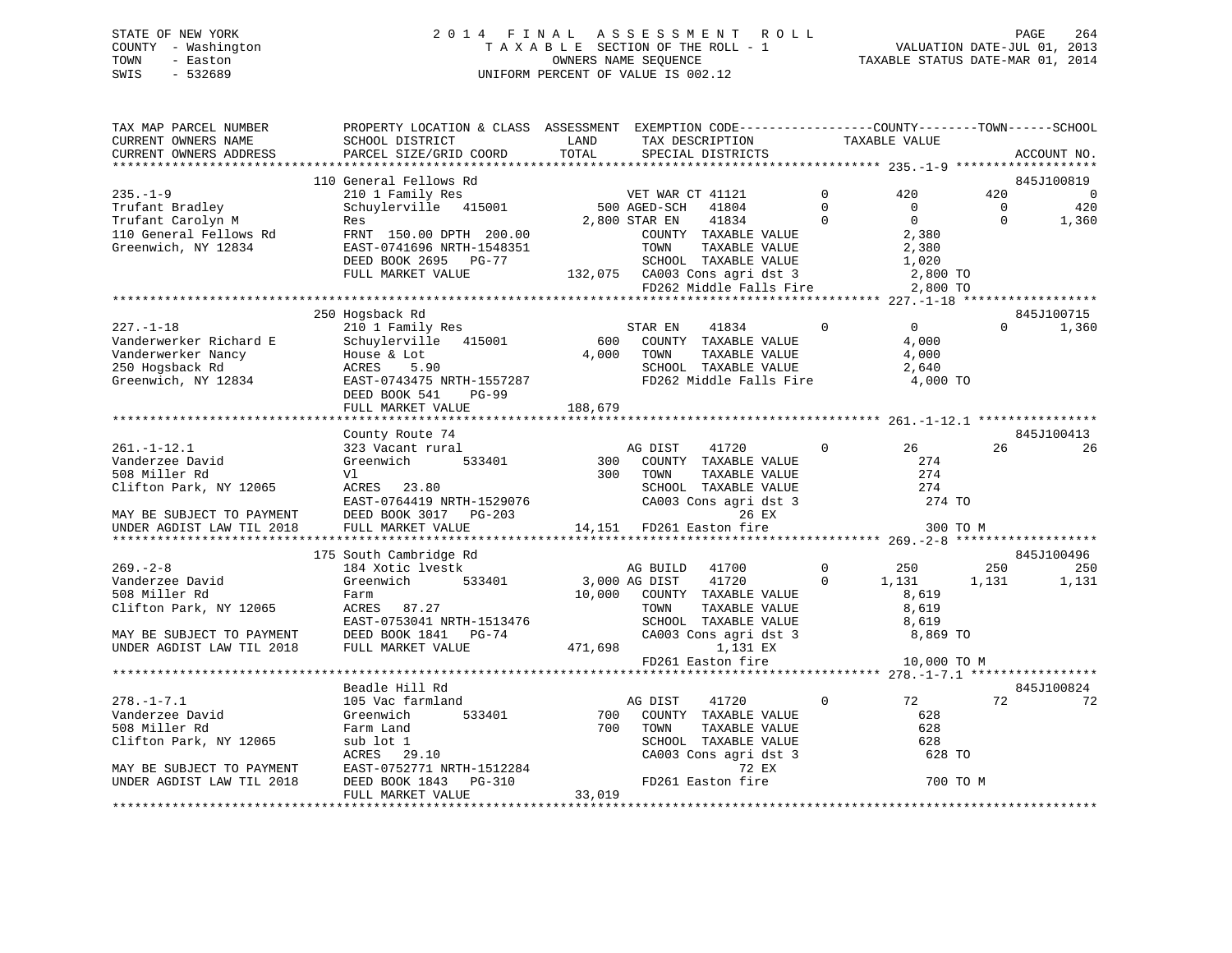# STATE OF NEW YORK 2 0 1 4 F I N A L A S S E S S M E N T R O L L PAGE 265 COUNTY - Washington T A X A B L E SECTION OF THE ROLL - 1 VALUATION DATE-JUL 01, 2013 TOWN - Easton **CONNERS NAME SEQUENCE** TAXABLE STATUS DATE-MAR 01, 2014 SWIS - 532689 UNIFORM PERCENT OF VALUE IS 002.12

| TAX MAP PARCEL NUMBER                                                                                                                                                                                                                                                                                                                                                                                                         | PROPERTY LOCATION & CLASS ASSESSMENT EXEMPTION CODE----------------COUNTY-------TOWN------SCHOOL                                                                                                                               |         |                   |                                                                                                                |                          |                                  |
|-------------------------------------------------------------------------------------------------------------------------------------------------------------------------------------------------------------------------------------------------------------------------------------------------------------------------------------------------------------------------------------------------------------------------------|--------------------------------------------------------------------------------------------------------------------------------------------------------------------------------------------------------------------------------|---------|-------------------|----------------------------------------------------------------------------------------------------------------|--------------------------|----------------------------------|
| CURRENT OWNERS NAME                                                                                                                                                                                                                                                                                                                                                                                                           | SCHOOL DISTRICT                                                                                                                                                                                                                |         |                   | LAND TAX DESCRIPTION TAXABLE VALUE                                                                             |                          |                                  |
| CURRENT OWNERS ADDRESS                                                                                                                                                                                                                                                                                                                                                                                                        |                                                                                                                                                                                                                                |         |                   |                                                                                                                |                          |                                  |
|                                                                                                                                                                                                                                                                                                                                                                                                                               |                                                                                                                                                                                                                                |         |                   |                                                                                                                |                          |                                  |
|                                                                                                                                                                                                                                                                                                                                                                                                                               | Ives Hill Rd/n Off                                                                                                                                                                                                             |         |                   |                                                                                                                |                          | 845J101128                       |
| $278. - 1 - 7.2$                                                                                                                                                                                                                                                                                                                                                                                                              | EXAMPLE 11720<br>THE THE STRIP STRIP OF THE STRIP OF THE STRIP OF THE STRIP OF THE STRIP OF THE TRANSPORTER VALUE<br>323 Vacant rural                                                                                          |         |                   | 41720 0 180                                                                                                    |                          | 180 180                          |
| Vanderzee David                                                                                                                                                                                                                                                                                                                                                                                                               | Greenwich                                                                                                                                                                                                                      |         |                   |                                                                                                                | 320                      |                                  |
| 508 Miller Rd                                                                                                                                                                                                                                                                                                                                                                                                                 | Wood Lot<br>ACRES    15.50                                                                                                                                                                                                     |         | 500 TOWN<br>SCHOO | TAXABLE VALUE                                                                                                  | 320                      |                                  |
| Clifton Park, NY 12065                                                                                                                                                                                                                                                                                                                                                                                                        |                                                                                                                                                                                                                                |         |                   | SCHOOL TAXABLE VALUE 320<br>CAOOL TAXABLE VALUE 320<br>CAOO3 Cons agri dst 3 320 TO                            |                          |                                  |
|                                                                                                                                                                                                                                                                                                                                                                                                                               | EAST-0751405 NRTH-1513587                                                                                                                                                                                                      |         |                   |                                                                                                                |                          |                                  |
|                                                                                                                                                                                                                                                                                                                                                                                                                               |                                                                                                                                                                                                                                |         |                   |                                                                                                                |                          |                                  |
| EAST-0751405 NRTH-1513587 CA003 Cons agri dst 3 320 TO<br>180 EX 180 EX 180 EX 180 EX 1811 PG-136 23,585 FD261 Easton fire 500 TO M<br>180 EX 500 TO M 23,585 FD261 Easton fire 500 TO M 180 EX 500 TO M 23,585 FD261 Easton fire 50                                                                                                                                                                                          |                                                                                                                                                                                                                                |         |                   |                                                                                                                |                          |                                  |
|                                                                                                                                                                                                                                                                                                                                                                                                                               |                                                                                                                                                                                                                                |         |                   |                                                                                                                |                          |                                  |
|                                                                                                                                                                                                                                                                                                                                                                                                                               | 687 Gifford Rd<br>112 Dairy farm<br>112 Dairy farm<br>Hoosic Valley 384201 2,000 VET DIS CT 41131 0 538 538<br>Farm 4,300 AG DIST 41720 0 416 416<br>ACRES 102.40 4 5TAR EN 41834 0                                            |         |                   |                                                                                                                |                          | 845J100389                       |
|                                                                                                                                                                                                                                                                                                                                                                                                                               |                                                                                                                                                                                                                                |         |                   |                                                                                                                |                          | $\overline{0}$<br>$\overline{0}$ |
|                                                                                                                                                                                                                                                                                                                                                                                                                               |                                                                                                                                                                                                                                |         |                   |                                                                                                                |                          | 416                              |
|                                                                                                                                                                                                                                                                                                                                                                                                                               |                                                                                                                                                                                                                                |         |                   |                                                                                                                |                          | 1,360                            |
|                                                                                                                                                                                                                                                                                                                                                                                                                               |                                                                                                                                                                                                                                |         |                   |                                                                                                                |                          |                                  |
|                                                                                                                                                                                                                                                                                                                                                                                                                               |                                                                                                                                                                                                                                |         |                   |                                                                                                                |                          |                                  |
|                                                                                                                                                                                                                                                                                                                                                                                                                               |                                                                                                                                                                                                                                |         |                   |                                                                                                                |                          |                                  |
|                                                                                                                                                                                                                                                                                                                                                                                                                               |                                                                                                                                                                                                                                |         |                   |                                                                                                                |                          |                                  |
|                                                                                                                                                                                                                                                                                                                                                                                                                               |                                                                                                                                                                                                                                |         |                   |                                                                                                                |                          |                                  |
| $\begin{tabular}{lllllllllllllllllllll@{7.19}\\ \hline\hline\texttt{V} & \texttt{M} & \texttt{M} & \texttt{H} & \texttt{M} & \texttt{M} & \texttt{M} & \texttt{M} & \texttt{M} & \texttt{M} & \texttt{M} & \texttt{M} & \texttt{M} & \texttt{M} & \texttt{M} & \texttt{M} & \texttt{M} & \texttt{M} & \texttt{M} & \texttt{M} & \texttt{M} & \texttt{M} & \texttt{M} & \texttt{M} & \texttt{M} & \texttt{M} & \texttt{M} & \$ |                                                                                                                                                                                                                                |         |                   |                                                                                                                |                          |                                  |
|                                                                                                                                                                                                                                                                                                                                                                                                                               |                                                                                                                                                                                                                                |         |                   |                                                                                                                |                          |                                  |
|                                                                                                                                                                                                                                                                                                                                                                                                                               | Lees Crossing Rd                                                                                                                                                                                                               |         |                   |                                                                                                                |                          | 845J101012                       |
| $278. - 1 - 28$                                                                                                                                                                                                                                                                                                                                                                                                               | 105 Vac farmland                                                                                                                                                                                                               | AG DIST |                   | 41720                                                                                                          | $0 \t 445 \t 445 \t 445$ |                                  |
| Vandeusen Matthew M                                                                                                                                                                                                                                                                                                                                                                                                           | AG DIST 41720<br>Hoosic Valley 384201 1,000 COUNTY TAXABLE VALUE<br>Agr                                                                                                                                                        |         |                   |                                                                                                                | 555                      |                                  |
| Vandeusen Violet S                                                                                                                                                                                                                                                                                                                                                                                                            |                                                                                                                                                                                                                                |         |                   |                                                                                                                |                          |                                  |
| 687 Gifford Rd                                                                                                                                                                                                                                                                                                                                                                                                                |                                                                                                                                                                                                                                |         |                   |                                                                                                                |                          |                                  |
| Johnsonville, NY 12094                                                                                                                                                                                                                                                                                                                                                                                                        |                                                                                                                                                                                                                                |         |                   |                                                                                                                |                          |                                  |
|                                                                                                                                                                                                                                                                                                                                                                                                                               |                                                                                                                                                                                                                                |         |                   |                                                                                                                |                          |                                  |
| MAY BE SUBJECT TO PAYMENT                                                                                                                                                                                                                                                                                                                                                                                                     | Agr and the state of the state of the state of the state of the state of the state of the state of the state of the state of the state of the state of the state of the state of the state of the state of the state of the st |         |                   |                                                                                                                |                          |                                  |
| UNDER AGDIST LAW TIL 2018                                                                                                                                                                                                                                                                                                                                                                                                     |                                                                                                                                                                                                                                |         |                   |                                                                                                                |                          |                                  |
|                                                                                                                                                                                                                                                                                                                                                                                                                               |                                                                                                                                                                                                                                |         |                   |                                                                                                                |                          |                                  |
|                                                                                                                                                                                                                                                                                                                                                                                                                               | Gifford Rd                                                                                                                                                                                                                     |         |                   |                                                                                                                |                          | 845J101290                       |
| $278. - 1 - 28.1$                                                                                                                                                                                                                                                                                                                                                                                                             | 321 Abandoned ag                                                                                                                                                                                                               |         |                   | COUNTY TAXABLE VALUE                                                                                           | 200                      |                                  |
|                                                                                                                                                                                                                                                                                                                                                                                                                               |                                                                                                                                                                                                                                |         |                   |                                                                                                                |                          |                                  |
|                                                                                                                                                                                                                                                                                                                                                                                                                               |                                                                                                                                                                                                                                |         |                   |                                                                                                                |                          |                                  |
|                                                                                                                                                                                                                                                                                                                                                                                                                               |                                                                                                                                                                                                                                |         |                   |                                                                                                                |                          |                                  |
| Vandeusen Matthew M Boosic Valley 384201 200<br>Vandeusen Violet S Vacant Lot 200<br>687 Gifford Rd ACRES 2.70 200<br>Johnsonville, NY 12094 EAST-0753937 NRTH-1503849                                                                                                                                                                                                                                                        |                                                                                                                                                                                                                                |         |                   | TOWN TAXABLE VALUE 200<br>SCHOOL TAXABLE VALUE 200<br>CA003 Cons agri dst 3 200 TO<br>FD261 Easton fire 200 TO | 200 TO M                 |                                  |
|                                                                                                                                                                                                                                                                                                                                                                                                                               | DEED BOOK 616<br>PG-325                                                                                                                                                                                                        |         |                   |                                                                                                                |                          |                                  |
|                                                                                                                                                                                                                                                                                                                                                                                                                               | FULL MARKET VALUE                                                                                                                                                                                                              | 9,434   |                   |                                                                                                                |                          |                                  |
|                                                                                                                                                                                                                                                                                                                                                                                                                               |                                                                                                                                                                                                                                |         |                   |                                                                                                                |                          |                                  |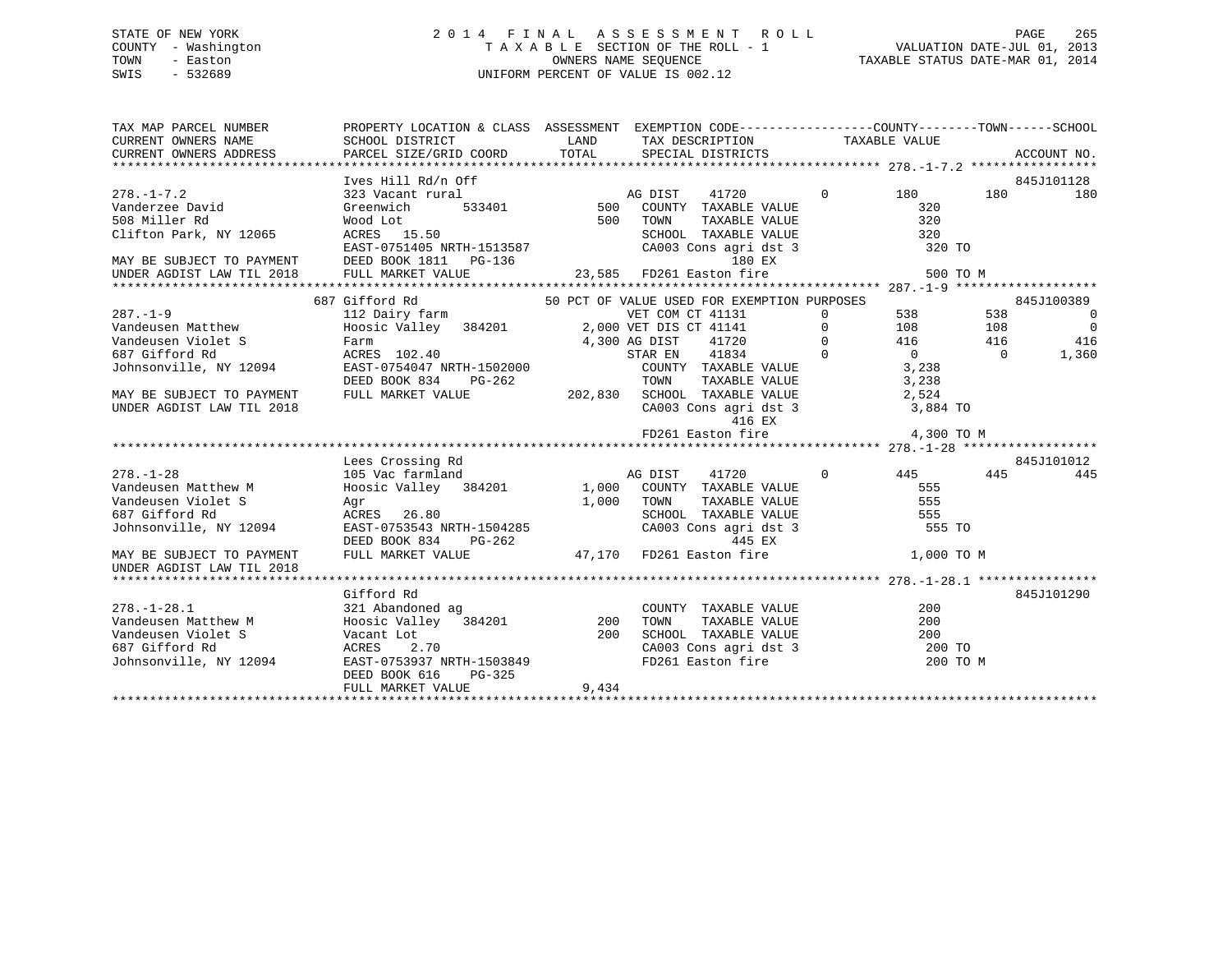# STATE OF NEW YORK 2 0 1 4 F I N A L A S S E S S M E N T R O L L PAGE 266 COUNTY - Washington T A X A B L E SECTION OF THE ROLL - 1 VALUATION DATE-JUL 01, 2013 TOWN - Easton OWNERS NAME SEQUENCE TAXABLE STATUS DATE-MAR 01, 2014 SWIS - 532689 UNIFORM PERCENT OF VALUE IS 002.12

| TAX MAP PARCEL NUMBER<br>CURRENT OWNERS NAME<br>CURRENT OWNERS ADDRESS   | PROPERTY LOCATION & CLASS ASSESSMENT EXEMPTION CODE----------------COUNTY-------TOWN------SCHOOL<br>SCHOOL DISTRICT<br>PARCEL SIZE/GRID COORD | LAND<br>TOTAL | TAX DESCRIPTION<br>SPECIAL DISTRICTS                                                                                             |                      | TAXABLE VALUE                                         |                   | ACCOUNT NO.                           |
|--------------------------------------------------------------------------|-----------------------------------------------------------------------------------------------------------------------------------------------|---------------|----------------------------------------------------------------------------------------------------------------------------------|----------------------|-------------------------------------------------------|-------------------|---------------------------------------|
|                                                                          |                                                                                                                                               |               |                                                                                                                                  |                      |                                                       |                   |                                       |
| $277. - 1 - 5$<br>Vanwie Robert                                          | 11542 State Route 40<br>210 1 Family Res<br>Greenwich<br>533401                                                                               |               | AGED-CO<br>41802<br>500 AGE-TN/SCH 41806                                                                                         | $\Omega$<br>$\Omega$ | 1,600<br>$\mathbf{0}$                                 | $\Omega$<br>1,120 | 845J100828<br>$\overline{0}$<br>1,120 |
| Vanwie Kathryn<br>11542 State Route 40<br>Schaghticoke, NY 12154         | H & L<br>ACRES<br>1.60<br>EAST-0742865 NRTH-1511168<br>DEED BOOK 430<br>PG-393<br>FULL MARKET VALUE                                           |               | 3,200 STAR EN<br>41834<br>COUNTY TAXABLE VALUE<br>TOWN<br>TAXABLE VALUE<br>SCHOOL TAXABLE VALUE<br>150,943 CA003 Cons agri dst 3 | $\Omega$             | $\Omega$<br>1,600<br>2,080<br>720<br>3,200 TO         | $\Omega$          | 1,360                                 |
|                                                                          |                                                                                                                                               |               | FD261 Easton fire                                                                                                                |                      | 3,200 TO M                                            |                   |                                       |
|                                                                          | *********************************                                                                                                             |               |                                                                                                                                  |                      |                                                       |                   |                                       |
| $236. - 1 - 2$<br>Verdon Robert J<br>31 Bulson Rd<br>Greenwich, NY 12834 | 31 Bulson Rd<br>210 1 Family Res<br>533401<br>Greenwich<br>H & L<br>613/153<br>ACRES<br>3.07<br>EAST-0748586 NRTH-1552399                     | 500<br>3,500  | 41834<br>STAR EN<br>COUNTY TAXABLE VALUE<br>TAXABLE VALUE<br>TOWN<br>SCHOOL TAXABLE VALUE<br>FD262 Middle Falls Fire             | $\mathbf 0$          | $\overline{0}$<br>3,500<br>3,500<br>2,140<br>3,500 TO | $\Omega$          | 845J100603<br>1,360                   |
|                                                                          | DEED BOOK 863<br>PG-270<br>FULL MARKET VALUE                                                                                                  | 165,094       |                                                                                                                                  |                      |                                                       |                   |                                       |
|                                                                          |                                                                                                                                               |               |                                                                                                                                  |                      |                                                       |                   |                                       |
|                                                                          | 2715 County Route 113                                                                                                                         |               |                                                                                                                                  |                      |                                                       |                   | 845J100405                            |
| $235. - 1 - 16$                                                          | 270 Mfg housing - WTRFNT                                                                                                                      |               | STAR EN<br>41834                                                                                                                 | $\mathbf{0}$         | $0 \qquad \qquad$                                     | $\Omega$          | 1,360                                 |
| Viger Alfred A                                                           | Greenwich<br>533401                                                                                                                           | 300           | COUNTY TAXABLE VALUE                                                                                                             |                      | 2,000                                                 |                   |                                       |
| 2715 County Route 113                                                    | Lot & Tra                                                                                                                                     | 2,000         | TOWN<br>TAXABLE VALUE                                                                                                            |                      | 2,000                                                 |                   |                                       |
| Greenwich, NY 12834                                                      | FRNT 207.00 DPTH 130.00                                                                                                                       |               | SCHOOL TAXABLE VALUE                                                                                                             |                      | 640                                                   |                   |                                       |
|                                                                          | EAST-0739267 NRTH-1548622                                                                                                                     |               | CA003 Cons agri dst 3                                                                                                            |                      | 2,000 TO                                              |                   |                                       |
|                                                                          | DEED BOOK 490<br>PG-642<br>FULL MARKET VALUE                                                                                                  | 94,340        | FD263 Schuylerville Fire                                                                                                         |                      | 2,000 TO                                              |                   |                                       |
|                                                                          |                                                                                                                                               |               |                                                                                                                                  |                      |                                                       |                   |                                       |
|                                                                          | Hogsback Rd                                                                                                                                   |               |                                                                                                                                  |                      |                                                       |                   | 845J100374                            |
| $227. - 1 - 8$                                                           | 120 Field crops                                                                                                                               |               | COUNTY TAXABLE VALUE                                                                                                             |                      | 500                                                   |                   |                                       |
| Violette Glenn M                                                         | Schuylerville<br>415001                                                                                                                       | 500           | TAXABLE VALUE<br>TOWN                                                                                                            |                      | 500                                                   |                   |                                       |
| Violette John P                                                          | Horse Farm                                                                                                                                    | 500           | SCHOOL TAXABLE VALUE                                                                                                             |                      | 500                                                   |                   |                                       |
| 3126 County Route 113                                                    | 5.65<br>ACRES                                                                                                                                 |               | FD262 Middle Falls Fire                                                                                                          |                      | 500 TO                                                |                   |                                       |
| Greenwich, NY 12834                                                      | EAST-0744134 NRTH-1557171                                                                                                                     |               |                                                                                                                                  |                      |                                                       |                   |                                       |
|                                                                          | DEED BOOK 3363 PG-320                                                                                                                         |               |                                                                                                                                  |                      |                                                       |                   |                                       |
|                                                                          | FULL MARKET VALUE                                                                                                                             | 23,585        |                                                                                                                                  |                      |                                                       |                   |                                       |
|                                                                          |                                                                                                                                               |               |                                                                                                                                  |                      |                                                       |                   |                                       |
|                                                                          | 3113 County Route 113                                                                                                                         |               |                                                                                                                                  |                      |                                                       |                   | 845J100830                            |
| $227. - 1 - 23$                                                          | 210 1 Family Res                                                                                                                              |               | STAR B<br>41854                                                                                                                  | $\mathbf 0$          | $\overline{0}$                                        | $\Omega$          | 640                                   |
| Violette Glenn M                                                         | Schuylerville 415001                                                                                                                          | 400           | COUNTY TAXABLE VALUE                                                                                                             |                      | 2,500                                                 |                   |                                       |
| Violette John P                                                          | H & L                                                                                                                                         | 2,500         | TOWN<br>TAXABLE VALUE<br>SCHOOL TAXABLE VALUE                                                                                    |                      | 2,500                                                 |                   |                                       |
| 3113 County Route 113<br>Greenwich, NY 12834                             | 354/318;761/147                                                                                                                               |               | CA003 Cons agri dst 3                                                                                                            |                      | 1,860                                                 |                   |                                       |
|                                                                          | FRNT 181.00 DPTH 100.00<br>EAST-0741041 NRTH-1558191                                                                                          |               | FD263 Schuylerville Fire                                                                                                         |                      | 2,500 TO<br>2,500 TO                                  |                   |                                       |
|                                                                          | DEED BOOK 776<br>PG-222                                                                                                                       |               |                                                                                                                                  |                      |                                                       |                   |                                       |
|                                                                          | FULL MARKET VALUE                                                                                                                             | 117,925       |                                                                                                                                  |                      |                                                       |                   |                                       |
|                                                                          |                                                                                                                                               |               |                                                                                                                                  |                      |                                                       |                   |                                       |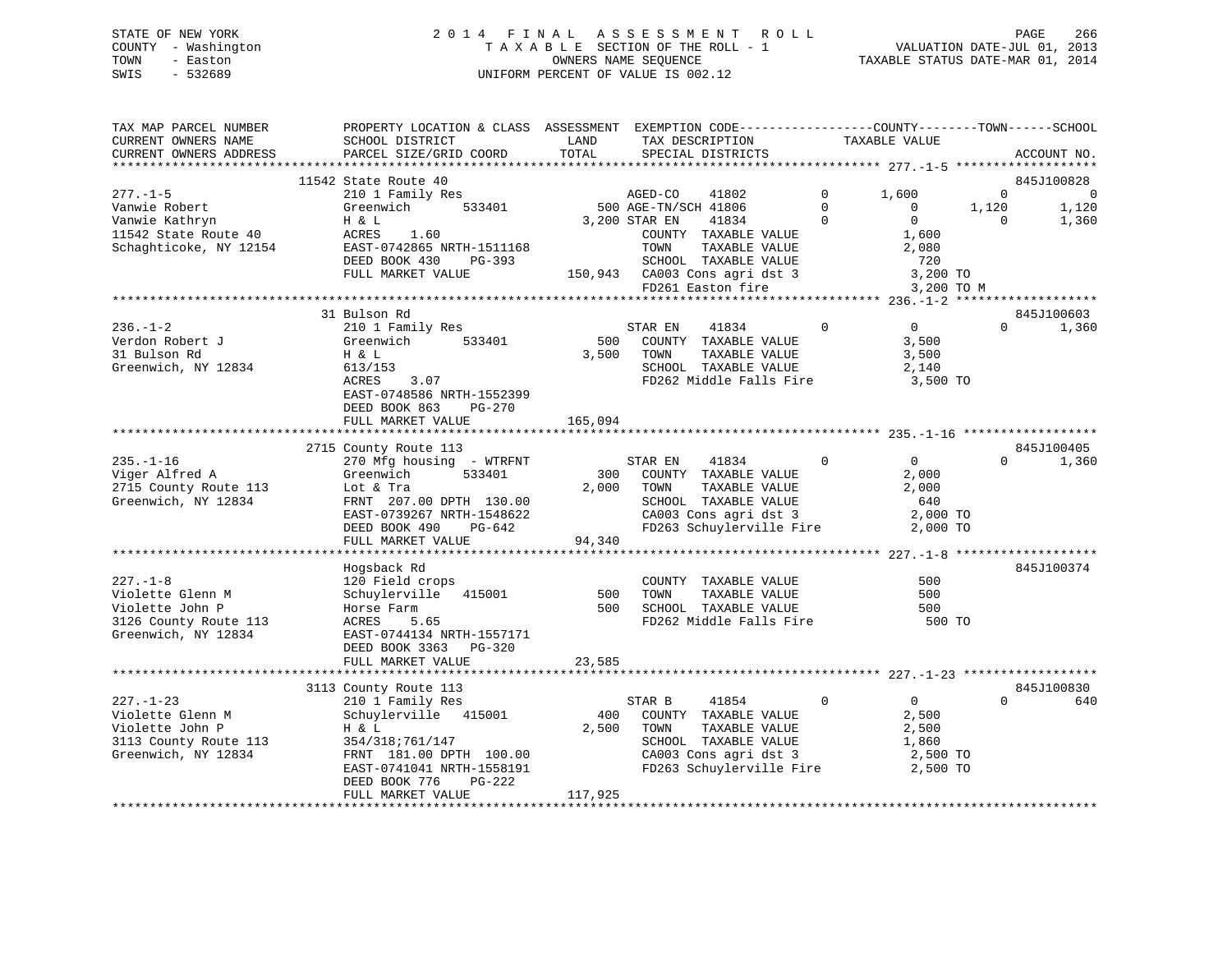# STATE OF NEW YORK 2 0 1 4 F I N A L A S S E S S M E N T R O L L PAGE 267 COUNTY - Washington T A X A B L E SECTION OF THE ROLL - 1 VALUATION DATE-JUL 01, 2013 TOWN - Easton OWNERS NAME SEQUENCE TAXABLE STATUS DATE-MAR 01, 2014 SWIS - 532689 UNIFORM PERCENT OF VALUE IS 002.12UNIFORM PERCENT OF VALUE IS 002.12

| TAX MAP PARCEL NUMBER                               | PROPERTY LOCATION & CLASS ASSESSMENT EXEMPTION CODE----------------COUNTY-------TOWN------SCHOOL |         |                                               |             |                               |                |
|-----------------------------------------------------|--------------------------------------------------------------------------------------------------|---------|-----------------------------------------------|-------------|-------------------------------|----------------|
| CURRENT OWNERS NAME                                 | SCHOOL DISTRICT                                                                                  | LAND    | TAX DESCRIPTION                               |             | TAXABLE VALUE                 |                |
| CURRENT OWNERS ADDRESS                              | PARCEL SIZE/GRID COORD                                                                           | TOTAL   | SPECIAL DISTRICTS                             |             |                               | ACCOUNT NO.    |
|                                                     |                                                                                                  |         |                                               |             |                               |                |
|                                                     | Old Schuylerville Rd                                                                             |         |                                               |             |                               | 845J100602     |
| $227. - 1 - 27$                                     | 120 Field crops                                                                                  |         | COUNTY TAXABLE VALUE                          |             | 300                           |                |
| Violette Glenn M                                    | Schuylerville 415001                                                                             | 300     | TAXABLE VALUE<br>TOWN                         |             | 300                           |                |
| 3113 Co Rt 113                                      | Lot                                                                                              | 300     | SCHOOL TAXABLE VALUE                          |             | 300                           |                |
| Greenwich, NY 12834                                 | 5.30<br>ACRES                                                                                    |         | CA003 Cons agri dst 3                         |             | 300 TO                        |                |
|                                                     | EAST-0740730 NRTH-1556202                                                                        |         | FD263 Schuylerville Fire                      |             | 300 TO                        |                |
|                                                     | DEED BOOK 837<br>PG-140                                                                          |         |                                               |             |                               |                |
|                                                     | FULL MARKET VALUE                                                                                | 14,151  |                                               |             |                               |                |
|                                                     |                                                                                                  |         |                                               |             |                               |                |
|                                                     | 3216 County Route 113                                                                            |         |                                               |             |                               | 845J100835     |
| $227. - 1 - 21$                                     | 112 Dairy farm                                                                                   |         | 41720<br>AG DIST                              | $\Omega$    | 1,221<br>1,221                | 1,221          |
| Violette John P                                     | Schuylerville 415001                                                                             |         | 41854<br>2,800 STAR B                         | $\Omega$    | $\Omega$<br>$\Omega$          | 640            |
| Violette Glenn                                      | Farm                                                                                             |         | 5,500 COUNTY TAXABLE VALUE                    |             | 4,279                         |                |
| 3113 County Route 113                               | ACRES 110.25                                                                                     |         | TOWN<br>TAXABLE VALUE                         |             | 4,279                         |                |
| Greenwich, NY 12834                                 | EAST-0741191 NRTH-1558535                                                                        |         | SCHOOL TAXABLE VALUE                          |             | 3,639                         |                |
|                                                     | DEED BOOK 530<br>PG-165                                                                          |         | CA003 Cons agri dst 3                         |             | 4,279 TO                      |                |
| MAY BE SUBJECT TO PAYMENT                           | FULL MARKET VALUE                                                                                | 259,434 | 1,221 EX                                      |             |                               |                |
| UNDER AGDIST LAW TIL 2018                           |                                                                                                  |         | FD263 Schuylerville Fire                      |             | 5,500 TO                      |                |
|                                                     |                                                                                                  |         |                                               |             |                               |                |
| $251. -1 -1$                                        | County Route 113<br>116 Other stock                                                              |         |                                               |             |                               | 845J100744     |
| Virginia Sherbrooke Rev. Trust Schuylerville 415001 |                                                                                                  | 1,000   | COUNTY TAXABLE VALUE<br>TAXABLE VALUE<br>TOWN |             | 1,000                         |                |
| Virginia Sherbrooke, Trustee                        | Farm                                                                                             | 1,000   | SCHOOL TAXABLE VALUE                          |             | 1,000<br>1,000                |                |
| 141 County Road 349                                 | ACRES 34.50                                                                                      |         | CA003 Cons agri dst 3                         |             | 1,000 TO                      |                |
| Sweetwater, TN 37874                                | EAST-0737546 NRTH-1537172                                                                        |         | FD261 Easton fire                             |             | 1,000 TO M                    |                |
|                                                     | DEED BOOK 2251 PG-48                                                                             |         |                                               |             |                               |                |
|                                                     | FULL MARKET VALUE                                                                                | 47,170  |                                               |             |                               |                |
|                                                     |                                                                                                  |         |                                               |             |                               |                |
|                                                     | 73 Vly Summit Rd                                                                                 |         |                                               |             |                               | 845J100618     |
| $260. -1 - 7$                                       | 210 1 Family Res                                                                                 |         | VET COM CT 41131                              | $\Omega$    | 750<br>750                    | $\Omega$       |
| Viscardi Nancy L                                    | 533401<br>Greenwich                                                                              |         | 400 VET DIS CT 41141                          | $\Omega$    | 1,500<br>1,500                | $\overline{0}$ |
| Viscardi Michael                                    | H & L                                                                                            |         | 3,000 STAR B<br>41854                         | $\Omega$    | $\Omega$<br>$\Omega$          | 640            |
| 73 Vly Summit Rd                                    | FRNT 248.00 DPTH 196.00                                                                          |         | COUNTY TAXABLE VALUE                          |             | 750                           |                |
| Greenwich, NY 12834                                 | <b>BANK</b><br>23                                                                                |         | TOWN<br>TAXABLE VALUE                         |             | 750                           |                |
|                                                     | EAST-0748098 NRTH-1523193                                                                        |         | SCHOOL TAXABLE VALUE                          |             | 2,360                         |                |
|                                                     | DEED BOOK 667<br>$PG-26$                                                                         |         | CA003 Cons agri dst 3                         |             | 3,000 TO                      |                |
|                                                     | FULL MARKET VALUE                                                                                |         | 141,509 FD261 Easton fire                     |             | 3,000 TO M                    |                |
|                                                     |                                                                                                  |         |                                               |             |                               |                |
|                                                     | 375 Mountain Rd                                                                                  |         |                                               |             |                               | 845J100832     |
| $252 - 2 - 21$                                      | 210 1 Family Res                                                                                 |         | 41854<br>STAR B                               | $\mathbf 0$ | $0 \qquad \qquad$<br>$\Omega$ | 640            |
| Voda Robert                                         | 533401<br>Greenwich                                                                              | 400     | COUNTY TAXABLE VALUE                          |             | 3,800                         |                |
| 375 Mountain Rd                                     | Res                                                                                              | 3,800   | TOWN<br>TAXABLE VALUE                         |             | 3,800                         |                |
| Greenwich, NY 12834                                 | ACRES<br>8.20                                                                                    |         | SCHOOL TAXABLE VALUE                          |             | 3,160                         |                |
|                                                     | EAST-0751983 NRTH-1532660                                                                        |         | FD261 Easton fire                             |             | 3,800 TO M                    |                |
|                                                     | DEED BOOK 842<br>$PG-85$                                                                         |         |                                               |             |                               |                |
|                                                     | FULL MARKET VALUE                                                                                | 179,245 |                                               |             |                               |                |
|                                                     |                                                                                                  |         |                                               |             |                               |                |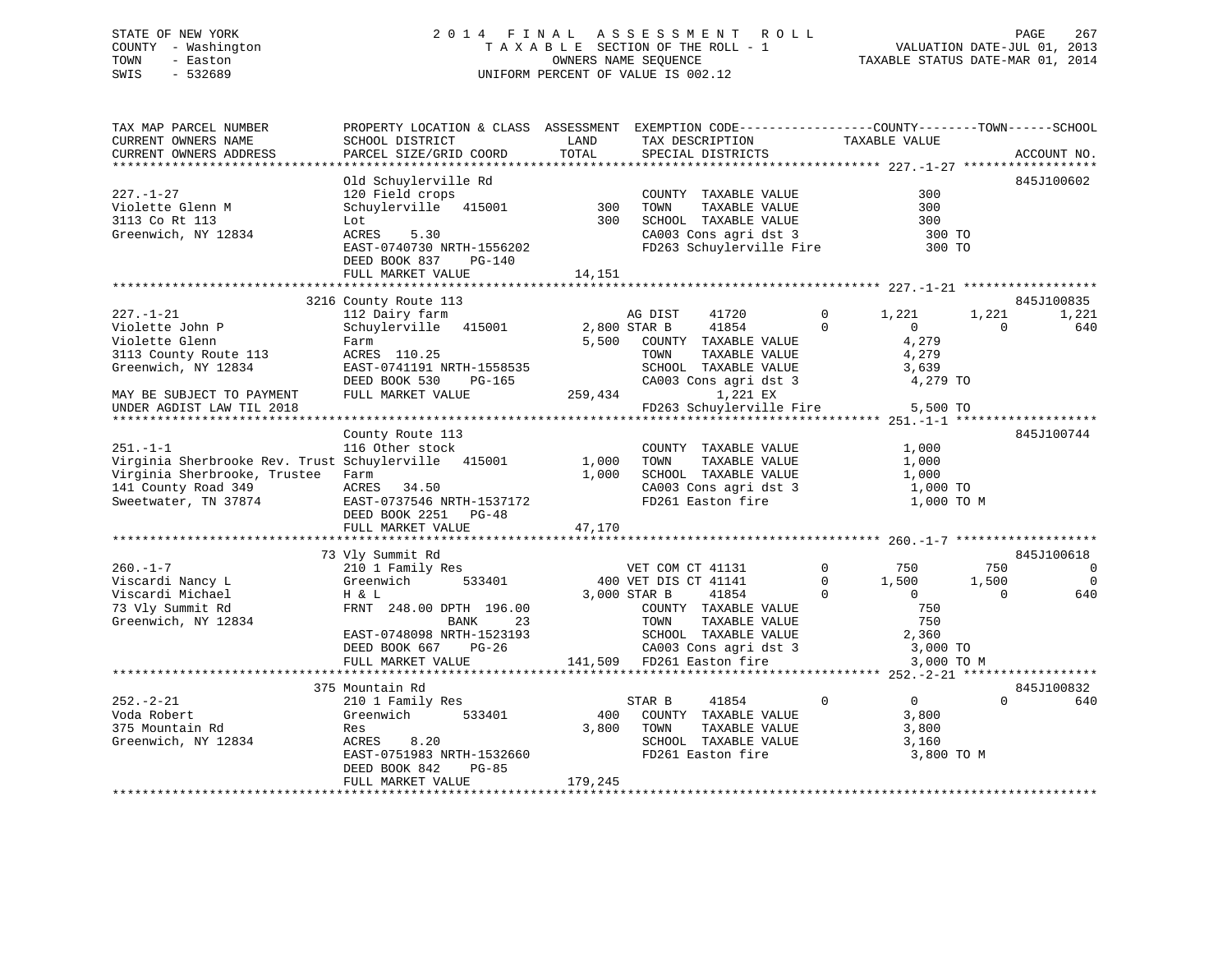| STATE OF NEW YORK   | 2014 FINAL ASSESSMENT ROLL         | 268<br>PAGE                      |
|---------------------|------------------------------------|----------------------------------|
| COUNTY - Washington | TAXABLE SECTION OF THE ROLL - 1    | VALUATION DATE-JUL 01, 2013      |
| TOWN<br>- Easton    | OWNERS NAME SEOUENCE               | TAXABLE STATUS DATE-MAR 01, 2014 |
| SWIS<br>$-532689$   | UNIFORM PERCENT OF VALUE IS 002.12 |                                  |
|                     |                                    |                                  |
|                     |                                    |                                  |

| TAX MAP PARCEL NUMBER<br>CURRENT OWNERS NAME                                                                | PROPERTY LOCATION & CLASS ASSESSMENT EXEMPTION CODE--------------COUNTY-------TOWN-----SCHOOL<br>SCHOOL DISTRICT                                                      | LAND<br>LAND<br>TOTAL | TAX DESCRIPTION                                                                                                                                                 |                            | TAXABLE VALUE                                                       |                               |                 |
|-------------------------------------------------------------------------------------------------------------|-----------------------------------------------------------------------------------------------------------------------------------------------------------------------|-----------------------|-----------------------------------------------------------------------------------------------------------------------------------------------------------------|----------------------------|---------------------------------------------------------------------|-------------------------------|-----------------|
| CURRENT OWNERS ADDRESS                                                                                      | PARCEL SIZE/GRID COORD                                                                                                                                                |                       | SPECIAL DISTRICTS                                                                                                                                               |                            |                                                                     |                               | ACCOUNT NO.     |
|                                                                                                             | 114 Cooke Hollow Rd                                                                                                                                                   |                       |                                                                                                                                                                 |                            |                                                                     |                               | 845J100454      |
| $270. - 2 - 12$<br>Waddell William C<br>Waddell Gertrude L<br>114 Cooke Hollow Rd<br>Valley Falls, NY 12185 | 240 Rural res<br>Greenwich<br>533401<br>Res<br>$270. - 1 - 12$<br>ACRES 23.17<br>EAST-0756480 NRTH-1514684<br>DEED BOOK 740<br>PG-160<br>FULL MARKET VALUE            | 5,000<br>235,849      | STAR B<br>41854<br>1,000 COUNTY TAXABLE VALUE<br>TOWN<br>TAXABLE VALUE<br>SCHOOL TAXABLE VALUE<br>CA003 Cons agri dst 3<br>FD261 Easton fire                    | $\mathbf 0$                | $\overline{0}$<br>5,000<br>5,000<br>4,360<br>5,000 TO<br>5,000 TO M | $\Omega$                      | 640             |
|                                                                                                             | 28 Ashdown Way                                                                                                                                                        |                       |                                                                                                                                                                 |                            |                                                                     |                               | 845J101293      |
| $228. - 5 - 40$<br>Wager Gary J<br>Wager Debora E<br>28 Ashdown Way<br>Greenwich, NY 12834                  | 210 1 Family Res<br>Schuylerville 415001<br>H & L<br>Lot 16, Agmt 807/65<br>$228. - 1 - 40$<br>1.95<br>ACRES<br>EAST-0747231 NRTH-1559339<br>DEED BOOK 1940 PG-297    |                       | STAR B<br>41854<br>500 COUNTY TAXABLE VALUE<br>5,500 TOWN<br>TAXABLE VALUE<br>SCHOOL TAXABLE VALUE<br>FD262 Middle Falls Fire                                   | $\overline{0}$             | $0 \qquad \qquad$<br>5,500<br>5,500<br>4,860<br>5,500 TO            | $\cap$                        | 640             |
|                                                                                                             | FULL MARKET VALUE                                                                                                                                                     | 259,434               |                                                                                                                                                                 |                            |                                                                     |                               |                 |
|                                                                                                             |                                                                                                                                                                       |                       |                                                                                                                                                                 |                            |                                                                     |                               |                 |
| $245. - 1 - 14.2$<br>Waite Thomas J<br>Waite Nanette<br>572 Burton Rd<br>Greenwich, NY 12834                | 572 Burton Rd<br>210 1 Family Res<br>533401<br>Greenwich<br>Res<br>498/863<br>ACRES<br>1.30<br>EAST-0758302 NRTH-1544152<br>DEED BOOK 464 PG-169<br>FULL MARKET VALUE | 400 STAR B<br>165,094 | VET COM CT 41131<br>41854<br>3,500 COUNTY TAXABLE VALUE<br>TOWN<br>TAXABLE VALUE<br>SCHOOL TAXABLE VALUE<br>CA003 Cons agri dst 3 3,500 TO<br>FD261 Easton fire | $\overline{0}$<br>$\Omega$ | 875<br>$\overline{0}$<br>2,625<br>2,625<br>2,860<br>3,500 TO M      | 845J101074<br>875<br>$\Omega$ | $\Omega$<br>640 |
|                                                                                                             |                                                                                                                                                                       |                       |                                                                                                                                                                 |                            |                                                                     |                               |                 |
| $261. - 1 - 24.1$<br>Walsh Alan<br>Walsh Amie<br>189 Mehan Rd<br>Mechanicville, NY 12118                    | 644 Vly Summit Rd<br>323 Vacant rural<br>Greenwich<br>533401<br>Wl<br>5.00<br>ACRES<br>EAST-0761248 NRTH-1522622<br>DEED BOOK 2634 PG-253                             | 200<br>200            | COUNTY TAXABLE VALUE<br>TOWN<br>TAXABLE VALUE<br>SCHOOL TAXABLE VALUE<br>CA003 Cons agri dst 3<br>FD261 Easton fire                                             |                            | 200<br>200<br>200<br>200 TO<br>200 TO M                             |                               | 845J101180      |
|                                                                                                             | FULL MARKET VALUE                                                                                                                                                     | 9,434                 |                                                                                                                                                                 |                            |                                                                     |                               |                 |
|                                                                                                             |                                                                                                                                                                       |                       |                                                                                                                                                                 |                            |                                                                     |                               |                 |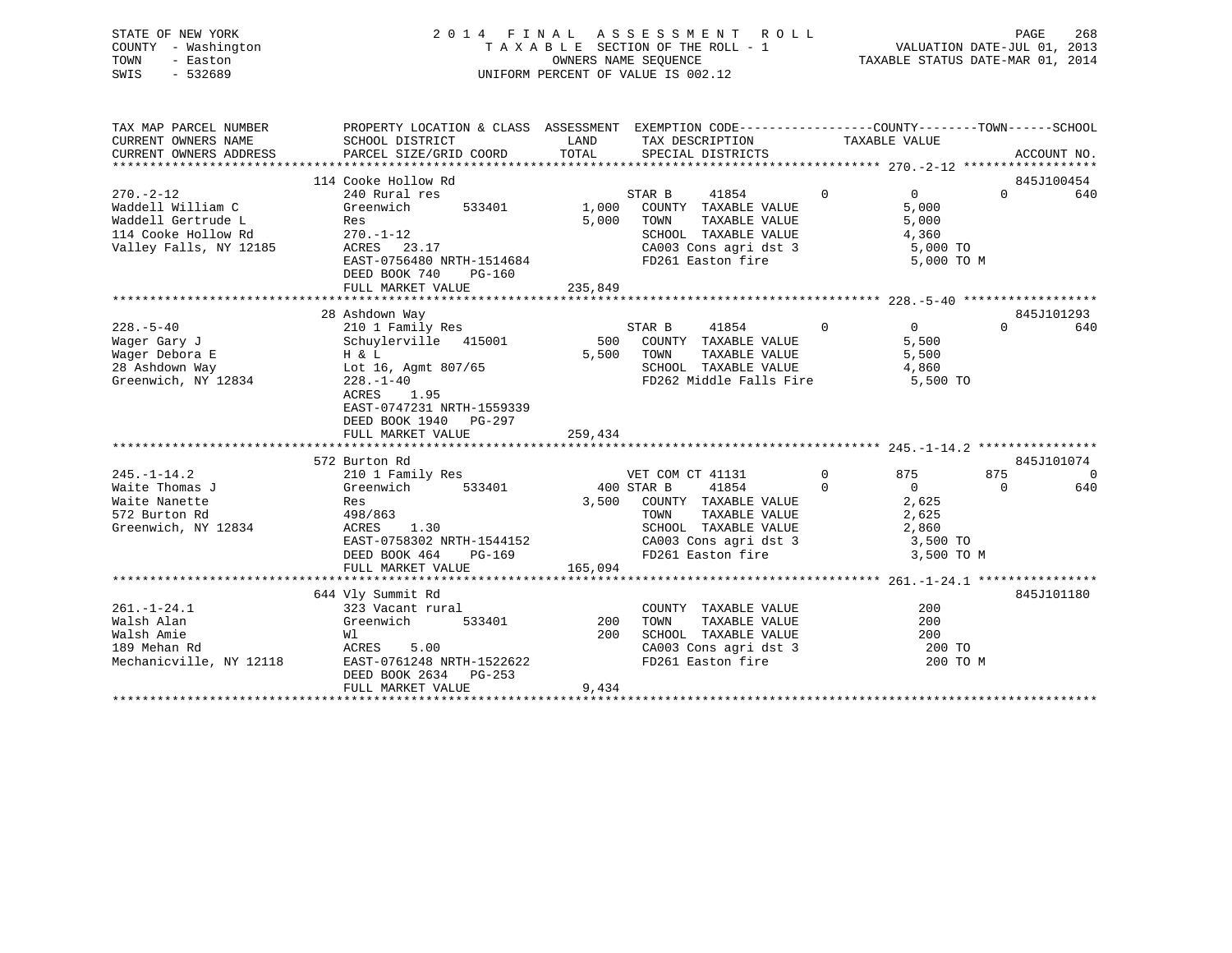# STATE OF NEW YORK 2 0 1 4 F I N A L A S S E S S M E N T R O L L PAGE 269 COUNTY - Washington T A X A B L E SECTION OF THE ROLL - 1 VALUATION DATE-JUL 01, 2013 TOWN - Easton **CONNERS NAME SEQUENCE** TAXABLE STATUS DATE-MAR 01, 2014 SWIS - 532689 UNIFORM PERCENT OF VALUE IS 002.12

| TAX MAP PARCEL NUMBER  | PROPERTY LOCATION & CLASS ASSESSMENT EXEMPTION CODE---------------COUNTY-------TOWN------SCHOOL                                                                                                |         |                                      |                                                                                  |                |                |                |                |
|------------------------|------------------------------------------------------------------------------------------------------------------------------------------------------------------------------------------------|---------|--------------------------------------|----------------------------------------------------------------------------------|----------------|----------------|----------------|----------------|
| CURRENT OWNERS NAME    | SCHOOL DISTRICT                                                                                                                                                                                | LAND    |                                      | TAX DESCRIPTION TAXABLE VALUE                                                    |                |                |                |                |
| CURRENT OWNERS ADDRESS | PARCEL SIZE/GRID COORD                                                                                                                                                                         | TOTAL   |                                      | SPECIAL DISTRICTS                                                                |                |                |                | ACCOUNT NO.    |
|                        |                                                                                                                                                                                                |         |                                      |                                                                                  |                |                |                |                |
|                        | 21 Park Dr                                                                                                                                                                                     |         |                                      |                                                                                  |                |                |                | 845J100309     |
| $236.1 - 3 - 4$        | 210 1 Family Res<br>S10 1 Family Res<br>S13401 500 STAR EN 41834                                                                                                                               |         |                                      |                                                                                  | $\overline{0}$ | 300            | 300            | $\mathbf 0$    |
|                        |                                                                                                                                                                                                |         |                                      |                                                                                  | $\overline{0}$ | $\overline{0}$ | $\overline{0}$ | 1,360          |
| Walsh Charles A        | Lot & House                                                                                                                                                                                    |         |                                      | 3,600 COUNTY TAXABLE VALUE                                                       |                | 3,300          |                |                |
| Greenwich, NY 12834    | $236. - 3 - 4$                                                                                                                                                                                 |         | TOWN                                 | TAXABLE VALUE                                                                    |                | 3,300          |                |                |
|                        | FRNT 167.00 DPTH 141.00                                                                                                                                                                        |         |                                      | SCHOOL TAXABLE VALUE 2,240                                                       |                |                |                |                |
|                        | EAST-0749990 NRTH-1553114                                                                                                                                                                      |         |                                      | FD262 Middle Falls Fire                                                          |                | 3,600 TO       |                |                |
|                        | DEED BOOK 492<br>PG-146                                                                                                                                                                        |         |                                      |                                                                                  |                |                |                |                |
|                        |                                                                                                                                                                                                |         |                                      |                                                                                  |                |                |                |                |
|                        |                                                                                                                                                                                                |         |                                      |                                                                                  |                |                |                |                |
|                        | 4480 County Route 74                                                                                                                                                                           |         |                                      |                                                                                  |                |                |                |                |
|                        |                                                                                                                                                                                                |         |                                      |                                                                                  |                | 570            | 570            | $\overline{0}$ |
|                        |                                                                                                                                                                                                |         | VET WAR CT 41121<br>500 STAR B 41854 |                                                                                  |                | $\overline{0}$ | $\overline{0}$ | 640            |
|                        |                                                                                                                                                                                                |         |                                      |                                                                                  |                |                |                |                |
|                        |                                                                                                                                                                                                |         |                                      | $3,800$ COUNTY TAXABLE VALUE $3,230$                                             |                |                |                |                |
|                        |                                                                                                                                                                                                |         |                                      | TOWN TAXABLE VALUE 3,230<br>SCHOOL TAXABLE VALUE 3,160                           |                |                |                |                |
|                        |                                                                                                                                                                                                |         |                                      |                                                                                  |                |                |                |                |
|                        |                                                                                                                                                                                                |         |                                      |                                                                                  |                | 3,800 TO       |                |                |
|                        |                                                                                                                                                                                                |         |                                      |                                                                                  |                | 3,800 TO M     |                |                |
|                        |                                                                                                                                                                                                |         |                                      |                                                                                  |                |                |                |                |
|                        | County Route 113/W Off                                                                                                                                                                         |         |                                      |                                                                                  |                |                |                | 845J100408     |
| $259. - 1 - 49$        |                                                                                                                                                                                                |         |                                      | COUNTY TAXABLE VALUE                                                             |                | 300            |                |                |
| Walter John            | 311 $Res$ vac $land - WTRFNT$<br>$533401$ 300<br>Generatio                                                                                                                                     |         | TOWN                                 | TAXABLE VALUE                                                                    |                | 300            |                |                |
|                        | Walter Carolyn<br>Walter Carolyn<br>3987 Albany St<br>Schenectady, NY 12304<br>EAST-0735042 NRTH-1524791                                                                                       | 300     |                                      | SCHOOL TAXABLE VALUE<br>CA003 Cons agri dst 3 300 TO<br>FD261 Easton fire 300 TO |                |                |                |                |
|                        |                                                                                                                                                                                                |         |                                      |                                                                                  |                |                |                |                |
|                        |                                                                                                                                                                                                |         |                                      |                                                                                  |                | 300 TO M       |                |                |
|                        | DEED BOOK 455<br>PG-1092                                                                                                                                                                       |         |                                      |                                                                                  |                |                |                |                |
|                        | FULL MARKET VALUE                                                                                                                                                                              | 14,151  |                                      |                                                                                  |                |                |                |                |
|                        |                                                                                                                                                                                                |         |                                      |                                                                                  |                |                |                |                |
|                        | 84 Deerfield Ln                                                                                                                                                                                |         |                                      |                                                                                  |                |                |                | 845J101026     |
|                        |                                                                                                                                                                                                |         |                                      | COUNTY TAXABLE VALUE 1,600                                                       |                |                |                |                |
|                        |                                                                                                                                                                                                |         |                                      | 500 TOWN TAXABLE VALUE                                                           |                | 1,600          |                |                |
|                        |                                                                                                                                                                                                | 1,600   |                                      | SCHOOL TAXABLE VALUE 1,600                                                       |                |                |                |                |
|                        |                                                                                                                                                                                                |         |                                      |                                                                                  |                | 1,600 TO       |                |                |
|                        | 259.-1-47 270 Mfg housing - WTRFNT<br>Walter John P Greenwich 533401<br>Walter Carolyn F Lot & Tra<br>3987 Albany St FRNT 75.00 DPTH 150.00<br>Schenectady, NY 12304 EAST-0734855 NRTH-1524554 |         |                                      | CA003 Cons agri dst 3<br>FD261 Easton fire                                       |                | 1,600 TO M     |                |                |
|                        | DEED BOOK 796<br>PG-209                                                                                                                                                                        |         |                                      |                                                                                  |                |                |                |                |
|                        | FULL MARKET VALUE                                                                                                                                                                              | 75,472  |                                      |                                                                                  |                |                |                |                |
|                        |                                                                                                                                                                                                |         |                                      |                                                                                  |                |                |                |                |
|                        | 58 Deerfield Ln                                                                                                                                                                                |         |                                      |                                                                                  |                |                |                | 845J100836     |
| $259. - 1 - 48$        | 260 Seasonal res - WTRFNT                                                                                                                                                                      |         |                                      | COUNTY TAXABLE VALUE                                                             |                | 2,700          |                |                |
| Walter John P          | Greenwich<br>533401                                                                                                                                                                            | 500     | TOWN                                 | TAXABLE VALUE                                                                    |                | 2,700          |                |                |
|                        |                                                                                                                                                                                                | 2,700   |                                      |                                                                                  |                |                |                |                |
|                        |                                                                                                                                                                                                |         |                                      | SCHOOL TAXABLE VALUE 2,700<br>CA003 Cons agri dst 3 2,700 TO                     |                |                |                |                |
|                        | Schenectady, NY 12304 EAST-0734965 NRTH-1524662                                                                                                                                                |         |                                      | FD261 Easton fire                                                                |                | 2,700 TO M     |                |                |
|                        | DEED BOOK 406<br>PG-945                                                                                                                                                                        |         |                                      |                                                                                  |                |                |                |                |
|                        | FULL MARKET VALUE                                                                                                                                                                              | 127,358 |                                      |                                                                                  |                |                |                |                |
|                        |                                                                                                                                                                                                |         |                                      |                                                                                  |                |                |                |                |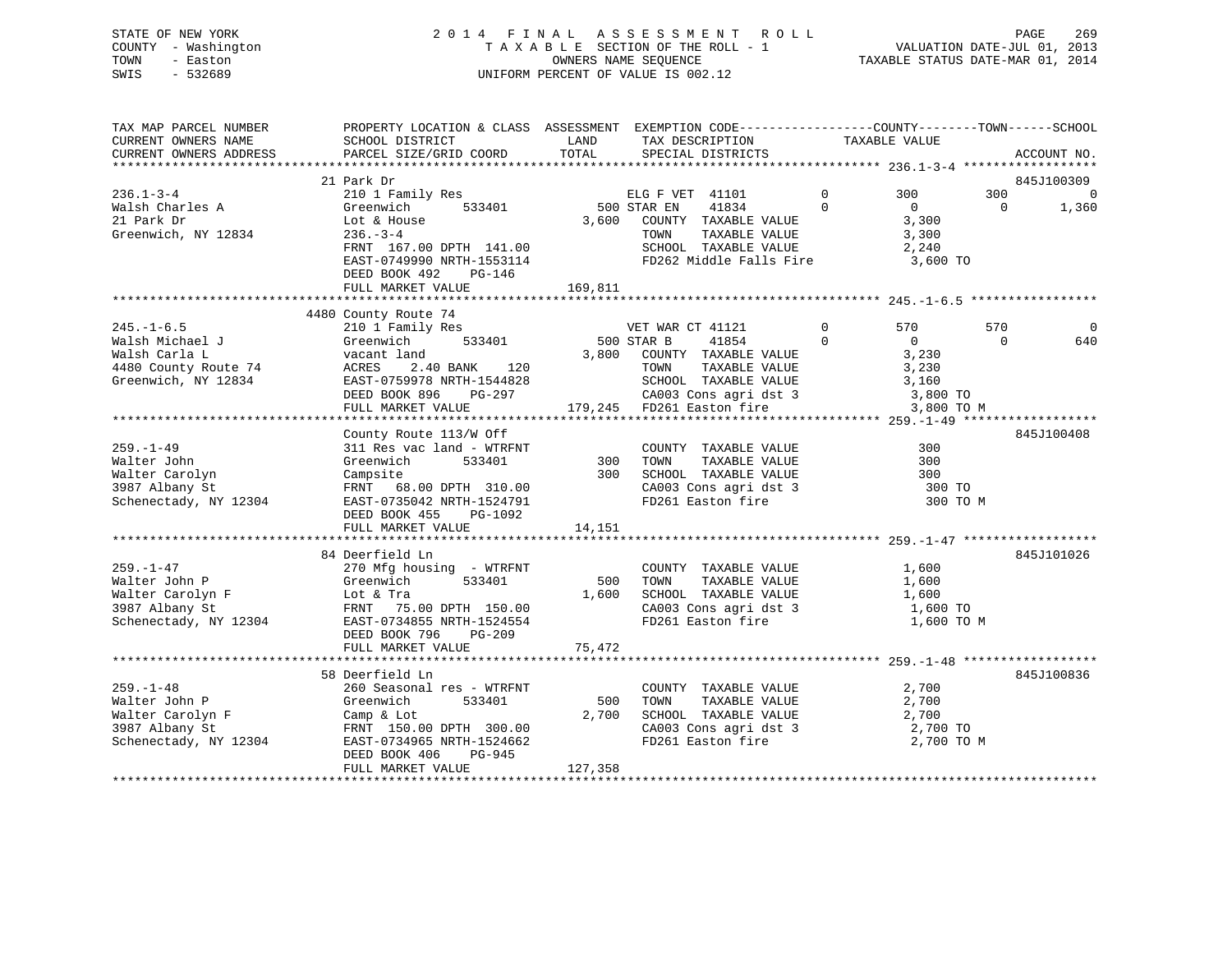# STATE OF NEW YORK 2 0 1 4 F I N A L A S S E S S M E N T R O L L PAGE 270 COUNTY - Washington T A X A B L E SECTION OF THE ROLL - 1 VALUATION DATE-JUL 01, 2013 TOWN - Easton OWNERS NAME SEQUENCE TAXABLE STATUS DATE-MAR 01, 2014 SWIS - 532689 UNIFORM PERCENT OF VALUE IS 002.12UNIFORM PERCENT OF VALUE IS 002.12

| TAX MAP PARCEL NUMBER<br>CURRENT OWNERS NAME                                                                                                                                                                                                              | PROPERTY LOCATION & CLASS ASSESSMENT EXEMPTION CODE---------------COUNTY-------TOWN------SCHOOL                                       |         | TAX DESCRIPTION                                                               |                                            |                                         |
|-----------------------------------------------------------------------------------------------------------------------------------------------------------------------------------------------------------------------------------------------------------|---------------------------------------------------------------------------------------------------------------------------------------|---------|-------------------------------------------------------------------------------|--------------------------------------------|-----------------------------------------|
| CURRENT OWNERS ADDRESS                                                                                                                                                                                                                                    |                                                                                                                                       |         | SPECIAL DISTRICTS                                                             | TAXABLE VALUE                              | ACCOUNT NO.                             |
|                                                                                                                                                                                                                                                           |                                                                                                                                       |         |                                                                               |                                            |                                         |
|                                                                                                                                                                                                                                                           | Deerfield Ln                                                                                                                          |         |                                                                               |                                            | 845J100575                              |
| $259. - 1 - 57$                                                                                                                                                                                                                                           | 321 Abandoned ag                                                                                                                      |         | COUNTY TAXABLE VALUE                                                          | 1,000                                      |                                         |
| Walter John P                                                                                                                                                                                                                                             | Greenwich 533401 1,000 TOWN                                                                                                           |         | TAXABLE VALUE                                                                 | 1,000                                      |                                         |
| Walter Carol F                                                                                                                                                                                                                                            |                                                                                                                                       |         | 1,000 SCHOOL TAXABLE VALUE                                                    | 1,000                                      |                                         |
|                                                                                                                                                                                                                                                           | Land<br>ACRES          47.10<br>3987 Albany St<br>3987 Albany St<br>Schenectady, NY 12304 EAST-0735618 NRTH-1524795 FD261 Easton fire |         | CA003 Cons agri dst 3                                                         | 1,000 TO                                   |                                         |
|                                                                                                                                                                                                                                                           |                                                                                                                                       |         |                                                                               | 1,000 TO M                                 |                                         |
|                                                                                                                                                                                                                                                           | DEED BOOK 798 PG-345                                                                                                                  |         |                                                                               |                                            |                                         |
|                                                                                                                                                                                                                                                           | FULL MARKET VALUE                                                                                                                     | 47,170  |                                                                               |                                            |                                         |
|                                                                                                                                                                                                                                                           |                                                                                                                                       |         |                                                                               |                                            |                                         |
|                                                                                                                                                                                                                                                           | 37 Marcellus Ln                                                                                                                       |         |                                                                               |                                            | 845J100526                              |
| $285. - 1 - 30$                                                                                                                                                                                                                                           |                                                                                                                                       |         | COUNTY TAXABLE VALUE                                                          | 1,800                                      |                                         |
| Ward Alan R                                                                                                                                                                                                                                               |                                                                                                                                       |         |                                                                               | TAXABLE VALUE 1,800<br>TAXABLE VALUE 1,800 |                                         |
| PO Box 716                                                                                                                                                                                                                                                | Camp                                                                                                                                  |         | 1,800 SCHOOL TAXABLE VALUE                                                    |                                            |                                         |
| Stillwater, NY 12170                                                                                                                                                                                                                                      | FRNT 50.00 DPTH 165.00 CA003 Cons agri dst 3<br>EAST-0725806 NRTH-1502366 FD261 Easton fire                                           |         |                                                                               | 1,800 TO                                   |                                         |
|                                                                                                                                                                                                                                                           |                                                                                                                                       |         |                                                                               | 1,800 TO M                                 |                                         |
|                                                                                                                                                                                                                                                           | DEED BOOK 499 PG-766                                                                                                                  |         |                                                                               |                                            |                                         |
|                                                                                                                                                                                                                                                           | FULL MARKET VALUE                                                                                                                     | 84,906  |                                                                               |                                            |                                         |
|                                                                                                                                                                                                                                                           |                                                                                                                                       |         |                                                                               |                                            |                                         |
| Mard Louise N<br>Ward Louise N<br>2,000 AGED-CO 41802<br>2,000 AGED-CO 41802<br>2,000 AGED-CO 41802<br>2,000 AGED-CO 41802<br>2,000 AGED-CO 41802<br>2,000 AGED-CO 41802<br>4,500 AGED-CO 41802<br>4,500 AGED-CO 41802<br>2,766<br>213.144<br>212.264<br> | 2154 State Route 40 65 PCT OF VALUE USED FOR EXEMPTION PURPOSES                                                                       |         |                                                                               |                                            | 845J100629                              |
|                                                                                                                                                                                                                                                           |                                                                                                                                       |         |                                                                               |                                            | 564 30<br>564                           |
|                                                                                                                                                                                                                                                           |                                                                                                                                       |         |                                                                               |                                            | $\overline{0}$<br>$\overline{0}$<br>439 |
|                                                                                                                                                                                                                                                           |                                                                                                                                       |         |                                                                               |                                            | 439<br>$\overline{0}$                   |
|                                                                                                                                                                                                                                                           |                                                                                                                                       |         |                                                                               |                                            | 1,360                                   |
|                                                                                                                                                                                                                                                           |                                                                                                                                       |         |                                                                               |                                            |                                         |
|                                                                                                                                                                                                                                                           |                                                                                                                                       |         |                                                                               |                                            |                                         |
|                                                                                                                                                                                                                                                           |                                                                                                                                       |         |                                                                               |                                            |                                         |
|                                                                                                                                                                                                                                                           |                                                                                                                                       |         | CA003 Cons agri dst 3 3,936 TO<br>564 EX<br>FD262 Middle Falls Fire 34,500 TO |                                            |                                         |
|                                                                                                                                                                                                                                                           |                                                                                                                                       |         |                                                                               |                                            |                                         |
|                                                                                                                                                                                                                                                           |                                                                                                                                       |         |                                                                               |                                            |                                         |
|                                                                                                                                                                                                                                                           | State Route 40                                                                                                                        |         |                                                                               |                                            | 845J100630                              |
| $244. - 2 - 4$                                                                                                                                                                                                                                            | state noute 40<br>323 Vacant rural                                                                                                    |         |                                                                               | $\frac{100}{100}$                          |                                         |
| Ward John P                                                                                                                                                                                                                                               |                                                                                                                                       |         |                                                                               | 100                                        |                                         |
|                                                                                                                                                                                                                                                           |                                                                                                                                       |         |                                                                               | 100                                        |                                         |
| Ward Louise N<br>2154 St Rt 40<br>Greenwich, NY 12834                                                                                                                                                                                                     | State About<br>323 Vacant rural<br>Greenwich 533401 100 TOWN TAXABLE VALUE<br>WL 100 SCHOOL TAXABLE VALUE<br>CA003 Cons agri dst 3    |         |                                                                               | 100 TO                                     |                                         |
|                                                                                                                                                                                                                                                           |                                                                                                                                       |         | FD262 Middle Falls Fire                                                       | 100 TO                                     |                                         |
|                                                                                                                                                                                                                                                           | <b>PG-72</b><br>DEED BOOK 475                                                                                                         |         |                                                                               |                                            |                                         |
|                                                                                                                                                                                                                                                           | FULL MARKET VALUE                                                                                                                     | 4,717   |                                                                               |                                            |                                         |
|                                                                                                                                                                                                                                                           |                                                                                                                                       |         |                                                                               |                                            |                                         |
|                                                                                                                                                                                                                                                           | 22 Hegeman Bridge Rd                                                                                                                  |         |                                                                               |                                            | 845J100628                              |
| $236. - 2 - 13$                                                                                                                                                                                                                                           |                                                                                                                                       |         | COUNTY TAXABLE VALUE                                                          | 3,000                                      |                                         |
| Ward Melissa J                                                                                                                                                                                                                                            |                                                                                                                                       | 200     | TAXABLE VALUE<br>TOWN                                                         | 3,000                                      |                                         |
| 22 Hegeman Bridge Rd<br>Greenwich, NY 12834                                                                                                                                                                                                               | H& 1                                                                                                                                  |         | 3,000 SCHOOL TAXABLE VALUE                                                    | 3,000                                      |                                         |
|                                                                                                                                                                                                                                                           |                                                                                                                                       |         | CA003 Cons agri dst 3 3,000 TO                                                |                                            |                                         |
|                                                                                                                                                                                                                                                           | EAST-0752612 NRTH-1549717 FD262 Middle Falls Fire                                                                                     |         |                                                                               | 3,000 TO                                   |                                         |
|                                                                                                                                                                                                                                                           | DEED BOOK 920<br>PG-26                                                                                                                |         |                                                                               |                                            |                                         |
|                                                                                                                                                                                                                                                           | FULL MARKET VALUE                                                                                                                     | 141,509 |                                                                               |                                            |                                         |
|                                                                                                                                                                                                                                                           |                                                                                                                                       |         |                                                                               |                                            |                                         |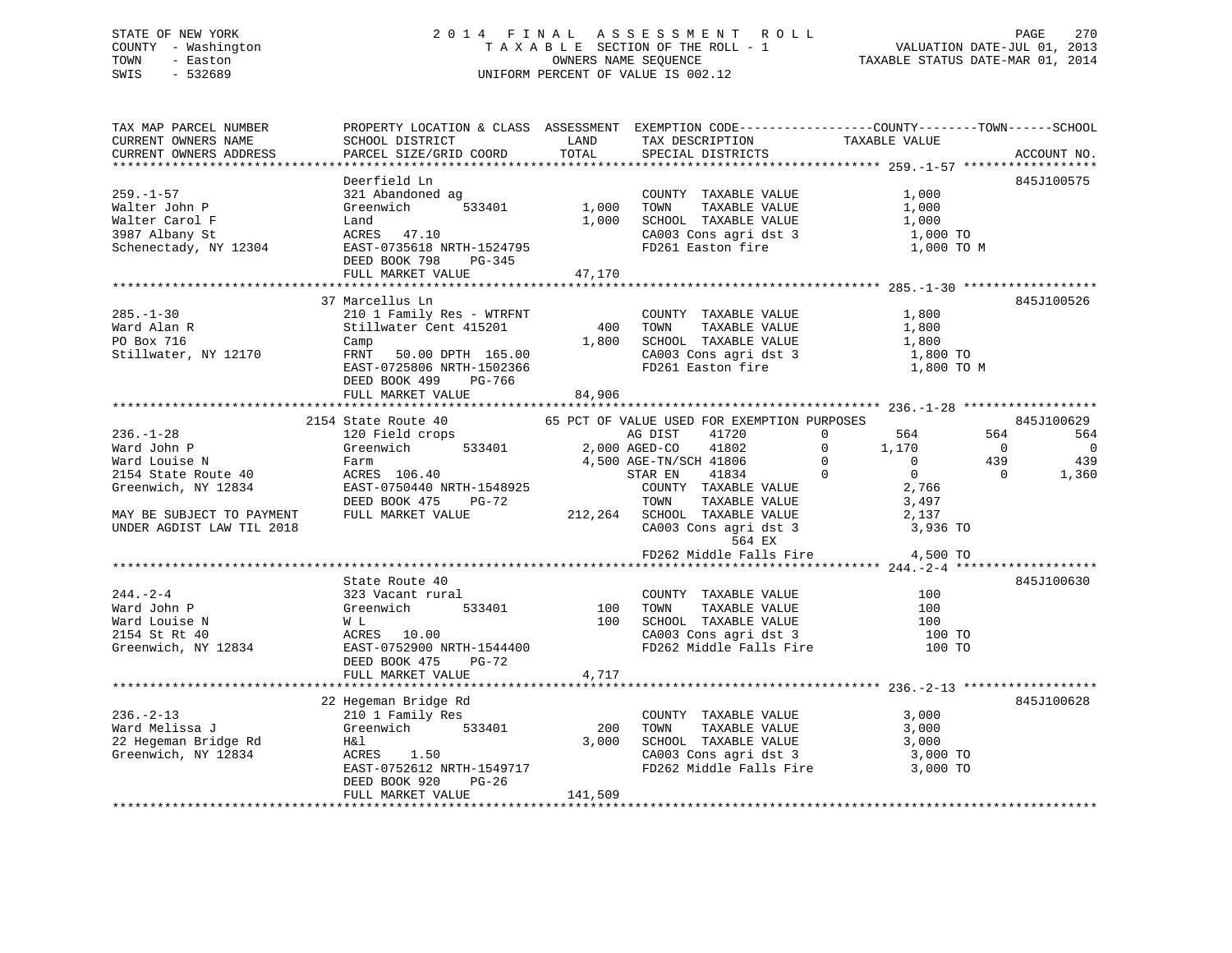| STATE OF NEW YORK   | 2014 FINAL ASSESSMENT ROLL         | 271<br>PAGE                      |
|---------------------|------------------------------------|----------------------------------|
| COUNTY - Washington | TAXABLE SECTION OF THE ROLL - 1    | VALUATION DATE-JUL 01, 2013      |
| TOWN<br>- Easton    | OWNERS NAME SEOUENCE               | TAXABLE STATUS DATE-MAR 01, 2014 |
| $-532689$<br>SWIS   | UNIFORM PERCENT OF VALUE IS 002.12 |                                  |
|                     |                                    |                                  |

| TAX MAP PARCEL NUMBER                    | PROPERTY LOCATION & CLASS ASSESSMENT EXEMPTION CODE----------------COUNTY-------TOWN------SCHOOL |          |                                |                            |                 |
|------------------------------------------|--------------------------------------------------------------------------------------------------|----------|--------------------------------|----------------------------|-----------------|
| CURRENT OWNERS NAME                      | SCHOOL DISTRICT                                                                                  | LAND     | TAX DESCRIPTION                | TAXABLE VALUE              |                 |
| CURRENT OWNERS ADDRESS                   | PARCEL SIZE/GRID COORD                                                                           | TOTAL    | SPECIAL DISTRICTS              |                            | ACCOUNT NO.     |
|                                          |                                                                                                  |          |                                |                            |                 |
|                                          | 4164 County Route 74                                                                             |          |                                |                            |                 |
|                                          |                                                                                                  |          |                                |                            |                 |
| $245. - 1 - 8.1$                         | 210 1 Family Res                                                                                 |          | COUNTY TAXABLE VALUE           | 4,200                      |                 |
| Wardwell Benjamin                        | 533401<br>Greenwich                                                                              | 500      | TOWN<br>TAXABLE VALUE          | 4,200                      |                 |
| Wardwell Tracey                          | H L                                                                                              | 4,200    | SCHOOL TAXABLE VALUE           | 4,200                      |                 |
| 4164 County Route 74                     | Lot $#4$                                                                                         |          | CA003 Cons agri dst 3          | 4,200 TO                   |                 |
| Greenwich, NY 12834                      | 6.00<br>ACRES                                                                                    |          | FD261 Easton fire              | 4,200 TO M                 |                 |
|                                          | EAST-0759476 NRTH-1542426                                                                        |          |                                |                            |                 |
|                                          | DEED BOOK 3233 PG-257                                                                            |          |                                |                            |                 |
|                                          | FULL MARKET VALUE                                                                                | 198,113  |                                |                            |                 |
|                                          |                                                                                                  |          |                                |                            |                 |
|                                          |                                                                                                  |          |                                |                            |                 |
|                                          | Dead End Ln                                                                                      |          |                                |                            | 845J101151      |
| $252. - 2 - 14.1$                        | 321 Abandoned ag                                                                                 |          | COUNTY TAXABLE VALUE           | 750                        |                 |
| Wardwell Benjamin                        | 533401<br>Greenwich                                                                              | 750 TOWN | TAXABLE VALUE                  | 750                        |                 |
| Wardwell Tracey L                        | Vacant Land                                                                                      |          | 750 SCHOOL TAXABLE VALUE       | 750                        |                 |
| waruweri iracey L<br>60 Meeting House Rd | ACRES 29.56                                                                                      |          | FD261 Easton fire              | 750 TO M                   |                 |
| Schaghticoke, NY 12154                   | EAST-0754045 NRTH-1531766                                                                        |          |                                |                            |                 |
|                                          | DEED BOOK 1966 PG-37                                                                             |          |                                |                            |                 |
|                                          | FULL MARKET VALUE                                                                                | 35,377   |                                |                            |                 |
|                                          |                                                                                                  |          |                                |                            |                 |
|                                          |                                                                                                  |          |                                |                            |                 |
|                                          | Dead End Ln                                                                                      |          |                                |                            | 845J100193      |
| $252 - 2 - 14$                           | 321 Abandoned ag                                                                                 |          | COUNTY TAXABLE VALUE           | 700                        |                 |
| Wardwell Daniel                          | 533401<br>Greenwich                                                                              | 700      | TOWN<br>TAXABLE VALUE          | 700                        |                 |
| Wardwell Janice                          | Vacant Land                                                                                      |          | 700 SCHOOL TAXABLE VALUE       | 700                        |                 |
| 307 Otter Creek Rd                       | ACRES 28.70                                                                                      |          | FD261 Easton fire              | 700 TO M                   |                 |
| Johnsonville, NY 12094                   | EAST-0755263 NRTH-1531860                                                                        |          |                                |                            |                 |
|                                          | DEED BOOK 3075 PG-334                                                                            |          |                                |                            |                 |
|                                          | FULL MARKET VALUE                                                                                | 33,019   |                                |                            |                 |
|                                          |                                                                                                  |          |                                |                            |                 |
|                                          |                                                                                                  |          |                                |                            |                 |
|                                          | 405 County Route 54                                                                              |          |                                |                            | 845J101087      |
| $286. - 1 - 5.2$                         | 210 1 Family Res                                                                                 |          | STAR B<br>41854                | $\Omega$<br>$\overline{0}$ | $\Omega$<br>640 |
| Wasielewski Robert                       | Greenwich 533401                                                                                 |          | 400 COUNTY TAXABLE VALUE       | 3,500                      |                 |
| 405 County Route 54                      | Res                                                                                              |          | 3,500 TOWN<br>TAXABLE VALUE    | 3,500                      |                 |
| Schaghticoke, NY 12154                   | ACRES 1.50                                                                                       |          | SCHOOL TAXABLE VALUE           | 2,860                      |                 |
|                                          | EAST-0736400 NRTH-1503120                                                                        |          | CA003 Cons agri dst 3 3,500 TO |                            |                 |
|                                          | DEED BOOK 2993 PG-182                                                                            |          | FD261 Easton fire              | 3,500 TO M                 |                 |
|                                          | FULL MARKET VALUE                                                                                | 165,094  |                                |                            |                 |
|                                          |                                                                                                  |          |                                |                            |                 |
|                                          |                                                                                                  |          |                                |                            |                 |
|                                          | 77 Meeting House Rd                                                                              |          |                                |                            | 845J100218      |
| $269. - 1 - 33$                          | 210 1 Family Res                                                                                 |          | COUNTY TAXABLE VALUE           | 2,500                      |                 |
| Watkins Larry                            | Greenwich<br>533401                                                                              | 400      | TOWN<br>TAXABLE VALUE          | 2,500                      |                 |
| 77 Meetinghouse Rd                       | H&l                                                                                              | 2,500    | SCHOOL TAXABLE VALUE           | 2,500                      |                 |
| Schagticoke, NY 12154                    | FRNT 185.00 DPTH 139.00                                                                          |          | CA003 Cons agri dst 3          | 2,500 TO                   |                 |
|                                          | EAST-0745624 NRTH-1514616                                                                        |          | FD261 Easton fire              | 2,500 TO M                 |                 |
|                                          | DEED BOOK 555<br>$PG-218$                                                                        |          |                                |                            |                 |
|                                          | FULL MARKET VALUE                                                                                | 117,925  |                                |                            |                 |
|                                          |                                                                                                  |          |                                |                            |                 |
|                                          |                                                                                                  |          |                                |                            |                 |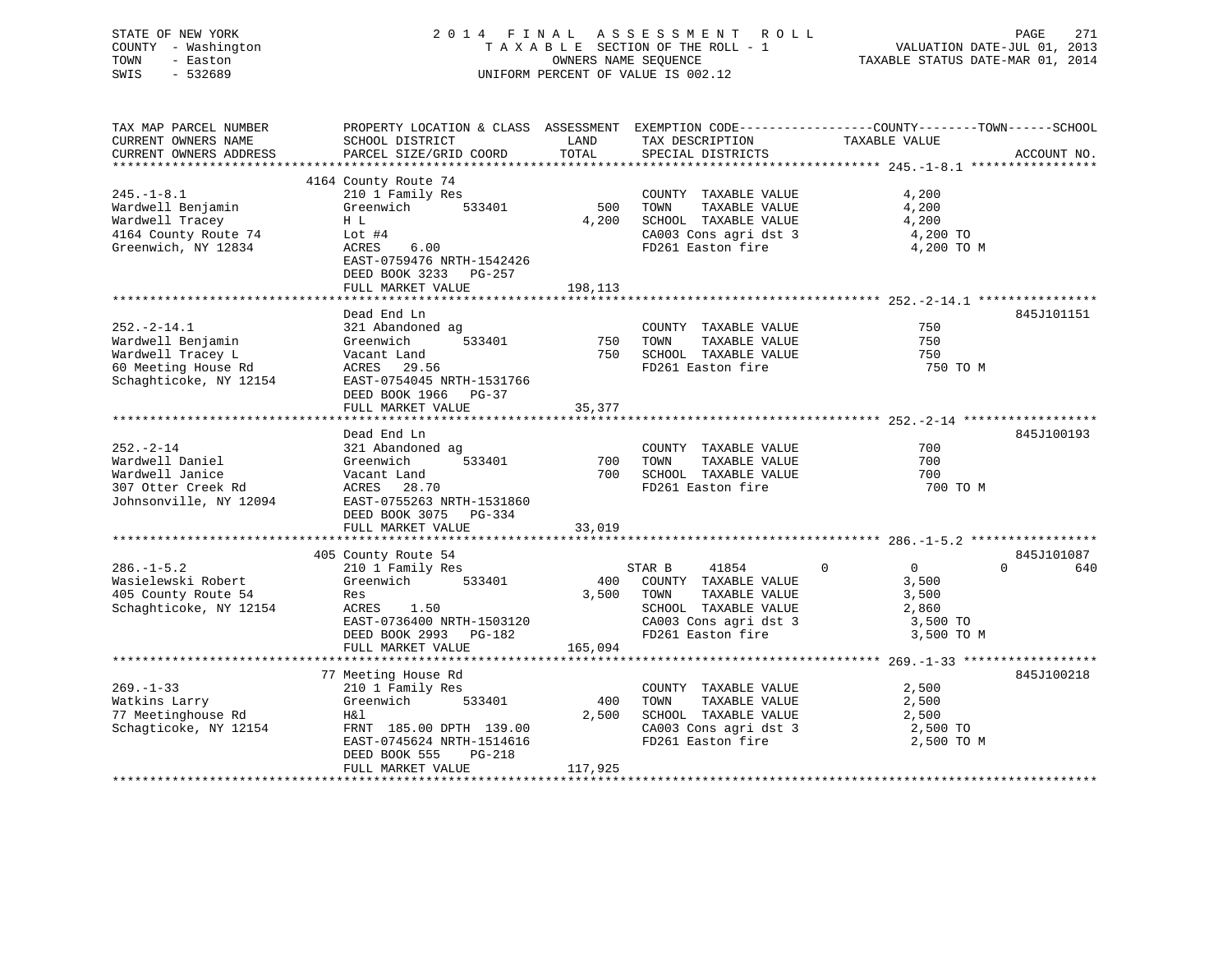# STATE OF NEW YORK 2 0 1 4 F I N A L A S S E S S M E N T R O L L PAGE 272 COUNTY - Washington T A X A B L E SECTION OF THE ROLL - 1 VALUATION DATE-JUL 01, 2013 TOWN - Easton OWNERS NAME SEQUENCE TAXABLE STATUS DATE-MAR 01, 2014 SWIS - 532689 UNIFORM PERCENT OF VALUE IS 002.12

| TAX MAP PARCEL NUMBER<br>CURRENT OWNERS NAME<br>CURRENT OWNERS ADDRESS                                   | PROPERTY LOCATION & CLASS ASSESSMENT EXEMPTION CODE----------------COUNTY-------TOWN------SCHOOL<br>SCHOOL DISTRICT<br>PARCEL SIZE/GRID COORD                               | LAND<br>TOTAL           | TAX DESCRIPTION<br>SPECIAL DISTRICTS                                                                                                                                         | TAXABLE VALUE            |                                                                            |                      | ACCOUNT NO.                   |
|----------------------------------------------------------------------------------------------------------|-----------------------------------------------------------------------------------------------------------------------------------------------------------------------------|-------------------------|------------------------------------------------------------------------------------------------------------------------------------------------------------------------------|--------------------------|----------------------------------------------------------------------------|----------------------|-------------------------------|
|                                                                                                          | 171 Vly Summit Rd                                                                                                                                                           |                         |                                                                                                                                                                              |                          |                                                                            |                      | 845J100721                    |
| $260. - 1 - 10$<br>Watters Keith<br>Watters Diane<br>171 Vly Summit Rd<br>Greenwich, NY 12834            | 210 1 Family Res<br>533401<br>Greenwich<br>H & L<br>2.84 BANK 185<br>ACRES<br>EAST-0749964 NRTH-1523797<br>DEED BOOK 678<br>PG-216<br>FULL MARKET VALUE                     | 500<br>174,528          | STAR B<br>41854<br>COUNTY TAXABLE VALUE<br>3,700 TOWN<br>TAXABLE VALUE<br>SCHOOL TAXABLE VALUE<br>CA003 Cons agri dst 3<br>FD261 Easton fire                                 | $\Omega$                 | $\overline{0}$<br>3,700<br>3,700<br>3,060<br>3,700 TO<br>3,700 TO M        | $\Omega$             | 640                           |
|                                                                                                          |                                                                                                                                                                             |                         |                                                                                                                                                                              |                          |                                                                            |                      |                               |
| $236. - 2 - 12$<br>Weatherwax Timothy Lee<br>24 Hegeman Bridge Rd<br>Greenwich, NY 12834                 | 24 Hegeman Bridge Rd<br>210 1 Family Res<br>Greenwich<br>533401<br>H L<br>FRNT 278.00 DPTH 150.00<br>EAST-0752549 NRTH-1549891<br>DEED BOOK 2620 PG-242                     | 2,500                   | CW 10 VET/ 41152<br>200 STAR B<br>41854<br>COUNTY TAXABLE VALUE<br>TAXABLE VALUE<br>TOWN<br>SCHOOL TAXABLE VALUE<br>FD262 Middle Falls Fire                                  | $\mathbf{0}$<br>$\Omega$ | 170<br>$\overline{0}$<br>2,330<br>2,500<br>1,860<br>2,500 TO               | $\Omega$<br>$\Omega$ | 845J100845<br>$\Omega$<br>640 |
|                                                                                                          | FULL MARKET VALUE                                                                                                                                                           | 117,925                 |                                                                                                                                                                              |                          |                                                                            |                      |                               |
|                                                                                                          |                                                                                                                                                                             |                         |                                                                                                                                                                              |                          |                                                                            |                      |                               |
| $269. - 1 - 13.2$<br>Weaver David P<br>Weaver Lori D<br>115 Becker Rd<br>Greenwich, NY 12834             | 115 Becker Rd<br>240 Rural res<br>Greenwich<br>533401<br>H & Gar<br>901/85<br>ACRES<br>20.10<br>EAST-0749672 NRTH-1518526<br>DEED BOOK 594<br>$PG-308$<br>FULL MARKET VALUE | 600<br>4,000<br>188,679 | STAR B<br>41854<br>COUNTY TAXABLE VALUE<br>TOWN<br>TAXABLE VALUE<br>SCHOOL TAXABLE VALUE<br>CA003 Cons agri dst 3<br>FD261 Easton fire                                       | $\Omega$                 | $\overline{0}$<br>4,000<br>4,000<br>3,360<br>4,000 TO<br>4,000 TO M        | $\cap$               | 845J101266<br>640             |
|                                                                                                          |                                                                                                                                                                             |                         |                                                                                                                                                                              |                          |                                                                            |                      |                               |
|                                                                                                          | 1106 Beadle Hill Rd                                                                                                                                                         |                         | 95 PCT OF VALUE USED FOR EXEMPTION PURPOSES                                                                                                                                  |                          |                                                                            |                      | 845J100349                    |
| $278. - 1 - 10.1$<br>Weber Andrew E<br>Weber Kathleen R<br>1106 Beadle Hill Rd<br>Valley Falls, NY 12185 | 210 1 Family Res<br>533401<br>Greenwich<br>H & L<br>ACRES<br>6.70<br>EAST-0754013 NRTH-1512276<br>DEED BOOK 903<br>PG-77<br>FULL MARKET VALUE                               |                         | VET WAR CT 41121<br>600 STAR B<br>41854<br>4,500 COUNTY TAXABLE VALUE<br>TAXABLE VALUE<br>TOWN<br>SCHOOL TAXABLE VALUE<br>CA003 Cons agri dst 3<br>212,264 FD261 Easton fire | $\mathbf{0}$<br>$\Omega$ | 636<br>$\overline{0}$<br>3,864<br>3,928<br>3,860<br>4,500 TO<br>4,500 TO M | 572<br>$\Omega$      | $\overline{0}$<br>640         |
|                                                                                                          |                                                                                                                                                                             |                         |                                                                                                                                                                              |                          |                                                                            |                      |                               |
| $287. - 1 - 10.1$<br>Weber William<br>Stoeckmann Elizabeth<br>392 Stover Rd<br>Valley Falls, NY 12185    | Lees Crossing Rd/s Off<br>323 Vacant rural<br>Greenwich<br>533401<br>Wood Lot<br>ACRES 13.78<br>EAST-0755308 NRTH-1502485<br>DEED BOOK 856<br>$PG-183$                      | 300<br>300              | COUNTY TAXABLE VALUE<br>TOWN<br>TAXABLE VALUE<br>SCHOOL TAXABLE VALUE<br>CA003 Cons agri dst 3<br>FD261 Easton fire                                                          |                          | 300<br>300<br>300<br>300 TO<br>300 TO M                                    |                      | 845J100846                    |
|                                                                                                          | FULL MARKET VALUE                                                                                                                                                           | 14,151                  |                                                                                                                                                                              |                          |                                                                            |                      |                               |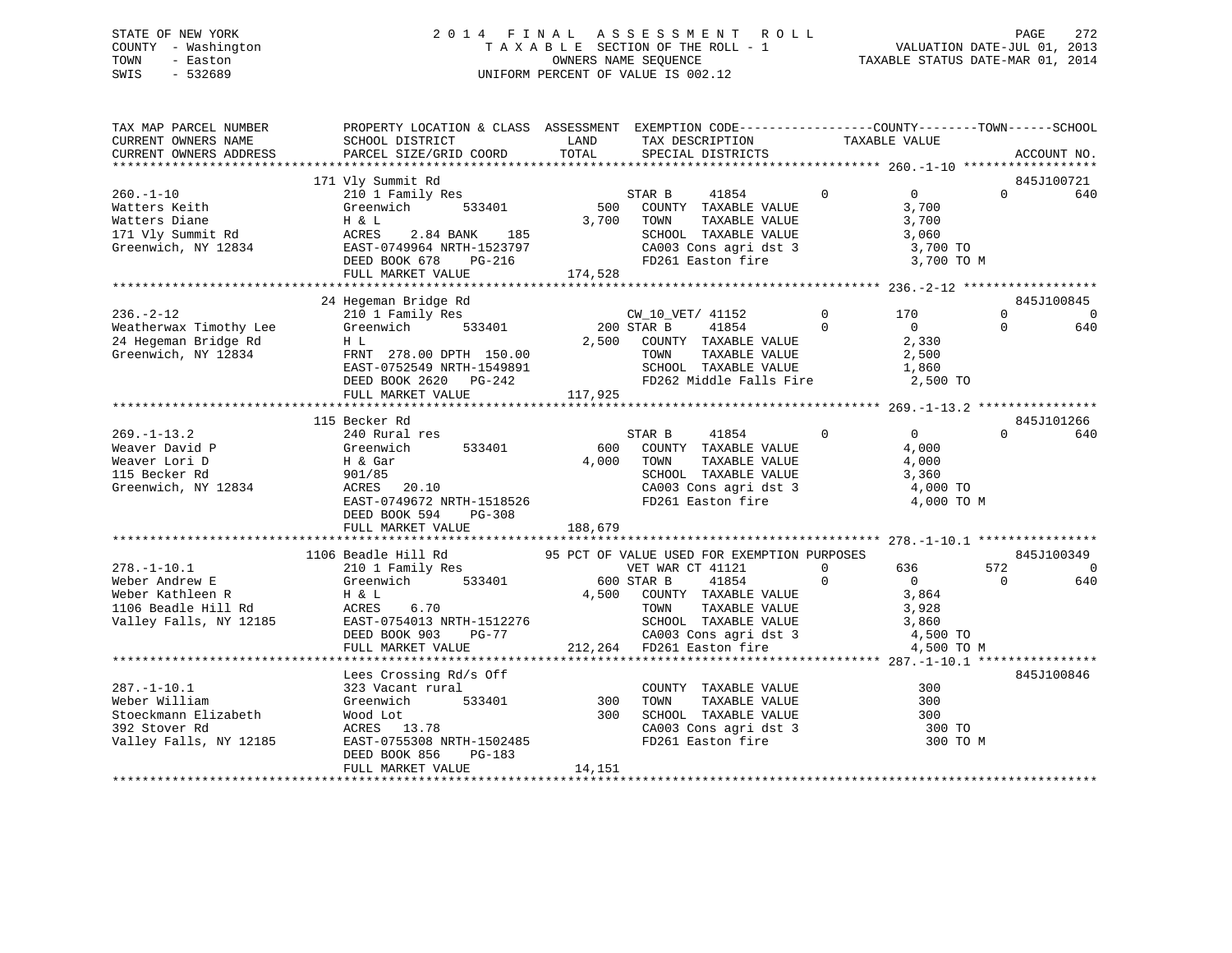# STATE OF NEW YORK 273 2014 FINAL ASSESSMENT ROLL 2014 PAGE 273 COUNTY - Washington  $T A X A B L E$  SECTION OF THE ROLL - 1<br>TOWN - Easton DATE-JUL 2014 OWNERS NAME SEQUENCE SWIS - 532689 UNIFORM PERCENT OF VALUE IS 002.12

VALUATION DATE-JUL 01, 2013

TAXABLE STATUS DATE-MAR 01, 2014

| TAX MAP PARCEL NUMBER                                                             | PROPERTY LOCATION & CLASS ASSESSMENT EXEMPTION CODE---------------COUNTY-------TOWN-----SCHOOL |                   |                                                           |                                                    |                                  |
|-----------------------------------------------------------------------------------|------------------------------------------------------------------------------------------------|-------------------|-----------------------------------------------------------|----------------------------------------------------|----------------------------------|
| CURRENT OWNERS NAME                                                               | SCHOOL DISTRICT                                                                                | LAND              | TAX DESCRIPTION                                           | TAXABLE VALUE                                      |                                  |
| CURRENT OWNERS ADDRESS                                                            | PARCEL SIZE/GRID COORD                                                                         | TOTAL             | SPECIAL DISTRICTS                                         |                                                    | ACCOUNT NO.                      |
|                                                                                   |                                                                                                |                   |                                                           |                                                    |                                  |
|                                                                                   | State Route 372                                                                                |                   |                                                           |                                                    | 845J101039                       |
| $245. - 2 - 8$                                                                    | 321 Abandoned ag                                                                               |                   | COUNTY TAXABLE VALUE                                      | 400                                                |                                  |
| Weeping Birch Farm, LLC                                                           | ned ag<br>533401<br>Greenwich                                                                  | COUNT<br>400 TOWN | TAXABLE VALUE                                             | 400                                                |                                  |
| 12 Old Cambridge Rd                                                               | Vl                                                                                             |                   | 400 SCHOOL TAXABLE VALUE                                  | 400                                                |                                  |
| Greenwich, NY 12834                                                               | ACRES 5.63                                                                                     |                   |                                                           | 400 TO                                             |                                  |
|                                                                                   | EAST-0769804 NRTH-1544531                                                                      |                   | CA003 Cons agri dst 3<br>FD261 Easton fire                | 400 TO M                                           |                                  |
|                                                                                   | DEED BOOK 2074 PG-198                                                                          |                   |                                                           |                                                    |                                  |
|                                                                                   | FULL MARKET VALUE                                                                              | 18,868            |                                                           |                                                    |                                  |
|                                                                                   |                                                                                                |                   |                                                           |                                                    |                                  |
|                                                                                   | 458 State Route 29                                                                             |                   |                                                           |                                                    | 845J100751                       |
| $236.1 - 3 - 6$                                                                   | 210 1 Family Res                                                                               |                   | VET COM CT 41131                                          | $0$ 825                                            | 825<br>$\overline{0}$            |
| Weir Charles H                                                                    | Greenwich 533401 400 AGED-CO                                                                   |                   | 41802                                                     | $\begin{bmatrix} 0 & 1,238 \\ 0 & 0 \end{bmatrix}$ | $\overline{0}$<br>$\overline{0}$ |
| Weir Joan A                                                                       | $H+L$                                                                                          |                   | 3,300 AGE-TN/SCH 41806                                    |                                                    | 1,114<br>1,485                   |
|                                                                                   | H+L<br>236.-3-6<br>ACRES 1.10                                                                  |                   | 41834<br>STAR EN                                          | $\overline{0}$                                     | $\Omega$<br>1,360                |
| 458 State Route 29 236.-3-6<br>Greenwich. NY 12834 20RES 1<br>Greenwich, NY 12834 |                                                                                                |                   | COUNTY TAXABLE VALUE                                      | $\begin{array}{c} 0 \\ 1 \end{array}$              |                                  |
|                                                                                   |                                                                                                |                   | TAXABLE VALUE                                             | 1,361                                              |                                  |
|                                                                                   |                                                                                                |                   |                                                           | 455                                                |                                  |
|                                                                                   | FULL MARKET VALUE                                                                              |                   | 155,660 FD262 Middle Falls Fire 3,300 TO                  |                                                    |                                  |
|                                                                                   |                                                                                                |                   |                                                           |                                                    |                                  |
|                                                                                   |                                                                                                |                   |                                                           |                                                    | 845J101080                       |
|                                                                                   | 1316 State Route 372                                                                           |                   | STAR EN<br>$\overline{0}$<br>41834                        | $\overline{0}$                                     | $0 \t 1,360$                     |
| $237. - 1 - 20.2$                                                                 | 210 1 Family Res<br>Greenwich 533401                                                           |                   |                                                           |                                                    |                                  |
| Welling Searle                                                                    |                                                                                                |                   | 600 COUNTY TAXABLE VALUE                                  | 5,000                                              |                                  |
| Welling Judy                                                                      | Res                                                                                            |                   | 5,000 TOWN<br>TAXABLE VALUE<br>SCHOOL TAXABLE VALUE 3,640 | 5,000                                              |                                  |
| 1316 St Rt 372                                                                    | ACRES 8.26                                                                                     |                   |                                                           |                                                    |                                  |
| Greenwich, NY 12834                                                               | ACRES 0.20<br>EAST-0764309 NRTH-1546655<br>DEED BOOK 807 PG-212                                |                   | CA003 Cons agri dst 3<br>FD261 Easton fire                | 5,000 TO                                           |                                  |
|                                                                                   | DEED BOOK 807 PG-212                                                                           |                   |                                                           | 5,000 TO M                                         |                                  |
|                                                                                   | FULL MARKET VALUE                                                                              | 235,849           |                                                           |                                                    |                                  |
|                                                                                   |                                                                                                |                   |                                                           |                                                    |                                  |
|                                                                                   | County Route 113/W Off                                                                         |                   |                                                           |                                                    | 845J100361                       |
| $259. - 1 - 58$                                                                   | 311 Res vac land - WTRFNT                                                                      |                   | COUNTY TAXABLE VALUE                                      | 200                                                |                                  |
| Wells Living TRust Edwin L                                                        | 533401<br>Greenwich                                                                            |                   | 200 TOWN TAXABLE VALUE<br>200 SCHOOL TAXABLE VALUE        | 200                                                |                                  |
| Wells Living Trust Doris H                                                        | Lot/campsite                                                                                   |                   |                                                           | 200                                                |                                  |
| 4 Captain Richards Ln                                                             | FRNT 75.00 DPTH 200.00                                                                         |                   | CA003 Cons agri dst 3<br>FD261 Easton fire                | 200 TO                                             |                                  |
| Northport, NY 11768                                                               | EAST-0735172 NRTH-1525483                                                                      |                   |                                                           | 200 TO M                                           |                                  |
|                                                                                   | DEED BOOK 923<br>PG-179                                                                        |                   |                                                           |                                                    |                                  |
|                                                                                   | FULL MARKET VALUE                                                                              | 9,434             |                                                           |                                                    |                                  |
|                                                                                   |                                                                                                |                   |                                                           |                                                    |                                  |
|                                                                                   | 3969 County Route 74                                                                           |                   |                                                           |                                                    | 845J100848                       |
| $245. - 1 - 9$                                                                    | 240 Rural res                                                                                  |                   | STAR EN<br>41834                                          | $\overline{0}$<br>$\overline{0}$                   | $\Omega$<br>1,360                |
| Wells Mark W                                                                      | 533401<br>Greenwich                                                                            |                   | 1,000 COUNTY TAXABLE VALUE                                | 4,200                                              |                                  |
|                                                                                   |                                                                                                | 4,200             | TAXABLE VALUE<br>TOWN                                     | 4,200                                              |                                  |
|                                                                                   |                                                                                                |                   | SCHOOL TAXABLE VALUE                                      | 2,840                                              |                                  |
| Greenwich, NY 12834                                                               |                                                                                                |                   |                                                           | 4,200 TO                                           |                                  |
|                                                                                   | EAST-0759813 NRTH-1538053<br>EAST-0759813 NRTH-1538053<br>DEED BOOK 447<br>PG-601              |                   | CA003 Cons agri dst 3<br>FD261 Easton fire                | 4,200 TO M                                         |                                  |
|                                                                                   | FULL MARKET VALUE                                                                              | 198,113           |                                                           |                                                    |                                  |
|                                                                                   |                                                                                                |                   |                                                           |                                                    |                                  |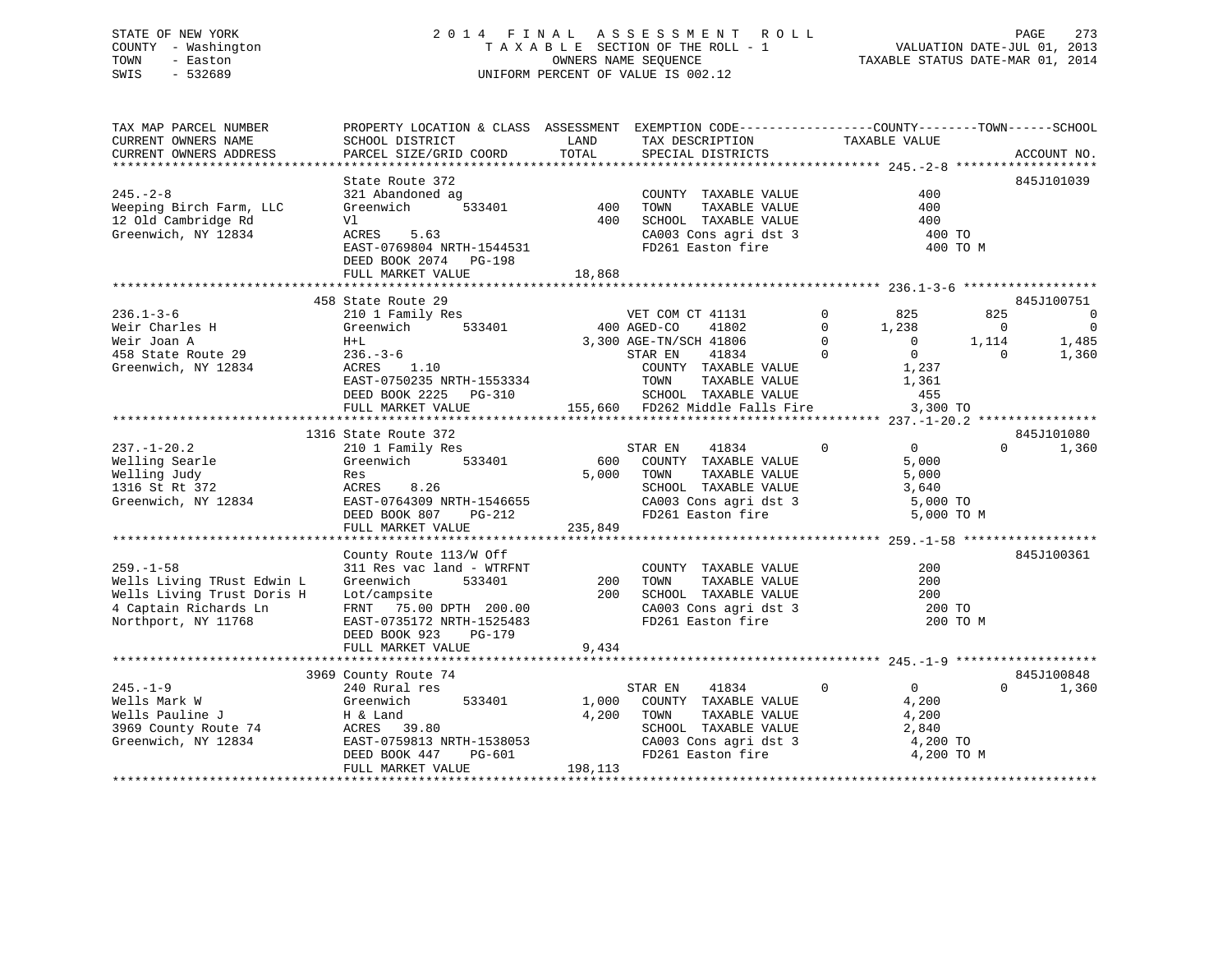# STATE OF NEW YORK 2 0 1 4 F I N A L A S S E S S M E N T R O L L PAGE 274 COUNTY - Washington T A X A B L E SECTION OF THE ROLL - 1 VALUATION DATE-JUL 01, 2013 TOWN - Easton **CONNERS NAME SEQUENCE** TAXABLE STATUS DATE-MAR 01, 2014 SWIS - 532689 UNIFORM PERCENT OF VALUE IS 002.12

| TAX MAP PARCEL NUMBER<br>CURRENT OWNERS NAME<br>CURRENT OWNERS ADDRESS                                                                       | PROPERTY LOCATION & CLASS ASSESSMENT EXEMPTION CODE---------------COUNTY-------TOWN------SCHOOL<br>SCHOOL DISTRICT<br>PARCEL SIZE/GRID COORD                                             | LAND<br>TOTAL                | TAX DESCRIPTION<br>SPECIAL DISTRICTS                                                                                                                                                            | TAXABLE VALUE                                                                                      | ACCOUNT NO.                   |
|----------------------------------------------------------------------------------------------------------------------------------------------|------------------------------------------------------------------------------------------------------------------------------------------------------------------------------------------|------------------------------|-------------------------------------------------------------------------------------------------------------------------------------------------------------------------------------------------|----------------------------------------------------------------------------------------------------|-------------------------------|
|                                                                                                                                              |                                                                                                                                                                                          |                              |                                                                                                                                                                                                 |                                                                                                    |                               |
| $269. - 2 - 12.1$<br>Westenfeld Erin<br>Elkins Mark<br>266 Meeting House Rd<br>Valley Falls, NY 12185                                        | 266 Meeting House Rd<br>210 1 Family Res<br>Greenwich 533401<br>V Land<br>ACRES 28.32<br>EAST-0750485 NRTH-1515656<br>DEED BOOK 2991 PG-310<br>FULL MARKET VALUE                         | 800<br>3,800 TOWN<br>179,245 | STAR B<br>41854<br>COUNTY TAXABLE VALUE<br>TAXABLE VALUE<br>SCHOOL TAXABLE VALUE<br>CA003 Cons agri dst 3<br>FD261 Easton fire                                                                  | $\Omega$<br>$\overline{0}$<br>3,800<br>3,800<br>3,160<br>3,800 TO<br>3,800 TO M                    | 845J100314<br>$\Omega$<br>640 |
|                                                                                                                                              |                                                                                                                                                                                          |                              |                                                                                                                                                                                                 |                                                                                                    |                               |
| $269. -2 - 1.1$<br>Wetzel Ruth M<br>319 Cooke Hollow Rd<br>Cambridge, NY 12816                                                               | 319 Cooke Hollow Rd<br>240 Rural res<br>533401<br>Greenwich<br>House & Lot 3<br>ACRES<br>3.81<br>EAST-0756565 NRTH-1519579<br>DEED BOOK 3328 PG-1<br>FULL MARKET VALUE                   | 500<br>3,000<br>141,509      | STAR B<br>41854<br>COUNTY TAXABLE VALUE<br>TAXABLE VALUE<br>TOWN<br>SCHOOL TAXABLE VALUE<br>SCHOOL TAXABLE VALUE<br>CA003 Cons agri dst 3<br>FD261 Easton fire                                  | $\Omega$<br>$\Omega$<br>3,000<br>3,000<br>2,360<br>3,000 TO<br>3,000 TO M                          | 845J101184<br>$\cap$<br>640   |
|                                                                                                                                              | 185 Easton Station Rd                                                                                                                                                                    |                              |                                                                                                                                                                                                 |                                                                                                    |                               |
| $253. - 1 - 16.3$<br>Whalen George<br>185 Easton Station Rd<br>Greenwich, NY 12834<br>MAY BE SUBJECT TO PAYMENT<br>UNDER AGDIST LAW TIL 2018 | 240 Rural res<br>533401<br>Greenwich<br>ACRES 41.40<br>EAST-0759445 NRTH-1536591<br>DEED BOOK 960<br>PG-175<br>FULL MARKET VALUE                                                         | 1,000 STAR B                 | 41720<br>AG DIST<br>41854<br>8,400 COUNTY TAXABLE VALUE<br>TOWN<br>TAXABLE VALUE<br>SCHOOL TAXABLE VALUE<br>396,226 CA003 Cons agri dst 3<br>396,226 CA003 Cons agri dst 3<br>FD261 Easton fire | $\overline{0}$<br>108<br>$\Omega$<br>$\Omega$<br>8,292<br>8,292<br>7,652<br>8,292 TO<br>8,400 TO M | 108<br>108<br>640<br>$\Omega$ |
|                                                                                                                                              |                                                                                                                                                                                          |                              |                                                                                                                                                                                                 |                                                                                                    |                               |
| $259. - 1 - 2$<br>Wheeler Leslie L<br>157 Akin Rd<br>Johnsonville, NY 12094                                                                  | 127 Sarles Ferry Rd<br>210 1 Family Res<br>Greenwich<br>533401<br>H& 1<br>ACRES<br>2.77<br>EAST-0740310 NRTH-1526881<br>DEED BOOK 3205<br><b>PG-194</b><br>FULL MARKET VALUE             | 3,300<br>155,660             | COUNTY TAXABLE VALUE<br>400 TOWN<br>TAXABLE VALUE<br>SCHOOL TAXABLE VALUE<br>CA003 Cons agri dst 3<br>FD261 Easton fire                                                                         | 3,300<br>3,300<br>3,300<br>3,300 TO<br>3,300 TO M                                                  | 845J100256                    |
|                                                                                                                                              |                                                                                                                                                                                          |                              |                                                                                                                                                                                                 |                                                                                                    |                               |
| $259. - 1 - 28.1$<br>Whitaker Andrew J<br>Whitaker Maureen M<br>9 Sarles Ferry Rd                                                            | 9 Sarles Ferry Rd<br>$210$ 1 Family Res<br>Greenwich 533401<br>H & L<br>ACRES<br>6.04<br>Schaghticoke, NY 12154 EAST-0737301 NRTH-1526549<br>DEED BOOK 789<br>PG-96<br>FULL MARKET VALUE | 500<br>5,200<br>245, 283     | STAR B<br>41854<br>COUNTY TAXABLE VALUE<br>TAXABLE VALUE<br>TOWN<br>SCHOOL TAXABLE VALUE<br>CA003 Cons agri dst 3<br>FD261 Easton fire                                                          | $\Omega$<br>$\overline{0}$<br>5,200<br>5,200<br>4,560<br>5,200 TO<br>5,200 TO M                    | 845J101227<br>$\Omega$<br>640 |
|                                                                                                                                              |                                                                                                                                                                                          |                              |                                                                                                                                                                                                 |                                                                                                    |                               |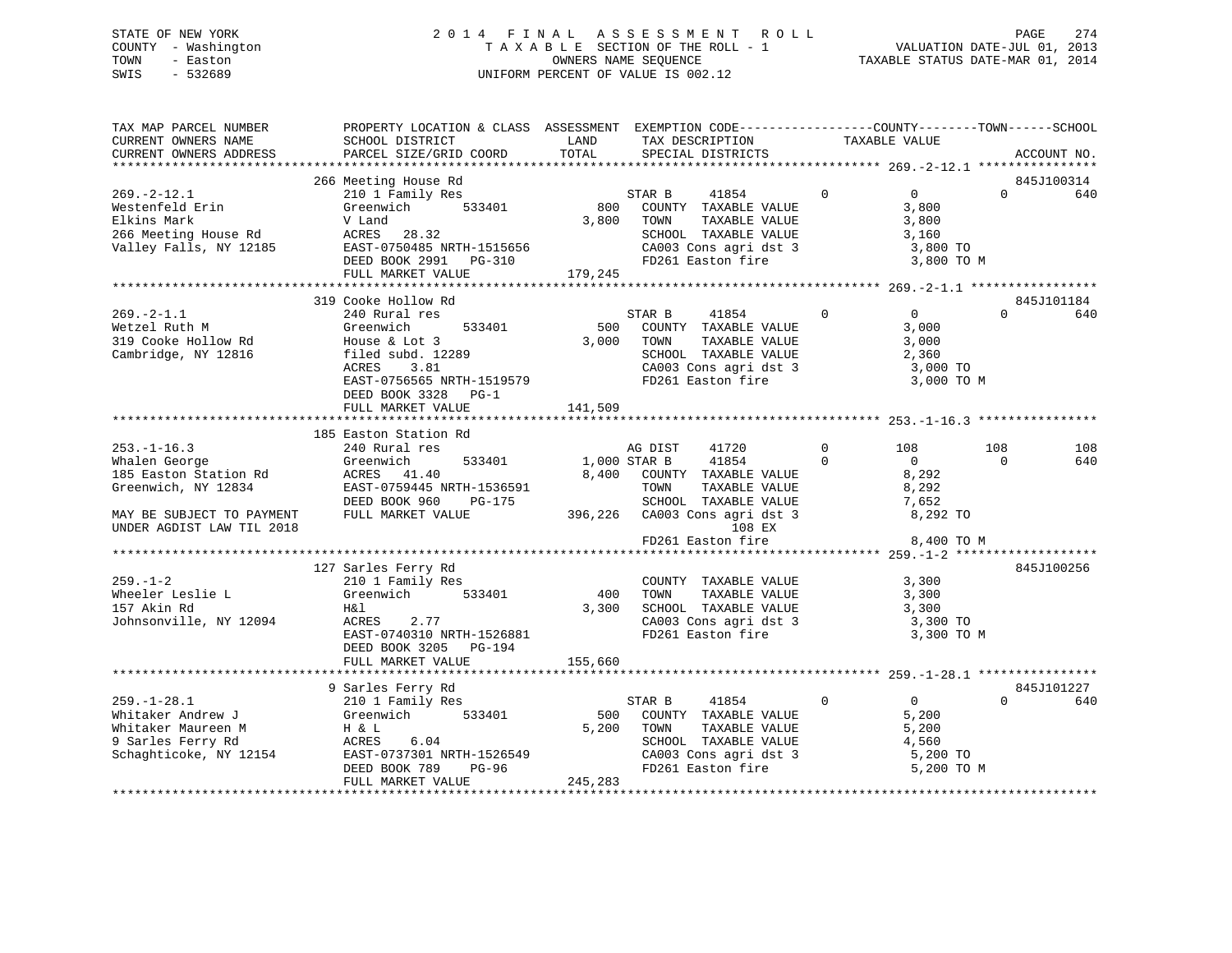# STATE OF NEW YORK 2 0 1 4 F I N A L A S S E S S M E N T R O L L PAGE 275 COUNTY - Washington T A X A B L E SECTION OF THE ROLL - 1 VALUATION DATE-JUL 01, 2013 TOWN - Easton OWNERS NAME SEQUENCE TAXABLE STATUS DATE-MAR 01, 2014 SWIS - 532689 UNIFORM PERCENT OF VALUE IS 002.12

| TAX MAP PARCEL NUMBER           | PROPERTY LOCATION & CLASS ASSESSMENT EXEMPTION CODE---------------COUNTY-------TOWN-----SCHOOL |          |                                                                           |                                |                 |
|---------------------------------|------------------------------------------------------------------------------------------------|----------|---------------------------------------------------------------------------|--------------------------------|-----------------|
| CURRENT OWNERS NAME             | SCHOOL DISTRICT                                                                                | LAND     | TAX DESCRIPTION                                                           | TAXABLE VALUE                  |                 |
| CURRENT OWNERS ADDRESS          | PARCEL SIZE/GRID COORD                                                                         | TOTAL    | SPECIAL DISTRICTS                                                         |                                | ACCOUNT NO.     |
|                                 |                                                                                                |          |                                                                           |                                |                 |
|                                 | Sarles Ferry Rd                                                                                |          |                                                                           |                                |                 |
| $259. - 1 - 28.2$               | 320 Rural vacant                                                                               |          | COUNTY TAXABLE VALUE                                                      | 200                            |                 |
| Whitaker Andrew J               | Greenwich<br>533401                                                                            | 200 TOWN | TAXABLE VALUE                                                             | 200                            |                 |
| Whitaker Maureen M              | Vl                                                                                             | 200      | SCHOOL TAXABLE VALUE                                                      | 200                            |                 |
| 9 Sarles Ferry Rd               | 8.61<br>ACRES                                                                                  |          | CA003 Cons agri dst 3                                                     | 200 TO                         |                 |
| Schaghticoke, NY 12154          | EAST-0737060 NRTH-1526139                                                                      |          | FD261 Easton fire                                                         | 200 TO M                       |                 |
|                                 | DEED BOOK 789 PG-96                                                                            |          |                                                                           |                                |                 |
|                                 | FULL MARKET VALUE                                                                              | 9,434    |                                                                           |                                |                 |
|                                 |                                                                                                |          |                                                                           |                                |                 |
|                                 | 4 Orchard Dr                                                                                   |          |                                                                           |                                | 845J100115      |
| $236.1 - 3 - 12$                | 210 1 Family Res                                                                               |          | COUNTY TAXABLE VALUE                                                      | 3,550                          |                 |
| White Mark                      | 533401<br>Greenwich                                                                            |          | 500 TOWN<br>TAXABLE VALUE                                                 | 3,550                          |                 |
| White Catherine                 | H & L                                                                                          |          | 3,550 SCHOOL TAXABLE VALUE                                                | 3,550                          |                 |
| 4 Orchard Dr                    | Lot $45$                                                                                       |          | FD262 Middle Falls Fire                                                   | 3,550 TO                       |                 |
| Greenwich, NY 12834             | $236. - 3 - 12$                                                                                |          |                                                                           |                                |                 |
|                                 | FRNT 118.00 DPTH 150.00                                                                        |          |                                                                           |                                |                 |
|                                 | EAST-0750162 NRTH-1551967                                                                      |          |                                                                           |                                |                 |
|                                 | DEED BOOK 949<br>$PG-32$                                                                       |          |                                                                           |                                |                 |
|                                 | FULL MARKET VALUE                                                                              | 167,453  |                                                                           |                                |                 |
|                                 |                                                                                                |          |                                                                           |                                |                 |
|                                 | 545 Mountain Rd                                                                                |          |                                                                           |                                | 845J101084      |
| $252 - 2 - 3.3$                 | 210 1 Family Res                                                                               |          | 41854<br>STAR B                                                           | $\overline{0}$<br>$\mathbf{0}$ | $\Omega$<br>640 |
| Whitehouse Bill G               | 533401<br>Greenwich                                                                            | 500      | COUNTY TAXABLE VALUE                                                      | 4,400                          |                 |
| Whitehouse Dorothy W            | H & L                                                                                          |          | 4,400 TOWN<br>TAXABLE VALUE                                               | 4,400                          |                 |
| 545 Mountain Rd                 | ACRES<br>3.70                                                                                  |          | SCHOOL TAXABLE VALUE                                                      | 3,760                          |                 |
| Greenwich, NY 12834             | EAST-0754362 NRTH-1535826                                                                      |          | CA003 Cons agri dst 3                                                     | 4,400 TO                       |                 |
|                                 | DEED BOOK 465<br>PG-681                                                                        |          | FD261 Easton fire                                                         | 4,400 TO M                     |                 |
|                                 | FULL MARKET VALUE                                                                              | 207,547  |                                                                           |                                |                 |
|                                 |                                                                                                |          |                                                                           |                                |                 |
|                                 | Mountain Rd/e Off                                                                              |          |                                                                           |                                | 845J100516      |
| $252 - 2 - 7$                   | 323 Vacant rural                                                                               |          | COUNTY TAXABLE VALUE                                                      | 100                            |                 |
| Whitehouse Bill G               | 533401<br>Greenwich                                                                            | 100 TOWN | TAXABLE VALUE                                                             | 100                            |                 |
| Whitehouse Dorothy W            | W L                                                                                            |          | 100 SCHOOL TAXABLE VALUE<br>SCHOOL TAXABLE VALUE<br>CA003 Cons agri dst 3 | 100                            |                 |
| 545 Mountain Rd                 | 5.71<br>ACRES                                                                                  |          |                                                                           | 100 TO                         |                 |
| Greenwich, NY 12834             | EAST-0754380 NRTH-1534065                                                                      |          | FD261 Easton fire                                                         | 100 TO M                       |                 |
|                                 | DEED BOOK 2617 PG-277                                                                          |          |                                                                           |                                |                 |
|                                 | FULL MARKET VALUE                                                                              | 4,717    |                                                                           |                                |                 |
|                                 |                                                                                                |          |                                                                           |                                |                 |
|                                 | 1101 County Route 113                                                                          |          |                                                                           |                                | 845J100124      |
| $276. - 1 - 9.1$                | 270 Mfg housing - WTRFNT                                                                       |          | STAR B<br>41854                                                           | $\mathbf 0$<br>$\overline{0}$  | 640<br>$\Omega$ |
| Whitney Ronald                  | Stillwater Cent 415201                                                                         | 200      | COUNTY TAXABLE VALUE                                                      | 1,500                          |                 |
| 1101 County Route 113 Lot & Tra |                                                                                                | 1,500    | TOWN<br>TAXABLE VALUE                                                     | 1,500                          |                 |
| Schaghticoke, NY 12154          | ACRES<br>1.60                                                                                  |          | SCHOOL TAXABLE VALUE                                                      | 860                            |                 |
|                                 | EAST-0729533 NRTH-1511377                                                                      |          | CA003 Cons agri dst 3                                                     | 1,500 TO                       |                 |
|                                 | $PG-2$<br>DEED BOOK 755                                                                        |          | FD261 Easton fire                                                         | 1,500 TO M                     |                 |
|                                 | FULL MARKET VALUE                                                                              | 70,755   |                                                                           |                                |                 |
|                                 |                                                                                                |          |                                                                           |                                |                 |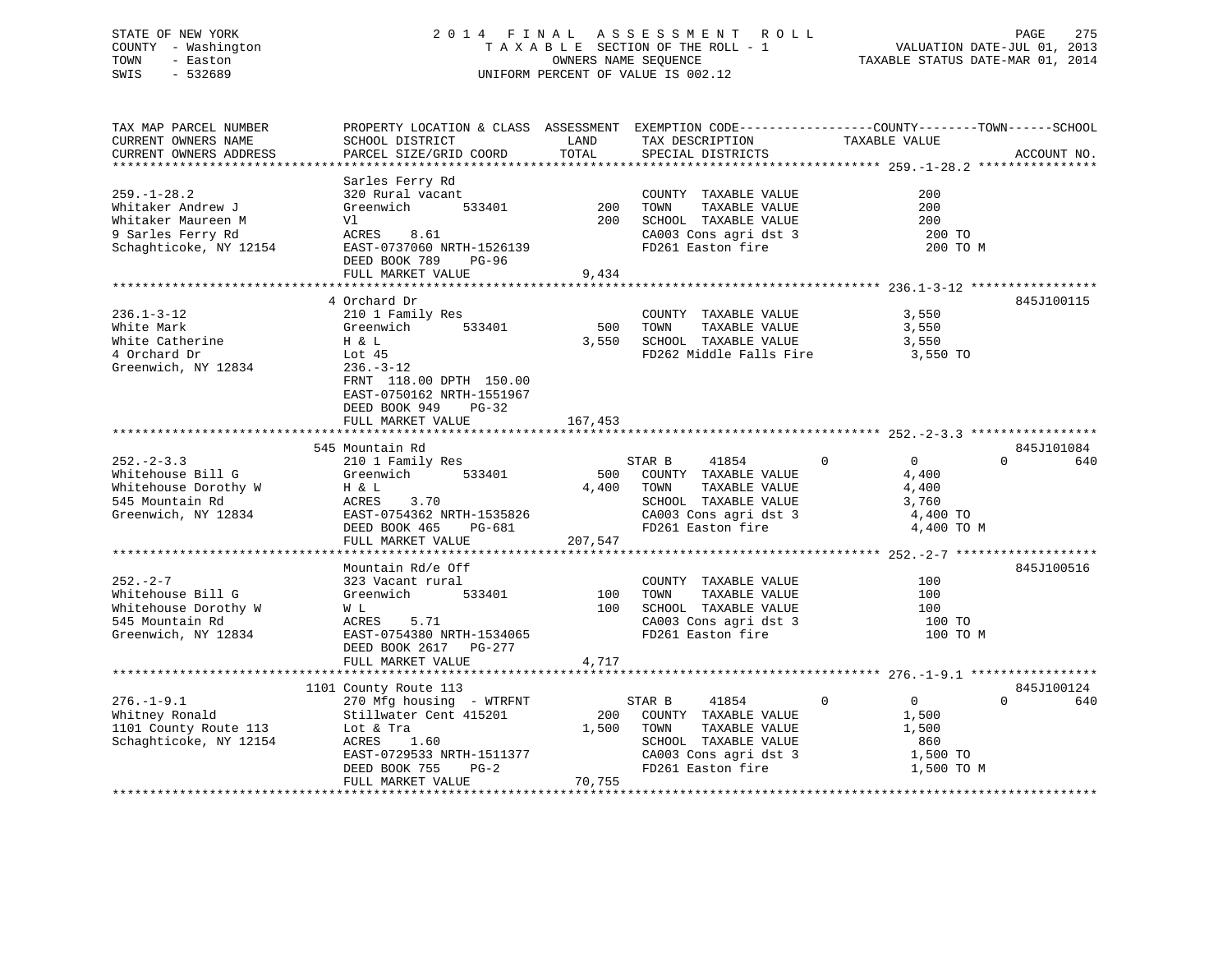# STATE OF NEW YORK 2 0 1 4 F I N A L A S S E S S M E N T R O L L PAGE 276 COUNTY - Washington T A X A B L E SECTION OF THE ROLL - 1 VALUATION DATE-JUL 01, 2013 TOWN - Easton OWNERS NAME SEQUENCE TAXABLE STATUS DATE-MAR 01, 2014 SWIS - 532689 UNIFORM PERCENT OF VALUE IS 002.12

| TAX MAP PARCEL NUMBER<br>CURRENT OWNERS NAME<br>CURRENT OWNERS ADDRESS                                                                 | PROPERTY LOCATION & CLASS ASSESSMENT EXEMPTION CODE----------------COUNTY-------TOWN------SCHOOL<br>SCHOOL DISTRICT<br>PARCEL SIZE/GRID COORD                                | LAND<br>TOTAL           | TAX DESCRIPTION<br>SPECIAL DISTRICTS                                                                                                   | TAXABLE VALUE                                                                  |                 | ACCOUNT NO.              |
|----------------------------------------------------------------------------------------------------------------------------------------|------------------------------------------------------------------------------------------------------------------------------------------------------------------------------|-------------------------|----------------------------------------------------------------------------------------------------------------------------------------|--------------------------------------------------------------------------------|-----------------|--------------------------|
|                                                                                                                                        |                                                                                                                                                                              |                         |                                                                                                                                        |                                                                                |                 |                          |
| $276. - 1 - 9.2$<br>Whitney Ronald A<br>1101 Co Rt 113<br>Schaghticoke, NY 12154                                                       | County Route 113<br>323 Vacant rural<br>Stillwater Cent 415201<br>Lot<br>FRNT 78.00 DPTH 167.00<br>EAST-0729674 NRTH-1511225<br>DEED BOOK 755<br>$PG-2$<br>FULL MARKET VALUE | 300<br>300<br>14,151    | COUNTY TAXABLE VALUE<br>TAXABLE VALUE<br>TOWN<br>SCHOOL TAXABLE VALUE<br>CA003 Cons agri dst 3<br>FD261 Easton fire                    | 300<br>300<br>300<br>300 TO                                                    | 300 TO M        | 845J100260               |
|                                                                                                                                        |                                                                                                                                                                              |                         |                                                                                                                                        |                                                                                |                 |                          |
|                                                                                                                                        | 2087 County Route 113                                                                                                                                                        |                         |                                                                                                                                        |                                                                                |                 | 845J100450               |
| $251. - 1 - 18$<br>Wilbur Jonathan<br>Wilbur Melanie<br>2089 County Route 113<br>Greenwich, NY 12834                                   | 120 Field crops<br>533401<br>Greenwich<br>Farm<br>ACRES 23.00<br>EAST-0736676 NRTH-1533474<br>DEED BOOK 912                                                                  | 1,000<br>5,000          | AG DIST<br>41720<br>COUNTY TAXABLE VALUE<br>TOWN<br>TAXABLE VALUE<br>SCHOOL TAXABLE VALUE<br>CA003 Cons agri dst 3<br>285 EX           | $\Omega$<br>285<br>4,715<br>4,715<br>4,715<br>4,715 TO                         | 285             | 285                      |
| MAY BE SUBJECT TO PAYMENT<br>UNDER AGDIST LAW TIL 2018                                                                                 | FULL MARKET VALUE                                                                                                                                                            |                         |                                                                                                                                        | 5,000 TO M                                                                     |                 |                          |
|                                                                                                                                        | 2089 County Route 113                                                                                                                                                        |                         |                                                                                                                                        |                                                                                |                 |                          |
| $251. - 1 - 18.2$<br>Wilbur Jonathan<br>Wilbur Melanie<br>2089 County Route 113<br>Greenwich, NY 12834                                 | 210 1 Family Res<br>Greenwich 533401<br>H/1<br>ACRES 3.58<br>EAST-0737463 NRTH-1533737<br>DEED BOOK 830<br>PG-51<br>FULL MARKET VALUE                                        | 500<br>3,000<br>141,509 | STAR B<br>41854<br>COUNTY TAXABLE VALUE<br>TAXABLE VALUE<br>TOWN<br>SCHOOL TAXABLE VALUE<br>CA003 Cons agri dst 3<br>FD261 Easton fire | $\Omega$<br>$\Omega$<br>3,000<br>3,000<br>2,360<br>3,000 TO<br>3,000 TO M      | $\Omega$        | 640                      |
|                                                                                                                                        |                                                                                                                                                                              |                         |                                                                                                                                        |                                                                                |                 |                          |
| $251. - 1 - 18.1$<br>Wilbur Larry J<br>2080 County Route 113<br>Greenwich, NY 12834<br>MAY BE SUBJECT TO PAYMENT DEED BOOK 2649 PG-209 | 2080 County Route 113<br>240 Rural res<br>533401<br>Greenwich<br>H & L<br>ACRES 35.12<br>EAST-0738664 NRTH-1533684                                                           | 1,000 STAR B            | 41720<br>AG DIST<br>41854<br>5,000 COUNTY TAXABLE VALUE<br>TOWN<br>TAXABLE VALUE<br>SCHOOL TAXABLE VALUE<br>CA003 Cons agri dst 3      | $\Omega$<br>142<br>$\Omega$<br>$\Omega$<br>4,858<br>4,858<br>4,218<br>4,858 TO | 142<br>$\Omega$ | 845J101296<br>142<br>640 |
| UNDER AGDIST LAW TIL 2018                                                                                                              | FULL MARKET VALUE                                                                                                                                                            | 235,849                 | 142 EX                                                                                                                                 |                                                                                |                 |                          |
|                                                                                                                                        |                                                                                                                                                                              |                         | FD261 Easton fire                                                                                                                      |                                                                                | 5,000 TO M      |                          |
|                                                                                                                                        | Windy Hill Rd                                                                                                                                                                |                         |                                                                                                                                        |                                                                                |                 | 845J100840               |
| $227. - 1 - 7$<br>Wilbur Linda<br>Wilbur Thomas A<br>382 County Route 77<br>Greenwich, NY 12834                                        | 120 Field crops<br>Schuylerville 415001<br>Farm<br>474/609<br>ACRES 21.00<br>EAST-0743610 NRTH-1559063<br>DEED BOOK 2133 PG-276<br>FULL MARKET VALUE                         | 600<br>600<br>28,302    | COUNTY TAXABLE VALUE<br>TOWN<br>TAXABLE VALUE<br>SCHOOL TAXABLE VALUE<br>FD262 Middle Falls Fire 600 TO                                | 600<br>600<br>600                                                              |                 |                          |
|                                                                                                                                        |                                                                                                                                                                              |                         |                                                                                                                                        |                                                                                |                 |                          |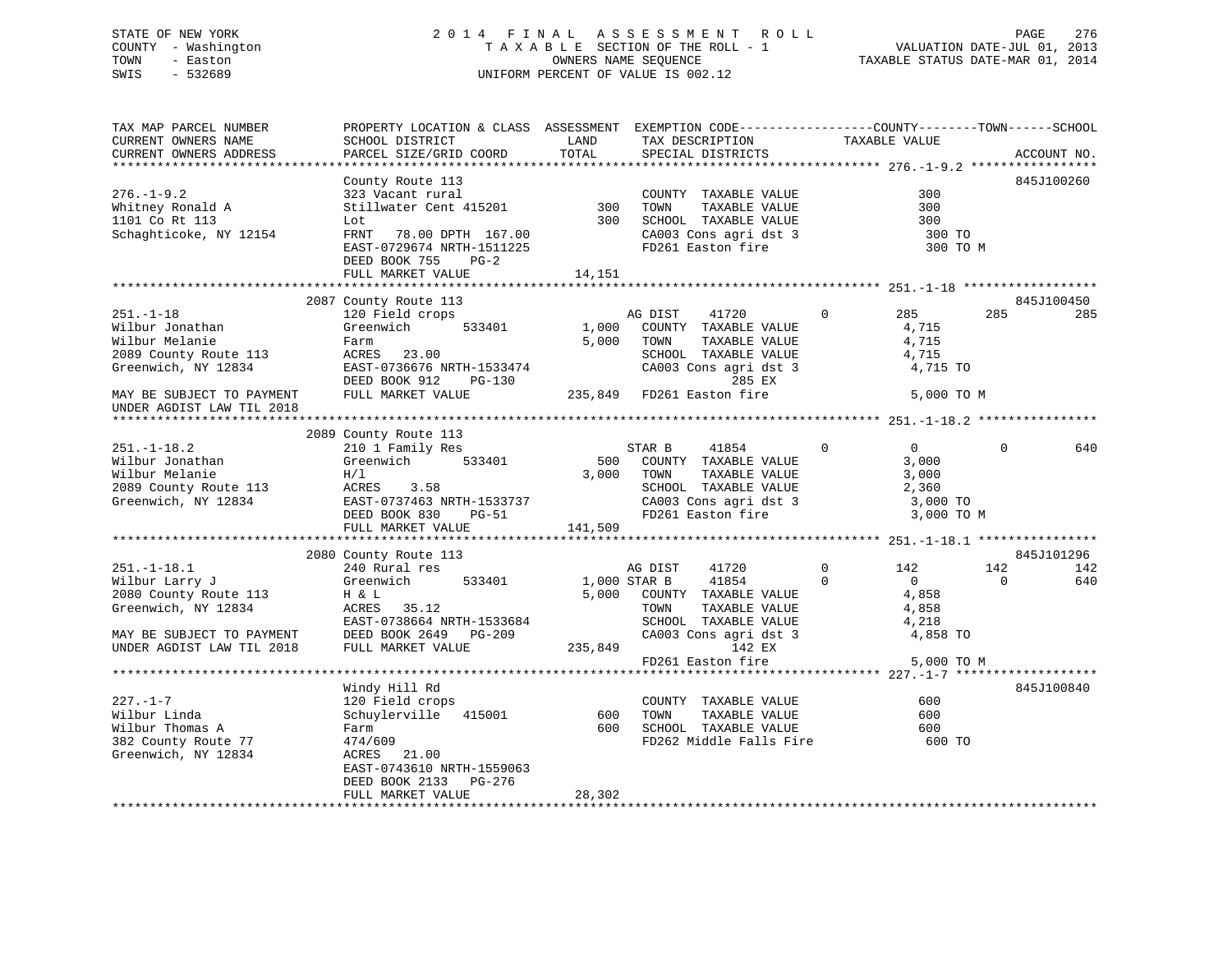| STATE OF NEW YORK   | 2014 FINAL ASSESSMENT ROLL         | 2.77<br>PAGE                     |
|---------------------|------------------------------------|----------------------------------|
| COUNTY - Washington | TAXABLE SECTION OF THE ROLL - 1    | VALUATION DATE-JUL 01, 2013      |
| TOWN<br>- Easton    | OWNERS NAME SEOUENCE               | TAXABLE STATUS DATE-MAR 01, 2014 |
| SWIS<br>- 532689    | UNIFORM PERCENT OF VALUE IS 002.12 |                                  |
|                     |                                    |                                  |

| TAX MAP PARCEL NUMBER     | PROPERTY LOCATION & CLASS ASSESSMENT EXEMPTION CODE----------------COUNTY-------TOWN------SCHOOL       |            |                                                    |                                  |                 |
|---------------------------|--------------------------------------------------------------------------------------------------------|------------|----------------------------------------------------|----------------------------------|-----------------|
| CURRENT OWNERS NAME       | SCHOOL DISTRICT                                                                                        | LAND       | TAX DESCRIPTION                                    | TAXABLE VALUE                    |                 |
| CURRENT OWNERS ADDRESS    | PARCEL SIZE/GRID COORD                                                                                 | TOTAL      | SPECIAL DISTRICTS                                  |                                  | ACCOUNT NO.     |
|                           |                                                                                                        |            |                                                    |                                  |                 |
|                           |                                                                                                        |            |                                                    |                                  |                 |
|                           | 79 The Intervale Rd                                                                                    |            |                                                    |                                  |                 |
| $260. - 1 - 15.7$         | 831 Tele Comm                                                                                          |            | COUNTY TAXABLE VALUE                               | 15,750                           |                 |
| Willard Mountain Inc      | Greenwich<br>533401                                                                                    | 2,000 TOWN | TAXABLE VALUE                                      | 15,750                           |                 |
| Crown Atlantic Co LLC     | Comm Tower, lic. to AT&T 15,750 SCHOOL TAXABLE VALUE                                                   |            |                                                    | 15,750                           |                 |
| 4017 Washington Rd        | Land Locked/right Of Way                                                                               |            | FD261 Easton fire                                  | 15,750 TO M                      |                 |
|                           |                                                                                                        |            |                                                    |                                  |                 |
| Mcmurray, PA 15317-2520   | FRNT 100.00 DPTH 100.00                                                                                |            |                                                    |                                  |                 |
|                           | EAST-0753517 NRTH-1526774                                                                              |            |                                                    |                                  |                 |
|                           | DEED BOOK L749 PG-1                                                                                    |            |                                                    |                                  |                 |
|                           | FULL MARKET VALUE                                                                                      | 742,925    |                                                    |                                  |                 |
|                           |                                                                                                        |            |                                                    |                                  |                 |
|                           |                                                                                                        |            |                                                    |                                  |                 |
|                           | The Intervale Rd                                                                                       |            |                                                    |                                  | 845J100857      |
| $260. -1 - 15.1$          | 551 Ski area                                                                                           |            | COUNTY TAXABLE VALUE                               | 11,000                           |                 |
| Willard Mt Inc            | Greenwich 533401 3,000 TOWN TAXABLE VALUE<br>Ski Area/comm.eq 366/13 11,000 SCHOOL TAXABLE VALUE       |            | TAXABLE VALUE                                      | 11,000                           |                 |
| 77 Intervale Rd           |                                                                                                        |            |                                                    | 11,000<br>11,000                 |                 |
| Greenwich, NY 12834       | 364/461&470 367/480 367/5                                                                              |            | FD261 Easton fire                                  | 11,000 TO M                      |                 |
|                           |                                                                                                        |            |                                                    |                                  |                 |
|                           | ACRES 119.60                                                                                           |            |                                                    |                                  |                 |
|                           | EAST-0753028 NRTH-1527187                                                                              |            |                                                    |                                  |                 |
|                           | DEED BOOK 426<br>PG-1009                                                                               |            |                                                    |                                  |                 |
|                           | FULL MARKET VALUE                                                                                      | 518,868    |                                                    |                                  |                 |
|                           |                                                                                                        |            |                                                    |                                  |                 |
|                           | 299 Becker Rd                                                                                          |            |                                                    |                                  | 845J101102      |
|                           |                                                                                                        |            |                                                    |                                  | $\Omega$        |
| $260. - 1 - 23.2$         | 240 Rural res                                                                                          |            | STAR B<br>41854                                    | $\overline{0}$<br>$\overline{0}$ | 640             |
| Williams David            | Greenwich 533401                                                                                       |            | 600 COUNTY TAXABLE VALUE                           | 4,500                            |                 |
| Williams Carol            | Res                                                                                                    |            | 4,500 TOWN<br>TAXABLE VALUE                        | 4,500                            |                 |
| 299 Becker Rd             | ACRES 15.48                                                                                            |            | SCHOOL TAXABLE VALUE                               | 3,860                            |                 |
| Greenwich, NY 12834       | ACRES 19.40<br>EAST-0751891 NRTH-1523266                                                               |            | CA003 Cons agri dst 3<br>FD261 Easton fire         | 4,500 TO                         |                 |
|                           |                                                                                                        |            | FD261 Easton fire                                  |                                  |                 |
|                           | DEED BOOK 472 PG-35                                                                                    |            |                                                    | 4,500 TO M                       |                 |
|                           | FULL MARKET VALUE                                                                                      | 212,264    |                                                    |                                  |                 |
|                           |                                                                                                        |            |                                                    |                                  |                 |
|                           | 59 Wager Ln                                                                                            |            |                                                    |                                  | 845J100859      |
| $277. - 1 - 13$           | 113 Cattle farm                                                                                        |            | AG DIST<br>41720                                   | 727<br>$0 \qquad \qquad$         | 727<br>727      |
|                           | 277.-1-15<br>Williams Trust John M Greenwich<br>Williams Jr Trust Frank J Farm & Mobile Home<br>533401 |            |                                                    | $\overline{0}$<br>$\overline{0}$ | $\Omega$<br>640 |
|                           |                                                                                                        |            | 3,600 STAR B 41854 0<br>6,500 COUNTY TAXABLE VALUE | 5,773                            |                 |
|                           |                                                                                                        |            |                                                    |                                  |                 |
| 36 Wager Ln               | 917/276                                                                                                |            | TOWN<br>TAXABLE VALUE                              | 5,773                            |                 |
| Schaghticoke, NY 12154    | ACRES 188.70                                                                                           |            | SCHOOL TAXABLE VALUE                               | 5,133                            |                 |
|                           | EAST-0735856 NRTH-1506477                                                                              |            | CA003 Cons agri dst 3                              | 5,773 TO                         |                 |
| MAY BE SUBJECT TO PAYMENT | DEED BOOK 2870 PG-124                                                                                  |            | 727 EX                                             |                                  |                 |
| UNDER AGDIST LAW TIL 2018 | FULL MARKET VALUE                                                                                      |            | 306,604 FD261 Easton fire                          | 6,500 TO M                       |                 |
|                           |                                                                                                        |            |                                                    |                                  |                 |
|                           |                                                                                                        |            |                                                    |                                  |                 |
|                           | Wager Ln/w Off                                                                                         |            |                                                    |                                  |                 |
| $277. - 1 - 17$           | 320 Rural vacant                                                                                       |            | COUNTY TAXABLE VALUE                               | 200                              |                 |
| Williams Trust John M     | Greenwich<br>533401                                                                                    | 200        | TAXABLE VALUE<br>TOWN                              | 200                              |                 |
| Williams Jr Trust Frank J | V/l                                                                                                    |            | 200 SCHOOL TAXABLE VALUE                           | 200                              |                 |
|                           |                                                                                                        |            | CA003 Cons agri dst 3                              |                                  |                 |
| 36 Wager Ln               | 917/267<br>ACRES 12.00                                                                                 |            |                                                    | 200 TO                           |                 |
| Schaghticoke, NY 12154    |                                                                                                        |            | FD261 Easton fire                                  | 200 TO M                         |                 |
|                           | EAST-0734560 NRTH-1505756                                                                              |            |                                                    |                                  |                 |
|                           | DEED BOOK 2870 PG-109                                                                                  |            |                                                    |                                  |                 |
|                           | FULL MARKET VALUE                                                                                      | 9,434      |                                                    |                                  |                 |
|                           |                                                                                                        |            |                                                    |                                  |                 |
|                           |                                                                                                        |            |                                                    |                                  |                 |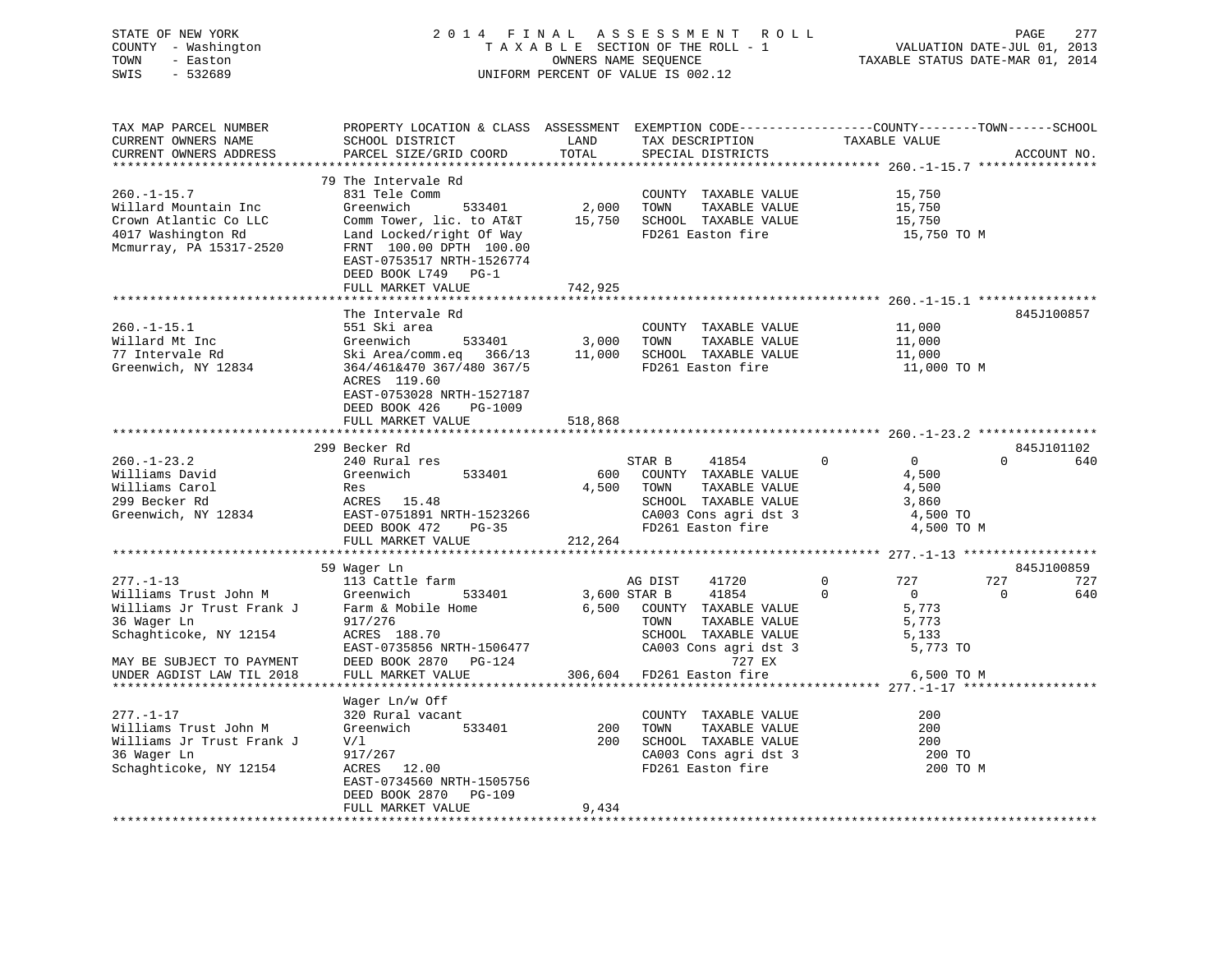# STATE OF NEW YORK 2 0 1 4 F I N A L A S S E S S M E N T R O L L PAGE 278 COUNTY - Washington T A X A B L E SECTION OF THE ROLL - 1 VALUATION DATE-JUL 01, 2013 TOWN - Easton OWNERS NAME SEQUENCE TAXABLE STATUS DATE-MAR 01, 2014 SWIS - 532689 UNIFORM PERCENT OF VALUE IS 002.12

TAX MAP PARCEL NUMBER PROPERTY LOCATION & CLASS ASSESSMENT EXEMPTION CODE------------------COUNTY--------TOWN------SCHOOL CURRENT OWNERS NAME SCHOOL DISTRICT LAND TAX DESCRIPTION TAXABLE VALUECURRENT OWNERS ADDRESS PARCEL SIZE/GRID COORD TOTAL SPECIAL DISTRICTS ACCOUNT NO. \*\*\*\*\*\*\*\*\*\*\*\*\*\*\*\*\*\*\*\*\*\*\*\*\*\*\*\*\*\*\*\*\*\*\*\*\*\*\*\*\*\*\*\*\*\*\*\*\*\*\*\*\*\*\*\*\*\*\*\*\*\*\*\*\*\*\*\*\*\*\*\*\*\*\*\*\*\*\*\*\*\*\*\*\*\*\*\*\*\*\*\*\*\*\*\*\*\*\*\*\*\*\* 285.-1-3.1 \*\*\*\*\*\*\*\*\*\*\*\*\*\*\*\*\* County Route 54/N Off 285.-1-3.1 300 Vacant Land COUNTY TAXABLE VALUE 100Williams Trust John M Stillwater Cent 415201 100 TOWN TAXABLE VALUE 100100 Williams Jr Trust Frank J V/l 100 SCHOOL TAXABLE VALUE 100 36 Wager Ln FRNT 110.00 DPTH 120.00 CA003 Cons agri dst 3 100 TO Schaghticoke, NY 12154 EAST-0733920 NRTH-1506244 FD261 Easton fire 100 TO M DEED BOOK 2870 PG-109 FULL MARKET VALUE 4,717 \*\*\*\*\*\*\*\*\*\*\*\*\*\*\*\*\*\*\*\*\*\*\*\*\*\*\*\*\*\*\*\*\*\*\*\*\*\*\*\*\*\*\*\*\*\*\*\*\*\*\*\*\*\*\*\*\*\*\*\*\*\*\*\*\*\*\*\*\*\*\*\*\*\*\*\*\*\*\*\*\*\*\*\*\*\*\*\*\*\*\*\*\*\*\*\*\*\*\*\*\*\*\* 260.-1-18 \*\*\*\*\*\*\*\*\*\*\*\*\*\*\*\*\*\*Mountain Rd/e Off 845J100095 260.-1-18 323 Vacant rural COUNTY TAXABLE VALUE 500Nilson Charles L Greenwich 533401 500 TOWN TAXABLE VALUE 500 500 Wilson Kristin Wl 500 SCHOOL TAXABLE VALUE 50077 Intervale Rd 12.0 Ad CA003 Cons agri dst 3 500 TO Greenwich, NY 12834 ACRES 18.40 FD261 Easton fire 500 TO M EAST-0752394 NRTH-1525619 DEED BOOK 895 PG-134FULL MARKET VALUE 23,585 \*\*\*\*\*\*\*\*\*\*\*\*\*\*\*\*\*\*\*\*\*\*\*\*\*\*\*\*\*\*\*\*\*\*\*\*\*\*\*\*\*\*\*\*\*\*\*\*\*\*\*\*\*\*\*\*\*\*\*\*\*\*\*\*\*\*\*\*\*\*\*\*\*\*\*\*\*\*\*\*\*\*\*\*\*\*\*\*\*\*\*\*\*\*\*\*\*\*\*\*\*\*\* 261.-1-30 \*\*\*\*\*\*\*\*\*\*\*\*\*\*\*\*\*\* Vly Summit Rd 845J100188 261.-1-30 323 Vacant rural COUNTY TAXABLE VALUE 500Wilson Charles L Greenwich 533401 500 TOWN TAXABLE VALUE 500Wilson Kristin B VL 500 SCHOOL TAXABLE VALUE 50077 Intervale Rd ACRES 25.88 CA003 Cons agri dst 3 500 TO Greenwich, NY 12834 EAST-0756864 NRTH-1522361 FD261 Easton fire 500 TO M DEED BOOK 933 PG-261FULL MARKET VALUE 23,585 \*\*\*\*\*\*\*\*\*\*\*\*\*\*\*\*\*\*\*\*\*\*\*\*\*\*\*\*\*\*\*\*\*\*\*\*\*\*\*\*\*\*\*\*\*\*\*\*\*\*\*\*\*\*\*\*\*\*\*\*\*\*\*\*\*\*\*\*\*\*\*\*\*\*\*\*\*\*\*\*\*\*\*\*\*\*\*\*\*\*\*\*\*\*\*\*\*\*\*\*\*\*\* 261.-1-25 \*\*\*\*\*\*\*\*\*\*\*\*\*\*\*\*\*\* 640 Vly Summit Rd 845J100344 261.-1-25 210 1 Family Res STAR B 41854 0 0 0 640 Wilson Thomas M Greenwich 533401 500 COUNTY TAXABLE VALUE 3,800<br>
Wilson Elizabeth H & L<br>
533401 500 COUNTY TAXABLE VALUE 3,800<br>
53600 COUNTY SCHOOL TAXABLE VALUE 3 160<br>
52 CHOOL TAXABLE VALUE 3 160<br>
3 160<br>
52 CHOOL TAXABLE Wilson Thomas M (3,800 Greenwich (3,800 South 1,000 Countrime 2012)<br>Wilson Elizabeth H & L 3,800 TOWN TAXABLE VALUE 3,800<br>640 Vly Summit Rd (3,160 ACRES 2.49 (3,160 SCHOOL TAXABLE VALUE 3,160 640 Vly Summit Rd ACRES 2.49 SCHOOL TAXABLE VALUE 3,160 Cambridge, NY 12816 EAST-0760865 NRTH-1523342 CA003 Cons agri dst 3 3,800 TO DEED BOOK 680 PG-7 FD261 Easton fire 3,800 TO M EAST-0760865 NAILL 1999<br>DEED BOOK 680 PG-7<br>FULL MARKET VALUE 179,245 \*\*\*\*\*\*\*\*\*\*\*\*\*\*\*\*\*\*\*\*\*\*\*\*\*\*\*\*\*\*\*\*\*\*\*\*\*\*\*\*\*\*\*\*\*\*\*\*\*\*\*\*\*\*\*\*\*\*\*\*\*\*\*\*\*\*\*\*\*\*\*\*\*\*\*\*\*\*\*\*\*\*\*\*\*\*\*\*\*\*\*\*\*\*\*\*\*\*\*\*\*\*\* 227.-1-5 \*\*\*\*\*\*\*\*\*\*\*\*\*\*\*\*\*\*\* Windy Hill Rd 845J100654 227.-1-5 720 Mine/quarry COUNTY TAXABLE VALUE 4,000 Wilton Town Of Greenwich 533401 4,000 TOWN TAXABLE VALUE 4,000 22 Traver Rd Gravel Bed 4,000 SCHOOL TAXABLE VALUE 4,000 Gansevoort, NY 12831 ACRES 32.28 FD262 Middle Falls Fire 4,000 TO EAST-0744380 NRTH-1561459 DEED BOOK 458 PG-777FULL MARKET VALUE 188,679 \*\*\*\*\*\*\*\*\*\*\*\*\*\*\*\*\*\*\*\*\*\*\*\*\*\*\*\*\*\*\*\*\*\*\*\*\*\*\*\*\*\*\*\*\*\*\*\*\*\*\*\*\*\*\*\*\*\*\*\*\*\*\*\*\*\*\*\*\*\*\*\*\*\*\*\*\*\*\*\*\*\*\*\*\*\*\*\*\*\*\*\*\*\*\*\*\*\*\*\*\*\*\*\*\*\*\*\*\*\*\*\*\*\*\*\*\*\*\*\*\*\*\*\*\*\*\*\*\*\*\*\*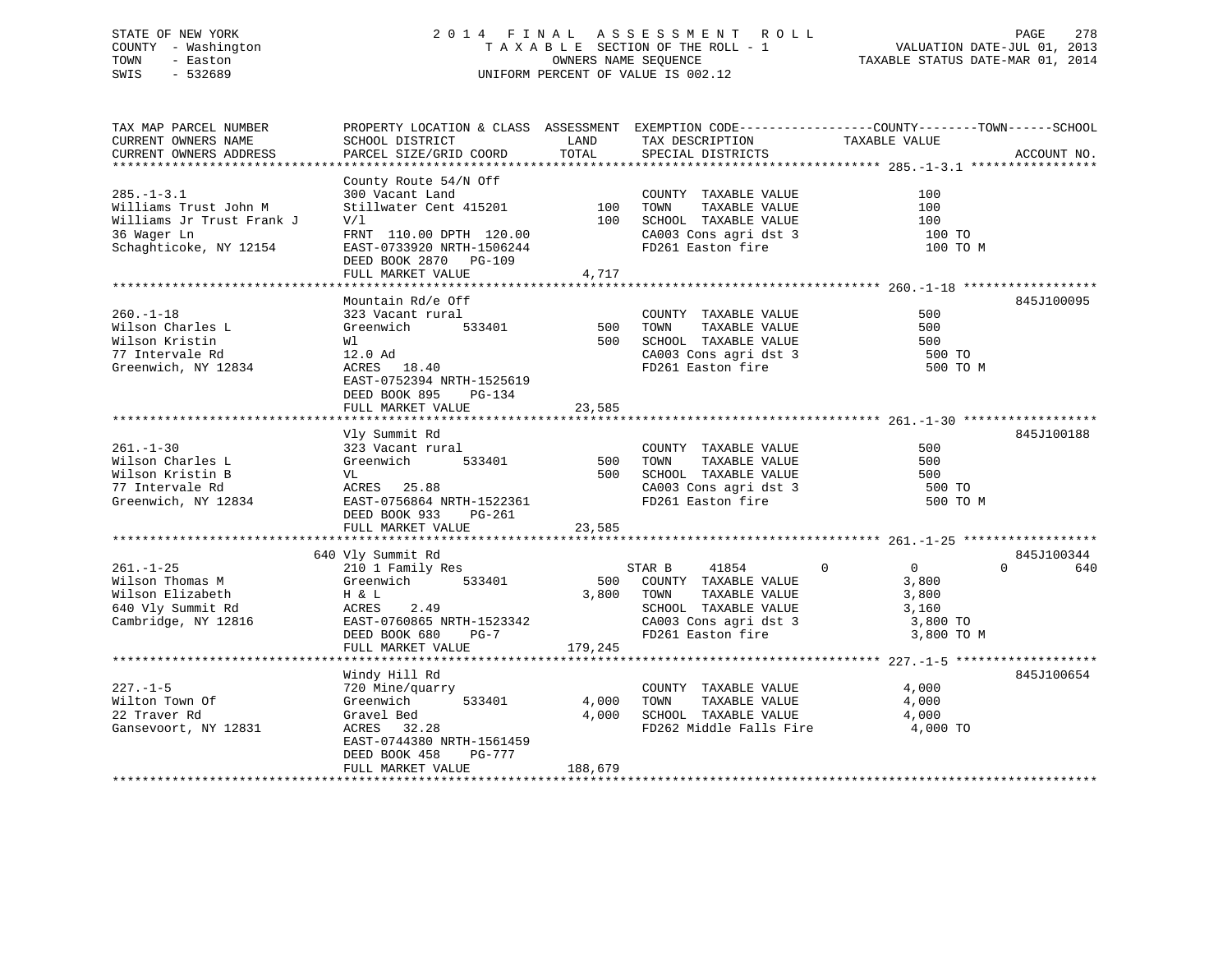# STATE OF NEW YORK 2 0 1 4 F I N A L A S S E S S M E N T R O L L PAGE 279 COUNTY - Washington T A X A B L E SECTION OF THE ROLL - 1 VALUATION DATE-JUL 01, 2013 TOWN - Easton **CONNERS NAME SEQUENCE** TAXABLE STATUS DATE-MAR 01, 2014 SWIS - 532689 UNIFORM PERCENT OF VALUE IS 002.12

| TAX MAP PARCEL NUMBER<br>CURRENT OWNERS NAME<br>CURRENT OWNERS ADDRESS                                                | PROPERTY LOCATION & CLASS ASSESSMENT EXEMPTION CODE----------------COUNTY-------TOWN------SCHOOL<br>SCHOOL DISTRICT<br>PARCEL SIZE/GRID COORD                                                          | LAND<br>TOTAL         | TAX DESCRIPTION<br>SPECIAL DISTRICTS                                                                                                                                                             | TAXABLE VALUE                                                                                                                           | ACCOUNT NO.                                           |
|-----------------------------------------------------------------------------------------------------------------------|--------------------------------------------------------------------------------------------------------------------------------------------------------------------------------------------------------|-----------------------|--------------------------------------------------------------------------------------------------------------------------------------------------------------------------------------------------|-----------------------------------------------------------------------------------------------------------------------------------------|-------------------------------------------------------|
| ***********************<br>$228. - 5 - 8.3$<br>Windy Hill Golf Course LLC<br>207 Windy Hill Rd<br>Greenwich, NY 12834 | Windy Hill Rd/e Off<br>330 Vacant comm<br>Schuylerville 415001<br>Golf Course<br>$228. - 1 - 8.3$<br>ACRES 18.62<br>EAST-0749982 NRTH-1558617<br>DEED BOOK 757<br><b>PG-291</b><br>FULL MARKET VALUE   | 100<br>100<br>4,717   | COUNTY TAXABLE VALUE<br>TOWN<br>TAXABLE VALUE<br>SCHOOL TAXABLE VALUE<br>FD262 Middle Falls Fire                                                                                                 | 100<br>100<br>100<br>100 TO                                                                                                             | 845N200914                                            |
| $228. - 5 - 3.3$<br>Windy Hill Golf Couse Llc<br>207 Windyhill Rd<br>Greenwich, NY 12834                              | Windy Hill Rd/e Off<br>552 Golf course<br>Greenwich<br>533401<br>Golf Course<br>$228. - 1 - 3.3$<br>ACRES<br>32.00<br>EAST-0749694 NRTH-1560051<br>DEED BOOK 757<br><b>PG-291</b><br>FULL MARKET VALUE | 100<br>100<br>4,717   | COUNTY TAXABLE VALUE<br>TAXABLE VALUE<br>TOWN<br>SCHOOL TAXABLE VALUE<br>FD262 Middle Falls Fire                                                                                                 | 100<br>100<br>100<br>100 TO                                                                                                             | 845N200913                                            |
|                                                                                                                       | 307 Cheese Factory Rd                                                                                                                                                                                  |                       |                                                                                                                                                                                                  |                                                                                                                                         | 845J100863                                            |
| $251. - 1 - 6$<br>Woelfersheim Jean LE<br>Porcello Alisha<br>307 Cheese Factory Rd<br>Greenwich, NY 12834             | 210 1 Family Res<br>Greenwich<br>533401<br>H & L<br>ACRES<br>3.40<br>EAST-0743927 NRTH-1533872<br>DEED BOOK 2877 PG-261<br>FULL MARKET VALUE                                                           |                       | ELG F VET 41101<br>300 AGED-ALL<br>41800<br>2,000 STAR EN<br>41834<br>COUNTY TAXABLE VALUE<br>TOWN<br>TAXABLE VALUE<br>SCHOOL TAXABLE VALUE<br>94,340 CA003 Cons agri dst 3<br>FD261 Easton fire | $\mathbf 0$<br>2,000<br>2,000<br>$\Omega$<br>$\Omega$<br>$\Omega$<br>$\Omega$<br>0<br>$\mathbf 0$<br>$\Omega$<br>2,000 TO<br>2,000 TO M | $\mathbf 0$<br>$\Omega$<br>1,000<br>1,000<br>$\Omega$ |
|                                                                                                                       |                                                                                                                                                                                                        |                       |                                                                                                                                                                                                  |                                                                                                                                         |                                                       |
| $237. - 1 - 2$<br>Wojciechowski Mark S<br>Wojciechowski Karin L<br>50 Prospect Ave<br>Larchmont, NY 10538             | 1443 State Route 372<br>240 Rural res<br>Greenwich<br>533401<br>H & L<br>552/46, sub lot 1<br>ACRES<br>4.23<br>EAST-0763244 NRTH-1549544<br>DEED BOOK 3078 PG-325                                      | 500<br>3,500          | COUNTY TAXABLE VALUE<br>TOWN<br>TAXABLE VALUE<br>SCHOOL TAXABLE VALUE<br>FD261 Easton fire                                                                                                       | 3,500<br>3,500<br>3,500<br>3,500 TO M                                                                                                   | 845J100111                                            |
|                                                                                                                       | FULL MARKET VALUE<br>********************                                                                                                                                                              | 165,094<br>********** |                                                                                                                                                                                                  |                                                                                                                                         |                                                       |
|                                                                                                                       | State Route 372                                                                                                                                                                                        |                       |                                                                                                                                                                                                  |                                                                                                                                         | 845J101247                                            |
| $237. - 1 - 22$<br>Wojciechowski Mark S<br>Wojciechowski Karin L<br>50 Prospect Ave<br>Larchmont, NY 10538            | 323 Vacant rural<br>Greenwich<br>533401<br>Vl<br>FRNT 190.00 DPTH 200.00<br>EAST-0762976 NRTH-1549833<br>DEED BOOK 2282<br>PG-73                                                                       | 100<br>100            | COUNTY TAXABLE VALUE<br>TOWN<br>TAXABLE VALUE<br>SCHOOL TAXABLE VALUE<br>FD261 Easton fire                                                                                                       | 100<br>100<br>100<br>100 TO M                                                                                                           |                                                       |
|                                                                                                                       | FULL MARKET VALUE                                                                                                                                                                                      | 4,717                 |                                                                                                                                                                                                  |                                                                                                                                         |                                                       |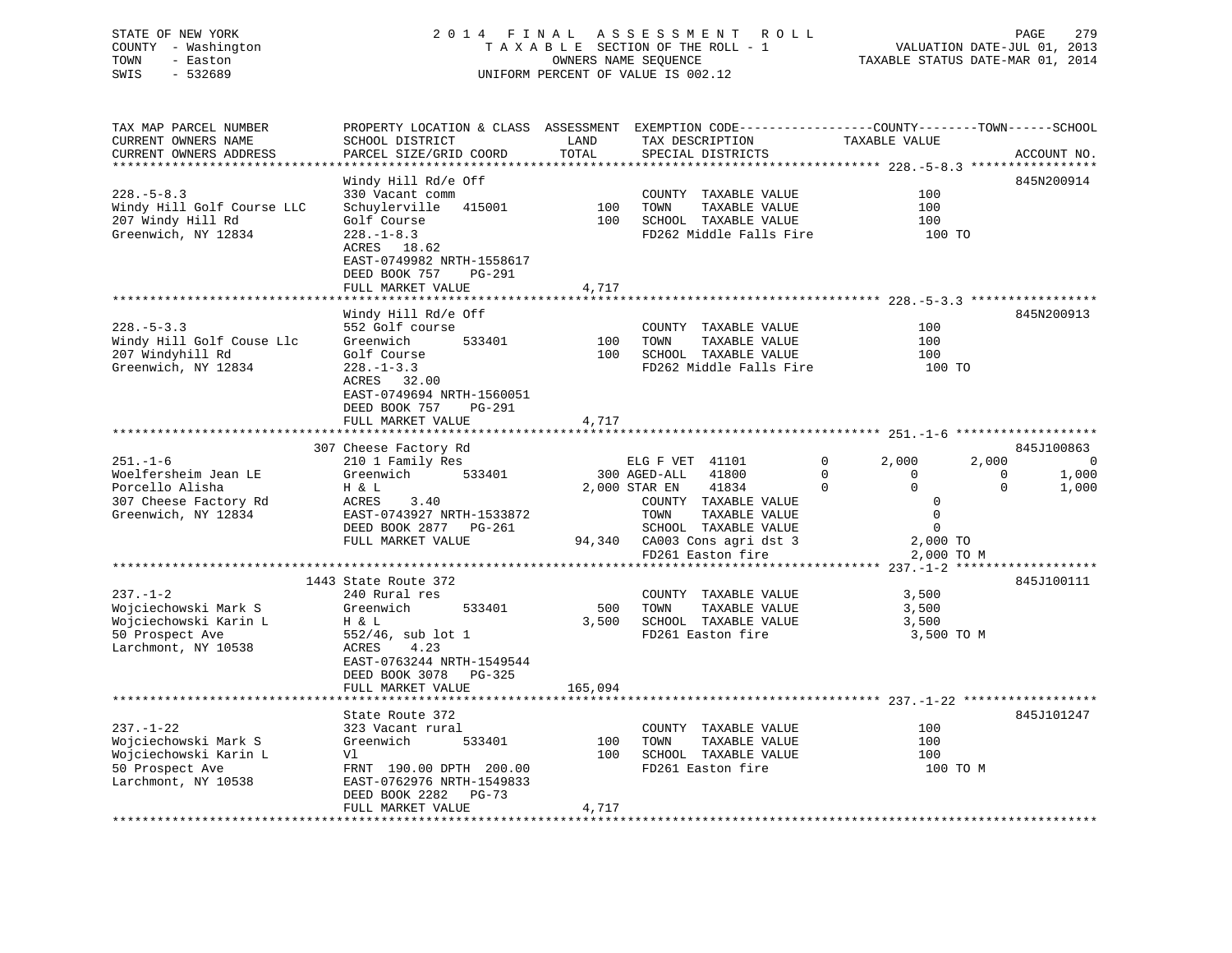# STATE OF NEW YORK 2 0 1 4 F I N A L A S S E S S M E N T R O L L PAGE 280 COUNTY - Washington T A X A B L E SECTION OF THE ROLL - 1 VALUATION DATE-JUL 01, 2013 TOWN - Easton OWNERS NAME SEQUENCE TAXABLE STATUS DATE-MAR 01, 2014 SWIS - 532689 UNIFORM PERCENT OF VALUE IS 002.12

| TAX MAP PARCEL NUMBER                           | PROPERTY LOCATION & CLASS ASSESSMENT EXEMPTION CODE----------------COUNTY-------TOWN------SCHOOL |          |                                                                           |                            |                |
|-------------------------------------------------|--------------------------------------------------------------------------------------------------|----------|---------------------------------------------------------------------------|----------------------------|----------------|
| CURRENT OWNERS NAME                             | SCHOOL DISTRICT                                                                                  | LAND     | TAX DESCRIPTION                                                           | TAXABLE VALUE              |                |
| CURRENT OWNERS ADDRESS                          | PARCEL SIZE/GRID COORD                                                                           | TOTAL    | SPECIAL DISTRICTS                                                         |                            | ACCOUNT NO.    |
|                                                 | State Route 372                                                                                  |          |                                                                           |                            |                |
| $237. - 1 - 23.1$                               | 312 Vac w/imprv                                                                                  |          | COUNTY TAXABLE VALUE                                                      | 1,500                      |                |
| Wojciechowski Mark S                            | 533401<br>Greenwich                                                                              | 750 TOWN | TAXABLE VALUE                                                             | 1,500                      |                |
| Wojciechowski Karen L                           | sub lot 5                                                                                        | 1,500    | SCHOOL TAXABLE VALUE                                                      | 1,500                      |                |
| 50 Prospect Ave                                 | highway taking '09                                                                               |          | CA003 Cons agri dst 3 1,500 TO                                            |                            |                |
| Larchmont, NY 10538                             | ACRES 26.10<br>EAST-0763433 NRTH-1548575<br>DEED BOOK 2282 PG-73                                 |          | FD261 Easton fire                                                         | 1,500 TO M                 |                |
|                                                 | FULL MARKET VALUE                                                                                | 70,755   |                                                                           |                            |                |
|                                                 | 1215 County Route 113                                                                            |          |                                                                           |                            | 845J100243     |
| $268. - 1 - 19$                                 | 210 1 Family Res - WTRFNT                                                                        |          | STAR B<br>41854                                                           | $\overline{0}$<br>$\Omega$ | $\cap$<br>640  |
| Wolff Clifford                                  | Stillwater Cent 415201                                                                           |          | 500 COUNTY TAXABLE VALUE                                                  | 2,800                      |                |
| 1215 County Route 113                           | H & L                                                                                            | 2,800    | TOWN<br>TAXABLE VALUE                                                     | 2,800                      |                |
| Schaghticoke, NY 12154                          | $276. - 1 - 1$                                                                                   |          | SCHOOL TAXABLE VALUE 2,160<br>CA003 Cons agri dst 3 2,800 TO              |                            |                |
|                                                 | 4.23<br>ACRES                                                                                    |          |                                                                           |                            |                |
|                                                 | EAST-0731228 NRTH-1513510                                                                        |          | FD261 Easton fire                                                         | 2,800 TO M                 |                |
|                                                 | DEED BOOK 842<br>PG-65                                                                           |          |                                                                           |                            |                |
|                                                 | FULL MARKET VALUE                                                                                | 132,075  |                                                                           |                            |                |
|                                                 |                                                                                                  |          |                                                                           |                            |                |
|                                                 | Ives Hill Rd                                                                                     |          |                                                                           |                            | 845J101181     |
| $278. - 1 - 38.6$                               | 105 Vac farmland                                                                                 |          | COUNTY TAXABLE VALUE                                                      | 2,500                      |                |
| Wolff Partnership Brady E                       | Greenwich<br>533401                                                                              | 2,500    | TOWN<br>TAXABLE VALUE                                                     | 2,500                      |                |
| Wolff Partnership Jeremy J                      | Farm                                                                                             | 2,500    | SCHOOL TAXABLE VALUE 2,500<br>CA003 Cons agri dst 3 2,500 TO              |                            |                |
| 794 Gifford Rd                                  | AG Easement 2542/215                                                                             |          |                                                                           |                            |                |
| Johnsonville, NY 12094                          | ACRES 116.30<br>EAST-0750650 NRTH-1509887<br>DEED BOOK 2557 PG-1                                 |          | FD261 Easton fire                                                         | 2,500 TO M                 |                |
|                                                 | FULL MARKET VALUE                                                                                | 117,925  |                                                                           |                            |                |
|                                                 | 794 Gifford Rd                                                                                   |          |                                                                           |                            | 845J100865     |
| $278. - 1 - 26$                                 | 112 Dairy farm                                                                                   |          | AG BUILD 41700                                                            |                            | 4,000<br>4,000 |
| Wolff Partnership Brady Or Jer Greenwich 533401 |                                                                                                  |          | 5,000 AG BUILD 41700                                                      | $0 \t 4,000$               | 4,000<br>4,000 |
| 794 Gifford Rd                                  | Farm                                                                                             |          | $\begin{matrix} 0 \\ 0 \end{matrix}$<br>18,000 AG DIST 41720              | 4,000<br>2,232             | 2,232<br>2,232 |
| Johnsonville, NY 12094                          |                                                                                                  |          | COUNTY TAXABLE VALUE                                                      | 7,768                      |                |
|                                                 | 805/248<br>ACRES 212.24                                                                          |          |                                                                           | 7,768                      |                |
| MAY BE SUBJECT TO PAYMENT                       | EAST-0755329 NRTH-1505291                                                                        |          |                                                                           | 7,768                      |                |
| UNDER AGDIST LAW TIL 2018                       | DEED BOOK 805<br>PG-252                                                                          |          | TOWN     TAXABLE VALUE<br>SCHOOL   TAXABLE VALUE<br>CA003 Cons agri dst 3 | 15,768 TO                  |                |
|                                                 | FULL MARKET VALUE                                                                                | 849,057  | 2,232 EX                                                                  |                            |                |
|                                                 |                                                                                                  |          | FD261 Easton fire                                                         | 18,000 TO M                |                |
|                                                 |                                                                                                  |          |                                                                           |                            |                |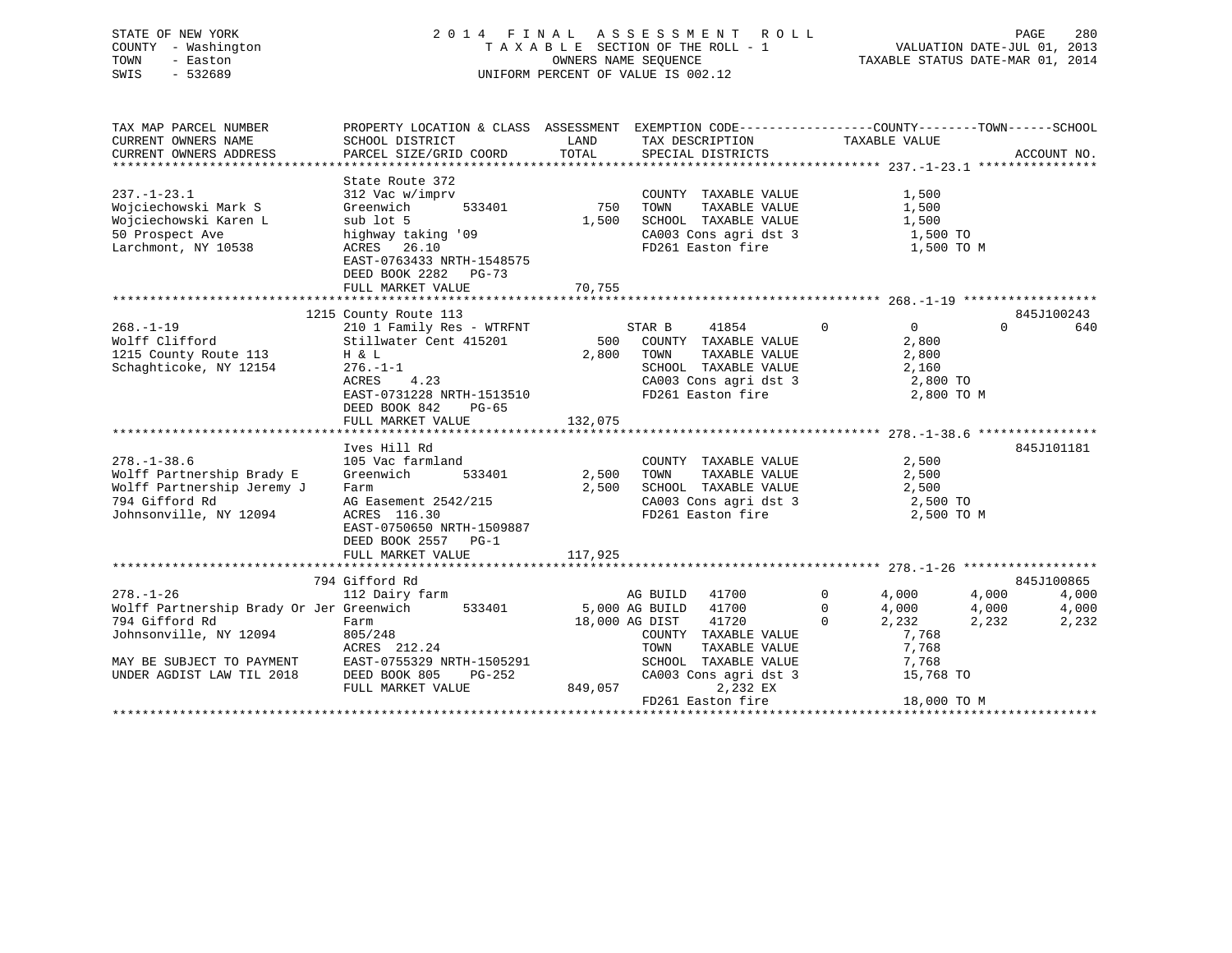# STATE OF NEW YORK 2 0 1 4 F I N A L A S S E S S M E N T R O L L PAGE 281COUNTY - Washington  $\begin{array}{ccc}\n\text{T A X A B L E} & \text{SECTION OF THE ROLL - 1} \\
\text{T} & \text{N} & \text{N} & \text{N} \\
\text{N} & \text{S} & \text{N} & \text{N} \\
\end{array}$ SWIS - 532689 UNIFORM PERCENT OF VALUE IS 002.12

TAXABLE STATUS DATE-MAR 01, 2014

| TAX MAP PARCEL NUMBER           PROPERTY LOCATION & CLASS ASSESSMENT EXEMPTION CODE---------------COUNTY-------TOWN------SCHOOL CURRENT OWNERS NAME             SCHOOL DISTRICT              LAND      TAX DESCRIPTION                                                   |                                                                                 |        |                                                                                      |            |            |
|--------------------------------------------------------------------------------------------------------------------------------------------------------------------------------------------------------------------------------------------------------------------------|---------------------------------------------------------------------------------|--------|--------------------------------------------------------------------------------------|------------|------------|
|                                                                                                                                                                                                                                                                          |                                                                                 |        |                                                                                      |            |            |
|                                                                                                                                                                                                                                                                          |                                                                                 |        |                                                                                      |            |            |
|                                                                                                                                                                                                                                                                          |                                                                                 |        |                                                                                      |            |            |
|                                                                                                                                                                                                                                                                          | 25 Lees Crossing Rd                                                             |        |                                                                                      |            | 845J100268 |
| 287.-1-4<br>Wolff Partnership Brady Or Jer Greenwich 533401 Molff Artnership Brady Or Jer Greenwich 533401 1,600 COUNTY TAXABLE VALUE 3,697<br>Tak Gifford Pd Electron Council Communication of The Council Council Council Council                                      |                                                                                 |        |                                                                                      |            | 303        |
|                                                                                                                                                                                                                                                                          |                                                                                 |        |                                                                                      |            |            |
|                                                                                                                                                                                                                                                                          |                                                                                 |        |                                                                                      |            |            |
|                                                                                                                                                                                                                                                                          |                                                                                 |        |                                                                                      |            |            |
|                                                                                                                                                                                                                                                                          |                                                                                 |        |                                                                                      |            |            |
|                                                                                                                                                                                                                                                                          |                                                                                 |        |                                                                                      |            |            |
|                                                                                                                                                                                                                                                                          |                                                                                 |        |                                                                                      |            |            |
|                                                                                                                                                                                                                                                                          |                                                                                 |        |                                                                                      |            |            |
| County Route 113<br>268.-1-2 105 Vac farmland<br>2,800 FOR 41720 0 302 302<br>2,800 FOR 415201 2,800 FOR 41520 0 600 600 600<br>2,800 FOR 4180A 47460 2,800 FOR 2010 1000 000 600                                                                                        |                                                                                 |        |                                                                                      |            | 845J100870 |
|                                                                                                                                                                                                                                                                          |                                                                                 |        |                                                                                      |            | 302        |
|                                                                                                                                                                                                                                                                          |                                                                                 |        |                                                                                      |            | 600 600    |
|                                                                                                                                                                                                                                                                          |                                                                                 |        |                                                                                      |            |            |
|                                                                                                                                                                                                                                                                          |                                                                                 |        |                                                                                      |            |            |
|                                                                                                                                                                                                                                                                          |                                                                                 |        |                                                                                      |            |            |
|                                                                                                                                                                                                                                                                          |                                                                                 |        |                                                                                      |            |            |
|                                                                                                                                                                                                                                                                          |                                                                                 |        |                                                                                      |            |            |
|                                                                                                                                                                                                                                                                          |                                                                                 |        |                                                                                      | 3,000 TO M |            |
| Wolff Doctris of Country TAXABLE VALUE<br>2,000 Forms 1,200 Forms 1,200 FOR TAXABLE VALUE<br>2,009<br>2,009<br>2,009<br>2,009<br>2,009<br>2,009<br>2,009<br>2,009<br>2,009<br>2,009<br>2,009<br>2,009<br>2,009<br>2,009<br>2,098<br>2,098<br>2,098<br>2,098<br>2,098<br> |                                                                                 |        |                                                                                      |            |            |
|                                                                                                                                                                                                                                                                          |                                                                                 |        |                                                                                      |            |            |
|                                                                                                                                                                                                                                                                          | 88 Ferry Ln                                                                     |        |                                                                                      |            | 845J100866 |
| 268.-1-17<br>2001 Family Res<br>2011 Family Res<br>2001 Family Res<br>2001 Family Res<br>2001 FaxaBLE VALUE<br>2101 Family Res<br>2001 Family Res<br>2001 FaxaBLE VALUE<br>3,400                                                                                         |                                                                                 |        | COUNTY TAXABLE VALUE 3,400                                                           |            |            |
|                                                                                                                                                                                                                                                                          |                                                                                 |        |                                                                                      |            |            |
| Wolff Dorothy trustee Res 3.00<br>2381 State Route 22 ACRES 3.00<br>Cambridge, NY 12816 EAST-0733068 NRTH-1521047<br>DEED BOOK 495 PG-248                                                                                                                                |                                                                                 |        | SCHOOL TAXABLE VALUE<br>CA003 Cons agri dst 3 3,400 TO<br>FD261 Easton fire 3,400 TO |            |            |
|                                                                                                                                                                                                                                                                          |                                                                                 |        |                                                                                      |            |            |
|                                                                                                                                                                                                                                                                          |                                                                                 |        |                                                                                      | 3,400 TO M |            |
|                                                                                                                                                                                                                                                                          | DEED BOOK 495 PG-248                                                            |        |                                                                                      |            |            |
|                                                                                                                                                                                                                                                                          |                                                                                 |        |                                                                                      |            |            |
|                                                                                                                                                                                                                                                                          |                                                                                 |        |                                                                                      |            |            |
|                                                                                                                                                                                                                                                                          | County Route 113/E Off 64551<br>105 Vac farmland 64551 (105 Vac farmland 64551) |        |                                                                                      |            | 845J100867 |
| $276. - 1 - 2.3$                                                                                                                                                                                                                                                         | 105 Vac farmland                                                                |        |                                                                                      |            | 1,200      |
| Wolff Robert L Jr trus                                                                                                                                                                                                                                                   | Stillwater Cent 415201 1,700 COUNTY TAXABLE VALUE                               |        |                                                                                      | 500        |            |
|                                                                                                                                                                                                                                                                          |                                                                                 |        |                                                                                      |            |            |
|                                                                                                                                                                                                                                                                          |                                                                                 |        |                                                                                      |            |            |
|                                                                                                                                                                                                                                                                          |                                                                                 |        |                                                                                      |            |            |
| 2381 State Route 22 Farm, deed 100.0 AC 1,700 TOWN TAXABLE VALUE 500<br>Cambridge, NY 12816 Forest Tax 749/312 SCHOOL TAXABLE VALUE 500<br>ACRES 82.10 CA003 Cons agri dst 3 1,700 TOWN<br>MAY BE SUBJECT TO PAYMENT EAST-0733093 NR                                     |                                                                                 |        |                                                                                      |            |            |
| UNDER RPTL480A UNTIL 2023                                                                                                                                                                                                                                                | DEED BOOK 593<br>$PG-145$                                                       |        |                                                                                      |            |            |
|                                                                                                                                                                                                                                                                          | FULL MARKET VALUE                                                               | 80,189 |                                                                                      |            |            |
|                                                                                                                                                                                                                                                                          |                                                                                 |        |                                                                                      |            |            |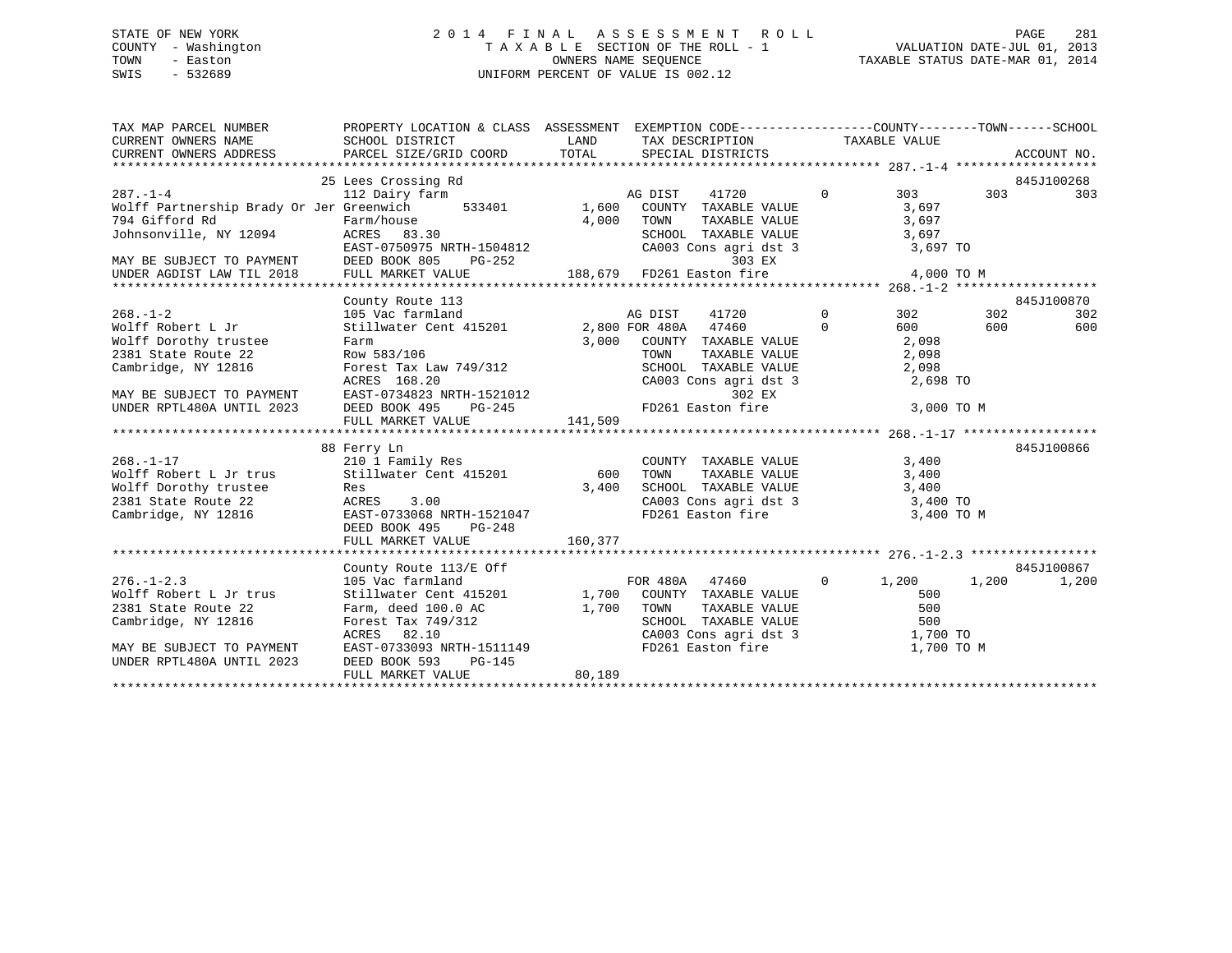# STATE OF NEW YORK 2 0 1 4 F I N A L A S S E S S M E N T R O L L PAGE 282 COUNTY - Washington T A X A B L E SECTION OF THE ROLL - 1 VALUATION DATE-JUL 01, 2013 TOWN - Easton **CONNERS NAME SEQUENCE** TAXABLE STATUS DATE-MAR 01, 2014 SWIS - 532689 UNIFORM PERCENT OF VALUE IS 002.12

| TAX MAP PARCEL NUMBER<br>CURRENT OWNERS NAME<br>CURRENT OWNERS ADDRESS                                                    | PROPERTY LOCATION & CLASS ASSESSMENT EXEMPTION CODE---------------COUNTY-------TOWN------SCHOOL<br>SCHOOL DISTRICT<br>PARCEL SIZE/GRID COORD           | LAND<br>TOTAL           | TAX DESCRIPTION<br>SPECIAL DISTRICTS                                                                                                                          |                            | TAXABLE VALUE                                                 |                   | ACCOUNT NO.    |
|---------------------------------------------------------------------------------------------------------------------------|--------------------------------------------------------------------------------------------------------------------------------------------------------|-------------------------|---------------------------------------------------------------------------------------------------------------------------------------------------------------|----------------------------|---------------------------------------------------------------|-------------------|----------------|
|                                                                                                                           |                                                                                                                                                        |                         |                                                                                                                                                               |                            |                                                               |                   |                |
|                                                                                                                           | County Route 113/E Off                                                                                                                                 |                         |                                                                                                                                                               |                            |                                                               |                   | 845J100868     |
| $276. - 1 - 2.2$<br>Wolff trustee Robert L Jr<br>2381 State Route 22<br>Cambridge, NY 12816                               | 105 Vac farmland<br>533401<br>Greenwich<br>Farm<br>Forest Tax 749/312<br>ACRES 229.35                                                                  | 4,500                   | 41720<br>AG DIST<br>3,900 FOR 480A<br>47460<br>COUNTY TAXABLE VALUE<br>TAXABLE VALUE<br>TOWN<br>SCHOOL TAXABLE VALUE                                          | $\overline{0}$<br>$\Omega$ | 654<br>1,000<br>2,846<br>2,846<br>2,846                       | 654<br>1,000      | 654<br>1,000   |
| MAY BE SUBJECT TO PAYMENT<br>UNDER RPTL480A UNTIL 2023                                                                    | EAST-0734680 NRTH-1509170<br>DEED BOOK 593<br>PG-145<br>FULL MARKET VALUE                                                                              |                         | CA003 Cons agri dst 3<br>654 EX<br>212,264 FD261 Easton fire                                                                                                  |                            | 3,846 TO<br>4,500 TO M                                        |                   |                |
|                                                                                                                           |                                                                                                                                                        |                         |                                                                                                                                                               |                            |                                                               |                   |                |
|                                                                                                                           | 446 County Route 54                                                                                                                                    |                         |                                                                                                                                                               |                            |                                                               |                   | 845J100293     |
| $286. - 1 - 23$<br>Wolosen Timothy<br>Wolosen Barbara<br>Wolosen Barbara<br>446 County Route 54<br>Schaghticoke, NY 12154 | 240 Rural res<br>Greenwich<br>533401<br>H & L<br>ACRES 17.30<br>EAST-0737896 NRTH-1502178<br>DEED BOOK 768<br>$PG-65$<br>FULL MARKET VALUE             | 600<br>4,800<br>226,415 | STAR B<br>41854<br>COUNTY TAXABLE VALUE<br>TOWN<br>TAXABLE VALUE<br>SCHOOL TAXABLE VALUE<br>CA00L IAAABLE VALUE<br>CA003 Cons agri dst 3<br>FD261 Easton fire | $\Omega$                   | $\Omega$<br>4,800<br>4,800<br>4,160<br>4,800 TO<br>4,800 TO M | $\Omega$          | 640            |
|                                                                                                                           |                                                                                                                                                        |                         |                                                                                                                                                               |                            |                                                               |                   |                |
|                                                                                                                           | 2198 State Route 40                                                                                                                                    |                         |                                                                                                                                                               |                            |                                                               |                   | 845J100356     |
| $236. - 2 - 15$<br>Wood Charles D<br>Wood Jane<br>2198 State Route 40<br>Greenwich, NY 12834                              | 210 1 Family Res<br>Greenwich<br>533401<br>H & L<br>FRNT 225.00 DPTH 150.00<br>EAST-0751830 NRTH-1549929<br>DEED BOOK 691<br>$PG-127$                  | 300<br>2,500            | $\sim$ 0<br>STAR B<br>41854<br>COUNTY TAXABLE VALUE<br>TOWN<br>TAXABLE VALUE<br>SCHOOL TAXABLE VALUE<br>FD262 Middle Falls Fire                               |                            | 0<br>2,500<br>2,500<br>1,860<br>2,500 TO                      | $\Omega$          | 640            |
|                                                                                                                           | FULL MARKET VALUE                                                                                                                                      | 117,925                 |                                                                                                                                                               |                            |                                                               |                   |                |
|                                                                                                                           | 313 Mountain Rd                                                                                                                                        |                         |                                                                                                                                                               |                            |                                                               |                   | 845J100554     |
| $252 - 2 - 17$<br>Wood John<br>Wood Kathleen<br>313 Mountain Rd<br>Greenwich, NY 12834                                    | 240 Rural res<br>Greenwich<br>533401<br>Residence<br>ACRES 13.80<br>EAST-0751304 NRTH-1531025<br>DEED BOOK 502<br>PG-609                               | 4,800<br>226,415        | CLERGY<br>41400<br>800 STAR EN<br>41834<br>COUNTY TAXABLE VALUE<br>TAXABLE VALUE<br>TOWN<br>SCHOOL TAXABLE VALUE<br>FD261 Easton fire                         | $\Omega$<br>$\Omega$       | 1,500<br>$\Omega$<br>3,300<br>3,300<br>1,940<br>4,800 TO M    | 1,500<br>$\Omega$ | 1,500<br>1,360 |
|                                                                                                                           | FULL MARKET VALUE                                                                                                                                      |                         |                                                                                                                                                               |                            |                                                               |                   |                |
| $285. - 1 - 19$<br>Wood Stephen<br>Wood Pamela<br>PO Box 60<br>Stillwater, NY 12170                                       | County Route 113<br>323 Vacant rural<br>Stillwater Cent 415201<br>Vl<br>FRNT 61.00 DPTH 314.00<br>EAST-0724591 NRTH-1497683<br>DEED BOOK 503<br>PG-743 | 200<br>200              | COUNTY TAXABLE VALUE<br>TOWN<br>TAXABLE VALUE<br>SCHOOL TAXABLE VALUE<br>CA003 Cons agri dst 3<br>FD261 Easton fire                                           |                            | 200<br>200<br>200<br>200 TO<br>200 TO M                       |                   | 845J101182     |
|                                                                                                                           | FULL MARKET VALUE                                                                                                                                      | 9,434                   |                                                                                                                                                               |                            |                                                               |                   |                |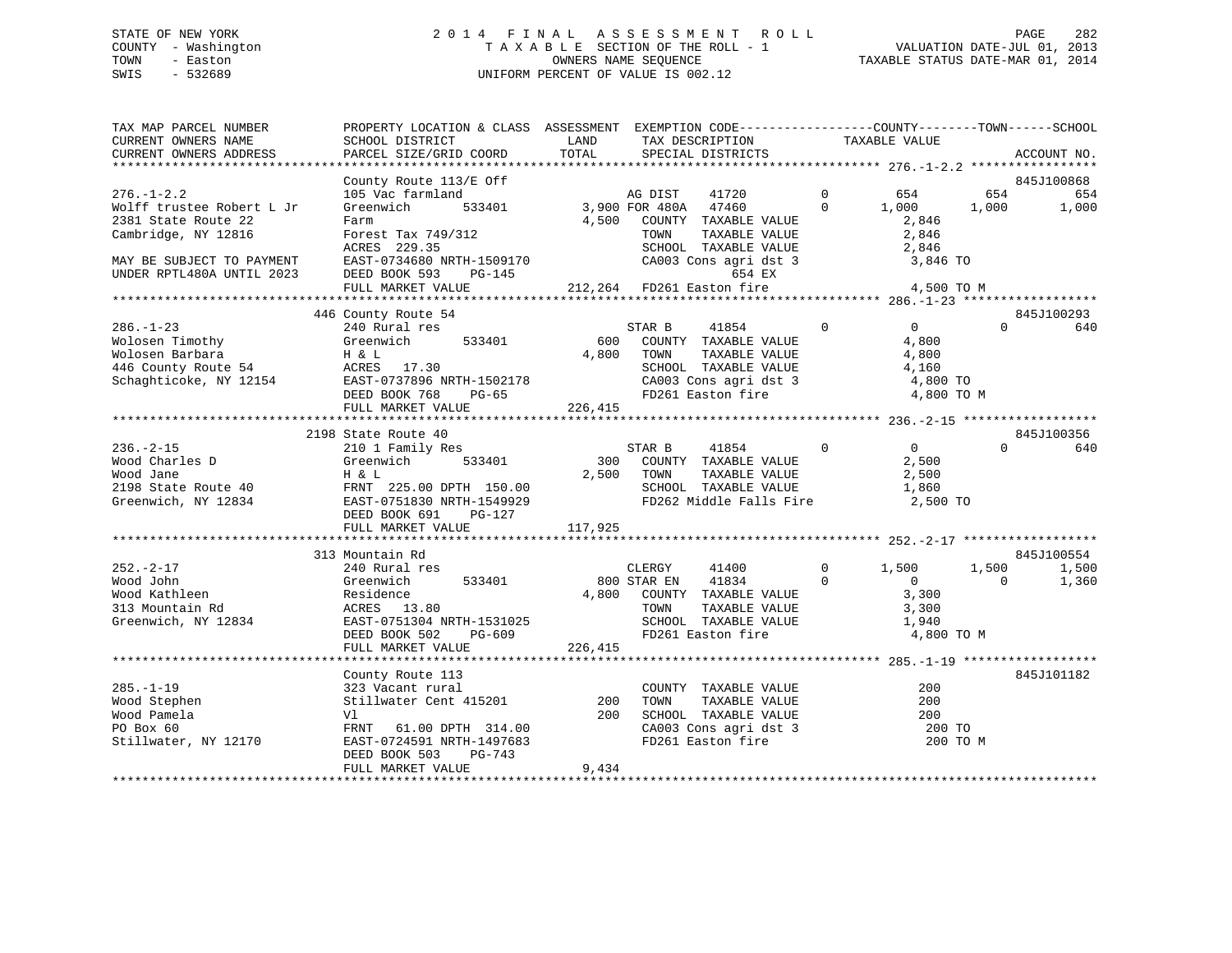# STATE OF NEW YORK 2 0 1 4 F I N A L A S S E S S M E N T R O L L PAGE 283 COUNTY - Washington T A X A B L E SECTION OF THE ROLL - 1 VALUATION DATE-JUL 01, 2013 TOWN - Easton OWNERS NAME SEQUENCE TAXABLE STATUS DATE-MAR 01, 2014 SWIS - 532689 UNIFORM PERCENT OF VALUE IS 002.12

| TAX MAP PARCEL NUMBER                | PROPERTY LOCATION & CLASS ASSESSMENT EXEMPTION CODE----------------COUNTY-------TOWN------SCHOOL |         |                                                    |              |                |          |                |
|--------------------------------------|--------------------------------------------------------------------------------------------------|---------|----------------------------------------------------|--------------|----------------|----------|----------------|
| CURRENT OWNERS NAME                  | SCHOOL DISTRICT                                                                                  | LAND    | TAX DESCRIPTION                                    |              | TAXABLE VALUE  |          |                |
| CURRENT OWNERS ADDRESS               | PARCEL SIZE/GRID COORD                                                                           | TOTAL   | SPECIAL DISTRICTS                                  |              |                |          | ACCOUNT NO.    |
|                                      |                                                                                                  |         |                                                    |              |                |          |                |
|                                      | 11794 State Route 40                                                                             |         |                                                    | $\Omega$     |                |          | 845J100565     |
| $269. - 1 - 27$                      | 210 1 Family Res<br>533401                                                                       |         | VET COM CT 41131                                   | $\Omega$     | 700            | 700      | $\overline{0}$ |
| Woodard John                         | Greenwich                                                                                        |         | 500 AGED-ALL<br>41800                              |              | 1,050          | 1,050    | 1,400          |
| 11794 State Route 40                 | H & L                                                                                            |         | 2,800 STAR EN<br>41834                             | $\Omega$     | $\overline{0}$ | $\Omega$ | 1,360          |
| Schaghticoke, NY 12154               | FRNT 90.00 DPTH 96.00                                                                            |         | COUNTY TAXABLE VALUE                               |              | 1,050          |          |                |
|                                      | EAST-0745760 NRTH-1516495                                                                        |         | TOWN<br>TAXABLE VALUE                              |              | 1,050          |          |                |
|                                      | DEED BOOK 1731 PG-299                                                                            |         | SCHOOL TAXABLE VALUE                               |              | 40             |          |                |
|                                      | FULL MARKET VALUE                                                                                |         | 132,075 CA003 Cons agri dst 3<br>FD261 Easton fire |              | 2,800 TO       |          |                |
|                                      |                                                                                                  |         | FD261 Easton fire                                  |              | 2,800 TO M     |          |                |
|                                      |                                                                                                  |         |                                                    |              |                |          |                |
| $236. - 1 - 18$                      | 121 Bulson Rd<br>210 1 Family Res                                                                |         | COUNTY TAXABLE VALUE                               |              |                |          | 845J100283     |
|                                      |                                                                                                  | 400     | TAXABLE VALUE                                      |              | 4,200<br>4,200 |          |                |
| Woodis Joan                          | Greenwich<br>533401                                                                              |         | TOWN<br>SCHOOL TAXABLE VALUE                       |              |                |          |                |
| Woodis Marthianne                    | ACRES<br>3.75 BANK<br>35                                                                         | 4,200   |                                                    |              | 4,200          |          |                |
| 121 Bulson Rd<br>Greenwich, NY 12834 | EAST-0750772 NRTH-1551960                                                                        |         | FD262 Middle Falls Fire                            |              | 4,200 TO       |          |                |
|                                      | DEED BOOK 802<br>PG-61                                                                           |         |                                                    |              |                |          |                |
|                                      | FULL MARKET VALUE<br>*********************************                                           | 198,113 |                                                    |              |                |          |                |
|                                      | 428 State Route 29                                                                               |         |                                                    |              |                |          | 845J100871     |
| $236.1 - 3 - 1$                      |                                                                                                  |         | VET WAR CT 41121                                   | $\mathbf 0$  | 510            | 510      | $\overline{0}$ |
| Woods Helen                          | 210 1 Family Res<br>Greenwich<br>533401                                                          |         | 200 AGED-ALL<br>41800                              | $\mathbf{0}$ | 1,445          | 1,445    | 1,700          |
| 428 State Route 29                   | H & L                                                                                            |         | 3,400 STAR EN<br>41834                             | $\mathbf{0}$ | $\overline{0}$ | $\Omega$ | 1,360          |
| Greenwich, NY 12834                  | 353/300                                                                                          |         | COUNTY TAXABLE VALUE                               |              | 1,445          |          |                |
|                                      | $236. - 3 - 1$                                                                                   |         | TAXABLE VALUE<br>TOWN                              |              | 1,445          |          |                |
|                                      | ACRES<br>1.40                                                                                    |         | SCHOOL TAXABLE VALUE                               |              | 340            |          |                |
|                                      | EAST-0749546 NRTH-1553117                                                                        |         | FD262 Middle Falls Fire                            |              | 3,400 TO       |          |                |
|                                      | DEED BOOK 383<br>PG-1130                                                                         |         |                                                    |              |                |          |                |
|                                      | FULL MARKET VALUE                                                                                | 160,377 |                                                    |              |                |          |                |
|                                      |                                                                                                  |         |                                                    |              |                |          |                |
|                                      | Hogsback Rd                                                                                      |         |                                                    |              |                |          | 845J100873     |
| $227. - 1 - 3.1$                     | 720 Mine/quarry                                                                                  |         | COUNTY TAXABLE VALUE                               |              | 2,500          |          |                |
| Woolley Paul M                       | Schuylerville 415001                                                                             | 2,500   | TOWN<br>TAXABLE VALUE                              |              | 2,500          |          |                |
| Woolley Jane                         | Gravel & Sand                                                                                    | 2,500   | SCHOOL TAXABLE VALUE                               |              | 2,500          |          |                |
| 61 Hogsback Rd                       | Sub Lot 1                                                                                        |         | CA003 Cons agri dst 3                              |              | 2,500 TO       |          |                |
| Greenwich, NY 12834                  | ACRES 86.71                                                                                      |         | FD262 Middle Falls Fire                            |              | 2,500 TO       |          |                |
|                                      | EAST-0743185 NRTH-1560791                                                                        |         |                                                    |              |                |          |                |
|                                      | DEED BOOK 1801<br>PG-182                                                                         |         |                                                    |              |                |          |                |
|                                      | FULL MARKET VALUE                                                                                | 117,925 |                                                    |              |                |          |                |
|                                      |                                                                                                  |         |                                                    |              |                |          |                |
|                                      | 61 Hogsback Rd                                                                                   |         |                                                    |              |                |          |                |
| $227. - 1 - 3.5$                     | 210 1 Family Res                                                                                 |         | STAR B<br>41854                                    | $\mathbf{0}$ | $\overline{0}$ | $\Omega$ | 640            |
| Woolley Paul M                       | Schuylerville 415001                                                                             | 700     | COUNTY TAXABLE VALUE                               |              | 5,000          |          |                |
| Woolley Jane                         | Sub Lot 6                                                                                        | 5,000   | TOWN<br>TAXABLE VALUE                              |              | 5,000          |          |                |
| 61 Hogsback Rd                       | ACRES<br>2.91                                                                                    |         | SCHOOL TAXABLE VALUE                               |              | 4,360          |          |                |
| Greenwich, NY 12834                  | EAST-0741506 NRTH-1560057                                                                        |         | CA003 Cons agri dst 3                              |              | 5,000 TO       |          |                |
|                                      | DEED BOOK 1801<br>PG-182                                                                         |         | FD262 Middle Falls Fire                            |              | 5,000 TO       |          |                |
|                                      | FULL MARKET VALUE                                                                                | 235,849 |                                                    |              |                |          |                |
|                                      |                                                                                                  |         |                                                    |              |                |          |                |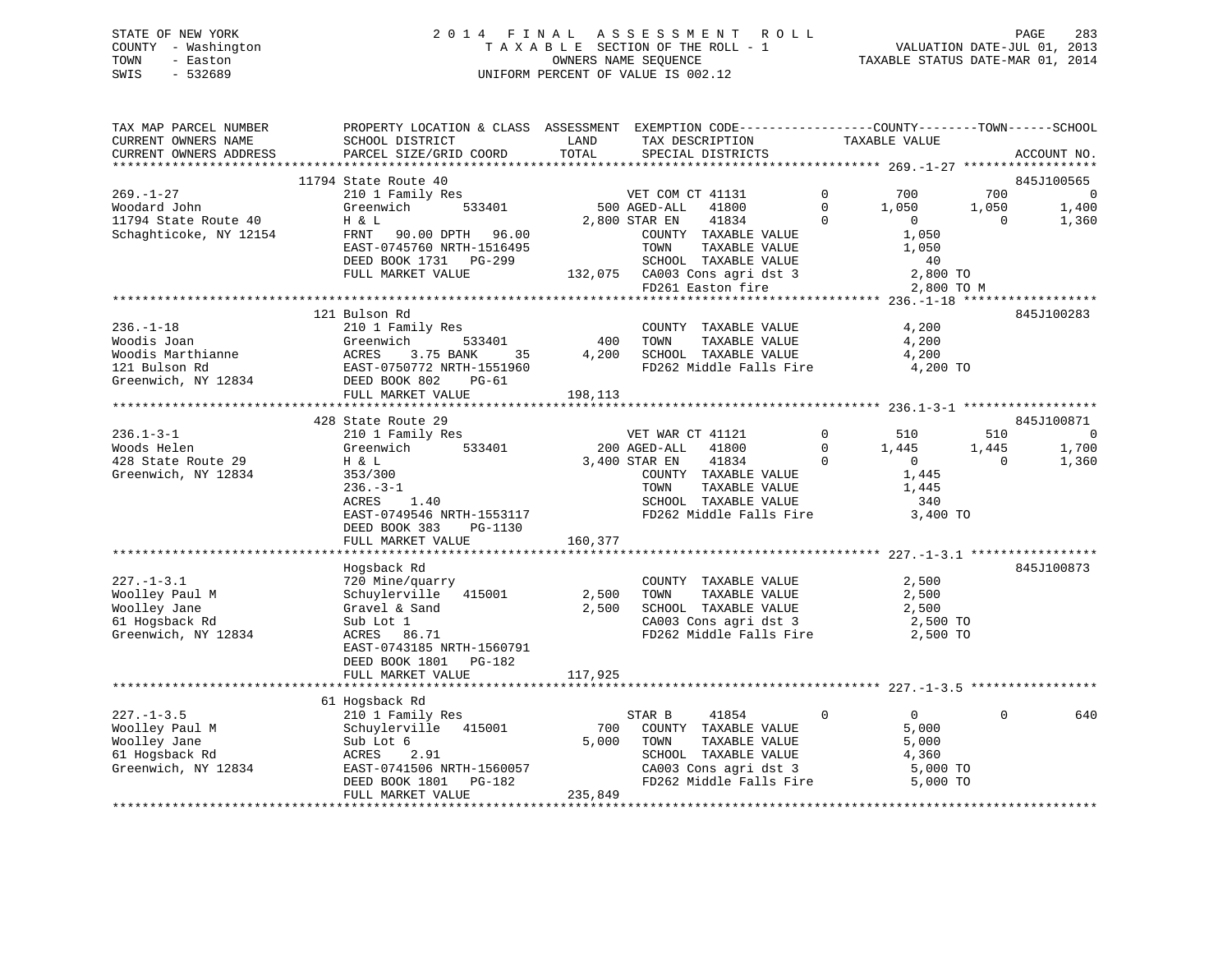# STATE OF NEW YORK 2 0 1 4 F I N A L A S S E S S M E N T R O L L PAGE 284 COUNTY - Washington T A X A B L E SECTION OF THE ROLL - 1 VALUATION DATE-JUL 01, 2013 TOWN - Easton OWNERS NAME SEQUENCE TAXABLE STATUS DATE-MAR 01, 2014 SWIS - 532689 UNIFORM PERCENT OF VALUE IS 002.12

| TAX MAP PARCEL NUMBER<br>CURRENT OWNERS NAME | PROPERTY LOCATION & CLASS ASSESSMENT EXEMPTION CODE----------------COUNTY-------TOWN------SCHOOL<br>SCHOOL DISTRICT | LAND    | TAX DESCRIPTION                                                 | <b>TAXABLE VALUE</b>           |                                  |
|----------------------------------------------|---------------------------------------------------------------------------------------------------------------------|---------|-----------------------------------------------------------------|--------------------------------|----------------------------------|
| CURRENT OWNERS ADDRESS                       | PARCEL SIZE/GRID COORD                                                                                              | TOTAL   | SPECIAL DISTRICTS                                               |                                | ACCOUNT NO.                      |
|                                              | Windy Hill Rd                                                                                                       |         |                                                                 |                                | 845J100699                       |
| $227. - 1 - 6.1$                             | 323 Vacant rural                                                                                                    |         | COUNTY TAXABLE VALUE                                            | 400                            |                                  |
| Woolley Paul M                               | Schuylerville<br>415001                                                                                             | 400     | TOWN<br>TAXABLE VALUE                                           | 400                            |                                  |
|                                              | Vacant Land                                                                                                         | 400     | SCHOOL TAXABLE VALUE                                            | 400                            |                                  |
| 61 Hoggsback Rd<br>Greenwich, NY 12834       | 1.50<br>ACRES                                                                                                       |         | FD262 Middle Falls Fire                                         | 400 TO                         |                                  |
|                                              | EAST-0744040 NRTH-1560044                                                                                           |         |                                                                 |                                |                                  |
|                                              |                                                                                                                     |         |                                                                 |                                |                                  |
|                                              | DEED BOOK 1804 PG-279                                                                                               |         |                                                                 |                                |                                  |
|                                              | FULL MARKET VALUE                                                                                                   | 18,868  |                                                                 |                                |                                  |
|                                              | 455 Mountain Rd                                                                                                     |         |                                                                 |                                | 845J100185                       |
| $252 - 2 - 23$                               | 210 1 Family Res                                                                                                    |         | STAR B<br>41854                                                 | $\overline{0}$<br>$\mathbf{0}$ | $\Omega$<br>640                  |
| Wright Andrew J                              | Greenwich<br>533401                                                                                                 | 700     | COUNTY TAXABLE VALUE                                            | 4,500                          |                                  |
|                                              |                                                                                                                     | 4,500   | TOWN<br>TAXABLE VALUE                                           | 4,500                          |                                  |
| Wright Mary Ann<br>455 Mountain Rd           | Warehouse<br>ACRES 19.98                                                                                            |         | SCHOOL TAXABLE VALUE                                            | 3,860                          |                                  |
|                                              |                                                                                                                     |         | FD261 Easton fire                                               |                                |                                  |
| Greenwich, NY 12834                          | EAST-0752648 NRTH-1534873                                                                                           |         |                                                                 | 4,500 TO M                     |                                  |
|                                              | DEED BOOK 648<br>PG-185                                                                                             |         |                                                                 |                                |                                  |
|                                              | FULL MARKET VALUE                                                                                                   | 212,264 |                                                                 |                                |                                  |
|                                              |                                                                                                                     |         |                                                                 |                                | 845J100875                       |
| $261. - 1 - 28$                              | 579 Vly Summit Rd<br>113 Cattle farm                                                                                |         | 75 PCT OF VALUE USED FOR EXEMPTION PURPOSES<br>VET WAR CT 41121 | 506<br>$\Omega$                | 506<br>$\overline{0}$            |
| Wright Bruce                                 | Greenwich<br>533401                                                                                                 |         | 1,500 AG DIST<br>41720                                          | $\Omega$<br>479                | 479<br>479                       |
| Wright Joan                                  | Farm                                                                                                                |         | 4,500 AGED-CO<br>41802                                          | $\mathbf 0$<br>1,291           | $\overline{0}$<br>$\overline{0}$ |
| 579 Vly Summit Rd                            | ACRES 69.86                                                                                                         |         | AGE-TN/SCH 41806                                                | $\Omega$<br>$\Omega$           | 338<br>287                       |
|                                              | EAST-0759022 NRTH-1523246                                                                                           |         | STAR EN<br>41834                                                | $\mathbf{0}$<br>$\Omega$       | $\Omega$<br>1,360                |
| Cambridge, NY 12816                          | DEED BOOK 820                                                                                                       |         |                                                                 |                                |                                  |
| MAY BE SUBJECT TO PAYMENT                    | PG-277                                                                                                              | 212,264 | COUNTY TAXABLE VALUE<br>TOWN                                    | 2,224                          |                                  |
| UNDER AGDIST LAW TIL 2018                    | FULL MARKET VALUE                                                                                                   |         | TAXABLE VALUE<br>SCHOOL TAXABLE VALUE                           | 3,228                          |                                  |
|                                              |                                                                                                                     |         | CA003 Cons agri dst 3                                           | 2,323                          |                                  |
|                                              |                                                                                                                     |         | 479 EX                                                          | 4,021 TO                       |                                  |
|                                              |                                                                                                                     |         | FD261 Easton fire                                               | 4,500 TO M                     |                                  |
|                                              |                                                                                                                     |         |                                                                 |                                |                                  |
|                                              | 588 Herrington Hill Rd                                                                                              |         |                                                                 |                                | 845J100720                       |
| $253. - 1 - 22$                              | 210 1 Family Res                                                                                                    |         | STAR B<br>41854                                                 | $\Omega$<br>$\overline{0}$     | $\Omega$<br>640                  |
| Wright Mark G                                | 533401<br>Greenwich                                                                                                 | 500     | COUNTY TAXABLE VALUE                                            | 2,100                          |                                  |
| Wright Judith M                              | H & L                                                                                                               | 2,100   | TOWN<br>TAXABLE VALUE                                           | 2,100                          |                                  |
| 588 Herrington Hill Rd                       | ACRES<br>1.00                                                                                                       |         | SCHOOL TAXABLE VALUE                                            | 1,460                          |                                  |
| Greenwich, NY 12834                          | EAST-0763647 NRTH-1531478                                                                                           |         | CA003 Cons agri dst 3                                           | 2,100 TO                       |                                  |
|                                              | DEED BOOK 549<br>PG-80                                                                                              |         | FD261 Easton fire                                               | 2,100 TO M                     |                                  |
|                                              | FULL MARKET VALUE                                                                                                   | 99,057  |                                                                 |                                |                                  |
|                                              |                                                                                                                     |         |                                                                 |                                |                                  |
|                                              | 616 Brownell Rd                                                                                                     |         |                                                                 |                                | 8479900979                       |
| $261. - 1 - 17.2$                            | 210 1 Family Res                                                                                                    |         | STAR B<br>41854                                                 | $\mathbf 0$<br>$\overline{0}$  | $\Omega$<br>640                  |
| Wright Nathan                                | Greenwich<br>533401                                                                                                 | 500     | COUNTY TAXABLE VALUE                                            | 3,000                          |                                  |
| Wright Sherri                                | Gravel Bed                                                                                                          | 3,000   | TOWN<br>TAXABLE VALUE                                           | 3,000                          |                                  |
| 616 Brownell Rd                              | Tax Sale Parcel No 6                                                                                                |         | SCHOOL TAXABLE VALUE                                            | 2,360                          |                                  |
| Greenwich, NY 12834                          | ACRES<br>2.60                                                                                                       |         | FD261 Easton fire                                               | 3,000 TO M                     |                                  |
|                                              | EAST-0763313 NRTH-1525473                                                                                           |         |                                                                 |                                |                                  |
|                                              | DEED BOOK 906<br>PG-107                                                                                             |         |                                                                 |                                |                                  |
|                                              | FULL MARKET VALUE                                                                                                   | 141,509 |                                                                 |                                |                                  |
|                                              |                                                                                                                     |         |                                                                 |                                |                                  |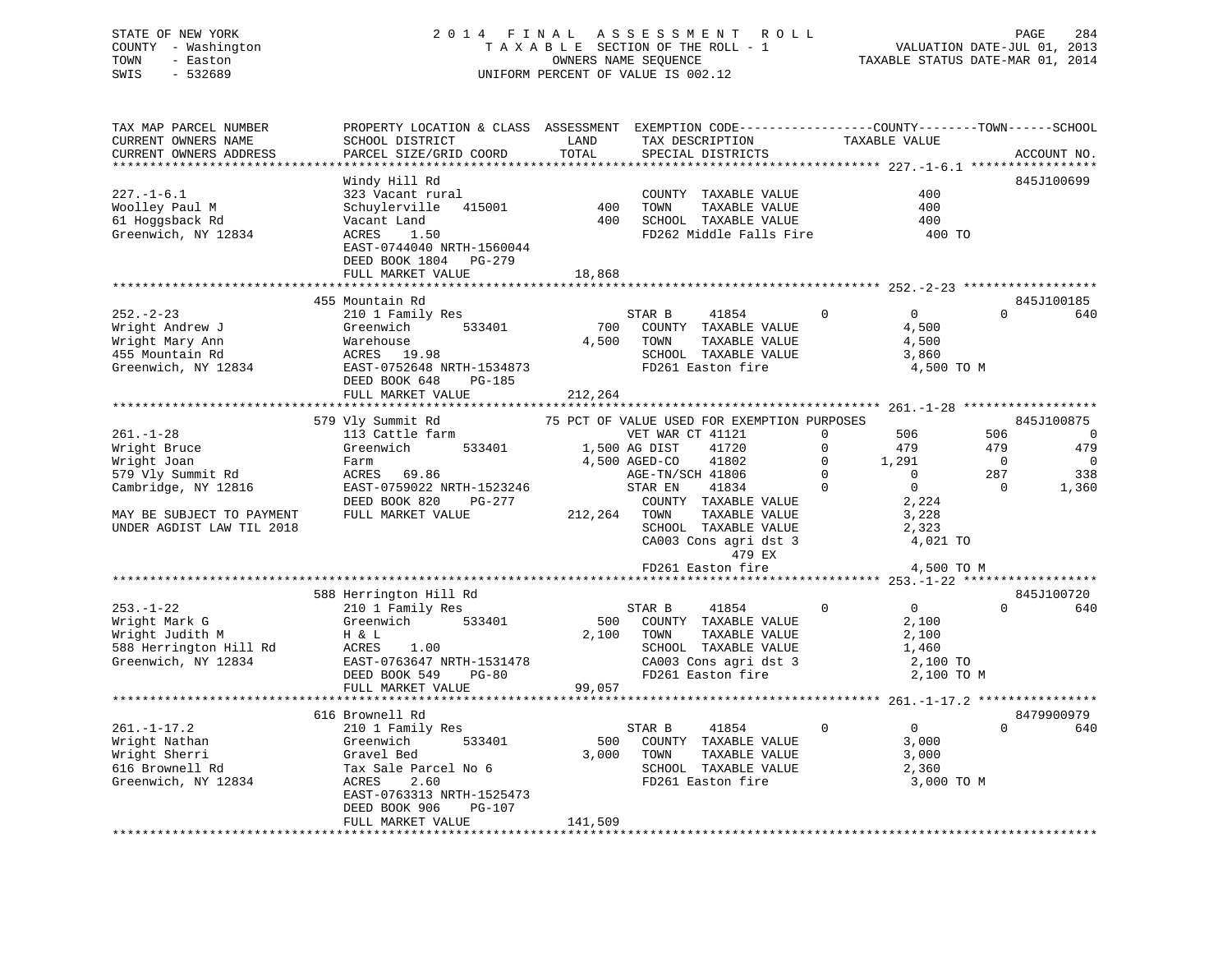# STATE OF NEW YORK 2 0 1 4 F I N A L A S S E S S M E N T R O L L PAGE 285 COUNTY - Washington T A X A B L E SECTION OF THE ROLL - 1 VALUATION DATE-JUL 01, 2013 TOWN - Easton OWNERS NAME SEQUENCE TAXABLE STATUS DATE-MAR 01, 2014 SWIS - 532689 UNIFORM PERCENT OF VALUE IS 002.12

| TAX MAP PARCEL NUMBER<br>CURRENT OWNERS NAME<br>CURRENT OWNERS ADDRESS                                      | PROPERTY LOCATION & CLASS ASSESSMENT EXEMPTION CODE----------------COUNTY-------TOWN-----SCHOOL<br>SCHOOL DISTRICT<br>PARCEL SIZE/GRID COORD                                            | LAND<br>TOTAL             | TAX DESCRIPTION<br>SPECIAL DISTRICTS                                                                                                          | TAXABLE VALUE                                                                      | ACCOUNT NO.                   |
|-------------------------------------------------------------------------------------------------------------|-----------------------------------------------------------------------------------------------------------------------------------------------------------------------------------------|---------------------------|-----------------------------------------------------------------------------------------------------------------------------------------------|------------------------------------------------------------------------------------|-------------------------------|
|                                                                                                             |                                                                                                                                                                                         |                           |                                                                                                                                               |                                                                                    |                               |
| $227. - 1 - 19.5$<br>Wynnyk Bohdan M<br>Wynnyk Christine<br>187 Old Schuylerville Rd<br>Greenwich, NY 12834 | 187 Old Schuylerville Rd<br>210 1 Family Res<br>Schuylerville 415001<br>Rural Vl<br>Sub Lot#5<br>ACRES 17.18<br>EAST-0742259 NRTH-1556990<br>DEED BOOK 2733 PG-113<br>FULL MARKET VALUE | 1,000<br>5,500<br>259,434 | STAR B<br>41854<br>COUNTY TAXABLE VALUE<br>TOWN<br>TAXABLE VALUE<br>SCHOOL TAXABLE VALUE<br>CA003 Cons agri dst 3<br>FD262 Middle Falls Fire  | $\Omega$<br>$\overline{0}$<br>5,500<br>5,500<br>4,860<br>5,500 TO<br>5,500 TO      | $\Omega$<br>640               |
|                                                                                                             |                                                                                                                                                                                         |                           |                                                                                                                                               |                                                                                    |                               |
| $260. - 1 - 24$<br>Yakubec Frank J<br>Yakubec Marian<br>251 Becker Rd<br>Greenwich, NY 12834                | 251 Becker Rd<br>240 Rural res<br>Greenwich<br>533401<br>Res<br>459/132 519/305<br>ACRES 35.22<br>EAST-0752409 NRTH-1522742<br>DEED BOOK 484<br>PG-66                                   | 1,200<br>4,000            | STAR B<br>41854<br>COUNTY TAXABLE VALUE<br>TOWN<br>TAXABLE VALUE<br>SCHOOL TAXABLE VALUE<br>CA003 Cons agri dst 3<br>FD261 Easton fire        | $\mathbf 0$<br>$\overline{0}$<br>4,000<br>4,000<br>3,360<br>4,000 TO<br>4,000 TO M | 845J101060<br>$\Omega$<br>640 |
|                                                                                                             | FULL MARKET VALUE                                                                                                                                                                       | 188,679                   |                                                                                                                                               |                                                                                    |                               |
| $270 - 2 - 4$<br>Yurschak Benjamin<br>Yurschak Sarah<br>934 County Route 74<br>Greenwich, NY 12834          | Meeting House Rd/n Off<br>105 Vac farmland<br>535010<br>Cambridge<br>Land<br>$270. - 1 - 4$<br>ACRES 104.21<br>EAST-0761556 NRTH-1520944<br>DEED BOOK 3353 PG-181<br>FULL MARKET VALUE  | 1,700<br>2,000<br>94,340  | COUNTY TAXABLE VALUE<br>TAXABLE VALUE<br>TOWN<br>SCHOOL TAXABLE VALUE<br>CA003 Cons agri dst 3<br>FD261 Easton fire                           | 2,000<br>2,000<br>2,000<br>2,000 TO<br>2,000 TO M                                  | 845J100266                    |
|                                                                                                             |                                                                                                                                                                                         |                           |                                                                                                                                               |                                                                                    |                               |
| $259. - 1 - 37$<br>Zakrewski David<br>Zakrewski Donna<br>1 Aspen Ct<br>Fishkill, NY 12524                   | 97 St Canvinette Way<br>260 Seasonal res - WTRFNT<br>533401<br>Greenwich<br>Camp/lot<br>FRNT 100.00 DPTH 175.00<br>EAST-0734103 NRTH-1522118<br>DEED BOOK 3200 PG-52                    | 200<br>1,000              | COUNTY TAXABLE VALUE<br>TAXABLE VALUE<br>TOWN<br>SCHOOL TAXABLE VALUE<br>CA003 Cons agri dst 3<br>FD261 Easton fire                           | 1,000<br>1,000<br>1,000<br>1,000 TO<br>1,000 TO M                                  | 845J100237                    |
|                                                                                                             | FULL MARKET VALUE                                                                                                                                                                       | 47,170                    |                                                                                                                                               |                                                                                    |                               |
|                                                                                                             | 261 Wilbur Ave                                                                                                                                                                          |                           |                                                                                                                                               |                                                                                    | 845J100212                    |
| $244. -1 - 12$<br>Zaleski Jason<br>Sears Jaclyn<br>261 Wilbur Ave<br>Greenwich, NY 12834                    | 210 1 Family Res<br>533401<br>Greenwich<br>H & L<br>FRNT 207.00 DPTH 179.00<br>EAST-0745393 NRTH-1542179<br>DEED BOOK 3339<br>PG-247<br>FULL MARKET VALUE                               | 300<br>2,500<br>117,925   | STAR EN<br>41834<br>COUNTY TAXABLE VALUE<br>TOWN<br>TAXABLE VALUE<br>SCHOOL TAXABLE VALUE<br>CA003 Cons agri dst 3<br>FD262 Middle Falls Fire | $\Omega$<br>$\overline{0}$<br>2,500<br>2,500<br>1,140<br>2,500 TO<br>2,500 TO      | 1,360<br>$\Omega$             |
|                                                                                                             |                                                                                                                                                                                         |                           |                                                                                                                                               |                                                                                    |                               |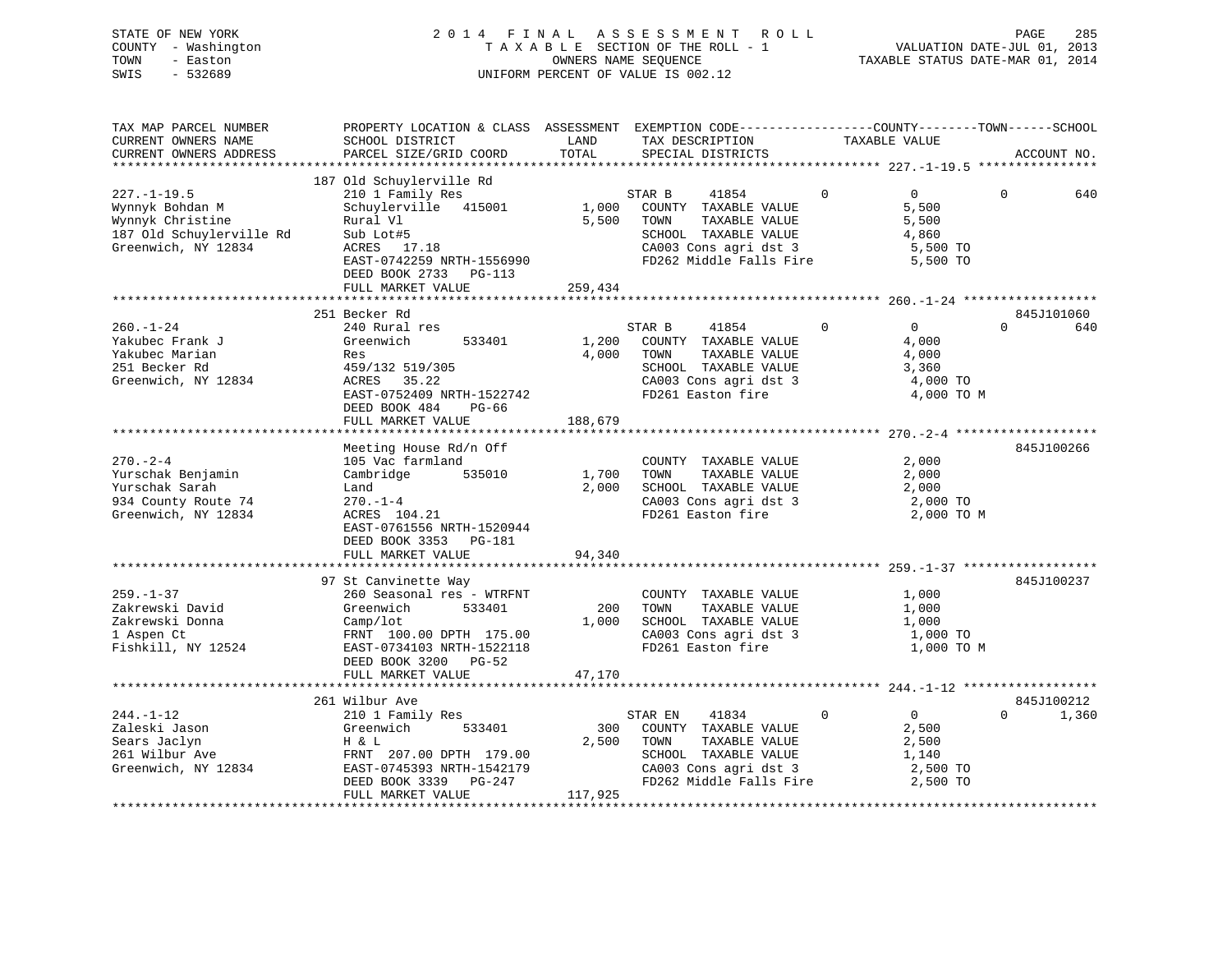# STATE OF NEW YORK 2 0 1 4 F I N A L A S S E S S M E N T R O L L PAGE 286 COUNTY - Washington T A X A B L E SECTION OF THE ROLL - 1 VALUATION DATE-JUL 01, 2013 TOWN - Easton **CONNERS NAME SEQUENCE** TAXABLE STATUS DATE-MAR 01, 2014 SWIS - 532689 UNIFORM PERCENT OF VALUE IS 002.12

| TAX MAP PARCEL NUMBER<br>CURRENT OWNERS NAME | SCHOOL DISTRICT           | LAND    | TAX DESCRIPTION                                 | PROPERTY LOCATION & CLASS ASSESSMENT EXEMPTION CODE----------------COUNTY-------TOWN------SCHOOL<br>TAXABLE VALUE |
|----------------------------------------------|---------------------------|---------|-------------------------------------------------|-------------------------------------------------------------------------------------------------------------------|
| CURRENT OWNERS ADDRESS                       | PARCEL SIZE/GRID COORD    | TOTAL   | SPECIAL DISTRICTS                               | ACCOUNT NO.                                                                                                       |
| ***********************                      |                           |         |                                                 |                                                                                                                   |
|                                              | County Route 54/N Off     |         |                                                 | 845J100096                                                                                                        |
| $285. - 1 - 7$                               | 323 Vacant rural          |         | COUNTY TAXABLE VALUE                            | 400                                                                                                               |
| Zecca John E                                 | Stillwater Cent 415201    | 400     | TOWN<br>TAXABLE VALUE                           | 400                                                                                                               |
| 241 County Route 54                          | Wl                        | 400     | SCHOOL TAXABLE VALUE                            | 400                                                                                                               |
| Schaghticoke, NY 12154                       | ACRES 25.00               |         | CA003 Cons agri dst 3                           | 400 TO                                                                                                            |
|                                              | EAST-0732508 NRTH-1504209 |         | FD261 Easton fire                               | 400 TO M                                                                                                          |
|                                              | DEED BOOK 903<br>PG-94    |         |                                                 |                                                                                                                   |
|                                              | FULL MARKET VALUE         | 18,868  |                                                 |                                                                                                                   |
|                                              | 241 County Route 54       |         |                                                 | 845J100297                                                                                                        |
| $285. - 1 - 8$                               | 210 1 Family Res          |         | STAR B<br>41854                                 | $\Omega$<br>$\Omega$<br>$\overline{0}$<br>640                                                                     |
| Zecca John Jr.                               | Stillwater Cent 415201    | 500     | COUNTY TAXABLE VALUE                            | 3,000                                                                                                             |
| 241 County Route 54                          | Wl                        | 3,000   | TOWN<br>TAXABLE VALUE                           | 3,000                                                                                                             |
| Schaghticoke, NY 12154                       | ACRES<br>9.00             |         | SCHOOL TAXABLE VALUE                            | 2,360                                                                                                             |
|                                              | EAST-0732472 NRTH-1503050 |         | CA003 Cons agri dst 3                           | 3,000 TO                                                                                                          |
|                                              | DEED BOOK 895<br>PG-272   |         | FD261 Easton fire                               | 3,000 TO M                                                                                                        |
|                                              | FULL MARKET VALUE         | 141,509 |                                                 |                                                                                                                   |
|                                              |                           |         |                                                 |                                                                                                                   |
|                                              | 11784 State Route 40      |         |                                                 | 845J100301                                                                                                        |
| $269. - 1 - 28$                              | 210 1 Family Res          |         | COUNTY TAXABLE VALUE                            | 2,800                                                                                                             |
| Ziehm Brian                                  | Greenwich<br>533401       | 400     | TOWN<br>TAXABLE VALUE                           | 2,800                                                                                                             |
| 11784 State Route 40                         | H & L                     | 2,800   | SCHOOL TAXABLE VALUE                            | 2,800                                                                                                             |
| Schaghticoke, NY 12154                       | 2494/1                    |         | CA003 Cons agri dst 3                           | 2,800 TO                                                                                                          |
|                                              | FRNT 181.00 DPTH 165.00   |         | FD261 Easton fire                               | 2,800 TO M                                                                                                        |
|                                              | EAST-0745743 NRTH-1516372 |         |                                                 |                                                                                                                   |
|                                              | DEED BOOK 3165 PG-298     |         |                                                 |                                                                                                                   |
|                                              | FULL MARKET VALUE         | 132,075 |                                                 |                                                                                                                   |
|                                              |                           |         |                                                 |                                                                                                                   |
|                                              | 495 State Route 29        |         |                                                 | 845J101127                                                                                                        |
| $228. - 5 - 12.2$                            | 210 1 Family Res          |         | COUNTY TAXABLE VALUE                            | 2,500                                                                                                             |
| Ziehm Catherine                              | Greenwich<br>533401       | 400     | TOWN<br>TAXABLE VALUE                           | 2,500                                                                                                             |
| 22 Church St                                 | House & Lot               | 2,500   | SCHOOL TAXABLE VALUE                            | 2,500                                                                                                             |
| Greenwich, NY 12834                          | $228. - 1 - 12.2$         |         | FD262 Middle Falls Fire                         | 2,500 TO                                                                                                          |
|                                              | ACRES<br>1.00             |         |                                                 |                                                                                                                   |
|                                              | EAST-0751266 NRTH-1553687 |         |                                                 |                                                                                                                   |
|                                              | DEED BOOK 3186 PG-30      |         |                                                 |                                                                                                                   |
|                                              | FULL MARKET VALUE         | 117,925 |                                                 |                                                                                                                   |
|                                              |                           |         |                                                 |                                                                                                                   |
|                                              | 388 State Route 29        |         |                                                 | 845J100763                                                                                                        |
| $236. -1 - 1.1$                              | 210 1 Family Res          |         | COUNTY TAXABLE VALUE                            | 3,044                                                                                                             |
| Zweifel Lois L                               | Greenwich<br>533401       | 1,000   | TOWN<br>TAXABLE VALUE                           | 3,044                                                                                                             |
| Keybank Building                             | H & L<br>ACRES<br>1.48    | 3,044   | SCHOOL TAXABLE VALUE<br>FD262 Middle Falls Fire | 3,044<br>3,044 TO                                                                                                 |
| 103 Main St Ste 400<br>Cooperstown, NY 13326 | EAST-0748504 NRTH-1552836 |         |                                                 |                                                                                                                   |
|                                              | DEED BOOK 2269 PG-301     |         |                                                 |                                                                                                                   |
|                                              | FULL MARKET VALUE         | 143,585 |                                                 |                                                                                                                   |
|                                              |                           |         |                                                 |                                                                                                                   |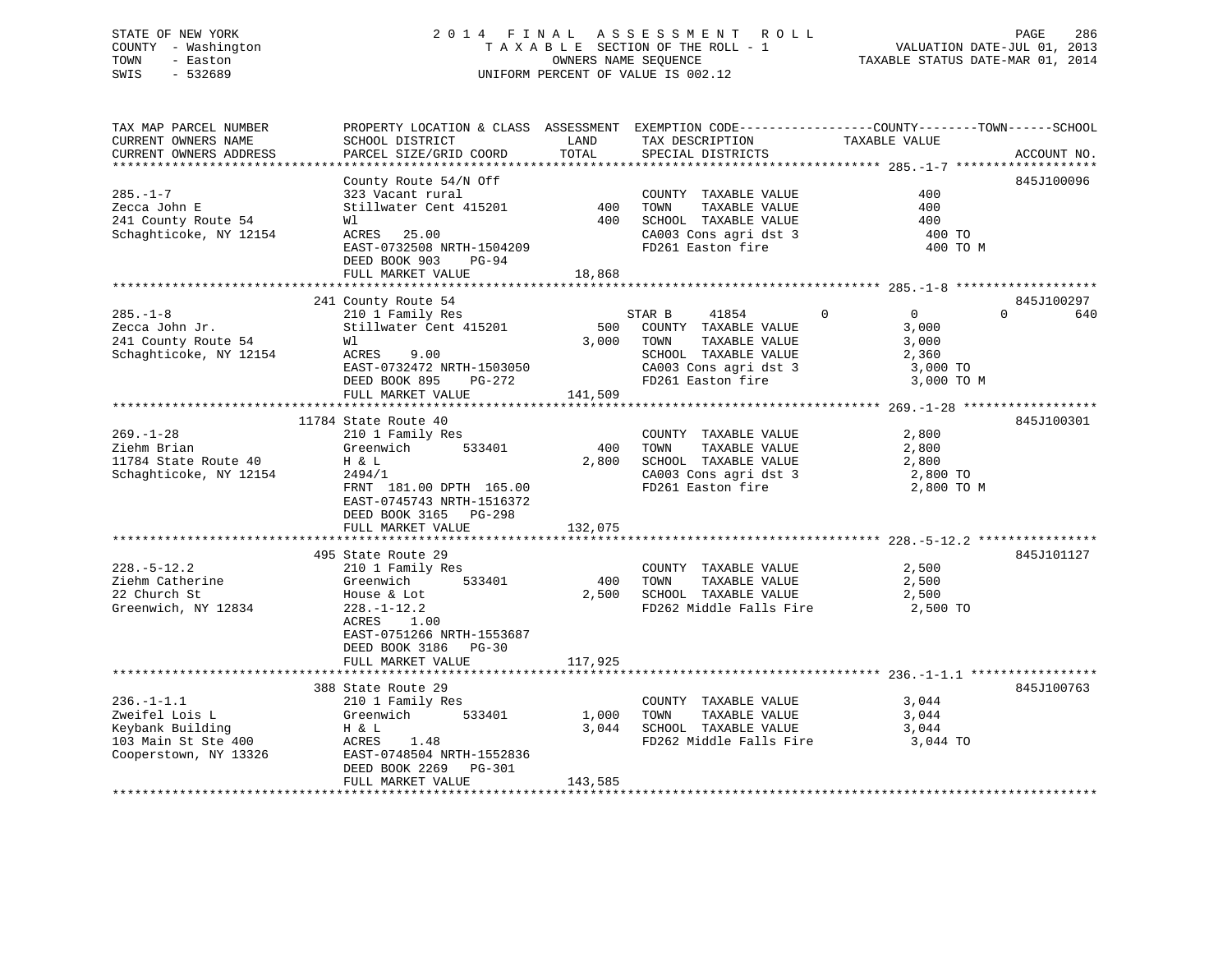VALUATION DATE-JUL 01, 2013 TOWN - Easton TAXABLE STATUS DATE-MAR 01, 2014 SWIS - 532689 RPS150/V04/L015 UNIFORM PERCENT OF VALUE IS 002.12 CURRENT DATE 6/30/2014

R O L L S U B S E C T I O N - - T O T A L S

#### \*\*\* S P E C I A L D I S T R I C T S U M M A R Y \*\*\*

| CODE | DISTRICT NAME        | TOTAL<br>PARCELS | EXTENSION<br>TYPE | EXTENSION<br>VALUE | AD VALOREM<br>VALUE | EXEMPT<br>AMOUNT | TAXABLE<br>VALUE |
|------|----------------------|------------------|-------------------|--------------------|---------------------|------------------|------------------|
|      | TE533 Trans exmt rep |                  | 4 MOVTAX          |                    |                     |                  |                  |
|      | CA003 Cons agri dst  |                  | 914 TOTAL         |                    | 3480,045            | 127,957          | 3352,088         |
|      | FD261 Easton fire    |                  | 882 TOTAL M       |                    | 3340,335            | 1,600            | 3338,735         |
|      | FD262 Middle Falls F |                  | 301 TOTAL         |                    | 1620,649            |                  | 1620,649         |
|      | FD263 Schuylerville  |                  | 32 TOTAL          |                    | 314,980             |                  | 314,980          |

#### \*\*\* S C H O O L D I S T R I C T S U M M A R Y \*\*\*

|        |                    | TOTAL   | ASSESSED | ASSESSED | <b>EXEMPT</b> | TOTAL    | <b>STAR</b> | STAR     |
|--------|--------------------|---------|----------|----------|---------------|----------|-------------|----------|
| CODE   | DISTRICT NAME      | PARCELS | LAND     | TOTAL    | AMOUNT        | TAXABLE  | AMOUNT      | TAXABLE  |
| 384201 | Hoosic Valley      | 12      | 14,000   | 37,400   | 5,216         | 32,184   | 6,000       | 26,184   |
| 415001 | Schuylerville      | 130     | 127,880  | 678,330  | 17,483        | 660,847  | 59,400      | 601,447  |
| 415201 | Stillwater Central | 90      | 101,150  | 286,500  | 18,897        | 267,603  | 26,790      | 240,813  |
| 533401 | Greenwich          | 974     | 962,900  | 4239,784 | 199,046       | 4040,738 | 410,450     | 3630,288 |
| 535010 | Cambridge          | 9       | 12,500   | 33,200   | 1,791         | 31,409   | 1,280       | 30,129   |
|        | SUB-TOTAL          | 1,215   | 1218,430 | 5275,214 | 242,433       | 5032,781 | 503,920     | 4528,861 |
|        | TOTAL              | 1,215   | 1218,430 | 5275,214 | 242,433       | 5032,781 | 503,920     | 4528,861 |

#### \*\*\* S Y S T E M C O D E S S U M M A R Y \*\*\*

#### NO SYSTEM EXEMPTIONS AT THIS LEVEL

#### \*\*\* E X E M P T I O N S U M M A R Y \*\*\*

| CODE  | DESCRIPTION | TOTAL<br>PARCELS | COUNTY | TOWN   | SCHOOL |
|-------|-------------|------------------|--------|--------|--------|
| 25130 | NON-PR CHA  |                  | 1,600  | 1,600  | 1,600  |
| 41101 | ELG F VET   | 13               | 28,700 | 28,700 |        |
| 41121 | VET WAR CT  | 42               | 21,942 | 20,931 |        |
| 41131 | VET COM CT  | 36               | 32,535 | 30,923 |        |
| 41141 | VET DIS CT  |                  | 6,713  | 6,501  |        |
| 41152 | CW 10 VET/  | ົ                | 340    |        |        |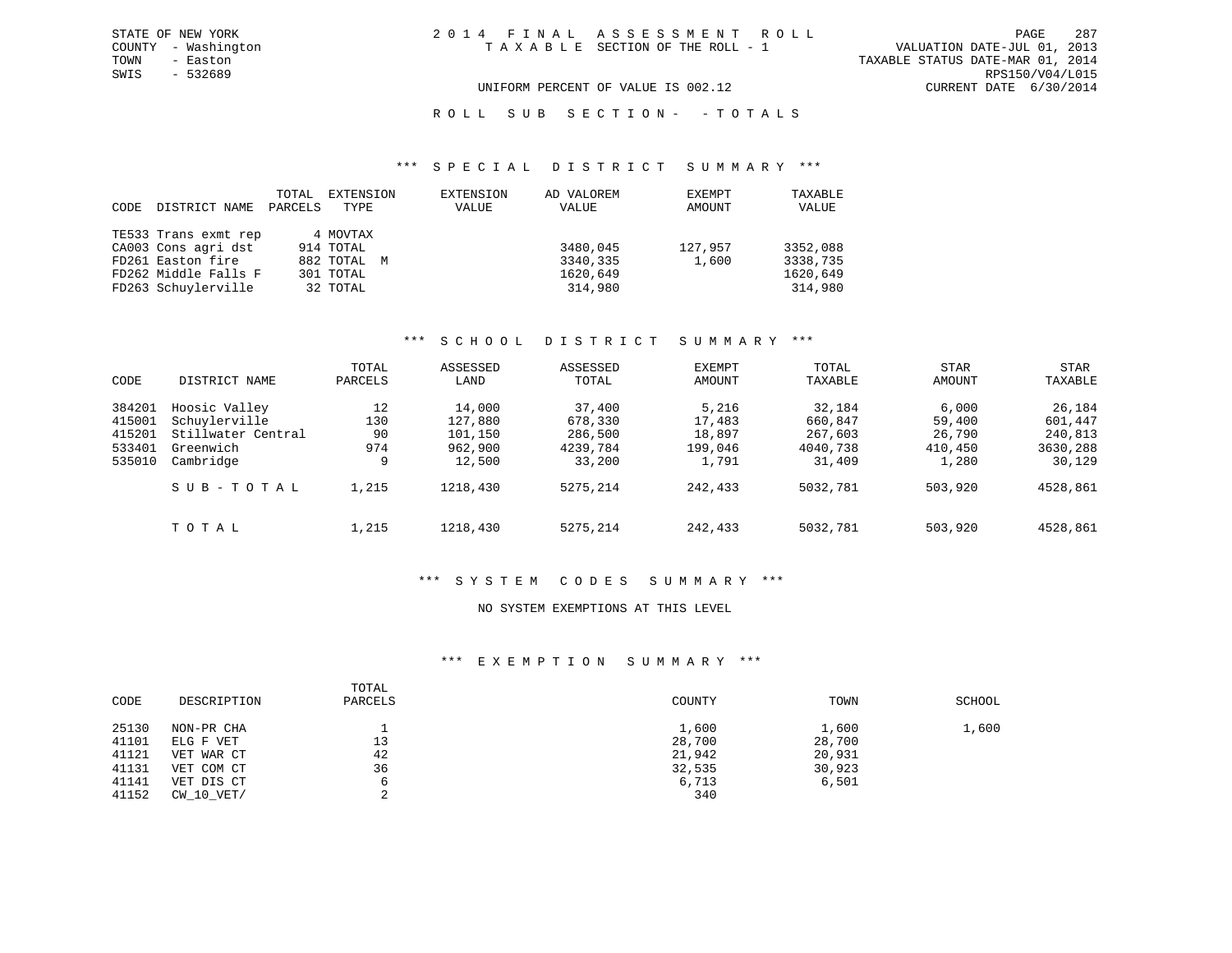| STATE OF NEW YORK   | 2014 FINAL ASSESSMENT ROLL         | 288<br>PAGE                      |
|---------------------|------------------------------------|----------------------------------|
| COUNTY - Washington | TAXABLE SECTION OF THE ROLL - 1    | VALUATION DATE-JUL 01, 2013      |
| TOWN<br>- Easton    |                                    | TAXABLE STATUS DATE-MAR 01, 2014 |
| $-532689$<br>SWIS   |                                    | RPS150/V04/L015                  |
|                     | UNIFORM PERCENT OF VALUE IS 002.12 | CURRENT DATE 6/30/2014           |

ROLL SUB SECTION - - TOTALS

#### \*\*\* E X E M P T I O N S U M M A R Y \*\*\*

|       |             | TOTAL          |         |         |               |
|-------|-------------|----------------|---------|---------|---------------|
| CODE  | DESCRIPTION | PARCELS        | COUNTY  | TOWN    | <b>SCHOOL</b> |
| 41400 | CLERGY      | 2              | 3,000   | 3,000   | 3,000         |
| 41700 | AG BUILD    | 15             | 37,750  | 37,750  | 37,750        |
| 41720 | AG DIST     | 196            | 130,379 | 130,379 | 130,379       |
| 41730 | AGRI-D IND  | 3              | 1,986   | 1,986   | 1,986         |
| 41800 | AGED-ALL    | 21             | 28,012  | 28,097  | 31,646        |
| 41802 | AGED-CO     | 27             | 30,786  |         |               |
| 41803 | AGED-TOWN   | 2              |         | 3,240   |               |
| 41804 | AGED-SCH    | $\overline{c}$ |         |         | 1,920         |
| 41805 | AGE-CO/SCH  | 2              | 4,050   |         | 4,050         |
| 41806 | AGE-TN/SCH  | 18             |         | 13,901  | 14,698        |
| 41834 | STAR EN     | 164            |         |         | 221,530       |
| 41844 | STAR EN MH  | 2              |         |         | 2,170         |
| 41854 | STAR B      | 434            |         |         | 279,040       |
| 41864 | STAR B MH   | 2              |         |         | 1,180         |
| 41930 | DISAB-ALL   |                | 1,300   | 1,300   | 1,300         |
| 41932 | DISAB-CO    |                | 1,350   |         |               |
| 41936 | DISAB-T/S   |                |         | 675     | 675           |
| 42112 | Hist Barns  |                | 800     |         |               |
| 47460 | FOR 480A    | 11             | 9,629   | 9,629   | 9,629         |
| 47610 | BUSIN97     | 2              | 3,800   | 3,800   | 3,800         |
|       | TOTAL       | 1,007          | 344,672 | 322,412 | 746,353       |

#### \*\*\* G R A N D T O T A L S \*\*\*

| ROLL<br>SEC | DESCRIPTION | TOTAL<br>PARCELS | ASSESSED<br>LAND | SSESSED<br>TOTAL | TAXABLE<br>COUNTY | TAXABLE<br>TOWN | TAXABLE<br>SCHOOL | STAR<br>TAXABLE |
|-------------|-------------|------------------|------------------|------------------|-------------------|-----------------|-------------------|-----------------|
|             | TAXABLE     | , 215            | 1218,430         | 214، 2275<br>.   | 4930,542          | 4952,802        | 5032,781          | 4528,861        |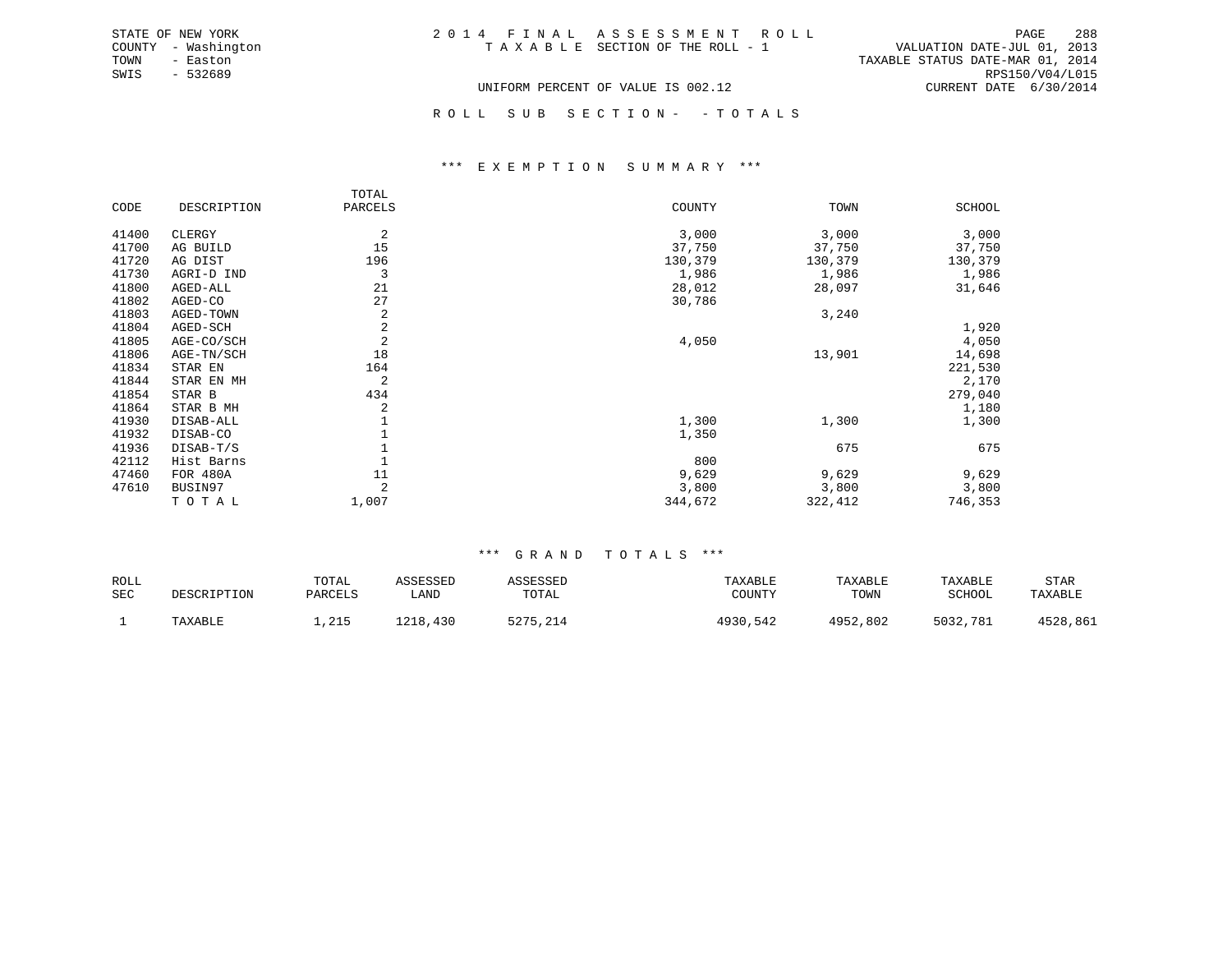| STATE OF NEW YORK   | 2014 FINAL ASSESSMENT ROLL         | 289<br>PAGE                      |
|---------------------|------------------------------------|----------------------------------|
| COUNTY - Washington | TAXABLE SECTION OF THE ROLL - 1    | VALUATION DATE-JUL 01, 2013      |
| TOWN<br>- Easton    |                                    | TAXABLE STATUS DATE-MAR 01, 2014 |
| SWIS<br>- 532689    | UNIFORM PERCENT OF VALUE IS 002.12 | RPS150/V04/L015                  |
|                     |                                    | CURRENT DATE 6/30/2014           |
|                     |                                    |                                  |

### ROLL SECTION TOTALS

#### \*\*\* S P E C I A L D I S T R I C T S U M M A R Y \*\*\*

| CODE | DISTRICT NAME        | TOTAL<br>PARCELS | EXTENSION<br>TYPE | EXTENSION<br>VALUE | AD VALOREM<br>VALUE | EXEMPT<br>AMOUNT | TAXABLE<br>VALUE |
|------|----------------------|------------------|-------------------|--------------------|---------------------|------------------|------------------|
|      | TE533 Trans exmt rep |                  | 4 MOVTAX          |                    |                     |                  |                  |
|      | CA003 Cons agri dst  |                  | 914 TOTAL         |                    | 3480,045            | 127,957          | 3352,088         |
|      | FD261 Easton fire    |                  | 882 TOTAL M       |                    | 3340,335            | 1,600            | 3338,735         |
|      | FD262 Middle Falls F |                  | 301 TOTAL         |                    | 1620,649            |                  | 1620,649         |
|      | FD263 Schuylerville  |                  | 32 TOTAL          |                    | 314,980             |                  | 314,980          |

#### \*\*\* S C H O O L D I S T R I C T S U M M A R Y \*\*\*

|        |                    | TOTAL   | ASSESSED | ASSESSED | EXEMPT  | TOTAL    | <b>STAR</b> | <b>STAR</b> |
|--------|--------------------|---------|----------|----------|---------|----------|-------------|-------------|
| CODE   | DISTRICT NAME      | PARCELS | LAND     | TOTAL    | AMOUNT  | TAXABLE  | AMOUNT      | TAXABLE     |
| 384201 | Hoosic Valley      | 12      | 14,000   | 37,400   | 5,216   | 32,184   | 6,000       | 26,184      |
| 415001 | Schuylerville      | 130     | 127,880  | 678,330  | 17,483  | 660,847  | 59,400      | 601,447     |
| 415201 | Stillwater Central | 90      | 101,150  | 286,500  | 18,897  | 267,603  | 26,790      | 240,813     |
| 533401 | Greenwich          | 974     | 962,900  | 4239,784 | 199,046 | 4040,738 | 410,450     | 3630,288    |
| 535010 | Cambridge          | 9       | 12,500   | 33,200   | 1,791   | 31,409   | 1,280       | 30,129      |
|        | SUB-TOTAL          | 1,215   | 1218,430 | 5275,214 | 242,433 | 5032,781 | 503,920     | 4528,861    |
|        | TOTAL              | 1,215   | 1218,430 | 5275,214 | 242,433 | 5032,781 | 503,920     | 4528,861    |

#### \*\*\* S Y S T E M C O D E S S U M M A R Y \*\*\*

#### NO SYSTEM EXEMPTIONS AT THIS LEVEL

#### \*\*\* E X E M P T I O N S U M M A R Y \*\*\*

| CODE  | DESCRIPTION | TOTAL<br>PARCELS | COUNTY | TOWN   | SCHOOL |
|-------|-------------|------------------|--------|--------|--------|
| 25130 | NON-PR CHA  |                  | 1,600  | 1,600  | 1,600  |
| 41101 | ELG F VET   | 13               | 28,700 | 28,700 |        |
| 41121 | VET WAR CT  | 42               | 21,942 | 20,931 |        |
| 41131 | VET COM CT  | 36               | 32,535 | 30,923 |        |
| 41141 | VET DIS CT  |                  | 6,713  | 6,501  |        |
| 41152 | CW 10 VET/  |                  | 340    |        |        |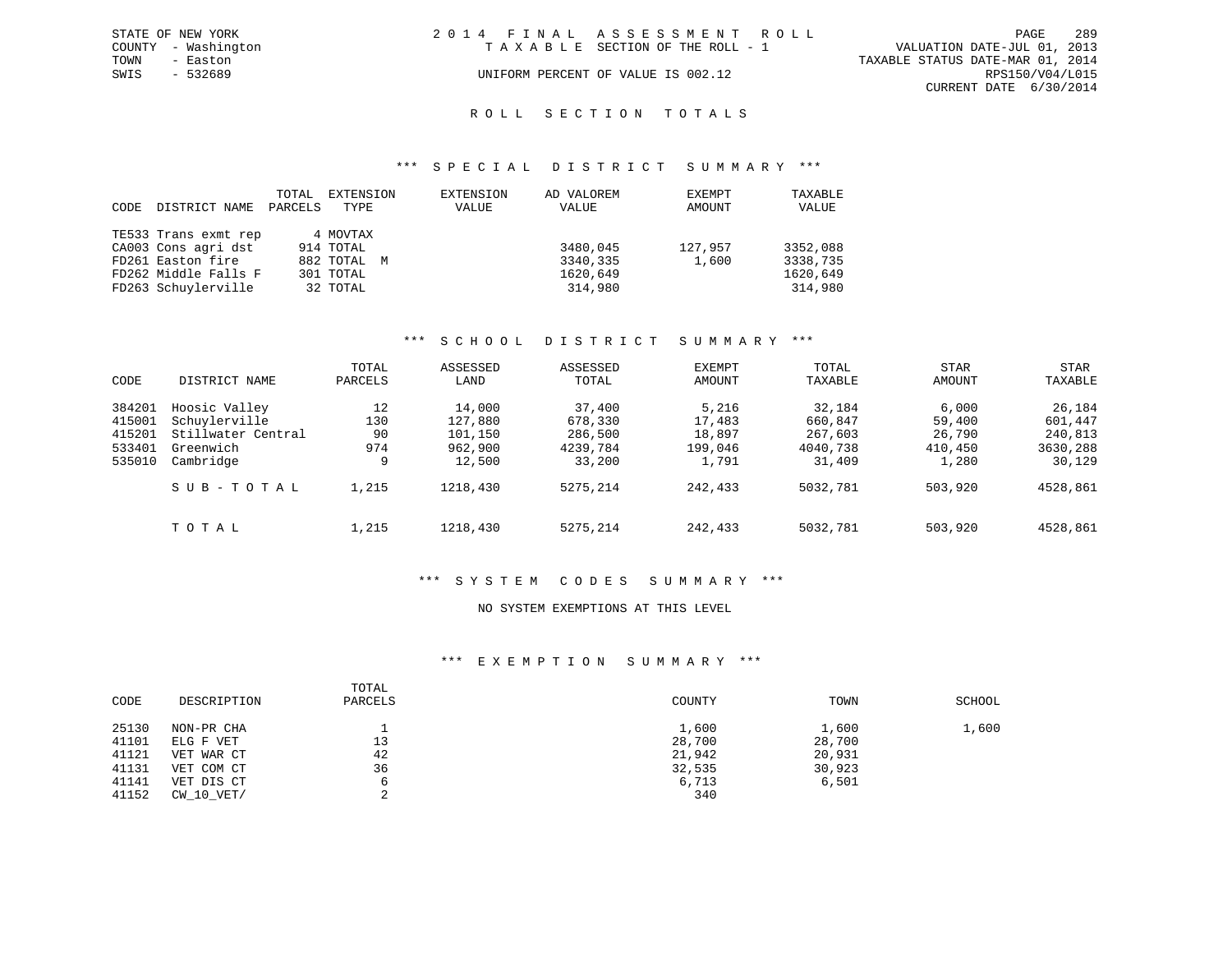|      | STATE OF NEW YORK   | 2014 FINAL ASSESSMENT ROLL         | 290<br>PAGE                      |
|------|---------------------|------------------------------------|----------------------------------|
|      | COUNTY - Washington | TAXABLE SECTION OF THE ROLL - 1    | VALUATION DATE-JUL 01, 2013      |
| TOWN | - Easton            |                                    | TAXABLE STATUS DATE-MAR 01, 2014 |
| SWIS | - 532689            | UNIFORM PERCENT OF VALUE IS 002.12 | RPS150/V04/L015                  |
|      |                     |                                    | CURRENT DATE 6/30/2014           |
|      |                     |                                    |                                  |

#### R O L L S E C T I O N T O T A L S

#### \*\*\* E X E M P T I O N S U M M A R Y \*\*\*

|       |             | TOTAL            |         |         |               |
|-------|-------------|------------------|---------|---------|---------------|
| CODE  | DESCRIPTION | PARCELS          | COUNTY  | TOWN    | <b>SCHOOL</b> |
| 41400 | CLERGY      | 2                | 3,000   | 3,000   | 3,000         |
|       |             |                  |         |         |               |
| 41700 | AG BUILD    | 15               | 37,750  | 37,750  | 37,750        |
| 41720 | AG DIST     | 196              | 130,379 | 130,379 | 130,379       |
| 41730 | AGRI-D IND  | 3                | 1,986   | 1,986   | 1,986         |
| 41800 | AGED-ALL    | 21               | 28,012  | 28,097  | 31,646        |
| 41802 | AGED-CO     | 27               | 30,786  |         |               |
| 41803 | AGED-TOWN   | $\boldsymbol{2}$ |         | 3,240   |               |
| 41804 | AGED-SCH    | $\sqrt{2}$       |         |         | 1,920         |
| 41805 | AGE-CO/SCH  | $\sqrt{2}$       | 4,050   |         | 4,050         |
| 41806 | AGE-TN/SCH  | 18               |         | 13,901  | 14,698        |
| 41834 | STAR EN     | 164              |         |         | 221,530       |
| 41844 | STAR EN MH  | 2                |         |         | 2,170         |
| 41854 | STAR B      | 434              |         |         | 279,040       |
| 41864 | STAR B MH   | $\overline{a}$   |         |         | 1,180         |
| 41930 | DISAB-ALL   | $1\,$            | 1,300   | 1,300   | 1,300         |
| 41932 | DISAB-CO    |                  | 1,350   |         |               |
| 41936 | DISAB-T/S   | 1                |         | 675     | 675           |
| 42112 | Hist Barns  | $\mathbf{1}$     | 800     |         |               |
| 47460 | FOR 480A    | 11               | 9,629   | 9,629   | 9,629         |
| 47610 | BUSIN97     | 2                | 3,800   | 3,800   | 3,800         |
|       | TOTAL       | 1,007            | 344,672 | 322,412 | 746,353       |

| ROLL |             | TOTAL   | ASSESSED | <b>ASESSED</b> | TAXABLE      | TAXABLE  | TAXABLE  | STAR     |
|------|-------------|---------|----------|----------------|--------------|----------|----------|----------|
| SEC  | DESCRIPTION | PARCELS | LAND     | TOTAL          | COUNTY       | TOWN     | SCHOOL   | TAXABLE  |
|      | TAXABLE     | 1,215   | L218,430 | 1275 214       | 4930<br>.542 | 4952,802 | 5032,781 | 1528,861 |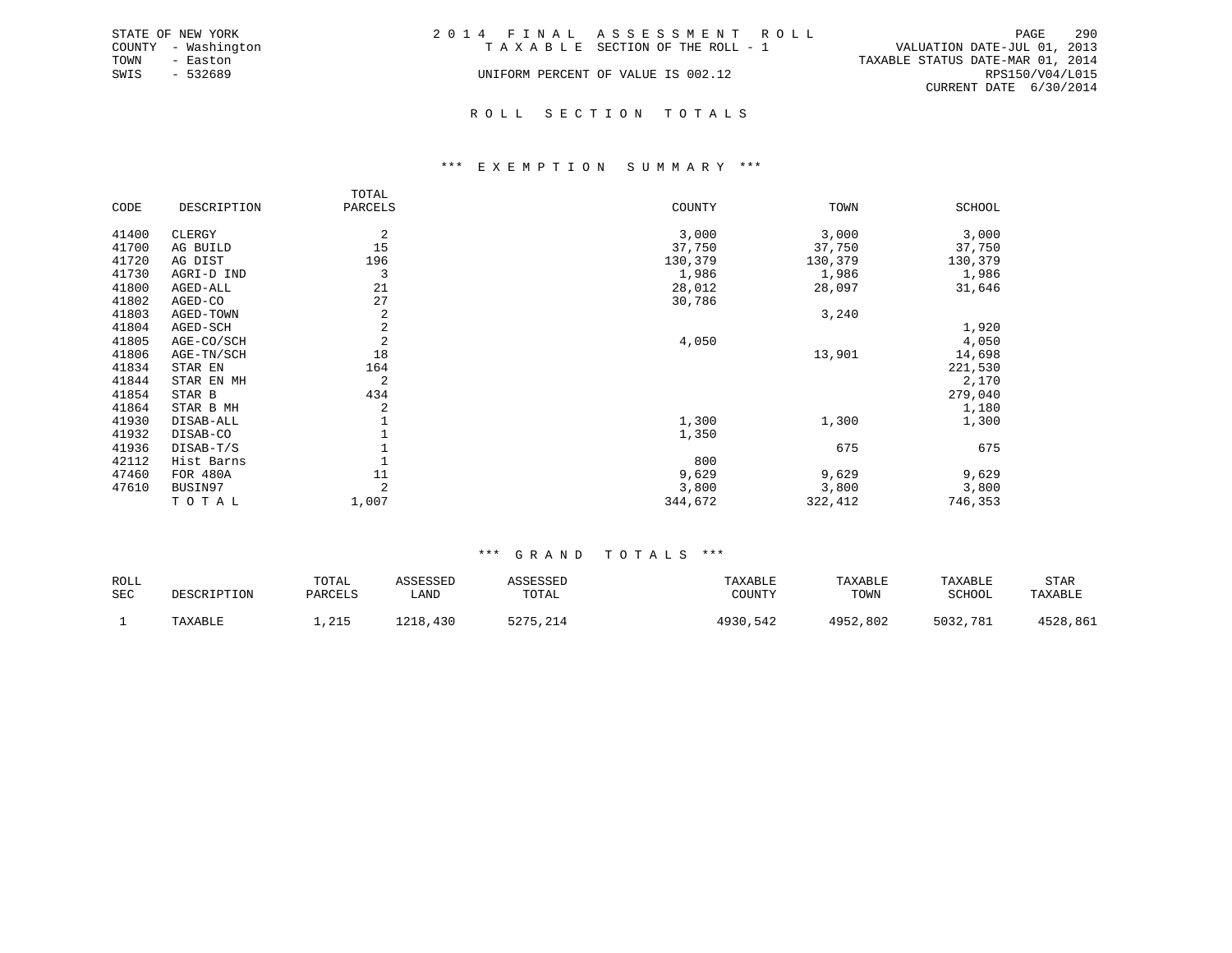| STATE OF NEW YORK<br>- Washington<br>COUNTY<br>- Easton<br>TOWN<br>SWIS<br>$-532689$ |                                              |                    | 2014 FINAL ASSESSMENT ROLL<br>STATE OWNED LAND SECTION OF THE ROLL - 3<br>OWNERS NAME SEOUENCE<br>UNIFORM PERCENT OF VALUE IS 002.12 |               | 291<br>PAGE<br>VALUATION DATE-JUL 01, 2013<br>TAXABLE STATUS DATE-MAR 01, 2014 |  |
|--------------------------------------------------------------------------------------|----------------------------------------------|--------------------|--------------------------------------------------------------------------------------------------------------------------------------|---------------|--------------------------------------------------------------------------------|--|
| TAX MAP PARCEL NUMBER<br>CURRENT OWNERS NAME                                         | PROPERTY LOCATION & CLASS<br>SCHOOL DISTRICT | ASSESSMENT<br>LAND | TAX DESCRIPTION                                                                                                                      | TAXABLE VALUE | EXEMPTION CODE-----------------COUNTY-------TOWN------SCHOOL                   |  |
| CURRENT OWNERS ADDRESS                                                               | PARCEL SIZE/GRID COORD                       | TOTAL              | SPECIAL DISTRICTS                                                                                                                    |               | ACCOUNT NO.                                                                    |  |

|                               | Herrington Hill Rd/n Off  |        |                         |          | 8474400623 |
|-------------------------------|---------------------------|--------|-------------------------|----------|------------|
| $253. - 1 - 28$               | 930 State forest          |        | TAXABLE VALUE<br>COUNTY | 713      |            |
| New York State                | Greenwich<br>533401       | 713    | TAXABLE VALUE<br>TOWN   | 713      |            |
| Attn: Washington County Treas | Wood Lot                  | 713    | SCHOOL TAXABLE VALUE    | 713      |            |
| 383 Broadway                  | ACRES 15.00               |        | CA003 Cons agri dst 3   | 713 TO   |            |
| Fort Edward, NY 12828         | EAST-0760692 NRTH-1531736 |        | FD261 Easton fire       | 713 TO M |            |
|                               | DEED BOOK 168<br>$PG-63$  |        |                         |          |            |
|                               | FULL MARKET VALUE         | 33,632 |                         |          |            |
|                               |                           |        |                         |          |            |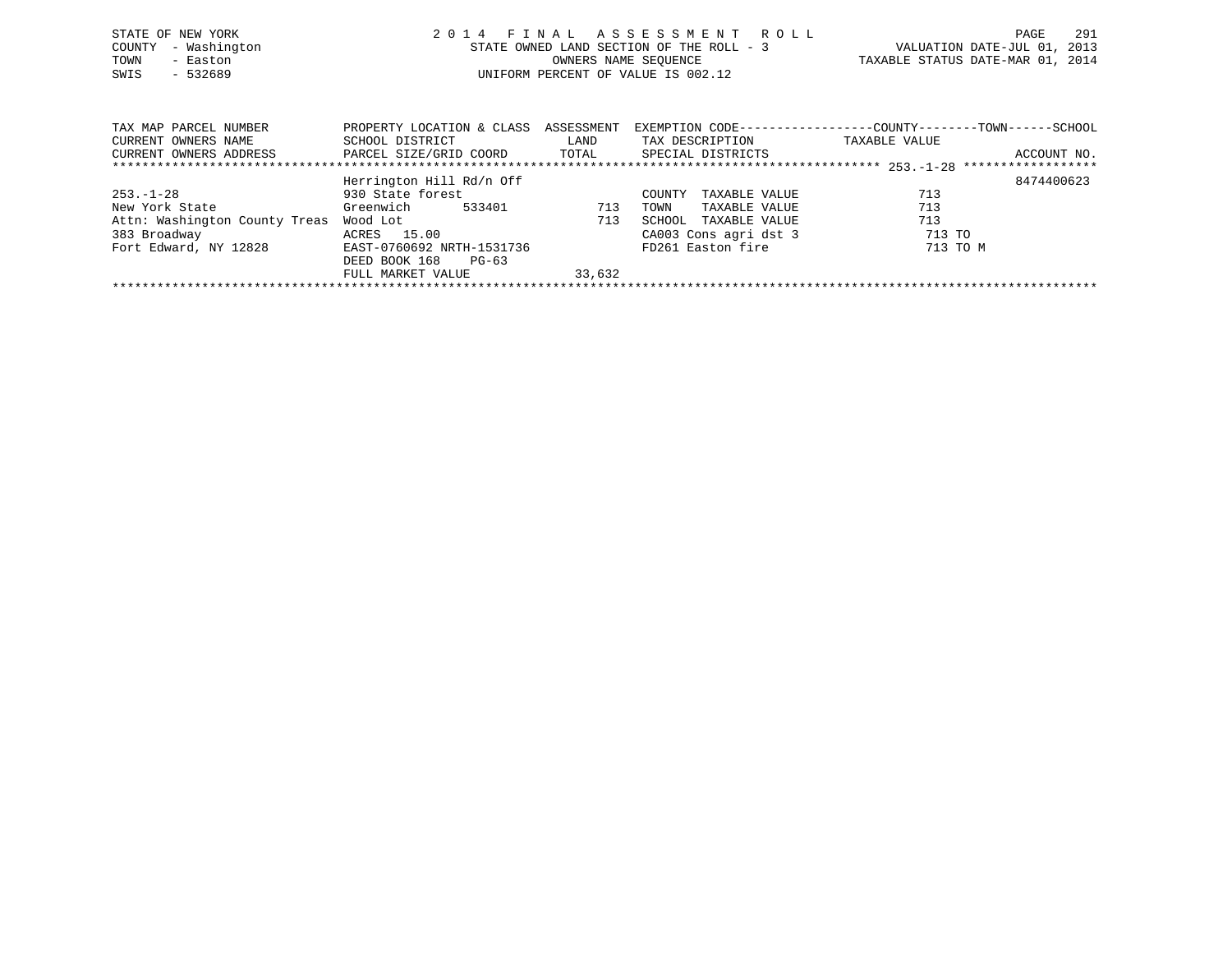| 2014 FINAL ASSESSMENT ROLL<br>PAGE                                      | 292 |
|-------------------------------------------------------------------------|-----|
| VALUATION DATE-JUL 01, 2013<br>STATE OWNED LAND SECTION OF THE ROLL - 3 |     |
| TAXABLE STATUS DATE-MAR 01, 2014                                        |     |
| RPS150/V04/L015                                                         |     |
| CURRENT DATE 6/30/2014<br>UNIFORM PERCENT OF VALUE IS 002.12            |     |

#### \*\*\* S P E C I A L D I S T R I C T S U M M A R Y \*\*\*

| CODE | DISTRICT NAME                            | TOTAL<br>PARCELS | <b>EXTENSION</b><br>TYPE. | EXTENSION<br>VALUE | AD VALOREM<br>VALUE | EXEMPT<br>AMOUNT | TAXARLE<br>VALUE |
|------|------------------------------------------|------------------|---------------------------|--------------------|---------------------|------------------|------------------|
|      | CA003 Cons agri dst<br>FD261 Easton fire |                  | 1 TOTAL<br>1 TOTAL M      |                    | 713<br>713          |                  | 712<br>712       |

STATE OF NEW YORK COUNTY - Washington TOWN - Easton SWIS - 532689

### \*\*\* S C H O O L D I S T R I C T S U M M A R Y \*\*\*

| CODE   | DISTRICT NAME | TOTAL<br>PARCELS | ASSESSED<br>LAND | ASSESSED<br>TOTAL | <b>EXEMPT</b><br>AMOUNT | TOTAL<br>TAXABLE | STAR<br>AMOUNT | STAR<br>TAXABLE |
|--------|---------------|------------------|------------------|-------------------|-------------------------|------------------|----------------|-----------------|
| 533401 | Greenwich     |                  | 713              | 713               |                         | 713              |                | 713             |
|        | SUB-TOTAL     |                  | 713              | 713               |                         | 713              |                | 713             |
|        | TOTAL         |                  | 713              | 713               |                         | 713              |                | 713             |

### \*\*\* S Y S T E M C O D E S S U M M A R Y \*\*\*

### NO SYSTEM EXEMPTIONS AT THIS LEVEL

#### \*\*\* E X E M P T I O N S U M M A R Y \*\*\*

#### NO EXEMPTIONS AT THIS LEVEL

| ROLL       |                        | TOTAL   | <b>ACCTCCTT</b>       | <b>ACCECCET</b>       | TAXABLE | TAXABLE | TAXABLE    | STAR               |
|------------|------------------------|---------|-----------------------|-----------------------|---------|---------|------------|--------------------|
|            |                        |         |                       |                       |         |         |            |                    |
| <b>SEC</b> | DESCRIPTION            | PARCELS | LAND                  | TOTAL                 | COUNTY  | TOWN    | SCHOOL     | TAXABLE            |
|            |                        |         |                       |                       |         |         |            |                    |
|            |                        |         |                       |                       |         |         |            |                    |
|            | OWNED<br>STATE<br>LAND |         | <b>m</b> <sup>1</sup> | <b>m</b> <sup>1</sup> | 71.     |         | $-1$<br>-- | 712<br><u>ے بل</u> |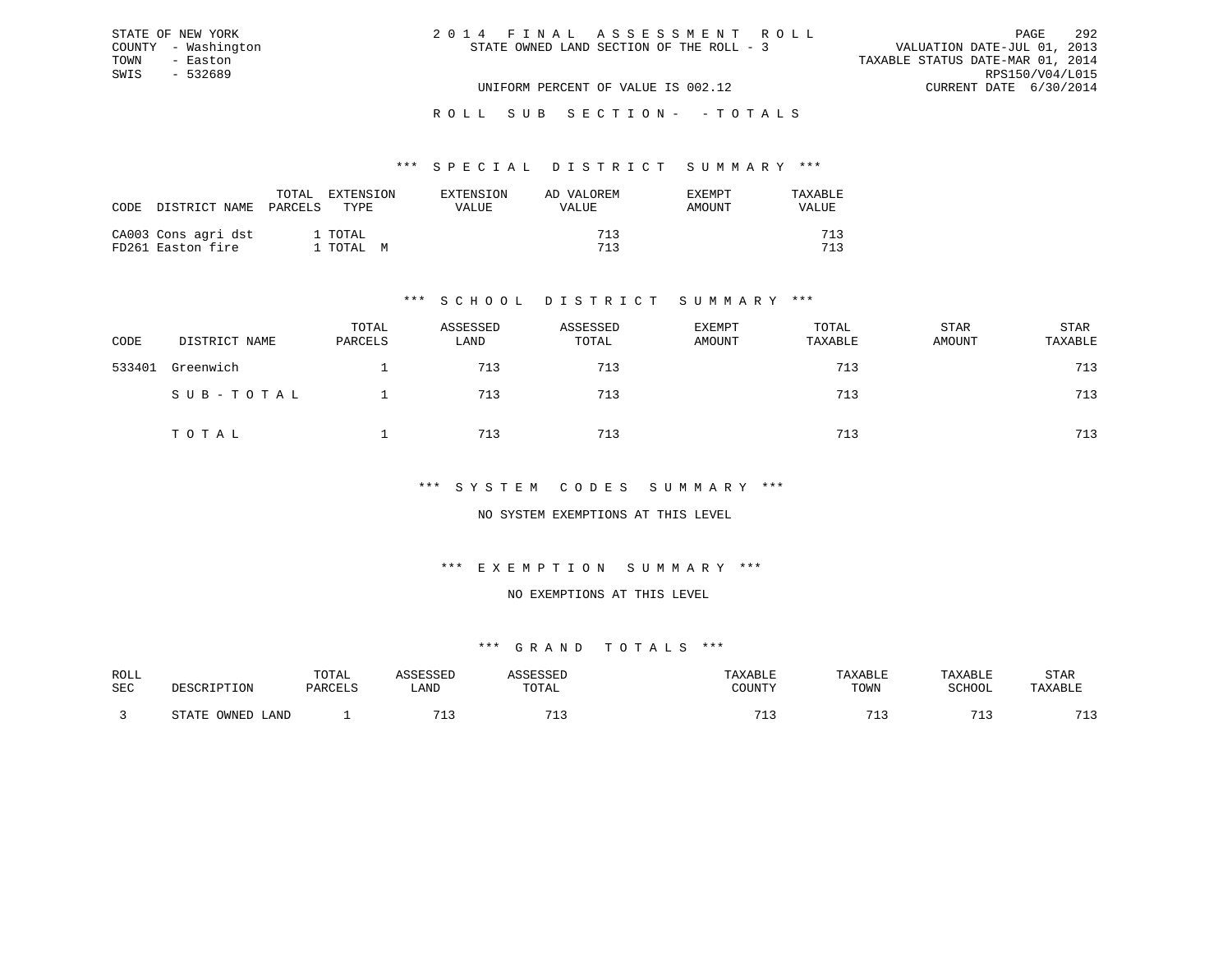|      | STATE OF NEW YORK   | 2014 FINAL ASSESSMENT ROLL                                              | PAGE            | 293 |
|------|---------------------|-------------------------------------------------------------------------|-----------------|-----|
|      | COUNTY - Washington | VALUATION DATE-JUL 01, 2013<br>STATE OWNED LAND SECTION OF THE ROLL - 3 |                 |     |
| TOWN | - Easton            | TAXABLE STATUS DATE-MAR 01, 2014                                        |                 |     |
| SWIS | - 532689            | UNIFORM PERCENT OF VALUE IS 002.12                                      | RPS150/V04/L015 |     |
|      |                     | CURRENT DATE 6/30/2014                                                  |                 |     |
|      |                     |                                                                         |                 |     |

#### R O L L S E C T I O N T O T A L S

#### \*\*\* S P E C I A L D I S T R I C T S U M M A R Y \*\*\*

| CODE | DISTRICT NAME                            | TOTAL<br>PARCELS<br>TYPE. | EXTENSION | EXTENSION<br>VALUE | AD VALOREM<br>VALUE | <b>EXEMPT</b><br>AMOUNT | TAXABLE<br>VALUE |
|------|------------------------------------------|---------------------------|-----------|--------------------|---------------------|-------------------------|------------------|
|      | CA003 Cons agri dst<br>FD261 Easton fire | 1 TOTAL<br>1 ТОТАL М      |           |                    | 713<br>713          |                         | 712<br>712       |

### \*\*\* S C H O O L D I S T R I C T S U M M A R Y \*\*\*

| CODE   | DISTRICT NAME | TOTAL<br>PARCELS | ASSESSED<br>LAND | ASSESSED<br>TOTAL | <b>EXEMPT</b><br>AMOUNT | TOTAL<br>TAXABLE | STAR<br>AMOUNT | STAR<br>TAXABLE |
|--------|---------------|------------------|------------------|-------------------|-------------------------|------------------|----------------|-----------------|
| 533401 | Greenwich     |                  | 713              | 713               |                         | 713              |                | 713             |
|        | SUB-TOTAL     |                  | 713              | 713               |                         | 713              |                | 713             |
|        | TOTAL         |                  | 713              | 713               |                         | 713              |                | 713             |

#### \*\*\* S Y S T E M C O D E S S U M M A R Y \*\*\*

### NO SYSTEM EXEMPTIONS AT THIS LEVEL

### \*\*\* E X E M P T I O N S U M M A R Y \*\*\*

#### NO EXEMPTIONS AT THIS LEVEL

| ROLL       |                        | TOTAL   | <b>ACCTCCTT</b>       | <b>ACCECCET</b>       | TAXABLE | TAXABLE | TAXABLE    | STAR               |
|------------|------------------------|---------|-----------------------|-----------------------|---------|---------|------------|--------------------|
|            |                        |         |                       |                       |         |         |            |                    |
| <b>SEC</b> | DESCRIPTION            | PARCELS | LAND                  | TOTAL                 | COUNTY  | TOWN    | SCHOOL     | TAXABLE            |
|            |                        |         |                       |                       |         |         |            |                    |
|            |                        |         |                       |                       |         |         |            |                    |
|            | OWNED<br>STATE<br>LAND |         | <b>m</b> <sup>1</sup> | <b>m</b> <sup>1</sup> | 71.     |         | $-1$<br>-- | 712<br><u>ے بل</u> |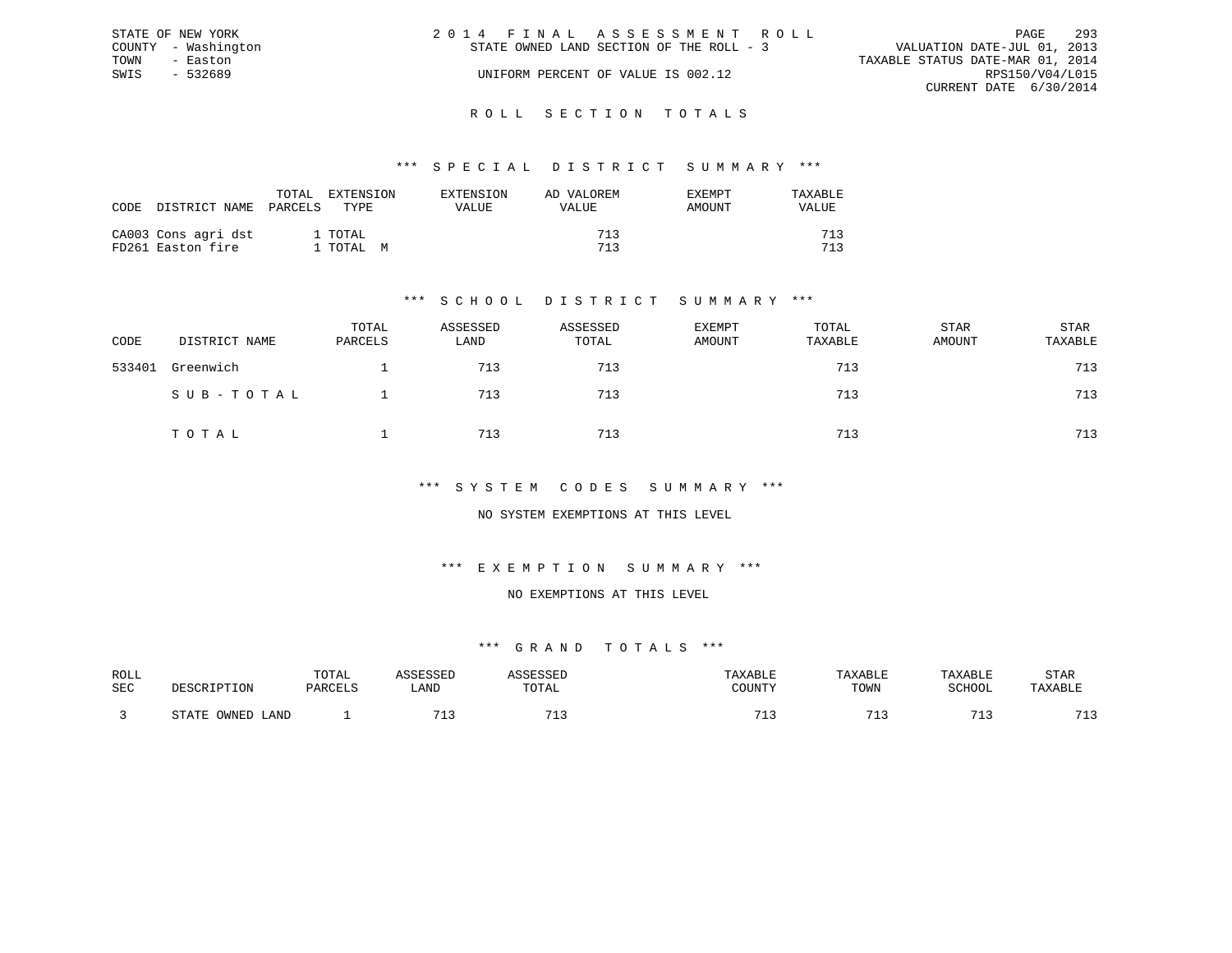### STATE OF NEW YORK 294 2014 FINAL ASSESSMENT ROLL 2014 PAGE 294 COUNTY - Washington SPECIAL FRANCHISE SECTION OF THE ROLL - 5 TOWN - Easton **CONNERS NAME SEQUENCE** TAXABLE STATUS DATE-MAR 01, 2014 SWIS - 532689 UNIFORM PERCENT OF VALUE IS 002.12

| TAX MAP PARCEL NUMBER         |                         |          |                          | PROPERTY LOCATION & CLASS ASSESSMENT EXEMPTION CODE----------------COUNTY-------TOWN-----SCHOOL |  |
|-------------------------------|-------------------------|----------|--------------------------|-------------------------------------------------------------------------------------------------|--|
| CURRENT OWNERS NAME           | SCHOOL DISTRICT         | LAND     | TAX DESCRIPTION          | TAXABLE VALUE                                                                                   |  |
| CURRENT OWNERS ADDRESS        | PARCEL SIZE/GRID COORD  | TOTAL    | SPECIAL DISTRICTS        | ACCOUNT NO.                                                                                     |  |
|                               |                         |          |                          |                                                                                                 |  |
|                               | Special Franchise-Town  |          |                          | 8450300931                                                                                      |  |
| $500.-15-17.-1$               | 861 Elec & gas          |          | COUNTY TAXABLE VALUE     | 56,126                                                                                          |  |
| National Grid                 | Greenwich<br>533401     | $\Omega$ | TOWN<br>TAXABLE VALUE    | 56,126                                                                                          |  |
| Real Estate Tax Dept          | Apport For School 88%   | 56,126   | SCHOOL TAXABLE VALUE     | 56,126                                                                                          |  |
| 300 Erie Boulevard West       | Parcel 1 Of 2           |          | FD261 Easton fire        | 56,126 TO M                                                                                     |  |
| Syracuse, NY 13202            | FULL MARKET VALUE       | 2647,453 |                          |                                                                                                 |  |
| *************************     |                         |          |                          |                                                                                                 |  |
|                               | Special Franchise-Town  |          |                          | 8476301002                                                                                      |  |
| $500. -15 - 17. -2$           | 861 Elec & gas          |          | COUNTY TAXABLE VALUE     | 7,654                                                                                           |  |
| National Grid                 | Schuylerville 415001    | $\Omega$ | TOWN<br>TAXABLE VALUE    | 7,654                                                                                           |  |
| Real Estate Tax Dept          | Apport For School 12%   | 7,654    | SCHOOL TAXABLE VALUE     | 7,654                                                                                           |  |
| 300 Erie Boulevard West       | Parcel 2 Of 2           |          | FD261 Easton fire        | 7,654 TO M                                                                                      |  |
| Syracuse, NY 13202            | FULL MARKET VALUE       | 361,038  | FD262 Middle Falls Fire  | 7,654 TO                                                                                        |  |
|                               |                         |          |                          |                                                                                                 |  |
|                               | Special Franchise Town  |          |                          | 8450301166                                                                                      |  |
| $500 - 53 - 2$                | 869 Television          |          | COUNTY TAXABLE VALUE     | 1,853                                                                                           |  |
| TW Telecom                    | Greenwich<br>533401     | $\Omega$ | TAXABLE VALUE<br>TOWN    | 1,853                                                                                           |  |
| Attn: Time Warner Cable - DTS |                         | 1,853    | SCHOOL TAXABLE VALUE     | 1,853                                                                                           |  |
| PO Box 7467                   | FULL MARKET VALUE       | 87,406   | FD261 Easton fire        | 1,853 TO M                                                                                      |  |
| Charlotte, NC 28241-7467      |                         |          |                          |                                                                                                 |  |
|                               |                         |          |                          |                                                                                                 |  |
|                               | Special Franchise-Town  |          |                          | 8450300930                                                                                      |  |
| $500. -60 - 6. -1$            | 866 Telephone           |          | COUNTY TAXABLE VALUE     | 7,998                                                                                           |  |
| Verizon New York Inc          | Greenwich<br>533401     | $\Omega$ | TAXABLE VALUE<br>TOWN    | 7,998                                                                                           |  |
| Property Tax Department       | Apport For Sch 87.3%    | 7,998    | SCHOOL TAXABLE VALUE     | 7,998                                                                                           |  |
| PO Box 2749                   | Parcel 1 Of 5           |          | FD261 Easton fire        | 7,998 TO M                                                                                      |  |
| Addison, TX 75001             | FULL MARKET VALUE       | 377,264  | FD262 Middle Falls Fire  | 7,998 TO                                                                                        |  |
|                               |                         |          |                          |                                                                                                 |  |
|                               | Special Franchise-Town  |          |                          | 8476300997                                                                                      |  |
| $500. -60 - 6. - 2$           | 866 Telephone           |          | COUNTY TAXABLE VALUE     | 1,016                                                                                           |  |
| Verizon New York Inc          | Schuylerville<br>415001 | $\Omega$ | TOWN<br>TAXABLE VALUE    | 1,016                                                                                           |  |
| Property Tax Department       | Apport For Sch 11.1%    | 1,016    | SCHOOL TAXABLE VALUE     | 1,016                                                                                           |  |
| PO Box 2749                   | Parcel 2 Of 5           |          | FD261 Easton fire        | 1,016 TO M                                                                                      |  |
| Addison, TX 75001             | FULL MARKET VALUE       | 47,925   | FD263 Schuylerville Fire | 1,016 TO                                                                                        |  |
|                               |                         |          |                          |                                                                                                 |  |
|                               | Special Franchise-Town  |          |                          | 8476300998                                                                                      |  |
| $500. -60 - 6. -3$            | 866 Telephone           |          | COUNTY TAXABLE VALUE     | 82                                                                                              |  |
| Verizon New York Inc          | Stillwater Cent 415201  | $\Omega$ | TOWN<br>TAXABLE VALUE    | 82                                                                                              |  |
| Property Tax Department       | Apport For Sch.9%       | 82       | SCHOOL TAXABLE VALUE     | 82                                                                                              |  |
| PO Box 2749                   | Parcel 3 Of 5           |          | FD261 Easton fire        | 82 TO M                                                                                         |  |
| Addison, TX 75001             | FULL MARKET VALUE       | 3,868    |                          |                                                                                                 |  |
|                               |                         |          |                          |                                                                                                 |  |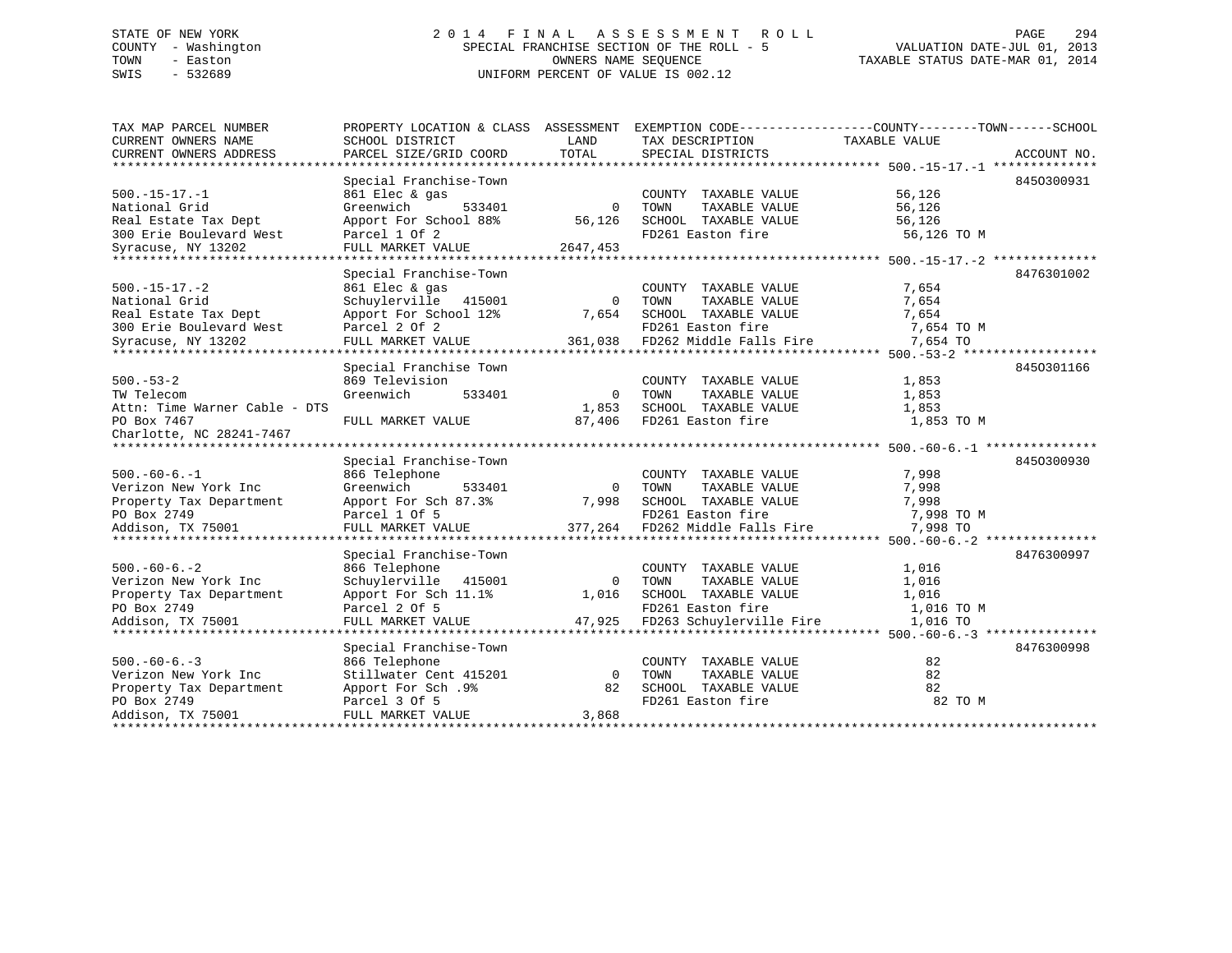| STATE OF NEW YORK   | 2014 FINAL ASSESSMENT ROLL                | 295<br>PAGE                      |
|---------------------|-------------------------------------------|----------------------------------|
| COUNTY - Washington | SPECIAL FRANCHISE SECTION OF THE ROLL - 5 | VALUATION DATE-JUL 01, 2013      |
| TOWN<br>- Easton    | OWNERS NAME SEOUENCE                      | TAXABLE STATUS DATE-MAR 01, 2014 |
| SWIS<br>- 532689    | UNIFORM PERCENT OF VALUE IS 002.12        |                                  |
|                     |                                           |                                  |
|                     |                                           |                                  |

| TAX MAP PARCEL NUMBER   | PROPERTY LOCATION & CLASS | ASSESSMENT     | EXEMPTION CODE---------------- | -COUNTY--------TOWN------SCHOOL |
|-------------------------|---------------------------|----------------|--------------------------------|---------------------------------|
| CURRENT OWNERS NAME     | SCHOOL DISTRICT           | LAND           | TAX DESCRIPTION                | TAXABLE VALUE                   |
| CURRENT OWNERS ADDRESS  | PARCEL SIZE/GRID COORD    | TOTAL          | SPECIAL DISTRICTS              | ACCOUNT NO.                     |
|                         |                           |                |                                |                                 |
|                         | Special Franchise         |                |                                | 8476300999                      |
| $500.-60-6.-4$          | 866 Telephone             |                | TAXABLE VALUE<br>COUNTY        | 30                              |
| Verizon New York Inc    | Hoosic Valley 384201      | $\overline{0}$ | TAXABLE VALUE<br>TOWN          | 30                              |
| Property Tax Department | Apport For Sch.3%         | 30             | TAXABLE VALUE<br>SCHOOL        | 30                              |
| PO Box 2749             | Parcel 4 Of 5             |                | FD261 Easton fire              | 30 TO M                         |
| Addison, TX 75001       | FULL MARKET VALUE         | 1,415          |                                |                                 |
|                         |                           |                |                                |                                 |
|                         | Special Franchise-Town    |                |                                | 8476301000                      |
| $500. -60 - 6. -5$      | 866 Telephone             |                | TAXABLE VALUE<br>COUNTY        | 36                              |
| Verizon New York Inc    | Cambridge<br>535010       | 0              | TAXABLE VALUE<br>TOWN          | 36                              |
| Property Tax Department | Apport For Sch.4%         | 36             | TAXABLE VALUE<br>SCHOOL        | 36                              |
| PO Box 2749             | Parcel 5 Of 5             |                | FD261 Easton fire              | 36 TO M                         |
| Addison, TX 75001       | FULL MARKET VALUE         | 1,698          |                                |                                 |
|                         |                           |                |                                |                                 |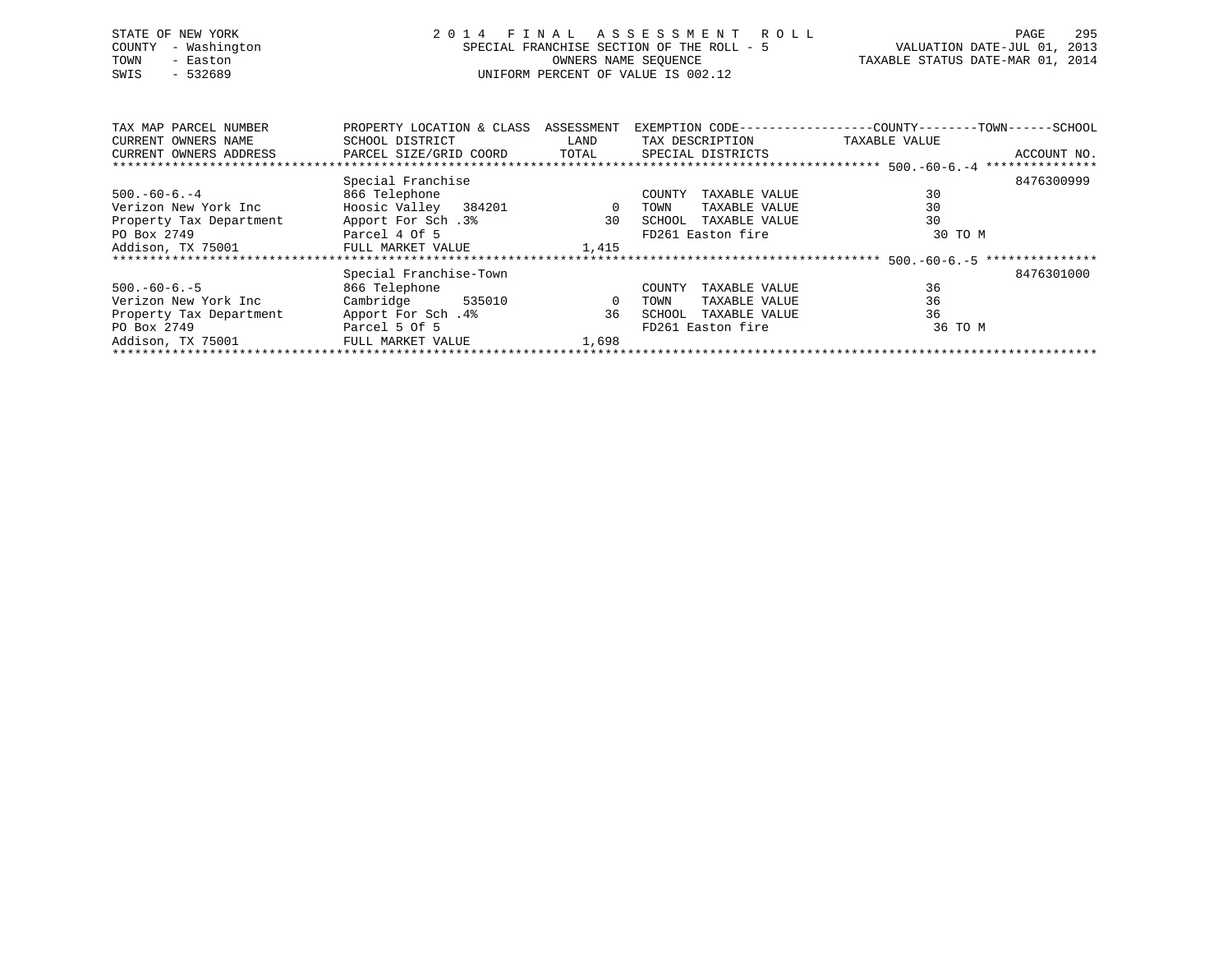| 2014 FINAL ASSESSMENT ROLL                |                                  | PAGE.           | 296 |
|-------------------------------------------|----------------------------------|-----------------|-----|
| SPECIAL FRANCHISE SECTION OF THE ROLL - 5 | VALUATION DATE-JUL 01, 2013      |                 |     |
|                                           | TAXABLE STATUS DATE-MAR 01, 2014 |                 |     |
|                                           |                                  | RPS150/V04/L015 |     |
| UNIFORM PERCENT OF VALUE IS 002.12        | CURRENT DATE 6/30/2014           |                 |     |

ROLL SUB SECTION - - TOTALS

#### \*\*\* S P E C I A L D I S T R I C T S U M M A R Y \*\*\*

| CODE DISTRICT NAME PARCELS | TOTAL | EXTENSION<br>TYPE | EXTENSION<br>VALUE | AD VALOREM<br>VALUE | <b>EXEMPT</b><br>AMOUNT | TAXABLE<br>VALUE |
|----------------------------|-------|-------------------|--------------------|---------------------|-------------------------|------------------|
| FD261 Easton fire          |       | 8 ТОТАL М         |                    | 74,795              |                         | 74,795           |
| FD262 Middle Falls F       |       | 2 TOTAL           |                    | 15,652              |                         | 15,652           |
| FD263 Schuylerville        |       | 1 TOTAL           |                    | 1,016               |                         | 1,016            |

#### \*\*\* S C H O O L D I S T R I C T S U M M A R Y \*\*\*

| CODE             | DISTRICT NAME                       | TOTAL<br>PARCELS | ASSESSED<br>LAND | ASSESSED<br>TOTAL | <b>EXEMPT</b><br>AMOUNT | TOTAL<br>TAXABLE | <b>STAR</b><br>AMOUNT | <b>STAR</b><br>TAXABLE |
|------------------|-------------------------------------|------------------|------------------|-------------------|-------------------------|------------------|-----------------------|------------------------|
| 384201           | Hoosic Valley                       |                  |                  | 30                |                         | 30               |                       | 30                     |
| 415001<br>415201 | Schuylerville<br>Stillwater Central |                  |                  | 8,670<br>82       |                         | 8,670<br>82      |                       | 8,670<br>82            |
| 533401           | Greenwich                           |                  |                  | 65,977            |                         | 65,977           |                       | 65,977                 |
| 535010           | Cambridge                           |                  |                  | 36                |                         | 36               |                       | 36                     |
|                  | SUB-TOTAL                           | 8                |                  | 74,795            |                         | 74,795           |                       | 74,795                 |
|                  | TOTAL                               | 8                |                  | 74,795            |                         | 74,795           |                       | 74,795                 |

#### \*\*\* S Y S T E M C O D E S S U M M A R Y \*\*\*

#### NO SYSTEM EXEMPTIONS AT THIS LEVEL

### \*\*\* E X E M P T I O N S U M M A R Y \*\*\*

### NO EXEMPTIONS AT THIS LEVEL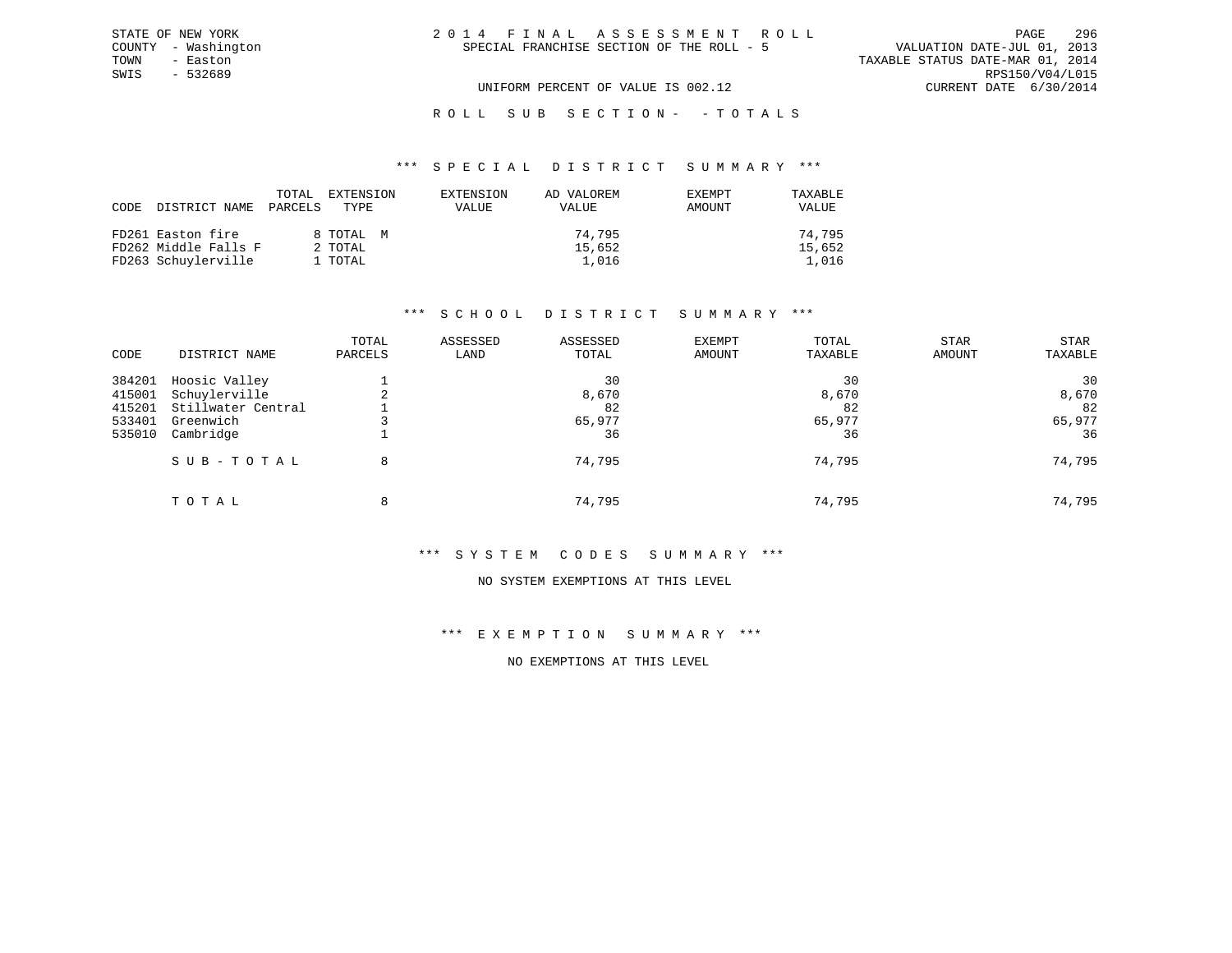|      | STATE OF NEW YORK   | 2014 FINAL ASSESSMENT ROLL                | PAGE                             | 297             |
|------|---------------------|-------------------------------------------|----------------------------------|-----------------|
|      | COUNTY - Washington | SPECIAL FRANCHISE SECTION OF THE ROLL - 5 | VALUATION DATE-JUL 01, 2013      |                 |
| TOWN | - Easton            |                                           | TAXABLE STATUS DATE-MAR 01, 2014 |                 |
| SWIS | - 532689            |                                           |                                  | RPS150/V04/L015 |
|      |                     | UNIFORM PERCENT OF VALUE IS 002.12        | CURRENT DATE 6/30/2014           |                 |
|      |                     |                                           |                                  |                 |

#### R O L L S U B S E C T I O N - - T O T A L S

| ROLL       |                   | TOTAL   | SSESSEL | LSSLD  | TAXABLE | TAXABLE | TAXABLE | STAR                      |
|------------|-------------------|---------|---------|--------|---------|---------|---------|---------------------------|
| <b>SEC</b> | DESCRIPTION       | PARCELS | LAND    | TOTAL  | COUNTY  | TOWN    | SCHOOL  | TAXABLE                   |
|            | SPECIAL FRANCHISE |         |         | 74,795 | 4,795   | 74,795  | 74,795  | 795<br><b>I</b> , , , , , |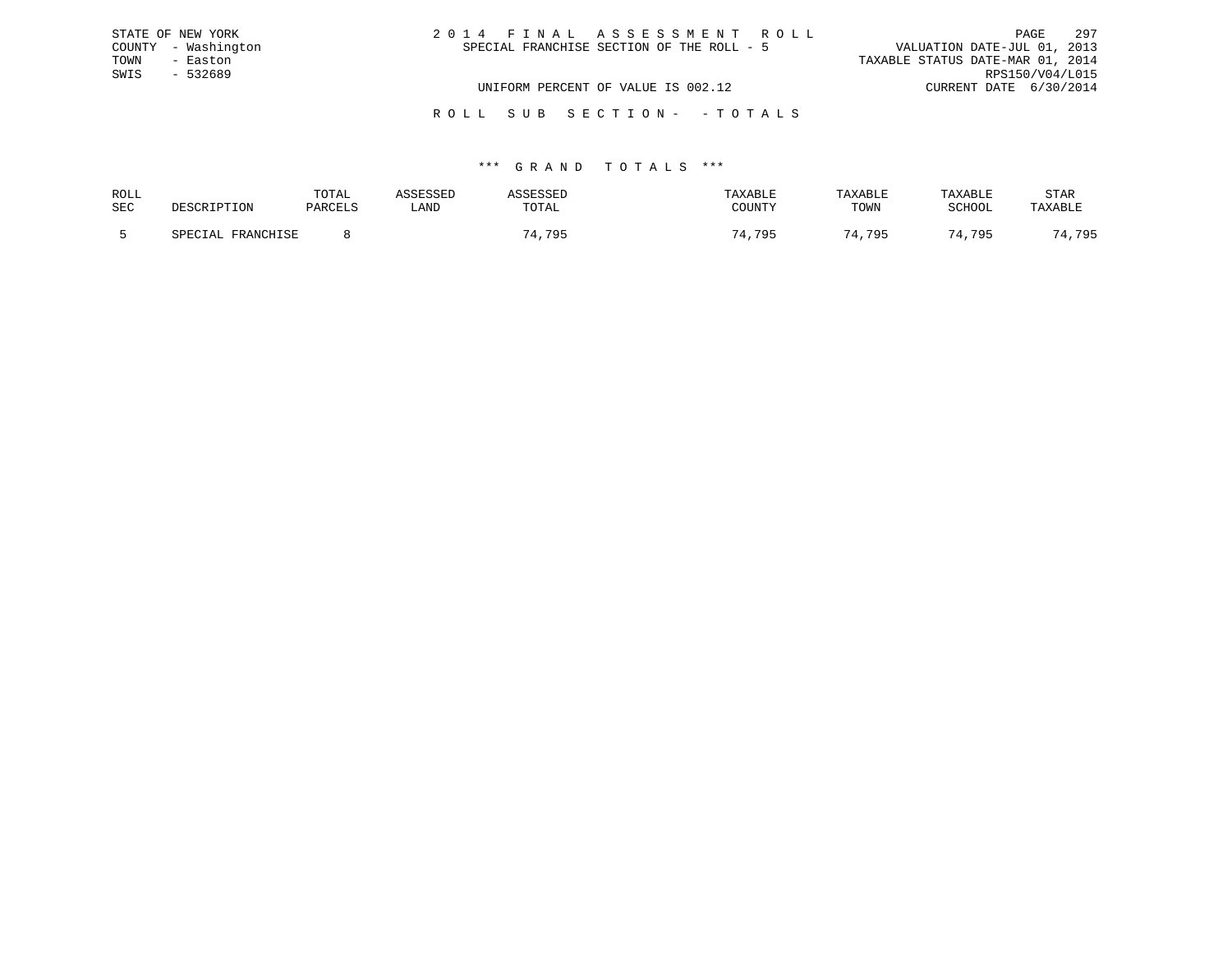| STATE OF NEW YORK   |          | 2014 FINAL ASSESSMENT ROLL |                                           |                                  |                        | PAGE | 298 |
|---------------------|----------|----------------------------|-------------------------------------------|----------------------------------|------------------------|------|-----|
| COUNTY - Washington |          |                            | SPECIAL FRANCHISE SECTION OF THE ROLL - 5 | VALUATION DATE-JUL 01, 2013      |                        |      |     |
| TOWN                | - Easton |                            |                                           | TAXABLE STATUS DATE-MAR 01, 2014 |                        |      |     |
| SWIS                | - 532689 |                            | UNIFORM PERCENT OF VALUE IS 002.12        |                                  | RPS150/V04/L015        |      |     |
|                     |          |                            |                                           |                                  | CURRENT DATE 6/30/2014 |      |     |
|                     |          |                            |                                           |                                  |                        |      |     |

### ROLL SECTION TOTALS

#### \*\*\* S P E C I A L D I S T R I C T S U M M A R Y \*\*\*

| CODE | DISTRICT NAME        | TOTAL<br>PARCELS | EXTENSION<br>TYPE. | EXTENSION<br><b>VALUE</b> | AD VALOREM<br>VALUE | EXEMPT<br>AMOUNT | TAXABLE<br>VALUE |
|------|----------------------|------------------|--------------------|---------------------------|---------------------|------------------|------------------|
|      | FD261 Easton fire    |                  | 8 TOTAL M          |                           | 74.795              |                  | 74.795           |
|      | FD262 Middle Falls F |                  | 2 TOTAL            |                           | 15,652              |                  | 15,652           |
|      | FD263 Schuylerville  |                  | 1 TOTAL            |                           | 1,016               |                  | 1,016            |

#### \*\*\* S C H O O L D I S T R I C T S U M M A R Y \*\*\*

| CODE             | DISTRICT NAME                       | TOTAL<br>PARCELS | ASSESSED<br>LAND | ASSESSED<br>TOTAL | EXEMPT<br>AMOUNT | TOTAL<br>TAXABLE | <b>STAR</b><br>AMOUNT | <b>STAR</b><br>TAXABLE |
|------------------|-------------------------------------|------------------|------------------|-------------------|------------------|------------------|-----------------------|------------------------|
| 384201           | Hoosic Valley                       |                  |                  | 30                |                  | 30               |                       | 30                     |
| 415001<br>415201 | Schuylerville<br>Stillwater Central |                  |                  | 8,670<br>82       |                  | 8,670<br>82      |                       | 8,670<br>82            |
| 533401<br>535010 | Greenwich<br>Cambridge              |                  |                  | 65,977<br>36      |                  | 65,977<br>36     |                       | 65,977<br>36           |
|                  | SUB-TOTAL                           | 8                |                  | 74,795            |                  | 74,795           |                       | 74,795                 |
|                  | TOTAL                               | 8                |                  | 74,795            |                  | 74,795           |                       | 74,795                 |

#### \*\*\* S Y S T E M C O D E S S U M M A R Y \*\*\*

#### NO SYSTEM EXEMPTIONS AT THIS LEVEL

### \*\*\* E X E M P T I O N S U M M A R Y \*\*\*

### NO EXEMPTIONS AT THIS LEVEL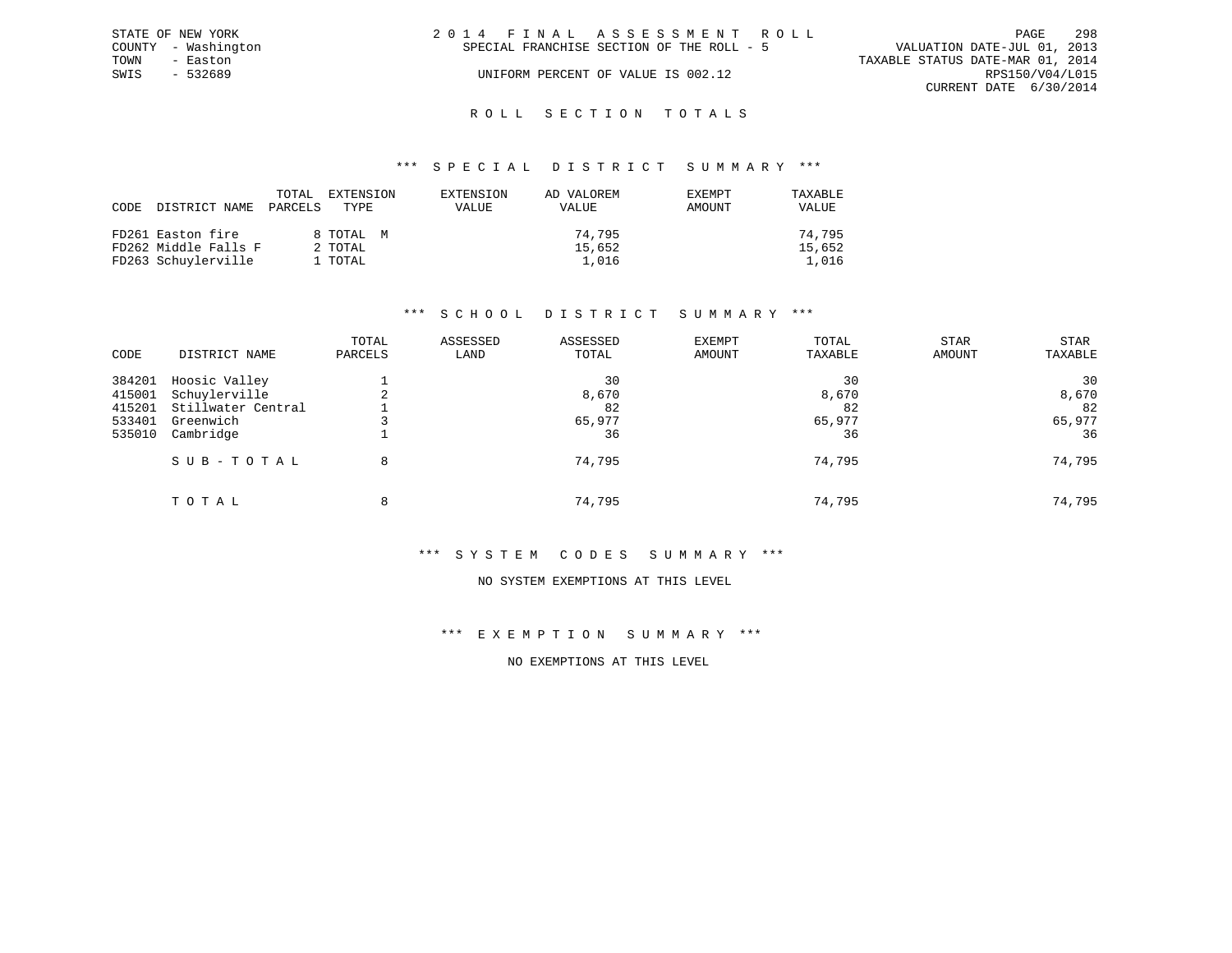|      | STATE OF NEW YORK   | 2014 FINAL ASSESSMENT ROLL                | PAGE                             | 299 |
|------|---------------------|-------------------------------------------|----------------------------------|-----|
|      | COUNTY - Washington | SPECIAL FRANCHISE SECTION OF THE ROLL - 5 | VALUATION DATE-JUL 01, 2013      |     |
| TOWN | - Easton            |                                           | TAXABLE STATUS DATE-MAR 01, 2014 |     |
| SWIS | $-532689$           | UNIFORM PERCENT OF VALUE IS 002.12        | RPS150/V04/L015                  |     |
|      |                     |                                           | CURRENT DATE 6/30/2014           |     |
|      |                     |                                           |                                  |     |

## \*\*\* G R A N D T O T A L S \*\*\*

R O L L S E C T I O N T O T A L S

| ROLL | DESCRIPTION       | TOTAL   | ASSESSED | <b>ASSESSED</b> | TAXABLE    | TAXABLE | TAXABLE | STAR    |
|------|-------------------|---------|----------|-----------------|------------|---------|---------|---------|
| SEC  |                   | PARCELS | LAND     | TOTAL           | COUNTY     | TOWN    | SCHOOL  | TAXABLE |
|      | SPECIAL FRANCHISE |         |          | 74,795          | .795<br>71 | 74,795  | 74,795  | 74,795  |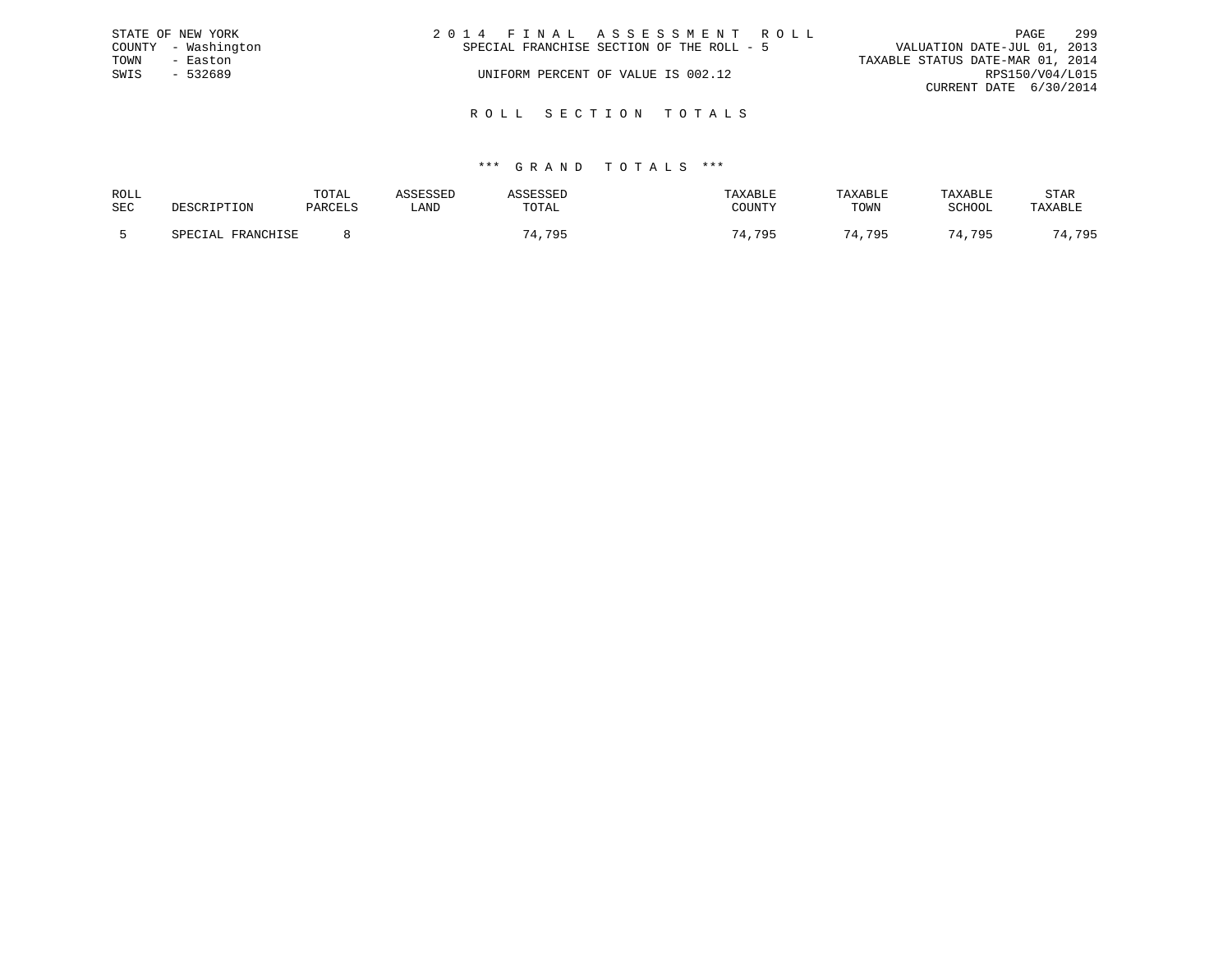### STATE OF NEW YORK 2 0 1 4 F I N A L A S S E S S M E N T R O L L PAGE 300 COUNTY - Washington UTILITY & R.R. SECTION OF THE ROLL - 6 VALUATION DATE-JUL 01, 2013 TOWN - Easton OWNERS NAME SEQUENCE TAXABLE STATUS DATE-MAR 01, 2014 SWIS - 532689 UNIFORM PERCENT OF VALUE IS 002.12UNIFORM PERCENT OF VALUE IS 002.12

| TAX MAP PARCEL NUMBER                                                                                                                                        | PROPERTY LOCATION & CLASS ASSESSMENT EXEMPTION CODE----------------COUNTY-------TOWN------SCHOOL                                                                                  |          |                                                                                                |               |             |
|--------------------------------------------------------------------------------------------------------------------------------------------------------------|-----------------------------------------------------------------------------------------------------------------------------------------------------------------------------------|----------|------------------------------------------------------------------------------------------------|---------------|-------------|
| CURRENT OWNERS NAME                                                                                                                                          | SCHOOL DISTRICT                                                                                                                                                                   | LAND     | TAX DESCRIPTION                                                                                | TAXABLE VALUE |             |
| CURRENT OWNERS ADDRESS                                                                                                                                       | PARCEL SIZE/GRID COORD                                                                                                                                                            | TOTAL    | SPECIAL DISTRICTS                                                                              |               | ACCOUNT NO. |
|                                                                                                                                                              |                                                                                                                                                                                   |          |                                                                                                |               |             |
|                                                                                                                                                              | Center Falls Rd/e Off                                                                                                                                                             |          |                                                                                                |               | 845N201157  |
| $237. - 1 - 6.1$                                                                                                                                             | 330 Vacant comm                                                                                                                                                                   |          | COUNTY TAXABLE VALUE                                                                           | 100           |             |
|                                                                                                                                                              |                                                                                                                                                                                   |          |                                                                                                | 100           |             |
| Delaware & Hudson Railway Comp Greenwich 533401 100                                                                                                          |                                                                                                                                                                                   |          | TAXABLE VALUE<br>TOWN                                                                          |               |             |
| Hollingsworth & V Lessee                                                                                                                                     | V1                                                                                                                                                                                | 100      | SCHOOL TAXABLE VALUE                                                                           | 100           |             |
| Tax Department                                                                                                                                               | Salem Branch                                                                                                                                                                      |          | CA003 Cons agri dst 3<br>FD261 Easton fire                                                     | 100 TO        |             |
| 120 S 6th St Fl 7th                                                                                                                                          | FRNT 40.00 DPTH 120.00                                                                                                                                                            |          |                                                                                                | 100 TO M      |             |
| Minneapolis, MN 55402-1201 EAST-0769784 NRTH-1553356                                                                                                         |                                                                                                                                                                                   |          |                                                                                                |               |             |
|                                                                                                                                                              | DEED BOOK 639<br>PG-168                                                                                                                                                           |          |                                                                                                |               |             |
|                                                                                                                                                              | FULL MARKET VALUE                                                                                                                                                                 | 4,717    |                                                                                                |               |             |
|                                                                                                                                                              |                                                                                                                                                                                   |          |                                                                                                |               |             |
|                                                                                                                                                              | 539 State Route 29                                                                                                                                                                |          |                                                                                                |               | 845J101286  |
| $228. - 5 - 10.1$                                                                                                                                            | 872 Elec-Substation                                                                                                                                                               |          | COUNTY TAXABLE VALUE                                                                           | 25,416        |             |
| National Grid                                                                                                                                                | 533401<br>Greenwich                                                                                                                                                               |          | 110 TOWN<br>TAXABLE VALUE                                                                      | 25,416        |             |
|                                                                                                                                                              |                                                                                                                                                                                   |          |                                                                                                |               |             |
|                                                                                                                                                              |                                                                                                                                                                                   |          |                                                                                                | 25,416        |             |
| Netrollar State Tax Dept<br>Sement Mountain Substatio<br>300 Erie Blvd West<br>228.-1-10.1<br>Syracuse, NY 13202<br>ACRES<br>2.46<br>FD262 Middle Falls Fire |                                                                                                                                                                                   |          | FD262 Middle Falls Fire                                                                        | 25,416 TO     |             |
|                                                                                                                                                              |                                                                                                                                                                                   |          |                                                                                                |               |             |
|                                                                                                                                                              | EAST-0751954 NRTH-1554136                                                                                                                                                         |          |                                                                                                |               |             |
|                                                                                                                                                              | DEED BOOK 615 PG-96                                                                                                                                                               |          |                                                                                                |               |             |
|                                                                                                                                                              | FULL MARKET VALUE                                                                                                                                                                 | 1198,868 |                                                                                                |               |             |
|                                                                                                                                                              |                                                                                                                                                                                   |          |                                                                                                |               |             |
|                                                                                                                                                              | 299 Old Schuylerville Rd                                                                                                                                                          |          |                                                                                                |               | 845N200905  |
| $228. - 5 - 21.2$                                                                                                                                            | 872 Elec-Substation                                                                                                                                                               |          | COUNTY TAXABLE VALUE                                                                           | 16,070        |             |
| National Grid                                                                                                                                                | 872 Elec-Substation<br>Schuylerville 415001 250 TOWN TAXABLE VALUE 16,070<br>Battenkill Substation 16,070 SCHOOL TAXABLE VALUE 16,070 16,070<br>FD262 Middle Falls Fire 16,070 TO |          |                                                                                                |               |             |
|                                                                                                                                                              |                                                                                                                                                                                   |          |                                                                                                |               |             |
| Real Estate Tax Dept<br>300 Erie Boulevard West                                                                                                              |                                                                                                                                                                                   |          |                                                                                                |               |             |
|                                                                                                                                                              |                                                                                                                                                                                   |          |                                                                                                |               |             |
| Syracuse, NY 13202                                                                                                                                           | ACRES 7.00                                                                                                                                                                        |          |                                                                                                |               |             |
|                                                                                                                                                              | EAST-0745860 NRTH-1556131                                                                                                                                                         |          |                                                                                                |               |             |
|                                                                                                                                                              | DEED BOOK 394<br>PG-675                                                                                                                                                           |          |                                                                                                |               |             |
|                                                                                                                                                              | FULL MARKET VALUE                                                                                                                                                                 | 758,019  |                                                                                                |               |             |
|                                                                                                                                                              |                                                                                                                                                                                   |          |                                                                                                |               |             |
|                                                                                                                                                              | Louse Hill Rd                                                                                                                                                                     |          |                                                                                                |               | 875J101274  |
| $236. - 2 - 7.6$                                                                                                                                             | 380 Pub Util Vac                                                                                                                                                                  |          | COUNTY TAXABLE VALUE                                                                           | 135           |             |
| National Grid                                                                                                                                                | Greenwich                                                                                                                                                                         |          |                                                                                                | 135           |             |
| Real Estate Tax Dept                                                                                                                                         |                                                                                                                                                                                   |          | 3<br>533401 135 TOWN TAXABLE VALUE<br>Land 135 SCHOOL TAXABLE VALUE<br>FD262 Middle Falls Fire | 135           |             |
|                                                                                                                                                              | Utility Vacant Land                                                                                                                                                               |          | FD262 Middle Falls Fire                                                                        |               |             |
| 300 Erie Blvd West                                                                                                                                           | 325/426                                                                                                                                                                           |          |                                                                                                | 135 TO        |             |
| Syracuse, NY 13202                                                                                                                                           | ACRES<br>3.00                                                                                                                                                                     |          |                                                                                                |               |             |
|                                                                                                                                                              | EAST-0756683 NRTH-1550646                                                                                                                                                         |          |                                                                                                |               |             |
|                                                                                                                                                              | DEED BOOK 325 PG-421                                                                                                                                                              |          |                                                                                                |               |             |
|                                                                                                                                                              | FULL MARKET VALUE                                                                                                                                                                 | 6,368    |                                                                                                |               |             |
|                                                                                                                                                              |                                                                                                                                                                                   |          |                                                                                                |               |             |
|                                                                                                                                                              | State Route 29                                                                                                                                                                    |          |                                                                                                |               | 845N200910  |
| $236. - 2 - 19$                                                                                                                                              | 874 Elec-hydro                                                                                                                                                                    |          | COUNTY TAXABLE VALUE                                                                           | 1,000         |             |
|                                                                                                                                                              |                                                                                                                                                                                   |          |                                                                                                |               |             |
| National Grid                                                                                                                                                | Greenwich<br>533401                                                                                                                                                               | 1,000    | TOWN<br>TAXABLE VALUE 1,000                                                                    |               |             |
| Real Estate Tax Dept                                                                                                                                         | Utility Vacant Land                                                                                                                                                               | 1,000    | SCHOOL TAXABLE VALUE                                                                           | 1,000         |             |
| 300 Erie Boulevard West                                                                                                                                      | Campbell Farm 135/509                                                                                                                                                             |          | FD262 Middle Falls Fire 1,000 TO                                                               |               |             |
| Syracuse, NY 13202                                                                                                                                           | FRNT 271.00 DPTH 198.00                                                                                                                                                           |          |                                                                                                |               |             |
|                                                                                                                                                              | EAST-0752334 NRTH-1555262                                                                                                                                                         |          |                                                                                                |               |             |

FULL MARKET VALUE 47,170 \*\*\*\*\*\*\*\*\*\*\*\*\*\*\*\*\*\*\*\*\*\*\*\*\*\*\*\*\*\*\*\*\*\*\*\*\*\*\*\*\*\*\*\*\*\*\*\*\*\*\*\*\*\*\*\*\*\*\*\*\*\*\*\*\*\*\*\*\*\*\*\*\*\*\*\*\*\*\*\*\*\*\*\*\*\*\*\*\*\*\*\*\*\*\*\*\*\*\*\*\*\*\*\*\*\*\*\*\*\*\*\*\*\*\*\*\*\*\*\*\*\*\*\*\*\*\*\*\*\*\*\*

DEED BOOK 135 PG-509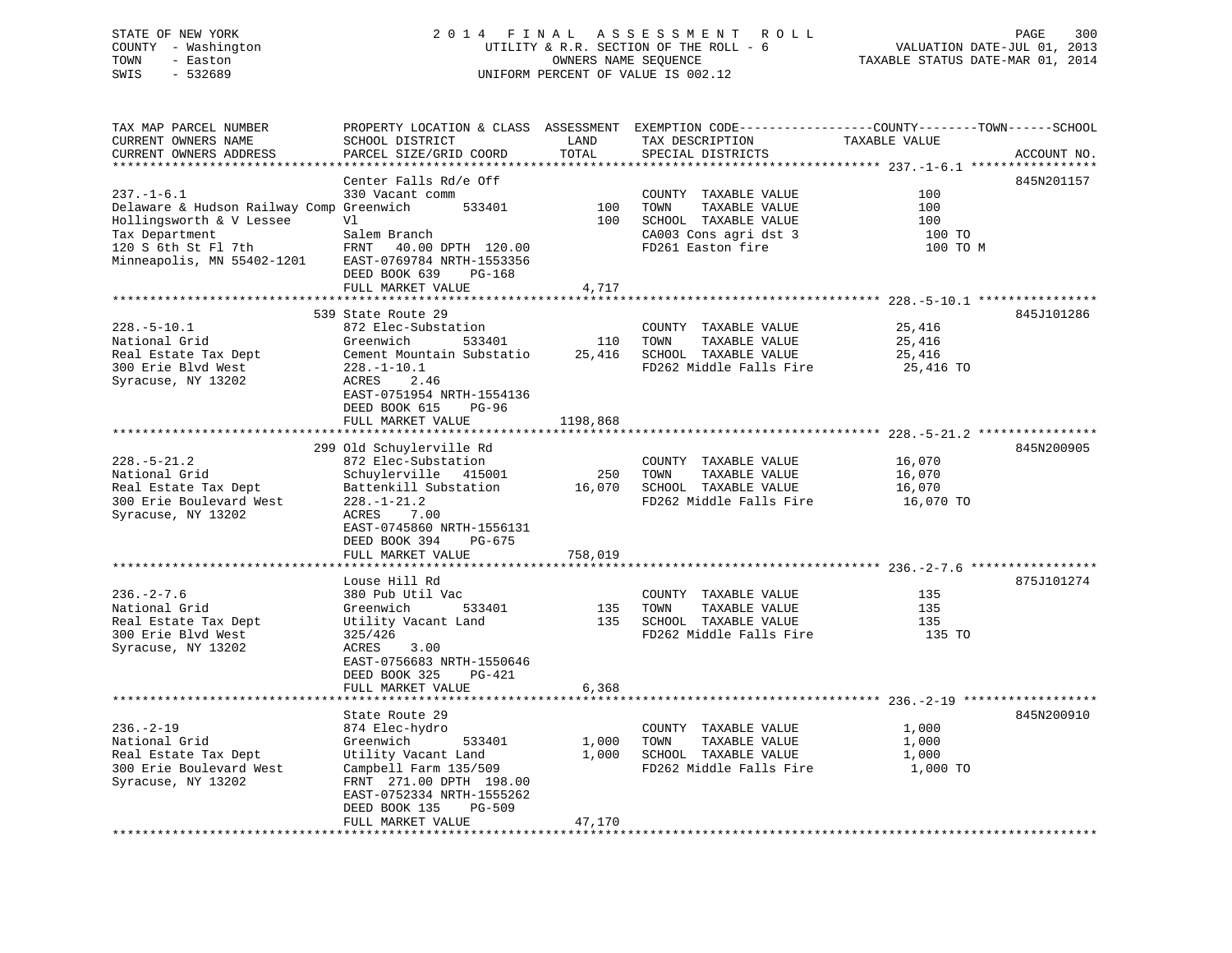### STATE OF NEW YORK 2 0 1 4 F I N A L A S S E S S M E N T R O L L PAGE 301 COUNTY - Washington UTILITY & R.R. SECTION OF THE ROLL - 6 VALUATION DATE-JUL 01, 2013 TOWN - Easton OWNERS NAME SEQUENCE TAXABLE STATUS DATE-MAR 01, 2014 SWIS - 532689 UNIFORM PERCENT OF VALUE IS 002.12

| TAX MAP PARCEL NUMBER                                                                                                                                                                                                                         |                                                                                                                                                                                                                                                                    |        | PROPERTY LOCATION & CLASS ASSESSMENT EXEMPTION CODE----------------COUNTY-------TOWN------SCHOOL |          |             |
|-----------------------------------------------------------------------------------------------------------------------------------------------------------------------------------------------------------------------------------------------|--------------------------------------------------------------------------------------------------------------------------------------------------------------------------------------------------------------------------------------------------------------------|--------|--------------------------------------------------------------------------------------------------|----------|-------------|
| CURRENT OWNERS NAME                                                                                                                                                                                                                           | SCHOOL DISTRICT                                                                                                                                                                                                                                                    |        | LAND TAX DESCRIPTION TAXABLE VALUE                                                               |          |             |
| CURRENT OWNERS ADDRESS                                                                                                                                                                                                                        |                                                                                                                                                                                                                                                                    |        | PARCEL SIZE/GRID COORD TOTAL SPECIAL DISTRICTS                                                   |          | ACCOUNT NO. |
|                                                                                                                                                                                                                                               |                                                                                                                                                                                                                                                                    |        |                                                                                                  |          |             |
| County Route 113<br>259.-1-59<br>380 Pub Util Vac COUNTY TAXABLE VALUE 6,100<br>Real Estate Tax Dept Utility Vacant Land<br>300 Erie Blvd W 167.4 Ac<br>Syracuse, NY 13202 ACRES 127.10<br>ENGLE PRISON CALLE CALOS CONS agri dst 3<br>Expre  |                                                                                                                                                                                                                                                                    |        |                                                                                                  |          |             |
|                                                                                                                                                                                                                                               |                                                                                                                                                                                                                                                                    |        |                                                                                                  |          |             |
|                                                                                                                                                                                                                                               |                                                                                                                                                                                                                                                                    |        |                                                                                                  |          |             |
|                                                                                                                                                                                                                                               |                                                                                                                                                                                                                                                                    |        |                                                                                                  |          |             |
|                                                                                                                                                                                                                                               |                                                                                                                                                                                                                                                                    |        | CA003 Cons agri dst 3 5,795 TO<br>FD261 Easton fire 6,100 TO M                                   |          |             |
|                                                                                                                                                                                                                                               |                                                                                                                                                                                                                                                                    |        |                                                                                                  |          |             |
|                                                                                                                                                                                                                                               |                                                                                                                                                                                                                                                                    |        |                                                                                                  |          |             |
|                                                                                                                                                                                                                                               | FULL MARKET VALUE 287,736                                                                                                                                                                                                                                          |        |                                                                                                  |          |             |
|                                                                                                                                                                                                                                               | County Route 113<br>County Route 113<br>380 Pub Util Vac<br>Schuylerville 415001<br>Utility Vacant Land<br>2 37 Ac<br>2 1100280<br>2 1100280<br>2 1100280<br>2 1100280<br>2 1100280<br>2 1100280<br>2 1100280<br>2 1100280<br>2 115<br>2 115<br>2 115<br>2 115<br> |        |                                                                                                  |          |             |
|                                                                                                                                                                                                                                               |                                                                                                                                                                                                                                                                    |        |                                                                                                  |          |             |
| $259. - 1 - 59. - 1$                                                                                                                                                                                                                          |                                                                                                                                                                                                                                                                    |        |                                                                                                  |          |             |
| National Grid                                                                                                                                                                                                                                 |                                                                                                                                                                                                                                                                    |        |                                                                                                  |          |             |
|                                                                                                                                                                                                                                               |                                                                                                                                                                                                                                                                    |        |                                                                                                  |          |             |
|                                                                                                                                                                                                                                               |                                                                                                                                                                                                                                                                    |        |                                                                                                  |          |             |
| Real Estate Tax Dept<br>300 Erie Boulevard West<br>Syracuse, NY 13202                                                                                                                                                                         |                                                                                                                                                                                                                                                                    |        |                                                                                                  |          |             |
|                                                                                                                                                                                                                                               |                                                                                                                                                                                                                                                                    |        |                                                                                                  |          |             |
|                                                                                                                                                                                                                                               |                                                                                                                                                                                                                                                                    |        |                                                                                                  |          |             |
|                                                                                                                                                                                                                                               |                                                                                                                                                                                                                                                                    |        |                                                                                                  |          |             |
|                                                                                                                                                                                                                                               | County Route 113                                                                                                                                                                                                                                                   |        |                                                                                                  |          |             |
| $259. - 1 - 59. - 2$                                                                                                                                                                                                                          |                                                                                                                                                                                                                                                                    |        |                                                                                                  |          |             |
| National Grid                                                                                                                                                                                                                                 |                                                                                                                                                                                                                                                                    |        |                                                                                                  |          |             |
| Real Estate Tax Dept<br>300 Erie Boulevard West                                                                                                                                                                                               | County Route 113<br>380 Pub Util Vac<br>Schuylerville 415001 450 TOWN TAXABLE VALUE 450<br>Utility Vacant Land 450 SCHOOL TAXABLE VALUE 450<br>ACRES 18.70 CA003 Cons agri dst 3 45 TO<br>EAST-0703980 NRTH-1100280 FD262 Middle Falls F                           |        |                                                                                                  |          |             |
|                                                                                                                                                                                                                                               |                                                                                                                                                                                                                                                                    |        |                                                                                                  |          |             |
| Syracuse, NY 13202                                                                                                                                                                                                                            |                                                                                                                                                                                                                                                                    |        |                                                                                                  |          |             |
|                                                                                                                                                                                                                                               | DEED BOOK 754 PG-84                                                                                                                                                                                                                                                |        |                                                                                                  |          |             |
|                                                                                                                                                                                                                                               | FULL MARKET VALUE 21,226                                                                                                                                                                                                                                           |        |                                                                                                  |          |             |
|                                                                                                                                                                                                                                               |                                                                                                                                                                                                                                                                    |        |                                                                                                  |          |             |
| County Route 113<br>259.-1-59.-3<br>380 Pub Util Vac COUNTY TAXABLE VALUE 585<br>380 Pub Util Vac<br>Stillwater Cent 415201<br>300 Erie Blvd West ACRES 13.80<br>300 Erie Blvd West ACRES 13.80<br>300 Erie Blvd West ACRES 13.80<br>300 Erie |                                                                                                                                                                                                                                                                    |        |                                                                                                  |          |             |
|                                                                                                                                                                                                                                               |                                                                                                                                                                                                                                                                    |        |                                                                                                  |          |             |
|                                                                                                                                                                                                                                               |                                                                                                                                                                                                                                                                    |        |                                                                                                  |          |             |
|                                                                                                                                                                                                                                               |                                                                                                                                                                                                                                                                    |        |                                                                                                  |          |             |
|                                                                                                                                                                                                                                               |                                                                                                                                                                                                                                                                    |        |                                                                                                  | 585 TO M |             |
|                                                                                                                                                                                                                                               |                                                                                                                                                                                                                                                                    |        |                                                                                                  |          |             |
|                                                                                                                                                                                                                                               | FULL MARKET VALUE                                                                                                                                                                                                                                                  | 27,594 |                                                                                                  |          |             |
|                                                                                                                                                                                                                                               |                                                                                                                                                                                                                                                                    |        |                                                                                                  |          |             |
|                                                                                                                                                                                                                                               | County Route 113                                                                                                                                                                                                                                                   |        |                                                                                                  |          |             |
|                                                                                                                                                                                                                                               |                                                                                                                                                                                                                                                                    |        | COUNTY TAXABLE VALUE 1,925                                                                       |          |             |
|                                                                                                                                                                                                                                               |                                                                                                                                                                                                                                                                    |        |                                                                                                  |          |             |
|                                                                                                                                                                                                                                               |                                                                                                                                                                                                                                                                    |        | 1,925 TOWN TAXABLE VALUE 1,925 SCHOOL TAXABLE VALUE 1,925                                        |          |             |
|                                                                                                                                                                                                                                               |                                                                                                                                                                                                                                                                    |        | FD262 Middle Falls Fire 1,925 TO                                                                 |          |             |
| 259.-1-59.4<br>National Grid<br>300 Erie Blvd W (380 Pub Util Vac 533401 1,925<br>300 Erie Blvd W (380 ACRES 40.30 1,925<br>Syracuse, NY 13202 EAST-0703980 NRTH-1100280<br>FULL MARKET VALUE 90,802                                          |                                                                                                                                                                                                                                                                    |        |                                                                                                  |          |             |
|                                                                                                                                                                                                                                               |                                                                                                                                                                                                                                                                    |        |                                                                                                  |          |             |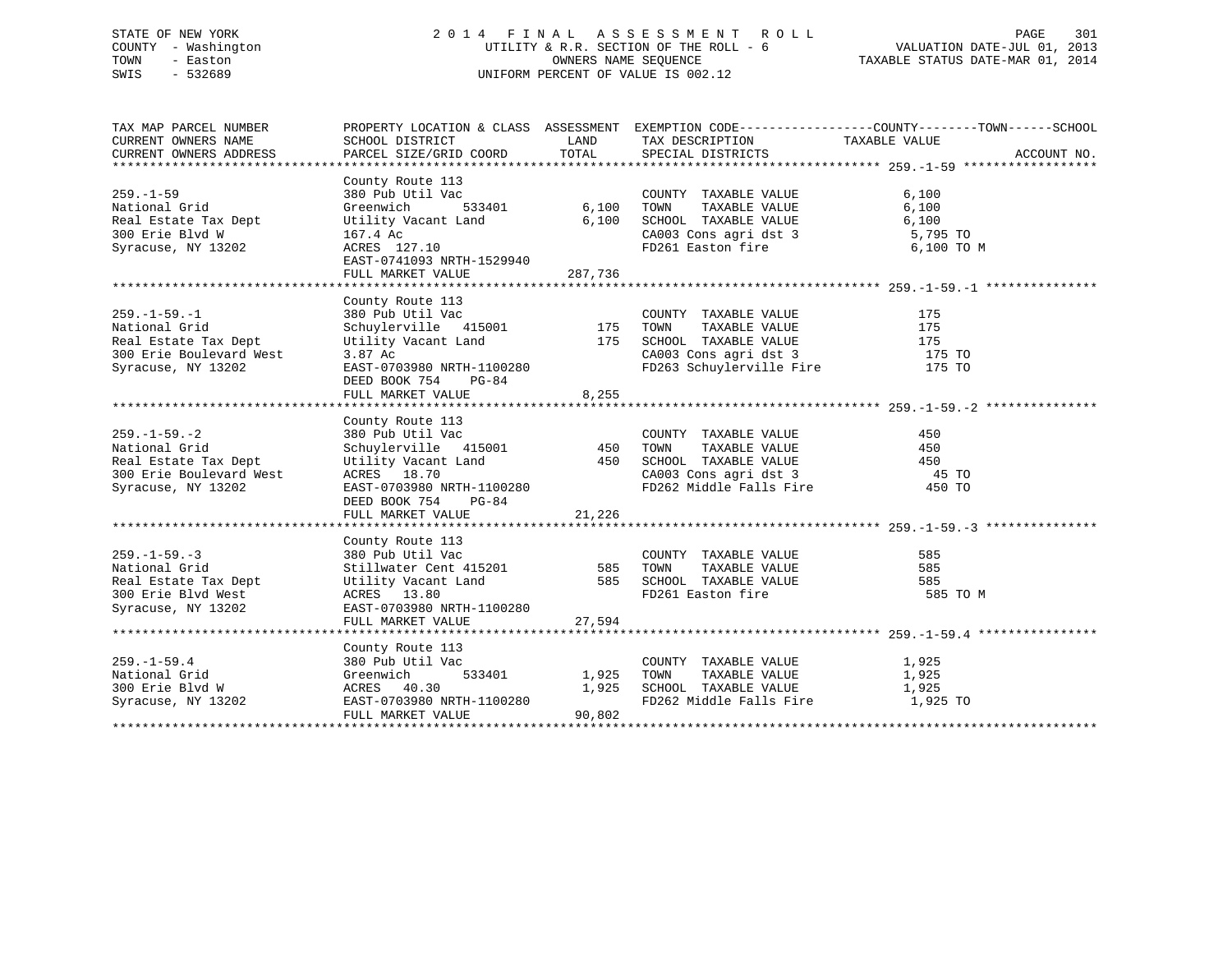### STATE OF NEW YORK 2 0 1 4 F I N A L A S S E S S M E N T R O L L PAGE 302 COUNTY - Washington UTILITY & R.R. SECTION OF THE ROLL - 6 VALUATION DATE-JUL 01, 2013 TOWN - Easton COMPUTERS NAME SEQUENCE TAXABLE STATUS DATE-MAR 01, 2014<br>SWIS - 532689 SWIS - 532689 UNIFORM PERCENT OF VALUE IS 002.12

| TAX MAP PARCEL NUMBER                                                                                                                                                                                                               |                                                    |                | PROPERTY LOCATION & CLASS ASSESSMENT EXEMPTION CODE----------------COUNTY-------TOWN------SCHOOL   |                |             |
|-------------------------------------------------------------------------------------------------------------------------------------------------------------------------------------------------------------------------------------|----------------------------------------------------|----------------|----------------------------------------------------------------------------------------------------|----------------|-------------|
| CURRENT OWNERS NAME                                                                                                                                                                                                                 | SCHOOL DISTRICT                                    | LAND           | TAX DESCRIPTION                                                                                    | TAXABLE VALUE  |             |
| CURRENT OWNERS ADDRESS                                                                                                                                                                                                              | PARCEL SIZE/GRID COORD                             | TOTAL          | SPECIAL DISTRICTS                                                                                  |                | ACCOUNT NO. |
|                                                                                                                                                                                                                                     |                                                    |                |                                                                                                    |                |             |
|                                                                                                                                                                                                                                     | Elec Trans                                         |                |                                                                                                    |                | 845N200900  |
| 626.089-9999-132.350-1001                                                                                                                                                                                                           | 882 Elec Trans Imp<br>Schuylerville 415001 0       |                | COUNTY TAXABLE VALUE                                                                               | 380            |             |
| National Grid                                                                                                                                                                                                                       |                                                    |                | TAXABLE VALUE<br>TOWN                                                                              | 380            |             |
| Real Estate Tax Dept                                                                                                                                                                                                                | Spier-North Troy #3 + #15 380 SCHOOL TAXABLE VALUE |                |                                                                                                    | 380            |             |
| 300 Erie Boulevard West                                                                                                                                                                                                             | ACRES 47.67                                        |                |                                                                                                    | 380 TO M       |             |
| Syracuse, NY 13202                                                                                                                                                                                                                  |                                                    |                |                                                                                                    | 380 TO         |             |
|                                                                                                                                                                                                                                     |                                                    |                |                                                                                                    |                |             |
|                                                                                                                                                                                                                                     | Elec Trans                                         |                |                                                                                                    |                |             |
| 626.089-9999-132.350-1003                                                                                                                                                                                                           | 882 Elec Trans Imp                                 |                | COUNTY TAXABLE VALUE                                                                               | 7,212          |             |
| National Grid                                                                                                                                                                                                                       | 533401<br>Greenwich                                | 0 TOWN         | TAXABLE VALUE                                                                                      | 7,212          |             |
|                                                                                                                                                                                                                                     |                                                    |                |                                                                                                    |                |             |
|                                                                                                                                                                                                                                     |                                                    |                | Spier-North Troy #3 +#15 7,212 SCHOOL TAXABLE VALUE<br>FULL MARKET VALUE 340,189 FD261 Easton fire |                |             |
|                                                                                                                                                                                                                                     |                                                    |                |                                                                                                    |                |             |
| Real Estate Tax Dept 5pier-North Troy #3 +#15 7,212 SCHOOL TAXABLE VALUE 7,212 70 M<br>300 Erie Blvd FULL MARKET VALUE 340,189 FD261 Easton fire 7,212 TO M<br>Syracuse, NY 13202 FULL MARKET VALUE 340,189 FD261 Easton fire 7,212 |                                                    |                |                                                                                                    |                |             |
|                                                                                                                                                                                                                                     | Elec Trans                                         |                |                                                                                                    |                |             |
| 626.089-9999-132.350-1023                                                                                                                                                                                                           | 882 Elec Trans Imp                                 |                | COUNTY TAXABLE VALUE                                                                               | 2,419          |             |
| National Grid                                                                                                                                                                                                                       | mp<br>533401<br>Greenwich                          | 0 TOWN         | TAXABLE VALUE                                                                                      | 2,419          |             |
|                                                                                                                                                                                                                                     | App Factor 1.0000                                  |                | 2,419 SCHOOL TAXABLE VALUE                                                                         | 2,419          |             |
|                                                                                                                                                                                                                                     | Cement Mountain Cambridge                          |                | FD261 Easton fire                                                                                  | 2,419 TO M     |             |
| Real Estate Tax Dept<br>300 Erie Blvd<br>Syracuse, NY 13202                                                                                                                                                                         | FULL MARKET VALUE                                  | 114,104        |                                                                                                    |                |             |
|                                                                                                                                                                                                                                     |                                                    |                |                                                                                                    |                |             |
|                                                                                                                                                                                                                                     | Elec Trans                                         |                |                                                                                                    |                |             |
| 626.089-9999-132.350-1033                                                                                                                                                                                                           | 882 Elec Trans Imp                                 |                | COUNTY TAXABLE VALUE                                                                               | 2              |             |
| National Grid                                                                                                                                                                                                                       | Greenwich                                          |                | 0 TOWN<br>TAXABLE VALUE                                                                            | 2              |             |
| Real Estate Tax Dept                                                                                                                                                                                                                | 533401<br>)0<br>App Factor 1.0000                  |                | 2 SCHOOL TAXABLE VALUE                                                                             | $\overline{2}$ |             |
| 300 Erie Blvd                                                                                                                                                                                                                       | Mid Falls-Stevens & Thomp                          |                | FD261 Easton fire                                                                                  | 2 TO M         |             |
| Syracuse, NY 13202                                                                                                                                                                                                                  | FULL MARKET VALUE                                  |                | 94 FD262 Middle Falls Fire                                                                         | 2 TO           |             |
|                                                                                                                                                                                                                                     |                                                    |                |                                                                                                    |                |             |
|                                                                                                                                                                                                                                     | Elec Trans                                         |                |                                                                                                    |                |             |
| 626.089-9999-132.350-1043                                                                                                                                                                                                           | 882 Elec Trans Imp                                 |                | COUNTY TAXABLE VALUE                                                                               | 2,757          |             |
| National Grid                                                                                                                                                                                                                       | 533401<br>Greenwich                                | 0 TOWN         | TAXABLE VALUE                                                                                      | 2,757          |             |
| Real Estate Tax Dept                                                                                                                                                                                                                | App Factor 1.0000                                  |                | 2,757 SCHOOL TAXABLE VALUE                                                                         | 2,757          |             |
| 300 Erie Blvd West                                                                                                                                                                                                                  | Middle Falls-Schuylervill                          |                | FD261 Easton fire                                                                                  | 2,757 TO M     |             |
| Syracuse, NY 13202                                                                                                                                                                                                                  | FULL MARKET VALUE                                  | 130,047        | FD262 Middle Falls Fire                                                                            | 2,757 TO       |             |
|                                                                                                                                                                                                                                     |                                                    |                |                                                                                                    |                |             |
|                                                                                                                                                                                                                                     | Elec Trans                                         |                |                                                                                                    |                | 8475200995  |
| 626.089-9999-132.350-1054                                                                                                                                                                                                           | 882 Elec Trans Imp                                 |                | COUNTY TAXABLE VALUE                                                                               | 2,476          |             |
| National Grid                                                                                                                                                                                                                       | Cambridge<br>535010                                | $\overline{0}$ |                                                                                                    | 2,476          |             |
| Real Estate Tax Dept                                                                                                                                                                                                                | App Factor 1.0000                                  | 2,476          |                                                                                                    | 2,476          |             |
| 300 Erie Boulevard West                                                                                                                                                                                                             | Schuylerville-Schaghticok                          |                | TOWN     TAXABLE VALUE<br>SCHOOL   TAXABLE VALUE<br>FD261  Easton  fire                            | 2,476 TO M     |             |
| Syracuse, NY 13202                                                                                                                                                                                                                  | FULL MARKET VALUE                                  | 116,792        |                                                                                                    |                |             |
|                                                                                                                                                                                                                                     |                                                    |                |                                                                                                    |                |             |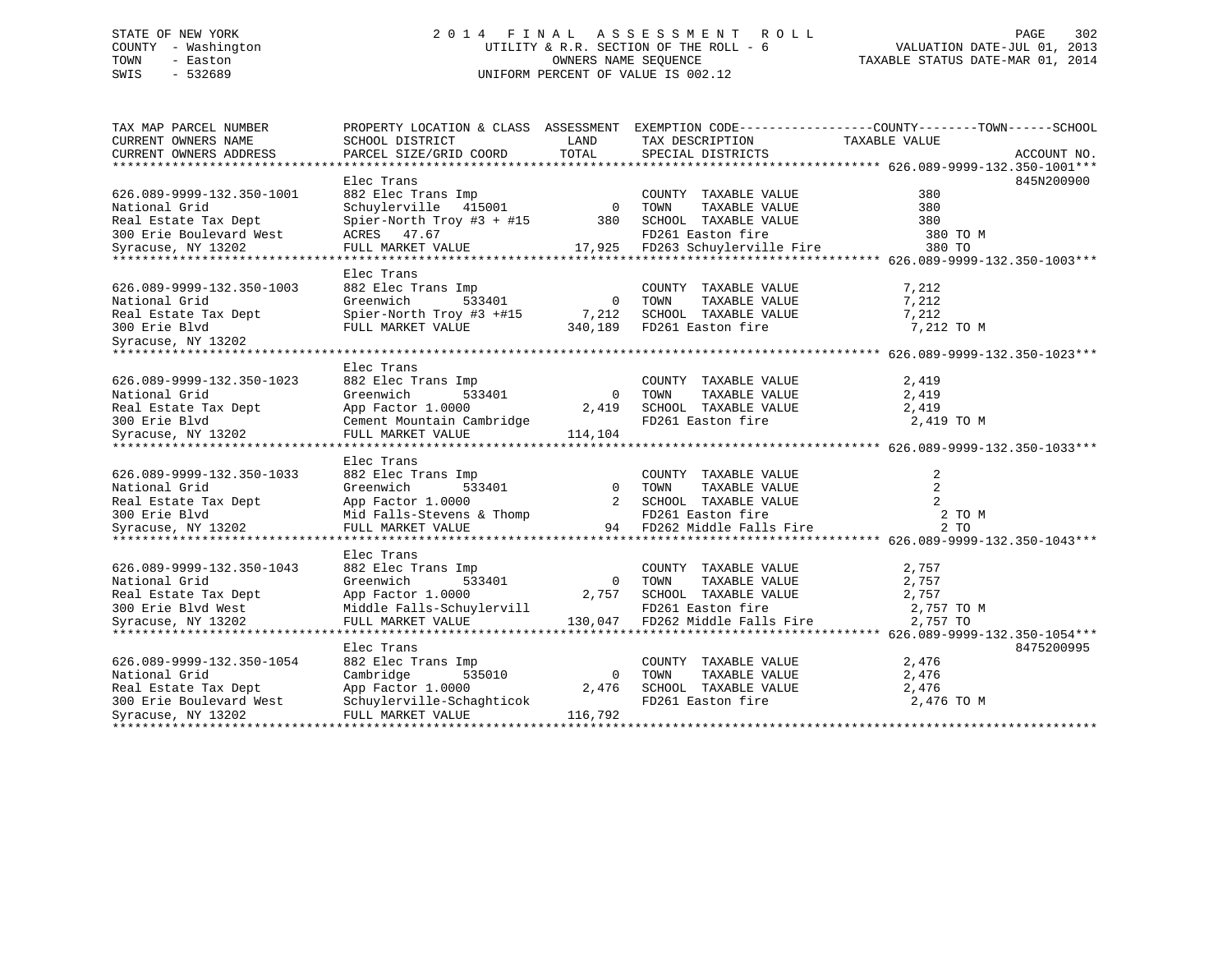### STATE OF NEW YORK 2 0 1 4 F I N A L A S S E S S M E N T R O L L PAGE 303 COUNTY - Washington UTILITY & R.R. SECTION OF THE ROLL - 6 VALUATION DATE-JUL 01, 2013 TOWN - Easton COMPUTERS NAME SEQUENCE TAXABLE STATUS DATE-MAR 01, 2014<br>SWIS - 532689 SWIS - 532689 UNIFORM PERCENT OF VALUE IS 002.12

| TAX MAP PARCEL NUMBER                            |                           |                | PROPERTY LOCATION & CLASS ASSESSMENT EXEMPTION CODE---------------COUNTY-------TOWN-----SCHOOL |               |             |
|--------------------------------------------------|---------------------------|----------------|------------------------------------------------------------------------------------------------|---------------|-------------|
| CURRENT OWNERS NAME                              | SCHOOL DISTRICT           | LAND           | TAX DESCRIPTION                                                                                | TAXABLE VALUE |             |
| CURRENT OWNERS ADDRESS                           | PARCEL SIZE/GRID COORD    | TOTAL          | SPECIAL DISTRICTS                                                                              |               | ACCOUNT NO. |
|                                                  |                           |                |                                                                                                |               |             |
|                                                  | Outside Plant             |                |                                                                                                |               | 845J101241  |
| 626.089-9999-132.350-1881                        | 884 Elec Dist Out         |                | COUNTY TAXABLE VALUE<br>0 TOWN                                                                 | 1,223         |             |
| National Grid                                    | Schuylerville 415001      |                | TAXABLE VALUE                                                                                  | 1,223         |             |
| Real Estate Tax Dept Poles Wires Cables          |                           |                | 1,223 SCHOOL TAXABLE VALUE                                                                     | 1,223         |             |
| 300 Erie Boulevard West                          | FULL MARKET VALUE         |                | 57,689 FD261 Easton fire                                                                       | 1,223 TO M    |             |
| Syracuse, NY 13202                               |                           |                | FD263 Schuylerville Fire                                                                       | 1,223 TO      |             |
|                                                  |                           |                |                                                                                                |               |             |
|                                                  | Outside Plant             |                |                                                                                                |               | 845N200912  |
| 626.089-9999-132.350-1883                        | 884 Elec Dist Out         |                | COUNTY TAXABLE VALUE                                                                           | 23,242        |             |
| National Grid                                    | Greenwich<br>533401       | 0 TOWN         | TAXABLE VALUE                                                                                  | 23,242        |             |
| Real Estate Tax Dept<br>300 Erie Boulevard West  | Poles Wires Cables        |                | 23,242 SCHOOL TAXABLE VALUE                                                                    | 23,242        |             |
|                                                  | FULL MARKET VALUE         |                | 1096,321 FD261 Easton fire                                                                     | 23,242 TO M   |             |
| Syracuse, NY 13202                               |                           |                |                                                                                                |               |             |
|                                                  |                           |                |                                                                                                |               |             |
|                                                  | 358 Old Schuylerville Rd  |                |                                                                                                |               |             |
| $228. - 5 - 17.1$                                | 837 Cell Tower            |                | COUNTY TAXABLE VALUE                                                                           | 10,000        |             |
| Nextel WIP Lease Corp                            | Greenwich<br>533401       | 100            | TOWN<br>TAXABLE VALUE                                                                          | 10,000        |             |
| Washington County Fair                           | Agmt 2161/88              | 10,000         | SCHOOL TAXABLE VALUE                                                                           | 10,000        |             |
| SBA Towers 11 LLC                                | Assignment 2297/22        |                | FD262 Middle Falls Fire 10,000 TO                                                              |               |             |
| NY10101-A                                        | $228. - 1 - 17.1$         |                |                                                                                                |               |             |
| 5900 Broken Sound Pkwy NW                        | FRNT 75.00 DPTH 75.00     |                |                                                                                                |               |             |
| Boca Raton, FL 33487-2797                        | EAST-0746642 NRTH-1554623 |                |                                                                                                |               |             |
|                                                  | DEED BOOK Agmt PG-54      |                |                                                                                                |               |             |
|                                                  | FULL MARKET VALUE         | 471,698        |                                                                                                |               |             |
|                                                  |                           |                |                                                                                                |               |             |
|                                                  | 297 Old Schuylerville Rd  |                |                                                                                                |               | 845N201070  |
| $228. - 5 - 21.3$                                | 874 Elec-hydro            |                | COUNTY TAXABLE VALUE                                                                           | 9,470         |             |
| <b>NYSEG</b>                                     | Schuylerville 415001      | 470            | TAXABLE VALUE<br>TOWN                                                                          | 9,470         |             |
| Utility Shared Services-Local                    | Battenkill Substation     | 9,470          | SCHOOL TAXABLE VALUE                                                                           | 9,470         |             |
| 70 Farm View Dr                                  | $228. - 1 - 21.3$         |                | FD262 Middle Falls Fire 9,470 TO                                                               |               |             |
| New Gloucester, ME 04260                         | FRNT 119.00 DPTH 104.00   |                |                                                                                                |               |             |
|                                                  | EAST-0745806 NRTH-1556147 |                |                                                                                                |               |             |
|                                                  | DEED BOOK 461<br>PG-770   |                |                                                                                                |               |             |
|                                                  | FULL MARKET VALUE         | 446,698        |                                                                                                |               |             |
|                                                  |                           |                |                                                                                                |               |             |
|                                                  | Elec Trans                |                |                                                                                                |               | 845N200896  |
| 626.089-9999-131.600-1001                        | 882 Elec Trans Imp        |                | COUNTY TAXABLE VALUE                                                                           | 5,600         |             |
| <b>NYSEG</b>                                     | Schuylerville 415001      | $\overline{0}$ | TOWN<br>TAXABLE VALUE                                                                          | 5,600         |             |
| utility Shared Serv.-Local Tax App Factor 1.0000 |                           | 5,600          |                                                                                                | 5,600         |             |
| 70 Farm View Dr                                  | FULL MARKET VALUE         | 264,151        | SCHOOL TAXABLE VALUE<br>FD261 Easton fire                                                      | 5,600 TO M    |             |
| New Gloucester, ME 04260                         |                           |                | FD262 Middle Falls Fire                                                                        | 5,600 TO      |             |
|                                                  |                           |                |                                                                                                |               |             |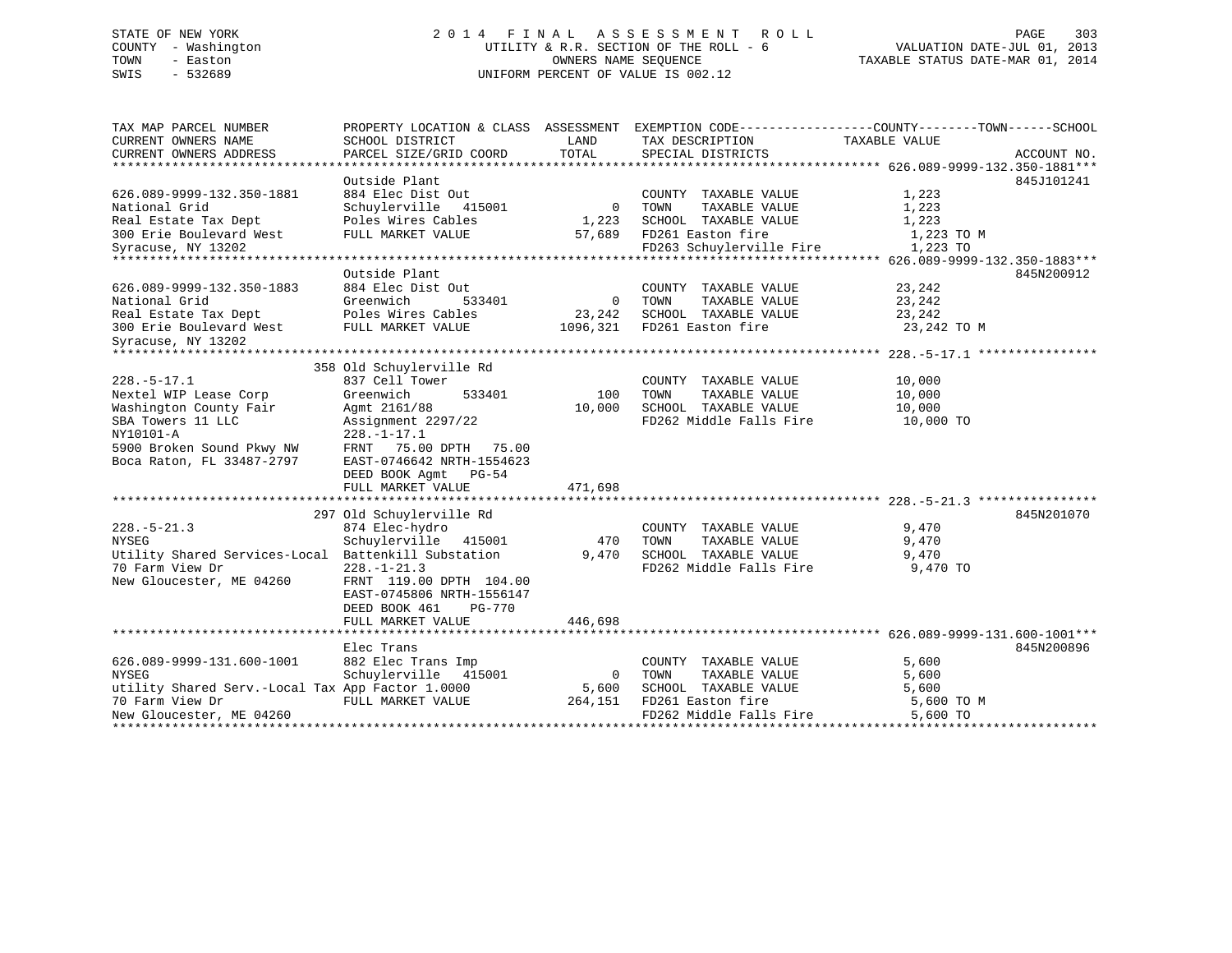## STATE OF NEW YORK 2014 FINAL ASSESSMENT ROLL PAGE 304 COUNTY - Washington  $U1$  UTILITY & R.R. SECTION OF THE ROLL - 6<br>TOWN - Easton DATE-JUL 000NERS NAME-SEQUENCE SWIS - 532689 UNIFORM PERCENT OF VALUE IS 002.12

TAXABLE STATUS DATE-MAR 01, 2014

| TAX MAP PARCEL NUMBER<br>CURRENT OWNERS NAME<br>CURRENT OWNERS ADDRESS                                                                             | SCHOOL DISTRICT<br>PARCEL SIZE/GRID COORD                                                                                                                                              | LAND<br>TOTAL                 | PROPERTY LOCATION & CLASS ASSESSMENT EXEMPTION CODE---------------COUNTY-------TOWN-----SCHOOL<br>TAX DESCRIPTION<br>SPECIAL DISTRICTS | TAXABLE VALUE                                     | ACCOUNT NO. |
|----------------------------------------------------------------------------------------------------------------------------------------------------|----------------------------------------------------------------------------------------------------------------------------------------------------------------------------------------|-------------------------------|----------------------------------------------------------------------------------------------------------------------------------------|---------------------------------------------------|-------------|
|                                                                                                                                                    |                                                                                                                                                                                        |                               |                                                                                                                                        |                                                   |             |
| $227. - 1 - 12$<br>Schuylerville Water Works<br>Attn: Vil Of Schuylerville<br>Spring Steet<br>Schuylerville, NY 12871                              | 136 Old Schuylerville Rd<br>822 Water supply<br>Schuylerville 415001<br>Water Supply Vacant Land<br>180/105-411/1075<br>ACRES 116.40<br>EAST-0743102 NRTH-1555365<br>FULL MARKET VALUE | 8,000<br>8,000<br>377,358     | COUNTY TAXABLE VALUE<br>TOWN<br>TAXABLE VALUE<br>SCHOOL TAXABLE VALUE<br>CA003 Cons agri dst 3<br>FD263 Schuylerville Fire             | 8,000<br>8,000<br>8,000<br>8,000 TO<br>8,000 TO   | 845N200918  |
|                                                                                                                                                    |                                                                                                                                                                                        |                               |                                                                                                                                        |                                                   |             |
| 626.089-9999-200.000-1001<br>Schuylerville Water Works<br>Attn: Vil Schuylerville<br>Spring St<br>Schuylerville, NY 12871<br>*******************   | Water Supply<br>822 Water supply<br>Schuylerville<br>415001<br>App Factor 1.0000<br>Chlorine Plant/Equipment<br>FULL MARKET VALUE                                                      | $\overline{0}$<br>800         | COUNTY TAXABLE VALUE<br>TAXABLE VALUE<br>TOWN<br>SCHOOL TAXABLE VALUE<br>FD261 Easton fire<br>37,736 FD263 Schuylerville Fire          | 800<br>800<br>800<br>800 TO M<br>800 TO           | 845N200919  |
|                                                                                                                                                    | 178 Ives Hill Rd                                                                                                                                                                       |                               |                                                                                                                                        |                                                   | 845N200898  |
| $278. - 1 - 4$<br>Towers Unlimited<br>34 Russell Rd<br>Albany, NY 12205                                                                            | 831 Tele Comm<br>Greenwich<br>533401<br>Site On Ives Mt, central<br>With R-O-W To Same<br>2.10<br>ACRES<br>EAST-0751028 NRTH-1512995<br>DEED BOOK 3299 PG-49<br>FULL MARKET VALUE      | 1,000<br>1,980<br>93,396      | COUNTY TAXABLE VALUE<br>TOWN<br>TAXABLE VALUE<br>SCHOOL TAXABLE VALUE<br>CA003 Cons agri dst 3<br>FD261 Easton fire                    | 1,980<br>1,980<br>1,980<br>1,980 TO<br>1,980 TO M |             |
|                                                                                                                                                    |                                                                                                                                                                                        |                               |                                                                                                                                        |                                                   |             |
| 626.089-9999-631.900-1881<br>Verizon New York Inc<br>Property Tax Department<br>PO Box 2749<br>Addison, TX 75001<br>****************************** | Outside Plant<br>836 Telecom. eq.<br>Schuylerville 415001<br>Poles Wires Cables<br>FULL MARKET VALUE                                                                                   | $\overline{0}$                | COUNTY TAXABLE VALUE<br>TOWN<br>TAXABLE VALUE<br>1,288 SCHOOL TAXABLE VALUE<br>60,755 FD261 Easton fire<br>FD262 Middle Falls Fire     | 1,288<br>1,288<br>1,288<br>1,288 TO M<br>1,288 TO | 8475200989  |
|                                                                                                                                                    | Outside Plant                                                                                                                                                                          |                               |                                                                                                                                        |                                                   | 8475200990  |
| 626.089-9999-631.900-1882<br>Verizon New York Inc<br>Property Tax Department<br>PO Box 2749<br>Addison, TX 75001                                   | 836 Telecom. eq.<br>Stillwater Cent 415201<br>Poles Wires Cables<br>FULL MARKET VALUE                                                                                                  | $\overline{0}$<br>30<br>1,415 | COUNTY TAXABLE VALUE<br>TOWN<br>TAXABLE VALUE<br>SCHOOL TAXABLE VALUE<br>FD261 Easton fire                                             | 30<br>30<br>30<br>30 TO M                         |             |
| ***************************                                                                                                                        |                                                                                                                                                                                        |                               |                                                                                                                                        |                                                   |             |
| 626.089-9999-631.900-1883<br>Verizon New York Inc<br>Property Tax Department<br>PO Box 2749<br>Addison, TX 75001                                   | Outside Plant<br>836 Telecom. eq.<br>Greenwich<br>533401<br>Poles Wires Cables<br>FULL MARKET VALUE                                                                                    | $\mathbf 0$                   | COUNTY TAXABLE VALUE<br>TOWN<br>TAXABLE VALUE<br>1,748 SCHOOL TAXABLE VALUE<br>82,453 FD261 Easton fire                                | 1,748<br>1,748<br>1,748<br>1,748 TO M             | 845N200899  |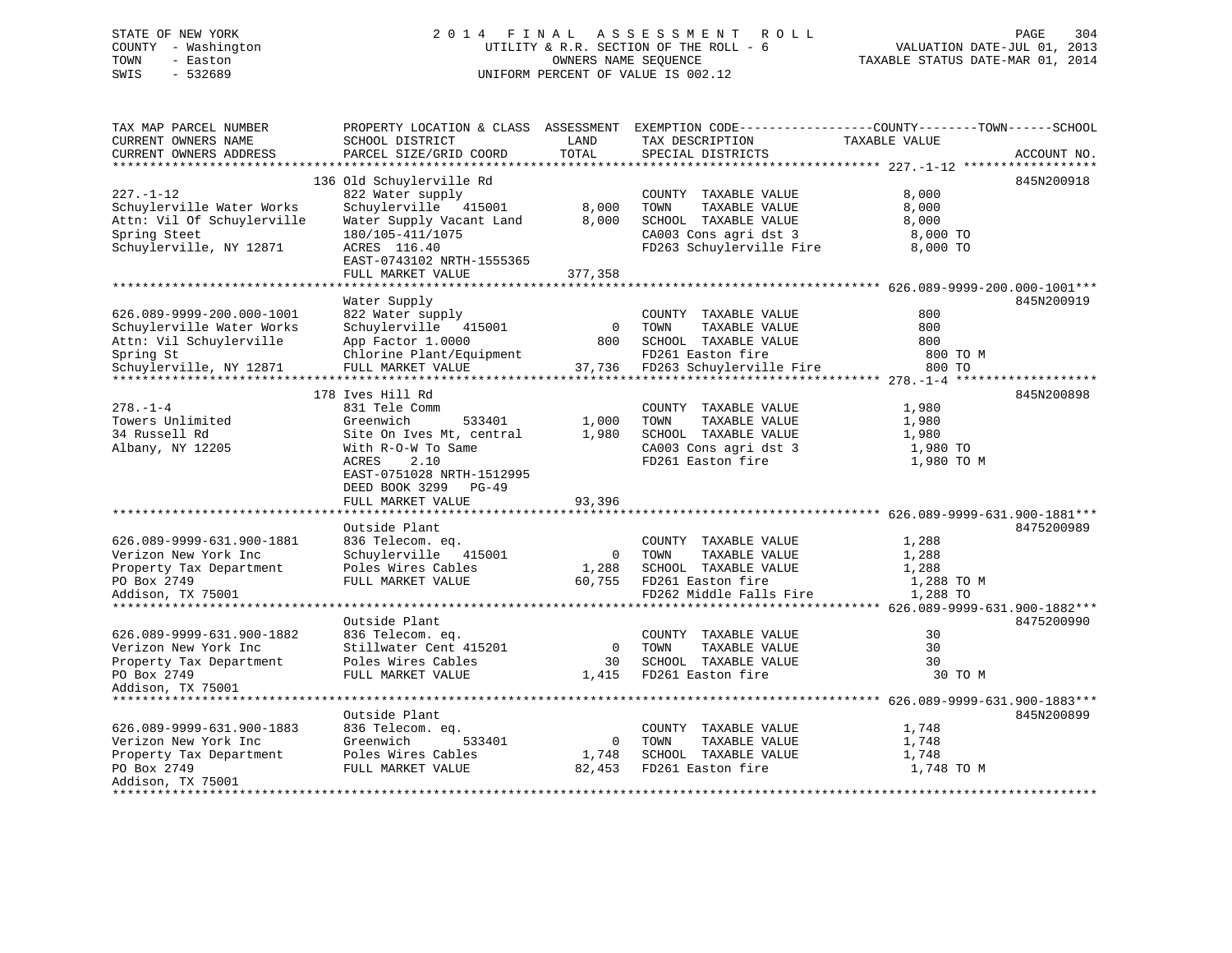TOWN - Easton TAXABLE STATUS DATE-MAR 01, 2014 SWIS - 532689 RPS150/V04/L015 UNIFORM PERCENT OF VALUE IS 002.12 CURRENT DATE 6/30/2014

### ROLL SUB SECTION - - TOTALS

#### \*\*\* S P E C I A L D I S T R I C T S U M M A R Y \*\*\*

| CODE DISTRICT NAME   | TOTAL<br>PARCELS | EXTENSION<br>TYPE | EXTENSION<br>VALUE | AD VALOREM<br>VALUE | EXEMPT<br>AMOUNT | TAXABLE<br>VALUE |
|----------------------|------------------|-------------------|--------------------|---------------------|------------------|------------------|
| CA003 Cons agri dst  |                  | 6 TOTAL           |                    | 16,095              |                  | 16,095           |
| FD261 Easton fire    |                  | 17 TOTAL M        |                    | 57,942              |                  | 57,942           |
| FD262 Middle Falls F |                  | 12 TOTAL          |                    | 74,113              |                  | 74,113           |
| FD263 Schuylerville  |                  | 5 TOTAL           |                    | 10,578              |                  | 10,578           |

#### \*\*\* S C H O O L D I S T R I C T S U M M A R Y \*\*\*

| CODE                                 | DISTRICT NAME                                                 | TOTAL<br>PARCELS   | ASSESSED<br>LAND       | ASSESSED<br>TOTAL                | EXEMPT<br><b>AMOUNT</b> | TOTAL<br>TAXABLE                 | <b>STAR</b><br>AMOUNT | STAR<br>TAXABLE                  |
|--------------------------------------|---------------------------------------------------------------|--------------------|------------------------|----------------------------------|-------------------------|----------------------------------|-----------------------|----------------------------------|
| 415001<br>415201<br>533401<br>535010 | Schuylerville<br>Stillwater Central<br>Greenwich<br>Cambridge | 10<br>2<br>14<br>÷ | 9,345<br>585<br>10,470 | 43,456<br>615<br>84,036<br>2,476 |                         | 43,456<br>615<br>84,036<br>2,476 |                       | 43,456<br>615<br>84,036<br>2,476 |
|                                      | SUB-TOTAL                                                     | 27                 | 20,400                 | 130,583                          |                         | 130,583                          |                       | 130,583                          |
|                                      | TOTAL                                                         | 27                 | 20,400                 | 130,583                          |                         | 130,583                          |                       | 130,583                          |

#### \*\*\* S Y S T E M C O D E S S U M M A R Y \*\*\*

#### NO SYSTEM EXEMPTIONS AT THIS LEVEL

### \*\*\* E X E M P T I O N S U M M A R Y \*\*\*

### NO EXEMPTIONS AT THIS LEVEL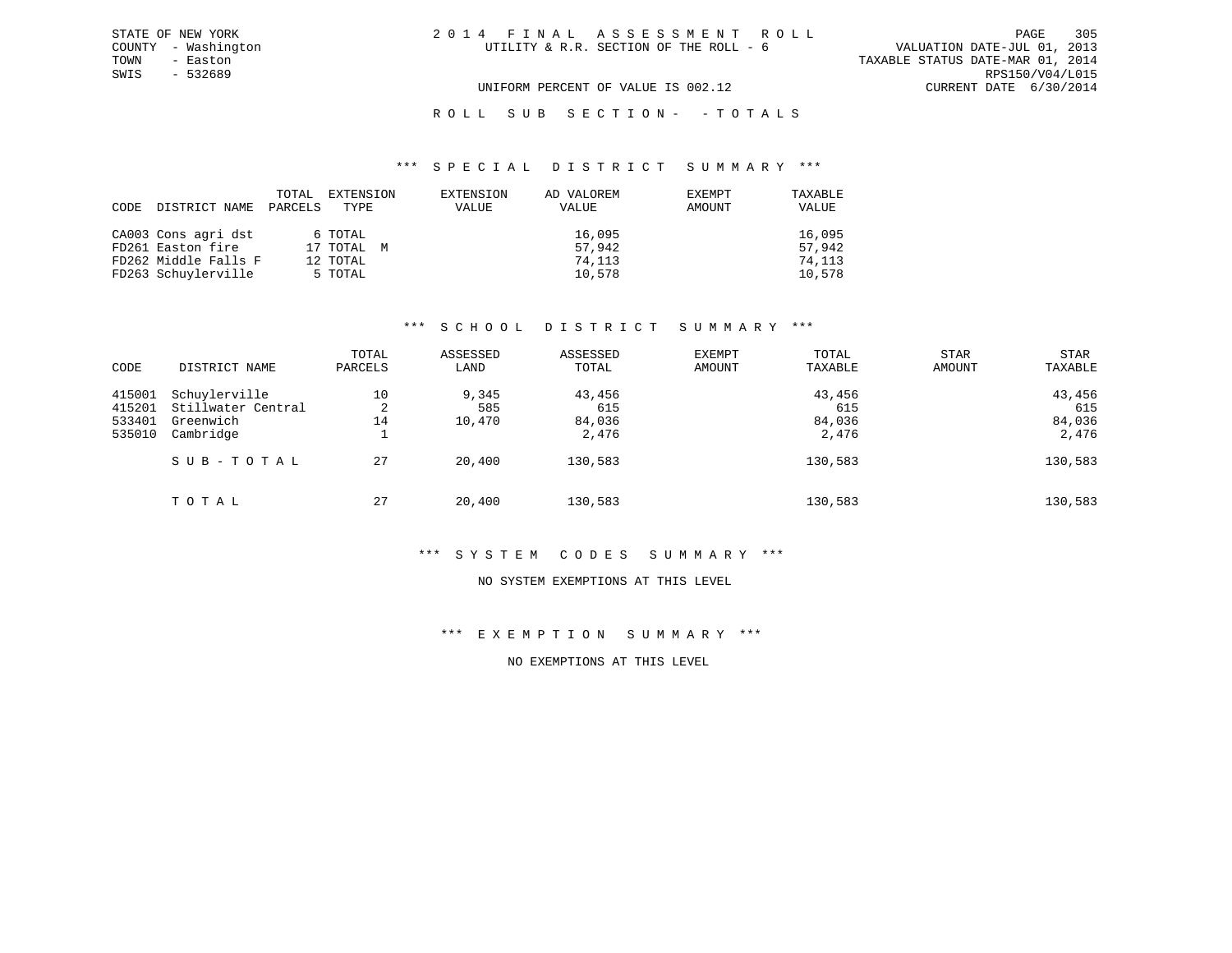|      | STATE OF NEW YORK   | 2014 FINAL ASSESSMENT ROLL |                                        |                                  |                        | PAGE | 306 |
|------|---------------------|----------------------------|----------------------------------------|----------------------------------|------------------------|------|-----|
|      | COUNTY - Washington |                            | UTILITY & R.R. SECTION OF THE ROLL - 6 | VALUATION DATE-JUL 01, 2013      |                        |      |     |
| TOWN | - Easton            |                            |                                        | TAXABLE STATUS DATE-MAR 01, 2014 |                        |      |     |
| SWIS | - 532689            |                            |                                        |                                  | RPS150/V04/L015        |      |     |
|      |                     |                            | UNIFORM PERCENT OF VALUE IS 002.12     |                                  | CURRENT DATE 6/30/2014 |      |     |
|      |                     |                            |                                        |                                  |                        |      |     |

# \*\*\* G R A N D T O T A L S \*\*\*

R O L L S U B S E C T I O N - - T O T A L S

| ROLL       | DESCRIPTION      | TOTAL   | ASSESSED | ASSESSED | TAXABLE | TAXABLE | TAXABLE | <b>STAR</b> |
|------------|------------------|---------|----------|----------|---------|---------|---------|-------------|
| <b>SEC</b> |                  | PARCELS | LAND     | TOTAL    | COUNTY  | TOWN    | SCHOOL  | TAXABLE     |
|            | UTILITIES & N.C. |         | 20,400   | 130,583  | 130,583 | 130,583 | 130,583 | 130,583     |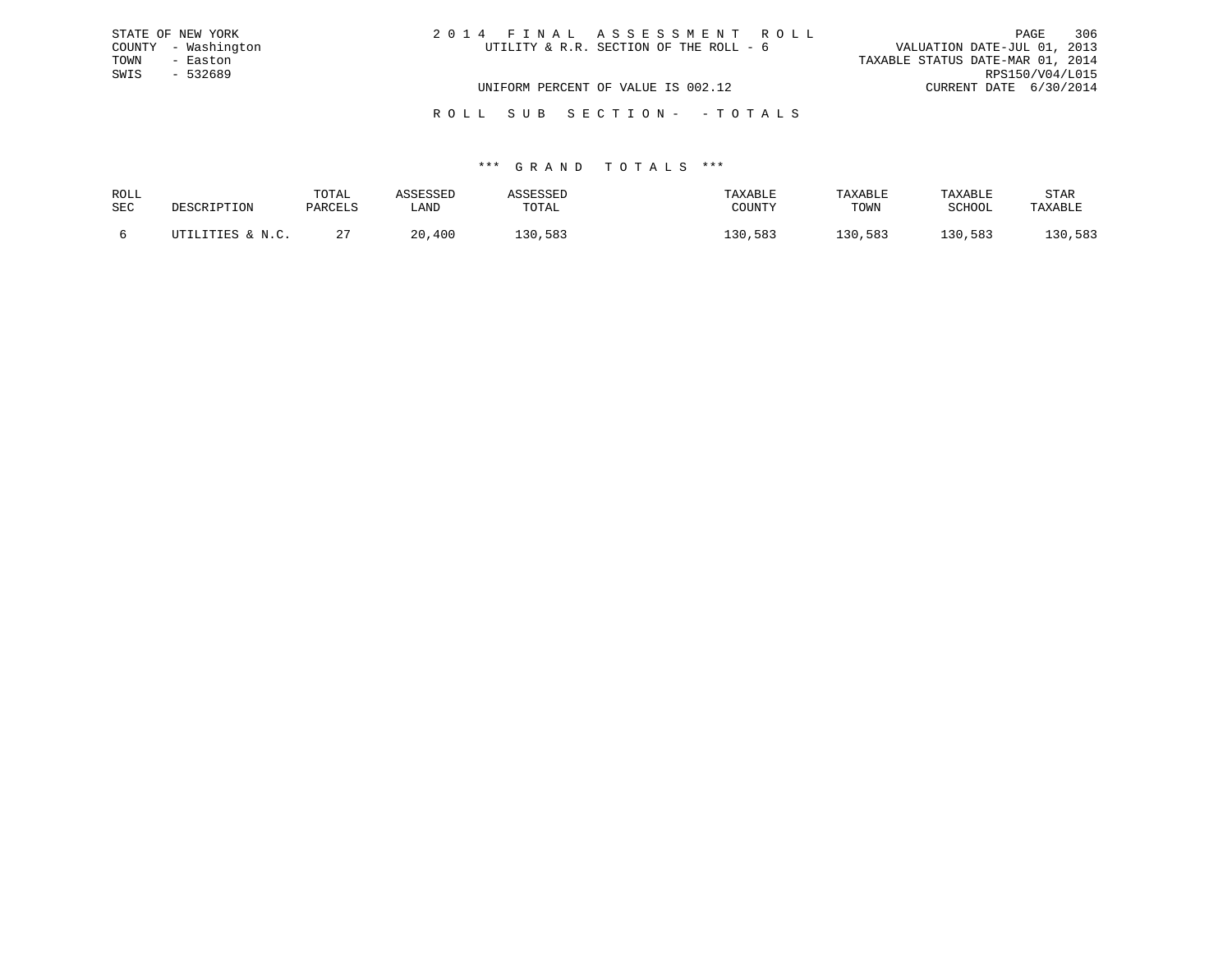|      | STATE OF NEW YORK   | 2014 FINAL ASSESSMENT ROLL                                            |                        | PAGE | 307 |
|------|---------------------|-----------------------------------------------------------------------|------------------------|------|-----|
|      | COUNTY - Washington | VALUATION DATE-JUL 01, 2013<br>UTILITY & R.R. SECTION OF THE ROLL - 6 |                        |      |     |
| TOWN | - Easton            | TAXABLE STATUS DATE-MAR 01, 2014                                      |                        |      |     |
| SWIS | - 532689            | UNIFORM PERCENT OF VALUE IS 002.12                                    | RPS150/V04/L015        |      |     |
|      |                     |                                                                       | CURRENT DATE 6/30/2014 |      |     |
|      |                     |                                                                       |                        |      |     |

### ROLL SECTION TOTALS

#### \*\*\* S P E C I A L D I S T R I C T S U M M A R Y \*\*\*

| CODE DISTRICT NAME   | TOTAL<br>PARCELS | EXTENSION<br>TYPE | EXTENSION<br><b>VALUE</b> | AD VALOREM<br>VALUE | EXEMPT<br>AMOUNT | TAXABLE<br>VALUE |
|----------------------|------------------|-------------------|---------------------------|---------------------|------------------|------------------|
| CA003 Cons agri dst  |                  | 6 TOTAL           |                           | 16,095              |                  | 16,095           |
| FD261 Easton fire    |                  | 17 TOTAL M        |                           | 57,942              |                  | 57,942           |
| FD262 Middle Falls F |                  | 12 TOTAL          |                           | 74,113              |                  | 74,113           |
| FD263 Schuylerville  |                  | 5 TOTAL           |                           | 10,578              |                  | 10,578           |

### \*\*\* S C H O O L D I S T R I C T S U M M A R Y \*\*\*

| CODE                                 | DISTRICT NAME                                                 | TOTAL<br>PARCELS          | ASSESSED<br>LAND       | ASSESSED<br>TOTAL                | EXEMPT<br><b>AMOUNT</b> | TOTAL<br>TAXABLE                 | <b>STAR</b><br>AMOUNT | STAR<br>TAXABLE                  |
|--------------------------------------|---------------------------------------------------------------|---------------------------|------------------------|----------------------------------|-------------------------|----------------------------------|-----------------------|----------------------------------|
| 415001<br>415201<br>533401<br>535010 | Schuylerville<br>Stillwater Central<br>Greenwich<br>Cambridge | 10<br>2<br>14<br><b>.</b> | 9,345<br>585<br>10,470 | 43,456<br>615<br>84,036<br>2,476 |                         | 43,456<br>615<br>84,036<br>2,476 |                       | 43,456<br>615<br>84,036<br>2,476 |
|                                      | SUB-TOTAL                                                     | 27                        | 20,400                 | 130,583                          |                         | 130,583                          |                       | 130,583                          |
|                                      | TOTAL                                                         | 27                        | 20,400                 | 130,583                          |                         | 130,583                          |                       | 130,583                          |

#### \*\*\* S Y S T E M C O D E S S U M M A R Y \*\*\*

#### NO SYSTEM EXEMPTIONS AT THIS LEVEL

### \*\*\* E X E M P T I O N S U M M A R Y \*\*\*

### NO EXEMPTIONS AT THIS LEVEL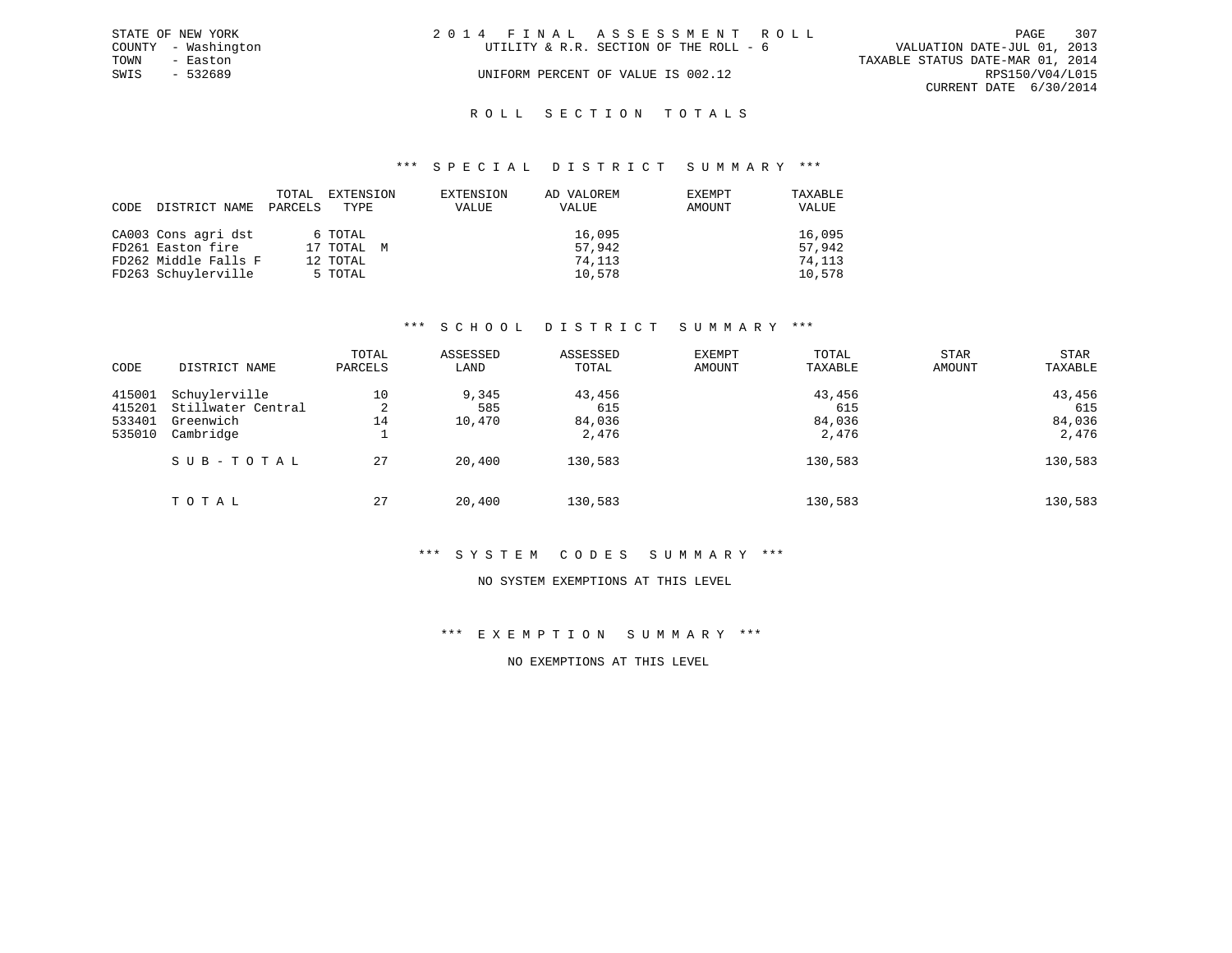|      | STATE OF NEW YORK   | 2014 FINAL ASSESSMENT ROLL |                                        |                                  | PAGE            | 308 |
|------|---------------------|----------------------------|----------------------------------------|----------------------------------|-----------------|-----|
|      | COUNTY - Washington |                            | UTILITY & R.R. SECTION OF THE ROLL - 6 | VALUATION DATE-JUL 01, 2013      |                 |     |
| TOWN | - Easton            |                            |                                        | TAXABLE STATUS DATE-MAR 01, 2014 |                 |     |
| SWIS | $-532689$           |                            | UNIFORM PERCENT OF VALUE IS 002.12     |                                  | RPS150/V04/L015 |     |
|      |                     |                            |                                        | CURRENT DATE 6/30/2014           |                 |     |
|      |                     |                            |                                        |                                  |                 |     |

R O L L S E C T I O N T O T A L S

| ROLL |                  | TOTAL   | <b>\SSESSED</b> | ASSESSED | TAXABLE | TAXABLE | TAXABLE | STAR    |
|------|------------------|---------|-----------------|----------|---------|---------|---------|---------|
| SEC  | DESCRIPTION      | PARCELS | LAND            | TOTAL    | COUNTY  | TOWN    | SCHOOL  | TAXABLE |
|      | UTILITIES & N.C. |         | 20,400          | 130,583  | 130,583 | 130,583 | 130,583 | 130,583 |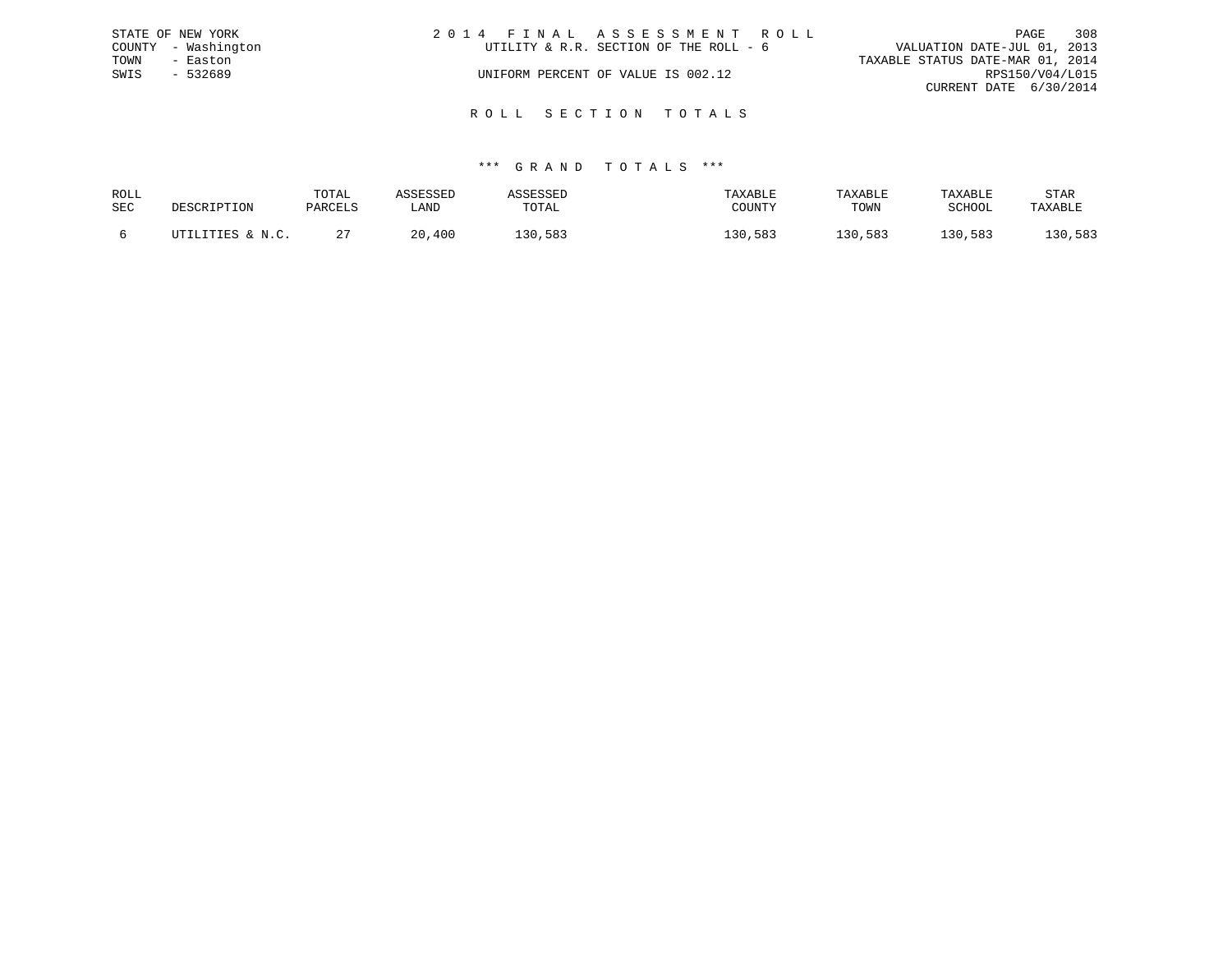### STATE OF NEW YORK 2 0 1 4 F I N A L A S S E S S M E N T R O L L PAGE 309 COUNTY - Washington WHOLLY EXEMPT SECTION OF THE ROLL - 8 VALUATION DATE-JUL 01, 2013 TOWN - Easton COMPUTERS NAME SEQUENCE TAXABLE STATUS DATE-MAR 01, 2014<br>SWIS - 532689 SWIS - 532689 UNIFORM PERCENT OF VALUE IS 002.12

| TAX MAP PARCEL NUMBER<br>CURRENT OWNERS NAME                                                                                      | PROPERTY LOCATION & CLASS ASSESSMENT EXEMPTION CODE---------------COUNTY-------TOWN-----SCHOOL<br>SCHOOL DISTRICT                                                                  | LAND                    | TAX DESCRIPTION                                                                                                                                                 | TAXABLE VALUE  |                                                                           |                   |                   |
|-----------------------------------------------------------------------------------------------------------------------------------|------------------------------------------------------------------------------------------------------------------------------------------------------------------------------------|-------------------------|-----------------------------------------------------------------------------------------------------------------------------------------------------------------|----------------|---------------------------------------------------------------------------|-------------------|-------------------|
| CURRENT OWNERS ADDRESS                                                                                                            | PARCEL SIZE/GRID COORD                                                                                                                                                             | TOTAL                   | SPECIAL DISTRICTS                                                                                                                                               |                |                                                                           |                   | ACCOUNT NO.       |
|                                                                                                                                   | Colonel Baum Rd                                                                                                                                                                    |                         |                                                                                                                                                                 |                |                                                                           |                   | 845J101249        |
| $245. -1 - 5$<br>Burdick Cemetary<br>Greenwich, NY 12834                                                                          | 695 Cemetery<br>Greenwich<br>533401<br>Cemetary<br>FRNT 125.00 DPTH 130.00<br>EAST-0761080 NRTH-1545863<br>DEED BOOK 35<br>PG-513<br>FULL MARKET VALUE                             | 100<br>100<br>4,717     | PRI CEM<br>27350<br>COUNTY TAXABLE VALUE<br>TAXABLE VALUE<br>TOWN<br>SCHOOL TAXABLE VALUE<br>FD261 Easton fire<br>100 EX                                        | $\Omega$       | 100<br>$\mathbf{0}$<br>$\Omega$<br>$\Omega$                               | 100<br>0 TO M     | 100               |
|                                                                                                                                   |                                                                                                                                                                                    |                         |                                                                                                                                                                 |                |                                                                           |                   |                   |
| $261. -1 - 1.4$<br>Cemetery<br>1071 St Rt 40<br>Greenwich, NY 12834                                                               | Herrington Hill Rd<br>695 Cemetery<br>Greenwich<br>533401<br>Cemetery<br>FRNT 116.00 DPTH 105.00<br>EAST-0759052 NRTH-1525770<br>FULL MARKET VALUE                                 | 100<br>100<br>4,717     | TN CEM<br>13510<br>COUNTY TAXABLE VALUE<br>TOWN<br>TAXABLE VALUE<br>SCHOOL TAXABLE VALUE<br>FD261 Easton fire<br>100 EX                                         | $\circ$        | 100<br>$\Omega$<br>$\mathbf 0$<br>$\Omega$                                | 100<br>0 TO M     | 100               |
|                                                                                                                                   |                                                                                                                                                                                    |                         |                                                                                                                                                                 |                |                                                                           |                   |                   |
| $245. - 2 - 26.3$<br>Daughters Of The American<br>Revolution Willard's<br>Attn: Kathy Rapp<br>15 Church St<br>Greenwich, NY 12834 | Colonel Baum Rd<br>314 Rural vac<10<br>Greenwich<br>533401<br>Historical Marker<br>FRNT 20.00 DPTH 35.00<br>EAST-0764416 NRTH-1545511<br>DEED BOOK 181 PG-109<br>FULL MARKET VALUE | 100<br>100<br>4,717     | HIST SOC<br>26250<br>COUNTY TAXABLE VALUE<br>TAXABLE VALUE<br>TOWN<br>SCHOOL TAXABLE VALUE<br>CA003 Cons agri dst 3<br>FD261 Easton fire                        | $\overline{0}$ | 100<br>$\Omega$<br>$\overline{0}$<br>$\overline{0}$<br>100 TO<br>100 TO M | 100               | 845J101250<br>100 |
|                                                                                                                                   | 586 Burton Rd                                                                                                                                                                      |                         |                                                                                                                                                                 |                |                                                                           |                   | 845J100560        |
| $245. -1 - 1$<br>Diocese of Albany Trustees of Greenwich<br>Attn: Matt Baker<br>575 Burton Rd<br>Greenwich, NY 12834              | 620 Religious<br>533401<br>religous complex<br>923/165<br>ACRES 279.40<br>EAST-0758597 NRTH-1546092<br>$PG-157$<br>DEED BOOK 923                                                   | 10,000<br>100,000       | NON-PR REL 25110<br>COUNTY TAXABLE VALUE<br>TOWN<br>TAXABLE VALUE<br>SCHOOL TAXABLE VALUE<br>CA003 Cons agri dst 3<br>100,000 EX<br>FD261 Easton fire           | $\Omega$       | 100,000<br>$\mathbf 0$<br>$\Omega$<br>$\Omega$<br>$0$ TO                  | 100,000<br>0 TO M | 100,000           |
|                                                                                                                                   | FULL MARKET VALUE                                                                                                                                                                  | 4716,981                | 100,000 EX                                                                                                                                                      |                |                                                                           |                   |                   |
|                                                                                                                                   | 1074 State Route 40                                                                                                                                                                |                         |                                                                                                                                                                 |                |                                                                           |                   | 8479900977        |
| $259. - 1 - 15$<br>Easton Library<br>1074 St Rt 40<br>Greenwich, NY 12834                                                         | 611 Library<br>Greenwich<br>533401<br>Burton Librayr Bks &<br>679/186<br>78.00 DPTH 93.00<br>FRNT<br>EAST-0746237 NRTH-1523361<br>DEED BOOK 371<br>PG-154<br>FULL MARKET VALUE     | 500<br>5,000<br>235,849 | OTHER TOWN 13500<br>COUNTY TAXABLE VALUE<br>TOWN<br>TAXABLE VALUE<br>SCHOOL TAXABLE VALUE<br>CA003 Cons agri dst 3<br>5,000 EX<br>FD261 Easton fire<br>5,000 EX | $\Omega$       | 5,000<br>$\overline{0}$<br>$\mathbf 0$<br>$\Omega$<br>0 <sub>T</sub>      | 5,000<br>0 TO M   | 5,000             |
|                                                                                                                                   |                                                                                                                                                                                    |                         |                                                                                                                                                                 |                |                                                                           |                   |                   |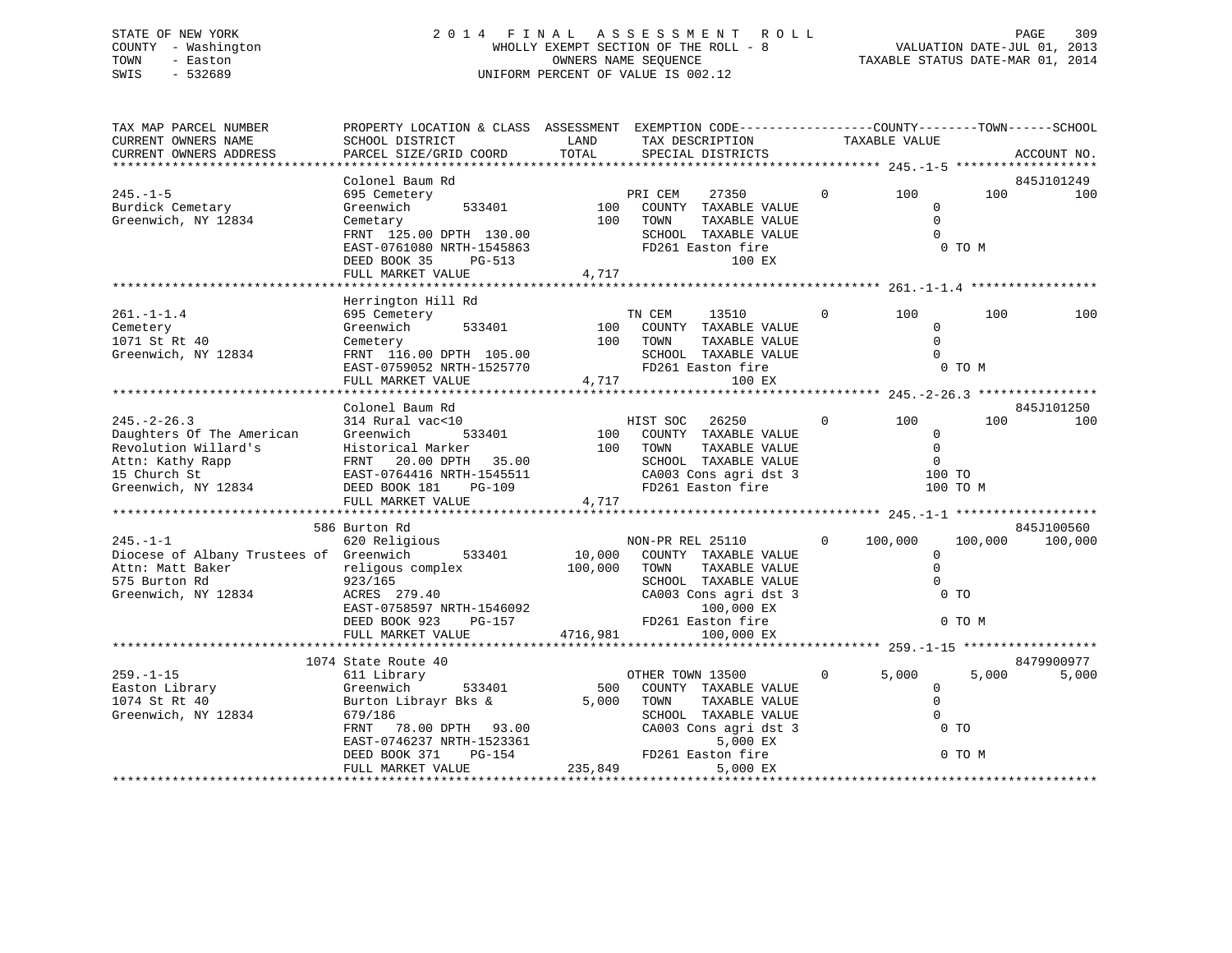### STATE OF NEW YORK 2 0 1 4 F I N A L A S S E S S M E N T R O L L PAGE 310 COUNTY - Washington WHOLLY EXEMPT SECTION OF THE ROLL - 8 VALUATION DATE-JUL 01, 2013 TOWN - Easton COMPUTERS NAME SEQUENCE TAXABLE STATUS DATE-MAR 01, 2014<br>SWIS - 532689 SWIS - 532689 UNIFORM PERCENT OF VALUE IS 002.12

| TAX MAP PARCEL NUMBER                                                                                                                                    | PROPERTY LOCATION & CLASS ASSESSMENT EXEMPTION CODE-----------------COUNTY-------TOWN------SCHOOL                                                                                                                                                                                                                                                                                                                                              |            |                                             |              |                                       |        |            |
|----------------------------------------------------------------------------------------------------------------------------------------------------------|------------------------------------------------------------------------------------------------------------------------------------------------------------------------------------------------------------------------------------------------------------------------------------------------------------------------------------------------------------------------------------------------------------------------------------------------|------------|---------------------------------------------|--------------|---------------------------------------|--------|------------|
|                                                                                                                                                          |                                                                                                                                                                                                                                                                                                                                                                                                                                                |            |                                             |              |                                       |        |            |
|                                                                                                                                                          |                                                                                                                                                                                                                                                                                                                                                                                                                                                |            |                                             |              |                                       |        |            |
| $269. - 2 - 12.6$                                                                                                                                        | Hoag Rd<br>323 Vacant rural                                                                                                                                                                                                                                                                                                                                                                                                                    |            | PRI CEM<br>27350                            | $\mathbf{0}$ | 200                                   | 200    | 200        |
| Easton Rural Cemetary assoc Greenwich                                                                                                                    |                                                                                                                                                                                                                                                                                                                                                                                                                                                |            | 533401 200 COUNTY TAXABLE VALUE             |              | $\Omega$                              |        |            |
| George Rogers <b>Exercise Stand</b><br>3007 Valley Falls Rd 2.8 Ad                                                                                       |                                                                                                                                                                                                                                                                                                                                                                                                                                                | 200        | TOWN<br>TAXABLE VALUE                       |              | $\overline{0}$                        |        |            |
|                                                                                                                                                          |                                                                                                                                                                                                                                                                                                                                                                                                                                                |            | SCHOOL TAXABLE VALUE                        |              | $\overline{0}$                        |        |            |
| Schaghticoke, NY 12154                                                                                                                                   | $\begin{tabular}{lllllllllllll} \multicolumn{4}{c}{2.8\ \text{Ad}} & \multicolumn{4}{c}{\text{SCHOOL}} & \text{TAXABLE VAI} \\ \multicolumn{4}{c}{\text{ACRES}} & 2.10 & \multicolumn{4}{c}{\text{CAO03 Cons agri dist}} \\ \multicolumn{4}{c}{\text{EAST}-0749584 NRTH-1516191} & 200 \ \text{EX} \\ \multicolumn{4}{c}{\text{DEED BOOK 658}} & \text{PG-284} & \text{FD261 Easton fire} \\ \multicolumn{4}{c}{\text{FULL MARKET VALUE}} & 9$ |            | CA003 Cons agri dst 3<br>200 EX             |              | $0$ TO                                |        |            |
|                                                                                                                                                          |                                                                                                                                                                                                                                                                                                                                                                                                                                                |            |                                             |              |                                       | 0 TO M |            |
|                                                                                                                                                          |                                                                                                                                                                                                                                                                                                                                                                                                                                                |            | 200 EX                                      |              |                                       |        |            |
|                                                                                                                                                          |                                                                                                                                                                                                                                                                                                                                                                                                                                                |            |                                             |              |                                       |        |            |
|                                                                                                                                                          | 227 Meeting House Rd                                                                                                                                                                                                                                                                                                                                                                                                                           |            |                                             |              |                                       |        | 8479900985 |
| 227 According to the Caption Community Captain Community Constant Community Captions<br>Easton Rural Cemetery Assoc. Greenwich 533401 200 COUNTY TAXABLE |                                                                                                                                                                                                                                                                                                                                                                                                                                                |            |                                             |              | $0 \t 1,000 \t 1,000$                 |        | 1,000      |
|                                                                                                                                                          |                                                                                                                                                                                                                                                                                                                                                                                                                                                |            | COUNTY TAXABLE VALUE                        |              | $\Omega$                              |        |            |
|                                                                                                                                                          |                                                                                                                                                                                                                                                                                                                                                                                                                                                |            | TAXABLE VALUE                               |              |                                       |        |            |
| George Rogers Trame Church & Shed 1,000 TOWN<br>3007 Valley Falls Rd ACRES 7.40 SChaghticoke, NY 12154 EAST-0749062 NRTH-1516055 CA003                   |                                                                                                                                                                                                                                                                                                                                                                                                                                                |            | SCHOOL TAXABLE VALUE                        |              | $\begin{matrix}0\\0\\0\\\end{matrix}$ |        |            |
|                                                                                                                                                          |                                                                                                                                                                                                                                                                                                                                                                                                                                                |            | CA003 Cons agri dst 3                       |              |                                       |        |            |
|                                                                                                                                                          | FULL MARKET VALUE                                                                                                                                                                                                                                                                                                                                                                                                                              | 47,170     | 1,000 EX<br>FD261 Easton fire               |              |                                       |        |            |
|                                                                                                                                                          |                                                                                                                                                                                                                                                                                                                                                                                                                                                |            | 1,000 EX                                    |              |                                       | 0 TO M |            |
|                                                                                                                                                          |                                                                                                                                                                                                                                                                                                                                                                                                                                                |            |                                             |              |                                       |        |            |
|                                                                                                                                                          | 181 General Fellows Rd                                                                                                                                                                                                                                                                                                                                                                                                                         |            |                                             |              |                                       |        | 8479900984 |
| $235. - 1 - 8$                                                                                                                                           | 852 Landfill                                                                                                                                                                                                                                                                                                                                                                                                                                   |            | OTHER TOWN 13500                            |              | $0 \t 4, 200$                         | 4,200  | 4,200      |
| Greenwich<br>Easton Town Of                                                                                                                              |                                                                                                                                                                                                                                                                                                                                                                                                                                                |            | 533401 4,200 COUNTY TAXABLE VALUE           |              | $\Omega$                              |        |            |
|                                                                                                                                                          |                                                                                                                                                                                                                                                                                                                                                                                                                                                | 4,200 TOWN | TAXABLE VALUE                               |              | $\Omega$                              |        |            |
| 1071 State Route 40 Land Fill<br>Greenwich, NY 12834 ACRES 50                                                                                            | ACRES 50.80                                                                                                                                                                                                                                                                                                                                                                                                                                    |            | SCHOOL TAXABLE VALUE                        |              | $\overline{0}$                        |        |            |
|                                                                                                                                                          | EAST-0742699 NRTH-1551221<br>DEED BOOK 394 PG-651                                                                                                                                                                                                                                                                                                                                                                                              |            | CA003 Cons agri dst 3                       |              | 0 <sub>T</sub>                        |        |            |
|                                                                                                                                                          | $PG-651$<br>DEED BOOK 394                                                                                                                                                                                                                                                                                                                                                                                                                      |            | 4,200 EX                                    |              |                                       |        |            |
|                                                                                                                                                          | FULL MARKET VALUE                                                                                                                                                                                                                                                                                                                                                                                                                              |            | 198,113 FD262 Middle Falls Fire<br>4,200 EX |              | $0$ TO                                |        |            |
|                                                                                                                                                          |                                                                                                                                                                                                                                                                                                                                                                                                                                                |            |                                             |              |                                       |        |            |
|                                                                                                                                                          | State Route 40                                                                                                                                                                                                                                                                                                                                                                                                                                 |            |                                             |              |                                       |        | 845J100365 |
| $259. - 1 - 19$                                                                                                                                          | 650 Government                                                                                                                                                                                                                                                                                                                                                                                                                                 |            | OTHER TOWN 13500                            |              | $0 \t 2, 200$                         | 2,200  | 2,200      |
| Easton Town Of                                                                                                                                           | Greenwich                                                                                                                                                                                                                                                                                                                                                                                                                                      |            | 533401 2,200 COUNTY TAXABLE VALUE           |              | $\mathbf 0$                           |        |            |
| 1071 St Rt 40                                                                                                                                            | v l                                                                                                                                                                                                                                                                                                                                                                                                                                            |            | 2,200 TOWN<br>TAXABLE VALUE                 |              | $\mathbf 0$                           |        |            |
| Greenwich, NY 12834                                                                                                                                      | FRNT 103.00 DPTH 193.00                                                                                                                                                                                                                                                                                                                                                                                                                        |            | SCHOOL TAXABLE VALUE                        |              | $\Omega$                              |        |            |
|                                                                                                                                                          | EAST-0746017 NRTH-1523306                                                                                                                                                                                                                                                                                                                                                                                                                      |            | CA003 Cons agri dst 3                       |              | $0$ TO                                |        |            |
|                                                                                                                                                          | <b>PG-117</b><br>DEED BOOK 638                                                                                                                                                                                                                                                                                                                                                                                                                 |            | 2,200 EX                                    |              |                                       |        |            |
|                                                                                                                                                          | FULL MARKET VALUE                                                                                                                                                                                                                                                                                                                                                                                                                              |            | 103,774 FD261 Easton fire                   |              |                                       | 0 TO M |            |
|                                                                                                                                                          |                                                                                                                                                                                                                                                                                                                                                                                                                                                |            | 2,200 EX                                    |              |                                       |        |            |
|                                                                                                                                                          |                                                                                                                                                                                                                                                                                                                                                                                                                                                |            |                                             |              |                                       |        |            |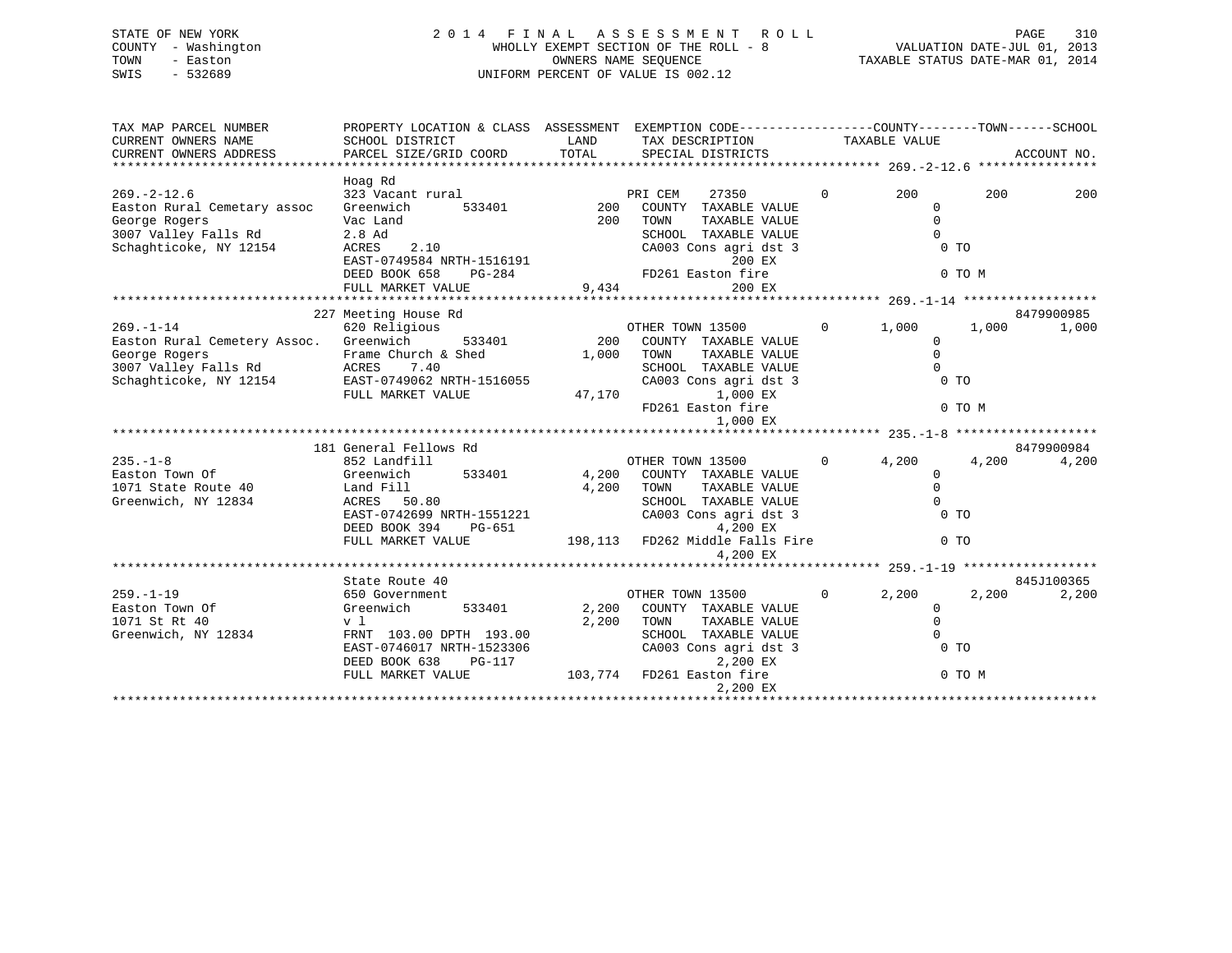| STATE OF NEW YORK<br>COUNTY - Washington | 2014 FINAL ASSESSMENT ROLL<br>WHOLLY EXEMPT SECTION OF THE ROLL - 8 | 311<br>PAGE<br>VALUATION DATE-JUL 01, 2013 |
|------------------------------------------|---------------------------------------------------------------------|--------------------------------------------|
| TOWN<br>- Easton                         | OWNERS NAME SEOUENCE                                                | TAXABLE STATUS DATE-MAR 01, 2014           |
| - 532689<br>SWIS                         | UNIFORM PERCENT OF VALUE IS 002.12                                  |                                            |

| TAX MAP PARCEL NUMBER                  | PROPERTY LOCATION & CLASS ASSESSMENT EXEMPTION CODE---------------COUNTY-------TOWN------SCHOOL                              |                           |                       |                            |                |                       |        |             |
|----------------------------------------|------------------------------------------------------------------------------------------------------------------------------|---------------------------|-----------------------|----------------------------|----------------|-----------------------|--------|-------------|
| CURRENT OWNERS NAME                    | SCHOOL DISTRICT                                                                                                              | LAND                      |                       | TAX DESCRIPTION            |                | TAXABLE VALUE         |        |             |
| CURRENT OWNERS ADDRESS                 | PARCEL SIZE/GRID COORD                                                                                                       | TOTAL                     |                       | SPECIAL DISTRICTS          |                |                       |        | ACCOUNT NO. |
|                                        |                                                                                                                              |                           |                       |                            |                |                       |        |             |
|                                        | 1071 State Route 40                                                                                                          |                           |                       |                            |                |                       |        | 8479900975  |
| $259. - 1 - 20$                        | 650 Government                                                                                                               |                           | OTHER TOWN 13500      |                            | $\overline{0}$ | 5,000                 | 5,000  | 5,000       |
| Easton Town Of                         | 533401<br>Greenwich                                                                                                          |                           |                       | 600 COUNTY TAXABLE VALUE   |                | $\Omega$              |        |             |
| 1071 State Route 40                    | Burton Hall 2 Story Frame                                                                                                    | 5,000                     | TOWN                  | TAXABLE VALUE              |                | $\mathbf 0$           |        |             |
| Greenwich, NY 12834                    | 127/380 (merged)                                                                                                             |                           |                       | SCHOOL TAXABLE VALUE       |                | $\Omega$              |        |             |
|                                        | FRNT 78.00 DPTH 193.00                                                                                                       |                           |                       | CA003 Cons agri dst 3      |                | 0 <sub>T</sub>        |        |             |
|                                        |                                                                                                                              |                           |                       | 5,000 EX                   |                |                       |        |             |
|                                        |                                                                                                                              |                           |                       |                            |                |                       | 0 TO M |             |
|                                        |                                                                                                                              |                           |                       | 5,000 EX                   |                |                       |        |             |
|                                        | FRNT 78.00 DEID<br>EAST-0746012 NRTH-1523399<br>DEED BOOK 906 PG-93 FD261 Easton fire<br>----- MADKET VALUE 235,849 5,000 EX |                           |                       |                            |                |                       |        |             |
|                                        | 1169 State Route 40                                                                                                          |                           |                       |                            |                |                       |        | 8479900981  |
| $260. - 1 - 3$                         | 440 Warehouse                                                                                                                |                           | OTHER TOWN 13500      |                            | $\overline{0}$ | 6,000                 | 6,000  | 6,000       |
| Easton Town Of                         | Greenwich<br>533401                                                                                                          |                           |                       | 500 COUNTY TAXABLE VALUE   |                | $\Omega$              |        |             |
| 1071 St Rt 40                          | Machinery & Tool Shed                                                                                                        | 6,000 TOWN                |                       | TAXABLE VALUE              |                | $\Omega$              |        |             |
| Greenwich, NY 12834                    | ACRES 3.22                                                                                                                   |                           |                       | SCHOOL TAXABLE VALUE       |                | $\Omega$              |        |             |
|                                        | EAST-0746095 NRTH-1525654                                                                                                    |                           |                       | CA003 Cons agri dst 3      |                | 0 <sub>T</sub>        |        |             |
|                                        | DEED BOOK 469<br>PG-874                                                                                                      |                           |                       | 6,000 EX                   |                |                       |        |             |
|                                        | FULL MARKET VALUE                                                                                                            | 283,019 FD261 Easton fire |                       |                            |                |                       | 0 TO M |             |
|                                        |                                                                                                                              |                           |                       | 6,000 EX                   |                |                       |        |             |
|                                        |                                                                                                                              |                           |                       |                            |                |                       |        |             |
|                                        | Rural Cemetery Asn                                                                                                           |                           |                       |                            |                |                       |        | 8479900953  |
| 999.99-99-1                            | 695 Cemetery                                                                                                                 |                           | TN CEM                | 13510                      |                | $0 \t 1,700$          | 1,700  | 1,700       |
| Easton Town Of                         | Greenwich 533401 1,700 COUNTY TAXABLE VALUE                                                                                  |                           |                       |                            |                | $\Omega$              |        |             |
| Greenwich, NY 12834                    | FRNT 125.00 DPTH 130.00                                                                                                      | 1,700 TOWN                |                       | TAXABLE VALUE              |                | $\Omega$              |        |             |
|                                        | EAST-0724360 NRTH-1120480                                                                                                    |                           |                       | SCHOOL TAXABLE VALUE       |                |                       |        |             |
|                                        | FULL MARKET VALUE                                                                                                            |                           |                       | 80,189 FD261 Easton fire   |                |                       | 0 TO M |             |
|                                        |                                                                                                                              |                           |                       | 1,700 EX                   |                |                       |        |             |
|                                        |                                                                                                                              |                           |                       |                            |                |                       |        |             |
|                                        | School Dist No 1                                                                                                             |                           |                       |                            |                |                       |        | 8479900982  |
| 999.99-99-2                            | 612 School                                                                                                                   |                           | OTHER TOWN 13500      |                            |                | $0 \qquad \qquad 200$ | 200    | 200         |
| Easton Town Of                         | Greenwich<br>533401                                                                                                          |                           |                       | 200 COUNTY TAXABLE VALUE   |                | $\overline{0}$        |        |             |
| Greenwich, NY 12834                    |                                                                                                                              |                           | 200 TOWN              | TAXABLE VALUE              |                | $\Omega$              |        |             |
|                                        | FULL MARKET VALUE                                                                                                            |                           |                       | 9,434 SCHOOL TAXABLE VALUE |                | $\Omega$              |        |             |
|                                        |                                                                                                                              |                           |                       | FD261 Easton fire          |                |                       | 0 TO M |             |
|                                        |                                                                                                                              |                           |                       | 200 EX                     |                |                       |        |             |
|                                        |                                                                                                                              |                           |                       |                            |                |                       |        |             |
|                                        | 599 County Route 74A                                                                                                         |                           |                       |                            |                |                       |        | 8479900939  |
| $245. - 2 - 24$                        | 662 Police/fire                                                                                                              |                           | <b>VOL FIRE</b> 26400 |                            | $\Omega$       | 1,500                 | 1,500  | 1,500       |
| Easton Volunteer Fire Co Inc Greenwich | 533401                                                                                                                       |                           |                       | 100 COUNTY TAXABLE VALUE   |                | $\circ$               |        |             |
| County Route 74A                       | Station No 2                                                                                                                 |                           | 1,500 TOWN            | TAXABLE VALUE              |                | $\mathbf 0$           |        |             |
| Greenwich, NY 12834                    | FRNT 258.00 DPTH 72.00                                                                                                       |                           |                       | SCHOOL TAXABLE VALUE       |                | $\cap$                |        |             |
|                                        | EAST-0764760 NRTH-1544553                                                                                                    |                           |                       | CA003 Cons agri dst 3      |                |                       | $0$ TO |             |
|                                        | DEED BOOK 357<br>PG-540                                                                                                      | 70,755 FD261 Easton fire  |                       | 1,500 EX                   |                |                       |        |             |
|                                        | FULL MARKET VALUE                                                                                                            |                           |                       |                            |                |                       | 0 TO M |             |
|                                        |                                                                                                                              |                           |                       | 1,500 EX                   |                |                       |        |             |
|                                        |                                                                                                                              |                           |                       |                            |                |                       |        |             |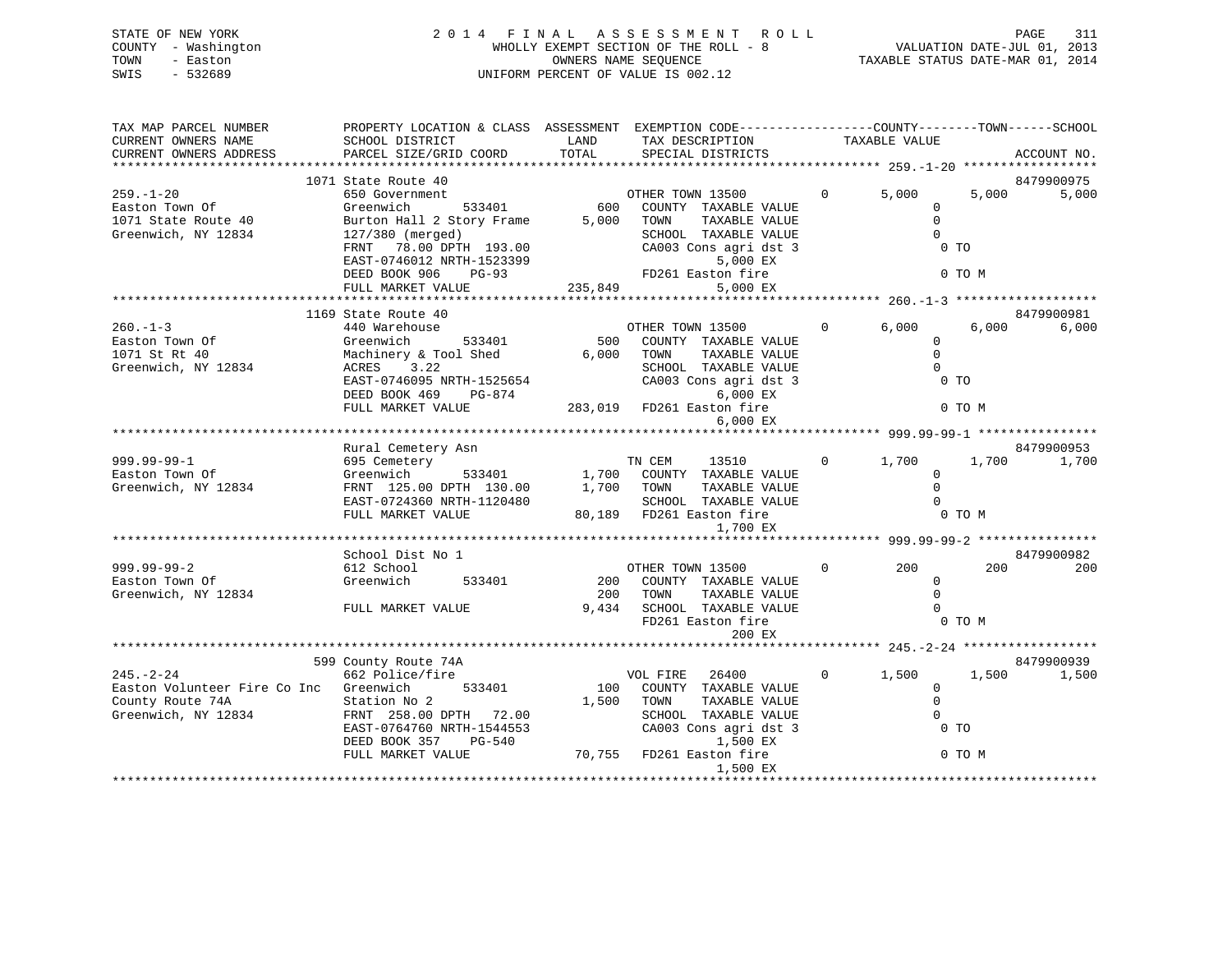| STATE OF NEW YORK   | 2014 FINAL ASSESSMENT ROLL            | 312<br>PAGE                      |
|---------------------|---------------------------------------|----------------------------------|
| COUNTY - Washington | WHOLLY EXEMPT SECTION OF THE ROLL - 8 | VALUATION DATE-JUL 01, 2013      |
| TOWN<br>- Easton    | OWNERS NAME SEOUENCE                  | TAXABLE STATUS DATE-MAR 01, 2014 |
| - 532689<br>SWIS    | UNIFORM PERCENT OF VALUE IS 002.12    |                                  |
|                     |                                       |                                  |

| TAX MAP PARCEL NUMBER<br>CURRENT OWNERS NAME<br>CURRENT OWNERS ADDRESS                                                                                      | PROPERTY LOCATION & CLASS ASSESSMENT EXEMPTION CODE----------------COUNTY-------TOWN------SCHOOL<br>SCHOOL DISTRICT<br>PARCEL SIZE/GRID COORD                                                                   | LAND<br>TOTAL         | TAX DESCRIPTION<br>SPECIAL DISTRICTS                                                                                                                                      | TAXABLE VALUE           |                                                                      | ACCOUNT NO.         |
|-------------------------------------------------------------------------------------------------------------------------------------------------------------|-----------------------------------------------------------------------------------------------------------------------------------------------------------------------------------------------------------------|-----------------------|---------------------------------------------------------------------------------------------------------------------------------------------------------------------------|-------------------------|----------------------------------------------------------------------|---------------------|
|                                                                                                                                                             |                                                                                                                                                                                                                 |                       |                                                                                                                                                                           |                         |                                                                      |                     |
| $269. - 1 - 25$<br>Easton Volunteer Fire Co Inc Greenwich<br>11804 State Route 40 2 Story Bldg/station No 1<br>Schaghticoke, NY 12154 FRNT 75.00 DPTH 75.00 | 11804 State Route 40<br>662 Police/fire<br>Greenwich 533401<br>EAST-0745855 NRTH-1516841<br>DEED BOOK 324 PG-512<br>FULL MARKET VALUE                                                                           | 3,000                 | VOL FIRE 26400<br>100 COUNTY TAXABLE VALUE<br>TOWN<br>TAXABLE VALUE<br>SCHOOL TAXABLE VALUE<br>CA003 Cons agri dst 3<br>3,000 EX<br>141,509 FD261 Easton fire<br>3,000 EX | 3,000<br>$\Omega$       | 3,000<br>$\mathbf 0$<br>$\mathbf 0$<br>$\mathbf 0$<br>0 TO<br>0 TO M | 8479900938<br>3,000 |
|                                                                                                                                                             | 441 State Route 29                                                                                                                                                                                              |                       |                                                                                                                                                                           |                         |                                                                      | 8479900937          |
| $228. - 5 - 16$<br>Easton-Greenwich Rescue<br>Squad<br>441 State Route 29<br>Greenwich, NY 12834                                                            | 642 Health bldg<br>533401<br>Greenwich<br>Rescue Squad Bdlg.<br>$228. - 1 - 16$<br>FRNT 150.00 DPTH 215.00<br>EAST-0749914 NRTH-1553529<br>DEED BOOK 428<br>$PG-1$<br>FULL MARKET VALUE                         | 2,500 TOWN<br>117,925 | TAXABLE VALUE<br>SCHOOL TAXABLE VALUE<br>FD262 Middle Falls Fire 2,500 TO                                                                                                 | $0 \t 2,500$            | 2,500<br>$\overline{0}$<br>$\mathbf 0$<br>$\Omega$                   | 2,500               |
|                                                                                                                                                             |                                                                                                                                                                                                                 |                       |                                                                                                                                                                           |                         |                                                                      |                     |
| $245. - 1 - 3$<br>Greenwich Village Of<br>6 Academy St<br>Greenwich, NY 12834                                                                               | County Route 74<br>845 Water Transp<br>533401<br>Greenwich<br>Lot & Well<br>ACRES       7.30<br>7.30<br>ACRES<br>DEED BOOK 373<br>FULL MARKET VALUE                                                             | 141,509               | VILL WATER 13740<br>500 COUNTY TAXABLE VALUE<br>3,000 TOWN<br>TAXABLE VALUE<br>SCHOOL TAXABLE VALUE<br>FD261 Easton fire<br>3,000 EX                                      | $\overline{0}$<br>3,000 | 3,000<br>$\overline{0}$<br>$\Omega$<br>$\Omega$<br>0 TO M            | 845J100924<br>3,000 |
|                                                                                                                                                             |                                                                                                                                                                                                                 |                       |                                                                                                                                                                           |                         |                                                                      |                     |
| $259. - 1 - 63$<br>Methodist Episcopal Greenwich<br>Church Of North Easton<br>12053 St Rt 40<br>Schaghticoke, NY 12154                                      | 12053 State Route 40<br>620 Religious<br>533401<br>M E Church 2 Story Frame 3,500 TOWN<br>$269. - 1 - 4$<br>FRNT 100.00 DPTH 220.00<br>EAST-0746016 NRTH-1522828<br>DEED BOOK 24<br>PG-264<br>FULL MARKET VALUE | 500                   | NON-PR REL 25110<br>COUNTY TAXABLE VALUE<br>TAXABLE VALUE<br>SCHOOL TAXABLE VALUE<br>CA003 Cons agri dst 3<br>3,500 EX<br>FD261 Easton fire<br>165,094<br>3,500 EX        | $\mathbf{0}$<br>3,500   | 3,500<br>$\mathbf 0$<br>$\mathbf 0$<br>$\Omega$<br>$0$ TO<br>0 TO M  | 8479900980<br>3,500 |
|                                                                                                                                                             |                                                                                                                                                                                                                 |                       |                                                                                                                                                                           |                         |                                                                      |                     |
|                                                                                                                                                             | Old Schuylerville Rd                                                                                                                                                                                            |                       |                                                                                                                                                                           |                         |                                                                      | 845J101246          |
| $227. - 1 - 24$<br>N Y S Dept Of Canals<br>Attn: Washington Co Treas<br>Fort Edward, NY 12828                                                               | 323 Vacant rural<br>Schuylerville 415001<br>Vl<br>Canal Maps 46 & 47<br>ACRES 45.90<br>EAST-0739936 NRTH-1556721<br>FULL MARKET VALUE                                                                           | NY STATE<br>37,736    | 12100<br>800 COUNTY TAXABLE VALUE<br>800 TOWN<br>TAXABLE VALUE<br>SCHOOL TAXABLE VALUE<br>FD263 Schuylerville Fire 0 TO<br>800 EX                                         | $\circ$<br>800          | 800<br>$\overline{0}$<br>$\Omega$<br>$\Omega$                        | 800                 |
|                                                                                                                                                             |                                                                                                                                                                                                                 |                       |                                                                                                                                                                           |                         |                                                                      |                     |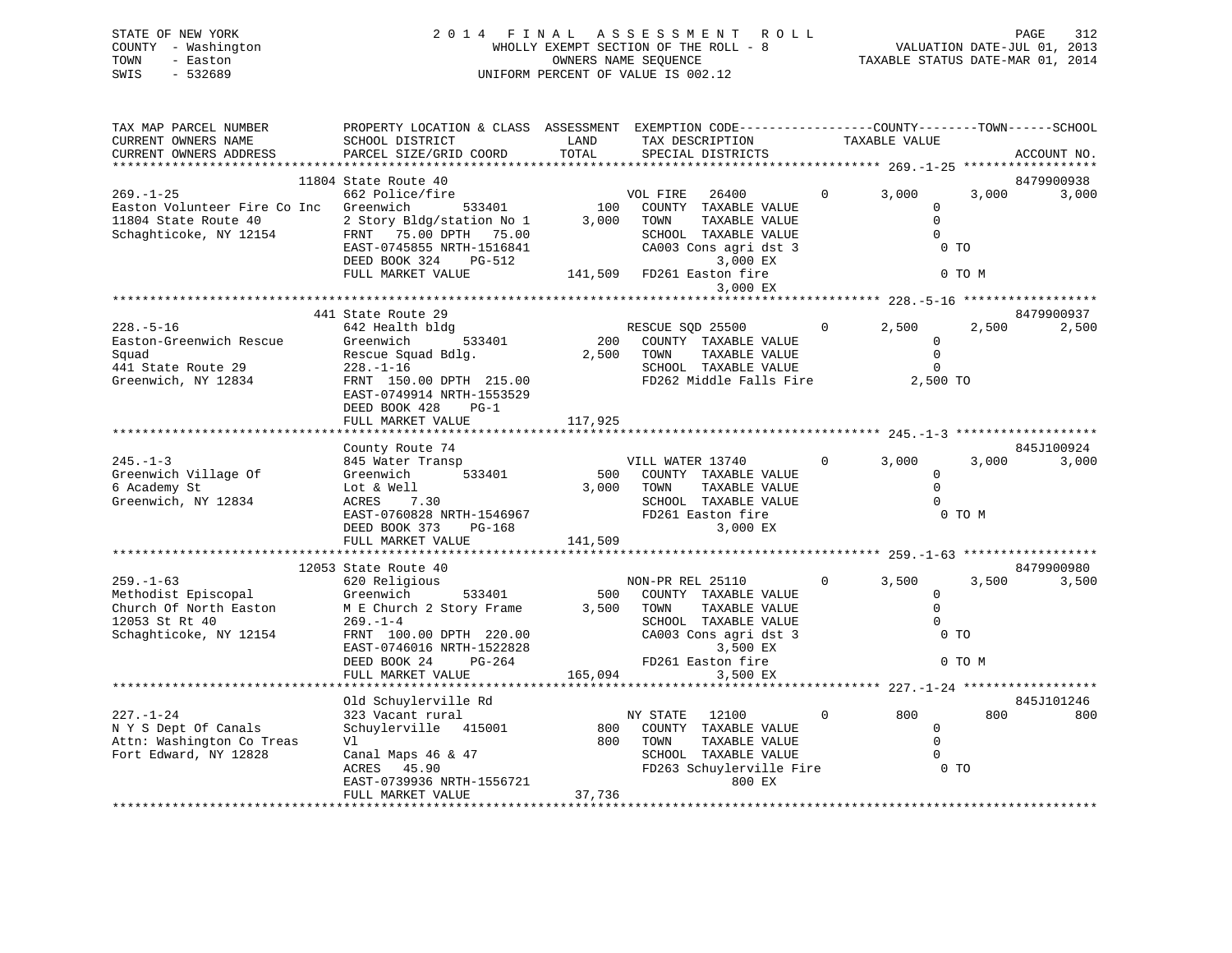| STATE OF NEW YORK   | 2014 FINAL ASSESSMENT ROLL            | 313<br>PAGE                      |
|---------------------|---------------------------------------|----------------------------------|
| COUNTY - Washington | WHOLLY EXEMPT SECTION OF THE ROLL - 8 | VALUATION DATE-JUL 01, 2013      |
| TOWN<br>- Easton    | OWNERS NAME SEOUENCE                  | TAXABLE STATUS DATE-MAR 01, 2014 |
| - 532689<br>SWIS    | UNIFORM PERCENT OF VALUE IS 002.12    |                                  |

| TAX MAP PARCEL NUMBER<br>CURRENT OWNERS NAME<br>CURRENT OWNERS ADDRESS                                | PROPERTY LOCATION & CLASS ASSESSMENT EXEMPTION CODE----------------COUNTY-------TOWN-----SCHOOL<br>SCHOOL DISTRICT<br>PARCEL SIZE/GRID COORD | LAND<br>TOTAL | TAX DESCRIPTION<br>SPECIAL DISTRICTS                                                                                          |              | TAXABLE VALUE                                                 |     | ACCOUNT NO.       |
|-------------------------------------------------------------------------------------------------------|----------------------------------------------------------------------------------------------------------------------------------------------|---------------|-------------------------------------------------------------------------------------------------------------------------------|--------------|---------------------------------------------------------------|-----|-------------------|
| $235. -1 - 1.1$<br>New York State                                                                     | County Route 113<br>930 State forest<br>533401<br>Greenwich                                                                                  | 900           | 12100<br>NY STATE<br>COUNTY TAXABLE VALUE                                                                                     | $\mathbf{0}$ | 900<br>$\mathbf 0$                                            | 900 | 8479901097<br>900 |
| 155 Washington Ave<br>Albany, NY 12201                                                                | V Land<br>ACRES 24.98<br>EAST-0738979 NRTH-1551777<br>DEED BOOK 151<br>PG-124<br>FULL MARKET VALUE                                           | 900           | TOWN<br>TAXABLE VALUE<br>SCHOOL TAXABLE VALUE<br>CA003 Cons agri dst 3<br>900 EX<br>42,453 FD263 Schuylerville Fire<br>900 EX |              | $\mathbf 0$<br>$\Omega$<br>$0$ TO<br>$0$ TO                   |     |                   |
|                                                                                                       |                                                                                                                                              |               |                                                                                                                               |              |                                                               |     |                   |
| $235. -1 - 12.2$<br>New York State<br>Albany, NY 12207                                                | County Route 113/W Off<br>314 Rural vac<10<br>Schuylerville 415001<br>V Land<br>ACRES<br>3.17                                                | 200           | NY STATE<br>12100<br>200 COUNTY TAXABLE VALUE<br>TOWN<br>TAXABLE VALUE<br>SCHOOL TAXABLE VALUE                                | $\circ$      | 200<br>$\mathbf 0$<br>$\Omega$<br>$\Omega$                    | 200 | 8479901117<br>200 |
|                                                                                                       | EAST-0737871 NRTH-1545240<br>DEED BOOK 153<br>PG-424<br>FULL MARKET VALUE                                                                    | 9,434         | CA003 Cons agri dst 3<br>200 EX<br>FD261 Easton fire<br>200 EX                                                                |              | $0$ TO<br>0 TO M                                              |     |                   |
|                                                                                                       | County Route 113                                                                                                                             |               |                                                                                                                               |              |                                                               |     | 8479901095        |
| $243 - 1 - 8$<br>New York State<br>Board Of Eq & Assessment<br>155 Washington Ave<br>Albany, NY 12201 | 930 State forest<br>Schuylerville 415001<br>Canal Lands<br>ACRES 13.99<br>EAST-0739069 NRTH-1541073<br>DEED BOOK 156<br>PG-111               | $500$<br>500  | NY STATE<br>12100<br>COUNTY TAXABLE VALUE<br>TOWN<br>TAXABLE VALUE<br>SCHOOL TAXABLE VALUE<br>CA003 Cons agri dst 3<br>500 EX | $\Omega$     | 500<br>0<br>$\mathbf{0}$<br>$\Omega$<br>0 <sub>T</sub>        | 500 | 500               |
|                                                                                                       | FULL MARKET VALUE                                                                                                                            | 23,585        | FD261 Easton fire                                                                                                             |              | 0 TO M                                                        |     |                   |
|                                                                                                       |                                                                                                                                              |               | 500 EX                                                                                                                        |              |                                                               |     |                   |
|                                                                                                       | County Route 113/W Off                                                                                                                       |               |                                                                                                                               |              |                                                               |     | 8479901096        |
| $243. - 1 - 10$<br>New York State<br>155 Washington Ave<br>Albany, NY 12201                           | 930 State forest<br>Schuylerville 415001<br>Canal Land<br>160/317 160/318<br>6.99<br>ACRES<br>EAST-0738257 NRTH-1542725                      | 300<br>300    | 12100<br>NY STATE<br>COUNTY TAXABLE VALUE<br>TOWN<br>TAXABLE VALUE<br>SCHOOL TAXABLE VALUE<br>CA003 Cons agri dst 3<br>300 EX | $\circ$      | 300<br>$\mathbf{0}$<br>$\Omega$<br>$\Omega$<br>0 <sub>T</sub> | 300 | 300               |
|                                                                                                       | FULL MARKET VALUE                                                                                                                            | 14,151        | FD261 Easton fire<br>300 EX                                                                                                   |              | 0 TO M                                                        |     |                   |
|                                                                                                       |                                                                                                                                              |               |                                                                                                                               |              |                                                               |     |                   |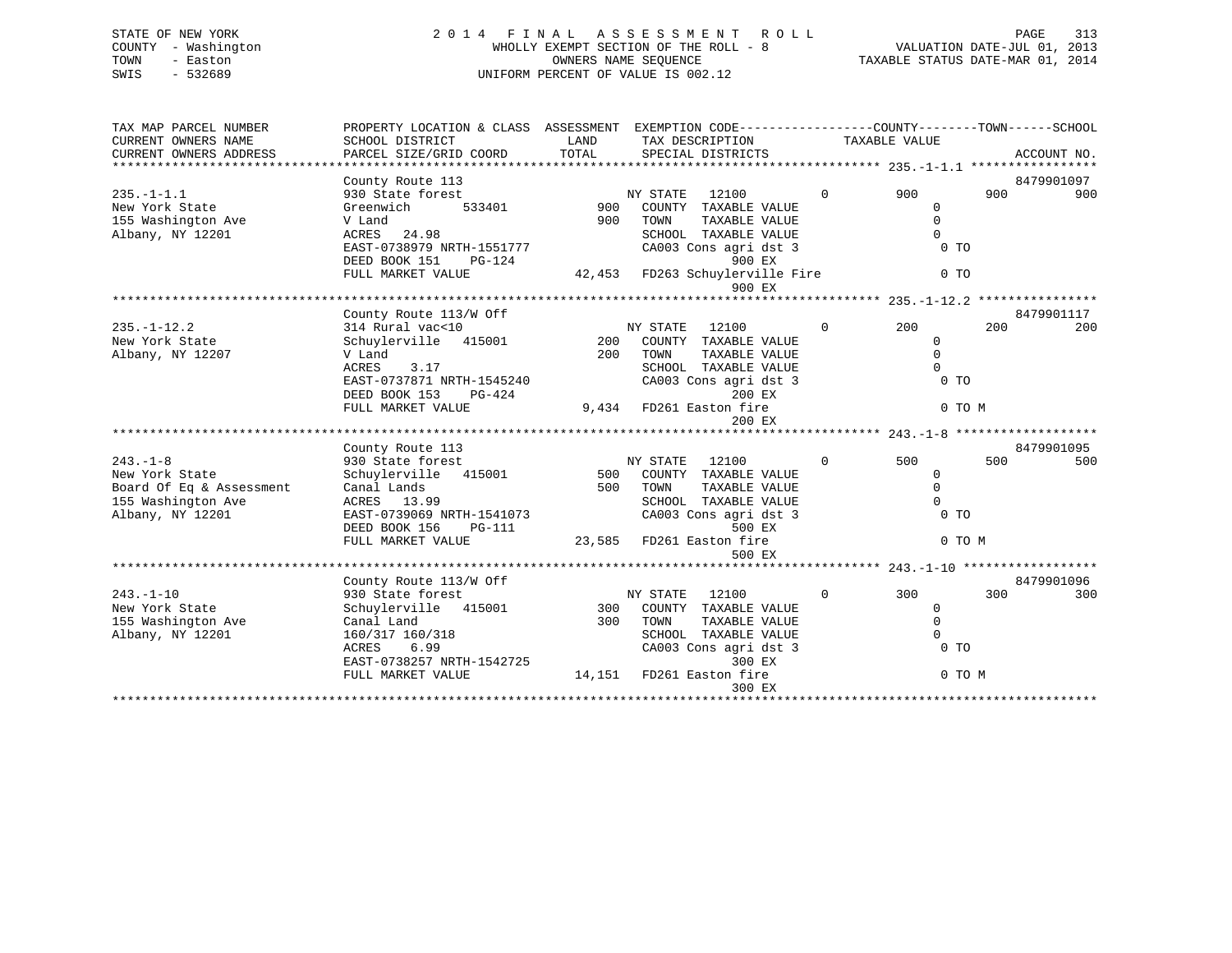### STATE OF NEW YORK 2 0 1 4 F I N A L A S S E S S M E N T R O L L PAGE 314 COUNTY - Washington WHOLLY EXEMPT SECTION OF THE ROLL - 8 VALUATION DATE-JUL 01, 2013 TOWN - Easton OWNERS NAME SEQUENCE TAXABLE STATUS DATE-MAR 01, 2014 SWIS - 532689 UNIFORM PERCENT OF VALUE IS 002.12

| TAX MAP PARCEL NUMBER<br>CURRENT OWNERS NAME<br>CURRENT OWNERS NAME<br>CURRENT OWNERS ADDRESS                                                                                    | PROPERTY LOCATION & CLASS ASSESSMENT EXEMPTION CODE----------------COUNTY-------TOWN------SCHOOL<br>SCHOOL DISTRICT<br>PARCEL SIZE/GRID COORD TOTAL                             | LAND                   | TAX DESCRIPTION TAXABLE VALUE                                                                                                                    |                |                                                                        |                  |                      |
|----------------------------------------------------------------------------------------------------------------------------------------------------------------------------------|---------------------------------------------------------------------------------------------------------------------------------------------------------------------------------|------------------------|--------------------------------------------------------------------------------------------------------------------------------------------------|----------------|------------------------------------------------------------------------|------------------|----------------------|
|                                                                                                                                                                                  | 1778 State Route 40                                                                                                                                                             |                        |                                                                                                                                                  |                |                                                                        |                  | 8479900978           |
| $244. - 2 - 16$<br>North Easton Prep Mtg of the Greenwich<br>Society of Friend Friends Society<br>1778 State Route 40 Brick Church<br>1778 State Route 40<br>Greenwich, NY 12834 | 620 Religious<br>Friends Society                                                                                                                                                |                        | TAXABLE VALUE<br>SCHOOL TAXABLE VALUE<br>CA003 Cons agri dst 3                                                                                   | $\overline{0}$ | 700<br>$\mathbf 0$<br>$\Omega$<br>$\Omega$<br>$0$ TO                   | 700              | 700                  |
|                                                                                                                                                                                  | ERNT 200.00 DPTH 100.00<br>EAST-0750184 NRTH-1540123<br>DEED BOOK 1 PG-143<br>FD26<br>FULL MARKET VALUE<br>FULL MARKET VALUE                                                    |                        | 700 EX<br>FD261 Easton fire<br>700 EX                                                                                                            |                |                                                                        | 0 TO M           |                      |
|                                                                                                                                                                                  |                                                                                                                                                                                 |                        |                                                                                                                                                  |                |                                                                        |                  |                      |
| $228 - 5 - 9$<br>Northeastern Ny Railroad Greenwich 533401<br>Preservation Group Inc 1.03 Mi Main Tr<br>1. Elbou St<br>1 Elbow St<br>Greenwich, NY 12834                         | State Route 29<br>843 Non-ceil. rr<br>$-0.03$ Mi<br>228.-1-9<br>ACP<br>$220. -1 - 9$<br>ACRES 18.30<br>FACT 0750600 -<br>EAST-0750690 NRTH-1554490<br>DEED BOOK 719<br>$PG-202$ | 30,740 TOWN            | IND UDC<br>18180<br>533401 1,345 COUNTY TAXABLE VALUE<br>TAXABLE VALUE<br>SCHOOL TAXABLE VALUE<br>30,740 EX                                      | $\overline{0}$ | 30,740<br>$\Omega$<br>$\mathsf 0$<br>$\Omega$                          | 30,740           | 845N200889<br>30,740 |
|                                                                                                                                                                                  |                                                                                                                                                                                 |                        |                                                                                                                                                  |                |                                                                        |                  |                      |
|                                                                                                                                                                                  | Public Service-Town                                                                                                                                                             |                        |                                                                                                                                                  |                |                                                                        |                  | 845N200890           |
| $237. - 1 - 6$<br>Northeastern Ny Railroad Greenwich 533401<br>Preservation Group Inc 1.48 Mi Main Tr<br>1 Elbow St<br>Greenwich, NY 12834                                       | 843 Non-ceil. rr<br>Salem Branch<br>ACRES 18.90<br>EAST-0766939 NRTH-1552809<br>DEED BOOK 719 - 09-202                                                                          | 17,000 TOWN<br>801,887 | NONPROFCOR 25300<br>380 COUNTY TAXABLE VALUE<br>TAXABLE VALUE<br>SCHOOL TAXABLE VALUE<br>CA003 Cons agri dst 3<br>13,600 EX<br>FD261 Easton fire |                | $0 \t 17,000$<br>$\mathbf 0$<br>$\Omega$<br>$\Omega$<br>0 <sub>T</sub> | 17,000<br>0 TO M | 17,000               |
|                                                                                                                                                                                  |                                                                                                                                                                                 |                        |                                                                                                                                                  |                |                                                                        |                  |                      |
| $269. - 2 - 2$<br>Olde Time Easton Assoc<br>Attn: Larry Wilbur Pres<br>200 Co Rt 113 FRNT 125.00 DPTH 100.00 200 SCHOO<br>Greenwich, NY 12824 EAST-0756595 NRTH-1519184 CA003    | 305 Cooke Hollow Rd<br>612 School<br>533401 100<br>Greenwich<br>$PG-123$<br>DEED BOOK 797<br>FULL MARKET VALUE                                                                  | 9,434                  | 26250<br>HIST SOC<br>COUNTY TAXABLE VALUE<br>TOWN TAXABLE VALUE<br>SCHOOL TAXABLE VALUE<br>CA003 Cons agri dst 3<br>FD261 Easton fire            | $\overline{0}$ | 200<br>$\Omega$<br>$\mathbf 0$<br>$\mathbf 0$<br>200 TO<br>200 TO M    | 200              | 845J100644<br>200    |
|                                                                                                                                                                                  |                                                                                                                                                                                 |                        |                                                                                                                                                  |                |                                                                        |                  |                      |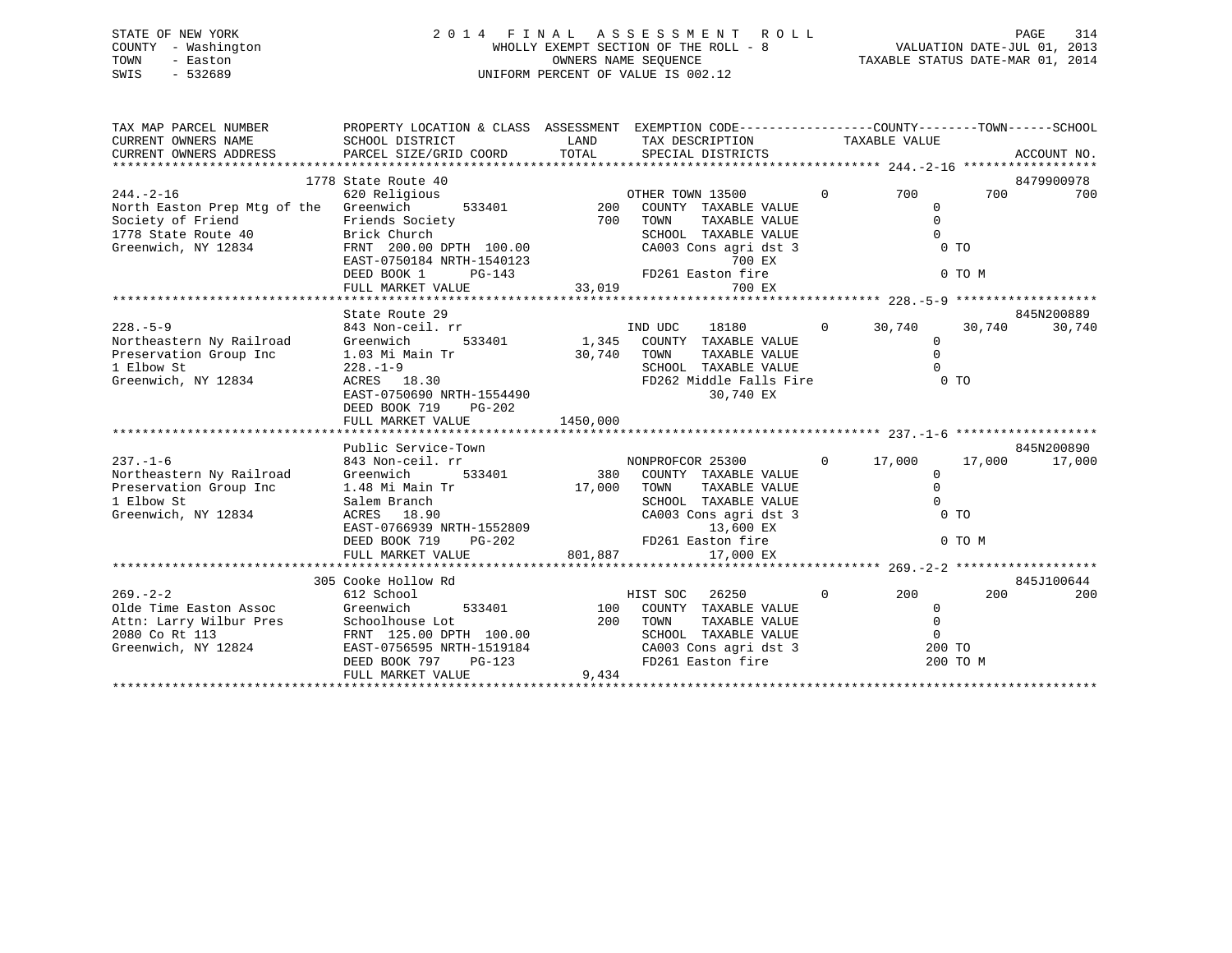| STATE OF NEW YORK      | 2 0 1 4                            | FINAL      | ASSESSMENT<br>R O L L                                        |                     | 315<br>PAGE                      |
|------------------------|------------------------------------|------------|--------------------------------------------------------------|---------------------|----------------------------------|
| - Washington<br>COUNTY |                                    |            | WHOLLY EXEMPT SECTION OF THE ROLL - 8                        |                     | VALUATION DATE-JUL 01, 2013      |
| TOWN<br>- Easton       |                                    |            | OWNERS NAME SEQUENCE                                         |                     | TAXABLE STATUS DATE-MAR 01, 2014 |
| SWIS<br>$-532689$      | UNIFORM PERCENT OF VALUE IS 002.12 |            |                                                              |                     |                                  |
|                        |                                    |            |                                                              |                     |                                  |
|                        |                                    |            |                                                              |                     |                                  |
| TAX MAP PARCEL NUMBER  | PROPERTY LOCATION & CLASS          | ASSESSMENT | EXEMPTION CODE-----------------COUNTY-------TOWN------SCHOOL |                     |                                  |
| CURRENT OWNERS NAME    | SCHOOL DISTRICT                    | LAND       | TAX DESCRIPTION                                              | TAXABLE VALUE       |                                  |
| CURRENT OWNERS ADDRESS | PARCEL SIZE/GRID COORD             | TOTAL      | SPECIAL DISTRICTS                                            |                     | ACCOUNT NO.                      |
|                        |                                    |            |                                                              |                     |                                  |
|                        | Hoag Rd                            |            |                                                              |                     | 8479901052                       |
| $278. - 1 - 40$        | 695 Cemetery                       |            | 13510<br>TN CEM                                              | $\mathbf{0}$<br>100 | 100<br>100                       |
| Rella Cemetery         | Greenwich<br>533401                | 100        | COUNTY<br>TAXABLE VALUE                                      |                     |                                  |
| 1071 St Rt 40          | V1                                 | 100        | TOWN<br>TAXABLE VALUE                                        |                     |                                  |
| Greenwich, NY 12834    | 40.00 DPTH<br>77.00<br>FRNT        |            | SCHOOL<br>TAXABLE VALUE                                      |                     |                                  |
|                        | EAST-0749565 NRTH-1507195          |            | CA003 Cons agri dst 3                                        |                     | $0$ TO                           |

FULL MARKET VALUE 4,717 100 EX FD261 Easton fire 0 TO M

0 TO M

|                                                     |  |                           |                                           |         |                       | 100 EX                  |  |              |       |                |            |
|-----------------------------------------------------|--|---------------------------|-------------------------------------------|---------|-----------------------|-------------------------|--|--------------|-------|----------------|------------|
|                                                     |  |                           |                                           |         |                       |                         |  |              |       |                |            |
|                                                     |  | 97 Windy Hill Rd          |                                           |         |                       |                         |  |              |       |                | 845J100695 |
| $228. - 5 - 1$                                      |  | 620 Religious             |                                           |         | NON-PR REL 25110      |                         |  | $\mathbf 0$  | 3,800 | 3,800          | 3,800      |
| Saratoga Bible Training Center Schuylerville 415001 |  |                           |                                           | 1,000   | COUNTY                | TAXABLE VALUE           |  |              |       | $\Omega$       |            |
| Thomas W. Bowden                                    |  | Farm                      |                                           | 3,800   | TOWN                  | TAXABLE VALUE           |  |              |       | $\mathbf 0$    |            |
| 86 Broad St                                         |  | 228.-1-1                  |                                           |         |                       | SCHOOL TAXABLE VALUE    |  |              |       | $\Omega$       |            |
| Schuylerville, NY 12871                             |  | ACRES 53.40               |                                           |         |                       | FD262 Middle Falls Fire |  |              |       | 0 <sub>T</sub> |            |
|                                                     |  | EAST-0745796 NRTH-1561446 |                                           |         | 3,800 EX              |                         |  |              |       |                |            |
|                                                     |  | DEED BOOK 2367 PG-22      |                                           |         |                       |                         |  |              |       |                |            |
|                                                     |  | FULL MARKET VALUE         |                                           | 179,245 |                       |                         |  |              |       |                |            |
|                                                     |  |                           |                                           |         |                       |                         |  |              |       |                |            |
|                                                     |  | 158 Windy Hill Rd         |                                           |         |                       |                         |  |              |       |                | 845J100121 |
| $228. - 5 - 24$                                     |  | 620 Religious             |                                           |         | NON-PR REL 25110      |                         |  | $\Omega$     | 8,000 | 8,000          | 8,000      |
| Saratoga Bible Training Center Schuylerville        |  |                           | 415001                                    | 1,400   | COUNTY                | TAXABLE VALUE           |  |              |       | 0              |            |
| 86 Broad St                                         |  | Church Grounds &          |                                           | 8,000   | TOWN                  | TAXABLE VALUE           |  |              |       | $\Omega$       |            |
| Schuylerville, NY 12871                             |  | 2 Guest Homes             |                                           |         |                       | SCHOOL TAXABLE VALUE    |  |              |       |                |            |
|                                                     |  | $228. - 1 - 24$           | FD262 Middle Falls Fire<br>0 <sub>T</sub> |         |                       |                         |  |              |       |                |            |
|                                                     |  | ACRES 67.44               |                                           |         |                       | 8,000 EX                |  |              |       |                |            |
|                                                     |  | EAST-0746124 NRTH-1559639 |                                           |         |                       |                         |  |              |       |                |            |
|                                                     |  | DEED BOOK 730             | PG-320                                    |         |                       |                         |  |              |       |                |            |
|                                                     |  | FULL MARKET VALUE         |                                           | 377,358 |                       |                         |  |              |       |                |            |
|                                                     |  |                           |                                           |         |                       |                         |  |              |       |                |            |
|                                                     |  | Burton Rd                 |                                           |         |                       |                         |  |              |       |                |            |
| $245. - 1 - 1.2$                                    |  | 620 Religious             |                                           |         | NON-PR REL 25110      |                         |  | $\mathbf{0}$ | 3,180 | 3,180          | 3,180      |
| Sister of St. Mary                                  |  | Greenwich                 | 533401                                    | 3,180   |                       | COUNTY TAXABLE VALUE    |  |              |       | 0              |            |
| 242 Cloister Way                                    |  | field survey 1192         |                                           | 3,180   | TOWN                  | TAXABLE VALUE           |  |              |       | $\mathbf 0$    |            |
| Greenwich, NY 12834                                 |  | 79.50<br>ACRES            |                                           |         | SCHOOL                | TAXABLE VALUE           |  |              |       | $\Omega$       |            |
|                                                     |  | EAST-0756555 NRTH-1544333 |                                           |         | CA003 Cons agri dst 3 |                         |  |              |       | $0$ TO         |            |
|                                                     |  | DEED BOOK 3371 PG-165     |                                           |         |                       | 3,180 EX                |  |              |       |                |            |
|                                                     |  | FULL MARKET VALUE         |                                           | 150,000 |                       | FD261 Easton fire       |  |              |       | 0 TO M         |            |
|                                                     |  |                           |                                           |         |                       | 3,180 EX                |  |              |       |                |            |
|                                                     |  |                           |                                           |         |                       |                         |  |              |       |                |            |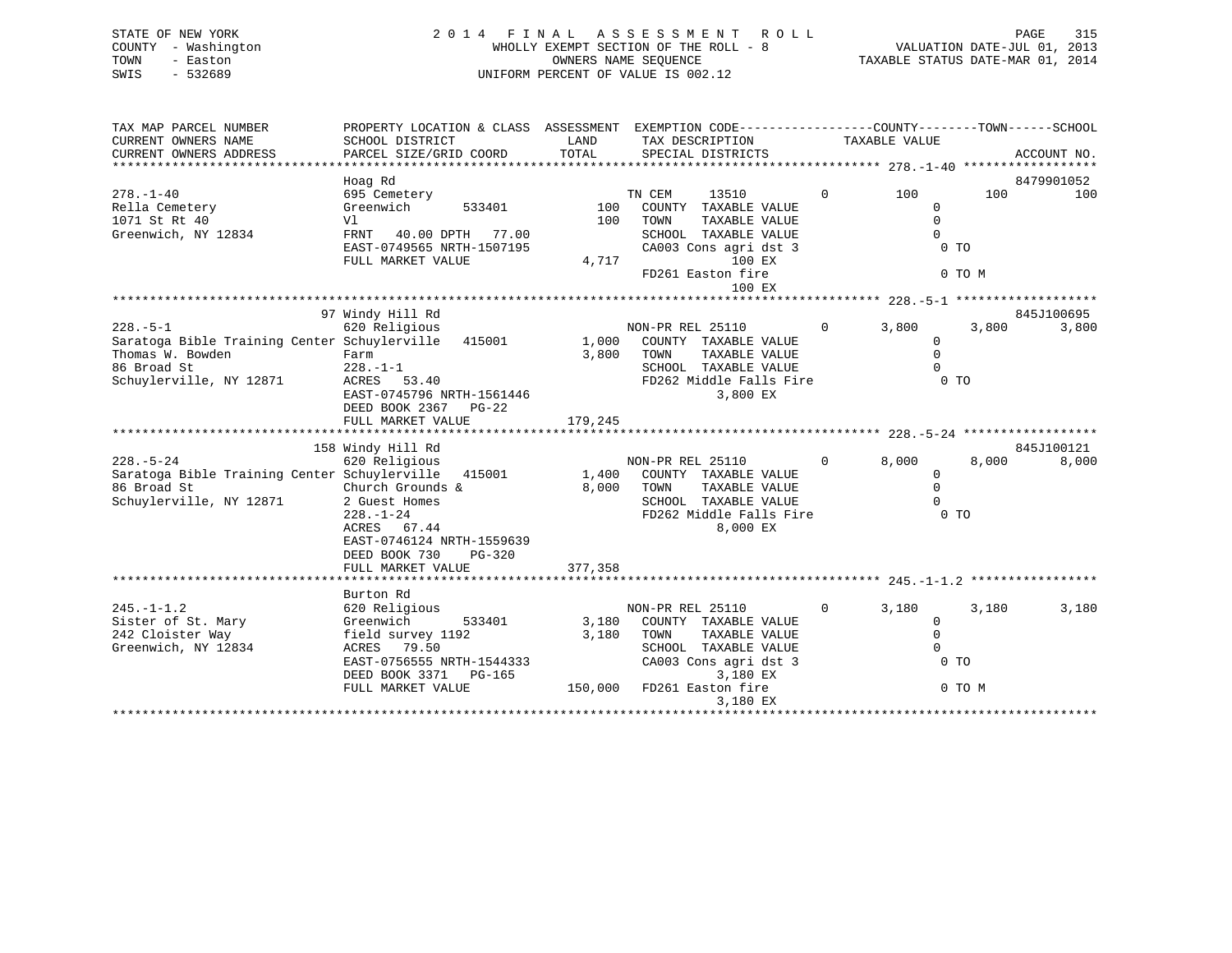| STATE OF NEW YORK<br>COUNTY - Washington<br>- Easton<br>TOWN<br>$-532689$<br>SWIS     |                                                                                                                                                    |                             | 2014 FINAL ASSESSMENT<br>R O L L<br>WHOLLY EXEMPT SECTION OF THE ROLL - 8<br>OWNERS NAME SEQUENCE<br>UNIFORM PERCENT OF VALUE IS 002.12                                          |                          | VALUATION DATE-JUL 01, 2013<br>TAXABLE STATUS DATE-MAR 01, 2014           | PAGE<br>316       |
|---------------------------------------------------------------------------------------|----------------------------------------------------------------------------------------------------------------------------------------------------|-----------------------------|----------------------------------------------------------------------------------------------------------------------------------------------------------------------------------|--------------------------|---------------------------------------------------------------------------|-------------------|
| TAX MAP PARCEL NUMBER                                                                 | PROPERTY LOCATION & CLASS ASSESSMENT EXEMPTION CODE----------------COUNTY-------TOWN------SCHOOL                                                   |                             |                                                                                                                                                                                  |                          |                                                                           |                   |
| CURRENT OWNERS NAME<br>CURRENT OWNERS ADDRESS                                         | LAND<br>TAX DESCRIPTION<br>SCHOOL DISTRICT<br>TOTAL<br>PARCEL SIZE/GRID COORD<br>SPECIAL DISTRICTS                                                 |                             |                                                                                                                                                                                  | TAXABLE VALUE            |                                                                           | ACCOUNT NO.       |
|                                                                                       | 242 Cloister Way                                                                                                                                   |                             |                                                                                                                                                                                  |                          |                                                                           |                   |
| $245. - 1 - 1.1$<br>Sisterhood of St. Mary<br>242 Cloister Way<br>Greenwich, NY 12834 | 620 Religious<br>Greenwich<br>533401<br>ACRES 97.96<br>EAST-0756615 NRTH-1545604<br>DEED BOOK 1861 PG-60<br>FULL MARKET VALUE                      | 2,000<br>30,000<br>1415,094 | NON-PR REL 25110<br>COUNTY TAXABLE VALUE<br>TAXABLE VALUE<br>TOWN<br>SCHOOL TAXABLE VALUE<br>CA003 Cons agri dst 3<br>30,000 EX                                                  | $\overline{0}$<br>30,000 | 30,000<br>$\mathbf 0$<br>$\mathbf 0$<br>$\Omega$<br>$0$ TO                | 30,000            |
|                                                                                       |                                                                                                                                                    |                             | FD261 Easton fire<br>30,000 EX                                                                                                                                                   |                          | 0 TO M                                                                    |                   |
|                                                                                       | 239 General Fellows Rd                                                                                                                             |                             |                                                                                                                                                                                  |                          |                                                                           | 845J101199        |
| $235. - 2 - 2.1$<br>State Of New York<br>Suny Plaza Albany Campus<br>Albany, NY 12207 | 652 Govt bldgs<br>Greenwich<br>533401<br>Hostel<br>ACRES<br>2.84<br>EAST-0743843 NRTH-1550807<br>DEED BOOK 530<br>PG-243<br>FULL MARKET VALUE      | 500<br>10,000               | NY STATE<br>12100<br>COUNTY TAXABLE VALUE<br>TAXABLE VALUE<br>TOWN<br>SCHOOL TAXABLE VALUE<br>CA003 Cons agri dst 3<br>10,000 EX<br>471,698 FD262 Middle Falls Fire<br>10,000 EX | $\mathbf{0}$<br>10,000   | 10,000<br>$\mathbf 0$<br>$\Omega$<br>$\Omega$<br>$0$ TO<br>0 <sub>T</sub> | 10,000            |
|                                                                                       |                                                                                                                                                    |                             |                                                                                                                                                                                  |                          |                                                                           |                   |
| $228. - 5 - 8.4$<br>Tefft Cemetery<br>Greenwich, NY 12834                             | State Route 29/W Off<br>695 Cemetery<br>Greenwich<br>533401<br>Cemetery<br>$228. - 1 - 8.4$<br>FRNT 185.00 DPTH 90.00<br>EAST-0752162 NRTH-1554957 | 100<br>100<br>4,717         | 13510<br>TN CEM<br>COUNTY TAXABLE VALUE<br>TOWN<br>TAXABLE VALUE<br>SCHOOL TAXABLE VALUE<br>FD262 Middle Falls Fire<br>100 EX                                                    | $\Omega$                 | 100<br>100<br>$\Omega$<br>$\Omega$<br>0 <sub>T</sub>                      | 8479901134<br>100 |
|                                                                                       | FULL MARKET VALUE                                                                                                                                  |                             |                                                                                                                                                                                  |                          |                                                                           |                   |
|                                                                                       | 1081 State Route 40                                                                                                                                |                             |                                                                                                                                                                                  | $\Omega$                 |                                                                           | 845J100740        |
| $259. - 1 - 21$<br>Town of Easton<br>1071 State Route 40<br>Greenwich, NY 12834       | 652 Govt bldgs<br>533401<br>Greenwich<br>ACRES<br>1.30<br>EAST-0746005 NRTH-1523564<br>DEED BOOK 2638<br>PG-215                                    | 400<br>3,100                | OTHER TOWN 13500<br>COUNTY TAXABLE VALUE<br>TOWN<br>TAXABLE VALUE<br>SCHOOL TAXABLE VALUE<br>CA003 Cons agri dst 3                                                               |                          | 3,100<br>3,100<br>$\Omega$<br>$\Omega$<br>0 <sub>T</sub>                  | 3,100             |
|                                                                                       | FULL MARKET VALUE                                                                                                                                  | 146,226                     | 3,100 EX<br>FD261 Easton fire                                                                                                                                                    |                          | 0 TO M                                                                    |                   |

3,100 EX \*\*\*\*\*\*\*\*\*\*\*\*\*\*\*\*\*\*\*\*\*\*\*\*\*\*\*\*\*\*\*\*\*\*\*\*\*\*\*\*\*\*\*\*\*\*\*\*\*\*\*\*\*\*\*\*\*\*\*\*\*\*\*\*\*\*\*\*\*\*\*\*\*\*\*\*\*\*\*\*\*\*\*\*\*\*\*\*\*\*\*\*\*\*\*\*\*\*\*\*\*\*\*\*\*\*\*\*\*\*\*\*\*\*\*\*\*\*\*\*\*\*\*\*\*\*\*\*\*\*\*\*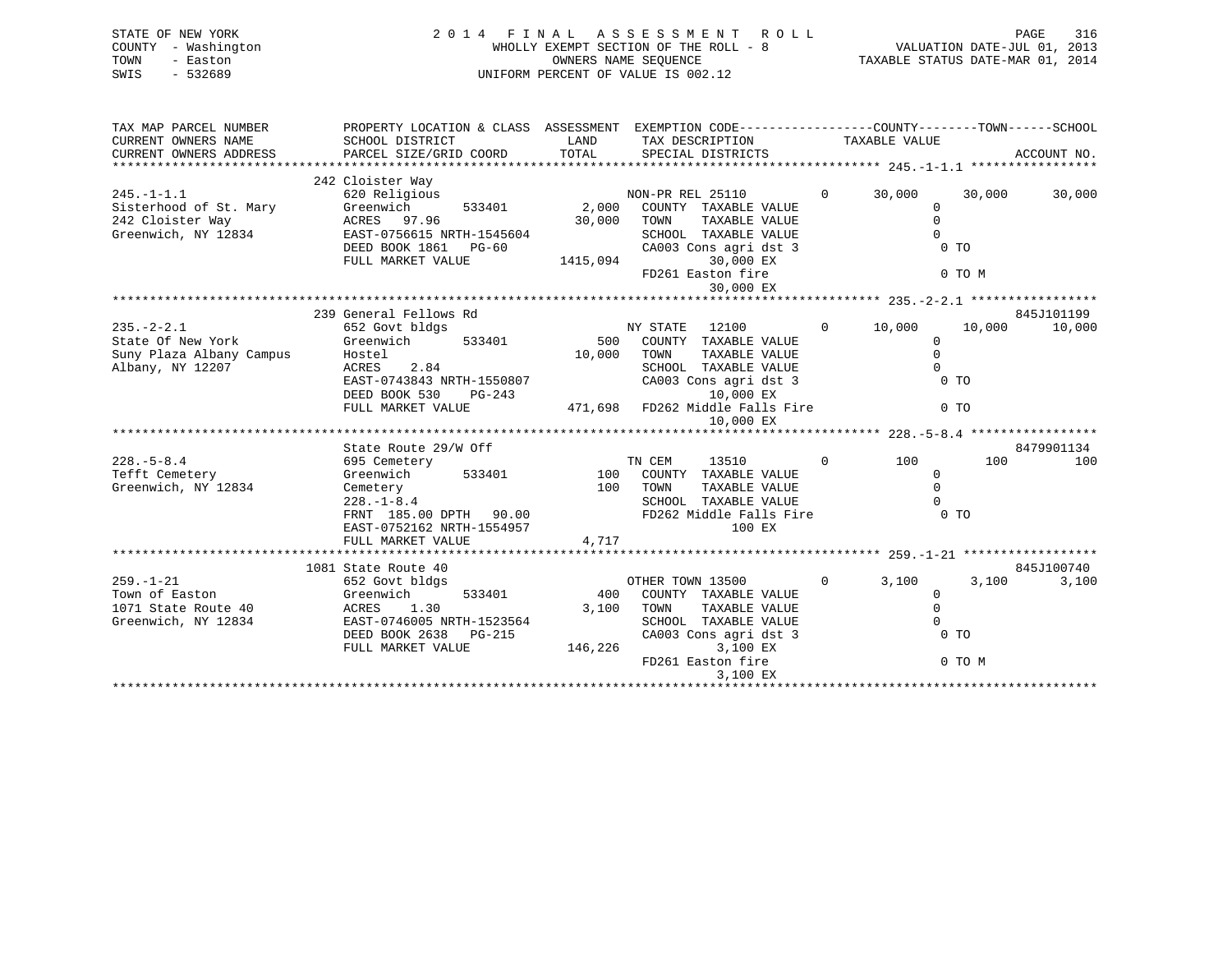### STATE OF NEW YORK 2 0 1 4 F I N A L A S S E S S M E N T R O L L PAGE 317 COUNTY - Washington WHOLLY EXEMPT SECTION OF THE ROLL - 8 VALUATION DATE-JUL 01, 2013 TOWN - Easton COMPUTERS NAME SEQUENCE TAXABLE STATUS DATE-MAR 01, 2014<br>SWIS - 532689 SWIS - 532689 UNIFORM PERCENT OF VALUE IS 002.12

| TAX MAP PARCEL NUMBER<br>CURRENT OWNERS NAME<br>CURRENT OWNERS ADDRESS                                                                   | EXEMPTION CODE-----------------COUNTY-------TOWN------SCHOOL<br>PROPERTY LOCATION & CLASS ASSESSMENT<br>SCHOOL DISTRICT<br>LAND<br>TAX DESCRIPTION<br>TOTAL<br>PARCEL SIZE/GRID COORD<br>SPECIAL DISTRICTS               |                           |                                                                                                                                                                  | TAXABLE VALUE  |                                                                    | ACCOUNT NO. |                      |
|------------------------------------------------------------------------------------------------------------------------------------------|--------------------------------------------------------------------------------------------------------------------------------------------------------------------------------------------------------------------------|---------------------------|------------------------------------------------------------------------------------------------------------------------------------------------------------------|----------------|--------------------------------------------------------------------|-------------|----------------------|
| $235. -1 - 8.1$<br>Washington County<br>Attn: Washington County Treas Co Dump<br>383 Broadway<br>Fort Edward, NY 12828                   | 185 General Fellows Rd<br>852 Landfill<br>Greenwich<br>533401<br>39.70<br>ACRES<br>EAST-0742639 NRTH-1550264<br>DEED BOOK 643<br>$PG-9$<br>FULL MARKET VALUE                                                             | 5,000<br>5,000            | OTHER CTY 13100<br>COUNTY TAXABLE VALUE<br>TOWN<br>TAXABLE VALUE<br>SCHOOL TAXABLE VALUE<br>CA003 Cons agri dst 3<br>5,000 EX<br>235,849 FD262 Middle Falls Fire | $\Omega$       | 5,000<br>0<br>$\Omega$<br>$\Omega$<br>0 <sub>T</sub><br>$0$ TO     | 5,000       | 5,000                |
|                                                                                                                                          |                                                                                                                                                                                                                          |                           | 5,000 EX                                                                                                                                                         |                |                                                                    |             |                      |
| $236. - 2 - 17$<br>Washington County<br>Attn: Washington County Treas Garage & Park Lot<br>383 Broadway<br>Fort Edward, NY 12828         | 2230 State Route 40<br>651 Highway gar<br>Greenwich<br>533401<br>713/6<br>3.00<br>ACRES<br>EAST-0751669 NRTH-1550847<br>DEED BOOK 382<br>PG-1104                                                                         | 500<br>5,000              | OTHER CTY 13100<br>COUNTY TAXABLE VALUE<br>TOWN<br>TAXABLE VALUE<br>SCHOOL TAXABLE VALUE<br>FD262 Middle Falls Fire<br>5,000 EX                                  | $\mathbf{0}$   | 5,000<br>$\mathbf 0$<br>$\mathbf 0$<br>$\Omega$<br>$0$ TO          | 5,000       | 8479900986<br>5,000  |
|                                                                                                                                          | FULL MARKET VALUE                                                                                                                                                                                                        | 235,849                   |                                                                                                                                                                  |                |                                                                    |             |                      |
| $228. - 5 - 17$<br>Washington County Fair<br>Attn: Pat Evans Treasurer<br>2049 Lick Spring Rd<br>2049 Lick Spring Rd<br>Argyle, NY 12809 | 392 Old Schuylerville Rd<br>531 Fairground<br>533401<br>Greenwich<br>Fair Ground<br>487/812<br>$228. - 1 - 17$<br>ACRES 67.80<br>EAST-0746624 NRTH-1553986<br>DEED BOOK 397<br>PG-333                                    | 5,000<br>40,500           | AGRI SOC<br>26050<br>COUNTY TAXABLE VALUE<br>TAXABLE VALUE<br>TOWN<br>SCHOOL TAXABLE VALUE<br>FD262 Middle Falls Fire<br>40,500 EX                               | $\overline{0}$ | 40,500<br>$\mathbf 0$<br>$\mathbf 0$<br>$\Omega$<br>0 <sub>T</sub> | 40,500      | 8479900987<br>40,500 |
|                                                                                                                                          | FULL MARKET VALUE                                                                                                                                                                                                        | 1910,377                  |                                                                                                                                                                  |                |                                                                    |             |                      |
| $228. - 5 - 20.1$<br>Washington County Fair<br>392 Old Schuylerville Rd<br>Greenwich, NY 12834                                           | 411 Old Schuylerville Rd<br>400 Commercial<br>Schuylerville 415001<br>part lot 1<br>field survey 12443<br>$228. - 1 - 20.1$<br>ACRES 12.44<br>EAST-0748201 NRTH-1554105<br>DEED BOOK 3378<br>PG-170<br>FULL MARKET VALUE | 3,000<br>3,000<br>141,509 | NON-PR EDU 25120<br>COUNTY TAXABLE VALUE<br>TOWN<br>TAXABLE VALUE<br>SCHOOL TAXABLE VALUE<br>FD262 Middle Falls Fire<br>3,000 EX                                 | $\overline{0}$ | 3,000<br>$\mathbf 0$<br>$\mathbf 0$<br>$\Omega$<br>0 <sub>T</sub>  | 3,000       | 845J100620<br>3,000  |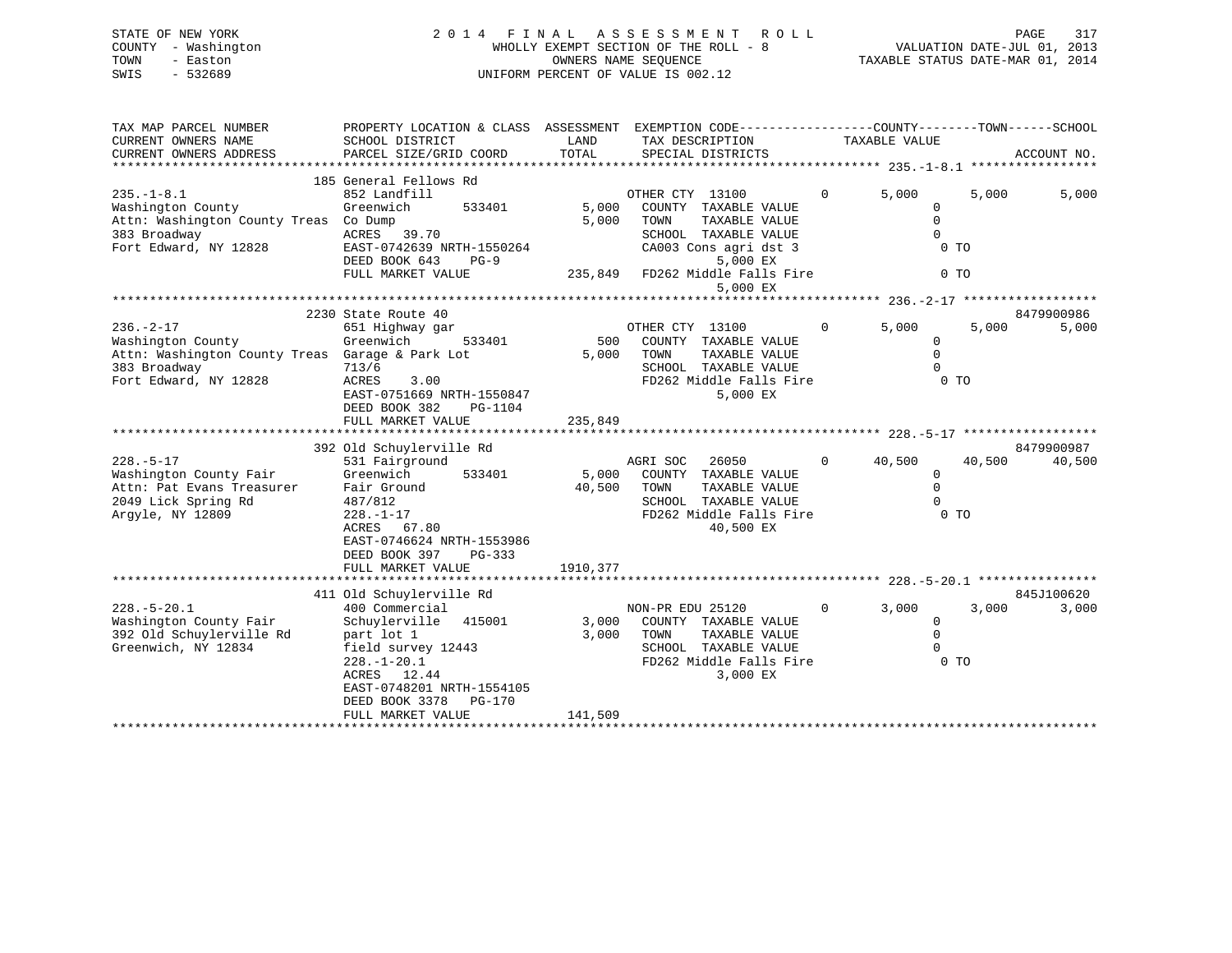| STATE OF NEW YORK<br>COUNTY - Washington<br>TOWN<br>- Easton<br>SWIS<br>$-532689$ | 2 0 1 4<br>FINAL<br>UNIFORM PERCENT OF VALUE IS 002.12                                          | A S S E S S M E N T<br>ROLL<br>WHOLLY EXEMPT SECTION OF THE ROLL - 8 |                   |                                               | VALUATION DATE-JUL 01, 2013<br>TAXABLE STATUS DATE-MAR 01, 2014 | PAGE<br>318           |                |             |
|-----------------------------------------------------------------------------------|-------------------------------------------------------------------------------------------------|----------------------------------------------------------------------|-------------------|-----------------------------------------------|-----------------------------------------------------------------|-----------------------|----------------|-------------|
| TAX MAP PARCEL NUMBER                                                             | PROPERTY LOCATION & CLASS ASSESSMENT EXEMPTION CODE---------------COUNTY-------TOWN------SCHOOL |                                                                      |                   |                                               |                                                                 |                       |                |             |
| CURRENT OWNERS NAME                                                               | SCHOOL DISTRICT                                                                                 | LAND                                                                 | TAX DESCRIPTION   |                                               |                                                                 | TAXABLE VALUE         |                |             |
| CURRENT OWNERS ADDRESS                                                            | PARCEL SIZE/GRID COORD                                                                          | TOTAL                                                                | SPECIAL DISTRICTS |                                               |                                                                 |                       |                | ACCOUNT NO. |
|                                                                                   | 393 Old Schuylerville Rd                                                                        |                                                                      |                   |                                               |                                                                 |                       |                | 8479901136  |
| $228. - 5 - 20.2$                                                                 | 321 Abandoned ag                                                                                |                                                                      | AGRI SOC          | 26050                                         | $\Omega$                                                        | 100                   | 100            | 100         |
| Washington County Fair                                                            | Greenwich<br>533401                                                                             | 100                                                                  |                   | COUNTY TAXABLE VALUE                          |                                                                 | $\mathbf 0$           |                |             |
| 392 Old Schuylerville Rd                                                          | Vacant Lot                                                                                      | 100                                                                  | TOWN              | TAXABLE VALUE                                 |                                                                 | $\Omega$              |                |             |
| Greenwich, NY 12834                                                               | field survey 12443                                                                              |                                                                      |                   | SCHOOL TAXABLE VALUE                          |                                                                 | $\Omega$              |                |             |
|                                                                                   | $228. - 1 - 20.2$<br>FRNT 302.00 DPTH 169.00                                                    |                                                                      |                   | FD262 Middle Falls Fire<br>100 EX             |                                                                 |                       | 0 <sub>T</sub> |             |
|                                                                                   | EAST-0747448 NRTH-1554087                                                                       |                                                                      |                   |                                               |                                                                 |                       |                |             |
|                                                                                   | DEED BOOK 3378 PG-170                                                                           |                                                                      |                   |                                               |                                                                 |                       |                |             |
|                                                                                   | FULL MARKET VALUE                                                                               | 4,717                                                                |                   |                                               |                                                                 |                       |                |             |
|                                                                                   |                                                                                                 |                                                                      |                   |                                               |                                                                 |                       |                |             |
|                                                                                   | 447 Old Schuylerville Rd                                                                        |                                                                      |                   |                                               |                                                                 |                       |                |             |
| $228. - 5 - 20.5$<br>Washington County Fair Inc.                                  | 400 Commercial<br>Schuylerville 415001                                                          | 5,000                                                                | NON-PR EDU 25120  | COUNTY TAXABLE VALUE                          | $\Omega$                                                        | 5,000<br>$\mathbf{0}$ | 5.000          | 5,000       |
| 392 Old Schuylerville Rd                                                          | Lot 2                                                                                           | 5,000                                                                | TOWN              | TAXABLE VALUE                                 |                                                                 | $\Omega$              |                |             |
| Greenwich, NY 12834                                                               | field survey 12443                                                                              |                                                                      |                   | SCHOOL TAXABLE VALUE                          |                                                                 | $\Omega$              |                |             |
|                                                                                   | $228. - 1 - 20.5$                                                                               |                                                                      |                   | FD262 Middle Falls Fire                       |                                                                 |                       | 0 <sub>T</sub> |             |
|                                                                                   | 8.78<br>ACRES                                                                                   |                                                                      |                   | 5,000 EX                                      |                                                                 |                       |                |             |
|                                                                                   | EAST-0748274 NRTH-1553611                                                                       |                                                                      |                   |                                               |                                                                 |                       |                |             |
|                                                                                   | DEED BOOK 2530 PG-116<br>FULL MARKET VALUE                                                      | 235,849                                                              |                   |                                               |                                                                 |                       |                |             |
|                                                                                   |                                                                                                 |                                                                      |                   |                                               |                                                                 |                       |                |             |
|                                                                                   | State Route 29                                                                                  |                                                                      |                   |                                               |                                                                 |                       |                |             |
| $228. - 5 - 18.1$                                                                 | 105 Vac farmland                                                                                |                                                                      | NON-PR EDU 25120  |                                               | $\Omega$                                                        | 2,200                 | 2,200          | 2,200       |
| Washington County Fair, Inc                                                       | Schuylerville 415001                                                                            | 2,200                                                                |                   | COUNTY TAXABLE VALUE                          |                                                                 | 0                     |                |             |
| 392 Old Schuylerville Rd                                                          | $1$ ot $2$                                                                                      | 2,200                                                                | TOWN              | TAXABLE VALUE                                 |                                                                 | $\mathbf 0$           |                |             |
| Greenwich, NY 12834                                                               | ACRES<br>40.00<br>EAST-0745133 NRTH-1554215                                                     |                                                                      |                   | SCHOOL TAXABLE VALUE<br>CA003 Cons agri dst 3 |                                                                 | $\Omega$              | 0 <sub>T</sub> |             |
|                                                                                   | DEED BOOK 2979<br>PG-210                                                                        |                                                                      |                   | 2,200 EX                                      |                                                                 |                       |                |             |
|                                                                                   | FULL MARKET VALUE                                                                               | 103,774                                                              | FD261 Easton fire |                                               |                                                                 |                       | 0 TO M         |             |
|                                                                                   |                                                                                                 |                                                                      |                   | 2,200 EX                                      |                                                                 |                       |                |             |
|                                                                                   |                                                                                                 |                                                                      |                   |                                               |                                                                 |                       |                |             |
|                                                                                   | Windy Hill Rd                                                                                   |                                                                      |                   |                                               |                                                                 |                       |                |             |
| $228. - 5 - 20.6$<br>Washington County Fair, Inc.                                 | 120 Field crops<br>Schuylerville 415001                                                         | 4,000                                                                | NON-PR EDU 25120  | COUNTY TAXABLE VALUE                          | $\Omega$                                                        | 4,000<br>$\mathbf 0$  | 4,000          | 4,000       |
| State Route 29                                                                    | lot <sub>3</sub>                                                                                | 4,000                                                                | TOWN              | TAXABLE VALUE                                 |                                                                 | $\Omega$              |                |             |
| PO Box 139                                                                        | field survey 12443                                                                              |                                                                      |                   | SCHOOL TAXABLE VALUE                          |                                                                 | $\Omega$              |                |             |
| Greenwich, NY 12834                                                               | <b>ACRES</b><br>6.63                                                                            |                                                                      |                   | FD262 Middle Falls Fire                       |                                                                 |                       | 0 <sub>T</sub> |             |
|                                                                                   | EAST-0748747 NRTH-1553603                                                                       |                                                                      |                   | 4,000 EX                                      |                                                                 |                       |                |             |
|                                                                                   | DEED BOOK 2530<br>PG-116                                                                        |                                                                      |                   |                                               |                                                                 |                       |                |             |

\*\*\*\*\*\*\*\*\*\*\*\*\*\*\*\*\*\*\*\*\*\*\*\*\*\*\*\*\*\*\*\*\*\*\*\*\*\*\*\*\*\*\*\*\*\*\*\*\*\*\*\*\*\*\*\*\*\*\*\*\*\*\*\*\*\*\*\*\*\*\*\*\*\*\*\*\*\*\*\*\*\*\*\*\*\*\*\*\*\*\*\*\*\*\*\*\*\*\*\*\*\*\*\*\*\*\*\*\*\*\*\*\*\*\*\*\*\*\*\*\*\*\*\*\*\*\*\*\*\*\*\*

FULL MARKET VALUE 188,679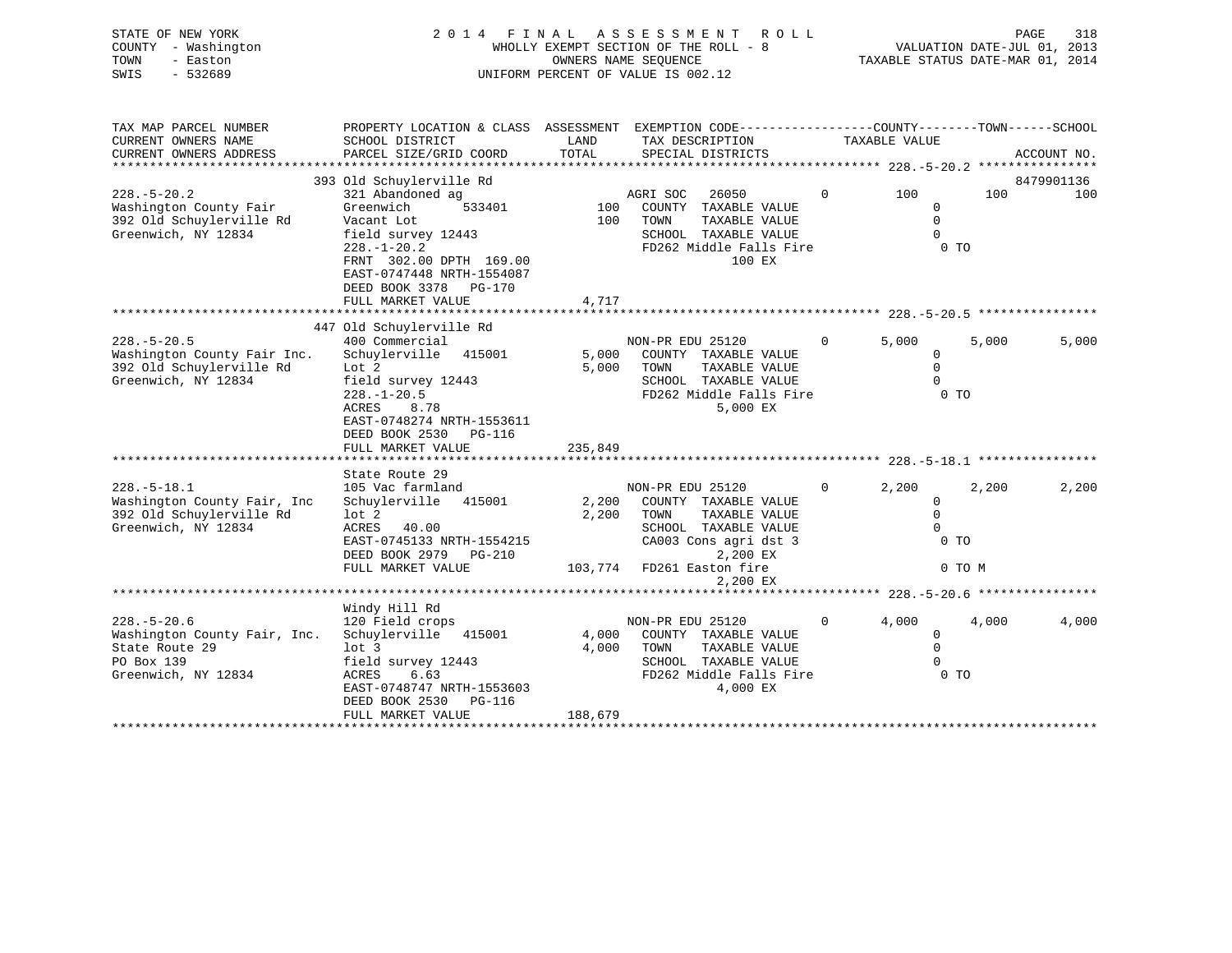### R O L L S U B S E C T I O N - - T O T A L S

#### \*\*\* S P E C I A L D I S T R I C T S U M M A R Y \*\*\*

| CODE | DISTRICT NAME        | TOTAL<br>PARCELS | EXTENSION<br>TYPE | EXTENSION<br>VALUE | AD VALOREM<br>VALUE | EXEMPT<br>AMOUNT | TAXABLE<br>VALUE |
|------|----------------------|------------------|-------------------|--------------------|---------------------|------------------|------------------|
|      | CA003 Cons agri dst  |                  | 26 TOTAL          |                    | 201,680             | 201,380          | 300              |
|      | FD261 Easton fire    |                  | 27 TOTAL M        |                    | 190,080             | 189,780          | 300              |
|      | FD262 Middle Falls F |                  | 14 TOTAL          |                    | 121,940             | 119,440          | 2,500            |
|      | FD263 Schuylerville  |                  | 2 TOTAL           |                    | 1,700               | 1,700            |                  |

#### \*\*\* S C H O O L D I S T R I C T S U M M A R Y \*\*\*

| CODE             | DISTRICT NAME              | TOTAL<br>PARCELS | ASSESSED<br>LAND | ASSESSED<br>TOTAL | EXEMPT<br>AMOUNT  | TOTAL<br>TAXABLE | STAR<br>AMOUNT | STAR<br>TAXABLE |
|------------------|----------------------------|------------------|------------------|-------------------|-------------------|------------------|----------------|-----------------|
| 415001<br>533401 | Schuylerville<br>Greenwich | 10<br>33         | 18,400<br>41,805 | 27,800<br>285,920 | 27,800<br>285,920 |                  |                |                 |
|                  | SUB-TOTAL                  | 43               | 60,205           | 313,720           | 313,720           |                  |                |                 |
|                  | TOTAL                      | 43               | 60,205           | 313,720           | 313,720           |                  |                |                 |

### \*\*\* S Y S T E M C O D E S S U M M A R Y \*\*\*

#### NO SYSTEM EXEMPTIONS AT THIS LEVEL

#### \*\*\* E X E M P T I O N S U M M A R Y \*\*\*

| COUNTY<br>CODE<br>DESCRIPTION<br>TOWN<br>SCHOOL<br>PARCELS |         |
|------------------------------------------------------------|---------|
| 12,700<br>12,700<br>12100<br>NY STATE<br>6                 | 12,700  |
| 13100<br>10,000<br>10,000<br>OTHER CTY                     | 10,000  |
| 13500<br>27,400<br>27,400<br>9<br>OTHER TOWN               | 27,400  |
| 13510<br>2,000<br>2,000<br>TN CEM                          | 2,000   |
| 13740<br>3,000<br>3,000<br>VILL WATER                      | 3,000   |
| 18180<br>30,740<br>30,740<br>IND UDC                       | 30,740  |
| 25110<br>6<br>148,480<br>148,480<br>NON-PR REL             | 148,480 |
| 25120<br>14,200<br>14,200<br>NON-PR EDU                    | 14,200  |
| 25300<br>17,000<br>17,000<br>NONPROFCOR                    | 17,000  |
| 25500<br>2,500<br>2,500<br>RESCUE SOD                      | 2,500   |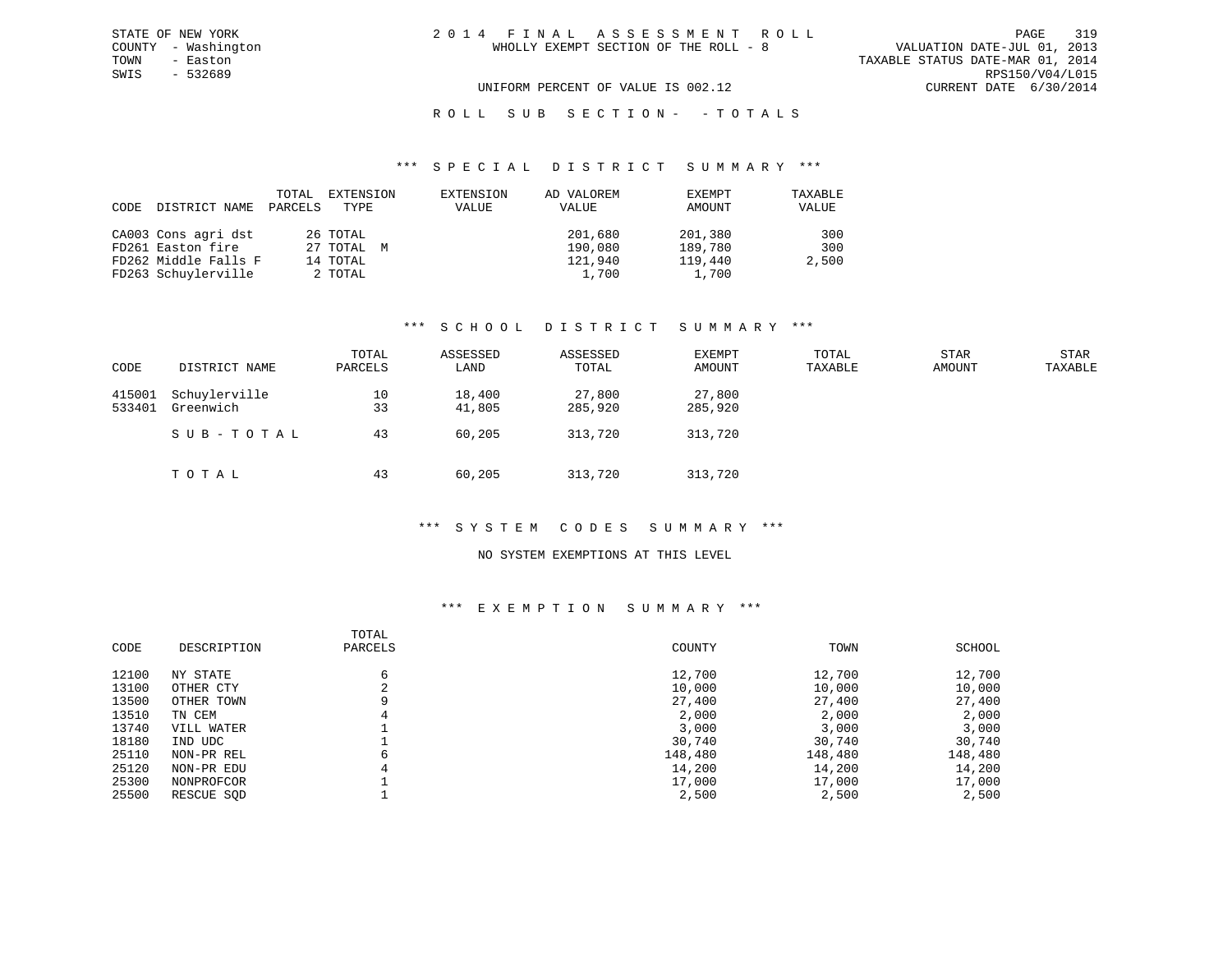| STATE OF NEW YORK   | 2014 FINAL ASSESSMENT ROLL            | 320<br>PAGE                      |
|---------------------|---------------------------------------|----------------------------------|
| COUNTY - Washington | WHOLLY EXEMPT SECTION OF THE ROLL - 8 | VALUATION DATE-JUL 01, 2013      |
| TOWN<br>- Easton    |                                       | TAXABLE STATUS DATE-MAR 01, 2014 |
| SWIS<br>- 532689    |                                       | RPS150/V04/L015                  |
|                     | UNIFORM PERCENT OF VALUE IS 002.12    | CURRENT DATE 6/30/2014           |
|                     | ROLL SUB SECTION- - TOTALS            |                                  |

#### \*\*\* E X E M P T I O N S U M M A R Y \*\*\*

| CODE  | DESCRIPTION | TOTAL<br>PARCELS | COUNTY  | TOWN    | SCHOOL  |
|-------|-------------|------------------|---------|---------|---------|
| 26050 | AGRI SOC    |                  | 40,600  | 40,600  | 40,600  |
| 26250 | HIST SOC    | ∠                | 300     | 300     | 300     |
| 26400 | VOL FIRE    |                  | 4,500   | 4,500   | 4,500   |
| 27350 | PRI CEM     |                  | 300     | 300     | 300     |
|       | TOTAL       | 43               | 313,720 | 313,720 | 313,720 |

| ROLL       |                                     | TOTAL   | 500000      |                     | TAXABLE                                           | <b>TAXABL</b> | TAXABLE | STAR    |
|------------|-------------------------------------|---------|-------------|---------------------|---------------------------------------------------|---------------|---------|---------|
| <b>SEC</b> | 〜∽∽∽⊥⊥⊥⊥⊥∪⊥₩                        | PARCELS | LANI        | TOTAL               | $C$ $C$ $T$ $T$ $T$ $T$ $T$ $T$ $T$ $T$<br>: בוטע | TOWN          | SCHOOL  | TAXABLE |
|            |                                     |         |             |                     |                                                   |               |         |         |
|            | <b>EVEMD</b><br>UUU<br>ــ عه الطلاع |         | , 205<br>60 | 720<br><b>،</b> ب ـ |                                                   |               |         |         |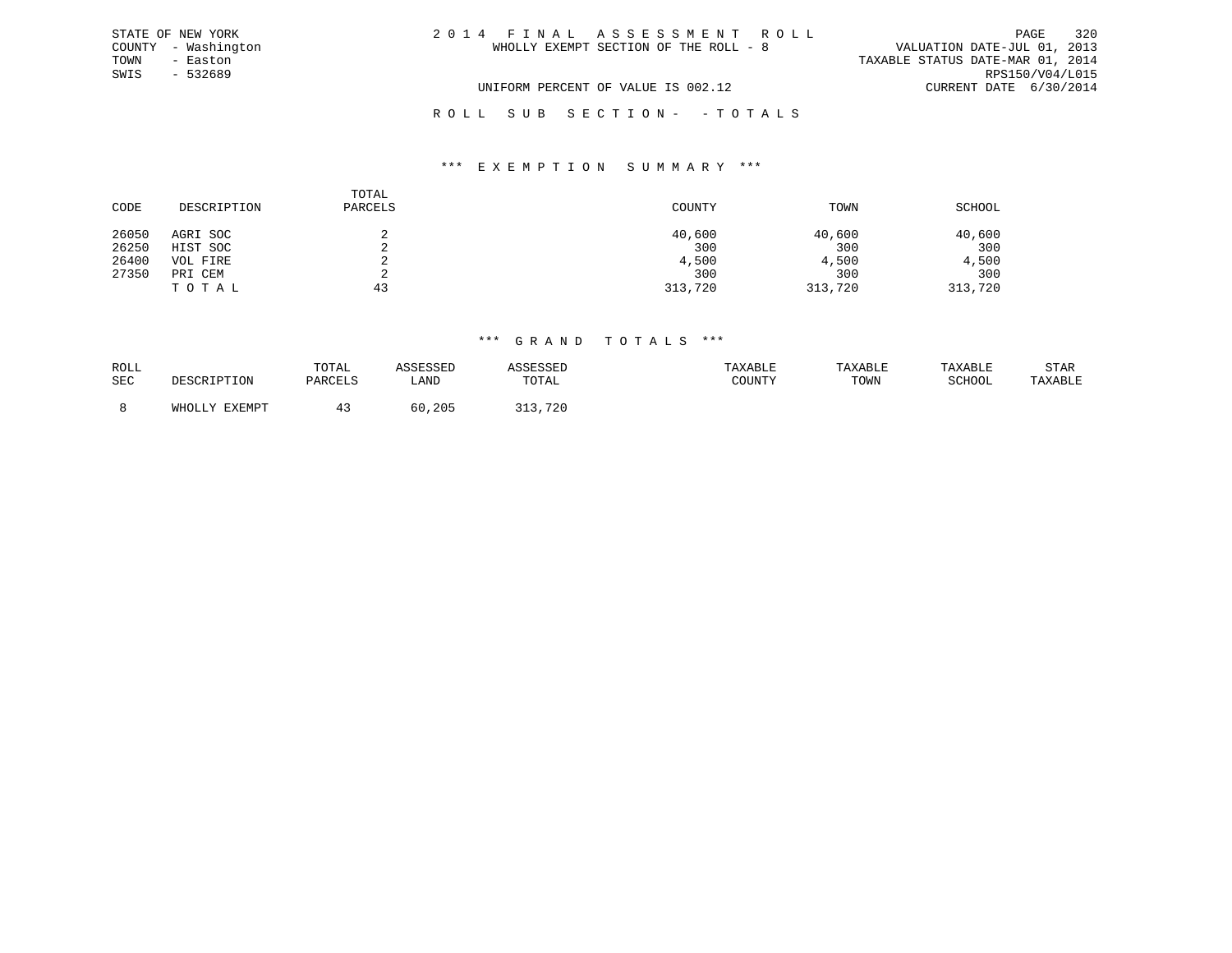|      | STATE OF NEW YORK   | 2014 FINAL ASSESSMENT ROLL                                           | PAGE                   | 321 |
|------|---------------------|----------------------------------------------------------------------|------------------------|-----|
|      | COUNTY - Washington | VALUATION DATE-JUL 01, 2013<br>WHOLLY EXEMPT SECTION OF THE ROLL - 8 |                        |     |
| TOWN | - Easton            | TAXABLE STATUS DATE-MAR 01, 2014                                     |                        |     |
| SWIS | - 532689            | UNIFORM PERCENT OF VALUE IS 002.12                                   | RPS150/V04/L015        |     |
|      |                     |                                                                      | CURRENT DATE 6/30/2014 |     |
|      |                     |                                                                      |                        |     |

### ROLL SECTION TOTALS

#### \*\*\* S P E C I A L D I S T R I C T S U M M A R Y \*\*\*

| CODE | DISTRICT NAME        | TOTAL<br>PARCELS | EXTENSION<br>TYPE | EXTENSION<br>VALUE | AD VALOREM<br>VALUE | EXEMPT<br>AMOUNT | TAXABLE<br>VALUE |
|------|----------------------|------------------|-------------------|--------------------|---------------------|------------------|------------------|
|      | CA003 Cons agri dst  |                  | 26 TOTAL          |                    | 201,680             | 201,380          | 300              |
|      | FD261 Easton fire    |                  | 27 TOTAL M        |                    | 190,080             | 189,780          | 300              |
|      | FD262 Middle Falls F |                  | 14 TOTAL          |                    | 121,940             | 119,440          | 2,500            |
|      | FD263 Schuylerville  |                  | 2 TOTAL           |                    | 1,700               | 1,700            |                  |

#### \*\*\* S C H O O L D I S T R I C T S U M M A R Y \*\*\*

| CODE             | DISTRICT NAME              | TOTAL<br>PARCELS | ASSESSED<br>LAND | ASSESSED<br>TOTAL | EXEMPT<br>AMOUNT  | TOTAL<br>TAXABLE | <b>STAR</b><br><b>AMOUNT</b> | <b>STAR</b><br>TAXABLE |
|------------------|----------------------------|------------------|------------------|-------------------|-------------------|------------------|------------------------------|------------------------|
| 415001<br>533401 | Schuylerville<br>Greenwich | 10<br>33         | 18,400<br>41,805 | 27,800<br>285,920 | 27,800<br>285,920 |                  |                              |                        |
|                  | SUB-TOTAL                  | 43               | 60,205           | 313,720           | 313,720           |                  |                              |                        |
|                  | TOTAL                      | 43               | 60,205           | 313,720           | 313,720           |                  |                              |                        |

#### \*\*\* S Y S T E M C O D E S S U M M A R Y \*\*\*

#### NO SYSTEM EXEMPTIONS AT THIS LEVEL

### \*\*\* E X E M P T I O N S U M M A R Y \*\*\*

|       |             | TOTAL       |         |         |         |
|-------|-------------|-------------|---------|---------|---------|
| CODE  | DESCRIPTION | PARCELS     | COUNTY  | TOWN    | SCHOOL  |
| 12100 | NY STATE    | 6           | 12,700  | 12,700  | 12,700  |
| 13100 | OTHER CTY   | $\sim$<br>4 | 10,000  | 10,000  | 10,000  |
| 13500 | OTHER TOWN  | 9           | 27,400  | 27,400  | 27,400  |
| 13510 | TN CEM      | 4           | 2,000   | 2,000   | 2,000   |
| 13740 | VILL WATER  |             | 3,000   | 3,000   | 3,000   |
| 18180 | IND UDC     |             | 30,740  | 30,740  | 30,740  |
| 25110 | NON-PR REL  | 6           | 148,480 | 148,480 | 148,480 |
| 25120 | NON-PR EDU  | 4           | 14,200  | 14,200  | 14,200  |
| 25300 | NONPROFCOR  |             | 17,000  | 17,000  | 17,000  |
| 25500 | RESCUE SOD  |             | 2,500   | 2,500   | 2,500   |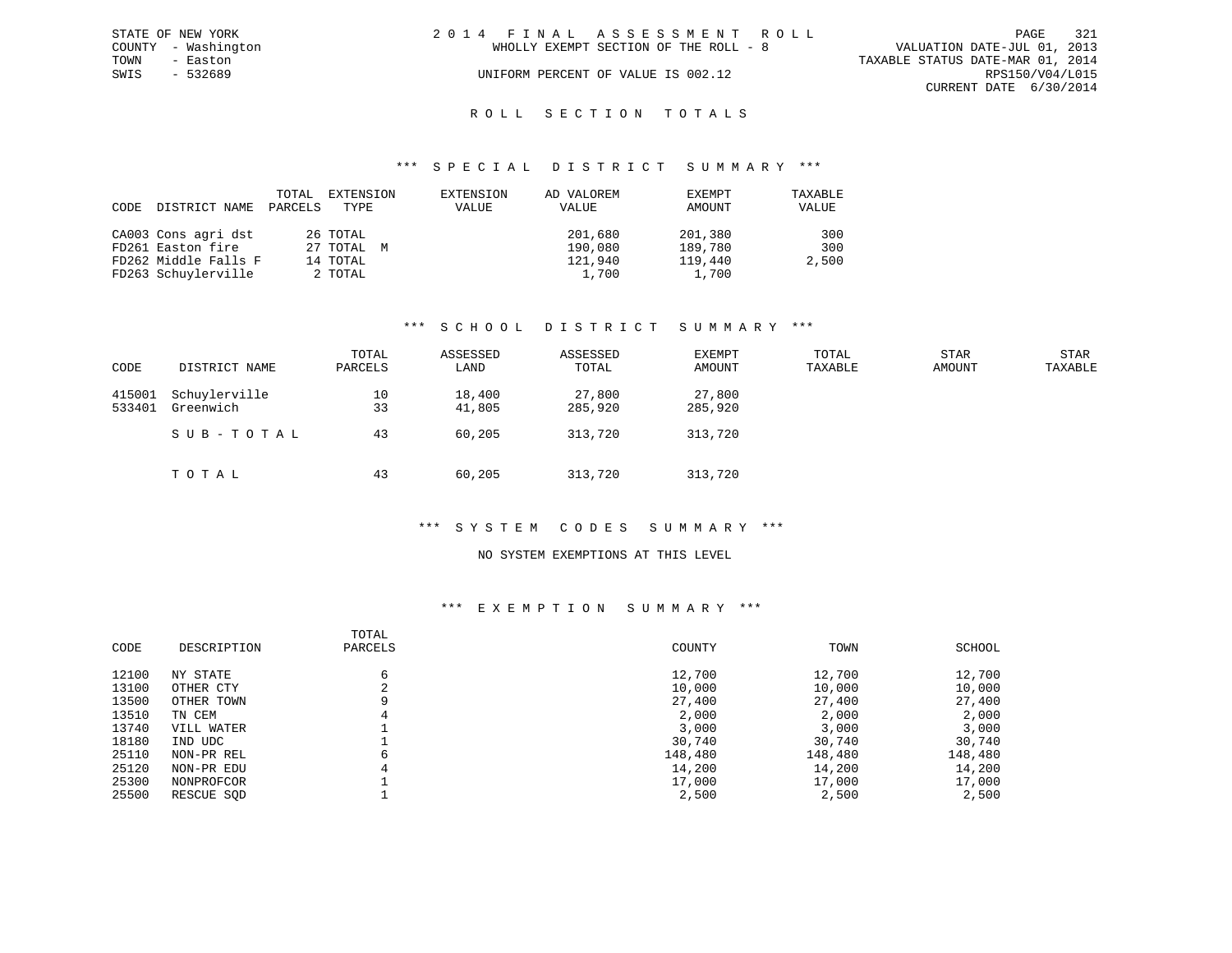|      | STATE OF NEW YORK   | 2014 FINAL ASSESSMENT ROLL            | 322<br>PAGE                      |
|------|---------------------|---------------------------------------|----------------------------------|
|      | COUNTY - Washington | WHOLLY EXEMPT SECTION OF THE ROLL - 8 | VALUATION DATE-JUL 01, 2013      |
| TOWN | - Easton            |                                       | TAXABLE STATUS DATE-MAR 01, 2014 |
| SWIS | $-532689$           | UNIFORM PERCENT OF VALUE IS 002.12    | RPS150/V04/L015                  |
|      |                     |                                       | CURRENT DATE 6/30/2014           |
|      |                     |                                       |                                  |

## R O L L S E C T I O N T O T A L S

#### \*\*\* E X E M P T I O N S U M M A R Y \*\*\*

| CODE  | DESCRIPTION | TOTAL<br>PARCELS | COUNTY  | TOWN    | SCHOOL  |
|-------|-------------|------------------|---------|---------|---------|
| 26050 | AGRI SOC    |                  | 40,600  | 40,600  | 40,600  |
| 26250 | HIST SOC    |                  | 300     | 300     | 300     |
| 26400 | VOL FIRE    |                  | 4,500   | 4,500   | 4,500   |
| 27350 | PRI CEM     |                  | 300     | 300     | 300     |
|       | TOTAL       | 43               | 313,720 | 313,720 | 313,720 |

| ROLL       |     | TOTAL   |              |       | TAXABLE | <b>TAXABL.</b> |        | STAR    |
|------------|-----|---------|--------------|-------|---------|----------------|--------|---------|
| <b>SEC</b> | ᆂᆂᇦ | PARCELS | LANI         | TOTAL | : בוטע  | TOWN           | SCHOOL | TAXABLE |
|            |     |         |              |       |         |                |        |         |
|            |     |         | , 205<br>6 G | 72l   |         |                |        |         |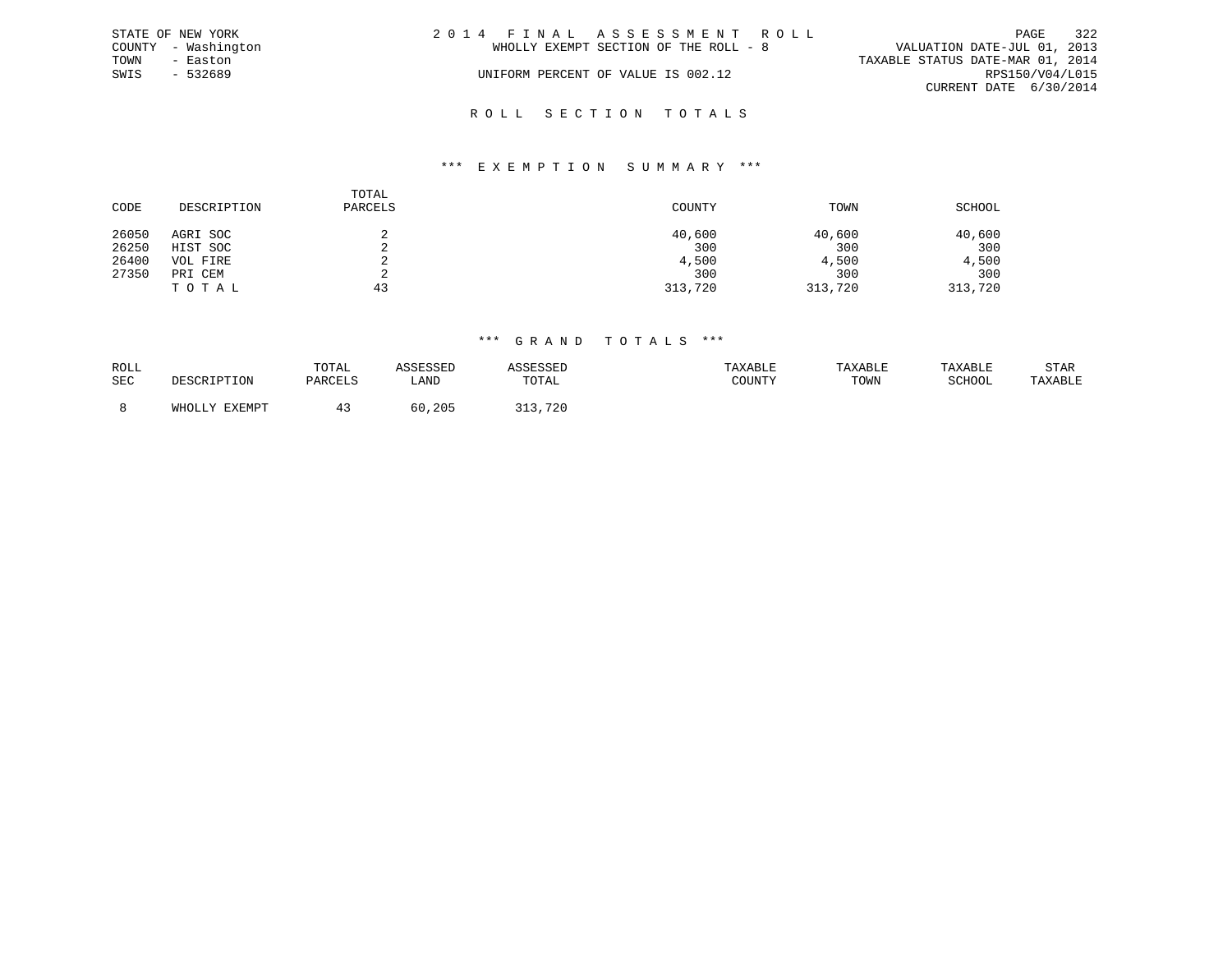| STATE OF NEW YORK   | 2014 FINAL ASSESSMENT ROLL         | 323<br>PAGE                      |
|---------------------|------------------------------------|----------------------------------|
| COUNTY - Washington |                                    | VALUATION DATE-JUL 01, 2013      |
| TOWN<br>- Easton    | SWIS TOTALS                        | TAXABLE STATUS DATE-MAR 01, 2014 |
| SWIS<br>- 532689    | UNIFORM PERCENT OF VALUE IS 002.12 | RPS150/V04/L015                  |
|                     |                                    | CURRENT DATE 6/30/2014           |
|                     |                                    |                                  |

#### \*\*\* S P E C I A L D I S T R I C T S U M M A R Y \*\*\*

| CODE | DISTRICT NAME        | TOTAL<br>PARCELS | EXTENSION<br>TYPE | EXTENSION<br>VALUE | AD VALOREM<br>VALUE | EXEMPT<br>AMOUNT | TAXABLE<br>VALUE |
|------|----------------------|------------------|-------------------|--------------------|---------------------|------------------|------------------|
|      | TE533 Trans exmt rep |                  | 4 MOVTAX          |                    |                     |                  |                  |
|      | CA003 Cons agri dst  |                  | 947 TOTAL         |                    | 3698,533            | 329,337          | 3369,196         |
|      | FD261 Easton fire    |                  | 935 TOTAL M       |                    | 3663,865            | 191,380          | 3472,485         |
|      | FD262 Middle Falls F |                  | 329 TOTAL         |                    | 1832,354            | 119,440          | 1712,914         |
|      | FD263 Schuylerville  |                  | 40 TOTAL          |                    | 328,274             | 1,700            | 326,574          |

### \*\*\* S C H O O L D I S T R I C T S U M M A R Y \*\*\*

| CODE                                           | DISTRICT NAME                                                                  | TOTAL<br>PARCELS               | ASSESSED<br>LAND                                   | ASSESSED<br>TOTAL                                  | <b>EXEMPT</b><br>AMOUNT                       | TOTAL<br>TAXABLE                                   | STAR<br>AMOUNT                                | STAR<br>TAXABLE                                    |
|------------------------------------------------|--------------------------------------------------------------------------------|--------------------------------|----------------------------------------------------|----------------------------------------------------|-----------------------------------------------|----------------------------------------------------|-----------------------------------------------|----------------------------------------------------|
| 384201<br>415001<br>415201<br>533401<br>535010 | Hoosic Valley<br>Schuylerville<br>Stillwater Central<br>Greenwich<br>Cambridge | 13<br>152<br>93<br>1,025<br>11 | 14,000<br>155,625<br>101,735<br>1015,888<br>12,500 | 37,430<br>758,256<br>287,197<br>4676,430<br>35,712 | 5,216<br>45,283<br>18,897<br>484,966<br>1,791 | 32,214<br>712,973<br>268,300<br>4191,464<br>33,921 | 6,000<br>59,400<br>26,790<br>410,450<br>1,280 | 26,214<br>653,573<br>241,510<br>3781,014<br>32,641 |
|                                                | SUB-TOTAL                                                                      | 1,294                          | 1299,748                                           | 5795,025                                           | 556,153                                       | 5238,872                                           | 503,920                                       | 4734,952                                           |
|                                                | TOTAL                                                                          | 1,294                          | 1299,748                                           | 5795,025                                           | 556,153                                       | 5238,872                                           | 503,920                                       | 4734,952                                           |

### \*\*\* S Y S T E M C O D E S S U M M A R Y \*\*\*

#### NO SYSTEM EXEMPTIONS AT THIS LEVEL

#### \*\*\* E X E M P T I O N S U M M A R Y \*\*\*

| CODE  | DESCRIPTION | TOTAL<br>PARCELS | COUNTY | TOWN   | SCHOOL |
|-------|-------------|------------------|--------|--------|--------|
| 12100 | NY STATE    |                  | 12,700 | 12,700 | 12,700 |
| 13100 | OTHER CTY   | $\sim$           | 10,000 | 10,000 | 10,000 |
| 13500 | OTHER TOWN  | a                | 27,400 | 27,400 | 27,400 |
| 13510 | TN CEM      |                  | 2,000  | 2,000  | 2,000  |
| 13740 | VILL WATER  |                  | 3,000  | 3,000  | 3,000  |
| 18180 | IND UDC     |                  | 30,740 | 30,740 | 30,740 |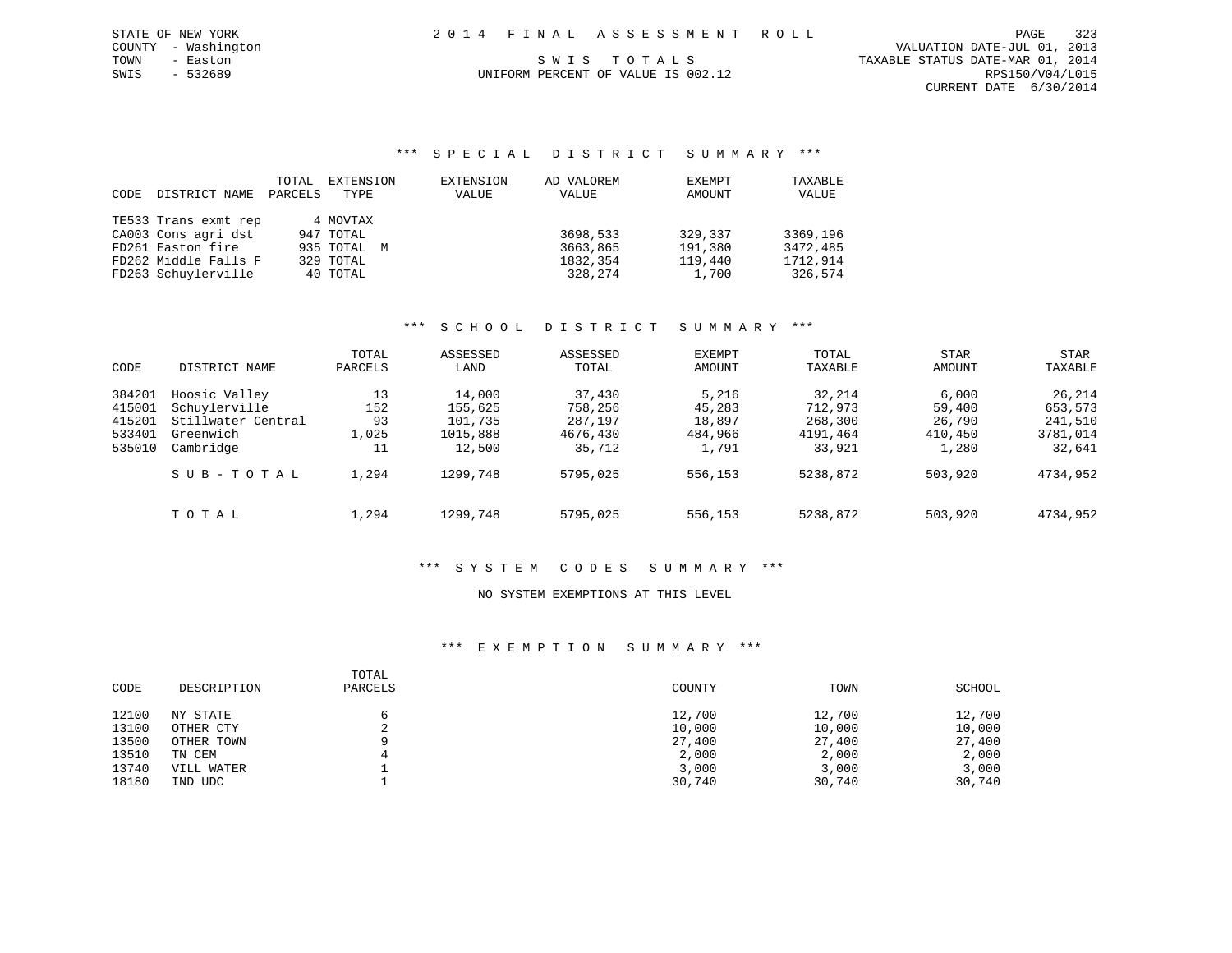TOWN - Easton SWIS TO TALS TO THE STATUS DATE-MAR 01, 2014<br>SWIS - 532689 SWIS - 532689 UNIFORM PERCENT OF VALUE IS 002.12 RPS150/V04/L015

 COUNTY - Washington VALUATION DATE-JUL 01, 2013 CURRENT DATE 6/30/2014

#### \*\*\* E X E M P T I O N S U M M A R Y \*\*\*

|       |              | TOTAL          |         |         |          |
|-------|--------------|----------------|---------|---------|----------|
| CODE  | DESCRIPTION  | PARCELS        | COUNTY  | TOWN    | SCHOOL   |
| 25110 | NON-PR REL   | 6              | 148,480 | 148,480 | 148,480  |
| 25120 | NON-PR EDU   | 4              | 14,200  | 14,200  | 14,200   |
| 25130 | NON-PR CHA   | 1              | 1,600   | 1,600   | 1,600    |
| 25300 | NONPROFCOR   | 1              | 17,000  | 17,000  | 17,000   |
| 25500 | RESCUE SQD   | $\mathbf{1}$   | 2,500   | 2,500   | 2,500    |
| 26050 | AGRI SOC     | 2              | 40,600  | 40,600  | 40,600   |
| 26250 | HIST SOC     | 2              | 300     | 300     | 300      |
| 26400 | VOL FIRE     | 2              | 4,500   | 4,500   | 4,500    |
| 27350 | PRI CEM      | 2              | 300     | 300     | 300      |
| 41101 | ELG F VET    | 13             | 28,700  | 28,700  |          |
| 41121 | VET WAR CT   | 42             | 21,942  | 20,931  |          |
| 41131 | VET COM CT   | 36             | 32,535  | 30,923  |          |
| 41141 | VET DIS CT   | 6              | 6,713   | 6,501   |          |
| 41152 | $CW_10_VET/$ | $\overline{2}$ | 340     |         |          |
| 41400 | CLERGY       | $\overline{2}$ | 3,000   | 3,000   | 3,000    |
| 41700 | AG BUILD     | 15             | 37,750  | 37,750  | 37,750   |
| 41720 | AG DIST      | 196            | 130,379 | 130,379 | 130,379  |
| 41730 | AGRI-D IND   | 3              | 1,986   | 1,986   | 1,986    |
| 41800 | AGED-ALL     | 21             | 28,012  | 28,097  | 31,646   |
| 41802 | AGED-CO      | 27             | 30,786  |         |          |
| 41803 | AGED-TOWN    | $\overline{2}$ |         | 3,240   |          |
| 41804 | AGED-SCH     | $\overline{c}$ |         |         | 1,920    |
| 41805 | AGE-CO/SCH   | $\overline{a}$ | 4,050   |         | 4,050    |
| 41806 | AGE-TN/SCH   | 18             |         | 13,901  | 14,698   |
| 41834 | STAR EN      | 164            |         |         | 221,530  |
| 41844 | STAR EN MH   | 2              |         |         | 2,170    |
| 41854 | STAR B       | 434            |         |         | 279,040  |
| 41864 | STAR B MH    | 2              |         |         | 1,180    |
| 41930 | DISAB-ALL    | 1              | 1,300   | 1,300   | 1,300    |
| 41932 | DISAB-CO     | 1              | 1,350   |         |          |
| 41936 | DISAB-T/S    | 1              |         | 675     | 675      |
| 42112 | Hist Barns   | 1              | 800     |         |          |
| 47460 | FOR 480A     | 11             | 9,629   | 9,629   | 9,629    |
| 47610 | BUSIN97      | 2              | 3,800   | 3,800   | 3,800    |
|       | TOTAL        | 1,050          | 658,392 | 636,132 | 1060,073 |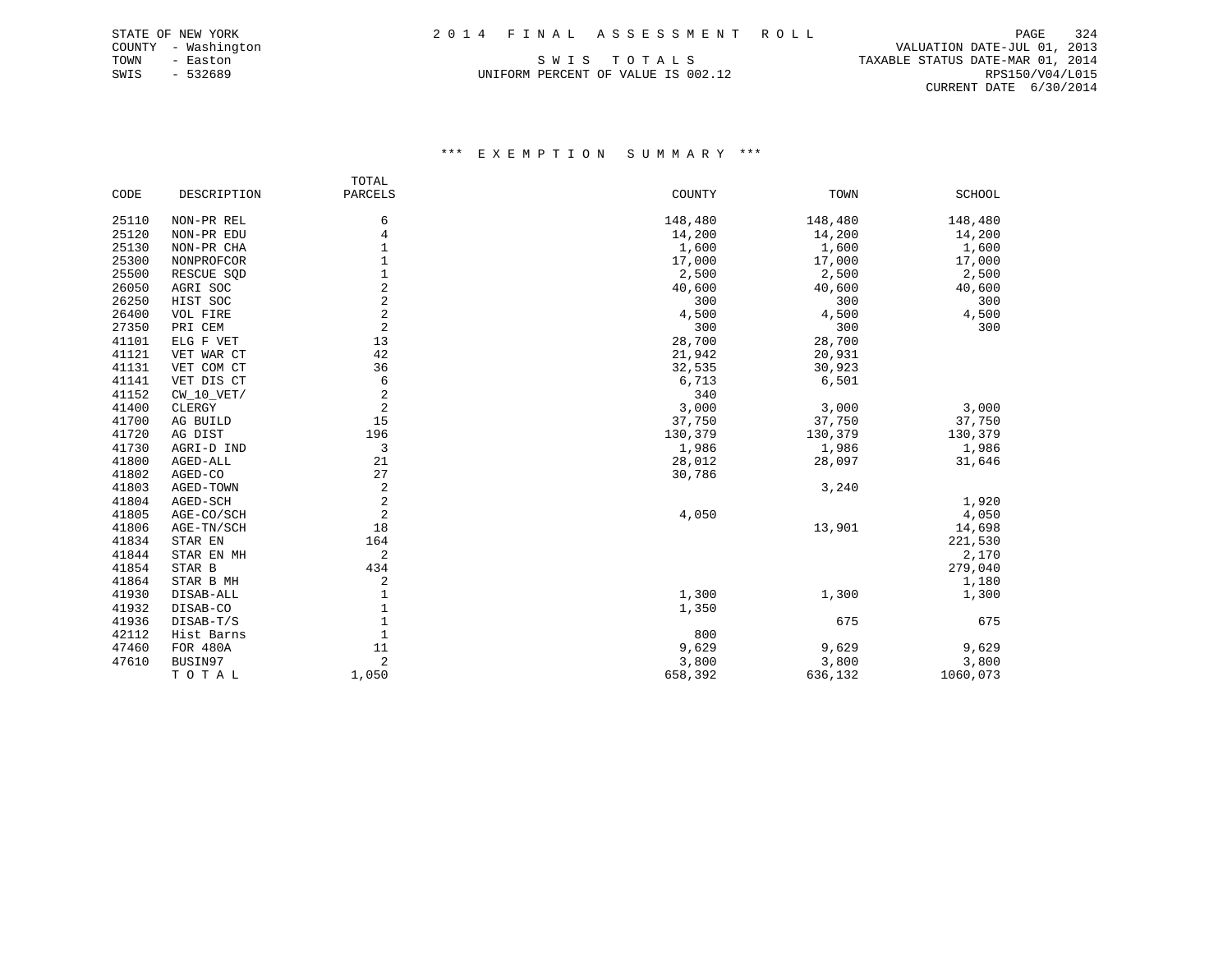|      | STATE OF NEW YORK   |  | 2014 FINAL ASSESSMENT ROLL         |  |                                  | PAGE            | 325 |
|------|---------------------|--|------------------------------------|--|----------------------------------|-----------------|-----|
|      | COUNTY - Washington |  |                                    |  | VALUATION DATE-JUL 01, 2013      |                 |     |
| TOWN | - Easton            |  | SWIS TOTALS                        |  | TAXABLE STATUS DATE-MAR 01, 2014 |                 |     |
| SWIS | $-532689$           |  | UNIFORM PERCENT OF VALUE IS 002.12 |  |                                  | RPS150/V04/L015 |     |
|      |                     |  |                                    |  | CURRENT DATE 6/30/2014           |                 |     |

### \*\*\* G R A N D T O T A L S \*\*\*

| ROLL<br><b>SEC</b> | DESCRIPTION         | TOTAL<br>PARCELS | ASSESSED<br>LAND | ASSESSED<br>TOTAL | TAXABLE<br>COUNTY | TAXABLE<br>TOWN | TAXABLE<br>SCHOOL | STAR<br>TAXABLE |
|--------------------|---------------------|------------------|------------------|-------------------|-------------------|-----------------|-------------------|-----------------|
|                    | TAXABLE             | 1,215            | 1218,430         | 5275,214          | 4930,542          | 4952,802        | 5032,781          | 4528,861        |
| 3                  | STATE OWNED LAND    |                  | 713              | 713               | 713               | 713             | 713               | 713             |
| 5                  | SPECIAL FRANCHISE   | 8                |                  | 74,795            | 74,795            | 74,795          | 74,795            | 74,795          |
| 6                  | UTILITIES & N.C.    | 27               | 20,400           | 130,583           | 130,583           | 130,583         | 130,583           | 130,583         |
| 8                  | WHOLLY EXEMPT       | 43               | 60,205           | 313,720           |                   |                 |                   |                 |
| $\star$            | <b>SUB</b><br>TOTAL | 1,294            | 1299,748         | 5795,025          | 5136,633          | 5158,893        | 5238,872          | 4734,952        |
| $***$              | GRAND TOTAL         | 1,294            | 1299,748         | 5795,025          | 5136,633          | 5158,893        | 5238,872          | 4734,952        |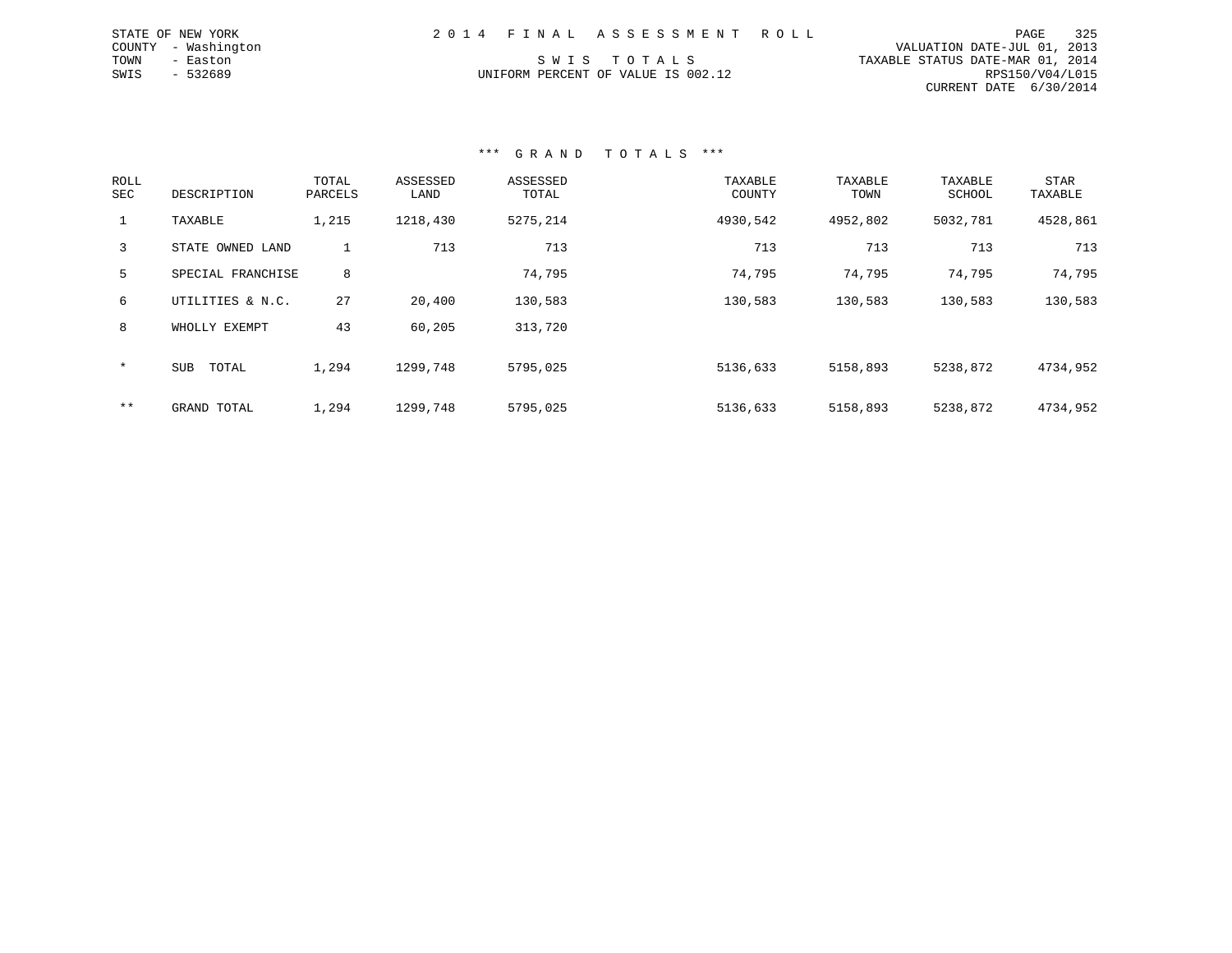| STATE OF NEW YORK   | 2014 FINAL ASSESSMENT ROLL         | 326<br>PAGE                      |
|---------------------|------------------------------------|----------------------------------|
| COUNTY - Washington | TOWN TOTALS                        | VALUATION DATE-JUL 01, 2013      |
| TOWN<br>- Easton    |                                    | TAXABLE STATUS DATE-MAR 01, 2014 |
| SWIS<br>- 5326      | UNIFORM PERCENT OF VALUE IS 002.12 | RPS150/V04/L015                  |
|                     |                                    | CURRENT DATE 6/30/2014           |

## \*\*\* S P E C I A L D I S T R I C T S U M M A R Y \*\*\*

|      |                      | TOTAL   | EXTENSION   | EXTENSION | AD VALOREM | EXEMPT  | TAXABLE  |
|------|----------------------|---------|-------------|-----------|------------|---------|----------|
| CODE | DISTRICT NAME        | PARCELS | TYPE        | VALUE     | VALUE      | AMOUNT  | VALUE    |
|      |                      |         |             |           |            |         |          |
|      | TE533 Trans exmt rep |         | 4 MOVTAX    |           |            |         |          |
|      | CA003 Cons agri dst  |         | 953 TOTAL   |           | 3714,433   | 337,337 | 3377,096 |
|      | FD261 Easton fire    |         | 935 TOTAL M |           | 3663,865   | 191,380 | 3472,485 |
|      | FD262 Middle Falls F |         | 329 TOTAL   |           | 1832,354   | 119,440 | 1712,914 |
|      | FD263 Schuylerville  |         | 40 TOTAL    |           | 328,274    | 1,700   | 326,574  |

# \*\*\* S C H O O L D I S T R I C T S U M M A R Y \*\*\*

| CODE                                           | DISTRICT NAME                                                                  | TOTAL<br>PARCELS               | ASSESSED<br>LAND                                   | ASSESSED<br>TOTAL                                  | <b>EXEMPT</b><br><b>AMOUNT</b>                | TOTAL<br>TAXABLE                                   | STAR<br>AMOUNT                                | STAR<br>TAXABLE                                    |
|------------------------------------------------|--------------------------------------------------------------------------------|--------------------------------|----------------------------------------------------|----------------------------------------------------|-----------------------------------------------|----------------------------------------------------|-----------------------------------------------|----------------------------------------------------|
| 384201<br>415001<br>415201<br>533401<br>535010 | Hoosic Valley<br>Schuylerville<br>Stillwater Central<br>Greenwich<br>Cambridge | 13<br>152<br>93<br>1,129<br>11 | 14,000<br>155,625<br>101,735<br>1068,113<br>12,500 | 37,430<br>758,256<br>287,197<br>4963,672<br>35,712 | 5,216<br>45,283<br>18,897<br>534,919<br>1,791 | 32,214<br>712,973<br>268,300<br>4428,753<br>33,921 | 6.000<br>59,400<br>26,790<br>451,300<br>1,280 | 26,214<br>653,573<br>241,510<br>3977,453<br>32,641 |
|                                                | SUB-TOTAL                                                                      | 1,398                          | 1351,973                                           | 6082,267                                           | 606,106                                       | 5476,161                                           | 544,770                                       | 4931,391                                           |
|                                                | TOTAL                                                                          | 1,398                          | 1351,973                                           | 6082,267                                           | 606,106                                       | 5476,161                                           | 544,770                                       | 4931,391                                           |

# \*\*\* S Y S T E M C O D E S S U M M A R Y \*\*\*

#### NO SYSTEM EXEMPTIONS AT THIS LEVEL

### \*\*\* E X E M P T I O N S U M M A R Y \*\*\*

| CODE  | DESCRIPTION | TOTAL<br>PARCELS | COUNTY | TOWN   | SCHOOL |
|-------|-------------|------------------|--------|--------|--------|
| 12100 | NY STATE    |                  | 12,700 | 12,700 | 12,700 |
| 13100 | OTHER CTY   | ▵                | 10,000 | 10,000 | 10,000 |
| 13500 | OTHER TOWN  |                  | 27,400 | 27,400 | 27,400 |
| 13510 | TN CEM      | 4                | 2,000  | 2,000  | 2,000  |
| 13650 | OTHER VILL  |                  | 16,000 | 16,000 | 16,000 |
| 13740 | VILL WATER  |                  | 3,000  | 3,000  | 3,000  |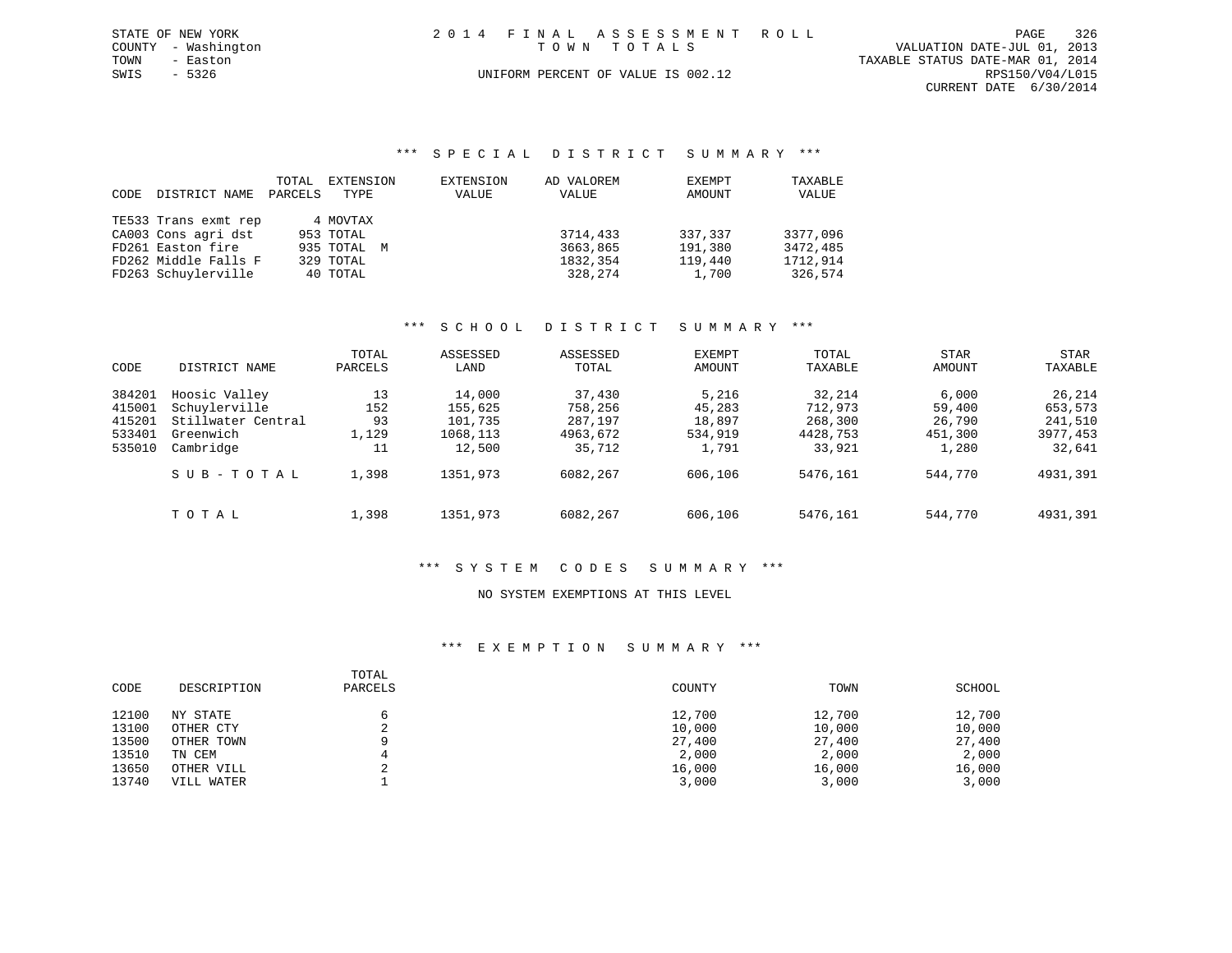|      | STATE OF NEW YORK   |                                    |  | 2014 FINAL ASSESSMENT ROLL |  |                                  | PAGE                   | 327 |
|------|---------------------|------------------------------------|--|----------------------------|--|----------------------------------|------------------------|-----|
|      | COUNTY - Washington |                                    |  | TOWN TOTALS                |  | VALUATION DATE-JUL 01, 2013      |                        |     |
| TOWN | - Easton            |                                    |  |                            |  | TAXABLE STATUS DATE-MAR 01, 2014 |                        |     |
| SWIS | - 5326              | UNIFORM PERCENT OF VALUE IS 002.12 |  |                            |  |                                  | RPS150/V04/L015        |     |
|      |                     |                                    |  |                            |  |                                  | CURRENT DATE 6/30/2014 |     |

\*\*\* E X E M P T I O N S U M M A R Y \*\*\*

|       |              | TOTAL          |         |         |          |
|-------|--------------|----------------|---------|---------|----------|
| CODE  | DESCRIPTION  | <b>PARCELS</b> | COUNTY  | TOWN    | SCHOOL   |
|       |              |                |         |         |          |
| 18180 | IND UDC      | 3              | 50,020  | 50,020  | 50,020   |
| 25110 | NON-PR REL   | 7              | 156,480 | 156,480 | 156,480  |
| 25120 | NON-PR EDU   | 4              | 14,200  | 14,200  | 14,200   |
| 25130 | NON-PR CHA   | 1              | 1,600   | 1,600   | 1,600    |
| 25300 | NONPROFCOR   | 1              | 17,000  | 17,000  | 17,000   |
| 25500 | RESCUE SQD   | $\mathbf{1}$   | 2,500   | 2,500   | 2,500    |
| 26050 | AGRI SOC     | $\overline{c}$ | 40,600  | 40,600  | 40,600   |
| 26250 | HIST SOC     | $\overline{c}$ | 300     | 300     | 300      |
| 26400 | VOL FIRE     | $\overline{2}$ | 4,500   | 4,500   | 4,500    |
| 27350 | PRI CEM      | $\overline{c}$ | 300     | 300     | 300      |
| 41101 | ELG F VET    | 14             | 30,700  | 30,700  |          |
| 41121 | VET WAR CT   | 46             | 23,538  | 22,463  |          |
| 41131 | VET COM CT   | 40             | 35,820  | 34,081  |          |
| 41141 | VET DIS CT   | 7              | 7,688   | 7,476   |          |
| 41152 | $CW_10_VET/$ | 2              | 340     |         |          |
| 41400 | CLERGY       | $\overline{2}$ | 3,000   | 3,000   | 3,000    |
| 41700 | AG BUILD     | 15             | 37,750  | 37,750  | 37,750   |
| 41720 | AG DIST      | 197            | 130,542 | 130,542 | 130,542  |
| 41730 | AGRI-D IND   | 3              | 1,986   | 1,986   | 1,986    |
| 41800 | AGED-ALL     | 25             | 32,802  | 32,887  | 36,686   |
| 41802 | AGED-CO      | 31             | 35,009  |         |          |
| 41803 | AGED-TOWN    | 2              |         | 3,240   |          |
| 41804 | AGED-SCH     | 2              |         |         | 1,920    |
| 41805 | AGE-CO/SCH   | 2              | 4,050   |         | 4,050    |
| 41806 | AGE-TN/SCH   | 20             |         | 15,371  | 16,168   |
| 41834 | STAR EN      | 179            |         |         | 241,260  |
| 41844 | STAR EN MH   | 2              |         |         | 2,170    |
| 41854 | STAR B       | 467            |         |         | 300,160  |
| 41864 | STAR B MH    | 2              |         |         | 1,180    |
| 41930 | DISAB-ALL    | 1              | 1,300   | 1,300   | 1,300    |
| 41932 | DISAB-CO     | $\mathbf{1}$   | 1,350   |         |          |
| 41936 | DISAB-T/S    | $\mathbf{1}$   |         | 675     | 675      |
| 42112 | Hist Barns   | $\mathbf{1}$   | 800     |         |          |
| 47460 | FOR 480A     | 11             | 9,629   | 9,629   | 9,629    |
| 47610 | BUSIN97      | $\overline{2}$ | 3,800   | 3,800   | 3,800    |
|       | TOTAL        | 1,124          | 718,704 | 693,500 | 1150,876 |